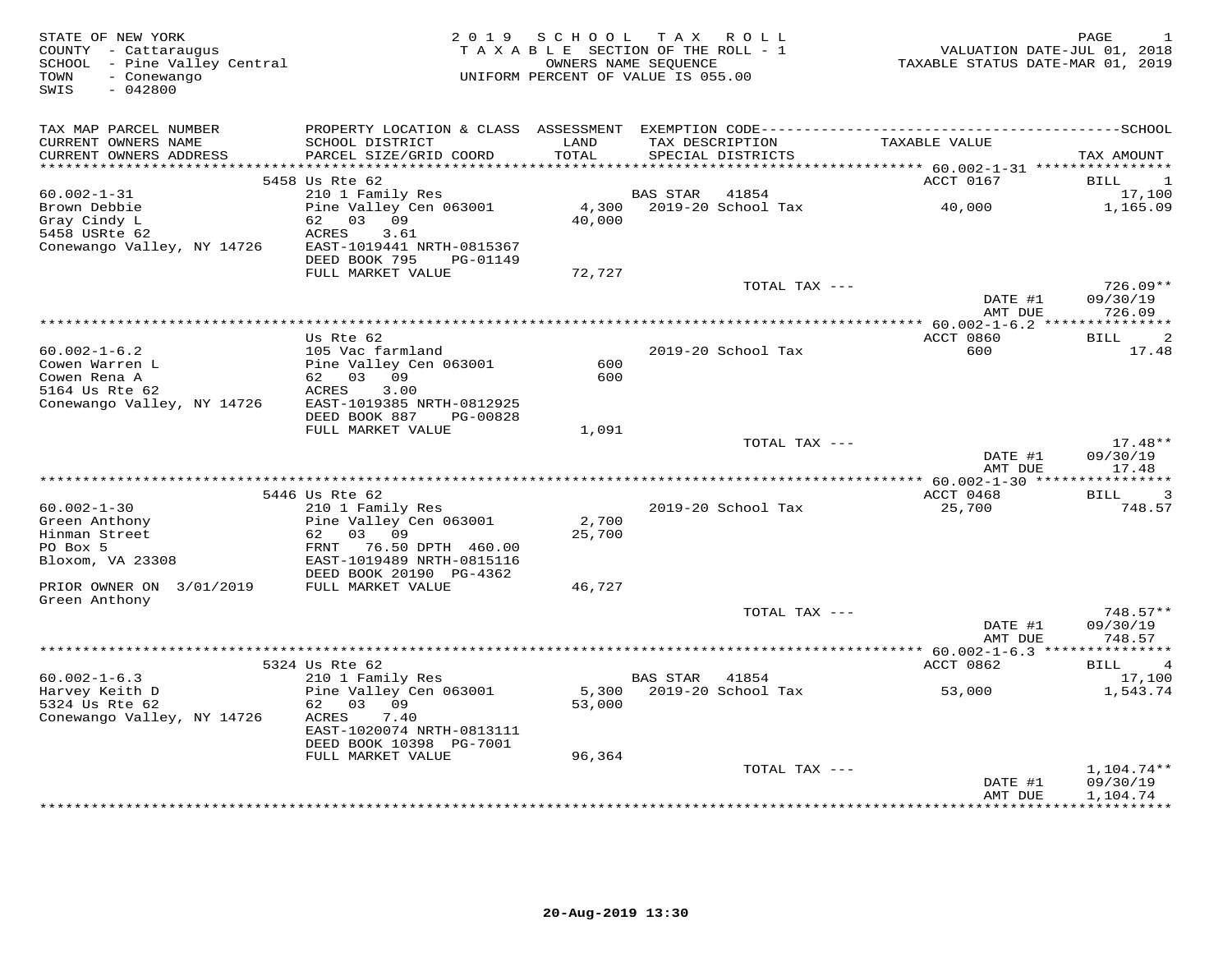| TAX MAP PARCEL NUMBER<br>LAND<br>CURRENT OWNERS NAME<br>SCHOOL DISTRICT<br>TAX DESCRIPTION<br>TAXABLE VALUE<br>TOTAL<br>CURRENT OWNERS ADDRESS<br>PARCEL SIZE/GRID COORD<br>SPECIAL DISTRICTS<br>TAX AMOUNT<br>**********************<br>**********<br>**************************** 51.004-2-1.2 ***************<br>ACCT 0999<br>Youngs Rd<br><b>BILL</b><br>5<br>$51.004 - 2 - 1.2$<br>105 Vac farmland<br>2019-20 School Tax<br>4,750<br>138.35<br>Hostetler Harvey E<br>Pine Valley Cen 063001<br>4,750<br>Hostetler Drusilla L<br>56 04 09<br>4,750<br>12433 Youngs Rd<br>19.00<br>ACRES<br>Conewango Valley, NY 14726<br>EAST-1025061 NRTH-0821584<br>DEED BOOK 22116 PG-7002<br>FULL MARKET VALUE<br>8,636<br>$138.35**$<br>TOTAL TAX ---<br>DATE #1<br>09/30/19<br>138.35<br>AMT DUE<br>5983 Co Rd 44<br>38 PCT OF VALUE USED FOR EXEMPTION PURPOSES ACCT 0206<br>6<br><b>BILL</b><br>$51.004 - 1 - 1$<br>AGED C/T/S 41800<br>19,760<br>112 Dairy farm<br>Hostetler Mose E<br>Pine Valley Cen 063001<br>22,700 SILO T/C/S 42100<br>1,600<br>Hostetler Clara A<br>56 03 09<br>104,000 ENH STAR<br>41834<br>39,160<br>5983 Flat Iron Rd<br>Life Use<br>2019-20 School Tax<br>82,640<br>2,407.07<br>Conewango Valley, NY 14726<br>5984 2nd site<br>ACRES 101.69<br>MAY BE SUBJECT TO PAYMENT<br>EAST-1021591 NRTH-0823451<br>UNDER AGDIST LAW TIL 2020<br>DEED BOOK 00926 PG-00518<br>FULL MARKET VALUE<br>189,091<br>TOTAL TAX ---<br>$1,429.07**$<br>DATE #1<br>09/30/19<br>AMT DUE<br>1,429.07<br>******** 60.002-1-6.4 ***<br>********<br>ACCT 0923<br>5352 Us Rte 62<br><b>BILL</b><br>39,160<br>$60.002 - 1 - 6.4$<br>240 Rural res<br>ENH STAR<br>41834<br>Merrill Douglas C<br>Pine Valley Cen 063001<br>2019-20 School Tax<br>12,800<br>43,000<br>1,252.47<br>Merrill Pamela<br>62<br>03<br>43,000<br>09<br>5352 Us Rte 62<br>ACRES 45.10<br>Conewango Valley, NY 14726<br>EAST-1020896 NRTH-0813326<br>DEED BOOK 00946 PG-00273<br>FULL MARKET VALUE<br>78,182<br>$274.47**$<br>TOTAL TAX ---<br>DATE #1<br>09/30/19<br>274.47<br>AMT DUE<br>ACCT 0287<br>5861 Co Rd 44<br>8<br>BILL<br>$51.004 - 1 - 22$<br>112 Dairy farm<br><b>BAS STAR</b><br>41854<br>17,100<br>2019-20 School Tax<br>Miller John & Susan<br>Pine Valley Cen 063001<br>38,825<br>75,000<br>2,184.54<br>Miller Susan, Levi, and Abe<br>64 03<br>09<br>75,000<br>5861 Co Rd 44<br>ACRES 160.21<br>Conwango Valley, NY 14726<br>EAST-1021125 NRTH-0822062<br>DEED BOOK 26197 PG-4003<br>FULL MARKET VALUE<br>136,364<br>TOTAL TAX ---<br>$1,745.54**$<br>DATE #1<br>09/30/19<br>1,745.54<br>AMT DUE | STATE OF NEW YORK<br>COUNTY - Cattaraugus<br>SCHOOL - Pine Valley Central<br>- Conewango<br>TOWN<br>SWIS<br>$-042800$ | 2 0 1 9 | S C H O O L | T A X<br>ROLL<br>TAXABLE SECTION OF THE ROLL - 1<br>OWNERS NAME SEQUENCE<br>UNIFORM PERCENT OF VALUE IS 055.00 | VALUATION DATE-JUL 01, 2018<br>TAXABLE STATUS DATE-MAR 01, 2019 | PAGE            |
|-------------------------------------------------------------------------------------------------------------------------------------------------------------------------------------------------------------------------------------------------------------------------------------------------------------------------------------------------------------------------------------------------------------------------------------------------------------------------------------------------------------------------------------------------------------------------------------------------------------------------------------------------------------------------------------------------------------------------------------------------------------------------------------------------------------------------------------------------------------------------------------------------------------------------------------------------------------------------------------------------------------------------------------------------------------------------------------------------------------------------------------------------------------------------------------------------------------------------------------------------------------------------------------------------------------------------------------------------------------------------------------------------------------------------------------------------------------------------------------------------------------------------------------------------------------------------------------------------------------------------------------------------------------------------------------------------------------------------------------------------------------------------------------------------------------------------------------------------------------------------------------------------------------------------------------------------------------------------------------------------------------------------------------------------------------------------------------------------------------------------------------------------------------------------------------------------------------------------------------------------------------------------------------------------------------------------------------------------------------------------------------------------------------------------------------------------------------------------------------------------------------------------------------------------------------------------------------|-----------------------------------------------------------------------------------------------------------------------|---------|-------------|----------------------------------------------------------------------------------------------------------------|-----------------------------------------------------------------|-----------------|
|                                                                                                                                                                                                                                                                                                                                                                                                                                                                                                                                                                                                                                                                                                                                                                                                                                                                                                                                                                                                                                                                                                                                                                                                                                                                                                                                                                                                                                                                                                                                                                                                                                                                                                                                                                                                                                                                                                                                                                                                                                                                                                                                                                                                                                                                                                                                                                                                                                                                                                                                                                                     |                                                                                                                       |         |             |                                                                                                                |                                                                 |                 |
|                                                                                                                                                                                                                                                                                                                                                                                                                                                                                                                                                                                                                                                                                                                                                                                                                                                                                                                                                                                                                                                                                                                                                                                                                                                                                                                                                                                                                                                                                                                                                                                                                                                                                                                                                                                                                                                                                                                                                                                                                                                                                                                                                                                                                                                                                                                                                                                                                                                                                                                                                                                     |                                                                                                                       |         |             |                                                                                                                |                                                                 |                 |
|                                                                                                                                                                                                                                                                                                                                                                                                                                                                                                                                                                                                                                                                                                                                                                                                                                                                                                                                                                                                                                                                                                                                                                                                                                                                                                                                                                                                                                                                                                                                                                                                                                                                                                                                                                                                                                                                                                                                                                                                                                                                                                                                                                                                                                                                                                                                                                                                                                                                                                                                                                                     |                                                                                                                       |         |             |                                                                                                                |                                                                 |                 |
|                                                                                                                                                                                                                                                                                                                                                                                                                                                                                                                                                                                                                                                                                                                                                                                                                                                                                                                                                                                                                                                                                                                                                                                                                                                                                                                                                                                                                                                                                                                                                                                                                                                                                                                                                                                                                                                                                                                                                                                                                                                                                                                                                                                                                                                                                                                                                                                                                                                                                                                                                                                     |                                                                                                                       |         |             |                                                                                                                |                                                                 |                 |
|                                                                                                                                                                                                                                                                                                                                                                                                                                                                                                                                                                                                                                                                                                                                                                                                                                                                                                                                                                                                                                                                                                                                                                                                                                                                                                                                                                                                                                                                                                                                                                                                                                                                                                                                                                                                                                                                                                                                                                                                                                                                                                                                                                                                                                                                                                                                                                                                                                                                                                                                                                                     |                                                                                                                       |         |             |                                                                                                                |                                                                 |                 |
|                                                                                                                                                                                                                                                                                                                                                                                                                                                                                                                                                                                                                                                                                                                                                                                                                                                                                                                                                                                                                                                                                                                                                                                                                                                                                                                                                                                                                                                                                                                                                                                                                                                                                                                                                                                                                                                                                                                                                                                                                                                                                                                                                                                                                                                                                                                                                                                                                                                                                                                                                                                     |                                                                                                                       |         |             |                                                                                                                |                                                                 |                 |
|                                                                                                                                                                                                                                                                                                                                                                                                                                                                                                                                                                                                                                                                                                                                                                                                                                                                                                                                                                                                                                                                                                                                                                                                                                                                                                                                                                                                                                                                                                                                                                                                                                                                                                                                                                                                                                                                                                                                                                                                                                                                                                                                                                                                                                                                                                                                                                                                                                                                                                                                                                                     |                                                                                                                       |         |             |                                                                                                                |                                                                 |                 |
|                                                                                                                                                                                                                                                                                                                                                                                                                                                                                                                                                                                                                                                                                                                                                                                                                                                                                                                                                                                                                                                                                                                                                                                                                                                                                                                                                                                                                                                                                                                                                                                                                                                                                                                                                                                                                                                                                                                                                                                                                                                                                                                                                                                                                                                                                                                                                                                                                                                                                                                                                                                     |                                                                                                                       |         |             |                                                                                                                |                                                                 |                 |
|                                                                                                                                                                                                                                                                                                                                                                                                                                                                                                                                                                                                                                                                                                                                                                                                                                                                                                                                                                                                                                                                                                                                                                                                                                                                                                                                                                                                                                                                                                                                                                                                                                                                                                                                                                                                                                                                                                                                                                                                                                                                                                                                                                                                                                                                                                                                                                                                                                                                                                                                                                                     |                                                                                                                       |         |             |                                                                                                                |                                                                 |                 |
|                                                                                                                                                                                                                                                                                                                                                                                                                                                                                                                                                                                                                                                                                                                                                                                                                                                                                                                                                                                                                                                                                                                                                                                                                                                                                                                                                                                                                                                                                                                                                                                                                                                                                                                                                                                                                                                                                                                                                                                                                                                                                                                                                                                                                                                                                                                                                                                                                                                                                                                                                                                     |                                                                                                                       |         |             |                                                                                                                |                                                                 |                 |
|                                                                                                                                                                                                                                                                                                                                                                                                                                                                                                                                                                                                                                                                                                                                                                                                                                                                                                                                                                                                                                                                                                                                                                                                                                                                                                                                                                                                                                                                                                                                                                                                                                                                                                                                                                                                                                                                                                                                                                                                                                                                                                                                                                                                                                                                                                                                                                                                                                                                                                                                                                                     |                                                                                                                       |         |             |                                                                                                                |                                                                 |                 |
|                                                                                                                                                                                                                                                                                                                                                                                                                                                                                                                                                                                                                                                                                                                                                                                                                                                                                                                                                                                                                                                                                                                                                                                                                                                                                                                                                                                                                                                                                                                                                                                                                                                                                                                                                                                                                                                                                                                                                                                                                                                                                                                                                                                                                                                                                                                                                                                                                                                                                                                                                                                     |                                                                                                                       |         |             |                                                                                                                |                                                                 |                 |
|                                                                                                                                                                                                                                                                                                                                                                                                                                                                                                                                                                                                                                                                                                                                                                                                                                                                                                                                                                                                                                                                                                                                                                                                                                                                                                                                                                                                                                                                                                                                                                                                                                                                                                                                                                                                                                                                                                                                                                                                                                                                                                                                                                                                                                                                                                                                                                                                                                                                                                                                                                                     |                                                                                                                       |         |             |                                                                                                                |                                                                 |                 |
|                                                                                                                                                                                                                                                                                                                                                                                                                                                                                                                                                                                                                                                                                                                                                                                                                                                                                                                                                                                                                                                                                                                                                                                                                                                                                                                                                                                                                                                                                                                                                                                                                                                                                                                                                                                                                                                                                                                                                                                                                                                                                                                                                                                                                                                                                                                                                                                                                                                                                                                                                                                     |                                                                                                                       |         |             |                                                                                                                |                                                                 |                 |
|                                                                                                                                                                                                                                                                                                                                                                                                                                                                                                                                                                                                                                                                                                                                                                                                                                                                                                                                                                                                                                                                                                                                                                                                                                                                                                                                                                                                                                                                                                                                                                                                                                                                                                                                                                                                                                                                                                                                                                                                                                                                                                                                                                                                                                                                                                                                                                                                                                                                                                                                                                                     |                                                                                                                       |         |             |                                                                                                                |                                                                 |                 |
|                                                                                                                                                                                                                                                                                                                                                                                                                                                                                                                                                                                                                                                                                                                                                                                                                                                                                                                                                                                                                                                                                                                                                                                                                                                                                                                                                                                                                                                                                                                                                                                                                                                                                                                                                                                                                                                                                                                                                                                                                                                                                                                                                                                                                                                                                                                                                                                                                                                                                                                                                                                     |                                                                                                                       |         |             |                                                                                                                |                                                                 |                 |
|                                                                                                                                                                                                                                                                                                                                                                                                                                                                                                                                                                                                                                                                                                                                                                                                                                                                                                                                                                                                                                                                                                                                                                                                                                                                                                                                                                                                                                                                                                                                                                                                                                                                                                                                                                                                                                                                                                                                                                                                                                                                                                                                                                                                                                                                                                                                                                                                                                                                                                                                                                                     |                                                                                                                       |         |             |                                                                                                                |                                                                 |                 |
|                                                                                                                                                                                                                                                                                                                                                                                                                                                                                                                                                                                                                                                                                                                                                                                                                                                                                                                                                                                                                                                                                                                                                                                                                                                                                                                                                                                                                                                                                                                                                                                                                                                                                                                                                                                                                                                                                                                                                                                                                                                                                                                                                                                                                                                                                                                                                                                                                                                                                                                                                                                     |                                                                                                                       |         |             |                                                                                                                |                                                                 |                 |
|                                                                                                                                                                                                                                                                                                                                                                                                                                                                                                                                                                                                                                                                                                                                                                                                                                                                                                                                                                                                                                                                                                                                                                                                                                                                                                                                                                                                                                                                                                                                                                                                                                                                                                                                                                                                                                                                                                                                                                                                                                                                                                                                                                                                                                                                                                                                                                                                                                                                                                                                                                                     |                                                                                                                       |         |             |                                                                                                                |                                                                 |                 |
|                                                                                                                                                                                                                                                                                                                                                                                                                                                                                                                                                                                                                                                                                                                                                                                                                                                                                                                                                                                                                                                                                                                                                                                                                                                                                                                                                                                                                                                                                                                                                                                                                                                                                                                                                                                                                                                                                                                                                                                                                                                                                                                                                                                                                                                                                                                                                                                                                                                                                                                                                                                     |                                                                                                                       |         |             |                                                                                                                |                                                                 |                 |
|                                                                                                                                                                                                                                                                                                                                                                                                                                                                                                                                                                                                                                                                                                                                                                                                                                                                                                                                                                                                                                                                                                                                                                                                                                                                                                                                                                                                                                                                                                                                                                                                                                                                                                                                                                                                                                                                                                                                                                                                                                                                                                                                                                                                                                                                                                                                                                                                                                                                                                                                                                                     |                                                                                                                       |         |             |                                                                                                                |                                                                 |                 |
|                                                                                                                                                                                                                                                                                                                                                                                                                                                                                                                                                                                                                                                                                                                                                                                                                                                                                                                                                                                                                                                                                                                                                                                                                                                                                                                                                                                                                                                                                                                                                                                                                                                                                                                                                                                                                                                                                                                                                                                                                                                                                                                                                                                                                                                                                                                                                                                                                                                                                                                                                                                     |                                                                                                                       |         |             |                                                                                                                |                                                                 |                 |
|                                                                                                                                                                                                                                                                                                                                                                                                                                                                                                                                                                                                                                                                                                                                                                                                                                                                                                                                                                                                                                                                                                                                                                                                                                                                                                                                                                                                                                                                                                                                                                                                                                                                                                                                                                                                                                                                                                                                                                                                                                                                                                                                                                                                                                                                                                                                                                                                                                                                                                                                                                                     |                                                                                                                       |         |             |                                                                                                                |                                                                 |                 |
|                                                                                                                                                                                                                                                                                                                                                                                                                                                                                                                                                                                                                                                                                                                                                                                                                                                                                                                                                                                                                                                                                                                                                                                                                                                                                                                                                                                                                                                                                                                                                                                                                                                                                                                                                                                                                                                                                                                                                                                                                                                                                                                                                                                                                                                                                                                                                                                                                                                                                                                                                                                     |                                                                                                                       |         |             |                                                                                                                |                                                                 |                 |
|                                                                                                                                                                                                                                                                                                                                                                                                                                                                                                                                                                                                                                                                                                                                                                                                                                                                                                                                                                                                                                                                                                                                                                                                                                                                                                                                                                                                                                                                                                                                                                                                                                                                                                                                                                                                                                                                                                                                                                                                                                                                                                                                                                                                                                                                                                                                                                                                                                                                                                                                                                                     |                                                                                                                       |         |             |                                                                                                                |                                                                 |                 |
|                                                                                                                                                                                                                                                                                                                                                                                                                                                                                                                                                                                                                                                                                                                                                                                                                                                                                                                                                                                                                                                                                                                                                                                                                                                                                                                                                                                                                                                                                                                                                                                                                                                                                                                                                                                                                                                                                                                                                                                                                                                                                                                                                                                                                                                                                                                                                                                                                                                                                                                                                                                     |                                                                                                                       |         |             |                                                                                                                |                                                                 |                 |
|                                                                                                                                                                                                                                                                                                                                                                                                                                                                                                                                                                                                                                                                                                                                                                                                                                                                                                                                                                                                                                                                                                                                                                                                                                                                                                                                                                                                                                                                                                                                                                                                                                                                                                                                                                                                                                                                                                                                                                                                                                                                                                                                                                                                                                                                                                                                                                                                                                                                                                                                                                                     |                                                                                                                       |         |             |                                                                                                                |                                                                 |                 |
|                                                                                                                                                                                                                                                                                                                                                                                                                                                                                                                                                                                                                                                                                                                                                                                                                                                                                                                                                                                                                                                                                                                                                                                                                                                                                                                                                                                                                                                                                                                                                                                                                                                                                                                                                                                                                                                                                                                                                                                                                                                                                                                                                                                                                                                                                                                                                                                                                                                                                                                                                                                     |                                                                                                                       |         |             |                                                                                                                |                                                                 |                 |
|                                                                                                                                                                                                                                                                                                                                                                                                                                                                                                                                                                                                                                                                                                                                                                                                                                                                                                                                                                                                                                                                                                                                                                                                                                                                                                                                                                                                                                                                                                                                                                                                                                                                                                                                                                                                                                                                                                                                                                                                                                                                                                                                                                                                                                                                                                                                                                                                                                                                                                                                                                                     |                                                                                                                       |         |             |                                                                                                                |                                                                 |                 |
|                                                                                                                                                                                                                                                                                                                                                                                                                                                                                                                                                                                                                                                                                                                                                                                                                                                                                                                                                                                                                                                                                                                                                                                                                                                                                                                                                                                                                                                                                                                                                                                                                                                                                                                                                                                                                                                                                                                                                                                                                                                                                                                                                                                                                                                                                                                                                                                                                                                                                                                                                                                     |                                                                                                                       |         |             |                                                                                                                |                                                                 |                 |
|                                                                                                                                                                                                                                                                                                                                                                                                                                                                                                                                                                                                                                                                                                                                                                                                                                                                                                                                                                                                                                                                                                                                                                                                                                                                                                                                                                                                                                                                                                                                                                                                                                                                                                                                                                                                                                                                                                                                                                                                                                                                                                                                                                                                                                                                                                                                                                                                                                                                                                                                                                                     |                                                                                                                       |         |             |                                                                                                                |                                                                 |                 |
|                                                                                                                                                                                                                                                                                                                                                                                                                                                                                                                                                                                                                                                                                                                                                                                                                                                                                                                                                                                                                                                                                                                                                                                                                                                                                                                                                                                                                                                                                                                                                                                                                                                                                                                                                                                                                                                                                                                                                                                                                                                                                                                                                                                                                                                                                                                                                                                                                                                                                                                                                                                     |                                                                                                                       |         |             |                                                                                                                |                                                                 |                 |
|                                                                                                                                                                                                                                                                                                                                                                                                                                                                                                                                                                                                                                                                                                                                                                                                                                                                                                                                                                                                                                                                                                                                                                                                                                                                                                                                                                                                                                                                                                                                                                                                                                                                                                                                                                                                                                                                                                                                                                                                                                                                                                                                                                                                                                                                                                                                                                                                                                                                                                                                                                                     |                                                                                                                       |         |             |                                                                                                                |                                                                 |                 |
|                                                                                                                                                                                                                                                                                                                                                                                                                                                                                                                                                                                                                                                                                                                                                                                                                                                                                                                                                                                                                                                                                                                                                                                                                                                                                                                                                                                                                                                                                                                                                                                                                                                                                                                                                                                                                                                                                                                                                                                                                                                                                                                                                                                                                                                                                                                                                                                                                                                                                                                                                                                     |                                                                                                                       |         |             |                                                                                                                |                                                                 |                 |
|                                                                                                                                                                                                                                                                                                                                                                                                                                                                                                                                                                                                                                                                                                                                                                                                                                                                                                                                                                                                                                                                                                                                                                                                                                                                                                                                                                                                                                                                                                                                                                                                                                                                                                                                                                                                                                                                                                                                                                                                                                                                                                                                                                                                                                                                                                                                                                                                                                                                                                                                                                                     |                                                                                                                       |         |             |                                                                                                                |                                                                 |                 |
|                                                                                                                                                                                                                                                                                                                                                                                                                                                                                                                                                                                                                                                                                                                                                                                                                                                                                                                                                                                                                                                                                                                                                                                                                                                                                                                                                                                                                                                                                                                                                                                                                                                                                                                                                                                                                                                                                                                                                                                                                                                                                                                                                                                                                                                                                                                                                                                                                                                                                                                                                                                     |                                                                                                                       |         |             |                                                                                                                |                                                                 |                 |
|                                                                                                                                                                                                                                                                                                                                                                                                                                                                                                                                                                                                                                                                                                                                                                                                                                                                                                                                                                                                                                                                                                                                                                                                                                                                                                                                                                                                                                                                                                                                                                                                                                                                                                                                                                                                                                                                                                                                                                                                                                                                                                                                                                                                                                                                                                                                                                                                                                                                                                                                                                                     |                                                                                                                       |         |             |                                                                                                                |                                                                 |                 |
|                                                                                                                                                                                                                                                                                                                                                                                                                                                                                                                                                                                                                                                                                                                                                                                                                                                                                                                                                                                                                                                                                                                                                                                                                                                                                                                                                                                                                                                                                                                                                                                                                                                                                                                                                                                                                                                                                                                                                                                                                                                                                                                                                                                                                                                                                                                                                                                                                                                                                                                                                                                     |                                                                                                                       |         |             |                                                                                                                |                                                                 |                 |
|                                                                                                                                                                                                                                                                                                                                                                                                                                                                                                                                                                                                                                                                                                                                                                                                                                                                                                                                                                                                                                                                                                                                                                                                                                                                                                                                                                                                                                                                                                                                                                                                                                                                                                                                                                                                                                                                                                                                                                                                                                                                                                                                                                                                                                                                                                                                                                                                                                                                                                                                                                                     |                                                                                                                       |         |             |                                                                                                                |                                                                 |                 |
|                                                                                                                                                                                                                                                                                                                                                                                                                                                                                                                                                                                                                                                                                                                                                                                                                                                                                                                                                                                                                                                                                                                                                                                                                                                                                                                                                                                                                                                                                                                                                                                                                                                                                                                                                                                                                                                                                                                                                                                                                                                                                                                                                                                                                                                                                                                                                                                                                                                                                                                                                                                     |                                                                                                                       |         |             |                                                                                                                |                                                                 |                 |
|                                                                                                                                                                                                                                                                                                                                                                                                                                                                                                                                                                                                                                                                                                                                                                                                                                                                                                                                                                                                                                                                                                                                                                                                                                                                                                                                                                                                                                                                                                                                                                                                                                                                                                                                                                                                                                                                                                                                                                                                                                                                                                                                                                                                                                                                                                                                                                                                                                                                                                                                                                                     |                                                                                                                       |         |             |                                                                                                                |                                                                 |                 |
|                                                                                                                                                                                                                                                                                                                                                                                                                                                                                                                                                                                                                                                                                                                                                                                                                                                                                                                                                                                                                                                                                                                                                                                                                                                                                                                                                                                                                                                                                                                                                                                                                                                                                                                                                                                                                                                                                                                                                                                                                                                                                                                                                                                                                                                                                                                                                                                                                                                                                                                                                                                     |                                                                                                                       |         |             |                                                                                                                |                                                                 |                 |
|                                                                                                                                                                                                                                                                                                                                                                                                                                                                                                                                                                                                                                                                                                                                                                                                                                                                                                                                                                                                                                                                                                                                                                                                                                                                                                                                                                                                                                                                                                                                                                                                                                                                                                                                                                                                                                                                                                                                                                                                                                                                                                                                                                                                                                                                                                                                                                                                                                                                                                                                                                                     |                                                                                                                       |         |             |                                                                                                                |                                                                 | <b>++++++++</b> |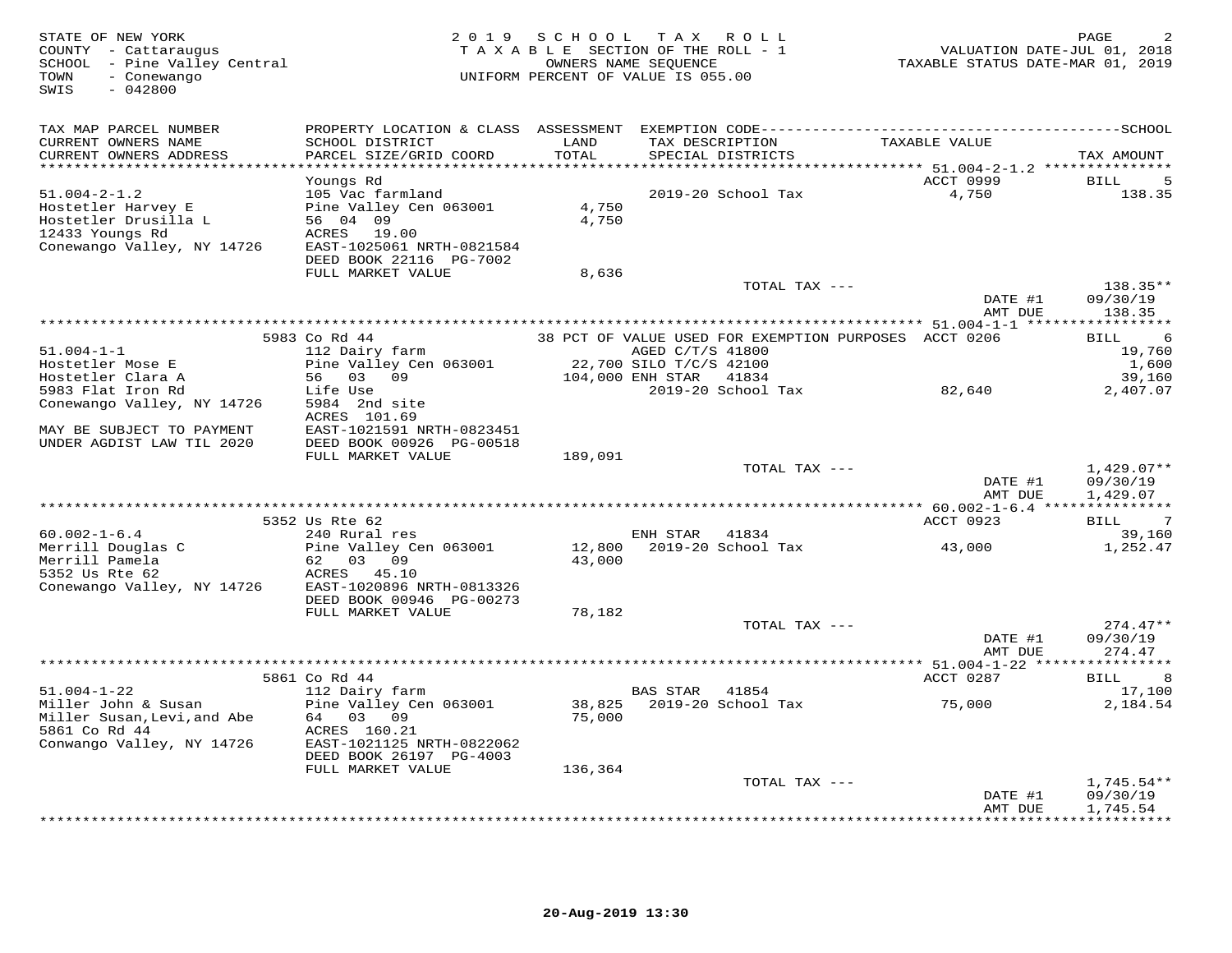| STATE OF NEW YORK<br>COUNTY - Cattaraugus<br>SCHOOL - Pine Valley Central<br>TOWN<br>- Conewango<br>SWIS<br>$-042800$ | 2 0 1 9                                                                     | SCHOOL TAX    | R O L L<br>TAXABLE SECTION OF THE ROLL - 1<br>OWNERS NAME SEQUENCE<br>UNIFORM PERCENT OF VALUE IS 055.00 | VALUATION DATE-JUL 01, 2018<br>TAXABLE STATUS DATE-MAR 01, 2019 | PAGE<br>3           |
|-----------------------------------------------------------------------------------------------------------------------|-----------------------------------------------------------------------------|---------------|----------------------------------------------------------------------------------------------------------|-----------------------------------------------------------------|---------------------|
| TAX MAP PARCEL NUMBER                                                                                                 | PROPERTY LOCATION & CLASS ASSESSMENT EXEMPTION CODE------------------------ |               |                                                                                                          |                                                                 | -------------SCHOOL |
| CURRENT OWNERS NAME<br>CURRENT OWNERS ADDRESS                                                                         | SCHOOL DISTRICT<br>PARCEL SIZE/GRID COORD                                   | LAND<br>TOTAL | TAX DESCRIPTION<br>SPECIAL DISTRICTS                                                                     | TAXABLE VALUE                                                   | TAX AMOUNT          |
| ***********************                                                                                               | Co Rd 44                                                                    |               |                                                                                                          | ACCT 0288                                                       | BILL                |
| $51.004 - 1 - 3$                                                                                                      | 105 Vac farmland                                                            |               | 2019-20 School Tax                                                                                       | 13,425                                                          | 391.03              |
| Miller John A                                                                                                         | Pine Valley Cen 063001                                                      | 13,425        |                                                                                                          |                                                                 |                     |
| Miller Susan N                                                                                                        | 56 03 09                                                                    | 13,425        |                                                                                                          |                                                                 |                     |
| 5861 Flatiron Rd                                                                                                      | Life Use                                                                    |               |                                                                                                          |                                                                 |                     |
| Conewango Valley, NY 14726                                                                                            | ACRES<br>42.57<br>EAST-1023695 NRTH-0822206                                 |               |                                                                                                          |                                                                 |                     |
|                                                                                                                       | DEED BOOK 00943 PG-00220                                                    |               |                                                                                                          |                                                                 |                     |
|                                                                                                                       | FULL MARKET VALUE                                                           | 24,409        |                                                                                                          |                                                                 |                     |
|                                                                                                                       |                                                                             |               | TOTAL TAX ---                                                                                            |                                                                 | 391.03**            |
|                                                                                                                       |                                                                             |               |                                                                                                          | DATE #1<br>AMT DUE                                              | 09/30/19<br>391.03  |
|                                                                                                                       |                                                                             |               |                                                                                                          |                                                                 |                     |
|                                                                                                                       | 12654 Youngs Rd                                                             |               |                                                                                                          | ACCT 0314                                                       | 10<br>BILL          |
| $51.004 - 2 - 1.1$                                                                                                    | 105 Vac farmland                                                            |               | AG DISTOUT 41730                                                                                         |                                                                 |                     |
| Miller Sam D<br>Miller Naomi C                                                                                        | Pine Valley Cen 063001<br>56 03 09                                          | 24,550        | 24,550 2019-20 School Tax                                                                                | 24,550                                                          | 715.07              |
| 12654 Youngs Rd                                                                                                       | 82.35<br>ACRES                                                              |               |                                                                                                          |                                                                 |                     |
| Conewango Valley, NY                                                                                                  | EAST-1025063 NRTH-0822862                                                   |               |                                                                                                          |                                                                 |                     |
|                                                                                                                       | 14726-9717 DEED BOOK 748<br>PG-01081                                        |               |                                                                                                          |                                                                 |                     |
| MAY BE SUBJECT TO PAYMENT                                                                                             | FULL MARKET VALUE                                                           | 44,636        |                                                                                                          |                                                                 |                     |
| UNDER AGDIST LAW TIL 2026                                                                                             |                                                                             |               |                                                                                                          |                                                                 |                     |
|                                                                                                                       |                                                                             |               | TOTAL TAX ---                                                                                            |                                                                 | $715.07**$          |
|                                                                                                                       |                                                                             |               |                                                                                                          | DATE #1                                                         | 09/30/19            |
|                                                                                                                       |                                                                             |               |                                                                                                          | AMT DUE                                                         | 715.07              |
|                                                                                                                       | 13000 Us Rte 62                                                             |               |                                                                                                          | ACCT 0124                                                       | 11<br>BILL          |
| $51.004 - 1 - 19$                                                                                                     | 210 1 Family Res                                                            |               | ENH STAR<br>41834                                                                                        |                                                                 | 35,000              |
| Morrison James R                                                                                                      | Pine Valley Cen 063001                                                      | 1,900         | 2019-20 School Tax                                                                                       | 35,000                                                          | 1,019.45            |
| Morrison Priscilla A<br>13000 Us Rte 62                                                                               | 63 03 09<br>FRNT<br>80.00 DPTH 92.00                                        | 35,000        |                                                                                                          |                                                                 |                     |
| Conewango Valley, NY 14726                                                                                            | EAST-1019251 NRTH-0816860                                                   |               |                                                                                                          |                                                                 |                     |
|                                                                                                                       | DEED BOOK 12558 PG-3001                                                     |               |                                                                                                          |                                                                 |                     |
|                                                                                                                       | FULL MARKET VALUE                                                           | 63,636        |                                                                                                          |                                                                 |                     |
|                                                                                                                       |                                                                             |               | TOTAL TAX ---                                                                                            |                                                                 | $41.45**$           |
|                                                                                                                       |                                                                             |               |                                                                                                          | DATE #1<br>AMT DUE                                              | 09/30/19<br>41.45   |
|                                                                                                                       |                                                                             |               |                                                                                                          | *** 51.004-1-10 ******                                          | * * * * * * * * * * |
|                                                                                                                       | 5512 Us Rte 62                                                              |               |                                                                                                          | ACCT 0094                                                       | 12<br>BILL          |
| $51.004 - 1 - 10$<br>NYP Ag Services, Inc.                                                                            | 443 Feed sales<br>Pine Valley Cen 063001                                    | 2,700         | 2019-20 School Tax                                                                                       | 200,000                                                         | 5,825.44            |
| 496 Maple Ave, PO Box 119                                                                                             | 03<br>09<br>62                                                              | 200,000       |                                                                                                          |                                                                 |                     |
| Cherry Creek, NY 14723                                                                                                | FRNT<br>145.00 DPTH 150.00                                                  |               |                                                                                                          |                                                                 |                     |
|                                                                                                                       | BANK<br>017                                                                 |               |                                                                                                          |                                                                 |                     |
|                                                                                                                       | EAST-1019307 NRTH-0816113                                                   |               |                                                                                                          |                                                                 |                     |
|                                                                                                                       | DEED BOOK 25891 PG-8001<br>FULL MARKET VALUE                                | 363,636       |                                                                                                          |                                                                 |                     |
|                                                                                                                       |                                                                             |               | TOTAL TAX ---                                                                                            |                                                                 | $5,825.44**$        |
|                                                                                                                       |                                                                             |               |                                                                                                          | DATE #1                                                         | 09/30/19            |
|                                                                                                                       |                                                                             |               |                                                                                                          | AMT DUE                                                         | 5,825.44            |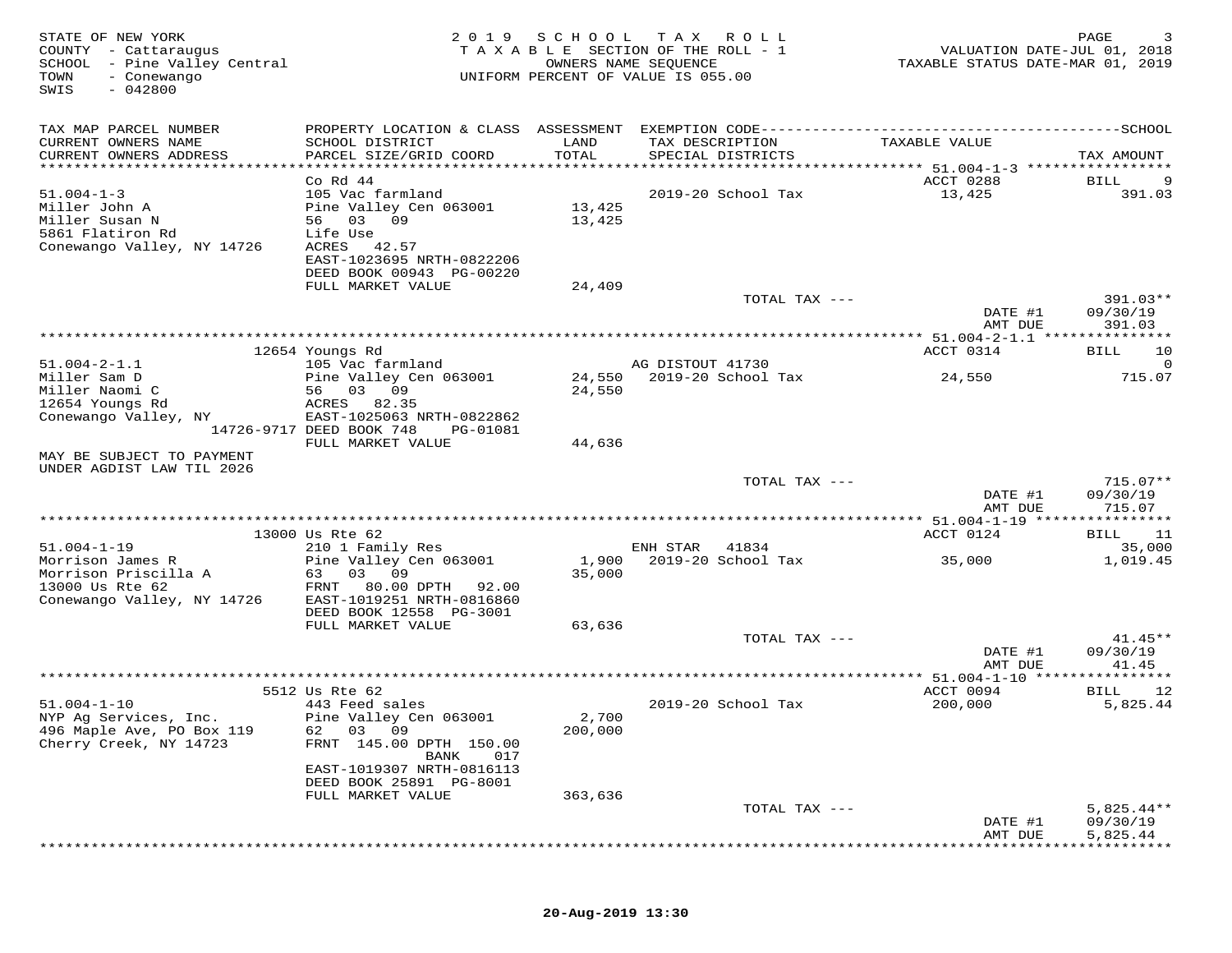| PROPERTY LOCATION & CLASS ASSESSMENT EXEMPTION CODE-----------------------------------SCHOOL<br>TAX MAP PARCEL NUMBER<br>TAX DESCRIPTION<br>TAXABLE VALUE<br>CURRENT OWNERS NAME<br>SCHOOL DISTRICT<br>LAND<br>CURRENT OWNERS ADDRESS<br>PARCEL SIZE/GRID COORD<br>TOTAL<br>SPECIAL DISTRICTS<br>TAX AMOUNT<br>ACCT 0095<br>5512 Us Rte 62<br>BILL<br>13<br>$51.004 - 1 - 11$<br>449 Other Storag<br>2019-20 School Tax<br>18,900<br>550.50<br>1,800<br>Pine Valley Cen 063001<br>NYP Ag Services, Inc.<br>63 03 09<br>18,900<br>496 Maple Ave, PO Box 119<br>Cherry Creek, NY 14723<br>80.00 DPTH<br>FRNT<br>65.00<br><b>BANK</b><br>017<br>EAST-1019281 NRTH-0816238<br>DEED BOOK 25891 PG-8001<br>FULL MARKET VALUE<br>34,364<br>550.50**<br>TOTAL TAX ---<br>DATE #1<br>09/30/19<br>AMT DUE<br>550.50<br>ACCT 0471<br>5512 Us Rte 62 (Off)<br><b>BILL</b><br>14<br>$51.004 - 1 - 13$<br>449 Other Storag<br>2019-20 School Tax<br>7,900<br>230.10<br>NYP Ag Services, Inc.<br>Pine Valley Cen 063001<br>3,300<br>496 Maple Ave, PO Box 119<br>7,900<br>63 03 09<br>Cherry Creek, NY 14723<br>FRNT 177.74 DPTH 132.00<br>BANK<br>017<br>EAST-1019405 NRTH-0816445<br>DEED BOOK 25891 PG-8001<br>FULL MARKET VALUE<br>14,364<br>TOTAL TAX ---<br>230.10**<br>DATE #1<br>09/30/19<br>AMT DUE<br>230.10<br>ACCT 0003<br>5372 Us Rte 62<br>15<br>BILL<br>$60.002 - 1 - 27$<br>210 1 Family Res<br>BAS STAR<br>17,100<br>41854<br>28,500<br>Pfleuger Garrett<br>Pine Valley Cen 063001<br>4,800 2019-20 School Tax<br>830.12<br>Pfleuger Stacey<br>62 03 09<br>28,500<br>5372 Us Rte 62<br>ACRES<br>4.77 BANK<br>005<br>Conewango Valley, NY 14726<br>EAST-1019785 NRTH-0813999<br>DEED BOOK 6434    PG-5001<br>FULL MARKET VALUE<br>51,818<br>TOTAL TAX ---<br>391.12**<br>DATE #1<br>09/30/19<br>AMT DUE<br>391.12<br>ACCT 0116<br>BILL 16<br>Us Rte 62<br>300<br>8.74<br>$60.002 - 1 - 26$<br>314 Rural vac<10<br>2019-20 School Tax<br>Powell Linda J<br>Pine Valley Cen 063001<br>300<br>62 03 09<br>5853 Rte 83<br>300<br>Conewango Valley, NY 14726<br>ACRES<br>2.86<br>EAST-1019324 NRTH-0813820<br>DEED BOOK 00983 PG-01162<br>FULL MARKET VALUE<br>545<br>TOTAL TAX ---<br>$8.74**$<br>09/30/19<br>DATE #1<br>8.74<br>AMT DUE | STATE OF NEW YORK<br>COUNTY - Cattaraugus<br>SCHOOL - Pine Valley Central<br>- Conewango<br>TOWN<br>SWIS<br>$-042800$ | 2 0 1 9 | SCHOOL TAX ROLL<br>TAXABLE SECTION OF THE ROLL - 1<br>UNIFORM PERCENT OF VALUE IS 055.00 | OWNERS NAME SEQUENCE | VALUATION DATE-JUL 01, 2018<br>TAXABLE STATUS DATE-MAR 01, 2019 | PAGE |
|---------------------------------------------------------------------------------------------------------------------------------------------------------------------------------------------------------------------------------------------------------------------------------------------------------------------------------------------------------------------------------------------------------------------------------------------------------------------------------------------------------------------------------------------------------------------------------------------------------------------------------------------------------------------------------------------------------------------------------------------------------------------------------------------------------------------------------------------------------------------------------------------------------------------------------------------------------------------------------------------------------------------------------------------------------------------------------------------------------------------------------------------------------------------------------------------------------------------------------------------------------------------------------------------------------------------------------------------------------------------------------------------------------------------------------------------------------------------------------------------------------------------------------------------------------------------------------------------------------------------------------------------------------------------------------------------------------------------------------------------------------------------------------------------------------------------------------------------------------------------------------------------------------------------------------------------------------------------------------------------------------------------------------------------------------------------------------------------------------------------------------------------------------------------------------------------------------------------------------------|-----------------------------------------------------------------------------------------------------------------------|---------|------------------------------------------------------------------------------------------|----------------------|-----------------------------------------------------------------|------|
|                                                                                                                                                                                                                                                                                                                                                                                                                                                                                                                                                                                                                                                                                                                                                                                                                                                                                                                                                                                                                                                                                                                                                                                                                                                                                                                                                                                                                                                                                                                                                                                                                                                                                                                                                                                                                                                                                                                                                                                                                                                                                                                                                                                                                                       |                                                                                                                       |         |                                                                                          |                      |                                                                 |      |
|                                                                                                                                                                                                                                                                                                                                                                                                                                                                                                                                                                                                                                                                                                                                                                                                                                                                                                                                                                                                                                                                                                                                                                                                                                                                                                                                                                                                                                                                                                                                                                                                                                                                                                                                                                                                                                                                                                                                                                                                                                                                                                                                                                                                                                       |                                                                                                                       |         |                                                                                          |                      |                                                                 |      |
|                                                                                                                                                                                                                                                                                                                                                                                                                                                                                                                                                                                                                                                                                                                                                                                                                                                                                                                                                                                                                                                                                                                                                                                                                                                                                                                                                                                                                                                                                                                                                                                                                                                                                                                                                                                                                                                                                                                                                                                                                                                                                                                                                                                                                                       |                                                                                                                       |         |                                                                                          |                      |                                                                 |      |
|                                                                                                                                                                                                                                                                                                                                                                                                                                                                                                                                                                                                                                                                                                                                                                                                                                                                                                                                                                                                                                                                                                                                                                                                                                                                                                                                                                                                                                                                                                                                                                                                                                                                                                                                                                                                                                                                                                                                                                                                                                                                                                                                                                                                                                       |                                                                                                                       |         |                                                                                          |                      |                                                                 |      |
|                                                                                                                                                                                                                                                                                                                                                                                                                                                                                                                                                                                                                                                                                                                                                                                                                                                                                                                                                                                                                                                                                                                                                                                                                                                                                                                                                                                                                                                                                                                                                                                                                                                                                                                                                                                                                                                                                                                                                                                                                                                                                                                                                                                                                                       |                                                                                                                       |         |                                                                                          |                      |                                                                 |      |
|                                                                                                                                                                                                                                                                                                                                                                                                                                                                                                                                                                                                                                                                                                                                                                                                                                                                                                                                                                                                                                                                                                                                                                                                                                                                                                                                                                                                                                                                                                                                                                                                                                                                                                                                                                                                                                                                                                                                                                                                                                                                                                                                                                                                                                       |                                                                                                                       |         |                                                                                          |                      |                                                                 |      |
|                                                                                                                                                                                                                                                                                                                                                                                                                                                                                                                                                                                                                                                                                                                                                                                                                                                                                                                                                                                                                                                                                                                                                                                                                                                                                                                                                                                                                                                                                                                                                                                                                                                                                                                                                                                                                                                                                                                                                                                                                                                                                                                                                                                                                                       |                                                                                                                       |         |                                                                                          |                      |                                                                 |      |
|                                                                                                                                                                                                                                                                                                                                                                                                                                                                                                                                                                                                                                                                                                                                                                                                                                                                                                                                                                                                                                                                                                                                                                                                                                                                                                                                                                                                                                                                                                                                                                                                                                                                                                                                                                                                                                                                                                                                                                                                                                                                                                                                                                                                                                       |                                                                                                                       |         |                                                                                          |                      |                                                                 |      |
|                                                                                                                                                                                                                                                                                                                                                                                                                                                                                                                                                                                                                                                                                                                                                                                                                                                                                                                                                                                                                                                                                                                                                                                                                                                                                                                                                                                                                                                                                                                                                                                                                                                                                                                                                                                                                                                                                                                                                                                                                                                                                                                                                                                                                                       |                                                                                                                       |         |                                                                                          |                      |                                                                 |      |
|                                                                                                                                                                                                                                                                                                                                                                                                                                                                                                                                                                                                                                                                                                                                                                                                                                                                                                                                                                                                                                                                                                                                                                                                                                                                                                                                                                                                                                                                                                                                                                                                                                                                                                                                                                                                                                                                                                                                                                                                                                                                                                                                                                                                                                       |                                                                                                                       |         |                                                                                          |                      |                                                                 |      |
|                                                                                                                                                                                                                                                                                                                                                                                                                                                                                                                                                                                                                                                                                                                                                                                                                                                                                                                                                                                                                                                                                                                                                                                                                                                                                                                                                                                                                                                                                                                                                                                                                                                                                                                                                                                                                                                                                                                                                                                                                                                                                                                                                                                                                                       |                                                                                                                       |         |                                                                                          |                      |                                                                 |      |
|                                                                                                                                                                                                                                                                                                                                                                                                                                                                                                                                                                                                                                                                                                                                                                                                                                                                                                                                                                                                                                                                                                                                                                                                                                                                                                                                                                                                                                                                                                                                                                                                                                                                                                                                                                                                                                                                                                                                                                                                                                                                                                                                                                                                                                       |                                                                                                                       |         |                                                                                          |                      |                                                                 |      |
|                                                                                                                                                                                                                                                                                                                                                                                                                                                                                                                                                                                                                                                                                                                                                                                                                                                                                                                                                                                                                                                                                                                                                                                                                                                                                                                                                                                                                                                                                                                                                                                                                                                                                                                                                                                                                                                                                                                                                                                                                                                                                                                                                                                                                                       |                                                                                                                       |         |                                                                                          |                      |                                                                 |      |
|                                                                                                                                                                                                                                                                                                                                                                                                                                                                                                                                                                                                                                                                                                                                                                                                                                                                                                                                                                                                                                                                                                                                                                                                                                                                                                                                                                                                                                                                                                                                                                                                                                                                                                                                                                                                                                                                                                                                                                                                                                                                                                                                                                                                                                       |                                                                                                                       |         |                                                                                          |                      |                                                                 |      |
|                                                                                                                                                                                                                                                                                                                                                                                                                                                                                                                                                                                                                                                                                                                                                                                                                                                                                                                                                                                                                                                                                                                                                                                                                                                                                                                                                                                                                                                                                                                                                                                                                                                                                                                                                                                                                                                                                                                                                                                                                                                                                                                                                                                                                                       |                                                                                                                       |         |                                                                                          |                      |                                                                 |      |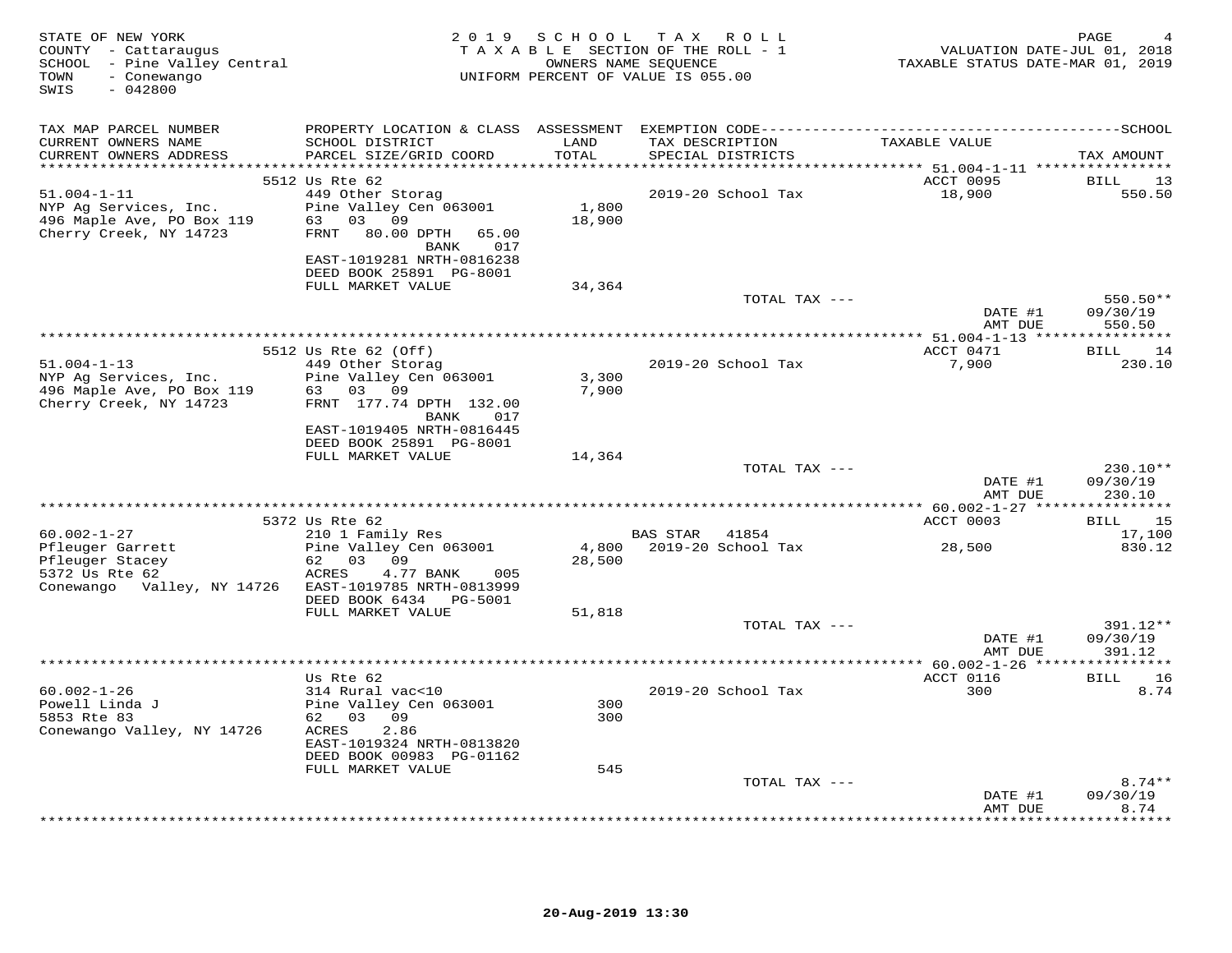| STATE OF NEW YORK<br>COUNTY - Cattaraugus<br>SCHOOL - Pine Valley Central<br>- Conewango<br>TOWN<br>$-042800$<br>SWIS | 2 0 1 9                                                                                                    | SCHOOL TAX ROLL<br>TAXABLE SECTION OF THE ROLL - 1<br>OWNERS NAME SEQUENCE<br>UNIFORM PERCENT OF VALUE IS 055.00 |                 |                                      | VALUATION DATE-JUL 01, 2018<br>TAXABLE STATUS DATE-MAR 01, 2019 | PAGE                 |
|-----------------------------------------------------------------------------------------------------------------------|------------------------------------------------------------------------------------------------------------|------------------------------------------------------------------------------------------------------------------|-----------------|--------------------------------------|-----------------------------------------------------------------|----------------------|
| TAX MAP PARCEL NUMBER                                                                                                 |                                                                                                            |                                                                                                                  |                 |                                      |                                                                 |                      |
| CURRENT OWNERS NAME<br>CURRENT OWNERS ADDRESS<br>***********************                                              | SCHOOL DISTRICT<br>PARCEL SIZE/GRID COORD                                                                  | LAND<br>TOTAL                                                                                                    |                 | TAX DESCRIPTION<br>SPECIAL DISTRICTS | TAXABLE VALUE                                                   | TAX AMOUNT           |
|                                                                                                                       | 5333 Us Rte 62                                                                                             |                                                                                                                  |                 |                                      | ACCT 0458                                                       | 17<br>BILL           |
| $60.002 - 1 - 6.1$                                                                                                    | 210 1 Family Res                                                                                           |                                                                                                                  | <b>BAS STAR</b> | 41854                                |                                                                 | 17,100               |
| Price Leona<br>Olson Donna G<br>5333 US Rte 62<br>Coneweango Valley, NY 14726                                         | Pine Valley Cen 063001<br>62 03 09<br>ACRES<br>3.30<br>EAST-1019377 NRTH-0813320<br>DEED BOOK 1010 PG-1076 | 5,600<br>25,000                                                                                                  |                 | 2019-20 School Tax                   | 25,000                                                          | 728.18               |
|                                                                                                                       | FULL MARKET VALUE                                                                                          | 45,455                                                                                                           |                 |                                      |                                                                 |                      |
|                                                                                                                       |                                                                                                            |                                                                                                                  |                 | TOTAL TAX ---                        | DATE #1                                                         | 289.18**<br>09/30/19 |
|                                                                                                                       |                                                                                                            |                                                                                                                  |                 |                                      | AMT DUE                                                         | 289.18               |
|                                                                                                                       | 5416 Us Rte 62                                                                                             |                                                                                                                  |                 |                                      | <b>ACCT 0115</b>                                                | 18<br>BILL           |
| $60.002 - 1 - 4$                                                                                                      | 240 Rural res                                                                                              |                                                                                                                  | BAS STAR 41854  |                                      |                                                                 | 17,100               |
| Ray Lacey Marie                                                                                                       | Pine Valley Cen 063001                                                                                     | 8,000                                                                                                            |                 | 2019-20 School Tax                   | 28,500                                                          | 830.12               |
| 5416 Rte 62                                                                                                           | 62 03 09<br>ACRES 41.13                                                                                    | 28,500                                                                                                           |                 |                                      |                                                                 |                      |
| Conewango Valley, NY 14726                                                                                            | EAST-1020441 NRTH-0814399<br>DEED BOOK 21896 PG-3001                                                       |                                                                                                                  |                 |                                      |                                                                 |                      |
|                                                                                                                       | FULL MARKET VALUE                                                                                          | 51,818                                                                                                           |                 |                                      |                                                                 |                      |
|                                                                                                                       |                                                                                                            |                                                                                                                  |                 | TOTAL TAX ---                        | DATE #1                                                         | 391.12**<br>09/30/19 |
|                                                                                                                       |                                                                                                            |                                                                                                                  |                 |                                      | AMT DUE                                                         | 391.12               |
|                                                                                                                       | Us Rte 62                                                                                                  |                                                                                                                  |                 |                                      | ACCT 0377                                                       | 19<br>BILL           |
| $51.004 - 1 - 18$                                                                                                     | 105 Vac farmland                                                                                           |                                                                                                                  |                 | 2019-20 School Tax                   | 2,800                                                           | 81.56                |
| Reynolds Harold & Lucille                                                                                             | Pine Valley Cen 063001<br>09                                                                               | 2,800                                                                                                            |                 |                                      |                                                                 |                      |
| Lincoln Doughlas<br>2 E. Route 62                                                                                     | 63 03<br>Life Use                                                                                          | 2,800                                                                                                            |                 |                                      |                                                                 |                      |
| Conewango Valley, NY 14726                                                                                            | ACRES<br>6.44                                                                                              |                                                                                                                  |                 |                                      |                                                                 |                      |
|                                                                                                                       | EAST-1019629 NRTH-0816817                                                                                  |                                                                                                                  |                 |                                      |                                                                 |                      |
|                                                                                                                       | DEED BOOK 29834 PG-4001                                                                                    |                                                                                                                  |                 |                                      |                                                                 |                      |
|                                                                                                                       | FULL MARKET VALUE                                                                                          | 5,091                                                                                                            |                 | TOTAL TAX ---                        |                                                                 | $81.56**$            |
|                                                                                                                       |                                                                                                            |                                                                                                                  |                 |                                      | DATE #1<br>AMT DUE                                              | 09/30/19<br>81.56    |
|                                                                                                                       |                                                                                                            |                                                                                                                  |                 |                                      | ***** 60.002-1-28 ****                                          |                      |
|                                                                                                                       | Us Rte 62                                                                                                  |                                                                                                                  |                 |                                      | ACCT 0378                                                       | BILL<br>20           |
| $60.002 - 1 - 28$                                                                                                     | 314 Rural vac<10                                                                                           |                                                                                                                  |                 | 2019-20 School Tax                   | 2,000                                                           | 58.25                |
| Reynolds Jeffrey D<br>Reynolds Diane                                                                                  | Pine Valley Cen 063001<br>62 03 09                                                                         | 2,000<br>2,000                                                                                                   |                 |                                      |                                                                 |                      |
| 5405 Rte 62                                                                                                           | FRNT 570.00 DPTH 128.00                                                                                    |                                                                                                                  |                 |                                      |                                                                 |                      |
| Conewango Valley, NY 14726                                                                                            | EAST-1019261 NRTH-0814382<br>DEED BOOK 00961 PG-00365                                                      |                                                                                                                  |                 |                                      |                                                                 |                      |
|                                                                                                                       | FULL MARKET VALUE                                                                                          | 3,636                                                                                                            |                 |                                      |                                                                 |                      |
|                                                                                                                       |                                                                                                            |                                                                                                                  |                 | TOTAL TAX ---                        |                                                                 | $58.25**$            |
|                                                                                                                       |                                                                                                            |                                                                                                                  |                 |                                      | DATE #1<br>AMT DUE                                              | 09/30/19<br>58.25    |
|                                                                                                                       |                                                                                                            |                                                                                                                  |                 |                                      |                                                                 | *******              |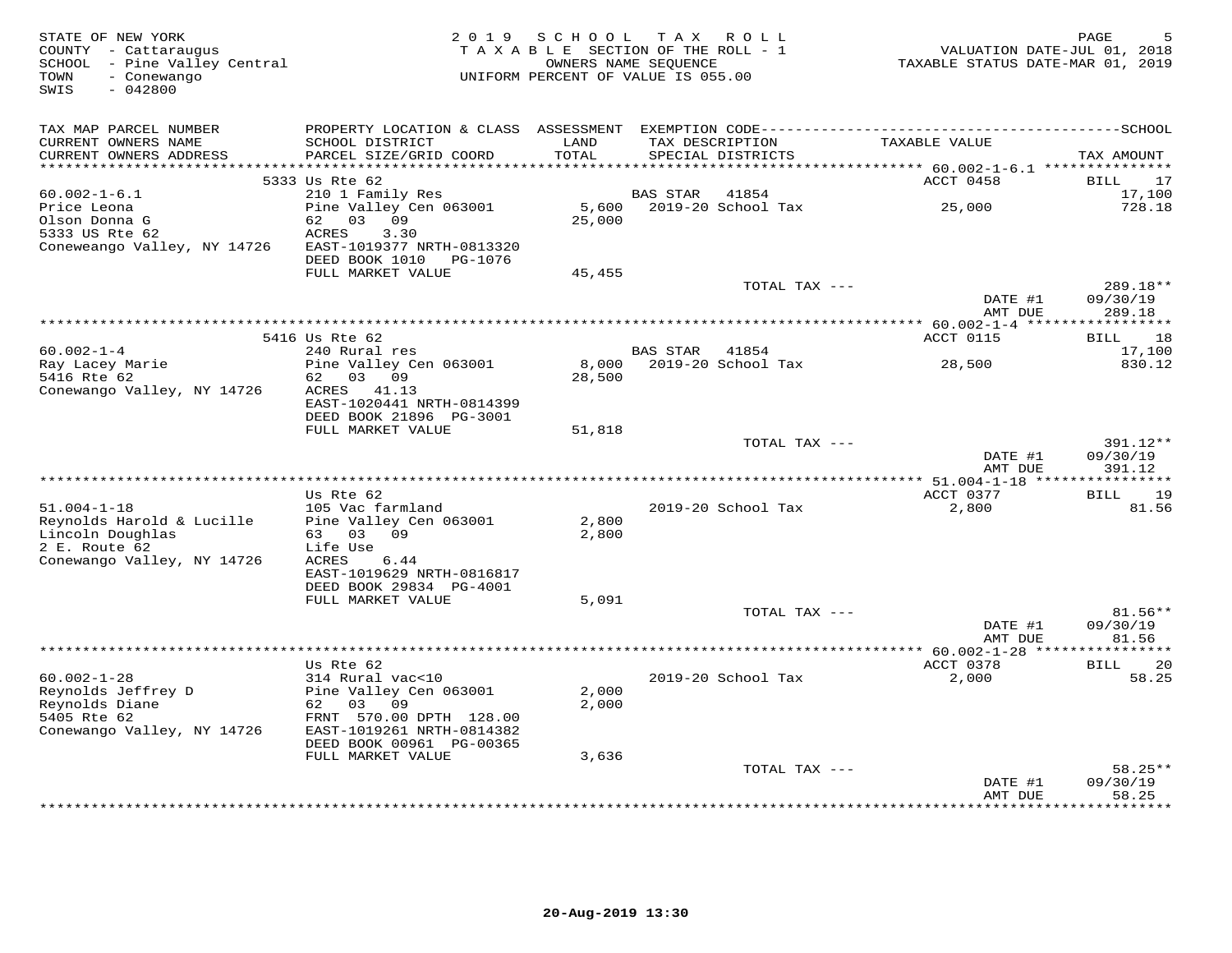| STATE OF NEW YORK<br>COUNTY - Cattaraugus<br>SCHOOL - Pine Valley Central<br>- Conewango<br>TOWN<br>SWIS<br>$-042800$ | 2 0 1 9                                                                                                                                                               | S C H O O L               | T A X<br>R O L L<br>TAXABLE SECTION OF THE ROLL - 1<br>OWNERS NAME SEQUENCE<br>UNIFORM PERCENT OF VALUE IS 055.00 | VALUATION DATE-JUL 01, 2018<br>TAXABLE STATUS DATE-MAR 01, 2019 | PAGE                                        |
|-----------------------------------------------------------------------------------------------------------------------|-----------------------------------------------------------------------------------------------------------------------------------------------------------------------|---------------------------|-------------------------------------------------------------------------------------------------------------------|-----------------------------------------------------------------|---------------------------------------------|
| TAX MAP PARCEL NUMBER<br>CURRENT OWNERS NAME<br>CURRENT OWNERS ADDRESS<br>************************                    | SCHOOL DISTRICT<br>PARCEL SIZE/GRID COORD                                                                                                                             | LAND<br>TOTAL             | TAX DESCRIPTION<br>SPECIAL DISTRICTS                                                                              | TAXABLE VALUE                                                   | TAX AMOUNT                                  |
|                                                                                                                       | Us Rte 62                                                                                                                                                             |                           |                                                                                                                   | ACCT 0379                                                       | <b>BILL</b><br>21                           |
| $60.002 - 1 - 2$<br>Reynolds Roger<br>Reynolds Scott<br>5529 Swamp Rd<br>Conewango Valley, NY 14726                   | 323 Vacant rural<br>Pine Valley Cen 063001<br>62 03 09<br>ACRES<br>20.01<br>EAST-1020181 NRTH-0815350<br>DEED BOOK 1006 PG-965                                        | 5,900<br>5,900            | 2019-20 School Tax                                                                                                | 5,900                                                           | 171.85                                      |
|                                                                                                                       | FULL MARKET VALUE                                                                                                                                                     | 10,727                    | TOTAL TAX ---                                                                                                     |                                                                 | $171.85**$                                  |
|                                                                                                                       |                                                                                                                                                                       |                           |                                                                                                                   | DATE #1<br>AMT DUE                                              | 09/30/19<br>171.85                          |
|                                                                                                                       | 5438 Us Rte 62                                                                                                                                                        |                           |                                                                                                                   | ACCT 0447                                                       | 22<br>BILL                                  |
| $60.002 - 1 - 29$<br>Reynolds Scott<br>5529 Swamp Rd<br>Conewango Valley, NY                                          | 210 1 Family Res<br>Pine Valley Cen 063001<br>62 03 09<br>ACRES<br>1.45<br>14726-0077 EAST-1019510 NRTH-0815006                                                       | 4,300<br>58,000           | 2019-20 School Tax                                                                                                | 58,000                                                          | 1,689.38                                    |
|                                                                                                                       | DEED BOOK 00930 PG-00548                                                                                                                                              |                           |                                                                                                                   |                                                                 |                                             |
|                                                                                                                       | FULL MARKET VALUE                                                                                                                                                     | 105,455                   | TOTAL TAX ---                                                                                                     | DATE #1<br>AMT DUE                                              | $1,689.38**$<br>09/30/19                    |
|                                                                                                                       |                                                                                                                                                                       |                           |                                                                                                                   |                                                                 | 1,689.38                                    |
|                                                                                                                       | 5500 Us Rte 62                                                                                                                                                        |                           |                                                                                                                   | ACCT 0038                                                       | 23<br>BILL                                  |
| $60.002 - 1 - 1$<br>Schulz Jeffrey A<br>4354 Bush Rd<br>Kennedy, NY 14747                                             | 280 Res Multiple<br>Pine Valley Cen 063001<br>62 03 09<br>post office 5496<br>ACRES<br>5.12<br>EAST-1019735 NRTH-0815895<br>DEED BOOK 00994 PG-01112                  | 6,100<br>43,400           | 2019-20 School Tax                                                                                                | 43,400                                                          | 1,264.12                                    |
|                                                                                                                       | FULL MARKET VALUE                                                                                                                                                     | 78,909                    |                                                                                                                   |                                                                 |                                             |
|                                                                                                                       |                                                                                                                                                                       |                           | TOTAL TAX ---                                                                                                     | DATE #1<br>AMT DUE                                              | $1,264.12**$<br>09/30/19<br>1,264.12        |
|                                                                                                                       |                                                                                                                                                                       |                           |                                                                                                                   |                                                                 |                                             |
| $51.004 - 1 - 2$<br>Shetler Ben C<br>Shetler Katieann J<br>5932 Flat Iron Rd<br>Conewango Valley, NY 14726            | 5932 Co Rd 44<br>210 1 Family Res<br>Pine Valley Cen 063001<br>56 03 09<br>ACRES<br>1.66<br>EAST-1023200 NRTH-0822953<br>DEED BOOK 28530 PG-6001<br>FULL MARKET VALUE | 4,400<br>40,000<br>72,727 | 2019-20 School Tax                                                                                                | ACCT 0055<br>40,000                                             | <b>BILL</b><br>24<br>1,165.09               |
|                                                                                                                       |                                                                                                                                                                       |                           | TOTAL TAX ---                                                                                                     |                                                                 | $1,165.09**$                                |
|                                                                                                                       |                                                                                                                                                                       |                           |                                                                                                                   | DATE #1<br>AMT DUE                                              | 09/30/19<br>1,165.09<br>* * * * * * * * * * |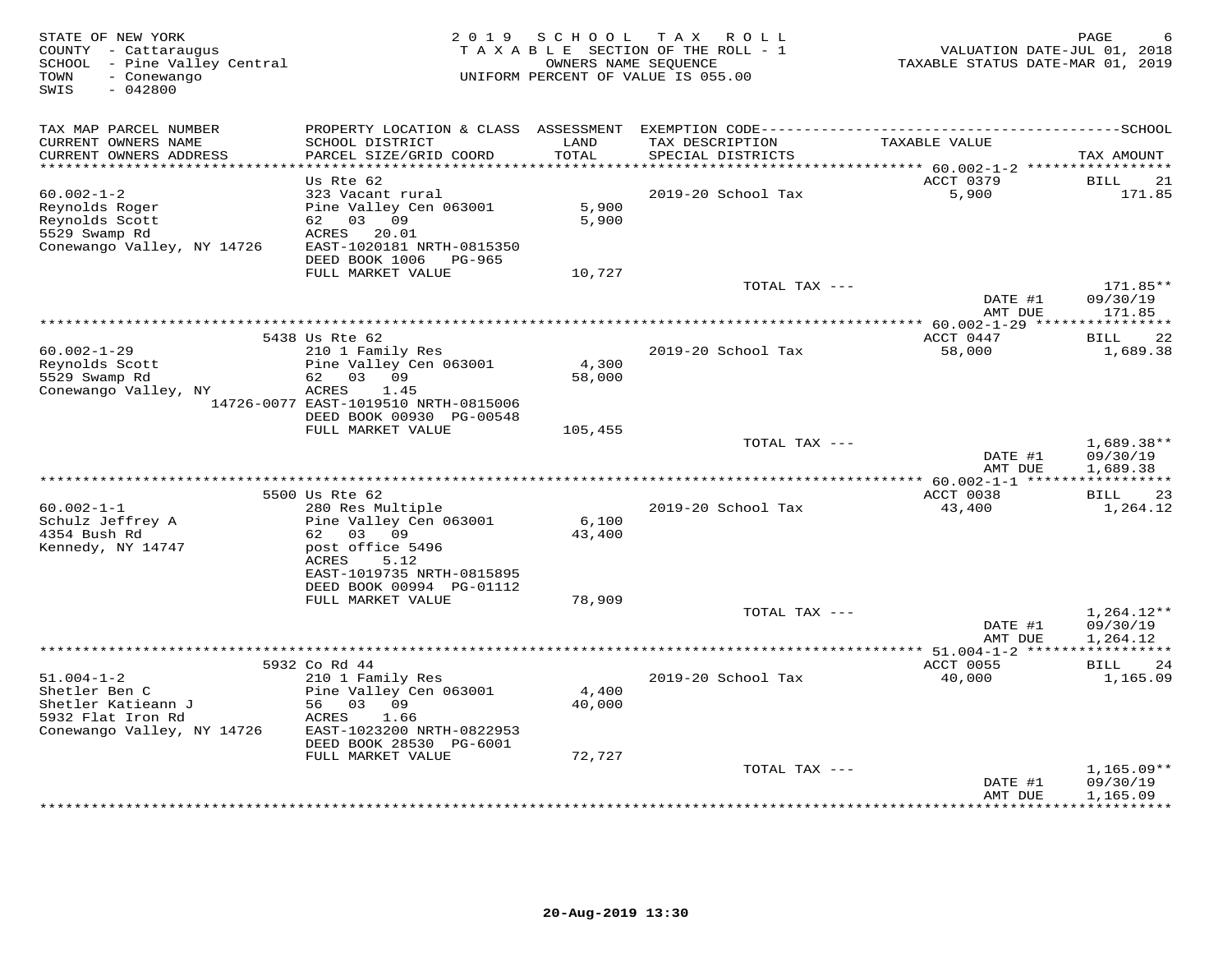| STATE OF NEW YORK<br>COUNTY - Cattaraugus<br>SCHOOL - Pine Valley Central<br>- Conewango<br>TOWN<br>SWIS<br>$-042800$ | 2 0 1 9                                       | S C H O O L<br>TAXABLE SECTION OF THE ROLL - 1<br>UNIFORM PERCENT OF VALUE IS 055.00 | T A X<br>OWNERS NAME SEQUENCE | ROLL                        | VALUATION DATE-JUL 01, 2018<br>TAXABLE STATUS DATE-MAR 01, 2019 | PAGE                  |
|-----------------------------------------------------------------------------------------------------------------------|-----------------------------------------------|--------------------------------------------------------------------------------------|-------------------------------|-----------------------------|-----------------------------------------------------------------|-----------------------|
| TAX MAP PARCEL NUMBER                                                                                                 | PROPERTY LOCATION & CLASS ASSESSMENT          |                                                                                      |                               |                             |                                                                 |                       |
| CURRENT OWNERS NAME<br>CURRENT OWNERS ADDRESS<br>**********************                                               | SCHOOL DISTRICT<br>PARCEL SIZE/GRID COORD     | LAND<br>TOTAL<br>*********                                                           | TAX DESCRIPTION               | SPECIAL DISTRICTS           | TAXABLE VALUE                                                   | TAX AMOUNT            |
|                                                                                                                       | Co Rd 44                                      |                                                                                      |                               |                             | ************ 51.004-1-4 **************<br>ACCT 0422             | <b>BILL</b><br>25     |
| $51.004 - 1 - 4$                                                                                                      | 105 Vac farmland                              |                                                                                      |                               | 2019-20 School Tax          | 3,500                                                           | 101.95                |
| Shetler Harvey M<br>Shetler Lydia                                                                                     | Pine Valley Cen 063001<br>56 03<br>09         | 3,500<br>3,500                                                                       |                               |                             |                                                                 |                       |
| 5819 Flatiron Rd                                                                                                      | 33.16<br>ACRES                                |                                                                                      |                               |                             |                                                                 |                       |
| Conewango Valley, NY 14726                                                                                            | EAST-1023658 NRTH-0820681                     |                                                                                      |                               |                             |                                                                 |                       |
|                                                                                                                       | DEED BOOK 1000<br>PG-498<br>FULL MARKET VALUE | 6,364                                                                                |                               |                             |                                                                 |                       |
|                                                                                                                       |                                               |                                                                                      |                               | TOTAL TAX ---               |                                                                 | $101.95**$            |
|                                                                                                                       |                                               |                                                                                      |                               |                             | DATE #1                                                         | 09/30/19              |
|                                                                                                                       |                                               |                                                                                      |                               |                             | AMT DUE                                                         | 101.95                |
|                                                                                                                       | 5819&5821 Co Rd 44                            |                                                                                      |                               |                             | ACCT 0420                                                       | 26<br>BILL            |
| $51.004 - 1 - 21$                                                                                                     | 112 Dairy farm                                |                                                                                      | AG BLDG                       | 41700                       |                                                                 | 10,000                |
| Shetler Harvey M                                                                                                      | Pine Valley Cen 063001<br>64 03 09            |                                                                                      | 24,600 SILO T/C/S 42100       |                             |                                                                 | 1,300                 |
| Shetler Lydia<br>5819 Flatiron Rd                                                                                     | ACRES 100.06                                  |                                                                                      | 71,250 BAS STAR               | 41854<br>2019-20 School Tax | 59,950                                                          | 17,100<br>1,746.17    |
| Conewango Valley, NY 14726                                                                                            | EAST-1021124 NRTH-0820588                     |                                                                                      |                               |                             |                                                                 |                       |
|                                                                                                                       | DEED BOOK 1000<br>PG-498                      |                                                                                      |                               |                             |                                                                 |                       |
| MAY BE SUBJECT TO PAYMENT<br>UNDER RPTL483 UNTIL 2026                                                                 | FULL MARKET VALUE                             | 129,545                                                                              |                               |                             |                                                                 |                       |
|                                                                                                                       |                                               |                                                                                      |                               | TOTAL TAX ---               |                                                                 | 1,307.17**            |
|                                                                                                                       |                                               |                                                                                      |                               |                             | DATE #1                                                         | 09/30/19              |
|                                                                                                                       |                                               |                                                                                      |                               |                             | AMT DUE                                                         | 1,307.17              |
|                                                                                                                       | 12995 Us Rte 62                               |                                                                                      |                               |                             | ACCT 0427                                                       | 27<br>BILL            |
| $51.004 - 1 - 16$                                                                                                     | 210 1 Family Res                              |                                                                                      | <b>BAS STAR</b>               | 41854                       |                                                                 | 17,100                |
| Stonecrest Investments, LLC                                                                                           | Pine Valley Cen 063001                        | 3,900                                                                                |                               | 2019-20 School Tax          | 29,500                                                          | 859.25                |
| Tracy Chau<br>12995 US Route 62                                                                                       | 63 03<br>09<br>FRNT 240.00 DPTH 45.00         | 29,500                                                                               |                               |                             |                                                                 |                       |
| Conewango Valley, NY 14726                                                                                            | EAST-1019365 NRTH-0816628                     |                                                                                      |                               |                             |                                                                 |                       |
|                                                                                                                       | DEED BOOK 20190 PG-4361                       |                                                                                      |                               |                             |                                                                 |                       |
| PRIOR OWNER ON 3/01/2019<br>Chau Tracy                                                                                | FULL MARKET VALUE                             | 53,636                                                                               |                               |                             |                                                                 |                       |
|                                                                                                                       |                                               |                                                                                      |                               | TOTAL TAX ---               |                                                                 | $420.25**$            |
|                                                                                                                       |                                               |                                                                                      |                               |                             | DATE #1                                                         | 09/30/19              |
|                                                                                                                       |                                               |                                                                                      |                               |                             | AMT DUE                                                         | 420.25                |
|                                                                                                                       | Us Rte 62                                     |                                                                                      |                               |                             | **** 51.004-1-9.1 ***************<br>ACCT 0457                  | 28<br><b>BILL</b>     |
| $51.004 - 1 - 9.1$                                                                                                    | 314 Rural vac<10                              |                                                                                      |                               | 2019-20 School Tax          | 1,000                                                           | 29.13                 |
| Swanson Cathleen                                                                                                      | Pine Valley Cen 063001                        | 1,000                                                                                |                               |                             |                                                                 |                       |
| 12977 Us Rte 62                                                                                                       | 63 03 09<br>4.16                              | 1,000                                                                                |                               |                             |                                                                 |                       |
| Conewango Valley, NY 14726                                                                                            | ACRES<br>EAST-1019712 NRTH-0816261            |                                                                                      |                               |                             |                                                                 |                       |
|                                                                                                                       | DEED BOOK 854<br>PG-00168                     |                                                                                      |                               |                             |                                                                 |                       |
|                                                                                                                       | FULL MARKET VALUE                             | 1,818                                                                                |                               |                             |                                                                 |                       |
|                                                                                                                       |                                               |                                                                                      |                               | TOTAL TAX ---               | DATE #1                                                         | $29.13**$<br>09/30/19 |
|                                                                                                                       |                                               |                                                                                      |                               |                             | AMT DUE                                                         | 29.13                 |
|                                                                                                                       |                                               |                                                                                      |                               |                             |                                                                 | <b>.</b>              |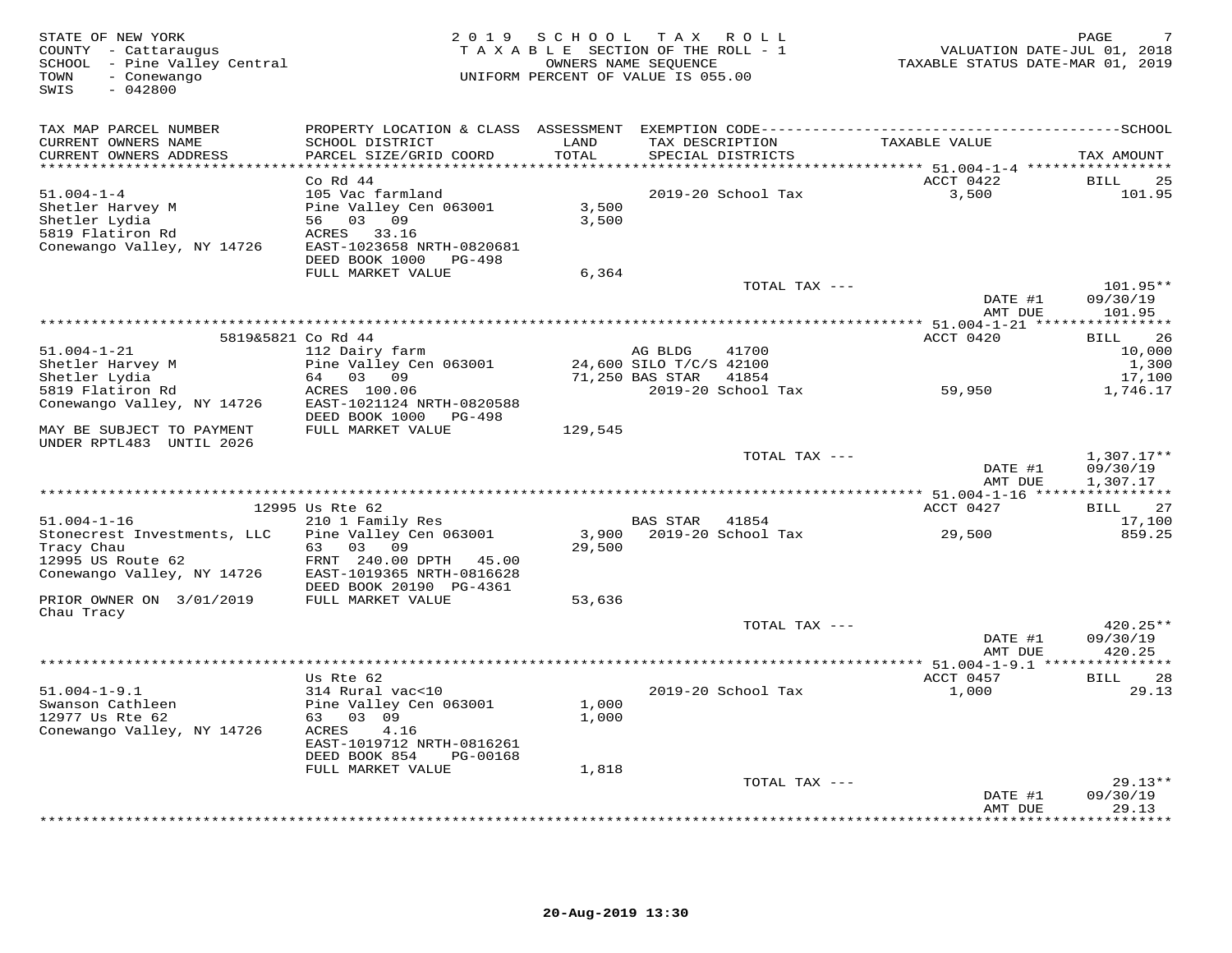| STATE OF NEW YORK<br>COUNTY - Cattaraugus<br>COONII - Cattaraugus<br>SCHOOL - Pine Valley Central<br>TOWN<br>- Conewango<br>$-042800$<br>SWIS |                                                                                           |               | 2019 SCHOOL TAX ROLL<br>TAXABLE SECTION OF THE ROLL - 1<br>OWNERS NAME SEQUENCE<br>UNIFORM PERCENT OF VALUE IS 055.00 | VALUATION DATE-JUL 01, 2018<br>TAXABLE STATUS DATE-MAR 01, 2019 | PAGE                                   |
|-----------------------------------------------------------------------------------------------------------------------------------------------|-------------------------------------------------------------------------------------------|---------------|-----------------------------------------------------------------------------------------------------------------------|-----------------------------------------------------------------|----------------------------------------|
| TAX MAP PARCEL NUMBER<br>CURRENT OWNERS NAME<br>CURRENT OWNERS ADDRESS                                                                        | SCHOOL DISTRICT<br>PARCEL SIZE/GRID COORD                                                 | LAND<br>TOTAL | TAX DESCRIPTION<br>SPECIAL DISTRICTS                                                                                  | TAXABLE VALUE                                                   | TAX AMOUNT                             |
|                                                                                                                                               | 12977 Us Rte 62                                                                           |               |                                                                                                                       | ACCT 0456                                                       | BILL 29                                |
| 51.004-1-17.1                                                                                                                                 |                                                                                           |               |                                                                                                                       |                                                                 | 20,000                                 |
| Swanson Cathleen<br>12977 Us Rte 62                                                                                                           | 210 1 Family Res<br>Pine Valley Cen 063001<br>63 03 09                                    | 20,000        | ENH STAR 41834<br>3,600 2019-20 School Tax 20,000                                                                     |                                                                 | 582.54                                 |
| Conewango Valley, NY 14726                                                                                                                    | FRNT 271.00 DPTH 60.00<br>EAST-1019629 NRTH-0816542<br>DEED BOOK 854<br>PG-00170          |               |                                                                                                                       |                                                                 |                                        |
|                                                                                                                                               | FULL MARKET VALUE                                                                         | 36,364        |                                                                                                                       |                                                                 |                                        |
|                                                                                                                                               |                                                                                           |               | TOTAL TAX ---                                                                                                         |                                                                 | $0.00**$                               |
|                                                                                                                                               | Us Rte 62                                                                                 |               |                                                                                                                       | ACCT 0092                                                       | BILL 30                                |
| $51.004 - 1 - 12$<br>Swanson Cathleen A                                                                                                       | 314 Rural vac<10<br>Pine Valley Cen 063001                                                | 2,400         | 2019-20 School Tax                                                                                                    | 2,400                                                           | 69.91                                  |
| 12977 Us Rte 62<br>Conewango Valley, NY 14726                                                                                                 | 63 03 09<br>FRNT 82.50 DPTH 132.00<br>EAST-1019445 NRTH-0816315<br>DEED BOOK 837 PG-00582 | 2,400         |                                                                                                                       |                                                                 |                                        |
|                                                                                                                                               | FULL MARKET VALUE                                                                         | 4,364         |                                                                                                                       |                                                                 |                                        |
|                                                                                                                                               |                                                                                           |               | TOTAL TAX ---                                                                                                         | DATE #1<br>AMT DUE                                              | 69.91**<br>09/30/19<br>69.91           |
|                                                                                                                                               |                                                                                           |               |                                                                                                                       |                                                                 |                                        |
|                                                                                                                                               | 12983 Us Rte 62                                                                           |               |                                                                                                                       | ACCT 1051                                                       | BILL 31                                |
| $51.004 - 1 - 9.2$                                                                                                                            | 210 1 Family Res                                                                          |               | BAS STAR 41854                                                                                                        |                                                                 | 17,100                                 |
| Swanson Chad<br>Swanson Jaime<br>12983 Us Rte 62                                                                                              | Pine Valley Cen 063001<br>63 03 09<br>ACRES 1.95                                          | 50,160        |                                                                                                                       | 50,160                                                          | 1,461.02                               |
| Conewango Valley, NY 14726                                                                                                                    | EAST-1019615 NRTH-0816450<br>DEED BOOK 11284 PG-2001                                      |               |                                                                                                                       |                                                                 |                                        |
|                                                                                                                                               | FULL MARKET VALUE                                                                         | 91,200        | TOTAL TAX ---                                                                                                         |                                                                 | $1,022.02**$                           |
|                                                                                                                                               |                                                                                           |               |                                                                                                                       | DATE #1<br>AMT DUE                                              | 09/30/19<br>1,022.02                   |
|                                                                                                                                               |                                                                                           |               |                                                                                                                       |                                                                 |                                        |
|                                                                                                                                               | Us Rte 62<br>311 Res vac land                                                             |               |                                                                                                                       | ACCT 0165                                                       | BILL 32                                |
| $51.004 - 1 - 15$<br>Swanson Chad                                                                                                             | Pine Valley Cen 063001                                                                    | 1,800         | 2019-20 School Tax                                                                                                    | 1,800                                                           | 52.43                                  |
| Swanson Jamie                                                                                                                                 | 63 03 09                                                                                  | 1,800         |                                                                                                                       |                                                                 |                                        |
| 12983 Rte 62<br>Conewango Valley, NY 14726                                                                                                    | $L/p$ 901-686 & 766-136<br>FRNT 100.00 DPTH 161.00<br>EAST-1019297 NRTH-0816623           |               |                                                                                                                       |                                                                 |                                        |
|                                                                                                                                               | DEED BOOK 26005 PG-8002                                                                   |               |                                                                                                                       |                                                                 |                                        |
|                                                                                                                                               | FULL MARKET VALUE                                                                         | 3,273         |                                                                                                                       |                                                                 |                                        |
|                                                                                                                                               |                                                                                           |               | TOTAL TAX ---                                                                                                         |                                                                 | $52.43**$                              |
|                                                                                                                                               |                                                                                           |               |                                                                                                                       | DATE #1<br>AMT DUE<br>**************                            | 09/30/19<br>52.43<br>* * * * * * * * * |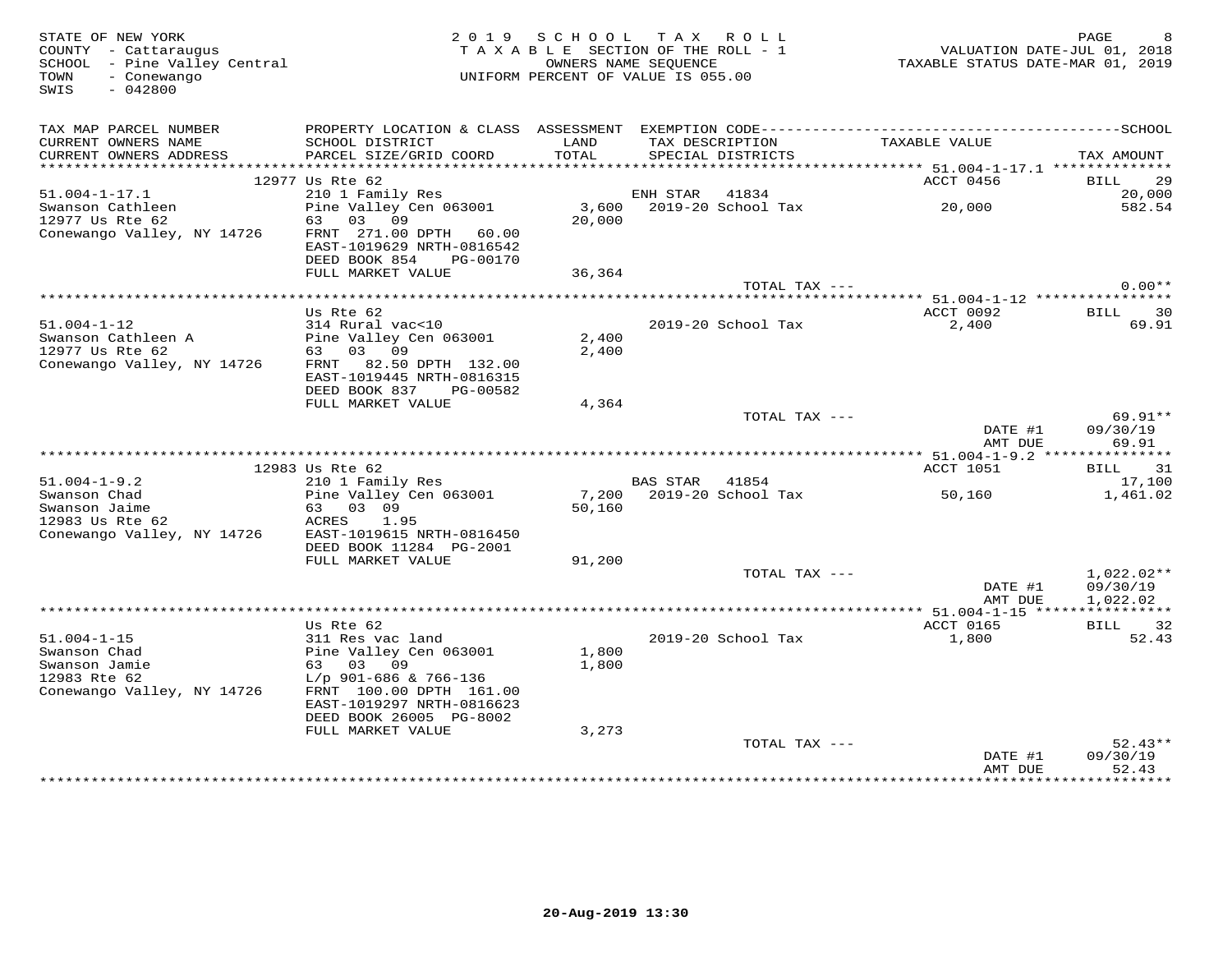| STATE OF NEW YORK<br>COUNTY - Cattaraugus<br>SCHOOL - Pine Valley Central<br>TOWN<br>- Conewango | 2019 SCHOOL TAX ROLL<br>T A X A B L E SECTION OF THE ROLL - 1<br>UNIFORM PERCENT OF VALUE IS 055.00 | <sup>o</sup><br>PAGE<br>VALUATION DATE-JUL 01, 2018<br>TAXABLE STATUS DATE-MAR 01, 2019<br>RPS155/V04/L015 |
|--------------------------------------------------------------------------------------------------|-----------------------------------------------------------------------------------------------------|------------------------------------------------------------------------------------------------------------|
| SWIS<br>- 042800                                                                                 | ROLL SUB SECTION- - TOTALS                                                                          | CURRENT DATE 8/20/2019                                                                                     |

|      |                        | ጥ∩ጥአ<br>- UIAL | <b>DIZMONIC</b><br>ION | AD   | . ت س<br>⊐ויושב∠ |                                        |            |
|------|------------------------|----------------|------------------------|------|------------------|----------------------------------------|------------|
| CODE | <b>NTAMT</b><br>77 O L | PARO           | TVDF                   | ALUE | IMOUNT           | * * * * * * * *<br>$'$ ALUN $_{\rm L}$ | may<br>∸∽∸ |

#### NO SPECIAL DISTRICTS AT THIS LEVEL

\*\*\* S C H O O L D I S T R I C T S U M M A R Y \*\*\*

| CODE   | DISTRICT NAME                    | TOTAL<br>PARCELS | ASSESSED<br>LAND | ASSESSED<br>TOTAL | EXEMPT<br>AMOUNT | TOTAL<br>TAXABLE |           |
|--------|----------------------------------|------------------|------------------|-------------------|------------------|------------------|-----------|
|        |                                  |                  |                  |                   | STAR AMOUNT      | STAR TAXABLE     | TOTAL TAX |
|        | Pine Valley Central              | 32               | 231,850          | 1059,835          | 32,660           | 1,027,175        |           |
| 063001 |                                  |                  |                  |                   | 287,220          | 739,955          | 21,552.81 |
|        | SUB-TOTAL                        | 32               | 231,850          | 1059,835          | 32,660           | 1,027,175        |           |
|        | $S \cup B - T \cup T A L (CONT)$ |                  |                  |                   | 287,220          | 739,955          | 21,552.81 |
|        | TOTAL                            | 32               | 231,850          | 1059,835          | 32,660           | 1,027,175        |           |
|        | TO TAL (CONT)                    |                  |                  |                   | 287,220          | 739,955          | 21,552.81 |

## \*\*\* S Y S T E M C O D E S S U M M A R Y \*\*\*

## NO SYSTEM EXEMPTIONS AT THIS LEVEL

| DESCRIPTION           | TOTAL<br>PARCELS | SCHOOL             |
|-----------------------|------------------|--------------------|
| AG BLDG<br>AG DISTOUT |                  | 10,000             |
| AGED C/T/S            |                  | 19,760             |
| ENH STAR<br>BAS STAR  | 4<br>9           | 133,320<br>153,900 |
|                       |                  |                    |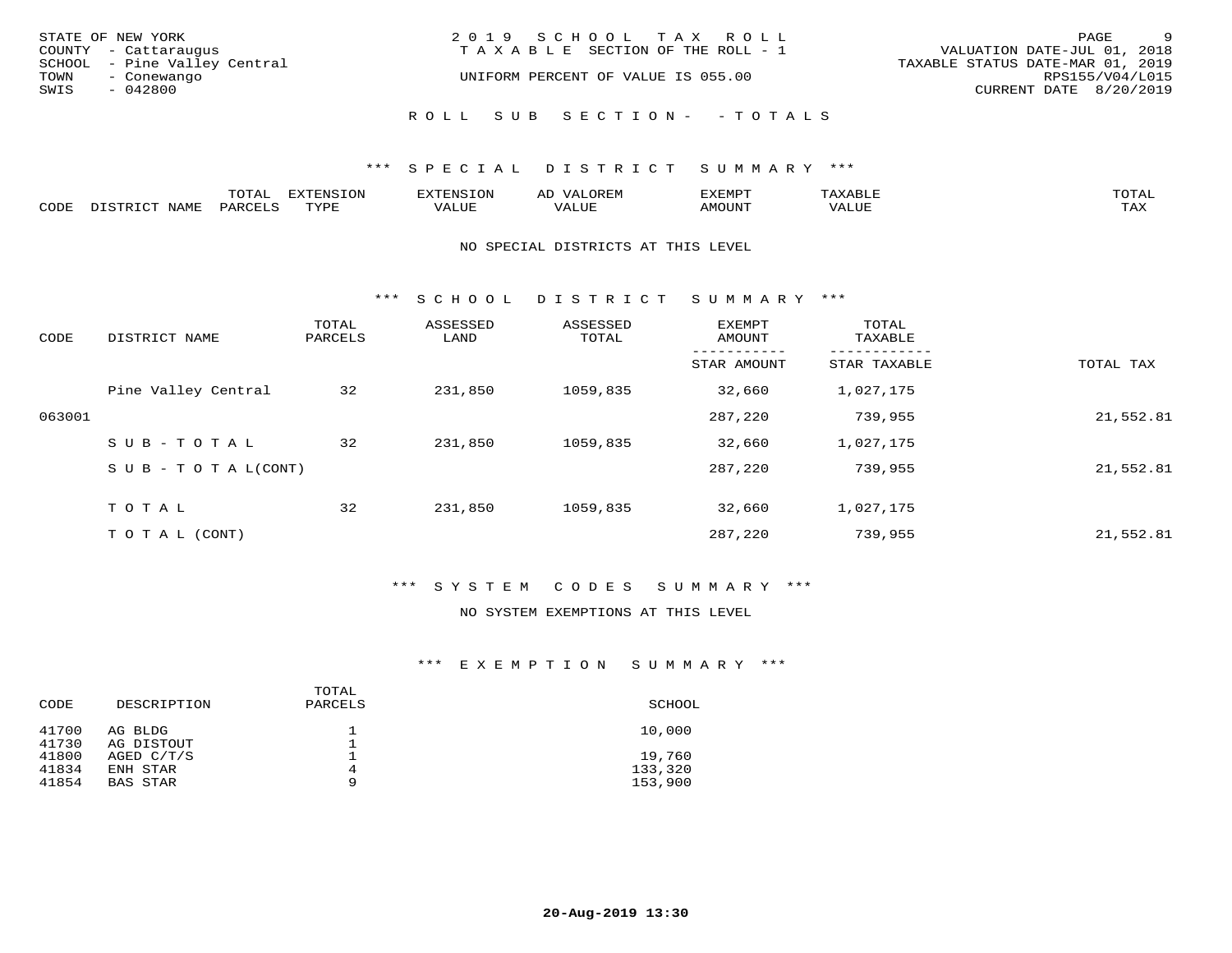| STATE OF NEW YORK<br>COUNTY - Cattaraugus           | 2019 SCHOOL TAX ROLL<br>TAXABLE SECTION OF THE ROLL - 1 | 10<br>PAGE<br>VALUATION DATE-JUL 01, 2018           |
|-----------------------------------------------------|---------------------------------------------------------|-----------------------------------------------------|
| SCHOOL - Pine Valley Central<br>TOWN<br>- Conewango | UNIFORM PERCENT OF VALUE IS 055.00                      | TAXABLE STATUS DATE-MAR 01, 2019<br>RPS155/V04/L015 |
| SWIS<br>- 042800                                    |                                                         | CURRENT DATE 8/20/2019                              |
|                                                     | ROLL SUB SECTION- - TOTALS                              |                                                     |

## \*\*\* E X E M P T I O N S U M M A R Y \*\*\*

| CODE  | DESCRIPTION             | TOTAL<br>PARCELS | SCHOOL           |
|-------|-------------------------|------------------|------------------|
| 42100 | SILO T/C/S<br>T O T A L | 18               | 2,900<br>319,880 |

| ROLL<br>SEC | DESCRIPTION                | TOTAL<br>PARCELS | ASSESSED<br>LAND | ASSESSED<br>TOTAL | <b>EXEMPT</b><br>AMOUNT | TOTAL<br>TAXABLE     | TOTAL<br>TAX |
|-------------|----------------------------|------------------|------------------|-------------------|-------------------------|----------------------|--------------|
|             |                            |                  |                  |                   | STAR AMOUNT             | STAR TAXABLE         |              |
|             | $2019-20$ School Tax       |                  | 231,850          | 1059,835          | 32,660<br>287,220       | 1,027,175<br>739,955 | 21,552.81    |
|             | SPEC DIST TAXES<br>TAXABLE | 32               |                  |                   |                         |                      | 21,552.81    |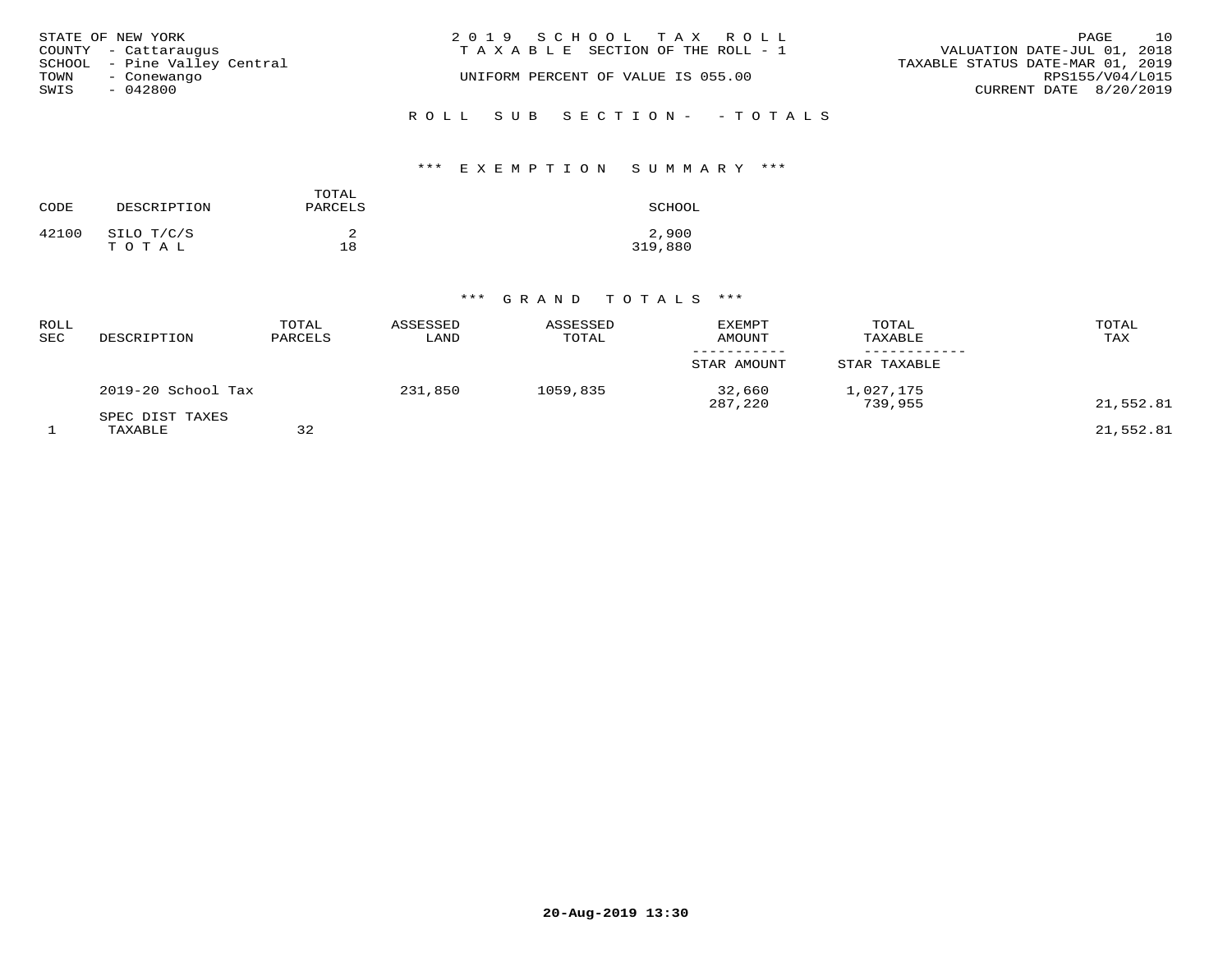| STATE OF NEW YORK<br>COUNTY<br>- Cattaraugus<br>SCHOOL - Pine Valley Central<br>TOWN<br>- Conewango<br>SWIS<br>$-042800$ | 2 0 1 9                                        | OWNERS NAME SEQUENCE | SCHOOL TAX ROLL<br>TAXABLE SECTION OF THE ROLL - 1<br>UNIFORM PERCENT OF VALUE IS 055.00 | SUB-SECT - 1 VALUATION DATE-JUL 01, 2018<br>TAXABLE STATUS DATE-MAR 01, 2019 | PAGE<br>11                   |
|--------------------------------------------------------------------------------------------------------------------------|------------------------------------------------|----------------------|------------------------------------------------------------------------------------------|------------------------------------------------------------------------------|------------------------------|
| TAX MAP PARCEL NUMBER                                                                                                    |                                                |                      |                                                                                          |                                                                              |                              |
| CURRENT OWNERS NAME<br>CURRENT OWNERS ADDRESS                                                                            | SCHOOL DISTRICT<br>PARCEL SIZE/GRID COORD      | LAND<br>TOTAL        | TAX DESCRIPTION<br>SPECIAL DISTRICTS                                                     | TAXABLE VALUE                                                                | TAX AMOUNT                   |
| ***********************                                                                                                  |                                                |                      |                                                                                          |                                                                              |                              |
|                                                                                                                          | 22234 Miller S Unit 1                          |                      |                                                                                          | ACCT 0885                                                                    | <b>BILL</b><br>33            |
| $51.004 - 2 - 1.71$                                                                                                      | 733 Gas well                                   |                      | 2019-20 School Tax                                                                       | 3,250                                                                        | 94.66                        |
| Empire Energy                                                                                                            | Pine Valley Cen 063001                         | $\circ$              |                                                                                          |                                                                              |                              |
| c/o KE Andrews<br>1900 Dalrock Rd                                                                                        | 19393 Mcf                                      | 3,250                |                                                                                          |                                                                              |                              |
| Rowlett, TX 75088                                                                                                        | $31 - 009$<br>ACRES<br>0.01                    |                      |                                                                                          |                                                                              |                              |
|                                                                                                                          | EAST-1025109 NRTH-0822854                      |                      |                                                                                          |                                                                              |                              |
|                                                                                                                          | FULL MARKET VALUE                              | 5,909                |                                                                                          |                                                                              |                              |
|                                                                                                                          |                                                |                      | TOTAL TAX ---                                                                            |                                                                              | $94.66**$                    |
|                                                                                                                          |                                                |                      |                                                                                          | DATE #1                                                                      | 09/30/19                     |
|                                                                                                                          |                                                |                      |                                                                                          | AMT DUE                                                                      | 94.66                        |
|                                                                                                                          |                                                |                      |                                                                                          |                                                                              |                              |
|                                                                                                                          | 21938 Miller Sam Unit 2                        |                      |                                                                                          | <b>ACCT 0897</b>                                                             | BILL<br>34                   |
| $51.004 - 2 - 2.1/1$                                                                                                     | 733 Gas well                                   |                      | 2019-20 School Tax                                                                       | 1,039                                                                        | 30.26                        |
| Empire Energy                                                                                                            | Pine Valley Cen 063001                         | $\Omega$             |                                                                                          |                                                                              |                              |
| KE Andrews                                                                                                               | Mcf 9358                                       | 1,039                |                                                                                          |                                                                              |                              |
| 1900 Dalrock Rd                                                                                                          | $31 - 009$                                     |                      |                                                                                          |                                                                              |                              |
| Rowlett, TX 75088                                                                                                        | EAST-1026519 NRTH-0822034<br>FULL MARKET VALUE | 1,889                |                                                                                          |                                                                              |                              |
|                                                                                                                          |                                                |                      | TOTAL TAX ---                                                                            |                                                                              | $30.26**$                    |
|                                                                                                                          |                                                |                      |                                                                                          | DATE #1<br>AMT DUE                                                           | 09/30/19<br>30.26            |
|                                                                                                                          |                                                |                      |                                                                                          | **** 51.004-2-2.1/2 *************                                            |                              |
|                                                                                                                          | 21965 Miller Sam Unit 3                        |                      |                                                                                          | <b>ACCT 0898</b>                                                             | BILL 35                      |
| $51.004 - 2 - 2.1/2$                                                                                                     | 733 Gas well                                   |                      | 2019-20 School Tax                                                                       | 1,037                                                                        | 30.20                        |
| Empire Energy                                                                                                            | Pine Valley Cen 063001                         | $\Omega$             |                                                                                          |                                                                              |                              |
| KE Andrews                                                                                                               | 3747 Mcf                                       | 1,037                |                                                                                          |                                                                              |                              |
| 1900 Dalrock Rd                                                                                                          | $31 - 009$                                     |                      |                                                                                          |                                                                              |                              |
| Rowlett, TX 75088                                                                                                        | EAST-1025109 NRTH-0822854                      |                      |                                                                                          |                                                                              |                              |
|                                                                                                                          | FULL MARKET VALUE                              | 1,885                |                                                                                          |                                                                              |                              |
|                                                                                                                          |                                                |                      | TOTAL TAX ---                                                                            |                                                                              | $30.20**$                    |
|                                                                                                                          |                                                |                      |                                                                                          | DATE #1                                                                      | 09/30/19                     |
|                                                                                                                          |                                                |                      |                                                                                          | AMT DUE                                                                      | 30.20<br>* * * * * * * * * * |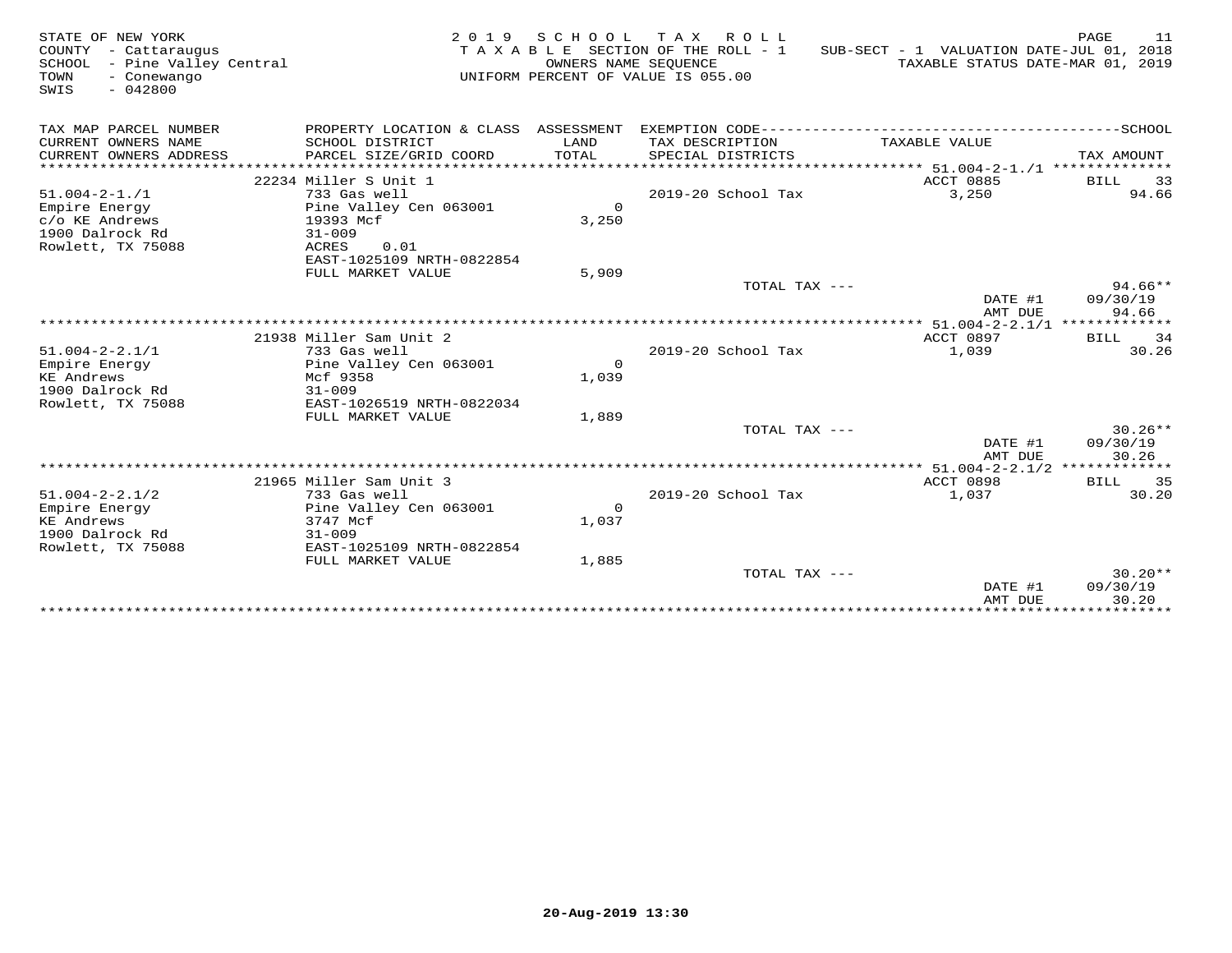| STATE OF NEW YORK<br>COUNTY - Cattaraugus<br>SCHOOL - Pine Valley Central<br>TOWN<br>- Conewango<br>SWIS<br>$-042800$ | 2019 SCHOOL TAX ROLL<br>TAXABLE SECTION OF THE ROLL - 1<br>UNIFORM PERCENT OF VALUE IS 055.00 | 12<br>PAGE<br>SUB-SECT - 1 VALUATION DATE-JUL 01, 2018<br>TAXABLE STATUS DATE-MAR 01, 2019<br>RPS155/V04/L015<br>CURRENT DATE 8/20/2019 |
|-----------------------------------------------------------------------------------------------------------------------|-----------------------------------------------------------------------------------------------|-----------------------------------------------------------------------------------------------------------------------------------------|
|                                                                                                                       | ROLL SUB SECTION-1-TOTALS                                                                     |                                                                                                                                         |

|      |      | $m \wedge m \wedge n$<br>◡∸ғ | TON                              | . HUNY              | AĽ                  | ے ا      |       | $m \wedge m \wedge n$ |
|------|------|------------------------------|----------------------------------|---------------------|---------------------|----------|-------|-----------------------|
| CODE | NAMF | 'AK                          | $m \times r \times r$<br>- - - - | T T T<br>اللالمستحم | - ---<br>اللالمستعم | 57077375 | VALUF | $m \times r$<br>- −-  |

#### NO SPECIAL DISTRICTS AT THIS LEVEL

\*\*\* S C H O O L D I S T R I C T S U M M A R Y \*\*\*

| CODE   | DISTRICT NAME                    | TOTAL<br>PARCELS | ASSESSED<br>LAND | ASSESSED<br>TOTAL | EXEMPT<br>AMOUNT       | TOTAL<br>TAXABLE         |           |
|--------|----------------------------------|------------------|------------------|-------------------|------------------------|--------------------------|-----------|
|        |                                  |                  |                  |                   | -------<br>STAR AMOUNT | --------<br>STAR TAXABLE | TOTAL TAX |
|        | Pine Valley Central              | 3                |                  | 5,326             |                        | 5,326                    |           |
| 063001 |                                  |                  |                  |                   |                        | 5,326                    | 155.12    |
|        | SUB-TOTAL                        | 3                |                  | 5,326             |                        | 5,326                    |           |
|        | $S \cup B - T \cup T A L (CONT)$ |                  |                  |                   |                        | 5,326                    | 155.12    |
|        | TOTAL                            | 3                |                  | 5,326             |                        | 5,326                    |           |
|        |                                  |                  |                  |                   |                        |                          |           |
|        | T O T A L (CONT)                 |                  |                  |                   |                        | 5,326                    | 155.12    |

\*\*\* S Y S T E M C O D E S S U M M A R Y \*\*\*

NO SYSTEM EXEMPTIONS AT THIS LEVEL

\*\*\* E X E M P T I O N S U M M A R Y \*\*\*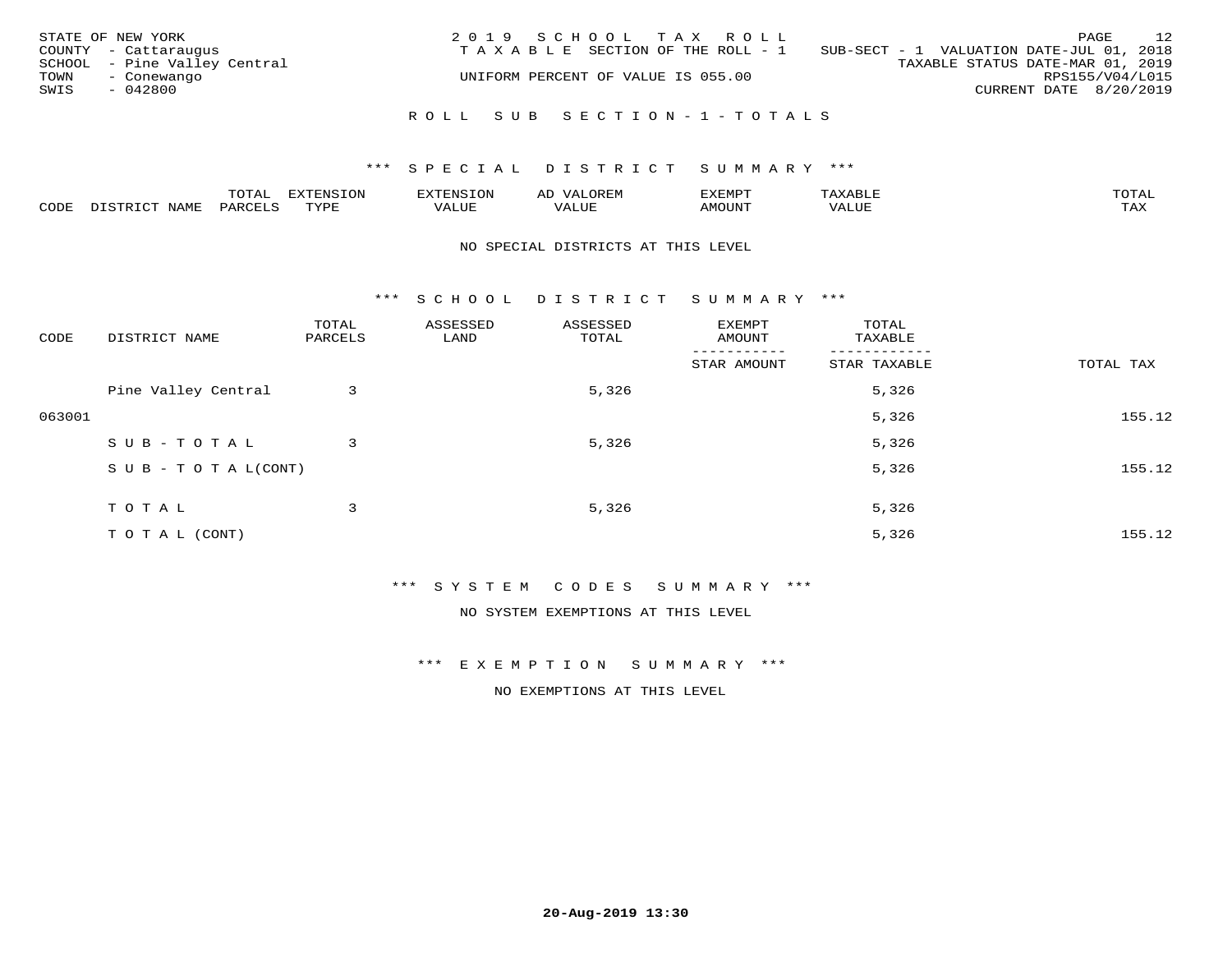|      | STATE OF NEW YORK            | 2019 SCHOOL TAX ROLL                                                           |                        | PAGE | 13 |
|------|------------------------------|--------------------------------------------------------------------------------|------------------------|------|----|
|      | COUNTY - Cattaraugus         | T A X A B L E SECTION OF THE ROLL - 1 SUB-SECT - 1 VALUATION DATE-JUL 01, 2018 |                        |      |    |
|      | SCHOOL - Pine Valley Central | TAXABLE STATUS DATE-MAR 01, 2019                                               |                        |      |    |
| TOWN | - Conewango                  | UNIFORM PERCENT OF VALUE IS 055.00                                             | RPS155/V04/L015        |      |    |
| SWIS | $-042800$                    |                                                                                | CURRENT DATE 8/20/2019 |      |    |
|      |                              |                                                                                |                        |      |    |
|      |                              | ROLL SUB SECTION-1-TOTALS                                                      |                        |      |    |

| <b>ROLL</b><br>SEC | DESCRIPTION        | TOTAL<br>PARCELS | ASSESSED<br>LAND | ASSESSED<br>TOTAL | <b>EXEMPT</b><br><b>AMOUNT</b> | TOTAL<br>TAXABLE | TOTAL<br>TAX |
|--------------------|--------------------|------------------|------------------|-------------------|--------------------------------|------------------|--------------|
|                    |                    |                  |                  |                   | -----------<br>STAR AMOUNT     | STAR TAXABLE     |              |
|                    | 2019-20 School Tax |                  |                  | 5,326             |                                | 5,326            |              |
|                    | SPEC DIST TAXES    |                  |                  |                   |                                | 5,326            | 155.12       |
|                    | TAXABLE            |                  |                  |                   |                                |                  | 155.12       |

**20-Aug-2019 13:30**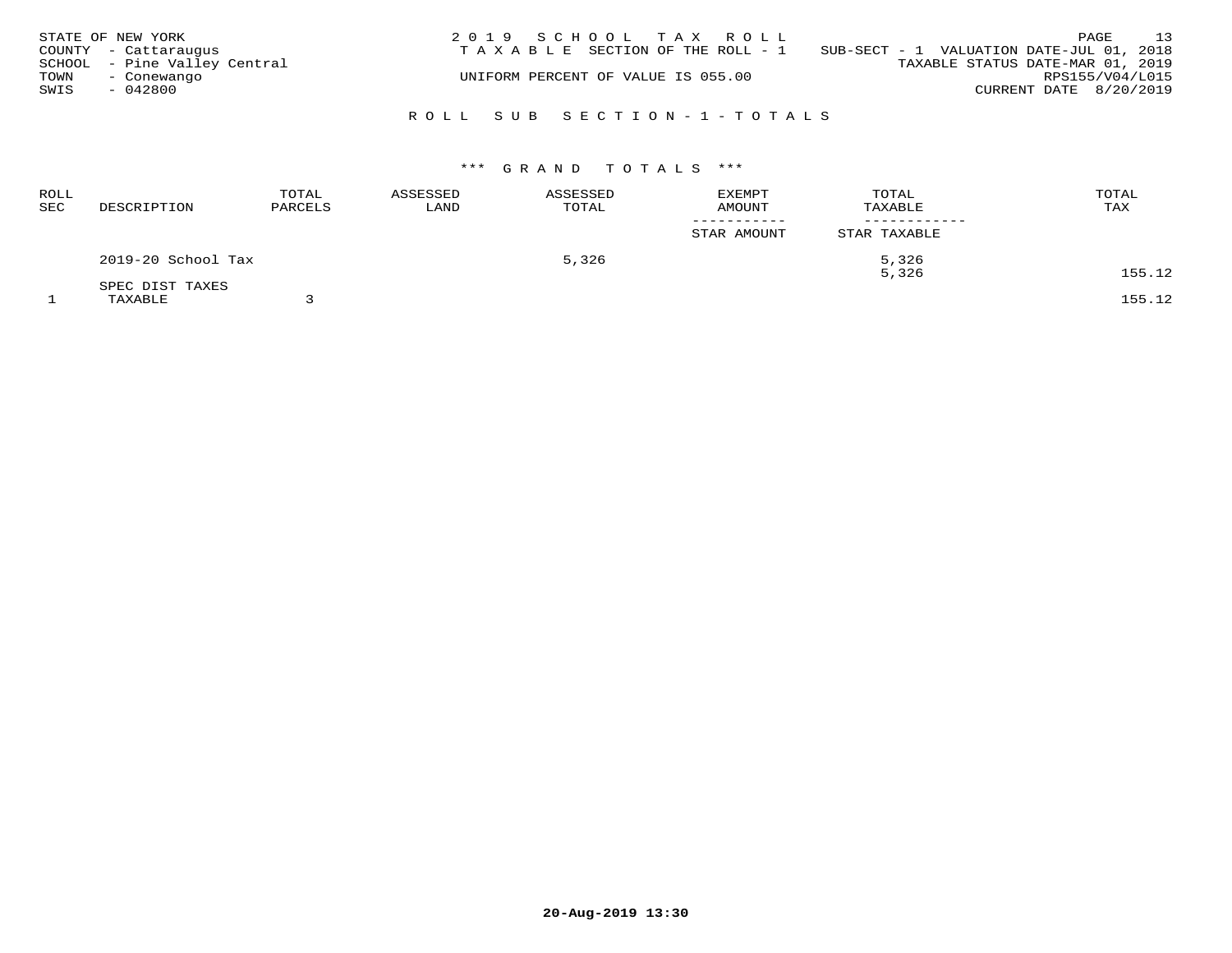| STATE OF NEW YORK            | 2019 SCHOOL TAX ROLL                  | 14<br>PAGE                       |
|------------------------------|---------------------------------------|----------------------------------|
| COUNTY - Cattaraugus         | T A X A B L E SECTION OF THE ROLL - 1 | VALUATION DATE-JUL 01, 2018      |
| SCHOOL - Pine Valley Central |                                       | TAXABLE STATUS DATE-MAR 01, 2019 |
| TOWN<br>- Conewango          | UNIFORM PERCENT OF VALUE IS 055.00    | RPS155/V04/L015                  |
| SWIS<br>- 042800             |                                       | CURRENT DATE 8/20/2019           |
|                              | ROLL SECTION TOTALS                   |                                  |
|                              |                                       |                                  |

|      |      | m^m*<br>⊥∪⊥ ∟ | $T \cap N$<br>$-1$ |           | AL.<br>21 V. PH |                            |           | <b>TOTA</b><br>$\cup$ $\pm$ $\pm$ $\pm$ |
|------|------|---------------|--------------------|-----------|-----------------|----------------------------|-----------|-----------------------------------------|
| CODE | NAME |               | mvnt               | סדד דרכז: |                 | $\triangle M\bigcirc$ tin' | $- - - -$ | $- - - -$<br>1.732                      |

#### NO SPECIAL DISTRICTS AT THIS LEVEL

\*\*\* S C H O O L D I S T R I C T S U M M A R Y \*\*\*

| CODE   | DISTRICT NAME                    | TOTAL<br>PARCELS | ASSESSED<br>LAND | ASSESSED<br>TOTAL | <b>EXEMPT</b><br>AMOUNT | TOTAL<br>TAXABLE |           |
|--------|----------------------------------|------------------|------------------|-------------------|-------------------------|------------------|-----------|
|        |                                  |                  |                  |                   | STAR AMOUNT             | STAR TAXABLE     | TOTAL TAX |
|        | Pine Valley Central              | 35               | 231,850          | 1065,161          | 32,660                  | 1,032,501        |           |
| 063001 |                                  |                  |                  |                   | 287,220                 | 745,281          | 21,707.93 |
|        | SUB-TOTAL                        | 35               | 231,850          | 1065,161          | 32,660                  | 1,032,501        |           |
|        | $S \cup B - T \cup T A L (CONT)$ |                  |                  |                   | 287,220                 | 745,281          | 21,707.93 |
|        | T O T A L                        | 35               | 231,850          | 1065,161          | 32,660                  | 1,032,501        |           |
|        | T O T A L (CONT)                 |                  |                  |                   | 287,220                 | 745,281          | 21,707.93 |

## \*\*\* S Y S T E M C O D E S S U M M A R Y \*\*\*

#### NO SYSTEM EXEMPTIONS AT THIS LEVEL

| DESCRIPTION           | TOTAL<br>PARCELS | SCHOOL             |
|-----------------------|------------------|--------------------|
| AG BLDG<br>AG DISTOUT |                  | 10,000             |
| AGED C/T/S            |                  | 19,760             |
| ENH STAR<br>BAS STAR  | 4<br>9           | 133,320<br>153,900 |
|                       |                  |                    |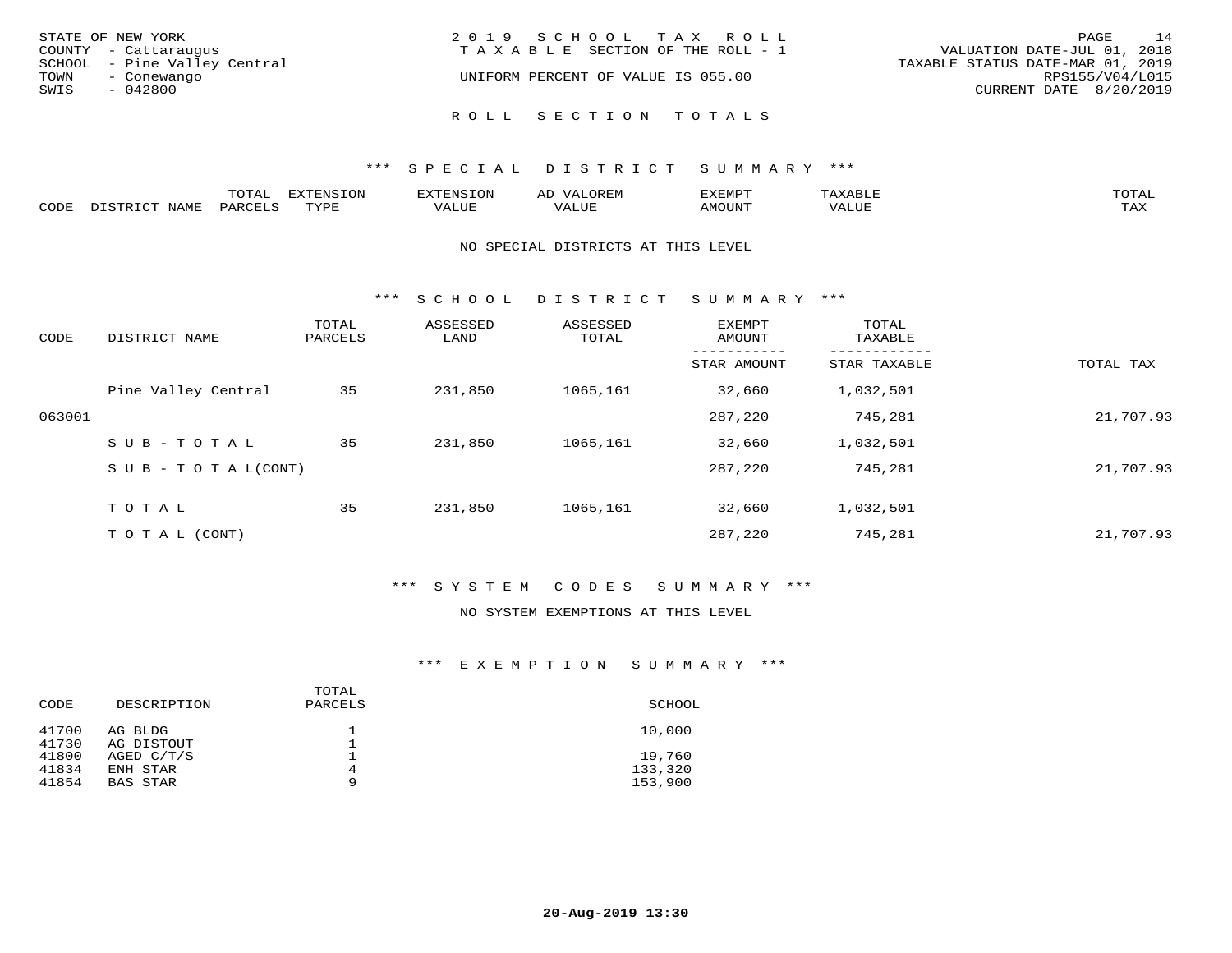| STATE OF NEW YORK            | 2019 SCHOOL TAX ROLL                  | 1.5<br>PAGE                      |
|------------------------------|---------------------------------------|----------------------------------|
| COUNTY - Cattaraugus         | T A X A B L E SECTION OF THE ROLL - 1 | VALUATION DATE-JUL 01, 2018      |
| SCHOOL - Pine Valley Central |                                       | TAXABLE STATUS DATE-MAR 01, 2019 |
| TOWN<br>- Conewango          | UNIFORM PERCENT OF VALUE IS 055.00    | RPS155/V04/L015                  |
| SWIS<br>- 042800             |                                       | CURRENT DATE 8/20/2019           |
|                              | ROLL SECTION TOTALS                   |                                  |

# \*\*\* E X E M P T I O N S U M M A R Y \*\*\*

| CODE  | DESCRIPTION         | TOTAL<br>PARCELS | SCHOOL           |
|-------|---------------------|------------------|------------------|
| 42100 | SILO T/C/S<br>TOTAL | 18               | 2,900<br>319,880 |

| ROLL<br>SEC | DESCRIPTION                | TOTAL<br>PARCELS | ASSESSED<br>LAND | ASSESSED<br>TOTAL | <b>EXEMPT</b><br>AMOUNT | TOTAL<br>TAXABLE     | TOTAL<br>TAX |
|-------------|----------------------------|------------------|------------------|-------------------|-------------------------|----------------------|--------------|
|             |                            |                  |                  |                   | STAR AMOUNT             | STAR TAXABLE         |              |
|             | 2019-20 School Tax         |                  | 231,850          | 1065,161          | 32,660<br>287,220       | 1,032,501<br>745,281 | 21,707.93    |
|             | SPEC DIST TAXES<br>TAXABLE | 35               |                  |                   |                         |                      | 21,707.93    |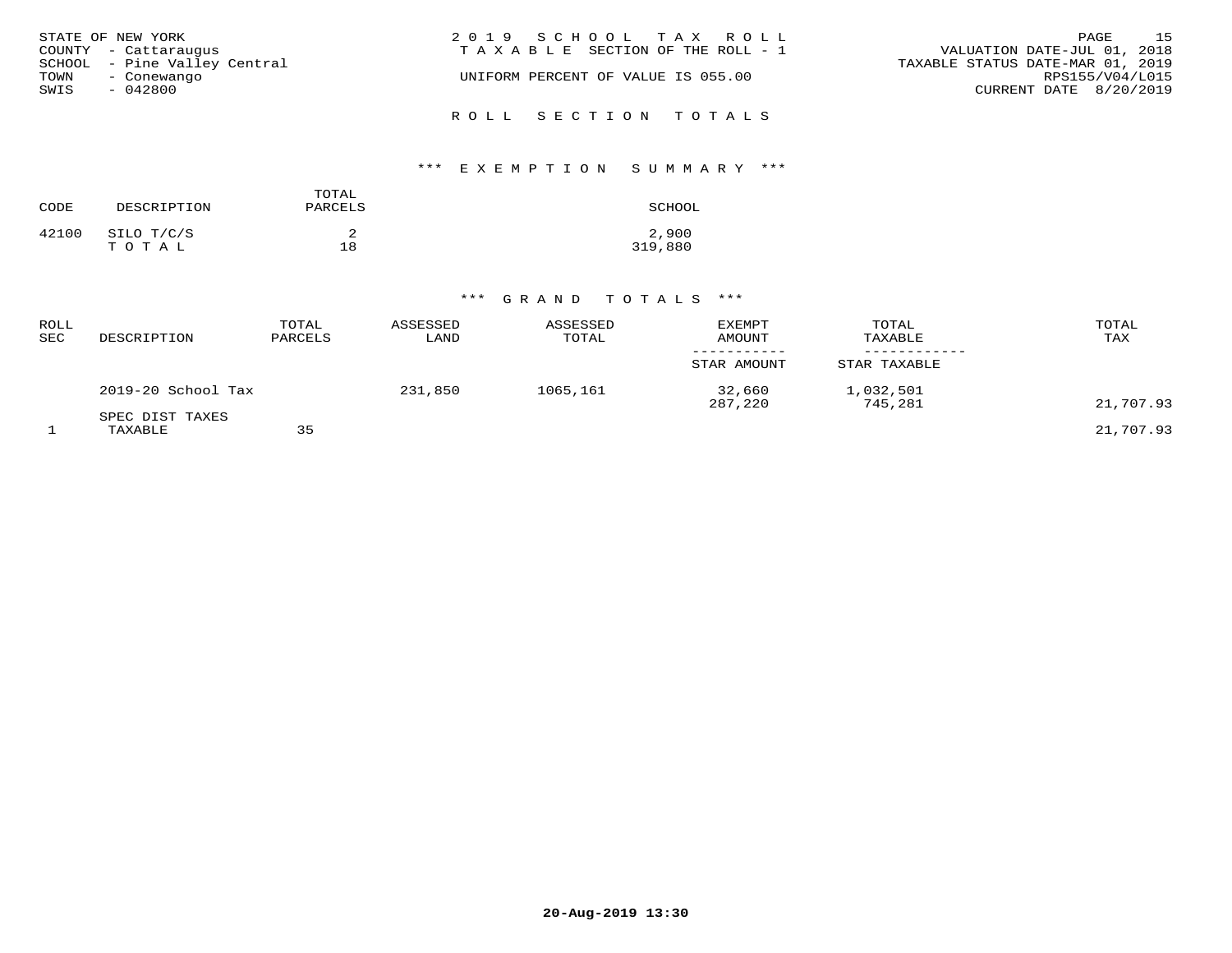| STATE OF NEW YORK<br>COUNTY<br>- Cattaraugus<br>- Pine Valley Central<br>SCHOOL<br>TOWN<br>- Conewango<br>$-042800$<br>SWIS | 2 0 1 9                                | S C H O O L<br>OWNERS NAME SEOUENCE | T A X<br>R O L L<br>SPECIAL FRANCHISE SECTION OF THE ROLL - 5<br>UNIFORM PERCENT OF VALUE IS 055.00 | VALUATION DATE-JUL 01, 2018<br>TAXABLE STATUS DATE-MAR 01, 2019 | PAGE<br>16  |
|-----------------------------------------------------------------------------------------------------------------------------|----------------------------------------|-------------------------------------|-----------------------------------------------------------------------------------------------------|-----------------------------------------------------------------|-------------|
| TAX MAP PARCEL NUMBER                                                                                                       | PROPERTY LOCATION & CLASS              | ASSESSMENT                          | EXEMPTION CODE-------                                                                               |                                                                 | $-$ SCHOOL  |
| CURRENT OWNERS NAME                                                                                                         | SCHOOL DISTRICT                        | LAND                                | TAX DESCRIPTION                                                                                     | TAXABLE VALUE                                                   |             |
| CURRENT OWNERS ADDRESS                                                                                                      | PARCEL SIZE/GRID COORD                 | TOTAL                               | SPECIAL DISTRICTS                                                                                   |                                                                 | TAX AMOUNT  |
|                                                                                                                             |                                        |                                     |                                                                                                     | **************************** 528.000-9916-131.600 *******       |             |
|                                                                                                                             | Special Franchise                      |                                     |                                                                                                     | ACCT 0678                                                       | 36<br>BILL  |
| 528.000-9916-131.600                                                                                                        | 861 Elec & gas                         |                                     | 2019-20 School Tax                                                                                  | 18,224                                                          | 530.81      |
| Nys Electric & Gas Corp                                                                                                     | Pine Valley Cen 063001                 | $\circ$                             |                                                                                                     |                                                                 |             |
| Avangrid Manag Co.-Local Tax                                                                                                | Town Outside                           | 18,224                              |                                                                                                     |                                                                 |             |
| 1 City Center Fl 5th                                                                                                        | 6.4% Pine Valley                       |                                     |                                                                                                     |                                                                 |             |
| Portland, ME 04101                                                                                                          | FULL MARKET VALUE                      | 33,135                              |                                                                                                     |                                                                 |             |
|                                                                                                                             |                                        |                                     | TOTAL TAX ---                                                                                       |                                                                 | $530.81**$  |
|                                                                                                                             |                                        |                                     |                                                                                                     | DATE #1                                                         | 09/30/19    |
|                                                                                                                             |                                        |                                     |                                                                                                     | AMT DUE                                                         | 530.81      |
|                                                                                                                             |                                        |                                     |                                                                                                     | 528.000-9916-629                                                | *********** |
|                                                                                                                             | Special Franchise                      |                                     |                                                                                                     | <b>ACCT 0679</b>                                                | 37<br>BILL  |
| 528.000-9916-629                                                                                                            | 866 Telephone                          |                                     | 2019-20 School Tax                                                                                  | 10,217                                                          | 297.59      |
| Windstream NY Inc<br>PO Box 2629                                                                                            | Pine Valley Cen 063001<br>Town Outside | $\circ$<br>10,217                   |                                                                                                     |                                                                 |             |
| Addison, TX 75001                                                                                                           | $0.1000$ - Pine Valley                 |                                     |                                                                                                     |                                                                 |             |
|                                                                                                                             | FULL MARKET VALUE                      | 18,576                              |                                                                                                     |                                                                 |             |
|                                                                                                                             |                                        |                                     | TOTAL TAX ---                                                                                       |                                                                 | $297.59**$  |
|                                                                                                                             |                                        |                                     |                                                                                                     | DATE #1                                                         | 09/30/19    |
|                                                                                                                             |                                        |                                     |                                                                                                     | AMT DUE                                                         | 297.59      |
|                                                                                                                             |                                        |                                     |                                                                                                     |                                                                 |             |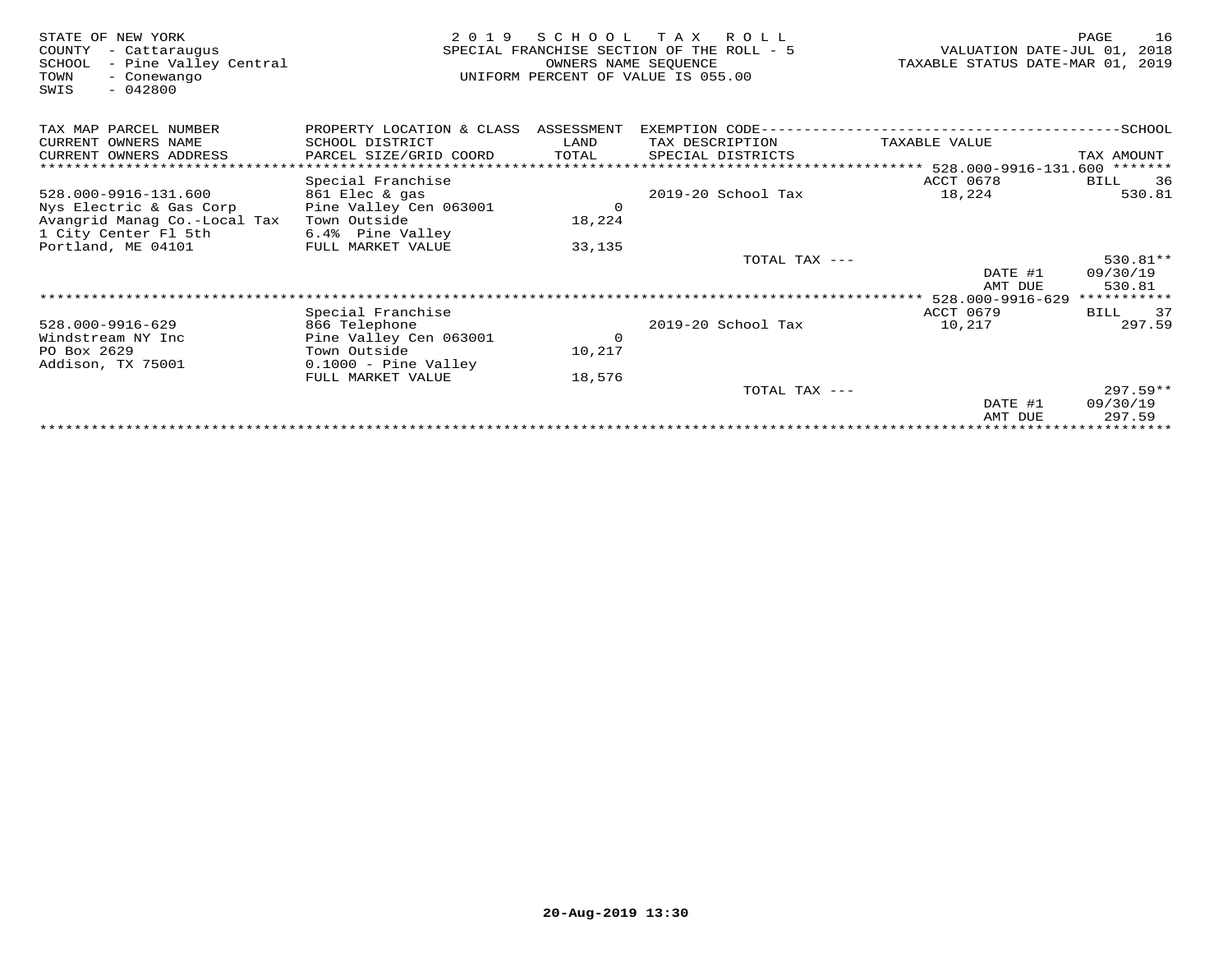| STATE OF NEW YORK<br>COUNTY - Cattaraugus<br>SCHOOL - Pine Valley Central<br>TOWN<br>- Conewango<br>SWIS<br>- 042800 | 2019 SCHOOL TAX ROLL<br>SPECIAL FRANCHISE SECTION OF THE ROLL - 5 | 17<br>PAGE<br>VALUATION DATE-JUL 01, 2018<br>TAXABLE STATUS DATE-MAR 01, 2019<br>RPS155/V04/L015<br>CURRENT DATE 8/20/2019 |
|----------------------------------------------------------------------------------------------------------------------|-------------------------------------------------------------------|----------------------------------------------------------------------------------------------------------------------------|
|                                                                                                                      | ROLL SUB SECTION- - TOTALS                                        |                                                                                                                            |

|      |                      | ----<br><u>UIAI</u> | <b>FYTFNSION</b><br>- 75 | <b>FNC</b>     | ᅺᅜᄓ                      | SXEMPT | $\Delta$<br>.                  | $m \wedge m \wedge n$ |
|------|----------------------|---------------------|--------------------------|----------------|--------------------------|--------|--------------------------------|-----------------------|
| CODE | <b>NTAMT</b><br>⊥∙⊥⊥ | D.ODT.<br>PARL      | $m \tau \tau m$<br>.     | T T T<br>ALUF: | , <del>,</del> , , , , , | MOUN.  | , 77 T TT <del>D</del><br>ALUE | TAX                   |

#### NO SPECIAL DISTRICTS AT THIS LEVEL

\*\*\* S C H O O L D I S T R I C T S U M M A R Y \*\*\*

| CODE   | DISTRICT NAME                    | TOTAL<br>PARCELS | ASSESSED<br>LAND | ASSESSED<br>TOTAL | EXEMPT<br>AMOUNT | TOTAL<br>TAXABLE |           |
|--------|----------------------------------|------------------|------------------|-------------------|------------------|------------------|-----------|
|        |                                  |                  |                  |                   | STAR AMOUNT      | STAR TAXABLE     | TOTAL TAX |
|        | Pine Valley Central              | 2                |                  | 28,441            |                  | 28,441           |           |
| 063001 |                                  |                  |                  |                   |                  | 28,441           | 828.40    |
|        | SUB-TOTAL                        | $\overline{2}$   |                  | 28,441            |                  | 28,441           |           |
|        | $S \cup B - T \cup T A L (CONT)$ |                  |                  |                   |                  | 28,441           | 828.40    |
|        | TOTAL                            | 2                |                  | 28,441            |                  | 28,441           |           |
|        | T O T A L (CONT)                 |                  |                  |                   |                  | 28,441           | 828.40    |

#### \*\*\* S Y S T E M C O D E S S U M M A R Y \*\*\*

NO SYSTEM EXEMPTIONS AT THIS LEVEL

\*\*\* E X E M P T I O N S U M M A R Y \*\*\*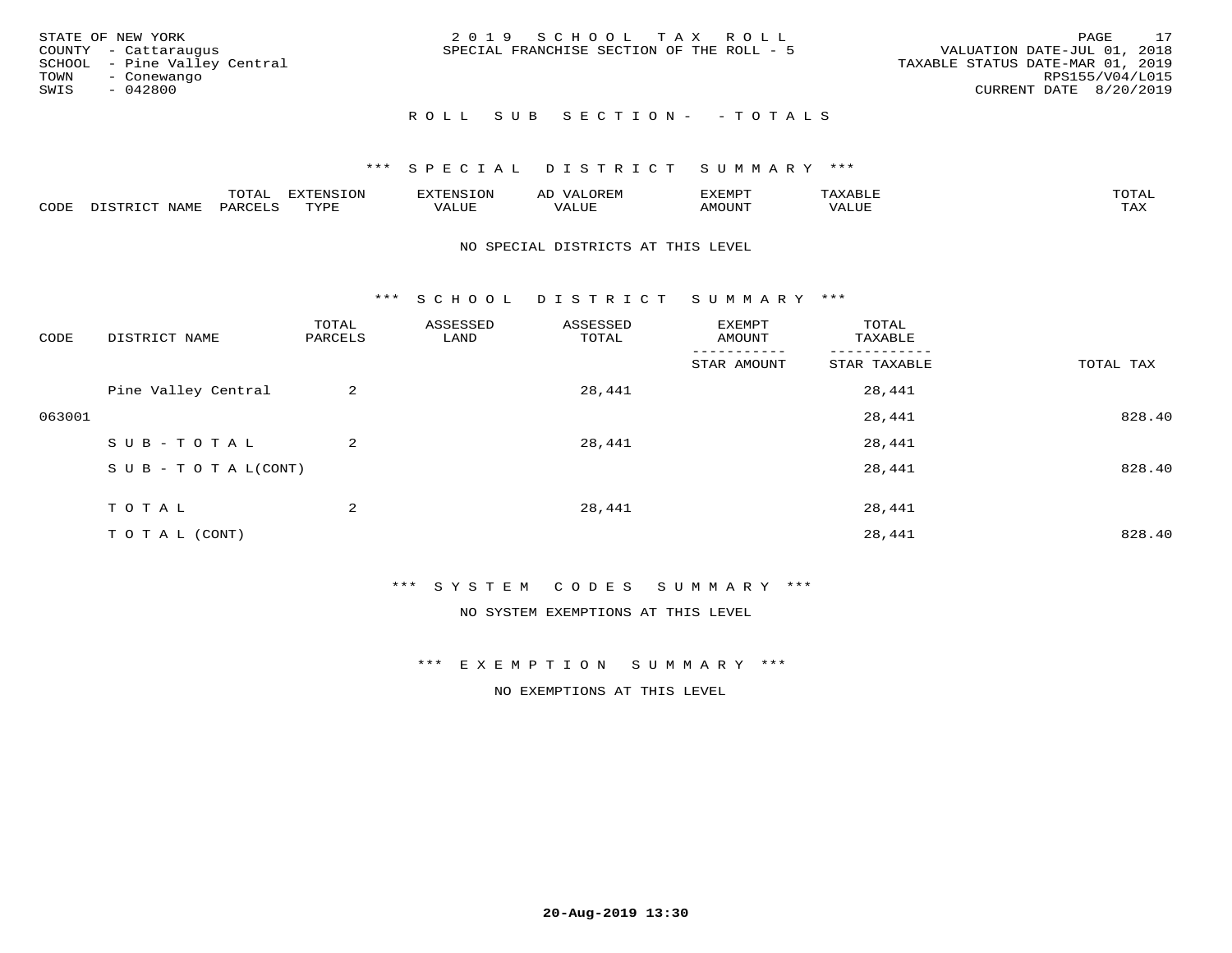| STATE OF NEW YORK<br>COUNTY - Cattaraugus<br>SCHOOL - Pine Valley Central<br>TOWN<br>- Conewango<br>SWIS<br>- 042800 | 2019 SCHOOL TAX ROLL<br>SPECIAL FRANCHISE SECTION OF THE ROLL - 5 | 18<br>PAGE<br>VALUATION DATE-JUL 01, 2018<br>TAXABLE STATUS DATE-MAR 01, 2019<br>RPS155/V04/L015<br>CURRENT DATE 8/20/2019 |
|----------------------------------------------------------------------------------------------------------------------|-------------------------------------------------------------------|----------------------------------------------------------------------------------------------------------------------------|
|                                                                                                                      | ROLL SUB SECTION- - TOTALS                                        |                                                                                                                            |

| ROLL<br>SEC | DESCRIPTION        | TOTAL<br>PARCELS | ASSESSED<br>LAND | ASSESSED<br>TOTAL | EXEMPT<br><b>AMOUNT</b> | TOTAL<br>TAXABLE | TOTAL<br>TAX |
|-------------|--------------------|------------------|------------------|-------------------|-------------------------|------------------|--------------|
|             |                    |                  |                  |                   | STAR AMOUNT             | STAR TAXABLE     |              |
|             | 2019-20 School Tax |                  |                  | 28,441            |                         | 28,441           |              |
|             | SPEC DIST TAXES    |                  |                  |                   |                         | 28,441           | 828.40       |

5 SPECIAL FRANCHISE 2 828.40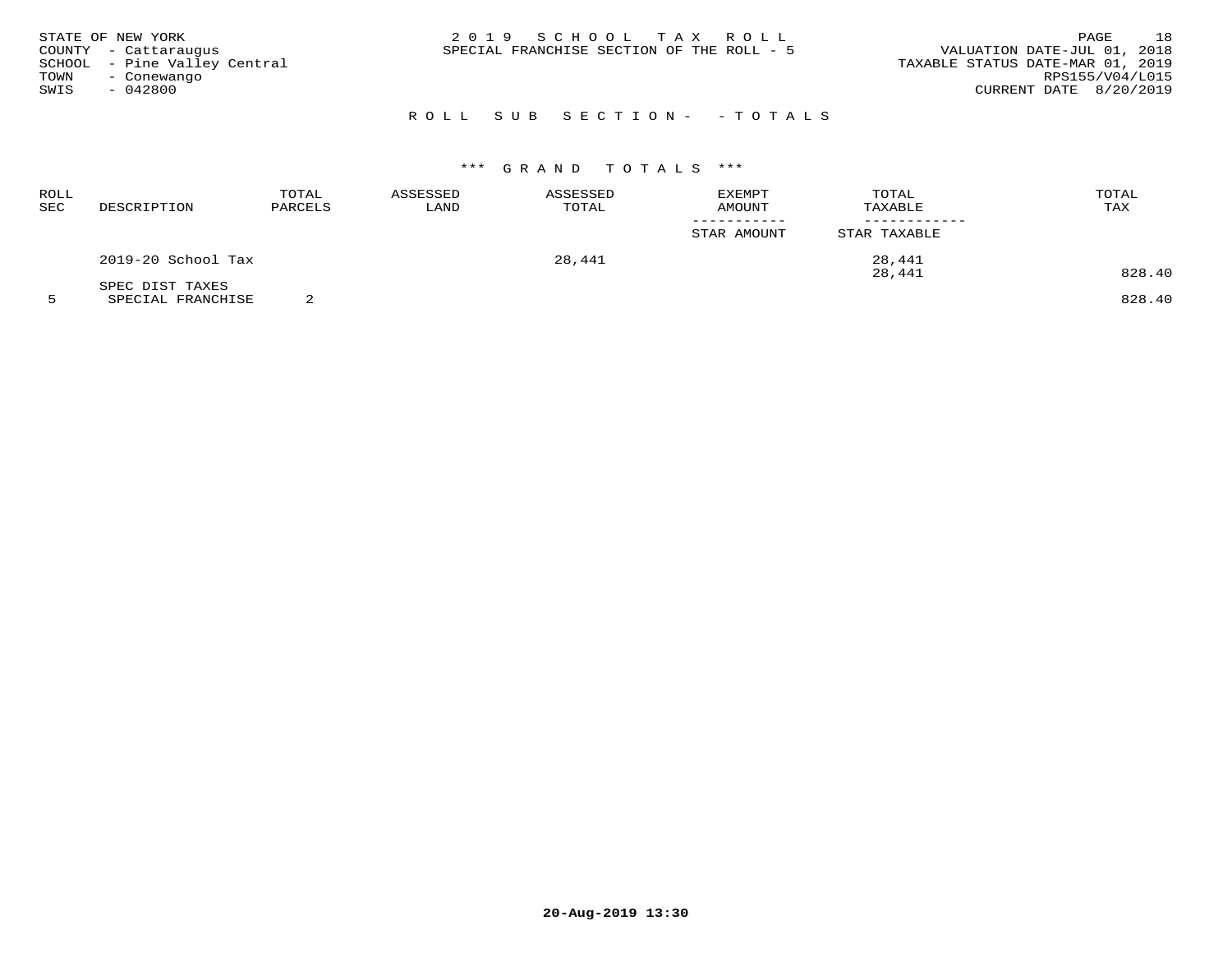|      | STATE OF NEW YORK            | 2019 SCHOOL TAX ROLL                      |  |                                  | PAGE            | 19 |
|------|------------------------------|-------------------------------------------|--|----------------------------------|-----------------|----|
|      | COUNTY - Cattaraugus         | SPECIAL FRANCHISE SECTION OF THE ROLL - 5 |  | VALUATION DATE-JUL 01, 2018      |                 |    |
|      | SCHOOL - Pine Valley Central |                                           |  | TAXABLE STATUS DATE-MAR 01, 2019 |                 |    |
| TOWN | - Conewango                  |                                           |  |                                  | RPS155/V04/L015 |    |
| SWIS | - 042800                     |                                           |  | CURRENT DATE 8/20/2019           |                 |    |
|      |                              |                                           |  |                                  |                 |    |

## ROLL SECTION TOTALS

#### \*\*\* S P E C I A L D I S T R I C T S U M M A R Y \*\*\*

|      |                   | mom n | <b>DIZPOIATO TOM</b><br>.UP |      | AL   | ,,, <del>,</del> ,,,,,<br>. ب |               |                     |
|------|-------------------|-------|-----------------------------|------|------|-------------------------------|---------------|---------------------|
| CODE | NTAM <sup>7</sup> | PARO  | TVDF                        | ALUI | ALUL | IMOUNT                        | ----<br>'ALUL | $m \times r$<br>∸∽∽ |

#### NO SPECIAL DISTRICTS AT THIS LEVEL

\*\*\* S C H O O L D I S T R I C T S U M M A R Y \*\*\*

| CODE   | DISTRICT NAME                    | TOTAL<br>PARCELS | ASSESSED<br>LAND | ASSESSED<br>TOTAL | EXEMPT<br>AMOUNT | TOTAL<br>TAXABLE |           |
|--------|----------------------------------|------------------|------------------|-------------------|------------------|------------------|-----------|
|        |                                  |                  |                  |                   | STAR AMOUNT      | STAR TAXABLE     | TOTAL TAX |
|        | Pine Valley Central              | 2                |                  | 28,441            |                  | 28,441           |           |
| 063001 |                                  |                  |                  |                   |                  | 28,441           | 828.40    |
|        | SUB-TOTAL                        | 2                |                  | 28,441            |                  | 28,441           |           |
|        | $S \cup B - T \cup T A L (CONT)$ |                  |                  |                   |                  | 28,441           | 828.40    |
|        | TOTAL                            | 2                |                  | 28,441            |                  | 28,441           |           |
|        | T O T A L (CONT)                 |                  |                  |                   |                  | 28,441           | 828.40    |

#### \*\*\* S Y S T E M C O D E S S U M M A R Y \*\*\*

NO SYSTEM EXEMPTIONS AT THIS LEVEL

\*\*\* E X E M P T I O N S U M M A R Y \*\*\*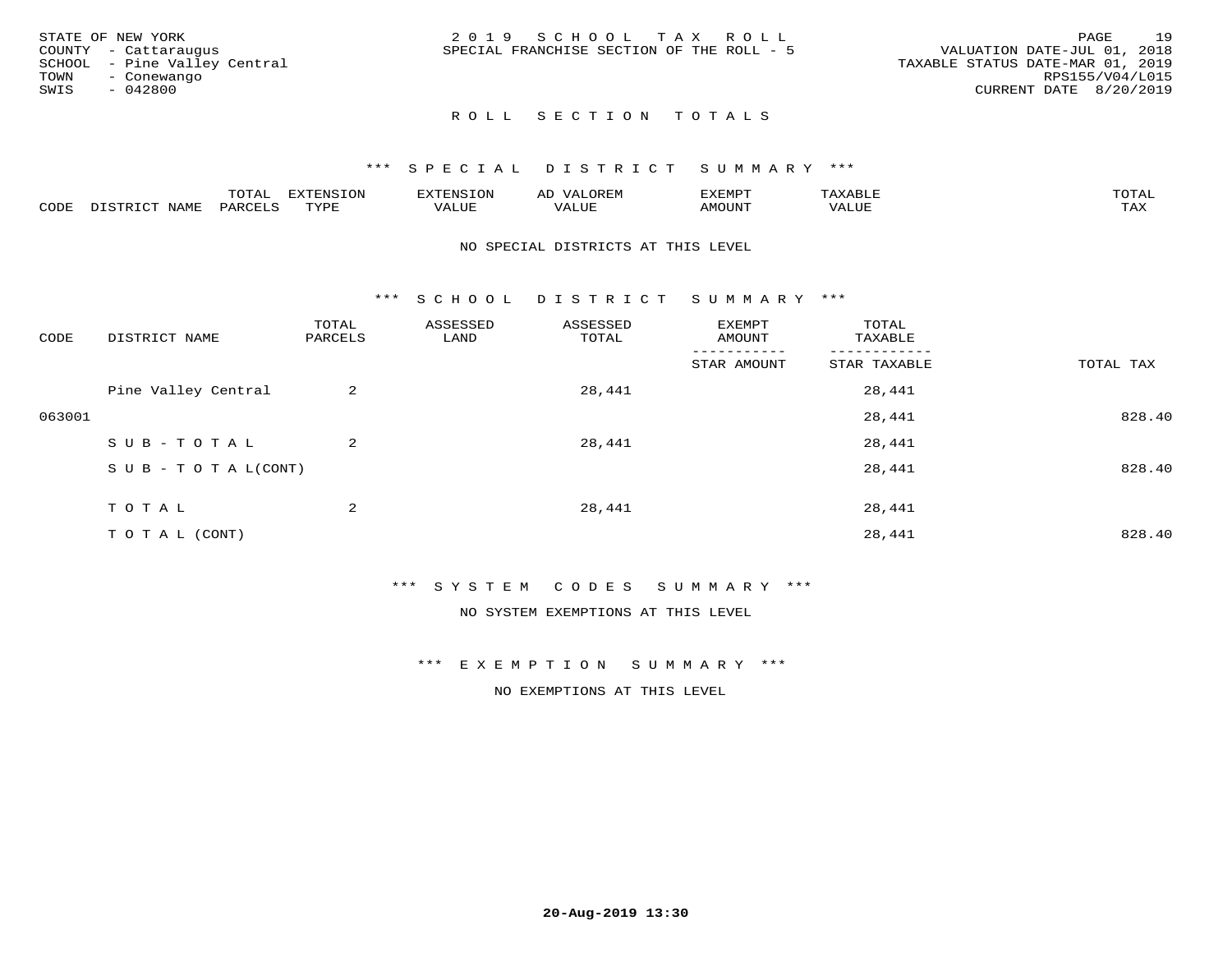|      | STATE OF NEW YORK            | 2019 SCHOOL TAX ROLL                                                     | PAGE            | 20 |
|------|------------------------------|--------------------------------------------------------------------------|-----------------|----|
|      | COUNTY - Cattaraugus         | VALUATION DATE-JUL 01, 2018<br>SPECIAL FRANCHISE SECTION OF THE ROLL - 5 |                 |    |
|      | SCHOOL - Pine Valley Central | TAXABLE STATUS DATE-MAR 01, 2019                                         |                 |    |
| TOWN | - Conewango                  |                                                                          | RPS155/V04/L015 |    |
| SWIS | $-042800$                    | CURRENT DATE 8/20/2019                                                   |                 |    |
|      |                              |                                                                          |                 |    |

# ROLL SECTION TOTALS

# \*\*\* G R A N D T O T A L S \*\*\*

| ROLL<br>SEC | DESCRIPTION        | TOTAL<br>PARCELS | ASSESSED<br>LAND | ASSESSED<br>TOTAL | EXEMPT<br>AMOUNT                     | TOTAL<br>TAXABLE | TOTAL<br>TAX |
|-------------|--------------------|------------------|------------------|-------------------|--------------------------------------|------------------|--------------|
|             |                    |                  |                  |                   | _ _ _ _ _ _ _ _ _ _ _<br>STAR AMOUNT | STAR TAXABLE     |              |
|             | 2019-20 School Tax |                  |                  | 28,441            |                                      | 28,441           |              |
|             | SPEC DIST TAXES    |                  |                  |                   |                                      | 28,441           | 828.40       |

5 SPECIAL FRANCHISE 2 828.40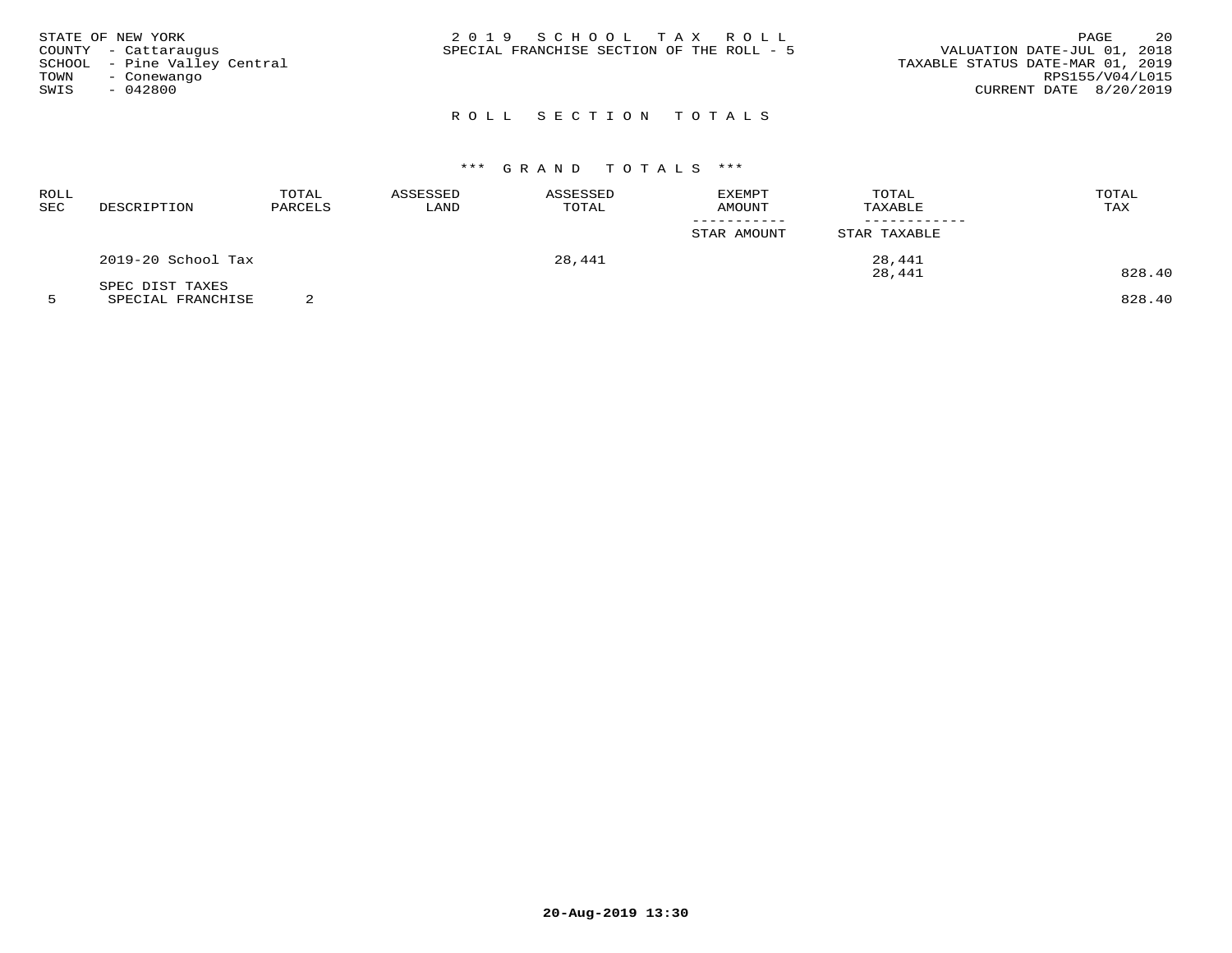| STATE OF NEW YORK<br>COUNTY - Cattaraugus<br>SCHOOL - Pine Valley Central<br>- Conewango<br>TOWN<br>$-042800$<br>SWIS | 2 0 1 9                                                                                                                 |                    | SCHOOL TAX ROLL<br>UTILITY & R.R. SECTION OF THE ROLL - 6<br>OWNERS NAME SEQUENCE<br>UNIFORM PERCENT OF VALUE IS 055.00 | VALUATION DATE-JUL 01, 2018<br>TAXABLE STATUS DATE-MAR 01, 2019 | PAGE<br>21                       |
|-----------------------------------------------------------------------------------------------------------------------|-------------------------------------------------------------------------------------------------------------------------|--------------------|-------------------------------------------------------------------------------------------------------------------------|-----------------------------------------------------------------|----------------------------------|
| TAX MAP PARCEL NUMBER<br>CURRENT OWNERS NAME                                                                          | SCHOOL DISTRICT                                                                                                         | LAND               | TAX DESCRIPTION                                                                                                         | TAXABLE VALUE                                                   |                                  |
| CURRENT OWNERS ADDRESS<br>**************************                                                                  | PARCEL SIZE/GRID COORD                                                                                                  | TOTAL              | SPECIAL DISTRICTS                                                                                                       |                                                                 | TAX AMOUNT                       |
|                                                                                                                       | Outside Plant                                                                                                           |                    |                                                                                                                         | ACCT 0736                                                       | BILL<br>38                       |
| 628.089-9916-810.500/288<br>Emkey Gathering<br>558 W 6th St Ste 200<br>Erie, PA 16507                                 | 883 Gas Trans Impr<br>Pine Valley Cen 063001<br>888888<br>0.1200 - Pine Valley<br>4000' 12 In Pipeline<br>0.01<br>ACRES | $\Omega$<br>17,210 | 2019-20 School Tax                                                                                                      | 17,210                                                          | 501.28                           |
|                                                                                                                       | FULL MARKET VALUE                                                                                                       | 31,291             |                                                                                                                         |                                                                 |                                  |
|                                                                                                                       |                                                                                                                         |                    | TOTAL TAX ---                                                                                                           | DATE #1<br>AMT DUE                                              | 501.28**<br>09/30/19<br>501.28   |
| ******************************                                                                                        |                                                                                                                         |                    |                                                                                                                         |                                                                 |                                  |
| 628.089-9916-131.600/188<br>Nys Electric & Gas Corp                                                                   | Outside Plant<br>884 Elec Dist Out<br>Pine Valley Cen 063001                                                            | $\overline{0}$     | 2019-20 School Tax                                                                                                      | ACCT 0686<br>14,100                                             | 39<br>BILL<br>410.69             |
| Avangrid Manag Co.-Local Tax<br>1 City Center Fl 5th<br>Portland, ME 04101                                            | 888888<br>$.0300 -$ Pine Valley<br>Total Elec Dist<br>ACRES<br>0.01                                                     | 14,100             |                                                                                                                         |                                                                 |                                  |
|                                                                                                                       | FULL MARKET VALUE                                                                                                       | 25,636             |                                                                                                                         |                                                                 |                                  |
|                                                                                                                       |                                                                                                                         |                    | TOTAL TAX ---                                                                                                           | DATE #1<br>AMT DUE                                              | $410.69**$<br>09/30/19<br>410.69 |
|                                                                                                                       |                                                                                                                         |                    |                                                                                                                         | ** 628.089-9916-631.900/188 ***                                 |                                  |
| 628.089-9916-631.900/188                                                                                              | Outside Plant<br>836 Telecom. eq.                                                                                       |                    | 2019-20 School Tax                                                                                                      | ACCT 0597<br>323                                                | BILL 40<br>9.41                  |
| Verizon New York Inc                                                                                                  | Pine Valley Cen 063001                                                                                                  | $\mathsf{O}$       |                                                                                                                         |                                                                 |                                  |
| Duff & Phelps<br>PO Box 2749                                                                                          | 888888<br>$1.0000 -$ Pine Valley                                                                                        | 323                |                                                                                                                         |                                                                 |                                  |
| Addison, TX 75001                                                                                                     | Poles, Wires, Cable, Etc<br>ACRES<br>0.01                                                                               |                    |                                                                                                                         |                                                                 |                                  |
|                                                                                                                       | FULL MARKET VALUE                                                                                                       | 587                |                                                                                                                         |                                                                 |                                  |
|                                                                                                                       |                                                                                                                         |                    | TOTAL TAX ---                                                                                                           | DATE #1<br>AMT DUE                                              | $9.41**$<br>09/30/19<br>9.41     |
|                                                                                                                       |                                                                                                                         |                    |                                                                                                                         |                                                                 |                                  |
|                                                                                                                       | Outside Plant                                                                                                           |                    |                                                                                                                         | ACCT 0683                                                       | 41<br>BILL                       |
| 628.089-9916-629./188                                                                                                 | 831 Tele Comm                                                                                                           | $\Omega$           | 2019-20 School Tax                                                                                                      | 5,035                                                           | 146.66                           |
| Windstream NY Inc<br>PO Box 2629                                                                                      | Pine Valley Cen 063001<br>888888                                                                                        | 5,035              |                                                                                                                         |                                                                 |                                  |
| Addison, TX 75001                                                                                                     | $0.0400$ - Pine Valley<br>Poles, Wires, Cable, Etc                                                                      |                    |                                                                                                                         |                                                                 |                                  |
|                                                                                                                       | <b>ACRES</b><br>0.01                                                                                                    |                    |                                                                                                                         |                                                                 |                                  |
|                                                                                                                       | FULL MARKET VALUE                                                                                                       | 9,155              | TOTAL TAX ---                                                                                                           |                                                                 | 146.66**                         |
|                                                                                                                       |                                                                                                                         |                    |                                                                                                                         | DATE #1<br>AMT DUE                                              | 09/30/19<br>146.66               |
|                                                                                                                       |                                                                                                                         |                    |                                                                                                                         |                                                                 | <b>+++++++++</b>                 |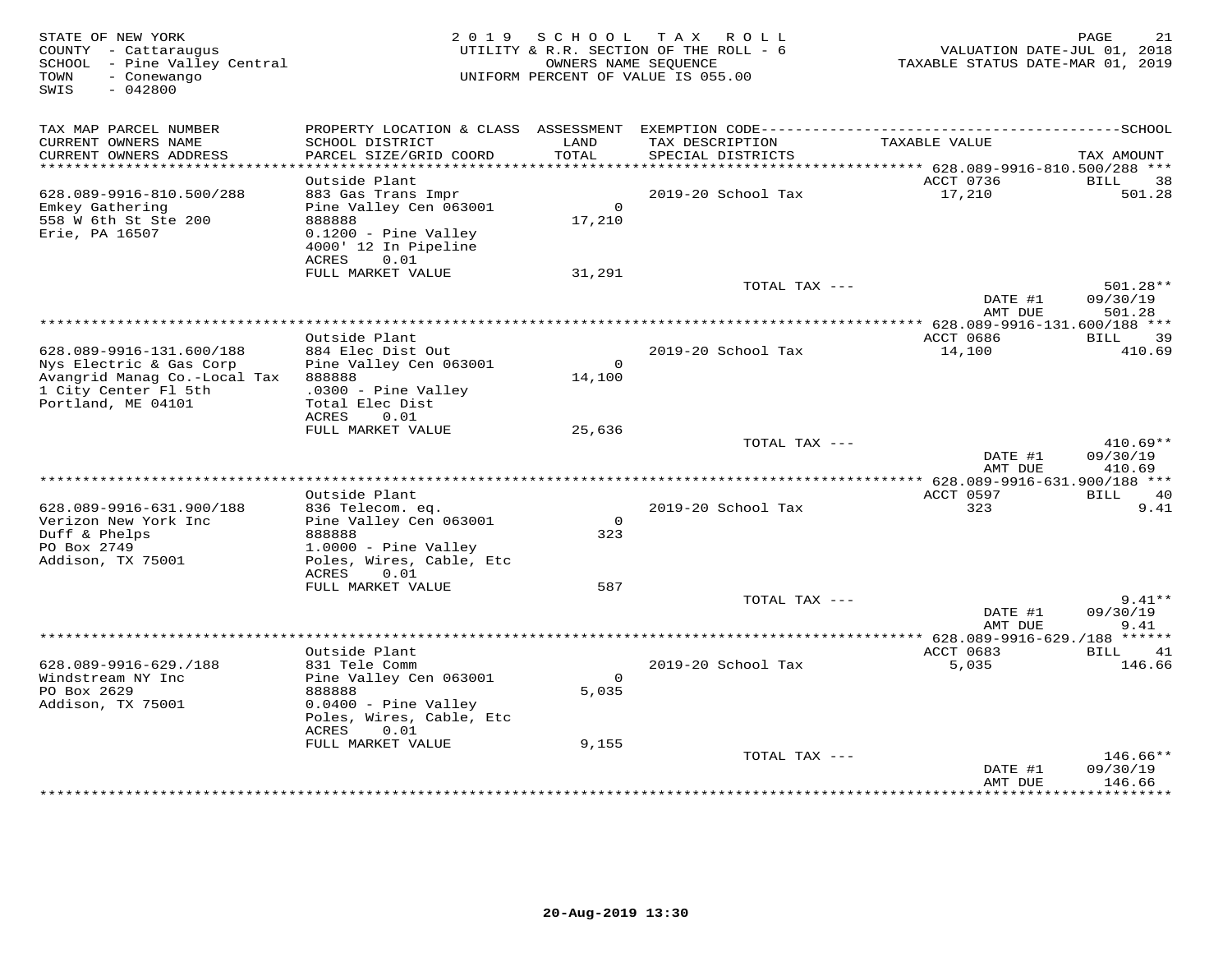| STATE OF NEW YORK<br>COUNTY - Cattaraugus<br>SCHOOL - Pine Valley Central<br>TOWN<br>- Conewango<br>SWIS<br>- 042800 | 2019 SCHOOL TAX ROLL<br>UTILITY & R.R. SECTION OF THE ROLL - 6 | 2.2<br>PAGE<br>VALUATION DATE-JUL 01, 2018<br>TAXABLE STATUS DATE-MAR 01, 2019<br>RPS155/V04/L015<br>CURRENT DATE 8/20/2019 |
|----------------------------------------------------------------------------------------------------------------------|----------------------------------------------------------------|-----------------------------------------------------------------------------------------------------------------------------|
|                                                                                                                      | ROLL SUB SECTION- - TOTALS                                     |                                                                                                                             |

|                         |      | m^m |      | 'NT C     |           | ∟ו∨ו          |              |                        |
|-------------------------|------|-----|------|-----------|-----------|---------------|--------------|------------------------|
| $\bigcap_{\Pi}$<br>◡◡◡ュ | мдмь |     | TVDF | ۳۰ تاللاد | $- - - -$ | 550T<br>IUUN. | ALUE<br>77 T | $m \times r$<br>- − 14 |

#### NO SPECIAL DISTRICTS AT THIS LEVEL

\*\*\* S C H O O L D I S T R I C T S U M M A R Y \*\*\*

| CODE   | DISTRICT NAME                    | TOTAL<br>PARCELS | ASSESSED<br>LAND | ASSESSED<br>TOTAL | EXEMPT<br>AMOUNT | TOTAL<br>TAXABLE |           |
|--------|----------------------------------|------------------|------------------|-------------------|------------------|------------------|-----------|
|        |                                  |                  |                  |                   | STAR AMOUNT      | STAR TAXABLE     | TOTAL TAX |
|        | Pine Valley Central              | 4                |                  | 36,668            |                  | 36,668           |           |
| 063001 |                                  |                  |                  |                   |                  | 36,668           | 1,068.04  |
|        | SUB-TOTAL                        | 4                |                  | 36,668            |                  | 36,668           |           |
|        | $S \cup B - T \cup T A L (CONT)$ |                  |                  |                   |                  | 36,668           | 1,068.04  |
|        | TOTAL                            | 4                |                  | 36,668            |                  | 36,668           |           |
|        | T O T A L (CONT)                 |                  |                  |                   |                  | 36,668           | 1,068.04  |

\*\*\* S Y S T E M C O D E S S U M M A R Y \*\*\*

NO SYSTEM EXEMPTIONS AT THIS LEVEL

\*\*\* E X E M P T I O N S U M M A R Y \*\*\*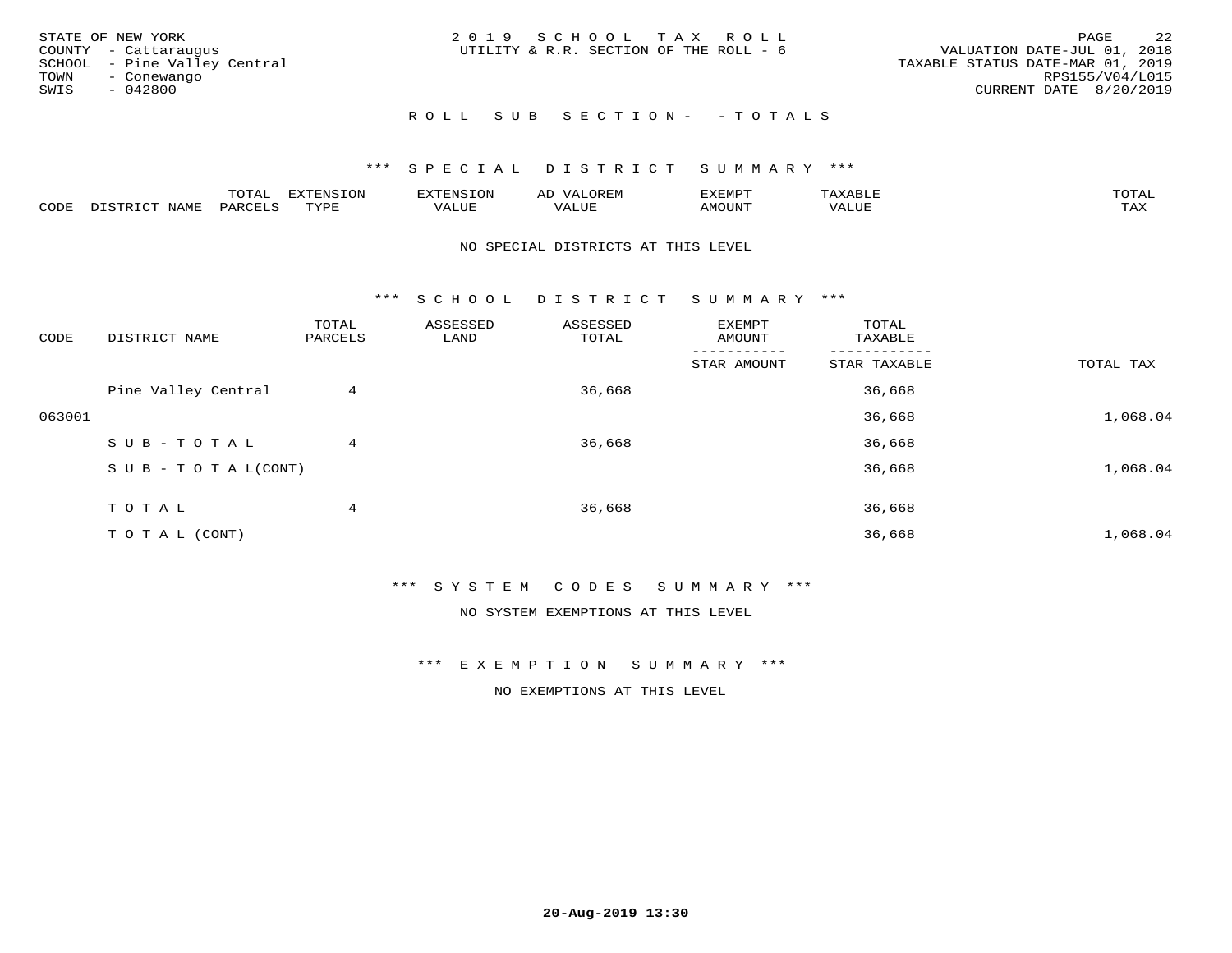| TOWN<br>SWIS | STATE OF NEW YORK<br>COUNTY - Cattaraugus<br>SCHOOL - Pine Valley Central<br>- Conewango<br>$-042800$ | 2019 SCHOOL TAX ROLL<br>VALUATION DATE-JUL 01, 2018<br>UTILITY & R.R. SECTION OF THE ROLL - 6<br>TAXABLE STATUS DATE-MAR 01, 2019<br>CURRENT DATE 8/20/2019 | PAGE<br>RPS155/V04/L015 | 23 |
|--------------|-------------------------------------------------------------------------------------------------------|-------------------------------------------------------------------------------------------------------------------------------------------------------------|-------------------------|----|
|              |                                                                                                       | ROLL SUB SECTION- - TOTALS                                                                                                                                  |                         |    |

| ROLL<br>SEC | DESCRIPTION        | TOTAL<br>PARCELS | ASSESSED<br>LAND | ASSESSED<br>TOTAL | <b>EXEMPT</b><br><b>AMOUNT</b> | TOTAL<br>TAXABLE | TOTAL<br>TAX |
|-------------|--------------------|------------------|------------------|-------------------|--------------------------------|------------------|--------------|
|             |                    |                  |                  |                   | STAR AMOUNT                    | STAR TAXABLE     |              |
|             | 2019-20 School Tax |                  |                  | 36,668            |                                | 36,668           |              |
|             | SPEC DIST TAXES    |                  |                  |                   |                                | 36,668           | 1,068.04     |
|             | UTILITIES & N.C.   |                  |                  |                   |                                |                  | 1,068.04     |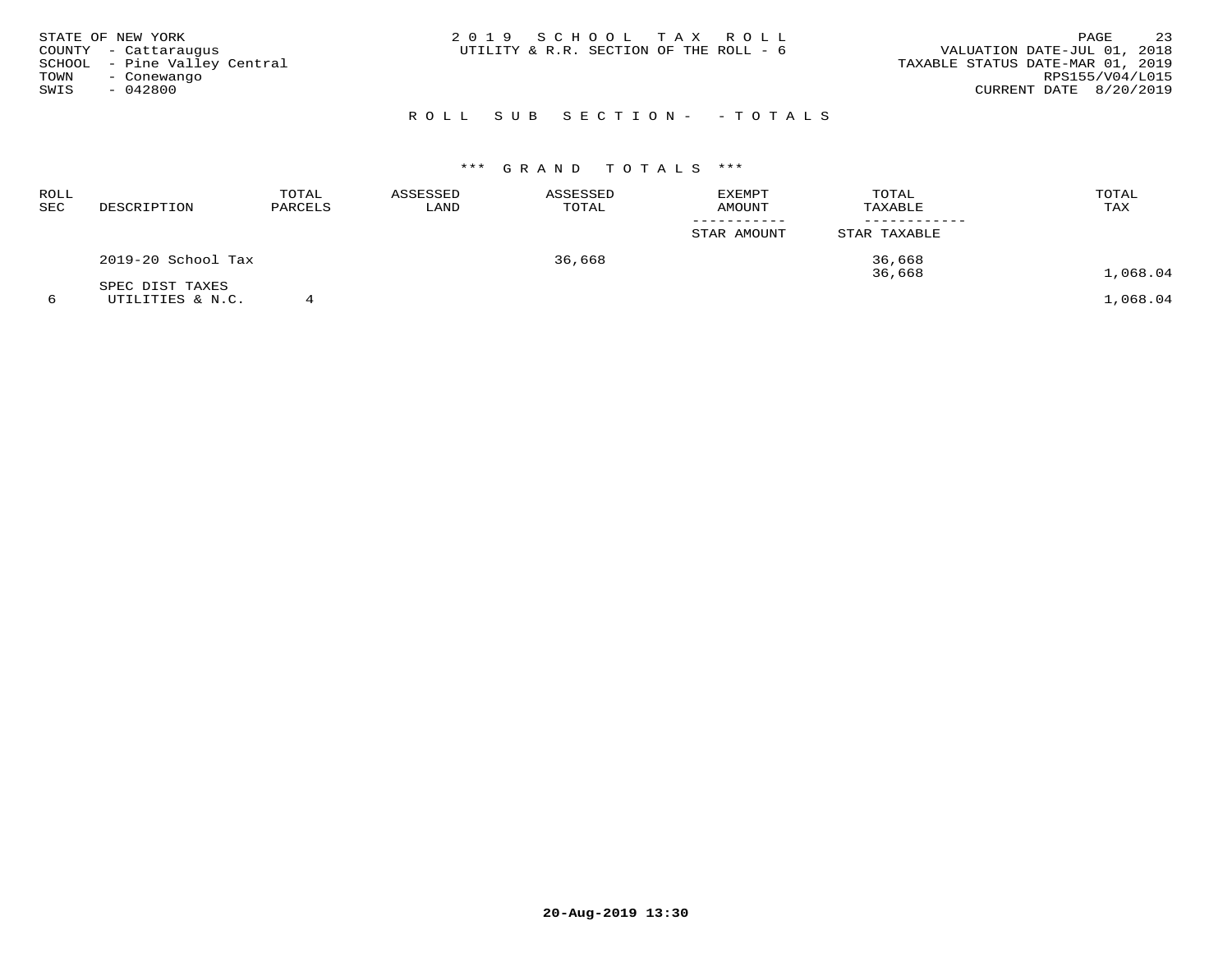|      | STATE OF NEW YORK            | 2019 SCHOOL TAX ROLL                   |  |                                  |                 | PAGE | 24 |
|------|------------------------------|----------------------------------------|--|----------------------------------|-----------------|------|----|
|      | COUNTY - Cattaraugus         | UTILITY & R.R. SECTION OF THE ROLL - 6 |  | VALUATION DATE-JUL 01, 2018      |                 |      |    |
|      | SCHOOL - Pine Valley Central |                                        |  | TAXABLE STATUS DATE-MAR 01, 2019 |                 |      |    |
| TOWN | - Conewango                  |                                        |  |                                  | RPS155/V04/L015 |      |    |
| SWIS | $-042800$                    |                                        |  | CURRENT DATE 8/20/2019           |                 |      |    |
|      |                              |                                        |  |                                  |                 |      |    |

# ROLL SECTION TOTALS

## \*\*\* S P E C I A L D I S T R I C T S U M M A R Y \*\*\*

|      |                          | momn.<br>LUIAL     | <b>EXTENSION</b> | $117$ mm $170707$<br>אי | ΑD<br>.JREN      | 33773850<br>ivi D'<br>ניומיום בי | $max$ and $max$ | $m \wedge m \wedge n$ |
|------|--------------------------|--------------------|------------------|-------------------------|------------------|----------------------------------|-----------------|-----------------------|
| CODE | <b>NAME</b><br>DISTO TOT | PARCE <sup>T</sup> | TVDF             | VALUE                   | -- - ---<br>ALUE | TUUOM4                           | VALUE           | <b>TAY</b><br>⊥⇔∆     |

#### NO SPECIAL DISTRICTS AT THIS LEVEL

\*\*\* S C H O O L D I S T R I C T S U M M A R Y \*\*\*

| CODE   | DISTRICT NAME                    | TOTAL<br>PARCELS | ASSESSED<br>LAND | ASSESSED<br>TOTAL | EXEMPT<br>AMOUNT | TOTAL<br>TAXABLE |           |
|--------|----------------------------------|------------------|------------------|-------------------|------------------|------------------|-----------|
|        |                                  |                  |                  |                   | STAR AMOUNT      | STAR TAXABLE     | TOTAL TAX |
|        | Pine Valley Central              | 4                |                  | 36,668            |                  | 36,668           |           |
| 063001 |                                  |                  |                  |                   |                  | 36,668           | 1,068.04  |
|        | SUB-TOTAL                        | 4                |                  | 36,668            |                  | 36,668           |           |
|        | $S \cup B - T \cup T A L (CONT)$ |                  |                  |                   |                  | 36,668           | 1,068.04  |
|        | TOTAL                            | 4                |                  | 36,668            |                  | 36,668           |           |
|        | T O T A L (CONT)                 |                  |                  |                   |                  | 36,668           | 1,068.04  |

\*\*\* S Y S T E M C O D E S S U M M A R Y \*\*\*

NO SYSTEM EXEMPTIONS AT THIS LEVEL

\*\*\* E X E M P T I O N S U M M A R Y \*\*\*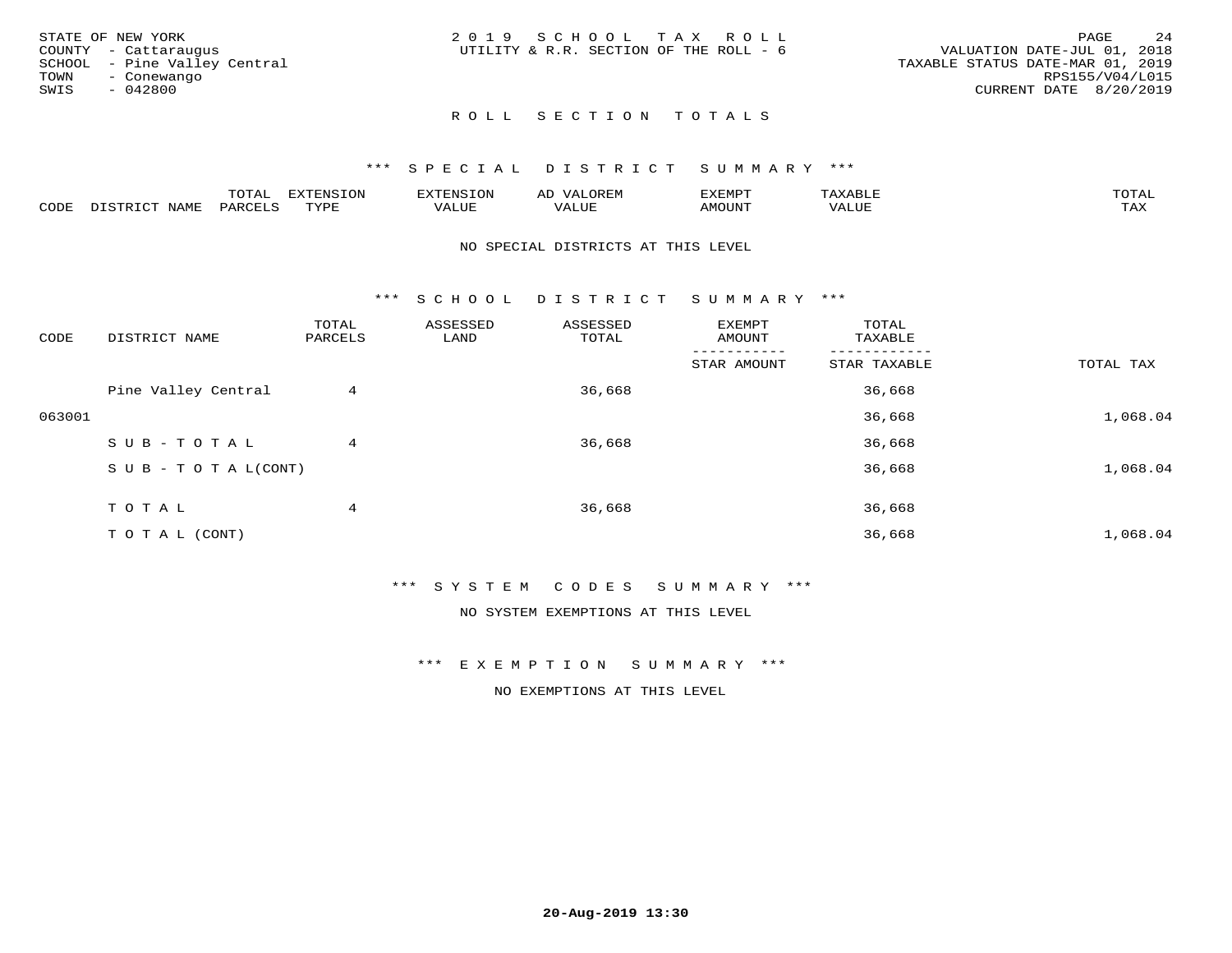| STATE OF NEW YORK<br>COUNTY - Cattaraugus<br>SCHOOL - Pine Valley Central<br>TOWN<br>- Conewango<br>SWIS<br>- 042800 | 2019 SCHOOL TAX ROLL<br>UTILITY & R.R. SECTION OF THE ROLL - 6 | 25<br>PAGE<br>VALUATION DATE-JUL 01, 2018<br>TAXABLE STATUS DATE-MAR 01, 2019<br>RPS155/V04/L015<br>CURRENT DATE 8/20/2019 |
|----------------------------------------------------------------------------------------------------------------------|----------------------------------------------------------------|----------------------------------------------------------------------------------------------------------------------------|
|                                                                                                                      | ROLL SECTION TOTALS                                            |                                                                                                                            |

| ROLL<br>SEC | DESCRIPTION        | TOTAL<br>PARCELS | ASSESSED<br>LAND | ASSESSED<br>TOTAL | EXEMPT<br><b>AMOUNT</b> | TOTAL<br>TAXABLE | TOTAL<br>TAX |
|-------------|--------------------|------------------|------------------|-------------------|-------------------------|------------------|--------------|
|             |                    |                  |                  |                   | STAR AMOUNT             | STAR TAXABLE     |              |
|             | 2019-20 School Tax |                  |                  | 36,668            |                         | 36,668<br>36,668 | 1,068.04     |
|             | SPEC DIST TAXES    |                  |                  |                   |                         |                  |              |
|             | UTILITIES & N.C.   |                  |                  |                   |                         |                  | 1,068.04     |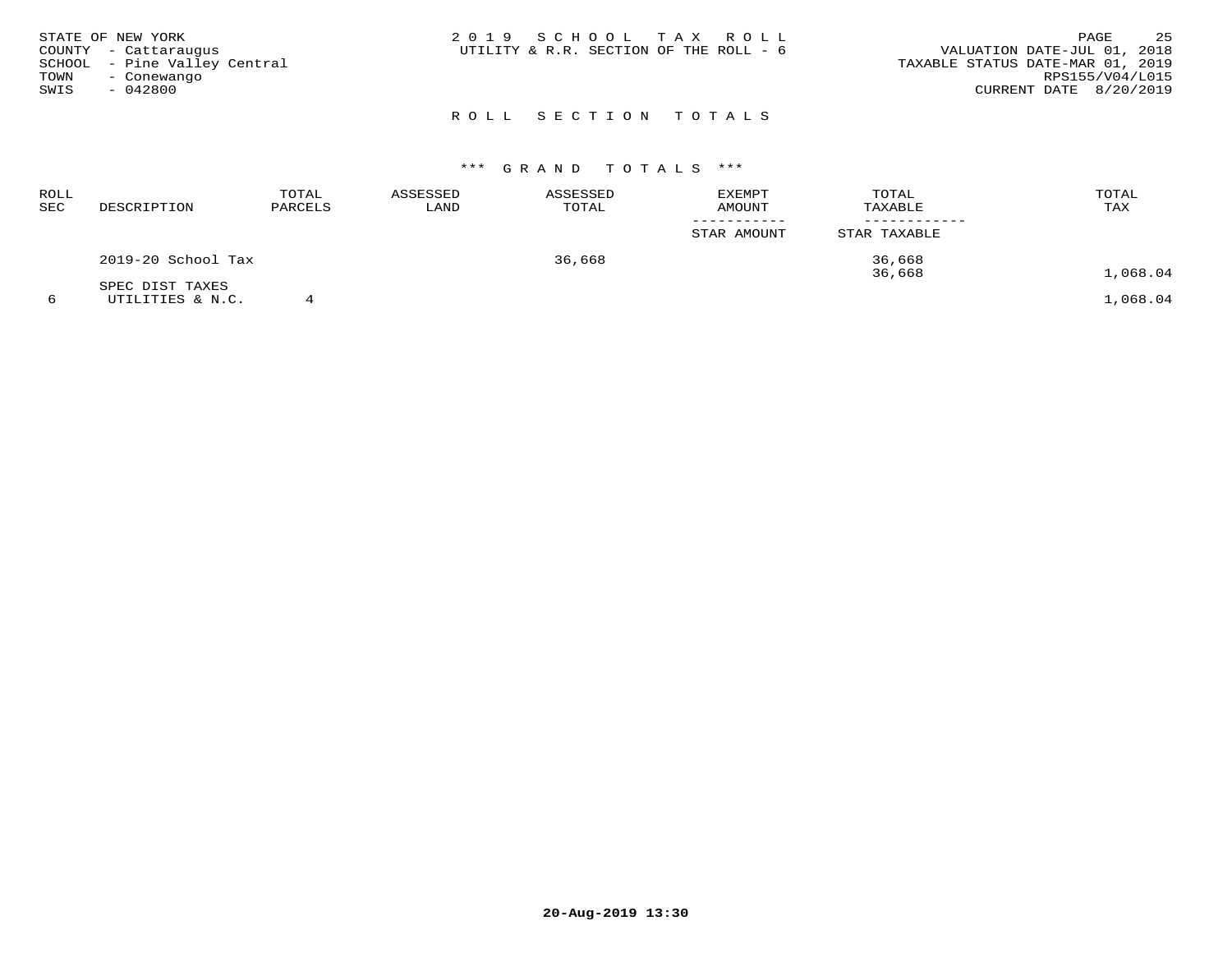| STATE OF NEW YORK<br>COUNTY<br>- Cattaraugus<br>- Pine Valley Central<br>SCHOOL<br>TOWN<br>- Conewango<br>$-042800$<br>SWIS | 2 0 1 9                                                | SCHOOL<br>WHOLLY EXEMPT SECTION OF THE ROLL - 8<br>OWNERS NAME SEQUENCE<br>UNIFORM PERCENT OF VALUE IS 055.00 |          | TAX ROLL           |                                                        | 26<br>PAGE<br>VALUATION DATE-JUL 01, 2018<br>TAXABLE STATUS DATE-MAR 01, 2019 |
|-----------------------------------------------------------------------------------------------------------------------------|--------------------------------------------------------|---------------------------------------------------------------------------------------------------------------|----------|--------------------|--------------------------------------------------------|-------------------------------------------------------------------------------|
| TAX MAP PARCEL NUMBER                                                                                                       | PROPERTY LOCATION & CLASS ASSESSMENT                   |                                                                                                               |          |                    |                                                        |                                                                               |
| CURRENT OWNERS NAME                                                                                                         | SCHOOL DISTRICT                                        | LAND                                                                                                          |          | TAX DESCRIPTION    | TAXABLE VALUE                                          |                                                                               |
| CURRENT OWNERS ADDRESS                                                                                                      | PARCEL SIZE/GRID COORD                                 | TOTAL                                                                                                         |          | SPECIAL DISTRICTS  |                                                        | TAX AMOUNT                                                                    |
|                                                                                                                             |                                                        |                                                                                                               |          |                    | ***************** 60.002-1-32                          | ****************                                                              |
|                                                                                                                             | Town Of Conewango                                      |                                                                                                               |          |                    | ACCT 0680                                              |                                                                               |
| $60.002 - 1 - 32$                                                                                                           | 843 Non-ceil. rr                                       |                                                                                                               | IND DEV  | 18020              |                                                        | 8,800                                                                         |
| Catt County Industrial Dev                                                                                                  | Pine Valley Cen 063001                                 | 8,800                                                                                                         |          | 2019-20 School Tax | 0.00                                                   | 0.00                                                                          |
| PO Box 1749                                                                                                                 | 62/63 03 09                                            | 8,800                                                                                                         |          |                    |                                                        |                                                                               |
| Ellicottville, NY 14731                                                                                                     | 10% Pine Valley                                        |                                                                                                               |          |                    |                                                        |                                                                               |
|                                                                                                                             | 9.50<br>ACRES                                          |                                                                                                               |          |                    |                                                        |                                                                               |
|                                                                                                                             | EAST-1019892 NRTH-0814751<br>DEED BOOK 823<br>PG-00486 |                                                                                                               |          |                    |                                                        |                                                                               |
|                                                                                                                             | FULL MARKET VALUE                                      | 16,000                                                                                                        |          |                    |                                                        |                                                                               |
|                                                                                                                             |                                                        |                                                                                                               |          | TOTAL TAX ---      |                                                        | $0.00**$                                                                      |
|                                                                                                                             |                                                        |                                                                                                               |          |                    | ************************* 51.004-1-4./2 ************** |                                                                               |
|                                                                                                                             | 5775 Co Rd 44                                          |                                                                                                               |          |                    | ACCT 0990                                              |                                                                               |
| $51.004 - 1 - 4.72$                                                                                                         | 612 School                                             |                                                                                                               | SCH-DIST | 13800              |                                                        | 19,000                                                                        |
| Shetler Mose B                                                                                                              | Pine Valley Cen 063001                                 | 4,000                                                                                                         |          | 2019-20 School Tax | 0.00                                                   | 0.00                                                                          |
| Shetler Martha H                                                                                                            | ACRES<br>1.00                                          | 19,000                                                                                                        |          |                    |                                                        |                                                                               |
| $Co$ Rd $44$                                                                                                                | FULL MARKET VALUE                                      | 34,545                                                                                                        |          |                    |                                                        |                                                                               |
| Conewango Valley, NY 14726                                                                                                  |                                                        |                                                                                                               |          |                    |                                                        |                                                                               |
|                                                                                                                             |                                                        |                                                                                                               |          | TOTAL TAX $---$    |                                                        | $0.00**$                                                                      |
|                                                                                                                             |                                                        |                                                                                                               |          |                    |                                                        |                                                                               |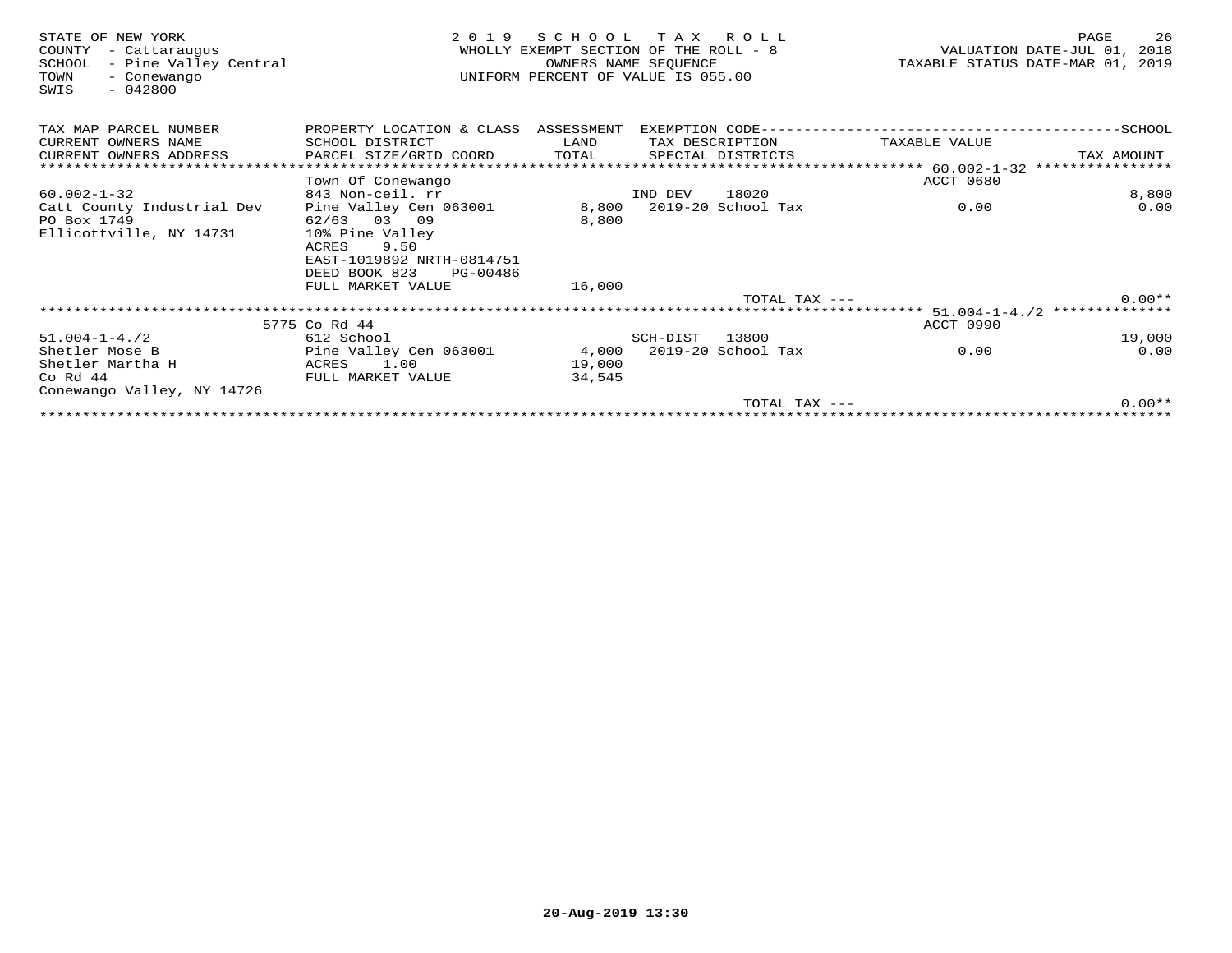| STATE OF NEW YORK<br>COUNTY - Cattaraugus<br>SCHOOL - Pine Valley Central<br>TOWN<br>- Conewango<br>SWIS<br>- 042800 | 2019 SCHOOL TAX ROLL<br>WHOLLY EXEMPT SECTION OF THE ROLL - 8 | 2.7<br>PAGE<br>VALUATION DATE-JUL 01, 2018<br>TAXABLE STATUS DATE-MAR 01, 2019<br>RPS155/V04/L015<br>CURRENT DATE 8/20/2019 |
|----------------------------------------------------------------------------------------------------------------------|---------------------------------------------------------------|-----------------------------------------------------------------------------------------------------------------------------|
|                                                                                                                      | ROLL SUB SECTION- -TOTALS                                     |                                                                                                                             |

|      |                  | TOTAL   | EXTENSION | <b>EXTENSION</b> | OREM<br>ΑD          | <b>EXEMPT</b> |       | TOTAI |
|------|------------------|---------|-----------|------------------|---------------------|---------------|-------|-------|
| CODE | NAMF<br>DISTRICT | PARCELS | TYPE      | 777T<br>VALUE    | <b><i>JALUE</i></b> | AMOUNT        | VALUE | TAX   |

#### NO SPECIAL DISTRICTS AT THIS LEVEL

\*\*\* S C H O O L D I S T R I C T S U M M A R Y \*\*\*

| CODE   | DISTRICT NAME                    | TOTAL<br>PARCELS | ASSESSED<br>LAND | ASSESSED<br>TOTAL | EXEMPT<br>AMOUNT | TOTAL<br>TAXABLE |           |
|--------|----------------------------------|------------------|------------------|-------------------|------------------|------------------|-----------|
|        |                                  |                  |                  |                   | STAR AMOUNT      | STAR TAXABLE     | TOTAL TAX |
|        | Pine Valley Central              | 2                | 12,800           | 27,800            | 27,800           |                  |           |
| 063001 |                                  |                  |                  |                   |                  |                  |           |
|        | SUB-TOTAL                        | 2                | 12,800           | 27,800            | 27,800           |                  |           |
|        | $S \cup B - T \cup T A L (CONT)$ |                  |                  |                   |                  |                  |           |
|        |                                  |                  |                  |                   |                  |                  |           |
|        | TOTAL                            | 2                | 12,800           | 27,800            | 27,800           |                  |           |
|        | T O T A L (CONT)                 |                  |                  |                   |                  |                  |           |

## \*\*\* S Y S T E M C O D E S S U M M A R Y \*\*\*

#### NO SYSTEM EXEMPTIONS AT THIS LEVEL

| CODE           | DESCRIPTION         | TOTAL<br>PARCELS | SCHOOL          |
|----------------|---------------------|------------------|-----------------|
| 13800<br>18020 | SCH-DIST<br>IND DEV |                  | 19,000<br>8,800 |
|                | TOTAL               |                  | 27,800          |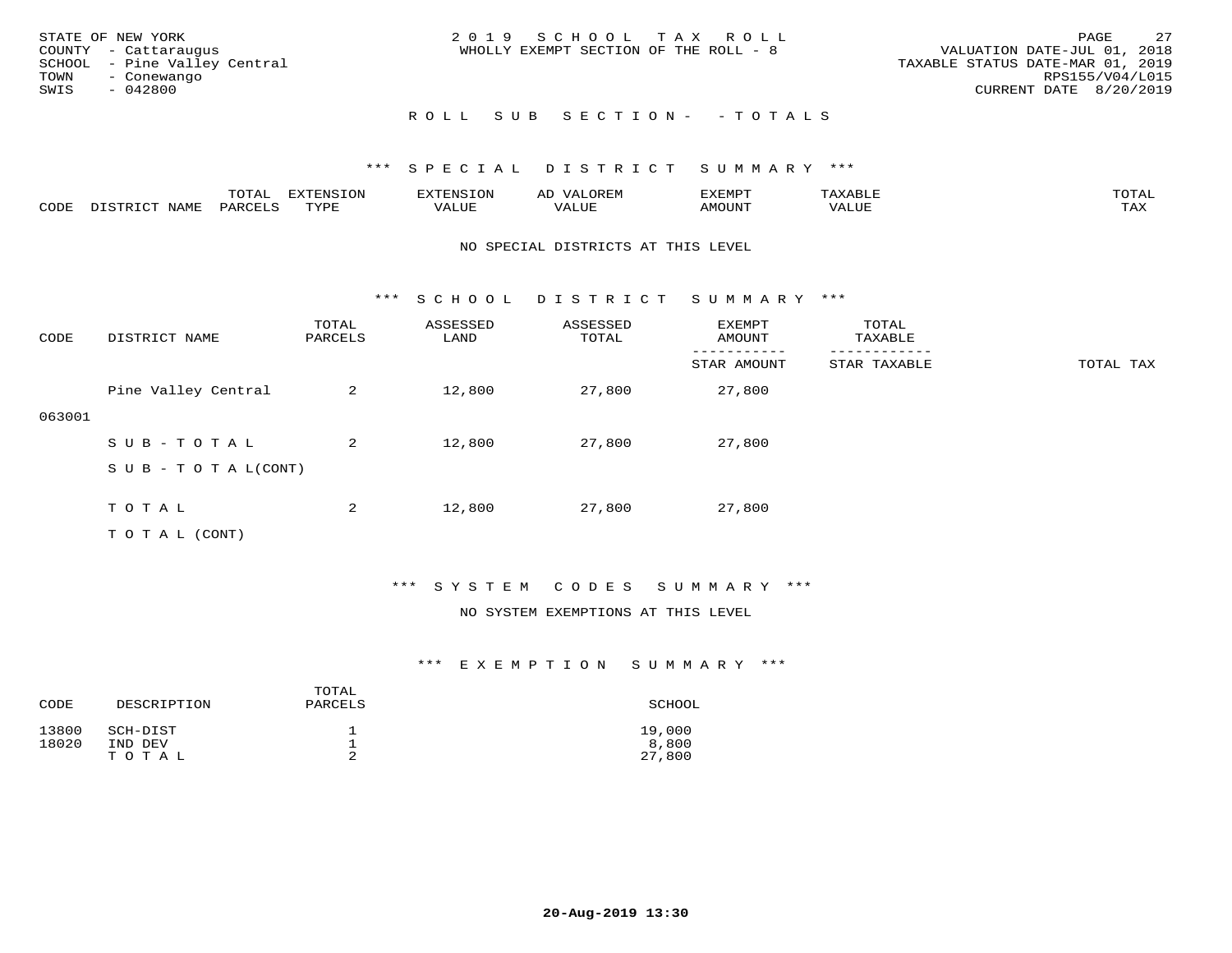| TOWN<br>SWIS | STATE OF NEW YORK<br>COUNTY - Cattaraugus<br>SCHOOL - Pine Valley Central<br>- Conewango<br>$-042800$ | 2019 SCHOOL TAX ROLL<br>WHOLLY EXEMPT SECTION OF THE ROLL - 8 | 28<br>PAGE<br>VALUATION DATE-JUL 01, 2018<br>TAXABLE STATUS DATE-MAR 01, 2019<br>RPS155/V04/L015<br>CURRENT DATE 8/20/2019 |
|--------------|-------------------------------------------------------------------------------------------------------|---------------------------------------------------------------|----------------------------------------------------------------------------------------------------------------------------|
|              |                                                                                                       | ROLL SUB SECTION- - TOTALS                                    |                                                                                                                            |

| <b>ROLL</b><br><b>SEC</b> | DESCRIPTION                                    | TOTAL<br>PARCELS | ASSESSED<br>LAND | ASSESSED<br>TOTAL | EXEMPT<br>AMOUNT | TOTAL<br>TAXABLE | TOTAL<br>TAX |
|---------------------------|------------------------------------------------|------------------|------------------|-------------------|------------------|------------------|--------------|
|                           |                                                |                  |                  |                   | STAR AMOUNT      | STAR TAXABLE     |              |
|                           | RS 8 TOTAL<br>SPEC DIST TAXES<br>WHOLLY EXEMPT |                  | 12,800           | 27,800            | 27,800           |                  |              |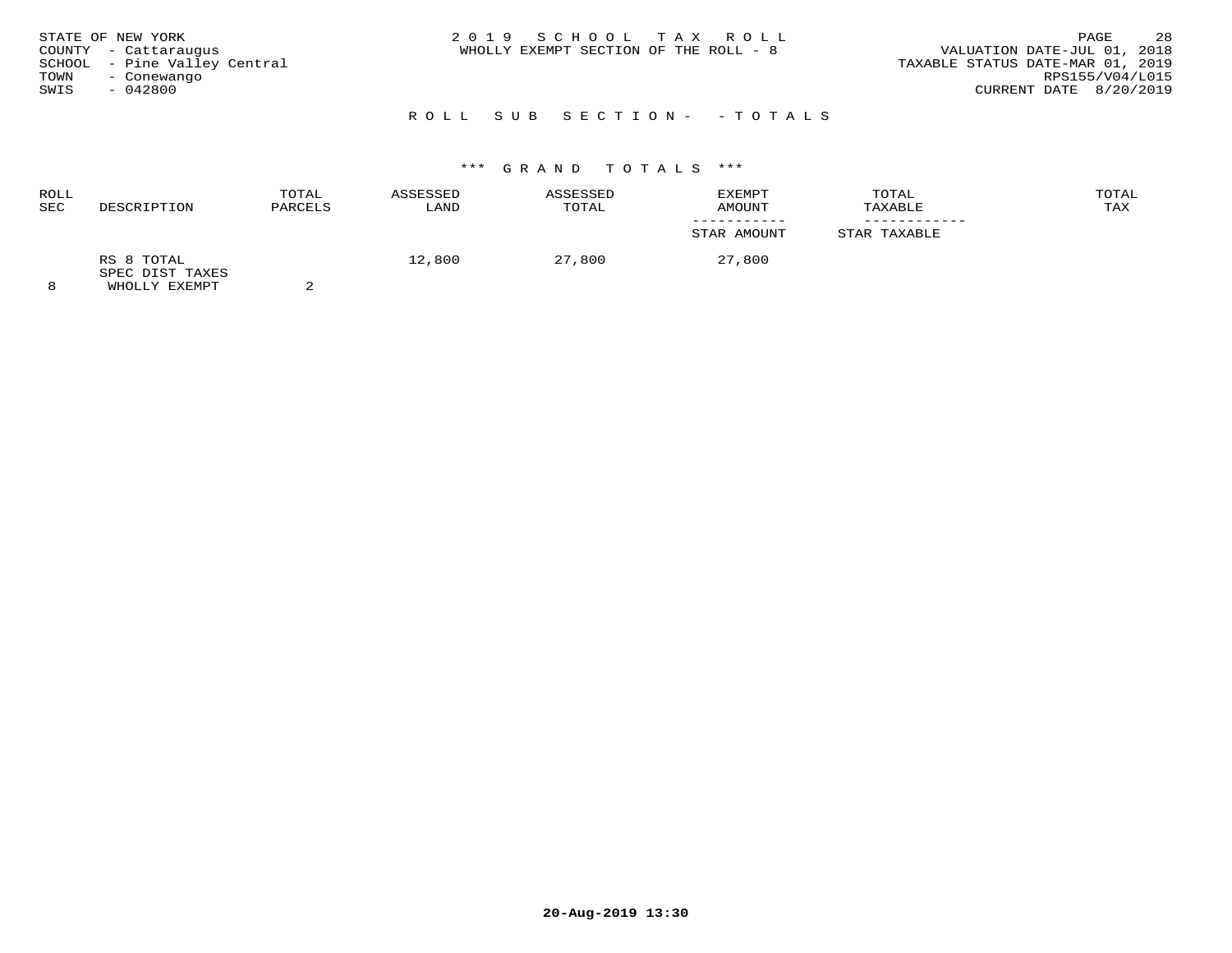|      | STATE OF NEW YORK            | 2019 SCHOOL TAX ROLL                                                 | PAGE            | 29 |
|------|------------------------------|----------------------------------------------------------------------|-----------------|----|
|      | COUNTY - Cattaraugus         | VALUATION DATE-JUL 01, 2018<br>WHOLLY EXEMPT SECTION OF THE ROLL - 8 |                 |    |
|      | SCHOOL - Pine Valley Central | TAXABLE STATUS DATE-MAR 01, 2019                                     |                 |    |
| TOWN | - Conewango                  |                                                                      | RPS155/V04/L015 |    |
| SWIS | - 042800                     | CURRENT DATE 8/20/2019                                               |                 |    |
|      |                              |                                                                      |                 |    |

# ROLL SECTION TOTALS

## \*\*\* S P E C I A L D I S T R I C T S U M M A R Y \*\*\*

|      |                  | TOTAL   | <b>EXTENSION</b> | EXTENSION | <b>OREM</b><br>ΑD | EXEMPT |       | TOTAI |
|------|------------------|---------|------------------|-----------|-------------------|--------|-------|-------|
| CODE | NAME<br>DICTDICT | PARCELS | TYPE             | VALUE     | VALUE             | AMOUNT | VALUE | TAX   |

#### NO SPECIAL DISTRICTS AT THIS LEVEL

\*\*\* S C H O O L D I S T R I C T S U M M A R Y \*\*\*

| CODE   | DISTRICT NAME                    | TOTAL<br>PARCELS | ASSESSED<br>LAND | ASSESSED<br>TOTAL | EXEMPT<br>AMOUNT | TOTAL<br>TAXABLE |           |
|--------|----------------------------------|------------------|------------------|-------------------|------------------|------------------|-----------|
|        |                                  |                  |                  |                   | STAR AMOUNT      | STAR TAXABLE     | TOTAL TAX |
|        | Pine Valley Central              | 2                | 12,800           | 27,800            | 27,800           |                  |           |
| 063001 |                                  |                  |                  |                   |                  |                  |           |
|        | SUB-TOTAL                        | 2                | 12,800           | 27,800            | 27,800           |                  |           |
|        | $S \cup B - T \cup T A L (CONT)$ |                  |                  |                   |                  |                  |           |
|        |                                  |                  |                  |                   |                  |                  |           |
|        | TOTAL                            | 2                | 12,800           | 27,800            | 27,800           |                  |           |
|        | T O T A L (CONT)                 |                  |                  |                   |                  |                  |           |

## \*\*\* S Y S T E M C O D E S S U M M A R Y \*\*\*

#### NO SYSTEM EXEMPTIONS AT THIS LEVEL

| CODE           | DESCRIPTION         | TOTAL<br>PARCELS | SCHOOL          |
|----------------|---------------------|------------------|-----------------|
| 13800<br>18020 | SCH-DIST<br>IND DEV | ᅩ                | 19,000<br>8,800 |
|                | TOTAL               | ∠                | 27,800          |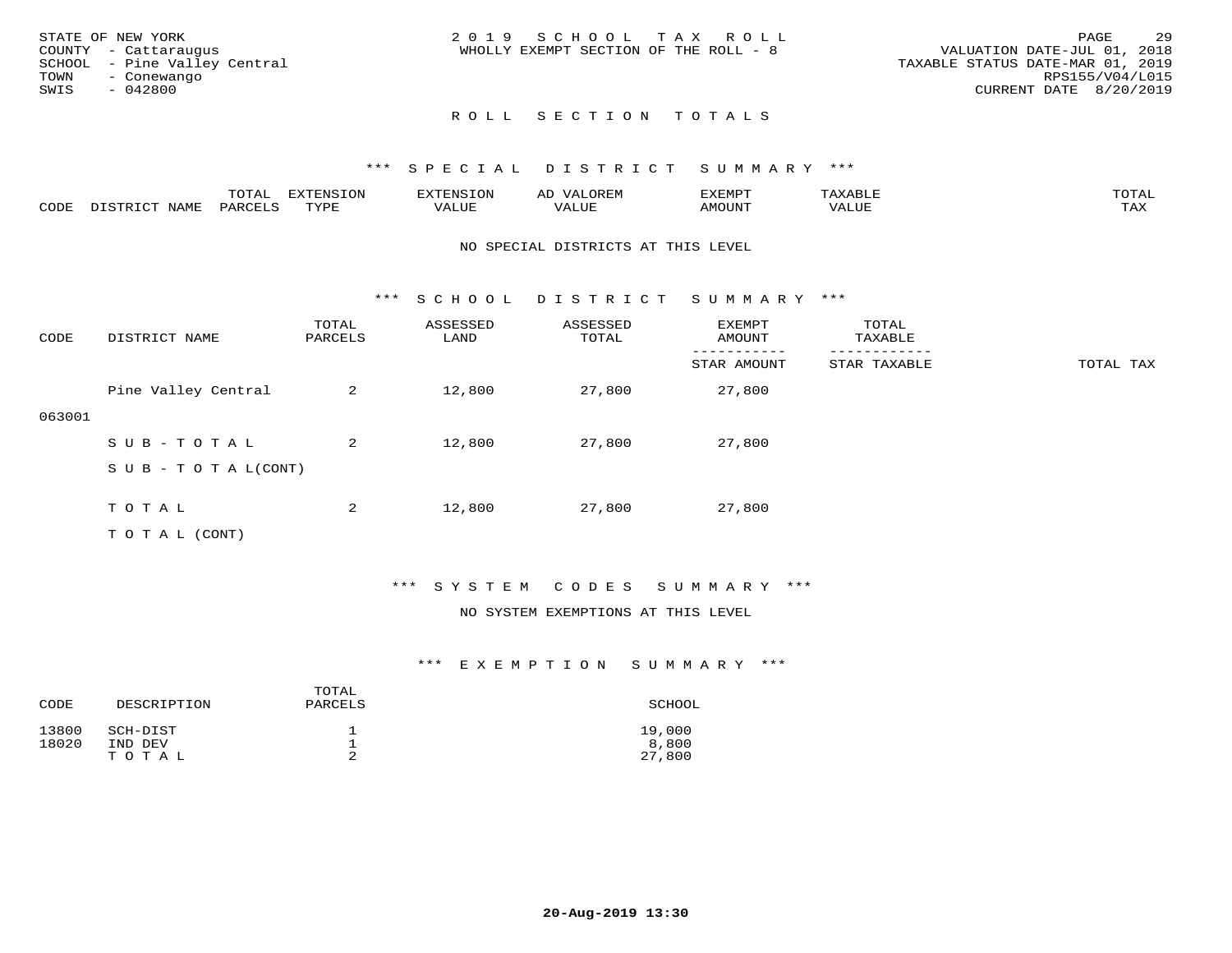| STATE OF NEW YORK<br>COUNTY - Cattaraugus<br>SCHOOL - Pine Valley Central<br>TOWN<br>- Conewango<br>SWIS<br>$-042800$ | 2019 SCHOOL TAX ROLL<br>WHOLLY EXEMPT SECTION OF THE ROLL - 8 | 30<br>PAGE<br>VALUATION DATE-JUL 01, 2018<br>TAXABLE STATUS DATE-MAR 01, 2019<br>RPS155/V04/L015<br>CURRENT DATE 8/20/2019 |
|-----------------------------------------------------------------------------------------------------------------------|---------------------------------------------------------------|----------------------------------------------------------------------------------------------------------------------------|
|                                                                                                                       | ROLL SECTION TOTALS                                           |                                                                                                                            |

| ROLL<br><b>SEC</b> | DESCRIPTION                                    | TOTAL<br>PARCELS | ASSESSED<br>LAND | ASSESSED<br>TOTAL | EXEMPT<br>AMOUNT | TOTAL<br>TAXABLE | TOTAL<br>TAX |
|--------------------|------------------------------------------------|------------------|------------------|-------------------|------------------|------------------|--------------|
|                    |                                                |                  |                  |                   | STAR AMOUNT      | STAR TAXABLE     |              |
| 8                  | RS 8 TOTAL<br>SPEC DIST TAXES<br>WHOLLY EXEMPT |                  | 12,800           | 27,800            | 27,800           |                  |              |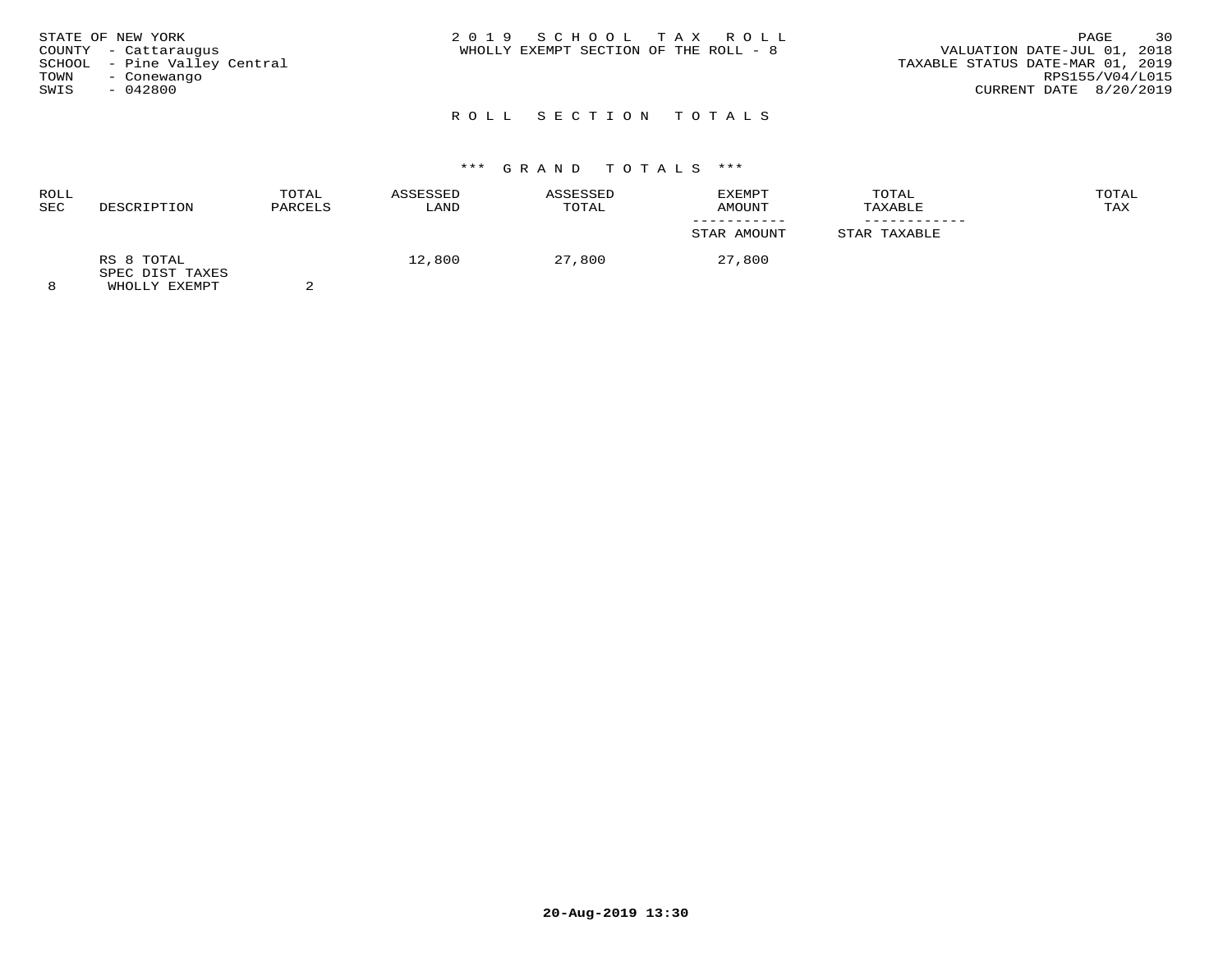| 2019 SCHOOL TAX ROLL<br>STATE OF NEW YORK                                       | 31<br>PAGE      |
|---------------------------------------------------------------------------------|-----------------|
| VALUATION DATE-JUL 01, 2018<br>COUNTY - Cattaraugus                             |                 |
| SCHOOL - Pine Valley Central<br>SWIS TOTALS<br>TAXABLE STATUS DATE-MAR 01, 2019 |                 |
| TOWN<br>- Conewango                                                             | RPS155/V04/L015 |
| SWIS<br>CURRENT DATE 8/20/2019<br>- 042800                                      |                 |

|      |              | .uial    | <b>DYDDNOTON</b><br>t ON<br>.NS. |              | 7 A<br>A <sub>1</sub> | EXEMPT       |       | L A A                 | ◡▴◚ឹ |
|------|--------------|----------|----------------------------------|--------------|-----------------------|--------------|-------|-----------------------|------|
| CODE | <b>NTAME</b> | DARCET - | TVDF                             | <b>* ***</b> | ALUF                  | <b>MOUNT</b> | ′ALUE | $5.7$ m $T$<br>ີ<br>. | TAX  |

NO SPECIAL DISTRICTS AT THIS LEVEL

\*\*\* S C H O O L D I S T R I C T S U M M A R Y \*\*\*

| CODE   | DISTRICT NAME              | TOTAL<br>PARCELS | ASSESSED<br>LAND | ASSESSED<br>TOTAL | <b>EXEMPT</b><br>AMOUNT | TOTAL<br>TAXABLE  |           |           |
|--------|----------------------------|------------------|------------------|-------------------|-------------------------|-------------------|-----------|-----------|
|        |                            |                  |                  |                   | STAR AMOUNT             | .<br>STAR TAXABLE | TAX RATE  | TOTAL TAX |
|        | Pine Valley Central        | 43               | 244,650          | 1158,070          | 60,460                  | 1,097,610         |           |           |
| 063001 |                            |                  |                  |                   | 287,220                 | 810,390           | 29.127188 | 23,604.37 |
|        | SUB-TOTAL                  | 43               | 244,650          | 1158,070          | 60,460                  | 1,097,610         |           |           |
|        | S U B - T O T A $L$ (CONT) |                  |                  |                   | 287,220                 | 810,390           |           | 23,604.37 |
|        | TOTAL                      | 43               | 244,650          | 1158,070          | 60,460                  | 1,097,610         |           |           |
|        |                            |                  |                  |                   |                         |                   |           |           |
|        | TO TAL (CONT)              |                  |                  |                   | 287,220                 | 810,390           |           | 23,604.37 |

\*\*\* S Y S T E M C O D E S S U M M A R Y \*\*\*

#### NO SYSTEM EXEMPTIONS AT THIS LEVEL

| CODE  | DESCRIPTION | TOTAL<br>PARCELS | SCHOOL |
|-------|-------------|------------------|--------|
| 13800 | SCH-DIST    |                  | 19,000 |
| 18020 | IND DEV     |                  | 8,800  |
| 41700 | AG BLDG     |                  | 10,000 |
| 41730 | AG DISTOUT  |                  |        |
| 41800 | AGED C/T/S  |                  | 19,760 |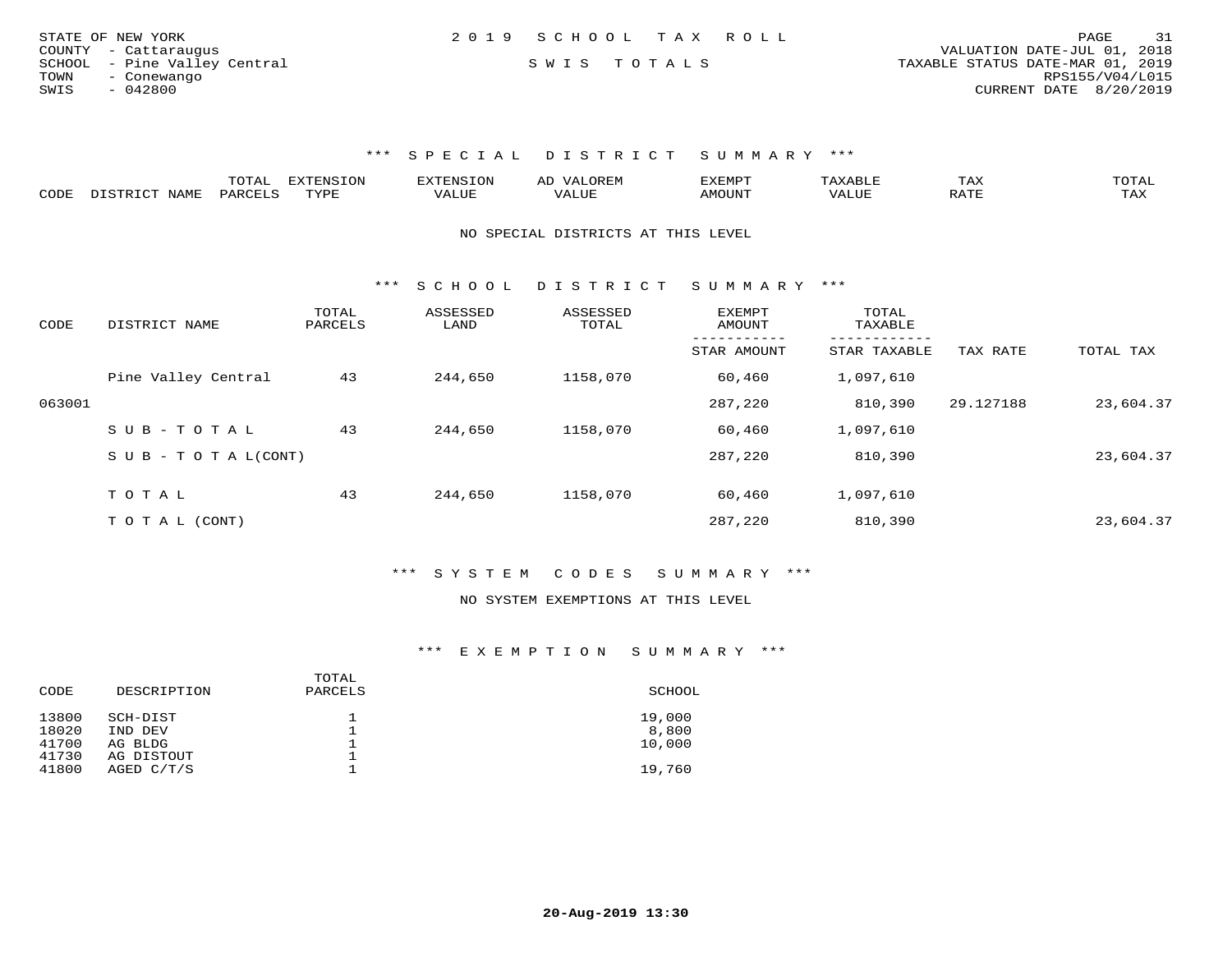| STATE OF NEW YORK            | 2019 SCHOOL TAX ROLL | 32<br>PAGE                       |
|------------------------------|----------------------|----------------------------------|
| COUNTY - Cattaraugus         |                      | VALUATION DATE-JUL 01, 2018      |
| SCHOOL - Pine Valley Central | SWIS TOTALS          | TAXABLE STATUS DATE-MAR 01, 2019 |
| TOWN<br>- Conewango          |                      | RPS155/V04/L015                  |
| $-042800$<br>SWIS            |                      | CURRENT DATE 8/20/2019           |

## \*\*\* E X E M P T I O N S U M M A R Y \*\*\*

| CODE  | DESCRIPTION | TOTAL<br>PARCELS | SCHOOL  |
|-------|-------------|------------------|---------|
| 41834 | ENH STAR    | 4                | 133,320 |
| 41854 | BAS STAR    | q                | 153,900 |
| 42100 | SILO T/C/S  |                  | 2,900   |
|       | TOTAL       | 20               | 347,680 |

| ROLL<br><b>SEC</b> | DESCRIPTION                          | TOTAL<br>PARCELS | ASSESSED<br>LAND | ASSESSED<br>TOTAL | <b>EXEMPT</b><br><b>AMOUNT</b> | TOTAL<br>TAXABLE             |                    |           |
|--------------------|--------------------------------------|------------------|------------------|-------------------|--------------------------------|------------------------------|--------------------|-----------|
|                    |                                      |                  |                  |                   | -----------<br>STAR AMOUNT     | ------------<br>STAR TAXABLE | TAX<br><b>RATE</b> |           |
|                    | 2019-20 School Tax                   |                  | 231,850          | 1065,161          | 32,660<br>287,220              | 1,032,501<br>745,281         | 29.127188          | 21,707.93 |
| 1                  | SPEC DIST TAXES<br>TAXABLE           | 35               |                  |                   |                                |                              |                    | 21,707.93 |
|                    | 2019-20 School Tax                   |                  |                  | 28,441            |                                | 28,441<br>28,441             | 29.127188          | 828.40    |
| 5                  | SPEC DIST TAXES<br>SPECIAL FRANCHISE | 2                |                  |                   |                                |                              |                    | 828.40    |
|                    | 2019-20 School Tax                   |                  |                  | 36,668            |                                | 36,668<br>36,668             | 29.127188          | 1,068.04  |
| 6                  | SPEC DIST TAXES<br>UTILITIES & N.C.  | 4                |                  |                   |                                |                              |                    | 1,068.04  |
|                    | SPEC DIST TAXES                      |                  |                  |                   | 27,800                         |                              |                    |           |
| 8                  | WHOLLY EXEMPT                        | 2                |                  |                   |                                |                              |                    |           |
|                    | 2019-20 School Tax                   |                  | 244,650          | 1158,070          | 60,460<br>287,220              | 1,097,610<br>810,390         | 29.127188          | 23,604.37 |
|                    | SPEC DIST TAXES                      |                  |                  |                   |                                |                              |                    |           |
| $\star$            | TOTAL<br>SUB                         | 43               |                  |                   |                                |                              |                    | 23,604.37 |
|                    | 2019-20 School Tax                   |                  | 244,650          | 1158,070          | 60,460<br>287,220              | 1,097,610<br>810,390         | 29.127188          | 23,604.37 |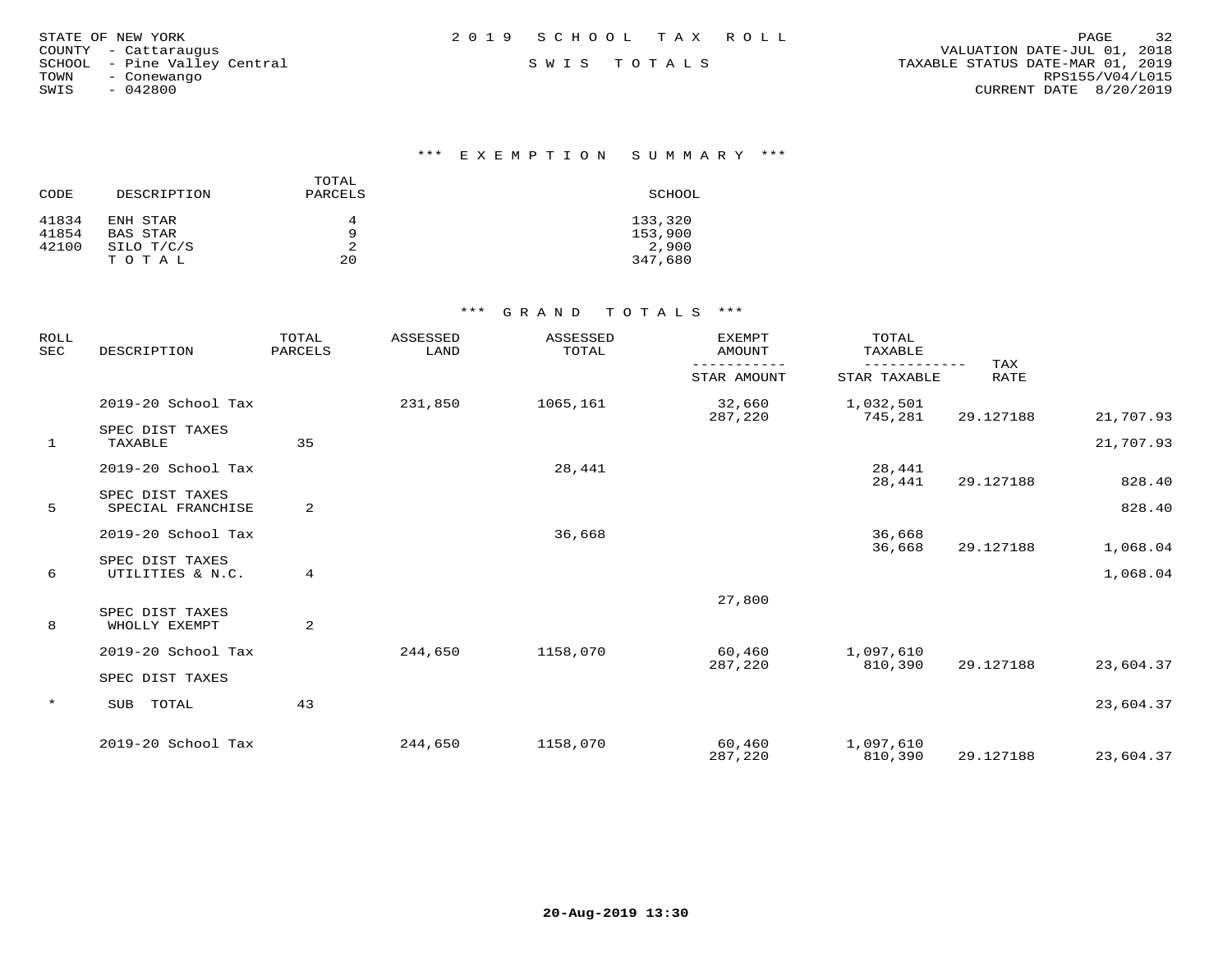| STATE OF NEW YORK            | 2019 SCHOOL TAX ROLL | 33<br>PAGE                       |
|------------------------------|----------------------|----------------------------------|
| COUNTY - Cattaraugus         |                      | VALUATION DATE-JUL 01, 2018      |
| SCHOOL - Pine Valley Central | SWIS TOTALS          | TAXABLE STATUS DATE-MAR 01, 2019 |
| TOWN<br>- Conewango          |                      | RPS155/V04/L015                  |
| $-042800$<br>SWIS            |                      | CURRENT DATE 8/20/2019           |

| ROLL<br><b>SEC</b> | DESCRIPTION     | TOTAL<br>PARCELS | ASSESSED<br>LAND | ASSESSED<br>TOTAL | EXEMPT<br>AMOUNT | TOTAL<br>TAXABLE |             |
|--------------------|-----------------|------------------|------------------|-------------------|------------------|------------------|-------------|
|                    |                 |                  |                  |                   | STAR AMOUNT      | STAR TAXABLE     | TAX<br>RATE |
|                    | SPEC DIST TAXES |                  |                  |                   |                  |                  |             |

\*\* GRAND TOTAL 43 43 43 23,604.37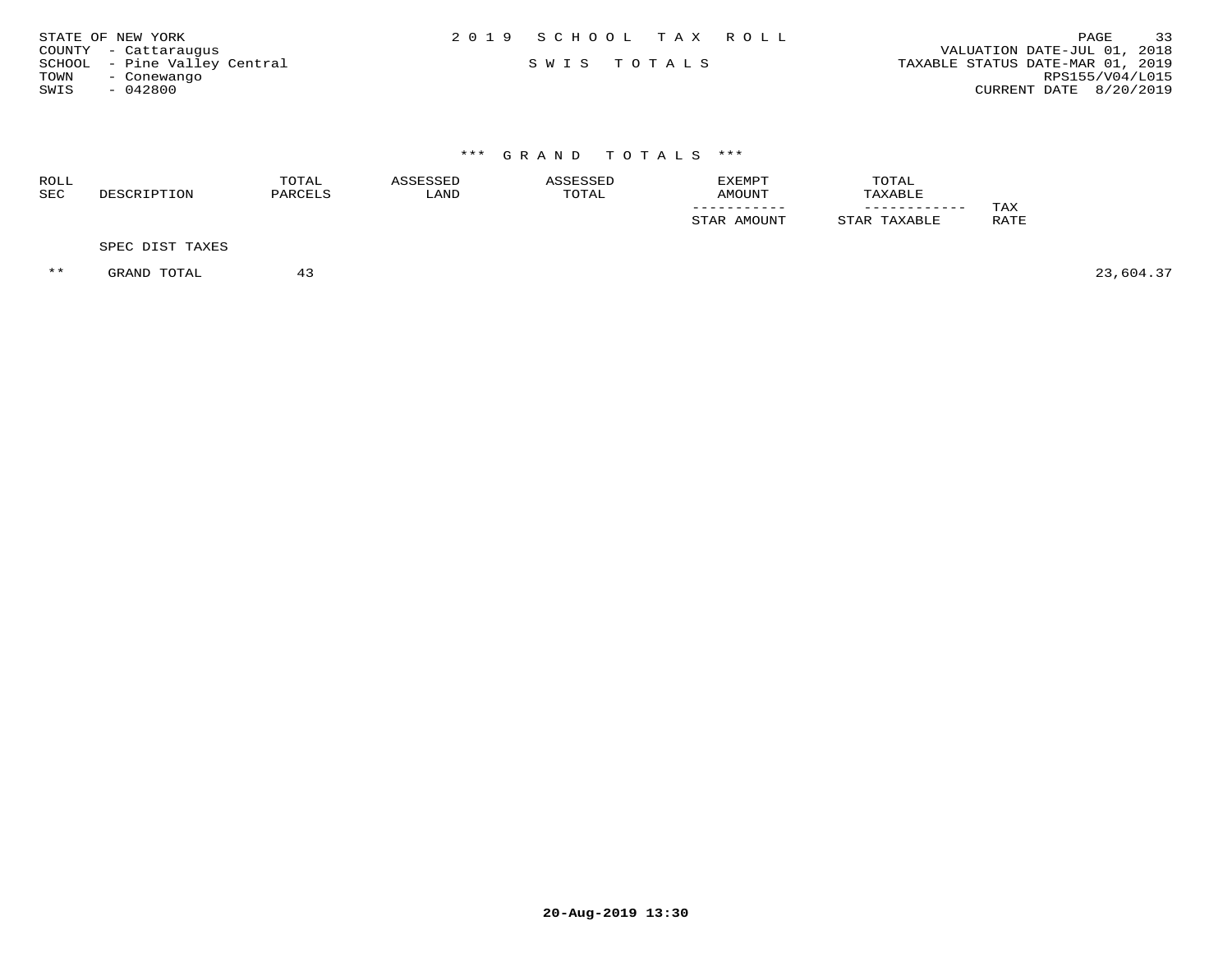| STATE OF NEW YORK<br>COUNTY - Cattaraugus<br>SCHOOL - Pine Valley Central<br>- Dayton<br>TOWN<br>VILLAGE - South Dayton<br>$-043001$<br>SWIS |                                                                                                                                                             |                           | 2019 SCHOOL TAX ROLL<br>TAXABLE SECTION OF THE ROLL - 1<br>OWNERS NAME SEOUENCE<br>UNIFORM PERCENT OF VALUE IS 100.00 | VALUATION DATE-JUL 01, 2018<br>TAXABLE STATUS DATE-MAR 01, 2019 | PAGE<br>34                           |
|----------------------------------------------------------------------------------------------------------------------------------------------|-------------------------------------------------------------------------------------------------------------------------------------------------------------|---------------------------|-----------------------------------------------------------------------------------------------------------------------|-----------------------------------------------------------------|--------------------------------------|
| TAX MAP PARCEL NUMBER<br>CURRENT OWNERS NAME                                                                                                 | PROPERTY LOCATION & CLASS ASSESSMENT EXEMPTION CODE-----------------------------------SCHOOL<br>SCHOOL DISTRICT                                             | LAND                      | TAX DESCRIPTION                                                                                                       | TAXABLE VALUE                                                   |                                      |
| CURRENT OWNERS ADDRESS                                                                                                                       | PARCEL SIZE/GRID COORD                                                                                                                                      | TOTAL                     | SPECIAL DISTRICTS                                                                                                     |                                                                 | TAX AMOUNT                           |
|                                                                                                                                              | 44 Main St                                                                                                                                                  |                           |                                                                                                                       | ACCT 0737                                                       | <b>BILL</b><br>42                    |
| $33.033 - 2 - 3$                                                                                                                             | 311 Res vac land                                                                                                                                            |                           | 2019-20 School Tax                                                                                                    | 2,800                                                           | 46.49                                |
| Abbey Edwin P<br>Abbey Shawn E<br>P.O. Box 145<br>Cherry Creek, NY 14723                                                                     | Pine Valley Cen 063001<br>58 05 09<br>FRNT 49.50 DPTH 304.00<br>EAST-1020287 NRTH-0861031<br>DEED BOOK 29435 PG-8004                                        | 2,800<br>2,800            |                                                                                                                       |                                                                 |                                      |
|                                                                                                                                              | FULL MARKET VALUE                                                                                                                                           | 2,800                     |                                                                                                                       |                                                                 |                                      |
|                                                                                                                                              |                                                                                                                                                             |                           | TOTAL TAX ---                                                                                                         | DATE #1<br>AMT DUE                                              | $46.49**$<br>09/30/19<br>46.49       |
|                                                                                                                                              |                                                                                                                                                             |                           |                                                                                                                       |                                                                 |                                      |
|                                                                                                                                              | 46 Main St                                                                                                                                                  |                           |                                                                                                                       | ACCT 0747                                                       | BILL<br>43                           |
| $33.033 - 2 - 7.2$<br>Abbey Edwin P<br>Abbey Shawn E<br>P.O. Box 145<br>Cherry Creek, NY 14723                                               | 210 1 Family Res<br>Pine Valley Cen 063001<br>58 05 09<br>ACRES 23.04<br>EAST-1020532 NRTH-0860650                                                          | 23,225<br>52,625          | 2019-20 School Tax                                                                                                    | 52,625                                                          | 873.71                               |
|                                                                                                                                              | DEED BOOK 29435 PG-8005<br>FULL MARKET VALUE                                                                                                                | 52,625                    |                                                                                                                       |                                                                 |                                      |
|                                                                                                                                              |                                                                                                                                                             |                           | TOTAL TAX ---                                                                                                         | DATE #1<br>AMT DUE                                              | 873.71**<br>09/30/19<br>873.71       |
|                                                                                                                                              |                                                                                                                                                             |                           |                                                                                                                       |                                                                 |                                      |
|                                                                                                                                              | 411 Pine St                                                                                                                                                 |                           |                                                                                                                       | ACCT 0664                                                       | BILL<br>44                           |
| $33.033 - 3 - 32$                                                                                                                            | 210 1 Family Res                                                                                                                                            |                           | 2019-20 School Tax                                                                                                    | 54,200                                                          | 899.86                               |
| Abers Crystal<br>9822 Mosher Rd<br>South Dayton, NY 14138                                                                                    | Pine Valley Cen 063001<br>05 09<br>58<br>FRNT 74.00 DPTH 150.00<br>EAST-1021019 NRTH-0861279                                                                | 1,900<br>54,200           |                                                                                                                       |                                                                 |                                      |
|                                                                                                                                              | DEED BOOK 01000 PG-00061                                                                                                                                    |                           |                                                                                                                       |                                                                 |                                      |
|                                                                                                                                              | FULL MARKET VALUE                                                                                                                                           | 54,200                    | TOTAL TAX ---                                                                                                         |                                                                 | 899.86**                             |
|                                                                                                                                              |                                                                                                                                                             |                           |                                                                                                                       | DATE #1<br>AMT DUE                                              | 09/30/19<br>899.86                   |
|                                                                                                                                              |                                                                                                                                                             |                           |                                                                                                                       | ************ 33.033-4-30 *****                                  | **********                           |
|                                                                                                                                              | 316 Pine St                                                                                                                                                 |                           |                                                                                                                       | ACCT 0665                                                       | BILL<br>45                           |
| $33.033 - 4 - 30$<br>Abers Crystal<br>9822 Mosher Rd<br>South Dayton, NY 14138                                                               | 418 Inn/lodge<br>Pine Valley Cen 063001<br>58 05 09<br>FRNT 62.50 DPTH 150.00<br>EAST-1021645 NRTH-0861095<br>DEED BOOK 00947 PG-00174<br>FULL MARKET VALUE | 1,600<br>71,200<br>71,200 | 2019-20 School Tax                                                                                                    | 71,200                                                          | 1,182.10                             |
|                                                                                                                                              |                                                                                                                                                             |                           | TOTAL TAX ---                                                                                                         | DATE #1<br>AMT DUE                                              | $1,182.10**$<br>09/30/19<br>1,182.10 |
|                                                                                                                                              |                                                                                                                                                             |                           |                                                                                                                       |                                                                 |                                      |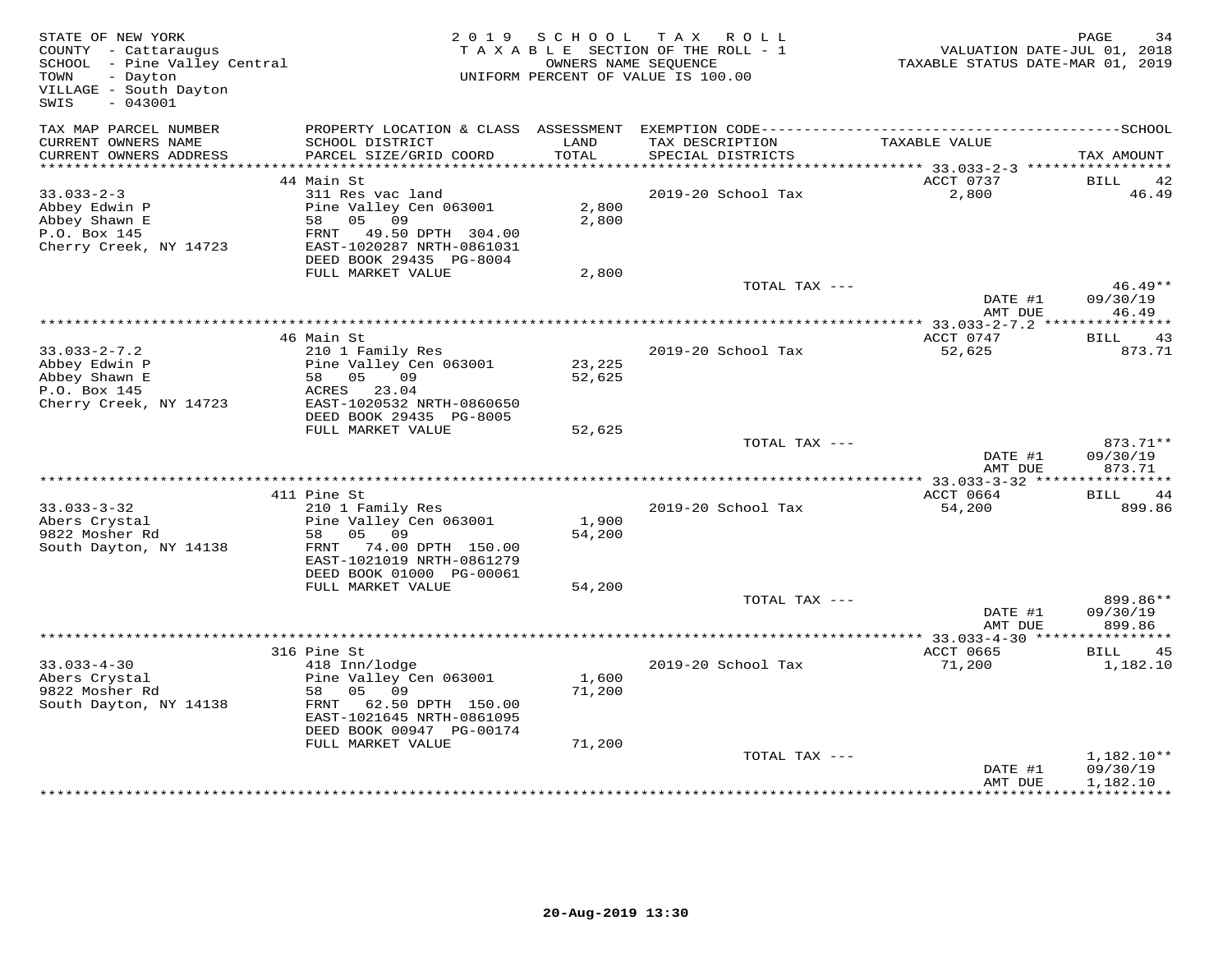| STATE OF NEW YORK<br>COUNTY - Cattaraugus<br>SCHOOL - Pine Valley Central<br>- Dayton<br>TOWN<br>VILLAGE - South Dayton<br>$-043001$<br>SWIS |                                                                                                                                             | 2019 SCHOOL     | TAX ROLL<br>TAXABLE SECTION OF THE ROLL - 1<br>OWNERS NAME SEQUENCE<br>UNIFORM PERCENT OF VALUE IS 100.00 | VALUATION DATE-JUL 01, 2018<br>TAXABLE STATUS DATE-MAR 01, 2019 | PAGE<br>35                       |
|----------------------------------------------------------------------------------------------------------------------------------------------|---------------------------------------------------------------------------------------------------------------------------------------------|-----------------|-----------------------------------------------------------------------------------------------------------|-----------------------------------------------------------------|----------------------------------|
| TAX MAP PARCEL NUMBER<br>CURRENT OWNERS NAME<br>CURRENT OWNERS ADDRESS                                                                       | PROPERTY LOCATION & CLASS ASSESSMENT<br>SCHOOL DISTRICT<br>PARCEL SIZE/GRID COORD                                                           | LAND<br>TOTAL   | TAX DESCRIPTION<br>SPECIAL DISTRICTS                                                                      | TAXABLE VALUE                                                   | TAX AMOUNT                       |
| *************************                                                                                                                    |                                                                                                                                             |                 |                                                                                                           |                                                                 |                                  |
|                                                                                                                                              | 409 Pine St                                                                                                                                 |                 |                                                                                                           | ACCT 0656                                                       | BILL<br>46                       |
| $33.033 - 3 - 31$<br>Abers Crystal J<br>9822 Mosher Rd<br>South Dayton, NY 14138                                                             | 210 1 Family Res<br>Pine Valley Cen 063001<br>58 05 09<br>FRNT 50.00 DPTH 150.00<br>EAST-1021069 NRTH-0861243<br>DEED BOOK 00933 PG-00068   | 1,300<br>36,500 | 2019-20 School Tax                                                                                        | 36,500                                                          | 605.99                           |
|                                                                                                                                              | FULL MARKET VALUE                                                                                                                           | 36,500          |                                                                                                           |                                                                 |                                  |
|                                                                                                                                              |                                                                                                                                             |                 | TOTAL TAX ---                                                                                             | DATE #1<br>AMT DUE                                              | $605.99**$<br>09/30/19<br>605.99 |
|                                                                                                                                              |                                                                                                                                             |                 |                                                                                                           |                                                                 |                                  |
| $33.033 - 6 - 9$<br>Abers Rick A<br>Abers Crystal J<br>9822 Mosher Rd                                                                        | 36 Second Ave<br>210 1 Family Res<br>Pine Valley Cen 063001<br>58 05 09<br>FRNT 60.00 DPTH 150.00                                           | 1,600<br>48,400 | 2019-20 School Tax                                                                                        | ACCT 0717<br>48,400                                             | BILL 47<br>803.56                |
| South Dayton, NY 14138                                                                                                                       | EAST-1021315 NRTH-0860425<br>DEED BOOK 01013 PG-00717                                                                                       |                 |                                                                                                           |                                                                 |                                  |
|                                                                                                                                              | FULL MARKET VALUE                                                                                                                           | 48,400          |                                                                                                           |                                                                 |                                  |
|                                                                                                                                              |                                                                                                                                             |                 | TOTAL TAX ---                                                                                             | DATE #1<br>AMT DUE                                              | 803.56**<br>09/30/19<br>803.56   |
|                                                                                                                                              |                                                                                                                                             |                 |                                                                                                           |                                                                 |                                  |
| $33.025 - 1 - 20$<br>Ackley Dennis D<br>413 Second St<br>PO Box 181<br>South Dayton, NY 14138                                                | Prospect St<br>311 Res vac land<br>Pine Valley Cen 063001<br>58 05 09<br>FRNT 50.00 DPTH 150.00<br>EAST-1021693 NRTH-0862126                | 1,500<br>1,500  | 2019-20 School Tax                                                                                        | ACCT 0797<br>1,500                                              | BILL 48<br>24.90                 |
|                                                                                                                                              | DEED BOOK 6310 PG-6001                                                                                                                      |                 |                                                                                                           |                                                                 |                                  |
|                                                                                                                                              | FULL MARKET VALUE                                                                                                                           | 1,500           | TOTAL TAX ---                                                                                             | DATE #1<br>AMT DUE                                              | 24.90**<br>09/30/19<br>24.90     |
|                                                                                                                                              | ************************************                                                                                                        |                 |                                                                                                           | ******** 33.025-1-21 ***                                        | * * * * * * * * * * *            |
|                                                                                                                                              | 413 Second St                                                                                                                               |                 |                                                                                                           | ACCT 0636                                                       | BILL<br>49                       |
| $33.025 - 1 - 21$<br>Ackley Dennis D<br>413 Second St<br>PO Box 181<br>South Dayton, NY 14138                                                | 210 1 Family Res<br>Pine Valley Cen 063001<br>58 05<br>09<br>FRNT 125.00 DPTH 150.00<br>EAST-1021764 NRTH-0862075<br>DEED BOOK 6310 PG-6001 | 72,500          | BAS STAR 41854<br>3,300 2019-20 School Tax                                                                | 72,500                                                          | 30,000<br>1,203.68               |
|                                                                                                                                              | FULL MARKET VALUE                                                                                                                           | 72,500          | TOTAL TAX ---                                                                                             | DATE #1<br>AMT DUE                                              | $705.61**$<br>09/30/19<br>705.61 |
|                                                                                                                                              |                                                                                                                                             |                 |                                                                                                           |                                                                 | * * * * * * * * ·                |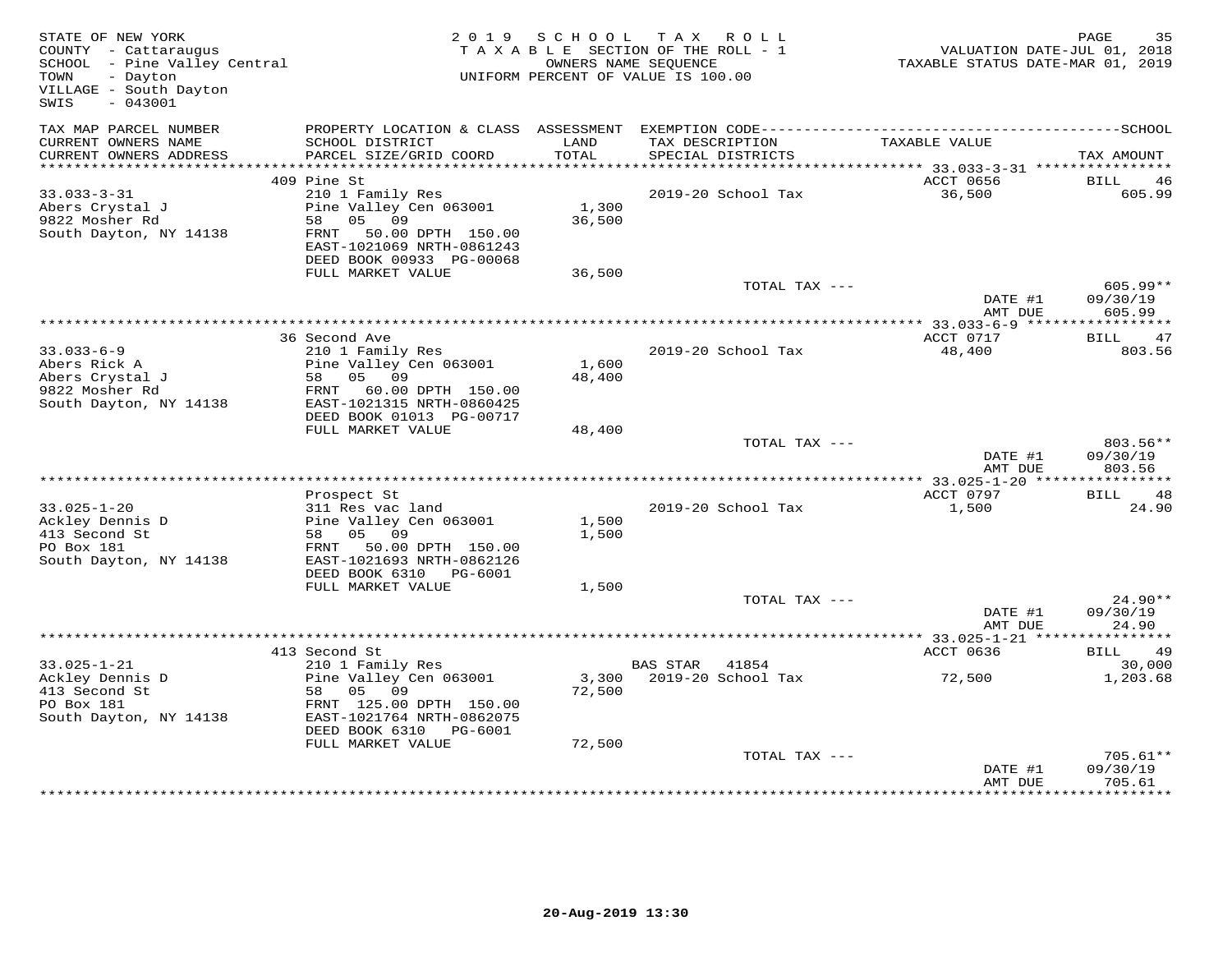| STATE OF NEW YORK<br>COUNTY - Cattaraugus<br>COUNTY - Cattaraugus<br>SCHOOL - Pine Valley Central<br>- Dayton<br>TOWN<br>VILLAGE - South Dayton<br>$-043001$<br>SWIS |                                                                                                                                           | 2019 SCHOOL     | TAX ROLL<br>TAXABLE SECTION OF THE ROLL - 1<br>OWNERS NAME SEQUENCE<br>UNIFORM PERCENT OF VALUE IS 100.00 | VALUATION DATE-JUL 01, 2018<br>TAXABLE STATUS DATE-MAR 01, 2019 | PAGE<br>36                           |
|----------------------------------------------------------------------------------------------------------------------------------------------------------------------|-------------------------------------------------------------------------------------------------------------------------------------------|-----------------|-----------------------------------------------------------------------------------------------------------|-----------------------------------------------------------------|--------------------------------------|
| TAX MAP PARCEL NUMBER<br>CURRENT OWNERS NAME<br>CURRENT OWNERS ADDRESS                                                                                               | SCHOOL DISTRICT<br>PARCEL SIZE/GRID COORD                                                                                                 | LAND<br>TOTAL   | TAX DESCRIPTION<br>SPECIAL DISTRICTS                                                                      | TAXABLE VALUE                                                   | TAX AMOUNT                           |
|                                                                                                                                                                      |                                                                                                                                           |                 |                                                                                                           |                                                                 |                                      |
|                                                                                                                                                                      | 524 Pine St                                                                                                                               |                 |                                                                                                           | ACCT 0694                                                       | BILL 50                              |
| $33.025 - 1 - 26$<br>Ackley Gary I<br>Ackley Pamela M<br>12385 Cherry Creek Hill Rd<br>Conewango Valley, NY 14726                                                    | 484 1 use sm bld<br>Pine Valley Cen 063001<br>58 05 09<br>FRNT 195.34 DPTH 190.00<br>EAST-1020287 NRTH-0862052<br>DEED BOOK 1001 PG-00684 | 5,800<br>70,000 | 2019-20 School Tax                                                                                        | 70,000                                                          | 1,162.17                             |
|                                                                                                                                                                      | FULL MARKET VALUE                                                                                                                         | 70,000          |                                                                                                           |                                                                 |                                      |
|                                                                                                                                                                      |                                                                                                                                           |                 | TOTAL TAX ---                                                                                             | DATE #1<br>AMT DUE                                              | $1,162.17**$<br>09/30/19<br>1,162.17 |
|                                                                                                                                                                      |                                                                                                                                           |                 |                                                                                                           |                                                                 |                                      |
| $33.033 - 1 - 6$                                                                                                                                                     | 555 Pine St<br>441 Fuel Store&D                                                                                                           |                 | 2019-20 School Tax                                                                                        | ACCT 0829<br>56,100                                             | BILL 51<br>931.40                    |
| Amerigas Propane Lp<br>PO Box 798<br>Valley Forge, PA 19482-9908                                                                                                     | Pine Valley Cen 063001<br>58 05 09<br>ACRES 1.59<br>EAST-1019405 NRTH-0862282<br>DEED BOOK 00946 PG-01158                                 | 6,600<br>56,100 |                                                                                                           |                                                                 |                                      |
|                                                                                                                                                                      | FULL MARKET VALUE                                                                                                                         | 56,100          |                                                                                                           |                                                                 |                                      |
|                                                                                                                                                                      |                                                                                                                                           |                 | TOTAL TAX ---                                                                                             | DATE #1<br>AMT DUE                                              | 931.40**<br>09/30/19<br>931.40       |
|                                                                                                                                                                      |                                                                                                                                           |                 |                                                                                                           |                                                                 |                                      |
| $33.034 - 1 - 4$                                                                                                                                                     | 42 Maple St<br>210 1 Family Res                                                                                                           |                 | BAS STAR 41854                                                                                            | ACCT 0271                                                       | 52<br>BILL<br>30,000                 |
| Anderson James A<br>42 Maple St                                                                                                                                      | Pine Valley Cen 063001<br>58 05 09                                                                                                        | 58,600          | 3,000 2019-20 School Tax                                                                                  | 58,600                                                          | 972.91                               |
| PO Box 171<br>South Dayton, NY 14138                                                                                                                                 | FRNT 50.00 DPTH 150.00<br>EAST-1022402 NRTH-0861005<br>DEED BOOK 21959 PG-4001                                                            |                 |                                                                                                           |                                                                 |                                      |
|                                                                                                                                                                      | FULL MARKET VALUE                                                                                                                         | 58,600          |                                                                                                           |                                                                 |                                      |
|                                                                                                                                                                      |                                                                                                                                           |                 | TOTAL TAX ---                                                                                             | DATE #1<br>AMT DUE                                              | $474.83**$<br>09/30/19<br>474.83     |
|                                                                                                                                                                      |                                                                                                                                           |                 |                                                                                                           |                                                                 |                                      |
|                                                                                                                                                                      | 113 Cherry St                                                                                                                             |                 |                                                                                                           | ACCT 0862                                                       | <b>BILL</b><br>53                    |
| $33.033 - 3 - 12$<br>Arnold JoAnne S<br>Morris John S<br>8925 W Main Rd<br>Westfield, NY 14787                                                                       | 210 1 Family Res<br>Pine Valley Cen 063001<br>58 05 09<br>FRNT 50.00 DPTH 150.00<br>EAST-1021390 NRTH-0861911<br>DEED BOOK 22632 PG-5001  | 1,300<br>64,400 | 2019-20 School Tax                                                                                        | 64,400                                                          | 1,069.20                             |
|                                                                                                                                                                      | FULL MARKET VALUE                                                                                                                         | 64,400          | TOTAL TAX ---                                                                                             |                                                                 | $1,069.20**$                         |
|                                                                                                                                                                      |                                                                                                                                           |                 |                                                                                                           | DATE #1<br>AMT DUE                                              | 09/30/19<br>1,069.20<br>***********  |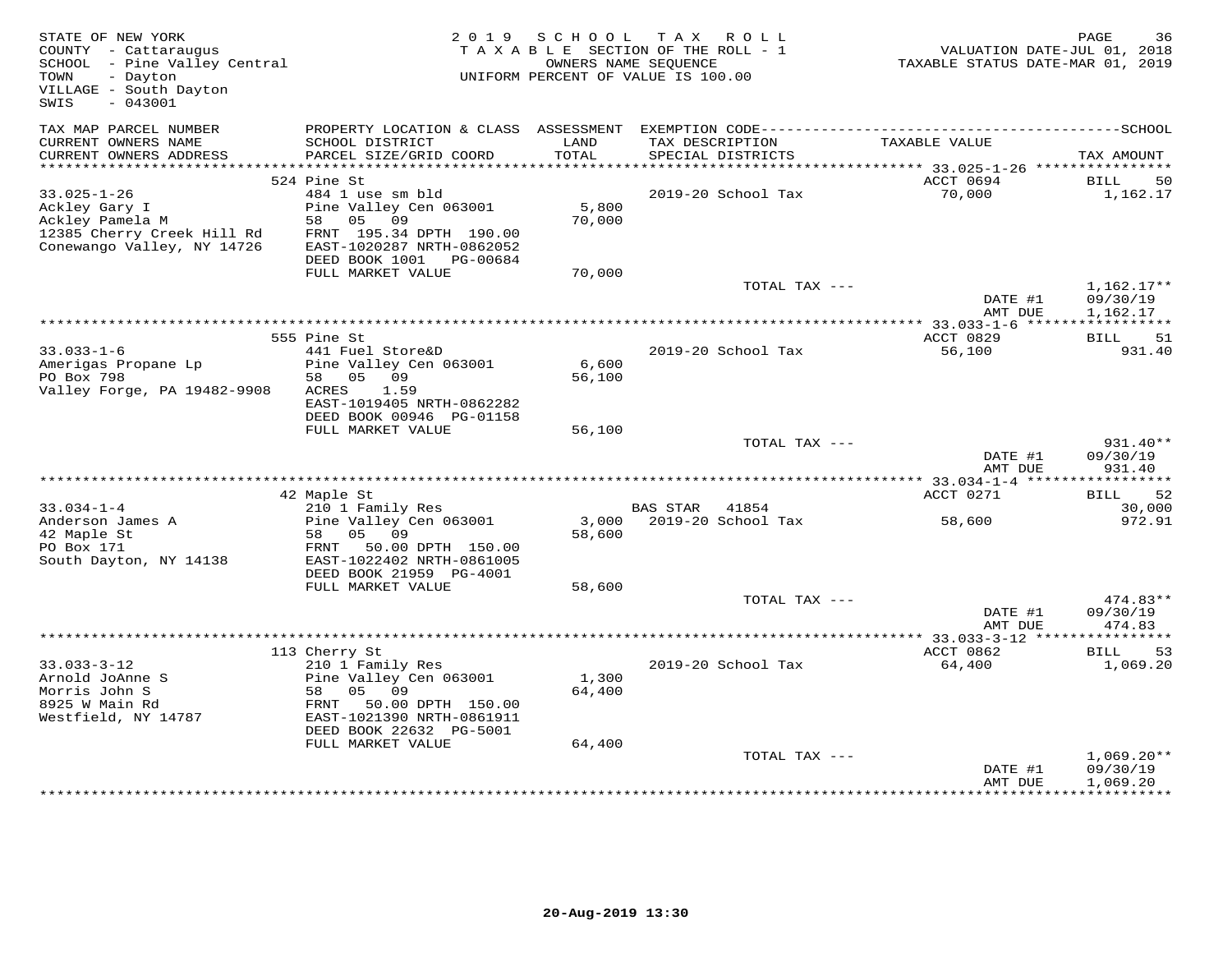| STATE OF NEW YORK<br>COUNTY - Cattaraugus<br>SCHOOL - Pine Valley Central<br>- Dayton<br>TOWN<br>VILLAGE - South Dayton<br>$-043001$<br>SWIS |                                                                                                                                                                        | 2019 SCHOOL             | TAX ROLL<br>TAXABLE SECTION OF THE ROLL - 1<br>OWNERS NAME SEQUENCE<br>UNIFORM PERCENT OF VALUE IS 100.00 | VALUATION DATE-JUL 01, 2018<br>TAXABLE STATUS DATE-MAR 01, 2019 | PAGE<br>37                           |
|----------------------------------------------------------------------------------------------------------------------------------------------|------------------------------------------------------------------------------------------------------------------------------------------------------------------------|-------------------------|-----------------------------------------------------------------------------------------------------------|-----------------------------------------------------------------|--------------------------------------|
| TAX MAP PARCEL NUMBER<br>CURRENT OWNERS NAME<br>CURRENT OWNERS ADDRESS                                                                       | PROPERTY LOCATION & CLASS ASSESSMENT<br>SCHOOL DISTRICT<br>PARCEL SIZE/GRID COORD                                                                                      | LAND<br>TOTAL           | TAX DESCRIPTION<br>SPECIAL DISTRICTS                                                                      | TAXABLE VALUE                                                   | TAX AMOUNT                           |
|                                                                                                                                              |                                                                                                                                                                        |                         |                                                                                                           |                                                                 |                                      |
| $33.033 - 5 - 38$<br>Astry Robert<br>Mary Kay<br>PO Box 158                                                                                  | 122 Oak St<br>484 1 use sm bld<br>Pine Valley Cen 063001<br>58 05 09<br>FRNT 60.00 DPTH 125.00                                                                         | 4,000<br>69,000         | 2019-20 School Tax                                                                                        | ACCT 0644<br>69,000                                             | BILL<br>-54<br>1,145.57              |
| South Dayton, NY 14138                                                                                                                       | EAST-1022106 NRTH-0860334<br>DEED BOOK 00941 PG-00488<br>FULL MARKET VALUE                                                                                             | 69,000                  |                                                                                                           |                                                                 |                                      |
|                                                                                                                                              |                                                                                                                                                                        |                         | TOTAL TAX ---                                                                                             | DATE #1<br>AMT DUE                                              | $1,145.57**$<br>09/30/19<br>1,145.57 |
|                                                                                                                                              |                                                                                                                                                                        |                         |                                                                                                           |                                                                 |                                      |
| $33.033 - 6 - 19$<br>Astry Robert L<br>117 Oak St<br>South Dayton, NY 14138                                                                  | 33 First St<br>480 Mult-use bld<br>Pine Valley Cen 063001<br>Garage South Dayton<br>FRNT 60.00 DPTH 115.00<br>EAST-1021601 NRTH-0860487<br>DEED BOOK 24417 PG-2002     | 2,900<br>13,500         | 2019-20 School Tax                                                                                        | ACCT 5008<br>13,500                                             | BILL 55<br>224.13                    |
|                                                                                                                                              | FULL MARKET VALUE                                                                                                                                                      | 13,500                  |                                                                                                           |                                                                 |                                      |
|                                                                                                                                              |                                                                                                                                                                        |                         | TOTAL TAX ---                                                                                             | DATE #1<br>AMT DUE                                              | $224.13**$<br>09/30/19<br>224.13     |
|                                                                                                                                              | 117 Oak St                                                                                                                                                             |                         |                                                                                                           | ACCT 0826                                                       | <b>BILL</b><br>56                    |
| $33.033 - 6 - 37$                                                                                                                            | 210 1 Family Res                                                                                                                                                       |                         | BAS STAR 41854                                                                                            |                                                                 | 30,000                               |
| Astry Robert L<br>PO Box 158<br>South Dayton, NY 14138                                                                                       | Pine Valley Cen 063001<br>05 09<br>58<br>FRNT 89.00 DPTH 126.00<br>EAST-1022082 NRTH-0860140<br>DEED BOOK 886<br>PG-00389                                              | 78,600                  | 3,600 2019-20 School Tax                                                                                  | 78,600                                                          | 1,304.96                             |
|                                                                                                                                              | FULL MARKET VALUE                                                                                                                                                      | 78,600                  |                                                                                                           |                                                                 |                                      |
|                                                                                                                                              |                                                                                                                                                                        |                         | TOTAL TAX ---                                                                                             | DATE #1<br>AMT DUE                                              | 806.88**<br>09/30/19<br>806.88       |
|                                                                                                                                              |                                                                                                                                                                        |                         |                                                                                                           | ********** 33.033-6-38 ***                                      | ***********                          |
|                                                                                                                                              | 109 Oak St                                                                                                                                                             |                         |                                                                                                           | ACCT 0871                                                       | <b>BILL</b><br>57                    |
| $33.033 - 6 - 38$<br>Astry Robert L<br>PO Box 158<br>South Dayton, NY 14138                                                                  | 449 Other Storag<br>Pine Valley Cen 063001<br>09<br>05<br>58<br>FRNT 217.00 DPTH 105.00<br>EAST-1022304 NRTH-0859992<br>DEED BOOK 868<br>PG-01193<br>FULL MARKET VALUE | 5,000<br>7,600<br>7,600 | 2019-20 School Tax                                                                                        | 7,600                                                           | 126.18                               |
|                                                                                                                                              |                                                                                                                                                                        |                         | TOTAL TAX ---                                                                                             | DATE #1<br>AMT DUE                                              | $126.18**$<br>09/30/19<br>126.18     |
|                                                                                                                                              |                                                                                                                                                                        |                         |                                                                                                           |                                                                 |                                      |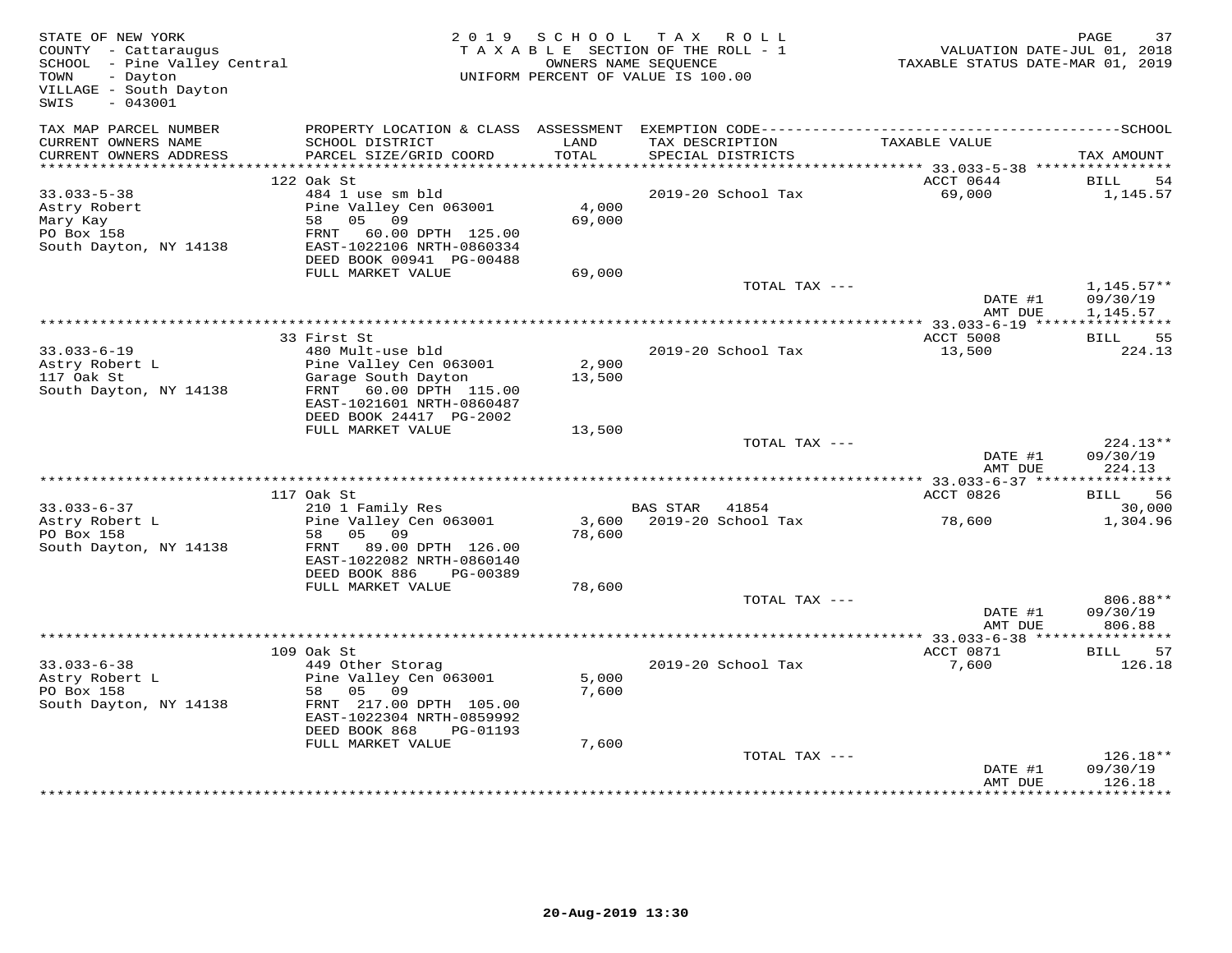| STATE OF NEW YORK<br>COUNTY - Cattaraugus<br>SCHOOL - Pine Valley Central<br>- Dayton<br>TOWN<br>VILLAGE - South Dayton<br>SWIS<br>$-043001$ |                                                                                   |               | 2019 SCHOOL TAX ROLL<br>TAXABLE SECTION OF THE ROLL - 1<br>OWNERS NAME SEQUENCE<br>UNIFORM PERCENT OF VALUE IS 100.00 | VALUATION DATE-JUL 01, 2018<br>TAXABLE STATUS DATE-MAR 01, 2019 | PAGE<br>38           |
|----------------------------------------------------------------------------------------------------------------------------------------------|-----------------------------------------------------------------------------------|---------------|-----------------------------------------------------------------------------------------------------------------------|-----------------------------------------------------------------|----------------------|
| TAX MAP PARCEL NUMBER<br>CURRENT OWNERS NAME<br>CURRENT OWNERS ADDRESS                                                                       | SCHOOL DISTRICT<br>PARCEL SIZE/GRID COORD                                         | LAND<br>TOTAL | TAX DESCRIPTION<br>SPECIAL DISTRICTS                                                                                  | TAXABLE VALUE                                                   | TAX AMOUNT           |
| ************************                                                                                                                     |                                                                                   |               |                                                                                                                       |                                                                 |                      |
| $33.033 - 1 - 11$                                                                                                                            | 55 Main St<br>220 2 Family Res                                                    |               | 41854<br>BAS STAR                                                                                                     | ACCT 0857                                                       | BILL<br>58<br>30,000 |
| Baker Jeanne M                                                                                                                               | Pine Valley Cen 063001                                                            | 3,400         | 2019-20 School Tax                                                                                                    | 70,100                                                          | 1,163.84             |
| PO Box 128                                                                                                                                   | 58 05 09                                                                          | 70,100        |                                                                                                                       |                                                                 |                      |
| South Dayton, NY 14138                                                                                                                       | FRNT 130.50 DPTH 234.79<br>EAST-1020331 NRTH-0861452<br>DEED BOOK 861<br>PG-00331 |               |                                                                                                                       |                                                                 |                      |
|                                                                                                                                              | FULL MARKET VALUE                                                                 | 70,100        |                                                                                                                       |                                                                 |                      |
|                                                                                                                                              |                                                                                   |               | TOTAL TAX ---                                                                                                         |                                                                 | 665.76**             |
|                                                                                                                                              |                                                                                   |               |                                                                                                                       | DATE #1<br>AMT DUE                                              | 09/30/19<br>665.76   |
|                                                                                                                                              | (off) Main St                                                                     |               |                                                                                                                       | ACCT 0978                                                       | BILL 59              |
| $33.033 - 1 - 12.2$                                                                                                                          | 311 Res vac land                                                                  |               | 2019-20 School Tax                                                                                                    | 1,100                                                           | 18.26                |
| Baker Jeanne M                                                                                                                               | Pine Valley Cen 063001                                                            | 1,100         |                                                                                                                       |                                                                 |                      |
| PO Box 128                                                                                                                                   | 09<br>58 05                                                                       | 1,100         |                                                                                                                       |                                                                 |                      |
| South Dayton, NY 14138                                                                                                                       | FRNT 173.00 DPTH 147.58                                                           |               |                                                                                                                       |                                                                 |                      |
|                                                                                                                                              | EAST-1020080 NRTH-0861433                                                         |               |                                                                                                                       |                                                                 |                      |
|                                                                                                                                              | DEED BOOK 861<br>PG-00331                                                         |               |                                                                                                                       |                                                                 |                      |
|                                                                                                                                              | FULL MARKET VALUE                                                                 | 1,100         | TOTAL TAX ---                                                                                                         |                                                                 | $18.26**$            |
|                                                                                                                                              |                                                                                   |               |                                                                                                                       | DATE #1                                                         | 09/30/19             |
|                                                                                                                                              |                                                                                   |               |                                                                                                                       | AMT DUE                                                         | 18.26                |
|                                                                                                                                              |                                                                                   |               |                                                                                                                       |                                                                 |                      |
|                                                                                                                                              | 62 Main St                                                                        |               |                                                                                                                       | ACCT 0702                                                       | <b>BILL</b><br>60    |
| $33.033 - 2 - 6$                                                                                                                             | 210 1 Family Res                                                                  |               | 2019-20 School Tax                                                                                                    | 47,500                                                          | 788.62               |
| Baldwin Susan L                                                                                                                              | Pine Valley Cen 063001                                                            | 2,500         |                                                                                                                       |                                                                 |                      |
| 1141 Rte 83                                                                                                                                  | 58 05 09                                                                          | 47,500        |                                                                                                                       |                                                                 |                      |
| South Dayton, NY 14138                                                                                                                       | FRNT 97.00 DPTH 227.00<br>BANK<br>017                                             |               |                                                                                                                       |                                                                 |                      |
|                                                                                                                                              | EAST-1020598 NRTH-0861335                                                         |               |                                                                                                                       |                                                                 |                      |
|                                                                                                                                              | DEED BOOK 01008 PG-00761                                                          |               |                                                                                                                       |                                                                 |                      |
|                                                                                                                                              | FULL MARKET VALUE                                                                 | 47,500        |                                                                                                                       |                                                                 |                      |
|                                                                                                                                              |                                                                                   |               | TOTAL TAX ---                                                                                                         |                                                                 | 788.62**             |
|                                                                                                                                              |                                                                                   |               |                                                                                                                       | DATE #1                                                         | 09/30/19             |
|                                                                                                                                              |                                                                                   |               |                                                                                                                       | AMT DUE                                                         | 788.62               |
|                                                                                                                                              |                                                                                   |               |                                                                                                                       |                                                                 | BILL 61              |
| $33.033 - 4 - 36$                                                                                                                            | 324 Pine St<br>210 1 Family Res                                                   |               | 2019-20 School Tax                                                                                                    | ACCT 0655<br>44,700                                             | 742.13               |
| Barnes Glenn E                                                                                                                               | Pine Valley Cen 063001                                                            | 2,600         |                                                                                                                       |                                                                 |                      |
| 575 Danker Rd                                                                                                                                | 58 05 09                                                                          | 44,700        |                                                                                                                       |                                                                 |                      |
| South Daytoin, NY 14138                                                                                                                      | FRNT 100.00 DPTH 150.00                                                           |               |                                                                                                                       |                                                                 |                      |
|                                                                                                                                              | EAST-1021438 NRTH-0861243                                                         |               |                                                                                                                       |                                                                 |                      |
|                                                                                                                                              | DEED BOOK 837<br>PG-00223                                                         |               |                                                                                                                       |                                                                 |                      |
|                                                                                                                                              | FULL MARKET VALUE                                                                 | 44,700        |                                                                                                                       |                                                                 |                      |
|                                                                                                                                              |                                                                                   |               | TOTAL TAX ---                                                                                                         |                                                                 | 742.13**             |
|                                                                                                                                              |                                                                                   |               |                                                                                                                       | DATE #1<br>AMT DUE                                              | 09/30/19<br>742.13   |
|                                                                                                                                              |                                                                                   |               |                                                                                                                       |                                                                 |                      |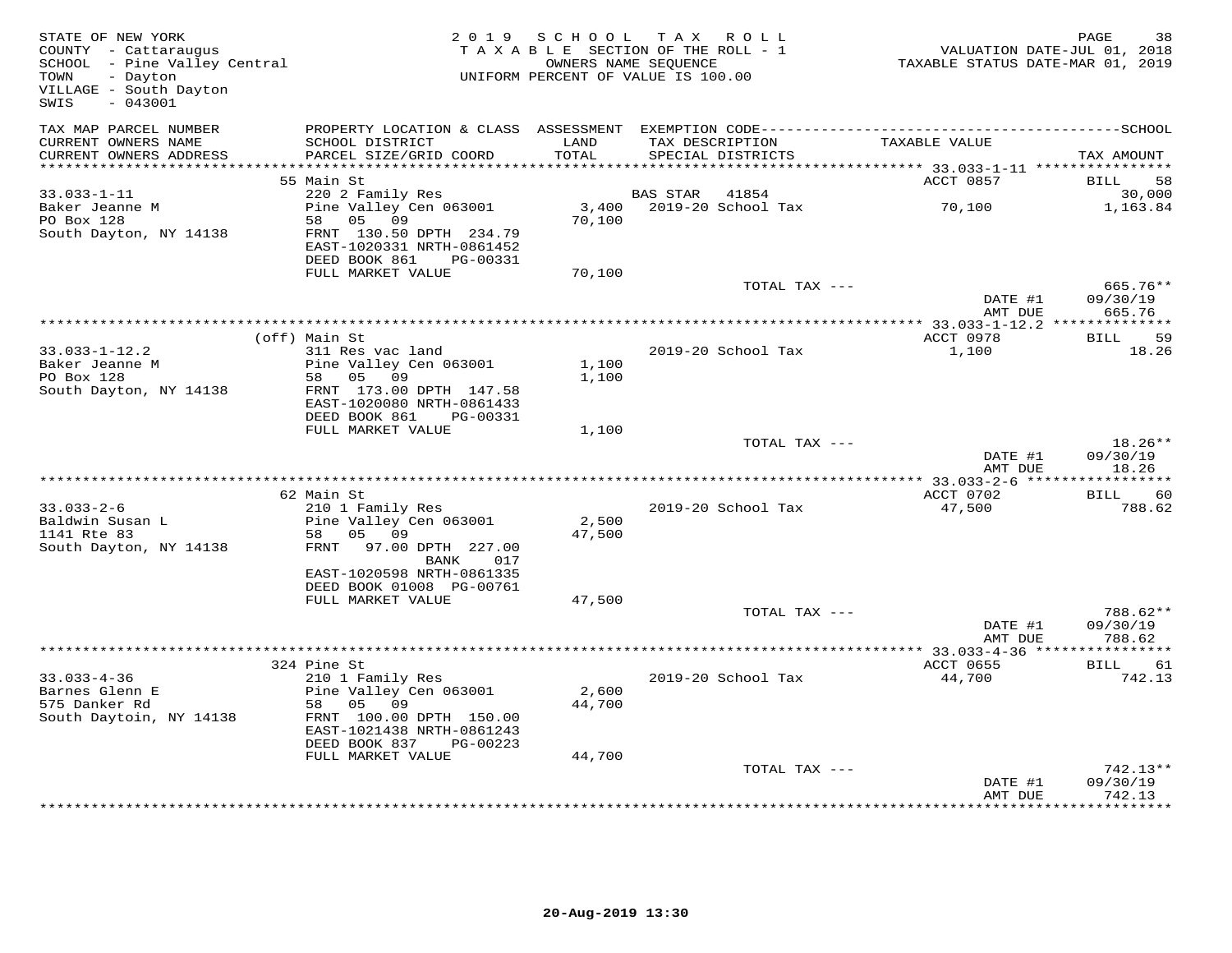| TAX MAP PARCEL NUMBER<br>TAXABLE VALUE<br>CURRENT OWNERS NAME<br>SCHOOL DISTRICT<br>LAND<br>TAX DESCRIPTION<br>TOTAL<br>CURRENT OWNERS ADDRESS<br>PARCEL SIZE/GRID COORD<br>SPECIAL DISTRICTS<br>TAX AMOUNT<br>**********************<br>258 Mill St<br>ACCT 0641<br>BILL<br>62<br>2,905<br>$33.034 - 2 - 9$<br>112 Dairy farm<br>41720<br>AG DIST<br>Pine Valley Cen 063001<br>12,600 SILO T/C/S 42100<br>81,000 SILO T/C/S 42100<br>1,000<br>Bartlett Donald L Jr<br>$58$ 05 09<br>$0.77755$ 8 44<br>1,000<br>Bartlett Janice L<br>258 Mill St<br>ACRES<br>8.44<br>ENH STAR<br>68,700<br>41834<br>76,095<br>South Dayton, NY 14138<br>EAST-1024309 NRTH-0861745<br>2019-20 School Tax<br>1,263.37<br>DEED BOOK 00994 PG-00217<br>FULL MARKET VALUE<br>81,000<br>MAY BE SUBJECT TO PAYMENT<br>UNDER AGDIST LAW TIL 2023<br>TOTAL TAX ---<br>$148.37**$<br>DATE #1<br>09/30/19<br>AMT DUE<br>148.37<br>127 Cherry St<br>ACCT 0677<br><b>BILL</b><br>63<br>210 1 Family Res<br>$33.033 - 3 - 8$<br>2019-20 School Tax<br>53,700<br>891.55<br>2,300<br>Baskin Bennie<br>Pine Valley Cen 063001<br>53,700<br>53 Rawlins St<br>58 05 09<br>Buffalo, NY 14211<br>FRNT 90.00 DPTH 150.00<br>EAST-1021133 NRTH-0862094<br>PRIOR OWNER ON 3/01/2019<br>Reimer Judith M<br>DEED BOOK 20190 PG-8068<br>FULL MARKET VALUE<br>53,700<br>TOTAL TAX ---<br>891.55**<br>09/30/19<br>DATE #1<br>AMT DUE<br>891.55<br>218 Pine St<br>ACCT 0860<br><b>BILL</b><br>64<br>312 Vac w/imprv<br>2019-20 School Tax<br>220.81<br>$33.033 - 5 - 21$<br>13,300<br>Pine Valley Cen 063001<br>3,300<br>Batt Paul<br>58 05 09<br>Batt Sherri<br>13,300<br>PO Box 314<br>65.00 DPTH 150.00<br>FRNT<br>0.25<br>South Dayton, NY 14138<br>ACRES<br>EAST-1022075 NRTH-0860789<br>DEED BOOK 1029 PG-97<br>FULL MARKET VALUE<br>13,300<br>220.81**<br>TOTAL TAX ---<br>DATE #1<br>09/30/19<br>220.81<br>AMT DUE<br>ACCT 0643<br>216 Pine St<br><b>BILL</b><br>65<br>210 1 Family Res<br>$33.033 - 5 - 23$<br>BAS STAR 41854<br>30,000<br>3,800 2019-20 School Tax<br>Pine Valley Cen 063001<br>71,500<br>Batt Paul C<br>1,187.08<br>Weber Sherri<br>58 05 09<br>71,500<br>PO Box 314<br>FRNT 85.00 DPTH 150.00<br>South Dayton, NY 14138<br>EAST-1022136 NRTH-0860746<br>DEED BOOK 00948 PG-00019<br>71,500<br>FULL MARKET VALUE<br>TOTAL TAX ---<br>689.00**<br>09/30/19<br>DATE #1<br>AMT DUE<br>689.00<br>*********** | STATE OF NEW YORK<br>COUNTY - Cattaraugus<br>SCHOOL - Pine Valley Central<br>TOWN - Dayton<br>TOWN - Dayton<br>VILLAGE - South Dayton<br>$-043001$<br>SWIS | 2019 SCHOOL | TAX ROLL<br>TAXABLE SECTION OF THE ROLL - 1<br>TAXABLE SECTION OF THE ROLL - 1<br>OWNERS NAME SEQUENCE TAXABLE STATUS DATE-MAR 01, 2019<br>UNIFORM PERCENT OF VALUE IS 100.00 | PAGE<br>39 |
|---------------------------------------------------------------------------------------------------------------------------------------------------------------------------------------------------------------------------------------------------------------------------------------------------------------------------------------------------------------------------------------------------------------------------------------------------------------------------------------------------------------------------------------------------------------------------------------------------------------------------------------------------------------------------------------------------------------------------------------------------------------------------------------------------------------------------------------------------------------------------------------------------------------------------------------------------------------------------------------------------------------------------------------------------------------------------------------------------------------------------------------------------------------------------------------------------------------------------------------------------------------------------------------------------------------------------------------------------------------------------------------------------------------------------------------------------------------------------------------------------------------------------------------------------------------------------------------------------------------------------------------------------------------------------------------------------------------------------------------------------------------------------------------------------------------------------------------------------------------------------------------------------------------------------------------------------------------------------------------------------------------------------------------------------------------------------------------------------------------------------------------------------------------------------------------------------------------------------------------------------------------------------------------------------------------------------------------------------------------------------------------|------------------------------------------------------------------------------------------------------------------------------------------------------------|-------------|-------------------------------------------------------------------------------------------------------------------------------------------------------------------------------|------------|
|                                                                                                                                                                                                                                                                                                                                                                                                                                                                                                                                                                                                                                                                                                                                                                                                                                                                                                                                                                                                                                                                                                                                                                                                                                                                                                                                                                                                                                                                                                                                                                                                                                                                                                                                                                                                                                                                                                                                                                                                                                                                                                                                                                                                                                                                                                                                                                                       |                                                                                                                                                            |             |                                                                                                                                                                               |            |
|                                                                                                                                                                                                                                                                                                                                                                                                                                                                                                                                                                                                                                                                                                                                                                                                                                                                                                                                                                                                                                                                                                                                                                                                                                                                                                                                                                                                                                                                                                                                                                                                                                                                                                                                                                                                                                                                                                                                                                                                                                                                                                                                                                                                                                                                                                                                                                                       |                                                                                                                                                            |             |                                                                                                                                                                               |            |
|                                                                                                                                                                                                                                                                                                                                                                                                                                                                                                                                                                                                                                                                                                                                                                                                                                                                                                                                                                                                                                                                                                                                                                                                                                                                                                                                                                                                                                                                                                                                                                                                                                                                                                                                                                                                                                                                                                                                                                                                                                                                                                                                                                                                                                                                                                                                                                                       |                                                                                                                                                            |             |                                                                                                                                                                               |            |
|                                                                                                                                                                                                                                                                                                                                                                                                                                                                                                                                                                                                                                                                                                                                                                                                                                                                                                                                                                                                                                                                                                                                                                                                                                                                                                                                                                                                                                                                                                                                                                                                                                                                                                                                                                                                                                                                                                                                                                                                                                                                                                                                                                                                                                                                                                                                                                                       |                                                                                                                                                            |             |                                                                                                                                                                               |            |
|                                                                                                                                                                                                                                                                                                                                                                                                                                                                                                                                                                                                                                                                                                                                                                                                                                                                                                                                                                                                                                                                                                                                                                                                                                                                                                                                                                                                                                                                                                                                                                                                                                                                                                                                                                                                                                                                                                                                                                                                                                                                                                                                                                                                                                                                                                                                                                                       |                                                                                                                                                            |             |                                                                                                                                                                               |            |
|                                                                                                                                                                                                                                                                                                                                                                                                                                                                                                                                                                                                                                                                                                                                                                                                                                                                                                                                                                                                                                                                                                                                                                                                                                                                                                                                                                                                                                                                                                                                                                                                                                                                                                                                                                                                                                                                                                                                                                                                                                                                                                                                                                                                                                                                                                                                                                                       |                                                                                                                                                            |             |                                                                                                                                                                               |            |
|                                                                                                                                                                                                                                                                                                                                                                                                                                                                                                                                                                                                                                                                                                                                                                                                                                                                                                                                                                                                                                                                                                                                                                                                                                                                                                                                                                                                                                                                                                                                                                                                                                                                                                                                                                                                                                                                                                                                                                                                                                                                                                                                                                                                                                                                                                                                                                                       |                                                                                                                                                            |             |                                                                                                                                                                               |            |
|                                                                                                                                                                                                                                                                                                                                                                                                                                                                                                                                                                                                                                                                                                                                                                                                                                                                                                                                                                                                                                                                                                                                                                                                                                                                                                                                                                                                                                                                                                                                                                                                                                                                                                                                                                                                                                                                                                                                                                                                                                                                                                                                                                                                                                                                                                                                                                                       |                                                                                                                                                            |             |                                                                                                                                                                               |            |
|                                                                                                                                                                                                                                                                                                                                                                                                                                                                                                                                                                                                                                                                                                                                                                                                                                                                                                                                                                                                                                                                                                                                                                                                                                                                                                                                                                                                                                                                                                                                                                                                                                                                                                                                                                                                                                                                                                                                                                                                                                                                                                                                                                                                                                                                                                                                                                                       |                                                                                                                                                            |             |                                                                                                                                                                               |            |
|                                                                                                                                                                                                                                                                                                                                                                                                                                                                                                                                                                                                                                                                                                                                                                                                                                                                                                                                                                                                                                                                                                                                                                                                                                                                                                                                                                                                                                                                                                                                                                                                                                                                                                                                                                                                                                                                                                                                                                                                                                                                                                                                                                                                                                                                                                                                                                                       |                                                                                                                                                            |             |                                                                                                                                                                               |            |
|                                                                                                                                                                                                                                                                                                                                                                                                                                                                                                                                                                                                                                                                                                                                                                                                                                                                                                                                                                                                                                                                                                                                                                                                                                                                                                                                                                                                                                                                                                                                                                                                                                                                                                                                                                                                                                                                                                                                                                                                                                                                                                                                                                                                                                                                                                                                                                                       |                                                                                                                                                            |             |                                                                                                                                                                               |            |
|                                                                                                                                                                                                                                                                                                                                                                                                                                                                                                                                                                                                                                                                                                                                                                                                                                                                                                                                                                                                                                                                                                                                                                                                                                                                                                                                                                                                                                                                                                                                                                                                                                                                                                                                                                                                                                                                                                                                                                                                                                                                                                                                                                                                                                                                                                                                                                                       |                                                                                                                                                            |             |                                                                                                                                                                               |            |
|                                                                                                                                                                                                                                                                                                                                                                                                                                                                                                                                                                                                                                                                                                                                                                                                                                                                                                                                                                                                                                                                                                                                                                                                                                                                                                                                                                                                                                                                                                                                                                                                                                                                                                                                                                                                                                                                                                                                                                                                                                                                                                                                                                                                                                                                                                                                                                                       |                                                                                                                                                            |             |                                                                                                                                                                               |            |
|                                                                                                                                                                                                                                                                                                                                                                                                                                                                                                                                                                                                                                                                                                                                                                                                                                                                                                                                                                                                                                                                                                                                                                                                                                                                                                                                                                                                                                                                                                                                                                                                                                                                                                                                                                                                                                                                                                                                                                                                                                                                                                                                                                                                                                                                                                                                                                                       |                                                                                                                                                            |             |                                                                                                                                                                               |            |
|                                                                                                                                                                                                                                                                                                                                                                                                                                                                                                                                                                                                                                                                                                                                                                                                                                                                                                                                                                                                                                                                                                                                                                                                                                                                                                                                                                                                                                                                                                                                                                                                                                                                                                                                                                                                                                                                                                                                                                                                                                                                                                                                                                                                                                                                                                                                                                                       |                                                                                                                                                            |             |                                                                                                                                                                               |            |
|                                                                                                                                                                                                                                                                                                                                                                                                                                                                                                                                                                                                                                                                                                                                                                                                                                                                                                                                                                                                                                                                                                                                                                                                                                                                                                                                                                                                                                                                                                                                                                                                                                                                                                                                                                                                                                                                                                                                                                                                                                                                                                                                                                                                                                                                                                                                                                                       |                                                                                                                                                            |             |                                                                                                                                                                               |            |
|                                                                                                                                                                                                                                                                                                                                                                                                                                                                                                                                                                                                                                                                                                                                                                                                                                                                                                                                                                                                                                                                                                                                                                                                                                                                                                                                                                                                                                                                                                                                                                                                                                                                                                                                                                                                                                                                                                                                                                                                                                                                                                                                                                                                                                                                                                                                                                                       |                                                                                                                                                            |             |                                                                                                                                                                               |            |
|                                                                                                                                                                                                                                                                                                                                                                                                                                                                                                                                                                                                                                                                                                                                                                                                                                                                                                                                                                                                                                                                                                                                                                                                                                                                                                                                                                                                                                                                                                                                                                                                                                                                                                                                                                                                                                                                                                                                                                                                                                                                                                                                                                                                                                                                                                                                                                                       |                                                                                                                                                            |             |                                                                                                                                                                               |            |
|                                                                                                                                                                                                                                                                                                                                                                                                                                                                                                                                                                                                                                                                                                                                                                                                                                                                                                                                                                                                                                                                                                                                                                                                                                                                                                                                                                                                                                                                                                                                                                                                                                                                                                                                                                                                                                                                                                                                                                                                                                                                                                                                                                                                                                                                                                                                                                                       |                                                                                                                                                            |             |                                                                                                                                                                               |            |
|                                                                                                                                                                                                                                                                                                                                                                                                                                                                                                                                                                                                                                                                                                                                                                                                                                                                                                                                                                                                                                                                                                                                                                                                                                                                                                                                                                                                                                                                                                                                                                                                                                                                                                                                                                                                                                                                                                                                                                                                                                                                                                                                                                                                                                                                                                                                                                                       |                                                                                                                                                            |             |                                                                                                                                                                               |            |
|                                                                                                                                                                                                                                                                                                                                                                                                                                                                                                                                                                                                                                                                                                                                                                                                                                                                                                                                                                                                                                                                                                                                                                                                                                                                                                                                                                                                                                                                                                                                                                                                                                                                                                                                                                                                                                                                                                                                                                                                                                                                                                                                                                                                                                                                                                                                                                                       |                                                                                                                                                            |             |                                                                                                                                                                               |            |
|                                                                                                                                                                                                                                                                                                                                                                                                                                                                                                                                                                                                                                                                                                                                                                                                                                                                                                                                                                                                                                                                                                                                                                                                                                                                                                                                                                                                                                                                                                                                                                                                                                                                                                                                                                                                                                                                                                                                                                                                                                                                                                                                                                                                                                                                                                                                                                                       |                                                                                                                                                            |             |                                                                                                                                                                               |            |
|                                                                                                                                                                                                                                                                                                                                                                                                                                                                                                                                                                                                                                                                                                                                                                                                                                                                                                                                                                                                                                                                                                                                                                                                                                                                                                                                                                                                                                                                                                                                                                                                                                                                                                                                                                                                                                                                                                                                                                                                                                                                                                                                                                                                                                                                                                                                                                                       |                                                                                                                                                            |             |                                                                                                                                                                               |            |
|                                                                                                                                                                                                                                                                                                                                                                                                                                                                                                                                                                                                                                                                                                                                                                                                                                                                                                                                                                                                                                                                                                                                                                                                                                                                                                                                                                                                                                                                                                                                                                                                                                                                                                                                                                                                                                                                                                                                                                                                                                                                                                                                                                                                                                                                                                                                                                                       |                                                                                                                                                            |             |                                                                                                                                                                               |            |
|                                                                                                                                                                                                                                                                                                                                                                                                                                                                                                                                                                                                                                                                                                                                                                                                                                                                                                                                                                                                                                                                                                                                                                                                                                                                                                                                                                                                                                                                                                                                                                                                                                                                                                                                                                                                                                                                                                                                                                                                                                                                                                                                                                                                                                                                                                                                                                                       |                                                                                                                                                            |             |                                                                                                                                                                               |            |
|                                                                                                                                                                                                                                                                                                                                                                                                                                                                                                                                                                                                                                                                                                                                                                                                                                                                                                                                                                                                                                                                                                                                                                                                                                                                                                                                                                                                                                                                                                                                                                                                                                                                                                                                                                                                                                                                                                                                                                                                                                                                                                                                                                                                                                                                                                                                                                                       |                                                                                                                                                            |             |                                                                                                                                                                               |            |
|                                                                                                                                                                                                                                                                                                                                                                                                                                                                                                                                                                                                                                                                                                                                                                                                                                                                                                                                                                                                                                                                                                                                                                                                                                                                                                                                                                                                                                                                                                                                                                                                                                                                                                                                                                                                                                                                                                                                                                                                                                                                                                                                                                                                                                                                                                                                                                                       |                                                                                                                                                            |             |                                                                                                                                                                               |            |
|                                                                                                                                                                                                                                                                                                                                                                                                                                                                                                                                                                                                                                                                                                                                                                                                                                                                                                                                                                                                                                                                                                                                                                                                                                                                                                                                                                                                                                                                                                                                                                                                                                                                                                                                                                                                                                                                                                                                                                                                                                                                                                                                                                                                                                                                                                                                                                                       |                                                                                                                                                            |             |                                                                                                                                                                               |            |
|                                                                                                                                                                                                                                                                                                                                                                                                                                                                                                                                                                                                                                                                                                                                                                                                                                                                                                                                                                                                                                                                                                                                                                                                                                                                                                                                                                                                                                                                                                                                                                                                                                                                                                                                                                                                                                                                                                                                                                                                                                                                                                                                                                                                                                                                                                                                                                                       |                                                                                                                                                            |             |                                                                                                                                                                               |            |
|                                                                                                                                                                                                                                                                                                                                                                                                                                                                                                                                                                                                                                                                                                                                                                                                                                                                                                                                                                                                                                                                                                                                                                                                                                                                                                                                                                                                                                                                                                                                                                                                                                                                                                                                                                                                                                                                                                                                                                                                                                                                                                                                                                                                                                                                                                                                                                                       |                                                                                                                                                            |             |                                                                                                                                                                               |            |
|                                                                                                                                                                                                                                                                                                                                                                                                                                                                                                                                                                                                                                                                                                                                                                                                                                                                                                                                                                                                                                                                                                                                                                                                                                                                                                                                                                                                                                                                                                                                                                                                                                                                                                                                                                                                                                                                                                                                                                                                                                                                                                                                                                                                                                                                                                                                                                                       |                                                                                                                                                            |             |                                                                                                                                                                               |            |
|                                                                                                                                                                                                                                                                                                                                                                                                                                                                                                                                                                                                                                                                                                                                                                                                                                                                                                                                                                                                                                                                                                                                                                                                                                                                                                                                                                                                                                                                                                                                                                                                                                                                                                                                                                                                                                                                                                                                                                                                                                                                                                                                                                                                                                                                                                                                                                                       |                                                                                                                                                            |             |                                                                                                                                                                               |            |
|                                                                                                                                                                                                                                                                                                                                                                                                                                                                                                                                                                                                                                                                                                                                                                                                                                                                                                                                                                                                                                                                                                                                                                                                                                                                                                                                                                                                                                                                                                                                                                                                                                                                                                                                                                                                                                                                                                                                                                                                                                                                                                                                                                                                                                                                                                                                                                                       |                                                                                                                                                            |             |                                                                                                                                                                               |            |
|                                                                                                                                                                                                                                                                                                                                                                                                                                                                                                                                                                                                                                                                                                                                                                                                                                                                                                                                                                                                                                                                                                                                                                                                                                                                                                                                                                                                                                                                                                                                                                                                                                                                                                                                                                                                                                                                                                                                                                                                                                                                                                                                                                                                                                                                                                                                                                                       |                                                                                                                                                            |             |                                                                                                                                                                               |            |
|                                                                                                                                                                                                                                                                                                                                                                                                                                                                                                                                                                                                                                                                                                                                                                                                                                                                                                                                                                                                                                                                                                                                                                                                                                                                                                                                                                                                                                                                                                                                                                                                                                                                                                                                                                                                                                                                                                                                                                                                                                                                                                                                                                                                                                                                                                                                                                                       |                                                                                                                                                            |             |                                                                                                                                                                               |            |
|                                                                                                                                                                                                                                                                                                                                                                                                                                                                                                                                                                                                                                                                                                                                                                                                                                                                                                                                                                                                                                                                                                                                                                                                                                                                                                                                                                                                                                                                                                                                                                                                                                                                                                                                                                                                                                                                                                                                                                                                                                                                                                                                                                                                                                                                                                                                                                                       |                                                                                                                                                            |             |                                                                                                                                                                               |            |
|                                                                                                                                                                                                                                                                                                                                                                                                                                                                                                                                                                                                                                                                                                                                                                                                                                                                                                                                                                                                                                                                                                                                                                                                                                                                                                                                                                                                                                                                                                                                                                                                                                                                                                                                                                                                                                                                                                                                                                                                                                                                                                                                                                                                                                                                                                                                                                                       |                                                                                                                                                            |             |                                                                                                                                                                               |            |
|                                                                                                                                                                                                                                                                                                                                                                                                                                                                                                                                                                                                                                                                                                                                                                                                                                                                                                                                                                                                                                                                                                                                                                                                                                                                                                                                                                                                                                                                                                                                                                                                                                                                                                                                                                                                                                                                                                                                                                                                                                                                                                                                                                                                                                                                                                                                                                                       |                                                                                                                                                            |             |                                                                                                                                                                               |            |
|                                                                                                                                                                                                                                                                                                                                                                                                                                                                                                                                                                                                                                                                                                                                                                                                                                                                                                                                                                                                                                                                                                                                                                                                                                                                                                                                                                                                                                                                                                                                                                                                                                                                                                                                                                                                                                                                                                                                                                                                                                                                                                                                                                                                                                                                                                                                                                                       |                                                                                                                                                            |             |                                                                                                                                                                               |            |
|                                                                                                                                                                                                                                                                                                                                                                                                                                                                                                                                                                                                                                                                                                                                                                                                                                                                                                                                                                                                                                                                                                                                                                                                                                                                                                                                                                                                                                                                                                                                                                                                                                                                                                                                                                                                                                                                                                                                                                                                                                                                                                                                                                                                                                                                                                                                                                                       |                                                                                                                                                            |             |                                                                                                                                                                               |            |
|                                                                                                                                                                                                                                                                                                                                                                                                                                                                                                                                                                                                                                                                                                                                                                                                                                                                                                                                                                                                                                                                                                                                                                                                                                                                                                                                                                                                                                                                                                                                                                                                                                                                                                                                                                                                                                                                                                                                                                                                                                                                                                                                                                                                                                                                                                                                                                                       |                                                                                                                                                            |             |                                                                                                                                                                               |            |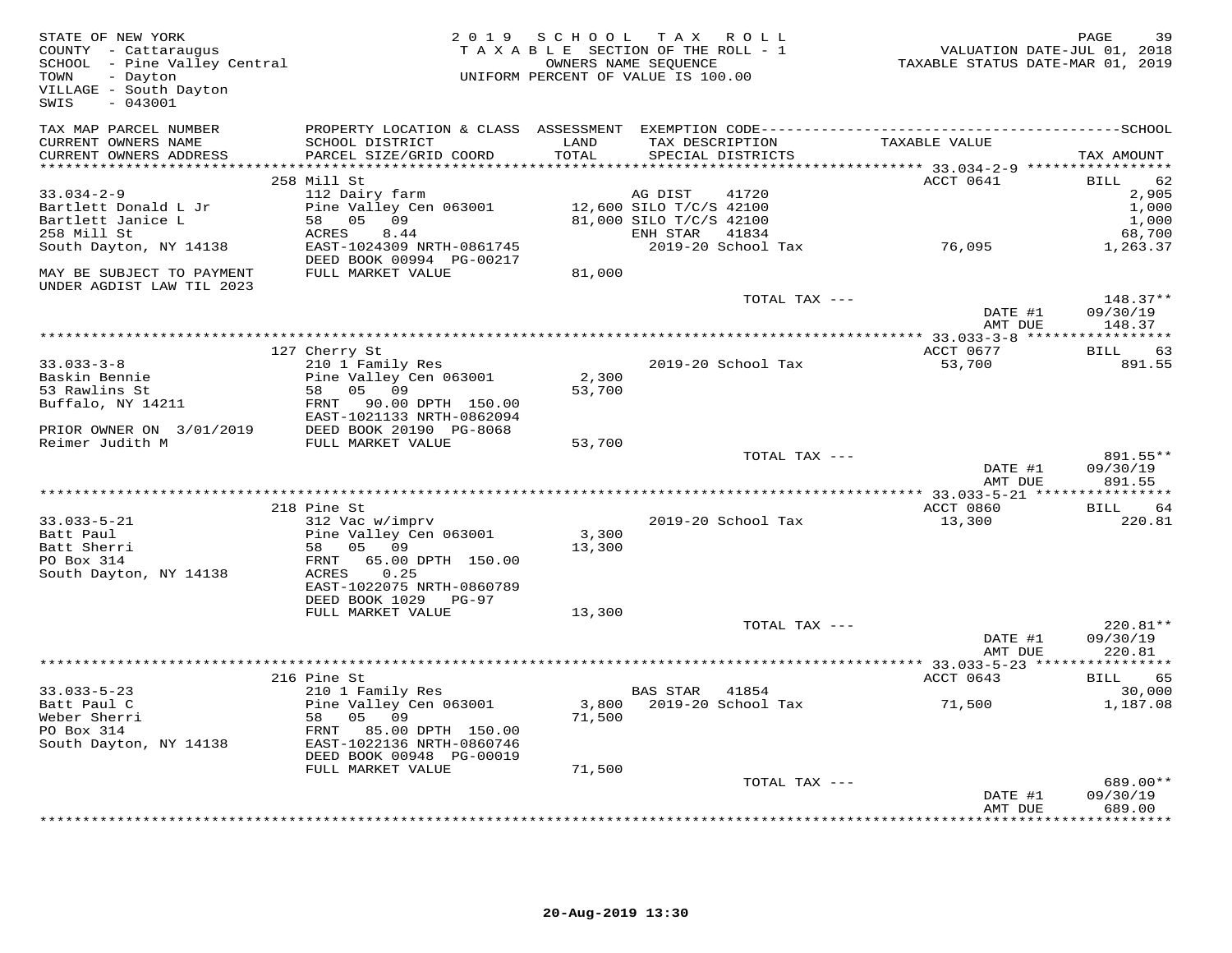| STATE OF NEW YORK<br>COUNTY - Cattaraugus<br>SCHOOL - Pine Valley Central<br>- Dayton<br>TOWN<br>VILLAGE - South Dayton<br>$-043001$<br>SWIS | 2 0 1 9                                                                                        | SCHOOL<br>TAXABLE SECTION OF THE ROLL - 1<br>UNIFORM PERCENT OF VALUE IS 100.00 | T A X<br>OWNERS NAME SEQUENCE | ROLL ROLL                            | TAXABLE STATUS DATE-MAR 01, 2019 | PAGE<br>VALUATION DATE-JUL 01, 2018 |
|----------------------------------------------------------------------------------------------------------------------------------------------|------------------------------------------------------------------------------------------------|---------------------------------------------------------------------------------|-------------------------------|--------------------------------------|----------------------------------|-------------------------------------|
| TAX MAP PARCEL NUMBER<br>CURRENT OWNERS NAME<br>CURRENT OWNERS ADDRESS                                                                       | SCHOOL DISTRICT<br>PARCEL SIZE/GRID COORD                                                      | LAND<br>TOTAL                                                                   |                               | TAX DESCRIPTION<br>SPECIAL DISTRICTS | TAXABLE VALUE                    | TAX AMOUNT                          |
| ************************                                                                                                                     | 119 Maple St                                                                                   |                                                                                 |                               |                                      | ACCT 0853                        | BILL<br>66                          |
| $33.033 - 4 - 31$<br>Beightol Jeffrey L                                                                                                      | 210 1 Family Res<br>Pine Valley Cen 063001                                                     |                                                                                 | ENH STAR                      | 41834<br>4,100 2019-20 School Tax    | 67,500                           | 67,500<br>1,120.67                  |
| Dawley David M Pamela J B<br>Josephine Beightol<br>119 Maple St<br>PO Box 106                                                                | 58<br>05 09<br>FRNT 100.00 DPTH 150.00<br>EAST-1021687 NRTH-0861250<br>DEED BOOK 22672 PG-5002 | 67,500                                                                          |                               |                                      |                                  |                                     |
| South Dayton, NY 14138                                                                                                                       | FULL MARKET VALUE                                                                              | 67,500                                                                          |                               | TOTAL TAX ---                        |                                  | $5.67**$                            |
|                                                                                                                                              |                                                                                                |                                                                                 |                               |                                      | DATE #1<br>AMT DUE               | 09/30/19<br>5.67                    |
|                                                                                                                                              |                                                                                                |                                                                                 |                               |                                      |                                  |                                     |
|                                                                                                                                              | 22 First St                                                                                    |                                                                                 |                               |                                      | ACCT 0821                        | 67<br>BILL                          |
| $33.033 - 6 - 26$<br>Bolles Daniel M                                                                                                         | 210 1 Family Res<br>Pine Valley Cen 063001                                                     |                                                                                 | BAS STAR                      | 41854<br>3,100 2019-20 School Tax    | 82,800                           | 30,000<br>1,374.69                  |
| Bolles Ruth E                                                                                                                                | 58 05 09                                                                                       | 82,800                                                                          |                               |                                      |                                  |                                     |
| PO Box 373                                                                                                                                   | FRNT 120.00 DPTH 150.00                                                                        |                                                                                 |                               |                                      |                                  |                                     |
| South Dayton, NY 14138                                                                                                                       | BANK<br>032<br>EAST-1021582 NRTH-0860197                                                       |                                                                                 |                               |                                      |                                  |                                     |
|                                                                                                                                              | DEED BOOK 865<br>PG-00539                                                                      |                                                                                 |                               |                                      |                                  |                                     |
|                                                                                                                                              | FULL MARKET VALUE                                                                              | 82,800                                                                          |                               |                                      |                                  |                                     |
|                                                                                                                                              |                                                                                                |                                                                                 |                               | TOTAL TAX ---                        |                                  | 876.61**                            |
|                                                                                                                                              |                                                                                                |                                                                                 |                               |                                      | DATE #1<br>AMT DUE               | 09/30/19<br>876.61                  |
|                                                                                                                                              |                                                                                                |                                                                                 |                               |                                      |                                  |                                     |
|                                                                                                                                              | Main St                                                                                        |                                                                                 |                               |                                      | ACCT 1282                        | BILL<br>68                          |
| $33.033 - 1 - 3.3$                                                                                                                           | 311 Res vac land                                                                               |                                                                                 |                               | 2019-20 School Tax                   | 5,200                            | 86.33                               |
| Bradigan Kyle<br>8259 Mile Strip Rd                                                                                                          | Pine Valley Cen 063001<br>58/02-05-09/10                                                       | 5,200<br>5,200                                                                  |                               |                                      |                                  |                                     |
| South Dayton, NY 14138-9650                                                                                                                  | 2.15<br>ACRES                                                                                  |                                                                                 |                               |                                      |                                  |                                     |
|                                                                                                                                              | EAST-1019354 NRTH-0860730                                                                      |                                                                                 |                               |                                      |                                  |                                     |
|                                                                                                                                              | DEED BOOK 8337 PG-6001                                                                         |                                                                                 |                               |                                      |                                  |                                     |
|                                                                                                                                              | FULL MARKET VALUE                                                                              | 5,200                                                                           |                               | TOTAL TAX ---                        |                                  | $86.33**$                           |
|                                                                                                                                              |                                                                                                |                                                                                 |                               |                                      | DATE #1                          | 09/30/19                            |
|                                                                                                                                              |                                                                                                |                                                                                 |                               |                                      | AMT DUE                          | 86.33                               |
|                                                                                                                                              |                                                                                                |                                                                                 |                               |                                      | ACCT 0718                        | 69<br>BILL                          |
| $33.033 - 4 - 14$                                                                                                                            | 112 Maple St<br>210 1 Family Res                                                               |                                                                                 | BAS STAR                      | 41854                                |                                  | 30,000                              |
| Brown Adam M                                                                                                                                 | Pine Valley Cen 063001                                                                         | 2,600                                                                           |                               | 2019-20 School Tax                   | 37,800                           | 627.57                              |
| Brown Kenton L                                                                                                                               | 58 05<br>09                                                                                    | 37,800                                                                          |                               |                                      |                                  |                                     |
| 89 E Main St                                                                                                                                 | FRNT 100.00 DPTH 150.00<br>EAST-1021894 NRTH-0861367                                           |                                                                                 |                               |                                      |                                  |                                     |
| Fredonia, NY 14063                                                                                                                           | DEED BOOK 20190 PG-2645                                                                        |                                                                                 |                               |                                      |                                  |                                     |
| PRIOR OWNER ON 3/01/2019                                                                                                                     | FULL MARKET VALUE                                                                              | 37,800                                                                          |                               |                                      |                                  |                                     |
| Lucas Jean<br>(Brown) D                                                                                                                      |                                                                                                |                                                                                 |                               |                                      |                                  |                                     |
|                                                                                                                                              |                                                                                                |                                                                                 |                               | TOTAL TAX ---                        | DATE #1                          | $129.50**$<br>09/30/19              |
|                                                                                                                                              |                                                                                                |                                                                                 |                               |                                      | AMT DUE                          | 129.50                              |
|                                                                                                                                              |                                                                                                |                                                                                 |                               |                                      |                                  | <b>++++++++</b>                     |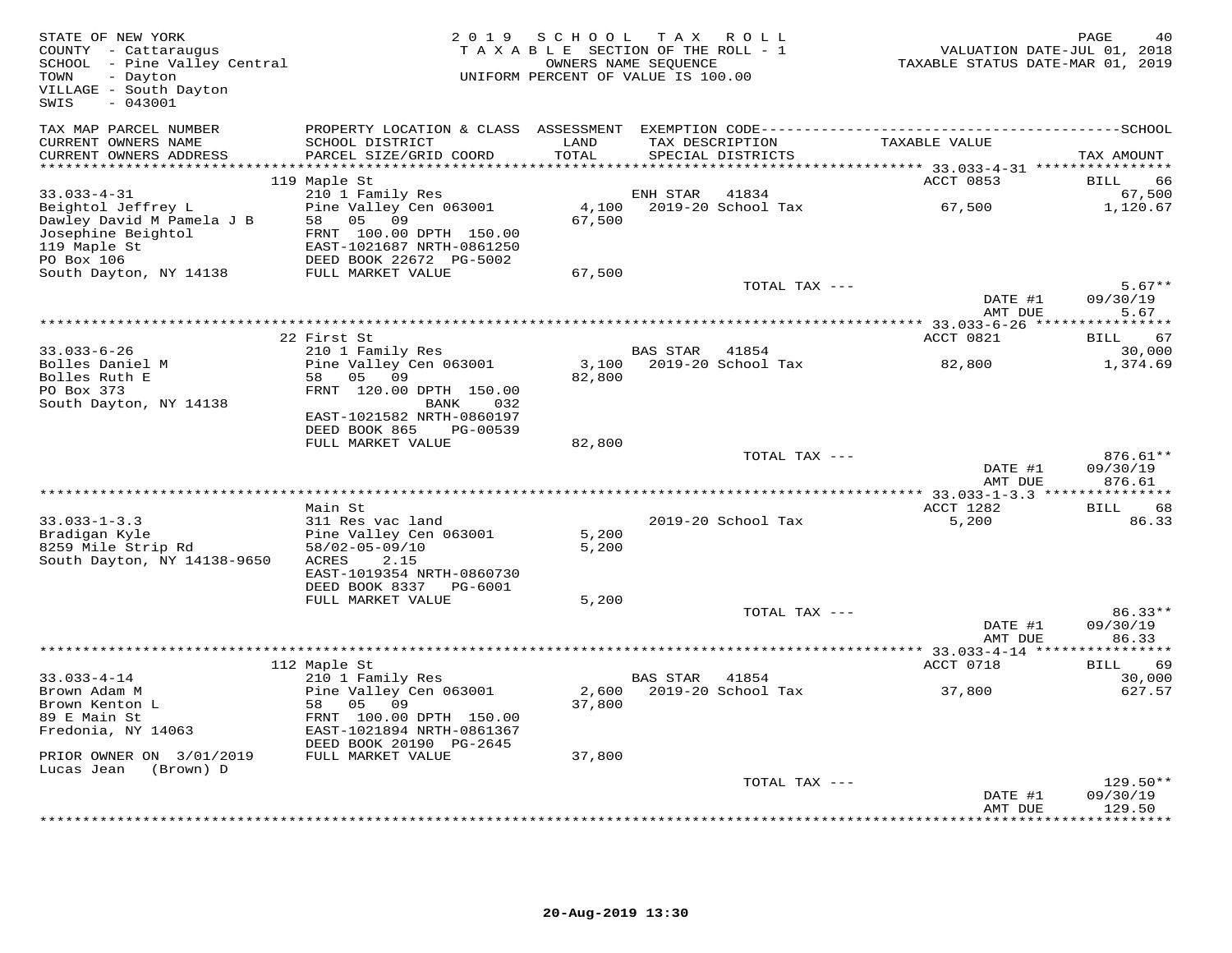| STATE OF NEW YORK<br>COUNTY - Cattaraugus<br>SCHOOL - Pine Valley Central<br>- Dayton<br>TOWN<br>VILLAGE - South Dayton<br>SWIS<br>$-043001$ | 2 0 1 9                                                                                                                                                   | SCHOOL                    | T A X<br>R O L L<br>TAXABLE SECTION OF THE ROLL - 1<br>OWNERS NAME SEQUENCE<br>UNIFORM PERCENT OF VALUE IS 100.00 | VALUATION DATE-JUL 01, 2018<br>TAXABLE STATUS DATE-MAR 01, 2019 | PAGE<br>41                       |
|----------------------------------------------------------------------------------------------------------------------------------------------|-----------------------------------------------------------------------------------------------------------------------------------------------------------|---------------------------|-------------------------------------------------------------------------------------------------------------------|-----------------------------------------------------------------|----------------------------------|
| TAX MAP PARCEL NUMBER<br>CURRENT OWNERS NAME<br>CURRENT OWNERS ADDRESS                                                                       | PROPERTY LOCATION & CLASS ASSESSMENT<br>SCHOOL DISTRICT<br>PARCEL SIZE/GRID COORD                                                                         | LAND<br>TOTAL             | TAX DESCRIPTION<br>SPECIAL DISTRICTS                                                                              | TAXABLE VALUE                                                   | TAX AMOUNT                       |
| *************************                                                                                                                    | ******************************<br>63 First Ave                                                                                                            |                           |                                                                                                                   | ACCT 0801                                                       | <b>BILL</b>                      |
| $33.041 - 1 - 4$<br>Brunswick Brian<br>10589 County Line Rd<br>Forestville, NY 14062                                                         | 210 1 Family Res<br>Pine Valley Cen 063001<br>05<br>09<br>58<br>ACRES<br>1.31<br>EAST-1021339 NRTH-0859630<br>DEED BOOK 8073 PG-8003<br>FULL MARKET VALUE | 6,300<br>45,000<br>45,000 | 2019-20 School Tax                                                                                                | 45,000                                                          | 70<br>747.11                     |
|                                                                                                                                              |                                                                                                                                                           |                           | TOTAL TAX ---                                                                                                     |                                                                 | 747.11**                         |
|                                                                                                                                              |                                                                                                                                                           |                           |                                                                                                                   | DATE #1<br>AMT DUE                                              | 09/30/19<br>747.11               |
|                                                                                                                                              | 28 First St                                                                                                                                               |                           |                                                                                                                   | ************ 33.033-6-23 ****************<br>ACCT 0725          | 71<br>BILL                       |
| $33.033 - 6 - 23$                                                                                                                            | 210 1 Family Res                                                                                                                                          |                           | <b>BAS STAR</b><br>41854                                                                                          |                                                                 | 30,000                           |
| Brunswick Timothy<br>Brunswick Colleen<br>PO Box 165<br>South Dayton, NY 14138                                                               | Pine Valley Cen 063001<br>58<br>05<br>09<br>FRNT 120.00 DPTH 150.00<br>EAST-1021651 NRTH-0860295                                                          | 3,100<br>62,800           | 2019-20 School Tax                                                                                                | 62,800                                                          | 1,042.64                         |
|                                                                                                                                              | DEED BOOK 00918 PG-00672                                                                                                                                  |                           |                                                                                                                   |                                                                 |                                  |
|                                                                                                                                              | FULL MARKET VALUE                                                                                                                                         | 62,800                    | TOTAL TAX ---                                                                                                     | DATE #1                                                         | 544.56**<br>09/30/19             |
|                                                                                                                                              | * * * * * * * * * * * * * * * * *                                                                                                                         |                           |                                                                                                                   | AMT DUE<br>************ 33.033-2-13.1 ***************           | 544.56                           |
|                                                                                                                                              | Second Ave                                                                                                                                                |                           |                                                                                                                   | ACCT 0653                                                       | 72<br>BILL                       |
| $33.033 - 2 - 13.1$<br>Bruyer Joshua A<br>Bruyer Crystal L<br>31 Second Ave<br>PO Box 458<br>South Dayton, NY 14138                          | 311 Res vac land<br>Pine Valley Cen 063001<br>58<br>05<br>09<br>FRNT 120.00 DPTH 150.00<br>EAST-1021134 NRTH-0860514<br>DEED BOOK 17988 PG-2003           | 900<br>900                | 2019-20 School Tax                                                                                                | 900                                                             | 14.94                            |
|                                                                                                                                              | FULL MARKET VALUE                                                                                                                                         | 900                       |                                                                                                                   |                                                                 |                                  |
|                                                                                                                                              |                                                                                                                                                           |                           | TOTAL TAX ---                                                                                                     | DATE #1<br>AMT DUE                                              | 14.94**<br>09/30/19<br>14.94     |
|                                                                                                                                              |                                                                                                                                                           |                           |                                                                                                                   | ******** 33.033-2-14 *****                                      | ***********                      |
| $33.033 - 2 - 14$<br>Bruyer Joshua A<br>Bruyer Crystal L<br>31 Second Ave<br>PO Box 458<br>South Dayton, NY 14138                            | 31 Second Ave<br>210 1 Family Res<br>Pine Valley Cen 063001<br>58<br>05<br>09<br>FRNT<br>90.00 DPTH 150.00<br>BANK<br>017<br>EAST-1021073 NRTH-0860430    | 2,300<br>64,100           | BAS STAR<br>41854<br>2019-20 School Tax                                                                           | ACCT 0761<br>64,100                                             | 73<br>BILL<br>30,000<br>1,064.22 |
|                                                                                                                                              | DEED BOOK 17988 PG-2001                                                                                                                                   |                           |                                                                                                                   |                                                                 |                                  |
|                                                                                                                                              | FULL MARKET VALUE                                                                                                                                         | 64,100                    |                                                                                                                   |                                                                 |                                  |
|                                                                                                                                              |                                                                                                                                                           |                           | TOTAL TAX ---                                                                                                     | DATE #1<br>AMT DUE                                              | $566.15**$<br>09/30/19<br>566.15 |
|                                                                                                                                              |                                                                                                                                                           |                           |                                                                                                                   |                                                                 | *********                        |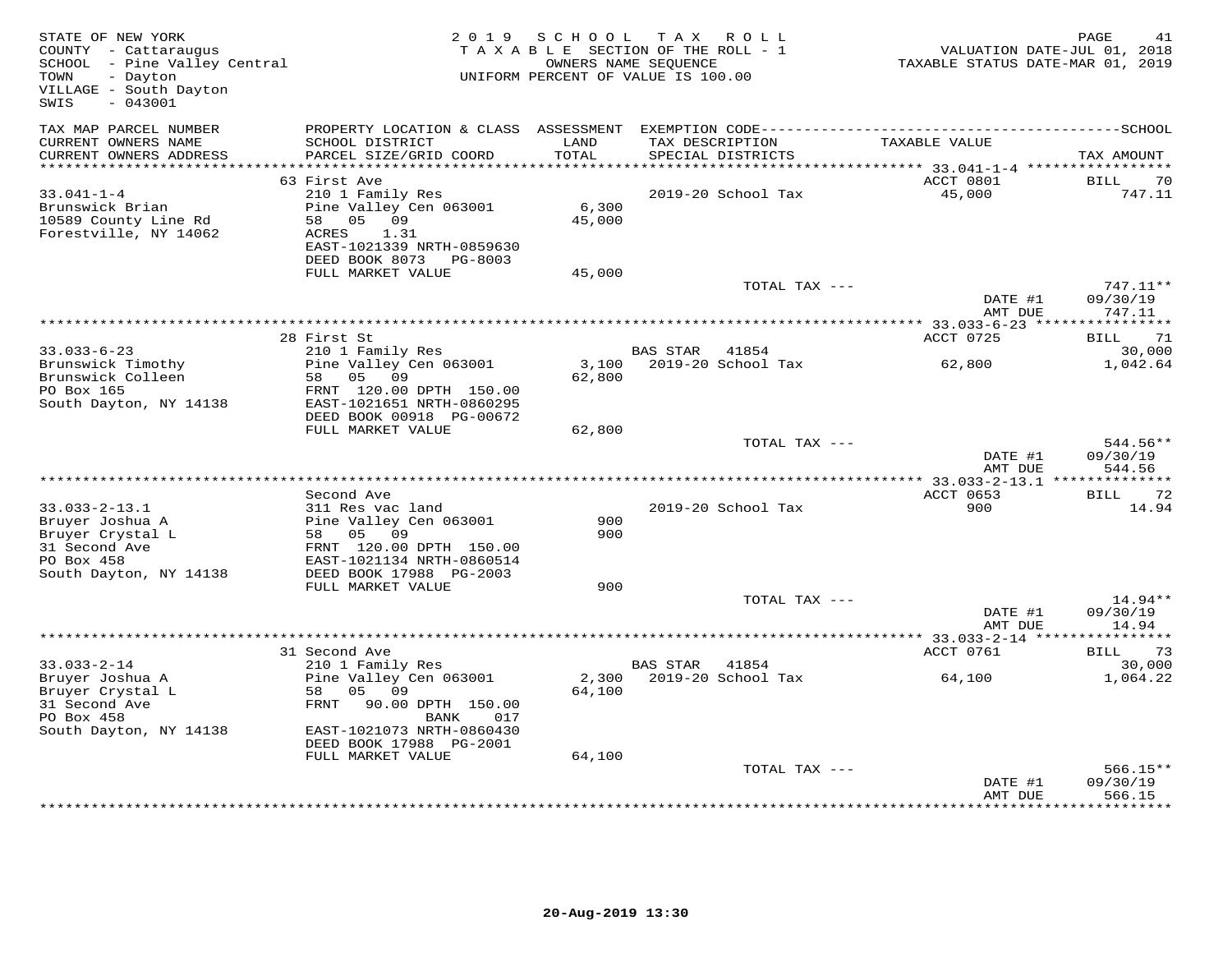| STATE OF NEW YORK<br>COUNTY - Cattaraugus<br>SCHOOL - Pine Valley Central<br>- Dayton<br>TOWN<br>VILLAGE - South Dayton<br>$-043001$<br>SWIS |                                                                                                   | 2019 SCHOOL     | TAX ROLL<br>TAXABLE SECTION OF THE ROLL - 1<br>OWNERS NAME SEQUENCE<br>UNIFORM PERCENT OF VALUE IS 100.00 | VALUATION DATE-JUL 01, 2018<br>TAXABLE STATUS DATE-MAR 01, 2019 | 42<br>PAGE                           |
|----------------------------------------------------------------------------------------------------------------------------------------------|---------------------------------------------------------------------------------------------------|-----------------|-----------------------------------------------------------------------------------------------------------|-----------------------------------------------------------------|--------------------------------------|
| TAX MAP PARCEL NUMBER<br>CURRENT OWNERS NAME<br>CURRENT OWNERS ADDRESS<br>***********************                                            | SCHOOL DISTRICT<br>PARCEL SIZE/GRID COORD                                                         | LAND<br>TOTAL   | TAX DESCRIPTION<br>SPECIAL DISTRICTS                                                                      | TAXABLE VALUE                                                   | TAX AMOUNT                           |
|                                                                                                                                              | 311 Second St                                                                                     |                 |                                                                                                           | ACCT 0888                                                       | BILL<br>74                           |
| $33.033 - 3 - 15$<br>Burkholder Alvin J<br>Burkholder Marilu R<br>PO Box 32                                                                  | 210 1 Family Res<br>Pine Valley Cen 063001<br>58 05 09<br>FRNT 100.00 DPTH 150.00                 | 32,600          | BAS STAR<br>41854<br>2,600 2019-20 School Tax                                                             | 32,600                                                          | 30,000<br>541.24                     |
| South Dayton, NY 14138                                                                                                                       | 017<br>BANK<br>EAST-1021574 NRTH-0861780<br>DEED BOOK 00967 PG-00086                              |                 |                                                                                                           |                                                                 |                                      |
|                                                                                                                                              | FULL MARKET VALUE                                                                                 | 32,600          | TOTAL TAX ---                                                                                             |                                                                 | $43.17**$                            |
|                                                                                                                                              |                                                                                                   |                 |                                                                                                           | DATE #1<br>AMT DUE                                              | 09/30/19<br>43.17                    |
|                                                                                                                                              | 425 Pine St                                                                                       |                 |                                                                                                           | ACCT 0919                                                       | 75<br>BILL                           |
| $33.033 - 3 - 39$<br>Burns Jessica L                                                                                                         | 449 Other Storag<br>Pine Valley Cen 063001                                                        | 5,600           | 2019-20 School Tax                                                                                        | 68,500                                                          | 1,137.27                             |
| 8380 Dibble Hill Rd<br>Cherry Creek, NY 14723                                                                                                | 58<br>05<br>09<br>FRNT 181.80 DPTH 113.90<br>EAST-1020729 NRTH-0861473<br>DEED BOOK 11389 PG-9002 | 68,500          |                                                                                                           |                                                                 |                                      |
|                                                                                                                                              | FULL MARKET VALUE                                                                                 | 68,500          |                                                                                                           |                                                                 |                                      |
|                                                                                                                                              |                                                                                                   |                 | TOTAL TAX ---                                                                                             | DATE #1<br>AMT DUE                                              | $1,137.27**$<br>09/30/19<br>1,137.27 |
|                                                                                                                                              | 85 First Ave                                                                                      |                 |                                                                                                           | ACCT 0671                                                       | BILL<br>76                           |
| $33.033 - 6 - 25$                                                                                                                            | 210 1 Family Res                                                                                  |                 | BAS STAR<br>41854                                                                                         |                                                                 | 30,000                               |
| Butcher Albert<br>Butcher Marily                                                                                                             | Pine Valley Cen 063001<br>58 05<br>09                                                             | 1,600<br>38,900 | 2019-20 School Tax                                                                                        | 38,900                                                          | 645.84                               |
| PO Box 173<br>South Dayton, NY 14138                                                                                                         | FRNT 60.00 DPTH 150.00<br>EAST-1021757 NRTH-0860185<br>DEED BOOK 711<br>PG-00570                  |                 |                                                                                                           |                                                                 |                                      |
|                                                                                                                                              | FULL MARKET VALUE                                                                                 | 38,900          |                                                                                                           |                                                                 |                                      |
|                                                                                                                                              |                                                                                                   |                 | TOTAL TAX ---                                                                                             | DATE #1<br>AMT DUE                                              | 147.76**<br>09/30/19<br>147.76       |
|                                                                                                                                              |                                                                                                   |                 |                                                                                                           |                                                                 |                                      |
| $33.033 - 3 - 5$                                                                                                                             | 216 Maple St<br>210 1 Family Res                                                                  |                 | 2019-20 School Tax                                                                                        | ACCT 0669<br>82,700                                             | 77<br>BILL<br>1,373.03               |
| Butcher Julia<br>216 Maple St<br>PO Box 13<br>South Dayton, NY 14138                                                                         | Pine Valley Cen 063001<br>58<br>05<br>09<br>FRNT 75.00 DPTH 150.00<br>BANK<br>032                 | 2,000<br>82,700 |                                                                                                           |                                                                 |                                      |
|                                                                                                                                              | EAST-1021213 NRTH-0861855<br>DEED BOOK 19438 PG-2005                                              |                 |                                                                                                           |                                                                 |                                      |
|                                                                                                                                              | FULL MARKET VALUE                                                                                 | 82,700          | TOTAL TAX ---                                                                                             |                                                                 | $1,373.03**$                         |
|                                                                                                                                              |                                                                                                   |                 |                                                                                                           | DATE #1<br>AMT DUE                                              | 09/30/19<br>1,373.03                 |
|                                                                                                                                              |                                                                                                   |                 |                                                                                                           |                                                                 | . + + + + + + + + + + .              |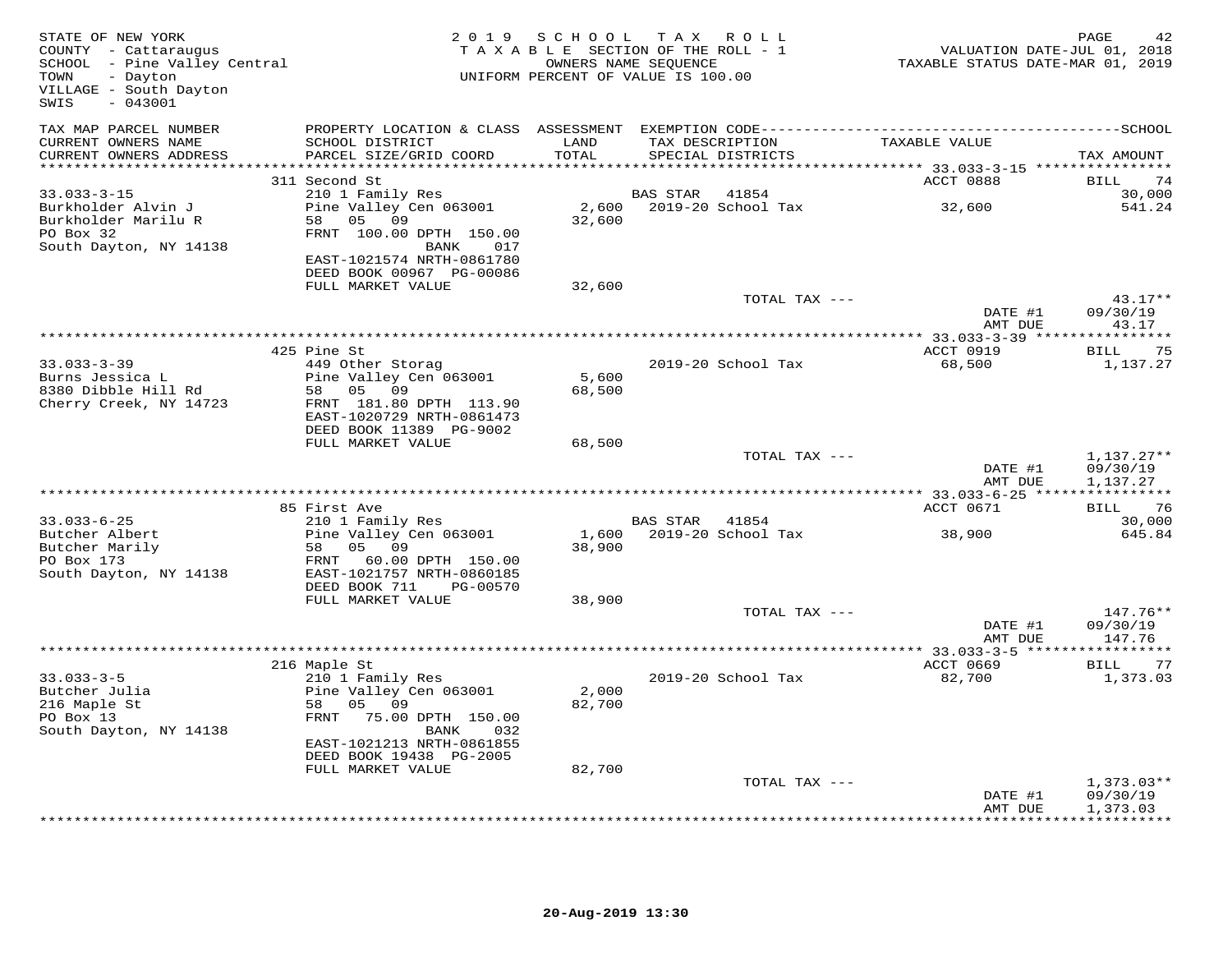| STATE OF NEW YORK<br>COUNTY - Cattaraugus<br>SCHOOL - Pine Valley Central<br>- Dayton<br>TOWN<br>VILLAGE - South Dayton<br>$-043001$<br>SWIS |                                                      | 2019 SCHOOL      | TAX ROLL<br>TAXABLE SECTION OF THE ROLL - 1<br>OWNERS NAME SEQUENCE<br>UNIFORM PERCENT OF VALUE IS 100.00 | VALUATION DATE-JUL 01, 2018<br>TAXABLE STATUS DATE-MAR 01, 2019 | PAGE                        |
|----------------------------------------------------------------------------------------------------------------------------------------------|------------------------------------------------------|------------------|-----------------------------------------------------------------------------------------------------------|-----------------------------------------------------------------|-----------------------------|
| TAX MAP PARCEL NUMBER<br>CURRENT OWNERS NAME<br>CURRENT OWNERS ADDRESS                                                                       | SCHOOL DISTRICT<br>PARCEL SIZE/GRID COORD            | LAND<br>TOTAL    | TAX DESCRIPTION<br>SPECIAL DISTRICTS                                                                      | TAXABLE VALUE                                                   | TAX AMOUNT                  |
| ***********************                                                                                                                      |                                                      |                  |                                                                                                           |                                                                 |                             |
| $33.033 - 4 - 19$                                                                                                                            | 120 Maple St<br>210 1 Family Res                     |                  | BAS STAR<br>41854                                                                                         | ACCT 0907                                                       | 78<br>BILL<br>30,000        |
| Butcher Kevin P<br>Butcher Diana L                                                                                                           | Pine Valley Cen 063001<br>09<br>58 05                | 2,600<br>41,500  | 2019-20 School Tax                                                                                        | 41,500                                                          | 689.00                      |
| PO Box 392<br>South Dayton, NY 14138                                                                                                         | FRNT 100.00 DPTH 150.00<br>EAST-1021731 NRTH-0861483 |                  |                                                                                                           |                                                                 |                             |
|                                                                                                                                              | DEED BOOK 00969 PG-00535<br>FULL MARKET VALUE        | 41,500           |                                                                                                           |                                                                 |                             |
|                                                                                                                                              |                                                      |                  | TOTAL TAX ---                                                                                             |                                                                 | 190.93**                    |
|                                                                                                                                              |                                                      |                  |                                                                                                           | DATE #1<br>AMT DUE                                              | 09/30/19<br>190.93          |
|                                                                                                                                              |                                                      |                  |                                                                                                           |                                                                 |                             |
| $33.033 - 4 - 16$                                                                                                                            | 116 Maple St<br>210 1 Family Res                     |                  | 2019-20 School Tax                                                                                        | ACCT 0731<br>59,000                                             | 79<br><b>BILL</b><br>979.55 |
| Caparco Jeffery S                                                                                                                            | Pine Valley Cen 063001                               | 2,600            |                                                                                                           |                                                                 |                             |
| Caparco Nicholas A                                                                                                                           | 58 05 09                                             | 59,000           |                                                                                                           |                                                                 |                             |
| 9365 Merrill Dr                                                                                                                              | FRNT 100.00 DPTH 150.00                              |                  |                                                                                                           |                                                                 |                             |
| South Dayton, NY 14138                                                                                                                       | EAST-1021812 NRTH-0861426<br>DEED BOOK 30779 PG-3001 |                  |                                                                                                           |                                                                 |                             |
|                                                                                                                                              | FULL MARKET VALUE                                    | 59,000           | TOTAL TAX ---                                                                                             |                                                                 | $979.55**$                  |
|                                                                                                                                              |                                                      |                  |                                                                                                           | DATE #1<br>AMT DUE                                              | 09/30/19<br>979.55          |
|                                                                                                                                              | *****************************                        |                  |                                                                                                           | ************** 33.025-1-1 ****                                  | * * * * * * * * * *         |
|                                                                                                                                              | (off) Main St                                        |                  |                                                                                                           | ACCT 0766                                                       | <b>BILL</b><br>80           |
| $33.025 - 1 - 1$                                                                                                                             | 323 Vacant rural                                     |                  | 2019-20 School Tax                                                                                        | 17,000                                                          | 282.24                      |
| Carl L. Kerr, Trustee Carl L. Pine Valley Cen 063001<br>149 Maple St., PO Box 163                                                            | 58 05 09                                             | 17,000<br>17,000 |                                                                                                           |                                                                 |                             |
| South Dayton, NY 14138                                                                                                                       | Inc $33.002 - 1 - 25$ (3.26A)                        |                  |                                                                                                           |                                                                 |                             |
|                                                                                                                                              | ACRES 51.11                                          |                  |                                                                                                           |                                                                 |                             |
|                                                                                                                                              | EAST-1020206 NRTH-0863130                            |                  |                                                                                                           |                                                                 |                             |
|                                                                                                                                              | DEED BOOK 19374 PG-7002                              |                  |                                                                                                           |                                                                 |                             |
|                                                                                                                                              | FULL MARKET VALUE                                    | 17,000           | TOTAL TAX ---                                                                                             |                                                                 | 282.24**                    |
|                                                                                                                                              |                                                      |                  |                                                                                                           | DATE #1                                                         | 09/30/19                    |
|                                                                                                                                              |                                                      |                  |                                                                                                           | AMT DUE                                                         | 282.24                      |
|                                                                                                                                              |                                                      |                  |                                                                                                           | ***************** 33.025-1-3 ******                             | * * * * * * * * * * *       |
|                                                                                                                                              | 149 Main St                                          |                  |                                                                                                           | ACCT 0765                                                       | <b>BILL</b><br>81           |
| $33.025 - 1 - 3$<br>Carl L. Kerr, Trustee Carl L. Pine Valley Cen 063001                                                                     | 446 Cold storage                                     | 10,000           | 2019-20 School Tax                                                                                        | 100,000                                                         | 1,660.25                    |
| 149 Maple St., PO Box 163                                                                                                                    | 58 05<br>09                                          | 100,000          |                                                                                                           |                                                                 |                             |
| South Dayton, NY 14138                                                                                                                       | ACRES<br>2.87                                        |                  |                                                                                                           |                                                                 |                             |
|                                                                                                                                              | EAST-1021177 NRTH-0862804                            |                  |                                                                                                           |                                                                 |                             |
|                                                                                                                                              | DEED BOOK 19374 PG-7002<br>FULL MARKET VALUE         | 100,000          |                                                                                                           |                                                                 |                             |
|                                                                                                                                              |                                                      |                  | TOTAL TAX ---                                                                                             |                                                                 | $1,660.25**$                |
|                                                                                                                                              |                                                      |                  |                                                                                                           | DATE #1                                                         | 09/30/19                    |
|                                                                                                                                              |                                                      |                  |                                                                                                           | AMT DUE                                                         | 1,660.25                    |
|                                                                                                                                              |                                                      |                  |                                                                                                           |                                                                 | **********                  |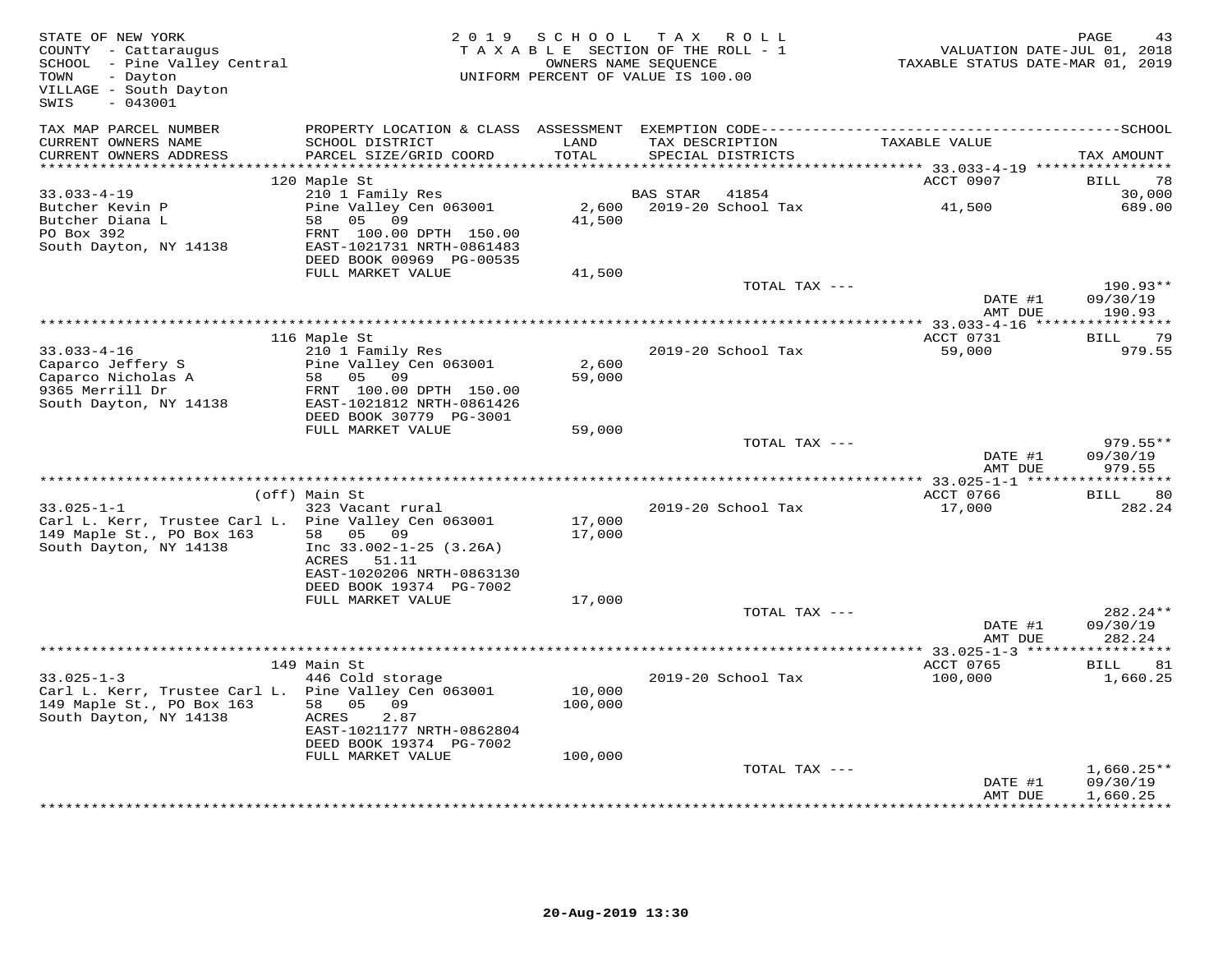| STATE OF NEW YORK<br>COUNTY - Cattaraugus<br>SCHOOL - Pine Valley Central<br>- Dayton<br>TOWN<br>VILLAGE - South Dayton<br>SWIS<br>$-043001$ |                                                                                             |                | 2019 SCHOOL TAX ROLL<br>TAXABLE SECTION OF THE ROLL - 1<br>OWNERS NAME SEQUENCE<br>UNIFORM PERCENT OF VALUE IS 100.00 | VALUATION DATE-JUL 01, 2018<br>TAXABLE STATUS DATE-MAR 01, 2019 | PAGE<br>44                     |
|----------------------------------------------------------------------------------------------------------------------------------------------|---------------------------------------------------------------------------------------------|----------------|-----------------------------------------------------------------------------------------------------------------------|-----------------------------------------------------------------|--------------------------------|
| TAX MAP PARCEL NUMBER<br>CURRENT OWNERS NAME                                                                                                 | SCHOOL DISTRICT                                                                             | LAND           | TAX DESCRIPTION                                                                                                       | TAXABLE VALUE                                                   |                                |
| CURRENT OWNERS ADDRESS<br>**********************                                                                                             | PARCEL SIZE/GRID COORD                                                                      | TOTAL          | SPECIAL DISTRICTS                                                                                                     |                                                                 | TAX AMOUNT                     |
|                                                                                                                                              | Prospect St                                                                                 |                |                                                                                                                       | ACCT 0764                                                       | BILL<br>82                     |
| $33.025 - 1 - 9$                                                                                                                             | 311 Res vac land                                                                            |                | 2019-20 School Tax                                                                                                    | 1,700                                                           | 28.22                          |
| Carl L. Kerr, Trustee Carl L. Pine Valley Cen 063001<br>149 Maple St<br>PO Box 163<br>South Dayton, NY 14138                                 | 58 05 09<br>FRNT 100.00 DPTH 200.00<br>EAST-1021767 NRTH-0862323<br>DEED BOOK 19374 PG-7001 | 1,700<br>1,700 |                                                                                                                       |                                                                 |                                |
|                                                                                                                                              | FULL MARKET VALUE                                                                           | 1,700          |                                                                                                                       |                                                                 |                                |
|                                                                                                                                              |                                                                                             |                | TOTAL TAX ---                                                                                                         |                                                                 | $28.22**$                      |
|                                                                                                                                              |                                                                                             |                |                                                                                                                       | DATE #1<br>AMT DUE                                              | 09/30/19<br>28.22              |
|                                                                                                                                              |                                                                                             |                |                                                                                                                       |                                                                 |                                |
| $33.033 - 6 - 32$                                                                                                                            | 6 First St<br>210 1 Family Res                                                              |                | BAS STAR<br>41854                                                                                                     | ACCT 0849                                                       | BILL<br>83<br>30,000           |
| Castellano Dustin B<br>6 First St                                                                                                            | Pine Valley Cen 063001<br>58 05 09                                                          | 58,000         | 5,600 2019-20 School Tax                                                                                              | 58,000                                                          | 962.94                         |
| PO Box 151<br>South Dayton, NY 14138                                                                                                         | FRNT 195.00 DPTH 123.00<br>EAST-1021289 NRTH-0859852<br>DEED BOOK 23484 PG-3001             |                |                                                                                                                       |                                                                 |                                |
|                                                                                                                                              | FULL MARKET VALUE                                                                           | 58,000         |                                                                                                                       |                                                                 |                                |
|                                                                                                                                              |                                                                                             |                | TOTAL TAX ---                                                                                                         | DATE #1<br>AMT DUE                                              | 464.87**<br>09/30/19<br>464.87 |
|                                                                                                                                              |                                                                                             |                |                                                                                                                       |                                                                 |                                |
| $33.033 - 6 - 16$                                                                                                                            | 209 Oak St<br>210 1 Family Res                                                              |                | BAS STAR 41854                                                                                                        | ACCT 0809                                                       | 84<br>BILL<br>30,000           |
| Castellano Samuel S                                                                                                                          | Pine Valley Cen 063001                                                                      |                | 1,600 2019-20 School Tax                                                                                              | 58,700                                                          | 974.57                         |
| 209 Oak St<br>PO Box 406                                                                                                                     | 58 05 09<br>60.00 DPTH 125.00<br>FRNT                                                       | 58,700         |                                                                                                                       |                                                                 |                                |
| S. Dayton, NY 14138                                                                                                                          | EAST-1021452 NRTH-0860587<br>DEED BOOK 13792 PG-9001                                        |                |                                                                                                                       |                                                                 |                                |
|                                                                                                                                              | FULL MARKET VALUE                                                                           | 58,700         |                                                                                                                       |                                                                 |                                |
|                                                                                                                                              |                                                                                             |                | TOTAL TAX ---                                                                                                         |                                                                 | 476.49**                       |
|                                                                                                                                              |                                                                                             |                |                                                                                                                       | DATE #1<br>AMT DUE                                              | 09/30/19<br>476.49             |
|                                                                                                                                              |                                                                                             |                |                                                                                                                       | ************** 33.033-6-17 ****                                 | * * * * * * * * * * *          |
|                                                                                                                                              | Oak St                                                                                      |                |                                                                                                                       | ACCT 0808                                                       | <b>BILL</b><br>85              |
| $33.033 - 6 - 17$<br>Castellano Samuel S<br>209 Oak St                                                                                       | 311 Res vac land<br>Pine Valley Cen 063001<br>58 05 09                                      | 2,500<br>2,500 | 2019-20 School Tax                                                                                                    | 2,500                                                           | 41.51                          |
| PO Box 406<br>South Dayton, NY 14138                                                                                                         | FRNT 60.00 DPTH 125.00<br>EAST-1021500 NRTH-0860552<br>DEED BOOK 13792 PG-9001              |                |                                                                                                                       |                                                                 |                                |
|                                                                                                                                              | FULL MARKET VALUE                                                                           | 2,500          |                                                                                                                       |                                                                 |                                |
|                                                                                                                                              |                                                                                             |                | TOTAL TAX ---                                                                                                         | DATE #1<br>AMT DUE                                              | $41.51**$<br>09/30/19<br>41.51 |
|                                                                                                                                              |                                                                                             |                |                                                                                                                       |                                                                 |                                |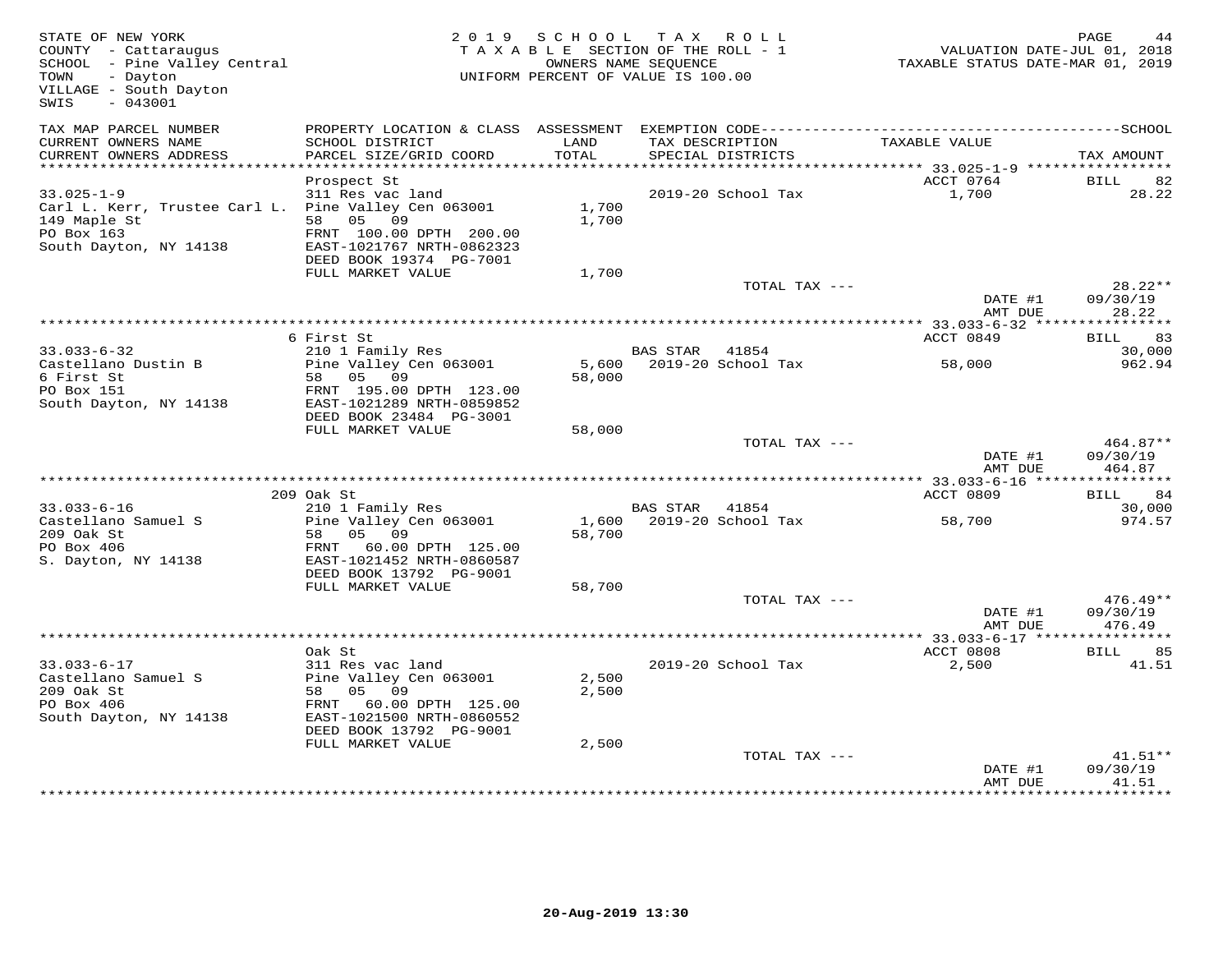| STATE OF NEW YORK<br>COUNTY - Cattaraugus<br>SCHOOL - Pine Valley Central<br>- Dayton<br>TOWN<br>VILLAGE - South Dayton<br>$-043001$<br>SWIS |                                                                                                                                                                        |                   | 2019 SCHOOL TAX ROLL<br>TAXABLE SECTION OF THE ROLL - 1<br>OWNERS NAME SEQUENCE<br>UNIFORM PERCENT OF VALUE IS 100.00 | VALUATION DATE-JUL 01, 2018<br>TAXABLE STATUS DATE-MAR 01, 2019 | PAGE                                   |
|----------------------------------------------------------------------------------------------------------------------------------------------|------------------------------------------------------------------------------------------------------------------------------------------------------------------------|-------------------|-----------------------------------------------------------------------------------------------------------------------|-----------------------------------------------------------------|----------------------------------------|
| TAX MAP PARCEL NUMBER<br>CURRENT OWNERS NAME<br>CURRENT OWNERS ADDRESS                                                                       | SCHOOL DISTRICT<br>PARCEL SIZE/GRID COORD                                                                                                                              | LAND<br>TOTAL     | TAX DESCRIPTION<br>SPECIAL DISTRICTS                                                                                  | TAXABLE VALUE                                                   | TAX AMOUNT                             |
|                                                                                                                                              |                                                                                                                                                                        |                   |                                                                                                                       |                                                                 |                                        |
| $33.033 - 6 - 18$<br>Castellano Samuel S<br>209 Oak St<br>PO Box 406<br>South Dayton, NY 14138                                               | Oak St<br>311 Res vac land<br>Pine Valley Cen 063001<br>58 05 09<br>FRNT 60.00 DPTH 57.25<br>EAST-1021569 NRTH-0860545<br>DEED BOOK 15534 PG-7001<br>FULL MARKET VALUE | 500<br>500<br>500 | 2019-20 School Tax                                                                                                    | ACCT 0662<br>500                                                | <b>BILL</b><br>86<br>8.30              |
|                                                                                                                                              |                                                                                                                                                                        |                   | TOTAL TAX ---                                                                                                         |                                                                 | $8.30**$                               |
|                                                                                                                                              |                                                                                                                                                                        |                   |                                                                                                                       | DATE #1<br>AMT DUE                                              | 09/30/19<br>8.30                       |
|                                                                                                                                              |                                                                                                                                                                        |                   |                                                                                                                       |                                                                 |                                        |
| $33.033 - 1 - 7.1$<br>Cattaraugus County Bank<br>227 Main St<br>Little Valley, NY 14755                                                      | 517 Pine St<br>460 Bank/Office<br>Pine Valley Cen 063001<br>58 05<br>09<br>ACRES<br>2.55<br>EAST-1020080 NRTH-0861847<br>DEED BOOK 17603 PG-3001                       | 7,600<br>700,000  | 2019-20 School Tax                                                                                                    | ACCT 0855<br>700,000                                            | BILL 87<br>11,621.75                   |
|                                                                                                                                              | FULL MARKET VALUE                                                                                                                                                      | 700,000           |                                                                                                                       |                                                                 |                                        |
|                                                                                                                                              |                                                                                                                                                                        |                   | TOTAL TAX ---                                                                                                         | DATE #1<br>AMT DUE                                              | $11,621.75**$<br>09/30/19<br>11,621.75 |
|                                                                                                                                              |                                                                                                                                                                        |                   |                                                                                                                       |                                                                 |                                        |
|                                                                                                                                              | 157 Main St                                                                                                                                                            |                   |                                                                                                                       | ACCT 0823                                                       | BILL 88                                |
| $33.025 - 1 - 2.1$<br>Cettell Richard<br>157 Main St<br>S. Dayton, NY 14138                                                                  | 210 1 Family Res<br>Pine Valley Cen 063001<br>58 05 09<br>ACRES<br>4.95 BANK<br>017<br>EAST-1021372 NRTH-0863250                                                       | 68,000            | <b>BAS STAR</b><br>41854<br>14,900 2019-20 School Tax                                                                 | 68,000                                                          | 30,000<br>1,128.97                     |
|                                                                                                                                              | DEED BOOK 15600 PG-4002<br>FULL MARKET VALUE                                                                                                                           | 68,000            |                                                                                                                       |                                                                 |                                        |
|                                                                                                                                              |                                                                                                                                                                        |                   | TOTAL TAX ---                                                                                                         | DATE #1<br>AMT DUE                                              | 630.89**<br>09/30/19<br>630.89         |
|                                                                                                                                              |                                                                                                                                                                        |                   |                                                                                                                       |                                                                 |                                        |
| $33.034 - 2 - 10$<br>Chase Ronald E II<br>Chase Cheryl A<br>12350 Rte 322<br>South Dayton, NY 14138<br>MAY BE SUBJECT TO PAYMENT             | 238 Mill St<br>241 Rural res&ag<br>Pine Valley Cen 063001<br>58 05 09<br>ACRES 14.33<br>EAST-1024036 NRTH-0861137<br>DEED BOOK 18931 PG-8001<br>FULL MARKET VALUE      | 46,700<br>46,700  | AG DIST<br>41720<br>11,500 2019-20 School Tax                                                                         | ACCT 0805<br>42,661                                             | BILL 89<br>4,039<br>708.28             |
| UNDER AGDIST LAW TIL 2023                                                                                                                    |                                                                                                                                                                        |                   | TOTAL TAX ---                                                                                                         | DATE #1<br>AMT DUE                                              | $708.28**$<br>09/30/19<br>708.28       |
|                                                                                                                                              |                                                                                                                                                                        |                   |                                                                                                                       |                                                                 |                                        |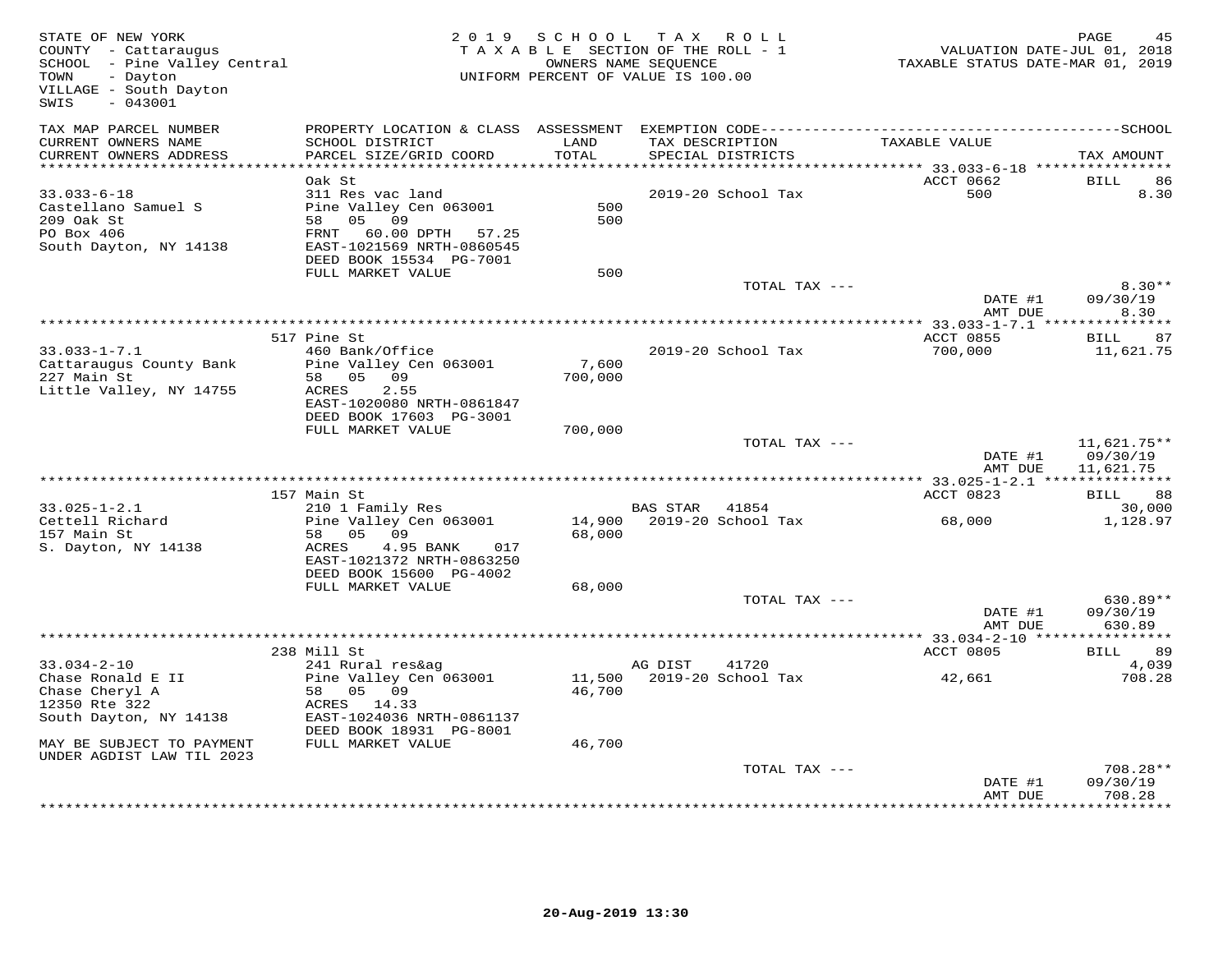| STATE OF NEW YORK<br>COUNTY - Cattaraugus<br>SCHOOL - Pine Valley Central<br>TOWN<br>- Dayton<br>VILLAGE - South Dayton<br>$-043001$<br>SWIS | 2019 SCHOOL<br>TAXABLE SECTION OF THE ROLL - 1<br>UNIFORM PERCENT OF VALUE IS 100.00 | PAGE<br>46<br>VALUATION DATE-JUL 01, 2018<br>TAXABLE STATUS DATE-MAR 01, 2019 |                                      |                      |                               |
|----------------------------------------------------------------------------------------------------------------------------------------------|--------------------------------------------------------------------------------------|-------------------------------------------------------------------------------|--------------------------------------|----------------------|-------------------------------|
| TAX MAP PARCEL NUMBER                                                                                                                        |                                                                                      |                                                                               |                                      |                      |                               |
| CURRENT OWNERS NAME<br>CURRENT OWNERS ADDRESS                                                                                                | SCHOOL DISTRICT<br>PARCEL SIZE/GRID COORD                                            | LAND<br>TOTAL                                                                 | TAX DESCRIPTION<br>SPECIAL DISTRICTS | TAXABLE VALUE        | TAX AMOUNT                    |
|                                                                                                                                              | 28 Maple St                                                                          |                                                                               |                                      | ACCT 0679            | BILL<br>90                    |
| $33.034 - 1 - 12$                                                                                                                            | 710 Manufacture                                                                      |                                                                               | 2019-20 School Tax                   | 650,000              | 10,791.62                     |
| Cherry Creek Woodcraft Inc                                                                                                                   | Pine Valley Cen 063001                                                               | 25,000                                                                        |                                      |                      |                               |
| PO Box 267                                                                                                                                   | 50 05 09                                                                             | 650,000                                                                       |                                      |                      |                               |
| South Dayton, NY 14138                                                                                                                       | Pilot Ex 10/01/01                                                                    |                                                                               |                                      |                      |                               |
|                                                                                                                                              | ACRES 11.38<br>EAST-1023226 NRTH-0861910                                             |                                                                               |                                      |                      |                               |
|                                                                                                                                              | DEED BOOK 5032 PG-4001                                                               |                                                                               |                                      |                      |                               |
|                                                                                                                                              | FULL MARKET VALUE                                                                    | 650,000                                                                       |                                      |                      |                               |
|                                                                                                                                              |                                                                                      |                                                                               | TOTAL TAX ---                        | DATE #1              | $10,791.62**$<br>09/30/19     |
|                                                                                                                                              |                                                                                      |                                                                               |                                      | AMT DUE              | 10,791.62                     |
|                                                                                                                                              | Mill St                                                                              |                                                                               |                                      | ACCT 0895            | <b>BILL</b><br>91             |
| $33.034 - 3 - 21.1$                                                                                                                          | 330 Vacant comm                                                                      |                                                                               | 2019-20 School Tax                   | 11,000               | 182.63                        |
| Cherry Creek Woodcraft Inc                                                                                                                   | Pine Valley Cen 063001                                                               | 11,000                                                                        |                                      |                      |                               |
| Inc                                                                                                                                          | 58 05 09                                                                             | 11,000                                                                        |                                      |                      |                               |
| PO Box 267                                                                                                                                   | ACRES<br>2.00                                                                        |                                                                               |                                      |                      |                               |
| South Dayton, NY 14138                                                                                                                       | EAST-1022573 NRTH-0859810<br>DEED BOOK 00958 PG-01109                                |                                                                               |                                      |                      |                               |
|                                                                                                                                              | FULL MARKET VALUE                                                                    | 11,000                                                                        |                                      |                      |                               |
|                                                                                                                                              |                                                                                      |                                                                               | TOTAL TAX ---                        |                      | 182.63**                      |
|                                                                                                                                              |                                                                                      |                                                                               |                                      | DATE #1<br>AMT DUE   | 09/30/19<br>182.63            |
|                                                                                                                                              |                                                                                      |                                                                               |                                      |                      |                               |
| $33.042 - 1 - 1.1$                                                                                                                           | Mill St<br>710 Manufacture                                                           |                                                                               | 2019-20 School Tax                   | ACCT 0682<br>245,000 | <b>BILL</b><br>92<br>4,067.61 |
| Cherry Creek Woodcraft Inc                                                                                                                   | Pine Valley Cen 063001                                                               | 40,000                                                                        |                                      |                      |                               |
| PO Box 267                                                                                                                                   | 58/57/49 05 09                                                                       | 245,000                                                                       |                                      |                      |                               |
| South Dayton, NY 14138                                                                                                                       | ACRES 20.50                                                                          |                                                                               |                                      |                      |                               |
|                                                                                                                                              | EAST-1022150 NRTH-0859080<br>DEED BOOK 00958 PG-01109                                |                                                                               |                                      |                      |                               |
|                                                                                                                                              | FULL MARKET VALUE                                                                    | 245,000                                                                       |                                      |                      |                               |
|                                                                                                                                              |                                                                                      |                                                                               | TOTAL TAX ---                        |                      | $4,067.61**$                  |
|                                                                                                                                              |                                                                                      |                                                                               |                                      | DATE #1              | 09/30/19                      |
|                                                                                                                                              |                                                                                      |                                                                               |                                      | AMT DUE              | 4,067.61                      |
|                                                                                                                                              | OFF Mill St                                                                          |                                                                               |                                      | ACCT 1330            | 93<br>BILL                    |
| $33.042 - 1 - 1.4$                                                                                                                           | 311 Res vac land                                                                     |                                                                               | 2019-20 School Tax                   | 3,000                | 49.81                         |
| Cherry Creek Woodcraft Inc                                                                                                                   | Pine Valley Cen 063001                                                               | 3,000                                                                         |                                      |                      |                               |
| PO Box 267                                                                                                                                   | 49/57<br>05 09                                                                       | 3,000                                                                         |                                      |                      |                               |
| South Dayton, NY 14138                                                                                                                       | ACRES<br>3.35                                                                        |                                                                               |                                      |                      |                               |
|                                                                                                                                              | EAST-1022599 NRTH-0859520<br>DEED BOOK 00958 PG-01109                                |                                                                               |                                      |                      |                               |
|                                                                                                                                              | FULL MARKET VALUE                                                                    | 3,000                                                                         |                                      |                      |                               |
|                                                                                                                                              |                                                                                      |                                                                               | TOTAL TAX ---                        |                      | 49.81**                       |
|                                                                                                                                              |                                                                                      |                                                                               |                                      | DATE #1              | 09/30/19                      |
|                                                                                                                                              |                                                                                      |                                                                               |                                      | AMT DUE              | 49.81                         |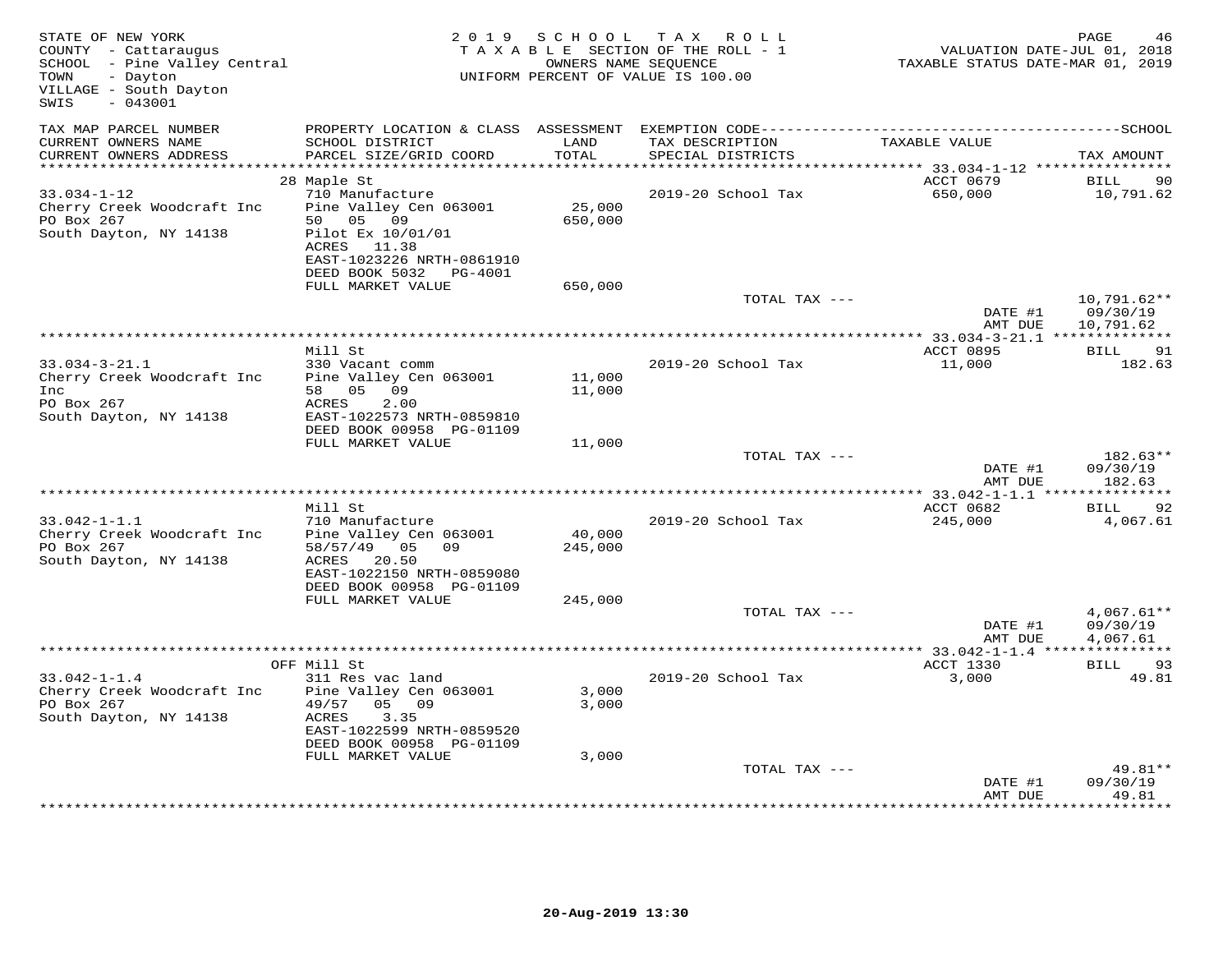| STATE OF NEW YORK<br>COUNTY - Cattaraugus<br>SCHOOL - Pine Valley Central<br>TOWN<br>- Dayton<br>VILLAGE - South Dayton<br>$-043001$<br>SWIS |                                                                                   | 2019 SCHOOL<br>TAXABLE SECTION OF THE ROLL - 1<br>UNIFORM PERCENT OF VALUE IS 100.00 | TAX ROLL<br>OWNERS NAME SEQUENCE |                                      | VALUATION DATE-JUL 01, 2018<br>TAXABLE STATUS DATE-MAR 01, 2019 | PAGE                             | 47     |
|----------------------------------------------------------------------------------------------------------------------------------------------|-----------------------------------------------------------------------------------|--------------------------------------------------------------------------------------|----------------------------------|--------------------------------------|-----------------------------------------------------------------|----------------------------------|--------|
| TAX MAP PARCEL NUMBER<br>CURRENT OWNERS NAME<br>CURRENT OWNERS ADDRESS                                                                       | PROPERTY LOCATION & CLASS ASSESSMENT<br>SCHOOL DISTRICT<br>PARCEL SIZE/GRID COORD | LAND<br>TOTAL                                                                        |                                  | TAX DESCRIPTION<br>SPECIAL DISTRICTS | TAXABLE VALUE                                                   | TAX AMOUNT                       |        |
| *************************                                                                                                                    |                                                                                   |                                                                                      |                                  |                                      |                                                                 |                                  |        |
|                                                                                                                                              | 127 Oak St                                                                        |                                                                                      |                                  |                                      | ACCT 0832                                                       | BILL                             | 94     |
| $33.033 - 6 - 22$<br>Colvenbach Bruce<br>127 Oak St                                                                                          | 210 1 Family Res<br>Pine Valley Cen 063001<br>58<br>05<br>09                      | 3,100<br>70,300                                                                      | <b>BAS STAR</b>                  | 41854<br>2019-20 School Tax          | 70,300                                                          | 1,167.16                         | 30,000 |
| South Dayton, NY 14138                                                                                                                       | FRNT 120.00 DPTH 125.00<br>EAST-1021857 NRTH-0860298<br>DEED BOOK 29147 PG-4001   |                                                                                      |                                  |                                      |                                                                 |                                  |        |
|                                                                                                                                              | FULL MARKET VALUE                                                                 | 70,300                                                                               |                                  |                                      |                                                                 |                                  |        |
|                                                                                                                                              |                                                                                   |                                                                                      |                                  | TOTAL TAX ---                        |                                                                 | 669.08**                         |        |
|                                                                                                                                              |                                                                                   |                                                                                      |                                  |                                      | DATE #1<br>AMT DUE                                              | 09/30/19<br>669.08               |        |
|                                                                                                                                              |                                                                                   |                                                                                      |                                  |                                      |                                                                 |                                  |        |
|                                                                                                                                              | 117 Main St                                                                       |                                                                                      |                                  |                                      | ACCT 0690                                                       | BILL 95                          |        |
| $33.025 - 1 - 24$<br>Corkwell Kevin O                                                                                                        | 210 1 Family Res<br>Pine Valley Cen 063001                                        | 12,200                                                                               | BAS STAR 41854                   | 2019-20 School Tax                   | 88,000                                                          | 1,461.02                         | 30,000 |
| PO Box 15                                                                                                                                    | 58 05<br>09                                                                       | 88,000                                                                               |                                  |                                      |                                                                 |                                  |        |
| South Dayton, NY 14138                                                                                                                       | 3.10 BANK<br>ACRES<br>017<br>EAST-1020575 NRTH-0862210                            |                                                                                      |                                  |                                      |                                                                 |                                  |        |
|                                                                                                                                              | DEED BOOK 5284 PG-4002                                                            |                                                                                      |                                  |                                      |                                                                 |                                  |        |
|                                                                                                                                              | FULL MARKET VALUE                                                                 | 88,000                                                                               |                                  | TOTAL TAX ---                        |                                                                 | $962.94**$                       |        |
|                                                                                                                                              |                                                                                   |                                                                                      |                                  |                                      | DATE #1<br>AMT DUE                                              | 09/30/19<br>962.94               |        |
|                                                                                                                                              |                                                                                   |                                                                                      |                                  |                                      |                                                                 | ***********                      |        |
|                                                                                                                                              | 60 Pine St                                                                        |                                                                                      |                                  |                                      | ACCT 0847                                                       | BILL                             | 96     |
| $33.034 - 2 - 1$                                                                                                                             | 210 1 Family Res                                                                  |                                                                                      | BAS STAR                         | 41854                                |                                                                 |                                  | 30,000 |
| Cortright John<br>60 Pine St<br>S. Dayton, NY 14138                                                                                          | Pine Valley Cen 063001<br>0.5<br>58<br>09<br>FRNT 60.00 DPTH 213.00               | 3,600<br>36,500                                                                      |                                  | 2019-20 School Tax                   | 36,500                                                          |                                  | 605.99 |
|                                                                                                                                              | EAST-1023072 NRTH-0860028<br>DEED BOOK 11334 PG-4001                              |                                                                                      |                                  |                                      |                                                                 |                                  |        |
|                                                                                                                                              | FULL MARKET VALUE                                                                 | 36,500                                                                               |                                  |                                      |                                                                 |                                  |        |
|                                                                                                                                              |                                                                                   |                                                                                      |                                  | TOTAL TAX ---                        | DATE #1<br>AMT DUE                                              | $107.92**$<br>09/30/19<br>107.92 |        |
|                                                                                                                                              |                                                                                   |                                                                                      |                                  |                                      |                                                                 |                                  |        |
|                                                                                                                                              | 412 Second St                                                                     |                                                                                      |                                  |                                      | ACCT 0711                                                       | <b>BILL</b>                      | 97     |
| $33.033 - 4 - 1$                                                                                                                             | 210 1 Family Res                                                                  |                                                                                      | BAS STAR 41854                   |                                      |                                                                 |                                  | 30,000 |
| Danner Michael P<br>Pillard Tracy L                                                                                                          | Pine Valley Cen 063001<br>58 05<br>09                                             | 4,900<br>70,000                                                                      |                                  | 2019-20 School Tax                   | 70,000                                                          | 1,162.17                         |        |
| 412 Second St                                                                                                                                | FRNT 150.00 DPTH 150.00                                                           |                                                                                      |                                  |                                      |                                                                 |                                  |        |
| PO Box 238                                                                                                                                   | BANK<br>017                                                                       |                                                                                      |                                  |                                      |                                                                 |                                  |        |
| S. Dayton, NY 14138                                                                                                                          | EAST-1021924 NRTH-0861967<br>DEED BOOK 11341 PG-7003                              |                                                                                      |                                  |                                      |                                                                 |                                  |        |
|                                                                                                                                              | FULL MARKET VALUE                                                                 | 70,000                                                                               |                                  |                                      |                                                                 |                                  |        |
|                                                                                                                                              |                                                                                   |                                                                                      |                                  | TOTAL TAX ---                        | DATE #1                                                         | 664.10**<br>09/30/19             |        |
|                                                                                                                                              |                                                                                   |                                                                                      |                                  |                                      | AMT DUE                                                         | 664.10                           |        |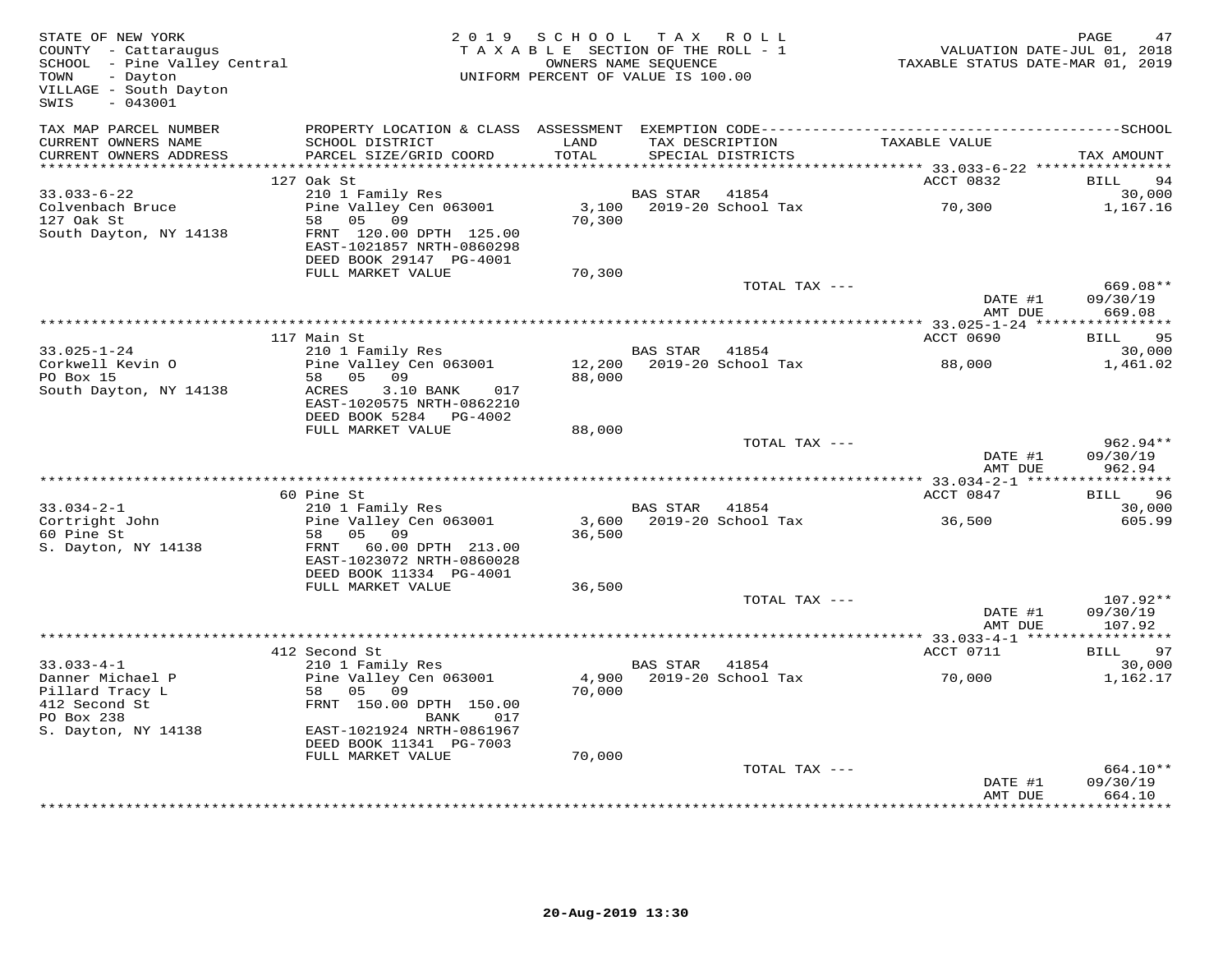| STATE OF NEW YORK<br>COUNTY - Cattaraugus<br>SCHOOL - Pine Valley Central<br>- Dayton<br>TOWN<br>VILLAGE - South Dayton<br>$-043001$<br>SWIS |                                                                                  | 2019 SCHOOL<br>TAXABLE SECTION OF THE ROLL - 1<br>UNIFORM PERCENT OF VALUE IS 100.00 | TAX ROLL<br>OWNERS NAME SEQUENCE |                             |                             | PAGE<br>48<br>VALUATION DATE-JUL 01, 2018<br>TAXABLE STATUS DATE-MAR 01, 2019 |
|----------------------------------------------------------------------------------------------------------------------------------------------|----------------------------------------------------------------------------------|--------------------------------------------------------------------------------------|----------------------------------|-----------------------------|-----------------------------|-------------------------------------------------------------------------------|
| TAX MAP PARCEL NUMBER                                                                                                                        |                                                                                  |                                                                                      |                                  |                             |                             |                                                                               |
| CURRENT OWNERS NAME<br>CURRENT OWNERS ADDRESS                                                                                                | SCHOOL DISTRICT<br>PARCEL SIZE/GRID COORD                                        | LAND<br>TOTAL                                                                        | TAX DESCRIPTION                  | SPECIAL DISTRICTS           | TAXABLE VALUE               | TAX AMOUNT                                                                    |
| **********************                                                                                                                       |                                                                                  |                                                                                      |                                  |                             |                             |                                                                               |
|                                                                                                                                              | 115 Maple St                                                                     |                                                                                      |                                  |                             | ACCT 0728                   | <b>BILL</b><br>98                                                             |
| $33.033 - 4 - 28$                                                                                                                            | 210 1 Family Res                                                                 |                                                                                      | BAS STAR 41854                   |                             |                             | 30,000                                                                        |
| Dawley Bryan C<br>PO Box 70                                                                                                                  | Pine Valley Cen 063001<br>09<br>58 05                                            | 63,700                                                                               | 2,600 2019-20 School Tax         |                             | 63,700                      | 1,057.58                                                                      |
| South Dayton, NY 14138                                                                                                                       | FRNT 100.00 DPTH 150.00<br>EAST-1021769 NRTH-0861192<br>DEED BOOK 00938 PG-00672 |                                                                                      |                                  |                             |                             |                                                                               |
|                                                                                                                                              | FULL MARKET VALUE                                                                | 63,700                                                                               |                                  |                             |                             |                                                                               |
|                                                                                                                                              |                                                                                  |                                                                                      |                                  | TOTAL TAX ---               |                             | 559.50**                                                                      |
|                                                                                                                                              |                                                                                  |                                                                                      |                                  |                             | DATE #1<br>AMT DUE          | 09/30/19<br>559.50                                                            |
|                                                                                                                                              |                                                                                  |                                                                                      |                                  |                             |                             |                                                                               |
|                                                                                                                                              | 123 Maple St                                                                     |                                                                                      |                                  |                             | ACCT 0795                   | BILL<br>- 99                                                                  |
| $33.033 - 4 - 33$                                                                                                                            | 210 1 Family Res                                                                 |                                                                                      |                                  | 2019-20 School Tax          | 57,200                      | 949.66                                                                        |
| Dawley Kyle C                                                                                                                                | Pine Valley Cen 063001                                                           | 2,600                                                                                |                                  |                             |                             |                                                                               |
| Beightol Jeffrey                                                                                                                             | 58 05<br>09                                                                      | 57,200                                                                               |                                  |                             |                             |                                                                               |
| 123 Maple St                                                                                                                                 | FRNT 100.00 DPTH 150.00<br>EAST-1021607 NRTH-0861308                             |                                                                                      |                                  |                             |                             |                                                                               |
| South Dayton, NY 14138                                                                                                                       | DEED BOOK 22672 PG-5001                                                          |                                                                                      |                                  |                             |                             |                                                                               |
|                                                                                                                                              | FULL MARKET VALUE                                                                | 57,200                                                                               |                                  |                             |                             |                                                                               |
|                                                                                                                                              |                                                                                  |                                                                                      |                                  | TOTAL TAX ---               |                             | 949.66**                                                                      |
|                                                                                                                                              |                                                                                  |                                                                                      |                                  |                             | DATE #1                     | 09/30/19                                                                      |
|                                                                                                                                              |                                                                                  |                                                                                      |                                  |                             | AMT DUE                     | 949.66                                                                        |
|                                                                                                                                              |                                                                                  |                                                                                      |                                  |                             |                             |                                                                               |
|                                                                                                                                              | 318 Pine St                                                                      |                                                                                      |                                  |                             | ACCT 0786                   | BILL 100                                                                      |
| $33.033 - 4 - 32$                                                                                                                            | 210 1 Family Res                                                                 |                                                                                      |                                  | 2019-20 School Tax          | 75,300                      | 1,250.17                                                                      |
| Ditech Financial LLC<br>345 St. Peter Street                                                                                                 | Pine Valley Cen 063001<br>58 05 09                                               | 2,600                                                                                |                                  |                             |                             |                                                                               |
| St. Paul, MN 55102                                                                                                                           | FRNT 100.00 DPTH 150.00                                                          | 75,300                                                                               |                                  |                             |                             |                                                                               |
|                                                                                                                                              | EAST-1021579 NRTH-0861142                                                        |                                                                                      |                                  |                             |                             |                                                                               |
|                                                                                                                                              | DEED BOOK 29663 PG-5001                                                          |                                                                                      |                                  |                             |                             |                                                                               |
|                                                                                                                                              | FULL MARKET VALUE                                                                | 75,300                                                                               |                                  |                             |                             |                                                                               |
|                                                                                                                                              |                                                                                  |                                                                                      |                                  | TOTAL TAX ---               |                             | $1,250.17**$                                                                  |
|                                                                                                                                              |                                                                                  |                                                                                      |                                  |                             | DATE #1                     | 09/30/19                                                                      |
|                                                                                                                                              |                                                                                  |                                                                                      |                                  |                             | AMT DUE                     | 1,250.17                                                                      |
|                                                                                                                                              |                                                                                  |                                                                                      |                                  |                             |                             |                                                                               |
| $33.034 - 1 - 13.2$                                                                                                                          | 281 Mill St                                                                      |                                                                                      |                                  |                             | ACCT 1388                   | BILL 101                                                                      |
| Duntley Kevin R                                                                                                                              | 270 Mfg housing<br>Pine Valley Cen 063001                                        | 12,000                                                                               | ENH STAR                         | 41834<br>2019-20 School Tax | 45,000                      | 45,000<br>747.11                                                              |
| Duntley Luise M                                                                                                                              | 50<br>05<br>09                                                                   | 45,000                                                                               |                                  |                             |                             |                                                                               |
| 281 Mill St                                                                                                                                  | 4.80<br>ACRES                                                                    |                                                                                      |                                  |                             |                             |                                                                               |
| S. Dayton, NY 14138                                                                                                                          | EAST-1023915 NRTH-0861813                                                        |                                                                                      |                                  |                             |                             |                                                                               |
|                                                                                                                                              | DEED BOOK 12136 PG-8001                                                          |                                                                                      |                                  |                             |                             |                                                                               |
|                                                                                                                                              | FULL MARKET VALUE                                                                | 45,000                                                                               |                                  |                             |                             |                                                                               |
|                                                                                                                                              |                                                                                  |                                                                                      |                                  | TOTAL TAX ---               |                             | $0.00**$                                                                      |
|                                                                                                                                              |                                                                                  |                                                                                      |                                  |                             | *************************** |                                                                               |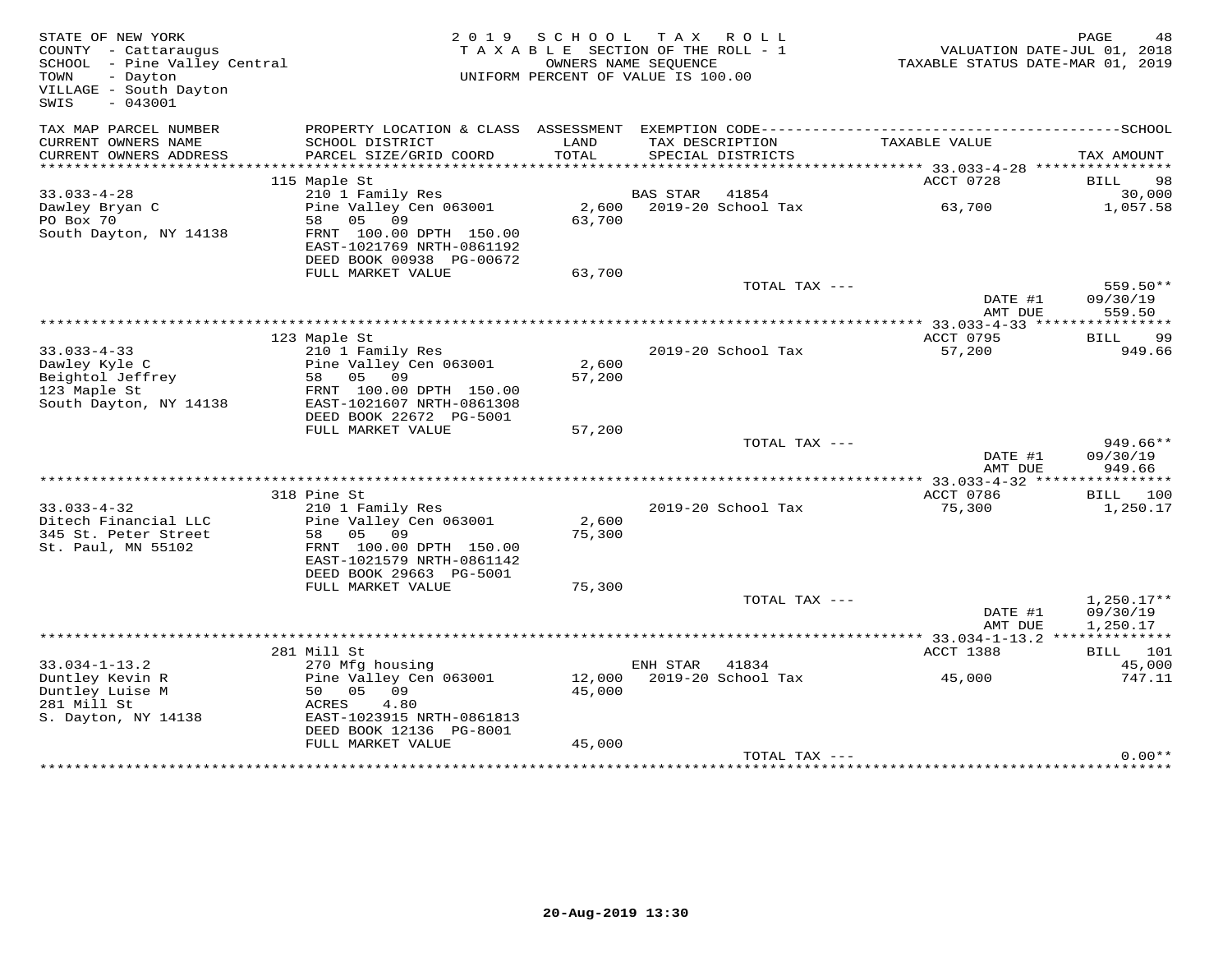| STATE OF NEW YORK<br>COUNTY - Cattaraugus<br>COUNTY - Cattaraugus<br>SCHOOL - Pine Valley Central<br>TOWN - Dayton<br>TOWN<br>- Dayton<br>VILLAGE - South Dayton<br>SWIS<br>$-043001$ |                                                                                                                                            |                 | 2019 SCHOOL TAX ROLL<br>TAXABLE SECTION OF THE ROLL - 1<br>OWNERS NAME SEQUENCE<br>UNIFORM PERCENT OF VALUE IS 100.00 | 71, VALUATION DATE-JUL 01, 2018<br>TAXABLE STATUS DATE-MAR 01, 2019 | PAGE                               |
|---------------------------------------------------------------------------------------------------------------------------------------------------------------------------------------|--------------------------------------------------------------------------------------------------------------------------------------------|-----------------|-----------------------------------------------------------------------------------------------------------------------|---------------------------------------------------------------------|------------------------------------|
| TAX MAP PARCEL NUMBER<br>CURRENT OWNERS NAME<br>CURRENT OWNERS ADDRESS                                                                                                                | SCHOOL DISTRICT<br>PARCEL SIZE/GRID COORD                                                                                                  | LAND<br>TOTAL   | TAX DESCRIPTION<br>SPECIAL DISTRICTS                                                                                  | TAXABLE VALUE                                                       | TAX AMOUNT                         |
|                                                                                                                                                                                       |                                                                                                                                            |                 |                                                                                                                       |                                                                     |                                    |
| $33.025 - 1 - 28$<br>Dye James N<br>Dye Jennifer J<br>8568 Silver Creek Rd                                                                                                            | Pine St<br>311 Res vac land<br>Pine Valley Cen 063001<br>58 05 09<br>ACRES<br>5.60                                                         | 5,600<br>5,600  | 2019-20 School Tax                                                                                                    | ACCT 1225<br>5,600                                                  | BILL 102<br>92.97                  |
| South Dayton, NY 14138                                                                                                                                                                | EAST-1019833 NRTH-0862413<br>DEED BOOK 25761 PG-3001<br>FULL MARKET VALUE                                                                  | 5,600           |                                                                                                                       |                                                                     |                                    |
|                                                                                                                                                                                       |                                                                                                                                            |                 | TOTAL TAX ---                                                                                                         |                                                                     | $92.97**$                          |
|                                                                                                                                                                                       |                                                                                                                                            |                 |                                                                                                                       | DATE #1<br>AMT DUE                                                  | 09/30/19<br>92.97                  |
|                                                                                                                                                                                       |                                                                                                                                            |                 |                                                                                                                       |                                                                     |                                    |
|                                                                                                                                                                                       | 404 Pine St<br>210 1 Family Res                                                                                                            |                 | BAS STAR 41854                                                                                                        | ACCT 0713                                                           | BILL 103<br>30,000                 |
| 33.033-3-26<br>Eklund Larry C<br>Eklund Londa L<br>PO Box 136                                                                                                                         | Pine Valley Cen 063001<br>58 05 09<br>FRNT 100.00 DPTH 150.00                                                                              | 78,800          | 2,600 2019-20 School Tax                                                                                              | 78,800                                                              | 1,308.28                           |
| South Dayton, NY 14138 EAST-1021274 NRTH-0861360                                                                                                                                      |                                                                                                                                            |                 |                                                                                                                       |                                                                     |                                    |
|                                                                                                                                                                                       | DEED BOOK 865<br>PG-00323<br>FULL MARKET VALUE                                                                                             | 78,800          |                                                                                                                       |                                                                     |                                    |
|                                                                                                                                                                                       |                                                                                                                                            |                 | TOTAL TAX ---                                                                                                         | DATE #1<br>AMT DUE                                                  | 810.20**<br>09/30/19<br>810.20     |
|                                                                                                                                                                                       |                                                                                                                                            |                 |                                                                                                                       |                                                                     |                                    |
|                                                                                                                                                                                       | 209 Pine St                                                                                                                                |                 |                                                                                                                       | ACCT 0794                                                           | BILL 104                           |
| $33.033 - 5 - 37$<br>Ellis Douglas<br>Ellis Cindy L<br>408 Hunt Rd                                                                                                                    | 481 Att row bldg<br>Pine Valley Cen 063001<br>58 05 09<br>FRNT 50.00 DPTH 150.00<br>EAST-1022188 NRTH-0860442                              | 4,000<br>68,000 | 2019-20 School Tax                                                                                                    | 68,000                                                              | 1,128.97                           |
| Cherry Creek, NY 14723                                                                                                                                                                | DEED BOOK 852<br>PG-00109                                                                                                                  |                 |                                                                                                                       |                                                                     |                                    |
|                                                                                                                                                                                       | FULL MARKET VALUE                                                                                                                          | 68,000          |                                                                                                                       |                                                                     |                                    |
|                                                                                                                                                                                       |                                                                                                                                            |                 | TOTAL TAX ---                                                                                                         | DATE #1<br>AMT DUE                                                  | 1,128.97**<br>09/30/19<br>1,128.97 |
|                                                                                                                                                                                       |                                                                                                                                            |                 |                                                                                                                       | ******** 33.033-4-15 ****************                               |                                    |
|                                                                                                                                                                                       | 11 Cherry St                                                                                                                               |                 |                                                                                                                       | ACCT 0803                                                           | BILL 105                           |
| $33.033 - 4 - 15$<br>Ellis Jack L Jr<br>PO Box 344<br>South Dayton, NY 14138                                                                                                          | 210 1 Family Res<br>Pine Valley Cen 063001<br>58 05 09<br>FRNT 100.00 DPTH 150.00<br>EAST-1022022 NRTH-0861462<br>DEED BOOK 00939 PG-00277 | 63,700          | BAS STAR 41854<br>2,600 2019-20 School Tax                                                                            | 63,700                                                              | 30,000<br>1,057.58                 |
|                                                                                                                                                                                       | FULL MARKET VALUE                                                                                                                          | 63,700          |                                                                                                                       |                                                                     |                                    |
|                                                                                                                                                                                       |                                                                                                                                            |                 | TOTAL TAX ---                                                                                                         | DATE #1<br>AMT DUE                                                  | 559.50**<br>09/30/19<br>559.50     |
|                                                                                                                                                                                       |                                                                                                                                            |                 |                                                                                                                       |                                                                     |                                    |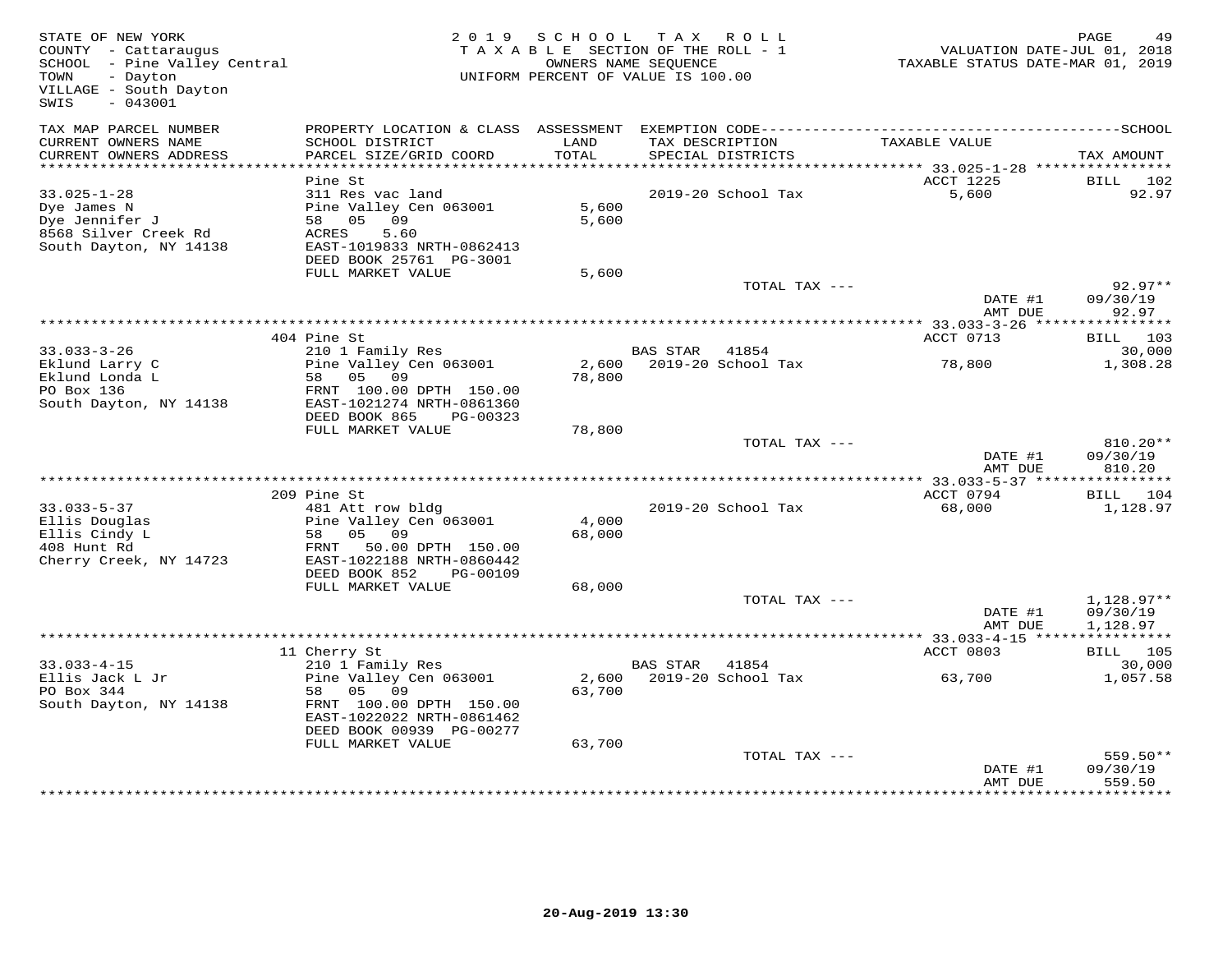| STATE OF NEW YORK<br>COUNTY - Cattaraugus<br>SCHOOL - Pine Valley Central<br>- Dayton<br>TOWN<br>VILLAGE - South Dayton<br>SWIS<br>$-043001$ |                                                                                                                                                                 |                  | 2019 SCHOOL TAX ROLL<br>TAXABLE SECTION OF THE ROLL - 1<br>OWNERS NAME SEOUENCE<br>UNIFORM PERCENT OF VALUE IS 100.00 | VALUATION DATE-JUL 01, 2018<br>TAXABLE STATUS DATE-MAR 01, 2019 | PAGE<br>50                           |
|----------------------------------------------------------------------------------------------------------------------------------------------|-----------------------------------------------------------------------------------------------------------------------------------------------------------------|------------------|-----------------------------------------------------------------------------------------------------------------------|-----------------------------------------------------------------|--------------------------------------|
| TAX MAP PARCEL NUMBER<br>CURRENT OWNERS NAME                                                                                                 | PROPERTY LOCATION & CLASS ASSESSMENT EXEMPTION CODE-----------------------------------SCHOOL<br>SCHOOL DISTRICT                                                 | LAND             | TAX DESCRIPTION                                                                                                       | TAXABLE VALUE                                                   |                                      |
| CURRENT OWNERS ADDRESS<br>************************                                                                                           | PARCEL SIZE/GRID COORD                                                                                                                                          | TOTAL            | SPECIAL DISTRICTS                                                                                                     |                                                                 | TAX AMOUNT                           |
|                                                                                                                                              | 1 Mill St                                                                                                                                                       |                  |                                                                                                                       | ACCT 0692                                                       | BILL<br>106                          |
| $33.033 - 6 - 39$<br>Ellis Justin<br>7 Mill St<br>PO Box 12<br>South Dayton, NY 14138                                                        | 210 1 Family Res<br>Pine Valley Cen 063001<br>58 05 09<br>ACRES<br>1.03 BANK<br>017<br>EAST-1022200 NRTH-0859859<br>DEED BOOK 4334 PG-7002                      | 7,800<br>35,000  | 2019-20 School Tax                                                                                                    | 35,000                                                          | 581.09                               |
|                                                                                                                                              | FULL MARKET VALUE                                                                                                                                               | 35,000           |                                                                                                                       |                                                                 |                                      |
|                                                                                                                                              |                                                                                                                                                                 |                  | TOTAL TAX ---                                                                                                         | DATE #1<br>AMT DUE                                              | 581.09**<br>09/30/19<br>581.09       |
|                                                                                                                                              |                                                                                                                                                                 |                  |                                                                                                                       |                                                                 |                                      |
| $33.033 - 6 - 21$<br>Ellis Laurence E<br>11969 Ruckh Hill Rd<br>PO Box 13                                                                    | 133 Oak St<br>210 1 Family Res<br>Pine Valley Cen 063001<br>58 05 09<br>FRNT 60.00 DPTH 125.00                                                                  | 1,600<br>25,000  | 2019-20 School Tax                                                                                                    | ACCT 0872<br>25,000                                             | BILL 107<br>415.06                   |
| Leon, NY 14751                                                                                                                               | EAST-1021785 NRTH-0860350                                                                                                                                       |                  |                                                                                                                       |                                                                 |                                      |
|                                                                                                                                              | DEED BOOK 16175 PG-4002<br>FULL MARKET VALUE                                                                                                                    | 25,000           |                                                                                                                       |                                                                 |                                      |
|                                                                                                                                              |                                                                                                                                                                 |                  | TOTAL TAX ---                                                                                                         | DATE #1<br>AMT DUE                                              | $415.06**$<br>09/30/19<br>415.06     |
|                                                                                                                                              |                                                                                                                                                                 |                  |                                                                                                                       |                                                                 |                                      |
| $33.033 - 5 - 32$<br>Ellis Rhoda<br>Snyder Talon<br>19 First St<br>PO Box 337                                                                | 7 Park St<br>461 Bank<br>Pine Valley Cen 063001<br>58 05 09<br>FRNT 38.00 DPTH 44.00<br>EAST-1022316 NRTH-0860625                                               | 3,000<br>62,000  | 2019-20 School Tax                                                                                                    | ACCT 0787<br>62,000                                             | BILL 108<br>1,029.35                 |
| South Dayton, NY 14138                                                                                                                       | DEED BOOK 26053 PG-3001<br>FULL MARKET VALUE                                                                                                                    | 62,000           |                                                                                                                       |                                                                 |                                      |
|                                                                                                                                              |                                                                                                                                                                 |                  | TOTAL TAX ---                                                                                                         | DATE #1<br>AMT DUE                                              | $1,029.35**$<br>09/30/19<br>1,029.35 |
|                                                                                                                                              |                                                                                                                                                                 |                  |                                                                                                                       | ***** 33.033-6-6 ****                                           | ***********                          |
|                                                                                                                                              | 19 First St                                                                                                                                                     |                  |                                                                                                                       | ACCT 0773                                                       | BILL 109                             |
| $33.033 - 6 - 6$<br>Ellis Rhoda<br>Snyder Terry<br>19 First St<br>PO Box 337<br>South Dayton, NY 14138                                       | 210 1 Family Res<br>Pine Valley Cen 063001<br>58 05 09<br>FRNT 260.00 DPTH 150.00<br>EAST-1021389 NRTH-0860231<br>DEED BOOK 00953 PG-00736<br>FULL MARKET VALUE | 57,000<br>57,000 | BAS STAR 41854<br>7,100 2019-20 School Tax                                                                            | 57,000                                                          | 30,000<br>946.34                     |
|                                                                                                                                              |                                                                                                                                                                 |                  | TOTAL TAX ---                                                                                                         | DATE #1<br>AMT DUE                                              | 448.27**<br>09/30/19<br>448.27       |
|                                                                                                                                              |                                                                                                                                                                 |                  |                                                                                                                       |                                                                 |                                      |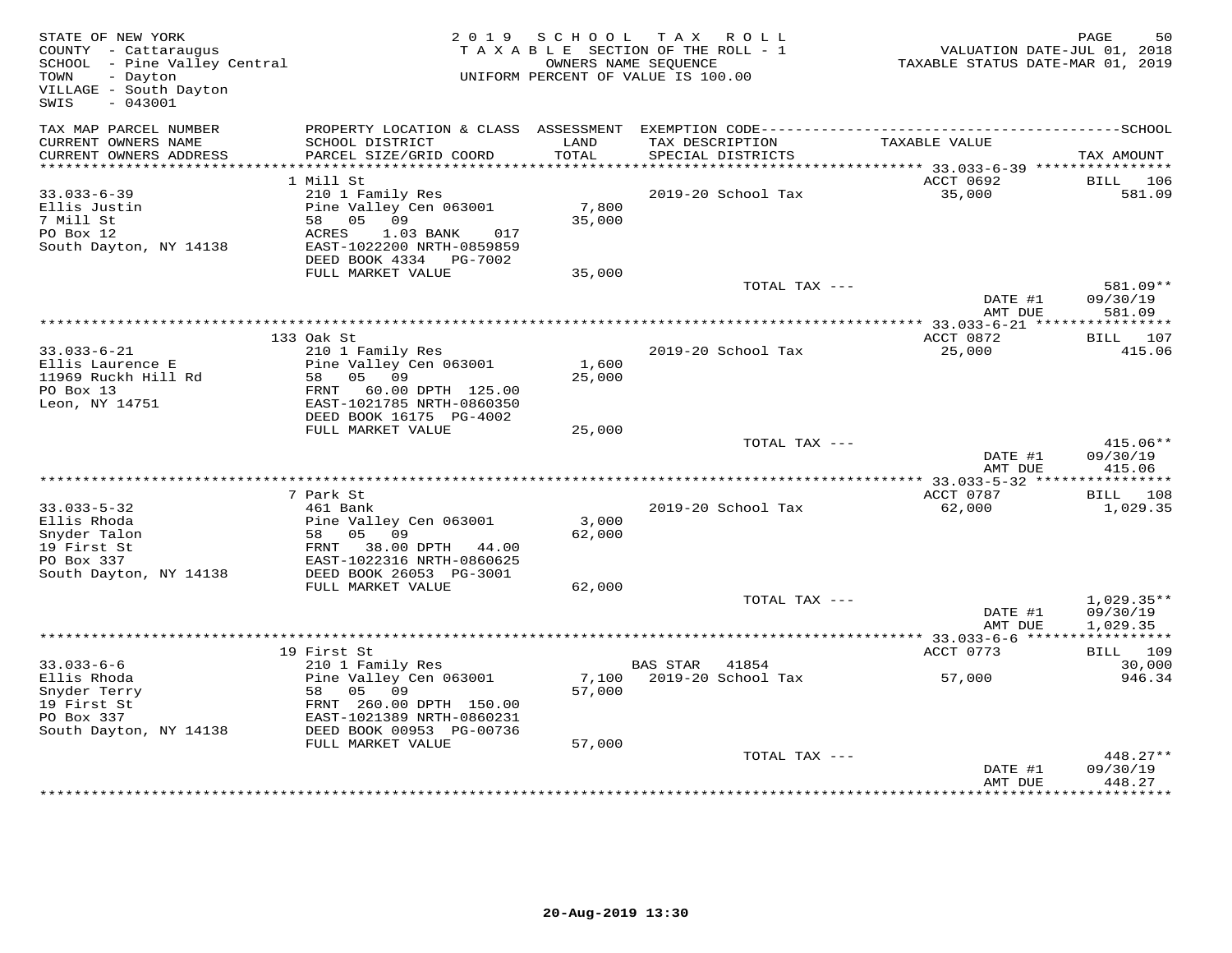| TAX MAP PARCEL NUMBER<br>CURRENT OWNERS NAME<br>SCHOOL DISTRICT<br>LAND<br>TAX DESCRIPTION<br>TAXABLE VALUE<br>CURRENT OWNERS ADDRESS<br>PARCEL SIZE/GRID COORD<br>TOTAL<br>SPECIAL DISTRICTS<br>TAX AMOUNT<br>ACCT 0686<br>321 Pine St<br>110<br>BILL<br>$33.033 - 5 - 6$<br>41854<br>30,000<br>210 1 Family Res<br>BAS STAR<br>2019-20 School Tax<br>806.88<br>Pine Valley Cen 063001<br>2,600<br>48,600<br>Elwell Jayette<br>48,600<br>Elwell Roger<br>58<br>05 09<br>321 Pine St<br>FRNT 100.00 DPTH 150.00<br>PO Box 475<br>BANK<br>032<br>EAST-1021355 NRTH-0861039<br>South Dayton, NY 14138<br>DEED BOOK 01004 PG-00498<br>FULL MARKET VALUE<br>48,600<br>TOTAL TAX ---<br>308.81**<br>DATE #1<br>09/30/19<br>308.81<br>AMT DUE<br>***********<br>2 Prospect St<br>ACCT 5031<br>BILL 111<br>$33.026 - 1 - 5$<br>210 1 Family Res<br>2019-20 School Tax<br>76,300<br>1,266.77<br>Feger Paul<br>Pine Valley Cen 063001<br>15,900<br>58 05 09<br>76,300<br>177 Tremont Ave<br>Kenmore, NY 14217<br>ACRES<br>5.60<br>EAST-1022796 NRTH-0862203<br>DEED BOOK 7591 PG-3001<br>FULL MARKET VALUE<br>76,300<br>TOTAL TAX ---<br>$1,266.77**$<br>DATE #1<br>09/30/19<br>AMT DUE<br>1,266.77<br>**********************************<br>** 33.033-2-5.2 ****************<br>56 Main St<br>ACCT 1162<br><b>BILL</b> 112<br>$33.033 - 2 - 5.2$<br>310 Res Vac<br>2019-20 School Tax<br>2,700<br>44.83<br>Feger Paul<br>Pine Valley Cen 063001<br>2,700<br>177 Tremont Ave<br>2,700<br>58<br>05 09<br>Kenmore, NY 14217<br>FRNT 99.94 DPTH 65.58<br>EAST-1020561 NRTH-0861234<br>DEED BOOK 23942 PG-5006<br>FULL MARKET VALUE<br>2,700<br>TOTAL TAX ---<br>44.83**<br>09/30/19<br>DATE #1<br>AMT DUE<br>44.83<br>********<br>41 Main St<br>ACCT 1289<br>BILL 113<br>$33.033 - 1 - 14.4$<br>270 Mfg housing<br>2019-20 School Tax<br>11,900<br>197.57<br>Feger Paul J<br>Pine Valley Cen 063001<br>1,000<br>177 Tremont Ave<br>58<br>05 09<br>11,900<br>FRNT 38.00 DPTH 228.80<br>Kenmore, NY 14217<br>EAST-1019993 NRTH-0861214<br>DEED BOOK 21912 PG-3005<br>FULL MARKET VALUE<br>11,900<br>TOTAL TAX ---<br>$197.57**$<br>DATE #1<br>09/30/19<br>AMT DUE<br>197.57 | STATE OF NEW YORK<br>COUNTY - Cattaraugus<br>SCHOOL - Pine Valley Central<br>TOWN<br>- Dayton<br>VILLAGE - South Dayton<br>$-043001$<br>SWIS | 2019 SCHOOL<br>TAXABLE SECTION OF THE ROLL - 1<br>UNIFORM PERCENT OF VALUE IS 100.00 | TAX ROLL<br>OWNERS NAME SEQUENCE |  | PAGE<br>VALUATION DATE-JUL 01, 2018<br>TAXABLE STATUS DATE-MAR 01, 2019 | 51 |
|---------------------------------------------------------------------------------------------------------------------------------------------------------------------------------------------------------------------------------------------------------------------------------------------------------------------------------------------------------------------------------------------------------------------------------------------------------------------------------------------------------------------------------------------------------------------------------------------------------------------------------------------------------------------------------------------------------------------------------------------------------------------------------------------------------------------------------------------------------------------------------------------------------------------------------------------------------------------------------------------------------------------------------------------------------------------------------------------------------------------------------------------------------------------------------------------------------------------------------------------------------------------------------------------------------------------------------------------------------------------------------------------------------------------------------------------------------------------------------------------------------------------------------------------------------------------------------------------------------------------------------------------------------------------------------------------------------------------------------------------------------------------------------------------------------------------------------------------------------------------------------------------------------------------------------------------------------------------------------------------------------------------------------------------------------------------------------------------------------------------------------------------------------------|----------------------------------------------------------------------------------------------------------------------------------------------|--------------------------------------------------------------------------------------|----------------------------------|--|-------------------------------------------------------------------------|----|
|                                                                                                                                                                                                                                                                                                                                                                                                                                                                                                                                                                                                                                                                                                                                                                                                                                                                                                                                                                                                                                                                                                                                                                                                                                                                                                                                                                                                                                                                                                                                                                                                                                                                                                                                                                                                                                                                                                                                                                                                                                                                                                                                                               |                                                                                                                                              |                                                                                      |                                  |  |                                                                         |    |
|                                                                                                                                                                                                                                                                                                                                                                                                                                                                                                                                                                                                                                                                                                                                                                                                                                                                                                                                                                                                                                                                                                                                                                                                                                                                                                                                                                                                                                                                                                                                                                                                                                                                                                                                                                                                                                                                                                                                                                                                                                                                                                                                                               |                                                                                                                                              |                                                                                      |                                  |  |                                                                         |    |
|                                                                                                                                                                                                                                                                                                                                                                                                                                                                                                                                                                                                                                                                                                                                                                                                                                                                                                                                                                                                                                                                                                                                                                                                                                                                                                                                                                                                                                                                                                                                                                                                                                                                                                                                                                                                                                                                                                                                                                                                                                                                                                                                                               |                                                                                                                                              |                                                                                      |                                  |  |                                                                         |    |
|                                                                                                                                                                                                                                                                                                                                                                                                                                                                                                                                                                                                                                                                                                                                                                                                                                                                                                                                                                                                                                                                                                                                                                                                                                                                                                                                                                                                                                                                                                                                                                                                                                                                                                                                                                                                                                                                                                                                                                                                                                                                                                                                                               |                                                                                                                                              |                                                                                      |                                  |  |                                                                         |    |
|                                                                                                                                                                                                                                                                                                                                                                                                                                                                                                                                                                                                                                                                                                                                                                                                                                                                                                                                                                                                                                                                                                                                                                                                                                                                                                                                                                                                                                                                                                                                                                                                                                                                                                                                                                                                                                                                                                                                                                                                                                                                                                                                                               |                                                                                                                                              |                                                                                      |                                  |  |                                                                         |    |
|                                                                                                                                                                                                                                                                                                                                                                                                                                                                                                                                                                                                                                                                                                                                                                                                                                                                                                                                                                                                                                                                                                                                                                                                                                                                                                                                                                                                                                                                                                                                                                                                                                                                                                                                                                                                                                                                                                                                                                                                                                                                                                                                                               |                                                                                                                                              |                                                                                      |                                  |  |                                                                         |    |
|                                                                                                                                                                                                                                                                                                                                                                                                                                                                                                                                                                                                                                                                                                                                                                                                                                                                                                                                                                                                                                                                                                                                                                                                                                                                                                                                                                                                                                                                                                                                                                                                                                                                                                                                                                                                                                                                                                                                                                                                                                                                                                                                                               |                                                                                                                                              |                                                                                      |                                  |  |                                                                         |    |
|                                                                                                                                                                                                                                                                                                                                                                                                                                                                                                                                                                                                                                                                                                                                                                                                                                                                                                                                                                                                                                                                                                                                                                                                                                                                                                                                                                                                                                                                                                                                                                                                                                                                                                                                                                                                                                                                                                                                                                                                                                                                                                                                                               |                                                                                                                                              |                                                                                      |                                  |  |                                                                         |    |
|                                                                                                                                                                                                                                                                                                                                                                                                                                                                                                                                                                                                                                                                                                                                                                                                                                                                                                                                                                                                                                                                                                                                                                                                                                                                                                                                                                                                                                                                                                                                                                                                                                                                                                                                                                                                                                                                                                                                                                                                                                                                                                                                                               |                                                                                                                                              |                                                                                      |                                  |  |                                                                         |    |
|                                                                                                                                                                                                                                                                                                                                                                                                                                                                                                                                                                                                                                                                                                                                                                                                                                                                                                                                                                                                                                                                                                                                                                                                                                                                                                                                                                                                                                                                                                                                                                                                                                                                                                                                                                                                                                                                                                                                                                                                                                                                                                                                                               |                                                                                                                                              |                                                                                      |                                  |  |                                                                         |    |
|                                                                                                                                                                                                                                                                                                                                                                                                                                                                                                                                                                                                                                                                                                                                                                                                                                                                                                                                                                                                                                                                                                                                                                                                                                                                                                                                                                                                                                                                                                                                                                                                                                                                                                                                                                                                                                                                                                                                                                                                                                                                                                                                                               |                                                                                                                                              |                                                                                      |                                  |  |                                                                         |    |
|                                                                                                                                                                                                                                                                                                                                                                                                                                                                                                                                                                                                                                                                                                                                                                                                                                                                                                                                                                                                                                                                                                                                                                                                                                                                                                                                                                                                                                                                                                                                                                                                                                                                                                                                                                                                                                                                                                                                                                                                                                                                                                                                                               |                                                                                                                                              |                                                                                      |                                  |  |                                                                         |    |
|                                                                                                                                                                                                                                                                                                                                                                                                                                                                                                                                                                                                                                                                                                                                                                                                                                                                                                                                                                                                                                                                                                                                                                                                                                                                                                                                                                                                                                                                                                                                                                                                                                                                                                                                                                                                                                                                                                                                                                                                                                                                                                                                                               |                                                                                                                                              |                                                                                      |                                  |  |                                                                         |    |
|                                                                                                                                                                                                                                                                                                                                                                                                                                                                                                                                                                                                                                                                                                                                                                                                                                                                                                                                                                                                                                                                                                                                                                                                                                                                                                                                                                                                                                                                                                                                                                                                                                                                                                                                                                                                                                                                                                                                                                                                                                                                                                                                                               |                                                                                                                                              |                                                                                      |                                  |  |                                                                         |    |
|                                                                                                                                                                                                                                                                                                                                                                                                                                                                                                                                                                                                                                                                                                                                                                                                                                                                                                                                                                                                                                                                                                                                                                                                                                                                                                                                                                                                                                                                                                                                                                                                                                                                                                                                                                                                                                                                                                                                                                                                                                                                                                                                                               |                                                                                                                                              |                                                                                      |                                  |  |                                                                         |    |
|                                                                                                                                                                                                                                                                                                                                                                                                                                                                                                                                                                                                                                                                                                                                                                                                                                                                                                                                                                                                                                                                                                                                                                                                                                                                                                                                                                                                                                                                                                                                                                                                                                                                                                                                                                                                                                                                                                                                                                                                                                                                                                                                                               |                                                                                                                                              |                                                                                      |                                  |  |                                                                         |    |
|                                                                                                                                                                                                                                                                                                                                                                                                                                                                                                                                                                                                                                                                                                                                                                                                                                                                                                                                                                                                                                                                                                                                                                                                                                                                                                                                                                                                                                                                                                                                                                                                                                                                                                                                                                                                                                                                                                                                                                                                                                                                                                                                                               |                                                                                                                                              |                                                                                      |                                  |  |                                                                         |    |
|                                                                                                                                                                                                                                                                                                                                                                                                                                                                                                                                                                                                                                                                                                                                                                                                                                                                                                                                                                                                                                                                                                                                                                                                                                                                                                                                                                                                                                                                                                                                                                                                                                                                                                                                                                                                                                                                                                                                                                                                                                                                                                                                                               |                                                                                                                                              |                                                                                      |                                  |  |                                                                         |    |
|                                                                                                                                                                                                                                                                                                                                                                                                                                                                                                                                                                                                                                                                                                                                                                                                                                                                                                                                                                                                                                                                                                                                                                                                                                                                                                                                                                                                                                                                                                                                                                                                                                                                                                                                                                                                                                                                                                                                                                                                                                                                                                                                                               |                                                                                                                                              |                                                                                      |                                  |  |                                                                         |    |
|                                                                                                                                                                                                                                                                                                                                                                                                                                                                                                                                                                                                                                                                                                                                                                                                                                                                                                                                                                                                                                                                                                                                                                                                                                                                                                                                                                                                                                                                                                                                                                                                                                                                                                                                                                                                                                                                                                                                                                                                                                                                                                                                                               |                                                                                                                                              |                                                                                      |                                  |  |                                                                         |    |
|                                                                                                                                                                                                                                                                                                                                                                                                                                                                                                                                                                                                                                                                                                                                                                                                                                                                                                                                                                                                                                                                                                                                                                                                                                                                                                                                                                                                                                                                                                                                                                                                                                                                                                                                                                                                                                                                                                                                                                                                                                                                                                                                                               |                                                                                                                                              |                                                                                      |                                  |  |                                                                         |    |
|                                                                                                                                                                                                                                                                                                                                                                                                                                                                                                                                                                                                                                                                                                                                                                                                                                                                                                                                                                                                                                                                                                                                                                                                                                                                                                                                                                                                                                                                                                                                                                                                                                                                                                                                                                                                                                                                                                                                                                                                                                                                                                                                                               |                                                                                                                                              |                                                                                      |                                  |  |                                                                         |    |
|                                                                                                                                                                                                                                                                                                                                                                                                                                                                                                                                                                                                                                                                                                                                                                                                                                                                                                                                                                                                                                                                                                                                                                                                                                                                                                                                                                                                                                                                                                                                                                                                                                                                                                                                                                                                                                                                                                                                                                                                                                                                                                                                                               |                                                                                                                                              |                                                                                      |                                  |  |                                                                         |    |
|                                                                                                                                                                                                                                                                                                                                                                                                                                                                                                                                                                                                                                                                                                                                                                                                                                                                                                                                                                                                                                                                                                                                                                                                                                                                                                                                                                                                                                                                                                                                                                                                                                                                                                                                                                                                                                                                                                                                                                                                                                                                                                                                                               |                                                                                                                                              |                                                                                      |                                  |  |                                                                         |    |
|                                                                                                                                                                                                                                                                                                                                                                                                                                                                                                                                                                                                                                                                                                                                                                                                                                                                                                                                                                                                                                                                                                                                                                                                                                                                                                                                                                                                                                                                                                                                                                                                                                                                                                                                                                                                                                                                                                                                                                                                                                                                                                                                                               |                                                                                                                                              |                                                                                      |                                  |  |                                                                         |    |
|                                                                                                                                                                                                                                                                                                                                                                                                                                                                                                                                                                                                                                                                                                                                                                                                                                                                                                                                                                                                                                                                                                                                                                                                                                                                                                                                                                                                                                                                                                                                                                                                                                                                                                                                                                                                                                                                                                                                                                                                                                                                                                                                                               |                                                                                                                                              |                                                                                      |                                  |  |                                                                         |    |
|                                                                                                                                                                                                                                                                                                                                                                                                                                                                                                                                                                                                                                                                                                                                                                                                                                                                                                                                                                                                                                                                                                                                                                                                                                                                                                                                                                                                                                                                                                                                                                                                                                                                                                                                                                                                                                                                                                                                                                                                                                                                                                                                                               |                                                                                                                                              |                                                                                      |                                  |  |                                                                         |    |
|                                                                                                                                                                                                                                                                                                                                                                                                                                                                                                                                                                                                                                                                                                                                                                                                                                                                                                                                                                                                                                                                                                                                                                                                                                                                                                                                                                                                                                                                                                                                                                                                                                                                                                                                                                                                                                                                                                                                                                                                                                                                                                                                                               |                                                                                                                                              |                                                                                      |                                  |  |                                                                         |    |
|                                                                                                                                                                                                                                                                                                                                                                                                                                                                                                                                                                                                                                                                                                                                                                                                                                                                                                                                                                                                                                                                                                                                                                                                                                                                                                                                                                                                                                                                                                                                                                                                                                                                                                                                                                                                                                                                                                                                                                                                                                                                                                                                                               |                                                                                                                                              |                                                                                      |                                  |  |                                                                         |    |
|                                                                                                                                                                                                                                                                                                                                                                                                                                                                                                                                                                                                                                                                                                                                                                                                                                                                                                                                                                                                                                                                                                                                                                                                                                                                                                                                                                                                                                                                                                                                                                                                                                                                                                                                                                                                                                                                                                                                                                                                                                                                                                                                                               |                                                                                                                                              |                                                                                      |                                  |  |                                                                         |    |
|                                                                                                                                                                                                                                                                                                                                                                                                                                                                                                                                                                                                                                                                                                                                                                                                                                                                                                                                                                                                                                                                                                                                                                                                                                                                                                                                                                                                                                                                                                                                                                                                                                                                                                                                                                                                                                                                                                                                                                                                                                                                                                                                                               |                                                                                                                                              |                                                                                      |                                  |  |                                                                         |    |
|                                                                                                                                                                                                                                                                                                                                                                                                                                                                                                                                                                                                                                                                                                                                                                                                                                                                                                                                                                                                                                                                                                                                                                                                                                                                                                                                                                                                                                                                                                                                                                                                                                                                                                                                                                                                                                                                                                                                                                                                                                                                                                                                                               |                                                                                                                                              |                                                                                      |                                  |  |                                                                         |    |
|                                                                                                                                                                                                                                                                                                                                                                                                                                                                                                                                                                                                                                                                                                                                                                                                                                                                                                                                                                                                                                                                                                                                                                                                                                                                                                                                                                                                                                                                                                                                                                                                                                                                                                                                                                                                                                                                                                                                                                                                                                                                                                                                                               |                                                                                                                                              |                                                                                      |                                  |  |                                                                         |    |
|                                                                                                                                                                                                                                                                                                                                                                                                                                                                                                                                                                                                                                                                                                                                                                                                                                                                                                                                                                                                                                                                                                                                                                                                                                                                                                                                                                                                                                                                                                                                                                                                                                                                                                                                                                                                                                                                                                                                                                                                                                                                                                                                                               |                                                                                                                                              |                                                                                      |                                  |  |                                                                         |    |
|                                                                                                                                                                                                                                                                                                                                                                                                                                                                                                                                                                                                                                                                                                                                                                                                                                                                                                                                                                                                                                                                                                                                                                                                                                                                                                                                                                                                                                                                                                                                                                                                                                                                                                                                                                                                                                                                                                                                                                                                                                                                                                                                                               |                                                                                                                                              |                                                                                      |                                  |  |                                                                         |    |
|                                                                                                                                                                                                                                                                                                                                                                                                                                                                                                                                                                                                                                                                                                                                                                                                                                                                                                                                                                                                                                                                                                                                                                                                                                                                                                                                                                                                                                                                                                                                                                                                                                                                                                                                                                                                                                                                                                                                                                                                                                                                                                                                                               |                                                                                                                                              |                                                                                      |                                  |  |                                                                         |    |
|                                                                                                                                                                                                                                                                                                                                                                                                                                                                                                                                                                                                                                                                                                                                                                                                                                                                                                                                                                                                                                                                                                                                                                                                                                                                                                                                                                                                                                                                                                                                                                                                                                                                                                                                                                                                                                                                                                                                                                                                                                                                                                                                                               |                                                                                                                                              |                                                                                      |                                  |  |                                                                         |    |
|                                                                                                                                                                                                                                                                                                                                                                                                                                                                                                                                                                                                                                                                                                                                                                                                                                                                                                                                                                                                                                                                                                                                                                                                                                                                                                                                                                                                                                                                                                                                                                                                                                                                                                                                                                                                                                                                                                                                                                                                                                                                                                                                                               |                                                                                                                                              |                                                                                      |                                  |  |                                                                         |    |
|                                                                                                                                                                                                                                                                                                                                                                                                                                                                                                                                                                                                                                                                                                                                                                                                                                                                                                                                                                                                                                                                                                                                                                                                                                                                                                                                                                                                                                                                                                                                                                                                                                                                                                                                                                                                                                                                                                                                                                                                                                                                                                                                                               |                                                                                                                                              |                                                                                      |                                  |  |                                                                         |    |
|                                                                                                                                                                                                                                                                                                                                                                                                                                                                                                                                                                                                                                                                                                                                                                                                                                                                                                                                                                                                                                                                                                                                                                                                                                                                                                                                                                                                                                                                                                                                                                                                                                                                                                                                                                                                                                                                                                                                                                                                                                                                                                                                                               |                                                                                                                                              |                                                                                      |                                  |  |                                                                         |    |
|                                                                                                                                                                                                                                                                                                                                                                                                                                                                                                                                                                                                                                                                                                                                                                                                                                                                                                                                                                                                                                                                                                                                                                                                                                                                                                                                                                                                                                                                                                                                                                                                                                                                                                                                                                                                                                                                                                                                                                                                                                                                                                                                                               |                                                                                                                                              |                                                                                      |                                  |  |                                                                         |    |
|                                                                                                                                                                                                                                                                                                                                                                                                                                                                                                                                                                                                                                                                                                                                                                                                                                                                                                                                                                                                                                                                                                                                                                                                                                                                                                                                                                                                                                                                                                                                                                                                                                                                                                                                                                                                                                                                                                                                                                                                                                                                                                                                                               |                                                                                                                                              |                                                                                      |                                  |  |                                                                         |    |
|                                                                                                                                                                                                                                                                                                                                                                                                                                                                                                                                                                                                                                                                                                                                                                                                                                                                                                                                                                                                                                                                                                                                                                                                                                                                                                                                                                                                                                                                                                                                                                                                                                                                                                                                                                                                                                                                                                                                                                                                                                                                                                                                                               |                                                                                                                                              |                                                                                      |                                  |  |                                                                         |    |
|                                                                                                                                                                                                                                                                                                                                                                                                                                                                                                                                                                                                                                                                                                                                                                                                                                                                                                                                                                                                                                                                                                                                                                                                                                                                                                                                                                                                                                                                                                                                                                                                                                                                                                                                                                                                                                                                                                                                                                                                                                                                                                                                                               |                                                                                                                                              |                                                                                      |                                  |  |                                                                         |    |
|                                                                                                                                                                                                                                                                                                                                                                                                                                                                                                                                                                                                                                                                                                                                                                                                                                                                                                                                                                                                                                                                                                                                                                                                                                                                                                                                                                                                                                                                                                                                                                                                                                                                                                                                                                                                                                                                                                                                                                                                                                                                                                                                                               |                                                                                                                                              |                                                                                      |                                  |  |                                                                         |    |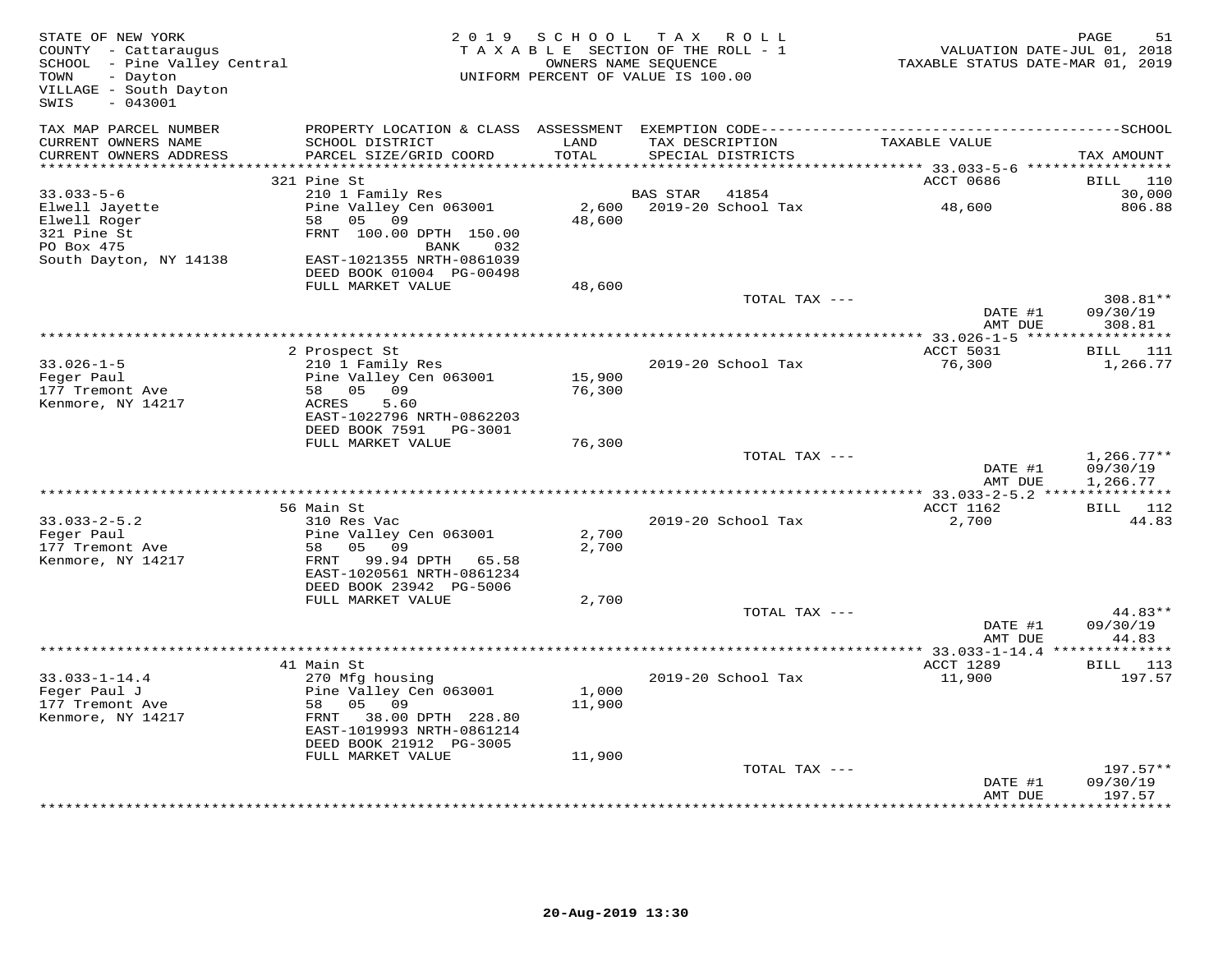| STATE OF NEW YORK<br>COUNTY - Cattaraugus<br>SCHOOL - Pine Valley Central<br>- Dayton<br>TOWN<br>VILLAGE - South Dayton<br>$-043001$<br>SWIS | TAX ROLL<br>2019 SCHOOL<br>TAXABLE SECTION OF THE ROLL - 1<br>OWNERS NAME SEQUENCE<br>UNIFORM PERCENT OF VALUE IS 100.00 |               |                                                                      | PAGE<br>52<br>VALUATION DATE-JUL 01, 2018<br>TAXABLE STATUS DATE-MAR 01, 2019 |                           |  |
|----------------------------------------------------------------------------------------------------------------------------------------------|--------------------------------------------------------------------------------------------------------------------------|---------------|----------------------------------------------------------------------|-------------------------------------------------------------------------------|---------------------------|--|
| TAX MAP PARCEL NUMBER                                                                                                                        |                                                                                                                          |               |                                                                      |                                                                               |                           |  |
| CURRENT OWNERS NAME<br>CURRENT OWNERS ADDRESS                                                                                                | SCHOOL DISTRICT<br>PARCEL SIZE/GRID COORD                                                                                | LAND<br>TOTAL | TAX DESCRIPTION<br>SPECIAL DISTRICTS                                 | TAXABLE VALUE                                                                 | TAX AMOUNT                |  |
| **********************                                                                                                                       | 135 Oaks Rd                                                                                                              | ***********   | ************************************** 33.033-1-4.1 **************** | ACCT 0756                                                                     | <b>BILL</b> 114           |  |
| $33.033 - 1 - 4.1$                                                                                                                           | 311 Res vac land                                                                                                         |               | 2019-20 School Tax                                                   | 2,900                                                                         | 48.15                     |  |
| Fellinger Jeffrey R                                                                                                                          | Pine Valley Cen 063001                                                                                                   | 2,900         |                                                                      |                                                                               |                           |  |
| 717 137 St NE                                                                                                                                | 58 05 09                                                                                                                 | 2,900         |                                                                      |                                                                               |                           |  |
| Bradenton, FL 34212                                                                                                                          | FRNT 225.00 DPTH 110.00                                                                                                  |               |                                                                      |                                                                               |                           |  |
|                                                                                                                                              | EAST-1019301 NRTH-0861670                                                                                                |               |                                                                      |                                                                               |                           |  |
|                                                                                                                                              | DEED BOOK 5808 PG-6015                                                                                                   |               |                                                                      |                                                                               |                           |  |
|                                                                                                                                              | FULL MARKET VALUE                                                                                                        | 2,900         |                                                                      |                                                                               |                           |  |
|                                                                                                                                              |                                                                                                                          |               | TOTAL TAX ---                                                        |                                                                               | $48.15**$                 |  |
|                                                                                                                                              |                                                                                                                          |               |                                                                      | DATE #1                                                                       | 09/30/19                  |  |
|                                                                                                                                              |                                                                                                                          |               |                                                                      | AMT DUE                                                                       | 48.15                     |  |
|                                                                                                                                              |                                                                                                                          |               |                                                                      |                                                                               |                           |  |
| $33.033 - 6 - 27.1$                                                                                                                          | 79 First Ave<br>270 Mfg housing                                                                                          |               | 2019-20 School Tax                                                   | ACCT 0742<br>9,000                                                            | <b>BILL</b> 115<br>149.42 |  |
| Fisher James R                                                                                                                               | Pine Valley Cen 063001                                                                                                   | 2,100         |                                                                      |                                                                               |                           |  |
| 8790 Dye Rd                                                                                                                                  | 58 05 09                                                                                                                 | 9,000         |                                                                      |                                                                               |                           |  |
| South Dayton, NY 14138                                                                                                                       | 80.00 DPTH 150.00<br>FRNT                                                                                                |               |                                                                      |                                                                               |                           |  |
|                                                                                                                                              | $0.28$ BANK<br>ACRES<br>017                                                                                              |               |                                                                      |                                                                               |                           |  |
|                                                                                                                                              | EAST-1021687 NRTH-0860086                                                                                                |               |                                                                      |                                                                               |                           |  |
|                                                                                                                                              | DEED BOOK 23219 PG-7001                                                                                                  |               |                                                                      |                                                                               |                           |  |
|                                                                                                                                              | FULL MARKET VALUE                                                                                                        | 9,000         |                                                                      |                                                                               |                           |  |
|                                                                                                                                              |                                                                                                                          |               | TOTAL TAX ---                                                        |                                                                               | 149.42**                  |  |
|                                                                                                                                              |                                                                                                                          |               |                                                                      | DATE #1                                                                       | 09/30/19                  |  |
|                                                                                                                                              |                                                                                                                          |               |                                                                      | AMT DUE                                                                       | 149.42                    |  |
|                                                                                                                                              | 38 Second Ave                                                                                                            |               |                                                                      | ACCT 0781                                                                     | BILL 116                  |  |
| 33.033-6-12                                                                                                                                  | 210 1 Family Res                                                                                                         |               | BAS STAR 41854                                                       |                                                                               | 30,000                    |  |
| Foster Stephen M                                                                                                                             | Pine Valley Cen 063001                                                                                                   |               | 1,600 2019-20 School Tax                                             | 38,200                                                                        | 634.22                    |  |
| PO Box 82                                                                                                                                    | 58 05 09                                                                                                                 | 38,200        |                                                                      |                                                                               |                           |  |
| South Dayton, NY 14138                                                                                                                       | FRNT 60.00 DPTH 150.00                                                                                                   |               |                                                                      |                                                                               |                           |  |
|                                                                                                                                              | EAST-1021350 NRTH-0860473                                                                                                |               |                                                                      |                                                                               |                           |  |
|                                                                                                                                              | DEED BOOK 00949 PG-00461                                                                                                 |               |                                                                      |                                                                               |                           |  |
|                                                                                                                                              | FULL MARKET VALUE                                                                                                        | 38,200        |                                                                      |                                                                               |                           |  |
|                                                                                                                                              |                                                                                                                          |               | TOTAL TAX ---                                                        |                                                                               | 136.14**                  |  |
|                                                                                                                                              |                                                                                                                          |               |                                                                      | DATE #1<br>AMT DUE                                                            | 09/30/19<br>136.14        |  |
|                                                                                                                                              |                                                                                                                          |               |                                                                      |                                                                               |                           |  |
|                                                                                                                                              | 419 Pine St                                                                                                              |               |                                                                      | ACCT 0846                                                                     | BILL 117                  |  |
| $33.033 - 3 - 38$                                                                                                                            | 210 1 Family Res                                                                                                         |               | BAS STAR<br>41854                                                    |                                                                               | 30,000                    |  |
| Frederickson Melinda                                                                                                                         | Pine Valley Cen 063001                                                                                                   | 2,200         | 2019-20 School Tax                                                   | 44,500                                                                        | 738.81                    |  |
| PO Box 263                                                                                                                                   | 05 09<br>58                                                                                                              | 44,500        |                                                                      |                                                                               |                           |  |
| South Dayton, NY 14138                                                                                                                       | 85.00 DPTH 100.00<br>FRNT<br>BANK<br>012                                                                                 |               |                                                                      |                                                                               |                           |  |
|                                                                                                                                              | EAST-1020863 NRTH-0861420                                                                                                |               |                                                                      |                                                                               |                           |  |
|                                                                                                                                              | DEED BOOK 00969 PG-00266                                                                                                 |               |                                                                      |                                                                               |                           |  |
|                                                                                                                                              | FULL MARKET VALUE                                                                                                        | 44,500        |                                                                      |                                                                               |                           |  |
|                                                                                                                                              |                                                                                                                          |               | TOTAL TAX ---                                                        |                                                                               | $240.74**$                |  |
|                                                                                                                                              |                                                                                                                          |               |                                                                      | DATE #1                                                                       | 09/30/19                  |  |
|                                                                                                                                              |                                                                                                                          |               |                                                                      | AMT DUE                                                                       | 240.74<br>+ + + + + + + + |  |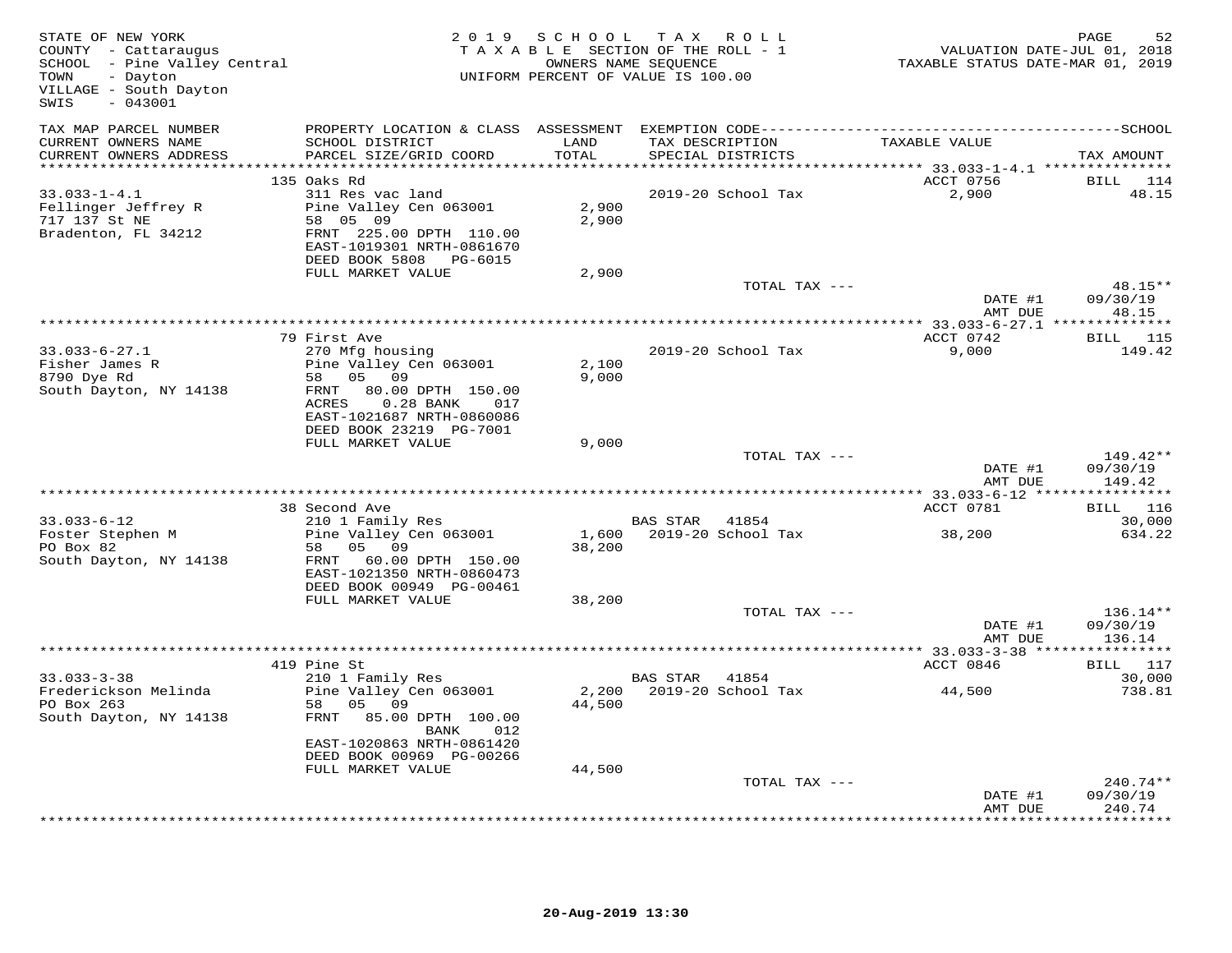| STATE OF NEW YORK<br>COUNTY - Cattaraugus<br>SCHOOL - Pine Valley Central<br>TOWN<br>- Dayton<br>VILLAGE - South Dayton<br>$-043001$<br>SWIS |                                                      | 2019 SCHOOL | TAX ROLL<br>TAXABLE SECTION OF THE ROLL - 1<br>OWNERS NAME SEQUENCE<br>UNIFORM PERCENT OF VALUE IS 100.00 | VALUATION DATE-JUL 01, 2018<br>TAXABLE STATUS DATE-MAR 01, 2019 | PAGE<br>53                |
|----------------------------------------------------------------------------------------------------------------------------------------------|------------------------------------------------------|-------------|-----------------------------------------------------------------------------------------------------------|-----------------------------------------------------------------|---------------------------|
| TAX MAP PARCEL NUMBER<br>CURRENT OWNERS NAME                                                                                                 | SCHOOL DISTRICT                                      | LAND        | TAX DESCRIPTION                                                                                           | TAXABLE VALUE                                                   |                           |
| CURRENT OWNERS ADDRESS                                                                                                                       | PARCEL SIZE/GRID COORD                               | TOTAL       | SPECIAL DISTRICTS                                                                                         |                                                                 | TAX AMOUNT                |
| **********************                                                                                                                       | ****************************                         | **********  |                                                                                                           | ********** 33.033-5-19 *****************                        |                           |
| $33.033 - 5 - 19$                                                                                                                            | 224 Pine St<br>220 2 Family Res                      |             | 2019-20 School Tax                                                                                        | ACCT 0776<br>64,000                                             | BILL 118<br>1,062.56      |
| Fryer Jonathan W                                                                                                                             | Pine Valley Cen 063001                               | 3,200       |                                                                                                           |                                                                 |                           |
| 224 Pine St                                                                                                                                  | 58 05 09                                             | 64,000      |                                                                                                           |                                                                 |                           |
| South Dayton, NY 14138                                                                                                                       | FRNT 59.00 DPTH 150.00<br>BANK<br>017                |             |                                                                                                           |                                                                 |                           |
|                                                                                                                                              | EAST-1021991 NRTH-0860849                            |             |                                                                                                           |                                                                 |                           |
|                                                                                                                                              | DEED BOOK 27899 PG-5002                              |             |                                                                                                           |                                                                 |                           |
|                                                                                                                                              | FULL MARKET VALUE                                    | 64,000      | TOTAL TAX ---                                                                                             |                                                                 | $1,062.56**$              |
|                                                                                                                                              |                                                      |             |                                                                                                           | DATE #1                                                         | 09/30/19                  |
|                                                                                                                                              |                                                      |             |                                                                                                           | AMT DUE                                                         | 1,062.56                  |
|                                                                                                                                              |                                                      |             |                                                                                                           | *************** 33.034-3-14 *****************                   |                           |
|                                                                                                                                              | 68 Pine St                                           |             |                                                                                                           | ACCT 0740                                                       | BILL 119                  |
| $33.034 - 3 - 14$                                                                                                                            | 210 1 Family Res<br>Pine Valley Cen 063001           | 3,100       | 2019-20 School Tax                                                                                        | 49,000                                                          | 813.52                    |
| Fye Rodger A Jr<br>68 Pine St.                                                                                                               | 58 05 09                                             | 49,000      |                                                                                                           |                                                                 |                           |
| South Dayton, NY 14138                                                                                                                       | FRNT 120.00 DPTH 125.00<br>BANK<br>017               |             |                                                                                                           |                                                                 |                           |
|                                                                                                                                              | EAST-1022925 NRTH-0860172<br>DEED BOOK 24182 PG-9002 |             |                                                                                                           |                                                                 |                           |
|                                                                                                                                              | FULL MARKET VALUE                                    | 49,000      |                                                                                                           |                                                                 |                           |
|                                                                                                                                              |                                                      |             | TOTAL TAX ---                                                                                             | DATE #1                                                         | 813.52**<br>09/30/19      |
|                                                                                                                                              |                                                      |             |                                                                                                           | AMT DUE<br>*********** 33.034-3-3 *****                         | 813.52<br>***********     |
|                                                                                                                                              | 107 Pine St                                          |             |                                                                                                           | ACCT 0691                                                       | BILL 120                  |
| $33.034 - 3 - 3$                                                                                                                             | 433 Auto body                                        |             | 2019-20 School Tax                                                                                        | 35,000                                                          | 581.09                    |
| Genovese Jason                                                                                                                               | Pine Valley Cen 063001                               | 5,000       |                                                                                                           |                                                                 |                           |
| 3628 Straight Rd                                                                                                                             | 58 05 09                                             | 35,000      |                                                                                                           |                                                                 |                           |
| Fredonia, NY 14063                                                                                                                           | FRNT 100.00 DPTH 139.00                              |             |                                                                                                           |                                                                 |                           |
|                                                                                                                                              | EAST-1022475 NRTH-0860248<br>DEED BOOK 14280 PG-2002 |             |                                                                                                           |                                                                 |                           |
|                                                                                                                                              | FULL MARKET VALUE                                    | 35,000      |                                                                                                           |                                                                 |                           |
|                                                                                                                                              |                                                      |             | TOTAL TAX ---                                                                                             |                                                                 | 581.09**                  |
|                                                                                                                                              |                                                      |             |                                                                                                           | DATE #1                                                         | 09/30/19                  |
|                                                                                                                                              |                                                      |             |                                                                                                           | AMT DUE                                                         | 581.09                    |
|                                                                                                                                              | 215 Pine St                                          |             |                                                                                                           | ACCT 0799                                                       | BILL 121                  |
| $33.033 - 5 - 44.1$                                                                                                                          | 426 Fast food                                        |             | 2019-20 School Tax                                                                                        | 31,000                                                          | 514.68                    |
| Gernatt Brian                                                                                                                                | Pine Valley Cen 063001                               | 1,800       |                                                                                                           |                                                                 |                           |
| Gernatt Beverly                                                                                                                              | 58 05 09                                             | 31,000      |                                                                                                           |                                                                 |                           |
| 2600 Gowanda-Zoar Rd                                                                                                                         | FRNT 42.33 DPTH 75.00                                |             |                                                                                                           |                                                                 |                           |
| Gowanda, NY 14070                                                                                                                            | EAST-1022059 NRTH-0860582<br>DEED BOOK 11201 PG-6003 |             |                                                                                                           |                                                                 |                           |
|                                                                                                                                              | FULL MARKET VALUE                                    | 31,000      |                                                                                                           |                                                                 |                           |
|                                                                                                                                              |                                                      |             | TOTAL TAX ---                                                                                             |                                                                 | $514.68**$                |
|                                                                                                                                              |                                                      |             |                                                                                                           | DATE #1                                                         | 09/30/19                  |
|                                                                                                                                              |                                                      |             |                                                                                                           | AMT DUE                                                         | 514.68<br>* * * * * * * * |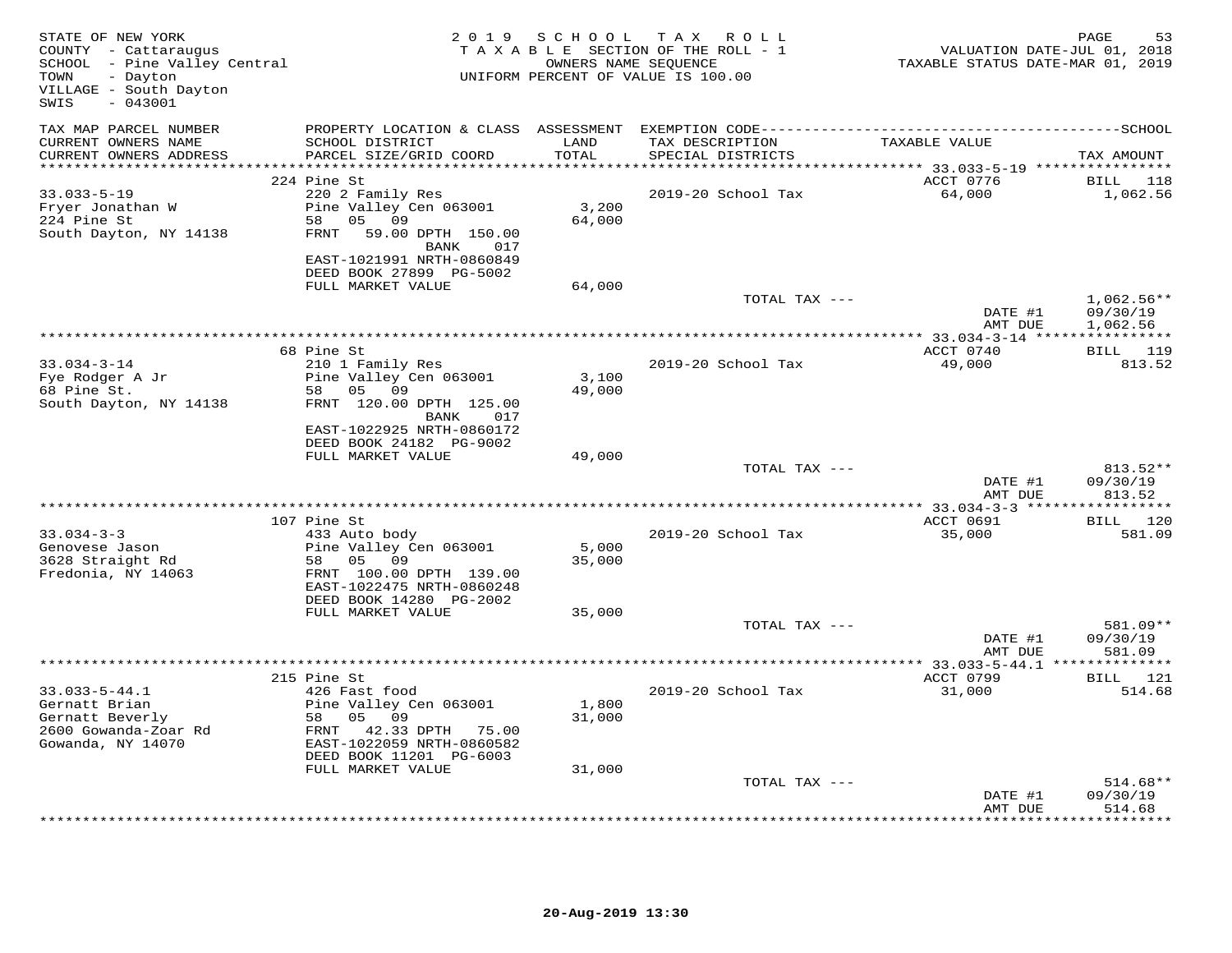| STATE OF NEW YORK<br>COUNTY - Cattaraugus<br>COUNTY - Cattaraugus<br>SCHOOL - Pine Valley Central<br>SCENT<br>TOWN<br>- Dayton<br>VILLAGE - South Dayton<br>$-043001$<br>SWIS |                                                      | 2019 SCHOOL<br>TAXABLE SECTION OF THE ROLL - 1<br>UNIFORM PERCENT OF VALUE IS 100.00 | OWNERS NAME SEQUENCE | TAX ROLL                             | VALUATION DATE-JUL 01, 2018<br>TAXABLE STATUS DATE-MAR 01, 2019 | PAGE<br>54                       |
|-------------------------------------------------------------------------------------------------------------------------------------------------------------------------------|------------------------------------------------------|--------------------------------------------------------------------------------------|----------------------|--------------------------------------|-----------------------------------------------------------------|----------------------------------|
| TAX MAP PARCEL NUMBER<br>CURRENT OWNERS NAME<br>CURRENT OWNERS ADDRESS                                                                                                        | SCHOOL DISTRICT<br>PARCEL SIZE/GRID COORD            | LAND<br>TOTAL                                                                        |                      | TAX DESCRIPTION<br>SPECIAL DISTRICTS | TAXABLE VALUE                                                   | TAX AMOUNT                       |
|                                                                                                                                                                               |                                                      |                                                                                      |                      |                                      | *********** 33.033-5-22 *****************                       |                                  |
|                                                                                                                                                                               | 47 Maple St                                          |                                                                                      |                      |                                      | ACCT 0722                                                       | BILL 122                         |
| $33.033 - 5 - 22$<br>Giannini Marily A                                                                                                                                        | 210 1 Family Res<br>Pine Valley Cen 063001           |                                                                                      | BAS STAR             | 41854<br>2,600 2019-20 School Tax    | 65,600                                                          | 30,000<br>1,089.12               |
| 47 Maple St                                                                                                                                                                   | 58 05 09                                             | 65,600                                                                               |                      |                                      |                                                                 |                                  |
| PO Box 126                                                                                                                                                                    | FRNT 100.00 DPTH 150.00                              |                                                                                      |                      |                                      |                                                                 |                                  |
| South Dayton, NY 14138                                                                                                                                                        | EAST-1022217 NRTH-0860873                            |                                                                                      |                      |                                      |                                                                 |                                  |
|                                                                                                                                                                               | DEED BOOK 01010 PG-00291<br>FULL MARKET VALUE        | 65,600                                                                               |                      |                                      |                                                                 |                                  |
|                                                                                                                                                                               |                                                      |                                                                                      |                      | TOTAL TAX ---                        |                                                                 | $591.05**$                       |
|                                                                                                                                                                               |                                                      |                                                                                      |                      |                                      | DATE #1                                                         | 09/30/19                         |
|                                                                                                                                                                               |                                                      |                                                                                      |                      |                                      | AMT DUE                                                         | 591.05                           |
|                                                                                                                                                                               | 37 Main St                                           |                                                                                      |                      |                                      | ACCT 1142                                                       | BILL 123                         |
| $33.033 - 1 - 14.2$                                                                                                                                                           | 210 1 Family Res                                     |                                                                                      | BAS STAR             | 41854                                |                                                                 | 30,000                           |
| Gierszewski Mark A                                                                                                                                                            | Pine Valley Cen 063001                               |                                                                                      |                      | 2,900 2019-20 School Tax             | 51,100                                                          | 848.39                           |
| Gierszewski Rhonda C                                                                                                                                                          | 58 05 09                                             | 51,100                                                                               |                      |                                      |                                                                 |                                  |
| 37 Main St<br>South Dayton, NY 14138                                                                                                                                          | FRNT 112.00 DPTH 150.00<br>EAST-1019994 NRTH-0861140 |                                                                                      |                      |                                      |                                                                 |                                  |
|                                                                                                                                                                               | DEED BOOK 2707    PG-7001                            |                                                                                      |                      |                                      |                                                                 |                                  |
|                                                                                                                                                                               | FULL MARKET VALUE                                    | 51,100                                                                               |                      |                                      |                                                                 |                                  |
|                                                                                                                                                                               |                                                      |                                                                                      |                      | TOTAL TAX ---                        | DATE #1<br>AMT DUE                                              | $350.31**$<br>09/30/19<br>350.31 |
|                                                                                                                                                                               |                                                      |                                                                                      |                      |                                      |                                                                 |                                  |
|                                                                                                                                                                               | 210 Maple St                                         |                                                                                      |                      |                                      | ACCT 0912                                                       | BILL 124                         |
| $33.033 - 3 - 18$                                                                                                                                                             | 311 Res vac land<br>Pine Valley Cen 063001           | 3,600                                                                                |                      | 2019-20 School Tax                   | 3,600                                                           | 59.77                            |
| Gould Donald J II<br>206 Maple St                                                                                                                                             | 58 05 09                                             | 3,600                                                                                |                      |                                      |                                                                 |                                  |
| PO Box 166                                                                                                                                                                    | FRNT 100.00 DPTH 150.00                              |                                                                                      |                      |                                      |                                                                 |                                  |
| South Dayton, NY 14138                                                                                                                                                        | EAST-1021363 NRTH-0861746                            |                                                                                      |                      |                                      |                                                                 |                                  |
|                                                                                                                                                                               | DEED BOOK 25185 PG-2001                              |                                                                                      |                      |                                      |                                                                 |                                  |
|                                                                                                                                                                               | FULL MARKET VALUE                                    | 3,600                                                                                |                      | TOTAL TAX ---                        |                                                                 | $59.77**$                        |
|                                                                                                                                                                               |                                                      |                                                                                      |                      |                                      | DATE #1                                                         | 09/30/19                         |
|                                                                                                                                                                               |                                                      |                                                                                      |                      |                                      | AMT DUE                                                         | 59.77                            |
|                                                                                                                                                                               |                                                      |                                                                                      |                      |                                      |                                                                 |                                  |
| $33.033 - 3 - 17$                                                                                                                                                             | 206 Maple St<br>210 1 Family Res                     |                                                                                      | BAS STAR 41854       |                                      | ACCT 0706                                                       | BILL 125<br>30,000               |
| Gould Donald John II                                                                                                                                                          | Pine Valley Cen 063001                               |                                                                                      |                      | 1,300 2019-20 School Tax             | 50,000                                                          | 830.12                           |
| 206 Maple St                                                                                                                                                                  | 58<br>05 09                                          | 50,000                                                                               |                      |                                      |                                                                 |                                  |
| PO Box 166                                                                                                                                                                    | FRNT 50.00 DPTH 150.00                               |                                                                                      |                      |                                      |                                                                 |                                  |
| South Dayton, NY 14138                                                                                                                                                        | EAST-1021424 NRTH-0861703<br>DEED BOOK 22263 PG-6001 |                                                                                      |                      |                                      |                                                                 |                                  |
|                                                                                                                                                                               | FULL MARKET VALUE                                    | 50,000                                                                               |                      |                                      |                                                                 |                                  |
|                                                                                                                                                                               |                                                      |                                                                                      |                      | TOTAL TAX ---                        |                                                                 | 332.05**                         |
|                                                                                                                                                                               |                                                      |                                                                                      |                      |                                      | DATE #1                                                         | 09/30/19                         |
|                                                                                                                                                                               |                                                      |                                                                                      |                      |                                      | AMT DUE                                                         | 332.05<br>********               |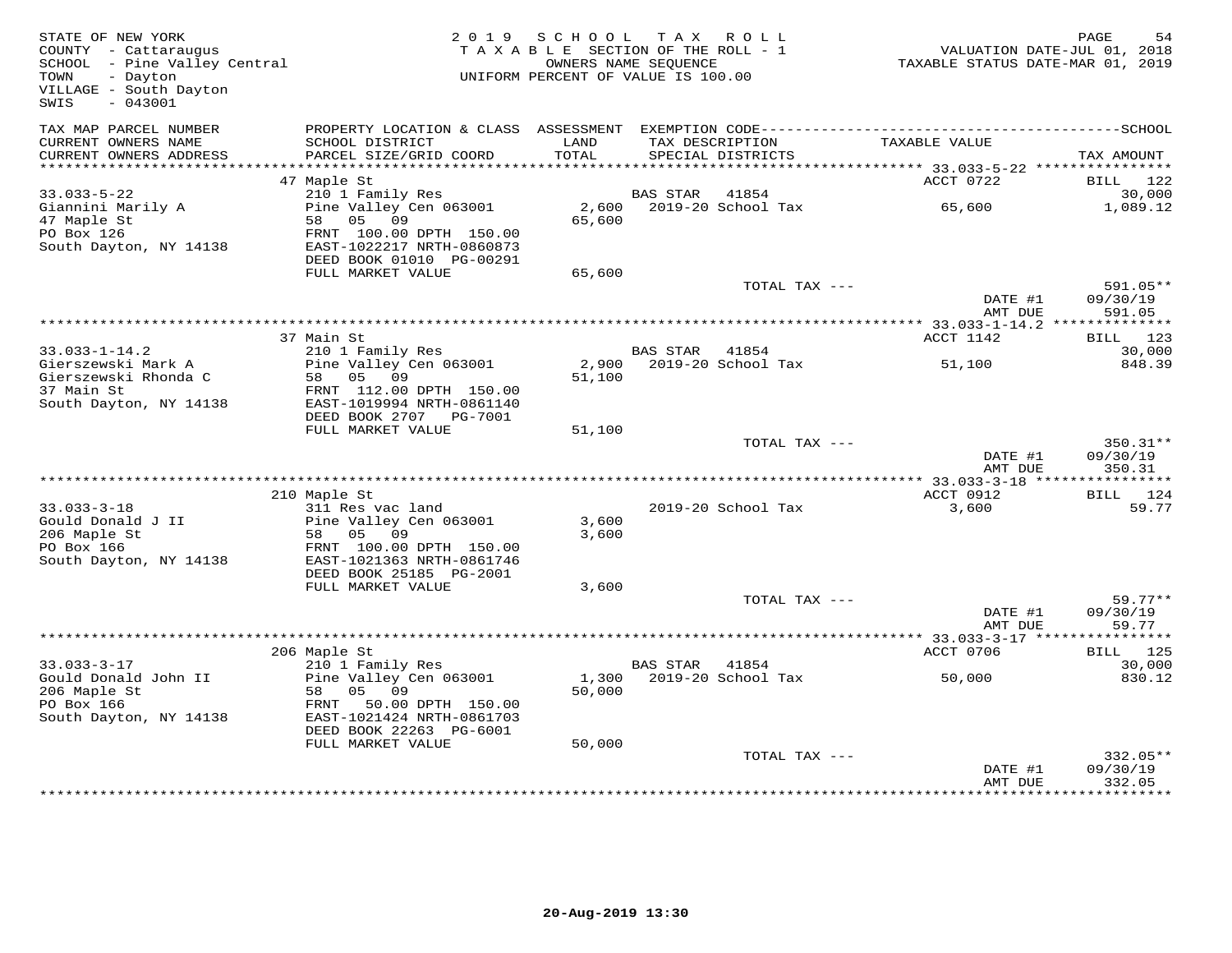| STATE OF NEW YORK<br>COUNTY - Cattaraugus<br>SCHOOL - Pine Valley Central<br>TOWN<br>- Dayton<br>VILLAGE - South Dayton<br>$-043001$<br>SWIS |                                                                                                                                   |                 | 2019 SCHOOL TAX ROLL<br>TAXABLE SECTION OF THE ROLL - 1<br>OWNERS NAME SEOUENCE<br>UNIFORM PERCENT OF VALUE IS 100.00 | TAXABLE STATUS DATE-MAR 01, 2019         | PAGE<br>55<br>VALUATION DATE-JUL 01, 2018 |
|----------------------------------------------------------------------------------------------------------------------------------------------|-----------------------------------------------------------------------------------------------------------------------------------|-----------------|-----------------------------------------------------------------------------------------------------------------------|------------------------------------------|-------------------------------------------|
| TAX MAP PARCEL NUMBER<br>CURRENT OWNERS NAME<br>CURRENT OWNERS ADDRESS                                                                       | PROPERTY LOCATION & CLASS ASSESSMENT<br>SCHOOL DISTRICT<br>PARCEL SIZE/GRID COORD                                                 | LAND<br>TOTAL   | TAX DESCRIPTION                                                                                                       | TAXABLE VALUE                            |                                           |
| *****************                                                                                                                            |                                                                                                                                   |                 | SPECIAL DISTRICTS                                                                                                     | **************** 33.033-4-20 *********** | TAX AMOUNT                                |
| $33.033 - 4 - 20$<br>Griffin Mark G<br>Griffin Kristen H<br>27 Cherry St<br>PO Box 27                                                        | 27 Cherry St<br>311 Res vac land<br>Pine Valley Cen 063001<br>58 05<br>09<br>FRNT 75.00 DPTH 150.00<br>EAST-1021768 NRTH-0861643  | 2,500<br>2,500  | 2019-20 School Tax                                                                                                    | ACCT 5026<br>2,500                       | BILL 126<br>41.51                         |
| South Dayton, NY 14138                                                                                                                       | DEED BOOK 14981 PG-4001                                                                                                           |                 |                                                                                                                       |                                          |                                           |
|                                                                                                                                              | FULL MARKET VALUE                                                                                                                 | 2,500           |                                                                                                                       |                                          |                                           |
|                                                                                                                                              |                                                                                                                                   |                 | TOTAL TAX ---                                                                                                         | DATE #1<br>AMT DUE                       | $41.51**$<br>09/30/19<br>41.51            |
| ***************************                                                                                                                  |                                                                                                                                   |                 |                                                                                                                       |                                          |                                           |
| $33.033 - 4 - 21$                                                                                                                            | 27 Cherry St<br>210 1 Family Res                                                                                                  |                 | BAS STAR 41854                                                                                                        | ACCT 0703                                | BILL 127<br>30,000                        |
| Griffin Mark G<br>Griffin Kristen H<br>27 Cherry St<br>PO Box 27                                                                             | Pine Valley Cen 063001<br>58 05 09<br>FRNT 101.30 DPTH 150.00<br>EAST-1021698 NRTH-0861693                                        | 53,800          | 2,600 2019-20 School Tax                                                                                              | 53,800                                   | 893.21                                    |
| South Dayton, NY 14138                                                                                                                       | DEED BOOK 14981 PG-4001                                                                                                           |                 |                                                                                                                       |                                          |                                           |
|                                                                                                                                              | FULL MARKET VALUE                                                                                                                 | 53,800          | TOTAL TAX ---                                                                                                         | DATE #1                                  | 395.14**                                  |
|                                                                                                                                              |                                                                                                                                   |                 |                                                                                                                       | AMT DUE                                  | 09/30/19<br>395.14                        |
|                                                                                                                                              |                                                                                                                                   |                 |                                                                                                                       |                                          | ***********                               |
| $33.033 - 6 - 29$<br>Halftown Nathan<br>124 Buffalo St<br>Gowanda, NY 14070                                                                  | 75 First Ave<br>210 1 Family Res<br>Pine Valley Cen 063001<br>05 09<br>58<br>FRNT 120.00 DPTH 150.00<br>EAST-1021600 NRTH-0859963 | 3,100<br>29,300 | 2019-20 School Tax                                                                                                    | ACCT 0772<br>29,300                      | BILL 128<br>486.45                        |
|                                                                                                                                              | DEED BOOK 27904 PG-6006                                                                                                           |                 |                                                                                                                       |                                          |                                           |
|                                                                                                                                              | FULL MARKET VALUE                                                                                                                 | 29,300          |                                                                                                                       |                                          |                                           |
|                                                                                                                                              |                                                                                                                                   |                 | TOTAL TAX ---                                                                                                         | DATE #1                                  | 486.45**<br>09/30/19                      |
|                                                                                                                                              |                                                                                                                                   |                 |                                                                                                                       | AMT DUE                                  | 486.45                                    |
|                                                                                                                                              | 309 Pine St                                                                                                                       |                 |                                                                                                                       | ACCT 0735                                | BILL 129                                  |
| $33.033 - 5 - 14$<br>Halloran James Life Us<br>Astry Mary<br>PO Box 197<br>South Dayton, NY 14138                                            | 210 1 Family Res<br>Pine Valley Cen 063001<br>58<br>05 09<br>FRNT 40.00 DPTH 150.00<br>EAST-1021654 NRTH-0860825                  | 1,000<br>65,900 | ENH STAR<br>41834<br>2019-20 School Tax                                                                               | 65,900                                   | 65,900<br>1,094.10                        |
|                                                                                                                                              | DEED BOOK 00933 PG-00919<br>FULL MARKET VALUE                                                                                     | 65,900          |                                                                                                                       |                                          |                                           |
|                                                                                                                                              |                                                                                                                                   |                 | TOTAL TAX ---                                                                                                         | *****************************            | $0.00**$                                  |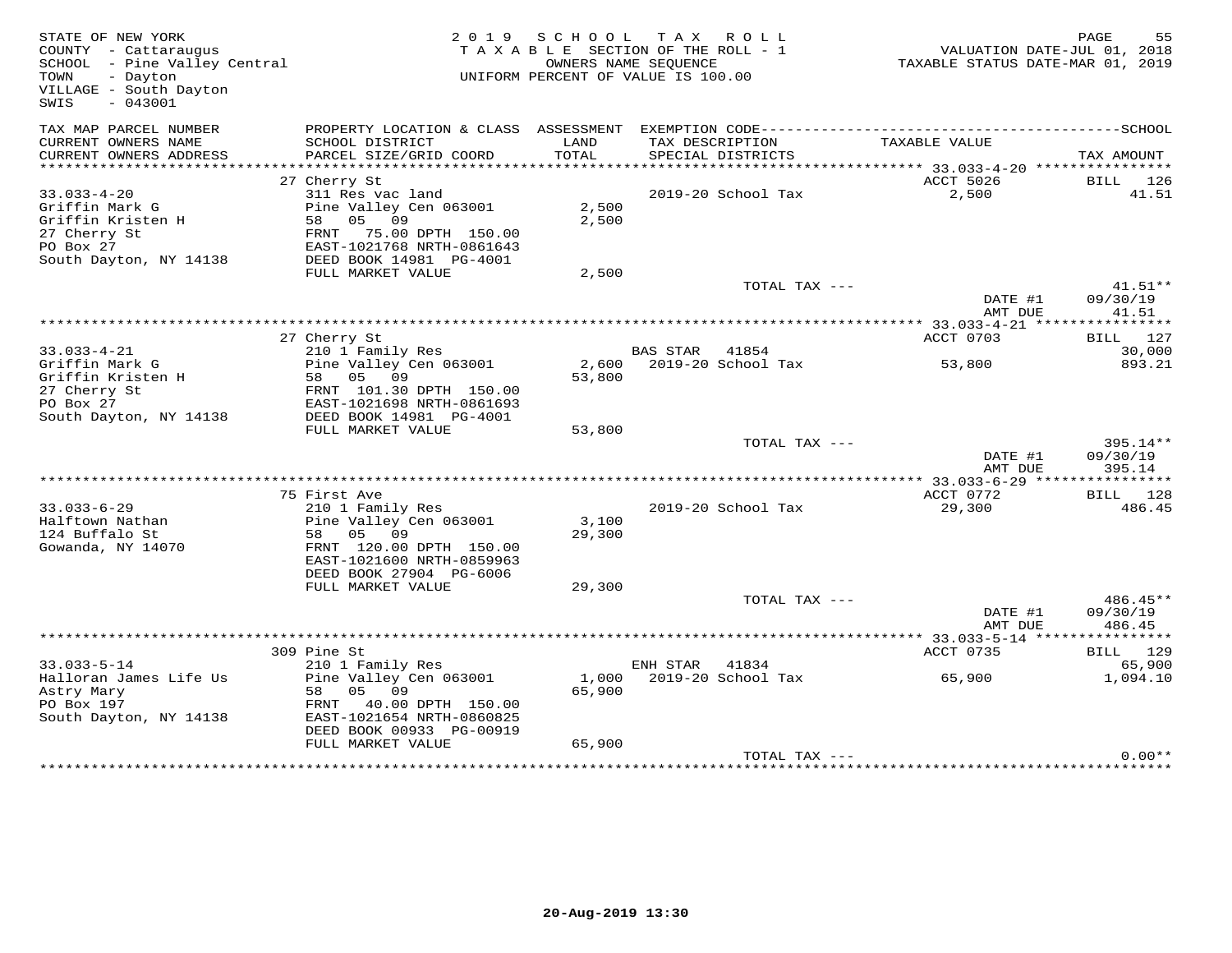| STATE OF NEW YORK<br>COUNTY - Cattaraugus<br>SCHOOL - Pine Valley Central<br>TOWN<br>- Dayton<br>VILLAGE - South Dayton<br>SWIS<br>$-043001$ |                                                      | 2019 SCHOOL      | TAX ROLL<br>TAXABLE SECTION OF THE ROLL - 1<br>OWNERS NAME SEQUENCE<br>UNIFORM PERCENT OF VALUE IS 100.00 | VALUATION DATE-JUL 01, 2018<br>TAXABLE STATUS DATE-MAR 01, 2019 | PAGE<br>56                           |
|----------------------------------------------------------------------------------------------------------------------------------------------|------------------------------------------------------|------------------|-----------------------------------------------------------------------------------------------------------|-----------------------------------------------------------------|--------------------------------------|
| TAX MAP PARCEL NUMBER<br>CURRENT OWNERS NAME<br>CURRENT OWNERS ADDRESS                                                                       | SCHOOL DISTRICT<br>PARCEL SIZE/GRID COORD            | LAND<br>TOTAL    | TAX DESCRIPTION<br>SPECIAL DISTRICTS                                                                      | TAXABLE VALUE                                                   | TAX AMOUNT                           |
| *************************                                                                                                                    |                                                      |                  |                                                                                                           |                                                                 |                                      |
|                                                                                                                                              | 103 Maple St                                         |                  |                                                                                                           | ACCT 0738                                                       | BILL 130                             |
| $33.033 - 4 - 23$<br>Hansen Minnie                                                                                                           | 210 1 Family Res<br>Pine Valley Cen 063001           |                  | BAS STAR<br>41854<br>3,900 2019-20 School Tax                                                             | 55,000                                                          | 30,000<br>913.14                     |
| Henderson Jerry R Jr                                                                                                                         | 58 05 09                                             | 55,000           |                                                                                                           |                                                                 |                                      |
| 9424 62 Rte<br>Gowanda, NY 14070                                                                                                             | FRNT 150.00 DPTH 150.00<br>EAST-1021951 NRTH-0861061 |                  |                                                                                                           |                                                                 |                                      |
|                                                                                                                                              | DEED BOOK 21240 PG-5001                              |                  |                                                                                                           |                                                                 |                                      |
|                                                                                                                                              | FULL MARKET VALUE                                    | 55,000           | TOTAL TAX ---                                                                                             |                                                                 | 415.06**                             |
|                                                                                                                                              |                                                      |                  |                                                                                                           | DATE #1<br>AMT DUE                                              | 09/30/19<br>415.06                   |
|                                                                                                                                              |                                                      |                  |                                                                                                           |                                                                 |                                      |
|                                                                                                                                              | 420 Pine St                                          |                  |                                                                                                           | ACCT 0827                                                       | BILL 131                             |
| $33.033 - 3 - 22$<br>Hansen Minnie A                                                                                                         | 210 1 Family Res<br>Pine Valley Cen 063001           | 2,600            | 2019-20 School Tax                                                                                        | 62,200                                                          | 1,032.68                             |
| Hansen-Ivett Jake                                                                                                                            | 58 05 09                                             | 62,200           |                                                                                                           |                                                                 |                                      |
| 9424 Route 62                                                                                                                                | FRNT 100.00 DPTH 150.00                              |                  |                                                                                                           |                                                                 |                                      |
| Gowanda, NY 14070                                                                                                                            | EAST-1020949 NRTH-0861592<br>DEED BOOK 20190 PG-6873 |                  |                                                                                                           |                                                                 |                                      |
| PRIOR OWNER ON 3/01/2019<br>COUNTY OF CATTARAUGUS                                                                                            | FULL MARKET VALUE                                    | 62,200           |                                                                                                           |                                                                 |                                      |
|                                                                                                                                              |                                                      |                  | TOTAL TAX ---                                                                                             | DATE #1<br>AMT DUE                                              | $1,032.68**$<br>09/30/19<br>1,032.68 |
|                                                                                                                                              |                                                      |                  |                                                                                                           |                                                                 |                                      |
|                                                                                                                                              | 304 Pine St                                          |                  |                                                                                                           | ACCT 0637                                                       | <b>BILL</b> 132                      |
| $33.033 - 4 - 24$                                                                                                                            | 210 1 Family Res                                     |                  | 2019-20 School Tax                                                                                        | 59,000                                                          | 979.55                               |
| Hansen Minnie A<br>Ivett Bryon R                                                                                                             | Pine Valley Cen 063001<br>58 05 09                   | 2,600<br>59,000  |                                                                                                           |                                                                 |                                      |
| 9424 Route 62                                                                                                                                | FRNT 100.00 DPTH 150.00                              |                  |                                                                                                           |                                                                 |                                      |
| Gowanda, NY 14070                                                                                                                            | EAST-1021884 NRTH-0860925                            |                  |                                                                                                           |                                                                 |                                      |
|                                                                                                                                              | DEED BOOK 31105 PG-7003                              |                  |                                                                                                           |                                                                 |                                      |
|                                                                                                                                              | FULL MARKET VALUE                                    | 59,000           |                                                                                                           |                                                                 |                                      |
|                                                                                                                                              |                                                      |                  | TOTAL TAX ---                                                                                             | DATE #1                                                         | $979.55**$<br>09/30/19               |
|                                                                                                                                              |                                                      |                  |                                                                                                           | AMT DUE                                                         | 979.55                               |
|                                                                                                                                              |                                                      |                  |                                                                                                           |                                                                 |                                      |
|                                                                                                                                              | 213 Maple St                                         |                  |                                                                                                           | ACCT 0819                                                       | BILL 133                             |
| $33.033 - 3 - 19$                                                                                                                            | 210 1 Family Res                                     |                  | ENH STAR<br>41834<br>2019-20 School Tax                                                                   |                                                                 | 68,700<br>1,826.27                   |
| Hardy Barbara<br>Hardy Gary                                                                                                                  | Pine Valley Cen 063001<br>58 05 09                   | 4,900<br>110,000 |                                                                                                           | 110,000                                                         |                                      |
| PO Box 191                                                                                                                                   | FRNT 150.00 DPTH 150.00                              |                  |                                                                                                           |                                                                 |                                      |
| South Dayton, NY 14138                                                                                                                       | EAST-1021138 NRTH-0861643                            |                  |                                                                                                           |                                                                 |                                      |
|                                                                                                                                              | DEED BOOK 20190 PG-6582                              |                  |                                                                                                           |                                                                 |                                      |
| PRIOR OWNER ON 3/01/2019<br>Hardy Lawrence C                                                                                                 | FULL MARKET VALUE                                    | 110,000          |                                                                                                           |                                                                 |                                      |
|                                                                                                                                              |                                                      |                  | TOTAL TAX ---                                                                                             |                                                                 | $711.27**$                           |
|                                                                                                                                              |                                                      |                  |                                                                                                           | DATE #1                                                         | 09/30/19                             |
|                                                                                                                                              |                                                      |                  |                                                                                                           | AMT DUE                                                         | 711.27<br><b>++++++++</b>            |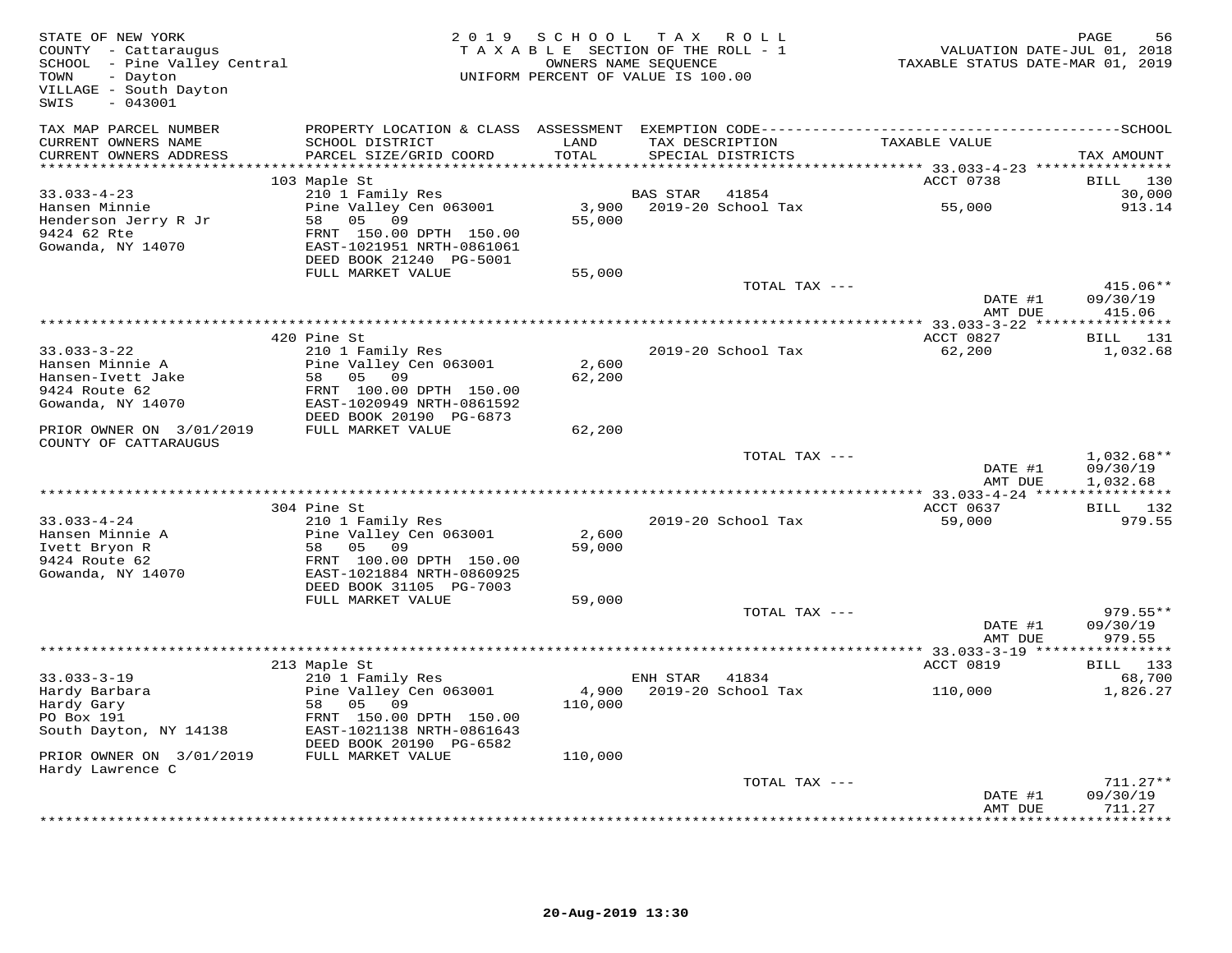| TAX MAP PARCEL NUMBER<br>PROPERTY LOCATION & CLASS ASSESSMENT<br>CURRENT OWNERS NAME<br>SCHOOL DISTRICT<br>LAND<br>TAX DESCRIPTION<br>TAXABLE VALUE<br>PARCEL SIZE/GRID COORD<br>TOTAL<br>CURRENT OWNERS ADDRESS<br>SPECIAL DISTRICTS<br>TAX AMOUNT<br>ACCT 0818<br>414 Pine St<br>$33.033 - 3 - 24$<br>311 Res vac land<br>2019-20 School Tax<br>4,300<br>Pine Valley Cen 063001<br>Hardy Barbara<br>4,300<br>58 05<br>09<br>4,300<br>Hardy Gary<br>FRNT 150.00 DPTH 150.00<br>PO Box 191<br>EAST-1021090 NRTH-0861491<br>South Dayton, NY 14138<br>DEED BOOK 20190 PG-6582<br>PRIOR OWNER ON 3/01/2019<br>FULL MARKET VALUE<br>4,300<br>Hardy Gary<br>TOTAL TAX ---<br>DATE #1<br>AMT DUE<br>ACCT 0790<br>114 Main St<br>$33.033 - 3 - 3$<br>210 1 Family Res<br><b>BAS STAR</b><br>41854<br>Pine Valley Cen 063001<br>2,600<br>2019-20 School Tax<br>68,400<br>Hardy Gary E<br>68,400<br>Hardy Janet L<br>58<br>05 09<br>114 Main St<br>FRNT 100.00 DPTH 235.00<br>EAST-1020997 NRTH-0861758<br>PO Box 189<br>South Dayton, NY 14138<br>DEED BOOK 00994 PG-00665<br>FULL MARKET VALUE<br>68,400<br>TOTAL TAX ---<br>DATE #1<br>AMT DUE<br>ACCT 0650<br>Mill St<br>$33.034 - 1 - 18$<br>312 Vac w/imprv<br>2019-20 School Tax<br>46,000<br>4,200<br>Harry Austin Milling INC<br>Pine Valley Cen 063001<br>PO Box 287<br>46,000<br>58 05 09<br>South Dayton, NY 14138<br>1.55<br>ACRES<br>EAST-1022976 NRTH-0860730<br>FULL MARKET VALUE<br>46,000<br>TOTAL TAX ---<br>DATE #1<br>AMT DUE<br>112 E Railroad St<br>ACCT 0651<br>$33.034 - 3 - 5$<br>443 Feed sales<br>2019-20 School Tax<br>163,000<br>Pine Valley Cen 063001<br>6,000<br>Harry Austin Milling INC<br>PO Box 287<br>05<br>09<br>163,000<br>58<br>FRNT 210.00 DPTH 100.00<br>South Dayton, NY 14138<br>EAST-1022697 NRTH-0860496<br>FULL MARKET VALUE<br>163,000<br>TOTAL TAX --- | STATE OF NEW YORK<br>COUNTY - Cattaraugus<br>SCHOOL - Pine Valley Central<br>- Dayton<br>TOWN<br>VILLAGE - South Dayton<br>$-043001$<br>SWIS | 2 0 1 9 | S C H O O L | TAX ROLL<br>TAXABLE SECTION OF THE ROLL - 1<br>OWNERS NAME SEOUENCE<br>UNIFORM PERCENT OF VALUE IS 100.00 | VALUATION DATE-JUL 01, 2018<br>TAXABLE STATUS DATE-MAR 01, 2019 | PAGE<br>57                           |
|--------------------------------------------------------------------------------------------------------------------------------------------------------------------------------------------------------------------------------------------------------------------------------------------------------------------------------------------------------------------------------------------------------------------------------------------------------------------------------------------------------------------------------------------------------------------------------------------------------------------------------------------------------------------------------------------------------------------------------------------------------------------------------------------------------------------------------------------------------------------------------------------------------------------------------------------------------------------------------------------------------------------------------------------------------------------------------------------------------------------------------------------------------------------------------------------------------------------------------------------------------------------------------------------------------------------------------------------------------------------------------------------------------------------------------------------------------------------------------------------------------------------------------------------------------------------------------------------------------------------------------------------------------------------------------------------------------------------------------------------------------------------------------------------------------------------------------------------------|----------------------------------------------------------------------------------------------------------------------------------------------|---------|-------------|-----------------------------------------------------------------------------------------------------------|-----------------------------------------------------------------|--------------------------------------|
|                                                                                                                                                                                                                                                                                                                                                                                                                                                                                                                                                                                                                                                                                                                                                                                                                                                                                                                                                                                                                                                                                                                                                                                                                                                                                                                                                                                                                                                                                                                                                                                                                                                                                                                                                                                                                                                  |                                                                                                                                              |         |             |                                                                                                           |                                                                 |                                      |
|                                                                                                                                                                                                                                                                                                                                                                                                                                                                                                                                                                                                                                                                                                                                                                                                                                                                                                                                                                                                                                                                                                                                                                                                                                                                                                                                                                                                                                                                                                                                                                                                                                                                                                                                                                                                                                                  |                                                                                                                                              |         |             |                                                                                                           |                                                                 |                                      |
|                                                                                                                                                                                                                                                                                                                                                                                                                                                                                                                                                                                                                                                                                                                                                                                                                                                                                                                                                                                                                                                                                                                                                                                                                                                                                                                                                                                                                                                                                                                                                                                                                                                                                                                                                                                                                                                  |                                                                                                                                              |         |             |                                                                                                           |                                                                 | BILL 134                             |
|                                                                                                                                                                                                                                                                                                                                                                                                                                                                                                                                                                                                                                                                                                                                                                                                                                                                                                                                                                                                                                                                                                                                                                                                                                                                                                                                                                                                                                                                                                                                                                                                                                                                                                                                                                                                                                                  |                                                                                                                                              |         |             |                                                                                                           |                                                                 | 71.39                                |
|                                                                                                                                                                                                                                                                                                                                                                                                                                                                                                                                                                                                                                                                                                                                                                                                                                                                                                                                                                                                                                                                                                                                                                                                                                                                                                                                                                                                                                                                                                                                                                                                                                                                                                                                                                                                                                                  |                                                                                                                                              |         |             |                                                                                                           |                                                                 |                                      |
|                                                                                                                                                                                                                                                                                                                                                                                                                                                                                                                                                                                                                                                                                                                                                                                                                                                                                                                                                                                                                                                                                                                                                                                                                                                                                                                                                                                                                                                                                                                                                                                                                                                                                                                                                                                                                                                  |                                                                                                                                              |         |             |                                                                                                           |                                                                 | $71.39**$<br>09/30/19<br>71.39       |
|                                                                                                                                                                                                                                                                                                                                                                                                                                                                                                                                                                                                                                                                                                                                                                                                                                                                                                                                                                                                                                                                                                                                                                                                                                                                                                                                                                                                                                                                                                                                                                                                                                                                                                                                                                                                                                                  |                                                                                                                                              |         |             |                                                                                                           |                                                                 |                                      |
|                                                                                                                                                                                                                                                                                                                                                                                                                                                                                                                                                                                                                                                                                                                                                                                                                                                                                                                                                                                                                                                                                                                                                                                                                                                                                                                                                                                                                                                                                                                                                                                                                                                                                                                                                                                                                                                  |                                                                                                                                              |         |             |                                                                                                           |                                                                 | BILL 135                             |
|                                                                                                                                                                                                                                                                                                                                                                                                                                                                                                                                                                                                                                                                                                                                                                                                                                                                                                                                                                                                                                                                                                                                                                                                                                                                                                                                                                                                                                                                                                                                                                                                                                                                                                                                                                                                                                                  |                                                                                                                                              |         |             |                                                                                                           |                                                                 | 30,000<br>1,135.61                   |
|                                                                                                                                                                                                                                                                                                                                                                                                                                                                                                                                                                                                                                                                                                                                                                                                                                                                                                                                                                                                                                                                                                                                                                                                                                                                                                                                                                                                                                                                                                                                                                                                                                                                                                                                                                                                                                                  |                                                                                                                                              |         |             |                                                                                                           |                                                                 |                                      |
|                                                                                                                                                                                                                                                                                                                                                                                                                                                                                                                                                                                                                                                                                                                                                                                                                                                                                                                                                                                                                                                                                                                                                                                                                                                                                                                                                                                                                                                                                                                                                                                                                                                                                                                                                                                                                                                  |                                                                                                                                              |         |             |                                                                                                           |                                                                 | 637.54**                             |
|                                                                                                                                                                                                                                                                                                                                                                                                                                                                                                                                                                                                                                                                                                                                                                                                                                                                                                                                                                                                                                                                                                                                                                                                                                                                                                                                                                                                                                                                                                                                                                                                                                                                                                                                                                                                                                                  |                                                                                                                                              |         |             |                                                                                                           |                                                                 | 09/30/19<br>637.54                   |
|                                                                                                                                                                                                                                                                                                                                                                                                                                                                                                                                                                                                                                                                                                                                                                                                                                                                                                                                                                                                                                                                                                                                                                                                                                                                                                                                                                                                                                                                                                                                                                                                                                                                                                                                                                                                                                                  |                                                                                                                                              |         |             |                                                                                                           |                                                                 |                                      |
|                                                                                                                                                                                                                                                                                                                                                                                                                                                                                                                                                                                                                                                                                                                                                                                                                                                                                                                                                                                                                                                                                                                                                                                                                                                                                                                                                                                                                                                                                                                                                                                                                                                                                                                                                                                                                                                  |                                                                                                                                              |         |             |                                                                                                           |                                                                 | BILL 136<br>763.71                   |
|                                                                                                                                                                                                                                                                                                                                                                                                                                                                                                                                                                                                                                                                                                                                                                                                                                                                                                                                                                                                                                                                                                                                                                                                                                                                                                                                                                                                                                                                                                                                                                                                                                                                                                                                                                                                                                                  |                                                                                                                                              |         |             |                                                                                                           |                                                                 |                                      |
|                                                                                                                                                                                                                                                                                                                                                                                                                                                                                                                                                                                                                                                                                                                                                                                                                                                                                                                                                                                                                                                                                                                                                                                                                                                                                                                                                                                                                                                                                                                                                                                                                                                                                                                                                                                                                                                  |                                                                                                                                              |         |             |                                                                                                           |                                                                 |                                      |
|                                                                                                                                                                                                                                                                                                                                                                                                                                                                                                                                                                                                                                                                                                                                                                                                                                                                                                                                                                                                                                                                                                                                                                                                                                                                                                                                                                                                                                                                                                                                                                                                                                                                                                                                                                                                                                                  |                                                                                                                                              |         |             |                                                                                                           |                                                                 | 763.71**<br>09/30/19<br>763.71       |
|                                                                                                                                                                                                                                                                                                                                                                                                                                                                                                                                                                                                                                                                                                                                                                                                                                                                                                                                                                                                                                                                                                                                                                                                                                                                                                                                                                                                                                                                                                                                                                                                                                                                                                                                                                                                                                                  |                                                                                                                                              |         |             |                                                                                                           |                                                                 |                                      |
|                                                                                                                                                                                                                                                                                                                                                                                                                                                                                                                                                                                                                                                                                                                                                                                                                                                                                                                                                                                                                                                                                                                                                                                                                                                                                                                                                                                                                                                                                                                                                                                                                                                                                                                                                                                                                                                  |                                                                                                                                              |         |             |                                                                                                           |                                                                 | BILL 137                             |
|                                                                                                                                                                                                                                                                                                                                                                                                                                                                                                                                                                                                                                                                                                                                                                                                                                                                                                                                                                                                                                                                                                                                                                                                                                                                                                                                                                                                                                                                                                                                                                                                                                                                                                                                                                                                                                                  |                                                                                                                                              |         |             |                                                                                                           |                                                                 | 2,706.21                             |
|                                                                                                                                                                                                                                                                                                                                                                                                                                                                                                                                                                                                                                                                                                                                                                                                                                                                                                                                                                                                                                                                                                                                                                                                                                                                                                                                                                                                                                                                                                                                                                                                                                                                                                                                                                                                                                                  |                                                                                                                                              |         |             |                                                                                                           |                                                                 |                                      |
| AMT DUE                                                                                                                                                                                                                                                                                                                                                                                                                                                                                                                                                                                                                                                                                                                                                                                                                                                                                                                                                                                                                                                                                                                                                                                                                                                                                                                                                                                                                                                                                                                                                                                                                                                                                                                                                                                                                                          |                                                                                                                                              |         |             |                                                                                                           | DATE #1                                                         | $2,706.21**$<br>09/30/19<br>2,706.21 |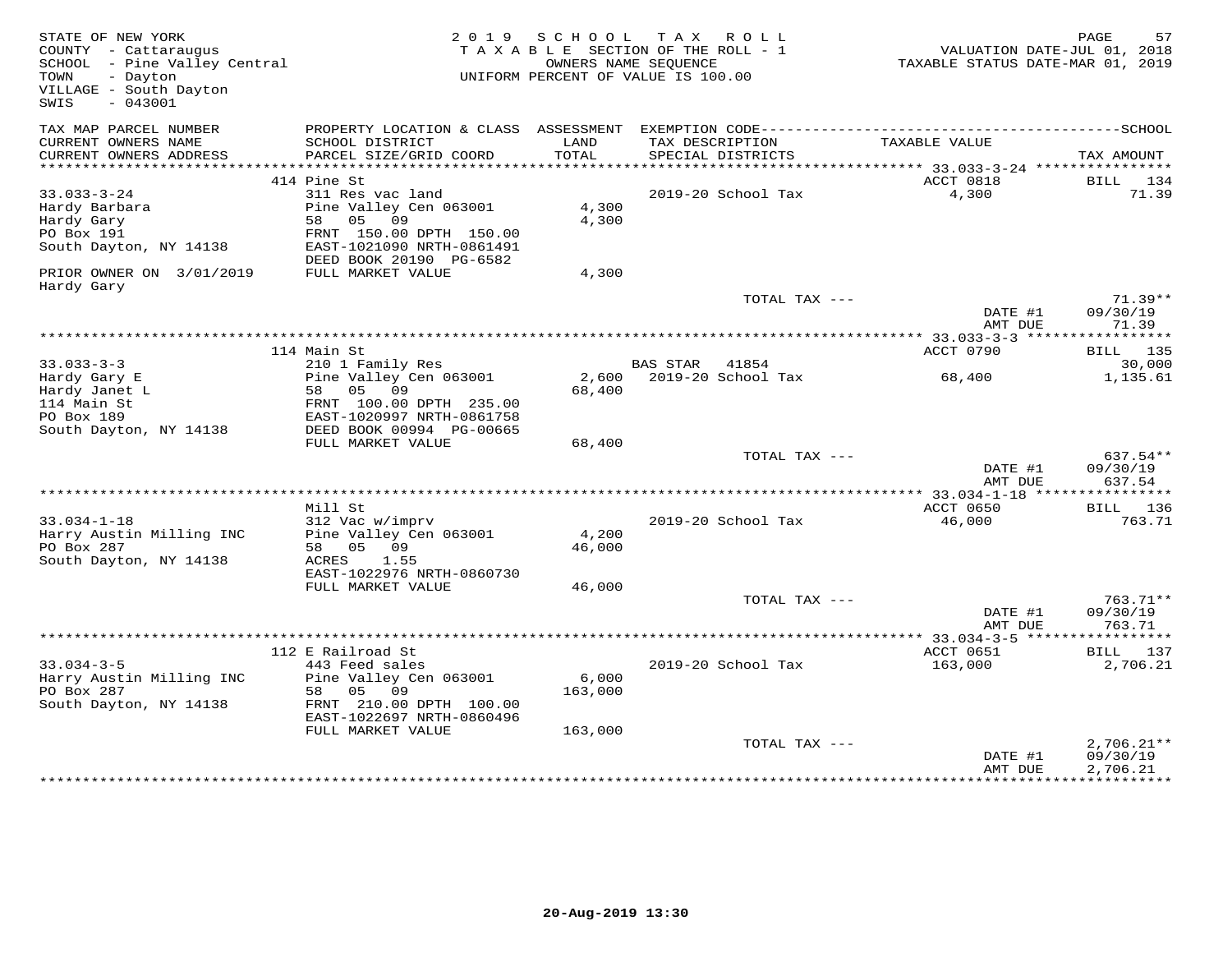| STATE OF NEW YORK<br>COUNTY - Cattaraugus<br>SCHOOL - Pine Valley Central<br>- Dayton<br>TOWN<br>VILLAGE - South Dayton<br>$-043001$<br>SWIS |                                                       | 2019 SCHOOL<br>TAX ROLL<br>PAGE<br>TAXABLE SECTION OF THE ROLL - 1<br>VALUATION DATE-JUL 01, 2018<br>TAXABLE STATUS DATE-MAR 01, 2019<br>OWNERS NAME SEQUENCE<br>UNIFORM PERCENT OF VALUE IS 100.00 |                 |                                      |                     |                    |
|----------------------------------------------------------------------------------------------------------------------------------------------|-------------------------------------------------------|-----------------------------------------------------------------------------------------------------------------------------------------------------------------------------------------------------|-----------------|--------------------------------------|---------------------|--------------------|
| TAX MAP PARCEL NUMBER                                                                                                                        |                                                       |                                                                                                                                                                                                     |                 |                                      |                     |                    |
| CURRENT OWNERS NAME<br>CURRENT OWNERS ADDRESS                                                                                                | SCHOOL DISTRICT<br>PARCEL SIZE/GRID COORD             | LAND<br>TOTAL                                                                                                                                                                                       |                 | TAX DESCRIPTION<br>SPECIAL DISTRICTS | TAXABLE VALUE       | TAX AMOUNT         |
|                                                                                                                                              |                                                       |                                                                                                                                                                                                     |                 |                                      |                     |                    |
| $33.034 - 3 - 6$                                                                                                                             | 109 Mill St<br>210 1 Family Res                       |                                                                                                                                                                                                     |                 | 2019-20 School Tax                   | ACCT 0687<br>49,000 | BILL 138<br>813.52 |
| Harry Austin Milling Inc                                                                                                                     | Pine Valley Cen 063001                                | 4,100                                                                                                                                                                                               |                 |                                      |                     |                    |
| PO Box 287                                                                                                                                   | 58 05 09                                              | 49,000                                                                                                                                                                                              |                 |                                      |                     |                    |
| South Dayton, NY 14138                                                                                                                       | FRNT 150.00 DPTH 100.00                               |                                                                                                                                                                                                     |                 |                                      |                     |                    |
|                                                                                                                                              | EAST-1022800 NRTH-0860460                             |                                                                                                                                                                                                     |                 |                                      |                     |                    |
|                                                                                                                                              | DEED BOOK 00960 PG-00004<br>FULL MARKET VALUE         | 49,000                                                                                                                                                                                              |                 |                                      |                     |                    |
|                                                                                                                                              |                                                       |                                                                                                                                                                                                     |                 | TOTAL TAX ---                        |                     | 813.52**           |
|                                                                                                                                              |                                                       |                                                                                                                                                                                                     |                 |                                      | DATE #1             | 09/30/19           |
|                                                                                                                                              |                                                       |                                                                                                                                                                                                     |                 |                                      | AMT DUE             | 813.52             |
|                                                                                                                                              |                                                       |                                                                                                                                                                                                     |                 |                                      |                     |                    |
| $33.034 - 3 - 7$                                                                                                                             | 238 Mill St<br>312 Vac w/imprv                        |                                                                                                                                                                                                     |                 | 2019-20 School Tax                   | ACCT 0833           | BILL 139<br>257.34 |
| Harry Austin Milling Inc                                                                                                                     | Pine Valley Cen 063001                                | 2,500                                                                                                                                                                                               |                 |                                      | 15,500              |                    |
| PO Box 287                                                                                                                                   | 58 05 09                                              | 15,500                                                                                                                                                                                              |                 |                                      |                     |                    |
| South Dayton, NY 14138                                                                                                                       | FRNT 70.00 DPTH 100.00                                |                                                                                                                                                                                                     |                 |                                      |                     |                    |
|                                                                                                                                              | EAST-1022726 NRTH-0860377                             |                                                                                                                                                                                                     |                 |                                      |                     |                    |
|                                                                                                                                              | DEED BOOK 00922 PG-01033<br>FULL MARKET VALUE         | 15,500                                                                                                                                                                                              |                 |                                      |                     |                    |
|                                                                                                                                              |                                                       |                                                                                                                                                                                                     |                 | TOTAL TAX ---                        |                     | $257.34**$         |
|                                                                                                                                              |                                                       |                                                                                                                                                                                                     |                 |                                      | DATE #1             | 09/30/19           |
|                                                                                                                                              |                                                       |                                                                                                                                                                                                     |                 |                                      | AMT DUE             | 257.34             |
|                                                                                                                                              |                                                       |                                                                                                                                                                                                     |                 |                                      |                     |                    |
| $33.033 - 6 - 13$                                                                                                                            | 27 First St<br>210 1 Family Res                       |                                                                                                                                                                                                     | <b>BAS STAR</b> | 41854                                | ACCT 0714           | BILL 140<br>30,000 |
| Harter Gary R                                                                                                                                | Pine Valley Cen 063001                                |                                                                                                                                                                                                     |                 | 1,900 2019-20 School Tax             | 55,800              | 926.42             |
| Harter Beverly                                                                                                                               | 58 05 09                                              | 55,800                                                                                                                                                                                              |                 |                                      |                     |                    |
| PO Box 367                                                                                                                                   | FRNT 70.00 DPTH 150.00                                |                                                                                                                                                                                                     |                 |                                      |                     |                    |
| South Dayton, NY 14138                                                                                                                       | BANK<br>017                                           |                                                                                                                                                                                                     |                 |                                      |                     |                    |
|                                                                                                                                              | EAST-1021517 NRTH-0860453<br>DEED BOOK 00968 PG-00679 |                                                                                                                                                                                                     |                 |                                      |                     |                    |
|                                                                                                                                              | FULL MARKET VALUE                                     | 55,800                                                                                                                                                                                              |                 |                                      |                     |                    |
|                                                                                                                                              |                                                       |                                                                                                                                                                                                     |                 | TOTAL TAX ---                        |                     | 428.34**           |
|                                                                                                                                              |                                                       |                                                                                                                                                                                                     |                 |                                      | DATE #1             | 09/30/19           |
|                                                                                                                                              |                                                       |                                                                                                                                                                                                     |                 |                                      | AMT DUE             | 428.34             |
|                                                                                                                                              | 214 Maple St                                          |                                                                                                                                                                                                     |                 |                                      | ACCT 0864           | BILL 141           |
| $33.033 - 3 - 4$                                                                                                                             | 210 1 Family Res                                      |                                                                                                                                                                                                     |                 | 2019-20 School Tax                   | 18,600              | 308.81             |
| Heilman Eugene                                                                                                                               | Pine Valley Cen 063001                                | 2,600                                                                                                                                                                                               |                 |                                      |                     |                    |
| 7819 Farrington Hollow Rd                                                                                                                    | 58 05 09                                              | 18,600                                                                                                                                                                                              |                 |                                      |                     |                    |
| Cherry Creek, NY 14723                                                                                                                       | FRNT 100.00 DPTH 150.00                               |                                                                                                                                                                                                     |                 |                                      |                     |                    |
|                                                                                                                                              | EAST-1021283 NRTH-0861805<br>DEED BOOK 00964 PG-00073 |                                                                                                                                                                                                     |                 |                                      |                     |                    |
|                                                                                                                                              | FULL MARKET VALUE                                     | 18,600                                                                                                                                                                                              |                 |                                      |                     |                    |
|                                                                                                                                              |                                                       |                                                                                                                                                                                                     |                 | TOTAL TAX ---                        |                     | 308.81**           |
|                                                                                                                                              |                                                       |                                                                                                                                                                                                     |                 |                                      | DATE #1             | 09/30/19           |
|                                                                                                                                              |                                                       |                                                                                                                                                                                                     |                 |                                      | AMT DUE             | 308.81             |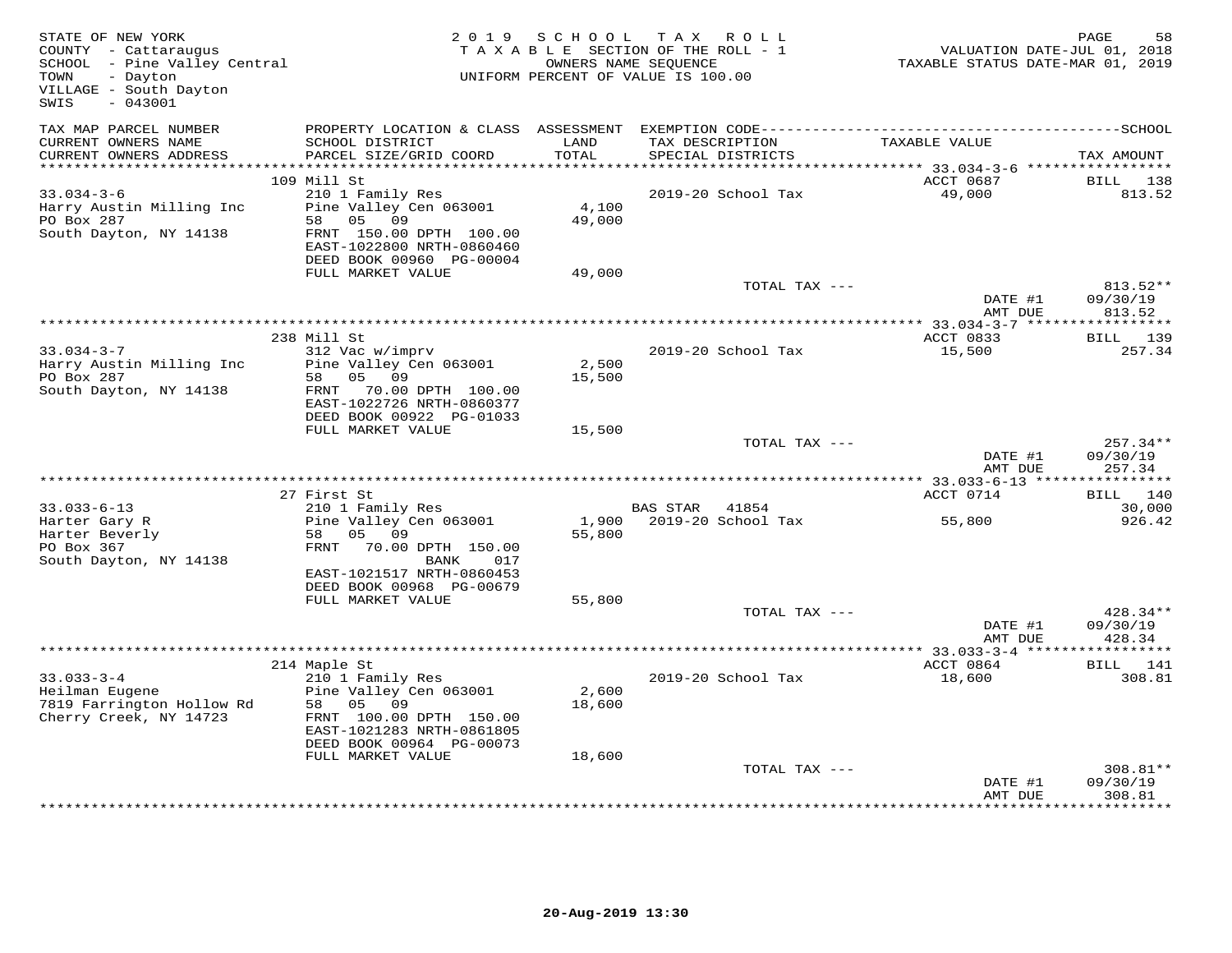| TAX MAP PARCEL NUMBER<br>CURRENT OWNERS NAME<br>SCHOOL DISTRICT<br>LAND<br>TAX DESCRIPTION<br>TAXABLE VALUE<br>TOTAL<br>CURRENT OWNERS ADDRESS<br>PARCEL SIZE/GRID COORD<br>SPECIAL DISTRICTS<br>TAX AMOUNT<br>***********************<br>126 Oak St<br>ACCT 0841<br>BILL 142<br>210 1 Family Res<br>$33.033 - 5 - 42$<br>BAS STAR 41854<br>30,000<br>43,400<br>Pine Valley Cen 063001<br>1,700 2019-20 School Tax<br>Himes Brian K<br>720.55<br>58 05 09<br>43,400<br>Himes Kim M<br>4398 Route 60 St<br>Gerry, NY 14740<br>FRNT 66.00 DPTH 150.00<br>EAST-1022008 NRTH-0860405<br>DEED BOOK 00977 PG-00754<br>FULL MARKET VALUE<br>43,400<br>$222.47**$<br>TOTAL TAX ---<br>DATE #1<br>09/30/19<br>AMT DUE<br>222.47<br>ACCT 0739<br>BILL 143<br>25 First St<br>37,700<br>$33.033 - 6 - 10$<br>210 1 Family Res<br>2019-20 School Tax<br>625.91<br>Pine Valley Cen 063001<br>Hinds Nelson G<br>1906 W Main Rd<br>1,600<br>58 05 09<br>4806 W Main Rd<br>37,700<br>Fredonia, NY 14063<br>FRNT 60.00 DPTH 150.00<br>EAST-1021472 NRTH-0860386<br>DEED BOOK 62<br>PG-6002<br>FULL MARKET VALUE<br>37,700<br>625.91**<br>TOTAL TAX ---<br>DATE #1<br>09/30/19<br>AMT DUE<br>625.91<br>285 Mill St<br>ACCT 0642<br>BILL 144<br>$33.034 - 1 - 13.1$<br>210 1 Family Res<br>2019-20 School Tax<br>58,000<br>962.94<br>5,000<br>Hohl Brian J<br>Pine Valley Cen 063001<br>Hohl Melissa L<br>58 05 09<br>58,000<br>285 Mill St<br>FRNT 148.30 DPTH 123.00<br>South Dayton, NY 14138<br>EAST-1024276 NRTH-0862132<br>DEED BOOK 12263 PG-3001<br>FULL MARKET VALUE<br>58,000<br>$962.94**$<br>TOTAL TAX ---<br>DATE #1<br>09/30/19<br>962.94<br>AMT DUE<br>ACCT 1372<br>BILL 145<br>79 First Ave<br>$33.033 - 6 - 27.2$<br>210 1 Family Res<br>2019-20 School Tax<br>59,900<br>994.49<br>Horvath Danielle M<br>Pine Valley Cen 063001<br>2,600<br>58 05 09<br>79 First Ave<br>59,900<br>South Dayton, NY 14138<br>FRNT 180.00 DPTH 150.00<br>ACRES   0.34 BANK   017<br>EAST-1021687 NRTH-0860086<br>DEED BOOK 22916 PG-6001<br>59,900<br>FULL MARKET VALUE<br>TOTAL TAX ---<br>$994.49**$<br>09/30/19<br>DATE #1<br>AMT DUE<br>994.49 | STATE OF NEW YORK<br>COUNTY - Cattaraugus<br>SCHOOL - Pine Valley Central<br>- Dayton<br>TOWN<br>VILLAGE - South Dayton<br>SWIS<br>$-043001$ | 2019 SCHOOL | TAX ROLL<br>TAXABLE SECTION OF THE ROLL - 1<br>OWNERS NAME SEQUENCE<br>UNIFORM PERCENT OF VALUE IS 100.00 | ر ہے۔۔۔۔<br>7018, VALUATION DATE-JUL 01<br>7019, TAXABLE STATUS DATE-MAR 01 | PAGE<br>59 |
|-------------------------------------------------------------------------------------------------------------------------------------------------------------------------------------------------------------------------------------------------------------------------------------------------------------------------------------------------------------------------------------------------------------------------------------------------------------------------------------------------------------------------------------------------------------------------------------------------------------------------------------------------------------------------------------------------------------------------------------------------------------------------------------------------------------------------------------------------------------------------------------------------------------------------------------------------------------------------------------------------------------------------------------------------------------------------------------------------------------------------------------------------------------------------------------------------------------------------------------------------------------------------------------------------------------------------------------------------------------------------------------------------------------------------------------------------------------------------------------------------------------------------------------------------------------------------------------------------------------------------------------------------------------------------------------------------------------------------------------------------------------------------------------------------------------------------------------------------------------------------------------------------------------------------------------------------------------------------------------------------------------------------------------------------------------------------------------------------------------------------------|----------------------------------------------------------------------------------------------------------------------------------------------|-------------|-----------------------------------------------------------------------------------------------------------|-----------------------------------------------------------------------------|------------|
|                                                                                                                                                                                                                                                                                                                                                                                                                                                                                                                                                                                                                                                                                                                                                                                                                                                                                                                                                                                                                                                                                                                                                                                                                                                                                                                                                                                                                                                                                                                                                                                                                                                                                                                                                                                                                                                                                                                                                                                                                                                                                                                               |                                                                                                                                              |             |                                                                                                           |                                                                             |            |
|                                                                                                                                                                                                                                                                                                                                                                                                                                                                                                                                                                                                                                                                                                                                                                                                                                                                                                                                                                                                                                                                                                                                                                                                                                                                                                                                                                                                                                                                                                                                                                                                                                                                                                                                                                                                                                                                                                                                                                                                                                                                                                                               |                                                                                                                                              |             |                                                                                                           |                                                                             |            |
|                                                                                                                                                                                                                                                                                                                                                                                                                                                                                                                                                                                                                                                                                                                                                                                                                                                                                                                                                                                                                                                                                                                                                                                                                                                                                                                                                                                                                                                                                                                                                                                                                                                                                                                                                                                                                                                                                                                                                                                                                                                                                                                               |                                                                                                                                              |             |                                                                                                           |                                                                             |            |
|                                                                                                                                                                                                                                                                                                                                                                                                                                                                                                                                                                                                                                                                                                                                                                                                                                                                                                                                                                                                                                                                                                                                                                                                                                                                                                                                                                                                                                                                                                                                                                                                                                                                                                                                                                                                                                                                                                                                                                                                                                                                                                                               |                                                                                                                                              |             |                                                                                                           |                                                                             |            |
|                                                                                                                                                                                                                                                                                                                                                                                                                                                                                                                                                                                                                                                                                                                                                                                                                                                                                                                                                                                                                                                                                                                                                                                                                                                                                                                                                                                                                                                                                                                                                                                                                                                                                                                                                                                                                                                                                                                                                                                                                                                                                                                               |                                                                                                                                              |             |                                                                                                           |                                                                             |            |
|                                                                                                                                                                                                                                                                                                                                                                                                                                                                                                                                                                                                                                                                                                                                                                                                                                                                                                                                                                                                                                                                                                                                                                                                                                                                                                                                                                                                                                                                                                                                                                                                                                                                                                                                                                                                                                                                                                                                                                                                                                                                                                                               |                                                                                                                                              |             |                                                                                                           |                                                                             |            |
|                                                                                                                                                                                                                                                                                                                                                                                                                                                                                                                                                                                                                                                                                                                                                                                                                                                                                                                                                                                                                                                                                                                                                                                                                                                                                                                                                                                                                                                                                                                                                                                                                                                                                                                                                                                                                                                                                                                                                                                                                                                                                                                               |                                                                                                                                              |             |                                                                                                           |                                                                             |            |
|                                                                                                                                                                                                                                                                                                                                                                                                                                                                                                                                                                                                                                                                                                                                                                                                                                                                                                                                                                                                                                                                                                                                                                                                                                                                                                                                                                                                                                                                                                                                                                                                                                                                                                                                                                                                                                                                                                                                                                                                                                                                                                                               |                                                                                                                                              |             |                                                                                                           |                                                                             |            |
|                                                                                                                                                                                                                                                                                                                                                                                                                                                                                                                                                                                                                                                                                                                                                                                                                                                                                                                                                                                                                                                                                                                                                                                                                                                                                                                                                                                                                                                                                                                                                                                                                                                                                                                                                                                                                                                                                                                                                                                                                                                                                                                               |                                                                                                                                              |             |                                                                                                           |                                                                             |            |
|                                                                                                                                                                                                                                                                                                                                                                                                                                                                                                                                                                                                                                                                                                                                                                                                                                                                                                                                                                                                                                                                                                                                                                                                                                                                                                                                                                                                                                                                                                                                                                                                                                                                                                                                                                                                                                                                                                                                                                                                                                                                                                                               |                                                                                                                                              |             |                                                                                                           |                                                                             |            |
|                                                                                                                                                                                                                                                                                                                                                                                                                                                                                                                                                                                                                                                                                                                                                                                                                                                                                                                                                                                                                                                                                                                                                                                                                                                                                                                                                                                                                                                                                                                                                                                                                                                                                                                                                                                                                                                                                                                                                                                                                                                                                                                               |                                                                                                                                              |             |                                                                                                           |                                                                             |            |
|                                                                                                                                                                                                                                                                                                                                                                                                                                                                                                                                                                                                                                                                                                                                                                                                                                                                                                                                                                                                                                                                                                                                                                                                                                                                                                                                                                                                                                                                                                                                                                                                                                                                                                                                                                                                                                                                                                                                                                                                                                                                                                                               |                                                                                                                                              |             |                                                                                                           |                                                                             |            |
|                                                                                                                                                                                                                                                                                                                                                                                                                                                                                                                                                                                                                                                                                                                                                                                                                                                                                                                                                                                                                                                                                                                                                                                                                                                                                                                                                                                                                                                                                                                                                                                                                                                                                                                                                                                                                                                                                                                                                                                                                                                                                                                               |                                                                                                                                              |             |                                                                                                           |                                                                             |            |
|                                                                                                                                                                                                                                                                                                                                                                                                                                                                                                                                                                                                                                                                                                                                                                                                                                                                                                                                                                                                                                                                                                                                                                                                                                                                                                                                                                                                                                                                                                                                                                                                                                                                                                                                                                                                                                                                                                                                                                                                                                                                                                                               |                                                                                                                                              |             |                                                                                                           |                                                                             |            |
|                                                                                                                                                                                                                                                                                                                                                                                                                                                                                                                                                                                                                                                                                                                                                                                                                                                                                                                                                                                                                                                                                                                                                                                                                                                                                                                                                                                                                                                                                                                                                                                                                                                                                                                                                                                                                                                                                                                                                                                                                                                                                                                               |                                                                                                                                              |             |                                                                                                           |                                                                             |            |
|                                                                                                                                                                                                                                                                                                                                                                                                                                                                                                                                                                                                                                                                                                                                                                                                                                                                                                                                                                                                                                                                                                                                                                                                                                                                                                                                                                                                                                                                                                                                                                                                                                                                                                                                                                                                                                                                                                                                                                                                                                                                                                                               |                                                                                                                                              |             |                                                                                                           |                                                                             |            |
|                                                                                                                                                                                                                                                                                                                                                                                                                                                                                                                                                                                                                                                                                                                                                                                                                                                                                                                                                                                                                                                                                                                                                                                                                                                                                                                                                                                                                                                                                                                                                                                                                                                                                                                                                                                                                                                                                                                                                                                                                                                                                                                               |                                                                                                                                              |             |                                                                                                           |                                                                             |            |
|                                                                                                                                                                                                                                                                                                                                                                                                                                                                                                                                                                                                                                                                                                                                                                                                                                                                                                                                                                                                                                                                                                                                                                                                                                                                                                                                                                                                                                                                                                                                                                                                                                                                                                                                                                                                                                                                                                                                                                                                                                                                                                                               |                                                                                                                                              |             |                                                                                                           |                                                                             |            |
|                                                                                                                                                                                                                                                                                                                                                                                                                                                                                                                                                                                                                                                                                                                                                                                                                                                                                                                                                                                                                                                                                                                                                                                                                                                                                                                                                                                                                                                                                                                                                                                                                                                                                                                                                                                                                                                                                                                                                                                                                                                                                                                               |                                                                                                                                              |             |                                                                                                           |                                                                             |            |
|                                                                                                                                                                                                                                                                                                                                                                                                                                                                                                                                                                                                                                                                                                                                                                                                                                                                                                                                                                                                                                                                                                                                                                                                                                                                                                                                                                                                                                                                                                                                                                                                                                                                                                                                                                                                                                                                                                                                                                                                                                                                                                                               |                                                                                                                                              |             |                                                                                                           |                                                                             |            |
|                                                                                                                                                                                                                                                                                                                                                                                                                                                                                                                                                                                                                                                                                                                                                                                                                                                                                                                                                                                                                                                                                                                                                                                                                                                                                                                                                                                                                                                                                                                                                                                                                                                                                                                                                                                                                                                                                                                                                                                                                                                                                                                               |                                                                                                                                              |             |                                                                                                           |                                                                             |            |
|                                                                                                                                                                                                                                                                                                                                                                                                                                                                                                                                                                                                                                                                                                                                                                                                                                                                                                                                                                                                                                                                                                                                                                                                                                                                                                                                                                                                                                                                                                                                                                                                                                                                                                                                                                                                                                                                                                                                                                                                                                                                                                                               |                                                                                                                                              |             |                                                                                                           |                                                                             |            |
|                                                                                                                                                                                                                                                                                                                                                                                                                                                                                                                                                                                                                                                                                                                                                                                                                                                                                                                                                                                                                                                                                                                                                                                                                                                                                                                                                                                                                                                                                                                                                                                                                                                                                                                                                                                                                                                                                                                                                                                                                                                                                                                               |                                                                                                                                              |             |                                                                                                           |                                                                             |            |
|                                                                                                                                                                                                                                                                                                                                                                                                                                                                                                                                                                                                                                                                                                                                                                                                                                                                                                                                                                                                                                                                                                                                                                                                                                                                                                                                                                                                                                                                                                                                                                                                                                                                                                                                                                                                                                                                                                                                                                                                                                                                                                                               |                                                                                                                                              |             |                                                                                                           |                                                                             |            |
|                                                                                                                                                                                                                                                                                                                                                                                                                                                                                                                                                                                                                                                                                                                                                                                                                                                                                                                                                                                                                                                                                                                                                                                                                                                                                                                                                                                                                                                                                                                                                                                                                                                                                                                                                                                                                                                                                                                                                                                                                                                                                                                               |                                                                                                                                              |             |                                                                                                           |                                                                             |            |
|                                                                                                                                                                                                                                                                                                                                                                                                                                                                                                                                                                                                                                                                                                                                                                                                                                                                                                                                                                                                                                                                                                                                                                                                                                                                                                                                                                                                                                                                                                                                                                                                                                                                                                                                                                                                                                                                                                                                                                                                                                                                                                                               |                                                                                                                                              |             |                                                                                                           |                                                                             |            |
|                                                                                                                                                                                                                                                                                                                                                                                                                                                                                                                                                                                                                                                                                                                                                                                                                                                                                                                                                                                                                                                                                                                                                                                                                                                                                                                                                                                                                                                                                                                                                                                                                                                                                                                                                                                                                                                                                                                                                                                                                                                                                                                               |                                                                                                                                              |             |                                                                                                           |                                                                             |            |
|                                                                                                                                                                                                                                                                                                                                                                                                                                                                                                                                                                                                                                                                                                                                                                                                                                                                                                                                                                                                                                                                                                                                                                                                                                                                                                                                                                                                                                                                                                                                                                                                                                                                                                                                                                                                                                                                                                                                                                                                                                                                                                                               |                                                                                                                                              |             |                                                                                                           |                                                                             |            |
|                                                                                                                                                                                                                                                                                                                                                                                                                                                                                                                                                                                                                                                                                                                                                                                                                                                                                                                                                                                                                                                                                                                                                                                                                                                                                                                                                                                                                                                                                                                                                                                                                                                                                                                                                                                                                                                                                                                                                                                                                                                                                                                               |                                                                                                                                              |             |                                                                                                           |                                                                             |            |
|                                                                                                                                                                                                                                                                                                                                                                                                                                                                                                                                                                                                                                                                                                                                                                                                                                                                                                                                                                                                                                                                                                                                                                                                                                                                                                                                                                                                                                                                                                                                                                                                                                                                                                                                                                                                                                                                                                                                                                                                                                                                                                                               |                                                                                                                                              |             |                                                                                                           |                                                                             |            |
|                                                                                                                                                                                                                                                                                                                                                                                                                                                                                                                                                                                                                                                                                                                                                                                                                                                                                                                                                                                                                                                                                                                                                                                                                                                                                                                                                                                                                                                                                                                                                                                                                                                                                                                                                                                                                                                                                                                                                                                                                                                                                                                               |                                                                                                                                              |             |                                                                                                           |                                                                             |            |
|                                                                                                                                                                                                                                                                                                                                                                                                                                                                                                                                                                                                                                                                                                                                                                                                                                                                                                                                                                                                                                                                                                                                                                                                                                                                                                                                                                                                                                                                                                                                                                                                                                                                                                                                                                                                                                                                                                                                                                                                                                                                                                                               |                                                                                                                                              |             |                                                                                                           |                                                                             |            |
|                                                                                                                                                                                                                                                                                                                                                                                                                                                                                                                                                                                                                                                                                                                                                                                                                                                                                                                                                                                                                                                                                                                                                                                                                                                                                                                                                                                                                                                                                                                                                                                                                                                                                                                                                                                                                                                                                                                                                                                                                                                                                                                               |                                                                                                                                              |             |                                                                                                           |                                                                             |            |
|                                                                                                                                                                                                                                                                                                                                                                                                                                                                                                                                                                                                                                                                                                                                                                                                                                                                                                                                                                                                                                                                                                                                                                                                                                                                                                                                                                                                                                                                                                                                                                                                                                                                                                                                                                                                                                                                                                                                                                                                                                                                                                                               |                                                                                                                                              |             |                                                                                                           |                                                                             |            |
|                                                                                                                                                                                                                                                                                                                                                                                                                                                                                                                                                                                                                                                                                                                                                                                                                                                                                                                                                                                                                                                                                                                                                                                                                                                                                                                                                                                                                                                                                                                                                                                                                                                                                                                                                                                                                                                                                                                                                                                                                                                                                                                               |                                                                                                                                              |             |                                                                                                           |                                                                             |            |
|                                                                                                                                                                                                                                                                                                                                                                                                                                                                                                                                                                                                                                                                                                                                                                                                                                                                                                                                                                                                                                                                                                                                                                                                                                                                                                                                                                                                                                                                                                                                                                                                                                                                                                                                                                                                                                                                                                                                                                                                                                                                                                                               |                                                                                                                                              |             |                                                                                                           |                                                                             |            |
|                                                                                                                                                                                                                                                                                                                                                                                                                                                                                                                                                                                                                                                                                                                                                                                                                                                                                                                                                                                                                                                                                                                                                                                                                                                                                                                                                                                                                                                                                                                                                                                                                                                                                                                                                                                                                                                                                                                                                                                                                                                                                                                               |                                                                                                                                              |             |                                                                                                           |                                                                             |            |
|                                                                                                                                                                                                                                                                                                                                                                                                                                                                                                                                                                                                                                                                                                                                                                                                                                                                                                                                                                                                                                                                                                                                                                                                                                                                                                                                                                                                                                                                                                                                                                                                                                                                                                                                                                                                                                                                                                                                                                                                                                                                                                                               |                                                                                                                                              |             |                                                                                                           |                                                                             |            |
|                                                                                                                                                                                                                                                                                                                                                                                                                                                                                                                                                                                                                                                                                                                                                                                                                                                                                                                                                                                                                                                                                                                                                                                                                                                                                                                                                                                                                                                                                                                                                                                                                                                                                                                                                                                                                                                                                                                                                                                                                                                                                                                               |                                                                                                                                              |             |                                                                                                           |                                                                             |            |
|                                                                                                                                                                                                                                                                                                                                                                                                                                                                                                                                                                                                                                                                                                                                                                                                                                                                                                                                                                                                                                                                                                                                                                                                                                                                                                                                                                                                                                                                                                                                                                                                                                                                                                                                                                                                                                                                                                                                                                                                                                                                                                                               |                                                                                                                                              |             |                                                                                                           |                                                                             |            |
|                                                                                                                                                                                                                                                                                                                                                                                                                                                                                                                                                                                                                                                                                                                                                                                                                                                                                                                                                                                                                                                                                                                                                                                                                                                                                                                                                                                                                                                                                                                                                                                                                                                                                                                                                                                                                                                                                                                                                                                                                                                                                                                               |                                                                                                                                              |             |                                                                                                           |                                                                             |            |
|                                                                                                                                                                                                                                                                                                                                                                                                                                                                                                                                                                                                                                                                                                                                                                                                                                                                                                                                                                                                                                                                                                                                                                                                                                                                                                                                                                                                                                                                                                                                                                                                                                                                                                                                                                                                                                                                                                                                                                                                                                                                                                                               |                                                                                                                                              |             |                                                                                                           |                                                                             |            |
|                                                                                                                                                                                                                                                                                                                                                                                                                                                                                                                                                                                                                                                                                                                                                                                                                                                                                                                                                                                                                                                                                                                                                                                                                                                                                                                                                                                                                                                                                                                                                                                                                                                                                                                                                                                                                                                                                                                                                                                                                                                                                                                               |                                                                                                                                              |             |                                                                                                           |                                                                             |            |
|                                                                                                                                                                                                                                                                                                                                                                                                                                                                                                                                                                                                                                                                                                                                                                                                                                                                                                                                                                                                                                                                                                                                                                                                                                                                                                                                                                                                                                                                                                                                                                                                                                                                                                                                                                                                                                                                                                                                                                                                                                                                                                                               |                                                                                                                                              |             |                                                                                                           |                                                                             |            |
|                                                                                                                                                                                                                                                                                                                                                                                                                                                                                                                                                                                                                                                                                                                                                                                                                                                                                                                                                                                                                                                                                                                                                                                                                                                                                                                                                                                                                                                                                                                                                                                                                                                                                                                                                                                                                                                                                                                                                                                                                                                                                                                               |                                                                                                                                              |             |                                                                                                           |                                                                             |            |
|                                                                                                                                                                                                                                                                                                                                                                                                                                                                                                                                                                                                                                                                                                                                                                                                                                                                                                                                                                                                                                                                                                                                                                                                                                                                                                                                                                                                                                                                                                                                                                                                                                                                                                                                                                                                                                                                                                                                                                                                                                                                                                                               |                                                                                                                                              |             |                                                                                                           |                                                                             |            |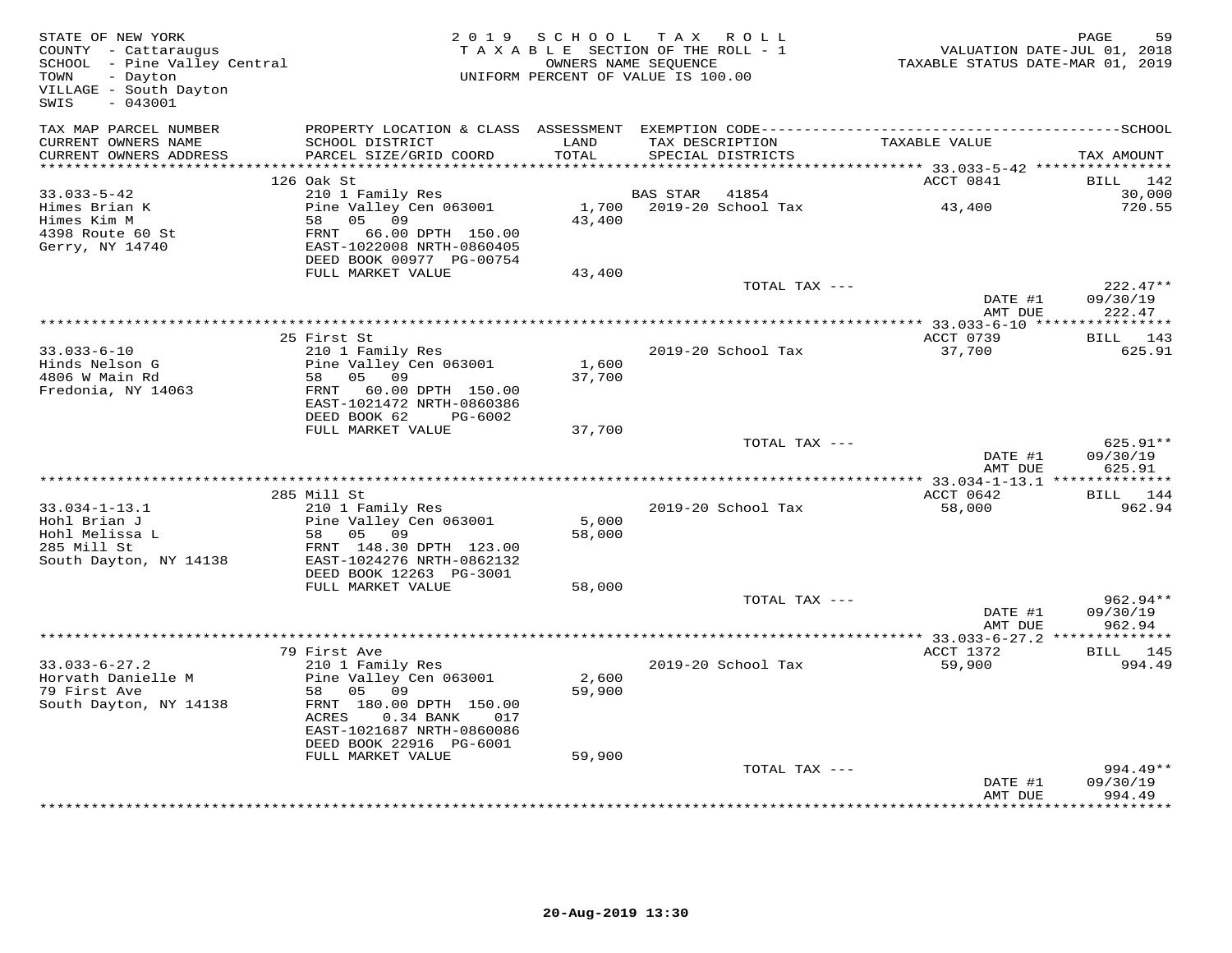| STATE OF NEW YORK<br>SIALE OF NEW LOW:<br>COUNTY - Cattaraugus<br>SCHOOL - Pine Valley Central<br>TOWN<br>- Dayton<br>VILLAGE - South Dayton<br>$-043001$<br>SWIS |                                                                                            | 2019 SCHOOL TAX ROLL<br>TAXABLE SECTION OF THE ROLL - 1<br>OWNERS NAME SEQUENCE<br>UNIFORM PERCENT OF VALUE IS 100.00 |                |                                      | VALUATION DATE-JUL 01, 2018<br>TAXABLE STATUS DATE-MAR 01, 2019 | <b>PAGE</b><br>60                |
|-------------------------------------------------------------------------------------------------------------------------------------------------------------------|--------------------------------------------------------------------------------------------|-----------------------------------------------------------------------------------------------------------------------|----------------|--------------------------------------|-----------------------------------------------------------------|----------------------------------|
| TAX MAP PARCEL NUMBER<br>CURRENT OWNERS NAME<br>CURRENT OWNERS ADDRESS                                                                                            | SCHOOL DISTRICT<br>PARCEL SIZE/GRID COORD                                                  | LAND<br>TOTAL                                                                                                         |                | TAX DESCRIPTION<br>SPECIAL DISTRICTS | TAXABLE VALUE                                                   | TAX AMOUNT                       |
|                                                                                                                                                                   |                                                                                            |                                                                                                                       |                |                                      |                                                                 |                                  |
|                                                                                                                                                                   | 52 Main St                                                                                 |                                                                                                                       |                |                                      | ACCT 0745                                                       | BILL 146                         |
| $33.033 - 2 - 4$                                                                                                                                                  | 210 1 Family Res                                                                           |                                                                                                                       | ENH STAR 41834 |                                      | 85,900                                                          | 68,700                           |
| Howard Carol<br>PO Box 302<br>South Dayton, NY 14138                                                                                                              | Pine Valley Cen 063001<br>58 05 09<br>FRNT 100.00 DPTH 200.00<br>EAST-1020435 NRTH-0861224 | 2,600<br>85,900                                                                                                       |                | 2019-20 School Tax                   |                                                                 | 1,426.15                         |
|                                                                                                                                                                   | FULL MARKET VALUE                                                                          | 85,900                                                                                                                |                |                                      |                                                                 |                                  |
|                                                                                                                                                                   |                                                                                            |                                                                                                                       |                | TOTAL TAX ---                        | DATE #1<br>AMT DUE                                              | $311.15**$<br>09/30/19<br>311.15 |
|                                                                                                                                                                   |                                                                                            |                                                                                                                       |                |                                      |                                                                 |                                  |
|                                                                                                                                                                   | 46 Main St                                                                                 |                                                                                                                       |                |                                      | ACCT 0747                                                       | BILL 147                         |
| $33.033 - 2 - 7.1$                                                                                                                                                | 311 Res vac land                                                                           |                                                                                                                       |                | 2019-20 School Tax                   | 150                                                             | 2.49                             |
| ے ددی.<br>Howard Carol<br>محمد                                                                                                                                    | Pine Valley Cen 063001                                                                     | 150                                                                                                                   |                |                                      |                                                                 |                                  |
| South Dayton, NY 14138                                                                                                                                            | 58 05 09<br>FRNT 21.00 DPTH 200.00<br>0.10<br>ACRES<br>EAST-1020386 NRTH-0861186           | 150                                                                                                                   |                |                                      |                                                                 |                                  |
|                                                                                                                                                                   | DEED BOOK 29572 PG-7001<br>FULL MARKET VALUE                                               | 150                                                                                                                   |                |                                      |                                                                 |                                  |
|                                                                                                                                                                   |                                                                                            |                                                                                                                       |                | TOTAL TAX ---                        | DATE #1                                                         | $2.49**$<br>09/30/19             |
|                                                                                                                                                                   |                                                                                            |                                                                                                                       |                |                                      | AMT DUE                                                         | 2.49                             |
|                                                                                                                                                                   |                                                                                            |                                                                                                                       |                |                                      |                                                                 |                                  |
| $33.033 - 4 - 26$                                                                                                                                                 | 111 Maple St<br>311 Res vac land                                                           |                                                                                                                       |                | 2019-20 School Tax                   | ACCT 0820<br>4,100                                              | BILL 148<br>68.07                |
| Howard Christopher                                                                                                                                                | Pine Valley Cen 063001                                                                     | 4,100                                                                                                                 |                |                                      |                                                                 |                                  |
| Howard Jessica                                                                                                                                                    | 58 05 09                                                                                   | 4,100                                                                                                                 |                |                                      |                                                                 |                                  |
| PO Box 90<br>S. Dayton, NY 14138                                                                                                                                  | FRNT 100.00 DPTH 150.00<br>EAST-1021851 NRTH-0861134                                       |                                                                                                                       |                |                                      |                                                                 |                                  |
|                                                                                                                                                                   | DEED BOOK 8806    PG-5001                                                                  |                                                                                                                       |                |                                      |                                                                 |                                  |
|                                                                                                                                                                   | FULL MARKET VALUE                                                                          | 4,100                                                                                                                 |                | TOTAL TAX ---                        |                                                                 | 68.07**                          |
|                                                                                                                                                                   |                                                                                            |                                                                                                                       |                |                                      | DATE #1<br>AMT DUE                                              | 09/30/19<br>68.07                |
|                                                                                                                                                                   |                                                                                            |                                                                                                                       |                |                                      | *********** 33.033-4-27 ****                                    | * * * * * * * * * * *            |
|                                                                                                                                                                   | 310 Pine St                                                                                |                                                                                                                       |                |                                      | ACCT 0712                                                       | BILL 149                         |
| $33.033 - 4 - 27$<br>Howard Christopher                                                                                                                           | 210 1 Family Res<br>Pine Valley Cen 063001                                                 |                                                                                                                       | BAS STAR 41854 | 2,000 2019-20 School Tax             | 79,100                                                          | 30,000<br>1,313.26               |
| Howard Jessica                                                                                                                                                    | Pine vall.<br>58 05 09<br>75 00                                                            | 79,100                                                                                                                |                |                                      |                                                                 |                                  |
| PO Box 90<br>S. Dayton, NY 14138                                                                                                                                  | FRNT 75.00 DPTH 150.00<br>EAST-1021753 NRTH-0861018                                        |                                                                                                                       |                |                                      |                                                                 |                                  |
|                                                                                                                                                                   | DEED BOOK 8806 PG-5001<br>FULL MARKET VALUE                                                | 79,100                                                                                                                |                |                                      |                                                                 |                                  |
|                                                                                                                                                                   |                                                                                            |                                                                                                                       |                | TOTAL TAX ---                        | DATE #1                                                         | 815.18**<br>09/30/19             |
|                                                                                                                                                                   |                                                                                            |                                                                                                                       |                |                                      | AMT DUE                                                         | 815.18                           |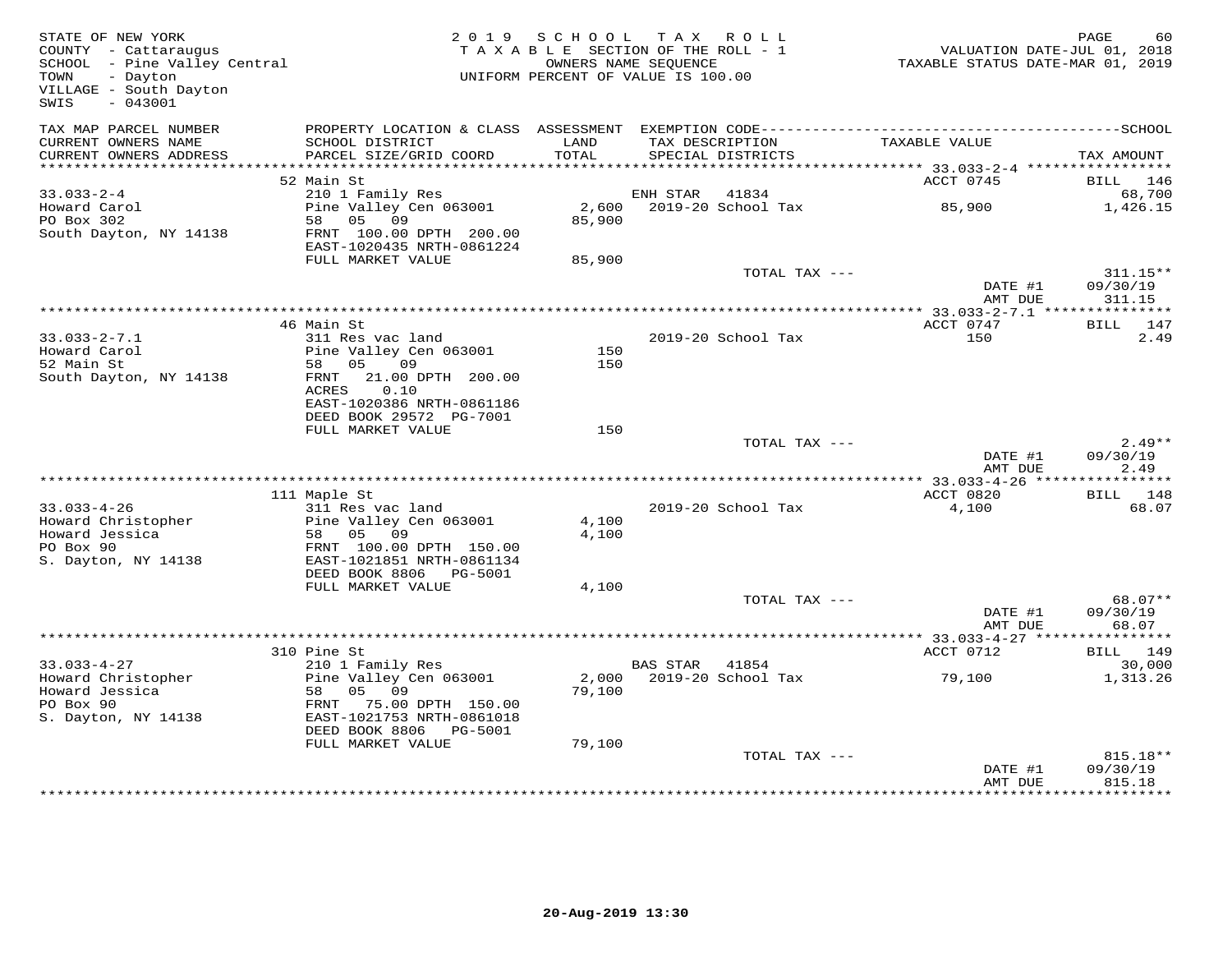| STATE OF NEW YORK<br>COUNTY - Cattaraugus<br>SCHOOL - Pine Valley Central<br>TOWN<br>- Dayton<br>VILLAGE - South Dayton<br>$-043001$<br>SWIS |                                                                                                                                             | 2019 SCHOOL TAX ROLL<br>TAXABLE SECTION OF THE ROLL - 1<br>UNIFORM PERCENT OF VALUE IS 100.00 | OWNERS NAME SEQUENCE                        |                    |                                                     | PAGE<br>61<br>VALUATION DATE-JUL 01, 2018<br>TAXABLE STATUS DATE-MAR 01, 2019 |
|----------------------------------------------------------------------------------------------------------------------------------------------|---------------------------------------------------------------------------------------------------------------------------------------------|-----------------------------------------------------------------------------------------------|---------------------------------------------|--------------------|-----------------------------------------------------|-------------------------------------------------------------------------------|
| TAX MAP PARCEL NUMBER<br>CURRENT OWNERS NAME<br>CURRENT OWNERS ADDRESS                                                                       | SCHOOL DISTRICT<br>PARCEL SIZE/GRID COORD                                                                                                   | LAND<br>TOTAL                                                                                 | TAX DESCRIPTION<br>SPECIAL DISTRICTS        |                    | TAXABLE VALUE                                       | TAX AMOUNT                                                                    |
| *****************                                                                                                                            | ******************************                                                                                                              |                                                                                               |                                             |                    | ********************* 33.033-1-3.1 **************** |                                                                               |
| $33.033 - 1 - 3.1$<br>Howard David R<br>79 Allegany Rd<br>South Dayton, NY 14138                                                             | Oaks Rd<br>312 Vac w/imprv<br>Pine Valley Cen 063001<br>58 05 09<br>9.50<br>ACRES<br>EAST-1019599 NRTH-0860139<br>DEED BOOK 01000 PG-00101  | 17,300<br>45,200                                                                              |                                             | 2019-20 School Tax | ACCT 0749<br>45,200                                 | <b>BILL</b> 150<br>750.43                                                     |
|                                                                                                                                              | FULL MARKET VALUE                                                                                                                           | 45,200                                                                                        |                                             |                    |                                                     | 750.43**                                                                      |
|                                                                                                                                              |                                                                                                                                             |                                                                                               |                                             | TOTAL TAX ---      | DATE #1<br>AMT DUE                                  | 09/30/19<br>750.43                                                            |
|                                                                                                                                              |                                                                                                                                             |                                                                                               |                                             |                    |                                                     |                                                                               |
| $33.033 - 1 - 3.2$                                                                                                                           | 18 Main St<br>210 1 Family Res                                                                                                              |                                                                                               | ENH STAR 41834                              |                    | ACCT 0988                                           | <b>BILL</b> 151<br>63,300                                                     |
| Howard David R<br>Howard Nancy G<br>18 Main St<br>South Dayton, NY 14138                                                                     | Pine Valley Cen 063001<br>58 05 09<br>FRNT 250.00 DPTH 190.00<br>EAST-1019709 NRTH-0860622<br>DEED BOOK 786<br>PG-00730                     | 63,300                                                                                        | 6,500 2019-20 School Tax                    |                    | 63,300                                              | 1,050.94                                                                      |
|                                                                                                                                              | FULL MARKET VALUE                                                                                                                           | 63,300                                                                                        |                                             |                    |                                                     |                                                                               |
|                                                                                                                                              |                                                                                                                                             |                                                                                               |                                             | TOTAL TAX ---      |                                                     | $0.00**$                                                                      |
|                                                                                                                                              |                                                                                                                                             |                                                                                               |                                             |                    |                                                     |                                                                               |
| $33.033 - 2 - 8$                                                                                                                             | 303 Oak St<br>210 1 Family Res                                                                                                              |                                                                                               | <b>BAS STAR</b>                             | 41854              | ACCT 0780                                           | <b>BILL</b> 152<br>30,000                                                     |
| Howard Harriet M<br>PO Box 5<br>South Dayton, NY 14138                                                                                       | Pine Valley Cen 063001<br>58 05 09<br>FRNT 100.00 DPTH 125.00<br>EAST-1020983 NRTH-0860939<br>DEED BOOK 795<br>PG-00661                     | 2,600<br>64,000                                                                               |                                             | 2019-20 School Tax | 64,000                                              | 1,062.56                                                                      |
|                                                                                                                                              | FULL MARKET VALUE                                                                                                                           | 64,000                                                                                        |                                             |                    |                                                     |                                                                               |
|                                                                                                                                              |                                                                                                                                             |                                                                                               |                                             | TOTAL TAX ---      | DATE #1<br>AMT DUE                                  | 564.48**<br>09/30/19<br>564.48                                                |
|                                                                                                                                              |                                                                                                                                             |                                                                                               |                                             |                    |                                                     |                                                                               |
| $33.025 - 1 - 10$                                                                                                                            | 118 Prospect St                                                                                                                             |                                                                                               |                                             |                    | ACCT 0667                                           | <b>BILL</b> 153                                                               |
| Howard Joshua D<br>118 Prospect St<br>South Dayton, NY 14138                                                                                 | 210 1 Family Res<br>Pine Valley Cen 063001<br>58 05 09<br>ACRES<br>3.68 BANK<br>032<br>EAST-1021643 NRTH-0862624<br>DEED BOOK 20221 PG-9001 | 58,200                                                                                        | BAS STAR 41854<br>13,000 2019-20 School Tax |                    | 58,200                                              | 30,000<br>966.27                                                              |
|                                                                                                                                              | FULL MARKET VALUE                                                                                                                           | 58,200                                                                                        |                                             | TOTAL TAX ---      |                                                     | 468.19**                                                                      |
|                                                                                                                                              |                                                                                                                                             |                                                                                               |                                             |                    | DATE #1<br>AMT DUE                                  | 09/30/19<br>468.19                                                            |
|                                                                                                                                              |                                                                                                                                             |                                                                                               |                                             |                    |                                                     |                                                                               |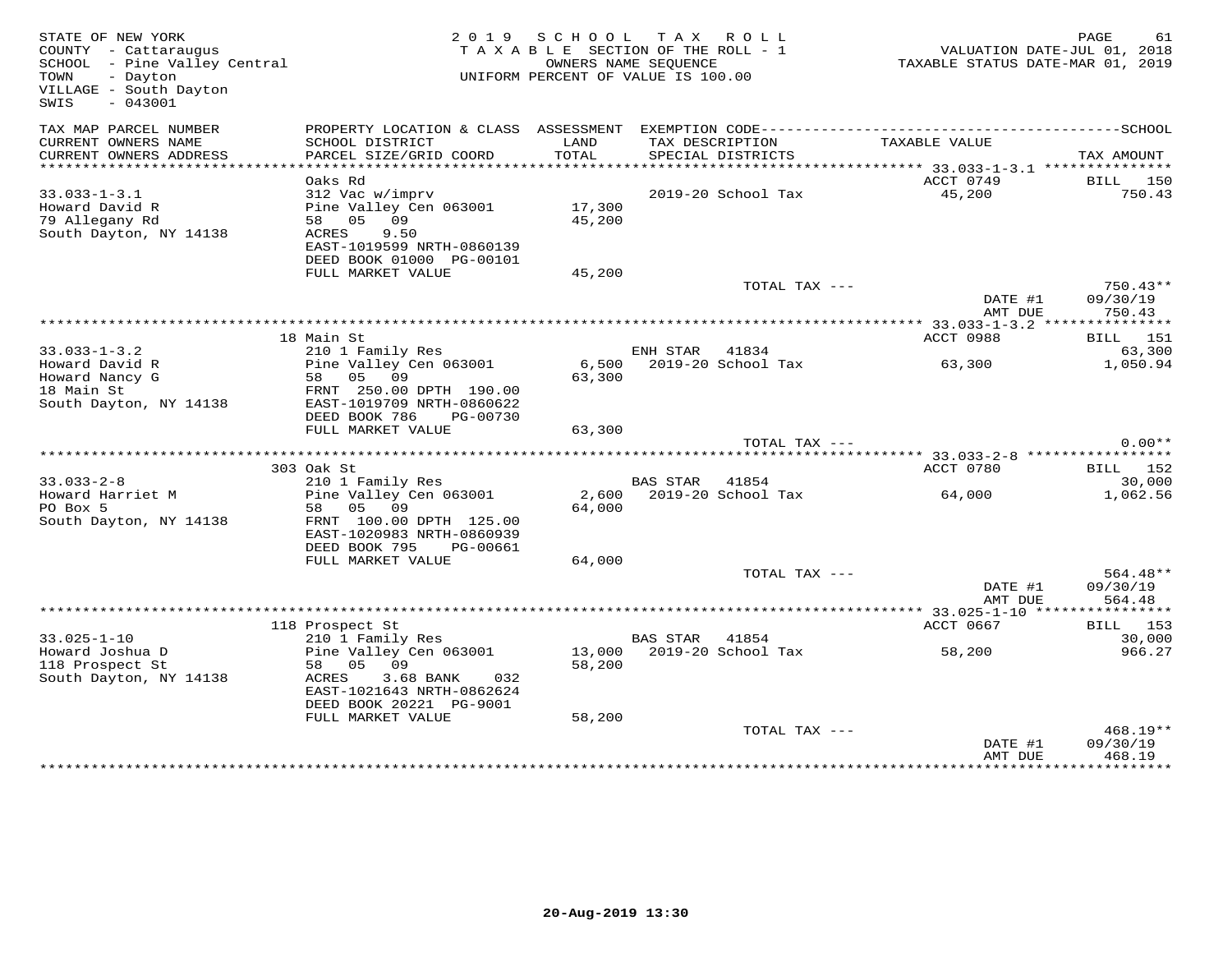| STATE OF NEW YORK<br>COUNTY - Cattaraugus<br>SCHOOL - Pine Valley Central<br>TOWN<br>- Dayton<br>VILLAGE - South Dayton<br>$-043001$<br>SWIS |                                                      | 2019 SCHOOL TAX ROLL<br>TAXABLE SECTION OF THE ROLL - 1<br>UNIFORM PERCENT OF VALUE IS 100.00 | OWNERS NAME SEOUENCE                 |               | TAXABLE STATUS DATE-MAR 01, 2019 | PAGE<br>62<br>VALUATION DATE-JUL 01, 2018 |
|----------------------------------------------------------------------------------------------------------------------------------------------|------------------------------------------------------|-----------------------------------------------------------------------------------------------|--------------------------------------|---------------|----------------------------------|-------------------------------------------|
| TAX MAP PARCEL NUMBER                                                                                                                        |                                                      |                                                                                               |                                      |               |                                  |                                           |
| CURRENT OWNERS NAME<br>CURRENT OWNERS ADDRESS                                                                                                | SCHOOL DISTRICT<br>PARCEL SIZE/GRID COORD            | LAND<br>TOTAL                                                                                 | TAX DESCRIPTION<br>SPECIAL DISTRICTS |               | TAXABLE VALUE                    | TAX AMOUNT                                |
| ***********************                                                                                                                      |                                                      |                                                                                               |                                      |               | ACCT 0748                        |                                           |
| $33.033 - 5 - 5$                                                                                                                             | 224 Oak St<br>210 1 Family Res                       |                                                                                               | ENH STAR 41834                       |               |                                  | BILL 154<br>50,300                        |
|                                                                                                                                              | Pine Valley Cen 063001                               |                                                                                               | 2,500 2019-20 School Tax             |               | 50, 300                          | 835.11                                    |
| Howard Leslie H<br>Howard Sylvia J                                                                                                           | 58 05 09                                             | 50,300                                                                                        |                                      |               |                                  |                                           |
| PO Box 124                                                                                                                                   | FRNT 95.00 DPTH 125.00                               |                                                                                               |                                      |               |                                  |                                           |
| South Dayton, NY 14138                                                                                                                       | EAST-1021250 NRTH-0860947                            |                                                                                               |                                      |               |                                  |                                           |
|                                                                                                                                              | DEED BOOK 6201    PG-2001                            |                                                                                               |                                      |               |                                  |                                           |
|                                                                                                                                              | FULL MARKET VALUE                                    | 50,300                                                                                        |                                      |               |                                  |                                           |
|                                                                                                                                              |                                                      |                                                                                               |                                      | TOTAL TAX --- |                                  | $0.00**$                                  |
|                                                                                                                                              | 72 Pine St                                           |                                                                                               |                                      |               | ACCT 1015                        | <b>BILL</b> 155                           |
| $33.034 - 3 - 13.2$                                                                                                                          | 210 1 Family Res                                     |                                                                                               | 2019-20 School Tax                   |               | 28,000                           | 464.87                                    |
| Howard Ronald                                                                                                                                | Pine Valley Cen 063001                               | 3,500                                                                                         |                                      |               |                                  |                                           |
| 63 Main St Apt 109                                                                                                                           | 58 05 09                                             | 28,000                                                                                        |                                      |               |                                  |                                           |
| South Dayton, NY 14138                                                                                                                       | FRNT 85.00 DPTH 125.00                               |                                                                                               |                                      |               |                                  |                                           |
|                                                                                                                                              | EAST-1022811 NRTH-0860228                            |                                                                                               |                                      |               |                                  |                                           |
|                                                                                                                                              | DEED BOOK 23122 PG-9001                              |                                                                                               |                                      |               |                                  |                                           |
|                                                                                                                                              | FULL MARKET VALUE                                    | 28,000                                                                                        |                                      | TOTAL TAX --- |                                  | 464.87**                                  |
|                                                                                                                                              |                                                      |                                                                                               |                                      |               | DATE #1                          | 09/30/19                                  |
|                                                                                                                                              |                                                      |                                                                                               |                                      |               | AMT DUE                          | 464.87                                    |
|                                                                                                                                              |                                                      |                                                                                               |                                      |               |                                  |                                           |
|                                                                                                                                              | 54 Main St                                           |                                                                                               |                                      |               | ACCT 0807                        | BILL 156                                  |
| $33.033 - 2 - 5.1$                                                                                                                           | 210 1 Family Res                                     |                                                                                               | 2019-20 School Tax                   |               | 61,000                           | 1,012.75                                  |
| HSBC BANK USA, N.A.                                                                                                                          | Pine Valley Cen 063001                               | 2,600                                                                                         |                                      |               |                                  |                                           |
| 1 Mortgage Way                                                                                                                               | 58 05 09                                             | 61,000                                                                                        |                                      |               |                                  |                                           |
| Mount Laurel, NJ 08054                                                                                                                       | FRNT 99.00 DPTH 149.32                               |                                                                                               |                                      |               |                                  |                                           |
|                                                                                                                                              | EAST-1020492 NRTH-0861312<br>DEED BOOK 29682 PG-9001 |                                                                                               |                                      |               |                                  |                                           |
|                                                                                                                                              | FULL MARKET VALUE                                    | 61,000                                                                                        |                                      |               |                                  |                                           |
|                                                                                                                                              |                                                      |                                                                                               |                                      | TOTAL TAX --- |                                  | $1,012.75**$                              |
|                                                                                                                                              |                                                      |                                                                                               |                                      |               | DATE #1                          | 09/30/19                                  |
|                                                                                                                                              |                                                      |                                                                                               |                                      |               | AMT DUE                          | 1,012.75                                  |
|                                                                                                                                              |                                                      |                                                                                               |                                      |               |                                  |                                           |
|                                                                                                                                              | 225 Oak St                                           |                                                                                               |                                      |               | ACCT 0751                        | <b>BILL</b> 157                           |
| $33.033 - 2 - 10$<br>Hunt Eli R                                                                                                              | 210 1 Family Res                                     |                                                                                               | 2019-20 School Tax                   |               | 32,000                           | 531.28                                    |
| Hunt Bara Rose<br>Hunt Sara Rose                                                                                                             | Pine Valley Cen 063001<br>58 05 09                   | 1,800<br>32,000                                                                               |                                      |               |                                  |                                           |
| 225 Oak St                                                                                                                                   | FRNT 70.00 DPTH 125.00                               |                                                                                               |                                      |               |                                  |                                           |
| South Dayton, NY 14138                                                                                                                       | EAST-1021141 NRTH-0860810                            |                                                                                               |                                      |               |                                  |                                           |
|                                                                                                                                              | DEED BOOK 27726 PG-2002                              |                                                                                               |                                      |               |                                  |                                           |
|                                                                                                                                              | FULL MARKET VALUE                                    | 32,000                                                                                        |                                      |               |                                  |                                           |
|                                                                                                                                              |                                                      |                                                                                               |                                      | TOTAL TAX --- |                                  | 531.28**                                  |
|                                                                                                                                              |                                                      |                                                                                               |                                      |               | DATE #1                          | 09/30/19                                  |
|                                                                                                                                              |                                                      |                                                                                               |                                      |               | AMT DUE                          | 531.28                                    |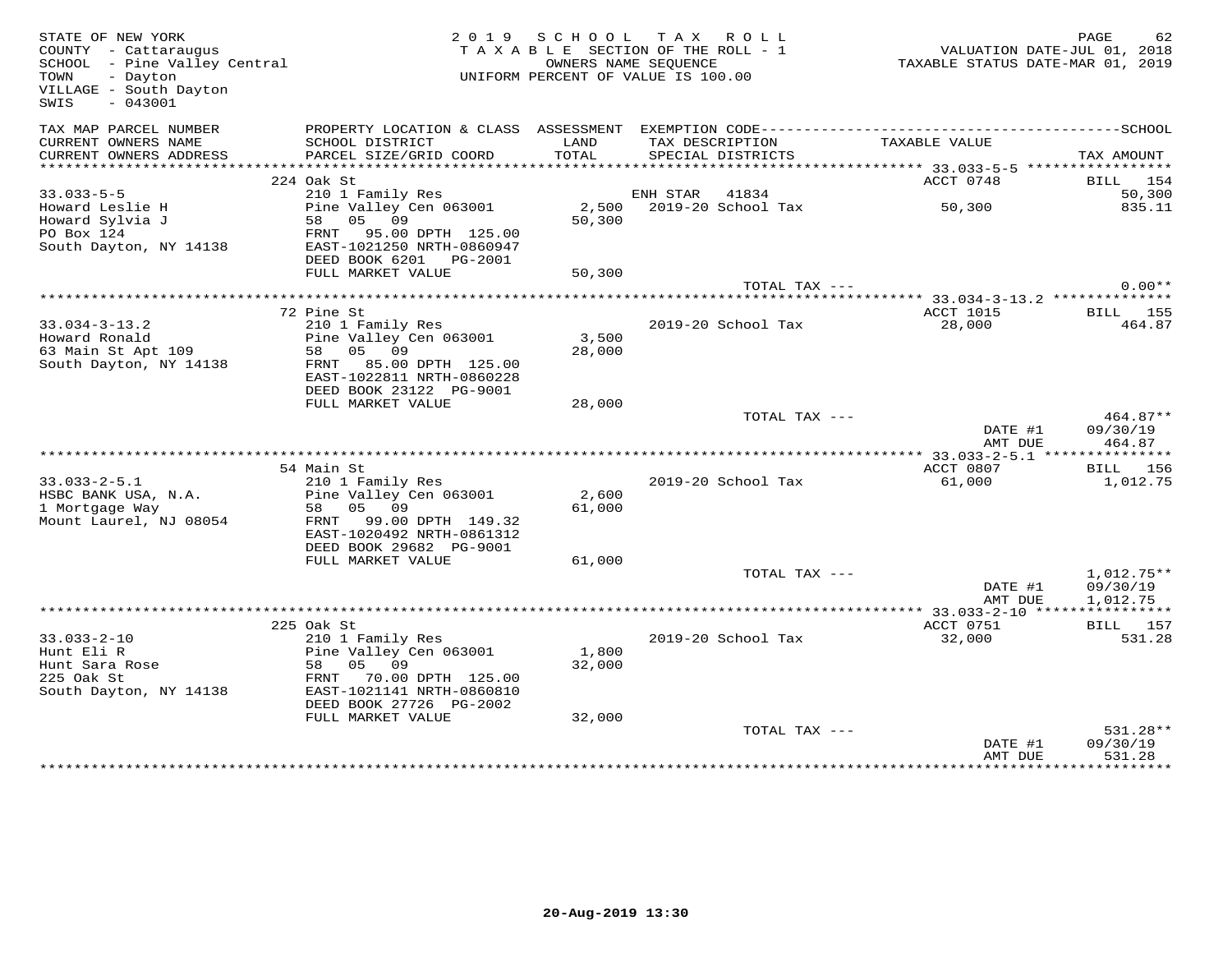| STATE OF NEW YORK<br>COUNTY - Cattaraugus<br>SCHOOL - Pine Valley Central<br>TOWN<br>- Dayton<br>VILLAGE - South Dayton<br>SWIS<br>$-043001$ |                                                       |        | 2019 SCHOOL TAX ROLL<br>TAXABLE SECTION OF THE ROLL - 1<br>OWNERS NAME SEQUENCE<br>UNIFORM PERCENT OF VALUE IS 100.00 |               | VALUATION DATE-JUL 01, 2018<br>TAXABLE STATUS DATE-MAR 01, 2019 | PAGE<br>63           |
|----------------------------------------------------------------------------------------------------------------------------------------------|-------------------------------------------------------|--------|-----------------------------------------------------------------------------------------------------------------------|---------------|-----------------------------------------------------------------|----------------------|
| TAX MAP PARCEL NUMBER<br>CURRENT OWNERS NAME                                                                                                 | SCHOOL DISTRICT                                       | LAND   | TAX DESCRIPTION                                                                                                       |               | TAXABLE VALUE                                                   |                      |
| CURRENT OWNERS ADDRESS                                                                                                                       | PARCEL SIZE/GRID COORD                                | TOTAL  | SPECIAL DISTRICTS                                                                                                     |               |                                                                 | TAX AMOUNT           |
| ***********************                                                                                                                      |                                                       |        |                                                                                                                       |               |                                                                 |                      |
| $33.034 - 3 - 18$                                                                                                                            | 59 Pine St<br>210 1 Family Res                        |        | 2019-20 School Tax                                                                                                    |               | ACCT 0759<br>20,700                                             | BILL 158<br>343.67   |
| Johnson Charles H Jr                                                                                                                         | Pine Valley Cen 063001                                | 3,600  |                                                                                                                       |               |                                                                 |                      |
| Johnson Bonnie                                                                                                                               | 58 05 09                                              | 20,700 |                                                                                                                       |               |                                                                 |                      |
| 8476 Wolfe Rd                                                                                                                                | FRNT 57.00 DPTH 302.00                                |        |                                                                                                                       |               |                                                                 |                      |
| Cattaraugus, NY 14719                                                                                                                        | EAST-1022908 NRTH-0859854                             |        |                                                                                                                       |               |                                                                 |                      |
|                                                                                                                                              | DEED BOOK 874<br>PG-00778                             |        |                                                                                                                       |               |                                                                 |                      |
|                                                                                                                                              | FULL MARKET VALUE                                     | 20,700 |                                                                                                                       |               |                                                                 |                      |
|                                                                                                                                              |                                                       |        |                                                                                                                       | TOTAL TAX --- |                                                                 | $343.67**$           |
|                                                                                                                                              |                                                       |        |                                                                                                                       |               | DATE #1<br>AMT DUE                                              | 09/30/19<br>343.67   |
|                                                                                                                                              |                                                       |        |                                                                                                                       |               |                                                                 |                      |
|                                                                                                                                              | OFF Main St                                           |        |                                                                                                                       |               | ACCT 1286                                                       | BILL 159             |
| $33.026 - 1 - 2.2$                                                                                                                           | 311 Res vac land                                      |        | 2019-20 School Tax                                                                                                    |               | 2,900                                                           | 48.15                |
| Johnston Gas Service Inc                                                                                                                     | Pine Valley Cen 063001                                | 2,900  |                                                                                                                       |               |                                                                 |                      |
| 182 Main St                                                                                                                                  | 50 58 05 09                                           | 2,900  |                                                                                                                       |               |                                                                 |                      |
| South Dayton, NY 14138                                                                                                                       | ACRES<br>4.80                                         |        |                                                                                                                       |               |                                                                 |                      |
|                                                                                                                                              | EAST-1022969 NRTH-0863053<br>DEED BOOK 00979 PG-01023 |        |                                                                                                                       |               |                                                                 |                      |
|                                                                                                                                              | FULL MARKET VALUE                                     | 2,900  |                                                                                                                       |               |                                                                 |                      |
|                                                                                                                                              |                                                       |        |                                                                                                                       | TOTAL TAX --- |                                                                 | 48.15**              |
|                                                                                                                                              |                                                       |        |                                                                                                                       |               | DATE #1                                                         | 09/30/19             |
|                                                                                                                                              |                                                       |        |                                                                                                                       |               | AMT DUE                                                         | 48.15                |
|                                                                                                                                              |                                                       |        |                                                                                                                       |               |                                                                 |                      |
| $33.033 - 3 - 33$                                                                                                                            | 314 Oak St                                            |        |                                                                                                                       |               | ACCT 0836                                                       | <b>BILL</b> 160      |
| Kahabka Thomas                                                                                                                               | 210 1 Family Res<br>Pine Valley Cen 063001            |        | BAS STAR<br>41854<br>3,000 2019-20 School Tax                                                                         |               | 37,100                                                          | 30,000<br>615.95     |
| 314 Oak St                                                                                                                                   | 58 05 09                                              | 37,100 |                                                                                                                       |               |                                                                 |                      |
| PO Box 196                                                                                                                                   | FRNT 117.97 DPTH 78.87                                |        |                                                                                                                       |               |                                                                 |                      |
| South Dayton, NY 14138                                                                                                                       | 080<br>BANK                                           |        |                                                                                                                       |               |                                                                 |                      |
|                                                                                                                                              | EAST-1020921 NRTH-0861220                             |        |                                                                                                                       |               |                                                                 |                      |
|                                                                                                                                              | DEED BOOK 14253 PG-7001                               |        |                                                                                                                       |               |                                                                 |                      |
|                                                                                                                                              | FULL MARKET VALUE                                     | 37,100 |                                                                                                                       |               |                                                                 |                      |
|                                                                                                                                              |                                                       |        |                                                                                                                       | TOTAL TAX --- | DATE #1                                                         | 117.88**<br>09/30/19 |
|                                                                                                                                              |                                                       |        |                                                                                                                       |               | AMT DUE                                                         | 117.88               |
|                                                                                                                                              |                                                       |        |                                                                                                                       |               |                                                                 |                      |
|                                                                                                                                              | 135 Oaks Rd                                           |        |                                                                                                                       |               | ACCT 1302                                                       | BILL 161             |
| $33.033 - 1 - 4.2$                                                                                                                           | 210 1 Family Res                                      |        | BAS STAR 41854                                                                                                        |               |                                                                 | 30,000               |
| Keefe Gregory M                                                                                                                              | Pine Valley Cen 063001                                |        | 7,700 2019-20 School Tax                                                                                              |               | 49,300                                                          | 818.50               |
| Keefe Crystal G                                                                                                                              | 58 05 09                                              | 49,300 |                                                                                                                       |               |                                                                 |                      |
| 10211 Prospect Rd<br>Forestville, NY 14062                                                                                                   | FRNT 295.00 DPTH 230.00<br>EAST-1019357 NRTH-0861458  |        |                                                                                                                       |               |                                                                 |                      |
|                                                                                                                                              | DEED BOOK 00996 PG-00144                              |        |                                                                                                                       |               |                                                                 |                      |
|                                                                                                                                              | FULL MARKET VALUE                                     | 49,300 |                                                                                                                       |               |                                                                 |                      |
|                                                                                                                                              |                                                       |        |                                                                                                                       | TOTAL TAX --- |                                                                 | $320.43**$           |
|                                                                                                                                              |                                                       |        |                                                                                                                       |               | DATE #1                                                         | 09/30/19             |
|                                                                                                                                              |                                                       |        |                                                                                                                       |               | AMT DUE                                                         | 320.43               |
|                                                                                                                                              |                                                       |        |                                                                                                                       |               |                                                                 |                      |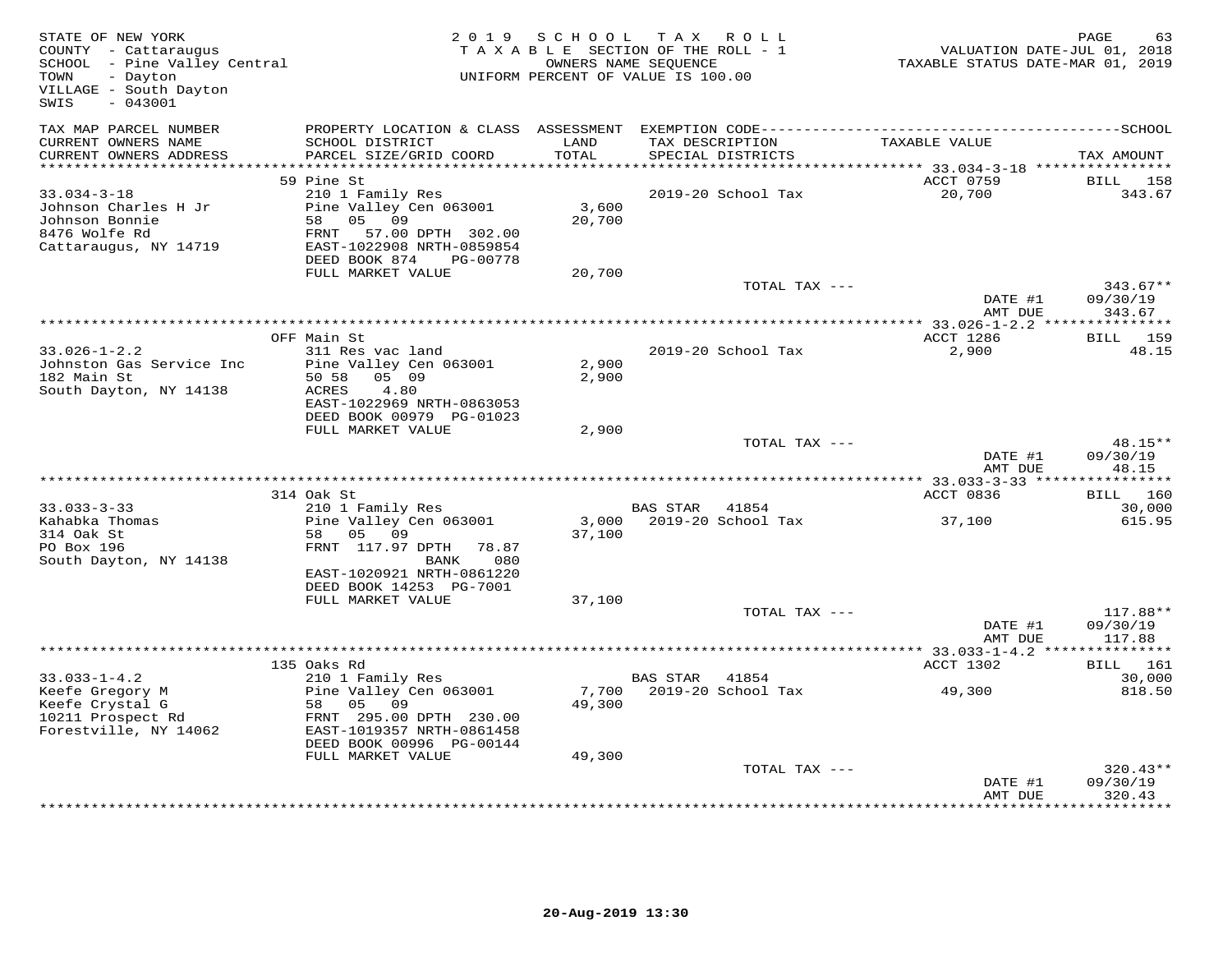| PROPERTY LOCATION & CLASS ASSESSMENT EXEMPTION CODE-----------------------------------SCHOOL<br>TAX MAP PARCEL NUMBER<br>TAX DESCRIPTION<br>CURRENT OWNERS NAME<br>SCHOOL DISTRICT<br>LAND<br>TAXABLE VALUE<br>PARCEL SIZE/GRID COORD<br>TOTAL<br>CURRENT OWNERS ADDRESS<br>SPECIAL DISTRICTS<br>***********************<br>322 Pine St<br>ACCT 0775<br>$33.033 - 4 - 34$<br>210 1 Family Res<br><b>BAS STAR</b><br>41854<br>Pine Valley Cen 063001<br>2019-20 School Tax<br>Kelley Frank E<br>2,000<br>67,900<br>67,900<br>Kelley Kathy<br>58 05 09<br>322 Pine St<br>FRNT 75.00 DPTH 150.00<br>PO Box 425<br>EAST-1021508 NRTH-0861193<br>S. Dayton, NY 14138<br>DEED BOOK 8468 PG-3002 | TAX AMOUNT<br>BILL<br>162<br>30,000<br>1,127.31<br>$629.23**$<br>09/30/19<br>629.23 |
|-------------------------------------------------------------------------------------------------------------------------------------------------------------------------------------------------------------------------------------------------------------------------------------------------------------------------------------------------------------------------------------------------------------------------------------------------------------------------------------------------------------------------------------------------------------------------------------------------------------------------------------------------------------------------------------------|-------------------------------------------------------------------------------------|
|                                                                                                                                                                                                                                                                                                                                                                                                                                                                                                                                                                                                                                                                                           |                                                                                     |
|                                                                                                                                                                                                                                                                                                                                                                                                                                                                                                                                                                                                                                                                                           |                                                                                     |
|                                                                                                                                                                                                                                                                                                                                                                                                                                                                                                                                                                                                                                                                                           |                                                                                     |
|                                                                                                                                                                                                                                                                                                                                                                                                                                                                                                                                                                                                                                                                                           |                                                                                     |
|                                                                                                                                                                                                                                                                                                                                                                                                                                                                                                                                                                                                                                                                                           |                                                                                     |
| FULL MARKET VALUE<br>67,900                                                                                                                                                                                                                                                                                                                                                                                                                                                                                                                                                                                                                                                               |                                                                                     |
| TOTAL TAX ---<br>DATE #1<br>AMT DUE                                                                                                                                                                                                                                                                                                                                                                                                                                                                                                                                                                                                                                                       |                                                                                     |
|                                                                                                                                                                                                                                                                                                                                                                                                                                                                                                                                                                                                                                                                                           |                                                                                     |
| 105 First St<br>ACCT 0762                                                                                                                                                                                                                                                                                                                                                                                                                                                                                                                                                                                                                                                                 | BILL 163                                                                            |
| $33.033 - 5 - 18$<br>$2019-20$ School Tax<br>28,800<br>210 1 Family Res<br>Keppel Leila<br>Pine Valley Cen 063001<br>2,300<br>PO Box 157<br>0.5<br>09<br>28,800<br>58<br>South Dayton, NY 14138<br>90.00 DPTH 96.00<br>FRNT<br>EAST-1021676 NRTH-0860624                                                                                                                                                                                                                                                                                                                                                                                                                                  | 478.15                                                                              |
| DEED BOOK 460<br>PG-00100<br>FULL MARKET VALUE                                                                                                                                                                                                                                                                                                                                                                                                                                                                                                                                                                                                                                            |                                                                                     |
| 28,800<br>TOTAL TAX ---<br>DATE #1<br>AMT DUE                                                                                                                                                                                                                                                                                                                                                                                                                                                                                                                                                                                                                                             | $478.15**$<br>09/30/19<br>478.15                                                    |
|                                                                                                                                                                                                                                                                                                                                                                                                                                                                                                                                                                                                                                                                                           |                                                                                     |
| ACCT 0763<br>15 Second Ave                                                                                                                                                                                                                                                                                                                                                                                                                                                                                                                                                                                                                                                                | BILL 164                                                                            |
| $33.033 - 2 - 15.1$<br>210 1 Family Res<br>2019-20 School Tax<br>21,600<br>Kerr Allan A<br>7,400<br>Pine Valley Cen 063001                                                                                                                                                                                                                                                                                                                                                                                                                                                                                                                                                                | 358.61                                                                              |
| Kerr Alwin<br>58 05 09<br>21,600                                                                                                                                                                                                                                                                                                                                                                                                                                                                                                                                                                                                                                                          |                                                                                     |
| PO Box 73<br>1.10<br>ACRES                                                                                                                                                                                                                                                                                                                                                                                                                                                                                                                                                                                                                                                                |                                                                                     |
| South Dayton, NY 14041<br>EAST-1020876 NRTH-0860163<br>DEED BOOK 24556 PG-6001                                                                                                                                                                                                                                                                                                                                                                                                                                                                                                                                                                                                            |                                                                                     |
| FULL MARKET VALUE<br>21,600                                                                                                                                                                                                                                                                                                                                                                                                                                                                                                                                                                                                                                                               |                                                                                     |
| TOTAL TAX ---<br>DATE #1<br>AMT DUE                                                                                                                                                                                                                                                                                                                                                                                                                                                                                                                                                                                                                                                       | 358.61**<br>09/30/19<br>358.61                                                      |
| **************** 33.033-2-15.2 **                                                                                                                                                                                                                                                                                                                                                                                                                                                                                                                                                                                                                                                         | * * * * * * * * * * *                                                               |
| Second Ave<br><b>ACCT 1236</b>                                                                                                                                                                                                                                                                                                                                                                                                                                                                                                                                                                                                                                                            | BILL<br>165                                                                         |
| $33.033 - 2 - 15.2$<br>311 Res vac land<br>2019-20 School Tax<br>2,500<br>Kerr Allan A<br>Pine Valley Cen 063001<br>2,500<br>Kerr Alwin<br>58 05 09<br>2,500<br>PO Box 73<br>FRNT 125.00 DPTH 151.39<br>South Dayton, NY 14041<br>EAST-1021009 NRTH-0860344<br>DEED BOOK 24556 PG-6001                                                                                                                                                                                                                                                                                                                                                                                                    | 41.51                                                                               |
| FULL MARKET VALUE<br>2,500                                                                                                                                                                                                                                                                                                                                                                                                                                                                                                                                                                                                                                                                | $41.51**$                                                                           |
| TOTAL TAX ---<br>DATE #1<br>AMT DUE                                                                                                                                                                                                                                                                                                                                                                                                                                                                                                                                                                                                                                                       | 09/30/19<br>41.51                                                                   |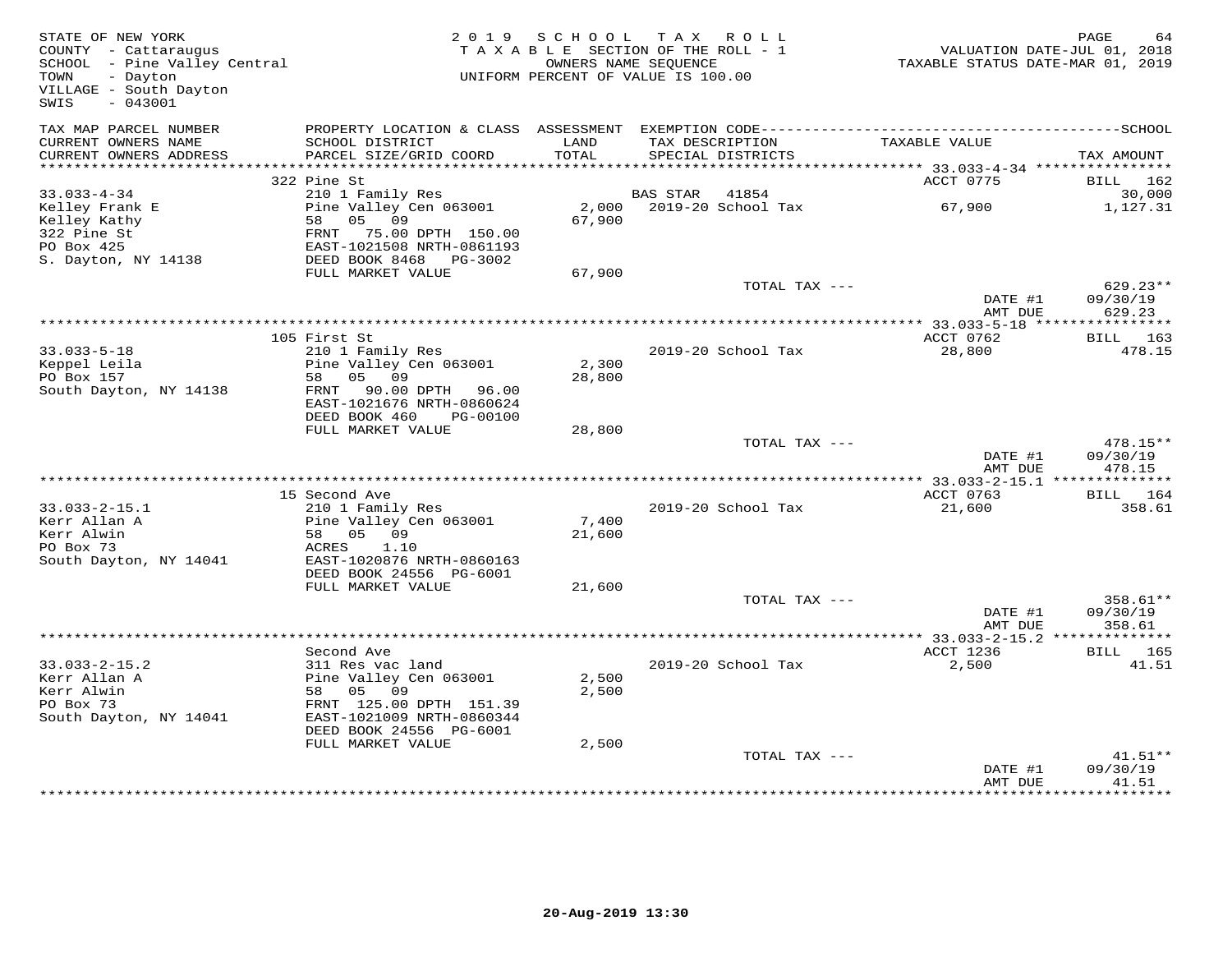| STATE OF NEW YORK<br>COUNTY - Cattaraugus<br>SCHOOL - Pine Valley Central<br>TOWN<br>- Dayton<br>VILLAGE - South Dayton<br>$-043001$<br>SWIS |                                                                                                                                                           | 2019 SCHOOL<br>TAXABLE SECTION OF THE ROLL - 1<br>OWNERS NAME SEQUENCE<br>UNIFORM PERCENT OF VALUE IS 100.00 |                | TAX ROLL                             | VALUATION DATE-JUL 01, 2018<br>TAXABLE STATUS DATE-MAR 01, 2019 | PAGE<br>65                          |
|----------------------------------------------------------------------------------------------------------------------------------------------|-----------------------------------------------------------------------------------------------------------------------------------------------------------|--------------------------------------------------------------------------------------------------------------|----------------|--------------------------------------|-----------------------------------------------------------------|-------------------------------------|
| TAX MAP PARCEL NUMBER<br>CURRENT OWNERS NAME<br>CURRENT OWNERS ADDRESS                                                                       | SCHOOL DISTRICT<br>PARCEL SIZE/GRID COORD                                                                                                                 | LAND<br>TOTAL                                                                                                |                | TAX DESCRIPTION<br>SPECIAL DISTRICTS | TAXABLE VALUE                                                   | TAX AMOUNT                          |
| **********************                                                                                                                       |                                                                                                                                                           |                                                                                                              |                |                                      |                                                                 |                                     |
| $33.033 - 2 - 16$<br>Kerr Allan A<br>Kerr Alwin<br>PO Box 73<br>Dayton, 14041                                                                | Second Ave<br>311 Res vac land<br>Pine Valley Cen 063001<br>58 05 09<br>FRNT 140.12 DPTH 155.40<br>EAST-1020739 NRTH-0859977<br>DEED BOOK 24556 PG-6001   | 2,000<br>2,000                                                                                               |                | 2019-20 School Tax                   | ACCT 0727<br>2,000                                              | BILL 166<br>33.20                   |
|                                                                                                                                              | FULL MARKET VALUE                                                                                                                                         | 2,000                                                                                                        |                |                                      |                                                                 |                                     |
|                                                                                                                                              |                                                                                                                                                           |                                                                                                              |                | TOTAL TAX ---                        | DATE #1<br>AMT DUE                                              | $33.20**$<br>09/30/19<br>33.20      |
|                                                                                                                                              |                                                                                                                                                           |                                                                                                              |                |                                      |                                                                 |                                     |
| $33.033 - 6 - 3$<br>Kerr Allan A<br>Kerr Alwin<br>PO Box 73<br>Dayton, NY 14041                                                              | 18 Second Ave<br>270 Mfg housing<br>Pine Valley Cen 063001<br>58 05 09<br>FRNT 145.20 DPTH 305.00<br>EAST-1021116 NRTH-0860020<br>DEED BOOK 24556 PG-6001 | 3,800<br>3,800                                                                                               |                | 2019-20 School Tax                   | ACCT 0700<br>3,800                                              | BILL 167<br>63.09                   |
|                                                                                                                                              | FULL MARKET VALUE                                                                                                                                         | 3,800                                                                                                        |                |                                      |                                                                 |                                     |
|                                                                                                                                              |                                                                                                                                                           |                                                                                                              |                | TOTAL TAX ---                        | DATE #1<br>AMT DUE                                              | $63.09**$<br>09/30/19<br>63.09      |
|                                                                                                                                              |                                                                                                                                                           |                                                                                                              |                |                                      |                                                                 |                                     |
| $33.033 - 4 - 11$<br>Kerr Melody L                                                                                                           | 104 Maple St<br>210 1 Family Res<br>Pine Valley Cen 063001                                                                                                |                                                                                                              | BAS STAR 41854 | 2,600 2019-20 School Tax             | ACCT 0654<br>44,900                                             | <b>BILL</b> 168<br>30,000<br>745.45 |
| PO Box 129<br>S. Dayton, NY 14138                                                                                                            | 58 05 09<br>FRNT 100.00 DPTH 150.00<br>EAST-1022097 NRTH-0861223<br>DEED BOOK 11999 PG-3001                                                               | 44,900                                                                                                       |                |                                      |                                                                 |                                     |
|                                                                                                                                              | FULL MARKET VALUE                                                                                                                                         | 44,900                                                                                                       |                | TOTAL TAX ---                        |                                                                 | $247.38**$                          |
|                                                                                                                                              |                                                                                                                                                           |                                                                                                              |                |                                      | DATE #1<br>AMT DUE                                              | 09/30/19<br>247.38                  |
|                                                                                                                                              |                                                                                                                                                           |                                                                                                              |                |                                      |                                                                 |                                     |
| $33.034 - 1 - 1$                                                                                                                             | 30 Maple St<br>481 Att row bldg                                                                                                                           |                                                                                                              | ENH STAR       | 41834                                | ACCT 0909                                                       | BILL 169<br>15,000                  |
| Kerr Rev Trust I Carl L<br>30 Maple St<br>South Dayton, NY 14138                                                                             | Pine Valley Cen 063001<br>58 05 09<br>FRNT 67.00 DPTH 151.00<br>EAST-1022661 NRTH-0860827<br>DEED BOOK 19374 PG-7001                                      | 25,000                                                                                                       |                | 3,400 2019-20 School Tax             | 25,000                                                          | 415.06                              |
|                                                                                                                                              | FULL MARKET VALUE                                                                                                                                         | 25,000                                                                                                       |                |                                      |                                                                 |                                     |
|                                                                                                                                              |                                                                                                                                                           |                                                                                                              |                | TOTAL TAX ---                        | DATE #1<br>AMT DUE                                              | 166.02**<br>09/30/19<br>166.02      |
|                                                                                                                                              |                                                                                                                                                           |                                                                                                              |                |                                      |                                                                 | * * * * * * * * * *                 |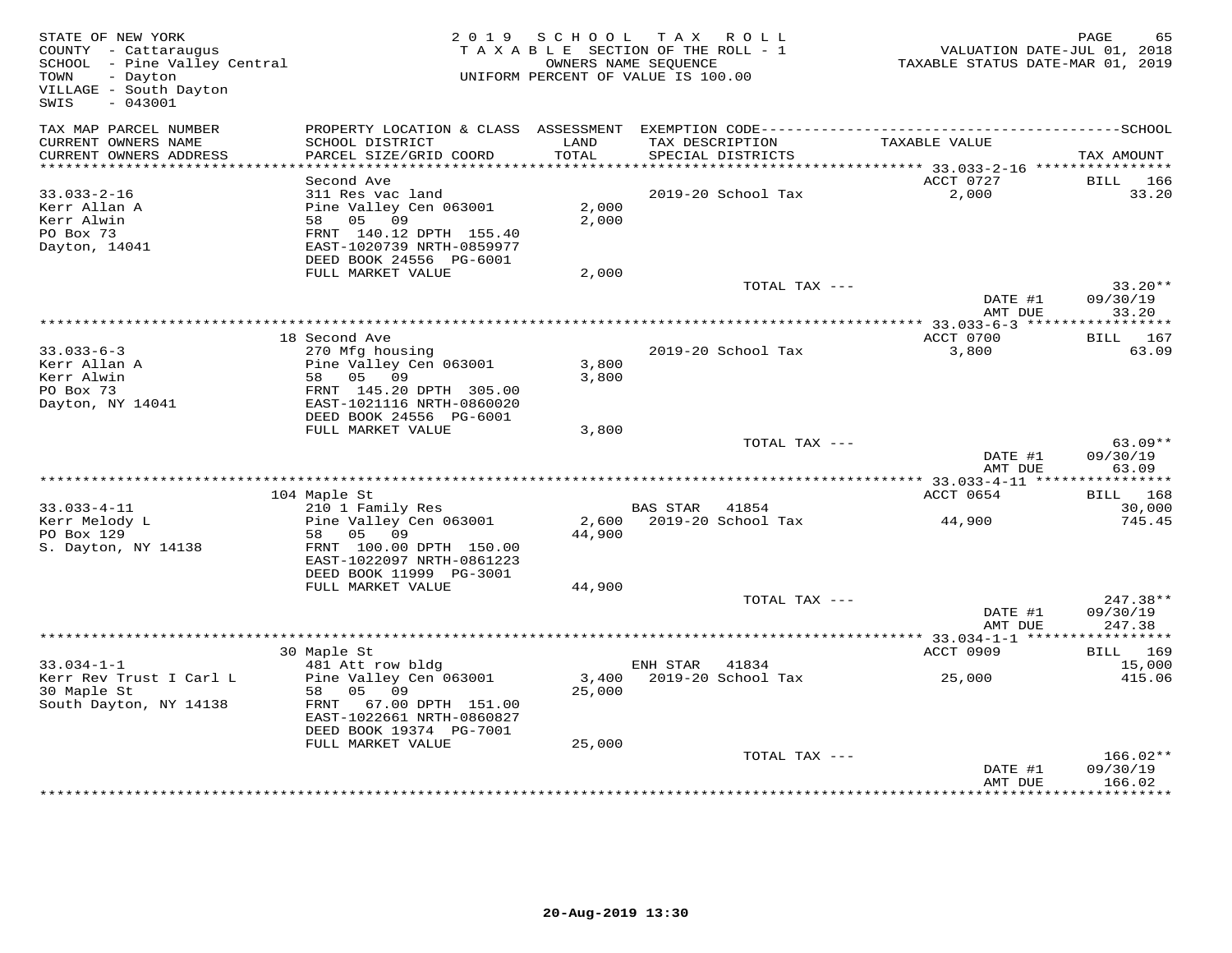| STATE OF NEW YORK<br>COUNTY - Cattaraugus<br>SCHOOL - Pine Valley Central<br>TOWN<br>- Dayton<br>VILLAGE - South Dayton<br>$-043001$<br>SWIS |                                                                                   | 2019 SCHOOL     | TAX ROLL<br>TAXABLE SECTION OF THE ROLL - 1<br>OWNERS NAME SEQUENCE<br>UNIFORM PERCENT OF VALUE IS 100.00 |               | VALUATION DATE-JUL 01, 2018<br>TAXABLE STATUS DATE-MAR 01, 2019 | PAGE<br>66            |
|----------------------------------------------------------------------------------------------------------------------------------------------|-----------------------------------------------------------------------------------|-----------------|-----------------------------------------------------------------------------------------------------------|---------------|-----------------------------------------------------------------|-----------------------|
| TAX MAP PARCEL NUMBER<br>CURRENT OWNERS NAME<br>CURRENT OWNERS ADDRESS                                                                       | SCHOOL DISTRICT<br>PARCEL SIZE/GRID COORD                                         | LAND<br>TOTAL   | TAX DESCRIPTION<br>SPECIAL DISTRICTS                                                                      |               | TAXABLE VALUE                                                   | TAX AMOUNT            |
| *************************                                                                                                                    |                                                                                   |                 |                                                                                                           |               |                                                                 |                       |
| $33.033 - 5 - 12$                                                                                                                            | 311 Pine St<br>210 1 Family Res                                                   |                 | 41854<br>BAS STAR                                                                                         |               | ACCT 0757                                                       | BILL<br>170<br>30,000 |
| Kerr Scott<br>311 Pine St                                                                                                                    | Pine Valley Cen 063001<br>58 05<br>09                                             | 2,300<br>77,800 | 2019-20 School Tax                                                                                        |               | 77,800                                                          | 1,291.67              |
| South Dayton, NY 14138                                                                                                                       | FRNT<br>88.00 DPTH 150.00<br>EAST-1021605 NRTH-0860861<br>DEED BOOK 19410 PG-3001 |                 |                                                                                                           |               |                                                                 |                       |
|                                                                                                                                              | FULL MARKET VALUE                                                                 | 77,800          |                                                                                                           |               |                                                                 |                       |
|                                                                                                                                              |                                                                                   |                 |                                                                                                           | TOTAL TAX --- | DATE #1                                                         | 793.60**<br>09/30/19  |
|                                                                                                                                              |                                                                                   |                 |                                                                                                           |               | AMT DUE                                                         | 793.60                |
|                                                                                                                                              | Prospect Ave                                                                      |                 |                                                                                                           |               | ACCT 5043                                                       | BILL 171              |
| $33.033 - 4 - 5.2$                                                                                                                           | 310 Res Vac                                                                       |                 | 2019-20 School Tax                                                                                        |               | 4,500                                                           | 74.71                 |
| Killock Estate Ronald                                                                                                                        | Pine Valley Cen 063001                                                            | 4,500           |                                                                                                           |               |                                                                 |                       |
| Killock Barbara                                                                                                                              | 58 05<br>09                                                                       | 4,500           |                                                                                                           |               |                                                                 |                       |
| 2301 SE 29 th St                                                                                                                             | $3/9$ --merged $4-3.2$ into pr                                                    |                 |                                                                                                           |               |                                                                 |                       |
| Okeechobee, FL 34974                                                                                                                         | FRNT 200.00 DPTH 150.00<br>EAST-1022141 NRTH-0861753<br>DEED BOOK 15895 PG-4001   |                 |                                                                                                           |               |                                                                 |                       |
|                                                                                                                                              | FULL MARKET VALUE                                                                 | 4,500           |                                                                                                           |               |                                                                 |                       |
|                                                                                                                                              |                                                                                   |                 |                                                                                                           | TOTAL TAX --- |                                                                 | $74.71**$             |
|                                                                                                                                              |                                                                                   |                 |                                                                                                           |               | DATE #1<br>AMT DUE                                              | 09/30/19<br>74.71     |
|                                                                                                                                              |                                                                                   |                 |                                                                                                           |               | ***************** 33.033-3-7 ******************<br>ACCT 0771    | BILL 172              |
| $33.033 - 3 - 7$                                                                                                                             | 224 Maple St<br>312 Vac w/imprv                                                   |                 | 2019-20 School Tax                                                                                        |               | 10,500                                                          | 174.33                |
| Killock Robert W                                                                                                                             | Pine Valley Cen 063001                                                            | 4,500           |                                                                                                           |               |                                                                 |                       |
| Killock Robert & Patricia L/U 58 05 09                                                                                                       |                                                                                   | 10,500          |                                                                                                           |               |                                                                 |                       |
| PO Box 359<br>South Dayton, NY 14138                                                                                                         | FRNT 123.00 DPTH 150.00<br>EAST-1021071 NRTH-0861957                              |                 |                                                                                                           |               |                                                                 |                       |
|                                                                                                                                              | DEED BOOK 20877 PG-4001                                                           |                 |                                                                                                           |               |                                                                 |                       |
|                                                                                                                                              | FULL MARKET VALUE                                                                 | 10,500          |                                                                                                           | TOTAL TAX --- |                                                                 | $174.33**$            |
|                                                                                                                                              |                                                                                   |                 |                                                                                                           |               | DATE #1<br>AMT DUE                                              | 09/30/19<br>174.33    |
|                                                                                                                                              |                                                                                   |                 |                                                                                                           |               |                                                                 | ***********           |
|                                                                                                                                              | 121 Cherry St                                                                     |                 |                                                                                                           |               | ACCT 0770                                                       | BILL 173              |
| $33.033 - 3 - 9$                                                                                                                             | 210 1 Family Res                                                                  |                 | BAS STAR 41854                                                                                            |               |                                                                 | 30,000                |
| Killock Robert W                                                                                                                             | Pine Valley Cen 063001<br>58 05 09                                                | 2,000           | 2019-20 School Tax                                                                                        |               | 88,100                                                          | 1,462.68              |
| Killock Patrica<br>121 Cherry St                                                                                                             | FRNT 75.00 DPTH 150.00                                                            | 88,100          |                                                                                                           |               |                                                                 |                       |
| PO Box 359                                                                                                                                   | EAST-1021196 NRTH-0862047                                                         |                 |                                                                                                           |               |                                                                 |                       |
| South Dayton, NY 14138                                                                                                                       | DEED BOOK 20877 PG-4001                                                           |                 |                                                                                                           |               |                                                                 |                       |
|                                                                                                                                              | FULL MARKET VALUE                                                                 | 88,100          |                                                                                                           |               |                                                                 |                       |
|                                                                                                                                              |                                                                                   |                 |                                                                                                           | TOTAL TAX --- |                                                                 | $964.61**$            |
|                                                                                                                                              |                                                                                   |                 |                                                                                                           |               | DATE #1<br>AMT DUE                                              | 09/30/19<br>964.61    |
|                                                                                                                                              |                                                                                   |                 |                                                                                                           |               |                                                                 |                       |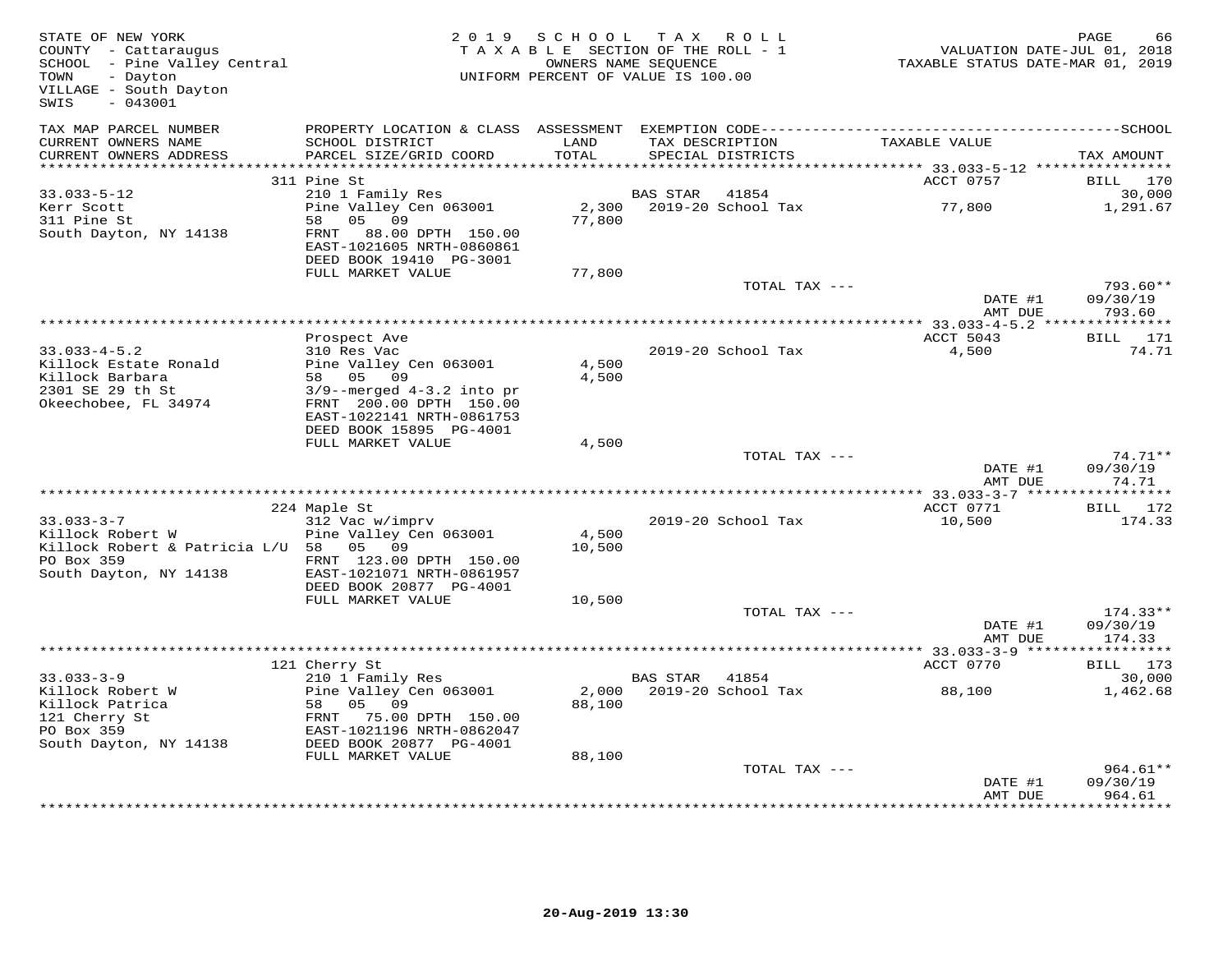| STATE OF NEW YORK<br>COUNTY - Cattaraugus<br>SCHOOL - Pine Valley Central<br>TOWN<br>- Dayton<br>VILLAGE - South Dayton<br>SWIS<br>$-043001$ |                                                                                                                                           | 2019 SCHOOL     | TAX ROLL<br>TAXABLE SECTION OF THE ROLL - 1<br>OWNERS NAME SEQUENCE<br>UNIFORM PERCENT OF VALUE IS 100.00                            | VALUATION DATE-JUL 01, 2018<br>TAXABLE STATUS DATE-MAR 01, 2019 | PAGE<br>67                     |
|----------------------------------------------------------------------------------------------------------------------------------------------|-------------------------------------------------------------------------------------------------------------------------------------------|-----------------|--------------------------------------------------------------------------------------------------------------------------------------|-----------------------------------------------------------------|--------------------------------|
| TAX MAP PARCEL NUMBER<br>CURRENT OWNERS NAME<br>CURRENT OWNERS ADDRESS                                                                       | SCHOOL DISTRICT<br>PARCEL SIZE/GRID COORD                                                                                                 | LAND<br>TOTAL   | PROPERTY LOCATION & CLASS ASSESSMENT EXEMPTION CODE-----------------------------------SCHOOL<br>TAX DESCRIPTION<br>SPECIAL DISTRICTS | TAXABLE VALUE                                                   | TAX AMOUNT                     |
| **********************                                                                                                                       |                                                                                                                                           |                 |                                                                                                                                      |                                                                 |                                |
|                                                                                                                                              | Dredge Rd                                                                                                                                 |                 |                                                                                                                                      | ACCT 0767                                                       | BILL 174                       |
| $33.042 - 1 - 2.1$<br>Killock Rosina M<br>Blair Milly<br>12307 Bentley Rd<br>South Dayton, NY 14138                                          | 311 Res vac land<br>Pine Valley Cen 063001<br>50 05 09<br>2.80<br>ACRES<br>EAST-1023266 NRTH-0859426<br>DEED BOOK 01003 PG-00260          | 3,000<br>3,000  | 2019-20 School Tax                                                                                                                   | 3,000                                                           | 49.81                          |
|                                                                                                                                              | FULL MARKET VALUE                                                                                                                         | 3,000           |                                                                                                                                      |                                                                 |                                |
|                                                                                                                                              |                                                                                                                                           |                 | TOTAL TAX ---                                                                                                                        | DATE #1<br>AMT DUE                                              | $49.81**$<br>09/30/19<br>49.81 |
|                                                                                                                                              |                                                                                                                                           |                 |                                                                                                                                      | ************* 33.033-5-9 ******                                 | ***********                    |
|                                                                                                                                              | 216 Oak St                                                                                                                                |                 |                                                                                                                                      | ACCT 0894                                                       | BILL 175                       |
| $33.033 - 5 - 9$<br>Klepfer Bonnie C<br>Klepfer Justin W<br>2206 Main St<br>Collins, NY 14034                                                | 210 1 Family Res<br>Pine Valley Cen 063001<br>58 05 09<br>FRNT 75.00 DPTH 125.00<br>EAST-1021410 NRTH-0860832<br>DEED BOOK 24795 PG-5001  | 2,000<br>56,000 | 2019-20 School Tax                                                                                                                   | 56,000                                                          | 929.74                         |
|                                                                                                                                              | FULL MARKET VALUE                                                                                                                         | 56,000          |                                                                                                                                      |                                                                 |                                |
|                                                                                                                                              |                                                                                                                                           |                 | TOTAL TAX ---                                                                                                                        | DATE #1<br>AMT DUE                                              | 929.74**<br>09/30/19<br>929.74 |
|                                                                                                                                              |                                                                                                                                           |                 |                                                                                                                                      |                                                                 |                                |
| $33.026 - 1 - 4$<br>Kraemer Gary A<br>Kraemer Linda A<br>8406 Mill St                                                                        | Mill St<br>311 Res vac land<br>Pine Valley Cen 063001<br>58 05 09<br>1.97<br>ACRES                                                        | 2,000<br>2,000  | 2019-20 School Tax                                                                                                                   | ACCT 0774<br>2,000                                              | BILL 176<br>33.20              |
| South Dayton, NY 14138                                                                                                                       | EAST-1024410 NRTH-0862379<br>DEED BOOK 768<br>PG-00372                                                                                    |                 |                                                                                                                                      |                                                                 |                                |
|                                                                                                                                              | FULL MARKET VALUE                                                                                                                         | 2,000           |                                                                                                                                      |                                                                 |                                |
|                                                                                                                                              |                                                                                                                                           |                 | TOTAL TAX ---                                                                                                                        | DATE #1<br>AMT DUE                                              | $33.20**$<br>09/30/19<br>33.20 |
|                                                                                                                                              |                                                                                                                                           |                 |                                                                                                                                      |                                                                 |                                |
|                                                                                                                                              | 112 Mill St                                                                                                                               |                 |                                                                                                                                      | ACCT 0804                                                       | BILL 177                       |
| $33.034 - 3 - 9$<br>Kutschke Heidi<br>112 Mill St<br>South Dayton, NY 14138                                                                  | 210 1 Family Res<br>Pine Valley Cen 063001<br>58 05 09<br>FRNT 116.00 DPTH 125.00<br>EAST-1022945 NRTH-0860379<br>DEED BOOK 19307 PG-7001 | 3,000<br>29,200 | 2019-20 School Tax                                                                                                                   | 29,200                                                          | 484.79                         |
|                                                                                                                                              | FULL MARKET VALUE                                                                                                                         | 29,200          |                                                                                                                                      |                                                                 | 484.79**                       |
|                                                                                                                                              |                                                                                                                                           |                 | TOTAL TAX ---                                                                                                                        | DATE #1<br>AMT DUE                                              | 09/30/19<br>484.79             |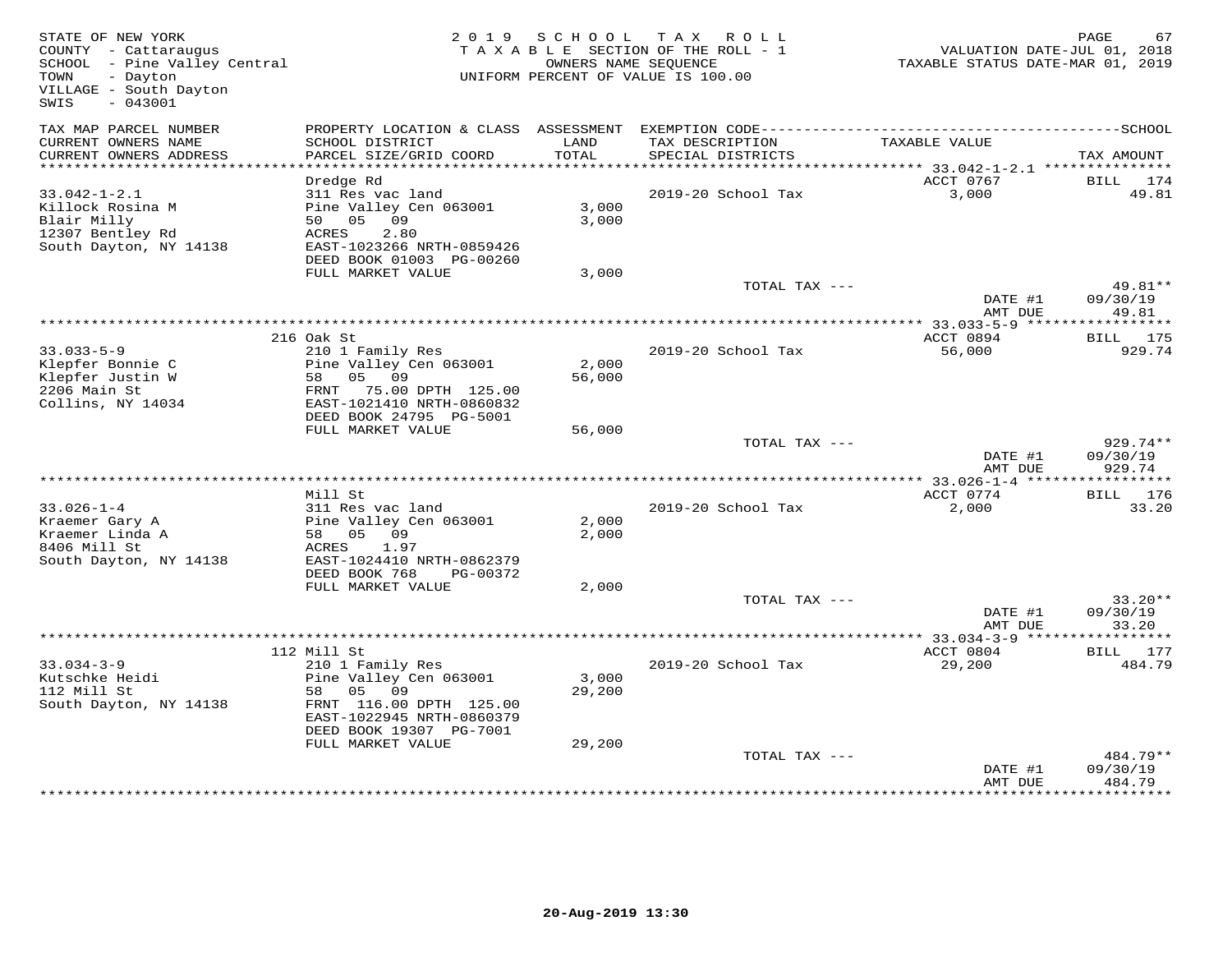| STATE OF NEW YORK<br>COUNTY - Cattaraugus<br>SCHOOL - Pine Valley Central<br>- Dayton<br>TOWN<br>VILLAGE - South Dayton<br>$-043001$<br>SWIS |                                                                                                                                                                 | 2019 SCHOOL     | TAX ROLL<br>TAXABLE SECTION OF THE ROLL - 1<br>OWNERS NAME SEQUENCE<br>UNIFORM PERCENT OF VALUE IS 100.00 | VALUATION DATE-JUL 01, 2018<br>TAXABLE STATUS DATE-MAR 01, 2019 | PAGE<br>68                           |
|----------------------------------------------------------------------------------------------------------------------------------------------|-----------------------------------------------------------------------------------------------------------------------------------------------------------------|-----------------|-----------------------------------------------------------------------------------------------------------|-----------------------------------------------------------------|--------------------------------------|
| TAX MAP PARCEL NUMBER<br>CURRENT OWNERS NAME<br>CURRENT OWNERS ADDRESS                                                                       | PROPERTY LOCATION & CLASS ASSESSMENT<br>SCHOOL DISTRICT<br>PARCEL SIZE/GRID COORD                                                                               | LAND<br>TOTAL   | TAX DESCRIPTION<br>SPECIAL DISTRICTS                                                                      | TAXABLE VALUE                                                   | TAX AMOUNT                           |
|                                                                                                                                              |                                                                                                                                                                 |                 |                                                                                                           |                                                                 |                                      |
| $33.033 - 2 - 11$<br>Lachut Aimee<br>221 Oak St<br>South Dayton, NY 14138                                                                    | 221 Oak St<br>210 1 Family Res<br>Pine Valley Cen 063001<br>58 05 09<br>FRNT 70.00 DPTH 125.00                                                                  | 1,800<br>65,700 | 2019-20 School Tax                                                                                        | ACCT 0732<br>65,700                                             | BILL 178<br>1,090.78                 |
|                                                                                                                                              | EAST-1021196 NRTH-0860769<br>DEED BOOK 29220 PG-9001<br>FULL MARKET VALUE                                                                                       | 65,700          |                                                                                                           |                                                                 |                                      |
|                                                                                                                                              |                                                                                                                                                                 |                 | TOTAL TAX ---                                                                                             | DATE #1<br>AMT DUE                                              | $1,090.78**$<br>09/30/19<br>1,090.78 |
|                                                                                                                                              |                                                                                                                                                                 |                 |                                                                                                           |                                                                 |                                      |
| $33.033 - 3 - 28$<br>Laemmerhirt Ernest Philip<br>283 Lincoln Avenue<br>Dunkirk, NY 14048                                                    | 103 Second St<br>210 1 Family Res<br>Pine Valley Cen 063001<br>58 05 09<br>FRNT 110.00 DPTH 135.00                                                              | 2,900<br>40,100 | 2019-20 School Tax                                                                                        | ACCT 0721<br>40,100                                             | BILL 179<br>665.76                   |
|                                                                                                                                              | EAST-1021082 NRTH-0861088<br>DEED BOOK 30668 PG-8002                                                                                                            |                 |                                                                                                           |                                                                 |                                      |
|                                                                                                                                              | FULL MARKET VALUE                                                                                                                                               | 40,100          |                                                                                                           |                                                                 |                                      |
|                                                                                                                                              |                                                                                                                                                                 |                 | TOTAL TAX ---                                                                                             | DATE #1<br>AMT DUE                                              | 665.76**<br>09/30/19<br>665.76       |
|                                                                                                                                              |                                                                                                                                                                 |                 |                                                                                                           |                                                                 |                                      |
| $33.033 - 3 - 34$<br>Lambert Thomas J<br>8503 Falls Rd<br>West Falls, NY 14170                                                               | 413 Pine St<br>433 Auto body<br>Pine Valley Cen 063001<br>58 05 09<br>FRNT 67.50 DPTH 131.00<br>EAST-1020963 NRTH-0861328                                       | 3,200<br>28,000 | 2019-20 School Tax                                                                                        | ACCT 0837<br>28,000                                             | BILL 180<br>464.87                   |
|                                                                                                                                              | DEED BOOK 904<br>PG-00561                                                                                                                                       |                 |                                                                                                           |                                                                 |                                      |
|                                                                                                                                              | FULL MARKET VALUE                                                                                                                                               | 28,000          | TOTAL TAX ---                                                                                             | DATE #1<br>AMT DUE                                              | 464.87**<br>09/30/19<br>464.87       |
|                                                                                                                                              |                                                                                                                                                                 |                 |                                                                                                           | ******** 33.042-1-3.1 ****************                          |                                      |
|                                                                                                                                              | 33 Pine St                                                                                                                                                      |                 |                                                                                                           | ACCT 0657                                                       | BILL 181                             |
| $33.042 - 1 - 3.1$<br>Lawton Henry J Jr<br>Rugg Victoria L<br>33 Pine St<br>PO Box 71<br>S. Dayton, NY 14138                                 | 210 1 Family Res<br>Pine Valley Cen 063001<br>Pine Valley (<br>49   05   09<br>ACRES<br>1.16 BANK<br>084<br>EAST-1023566 NRTH-0859571<br>DEED BOOK 8053 PG-8001 | 62,000          | BAS STAR 41854<br>7,500 2019-20 School Tax                                                                | 62,000                                                          | 30,000<br>1,029.35                   |
|                                                                                                                                              | FULL MARKET VALUE                                                                                                                                               | 62,000          | TOTAL TAX ---                                                                                             | DATE #1<br>AMT DUE                                              | 531.28**<br>09/30/19<br>531.28       |
|                                                                                                                                              |                                                                                                                                                                 |                 |                                                                                                           |                                                                 | ********                             |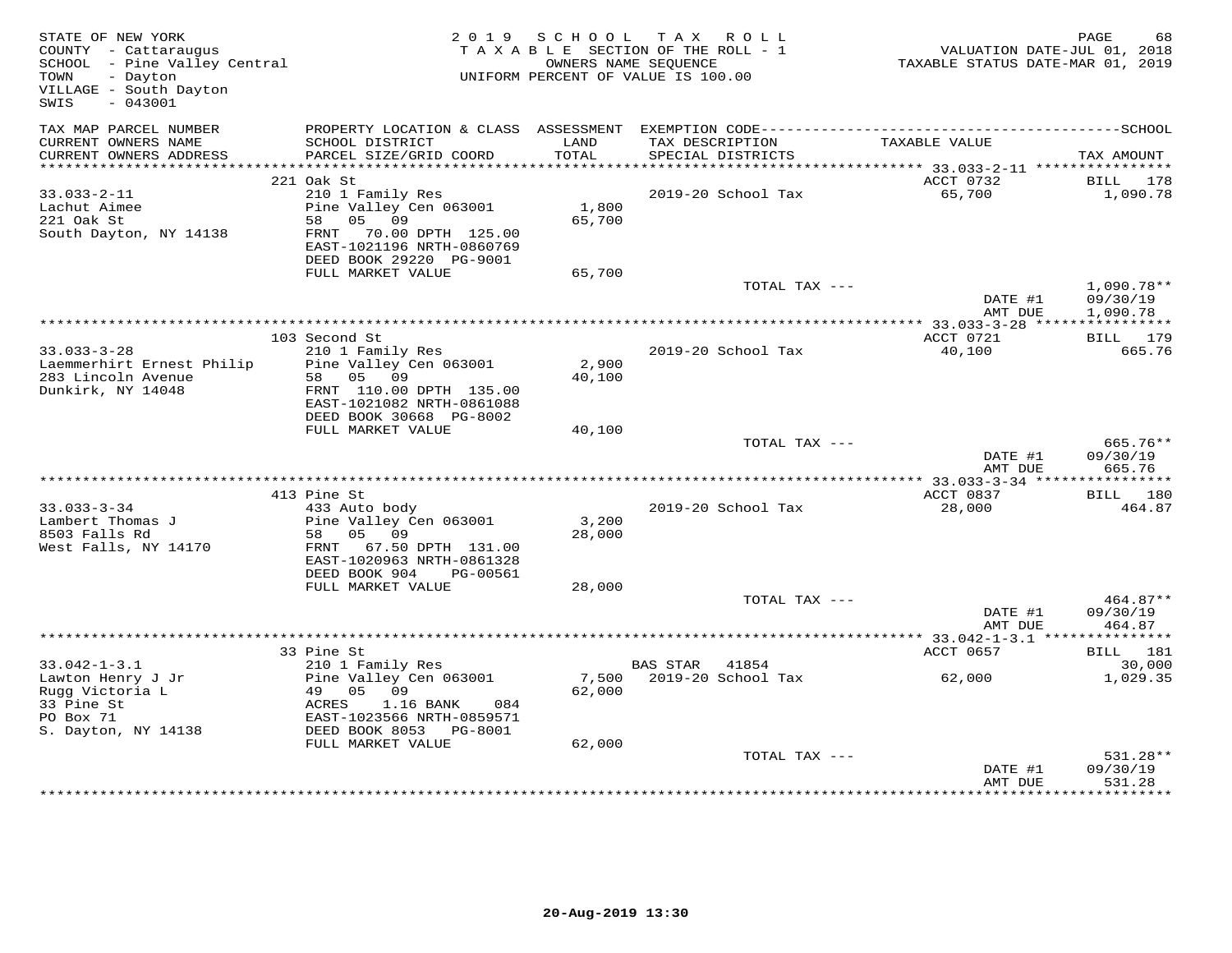| STATE OF NEW YORK<br>COUNTY - Cattaraugus<br>SCHOOL - Pine Valley Central<br>TOWN<br>- Dayton<br>VILLAGE - South Dayton<br>$-043001$<br>SWIS |                                                                                                                   | 2019 SCHOOL     | TAX ROLL<br>TAXABLE SECTION OF THE ROLL - 1<br>OWNERS NAME SEQUENCE<br>UNIFORM PERCENT OF VALUE IS 100.00 | VALUATION DATE-JUL 01, 2018<br>TAXABLE STATUS DATE-MAR 01, 2019 | PAGE<br>69                     |
|----------------------------------------------------------------------------------------------------------------------------------------------|-------------------------------------------------------------------------------------------------------------------|-----------------|-----------------------------------------------------------------------------------------------------------|-----------------------------------------------------------------|--------------------------------|
| TAX MAP PARCEL NUMBER<br>CURRENT OWNERS NAME<br>CURRENT OWNERS ADDRESS                                                                       | SCHOOL DISTRICT<br>PARCEL SIZE/GRID COORD                                                                         | LAND<br>TOTAL   | TAX DESCRIPTION<br>SPECIAL DISTRICTS                                                                      | TAXABLE VALUE                                                   | TAX AMOUNT                     |
| ***********************                                                                                                                      |                                                                                                                   |                 |                                                                                                           |                                                                 |                                |
|                                                                                                                                              | 15 Cherry St                                                                                                      |                 |                                                                                                           | ACCT 0778                                                       | BILL<br>182                    |
| $33.033 - 4 - 17$<br>Leach Evelyn<br>Nobles Joan M<br>Leach Evelyn Estate<br>7978 83 Rte                                                     | 210 1 Family Res<br>Pine Valley Cen 063001<br>58 05<br>09<br>FRNT 100.00 DPTH 150.00<br>EAST-1021941 NRTH-0861519 | 2,600<br>68,600 | 2019-20 School Tax                                                                                        | 68,600                                                          | 1,138.93                       |
| South Dayton, NY 14138                                                                                                                       | DEED BOOK 20408 PG-3002<br>FULL MARKET VALUE                                                                      | 68,600          |                                                                                                           |                                                                 |                                |
|                                                                                                                                              |                                                                                                                   |                 | TOTAL TAX ---                                                                                             | DATE #1                                                         | 1,138.93**<br>09/30/19         |
|                                                                                                                                              |                                                                                                                   |                 |                                                                                                           | AMT DUE                                                         | 1,138.93                       |
|                                                                                                                                              | 110 Mechanic St                                                                                                   |                 |                                                                                                           | ACCT 0744                                                       | BILL 183                       |
| $33.034 - 2 - 2$<br>Legacy Acres, LLC<br>8568 Silver Creek Rd<br>South Dayton, NY 14138                                                      | 270 Mfg housing<br>Pine Valley Cen 063001<br>09<br>58 05<br>FRNT 200.00 DPTH 162.00<br>ACRES<br>0.38              | 1,900<br>4,600  | 2019-20 School Tax                                                                                        | 4,600                                                           | 76.37                          |
|                                                                                                                                              | EAST-1023105 NRTH-0860126<br>DEED BOOK 20961 PG-9002<br>FULL MARKET VALUE                                         | 4,600           |                                                                                                           |                                                                 |                                |
|                                                                                                                                              |                                                                                                                   |                 | TOTAL TAX ---                                                                                             |                                                                 | $76.37**$                      |
|                                                                                                                                              |                                                                                                                   |                 |                                                                                                           | DATE #1<br>AMT DUE                                              | 09/30/19<br>76.37              |
|                                                                                                                                              | 202 Mechanic St                                                                                                   |                 |                                                                                                           | ********* 33.034-2-11 *****                                     | ***********                    |
| $33.034 - 2 - 11$                                                                                                                            | 105 Vac farmland                                                                                                  |                 | AG DIST<br>41720                                                                                          | ACCT 0743                                                       | BILL 184<br>10,996             |
| Legacy Acres, LLC<br>8568 Silver Creek Rd<br>South Dayton, NY 14138                                                                          | Pine Valley Cen 063001<br>58 05 09<br>ACRES 17.99                                                                 |                 | 20,500 SILO T/C/S 42100<br>28,200 2019-20 School Tax                                                      | 15,204                                                          | 2,000<br>252.42                |
| MAY BE SUBJECT TO PAYMENT<br>UNDER AGDIST LAW TIL 2023                                                                                       | EAST-1023906 NRTH-0860539<br>DEED BOOK 20961 PG-9002<br>FULL MARKET VALUE                                         | 28,200          |                                                                                                           |                                                                 |                                |
|                                                                                                                                              |                                                                                                                   |                 | TOTAL TAX ---                                                                                             | DATE #1<br>AMT DUE                                              | 252.42**<br>09/30/19<br>252.42 |
|                                                                                                                                              |                                                                                                                   |                 |                                                                                                           |                                                                 |                                |
|                                                                                                                                              | 47 Second Ave                                                                                                     |                 |                                                                                                           | ACCT 0652                                                       | BILL 185                       |
| $33.033 - 2 - 12$<br>Lillie Brian S<br>PO Box 204                                                                                            | 210 1 Family Res<br>Pine Valley Cen 063001<br>58 05 09                                                            | 3,600<br>89,000 | BAS STAR 41854<br>2019-20 School Tax                                                                      | 89,000                                                          | 30,000<br>1,477.62             |
| South Dayton, NY 14138                                                                                                                       | FRNT 140.00 DPTH 125.00<br>EAST-1021282 NRTH-0860709<br>DEED BOOK 01001 PG-01196                                  |                 |                                                                                                           |                                                                 |                                |
|                                                                                                                                              | FULL MARKET VALUE                                                                                                 | 89,000          | TOTAL TAX ---                                                                                             |                                                                 | $979.55**$                     |
|                                                                                                                                              |                                                                                                                   |                 |                                                                                                           | DATE #1<br>AMT DUE                                              | 09/30/19<br>979.55             |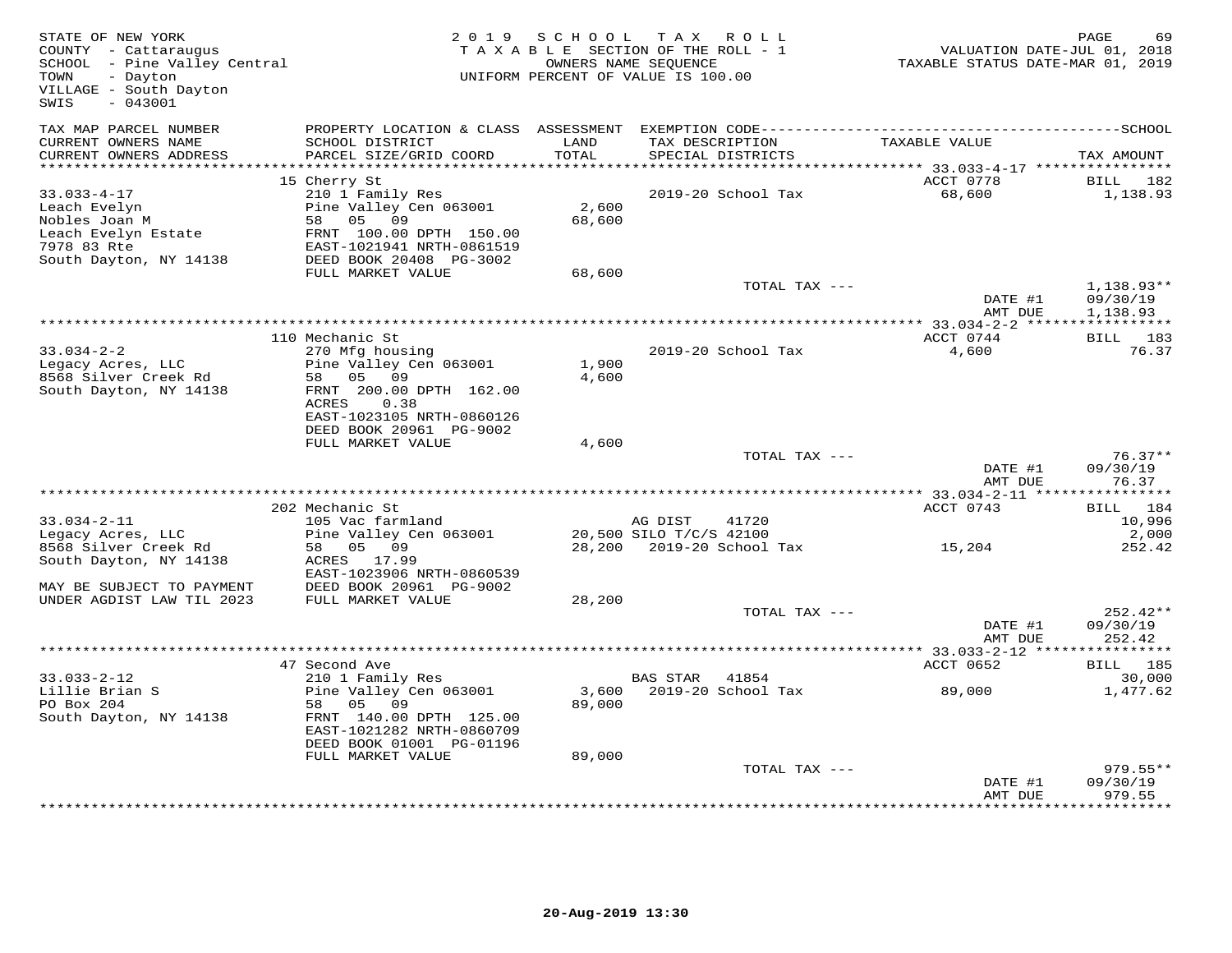| STATE OF NEW YORK<br>COUNTY - Cattaraugus<br>SCHOOL - Pine Valley Central<br>TOWN<br>- Dayton<br>VILLAGE - South Dayton<br>SWIS<br>$-043001$ |                                                                                                                                                                                     | 2019 SCHOOL               | TAX ROLL<br>TAXABLE SECTION OF THE ROLL - 1<br>OWNERS NAME SEQUENCE<br>UNIFORM PERCENT OF VALUE IS 100.00 | VALUATION DATE-JUL 01, 2018<br>TAXABLE STATUS DATE-MAR 01, 2019 | PAGE<br>70                        |
|----------------------------------------------------------------------------------------------------------------------------------------------|-------------------------------------------------------------------------------------------------------------------------------------------------------------------------------------|---------------------------|-----------------------------------------------------------------------------------------------------------|-----------------------------------------------------------------|-----------------------------------|
| TAX MAP PARCEL NUMBER<br>CURRENT OWNERS NAME<br>CURRENT OWNERS ADDRESS                                                                       | SCHOOL DISTRICT<br>PARCEL SIZE/GRID COORD                                                                                                                                           | LAND<br>TOTAL             | TAX DESCRIPTION<br>SPECIAL DISTRICTS                                                                      | TAXABLE VALUE                                                   | TAX AMOUNT                        |
|                                                                                                                                              |                                                                                                                                                                                     |                           |                                                                                                           |                                                                 |                                   |
| $33.033 - 2 - 13.2$<br>Lillie Brian S<br>PO Box 204<br>South Dayton, NY 14138                                                                | Second Ave<br>311 Res vac land<br>Pine Valley Cen 063001<br>58 05 09<br>FRNT 120.00 DPTH 150.00<br>EAST-1021205 NRTH-0860611<br>DEED BOOK 01001 PG-01196                            | 900<br>900                | 2019-20 School Tax                                                                                        | ACCT 1319<br>900                                                | BILL 186<br>14.94                 |
|                                                                                                                                              | FULL MARKET VALUE                                                                                                                                                                   | 900                       | TOTAL TAX ---                                                                                             |                                                                 | 14.94**                           |
|                                                                                                                                              |                                                                                                                                                                                     |                           |                                                                                                           | DATE #1<br>AMT DUE                                              | 09/30/19<br>14.94                 |
|                                                                                                                                              | 14 Cherry St                                                                                                                                                                        |                           |                                                                                                           | ACCT 0777                                                       | BILL 187                          |
| $33.033 - 4 - 5.1$                                                                                                                           | 210 1 Family Res                                                                                                                                                                    |                           | ENH STAR<br>41834                                                                                         |                                                                 | 68,700                            |
| Lycett John T<br>Lycett Prisilla S<br>14 Cherry St<br>PO Box 221<br>S. Dayton, NY 14138                                                      | Pine Valley Cen 063001<br>58<br>05<br>09<br>$3/9$ --merged $4-3.2$ into pr<br>FRNT 125.00 DPTH 150.00<br>BANK<br>081<br>EAST-1022141 NRTH-0861663                                   | 3,300<br>87,900           | 2019-20 School Tax                                                                                        | 87,900                                                          | 1,459.36                          |
|                                                                                                                                              | DEED BOOK 15895 PG-4001                                                                                                                                                             |                           |                                                                                                           |                                                                 |                                   |
|                                                                                                                                              | FULL MARKET VALUE                                                                                                                                                                   | 87,900                    | TOTAL TAX ---                                                                                             | DATE #1<br>AMT DUE                                              | 344.36**<br>09/30/19<br>344.36    |
|                                                                                                                                              |                                                                                                                                                                                     |                           |                                                                                                           |                                                                 |                                   |
|                                                                                                                                              | 29 Main St                                                                                                                                                                          |                           |                                                                                                           | ACCT 1288                                                       | BILL 188                          |
| $33.033 - 1 - 14.3$<br>Manners Theodore A<br>Manners Margaret E<br>2560 62 nd North Ave Lot 340<br>St. Petersburg, FL 33702                  | 270 Mfg housing<br>Pine Valley Cen 063001<br>05<br>09<br>58<br>FRNT 140.00 DPTH 231.80<br>EAST-1019880 NRTH-0861090                                                                 | 27,100                    | ENH STAR<br>41834<br>3,600 2019-20 School Tax                                                             | 27,100                                                          | 27,100<br>449.93                  |
|                                                                                                                                              | DEED BOOK 8079 PG-8003                                                                                                                                                              |                           |                                                                                                           |                                                                 |                                   |
|                                                                                                                                              | FULL MARKET VALUE                                                                                                                                                                   | 27,100                    | TOTAL TAX ---                                                                                             |                                                                 | $0.00**$                          |
|                                                                                                                                              |                                                                                                                                                                                     |                           |                                                                                                           |                                                                 |                                   |
|                                                                                                                                              | 132 Main St                                                                                                                                                                         |                           |                                                                                                           | ACCT 0649                                                       | BILL 189                          |
| $33.025 - 1 - 14$<br>Marcey Diane M<br>132 Main St<br>S. Dayton, NY 14138                                                                    | 210 1 Family Res<br>Pine Valley Cen 063001<br>58<br>05<br>09<br>FRNT 100.00 DPTH 100.00<br>017<br>BANK<br>EAST-1021219 NRTH-0862245<br>DEED BOOK 11044 PG-6002<br>FULL MARKET VALUE | 2,600<br>36,500<br>36,500 | BAS STAR 41854<br>2019-20 School Tax                                                                      | 36,500                                                          | 30,000<br>605.99                  |
|                                                                                                                                              |                                                                                                                                                                                     |                           | TOTAL TAX ---                                                                                             |                                                                 | 107.92**                          |
|                                                                                                                                              |                                                                                                                                                                                     |                           |                                                                                                           | DATE #1<br>AMT DUE                                              | 09/30/19<br>107.92<br>*********** |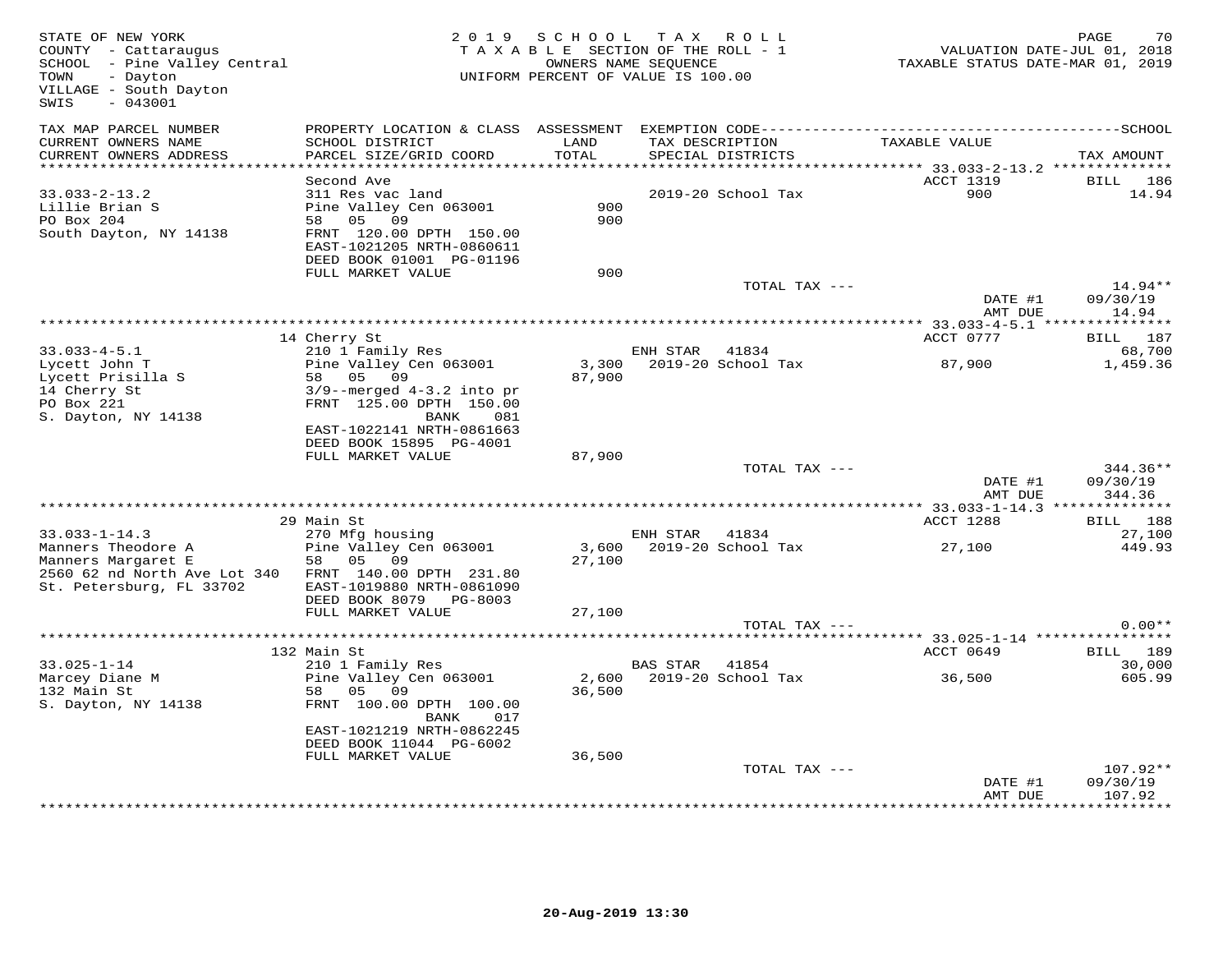| STATE OF NEW YORK<br>COUNTY - Cattaraugus<br>SCHOOL - Pine Valley Central<br>TOWN<br>- Dayton<br>VILLAGE - South Dayton<br>SWIS<br>$-043001$ |                                                                                                        | 2019 SCHOOL TAX ROLL<br>TAXABLE SECTION OF THE ROLL - 1<br>UNIFORM PERCENT OF VALUE IS 100.00 | OWNERS NAME SEQUENCE |                                      | VALUATION DATE-JUL 01, 2018<br>TAXABLE STATUS DATE-MAR 01, 2019 | PAGE<br>71                           |
|----------------------------------------------------------------------------------------------------------------------------------------------|--------------------------------------------------------------------------------------------------------|-----------------------------------------------------------------------------------------------|----------------------|--------------------------------------|-----------------------------------------------------------------|--------------------------------------|
| TAX MAP PARCEL NUMBER<br>CURRENT OWNERS NAME<br>CURRENT OWNERS ADDRESS                                                                       | SCHOOL DISTRICT<br>PARCEL SIZE/GRID COORD                                                              | LAND<br><b>TOTAL</b>                                                                          |                      | TAX DESCRIPTION<br>SPECIAL DISTRICTS | TAXABLE VALUE                                                   | TAX AMOUNT                           |
|                                                                                                                                              |                                                                                                        |                                                                                               |                      |                                      |                                                                 |                                      |
|                                                                                                                                              | 204 Maple St                                                                                           |                                                                                               |                      |                                      | ACCT 0670                                                       | BILL 190                             |
| $33.033 - 3 - 16$                                                                                                                            | 210 1 Family Res                                                                                       |                                                                                               | AGED C/T/S 41800     |                                      |                                                                 | 29,600                               |
| Marcilliott Diane M                                                                                                                          | Pine Valley Cen 063001                                                                                 | 2,600 BAS STAR 41854                                                                          |                      |                                      |                                                                 | 29,600                               |
| 8423 Homestead Ave                                                                                                                           | 58 05 09                                                                                               |                                                                                               |                      |                                      | 59,200 2019-20 School Tax 29,600                                | 491.43                               |
| Niagara Falls, NY 14304                                                                                                                      | Life Use - Florence<br>FRNT 100.00 DPTH 150.00<br>EAST-1021487 NRTH-0861657<br>DEED BOOK 11604 PG-7001 |                                                                                               |                      |                                      |                                                                 |                                      |
|                                                                                                                                              | FULL MARKET VALUE                                                                                      | 59,200                                                                                        |                      |                                      |                                                                 |                                      |
|                                                                                                                                              |                                                                                                        |                                                                                               |                      | TOTAL TAX ---                        |                                                                 | $0.00**$                             |
|                                                                                                                                              |                                                                                                        |                                                                                               |                      |                                      |                                                                 |                                      |
| $33.025 - 1 - 27$                                                                                                                            | 530 Pine St<br>270 Mfg housing                                                                         |                                                                                               |                      | 2019-20 School Tax                   | ACCT 0877<br>13,500                                             | BILL 191<br>224.13                   |
| Mardino Debra L                                                                                                                              | Pine Valley Cen 063001                                                                                 | 5,100                                                                                         |                      |                                      |                                                                 |                                      |
| 114 Second St                                                                                                                                | 58 05 09                                                                                               | 13,500                                                                                        |                      |                                      |                                                                 |                                      |
| Shenandoah, VA 22849                                                                                                                         | FRNT 195.34 DPTH 190.00<br>EAST-1020132 NRTH-0862168                                                   |                                                                                               |                      |                                      |                                                                 |                                      |
|                                                                                                                                              | DEED BOOK 24217 PG-4001<br>FULL MARKET VALUE                                                           | 13,500                                                                                        |                      |                                      |                                                                 |                                      |
|                                                                                                                                              |                                                                                                        |                                                                                               |                      | TOTAL TAX ---                        |                                                                 | $224.13**$                           |
|                                                                                                                                              |                                                                                                        |                                                                                               |                      |                                      | DATE #1<br>AMT DUE                                              | 09/30/19<br>224.13                   |
|                                                                                                                                              |                                                                                                        |                                                                                               |                      |                                      |                                                                 |                                      |
|                                                                                                                                              | 508 Pine St<br>210 1 Family Res                                                                        |                                                                                               |                      |                                      | ACCT 0854                                                       | BILL 192                             |
| $33.025 - 1 - 25.1$<br>Martin Rhona                                                                                                          | zio i ramity kes<br>Pine Valley Cen 063001                                                             |                                                                                               | BAS STAR 41854       | 9,500 2019-20 School Tax             | 83,900                                                          | 30,000<br>1,392.95                   |
| 508 Pine St                                                                                                                                  | 58 05 09                                                                                               | 83,900                                                                                        |                      |                                      |                                                                 |                                      |
| South Dayton, NY 14138                                                                                                                       | 1.34<br>ACRES<br>EAST-1020555 NRTH-0861938                                                             |                                                                                               |                      |                                      |                                                                 |                                      |
|                                                                                                                                              | DEED BOOK 24860 PG-5001                                                                                |                                                                                               |                      |                                      |                                                                 |                                      |
|                                                                                                                                              | FULL MARKET VALUE                                                                                      | 83,900                                                                                        |                      |                                      |                                                                 |                                      |
|                                                                                                                                              |                                                                                                        |                                                                                               |                      | TOTAL TAX ---                        |                                                                 | 894.87**                             |
|                                                                                                                                              |                                                                                                        |                                                                                               |                      |                                      | DATE #1<br>AMT DUE                                              | 09/30/19<br>894.87                   |
|                                                                                                                                              | 9 Third St                                                                                             |                                                                                               |                      |                                      | ACCT 0709                                                       | <b>BILL</b> 193                      |
| $33.025 - 1 - 13$                                                                                                                            | 210 1 Family Res                                                                                       |                                                                                               | BAS STAR 41854       |                                      |                                                                 | 30,000                               |
| Mathews Neal R                                                                                                                               | Pine Valley Cen 063001                                                                                 | 2,500                                                                                         |                      | 2019-20 School Tax                   | 104,500                                                         | 1,734.96                             |
| Mathews Trudy A                                                                                                                              | 58<br>05 09                                                                                            | 104,500                                                                                       |                      |                                      |                                                                 |                                      |
| 9 Third St<br>So Dayton, NY 14062                                                                                                            | FRNT<br>97.00 DPTH 232.00<br>BANK<br>017                                                               |                                                                                               |                      |                                      |                                                                 |                                      |
|                                                                                                                                              | EAST-1021314 NRTH-0862298<br>DEED BOOK 00954 PG-00266                                                  |                                                                                               |                      |                                      |                                                                 |                                      |
|                                                                                                                                              | FULL MARKET VALUE                                                                                      | 104,500                                                                                       |                      |                                      |                                                                 |                                      |
|                                                                                                                                              |                                                                                                        |                                                                                               |                      | TOTAL TAX ---                        | DATE #1<br>AMT DUE                                              | $1,236.89**$<br>09/30/19<br>1,236.89 |
|                                                                                                                                              |                                                                                                        |                                                                                               |                      |                                      |                                                                 | ************                         |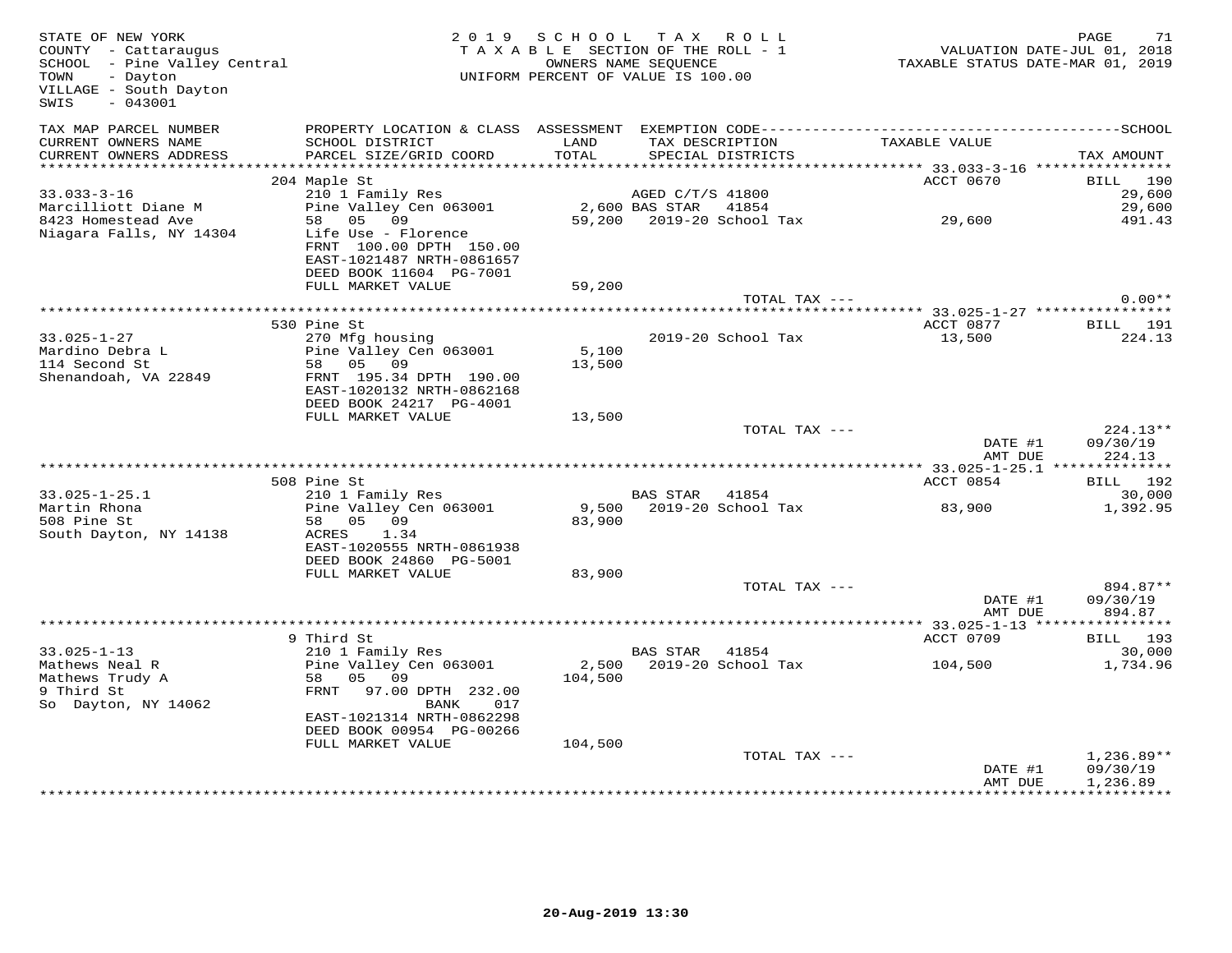| STATE OF NEW YORK<br>COUNTY - Cattaraugus<br>SCHOOL - Pine Valley Central<br>- Dayton<br>TOWN<br>VILLAGE - South Dayton<br>$-043001$<br>SWIS |                                                                                                                                                                                   | 2019 SCHOOL               | TAX ROLL<br>TAXABLE SECTION OF THE ROLL - 1<br>OWNERS NAME SEQUENCE<br>UNIFORM PERCENT OF VALUE IS 100.00 | VALUATION DATE-JUL 01, 2018<br>TAXABLE STATUS DATE-MAR 01, 2019 | PAGE<br>72                           |
|----------------------------------------------------------------------------------------------------------------------------------------------|-----------------------------------------------------------------------------------------------------------------------------------------------------------------------------------|---------------------------|-----------------------------------------------------------------------------------------------------------|-----------------------------------------------------------------|--------------------------------------|
| TAX MAP PARCEL NUMBER                                                                                                                        |                                                                                                                                                                                   |                           |                                                                                                           |                                                                 |                                      |
| CURRENT OWNERS NAME<br>CURRENT OWNERS ADDRESS                                                                                                | SCHOOL DISTRICT<br>PARCEL SIZE/GRID COORD                                                                                                                                         | LAND<br>TOTAL             | TAX DESCRIPTION<br>SPECIAL DISTRICTS                                                                      | TAXABLE VALUE                                                   | TAX AMOUNT                           |
| ************************                                                                                                                     |                                                                                                                                                                                   |                           |                                                                                                           |                                                                 |                                      |
| $33.033 - 3 - 1$<br>Matta Abisai<br>PO Box 26<br>South Dayton, NY 14138                                                                      | 106 Main St<br>434 Auto carwash<br>Pine Valley Cen 063001<br>09<br>58 05<br>also 424 Pine St<br>FRNT 125.00 DPTH 150.00<br>EAST-1020841 NRTH-0861655<br>DEED BOOK 729<br>PG-00904 | 2,000<br>66,200           | 2019-20 School Tax                                                                                        | ACCT 0789<br>66,200                                             | BILL<br>194<br>1,099.09              |
|                                                                                                                                              | FULL MARKET VALUE                                                                                                                                                                 | 66,200                    |                                                                                                           |                                                                 |                                      |
|                                                                                                                                              |                                                                                                                                                                                   |                           | TOTAL TAX ---                                                                                             | DATE #1<br>AMT DUE                                              | $1,099.09**$<br>09/30/19<br>1,099.09 |
|                                                                                                                                              |                                                                                                                                                                                   |                           |                                                                                                           |                                                                 |                                      |
|                                                                                                                                              | 108 Oak St                                                                                                                                                                        |                           |                                                                                                           | ACCT 0869                                                       | BILL 195                             |
| $33.034 - 3 - 1.1$<br>Matta Abisai<br>PO Box 26<br>South Dayton, NY 14138                                                                    | 270 Mfg housing<br>Pine Valley Cen 063001<br>58 05 09<br>FRNT 200.00 DPTH 69.50<br>EAST-1022402 NRTH-0860091                                                                      | 5,200<br>25,200           | 2019-20 School Tax                                                                                        | 25,200                                                          | 418.38                               |
|                                                                                                                                              | DEED BOOK 868<br>PG-00484<br>FULL MARKET VALUE                                                                                                                                    | 25,200                    |                                                                                                           |                                                                 |                                      |
|                                                                                                                                              |                                                                                                                                                                                   |                           | TOTAL TAX ---                                                                                             | DATE #1                                                         | 418.38**<br>09/30/19                 |
|                                                                                                                                              |                                                                                                                                                                                   |                           |                                                                                                           | AMT DUE                                                         | 418.38                               |
|                                                                                                                                              | 43 Main St                                                                                                                                                                        |                           |                                                                                                           | ACCT 0881                                                       | BILL 196                             |
| $33.033 - 1 - 10.1$<br>Matta Abisai P<br>PO Box 26<br>South Dayton, NY 14138                                                                 | 210 1 Family Res<br>Pine Valley Cen 063001<br>58 05 09<br>4.30<br>ACRES<br>EAST-1019978 NRTH-0861615<br>DEED BOOK 27717 PG-4002                                                   | 12,800<br>93,400          | 2019-20 School Tax                                                                                        | 93,400                                                          | 1,550.67                             |
|                                                                                                                                              | FULL MARKET VALUE                                                                                                                                                                 | 93,400                    |                                                                                                           |                                                                 |                                      |
|                                                                                                                                              |                                                                                                                                                                                   |                           | TOTAL TAX ---                                                                                             | DATE #1<br>AMT DUE                                              | $1,550.67**$<br>09/30/19<br>1,550.67 |
|                                                                                                                                              | 12 First St                                                                                                                                                                       |                           |                                                                                                           | ACCT 0733                                                       | BILL 197                             |
| $33.033 - 6 - 30.1$                                                                                                                          | 210 1 Family Res                                                                                                                                                                  |                           | BAS STAR 41854                                                                                            |                                                                 | 30,000                               |
| McPeek Rebecca J<br>12 First St<br>PO Box 46<br>South Dayton, NY 14138                                                                       | Pine Valley Cen 063001<br>58 05 09<br>FRNT 230.00 DPTH 150.00<br>EAST-1021440 NRTH-0859998<br>DEED BOOK 01013 PG-00940<br>FULL MARKET VALUE                                       | 6,000<br>85,000<br>85,000 | 2019-20 School Tax                                                                                        | 85,000                                                          | 1,411.21                             |
|                                                                                                                                              |                                                                                                                                                                                   |                           | TOTAL TAX ---                                                                                             |                                                                 | 913.14**                             |
|                                                                                                                                              |                                                                                                                                                                                   |                           |                                                                                                           | DATE #1<br>AMT DUE                                              | 09/30/19<br>913.14<br>***********    |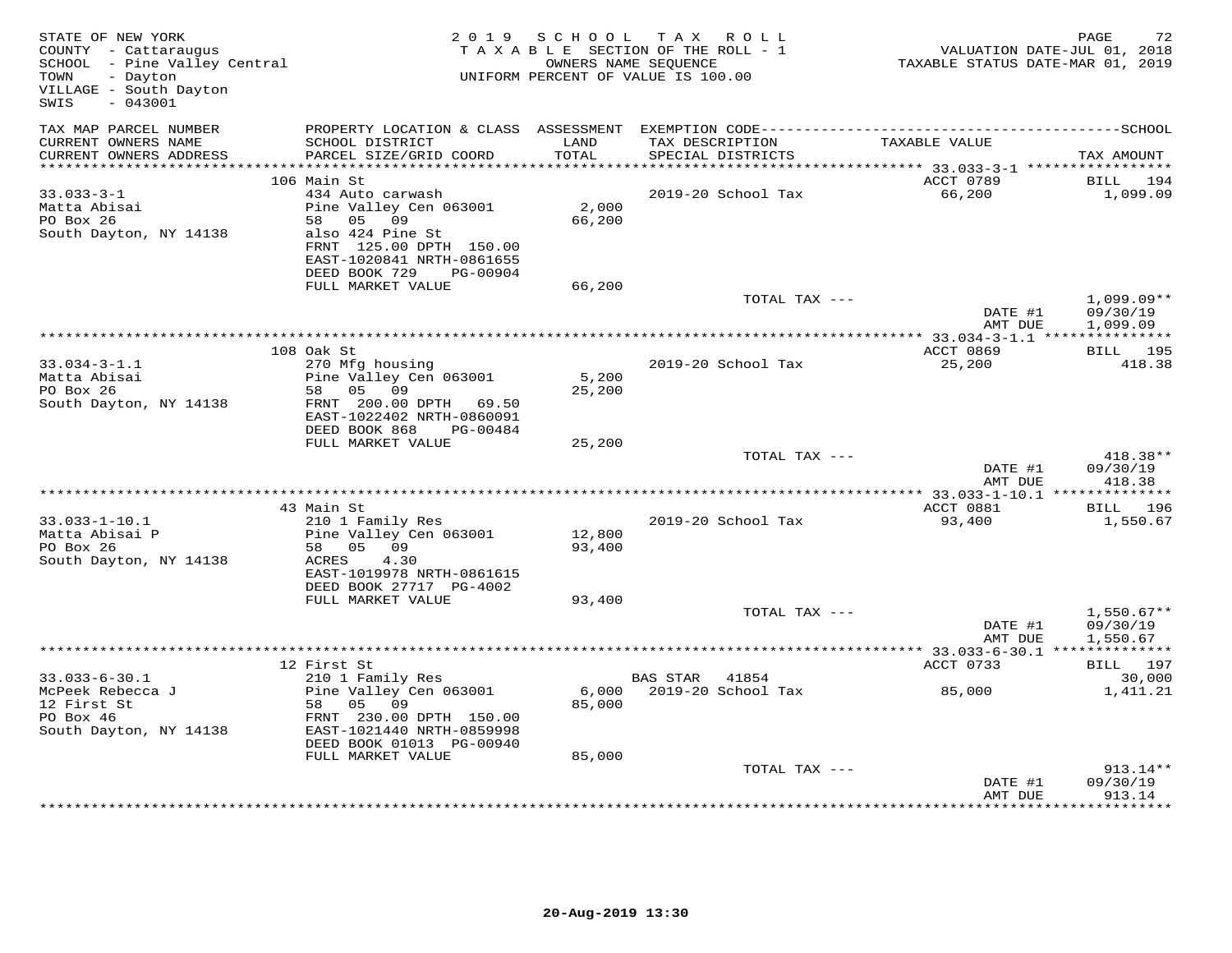| STATE OF NEW YORK<br>COUNTY - Cattaraugus<br>SCHOOL - Pine Valley Central<br>- Dayton<br>TOWN<br>VILLAGE - South Dayton<br>$-043001$<br>SWIS |                                                                                                                                                                                 | 2019 SCHOOL     | TAX ROLL<br>TAXABLE SECTION OF THE ROLL - 1<br>OWNERS NAME SEQUENCE<br>UNIFORM PERCENT OF VALUE IS 100.00 | VALUATION DATE-JUL 01, 2018<br>TAXABLE STATUS DATE-MAR 01, 2019 | PAGE<br>73                       |
|----------------------------------------------------------------------------------------------------------------------------------------------|---------------------------------------------------------------------------------------------------------------------------------------------------------------------------------|-----------------|-----------------------------------------------------------------------------------------------------------|-----------------------------------------------------------------|----------------------------------|
| TAX MAP PARCEL NUMBER<br>CURRENT OWNERS NAME<br>CURRENT OWNERS ADDRESS                                                                       | PROPERTY LOCATION & CLASS ASSESSMENT<br>SCHOOL DISTRICT<br>PARCEL SIZE/GRID COORD                                                                                               | LAND<br>TOTAL   | TAX DESCRIPTION<br>SPECIAL DISTRICTS                                                                      | TAXABLE VALUE                                                   | TAX AMOUNT                       |
| **********************                                                                                                                       |                                                                                                                                                                                 | **********      | ********************************* 33.025-1-17 ****************                                            |                                                                 |                                  |
| $33.025 - 1 - 17$<br>Meacham Sasha M<br>8 Third St<br>South Dayton, NY 14138                                                                 | 8 Third St<br>210 1 Family Res<br>Pine Valley Cen 063001<br>58 05<br>09<br>FRNT 125.00 DPTH 150.00<br>EAST-1021516 NRTH-0862176<br>DEED BOOK 30990 PG-3002<br>FULL MARKET VALUE | 3,300<br>47,000 | 2019-20 School Tax                                                                                        | ACCT 0817<br>47,000                                             | BILL 198<br>780.32               |
|                                                                                                                                              |                                                                                                                                                                                 | 47,000          | TOTAL TAX ---                                                                                             |                                                                 | 780.32**                         |
|                                                                                                                                              |                                                                                                                                                                                 |                 |                                                                                                           | DATE #1<br>AMT DUE                                              | 09/30/19<br>780.32               |
|                                                                                                                                              |                                                                                                                                                                                 |                 |                                                                                                           |                                                                 |                                  |
|                                                                                                                                              | 405 Pine St                                                                                                                                                                     |                 |                                                                                                           | ACCT 0720                                                       | BILL 199                         |
| $33.033 - 3 - 29$                                                                                                                            | 210 1 Family Res                                                                                                                                                                |                 | BAS STAR<br>41854                                                                                         |                                                                 | 30,000                           |
| Meacham Tim A<br>Meacham Dawn M<br>PO Box 210                                                                                                | Pine Valley Cen 063001<br>58 05 09<br>50.00 DPTH 150.00<br>FRNT                                                                                                                 | 66,400          | 1,300 2019-20 School Tax                                                                                  | 66,400                                                          | 1,102.41                         |
| South Dayton, NY 14138                                                                                                                       | BANK<br>081<br>EAST-1021110 NRTH-0861219<br>DEED BOOK 00975 PG-00942                                                                                                            |                 |                                                                                                           |                                                                 |                                  |
|                                                                                                                                              | FULL MARKET VALUE                                                                                                                                                               | 66,400          | TOTAL TAX ---                                                                                             |                                                                 | $604.33**$                       |
|                                                                                                                                              |                                                                                                                                                                                 |                 |                                                                                                           | DATE #1<br>AMT DUE                                              | 09/30/19<br>604.33               |
|                                                                                                                                              |                                                                                                                                                                                 |                 |                                                                                                           | ACCT 0867                                                       | BILL 200                         |
| $33.033 - 4 - 8$<br>Mead Cassandra M<br>320 CENTRAL AVENUE                                                                                   | 5 Prospect St<br>311 Res vac land<br>Pine Valley Cen 063001<br>58 05 09                                                                                                         | 4,100<br>17,500 | 2019-20 School Tax                                                                                        | 17,500                                                          | 290.54                           |
| HANOVER, NY 14136<br>PRIOR OWNER ON 3/01/2019                                                                                                | FRNT 100.00 DPTH 150.00<br>EAST-1022392 NRTH-0861631<br>DEED BOOK 20190 PG-5057                                                                                                 |                 |                                                                                                           |                                                                 |                                  |
| Mead Alice Estate                                                                                                                            | FULL MARKET VALUE                                                                                                                                                               | 17,500          | TOTAL TAX ---                                                                                             |                                                                 | 290.54**                         |
|                                                                                                                                              |                                                                                                                                                                                 |                 |                                                                                                           | DATE #1<br>AMT DUE                                              | 09/30/19<br>290.54               |
|                                                                                                                                              |                                                                                                                                                                                 |                 |                                                                                                           |                                                                 |                                  |
|                                                                                                                                              | 41 Maple St                                                                                                                                                                     |                 |                                                                                                           | ACCT 0754                                                       | BILL 201                         |
| $33.033 - 5 - 24$<br>Merrill Anna<br>3528 14 th St W Lot L7<br>Bradenton, FL 34205                                                           | 220 2 Family Res<br>Pine Valley Cen 063001<br>58 05 09<br>Part Of Sublot 18 & 20<br>FRNT 100.00 DPTH 150.00<br>EAST-1022298 NRTH-0860815<br>DEED BOOK 00934 PG-01008            | 2,600<br>40,900 | 2019-20 School Tax                                                                                        | 40,900                                                          | 679.04                           |
|                                                                                                                                              | FULL MARKET VALUE                                                                                                                                                               | 40,900          |                                                                                                           |                                                                 |                                  |
|                                                                                                                                              |                                                                                                                                                                                 |                 | TOTAL TAX ---                                                                                             | DATE #1<br>AMT DUE                                              | $679.04**$<br>09/30/19<br>679.04 |
|                                                                                                                                              |                                                                                                                                                                                 |                 |                                                                                                           |                                                                 | * * * * * * * *                  |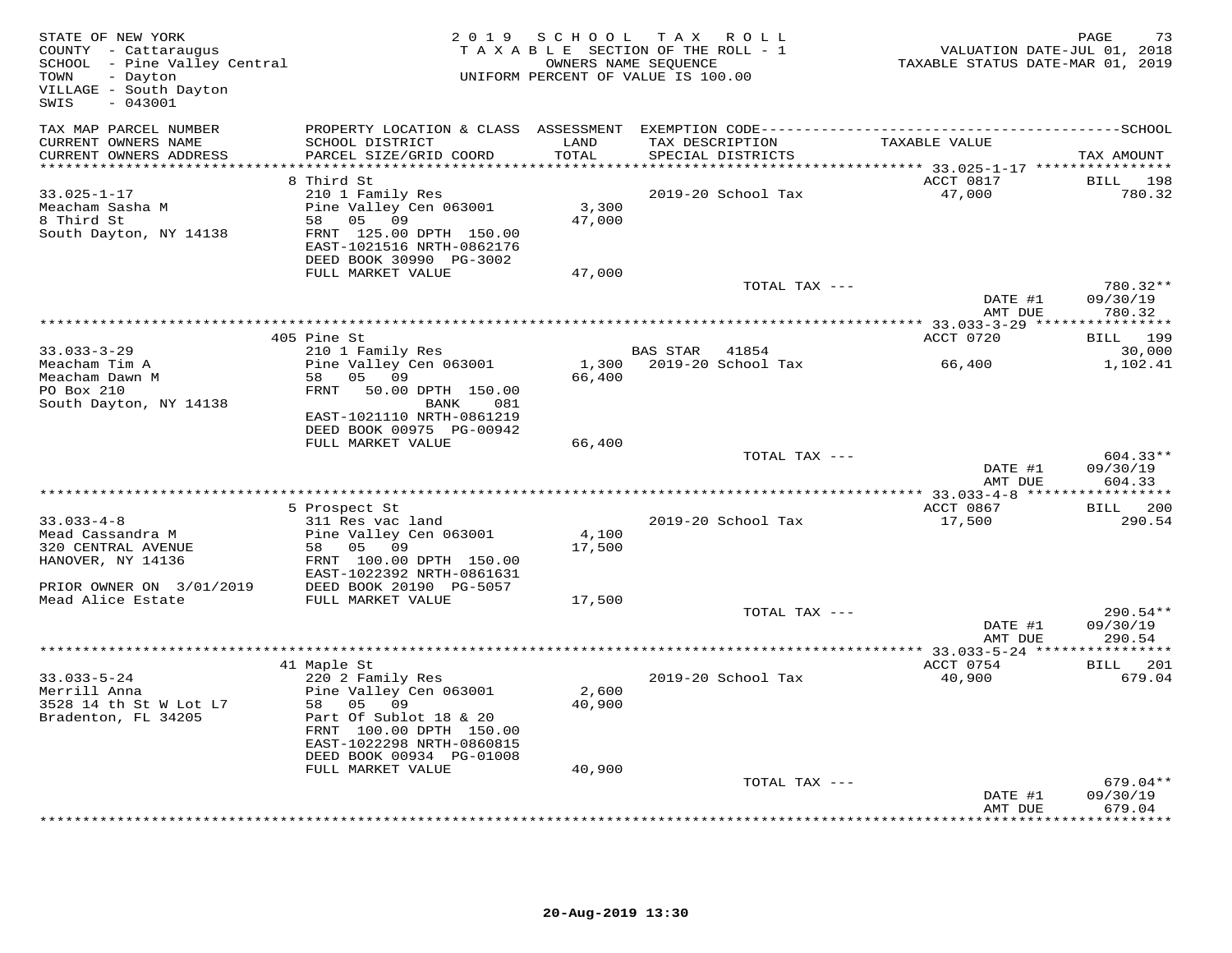| STATE OF NEW YORK<br>COUNTY - Cattaraugus<br>COUNTY - Cattaraugus<br>SCHOOL - Pine Valley Central<br>TOWN<br>- Dayton<br>VILLAGE - South Dayton<br>$-043001$<br>SWIS |                                                                                               | 2019 SCHOOL TAX ROLL<br>TAXABLE SECTION OF THE ROLL - 1<br>UNIFORM PERCENT OF VALUE IS 100.00 | OWNERS NAME SEQUENCE |                                      | VALUATION DATE-JUL 01, 2018<br>TAXABLE STATUS DATE-MAR 01, 2019 | PAGE<br>74                           |
|----------------------------------------------------------------------------------------------------------------------------------------------------------------------|-----------------------------------------------------------------------------------------------|-----------------------------------------------------------------------------------------------|----------------------|--------------------------------------|-----------------------------------------------------------------|--------------------------------------|
| TAX MAP PARCEL NUMBER<br>CURRENT OWNERS NAME<br>CURRENT OWNERS ADDRESS                                                                                               | SCHOOL DISTRICT<br>PARCEL SIZE/GRID COORD                                                     | LAND<br>TOTAL                                                                                 |                      | TAX DESCRIPTION<br>SPECIAL DISTRICTS | TAXABLE VALUE                                                   | TAX AMOUNT                           |
|                                                                                                                                                                      |                                                                                               |                                                                                               |                      |                                      |                                                                 |                                      |
| $33.033 - 6 - 2$                                                                                                                                                     | 5 First St<br>210 1 Family Res                                                                |                                                                                               | AGED C/T/S 41800     |                                      | ACCT 0689                                                       | BILL 202<br>31,800                   |
| Meyer Mary                                                                                                                                                           | Pine Valley Cen 063001 4,100 ENH STAR 41834                                                   |                                                                                               |                      |                                      |                                                                 | 31,800                               |
| Meyer Mair<br>Corkwell Tina M                                                                                                                                        | 58 05 09                                                                                      |                                                                                               |                      |                                      | 63,600 2019-20 School Tax 31,800                                | 527.96                               |
| PO Box 183                                                                                                                                                           | FRNT 158.00 DPTH 193.00                                                                       |                                                                                               |                      |                                      |                                                                 |                                      |
| South Dayton, NY 14138                                                                                                                                               | EAST-1021068 NRTH-0859834                                                                     |                                                                                               |                      |                                      |                                                                 |                                      |
|                                                                                                                                                                      | DEED BOOK 1032 PG-877                                                                         |                                                                                               |                      |                                      |                                                                 |                                      |
|                                                                                                                                                                      | FULL MARKET VALUE                                                                             | 63,600                                                                                        |                      | TOTAL TAX ---                        |                                                                 | $0.00**$                             |
|                                                                                                                                                                      |                                                                                               |                                                                                               |                      |                                      |                                                                 |                                      |
|                                                                                                                                                                      | 203 Pine St                                                                                   |                                                                                               |                      |                                      | ACCT 0916                                                       | <b>BILL</b> 203                      |
| $33.033 - 5 - 35$                                                                                                                                                    | 414 Hotel                                                                                     |                                                                                               |                      | 2019-20 School Tax                   | 76,000                                                          | 1,261.79                             |
| Meyers Karen                                                                                                                                                         | Pine Valley Cen 063001                                                                        | 4,300                                                                                         |                      |                                      |                                                                 |                                      |
| PO Box 251                                                                                                                                                           | 58 05 09                                                                                      | 76,000                                                                                        |                      |                                      |                                                                 |                                      |
| South Dayton, NY 14138-0251                                                                                                                                          | By Will<br>70.00 DPTH 277.00<br>FRNT<br>EAST-1022214 NRTH-0860337<br>DEED BOOK 00922 PG-01158 |                                                                                               |                      |                                      |                                                                 |                                      |
|                                                                                                                                                                      | FULL MARKET VALUE                                                                             | 76,000                                                                                        |                      |                                      |                                                                 |                                      |
|                                                                                                                                                                      |                                                                                               |                                                                                               |                      | TOTAL TAX ---                        | DATE #1<br>AMT DUE                                              | $1,261.79**$<br>09/30/19<br>1,261.79 |
|                                                                                                                                                                      |                                                                                               |                                                                                               |                      |                                      |                                                                 |                                      |
|                                                                                                                                                                      | 207 Pine St                                                                                   |                                                                                               |                      |                                      | ACCT 0914                                                       | <b>BILL</b> 204                      |
| $33.033 - 5 - 36$<br>33.033-3-3.<br>Meyers Karen L                                                                                                                   | 484 1 use sm bld<br>Pine Valley Cen 063001                                                    | 2,000                                                                                         |                      | 2019-20 School Tax                   | 10,000                                                          | 166.02                               |
|                                                                                                                                                                      | 58 05 09                                                                                      | 10,000                                                                                        |                      |                                      |                                                                 |                                      |
| South Dayton, NY 14138-0251                                                                                                                                          | FRNT 37.00 DPTH 150.00<br>EAST-1022223 NRTH-0860417<br>DEED BOOK 00922 PG-01160               |                                                                                               |                      |                                      |                                                                 |                                      |
|                                                                                                                                                                      | FULL MARKET VALUE                                                                             | 10,000                                                                                        |                      |                                      |                                                                 |                                      |
|                                                                                                                                                                      |                                                                                               |                                                                                               |                      | TOTAL TAX ---                        | DATE #1<br>AMT DUE                                              | $166.02**$<br>09/30/19<br>166.02     |
|                                                                                                                                                                      |                                                                                               |                                                                                               |                      |                                      |                                                                 |                                      |
| $33.033 - 4 - 9$                                                                                                                                                     | 4 Cherry St<br>210 1 Family Res                                                               |                                                                                               |                      | 2019-20 School Tax                   | ACCT 0695<br>62,800                                             | BILL 205<br>1,042.64                 |
| Miller Christopher R                                                                                                                                                 | Pine Valley Cen 063001                                                                        | 2,600                                                                                         |                      |                                      |                                                                 |                                      |
| 4 Cherry St                                                                                                                                                          | 58 05 09                                                                                      | 62,800                                                                                        |                      |                                      |                                                                 |                                      |
| South Dayton, NY 14138                                                                                                                                               | FRNT 100.00 DPTH 150.00<br>BANK 017                                                           |                                                                                               |                      |                                      |                                                                 |                                      |
|                                                                                                                                                                      | EAST-1022303 NRTH-0861508                                                                     |                                                                                               |                      |                                      |                                                                 |                                      |
|                                                                                                                                                                      | DEED BOOK 27665 PG-2001<br>FULL MARKET VALUE                                                  | 62,800                                                                                        |                      |                                      |                                                                 |                                      |
|                                                                                                                                                                      |                                                                                               |                                                                                               |                      | TOTAL TAX ---                        | DATE #1                                                         | $1,042.64**$<br>09/30/19             |
|                                                                                                                                                                      |                                                                                               |                                                                                               |                      |                                      | AMT DUE                                                         | 1,042.64                             |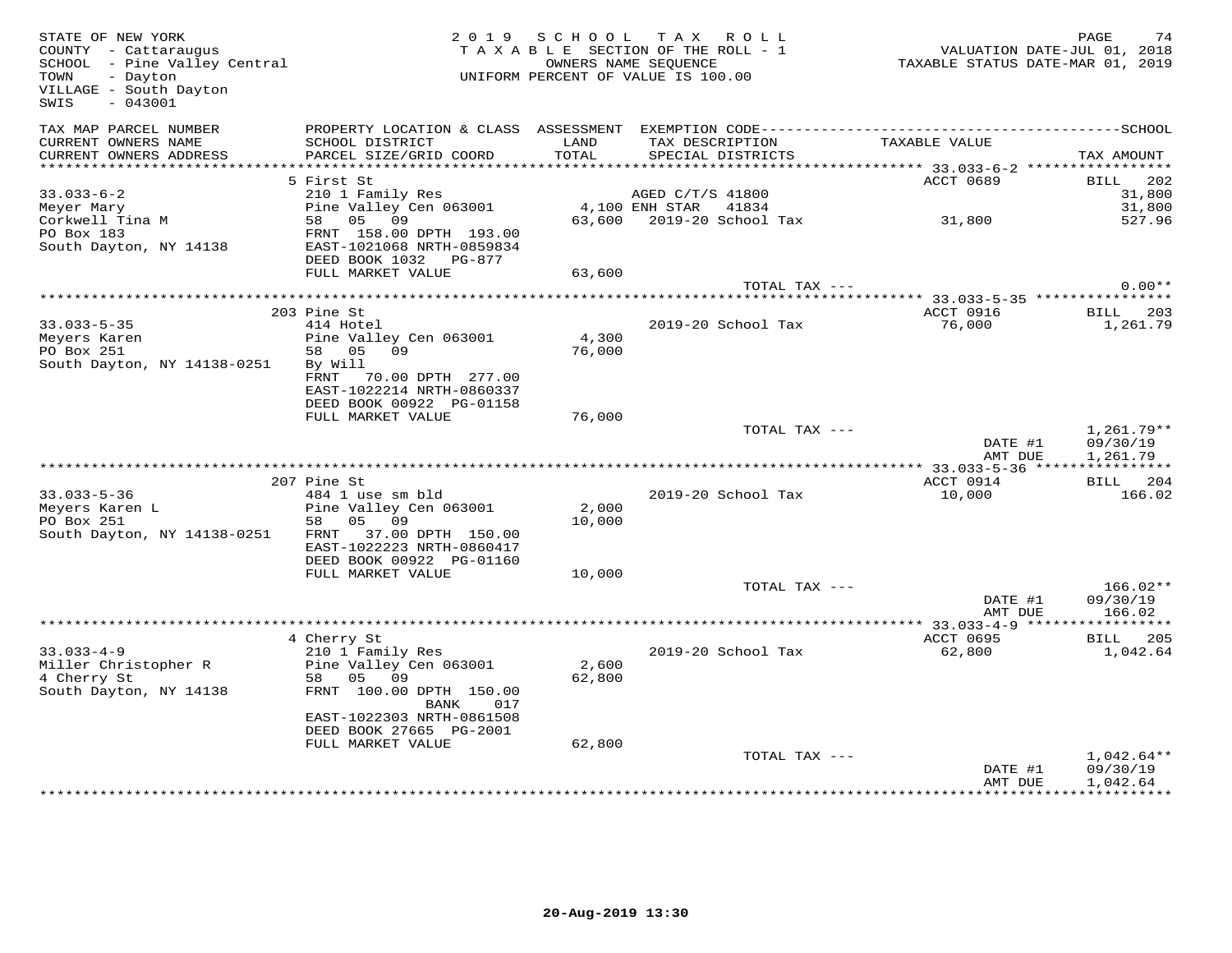| STATE OF NEW YORK<br>COUNTY - Cattaraugus<br>SCHOOL - Pine Valley Central<br>- Dayton<br>TOWN<br>VILLAGE - South Dayton<br>$-043001$<br>SWIS |                                                                                                                                                                                                    | 2019 SCHOOL TAX ROLL<br>TAXABLE SECTION OF THE ROLL - 1<br>OWNERS NAME SEQUENCE<br>UNIFORM PERCENT OF VALUE IS 100.00 |                                            | VALUATION DATE-JUL 01, 2018<br>TAXABLE STATUS DATE-MAR 01, 2019 | PAGE<br>75                           |
|----------------------------------------------------------------------------------------------------------------------------------------------|----------------------------------------------------------------------------------------------------------------------------------------------------------------------------------------------------|-----------------------------------------------------------------------------------------------------------------------|--------------------------------------------|-----------------------------------------------------------------|--------------------------------------|
| TAX MAP PARCEL NUMBER<br>CURRENT OWNERS NAME<br>CURRENT OWNERS ADDRESS                                                                       | PROPERTY LOCATION & CLASS ASSESSMENT<br>SCHOOL DISTRICT<br>PARCEL SIZE/GRID COORD                                                                                                                  | LAND<br>TOTAL                                                                                                         | TAX DESCRIPTION<br>SPECIAL DISTRICTS       | TAXABLE VALUE                                                   | TAX AMOUNT                           |
|                                                                                                                                              |                                                                                                                                                                                                    |                                                                                                                       |                                            |                                                                 |                                      |
|                                                                                                                                              | 108 Cherry St                                                                                                                                                                                      |                                                                                                                       |                                            | ACCT 0796                                                       | <b>BILL</b> 206                      |
| $33.025 - 1 - 22$<br>Miller Jeffery B<br>Miller Linda M<br>PO Box 243<br>South Dayton, NY 14138                                              | 210 1 Family Res<br>210 1 Family Res<br>Pine Valley Cen 063001<br>58 05 09<br>FRNT 175.00 DPTH 150.00<br>EAST-1021659 NRTH-0861966                                                                 | 66,300                                                                                                                | ENH STAR 41834<br>4,600 2019-20 School Tax | 66,300                                                          | 66,300<br>1,100.75                   |
|                                                                                                                                              | DEED BOOK 901 PG-00421                                                                                                                                                                             |                                                                                                                       |                                            |                                                                 |                                      |
|                                                                                                                                              | FULL MARKET VALUE                                                                                                                                                                                  | 66,300                                                                                                                |                                            |                                                                 |                                      |
|                                                                                                                                              |                                                                                                                                                                                                    |                                                                                                                       | TOTAL TAX ---                              |                                                                 | $0.00**$                             |
|                                                                                                                                              | 118 Oaks Rd                                                                                                                                                                                        |                                                                                                                       |                                            | ACCT 0881                                                       | BILL 207                             |
| $33.033 - 1 - 10.3$<br>Mitchell Keith<br>8890 Cottage Rd<br>South Dayton, NY 14138                                                           | 210 1 Family Res<br>Pine Valley Cen 063001<br>58 05 09<br>2.70<br>ACRES                                                                                                                            | 9,500<br>150,000                                                                                                      | 2019-20 School Tax                         | 150,000                                                         | 2,490.37                             |
|                                                                                                                                              | EAST-1019694 NRTH-0861298<br>DEED BOOK 27717 PG-4002<br>FULL MARKET VALUE                                                                                                                          | 150,000                                                                                                               |                                            |                                                                 |                                      |
|                                                                                                                                              |                                                                                                                                                                                                    |                                                                                                                       | TOTAL TAX ---                              | DATE #1<br>AMT DUE                                              | $2,490.37**$<br>09/30/19<br>2,490.37 |
|                                                                                                                                              |                                                                                                                                                                                                    |                                                                                                                       |                                            |                                                                 |                                      |
| $33.033 - 1 - 7.7$<br>Mitchell Keith H<br>8890 Cottage Rd<br>South Dayton, NY 14138                                                          | 130 Oaks Rd<br>271 Mfg housings<br>Pine Valley Cen 063001<br>58 05 09<br>land contract Woltz<br>FRNT<br>40.00 DPTH 288.00<br>ACRES<br>0.80<br>EAST-1019584 NRTH-0861617<br>DEED BOOK 27717 PG-4002 | 3,700<br>46,800                                                                                                       | 2019-20 School Tax                         | ACCT 1223<br>46,800                                             | BILL 208<br>777.00                   |
|                                                                                                                                              | FULL MARKET VALUE                                                                                                                                                                                  | 46,800                                                                                                                |                                            |                                                                 |                                      |
|                                                                                                                                              |                                                                                                                                                                                                    |                                                                                                                       | TOTAL TAX ---                              | DATE #1<br>AMT DUE                                              | $777.00**$<br>09/30/19<br>777.00     |
|                                                                                                                                              |                                                                                                                                                                                                    |                                                                                                                       |                                            | ***************** 33.033-1-14.1 ***************                 |                                      |
| $33.033 - 1 - 14.1$<br>Mitchell Keith H<br>8890 Cottage Rd<br>South Dayton, NY 14138                                                         | 29 Main St<br>271 Mfg housings<br>Pine Valley Cen 063001<br>58 05 09<br>FRNT 139.30 DPTH 211.20<br>EAST-1019795 NRTH-0860996<br>DEED BOOK 27717 PG-4002                                            | 3,600<br>21,600                                                                                                       | 2019-20 School Tax                         | ACCT 0734<br>21,600                                             | BILL 209<br>358.61                   |
|                                                                                                                                              | FULL MARKET VALUE                                                                                                                                                                                  | 21,600                                                                                                                | TOTAL TAX ---                              | DATE #1<br>AMT DUE                                              | 358.61**<br>09/30/19<br>358.61       |
|                                                                                                                                              |                                                                                                                                                                                                    |                                                                                                                       |                                            |                                                                 |                                      |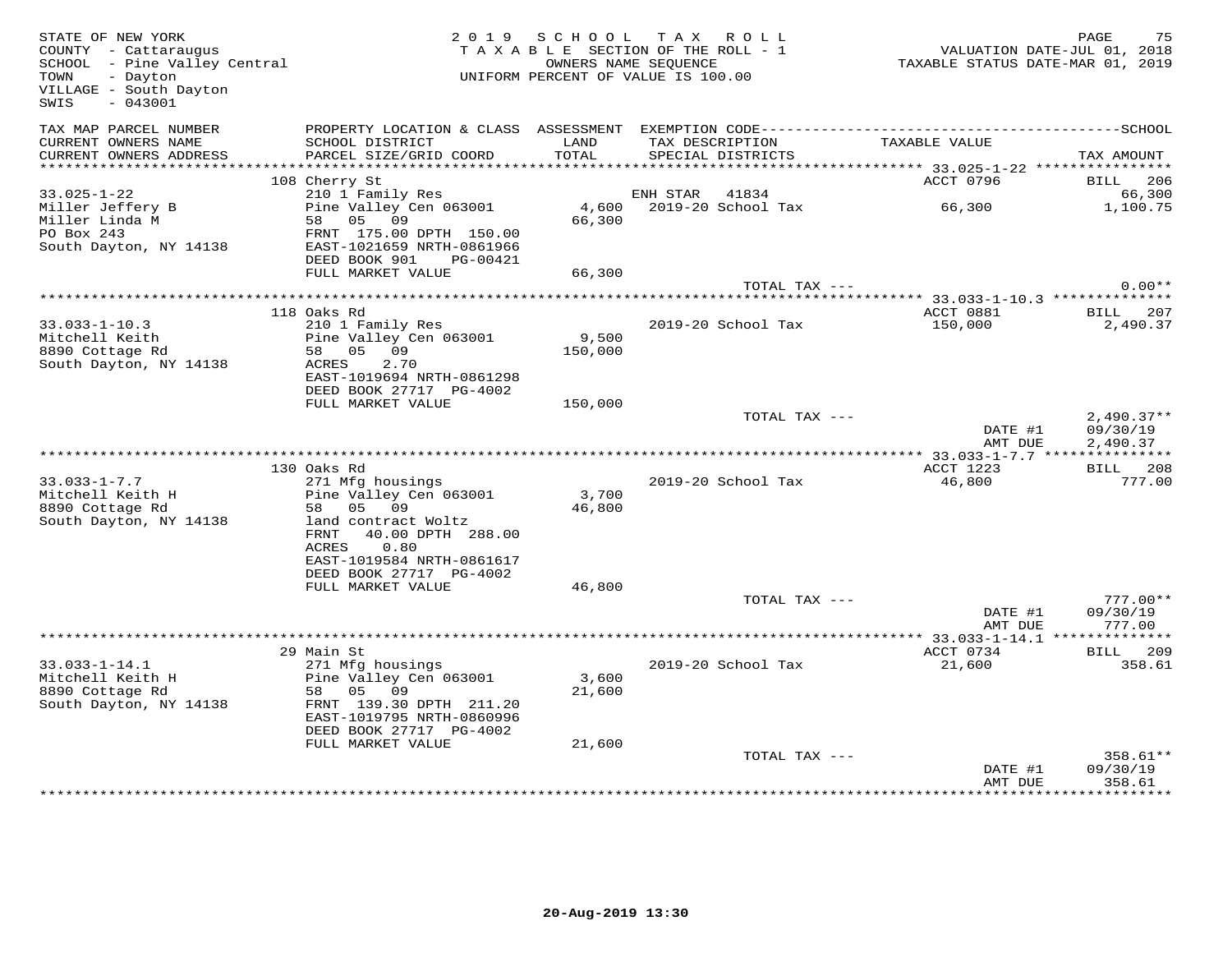| STATE OF NEW YORK<br>COUNTY - Cattaraugus<br>SCHOOL - Pine Valley Central<br>TOWN<br>- Dayton<br>VILLAGE - South Dayton<br>SWIS<br>$-043001$ |                                                                                                                                                                               | OWNERS NAME SEQUENCE      | 2019 SCHOOL TAX ROLL<br>TAXABLE SECTION OF THE ROLL - 1<br>UNIFORM PERCENT OF VALUE IS 100.00 | VALUATION DATE-JUL 01, 2018<br>TAXABLE STATUS DATE-MAR 01, 2019 | 76<br>PAGE                       |
|----------------------------------------------------------------------------------------------------------------------------------------------|-------------------------------------------------------------------------------------------------------------------------------------------------------------------------------|---------------------------|-----------------------------------------------------------------------------------------------|-----------------------------------------------------------------|----------------------------------|
| TAX MAP PARCEL NUMBER<br>CURRENT OWNERS NAME<br>CURRENT OWNERS ADDRESS                                                                       | SCHOOL DISTRICT<br>PARCEL SIZE/GRID COORD                                                                                                                                     | LAND<br>TOTAL             | TAX DESCRIPTION<br>SPECIAL DISTRICTS                                                          | TAXABLE VALUE                                                   | TAX AMOUNT                       |
| ************************                                                                                                                     | 245 Mill St                                                                                                                                                                   |                           |                                                                                               | ACCT 0896                                                       |                                  |
| $33.034 - 1 - 14$<br>Mitchell Keith H<br>8890 Cottage Rd<br>South Dayton, NY 14138                                                           | 210 1 Family Res<br>Pine Valley Cen 063001<br>50 05 09<br>combined with 33.034-1-15<br>ACRES<br>2.25<br>EAST-1023465 NRTH-0861270<br>DEED BOOK 30136 PG-8002                  | 9,200<br>34,400           | 2019-20 School Tax                                                                            | 34,400                                                          | <b>BILL</b><br>210<br>571.13     |
|                                                                                                                                              | FULL MARKET VALUE                                                                                                                                                             | 34,400                    | TOTAL TAX ---                                                                                 | DATE #1                                                         | 571.13**<br>09/30/19             |
|                                                                                                                                              |                                                                                                                                                                               |                           |                                                                                               | AMT DUE                                                         | 571.13                           |
|                                                                                                                                              |                                                                                                                                                                               |                           |                                                                                               |                                                                 |                                  |
| $33.034 - 1 - 16$                                                                                                                            | 227 Mill St<br>310 Res Vac                                                                                                                                                    |                           | 2019-20 School Tax                                                                            | ACCT 0850<br>6,600                                              | BILL 211<br>109.58               |
| Mitchell Keith H<br>8890 Cottage Rd<br>South Dayton, NY 14138                                                                                | Pine Valley Cen 063001<br>58 05 09<br>FRNT 160.00 DPTH 220.00<br>EAST-1023259 NRTH-0861083                                                                                    | 5,600<br>6,600            |                                                                                               |                                                                 |                                  |
|                                                                                                                                              | DEED BOOK 27797 PG-9010<br>FULL MARKET VALUE                                                                                                                                  | 6,600                     |                                                                                               |                                                                 |                                  |
|                                                                                                                                              |                                                                                                                                                                               |                           | TOTAL TAX ---                                                                                 | DATE #1<br>AMT DUE                                              | 109.58**<br>09/30/19<br>109.58   |
|                                                                                                                                              |                                                                                                                                                                               |                           |                                                                                               |                                                                 |                                  |
| $33.034 - 2 - 4$<br>Mitchell Keith H<br>8890 Cottage Rd<br>South Dayton, NY 14138                                                            | 6 Maple St<br>210 1 Family Res<br>Pine Valley Cen 063001<br>50/58 05 09<br>FRNT 114.00 DPTH 120.00<br>EAST-1023123 NRTH-0860468<br>DEED BOOK 30136 PG-8003                    | 3,900<br>23,000           | 2019-20 School Tax                                                                            | ACCT 0865<br>23,000                                             | BILL 212<br>381.86               |
|                                                                                                                                              | FULL MARKET VALUE                                                                                                                                                             | 23,000                    | TOTAL TAX ---                                                                                 |                                                                 | 381.86**                         |
|                                                                                                                                              |                                                                                                                                                                               |                           |                                                                                               | DATE #1<br>AMT DUE                                              | 09/30/19<br>381.86               |
|                                                                                                                                              |                                                                                                                                                                               |                           |                                                                                               | ACCT 0782                                                       |                                  |
| $33.033 - 3 - 6$<br>Mosher (Utley) Tammy<br>12504 Dredge Rd<br>South Dayton, NY 14138                                                        | 220 Maple St<br>210 1 Family Res<br>Pine Valley Cen 063001<br>58 05 09<br>FRNT 75.00 DPTH 150.00<br>EAST-1021152 NRTH-0861898<br>DEED BOOK 23135 PG-6001<br>FULL MARKET VALUE | 2,000<br>31,800<br>31,800 | 2019-20 School Tax                                                                            | 31,800                                                          | BILL 213<br>527.96               |
|                                                                                                                                              |                                                                                                                                                                               |                           | TOTAL TAX ---                                                                                 | DATE #1<br>AMT DUE                                              | $527.96**$<br>09/30/19<br>527.96 |
|                                                                                                                                              |                                                                                                                                                                               |                           |                                                                                               |                                                                 |                                  |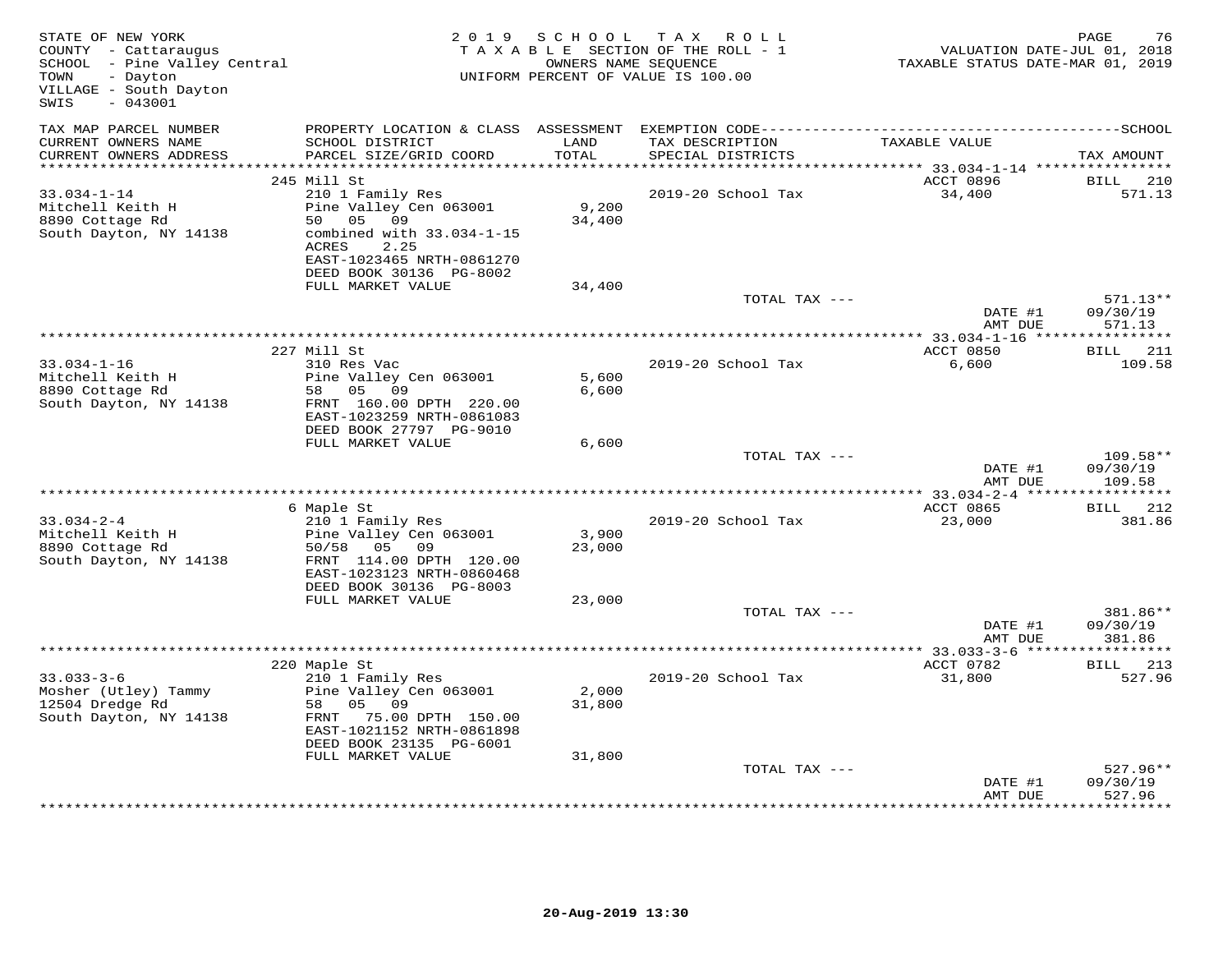| COUNTY - Cattaraugus<br>SCHOOL - Pine Valley Central<br>TOWN<br>- Dayton<br>VILLAGE - South Dayton<br>SWIS<br>$-043001$ |                                                                                                                                                              | 2019 SCHOOL<br>TAXABLE SECTION OF THE ROLL - 1<br>UNIFORM PERCENT OF VALUE IS 100.00 | T A X<br>OWNERS NAME SEQUENCE         | R O L L       | TAXABLE STATUS DATE-MAR 01, 2019  | PAGE<br>77<br>VALUATION DATE-JUL 01, 2018  |
|-------------------------------------------------------------------------------------------------------------------------|--------------------------------------------------------------------------------------------------------------------------------------------------------------|--------------------------------------------------------------------------------------|---------------------------------------|---------------|-----------------------------------|--------------------------------------------|
| TAX MAP PARCEL NUMBER<br>CURRENT OWNERS NAME                                                                            | SCHOOL DISTRICT                                                                                                                                              | LAND                                                                                 | TAX DESCRIPTION                       |               | TAXABLE VALUE                     |                                            |
| CURRENT OWNERS ADDRESS                                                                                                  | PARCEL SIZE/GRID COORD                                                                                                                                       | TOTAL                                                                                | SPECIAL DISTRICTS                     |               |                                   | TAX AMOUNT                                 |
|                                                                                                                         | 106 Maple St                                                                                                                                                 |                                                                                      |                                       |               | ACCT 0810                         | BILL<br>214                                |
| $33.033 - 4 - 12$<br>Mosher (Utley) Tammy<br>12504 Dredge Rd<br>South Dayton, NY 14138                                  | 210 1 Family Res<br>Pine Valley Cen 063001<br>58<br>05 09<br>FRNT 50.00 DPTH 150.00<br>EAST-1022035 NRTH-0861266<br>DEED BOOK 18364 PG-6001                  | 1,300<br>32,900                                                                      | 2019-20 School Tax                    |               | 32,900                            | 546.22                                     |
|                                                                                                                         | FULL MARKET VALUE                                                                                                                                            | 32,900                                                                               |                                       |               |                                   |                                            |
|                                                                                                                         |                                                                                                                                                              |                                                                                      |                                       | TOTAL TAX --- | DATE #1<br>AMT DUE                | $546.22**$<br>09/30/19<br>546.22           |
|                                                                                                                         |                                                                                                                                                              |                                                                                      |                                       |               | *********** 33.033-5-7 *****      | * * * * * * * * * * *                      |
|                                                                                                                         | 220 Oak St                                                                                                                                                   |                                                                                      |                                       |               | ACCT 0716                         | <b>BILL</b> 215                            |
| $33.033 - 5 - 7$<br>Mosher (Utley) Tammy<br>12504 Dredge Rd<br>South Dayton, NY 14138                                   | 210 1 Family Res<br>Pine Valley Cen 063001<br>58 05 09<br>FRNT 115.00 DPTH 125.00                                                                            | 3,000<br>59,500                                                                      | <b>BAS STAR</b><br>2019-20 School Tax | 41854         | 59,500                            | 30,000<br>987.85                           |
|                                                                                                                         | EAST-1021333 NRTH-0860888<br>DEED BOOK 01000 PG-00704                                                                                                        |                                                                                      |                                       |               |                                   |                                            |
|                                                                                                                         | FULL MARKET VALUE                                                                                                                                            | 59,500                                                                               |                                       |               |                                   |                                            |
|                                                                                                                         |                                                                                                                                                              |                                                                                      |                                       | TOTAL TAX --- | DATE #1<br>AMT DUE                | $489.77**$<br>09/30/19<br>489.77           |
|                                                                                                                         |                                                                                                                                                              |                                                                                      |                                       |               | **** 33.033-4-13 **************** |                                            |
| $33.033 - 4 - 13$<br>Moynihan Scott D<br>110 Maple Street<br>South Dayton, NY 14138                                     | 110 Maple St<br>210 1 Family Res<br>Pine Valley Cen 063001<br>58<br>05 09<br>FRNT 100.00 DPTH 150.00<br>EAST-1021975 NRTH-0861309<br>DEED BOOK 30200 PG-3001 | 2,600<br>41,000                                                                      | 2019-20 School Tax                    |               | ACCT 0723<br>41,000               | <b>BILL</b> 216<br>680.70                  |
|                                                                                                                         | FULL MARKET VALUE                                                                                                                                            | 41,000                                                                               |                                       |               |                                   |                                            |
|                                                                                                                         |                                                                                                                                                              |                                                                                      |                                       | TOTAL TAX --- | DATE #1<br>AMT DUE                | 680.70**<br>09/30/19<br>680.70             |
|                                                                                                                         |                                                                                                                                                              |                                                                                      |                                       |               | ********* 33.025-1-4 ****         | * * * * * * * * * * *                      |
|                                                                                                                         | 139 Main St                                                                                                                                                  |                                                                                      |                                       |               | ACCT 0806                         | <b>BILL</b><br>217                         |
| $33.025 - 1 - 4$<br>Nagel Richard A<br>Nagel Marlene R<br>139 Main St<br>South Dayton, NY 14138                         | 210 1 Family Res<br>Pine Valley Cen 063001<br>58 05<br>09<br>2.39<br>ACRES<br>EAST-1021030 NRTH-0862518<br>DEED BOOK 756<br>PG-00086<br>FULL MARKET VALUE    | 10,800<br>75,000<br>75,000                                                           | ENH STAR<br>2019-20 School Tax        | 41834         | 75,000                            | 68,700<br>1,245.19                         |
|                                                                                                                         |                                                                                                                                                              |                                                                                      |                                       | TOTAL TAX --- | DATE #1<br>AMT DUE                | 130.19**<br>09/30/19<br>130.19<br>******** |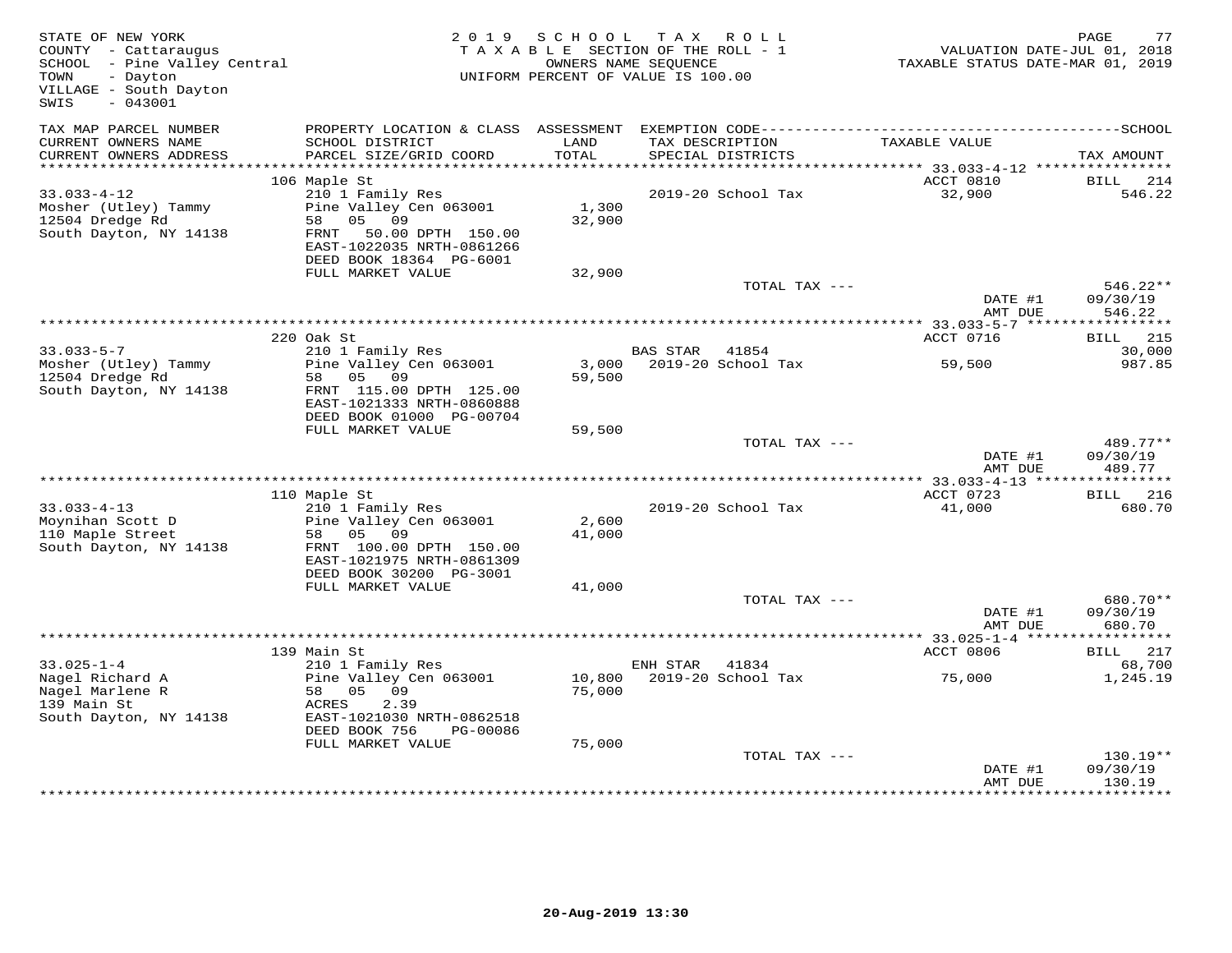| STATE OF NEW YORK<br>COUNTY - Cattaraugus<br>SCHOOL - Pine Valley Central<br>TOUN<br>TOWN<br>- Dayton<br>VILLAGE - South Dayton<br>SWIS<br>$-043001$ |                                                                                   |                 | 2019 SCHOOL TAX ROLL<br>TAXABLE SECTION OF THE ROLL - 1<br>OWNERS NAME SEQUENCE<br>UNIFORM PERCENT OF VALUE IS 100.00 | 01, 2018<br>TAXABLE STATUS DATE-JUL 01, 2018<br>TAXABLE STATUS DATE-MAR 01, 2019 | PAGE<br>78             |
|------------------------------------------------------------------------------------------------------------------------------------------------------|-----------------------------------------------------------------------------------|-----------------|-----------------------------------------------------------------------------------------------------------------------|----------------------------------------------------------------------------------|------------------------|
| TAX MAP PARCEL NUMBER<br>CURRENT OWNERS NAME                                                                                                         | SCHOOL DISTRICT                                                                   | LAND            | TAX DESCRIPTION                                                                                                       | TAXABLE VALUE                                                                    |                        |
| CURRENT OWNERS ADDRESS<br>***********************                                                                                                    | PARCEL SIZE/GRID COORD                                                            | TOTAL           | SPECIAL DISTRICTS                                                                                                     |                                                                                  | TAX AMOUNT             |
|                                                                                                                                                      | 408 Pine St                                                                       |                 |                                                                                                                       | ACCT 0741                                                                        | BILL 218               |
| $33.033 - 3 - 25$                                                                                                                                    | 210 1 Family Res                                                                  |                 | ENH STAR 41834                                                                                                        |                                                                                  | 50,700                 |
| Newcomb Gene A                                                                                                                                       | Pine Valley Cen 063001                                                            |                 | 2,600 2019-20 School Tax                                                                                              | 50,700                                                                           | 841.75                 |
| PO Box 75                                                                                                                                            | 58 05 09                                                                          | 50,700          |                                                                                                                       |                                                                                  |                        |
| South Dayton, NY 14138                                                                                                                               | FRNT 100.00 DPTH 150.00<br>EAST-1021193 NRTH-0861418<br>DEED BOOK 5906    PG-7001 |                 |                                                                                                                       |                                                                                  |                        |
|                                                                                                                                                      | FULL MARKET VALUE                                                                 | 50,700          |                                                                                                                       |                                                                                  |                        |
|                                                                                                                                                      |                                                                                   |                 |                                                                                                                       | TOTAL TAX ---                                                                    | $0.00**$               |
|                                                                                                                                                      |                                                                                   |                 |                                                                                                                       |                                                                                  |                        |
|                                                                                                                                                      | 227 Oak St                                                                        |                 |                                                                                                                       | ACCT 0845                                                                        | BILL 219               |
| $33.033 - 2 - 9$                                                                                                                                     | 210 1 Family Res<br>Pine Valley Cen 063001                                        |                 | 2019-20 School Tax                                                                                                    | 45,800                                                                           | 760.39                 |
| Newton Catherine<br>PO Box 945                                                                                                                       | 58 05 09                                                                          | 3,100<br>45,800 |                                                                                                                       |                                                                                  |                        |
| Sinclairville, NY 14782                                                                                                                              | FRNT 120.00 DPTH 125.00                                                           |                 |                                                                                                                       |                                                                                  |                        |
|                                                                                                                                                      | EAST-1021065 NRTH-0860867                                                         |                 |                                                                                                                       |                                                                                  |                        |
|                                                                                                                                                      | DEED BOOK 30715 PG-2001                                                           |                 |                                                                                                                       |                                                                                  |                        |
|                                                                                                                                                      | FULL MARKET VALUE                                                                 | 45,800          |                                                                                                                       |                                                                                  |                        |
|                                                                                                                                                      |                                                                                   |                 |                                                                                                                       | TOTAL TAX ---<br>DATE #1                                                         | $760.39**$<br>09/30/19 |
|                                                                                                                                                      |                                                                                   |                 |                                                                                                                       | AMT DUE<br>************ 33.034-2-12.1 ***************                            | 760.39                 |
|                                                                                                                                                      | Pine St                                                                           |                 |                                                                                                                       | ACCT 0831                                                                        | BILL 220               |
| $33.034 - 2 - 12.1$                                                                                                                                  | 105 Vac farmland                                                                  |                 | AG DIST<br>41720                                                                                                      |                                                                                  | 10,938                 |
| Nobles Nelson B                                                                                                                                      | Pine Valley Cen 063001                                                            |                 | 16,800 2019-20 School Tax                                                                                             | 5,862                                                                            | 97.32                  |
| 7690 Rte 83<br>South Dayton, NY 14138                                                                                                                | $58 - 05 - 09$<br>ACRES 12.00                                                     | 16,800          |                                                                                                                       |                                                                                  |                        |
|                                                                                                                                                      | EAST-1024045 NRTH-0859969                                                         |                 |                                                                                                                       |                                                                                  |                        |
| MAY BE SUBJECT TO PAYMENT                                                                                                                            | DEED BOOK 25688 PG-9002                                                           |                 |                                                                                                                       |                                                                                  |                        |
| UNDER AGDIST LAW TIL 2023                                                                                                                            | FULL MARKET VALUE                                                                 | 16,800          |                                                                                                                       |                                                                                  |                        |
|                                                                                                                                                      |                                                                                   |                 |                                                                                                                       | TOTAL TAX ---                                                                    | $97.32**$              |
|                                                                                                                                                      |                                                                                   |                 |                                                                                                                       | DATE #1                                                                          | 09/30/19               |
|                                                                                                                                                      |                                                                                   |                 |                                                                                                                       | AMT DUE                                                                          | 97.32                  |
|                                                                                                                                                      | 206 Oak St                                                                        |                 |                                                                                                                       | ACCT 0661                                                                        | BILL 221               |
| $33.033 - 5 - 16$                                                                                                                                    | 210 1 Family Res                                                                  |                 | BAS STAR 41854                                                                                                        |                                                                                  | 30,000                 |
| Panton Jan M                                                                                                                                         | Pine Valley Cen 063001                                                            |                 | 1,300 2019-20 School Tax                                                                                              | 43,800                                                                           | 727.19                 |
| PO Box 213                                                                                                                                           | 58 05 09                                                                          | 43,800          |                                                                                                                       |                                                                                  |                        |
| So Dayton, NY 14138                                                                                                                                  | FRNT 50.00 DPTH 125.00                                                            |                 |                                                                                                                       |                                                                                  |                        |
|                                                                                                                                                      | EAST-1021626 NRTH-0860676<br>DEED BOOK 12540 PG-8001                              |                 |                                                                                                                       |                                                                                  |                        |
|                                                                                                                                                      | FULL MARKET VALUE                                                                 | 43,800          |                                                                                                                       |                                                                                  |                        |
|                                                                                                                                                      |                                                                                   |                 |                                                                                                                       | TOTAL TAX ---                                                                    | $229.11**$             |
|                                                                                                                                                      |                                                                                   |                 |                                                                                                                       | DATE #1                                                                          | 09/30/19               |
|                                                                                                                                                      |                                                                                   |                 |                                                                                                                       | AMT DUE<br>***************                                                       | 229.11<br>**********   |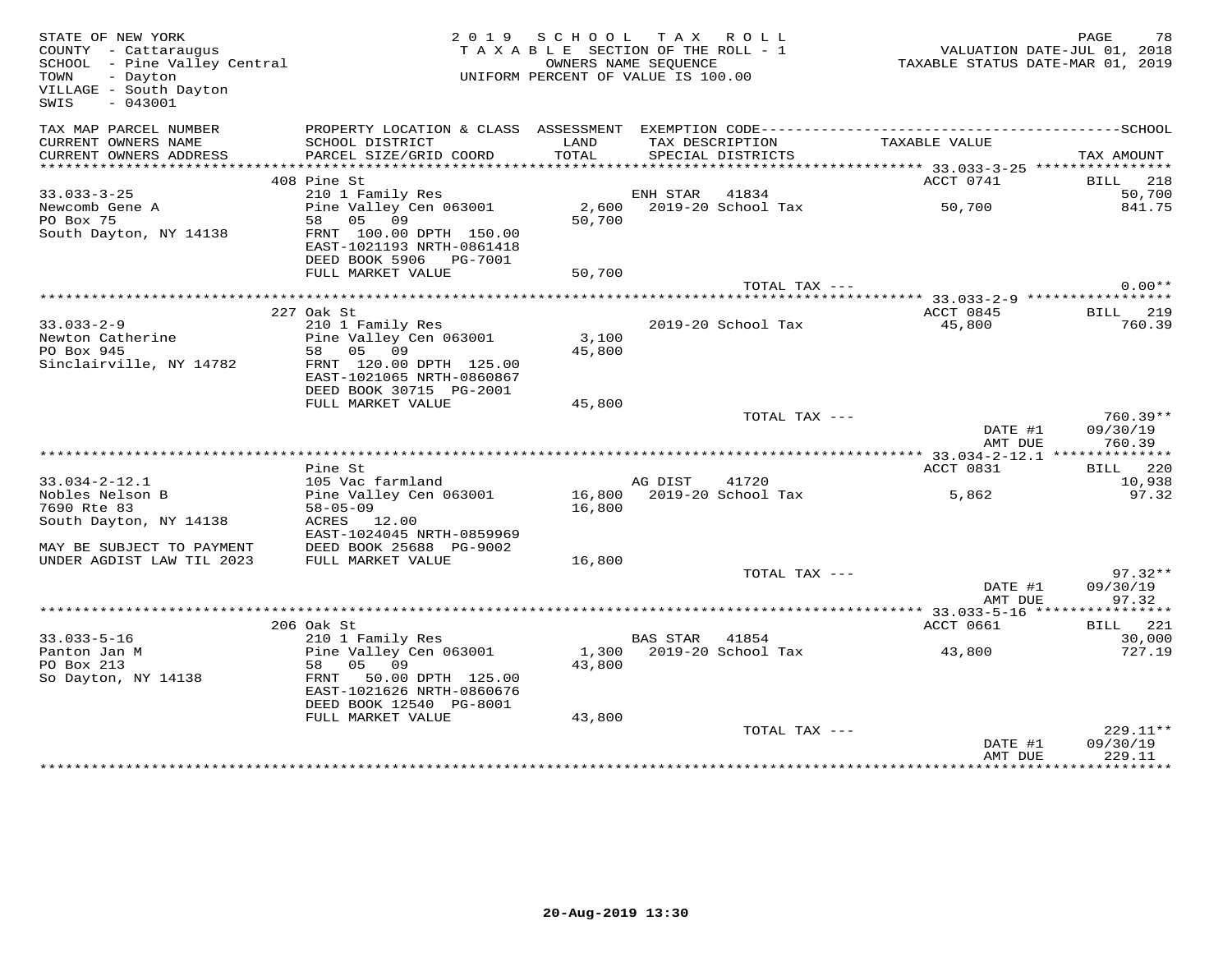| STATE OF NEW YORK<br>COUNTY - Cattaraugus<br>SCHOOL - Pine Valley Central<br>TOWN<br>- Dayton<br>VILLAGE - South Dayton<br>$-043001$<br>SWIS |                                                     | 2019 SCHOOL<br>TAXABLE SECTION OF THE ROLL - 1<br>OWNERS NAME SEQUENCE<br>UNIFORM PERCENT OF VALUE IS 100.00 |                 | TAX ROLL                    | VALUATION DATE-JUL 01, 2018<br>TAXABLE STATUS DATE-MAR 01, 2019 | PAGE<br>79                    |
|----------------------------------------------------------------------------------------------------------------------------------------------|-----------------------------------------------------|--------------------------------------------------------------------------------------------------------------|-----------------|-----------------------------|-----------------------------------------------------------------|-------------------------------|
| TAX MAP PARCEL NUMBER<br>CURRENT OWNERS NAME                                                                                                 | SCHOOL DISTRICT                                     | LAND                                                                                                         |                 | TAX DESCRIPTION             | TAXABLE VALUE                                                   |                               |
| CURRENT OWNERS ADDRESS<br>***********************                                                                                            | PARCEL SIZE/GRID COORD                              | TOTAL                                                                                                        |                 | SPECIAL DISTRICTS           |                                                                 | TAX AMOUNT                    |
|                                                                                                                                              | 18 Cherry St                                        |                                                                                                              |                 |                             | ACCT 0753                                                       | <b>BILL</b><br>222            |
| $33.033 - 4 - 4$                                                                                                                             | 210 1 Family Res                                    |                                                                                                              | <b>BAS STAR</b> | 41854                       |                                                                 | 30,000                        |
| Partyka Andrea J                                                                                                                             | Pine Valley Cen 063001                              |                                                                                                              |                 | 3,300 2019-20 School Tax    | 72,800                                                          | 1,208.66                      |
| 18 Cherry St<br>PO Box 371                                                                                                                   | 58 05 09<br>FRNT 125.00 DPTH 150.00                 | 72,800                                                                                                       |                 |                             |                                                                 |                               |
| South Dayton, NY 14138                                                                                                                       | BANK<br>017                                         |                                                                                                              |                 |                             |                                                                 |                               |
|                                                                                                                                              | EAST-1021987 NRTH-0861736                           |                                                                                                              |                 |                             |                                                                 |                               |
|                                                                                                                                              | DEED BOOK 01017 PG-00956                            |                                                                                                              |                 |                             |                                                                 |                               |
|                                                                                                                                              | FULL MARKET VALUE                                   | 72,800                                                                                                       |                 | TOTAL TAX ---               |                                                                 | $710.59**$                    |
|                                                                                                                                              |                                                     |                                                                                                              |                 |                             | DATE #1<br>AMT DUE                                              | 09/30/19<br>710.59            |
|                                                                                                                                              |                                                     |                                                                                                              |                 |                             |                                                                 |                               |
| $33.033 - 2 - 2$                                                                                                                             | 38 Main St<br>312 Vac w/imprv                       |                                                                                                              |                 | 2019-20 School Tax          | ACCT 0917<br>31,200                                             | BILL 223<br>518.00            |
| Petersen Francis                                                                                                                             | Pine Valley Cen 063001                              | 13,100                                                                                                       |                 |                             |                                                                 |                               |
| Petersen Lori K                                                                                                                              | 58 05 09                                            | 31,200                                                                                                       |                 |                             |                                                                 |                               |
| 45 Main Street                                                                                                                               | ACRES<br>3.76<br>EAST-1020067 NRTH-0860825          |                                                                                                              |                 |                             |                                                                 |                               |
| South Dayton, NY 14138                                                                                                                       | DEED BOOK 30455 PG-8001                             |                                                                                                              |                 |                             |                                                                 |                               |
|                                                                                                                                              | FULL MARKET VALUE                                   | 31,200                                                                                                       |                 |                             |                                                                 |                               |
|                                                                                                                                              |                                                     |                                                                                                              |                 | TOTAL TAX ---               |                                                                 | 518.00**                      |
|                                                                                                                                              |                                                     |                                                                                                              |                 |                             | DATE #1<br>AMT DUE                                              | 09/30/19<br>518.00            |
|                                                                                                                                              |                                                     |                                                                                                              |                 |                             |                                                                 |                               |
|                                                                                                                                              | 45 Main St                                          |                                                                                                              |                 |                             | ACCT 0785                                                       | BILL 224                      |
| $33.033 - 1 - 13$<br>Petersen Francis R                                                                                                      | 210 1 Family Res                                    | 4,500                                                                                                        | BAS STAR        | 41854<br>2019-20 School Tax |                                                                 | 30,000                        |
| Petersen Lori K                                                                                                                              | Pine Valley Cen 063001<br>58 05 09                  | 76,400                                                                                                       |                 |                             | 76,400                                                          | 1,268.43                      |
| 45 Main St                                                                                                                                   | merged 1-12.1 into parcl                            |                                                                                                              |                 |                             |                                                                 |                               |
| South Dayton, NY 14138                                                                                                                       | ACRES<br>1.05                                       |                                                                                                              |                 |                             |                                                                 |                               |
|                                                                                                                                              | EAST-1020186 NRTH-0861313<br>DEED BOOK 6513 PG-4001 |                                                                                                              |                 |                             |                                                                 |                               |
|                                                                                                                                              | FULL MARKET VALUE                                   | 76,400                                                                                                       |                 |                             |                                                                 |                               |
|                                                                                                                                              |                                                     |                                                                                                              |                 | TOTAL TAX ---               |                                                                 | $770.36**$                    |
|                                                                                                                                              |                                                     |                                                                                                              |                 |                             | DATE #1<br>AMT DUE                                              | 09/30/19<br>770.36            |
|                                                                                                                                              |                                                     |                                                                                                              |                 |                             |                                                                 |                               |
|                                                                                                                                              | 26 Cherry St                                        |                                                                                                              |                 |                             | ACCT 0729                                                       | BILL 225                      |
| $33.033 - 4 - 2$                                                                                                                             | 210 1 Family Res                                    |                                                                                                              | BAS STAR        | 41854                       |                                                                 | 30,000                        |
| Pollock Stephen J<br>Pollock Joetta                                                                                                          | Pine Valley Cen 063001<br>58 05 09                  | 2,600<br>75,000                                                                                              |                 | 2019-20 School Tax          | 75,000                                                          | 1,245.19                      |
| 26 Cherry St                                                                                                                                 | FRNT 100.00 DPTH 150.00                             |                                                                                                              |                 |                             |                                                                 |                               |
| PO Box 16                                                                                                                                    | EAST-1021817 NRTH-0861860                           |                                                                                                              |                 |                             |                                                                 |                               |
| South Dayton, NY 14138                                                                                                                       | DEED BOOK 6062 PG-4001<br>FULL MARKET VALUE         | 75,000                                                                                                       |                 |                             |                                                                 |                               |
|                                                                                                                                              |                                                     |                                                                                                              |                 | TOTAL TAX ---               |                                                                 | 747.11**                      |
|                                                                                                                                              |                                                     |                                                                                                              |                 |                             | DATE #1                                                         | 09/30/19                      |
|                                                                                                                                              |                                                     |                                                                                                              |                 |                             | AMT DUE                                                         | 747.11<br>* * * * * * * * * * |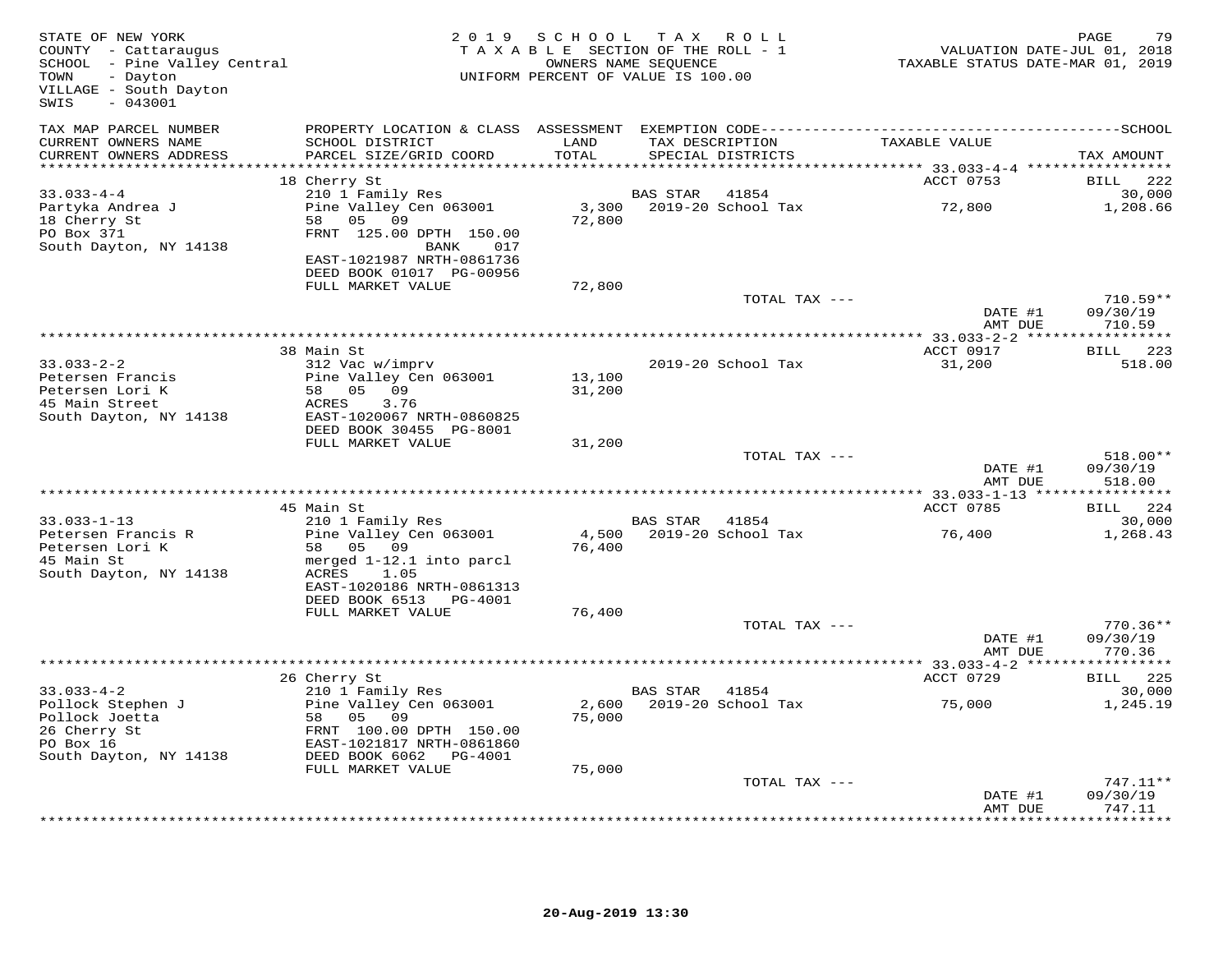| COUNTY - Cattaraugus<br>SCHOOL - Pine Valley Central<br>- Dayton<br>TOWN<br>VILLAGE - South Dayton<br>$-043001$<br>SWIS | 2 0 1 9                                                                                                                                   | S C H O O L<br>TAXABLE SECTION OF THE ROLL - 1<br>UNIFORM PERCENT OF VALUE IS 100.00 | OWNERS NAME SEQUENCE | TAX ROLL                 | VALUATION DATE-JUL 01, 2018<br>TAXABLE STATUS DATE-MAR 01, 2019 | PAGE<br>80                     |
|-------------------------------------------------------------------------------------------------------------------------|-------------------------------------------------------------------------------------------------------------------------------------------|--------------------------------------------------------------------------------------|----------------------|--------------------------|-----------------------------------------------------------------|--------------------------------|
| TAX MAP PARCEL NUMBER<br>CURRENT OWNERS NAME                                                                            | SCHOOL DISTRICT                                                                                                                           | LAND<br><b>TOTAL</b>                                                                 |                      | TAX DESCRIPTION          | TAXABLE VALUE                                                   |                                |
| CURRENT OWNERS ADDRESS<br>************************                                                                      | PARCEL SIZE/GRID COORD                                                                                                                    |                                                                                      |                      | SPECIAL DISTRICTS        |                                                                 | TAX AMOUNT                     |
|                                                                                                                         | Dredge Rd                                                                                                                                 |                                                                                      |                      |                          | ACCT 0750                                                       | BILL 226                       |
| $33.042 - 1 - 5$<br>Pore David<br>Pore Michele<br>150 Samaj Dr<br>Kittanning, PA 16201                                  | 323 Vacant rural<br>Pine Valley Cen 063001<br>49 05 09<br>ACRES 23.20<br>EAST-1024051 NRTH-0858985<br>DEED BOOK 17820 PG-8001             | 10,000<br>10,000                                                                     |                      | 2019-20 School Tax       | 10,000                                                          | 166.02                         |
|                                                                                                                         | FULL MARKET VALUE                                                                                                                         | 10,000                                                                               |                      |                          |                                                                 |                                |
|                                                                                                                         |                                                                                                                                           |                                                                                      |                      | TOTAL TAX ---            | DATE #1                                                         | $166.02**$<br>09/30/19         |
|                                                                                                                         |                                                                                                                                           |                                                                                      |                      |                          | AMT DUE                                                         | 166.02                         |
|                                                                                                                         | 316 Oak St                                                                                                                                |                                                                                      |                      |                          | <b>ACCT 0640</b>                                                | <b>BILL</b> 227                |
| $33.033 - 3 - 35$                                                                                                       | 210 1 Family Res                                                                                                                          |                                                                                      | BAS STAR             | 41854                    |                                                                 | 30,000                         |
| Press Mary E<br>316 Oak St<br>PO Box 385<br>South Dayton, NY 14138                                                      | Pine Valley Cen 063001<br>05 09<br>58<br>FRNT 60.00 DPTH 109.00<br>EAST-1020863 NRTH-0861296<br>DEED BOOK 5216 PG-6002                    | 1,600<br>32,300                                                                      |                      | 2019-20 School Tax       | 32,300                                                          | 536.26                         |
|                                                                                                                         | FULL MARKET VALUE                                                                                                                         | 32,300                                                                               |                      |                          |                                                                 |                                |
|                                                                                                                         |                                                                                                                                           |                                                                                      |                      | TOTAL TAX ---            |                                                                 | $38.19**$                      |
|                                                                                                                         |                                                                                                                                           |                                                                                      |                      |                          | DATE #1<br>AMT DUE                                              | 09/30/19<br>38.19              |
|                                                                                                                         |                                                                                                                                           |                                                                                      |                      |                          |                                                                 |                                |
| $33.033 - 4 - 7.2$                                                                                                      | 9 Prospect St<br>271 Mfg housings                                                                                                         |                                                                                      | BAS STAR             | 41854                    | ACCT 0934                                                       | BILL 228<br>23,900             |
| Priest Patricia A<br>9 Prospect St<br>PO Box 330<br>South Dayton, NY 14138                                              | Pine Valley Cen 063001<br>58 05 09<br>7 & 9 Prospect<br>FRNT 150.00 DPTH 150.00<br>EAST-1022289 NRTH-0861705<br>DEED BOOK 7455 PG-8001    | 23,900                                                                               |                      | 3,900 2019-20 School Tax | 23,900                                                          | 396.80                         |
|                                                                                                                         | FULL MARKET VALUE                                                                                                                         | 23,900                                                                               |                      |                          |                                                                 |                                |
|                                                                                                                         |                                                                                                                                           |                                                                                      |                      | TOTAL TAX ---            |                                                                 | $0.00**$                       |
|                                                                                                                         |                                                                                                                                           |                                                                                      |                      |                          |                                                                 |                                |
|                                                                                                                         | 209 Maple St                                                                                                                              |                                                                                      |                      |                          | ACCT 0874                                                       | BILL 229                       |
| $33.033 - 3 - 20$<br>Pritchard Kimberly A<br>6720 Main St<br>Cherry Creek, NY 14723                                     | 210 1 Family Res<br>Pine Valley Cen 063001<br>58 05 09<br>FRNT 100.00 DPTH 150.00<br>EAST-1021239 NRTH-0861570<br>DEED BOOK 21681 PG-8001 | 2,600<br>52,400                                                                      |                      | 2019-20 School Tax       | 52,400                                                          | 869.97                         |
|                                                                                                                         | FULL MARKET VALUE                                                                                                                         | 52,400                                                                               |                      |                          |                                                                 |                                |
|                                                                                                                         |                                                                                                                                           |                                                                                      |                      | TOTAL TAX ---            | DATE #1<br>AMT DUE                                              | 869.97**<br>09/30/19<br>869.97 |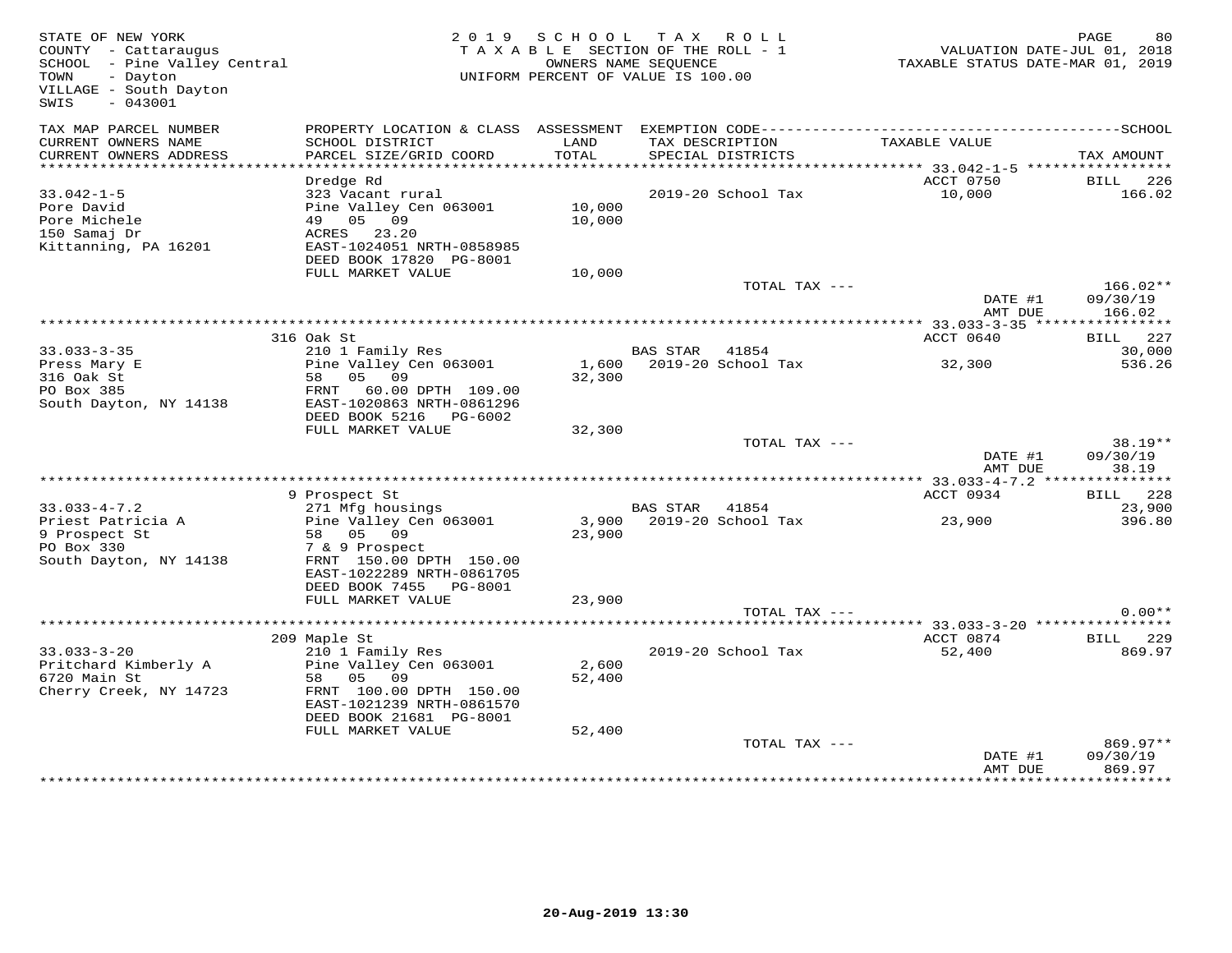| STATE OF NEW YORK<br>COUNTY - Cattaraugus<br>SCHOOL - Pine Valley Central<br>- Dayton<br>TOWN<br>VILLAGE - South Dayton<br>$-043001$<br>SWIS |                                                        | 2019 SCHOOL             | TAX ROLL<br>TAXABLE SECTION OF THE ROLL - 1<br>OWNERS NAME SEQUENCE<br>UNIFORM PERCENT OF VALUE IS 100.00 | VALUATION DATE-JUL 01, 2018<br>TAXABLE STATUS DATE-MAR 01, 2019 | PAGE<br>81                |
|----------------------------------------------------------------------------------------------------------------------------------------------|--------------------------------------------------------|-------------------------|-----------------------------------------------------------------------------------------------------------|-----------------------------------------------------------------|---------------------------|
| TAX MAP PARCEL NUMBER<br>CURRENT OWNERS NAME                                                                                                 | SCHOOL DISTRICT                                        | LAND                    | TAX DESCRIPTION                                                                                           | TAXABLE VALUE                                                   |                           |
| CURRENT OWNERS ADDRESS                                                                                                                       | PARCEL SIZE/GRID COORD                                 | TOTAL                   | SPECIAL DISTRICTS                                                                                         |                                                                 | TAX AMOUNT                |
| **********************                                                                                                                       | 308 Pine St                                            | * * * * * * * * * * * * | ************************************** 33.033-4-25 ****************                                       |                                                                 | BILL                      |
| $33.033 - 4 - 25$                                                                                                                            | 210 1 Family Res                                       |                         | 2019-20 School Tax                                                                                        | ACCT 0802<br>37,400                                             | 230<br>620.93             |
| Pritchard Kimberly A                                                                                                                         | Pine Valley Cen 063001                                 | 2,000                   |                                                                                                           |                                                                 |                           |
| 6720 Main St                                                                                                                                 | 05 09<br>58                                            | 37,400                  |                                                                                                           |                                                                 |                           |
| Cherry Creek, NY 14723                                                                                                                       | 75.00 DPTH 150.00<br>FRNT<br>EAST-1021813 NRTH-0860975 |                         |                                                                                                           |                                                                 |                           |
|                                                                                                                                              | DEED BOOK 22437 PG-6001<br>FULL MARKET VALUE           | 37,400                  |                                                                                                           |                                                                 |                           |
|                                                                                                                                              |                                                        |                         | TOTAL TAX ---                                                                                             |                                                                 | $620.93**$                |
|                                                                                                                                              |                                                        |                         |                                                                                                           | DATE #1<br>AMT DUE                                              | 09/30/19<br>620.93        |
|                                                                                                                                              |                                                        |                         |                                                                                                           |                                                                 |                           |
|                                                                                                                                              | 315 Pine St                                            |                         |                                                                                                           | <b>ACCT 0705</b>                                                | BILL 231                  |
| $33.033 - 5 - 10$                                                                                                                            | 210 1 Family Res                                       |                         | BAS STAR<br>41854                                                                                         |                                                                 | 30,000                    |
| Puleff Annette<br>315 Pine St                                                                                                                | Pine Valley Cen 063001<br>58 05 09                     | 54,500                  | 5,500 2019-20 School Tax                                                                                  | 54,500                                                          | 904.84                    |
| PO Box 145                                                                                                                                   | FRNT 117.00 DPTH 150.00                                |                         |                                                                                                           |                                                                 |                           |
| South Dayton, NY 14138                                                                                                                       | BANK<br>080                                            |                         |                                                                                                           |                                                                 |                           |
|                                                                                                                                              | EAST-1021524 NRTH-0860919                              |                         |                                                                                                           |                                                                 |                           |
|                                                                                                                                              | DEED BOOK 1022 PG-62                                   |                         |                                                                                                           |                                                                 |                           |
|                                                                                                                                              | FULL MARKET VALUE                                      | 54,500                  | TOTAL TAX ---                                                                                             |                                                                 | $406.76**$                |
|                                                                                                                                              |                                                        |                         |                                                                                                           | DATE #1                                                         | 09/30/19                  |
|                                                                                                                                              |                                                        |                         |                                                                                                           | AMT DUE                                                         | 406.76                    |
|                                                                                                                                              |                                                        |                         |                                                                                                           |                                                                 |                           |
|                                                                                                                                              | 22 Cherry St                                           |                         |                                                                                                           | ACCT 0710                                                       | BILL 232                  |
| $33.033 - 4 - 3.1$<br>Ramirez Doris J                                                                                                        | 210 1 Family Res<br>Pine Valley Cen 063001             | 2,600                   | 2019-20 School Tax                                                                                        | 66,600                                                          | 1,105.73                  |
| 22 Cherry St                                                                                                                                 | 58 05 09                                               | 66,600                  |                                                                                                           |                                                                 |                           |
| PO Box 86                                                                                                                                    | FRNT 100.00 DPTH 150.00                                |                         |                                                                                                           |                                                                 |                           |
| South Dayton, NY 14138                                                                                                                       | EAST-1021967 NRTH-0861851                              |                         |                                                                                                           |                                                                 |                           |
|                                                                                                                                              | DEED BOOK 26928 PG-3002<br>FULL MARKET VALUE           | 66,600                  |                                                                                                           |                                                                 |                           |
|                                                                                                                                              |                                                        |                         | TOTAL TAX ---                                                                                             |                                                                 | $1,105.73**$              |
|                                                                                                                                              |                                                        |                         |                                                                                                           | DATE #1                                                         | 09/30/19                  |
|                                                                                                                                              |                                                        |                         |                                                                                                           | AMT DUE                                                         | 1,105.73                  |
|                                                                                                                                              |                                                        |                         |                                                                                                           |                                                                 |                           |
| $33.033 - 3 - 21$                                                                                                                            | 203 Maple St<br>210 1 Family Res                       |                         | BAS STAR<br>41854                                                                                         | ACCT 0848                                                       | BILL 233<br>30,000        |
| Reed Matthew A                                                                                                                               | Pine Valley Cen 063001                                 |                         | 3,900 2019-20 School Tax                                                                                  | 67,000                                                          | 1,112.37                  |
| Reed Danielle P                                                                                                                              | 58 05 09                                               | 67,000                  |                                                                                                           |                                                                 |                           |
| 203 Maple St                                                                                                                                 | FRNT 150.00 DPTH 150.00                                |                         |                                                                                                           |                                                                 |                           |
| PO Box 325<br>South Dayton, NY 14138                                                                                                         | BANK<br>017<br>EAST-1021342 NRTH-0861498               |                         |                                                                                                           |                                                                 |                           |
|                                                                                                                                              | DEED BOOK 16175 PG-20111                               |                         |                                                                                                           |                                                                 |                           |
|                                                                                                                                              | FULL MARKET VALUE                                      | 67,000                  |                                                                                                           |                                                                 |                           |
|                                                                                                                                              |                                                        |                         | TOTAL TAX ---                                                                                             |                                                                 | $614.29**$                |
|                                                                                                                                              |                                                        |                         |                                                                                                           | DATE #1                                                         | 09/30/19                  |
|                                                                                                                                              |                                                        |                         |                                                                                                           | AMT DUE                                                         | 614.29<br>+ + + + + + + + |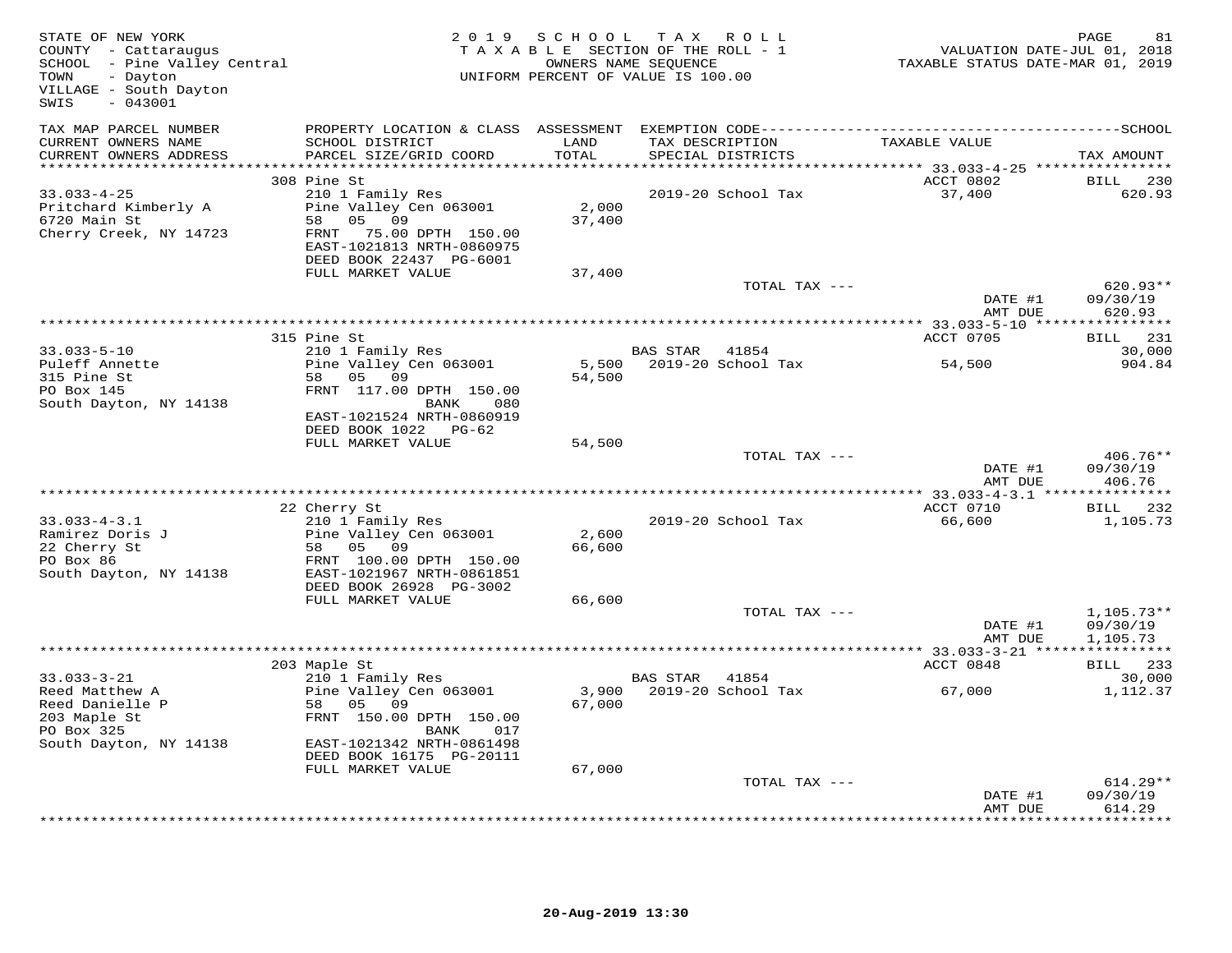| STATE OF NEW YORK<br>COUNTY - Cattaraugus<br>SCHOOL - Pine Valley Central<br>- Dayton<br>TOWN<br>VILLAGE - South Dayton<br>$-043001$<br>SWIS |                                                                                                                                                             |                  | 2019 SCHOOL TAX ROLL<br>TAXABLE SECTION OF THE ROLL - 1<br>OWNERS NAME SEOUENCE<br>UNIFORM PERCENT OF VALUE IS 100.00 | VALUATION DATE-JUL 01, 2018<br>TAXABLE STATUS DATE-MAR 01, 2019 | 82<br>PAGE                         |
|----------------------------------------------------------------------------------------------------------------------------------------------|-------------------------------------------------------------------------------------------------------------------------------------------------------------|------------------|-----------------------------------------------------------------------------------------------------------------------|-----------------------------------------------------------------|------------------------------------|
| TAX MAP PARCEL NUMBER<br>CURRENT OWNERS NAME                                                                                                 | PROPERTY LOCATION & CLASS ASSESSMENT EXEMPTION CODE-----------------------------------SCHOOL<br>SCHOOL DISTRICT                                             | LAND             | TAX DESCRIPTION                                                                                                       | TAXABLE VALUE                                                   |                                    |
| CURRENT OWNERS ADDRESS                                                                                                                       | PARCEL SIZE/GRID COORD                                                                                                                                      | TOTAL            | SPECIAL DISTRICTS                                                                                                     |                                                                 | TAX AMOUNT                         |
|                                                                                                                                              | 417 Pine St                                                                                                                                                 |                  |                                                                                                                       | ACCT 0892                                                       | BILL 234                           |
| $33.033 - 3 - 36$<br>Rettig Tammy<br>417 Pine St<br>South Dayton, NY 14138                                                                   | 210 1 Family Res<br>Pine Valley Cen 063001<br>58 05 09<br>FRNT 60.00 DPTH 100.00<br>EAST-1020920 NRTH-0861380<br>DEED BOOK 28843 PG-9001                    | 1,600<br>31,300  | 2019-20 School Tax                                                                                                    | 31,300                                                          | 519.66                             |
|                                                                                                                                              | FULL MARKET VALUE                                                                                                                                           | 31,300           |                                                                                                                       |                                                                 |                                    |
|                                                                                                                                              |                                                                                                                                                             |                  | TOTAL TAX ---                                                                                                         | DATE #1<br>AMT DUE                                              | $519.66**$<br>09/30/19<br>519.66   |
|                                                                                                                                              |                                                                                                                                                             |                  |                                                                                                                       |                                                                 |                                    |
| $33.033 - 1 - 7.6$<br>RFEC V INVESTMENTS LLC<br>310 N Jefferson St #301<br>Chicago, IL 60661                                                 | Pine St<br>450 Retail srvce<br>Pine Valley Cen 063001<br>58 05 09<br>ACRES 1.44<br>EAST-1020013 NRTH-0861889                                                | 8,500<br>525,400 | 2019-20 School Tax                                                                                                    | ACCT 2013001<br>525,400                                         | BILL 235<br>8,722.95               |
|                                                                                                                                              | DEED BOOK 28919 PG-4001<br>FULL MARKET VALUE                                                                                                                | 525,400          |                                                                                                                       |                                                                 |                                    |
|                                                                                                                                              |                                                                                                                                                             |                  | TOTAL TAX ---                                                                                                         | DATE #1<br>AMT DUE                                              | 8,722.95**<br>09/30/19<br>8,722.95 |
|                                                                                                                                              | 17 Mill St                                                                                                                                                  |                  |                                                                                                                       | ACCT 0870                                                       | BILL 236                           |
| $33.034 - 3 - 1.2$<br>Richter Anthony M<br>17 Mill St<br>South Dayton, NY 14138                                                              | 270 Mfg housing<br>Pine Valley Cen 063001<br>58 05 09<br>FRNT 69.50 DPTH 200.00<br>EAST-1022448 NRTH-0860142<br>DEED BOOK 29466 PG-5002                     | 1,800<br>50,000  | 2019-20 School Tax                                                                                                    | 50,000                                                          | 830.12                             |
|                                                                                                                                              | FULL MARKET VALUE                                                                                                                                           | 50,000           |                                                                                                                       |                                                                 |                                    |
|                                                                                                                                              |                                                                                                                                                             |                  | TOTAL TAX ---                                                                                                         | DATE #1<br>AMT DUE                                              | 830.12**<br>09/30/19<br>830.12     |
|                                                                                                                                              |                                                                                                                                                             |                  |                                                                                                                       | ************ 33.034-2-12.2 **                                   | ************                       |
|                                                                                                                                              | 46 Pine St                                                                                                                                                  |                  |                                                                                                                       | ACCT 1256                                                       | BILL 237                           |
| $33.034 - 2 - 12.2$<br>Richter Michael R<br>PO Box 228<br>South Dayton, NY 14138                                                             | 210 1 Family Res<br>Pine Valley Cen 063001<br>$50 - 05 - 09$<br>4.00<br>ACRES<br>EAST-1023369 NRTH-0860010<br>DEED BOOK 00961 PG-00970<br>FULL MARKET VALUE | 48,000<br>48,000 | BAS STAR 41854<br>13,500 2019-20 School Tax                                                                           | 48,000                                                          | 30,000<br>796.92                   |
|                                                                                                                                              |                                                                                                                                                             |                  | TOTAL TAX ---                                                                                                         | DATE #1<br>AMT DUE                                              | 298.84**<br>09/30/19<br>298.84     |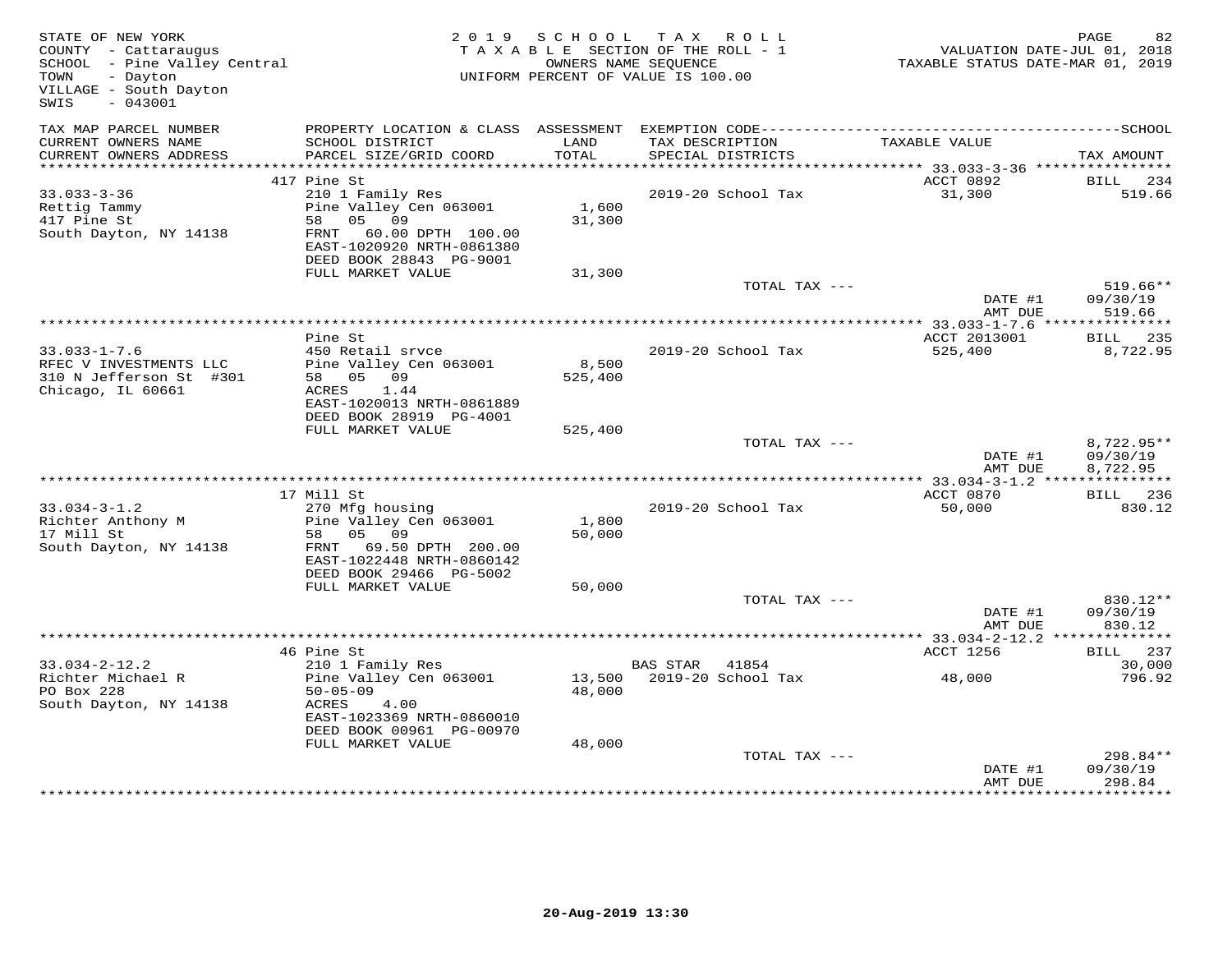| STATE OF NEW YORK<br>COUNTY - Cattaraugus<br>SCHOOL - Pine Valley Central<br>TOWN<br>- Dayton<br>VILLAGE - South Dayton<br>$-043001$<br>SWIS |                                                                                                                                           |                 | 2019 SCHOOL TAX ROLL<br>TAXABLE SECTION OF THE ROLL - 1<br>OWNERS NAME SEQUENCE<br>UNIFORM PERCENT OF VALUE IS 100.00 | TAXABLE STATUS DATE-MAR 01, 2019                 | PAGE<br>83<br>VALUATION DATE-JUL 01, 2018 |
|----------------------------------------------------------------------------------------------------------------------------------------------|-------------------------------------------------------------------------------------------------------------------------------------------|-----------------|-----------------------------------------------------------------------------------------------------------------------|--------------------------------------------------|-------------------------------------------|
| TAX MAP PARCEL NUMBER<br>CURRENT OWNERS NAME<br>CURRENT OWNERS ADDRESS                                                                       | PROPERTY LOCATION & CLASS ASSESSMENT EXEMPTION CODE-----------------------------------SCHOOL<br>SCHOOL DISTRICT<br>PARCEL SIZE/GRID COORD | LAND<br>TOTAL   | TAX DESCRIPTION<br>SPECIAL DISTRICTS                                                                                  | TAXABLE VALUE                                    | TAX AMOUNT                                |
|                                                                                                                                              |                                                                                                                                           |                 |                                                                                                                       | ****************** 33.033-4-7.1 **************** |                                           |
|                                                                                                                                              | 10 Cherry St                                                                                                                              |                 |                                                                                                                       | ACCT 0828                                        | BILL 238                                  |
| $33.033 - 4 - 7.1$<br>Rose Shawna M                                                                                                          | 210 1 Family Res<br>Pine Valley Cen 063001                                                                                                |                 | BAS STAR 41854<br>3,900 2019-20 School Tax                                                                            | 51,500                                           | 30,000<br>855.03                          |
| PO Box 64<br>South Dayton, NY 14138                                                                                                          | 58 05 09<br>FRNT 150.00 DPTH 150.00<br>EAST-1022201 NRTH-0861582<br>DEED BOOK 4970 PG-6001                                                | 51,500          |                                                                                                                       |                                                  |                                           |
|                                                                                                                                              | FULL MARKET VALUE                                                                                                                         | 51,500          |                                                                                                                       |                                                  |                                           |
|                                                                                                                                              |                                                                                                                                           |                 | TOTAL TAX ---                                                                                                         |                                                  | $356.95**$                                |
|                                                                                                                                              |                                                                                                                                           |                 |                                                                                                                       | DATE #1<br>AMT DUE                               | 09/30/19<br>356.95                        |
|                                                                                                                                              |                                                                                                                                           |                 |                                                                                                                       |                                                  |                                           |
| $33.033 - 1 - 2$                                                                                                                             | 23 Main St<br>210 1 Family Res                                                                                                            |                 | 2019-20 School Tax                                                                                                    | ACCT 0835<br>23,100                              | BILL 239<br>383.52                        |
| Rowland Brinton F                                                                                                                            | Pine Valley Cen 063001                                                                                                                    | 2,700           |                                                                                                                       |                                                  |                                           |
| 25 Main St                                                                                                                                   | 58 05 09                                                                                                                                  | 23,100          |                                                                                                                       |                                                  |                                           |
| South Dayton, NY 14138                                                                                                                       | FRNT 105.00 DPTH 150.00<br>EAST-1019660 NRTH-0860800<br>DEED BOOK 737<br>PG-00389                                                         |                 |                                                                                                                       |                                                  |                                           |
|                                                                                                                                              | FULL MARKET VALUE                                                                                                                         | 23,100          |                                                                                                                       |                                                  |                                           |
|                                                                                                                                              |                                                                                                                                           |                 | TOTAL TAX ---                                                                                                         | DATE #1                                          | $383.52**$<br>09/30/19                    |
|                                                                                                                                              |                                                                                                                                           |                 |                                                                                                                       | AMT DUE                                          | 383.52                                    |
|                                                                                                                                              |                                                                                                                                           |                 |                                                                                                                       |                                                  | ***********                               |
|                                                                                                                                              | 25 Main St                                                                                                                                |                 |                                                                                                                       | ACCT 0889                                        | BILL 240                                  |
| $33.033 - 1 - 1$                                                                                                                             | 210 1 Family Res                                                                                                                          |                 | BAS STAR 41854<br>2019-20 School Tax                                                                                  |                                                  | 30,000                                    |
| Rowland Brinton F Jr<br>25 Main St                                                                                                           | Pine Valley Cen 063001<br>58<br>05 09                                                                                                     | 2,900<br>45,900 |                                                                                                                       | 45,900                                           | 762.05                                    |
| South Dayton, NY 14138                                                                                                                       | FRNT<br>69.00 DPTH 107.00<br>EAST-1019703 NRTH-0860859<br>DEED BOOK 882<br>PG-00003                                                       |                 |                                                                                                                       |                                                  |                                           |
|                                                                                                                                              | FULL MARKET VALUE                                                                                                                         | 45,900          |                                                                                                                       |                                                  |                                           |
|                                                                                                                                              |                                                                                                                                           |                 | TOTAL TAX ---                                                                                                         | DATE #1                                          | $263.98**$<br>09/30/19                    |
|                                                                                                                                              |                                                                                                                                           |                 |                                                                                                                       | AMT DUE                                          | 263.98                                    |
|                                                                                                                                              | 28 Main St                                                                                                                                |                 |                                                                                                                       | ACCT 0834                                        | ***********                               |
| $33.033 - 2 - 1$                                                                                                                             | 210 1 Family Res                                                                                                                          |                 | ENH STAR<br>41834                                                                                                     |                                                  | BILL 241<br>13,200                        |
| Rowland Sharon                                                                                                                               | Pine Valley Cen 063001                                                                                                                    | 2,800           | 2019-20 School Tax                                                                                                    | 13,200                                           | 219.15                                    |
| Waite Richard                                                                                                                                | 58 05 09                                                                                                                                  | 13,200          |                                                                                                                       |                                                  |                                           |
| 28 Main St                                                                                                                                   | FRNT 107.00 DPTH 64.00                                                                                                                    |                 |                                                                                                                       |                                                  |                                           |
| PO Box 397                                                                                                                                   | EAST-1019838 NRTH-0860779                                                                                                                 |                 |                                                                                                                       |                                                  |                                           |
| South Dayton, NY 14138                                                                                                                       | DEED BOOK 20224 PG-3001                                                                                                                   |                 |                                                                                                                       |                                                  |                                           |
|                                                                                                                                              | FULL MARKET VALUE                                                                                                                         | 13,200          | TOTAL TAX ---                                                                                                         |                                                  | $0.00**$                                  |
|                                                                                                                                              |                                                                                                                                           |                 |                                                                                                                       |                                                  |                                           |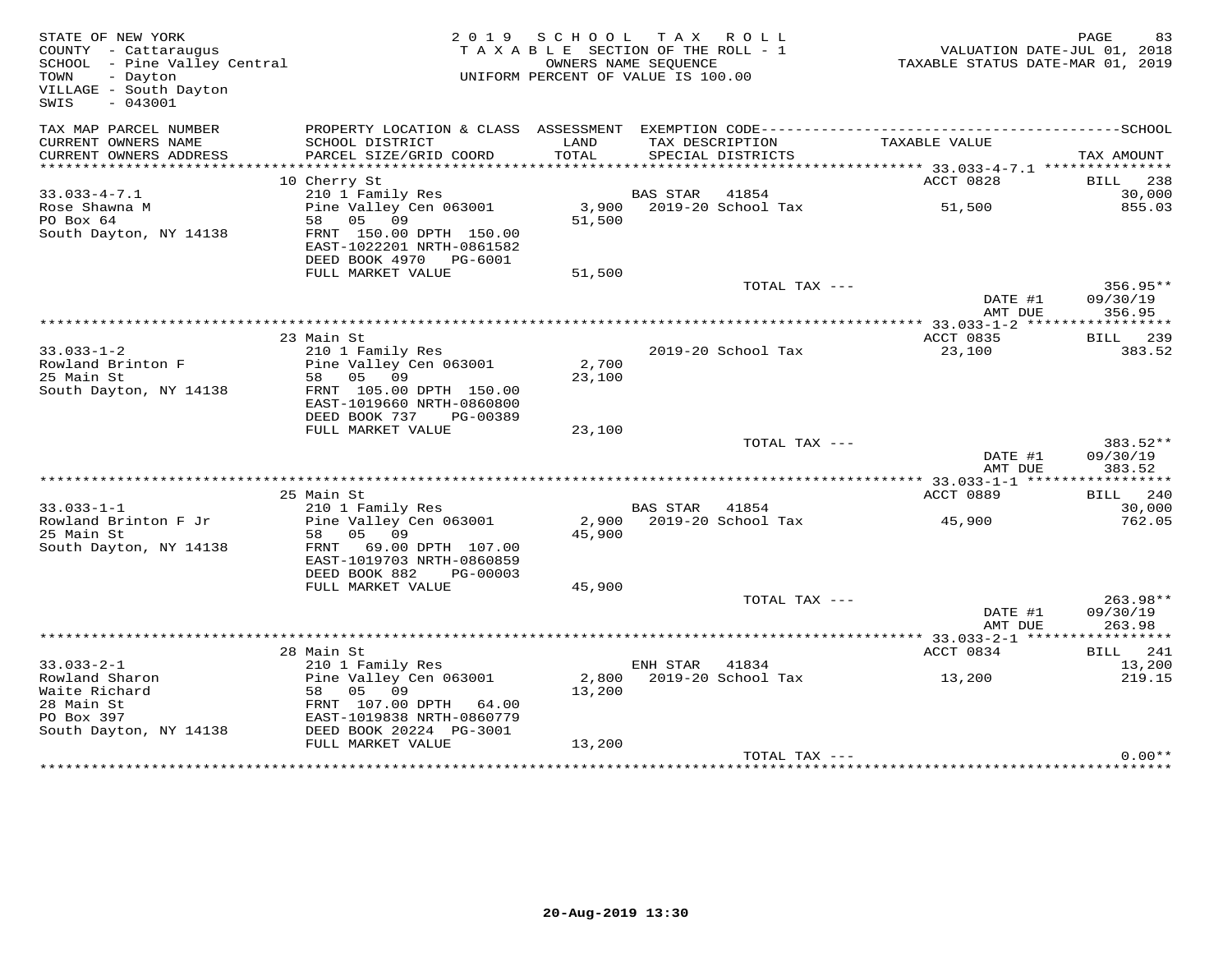| STATE OF NEW YORK<br>COUNTY - Cattaraugus<br>SCHOOL - Pine Valley Central<br>- Dayton<br>TOWN<br>VILLAGE - South Dayton<br>$-043001$<br>SWIS | 2 0 1 9                                                                                                                        | S C H O O L<br>TAXABLE SECTION OF THE ROLL - 1<br>UNIFORM PERCENT OF VALUE IS 100.00 | T A X<br>OWNERS NAME SEQUENCE | R O L L                              | TAXABLE STATUS DATE-MAR 01, 2019 | PAGE<br>84<br>VALUATION DATE-JUL 01, 2018 |
|----------------------------------------------------------------------------------------------------------------------------------------------|--------------------------------------------------------------------------------------------------------------------------------|--------------------------------------------------------------------------------------|-------------------------------|--------------------------------------|----------------------------------|-------------------------------------------|
| TAX MAP PARCEL NUMBER<br>CURRENT OWNERS NAME<br>CURRENT OWNERS ADDRESS                                                                       | PROPERTY LOCATION & CLASS ASSESSMENT<br>SCHOOL DISTRICT<br>PARCEL SIZE/GRID COORD                                              | LAND<br>TOTAL                                                                        |                               | TAX DESCRIPTION<br>SPECIAL DISTRICTS | TAXABLE VALUE                    | TAX AMOUNT                                |
|                                                                                                                                              |                                                                                                                                |                                                                                      |                               |                                      |                                  |                                           |
|                                                                                                                                              | 34 Second Ave                                                                                                                  |                                                                                      |                               |                                      | ACCT 0693                        | BILL<br>242                               |
| $33.033 - 6 - 7$<br>Ruckh Sharon L<br>34 Second Ave<br>PO Box 132<br>South Dayton, NY 14138                                                  | 210 1 Family Res<br>Pine Valley Cen 063001<br>58 05 09<br>FRNT 120.00 DPTH 150.50<br>EAST-1021263 NRTH-0860356                 | 3,100<br>23,600                                                                      | <b>BAS STAR</b>               | 41854<br>2019-20 School Tax          | 23,600                           | 23,600<br>391.82                          |
|                                                                                                                                              | DEED BOOK 19628 PG-6001<br>FULL MARKET VALUE                                                                                   | 23,600                                                                               |                               |                                      |                                  |                                           |
|                                                                                                                                              |                                                                                                                                |                                                                                      |                               | TOTAL TAX ---                        |                                  | $0.00**$                                  |
|                                                                                                                                              |                                                                                                                                |                                                                                      |                               |                                      |                                  |                                           |
| $33.033 - 3 - 14$<br>Rugg Kristen<br>107 Cherry St<br>PO Box 330<br>South Dayton, NY 14138                                                   | 107 Cherry St<br>210 1 Family Res<br>Pine Valley Cen 063001<br>58 05 09<br>FRNT 50.00 DPTH 150.00<br>EAST-1021511 NRTH-0861825 | 1,300<br>48,100                                                                      |                               | 2019-20 School Tax                   | ACCT 5015<br>48,100              | BILL<br>243<br>798.58                     |
|                                                                                                                                              | DEED BOOK 22634 PG-3001                                                                                                        |                                                                                      |                               |                                      |                                  |                                           |
|                                                                                                                                              | FULL MARKET VALUE                                                                                                              | 48,100                                                                               |                               |                                      |                                  |                                           |
|                                                                                                                                              |                                                                                                                                |                                                                                      |                               | TOTAL TAX ---                        | DATE #1<br>AMT DUE               | 798.58**<br>09/30/19<br>798.58            |
|                                                                                                                                              |                                                                                                                                |                                                                                      |                               |                                      |                                  |                                           |
|                                                                                                                                              | 319 Pine St                                                                                                                    |                                                                                      |                               |                                      | ACCT 0813                        | BILL<br>244                               |
| $33.033 - 5 - 8$<br>Rugg Ryan T<br>Rugg Elizabeth A<br>319 Pine St<br>PO Box 177                                                             | 210 1 Family Res<br>Pine Valley Cen 063001<br>58 05 09<br>FRNT 100.00 DPTH 150.00<br>BANK<br>012                               | 2,600<br>73,400                                                                      | <b>BAS STAR</b>               | 41854<br>2019-20 School Tax          | 73,400                           | 30,000<br>1,218.62                        |
| S. Dayton, NY 14138                                                                                                                          | EAST-1021435 NRTH-0860982<br>DEED BOOK 7247 PG-5002<br>FULL MARKET VALUE                                                       |                                                                                      |                               |                                      |                                  |                                           |
|                                                                                                                                              |                                                                                                                                | 73,400                                                                               |                               | TOTAL TAX ---                        |                                  | $720.55**$                                |
|                                                                                                                                              |                                                                                                                                |                                                                                      |                               |                                      | DATE #1<br>AMT DUE               | 09/30/19<br>720.55                        |
|                                                                                                                                              |                                                                                                                                |                                                                                      |                               |                                      |                                  |                                           |
| $33.026 - 1 - 2.1$<br>Rupp Lynn                                                                                                              | 182 Main St<br>240 Rural res<br>Pine Valley Cen 063001                                                                         |                                                                                      | AG DIST<br>49,600 BAS STAR    | 41720<br>41854                       | ACCT 0760                        | BILL 245<br>32,971<br>30,000              |
| Rupp Christine M<br>182 Main St<br>South Dayton, NY 14138                                                                                    | 05<br>09<br>58<br>ACRES 31.55<br>EAST-1022552 NRTH-0862895<br>DEED BOOK 00979 PG-01026                                         | 85,700                                                                               |                               | 2019-20 School Tax                   | 52,729                           | 875.43                                    |
| MAY BE SUBJECT TO PAYMENT<br>UNDER AGDIST LAW TIL 2023                                                                                       | FULL MARKET VALUE                                                                                                              | 85,700                                                                               |                               |                                      |                                  |                                           |
|                                                                                                                                              |                                                                                                                                |                                                                                      |                               | TOTAL TAX ---                        | DATE #1<br>AMT DUE               | $377.36**$<br>09/30/19<br>377.36          |
|                                                                                                                                              |                                                                                                                                |                                                                                      |                               |                                      |                                  |                                           |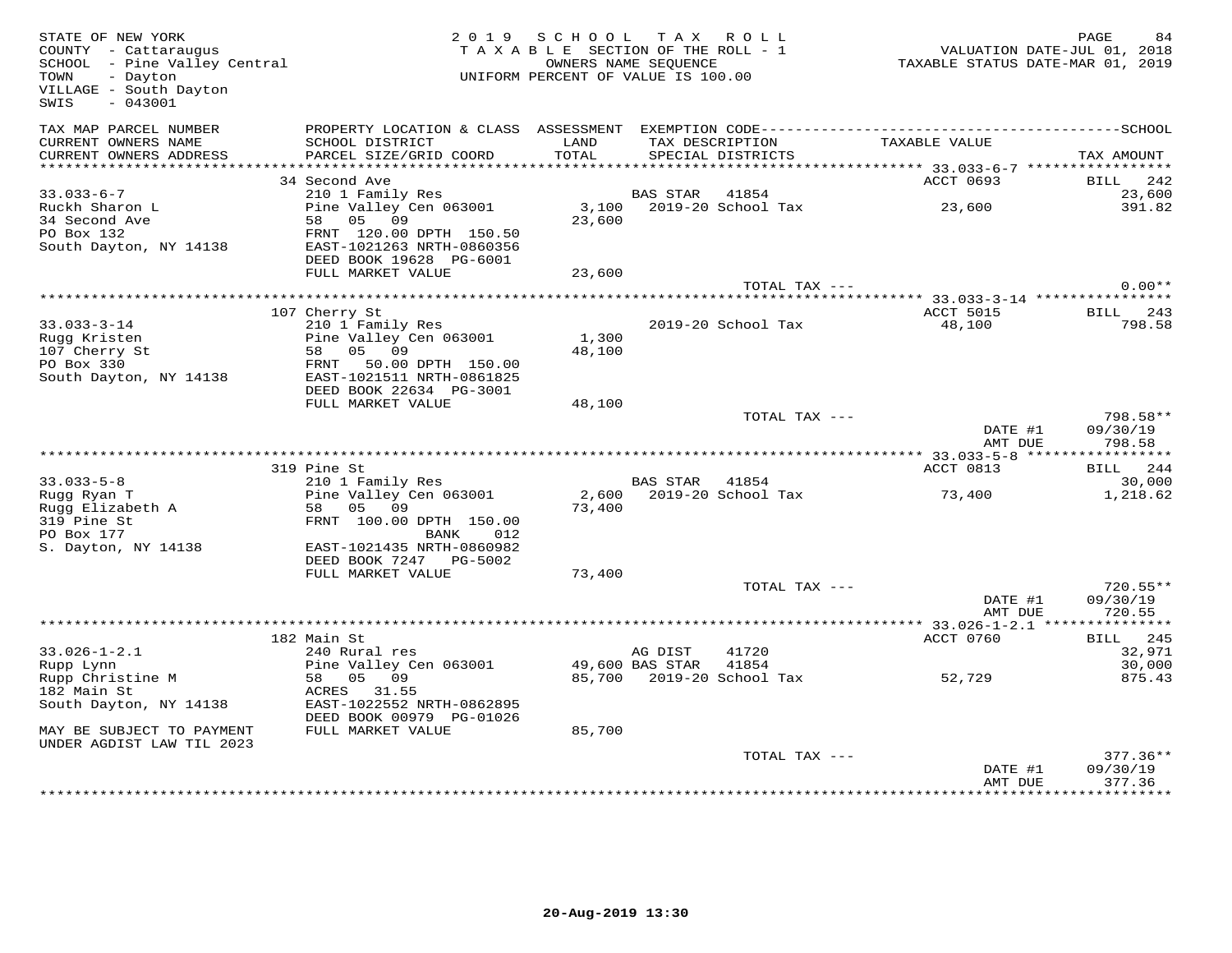| STATE OF NEW YORK<br>COUNTY - Cattaraugus<br>SCHOOL - Pine Valley Central<br>- Dayton<br>TOWN<br>VILLAGE - South Dayton<br>$-043001$<br>SWIS | 2 0 1 9                                    | S C H O O L      | TAX ROLL<br>TAXABLE SECTION OF THE ROLL - 1<br>OWNERS NAME SEQUENCE<br>UNIFORM PERCENT OF VALUE IS 100.00 | VALUATION DATE-JUL 01, 2018<br>TAXABLE STATUS DATE-MAR 01, 2019 | PAGE<br>85           |
|----------------------------------------------------------------------------------------------------------------------------------------------|--------------------------------------------|------------------|-----------------------------------------------------------------------------------------------------------|-----------------------------------------------------------------|----------------------|
| TAX MAP PARCEL NUMBER                                                                                                                        |                                            |                  |                                                                                                           |                                                                 |                      |
| CURRENT OWNERS NAME<br>CURRENT OWNERS ADDRESS                                                                                                | SCHOOL DISTRICT<br>PARCEL SIZE/GRID COORD  | LAND<br>TOTAL    | TAX DESCRIPTION<br>SPECIAL DISTRICTS                                                                      | TAXABLE VALUE                                                   | TAX AMOUNT           |
|                                                                                                                                              |                                            |                  |                                                                                                           |                                                                 |                      |
|                                                                                                                                              | Main St                                    |                  |                                                                                                           | ACCT 1287                                                       | BILL<br>246          |
| $33.026 - 1 - 2.3$                                                                                                                           | 105 Vac farmland                           |                  | AG DIST<br>41720                                                                                          |                                                                 | $\Omega$             |
| Rupp Lynn                                                                                                                                    | Pine Valley Cen 063001<br>58 05 09         | 11,200<br>11,200 | 2019-20 School Tax                                                                                        | 11,200                                                          | 185.95               |
| Rupp Christine M<br>182 Main St                                                                                                              | Inc $33.002 - 1 - 27$ $(1.25Ac)$           |                  |                                                                                                           |                                                                 |                      |
| South Dayton, NY 14138                                                                                                                       | Inc $24.004 - 1 - 38$ $(1.68Ac)$           |                  |                                                                                                           |                                                                 |                      |
| MAY BE SUBJECT TO PAYMENT                                                                                                                    | ACRES 29.60<br>EAST-1023478 NRTH-0863055   |                  |                                                                                                           |                                                                 |                      |
| UNDER AGDIST LAW TIL 2023                                                                                                                    | DEED BOOK 00979 PG-01026                   |                  |                                                                                                           |                                                                 |                      |
|                                                                                                                                              | FULL MARKET VALUE                          | 11,200           |                                                                                                           |                                                                 |                      |
|                                                                                                                                              |                                            |                  | TOTAL TAX ---                                                                                             |                                                                 | $185.95**$           |
|                                                                                                                                              |                                            |                  |                                                                                                           | DATE #1                                                         | 09/30/19             |
|                                                                                                                                              |                                            |                  |                                                                                                           | AMT DUE                                                         | 185.95               |
|                                                                                                                                              |                                            |                  |                                                                                                           |                                                                 |                      |
|                                                                                                                                              | 20 First St                                |                  |                                                                                                           | <b>ACCT 0666</b>                                                | BILL<br>247          |
| $33.033 - 6 - 28$<br>Salzman Scott                                                                                                           | 210 1 Family Res<br>Pine Valley Cen 063001 | 1,800            | <b>BAS STAR</b><br>41854<br>2019-20 School Tax                                                            | 44,700                                                          | 30,000<br>742.13     |
| Salzman Victoria                                                                                                                             | 05 09<br>58                                | 44,700           |                                                                                                           |                                                                 |                      |
| 20 First St                                                                                                                                  | merged 6-30.2 into prcl                    |                  |                                                                                                           |                                                                 |                      |
| PO Box 20                                                                                                                                    | 70.00 DPTH 150.00<br>FRNT                  |                  |                                                                                                           |                                                                 |                      |
| South Dayton, NY 14138                                                                                                                       | BANK<br>017                                |                  |                                                                                                           |                                                                 |                      |
|                                                                                                                                              | EAST-1021530 NRTH-0860124                  |                  |                                                                                                           |                                                                 |                      |
|                                                                                                                                              | DEED BOOK 5975<br>PG-3001                  |                  |                                                                                                           |                                                                 |                      |
|                                                                                                                                              | FULL MARKET VALUE                          | 44,700           |                                                                                                           |                                                                 |                      |
|                                                                                                                                              |                                            |                  | TOTAL TAX ---                                                                                             |                                                                 | $244.06**$           |
|                                                                                                                                              |                                            |                  |                                                                                                           | DATE #1                                                         | 09/30/19             |
|                                                                                                                                              |                                            |                  |                                                                                                           | AMT DUE                                                         | 244.06               |
|                                                                                                                                              | 121 Main St                                |                  |                                                                                                           | ************ 33.025-1-5 ******************<br>ACCT 0646         | BILL<br>248          |
| $33.025 - 1 - 5$                                                                                                                             | 210 1 Family Res                           |                  | <b>BAS STAR</b><br>41854                                                                                  |                                                                 | 30,000               |
| Sanders Bruce D                                                                                                                              | Pine Valley Cen 063001                     | 11,800           | 2019-20 School Tax                                                                                        | 73,900                                                          | 1,226.92             |
| 121 Main St                                                                                                                                  | 05 09<br>58                                | 73,900           |                                                                                                           |                                                                 |                      |
| South Dayton, NY 14138                                                                                                                       | ACRES<br>2.92                              |                  |                                                                                                           |                                                                 |                      |
|                                                                                                                                              | EAST-1020887 NRTH-0862225                  |                  |                                                                                                           |                                                                 |                      |
|                                                                                                                                              | DEED BOOK 20638 PG-5001                    |                  |                                                                                                           |                                                                 |                      |
|                                                                                                                                              | FULL MARKET VALUE                          | 73,900           |                                                                                                           |                                                                 |                      |
|                                                                                                                                              |                                            |                  | TOTAL TAX $---$                                                                                           |                                                                 | 728.85**             |
|                                                                                                                                              |                                            |                  |                                                                                                           | DATE #1                                                         | 09/30/19             |
|                                                                                                                                              |                                            |                  |                                                                                                           | AMT DUE<br>*****************                                    | 728.85<br>********** |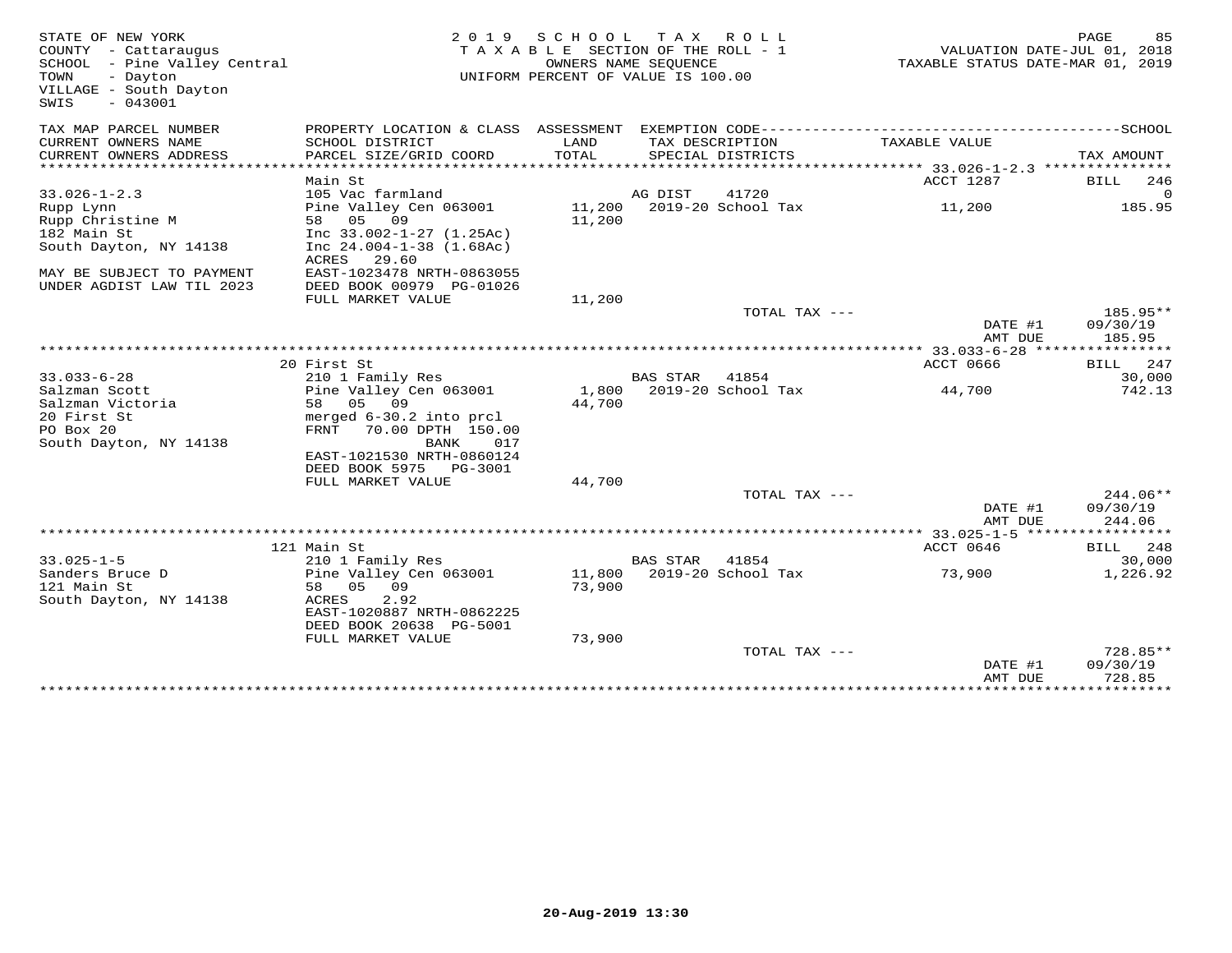| STATE OF NEW YORK<br>COUNTY - Cattaraugus<br>SCHOOL - Pine Valley Central<br>- Dayton<br>TOWN<br>VILLAGE - South Dayton<br>$-043001$<br>SWIS |                                                                                              |               | 2019 SCHOOL TAX ROLL<br>TAXABLE SECTION OF THE ROLL - 1<br>OWNERS NAME SEQUENCE<br>UNIFORM PERCENT OF VALUE IS 100.00 | VALUATION DATE-JUL 01, 2018<br>TAXABLE STATUS DATE-MAR 01, 2019 | PAGE<br>86        |
|----------------------------------------------------------------------------------------------------------------------------------------------|----------------------------------------------------------------------------------------------|---------------|-----------------------------------------------------------------------------------------------------------------------|-----------------------------------------------------------------|-------------------|
| TAX MAP PARCEL NUMBER                                                                                                                        | PROPERTY LOCATION & CLASS ASSESSMENT EXEMPTION CODE-----------------------------------SCHOOL |               |                                                                                                                       |                                                                 |                   |
| CURRENT OWNERS NAME<br>CURRENT OWNERS ADDRESS                                                                                                | SCHOOL DISTRICT<br>PARCEL SIZE/GRID COORD                                                    | LAND<br>TOTAL | TAX DESCRIPTION<br>SPECIAL DISTRICTS                                                                                  | TAXABLE VALUE                                                   | TAX AMOUNT        |
|                                                                                                                                              |                                                                                              |               |                                                                                                                       |                                                                 |                   |
|                                                                                                                                              | 214 Mill St                                                                                  |               |                                                                                                                       | ACCT 0840                                                       | BILL 249          |
| $33.034 - 2 - 7$                                                                                                                             | 210 1 Family Res                                                                             |               | ENH STAR 41834                                                                                                        | 43,000                                                          | 43,000<br>713.91  |
| Sandy Richard D<br>8904 Silver Creek Rd                                                                                                      | Pine Valley Cen 063001<br>58 05 09                                                           | 43,000        |                                                                                                                       |                                                                 |                   |
| South Dayton, NY 14138                                                                                                                       | FRNT 124.00 DPTH 126.00<br>EAST-1023201 NRTH-0860676<br>DEED BOOK 1021 PG-600                |               |                                                                                                                       |                                                                 |                   |
|                                                                                                                                              | FULL MARKET VALUE                                                                            | 43,000        |                                                                                                                       |                                                                 |                   |
|                                                                                                                                              |                                                                                              |               | TOTAL TAX ---                                                                                                         |                                                                 | $0.00**$          |
|                                                                                                                                              |                                                                                              |               |                                                                                                                       |                                                                 |                   |
|                                                                                                                                              | 123 Oak St                                                                                   |               |                                                                                                                       | ACCT 0893                                                       | <b>BILL</b> 250   |
| $33.033 - 6 - 35$                                                                                                                            | 311 Res vac land                                                                             |               | 2019-20 School Tax                                                                                                    | 2,600                                                           | 43.17             |
| Santarelli Victor III                                                                                                                        | Pine Valley Cen 063001                                                                       | 2,600         |                                                                                                                       |                                                                 |                   |
| 121 Oak St                                                                                                                                   | 58 05 09                                                                                     | 2,600         |                                                                                                                       |                                                                 |                   |
| South Dayton, NY 14138                                                                                                                       | FRNT 60.00 DPTH 125.00                                                                       |               |                                                                                                                       |                                                                 |                   |
|                                                                                                                                              | EAST-1021973 NRTH-0860216                                                                    |               |                                                                                                                       |                                                                 |                   |
| PRIOR OWNER ON 3/01/2019                                                                                                                     | DEED BOOK 20190 PG-7552<br>FULL MARKET VALUE                                                 | 2,600         |                                                                                                                       |                                                                 |                   |
| Laquay Lisa M                                                                                                                                |                                                                                              |               | TOTAL TAX ---                                                                                                         |                                                                 | $43.17**$         |
|                                                                                                                                              |                                                                                              |               |                                                                                                                       | DATE #1<br>AMT DUE                                              | 09/30/19<br>43.17 |
|                                                                                                                                              |                                                                                              |               |                                                                                                                       |                                                                 |                   |
|                                                                                                                                              | 19 Cherry St                                                                                 |               |                                                                                                                       | ACCT 0843                                                       | <b>BILL</b> 251   |
| $33.033 - 4 - 18$                                                                                                                            | 210 1 Family Res                                                                             |               | 2019-20 School Tax                                                                                                    | 79,500                                                          | 1,319.90          |
| Savaree Elaine M Life Us                                                                                                                     | Pine Valley Cen 063001                                                                       | 4,500         |                                                                                                                       |                                                                 |                   |
| Savaree Estate Vernon Life Us 58 05 09                                                                                                       |                                                                                              | 79,500        |                                                                                                                       |                                                                 |                   |
| PO Box 96                                                                                                                                    | Life Use                                                                                     |               |                                                                                                                       |                                                                 |                   |
| South Dayton, NY 14138                                                                                                                       | FRNT 125.00 DPTH 150.00                                                                      |               |                                                                                                                       |                                                                 |                   |
|                                                                                                                                              | EAST-1021850 NRTH-0861584                                                                    |               |                                                                                                                       |                                                                 |                   |
|                                                                                                                                              | DEED BOOK 899<br>PG-00240                                                                    |               |                                                                                                                       |                                                                 |                   |
|                                                                                                                                              | FULL MARKET VALUE                                                                            | 79,500        |                                                                                                                       |                                                                 |                   |
|                                                                                                                                              |                                                                                              |               | TOTAL TAX ---                                                                                                         |                                                                 | $1,319.90**$      |
|                                                                                                                                              |                                                                                              |               |                                                                                                                       | DATE #1                                                         | 09/30/19          |
|                                                                                                                                              | **************************************                                                       |               |                                                                                                                       | AMT DUE<br>******** 33.033-6-24 *****************               | 1,319.90          |
|                                                                                                                                              | 87 First Ave                                                                                 |               |                                                                                                                       | ACCT 0908                                                       | <b>BILL</b> 252   |
| $33.033 - 6 - 24$                                                                                                                            | 210 1 Family Res                                                                             |               | ENH STAR<br>41834                                                                                                     |                                                                 | 28,500            |
| Saye-Johnson Susan                                                                                                                           | Pine Valley Cen 063001                                                                       | 1,600         | 2019-20 School Tax                                                                                                    | 28,500                                                          | 473.17            |
| 87 First St                                                                                                                                  | 58 05 09                                                                                     | 28,500        |                                                                                                                       |                                                                 |                   |
| PO Box 56                                                                                                                                    | FRNT 60.00 DPTH 150.00                                                                       |               |                                                                                                                       |                                                                 |                   |
| South Dayton, NY 14138                                                                                                                       | EAST-1021791 NRTH-0860234                                                                    |               |                                                                                                                       |                                                                 |                   |
|                                                                                                                                              | DEED BOOK 00931 PG-00372                                                                     |               |                                                                                                                       |                                                                 |                   |
|                                                                                                                                              | FULL MARKET VALUE                                                                            | 28,500        |                                                                                                                       |                                                                 |                   |
|                                                                                                                                              |                                                                                              |               | TOTAL TAX ---                                                                                                         |                                                                 | $0.00**$          |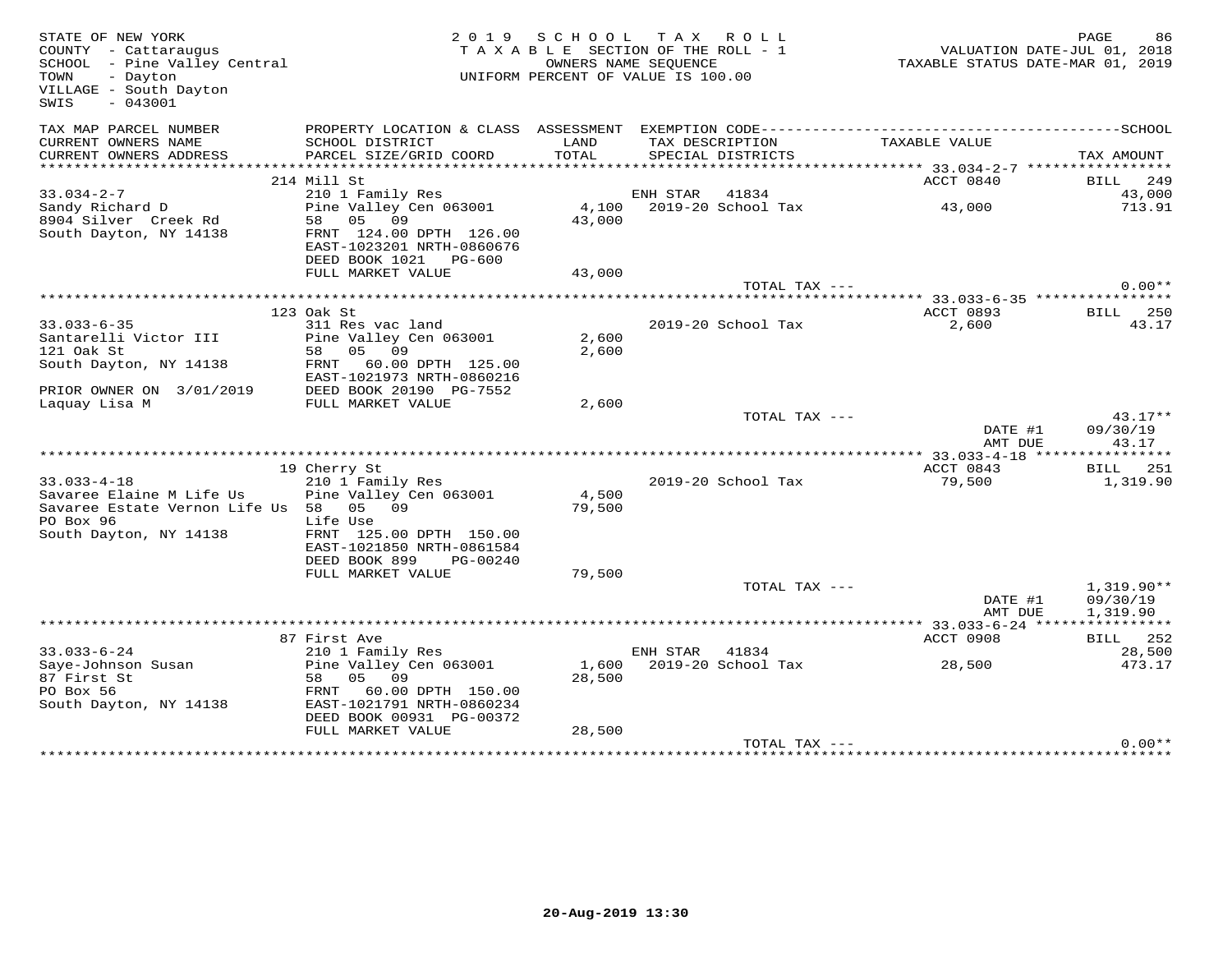| TAX MAP PARCEL NUMBER<br>PROPERTY LOCATION & CLASS ASSESSMENT<br>CURRENT OWNERS NAME<br>SCHOOL DISTRICT<br>LAND<br>TAX DESCRIPTION<br>TAXABLE VALUE<br>TOTAL<br>CURRENT OWNERS ADDRESS<br>PARCEL SIZE/GRID COORD<br>SPECIAL DISTRICTS<br>ACCT 0890<br>211 Mechanic St<br>2019-20 School Tax<br>53,800<br>$33.034 - 2 - 8$<br>210 1 Family Res<br>Pine Valley Cen 063001<br>1,300<br>Schroeder James<br>05<br>PO Box 240<br>58<br>09<br>53,800<br>49.00 DPTH 125.00<br>S. Dayton, NY 14138<br>FRNT | TAX AMOUNT<br>BILL<br>253<br>893.21 |
|---------------------------------------------------------------------------------------------------------------------------------------------------------------------------------------------------------------------------------------------------------------------------------------------------------------------------------------------------------------------------------------------------------------------------------------------------------------------------------------------------|-------------------------------------|
|                                                                                                                                                                                                                                                                                                                                                                                                                                                                                                   |                                     |
|                                                                                                                                                                                                                                                                                                                                                                                                                                                                                                   |                                     |
|                                                                                                                                                                                                                                                                                                                                                                                                                                                                                                   |                                     |
| EAST-1023303 NRTH-0860607                                                                                                                                                                                                                                                                                                                                                                                                                                                                         |                                     |
| DEED BOOK 15976 PG-6003                                                                                                                                                                                                                                                                                                                                                                                                                                                                           |                                     |
| FULL MARKET VALUE<br>53,800<br>TOTAL TAX ---<br>DATE #1                                                                                                                                                                                                                                                                                                                                                                                                                                           | 893.21**<br>09/30/19                |
| AMT DUE                                                                                                                                                                                                                                                                                                                                                                                                                                                                                           | 893.21                              |
| ************* 33.033-6-31 ****                                                                                                                                                                                                                                                                                                                                                                                                                                                                    | * * * * * * * * * * *               |
| 69 First Ave<br>ACCT 0688<br>$33.033 - 6 - 31$<br>2019-20 School Tax<br>39,100<br>210 1 Family Res                                                                                                                                                                                                                                                                                                                                                                                                | 254<br><b>BILL</b><br>649.16        |
| Pine Valley Cen 063001<br>Schwertfager David E<br>3,100<br>Schwertfager Lisa<br>58 05 09<br>39,100<br>PO Box 35<br>FRNT 120.00 DPTH 150.00<br>South Dayton, NY 14138<br>BANK<br>032<br>EAST-1021531 NRTH-0859866                                                                                                                                                                                                                                                                                  |                                     |
| DEED BOOK 00951 PG-00252<br>FULL MARKET VALUE<br>39,100                                                                                                                                                                                                                                                                                                                                                                                                                                           |                                     |
| TOTAL TAX ---<br>DATE #1<br>AMT DUE                                                                                                                                                                                                                                                                                                                                                                                                                                                               | $649.16**$<br>09/30/19<br>649.16    |
|                                                                                                                                                                                                                                                                                                                                                                                                                                                                                                   |                                     |
| 63 Pine St<br>ACCT 0858                                                                                                                                                                                                                                                                                                                                                                                                                                                                           | <b>BILL</b> 255                     |
| 210 1 Family Res<br>$33.034 - 3 - 17$<br>BAS STAR 41854<br>Pine Valley Cen 063001<br>2,100 2019-20 School Tax<br>Seabolt Wayne<br>29,700<br>Seabolt Helen<br>58<br>05<br>09<br>29,700<br>PO Box 63<br>80.00 DPTH 139.00<br>FRNT<br>EAST-1022892 NRTH-0859954<br>South Dayton, NY 14070                                                                                                                                                                                                            | 29,700<br>493.09                    |
| DEED BOOK 15999 PG-9001<br>FULL MARKET VALUE<br>29,700                                                                                                                                                                                                                                                                                                                                                                                                                                            |                                     |
| TOTAL TAX ---                                                                                                                                                                                                                                                                                                                                                                                                                                                                                     | $0.00**$                            |
|                                                                                                                                                                                                                                                                                                                                                                                                                                                                                                   |                                     |
| 42 Second Ave<br>ACCT 0868                                                                                                                                                                                                                                                                                                                                                                                                                                                                        | BILL 256                            |
| $33.033 - 6 - 14$<br>210 1 Family Res<br>BAS STAR<br>41854<br>Seward Jason D<br>Pine Valley Cen 063001<br>1,600<br>2019-20 School Tax<br>55,000<br>55,000<br>42 Second Ave<br>58<br>05<br>09<br>PO Box 201<br>FRNT<br>60.00 DPTH 150.00<br>South Dayton, NY 14138<br>EAST-1021384 NRTH-0860521<br>DEED BOOK 18709 PG-8001                                                                                                                                                                         | 30,000<br>913.14                    |
| FULL MARKET VALUE<br>55,000                                                                                                                                                                                                                                                                                                                                                                                                                                                                       |                                     |
| TOTAL TAX ---<br>DATE #1<br>AMT DUE                                                                                                                                                                                                                                                                                                                                                                                                                                                               | $415.06**$<br>09/30/19<br>415.06    |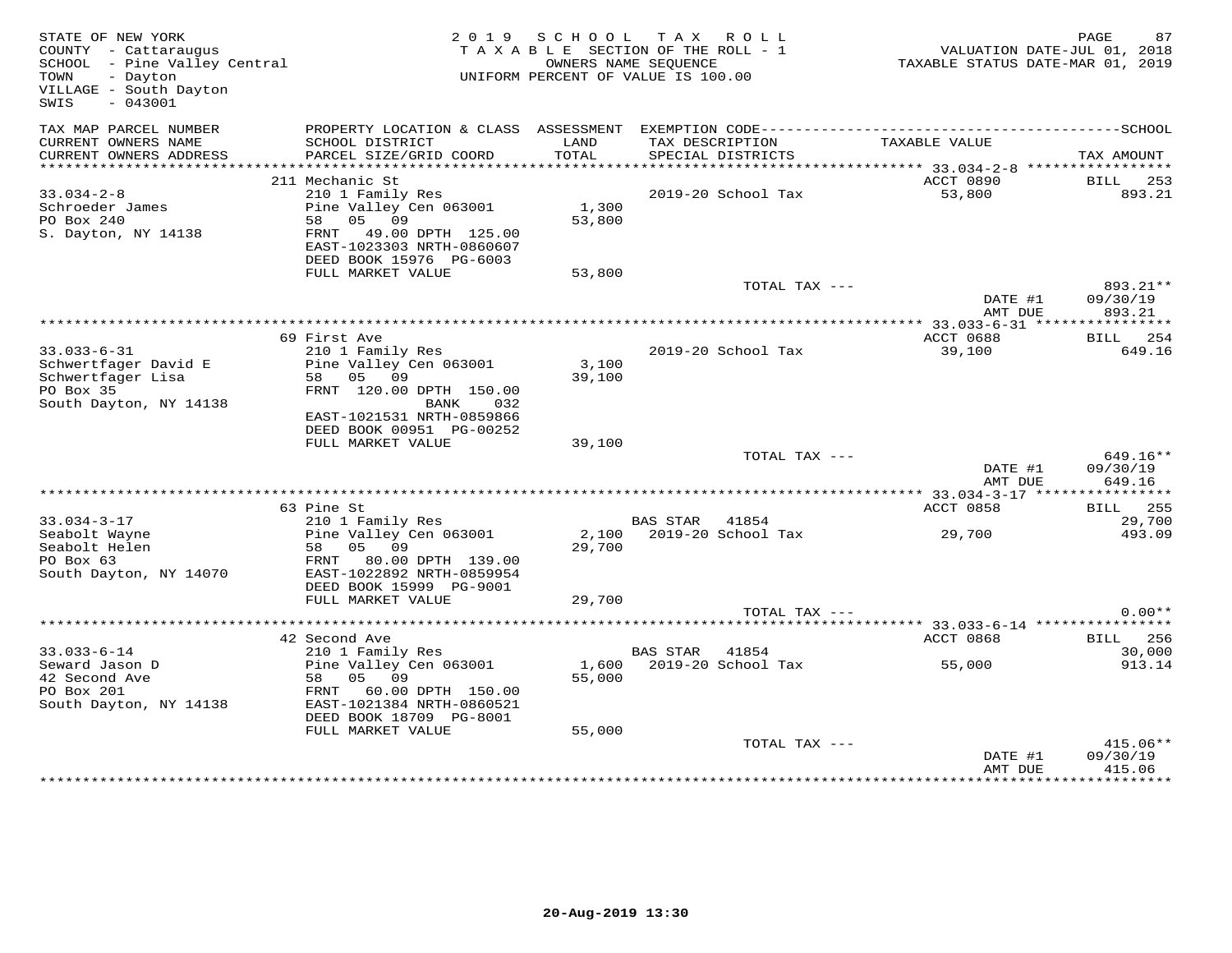| TAX MAP PARCEL NUMBER<br>PROPERTY LOCATION & CLASS ASSESSMENT<br>CURRENT OWNERS NAME<br>SCHOOL DISTRICT<br>LAND<br>TAXABLE VALUE<br>TAX DESCRIPTION<br>TOTAL<br>CURRENT OWNERS ADDRESS<br>PARCEL SIZE/GRID COORD<br>SPECIAL DISTRICTS<br>***********************<br>318 Oak St<br>ACCT 0663<br><b>BILL</b><br>$33.033 - 3 - 37$<br>38,000<br>210 1 Family Res<br>2019-20 School Tax<br>Shaw Randi N<br>Pine Valley Cen 063001<br>3,100<br>PO Box 235<br>09<br>38,000<br>58 05<br>South Dayton, NY 14138<br>FRNT 120.00 DPTH 98.00<br>EAST-1020800 NRTH-0861347<br>DEED BOOK 28544 PG-1<br>FULL MARKET VALUE<br>38,000<br>TOTAL TAX ---<br>630.89**<br>DATE #1<br>AMT DUE<br>ACCT 0638<br>217 Pine St<br>$33.033 - 5 - 46$<br>421 Restaurant<br>2019-20 School Tax<br>45,900<br>Shaw Randi N<br>Pine Valley Cen 063001<br>3,000<br>318 Pine St<br>58 05 09<br>45,900<br>South Dayton, NY 14138<br>FRNT<br>53.67 DPTH 150.00<br>EAST-1021998 NRTH-0860578<br>DEED BOOK 29627 PG-7001<br>FULL MARKET VALUE<br>45,900<br>TOTAL TAX ---<br>DATE #1<br>AMT DUE<br>ACCT 0768<br>51 Pine St<br>BILL<br>$33.034 - 3 - 20$<br>210 1 Family Res<br>2019-20 School Tax<br>38,000<br>630.89<br>Sheldon Peggy L<br>Pine Valley Cen 063001<br>5,000<br>09<br>Blair Milly<br>58 05<br>38,000<br>Killock Rosina M Life Use<br>FRNT 338.00 DPTH 259.70<br>12307 Bentley St<br>EAST-1023128 NRTH-0859767<br>South Dayton, NY 14138<br>DEED BOOK 01003 PG-00260<br>FULL MARKET VALUE<br>38,000<br>TOTAL TAX ---<br>DATE #1<br>AMT DUE<br>ACCT 0811<br>67 Pine St<br>$33.034 - 3 - 16$<br>210 1 Family Res<br>2019-20 School Tax<br>28,400<br>Sheldon Timothy A<br>Pine Valley Cen 063001<br>4,200<br>58 05 09<br>Sheldon Sharlene R<br>28,400<br>Attn: John & Daphne Cortright FRNT 114.00 DPTH 139.00<br>535 Goldmine Trl<br>BANK<br>017<br>Fairbanks, AK 99712<br>EAST-1022813 NRTH-0860010<br>DEED BOOK 00926 PG-00064<br>FULL MARKET VALUE<br>28,400<br>TOTAL TAX ---<br>DATE #1 | STATE OF NEW YORK<br>COUNTY - Cattaraugus<br>SCHOOL - Pine Valley Central<br>- Dayton<br>TOWN<br>VILLAGE - South Dayton<br>$-043001$<br>SWIS | 2019 SCHOOL | TAX ROLL<br>TAXABLE SECTION OF THE ROLL - 1<br>OWNERS NAME SEQUENCE<br>UNIFORM PERCENT OF VALUE IS 100.00 | VALUATION DATE-JUL 01, 2018<br>TAXABLE STATUS DATE-MAR 01, 2019 | PAGE<br>88                       |
|------------------------------------------------------------------------------------------------------------------------------------------------------------------------------------------------------------------------------------------------------------------------------------------------------------------------------------------------------------------------------------------------------------------------------------------------------------------------------------------------------------------------------------------------------------------------------------------------------------------------------------------------------------------------------------------------------------------------------------------------------------------------------------------------------------------------------------------------------------------------------------------------------------------------------------------------------------------------------------------------------------------------------------------------------------------------------------------------------------------------------------------------------------------------------------------------------------------------------------------------------------------------------------------------------------------------------------------------------------------------------------------------------------------------------------------------------------------------------------------------------------------------------------------------------------------------------------------------------------------------------------------------------------------------------------------------------------------------------------------------------------------------------------------------------------------------------------------------------------------------------------------------------------------------------------------------------------------|----------------------------------------------------------------------------------------------------------------------------------------------|-------------|-----------------------------------------------------------------------------------------------------------|-----------------------------------------------------------------|----------------------------------|
|                                                                                                                                                                                                                                                                                                                                                                                                                                                                                                                                                                                                                                                                                                                                                                                                                                                                                                                                                                                                                                                                                                                                                                                                                                                                                                                                                                                                                                                                                                                                                                                                                                                                                                                                                                                                                                                                                                                                                                  |                                                                                                                                              |             |                                                                                                           |                                                                 |                                  |
|                                                                                                                                                                                                                                                                                                                                                                                                                                                                                                                                                                                                                                                                                                                                                                                                                                                                                                                                                                                                                                                                                                                                                                                                                                                                                                                                                                                                                                                                                                                                                                                                                                                                                                                                                                                                                                                                                                                                                                  |                                                                                                                                              |             |                                                                                                           |                                                                 | TAX AMOUNT                       |
|                                                                                                                                                                                                                                                                                                                                                                                                                                                                                                                                                                                                                                                                                                                                                                                                                                                                                                                                                                                                                                                                                                                                                                                                                                                                                                                                                                                                                                                                                                                                                                                                                                                                                                                                                                                                                                                                                                                                                                  |                                                                                                                                              |             |                                                                                                           |                                                                 |                                  |
|                                                                                                                                                                                                                                                                                                                                                                                                                                                                                                                                                                                                                                                                                                                                                                                                                                                                                                                                                                                                                                                                                                                                                                                                                                                                                                                                                                                                                                                                                                                                                                                                                                                                                                                                                                                                                                                                                                                                                                  |                                                                                                                                              |             |                                                                                                           |                                                                 | 257<br>630.89                    |
|                                                                                                                                                                                                                                                                                                                                                                                                                                                                                                                                                                                                                                                                                                                                                                                                                                                                                                                                                                                                                                                                                                                                                                                                                                                                                                                                                                                                                                                                                                                                                                                                                                                                                                                                                                                                                                                                                                                                                                  |                                                                                                                                              |             |                                                                                                           |                                                                 |                                  |
|                                                                                                                                                                                                                                                                                                                                                                                                                                                                                                                                                                                                                                                                                                                                                                                                                                                                                                                                                                                                                                                                                                                                                                                                                                                                                                                                                                                                                                                                                                                                                                                                                                                                                                                                                                                                                                                                                                                                                                  |                                                                                                                                              |             |                                                                                                           |                                                                 | 09/30/19<br>630.89               |
|                                                                                                                                                                                                                                                                                                                                                                                                                                                                                                                                                                                                                                                                                                                                                                                                                                                                                                                                                                                                                                                                                                                                                                                                                                                                                                                                                                                                                                                                                                                                                                                                                                                                                                                                                                                                                                                                                                                                                                  |                                                                                                                                              |             |                                                                                                           |                                                                 |                                  |
|                                                                                                                                                                                                                                                                                                                                                                                                                                                                                                                                                                                                                                                                                                                                                                                                                                                                                                                                                                                                                                                                                                                                                                                                                                                                                                                                                                                                                                                                                                                                                                                                                                                                                                                                                                                                                                                                                                                                                                  |                                                                                                                                              |             |                                                                                                           |                                                                 | BILL 258<br>762.05               |
|                                                                                                                                                                                                                                                                                                                                                                                                                                                                                                                                                                                                                                                                                                                                                                                                                                                                                                                                                                                                                                                                                                                                                                                                                                                                                                                                                                                                                                                                                                                                                                                                                                                                                                                                                                                                                                                                                                                                                                  |                                                                                                                                              |             |                                                                                                           |                                                                 |                                  |
|                                                                                                                                                                                                                                                                                                                                                                                                                                                                                                                                                                                                                                                                                                                                                                                                                                                                                                                                                                                                                                                                                                                                                                                                                                                                                                                                                                                                                                                                                                                                                                                                                                                                                                                                                                                                                                                                                                                                                                  |                                                                                                                                              |             |                                                                                                           |                                                                 |                                  |
|                                                                                                                                                                                                                                                                                                                                                                                                                                                                                                                                                                                                                                                                                                                                                                                                                                                                                                                                                                                                                                                                                                                                                                                                                                                                                                                                                                                                                                                                                                                                                                                                                                                                                                                                                                                                                                                                                                                                                                  |                                                                                                                                              |             |                                                                                                           |                                                                 | $762.05**$                       |
|                                                                                                                                                                                                                                                                                                                                                                                                                                                                                                                                                                                                                                                                                                                                                                                                                                                                                                                                                                                                                                                                                                                                                                                                                                                                                                                                                                                                                                                                                                                                                                                                                                                                                                                                                                                                                                                                                                                                                                  |                                                                                                                                              |             |                                                                                                           |                                                                 | 09/30/19<br>762.05               |
|                                                                                                                                                                                                                                                                                                                                                                                                                                                                                                                                                                                                                                                                                                                                                                                                                                                                                                                                                                                                                                                                                                                                                                                                                                                                                                                                                                                                                                                                                                                                                                                                                                                                                                                                                                                                                                                                                                                                                                  |                                                                                                                                              |             |                                                                                                           |                                                                 |                                  |
|                                                                                                                                                                                                                                                                                                                                                                                                                                                                                                                                                                                                                                                                                                                                                                                                                                                                                                                                                                                                                                                                                                                                                                                                                                                                                                                                                                                                                                                                                                                                                                                                                                                                                                                                                                                                                                                                                                                                                                  |                                                                                                                                              |             |                                                                                                           |                                                                 | 259                              |
|                                                                                                                                                                                                                                                                                                                                                                                                                                                                                                                                                                                                                                                                                                                                                                                                                                                                                                                                                                                                                                                                                                                                                                                                                                                                                                                                                                                                                                                                                                                                                                                                                                                                                                                                                                                                                                                                                                                                                                  |                                                                                                                                              |             |                                                                                                           |                                                                 |                                  |
|                                                                                                                                                                                                                                                                                                                                                                                                                                                                                                                                                                                                                                                                                                                                                                                                                                                                                                                                                                                                                                                                                                                                                                                                                                                                                                                                                                                                                                                                                                                                                                                                                                                                                                                                                                                                                                                                                                                                                                  |                                                                                                                                              |             |                                                                                                           |                                                                 |                                  |
|                                                                                                                                                                                                                                                                                                                                                                                                                                                                                                                                                                                                                                                                                                                                                                                                                                                                                                                                                                                                                                                                                                                                                                                                                                                                                                                                                                                                                                                                                                                                                                                                                                                                                                                                                                                                                                                                                                                                                                  |                                                                                                                                              |             |                                                                                                           |                                                                 | $630.89**$<br>09/30/19<br>630.89 |
|                                                                                                                                                                                                                                                                                                                                                                                                                                                                                                                                                                                                                                                                                                                                                                                                                                                                                                                                                                                                                                                                                                                                                                                                                                                                                                                                                                                                                                                                                                                                                                                                                                                                                                                                                                                                                                                                                                                                                                  |                                                                                                                                              |             |                                                                                                           |                                                                 |                                  |
|                                                                                                                                                                                                                                                                                                                                                                                                                                                                                                                                                                                                                                                                                                                                                                                                                                                                                                                                                                                                                                                                                                                                                                                                                                                                                                                                                                                                                                                                                                                                                                                                                                                                                                                                                                                                                                                                                                                                                                  |                                                                                                                                              |             |                                                                                                           |                                                                 | BILL 260                         |
|                                                                                                                                                                                                                                                                                                                                                                                                                                                                                                                                                                                                                                                                                                                                                                                                                                                                                                                                                                                                                                                                                                                                                                                                                                                                                                                                                                                                                                                                                                                                                                                                                                                                                                                                                                                                                                                                                                                                                                  |                                                                                                                                              |             |                                                                                                           |                                                                 | 471.51                           |
|                                                                                                                                                                                                                                                                                                                                                                                                                                                                                                                                                                                                                                                                                                                                                                                                                                                                                                                                                                                                                                                                                                                                                                                                                                                                                                                                                                                                                                                                                                                                                                                                                                                                                                                                                                                                                                                                                                                                                                  |                                                                                                                                              |             |                                                                                                           |                                                                 | $471.51**$                       |
|                                                                                                                                                                                                                                                                                                                                                                                                                                                                                                                                                                                                                                                                                                                                                                                                                                                                                                                                                                                                                                                                                                                                                                                                                                                                                                                                                                                                                                                                                                                                                                                                                                                                                                                                                                                                                                                                                                                                                                  |                                                                                                                                              |             |                                                                                                           | AMT DUE                                                         | 09/30/19<br>471.51               |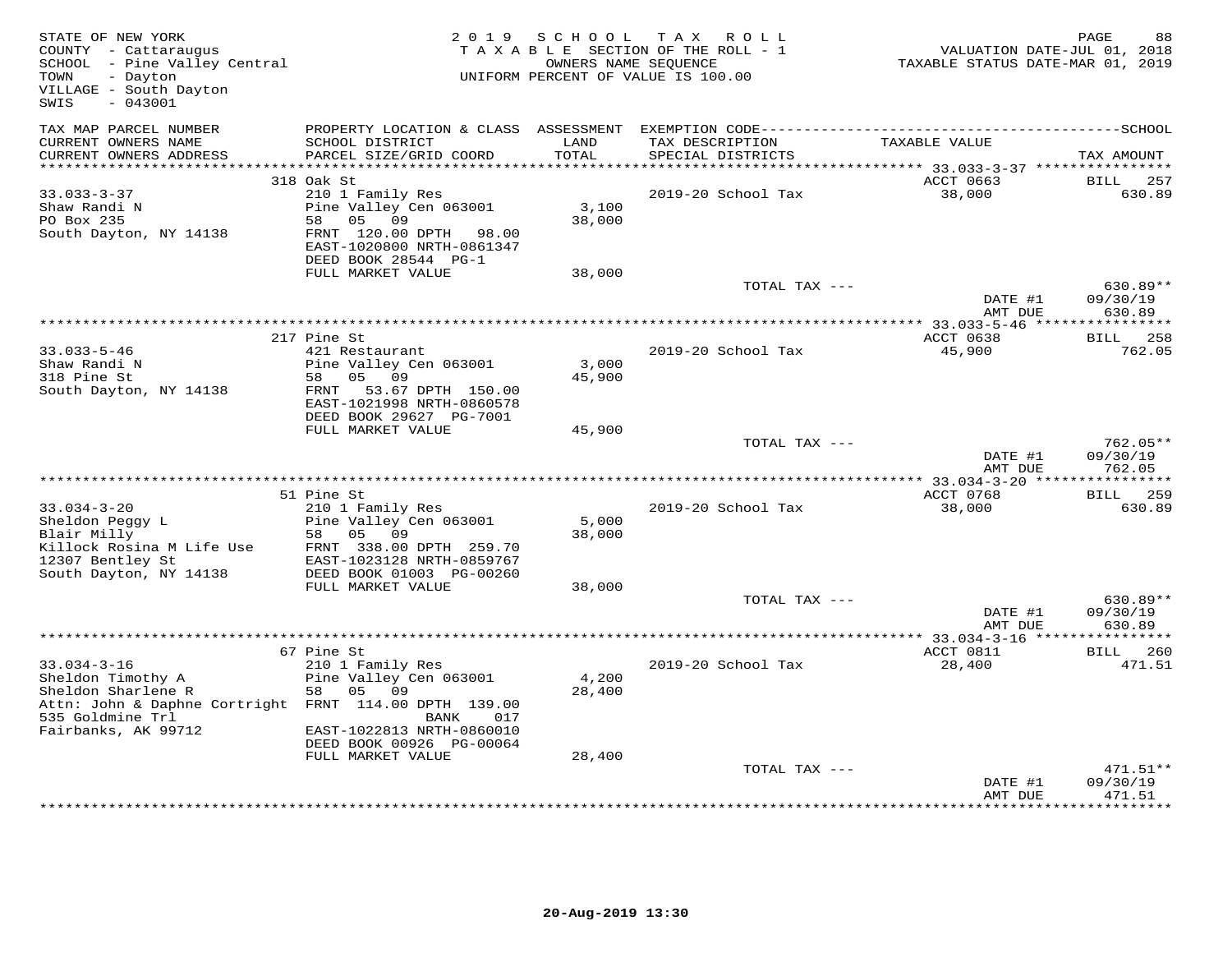| STATE OF NEW YORK<br>COUNTY - Cattaraugus<br>SCHOOL - Pine Valley Central<br>TOWN<br>- Dayton<br>VILLAGE - South Dayton<br>SWIS<br>$-043001$ |                                                                                                                      | 2019 SCHOOL<br>TAXABLE SECTION OF THE ROLL - 1<br>UNIFORM PERCENT OF VALUE IS 100.00 | TAX ROLL<br>OWNERS NAME SEQUENCE |                                      | VALUATION DATE-JUL 01, 2018<br>TAXABLE STATUS DATE-MAR 01, 2019 | PAGE<br>89                     |
|----------------------------------------------------------------------------------------------------------------------------------------------|----------------------------------------------------------------------------------------------------------------------|--------------------------------------------------------------------------------------|----------------------------------|--------------------------------------|-----------------------------------------------------------------|--------------------------------|
| TAX MAP PARCEL NUMBER<br>CURRENT OWNERS NAME<br>CURRENT OWNERS ADDRESS                                                                       | SCHOOL DISTRICT<br>PARCEL SIZE/GRID COORD                                                                            | LAND<br>TOTAL                                                                        |                                  | TAX DESCRIPTION<br>SPECIAL DISTRICTS | TAXABLE VALUE                                                   | TAX AMOUNT                     |
|                                                                                                                                              |                                                                                                                      |                                                                                      |                                  |                                      |                                                                 |                                |
|                                                                                                                                              | 119 Cherry St                                                                                                        |                                                                                      |                                  |                                      | ACCT 0876                                                       | 261<br><b>BILL</b>             |
| $33.033 - 3 - 10$                                                                                                                            | 210 1 Family Res                                                                                                     |                                                                                      | BAS STAR                         | 41854                                |                                                                 | 30,000                         |
| Smallback Thomas D<br>119 Cherry St<br>PO Box 115<br>South Dayton, NY 14138                                                                  | Pine Valley Cen 063001<br>58 05 09<br>FRNT 100.00 DPTH 150.00<br>EAST-1021268 NRTH-0861996<br>DEED BOOK 3830 PG-7003 | 2,600<br>73,800                                                                      |                                  | 2019-20 School Tax                   | 73,800                                                          | 1,225.26                       |
|                                                                                                                                              | FULL MARKET VALUE                                                                                                    | 73,800                                                                               |                                  |                                      |                                                                 |                                |
|                                                                                                                                              |                                                                                                                      |                                                                                      |                                  | TOTAL TAX ---                        | DATE #1                                                         | $727.19**$<br>09/30/19         |
|                                                                                                                                              |                                                                                                                      |                                                                                      |                                  |                                      | AMT DUE                                                         | 727.19                         |
|                                                                                                                                              | R215 Pine St                                                                                                         |                                                                                      |                                  |                                      | ACCT 1163                                                       | BILL 262                       |
| $33.033 - 5 - 44.2$<br>Smith Douglas<br>137 Oak St<br>PO Box 144<br>South Dayton, NY 14138                                                   | 220 2 Family Res<br>Pine Valley Cen 063001<br>58 05 09<br>FRNT 43.00 DPTH 75.00<br>EAST-1022015 NRTH-0860520         | 1,100<br>52,000                                                                      |                                  | 2019-20 School Tax                   | 52,000                                                          | 863.33                         |
|                                                                                                                                              | DEED BOOK 17637 PG-7001<br>FULL MARKET VALUE                                                                         | 52,000                                                                               |                                  |                                      |                                                                 |                                |
|                                                                                                                                              |                                                                                                                      |                                                                                      |                                  | TOTAL TAX ---                        | DATE #1<br>AMT DUE                                              | 863.33**<br>09/30/19<br>863.33 |
|                                                                                                                                              |                                                                                                                      |                                                                                      |                                  |                                      |                                                                 |                                |
|                                                                                                                                              | Oak St                                                                                                               |                                                                                      |                                  |                                      | ACCT 0800                                                       | BILL<br>263                    |
| $33.033 - 5 - 45$<br>Smith Douglas<br>137 Oak St<br>PO Box 144                                                                               | 312 Vac w/imprv<br>Pine Valley Cen 063001<br>58 05 09<br>FRNT 66.00 DPTH 125.00                                      | 2,500<br>6,400                                                                       |                                  | 2019-20 School Tax                   | 6,400                                                           | 106.26                         |
| South Dayton, NY 14138                                                                                                                       | EAST-1021953 NRTH-0860443<br>DEED BOOK 17637 PG-7001<br>FULL MARKET VALUE                                            | 6,400                                                                                |                                  |                                      |                                                                 |                                |
|                                                                                                                                              |                                                                                                                      |                                                                                      |                                  | TOTAL TAX ---                        |                                                                 | $106.26**$                     |
|                                                                                                                                              |                                                                                                                      |                                                                                      |                                  |                                      | DATE #1<br>AMT DUE                                              | 09/30/19<br>106.26             |
|                                                                                                                                              |                                                                                                                      |                                                                                      |                                  |                                      |                                                                 |                                |
| $33.033 - 6 - 20$                                                                                                                            | 137 Oak St<br>210 1 Family Res                                                                                       |                                                                                      | BAS STAR 41854                   |                                      | ACCT 0658                                                       | BILL 264<br>30,000             |
| Smith Douglas D<br>PO Box 144<br>South Dayton, NY 14138                                                                                      | Pine Valley Cen 063001<br>58 05 09<br>FRNT 120.00 DPTH 125.00<br>EAST-1021711 NRTH-0860403                           | 79,100                                                                               |                                  | 3,100 2019-20 School Tax             | 79,100                                                          | 1,313.26                       |
|                                                                                                                                              | DEED BOOK 897<br>PG-00195                                                                                            |                                                                                      |                                  |                                      |                                                                 |                                |
|                                                                                                                                              | FULL MARKET VALUE                                                                                                    | 79,100                                                                               |                                  | TOTAL TAX ---                        | DATE #1<br>AMT DUE                                              | 815.18**<br>09/30/19<br>815.18 |
|                                                                                                                                              |                                                                                                                      |                                                                                      |                                  |                                      |                                                                 |                                |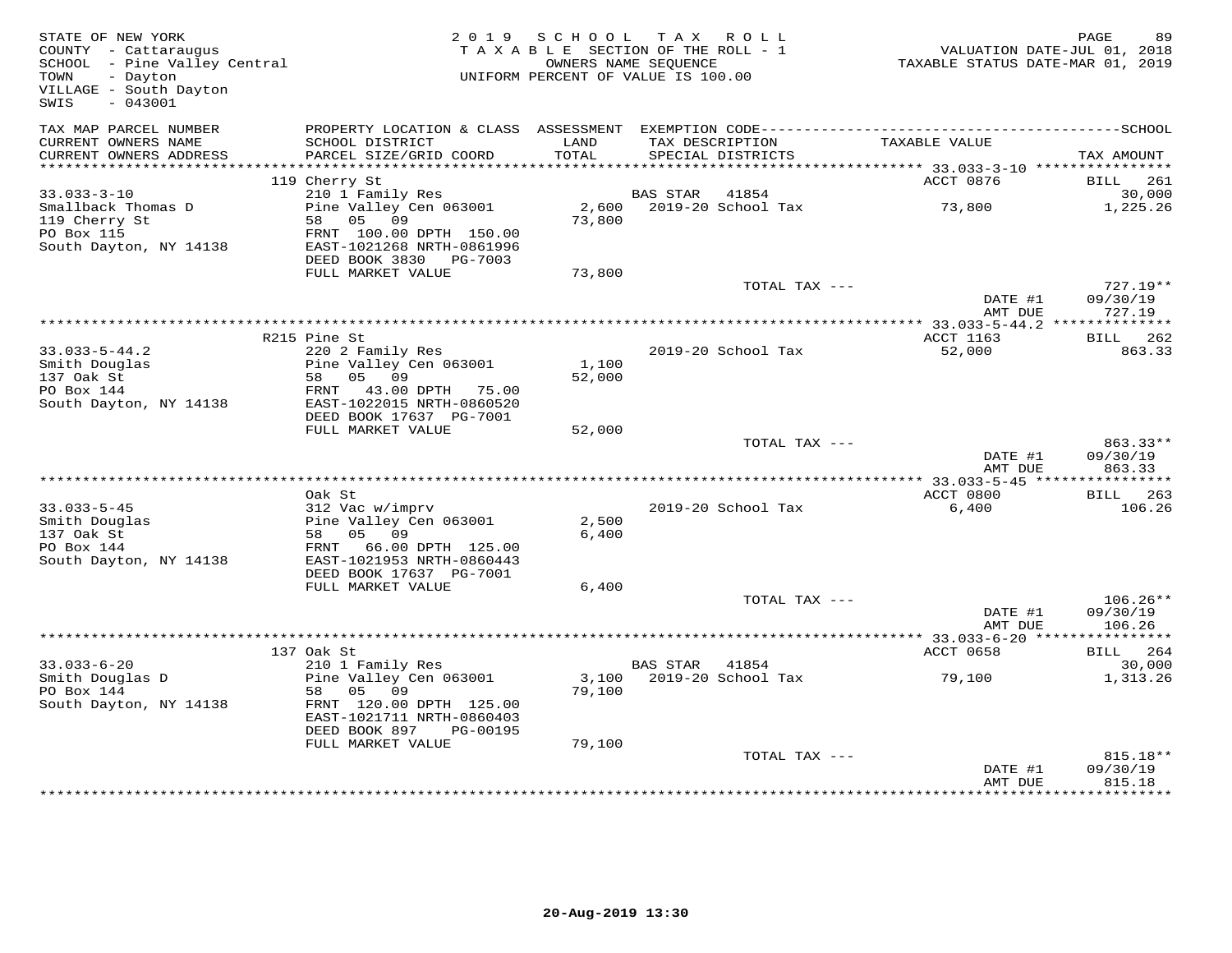| STATE OF NEW YORK<br>COUNTY - Cattaraugus<br>SCHOOL - Pine Valley Central<br>- Dayton<br>TOWN<br>VILLAGE - South Dayton<br>$-043001$<br>SWIS | 2 0 1 9                                                | S C H O O L | T A X<br>R O L L<br>TAXABLE SECTION OF THE ROLL - 1<br>OWNERS NAME SEQUENCE<br>UNIFORM PERCENT OF VALUE IS 100.00 | TAXABLE STATUS DATE-MAR 01, 2019    | PAGE<br>90<br>VALUATION DATE-JUL 01, 2018 |
|----------------------------------------------------------------------------------------------------------------------------------------------|--------------------------------------------------------|-------------|-------------------------------------------------------------------------------------------------------------------|-------------------------------------|-------------------------------------------|
| TAX MAP PARCEL NUMBER                                                                                                                        |                                                        | LAND        |                                                                                                                   |                                     |                                           |
| CURRENT OWNERS NAME<br>CURRENT OWNERS ADDRESS                                                                                                | SCHOOL DISTRICT<br>PARCEL SIZE/GRID COORD              | TOTAL       | TAX DESCRIPTION<br>SPECIAL DISTRICTS                                                                              | TAXABLE VALUE                       | TAX AMOUNT                                |
|                                                                                                                                              |                                                        |             |                                                                                                                   |                                     |                                           |
|                                                                                                                                              | 212 Oak St                                             |             |                                                                                                                   | <b>ACCT 0698</b>                    | BILL 265                                  |
| $33.033 - 5 - 11$                                                                                                                            | 314 Rural vac<10                                       |             | 2019-20 School Tax                                                                                                | 4,300                               | 71.39                                     |
| Smith Douglas J                                                                                                                              | Pine Valley Cen 063001<br>05<br>09<br>58 —             | 4,300       |                                                                                                                   |                                     |                                           |
| Kolodziejewski Stephen<br>201 Oswego Ct                                                                                                      | FRNT 135.00 DPTH 125.00                                | 4,300       |                                                                                                                   |                                     |                                           |
| Mt. Laurel, NJ 08054                                                                                                                         | EAST-1021495 NRTH-0860771                              |             |                                                                                                                   |                                     |                                           |
|                                                                                                                                              | DEED BOOK 5275 PG-3001                                 |             |                                                                                                                   |                                     |                                           |
|                                                                                                                                              | FULL MARKET VALUE                                      | 4,300       |                                                                                                                   |                                     |                                           |
|                                                                                                                                              |                                                        |             | TOTAL TAX ---                                                                                                     |                                     | $71.39**$                                 |
|                                                                                                                                              |                                                        |             |                                                                                                                   | DATE #1                             | 09/30/19<br>71.39                         |
|                                                                                                                                              |                                                        |             |                                                                                                                   | AMT DUE                             | ***********                               |
|                                                                                                                                              | Pine St                                                |             |                                                                                                                   | <b>ACCT 1366</b>                    | BILL 266                                  |
| $33.025 - 1 - 25.2$                                                                                                                          | 447 Truck termnl                                       |             | 2019-20 School Tax                                                                                                | 85,000                              | 1,411.21                                  |
| Smith Estate Rolland                                                                                                                         | Pine Valley Cen 063001                                 | 9,000       |                                                                                                                   |                                     |                                           |
| PO Box 69                                                                                                                                    | 05<br>09<br>58                                         | 85,000      |                                                                                                                   |                                     |                                           |
| South Dayton, NY 14138                                                                                                                       | 2.20<br><b>ACRES</b>                                   |             |                                                                                                                   |                                     |                                           |
|                                                                                                                                              | EAST-1020489 NRTH-0861981<br>DEED BOOK 5783<br>PG-3003 |             |                                                                                                                   |                                     |                                           |
|                                                                                                                                              | FULL MARKET VALUE                                      | 85,000      |                                                                                                                   |                                     |                                           |
|                                                                                                                                              |                                                        |             | TOTAL TAX ---                                                                                                     |                                     | $1,411.21**$                              |
|                                                                                                                                              |                                                        |             |                                                                                                                   | DATE #1                             | 09/30/19                                  |
|                                                                                                                                              |                                                        |             |                                                                                                                   | AMT DUE                             | 1,411.21                                  |
|                                                                                                                                              |                                                        |             |                                                                                                                   |                                     |                                           |
| $33.033 - 4 - 10$                                                                                                                            | 309 First St<br>210 1 Family Res                       |             | BAS STAR<br>41854                                                                                                 | ACCT 0816                           | BILL<br>267<br>30,000                     |
| Smith Jason R                                                                                                                                | Pine Valley Cen 063001                                 | 5,500       | 2019-20 School Tax                                                                                                | 78,600                              | 1,304.96                                  |
| 309 First St                                                                                                                                 | 05 09<br>58                                            | 78,600      |                                                                                                                   |                                     |                                           |
| PO Box 100                                                                                                                                   | FRNT 200.00 DPTH 150.00                                |             |                                                                                                                   |                                     |                                           |
| South Dayton, NY 14138                                                                                                                       | EAST-1022144 NRTH-0861374                              |             |                                                                                                                   |                                     |                                           |
|                                                                                                                                              | DEED BOOK 00981 PG-00082                               |             |                                                                                                                   |                                     |                                           |
|                                                                                                                                              | FULL MARKET VALUE                                      | 78,600      | TOTAL TAX ---                                                                                                     |                                     | 806.88**                                  |
|                                                                                                                                              |                                                        |             |                                                                                                                   | DATE #1                             | 09/30/19                                  |
|                                                                                                                                              |                                                        |             |                                                                                                                   | AMT DUE                             | 806.88                                    |
|                                                                                                                                              |                                                        |             |                                                                                                                   | ***************** 33.033-5-13 ***** | * * * * * * * * * * *                     |
|                                                                                                                                              | 208 Oak St                                             |             |                                                                                                                   | ACCT 0852                           | 268<br>BILL                               |
| $33.033 - 5 - 13$                                                                                                                            | 210 1 Family Res                                       |             | ENH STAR<br>41834                                                                                                 |                                     | 40,300                                    |
| Smith John                                                                                                                                   | Pine Valley Cen 063001                                 | 1,800       | 2019-20 School Tax                                                                                                | 40,300                              | 669.08                                    |
| Smith Douglas J<br>PO Box 224                                                                                                                | 58<br>05 09<br>70.00 DPTH 125.00<br>FRNT               | 40,300      |                                                                                                                   |                                     |                                           |
| South Dayton, NY 14138                                                                                                                       | EAST-1021579 NRTH-0860712                              |             |                                                                                                                   |                                     |                                           |
|                                                                                                                                              | DEED BOOK 00995 PG-00353                               |             |                                                                                                                   |                                     |                                           |
|                                                                                                                                              | FULL MARKET VALUE                                      | 40,300      |                                                                                                                   |                                     |                                           |
|                                                                                                                                              |                                                        |             | TOTAL TAX ---                                                                                                     |                                     | $0.00**$                                  |
|                                                                                                                                              |                                                        |             |                                                                                                                   | ************************            |                                           |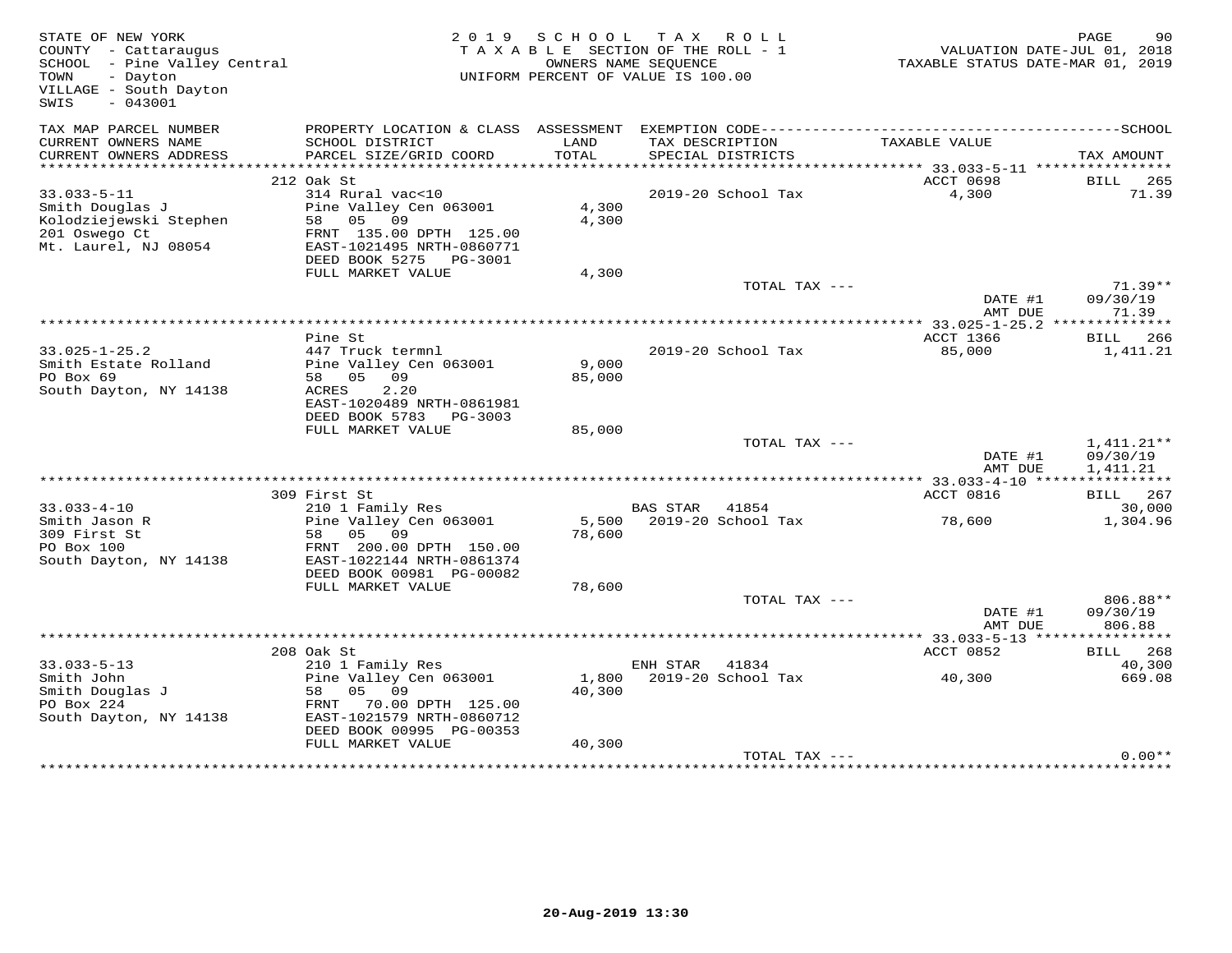| STATE OF NEW YORK<br>COUNTY - Cattaraugus<br>SCHOOL - Pine Valley Central<br>TOWN - Dayton<br>TOWN<br>- Dayton<br>VILLAGE - South Dayton<br>$-043001$<br>SWIS |                                                                                                                                                            | 2019 SCHOOL TAX ROLL<br>TAXABLE SECTION OF THE ROLL - 1<br>UNIFORM PERCENT OF VALUE IS 100.00 | OWNERS NAME SEOUENCE |                                      | TAXABLE STATUS DATE-JUL 01, 2018<br>TAXABLE STATUS DATE-MAR 01, 2019 | PAGE               | 91                   |
|---------------------------------------------------------------------------------------------------------------------------------------------------------------|------------------------------------------------------------------------------------------------------------------------------------------------------------|-----------------------------------------------------------------------------------------------|----------------------|--------------------------------------|----------------------------------------------------------------------|--------------------|----------------------|
| TAX MAP PARCEL NUMBER<br>CURRENT OWNERS NAME<br>CURRENT OWNERS ADDRESS<br>***********************                                                             | SCHOOL DISTRICT<br>PARCEL SIZE/GRID COORD                                                                                                                  | LAND<br>TOTAL                                                                                 |                      | TAX DESCRIPTION<br>SPECIAL DISTRICTS | TAXABLE VALUE                                                        | TAX AMOUNT         |                      |
|                                                                                                                                                               | 148 Oaks Rd                                                                                                                                                |                                                                                               |                      |                                      | ACCT 0887                                                            | BILL 269           |                      |
| $33.033 - 1 - 5$<br>Smith Keith H<br>Smith Robin M<br>148 Oaks Rd<br>PO Box 87<br>South Dayton, NY 14138                                                      | 270 Mfg housing<br>Pine Valley Cen 063001<br>58 05 09<br>FRNT 175.00 DPTH 260.00<br>EAST-1019351 NRTH-0861959<br>DEED BOOK 830 PG-00389                    | 38,700                                                                                        | BAS STAR 41854       |                                      |                                                                      |                    | 30,000<br>642.52     |
|                                                                                                                                                               | FULL MARKET VALUE                                                                                                                                          | 38,700                                                                                        |                      |                                      |                                                                      |                    |                      |
|                                                                                                                                                               |                                                                                                                                                            |                                                                                               |                      | TOTAL TAX ---                        | DATE #1<br>AMT DUE                                                   | 09/30/19           | 144.44**<br>144.44   |
|                                                                                                                                                               | 110 Main St                                                                                                                                                |                                                                                               |                      |                                      | ACCT 0851                                                            | BILL 270           |                      |
| $33.033 - 3 - 2$<br>Smith Lucile<br>PO Box 229<br>South Dayton, NY 14138                                                                                      | 210 1 Family Res<br>Pine Valley Cen 063001<br>58 05 09<br>FRNT 75.00 DPTH 146.00<br>EAST-1020902 NRTH-0861735                                              | 56,500                                                                                        | ENH STAR 41834       | 2,000 2019-20 School Tax             | 56,500                                                               |                    | 56,500<br>938.04     |
|                                                                                                                                                               | DEED BOOK 551<br>PG-00171                                                                                                                                  |                                                                                               |                      |                                      |                                                                      |                    |                      |
|                                                                                                                                                               | FULL MARKET VALUE                                                                                                                                          | 56,500                                                                                        |                      | TOTAL TAX ---                        |                                                                      |                    | $0.00**$             |
|                                                                                                                                                               |                                                                                                                                                            |                                                                                               |                      |                                      |                                                                      |                    |                      |
|                                                                                                                                                               | 103 Pine St                                                                                                                                                |                                                                                               |                      |                                      | ACCT 0758                                                            | BILL 271           |                      |
| $33.034 - 3 - 2$<br>Smith Ortiz Laurie A<br>103 Pine St<br>PO Box 426<br>South Dayton, NY 14138                                                               | 210 1 Family Res<br>Pine Valley Cen 063001<br>58 05 09<br>FRNT 100.00 DPTH 139.00<br>EAST-1022557 NRTH-0860189<br>DEED BOOK 14221 PG-4002                  | 67,200                                                                                        | BAS STAR 41854       | 2,600 2019-20 School Tax             | 67,200                                                               |                    | 30,000<br>1,115.69   |
|                                                                                                                                                               | FULL MARKET VALUE                                                                                                                                          | 67,200                                                                                        |                      |                                      |                                                                      |                    |                      |
|                                                                                                                                                               |                                                                                                                                                            |                                                                                               |                      | TOTAL TAX ---                        | DATE #1<br>AMT DUE                                                   | 09/30/19           | $617.61**$<br>617.61 |
|                                                                                                                                                               |                                                                                                                                                            |                                                                                               |                      |                                      |                                                                      |                    |                      |
| $33.025 - 1 - 18$<br>Smuda Jacquelyn B<br>116 Cherry St<br>South Dayton, NY 14138                                                                             | 116 Cherry St<br>210 1 Family Res<br>Pine Valley Cen 063001<br>58 05 09<br>FRNT 100.00 DPTH 150.00<br>EAST-1021452 NRTH-0862083<br>DEED BOOK 29246 PG-2001 | 81,300                                                                                        | BAS STAR 41854       | 2,600 2019-20 School Tax             | ACCT 0668<br>81,300                                                  | <b>BILL</b> 272    | 30,000<br>1,349.78   |
|                                                                                                                                                               | FULL MARKET VALUE                                                                                                                                          | 81,300                                                                                        |                      | TOTAL TAX ---                        | DATE #1<br>AMT DUE                                                   | 09/30/19<br>851.71 | 851.71**             |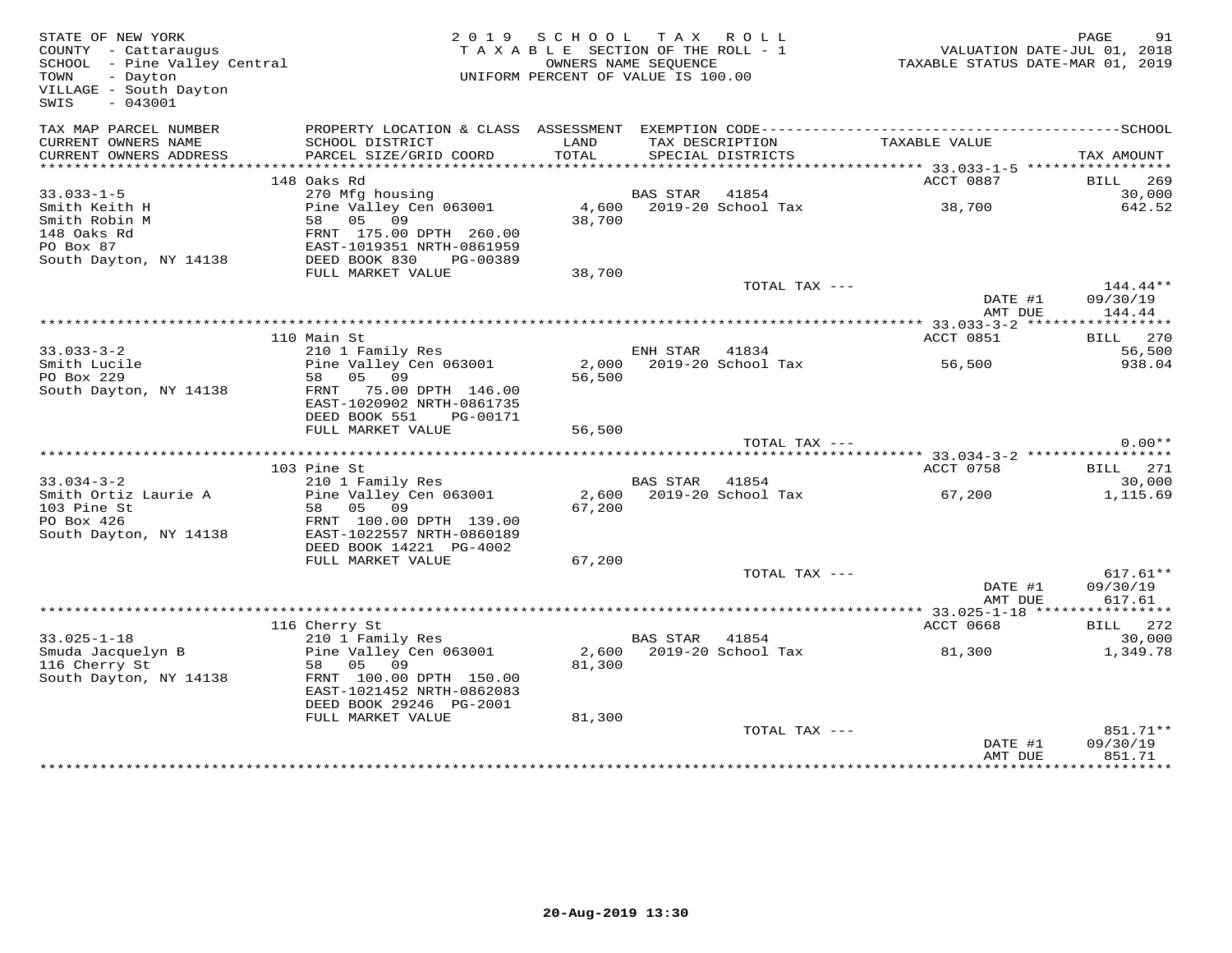| STATE OF NEW YORK<br>COUNTY - Cattaraugus<br>SCHOOL - Pine Valley Central<br>TOWN<br>- Dayton<br>VILLAGE - South Dayton<br>$-043001$<br>SWIS |                                                                                                                                                                          | 2019 SCHOOL      | TAX ROLL<br>TAXABLE SECTION OF THE ROLL - 1<br>OWNERS NAME SEQUENCE<br>UNIFORM PERCENT OF VALUE IS 100.00 | VALUATION DATE-JUL 01, 2018<br>TAXABLE STATUS DATE-MAR 01, 2019 | PAGE<br>92                     |
|----------------------------------------------------------------------------------------------------------------------------------------------|--------------------------------------------------------------------------------------------------------------------------------------------------------------------------|------------------|-----------------------------------------------------------------------------------------------------------|-----------------------------------------------------------------|--------------------------------|
| TAX MAP PARCEL NUMBER<br>CURRENT OWNERS NAME<br>CURRENT OWNERS ADDRESS<br>***********************                                            | SCHOOL DISTRICT<br>PARCEL SIZE/GRID COORD                                                                                                                                | LAND<br>TOTAL    | TAX DESCRIPTION<br>SPECIAL DISTRICTS                                                                      | TAXABLE VALUE                                                   | TAX AMOUNT                     |
|                                                                                                                                              | 112 Cherry St                                                                                                                                                            |                  |                                                                                                           | ACCT 0866                                                       | <b>BILL</b><br>273             |
| $33.025 - 1 - 23$<br>Smuda Stephen S III<br>126 Maple St<br>PO Box 411<br>South Dayton, NY 14138                                             | 312 Vac w/imprv<br>Pine Valley Cen 063001<br>05 09<br>58<br>FRNT 75.00 DPTH 150.00<br>EAST-1021557 NRTH-0862038<br>DEED BOOK 16175 PG-4001                               | 7,500<br>10,500  | 2019-20 School Tax                                                                                        | 10,500                                                          | 174.33                         |
|                                                                                                                                              | FULL MARKET VALUE                                                                                                                                                        | 10,500           |                                                                                                           |                                                                 |                                |
|                                                                                                                                              |                                                                                                                                                                          |                  | TOTAL TAX ---                                                                                             | DATE #1                                                         | $174.33**$<br>09/30/19         |
|                                                                                                                                              |                                                                                                                                                                          |                  |                                                                                                           | AMT DUE                                                         | 174.33                         |
| $33.033 - 6 - 5$                                                                                                                             | Second Ave                                                                                                                                                               |                  | 2019-20 School Tax                                                                                        | ACCT 0891<br>7,100                                              | BILL 274<br>117.88             |
| Snyder Terry L<br>Ellis Rhoda A<br>19 First St<br>PO Box 337                                                                                 | 270 Mfg housing<br>Pine Valley Cen 063001<br>58 05 09<br>FRNT 140.00 DPTH 150.00<br>EAST-1021221 NRTH-0860274                                                            | 3,500<br>7,100   |                                                                                                           |                                                                 |                                |
| South Dayton, NY 14138                                                                                                                       | DEED BOOK 13808 PG-3001<br>FULL MARKET VALUE                                                                                                                             | 7,100            |                                                                                                           |                                                                 |                                |
|                                                                                                                                              |                                                                                                                                                                          |                  | TOTAL TAX ---                                                                                             | DATE #1<br>AMT DUE                                              | 117.88**<br>09/30/19<br>117.88 |
|                                                                                                                                              |                                                                                                                                                                          |                  |                                                                                                           |                                                                 |                                |
| $33.033 - 5 - 50$<br>South Dayton Super Market<br>PO Box 254<br>South Dayton, NY 14138                                                       | Pine St & First St<br>438 Parking lot<br>Pine Valley Cen 063001<br>58 05 09<br>Parking Lot<br>FRNT 100.00 DPTH 177.93                                                    | 3,900<br>7,000   | 2019-20 School Tax                                                                                        | ACCT 0648<br>7,000                                              | BILL 275<br>116.22             |
|                                                                                                                                              | EAST-1021876 NRTH-0860645<br>DEED BOOK 00925 PG-00201                                                                                                                    |                  |                                                                                                           |                                                                 |                                |
|                                                                                                                                              | FULL MARKET VALUE                                                                                                                                                        | 7,000            | TOTAL TAX ---                                                                                             | DATE #1                                                         | $116.22**$<br>09/30/19         |
|                                                                                                                                              |                                                                                                                                                                          |                  |                                                                                                           | AMT DUE                                                         | 116.22                         |
|                                                                                                                                              | 303 Pine St                                                                                                                                                              |                  |                                                                                                           | ACCT 0842                                                       | BILL 276                       |
| $33.033 - 5 - 17$<br>South Dayton Supermarket Inc<br>PO Box 254<br>South Dayton, NY 14138                                                    | 454 Supermarket<br>Pine Valley Cen 063001<br>$58 - 05 - 09$<br>Includes 33.033-5-15<br>FRNT 160.00 DPTH 179.00<br>EAST-1021732 NRTH-0860757<br>DEED BOOK 809<br>PG-01153 | 5,600<br>387,000 | 2019-20 School Tax                                                                                        | 387,000                                                         | 6,425.17                       |
|                                                                                                                                              | FULL MARKET VALUE                                                                                                                                                        | 387,000          | TOTAL TAX ---                                                                                             |                                                                 | $6,425.17**$                   |
|                                                                                                                                              |                                                                                                                                                                          |                  |                                                                                                           | DATE #1<br>AMT DUE                                              | 09/30/19<br>6,425.17           |
|                                                                                                                                              |                                                                                                                                                                          |                  |                                                                                                           |                                                                 |                                |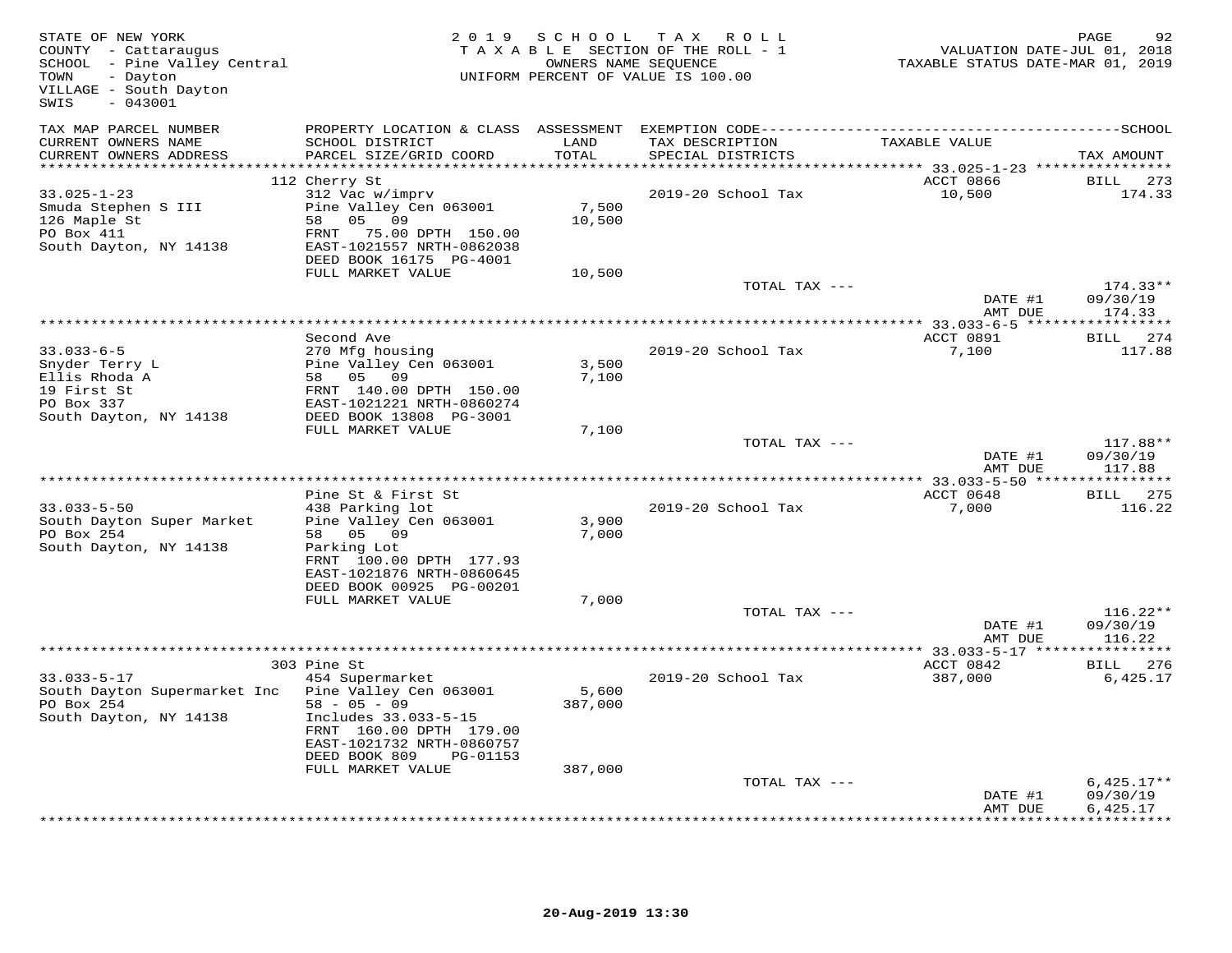| STATE OF NEW YORK<br>COUNTY - Cattaraugus<br>SCHOOL - Pine Valley Central<br>- Dayton<br>TOWN<br>VILLAGE - South Dayton<br>$-043001$<br>SWIS | 2 0 1 9                                    | S C H O O L     | T A X<br>ROLL<br>TAXABLE SECTION OF THE ROLL - 1<br>OWNERS NAME SEQUENCE<br>UNIFORM PERCENT OF VALUE IS 100.00 | VALUATION DATE-JUL 01, 2018<br>TAXABLE STATUS DATE-MAR 01, 2019 | PAGE<br>93           |
|----------------------------------------------------------------------------------------------------------------------------------------------|--------------------------------------------|-----------------|----------------------------------------------------------------------------------------------------------------|-----------------------------------------------------------------|----------------------|
| TAX MAP PARCEL NUMBER                                                                                                                        | PROPERTY LOCATION & CLASS ASSESSMENT       |                 |                                                                                                                |                                                                 |                      |
| CURRENT OWNERS NAME<br>CURRENT OWNERS ADDRESS                                                                                                | SCHOOL DISTRICT<br>PARCEL SIZE/GRID COORD  | LAND<br>TOTAL   | TAX DESCRIPTION<br>SPECIAL DISTRICTS                                                                           | TAXABLE VALUE                                                   | TAX AMOUNT           |
|                                                                                                                                              |                                            |                 |                                                                                                                |                                                                 |                      |
|                                                                                                                                              | 40 Maple St                                |                 |                                                                                                                | ACCT 0647                                                       | BILL 277             |
| $33.034 - 1 - 3$                                                                                                                             | 210 1 Family Res                           |                 | 2019-20 School Tax                                                                                             | 88,000                                                          | 1,461.02             |
| Spence William E Jr<br>40 Maple St                                                                                                           | Pine Valley Cen 063001<br>05<br>58<br>09   | 4,800<br>88,000 |                                                                                                                |                                                                 |                      |
| PO Box 207                                                                                                                                   | FRNT 140.00 DPTH 150.00                    |                 |                                                                                                                |                                                                 |                      |
| South Dayton, NY 14138                                                                                                                       | EAST-1022480 NRTH-0860950                  |                 |                                                                                                                |                                                                 |                      |
|                                                                                                                                              | DEED BOOK 23983 PG-8001                    |                 |                                                                                                                |                                                                 |                      |
|                                                                                                                                              | FULL MARKET VALUE                          | 88,000          |                                                                                                                |                                                                 |                      |
|                                                                                                                                              |                                            |                 | TOTAL TAX ---                                                                                                  |                                                                 | $1,461.02**$         |
|                                                                                                                                              |                                            |                 |                                                                                                                | DATE #1<br>AMT DUE                                              | 09/30/19<br>1,461.02 |
|                                                                                                                                              |                                            |                 |                                                                                                                |                                                                 |                      |
|                                                                                                                                              | 52 Maple St                                |                 |                                                                                                                | ACCT 0639                                                       | 278<br>BILL          |
| $33.034 - 1 - 8$                                                                                                                             | 270 Mfg housing                            |                 | 2019-20 School Tax                                                                                             | 24,800                                                          | 411.74               |
| Spencer Dustin                                                                                                                               | Pine Valley Cen 063001                     | 2,300           |                                                                                                                |                                                                 |                      |
| 52 Maple St<br>South Dayton, NY 14138                                                                                                        | 58 05 09<br>FRNT 90.00 DPTH 150.00         | 24,800          |                                                                                                                |                                                                 |                      |
|                                                                                                                                              | EAST-1022213 NRTH-0861138                  |                 |                                                                                                                |                                                                 |                      |
|                                                                                                                                              | DEED BOOK 29907 PG-4001                    |                 |                                                                                                                |                                                                 |                      |
|                                                                                                                                              | FULL MARKET VALUE                          | 24,800          |                                                                                                                |                                                                 |                      |
|                                                                                                                                              |                                            |                 | TOTAL TAX ---                                                                                                  |                                                                 | 411.74**             |
|                                                                                                                                              |                                            |                 |                                                                                                                | DATE #1<br>AMT DUE                                              | 09/30/19<br>411.74   |
|                                                                                                                                              |                                            |                 |                                                                                                                |                                                                 |                      |
| $33.033 - 5 - 30$                                                                                                                            | 11 Park St<br>482 Det row bldg             |                 | 2019-20 School Tax                                                                                             | ACCT 0715<br>40,000                                             | BILL 279<br>664.10   |
| Sterling Misty                                                                                                                               | Pine Valley Cen 063001                     | 3,000           |                                                                                                                |                                                                 |                      |
| Sterling Michelle                                                                                                                            | 58<br>05 09                                | 40,000          |                                                                                                                |                                                                 |                      |
| 421 Route 322 Apt 2                                                                                                                          | 42.50 DPTH 91.00<br>FRNT                   |                 |                                                                                                                |                                                                 |                      |
| South Dayton, NY 14138                                                                                                                       | EAST-1022347 NRTH-0860700                  |                 |                                                                                                                |                                                                 |                      |
|                                                                                                                                              | DEED BOOK 20190 PG-4466                    |                 |                                                                                                                |                                                                 |                      |
| PRIOR OWNER ON 3/01/2019<br>Macakanja Paul                                                                                                   | FULL MARKET VALUE                          | 40,000          |                                                                                                                |                                                                 |                      |
|                                                                                                                                              |                                            |                 | TOTAL TAX ---                                                                                                  |                                                                 | 664.10**             |
|                                                                                                                                              |                                            |                 |                                                                                                                | DATE #1                                                         | 09/30/19             |
|                                                                                                                                              |                                            |                 |                                                                                                                | AMT DUE                                                         | 664.10               |
|                                                                                                                                              |                                            |                 |                                                                                                                | ********** 33.034-3-19 *****************                        |                      |
| $33.034 - 3 - 19$                                                                                                                            | 57 Pine St                                 |                 | ENH STAR<br>41834                                                                                              | ACCT 0863                                                       | BILL 280<br>37,000   |
| Sticek Kenneth                                                                                                                               | 210 1 Family Res<br>Pine Valley Cen 063001 | 4,000           | 2019-20 School Tax                                                                                             | 37,000                                                          | 614.29               |
| 57 Pine St                                                                                                                                   | 05<br>58<br>09                             | 37,000          |                                                                                                                |                                                                 |                      |
| PO Box 103                                                                                                                                   | 90.00 DPTH 302.00<br>FRNT                  |                 |                                                                                                                |                                                                 |                      |
| South Dayton, NY 14138                                                                                                                       | EAST-1022968 NRTH-0859808                  |                 |                                                                                                                |                                                                 |                      |
|                                                                                                                                              | DEED BOOK 799<br>PG-00547                  |                 |                                                                                                                |                                                                 |                      |
|                                                                                                                                              | FULL MARKET VALUE                          | 37,000          | TOTAL TAX ---                                                                                                  |                                                                 | $0.00**$             |
|                                                                                                                                              |                                            |                 |                                                                                                                |                                                                 |                      |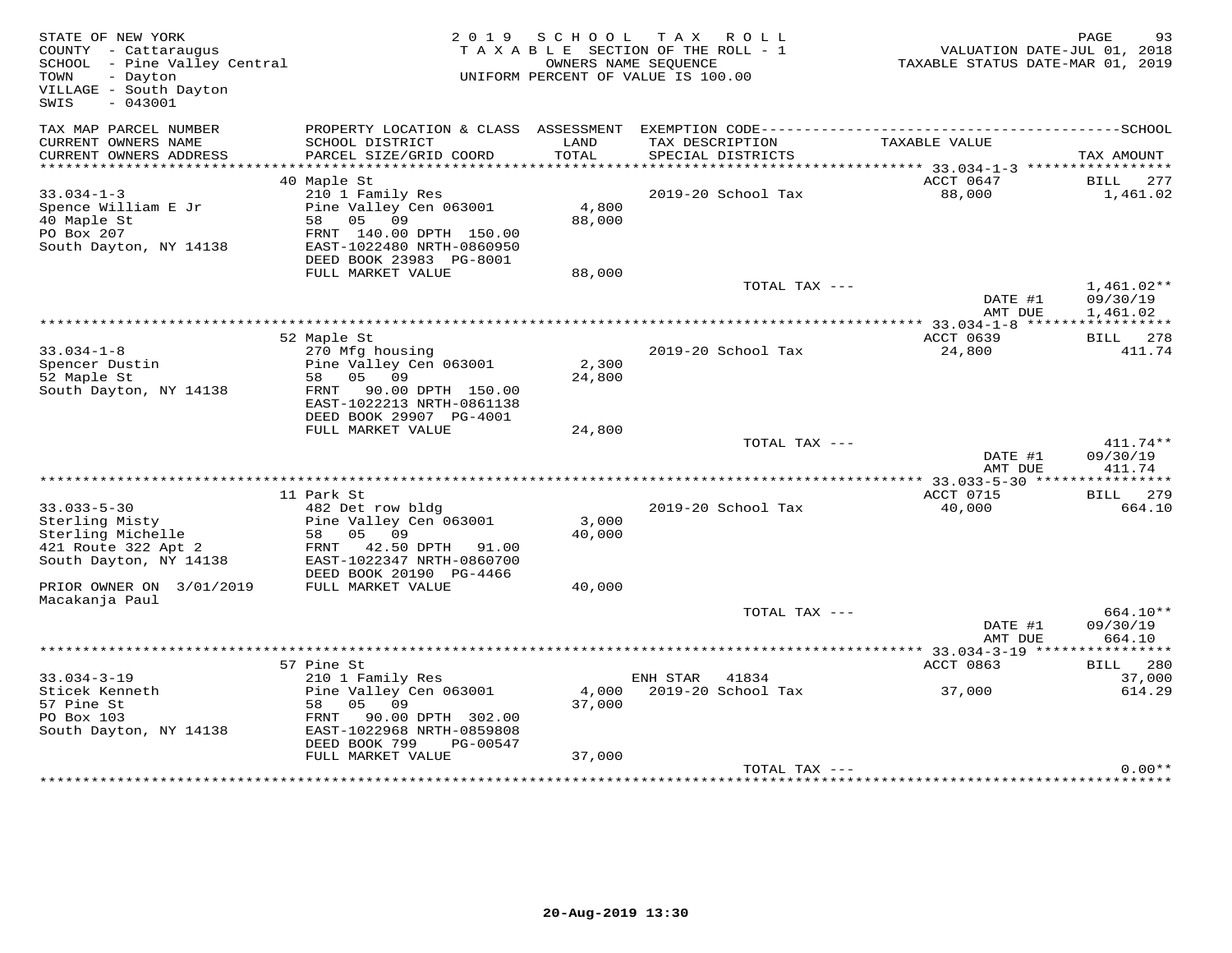| STATE OF NEW YORK<br>COUNTY - Cattaraugus<br>SCHOOL - Pine Valley Central<br>- Dayton<br>TOWN<br>VILLAGE - South Dayton<br>SWIS<br>$-043001$ |                                                                                                                                            | 2019 SCHOOL<br>TAXABLE SECTION OF THE ROLL - 1<br>UNIFORM PERCENT OF VALUE IS 100.00 | TAX ROLL<br>OWNERS NAME SEQUENCE |                                      | VALUATION DATE-JUL 01, 2018<br>TAXABLE STATUS DATE-MAR 01, 2019 | PAGE<br>94                           |
|----------------------------------------------------------------------------------------------------------------------------------------------|--------------------------------------------------------------------------------------------------------------------------------------------|--------------------------------------------------------------------------------------|----------------------------------|--------------------------------------|-----------------------------------------------------------------|--------------------------------------|
| TAX MAP PARCEL NUMBER<br>CURRENT OWNERS NAME<br>CURRENT OWNERS ADDRESS                                                                       | SCHOOL DISTRICT<br>PARCEL SIZE/GRID COORD                                                                                                  | LAND<br>TOTAL                                                                        |                                  | TAX DESCRIPTION<br>SPECIAL DISTRICTS | TAXABLE VALUE                                                   | TAX AMOUNT                           |
|                                                                                                                                              |                                                                                                                                            |                                                                                      |                                  |                                      |                                                                 |                                      |
|                                                                                                                                              | 13 Third St                                                                                                                                |                                                                                      |                                  |                                      | ACCT 0886                                                       | BILL 281                             |
| $33.025 - 1 - 11$<br>Stockman Timmie J<br>Stockman Troy J<br>13 Third St<br>South Dayton, NY 14138                                           | 210 1 Family Res<br>Pine Valley Cen 063001<br>58 05 09<br>1.20<br>ACRES<br>EAST-1021397 NRTH-0862504                                       | 7,600<br>84,000                                                                      | ENH STAR                         | 41834<br>2019-20 School Tax          | 84,000                                                          | 68,700<br>1,394.61                   |
|                                                                                                                                              | DEED BOOK 30953 PG-6001                                                                                                                    |                                                                                      |                                  |                                      |                                                                 |                                      |
|                                                                                                                                              | FULL MARKET VALUE                                                                                                                          | 84,000                                                                               |                                  | TOTAL TAX ---                        | DATE #1                                                         | $279.61**$<br>09/30/19               |
|                                                                                                                                              |                                                                                                                                            |                                                                                      |                                  |                                      | AMT DUE                                                         | 279.61                               |
|                                                                                                                                              |                                                                                                                                            |                                                                                      |                                  |                                      | ************* 33.033-4-22 *****************                     |                                      |
| $33.033 - 4 - 22$                                                                                                                            | 126 Maple St<br>210 1 Family Res                                                                                                           |                                                                                      |                                  | 2019-20 School Tax                   | ACCT 5027<br>88,000                                             | BILL 282<br>1,461.02                 |
| Stoltenberg Family Trust I Pine Valley Cen 063001<br>Steven Paul Stoltenberg Truste 58 05 09<br>12233 Route 322<br>South Dayton, NY 14138    | FRNT 150.00 DPTH 150.00<br>EAST-1021631 NRTH-0861555<br>DEED BOOK 28699 PG-8001                                                            | 4,900<br>88,000                                                                      |                                  |                                      |                                                                 |                                      |
|                                                                                                                                              | FULL MARKET VALUE                                                                                                                          | 88,000                                                                               |                                  |                                      |                                                                 |                                      |
|                                                                                                                                              |                                                                                                                                            |                                                                                      |                                  | TOTAL TAX ---                        | DATE #1<br>AMT DUE                                              | $1,461.02**$<br>09/30/19<br>1,461.02 |
|                                                                                                                                              |                                                                                                                                            |                                                                                      |                                  |                                      |                                                                 |                                      |
|                                                                                                                                              | 74 First Ave                                                                                                                               |                                                                                      |                                  |                                      | ACCT 0672                                                       | BILL 283                             |
| $33.033 - 6 - 42$<br>Strickland Jessie D<br>Strickland Karen A<br>PO Box 58                                                                  | 210 1 Family Res<br>Pine Valley Cen 063001<br>58 05 09<br>FRNT 110.00 DPTH 250.46                                                          | 4,800<br>61,000                                                                      | ENH STAR 41834                   | 2019-20 School Tax                   | 61,000                                                          | 61,000<br>1,012.75                   |
| South Dayton, NY 14138                                                                                                                       | BANK<br>017<br>EAST-1021766 NRTH-0859780<br>DEED BOOK 795<br>PG-01061<br>FULL MARKET VALUE                                                 | 61,000                                                                               |                                  |                                      |                                                                 |                                      |
|                                                                                                                                              |                                                                                                                                            |                                                                                      |                                  | TOTAL TAX ---                        |                                                                 | $0.00**$                             |
|                                                                                                                                              |                                                                                                                                            |                                                                                      |                                  |                                      |                                                                 |                                      |
| $33.033 - 5 - 31$                                                                                                                            | 9 Park St                                                                                                                                  |                                                                                      |                                  | 2019-20 School Tax                   | ACCT 0897                                                       | BILL 284<br>358.61                   |
| Sunnyvale Properties LLC<br>PO Box 193<br>South Dayton, NY 14138                                                                             | 482 Det row bldg<br>Pine Valley Cen 063001<br>58 05 09<br>25.00 DPTH 91.00<br>FRNT<br>EAST-1022319 NRTH-0860661<br>DEED BOOK 22927 PG-5001 | 2,000<br>21,600                                                                      |                                  |                                      | 21,600                                                          |                                      |
|                                                                                                                                              | FULL MARKET VALUE                                                                                                                          | 21,600                                                                               |                                  |                                      |                                                                 |                                      |
|                                                                                                                                              |                                                                                                                                            |                                                                                      |                                  | TOTAL TAX ---                        | DATE #1<br>AMT DUE                                              | 358.61**<br>09/30/19<br>358.61       |
|                                                                                                                                              |                                                                                                                                            |                                                                                      |                                  |                                      |                                                                 | ********                             |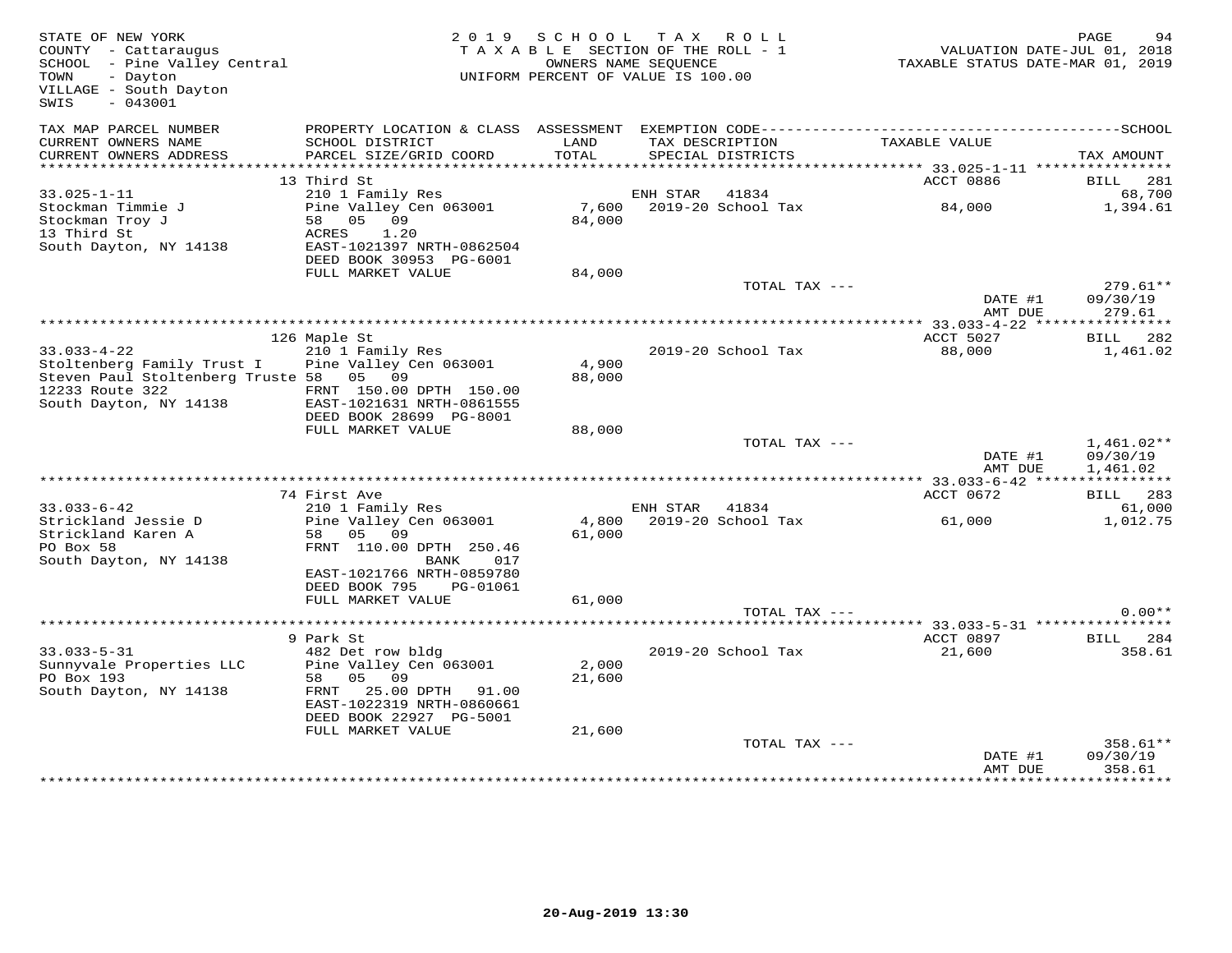| STATE OF NEW YORK<br>COUNTY - Cattaraugus<br>SCHOOL - Pine Valley Central<br>- Dayton<br>TOWN<br>VILLAGE - South Dayton<br>$-043001$<br>SWIS |                                                                                  | 2019 SCHOOL   | TAX ROLL<br>TAXABLE SECTION OF THE ROLL - 1<br>OWNERS NAME SEQUENCE<br>UNIFORM PERCENT OF VALUE IS 100.00 | TAXABLE STATUS DATE-MAR 01, 2019 | PAGE<br>95<br>VALUATION DATE-JUL 01, 2018 |
|----------------------------------------------------------------------------------------------------------------------------------------------|----------------------------------------------------------------------------------|---------------|-----------------------------------------------------------------------------------------------------------|----------------------------------|-------------------------------------------|
| TAX MAP PARCEL NUMBER                                                                                                                        |                                                                                  |               |                                                                                                           |                                  |                                           |
| CURRENT OWNERS NAME<br>CURRENT OWNERS ADDRESS                                                                                                | SCHOOL DISTRICT<br>PARCEL SIZE/GRID COORD                                        | LAND<br>TOTAL | TAX DESCRIPTION<br>SPECIAL DISTRICTS                                                                      | TAXABLE VALUE                    | TAX AMOUNT                                |
|                                                                                                                                              | 15 Park St                                                                       |               |                                                                                                           | ACCT 0736                        | BILL<br>285                               |
| $33.033 - 5 - 28$                                                                                                                            | 421 Restaurant                                                                   |               | 2019-20 School Tax                                                                                        | 30,000                           | 498.07                                    |
| Sunnyvale Properties, LLC                                                                                                                    | Pine Valley Cen 063001                                                           | 3,000         |                                                                                                           |                                  |                                           |
| PO Box 193                                                                                                                                   | 05<br>09<br>58                                                                   | 30,000        |                                                                                                           |                                  |                                           |
| South Dayton, NY 14138                                                                                                                       | FRNT<br>58.00 DPTH 91.00<br>EAST-1022376 NRTH-0860742<br>DEED BOOK 27886 PG-6001 |               |                                                                                                           |                                  |                                           |
|                                                                                                                                              | FULL MARKET VALUE                                                                | 30,000        |                                                                                                           |                                  |                                           |
|                                                                                                                                              |                                                                                  |               | TOTAL TAX ---                                                                                             |                                  | 498.07**                                  |
|                                                                                                                                              |                                                                                  |               |                                                                                                           | DATE #1<br>AMT DUE               | 09/30/19<br>498.07                        |
|                                                                                                                                              |                                                                                  |               |                                                                                                           |                                  |                                           |
|                                                                                                                                              | 67 First Ave                                                                     |               |                                                                                                           | ACCT 0791                        | BILL 286                                  |
| $33.033 - 6 - 34$                                                                                                                            | 210 1 Family Res                                                                 |               | 2019-20 School Tax                                                                                        | 37,800                           | 627.57                                    |
| Swank Katarina S                                                                                                                             | Pine Valley Cen 063001                                                           | 1,300         |                                                                                                           |                                  |                                           |
| 67 Frist Ave<br>South Dayton, NY 14138                                                                                                       | 58 05 09<br>50.00 DPTH 149.00<br>FRNT                                            | 37,800        |                                                                                                           |                                  |                                           |
|                                                                                                                                              | EAST-1021469 NRTH-0859776                                                        |               |                                                                                                           |                                  |                                           |
|                                                                                                                                              | DEED BOOK 24485 PG-2                                                             |               |                                                                                                           |                                  |                                           |
|                                                                                                                                              | FULL MARKET VALUE                                                                | 37,800        |                                                                                                           |                                  |                                           |
|                                                                                                                                              |                                                                                  |               | TOTAL TAX ---                                                                                             | DATE #1                          | $627.57**$<br>09/30/19                    |
|                                                                                                                                              |                                                                                  |               |                                                                                                           | AMT DUE                          | 627.57                                    |
|                                                                                                                                              |                                                                                  |               |                                                                                                           |                                  |                                           |
| $33.025 - 1 - 2.2$                                                                                                                           | 191 Main St<br>210 1 Family Res                                                  |               | BAS STAR<br>41854                                                                                         | ACCT 1176                        | BILL 287<br>30,000                        |
| Swanson Kevin R                                                                                                                              | Pine Valley Cen 063001                                                           | 11,700        | 2019-20 School Tax                                                                                        | 78,000                           | 1,294.99                                  |
| Swanson Kellie                                                                                                                               | 58 05 09                                                                         | 78,000        |                                                                                                           |                                  |                                           |
| 191 Main St                                                                                                                                  | Inc $33.002 - 1 - 26$ (1A)                                                       |               |                                                                                                           |                                  |                                           |
| South Dayton, NY 14138                                                                                                                       | ACRES<br>2.85 BANK<br>017                                                        |               |                                                                                                           |                                  |                                           |
|                                                                                                                                              | EAST-1021447 NRTH-0863636<br>DEED BOOK 884<br>PG-01141                           |               |                                                                                                           |                                  |                                           |
|                                                                                                                                              | FULL MARKET VALUE                                                                | 78,000        |                                                                                                           |                                  |                                           |
|                                                                                                                                              |                                                                                  |               | TOTAL TAX ---                                                                                             |                                  | 796.92**                                  |
|                                                                                                                                              |                                                                                  |               |                                                                                                           | DATE #1                          | 09/30/19                                  |
|                                                                                                                                              |                                                                                  |               |                                                                                                           | AMT DUE                          | 796.92                                    |
|                                                                                                                                              | 12 Third St                                                                      |               |                                                                                                           | ACCT 0673                        | BILL 288                                  |
| $33.025 - 1 - 16$                                                                                                                            | 210 1 Family Res                                                                 |               | BAS STAR<br>41854                                                                                         |                                  | 30,000                                    |
| Szymanski Deborah S                                                                                                                          | Pine Valley Cen 063001                                                           | 2,000         | 2019-20 School Tax                                                                                        | 66,100                           | 1,097.43                                  |
| PO Box 30                                                                                                                                    | 58<br>05 09                                                                      | 66,100        |                                                                                                           |                                  |                                           |
| South Dayton, NY 14138                                                                                                                       | FRNT 75.00 DPTH 150.00<br>EAST-1021572 NRTH-0862257                              |               |                                                                                                           |                                  |                                           |
|                                                                                                                                              | DEED BOOK 894<br>PG-00938                                                        |               |                                                                                                           |                                  |                                           |
|                                                                                                                                              | FULL MARKET VALUE                                                                | 66,100        |                                                                                                           |                                  |                                           |
|                                                                                                                                              |                                                                                  |               | TOTAL TAX ---                                                                                             |                                  | $599.35**$                                |
|                                                                                                                                              |                                                                                  |               |                                                                                                           | DATE #1<br>AMT DUE               | 09/30/19<br>599.35                        |
|                                                                                                                                              |                                                                                  |               |                                                                                                           |                                  |                                           |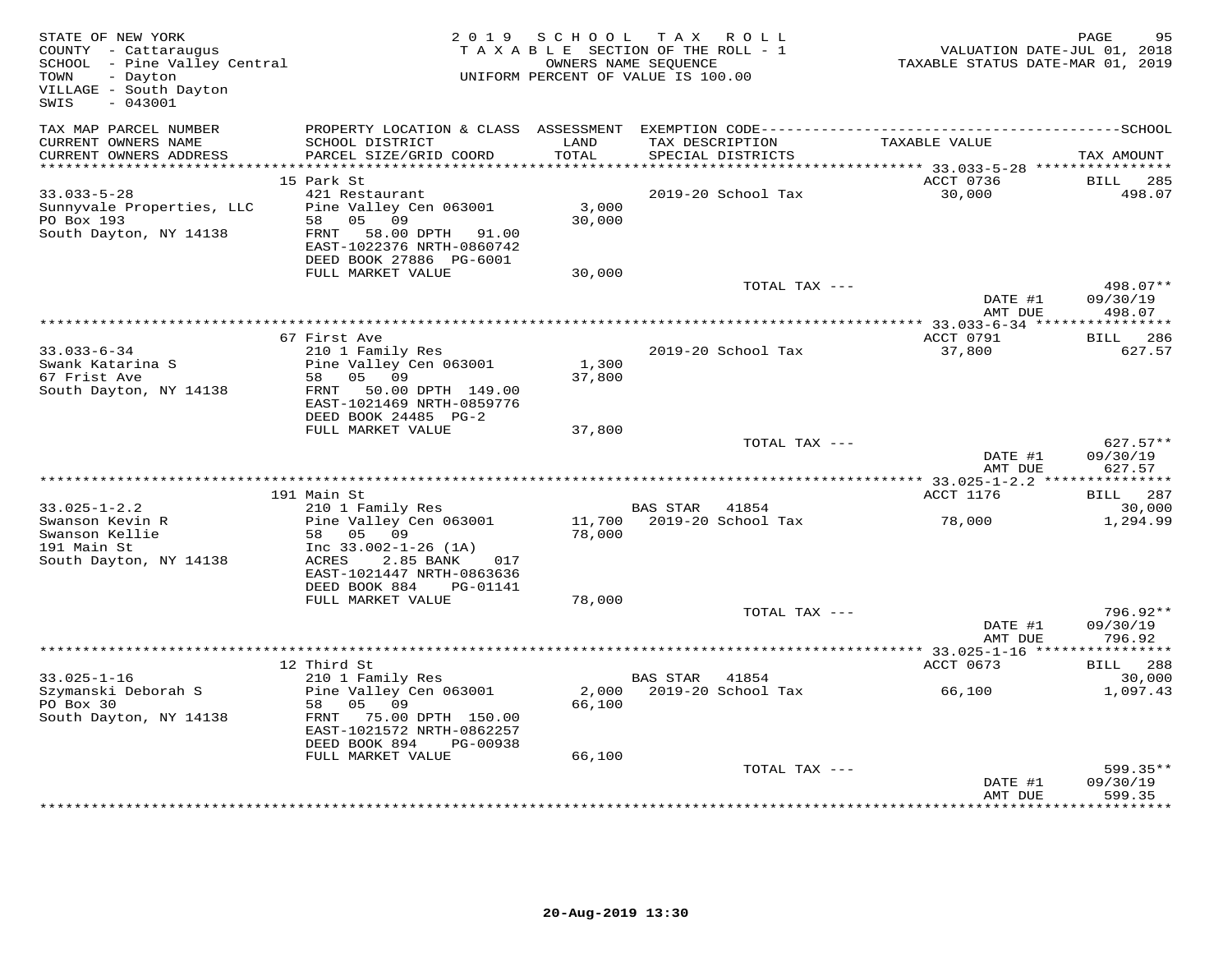| STATE OF NEW YORK<br>COUNTY - Cattaraugus<br>SCHOOL - Pine Valley Central<br>- Dayton<br>TOWN<br>VILLAGE - South Dayton<br>SWIS<br>$-043001$ |                                                                                                        | 2019 SCHOOL      | T A X<br>R O L L<br>TAXABLE SECTION OF THE ROLL - 1<br>OWNERS NAME SEQUENCE<br>UNIFORM PERCENT OF VALUE IS 100.00 | VALUATION DATE-JUL 01, 2018<br>TAXABLE STATUS DATE-MAR 01, 2019 | PAGE<br>96                      |
|----------------------------------------------------------------------------------------------------------------------------------------------|--------------------------------------------------------------------------------------------------------|------------------|-------------------------------------------------------------------------------------------------------------------|-----------------------------------------------------------------|---------------------------------|
| TAX MAP PARCEL NUMBER<br>CURRENT OWNERS NAME                                                                                                 | PROPERTY LOCATION & CLASS ASSESSMENT<br>SCHOOL DISTRICT                                                | LAND             | TAX DESCRIPTION                                                                                                   | TAXABLE VALUE                                                   |                                 |
| CURRENT OWNERS ADDRESS                                                                                                                       | PARCEL SIZE/GRID COORD                                                                                 | TOTAL            | SPECIAL DISTRICTS                                                                                                 | ********** 33.025-1-19 ***********                              | TAX AMOUNT                      |
| $33.025 - 1 - 19$<br>Szymanski Derek<br>PO Box 141                                                                                           | 111 Prospect St<br>210 1 Family Res<br>Pine Valley Cen 063001<br>58<br>05<br>09                        | 2,000<br>50,000  | 2019-20 School Tax                                                                                                | ACCT 0844<br>50,000                                             | 289<br>BILL<br>830.12           |
| South Dayton, NY 14138                                                                                                                       | FRNT<br>75.00 DPTH 150.00<br>EAST-1021642 NRTH-0862161<br>DEED BOOK 28265 PG-4001<br>FULL MARKET VALUE | 50,000           |                                                                                                                   |                                                                 |                                 |
|                                                                                                                                              |                                                                                                        |                  | TOTAL TAX ---                                                                                                     | DATE #1                                                         | 830.12**<br>09/30/19            |
|                                                                                                                                              |                                                                                                        |                  |                                                                                                                   | AMT DUE                                                         | 830.12                          |
|                                                                                                                                              | Oaks Rd                                                                                                |                  |                                                                                                                   | ACCT 1254                                                       | 290<br>BILL                     |
| $33.033 - 1 - 3.4$                                                                                                                           | 105 Vac farmland                                                                                       |                  | AG DIST<br>41720                                                                                                  |                                                                 | 3,432                           |
| T & M Dye Family Trust I<br>King, Rebecca & Jennifer Jo Dy 58-05-09<br>7 Allegany Rd                                                         | Pine Valley Cen 063001<br>ACRES<br>4.25                                                                | 6,400<br>6,400   | 2019-20 School Tax                                                                                                | 2,968                                                           | 49.28                           |
| South Dayton, NY 14138                                                                                                                       | EAST-1019474 NRTH-0861039<br>DEED BOOK 30518 PG-9001                                                   |                  |                                                                                                                   |                                                                 |                                 |
| MAY BE SUBJECT TO PAYMENT<br>UNDER AGDIST LAW TIL 2023                                                                                       | FULL MARKET VALUE                                                                                      | 6,400            |                                                                                                                   |                                                                 |                                 |
|                                                                                                                                              |                                                                                                        |                  | TOTAL TAX ---                                                                                                     | DATE #1<br>AMT DUE                                              | 49.28**<br>09/30/19<br>49.28    |
| ***************************                                                                                                                  | 7 Oaks Rd                                                                                              |                  |                                                                                                                   | *********** 33.041-1-1.1 ****************                       | 291                             |
| $33.041 - 1 - 1.1$                                                                                                                           | 312 Vac w/imprv                                                                                        |                  | AG DIST<br>41720                                                                                                  | ACCT 0707                                                       | BILL<br>851                     |
| T & M Dye Family Trust I<br>King, Rebecca & Jennifer Jo Dy 57/58 05 09<br>7 Allegany Rd                                                      | Pine Valley Cen 063001<br>$L/p$ 919-115                                                                | 35,000<br>36,000 | 2019-20 School Tax                                                                                                | 35,149                                                          | 583.56                          |
| South Dayton, NY 14138<br>MAY BE SUBJECT TO PAYMENT                                                                                          | ACRES<br>56.50<br>EAST-1020286 NRTH-0859167<br>DEED BOOK 30518 PG-9001                                 |                  |                                                                                                                   |                                                                 |                                 |
| UNDER AGDIST LAW TIL 2023                                                                                                                    | FULL MARKET VALUE                                                                                      | 36,000           |                                                                                                                   |                                                                 |                                 |
|                                                                                                                                              |                                                                                                        |                  | TOTAL TAX ---                                                                                                     | DATE #1<br>AMT DUE                                              | 583.56**<br>09/30/19<br>583.56  |
| ***********************                                                                                                                      |                                                                                                        |                  |                                                                                                                   | ** $33.041 - 1 - 1.2$ ***************                           |                                 |
|                                                                                                                                              | 7 Allegany Rd                                                                                          |                  |                                                                                                                   | ACCT 0993                                                       | 292<br><b>BILL</b>              |
| $33.041 - 1 - 1.2$<br>T & M Dye Family Trust I<br>King, Rebecca & Jennifer Jo Dy 58<br>7 Allegany Rd<br>South Dayton, NY 14138               | 210 1 Family Res<br>Pine Valley Cen 063001<br>05 09<br>ACRES<br>1.31<br>EAST-1020133 NRTH-0858806      | 7,900<br>62,800  | <b>BAS STAR</b><br>41854<br>2019-20 School Tax                                                                    | 62,800                                                          | 30,000<br>1,042.64              |
|                                                                                                                                              | DEED BOOK 788<br>PG-00372                                                                              |                  |                                                                                                                   |                                                                 |                                 |
|                                                                                                                                              | FULL MARKET VALUE                                                                                      | 62,800           | TOTAL TAX ---                                                                                                     |                                                                 | 544.56**                        |
|                                                                                                                                              |                                                                                                        |                  |                                                                                                                   | DATE #1<br>AMT DUE                                              | 09/30/19<br>544.56<br>********* |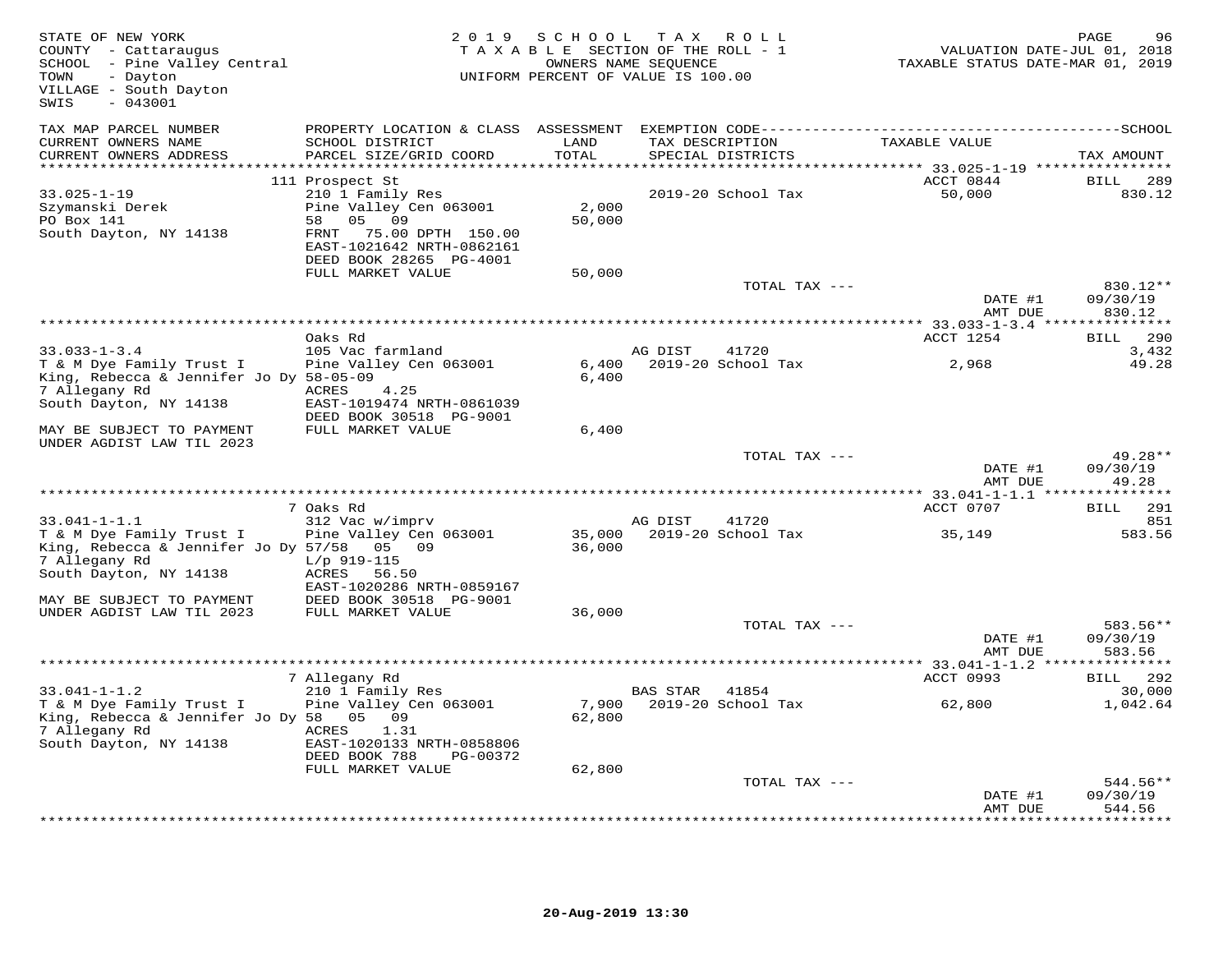| STATE OF NEW YORK<br>COUNTY - Cattaraugus<br>SCHOOL - Pine Valley Central<br>- Dayton<br>TOWN<br>VILLAGE - South Dayton<br>$-043001$<br>SWIS |                                                                                                                                 | 2019 SCHOOL<br>TAXABLE SECTION OF THE ROLL - 1<br>UNIFORM PERCENT OF VALUE IS 100.00 | OWNERS NAME SEOUENCE | TAX ROLL                             | VALUATION DATE-JUL 01, 2018<br>TAXABLE STATUS DATE-MAR 01, 2019 | PAGE<br>97                       |
|----------------------------------------------------------------------------------------------------------------------------------------------|---------------------------------------------------------------------------------------------------------------------------------|--------------------------------------------------------------------------------------|----------------------|--------------------------------------|-----------------------------------------------------------------|----------------------------------|
| TAX MAP PARCEL NUMBER<br>CURRENT OWNERS NAME<br>CURRENT OWNERS ADDRESS                                                                       | SCHOOL DISTRICT<br>PARCEL SIZE/GRID COORD                                                                                       | LAND<br>TOTAL                                                                        |                      | TAX DESCRIPTION<br>SPECIAL DISTRICTS | TAXABLE VALUE                                                   | TAX AMOUNT                       |
| ***********************                                                                                                                      |                                                                                                                                 |                                                                                      |                      |                                      |                                                                 |                                  |
|                                                                                                                                              | Mill St                                                                                                                         |                                                                                      |                      |                                      | ACCT 1206                                                       | BILL 293                         |
| $33.041 - 1 - 1.4$                                                                                                                           | 105 Vac farmland                                                                                                                |                                                                                      | AG DIST              | 41720                                |                                                                 | 2,182                            |
| T & M Dye Family Trust I<br>King, Rebecca & Jennifer Jo Dy 57 05 09<br>7 Allegany Rd<br>South Dayton, NY 14138                               | Pine Valley Cen 063001<br>3.65<br>ACRES<br>EAST-1022494 NRTH-0858542                                                            | 3,700                                                                                |                      | 3,700 2019-20 School Tax             | 1,518                                                           | 25.20                            |
| MAY BE SUBJECT TO PAYMENT<br>UNDER AGDIST LAW TIL 2023                                                                                       | DEED BOOK 30518 PG-9001<br>FULL MARKET VALUE                                                                                    | 3,700                                                                                |                      |                                      |                                                                 |                                  |
|                                                                                                                                              |                                                                                                                                 |                                                                                      |                      | TOTAL TAX ---                        | DATE #1<br>AMT DUE                                              | $25.20**$<br>09/30/19<br>25.20   |
|                                                                                                                                              |                                                                                                                                 |                                                                                      |                      |                                      |                                                                 |                                  |
|                                                                                                                                              | 46 Maple St                                                                                                                     |                                                                                      |                      |                                      | ACCT 0879                                                       | BILL 294                         |
| $33.034 - 1 - 6$                                                                                                                             | 210 1 Family Res                                                                                                                |                                                                                      | ENH STAR             | 41834                                |                                                                 | 55,600                           |
| Tabak Gerd W<br>Tabak Kathy A                                                                                                                | Pine Valley Cen 063001<br>58 05 09                                                                                              | 3,000<br>55,600                                                                      |                      | 2019-20 School Tax                   | 55,600                                                          | 923.10                           |
| PO Box 66<br>South Dayton, NY 14138                                                                                                          | FRNT 100.00 DPTH 150.00<br>EAST-1022321 NRTH-0861063<br>DEED BOOK 762<br>PG-00366<br>FULL MARKET VALUE                          |                                                                                      |                      |                                      |                                                                 |                                  |
|                                                                                                                                              |                                                                                                                                 | 55,600                                                                               |                      | TOTAL TAX ---                        |                                                                 | $0.00**$                         |
|                                                                                                                                              |                                                                                                                                 |                                                                                      |                      |                                      |                                                                 |                                  |
|                                                                                                                                              | 48 Maple St                                                                                                                     |                                                                                      |                      |                                      | ACCT 1299                                                       | 295<br>BILL                      |
| $33.034 - 1 - 7$                                                                                                                             | 210 1 Family Res                                                                                                                |                                                                                      | <b>BAS STAR</b>      | 41854                                |                                                                 | 30,000                           |
| Tabak Heath G                                                                                                                                | Pine Valley Cen 063001                                                                                                          | 1,600                                                                                |                      | 2019-20 School Tax                   | 40,700                                                          | 675.72                           |
| PO Box 431<br>South Dayton, NY 14138                                                                                                         | 58 05 09<br>FRNT 60.00 DPTH 150.00<br>EAST-1022275 NRTH-0861094<br>DEED BOOK 00992 PG-00539                                     | 40,700                                                                               |                      |                                      |                                                                 |                                  |
|                                                                                                                                              | FULL MARKET VALUE                                                                                                               | 40,700                                                                               |                      |                                      |                                                                 |                                  |
|                                                                                                                                              |                                                                                                                                 |                                                                                      |                      | TOTAL TAX ---                        | DATE #1<br>AMT DUE                                              | $177.65**$<br>09/30/19<br>177.65 |
|                                                                                                                                              |                                                                                                                                 |                                                                                      |                      |                                      |                                                                 |                                  |
|                                                                                                                                              | 312 Pine St                                                                                                                     |                                                                                      |                      |                                      | ACCT 0900                                                       | BILL 296                         |
| $33.033 - 4 - 29$                                                                                                                            | 210 1 Family Res                                                                                                                |                                                                                      | ENH STAR             | 41834                                |                                                                 | 68,700                           |
| Tiller Ella M Life Us<br>Sawyer Roberta May<br>PO Box 65<br>South Dayton, NY 14138                                                           | Pine Valley Cen 063001<br>05<br>09<br>58<br>FRNT<br>62.50 DPTH 150.00<br>EAST-1021697 NRTH-0861058<br>DEED BOOK 1426<br>PG-7001 | 3,300<br>72,000                                                                      |                      | 2019-20 School Tax                   | 72,000                                                          | 1,195.38                         |
|                                                                                                                                              | FULL MARKET VALUE                                                                                                               | 72,000                                                                               |                      |                                      |                                                                 |                                  |
|                                                                                                                                              |                                                                                                                                 |                                                                                      |                      | TOTAL TAX ---                        | DATE #1<br>AMT DUE                                              | 80.38**<br>09/30/19<br>80.38     |
|                                                                                                                                              |                                                                                                                                 |                                                                                      |                      |                                      |                                                                 |                                  |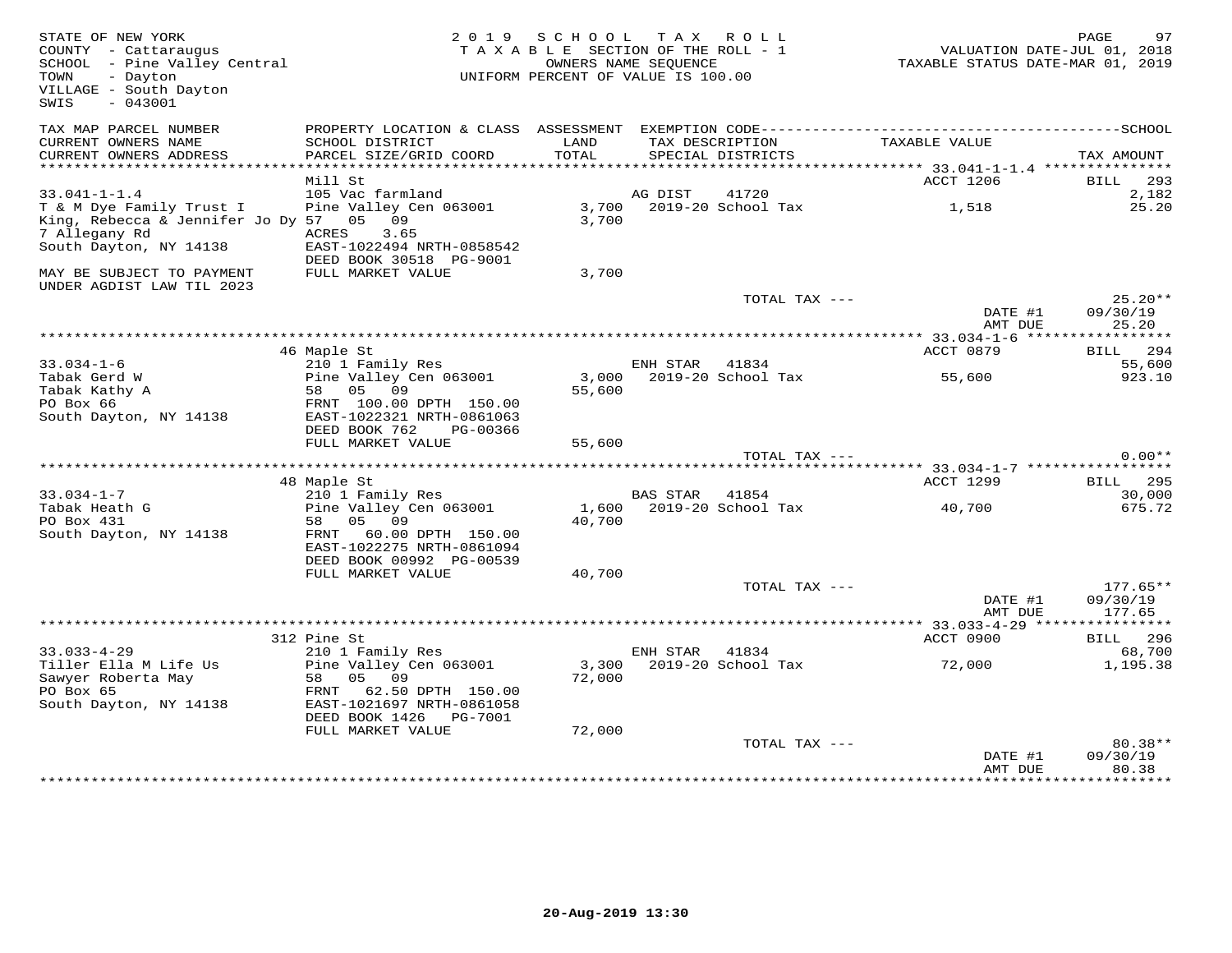| STATE OF NEW YORK<br>COUNTY - Cattaraugus<br>SCHOOL - Pine Valley Central<br>- Dayton<br>TOWN<br>VILLAGE - South Dayton<br>$-043001$<br>SWIS |                                                                                                                                                                 | 2019 SCHOOL     | T A X<br>ROLL ROLL<br>TAXABLE SECTION OF THE ROLL - 1<br>OWNERS NAME SEQUENCE<br>UNIFORM PERCENT OF VALUE IS 100.00 | VALUATION DATE-JUL 01, 2018<br>TAXABLE STATUS DATE-MAR 01, 2019 | PAGE<br>98                       |
|----------------------------------------------------------------------------------------------------------------------------------------------|-----------------------------------------------------------------------------------------------------------------------------------------------------------------|-----------------|---------------------------------------------------------------------------------------------------------------------|-----------------------------------------------------------------|----------------------------------|
| TAX MAP PARCEL NUMBER<br>CURRENT OWNERS NAME<br>CURRENT OWNERS ADDRESS                                                                       | PROPERTY LOCATION & CLASS ASSESSMENT<br>SCHOOL DISTRICT<br>PARCEL SIZE/GRID COORD                                                                               | LAND<br>TOTAL   | TAX DESCRIPTION<br>SPECIAL DISTRICTS                                                                                | TAXABLE VALUE                                                   | TAX AMOUNT                       |
| **********************                                                                                                                       |                                                                                                                                                                 |                 |                                                                                                                     |                                                                 |                                  |
| $33.033 - 5 - 20$<br>Tore Realty Holdings LLC<br>440 E Sanford Blvd Unit 3722<br>Mt. Vernon, NY 10553                                        | First St & Maple St<br>312 Vac w/imprv<br>Pine Valley Cen 063001<br>58 05 09<br>FRNT 150.00 DPTH 150.00<br>EAST-1022115 NRTH-0860946<br>DEED BOOK 22186 PG-5001 | 4,900<br>13,400 | 2019-20 School Tax                                                                                                  | ACCT 5024<br>13,400                                             | BILL<br>297<br>222.47            |
|                                                                                                                                              | FULL MARKET VALUE                                                                                                                                               | 13,400          |                                                                                                                     |                                                                 |                                  |
|                                                                                                                                              |                                                                                                                                                                 |                 | TOTAL TAX ---                                                                                                       | DATE #1<br>AMT DUE                                              | $222.47**$<br>09/30/19<br>222.47 |
|                                                                                                                                              |                                                                                                                                                                 |                 |                                                                                                                     |                                                                 |                                  |
| $33.033 - 5 - 51$<br>Tore Realty Holdings LLC<br>440 E Sanford Blvd Unit 3722                                                                | 222 Pine St<br>464 Office bldg.<br>Pine Valley Cen 063001<br>58 05 09                                                                                           | 2,300<br>26,000 | 2019-20 School Tax                                                                                                  | ACCT 5030<br>26,000                                             | <b>BILL</b> 298<br>431.66        |
| Mt. Vernon, NY 10553                                                                                                                         | FRNT 39.00 DPTH 150.00<br>EAST-1022033 NRTH-0860820<br>DEED BOOK 22186 PG-5001<br>FULL MARKET VALUE                                                             | 26,000          |                                                                                                                     |                                                                 |                                  |
|                                                                                                                                              |                                                                                                                                                                 |                 | TOTAL TAX ---                                                                                                       |                                                                 | $431.66**$                       |
|                                                                                                                                              |                                                                                                                                                                 |                 |                                                                                                                     | DATE #1<br>AMT DUE                                              | 09/30/19<br>431.66               |
|                                                                                                                                              | 111 Cherry St                                                                                                                                                   |                 |                                                                                                                     | ACCT 0873                                                       | BILL 299                         |
| $33.033 - 3 - 13$                                                                                                                            | 210 1 Family Res                                                                                                                                                |                 | BAS STAR 41854                                                                                                      |                                                                 | 30,000                           |
| Troutman Richard L<br>Troutman Jill M<br>111 Cherry St<br>PO Box 492                                                                         | Pine Valley Cen 063001<br>58 05 09<br>FRNT 100.00 DPTH 150.00<br>EAST-1021450 NRTH-0861868                                                                      | 73,500          | 2,600 2019-20 School Tax                                                                                            | 73,500                                                          | 1,220.28                         |
| South Dayton, NY 14138                                                                                                                       | DEED BOOK 1431    PG-7002                                                                                                                                       |                 |                                                                                                                     |                                                                 |                                  |
|                                                                                                                                              | FULL MARKET VALUE                                                                                                                                               | 73,500          |                                                                                                                     |                                                                 |                                  |
|                                                                                                                                              |                                                                                                                                                                 |                 | TOTAL TAX ---                                                                                                       | DATE #1<br>AMT DUE                                              | $722.21**$<br>09/30/19<br>722.21 |
|                                                                                                                                              | *********************************                                                                                                                               |                 |                                                                                                                     | ***** 33.034-2-5 ***                                            | **********                       |
|                                                                                                                                              | 206 Mill St                                                                                                                                                     |                 |                                                                                                                     | ACCT 0913                                                       | BILL 300                         |
| $33.034 - 2 - 5$<br>Tyma Richard L Sr<br>Tyma Linda<br>PO Box 17<br>South Dayton, NY 14138                                                   | 210 1 Family Res<br>Pine Valley Cen 063001<br>09<br>58<br>05<br>FRNT 120.00 DPTH 125.00<br>EAST-1023062 NRTH-0860532<br>DEED BOOK 833<br>$PG-625$               | 4,100<br>78,000 | BAS STAR<br>41854<br>2019-20 School Tax                                                                             | 78,000                                                          | 30,000<br>1,294.99               |
|                                                                                                                                              | FULL MARKET VALUE                                                                                                                                               | 78,000          |                                                                                                                     |                                                                 |                                  |
|                                                                                                                                              |                                                                                                                                                                 |                 | TOTAL TAX ---                                                                                                       | DATE #1<br>AMT DUE                                              | $796.92**$<br>09/30/19<br>796.92 |
|                                                                                                                                              |                                                                                                                                                                 |                 |                                                                                                                     |                                                                 |                                  |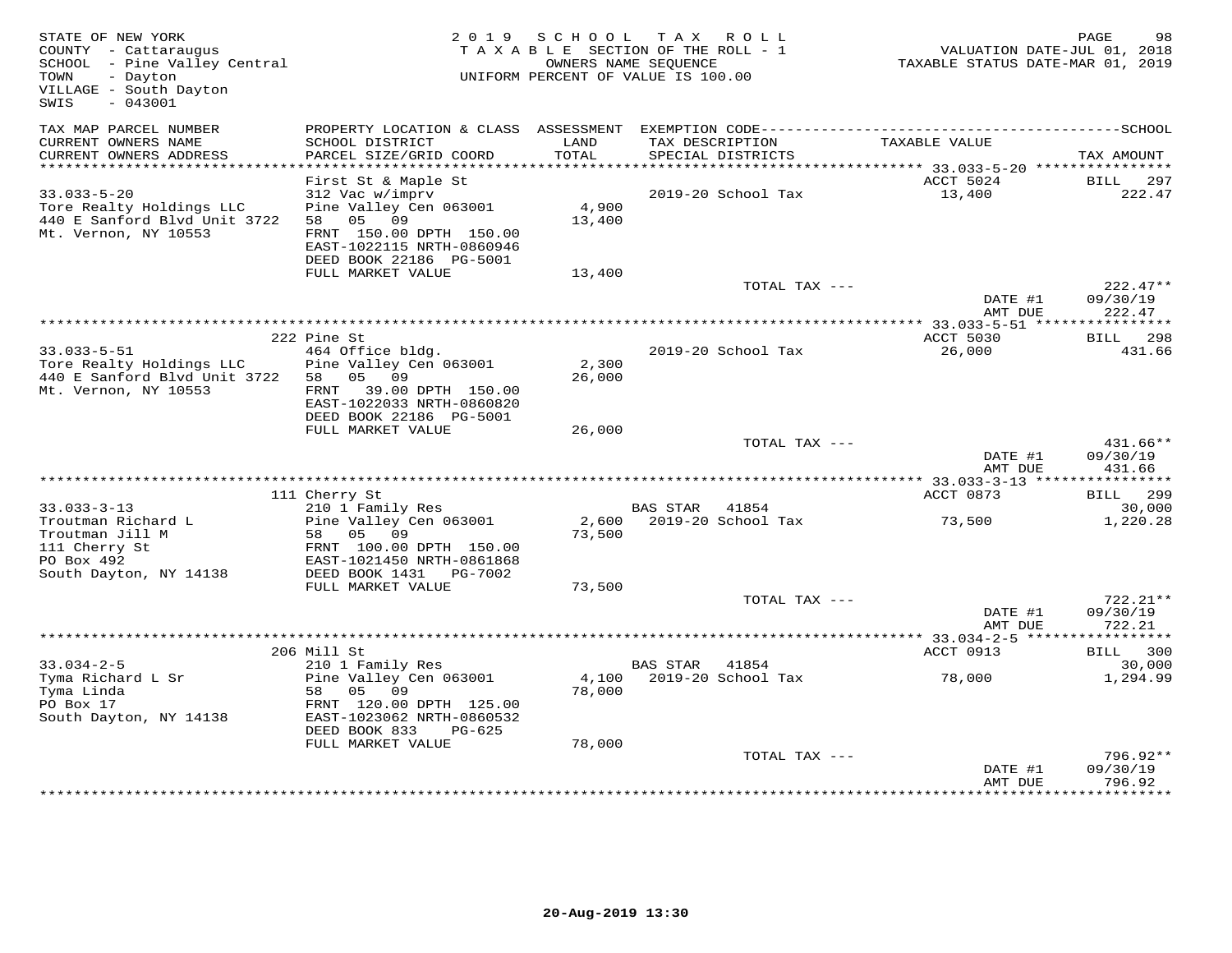| STATE OF NEW YORK<br>COUNTY - Cattaraugus<br>SCHOOL - Pine Valley Central<br>TOWN<br>- Dayton<br>VILLAGE - South Dayton<br>SWIS<br>$-043001$ |                                                                                                                                                                | 2019 SCHOOL               | TAX ROLL<br>TAXABLE SECTION OF THE ROLL - 1<br>OWNERS NAME SEQUENCE<br>UNIFORM PERCENT OF VALUE IS 100.00 | VALUATION DATE-JUL 01, 2018<br>TAXABLE STATUS DATE-MAR 01, 2019 | PAGE<br>99                       |
|----------------------------------------------------------------------------------------------------------------------------------------------|----------------------------------------------------------------------------------------------------------------------------------------------------------------|---------------------------|-----------------------------------------------------------------------------------------------------------|-----------------------------------------------------------------|----------------------------------|
| TAX MAP PARCEL NUMBER<br>CURRENT OWNERS NAME<br>CURRENT OWNERS ADDRESS                                                                       | SCHOOL DISTRICT<br>PARCEL SIZE/GRID COORD                                                                                                                      | LAND<br>TOTAL             | TAX DESCRIPTION<br>SPECIAL DISTRICTS                                                                      | TAXABLE VALUE                                                   | TAX AMOUNT                       |
| ***********************                                                                                                                      | 3 Third St                                                                                                                                                     |                           |                                                                                                           | ACCT 0882                                                       |                                  |
| $33.025 - 1 - 15$<br>U.S. Bank Trust, N.A.<br>800 Nicollet Mall<br>Minneapolis, MN 55402                                                     | 210 1 Family Res<br>Pine Valley Cen 063001<br>58 05 09<br>FRNT 100.00 DPTH 112.50<br>EAST-1021303 NRTH-0862184<br>DEED BOOK 30752 PG-4001<br>FULL MARKET VALUE | 2,600<br>76,800<br>76,800 | 2019-20 School Tax                                                                                        | 76,800                                                          | BILL<br>301<br>1,275.07          |
|                                                                                                                                              |                                                                                                                                                                |                           | TOTAL TAX ---                                                                                             |                                                                 | $1,275.07**$                     |
|                                                                                                                                              |                                                                                                                                                                |                           |                                                                                                           | DATE #1<br>AMT DUE                                              | 09/30/19<br>1,275.07             |
|                                                                                                                                              | 73 Pine St                                                                                                                                                     |                           |                                                                                                           | ACCT 1134                                                       | BILL 302                         |
| $33.034 - 3 - 21.2$<br>VanHorn Todd<br>PO Box 97<br>South Dayton, NY 14138                                                                   | 210 1 Family Res<br>Pine Valley Cen 063001<br>58 05 09<br>ACRES<br>1.20 BANK<br>017<br>EAST-1022708 NRTH-0859973<br>DEED BOOK 29313 PG-6002                    | 6,200<br>59,000           | 2019-20 School Tax                                                                                        | 59,000                                                          | 979.55                           |
|                                                                                                                                              | FULL MARKET VALUE                                                                                                                                              | 59,000                    |                                                                                                           |                                                                 |                                  |
|                                                                                                                                              |                                                                                                                                                                |                           | TOTAL TAX ---                                                                                             | DATE #1<br>AMT DUE                                              | $979.55**$<br>09/30/19<br>979.55 |
|                                                                                                                                              |                                                                                                                                                                |                           |                                                                                                           |                                                                 | ***********                      |
|                                                                                                                                              | 108 Pine St                                                                                                                                                    |                           |                                                                                                           | ACCT 0875                                                       | BILL 303                         |
| $33.034 - 3 - 8$<br>Volk Rodney<br>PO Box 182<br>South Dayton, NY 14138                                                                      | 230 3 Family Res<br>Pine Valley Cen 063001<br>09<br>05<br>58<br>FRNT 200.00 DPTH 80.00<br>EAST-1022634 NRTH-0860353<br>DEED BOOK 694<br>PG-00881               | 5,500<br>60,000           | BAS STAR<br>41854<br>2019-20 School Tax                                                                   | 60,000                                                          | 30,000<br>996.15                 |
|                                                                                                                                              | FULL MARKET VALUE                                                                                                                                              | 60,000                    |                                                                                                           |                                                                 |                                  |
|                                                                                                                                              |                                                                                                                                                                |                           | TOTAL TAX ---                                                                                             | DATE #1<br>AMT DUE                                              | 498.07**<br>09/30/19<br>498.07   |
|                                                                                                                                              |                                                                                                                                                                |                           |                                                                                                           |                                                                 |                                  |
| $33.033 - 6 - 36$                                                                                                                            | 121 Oak St<br>210 1 Family Res                                                                                                                                 |                           | 2019-20 School Tax                                                                                        | ACCT 0915<br>32,300                                             | BILL 304<br>536.26               |
| Walker James E<br>Walker Susan E<br>2908 Route 39<br>Forestville, NY 14062                                                                   | Pine Valley Cen 063001<br>05 09<br>58<br>FRNT<br>60.00 DPTH 150.00<br>EAST-1022023 NRTH-0860181<br>DEED BOOK 20190 PG-2583                                     | 3,200<br>32,300           |                                                                                                           |                                                                 |                                  |
| PRIOR OWNER ON 3/01/2019<br>Stoltenberg Family Trust I                                                                                       | FULL MARKET VALUE                                                                                                                                              | 32,300                    |                                                                                                           |                                                                 |                                  |
|                                                                                                                                              |                                                                                                                                                                |                           | TOTAL TAX ---                                                                                             | DATE #1<br>AMT DUE                                              | $536.26**$<br>09/30/19<br>536.26 |
|                                                                                                                                              |                                                                                                                                                                |                           |                                                                                                           |                                                                 |                                  |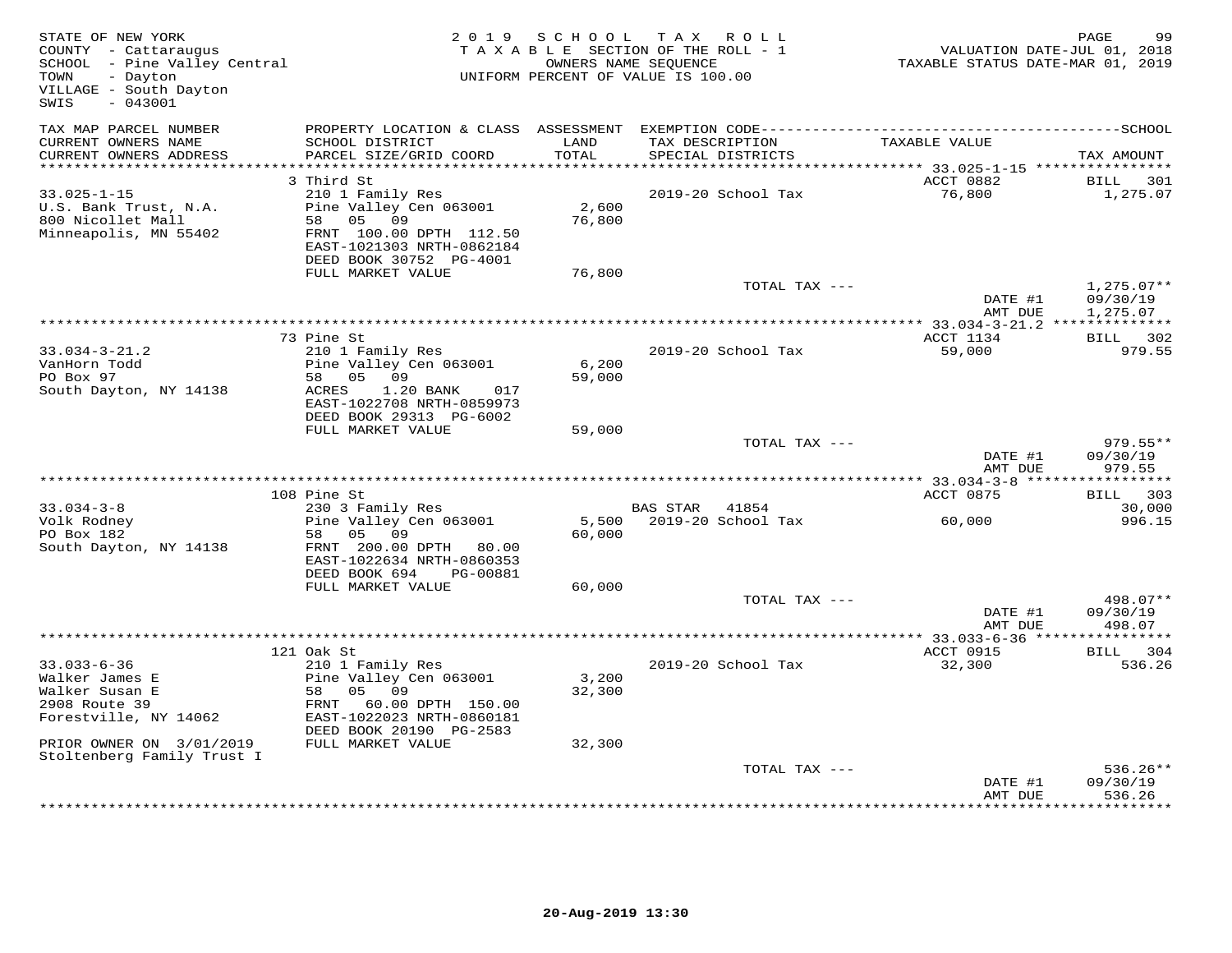| STATE OF NEW YORK<br>STATE OF NEW YORK<br>COUNTY - Cattaraugus<br>SCHOOL - Pine Valley Central<br>TOWN<br>- Dayton<br>VILLAGE - South Dayton<br>$-043001$<br>SWIS |                                                      |        | 2019 SCHOOL TAX ROLL<br>TAXABLE SECTION OF THE ROLL - 1<br>OWNERS NAME SEQUENCE<br>UNIFORM PERCENT OF VALUE IS 100.00 | 100 1,000<br>TAXABLE STATUS DATE-JUL 01, 2018<br>TAXABLE STATUS DATE-MAR 01, 2019 | 100<br>PAGE              |
|-------------------------------------------------------------------------------------------------------------------------------------------------------------------|------------------------------------------------------|--------|-----------------------------------------------------------------------------------------------------------------------|-----------------------------------------------------------------------------------|--------------------------|
| TAX MAP PARCEL NUMBER<br>CURRENT OWNERS NAME                                                                                                                      | SCHOOL DISTRICT                                      | LAND   | TAX DESCRIPTION                                                                                                       | TAXABLE VALUE                                                                     |                          |
| CURRENT OWNERS ADDRESS                                                                                                                                            | PARCEL SIZE/GRID COORD                               | TOTAL  | SPECIAL DISTRICTS                                                                                                     |                                                                                   | TAX AMOUNT               |
|                                                                                                                                                                   |                                                      |        |                                                                                                                       |                                                                                   |                          |
|                                                                                                                                                                   | Oak St<br>312 Vac w/imprv                            |        | 2019-20 School Tax                                                                                                    | ACCT 0884<br>3,800                                                                | BILL 305<br>63.09        |
| $33.033 - 5 - 47$<br>Walters Kenneth                                                                                                                              | Pine Valley Cen 063001                               | 1,716  |                                                                                                                       |                                                                                   |                          |
| Walters Jessie M                                                                                                                                                  | 58 05 09                                             | 3,800  |                                                                                                                       |                                                                                   |                          |
| 136 Oak St                                                                                                                                                        | FRNT 66.00 DPTH 125.00                               |        |                                                                                                                       |                                                                                   |                          |
| South Dayton, NY 14138                                                                                                                                            | EAST-1021898 NRTH-0860483                            |        |                                                                                                                       |                                                                                   |                          |
|                                                                                                                                                                   | DEED BOOK 28842 PG-3001                              |        |                                                                                                                       |                                                                                   |                          |
|                                                                                                                                                                   | FULL MARKET VALUE                                    | 3,800  | TOTAL TAX ---                                                                                                         |                                                                                   | $63.09**$                |
|                                                                                                                                                                   |                                                      |        |                                                                                                                       | DATE #1                                                                           | 09/30/19                 |
|                                                                                                                                                                   |                                                      |        |                                                                                                                       | AMT DUE                                                                           | 63.09                    |
|                                                                                                                                                                   |                                                      |        |                                                                                                                       |                                                                                   |                          |
|                                                                                                                                                                   | 136 Oak St                                           |        |                                                                                                                       | ACCT 0769                                                                         | BILL 306                 |
| $33.033 - 5 - 49$                                                                                                                                                 | 210 1 Family Res<br>Pine Valley Cen 063001           |        | BAS STAR 41854                                                                                                        |                                                                                   | 30,000                   |
| Walters Kenneth                                                                                                                                                   | 58 05 09                                             | 31,800 | 3,400 2019-20 School Tax 31,800                                                                                       |                                                                                   | 527.96                   |
| Walters Jessie M<br>136 Oak St                                                                                                                                    | FRNT 132.00 DPTH 97.00                               |        |                                                                                                                       |                                                                                   |                          |
| South Dayton, NY 14138                                                                                                                                            | EAST-1021810 NRTH-0860529                            |        |                                                                                                                       |                                                                                   |                          |
|                                                                                                                                                                   | DEED BOOK 28842 PG-3001                              |        |                                                                                                                       |                                                                                   |                          |
|                                                                                                                                                                   | FULL MARKET VALUE                                    | 31,800 |                                                                                                                       |                                                                                   |                          |
|                                                                                                                                                                   |                                                      |        | TOTAL TAX ---                                                                                                         |                                                                                   | 29.88**                  |
|                                                                                                                                                                   |                                                      |        |                                                                                                                       | DATE #1                                                                           | 09/30/19                 |
|                                                                                                                                                                   |                                                      |        |                                                                                                                       | AMT DUE                                                                           | 29.88                    |
|                                                                                                                                                                   | 219 Pine St                                          |        |                                                                                                                       | ACCT 0752                                                                         | BILL 307                 |
| $33.033 - 5 - 48$                                                                                                                                                 | 210 1 Family Res                                     |        | 2019-20 School Tax                                                                                                    | 58,000                                                                            | 962.94                   |
| Wells Fargo Bank, NA                                                                                                                                              | Pine Valley Cen 063001                               | 3,300  |                                                                                                                       |                                                                                   |                          |
| c/o 3476 Stateview Blvd                                                                                                                                           | 58 05 09                                             | 58,000 |                                                                                                                       |                                                                                   |                          |
| Fort Mill, SC 29715                                                                                                                                               | FRNT 65.00 DPTH 150.00                               |        |                                                                                                                       |                                                                                   |                          |
|                                                                                                                                                                   | EAST-1021951 NRTH-0860612<br>DEED BOOK 20190 PG-7128 |        |                                                                                                                       |                                                                                   |                          |
| PRIOR OWNER ON 3/01/2019<br>McAlpine Estate Gary J                                                                                                                | FULL MARKET VALUE                                    | 58,000 |                                                                                                                       |                                                                                   |                          |
|                                                                                                                                                                   |                                                      |        | TOTAL TAX ---                                                                                                         |                                                                                   | $962.94**$               |
|                                                                                                                                                                   |                                                      |        |                                                                                                                       | DATE #1                                                                           | 09/30/19                 |
|                                                                                                                                                                   |                                                      |        |                                                                                                                       | AMT DUE                                                                           | 962.94                   |
|                                                                                                                                                                   |                                                      |        |                                                                                                                       | *************** 33.026-1-1 ******                                                 | ***********              |
| $33.026 - 1 - 1$                                                                                                                                                  | 18 Prospect St<br>210 1 Family Res                   |        | 2019-20 School Tax                                                                                                    | ACCT 0898<br>97,500                                                               | BILL 308<br>1,618.74     |
| Westlake Edgar George                                                                                                                                             | Pine Valley Cen 063001                               | 19,000 |                                                                                                                       |                                                                                   |                          |
| PO Box 323                                                                                                                                                        | 58 05 09                                             | 97,500 |                                                                                                                       |                                                                                   |                          |
| South Dayton, NY 14138                                                                                                                                            | ACRES 10.15 BANK<br>017                              |        |                                                                                                                       |                                                                                   |                          |
|                                                                                                                                                                   | EAST-1022506 NRTH-0862322                            |        |                                                                                                                       |                                                                                   |                          |
|                                                                                                                                                                   | DEED BOOK 28632 PG-8003                              |        |                                                                                                                       |                                                                                   |                          |
|                                                                                                                                                                   | FULL MARKET VALUE                                    | 97,500 |                                                                                                                       |                                                                                   |                          |
|                                                                                                                                                                   |                                                      |        | TOTAL TAX ---                                                                                                         | DATE #1                                                                           | $1,618.74**$<br>09/30/19 |
|                                                                                                                                                                   |                                                      |        |                                                                                                                       | AMT DUE                                                                           | 1,618.74                 |
|                                                                                                                                                                   |                                                      |        |                                                                                                                       |                                                                                   | ***********************  |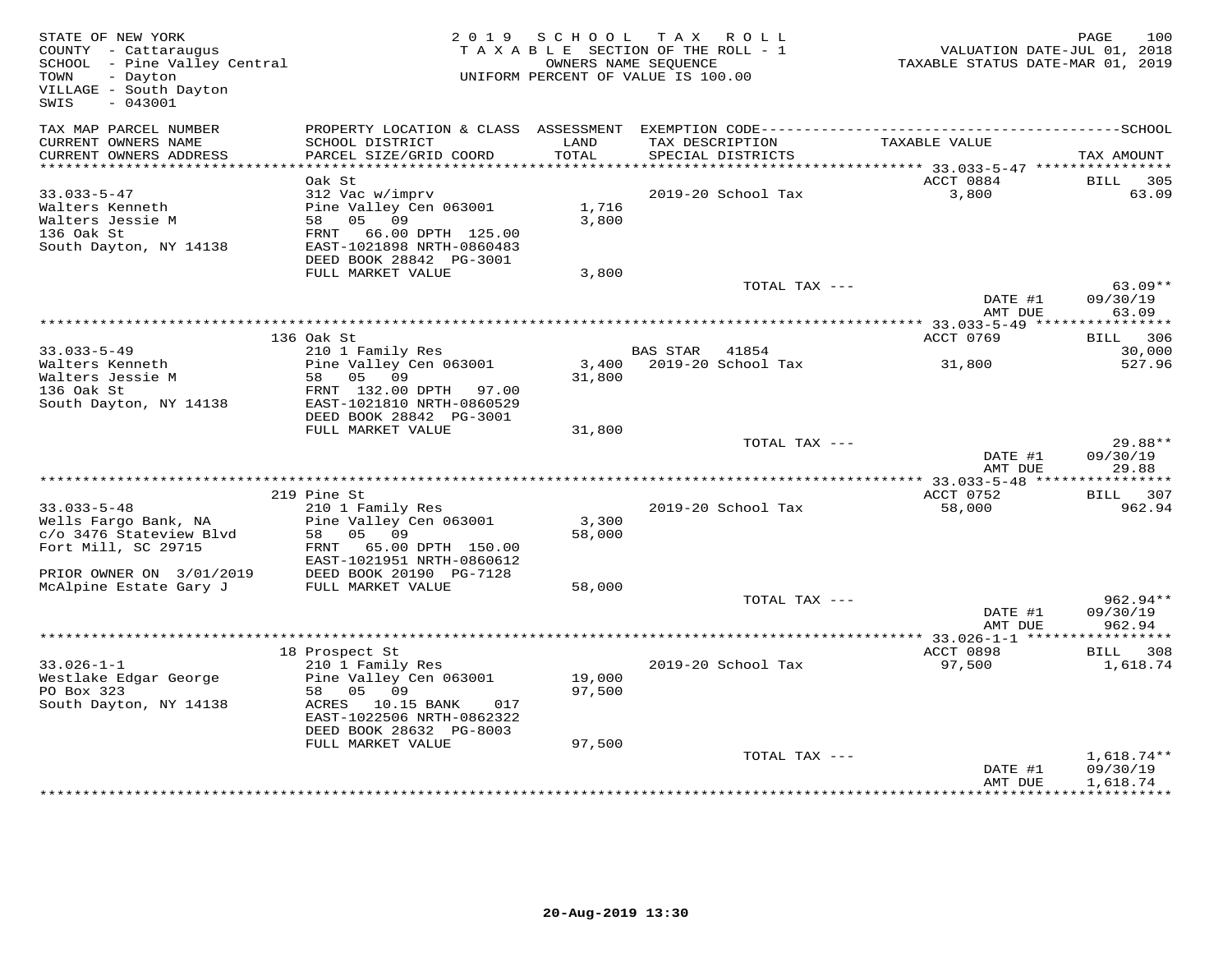| STATE OF NEW YORK<br>COUNTY - Cattaraugus<br>SCHOOL - Pine Valley Central<br>TOWN<br>- Dayton<br>VILLAGE - South Dayton<br>$-043001$<br>SWIS | 2 0 1 9                                                                                                                      | SCHOOL<br>TAXABLE SECTION OF THE ROLL - 1<br>OWNERS NAME SEQUENCE<br>UNIFORM PERCENT OF VALUE IS 100.00 | T A X           | ROLL ROLL                | TAXABLE STATUS DATE-MAR 01, 2019 | PAGE<br>VALUATION DATE-JUL 01, 2018 | 101                   |
|----------------------------------------------------------------------------------------------------------------------------------------------|------------------------------------------------------------------------------------------------------------------------------|---------------------------------------------------------------------------------------------------------|-----------------|--------------------------|----------------------------------|-------------------------------------|-----------------------|
| TAX MAP PARCEL NUMBER                                                                                                                        |                                                                                                                              |                                                                                                         |                 |                          |                                  |                                     |                       |
| CURRENT OWNERS NAME<br>CURRENT OWNERS ADDRESS                                                                                                | SCHOOL DISTRICT<br>PARCEL SIZE/GRID COORD                                                                                    | LAND<br>TOTAL                                                                                           | TAX DESCRIPTION | SPECIAL DISTRICTS        | TAXABLE VALUE                    | TAX AMOUNT                          |                       |
|                                                                                                                                              | 226 Oak St                                                                                                                   |                                                                                                         |                 |                          | ACCT 0822                        | BILL                                | 309                   |
| $33.033 - 5 - 1$                                                                                                                             | 210 1 Family Res                                                                                                             |                                                                                                         | <b>BAS STAR</b> | 41854                    |                                  |                                     | 30,000                |
| Westling Joseph<br>Westling Betty Jo<br>226 Oak St<br>PO Box 433<br>South Dayton, NY 14138                                                   | Pine Valley Cen 063001<br>58<br>05<br>09<br>FRNT<br>75.00 DPTH 125.00<br>EAST-1021183 NRTH-0860995<br>DEED BOOK 4829 PG-2001 | 34,300                                                                                                  |                 | 2,000 2019-20 School Tax | 34,300                           |                                     | 569.47                |
|                                                                                                                                              | FULL MARKET VALUE                                                                                                            | 34,300                                                                                                  |                 |                          |                                  |                                     |                       |
|                                                                                                                                              |                                                                                                                              |                                                                                                         |                 | TOTAL TAX ---            | DATE #1                          |                                     | $71.39**$<br>09/30/19 |
|                                                                                                                                              |                                                                                                                              |                                                                                                         |                 |                          | AMT DUE                          |                                     | 71.39                 |
|                                                                                                                                              | 69 Pine St                                                                                                                   |                                                                                                         |                 |                          | ACCT 0660                        | BILL                                | 310                   |
| $33.034 - 3 - 15$                                                                                                                            | 270 Mfg housing                                                                                                              |                                                                                                         |                 | 2019-20 School Tax       | 21,800                           |                                     | 361.93                |
| Wickmark Bradley E<br>Wickmark Janet L<br>11246 Leon Rd<br>Cattaraugus, NY 14719                                                             | Pine Valley Cen 063001<br>58 05 09<br>FRNT 55.50 DPTH 139.00<br>EAST-1022744 NRTH-0860059<br>DEED BOOK 8058 PG-2001          | 1,400<br>21,800                                                                                         |                 |                          |                                  |                                     |                       |
|                                                                                                                                              | FULL MARKET VALUE                                                                                                            | 21,800                                                                                                  |                 |                          |                                  |                                     |                       |
|                                                                                                                                              |                                                                                                                              |                                                                                                         |                 | TOTAL TAX ---            | DATE #1<br>AMT DUE               | 09/30/19                            | $361.93**$<br>361.93  |
|                                                                                                                                              |                                                                                                                              |                                                                                                         |                 |                          |                                  |                                     |                       |
|                                                                                                                                              | 211 Oak St                                                                                                                   |                                                                                                         |                 |                          | ACCT 0704                        | BILL                                | 311                   |
| $33.033 - 6 - 15$                                                                                                                            | 210 1 Family Res                                                                                                             |                                                                                                         | BAS STAR        | 41854                    |                                  |                                     | 26,800                |
| Wightman Jace H<br>211 Oak St<br>PO Box 383<br>S. Dayton, NY 14138                                                                           | Pine Valley Cen 063001<br>05 09<br>58<br>FRNT<br>60.00 DPTH 125.00<br>EAST-1021402 NRTH-0860622<br>DEED BOOK 9465<br>PG-8001 | 1,600<br>26,800                                                                                         |                 | 2019-20 School Tax       | 26,800                           |                                     | 444.95                |
|                                                                                                                                              | FULL MARKET VALUE                                                                                                            | 26,800                                                                                                  |                 |                          |                                  |                                     |                       |
|                                                                                                                                              |                                                                                                                              |                                                                                                         |                 | TOTAL TAX ---            |                                  |                                     | $0.00**$              |
|                                                                                                                                              |                                                                                                                              |                                                                                                         |                 |                          |                                  |                                     |                       |
|                                                                                                                                              | 78 First Ave                                                                                                                 |                                                                                                         |                 |                          | ACCT 0856                        |                                     | BILL 312              |
| $33.033 - 6 - 41$                                                                                                                            | 270 Mfg housing                                                                                                              |                                                                                                         | ENH STAR        | 41834                    |                                  |                                     | 61,800                |
| Wilkey Edward P<br>Wilkey Judy A<br>PO Box 186<br>South Dayton, NY 14138-0186                                                                | Pine Valley Cen 063001<br>58 05 09<br>FRNT 120.00 DPTH 208.00<br>EAST-1021825 NRTH-0859883<br>DEED BOOK 00958 PG-01124       | 4,900<br>61,800                                                                                         |                 | 2019-20 School Tax       | 61,800                           |                                     | 1,026.03              |
|                                                                                                                                              | FULL MARKET VALUE                                                                                                            | 61,800                                                                                                  |                 |                          |                                  |                                     |                       |
|                                                                                                                                              |                                                                                                                              |                                                                                                         |                 | TOTAL TAX ---            |                                  |                                     | $0.00**$              |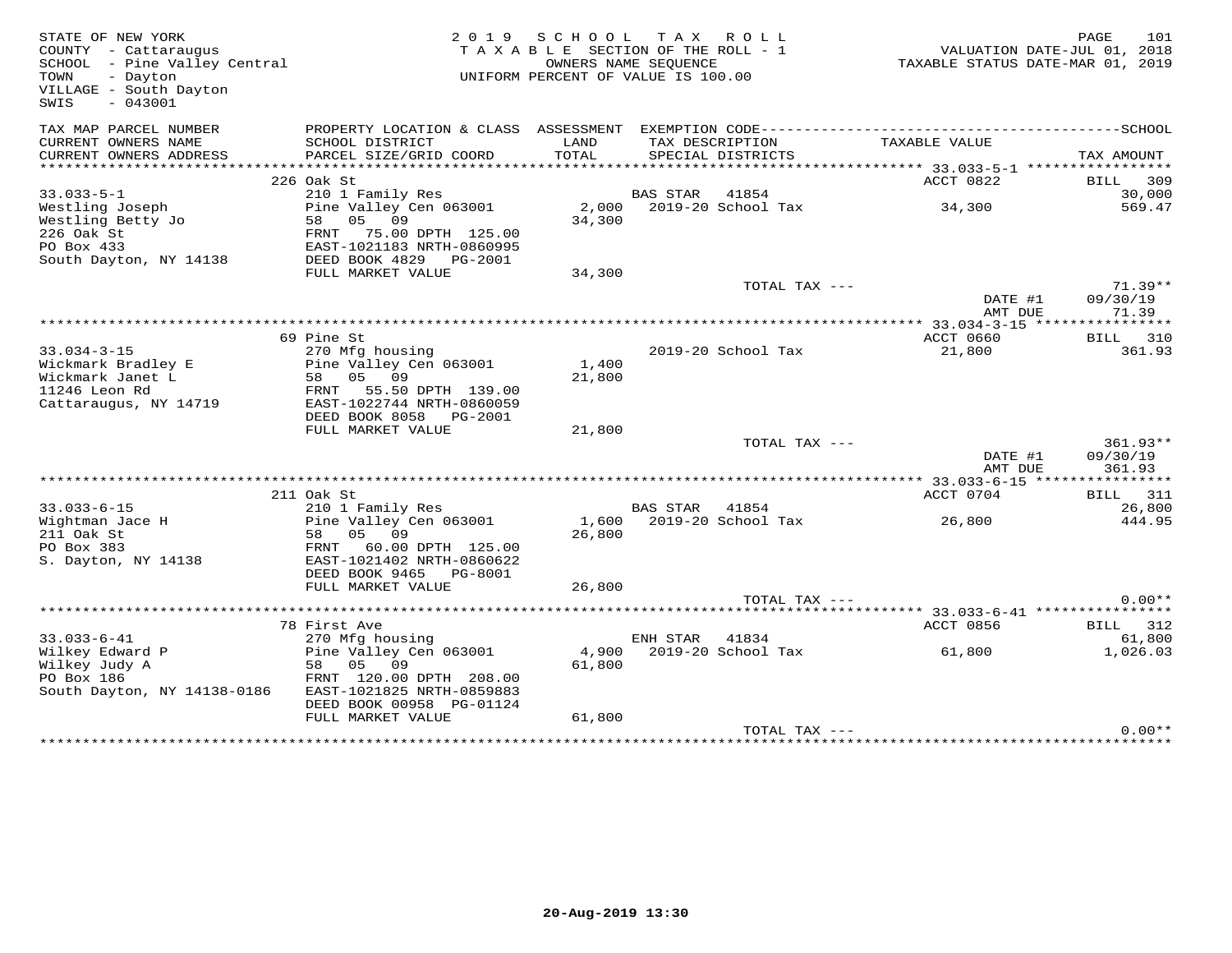| STATE OF NEW YORK<br>COUNTY - Cattaraugus<br>SCHOOL - Pine Valley Central<br>TOWN<br>- Dayton<br>VILLAGE - South Dayton<br>SWIS<br>$-043001$ |                                                                                  |                | 2019 SCHOOL TAX ROLL<br>TAXABLE SECTION OF THE ROLL - 1<br>OWNERS NAME SEQUENCE<br>UNIFORM PERCENT OF VALUE IS 100.00 | VALUATION DATE-JUL 01, 2018<br>TAXABLE STATUS DATE-MAR 01, 2019 | 102<br>PAGE                    |
|----------------------------------------------------------------------------------------------------------------------------------------------|----------------------------------------------------------------------------------|----------------|-----------------------------------------------------------------------------------------------------------------------|-----------------------------------------------------------------|--------------------------------|
| TAX MAP PARCEL NUMBER<br>CURRENT OWNERS NAME                                                                                                 | SCHOOL DISTRICT                                                                  | LAND           | TAX DESCRIPTION                                                                                                       | TAXABLE VALUE                                                   |                                |
| CURRENT OWNERS ADDRESS                                                                                                                       | PARCEL SIZE/GRID COORD                                                           | TOTAL          | SPECIAL DISTRICTS                                                                                                     |                                                                 | TAX AMOUNT                     |
|                                                                                                                                              |                                                                                  |                |                                                                                                                       |                                                                 |                                |
|                                                                                                                                              | 124 Oak St                                                                       |                |                                                                                                                       | ACCT 0899                                                       | BILL<br>313                    |
| $33.033 - 5 - 40$<br>Williams Helen                                                                                                          | 210 1 Family Res<br>Pine Valley Cen 063001                                       | 1,600          | 2019-20 School Tax                                                                                                    | 35,300                                                          | 586.07                         |
| PO Box 233                                                                                                                                   | 58<br>05 09                                                                      | 35,300         |                                                                                                                       |                                                                 |                                |
| South Dayton, NY 14138                                                                                                                       | FRNT 60.00 DPTH 125.00<br>EAST-1022058 NRTH-0860368<br>DEED BOOK 561<br>PG-00410 |                |                                                                                                                       |                                                                 |                                |
|                                                                                                                                              | FULL MARKET VALUE                                                                | 35,300         |                                                                                                                       |                                                                 |                                |
|                                                                                                                                              |                                                                                  |                | TOTAL TAX ---                                                                                                         |                                                                 | 586.07**                       |
|                                                                                                                                              |                                                                                  |                | *************************************                                                                                 | DATE #1<br>AMT DUE                                              | 09/30/19<br>586.07             |
|                                                                                                                                              | 3 Park St                                                                        |                |                                                                                                                       | **************** 33.033-5-34 *****************<br>ACCT 0719     | BILL 314                       |
| $33.033 - 5 - 34$                                                                                                                            | 482 Det row bldg                                                                 |                | 2019-20 School Tax                                                                                                    | 47,400                                                          | 786.96                         |
| Winship Craig                                                                                                                                | Pine Valley Cen 063001                                                           | 3,000          |                                                                                                                       |                                                                 |                                |
| 9508 Cottage Road                                                                                                                            | 58 05 09                                                                         | 47,400         |                                                                                                                       |                                                                 |                                |
| South Dayton, NY 14138                                                                                                                       | FRNT 35.10 DPTH 95.00<br>EAST-1022264 NRTH-0860581                               |                |                                                                                                                       |                                                                 |                                |
|                                                                                                                                              | DEED BOOK 21002 PG-6002<br>FULL MARKET VALUE                                     | 47,400         |                                                                                                                       |                                                                 |                                |
|                                                                                                                                              |                                                                                  |                | TOTAL TAX ---                                                                                                         | DATE #1                                                         | 786.96**<br>09/30/19           |
|                                                                                                                                              |                                                                                  |                |                                                                                                                       | AMT DUE                                                         | 786.96                         |
|                                                                                                                                              |                                                                                  |                |                                                                                                                       |                                                                 |                                |
| $33.033 - 5 - 33$                                                                                                                            | 5 Park St                                                                        |                | 2019-20 School Tax                                                                                                    | ACCT 0902<br>67,600                                             | BILL 315<br>1,122.33           |
| Winship Craig B                                                                                                                              | 464 Office bldg.<br>Pine Valley Cen 063001                                       | 3,000          |                                                                                                                       |                                                                 |                                |
| 9508 Cottage Road                                                                                                                            | 05 09<br>58                                                                      | 67,600         |                                                                                                                       |                                                                 |                                |
| South Dayton, NY 14138                                                                                                                       | FRNT 37.00 DPTH 91.00<br>EAST-1022281 NRTH-0860622                               |                |                                                                                                                       |                                                                 |                                |
|                                                                                                                                              | DEED BOOK 21002 PG-6002                                                          |                |                                                                                                                       |                                                                 |                                |
|                                                                                                                                              | FULL MARKET VALUE                                                                | 67,600         | TOTAL TAX ---                                                                                                         |                                                                 | $1,122.33**$                   |
|                                                                                                                                              |                                                                                  |                |                                                                                                                       | DATE #1<br>AMT DUE                                              | 09/30/19<br>1,122.33           |
|                                                                                                                                              |                                                                                  |                |                                                                                                                       | ********** 33.026-1-3 *****                                     | * * * * * * * * * *            |
|                                                                                                                                              | Main St                                                                          |                |                                                                                                                       | ACCT 0903                                                       | <b>BILL</b> 316                |
| $33.026 - 1 - 3$                                                                                                                             | 323 Vacant rural                                                                 |                | 2019-20 School Tax                                                                                                    | 6,500                                                           | 107.92                         |
| Winship Don B<br>PO Box 271                                                                                                                  | Pine Valley Cen 063001<br>58 05 09                                               | 6,500<br>6,500 |                                                                                                                       |                                                                 |                                |
| South Dayton, NY 14138                                                                                                                       | ACRES 18.33                                                                      |                |                                                                                                                       |                                                                 |                                |
|                                                                                                                                              | EAST-1023855 NRTH-0863467<br>DEED BOOK 760<br>PG-00095                           |                |                                                                                                                       |                                                                 |                                |
|                                                                                                                                              | FULL MARKET VALUE                                                                | 6,500          |                                                                                                                       |                                                                 |                                |
|                                                                                                                                              |                                                                                  |                | TOTAL TAX ---                                                                                                         | DATE #1<br>AMT DUE                                              | 107.92**<br>09/30/19<br>107.92 |
|                                                                                                                                              |                                                                                  |                |                                                                                                                       |                                                                 |                                |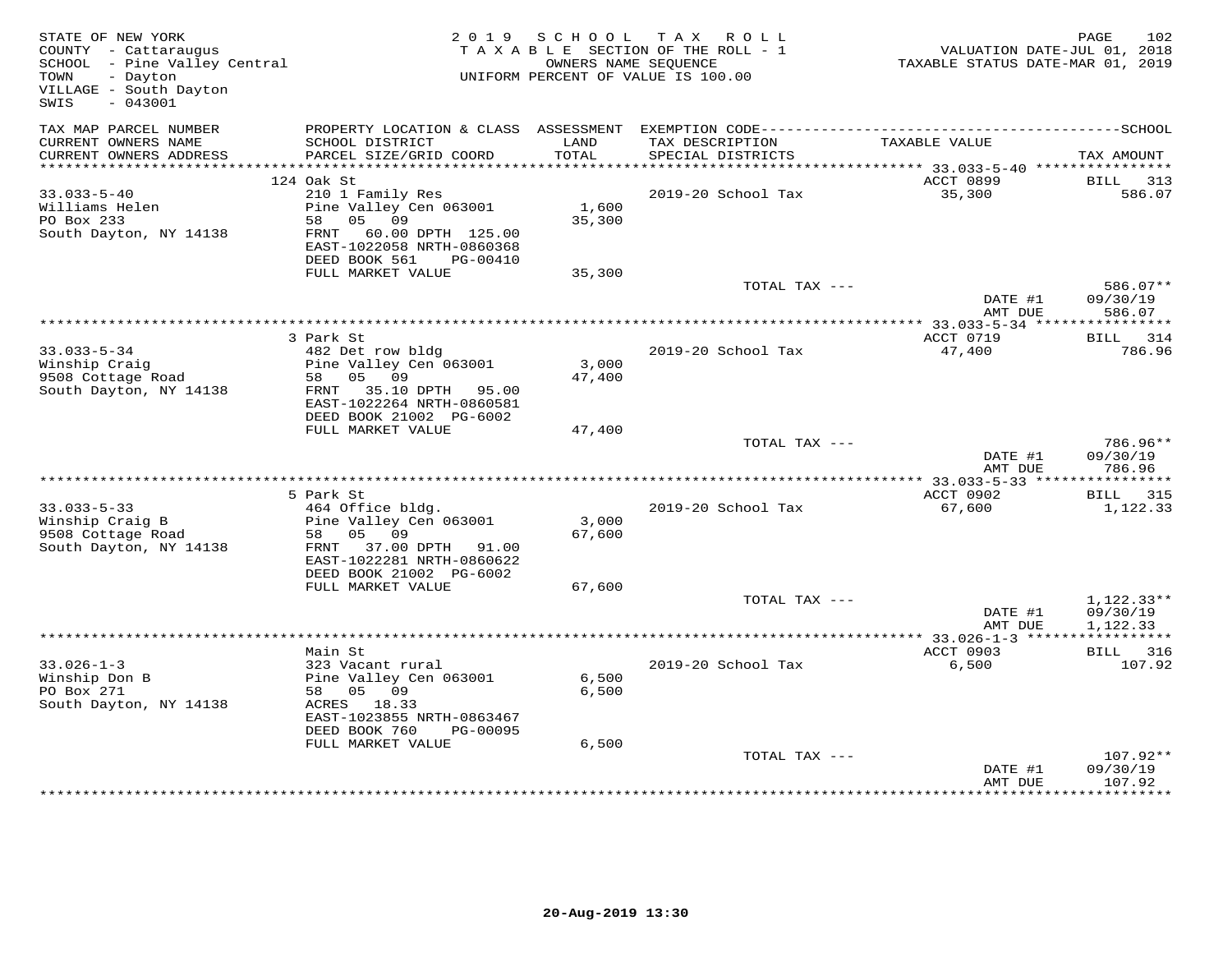| STATE OF NEW YORK<br>COUNTY - Cattaraugus<br>COUNTY - Cattaraugus<br>SCHOOL - Pine Valley Central<br>TOWN - Davton<br>- Dayton<br>TOWN<br>VILLAGE - South Dayton<br>$-043001$<br>SWIS |                                                                                   | 2019 SCHOOL<br>TAXABLE SECTION OF THE ROLL - 1<br>UNIFORM PERCENT OF VALUE IS 100.00 | TAX ROLL<br>OWNERS NAME SEOUENCE |                                      | VALUATION DATE-JUL 01, 2018<br>TAXABLE STATUS DATE-MAR 01, 2019 | 103<br>PAGE               |
|---------------------------------------------------------------------------------------------------------------------------------------------------------------------------------------|-----------------------------------------------------------------------------------|--------------------------------------------------------------------------------------|----------------------------------|--------------------------------------|-----------------------------------------------------------------|---------------------------|
| TAX MAP PARCEL NUMBER<br>CURRENT OWNERS NAME<br>CURRENT OWNERS ADDRESS                                                                                                                | SCHOOL DISTRICT<br>PARCEL SIZE/GRID COORD                                         | LAND<br>TOTAL                                                                        |                                  | TAX DESCRIPTION<br>SPECIAL DISTRICTS | TAXABLE VALUE                                                   | TAX AMOUNT                |
|                                                                                                                                                                                       |                                                                                   |                                                                                      |                                  |                                      |                                                                 |                           |
|                                                                                                                                                                                       | 125 Maple St                                                                      |                                                                                      |                                  |                                      | ACCT 0814                                                       | BILL 317                  |
| $33.033 - 4 - 35$                                                                                                                                                                     | 210 1 Family Res                                                                  |                                                                                      | BAS STAR 41854                   |                                      |                                                                 | 30,000                    |
| Witherell Gloria                                                                                                                                                                      | Pine Valley Cen 063001<br>58 05 09                                                |                                                                                      |                                  | 3,900 2019-20 School Tax             | 68,000                                                          | 1,128.97                  |
| PO Box 18<br>South Dayton, NY 14138                                                                                                                                                   | FRNT 150.00 DPTH 150.00<br>EAST-1021506 NRTH-0861380<br>DEED BOOK 864<br>PG-00112 | 68,000                                                                               |                                  |                                      |                                                                 |                           |
|                                                                                                                                                                                       | FULL MARKET VALUE                                                                 | 68,000                                                                               |                                  |                                      |                                                                 |                           |
|                                                                                                                                                                                       |                                                                                   |                                                                                      |                                  | TOTAL TAX ---                        | DATE #1                                                         | $630.89**$<br>09/30/19    |
|                                                                                                                                                                                       |                                                                                   |                                                                                      |                                  |                                      | AMT DUE                                                         | 630.89                    |
|                                                                                                                                                                                       |                                                                                   |                                                                                      |                                  |                                      | **************** 33.034-3-13.1 ***************                  |                           |
|                                                                                                                                                                                       | Mill St                                                                           |                                                                                      |                                  |                                      | ACCT 0905                                                       | BILL 318                  |
| $33.034 - 3 - 13.1$<br>Witherell Margaret                                                                                                                                             | 312 Vac w/imprv<br>Pine Valley Cen 063001                                         | 2,800                                                                                |                                  | 2019-20 School Tax                   | 4,000                                                           | 66.41                     |
| 10341 Rte 62                                                                                                                                                                          | 58 05 09                                                                          | 4,000                                                                                |                                  |                                      |                                                                 |                           |
| Gowanda, NY 14070                                                                                                                                                                     | FRNT 35.00 DPTH 125.00                                                            |                                                                                      |                                  |                                      |                                                                 |                           |
|                                                                                                                                                                                       | EAST-1022851 NRTH-0860275                                                         |                                                                                      |                                  |                                      |                                                                 |                           |
|                                                                                                                                                                                       | DEED BOOK 892<br>PG-01007                                                         |                                                                                      |                                  |                                      |                                                                 |                           |
|                                                                                                                                                                                       | FULL MARKET VALUE                                                                 | 4,000                                                                                |                                  | TOTAL TAX ---                        |                                                                 | 66.41**                   |
|                                                                                                                                                                                       |                                                                                   |                                                                                      |                                  |                                      | DATE #1                                                         | 09/30/19                  |
|                                                                                                                                                                                       |                                                                                   |                                                                                      |                                  |                                      | AMT DUE                                                         | 66.41                     |
|                                                                                                                                                                                       |                                                                                   |                                                                                      |                                  |                                      |                                                                 |                           |
| $33.033 - 6 - 8$                                                                                                                                                                      | 23 First St<br>210 1 Family Res                                                   |                                                                                      | ENH STAR 41834                   |                                      | ACCT 0825                                                       | <b>BILL</b> 319<br>36,000 |
| Woltz Betty B                                                                                                                                                                         | Pine Valley Cen 063001                                                            |                                                                                      |                                  | 3,200 2019-20 School Tax             | 36,000                                                          | 597.69                    |
| Woltz Martin D                                                                                                                                                                        | 58 05 09                                                                          | 36,000                                                                               |                                  |                                      |                                                                 |                           |
| 23 First St                                                                                                                                                                           | FRNT 60.00 DPTH 150.00                                                            |                                                                                      |                                  |                                      |                                                                 |                           |
| PO Box 164                                                                                                                                                                            | BANK<br>032                                                                       |                                                                                      |                                  |                                      |                                                                 |                           |
| South Dayton, NY 14138                                                                                                                                                                | EAST-1021437 NRTH-0860337                                                         |                                                                                      |                                  |                                      |                                                                 |                           |
|                                                                                                                                                                                       | DEED BOOK 10559 PG-3001<br>FULL MARKET VALUE                                      | 36,000                                                                               |                                  |                                      |                                                                 |                           |
|                                                                                                                                                                                       |                                                                                   |                                                                                      |                                  | TOTAL TAX ---                        |                                                                 | $0.00**$                  |
|                                                                                                                                                                                       |                                                                                   |                                                                                      |                                  |                                      |                                                                 |                           |
|                                                                                                                                                                                       | 24 Second Ave                                                                     |                                                                                      |                                  |                                      | ACCT 0885                                                       | BILL 320                  |
| $33.033 - 6 - 4$                                                                                                                                                                      | 210 1 Family Res<br>Pine Valley Cen 063001                                        |                                                                                      | BAS STAR 41854                   |                                      |                                                                 | 30,000                    |
| Wutz Thomas M<br>Wutz Mary Ann                                                                                                                                                        | 58 05 09                                                                          | 43,000                                                                               |                                  | 7,600 2019-20 School Tax             | 43,000                                                          | 713.91                    |
| PO Box 68                                                                                                                                                                             | ACRES 1.20                                                                        |                                                                                      |                                  |                                      |                                                                 |                           |
| South Dayton, NY 14138                                                                                                                                                                | EAST-1021217 NRTH-0860143                                                         |                                                                                      |                                  |                                      |                                                                 |                           |
|                                                                                                                                                                                       | DEED BOOK 867<br>PG-00663                                                         |                                                                                      |                                  |                                      |                                                                 |                           |
|                                                                                                                                                                                       | FULL MARKET VALUE                                                                 | 43,000                                                                               |                                  |                                      |                                                                 |                           |
|                                                                                                                                                                                       |                                                                                   |                                                                                      |                                  | TOTAL TAX ---                        |                                                                 | $215.83**$                |
|                                                                                                                                                                                       |                                                                                   |                                                                                      |                                  |                                      | DATE #1<br>AMT DUE                                              | 09/30/19<br>215.83        |
|                                                                                                                                                                                       |                                                                                   |                                                                                      |                                  |                                      |                                                                 |                           |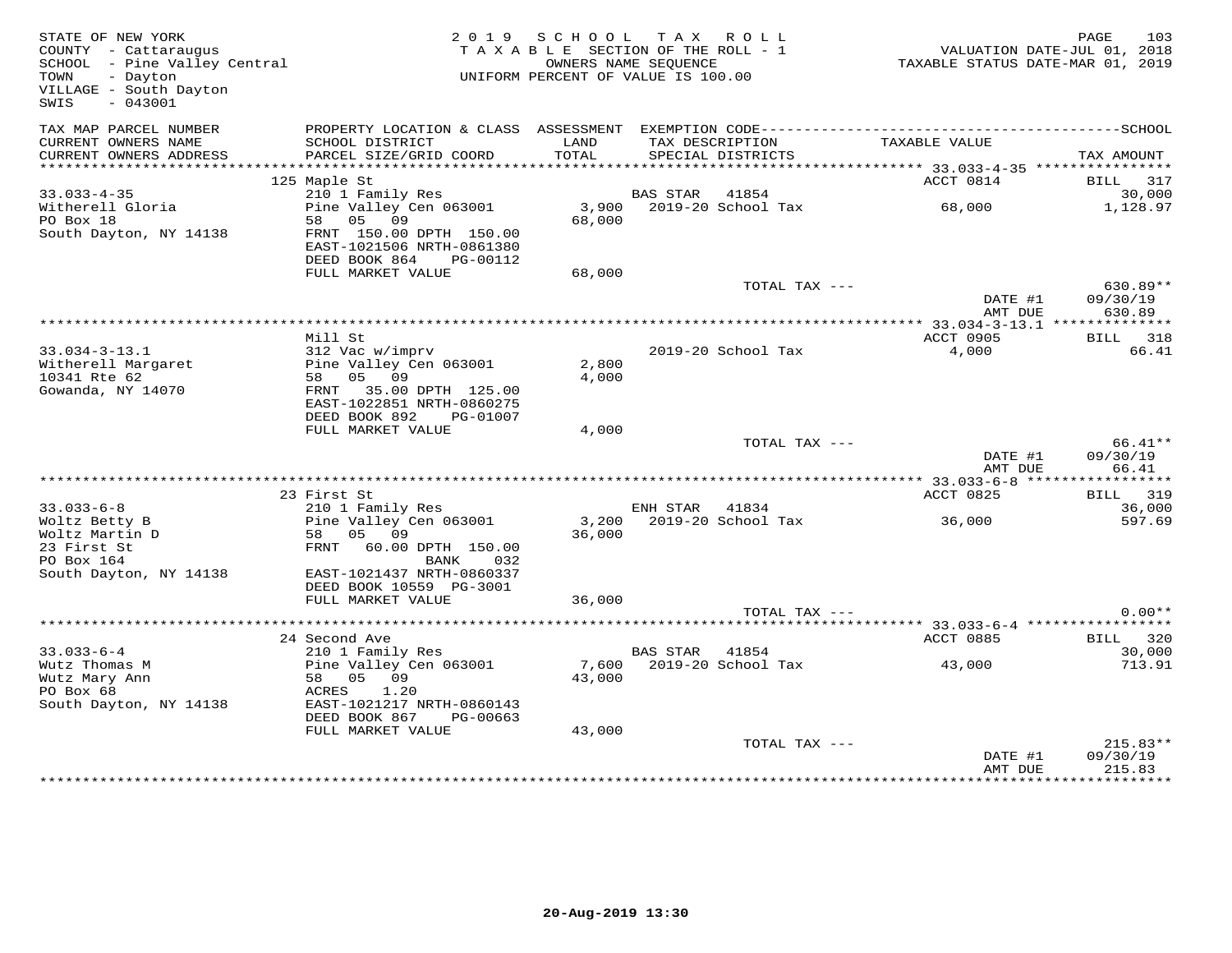| STATE OF NEW YORK<br>COUNTY - Cattaraugus<br>SCHOOL - Pine Valley Central<br>TOWN<br>- Dayton<br>VILLAGE - South Dayton<br>$-043001$<br>SWIS |                                                                                  |               | 2019 SCHOOL TAX ROLL<br>TAXABLE SECTION OF THE ROLL - 1<br>OWNERS NAME SEQUENCE<br>UNIFORM PERCENT OF VALUE IS 100.00 | TAXABLE STATUS DATE-MAR 01, 2019 | 104<br>PAGE<br>VALUATION DATE-JUL 01, 2018 |
|----------------------------------------------------------------------------------------------------------------------------------------------|----------------------------------------------------------------------------------|---------------|-----------------------------------------------------------------------------------------------------------------------|----------------------------------|--------------------------------------------|
| TAX MAP PARCEL NUMBER                                                                                                                        |                                                                                  |               |                                                                                                                       |                                  |                                            |
| CURRENT OWNERS NAME<br>CURRENT OWNERS ADDRESS                                                                                                | SCHOOL DISTRICT<br>PARCEL SIZE/GRID COORD                                        | LAND<br>TOTAL | TAX DESCRIPTION<br>SPECIAL DISTRICTS                                                                                  | TAXABLE VALUE                    | TAX AMOUNT                                 |
| **********************                                                                                                                       |                                                                                  |               |                                                                                                                       |                                  |                                            |
| $33.034 - 3 - 10.2$                                                                                                                          | Mechanic St<br>210 1 Family Res                                                  |               | ENH STAR<br>41834                                                                                                     | ACCT 1241                        | BILL 321<br>53,000                         |
| Youmans Claudia                                                                                                                              | Pine Valley Cen 063001                                                           | 4,100         | 2019-20 School Tax                                                                                                    | 53,000                           | 879.93                                     |
| PO Box 345                                                                                                                                   | 58 05 09                                                                         | 53,000        |                                                                                                                       |                                  |                                            |
| South Dayton, NY 14138                                                                                                                       | FRNT 120.00 DPTH 125.00<br>EAST-1023007 NRTH-0860263<br>DEED BOOK 00935 PG-00717 |               |                                                                                                                       |                                  |                                            |
|                                                                                                                                              | FULL MARKET VALUE                                                                | 53,000        |                                                                                                                       |                                  |                                            |
|                                                                                                                                              |                                                                                  |               | TOTAL TAX ---                                                                                                         |                                  | $0.00**$                                   |
|                                                                                                                                              |                                                                                  |               |                                                                                                                       |                                  |                                            |
|                                                                                                                                              | 111 Maple St                                                                     |               |                                                                                                                       | ACCT 0783                        | BILL 322                                   |
| $33.034 - 3 - 10.1$                                                                                                                          | 312 Vac w/imprv                                                                  |               | 2019-20 School Tax                                                                                                    | 4,600                            | 76.37                                      |
| Youmans Claudia J                                                                                                                            | Pine Valley Cen 063001                                                           | 2,000         |                                                                                                                       |                                  |                                            |
| 111 Mechanic St<br>PO Box 345                                                                                                                | 58 05 09<br>FRNT<br>60.00 DPTH 125.00                                            | 4,600         |                                                                                                                       |                                  |                                            |
| South Dayton, NY 14138                                                                                                                       | EAST-1023065 NRTH-0860330                                                        |               |                                                                                                                       |                                  |                                            |
|                                                                                                                                              | DEED BOOK 00992 PG-00916                                                         |               |                                                                                                                       |                                  |                                            |
|                                                                                                                                              | FULL MARKET VALUE                                                                | 4,600         |                                                                                                                       |                                  |                                            |
|                                                                                                                                              |                                                                                  |               | TOTAL TAX ---                                                                                                         |                                  | $76.37**$                                  |
|                                                                                                                                              |                                                                                  |               |                                                                                                                       | DATE #1<br>AMT DUE               | 09/30/19<br>76.37                          |
|                                                                                                                                              | *****************************                                                    |               |                                                                                                                       | ********* 33.025-1-7 ***         | ********                                   |
|                                                                                                                                              | 28 Prospect St                                                                   |               |                                                                                                                       | ACCT 0910                        | 323<br>BILL                                |
| $33.025 - 1 - 7$<br>Young Judson J                                                                                                           | 210 1 Family Res<br>Pine Valley Cen 063001                                       | 5,200         | ENH STAR<br>41834<br>2019-20 School Tax                                                                               | 82,000                           | 68,700<br>1,361.40                         |
| Young Joanne K                                                                                                                               | 58 05 09                                                                         | 82,000        |                                                                                                                       |                                  |                                            |
| 28 Prospect St                                                                                                                               | FRNT 200.00 DPTH 150.00                                                          |               |                                                                                                                       |                                  |                                            |
| PO Box 102                                                                                                                                   | EAST-1022013 NRTH-0862147                                                        |               |                                                                                                                       |                                  |                                            |
| South Dayton, NY 14138                                                                                                                       | DEED BOOK 708<br>PG-00975                                                        |               |                                                                                                                       |                                  |                                            |
|                                                                                                                                              | FULL MARKET VALUE                                                                | 82,000        |                                                                                                                       |                                  |                                            |
|                                                                                                                                              |                                                                                  |               | TOTAL TAX ---                                                                                                         | DATE #1                          | $246.40**$<br>09/30/19                     |
|                                                                                                                                              |                                                                                  |               |                                                                                                                       | AMT DUE                          | 246.40                                     |
|                                                                                                                                              |                                                                                  |               |                                                                                                                       |                                  |                                            |
|                                                                                                                                              | Prospect St                                                                      |               |                                                                                                                       | ACCT 0911                        | BILL 324                                   |
| $33.025 - 1 - 8$                                                                                                                             | 314 Rural vac<10                                                                 |               | 2019-20 School Tax                                                                                                    | 7,800                            | 129.50                                     |
| Young Judson J                                                                                                                               | Pine Valley Cen 063001                                                           | 7,800         |                                                                                                                       |                                  |                                            |
| Young Joanne K                                                                                                                               | 58 05 09<br>6.70                                                                 | 7,800         |                                                                                                                       |                                  |                                            |
| 28 Prospect St<br>PO Box 102                                                                                                                 | ACRES<br>EAST-1022092 NRTH-0862500                                               |               |                                                                                                                       |                                  |                                            |
| South Dayton, NY 14138                                                                                                                       | DEED BOOK 708<br>PG-00975                                                        |               |                                                                                                                       |                                  |                                            |
|                                                                                                                                              | FULL MARKET VALUE                                                                | 7,800         |                                                                                                                       |                                  |                                            |
|                                                                                                                                              |                                                                                  |               | TOTAL TAX ---                                                                                                         |                                  | $129.50**$                                 |
|                                                                                                                                              |                                                                                  |               |                                                                                                                       | DATE #1                          | 09/30/19                                   |
|                                                                                                                                              |                                                                                  |               |                                                                                                                       | AMT DUE<br>************          | 129.50<br>*********                        |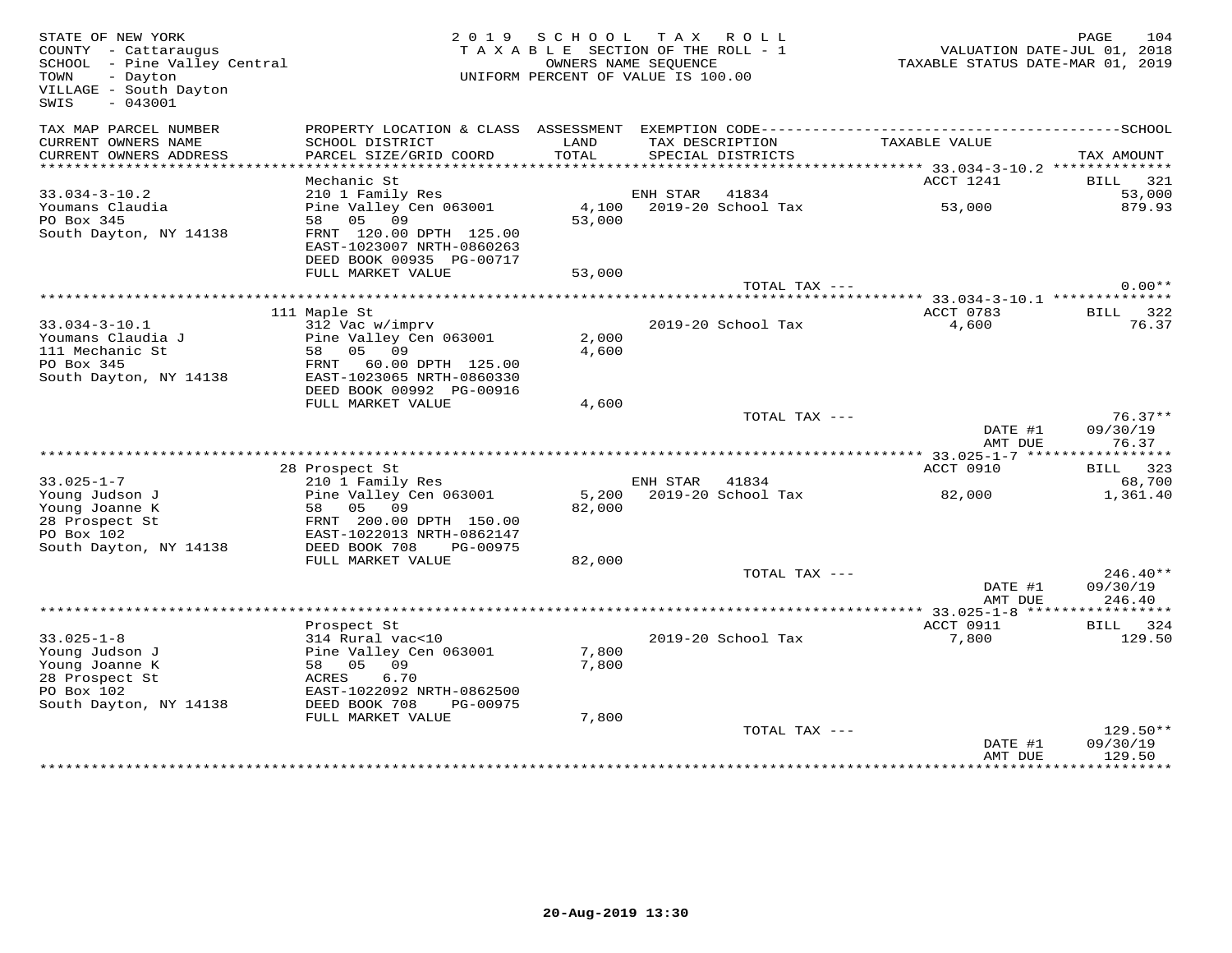| STATE OF NEW YORK<br>COUNTY - Cattaraugus<br>SCHOOL - Pine Valley Central<br>- Dayton<br>TOWN<br>VILLAGE - South Dayton<br>SWIS<br>$-043001$ |                                                                                                                                    | 2019 SCHOOL<br>TAXABLE SECTION OF THE ROLL - 1<br>UNIFORM PERCENT OF VALUE IS 100.00 | OWNERS NAME SEQUENCE | TAX ROLL                             | TAXABLE STATUS DATE-MAR 01, 2019 | PAGE<br>105<br>VALUATION DATE-JUL 01, 2018 |
|----------------------------------------------------------------------------------------------------------------------------------------------|------------------------------------------------------------------------------------------------------------------------------------|--------------------------------------------------------------------------------------|----------------------|--------------------------------------|----------------------------------|--------------------------------------------|
| TAX MAP PARCEL NUMBER<br>CURRENT OWNERS NAME<br>CURRENT OWNERS ADDRESS                                                                       | SCHOOL DISTRICT<br>PARCEL SIZE/GRID COORD                                                                                          | LAND<br>TOTAL                                                                        |                      | TAX DESCRIPTION<br>SPECIAL DISTRICTS | TAXABLE VALUE                    | TAX AMOUNT                                 |
|                                                                                                                                              |                                                                                                                                    |                                                                                      |                      |                                      |                                  |                                            |
| $33.033 - 3 - 11$                                                                                                                            | 115 Cherry St<br>210 1 Family Res                                                                                                  |                                                                                      | BAS STAR             | 41854                                | ACCT 0906                        | BILL 325<br>30,000                         |
| Youngman Christine A<br>Meacham Birt<br>PO Box 146<br>South Dayton, NY 14138                                                                 | Pine Valley Cen 063001<br>58 05 09<br>FRNT 75.00 DPTH 150.00<br>BANK<br>017<br>EAST-1021338 NRTH-0861947<br>DEED BOOK 3362 PG-7002 | 2,000<br>57,100                                                                      |                      | 2019-20 School Tax                   | 57,100                           | 948.00                                     |
|                                                                                                                                              | FULL MARKET VALUE                                                                                                                  | 57,100                                                                               |                      |                                      |                                  |                                            |
|                                                                                                                                              |                                                                                                                                    |                                                                                      |                      | TOTAL TAX ---                        | DATE #1<br>AMT DUE               | 449.93**<br>09/30/19<br>449.93             |
|                                                                                                                                              |                                                                                                                                    |                                                                                      |                      |                                      |                                  |                                            |
| $33.034 - 2 - 3$                                                                                                                             | 4 Maple St<br>210 1 Family Res                                                                                                     |                                                                                      | BAS STAR 41854       |                                      | ACCT 0645                        | BILL 326<br>30,000                         |
| Zollinger Geist Melanie<br>4 Maple St<br>PO Box 123<br>South Dayton, NY 14138                                                                | Pine Valley Cen 063001<br>50/58 05<br>09<br>FRNT 240.00 DPTH 125.00<br>EAST-1023229 NRTH-0860500                                   | 6,200<br>36,000                                                                      |                      | 2019-20 School Tax                   | 36,000                           | 597.69                                     |
|                                                                                                                                              | DEED BOOK 00849 PG-00901                                                                                                           |                                                                                      |                      |                                      |                                  |                                            |
|                                                                                                                                              | FULL MARKET VALUE                                                                                                                  | 36,000                                                                               |                      | TOTAL TAX ---                        |                                  | $99.61**$                                  |
|                                                                                                                                              |                                                                                                                                    |                                                                                      |                      |                                      | DATE #1<br>AMT DUE               | 09/30/19<br>99.61                          |
|                                                                                                                                              |                                                                                                                                    |                                                                                      |                      |                                      |                                  |                                            |
| $33.034 - 1 - 17$                                                                                                                            | 219 Mill St<br>210 1 Family Res                                                                                                    |                                                                                      | <b>BAS STAR</b>      | 41854                                | ACCT 0878                        | BILL 327<br>30,000                         |
| Zollinger Jason L<br>219 Mill St<br>S. Dayton, NY 14138                                                                                      | Pine Valley Cen 063001<br>58 05 09<br>Lot 50<br>ACRES<br>1.00<br>EAST-1023164 NRTH-0860938                                         | 7,000<br>38,000                                                                      |                      | 2019-20 School Tax                   | 38,000                           | 630.89                                     |
|                                                                                                                                              | DEED BOOK 9688<br>PG-6001                                                                                                          |                                                                                      |                      |                                      |                                  |                                            |
|                                                                                                                                              | FULL MARKET VALUE                                                                                                                  | 38,000                                                                               |                      | TOTAL TAX ---                        |                                  | 132.82**                                   |
|                                                                                                                                              |                                                                                                                                    |                                                                                      |                      |                                      | DATE #1<br>AMT DUE               | 09/30/19<br>132.82                         |
|                                                                                                                                              |                                                                                                                                    |                                                                                      |                      |                                      |                                  |                                            |
| $33.034 - 2 - 6$                                                                                                                             | 210 Mill St<br>210 1 Family Res                                                                                                    |                                                                                      |                      |                                      | ACCT 0812                        | BILL 328                                   |
| Zollinger Wanda<br>PO Box 38<br>South Dayton, NY 14138                                                                                       | Pine Valley Cen 063001<br>05<br>58<br>09<br>90.00 DPTH 125.00<br>FRNT<br>EAST-1023135 NRTH-0860599<br>DEED BOOK 785<br>PG-00444    | 2,300<br>41,900                                                                      | ENH STAR             | 41834<br>2019-20 School Tax          | 41,900                           | 41,900<br>695.64                           |
|                                                                                                                                              | FULL MARKET VALUE                                                                                                                  | 41,900                                                                               |                      |                                      |                                  |                                            |
|                                                                                                                                              |                                                                                                                                    |                                                                                      |                      | TOTAL TAX ---                        |                                  | $0.00**$                                   |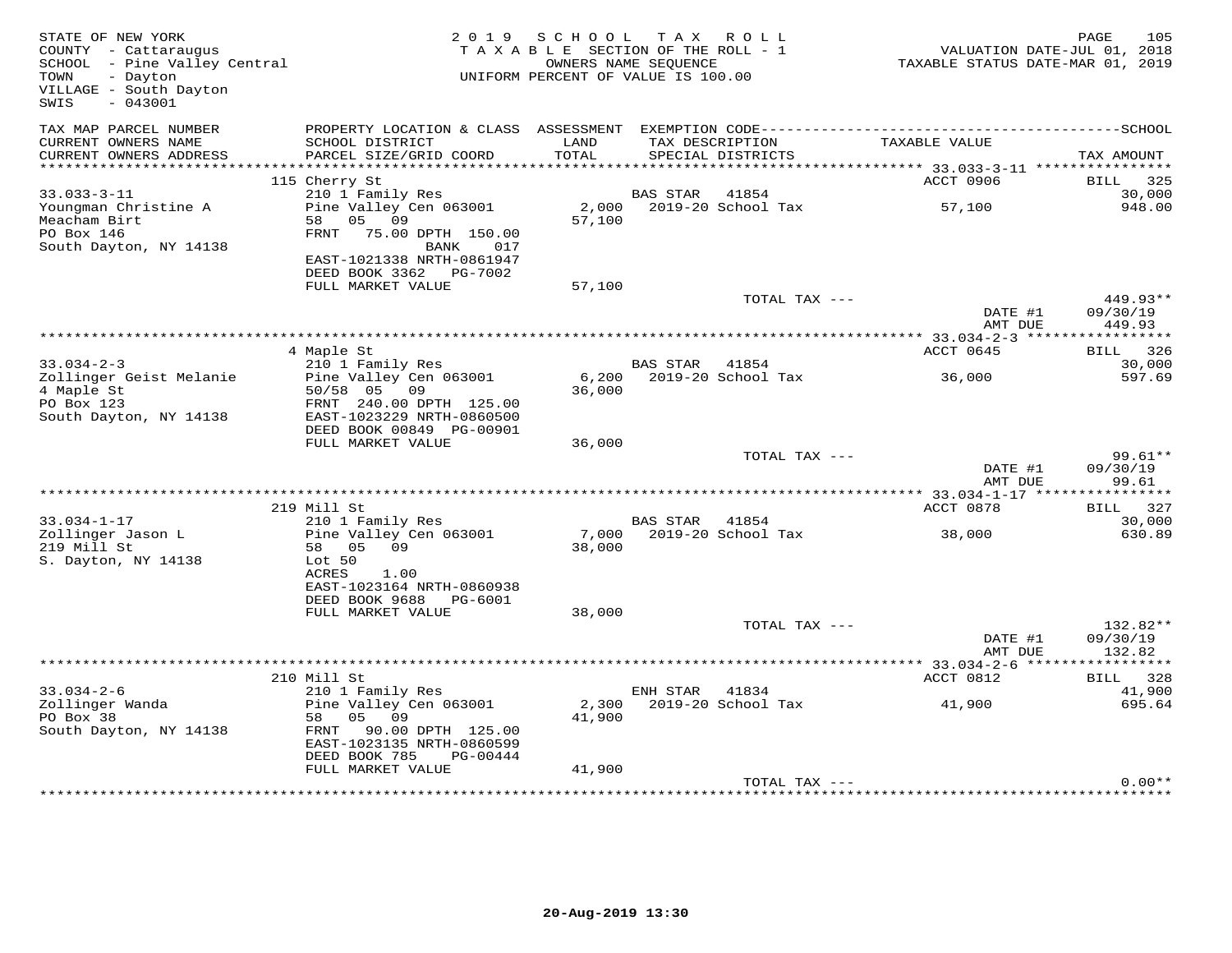| STATE OF NEW YORK<br>COUNTY<br>- Cattaraugus<br>SCHOOL<br>- Pine Valley Central<br>TOWN<br>- Dayton<br>VILLAGE - South Dayton<br>$-043001$<br>SWIS | 2019<br>TAXABLE             | SCHOOL<br>OWNERS NAME SEOUENCE | T A X<br>R O L L<br>SECTION OF THE ROLL - 1<br>UNIFORM PERCENT OF VALUE IS 100.00 | TAXABLE STATUS DATE-MAR 01, | 106<br>PAGE<br>VALUATION DATE-JUL 01,<br>2018<br>2019 |
|----------------------------------------------------------------------------------------------------------------------------------------------------|-----------------------------|--------------------------------|-----------------------------------------------------------------------------------|-----------------------------|-------------------------------------------------------|
| TAX MAP PARCEL NUMBER                                                                                                                              | PROPERTY LOCATION & CLASS   | ASSESSMENT                     | EXEMPTION CODE--                                                                  |                             | --SCHOOL                                              |
| CURRENT OWNERS NAME                                                                                                                                | SCHOOL DISTRICT             | LAND                           | TAX DESCRIPTION                                                                   | TAXABLE VALUE               |                                                       |
| CURRENT OWNERS ADDRESS                                                                                                                             | PARCEL SIZE/GRID COORD      | TOTAL                          | SPECIAL DISTRICTS                                                                 |                             | TAX AMOUNT                                            |
|                                                                                                                                                    |                             |                                |                                                                                   |                             |                                                       |
|                                                                                                                                                    | 308 Oak St                  |                                |                                                                                   | ACCT 0918                   | 329<br>BILL                                           |
| $33.033 - 3 - 30$                                                                                                                                  | 210 1 Family Res            |                                | 2019-20 School Tax                                                                | 57,000                      | 946.34                                                |
| Zynda Thomas C                                                                                                                                     | Pine Valley Cen 063001      | 2,400                          |                                                                                   |                             |                                                       |
| Zynda Kathleen M                                                                                                                                   | 05<br>58<br>09              | 57,000                         |                                                                                   |                             |                                                       |
| 308 Oak St                                                                                                                                         | 93.00 DPTH<br>95.40<br>FRNT |                                |                                                                                   |                             |                                                       |
| South Dayton, NY 14138                                                                                                                             | EAST-1021005 NRTH-0861144   |                                |                                                                                   |                             |                                                       |
|                                                                                                                                                    | DEED BOOK 29979 PG-2001     |                                |                                                                                   |                             |                                                       |
|                                                                                                                                                    | FULL MARKET VALUE           | 57,000                         |                                                                                   |                             |                                                       |
|                                                                                                                                                    |                             |                                | TOTAL TAX ---                                                                     |                             | $946.34**$                                            |
|                                                                                                                                                    |                             |                                |                                                                                   | DATE #1                     | 09/30/19                                              |
|                                                                                                                                                    |                             |                                |                                                                                   | AMT DUE                     | 946.34                                                |
|                                                                                                                                                    |                             |                                |                                                                                   |                             |                                                       |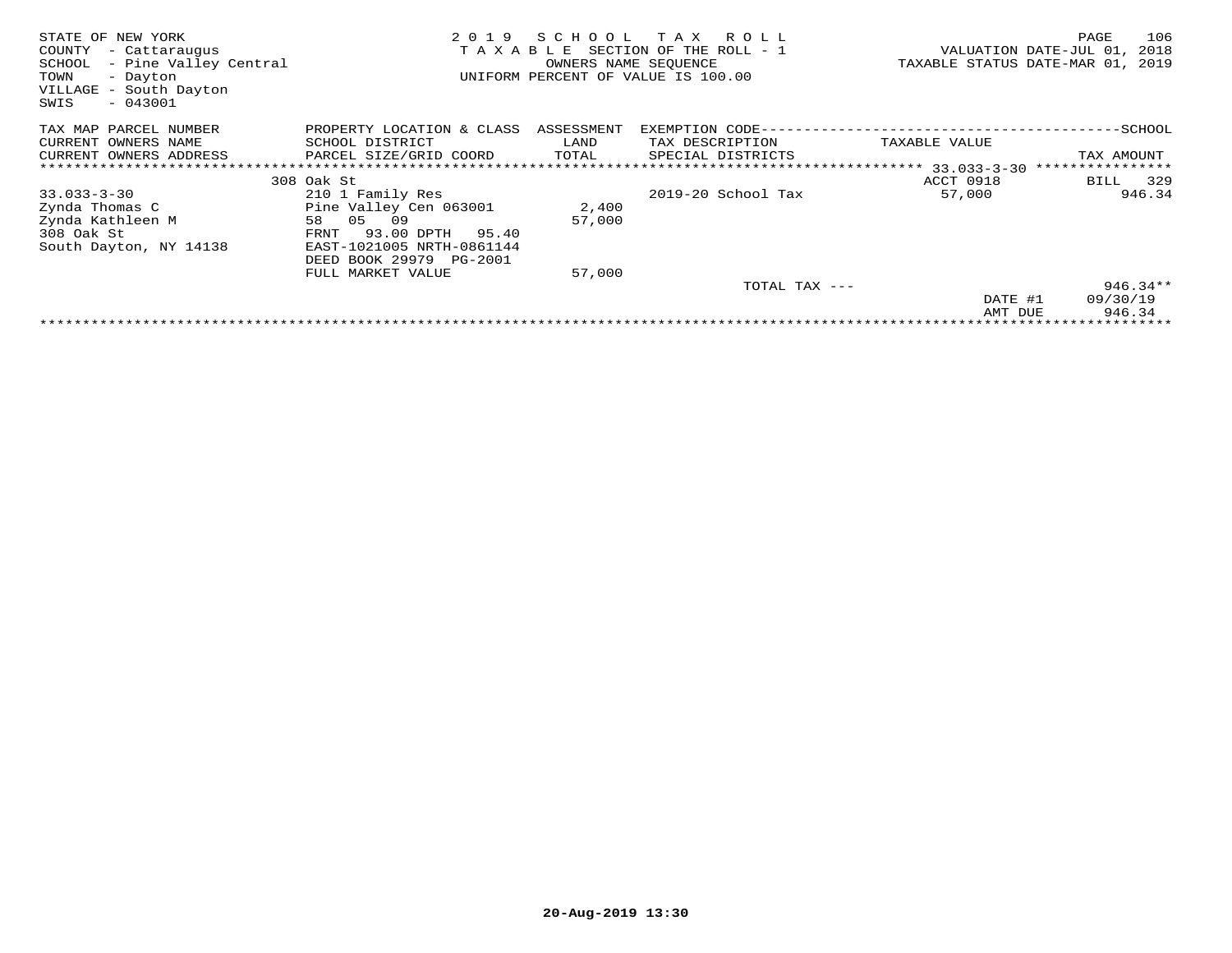| STATE OF NEW YORK            | 2019 SCHOOL TAX ROLL                  | 107<br>PAGE                      |
|------------------------------|---------------------------------------|----------------------------------|
| COUNTY - Cattaraugus         | T A X A B L E SECTION OF THE ROLL - 1 | VALUATION DATE-JUL 01, 2018      |
| SCHOOL - Pine Valley Central |                                       | TAXABLE STATUS DATE-MAR 01, 2019 |
| TOWN - Dayton                | UNIFORM PERCENT OF VALUE IS 100.00    | RPS155/V04/L015                  |
| VILLAGE - South Dayton       |                                       | CURRENT DATE 8/20/2019           |
| SWIS<br>$-043001$            |                                       |                                  |
|                              | ROLL SUB SECTION- - TOTALS            |                                  |

### \*\*\* SPECIAL DISTRICT SUMMARY \*\*\*

|      |                        | ጥ∩ጥአ<br>- UIAL | <b>DIZMONIC</b><br>ION | AD   | . ت س<br>⊐ויושב∠ |                                        |            |
|------|------------------------|----------------|------------------------|------|------------------|----------------------------------------|------------|
| CODE | <b>NTAMT</b><br>77 O L | PARO           | TVDF                   | ALUE | IMOUNT           | * * * * * * * *<br>$'$ ALUN $_{\rm L}$ | may<br>∸∽∸ |

#### NO SPECIAL DISTRICTS AT THIS LEVEL

\*\*\* S C H O O L D I S T R I C T S U M M A R Y \*\*\*

| CODE   | DISTRICT NAME                    | TOTAL<br>PARCELS | ASSESSED<br>LAND | ASSESSED<br>TOTAL | EXEMPT<br>AMOUNT | TOTAL<br>TAXABLE |            |
|--------|----------------------------------|------------------|------------------|-------------------|------------------|------------------|------------|
|        |                                  |                  |                  |                   | STAR AMOUNT      | STAR TAXABLE     | TOTAL TAX  |
|        | Pine Valley Central              | 288              | 1352,091         | 15410,475         | 133,714          | 15,276,761       |            |
| 063001 |                                  |                  |                  |                   | 4273,900         | 11,002,861       | 182,674.83 |
|        | $SUB - TO TAL$                   | 288              | 1352,091         | 15410,475         | 133,714          | 15,276,761       |            |
|        | $S \cup B - T \cup T A L (CONT)$ |                  |                  |                   | 4273,900         | 11,002,861       | 182,674.83 |
|        | TOTAL                            | 288              | 1352,091         | 15410,475         | 133,714          | 15,276,761       |            |
|        | T O T A L (CONT)                 |                  |                  |                   | 4273,900         | 11,002,861       | 182,674.83 |

### \*\*\* S Y S T E M C O D E S S U M M A R Y \*\*\*

### NO SYSTEM EXEMPTIONS AT THIS LEVEL

## \*\*\* E X E M P T I O N S U M M A R Y \*\*\*

| CODE           | DESCRIPTION             | TOTAL<br>PARCELS | SCHOOL           |
|----------------|-------------------------|------------------|------------------|
| 41720<br>41800 | AG DIST<br>AGED $C/T/S$ | 9<br>2           | 68,314<br>61,400 |
| 41834          | ENH STAR                | 30               | 1560,300         |
| 41854          | BAS STAR                | 91               | 2713,600         |
| 42100          | SILO T/C/S              | 2                | 4,000            |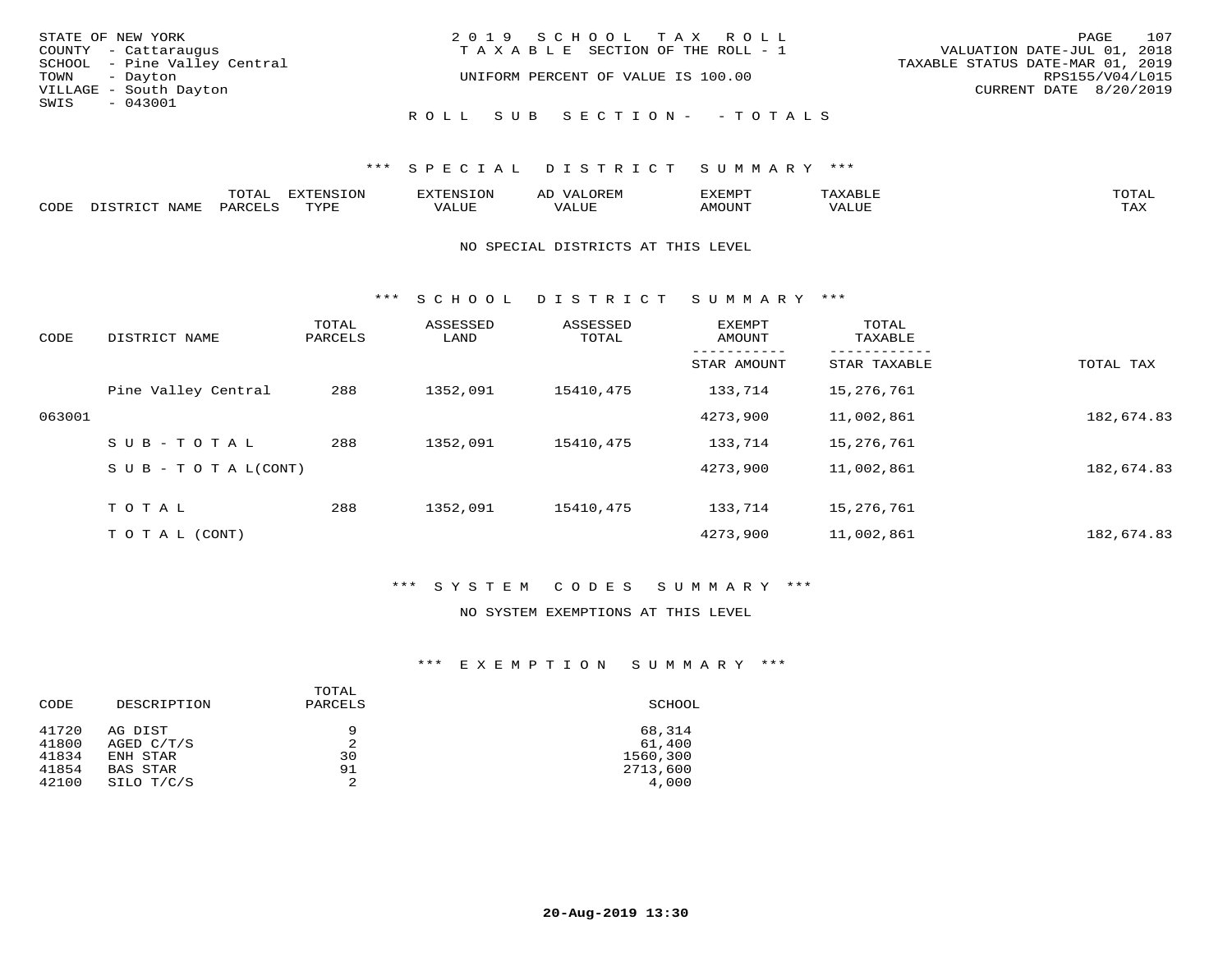| STATE OF NEW YORK            | 2019 SCHOOL TAX ROLL                  | 108<br>PAGE                      |
|------------------------------|---------------------------------------|----------------------------------|
| COUNTY - Cattaraugus         | T A X A B L E SECTION OF THE ROLL - 1 | VALUATION DATE-JUL 01, 2018      |
| SCHOOL - Pine Valley Central |                                       | TAXABLE STATUS DATE-MAR 01, 2019 |
| TOWN - Dayton                | UNIFORM PERCENT OF VALUE IS 100.00    | RPS155/V04/L015                  |
| VILLAGE - South Dayton       |                                       | CURRENT DATE 8/20/2019           |
| SWIS - 043001                |                                       |                                  |
|                              | ROLL SUB SECTION- - TOTALS            |                                  |

# \*\*\* E X E M P T I O N S U M M A R Y \*\*\*

| CODE | DESCRIPTION | TOTAL<br>PARCELS | SCHOOL   |
|------|-------------|------------------|----------|
|      | TOTAL       | 134              | 4407,614 |

# \*\*\* G R A N D T O T A L S \*\*\*

| ROLL<br>SEC | DESCRIPTION                | TOTAL<br>PARCELS | ASSESSED<br>LAND | ASSESSED<br>TOTAL | <b>EXEMPT</b><br>AMOUNT<br>STAR AMOUNT | TOTAL<br>TAXABLE<br>STAR TAXABLE | TAX<br>RATE | TOTAL<br>TAX |
|-------------|----------------------------|------------------|------------------|-------------------|----------------------------------------|----------------------------------|-------------|--------------|
|             | 2019-20 School Tax         |                  | 1352,091         | 15410,475         | 133,714<br>4273,900                    | 15,276,761<br>11,002,861         |             | 182,674.83   |
|             | SPEC DIST TAXES<br>TAXABLE | 288              |                  |                   |                                        |                                  |             | 182,674.83   |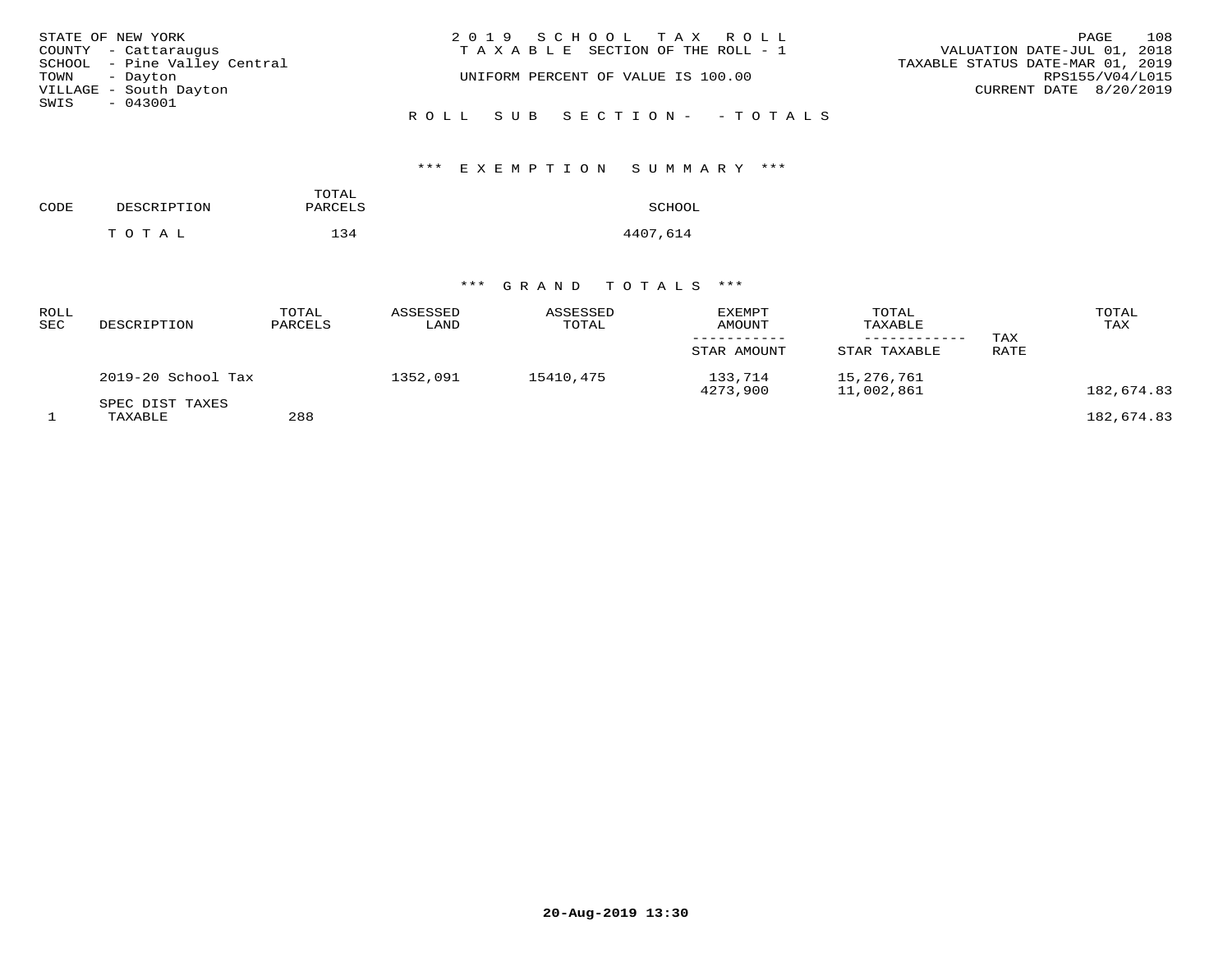| STATE OF NEW YORK<br>COUNTY - Cattaraugus<br>SCHOOL - Pine Valley Central<br>TOWN<br>- Dayton<br>VILLAGE - South Dayton<br>$-043001$<br>SWIS | 2 0 1 9                               | S C H O O L<br>OWNERS NAME SEOUENCE | T A X<br>R O L L<br>T A X A B L E SECTION OF THE ROLL - 1<br>UNIFORM PERCENT OF VALUE IS 100.00 | SUB-SECT - 1 VALUATION DATE-JUL 01,<br>TAXABLE STATUS DATE-MAR 01, | 109<br>PAGE<br>2018<br>2019 |
|----------------------------------------------------------------------------------------------------------------------------------------------|---------------------------------------|-------------------------------------|-------------------------------------------------------------------------------------------------|--------------------------------------------------------------------|-----------------------------|
| TAX MAP PARCEL NUMBER                                                                                                                        | PROPERTY LOCATION & CLASS ASSESSMENT  |                                     | EXEMPTION CODE----------------------                                                            |                                                                    | -------------SCHOOL         |
| CURRENT OWNERS NAME                                                                                                                          | SCHOOL DISTRICT                       | LAND                                | TAX DESCRIPTION                                                                                 | TAXABLE VALUE                                                      |                             |
| CURRENT OWNERS ADDRESS                                                                                                                       | PARCEL SIZE/GRID COORD                | TOTAL                               | SPECIAL DISTRICTS                                                                               |                                                                    | TAX AMOUNT                  |
|                                                                                                                                              |                                       |                                     |                                                                                                 |                                                                    |                             |
|                                                                                                                                              | Gas Well Robert Johnston              |                                     |                                                                                                 | ACCT 1249                                                          | <b>BILL</b><br>330          |
| $33.026 - 1 - 2.71$                                                                                                                          | 733 Gas well                          |                                     | 2019-20 School Tax                                                                              | 186                                                                | 3.09                        |
| Johnston Gas Service Inc<br>182 Main St                                                                                                      | Pine Valley Cen 063001<br>2018 MCF 89 | $\circ$<br>186                      |                                                                                                 |                                                                    |                             |
| South Dayton, NY 14138                                                                                                                       | 31-009-18254                          |                                     |                                                                                                 |                                                                    |                             |
|                                                                                                                                              | Winship-Johnston 1                    |                                     |                                                                                                 |                                                                    |                             |
|                                                                                                                                              | ACRES<br>0.01                         |                                     |                                                                                                 |                                                                    |                             |
|                                                                                                                                              | EAST-1023360 NRTH-0862935             |                                     |                                                                                                 |                                                                    |                             |
|                                                                                                                                              | FULL MARKET VALUE                     | 186                                 |                                                                                                 |                                                                    |                             |
|                                                                                                                                              |                                       |                                     | TOTAL TAX ---                                                                                   |                                                                    | $3.09**$                    |
|                                                                                                                                              |                                       |                                     |                                                                                                 | DATE #1<br>AMT DUE                                                 | 09/30/19<br>3.09            |
|                                                                                                                                              |                                       |                                     |                                                                                                 |                                                                    |                             |
|                                                                                                                                              | Gas Well Robert Johnston              |                                     |                                                                                                 | ACCT 1250                                                          | 331<br>BILL                 |
| $33.026 - 1 - 2.72$                                                                                                                          | 733 Gas well                          |                                     | 2019-20 School Tax                                                                              | 186                                                                | 3.09                        |
| Johnston Gas Service Inc<br>182 Main St                                                                                                      | Pine Valley Cen 063001<br>2018 MCF 89 | $\overline{0}$<br>186               |                                                                                                 |                                                                    |                             |
| South Dayton, NY 14138                                                                                                                       | $31 - 009 - 18939$                    |                                     |                                                                                                 |                                                                    |                             |
|                                                                                                                                              | Winship-Johnston 2                    |                                     |                                                                                                 |                                                                    |                             |
|                                                                                                                                              | ACRES<br>0.01                         |                                     |                                                                                                 |                                                                    |                             |
|                                                                                                                                              | EAST-1023360 NRTH-0862935             |                                     |                                                                                                 |                                                                    |                             |
|                                                                                                                                              | FULL MARKET VALUE                     | 186                                 |                                                                                                 |                                                                    |                             |
|                                                                                                                                              |                                       |                                     | TOTAL TAX ---                                                                                   |                                                                    | $3.09**$                    |
|                                                                                                                                              |                                       |                                     |                                                                                                 | DATE #1<br>AMT DUE                                                 | 09/30/19<br>3.09            |
|                                                                                                                                              |                                       |                                     |                                                                                                 |                                                                    |                             |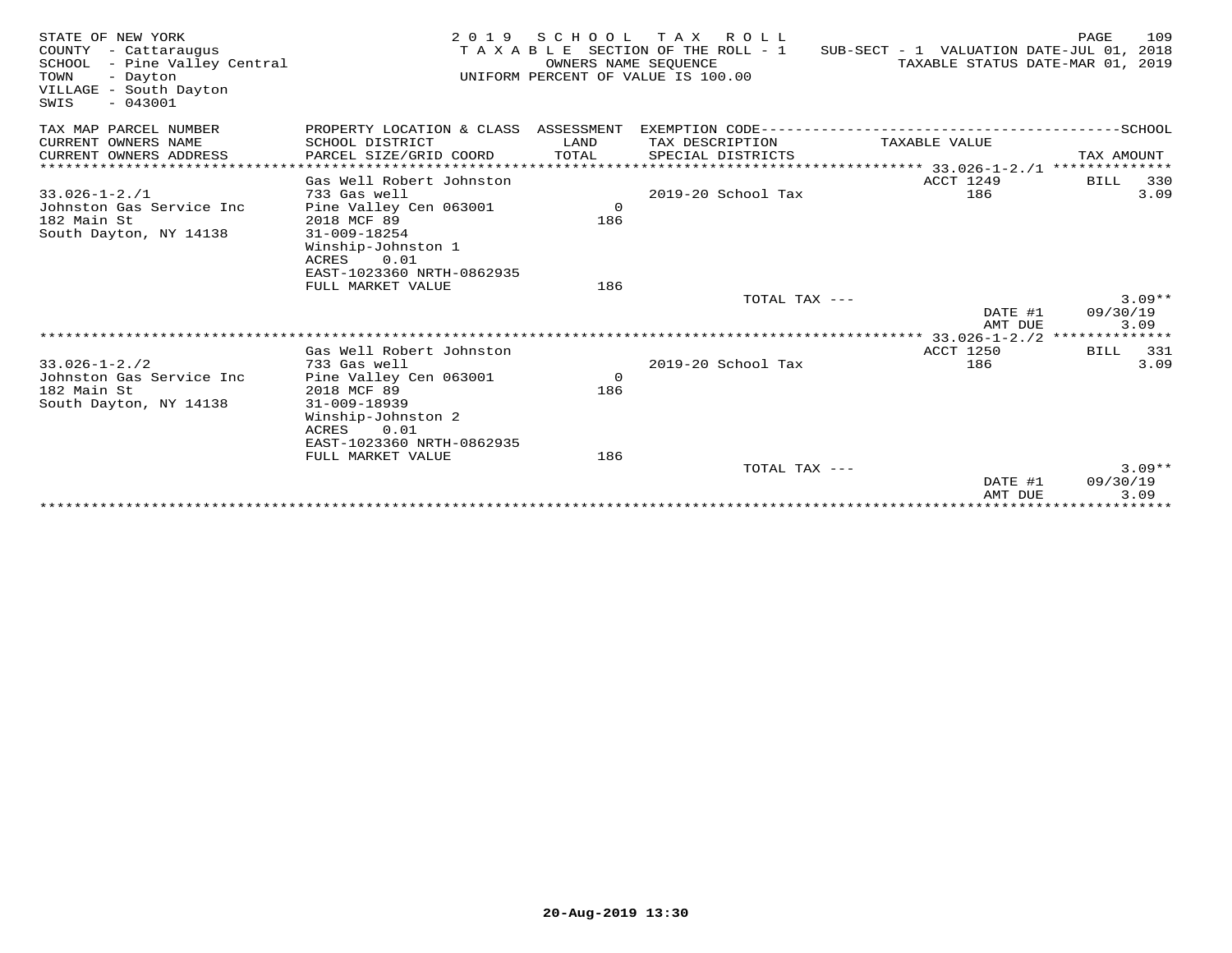| STATE OF NEW YORK      |                              | 2019 SCHOOL TAX ROLL               |  |  |                                          |                        | PAGE | 110 |
|------------------------|------------------------------|------------------------------------|--|--|------------------------------------------|------------------------|------|-----|
| COUNTY - Cattaraugus   |                              | TAXABLE SECTION OF THE ROLL - 1    |  |  | SUB-SECT - 1 VALUATION DATE-JUL 01, 2018 |                        |      |     |
|                        | SCHOOL - Pine Valley Central |                                    |  |  | TAXABLE STATUS DATE-MAR 01, 2019         |                        |      |     |
| TOWN - Dayton          |                              | UNIFORM PERCENT OF VALUE IS 100.00 |  |  |                                          | RPS155/V04/L015        |      |     |
| VILLAGE - South Dayton |                              |                                    |  |  |                                          | CURRENT DATE 8/20/2019 |      |     |
| SWIS<br>- 043001       |                              |                                    |  |  |                                          |                        |      |     |
|                        |                              | ROLL SUB SECTION-1-TOTALS          |  |  |                                          |                        |      |     |

### \*\*\* SPECIAL DISTRICT SUMMARY \*\*\*

|      |                                     | $m \wedge m \wedge n$ |                 | ם דתים       | ΑL       | TIRAD   | $\cdot$ $\Delta$ $\times$ $\Delta$ | $m \wedge m \wedge n$<br>$\overline{\phantom{a}}$ |
|------|-------------------------------------|-----------------------|-----------------|--------------|----------|---------|------------------------------------|---------------------------------------------------|
| CODE | $T \times T$<br>- --<br><b>NAME</b> | . חהר<br>'AKV         | TVDF<br>- - - - | ----<br>Ацог | TA T TTT | MOTIN'I | ALUE                               | $m \times r$<br>∸∽∸∸                              |

#### NO SPECIAL DISTRICTS AT THIS LEVEL

\*\*\* S C H O O L D I S T R I C T S U M M A R Y \*\*\*

| CODE   | DISTRICT NAME                    | TOTAL<br>PARCELS | ASSESSED<br>LAND | ASSESSED<br>TOTAL | EXEMPT<br>AMOUNT | TOTAL<br>TAXABLE |           |
|--------|----------------------------------|------------------|------------------|-------------------|------------------|------------------|-----------|
|        |                                  |                  |                  |                   | STAR AMOUNT      | STAR TAXABLE     | TOTAL TAX |
|        | Pine Valley Central              | 2                |                  | 372               |                  | 372              |           |
| 063001 |                                  |                  |                  |                   |                  | 372              | 6.18      |
|        | SUB-TOTAL                        | 2                |                  | 372               |                  | 372              |           |
|        | $S \cup B - T \cup T A L (CONT)$ |                  |                  |                   |                  | 372              | 6.18      |
|        | TOTAL                            | 2                |                  | 372               |                  | 372              |           |
|        | TO TAL (CONT)                    |                  |                  |                   |                  | 372              | 6.18      |

\*\*\* S Y S T E M C O D E S S U M M A R Y \*\*\*

NO SYSTEM EXEMPTIONS AT THIS LEVEL

\*\*\* E X E M P T I O N S U M M A R Y \*\*\*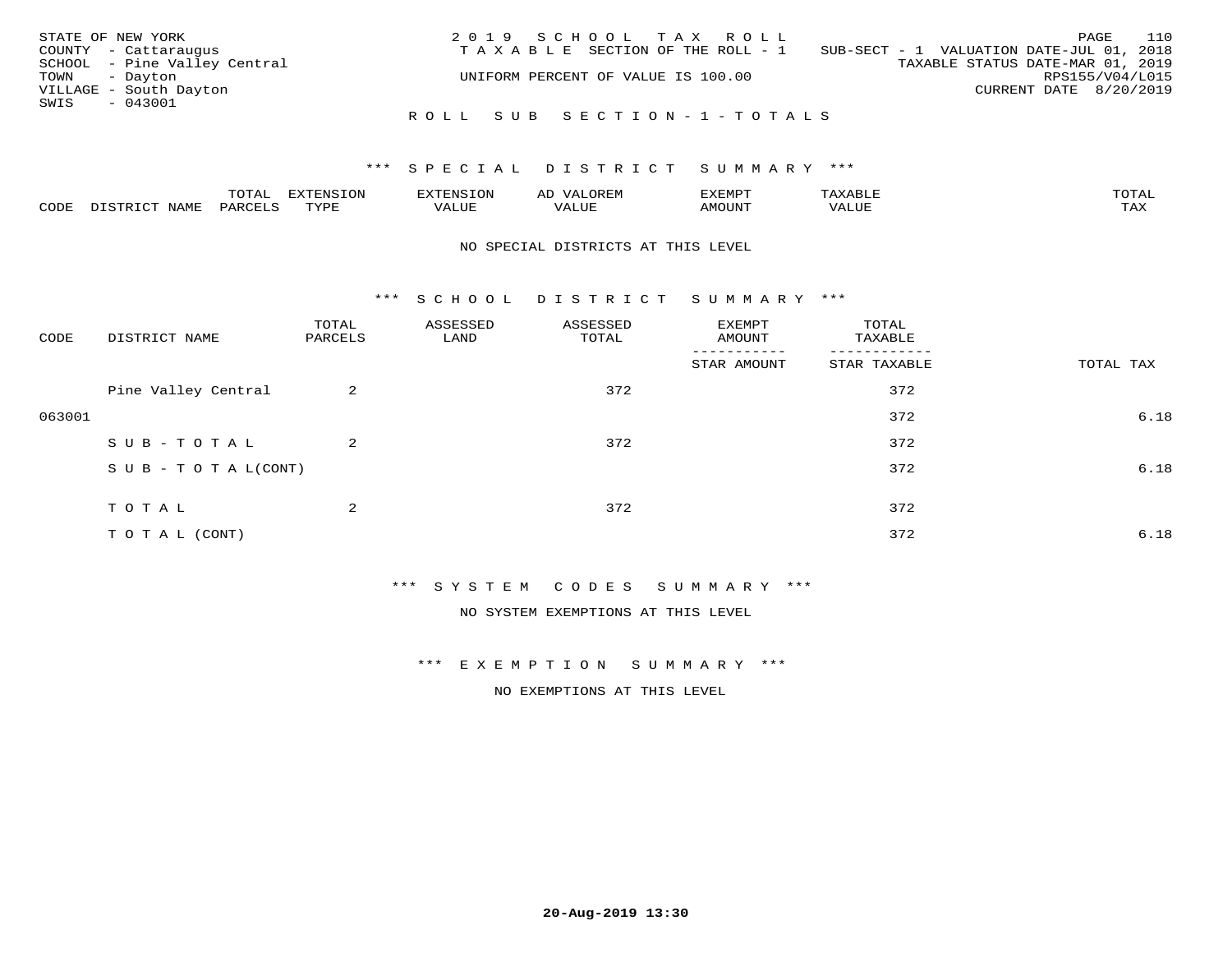| STATE OF NEW YORK |                              | 2019 SCHOOL TAX ROLL                  | 111<br>PAGE                              |
|-------------------|------------------------------|---------------------------------------|------------------------------------------|
|                   | COUNTY - Cattaraugus         | T A X A B L E SECTION OF THE ROLL - 1 | SUB-SECT - 1 VALUATION DATE-JUL 01, 2018 |
|                   | SCHOOL - Pine Valley Central |                                       | TAXABLE STATUS DATE-MAR 01, 2019         |
| TOWN - Dayton     |                              | UNIFORM PERCENT OF VALUE IS 100.00    | RPS155/V04/L015                          |
|                   | VILLAGE - South Dayton       |                                       | CURRENT DATE 8/20/2019                   |
| SWIS - 043001     |                              |                                       |                                          |
|                   |                              | ROLL SUB SECTION-1-TOTALS             |                                          |

| ROLL<br>SEC | DESCRIPTION        | TOTAL<br>PARCELS | ASSESSED<br>LAND | ASSESSED<br>TOTAL | <b>EXEMPT</b><br>AMOUNT<br>STAR AMOUNT | TOTAL<br>TAXABLE<br>------------<br>STAR TAXABLE | TAX<br>RATE | TOTAL<br>TAX |
|-------------|--------------------|------------------|------------------|-------------------|----------------------------------------|--------------------------------------------------|-------------|--------------|
|             | 2019-20 School Tax |                  |                  | 372               |                                        | 372                                              |             |              |
|             | SPEC DIST TAXES    |                  |                  |                   |                                        | 372                                              |             | 6.18         |
|             | TAXABLE            |                  |                  |                   |                                        |                                                  |             | 6.18         |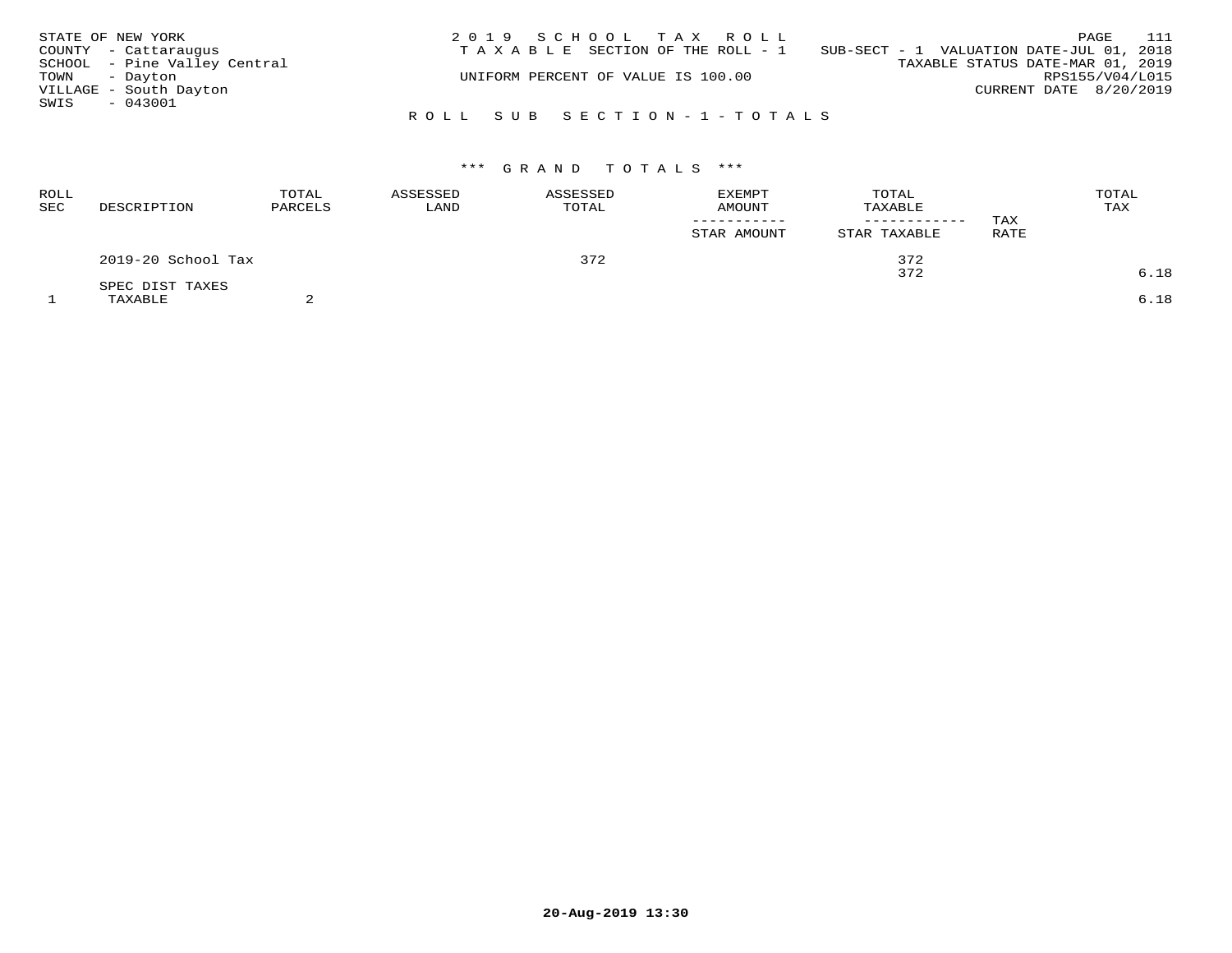| STATE OF NEW YORK            | 2019 SCHOOL TAX ROLL                  | 112<br>PAGE                      |
|------------------------------|---------------------------------------|----------------------------------|
| COUNTY - Cattaraugus         | T A X A B L E SECTION OF THE ROLL - 1 | VALUATION DATE-JUL 01, 2018      |
| SCHOOL - Pine Valley Central |                                       | TAXABLE STATUS DATE-MAR 01, 2019 |
| TOWN - Dayton                | UNIFORM PERCENT OF VALUE IS 100.00    | RPS155/V04/L015                  |
| VILLAGE - South Dayton       |                                       | CURRENT DATE 8/20/2019           |
| SWIS<br>$-043001$            |                                       |                                  |
|                              | ROLL SECTION TOTALS                   |                                  |

|             |      | ----<br>⊥∪⊥ <del>പ</del> | $T^{\sim}$<br>T T T T T |                       | ,,,,,,    | ,,, <del>,</del> ,,, <del>,</del><br>$\overline{\phantom{0}}$ |          | $m \wedge m \wedge n$ |
|-------------|------|--------------------------|-------------------------|-----------------------|-----------|---------------------------------------------------------------|----------|-----------------------|
| <b>PODE</b> | NAME |                          | TVDI<br>.               | 77 T TT <del>T.</del> | $- - - -$ | TUUOM                                                         | $\Delta$ | $m \times r$<br>- −-  |

#### NO SPECIAL DISTRICTS AT THIS LEVEL

\*\*\* S C H O O L D I S T R I C T S U M M A R Y \*\*\*

| CODE   | DISTRICT NAME                    | TOTAL<br>PARCELS | ASSESSED<br>LAND | ASSESSED<br>TOTAL | EXEMPT<br>AMOUNT | TOTAL<br>TAXABLE |            |
|--------|----------------------------------|------------------|------------------|-------------------|------------------|------------------|------------|
|        |                                  |                  |                  |                   | STAR AMOUNT      | STAR TAXABLE     | TOTAL TAX  |
|        | Pine Valley Central              | 290              | 1352,091         | 15410,847         | 133,714          | 15, 277, 133     |            |
| 063001 |                                  |                  |                  |                   | 4273,900         | 11,003,233       | 182,681.01 |
|        | SUB-TOTAL                        | 290              | 1352,091         | 15410,847         | 133,714          | 15,277,133       |            |
|        | $S \cup B - T \cup T A L (CONT)$ |                  |                  |                   | 4273,900         | 11,003,233       | 182,681.01 |
|        | TOTAL                            | 290              | 1352,091         | 15410,847         | 133,714          | 15, 277, 133     |            |
|        | T O T A L (CONT)                 |                  |                  |                   | 4273,900         | 11,003,233       | 182,681.01 |

## \*\*\* S Y S T E M C O D E S S U M M A R Y \*\*\*

### NO SYSTEM EXEMPTIONS AT THIS LEVEL

## \*\*\* E X E M P T I O N S U M M A R Y \*\*\*

| CODE           | DESCRIPTION             | TOTAL<br>PARCELS | SCHOOL           |
|----------------|-------------------------|------------------|------------------|
| 41720<br>41800 | AG DIST<br>AGED $C/T/S$ | 9<br>2           | 68,314<br>61,400 |
| 41834          | ENH STAR                | 30               | 1560,300         |
| 41854          | BAS STAR                | 91               | 2713,600         |
| 42100          | SILO T/C/S              | 2                | 4,000            |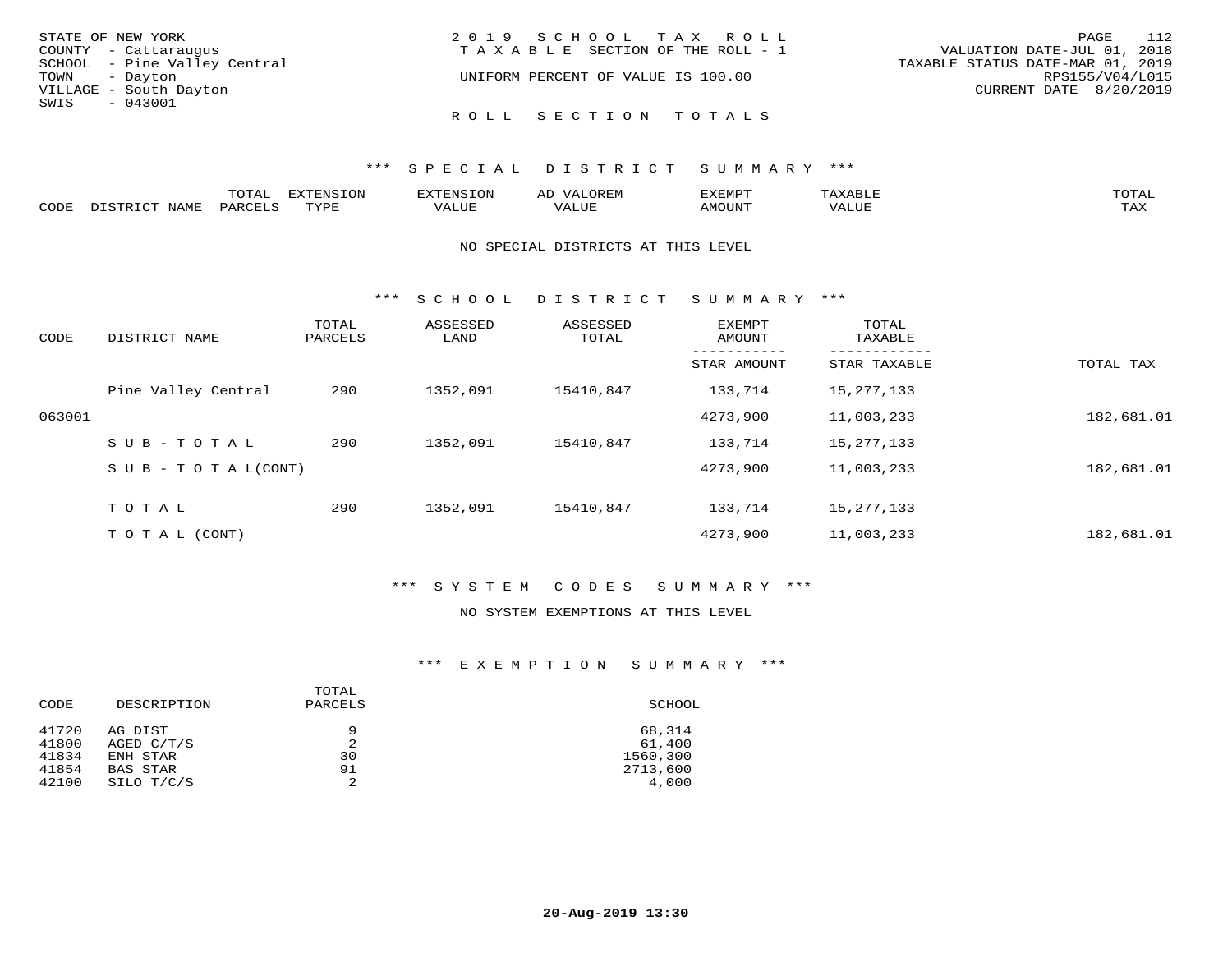|               | STATE OF NEW YORK            | 2019 SCHOOL TAX ROLL                  | 113<br>PAGE                      |
|---------------|------------------------------|---------------------------------------|----------------------------------|
|               | COUNTY - Cattaraugus         | T A X A B L E SECTION OF THE ROLL - 1 | VALUATION DATE-JUL 01, 2018      |
|               | SCHOOL - Pine Valley Central |                                       | TAXABLE STATUS DATE-MAR 01, 2019 |
| TOWN - Dayton |                              | UNIFORM PERCENT OF VALUE IS 100.00    | RPS155/V04/L015                  |
|               | VILLAGE - South Dayton       |                                       | CURRENT DATE 8/20/2019           |
| SWIS - 043001 |                              |                                       |                                  |
|               |                              | ROLL SECTION TOTALS                   |                                  |

# \*\*\* E X E M P T I O N S U M M A R Y \*\*\*

| CODE | DESCRIPTION | TOTAL<br>PARCELS | SCHOOL   |
|------|-------------|------------------|----------|
|      | тотаь       | 134              | 4407,614 |

| ROLL<br>SEC | DESCRIPTION                | TOTAL<br>PARCELS | ASSESSED<br>LAND | ASSESSED<br>TOTAL | <b>EXEMPT</b><br>AMOUNT<br>STAR AMOUNT | TOTAL<br>TAXABLE<br>STAR TAXABLE | TAX<br>RATE | TOTAL<br>TAX |
|-------------|----------------------------|------------------|------------------|-------------------|----------------------------------------|----------------------------------|-------------|--------------|
|             | 2019-20 School Tax         |                  | 1352,091         | 15410,847         | 133,714<br>4273,900                    | 15, 277, 133<br>11,003,233       |             | 182,681.01   |
|             | SPEC DIST TAXES<br>TAXABLE | 290              |                  |                   |                                        |                                  |             | 182,681.01   |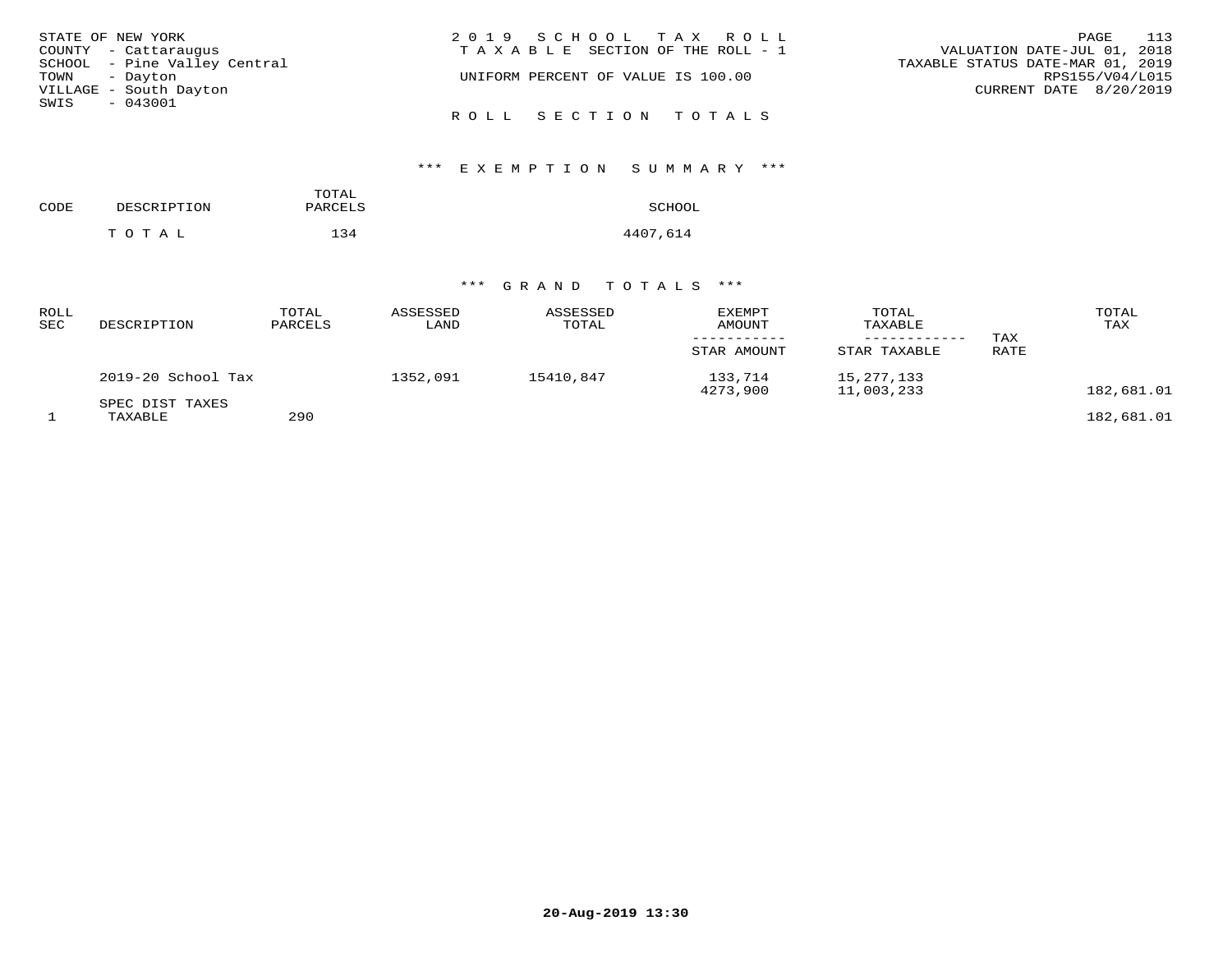| STATE OF NEW YORK<br>COUNTY - Cattaraugus<br>SCHOOL - Pine Valley Central<br>TOWN<br>- Dayton<br>VILLAGE - South Dayton<br>$-043001$<br>SWIS | 2 0 1 9                                                                                                        | SCHOOL<br>OWNERS NAME SEQUENCE | T A X<br>R O L L<br>SPECIAL FRANCHISE SECTION OF THE ROLL - 5<br>UNIFORM PERCENT OF VALUE IS 100.00 | VALUATION DATE-JUL 01, 2018<br>TAXABLE STATUS DATE-MAR 01, 2019 | PAGE<br>114                      |
|----------------------------------------------------------------------------------------------------------------------------------------------|----------------------------------------------------------------------------------------------------------------|--------------------------------|-----------------------------------------------------------------------------------------------------|-----------------------------------------------------------------|----------------------------------|
| TAX MAP PARCEL NUMBER                                                                                                                        | PROPERTY LOCATION & CLASS ASSESSMENT                                                                           |                                |                                                                                                     |                                                                 |                                  |
| CURRENT OWNERS NAME<br>CURRENT OWNERS ADDRESS                                                                                                | SCHOOL DISTRICT<br>PARCEL SIZE/GRID COORD                                                                      | LAND<br>TOTAL                  | TAX DESCRIPTION<br>SPECIAL DISTRICTS                                                                | TAXABLE VALUE                                                   | TAX AMOUNT                       |
| ***********************                                                                                                                      |                                                                                                                |                                |                                                                                                     |                                                                 |                                  |
| 530.001-9916-131.600/188<br>Nys Electric & Gas Corp<br>Attn: Utility Shared Services<br>Freeport Building                                    | Special Franchise<br>861 Elec & gas<br>Pine Valley Cen 063001<br>Village Of South Dayton<br>1.0000 Pine Valley | $\Omega$<br>306,934            | 2019-20 School Tax                                                                                  | ACCT 0997<br>306,934                                            | <b>BILL</b><br>332<br>5,095.87   |
| 70 Farm View Dr<br>New Gloucester, ME 04260                                                                                                  | <b>ACRES</b><br>0.01<br>FULL MARKET VALUE                                                                      | 306,934                        |                                                                                                     |                                                                 |                                  |
|                                                                                                                                              |                                                                                                                |                                | TOTAL TAX $---$                                                                                     | DATE #1                                                         | $5.095.87**$<br>09/30/19         |
|                                                                                                                                              |                                                                                                                |                                |                                                                                                     | AMT DUE<br>***** 530.001-9916-901.300/188 ***                   | 5,095.87                         |
|                                                                                                                                              | Special Franchise                                                                                              |                                |                                                                                                     | ACCT 1221                                                       | <b>BILL</b><br>333               |
| 530.001-9916-901.300/188<br>Time Warner Cable Tax Dept                                                                                       | 869 Television<br>Pine Valley Cen 063001                                                                       | $\circ$                        | 2019-20 School Tax                                                                                  | 11,510                                                          | 191.09                           |
| PO Box 7467<br>Charlotte, NC 28241-7467                                                                                                      | Village Of South Dayton<br>1.0000 Pine Valley<br>0.01<br>ACRES                                                 | 11,510                         |                                                                                                     |                                                                 |                                  |
|                                                                                                                                              | FULL MARKET VALUE                                                                                              | 11,510                         |                                                                                                     |                                                                 |                                  |
|                                                                                                                                              |                                                                                                                |                                | TOTAL TAX ---                                                                                       | DATE #1                                                         | $191.09**$<br>09/30/19           |
|                                                                                                                                              |                                                                                                                |                                |                                                                                                     | AMT DUE<br>** 530.001-9916-631.900/188 ***                      | 191.09                           |
|                                                                                                                                              | Special Franchise                                                                                              |                                |                                                                                                     | <b>ACCT 0996</b>                                                | BILL 334                         |
| 530.001-9916-631.900/188                                                                                                                     | 866 Telephone                                                                                                  |                                | 2019-20 School Tax                                                                                  | 37,540                                                          | 623.26                           |
| Verizon New York Inc<br>$C/O$ Duff & Phelps<br>PO Box 2749                                                                                   | Pine Valley Cen 063001<br>Village Of South Dayton<br>1.0000 Pine Valley                                        | $\mathbf 0$<br>37,540          |                                                                                                     |                                                                 |                                  |
| Addison, TX 75001                                                                                                                            | 0.01<br>ACRES<br>FULL MARKET VALUE                                                                             | 37,540                         |                                                                                                     |                                                                 |                                  |
|                                                                                                                                              |                                                                                                                |                                | TOTAL TAX ---                                                                                       | DATE #1<br>AMT DUE                                              | $623.26**$<br>09/30/19<br>623.26 |
|                                                                                                                                              |                                                                                                                |                                |                                                                                                     |                                                                 |                                  |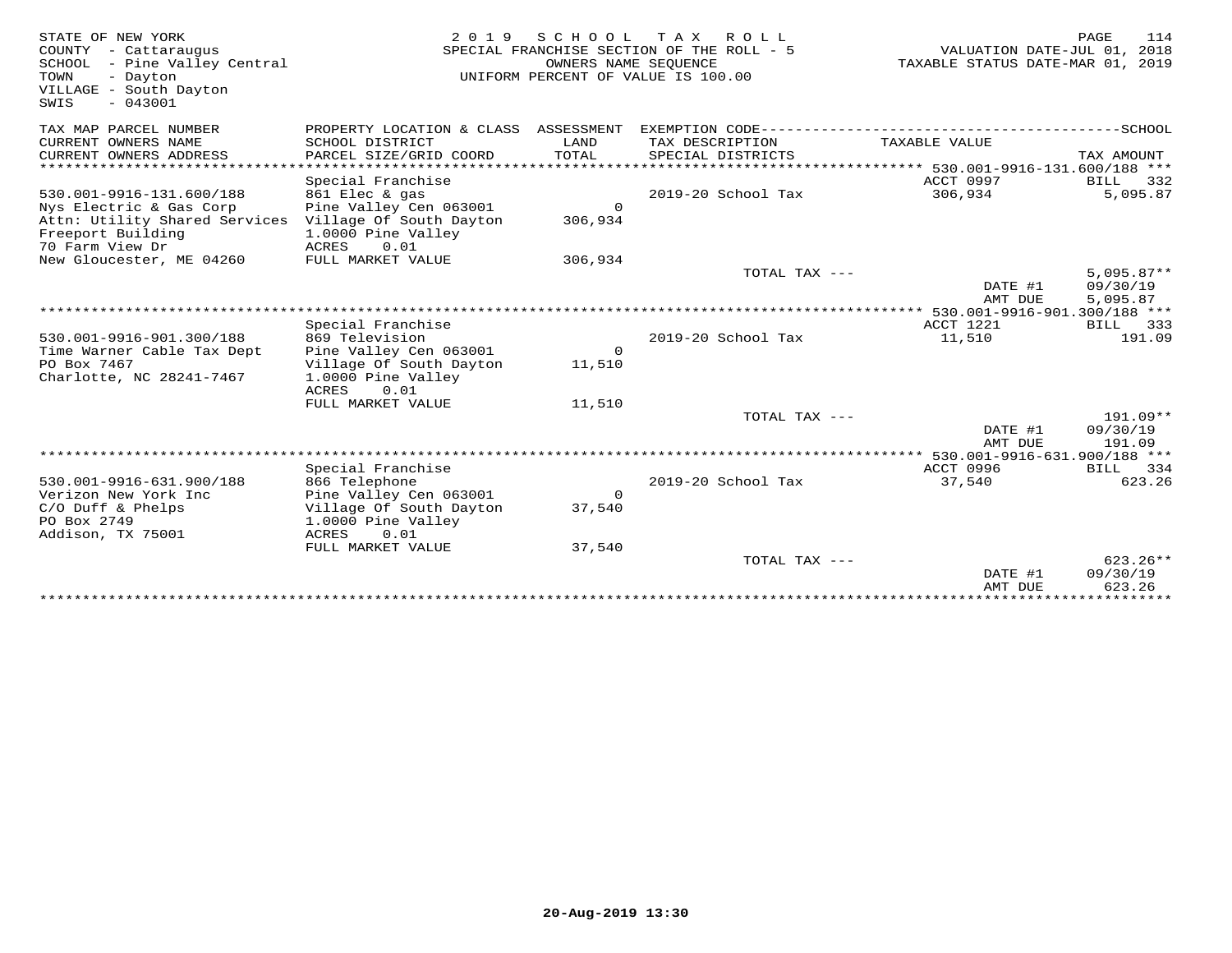|      | STATE OF NEW YORK            | 2019 SCHOOL TAX ROLL                      | PAGE                             | 115 |
|------|------------------------------|-------------------------------------------|----------------------------------|-----|
|      | COUNTY - Cattaraugus         | SPECIAL FRANCHISE SECTION OF THE ROLL - 5 | VALUATION DATE-JUL 01, 2018      |     |
|      | SCHOOL - Pine Valley Central |                                           | TAXABLE STATUS DATE-MAR 01, 2019 |     |
|      | TOWN - Dayton                |                                           | RPS155/V04/L015                  |     |
|      | VILLAGE - South Dayton       |                                           | CURRENT DATE 8/20/2019           |     |
| SWIS | $-043001$                    |                                           |                                  |     |
|      |                              | ROLL SUB SECTION- - TOTALS                |                                  |     |

### \*\*\* SPECIAL DISTRICT SUMMARY \*\*\*

|                         |      | m^m |      | 'NT C     |           | ∟ו∨ו          |              |                             |
|-------------------------|------|-----|------|-----------|-----------|---------------|--------------|-----------------------------|
| $\bigcap_{\Pi}$<br>◡◡◡ュ | мдмь |     | TVDF | ۳۰ تاللاد | $- - - -$ | 550T<br>IUUN. | ALUE<br>77 T | $m \times r$<br>- - - - - - |

#### NO SPECIAL DISTRICTS AT THIS LEVEL

\*\*\* S C H O O L D I S T R I C T S U M M A R Y \*\*\*

| CODE   | DISTRICT NAME                    | TOTAL<br>PARCELS | ASSESSED<br>LAND | ASSESSED<br>TOTAL | EXEMPT<br>AMOUNT | TOTAL<br>TAXABLE |           |
|--------|----------------------------------|------------------|------------------|-------------------|------------------|------------------|-----------|
|        |                                  |                  |                  |                   | STAR AMOUNT      | STAR TAXABLE     | TOTAL TAX |
|        | Pine Valley Central              | 3                |                  | 355,984           |                  | 355,984          |           |
| 063001 |                                  |                  |                  |                   |                  | 355,984          | 5,910.22  |
|        | SUB-TOTAL                        | 3                |                  | 355,984           |                  | 355,984          |           |
|        | $S \cup B - T \cup T A L (CONT)$ |                  |                  |                   |                  | 355,984          | 5,910.22  |
|        | TOTAL                            | 3                |                  | 355,984           |                  | 355,984          |           |
|        | T O T A L (CONT)                 |                  |                  |                   |                  | 355,984          | 5,910.22  |

#### \*\*\* S Y S T E M C O D E S S U M M A R Y \*\*\*

NO SYSTEM EXEMPTIONS AT THIS LEVEL

\*\*\* E X E M P T I O N S U M M A R Y \*\*\*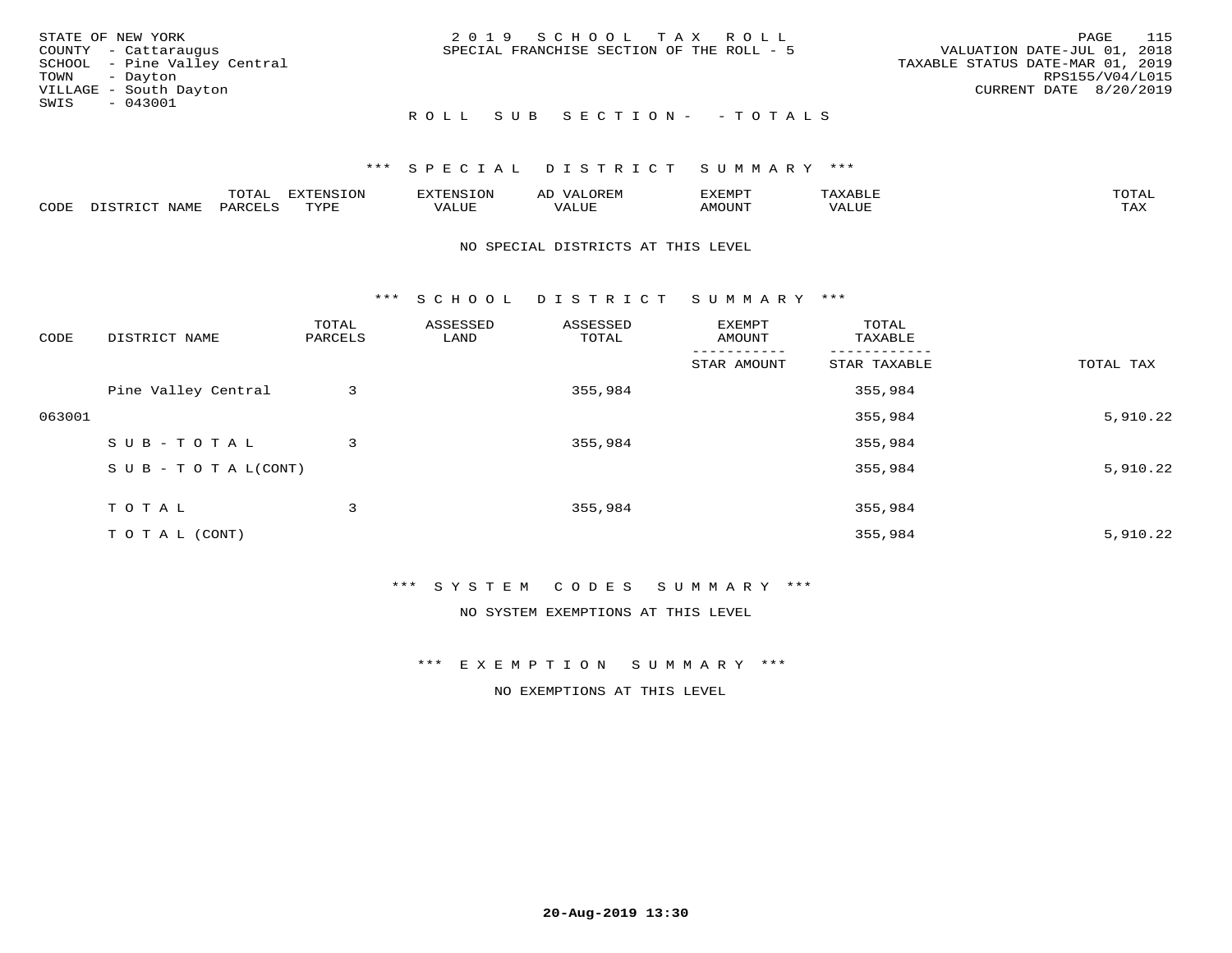| STATE OF NEW YORK            |  | 2019 SCHOOL TAX ROLL                      |                           |                                  | PAGE                   | 116 |
|------------------------------|--|-------------------------------------------|---------------------------|----------------------------------|------------------------|-----|
| COUNTY - Cattaraugus         |  | SPECIAL FRANCHISE SECTION OF THE ROLL - 5 |                           | VALUATION DATE-JUL 01, 2018      |                        |     |
| SCHOOL - Pine Valley Central |  |                                           |                           | TAXABLE STATUS DATE-MAR 01, 2019 |                        |     |
| TOWN - Dayton                |  |                                           |                           |                                  | RPS155/V04/L015        |     |
| VILLAGE - South Dayton       |  |                                           |                           |                                  | CURRENT DATE 8/20/2019 |     |
| SWIS<br>$-043001$            |  |                                           |                           |                                  |                        |     |
|                              |  |                                           | ROLL SUB SECTION- -TOTALS |                                  |                        |     |

| ROLL<br>SEC | DESCRIPTION        | TOTAL<br>PARCELS | ASSESSED<br>LAND | ASSESSED<br>TOTAL | <b>EXEMPT</b><br>AMOUNT | TOTAL<br>TAXABLE<br>------------ | TAX  | TOTAL<br>TAX |
|-------------|--------------------|------------------|------------------|-------------------|-------------------------|----------------------------------|------|--------------|
|             |                    |                  |                  |                   | STAR AMOUNT             | STAR TAXABLE                     | RATE |              |
|             | 2019-20 School Tax |                  |                  | 355,984           |                         | 355,984                          |      |              |
|             | SPEC DIST TAXES    |                  |                  |                   |                         | 355,984                          |      | 5,910.22     |
|             | SPECIAL FRANCHISE  |                  |                  |                   |                         |                                  |      | 5,910.22     |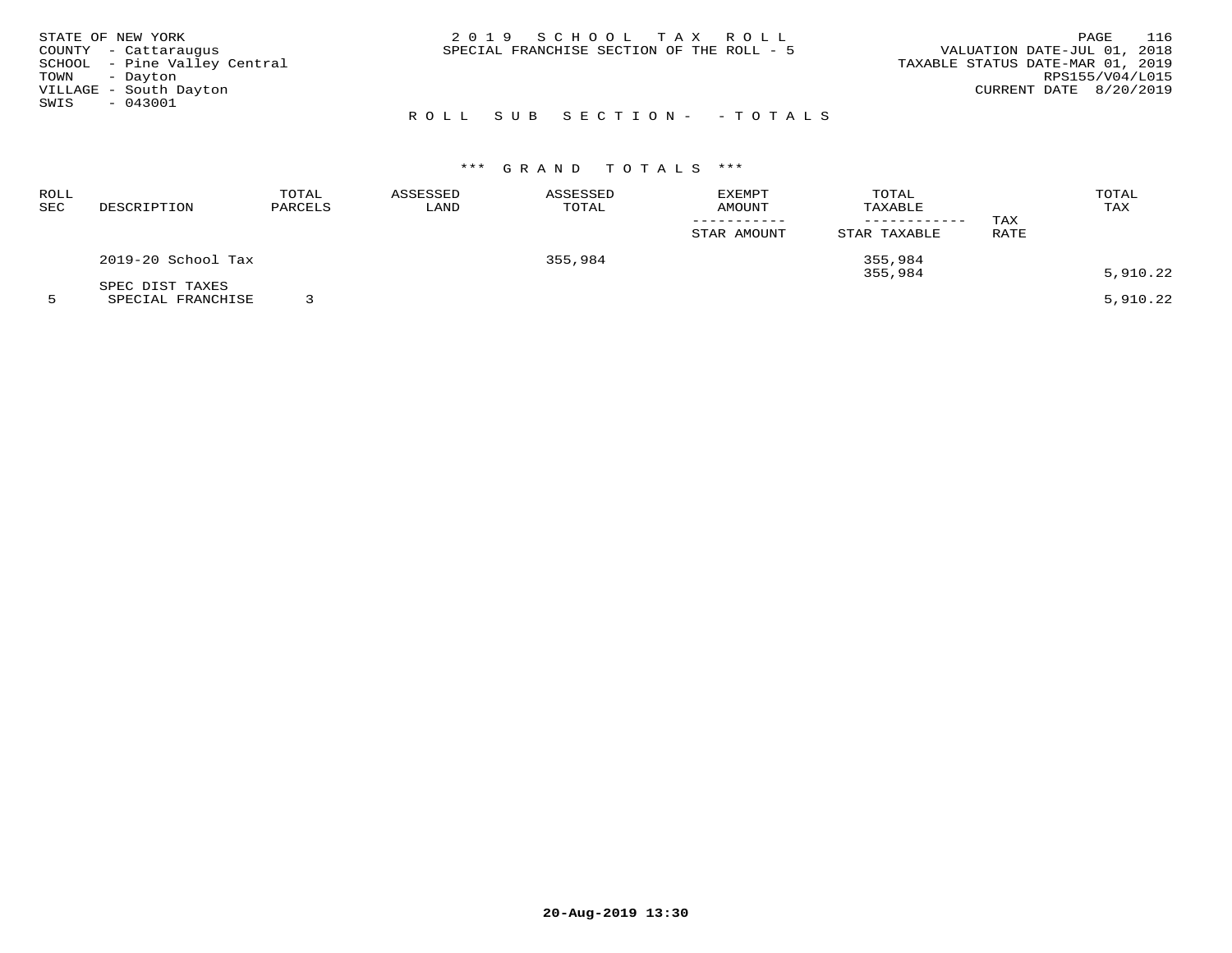| STATE OF NEW YORK            | 2019 SCHOOL TAX ROLL                      |                                  | PAGE            | 117 |
|------------------------------|-------------------------------------------|----------------------------------|-----------------|-----|
| COUNTY - Cattaraugus         | SPECIAL FRANCHISE SECTION OF THE ROLL - 5 | VALUATION DATE-JUL 01, 2018      |                 |     |
| SCHOOL - Pine Valley Central |                                           | TAXABLE STATUS DATE-MAR 01, 2019 |                 |     |
| TOWN - Dayton                |                                           |                                  | RPS155/V04/L015 |     |
| VILLAGE - South Dayton       |                                           | CURRENT DATE 8/20/2019           |                 |     |
| SWIS<br>$-043001$            |                                           |                                  |                 |     |
|                              | ROLL SECTION TOTALS                       |                                  |                 |     |

|      |      | $n \wedge m \wedge n$<br>$\cdots$<br>$\cdots$ | <b>EXTENSION</b> | ־פזחים:       | $\sim$ $\sim$ $\sim$<br>A L | ,,, <del>,</del> ,,,,,<br>″∽ | max   | $m \wedge m \wedge$ |
|------|------|-----------------------------------------------|------------------|---------------|-----------------------------|------------------------------|-------|---------------------|
| CODE | JAMF | PARC                                          | <b>TVDF</b>      | -----<br>ALUF | ALUE                        | <b>AMOUNT</b>                | VALUE | max 37<br>∸∽∽       |

#### NO SPECIAL DISTRICTS AT THIS LEVEL

\*\*\* S C H O O L D I S T R I C T S U M M A R Y \*\*\*

| CODE   | DISTRICT NAME                    | TOTAL<br>PARCELS | ASSESSED<br>LAND | ASSESSED<br>TOTAL | EXEMPT<br>AMOUNT | TOTAL<br>TAXABLE |           |
|--------|----------------------------------|------------------|------------------|-------------------|------------------|------------------|-----------|
|        |                                  |                  |                  |                   | STAR AMOUNT      | STAR TAXABLE     | TOTAL TAX |
|        | Pine Valley Central              | 3                |                  | 355,984           |                  | 355,984          |           |
| 063001 |                                  |                  |                  |                   |                  | 355,984          | 5,910.22  |
|        | SUB-TOTAL                        | 3                |                  | 355,984           |                  | 355,984          |           |
|        | $S \cup B - T \cup T A L (CONT)$ |                  |                  |                   |                  | 355,984          | 5,910.22  |
|        | TOTAL                            | 3                |                  | 355,984           |                  | 355,984          |           |
|        | T O T A L (CONT)                 |                  |                  |                   |                  | 355,984          | 5,910.22  |

### \*\*\* S Y S T E M C O D E S S U M M A R Y \*\*\*

NO SYSTEM EXEMPTIONS AT THIS LEVEL

\*\*\* E X E M P T I O N S U M M A R Y \*\*\*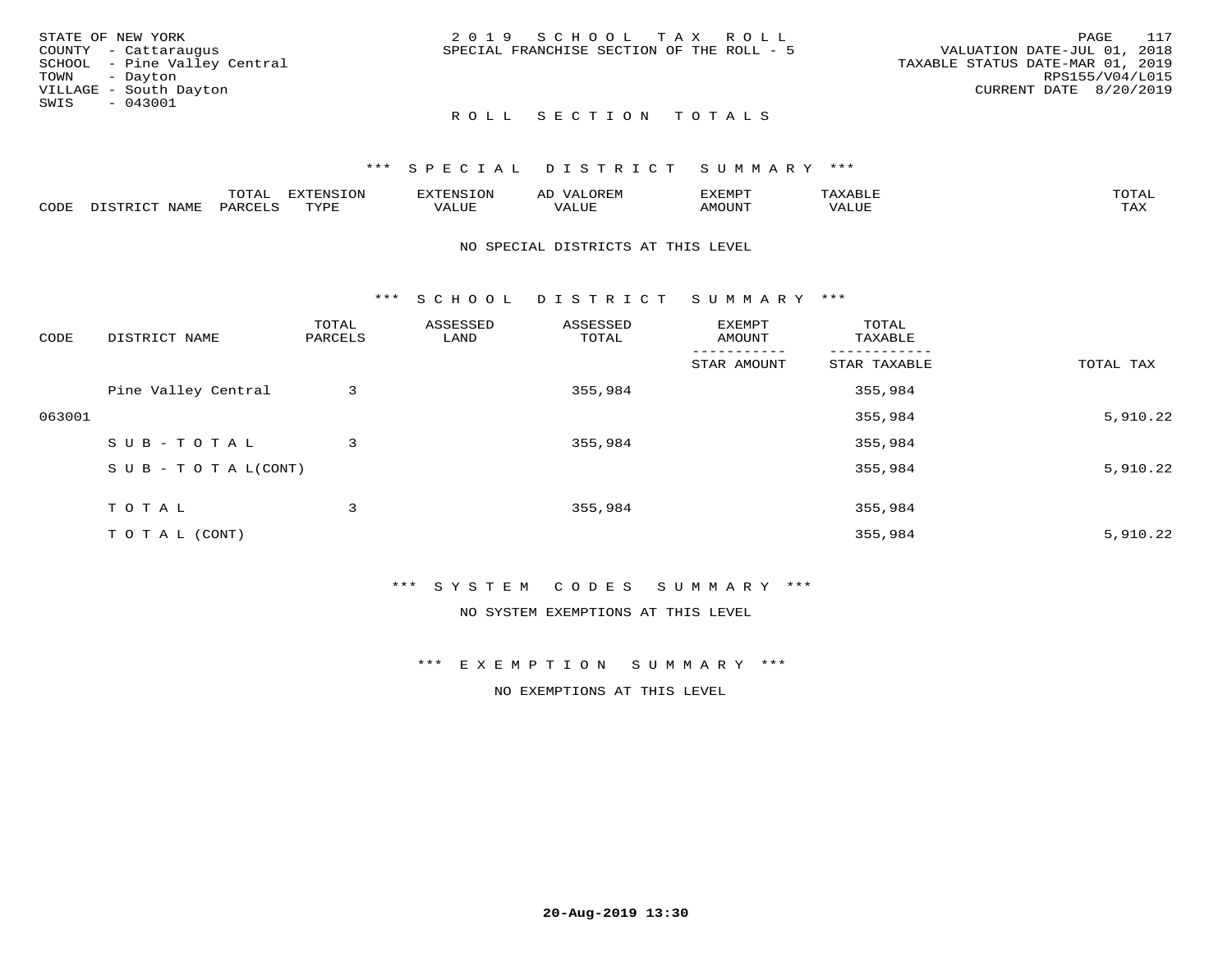|               | STATE OF NEW YORK            | 2019 SCHOOL TAX ROLL                      | 118<br>PAGE                      |
|---------------|------------------------------|-------------------------------------------|----------------------------------|
|               | COUNTY - Cattaraugus         | SPECIAL FRANCHISE SECTION OF THE ROLL - 5 | VALUATION DATE-JUL 01, 2018      |
|               | SCHOOL - Pine Valley Central |                                           | TAXABLE STATUS DATE-MAR 01, 2019 |
| TOWN - Dayton |                              |                                           | RPS155/V04/L015                  |
|               | VILLAGE - South Dayton       |                                           | CURRENT DATE 8/20/2019           |
| SWIS          | $-043001$                    |                                           |                                  |
|               |                              | ROLL SECTION TOTALS                       |                                  |

| ROLL<br>SEC | DESCRIPTION                          | TOTAL<br>PARCELS | ASSESSED<br>LAND | ASSESSED<br>TOTAL | <b>EXEMPT</b><br>AMOUNT | TOTAL<br>TAXABLE   | TAX  | TOTAL<br>TAX |
|-------------|--------------------------------------|------------------|------------------|-------------------|-------------------------|--------------------|------|--------------|
|             |                                      |                  |                  |                   | STAR AMOUNT             | STAR TAXABLE       | RATE |              |
|             | 2019-20 School Tax                   |                  |                  | 355,984           |                         | 355,984<br>355,984 |      | 5,910.22     |
|             | SPEC DIST TAXES<br>SPECIAL FRANCHISE |                  |                  |                   |                         |                    |      | 5,910.22     |

**20-Aug-2019 13:30**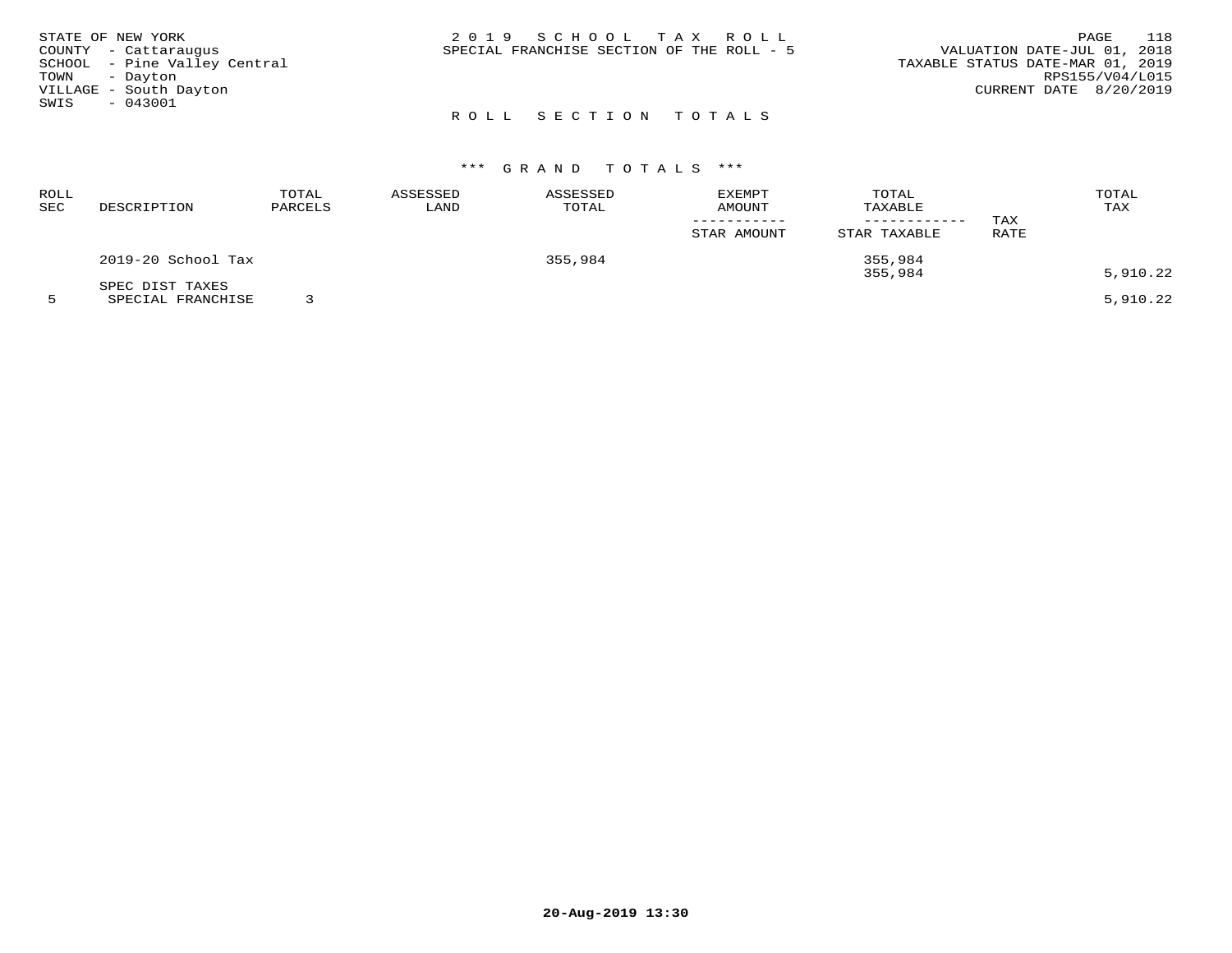| STATE OF NEW YORK<br>COUNTY - Cattaraugus<br>SCHOOL - Pine Valley Central<br>- Dayton<br>TOWN<br>VILLAGE - South Dayton<br>SWIS<br>$-043001$ |                                                        | 2019 SCHOOL<br>OWNERS NAME SEQUENCE | TAX ROLL<br>UTILITY & R.R. SECTION OF THE ROLL - 6<br>UNIFORM PERCENT OF VALUE IS 100.00 | VALUATION DATE-JUL 01, 2018<br>TAXABLE STATUS DATE-MAR 01, 2019 | 119<br>PAGE           |
|----------------------------------------------------------------------------------------------------------------------------------------------|--------------------------------------------------------|-------------------------------------|------------------------------------------------------------------------------------------|-----------------------------------------------------------------|-----------------------|
| TAX MAP PARCEL NUMBER                                                                                                                        | PROPERTY LOCATION & CLASS ASSESSMENT                   |                                     |                                                                                          |                                                                 |                       |
| CURRENT OWNERS NAME<br>CURRENT OWNERS ADDRESS<br>**********************                                                                      | SCHOOL DISTRICT<br>PARCEL SIZE/GRID COORD              | LAND<br>TOTAL                       | TAX DESCRIPTION<br>SPECIAL DISTRICTS                                                     | TAXABLE VALUE                                                   | TAX AMOUNT            |
|                                                                                                                                              | First St                                               |                                     |                                                                                          | ACCT 1310                                                       | BILL<br>335           |
| $33.033 - 6 - 33$                                                                                                                            | 311 Res vac land                                       |                                     | 2019-20 School Tax                                                                       | 2,400                                                           | 39.85                 |
| Nys Electric & Gas Corp<br>Attn: Utility Shared Services FRNT                                                                                | Pine Valley Cen 063001<br>60.00 DPTH 123.00            | 2,400<br>2,400                      |                                                                                          |                                                                 |                       |
| Tax Dept                                                                                                                                     | EAST-1021258 NRTH-0859764                              |                                     |                                                                                          |                                                                 |                       |
| 70 Farm View Dr Freeport Bld<br>New Gloucester, ME 04260                                                                                     | FULL MARKET VALUE                                      | 2,400                               |                                                                                          |                                                                 |                       |
|                                                                                                                                              |                                                        |                                     | TOTAL TAX ---                                                                            | DATE #1                                                         | $39.85**$<br>09/30/19 |
|                                                                                                                                              |                                                        |                                     |                                                                                          | AMT DUE                                                         | 39.85<br>********     |
|                                                                                                                                              | 38 Oaks Rd                                             |                                     |                                                                                          | ACCT 1001                                                       | BILL<br>336           |
| $33.041 - 1 - 2$                                                                                                                             | 872 Elec-Substation                                    |                                     | 2019-20 School Tax                                                                       | 205,479                                                         | 3,411.46              |
| Nys Electric & Gas Corp<br>Attn: Utility Shared Services Loc #001859                                                                         | Pine Valley Cen 063001                                 | 10,350<br>205,479                   |                                                                                          |                                                                 |                       |
| Tax Dept                                                                                                                                     | 1.0000 Pine Valley                                     |                                     |                                                                                          |                                                                 |                       |
| 70 Farm View Dr                                                                                                                              | Frog Val Rd Substation                                 |                                     |                                                                                          |                                                                 |                       |
| New Gloucester, ME 04260                                                                                                                     | ACRES<br>3.26                                          |                                     |                                                                                          |                                                                 |                       |
|                                                                                                                                              | EAST-1020395 NRTH-0859654<br>DEED BOOK 694<br>PG-00808 |                                     |                                                                                          |                                                                 |                       |
|                                                                                                                                              | FULL MARKET VALUE                                      | 205,479                             |                                                                                          |                                                                 |                       |
|                                                                                                                                              |                                                        |                                     | TOTAL TAX ---                                                                            |                                                                 | $3,411.46**$          |
|                                                                                                                                              |                                                        |                                     |                                                                                          | DATE #1<br>AMT DUE                                              | 09/30/19<br>3,411.46  |
|                                                                                                                                              |                                                        |                                     |                                                                                          | ** 630.001-9916-131.600/100 ***                                 |                       |
|                                                                                                                                              | Elec Trans Line                                        |                                     |                                                                                          | ACCT 1320                                                       | BILL 337              |
| 630.001-9916-131.600/100<br>Nys Electric & Gas Corp                                                                                          | 882 Elec Trans Imp<br>Pine Valley Cen 063001           | $\Omega$                            | 2019-20 School Tax                                                                       | 123,424                                                         | 2,049.15              |
| Attn: Utility Shared Services                                                                                                                | Loc #000080                                            | 123,424                             |                                                                                          |                                                                 |                       |
| Freeport Building                                                                                                                            | 1.0000 Pine Valley                                     |                                     |                                                                                          |                                                                 |                       |
| 70 Farm View Dr                                                                                                                              | Lancaster Gr Trans Line<br>0.01                        |                                     |                                                                                          |                                                                 |                       |
| New Gloucester, ME 04260                                                                                                                     | ACRES<br>FULL MARKET VALUE                             | 123,424                             |                                                                                          |                                                                 |                       |
|                                                                                                                                              |                                                        |                                     | TOTAL TAX ---                                                                            |                                                                 | $2,049.15**$          |
|                                                                                                                                              |                                                        |                                     |                                                                                          | DATE #1                                                         | 09/30/19              |
|                                                                                                                                              |                                                        |                                     |                                                                                          | AMT DUE                                                         | 2,049.15              |
|                                                                                                                                              | Utility Outside Plant                                  |                                     |                                                                                          | ACCT 1322                                                       | BILL 338              |
| 630.001-9916-131.600/188                                                                                                                     | 884 Elec Dist Out                                      |                                     | 2019-20 School Tax                                                                       | 132,235                                                         | 2,195.43              |
| Nys Electric & Gas Corp                                                                                                                      | Pine Valley Cen 063001                                 | $\Omega$                            |                                                                                          |                                                                 |                       |
| % Avangrid Management Co                                                                                                                     | Loc #888888                                            | 132,235                             |                                                                                          |                                                                 |                       |
| Local Tax<br>1 City Center 5th Floor                                                                                                         | 1.0000 Pine Valley<br>Elec Dist                        |                                     |                                                                                          |                                                                 |                       |
| Portland, ME 04101                                                                                                                           | ACRES<br>0.01                                          |                                     |                                                                                          |                                                                 |                       |
|                                                                                                                                              | FULL MARKET VALUE                                      | 132,235                             |                                                                                          |                                                                 |                       |
|                                                                                                                                              |                                                        |                                     | TOTAL TAX ---                                                                            |                                                                 | $2,195.43**$          |
|                                                                                                                                              |                                                        |                                     |                                                                                          | DATE #1<br>AMT DUE                                              | 09/30/19<br>2,195.43  |
|                                                                                                                                              |                                                        |                                     |                                                                                          |                                                                 |                       |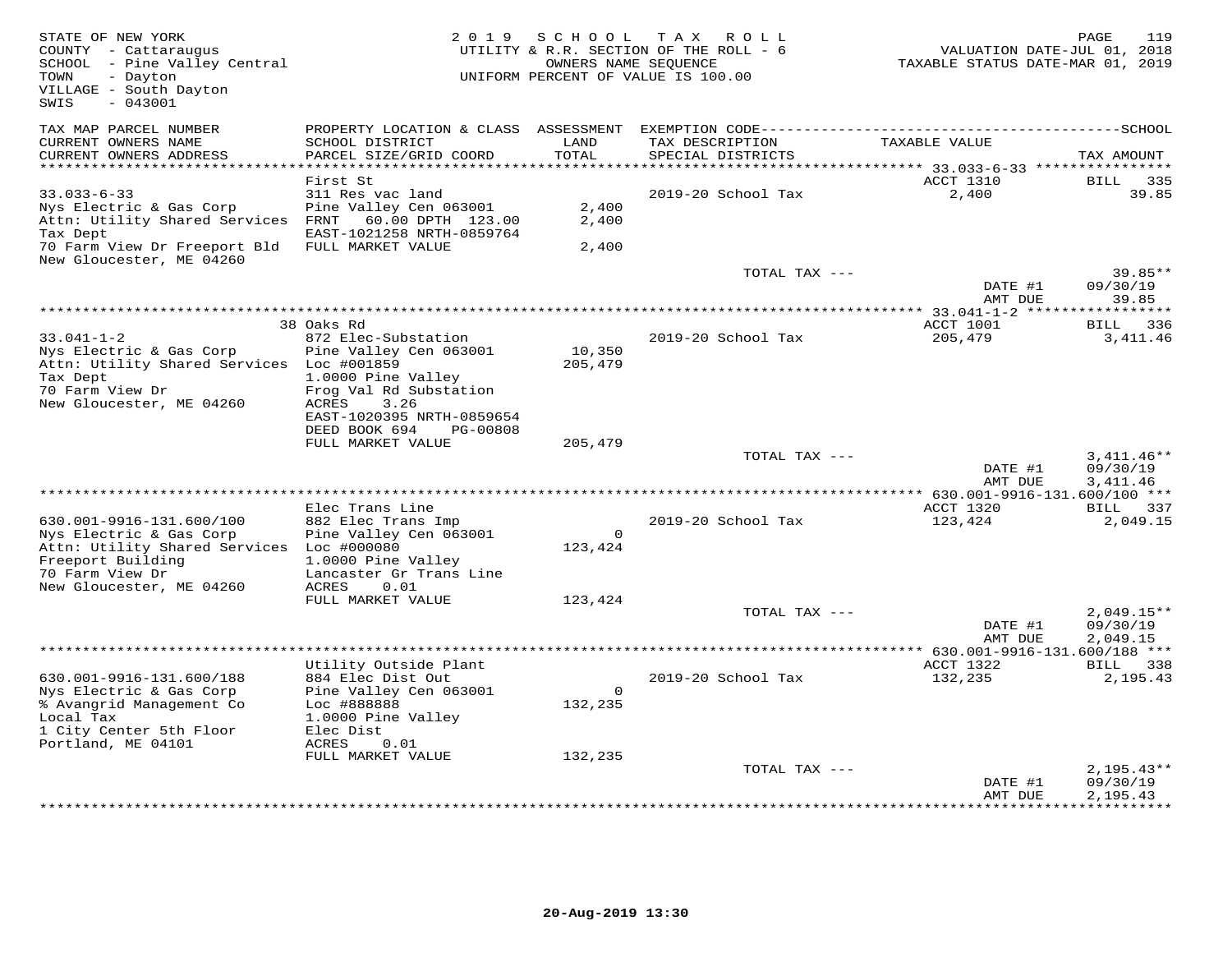| STATE OF NEW YORK<br>COUNTY<br>- Cattaraugus<br>- Pine Valley Central<br>SCHOOL<br>TOWN<br>- Dayton<br>VILLAGE - South Dayton<br>$-043001$<br>SWIS | 2 0 1 9                                                   | SCHOOL<br>OWNERS NAME SEQUENCE | T A X<br>R O L L<br>UTILITY & R.R. SECTION OF THE ROLL - 6<br>UNIFORM PERCENT OF VALUE IS 100.00 | VALUATION DATE-JUL 01, 2018<br>TAXABLE STATUS DATE-MAR 01, 2019        | 120<br>PAGE           |
|----------------------------------------------------------------------------------------------------------------------------------------------------|-----------------------------------------------------------|--------------------------------|--------------------------------------------------------------------------------------------------|------------------------------------------------------------------------|-----------------------|
| TAX MAP PARCEL NUMBER                                                                                                                              | PROPERTY LOCATION & CLASS ASSESSMENT                      |                                | EXEMPTION CODE----------------------                                                             |                                                                        | -------------SCHOOL   |
| CURRENT OWNERS NAME                                                                                                                                | SCHOOL DISTRICT                                           | LAND                           | TAX DESCRIPTION                                                                                  | TAXABLE VALUE                                                          |                       |
| CURRENT OWNERS ADDRESS                                                                                                                             | PARCEL SIZE/GRID COORD                                    | TOTAL                          | SPECIAL DISTRICTS                                                                                |                                                                        | TAX AMOUNT            |
|                                                                                                                                                    |                                                           |                                |                                                                                                  | **************************** 33.033-3-23 ****************<br>ACCT 0922 |                       |
| $33.033 - 3 - 23$                                                                                                                                  | 416 Pine St<br>831 Tele Comm                              |                                | 2019-20 School Tax                                                                               | 44,133                                                                 | 339<br>BILL<br>732.72 |
| Verizon New York Inc                                                                                                                               | Pine Valley Cen 063001                                    | 3,000                          |                                                                                                  |                                                                        |                       |
| C/O Duff & Phelps                                                                                                                                  | 58 05 09                                                  | 44,133                         |                                                                                                  |                                                                        |                       |
| PO Box 2749                                                                                                                                        | 1.0000 Pine Valley                                        |                                |                                                                                                  |                                                                        |                       |
| Irving, TX 75001                                                                                                                                   | Building & Land                                           |                                |                                                                                                  |                                                                        |                       |
|                                                                                                                                                    | 50.00 DPTH 150.00<br>FRNT<br>EAST-1021009 NRTH-0861549    |                                |                                                                                                  |                                                                        |                       |
|                                                                                                                                                    | FULL MARKET VALUE                                         | 44,133                         |                                                                                                  |                                                                        |                       |
|                                                                                                                                                    |                                                           |                                | TOTAL TAX ---                                                                                    |                                                                        | $732.72**$            |
|                                                                                                                                                    |                                                           |                                |                                                                                                  | DATE #1                                                                | 09/30/19              |
|                                                                                                                                                    |                                                           |                                |                                                                                                  | AMT DUE                                                                | 732.72                |
|                                                                                                                                                    | ********************************<br>Utility Outside Plant |                                |                                                                                                  | 630.001-9916-631.900/188 ***<br>ACCT 1000                              | BILL 340              |
| 630.001-9916-631.900/188                                                                                                                           | 836 Telecom. eq.                                          |                                | 2019-20 School Tax                                                                               | 15,171                                                                 | 251.88                |
| Verizon New York Inc                                                                                                                               | Pine Valley Cen 063001                                    | $\circ$                        |                                                                                                  |                                                                        |                       |
| $C/O$ Duff & Phelps                                                                                                                                | Loc #888888                                               | 15,171                         |                                                                                                  |                                                                        |                       |
| PO Box 2749                                                                                                                                        | 1.0000 Pine Valley                                        |                                |                                                                                                  |                                                                        |                       |
| Addison, TX 75001                                                                                                                                  | Poles, Wire, Cable, etc                                   |                                |                                                                                                  |                                                                        |                       |
|                                                                                                                                                    | 0.01<br>ACRES<br>FULL MARKET VALUE                        | 15,171                         |                                                                                                  |                                                                        |                       |
|                                                                                                                                                    |                                                           |                                | TOTAL TAX $---$                                                                                  |                                                                        | 251.88**              |
|                                                                                                                                                    |                                                           |                                |                                                                                                  | DATE #1                                                                | 09/30/19              |
|                                                                                                                                                    |                                                           |                                |                                                                                                  | AMT DUE                                                                | 251.88                |
|                                                                                                                                                    |                                                           |                                |                                                                                                  |                                                                        | **************        |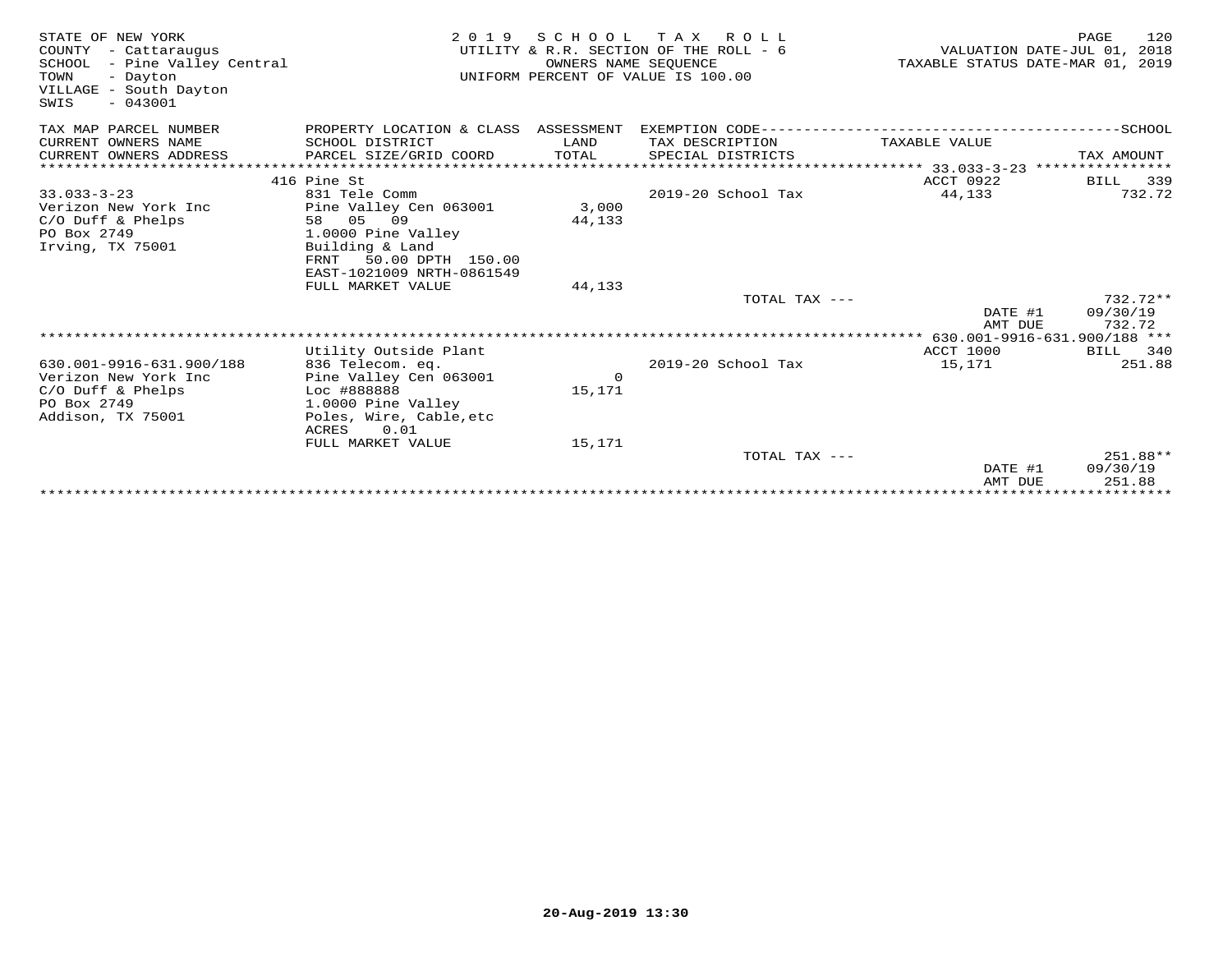| STATE OF NEW YORK            | 2019 SCHOOL TAX ROLL                   | 121<br>PAGE                      |
|------------------------------|----------------------------------------|----------------------------------|
| COUNTY - Cattaraugus         | UTILITY & R.R. SECTION OF THE ROLL - 6 | VALUATION DATE-JUL 01, 2018      |
| SCHOOL - Pine Valley Central |                                        | TAXABLE STATUS DATE-MAR 01, 2019 |
| TOWN - Dayton                | UNIFORM PERCENT OF VALUE IS 100.00     | RPS155/V04/L015                  |
| VILLAGE - South Dayton       |                                        | CURRENT DATE 8/20/2019           |
| SWIS - 043001                |                                        |                                  |
|                              | ROLL SUB SECTION- - TOTALS             |                                  |

|      | $n \wedge m \wedge n$ |                 | <b>MARINE</b> | ΑL                           |                          |                    |                           |
|------|-----------------------|-----------------|---------------|------------------------------|--------------------------|--------------------|---------------------------|
| CODE | ΆR                    | $m \tau \tau n$ | اللالا للديات | $\cdots$<br>اللاقات المتحدين | <b>MOTTNTO</b><br>'UUN'. | <b>- ---</b><br>∕∆ | $m \times r$<br>- - - - - |

#### NO SPECIAL DISTRICTS AT THIS LEVEL

\*\*\* S C H O O L D I S T R I C T S U M M A R Y \*\*\*

| CODE   | DISTRICT NAME                    | TOTAL<br>PARCELS | ASSESSED<br>LAND | ASSESSED<br>TOTAL | EXEMPT<br>AMOUNT | TOTAL<br>TAXABLE |           |
|--------|----------------------------------|------------------|------------------|-------------------|------------------|------------------|-----------|
|        |                                  |                  |                  |                   | STAR AMOUNT      | STAR TAXABLE     | TOTAL TAX |
|        | Pine Valley Central              | 6                | 15,750           | 522,842           |                  | 522,842          |           |
| 063001 |                                  |                  |                  |                   |                  | 522,842          | 8,680.49  |
|        | SUB-TOTAL                        | 6                | 15,750           | 522,842           |                  | 522,842          |           |
|        | $S \cup B - T \cup T A L (CONT)$ |                  |                  |                   |                  | 522,842          | 8,680.49  |
|        | T O T A L                        | 6                | 15,750           | 522,842           |                  | 522,842          |           |
|        | T O T A L (CONT)                 |                  |                  |                   |                  | 522,842          | 8,680.49  |

## \*\*\* S Y S T E M C O D E S S U M M A R Y \*\*\*

NO SYSTEM EXEMPTIONS AT THIS LEVEL

\*\*\* E X E M P T I O N S U M M A R Y \*\*\*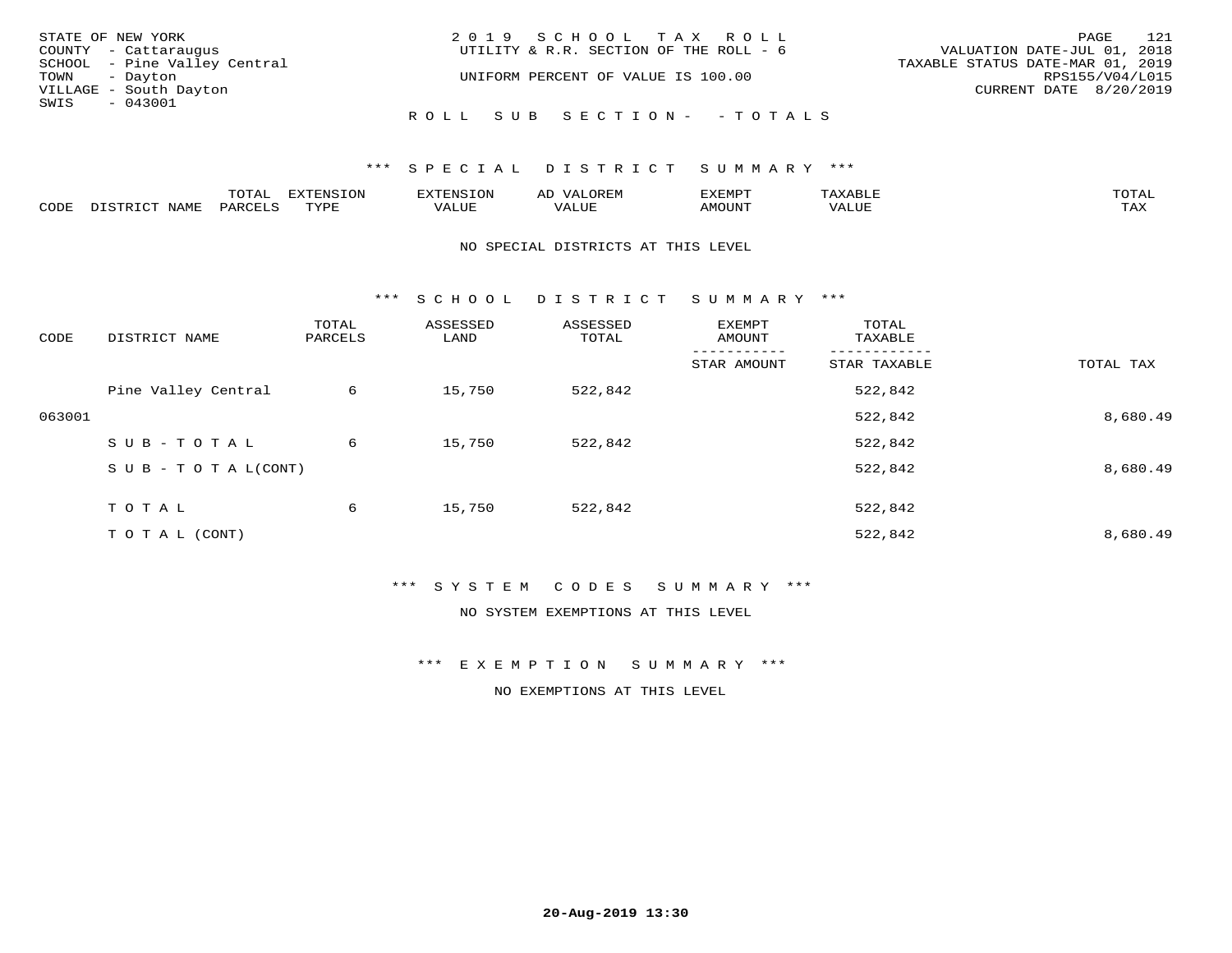|               | STATE OF NEW YORK            | 2019 SCHOOL TAX ROLL                   | 122<br>PAGE                      |
|---------------|------------------------------|----------------------------------------|----------------------------------|
|               | COUNTY - Cattaraugus         | UTILITY & R.R. SECTION OF THE ROLL - 6 | VALUATION DATE-JUL 01, 2018      |
|               | SCHOOL - Pine Valley Central |                                        | TAXABLE STATUS DATE-MAR 01, 2019 |
| TOWN - Dayton |                              | UNIFORM PERCENT OF VALUE IS 100.00     | RPS155/V04/L015                  |
|               | VILLAGE - South Dayton       |                                        | CURRENT DATE 8/20/2019           |
| SWIS          | $-043001$                    |                                        |                                  |
|               |                              | ROLL SUB SECTION- - TOTALS             |                                  |

| ROLL<br>SEC | DESCRIPTION                         | TOTAL<br>PARCELS | ASSESSED<br>LAND | ASSESSED<br>TOTAL | EXEMPT<br><b>AMOUNT</b> | TOTAL<br>TAXABLE<br>--------- | TAX  | TOTAL<br>TAX |
|-------------|-------------------------------------|------------------|------------------|-------------------|-------------------------|-------------------------------|------|--------------|
|             |                                     |                  |                  |                   | STAR AMOUNT             | STAR TAXABLE                  | RATE |              |
|             | 2019-20 School Tax                  |                  | 15,750           | 522,842           |                         | 522,842<br>522,842            |      | 8,680.49     |
| 6           | SPEC DIST TAXES<br>UTILITIES & N.C. |                  |                  |                   |                         |                               |      | 8,680.49     |

**20-Aug-2019 13:30**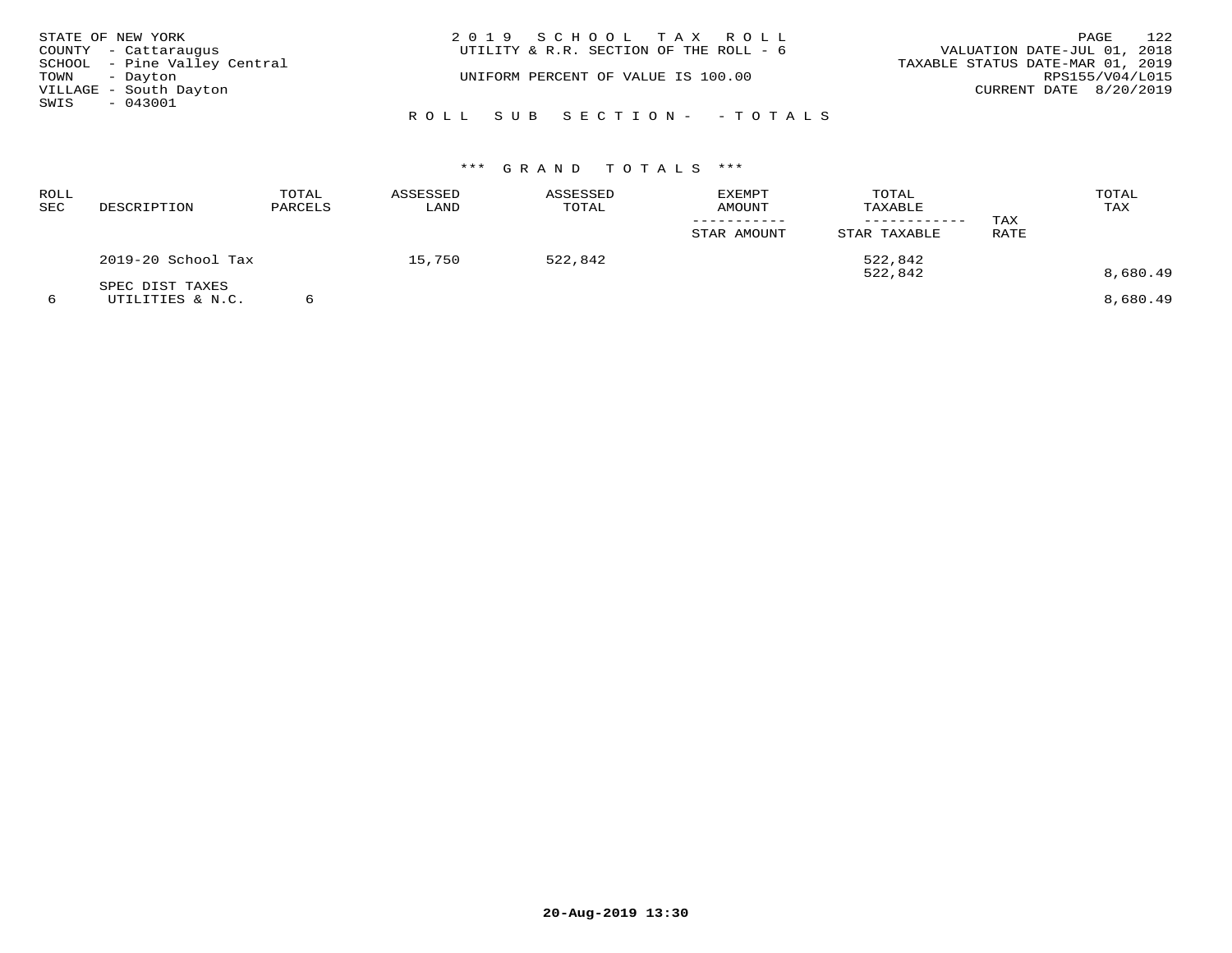| STATE OF NEW YORK            | 2019 SCHOOL TAX ROLL                   | 123<br>PAGE                      |
|------------------------------|----------------------------------------|----------------------------------|
| COUNTY - Cattaraugus         | UTILITY & R.R. SECTION OF THE ROLL - 6 | VALUATION DATE-JUL 01, 2018      |
| SCHOOL - Pine Valley Central |                                        | TAXABLE STATUS DATE-MAR 01, 2019 |
| TOWN - Dayton                | UNIFORM PERCENT OF VALUE IS 100.00     | RPS155/V04/L015                  |
| VILLAGE - South Dayton       |                                        | CURRENT DATE 8/20/2019           |
| SWIS<br>- 043001             |                                        |                                  |
|                              | ROLL SECTION TOTALS                    |                                  |

|               | $m \wedge m$ | --------<br>.UI | $\sim$ | . ب            |              |                        |
|---------------|--------------|-----------------|--------|----------------|--------------|------------------------|
| $\sim$<br>ັບມ |              | TVDL            | Alur   | <b>MOTTNTT</b> | י ב <i>ו</i> | $m \times r$<br>- − 14 |

#### NO SPECIAL DISTRICTS AT THIS LEVEL

\*\*\* S C H O O L D I S T R I C T S U M M A R Y \*\*\*

| CODE   | DISTRICT NAME                    | TOTAL<br>PARCELS | ASSESSED<br>LAND | ASSESSED<br>TOTAL | EXEMPT<br>AMOUNT | TOTAL<br>TAXABLE |           |
|--------|----------------------------------|------------------|------------------|-------------------|------------------|------------------|-----------|
|        |                                  |                  |                  |                   | STAR AMOUNT      | STAR TAXABLE     | TOTAL TAX |
|        | Pine Valley Central              | 6                | 15,750           | 522,842           |                  | 522,842          |           |
| 063001 |                                  |                  |                  |                   |                  | 522,842          | 8,680.49  |
|        | SUB-TOTAL                        | 6                | 15,750           | 522,842           |                  | 522,842          |           |
|        | $S \cup B - T \cup T A L (CONT)$ |                  |                  |                   |                  | 522,842          | 8,680.49  |
|        | T O T A L                        | 6                | 15,750           | 522,842           |                  | 522,842          |           |
|        | T O T A L (CONT)                 |                  |                  |                   |                  | 522,842          | 8,680.49  |

\*\*\* S Y S T E M C O D E S S U M M A R Y \*\*\*

NO SYSTEM EXEMPTIONS AT THIS LEVEL

\*\*\* E X E M P T I O N S U M M A R Y \*\*\*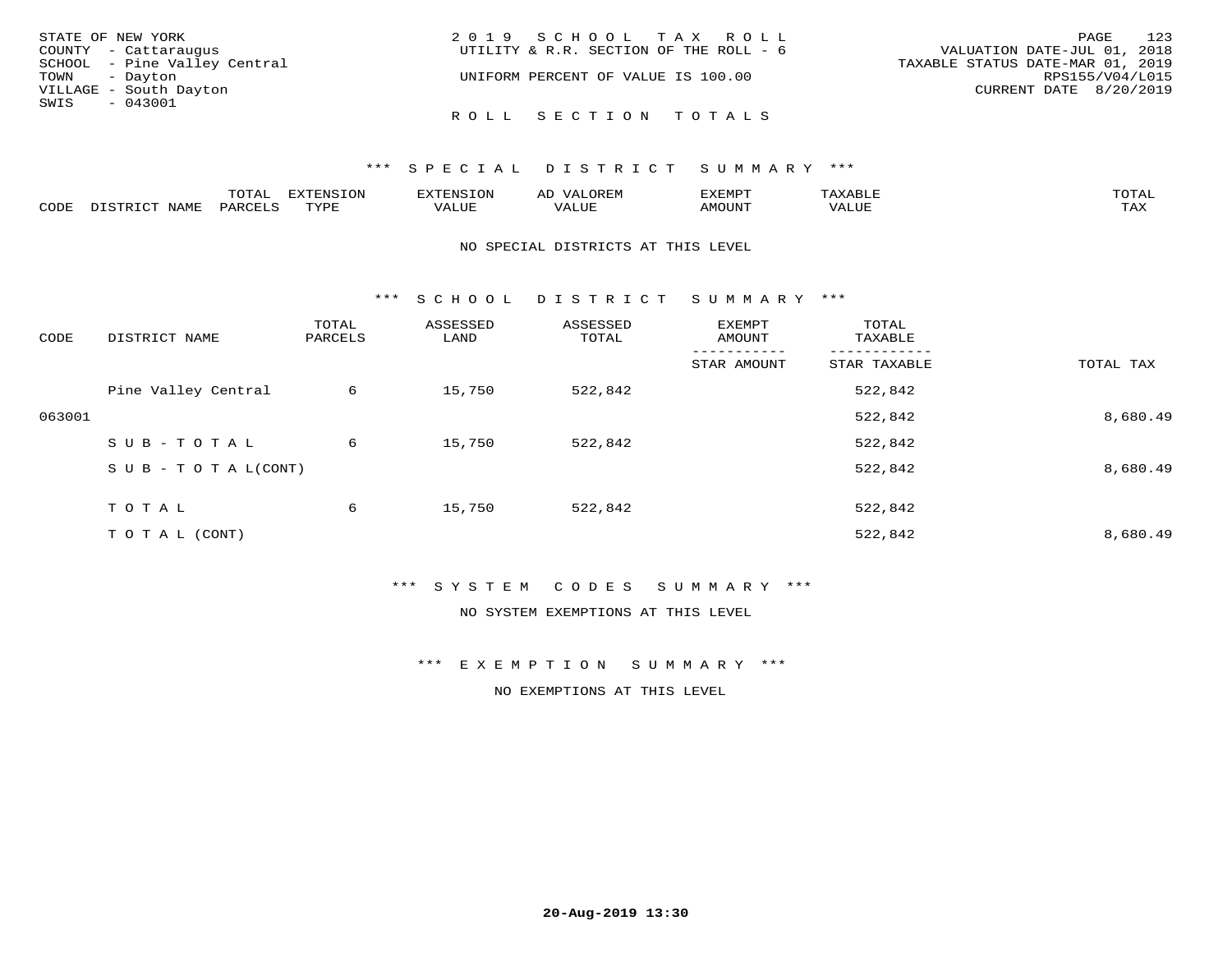| STATE OF NEW YORK            | 2019 SCHOOL TAX ROLL                   | 124<br>PAGE                      |
|------------------------------|----------------------------------------|----------------------------------|
| COUNTY - Cattaraugus         | UTILITY & R.R. SECTION OF THE ROLL - 6 | VALUATION DATE-JUL 01, 2018      |
| SCHOOL - Pine Valley Central |                                        | TAXABLE STATUS DATE-MAR 01, 2019 |
| TOWN - Dayton                | UNIFORM PERCENT OF VALUE IS 100.00     | RPS155/V04/L015                  |
| VILLAGE - South Dayton       |                                        | CURRENT DATE 8/20/2019           |
| SWIS<br>$-043001$            |                                        |                                  |
|                              | ROLL SECTION TOTALS                    |                                  |

| <b>ROLL</b><br>SEC | DESCRIPTION                         | TOTAL<br>PARCELS | ASSESSED<br>LAND | ASSESSED<br>TOTAL | <b>EXEMPT</b><br>AMOUNT<br>STAR AMOUNT | TOTAL<br>TAXABLE<br>STAR TAXABLE | TAX<br>RATE | TOTAL<br>TAX         |
|--------------------|-------------------------------------|------------------|------------------|-------------------|----------------------------------------|----------------------------------|-------------|----------------------|
|                    | 2019-20 School Tax                  |                  | 15,750           | 522,842           |                                        | 522,842                          |             |                      |
| 6                  | SPEC DIST TAXES<br>UTILITIES & N.C. |                  |                  |                   |                                        | 522,842                          |             | 8,680.49<br>8,680.49 |

**20-Aug-2019 13:30**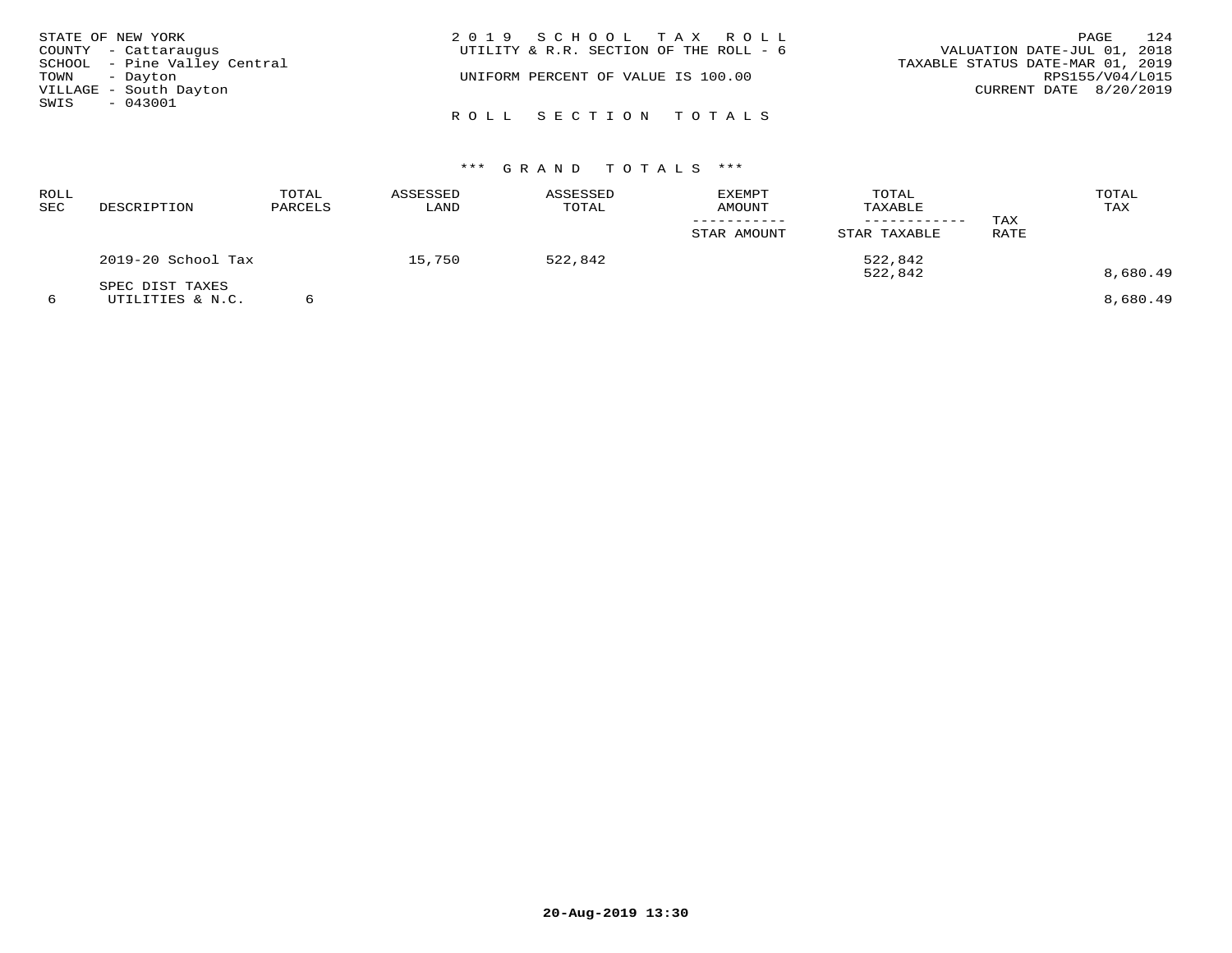| STATE OF NEW YORK<br>COUNTY - Cattaraugus<br>SCHOOL - Pine Valley Central<br>TOWN<br>- Dayton<br>VILLAGE - South Dayton<br>$-043001$<br>SWIS | 2019                                                                                                                                                |                  | SCHOOL TAX ROLL<br>WHOLLY EXEMPT SECTION OF THE ROLL - 8<br>OWNERS NAME SEQUENCE<br>UNIFORM PERCENT OF VALUE IS 100.00 |                                                | PAGE<br>125<br>VALUATION DATE-JUL 01, 2018<br>TAXABLE STATUS DATE-MAR 01, 2019 |
|----------------------------------------------------------------------------------------------------------------------------------------------|-----------------------------------------------------------------------------------------------------------------------------------------------------|------------------|------------------------------------------------------------------------------------------------------------------------|------------------------------------------------|--------------------------------------------------------------------------------|
| TAX MAP PARCEL NUMBER<br>CURRENT OWNERS NAME                                                                                                 | PROPERTY LOCATION & CLASS ASSESSMENT<br>SCHOOL DISTRICT                                                                                             | LAND             | EXEMPTION CODE-------------------------<br>TAX DESCRIPTION                                                             | TAXABLE VALUE                                  | -------------SCHOOL                                                            |
| CURRENT OWNERS ADDRESS                                                                                                                       | PARCEL SIZE/GRID COORD                                                                                                                              | TOTAL            | SPECIAL DISTRICTS                                                                                                      |                                                | TAX AMOUNT                                                                     |
| **********************                                                                                                                       |                                                                                                                                                     |                  |                                                                                                                        |                                                |                                                                                |
|                                                                                                                                              | Maple St                                                                                                                                            |                  |                                                                                                                        | ACCT 0998                                      |                                                                                |
| $33.034 - 1 - 11.1$                                                                                                                          | 843 Non-ceil. rr                                                                                                                                    |                  | IND DEV<br>18020                                                                                                       |                                                | 86,333                                                                         |
| Cattaraugus County IDA<br>3 E Washington St<br>PO Box 1749<br>Ellicottville, NY 14731                                                        | Pine Valley Cen 063001<br>58 05 09<br>Vill 1.019 Mi Trk Etc<br>54% Village<br>ACRES 13.00<br>EAST-1022808 NRTH-0860730<br>DEED BOOK 823<br>PG-00486 | 86,333           | 33,000 2019-20 School Tax                                                                                              | 0.00                                           | 0.00                                                                           |
|                                                                                                                                              | FULL MARKET VALUE                                                                                                                                   | 86,333           |                                                                                                                        |                                                |                                                                                |
|                                                                                                                                              |                                                                                                                                                     |                  | TOTAL TAX ---                                                                                                          |                                                | $0.00**$                                                                       |
|                                                                                                                                              |                                                                                                                                                     |                  |                                                                                                                        |                                                |                                                                                |
| $33.033 - 5 - 26$                                                                                                                            | 214 Pine St                                                                                                                                         |                  | Withdrawal 29700                                                                                                       | ACCT 0904                                      |                                                                                |
| County of Cattaraugus                                                                                                                        | 432 Gas station<br>Pine Valley Cen 063001                                                                                                           | 4,100            | 2019-20 School Tax                                                                                                     | 0.00                                           | 52,000<br>0.00                                                                 |
| 303 Court Street<br>Little Valley, NY 14755                                                                                                  | 58 05 09<br>FRNT 100.00 DPTH 150.00<br>EAST-1022211 NRTH-0860691<br>DEED BOOK 31098 PG-5001<br>FULL MARKET VALUE                                    | 52,000<br>52,000 |                                                                                                                        |                                                |                                                                                |
|                                                                                                                                              |                                                                                                                                                     |                  | TOTAL TAX ---                                                                                                          |                                                | $0.00**$                                                                       |
|                                                                                                                                              |                                                                                                                                                     |                  |                                                                                                                        | ***************** 33.033-6-40 **************** |                                                                                |
| $33.033 - 6 - 40$                                                                                                                            | 88 First Ave<br>210 1 Family Res                                                                                                                    |                  | Withdrawal 29700                                                                                                       | ACCT 0880                                      | 45,000                                                                         |
| COUNTY OF CATTARAUGUS<br>303 Court Street<br>Little Valley, NY 14755<br>PRIOR OWNER ON 3/01/2019                                             | Pine Valley Cen 063001<br>58 05 09<br>FRNT 240.00 DPTH 180.00<br>EAST-1021915 NRTH-0860040<br>DEED BOOK 20190 PG-3051                               | 45,000           | 6,200 2019-20 School Tax                                                                                               | 0.00                                           | 0.00                                                                           |
| Pfaffenbach Daniel                                                                                                                           | FULL MARKET VALUE                                                                                                                                   | 45,000           |                                                                                                                        |                                                |                                                                                |
|                                                                                                                                              |                                                                                                                                                     |                  | TOTAL TAX ---                                                                                                          |                                                | $0.00**$                                                                       |
|                                                                                                                                              | 108 Mill St                                                                                                                                         |                  |                                                                                                                        | ACCT 0724                                      |                                                                                |
| $33.034 - 3 - 12$                                                                                                                            | 210 1 Family Res                                                                                                                                    |                  | Withdrawal 29700                                                                                                       |                                                | 25,000                                                                         |
| COUNTY OF CATTARAUGUS<br>303 Court Street<br>Little Valley, NY 14755<br>PRIOR OWNER ON 3/01/2019                                             | Pine Valley Cen 063001<br>05 09<br>58<br>FRNT 64.00 DPTH 125.00<br>EAST-1022885 NRTH-0860313<br>DEED BOOK 20190 PG-3050                             | 25,000           | 1,700 2019-20 School Tax                                                                                               | 0.00                                           | 0.00                                                                           |
| McCracken Kristina                                                                                                                           | FULL MARKET VALUE                                                                                                                                   | 25,000           |                                                                                                                        |                                                |                                                                                |
|                                                                                                                                              |                                                                                                                                                     |                  | TOTAL TAX ---                                                                                                          |                                                | $0.00**$                                                                       |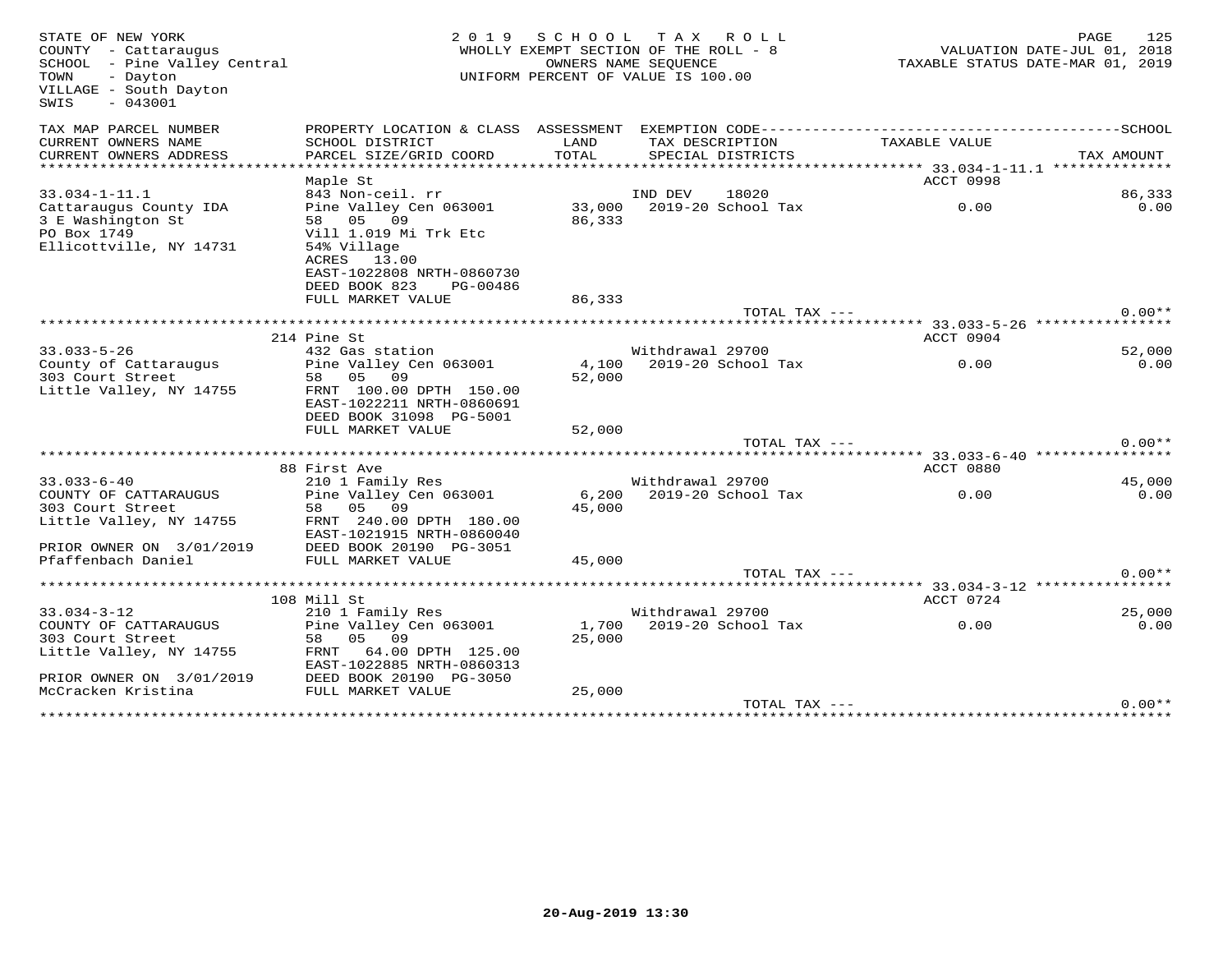| STATE OF NEW YORK<br>COUNTY - Cattaraugus<br>SCHOOL - Pine Valley Central<br>TOWN<br>- Dayton<br>VILLAGE - South Dayton<br>$-043001$<br>SWIS | 2 0 1 9                                                                                             | SCHOOL TAX ROLL<br>WHOLLY EXEMPT SECTION OF THE ROLL - 8<br>UNIFORM PERCENT OF VALUE IS 100.00 | OWNERS NAME SEOUENCE |                          | PAGE 126<br>VALUATION DATE-JUL 01, 2018<br>TAXABLE STATIS DI---<br>TAXABLE STATUS DATE-MAR 01, 2019 |            |                 |
|----------------------------------------------------------------------------------------------------------------------------------------------|-----------------------------------------------------------------------------------------------------|------------------------------------------------------------------------------------------------|----------------------|--------------------------|-----------------------------------------------------------------------------------------------------|------------|-----------------|
| TAX MAP PARCEL NUMBER                                                                                                                        |                                                                                                     |                                                                                                |                      |                          |                                                                                                     |            |                 |
| CURRENT OWNERS NAME                                                                                                                          | SCHOOL DISTRICT                                                                                     | LAND                                                                                           |                      | TAX DESCRIPTION          | TAXABLE VALUE                                                                                       |            |                 |
| CURRENT OWNERS ADDRESS                                                                                                                       | PARCEL SIZE/GRID COORD                                                                              | TOTAL                                                                                          |                      | SPECIAL DISTRICTS        |                                                                                                     | TAX AMOUNT |                 |
|                                                                                                                                              |                                                                                                     |                                                                                                |                      |                          |                                                                                                     |            |                 |
| $33.033 - 5 - 39$                                                                                                                            | Pine St<br>620 Religious                                                                            |                                                                                                |                      |                          | ACCT 0675                                                                                           |            | 3,000           |
|                                                                                                                                              |                                                                                                     |                                                                                                | RELIGIOUS 25110      | 3,000 2019-20 School Tax | 0.00                                                                                                |            | 0.00            |
| Family Church of Cattaraugus C Pine Valley Cen 063001<br>PO Box 199                                                                          | 58 05 09                                                                                            | 3,000                                                                                          |                      |                          |                                                                                                     |            |                 |
| South Dayton, NY 14138                                                                                                                       | FRNT 50.00 DPTH 150.00<br>EAST-1022147 NRTH-0860473<br>DEED BOOK 18737 PG-7002<br>FULL MARKET VALUE | 3,000                                                                                          |                      |                          |                                                                                                     |            |                 |
|                                                                                                                                              |                                                                                                     |                                                                                                |                      | TOTAL TAX ---            |                                                                                                     |            | $0.00**$        |
|                                                                                                                                              |                                                                                                     |                                                                                                |                      |                          |                                                                                                     |            |                 |
|                                                                                                                                              | 213 Pine St                                                                                         |                                                                                                |                      |                          | ACCT 0838                                                                                           |            |                 |
| $33.033 - 5 - 43$                                                                                                                            | 620 Religious                                                                                       |                                                                                                | WHOLLY EX 50000      |                          |                                                                                                     |            | 78,000          |
| Family Church of Cattaraugus C Pine Valley Cen 063001                                                                                        |                                                                                                     |                                                                                                |                      | 3,900 2019-20 School Tax | 0.00                                                                                                |            | 0.00            |
| PO Box 199                                                                                                                                   | 58 05 09                                                                                            | 78,000                                                                                         |                      |                          |                                                                                                     |            |                 |
| South Dayton, NY 14138                                                                                                                       | 89.00 DPTH 150.00<br>FRNT<br>EAST-1022090 NRTH-0860512<br>DEED BOOK 18737 PG-7002                   |                                                                                                |                      |                          |                                                                                                     |            |                 |
|                                                                                                                                              | FULL MARKET VALUE                                                                                   | 78,000                                                                                         |                      |                          |                                                                                                     |            | $0.00**$        |
|                                                                                                                                              |                                                                                                     |                                                                                                |                      | TOTAL TAX ---            |                                                                                                     |            |                 |
|                                                                                                                                              | Second St                                                                                           |                                                                                                |                      |                          | ACCT 0824                                                                                           |            |                 |
| $33.033 - 5 - 2$                                                                                                                             | 620 Religious                                                                                       |                                                                                                | RELIGIOUS 25110      |                          |                                                                                                     |            | 7,000           |
| Free Methodist                                                                                                                               | Pine Valley Cen 063001                                                                              | 7,000                                                                                          |                      | 2019-20 School Tax       | 0.00                                                                                                |            | 0.00            |
| Church Of Pine Valley<br>261                                                                                                                 | 58 05 09<br>50.00 DPTH 100.00<br>FRNT                                                               | 7,000                                                                                          |                      |                          |                                                                                                     |            |                 |
| South Dayton, NY ?                                                                                                                           | 0.13<br>ACRES                                                                                       |                                                                                                |                      |                          |                                                                                                     |            |                 |
|                                                                                                                                              | EAST-1021245 NRTH-0861057                                                                           |                                                                                                |                      |                          |                                                                                                     |            |                 |
|                                                                                                                                              | DEED BOOK 767<br>PG-01163                                                                           |                                                                                                |                      |                          |                                                                                                     |            |                 |
|                                                                                                                                              | FULL MARKET VALUE                                                                                   | 7,000                                                                                          |                      |                          |                                                                                                     |            |                 |
|                                                                                                                                              |                                                                                                     |                                                                                                |                      | TOTAL TAX ---            |                                                                                                     |            | $0.00**$        |
|                                                                                                                                              |                                                                                                     |                                                                                                |                      |                          |                                                                                                     |            |                 |
| $33.033 - 5 - 3$                                                                                                                             | 327 Pine St                                                                                         |                                                                                                |                      |                          | ACCT 5014                                                                                           |            |                 |
| Free Methodist Church                                                                                                                        | 620 Religious<br>Pine Valley Cen 063001                                                             | 5,000                                                                                          | RELIGIOUS 25110      | 2019-20 School Tax       | 0.00                                                                                                |            | 150,000<br>0.00 |
| PO Box 261                                                                                                                                   | 58 05 09                                                                                            | 150,000                                                                                        |                      |                          |                                                                                                     |            |                 |
| South Dayton, NY 14138                                                                                                                       | FRNT 50.00 DPTH 100.00                                                                              |                                                                                                |                      |                          |                                                                                                     |            |                 |
|                                                                                                                                              | EAST-1021268 NRTH-0861133                                                                           |                                                                                                |                      |                          |                                                                                                     |            |                 |
|                                                                                                                                              | DEED BOOK 00947 PG-00964                                                                            |                                                                                                |                      |                          |                                                                                                     |            |                 |
|                                                                                                                                              | FULL MARKET VALUE                                                                                   | 150,000                                                                                        |                      |                          |                                                                                                     |            |                 |
|                                                                                                                                              |                                                                                                     |                                                                                                |                      | TOTAL TAX ---            |                                                                                                     |            | $0.00**$        |
|                                                                                                                                              |                                                                                                     |                                                                                                |                      |                          |                                                                                                     |            |                 |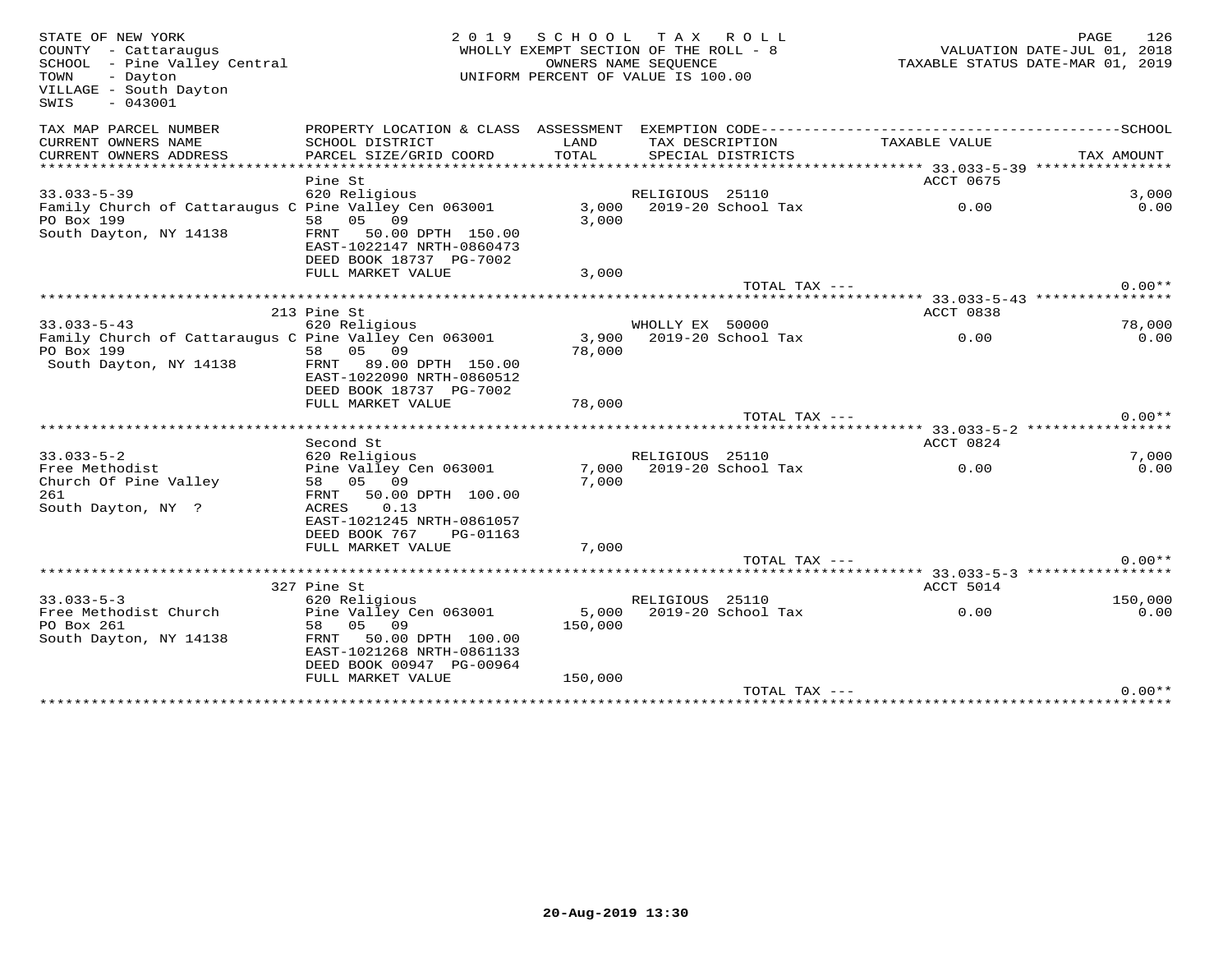| STATE OF NEW YORK<br>COUNTY - Cattaraugus<br>SCHOOL - Pine Valley Central<br>- Dayton<br>TOWN<br>VILLAGE - South Dayton<br>SWIS<br>$-043001$ |                                                                                 | 2019 SCHOOL TAX ROLL<br>WHOLLY EXEMPT SECTION OF THE ROLL - 8<br>UNIFORM PERCENT OF VALUE IS 100.00 | OWNERS NAME SEOUENCE |                                      | -- 1711-2012<br>TAXABLE STATUS DATE-JUL 01, 2018<br>TAXABLE STATUS DATE-MAR 01, 2019 | PAGE       | 127            |
|----------------------------------------------------------------------------------------------------------------------------------------------|---------------------------------------------------------------------------------|-----------------------------------------------------------------------------------------------------|----------------------|--------------------------------------|--------------------------------------------------------------------------------------|------------|----------------|
| TAX MAP PARCEL NUMBER<br>CURRENT OWNERS NAME<br>CURRENT OWNERS ADDRESS                                                                       | SCHOOL DISTRICT<br>PARCEL SIZE/GRID COORD                                       | LAND<br>TOTAL                                                                                       |                      | TAX DESCRIPTION<br>SPECIAL DISTRICTS | TAXABLE VALUE                                                                        | TAX AMOUNT |                |
|                                                                                                                                              |                                                                                 |                                                                                                     |                      |                                      |                                                                                      |            |                |
|                                                                                                                                              | 403 Pine St                                                                     |                                                                                                     |                      |                                      | ACCT 0839                                                                            |            |                |
| $33.033 - 3 - 27$                                                                                                                            | 311 Res vac land                                                                |                                                                                                     | RELIGIOUS 25110      |                                      |                                                                                      |            | 2,900          |
| Free Methodist Church Of<br>North America<br>PO Box 261                                                                                      | Pine Valley Cen 063001<br>58 05 09<br>FRNT 75.00 DPTH 135.00                    | 2,900<br>2,900                                                                                      |                      | 2019-20 School Tax                   | 0.00                                                                                 |            | 0.00           |
| South Dayton, NY 14138                                                                                                                       | EAST-1021166 NRTH-0861188<br>DEED BOOK 825 PG-00418<br>FULL MARKET VALUE        | 2,900                                                                                               |                      |                                      |                                                                                      |            |                |
|                                                                                                                                              |                                                                                 |                                                                                                     |                      | TOTAL TAX ---                        |                                                                                      |            | $0.00**$       |
|                                                                                                                                              |                                                                                 |                                                                                                     |                      |                                      |                                                                                      |            |                |
|                                                                                                                                              | 325 Pine St<br>210 1 Family Res                                                 |                                                                                                     |                      |                                      | ACCT 0684                                                                            |            |                |
| $33.033 - 5 - 4$<br>Free Methodist Church of SDay Pine Valley Cen 063001                                                                     |                                                                                 | 2,500                                                                                               | RELIGIOUS 25110      | 2019-20 School Tax                   | 0.00                                                                                 |            | 48,000<br>0.00 |
| PO Box 261                                                                                                                                   | 58 05 09                                                                        | 48,000                                                                                              |                      |                                      |                                                                                      |            |                |
| South Dayton, NY 14138                                                                                                                       | FRNT 50.00 DPTH 100.00<br>EAST-1021311 NRTH-0861102<br>DEED BOOK 00944 PG-00706 |                                                                                                     |                      |                                      |                                                                                      |            |                |
|                                                                                                                                              | FULL MARKET VALUE                                                               | 48,000                                                                                              |                      |                                      |                                                                                      |            |                |
|                                                                                                                                              |                                                                                 |                                                                                                     |                      | TOTAL TAX ---                        |                                                                                      |            | $0.00**$       |
|                                                                                                                                              |                                                                                 |                                                                                                     |                      |                                      |                                                                                      |            |                |
| $33.025 - 1 - 12$                                                                                                                            | 11 Third St<br>210 1 Family Res                                                 |                                                                                                     | RELIGIOUS 25110      |                                      | <b>ACCT 5018</b>                                                                     |            | 70,100         |
| Free Methodist Parsonage                                                                                                                     | Pine Valley Cen 063001                                                          |                                                                                                     |                      | 3,500 2019-20 School Tax             | $\sim 0.00$                                                                          |            | 0.00           |
| PO Box 261                                                                                                                                   | 58 05 09                                                                        | 70,100                                                                                              |                      |                                      |                                                                                      |            |                |
| South Dayton, NY 14138                                                                                                                       | Parsonage<br>FRNT<br>55.00 DPTH 244.00                                          |                                                                                                     |                      |                                      |                                                                                      |            |                |
|                                                                                                                                              | EAST-1021351 NRTH-0862364<br>FULL MARKET VALUE                                  | 70,100                                                                                              |                      |                                      |                                                                                      |            |                |
|                                                                                                                                              |                                                                                 |                                                                                                     |                      | TOTAL TAX ---                        |                                                                                      |            | $0.00**$       |
|                                                                                                                                              |                                                                                 |                                                                                                     |                      |                                      |                                                                                      |            |                |
|                                                                                                                                              | 328 Pine St                                                                     |                                                                                                     |                      |                                      | ACCT 5011                                                                            |            |                |
| $33.033 - 4 - 37$                                                                                                                            | 620 Religious                                                                   |                                                                                                     | RELIGIOUS 25110      |                                      |                                                                                      |            | 140,000        |
| Methodist Church Of<br>South Dayton                                                                                                          | Pine Valley Cen 063001<br>58 05 09                                              | 140,000                                                                                             |                      | 3,000 2019-20 School Tax             | 0.00                                                                                 |            | 0.00           |
| Attn: Betty Wickham FRANT 50.00 DPTH 150.00                                                                                                  |                                                                                 |                                                                                                     |                      |                                      |                                                                                      |            |                |
| 624 Rte 83                                                                                                                                   | EAST-1021377 NRTH-0861286<br>FULL MARKET VALUE                                  | 140,000                                                                                             |                      |                                      |                                                                                      |            |                |
| South Dayton, NY 14138                                                                                                                       |                                                                                 |                                                                                                     |                      | TOTAL TAX ---                        |                                                                                      |            | $0.00**$       |
|                                                                                                                                              |                                                                                 |                                                                                                     |                      |                                      | ********** 33.033-1-10.2 ************                                                |            |                |
|                                                                                                                                              | 63 Main St                                                                      |                                                                                                     |                      |                                      | ACCT 1179                                                                            |            |                |
| $33.033 - 1 - 10.2$                                                                                                                          | 411 Apartment                                                                   |                                                                                                     | NON-PROFIT 25130     |                                      |                                                                                      |            | 179,300        |
| PV Housing Dev. Fund Co. Inc. Pine Valley Cen 063001<br>715 Central Ave<br>Dunkirk, NY 14048                                                 | 58 05 09<br>2.10<br>ACRES                                                       | 179,300                                                                                             |                      |                                      | 7,100 2019-20 School Tax 0.00                                                        |            | 0.00           |
|                                                                                                                                              | EAST-1020373 NRTH-0861604<br>DEED BOOK 7286    PG-9001                          | 179,300                                                                                             |                      |                                      |                                                                                      |            |                |
|                                                                                                                                              | FULL MARKET VALUE                                                               |                                                                                                     |                      | TOTAL TAX ---                        |                                                                                      |            | $0.00**$       |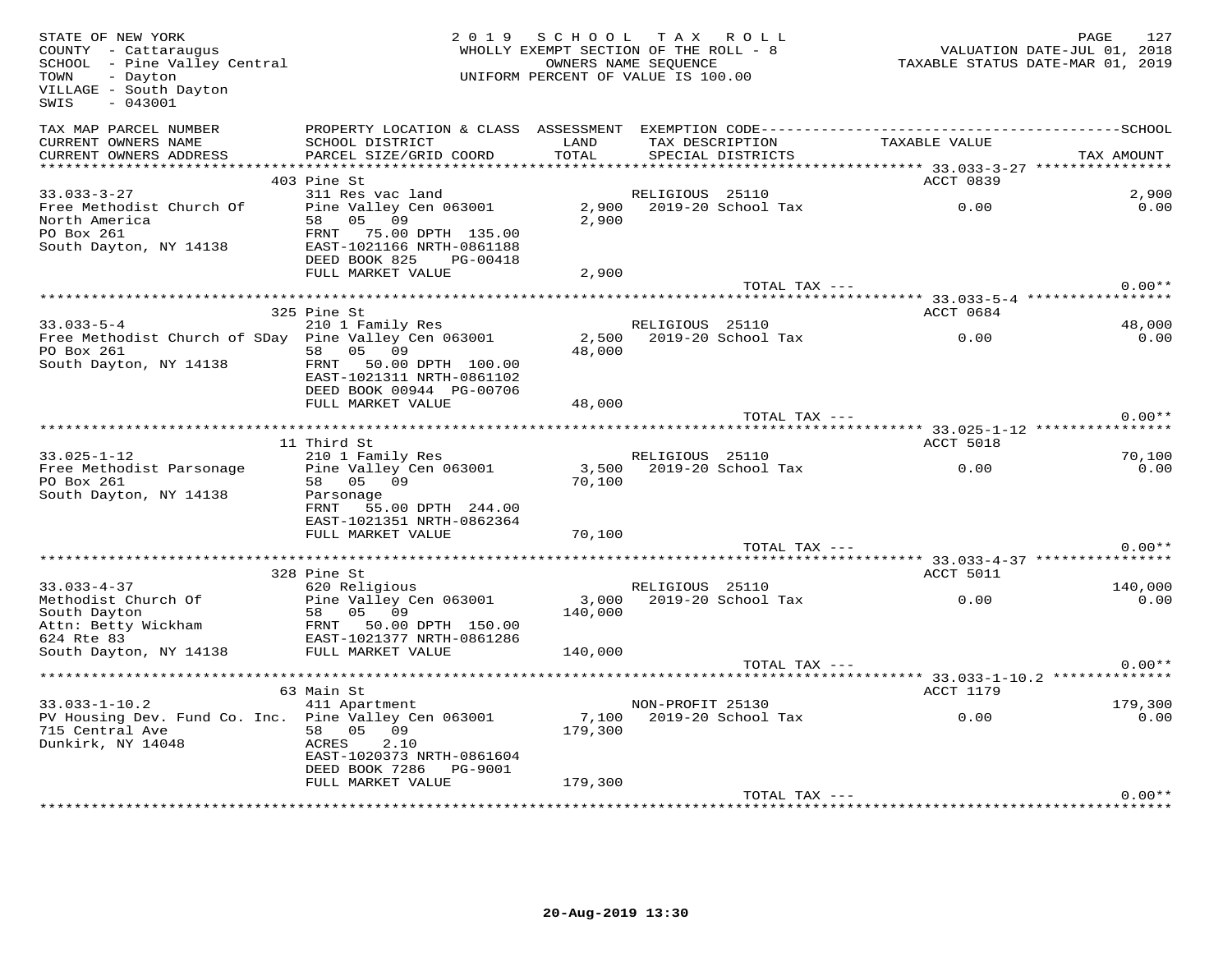| STATE OF NEW YORK<br>COUNTY - Cattaraugus<br>SCHOOL - Pine Valley Central<br>TOWN<br>- Dayton<br>VILLAGE - South Dayton<br>$-043001$<br>SWIS | 2 0 1 9                              |         | SCHOOL TAX ROLL<br>WHOLLY EXEMPT SECTION OF THE ROLL - 8<br>OWNERS NAME SEOUENCE<br>UNIFORM PERCENT OF VALUE IS 100.00 | VALUATION DATE-JUL 01, 2018<br>TAXABLE STATUS DATE-MAR 01, 2019 | PAGE<br>128 |
|----------------------------------------------------------------------------------------------------------------------------------------------|--------------------------------------|---------|------------------------------------------------------------------------------------------------------------------------|-----------------------------------------------------------------|-------------|
| TAX MAP PARCEL NUMBER                                                                                                                        | PROPERTY LOCATION & CLASS ASSESSMENT |         |                                                                                                                        |                                                                 |             |
| CURRENT OWNERS NAME                                                                                                                          | SCHOOL DISTRICT                      | LAND    | TAX DESCRIPTION                                                                                                        | TAXABLE VALUE                                                   |             |
| CURRENT OWNERS ADDRESS<br>**********************                                                                                             | PARCEL SIZE/GRID COORD               | TOTAL   | SPECIAL DISTRICTS                                                                                                      |                                                                 | TAX AMOUNT  |
|                                                                                                                                              | OFF Mill St                          |         |                                                                                                                        | ACCT 1281                                                       |             |
| $33.042 - 1 - 1.2$                                                                                                                           | 534 Social org.                      |         | VETORG CTS 26100                                                                                                       |                                                                 | 70,000      |
| South Dayton American Legion                                                                                                                 | Pine Valley Cen 063001               |         | 10,000 2019-20 School Tax                                                                                              | 0.00                                                            | 0.00        |
| Post 1593 Inc                                                                                                                                | 57 05 09                             | 70,000  |                                                                                                                        |                                                                 |             |
| 22 Pine St                                                                                                                                   | ACRES<br>5.00                        |         |                                                                                                                        |                                                                 |             |
| South Dayton, NY 14138                                                                                                                       | EAST-1022936 NRTH-0859400            |         |                                                                                                                        |                                                                 |             |
|                                                                                                                                              | DEED BOOK 00978 PG-00286             |         |                                                                                                                        |                                                                 |             |
|                                                                                                                                              | FULL MARKET VALUE                    | 70,000  |                                                                                                                        |                                                                 |             |
|                                                                                                                                              |                                      |         | TOTAL TAX ---                                                                                                          |                                                                 | $0.00**$    |
|                                                                                                                                              |                                      |         |                                                                                                                        |                                                                 |             |
|                                                                                                                                              | Maple St                             |         |                                                                                                                        | ACCT 0674                                                       |             |
| $33.034 - 1 - 2$                                                                                                                             | 312 Vac w/imprv                      |         | FIRE-DEPT 26400                                                                                                        |                                                                 | 13,100      |
| South Dayton Vol Fire Co                                                                                                                     | Pine Valley Cen 063001               | 2,500   | 2019-20 School Tax                                                                                                     | 0.00                                                            | 0.00        |
| Number 1 Inc                                                                                                                                 | 58 05 09                             | 13,100  |                                                                                                                        |                                                                 |             |
| Box 88                                                                                                                                       | FRNT 110.00 DPTH 230.00              |         |                                                                                                                        |                                                                 |             |
| South Dayton, NY 14138                                                                                                                       | EAST-1022607 NRTH-0860912            |         |                                                                                                                        |                                                                 |             |
|                                                                                                                                              | DEED BOOK 825<br>PG-00648            |         |                                                                                                                        |                                                                 |             |
|                                                                                                                                              | FULL MARKET VALUE                    | 13,100  |                                                                                                                        |                                                                 |             |
|                                                                                                                                              |                                      |         | TOTAL TAX ---                                                                                                          |                                                                 | $0.00**$    |
|                                                                                                                                              | 34 First St                          |         |                                                                                                                        | ACCT 0678                                                       |             |
| $33.034 - 1 - 10.1$                                                                                                                          | 662 Police/fire                      |         | FIRE-DEPT 26400                                                                                                        |                                                                 | 292,300     |
| South Dayton Vol Fire Co                                                                                                                     | Pine Valley Cen 063001               |         | 12,100 2019-20 School Tax                                                                                              | 0.00                                                            | 0.00        |
| Number 1 Inc                                                                                                                                 | 58 05 09                             | 292,300 |                                                                                                                        |                                                                 |             |
| PO Box 88                                                                                                                                    | 7.10<br>ACRES                        |         |                                                                                                                        |                                                                 |             |
| South Dayton, NY 14138                                                                                                                       | EAST-1022894 NRTH-0861410            |         |                                                                                                                        |                                                                 |             |
|                                                                                                                                              | DEED BOOK 825<br>PG-00646            |         |                                                                                                                        |                                                                 |             |
|                                                                                                                                              | FULL MARKET VALUE                    | 292,300 |                                                                                                                        |                                                                 |             |
|                                                                                                                                              |                                      |         | TOTAL TAX ---                                                                                                          |                                                                 | $0.00**$    |
|                                                                                                                                              |                                      |         |                                                                                                                        |                                                                 |             |
|                                                                                                                                              | Main St                              |         |                                                                                                                        | ACCT 5005                                                       |             |
| $33.025 - 1 - 29$                                                                                                                            | 822 Water supply                     |         | VG-INSIDE 13650                                                                                                        |                                                                 | 495,000     |
| Village Of South Dayton                                                                                                                      | Pine Valley Cen 063001               | 3,200   | 2019-20 School Tax                                                                                                     | 0.00                                                            | 0.00        |
| PO Box 269                                                                                                                                   | 05 09<br>59                          | 495,000 |                                                                                                                        |                                                                 |             |
| South Dayton, NY 14138                                                                                                                       | Water Tower On 33.025-1-2            |         |                                                                                                                        |                                                                 |             |
|                                                                                                                                              | FRNT 100.00 DPTH 92.70               |         |                                                                                                                        |                                                                 |             |
|                                                                                                                                              | EAST-1021644 NRTH-0863546            |         |                                                                                                                        |                                                                 |             |
|                                                                                                                                              | DEED BOOK 00346 PG-00187             | 495,000 |                                                                                                                        |                                                                 |             |
|                                                                                                                                              | FULL MARKET VALUE                    |         | TOTAL TAX ---                                                                                                          |                                                                 | $0.00**$    |
|                                                                                                                                              |                                      |         |                                                                                                                        |                                                                 |             |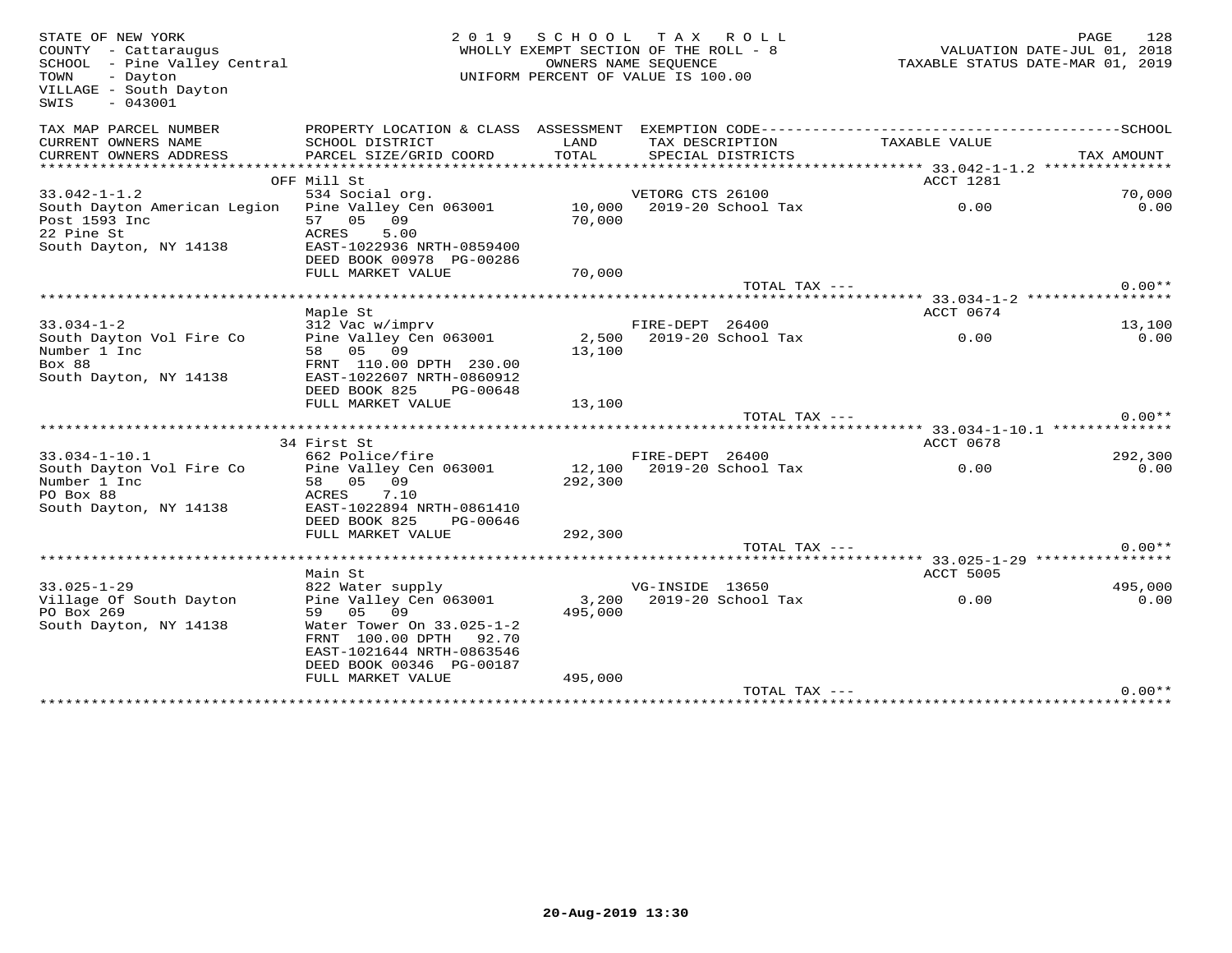| STATE OF NEW YORK<br>COUNTY - Cattaraugus<br>SCHOOL - Pine Valley Central<br>- Dayton<br>TOWN<br>VILLAGE - South Dayton<br>SWIS<br>$-043001$ |                                                                                                                                            | 2019 SCHOOL TAX ROLL<br>WHOLLY EXEMPT SECTION OF THE ROLL - 8<br>UNIFORM PERCENT OF VALUE IS 100.00 | OWNERS NAME SEQUENCE |                           |                                        | PAGE       | 129            |
|----------------------------------------------------------------------------------------------------------------------------------------------|--------------------------------------------------------------------------------------------------------------------------------------------|-----------------------------------------------------------------------------------------------------|----------------------|---------------------------|----------------------------------------|------------|----------------|
| TAX MAP PARCEL NUMBER<br>CURRENT OWNERS NAME<br>CURRENT OWNERS ADDRESS                                                                       | SCHOOL DISTRICT<br>PARCEL SIZE/GRID COORD                                                                                                  | LAND<br>TOTAL                                                                                       |                      | SPECIAL DISTRICTS         | TAX DESCRIPTION TAXABLE VALUE          | TAX AMOUNT |                |
|                                                                                                                                              |                                                                                                                                            |                                                                                                     |                      |                           |                                        |            |                |
| $33.033 - 1 - 7.3$                                                                                                                           | 547 Pine St<br>440 Warehouse                                                                                                               |                                                                                                     | WHOLLY EX 50000      |                           | ACCT 1196                              | 118,000    |                |
| Village of South Dayton<br>17 Park St<br>South Dayton, NY 14138                                                                              | Pine Valley Cen 063001<br>58 05 09<br>ACRES 2.85<br>EAST-1019690 NRTH-0862080<br>DEED BOOK 20912 PG-6002                                   | 118,000                                                                                             |                      | 85,000 2019-20 School Tax | 0.00                                   |            | 0.00           |
|                                                                                                                                              | FULL MARKET VALUE                                                                                                                          | 118,000                                                                                             |                      |                           |                                        |            |                |
|                                                                                                                                              |                                                                                                                                            |                                                                                                     |                      | TOTAL TAX ---             |                                        |            | $0.00**$       |
|                                                                                                                                              |                                                                                                                                            |                                                                                                     |                      |                           |                                        |            |                |
| $33.033 - 1 - 7.5$                                                                                                                           | Oaks Rd<br>311 Res vac land                                                                                                                |                                                                                                     | WHOLLY EX 50000      |                           | ACCT 1224                              |            | 4,300          |
| Village of South Dayton<br>17 Park St<br>South Dayton, NY 14138                                                                              | Pine Valley Cen 063001<br>58 05 09<br>ACRES 2.35<br>EAST-1019475 NRTH-0861881                                                              | 4,300                                                                                               |                      | 4,300 2019-20 School Tax  | 0.00                                   |            | 0.00           |
|                                                                                                                                              | DEED BOOK 5783 PG-3003<br>FULL MARKET VALUE                                                                                                | 4,300                                                                                               |                      |                           |                                        |            |                |
|                                                                                                                                              |                                                                                                                                            |                                                                                                     |                      | TOTAL TAX ---             |                                        |            | $0.00**$       |
|                                                                                                                                              |                                                                                                                                            |                                                                                                     |                      |                           |                                        |            |                |
|                                                                                                                                              | 17 Park St                                                                                                                                 |                                                                                                     |                      |                           | ACCT 5002                              |            |                |
| $33.033 - 5 - 27$<br>Village Of South Dayton<br>PO Box 269<br>South Dayton, NY 14138                                                         | 652 Govt bldgs<br>Pine Valley Cen 063001<br>58 05 09<br>FRNT 66.00 DPTH 91.00<br>EAST-1022410 NRTH-0860791<br>FULL MARKET VALUE            | 95,000<br>95,000                                                                                    | VG-INSIDE 13650      |                           | 2,600 2019-20 School Tax 0.00          |            | 95,000<br>0.00 |
|                                                                                                                                              |                                                                                                                                            |                                                                                                     |                      | TOTAL TAX ---             |                                        |            | $0.00**$       |
|                                                                                                                                              | First St                                                                                                                                   |                                                                                                     |                      |                           | ACCT 5003                              |            |                |
| $33.034 - 1 - 9$                                                                                                                             |                                                                                                                                            |                                                                                                     |                      |                           |                                        |            | 20,600         |
| Village Of South Dayton<br>PO Box 269<br>South Dayton, NY 14138                                                                              | 58 05 09<br>ACRES 5.05<br>EAST-1022546 NRTH-0861299<br>DEED BOOK 410 PG-00292                                                              | 20,600                                                                                              |                      |                           | 0.00                                   |            | 0.00           |
|                                                                                                                                              | FULL MARKET VALUE                                                                                                                          | 20,600                                                                                              |                      |                           |                                        |            |                |
|                                                                                                                                              |                                                                                                                                            |                                                                                                     |                      | TOTAL TAX ---             | *********** 33.034-1-10.2 ************ |            | $0.00**$       |
|                                                                                                                                              | First St                                                                                                                                   |                                                                                                     |                      |                           | ACCT 1201                              |            |                |
| $33.034 - 1 - 10.2$<br>Village Of South Dayton<br>PO Box 269<br>South Dayton, NY 14138                                                       | 311 Res vac land<br>Pine Valley Cen 063001<br>58 05 09<br>FRNT 50.00 DPTH 316.00<br>EAST-1022626 NRTH-0861739<br>DEED BOOK 908<br>PG-00019 | 900                                                                                                 | VG-INSIDE 13650      |                           |                                        |            | 900<br>0.00    |
|                                                                                                                                              | FULL MARKET VALUE                                                                                                                          | 900                                                                                                 |                      | TOTAL TAX ---             |                                        |            | $0.00**$       |
|                                                                                                                                              |                                                                                                                                            |                                                                                                     |                      |                           |                                        |            |                |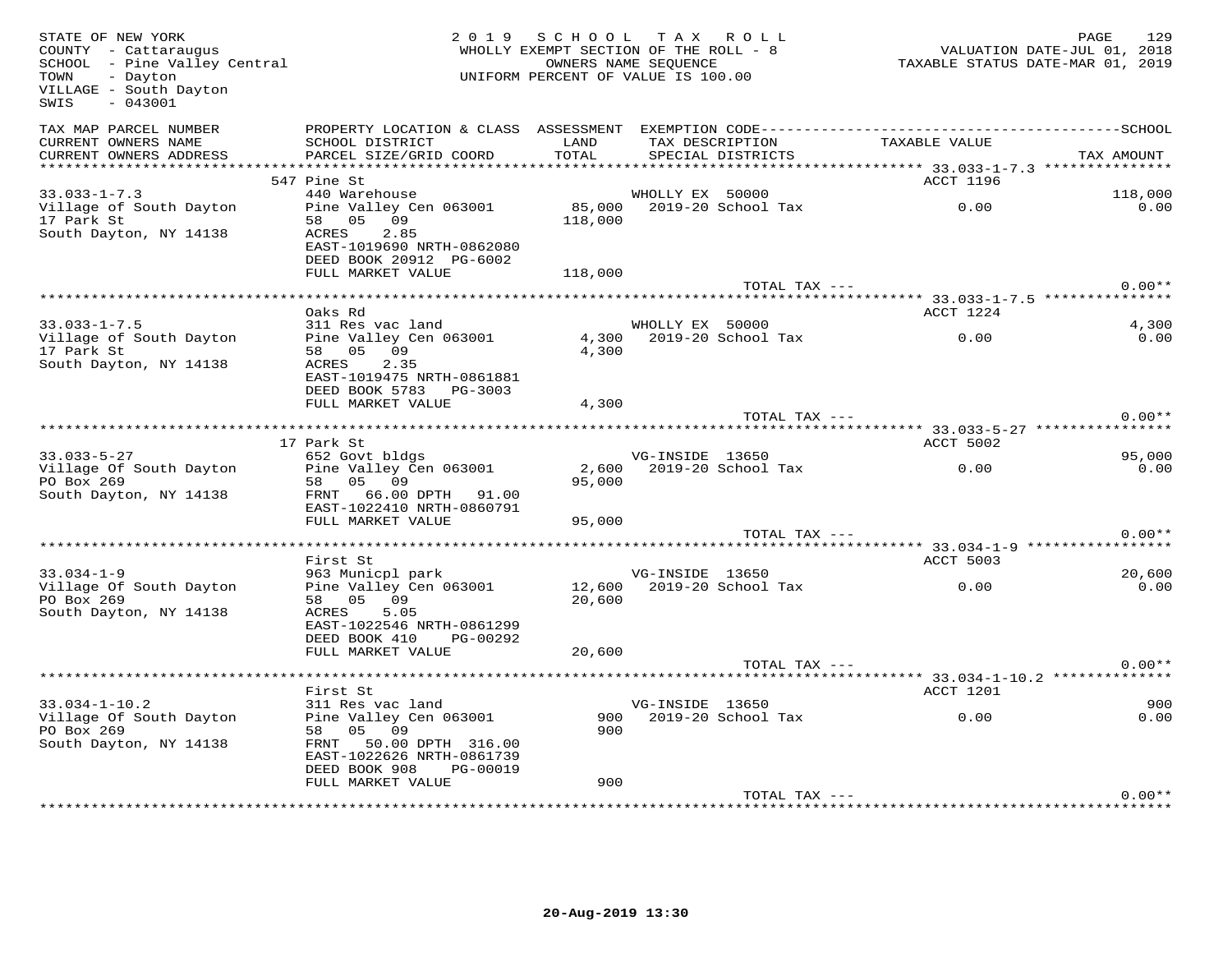| STATE OF NEW YORK<br>COUNTY - Cattaraugus<br>SCHOOL - Pine Valley Central<br>TOWN<br>- Dayton<br>VILLAGE - South Dayton<br>SWIS<br>$-043001$ | 2 0 1 9                                                                          |       | SCHOOL TAX ROLL<br>WHOLLY EXEMPT SECTION OF THE ROLL - 8<br>OWNERS NAME SEOUENCE<br>UNIFORM PERCENT OF VALUE IS 100.00 |               | VALUATION DATE-JUL 01, 2018<br>TAXABLE STATUS DATE-MAR 01, 2019 | PAGE       | 130      |
|----------------------------------------------------------------------------------------------------------------------------------------------|----------------------------------------------------------------------------------|-------|------------------------------------------------------------------------------------------------------------------------|---------------|-----------------------------------------------------------------|------------|----------|
| TAX MAP PARCEL NUMBER                                                                                                                        | PROPERTY LOCATION & CLASS ASSESSMENT                                             |       |                                                                                                                        |               |                                                                 |            |          |
| CURRENT OWNERS NAME                                                                                                                          | SCHOOL DISTRICT                                                                  | LAND  | TAX DESCRIPTION                                                                                                        |               | TAXABLE VALUE                                                   |            |          |
| CURRENT OWNERS ADDRESS                                                                                                                       | PARCEL SIZE/GRID COORD                                                           | TOTAL | SPECIAL DISTRICTS                                                                                                      |               |                                                                 | TAX AMOUNT |          |
|                                                                                                                                              | Maple St (Off)                                                                   |       |                                                                                                                        |               | ACCT 1202                                                       |            |          |
| $33.034 - 1 - 10.3$                                                                                                                          | 311 Res vac land                                                                 |       | VG-INSIDE 13650                                                                                                        |               |                                                                 |            | 800      |
| Village Of South Dayton                                                                                                                      | Pine Valley Cen 063001                                                           |       | 800 2019-20 School Tax                                                                                                 |               | 0.00                                                            |            | 0.00     |
| PO Box 269                                                                                                                                   | 58 05 09                                                                         | 800   |                                                                                                                        |               |                                                                 |            |          |
| South Dayton, NY 14138                                                                                                                       | FRNT 46.82 DPTH 271.75<br>EAST-1023234 NRTH-0861383<br>DEED BOOK 908<br>PG-00021 |       |                                                                                                                        |               |                                                                 |            |          |
|                                                                                                                                              | FULL MARKET VALUE                                                                | 800   |                                                                                                                        |               |                                                                 |            |          |
|                                                                                                                                              |                                                                                  |       |                                                                                                                        | TOTAL TAX --- |                                                                 |            | $0.00**$ |
|                                                                                                                                              | Pine St                                                                          |       |                                                                                                                        |               |                                                                 |            |          |
| $33.034 - 1 - 11.2$                                                                                                                          | $341$ Ind vac w/im                                                               |       | VG-INSIDE 13650                                                                                                        |               |                                                                 |            | 3,500    |
| Village of South Dayton                                                                                                                      | Pine Valley Cen 063001                                                           | 3,000 | 2019-20 School Tax                                                                                                     |               | $\sim$ 0.00                                                     |            | 0.00     |
| 17 Park St                                                                                                                                   | FRNT 301.00 DPTH 43.00                                                           | 3,500 |                                                                                                                        |               |                                                                 |            |          |
| South Dayton, NY 14138                                                                                                                       | EAST-1022528 NRTH-0860541                                                        |       |                                                                                                                        |               |                                                                 |            |          |
|                                                                                                                                              | DEED BOOK 7334 PG-8001                                                           |       |                                                                                                                        |               |                                                                 |            |          |
|                                                                                                                                              | FULL MARKET VALUE                                                                | 3,500 |                                                                                                                        |               |                                                                 |            |          |
|                                                                                                                                              |                                                                                  |       |                                                                                                                        | TOTAL TAX --- |                                                                 |            | $0.00**$ |
|                                                                                                                                              |                                                                                  |       |                                                                                                                        |               |                                                                 |            |          |
|                                                                                                                                              | Park St                                                                          |       |                                                                                                                        |               | ACCT 5004                                                       |            |          |
| $33.034 - 3 - 4$                                                                                                                             | 312 Vac w/imprv                                                                  |       | VG-INSIDE 13650                                                                                                        |               |                                                                 |            | 5,400    |
| Village Of South Dayton                                                                                                                      | Pine Valley Cen 063001                                                           | 3,200 | $2019-20$ School Tax                                                                                                   |               | 0.00                                                            |            | 0.00     |
| PO Box 269                                                                                                                                   | 58 05 09                                                                         | 5,400 |                                                                                                                        |               |                                                                 |            |          |
| South Dayton, NY 14138                                                                                                                       | Village Park<br>FRNT 110.00 DPTH 301.00                                          |       |                                                                                                                        |               |                                                                 |            |          |
|                                                                                                                                              | ACRES<br>0.55                                                                    |       |                                                                                                                        |               |                                                                 |            |          |
|                                                                                                                                              | EAST-1022464 NRTH-0860618                                                        |       |                                                                                                                        |               |                                                                 |            |          |
|                                                                                                                                              | DEED BOOK 00982 PG-00487                                                         |       |                                                                                                                        |               |                                                                 |            |          |
|                                                                                                                                              | FULL MARKET VALUE                                                                | 5,400 |                                                                                                                        |               |                                                                 |            |          |
|                                                                                                                                              |                                                                                  |       |                                                                                                                        | TOTAL TAX --- |                                                                 |            | $0.00**$ |
|                                                                                                                                              |                                                                                  |       |                                                                                                                        |               |                                                                 |            |          |
|                                                                                                                                              | Mill St                                                                          |       |                                                                                                                        |               | ACCT 1328                                                       |            |          |
| $33.034 - 3 - 21.3$                                                                                                                          | 330 Vacant comm                                                                  |       | VG-INSIDE 13650                                                                                                        |               |                                                                 |            | 200      |
| Village Of South Dayton                                                                                                                      | Pine Valley Cen 063001                                                           | 200   | 2019-20 School Tax                                                                                                     |               | 0.00                                                            |            | 0.00     |
| PO Box 269                                                                                                                                   | 49/57 05 09                                                                      | 200   |                                                                                                                        |               |                                                                 |            |          |
| South Dayton, NY 14138                                                                                                                       | 83.00 DPTH 100.00<br>FRNT                                                        |       |                                                                                                                        |               |                                                                 |            |          |
|                                                                                                                                              | EAST-1022331 NRTH-0859744                                                        |       |                                                                                                                        |               |                                                                 |            |          |
|                                                                                                                                              | DEED BOOK 01010 PG-00627<br>FULL MARKET VALUE                                    | 200   |                                                                                                                        |               |                                                                 |            |          |
|                                                                                                                                              |                                                                                  |       |                                                                                                                        | TOTAL TAX --- |                                                                 |            | $0.00**$ |
|                                                                                                                                              |                                                                                  |       |                                                                                                                        |               |                                                                 |            |          |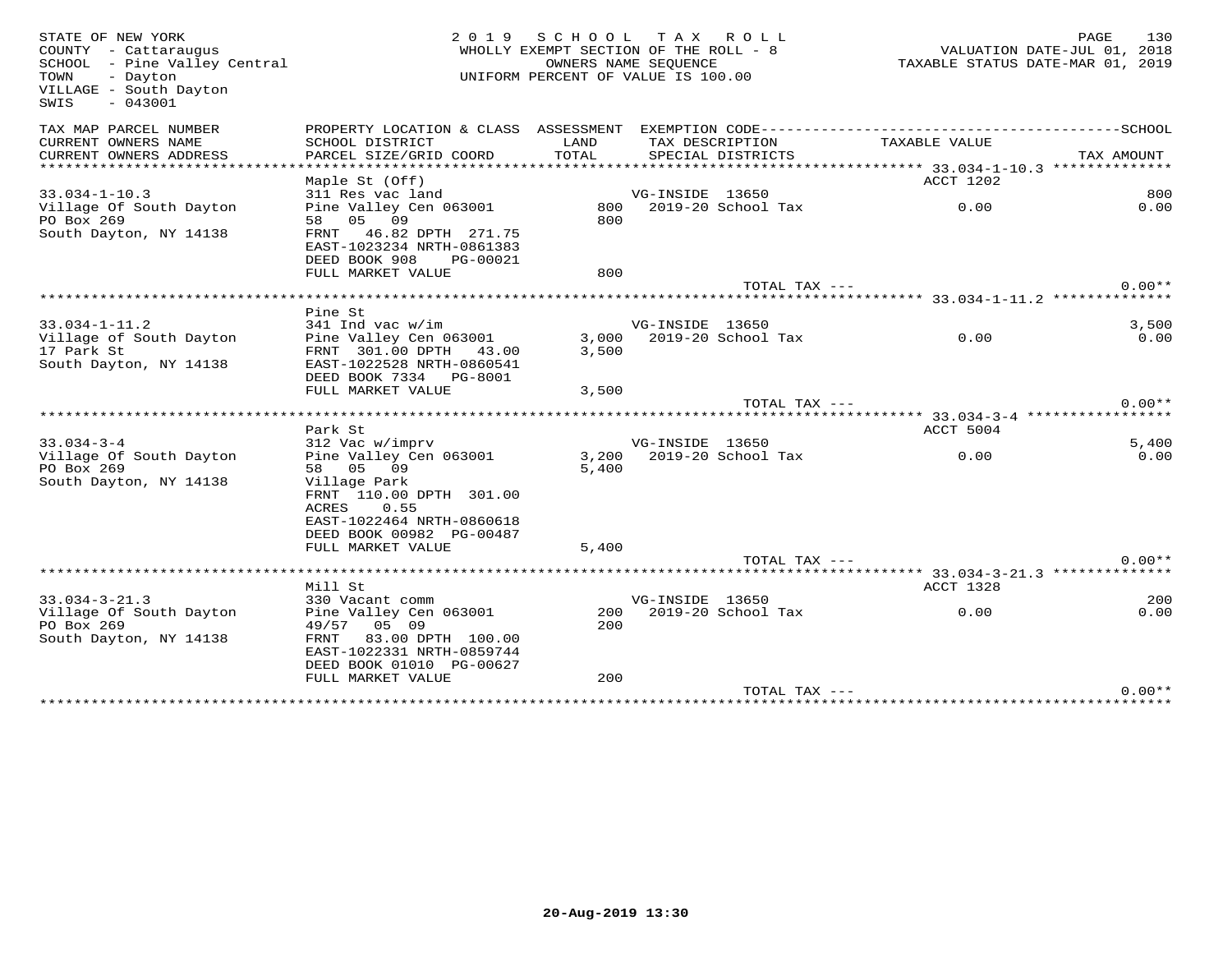| STATE OF NEW YORK<br>COUNTY - Cattaraugus<br>SCHOOL - Pine Valley Central<br>- Dayton<br>TOWN<br>VILLAGE - South Dayton<br>SWIS<br>$-043001$ |                                                                               | 2019 SCHOOL TAX ROLL<br>WHOLLY EXEMPT SECTION OF THE ROLL - 8<br>UNIFORM PERCENT OF VALUE IS 100.00 | OWNERS NAME SEOUENCE |                                      | 1.51<br>2018 , YALUATION DATE-JUL 01<br>2019 TAXABLE STATUS DATE-MAR 01 | PAGE<br>131 |
|----------------------------------------------------------------------------------------------------------------------------------------------|-------------------------------------------------------------------------------|-----------------------------------------------------------------------------------------------------|----------------------|--------------------------------------|-------------------------------------------------------------------------|-------------|
| TAX MAP PARCEL NUMBER<br>CURRENT OWNERS NAME<br>CURRENT OWNERS ADDRESS                                                                       | SCHOOL DISTRICT<br>PARCEL SIZE/GRID COORD                                     | LAND<br>TOTAL                                                                                       |                      | TAX DESCRIPTION<br>SPECIAL DISTRICTS | TAXABLE VALUE                                                           | TAX AMOUNT  |
|                                                                                                                                              |                                                                               |                                                                                                     |                      |                                      |                                                                         |             |
|                                                                                                                                              | Mill St                                                                       |                                                                                                     |                      |                                      | ACCT 1205                                                               |             |
| $33.041 - 1 - 1.3$                                                                                                                           | 330 Vacant comm                                                               |                                                                                                     | VG-INSIDE 13650      |                                      |                                                                         | 1,300       |
| Village Of South Dayton<br>PO Box 269<br>South Dayton, NY 14138                                                                              | Pine Valley Cen 063001<br>57 05 09<br>ACRES 1.26<br>EAST-1021601 NRTH-0858549 | 1,300                                                                                               |                      | 1,300 2019-20 School Tax             | 0.00                                                                    | 0.00        |
|                                                                                                                                              | DEED BOOK 911 PG-00357                                                        |                                                                                                     |                      |                                      |                                                                         |             |
|                                                                                                                                              | FULL MARKET VALUE                                                             | 1,300                                                                                               |                      |                                      |                                                                         |             |
|                                                                                                                                              |                                                                               |                                                                                                     |                      | TOTAL TAX ---                        |                                                                         | $0.00**$    |
|                                                                                                                                              | 50 First Ave                                                                  |                                                                                                     |                      |                                      |                                                                         |             |
| $33.041 - 1 - 5$                                                                                                                             | 710 Manufacture                                                               |                                                                                                     | VG-INSIDE 13650      |                                      | <b>ACCT 0681</b>                                                        | 205,000     |
| Village of South Dayton                                                                                                                      | Pine Valley Cen 063001                                                        |                                                                                                     |                      |                                      |                                                                         | 0.00        |
| 17 Park Street                                                                                                                               | 58 05 09                                                                      | 205,000                                                                                             |                      |                                      |                                                                         |             |
| PO Box 269                                                                                                                                   | ACRES 3.86                                                                    |                                                                                                     |                      |                                      |                                                                         |             |
| South Dayton, NY 14138                                                                                                                       | EAST-1021448 NRTH-0859248                                                     |                                                                                                     |                      |                                      |                                                                         |             |
|                                                                                                                                              | DEED BOOK 23968 PG-5001                                                       |                                                                                                     |                      |                                      |                                                                         |             |
|                                                                                                                                              | FULL MARKET VALUE                                                             | 205,000                                                                                             |                      |                                      |                                                                         |             |
|                                                                                                                                              |                                                                               |                                                                                                     |                      | TOTAL TAX ---                        |                                                                         | $0.00**$    |
|                                                                                                                                              | First Ave                                                                     |                                                                                                     |                      |                                      | ACCT 0680                                                               |             |
| $33.041 - 1 - 6$                                                                                                                             | 330 Vacant comm                                                               |                                                                                                     | VG-INSIDE 13650      |                                      |                                                                         | 4,400       |
| Village of South Dayton                                                                                                                      | Pine Valley Cen 063001                                                        |                                                                                                     |                      | 4,400 2019-20 School Tax             | 0.00                                                                    | 0.00        |
| 17 Park Street                                                                                                                               | 57 05 09                                                                      | 4,400                                                                                               |                      |                                      |                                                                         |             |
| PO Box 269                                                                                                                                   | FRNT 104.00 DPTH 270.00                                                       |                                                                                                     |                      |                                      |                                                                         |             |
| South Dayton, NY 14138                                                                                                                       | EAST-1021673 NRTH-0859580<br>DEED BOOK 23968 PG-5001                          |                                                                                                     |                      |                                      |                                                                         |             |
|                                                                                                                                              | FULL MARKET VALUE                                                             | 4,400                                                                                               |                      |                                      |                                                                         |             |
|                                                                                                                                              |                                                                               |                                                                                                     |                      | TOTAL TAX ---                        |                                                                         | $0.00**$    |
|                                                                                                                                              |                                                                               |                                                                                                     |                      |                                      |                                                                         |             |
|                                                                                                                                              | First Ave                                                                     |                                                                                                     |                      |                                      | <b>ACCT 5009</b>                                                        |             |
| $33.041 - 1 - 7$                                                                                                                             | 312 Vac w/imprv                                                               |                                                                                                     | VG-INSIDE 13650      |                                      |                                                                         | 4,900       |
| Village Of South Dayton                                                                                                                      | Pine Valley Cen 063001                                                        |                                                                                                     |                      | 3,300 2019-20 School Tax             | 0.00                                                                    | 0.00        |
| PO Box 269                                                                                                                                   | 57/58 05 09                                                                   | 4,900                                                                                               |                      |                                      |                                                                         |             |
| South Dayton, NY 14138                                                                                                                       | FRNT 153.00 DPTH 155.00<br>EAST-1021657 NRTH-0859697                          |                                                                                                     |                      |                                      |                                                                         |             |
|                                                                                                                                              | FULL MARKET VALUE                                                             | 4,900                                                                                               |                      |                                      |                                                                         |             |
|                                                                                                                                              |                                                                               |                                                                                                     |                      | TOTAL TAX ---                        |                                                                         | $0.00**$    |
|                                                                                                                                              |                                                                               |                                                                                                     |                      |                                      | ***********************************33.042-1-1.3 ***************         |             |
|                                                                                                                                              | Mill St                                                                       |                                                                                                     |                      |                                      | ACCT 1329                                                               |             |
| $33.042 - 1 - 1.3$                                                                                                                           | 822 Water supply                                                              |                                                                                                     | VG-INSIDE 13650      |                                      |                                                                         | 50,000      |
| Village Of South Dayton                                                                                                                      | Pine Valley Cen 063001                                                        |                                                                                                     |                      | 12,000 2019-20 School Tax            | 0.00                                                                    | 0.00        |
| PO Box 269<br>South Dayton, NY 14138                                                                                                         | ACRES 12.00<br>EAST-1022805 NRTH-0858831                                      | 50,000                                                                                              |                      |                                      |                                                                         |             |
|                                                                                                                                              | DEED BOOK 01010 PG-00627                                                      |                                                                                                     |                      |                                      |                                                                         |             |
|                                                                                                                                              | FULL MARKET VALUE                                                             | 50,000                                                                                              |                      |                                      |                                                                         |             |
|                                                                                                                                              |                                                                               |                                                                                                     |                      | TOTAL TAX ---                        |                                                                         | $0.00**$    |
|                                                                                                                                              |                                                                               |                                                                                                     |                      |                                      |                                                                         |             |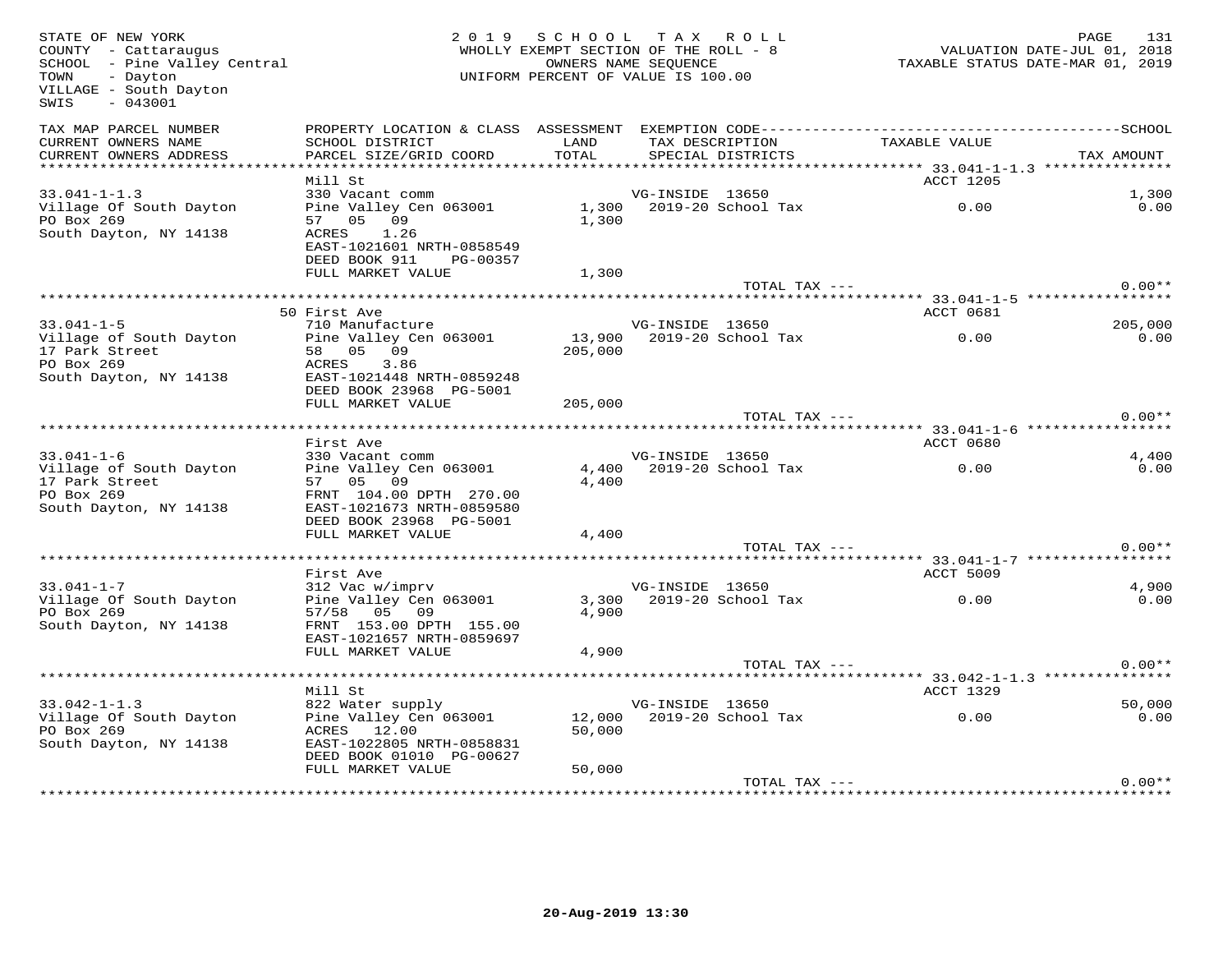| STATE OF NEW YORK<br>COUNTY - Cattaraugus<br>SCHOOL - Pine Valley Central<br>TOWN<br>- Dayton<br>VILLAGE - South Dayton<br>$-043001$<br>SWIS | 2 0 1 9                                           | S C H O O L<br>WHOLLY EXEMPT SECTION OF THE ROLL - 8<br>OWNERS NAME SEQUENCE<br>UNIFORM PERCENT OF VALUE IS 100.00 |                 | TAX ROLL                 |                  | 132<br>PAGE<br>VALUATION DATE-JUL 01, 2018<br>TAXABLE STATUS DATE-MAR 01, 2019 |
|----------------------------------------------------------------------------------------------------------------------------------------------|---------------------------------------------------|--------------------------------------------------------------------------------------------------------------------|-----------------|--------------------------|------------------|--------------------------------------------------------------------------------|
| TAX MAP PARCEL NUMBER                                                                                                                        | PROPERTY LOCATION & CLASS ASSESSMENT              |                                                                                                                    |                 |                          |                  |                                                                                |
| CURRENT OWNERS NAME<br>CURRENT OWNERS ADDRESS                                                                                                | SCHOOL DISTRICT<br>PARCEL SIZE/GRID COORD         | LAND<br>TOTAL                                                                                                      | TAX DESCRIPTION | SPECIAL DISTRICTS        | TAXABLE VALUE    | TAX AMOUNT                                                                     |
| ******************                                                                                                                           |                                                   |                                                                                                                    |                 |                          |                  |                                                                                |
|                                                                                                                                              | Dredge Rd                                         |                                                                                                                    |                 |                          | ACCT 1323        |                                                                                |
| $33.042 - 1 - 2.2$                                                                                                                           | 311 Res vac land                                  |                                                                                                                    | VG-INSIDE 13650 |                          |                  | 3,000                                                                          |
| Village Of South Dayton                                                                                                                      | Pine Valley Cen 063001                            | 3,000                                                                                                              |                 | 2019-20 School Tax       | 0.00             | 0.00                                                                           |
| PO Box 269                                                                                                                                   | 49 05 09                                          | 3,000                                                                                                              |                 |                          |                  |                                                                                |
| South Dayton, NY 14138                                                                                                                       | 2.75<br>ACRES                                     |                                                                                                                    |                 |                          |                  |                                                                                |
|                                                                                                                                              | EAST-1023301 NRTH-0858991                         |                                                                                                                    |                 |                          |                  |                                                                                |
|                                                                                                                                              | DEED BOOK 01002 PG-00839                          |                                                                                                                    |                 |                          |                  |                                                                                |
|                                                                                                                                              | FULL MARKET VALUE                                 | 3,000                                                                                                              |                 |                          |                  |                                                                                |
|                                                                                                                                              |                                                   |                                                                                                                    |                 | TOTAL TAX ---            |                  | $0.00**$                                                                       |
|                                                                                                                                              | Pine St                                           |                                                                                                                    |                 |                          | ACCT 5028        |                                                                                |
| $33.042 - 1 - 3.2$                                                                                                                           | 314 Rural vac<10                                  |                                                                                                                    | VG-INSIDE 13650 |                          |                  | 3,300                                                                          |
| Village Of South Dayton                                                                                                                      | Pine Valley Cen 063001                            |                                                                                                                    |                 | 3,300 2019-20 School Tax | 0.00             | 0.00                                                                           |
| PO Box 269                                                                                                                                   | 49 05 09                                          | 3,300                                                                                                              |                 |                          |                  |                                                                                |
| South Dayton, NY 14138                                                                                                                       | ACRES<br>3.30                                     |                                                                                                                    |                 |                          |                  |                                                                                |
|                                                                                                                                              | EAST-1023922 NRTH-0859505                         |                                                                                                                    |                 |                          |                  |                                                                                |
|                                                                                                                                              | DEED BOOK 789<br>PG-01152                         |                                                                                                                    |                 |                          |                  |                                                                                |
|                                                                                                                                              | FULL MARKET VALUE                                 | 3,300                                                                                                              |                 |                          |                  |                                                                                |
|                                                                                                                                              |                                                   |                                                                                                                    |                 | $TOTAL$ $TAX$ $---$      |                  | $0.00**$                                                                       |
|                                                                                                                                              |                                                   |                                                                                                                    |                 |                          |                  |                                                                                |
|                                                                                                                                              | $W.$ Of $R.r.$                                    |                                                                                                                    |                 |                          | <b>ACCT 1115</b> |                                                                                |
| 630.001-9916-999.988/288                                                                                                                     | 744 Petro prod                                    |                                                                                                                    | VG-INSIDE 13650 |                          |                  | 20,000                                                                         |
| Village Of South Dayton<br>PO Box 269                                                                                                        | Pine Valley Cen 063001<br>3950 Ft Of 4 In Plastic | $\circ$<br>20,000                                                                                                  |                 | 2019-20 School Tax       | 0.00             | 0.00                                                                           |
| South Dayton, NY 14138                                                                                                                       | 0.01<br>ACRES                                     |                                                                                                                    |                 |                          |                  |                                                                                |
|                                                                                                                                              | DEED BOOK 899<br>PG-00926                         |                                                                                                                    |                 |                          |                  |                                                                                |
|                                                                                                                                              | FULL MARKET VALUE                                 | 20,000                                                                                                             |                 |                          |                  |                                                                                |
|                                                                                                                                              |                                                   |                                                                                                                    |                 | TOTAL TAX $---$          |                  | $0.00**$                                                                       |
|                                                                                                                                              |                                                   |                                                                                                                    |                 |                          |                  |                                                                                |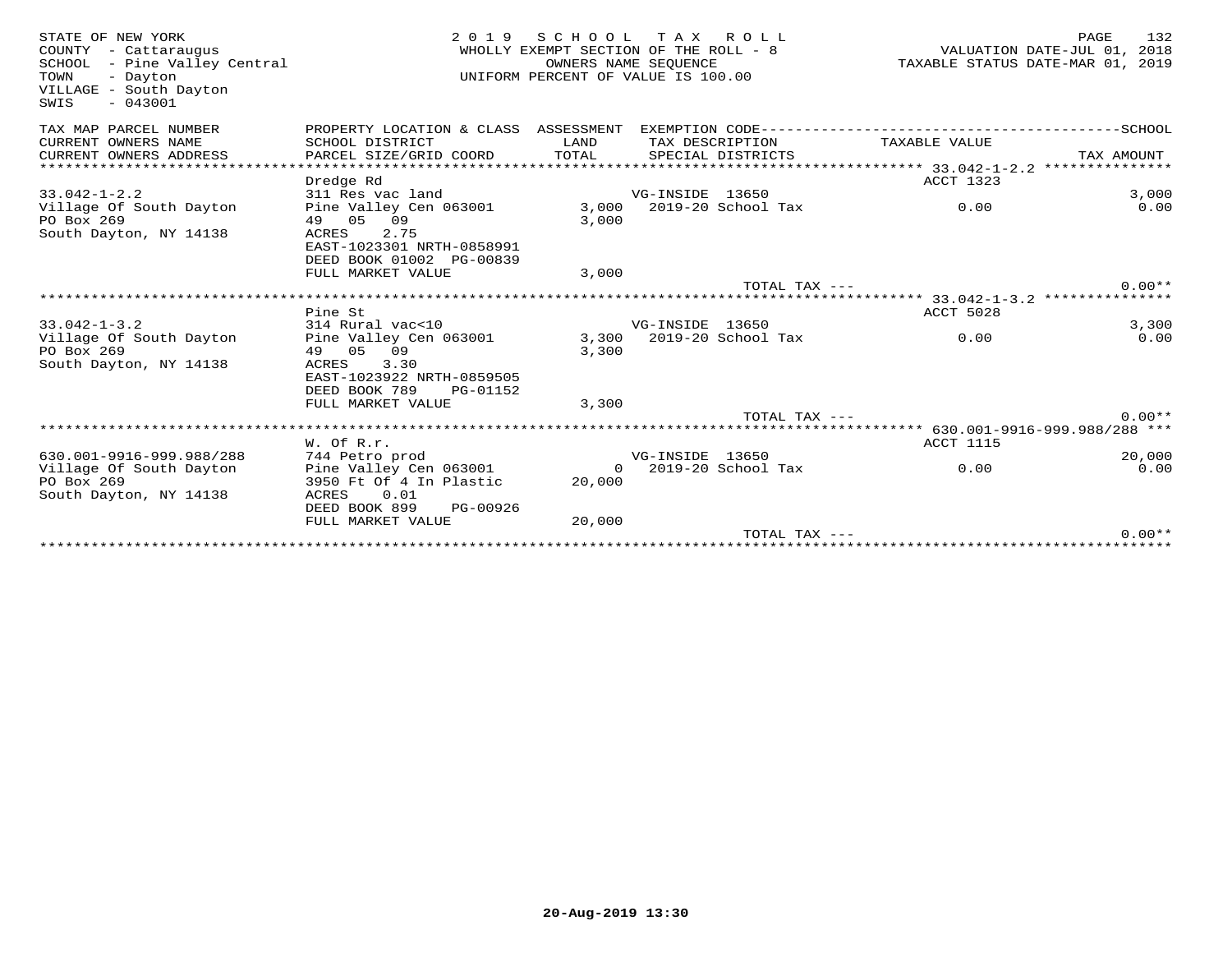| STATE OF NEW YORK            | 2019 SCHOOL TAX ROLL                  | 133<br>PAGE                      |
|------------------------------|---------------------------------------|----------------------------------|
| COUNTY - Cattaraugus         | WHOLLY EXEMPT SECTION OF THE ROLL - 8 | VALUATION DATE-JUL 01, 2018      |
| SCHOOL - Pine Valley Central |                                       | TAXABLE STATUS DATE-MAR 01, 2019 |
| TOWN - Dayton                | UNIFORM PERCENT OF VALUE IS 100.00    | RPS155/V04/L015                  |
| VILLAGE - South Dayton       |                                       | CURRENT DATE 8/20/2019           |
| SWIS<br>$-043001$            |                                       |                                  |
|                              | ROLL SUB SECTION- - TOTALS            |                                  |

|      |      | $m \wedge m \wedge n$<br>⊥∪⊥AL | <b>DIZPOILIC TONT</b><br>⊥ບ⊥ | EN.  | .<br>AL'<br>٠، تن ١٠ | 5773570      |          | $m \wedge m \wedge n$<br>$\mathsf{L}^{\mathsf{L}}$ |
|------|------|--------------------------------|------------------------------|------|----------------------|--------------|----------|----------------------------------------------------|
| CODE | NAMF | PARO                           | TVDF<br><u>ـ د د</u>         | ALUE |                      | <b>MOUNT</b> | 7 A LU B | may<br>- ∠∡∡                                       |

#### NO SPECIAL DISTRICTS AT THIS LEVEL

\*\*\* S C H O O L D I S T R I C T S U M M A R Y \*\*\*

| CODE   | DISTRICT NAME             | TOTAL<br>PARCELS | ASSESSED<br>LAND | ASSESSED<br>TOTAL | EXEMPT<br>AMOUNT | TOTAL<br>TAXABLE |           |
|--------|---------------------------|------------------|------------------|-------------------|------------------|------------------|-----------|
|        |                           |                  |                  |                   | STAR AMOUNT      | STAR TAXABLE     | TOTAL TAX |
|        | Pine Valley Central       | 34               | 264,500          | 2297,633          | 2297,633         |                  |           |
| 063001 |                           |                  |                  |                   |                  |                  |           |
|        | SUB-TOTAL                 | 34               | 264,500          | 2297,633          | 2297,633         |                  |           |
|        | S U B - T O T A $L(CONT)$ |                  |                  |                   |                  |                  |           |
|        |                           |                  |                  |                   |                  |                  |           |
|        | T O T A L                 | 34               | 264,500          | 2297,633          | 2297,633         |                  |           |
|        | T O T A L (CONT)          |                  |                  |                   |                  |                  |           |

### \*\*\* S Y S T E M C O D E S S U M M A R Y \*\*\*

| CODE  | DESCRIPTION        | TOTAL<br>PARCELS | SCHOOL             |
|-------|--------------------|------------------|--------------------|
| 50000 | WHOLLY EX<br>TOTAL |                  | 200,300<br>200,300 |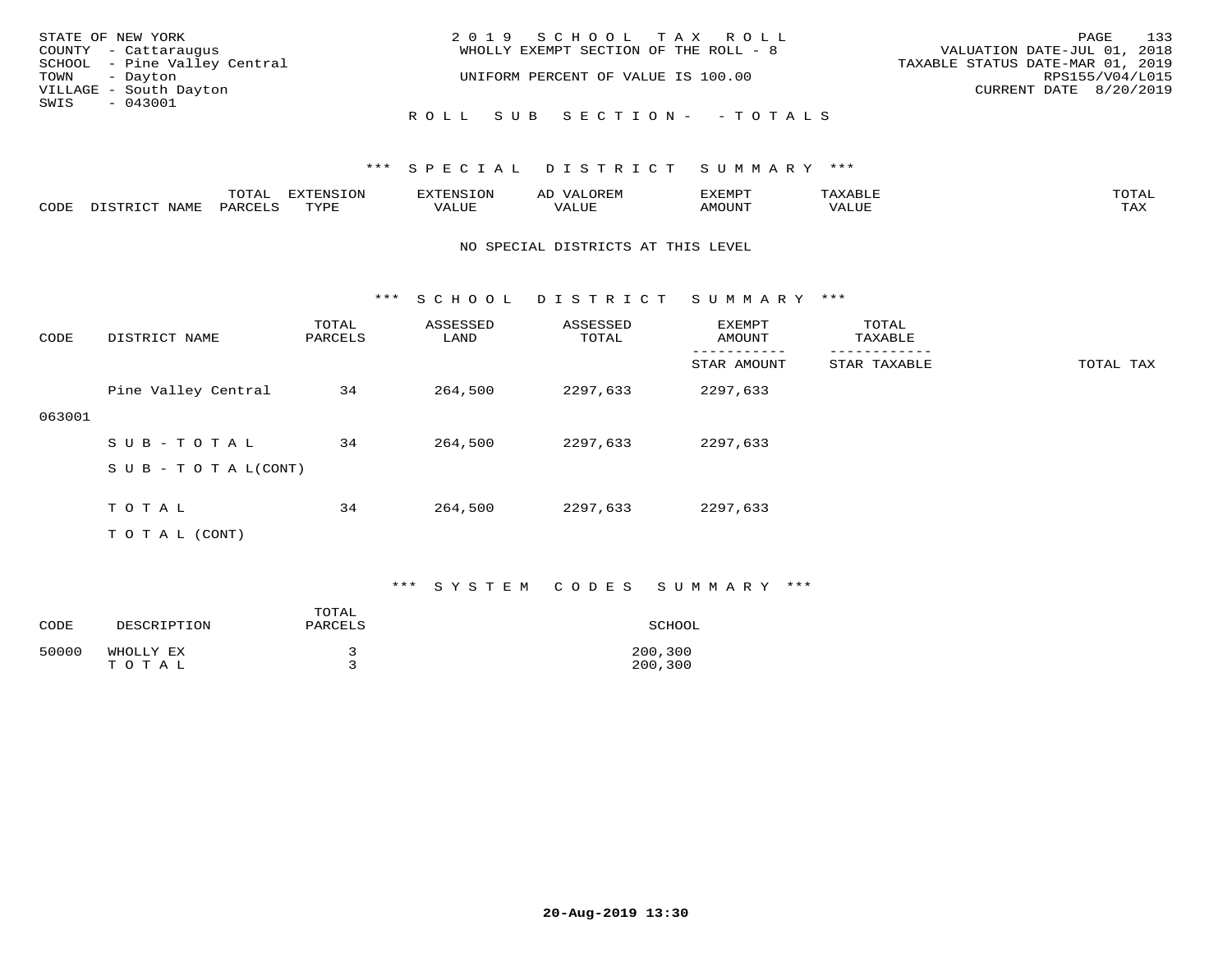| STATE OF NEW YORK            | 2019 SCHOOL TAX ROLL                  | 134<br>PAGE                      |
|------------------------------|---------------------------------------|----------------------------------|
| COUNTY - Cattaraugus         | WHOLLY EXEMPT SECTION OF THE ROLL - 8 | VALUATION DATE-JUL 01, 2018      |
| SCHOOL - Pine Valley Central |                                       | TAXABLE STATUS DATE-MAR 01, 2019 |
| TOWN<br>- Dayton             | UNIFORM PERCENT OF VALUE IS 100.00    | RPS155/V04/L015                  |
| VILLAGE - South Dayton       |                                       | CURRENT DATE 8/20/2019           |
| SWIS<br>$-043001$            |                                       |                                  |
|                              | ROLL SUB SECTION- - TOTALS            |                                  |
|                              |                                       |                                  |

### \*\*\* E X E M P T I O N S U M M A R Y \*\*\*

| CODE  | DESCRIPTION | TOTAL<br>PARCELS | SCHOOL   |
|-------|-------------|------------------|----------|
| 13650 | VG-INSIDE   | 16               | 913,300  |
| 18020 | IND DEV     |                  | 86,333   |
| 25110 | RELIGIOUS   |                  | 421,000  |
| 25130 | NON-PROFIT  |                  | 179,300  |
| 26100 | VETORG CTS  |                  | 70,000   |
| 26400 | FIRE-DEPT   | 2                | 305,400  |
| 29700 | Withdrawal  |                  | 122,000  |
|       | TOTAL       | 31               | 2097,333 |

## \*\*\* G R A N D T O T A L S \*\*\*

| ROLL<br><b>SEC</b> | DESCRIPTION                   | TOTAL<br>PARCELS | ASSESSED<br>LAND | ASSESSED<br>TOTAL | <b>EXEMPT</b><br>AMOUNT | TOTAL<br>TAXABLE<br>---------- | TAX  | TOTAL<br>TAX |
|--------------------|-------------------------------|------------------|------------------|-------------------|-------------------------|--------------------------------|------|--------------|
|                    |                               |                  |                  |                   | STAR AMOUNT             | STAR TAXABLE                   | RATE |              |
|                    | RS 8 TOTAL<br>SPEC DIST TAXES | — —              | 264,500          | 2297,633          | 2,297,633               |                                |      |              |

8 WHOLLY EXEMPT 34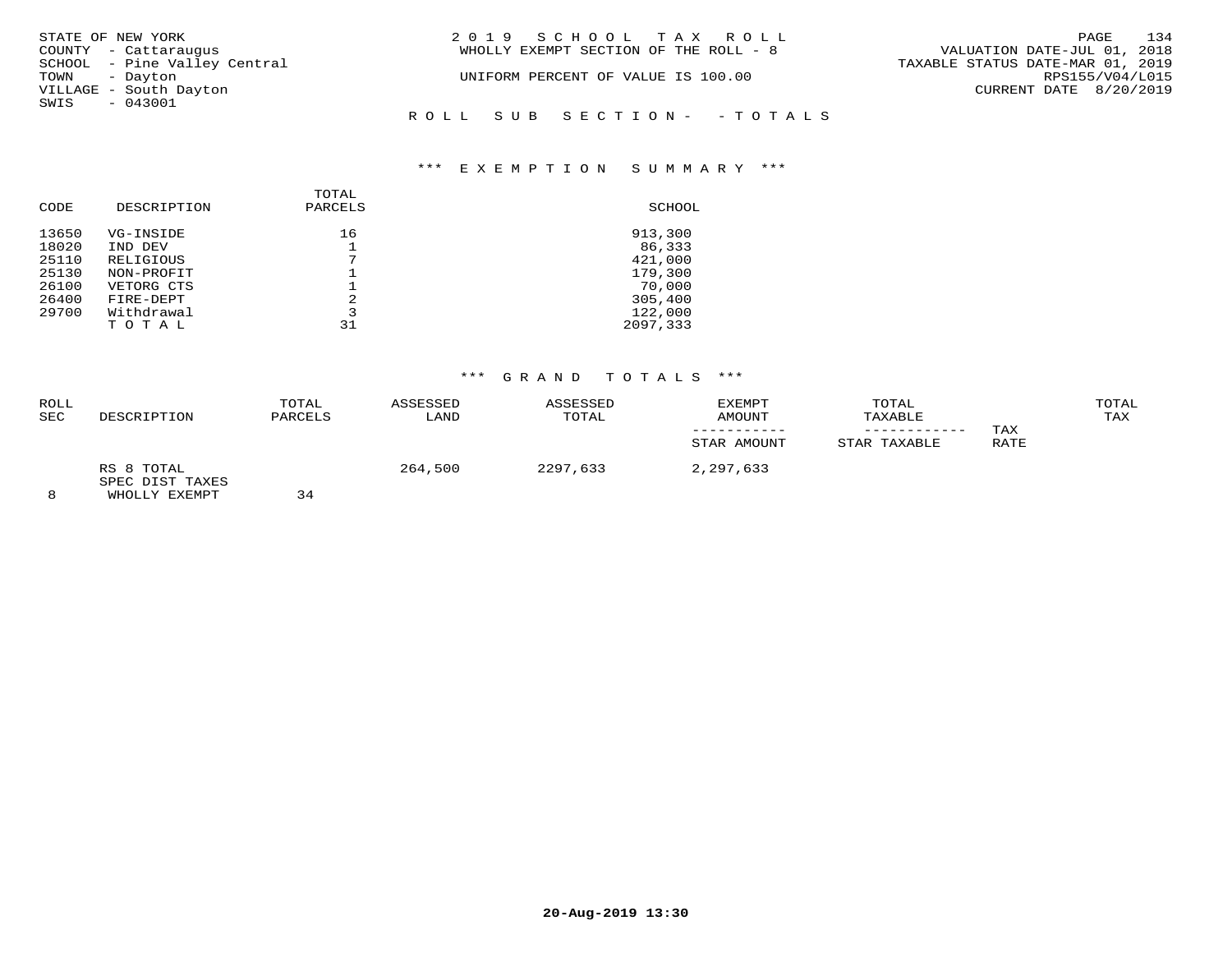| STATE OF NEW YORK            | 2019 SCHOOL TAX ROLL                  | 135<br>PAGE                      |
|------------------------------|---------------------------------------|----------------------------------|
| COUNTY - Cattaraugus         | WHOLLY EXEMPT SECTION OF THE ROLL - 8 | VALUATION DATE-JUL 01, 2018      |
| SCHOOL - Pine Valley Central |                                       | TAXABLE STATUS DATE-MAR 01, 2019 |
| TOWN - Dayton                | UNIFORM PERCENT OF VALUE IS 100.00    | RPS155/V04/L015                  |
| VILLAGE - South Dayton       |                                       | CURRENT DATE 8/20/2019           |
| SWIS<br>- 043001             |                                       |                                  |
|                              | ROLL SECTION TOTALS                   |                                  |

|      |      | $m \wedge m \wedge n$<br>TOTAT | <b>FYTFNCTOM</b><br>TOT | H: N.S                              | ΑD   | דסאיזצי<br>ـالمىتىدە | . .⊥  | $m \wedge m \wedge n$<br>- I ` I ` I → |
|------|------|--------------------------------|-------------------------|-------------------------------------|------|----------------------|-------|----------------------------------------|
| CODE | NAMF | PARCELS                        | $m \tau \tau \tau$      | * * * * * * *<br>$\sqrt{ }$<br>ALUL | ALUP | MOUNT                | VALUE | may<br>- ∠∡∡                           |

#### NO SPECIAL DISTRICTS AT THIS LEVEL

\*\*\* S C H O O L D I S T R I C T S U M M A R Y \*\*\*

| CODE   | DISTRICT NAME             | TOTAL<br>PARCELS | ASSESSED<br>LAND | ASSESSED<br>TOTAL | EXEMPT<br>AMOUNT | TOTAL<br>TAXABLE |           |
|--------|---------------------------|------------------|------------------|-------------------|------------------|------------------|-----------|
|        |                           |                  |                  |                   | STAR AMOUNT      | STAR TAXABLE     | TOTAL TAX |
|        | Pine Valley Central       | 34               | 264,500          | 2297,633          | 2297,633         |                  |           |
| 063001 |                           |                  |                  |                   |                  |                  |           |
|        | SUB-TOTAL                 | 34               | 264,500          | 2297,633          | 2297,633         |                  |           |
|        | S U B - T O T A $L(CONT)$ |                  |                  |                   |                  |                  |           |
|        |                           |                  |                  |                   |                  |                  |           |
|        | TOTAL                     | 34               | 264,500          | 2297,633          | 2297,633         |                  |           |
|        | T O T A L (CONT)          |                  |                  |                   |                  |                  |           |

### \*\*\* S Y S T E M C O D E S S U M M A R Y \*\*\*

| CODE  | DESCRIPTION        | TOTAL<br>PARCELS | SCHOOL             |
|-------|--------------------|------------------|--------------------|
| 50000 | WHOLLY EX<br>TOTAL |                  | 200,300<br>200,300 |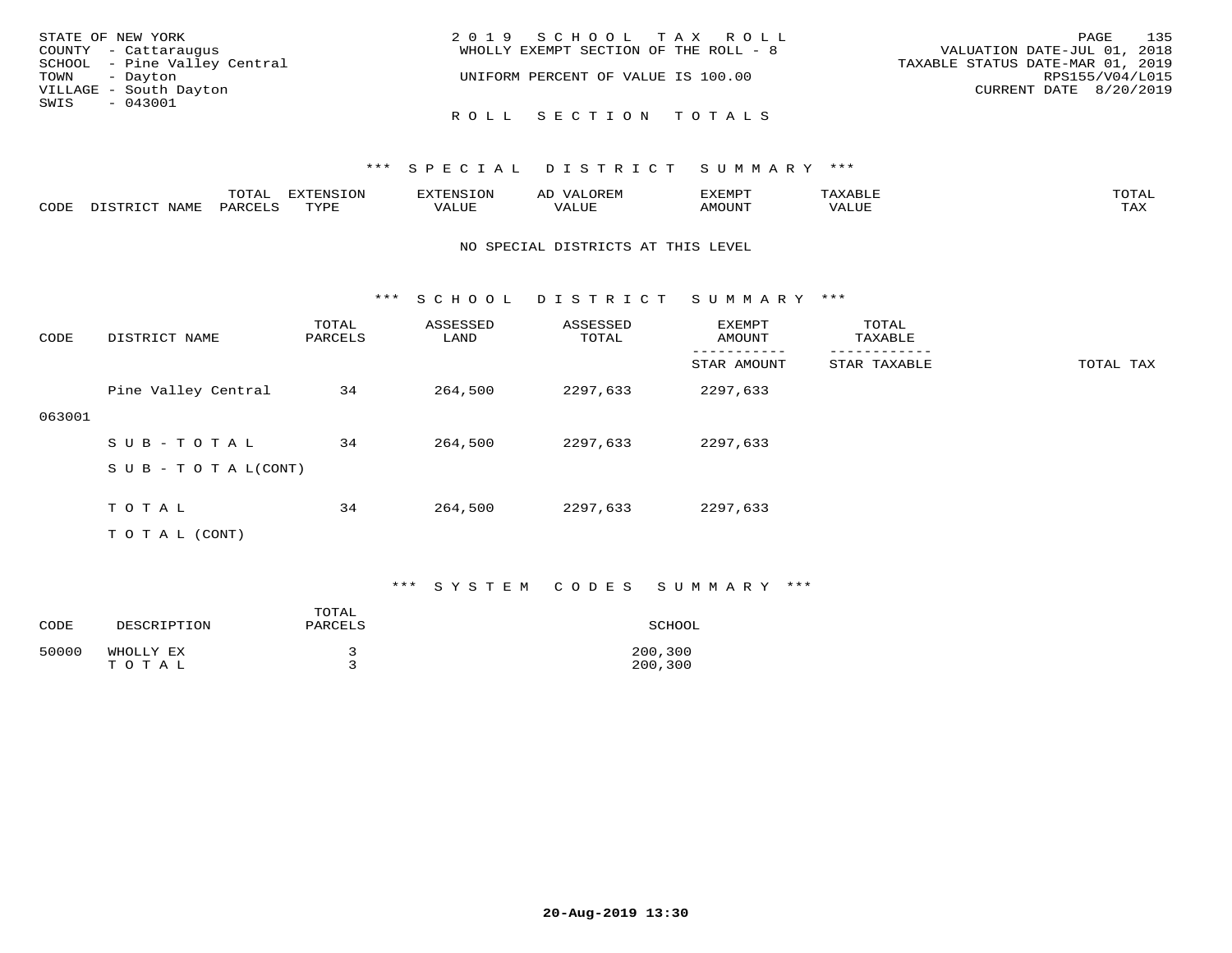| STATE OF NEW YORK            | 2019 SCHOOL TAX ROLL                                                 | PAGE 136        |  |
|------------------------------|----------------------------------------------------------------------|-----------------|--|
| COUNTY - Cattaraugus         | VALUATION DATE-JUL 01, 2018<br>WHOLLY EXEMPT SECTION OF THE ROLL - 8 |                 |  |
| SCHOOL - Pine Valley Central | TAXABLE STATUS DATE-MAR 01, 2019                                     |                 |  |
| TOWN - Dayton                | UNIFORM PERCENT OF VALUE IS 100.00                                   | RPS155/V04/L015 |  |
| VILLAGE - South Dayton       | CURRENT DATE 8/20/2019                                               |                 |  |
| SWIS - 043001                |                                                                      |                 |  |
|                              | ROLL SECTION TOTALS                                                  |                 |  |

### \*\*\* E X E M P T I O N S U M M A R Y \*\*\*

| CODE  | DESCRIPTION | TOTAL<br>PARCELS | SCHOOL   |
|-------|-------------|------------------|----------|
| 13650 | VG-INSIDE   | 16               | 913,300  |
| 18020 | IND DEV     |                  | 86,333   |
| 25110 | RELIGIOUS   | ⇁                | 421,000  |
| 25130 | NON-PROFIT  |                  | 179,300  |
| 26100 | VETORG CTS  |                  | 70,000   |
| 26400 | FIRE-DEPT   | $\mathfrak{D}$   | 305,400  |
| 29700 | Withdrawal  | 3                | 122,000  |
|       | TOTAL       | 31               | 2097,333 |

# \*\*\* G R A N D T O T A L S \*\*\*

| <b>ROLL</b><br><b>SEC</b> | DESCRIPTION                   | TOTAL<br>PARCELS | ASSESSED<br>LAND | ASSESSED<br>TOTAL | EXEMPT<br>AMOUNT | TOTAL<br>TAXABLE<br>---------- | TAX  | TOTAL<br>TAX |
|---------------------------|-------------------------------|------------------|------------------|-------------------|------------------|--------------------------------|------|--------------|
|                           |                               |                  |                  |                   | STAR AMOUNT      | STAR TAXABLE                   | RATE |              |
|                           | RS 8 TOTAL<br>SPEC DIST TAXES | — —              | 264,500          | 2297,633          | 2,297,633        |                                |      |              |

8 WHOLLY EXEMPT 34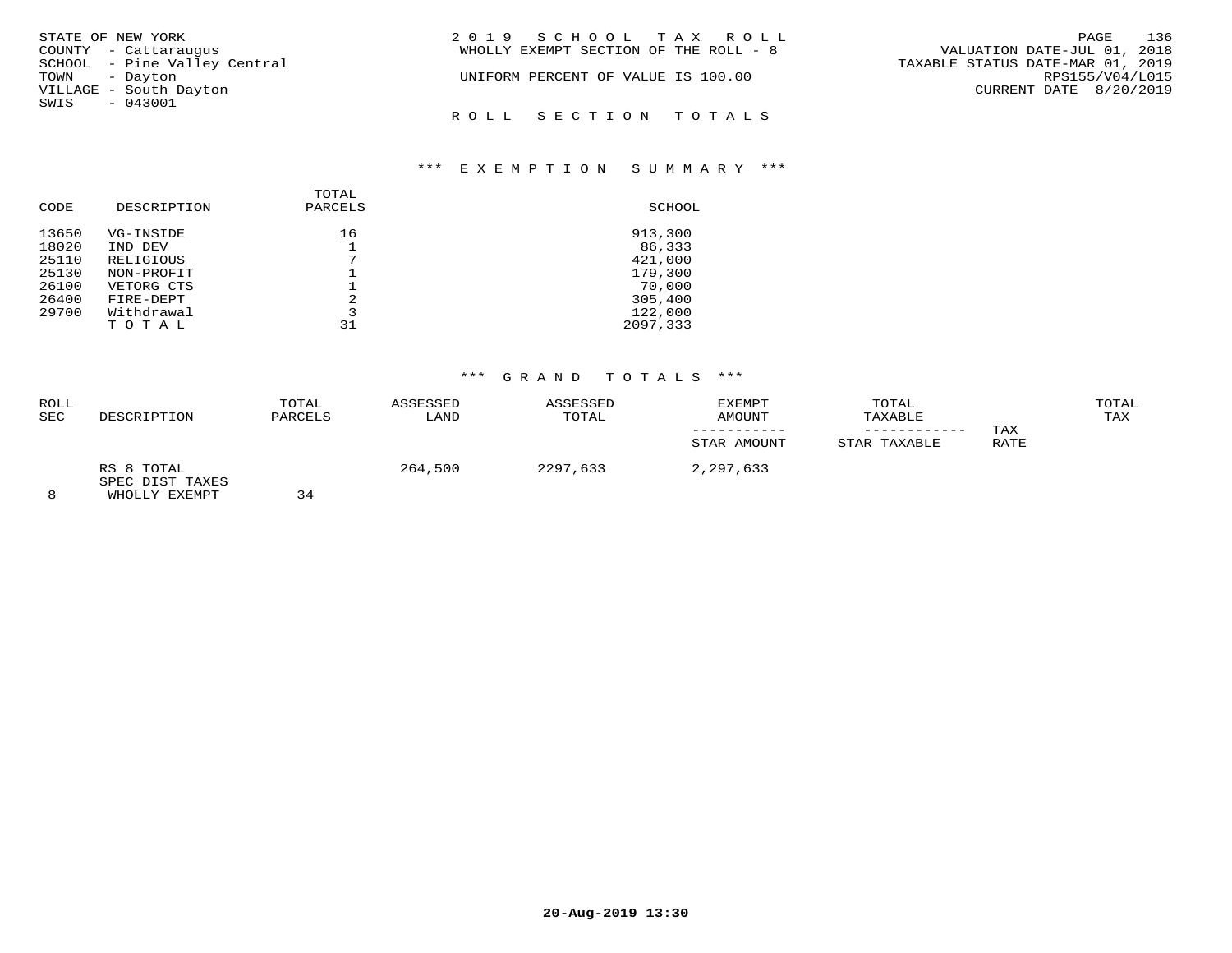| STATE OF NEW YORK            | 2019 SCHOOL TAX ROLL |                                  | PAGE 137               |
|------------------------------|----------------------|----------------------------------|------------------------|
| COUNTY - Cattaraugus         |                      | VALUATION DATE-JUL 01, 2018      |                        |
| SCHOOL - Pine Valley Central | SWIS TOTALS          | TAXABLE STATUS DATE-MAR 01, 2019 |                        |
| TOWN - Dayton                |                      |                                  | RPS155/V04/L015        |
| VILLAGE - South Dayton       |                      |                                  | CURRENT DATE 8/20/2019 |
| SWIS<br>$-043001$            |                      |                                  |                        |

|      |            | ---- |        |   |            |     | ⊥ ∠∡∆ | <b>TOTA</b><br>---- |
|------|------------|------|--------|---|------------|-----|-------|---------------------|
| CODE | <b>BAT</b> |      | 75773. | . | $\sqrt{ }$ | ,,, |       |                     |

### NO SPECIAL DISTRICTS AT THIS LEVEL

\*\*\* S C H O O L D I S T R I C T S U M M A R Y \*\*\*

| CODE   | DISTRICT NAME              | TOTAL<br>PARCELS | ASSESSED<br>LAND | ASSESSED<br>TOTAL | EXEMPT<br>AMOUNT | TOTAL<br>TAXABLE         |           |              |
|--------|----------------------------|------------------|------------------|-------------------|------------------|--------------------------|-----------|--------------|
|        |                            |                  |                  |                   | STAR AMOUNT      | --------<br>STAR TAXABLE | TAX RATE  | TOTAL TAX    |
|        | Pine Valley Central        | 333              | 1632,341         | 18587,306         | 2431,347         | 16,155,959               |           |              |
| 063001 |                            |                  |                  |                   | 4273,900         | 11,882,059               | 16.602497 | 197,271.72   |
|        | $SUB - TO TAL$             | 333              | 1632,341         | 18587,306         | 2431,347         | 16, 155, 959             |           |              |
|        | S U B - T O T A $L$ (CONT) |                  |                  |                   | 4273,900         | 11,882,059               |           | 197,271.72   |
|        | TOTAL                      | 333              | 1632,341         | 18587,306         | 2431,347         | 16, 155, 959             |           |              |
|        |                            |                  |                  |                   |                  |                          |           |              |
|        | T O T A L (CONT)           |                  |                  |                   | 4273,900         | 11,882,059               |           | 197, 271, 72 |

## \*\*\* S Y S T E M C O D E S S U M M A R Y \*\*\*

| CODE  | DESCRIPTION        | TOTAL<br>PARCELS | SCHOOL             |
|-------|--------------------|------------------|--------------------|
| 50000 | WHOLLY EX<br>TOTAL |                  | 200,300<br>200,300 |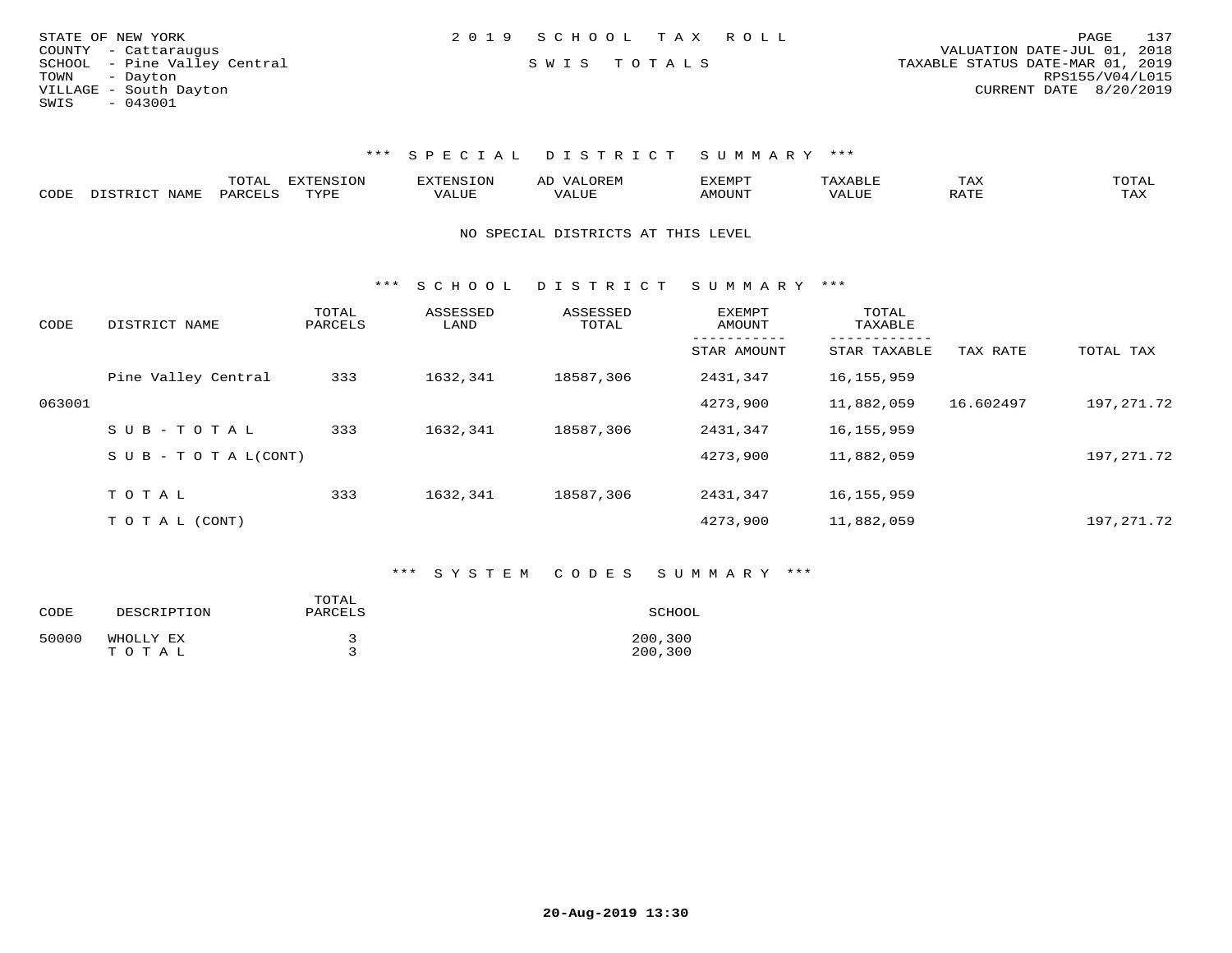| STATE OF NEW YORK | 2019 SCHOOL TAX ROLL |  | PAGE | 138 |
|-------------------|----------------------|--|------|-----|
|                   |                      |  |      |     |

SWIS - 043001

### \*\*\* E X E M P T I O N S U M M A R Y \*\*\*

|       |                 | TOTAL   |          |
|-------|-----------------|---------|----------|
| CODE  | DESCRIPTION     | PARCELS | SCHOOL   |
| 13650 | VG-INSIDE       | 16      | 913,300  |
| 18020 | IND DEV         |         | 86,333   |
| 25110 | RELIGIOUS       | 7       | 421,000  |
| 25130 | NON-PROFIT      |         | 179,300  |
| 26100 | VETORG CTS      |         | 70,000   |
| 26400 | FIRE-DEPT       | 2       | 305,400  |
| 29700 | Withdrawal      | 3       | 122,000  |
| 41720 | AG DIST         | 9       | 68,314   |
| 41800 | AGED C/T/S      | 2       | 61,400   |
| 41834 | ENH STAR        | 30      | 1560,300 |
| 41854 | <b>BAS STAR</b> | 91      | 2713,600 |
| 42100 | SILO T/C/S      | 2       | 4,000    |
|       | TOTAL           | 165     | 6504,947 |

| ROLL<br>SEC | DESCRIPTION                | TOTAL<br>PARCELS | ASSESSED<br>LAND | ASSESSED<br>TOTAL | EXEMPT<br>AMOUNT    | TOTAL<br>TAXABLE<br>---------- | TAX       |            |
|-------------|----------------------------|------------------|------------------|-------------------|---------------------|--------------------------------|-----------|------------|
|             |                            |                  |                  |                   | STAR AMOUNT         | STAR TAXABLE                   | RATE      |            |
|             | 2019-20 School Tax         |                  | 1352,091         | 15410,847         | 133,714<br>4273,900 | 15, 277, 133<br>11,003,233     | 16.602497 | 182,681.01 |
| 1           | SPEC DIST TAXES<br>TAXABLE | 290              |                  |                   |                     |                                |           | 182,681.01 |
|             | 2019-20 School Tax         |                  |                  | 355,984           |                     | 355,984                        |           |            |
|             | SPEC DIST TAXES            |                  |                  |                   |                     | 355,984                        | 16.602497 | 5,910.22   |
| 5           | SPECIAL FRANCHISE          | 3                |                  |                   |                     |                                |           | 5,910.22   |
|             | 2019-20 School Tax         |                  | 15,750           | 522,842           |                     | 522,842                        |           |            |
|             | SPEC DIST TAXES            |                  |                  |                   |                     | 522,842                        | 16.602497 | 8,680.49   |
| 6           | UTILITIES & N.C.           | 6                |                  |                   |                     |                                |           | 8,680.49   |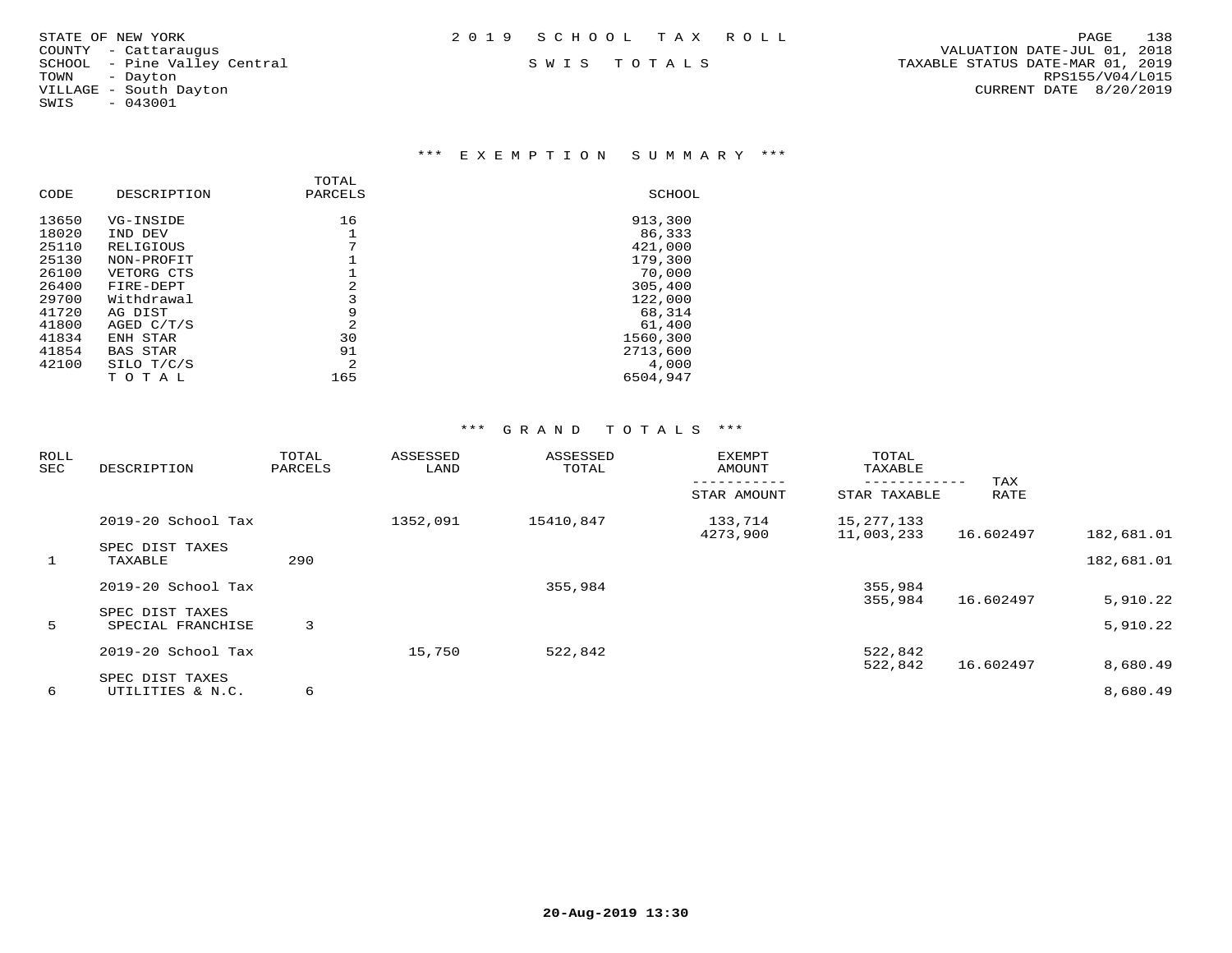| STATE OF NEW YORK            | 2019 SCHOOL TAX ROLL | 139<br>PAGE                      |
|------------------------------|----------------------|----------------------------------|
| COUNTY - Cattaraugus         |                      | VALUATION DATE-JUL 01, 2018      |
| SCHOOL - Pine Valley Central | SWIS TOTALS          | TAXABLE STATUS DATE-MAR 01, 2019 |
| TOWN<br>- Dayton             |                      | RPS155/V04/L015                  |
| VILLAGE - South Dayton       |                      | CURRENT DATE $8/20/2019$         |
| $-043001$<br>SWIS            |                      |                                  |
|                              |                      |                                  |

| <b>ROLL</b><br>SEC | DESCRIPTION                           | TOTAL<br>PARCELS | ASSESSED<br>LAND | ASSESSED<br>TOTAL | EXEMPT<br>AMOUNT      | TOTAL<br>TAXABLE           | TAX       |            |
|--------------------|---------------------------------------|------------------|------------------|-------------------|-----------------------|----------------------------|-----------|------------|
|                    |                                       |                  |                  |                   | STAR AMOUNT           | STAR TAXABLE               | RATE      |            |
| 8                  | SPEC DIST TAXES<br>WHOLLY EXEMPT      | 34               |                  |                   | 2297,633              |                            |           |            |
|                    | 2019-20 School Tax<br>SPEC DIST TAXES |                  | 1632,341         | 18587,306         | 2,431,347<br>4273,900 | 16,155,959<br>11,882,059   | 16.602497 | 197,271.72 |
| $\star$            | TOTAL<br>SUB                          | 333              |                  |                   |                       |                            |           | 197,271.72 |
|                    | 2019-20 School Tax<br>SPEC DIST TAXES |                  | 1632,341         | 18587,306         | 2,431,347<br>4273,900 | 16, 155, 959<br>11,882,059 | 16.602497 | 197,271.72 |
| $***$              | GRAND TOTAL                           | 333              |                  |                   |                       |                            |           | 197,271.72 |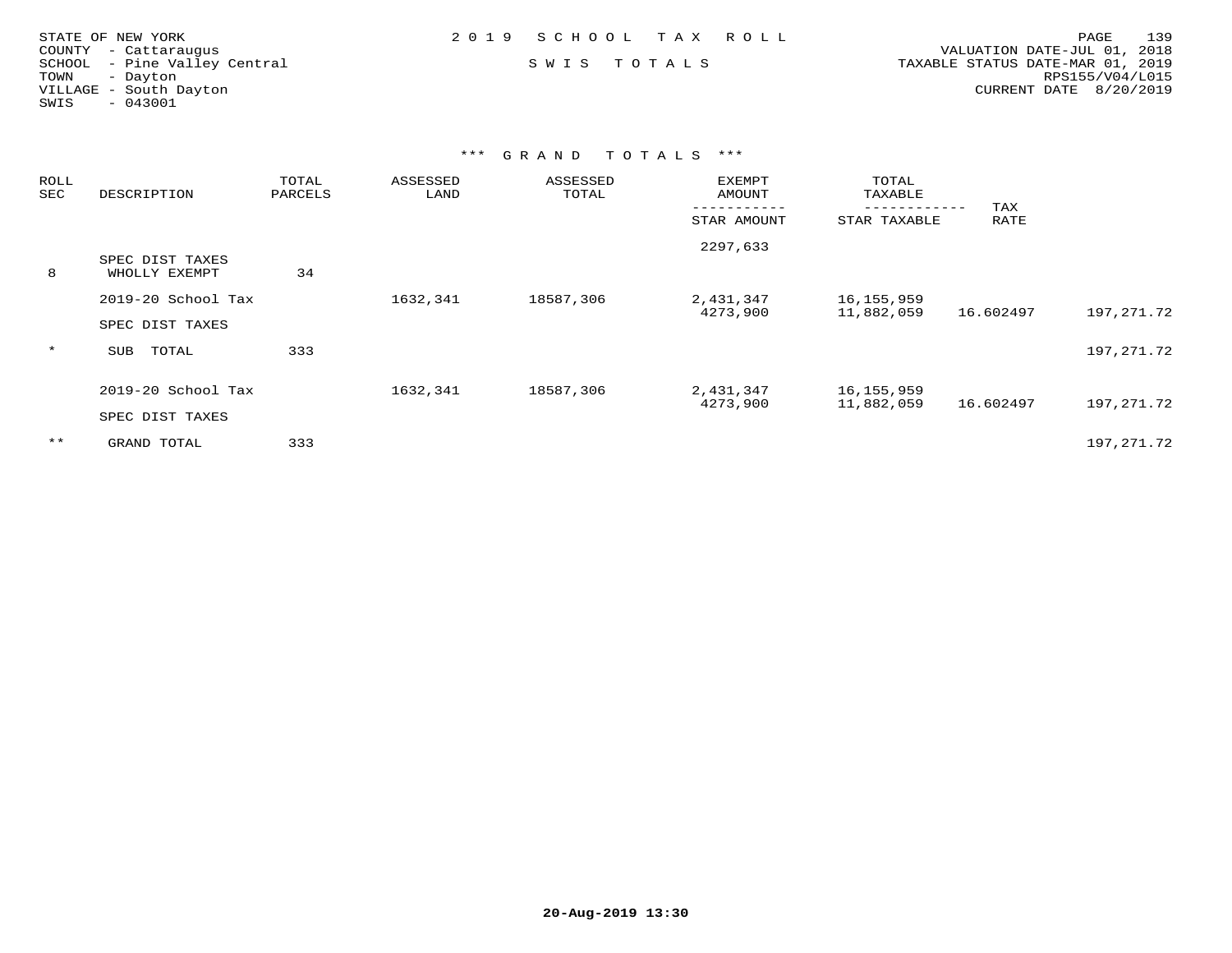| STATE OF NEW YORK<br>COUNTY - Cattaraugus<br>SCHOOL - Pine Valley Central<br>TOWN<br>- Dayton<br>$-043089$<br>SWIS |                                                                             | 2019 SCHOOL     | TAX ROLL<br>TAXABLE SECTION OF THE ROLL - 1<br>OWNERS NAME SEQUENCE<br>UNIFORM PERCENT OF VALUE IS 100.00 | VALUATION DATE-JUL 01, 2018<br>TAXABLE STATUS DATE-MAR 01, 2019 | PAGE<br>140             |
|--------------------------------------------------------------------------------------------------------------------|-----------------------------------------------------------------------------|-----------------|-----------------------------------------------------------------------------------------------------------|-----------------------------------------------------------------|-------------------------|
| TAX MAP PARCEL NUMBER                                                                                              | PROPERTY LOCATION & CLASS ASSESSMENT EXEMPTION CODE------------------------ |                 |                                                                                                           |                                                                 | -----------------SCHOOL |
| CURRENT OWNERS NAME<br>CURRENT OWNERS ADDRESS                                                                      | SCHOOL DISTRICT<br>PARCEL SIZE/GRID COORD                                   | LAND<br>TOTAL   | TAX DESCRIPTION<br>SPECIAL DISTRICTS                                                                      | TAXABLE VALUE                                                   | TAX AMOUNT              |
| ***********************                                                                                            |                                                                             |                 |                                                                                                           |                                                                 |                         |
|                                                                                                                    | 8689 Cottage-South Dayton Rd                                                |                 |                                                                                                           | ACCT 0001                                                       | BILL 341                |
| $24.004 - 1 - 25$<br>Abbey Kevin R                                                                                 | 112 Dairy farm<br>Pine Valley Cen 063001                                    |                 | BAS STAR<br>41854<br>112,000 2019-20 School Tax                                                           | 168,000                                                         | 30,000<br>2,789.22      |
| 8689 Cottage Rd<br>South Dayton, NY 14138                                                                          | 59/60 05 09<br>ACRES 234.38<br>EAST-1021372 NRTH-0867525                    | 168,000         |                                                                                                           |                                                                 |                         |
|                                                                                                                    | DEED BOOK 00973 PG-00380<br>FULL MARKET VALUE                               | 168,000         |                                                                                                           |                                                                 |                         |
|                                                                                                                    |                                                                             |                 | TOTAL TAX ---                                                                                             | DATE #1                                                         | 2,291.14**<br>09/30/19  |
|                                                                                                                    |                                                                             |                 |                                                                                                           | AMT DUE                                                         | 2,291.14                |
|                                                                                                                    |                                                                             |                 |                                                                                                           | ACCT 1232                                                       | BILL 342                |
| $24.004 - 1 - 25.72$                                                                                               | 8683 Cottage-South Dayton Rd<br>210 1 Family Res                            |                 | 2019-20 School Tax                                                                                        | 63,100                                                          | 1,047.62                |
| Abbey Kevin R                                                                                                      | Pine Valley Cen 063001                                                      | 7,000           |                                                                                                           |                                                                 |                         |
| 8689 Cottage Rd<br>South Dayton, NY 14138                                                                          | 59/60 05 09<br>ACRES<br>1.00                                                | 63,100          |                                                                                                           |                                                                 |                         |
|                                                                                                                    | EAST-1021460 NRTH-0867645<br>FULL MARKET VALUE                              | 63,100          |                                                                                                           |                                                                 |                         |
|                                                                                                                    |                                                                             |                 | TOTAL TAX ---                                                                                             |                                                                 | $1,047.62**$            |
|                                                                                                                    |                                                                             |                 |                                                                                                           | DATE #1<br>AMT DUE                                              | 09/30/19<br>1,047.62    |
|                                                                                                                    |                                                                             |                 |                                                                                                           | ***************** 25.001-2-27.3 **************                  |                         |
|                                                                                                                    | 9150 Rte 62                                                                 |                 |                                                                                                           | ACCT 0967                                                       | BILL 343                |
| $25.001 - 2 - 27.3$                                                                                                | 270 Mfg housing                                                             |                 | <b>BAS STAR</b><br>41854                                                                                  |                                                                 | 11,400                  |
| Abreu Mariano<br>9150 Rte 62<br>Gowanda, NY 14070                                                                  | Pine Valley Cen 063001<br>29 05 09<br>FRNT 115.00 DPTH 278.00               | 6,200<br>11,400 | 2019-20 School Tax                                                                                        | 11,400                                                          | 189.27                  |
|                                                                                                                    | EAST-1036057 NRTH-0874381<br>DEED BOOK 20462 PG-3001                        |                 |                                                                                                           |                                                                 |                         |
|                                                                                                                    | FULL MARKET VALUE                                                           | 11,400          |                                                                                                           |                                                                 |                         |
|                                                                                                                    |                                                                             |                 | TOTAL TAX ---                                                                                             |                                                                 | $0.00**$                |
|                                                                                                                    |                                                                             |                 |                                                                                                           | ******* 33.002-1-9 ******************                           |                         |
|                                                                                                                    | Rte 322                                                                     |                 |                                                                                                           | ACCT 0150                                                       | BILL 344                |
| $33.002 - 1 - 9$<br>Adams David                                                                                    | 323 Vacant rural<br>Pine Valley Cen 063001                                  | 90,000          | 2019-20 School Tax                                                                                        | 90,000                                                          | 1,494.22                |
| 4284 Elm Creek Rd                                                                                                  | 41 05 09                                                                    | 90,000          |                                                                                                           |                                                                 |                         |
| Randolph, NY 14772                                                                                                 | ACRES 143.37                                                                |                 |                                                                                                           |                                                                 |                         |
|                                                                                                                    | EAST-1028960 NRTH-0856575                                                   |                 |                                                                                                           |                                                                 |                         |
|                                                                                                                    | DEED BOOK 11828 PG-6006<br>FULL MARKET VALUE                                | 90,000          |                                                                                                           |                                                                 |                         |
|                                                                                                                    |                                                                             |                 | TOTAL TAX ---                                                                                             |                                                                 | $1,494.22**$            |
|                                                                                                                    |                                                                             |                 |                                                                                                           | DATE #1<br>AMT DUE                                              | 09/30/19<br>1,494.22    |
|                                                                                                                    |                                                                             |                 |                                                                                                           | ****************************                                    |                         |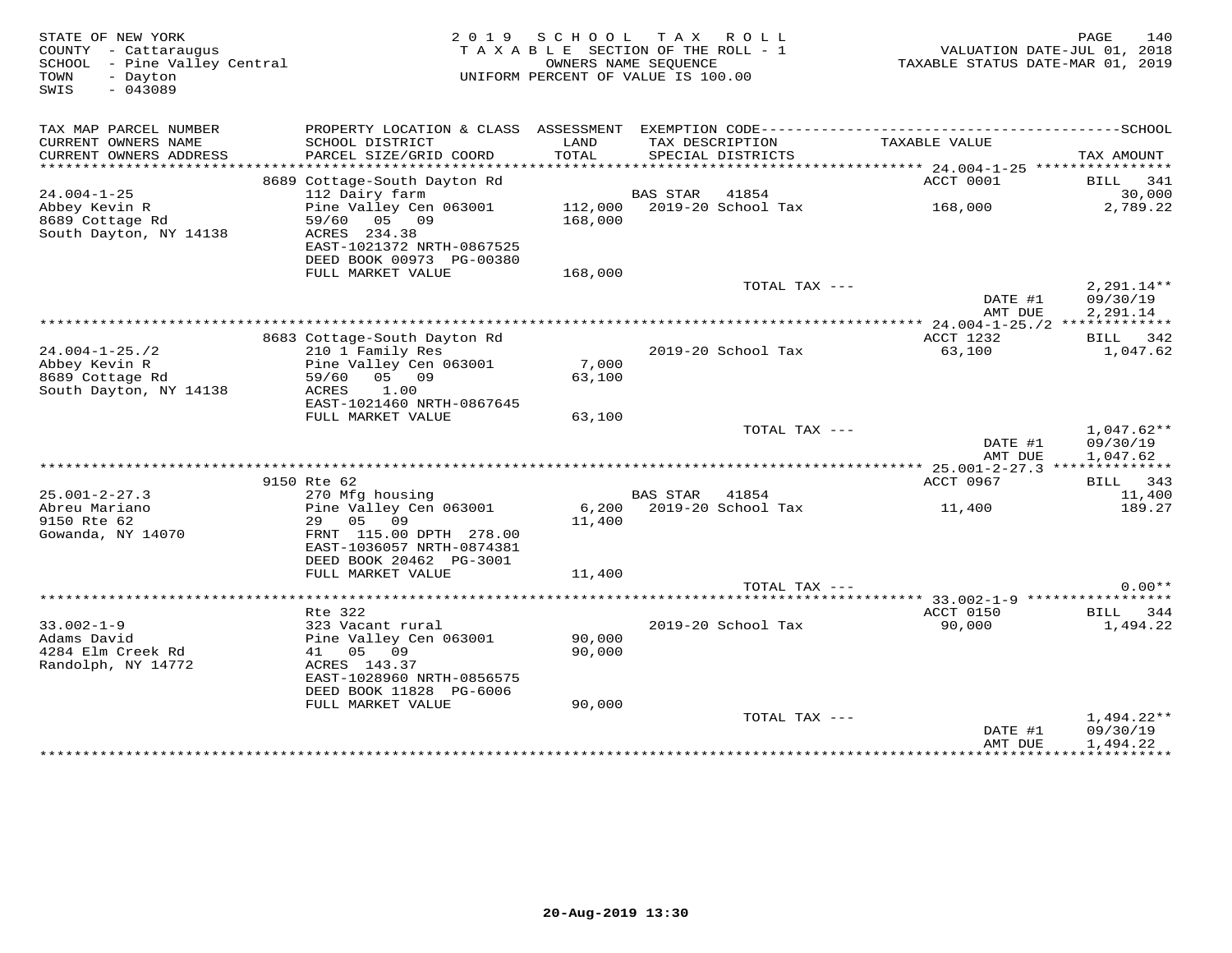| STATE OF NEW YORK<br>COUNTY - Cattaraugus<br>SCHOOL - Pine Valley Central |                                                           | 2019 SCHOOL TAX ROLL<br>TAXABLE SECTION OF THE ROLL - 1 | OWNERS NAME SEQUENCE |                                    | VALUATION DATE-JUL 01, 2018<br>TAXABLE STATUS DATE-MAR 01, 2019 | PAGE<br>141            |
|---------------------------------------------------------------------------|-----------------------------------------------------------|---------------------------------------------------------|----------------------|------------------------------------|-----------------------------------------------------------------|------------------------|
| - Dayton<br>TOWN<br>$-043089$<br>SWIS                                     |                                                           | UNIFORM PERCENT OF VALUE IS 100.00                      |                      |                                    |                                                                 |                        |
| TAX MAP PARCEL NUMBER                                                     |                                                           |                                                         |                      |                                    |                                                                 |                        |
| CURRENT OWNERS NAME                                                       | SCHOOL DISTRICT                                           | LAND                                                    | TAX DESCRIPTION      |                                    | TAXABLE VALUE                                                   |                        |
| CURRENT OWNERS ADDRESS                                                    | PARCEL SIZE/GRID COORD<br>******************************* | TOTAL                                                   |                      | SPECIAL DISTRICTS                  | *********** 34.001-1-28.3 **************                        | TAX AMOUNT             |
|                                                                           | Rte 62                                                    |                                                         |                      |                                    | ACCT 1363                                                       | 345<br>BILL            |
| $34.001 - 1 - 28.3$                                                       | 100 Agricultural                                          |                                                         | AG DIST              | 41720                              |                                                                 | 59,730                 |
| Adams David                                                               | Pine Valley Cen 063001                                    |                                                         |                      | 92,400 2019-20 School Tax          | 32,670                                                          | 542.40                 |
| 4284 Elm Creek Rd                                                         | ACRES 66.00                                               | 92,400                                                  |                      |                                    |                                                                 |                        |
| Randolph, NY 14772                                                        | EAST-1033443 NRTH-0857436<br>DEED BOOK 13843 PG-3002      |                                                         |                      |                                    |                                                                 |                        |
| MAY BE SUBJECT TO PAYMENT<br>UNDER AGDIST LAW TIL 2023                    | FULL MARKET VALUE                                         | 92,400                                                  |                      |                                    |                                                                 |                        |
|                                                                           |                                                           |                                                         |                      | TOTAL TAX ---                      |                                                                 | $542.40**$             |
|                                                                           |                                                           |                                                         |                      |                                    | DATE #1                                                         | 09/30/19               |
|                                                                           | ***********************************                       |                                                         |                      |                                    | AMT DUE<br>***************** 34.001-1-29 ***                    | 542.40<br>***********  |
|                                                                           | Rte 322                                                   |                                                         |                      |                                    | ACCT 0398                                                       | 346<br>BILL            |
| $34.001 - 1 - 29$                                                         | 105 Vac farmland                                          |                                                         | AG DIST              | 41720                              |                                                                 | 69,071                 |
| Adams David                                                               | Pine Valley Cen 063001                                    |                                                         |                      | 123,100 2019-20 School Tax         | 54,029                                                          | 897.02                 |
| Adams Lisa A                                                              | 33 05 09                                                  | 123,100                                                 |                      |                                    |                                                                 |                        |
| 4284 Elm Creek Rd<br>Randolph, NY 14772                                   | ACRES 99.94<br>EAST-1032391 NRTH-0857610                  |                                                         |                      |                                    |                                                                 |                        |
|                                                                           | DEED BOOK 6794 PG-3003                                    |                                                         |                      |                                    |                                                                 |                        |
| MAY BE SUBJECT TO PAYMENT                                                 | FULL MARKET VALUE                                         | 123,100                                                 |                      |                                    |                                                                 |                        |
| UNDER AGDIST LAW TIL 2023                                                 |                                                           |                                                         |                      | TOTAL TAX ---                      |                                                                 | 897.02**               |
|                                                                           |                                                           |                                                         |                      |                                    | DATE #1                                                         | 09/30/19               |
|                                                                           |                                                           |                                                         |                      |                                    | AMT DUE                                                         | 897.02                 |
|                                                                           |                                                           |                                                         |                      |                                    |                                                                 |                        |
|                                                                           | Rte 322                                                   |                                                         |                      |                                    | ACCT 0986                                                       | 347<br>BILL            |
| $34.001 - 1 - 30.2$<br>Adams David                                        | 105 Vac farmland<br>Pine Valley Cen 063001                |                                                         | AG DIST              | 41720<br>28,100 2019-20 School Tax | 10,205                                                          | 17,895<br>169.43       |
| Adams Lisa A                                                              | 33 05 09                                                  | 28,100                                                  |                      |                                    |                                                                 |                        |
| 4284 Elm Creek Rd                                                         | ACRES 21.79                                               |                                                         |                      |                                    |                                                                 |                        |
| Randolph, NY 14772                                                        | EAST-1031714 NRTH-0857385                                 |                                                         |                      |                                    |                                                                 |                        |
| MAY BE SUBJECT TO PAYMENT                                                 | DEED BOOK 6794 PG-3003<br>FULL MARKET VALUE               | 28,100                                                  |                      |                                    |                                                                 |                        |
| UNDER AGDIST LAW TIL 2023                                                 |                                                           |                                                         |                      |                                    |                                                                 |                        |
|                                                                           |                                                           |                                                         |                      | TOTAL TAX ---                      |                                                                 | $169.43**$             |
|                                                                           |                                                           |                                                         |                      |                                    | DATE #1                                                         | 09/30/19               |
|                                                                           |                                                           |                                                         |                      |                                    | AMT DUE                                                         | 169.43                 |
|                                                                           | Rte 322                                                   |                                                         |                      |                                    | ACCT 0990                                                       | BILL 348               |
| $34.001 - 1 - 31.2$                                                       | 105 Vac farmland                                          |                                                         | AG DIST              | 41720                              |                                                                 | 24,625                 |
| Adams David                                                               | Pine Valley Cen 063001                                    | 38,900                                                  |                      | 2019-20 School Tax                 | 14,275                                                          | 237.00                 |
| Adams Lisa A<br>4284 Elm Creek Rd                                         | 33 05<br>09<br>ACRES 29.24                                | 38,900                                                  |                      |                                    |                                                                 |                        |
| Randolph, NY 14772                                                        | EAST-1031300 NRTH-0857030                                 |                                                         |                      |                                    |                                                                 |                        |
|                                                                           | DEED BOOK 6794<br>PG-3003                                 |                                                         |                      |                                    |                                                                 |                        |
| MAY BE SUBJECT TO PAYMENT                                                 | FULL MARKET VALUE                                         | 38,900                                                  |                      |                                    |                                                                 |                        |
| UNDER AGDIST LAW TIL 2023                                                 |                                                           |                                                         |                      |                                    |                                                                 |                        |
|                                                                           |                                                           |                                                         |                      | TOTAL TAX ---                      | DATE #1                                                         | $237.00**$<br>09/30/19 |
|                                                                           |                                                           |                                                         |                      |                                    | AMT DUE                                                         | 237.00                 |
|                                                                           |                                                           |                                                         |                      |                                    |                                                                 |                        |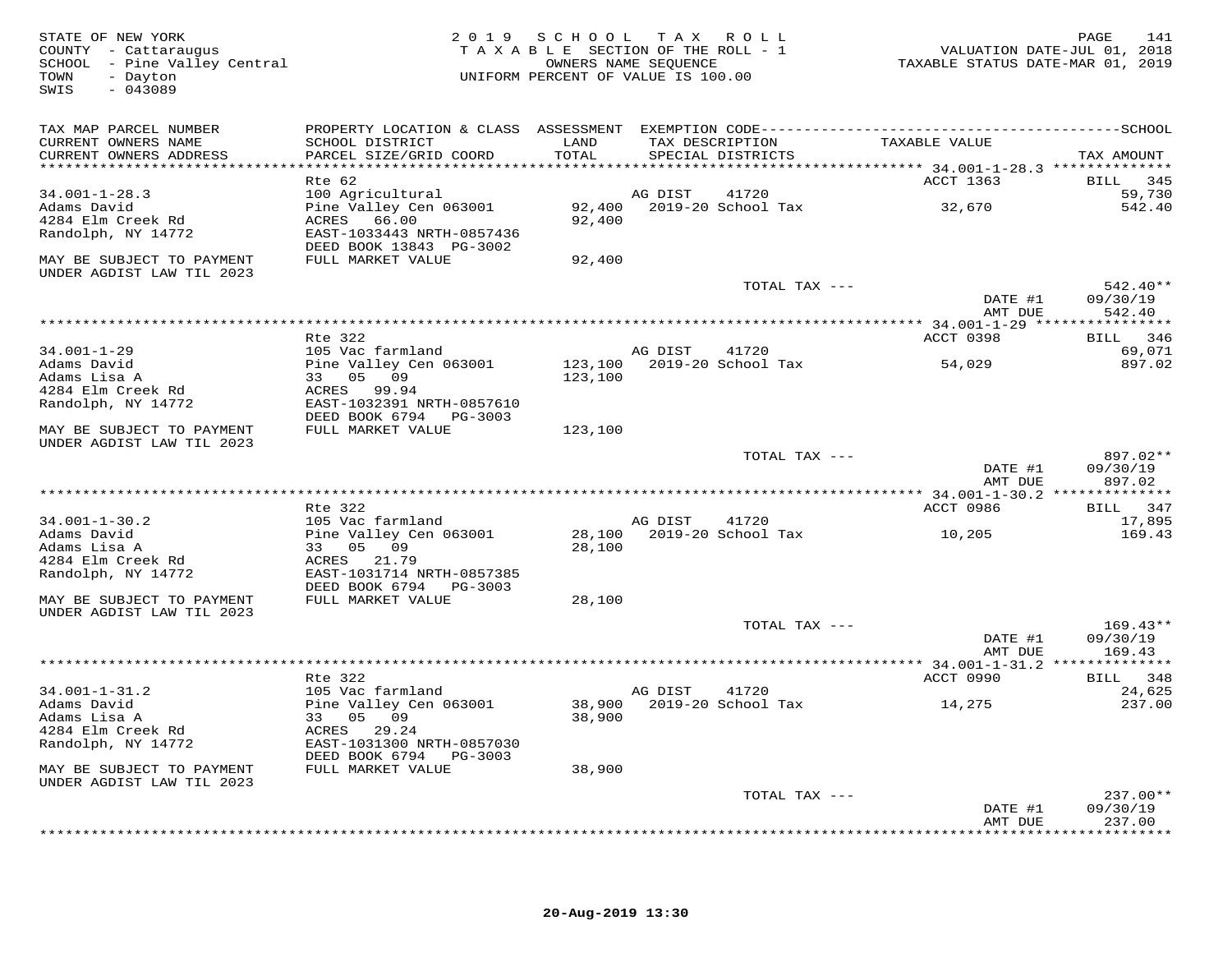| STATE OF NEW YORK<br>COUNTY - Cattaraugus<br>SCHOOL - Pine Valley Central<br>- Dayton<br>TOWN<br>$-043089$<br>SWIS | 2 0 1 9<br>TAXABLE SECTION OF THE ROLL - 1<br>UNIFORM PERCENT OF VALUE IS 100.00                                                   | PAGE<br>142<br>VALUATION DATE-JUL 01, 2018<br>TAXABLE STATUS DATE-MAR 01, 2019 |                  |                                      |                     |                                             |
|--------------------------------------------------------------------------------------------------------------------|------------------------------------------------------------------------------------------------------------------------------------|--------------------------------------------------------------------------------|------------------|--------------------------------------|---------------------|---------------------------------------------|
| TAX MAP PARCEL NUMBER                                                                                              |                                                                                                                                    |                                                                                |                  |                                      |                     |                                             |
| CURRENT OWNERS NAME<br>CURRENT OWNERS ADDRESS                                                                      | SCHOOL DISTRICT<br>PARCEL SIZE/GRID COORD                                                                                          | LAND<br>TOTAL                                                                  |                  | TAX DESCRIPTION<br>SPECIAL DISTRICTS | TAXABLE VALUE       | TAX AMOUNT                                  |
| **********************                                                                                             | 8659 Rte 62                                                                                                                        | **********                                                                     |                  |                                      | ACCT 0193           | BILL<br>349                                 |
| $25.003 - 1 - 22$<br>Adams Penny J<br>Pagett James N<br>5016 Elm Creek Rd<br>Randolph, NY 14772                    | 210 1 Family Res<br>Pine Valley Cen 063001<br>35 05<br>09<br>ACRES<br>1.15<br>EAST-1034894 NRTH-0866692<br>DEED BOOK 27850 PG-9001 | 7,500<br>18,000                                                                |                  | 2019-20 School Tax                   | 18,000              | 298.84                                      |
|                                                                                                                    | FULL MARKET VALUE                                                                                                                  | 18,000                                                                         |                  |                                      |                     |                                             |
|                                                                                                                    |                                                                                                                                    |                                                                                |                  | TOTAL TAX ---                        | DATE #1             | $298.84**$<br>09/30/19                      |
|                                                                                                                    |                                                                                                                                    |                                                                                |                  |                                      | AMT DUE             | 298.84                                      |
|                                                                                                                    | 11810 Markham-Wesley Rd                                                                                                            |                                                                                |                  |                                      | ACCT 0040           | 350<br>BILL                                 |
| $25.001 - 2 - 22$                                                                                                  | 120 Field crops                                                                                                                    |                                                                                | AG DIST          | 41720                                |                     | 155,217                                     |
| Adams Robert J Sr                                                                                                  | Pine Valley Cen 063001                                                                                                             |                                                                                | 109,700 BAS STAR | 41854                                |                     | 30,000                                      |
| Adams Apryl D<br>11810 Markham-Wesley Rd<br>Gowanda, NY 14070                                                      | $21/29$ 05 09<br>ACRES 109.65<br>EAST-1039558 NRTH-0873222                                                                         | 259,700                                                                        |                  | 2019-20 School Tax                   | 104,483             | 1,734.68                                    |
| MAY BE SUBJECT TO PAYMENT                                                                                          | DEED BOOK 00973 PG-00670<br>FULL MARKET VALUE                                                                                      | 259,700                                                                        |                  |                                      |                     |                                             |
| UNDER AGDIST LAW TIL 2023                                                                                          |                                                                                                                                    |                                                                                |                  |                                      |                     |                                             |
|                                                                                                                    |                                                                                                                                    |                                                                                |                  | TOTAL TAX ---                        | DATE #1<br>AMT DUE  | $1,236.60**$<br>09/30/19<br>1,236.60        |
|                                                                                                                    |                                                                                                                                    |                                                                                |                  |                                      |                     |                                             |
| $24.002 - 1 - 9$                                                                                                   | 12308 Bentley Rd<br>240 Rural res                                                                                                  |                                                                                |                  | 2019-20 School Tax                   | ACCT 0035<br>70,800 | BILL 351<br>1,175.46                        |
| Allenbrand Diane L<br>6525 Andrews Rd                                                                              | Pine Valley Cen 063001<br>45 05<br>09                                                                                              | 56,000<br>70,800                                                               |                  |                                      |                     |                                             |
| Sinclairville, NY 14782                                                                                            | ACRES 183.90<br>EAST-1029320 NRTH-0873579<br>DEED BOOK 01017 PG-01131                                                              |                                                                                |                  |                                      |                     |                                             |
|                                                                                                                    | FULL MARKET VALUE                                                                                                                  | 70,800                                                                         |                  |                                      |                     |                                             |
|                                                                                                                    |                                                                                                                                    |                                                                                |                  | TOTAL TAX ---                        |                     | $1,175.46**$                                |
|                                                                                                                    |                                                                                                                                    |                                                                                |                  |                                      | DATE #1<br>AMT DUE  | 09/30/19<br>1,175.46                        |
|                                                                                                                    |                                                                                                                                    |                                                                                |                  |                                      |                     |                                             |
|                                                                                                                    | White Rd                                                                                                                           |                                                                                |                  |                                      | ACCT 0009           | 352<br>BILL                                 |
| $33.002 - 1 - 2$<br>Bartlett Donald L Jr<br>Bartlett Janice L<br>258 Mill St                                       | 105 Vac farmland<br>Pine Valley Cen 063001<br>42/50 05 09<br>ACRES 150.93                                                          | 172,300<br>172,300                                                             | AG DIST          | 41720<br>2019-20 School Tax          | 69,238              | 103,062<br>1,149.52                         |
| South Dayton, NY 14138                                                                                             | EAST-1026561 NRTH-0861986<br>DEED BOOK 00994 PG-00217                                                                              |                                                                                |                  |                                      |                     |                                             |
| MAY BE SUBJECT TO PAYMENT<br>UNDER AGDIST LAW TIL 2023                                                             | FULL MARKET VALUE                                                                                                                  | 172,300                                                                        |                  |                                      |                     |                                             |
|                                                                                                                    |                                                                                                                                    |                                                                                |                  | TOTAL TAX ---                        |                     | $1,149.52**$                                |
|                                                                                                                    |                                                                                                                                    |                                                                                |                  |                                      | DATE #1<br>AMT DUE  | 09/30/19<br>1,149.52<br>* * * * * * * * * * |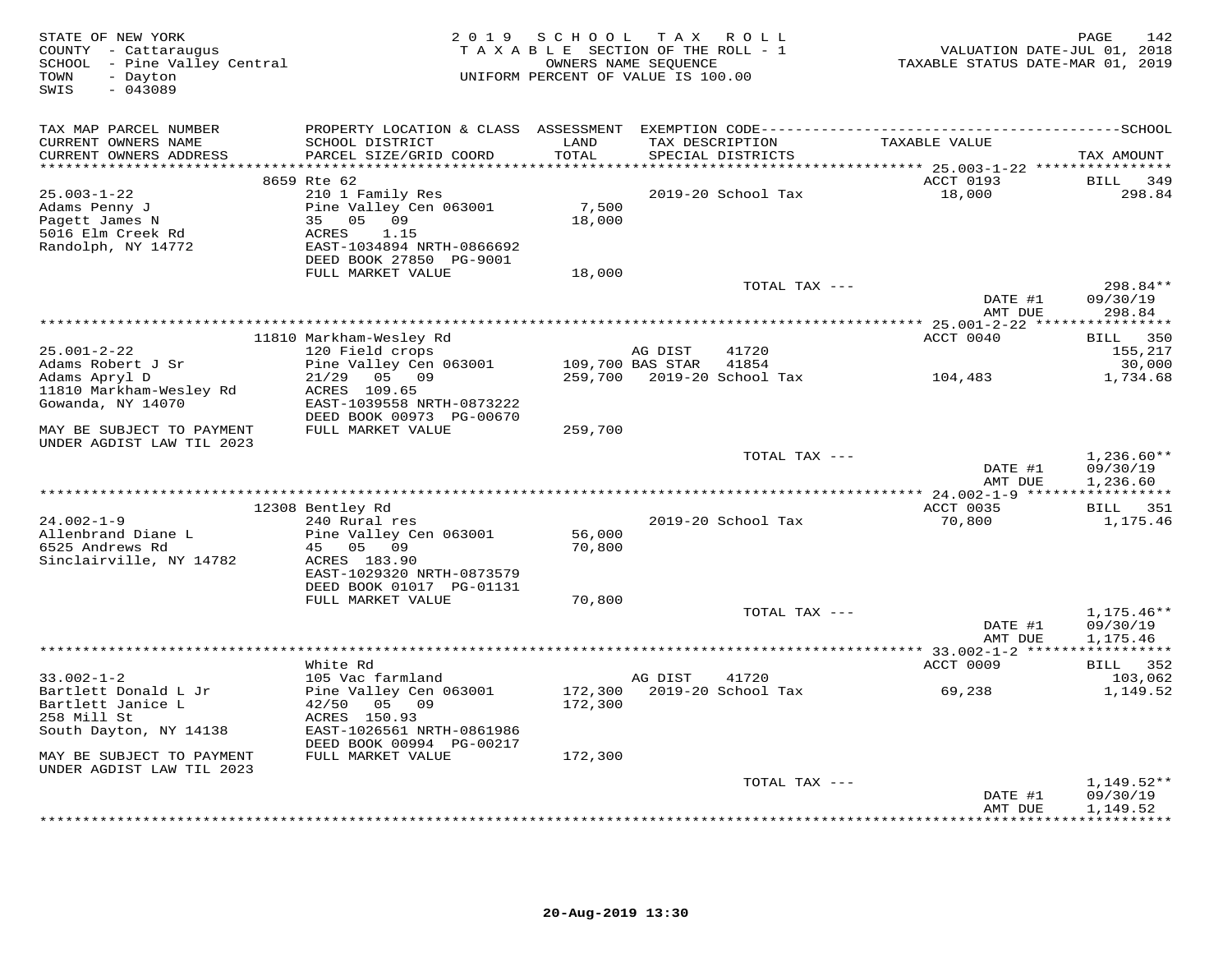| STATE OF NEW YORK<br>COUNTY - Cattaraugus<br>SCHOOL - Pine Valley Central<br>- Dayton<br>TOWN<br>$-043089$<br>SWIS | 2 0 1 9                                                               | SCHOOL<br>TAXABLE SECTION OF THE ROLL - 1<br>OWNERS NAME SEOUENCE<br>UNIFORM PERCENT OF VALUE IS 100.00 | T A X           | R O L L                              | TAXABLE STATUS DATE-MAR 01, 2019          | 143<br>PAGE<br>VALUATION DATE-JUL 01, 2018 |
|--------------------------------------------------------------------------------------------------------------------|-----------------------------------------------------------------------|---------------------------------------------------------------------------------------------------------|-----------------|--------------------------------------|-------------------------------------------|--------------------------------------------|
| TAX MAP PARCEL NUMBER<br>CURRENT OWNERS NAME<br>CURRENT OWNERS ADDRESS                                             | SCHOOL DISTRICT<br>PARCEL SIZE/GRID COORD                             | LAND<br>TOTAL                                                                                           |                 | TAX DESCRIPTION<br>SPECIAL DISTRICTS | TAXABLE VALUE                             | TAX AMOUNT                                 |
| ********************                                                                                               |                                                                       |                                                                                                         |                 |                                      | *********** 33.002-1-5 ****************** |                                            |
| $33.002 - 1 - 5$                                                                                                   | White Rd<br>105 Vac farmland                                          |                                                                                                         | AG DIST         | 41720                                | ACCT 0010                                 | 353<br>BILL<br>6,872                       |
| Bartlett Donald L Jr<br>Bartlett Janice L<br>258 Mill St                                                           | Pine Valley Cen 063001<br>42 05 09<br>ACRES 30.00                     | 20,000<br>20,000                                                                                        |                 | 2019-20 School Tax                   | 13,128                                    | 217.96                                     |
| South Dayton, NY 14138                                                                                             | EAST-1027803 NRTH-0863186<br>DEED BOOK 00994 PG-00217                 |                                                                                                         |                 |                                      |                                           |                                            |
| MAY BE SUBJECT TO PAYMENT<br>UNDER AGDIST LAW TIL 2023                                                             | FULL MARKET VALUE                                                     | 20,000                                                                                                  |                 |                                      |                                           |                                            |
|                                                                                                                    |                                                                       |                                                                                                         |                 | TOTAL TAX ---                        | DATE #1<br>AMT DUE                        | 217.96**<br>09/30/19<br>217.96             |
|                                                                                                                    |                                                                       |                                                                                                         |                 |                                      |                                           |                                            |
|                                                                                                                    | 9222 Cottage-South Dayton Rd                                          |                                                                                                         |                 |                                      | ACCT 0384                                 | BILL 354                                   |
| $24.002 - 1 - 16$<br>Bennett Leon F<br>Bennett Ruth                                                                | 210 1 Family Res<br>Pine Valley Cen 063001<br>53 05 09                | 9,000<br>45,000                                                                                         | ENH STAR        | 41834<br>2019-20 School Tax          | 45,000                                    | 45,000<br>747.11                           |
| 9222 Cottage Rd<br>South Dayton, NY 14138                                                                          | ACRES<br>1.66<br>EAST-1024337 NRTH-0875207<br>DEED BOOK 21512 PG-4001 |                                                                                                         |                 |                                      |                                           |                                            |
|                                                                                                                    | FULL MARKET VALUE                                                     | 45,000                                                                                                  |                 |                                      |                                           |                                            |
|                                                                                                                    |                                                                       |                                                                                                         |                 | TOTAL TAX ---                        |                                           | $0.00**$                                   |
|                                                                                                                    | 8045 Wolfe Rd                                                         |                                                                                                         |                 |                                      | ACCT 0390                                 | 355<br><b>BILL</b>                         |
| $34.001 - 1 - 18$                                                                                                  | 210 1 Family Res                                                      |                                                                                                         | <b>BAS STAR</b> | 41854                                |                                           | 30,000                                     |
| Bennett Raymond K<br>607 Riverside Chase Cir<br>Greer, SC 29650-2521                                               | Pine Valley Cen 063001<br>25 05 09<br>ACRES<br>1.28                   | 7,800<br>72,100                                                                                         |                 | 2019-20 School Tax                   | 72,100                                    | 1,197.04                                   |
|                                                                                                                    | EAST-1038929 NRTH-0856580<br>DEED BOOK 01014 PG-00616                 |                                                                                                         |                 |                                      |                                           |                                            |
|                                                                                                                    | FULL MARKET VALUE                                                     | 72,100                                                                                                  |                 |                                      |                                           |                                            |
|                                                                                                                    |                                                                       |                                                                                                         |                 | TOTAL TAX ---                        | DATE #1<br>AMT DUE                        | 698.97**<br>09/30/19<br>698.97             |
|                                                                                                                    |                                                                       |                                                                                                         |                 |                                      |                                           | *** 24.004-1-11.2 **************           |
|                                                                                                                    | 8782 Cottage-South Dayton Rd                                          |                                                                                                         |                 |                                      | ACCT 1147                                 | <b>BILL</b><br>356                         |
| $24.004 - 1 - 11.2$                                                                                                | 210 1 Family Res                                                      |                                                                                                         | <b>BAS STAR</b> | 41854                                |                                           | 30,000                                     |
| Bentham Thomas D<br>Bentham Kendrick D<br>8782 Cottage Rd                                                          | Pine Valley Cen 063001<br>52 05<br>09<br>2.85<br>ACRES                | 11,700<br>94,600                                                                                        |                 | 2019-20 School Tax                   | 94,600                                    | 1,570.60                                   |
| South Dayton, NY 14138                                                                                             | EAST-1024153 NRTH-0868302<br>DEED BOOK 857<br>PG-00798                |                                                                                                         |                 |                                      |                                           |                                            |
|                                                                                                                    | FULL MARKET VALUE                                                     | 94,600                                                                                                  |                 |                                      |                                           |                                            |
|                                                                                                                    |                                                                       |                                                                                                         |                 | TOTAL TAX ---                        |                                           | $1,072.52**$                               |
|                                                                                                                    |                                                                       |                                                                                                         |                 |                                      | DATE #1<br>AMT DUE                        | 09/30/19<br>1,072.52                       |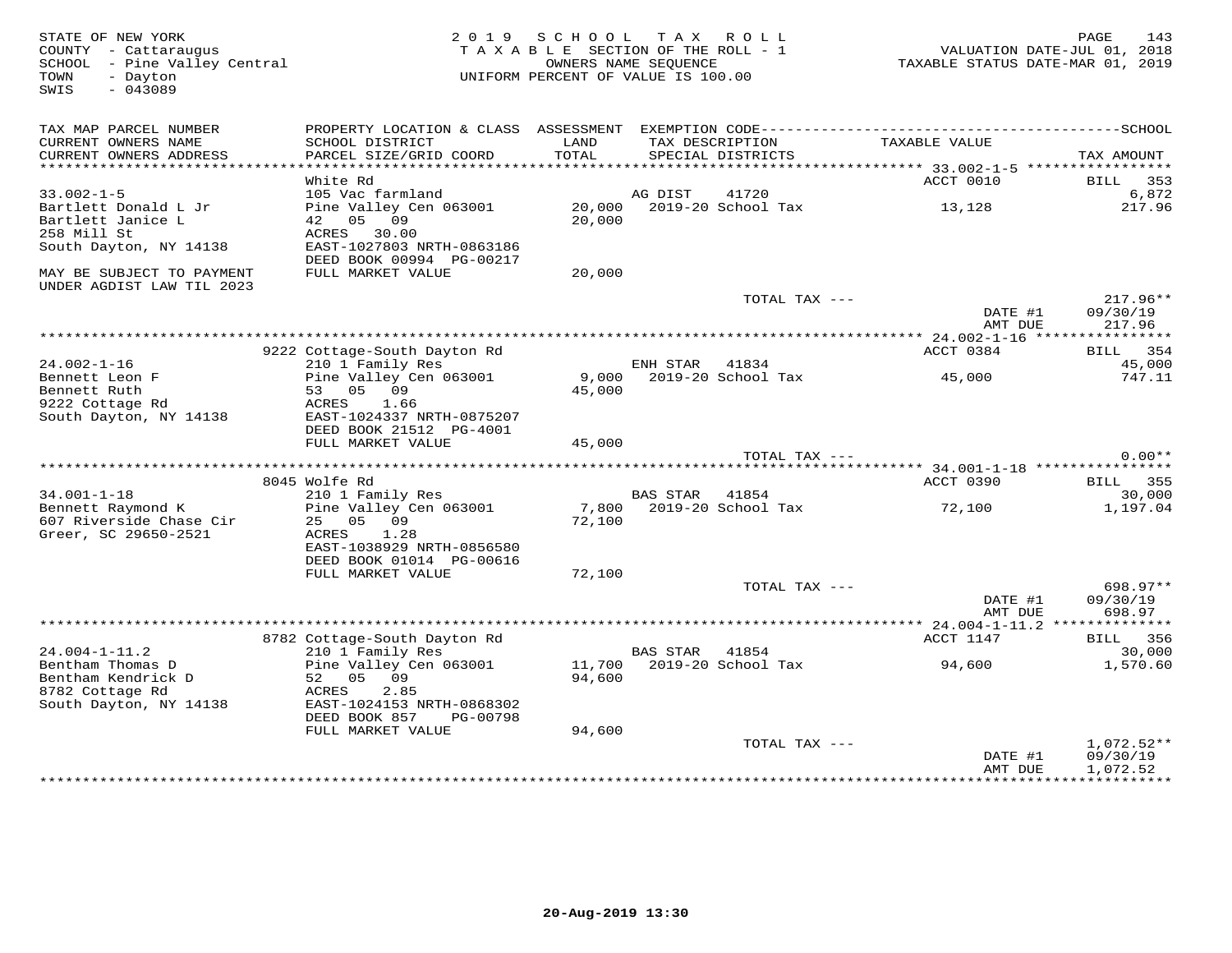| STATE OF NEW YORK<br>COUNTY - Cattaraugus<br>SCHOOL - Pine Valley Central<br>- Dayton<br>TOWN<br>$-043089$<br>SWIS      | 2 0 1 9                                                                         | SCHOOL<br>TAXABLE SECTION OF THE ROLL - 1<br>OWNERS NAME SEQUENCE<br>UNIFORM PERCENT OF VALUE IS 100.00 |                | TAX ROLL                             | VALUATION DATE-JUL 01, 2018<br>TAXABLE STATUS DATE-MAR 01, 2019 | 144<br>PAGE                          |
|-------------------------------------------------------------------------------------------------------------------------|---------------------------------------------------------------------------------|---------------------------------------------------------------------------------------------------------|----------------|--------------------------------------|-----------------------------------------------------------------|--------------------------------------|
| TAX MAP PARCEL NUMBER                                                                                                   |                                                                                 |                                                                                                         |                |                                      |                                                                 |                                      |
| CURRENT OWNERS NAME<br>CURRENT OWNERS ADDRESS                                                                           | SCHOOL DISTRICT<br>PARCEL SIZE/GRID COORD                                       | LAND<br>TOTAL                                                                                           |                | TAX DESCRIPTION<br>SPECIAL DISTRICTS | TAXABLE VALUE                                                   | TAX AMOUNT                           |
|                                                                                                                         |                                                                                 |                                                                                                         |                |                                      | *********** 25.001-1-7 ******************                       |                                      |
| $25.001 - 1 - 7$                                                                                                        | Rte 62<br>100 Agricultural                                                      |                                                                                                         | AG DIST        | 41720                                | ACCT 0036                                                       | 357<br>BILL<br>7,604                 |
| Bentley Joint Rev Trust I Gord Pine Valley Cen 063001<br>Bentley Joint Rev Trust I Anit 29<br>12050 Markhams Cottage Rd | 05 09<br>ACRES 17.44                                                            | 22,900<br>22,900                                                                                        |                | 2019-20 School Tax                   | 15,296                                                          | 253.95                               |
| South Dayton, NY 14138                                                                                                  | EAST-1035580 NRTH-0875054<br>DEED BOOK 15566 PG-4002                            |                                                                                                         |                |                                      |                                                                 |                                      |
| MAY BE SUBJECT TO PAYMENT<br>UNDER AGDIST LAW TIL 2023                                                                  | FULL MARKET VALUE                                                               | 22,900                                                                                                  |                |                                      |                                                                 |                                      |
|                                                                                                                         |                                                                                 |                                                                                                         |                | TOTAL TAX ---                        | DATE #1                                                         | 253.95**<br>09/30/19                 |
|                                                                                                                         |                                                                                 |                                                                                                         |                |                                      | AMT DUE                                                         | 253.95                               |
|                                                                                                                         | 12050 Markham Rd                                                                |                                                                                                         |                |                                      | ACCT 0039                                                       | BILL 358                             |
| $25.001 - 1 - 29$                                                                                                       | 210 1 Family Res                                                                |                                                                                                         | BAS STAR 41854 |                                      |                                                                 | 30,000                               |
| Bentley Joint Rev Trust I Gord Pine Valley Cen 063001<br>Bentley Joint Rev Trust I Anit 37 05 09                        |                                                                                 | 7,700<br>92,700                                                                                         |                | 2019-20 School Tax                   | 92,700                                                          | 1,539.05                             |
| 12050 Markhams Rd<br>South Dayton, NY 14138                                                                             | FRNT 224.00 DPTH 240.00<br>EAST-1034550 NRTH-0874472<br>DEED BOOK 15566 PG-4002 |                                                                                                         |                |                                      |                                                                 |                                      |
|                                                                                                                         | FULL MARKET VALUE                                                               | 92,700                                                                                                  |                |                                      |                                                                 |                                      |
|                                                                                                                         |                                                                                 |                                                                                                         |                | TOTAL TAX ---                        | DATE #1<br>AMT DUE                                              | $1,040.98**$<br>09/30/19<br>1,040.98 |
|                                                                                                                         |                                                                                 |                                                                                                         |                |                                      |                                                                 |                                      |
|                                                                                                                         | Markham Rd                                                                      |                                                                                                         |                |                                      | ACCT 0037                                                       | BILL 359                             |
| $25.001 - 1 - 30$                                                                                                       | 100 Agricultural                                                                |                                                                                                         | AG DIST        | 41720                                |                                                                 | 8,874                                |
| Bentley Joint Rev Trust I Gord Pine Valley Cen 063001<br>Bentley Joint Rev Trust I Anit 37 05 09<br>12050 Markhams Rd   | ACRES 44.57                                                                     | 57,600                                                                                                  |                | 57,600 2019-20 School Tax            | 48,726                                                          | 808.97                               |
| South Dayton, NY 14138                                                                                                  | EAST-1034135 NRTH-0874874<br>DEED BOOK 15566 PG-4002                            |                                                                                                         |                |                                      |                                                                 |                                      |
| MAY BE SUBJECT TO PAYMENT<br>UNDER AGDIST LAW TIL 2023                                                                  | FULL MARKET VALUE                                                               | 57,600                                                                                                  |                |                                      |                                                                 |                                      |
|                                                                                                                         |                                                                                 |                                                                                                         |                | TOTAL TAX ---                        | DATE #1                                                         | 808.97**<br>09/30/19                 |
|                                                                                                                         |                                                                                 |                                                                                                         |                |                                      | AMT DUE                                                         | 808.97                               |
|                                                                                                                         | 12059 Markham Rd                                                                |                                                                                                         |                |                                      | ACCT 0038                                                       | BILL 360                             |
| $25.001 - 1 - 31$                                                                                                       | 105 Vac farmland                                                                |                                                                                                         |                | 2019-20 School Tax                   | 51,100                                                          | 848.39                               |
| Bentley Robert H<br>1280 Brookfield Ave                                                                                 | Pine Valley Cen 063001<br>37 05 09                                              | 51,100<br>51,100                                                                                        |                |                                      |                                                                 |                                      |
| Sunnyvale, CA 94287                                                                                                     | Life Use<br>ACRES<br>44.84<br>EAST-1033267 NRTH-0873728                         |                                                                                                         |                |                                      |                                                                 |                                      |
|                                                                                                                         | DEED BOOK 24061 PG-5002                                                         |                                                                                                         |                |                                      |                                                                 |                                      |
|                                                                                                                         | FULL MARKET VALUE                                                               | 51,100                                                                                                  |                | TOTAL TAX ---                        |                                                                 | 848.39**                             |
|                                                                                                                         |                                                                                 |                                                                                                         |                |                                      | DATE #1<br>AMT DUE                                              | 09/30/19<br>848.39                   |
|                                                                                                                         |                                                                                 |                                                                                                         |                |                                      |                                                                 | *********                            |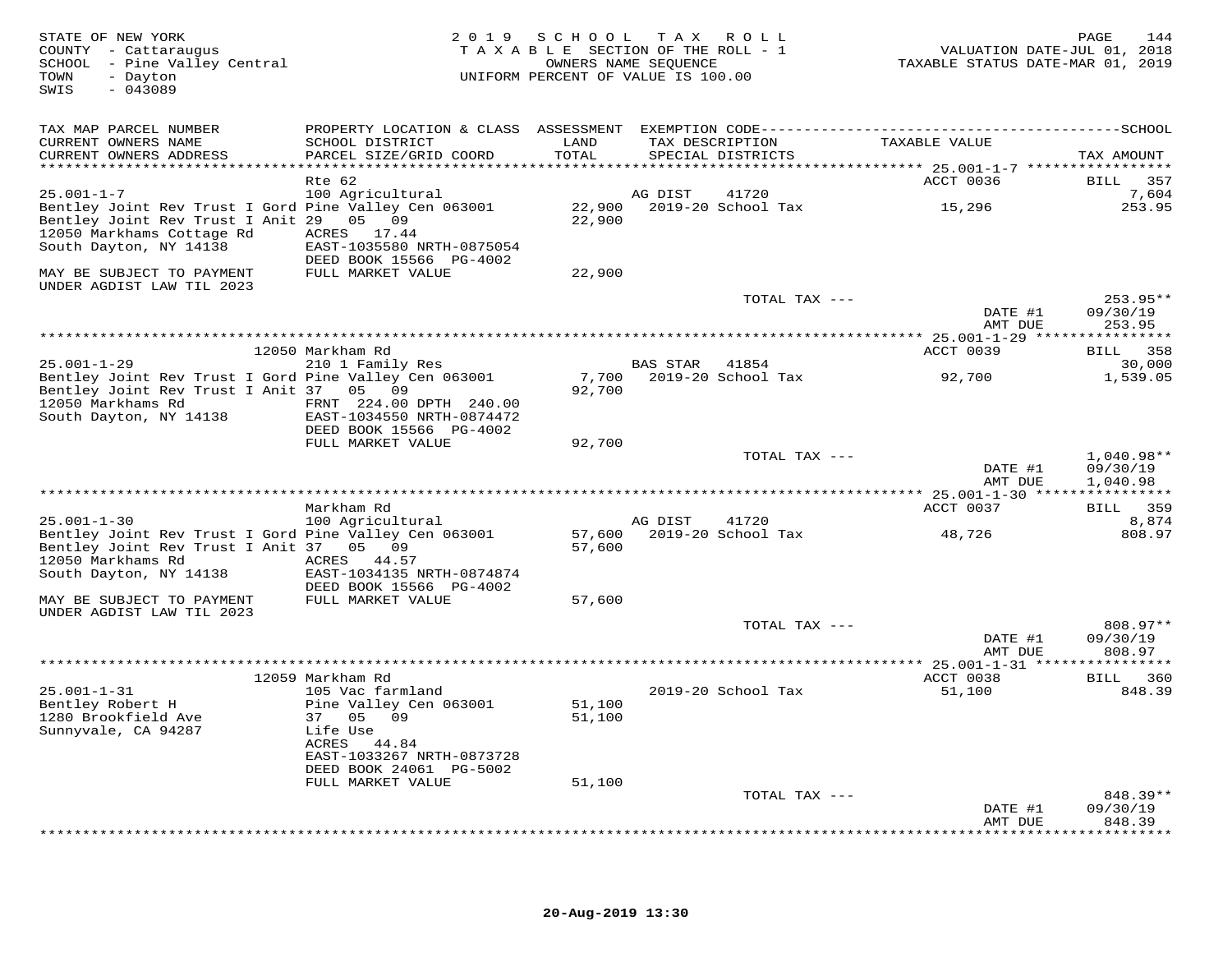FATE OF NEW YORK PAGE 145<br>COUNTY - Cattaraugus (COUNTY - Cattaraugus and the section of the SECTION OF THE ROLL - 1 (COUNTY - Cattaraugu<br>SCHOOL - Pine Valley Central (COUNTRE STATUS DATE-UL OI, 2018)<br>TAXABLE STATUS DATE-MA SWIS - 043089TAX MAP PARCEL NUMBER PROPERTY LOCATION & CLASS ASSESSMENT EXEMPTION CODE------------------------------------------SCHOOL CURRENT OWNERS NAME SCHOOL DISTRICT LAND TAX DESCRIPTION TAXABLE VALUE CURRENT OWNERS ADDRESS PARCEL SIZE/GRID COORD TOTAL SPECIAL DISTRICTS TAX AMOUNT \*\*\*\*\*\*\*\*\*\*\*\*\*\*\*\*\*\*\*\*\*\*\*\*\*\*\*\*\*\*\*\*\*\*\*\*\*\*\*\*\*\*\*\*\*\*\*\*\*\*\*\*\*\*\*\*\*\*\*\*\*\*\*\*\*\*\*\*\*\*\*\*\*\*\*\*\*\*\*\*\*\*\*\*\*\*\*\*\*\*\*\*\*\*\*\*\*\*\*\*\*\*\* 34.001-1-25.1 \*\*\*\*\*\*\*\*\*\*\*\*\*\*Meyers Corners Rd<br>
Meyers Corners Rd<br>
105 Vac farmland<br>
Pine Valley Cen 063001 76,300 2019-20 School Tax 48,083 798.30<br>
25 05 09 76,300<br>
26,300 76,300<br>
29,217<br>
29,217<br>
29,217<br>
29,217<br>
29,217<br>
29,217<br>
29,300<br>
2019-20 School MAY BE SUBJECT TO PAYMENT DEED BOOK 744 PG-01123 UNDER AGDIST LAW TIL 2023 FULL MARKET VALUE 76,300 TOTAL TAX --- 798.30\*\* DATE #1 09/30/19 AMT DUE 798.30 \*\*\*\*\*\*\*\*\*\*\*\*\*\*\*\*\*\*\*\*\*\*\*\*\*\*\*\*\*\*\*\*\*\*\*\*\*\*\*\*\*\*\*\*\*\*\*\*\*\*\*\*\*\*\*\*\*\*\*\*\*\*\*\*\*\*\*\*\*\*\*\*\*\*\*\*\*\*\*\*\*\*\*\*\*\*\*\*\*\*\*\*\*\*\*\*\*\*\*\*\*\*\* 34.001-1-22.1 \*\*\*\*\*\*\*\*\*\*\*\*\*\* $\begin{tabular}{lllllllllllllllll} & & & & & & & 11850\ \text{B}-1-22.1 & & & & 11250\ \text{B}-1-22.1 & & & 11250\ \text{B}-1-22.1 & & & 1250\ \text{B}-1-22.1 & & & 1250\ \text{B}-1-22.1 & & & 1250\ \text{B}-1-22.1 & & & 1250\ \text{B}-1-22.1 & & & 1250\ \text{B}-1-22.1 & & & 1250\ \text{B}-1-22.1 & & & 1250\ \text{B}-1-$ ACCT 1039 BILL 363 Meyers Corners Rd ACCT 1039 BILL 363 9.637 34.001-1-26 105 Vac farmland AG DIST 41720 9,637173.71 Berg Lois A Pine Valley Cen 063001 20,100 2019-20 School Tax 10,463 173.7111850 E Leon Rd 25 05 09 20,100 South Dayton, NY 14138 ACRES 15.60 EAST-1035670 NRTH-0857058 MAY BE SUBJECT TO PAYMENT DEED BOOK 836 PG-00890 UNDER AGDIST LAW TIL 2023 FULL MARKET VALUE 20,100 TOTAL TAX --- 173.71\*\* DATE #1 09/30/19AMT DUE 173.71 AMT DUE 173.71 \*\*\*\*\*\*\*\*\*\*\*\*\*\*\*\*\*\*\*\*\*\*\*\*\*\*\*\*\*\*\*\*\*\*\*\*\*\*\*\*\*\*\*\*\*\*\*\*\*\*\*\*\*\*\*\*\*\*\*\*\*\*\*\*\*\*\*\*\*\*\*\*\*\*\*\*\*\*\*\*\*\*\*\*\*\*\*\*\*\*\*\*\*\*\*\*\*\*\*\*\*\*\* 24.002-1-26 \*\*\*\*\*\*\*\*\*\*\*\*\*\*\*\* 12990 Dye Rd ACCT 0176 BILL 364 24.002-1-26 281 Multiple res ENH STAR 41834 68,700 Bergey Judy M Pine Valley Cen 063001 30,200 2019-20 School Tax 98,000 1,627.04 12990 Dye Rd 61 05 09 98,000 South Dayton, NY 14138 ACRES 14.46 EAST-1019785 NRTH-0872114DEED BOOK 00929 PG-00400 DEED BOOK 00929 PG-00400 FULL MARKET VALUE 98,000 TOTAL TAX --- 512.04\*\*DATE #1 09/30/19 AMT DUE 512.04

\*\*\*\*\*\*\*\*\*\*\*\*\*\*\*\*\*\*\*\*\*\*\*\*\*\*\*\*\*\*\*\*\*\*\*\*\*\*\*\*\*\*\*\*\*\*\*\*\*\*\*\*\*\*\*\*\*\*\*\*\*\*\*\*\*\*\*\*\*\*\*\*\*\*\*\*\*\*\*\*\*\*\*\*\*\*\*\*\*\*\*\*\*\*\*\*\*\*\*\*\*\*\*\*\*\*\*\*\*\*\*\*\*\*\*\*\*\*\*\*\*\*\*\*\*\*\*\*\*\*\*\*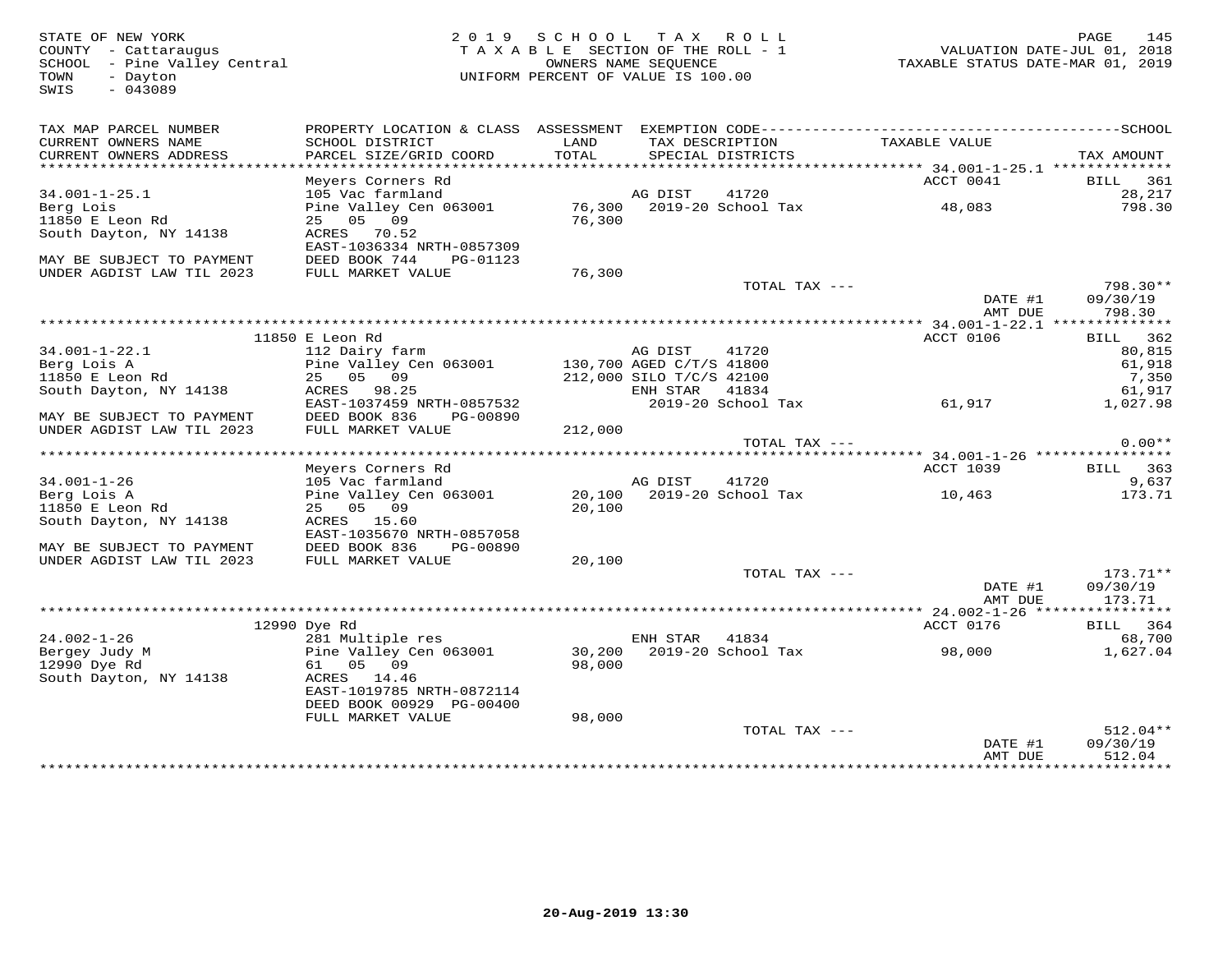| STATE OF NEW YORK<br>COUNTY - Cattaraugus<br>SCHOOL - Pine Valley Central<br>- Dayton<br>TOWN<br>SWIS<br>$-043089$                                           | 2 0 1 9                                                                                                   | SCHOOL           | T A X<br>R O L L<br>T A X A B L E SECTION OF THE ROLL - 1<br>OWNERS NAME SEOUENCE<br>UNIFORM PERCENT OF VALUE IS 100.00 | VALUATION DATE-JUL 01, 2018<br>TAXABLE STATUS DATE-MAR 01, 2019 | 146<br>PAGE                    |
|--------------------------------------------------------------------------------------------------------------------------------------------------------------|-----------------------------------------------------------------------------------------------------------|------------------|-------------------------------------------------------------------------------------------------------------------------|-----------------------------------------------------------------|--------------------------------|
| TAX MAP PARCEL NUMBER                                                                                                                                        |                                                                                                           |                  |                                                                                                                         |                                                                 |                                |
| CURRENT OWNERS NAME<br>CURRENT OWNERS ADDRESS<br>**********************                                                                                      | SCHOOL DISTRICT<br>PARCEL SIZE/GRID COORD<br>************************                                     | LAND<br>TOTAL    | TAX DESCRIPTION<br>SPECIAL DISTRICTS                                                                                    | TAXABLE VALUE                                                   | TAX AMOUNT                     |
|                                                                                                                                                              | Earl Hill Rd                                                                                              |                  |                                                                                                                         | ACCT 0048                                                       | <b>BILL</b><br>365             |
| $34.001 - 1 - 17$<br>Bierfeldt Trustee Christopher Pine Valley Cen 063001<br>Bierfeldt L & P Family Tr I<br>4104 Bucktooth Run Rd<br>Little Valley, NY 14755 | 322 Rural vac>10<br>05 09<br>25<br>ACRES<br>14.18<br>EAST-1038564 NRTH-0855802<br>DEED BOOK 23162 PG-7001 | 5,000<br>5,000   | 2019-20 School Tax                                                                                                      | 5,000                                                           | 83.01                          |
|                                                                                                                                                              | FULL MARKET VALUE                                                                                         | 5,000            |                                                                                                                         |                                                                 |                                |
|                                                                                                                                                              |                                                                                                           |                  | TOTAL TAX ---                                                                                                           | DATE #1<br>AMT DUE                                              | 83.01**<br>09/30/19<br>83.01   |
|                                                                                                                                                              |                                                                                                           |                  | *******************                                                                                                     | * 25.001-1-14 ****                                              | ********                       |
|                                                                                                                                                              | 9114 Rte 62                                                                                               |                  |                                                                                                                         | ACCT 0222                                                       | BILL 366                       |
| $25.001 - 1 - 14$<br>Bogardus Pamela D<br>9114 Rte 62<br>PO Box 1                                                                                            | 210 1 Family Res<br>Pine Valley Cen 063001<br>29 05<br>09<br>FRNT 180.00 DPTH 170.00                      | 6,000<br>57,200  | 2019-20 School Tax                                                                                                      | 57,200                                                          | 949.66                         |
| Dayton, NY 14041                                                                                                                                             | EAST-1035485 NRTH-0873963<br>DEED BOOK 27526 PG-5001                                                      |                  |                                                                                                                         |                                                                 |                                |
|                                                                                                                                                              | FULL MARKET VALUE                                                                                         | 57,200           |                                                                                                                         |                                                                 |                                |
|                                                                                                                                                              |                                                                                                           |                  | TOTAL TAX ---                                                                                                           | DATE #1<br>AMT DUE                                              | 949.66**<br>09/30/19<br>949.66 |
|                                                                                                                                                              |                                                                                                           |                  |                                                                                                                         |                                                                 |                                |
| $34.001 - 1 - 37.2$                                                                                                                                          | 8325 Rte 62<br>210 1 Family Res                                                                           |                  | 2019-20 School Tax                                                                                                      | ACCT 1213<br>66,800                                             | BILL 367<br>1,109.05           |
| Britt Patrick E                                                                                                                                              | Pine Valley Cen 063001                                                                                    | 7,500            |                                                                                                                         |                                                                 |                                |
| 8325 Route 62                                                                                                                                                | 34 05<br>09                                                                                               | 66,800           |                                                                                                                         |                                                                 |                                |
| South Dayton, NY 14138                                                                                                                                       | <b>ACRES</b><br>1.15<br>EAST-1034853 NRTH-0861190                                                         |                  |                                                                                                                         |                                                                 |                                |
| PRIOR OWNER ON 3/01/2019<br>Britt Patrick E                                                                                                                  | DEED BOOK 20190 PG-4366<br>FULL MARKET VALUE                                                              | 66,800           |                                                                                                                         |                                                                 |                                |
|                                                                                                                                                              |                                                                                                           |                  | TOTAL TAX ---                                                                                                           |                                                                 | $1,109.05**$                   |
|                                                                                                                                                              |                                                                                                           |                  |                                                                                                                         | DATE #1<br>AMT DUE                                              | 09/30/19<br>1,109.05           |
|                                                                                                                                                              |                                                                                                           |                  |                                                                                                                         |                                                                 |                                |
|                                                                                                                                                              | 9213 Cottage-South Dayton Rd                                                                              |                  |                                                                                                                         | ACCT 0061                                                       | BILL<br>368                    |
| $24.002 - 1 - 17$                                                                                                                                            | 270 Mfg housing                                                                                           |                  | 2019-20 School Tax                                                                                                      | 49,800                                                          | 826.80                         |
| Brown Dennis C<br>Brown Rhodella M                                                                                                                           | Pine Valley Cen 063001<br>53<br>05 09                                                                     | 31,000<br>49,800 |                                                                                                                         |                                                                 |                                |
| 805 E French Ave<br>Orange City, FL 32763                                                                                                                    | ACRES<br>15.67<br>EAST-1023714 NRTH-0875268                                                               |                  |                                                                                                                         |                                                                 |                                |
|                                                                                                                                                              | DEED BOOK 13662 PG-7001                                                                                   |                  |                                                                                                                         |                                                                 |                                |
|                                                                                                                                                              | FULL MARKET VALUE                                                                                         | 49,800           |                                                                                                                         |                                                                 |                                |
|                                                                                                                                                              |                                                                                                           |                  | TOTAL TAX ---                                                                                                           | DATE #1<br>AMT DUE                                              | 826.80**<br>09/30/19<br>826.80 |
|                                                                                                                                                              |                                                                                                           |                  |                                                                                                                         | **********                                                      | * * * * * * * * * *            |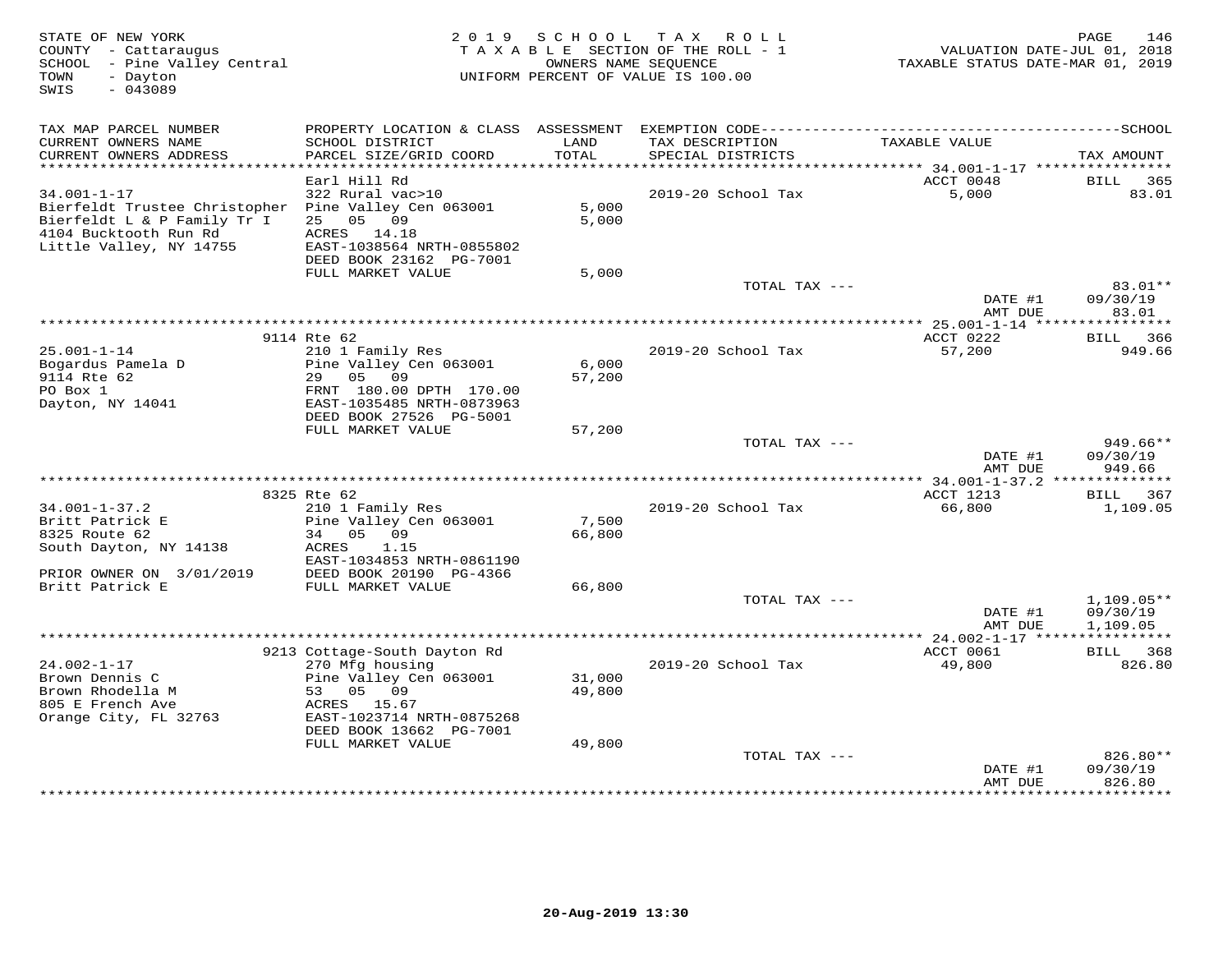| STATE OF NEW YORK<br>COUNTY - Cattaraugus<br>SCHOOL - Pine Valley Central<br>- Dayton<br>TOWN<br>$-043089$<br>SWIS    | 2 0 1 9                                                                                                                                                            |                            | SCHOOL TAX ROLL<br>TAXABLE SECTION OF THE ROLL - 1<br>OWNERS NAME SEQUENCE<br>UNIFORM PERCENT OF VALUE IS 100.00 | VALUATION DATE-JUL 01, 2018<br>TAXABLE STATUS DATE-MAR 01, 2019 | 147<br>PAGE                      |
|-----------------------------------------------------------------------------------------------------------------------|--------------------------------------------------------------------------------------------------------------------------------------------------------------------|----------------------------|------------------------------------------------------------------------------------------------------------------|-----------------------------------------------------------------|----------------------------------|
| TAX MAP PARCEL NUMBER<br>CURRENT OWNERS NAME<br>CURRENT OWNERS ADDRESS                                                | SCHOOL DISTRICT<br>PARCEL SIZE/GRID COORD                                                                                                                          | LAND<br>TOTAL              | TAX DESCRIPTION<br>SPECIAL DISTRICTS                                                                             | TAXABLE VALUE                                                   | TAX AMOUNT                       |
|                                                                                                                       |                                                                                                                                                                    | *************              |                                                                                                                  | ******* 24.004-1-37 *****************                           |                                  |
| $24.004 - 1 - 37$<br>Brown Edna B<br>8744 S Dayton-Silver Cr Rd<br>South Dayton, NY 14138                             | Cottage Rd<br>323 Vacant rural<br>Pine Valley Cen 063001<br>60 05 09<br>ACRES 48.68<br>EAST-1019823 NRTH-0868755<br>DEED BOOK 620<br>PG-00020<br>FULL MARKET VALUE | 13,000<br>13,000<br>13,000 | 2019-20 School Tax                                                                                               | ACCT 0065<br>13,000                                             | <b>BILL</b><br>369<br>215.83     |
|                                                                                                                       |                                                                                                                                                                    |                            | TOTAL TAX ---                                                                                                    |                                                                 | $215.83**$                       |
|                                                                                                                       |                                                                                                                                                                    |                            |                                                                                                                  | DATE #1<br>AMT DUE                                              | 09/30/19<br>215.83               |
|                                                                                                                       |                                                                                                                                                                    |                            |                                                                                                                  | ** 24.004-1-36 *****************                                |                                  |
| $24.004 - 1 - 36$<br>Brown Jamie M                                                                                    | 12888 Rice Rd<br>312 Vac w/imprv<br>Pine Valley Cen 063001                                                                                                         | 7,100                      | 2019-20 School Tax                                                                                               | ACCT 0549<br>16,500                                             | BILL 370<br>273.94               |
| 12888 Rice Rd<br>South Dayton, NY 14138                                                                               | 59 05 09<br>ACRES<br>1.03<br>EAST-1021021 NRTH-0865257<br>DEED BOOK 22651 PG-6001<br>FULL MARKET VALUE                                                             | 16,500<br>16,500           |                                                                                                                  |                                                                 |                                  |
|                                                                                                                       |                                                                                                                                                                    |                            | TOTAL TAX ---                                                                                                    | DATE #1<br>AMT DUE                                              | $273.94**$<br>09/30/19<br>273.94 |
|                                                                                                                       |                                                                                                                                                                    |                            |                                                                                                                  |                                                                 |                                  |
|                                                                                                                       | 8403 Rte 62                                                                                                                                                        |                            |                                                                                                                  | ACCT 1265                                                       | BILL 371                         |
| $34.001 - 1 - 41.4$<br>Burchalewski Arnold<br>Burchalewski Christine<br>11740 Youngs Rd<br>Conewango Valley, NY 14726 | 423 Snack bar<br>Pine Valley Cen 063001<br>34 05 09<br>ACRES<br>2.40<br>EAST-1034794 NRTH-0862528<br>DEED BOOK 00979 PG-00151                                      | 6,000<br>29,000            | 2019-20 School Tax                                                                                               | 29,000                                                          | 481.47                           |
|                                                                                                                       | FULL MARKET VALUE                                                                                                                                                  | 29,000                     |                                                                                                                  |                                                                 |                                  |
|                                                                                                                       |                                                                                                                                                                    |                            | TOTAL TAX ---                                                                                                    | DATE #1<br>AMT DUE                                              | 481.47**<br>09/30/19<br>481.47   |
|                                                                                                                       |                                                                                                                                                                    |                            |                                                                                                                  | *** 34.001-1-41.2 **************                                |                                  |
| $34.001 - 1 - 41.2$<br>Burchalewski Frances<br>30 Green Ter<br>Depew, NY 14043                                        | 8397 Rte 62<br>210 1 Family Res<br>Pine Valley Cen 063001<br>34 05 09<br>FRNT<br>98.00 DPTH 400.00<br>ACRES<br>0.92                                                | 6,800<br>73,000            | 2019-20 School Tax                                                                                               | ACCT 1011<br>73,000                                             | BILL 372<br>1,211.98             |
|                                                                                                                       | EAST-1034793 NRTH-0862354<br>DEED BOOK 00989 PG-00053                                                                                                              |                            |                                                                                                                  |                                                                 |                                  |
|                                                                                                                       | FULL MARKET VALUE                                                                                                                                                  | 73,000                     | TOTAL TAX ---                                                                                                    |                                                                 | $1,211.98**$                     |
|                                                                                                                       |                                                                                                                                                                    |                            |                                                                                                                  | DATE #1<br>AMT DUE                                              | 09/30/19<br>1,211.98             |
|                                                                                                                       |                                                                                                                                                                    |                            |                                                                                                                  |                                                                 | ***********                      |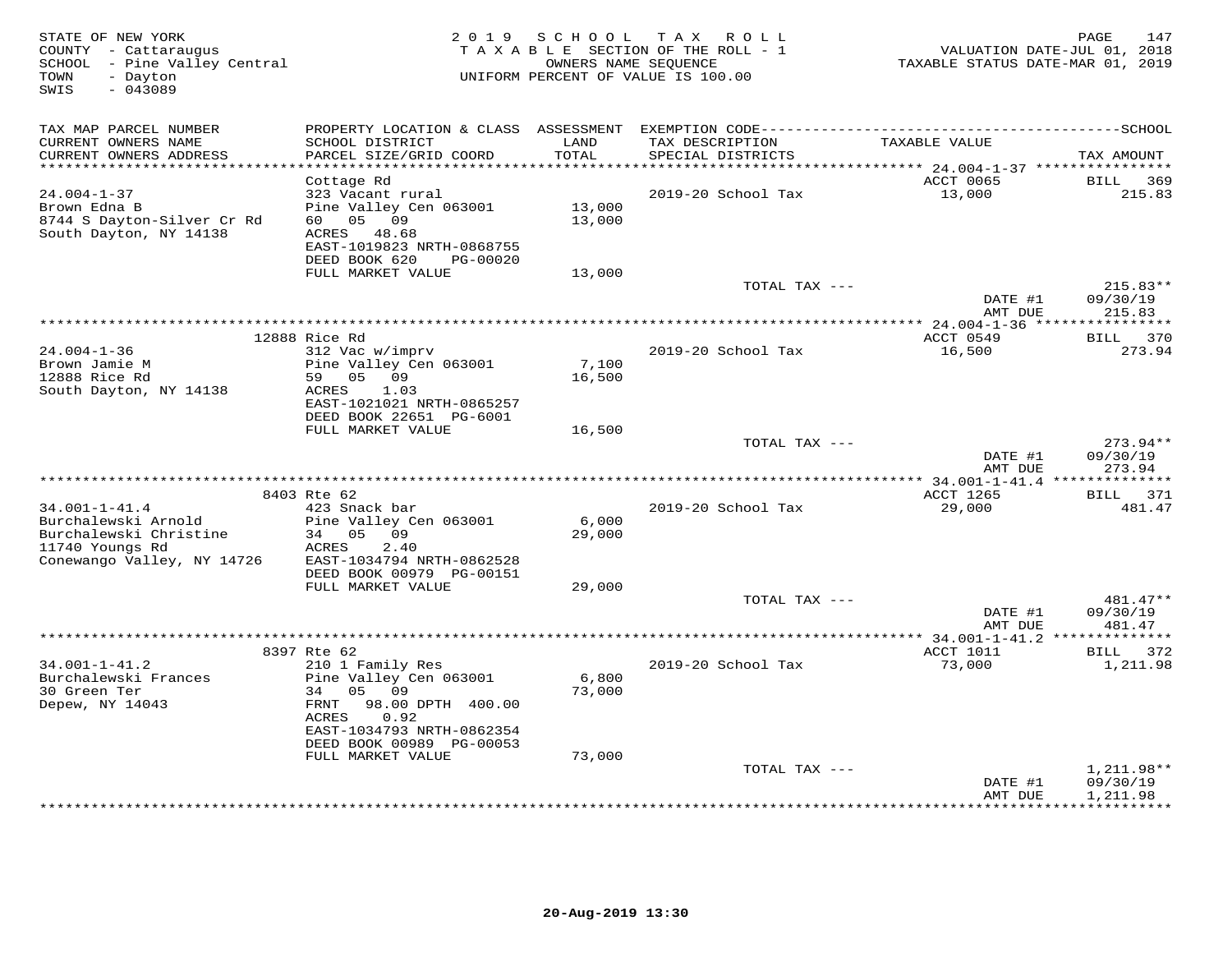| STATE OF NEW YORK<br>COUNTY - Cattaraugus<br>SCHOOL - Pine Valley Central<br>- Dayton<br>TOWN<br>SWIS<br>$-043089$ |                                                       | 2019 SCHOOL   | TAX ROLL<br>TAXABLE SECTION OF THE ROLL - 1<br>OWNERS NAME SEOUENCE<br>UNIFORM PERCENT OF VALUE IS 100.00 | TAXABLE STATUS DATE-MAR 01, 2019               | 148<br>PAGE<br>VALUATION DATE-JUL 01, 2018 |
|--------------------------------------------------------------------------------------------------------------------|-------------------------------------------------------|---------------|-----------------------------------------------------------------------------------------------------------|------------------------------------------------|--------------------------------------------|
| TAX MAP PARCEL NUMBER                                                                                              |                                                       |               |                                                                                                           |                                                |                                            |
| CURRENT OWNERS NAME<br>CURRENT OWNERS ADDRESS<br>************************                                          | SCHOOL DISTRICT<br>PARCEL SIZE/GRID COORD             | LAND<br>TOTAL | TAX DESCRIPTION<br>SPECIAL DISTRICTS                                                                      | TAXABLE VALUE                                  | TAX AMOUNT                                 |
|                                                                                                                    | Rte 62                                                |               |                                                                                                           | ACCT 1262                                      | BILL 373                                   |
| $34.001 - 1 - 41.3$                                                                                                | 311 Res vac land                                      |               | 2019-20 School Tax                                                                                        | 4,600                                          | 76.37                                      |
| Burchalewski Frances                                                                                               | Pine Valley Cen 063001                                | 4,600         |                                                                                                           |                                                |                                            |
| 30 Green Ter                                                                                                       | 34 05 09                                              | 4,600         |                                                                                                           |                                                |                                            |
| Depew, NY 14043                                                                                                    | ACRES<br>$1.80$ BANK<br>032                           |               |                                                                                                           |                                                |                                            |
|                                                                                                                    | EAST-1034775 NRTH-0862193<br>DEED BOOK 00989 PG-00053 |               |                                                                                                           |                                                |                                            |
|                                                                                                                    | FULL MARKET VALUE                                     | 4,600         |                                                                                                           |                                                |                                            |
|                                                                                                                    |                                                       |               | TOTAL TAX ---                                                                                             |                                                | $76.37**$                                  |
|                                                                                                                    |                                                       |               |                                                                                                           | DATE #1<br>AMT DUE                             | 09/30/19<br>76.37                          |
|                                                                                                                    |                                                       |               |                                                                                                           |                                                |                                            |
|                                                                                                                    | Rte 322                                               |               |                                                                                                           | ACCT 1141                                      | BILL 374                                   |
| $33.002 - 1 - 8.2$<br>Busch David E                                                                                | 300 Vacant Land<br>Pine Valley Cen 063001             | 27,800        | 2019-20 School Tax                                                                                        | 27,800                                         | 461.55                                     |
| Busch James E                                                                                                      | 41 05 09                                              | 27,800        |                                                                                                           |                                                |                                            |
| 18 E Main St                                                                                                       | ACRES 31.10                                           |               |                                                                                                           |                                                |                                            |
| Hamburg, NY 14075                                                                                                  | EAST-1030849 NRTH-0857321                             |               |                                                                                                           |                                                |                                            |
|                                                                                                                    | DEED BOOK 22922 PG-6001                               |               |                                                                                                           |                                                |                                            |
|                                                                                                                    | FULL MARKET VALUE                                     | 27,800        | TOTAL TAX ---                                                                                             |                                                | $461.55**$                                 |
|                                                                                                                    |                                                       |               |                                                                                                           | DATE #1                                        | 09/30/19                                   |
|                                                                                                                    |                                                       |               |                                                                                                           | AMT DUE                                        | 461.55                                     |
|                                                                                                                    |                                                       |               |                                                                                                           |                                                |                                            |
|                                                                                                                    | Rte 322                                               |               |                                                                                                           | ACCT 1279                                      | BILL 375                                   |
| $34.001 - 1 - 31.3$<br>Busch David E                                                                               | 314 Rural vac<10<br>Pine Valley Cen 063001            | 6,800         | 2019-20 School Tax                                                                                        | 6,800                                          | 112.90                                     |
| Busch James E                                                                                                      | 33 05 09                                              | 6,800         |                                                                                                           |                                                |                                            |
| 18 E Main St                                                                                                       | 6.25<br>ACRES                                         |               |                                                                                                           |                                                |                                            |
| Hamburg, NY 14075                                                                                                  | EAST-1031222 NRTH-0858828                             |               |                                                                                                           |                                                |                                            |
|                                                                                                                    | DEED BOOK 22922 PG-6001                               |               |                                                                                                           |                                                |                                            |
|                                                                                                                    | FULL MARKET VALUE                                     | 6,800         | TOTAL TAX ---                                                                                             |                                                | $112.90**$                                 |
|                                                                                                                    |                                                       |               |                                                                                                           | DATE #1                                        | 09/30/19                                   |
|                                                                                                                    |                                                       |               |                                                                                                           | AMT DUE                                        | 112.90                                     |
|                                                                                                                    |                                                       |               |                                                                                                           | **************** 24.002-1-13.3 *************** |                                            |
|                                                                                                                    | Merrill Dr                                            |               |                                                                                                           | ACCT 1192                                      | BILL 376                                   |
| $24.002 - 1 - 13.3$<br>Caparco Jeffery S                                                                           | 314 Rural vac<10<br>Pine Valley Cen 063001            | 3,700         | 2019-20 School Tax                                                                                        | 3,700                                          | 61.43                                      |
| 9365 Merrill Dr                                                                                                    | 62 05 09                                              | 3,700         |                                                                                                           |                                                |                                            |
| South Dayton, NY 14138                                                                                             | ACRES<br>1.90 BANK<br>017                             |               |                                                                                                           |                                                |                                            |
|                                                                                                                    | EAST-1023047 NRTH-0875817                             |               |                                                                                                           |                                                |                                            |
|                                                                                                                    | DEED BOOK 22828 PG-2001                               |               |                                                                                                           |                                                |                                            |
|                                                                                                                    | FULL MARKET VALUE                                     | 3,700         |                                                                                                           |                                                |                                            |
|                                                                                                                    |                                                       |               | TOTAL TAX ---                                                                                             | DATE #1                                        | $61.43**$<br>09/30/19                      |
|                                                                                                                    |                                                       |               |                                                                                                           | AMT DUE                                        | 61.43                                      |
|                                                                                                                    |                                                       |               |                                                                                                           |                                                | .                                          |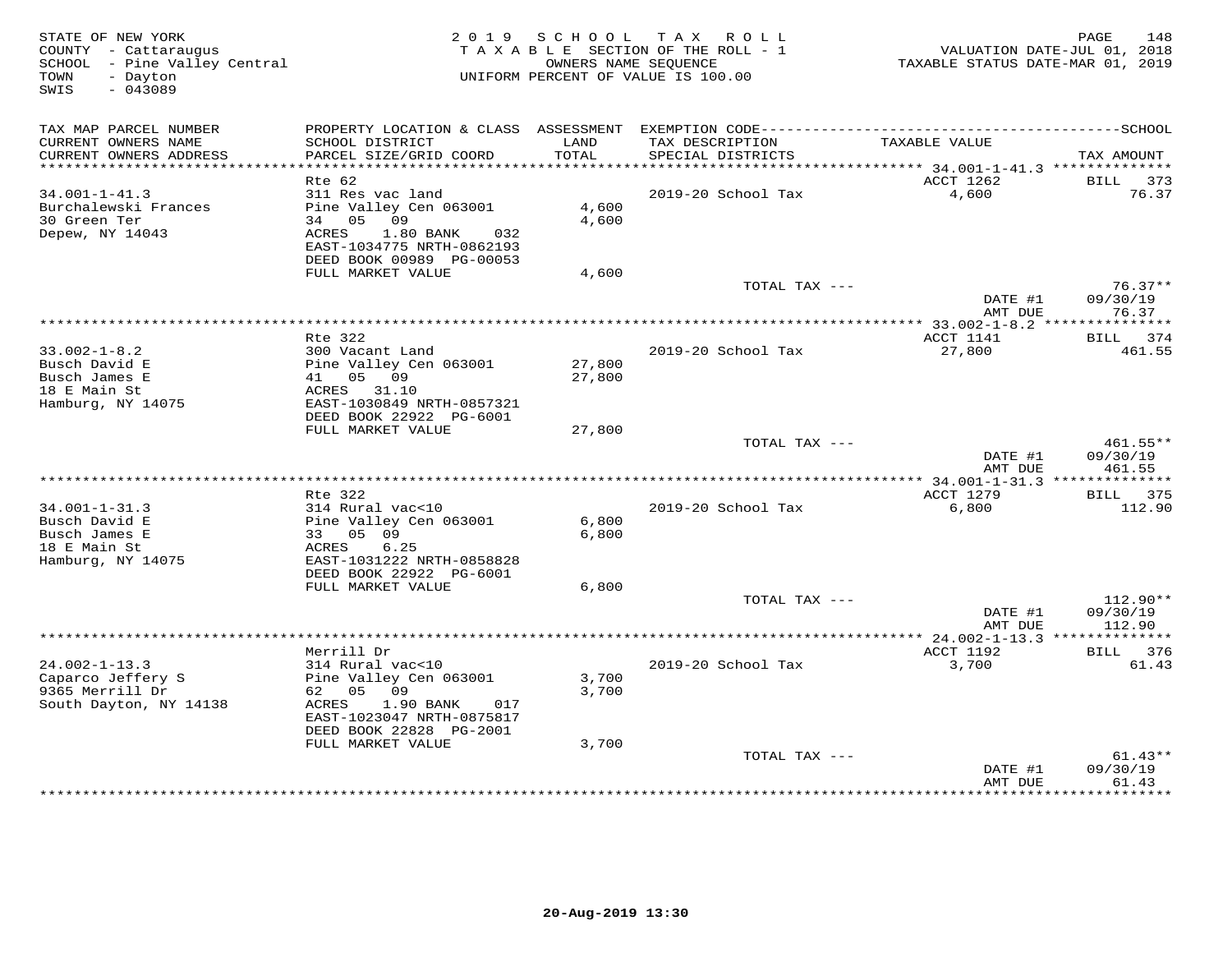| STATE OF NEW YORK<br>COUNTY - Cattaraugus<br>SCHOOL - Pine Valley Central<br>- Dayton<br>TOWN<br>SWIS<br>$-043089$ |                                                                                                                                             | 2019 SCHOOL      | TAX ROLL<br>TAXABLE SECTION OF THE ROLL - 1<br>OWNERS NAME SEQUENCE<br>UNIFORM PERCENT OF VALUE IS 100.00 | VALUATION DATE-JUL 01, 2018<br>TAXABLE STATUS DATE-MAR 01, 2019 | 149<br>PAGE                          |
|--------------------------------------------------------------------------------------------------------------------|---------------------------------------------------------------------------------------------------------------------------------------------|------------------|-----------------------------------------------------------------------------------------------------------|-----------------------------------------------------------------|--------------------------------------|
| TAX MAP PARCEL NUMBER<br>CURRENT OWNERS NAME<br>CURRENT OWNERS ADDRESS                                             | SCHOOL DISTRICT<br>PARCEL SIZE/GRID COORD                                                                                                   | LAND<br>TOTAL    | TAX DESCRIPTION<br>SPECIAL DISTRICTS                                                                      | TAXABLE VALUE                                                   | TAX AMOUNT                           |
| ************************                                                                                           |                                                                                                                                             |                  |                                                                                                           |                                                                 |                                      |
|                                                                                                                    | 9365 Merrill Dr                                                                                                                             |                  |                                                                                                           | ACCT 0502                                                       | 377<br><b>BILL</b>                   |
| $24.002 - 1 - 31$<br>Caparco Jeffery S<br>9365 Merrill Dr<br>South Daytoin, NY 14138                               | 210 1 Family Res<br>Pine Valley Cen 063001<br>62 05 09<br>ACRES<br>1.51 BANK<br>017<br>EAST-1023047 NRTH-0876022<br>DEED BOOK 22828 PG-2001 | 8,500<br>123,700 | 2019-20 School Tax                                                                                        | 123,700                                                         | 2,053.73                             |
|                                                                                                                    | FULL MARKET VALUE                                                                                                                           | 123,700          |                                                                                                           |                                                                 |                                      |
|                                                                                                                    |                                                                                                                                             |                  | TOTAL TAX ---                                                                                             | DATE #1<br>AMT DUE                                              | $2,053.73**$<br>09/30/19<br>2,053.73 |
|                                                                                                                    |                                                                                                                                             |                  |                                                                                                           |                                                                 |                                      |
| $34.001 - 1 - 33$                                                                                                  | 12215 Rte 322<br>210 1 Family Res                                                                                                           |                  | 2019-20 School Tax                                                                                        | ACCT 0294<br>65,900                                             | BILL 378<br>1,094.10                 |
| Charles Lewellyn<br>12215 Rte 322 Rd<br>South Dayton, NY 14138                                                     | Pine Valley Cen 063001<br>33 05 09<br>ACRES<br>3.95<br>EAST-1031222 NRTH-0859413<br>DEED BOOK 24695 PG-7002                                 | 13,400<br>65,900 |                                                                                                           |                                                                 |                                      |
|                                                                                                                    | FULL MARKET VALUE                                                                                                                           | 65,900           |                                                                                                           |                                                                 |                                      |
|                                                                                                                    |                                                                                                                                             |                  | TOTAL TAX ---                                                                                             | DATE #1<br>AMT DUE                                              | $1,094.10**$<br>09/30/19<br>1,094.10 |
|                                                                                                                    |                                                                                                                                             |                  |                                                                                                           |                                                                 |                                      |
|                                                                                                                    | Rte 322                                                                                                                                     |                  |                                                                                                           | ACCT 0003                                                       | BILL 379                             |
| $33.002 - 1 - 6$<br>Chase Ronald E<br>Chase Cheryl A<br>12350 Rte 322<br>South Dayton, NY 14138                    | 105 Vac farmland<br>Pine Valley Cen 063001<br>42 05 09<br>ACRES 37.98<br>EAST-1029307 NRTH-0863162                                          | 45,600<br>45,600 | 2019-20 School Tax                                                                                        | 45,600                                                          | 757.07                               |
|                                                                                                                    | DEED BOOK 13838 PG-6002                                                                                                                     |                  |                                                                                                           |                                                                 |                                      |
|                                                                                                                    | FULL MARKET VALUE                                                                                                                           | 45,600           |                                                                                                           |                                                                 |                                      |
|                                                                                                                    |                                                                                                                                             |                  | TOTAL TAX ---                                                                                             | DATE #1<br>AMT DUE                                              | $757.07**$<br>09/30/19<br>757.07     |
|                                                                                                                    |                                                                                                                                             |                  |                                                                                                           |                                                                 |                                      |
| $33.002 - 1 - 7$                                                                                                   | Rte 322<br>105 Vac farmland                                                                                                                 |                  | 41720<br>AG DIST                                                                                          | ACCT 0005                                                       | BILL 380<br>29,960                   |
| Chase Ronald E<br>Chase Cheryl A<br>12350 Rte 322<br>South Dayton, NY 14138                                        | Pine Valley Cen 063001<br>42 05 09<br>ACRES 123.78<br>EAST-1030362 NRTH-0861558                                                             | 92,000           | 92,000 2019-20 School Tax                                                                                 | 62,040                                                          | 1,030.02                             |
| MAY BE SUBJECT TO PAYMENT<br>UNDER AGDIST LAW TIL 2023                                                             | DEED BOOK 13838 PG-6002<br>FULL MARKET VALUE                                                                                                | 92,000           |                                                                                                           |                                                                 |                                      |
|                                                                                                                    |                                                                                                                                             |                  | TOTAL TAX ---                                                                                             |                                                                 | $1,030.02**$                         |
|                                                                                                                    |                                                                                                                                             |                  |                                                                                                           | DATE #1<br>AMT DUE                                              | 09/30/19<br>1,030.02                 |
|                                                                                                                    |                                                                                                                                             |                  |                                                                                                           |                                                                 | ***********                          |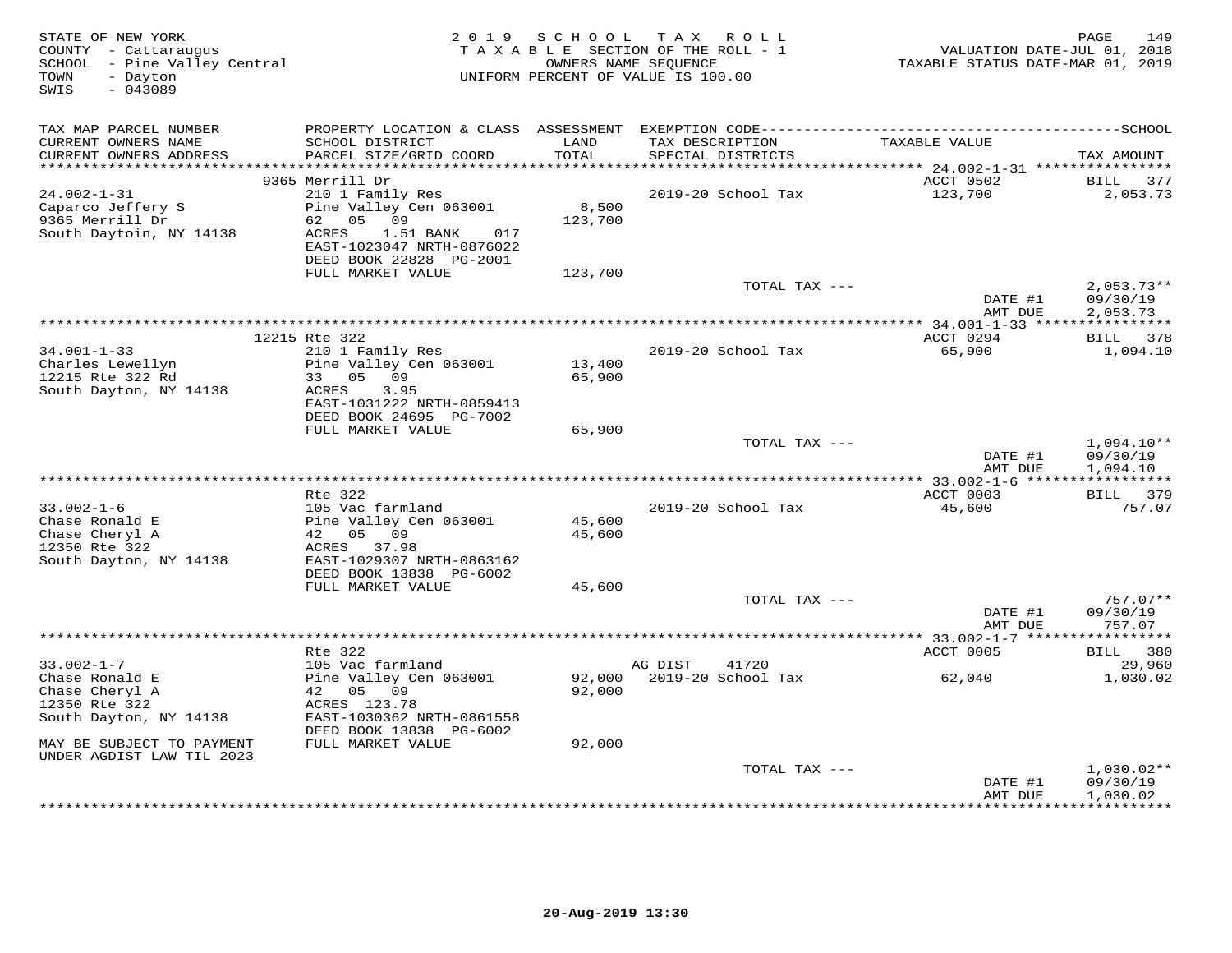| STATE OF NEW YORK<br>COUNTY - Cattaraugus<br>SCHOOL - Pine Valley Central<br>TOWN<br>- Dayton<br>$-043089$<br>SWIS | 2 0 1 9                                                                                      | SCHOOL<br>TAXABLE SECTION OF THE ROLL - 1<br>UNIFORM PERCENT OF VALUE IS 100.00 | T A X<br>OWNERS NAME SEQUENCE | R O L L                              | VALUATION DATE-JUL 01, 2018<br>TAXABLE STATUS DATE-MAR 01, 2019 | 150<br>PAGE                 |
|--------------------------------------------------------------------------------------------------------------------|----------------------------------------------------------------------------------------------|---------------------------------------------------------------------------------|-------------------------------|--------------------------------------|-----------------------------------------------------------------|-----------------------------|
| TAX MAP PARCEL NUMBER                                                                                              | PROPERTY LOCATION & CLASS ASSESSMENT EXEMPTION CODE-----------------------------------SCHOOL |                                                                                 |                               |                                      |                                                                 |                             |
| CURRENT OWNERS NAME<br>CURRENT OWNERS ADDRESS                                                                      | SCHOOL DISTRICT<br>PARCEL SIZE/GRID COORD                                                    | LAND<br>TOTAL                                                                   |                               | TAX DESCRIPTION<br>SPECIAL DISTRICTS | TAXABLE VALUE                                                   | TAX AMOUNT                  |
|                                                                                                                    |                                                                                              |                                                                                 |                               |                                      |                                                                 |                             |
|                                                                                                                    | 12321 Rte 322                                                                                |                                                                                 |                               |                                      | ACCT 0004                                                       | 381<br>BILL                 |
| $33.002 - 1 - 10$                                                                                                  | 112 Dairy farm                                                                               |                                                                                 | AG DIST                       | 41720                                |                                                                 | 146,884                     |
| Chase Ronald E                                                                                                     | Pine Valley Cen 063001                                                                       |                                                                                 | 238,500 SILO T/C/S 42100      |                                      |                                                                 | 2,600                       |
| Chase Cheryl A<br>12350 Rte 322                                                                                    | 05 09<br>41<br>ACRES 177.25                                                                  | 336,200                                                                         |                               | 2019-20 School Tax                   | 186,716                                                         | 3,099.95                    |
| South Dayton, NY 14138                                                                                             | EAST-1028827 NRTH-0858471                                                                    |                                                                                 |                               |                                      |                                                                 |                             |
|                                                                                                                    | DEED BOOK 13838 PG-6002                                                                      |                                                                                 |                               |                                      |                                                                 |                             |
| MAY BE SUBJECT TO PAYMENT<br>UNDER AGDIST LAW TIL 2023                                                             | FULL MARKET VALUE                                                                            | 336,200                                                                         |                               |                                      |                                                                 |                             |
|                                                                                                                    |                                                                                              |                                                                                 |                               | TOTAL TAX ---                        |                                                                 | $3,099.95**$                |
|                                                                                                                    |                                                                                              |                                                                                 |                               |                                      | DATE #1<br>AMT DUE                                              | 09/30/19<br>3,099.95        |
|                                                                                                                    |                                                                                              |                                                                                 |                               |                                      |                                                                 |                             |
|                                                                                                                    | 12350 Rte 322                                                                                |                                                                                 |                               |                                      | ACCT 0006                                                       | BILL 382                    |
| $33.002 - 1 - 11.1$                                                                                                | 105 Vac farmland                                                                             |                                                                                 | AG DIST                       | 41720                                |                                                                 | 31,889                      |
| Chase Ronald E                                                                                                     | Pine Valley Cen 063001                                                                       | 80,000                                                                          |                               | 2019-20 School Tax                   | 48,111                                                          | 798.76                      |
| Chase Cheryl A<br>12350 Rte 322                                                                                    | 42 05 09<br>ACRES 101.00                                                                     | 80,000                                                                          |                               |                                      |                                                                 |                             |
| South Dayton, NY 14138                                                                                             | EAST-1028729 NRTH-0860997                                                                    |                                                                                 |                               |                                      |                                                                 |                             |
|                                                                                                                    | DEED BOOK 13838 PG-6002                                                                      |                                                                                 |                               |                                      |                                                                 |                             |
| MAY BE SUBJECT TO PAYMENT                                                                                          | FULL MARKET VALUE                                                                            | 80,000                                                                          |                               |                                      |                                                                 |                             |
| UNDER AGDIST LAW TIL 2023                                                                                          |                                                                                              |                                                                                 |                               |                                      |                                                                 |                             |
|                                                                                                                    |                                                                                              |                                                                                 |                               | TOTAL TAX ---                        |                                                                 | 798.76**                    |
|                                                                                                                    |                                                                                              |                                                                                 |                               |                                      | DATE #1                                                         | 09/30/19                    |
|                                                                                                                    | ***********************************                                                          |                                                                                 |                               |                                      | AMT DUE<br>********** 33.002-1-13 *****                         | 798.76<br>* * * * * * * * * |
|                                                                                                                    | Rte 322                                                                                      |                                                                                 |                               |                                      | ACCT 0007                                                       | 383<br>BILL                 |
| $33.002 - 1 - 13$                                                                                                  | 105 Vac farmland                                                                             |                                                                                 | AG DIST                       | 41720                                |                                                                 | 10,328                      |
| Chase Ronald E                                                                                                     | Pine Valley Cen 063001                                                                       | 36,000                                                                          |                               | 2019-20 School Tax                   | 25,672                                                          | 426.22                      |
| Chase Cheryl A                                                                                                     | 05 09<br>41/49                                                                               | 36,000                                                                          |                               |                                      |                                                                 |                             |
| 12350 Rte 322                                                                                                      | ACRES<br>53.06                                                                               |                                                                                 |                               |                                      |                                                                 |                             |
| South Dayton, NY 14138                                                                                             | EAST-1026434 NRTH-0858955                                                                    |                                                                                 |                               |                                      |                                                                 |                             |
|                                                                                                                    | DEED BOOK 13838 PG-6002                                                                      |                                                                                 |                               |                                      |                                                                 |                             |
| MAY BE SUBJECT TO PAYMENT<br>UNDER AGDIST LAW TIL 2023                                                             | FULL MARKET VALUE                                                                            | 36,000                                                                          |                               |                                      |                                                                 |                             |
|                                                                                                                    |                                                                                              |                                                                                 |                               | TOTAL TAX ---                        |                                                                 | $426.22**$                  |
|                                                                                                                    |                                                                                              |                                                                                 |                               |                                      | DATE #1                                                         | 09/30/19                    |
|                                                                                                                    |                                                                                              |                                                                                 |                               |                                      | AMT DUE                                                         | 426.22                      |
|                                                                                                                    |                                                                                              |                                                                                 |                               |                                      | *********** 33.002-1-3 ******************                       |                             |
|                                                                                                                    | White Rd                                                                                     |                                                                                 |                               |                                      | ACCT 0407                                                       | 384<br>BILL                 |
| $33.002 - 1 - 3$                                                                                                   | 105 Vac farmland                                                                             |                                                                                 | AG DIST                       | 41720                                |                                                                 | 11,392                      |
| Chase Ronald E II                                                                                                  | Pine Valley Cen 063001                                                                       |                                                                                 |                               | 29,000 2019-20 School Tax            | 17,608                                                          | 292.34                      |
| Chase Cheryl A<br>12350 Rte 322                                                                                    | 50 05 09<br>ACRES 38.11                                                                      | 29,000                                                                          |                               |                                      |                                                                 |                             |
| South Dayton, NY 14138                                                                                             | EAST-1025808 NRTH-0861170                                                                    |                                                                                 |                               |                                      |                                                                 |                             |
|                                                                                                                    | DEED BOOK 18931 PG-8001                                                                      |                                                                                 |                               |                                      |                                                                 |                             |
| MAY BE SUBJECT TO PAYMENT                                                                                          | FULL MARKET VALUE                                                                            | 29,000                                                                          |                               |                                      |                                                                 |                             |
| UNDER AGDIST LAW TIL 2023                                                                                          |                                                                                              |                                                                                 |                               |                                      |                                                                 |                             |
|                                                                                                                    |                                                                                              |                                                                                 |                               | TOTAL TAX ---                        |                                                                 | 292.34**                    |
|                                                                                                                    |                                                                                              |                                                                                 |                               |                                      | DATE #1                                                         | 09/30/19                    |
|                                                                                                                    |                                                                                              |                                                                                 |                               |                                      | AMT DUE                                                         | 292.34                      |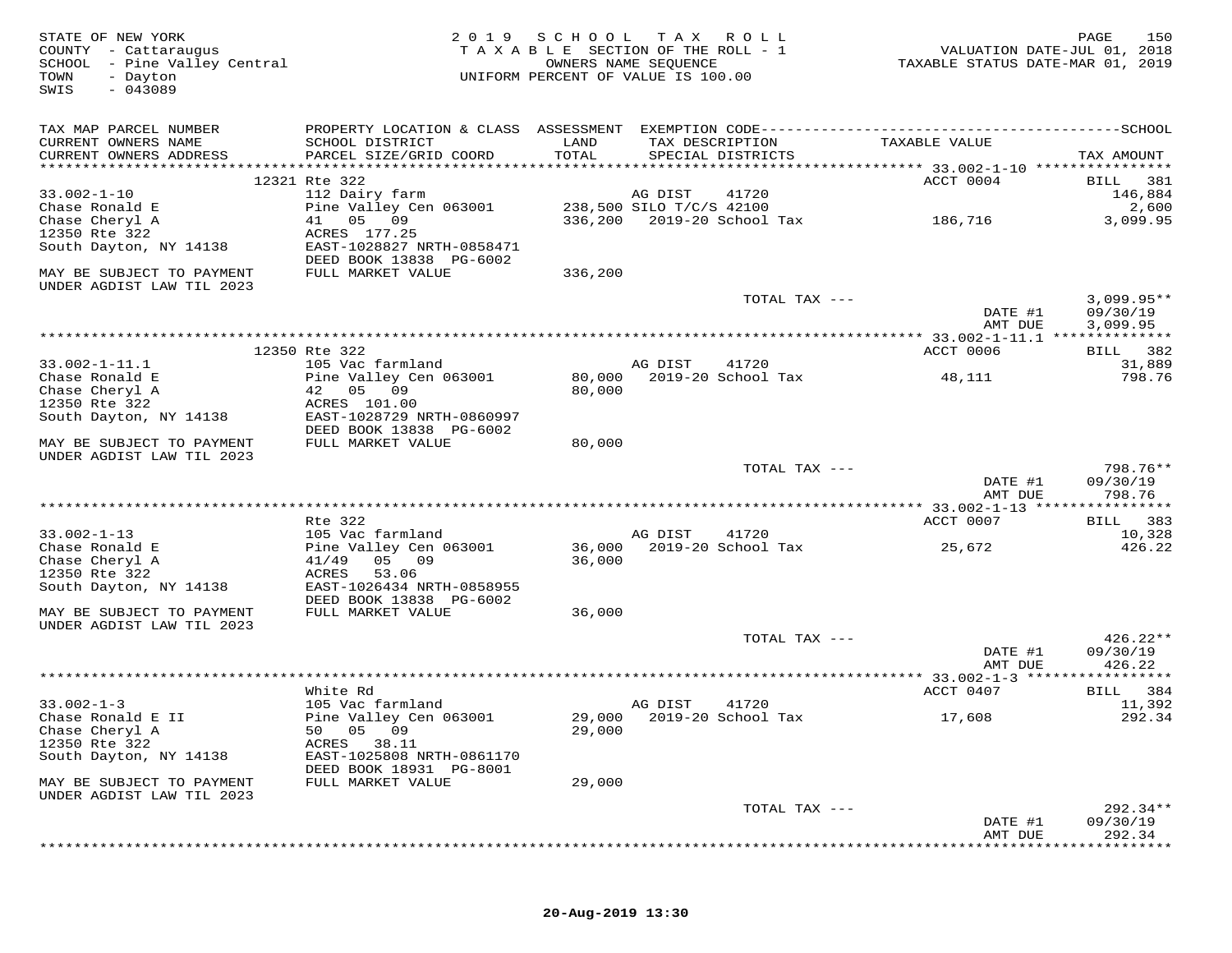| STATE OF NEW YORK<br>COUNTY - Cattaraugus<br>SCHOOL - Pine Valley Central<br>TOWN<br>- Dayton<br>$-043089$<br>SWIS |                                                                                                 |                 | 2019 SCHOOL TAX ROLL<br>TAXABLE SECTION OF THE ROLL - 1<br>OWNERS NAME SEQUENCE<br>UNIFORM PERCENT OF VALUE IS 100.00 | VALUATION DATE-JUL 01, 2018<br>TAXABLE STATUS DATE-MAR 01, 2019 | 151<br>PAGE                  |
|--------------------------------------------------------------------------------------------------------------------|-------------------------------------------------------------------------------------------------|-----------------|-----------------------------------------------------------------------------------------------------------------------|-----------------------------------------------------------------|------------------------------|
| TAX MAP PARCEL NUMBER                                                                                              |                                                                                                 |                 |                                                                                                                       |                                                                 |                              |
| CURRENT OWNERS NAME<br>CURRENT OWNERS ADDRESS                                                                      | SCHOOL DISTRICT<br>PARCEL SIZE/GRID COORD                                                       | LAND<br>TOTAL   | TAX DESCRIPTION<br>SPECIAL DISTRICTS                                                                                  | TAXABLE VALUE                                                   | TAX AMOUNT                   |
|                                                                                                                    | 12350 Rte 322                                                                                   |                 |                                                                                                                       | ACCT 1327                                                       | BILL 385                     |
| $33.002 - 1 - 11.2$                                                                                                | 210 1 Family Res                                                                                |                 | 41854<br>BAS STAR                                                                                                     |                                                                 | 30,000                       |
| Chase Ronald E II<br>Chase Cheryl A<br>12350 Rte 322<br>South Dayton, NY 14138                                     | Pine Valley Cen 063001<br>42 05 09<br>ACRES<br>4.65<br>EAST-1028750 NRTH-0859905                | 78,900          | 14,500 2019-20 School Tax                                                                                             | 78,900                                                          | 1,309.94                     |
|                                                                                                                    | DEED BOOK 13376 PG-3001                                                                         |                 |                                                                                                                       |                                                                 |                              |
|                                                                                                                    | FULL MARKET VALUE                                                                               | 78,900          |                                                                                                                       |                                                                 |                              |
|                                                                                                                    |                                                                                                 |                 | TOTAL TAX ---                                                                                                         | DATE #1                                                         | 811.86**<br>09/30/19         |
|                                                                                                                    |                                                                                                 |                 |                                                                                                                       | AMT DUE                                                         | 811.86                       |
|                                                                                                                    | Dredge Rd                                                                                       |                 |                                                                                                                       | ACCT 0479                                                       | BILL 386                     |
| $33.002 - 1 - 16$<br>Cherry Creek Woodcraft Inc                                                                    | 323 Vacant rural<br>Pine Valley Cen 063001                                                      | 21,900          | 2019-20 School Tax                                                                                                    | 21,900                                                          | 363.59                       |
| PO Box 267<br>South Dayton, NY 14138                                                                               | 49 05 09<br>ACRES 69.31<br>EAST-1025463 NRTH-0856194<br>DEED BOOK 00958 PG-01109                | 21,900          |                                                                                                                       |                                                                 |                              |
|                                                                                                                    | FULL MARKET VALUE                                                                               | 21,900          |                                                                                                                       |                                                                 |                              |
|                                                                                                                    |                                                                                                 |                 | TOTAL TAX ---                                                                                                         | DATE #1                                                         | $363.59**$<br>09/30/19       |
|                                                                                                                    |                                                                                                 |                 |                                                                                                                       | AMT DUE                                                         | 363.59                       |
|                                                                                                                    | Dredge Rd                                                                                       |                 |                                                                                                                       | ** 33.002-1-17 *****<br>ACCT 0478                               | ***********<br>BILL 387      |
| $33.002 - 1 - 17$                                                                                                  | 322 Rural vac>10                                                                                |                 | 2019-20 School Tax                                                                                                    | 7,600                                                           | 126.18                       |
| Cherry Creek Woodcraft Inc                                                                                         | Pine Valley Cen 063001                                                                          | 7,600           |                                                                                                                       |                                                                 |                              |
| PO Box 267<br>South Dayton, NY 14138                                                                               | 45 05 09<br>ACRES 12.56                                                                         | 7,600           |                                                                                                                       |                                                                 |                              |
|                                                                                                                    | EAST-1023381 NRTH-0857911<br>DEED BOOK 00958 PG-01109                                           |                 |                                                                                                                       |                                                                 |                              |
|                                                                                                                    | FULL MARKET VALUE                                                                               | 7,600           |                                                                                                                       |                                                                 |                              |
|                                                                                                                    |                                                                                                 |                 | TOTAL TAX ---                                                                                                         |                                                                 | $126.18**$                   |
|                                                                                                                    |                                                                                                 |                 |                                                                                                                       | DATE #1<br>AMT DUE                                              | 09/30/19<br>126.18           |
|                                                                                                                    | 8907 Cottage-South Dayton Rd                                                                    |                 |                                                                                                                       | ACCT 0509                                                       | BILL 388                     |
| $24.004 - 1 - 7$                                                                                                   | 210 1 Family Res                                                                                |                 | 2019-20 School Tax                                                                                                    | 87,500                                                          | 1,452.72                     |
| Coia David N Jr<br>8907 Cottage<br>South Dayton, NY 14138                                                          | Pine Valley Cen 063001<br>60 —<br>05<br>09<br>combine w/24.004-1-3.4<br>FRNT 240.00 DPTH 160.00 | 6,500<br>87,500 |                                                                                                                       |                                                                 |                              |
|                                                                                                                    | BANK<br>017<br>EAST-1024101 NRTH-0870471<br>DEED BOOK 20139 PG-5002                             |                 |                                                                                                                       |                                                                 |                              |
|                                                                                                                    | FULL MARKET VALUE                                                                               | 87,500          |                                                                                                                       |                                                                 |                              |
|                                                                                                                    |                                                                                                 |                 | TOTAL TAX ---                                                                                                         | DATE #1                                                         | $1,452.72**$<br>09/30/19     |
|                                                                                                                    |                                                                                                 |                 |                                                                                                                       | AMT DUE                                                         | 1,452.72<br><b>+++++++++</b> |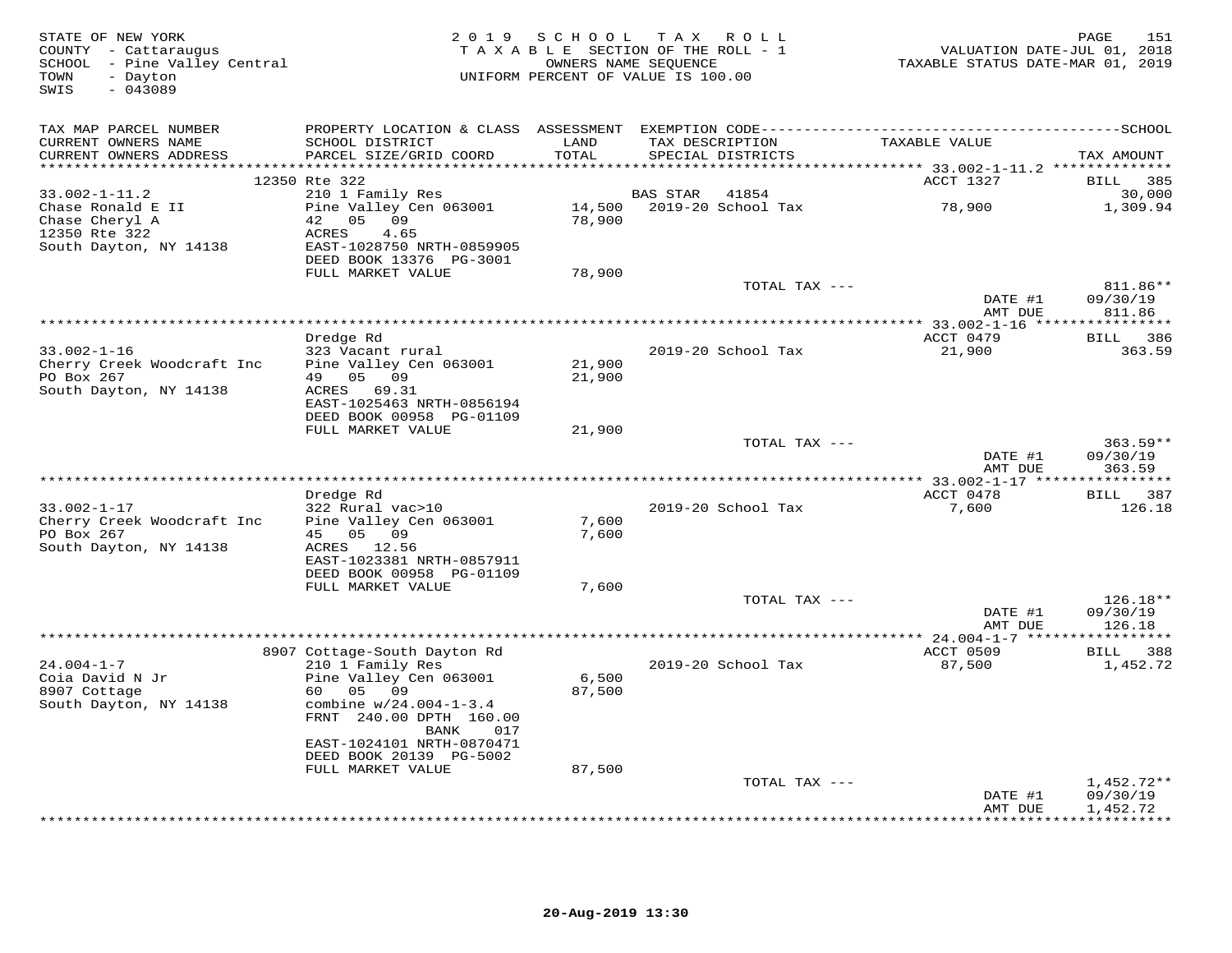| STATE OF NEW YORK<br>COUNTY - Cattaraugus<br>SCHOOL - Pine Valley Central<br>TOWN<br>- Dayton<br>$-043089$<br>SWIS |                                                                    | 2019 SCHOOL TAX ROLL<br>TAXABLE SECTION OF THE ROLL - 1<br>OWNERS NAME SEQUENCE<br>UNIFORM PERCENT OF VALUE IS 100.00 |                 |                                      | TAXABLE STATUS DATE-MAR 01, 2019 | 152<br>PAGE<br>VALUATION DATE-JUL 01, 2018 |
|--------------------------------------------------------------------------------------------------------------------|--------------------------------------------------------------------|-----------------------------------------------------------------------------------------------------------------------|-----------------|--------------------------------------|----------------------------------|--------------------------------------------|
| TAX MAP PARCEL NUMBER                                                                                              |                                                                    |                                                                                                                       |                 |                                      |                                  |                                            |
| CURRENT OWNERS NAME<br>CURRENT OWNERS ADDRESS<br>************************                                          | SCHOOL DISTRICT<br>PARCEL SIZE/GRID COORD                          | LAND<br>TOTAL                                                                                                         |                 | TAX DESCRIPTION<br>SPECIAL DISTRICTS | TAXABLE VALUE                    | TAX AMOUNT                                 |
|                                                                                                                    | 12059 Markham Rd                                                   |                                                                                                                       |                 |                                      | ACCT 0143                        | 389<br>BILL                                |
| $25.001 - 1 - 28$                                                                                                  | 210 1 Family Res                                                   |                                                                                                                       | <b>BAS STAR</b> | 41854                                |                                  | 30,000                                     |
| Cole Tricia<br>12059 Markham Rd                                                                                    | Pine Valley Cen 063001<br>05 09<br>37                              | 10,700<br>74,400                                                                                                      |                 | 2019-20 School Tax                   | 74,400                           | 1,235.23                                   |
| South Dayton, NY 14138                                                                                             | Life Use<br>ACRES<br>2.34 BANK<br>017<br>EAST-1034478 NRTH-0874078 |                                                                                                                       |                 |                                      |                                  |                                            |
|                                                                                                                    | DEED BOOK 23084 PG-4001<br>FULL MARKET VALUE                       | 74,400                                                                                                                |                 |                                      |                                  |                                            |
|                                                                                                                    |                                                                    |                                                                                                                       |                 | TOTAL TAX ---                        | DATE #1                          | 737.15**<br>09/30/19                       |
|                                                                                                                    |                                                                    |                                                                                                                       |                 |                                      | AMT DUE                          | 737.15                                     |
|                                                                                                                    |                                                                    |                                                                                                                       |                 |                                      |                                  |                                            |
|                                                                                                                    | 11863 E Leon Rd                                                    |                                                                                                                       |                 |                                      | ACCT 0107                        | BILL 390                                   |
| $34.001 - 1 - 22.2$<br>Colson Joyce C                                                                              | 210 1 Family Res<br>Pine Valley Cen 063001                         | 4,800                                                                                                                 |                 | 2019-20 School Tax                   | 20,000                           | 332.05                                     |
| 11850 E Leon Rd                                                                                                    | 25 05 09                                                           | 20,000                                                                                                                |                 |                                      |                                  |                                            |
| South Dayton, NY 14138                                                                                             | FRNT 140.00 DPTH 153.25<br>EAST-1037261 NRTH-0856150               |                                                                                                                       |                 |                                      |                                  |                                            |
|                                                                                                                    | DEED BOOK 874<br>PG-00646<br>FULL MARKET VALUE                     | 20,000                                                                                                                |                 |                                      |                                  |                                            |
|                                                                                                                    |                                                                    |                                                                                                                       |                 | TOTAL TAX ---                        |                                  | 332.05**                                   |
|                                                                                                                    |                                                                    |                                                                                                                       |                 |                                      | DATE #1<br>AMT DUE               | 09/30/19<br>332.05                         |
|                                                                                                                    |                                                                    |                                                                                                                       |                 |                                      |                                  |                                            |
|                                                                                                                    | 12858 Rice Rd                                                      |                                                                                                                       |                 |                                      | ACCT 1326                        | BILL 391                                   |
| $24.004 - 1 - 35.2$<br>Corkwell Christopher S                                                                      | 210 1 Family Res<br>Pine Valley Cen 063001                         | 9,700                                                                                                                 | BAS STAR        | 41854<br>2019-20 School Tax          | 32,700                           | 30,000<br>542.90                           |
| 12858 Rice Rd                                                                                                      | 59 05 09<br>1.90                                                   | 32,700                                                                                                                |                 |                                      |                                  |                                            |
| South Dayton, NY 14138                                                                                             | ACRES<br>EAST-1021506 NRTH-0865298                                 |                                                                                                                       |                 |                                      |                                  |                                            |
|                                                                                                                    | DEED BOOK 01009 PG-00032<br>FULL MARKET VALUE                      | 32,700                                                                                                                |                 |                                      |                                  |                                            |
|                                                                                                                    |                                                                    |                                                                                                                       |                 | TOTAL TAX ---                        |                                  | 44.83**                                    |
|                                                                                                                    |                                                                    |                                                                                                                       |                 |                                      | DATE #1<br>AMT DUE               | 09/30/19<br>44.83                          |
|                                                                                                                    |                                                                    |                                                                                                                       |                 |                                      |                                  |                                            |
|                                                                                                                    | 12846 Rice Rd                                                      |                                                                                                                       |                 |                                      | ACCT 0112                        | 392<br>BILL                                |
| $24.004 - 1 - 35.1$                                                                                                | 210 1 Family Res                                                   |                                                                                                                       | ENH STAR        | 41834                                |                                  | 68,700                                     |
| Corkwell Douglas C<br>12846 Rice Rd                                                                                | Pine Valley Cen 063001<br>58 05 09                                 | 51,400<br>120,900                                                                                                     |                 | 2019-20 School Tax                   | 120,900                          | 2,007.24                                   |
| South Dayton, NY 14138                                                                                             | ACRES 33.40<br>EAST-1021725 NRTH-0865670                           |                                                                                                                       |                 |                                      |                                  |                                            |
|                                                                                                                    | DEED BOOK 01009 PG-00032                                           |                                                                                                                       |                 |                                      |                                  |                                            |
|                                                                                                                    | FULL MARKET VALUE                                                  | 120,900                                                                                                               |                 | TOTAL TAX ---                        |                                  | 892.24**                                   |
|                                                                                                                    |                                                                    |                                                                                                                       |                 |                                      | DATE #1                          | 09/30/19                                   |
|                                                                                                                    |                                                                    |                                                                                                                       |                 |                                      | AMT DUE                          | 892.24<br>**********                       |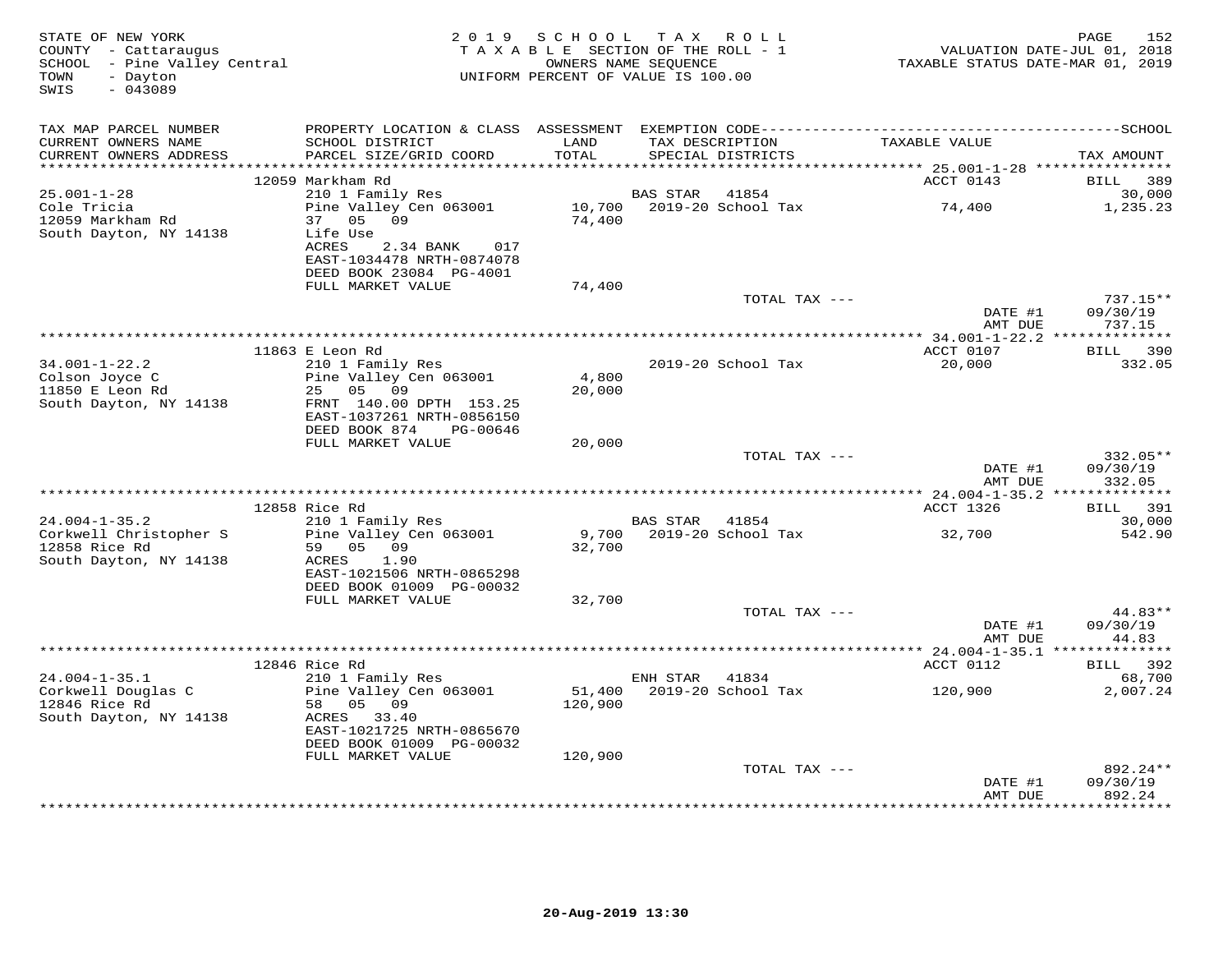| STATE OF NEW YORK<br>COUNTY - Cattaraugus<br>SCHOOL - Pine Valley Central<br>- Dayton<br>TOWN<br>$-043089$<br>SWIS | 2 0 1 9                                   | SCHOOL TAX ROLL<br>TAXABLE SECTION OF THE ROLL - 1<br>OWNERS NAME SEOUENCE<br>UNIFORM PERCENT OF VALUE IS 100.00 |          |                                      | VALUATION DATE-JUL 01, 2018<br>TAXABLE STATUS DATE-MAR 01, 2019 | PAGE<br>153            |
|--------------------------------------------------------------------------------------------------------------------|-------------------------------------------|------------------------------------------------------------------------------------------------------------------|----------|--------------------------------------|-----------------------------------------------------------------|------------------------|
| TAX MAP PARCEL NUMBER                                                                                              |                                           |                                                                                                                  |          |                                      |                                                                 |                        |
| CURRENT OWNERS NAME<br>CURRENT OWNERS ADDRESS                                                                      | SCHOOL DISTRICT<br>PARCEL SIZE/GRID COORD | LAND<br>TOTAL                                                                                                    |          | TAX DESCRIPTION<br>SPECIAL DISTRICTS | TAXABLE VALUE                                                   | TAX AMOUNT             |
| ********************                                                                                               | **************************                | ***********                                                                                                      |          |                                      |                                                                 |                        |
|                                                                                                                    | 9137 Merrill Dr                           |                                                                                                                  |          |                                      | ACCT 0937                                                       | <b>BILL</b><br>393     |
| $24.002 - 1 - 24$                                                                                                  | 240 Rural res                             |                                                                                                                  | ENH STAR | 41834                                |                                                                 | 68,700                 |
| Cortright Deborah A<br>PO Box 303                                                                                  | Pine Valley Cen 063001<br>53 05 09        | 23,000<br>131,400                                                                                                |          | 2019-20 School Tax                   | 131,400                                                         | 2,181.57               |
| South Dayton, NY 14138                                                                                             | ACRES 10.35                               |                                                                                                                  |          |                                      |                                                                 |                        |
|                                                                                                                    | EAST-1023737 NRTH-0872456                 |                                                                                                                  |          |                                      |                                                                 |                        |
|                                                                                                                    | DEED BOOK 19705 PG-8001                   |                                                                                                                  |          |                                      |                                                                 |                        |
|                                                                                                                    | FULL MARKET VALUE                         | 131,400                                                                                                          |          |                                      |                                                                 |                        |
|                                                                                                                    |                                           |                                                                                                                  |          | TOTAL TAX ---                        |                                                                 | $1,066.57**$           |
|                                                                                                                    |                                           |                                                                                                                  |          |                                      | DATE #1                                                         | 09/30/19               |
|                                                                                                                    |                                           |                                                                                                                  |          |                                      | AMT DUE                                                         | 1,066.57               |
|                                                                                                                    | Rte 62                                    |                                                                                                                  |          |                                      | $****25.003-1-20.2*****************$                            | BILL 394               |
| $25.003 - 1 - 20.2$                                                                                                | 105 Vac farmland                          |                                                                                                                  | AG DIST  | 41720                                | ACCT 1031                                                       | 12,153                 |
| Country Side Sand & Gravel                                                                                         | Pine Valley Cen 063001                    | 43,700                                                                                                           |          | 2019-20 School Tax                   | 31,547                                                          | 523.76                 |
| 13870 Taylor Hollow Rd                                                                                             | 27 05 09                                  | 43,700                                                                                                           |          |                                      |                                                                 |                        |
| Collins, NY 14034                                                                                                  | ACRES 64.50                               |                                                                                                                  |          |                                      |                                                                 |                        |
|                                                                                                                    | EAST-1037523 NRTH-0865616                 |                                                                                                                  |          |                                      |                                                                 |                        |
| MAY BE SUBJECT TO PAYMENT                                                                                          | DEED BOOK 810<br>PG-00233                 |                                                                                                                  |          |                                      |                                                                 |                        |
| UNDER AGDIST LAW TIL 2023                                                                                          | FULL MARKET VALUE                         | 43,700                                                                                                           |          |                                      |                                                                 |                        |
|                                                                                                                    |                                           |                                                                                                                  |          | TOTAL TAX ---                        | DATE #1                                                         | $523.76**$<br>09/30/19 |
|                                                                                                                    |                                           |                                                                                                                  |          |                                      | AMT DUE                                                         | 523.76                 |
|                                                                                                                    |                                           |                                                                                                                  |          |                                      |                                                                 |                        |
|                                                                                                                    | 8458 Rte 62                               |                                                                                                                  |          |                                      | ACCT 0120                                                       | 395<br><b>BILL</b>     |
| $34.001 - 1 - 1$                                                                                                   | 720 Mine/quarry                           |                                                                                                                  |          | 2019-20 School Tax                   | 312,600                                                         | 5,189.94               |
| Country Side Sand & Gravel                                                                                         | Pine Valley Cen 063001                    | 312,600                                                                                                          |          |                                      |                                                                 |                        |
| 13870 Taylor Hollow Rd                                                                                             | 26 05 09                                  | 312,600                                                                                                          |          |                                      |                                                                 |                        |
| Collins, NY 14034                                                                                                  | Gas Well-Private                          |                                                                                                                  |          |                                      |                                                                 |                        |
|                                                                                                                    | ACRES 107.06<br>EAST-1036807 NRTH-0862742 |                                                                                                                  |          |                                      |                                                                 |                        |
|                                                                                                                    | DEED BOOK 661<br>PG-00105                 |                                                                                                                  |          |                                      |                                                                 |                        |
|                                                                                                                    | FULL MARKET VALUE                         | 312,600                                                                                                          |          |                                      |                                                                 |                        |
|                                                                                                                    |                                           |                                                                                                                  |          | TOTAL TAX ---                        |                                                                 | $5,189.94**$           |
|                                                                                                                    |                                           |                                                                                                                  |          |                                      | DATE #1                                                         | 09/30/19               |
|                                                                                                                    |                                           |                                                                                                                  |          |                                      | AMT DUE                                                         | 5,189.94               |
|                                                                                                                    |                                           |                                                                                                                  |          |                                      |                                                                 |                        |
| $34.001 - 1 - 2$                                                                                                   | Rte 62<br>340 Vacant indus                |                                                                                                                  |          | 2019-20 School Tax                   | ACCT 0097<br>44,400                                             | BILL 396<br>737.15     |
| Country Side Sand & Gravel                                                                                         | Pine Valley Cen 063001                    | 44,400                                                                                                           |          |                                      |                                                                 |                        |
| 13870 Taylor Hollow Rd                                                                                             | 18  05  09                                | 44,400                                                                                                           |          |                                      |                                                                 |                        |
| Collins, NY 14034                                                                                                  | ACRES 26.38                               |                                                                                                                  |          |                                      |                                                                 |                        |
|                                                                                                                    | EAST-1037104 NRTH-0862026                 |                                                                                                                  |          |                                      |                                                                 |                        |
|                                                                                                                    | DEED BOOK 794<br>PG-00105                 |                                                                                                                  |          |                                      |                                                                 |                        |
|                                                                                                                    | FULL MARKET VALUE                         | 44,400                                                                                                           |          |                                      |                                                                 |                        |
|                                                                                                                    |                                           |                                                                                                                  |          | TOTAL TAX ---                        |                                                                 | $737.15**$             |
|                                                                                                                    |                                           |                                                                                                                  |          |                                      | DATE #1                                                         | 09/30/19               |
|                                                                                                                    |                                           |                                                                                                                  |          |                                      | AMT DUE                                                         | 737.15<br>*********    |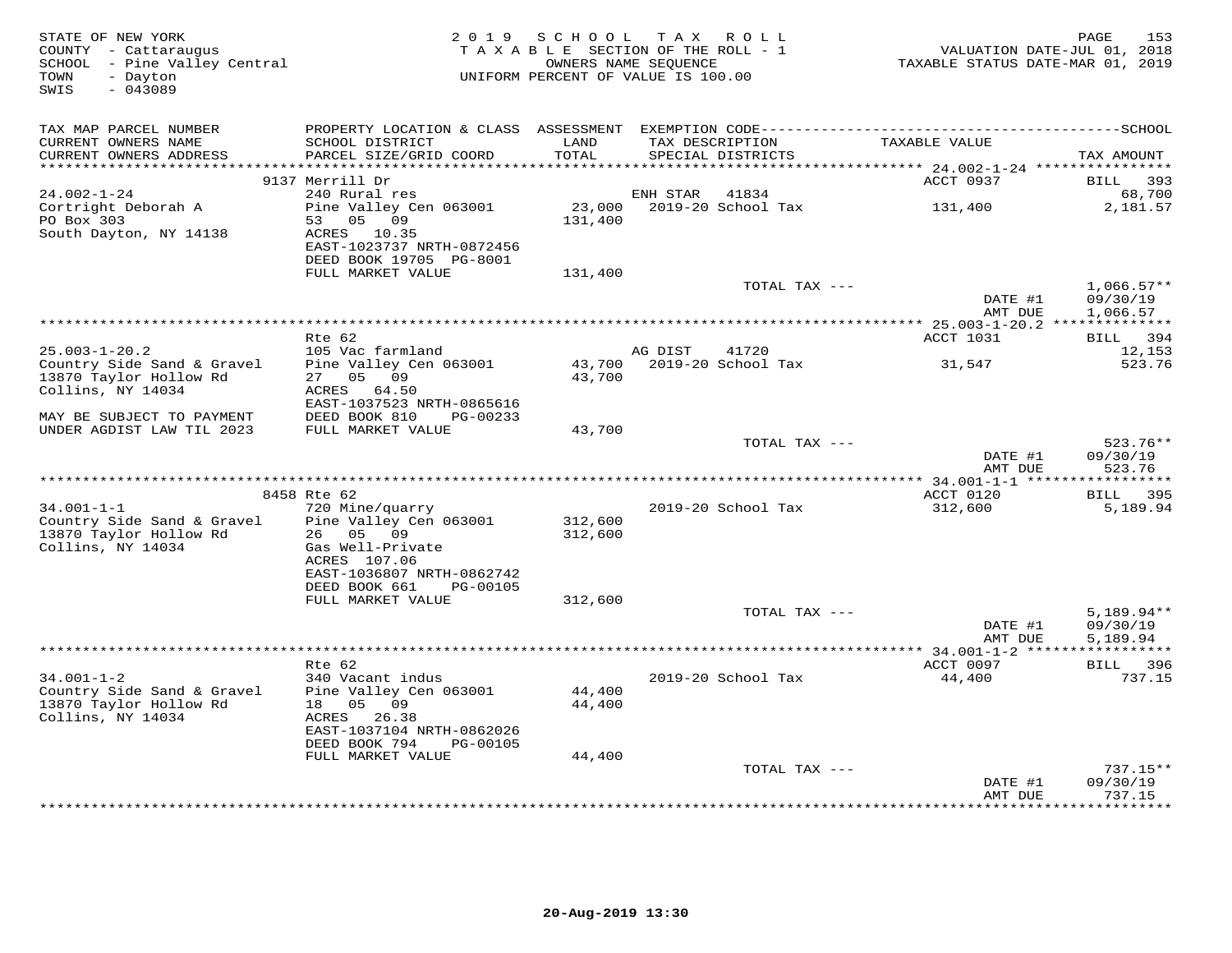| STATE OF NEW YORK<br>COUNTY - Cattaraugus<br>SCHOOL - Pine Valley Central<br>TOWN<br>- Dayton<br>$-043089$<br>SWIS | 2 0 1 9                                                                                 | SCHOOL             | T A X<br>R O L L<br>TAXABLE SECTION OF THE ROLL - 1<br>OWNERS NAME SEOUENCE<br>UNIFORM PERCENT OF VALUE IS 100.00 | VALUATION DATE-JUL 01, 2018<br>TAXABLE STATUS DATE-MAR 01, 2019 | 154<br>PAGE                      |
|--------------------------------------------------------------------------------------------------------------------|-----------------------------------------------------------------------------------------|--------------------|-------------------------------------------------------------------------------------------------------------------|-----------------------------------------------------------------|----------------------------------|
| TAX MAP PARCEL NUMBER                                                                                              |                                                                                         |                    |                                                                                                                   |                                                                 |                                  |
| CURRENT OWNERS NAME<br>CURRENT OWNERS ADDRESS                                                                      | SCHOOL DISTRICT<br>PARCEL SIZE/GRID COORD                                               | LAND<br>TOTAL      | TAX DESCRIPTION<br>SPECIAL DISTRICTS                                                                              | TAXABLE VALUE                                                   | TAX AMOUNT                       |
|                                                                                                                    | $Rte$ 62                                                                                |                    |                                                                                                                   | ACCT 0118                                                       | 397<br><b>BILL</b>               |
| $34.001 - 1 - 3.1$                                                                                                 | 323 Vacant rural                                                                        |                    | 2019-20 School Tax                                                                                                | 37,500                                                          | 622.59                           |
| Country Side Sand & Gravel<br>13870 Taylor Hollow Rd<br>Collins, NY 14034                                          | Pine Valley Cen 063001<br>05<br>09<br>19<br>ACRES<br>68.50<br>EAST-1038467 NRTH-0862916 | 37,500<br>37,500   |                                                                                                                   |                                                                 |                                  |
|                                                                                                                    | FULL MARKET VALUE                                                                       | 37,500             |                                                                                                                   |                                                                 |                                  |
|                                                                                                                    |                                                                                         |                    | TOTAL TAX ---                                                                                                     | DATE #1<br>AMT DUE                                              | $622.59**$<br>09/30/19<br>622.59 |
| ******************************                                                                                     |                                                                                         |                    |                                                                                                                   |                                                                 |                                  |
|                                                                                                                    | E Leon Rd                                                                               |                    |                                                                                                                   | ACCT 0372                                                       | 398<br>BILL                      |
| $34.001 - 1 - 20.1$                                                                                                | 105 Vac farmland                                                                        |                    | 2019-20 School Tax                                                                                                | 69,500                                                          | 1,153.87                         |
| Country Side Sand & Gravel                                                                                         | Pine Valley Cen 063001                                                                  | 69,500             |                                                                                                                   |                                                                 |                                  |
| 13870 Taylor Hollow Rd<br>Collins, NY 14034                                                                        | 05<br>09<br>17/25<br>ACRES<br>84.85<br>EAST-1038589 NRTH-0857901                        | 69,500             |                                                                                                                   |                                                                 |                                  |
| PRIOR OWNER ON 3/01/2019                                                                                           | DEED BOOK 20190 PG-3151                                                                 |                    |                                                                                                                   |                                                                 |                                  |
| Mecca Bros. Inc                                                                                                    | FULL MARKET VALUE                                                                       | 69,500             |                                                                                                                   |                                                                 |                                  |
|                                                                                                                    |                                                                                         |                    | TOTAL TAX ---                                                                                                     |                                                                 | $1,153.87**$                     |
|                                                                                                                    |                                                                                         |                    |                                                                                                                   | DATE #1                                                         | 09/30/19                         |
|                                                                                                                    |                                                                                         |                    |                                                                                                                   | AMT DUE                                                         | 1,153.87<br>* * * * * * * * *    |
|                                                                                                                    | 8260 Rte 62                                                                             |                    |                                                                                                                   | ACCT 0095                                                       | 399<br>BILL                      |
| $34.001 - 1 - 23$                                                                                                  | 116 Other stock                                                                         |                    | 2019-20 School Tax                                                                                                | 434,300                                                         | 7,210.46                         |
| Country Side Sand & Gravel<br>13870 Taylor Hollow Rd<br>Collins, NY 14034                                          | Pine Valley Cen 063001<br>26<br>05<br>09<br>ACRES 218.00<br>EAST-1037082 NRTH-0860722   | 334,300<br>434,300 |                                                                                                                   |                                                                 |                                  |
|                                                                                                                    | DEED BOOK 794<br>PG-00105                                                               |                    |                                                                                                                   |                                                                 |                                  |
|                                                                                                                    | FULL MARKET VALUE                                                                       | 434,300            | TOTAL TAX ---                                                                                                     |                                                                 | $7,210.46**$                     |
|                                                                                                                    |                                                                                         |                    |                                                                                                                   | DATE #1<br>AMT DUE                                              | 09/30/19<br>7,210.46             |
|                                                                                                                    |                                                                                         |                    |                                                                                                                   |                                                                 |                                  |
|                                                                                                                    | Rte 62                                                                                  |                    |                                                                                                                   | ACCT 0098                                                       | BILL 400                         |
| $34.001 - 1 - 24$<br>Country Side Sand & Gravel<br>13870 Taylor Hollow Rd                                          | 323 Vacant rural<br>Pine Valley Cen 063001<br>25 05<br>09                               | 17,500<br>17,500   | 2019-20 School Tax                                                                                                | 17,500                                                          | 290.54                           |
| Collins, NY 14034                                                                                                  | 23.04<br>ACRES<br>EAST-1036353 NRTH-0859151<br>DEED BOOK 808<br>PG-01158                |                    |                                                                                                                   |                                                                 |                                  |
|                                                                                                                    | FULL MARKET VALUE                                                                       | 17,500             |                                                                                                                   |                                                                 |                                  |
|                                                                                                                    |                                                                                         |                    | TOTAL TAX ---                                                                                                     | DATE #1<br>AMT DUE                                              | $290.54**$<br>09/30/19<br>290.54 |
|                                                                                                                    |                                                                                         |                    |                                                                                                                   |                                                                 |                                  |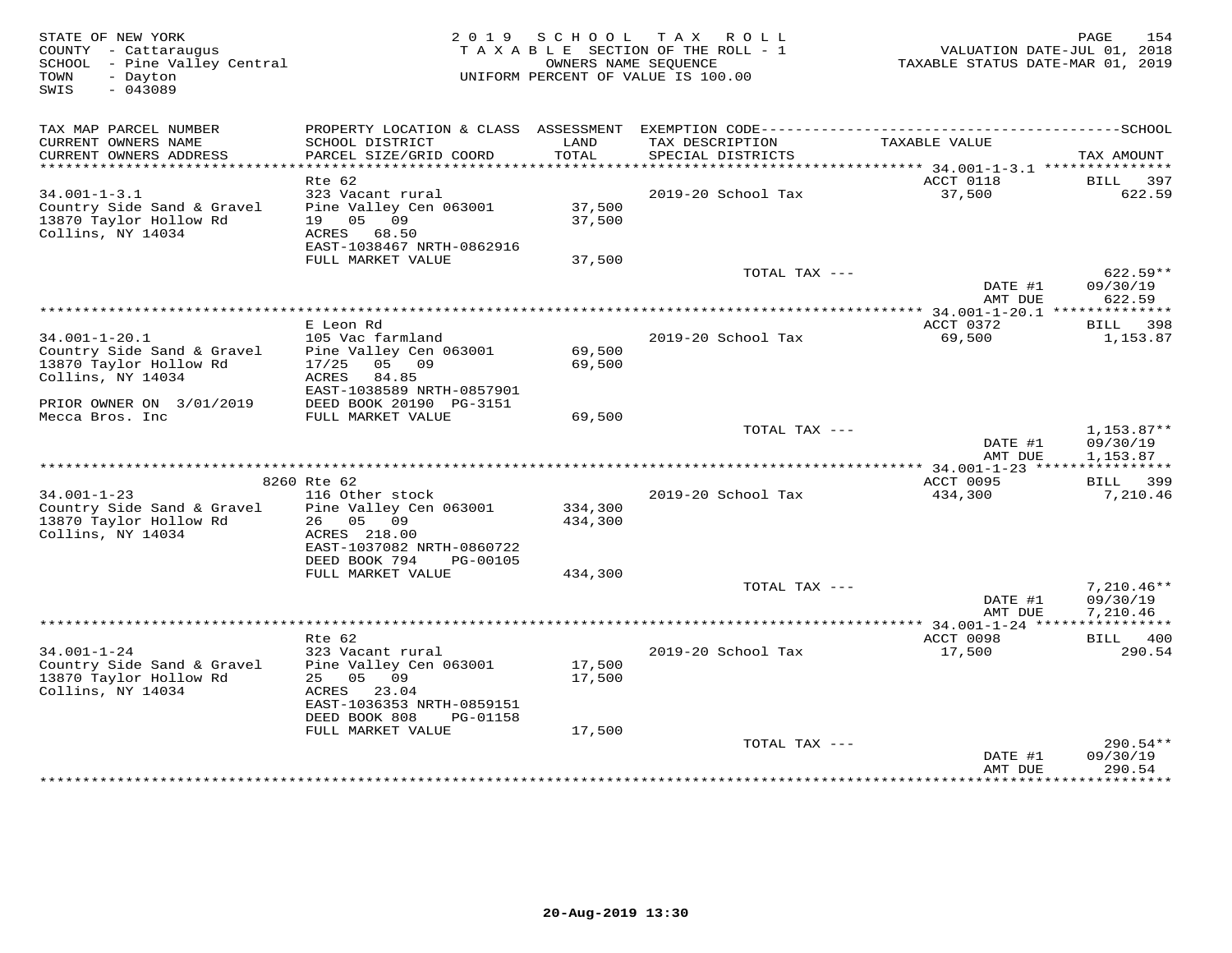| STATE OF NEW YORK<br>COUNTY - Cattaraugus<br>SCHOOL - Pine Valley Central<br>TOWN<br>- Dayton<br>$-043089$<br>SWIS | 2 0 1 9                                        | SCHOOL | TAX ROLL<br>TAXABLE SECTION OF THE ROLL - 1<br>OWNERS NAME SEQUENCE<br>UNIFORM PERCENT OF VALUE IS 100.00 | TAXABLE STATUS DATE-MAR 01, 2019          | 155<br>PAGE<br>VALUATION DATE-JUL 01, 2018 |
|--------------------------------------------------------------------------------------------------------------------|------------------------------------------------|--------|-----------------------------------------------------------------------------------------------------------|-------------------------------------------|--------------------------------------------|
|                                                                                                                    |                                                |        |                                                                                                           |                                           |                                            |
| TAX MAP PARCEL NUMBER                                                                                              |                                                |        |                                                                                                           |                                           |                                            |
| CURRENT OWNERS NAME                                                                                                | SCHOOL DISTRICT                                | LAND   | TAX DESCRIPTION                                                                                           | TAXABLE VALUE                             |                                            |
| CURRENT OWNERS ADDRESS<br>**********************                                                                   | PARCEL SIZE/GRID COORD                         | TOTAL  | SPECIAL DISTRICTS                                                                                         |                                           | TAX AMOUNT                                 |
|                                                                                                                    | 8047 Rte 62                                    |        |                                                                                                           | ACCT 0585                                 | BILL<br>401                                |
| $34.001 - 1 - 27.1$                                                                                                | 105 Vac farmland                               |        | 2019-20 School Tax                                                                                        | 81,900                                    | 1,359.74                                   |
| Country Side Sand & Gravel                                                                                         | Pine Valley Cen 063001                         | 81,900 |                                                                                                           |                                           |                                            |
| 13870 Taylor Hollow Rd                                                                                             | 25/33<br>05 09                                 | 81,900 |                                                                                                           |                                           |                                            |
| Collins, NY 14034                                                                                                  | ACRES<br>58.45                                 |        |                                                                                                           |                                           |                                            |
|                                                                                                                    | EAST-1035341 NRTH-0857814                      |        |                                                                                                           |                                           |                                            |
|                                                                                                                    | DEED BOOK 15480 PG-9003<br>FULL MARKET VALUE   | 81,900 |                                                                                                           |                                           |                                            |
|                                                                                                                    |                                                |        |                                                                                                           | TOTAL TAX ---                             | $1,359.74**$                               |
|                                                                                                                    |                                                |        |                                                                                                           | DATE #1                                   | 09/30/19                                   |
|                                                                                                                    |                                                |        |                                                                                                           | AMT DUE                                   | 1,359.74                                   |
|                                                                                                                    |                                                |        |                                                                                                           | *********** 34.001-1-36.1 *************** |                                            |
| $34.001 - 1 - 36.1$                                                                                                | Rte 62<br>105 Vac farmland                     |        | AG DISTOUT 41730                                                                                          | ACCT 0128                                 | BILL 402<br>43,571                         |
| Country Side Sand & Gravel                                                                                         | Pine Valley Cen 063001                         | 81,700 | 2019-20 School Tax                                                                                        | 38,129                                    | 633.04                                     |
| 13870 Taylor Hollow Rd                                                                                             | 34 05 09                                       | 81,700 |                                                                                                           |                                           |                                            |
| Collins, NY 14034                                                                                                  | ACRES<br>78.01                                 |        |                                                                                                           |                                           |                                            |
|                                                                                                                    | EAST-1032969 NRTH-0860616                      |        |                                                                                                           |                                           |                                            |
| MAY BE SUBJECT TO PAYMENT<br>UNDER AGDIST LAW TIL 2026                                                             | DEED BOOK 747<br>PG-00880<br>FULL MARKET VALUE | 81,700 |                                                                                                           |                                           |                                            |
|                                                                                                                    |                                                |        |                                                                                                           | TOTAL TAX ---                             | 633.04**                                   |
|                                                                                                                    |                                                |        |                                                                                                           | DATE #1                                   | 09/30/19                                   |
|                                                                                                                    |                                                |        |                                                                                                           | AMT DUE                                   | 633.04                                     |
| ******************************                                                                                     |                                                |        |                                                                                                           |                                           |                                            |
| $34.001 - 1 - 37.1$                                                                                                | Rte 62<br>323 Vacant rural                     |        | AG DISTOUT 41730                                                                                          | ACCT 0429                                 | BILL 403<br>41,862                         |
| Country Side Sand & Gravel                                                                                         | Pine Valley Cen 063001                         | 73,800 | 2019-20 School Tax                                                                                        | 31,938                                    | 530.25                                     |
| 13870 Taylor Hollow Rd                                                                                             | 34 05<br>09                                    | 73,800 |                                                                                                           |                                           |                                            |
| Collins, NY 14034                                                                                                  | ACRES 65.95                                    |        |                                                                                                           |                                           |                                            |
|                                                                                                                    | EAST-1032899 NRTH-0861442                      |        |                                                                                                           |                                           |                                            |
| MAY BE SUBJECT TO PAYMENT<br>UNDER AGDIST LAW TIL 2026                                                             | DEED BOOK 00987 PG-00355<br>FULL MARKET VALUE  | 73,800 |                                                                                                           |                                           |                                            |
|                                                                                                                    |                                                |        |                                                                                                           | TOTAL TAX ---                             | 530.25**                                   |
|                                                                                                                    |                                                |        |                                                                                                           | DATE #1                                   | 09/30/19                                   |
|                                                                                                                    |                                                |        |                                                                                                           | AMT DUE                                   | 530.25                                     |
|                                                                                                                    |                                                |        |                                                                                                           | *********** 34.001-1-41.1 *****           | * * * * * * * *                            |
| $34.001 - 1 - 41.1$                                                                                                | Rte 62<br>323 Vacant rural                     |        | AG DIST<br>41720                                                                                          | ACCT 0427                                 | 404<br>BILL<br>46,464                      |
| Country Side Sand & Gravel                                                                                         | Pine Valley Cen 063001                         | 77,200 | 2019-20 School Tax                                                                                        | 30,736                                    | 510.29                                     |
| 13870 Taylor Hollow Rd                                                                                             | 05 09<br>34                                    | 77,200 |                                                                                                           |                                           |                                            |
| Collins, NY 14034                                                                                                  | ACRES<br>70.90                                 |        |                                                                                                           |                                           |                                            |
|                                                                                                                    | EAST-1032864 NRTH-0862247                      |        |                                                                                                           |                                           |                                            |
| MAY BE SUBJECT TO PAYMENT<br>UNDER AGDIST LAW TIL 2023                                                             | DEED BOOK 00987 PG-00355<br>FULL MARKET VALUE  | 77,200 |                                                                                                           |                                           |                                            |
|                                                                                                                    |                                                |        |                                                                                                           | TOTAL TAX ---                             | $510.29**$                                 |
|                                                                                                                    |                                                |        |                                                                                                           | DATE #1                                   | 09/30/19                                   |
|                                                                                                                    |                                                |        |                                                                                                           | AMT DUE                                   | 510.29                                     |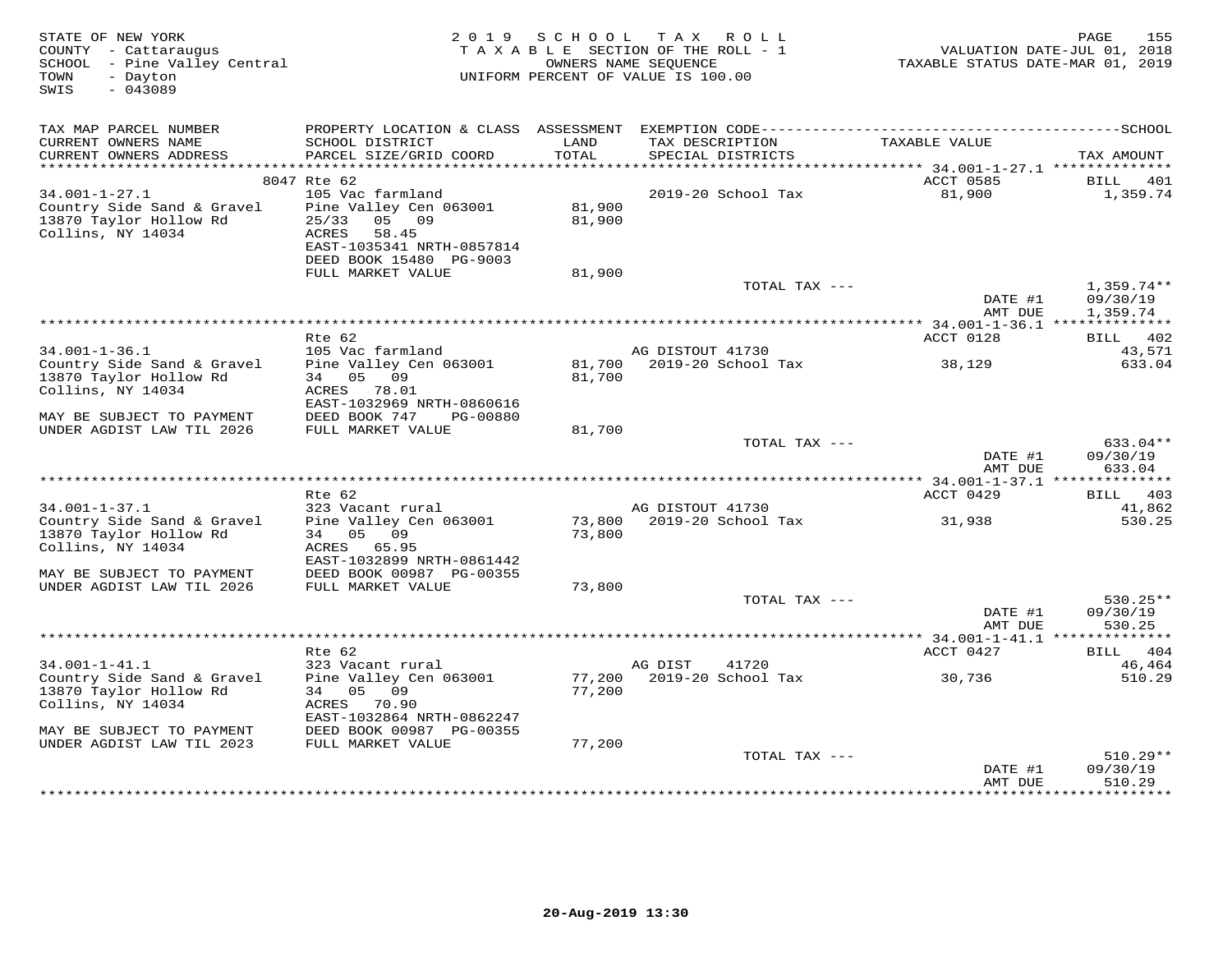| STATE OF NEW YORK<br>COUNTY - Cattaraugus<br>SCHOOL - Pine Valley Central<br>- Dayton<br>TOWN<br>$-043089$<br>SWIS | 2019                                                 | SCHOOL              | TAX ROLL<br>TAXABLE SECTION OF THE ROLL - 1<br>OWNERS NAME SEQUENCE<br>UNIFORM PERCENT OF VALUE IS 100.00 | VALUATION DATE-JUL 01, 2018<br>TAXABLE STATUS DATE-MAR 01, 2019 | 156<br>PAGE                  |
|--------------------------------------------------------------------------------------------------------------------|------------------------------------------------------|---------------------|-----------------------------------------------------------------------------------------------------------|-----------------------------------------------------------------|------------------------------|
| TAX MAP PARCEL NUMBER                                                                                              |                                                      |                     |                                                                                                           |                                                                 |                              |
| CURRENT OWNERS NAME                                                                                                | SCHOOL DISTRICT                                      | LAND                | TAX DESCRIPTION                                                                                           | TAXABLE VALUE                                                   |                              |
| CURRENT OWNERS ADDRESS                                                                                             | PARCEL SIZE/GRID COORD                               | TOTAL               | SPECIAL DISTRICTS                                                                                         |                                                                 | TAX AMOUNT                   |
| ********************                                                                                               | ***************************                          | * * * * * * * * * * |                                                                                                           | ********** 34.001-1-42.1 ***************                        |                              |
| $34.001 - 1 - 42.1$                                                                                                | 8501 Rte 62<br>449 Other Storag                      |                     | AG DISTOUT 41730                                                                                          | ACCT 0425                                                       | <b>BILL</b><br>405<br>27,225 |
| Country Side Sand & Gravel                                                                                         | Pine Valley Cen 063001                               | 78,000              | 2019-20 School Tax                                                                                        | 80,775                                                          | 1,341.07                     |
| 13870 Taylor Hollow Rd                                                                                             | 34/35<br>05 09                                       | 108,000             |                                                                                                           |                                                                 |                              |
| Collins, NY 14034                                                                                                  | ACRES 144.25                                         |                     |                                                                                                           |                                                                 |                              |
|                                                                                                                    | EAST-1032997 NRTH-0863460                            |                     |                                                                                                           |                                                                 |                              |
| MAY BE SUBJECT TO PAYMENT                                                                                          | DEED BOOK 00987 PG-00355                             |                     |                                                                                                           |                                                                 |                              |
| UNDER AGDIST LAW TIL 2026                                                                                          | FULL MARKET VALUE                                    | 108,000             |                                                                                                           |                                                                 |                              |
|                                                                                                                    |                                                      |                     | TOTAL TAX ---                                                                                             |                                                                 | $1,341.07**$                 |
|                                                                                                                    |                                                      |                     |                                                                                                           | DATE #1                                                         | 09/30/19                     |
|                                                                                                                    |                                                      |                     |                                                                                                           | AMT DUE                                                         | 1,341.07                     |
|                                                                                                                    | Rte 62                                               |                     |                                                                                                           | ACCT 0075                                                       | BILL 406                     |
| $25.003 - 1 - 9$                                                                                                   | 323 Vacant rural                                     |                     | 2019-20 School Tax                                                                                        | 35,900                                                          | 596.03                       |
| Country Side Sand & Gravel, In Pine Valley Cen 063001                                                              |                                                      | 35,900              |                                                                                                           |                                                                 |                              |
| 13870 Taylor Hollow Rd                                                                                             | 19 05 09                                             | 35,900              |                                                                                                           |                                                                 |                              |
| Collins, NY 14034                                                                                                  | ACRES 47.86                                          |                     |                                                                                                           |                                                                 |                              |
|                                                                                                                    | EAST-1039915 NRTH-0864197                            |                     |                                                                                                           |                                                                 |                              |
|                                                                                                                    | DEED BOOK 22089 PG-7003                              |                     |                                                                                                           |                                                                 |                              |
|                                                                                                                    | FULL MARKET VALUE                                    | 35,900              | TOTAL TAX ---                                                                                             |                                                                 | $596.03**$                   |
|                                                                                                                    |                                                      |                     |                                                                                                           | DATE #1                                                         | 09/30/19                     |
|                                                                                                                    |                                                      |                     |                                                                                                           | AMT DUE                                                         | 596.03                       |
|                                                                                                                    |                                                      |                     |                                                                                                           |                                                                 |                              |
|                                                                                                                    | Rte 62                                               |                     |                                                                                                           | ACCT 0074                                                       | BILL 407                     |
| $25.003 - 1 - 15$                                                                                                  | 323 Vacant rural                                     |                     | 2019-20 School Tax                                                                                        | 66,100                                                          | 1,097.43                     |
| Country Side Sand & Gravel, In Pine Valley Cen 063001                                                              |                                                      | 66,100              |                                                                                                           |                                                                 |                              |
| 13870 Taylor Hollow Rd                                                                                             | 27 05 09                                             | 66,100              |                                                                                                           |                                                                 |                              |
| Collins, NY 14034                                                                                                  | ACRES 55.00                                          |                     |                                                                                                           |                                                                 |                              |
|                                                                                                                    | EAST-1037176 NRTH-0864846<br>DEED BOOK 22089 PG-7003 |                     |                                                                                                           |                                                                 |                              |
|                                                                                                                    | FULL MARKET VALUE                                    | 66,100              |                                                                                                           |                                                                 |                              |
|                                                                                                                    |                                                      |                     | TOTAL TAX ---                                                                                             |                                                                 | $1,097.43**$                 |
|                                                                                                                    |                                                      |                     |                                                                                                           | DATE #1                                                         | 09/30/19                     |
|                                                                                                                    |                                                      |                     |                                                                                                           | AMT DUE                                                         | 1,097.43                     |
|                                                                                                                    |                                                      |                     |                                                                                                           |                                                                 |                              |
|                                                                                                                    | Rte 62                                               |                     |                                                                                                           | ACCT 0117                                                       | BILL 408                     |
| $25.003 - 1 - 10.1$                                                                                                | 323 Vacant rural                                     |                     | 2019-20 School Tax                                                                                        | 49,300                                                          | 818.50                       |
| Country Side Sand And Gravel<br>13870 Taylor Hollow Rd                                                             | Pine Valley Cen 063001<br>05<br>09<br>27             | 49,300<br>49,300    |                                                                                                           |                                                                 |                              |
| Collins, NY 14034                                                                                                  | ACRES<br>78.00                                       |                     |                                                                                                           |                                                                 |                              |
|                                                                                                                    | EAST-1036810 NRTH-0864079                            |                     |                                                                                                           |                                                                 |                              |
|                                                                                                                    | DEED BOOK 656<br>PG-00555                            |                     |                                                                                                           |                                                                 |                              |
|                                                                                                                    | FULL MARKET VALUE                                    | 49,300              |                                                                                                           |                                                                 |                              |
|                                                                                                                    |                                                      |                     | TOTAL TAX ---                                                                                             |                                                                 | $818.50**$                   |
|                                                                                                                    |                                                      |                     |                                                                                                           | DATE #1                                                         | 09/30/19                     |
|                                                                                                                    |                                                      |                     |                                                                                                           | AMT DUE                                                         | 818.50<br>***********        |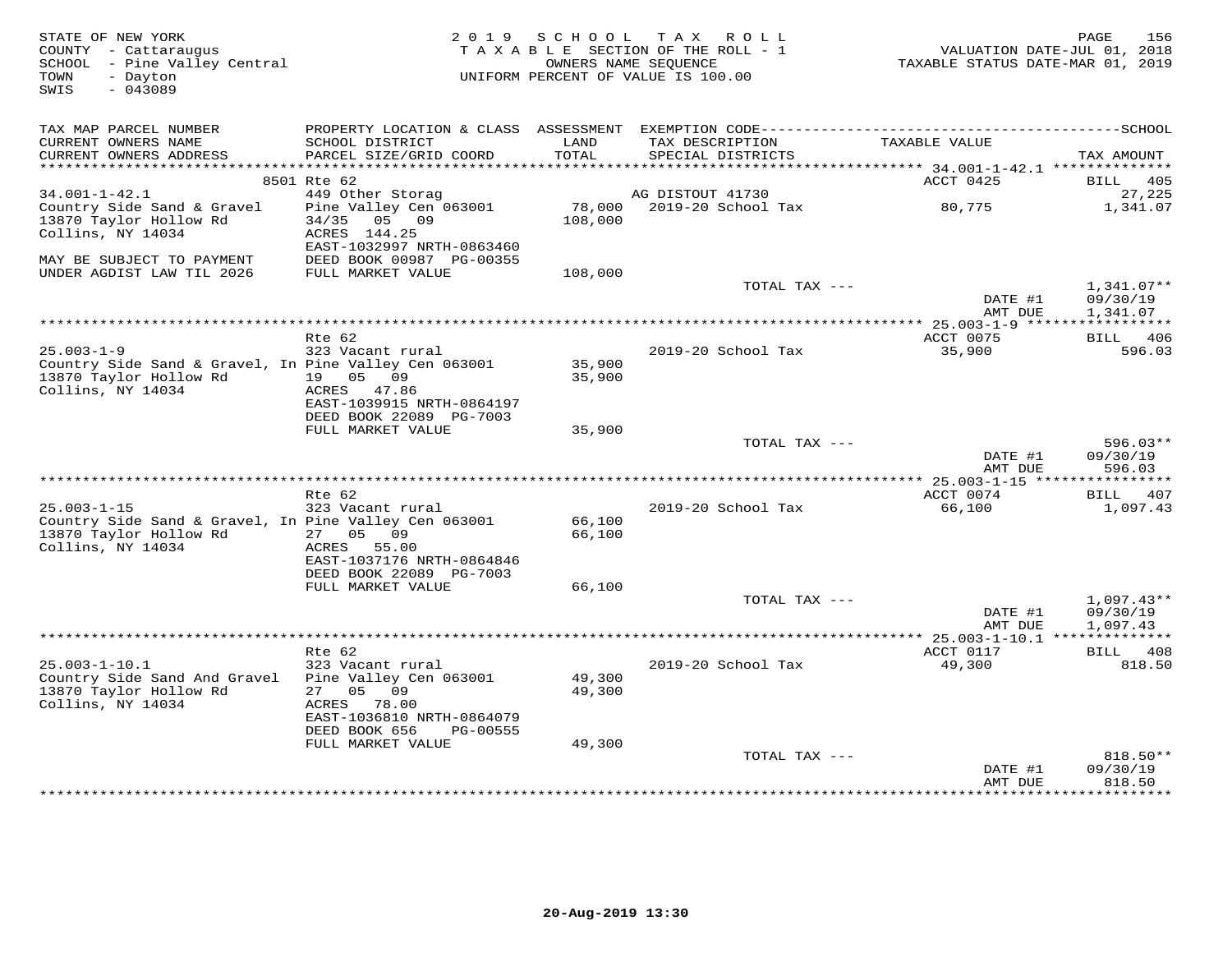| STATE OF NEW YORK<br>COUNTY - Cattaraugus<br>SCHOOL - Pine Valley Central<br>- Dayton<br>TOWN<br>$-043089$<br>SWIS | 2 0 1 9                                      | SCHOOL          | T A X<br>R O L L<br>TAXABLE SECTION OF THE ROLL - 1<br>OWNERS NAME SEQUENCE<br>UNIFORM PERCENT OF VALUE IS 100.00 | TAXABLE STATUS DATE-MAR 01, 2019     | 157<br>PAGE<br>VALUATION DATE-JUL 01, 2018 |
|--------------------------------------------------------------------------------------------------------------------|----------------------------------------------|-----------------|-------------------------------------------------------------------------------------------------------------------|--------------------------------------|--------------------------------------------|
| TAX MAP PARCEL NUMBER                                                                                              |                                              |                 |                                                                                                                   |                                      |                                            |
| CURRENT OWNERS NAME<br>CURRENT OWNERS ADDRESS                                                                      | SCHOOL DISTRICT<br>PARCEL SIZE/GRID COORD    | LAND<br>TOTAL   | TAX DESCRIPTION<br>SPECIAL DISTRICTS                                                                              | TAXABLE VALUE                        | TAX AMOUNT                                 |
| ***********************                                                                                            |                                              |                 |                                                                                                                   |                                      |                                            |
| $25.003 - 1 - 12.1$                                                                                                | Rte 62<br>321 Abandoned ag                   |                 | AG DISTOUT 41730                                                                                                  | ACCT 0426                            | 409<br><b>BILL</b><br>44,296               |
| Country Side Sand And Gravel                                                                                       | Pine Valley Cen 063001                       | 74,600          | 2019-20 School Tax                                                                                                | 30,304                               | 503.12                                     |
| 13870 Taylor Hollow Rd                                                                                             | 35 05 09                                     | 74,600          |                                                                                                                   |                                      |                                            |
| Collins, NY 14034                                                                                                  | ACRES 67.15                                  |                 |                                                                                                                   |                                      |                                            |
|                                                                                                                    | EAST-1032948 NRTH-0864622                    |                 |                                                                                                                   |                                      |                                            |
| MAY BE SUBJECT TO PAYMENT                                                                                          | DEED BOOK 00987 PG-00355                     |                 |                                                                                                                   |                                      |                                            |
| UNDER AGDIST LAW TIL 2026                                                                                          | FULL MARKET VALUE                            | 74,600          |                                                                                                                   |                                      |                                            |
|                                                                                                                    |                                              |                 | TOTAL TAX ---                                                                                                     |                                      | $503.12**$                                 |
|                                                                                                                    |                                              |                 |                                                                                                                   | DATE #1<br>AMT DUE                   | 09/30/19<br>503.12                         |
|                                                                                                                    |                                              |                 |                                                                                                                   | * $34.001 - 1 - 35.2$ ************** |                                            |
|                                                                                                                    | Route 322                                    |                 |                                                                                                                   | ACCT 1175                            | BILL 410                                   |
| $34.001 - 1 - 35.2$                                                                                                | 312 Vac w/imprv                              |                 | 2019-20 School Tax                                                                                                | 31,800                               | 527.96                                     |
| Countryside Sand & Gravel                                                                                          | Pine Valley Cen 063001                       | 31,800          |                                                                                                                   |                                      |                                            |
| 8458 Route 63                                                                                                      | 34 05 09                                     | 31,800          |                                                                                                                   |                                      |                                            |
| South Dayton, NY 14138                                                                                             | ACRES 16.20<br>EAST-1031719 NRTH-0859945     |                 |                                                                                                                   |                                      |                                            |
|                                                                                                                    | DEED BOOK 30185 PG-4005                      |                 |                                                                                                                   |                                      |                                            |
|                                                                                                                    | FULL MARKET VALUE                            | 31,800          |                                                                                                                   |                                      |                                            |
|                                                                                                                    |                                              |                 | TOTAL TAX ---                                                                                                     |                                      | $527.96**$                                 |
|                                                                                                                    |                                              |                 |                                                                                                                   | DATE #1                              | 09/30/19                                   |
|                                                                                                                    |                                              |                 |                                                                                                                   | AMT DUE                              | 527.96                                     |
|                                                                                                                    |                                              |                 |                                                                                                                   |                                      |                                            |
| $25.001 - 2 - 27.1$                                                                                                | Route 62<br>321 Abandoned ag                 |                 | 2019-20 School Tax                                                                                                | ACCT 0359<br>100                     | <b>BILL</b><br>411<br>1.66                 |
| COUNTY OF CATTARAUGUS                                                                                              | Pine Valley Cen 063001                       | 100             |                                                                                                                   |                                      |                                            |
| 303 Court Street                                                                                                   | 0.5<br>09<br>29                              | 100             |                                                                                                                   |                                      |                                            |
| Little Valley, NY 14755                                                                                            | Life Use                                     |                 |                                                                                                                   |                                      |                                            |
|                                                                                                                    | FRNT<br>77.00 DPTH 52.00                     |                 |                                                                                                                   |                                      |                                            |
| PRIOR OWNER ON 3/01/2019                                                                                           | EAST-1035861 NRTH-0874292                    |                 |                                                                                                                   |                                      |                                            |
| Luine Doris E                                                                                                      | DEED BOOK 20190 PG-3049<br>FULL MARKET VALUE | 100             |                                                                                                                   |                                      |                                            |
|                                                                                                                    |                                              |                 | TOTAL TAX ---                                                                                                     |                                      | $1.66**$                                   |
|                                                                                                                    |                                              |                 |                                                                                                                   | DATE #1                              | 09/30/19                                   |
|                                                                                                                    |                                              |                 |                                                                                                                   | AMT DUE                              | 1.66                                       |
|                                                                                                                    |                                              |                 |                                                                                                                   |                                      |                                            |
|                                                                                                                    | 11995 School St                              |                 |                                                                                                                   | ACCT 0104                            | 412<br>BILL                                |
| $25.001 - 1 - 21$                                                                                                  | 210 1 Family Res                             |                 | 2019-20 School Tax                                                                                                | 48,200                               | 800.24                                     |
| Crisanti Stephen<br>11986 School St                                                                                | Pine Valley Cen 063001<br>29 05 09           | 4,200<br>48,200 |                                                                                                                   |                                      |                                            |
| Gowanda, NY 14070                                                                                                  | FRNT 130.00 DPTH 140.00                      |                 |                                                                                                                   |                                      |                                            |
|                                                                                                                    | EAST-1035370 NRTH-0873194                    |                 |                                                                                                                   |                                      |                                            |
|                                                                                                                    | DEED BOOK 30477 PG-4001                      |                 |                                                                                                                   |                                      |                                            |
|                                                                                                                    | FULL MARKET VALUE                            | 48,200          |                                                                                                                   |                                      |                                            |
|                                                                                                                    |                                              |                 | TOTAL TAX ---                                                                                                     |                                      | $800.24**$                                 |
|                                                                                                                    |                                              |                 |                                                                                                                   | DATE #1<br>AMT DUE                   | 09/30/19<br>800.24                         |
|                                                                                                                    |                                              |                 |                                                                                                                   |                                      | *********                                  |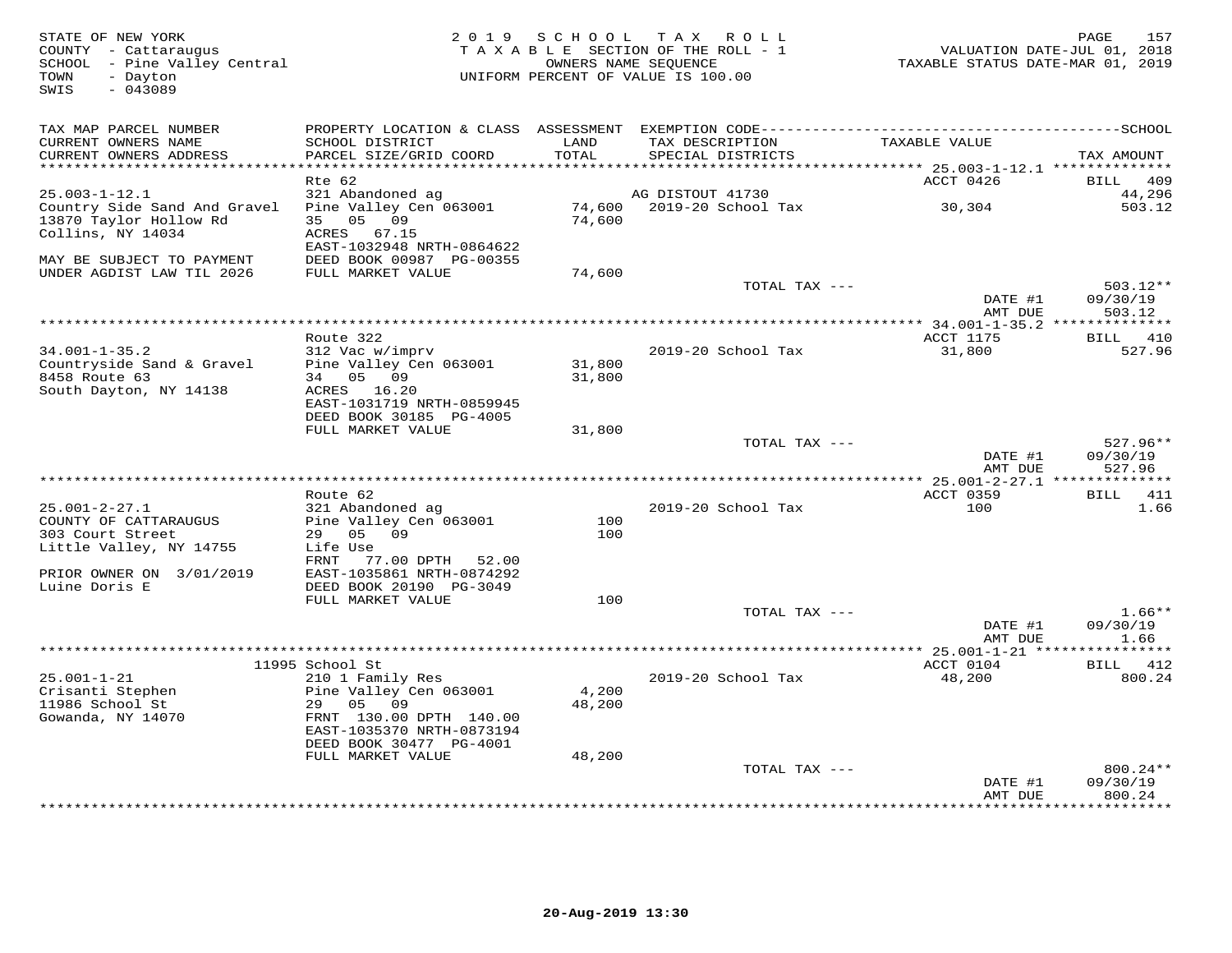| STATE OF NEW YORK<br>COUNTY - Cattaraugus<br>SCHOOL - Pine Valley Central<br>- Dayton<br>TOWN<br>SWIS<br>$-043089$ |                                                                            | 2019 SCHOOL<br>TAXABLE SECTION OF THE ROLL - 1<br>OWNERS NAME SEQUENCE<br>UNIFORM PERCENT OF VALUE IS 100.00 |                 | TAX ROLL                             | TAXABLE STATUS DATE-MAR 01, 2019                       | 158<br>PAGE<br>VALUATION DATE-JUL 01, 2018 |
|--------------------------------------------------------------------------------------------------------------------|----------------------------------------------------------------------------|--------------------------------------------------------------------------------------------------------------|-----------------|--------------------------------------|--------------------------------------------------------|--------------------------------------------|
| TAX MAP PARCEL NUMBER                                                                                              |                                                                            |                                                                                                              |                 |                                      |                                                        |                                            |
| CURRENT OWNERS NAME<br>CURRENT OWNERS ADDRESS<br>***********************                                           | SCHOOL DISTRICT<br>PARCEL SIZE/GRID COORD                                  | LAND<br>TOTAL                                                                                                |                 | TAX DESCRIPTION<br>SPECIAL DISTRICTS | TAXABLE VALUE                                          | TAX AMOUNT                                 |
|                                                                                                                    | 11986 School St                                                            |                                                                                                              |                 |                                      | ACCT 0378                                              | BILL<br>413                                |
| $25.001 - 1 - 19$                                                                                                  | 210 1 Family Res                                                           |                                                                                                              | <b>BAS STAR</b> | 41854                                |                                                        | 30,000                                     |
| Crisanti Stephen W<br>11986 School St<br>Gowanda, NY 14070                                                         | Pine Valley Cen 063001<br>29<br>05 09<br>ACRES<br>2.33                     | 10,700<br>60,500                                                                                             |                 | 2019-20 School Tax                   | 60,500                                                 | 1,004.45                                   |
|                                                                                                                    | EAST-1035450 NRTH-0873449<br>DEED BOOK 00941 PG-00111                      |                                                                                                              |                 |                                      |                                                        |                                            |
|                                                                                                                    | FULL MARKET VALUE                                                          | 60,500                                                                                                       |                 | TOTAL TAX ---                        |                                                        | $506.38**$                                 |
|                                                                                                                    |                                                                            |                                                                                                              |                 |                                      | DATE #1<br>AMT DUE                                     | 09/30/19<br>506.38                         |
|                                                                                                                    |                                                                            | ********************************                                                                             |                 |                                      | ** 25.001-1-18 *****                                   | ***********                                |
| $25.001 - 1 - 18$                                                                                                  | 11982 School St                                                            |                                                                                                              |                 | 2019-20 School Tax                   | ACCT 0158                                              | BILL 414<br>632.56                         |
| Crisanti Steven                                                                                                    | 210 1 Family Res<br>Pine Valley Cen 063001                                 | 4,100                                                                                                        |                 |                                      | 38,100                                                 |                                            |
| 11986 School St                                                                                                    | 29 05 09                                                                   | 38,100                                                                                                       |                 |                                      |                                                        |                                            |
| Gowanda, NY 14070                                                                                                  | FRNT 152.00 DPTH 115.00<br>EAST-1035777 NRTH-0873608                       |                                                                                                              |                 |                                      |                                                        |                                            |
|                                                                                                                    | DEED BOOK 13205 PG-7001<br>FULL MARKET VALUE                               |                                                                                                              |                 |                                      |                                                        |                                            |
|                                                                                                                    |                                                                            | 38,100                                                                                                       |                 | TOTAL TAX ---                        |                                                        | 632.56**                                   |
|                                                                                                                    |                                                                            |                                                                                                              |                 |                                      | DATE #1                                                | 09/30/19                                   |
|                                                                                                                    |                                                                            |                                                                                                              |                 |                                      | AMT DUE                                                | 632.56                                     |
|                                                                                                                    |                                                                            |                                                                                                              |                 |                                      |                                                        |                                            |
| $24.002 - 1 - 29.1$                                                                                                | 9189 Merrill Dr<br>260 Seasonal res                                        |                                                                                                              |                 | 2019-20 School Tax                   | ACCT 0252<br>78,000                                    | <b>BILL</b> 415<br>1,294.99                |
| Czora Douglas J                                                                                                    | Pine Valley Cen 063001                                                     | 72,000                                                                                                       |                 |                                      |                                                        |                                            |
| Czora Brian                                                                                                        | 61 05<br>09                                                                | 78,000                                                                                                       |                 |                                      |                                                        |                                            |
| 1989 Aries Ave                                                                                                     | ACRES 118.36                                                               |                                                                                                              |                 |                                      |                                                        |                                            |
| Derby, NY 14047                                                                                                    | EAST-1021093 NRTH-0874381                                                  |                                                                                                              |                 |                                      |                                                        |                                            |
|                                                                                                                    | DEED BOOK 00999 PG-00645<br>FULL MARKET VALUE                              | 78,000                                                                                                       |                 |                                      |                                                        |                                            |
|                                                                                                                    |                                                                            |                                                                                                              |                 | TOTAL TAX ---                        |                                                        | $1,294.99**$                               |
|                                                                                                                    |                                                                            |                                                                                                              |                 |                                      | DATE #1                                                | 09/30/19                                   |
|                                                                                                                    |                                                                            |                                                                                                              |                 |                                      | AMT DUE<br>************* 24.002-1-29.2 *************** | 1,294.99                                   |
| $24.002 - 1 - 29.2$                                                                                                | Merrill Dr<br>321 Abandoned ag                                             |                                                                                                              |                 | 2019-20 School Tax                   | ACCT 0954<br>7,400                                     | 416<br>BILL<br>122.86                      |
| Czora Douglas J                                                                                                    | Pine Valley Cen 063001                                                     | 7,400                                                                                                        |                 |                                      |                                                        |                                            |
| Czora James                                                                                                        | 61 05 09                                                                   | 7,400                                                                                                        |                 |                                      |                                                        |                                            |
| 1989 Aries Rd                                                                                                      | ACRES 12.76                                                                |                                                                                                              |                 |                                      |                                                        |                                            |
| Derby, NY 14047                                                                                                    | EAST-1022737 NRTH-0874829<br>DEED BOOK 00999 PG-00645<br>FULL MARKET VALUE | 7,400                                                                                                        |                 |                                      |                                                        |                                            |
|                                                                                                                    |                                                                            |                                                                                                              |                 | TOTAL TAX ---                        |                                                        | $122.86**$                                 |
|                                                                                                                    |                                                                            |                                                                                                              |                 |                                      | DATE #1<br>AMT DUE                                     | 09/30/19<br>122.86                         |
|                                                                                                                    |                                                                            |                                                                                                              |                 |                                      |                                                        | <b>++++++++</b>                            |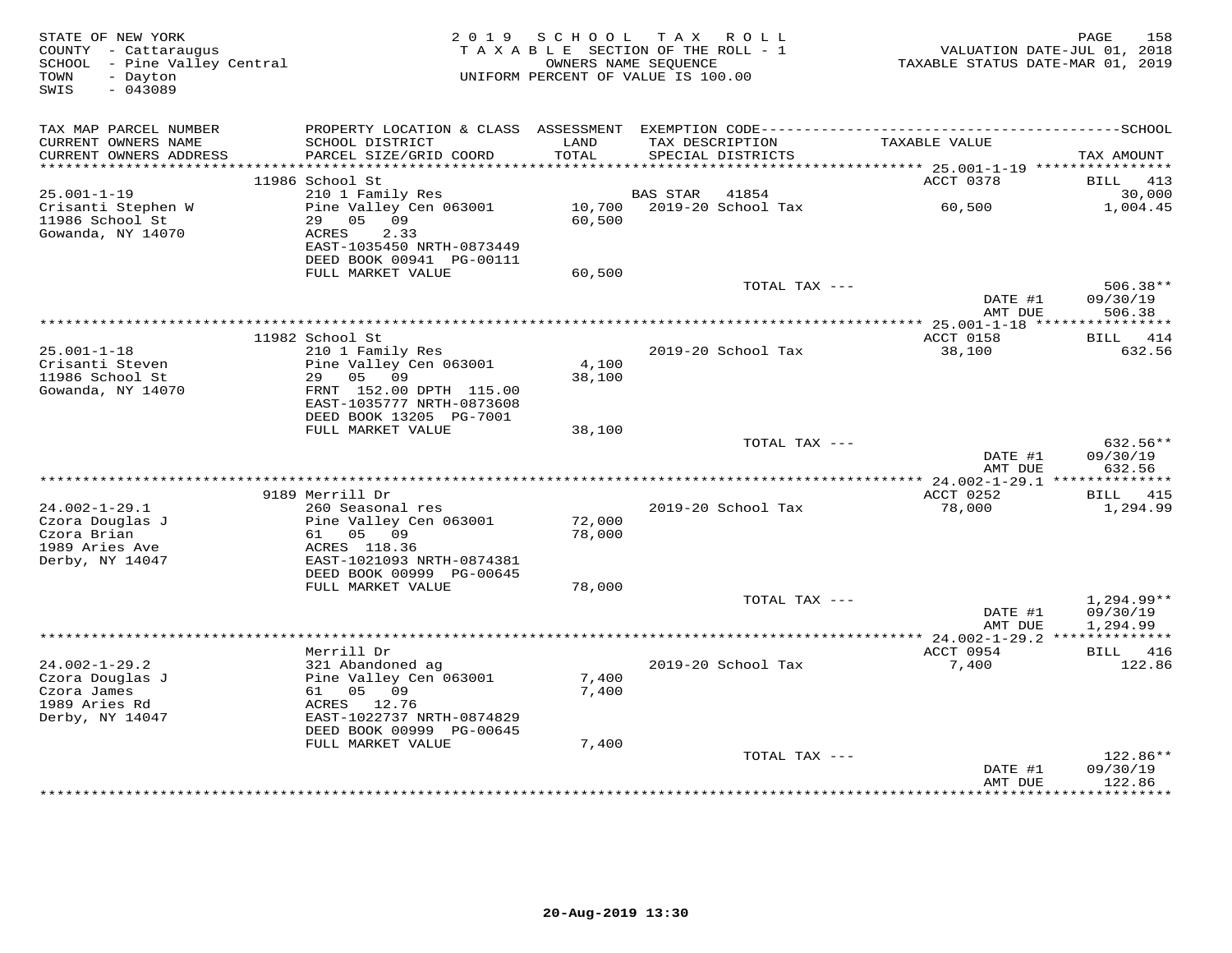| TAX MAP PARCEL NUMBER<br>CURRENT OWNERS NAME<br>SCHOOL DISTRICT<br>LAND<br>TAX DESCRIPTION<br>TAXABLE VALUE<br>TOTAL<br>CURRENT OWNERS ADDRESS<br>PARCEL SIZE/GRID COORD<br>SPECIAL DISTRICTS<br>TAX AMOUNT<br>**********************<br>************************<br>Merrill Dr<br>ACCT 0049<br>BILL<br>417<br>$24.002 - 1 - 30$<br>323 Vacant rural<br>2019-20 School Tax<br>69,600<br>1,155.53<br>Danzer Forestland, Inc.<br>Pine Valley Cen 063001<br>69,600<br>119 A.I.D. Dr<br>61 05 09<br>69,600<br>Darlington, PA 16115<br>ACRES<br>51.88<br>EAST-1021271 NRTH-0875424<br>DEED BOOK 153<br>PG-4002<br>FULL MARKET VALUE<br>69,600<br>TOTAL TAX ---<br>$1,155.53**$<br>DATE #1<br>09/30/19<br>AMT DUE<br>1,155.53<br>ACCT 0416<br>BILL 418<br>9160 Cottage-South Dayton Rd<br>$24.002 - 1 - 11.1$<br>210 1 Family Res<br><b>BAS STAR</b><br>41854<br>30,000<br>Degroot Garry L<br>Pine Valley Cen 063001<br>2019-20 School Tax<br>2,573.39<br>54,500<br>155,000<br>Degroot Cynthia C<br>05 09<br>45/53<br>155,000<br>9160 Cottage Rd<br>ACRES<br>76.80<br>EAST-1026204 NRTH-0874215<br>South Dayton, NY 14138<br>DEED BOOK 00984 PG-01071<br>FULL MARKET VALUE<br>155,000<br>$2,075.31**$<br>TOTAL TAX ---<br>DATE #1<br>09/30/19<br>AMT DUE<br>2,075.31<br>8047 Rte 62<br>ACCT 1293<br>BILL 419<br>$34.001 - 1 - 27.2$<br>240 Rural res<br>30,000<br><b>BAS STAR</b><br>41854<br>Pine Valley Cen 063001<br>39,100<br>2019-20 School Tax<br>80,700<br>1,339.82<br>Dzierzanowski Edward R<br>80,700<br>Dzierzanowski Kenneth E. and K 25&33<br>04 09<br>8047 62 Rte<br>ACRES<br>68.20<br>Dayton, NY 14138<br>EAST-1034431 NRTH-0856937<br>DEED BOOK 22453 PG-8001<br>FULL MARKET VALUE<br>80,700<br>841.75**<br>TOTAL TAX ---<br>DATE #1<br>09/30/19<br>AMT DUE<br>841.75<br>*****************<br>Dye Rd<br>ACCT 0152<br>BILL 420<br>$24.004 - 1 - 1$<br>120 Field crops<br>41720<br>21,295<br>AG DIST<br>2019-20 School Tax<br>Emke Dwayne R<br>Pine Valley Cen 063001<br>45,200<br>396.88<br>23,905 | STATE OF NEW YORK<br>COUNTY - Cattaraugus<br>SCHOOL - Pine Valley Central<br>TOWN<br>- Dayton<br>SWIS<br>$-043089$ | 2 0 1 9    | S C H O O L<br>TAXABLE SECTION OF THE ROLL - 1<br>UNIFORM PERCENT OF VALUE IS 100.00 | T A X<br>OWNERS NAME SEQUENCE | ROLL | VALUATION DATE-JUL 01, 2018<br>TAXABLE STATUS DATE-MAR 01, 2019 | 159<br>PAGE |
|------------------------------------------------------------------------------------------------------------------------------------------------------------------------------------------------------------------------------------------------------------------------------------------------------------------------------------------------------------------------------------------------------------------------------------------------------------------------------------------------------------------------------------------------------------------------------------------------------------------------------------------------------------------------------------------------------------------------------------------------------------------------------------------------------------------------------------------------------------------------------------------------------------------------------------------------------------------------------------------------------------------------------------------------------------------------------------------------------------------------------------------------------------------------------------------------------------------------------------------------------------------------------------------------------------------------------------------------------------------------------------------------------------------------------------------------------------------------------------------------------------------------------------------------------------------------------------------------------------------------------------------------------------------------------------------------------------------------------------------------------------------------------------------------------------------------------------------------------------------------------------------------------------------------------------------------------------------------------------------------------------|--------------------------------------------------------------------------------------------------------------------|------------|--------------------------------------------------------------------------------------|-------------------------------|------|-----------------------------------------------------------------|-------------|
|                                                                                                                                                                                                                                                                                                                                                                                                                                                                                                                                                                                                                                                                                                                                                                                                                                                                                                                                                                                                                                                                                                                                                                                                                                                                                                                                                                                                                                                                                                                                                                                                                                                                                                                                                                                                                                                                                                                                                                                                            |                                                                                                                    |            |                                                                                      |                               |      |                                                                 |             |
|                                                                                                                                                                                                                                                                                                                                                                                                                                                                                                                                                                                                                                                                                                                                                                                                                                                                                                                                                                                                                                                                                                                                                                                                                                                                                                                                                                                                                                                                                                                                                                                                                                                                                                                                                                                                                                                                                                                                                                                                            |                                                                                                                    |            |                                                                                      |                               |      |                                                                 |             |
|                                                                                                                                                                                                                                                                                                                                                                                                                                                                                                                                                                                                                                                                                                                                                                                                                                                                                                                                                                                                                                                                                                                                                                                                                                                                                                                                                                                                                                                                                                                                                                                                                                                                                                                                                                                                                                                                                                                                                                                                            |                                                                                                                    |            |                                                                                      |                               |      |                                                                 |             |
|                                                                                                                                                                                                                                                                                                                                                                                                                                                                                                                                                                                                                                                                                                                                                                                                                                                                                                                                                                                                                                                                                                                                                                                                                                                                                                                                                                                                                                                                                                                                                                                                                                                                                                                                                                                                                                                                                                                                                                                                            |                                                                                                                    |            |                                                                                      |                               |      |                                                                 |             |
|                                                                                                                                                                                                                                                                                                                                                                                                                                                                                                                                                                                                                                                                                                                                                                                                                                                                                                                                                                                                                                                                                                                                                                                                                                                                                                                                                                                                                                                                                                                                                                                                                                                                                                                                                                                                                                                                                                                                                                                                            |                                                                                                                    |            |                                                                                      |                               |      |                                                                 |             |
|                                                                                                                                                                                                                                                                                                                                                                                                                                                                                                                                                                                                                                                                                                                                                                                                                                                                                                                                                                                                                                                                                                                                                                                                                                                                                                                                                                                                                                                                                                                                                                                                                                                                                                                                                                                                                                                                                                                                                                                                            |                                                                                                                    |            |                                                                                      |                               |      |                                                                 |             |
|                                                                                                                                                                                                                                                                                                                                                                                                                                                                                                                                                                                                                                                                                                                                                                                                                                                                                                                                                                                                                                                                                                                                                                                                                                                                                                                                                                                                                                                                                                                                                                                                                                                                                                                                                                                                                                                                                                                                                                                                            |                                                                                                                    |            |                                                                                      |                               |      |                                                                 |             |
|                                                                                                                                                                                                                                                                                                                                                                                                                                                                                                                                                                                                                                                                                                                                                                                                                                                                                                                                                                                                                                                                                                                                                                                                                                                                                                                                                                                                                                                                                                                                                                                                                                                                                                                                                                                                                                                                                                                                                                                                            |                                                                                                                    |            |                                                                                      |                               |      |                                                                 |             |
|                                                                                                                                                                                                                                                                                                                                                                                                                                                                                                                                                                                                                                                                                                                                                                                                                                                                                                                                                                                                                                                                                                                                                                                                                                                                                                                                                                                                                                                                                                                                                                                                                                                                                                                                                                                                                                                                                                                                                                                                            |                                                                                                                    |            |                                                                                      |                               |      |                                                                 |             |
|                                                                                                                                                                                                                                                                                                                                                                                                                                                                                                                                                                                                                                                                                                                                                                                                                                                                                                                                                                                                                                                                                                                                                                                                                                                                                                                                                                                                                                                                                                                                                                                                                                                                                                                                                                                                                                                                                                                                                                                                            |                                                                                                                    |            |                                                                                      |                               |      |                                                                 |             |
|                                                                                                                                                                                                                                                                                                                                                                                                                                                                                                                                                                                                                                                                                                                                                                                                                                                                                                                                                                                                                                                                                                                                                                                                                                                                                                                                                                                                                                                                                                                                                                                                                                                                                                                                                                                                                                                                                                                                                                                                            |                                                                                                                    |            |                                                                                      |                               |      |                                                                 |             |
|                                                                                                                                                                                                                                                                                                                                                                                                                                                                                                                                                                                                                                                                                                                                                                                                                                                                                                                                                                                                                                                                                                                                                                                                                                                                                                                                                                                                                                                                                                                                                                                                                                                                                                                                                                                                                                                                                                                                                                                                            |                                                                                                                    |            |                                                                                      |                               |      |                                                                 |             |
|                                                                                                                                                                                                                                                                                                                                                                                                                                                                                                                                                                                                                                                                                                                                                                                                                                                                                                                                                                                                                                                                                                                                                                                                                                                                                                                                                                                                                                                                                                                                                                                                                                                                                                                                                                                                                                                                                                                                                                                                            |                                                                                                                    |            |                                                                                      |                               |      |                                                                 |             |
|                                                                                                                                                                                                                                                                                                                                                                                                                                                                                                                                                                                                                                                                                                                                                                                                                                                                                                                                                                                                                                                                                                                                                                                                                                                                                                                                                                                                                                                                                                                                                                                                                                                                                                                                                                                                                                                                                                                                                                                                            |                                                                                                                    |            |                                                                                      |                               |      |                                                                 |             |
|                                                                                                                                                                                                                                                                                                                                                                                                                                                                                                                                                                                                                                                                                                                                                                                                                                                                                                                                                                                                                                                                                                                                                                                                                                                                                                                                                                                                                                                                                                                                                                                                                                                                                                                                                                                                                                                                                                                                                                                                            |                                                                                                                    |            |                                                                                      |                               |      |                                                                 |             |
|                                                                                                                                                                                                                                                                                                                                                                                                                                                                                                                                                                                                                                                                                                                                                                                                                                                                                                                                                                                                                                                                                                                                                                                                                                                                                                                                                                                                                                                                                                                                                                                                                                                                                                                                                                                                                                                                                                                                                                                                            |                                                                                                                    |            |                                                                                      |                               |      |                                                                 |             |
|                                                                                                                                                                                                                                                                                                                                                                                                                                                                                                                                                                                                                                                                                                                                                                                                                                                                                                                                                                                                                                                                                                                                                                                                                                                                                                                                                                                                                                                                                                                                                                                                                                                                                                                                                                                                                                                                                                                                                                                                            |                                                                                                                    |            |                                                                                      |                               |      |                                                                 |             |
|                                                                                                                                                                                                                                                                                                                                                                                                                                                                                                                                                                                                                                                                                                                                                                                                                                                                                                                                                                                                                                                                                                                                                                                                                                                                                                                                                                                                                                                                                                                                                                                                                                                                                                                                                                                                                                                                                                                                                                                                            |                                                                                                                    |            |                                                                                      |                               |      |                                                                 |             |
|                                                                                                                                                                                                                                                                                                                                                                                                                                                                                                                                                                                                                                                                                                                                                                                                                                                                                                                                                                                                                                                                                                                                                                                                                                                                                                                                                                                                                                                                                                                                                                                                                                                                                                                                                                                                                                                                                                                                                                                                            |                                                                                                                    |            |                                                                                      |                               |      |                                                                 |             |
|                                                                                                                                                                                                                                                                                                                                                                                                                                                                                                                                                                                                                                                                                                                                                                                                                                                                                                                                                                                                                                                                                                                                                                                                                                                                                                                                                                                                                                                                                                                                                                                                                                                                                                                                                                                                                                                                                                                                                                                                            |                                                                                                                    |            |                                                                                      |                               |      |                                                                 |             |
|                                                                                                                                                                                                                                                                                                                                                                                                                                                                                                                                                                                                                                                                                                                                                                                                                                                                                                                                                                                                                                                                                                                                                                                                                                                                                                                                                                                                                                                                                                                                                                                                                                                                                                                                                                                                                                                                                                                                                                                                            |                                                                                                                    |            |                                                                                      |                               |      |                                                                 |             |
|                                                                                                                                                                                                                                                                                                                                                                                                                                                                                                                                                                                                                                                                                                                                                                                                                                                                                                                                                                                                                                                                                                                                                                                                                                                                                                                                                                                                                                                                                                                                                                                                                                                                                                                                                                                                                                                                                                                                                                                                            |                                                                                                                    |            |                                                                                      |                               |      |                                                                 |             |
|                                                                                                                                                                                                                                                                                                                                                                                                                                                                                                                                                                                                                                                                                                                                                                                                                                                                                                                                                                                                                                                                                                                                                                                                                                                                                                                                                                                                                                                                                                                                                                                                                                                                                                                                                                                                                                                                                                                                                                                                            |                                                                                                                    |            |                                                                                      |                               |      |                                                                 |             |
|                                                                                                                                                                                                                                                                                                                                                                                                                                                                                                                                                                                                                                                                                                                                                                                                                                                                                                                                                                                                                                                                                                                                                                                                                                                                                                                                                                                                                                                                                                                                                                                                                                                                                                                                                                                                                                                                                                                                                                                                            |                                                                                                                    |            |                                                                                      |                               |      |                                                                 |             |
|                                                                                                                                                                                                                                                                                                                                                                                                                                                                                                                                                                                                                                                                                                                                                                                                                                                                                                                                                                                                                                                                                                                                                                                                                                                                                                                                                                                                                                                                                                                                                                                                                                                                                                                                                                                                                                                                                                                                                                                                            |                                                                                                                    |            |                                                                                      |                               |      |                                                                 |             |
|                                                                                                                                                                                                                                                                                                                                                                                                                                                                                                                                                                                                                                                                                                                                                                                                                                                                                                                                                                                                                                                                                                                                                                                                                                                                                                                                                                                                                                                                                                                                                                                                                                                                                                                                                                                                                                                                                                                                                                                                            |                                                                                                                    |            |                                                                                      |                               |      |                                                                 |             |
|                                                                                                                                                                                                                                                                                                                                                                                                                                                                                                                                                                                                                                                                                                                                                                                                                                                                                                                                                                                                                                                                                                                                                                                                                                                                                                                                                                                                                                                                                                                                                                                                                                                                                                                                                                                                                                                                                                                                                                                                            |                                                                                                                    |            |                                                                                      |                               |      |                                                                 |             |
|                                                                                                                                                                                                                                                                                                                                                                                                                                                                                                                                                                                                                                                                                                                                                                                                                                                                                                                                                                                                                                                                                                                                                                                                                                                                                                                                                                                                                                                                                                                                                                                                                                                                                                                                                                                                                                                                                                                                                                                                            |                                                                                                                    |            |                                                                                      |                               |      |                                                                 |             |
|                                                                                                                                                                                                                                                                                                                                                                                                                                                                                                                                                                                                                                                                                                                                                                                                                                                                                                                                                                                                                                                                                                                                                                                                                                                                                                                                                                                                                                                                                                                                                                                                                                                                                                                                                                                                                                                                                                                                                                                                            |                                                                                                                    |            |                                                                                      |                               |      |                                                                 |             |
|                                                                                                                                                                                                                                                                                                                                                                                                                                                                                                                                                                                                                                                                                                                                                                                                                                                                                                                                                                                                                                                                                                                                                                                                                                                                                                                                                                                                                                                                                                                                                                                                                                                                                                                                                                                                                                                                                                                                                                                                            |                                                                                                                    |            |                                                                                      |                               |      |                                                                 |             |
|                                                                                                                                                                                                                                                                                                                                                                                                                                                                                                                                                                                                                                                                                                                                                                                                                                                                                                                                                                                                                                                                                                                                                                                                                                                                                                                                                                                                                                                                                                                                                                                                                                                                                                                                                                                                                                                                                                                                                                                                            |                                                                                                                    |            |                                                                                      |                               |      |                                                                 |             |
|                                                                                                                                                                                                                                                                                                                                                                                                                                                                                                                                                                                                                                                                                                                                                                                                                                                                                                                                                                                                                                                                                                                                                                                                                                                                                                                                                                                                                                                                                                                                                                                                                                                                                                                                                                                                                                                                                                                                                                                                            |                                                                                                                    |            |                                                                                      |                               |      |                                                                 |             |
|                                                                                                                                                                                                                                                                                                                                                                                                                                                                                                                                                                                                                                                                                                                                                                                                                                                                                                                                                                                                                                                                                                                                                                                                                                                                                                                                                                                                                                                                                                                                                                                                                                                                                                                                                                                                                                                                                                                                                                                                            |                                                                                                                    |            |                                                                                      |                               |      |                                                                 |             |
|                                                                                                                                                                                                                                                                                                                                                                                                                                                                                                                                                                                                                                                                                                                                                                                                                                                                                                                                                                                                                                                                                                                                                                                                                                                                                                                                                                                                                                                                                                                                                                                                                                                                                                                                                                                                                                                                                                                                                                                                            |                                                                                                                    |            |                                                                                      |                               |      |                                                                 |             |
|                                                                                                                                                                                                                                                                                                                                                                                                                                                                                                                                                                                                                                                                                                                                                                                                                                                                                                                                                                                                                                                                                                                                                                                                                                                                                                                                                                                                                                                                                                                                                                                                                                                                                                                                                                                                                                                                                                                                                                                                            |                                                                                                                    |            |                                                                                      |                               |      |                                                                 |             |
|                                                                                                                                                                                                                                                                                                                                                                                                                                                                                                                                                                                                                                                                                                                                                                                                                                                                                                                                                                                                                                                                                                                                                                                                                                                                                                                                                                                                                                                                                                                                                                                                                                                                                                                                                                                                                                                                                                                                                                                                            |                                                                                                                    |            |                                                                                      |                               |      |                                                                 |             |
|                                                                                                                                                                                                                                                                                                                                                                                                                                                                                                                                                                                                                                                                                                                                                                                                                                                                                                                                                                                                                                                                                                                                                                                                                                                                                                                                                                                                                                                                                                                                                                                                                                                                                                                                                                                                                                                                                                                                                                                                            |                                                                                                                    |            |                                                                                      |                               |      |                                                                 |             |
|                                                                                                                                                                                                                                                                                                                                                                                                                                                                                                                                                                                                                                                                                                                                                                                                                                                                                                                                                                                                                                                                                                                                                                                                                                                                                                                                                                                                                                                                                                                                                                                                                                                                                                                                                                                                                                                                                                                                                                                                            | Emke Cathy R                                                                                                       | 60  05  09 | 45,200                                                                               |                               |      |                                                                 |             |
| 351 Rte 39<br>37.33<br>ACRES                                                                                                                                                                                                                                                                                                                                                                                                                                                                                                                                                                                                                                                                                                                                                                                                                                                                                                                                                                                                                                                                                                                                                                                                                                                                                                                                                                                                                                                                                                                                                                                                                                                                                                                                                                                                                                                                                                                                                                               |                                                                                                                    |            |                                                                                      |                               |      |                                                                 |             |
| Forestville, NY 14062<br>EAST-1019696 NRTH-0870740<br>DEED BOOK 18949 PG-3002                                                                                                                                                                                                                                                                                                                                                                                                                                                                                                                                                                                                                                                                                                                                                                                                                                                                                                                                                                                                                                                                                                                                                                                                                                                                                                                                                                                                                                                                                                                                                                                                                                                                                                                                                                                                                                                                                                                              |                                                                                                                    |            |                                                                                      |                               |      |                                                                 |             |
| MAY BE SUBJECT TO PAYMENT<br>FULL MARKET VALUE<br>45,200                                                                                                                                                                                                                                                                                                                                                                                                                                                                                                                                                                                                                                                                                                                                                                                                                                                                                                                                                                                                                                                                                                                                                                                                                                                                                                                                                                                                                                                                                                                                                                                                                                                                                                                                                                                                                                                                                                                                                   |                                                                                                                    |            |                                                                                      |                               |      |                                                                 |             |
| UNDER AGDIST LAW TIL 2023                                                                                                                                                                                                                                                                                                                                                                                                                                                                                                                                                                                                                                                                                                                                                                                                                                                                                                                                                                                                                                                                                                                                                                                                                                                                                                                                                                                                                                                                                                                                                                                                                                                                                                                                                                                                                                                                                                                                                                                  |                                                                                                                    |            |                                                                                      |                               |      |                                                                 |             |
| TOTAL TAX ---<br>396.88**                                                                                                                                                                                                                                                                                                                                                                                                                                                                                                                                                                                                                                                                                                                                                                                                                                                                                                                                                                                                                                                                                                                                                                                                                                                                                                                                                                                                                                                                                                                                                                                                                                                                                                                                                                                                                                                                                                                                                                                  |                                                                                                                    |            |                                                                                      |                               |      |                                                                 |             |
| 09/30/19<br>DATE #1                                                                                                                                                                                                                                                                                                                                                                                                                                                                                                                                                                                                                                                                                                                                                                                                                                                                                                                                                                                                                                                                                                                                                                                                                                                                                                                                                                                                                                                                                                                                                                                                                                                                                                                                                                                                                                                                                                                                                                                        |                                                                                                                    |            |                                                                                      |                               |      |                                                                 |             |
| 396.88<br>AMT DUE<br>* * * * * * * *                                                                                                                                                                                                                                                                                                                                                                                                                                                                                                                                                                                                                                                                                                                                                                                                                                                                                                                                                                                                                                                                                                                                                                                                                                                                                                                                                                                                                                                                                                                                                                                                                                                                                                                                                                                                                                                                                                                                                                       |                                                                                                                    |            |                                                                                      |                               |      |                                                                 |             |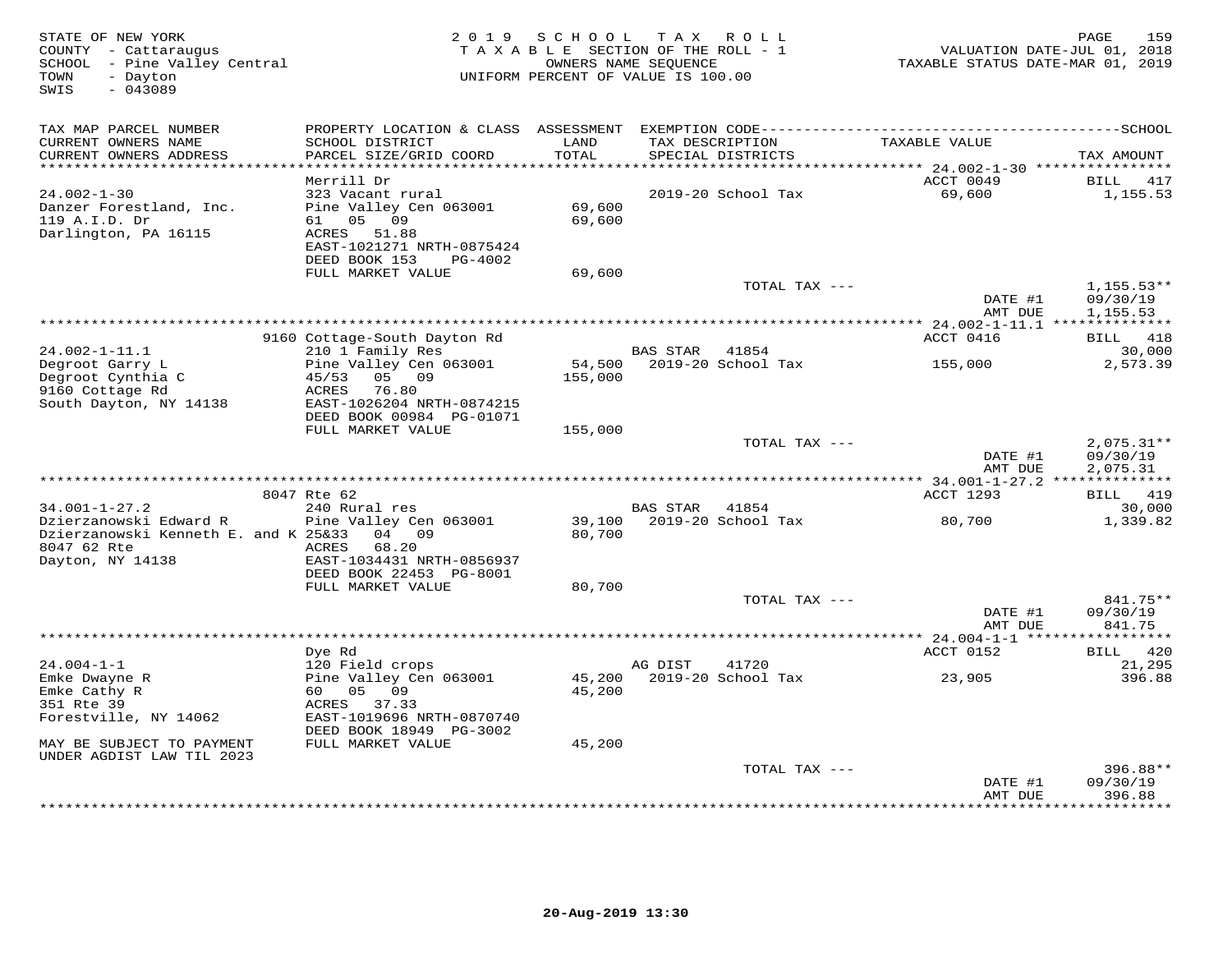| TAX MAP PARCEL NUMBER<br>CURRENT OWNERS NAME<br>SCHOOL DISTRICT<br>LAND<br>TAX DESCRIPTION<br>TAXABLE VALUE<br>CURRENT OWNERS ADDRESS<br>PARCEL SIZE/GRID COORD<br>TOTAL<br>SPECIAL DISTRICTS<br>TAX AMOUNT<br>ACCT 0192<br>8675 Rte 62<br>BILL 421<br>$25.003 - 1 - 23$<br>77,300<br>1,283.37<br>270 Mfg housing<br>2019-20 School Tax<br>Falk Sherman G<br>Pine Valley Cen 063001<br>51,200<br>77,300<br>Wodzinski Karen<br>35<br>05<br>09<br>1609 S Bend Ln<br>ACRES<br>33.21<br>Lake View, NY 14085<br>EAST-1034073 NRTH-0867150<br>DEED BOOK 15181 PG-9001<br>FULL MARKET VALUE<br>77,300<br>TOTAL TAX ---<br>$1,283.37**$<br>DATE #1<br>09/30/19<br>AMT DUE<br>1,283.37<br>ACCT 0966<br>9273 Cottage-South Dayton Rd<br>BILL 422<br>$24.002 - 1 - 13.2$<br>210 1 Family Res<br>ENH STAR<br>41834<br>68,700<br>Fancher Charles<br>Pine Valley Cen 063001<br>28,800<br>2019-20 School Tax<br>1,992.30<br>120,000<br>Fancher Orianne<br>54<br>05<br>09<br>120,000<br>9273 Cottage Rd<br>ACRES<br>14.20<br>South Dayton, NY 14138<br>EAST-1023973 NRTH-0876018<br>DEED BOOK 767<br>PG-01185<br>120,000<br>FULL MARKET VALUE<br>TOTAL TAX ---<br>877.30**<br>DATE #1<br>09/30/19<br>AMT DUE<br>877.30<br>** 24.002-1-13.1 **<br>ACCT 0375<br>9266 Cottage-South Dayton Rd<br>423<br>BILL<br>$24.002 - 1 - 13.1$<br>240 Rural res<br>2019-20 School Tax<br>110,000<br>1,826.27<br>Fancher Orianne L<br>48,200<br>Pine Valley Cen 063001<br>9273 Cottage Rd<br>54/62<br>05<br>09<br>110,000<br>South Dayton, NY 14138<br><b>ACRES</b><br>38.75<br>EAST-1025685 NRTH-0875890<br>DEED BOOK 905<br>PG-01009<br>FULL MARKET VALUE<br>110,000<br>TOTAL TAX ---<br>$1,826.27**$<br>DATE #1<br>09/30/19<br>AMT DUE<br>1,826.27<br>***********<br>11965 Markham-Wesley Rd<br>ACCT 0083<br>BILL 424<br>$25.001 - 1 - 16$<br>54,000<br>210 1 Family Res<br>ENH STAR<br>41834<br>Farley Robert A<br>Pine Valley Cen 063001<br>4,300<br>2019-20 School Tax<br>54,000<br>896.53<br>Farley Lydia<br>29<br>05<br>09<br>54,000<br>11965 Markhams-Wesley Rd<br>FRNT 119.00 DPTH 158.00<br>South Dayton, NY 14138<br>EAST-1035687 NRTH-0873989<br>DEED BOOK 788<br>PG-00883<br>54,000<br>FULL MARKET VALUE<br>$0.00**$<br>TOTAL TAX ---<br>*********************************** | STATE OF NEW YORK<br>COUNTY - Cattaraugus<br>- Pine Valley Central<br>SCHOOL<br>- Dayton<br>TOWN<br>$-043089$<br>SWIS | 2 0 1 9 | S C H O O L | T A X<br>R O L L<br>TAXABLE SECTION OF THE ROLL - 1<br>OWNERS NAME SEOUENCE<br>UNIFORM PERCENT OF VALUE IS 100.00 | TAXABLE STATUS DATE-MAR 01, 2019 | 160<br>PAGE<br>VALUATION DATE-JUL 01, 2018 |
|-------------------------------------------------------------------------------------------------------------------------------------------------------------------------------------------------------------------------------------------------------------------------------------------------------------------------------------------------------------------------------------------------------------------------------------------------------------------------------------------------------------------------------------------------------------------------------------------------------------------------------------------------------------------------------------------------------------------------------------------------------------------------------------------------------------------------------------------------------------------------------------------------------------------------------------------------------------------------------------------------------------------------------------------------------------------------------------------------------------------------------------------------------------------------------------------------------------------------------------------------------------------------------------------------------------------------------------------------------------------------------------------------------------------------------------------------------------------------------------------------------------------------------------------------------------------------------------------------------------------------------------------------------------------------------------------------------------------------------------------------------------------------------------------------------------------------------------------------------------------------------------------------------------------------------------------------------------------------------------------------------------------------------------------------------------------------------------------------------------------------------------------------------------------------------------------------------------------------------------------------------------|-----------------------------------------------------------------------------------------------------------------------|---------|-------------|-------------------------------------------------------------------------------------------------------------------|----------------------------------|--------------------------------------------|
|                                                                                                                                                                                                                                                                                                                                                                                                                                                                                                                                                                                                                                                                                                                                                                                                                                                                                                                                                                                                                                                                                                                                                                                                                                                                                                                                                                                                                                                                                                                                                                                                                                                                                                                                                                                                                                                                                                                                                                                                                                                                                                                                                                                                                                                             |                                                                                                                       |         |             |                                                                                                                   |                                  |                                            |
|                                                                                                                                                                                                                                                                                                                                                                                                                                                                                                                                                                                                                                                                                                                                                                                                                                                                                                                                                                                                                                                                                                                                                                                                                                                                                                                                                                                                                                                                                                                                                                                                                                                                                                                                                                                                                                                                                                                                                                                                                                                                                                                                                                                                                                                             |                                                                                                                       |         |             |                                                                                                                   |                                  |                                            |
|                                                                                                                                                                                                                                                                                                                                                                                                                                                                                                                                                                                                                                                                                                                                                                                                                                                                                                                                                                                                                                                                                                                                                                                                                                                                                                                                                                                                                                                                                                                                                                                                                                                                                                                                                                                                                                                                                                                                                                                                                                                                                                                                                                                                                                                             |                                                                                                                       |         |             |                                                                                                                   |                                  |                                            |
|                                                                                                                                                                                                                                                                                                                                                                                                                                                                                                                                                                                                                                                                                                                                                                                                                                                                                                                                                                                                                                                                                                                                                                                                                                                                                                                                                                                                                                                                                                                                                                                                                                                                                                                                                                                                                                                                                                                                                                                                                                                                                                                                                                                                                                                             |                                                                                                                       |         |             |                                                                                                                   |                                  |                                            |
|                                                                                                                                                                                                                                                                                                                                                                                                                                                                                                                                                                                                                                                                                                                                                                                                                                                                                                                                                                                                                                                                                                                                                                                                                                                                                                                                                                                                                                                                                                                                                                                                                                                                                                                                                                                                                                                                                                                                                                                                                                                                                                                                                                                                                                                             |                                                                                                                       |         |             |                                                                                                                   |                                  |                                            |
|                                                                                                                                                                                                                                                                                                                                                                                                                                                                                                                                                                                                                                                                                                                                                                                                                                                                                                                                                                                                                                                                                                                                                                                                                                                                                                                                                                                                                                                                                                                                                                                                                                                                                                                                                                                                                                                                                                                                                                                                                                                                                                                                                                                                                                                             |                                                                                                                       |         |             |                                                                                                                   |                                  |                                            |
|                                                                                                                                                                                                                                                                                                                                                                                                                                                                                                                                                                                                                                                                                                                                                                                                                                                                                                                                                                                                                                                                                                                                                                                                                                                                                                                                                                                                                                                                                                                                                                                                                                                                                                                                                                                                                                                                                                                                                                                                                                                                                                                                                                                                                                                             |                                                                                                                       |         |             |                                                                                                                   |                                  |                                            |
|                                                                                                                                                                                                                                                                                                                                                                                                                                                                                                                                                                                                                                                                                                                                                                                                                                                                                                                                                                                                                                                                                                                                                                                                                                                                                                                                                                                                                                                                                                                                                                                                                                                                                                                                                                                                                                                                                                                                                                                                                                                                                                                                                                                                                                                             |                                                                                                                       |         |             |                                                                                                                   |                                  |                                            |
|                                                                                                                                                                                                                                                                                                                                                                                                                                                                                                                                                                                                                                                                                                                                                                                                                                                                                                                                                                                                                                                                                                                                                                                                                                                                                                                                                                                                                                                                                                                                                                                                                                                                                                                                                                                                                                                                                                                                                                                                                                                                                                                                                                                                                                                             |                                                                                                                       |         |             |                                                                                                                   |                                  |                                            |
|                                                                                                                                                                                                                                                                                                                                                                                                                                                                                                                                                                                                                                                                                                                                                                                                                                                                                                                                                                                                                                                                                                                                                                                                                                                                                                                                                                                                                                                                                                                                                                                                                                                                                                                                                                                                                                                                                                                                                                                                                                                                                                                                                                                                                                                             |                                                                                                                       |         |             |                                                                                                                   |                                  |                                            |
|                                                                                                                                                                                                                                                                                                                                                                                                                                                                                                                                                                                                                                                                                                                                                                                                                                                                                                                                                                                                                                                                                                                                                                                                                                                                                                                                                                                                                                                                                                                                                                                                                                                                                                                                                                                                                                                                                                                                                                                                                                                                                                                                                                                                                                                             |                                                                                                                       |         |             |                                                                                                                   |                                  |                                            |
|                                                                                                                                                                                                                                                                                                                                                                                                                                                                                                                                                                                                                                                                                                                                                                                                                                                                                                                                                                                                                                                                                                                                                                                                                                                                                                                                                                                                                                                                                                                                                                                                                                                                                                                                                                                                                                                                                                                                                                                                                                                                                                                                                                                                                                                             |                                                                                                                       |         |             |                                                                                                                   |                                  |                                            |
|                                                                                                                                                                                                                                                                                                                                                                                                                                                                                                                                                                                                                                                                                                                                                                                                                                                                                                                                                                                                                                                                                                                                                                                                                                                                                                                                                                                                                                                                                                                                                                                                                                                                                                                                                                                                                                                                                                                                                                                                                                                                                                                                                                                                                                                             |                                                                                                                       |         |             |                                                                                                                   |                                  |                                            |
|                                                                                                                                                                                                                                                                                                                                                                                                                                                                                                                                                                                                                                                                                                                                                                                                                                                                                                                                                                                                                                                                                                                                                                                                                                                                                                                                                                                                                                                                                                                                                                                                                                                                                                                                                                                                                                                                                                                                                                                                                                                                                                                                                                                                                                                             |                                                                                                                       |         |             |                                                                                                                   |                                  |                                            |
|                                                                                                                                                                                                                                                                                                                                                                                                                                                                                                                                                                                                                                                                                                                                                                                                                                                                                                                                                                                                                                                                                                                                                                                                                                                                                                                                                                                                                                                                                                                                                                                                                                                                                                                                                                                                                                                                                                                                                                                                                                                                                                                                                                                                                                                             |                                                                                                                       |         |             |                                                                                                                   |                                  |                                            |
|                                                                                                                                                                                                                                                                                                                                                                                                                                                                                                                                                                                                                                                                                                                                                                                                                                                                                                                                                                                                                                                                                                                                                                                                                                                                                                                                                                                                                                                                                                                                                                                                                                                                                                                                                                                                                                                                                                                                                                                                                                                                                                                                                                                                                                                             |                                                                                                                       |         |             |                                                                                                                   |                                  |                                            |
|                                                                                                                                                                                                                                                                                                                                                                                                                                                                                                                                                                                                                                                                                                                                                                                                                                                                                                                                                                                                                                                                                                                                                                                                                                                                                                                                                                                                                                                                                                                                                                                                                                                                                                                                                                                                                                                                                                                                                                                                                                                                                                                                                                                                                                                             |                                                                                                                       |         |             |                                                                                                                   |                                  |                                            |
|                                                                                                                                                                                                                                                                                                                                                                                                                                                                                                                                                                                                                                                                                                                                                                                                                                                                                                                                                                                                                                                                                                                                                                                                                                                                                                                                                                                                                                                                                                                                                                                                                                                                                                                                                                                                                                                                                                                                                                                                                                                                                                                                                                                                                                                             |                                                                                                                       |         |             |                                                                                                                   |                                  |                                            |
|                                                                                                                                                                                                                                                                                                                                                                                                                                                                                                                                                                                                                                                                                                                                                                                                                                                                                                                                                                                                                                                                                                                                                                                                                                                                                                                                                                                                                                                                                                                                                                                                                                                                                                                                                                                                                                                                                                                                                                                                                                                                                                                                                                                                                                                             |                                                                                                                       |         |             |                                                                                                                   |                                  |                                            |
|                                                                                                                                                                                                                                                                                                                                                                                                                                                                                                                                                                                                                                                                                                                                                                                                                                                                                                                                                                                                                                                                                                                                                                                                                                                                                                                                                                                                                                                                                                                                                                                                                                                                                                                                                                                                                                                                                                                                                                                                                                                                                                                                                                                                                                                             |                                                                                                                       |         |             |                                                                                                                   |                                  |                                            |
|                                                                                                                                                                                                                                                                                                                                                                                                                                                                                                                                                                                                                                                                                                                                                                                                                                                                                                                                                                                                                                                                                                                                                                                                                                                                                                                                                                                                                                                                                                                                                                                                                                                                                                                                                                                                                                                                                                                                                                                                                                                                                                                                                                                                                                                             |                                                                                                                       |         |             |                                                                                                                   |                                  |                                            |
|                                                                                                                                                                                                                                                                                                                                                                                                                                                                                                                                                                                                                                                                                                                                                                                                                                                                                                                                                                                                                                                                                                                                                                                                                                                                                                                                                                                                                                                                                                                                                                                                                                                                                                                                                                                                                                                                                                                                                                                                                                                                                                                                                                                                                                                             |                                                                                                                       |         |             |                                                                                                                   |                                  |                                            |
|                                                                                                                                                                                                                                                                                                                                                                                                                                                                                                                                                                                                                                                                                                                                                                                                                                                                                                                                                                                                                                                                                                                                                                                                                                                                                                                                                                                                                                                                                                                                                                                                                                                                                                                                                                                                                                                                                                                                                                                                                                                                                                                                                                                                                                                             |                                                                                                                       |         |             |                                                                                                                   |                                  |                                            |
|                                                                                                                                                                                                                                                                                                                                                                                                                                                                                                                                                                                                                                                                                                                                                                                                                                                                                                                                                                                                                                                                                                                                                                                                                                                                                                                                                                                                                                                                                                                                                                                                                                                                                                                                                                                                                                                                                                                                                                                                                                                                                                                                                                                                                                                             |                                                                                                                       |         |             |                                                                                                                   |                                  |                                            |
|                                                                                                                                                                                                                                                                                                                                                                                                                                                                                                                                                                                                                                                                                                                                                                                                                                                                                                                                                                                                                                                                                                                                                                                                                                                                                                                                                                                                                                                                                                                                                                                                                                                                                                                                                                                                                                                                                                                                                                                                                                                                                                                                                                                                                                                             |                                                                                                                       |         |             |                                                                                                                   |                                  |                                            |
|                                                                                                                                                                                                                                                                                                                                                                                                                                                                                                                                                                                                                                                                                                                                                                                                                                                                                                                                                                                                                                                                                                                                                                                                                                                                                                                                                                                                                                                                                                                                                                                                                                                                                                                                                                                                                                                                                                                                                                                                                                                                                                                                                                                                                                                             |                                                                                                                       |         |             |                                                                                                                   |                                  |                                            |
|                                                                                                                                                                                                                                                                                                                                                                                                                                                                                                                                                                                                                                                                                                                                                                                                                                                                                                                                                                                                                                                                                                                                                                                                                                                                                                                                                                                                                                                                                                                                                                                                                                                                                                                                                                                                                                                                                                                                                                                                                                                                                                                                                                                                                                                             |                                                                                                                       |         |             |                                                                                                                   |                                  |                                            |
|                                                                                                                                                                                                                                                                                                                                                                                                                                                                                                                                                                                                                                                                                                                                                                                                                                                                                                                                                                                                                                                                                                                                                                                                                                                                                                                                                                                                                                                                                                                                                                                                                                                                                                                                                                                                                                                                                                                                                                                                                                                                                                                                                                                                                                                             |                                                                                                                       |         |             |                                                                                                                   |                                  |                                            |
|                                                                                                                                                                                                                                                                                                                                                                                                                                                                                                                                                                                                                                                                                                                                                                                                                                                                                                                                                                                                                                                                                                                                                                                                                                                                                                                                                                                                                                                                                                                                                                                                                                                                                                                                                                                                                                                                                                                                                                                                                                                                                                                                                                                                                                                             |                                                                                                                       |         |             |                                                                                                                   |                                  |                                            |
|                                                                                                                                                                                                                                                                                                                                                                                                                                                                                                                                                                                                                                                                                                                                                                                                                                                                                                                                                                                                                                                                                                                                                                                                                                                                                                                                                                                                                                                                                                                                                                                                                                                                                                                                                                                                                                                                                                                                                                                                                                                                                                                                                                                                                                                             |                                                                                                                       |         |             |                                                                                                                   |                                  |                                            |
|                                                                                                                                                                                                                                                                                                                                                                                                                                                                                                                                                                                                                                                                                                                                                                                                                                                                                                                                                                                                                                                                                                                                                                                                                                                                                                                                                                                                                                                                                                                                                                                                                                                                                                                                                                                                                                                                                                                                                                                                                                                                                                                                                                                                                                                             |                                                                                                                       |         |             |                                                                                                                   |                                  |                                            |
|                                                                                                                                                                                                                                                                                                                                                                                                                                                                                                                                                                                                                                                                                                                                                                                                                                                                                                                                                                                                                                                                                                                                                                                                                                                                                                                                                                                                                                                                                                                                                                                                                                                                                                                                                                                                                                                                                                                                                                                                                                                                                                                                                                                                                                                             |                                                                                                                       |         |             |                                                                                                                   |                                  |                                            |
|                                                                                                                                                                                                                                                                                                                                                                                                                                                                                                                                                                                                                                                                                                                                                                                                                                                                                                                                                                                                                                                                                                                                                                                                                                                                                                                                                                                                                                                                                                                                                                                                                                                                                                                                                                                                                                                                                                                                                                                                                                                                                                                                                                                                                                                             |                                                                                                                       |         |             |                                                                                                                   |                                  |                                            |
|                                                                                                                                                                                                                                                                                                                                                                                                                                                                                                                                                                                                                                                                                                                                                                                                                                                                                                                                                                                                                                                                                                                                                                                                                                                                                                                                                                                                                                                                                                                                                                                                                                                                                                                                                                                                                                                                                                                                                                                                                                                                                                                                                                                                                                                             |                                                                                                                       |         |             |                                                                                                                   |                                  |                                            |
|                                                                                                                                                                                                                                                                                                                                                                                                                                                                                                                                                                                                                                                                                                                                                                                                                                                                                                                                                                                                                                                                                                                                                                                                                                                                                                                                                                                                                                                                                                                                                                                                                                                                                                                                                                                                                                                                                                                                                                                                                                                                                                                                                                                                                                                             |                                                                                                                       |         |             |                                                                                                                   |                                  |                                            |
|                                                                                                                                                                                                                                                                                                                                                                                                                                                                                                                                                                                                                                                                                                                                                                                                                                                                                                                                                                                                                                                                                                                                                                                                                                                                                                                                                                                                                                                                                                                                                                                                                                                                                                                                                                                                                                                                                                                                                                                                                                                                                                                                                                                                                                                             |                                                                                                                       |         |             |                                                                                                                   |                                  |                                            |
|                                                                                                                                                                                                                                                                                                                                                                                                                                                                                                                                                                                                                                                                                                                                                                                                                                                                                                                                                                                                                                                                                                                                                                                                                                                                                                                                                                                                                                                                                                                                                                                                                                                                                                                                                                                                                                                                                                                                                                                                                                                                                                                                                                                                                                                             |                                                                                                                       |         |             |                                                                                                                   |                                  |                                            |
|                                                                                                                                                                                                                                                                                                                                                                                                                                                                                                                                                                                                                                                                                                                                                                                                                                                                                                                                                                                                                                                                                                                                                                                                                                                                                                                                                                                                                                                                                                                                                                                                                                                                                                                                                                                                                                                                                                                                                                                                                                                                                                                                                                                                                                                             |                                                                                                                       |         |             |                                                                                                                   |                                  |                                            |
|                                                                                                                                                                                                                                                                                                                                                                                                                                                                                                                                                                                                                                                                                                                                                                                                                                                                                                                                                                                                                                                                                                                                                                                                                                                                                                                                                                                                                                                                                                                                                                                                                                                                                                                                                                                                                                                                                                                                                                                                                                                                                                                                                                                                                                                             |                                                                                                                       |         |             |                                                                                                                   |                                  |                                            |
|                                                                                                                                                                                                                                                                                                                                                                                                                                                                                                                                                                                                                                                                                                                                                                                                                                                                                                                                                                                                                                                                                                                                                                                                                                                                                                                                                                                                                                                                                                                                                                                                                                                                                                                                                                                                                                                                                                                                                                                                                                                                                                                                                                                                                                                             |                                                                                                                       |         |             |                                                                                                                   |                                  |                                            |
|                                                                                                                                                                                                                                                                                                                                                                                                                                                                                                                                                                                                                                                                                                                                                                                                                                                                                                                                                                                                                                                                                                                                                                                                                                                                                                                                                                                                                                                                                                                                                                                                                                                                                                                                                                                                                                                                                                                                                                                                                                                                                                                                                                                                                                                             |                                                                                                                       |         |             |                                                                                                                   |                                  |                                            |
|                                                                                                                                                                                                                                                                                                                                                                                                                                                                                                                                                                                                                                                                                                                                                                                                                                                                                                                                                                                                                                                                                                                                                                                                                                                                                                                                                                                                                                                                                                                                                                                                                                                                                                                                                                                                                                                                                                                                                                                                                                                                                                                                                                                                                                                             |                                                                                                                       |         |             |                                                                                                                   |                                  |                                            |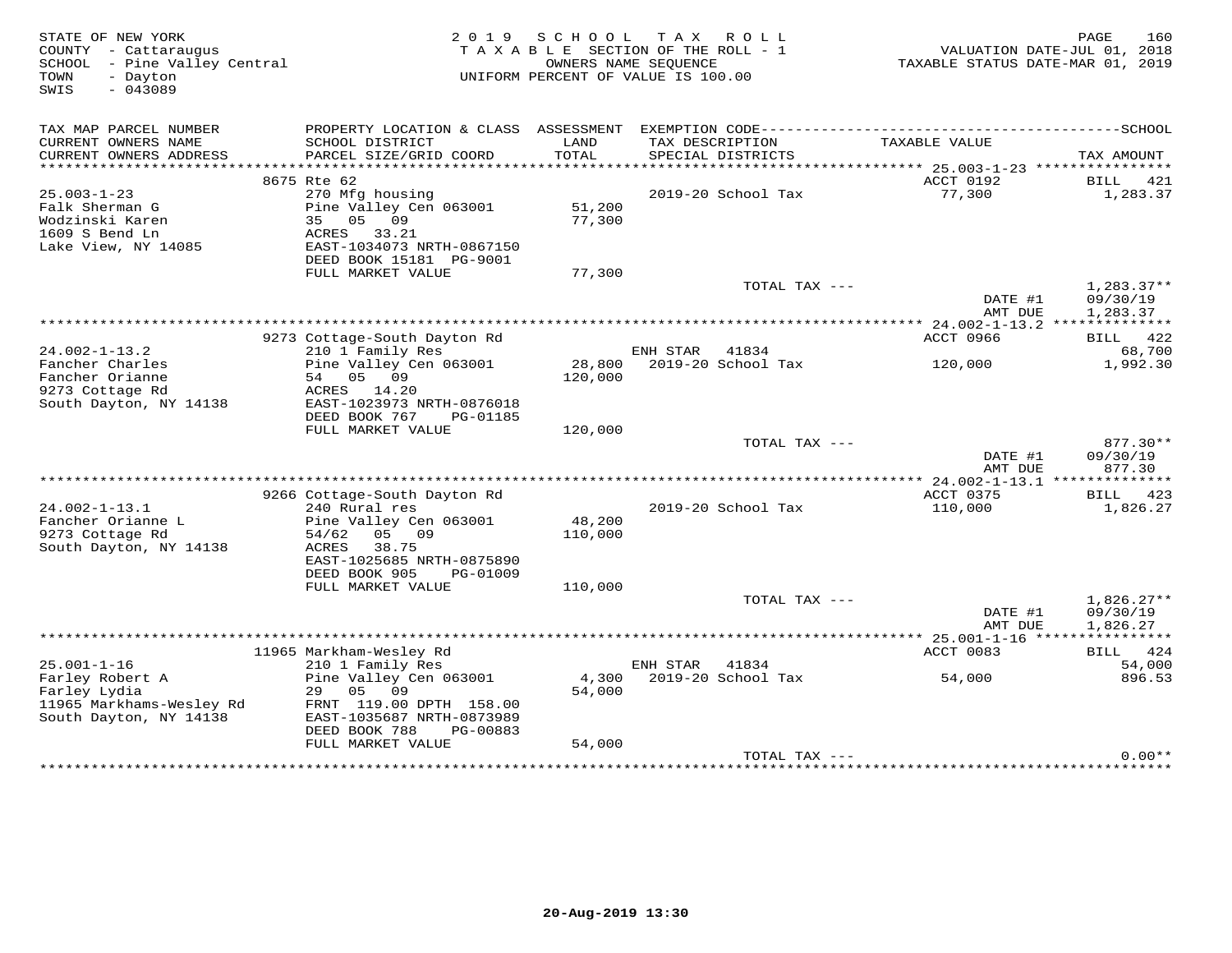| STATE OF NEW YORK<br>COUNTY - Cattaraugus<br>SCHOOL - Pine Valley Central<br>- Dayton<br>TOWN<br>$-043089$<br>SWIS | 2 0 1 9                                                                                                                                    | SCHOOL TAX      | ROLL<br>TAXABLE SECTION OF THE ROLL - 1<br>OWNERS NAME SEQUENCE<br>UNIFORM PERCENT OF VALUE IS 100.00 | VALUATION DATE-JUL 01, 2018<br>TAXABLE STATUS DATE-MAR 01, 2019 | 161<br>PAGE                      |
|--------------------------------------------------------------------------------------------------------------------|--------------------------------------------------------------------------------------------------------------------------------------------|-----------------|-------------------------------------------------------------------------------------------------------|-----------------------------------------------------------------|----------------------------------|
| TAX MAP PARCEL NUMBER<br>CURRENT OWNERS NAME                                                                       |                                                                                                                                            | LAND            |                                                                                                       | TAXABLE VALUE                                                   |                                  |
| CURRENT OWNERS ADDRESS<br>************************                                                                 | SCHOOL DISTRICT<br>PARCEL SIZE/GRID COORD                                                                                                  | TOTAL           | TAX DESCRIPTION<br>SPECIAL DISTRICTS                                                                  |                                                                 | TAX AMOUNT                       |
|                                                                                                                    | 9127 Rte 62                                                                                                                                |                 |                                                                                                       | ACCT 0627                                                       | BILL<br>425                      |
| $25.001 - 1 - 11$<br>Feger Paul J<br>2015 South Park Ave<br>Buffalo, NY 14220                                      | 210 1 Family Res<br>Pine Valley Cen 063001<br>29 05 09<br>FRNT 158.00 DPTH 206.00<br>EAST-1035570 NRTH-0874264<br>DEED BOOK 00982 PG-01140 | 6,300<br>27,200 | 2019-20 School Tax                                                                                    | 27,200                                                          | 451.59                           |
|                                                                                                                    | FULL MARKET VALUE                                                                                                                          | 27,200          |                                                                                                       |                                                                 |                                  |
|                                                                                                                    |                                                                                                                                            |                 | TOTAL TAX ---                                                                                         | DATE #1                                                         | 451.59**<br>09/30/19             |
|                                                                                                                    |                                                                                                                                            |                 |                                                                                                       | AMT DUE<br>************ 24.002-1-28.2 ***************           | 451.59                           |
|                                                                                                                    | Dye Rd                                                                                                                                     |                 |                                                                                                       | ACCT 1303                                                       | BILL 426                         |
| $24.002 - 1 - 28.2$                                                                                                | 105 Vac farmland                                                                                                                           |                 | AG DIST<br>41720                                                                                      |                                                                 | 57,624                           |
| G & S Morey Family Trust Glen Pine Valley Cen 063001<br>9120 Cottage Rd<br>South Dayton, NY 14138                  | 60  05  09<br>ACRES 100.55                                                                                                                 | 100,000         | 100,000 2019-20 School Tax                                                                            | 42,376                                                          | 703.55                           |
| MAY BE SUBJECT TO PAYMENT                                                                                          | EAST-1021132 NRTH-0873048<br>DEED BOOK 26589 PG-5001                                                                                       |                 |                                                                                                       |                                                                 |                                  |
| UNDER AGDIST LAW TIL 2023                                                                                          | FULL MARKET VALUE                                                                                                                          | 100,000         |                                                                                                       |                                                                 |                                  |
|                                                                                                                    |                                                                                                                                            |                 | TOTAL TAX ---                                                                                         | DATE #1<br>AMT DUE                                              | $703.55**$<br>09/30/19<br>703.55 |
|                                                                                                                    |                                                                                                                                            |                 |                                                                                                       |                                                                 |                                  |
| $34.001 - 1 - 40$                                                                                                  | 8393 Rte 62                                                                                                                                |                 |                                                                                                       | ACCT 0594                                                       | BILL 427<br>692.32               |
| Gabel Grant                                                                                                        | 210 1 Family Res<br>Pine Valley Cen 063001                                                                                                 | 2,700           | 2019-20 School Tax                                                                                    | 41,700                                                          |                                  |
| Hubbard Rebecca<br>27 W Main St<br>Gowanda, NY 14070                                                               | 34 05 09<br>80.00 DPTH 130.00<br>FRNT<br>EAST-1034933 NRTH-0862268                                                                         | 41,700          |                                                                                                       |                                                                 |                                  |
|                                                                                                                    | DEED BOOK 10684 PG-4001                                                                                                                    |                 |                                                                                                       |                                                                 |                                  |
|                                                                                                                    | FULL MARKET VALUE                                                                                                                          | 41,700          |                                                                                                       |                                                                 |                                  |
|                                                                                                                    |                                                                                                                                            |                 | TOTAL TAX ---                                                                                         | DATE #1<br>AMT DUE                                              | 692.32**<br>09/30/19<br>692.32   |
|                                                                                                                    |                                                                                                                                            |                 |                                                                                                       |                                                                 |                                  |
|                                                                                                                    | 12723 Dye Rd                                                                                                                               |                 |                                                                                                       | ACCT 0249                                                       | BILL<br>428                      |
| $24.004 - 1 - 4$<br>Gage James<br>12723 Dye Rd                                                                     | 210 1 Family Res<br>Pine Valley Cen 063001<br>60 —<br>05 09                                                                                | 2,700<br>32,200 | 2019-20 School Tax                                                                                    | 32,200                                                          | 534.60                           |
| South Dayton, NY 14138                                                                                             | FRNT 105.00 DPTH 165.00<br>EAST-1023834 NRTH-0871628<br>DEED BOOK 18522 PG-5001                                                            |                 |                                                                                                       |                                                                 |                                  |
|                                                                                                                    | FULL MARKET VALUE                                                                                                                          | 32,200          |                                                                                                       |                                                                 |                                  |
|                                                                                                                    |                                                                                                                                            |                 | TOTAL TAX ---                                                                                         | DATE #1<br>AMT DUE                                              | $534.60**$<br>09/30/19<br>534.60 |
|                                                                                                                    |                                                                                                                                            |                 |                                                                                                       |                                                                 | **********                       |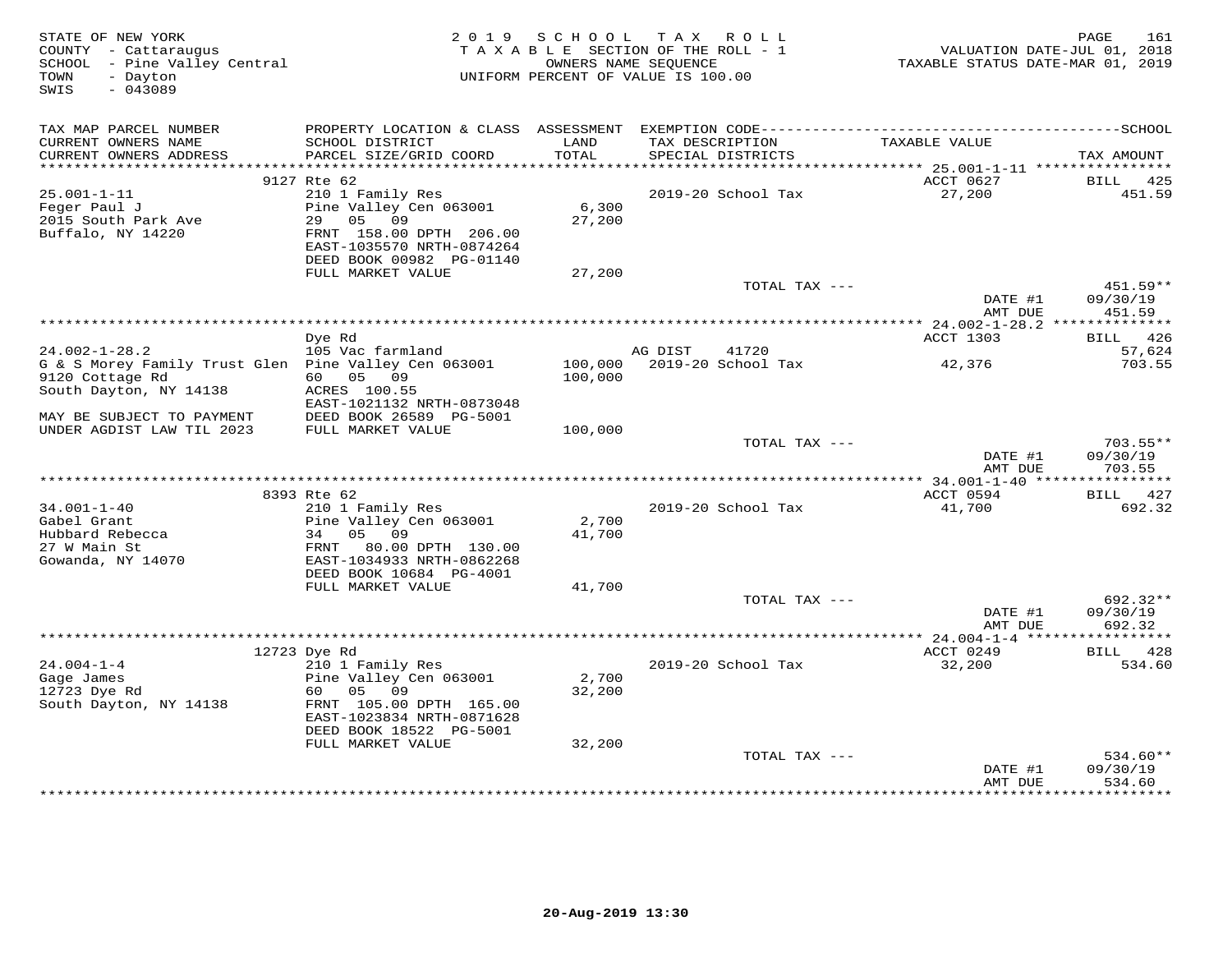| STATE OF NEW YORK<br>COUNTY - Cattaraugus<br>SCHOOL - Pine Valley Central<br>- Dayton<br>TOWN<br>SWIS<br>$-043089$ | 2 0 1 9                                                                                            | S C H O O L      | TAX ROLL<br>TAXABLE SECTION OF THE ROLL - 1<br>OWNERS NAME SEQUENCE<br>UNIFORM PERCENT OF VALUE IS 100.00 | TAXABLE STATUS DATE-MAR 01, 2019 | 162<br>PAGE<br>VALUATION DATE-JUL 01, 2018 |
|--------------------------------------------------------------------------------------------------------------------|----------------------------------------------------------------------------------------------------|------------------|-----------------------------------------------------------------------------------------------------------|----------------------------------|--------------------------------------------|
| TAX MAP PARCEL NUMBER<br>CURRENT OWNERS NAME<br>CURRENT OWNERS ADDRESS                                             | SCHOOL DISTRICT<br>PARCEL SIZE/GRID COORD                                                          | LAND<br>TOTAL    | TAX DESCRIPTION<br>SPECIAL DISTRICTS                                                                      | TAXABLE VALUE                    | TAX AMOUNT                                 |
| **********************                                                                                             |                                                                                                    |                  |                                                                                                           |                                  |                                            |
|                                                                                                                    | 9214 Cottage-South Dayton Rd                                                                       |                  |                                                                                                           | ACCT 1245                        | 429<br>BILL                                |
| $24.002 - 1 - 12.2$<br>Gage Ronald H                                                                               | 270 Mfg housing<br>Pine Valley Cen 063001                                                          |                  | <b>BAS STAR</b><br>41854<br>12,200 2019-20 School Tax                                                     | 53,200                           | 30,000<br>883.25                           |
| 9214 Cottage Rd<br>South Dayton, NY 14138                                                                          | 53 05<br>09<br>3.10<br>ACRES<br>EAST-1025739 NRTH-0875071                                          | 53,200           |                                                                                                           |                                  |                                            |
|                                                                                                                    | DEED BOOK 7546<br>PG-2001<br>FULL MARKET VALUE                                                     | 53,200           |                                                                                                           |                                  |                                            |
|                                                                                                                    |                                                                                                    |                  | TOTAL TAX ---                                                                                             |                                  | 385.18**                                   |
|                                                                                                                    |                                                                                                    |                  |                                                                                                           | DATE #1<br>AMT DUE               | 09/30/19<br>385.18                         |
|                                                                                                                    |                                                                                                    |                  |                                                                                                           | **** 24.002-1-12.3 **            |                                            |
|                                                                                                                    | 9214 Cottage-South Dayton Rd                                                                       |                  |                                                                                                           | <b>ACCT 1389</b>                 | 430<br>BILL                                |
| $24.002 - 1 - 12.3$<br>Gage Ronald H<br>9214 Cottage Rd<br>South Dayton, NY 14138                                  | 323 Vacant rural<br>Pine Valley Cen 063001<br>05<br>09<br>53<br>ACRES 69.65                        | 41,000<br>41,000 | 2019-20 School Tax                                                                                        | 41,000                           | 680.70                                     |
|                                                                                                                    | EAST-1025739 NRTH-0875071<br>DEED BOOK 7352<br>PG-9001<br>FULL MARKET VALUE                        | 41,000           |                                                                                                           |                                  |                                            |
|                                                                                                                    |                                                                                                    |                  | TOTAL TAX ---                                                                                             |                                  | 680.70**                                   |
|                                                                                                                    |                                                                                                    |                  |                                                                                                           | DATE #1<br>AMT DUE               | 09/30/19<br>680.70                         |
|                                                                                                                    |                                                                                                    |                  |                                                                                                           |                                  |                                            |
| $25.003 - 1 - 18$                                                                                                  | Rte 62<br>321 Abandoned ag                                                                         |                  | AG DISTOUT 41730                                                                                          | ACCT 0096                        | BILL 431<br>16,048                         |
| Gernatt Asphalt Products Inc<br>13870 Taylor Hollow Rd<br>Collins, NY 14034                                        | Pine Valley Cen 063001<br>05<br>09<br>35<br>ACRES 33.70<br>EAST-1032833 NRTH-0865203               | 32,200           | 32,200 2019-20 School Tax                                                                                 | 16,152                           | 268.16                                     |
| MAY BE SUBJECT TO PAYMENT                                                                                          | DEED BOOK 00987 PG-00355                                                                           |                  |                                                                                                           |                                  |                                            |
| UNDER AGDIST LAW TIL 2026                                                                                          | FULL MARKET VALUE                                                                                  | 32,200           |                                                                                                           |                                  |                                            |
|                                                                                                                    |                                                                                                    |                  | TOTAL TAX ---                                                                                             | DATE #1<br>AMT DUE               | 268.16**<br>09/30/19<br>268.16             |
|                                                                                                                    |                                                                                                    |                  |                                                                                                           |                                  |                                            |
|                                                                                                                    | Rte 62                                                                                             |                  |                                                                                                           | ACCT 1350                        | BILL 432                                   |
| $34.001 - 1 - 37.4$<br>Gott Patrick<br>5129 S Orchard<br>Hamburg, NY 14075                                         | 311 Res vac land<br>Pine Valley Cen 063001<br>FRNT 147.70 DPTH 275.00<br>EAST-1034855 NRTH-0861512 | 3,800<br>3,800   | 2019-20 School Tax                                                                                        | 3,800                            | 63.09                                      |
|                                                                                                                    | FULL MARKET VALUE                                                                                  | 3,800            |                                                                                                           |                                  |                                            |
|                                                                                                                    |                                                                                                    |                  | TOTAL TAX ---                                                                                             | DATE #1                          | $63.09**$<br>09/30/19                      |
|                                                                                                                    |                                                                                                    |                  |                                                                                                           | AMT DUE<br>**************        | 63.09<br>*********                         |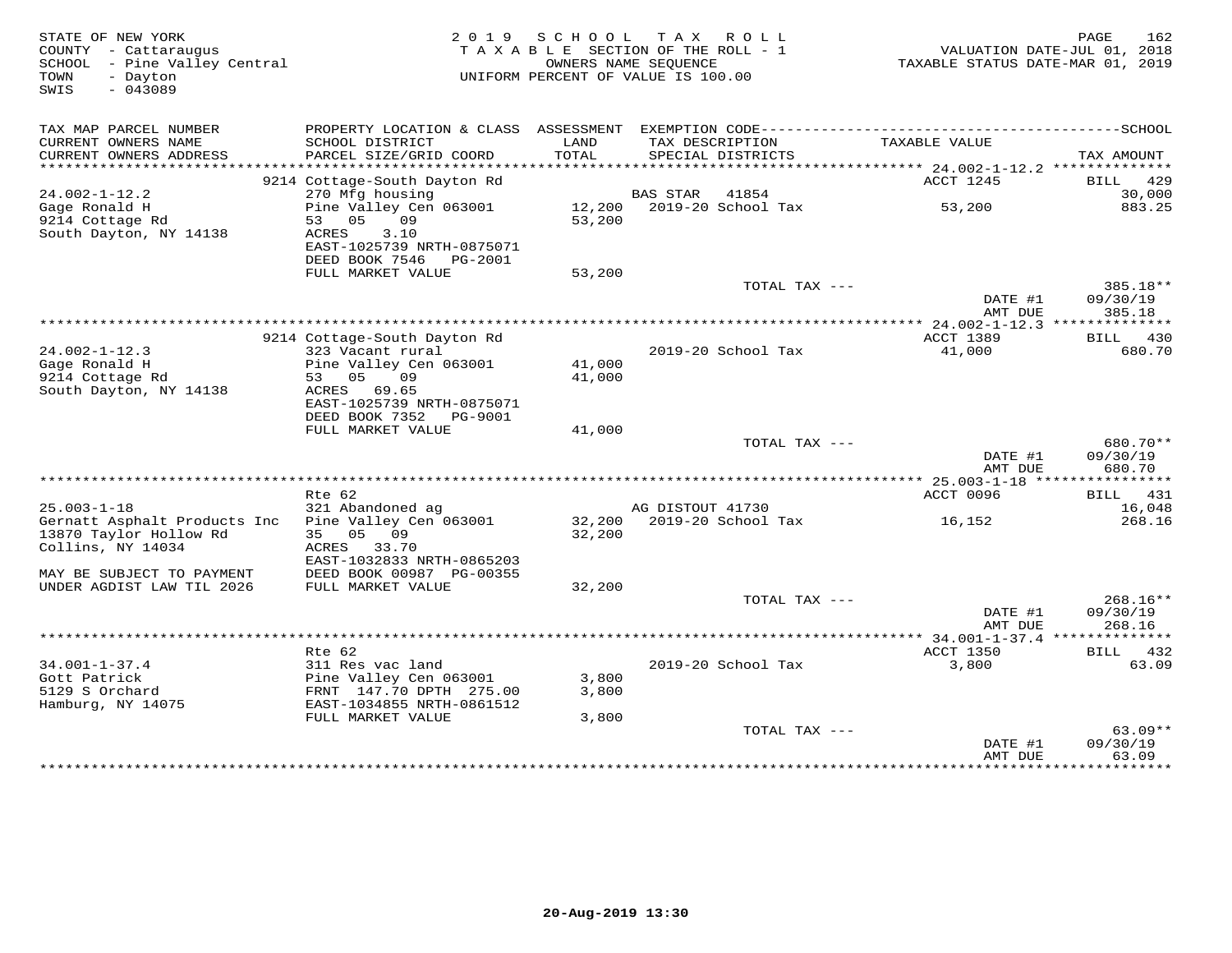| STATE OF NEW YORK<br>COUNTY - Cattaraugus<br>SCHOOL - Pine Valley Central<br>TOWN<br>- Dayton<br>SWIS<br>$-043089$ |                                                                            | 2019 SCHOOL<br>TAXABLE SECTION OF THE ROLL - 1<br>UNIFORM PERCENT OF VALUE IS 100.00 | OWNERS NAME SEOUENCE | TAX ROLL                             | TAXABLE STATUS DATE-MAR 01, 2019                             | 163<br>PAGE<br>VALUATION DATE-JUL 01, 2018 |
|--------------------------------------------------------------------------------------------------------------------|----------------------------------------------------------------------------|--------------------------------------------------------------------------------------|----------------------|--------------------------------------|--------------------------------------------------------------|--------------------------------------------|
| TAX MAP PARCEL NUMBER                                                                                              |                                                                            |                                                                                      |                      |                                      |                                                              |                                            |
| CURRENT OWNERS NAME<br>CURRENT OWNERS ADDRESS<br>************************                                          | SCHOOL DISTRICT<br>PARCEL SIZE/GRID COORD                                  | LAND<br>TOTAL                                                                        |                      | TAX DESCRIPTION<br>SPECIAL DISTRICTS | TAXABLE VALUE                                                | TAX AMOUNT                                 |
|                                                                                                                    | 8509 Cottage-South Dayton Rd                                               |                                                                                      |                      |                                      | ACCT 0204                                                    | BILL 433                                   |
| $24.004 - 1 - 30$                                                                                                  | 210 1 Family Res                                                           |                                                                                      | ENH STAR             | 41834                                |                                                              | 68,700                                     |
| Gould Vivian D<br>Gould Donald J<br>PO Box 85                                                                      | Pine Valley Cen 063001<br>59 05 09<br>ACRES<br>1.92                        | 9,800<br>96,000                                                                      |                      | 2019-20 School Tax                   | 96,000                                                       | 1,593.84                                   |
| South Dayton, NY 14138                                                                                             | EAST-1021642 NRTH-0863927<br>DEED BOOK 00941 PG-00229<br>FULL MARKET VALUE | 96,000                                                                               |                      |                                      |                                                              |                                            |
|                                                                                                                    |                                                                            |                                                                                      |                      | TOTAL TAX ---                        |                                                              | 478.84**                                   |
|                                                                                                                    |                                                                            |                                                                                      |                      |                                      | DATE #1<br>AMT DUE                                           | 09/30/19<br>478.84                         |
|                                                                                                                    |                                                                            |                                                                                      |                      |                                      |                                                              |                                            |
|                                                                                                                    | 8065 Oaks Rd                                                               |                                                                                      |                      |                                      | ACCT 1248                                                    | BILL 434                                   |
| $33.002 - 1 - 22.2$<br>Granger Jon E                                                                               | 270 Mfg housing<br>Pine Valley Cen 063001                                  | 8,800                                                                                | <b>BAS STAR</b>      | 41854<br>2019-20 School Tax          | 53,300                                                       | 30,000<br>884.91                           |
| Granger Jody<br>8065 Oaks Rd<br>South Dayton, NY 14138                                                             | 57 05 09<br>ACRES<br>1.60<br>EAST-1020100 NRTH-0856800                     | 53,300                                                                               |                      |                                      |                                                              |                                            |
|                                                                                                                    | DEED BOOK 00942 PG-00167                                                   |                                                                                      |                      |                                      |                                                              |                                            |
|                                                                                                                    | FULL MARKET VALUE                                                          | 53,300                                                                               |                      | TOTAL TAX ---                        |                                                              | 386.84**                                   |
|                                                                                                                    |                                                                            |                                                                                      |                      |                                      | DATE #1<br>AMT DUE                                           | 09/30/19<br>386.84                         |
|                                                                                                                    |                                                                            |                                                                                      |                      |                                      |                                                              |                                            |
|                                                                                                                    | Oaks Rd                                                                    |                                                                                      |                      |                                      | ACCT 0513                                                    | BILL 435                                   |
| $33.002 - 1 - 24$<br>Granger Jon E<br>Granger Jody                                                                 | 314 Rural vac<10<br>Pine Valley Cen 063001<br>57 05 07                     | 10,000<br>10,000                                                                     |                      | 2019-20 School Tax                   | 10,000                                                       | 166.02                                     |
| 8065 Oakes Rd<br>South Dayton, NY 14138                                                                            | 4.64<br>ACRES<br>EAST-1020367 NRTH-0857235                                 |                                                                                      |                      |                                      |                                                              |                                            |
|                                                                                                                    | DEED BOOK 18864 PG-6002                                                    |                                                                                      |                      |                                      |                                                              |                                            |
|                                                                                                                    | FULL MARKET VALUE                                                          | 10,000                                                                               |                      |                                      |                                                              |                                            |
|                                                                                                                    |                                                                            |                                                                                      |                      | TOTAL TAX ---                        | DATE #1<br>AMT DUE                                           | $166.02**$<br>09/30/19<br>166.02           |
|                                                                                                                    | 8077 Oaks Rd                                                               |                                                                                      |                      |                                      | ****************** 33.002-1-22.1 **************<br>ACCT 0208 | BILL 436                                   |
| $33.002 - 1 - 22.1$                                                                                                | 280 Res Multiple                                                           |                                                                                      | <b>BAS STAR</b>      | 41854                                |                                                              | 30,000                                     |
| Granger Keith<br>8077 Oaks Rd                                                                                      | Pine Valley Cen 063001<br>57<br>05 09                                      | 19,000<br>96,800                                                                     |                      | 2019-20 School Tax                   | 96,800                                                       | 1,607.12                                   |
| South Dayton, NY 14138                                                                                             | ACRES 16.35<br>EAST-1019661 NRTH-0857081<br>DEED BOOK 10799 PG-2001        |                                                                                      |                      |                                      |                                                              |                                            |
|                                                                                                                    | FULL MARKET VALUE                                                          | 96,800                                                                               |                      |                                      |                                                              |                                            |
|                                                                                                                    |                                                                            |                                                                                      |                      | TOTAL TAX ---                        | DATE #1<br>AMT DUE                                           | $1,109.05**$<br>09/30/19<br>1,109.05       |
|                                                                                                                    |                                                                            |                                                                                      |                      |                                      |                                                              | . + + + + + + + + + + .                    |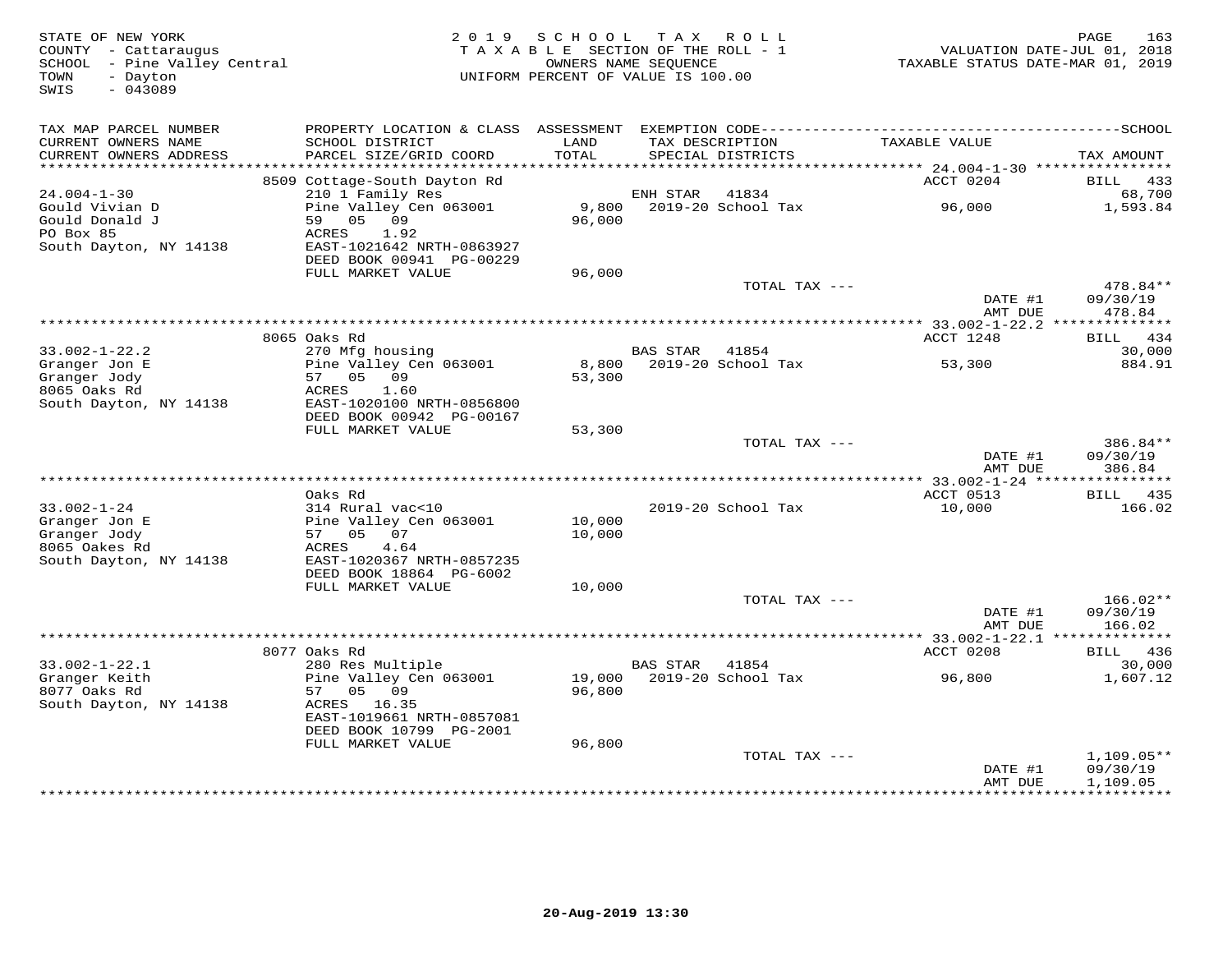| STATE OF NEW YORK<br>COUNTY - Cattaraugus<br>SCHOOL - Pine Valley Central<br>TOWN<br>- Dayton<br>$-043089$<br>SWIS |                                                                                   | 2019 SCHOOL TAX ROLL<br>TAXABLE SECTION OF THE ROLL - 1<br>UNIFORM PERCENT OF VALUE IS 100.00 | OWNERS NAME SEOUENCE |                                      | TAXABLE STATUS DATE-MAR 01, 2019 | 164<br>PAGE<br>VALUATION DATE-JUL 01, 2018 |
|--------------------------------------------------------------------------------------------------------------------|-----------------------------------------------------------------------------------|-----------------------------------------------------------------------------------------------|----------------------|--------------------------------------|----------------------------------|--------------------------------------------|
| TAX MAP PARCEL NUMBER<br>CURRENT OWNERS NAME<br>CURRENT OWNERS ADDRESS                                             | SCHOOL DISTRICT<br>PARCEL SIZE/GRID COORD                                         | LAND<br>TOTAL                                                                                 |                      | TAX DESCRIPTION<br>SPECIAL DISTRICTS | TAXABLE VALUE                    | TAX AMOUNT                                 |
|                                                                                                                    |                                                                                   |                                                                                               |                      |                                      |                                  |                                            |
| $24.002 - 1 - 33$                                                                                                  | 9419 Merrill Dr<br>210 1 Family Res                                               |                                                                                               | <b>BAS STAR</b>      | 41854                                | ACCT 0374                        | BILL 437<br>30,000                         |
| Grossman Samuel W<br>9419 Merrill Dr<br>South Dayton, NY 14138                                                     | Pine Valley Cen 063001<br>62<br>05<br>09<br>ACRES<br>2.24                         | 77,900                                                                                        |                      | 10,500 2019-20 School Tax            | 77,900                           | 1,293.33                                   |
|                                                                                                                    | EAST-1023045 NRTH-0876673<br>DEED BOOK 00921 PG-00836                             |                                                                                               |                      |                                      |                                  |                                            |
|                                                                                                                    | FULL MARKET VALUE                                                                 | 77,900                                                                                        |                      | TOTAL TAX ---                        |                                  | 795.26**                                   |
|                                                                                                                    |                                                                                   |                                                                                               |                      |                                      | DATE #1<br>AMT DUE               | 09/30/19<br>795.26                         |
|                                                                                                                    |                                                                                   |                                                                                               |                      |                                      |                                  |                                            |
| $25.001 - 2 - 27.4$                                                                                                | 9146 Rte 62<br>210 1 Family Res                                                   |                                                                                               | ENH STAR             | 41834                                | ACCT 1114                        | BILL 438<br>39,200                         |
| Grover Judy R<br>9146 Rte 62                                                                                       | Pine Valley Cen 063001<br>29<br>05<br>09                                          | 6,800<br>39,200                                                                               |                      | 2019-20 School Tax                   | 39,200                           | 650.82                                     |
| Gowanda, NY 14070                                                                                                  | FRNT 190.00 DPTH 215.00<br>EAST-1035947 NRTH-0874340<br>DEED BOOK 835<br>PG-00847 |                                                                                               |                      |                                      |                                  |                                            |
|                                                                                                                    | FULL MARKET VALUE                                                                 | 39,200                                                                                        |                      |                                      |                                  |                                            |
|                                                                                                                    |                                                                                   |                                                                                               |                      | TOTAL TAX ---                        |                                  | $0.00**$                                   |
|                                                                                                                    |                                                                                   |                                                                                               |                      |                                      | ACCT 1308                        | BILL 439                                   |
| $24.004 - 1 - 23.2$                                                                                                | 8737 Cottage-South Dayton Rd<br>240 Rural res                                     |                                                                                               | <b>BAS STAR</b>      | 41854                                |                                  | 30,000                                     |
| Gruszynski Sherry<br>8737 Cottage Rd<br>So Dayton, NY 14138                                                        | Pine Valley Cen 063001<br>05 09<br>$51 - 52$<br>ACRES<br>11.80                    | 11,200<br>44,900                                                                              |                      | 2019-20 School Tax                   | 44,900                           | 745.45                                     |
|                                                                                                                    | EAST-1023471 NRTH-0867730<br>DEED BOOK 00997 PG-00485                             |                                                                                               |                      |                                      |                                  |                                            |
|                                                                                                                    | FULL MARKET VALUE                                                                 | 44,900                                                                                        |                      | TOTAL TAX ---                        |                                  | 247.38**                                   |
|                                                                                                                    |                                                                                   |                                                                                               |                      |                                      | DATE #1<br>AMT DUE               | 09/30/19<br>247.38                         |
|                                                                                                                    |                                                                                   |                                                                                               |                      |                                      |                                  |                                            |
| $25.001 - 2 - 17$                                                                                                  | Markham-Wesley Rd<br>323 Vacant rural                                             |                                                                                               |                      | 2019-20 School Tax                   | ACCT 0533<br>11,500              | BILL 440<br>190.93                         |
| Hassanwalia Harry<br>151 Buffalo Ave Ste 606<br>Niagara Falls, NY 14303                                            | Pine Valley Cen 063001<br>22 05 09<br>ACRES 39.07<br>EAST-1039842 NRTH-0875942    | 11,500<br>11,500                                                                              |                      |                                      |                                  |                                            |
|                                                                                                                    | DEED BOOK 28815 PG-6002                                                           |                                                                                               |                      |                                      |                                  |                                            |
|                                                                                                                    | FULL MARKET VALUE                                                                 | 11,500                                                                                        |                      |                                      |                                  |                                            |
|                                                                                                                    |                                                                                   |                                                                                               |                      | TOTAL TAX ---                        | DATE #1<br>AMT DUE               | $190.93**$<br>09/30/19<br>190.93           |
|                                                                                                                    |                                                                                   |                                                                                               |                      | **********************************   | **************                   | · * * * * * * * * * *                      |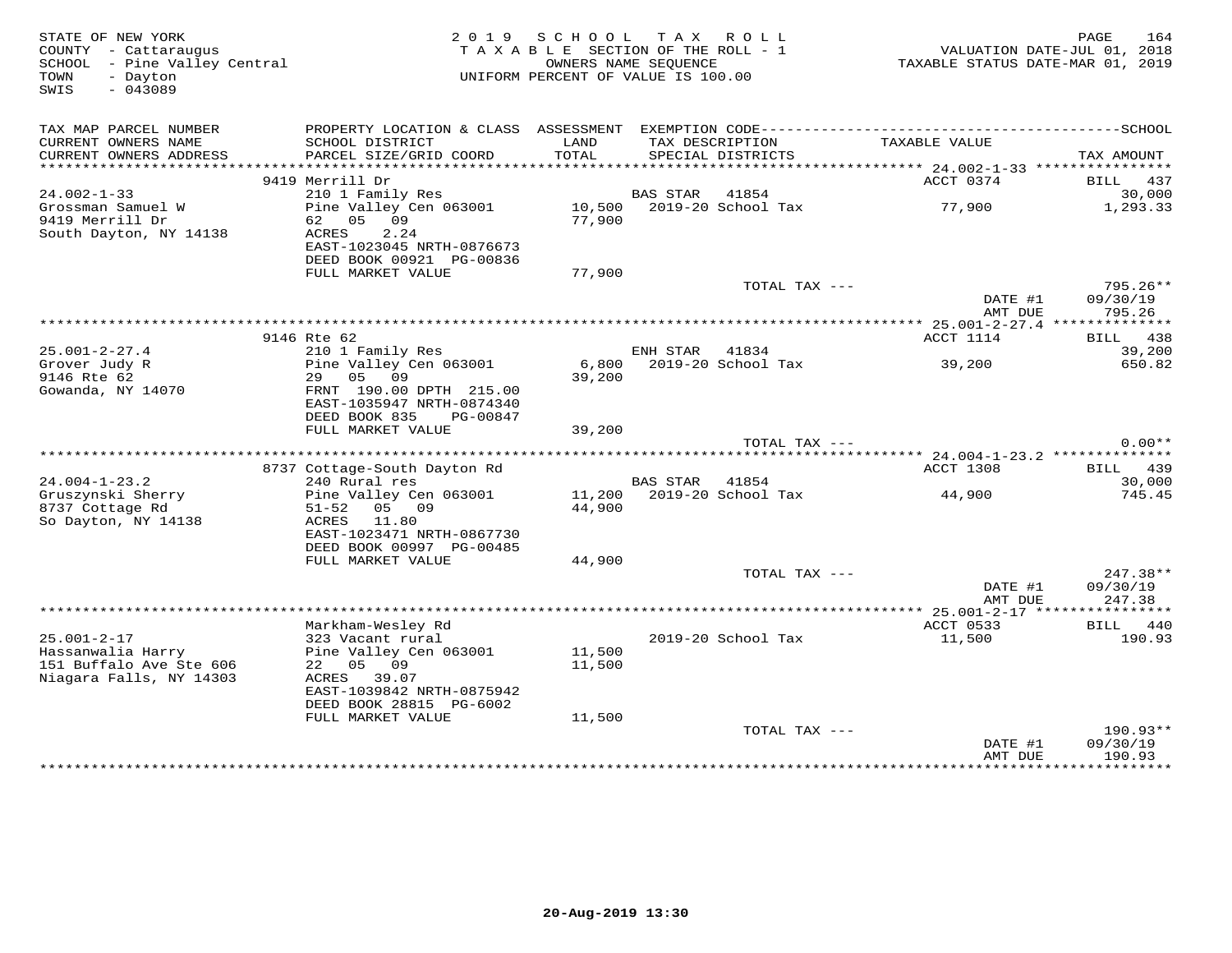| STATE OF NEW YORK<br>COUNTY - Cattaraugus<br>SCHOOL - Pine Valley Central<br>- Dayton<br>TOWN<br>SWIS<br>$-043089$ | 2 0 1 9                                                                                                                                             | SCHOOL             | TAX ROLL<br>TAXABLE SECTION OF THE ROLL - 1<br>OWNERS NAME SEQUENCE<br>UNIFORM PERCENT OF VALUE IS 100.00 | TAXABLE STATUS DATE-MAR 01, 2019                | 165<br>PAGE<br>VALUATION DATE-JUL 01, 2018 |
|--------------------------------------------------------------------------------------------------------------------|-----------------------------------------------------------------------------------------------------------------------------------------------------|--------------------|-----------------------------------------------------------------------------------------------------------|-------------------------------------------------|--------------------------------------------|
| TAX MAP PARCEL NUMBER                                                                                              |                                                                                                                                                     |                    |                                                                                                           |                                                 |                                            |
| CURRENT OWNERS NAME<br>CURRENT OWNERS ADDRESS                                                                      | SCHOOL DISTRICT<br>PARCEL SIZE/GRID COORD                                                                                                           | LAND<br>TOTAL      | TAX DESCRIPTION<br>SPECIAL DISTRICTS                                                                      | TAXABLE VALUE                                   | TAX AMOUNT                                 |
| ***********************                                                                                            |                                                                                                                                                     |                    |                                                                                                           | ACCT 0534                                       | BILL<br>441                                |
| $25.001 - 2 - 24.1$<br>Hassanwalia Harry<br>151 Buffalo Ave Apt 606<br>Niagara Falls, NY 14303                     | Markham-Wesley Rd<br>323 Vacant rural<br>Pine Valley Cen 063001<br>29 05 09<br>ACRES 113.22<br>EAST-1037781 NRTH-0874384<br>DEED BOOK 28815 PG-6002 | 53,300<br>53,300   | 2019-20 School Tax                                                                                        | 53,300                                          | 884.91                                     |
|                                                                                                                    | FULL MARKET VALUE                                                                                                                                   | 53,300             | TOTAL TAX ---                                                                                             |                                                 | 884.91**                                   |
|                                                                                                                    |                                                                                                                                                     |                    |                                                                                                           | DATE #1<br>AMT DUE                              | 09/30/19<br>884.91                         |
|                                                                                                                    |                                                                                                                                                     |                    | ********************                                                                                      | *** 25.001-2-30 ****                            | * * * * * * * * * * *                      |
|                                                                                                                    | Markham-Wesley Rd                                                                                                                                   |                    |                                                                                                           | ACCT 0536                                       | BILL 442                                   |
| $25.001 - 2 - 30$<br>Hassanwalia Harry<br>151 Buffalo Ave Apt 606<br>Niagara Falls, NY 14303                       | 323 Vacant rural<br>Pine Valley Cen 063001<br>30 05 09<br>ACRES 20.02<br>EAST-1038472 NRTH-0875669<br>DEED BOOK 28815 PG-6002                       | 6,400<br>6,400     | 2019-20 School Tax                                                                                        | 6,400                                           | 106.26                                     |
|                                                                                                                    | FULL MARKET VALUE                                                                                                                                   | 6,400              |                                                                                                           |                                                 |                                            |
|                                                                                                                    |                                                                                                                                                     |                    | TOTAL TAX ---                                                                                             | DATE #1<br>AMT DUE                              | $106.26**$<br>09/30/19<br>106.26           |
|                                                                                                                    |                                                                                                                                                     |                    |                                                                                                           |                                                 |                                            |
| $24.004 - 1 - 16.2$                                                                                                | 8596 White Rd<br>240 Rural res                                                                                                                      |                    | BAS STAR 41854                                                                                            | ACCT 0989                                       | BILL 443<br>30,000                         |
| Heath Francis<br>Heath Ruth<br>8596 White Rd                                                                       | Pine Valley Cen 063001<br>43 05<br>09<br>ACRES 117.83                                                                                               | 100,300<br>132,000 | 2019-20 School Tax                                                                                        | 132,000                                         | 2,191.53                                   |
| South Dayton, NY 14138                                                                                             | EAST-1029621 NRTH-0866640<br>DEED BOOK 791<br>PG-00220                                                                                              |                    |                                                                                                           |                                                 |                                            |
|                                                                                                                    | FULL MARKET VALUE                                                                                                                                   | 132,000            |                                                                                                           |                                                 |                                            |
|                                                                                                                    |                                                                                                                                                     |                    | TOTAL TAX ---                                                                                             | DATE #1<br>AMT DUE                              | $1,693.45**$<br>09/30/19<br>1,693.45       |
|                                                                                                                    |                                                                                                                                                     |                    |                                                                                                           | ***************** 24.004-1-16.1 *************** |                                            |
|                                                                                                                    | 8564 White Rd                                                                                                                                       |                    |                                                                                                           | ACCT 0240                                       | 444<br>BILL                                |
| $24.004 - 1 - 16.1$<br>Heath Shirly J<br>8564 White Rd<br>South Dayton, NY 14138                                   | 281 Multiple res<br>Pine Valley Cen 063001<br>09<br>43<br>05<br>ACRES<br>55.85<br>EAST-1028869 NRTH-0865145<br>DEED BOOK 9770<br>PG-2002            | 33,200<br>172,300  | ENH STAR<br>41834<br>2019-20 School Tax                                                                   | 172,300                                         | 68,700<br>2,860.61                         |
|                                                                                                                    | FULL MARKET VALUE                                                                                                                                   | 172,300            | TOTAL TAX ---                                                                                             | DATE #1<br>AMT DUE                              | $1,745.61**$<br>09/30/19<br>1,745.61       |
|                                                                                                                    |                                                                                                                                                     |                    |                                                                                                           | *****************************                   |                                            |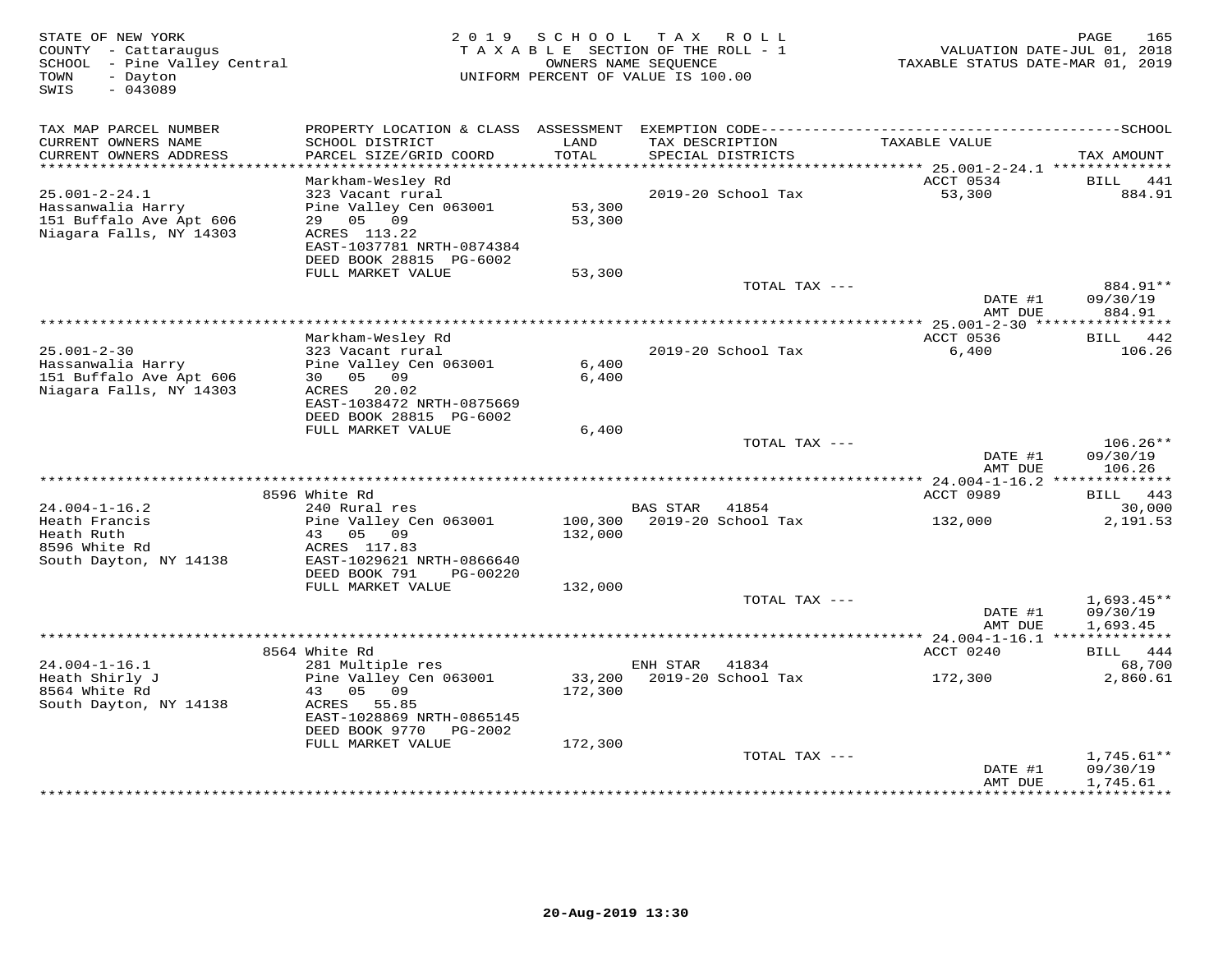STATE OF NEW YORK 166<br>COUNTY - Cattaraugus (COUNTY - Cattaraugus and the SC of the SC of the SCHO OF THE ROLL - 1 (COUNTY - Cattaraugus<br>SCHOOL - Pine Valley Central (2018) (COUNTERS NAME SURNER ON THE POLL - 1 (COUNTY - TA SWIS - 043089TAX MAP PARCEL NUMBER PROPERTY LOCATION & CLASS ASSESSMENT EXEMPTION CODE------------------------------------------SCHOOL CURRENT OWNERS NAME SCHOOL DISTRICT LAND TAX DESCRIPTION TAXABLE VALUE CURRENT OWNERS ADDRESS PARCEL SIZE/GRID COORD TOTAL SPECIAL DISTRICTS TAX AMOUNT \*\*\*\*\*\*\*\*\*\*\*\*\*\*\*\*\*\*\*\*\*\*\*\*\*\*\*\*\*\*\*\*\*\*\*\*\*\*\*\*\*\*\*\*\*\*\*\*\*\*\*\*\*\*\*\*\*\*\*\*\*\*\*\*\*\*\*\*\*\*\*\*\*\*\*\*\*\*\*\*\*\*\*\*\*\*\*\*\*\*\*\*\*\*\*\*\*\*\*\*\*\*\* 24.004-1-16.3 \*\*\*\*\*\*\*\*\*\*\*\*\*\* White Rd ACCT 1338 BILL 44524.004-1-16.3 300 Vacant Land 2019-20 School Tax 15,000 249.04Heath Shirly J Pine Valley Cen 063001 15,000 8564 Mill St ACRES 176.55 15,000 South Dayton, NY 14138 EAST-1029294 NRTH-0864685 DEED BOOK 1026 PG-905 FULL MARKET VALUE 15,000 TOTAL TAX --- 249.04\*\*DATE #1 09/30/19<br>2009 - 2009 1011 1022 AMT DUE 249.04 \*\*\*\*\*\*\*\*\*\*\*\*\*\*\*\*\*\*\*\*\*\*\*\*\*\*\*\*\*\*\*\*\*\*\*\*\*\*\*\*\*\*\*\*\*\*\*\*\*\*\*\*\*\*\*\*\*\*\*\*\*\*\*\*\*\*\*\*\*\*\*\*\*\*\*\*\*\*\*\*\*\*\*\*\*\*\*\*\*\*\*\*\*\*\*\*\*\*\*\*\*\*\* 25.001-2-28 \*\*\*\*\*\*\*\*\*\*\*\*\*\*\*\*ACCT 0026 BILL 446 9168 Rte 62 ACCT 0026 BILL 44630,000 25.001-2-28 210 1 Family Res BAS STAR 41854 30,0001,070.86 Heitzenrater George W Pine Valley Cen 063001 12,500 2019-20 School Tax 64,500 1,070.86Heitzenrater Teresa 25 05 09 64,500 9168 Rte 62 ACRES 3.36 Gowanda, NY 14070 EAST-1036512 NRTH-0874722 DEED BOOK 00989 PG-00370 FULL MARKET VALUE 64,500TOTAL TAX ---<br>DATE #1 09/30/19 DATE #1 09/30/19 AMT DUE 572.79 \*\*\*\*\*\*\*\*\*\*\*\*\*\*\*\*\*\*\*\*\*\*\*\*\*\*\*\*\*\*\*\*\*\*\*\*\*\*\*\*\*\*\*\*\*\*\*\*\*\*\*\*\*\*\*\*\*\*\*\*\*\*\*\*\*\*\*\*\*\*\*\*\*\*\*\*\*\*\*\*\*\*\*\*\*\*\*\*\*\*\*\*\*\*\*\*\*\*\*\*\*\*\* 33.002-1-19.3 \*\*\*\*\*\*\*\*\*\*\*\*\*\*ACCT 0260 BILL 447 Dredge Rd ACCT 0260 BILL 4471,351.44 33.002-1-19.3 105 Vac farmland 2019-20 School Tax 81,400 1,351.44Hershberger Alvin R Pine Valley Cen 063001 81,400 Hershberger Orrie J 49/57 05 09 81,400 7994 Frog Valley Rd ACRES 78.20 South Dayton, NY 14138 EAST-1022048 NRTH-0856565 DEED BOOK 28512 PG-4001 MAY BE SUBJECT TO PAYMENT FULL MARKET VALUE 81,400 UNDER AGDIST LAW TIL 2022TOTAL TAX --- 1,351.44\*\* DATE #1 09/30/19AMT DUE 1,351.44 AMT DUE 1,351.44 \*\*\*\*\*\*\*\*\*\*\*\*\*\*\*\*\*\*\*\*\*\*\*\*\*\*\*\*\*\*\*\*\*\*\*\*\*\*\*\*\*\*\*\*\*\*\*\*\*\*\*\*\*\*\*\*\*\*\*\*\*\*\*\*\*\*\*\*\*\*\*\*\*\*\*\*\*\*\*\*\*\*\*\*\*\*\*\*\*\*\*\*\*\*\*\*\*\*\*\*\*\*\* 33.002-1-21 \*\*\*\*\*\*\*\*\*\*\*\*\*\*\*\* Oaks Rd ACCT 0417 BILL 448 33.002-1-21 105 Vac farmland 2019-20 School Tax 15,700 260.66Hershberger Ammon Pine Valley Cen 063001 15,700 Hershberger Lydia 57 05 09 15,700 8110 Milestrip Rd ACRES 14.61 South Dayton, NY 14138 EAST-1019641 NRTH-0856239 DEED BOOK 20494 PG-4002 FULL MARKET VALUE 15,700 TOTAL TAX --- 260.66\*\* DATE #1 09/30/19AMT DUE 260.66

\*\*\*\*\*\*\*\*\*\*\*\*\*\*\*\*\*\*\*\*\*\*\*\*\*\*\*\*\*\*\*\*\*\*\*\*\*\*\*\*\*\*\*\*\*\*\*\*\*\*\*\*\*\*\*\*\*\*\*\*\*\*\*\*\*\*\*\*\*\*\*\*\*\*\*\*\*\*\*\*\*\*\*\*\*\*\*\*\*\*\*\*\*\*\*\*\*\*\*\*\*\*\*\*\*\*\*\*\*\*\*\*\*\*\*\*\*\*\*\*\*\*\*\*\*\*\*\*\*\*\*\*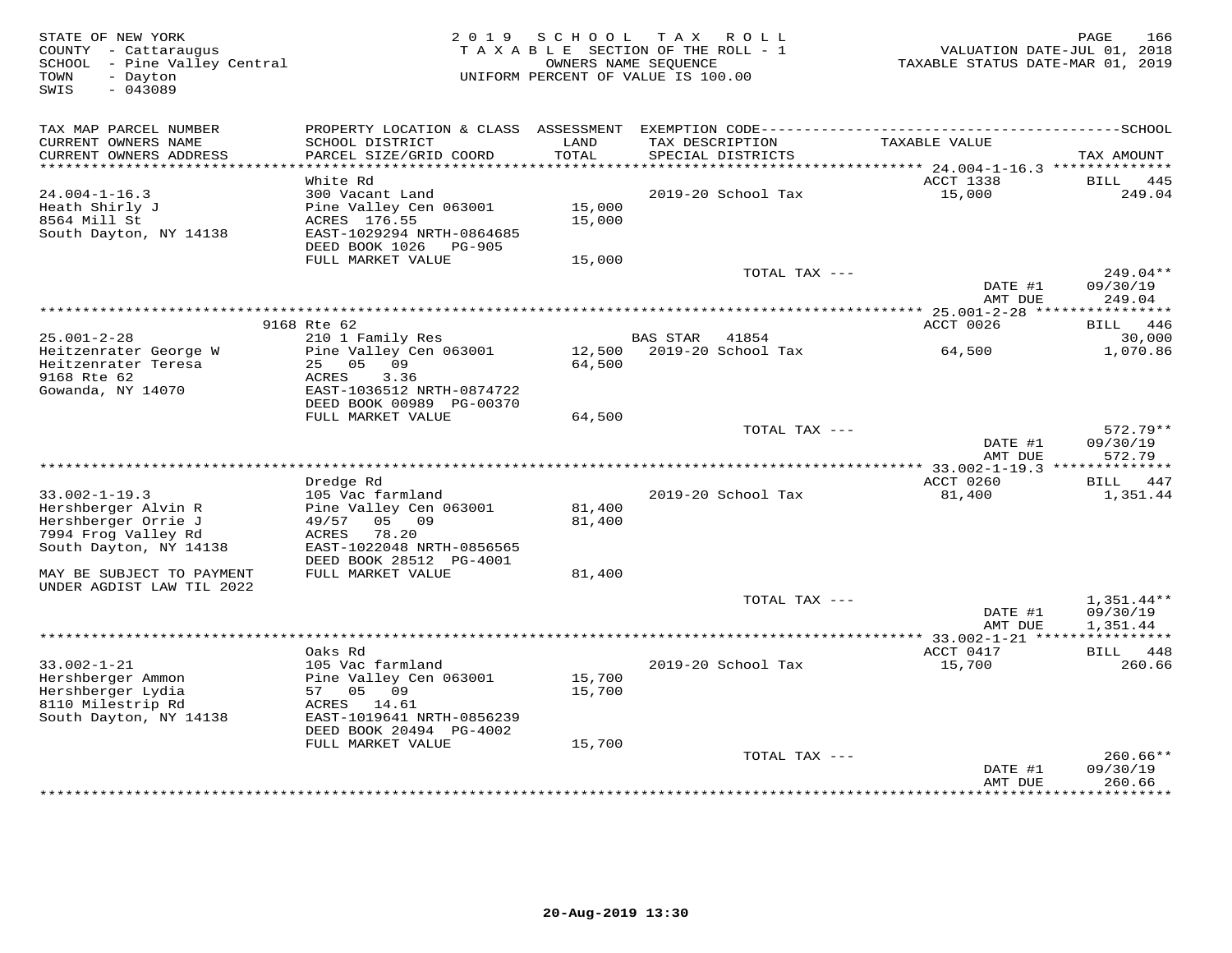| STATE OF NEW YORK<br>COUNTY - Cattaraugus<br>SCHOOL - Pine Valley Central<br>- Dayton<br>TOWN<br>$-043089$<br>SWIS |                                                                                                          | 2019 SCHOOL<br>TAXABLE SECTION OF THE ROLL - 1<br>OWNERS NAME SEQUENCE<br>UNIFORM PERCENT OF VALUE IS 100.00 |          | TAX ROLL                             | TAXABLE STATUS DATE-MAR 01, 2019         | 167<br>PAGE<br>VALUATION DATE-JUL 01, 2018 |
|--------------------------------------------------------------------------------------------------------------------|----------------------------------------------------------------------------------------------------------|--------------------------------------------------------------------------------------------------------------|----------|--------------------------------------|------------------------------------------|--------------------------------------------|
| TAX MAP PARCEL NUMBER<br>CURRENT OWNERS NAME<br>CURRENT OWNERS ADDRESS                                             | SCHOOL DISTRICT<br>PARCEL SIZE/GRID COORD                                                                | LAND<br>TOTAL                                                                                                |          | TAX DESCRIPTION<br>SPECIAL DISTRICTS | TAXABLE VALUE                            | TAX AMOUNT                                 |
| **********************                                                                                             |                                                                                                          |                                                                                                              |          |                                      |                                          |                                            |
|                                                                                                                    | Dye Rd                                                                                                   |                                                                                                              |          |                                      | ACCT 1370                                | BILL<br>449                                |
| $24.004 - 1 - 3.2$<br>Hershberger Daniel H<br>Hershberger Henry R<br>8796 Cottage South Dayton Rd                  | 240 Rural res<br>Pine Valley Cen 063001<br>52 05 09<br>ACRES 36.40                                       | 54,400<br>98,000                                                                                             |          | 2019-20 School Tax                   | 98,000                                   | 1,627.04                                   |
| South Dayton, NY 14138                                                                                             | EAST-1022759 NRTH-8701935<br>DEED BOOK 21554 PG-2003                                                     |                                                                                                              |          |                                      |                                          |                                            |
|                                                                                                                    | FULL MARKET VALUE                                                                                        | 98,000                                                                                                       |          |                                      |                                          |                                            |
|                                                                                                                    |                                                                                                          |                                                                                                              |          | TOTAL TAX ---                        | DATE #1<br>AMT DUE                       | $1,627.04**$<br>09/30/19<br>1,627.04       |
|                                                                                                                    | ************************************                                                                     |                                                                                                              |          |                                      | ********** 24.004-1-11.5 *************** |                                            |
| $24.004 - 1 - 11.5$                                                                                                | 8796 Cottage-South Dayton Rd<br>113 Cattle farm                                                          |                                                                                                              |          | 41854                                | ACCT 1356                                | <b>BILL</b> 450                            |
| Hershberger Daniel H                                                                                               | Pine Valley Cen 063001                                                                                   | 33,500                                                                                                       | BAS STAR | 2019-20 School Tax                   | 135,000                                  | 30,000<br>2,241.34                         |
| Hershberger Henry R<br>8796 Cottage South Dayton Rd<br>South Dayton, NY 14138                                      | ACRES<br>21.35<br>EAST-1024414 NRTH-0868925<br>DEED BOOK 21554 PG-2003                                   | 135,000                                                                                                      |          |                                      |                                          |                                            |
|                                                                                                                    | FULL MARKET VALUE                                                                                        | 135,000                                                                                                      |          |                                      |                                          |                                            |
|                                                                                                                    |                                                                                                          |                                                                                                              |          | TOTAL TAX ---                        | DATE #1<br>AMT DUE                       | 1,743.26**<br>09/30/19<br>1,743.26         |
|                                                                                                                    |                                                                                                          |                                                                                                              |          |                                      |                                          |                                            |
|                                                                                                                    | 9186 Rte 62                                                                                              |                                                                                                              |          |                                      | ACCT 0598                                | BILL<br>451                                |
| $25.001 - 2 - 29$<br>Hickin Betty L<br>925 Florida Ave                                                             | 270 Mfg housing<br>Pine Valley Cen 063001<br>29 05 09                                                    | 8,300<br>20,000                                                                                              |          | 2019-20 School Tax                   | 20,000                                   | 332.05                                     |
| Dundee, FL 33838                                                                                                   | ACRES<br>1.44<br>EAST-1036816 NRTH-0874950<br>DEED BOOK 16385 PG-6001                                    |                                                                                                              |          |                                      |                                          |                                            |
|                                                                                                                    | FULL MARKET VALUE                                                                                        | 20,000                                                                                                       |          | TOTAL TAX ---                        |                                          | 332.05**                                   |
|                                                                                                                    |                                                                                                          |                                                                                                              |          |                                      | DATE #1<br>AMT DUE                       | 09/30/19<br>332.05                         |
|                                                                                                                    |                                                                                                          |                                                                                                              |          |                                      |                                          |                                            |
|                                                                                                                    | Rte 322                                                                                                  |                                                                                                              |          |                                      | ACCT 0267                                | BILL 452                                   |
| $33.002 - 1 - 14.1$<br>Howard Donald R<br>Richard Howard J<br>PO Box 302<br>South Dayton, NY 14138                 | 105 Vac farmland<br>Pine Valley Cen 063001<br>49 05<br>09<br>22.70<br>ACRES<br>EAST-1025308 NRTH-0858918 | 12,500<br>12,500                                                                                             |          | 2019-20 School Tax                   | 12,500                                   | 207.53                                     |
|                                                                                                                    | DEED BOOK 20903 PG-8001                                                                                  |                                                                                                              |          |                                      |                                          |                                            |
|                                                                                                                    | FULL MARKET VALUE                                                                                        | 12,500                                                                                                       |          | TOTAL TAX ---                        | DATE #1<br>AMT DUE                       | $207.53**$<br>09/30/19<br>207.53           |
|                                                                                                                    |                                                                                                          |                                                                                                              |          |                                      |                                          |                                            |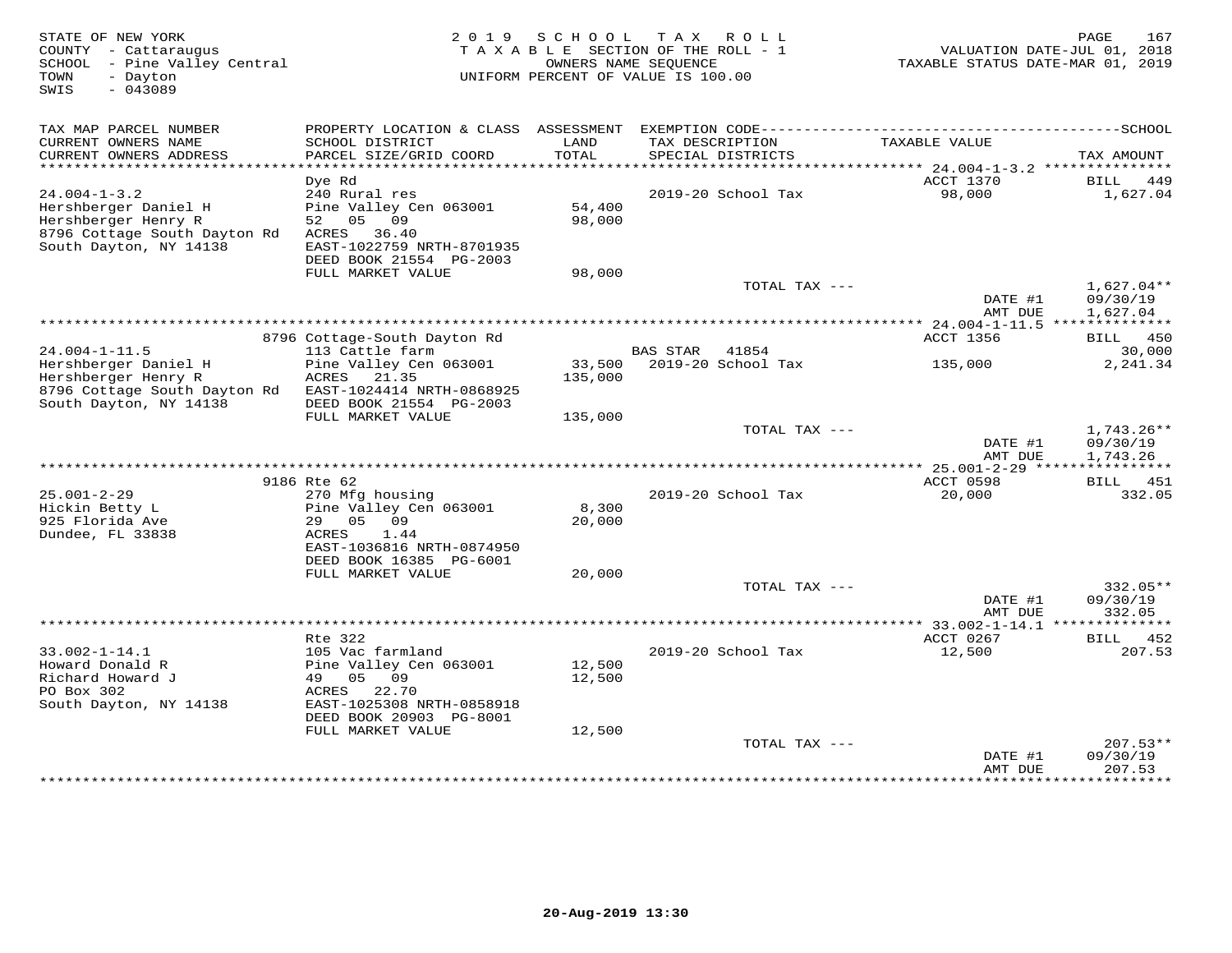| STATE OF NEW YORK<br>COUNTY - Cattaraugus<br>SCHOOL - Pine Valley Central<br>TOWN<br>- Dayton<br>$-043089$<br>SWIS                                        |                                                                                                                                                                                | 2019 SCHOOL                | T A X<br>R O L L<br>TAXABLE SECTION OF THE ROLL - 1<br>OWNERS NAME SEQUENCE<br>UNIFORM PERCENT OF VALUE IS 100.00 | VALUATION DATE-JUL 01, 2018<br>TAXABLE STATUS DATE-MAR 01, 2019 | 168<br>PAGE                                         |
|-----------------------------------------------------------------------------------------------------------------------------------------------------------|--------------------------------------------------------------------------------------------------------------------------------------------------------------------------------|----------------------------|-------------------------------------------------------------------------------------------------------------------|-----------------------------------------------------------------|-----------------------------------------------------|
| TAX MAP PARCEL NUMBER<br>CURRENT OWNERS NAME<br>CURRENT OWNERS ADDRESS<br>************************                                                        | SCHOOL DISTRICT<br>PARCEL SIZE/GRID COORD                                                                                                                                      | LAND<br>TOTAL              | TAX DESCRIPTION<br>SPECIAL DISTRICTS                                                                              | TAXABLE VALUE                                                   | TAX AMOUNT                                          |
| $33.002 - 1 - 14.2$<br>Howard Donald R<br>PO Box 302<br>South Dayton, NY 14138                                                                            | Rte 322<br>105 Vac farmland<br>Pine Valley Cen 063001<br>49 05 09<br>ACRES 81.40<br>EAST-1025152 NRTH-0858060<br>DEED BOOK 20903 PG-8001<br>FULL MARKET VALUE                  | 27,200<br>27,200<br>27,200 | 2019-20 School Tax                                                                                                | ACCT 1186<br>27,200                                             | BILL 453<br>451.59                                  |
|                                                                                                                                                           |                                                                                                                                                                                |                            | TOTAL TAX ---                                                                                                     | DATE #1<br>AMT DUE                                              | 451.59**<br>09/30/19<br>451.59                      |
|                                                                                                                                                           | 11940 Markham-Wesley Rd                                                                                                                                                        |                            |                                                                                                                   | ACCT 0190                                                       | 454<br><b>BILL</b>                                  |
| $25.001 - 2 - 23.1$<br>Ippolito Curt N<br>Ippolito Cari A<br>6135 Salt Rd<br>Clarence, NY 14031<br>MAY BE SUBJECT TO PAYMENT<br>UNDER AGDIST LAW TIL 2023 | 312 Vac w/imprv<br>Pine Valley Cen 063001<br>29 05 09<br>$9/2008$ -split off 1.09 acr<br>$12.45$ acres<br>ACRES 108.00<br>EAST-1037696 NRTH-0872811<br>DEED BOOK 10867 PG-8001 | 76,500<br>83,900           | AG DIST<br>41720<br>2019-20 School Tax                                                                            | 48,047                                                          | 35,853<br>797.70                                    |
|                                                                                                                                                           | FULL MARKET VALUE                                                                                                                                                              | 83,900                     | TOTAL TAX ---                                                                                                     | DATE #1                                                         | $797.70**$<br>09/30/19                              |
|                                                                                                                                                           |                                                                                                                                                                                |                            |                                                                                                                   | AMT DUE                                                         | 797.70                                              |
|                                                                                                                                                           | 9189 Rte 62                                                                                                                                                                    |                            |                                                                                                                   | ACCT 0414                                                       | BILL 455                                            |
| $25.001 - 1 - 8$<br>Johnson Stacy<br>9189 Rte 62<br>Gowanda, NY 14070                                                                                     | 210 1 Family Res<br>Pine Valley Cen 063001<br>29 05 09<br>FRNT 530.00 DPTH 240.00<br>ACRES<br>1.40<br>EAST-1036539 NRTH-0875145                                                | 8,200<br>69,600            | BAS STAR<br>41854<br>2019-20 School Tax                                                                           | 69,600                                                          | 30,000<br>1,155.53                                  |
|                                                                                                                                                           | DEED BOOK 19389 PG-6001<br>FULL MARKET VALUE                                                                                                                                   | 69,600                     | TOTAL TAX ---                                                                                                     | DATE #1                                                         | $657.46**$<br>09/30/19                              |
|                                                                                                                                                           | *************                                                                                                                                                                  |                            | *************************                                                                                         | AMT DUE<br>$* * 33.002 - 1 - 15$ *****                          | 657.46<br>* * * * * * * * * * *                     |
| $33.002 - 1 - 15$<br>Kane Mark J<br>2051 Transit Rd                                                                                                       | 8950 Dredge Rd<br>260 Seasonal res<br>Pine Valley Cen 063001<br>49 05 09                                                                                                       | 14,900<br>31,000           | 2019-20 School Tax                                                                                                | ACCT 0046<br>31,000                                             | BILL 456<br>514.68                                  |
| Elma, NY 14059                                                                                                                                            | ACRES 56.26<br>EAST-1025413 NRTH-0857066<br>DEED BOOK 01003 PG-00075<br>FULL MARKET VALUE                                                                                      | 31,000                     |                                                                                                                   |                                                                 |                                                     |
|                                                                                                                                                           |                                                                                                                                                                                |                            | TOTAL TAX ---                                                                                                     | DATE #1<br>AMT DUE                                              | $514.68**$<br>09/30/19<br>514.68<br>* * * * * * * * |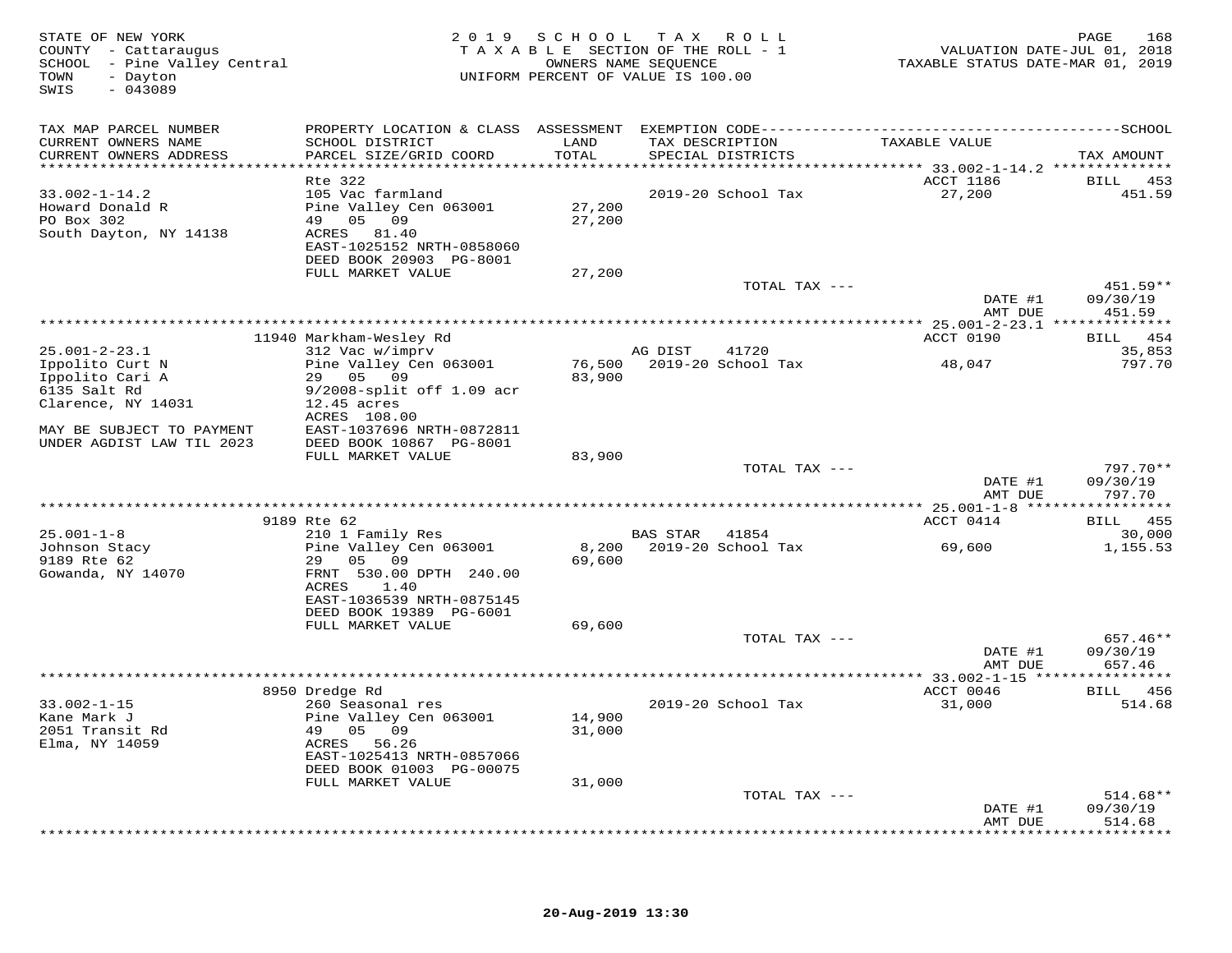| STATE OF NEW YORK<br>COUNTY - Cattaraugus<br>- Pine Valley Central<br>SCHOOL<br>TOWN<br>- Dayton<br>SWIS<br>$-043089$ |                                                                                                                              | 2019 SCHOOL<br>TAXABLE SECTION OF THE ROLL - 1<br>UNIFORM PERCENT OF VALUE IS 100.00 | OWNERS NAME SEOUENCE | TAX ROLL                             | TAXABLE STATUS DATE-MAR 01, 2019 | 169<br>PAGE<br>VALUATION DATE-JUL 01, 2018 |
|-----------------------------------------------------------------------------------------------------------------------|------------------------------------------------------------------------------------------------------------------------------|--------------------------------------------------------------------------------------|----------------------|--------------------------------------|----------------------------------|--------------------------------------------|
| TAX MAP PARCEL NUMBER<br>CURRENT OWNERS NAME<br>CURRENT OWNERS ADDRESS                                                | SCHOOL DISTRICT<br>PARCEL SIZE/GRID COORD                                                                                    | LAND<br>TOTAL                                                                        |                      | TAX DESCRIPTION<br>SPECIAL DISTRICTS | TAXABLE VALUE                    | TAX AMOUNT                                 |
|                                                                                                                       | 11966 Markham-Wesley Rd                                                                                                      |                                                                                      |                      |                                      | ACCT 0319                        | 457<br>BILL                                |
| $25.001 - 2 - 25$                                                                                                     | 210 1 Family Res                                                                                                             |                                                                                      | ENH STAR             | 41834                                |                                  | 68,700                                     |
| Kaylor Mary<br>Kaylor Estate Robert E<br>11966 Markhams-Wesley Rd<br>Gowanda, NY 14070                                | Pine Valley Cen 063001<br>09<br>29<br>05<br>ACRES<br>2.65<br>EAST-1035947 NRTH-0873928                                       | 11,300<br>71,900                                                                     |                      | 2019-20 School Tax                   | 71,900                           | 1,193.72                                   |
|                                                                                                                       | DEED BOOK 728<br>PG-01157                                                                                                    |                                                                                      |                      |                                      |                                  |                                            |
|                                                                                                                       | FULL MARKET VALUE                                                                                                            | 71,900                                                                               |                      | TOTAL TAX ---                        | DATE #1                          | 78.72**<br>09/30/19                        |
|                                                                                                                       |                                                                                                                              |                                                                                      |                      |                                      | AMT DUE                          | 78.72                                      |
|                                                                                                                       |                                                                                                                              |                                                                                      |                      |                                      |                                  |                                            |
| $24.002 - 1 - 11.2$                                                                                                   | 9145 Cottage-South Dayton Rd<br>210 1 Family Res                                                                             |                                                                                      | BAS STAR             | 41854                                | ACCT 1187                        | 458<br>BILL<br>30,000                      |
| Kennison John E Jr                                                                                                    | Pine Valley Cen 063001                                                                                                       | 12,500                                                                               |                      | 2019-20 School Tax                   | 54,000                           | 896.53                                     |
| 9145 Cottage Rd<br>South Dayton, NY 14138                                                                             | 53<br>05 09<br>ACRES 13.80<br>EAST-1023788 NRTH-0873953<br>DEED BOOK 01017 PG-00831                                          | 54,000                                                                               |                      |                                      |                                  |                                            |
|                                                                                                                       | FULL MARKET VALUE                                                                                                            | 54,000                                                                               |                      |                                      |                                  |                                            |
|                                                                                                                       |                                                                                                                              |                                                                                      |                      | TOTAL TAX ---                        | DATE #1<br>AMT DUE               | 398.46**<br>09/30/19<br>398.46             |
|                                                                                                                       |                                                                                                                              |                                                                                      |                      |                                      |                                  |                                            |
|                                                                                                                       | 8143 Oaks Rd                                                                                                                 |                                                                                      |                      |                                      | ACCT 5044                        | BILL 459                                   |
| $33.002 - 1 - 18.3$<br>King Micheal P                                                                                 | 210 1 Family Res<br>Pine Valley Cen 063001                                                                                   |                                                                                      | <b>BAS STAR</b>      | 41854<br>7,000 2019-20 School Tax    | 45,000                           | 30,000<br>747.11                           |
| King Rebecca E<br>8143 Oaks Rd<br>Dayton, NY 14138                                                                    | 57<br>05<br>09<br>Life Use<br>FRNT 210.00 DPTH 161.50<br>EAST-1020058 NRTH-0858416<br>DEED BOOK 15213 PG-4001                | 45,000                                                                               |                      |                                      |                                  |                                            |
|                                                                                                                       | FULL MARKET VALUE                                                                                                            | 45,000                                                                               |                      |                                      |                                  |                                            |
|                                                                                                                       |                                                                                                                              |                                                                                      |                      | TOTAL TAX ---                        | DATE #1                          | 249.04**<br>09/30/19                       |
|                                                                                                                       |                                                                                                                              |                                                                                      |                      |                                      | AMT DUE                          | 249.04                                     |
|                                                                                                                       | 11969 Markham-Wesley Rd                                                                                                      |                                                                                      |                      |                                      | ACCT 0454                        | BILL 460                                   |
| $25.001 - 1 - 15$                                                                                                     | 210 1 Family Res                                                                                                             |                                                                                      | ENH STAR             | 41834                                |                                  | 39,600                                     |
| Kittle Barbara A<br>11969 Markhams-Wesley Rd<br>Gowanda, NY 14070                                                     | Pine Valley Cen 063001<br>29<br>05<br>09<br>FRNT 315.00 DPTH 170.00<br>EAST-1035637 NRTH-0874088<br>DEED BOOK 00981 PG-00219 | 7,700<br>39,600                                                                      |                      | 2019-20 School Tax                   | 39,600                           | 657.46                                     |
|                                                                                                                       | FULL MARKET VALUE                                                                                                            | 39,600                                                                               |                      |                                      |                                  |                                            |
|                                                                                                                       |                                                                                                                              |                                                                                      |                      | TOTAL TAX ---                        |                                  | $0.00**$                                   |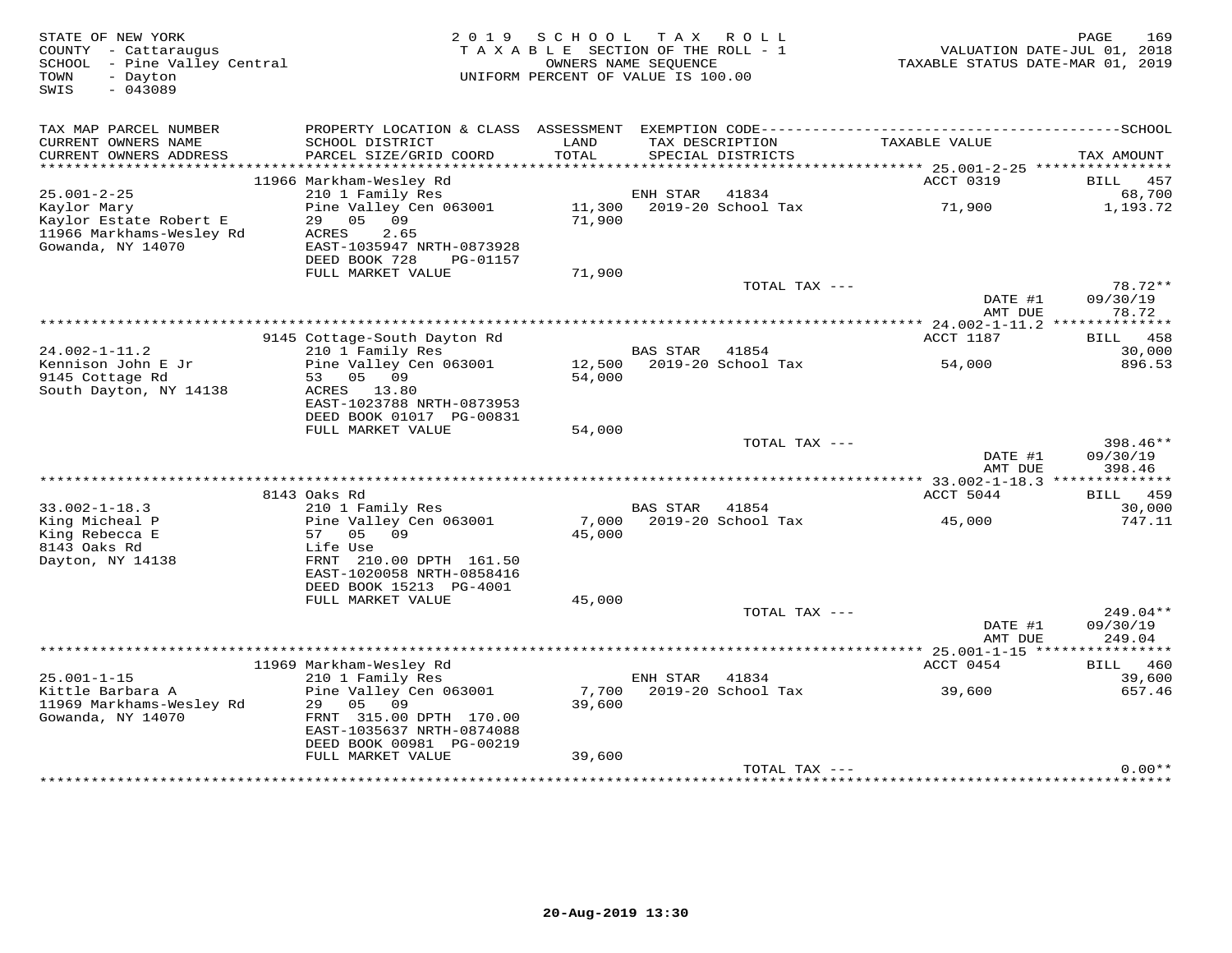| STATE OF NEW YORK<br>COUNTY - Cattaraugus<br>SCHOOL - Pine Valley Central<br>TOWN<br>- Dayton<br>SWIS<br>$-043089$ |                                                                                                                        | 2019 SCHOOL TAX ROLL<br>TAXABLE SECTION OF THE ROLL - 1<br>UNIFORM PERCENT OF VALUE IS 100.00 | OWNERS NAME SEQUENCE |                                      | VALUATION DATE-JUL 01, 2018<br>TAXABLE STATUS DATE-MAR 01, 2019 | 170<br>PAGE                          |
|--------------------------------------------------------------------------------------------------------------------|------------------------------------------------------------------------------------------------------------------------|-----------------------------------------------------------------------------------------------|----------------------|--------------------------------------|-----------------------------------------------------------------|--------------------------------------|
| TAX MAP PARCEL NUMBER<br>CURRENT OWNERS NAME<br>CURRENT OWNERS ADDRESS                                             | SCHOOL DISTRICT<br>PARCEL SIZE/GRID COORD                                                                              | LAND<br>TOTAL                                                                                 |                      | TAX DESCRIPTION<br>SPECIAL DISTRICTS | TAXABLE VALUE                                                   | TAX AMOUNT                           |
| **********************                                                                                             |                                                                                                                        |                                                                                               |                      |                                      |                                                                 |                                      |
| $25.001 - 1 - 9$                                                                                                   | 9177 Rte 62<br>210 1 Family Res                                                                                        |                                                                                               | BAS STAR             | 41854                                | ACCT 0146                                                       | BILL 461<br>30,000                   |
| Kittle Rocky<br>Kittle Marsha J<br>9177 Rte 62<br>Gowanda, NY 14070                                                | Pine Valley Cen 063001<br>29 05 09<br>FRNT 110.00 DPTH 253.00<br>EAST-1036393 NRTH-0875030<br>DEED BOOK 01000 PG-00090 | 5,600<br>55,000                                                                               |                      | 2019-20 School Tax                   | 55,000                                                          | 913.14                               |
|                                                                                                                    | FULL MARKET VALUE                                                                                                      | 55,000                                                                                        |                      |                                      |                                                                 |                                      |
|                                                                                                                    |                                                                                                                        |                                                                                               |                      | TOTAL TAX ---                        | DATE #1<br>AMT DUE                                              | $415.06**$<br>09/30/19<br>415.06     |
|                                                                                                                    |                                                                                                                        |                                                                                               |                      |                                      |                                                                 |                                      |
| $24.004 - 1 - 23.3$                                                                                                | 8776 Cottage-South Dayton Rd<br>210 1 Family Res                                                                       |                                                                                               | BAS STAR             | 41854                                | ACCT 1391                                                       | BILL 462<br>30,000                   |
| Kohler David J<br>Kohler Kristy<br>8776 Cottage-S. Dayton Rd                                                       | Pine Valley Cen 063001<br>ACRES<br>2.80<br>EAST-1024048 NRTH-0867982                                                   | 115,700                                                                                       |                      | 11,600 2019-20 School Tax            | 115,700                                                         | 1,920.91                             |
| S. Dayton, NY 14138                                                                                                | DEED BOOK 11122 PG-9001<br>FULL MARKET VALUE                                                                           | 115,700                                                                                       |                      |                                      |                                                                 |                                      |
|                                                                                                                    |                                                                                                                        |                                                                                               |                      | TOTAL TAX ---                        | DATE #1<br>AMT DUE                                              | 1,422.83**<br>09/30/19<br>1,422.83   |
|                                                                                                                    |                                                                                                                        |                                                                                               |                      |                                      |                                                                 |                                      |
|                                                                                                                    | 8406 White Rd                                                                                                          |                                                                                               |                      |                                      | ACCT 0329                                                       | BILL 463                             |
| $24.004 - 1 - 20$<br>Kraemer Gary A<br>Kraemer Linda A<br>8406 White Rd<br>South Dayton, NY 14138                  | 240 Rural res<br>Pine Valley Cen 063001<br>50/51 05 09<br>ACRES<br>49.33<br>EAST-1026348 NRTH-0863825                  | 43,500<br>105,900                                                                             | <b>BAS STAR</b>      | 41854<br>2019-20 School Tax          | 105,900                                                         | 30,000<br>1,758.20                   |
|                                                                                                                    | DEED BOOK 768<br>PG-00372                                                                                              |                                                                                               |                      |                                      |                                                                 |                                      |
|                                                                                                                    | FULL MARKET VALUE                                                                                                      | 105,900                                                                                       |                      |                                      |                                                                 |                                      |
|                                                                                                                    |                                                                                                                        |                                                                                               |                      | TOTAL TAX ---                        | DATE #1<br>AMT DUE                                              | $1,260.13**$<br>09/30/19<br>1,260.13 |
|                                                                                                                    |                                                                                                                        |                                                                                               |                      |                                      |                                                                 |                                      |
| $33.002 - 1 - 1$                                                                                                   | White Rd<br>300 Vacant Land                                                                                            |                                                                                               |                      | 2019-20 School Tax                   | ACCT 0328<br>4,000                                              | BILL 464<br>66.41                    |
| Kraemer Gary A<br>Kraemer Linda A<br>8406 White Rd<br>South Dayton, NY 14138                                       | Pine Valley Cen 063001<br>50 05 09<br>5.63<br>ACRES<br>EAST-1024851 NRTH-0862839<br>DEED BOOK 768<br>PG-00372          | 4,000<br>4,000                                                                                |                      |                                      |                                                                 |                                      |
|                                                                                                                    | FULL MARKET VALUE                                                                                                      | 4,000                                                                                         |                      |                                      |                                                                 |                                      |
|                                                                                                                    |                                                                                                                        |                                                                                               |                      | TOTAL TAX ---                        | DATE #1<br>AMT DUE                                              | 66.41**<br>09/30/19<br>66.41         |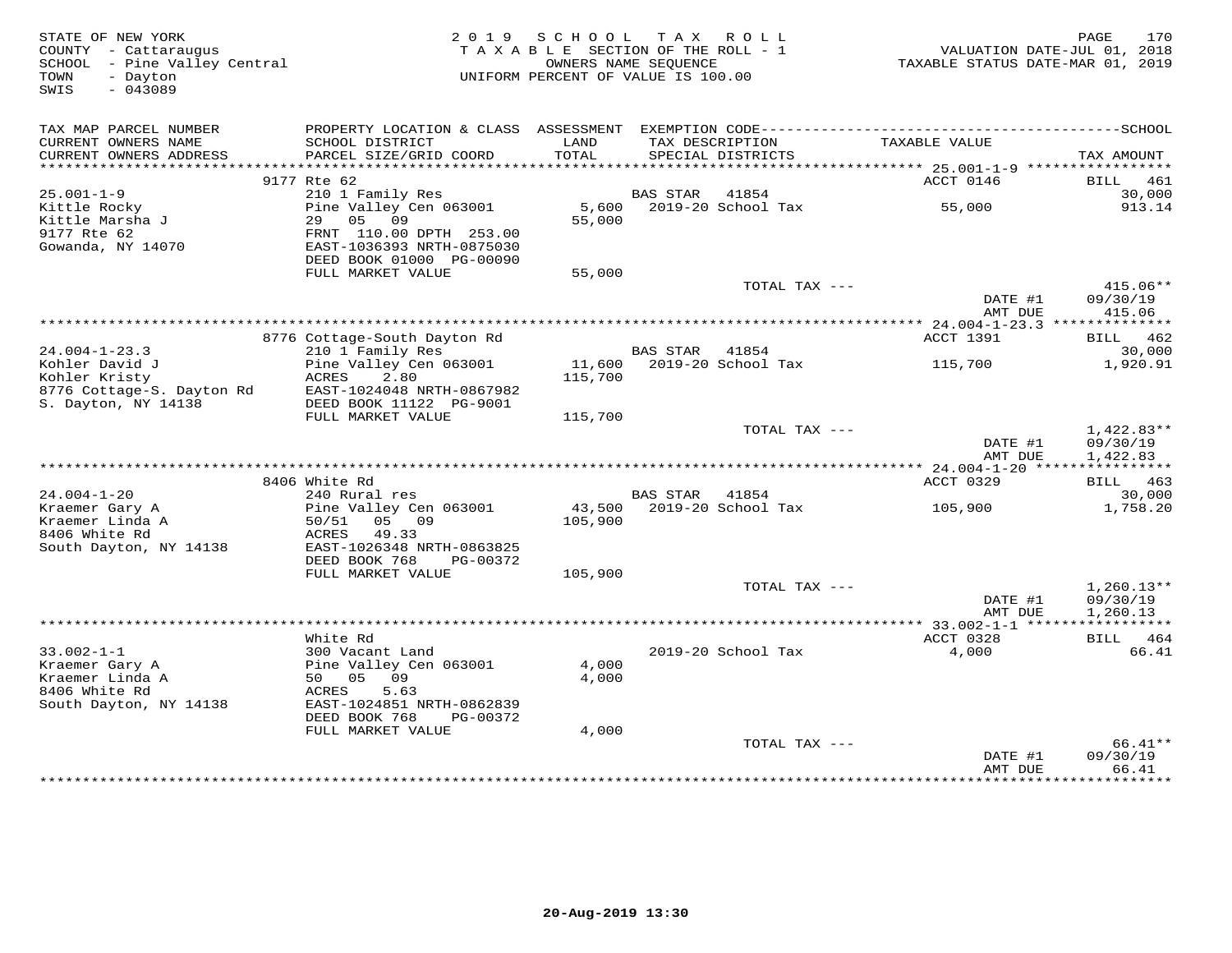| TAX MAP PARCEL NUMBER<br>CURRENT OWNERS NAME<br>SCHOOL DISTRICT<br>LAND<br>TAX DESCRIPTION<br>TAXABLE VALUE<br>PARCEL SIZE/GRID COORD<br>TOTAL<br>CURRENT OWNERS ADDRESS<br>SPECIAL DISTRICTS<br>******************************<br>Markham-Wesley Rd<br>ACCT 1525<br>BILL<br>$25.001 - 2 - 23.3$<br>322 Rural vac>10<br>2019-20 School Tax<br>20,700<br>20,700<br>Kruchten Ippolito Elaine<br>Pine Valley Cen 063001<br>Wilbur David<br>ACRES 12.45<br>20,700<br>70 Hill St<br>EAST-1035608 NRTH-0872964<br>Tonawanda, NY 14150<br>FULL MARKET VALUE<br>20,700<br>TOTAL TAX ---<br>DATE #1<br>AMT DUE<br>8637 Rte 62<br>ACCT 0257<br>BILL 466<br>$25.003 - 1 - 19.1$<br>120 Field crops<br>2019-20 School Tax<br>209,100<br>Pine Valley Cen 063001<br>Kruszka George F Jr<br>148,100<br>8637 Rte 62<br>35 05 09<br>209,100<br>PO Box 273<br>9/2008-split off 11.65 ac<br>South Dayton, NY 14138<br>ACRES 155.00<br>EAST-1033059 NRTH-0866385<br>DEED BOOK 1019 PG-1173<br>FULL MARKET VALUE<br>209,100<br>TOTAL TAX ---<br>DATE #1<br>AMT DUE<br>8621 Rte 62<br>ACCT 1523<br>BILL<br>$25.003 - 1 - 19.2$<br>210 1 Family Res<br><b>BAS STAR</b><br>41854 | TAX AMOUNT<br>465<br>343.67<br>$343.67**$ |
|----------------------------------------------------------------------------------------------------------------------------------------------------------------------------------------------------------------------------------------------------------------------------------------------------------------------------------------------------------------------------------------------------------------------------------------------------------------------------------------------------------------------------------------------------------------------------------------------------------------------------------------------------------------------------------------------------------------------------------------------------------------------------------------------------------------------------------------------------------------------------------------------------------------------------------------------------------------------------------------------------------------------------------------------------------------------------------------------------------------------------------------------------------|-------------------------------------------|
|                                                                                                                                                                                                                                                                                                                                                                                                                                                                                                                                                                                                                                                                                                                                                                                                                                                                                                                                                                                                                                                                                                                                                          |                                           |
|                                                                                                                                                                                                                                                                                                                                                                                                                                                                                                                                                                                                                                                                                                                                                                                                                                                                                                                                                                                                                                                                                                                                                          |                                           |
|                                                                                                                                                                                                                                                                                                                                                                                                                                                                                                                                                                                                                                                                                                                                                                                                                                                                                                                                                                                                                                                                                                                                                          |                                           |
|                                                                                                                                                                                                                                                                                                                                                                                                                                                                                                                                                                                                                                                                                                                                                                                                                                                                                                                                                                                                                                                                                                                                                          |                                           |
|                                                                                                                                                                                                                                                                                                                                                                                                                                                                                                                                                                                                                                                                                                                                                                                                                                                                                                                                                                                                                                                                                                                                                          |                                           |
|                                                                                                                                                                                                                                                                                                                                                                                                                                                                                                                                                                                                                                                                                                                                                                                                                                                                                                                                                                                                                                                                                                                                                          |                                           |
|                                                                                                                                                                                                                                                                                                                                                                                                                                                                                                                                                                                                                                                                                                                                                                                                                                                                                                                                                                                                                                                                                                                                                          | 09/30/19<br>343.67                        |
|                                                                                                                                                                                                                                                                                                                                                                                                                                                                                                                                                                                                                                                                                                                                                                                                                                                                                                                                                                                                                                                                                                                                                          |                                           |
|                                                                                                                                                                                                                                                                                                                                                                                                                                                                                                                                                                                                                                                                                                                                                                                                                                                                                                                                                                                                                                                                                                                                                          | 3,471.58                                  |
|                                                                                                                                                                                                                                                                                                                                                                                                                                                                                                                                                                                                                                                                                                                                                                                                                                                                                                                                                                                                                                                                                                                                                          |                                           |
|                                                                                                                                                                                                                                                                                                                                                                                                                                                                                                                                                                                                                                                                                                                                                                                                                                                                                                                                                                                                                                                                                                                                                          |                                           |
|                                                                                                                                                                                                                                                                                                                                                                                                                                                                                                                                                                                                                                                                                                                                                                                                                                                                                                                                                                                                                                                                                                                                                          |                                           |
|                                                                                                                                                                                                                                                                                                                                                                                                                                                                                                                                                                                                                                                                                                                                                                                                                                                                                                                                                                                                                                                                                                                                                          | $3,471.58**$<br>09/30/19<br>3,471.58      |
|                                                                                                                                                                                                                                                                                                                                                                                                                                                                                                                                                                                                                                                                                                                                                                                                                                                                                                                                                                                                                                                                                                                                                          |                                           |
|                                                                                                                                                                                                                                                                                                                                                                                                                                                                                                                                                                                                                                                                                                                                                                                                                                                                                                                                                                                                                                                                                                                                                          | 467                                       |
|                                                                                                                                                                                                                                                                                                                                                                                                                                                                                                                                                                                                                                                                                                                                                                                                                                                                                                                                                                                                                                                                                                                                                          | 30,000                                    |
| Kruszka George F Jr<br>Pine Valley Cen 063001<br>25,000<br>2019-20 School Tax<br>99,500<br>Kruszka Rose M<br>$9/2008$ -split off $1-19$<br>99,500<br>PO Box 273<br>ACRES 11.65 BANK<br>032<br>South Dayton, NY 14138<br>EAST-1034490 NRTH-0865819                                                                                                                                                                                                                                                                                                                                                                                                                                                                                                                                                                                                                                                                                                                                                                                                                                                                                                        | 1,651.95                                  |
| DEED BOOK 10845 PG-5002<br>FULL MARKET VALUE<br>99,500                                                                                                                                                                                                                                                                                                                                                                                                                                                                                                                                                                                                                                                                                                                                                                                                                                                                                                                                                                                                                                                                                                   |                                           |
| TOTAL TAX ---                                                                                                                                                                                                                                                                                                                                                                                                                                                                                                                                                                                                                                                                                                                                                                                                                                                                                                                                                                                                                                                                                                                                            | $1,153.87**$                              |
| DATE #1<br>AMT DUE                                                                                                                                                                                                                                                                                                                                                                                                                                                                                                                                                                                                                                                                                                                                                                                                                                                                                                                                                                                                                                                                                                                                       | 09/30/19<br>1,153.87                      |
|                                                                                                                                                                                                                                                                                                                                                                                                                                                                                                                                                                                                                                                                                                                                                                                                                                                                                                                                                                                                                                                                                                                                                          |                                           |
| 8563 Rte 62<br>ACCT 0442<br>BILL                                                                                                                                                                                                                                                                                                                                                                                                                                                                                                                                                                                                                                                                                                                                                                                                                                                                                                                                                                                                                                                                                                                         | 468                                       |
| $25.003 - 1 - 17$<br>210 1 Family Res<br><b>BAS STAR</b><br>41854<br>2019-20 School Tax<br>Lang Pamela F<br>Pine Valley Cen 063001<br>13,000<br>61,400<br>432 Nevins St<br>35 05 09<br>61,400<br>Dunkirk, NY 14048<br>ACRES<br>3.65                                                                                                                                                                                                                                                                                                                                                                                                                                                                                                                                                                                                                                                                                                                                                                                                                                                                                                                      | 30,000<br>1,019.39                        |
| EAST-1034775 NRTH-0865150<br>DEED BOOK 00937 PG-00520                                                                                                                                                                                                                                                                                                                                                                                                                                                                                                                                                                                                                                                                                                                                                                                                                                                                                                                                                                                                                                                                                                    |                                           |
| FULL MARKET VALUE<br>61,400                                                                                                                                                                                                                                                                                                                                                                                                                                                                                                                                                                                                                                                                                                                                                                                                                                                                                                                                                                                                                                                                                                                              |                                           |
| TOTAL TAX ---<br>DATE #1<br>AMT DUE<br>521.32<br>*******************<br>*********                                                                                                                                                                                                                                                                                                                                                                                                                                                                                                                                                                                                                                                                                                                                                                                                                                                                                                                                                                                                                                                                        | 521.32**<br>09/30/19                      |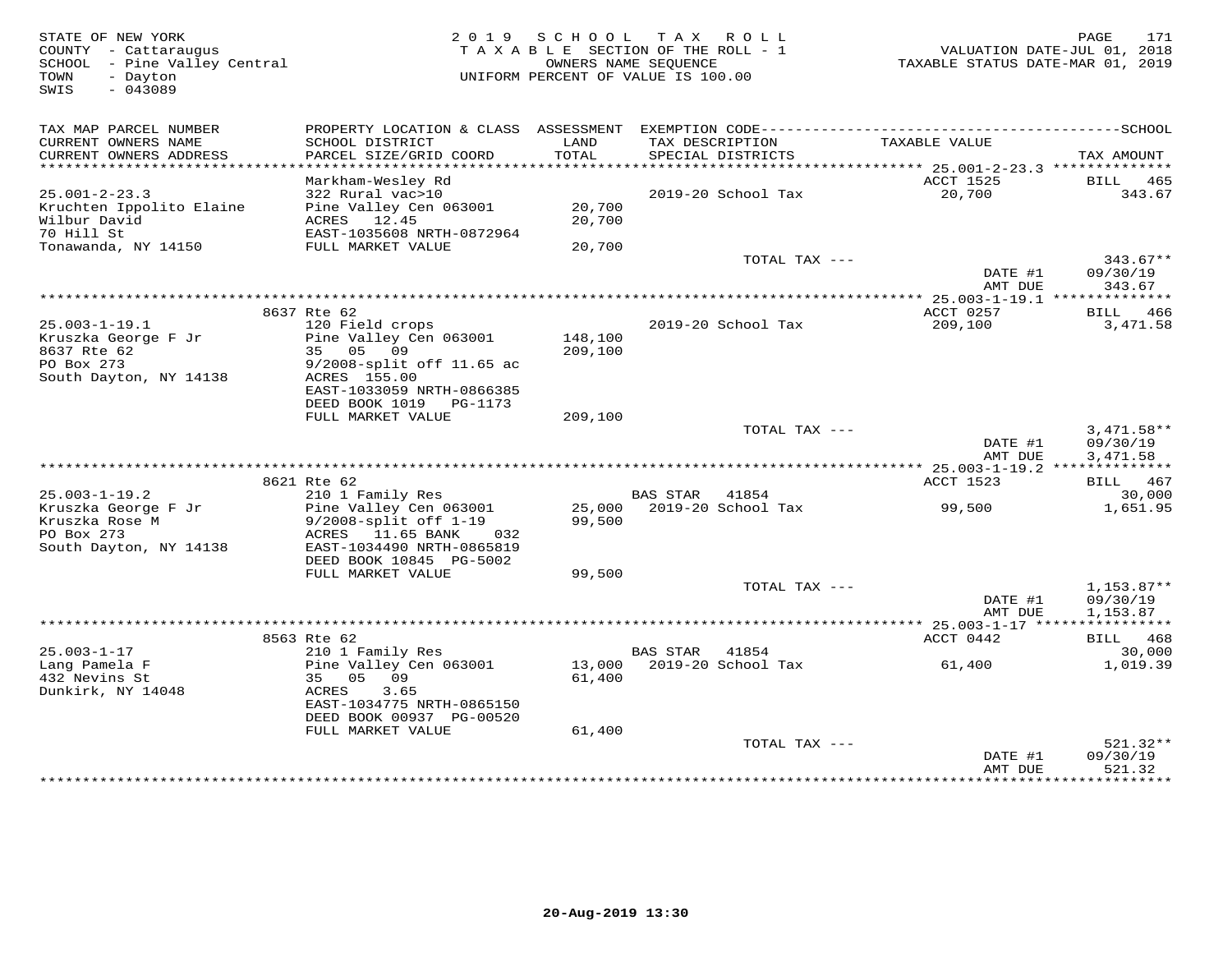| STATE OF NEW YORK<br>COUNTY - Cattaraugus<br>SCHOOL - Pine Valley Central<br>- Dayton<br>TOWN<br>$-043089$<br>SWIS |                                                                                                                        | 2019 SCHOOL<br>TAXABLE SECTION OF THE ROLL - 1<br>UNIFORM PERCENT OF VALUE IS 100.00 | OWNERS NAME SEQUENCE | TAX ROLL                             | VALUATION DATE-JUL 01, 2018<br>TAXABLE STATUS DATE-MAR 01, 2019 | PAGE<br>172              |
|--------------------------------------------------------------------------------------------------------------------|------------------------------------------------------------------------------------------------------------------------|--------------------------------------------------------------------------------------|----------------------|--------------------------------------|-----------------------------------------------------------------|--------------------------|
| TAX MAP PARCEL NUMBER<br>CURRENT OWNERS NAME<br>CURRENT OWNERS ADDRESS                                             | SCHOOL DISTRICT<br>PARCEL SIZE/GRID COORD                                                                              | LAND<br>TOTAL                                                                        |                      | TAX DESCRIPTION<br>SPECIAL DISTRICTS | TAXABLE VALUE                                                   | TAX AMOUNT               |
|                                                                                                                    | 8585 Cottage-South Dayton Rd                                                                                           |                                                                                      |                      |                                      | ACCT 0258                                                       | BILL 469                 |
| $24.004 - 1 - 32$                                                                                                  | 210 1 Family Res                                                                                                       |                                                                                      | BAS STAR             | 41854                                |                                                                 | 30,000                   |
| LaQuay Lisa M<br>LaQuay Nancy L<br>8585 Cottage Rd<br>S. Dayton, NY 14138                                          | Pine Valley Cen 063001<br>59 05 09<br>1.41 BANK<br>017<br>ACRES<br>EAST-1022363 NRTH-0865180<br>DEED BOOK 8464 PG-5001 | 125,500                                                                              |                      | 8,200 2019-20 School Tax             | 125,500                                                         | 2,083.61                 |
|                                                                                                                    | FULL MARKET VALUE                                                                                                      | 125,500                                                                              |                      |                                      |                                                                 |                          |
|                                                                                                                    |                                                                                                                        |                                                                                      |                      | TOTAL TAX ---                        | DATE #1                                                         | $1,585.54**$<br>09/30/19 |
|                                                                                                                    |                                                                                                                        |                                                                                      |                      |                                      | AMT DUE                                                         | 1,585.54                 |
|                                                                                                                    | 8387 Rte 62                                                                                                            |                                                                                      |                      |                                      | ACCT 0024                                                       | BILL 470                 |
| $34.001 - 1 - 39$<br>Laska Lonny<br>1440 Ellicott Creek Rd                                                         | 312 Vac w/imprv<br>Pine Valley Cen 063001<br>09<br>34 05                                                               | 3,900<br>5,900                                                                       |                      | 2019-20 School Tax                   | 5,900                                                           | 97.95                    |
| Tonawanda, NY 14150                                                                                                | FRNT 100.00 DPTH 166.00<br>EAST-1034916 NRTH-0862041<br>DEED BOOK 00942 PG-00418                                       |                                                                                      |                      |                                      |                                                                 |                          |
|                                                                                                                    | FULL MARKET VALUE                                                                                                      | 5,900                                                                                |                      | TOTAL TAX ---                        |                                                                 | $97.95**$                |
|                                                                                                                    |                                                                                                                        |                                                                                      |                      |                                      | DATE #1<br>AMT DUE                                              | 09/30/19<br>97.95        |
|                                                                                                                    |                                                                                                                        |                                                                                      |                      |                                      |                                                                 |                          |
|                                                                                                                    | 12885 Dye Rd                                                                                                           |                                                                                      |                      |                                      | ACCT 0028                                                       | <b>BILL</b> 471          |
| $24.004 - 1 - 2$<br>Latshaw John E                                                                                 | 240 Rural res<br>Pine Valley Cen 063001                                                                                | 62,400                                                                               | <b>BAS STAR</b>      | 41854<br>2019-20 School Tax          | 157,000                                                         | 30,000<br>2,606.59       |
| Latshaw Jacqueline L<br>12885 Dye Rd                                                                               | 60/61<br>05 09<br>ACRES<br>52.35                                                                                       | 157,000                                                                              |                      |                                      |                                                                 |                          |
| South Dayton, NY 14138                                                                                             | EAST-1020703 NRTH-0870864<br>DEED BOOK 890<br>PG-00687<br>FULL MARKET VALUE                                            | 157,000                                                                              |                      |                                      |                                                                 |                          |
|                                                                                                                    |                                                                                                                        |                                                                                      |                      | TOTAL TAX ---                        | DATE #1                                                         | $2,108.52**$<br>09/30/19 |
|                                                                                                                    |                                                                                                                        |                                                                                      |                      |                                      | AMT DUE                                                         | 2,108.52                 |
|                                                                                                                    | 8856 Cottage-South Dayton Rd                                                                                           |                                                                                      |                      |                                      | ACCT 1357                                                       | BILL 472                 |
| $24.004 - 1 - 11.6$                                                                                                | 112 Dairy farm                                                                                                         |                                                                                      | AG DIST              | 41720                                |                                                                 | 38,492                   |
| Lawler Brett Z                                                                                                     | Pine Valley Cen 063001                                                                                                 | 93,900 BAS STAR                                                                      |                      | 41854                                |                                                                 | 30,000                   |
| Lawler Kristie L                                                                                                   | ACRES<br>94.70                                                                                                         |                                                                                      |                      | 190,000 2019-20 School Tax           | 151,508                                                         | 2,515.41                 |
| 8856 Cottage-South Dayton Rd<br>South Dayton, NY 14138                                                             | EAST-1025752 NRTH-0869000<br>DEED BOOK 20279 PG-2001<br>FULL MARKET VALUE                                              | 190,000                                                                              |                      |                                      |                                                                 |                          |
| MAY BE SUBJECT TO PAYMENT<br>UNDER AGDIST LAW TIL 2023                                                             |                                                                                                                        |                                                                                      |                      |                                      |                                                                 |                          |
|                                                                                                                    |                                                                                                                        |                                                                                      |                      | TOTAL TAX ---                        |                                                                 | $2,017.34**$             |
|                                                                                                                    |                                                                                                                        |                                                                                      |                      |                                      | DATE #1<br>AMT DUE                                              | 09/30/19<br>2,017.34     |
|                                                                                                                    |                                                                                                                        |                                                                                      |                      |                                      |                                                                 | * * * * * * * * * * *    |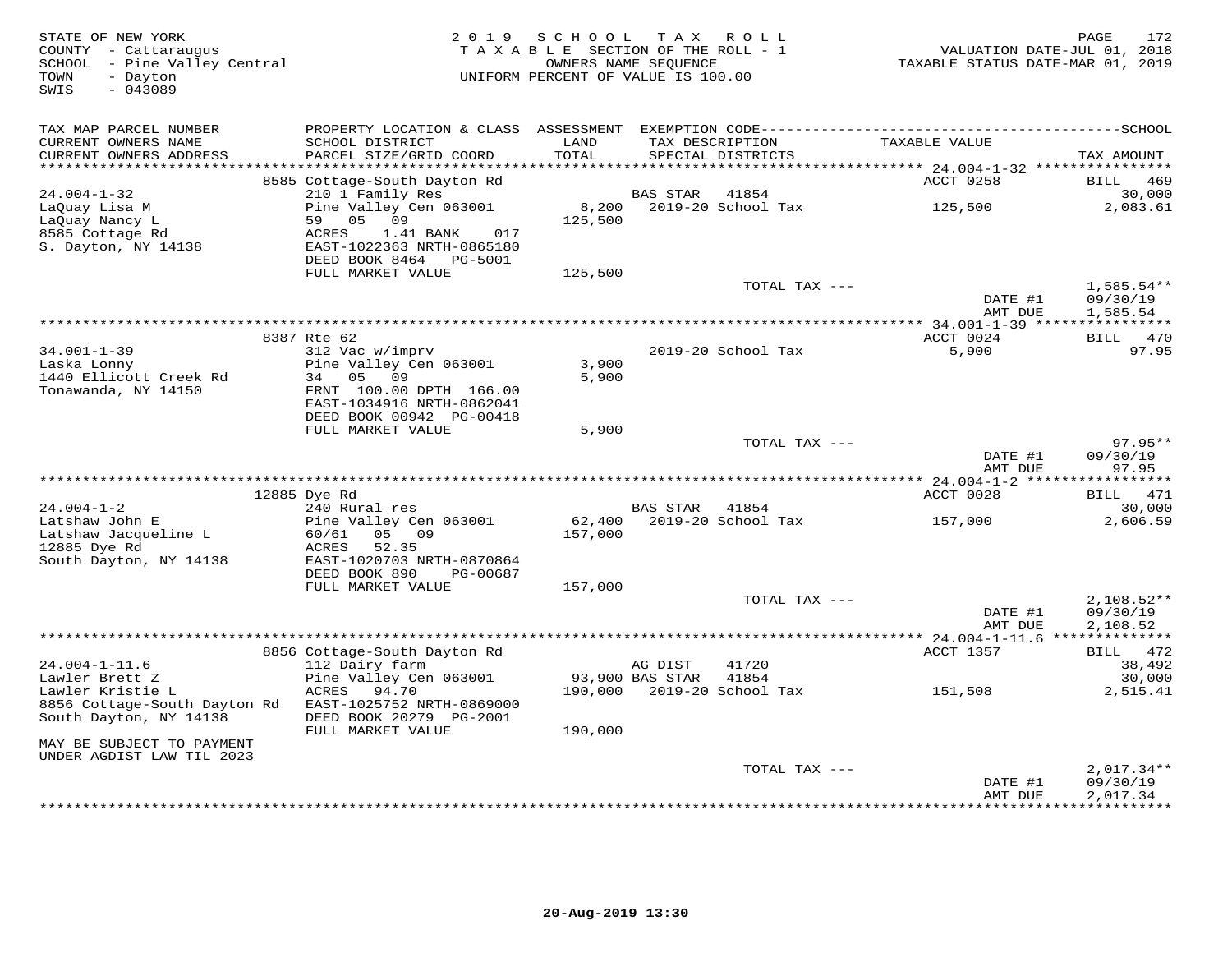| STATE OF NEW YORK<br>COUNTY - Cattaraugus<br>SCHOOL - Pine Valley Central<br>TOWN<br>- Dayton<br>$-043089$<br>SWIS | 2 0 1 9                                                | SCHOOL<br>TAXABLE SECTION OF THE ROLL - 1<br>OWNERS NAME SEQUENCE<br>UNIFORM PERCENT OF VALUE IS 100.00 |                 | TAX ROLL                             | VALUATION DATE-JUL 01, 2018<br>TAXABLE STATUS DATE-MAR 01, 2019 | PAGE<br>173                  |
|--------------------------------------------------------------------------------------------------------------------|--------------------------------------------------------|---------------------------------------------------------------------------------------------------------|-----------------|--------------------------------------|-----------------------------------------------------------------|------------------------------|
| TAX MAP PARCEL NUMBER                                                                                              |                                                        |                                                                                                         |                 |                                      |                                                                 |                              |
| CURRENT OWNERS NAME<br>CURRENT OWNERS ADDRESS                                                                      | SCHOOL DISTRICT<br>PARCEL SIZE/GRID COORD              | LAND<br>TOTAL                                                                                           |                 | TAX DESCRIPTION<br>SPECIAL DISTRICTS | TAXABLE VALUE                                                   | TAX AMOUNT                   |
| **********************                                                                                             | White Rd                                               |                                                                                                         |                 |                                      |                                                                 |                              |
| $33.002 - 1 - 4$                                                                                                   | 105 Vac farmland                                       |                                                                                                         | AG DIST         | 41720                                | ACCT 0266                                                       | <b>BILL</b><br>473<br>30,704 |
| Legacy Acres LLC                                                                                                   | Pine Valley Cen 063001                                 | 48,000                                                                                                  |                 | 2019-20 School Tax                   | 17,296                                                          | 287.16                       |
| 8568 Silver Creek Rd                                                                                               | 05<br>09<br>50                                         | 48,000                                                                                                  |                 |                                      |                                                                 |                              |
| South Dayton, NY 14138                                                                                             | ACRES<br>36.96                                         |                                                                                                         |                 |                                      |                                                                 |                              |
|                                                                                                                    | EAST-1025812 NRTH-0860542                              |                                                                                                         |                 |                                      |                                                                 |                              |
| MAY BE SUBJECT TO PAYMENT                                                                                          | DEED BOOK 20961 PG-9002                                |                                                                                                         |                 |                                      |                                                                 |                              |
| UNDER AGDIST LAW TIL 2023                                                                                          | FULL MARKET VALUE                                      | 48,000                                                                                                  |                 | TOTAL TAX ---                        |                                                                 | 287.16**                     |
|                                                                                                                    |                                                        |                                                                                                         |                 |                                      | DATE #1                                                         | 09/30/19                     |
|                                                                                                                    |                                                        |                                                                                                         |                 |                                      | AMT DUE                                                         | 287.16                       |
|                                                                                                                    |                                                        | **********************************                                                                      |                 |                                      | ** 25.001-2-31 *****                                            | ***********                  |
|                                                                                                                    | 9212 Rte 62                                            |                                                                                                         |                 |                                      | ACCT 0486                                                       | 474<br>BILL                  |
| $25.001 - 2 - 31$                                                                                                  | 210 1 Family Res                                       |                                                                                                         |                 | 2019-20 School Tax                   | 35,500                                                          | 589.39                       |
| LSF9 Master Part. Trust<br>13801 Wireless Way                                                                      | Pine Valley Cen 063001<br>30 05<br>09                  | 9,200<br>35,500                                                                                         |                 |                                      |                                                                 |                              |
| Oklahoma City, OK 73134                                                                                            | ACRES<br>1.73                                          |                                                                                                         |                 |                                      |                                                                 |                              |
|                                                                                                                    | EAST-1036791 NRTH-0875773                              |                                                                                                         |                 |                                      |                                                                 |                              |
|                                                                                                                    | DEED BOOK 29472 PG-3001                                |                                                                                                         |                 |                                      |                                                                 |                              |
|                                                                                                                    | FULL MARKET VALUE                                      | 35,500                                                                                                  |                 |                                      |                                                                 |                              |
|                                                                                                                    |                                                        |                                                                                                         |                 | TOTAL TAX ---                        |                                                                 | 589.39**                     |
|                                                                                                                    |                                                        |                                                                                                         |                 |                                      | DATE #1<br>AMT DUE                                              | 09/30/19<br>589.39           |
|                                                                                                                    |                                                        |                                                                                                         |                 |                                      |                                                                 |                              |
|                                                                                                                    | 8857 Cottage-South Dayton Rd                           |                                                                                                         |                 |                                      | ACCT 0465                                                       | <b>BILL</b> 475              |
| $24.004 - 1 - 10$                                                                                                  | 210 1 Family Res                                       |                                                                                                         | <b>BAS STAR</b> | 41854                                |                                                                 | 30,000                       |
| Lulas Donald R                                                                                                     | Pine Valley Cen 063001                                 | 7,000                                                                                                   |                 | 2019-20 School Tax                   | 63,800                                                          | 1,059.24                     |
| Lulas Michelle L                                                                                                   | 52 05<br>09                                            | 63,800                                                                                                  |                 |                                      |                                                                 |                              |
| 8857 Cottage Rd<br>S. Dayton, NY 14138                                                                             | ACRES<br>1.01 BANK<br>017<br>EAST-1023973 NRTH-0869613 |                                                                                                         |                 |                                      |                                                                 |                              |
|                                                                                                                    | DEED BOOK 13314 PG-6001                                |                                                                                                         |                 |                                      |                                                                 |                              |
|                                                                                                                    | FULL MARKET VALUE                                      | 63,800                                                                                                  |                 |                                      |                                                                 |                              |
|                                                                                                                    |                                                        |                                                                                                         |                 | TOTAL TAX ---                        |                                                                 | $561.16**$                   |
|                                                                                                                    |                                                        |                                                                                                         |                 |                                      | DATE #1                                                         | 09/30/19                     |
|                                                                                                                    |                                                        |                                                                                                         |                 |                                      | AMT DUE<br>*********** 25.001-1-27 ****                         | 561.16                       |
|                                                                                                                    | 12039 Markham Rd                                       |                                                                                                         |                 |                                      | ACCT 0032                                                       | 476<br>BILL                  |
| $25.001 - 1 - 27$                                                                                                  | 210 1 Family Res                                       |                                                                                                         | <b>BAS STAR</b> | 41854                                |                                                                 | 30,000                       |
| Mac Donald Patrick D                                                                                               | Pine Valley Cen 063001                                 | 9,300                                                                                                   |                 | 2019-20 School Tax                   | 77,700                                                          | 1,290.01                     |
| Mac Donald Jacqueline M                                                                                            | 09<br>37<br>05                                         | 77,700                                                                                                  |                 |                                      |                                                                 |                              |
| 12039 Markham Rd                                                                                                   | ACRES<br>1.76 BANK<br>017                              |                                                                                                         |                 |                                      |                                                                 |                              |
| South Dayton, NY 14138                                                                                             | EAST-1034717 NRTH-0874192<br>DEED BOOK 01008 PG-00755  |                                                                                                         |                 |                                      |                                                                 |                              |
|                                                                                                                    | FULL MARKET VALUE                                      | 77,700                                                                                                  |                 |                                      |                                                                 |                              |
|                                                                                                                    |                                                        |                                                                                                         |                 | TOTAL TAX ---                        |                                                                 | 791.94**                     |
|                                                                                                                    |                                                        |                                                                                                         |                 |                                      | DATE #1                                                         | 09/30/19                     |
|                                                                                                                    |                                                        |                                                                                                         |                 |                                      | AMT DUE                                                         | 791.94                       |
|                                                                                                                    |                                                        |                                                                                                         |                 |                                      | **********                                                      | * * * * * * * * *            |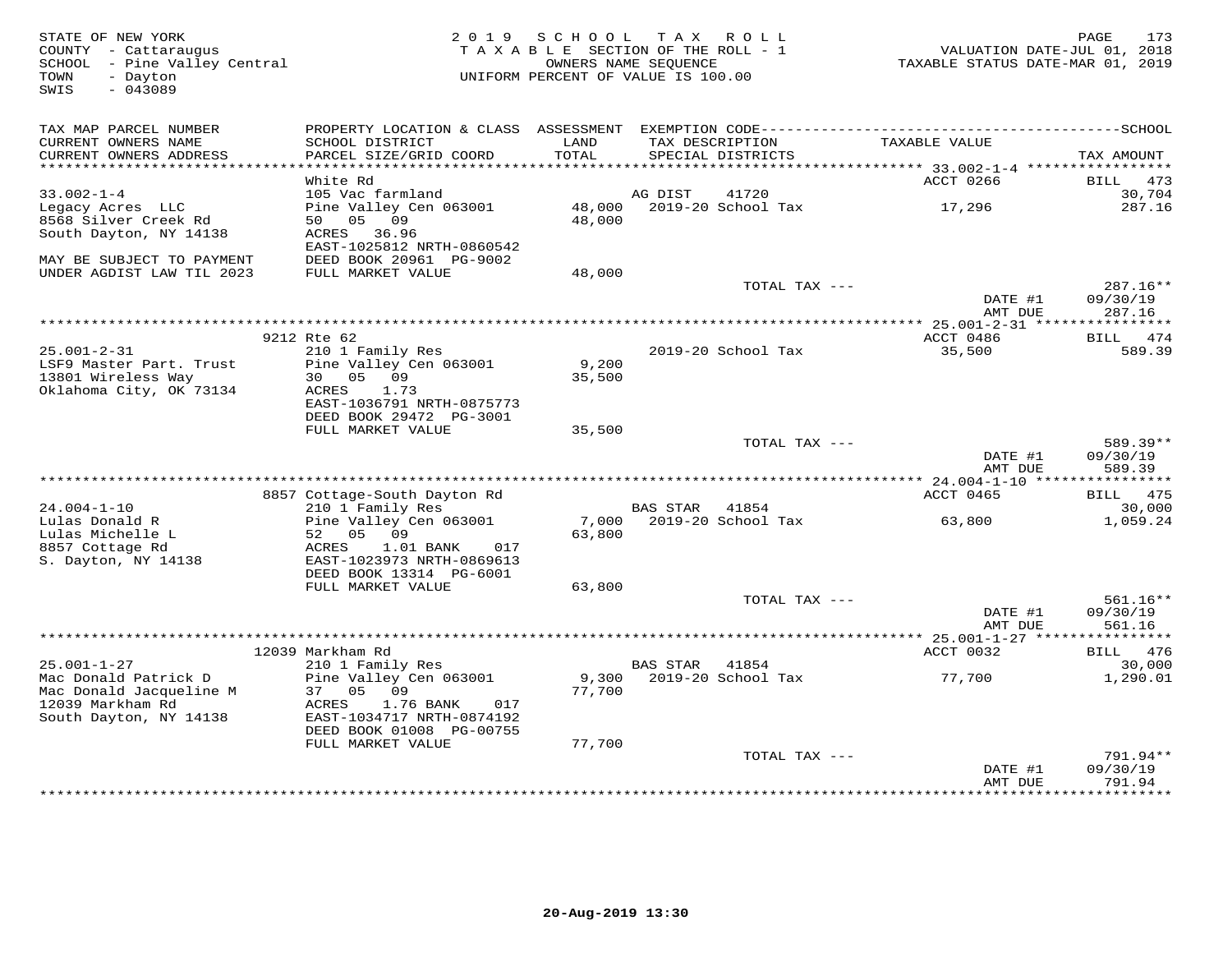| STATE OF NEW YORK<br>COUNTY - Cattaraugus<br>SCHOOL - Pine Valley Central<br>TOWN<br>- Dayton<br>$-043089$<br>SWIS | 2 0 1 9                                        | SCHOOL           | T A X<br>TAXABLE SECTION OF THE ROLL - 1<br>OWNERS NAME SEQUENCE<br>UNIFORM PERCENT OF VALUE IS 100.00 | ROLL                            | TAXABLE STATUS DATE-MAR 01, 2019 | PAGE<br>174<br>VALUATION DATE-JUL 01, 2018 |
|--------------------------------------------------------------------------------------------------------------------|------------------------------------------------|------------------|--------------------------------------------------------------------------------------------------------|---------------------------------|----------------------------------|--------------------------------------------|
| TAX MAP PARCEL NUMBER<br>CURRENT OWNERS NAME<br>CURRENT OWNERS ADDRESS                                             | SCHOOL DISTRICT<br>PARCEL SIZE/GRID COORD      | LAND<br>TOTAL    | TAX DESCRIPTION<br>SPECIAL DISTRICTS                                                                   |                                 | TAXABLE VALUE                    | TAX AMOUNT                                 |
|                                                                                                                    | 11751 Markham-Wesley Rd                        |                  |                                                                                                        |                                 | ACCT 0590                        | 477<br>BILL                                |
| $25.003 - 1 - 1$                                                                                                   | 120 Field crops                                |                  | AG DIST                                                                                                | 41720                           |                                  | 87,499                                     |
| Markham Charles Jr                                                                                                 | Pine Valley Cen 063001                         |                  | 196,600 TMP GHOUSE 42120                                                                               |                                 |                                  | 6,000                                      |
| Markham Janet                                                                                                      | 28/29<br>05 09                                 |                  | 281,100 BAS STAR                                                                                       | 41854                           |                                  | 30,000                                     |
| 11751 Markhams-Wesley Rd                                                                                           | ACRES 170.73                                   |                  |                                                                                                        |                                 | 2019-20 School Tax 187,601       | 3, 114.65                                  |
| Gowanda, NY 14070                                                                                                  | EAST-1037705 NRTH-0869866                      |                  |                                                                                                        |                                 |                                  |                                            |
| MAY BE SUBJECT TO PAYMENT                                                                                          | DEED BOOK 762<br>PG-01045<br>FULL MARKET VALUE | 281,100          |                                                                                                        |                                 |                                  |                                            |
| UNDER AGDIST LAW TIL 2023                                                                                          |                                                |                  |                                                                                                        | TOTAL TAX ---                   |                                  | $2,616.57**$                               |
|                                                                                                                    |                                                |                  |                                                                                                        |                                 | DATE #1<br>AMT DUE               | 09/30/19<br>2,616.57                       |
|                                                                                                                    |                                                |                  |                                                                                                        |                                 |                                  |                                            |
|                                                                                                                    | 8644 Cottage-South Dayton Rd                   |                  |                                                                                                        |                                 | ACCT 0521                        | BILL 478                                   |
| $24.004 - 1 - 22.1$                                                                                                | 112 Dairy farm                                 |                  | AG DIST                                                                                                | 41720                           |                                  | 47,747                                     |
| Masters Anthony John                                                                                               | Pine Valley Cen 063001                         | 95,000           | 2019-20 School Tax                                                                                     |                                 | 107,253                          | 1,780.67                                   |
| 8644 Cottage Road<br>South Dayton, NY 14138                                                                        | 51/59 05 09<br>ACRES 158.55                    | 155,000          |                                                                                                        |                                 |                                  |                                            |
|                                                                                                                    | EAST-1025067 NRTH-0865777                      |                  |                                                                                                        |                                 |                                  |                                            |
| MAY BE SUBJECT TO PAYMENT                                                                                          | DEED BOOK 19693 PG-8001                        |                  |                                                                                                        |                                 |                                  |                                            |
| UNDER AGDIST LAW TIL 2023                                                                                          | FULL MARKET VALUE                              | 155,000          |                                                                                                        |                                 |                                  |                                            |
|                                                                                                                    |                                                |                  |                                                                                                        | TOTAL TAX ---                   |                                  | $1,780.67**$                               |
|                                                                                                                    |                                                |                  |                                                                                                        |                                 | DATE #1<br>AMT DUE               | 09/30/19<br>1,780.67                       |
|                                                                                                                    | 8626 Cottage-South Dayton Rd                   |                  |                                                                                                        |                                 | ACCT 0522                        | BILL 479                                   |
| $24.004 - 1 - 27$                                                                                                  | 270 Mfg housing                                |                  | AG DIST                                                                                                | 41720                           |                                  | 13,550                                     |
| Masters Anthony John                                                                                               | Pine Valley Cen 063001                         |                  | 19,000 E STAR MH 41844                                                                                 |                                 |                                  | 8,500                                      |
| 8644 Cottage Road                                                                                                  | 59 05 09                                       |                  |                                                                                                        | 27,500    2019-20    School Tax | 13,950                           | 231.60                                     |
| South Dayton, NY 14138                                                                                             | ACRES 11.54                                    |                  |                                                                                                        |                                 |                                  |                                            |
|                                                                                                                    | EAST-1022912 NRTH-0865327                      |                  |                                                                                                        |                                 |                                  |                                            |
| MAY BE SUBJECT TO PAYMENT<br>UNDER AGDIST LAW TIL 2023                                                             | DEED BOOK 19693 PG-8001<br>FULL MARKET VALUE   | 27,500           |                                                                                                        |                                 |                                  |                                            |
|                                                                                                                    |                                                |                  |                                                                                                        | TOTAL TAX ---                   |                                  | $90.48**$                                  |
|                                                                                                                    |                                                |                  |                                                                                                        |                                 | DATE #1                          | 09/30/19                                   |
|                                                                                                                    |                                                |                  |                                                                                                        |                                 | AMT DUE                          | 90.48                                      |
|                                                                                                                    |                                                |                  |                                                                                                        |                                 |                                  |                                            |
|                                                                                                                    | 12272 Bentley Rd                               |                  |                                                                                                        |                                 | ACCT 0034                        | BILL 480                                   |
| $24.002 - 1 - 7$                                                                                                   | 240 Rural res                                  |                  | 2019-20 School Tax                                                                                     |                                 | 46,800                           | 777.00                                     |
| Masters Monika A<br>12272 Bentley Rd                                                                               | Pine Valley Cen 063001<br>45 05 09             | 24,000<br>46,800 |                                                                                                        |                                 |                                  |                                            |
| South Dayton, NY 14136                                                                                             | ACRES 84.63                                    |                  |                                                                                                        |                                 |                                  |                                            |
|                                                                                                                    | EAST-1030487 NRTH-0873224                      |                  |                                                                                                        |                                 |                                  |                                            |
|                                                                                                                    | DEED BOOK 24702 PG-9001                        |                  |                                                                                                        |                                 |                                  |                                            |
|                                                                                                                    | FULL MARKET VALUE                              | 46,800           |                                                                                                        |                                 |                                  |                                            |
|                                                                                                                    |                                                |                  |                                                                                                        | TOTAL TAX ---                   |                                  | $777.00**$                                 |
|                                                                                                                    |                                                |                  |                                                                                                        |                                 | DATE #1                          | 09/30/19                                   |
|                                                                                                                    |                                                |                  |                                                                                                        |                                 | AMT DUE                          | 777.00<br>*********                        |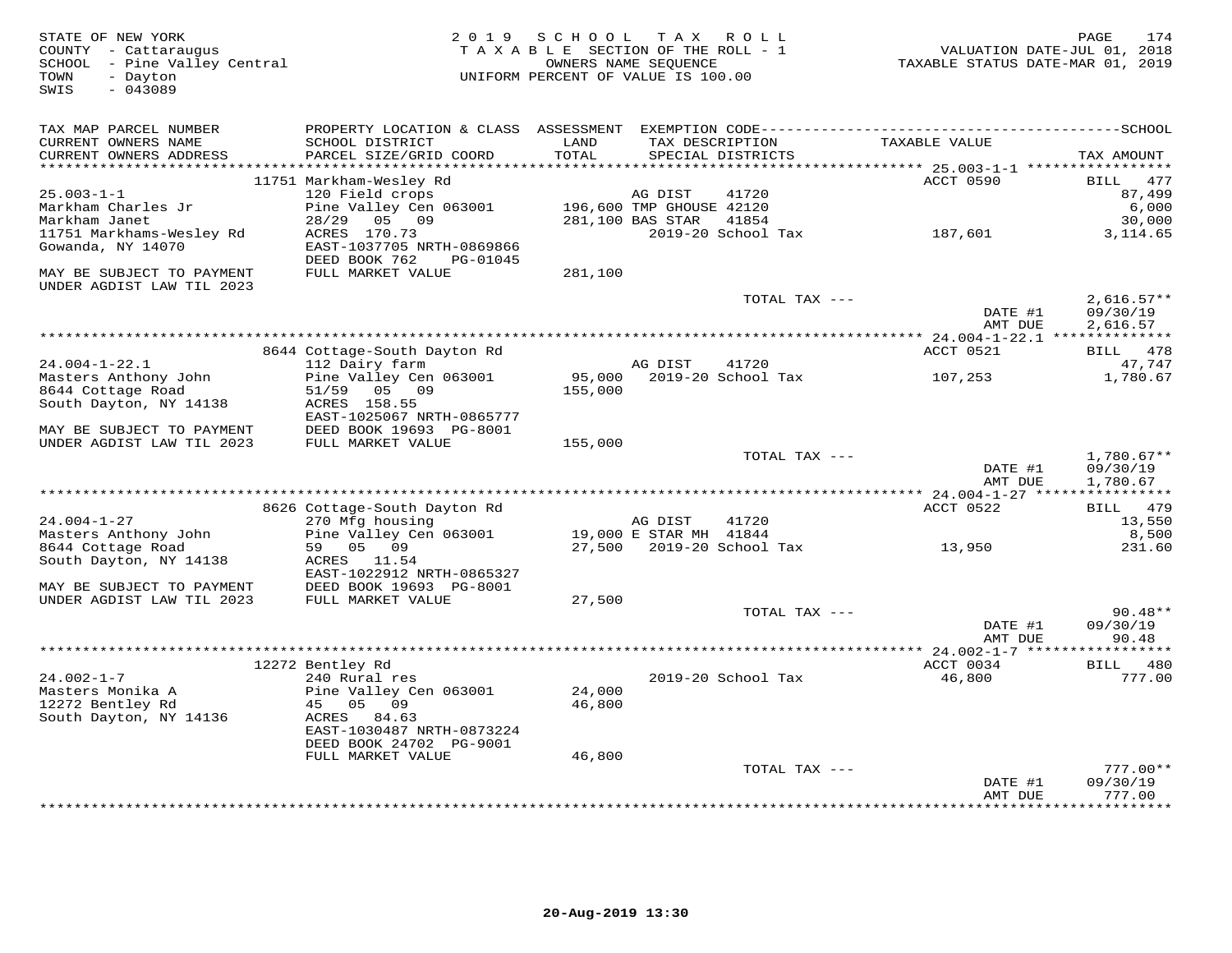| STATE OF NEW YORK<br>COUNTY - Cattaraugus<br>SCHOOL - Pine Valley Central<br>- Dayton<br>TOWN<br>$-043089$<br>SWIS |                                                                                                               | 2019 SCHOOL TAX ROLL<br>T A X A B L E SECTION OF THE ROLL - 1<br>UNIFORM PERCENT OF VALUE IS 100.00 | OWNERS NAME SEQUENCE                 |                    | TAXABLE STATUS DATE-MAR 01, 2019       | 175<br>PAGE<br>VALUATION DATE-JUL 01, 2018 |
|--------------------------------------------------------------------------------------------------------------------|---------------------------------------------------------------------------------------------------------------|-----------------------------------------------------------------------------------------------------|--------------------------------------|--------------------|----------------------------------------|--------------------------------------------|
| TAX MAP PARCEL NUMBER<br>CURRENT OWNERS NAME<br>CURRENT OWNERS ADDRESS                                             | SCHOOL DISTRICT<br>PARCEL SIZE/GRID COORD                                                                     | LAND<br>TOTAL                                                                                       | TAX DESCRIPTION<br>SPECIAL DISTRICTS |                    | TAXABLE VALUE                          | TAX AMOUNT                                 |
| ***********************                                                                                            | 12189 Rte 322                                                                                                 | ******************                                                                                  |                                      |                    | ACCT 0219                              | 481<br><b>BILL</b>                         |
| $34.001 - 1 - 30.1$                                                                                                | 210 1 Family Res                                                                                              |                                                                                                     | BAS STAR                             | 41854              |                                        | 30,000                                     |
| Mayers James<br>Mayers Deborah<br>12189 Rte 322<br>South Dayton, NY 14138                                          | Pine Valley Cen 063001<br>33 05 09<br>ACRES<br>2.85<br>EAST-1031721 NRTH-0859417<br>DEED BOOK 878<br>PG-01086 | 46,000                                                                                              | 11,700 2019-20 School Tax            |                    | 46,000                                 | 763.71                                     |
|                                                                                                                    | FULL MARKET VALUE                                                                                             | 46,000                                                                                              |                                      |                    |                                        |                                            |
|                                                                                                                    |                                                                                                               |                                                                                                     |                                      | TOTAL TAX ---      | DATE #1<br>AMT DUE                     | $265.64**$<br>09/30/19<br>265.64           |
|                                                                                                                    |                                                                                                               |                                                                                                     |                                      |                    |                                        |                                            |
|                                                                                                                    | 8361 Rte 62                                                                                                   |                                                                                                     |                                      |                    | ACCT 0428                              | BILL 482                                   |
| $34.001 - 1 - 38$<br>Meacham Deanna M                                                                              | 271 Mfg housings<br>Pine Valley Cen 063001<br>34 05 09                                                        | 11,000                                                                                              | BAS STAR 41854                       | 2019-20 School Tax | 40,600                                 | 30,000<br>674.06                           |
| 8361 Rte 62<br>South Dayton, NY 14138                                                                              | 8371 also on site<br>2.50<br>ACRES<br>EAST-1034865 NRTH-0861786<br>DEED BOOK 881<br>PG-00082                  | 40,600                                                                                              |                                      |                    |                                        |                                            |
|                                                                                                                    | FULL MARKET VALUE                                                                                             | 40,600                                                                                              |                                      |                    |                                        |                                            |
|                                                                                                                    |                                                                                                               |                                                                                                     |                                      | TOTAL TAX ---      | DATE #1                                | $175.99**$<br>09/30/19                     |
|                                                                                                                    |                                                                                                               |                                                                                                     |                                      |                    | AMT DUE                                | 175.99                                     |
|                                                                                                                    | 8637 Cottage-South Dayton Rd                                                                                  |                                                                                                     |                                      |                    | ACCT 0025                              | BILL 483                                   |
| $24.004 - 1 - 34$                                                                                                  | 210 1 Family Res                                                                                              |                                                                                                     | BAS STAR                             | 41854              |                                        | 30,000                                     |
| Meier Paul R<br>Warnes Donna M                                                                                     | Pine Valley Cen 063001<br>59 05<br>09                                                                         | 14,700<br>160,000                                                                                   |                                      | 2019-20 School Tax | 160,000                                | 2,656.40                                   |
| 8637 Cottage South Dayton Rd<br>South Dayton, NY 14138                                                             | ACRES<br>4.78 BANK<br>017<br>EAST-1022632 NRTH-0865821<br>DEED BOOK 20764 PG-9002                             |                                                                                                     |                                      |                    |                                        |                                            |
|                                                                                                                    | FULL MARKET VALUE                                                                                             | 160,000                                                                                             |                                      |                    |                                        |                                            |
|                                                                                                                    |                                                                                                               |                                                                                                     |                                      | TOTAL TAX ---      | DATE #1<br>AMT DUE                     | $2,158.32**$<br>09/30/19<br>2,158.32       |
|                                                                                                                    |                                                                                                               |                                                                                                     |                                      |                    |                                        |                                            |
| $24.002 - 1 - 13.5$                                                                                                | 9429 Merrill Dr<br>240 Rural res                                                                              |                                                                                                     |                                      | 2019-20 School Tax | ACCT 1194<br>175,000                   | BILL 484<br>2,905.44                       |
| Merrill Brian G<br>61 Calumet Str                                                                                  | Pine Valley Cen 063001<br>62 05 09                                                                            | 94,700<br>175,000                                                                                   |                                      |                    |                                        |                                            |
| Depew, NY 14043                                                                                                    | ACRES 94.15<br>EAST-1021127 NRTH-0876271<br>DEED BOOK 30255 PG-7001                                           |                                                                                                     |                                      |                    |                                        |                                            |
|                                                                                                                    | FULL MARKET VALUE                                                                                             | 175,000                                                                                             |                                      |                    |                                        |                                            |
|                                                                                                                    |                                                                                                               |                                                                                                     |                                      | TOTAL TAX ---      |                                        | $2,905.44**$                               |
|                                                                                                                    |                                                                                                               |                                                                                                     |                                      |                    | DATE #1<br>AMT DUE<br>**************** | 09/30/19<br>2,905.44<br>*************      |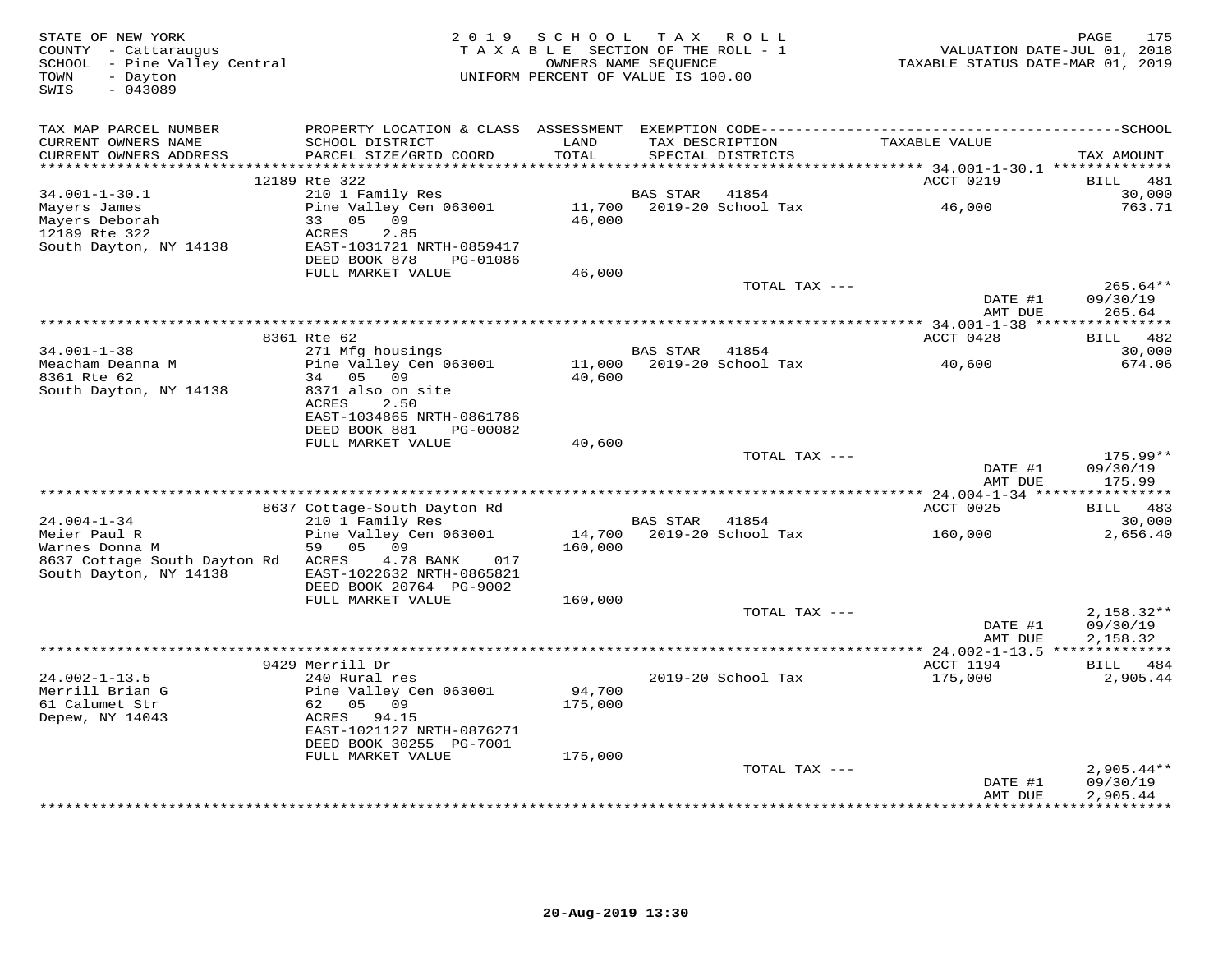| STATE OF NEW YORK<br>COUNTY - Cattaraugus<br>SCHOOL - Pine Valley Central<br>- Dayton<br>TOWN<br>$-043089$<br>SWIS | 2 0 1 9                                               | SCHOOL<br>TAXABLE SECTION OF THE ROLL - 1<br>OWNERS NAME SEQUENCE<br>UNIFORM PERCENT OF VALUE IS 100.00 |                  | TAX ROLL                             | VALUATION DATE-JUL 01, 2018<br>TAXABLE STATUS DATE-MAR 01, 2019 | 176<br>PAGE                          |
|--------------------------------------------------------------------------------------------------------------------|-------------------------------------------------------|---------------------------------------------------------------------------------------------------------|------------------|--------------------------------------|-----------------------------------------------------------------|--------------------------------------|
| TAX MAP PARCEL NUMBER                                                                                              |                                                       |                                                                                                         |                  |                                      |                                                                 |                                      |
| CURRENT OWNERS NAME<br>CURRENT OWNERS ADDRESS<br>***********************                                           | SCHOOL DISTRICT<br>PARCEL SIZE/GRID COORD             | LAND<br>TOTAL                                                                                           |                  | TAX DESCRIPTION<br>SPECIAL DISTRICTS | TAXABLE VALUE                                                   | TAX AMOUNT                           |
|                                                                                                                    | 8865 Cottage-South Dayton Rd                          |                                                                                                         |                  |                                      | ACCT 1266                                                       | BILL<br>485                          |
| $24.004 - 1 - 11.3$                                                                                                | 210 1 Family Res                                      |                                                                                                         | BAS STAR         | 41854                                |                                                                 | 30,000                               |
| Merrill Kevin D<br>Merrill Kristine L<br>8865 Cottage Rd                                                           | Pine Valley Cen 063001<br>05 09<br>52<br>ACRES 11.90  | 25,400<br>171,700                                                                                       |                  | 2019-20 School Tax                   | 171,700                                                         | 2,850.65                             |
| PO Box 44<br>South Dayton, NY 14138                                                                                | EAST-1023623 NRTH-0869965<br>DEED BOOK 00967 PG-01046 |                                                                                                         |                  |                                      |                                                                 |                                      |
|                                                                                                                    | FULL MARKET VALUE                                     | 171,700                                                                                                 |                  | TOTAL TAX ---                        |                                                                 | $2,352.57**$                         |
|                                                                                                                    |                                                       |                                                                                                         |                  |                                      | DATE #1<br>AMT DUE                                              | 09/30/19<br>2,352.57                 |
|                                                                                                                    |                                                       |                                                                                                         |                  |                                      | *********** 24.004-1-26 *****                                   | ***********                          |
|                                                                                                                    | 8658 Cottage-South Dayton Rd                          |                                                                                                         |                  |                                      | ACCT 0358                                                       | BILL 486                             |
| $24.004 - 1 - 26$<br>Meyers Michael                                                                                | 210 1 Family Res<br>Pine Valley Cen 063001            | 2,900                                                                                                   |                  | 2019-20 School Tax                   | 51,100                                                          | 848.39                               |
| 8658 Cottage Rd                                                                                                    | 57/59 05 09                                           | 51,100                                                                                                  |                  |                                      |                                                                 |                                      |
| South Dayton, NY 14138                                                                                             | FRNT 110.00 DPTH 155.00<br>EAST-1023123 NRTH-0866237  |                                                                                                         |                  |                                      |                                                                 |                                      |
|                                                                                                                    | DEED BOOK 31344 PG-1                                  |                                                                                                         |                  |                                      |                                                                 |                                      |
|                                                                                                                    | FULL MARKET VALUE                                     | 51,100                                                                                                  |                  | TOTAL TAX ---                        |                                                                 | 848.39**                             |
|                                                                                                                    |                                                       |                                                                                                         |                  |                                      | DATE #1<br>AMT DUE                                              | 09/30/19<br>848.39                   |
|                                                                                                                    |                                                       |                                                                                                         |                  |                                      |                                                                 |                                      |
| $25.001 - 1 - 37$                                                                                                  | 12193 Cottage Markham Rd<br>210 1 Family Res          |                                                                                                         |                  | 2019-20 School Tax                   | ACCT 0379<br>89,300                                             | BILL 487<br>1,482.60                 |
| Milks Douglas W                                                                                                    | Pine Valley Cen 063001                                | 7,600                                                                                                   |                  |                                      |                                                                 |                                      |
| 12193 Cottage-Markhams Rd                                                                                          | 38<br>05<br>09                                        | 89,300                                                                                                  |                  |                                      |                                                                 |                                      |
| South Dayton, NY 14138                                                                                             | FRNT 250.00 DPTH 209.00<br>EAST-1032117 NRTH-0876471  |                                                                                                         |                  |                                      |                                                                 |                                      |
|                                                                                                                    | DEED BOOK 29239 PG-3001<br>FULL MARKET VALUE          | 89,300                                                                                                  |                  |                                      |                                                                 |                                      |
|                                                                                                                    |                                                       |                                                                                                         |                  | TOTAL TAX $---$                      |                                                                 | $1,482.60**$                         |
|                                                                                                                    |                                                       |                                                                                                         |                  |                                      | DATE #1<br>AMT DUE                                              | 09/30/19<br>1,482.60                 |
|                                                                                                                    |                                                       |                                                                                                         |                  |                                      |                                                                 |                                      |
|                                                                                                                    | Cottage Markham Rd                                    |                                                                                                         |                  |                                      | ACCT 0380                                                       | BILL 488                             |
| $24.002 - 1 - 6$<br>Milks Family Farms                                                                             | 112 Dairy farm<br>Pine Valley Cen 063001              | 182,500                                                                                                 | SILO T/C/S 42100 | 2019-20 School Tax                   | 204,000                                                         | 6,000<br>3,386.91                    |
| 2436 Lenox Rd<br>Collins, NY 14034                                                                                 | $37/38/46$ 05<br>09<br>ACRES 469.21                   | 210,000                                                                                                 |                  |                                      |                                                                 |                                      |
|                                                                                                                    | EAST-1030472 NRTH-0877467<br>DEED BOOK 11540 PG-3001  |                                                                                                         |                  |                                      |                                                                 |                                      |
|                                                                                                                    | FULL MARKET VALUE                                     | 210,000                                                                                                 |                  |                                      |                                                                 |                                      |
|                                                                                                                    |                                                       |                                                                                                         |                  | TOTAL TAX ---                        | DATE #1<br>AMT DUE                                              | $3,386.91**$<br>09/30/19<br>3,386.91 |
|                                                                                                                    |                                                       |                                                                                                         |                  | ************************************ | **************                                                  | ***********                          |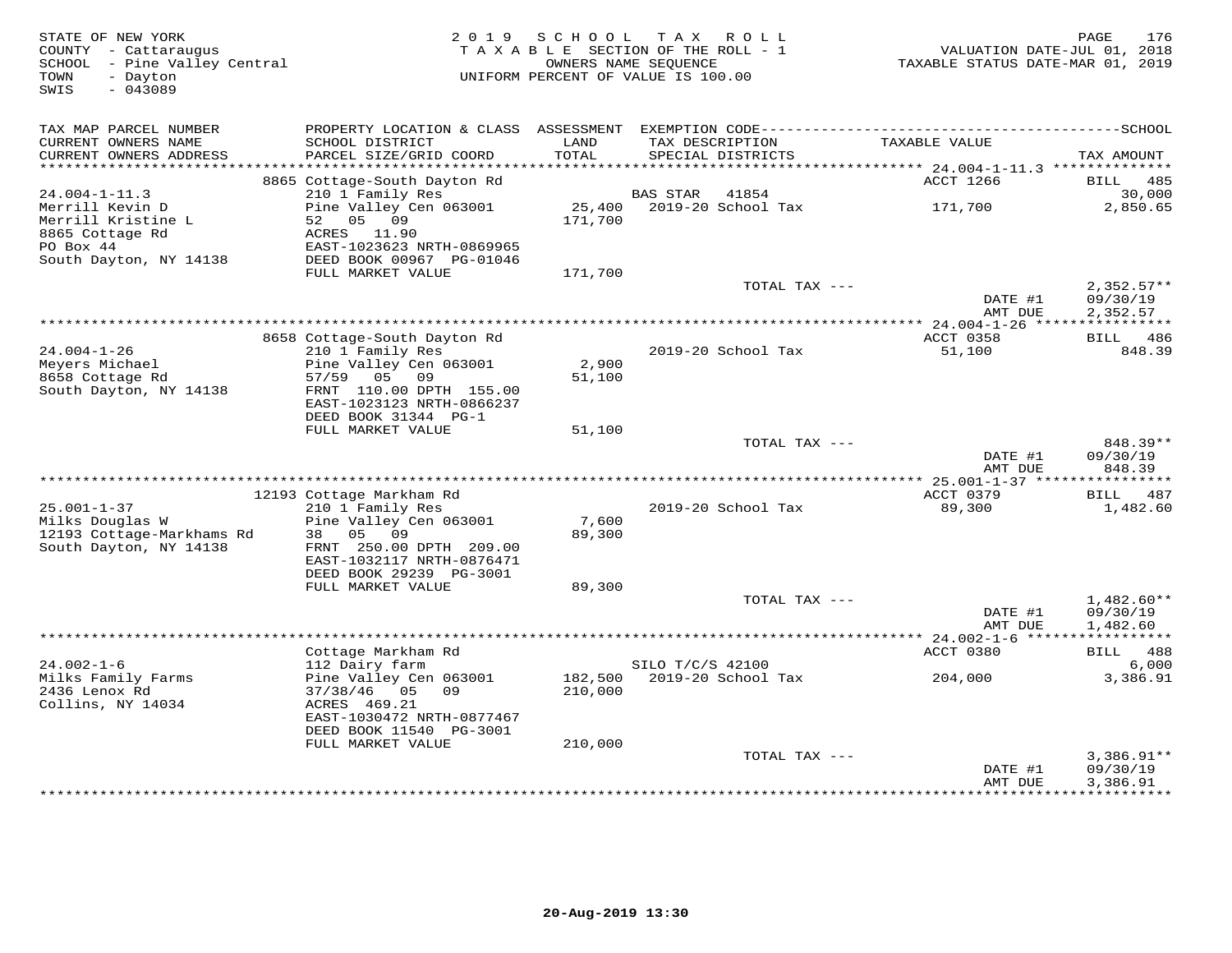| STATE OF NEW YORK<br>COUNTY - Cattaraugus<br>SCHOOL - Pine Valley Central<br>- Dayton<br>TOWN<br>$-043089$<br>SWIS |                                                                                    | 2019 SCHOOL TAX ROLL<br>TAXABLE SECTION OF THE ROLL - 1<br>OWNERS NAME SEQUENCE<br>UNIFORM PERCENT OF VALUE IS 100.00 |                 |                    | VALUATION DATE-JUL 01, 2018<br>TAXABLE STATUS DATE-MAR 01, 2019 | 177<br>PAGE                 |
|--------------------------------------------------------------------------------------------------------------------|------------------------------------------------------------------------------------|-----------------------------------------------------------------------------------------------------------------------|-----------------|--------------------|-----------------------------------------------------------------|-----------------------------|
| TAX MAP PARCEL NUMBER                                                                                              | PROPERTY LOCATION & CLASS ASSESSMENT                                               |                                                                                                                       |                 |                    |                                                                 |                             |
| CURRENT OWNERS NAME<br>CURRENT OWNERS ADDRESS<br>***********************                                           | SCHOOL DISTRICT<br>PARCEL SIZE/GRID COORD                                          | LAND<br>TOTAL                                                                                                         | TAX DESCRIPTION | SPECIAL DISTRICTS  | TAXABLE VALUE                                                   | TAX AMOUNT                  |
|                                                                                                                    | 8484 Rte 62                                                                        |                                                                                                                       |                 |                    | ACCT 0062                                                       | 489<br>BILL                 |
| $25.003 - 1 - 11$                                                                                                  | 210 1 Family Res                                                                   |                                                                                                                       | <b>BAS STAR</b> | 41854              |                                                                 | 30,000                      |
| Miller Daniel<br>Miller Lydia L<br>8484 Route 62<br>S. Dayton, NY 14138                                            | Pine Valley Cen 063001<br>05 09<br>27<br>land contract Dan Miller<br>1.35<br>ACRES | 8,100<br>43,800                                                                                                       |                 | 2019-20 School Tax | 43,800                                                          | 727.19                      |
|                                                                                                                    | EAST-1035133 NRTH-0863563<br>DEED BOOK 10286 PG-4001                               |                                                                                                                       |                 |                    |                                                                 |                             |
|                                                                                                                    | FULL MARKET VALUE                                                                  | 43,800                                                                                                                |                 |                    |                                                                 |                             |
|                                                                                                                    |                                                                                    |                                                                                                                       |                 | TOTAL TAX ---      | DATE #1                                                         | $229.11**$<br>09/30/19      |
|                                                                                                                    |                                                                                    |                                                                                                                       |                 |                    | AMT DUE                                                         | 229.11                      |
|                                                                                                                    | 8510 Rte 62                                                                        |                                                                                                                       |                 |                    | ACCT 0437                                                       | BILL 490                    |
| $25.003 - 1 - 14$                                                                                                  | 311 Res vac land                                                                   |                                                                                                                       |                 | 2019-20 School Tax | 10,000                                                          | 166.02                      |
| Miller Daniel L<br>Miller Lydia L                                                                                  | Pine Valley Cen 063001<br>27 05 09                                                 | 10,000<br>10,000                                                                                                      |                 |                    |                                                                 |                             |
| 8484 Rte 62                                                                                                        | ACRES<br>6.00                                                                      |                                                                                                                       |                 |                    |                                                                 |                             |
| South Dayton, NY 14138                                                                                             | EAST-1035244 NRTH-0864163                                                          |                                                                                                                       |                 |                    |                                                                 |                             |
|                                                                                                                    | DEED BOOK 19900 PG-8007<br>FULL MARKET VALUE                                       | 10,000                                                                                                                |                 |                    |                                                                 |                             |
|                                                                                                                    |                                                                                    |                                                                                                                       |                 | TOTAL TAX ---      |                                                                 | $166.02**$                  |
|                                                                                                                    |                                                                                    |                                                                                                                       |                 |                    | DATE #1<br>AMT DUE                                              | 09/30/19<br>166.02          |
|                                                                                                                    |                                                                                    |                                                                                                                       |                 |                    |                                                                 |                             |
| $25.003 - 1 - 20.1$                                                                                                | 8592 Rte 62<br>240 Rural res                                                       |                                                                                                                       |                 | 2019-20 School Tax | ACCT 0500<br>93,400                                             | <b>BILL</b> 491<br>1,550.67 |
| Miller Daniel R                                                                                                    | Pine Valley Cen 063001                                                             | 33,400                                                                                                                |                 |                    |                                                                 |                             |
| Miller Ella D                                                                                                      | 27 05 09                                                                           | 93,400                                                                                                                |                 |                    |                                                                 |                             |
| 8592 62 Rte                                                                                                        | ACRES 17.25                                                                        |                                                                                                                       |                 |                    |                                                                 |                             |
| South Dayton, NY 14138                                                                                             | EAST-1035499 NRTH-0865639<br>DEED BOOK 24697 PG-8001                               |                                                                                                                       |                 |                    |                                                                 |                             |
|                                                                                                                    | FULL MARKET VALUE                                                                  | 93,400                                                                                                                |                 |                    |                                                                 |                             |
|                                                                                                                    |                                                                                    |                                                                                                                       |                 | TOTAL TAX ---      |                                                                 | $1,550.67**$                |
|                                                                                                                    |                                                                                    |                                                                                                                       |                 |                    | DATE #1                                                         | 09/30/19                    |
|                                                                                                                    |                                                                                    |                                                                                                                       |                 |                    | AMT DUE                                                         | 1,550.67                    |
|                                                                                                                    | 12671 Bentley Rd                                                                   |                                                                                                                       |                 |                    | ACCT 1355                                                       | BILL 492                    |
| $24.004 - 1 - 11.4$                                                                                                | 240 Rural res                                                                      |                                                                                                                       |                 | 2019-20 School Tax | 150,000                                                         | 2,490.37                    |
| Miller Harvey R                                                                                                    | Pine Valley Cen 063001                                                             | 49,800                                                                                                                |                 |                    |                                                                 |                             |
| Miller Tena                                                                                                        | Wengerd-12535 Bentley lan                                                          | 150,000                                                                                                               |                 |                    |                                                                 |                             |
| 12535 Bentley Rd<br>South Dayton, NY 14138                                                                         | ACRES 26.64<br>EAST-1026281 NRTH-0869850                                           |                                                                                                                       |                 |                    |                                                                 |                             |
|                                                                                                                    | DEED BOOK 26450 PG-9001                                                            |                                                                                                                       |                 |                    |                                                                 |                             |
|                                                                                                                    | FULL MARKET VALUE                                                                  | 150,000                                                                                                               |                 | TOTAL TAX ---      |                                                                 | $2,490.37**$                |
|                                                                                                                    |                                                                                    |                                                                                                                       |                 |                    | DATE #1                                                         | 09/30/19                    |
|                                                                                                                    |                                                                                    |                                                                                                                       |                 |                    | AMT DUE                                                         | 2,490.37<br>***********     |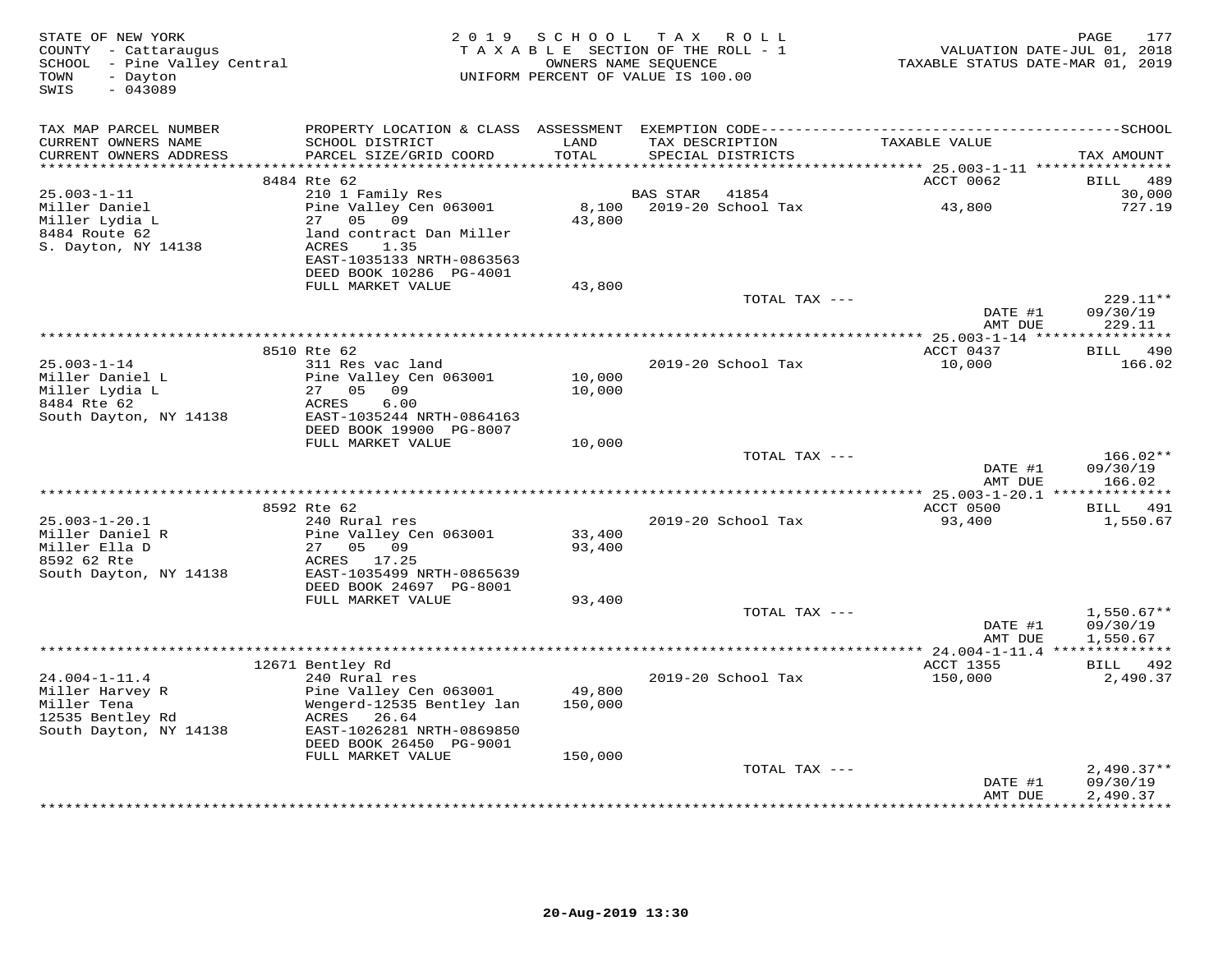| STATE OF NEW YORK<br>COUNTY - Cattaraugus<br>SCHOOL - Pine Valley Central<br>- Dayton<br>TOWN<br>$-043089$<br>SWIS | 2 0 1 9                                        | S C H O O L<br>TAXABLE SECTION OF THE ROLL - 1<br>UNIFORM PERCENT OF VALUE IS 100.00 | T A X<br>OWNERS NAME SEQUENCE | ROLL               | TAXABLE STATUS DATE-MAR 01, 2019       | 178<br>PAGE<br>VALUATION DATE-JUL 01, 2018 |
|--------------------------------------------------------------------------------------------------------------------|------------------------------------------------|--------------------------------------------------------------------------------------|-------------------------------|--------------------|----------------------------------------|--------------------------------------------|
| TAX MAP PARCEL NUMBER                                                                                              | PROPERTY LOCATION & CLASS ASSESSMENT           |                                                                                      |                               |                    |                                        |                                            |
| CURRENT OWNERS NAME<br>CURRENT OWNERS ADDRESS<br>***********************                                           | SCHOOL DISTRICT<br>PARCEL SIZE/GRID COORD      | LAND<br>TOTAL                                                                        | TAX DESCRIPTION               | SPECIAL DISTRICTS  | TAXABLE VALUE                          | TAX AMOUNT                                 |
|                                                                                                                    | 9117 Cottage-South Dayton Rd                   |                                                                                      |                               |                    | ACCT 0520                              | BILL<br>493                                |
| $24.002 - 1 - 19$                                                                                                  | 210 1 Family Res                               |                                                                                      | ENH STAR                      | 41834              |                                        | 68,700                                     |
| Miller John R                                                                                                      | Pine Valley Cen 063001                         | 14,800                                                                               |                               | 2019-20 School Tax | 79,500                                 | 1,319.90                                   |
| Miller Jane E                                                                                                      | 09<br>53 05                                    | 79,500                                                                               |                               |                    |                                        |                                            |
| 9117 Cottage Rd                                                                                                    | ACRES<br>4.86                                  |                                                                                      |                               |                    |                                        |                                            |
| South Dayton, NY 14138                                                                                             | EAST-1023899 NRTH-0873529                      |                                                                                      |                               |                    |                                        |                                            |
|                                                                                                                    | DEED BOOK 808<br>PG-01162<br>FULL MARKET VALUE | 79,500                                                                               |                               |                    |                                        |                                            |
|                                                                                                                    |                                                |                                                                                      |                               | TOTAL TAX ---      |                                        | $204.90**$                                 |
|                                                                                                                    |                                                |                                                                                      |                               |                    | DATE #1                                | 09/30/19                                   |
|                                                                                                                    |                                                |                                                                                      |                               |                    | AMT DUE                                | 204.90                                     |
|                                                                                                                    |                                                |                                                                                      |                               |                    |                                        |                                            |
|                                                                                                                    | 8522 Cottage-South Dayton Rd                   |                                                                                      |                               |                    | ACCT 0588                              | BILL 494                                   |
| $24.004 - 1 - 29$<br>Milliman Brittany                                                                             | 210 1 Family Res<br>Pine Valley Cen 063001     | 22,300                                                                               |                               | 2019-20 School Tax | 86,000                                 | 1,427.81                                   |
| 8522 Cottage Rd                                                                                                    | 05<br>09<br>50/59                              | 86,000                                                                               |                               |                    |                                        |                                            |
| South Datyon, NY 14138                                                                                             | ACRES<br>9.85 BANK<br>017                      |                                                                                      |                               |                    |                                        |                                            |
|                                                                                                                    | EAST-1022998 NRTH-0864050                      |                                                                                      |                               |                    |                                        |                                            |
|                                                                                                                    | DEED BOOK 21851 PG-9006                        |                                                                                      |                               |                    |                                        |                                            |
|                                                                                                                    | FULL MARKET VALUE                              | 86,000                                                                               |                               |                    |                                        |                                            |
|                                                                                                                    |                                                |                                                                                      |                               | TOTAL TAX ---      | DATE #1                                | $1,427.81**$<br>09/30/19                   |
|                                                                                                                    |                                                |                                                                                      |                               |                    | AMT DUE                                | 1,427.81                                   |
|                                                                                                                    |                                                |                                                                                      |                               |                    |                                        |                                            |
|                                                                                                                    | 8890 Cottage-South Dayton Rd                   |                                                                                      |                               |                    | ACCT 0313                              | 495<br>BILL                                |
| $24.004 - 1 - 9$                                                                                                   | 210 1 Family Res                               |                                                                                      |                               | 2019-20 School Tax | 142,900                                | 2,372.50                                   |
| Mitchell Keith                                                                                                     | Pine Valley Cen 063001                         | 11,300                                                                               |                               |                    |                                        |                                            |
| 8890 Cottage Rd                                                                                                    | 52<br>05 09                                    | 142,900                                                                              |                               |                    |                                        |                                            |
| S. Dayton, NY 14138                                                                                                | land contract<br>ACRES<br>2.64                 |                                                                                      |                               |                    |                                        |                                            |
|                                                                                                                    | EAST-1024443 NRTH-0870226                      |                                                                                      |                               |                    |                                        |                                            |
|                                                                                                                    | DEED BOOK 14134 PG-5001                        |                                                                                      |                               |                    |                                        |                                            |
|                                                                                                                    | FULL MARKET VALUE                              | 142,900                                                                              |                               |                    |                                        |                                            |
|                                                                                                                    |                                                |                                                                                      |                               | TOTAL TAX ---      |                                        | $2,372.50**$                               |
|                                                                                                                    |                                                |                                                                                      |                               |                    | DATE #1                                | 09/30/19                                   |
|                                                                                                                    |                                                |                                                                                      |                               |                    | AMT DUE<br>********** 24.002-1-10.2 ** | 2,372.50                                   |
|                                                                                                                    | 9010 Cottage South Dayton Rd                   |                                                                                      |                               |                    | ACCT 1305                              | BILL 496                                   |
| $24.002 - 1 - 10.2$                                                                                                | 312 Vac w/imprv                                |                                                                                      | AG DIST                       | 41720              |                                        | 58,111                                     |
| Morey Dean H                                                                                                       | Pine Valley Cen 063001                         | 117,900                                                                              |                               | 2019-20 School Tax | 77,189                                 | 1,281.53                                   |
| 9009 Cottage Rd                                                                                                    | 45/53<br>05 09                                 | 135,300                                                                              |                               |                    |                                        |                                            |
| South Dayton, NY 14138                                                                                             | ACRES 103.95                                   |                                                                                      |                               |                    |                                        |                                            |
|                                                                                                                    | EAST-1026300 NRTH-0872239                      |                                                                                      |                               |                    |                                        |                                            |
| MAY BE SUBJECT TO PAYMENT<br>UNDER AGDIST LAW TIL 2023                                                             | DEED BOOK 00997 PG-00118<br>FULL MARKET VALUE  | 135,300                                                                              |                               |                    |                                        |                                            |
|                                                                                                                    |                                                |                                                                                      |                               | TOTAL TAX ---      |                                        | $1,281.53**$                               |
|                                                                                                                    |                                                |                                                                                      |                               |                    | DATE #1                                | 09/30/19                                   |
|                                                                                                                    |                                                |                                                                                      |                               |                    | AMT DUE                                | 1,281.53                                   |
|                                                                                                                    |                                                |                                                                                      |                               |                    |                                        | **********                                 |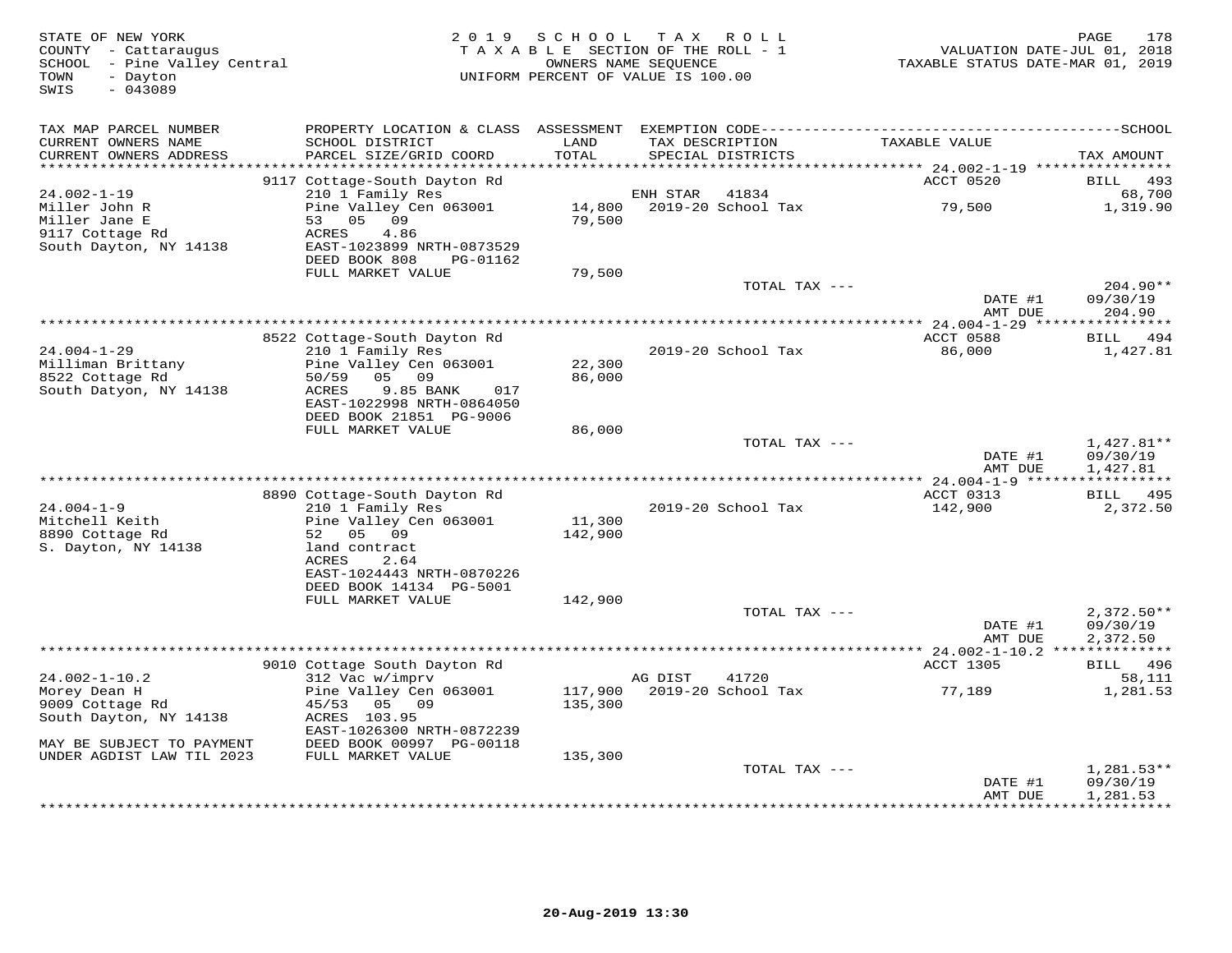SWIS - 043089

## STATE OF NEW YORK 2 0 1 9 S C H O O L T A X R O L L PAGE 179TAXABLE SECTION OF THE ROLL - 1 SCHOOL – Pine Valley Central OWNERS NAME SEQUENCE TAXABLE STATUS DATE-MAR 01, 2019 TOWN - Dayton UNIFORM PERCENT OF VALUE IS 100.00

| TAX MAP PARCEL NUMBER<br>CURRENT OWNERS NAME<br>CURRENT OWNERS ADDRESS | PROPERTY LOCATION & CLASS<br>SCHOOL DISTRICT<br>PARCEL SIZE/GRID COORD | ASSESSMENT<br>LAND<br>TOTAL |          | EXEMPTION CODE----------<br>TAX DESCRIPTION<br>SPECIAL DISTRICTS | TAXABLE VALUE                             | -------------SCHOOL<br>TAX AMOUNT |
|------------------------------------------------------------------------|------------------------------------------------------------------------|-----------------------------|----------|------------------------------------------------------------------|-------------------------------------------|-----------------------------------|
| *******************                                                    |                                                                        |                             |          |                                                                  |                                           |                                   |
|                                                                        | 9009 Cottage South Dayton Rd                                           |                             |          |                                                                  | <b>ACCT 1306</b>                          | 497<br>BILL                       |
| $24.002 - 1 - 10.3$                                                    | 210 1 Family Res                                                       |                             | ENH STAR | 41834                                                            |                                           | 51,100                            |
| Morey Dean H                                                           | Pine Valley Cen 063001                                                 | 25,800                      |          | 2019-20 School Tax                                               | 51,100                                    | 848.39                            |
| Morey Marvin A                                                         | 05 09<br>53                                                            | 51,100                      |          |                                                                  |                                           |                                   |
| 9009 Cottage Rd                                                        | ACRES<br>12.20                                                         |                             |          |                                                                  |                                           |                                   |
| South Dayton, NY 14138                                                 | EAST-1023724 NRTH-0871986                                              |                             |          |                                                                  |                                           |                                   |
|                                                                        | DEED BOOK 00997 PG-00126                                               |                             |          |                                                                  |                                           |                                   |
|                                                                        | FULL MARKET VALUE                                                      | 51,100                      |          |                                                                  |                                           |                                   |
|                                                                        |                                                                        |                             |          | TOTAL TAX ---                                                    |                                           | $0.00**$                          |
|                                                                        |                                                                        |                             |          |                                                                  | ******* 24.002-1-28.1 **************      |                                   |
|                                                                        | Dye Rd                                                                 |                             |          |                                                                  | ACCT 0393                                 | BILL 498                          |
| $24.002 - 1 - 28.1$                                                    | 312 Vac w/imprv                                                        |                             | AG DIST  | 41720                                                            |                                           | 19,278                            |
| Morey Erwin H                                                          | Pine Valley Cen 063001                                                 | 38,000                      |          | 2019-20 School Tax                                               | 19,722                                    | 327.43                            |
| 641 Route 83                                                           | 05<br>09<br>60                                                         | 39,000                      |          |                                                                  |                                           |                                   |
| South Dayton, NY 14138                                                 | ACRES<br>44.25                                                         |                             |          |                                                                  |                                           |                                   |
|                                                                        | EAST-1022285 NRTH-0872336                                              |                             |          |                                                                  |                                           |                                   |
| MAY BE SUBJECT TO PAYMENT                                              | DEED BOOK 00997 PG-00122<br>FULL MARKET VALUE                          | 39,000                      |          |                                                                  |                                           |                                   |
| UNDER AGDIST LAW TIL 2023                                              |                                                                        |                             |          | TOTAL TAX ---                                                    |                                           | $327.43**$                        |
|                                                                        |                                                                        |                             |          |                                                                  | DATE #1                                   | 09/30/19                          |
|                                                                        |                                                                        |                             |          |                                                                  | AMT DUE                                   | 327.43                            |
|                                                                        |                                                                        |                             |          |                                                                  | *********** 24.004-1-5 ****************** |                                   |
|                                                                        | Cottage Rd                                                             |                             |          |                                                                  | ACCT 0394                                 | BILL<br>499                       |
| $24.004 - 1 - 5$                                                       | 105 Vac farmland                                                       |                             | AG DIST  | 41720                                                            |                                           | 20,656                            |
| Morey Erwin H                                                          | Pine Valley Cen 063001                                                 | 35,400                      |          | 2019-20 School Tax                                               | 14,744                                    | 244.79                            |
| 641 Rte 83                                                             | 05<br>09<br>$\degree$ 2                                                | 35,400                      |          |                                                                  |                                           |                                   |
| South Dayton, NY 14138                                                 | ACRES<br>29.50                                                         |                             |          |                                                                  |                                           |                                   |
|                                                                        | EAST-1025251 NRTH-0871521                                              |                             |          |                                                                  |                                           |                                   |
| MAY BE SUBJECT TO PAYMENT                                              | DEED BOOK 00997 PG-00120                                               |                             |          |                                                                  |                                           |                                   |
| UNDER AGDIST LAW TIL 2023                                              | FULL MARKET VALUE                                                      | 35,400                      |          |                                                                  |                                           |                                   |
|                                                                        |                                                                        |                             |          | TOTAL TAX ---                                                    |                                           | $244.79**$                        |
|                                                                        |                                                                        |                             |          |                                                                  | DATE #1                                   | 09/30/19                          |
|                                                                        |                                                                        |                             |          |                                                                  | AMT DUE                                   | 244.79                            |
|                                                                        |                                                                        |                             |          |                                                                  | ********** 24.002-1-20 *****************  |                                   |
|                                                                        | 9120 Cottage-South Dayton Rd                                           |                             |          |                                                                  | ACCT 0392                                 | BILL<br>500                       |
| $24.002 - 1 - 20$                                                      | 210 1 Family Res                                                       |                             | ENH STAR | 41834                                                            |                                           | 68,700                            |
| Morey Glen & Sylvia                                                    | Pine Valley Cen 063001                                                 | 10,100                      |          | 2019-20 School Tax                                               | 90,000                                    | 1,494.22                          |
| Morey Family Trust                                                     | 05<br>09<br>53                                                         | 90,000                      |          |                                                                  |                                           |                                   |
| 9120 Cottage Rd                                                        | 2.07<br>ACRES                                                          |                             |          |                                                                  |                                           |                                   |
| South Dayton, NY 14138                                                 | EAST-1024490 NRTH-0873505                                              |                             |          |                                                                  |                                           |                                   |
|                                                                        | DEED BOOK 26589 PG-5001                                                |                             |          |                                                                  |                                           |                                   |
|                                                                        | FULL MARKET VALUE                                                      | 90,000                      |          |                                                                  |                                           |                                   |
|                                                                        |                                                                        |                             |          | TOTAL TAX ---                                                    |                                           | $379.22**$                        |
|                                                                        |                                                                        |                             |          |                                                                  | DATE #1                                   | 09/30/19                          |
|                                                                        |                                                                        |                             |          |                                                                  | AMT DUE                                   | 379.22                            |
|                                                                        |                                                                        |                             |          |                                                                  | **********************                    | ************                      |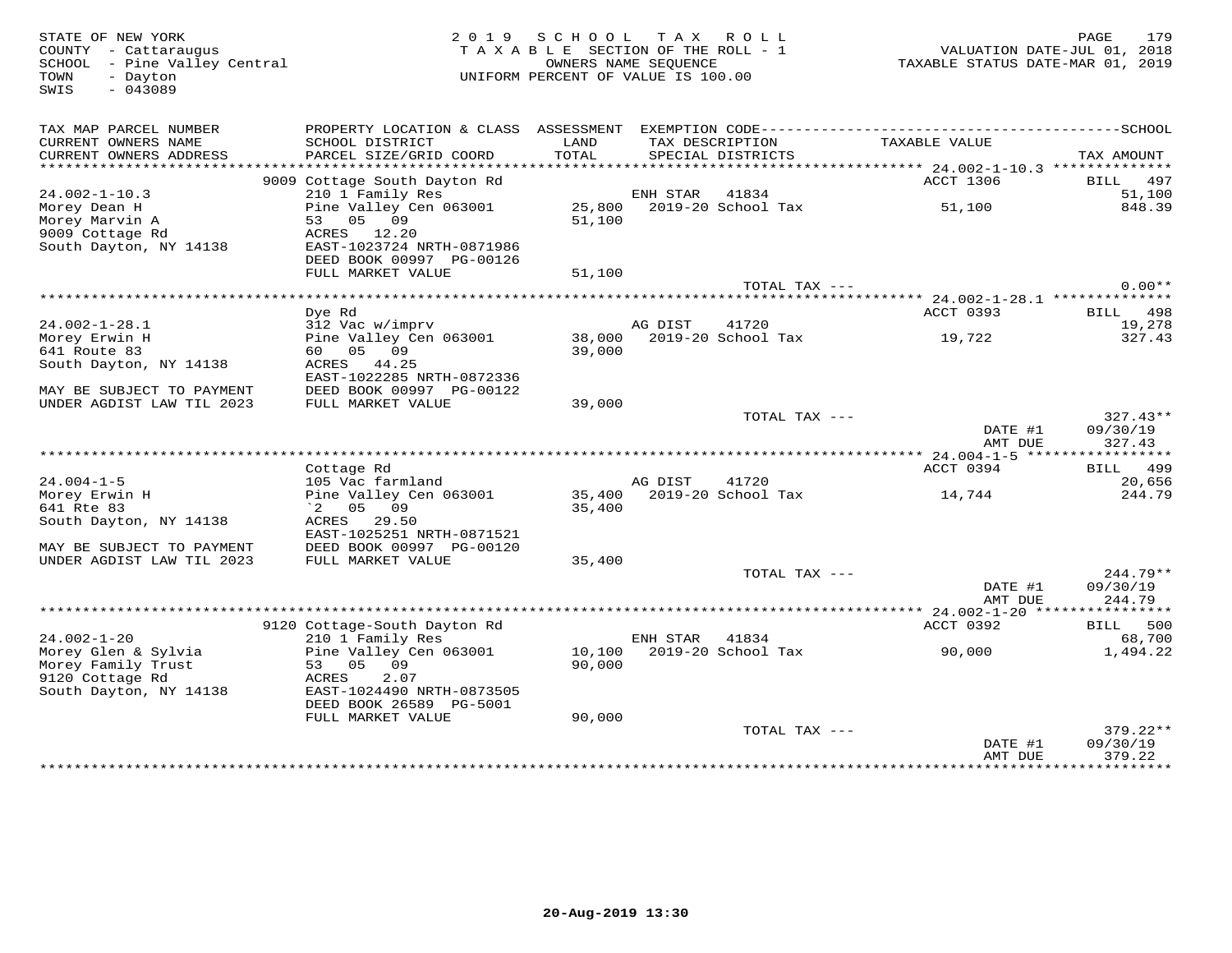| STATE OF NEW YORK<br>COUNTY - Cattaraugus<br>- Pine Valley Central<br>SCHOOL<br>- Dayton<br>TOWN<br>$-043089$<br>SWIS | 2 0 1 9                                                                                                                                    | SCHOOL             | T A X<br>R O L L<br>TAXABLE SECTION OF THE ROLL - 1<br>OWNERS NAME SEQUENCE<br>UNIFORM PERCENT OF VALUE IS 100.00 |                                                  | 180<br>PAGE<br>VALUATION DATE-JUL 01, 2018<br>TAXABLE STATUS DATE-MAR 01, 2019 |
|-----------------------------------------------------------------------------------------------------------------------|--------------------------------------------------------------------------------------------------------------------------------------------|--------------------|-------------------------------------------------------------------------------------------------------------------|--------------------------------------------------|--------------------------------------------------------------------------------|
| TAX MAP PARCEL NUMBER<br>CURRENT OWNERS NAME<br>CURRENT OWNERS ADDRESS                                                | SCHOOL DISTRICT<br>PARCEL SIZE/GRID COORD                                                                                                  | LAND<br>TOTAL      | TAX DESCRIPTION<br>SPECIAL DISTRICTS                                                                              | TAXABLE VALUE                                    | TAX AMOUNT                                                                     |
| ************************                                                                                              |                                                                                                                                            |                    |                                                                                                                   |                                                  |                                                                                |
|                                                                                                                       | 12868 Dye Rd                                                                                                                               |                    |                                                                                                                   | ACCT 1325                                        | <b>BILL</b><br>501                                                             |
| $24.002 - 1 - 28.3$                                                                                                   | 220 2 Family Res                                                                                                                           |                    | 41854<br><b>BAS STAR</b>                                                                                          |                                                  | 30,000                                                                         |
| Morey Harland A<br>12868 Dye Rd<br>South Dayton, NY 14138                                                             | Pine Valley Cen 063001<br>05<br>09<br>61<br>ACRES<br>3.75<br>EAST-1021658 NRTH-0871956<br>DEED BOOK 01004 PG-00283                         | 7,400<br>125,100   | 2019-20 School Tax                                                                                                | 125,100                                          | 2,076.97                                                                       |
|                                                                                                                       | FULL MARKET VALUE                                                                                                                          | 125,100            | TOTAL TAX ---                                                                                                     |                                                  | 1,578.90**                                                                     |
|                                                                                                                       |                                                                                                                                            |                    |                                                                                                                   | DATE #1<br>AMT DUE                               | 09/30/19<br>1,578.90                                                           |
|                                                                                                                       |                                                                                                                                            |                    |                                                                                                                   |                                                  |                                                                                |
| $24.002 - 1 - 10.1$                                                                                                   | 9009 Cottage South Dayton Rd<br>312 Vac w/imprv                                                                                            |                    | 2019-20 School Tax                                                                                                | ACCT 0395<br>131,600                             | BILL 502<br>2,184.89                                                           |
| Morey Marvin<br>4303 Gates Rd<br>Jamesville, NY 13708                                                                 | Pine Valley Cen 063001<br>53<br>05 09<br>ACRES 104.30                                                                                      | 106,300<br>131,600 |                                                                                                                   |                                                  |                                                                                |
|                                                                                                                       | EAST-1026841 NRTH-0873615<br>DEED BOOK 00997 PG-00116                                                                                      |                    |                                                                                                                   |                                                  |                                                                                |
|                                                                                                                       | FULL MARKET VALUE                                                                                                                          | 131,600            |                                                                                                                   |                                                  |                                                                                |
|                                                                                                                       |                                                                                                                                            |                    | TOTAL TAX ---                                                                                                     | DATE #1<br>AMT DUE                               | 2,184.89**<br>09/30/19<br>2,184.89                                             |
|                                                                                                                       |                                                                                                                                            |                    |                                                                                                                   | ****************** 25.001-1-20 ***************** |                                                                                |
|                                                                                                                       | 9068 Rte 62                                                                                                                                |                    |                                                                                                                   | ACCT 0020                                        | 503<br>BILL                                                                    |
| $25.001 - 1 - 20$<br>Morton Eula A<br>Morton Ricky D<br>5069 353 Rte<br>Salamanca, NY 14779                           | 210 1 Family Res<br>Pine Valley Cen 063001<br>05<br>29<br>09<br>FRNT 380.00 DPTH 140.00<br>012<br><b>BANK</b><br>EAST-1035172 NRTH-0873474 | 7,700<br>37,500    | 2019-20 School Tax                                                                                                | 37,500                                           | 622.59                                                                         |
|                                                                                                                       | DEED BOOK 00978 PG-00063                                                                                                                   |                    |                                                                                                                   |                                                  |                                                                                |
|                                                                                                                       | FULL MARKET VALUE                                                                                                                          | 37,500             |                                                                                                                   |                                                  |                                                                                |
|                                                                                                                       |                                                                                                                                            |                    | TOTAL TAX ---                                                                                                     | DATE #1<br>AMT DUE                               | $622.59**$<br>09/30/19<br>622.59                                               |
|                                                                                                                       | * * * * * * * * *                                                                                                                          |                    |                                                                                                                   | $*$ 25.001-2-26 $***$                            |                                                                                |
| $25.001 - 2 - 26$                                                                                                     | 11974 Markhams Rd<br>210 1 Family Res                                                                                                      |                    | <b>BAS STAR</b><br>41854                                                                                          | ACCT 0424                                        | 504<br>BILL<br>30,000                                                          |
| Mosher Dorothy L<br>11974 Markham-Wesley Rd<br>Gowanda, NY 14070                                                      | Pine Valley Cen 063001<br>29<br>05 09<br>1.71<br>ACRES<br>EAST-1036042 NRTH-0874188<br>DEED BOOK 01014 PG-00932                            | 9,100<br>92,000    | 2019-20 School Tax                                                                                                | 92,000                                           | 1,527.43                                                                       |
|                                                                                                                       | FULL MARKET VALUE                                                                                                                          | 92,000             |                                                                                                                   |                                                  |                                                                                |
|                                                                                                                       |                                                                                                                                            |                    | TOTAL TAX ---                                                                                                     | DATE #1<br>AMT DUE                               | $1,029.35**$<br>09/30/19<br>1,029.35                                           |
|                                                                                                                       |                                                                                                                                            |                    |                                                                                                                   |                                                  | **********                                                                     |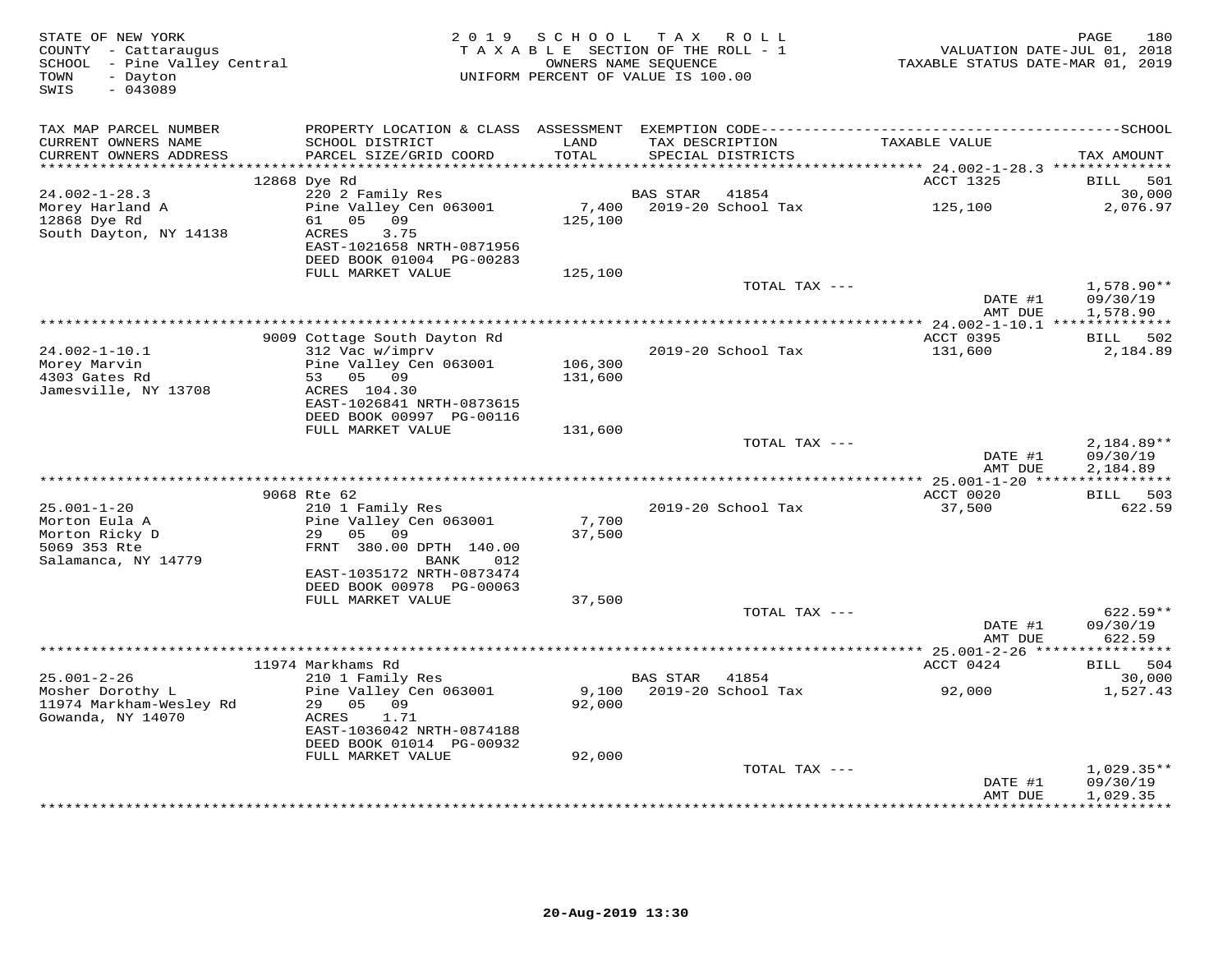| STATE OF NEW YORK<br>COUNTY - Cattaraugus<br>SCHOOL - Pine Valley Central<br>TOWN<br>- Dayton<br>SWIS<br>$-043089$ |                                             | 2019 SCHOOL      | TAX ROLL<br>TAXABLE SECTION OF THE ROLL - 1<br>OWNERS NAME SEQUENCE<br>UNIFORM PERCENT OF VALUE IS 100.00 | VALUATION DATE-JUL 01, 2018<br>TAXABLE STATUS DATE-MAR 01, 2019 | 181<br>PAGE                 |
|--------------------------------------------------------------------------------------------------------------------|---------------------------------------------|------------------|-----------------------------------------------------------------------------------------------------------|-----------------------------------------------------------------|-----------------------------|
| TAX MAP PARCEL NUMBER                                                                                              |                                             |                  |                                                                                                           |                                                                 |                             |
| CURRENT OWNERS NAME<br>CURRENT OWNERS ADDRESS<br>***********************                                           | SCHOOL DISTRICT<br>PARCEL SIZE/GRID COORD   | LAND<br>TOTAL    | TAX DESCRIPTION<br>SPECIAL DISTRICTS                                                                      | TAXABLE VALUE                                                   | TAX AMOUNT                  |
|                                                                                                                    | 8555 Cottage-South Dayton Rd                |                  |                                                                                                           |                                                                 | 505<br>BILL                 |
| $24.004 - 1 - 31.1$                                                                                                | 113 Cattle farm                             |                  | 2019-20 School Tax                                                                                        | 115,300                                                         | 1,914.27                    |
| Mosher Family Trust K&B                                                                                            | Pine Valley Cen 063001                      | 33,300           |                                                                                                           |                                                                 |                             |
| Mark K. Mosher, Trustee                                                                                            | 59 05 09                                    | 115,300          |                                                                                                           |                                                                 |                             |
| 8555 Cottage Road<br>South Dayton, NY 14138                                                                        | ACRES<br>21.25<br>EAST-1021648 NRTH-0864448 |                  |                                                                                                           |                                                                 |                             |
|                                                                                                                    | DEED BOOK 26730 PG-2001                     |                  |                                                                                                           |                                                                 |                             |
|                                                                                                                    | FULL MARKET VALUE                           | 115,300          |                                                                                                           |                                                                 |                             |
|                                                                                                                    |                                             |                  | TOTAL TAX ---                                                                                             |                                                                 | $1,914.27**$                |
|                                                                                                                    |                                             |                  |                                                                                                           | DATE #1                                                         | 09/30/19                    |
|                                                                                                                    |                                             |                  |                                                                                                           | AMT DUE                                                         | 1,914.27                    |
|                                                                                                                    | 8555 Cottage-South Dayton Rd                |                  |                                                                                                           |                                                                 | BILL 506                    |
| $24.004 - 1 - 31.2$                                                                                                | 120 Field crops                             |                  | 2019-20 School Tax                                                                                        | 77,600                                                          | 1,288.35                    |
| Mosher Mark K                                                                                                      | Pine Valley Cen 063001                      | 77,600           |                                                                                                           |                                                                 |                             |
| K&B Mosher Family Trust I<br>PO Box 287                                                                            | 59 05 09<br>ACRES 102.05                    | 77,600           |                                                                                                           |                                                                 |                             |
| South Dayton, NY 14138                                                                                             | EAST-1020204 NRTH-0864955                   |                  |                                                                                                           |                                                                 |                             |
|                                                                                                                    | DEED BOOK 20190 PG-8070                     |                  |                                                                                                           |                                                                 |                             |
| PRIOR OWNER ON 3/01/2019<br>Circle M Energy, Inc.                                                                  | FULL MARKET VALUE                           | 77,600           |                                                                                                           |                                                                 |                             |
|                                                                                                                    |                                             |                  | TOTAL TAX ---                                                                                             |                                                                 | $1,288.35**$                |
|                                                                                                                    |                                             |                  |                                                                                                           | DATE #1<br>AMT DUE                                              | 09/30/19<br>1,288.35        |
|                                                                                                                    |                                             |                  |                                                                                                           | ** 24.002-1-32 ****************                                 |                             |
|                                                                                                                    | 9389 Merrill Dr                             |                  |                                                                                                           | ACCT 0338                                                       | BILL 507                    |
| $24.002 - 1 - 32$                                                                                                  | 210 1 Family Res                            |                  | 2019-20 School Tax                                                                                        | 155,000                                                         | 2,573.39                    |
| Moss Danielle M<br>9389 Merrill Dr                                                                                 | Pine Valley Cen 063001<br>62 05 09          | 9,100<br>155,000 |                                                                                                           |                                                                 |                             |
| South Dayton, NY 14138                                                                                             | ACRES<br>1.71                               |                  |                                                                                                           |                                                                 |                             |
|                                                                                                                    | EAST-1023039 NRTH-0876224                   |                  |                                                                                                           |                                                                 |                             |
|                                                                                                                    | DEED BOOK 28073 PG-2003                     |                  |                                                                                                           |                                                                 |                             |
|                                                                                                                    | FULL MARKET VALUE                           | 155,000          | TOTAL TAX ---                                                                                             |                                                                 |                             |
|                                                                                                                    |                                             |                  |                                                                                                           | DATE #1                                                         | $2,573.39**$<br>09/30/19    |
|                                                                                                                    |                                             |                  |                                                                                                           | AMT DUE                                                         | 2,573.39                    |
|                                                                                                                    |                                             |                  |                                                                                                           | ** $25.001 - 2 - 32.1$ **                                       |                             |
|                                                                                                                    | Rte 62                                      |                  |                                                                                                           | ACCT 0413                                                       | BILL 508                    |
| $25.001 - 2 - 32.1$<br>Nelson Garry L                                                                              | 105 Vac farmland<br>Pine Valley Cen 063001  | 28,000           | 2019-20 School Tax                                                                                        | 28,000                                                          | 464.87                      |
| Nelson Gay Lynn                                                                                                    | 30 05 09                                    | 28,000           |                                                                                                           |                                                                 |                             |
| 6126 McKinley Pkwy                                                                                                 | ACRES 40.75                                 |                  |                                                                                                           |                                                                 |                             |
| Hamburg, NY 14075                                                                                                  | EAST-1037851 NRTH-0876081                   |                  |                                                                                                           |                                                                 |                             |
|                                                                                                                    | DEED BOOK 10901 PG-8001                     |                  |                                                                                                           |                                                                 |                             |
|                                                                                                                    | FULL MARKET VALUE                           | 28,000           | TOTAL TAX ---                                                                                             |                                                                 | $464.87**$                  |
|                                                                                                                    |                                             |                  |                                                                                                           | DATE #1                                                         | 09/30/19                    |
|                                                                                                                    |                                             |                  |                                                                                                           | AMT DUE                                                         | 464.87<br>* * * * * * * * * |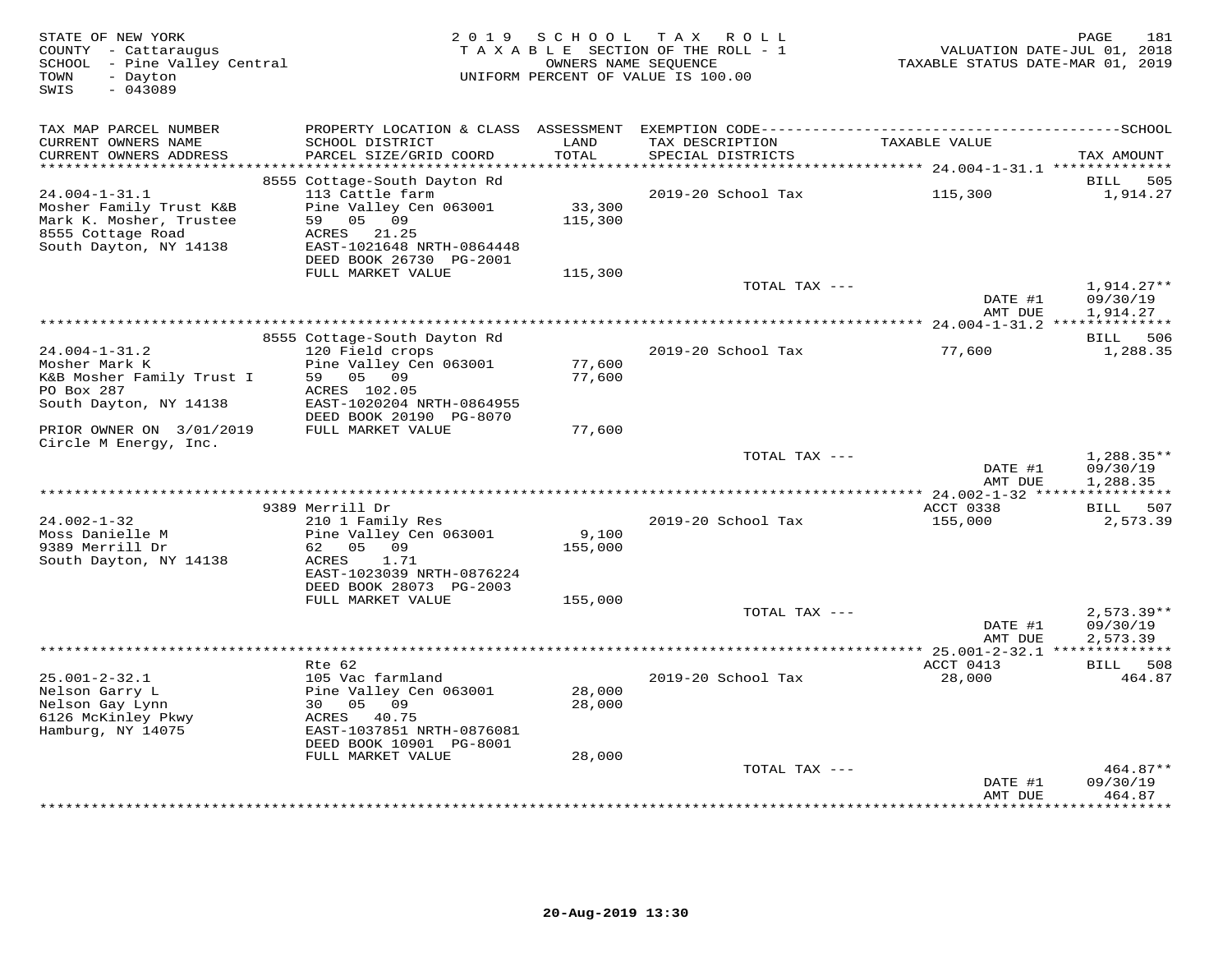| STATE OF NEW YORK<br>COUNTY - Cattaraugus<br>SCHOOL - Pine Valley Central<br>TOWN<br>- Dayton<br>SWIS<br>$-043089$ | 2 0 1 9                                        |                 | SCHOOL TAX ROLL<br>TAXABLE SECTION OF THE ROLL - 1<br>OWNERS NAME SEQUENCE<br>UNIFORM PERCENT OF VALUE IS 100.00 | VALUATION DATE-JUL 01, 2018<br>TAXABLE STATUS DATE-MAR 01, 2019 | 182<br>PAGE        |
|--------------------------------------------------------------------------------------------------------------------|------------------------------------------------|-----------------|------------------------------------------------------------------------------------------------------------------|-----------------------------------------------------------------|--------------------|
| TAX MAP PARCEL NUMBER                                                                                              |                                                |                 |                                                                                                                  |                                                                 |                    |
| CURRENT OWNERS NAME                                                                                                | SCHOOL DISTRICT                                | LAND            | TAX DESCRIPTION                                                                                                  | TAXABLE VALUE                                                   |                    |
| CURRENT OWNERS ADDRESS                                                                                             | PARCEL SIZE/GRID COORD                         | TOTAL           | SPECIAL DISTRICTS                                                                                                |                                                                 | TAX AMOUNT         |
|                                                                                                                    |                                                |                 |                                                                                                                  |                                                                 |                    |
|                                                                                                                    | 12011 Rte 322                                  |                 |                                                                                                                  | ACCT 0361                                                       | 509<br>BILL        |
| $34.001 - 1 - 28.1$                                                                                                | 311 Res vac land                               |                 | 2019-20 School Tax                                                                                               | 13,400                                                          | 222.47             |
| Nicholas John E                                                                                                    | Pine Valley Cen 063001                         | 13,400          |                                                                                                                  |                                                                 |                    |
| Nicholas Linda A                                                                                                   | 33 05<br>09                                    | 13,400          |                                                                                                                  |                                                                 |                    |
| 6940 Bailey Hill Rd<br>Cattaraugus, NY 14719                                                                       | ACRES<br>3.95<br>EAST-1034844 NRTH-0859189     |                 |                                                                                                                  |                                                                 |                    |
|                                                                                                                    | DEED BOOK 559<br>PG-2001                       |                 |                                                                                                                  |                                                                 |                    |
|                                                                                                                    | FULL MARKET VALUE                              | 13,400          |                                                                                                                  |                                                                 |                    |
|                                                                                                                    |                                                |                 | TOTAL TAX ---                                                                                                    |                                                                 | $222.47**$         |
|                                                                                                                    |                                                |                 |                                                                                                                  | DATE #1                                                         | 09/30/19           |
|                                                                                                                    |                                                |                 |                                                                                                                  | AMT DUE                                                         | 222.47             |
|                                                                                                                    |                                                |                 |                                                                                                                  |                                                                 |                    |
|                                                                                                                    | Rte 322                                        |                 | AG DIST<br>41720                                                                                                 | ACCT 0498                                                       | BILL 510           |
| $33.002 - 1 - 12$<br>Nobles Nelson B                                                                               | 105 Vac farmland<br>Pine Valley Cen 063001     | 37,300          | 2019-20 School Tax                                                                                               | 14,766                                                          | 22,534<br>245.15   |
| 7690 Route 83                                                                                                      | 58 05 09                                       | 37,300          |                                                                                                                  |                                                                 |                    |
| South Dayton, NY 14138                                                                                             | ACRES 32.78                                    |                 |                                                                                                                  |                                                                 |                    |
|                                                                                                                    | EAST-1025802 NRTH-0859967                      |                 |                                                                                                                  |                                                                 |                    |
| MAY BE SUBJECT TO PAYMENT                                                                                          | DEED BOOK 25688 PG-9002                        |                 |                                                                                                                  |                                                                 |                    |
| UNDER AGDIST LAW TIL 2023                                                                                          | FULL MARKET VALUE                              | 37,300          |                                                                                                                  |                                                                 |                    |
|                                                                                                                    |                                                |                 | TOTAL TAX ---                                                                                                    |                                                                 | 245.15**           |
|                                                                                                                    |                                                |                 |                                                                                                                  | DATE #1<br>AMT DUE                                              | 09/30/19<br>245.15 |
|                                                                                                                    |                                                |                 |                                                                                                                  |                                                                 |                    |
|                                                                                                                    | 12012 Dole St                                  |                 |                                                                                                                  | ACCT 0017                                                       | BILL 511           |
| $25.001 - 1 - 12$                                                                                                  | 210 1 Family Res                               |                 | ENH STAR<br>41834                                                                                                |                                                                 | 68,700             |
| Osterstuck Judy A                                                                                                  | Pine Valley Cen 063001                         | 13,800          | 2019-20 School Tax                                                                                               | 70,000                                                          | 1,162.17           |
| 12012 Dole St                                                                                                      | 29/37<br>05 09                                 | 70,000          |                                                                                                                  |                                                                 |                    |
| South Dayton, NY 14138                                                                                             | 4.23 BANK<br>ACRES<br>081                      |                 |                                                                                                                  |                                                                 |                    |
|                                                                                                                    | EAST-1035207 NRTH-0874095                      |                 |                                                                                                                  |                                                                 |                    |
|                                                                                                                    | DEED BOOK 861<br>PG-00738<br>FULL MARKET VALUE | 70,000          |                                                                                                                  |                                                                 |                    |
|                                                                                                                    |                                                |                 | TOTAL TAX ---                                                                                                    |                                                                 | $47.17**$          |
|                                                                                                                    |                                                |                 |                                                                                                                  | DATE #1                                                         | 09/30/19           |
|                                                                                                                    |                                                |                 |                                                                                                                  | AMT DUE                                                         | 47.17              |
|                                                                                                                    |                                                |                 |                                                                                                                  | ************ 25.003-1-24 *****************                      |                    |
|                                                                                                                    | 8793 Rte 62                                    |                 |                                                                                                                  | ACCT 0436                                                       | 512<br><b>BILL</b> |
| $25.003 - 1 - 24$                                                                                                  | 112 Dairy farm                                 |                 | 41700<br>AG BLDG                                                                                                 |                                                                 | 5,100              |
| Pagett James N                                                                                                     | Pine Valley Cen 063001                         | 185,000 AG BLDG | 41700                                                                                                            |                                                                 | 29,500             |
| 8793 Rte 62                                                                                                        | 36 05 09                                       | 210,000 AG DIST | 41720                                                                                                            |                                                                 | 91,613             |
| South Dayton, NY 14138                                                                                             | ACRES 219.50<br>EAST-1033060 NRTH-0868742      |                 | SILO T/C/S 42100<br>BAS STAR<br>41854                                                                            |                                                                 | 4,000<br>30,000    |
| MAY BE SUBJECT TO PAYMENT                                                                                          | DEED BOOK 00997 PG-00685                       |                 | 2019-20 School Tax                                                                                               | 79,787                                                          | 1,324.66           |
| UNDER AGDIST LAW TIL 2023                                                                                          | FULL MARKET VALUE                              | 210,000         |                                                                                                                  |                                                                 |                    |
|                                                                                                                    |                                                |                 | TOTAL TAX ---                                                                                                    |                                                                 | 826.59**           |
|                                                                                                                    |                                                |                 |                                                                                                                  | DATE #1                                                         | 09/30/19           |
|                                                                                                                    |                                                |                 |                                                                                                                  | AMT DUE                                                         | 826.59             |
|                                                                                                                    |                                                |                 | ************************************                                                                             |                                                                 |                    |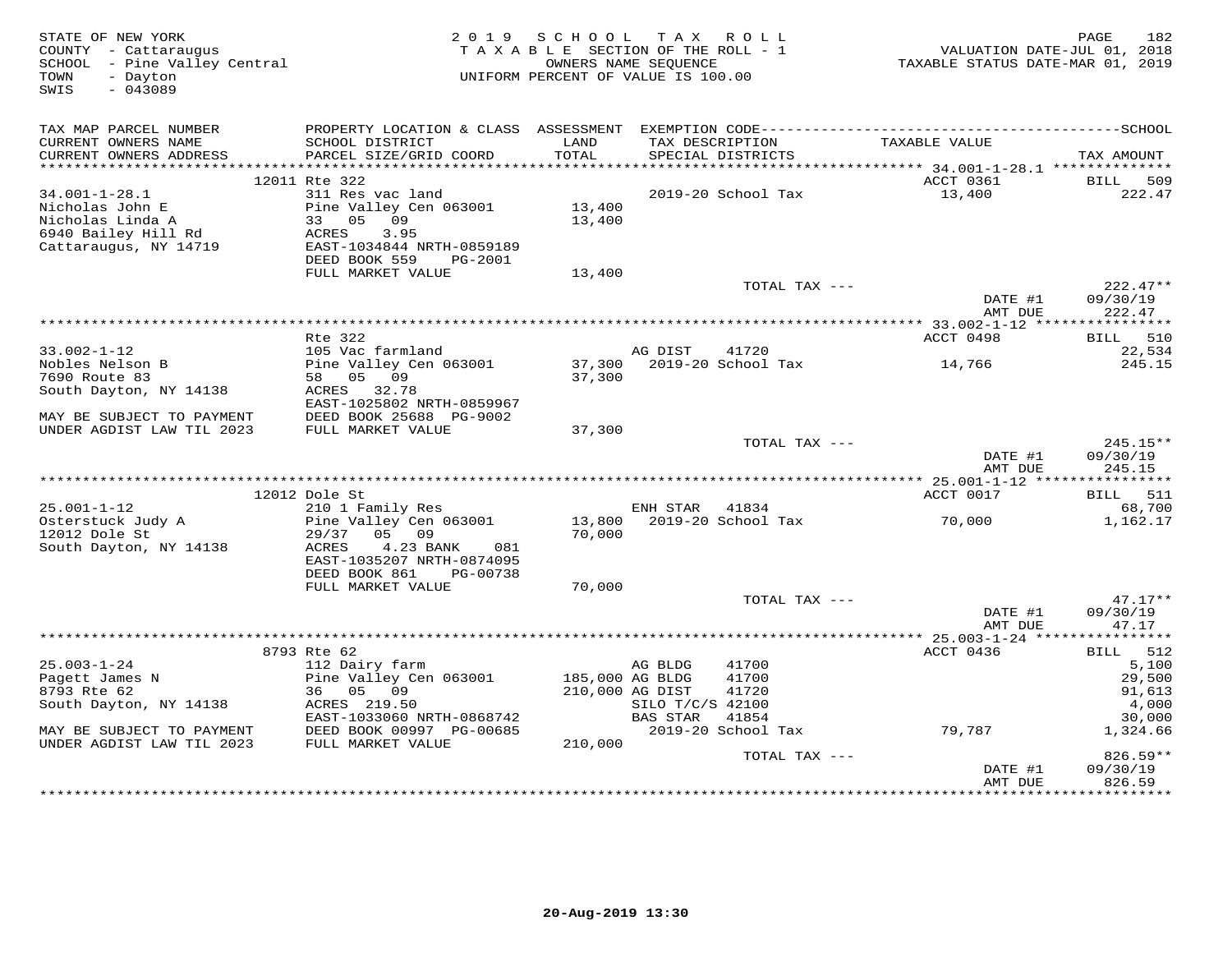| STATE OF NEW YORK<br>COUNTY - Cattaraugus<br>SCHOOL - Pine Valley Central<br>TOWN<br>- Dayton<br>$-043089$<br>SWIS | 2 0 1 9                                                | SCHOOL<br>TAXABLE SECTION OF THE ROLL - 1<br>OWNERS NAME SEQUENCE<br>UNIFORM PERCENT OF VALUE IS 100.00 | T A X            | R O L L                              | VALUATION DATE-JUL 01, 2018<br>TAXABLE STATUS DATE-MAR 01, 2019 | PAGE<br>183                    |
|--------------------------------------------------------------------------------------------------------------------|--------------------------------------------------------|---------------------------------------------------------------------------------------------------------|------------------|--------------------------------------|-----------------------------------------------------------------|--------------------------------|
| TAX MAP PARCEL NUMBER                                                                                              |                                                        |                                                                                                         |                  |                                      |                                                                 |                                |
| CURRENT OWNERS NAME<br>CURRENT OWNERS ADDRESS                                                                      | SCHOOL DISTRICT<br>PARCEL SIZE/GRID COORD              | LAND<br>TOTAL                                                                                           |                  | TAX DESCRIPTION<br>SPECIAL DISTRICTS | TAXABLE VALUE                                                   | TAX AMOUNT                     |
|                                                                                                                    |                                                        |                                                                                                         |                  |                                      |                                                                 |                                |
|                                                                                                                    | 9047 Rte 62                                            |                                                                                                         |                  |                                      | ACCT 0101                                                       | 513<br>BILL                    |
| $25.001 - 1 - 25$                                                                                                  | 112 Dairy farm                                         |                                                                                                         | AG BLDG          | 41700                                |                                                                 | 40,000                         |
| Pagett Phillip<br>Pagett Catherine                                                                                 | Pine Valley Cen 063001<br>27/36/37 05<br>09            | 220,900 AG BLDG                                                                                         | 321,100 AG BLDG  | 41700<br>41700                       |                                                                 | 35,000                         |
| 9047 Rte 62                                                                                                        | ACRES 198.63                                           |                                                                                                         | AG DIST          | 41720                                |                                                                 | 18,800<br>137,205              |
| South Dayton, NY 14138                                                                                             | EAST-1033916 NRTH-0871357                              |                                                                                                         | SILO T/C/S 42100 |                                      |                                                                 | 5,000                          |
|                                                                                                                    | DEED BOOK 810<br>PG-00727                              |                                                                                                         | BAS STAR         | 41854                                |                                                                 | 30,000                         |
| MAY BE SUBJECT TO PAYMENT<br>UNDER AGDIST LAW TIL 2026                                                             | FULL MARKET VALUE                                      |                                                                                                         |                  | 321,100 2019-20 School Tax           | 85,095                                                          | 1,412.79                       |
|                                                                                                                    |                                                        |                                                                                                         |                  | TOTAL TAX ---                        | DATE #1<br>AMT DUE                                              | 914.71**<br>09/30/19<br>914.71 |
|                                                                                                                    |                                                        |                                                                                                         |                  |                                      | *********** 25.003-1-26 ****                                    | * * * * * * * * *              |
|                                                                                                                    | $Rte$ 62                                               |                                                                                                         |                  |                                      | ACCT 0435                                                       | 514<br>BILL                    |
| $25.003 - 1 - 26$                                                                                                  | 105 Vac farmland                                       |                                                                                                         | AG DIST          | 41720                                |                                                                 | 17,159                         |
| Pagett Phillip<br>Pagett Catherine                                                                                 | Pine Valley Cen 063001<br>28  05  09                   | 32,100<br>32,100                                                                                        |                  | 2019-20 School Tax                   | 14,941                                                          | 248.06                         |
| 9047 Us Rte 62                                                                                                     | ACRES<br>50.41                                         |                                                                                                         |                  |                                      |                                                                 |                                |
| South Dayton, NY 14138                                                                                             | EAST-1036536 NRTH-0867856                              |                                                                                                         |                  |                                      |                                                                 |                                |
|                                                                                                                    | DEED BOOK 00961 PG-01189                               |                                                                                                         |                  |                                      |                                                                 |                                |
| MAY BE SUBJECT TO PAYMENT                                                                                          | FULL MARKET VALUE                                      | 32,100                                                                                                  |                  |                                      |                                                                 |                                |
| UNDER AGDIST LAW TIL 2023                                                                                          |                                                        |                                                                                                         |                  | TOTAL TAX ---                        |                                                                 | $248.06**$                     |
|                                                                                                                    |                                                        |                                                                                                         |                  |                                      | DATE #1<br>AMT DUE                                              | 09/30/19<br>248.06             |
|                                                                                                                    |                                                        |                                                                                                         |                  |                                      |                                                                 |                                |
|                                                                                                                    | Rte 62                                                 |                                                                                                         |                  |                                      | ACCT 0099                                                       | 515<br><b>BILL</b>             |
| $25.001 - 1 - 26$                                                                                                  | 105 Vac farmland                                       |                                                                                                         | AG BLDG          | 41700                                |                                                                 | 21,500                         |
| Pagett Phillip C                                                                                                   | Pine Valley Cen 063001<br>37 05 09                     |                                                                                                         | 14,200 AG DIST   | 41720<br>37,700 2019-20 School Tax   |                                                                 | 5,251                          |
| Pagett Catherine J<br>9047 Rte 62                                                                                  | ACRES<br>10.47                                         |                                                                                                         |                  |                                      | 10,949                                                          | 181.78                         |
| South Dayton, NY 14138                                                                                             | EAST-1034705 NRTH-0873549<br>DEED BOOK 810<br>PG-00727 |                                                                                                         |                  |                                      |                                                                 |                                |
| MAY BE SUBJECT TO PAYMENT                                                                                          | FULL MARKET VALUE                                      | 37,700                                                                                                  |                  |                                      |                                                                 |                                |
| UNDER AGDIST LAW TIL 2025                                                                                          |                                                        |                                                                                                         |                  |                                      |                                                                 |                                |
|                                                                                                                    |                                                        |                                                                                                         |                  | TOTAL TAX ---                        |                                                                 | 181.78**                       |
|                                                                                                                    |                                                        |                                                                                                         |                  |                                      | DATE #1<br>AMT DUE                                              | 09/30/19<br>181.78             |
|                                                                                                                    |                                                        |                                                                                                         |                  |                                      |                                                                 |                                |
|                                                                                                                    | Cottage Markham Rd                                     |                                                                                                         |                  |                                      | ACCT 0439                                                       | 516<br><b>BILL</b>             |
| $25.001 - 1 - 34$<br>Pagett Phillip C                                                                              | 105 Vac farmland<br>Pine Valley Cen 063001             |                                                                                                         | AG DIST          | 41720<br>40,200 2019-20 School Tax   | 16,263                                                          | 23,937<br>270.01               |
| Pagett Catherine J                                                                                                 | 37 05<br>09                                            | 40,200                                                                                                  |                  |                                      |                                                                 |                                |
| 9047 Us Rte 62                                                                                                     | ACRES<br>32.41                                         |                                                                                                         |                  |                                      |                                                                 |                                |
| South Dayton, NY 14138                                                                                             | EAST-1032064 NRTH-0874731<br>DEED BOOK 850<br>PG-00464 |                                                                                                         |                  |                                      |                                                                 |                                |
| MAY BE SUBJECT TO PAYMENT<br>UNDER AGDIST LAW TIL 2023                                                             | FULL MARKET VALUE                                      | 40,200                                                                                                  |                  |                                      |                                                                 |                                |
|                                                                                                                    |                                                        |                                                                                                         |                  | TOTAL TAX ---                        |                                                                 | 270.01**                       |
|                                                                                                                    |                                                        |                                                                                                         |                  |                                      | DATE #1                                                         | 09/30/19                       |
|                                                                                                                    |                                                        |                                                                                                         |                  |                                      | AMT DUE                                                         | 270.01                         |
|                                                                                                                    |                                                        |                                                                                                         |                  |                                      |                                                                 |                                |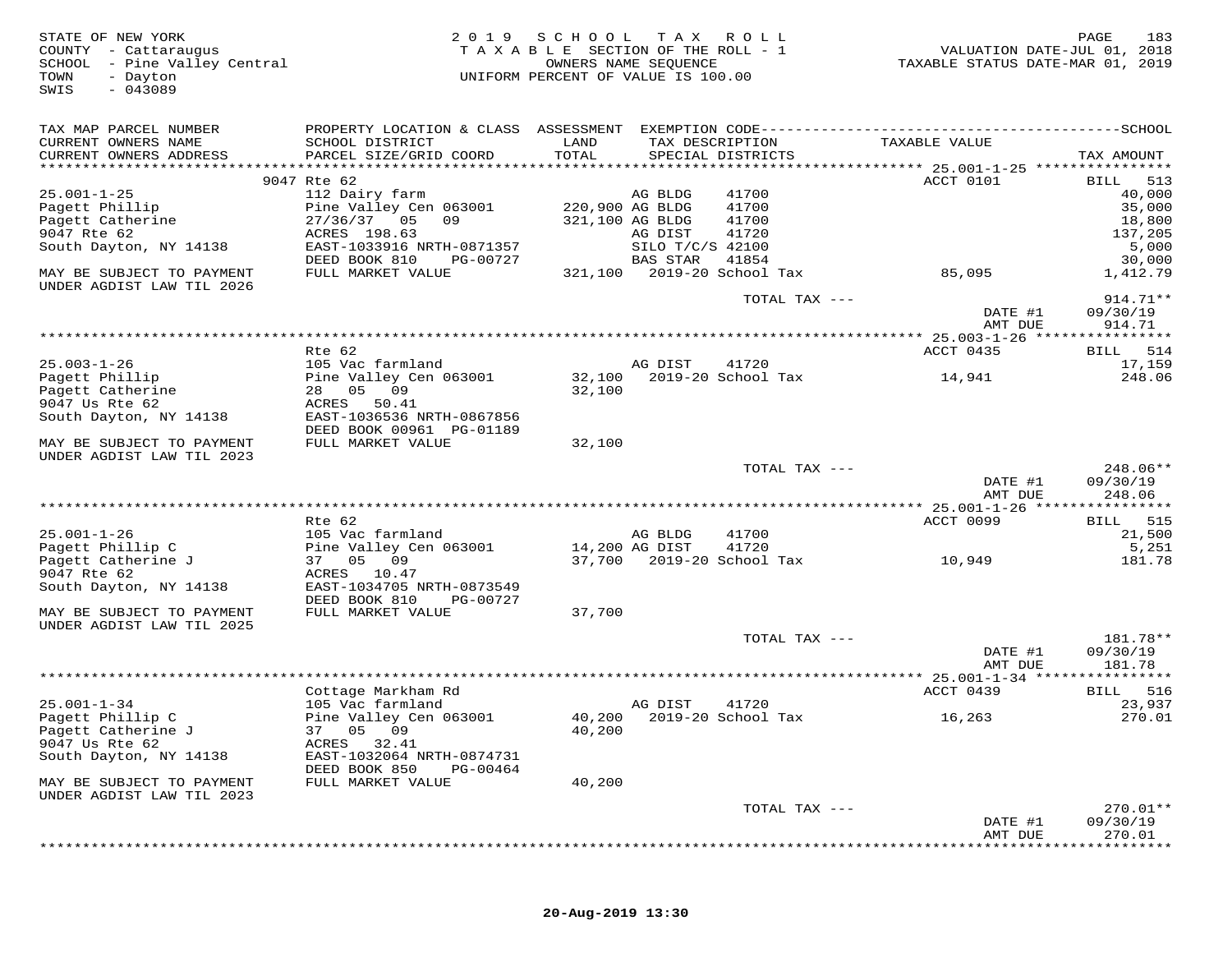| STATE OF NEW YORK<br>COUNTY - Cattaraugus<br>SCHOOL - Pine Valley Central<br>- Dayton<br>TOWN<br>$-043089$<br>SWIS | 2 0 1 9                                                                                                                                   | SCHOOL<br>TAXABLE SECTION OF THE ROLL - 1<br>UNIFORM PERCENT OF VALUE IS 100.00 | OWNERS NAME SEOUENCE | TAX ROLL                             | VALUATION DATE-JUL 01, 2018<br>TAXABLE STATUS DATE-MAR 01, 2019 | 184<br>PAGE                      |
|--------------------------------------------------------------------------------------------------------------------|-------------------------------------------------------------------------------------------------------------------------------------------|---------------------------------------------------------------------------------|----------------------|--------------------------------------|-----------------------------------------------------------------|----------------------------------|
| TAX MAP PARCEL NUMBER<br>CURRENT OWNERS NAME<br>CURRENT OWNERS ADDRESS                                             | PROPERTY LOCATION & CLASS ASSESSMENT EXEMPTION CODE-----------------------------------SCHOOL<br>SCHOOL DISTRICT<br>PARCEL SIZE/GRID COORD | LAND<br>TOTAL                                                                   |                      | TAX DESCRIPTION<br>SPECIAL DISTRICTS | TAXABLE VALUE                                                   | TAX AMOUNT                       |
| * * * * * * * * * * * * * * *                                                                                      |                                                                                                                                           | $******$                                                                        |                      |                                      | ******** 25.003-1-21 ****************                           |                                  |
|                                                                                                                    | 8514 Rte 62                                                                                                                               |                                                                                 |                      |                                      | ACCT 0434                                                       | BILL<br>517                      |
| $25.003 - 1 - 21$<br>Pagett Phillip C<br>Pagett Cathrine J<br>9047 Rte 62<br>South Dayton, NY 14138                | 105 Vac farmland<br>Pine Valley Cen 063001<br>27 05<br>09<br>ACRES 131.60<br>EAST-1037098 NRTH-0866781                                    | 116,900<br>116,900                                                              | AG DIST              | 41720<br>2019-20 School Tax          | 48,001                                                          | 68,899<br>796.94                 |
| MAY BE SUBJECT TO PAYMENT                                                                                          | DEED BOOK 00961 PG-01189<br>FULL MARKET VALUE                                                                                             | 116,900                                                                         |                      |                                      |                                                                 |                                  |
| UNDER AGDIST LAW TIL 2023                                                                                          |                                                                                                                                           |                                                                                 |                      | TOTAL TAX ---                        |                                                                 | 796.94**                         |
|                                                                                                                    |                                                                                                                                           |                                                                                 |                      |                                      | DATE #1<br>AMT DUE                                              | 09/30/19<br>796.94               |
|                                                                                                                    |                                                                                                                                           |                                                                                 |                      |                                      |                                                                 | * * * * * * * * *                |
|                                                                                                                    | 8788 Rte 62                                                                                                                               |                                                                                 |                      |                                      | ACCT 0440                                                       | 518<br>BILL                      |
| $25.003 - 1 - 27.1$<br>Pagett Phillip C<br>9047 Rte 62                                                             | 112 Dairy farm<br>Pine Valley Cen 063001<br>28<br>05<br>09                                                                                | 65,600<br>95,000                                                                | AG DIST              | 41720<br>2019-20 School Tax          | 58,791                                                          | 36,209<br>976.08                 |
| South Dayton, NY 14138                                                                                             | ACRES<br>49.69<br>EAST-1036573 NRTH-0868594                                                                                               |                                                                                 |                      |                                      |                                                                 |                                  |
| MAY BE SUBJECT TO PAYMENT<br>UNDER RPTL483 UNTIL 2028                                                              | DEED BOOK 00770 PG-00291<br>FULL MARKET VALUE                                                                                             | 95,000                                                                          |                      |                                      |                                                                 |                                  |
|                                                                                                                    |                                                                                                                                           |                                                                                 |                      | TOTAL TAX ---                        | DATE #1<br>AMT DUE                                              | $976.08**$<br>09/30/19<br>976.08 |
|                                                                                                                    |                                                                                                                                           |                                                                                 |                      |                                      |                                                                 |                                  |
|                                                                                                                    | Rte 62                                                                                                                                    |                                                                                 |                      |                                      | ACCT 1030                                                       | 519<br><b>BILL</b>               |
| $25.003 - 1 - 27.2$                                                                                                | 105 Vac farmland                                                                                                                          |                                                                                 | AG DIST              | 41720                                |                                                                 | 37,527                           |
| Pagett Phillip C<br>9047 Us Rte 62<br>South Dayton, NY 14138                                                       | Pine Valley Cen 063001<br>28<br>05<br>09<br>ACRES 87.87                                                                                   | 71,500<br>71,500                                                                |                      | 2019-20 School Tax                   | 33,973                                                          | 564.04                           |
| MAY BE SUBJECT TO PAYMENT                                                                                          | EAST-1035837 NRTH-0870261<br>DEED BOOK 00770 PG-00291                                                                                     |                                                                                 |                      |                                      |                                                                 |                                  |
| UNDER AGDIST LAW TIL 2023                                                                                          | FULL MARKET VALUE                                                                                                                         | 71,500                                                                          |                      |                                      |                                                                 |                                  |
|                                                                                                                    |                                                                                                                                           |                                                                                 |                      | TOTAL TAX ---                        | DATE #1<br>AMT DUE                                              | 564.04**<br>09/30/19<br>564.04   |
|                                                                                                                    |                                                                                                                                           |                                                                                 |                      |                                      |                                                                 |                                  |
|                                                                                                                    | 11705 E Leon Rd                                                                                                                           |                                                                                 |                      |                                      | ACCT 0432                                                       | BILL 520                         |
| $34.001 - 1 - 16$                                                                                                  | 271 Mfg housings                                                                                                                          |                                                                                 |                      | 2019-20 School Tax                   | 35,000                                                          | 581.09                           |
| Pasinski Brandon                                                                                                   | Pine Valley Cen 063001                                                                                                                    | 10,000                                                                          |                      |                                      |                                                                 |                                  |
| 356 Timberland Dr<br>Angier, NC 27501                                                                              | 17<br>05<br>09<br>ACRES<br>7.88                                                                                                           | 35,000                                                                          |                      |                                      |                                                                 |                                  |
|                                                                                                                    | EAST-1039571 NRTH-0855714<br>DEED BOOK 29550 PG-8001                                                                                      |                                                                                 |                      |                                      |                                                                 |                                  |
|                                                                                                                    | FULL MARKET VALUE                                                                                                                         | 35,000                                                                          |                      |                                      |                                                                 |                                  |
|                                                                                                                    |                                                                                                                                           |                                                                                 |                      | TOTAL TAX ---                        |                                                                 | 581.09**                         |
|                                                                                                                    |                                                                                                                                           |                                                                                 |                      |                                      | DATE #1<br>AMT DUE                                              | 09/30/19<br>581.09               |
|                                                                                                                    |                                                                                                                                           |                                                                                 |                      |                                      |                                                                 | * * * * * * * *                  |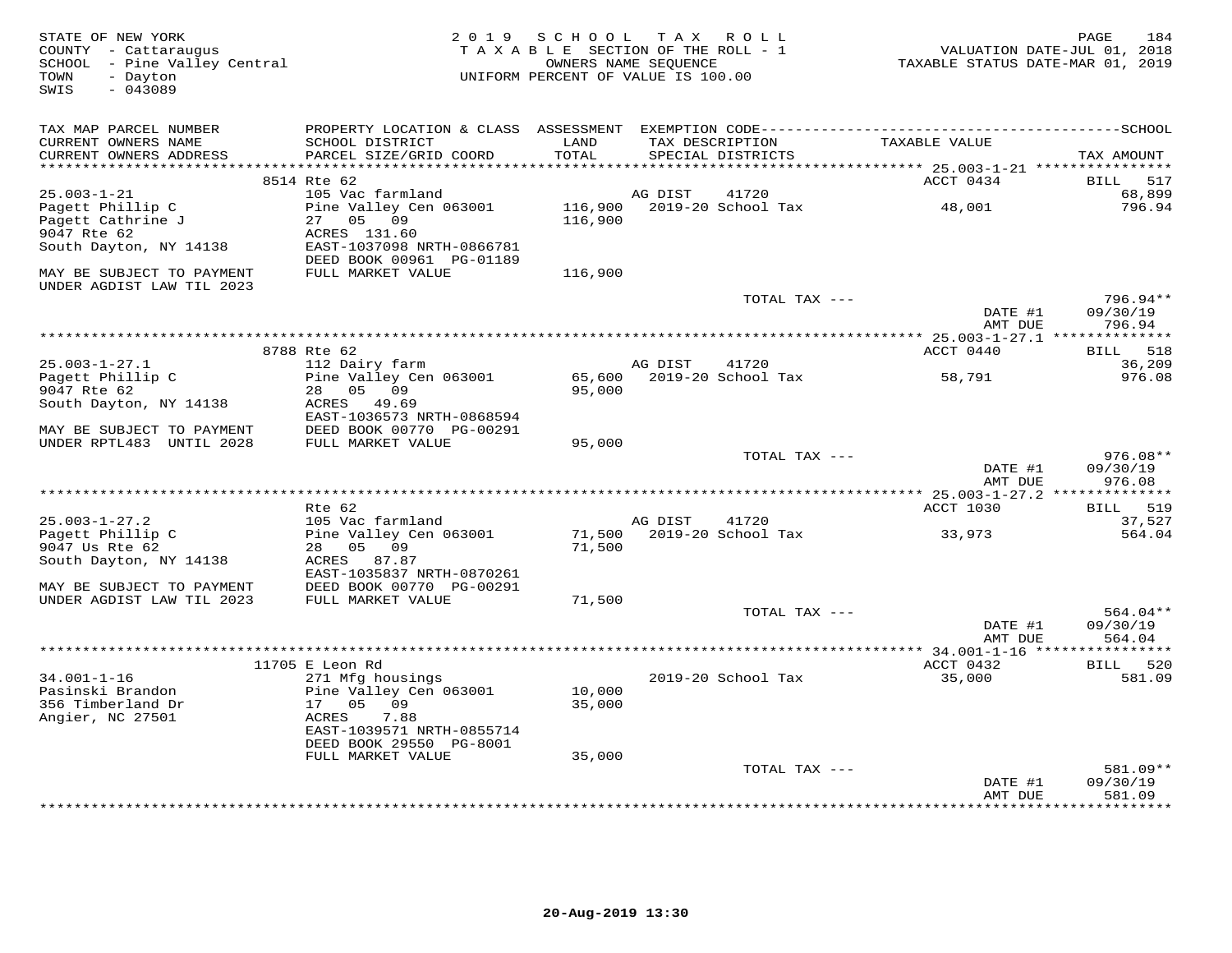| STATE OF NEW YORK<br>COUNTY - Cattaraugus<br>SCHOOL - Pine Valley Central<br>- Dayton<br>TOWN<br>$-043089$<br>SWIS | 2 0 1 9                                          | SCHOOL        | T A X<br>ROLL<br>TAXABLE SECTION OF THE ROLL - 1<br>OWNERS NAME SEQUENCE<br>UNIFORM PERCENT OF VALUE IS 100.00 | VALUATION DATE-JUL 01, 2018<br>TAXABLE STATUS DATE-MAR 01, 2019 | PAGE<br>185            |
|--------------------------------------------------------------------------------------------------------------------|--------------------------------------------------|---------------|----------------------------------------------------------------------------------------------------------------|-----------------------------------------------------------------|------------------------|
| TAX MAP PARCEL NUMBER                                                                                              | PROPERTY LOCATION & CLASS ASSESSMENT             |               |                                                                                                                |                                                                 |                        |
| CURRENT OWNERS NAME<br>CURRENT OWNERS ADDRESS                                                                      | SCHOOL DISTRICT<br>PARCEL SIZE/GRID COORD        | LAND<br>TOTAL | TAX DESCRIPTION<br>SPECIAL DISTRICTS                                                                           | TAXABLE VALUE                                                   | TAX AMOUNT             |
|                                                                                                                    |                                                  |               |                                                                                                                |                                                                 |                        |
|                                                                                                                    | 8305 Rte 62                                      |               |                                                                                                                | ACCT 0965                                                       | BILL 521               |
| $34.001 - 1 - 36.2$                                                                                                | 210 1 Family Res                                 |               | 2019-20 School Tax                                                                                             | 56,200                                                          | 933.06                 |
| Pfleuger David A                                                                                                   | Pine Valley Cen 063001                           | 9,400         |                                                                                                                |                                                                 |                        |
| Richter Sandra                                                                                                     | 34 05<br>09                                      | 56,200        |                                                                                                                |                                                                 |                        |
| 8305 Route 62                                                                                                      | ACRES<br>1.81                                    |               |                                                                                                                |                                                                 |                        |
| Dayton, NY 14138                                                                                                   | EAST-1034847 NRTH-0860892                        |               |                                                                                                                |                                                                 |                        |
|                                                                                                                    | DEED BOOK 20190 PG-6893                          |               |                                                                                                                |                                                                 |                        |
| PRIOR OWNER ON 3/01/2019<br>Pfleuger David                                                                         | FULL MARKET VALUE                                | 56,200        |                                                                                                                |                                                                 |                        |
|                                                                                                                    |                                                  |               | TOTAL TAX ---                                                                                                  | DATE #1                                                         | $933.06**$<br>09/30/19 |
|                                                                                                                    |                                                  |               |                                                                                                                | AMT DUE                                                         | 933.06                 |
|                                                                                                                    |                                                  |               |                                                                                                                | *************** 24.004-1-24 *****************<br>ACCT 0462      | BILL 522               |
| $24.004 - 1 - 24$                                                                                                  | 8781 Cottage-South Dayton Rd<br>920 Priv Hunt/Fi |               | 2019-20 School Tax                                                                                             | 18,900                                                          | 313.79                 |
| Pine Valley Rod & Gun Club                                                                                         | Pine Valley Cen 063001                           | 14,900        |                                                                                                                |                                                                 |                        |
| PO Box 9                                                                                                           | 52/60<br>05 09                                   | 18,900        |                                                                                                                |                                                                 |                        |
| South Dayton, NY 14138                                                                                             | ACRES<br>4.93                                    |               |                                                                                                                |                                                                 |                        |
|                                                                                                                    | EAST-1023452 NRTH-0868298                        |               |                                                                                                                |                                                                 |                        |
|                                                                                                                    | DEED BOOK 690<br>PG-00593                        |               |                                                                                                                |                                                                 |                        |
|                                                                                                                    | FULL MARKET VALUE                                | 18,900        |                                                                                                                |                                                                 |                        |
|                                                                                                                    |                                                  |               | TOTAL TAX ---                                                                                                  |                                                                 | $313.79**$             |
|                                                                                                                    |                                                  |               |                                                                                                                | DATE #1                                                         | 09/30/19               |
|                                                                                                                    |                                                  |               |                                                                                                                | AMT DUE                                                         | 313.79                 |
|                                                                                                                    |                                                  |               | **********************                                                                                         | ******** 24.002-1-27 ****************                           |                        |
|                                                                                                                    | Dye Rd                                           |               |                                                                                                                | <b>ACCT 0557</b>                                                | 523<br><b>BILL</b>     |
| $24.002 - 1 - 27$                                                                                                  | 105 Vac farmland                                 |               | 2019-20 School Tax                                                                                             | 8,500                                                           | 141.12                 |
| Pollock Stephen J                                                                                                  | Pine Valley Cen 063001                           | 8,500         |                                                                                                                |                                                                 |                        |
| Pollock Joetta                                                                                                     | 61 05<br>09                                      | 8,500         |                                                                                                                |                                                                 |                        |
| 26 Cherry St                                                                                                       | ACRES 10.00                                      |               |                                                                                                                |                                                                 |                        |
| PO Box 16                                                                                                          | EAST-1019785 NRTH-0872661                        |               |                                                                                                                |                                                                 |                        |
| South Dayton, NY 14138                                                                                             | DEED BOOK 00989 PG-00475                         |               |                                                                                                                |                                                                 |                        |
|                                                                                                                    | FULL MARKET VALUE                                | 8,500         | TOTAL TAX ---                                                                                                  |                                                                 | 141.12**               |
|                                                                                                                    |                                                  |               |                                                                                                                | DATE #1                                                         | 09/30/19               |
|                                                                                                                    |                                                  |               |                                                                                                                | AMT DUE                                                         | 141.12                 |
|                                                                                                                    |                                                  |               |                                                                                                                |                                                                 |                        |
|                                                                                                                    | 12197 Rte 322                                    |               |                                                                                                                | ACCT 0467                                                       | 524<br>BILL            |
| $34.001 - 1 - 31.1$                                                                                                | 271 Mfg housings                                 |               | ENH STAR<br>41834                                                                                              |                                                                 | 43,400                 |
| Priest Margaret                                                                                                    | Pine Valley Cen 063001                           | 14,700        | 2019-20 School Tax                                                                                             | 43,400                                                          | 720.55                 |
| 12197 Rte 322                                                                                                      | 33 05<br>09                                      | 43,400        |                                                                                                                |                                                                 |                        |
| South Dayton, NY 14138                                                                                             | ACRES<br>4.80                                    |               |                                                                                                                |                                                                 |                        |
|                                                                                                                    | EAST-1031492 NRTH-0859031                        |               |                                                                                                                |                                                                 |                        |
|                                                                                                                    | DEED BOOK 27493 PG-9001                          |               |                                                                                                                |                                                                 |                        |
|                                                                                                                    | FULL MARKET VALUE                                | 43,400        |                                                                                                                |                                                                 |                        |
|                                                                                                                    |                                                  |               | TOTAL TAX ---                                                                                                  |                                                                 | $0.00**$               |
|                                                                                                                    |                                                  |               |                                                                                                                |                                                                 |                        |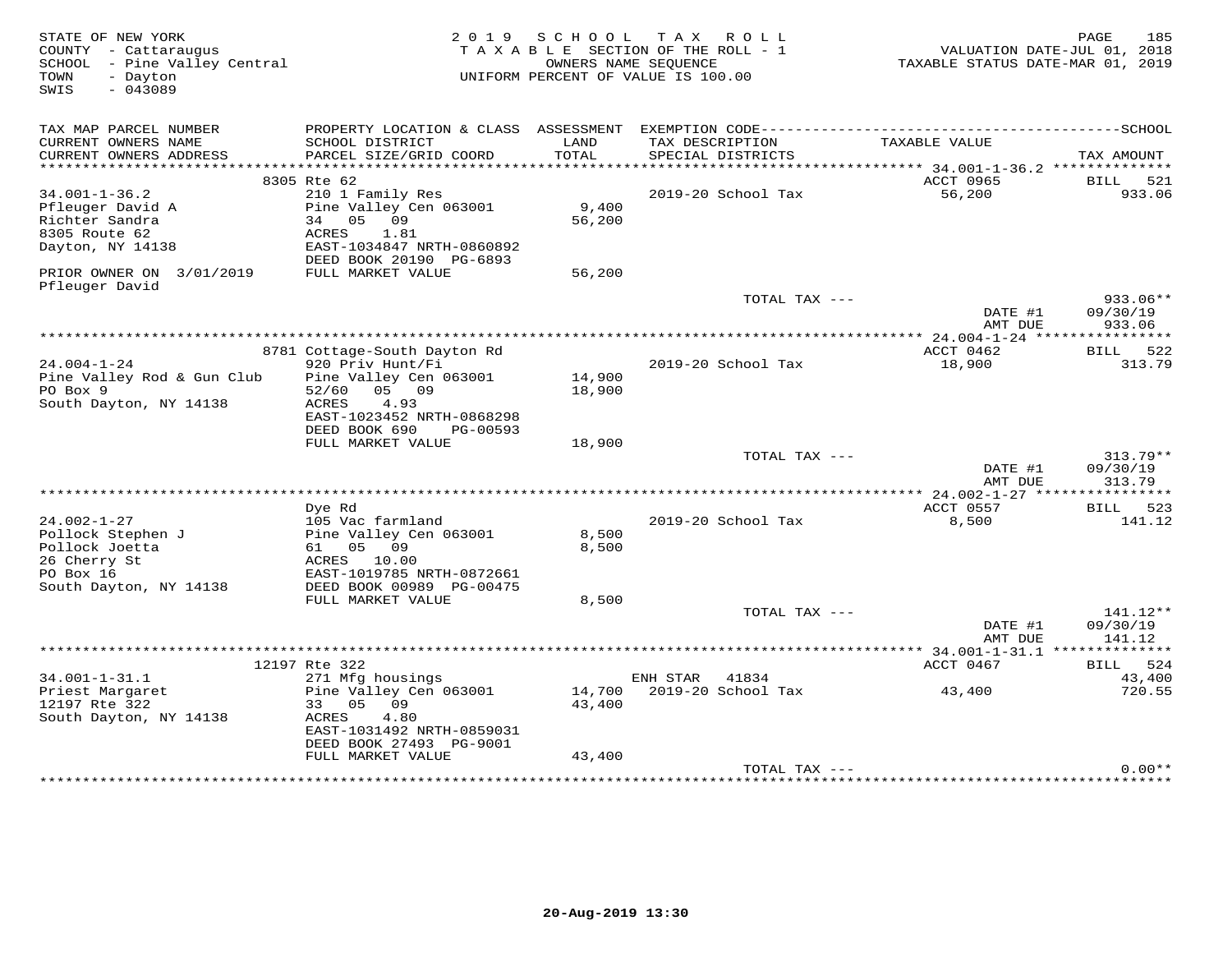| STATE OF NEW YORK<br>COUNTY - Cattaraugus<br>SCHOOL - Pine Valley Central<br>- Dayton<br>TOWN<br>$-043089$<br>SWIS | 2 0 1 9                                                                                                                                                             | SCHOOL<br>TAXABLE SECTION OF THE ROLL - 1<br>OWNERS NAME SEQUENCE<br>UNIFORM PERCENT OF VALUE IS 100.00 | T A X           | R O L L                              | VALUATION DATE-JUL 01, 2018<br>TAXABLE STATUS DATE-MAR 01, 2019 | PAGE<br>186                    |
|--------------------------------------------------------------------------------------------------------------------|---------------------------------------------------------------------------------------------------------------------------------------------------------------------|---------------------------------------------------------------------------------------------------------|-----------------|--------------------------------------|-----------------------------------------------------------------|--------------------------------|
| TAX MAP PARCEL NUMBER<br>CURRENT OWNERS NAME<br>CURRENT OWNERS ADDRESS<br>***********************                  | SCHOOL DISTRICT<br>PARCEL SIZE/GRID COORD                                                                                                                           | LAND<br>TOTAL                                                                                           |                 | TAX DESCRIPTION<br>SPECIAL DISTRICTS | TAXABLE VALUE                                                   | TAX AMOUNT                     |
|                                                                                                                    | Rte 322                                                                                                                                                             |                                                                                                         |                 |                                      | ACCT 1228                                                       | BILL<br>525                    |
| $34.001 - 1 - 34$<br>Priest Margaret<br>Priest Michael C<br>12197 Rte 322<br>South Dayton, NY 14138                | 323 Vacant rural<br>Pine Valley Cen 063001<br>33 05<br>09<br>FRNT<br>50.00 DPTH 158.00<br>EAST-1031427 NRTH-0859569<br>DEED BOOK 27493 PG-9001<br>FULL MARKET VALUE | 500<br>500<br>500                                                                                       |                 | 2019-20 School Tax                   | 500                                                             | 8.30                           |
|                                                                                                                    |                                                                                                                                                                     |                                                                                                         |                 | TOTAL TAX ---                        |                                                                 | $8.30**$                       |
|                                                                                                                    |                                                                                                                                                                     |                                                                                                         |                 |                                      | DATE #1<br>AMT DUE                                              | 09/30/19<br>8.30               |
|                                                                                                                    | 11742 Markham-Wesley Rd                                                                                                                                             |                                                                                                         |                 |                                      | ACCT 0199                                                       | BILL 526                       |
| $25.003 - 1 - 2$                                                                                                   | 210 1 Family Res                                                                                                                                                    |                                                                                                         | BAS STAR 41854  |                                      |                                                                 | 30,000                         |
| Raby David E                                                                                                       | Pine Valley Cen 063001                                                                                                                                              | 47,000                                                                                                  |                 | 2019-20 School Tax                   | 116,600                                                         | 1,935.85                       |
| Raby Patrica A                                                                                                     | 05 09<br>20/28                                                                                                                                                      | 116,600                                                                                                 |                 |                                      |                                                                 |                                |
| 11742 Markhams Rd<br>Gowanda, NY 14070                                                                             | ACRES<br>65.51<br>EAST-1040614 NRTH-0870476<br>DEED BOOK 01016 PG-00175                                                                                             |                                                                                                         |                 |                                      |                                                                 |                                |
|                                                                                                                    | FULL MARKET VALUE                                                                                                                                                   | 116,600                                                                                                 |                 | TOTAL TAX ---                        |                                                                 | 1,437.78**                     |
|                                                                                                                    |                                                                                                                                                                     |                                                                                                         |                 |                                      | DATE #1<br>AMT DUE                                              | 09/30/19<br>1,437.78           |
|                                                                                                                    |                                                                                                                                                                     |                                                                                                         |                 |                                      |                                                                 |                                |
|                                                                                                                    | 9162 Rte 62                                                                                                                                                         |                                                                                                         |                 |                                      | ACCT 0951                                                       | BILL 527                       |
| $25.001 - 2 - 27.2$                                                                                                | 210 1 Family Res                                                                                                                                                    |                                                                                                         | <b>BAS STAR</b> | 41854                                |                                                                 | 30,000                         |
| Raiport Stephen G<br>Raiport Stacey<br>9162 Rte 62<br>Gowanda, NY 14070                                            | Pine Valley Cen 063001<br>29<br>05 09<br>ACRES<br>1.63 BANK<br>026<br>EAST-1036209 NRTH-0874439<br>DEED BOOK 00959 PG-01026                                         | 8,900<br>84,200                                                                                         |                 | 2019-20 School Tax                   | 84,200                                                          | 1,397.93                       |
|                                                                                                                    | FULL MARKET VALUE                                                                                                                                                   | 84,200                                                                                                  |                 |                                      |                                                                 |                                |
|                                                                                                                    |                                                                                                                                                                     |                                                                                                         |                 | TOTAL TAX ---                        | DATE #1<br>AMT DUE                                              | 899.86**<br>09/30/19<br>899.86 |
|                                                                                                                    |                                                                                                                                                                     |                                                                                                         |                 |                                      |                                                                 |                                |
|                                                                                                                    | 11798 Markham-Wesley Rd                                                                                                                                             |                                                                                                         |                 |                                      | ACCT 0482                                                       | BILL 528                       |
| $25.001 - 2 - 21$                                                                                                  | 113 Cattle farm                                                                                                                                                     |                                                                                                         | AG DIST         | 41720                                |                                                                 | 98,122                         |
| Ranke David                                                                                                        | Pine Valley Cen 063001                                                                                                                                              |                                                                                                         | 85,800 ENH STAR | 41834                                |                                                                 | 68,700                         |
| Ranke Ruth                                                                                                         | $20/21/28$ 04 09                                                                                                                                                    |                                                                                                         |                 | 223,100 2019-20 School Tax           | 124,978                                                         | 2,074.95                       |
| 11798 Markham Rd<br>Gowanda, NY 14070                                                                              | ACRES 125.00<br>EAST-1040484 NRTH-0872037                                                                                                                           |                                                                                                         |                 |                                      |                                                                 |                                |
|                                                                                                                    | DEED BOOK 23842 PG-2001                                                                                                                                             |                                                                                                         |                 |                                      |                                                                 |                                |
| MAY BE SUBJECT TO PAYMENT<br>UNDER AGDIST LAW TIL 2023                                                             | FULL MARKET VALUE                                                                                                                                                   | 223,100                                                                                                 |                 |                                      |                                                                 |                                |
|                                                                                                                    |                                                                                                                                                                     |                                                                                                         |                 | TOTAL TAX ---                        |                                                                 | 959.95**                       |
|                                                                                                                    |                                                                                                                                                                     |                                                                                                         |                 |                                      | DATE #1                                                         | 09/30/19                       |
|                                                                                                                    |                                                                                                                                                                     |                                                                                                         |                 |                                      | AMT DUE                                                         | 959.95<br>* * * * * * * *      |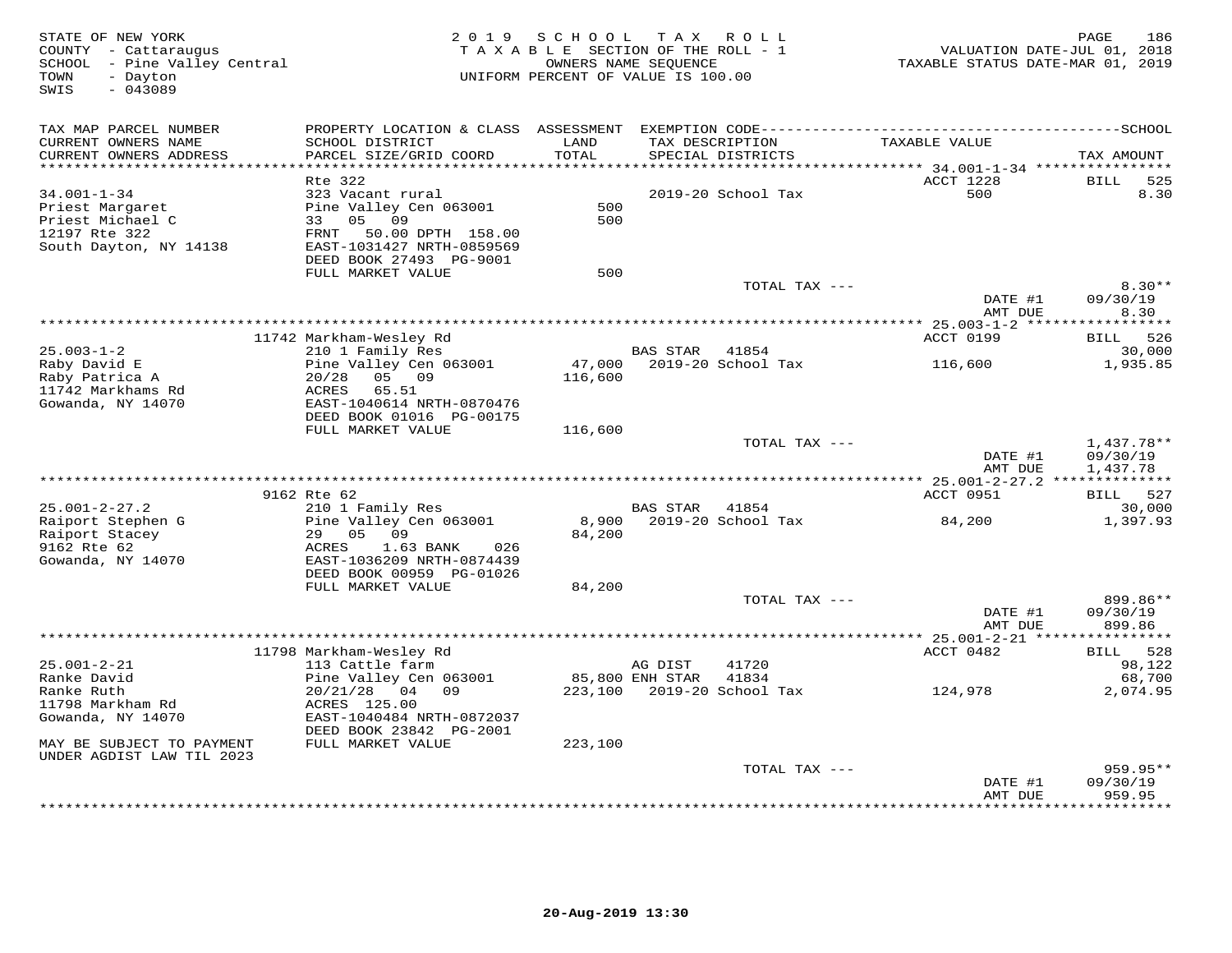| STATE OF NEW YORK<br>COUNTY - Cattaraugus<br>SCHOOL - Pine Valley Central<br>TOWN<br>- Dayton<br>$-043089$<br>SWIS |                                                                                                                                         | 2019 SCHOOL     | TAX ROLL<br>TAXABLE SECTION OF THE ROLL - 1<br>OWNERS NAME SEOUENCE<br>UNIFORM PERCENT OF VALUE IS 100.00 | VALUATION DATE-JUL 01, 2018<br>TAXABLE STATUS DATE-MAR 01, 2019 | PAGE<br>187                          |
|--------------------------------------------------------------------------------------------------------------------|-----------------------------------------------------------------------------------------------------------------------------------------|-----------------|-----------------------------------------------------------------------------------------------------------|-----------------------------------------------------------------|--------------------------------------|
| TAX MAP PARCEL NUMBER<br>CURRENT OWNERS NAME<br>CURRENT OWNERS ADDRESS                                             | SCHOOL DISTRICT<br>PARCEL SIZE/GRID COORD                                                                                               | LAND<br>TOTAL   | TAX DESCRIPTION<br>SPECIAL DISTRICTS                                                                      | TAXABLE VALUE                                                   | TAX AMOUNT                           |
| **********************                                                                                             |                                                                                                                                         |                 |                                                                                                           |                                                                 |                                      |
| $34.001 - 1 - 20.2$                                                                                                | 11780 E Leon Rd<br>270 Mfg housing                                                                                                      |                 | ENH STAR 41834                                                                                            | ACCT 1040                                                       | BILL 529<br>44,400                   |
| Roselle Cynthia<br>11780 E Leon Rd<br>South Dayton, NY 14138                                                       | Pine Valley Cen 063001 12,600 2019-20 School Tax<br>25 05 09<br>ACRES<br>3.40<br>EAST-1038353 NRTH-0856847<br>DEED BOOK 825<br>PG-00318 | 44,400          |                                                                                                           | 44,400                                                          | 737.15                               |
|                                                                                                                    | FULL MARKET VALUE                                                                                                                       | 44,400          |                                                                                                           |                                                                 |                                      |
|                                                                                                                    |                                                                                                                                         |                 | TOTAL TAX ---                                                                                             |                                                                 | $0.00**$                             |
|                                                                                                                    |                                                                                                                                         |                 |                                                                                                           |                                                                 |                                      |
|                                                                                                                    | 8040 Oaks Rd                                                                                                                            |                 |                                                                                                           | ACCT 0542                                                       | BILL 530                             |
| $33.002 - 1 - 20$<br>Roselle Howard III<br>Roselle Traci<br>8040 Oaks Rd<br>South Dayton, NY 14138                 | 210 1 Family Res<br>Pine Valley Cen 063001<br>57 05 09<br>FRNT 165.00 DPTH 255.00<br>BANK<br>084                                        | 6,900<br>65,000 | 2019-20 School Tax                                                                                        | 65,000                                                          | 1,079.16                             |
|                                                                                                                    | EAST-1020523 NRTH-0856510<br>DEED BOOK 00940 PG-00023                                                                                   |                 |                                                                                                           |                                                                 |                                      |
|                                                                                                                    | FULL MARKET VALUE                                                                                                                       | 65,000          |                                                                                                           |                                                                 |                                      |
|                                                                                                                    |                                                                                                                                         |                 | TOTAL TAX ---                                                                                             |                                                                 | $1,079.16**$                         |
|                                                                                                                    |                                                                                                                                         |                 |                                                                                                           | DATE #1<br>AMT DUE                                              | 09/30/19<br>1,079.16                 |
|                                                                                                                    |                                                                                                                                         |                 |                                                                                                           |                                                                 |                                      |
|                                                                                                                    | 8845 Cottage-South Dayton Rd                                                                                                            |                 |                                                                                                           | ACCT 0526                                                       | BILL 531                             |
| 24.004-1-11.1<br>Scott Arthur                                                                                      | 112 Dairy farm<br>Pine Valley Cen 063001                                                                                                |                 | SILO T/C/S 42100<br>106,800 ENH STAR 41834                                                                |                                                                 | 3,000<br>68,700                      |
| Scott Delores<br>8845 Cottage Rd<br>South Dayton, NY 14138                                                         | 52 05 09<br>ACRES 82.80<br>EAST-1024589 NRTH-0869255                                                                                    |                 | 175,500 2019-20 School Tax                                                                                | 172,500                                                         | 2,863.93                             |
|                                                                                                                    | DEED BOOK 685 PG-00242<br>FULL MARKET VALUE                                                                                             | 175,500         |                                                                                                           |                                                                 |                                      |
|                                                                                                                    |                                                                                                                                         |                 | TOTAL TAX ---                                                                                             | DATE #1<br>AMT DUE                                              | $1,748.93**$<br>09/30/19<br>1,748.93 |
|                                                                                                                    |                                                                                                                                         |                 |                                                                                                           |                                                                 |                                      |
| 24.004-1-11.7                                                                                                      | Cottage-South Dayton Rd<br>311 Res vac land                                                                                             |                 | 2019-20 School Tax                                                                                        | ACCT 1358<br>5,800                                              | BILL 532<br>96.29                    |
| Scott Arthur H<br>Scott Delores J<br>8845 Cottage-South Dayton Rd EAST-1024411 NRTH-0869987                        | Pine Valley Cen 063001<br>ACRES<br>2.75                                                                                                 | 5,800<br>5,800  |                                                                                                           |                                                                 |                                      |
| South Dayton, NY 14138                                                                                             | FULL MARKET VALUE                                                                                                                       | 5,800           |                                                                                                           |                                                                 |                                      |
|                                                                                                                    |                                                                                                                                         |                 | TOTAL TAX ---                                                                                             | DATE #1                                                         | $96.29**$<br>09/30/19                |
|                                                                                                                    |                                                                                                                                         |                 |                                                                                                           | AMT DUE<br>. <b>.</b> . <b>.</b> .                              | 96.29<br><b>++++++++++</b>           |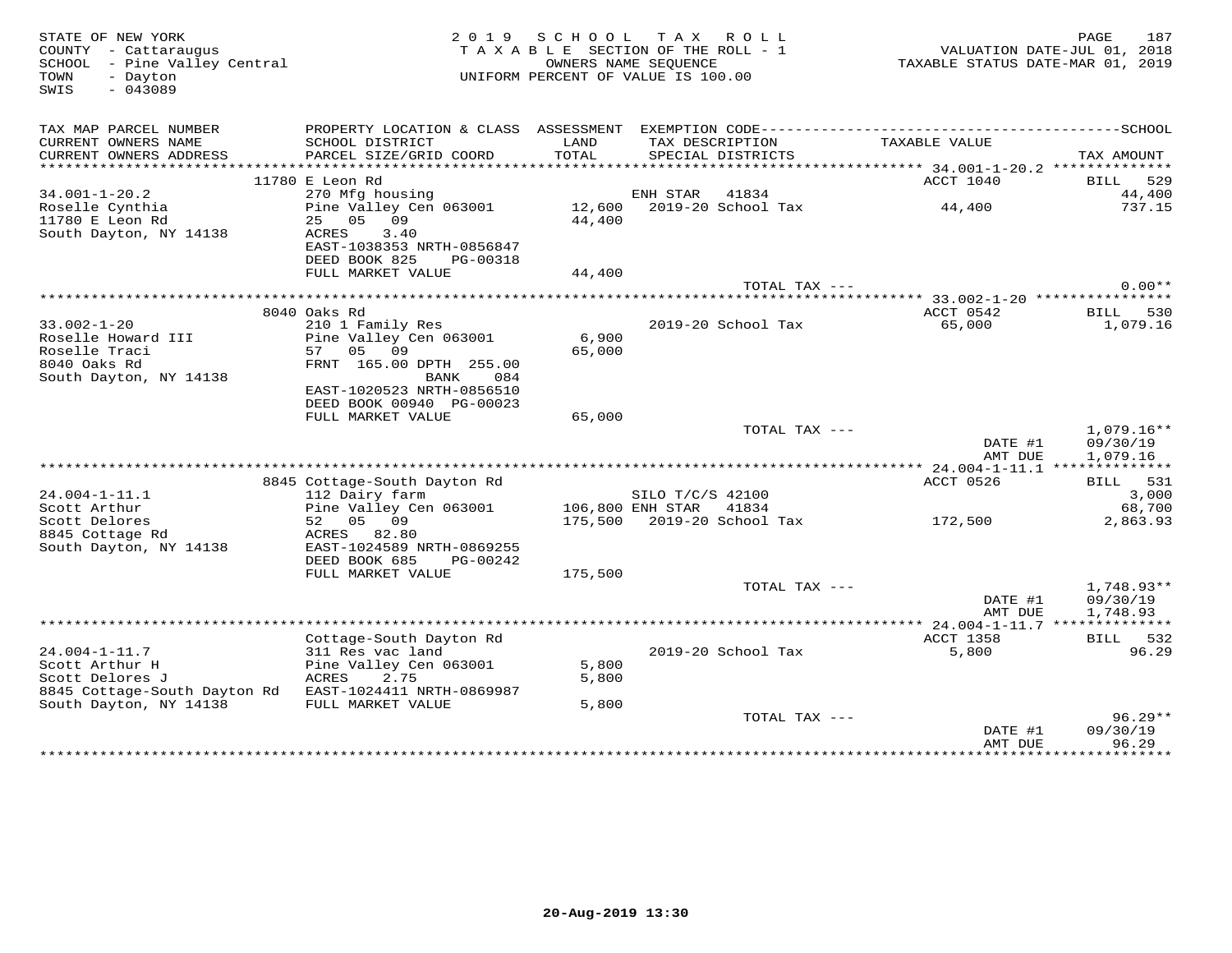| STATE OF NEW YORK<br>COUNTY - Cattaraugus<br>SCHOOL - Pine Valley Central<br>TOWN<br>- Dayton<br>$-043089$<br>SWIS | 2 0 1 9                                                                                      | SCHOOL<br>TAXABLE SECTION OF THE ROLL - 1<br>OWNERS NAME SEQUENCE<br>UNIFORM PERCENT OF VALUE IS 100.00 |                 | TAX ROLL                             | TAXABLE STATUS DATE-MAR 01, 2019                 | 188<br>PAGE<br>VALUATION DATE-JUL 01, 2018 |
|--------------------------------------------------------------------------------------------------------------------|----------------------------------------------------------------------------------------------|---------------------------------------------------------------------------------------------------------|-----------------|--------------------------------------|--------------------------------------------------|--------------------------------------------|
|                                                                                                                    |                                                                                              |                                                                                                         |                 |                                      |                                                  |                                            |
| TAX MAP PARCEL NUMBER                                                                                              | PROPERTY LOCATION & CLASS ASSESSMENT EXEMPTION CODE-----------------------------------SCHOOL |                                                                                                         |                 |                                      |                                                  |                                            |
| CURRENT OWNERS NAME<br>CURRENT OWNERS ADDRESS                                                                      | SCHOOL DISTRICT<br>PARCEL SIZE/GRID COORD                                                    | LAND<br>TOTAL                                                                                           |                 | TAX DESCRIPTION<br>SPECIAL DISTRICTS | TAXABLE VALUE                                    | TAX AMOUNT                                 |
|                                                                                                                    |                                                                                              |                                                                                                         |                 |                                      |                                                  |                                            |
|                                                                                                                    | 12011 Rte 62                                                                                 |                                                                                                         |                 |                                      | ACCT 0015                                        | BILL 533                                   |
| $34.001 - 1 - 35.1$                                                                                                | 240 Rural res                                                                                |                                                                                                         | <b>BAS STAR</b> | 41854                                |                                                  | 30,000                                     |
| Scott Robert L<br>Scott Kathy L                                                                                    | Pine Valley Cen 063001<br>34 05 09                                                           | 38,000<br>63,200                                                                                        |                 | 2019-20 School Tax                   | 63,200                                           | 1,049.28                                   |
| 8237 Rte 62                                                                                                        | ACRES 30.55                                                                                  |                                                                                                         |                 |                                      |                                                  |                                            |
| South Dayton, NY 14138                                                                                             | EAST-1033679 NRTH-0859907                                                                    |                                                                                                         |                 |                                      |                                                  |                                            |
|                                                                                                                    | DEED BOOK 24414 PG-9001                                                                      |                                                                                                         |                 |                                      |                                                  |                                            |
|                                                                                                                    | FULL MARKET VALUE                                                                            | 63,200                                                                                                  |                 |                                      |                                                  |                                            |
|                                                                                                                    |                                                                                              |                                                                                                         |                 | TOTAL TAX ---                        |                                                  | 551.20**                                   |
|                                                                                                                    |                                                                                              |                                                                                                         |                 |                                      | DATE #1<br>AMT DUE                               | 09/30/19                                   |
|                                                                                                                    |                                                                                              |                                                                                                         |                 |                                      | ****************** 25.003-1-10.2 *************** | 551.20                                     |
|                                                                                                                    | Rte 62                                                                                       |                                                                                                         |                 |                                      | ACCT 0441                                        | BILL 534                                   |
| $25.003 - 1 - 10.2$                                                                                                | 311 Res vac land                                                                             |                                                                                                         |                 | 2019-20 School Tax                   | 4,800                                            | 79.69                                      |
| Seybold Priscilla Pagett                                                                                           | Pine Valley Cen 063001                                                                       | 4,800                                                                                                   |                 |                                      |                                                  |                                            |
| 8664 N Hill Rd                                                                                                     | 26/27<br>05 09                                                                               | 4,800                                                                                                   |                 |                                      |                                                  |                                            |
| South Dayton, NY 14138                                                                                             | ACRES<br>2.25<br>EAST-1035309 NRTH-0863564                                                   |                                                                                                         |                 |                                      |                                                  |                                            |
|                                                                                                                    | DEED BOOK 635<br>PG-00485                                                                    |                                                                                                         |                 |                                      |                                                  |                                            |
|                                                                                                                    | FULL MARKET VALUE                                                                            | 4,800                                                                                                   |                 |                                      |                                                  |                                            |
|                                                                                                                    |                                                                                              |                                                                                                         |                 | TOTAL TAX ---                        |                                                  | $79.69**$                                  |
|                                                                                                                    |                                                                                              |                                                                                                         |                 |                                      | DATE #1                                          | 09/30/19                                   |
|                                                                                                                    |                                                                                              |                                                                                                         |                 |                                      | AMT DUE                                          | 79.69                                      |
|                                                                                                                    |                                                                                              |                                                                                                         |                 |                                      |                                                  |                                            |
| $24.002 - 1 - 8$                                                                                                   | 12307 Bentley Rd<br>210 1 Family Res                                                         |                                                                                                         | ENH STAR        | 41834                                | ACCT 0365                                        | BILL 535<br>58,000                         |
| Sheldon Peggy                                                                                                      | Pine Valley Cen 063001                                                                       |                                                                                                         |                 | 2,800 2019-20 School Tax             | 58,000                                           | 962.94                                     |
| 12307 Bentley Rd                                                                                                   | 45<br>05 09                                                                                  | 58,000                                                                                                  |                 |                                      |                                                  |                                            |
| South Dayton, NY 14138                                                                                             | FRNT 106.00 DPTH 175.00                                                                      |                                                                                                         |                 |                                      |                                                  |                                            |
|                                                                                                                    | EAST-1030663 NRTH-0872347                                                                    |                                                                                                         |                 |                                      |                                                  |                                            |
|                                                                                                                    | DEED BOOK 1004<br>PG-234                                                                     |                                                                                                         |                 |                                      |                                                  |                                            |
|                                                                                                                    | FULL MARKET VALUE                                                                            | 58,000                                                                                                  |                 | TOTAL TAX ---                        |                                                  | $0.00**$                                   |
|                                                                                                                    |                                                                                              |                                                                                                         |                 |                                      |                                                  |                                            |
|                                                                                                                    | Rte 62                                                                                       |                                                                                                         |                 |                                      | ACCT 0220                                        | BILL 536                                   |
| $25.001 - 1 - 10$                                                                                                  | 105 Vac farmland                                                                             |                                                                                                         | AG DIST         | 41720                                |                                                  | 9,619                                      |
| Silk JoAnn                                                                                                         | Pine Valley Cen 063001                                                                       |                                                                                                         |                 | 14,400 2019-20 School Tax            | 4,781                                            | 79.38                                      |
| 43 N Butts Ave W                                                                                                   | 29 05<br>09                                                                                  | 14,400                                                                                                  |                 |                                      |                                                  |                                            |
| Jamestown, NY 14701                                                                                                | By Will                                                                                      |                                                                                                         |                 |                                      |                                                  |                                            |
| MAY BE SUBJECT TO PAYMENT                                                                                          | ACRES<br>6.25<br>EAST-1035893 NRTH-0874660                                                   |                                                                                                         |                 |                                      |                                                  |                                            |
| UNDER AGDIST LAW TIL 2023                                                                                          | DEED BOOK 4188<br>PG-2005                                                                    |                                                                                                         |                 |                                      |                                                  |                                            |
|                                                                                                                    | FULL MARKET VALUE                                                                            | 14,400                                                                                                  |                 |                                      |                                                  |                                            |
|                                                                                                                    |                                                                                              |                                                                                                         |                 | TOTAL TAX ---                        |                                                  | $79.38**$                                  |
|                                                                                                                    |                                                                                              |                                                                                                         |                 |                                      | DATE #1                                          | 09/30/19                                   |
|                                                                                                                    |                                                                                              |                                                                                                         |                 |                                      | AMT DUE                                          | 79.38<br>*********                         |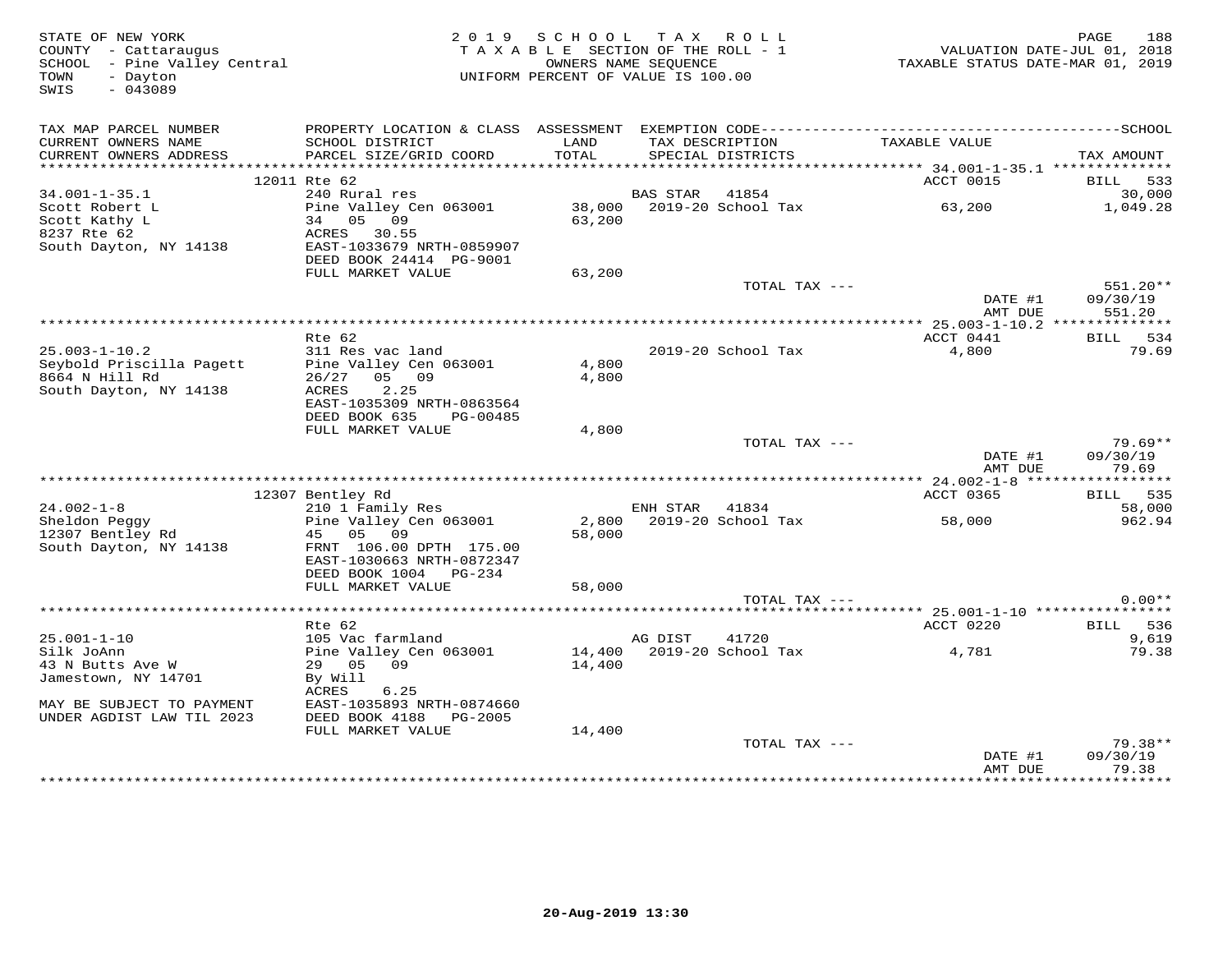SWIS - 043089

#### STATE OF NEW YORK PORT AND ROLL STATE OF NEW YORK 189<br>COUNTY - Cattaraugus and the section of the ROLL - 1 waluation Date-Jul 01, 2018<br>SCHOOL - Pine Valley Central and the Section of The Valley Central and School - Pine Va TAXABLE SECTION OF THE ROLL - 1 SCHOOL – Pine Valley Central OWNERS NAME SEQUENCE TAXABLE STATUS DATE-MAR 01, 2019 TOWN - Dayton UNIFORM PERCENT OF VALUE IS 100.00

| TAX MAP PARCEL NUMBER<br>CURRENT OWNERS NAME<br>CURRENT OWNERS ADDRESS | PROPERTY LOCATION & CLASS ASSESSMENT<br>SCHOOL DISTRICT<br>PARCEL SIZE/GRID COORD | LAND<br>TOTAL |                 | TAX DESCRIPTION<br>SPECIAL DISTRICTS | TAXABLE VALUE                   | TAX AMOUNT         |
|------------------------------------------------------------------------|-----------------------------------------------------------------------------------|---------------|-----------------|--------------------------------------|---------------------------------|--------------------|
| **********************                                                 |                                                                                   |               |                 |                                      |                                 |                    |
|                                                                        | 12065 Rte 322                                                                     |               |                 |                                      | ACCT 1373                       | BILL 537           |
| $34.001 - 1 - 28.4$                                                    | 270 Mfg housing                                                                   |               | <b>BAS STAR</b> | 41854                                |                                 | 14,800             |
|                                                                        |                                                                                   |               |                 |                                      |                                 |                    |
| Silleman Chad                                                          | Pine Valley Cen 063001                                                            | 7,900         |                 | 2019-20 School Tax                   | 14,800                          | 245.72             |
| 8548 Rte 62                                                            | 1.30<br>ACRES                                                                     | 14,800        |                 |                                      |                                 |                    |
| South Dayton, NY 14138                                                 | EAST-1033039 NRTH-0859452                                                         |               |                 |                                      |                                 |                    |
|                                                                        | DEED BOOK 19513 PG-2011                                                           |               |                 |                                      |                                 |                    |
|                                                                        | FULL MARKET VALUE                                                                 | 14,800        |                 |                                      |                                 |                    |
|                                                                        |                                                                                   |               |                 | TOTAL TAX ---                        |                                 | $0.00**$           |
|                                                                        |                                                                                   |               |                 |                                      |                                 |                    |
|                                                                        | 8548 Rte 62                                                                       |               |                 |                                      | ACCT 0105                       | 538<br><b>BILL</b> |
| $25.003 - 1 - 16$                                                      | 210 1 Family Res                                                                  |               | BAS STAR        | 41854                                |                                 | 30,000             |
| Silleman Chad D                                                        | Pine Valley Cen 063001                                                            | 11,500        |                 | 2019-20 School Tax                   | 58,300                          | 967.93             |
| Johnson Rebecca A                                                      | 09<br>27 05                                                                       | 58,300        |                 |                                      |                                 |                    |
| 8548 Rte 62                                                            | 2.75<br>ACRES                                                                     |               |                 |                                      |                                 |                    |
| South Dayton, NY 14138                                                 | EAST-1035240 NRTH-0864814                                                         |               |                 |                                      |                                 |                    |
|                                                                        | DEED BOOK 18001 PG-5001                                                           |               |                 |                                      |                                 |                    |
|                                                                        | FULL MARKET VALUE                                                                 | 58,300        |                 |                                      |                                 |                    |
|                                                                        |                                                                                   |               |                 | TOTAL TAX $---$                      |                                 | 469.85**           |
|                                                                        |                                                                                   |               |                 |                                      | DATE #1                         | 09/30/19           |
|                                                                        |                                                                                   |               |                 |                                      | AMT DUE                         | 469.85             |
|                                                                        |                                                                                   |               |                 |                                      |                                 |                    |
|                                                                        | 11923 E Leon Rd                                                                   |               |                 |                                      | ACCT 0980                       | BILL 539           |
| $34.001 - 1 - 25.2$                                                    | 210 1 Family Res                                                                  |               | ENH STAR        | 41834                                |                                 | 68,700             |
| Silleman Charles                                                       | Pine Valley Cen 063001                                                            | 18,900        |                 | 2019-20 School Tax                   | 76,600                          | 1,271.75           |
| Silleman Joan                                                          | 25 05<br>09                                                                       | 76,600        |                 |                                      |                                 |                    |
| 11923 E Leon Rd                                                        | 7.57<br>ACRES                                                                     |               |                 |                                      |                                 |                    |
| South Dayton, NY 14138                                                 | EAST-1036489 NRTH-0855736                                                         |               |                 |                                      |                                 |                    |
|                                                                        | DEED BOOK 774<br>PG-00081                                                         |               |                 |                                      |                                 |                    |
|                                                                        | FULL MARKET VALUE                                                                 | 76,600        |                 |                                      |                                 |                    |
|                                                                        |                                                                                   |               |                 | TOTAL TAX $---$                      |                                 | $156.75**$         |
|                                                                        |                                                                                   |               |                 |                                      | DATE #1                         | 09/30/19           |
|                                                                        |                                                                                   |               |                 |                                      | AMT DUE                         | 156.75             |
|                                                                        |                                                                                   |               |                 |                                      |                                 |                    |
|                                                                        | Rte 322                                                                           |               |                 |                                      | ACCT 0956                       | BILL 540           |
| $34.001 - 1 - 28.2$                                                    | 322 Rural vac>10                                                                  |               |                 | 2019-20 School Tax                   | 20,500                          | 340.35             |
| Silleman Charles                                                       | Pine Valley Cen 063001                                                            | 20,500        |                 |                                      |                                 |                    |
| Silleman Joan                                                          | 33 05<br>09                                                                       | 20,500        |                 |                                      |                                 |                    |
| 11923 East Leon Rd                                                     | ACRES<br>41.35                                                                    |               |                 |                                      |                                 |                    |
| South Dayton, NY 14139                                                 | EAST-1033576 NRTH-0857942                                                         |               |                 |                                      |                                 |                    |
|                                                                        | DEED BOOK 00965 PG-00271                                                          |               |                 |                                      |                                 |                    |
|                                                                        | FULL MARKET VALUE                                                                 | 20,500        |                 |                                      |                                 |                    |
|                                                                        |                                                                                   |               |                 | TOTAL TAX ---                        |                                 | $340.35**$         |
|                                                                        |                                                                                   |               |                 |                                      | DATE #1                         | 09/30/19           |
|                                                                        |                                                                                   |               |                 |                                      | AMT DUE                         | 340.35             |
|                                                                        |                                                                                   |               |                 |                                      | * * * * * * * * * * * * * * * * | ************       |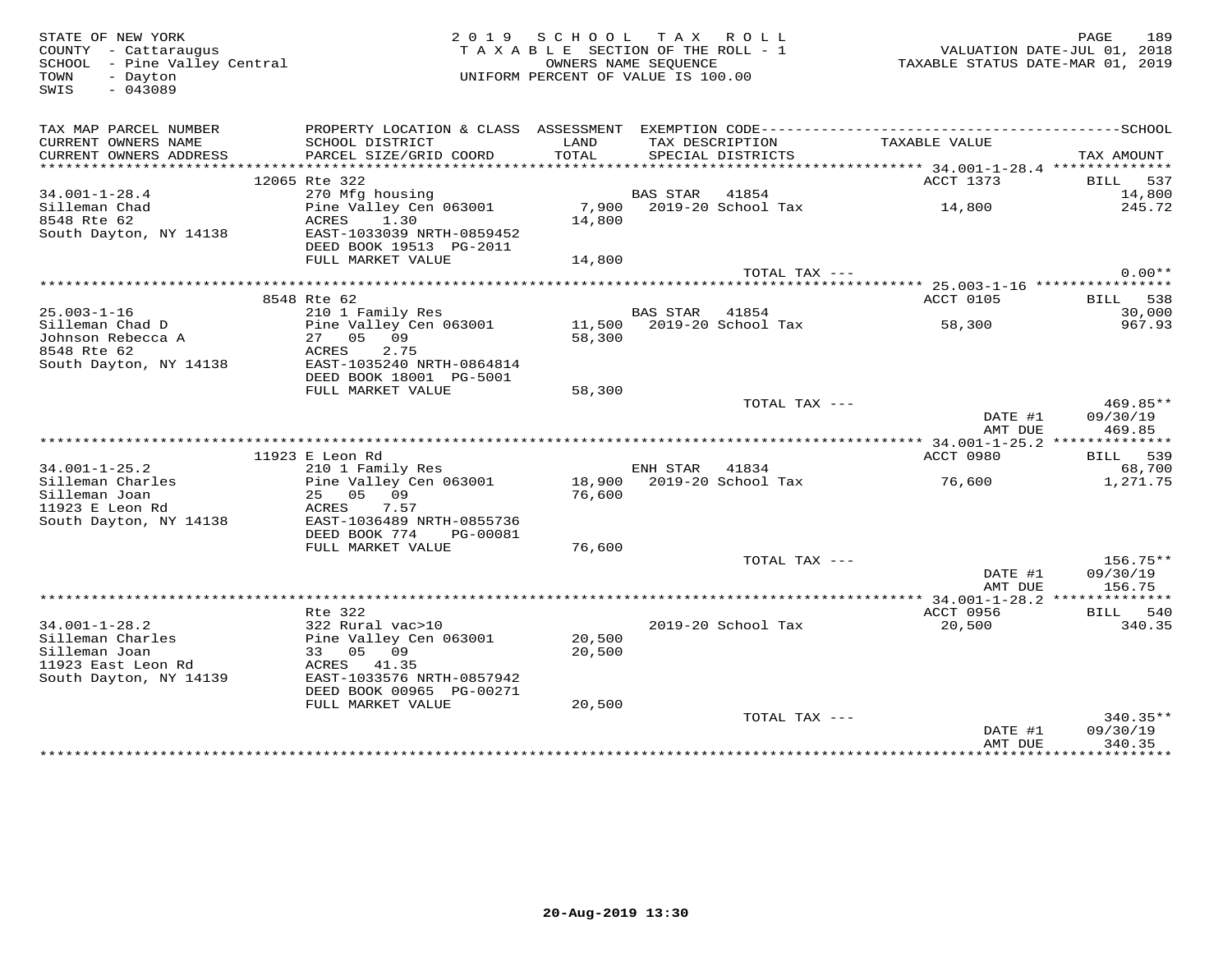| STATE OF NEW YORK<br>COUNTY - Cattaraugus<br>SCHOOL - Pine Valley Central<br>- Dayton<br>TOWN<br>$-043089$<br>SWIS | 2 0 1 9                                                                                           | SCHOOL<br>TAXABLE SECTION OF THE ROLL - 1<br>OWNERS NAME SEQUENCE<br>UNIFORM PERCENT OF VALUE IS 100.00 | T A X                    | R O L L                              | TAXABLE STATUS DATE-MAR 01, 2019                                      | 190<br>PAGE<br>VALUATION DATE-JUL 01, 2018 |
|--------------------------------------------------------------------------------------------------------------------|---------------------------------------------------------------------------------------------------|---------------------------------------------------------------------------------------------------------|--------------------------|--------------------------------------|-----------------------------------------------------------------------|--------------------------------------------|
| TAX MAP PARCEL NUMBER<br>CURRENT OWNERS NAME<br>CURRENT OWNERS ADDRESS<br>*******************                      | PROPERTY LOCATION & CLASS ASSESSMENT<br>SCHOOL DISTRICT<br>PARCEL SIZE/GRID COORD                 | LAND<br>TOTAL<br>*******                                                                                |                          | TAX DESCRIPTION<br>SPECIAL DISTRICTS | TAXABLE VALUE                                                         | TAX AMOUNT                                 |
|                                                                                                                    | 8331 Rte 62                                                                                       |                                                                                                         |                          |                                      | *************************** 34.001-1-37.3 **************<br>ACCT 1280 | BILL<br>541                                |
| $34.001 - 1 - 37.3$<br>Silleman Lisa A<br>8331 Rte 62                                                              | 210 1 Family Res<br>Pine Valley Cen 063001<br>09<br>34<br>05                                      | 2,900<br>76,800                                                                                         | BAS STAR                 | 41854<br>2019-20 School Tax          | 76,800                                                                | 30,000<br>1,275.07                         |
| South Dayton, NY 14138                                                                                             | <b>ACRES</b><br>0.96<br>EAST-1034857 NRTH-0861431<br>DEED BOOK 19002 PG-7001<br>FULL MARKET VALUE | 76,800                                                                                                  |                          |                                      |                                                                       |                                            |
|                                                                                                                    |                                                                                                   |                                                                                                         |                          | TOTAL TAX ---                        | DATE #1                                                               | $777.00**$<br>09/30/19                     |
|                                                                                                                    |                                                                                                   |                                                                                                         |                          | ***************************          | AMT DUE<br>********* 24.004-1-12.2 **************                     | 777.00                                     |
|                                                                                                                    | 12534 Bentley Rd                                                                                  |                                                                                                         |                          |                                      | ACCT 1260                                                             | 542<br>BILL                                |
| $24.004 - 1 - 12.2$                                                                                                | 210 1 Family Res                                                                                  |                                                                                                         | BAS STAR                 | 41854                                |                                                                       | 30,000                                     |
| Snyder Larry B<br>Snyder Cynthia S<br>12534 Bentley Rd<br>South Dayton, NY 14138                                   | Pine Valley Cen 063001<br>$44 - 05 - 09$<br>FRNT 117.10 DPTH 320.00<br>BANK<br>084                | 3,000<br>56,300                                                                                         |                          | 2019-20 School Tax                   | 56,300                                                                | 934.72                                     |
|                                                                                                                    | EAST-1027228 NRTH-0870578<br>DEED BOOK 962<br>PG-916<br>FULL MARKET VALUE                         | 56,300                                                                                                  |                          |                                      |                                                                       |                                            |
|                                                                                                                    |                                                                                                   |                                                                                                         |                          | TOTAL TAX ---                        | DATE #1                                                               | 436.65**<br>09/30/19                       |
|                                                                                                                    | ********                                                                                          |                                                                                                         | **********************   |                                      | AMT DUE<br>* 24.004-1-14.2 ***************                            | 436.65                                     |
|                                                                                                                    | Bentley Rd                                                                                        |                                                                                                         |                          |                                      | ACCT 1332                                                             | 543<br>BILL                                |
| $24.004 - 1 - 14.2$<br>Snyder Larry B<br>Snyder Cnythia<br>12534 Bentley Rd                                        | 105 Vac farmland<br>Pine Valley Cen 063001<br>44 05 09<br>ACRES 44.60                             | 60,700<br>60,700                                                                                        |                          | 2019-20 School Tax                   | 60,700                                                                | 1,007.77                                   |
| South Dayton, NY 14138                                                                                             | EAST-1028021 NRTH-0871089<br>DEED BOOK 01011 PG-00047<br>FULL MARKET VALUE                        | 60,700                                                                                                  |                          |                                      |                                                                       |                                            |
|                                                                                                                    |                                                                                                   |                                                                                                         |                          | TOTAL TAX ---                        |                                                                       | $1,007.77**$                               |
|                                                                                                                    |                                                                                                   |                                                                                                         | ************************ |                                      | DATE #1<br>AMT DUE<br>*** 24.004-1-14.4 **                            | 09/30/19<br>1,007.77                       |
|                                                                                                                    | 12475 Bentley Rd                                                                                  |                                                                                                         |                          |                                      | ACCT 1530                                                             | 544<br>BILL                                |
| $24.004 - 1 - 14.4$<br>Snyder Larry G<br>Gage Gretchen<br>12475 Bentley Rd                                         | 210 1 Family Res<br>Pine Valley Cen 063001<br>$7/10$ -splt off $1-14.3$<br>1.60<br>ACRES          | 8,500<br>70,000                                                                                         | ENH STAR                 | 41834<br>2019-20 School Tax          | 70,000                                                                | 68,700<br>1,162.17                         |
| S Dayton, NY 14138                                                                                                 | EAST-1028319 NRTH-0870345<br>DEED BOOK 14426 PG-7001                                              |                                                                                                         |                          |                                      |                                                                       |                                            |
|                                                                                                                    | FULL MARKET VALUE                                                                                 | 70,000                                                                                                  |                          | TOTAL TAX ---                        |                                                                       | $47.17**$                                  |
|                                                                                                                    |                                                                                                   |                                                                                                         |                          |                                      | DATE #1<br>AMT DUE                                                    | 09/30/19<br>47.17<br>********              |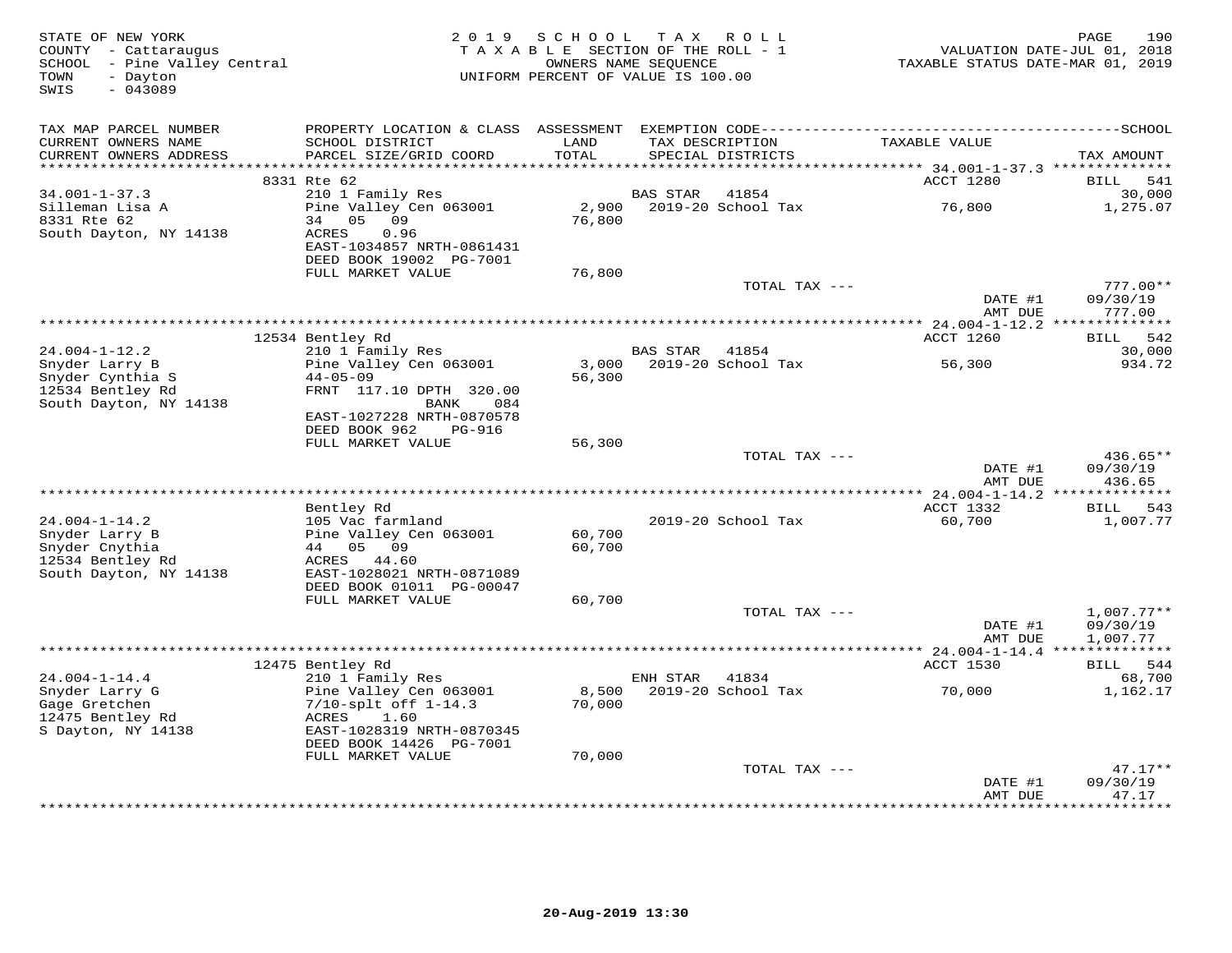| STATE OF NEW YORK<br>COUNTY - Cattaraugus<br>- Pine Valley Central<br>SCHOOL<br>TOWN<br>- Dayton<br>SWIS<br>$-043089$ | 2 0 1 9                                                | S C H O O L   | T A X<br>R O L L<br>TAXABLE SECTION OF THE ROLL - 1<br>OWNERS NAME SEQUENCE<br>UNIFORM PERCENT OF VALUE IS 100.00 | VALUATION DATE-JUL 01, 2018<br>TAXABLE STATUS DATE-MAR 01, 2019 | 191<br>PAGE                   |
|-----------------------------------------------------------------------------------------------------------------------|--------------------------------------------------------|---------------|-------------------------------------------------------------------------------------------------------------------|-----------------------------------------------------------------|-------------------------------|
| TAX MAP PARCEL NUMBER                                                                                                 |                                                        |               |                                                                                                                   |                                                                 |                               |
| CURRENT OWNERS NAME<br>CURRENT OWNERS ADDRESS                                                                         | SCHOOL DISTRICT<br>PARCEL SIZE/GRID COORD              | LAND<br>TOTAL | TAX DESCRIPTION<br>SPECIAL DISTRICTS                                                                              | TAXABLE VALUE                                                   | TAX AMOUNT                    |
|                                                                                                                       |                                                        |               |                                                                                                                   |                                                                 |                               |
|                                                                                                                       | 12475 Bentley Rd                                       |               |                                                                                                                   | ACCT 1341                                                       | BILL<br>545                   |
| $24.004 - 1 - 14.3$                                                                                                   | 100 Agricultural                                       |               | 2019-20 School Tax                                                                                                | 76,500                                                          | 1,270.09                      |
| Snyder Larry G.                                                                                                       | Pine Valley Cen 063001                                 | 69,500        |                                                                                                                   |                                                                 |                               |
| Snyder Larry B<br>12534 Bentley Rd                                                                                    | $7/10$ -splt 1.5 acre to Gag<br>ACRES<br>56.30         | 76,500        |                                                                                                                   |                                                                 |                               |
| S. Dayton, NY 14138                                                                                                   | EAST-1028421 NRTH-0869122                              |               |                                                                                                                   |                                                                 |                               |
|                                                                                                                       | DEED BOOK 14426 PG-7002                                |               |                                                                                                                   |                                                                 |                               |
|                                                                                                                       | FULL MARKET VALUE                                      | 76,500        |                                                                                                                   |                                                                 |                               |
|                                                                                                                       |                                                        |               | TOTAL TAX ---                                                                                                     |                                                                 | $1,270.09**$                  |
|                                                                                                                       |                                                        |               |                                                                                                                   | DATE #1                                                         | 09/30/19                      |
|                                                                                                                       |                                                        |               |                                                                                                                   | AMT DUE                                                         | 1,270.09                      |
|                                                                                                                       | 12533 Bentley Rd                                       |               |                                                                                                                   | <b>ACCT 0558</b>                                                | 546<br>BILL                   |
| $24.004 - 1 - 14.1$                                                                                                   | 312 Vac w/imprv                                        |               | SILO T/C/S 42100                                                                                                  |                                                                 | 7,000                         |
| Snyder Larry G. & Jane                                                                                                | Pine Valley Cen 063001                                 | 57,000        | 2019-20 School Tax                                                                                                | 105,000                                                         | 1,743.26                      |
| Snyder Larry B                                                                                                        | $44 - 05 - 09$                                         | 112,000       |                                                                                                                   |                                                                 |                               |
| 12534 Bentley Rd                                                                                                      | ACRES<br>52.85                                         |               |                                                                                                                   |                                                                 |                               |
| S. Dayton, NY 14138                                                                                                   | EAST-1028030 NRTH-0869031<br>DEED BOOK 14426 PG-7002   |               |                                                                                                                   |                                                                 |                               |
|                                                                                                                       | FULL MARKET VALUE                                      | 112,000       |                                                                                                                   |                                                                 |                               |
|                                                                                                                       |                                                        |               | TOTAL TAX ---                                                                                                     |                                                                 | $1,743.26**$                  |
|                                                                                                                       |                                                        |               |                                                                                                                   | DATE #1                                                         | 09/30/19                      |
|                                                                                                                       |                                                        |               |                                                                                                                   | AMT DUE                                                         | 1,743.26                      |
|                                                                                                                       |                                                        |               |                                                                                                                   | *********** 24.004-1-6 ******                                   | ***********                   |
|                                                                                                                       | 8895 Cottage-South Dayton Rd                           |               |                                                                                                                   | ACCT 0587                                                       | BILL<br>547                   |
| $24.004 - 1 - 6$<br>Snyder Matthew                                                                                    | 210 1 Family Res<br>Pine Valley Cen 063001             | 11,300        | AG BLDG<br>41700<br>2019-20 School Tax                                                                            | 65,700                                                          | 14,300<br>1,090.78            |
| 8895 Cottage South Dayton Rd                                                                                          | 52 05 09                                               | 80,000        |                                                                                                                   |                                                                 |                               |
| South Dayton, NY 14138                                                                                                | <b>ACRES</b><br>2.65                                   |               |                                                                                                                   |                                                                 |                               |
|                                                                                                                       | EAST-1023929 NRTH-0870216                              |               |                                                                                                                   |                                                                 |                               |
| MAY BE SUBJECT TO PAYMENT                                                                                             | DEED BOOK 25883 PG-9003                                |               |                                                                                                                   |                                                                 |                               |
| UNDER RPTL483 UNTIL 2027                                                                                              | FULL MARKET VALUE                                      | 80,000        |                                                                                                                   |                                                                 |                               |
|                                                                                                                       |                                                        |               | TOTAL TAX ---                                                                                                     | DATE #1                                                         | $1,090.78**$<br>09/30/19      |
|                                                                                                                       |                                                        |               |                                                                                                                   | AMT DUE                                                         | 1,090.78                      |
|                                                                                                                       | ***********************************                    |               |                                                                                                                   | ********* 25.003-1-13 *****                                     |                               |
|                                                                                                                       | 8535 Rte 62                                            |               |                                                                                                                   | ACCT 0422                                                       | 548<br>BILL                   |
| $25.003 - 1 - 13$                                                                                                     | 210 1 Family Res                                       |               | <b>BAS STAR</b><br>41854                                                                                          |                                                                 | 30,000                        |
| Spire Anthony J                                                                                                       | Pine Valley Cen 063001                                 | 10,000        | 2019-20 School Tax                                                                                                | 71,600                                                          | 1,188.74                      |
| Spire Monica S                                                                                                        | 35<br>05<br>09                                         | 71,600        |                                                                                                                   |                                                                 |                               |
| 8535 Rte 62<br>South Dayton, NY 14138                                                                                 | ACRES<br>2.01 BANK<br>017<br>EAST-1034887 NRTH-0864685 |               |                                                                                                                   |                                                                 |                               |
|                                                                                                                       | DEED BOOK 12727 PG-9001                                |               |                                                                                                                   |                                                                 |                               |
|                                                                                                                       | FULL MARKET VALUE                                      | 71,600        |                                                                                                                   |                                                                 |                               |
|                                                                                                                       |                                                        |               | TOTAL TAX ---                                                                                                     |                                                                 | $690.66**$                    |
|                                                                                                                       |                                                        |               |                                                                                                                   | DATE #1                                                         | 09/30/19                      |
|                                                                                                                       |                                                        |               |                                                                                                                   | AMT DUE<br>********                                             | 690.66<br>* * * * * * * * * * |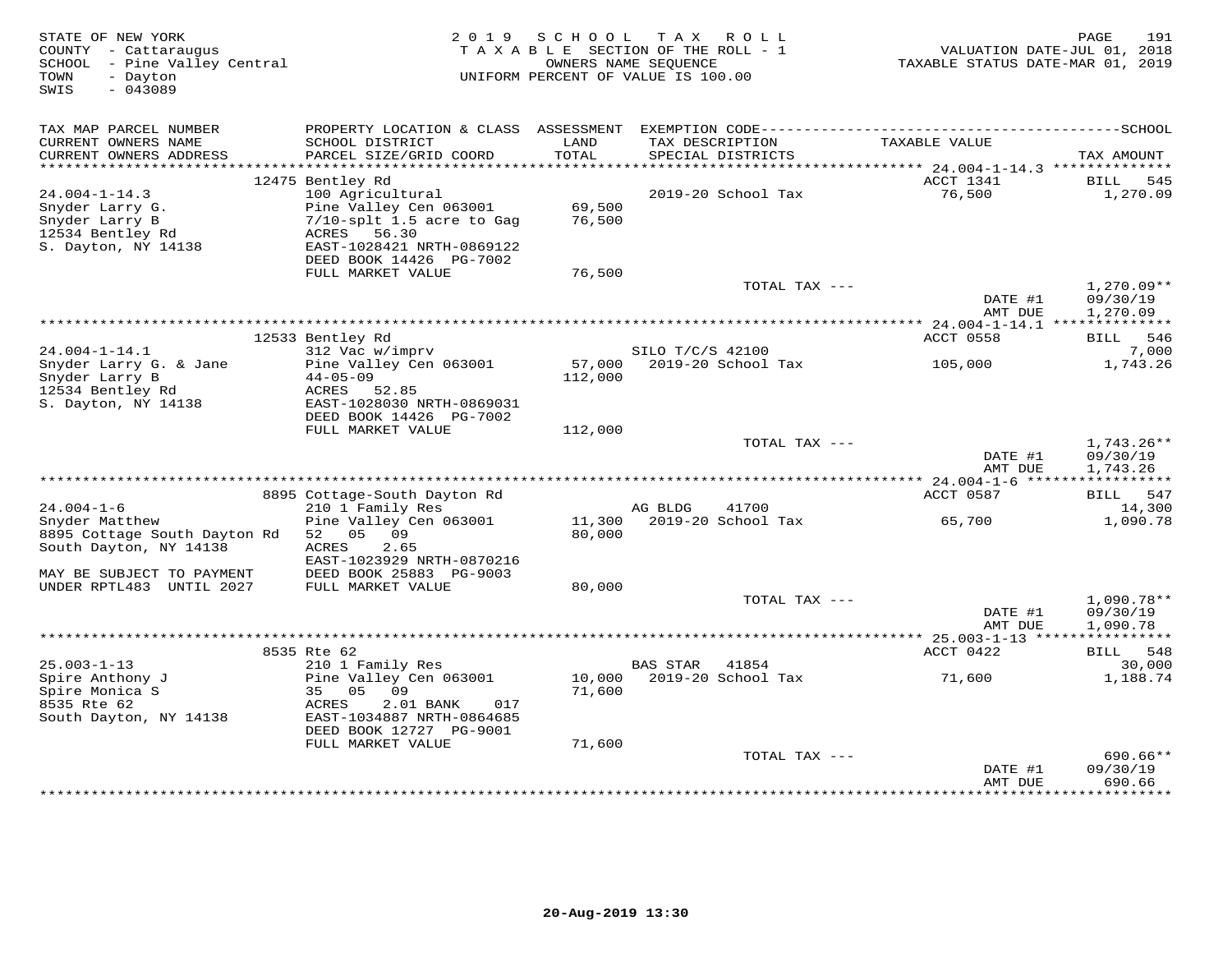| STATE OF NEW YORK<br>COUNTY - Cattaraugus<br>SCHOOL - Pine Valley Central<br>- Dayton<br>TOWN<br>$-043089$<br>SWIS |                                                                                                                                           | 2019 SCHOOL<br>TAXABLE SECTION OF THE ROLL - 1<br>UNIFORM PERCENT OF VALUE IS 100.00 | OWNERS NAME SEQUENCE    | TAX ROLL                             | VALUATION DATE-JUL 01, 2018<br>TAXABLE STATUS DATE-MAR 01, 2019 | 192<br>PAGE          |
|--------------------------------------------------------------------------------------------------------------------|-------------------------------------------------------------------------------------------------------------------------------------------|--------------------------------------------------------------------------------------|-------------------------|--------------------------------------|-----------------------------------------------------------------|----------------------|
| TAX MAP PARCEL NUMBER<br>CURRENT OWNERS NAME<br>CURRENT OWNERS ADDRESS                                             | PROPERTY LOCATION & CLASS ASSESSMENT EXEMPTION CODE-----------------------------------SCHOOL<br>SCHOOL DISTRICT<br>PARCEL SIZE/GRID COORD | LAND<br>TOTAL                                                                        |                         | TAX DESCRIPTION<br>SPECIAL DISTRICTS | TAXABLE VALUE                                                   | TAX AMOUNT           |
|                                                                                                                    |                                                                                                                                           |                                                                                      |                         |                                      |                                                                 |                      |
|                                                                                                                    | 12233 Rte 322                                                                                                                             |                                                                                      |                         |                                      | ACCT 0360                                                       | BILL 549             |
| $33.002 - 1 - 8.1$                                                                                                 | 210 1 Family Res                                                                                                                          |                                                                                      | <b>BAS STAR</b>         | 41854                                |                                                                 | 30,000               |
| Stoltenberg Family Trust I<br>12233 Rte 322<br>PO Box 57                                                           | Pine Valley Cen 063001<br>41 05 09<br>ACRES<br>6.00                                                                                       | 82,000                                                                               |                         | 16,500 2019-20 School Tax            | 82,000                                                          | 1,361.40             |
| South Dayton, NY 14138                                                                                             | EAST-1030802 NRTH-0859226<br>DEED BOOK 28699 PG-1                                                                                         |                                                                                      |                         |                                      |                                                                 |                      |
|                                                                                                                    | FULL MARKET VALUE                                                                                                                         | 82,000                                                                               |                         |                                      |                                                                 |                      |
|                                                                                                                    |                                                                                                                                           |                                                                                      |                         | TOTAL TAX ---                        | DATE #1                                                         | 863.33**<br>09/30/19 |
|                                                                                                                    |                                                                                                                                           |                                                                                      |                         |                                      | AMT DUE                                                         | 863.33               |
|                                                                                                                    | 8601 Cottage-South Dayton Rd                                                                                                              |                                                                                      |                         |                                      | ACCT 0302                                                       | BILL 550             |
| $24.004 - 1 - 33$                                                                                                  | 210 1 Family Res                                                                                                                          |                                                                                      | BAS STAR                | 41854                                |                                                                 | 30,000               |
| Sweda Donna<br>Attn: Donna Paternostro<br>8601 Cottage Rd                                                          | Pine Valley Cen 063001<br>58 05 09<br>FRNT 160.00 DPTH 195.00                                                                             | 4,200<br>119,100                                                                     |                         | 2019-20 School Tax                   | 119,100                                                         | 1,977.36             |
| South Dayton, NY 14138                                                                                             | EAST-1022472 NRTH-0865399<br>DEED BOOK 00998 PG-00208<br>FULL MARKET VALUE                                                                | 119,100                                                                              |                         |                                      |                                                                 |                      |
|                                                                                                                    |                                                                                                                                           |                                                                                      |                         | TOTAL TAX ---                        |                                                                 | 1,479.28**           |
|                                                                                                                    |                                                                                                                                           |                                                                                      |                         |                                      | DATE #1<br>AMT DUE                                              | 09/30/19<br>1,479.28 |
|                                                                                                                    |                                                                                                                                           |                                                                                      |                         |                                      |                                                                 |                      |
| $24.004 - 1 - 3.1$                                                                                                 | 8923 Cottage-South Dayton Rd 70 PCT OF VALUE USED FOR EXEMPTION PURPOSES ACCT 0507<br>240 Rural res                                       |                                                                                      | AG DIST                 | 41720                                |                                                                 | BILL 551<br>16,445   |
| Szymanski Helen R                                                                                                  | Pine Valley Cen 063001                                                                                                                    |                                                                                      | 57,000 AGED C/T/S 41800 |                                      |                                                                 | 25,200               |
| Young Julie S                                                                                                      | 52 05 09                                                                                                                                  |                                                                                      | 72,000 ENH STAR         | 41834                                |                                                                 | 30,355               |
| 8923 Cottage Rd                                                                                                    | ACRES 88.90                                                                                                                               |                                                                                      |                         | 2019-20 School Tax                   | 30, 355                                                         | 503.97               |
| South Dayton, NY 14138                                                                                             | EAST-1025460 NRTH-0870917<br>DEED BOOK 20139 PG-5002                                                                                      |                                                                                      |                         |                                      |                                                                 |                      |
| MAY BE SUBJECT TO PAYMENT                                                                                          | FULL MARKET VALUE                                                                                                                         | 72,000                                                                               |                         |                                      |                                                                 |                      |
| UNDER AGDIST LAW TIL 2023                                                                                          |                                                                                                                                           |                                                                                      |                         | TOTAL TAX ---                        |                                                                 | $0.00**$             |
|                                                                                                                    |                                                                                                                                           |                                                                                      |                         |                                      |                                                                 |                      |
|                                                                                                                    | Dye Rd                                                                                                                                    |                                                                                      |                         |                                      | ACCT 1371                                                       | BILL 552             |
| $24.004 - 1 - 3.3$                                                                                                 | 322 Rural vac>10                                                                                                                          |                                                                                      |                         | 2019-20 School Tax                   | 41,000                                                          | 680.70               |
| Szymanski Janis R<br>8923 Cottage St                                                                               | Pine Valley Cen 063001<br>52 05 09                                                                                                        | 41,000<br>41,000                                                                     |                         |                                      |                                                                 |                      |
| South Dayton, NY 14783                                                                                             | ACRES 36.70<br>EAST-1021840 NRTH-0870809<br>DEED BOOK 18646 PG-6001                                                                       |                                                                                      |                         |                                      |                                                                 |                      |
|                                                                                                                    | FULL MARKET VALUE                                                                                                                         | 41,000                                                                               |                         |                                      |                                                                 |                      |
|                                                                                                                    |                                                                                                                                           |                                                                                      |                         | TOTAL TAX ---                        | DATE #1                                                         | 680.70**<br>09/30/19 |
|                                                                                                                    |                                                                                                                                           |                                                                                      |                         |                                      | AMT DUE                                                         | 680.70               |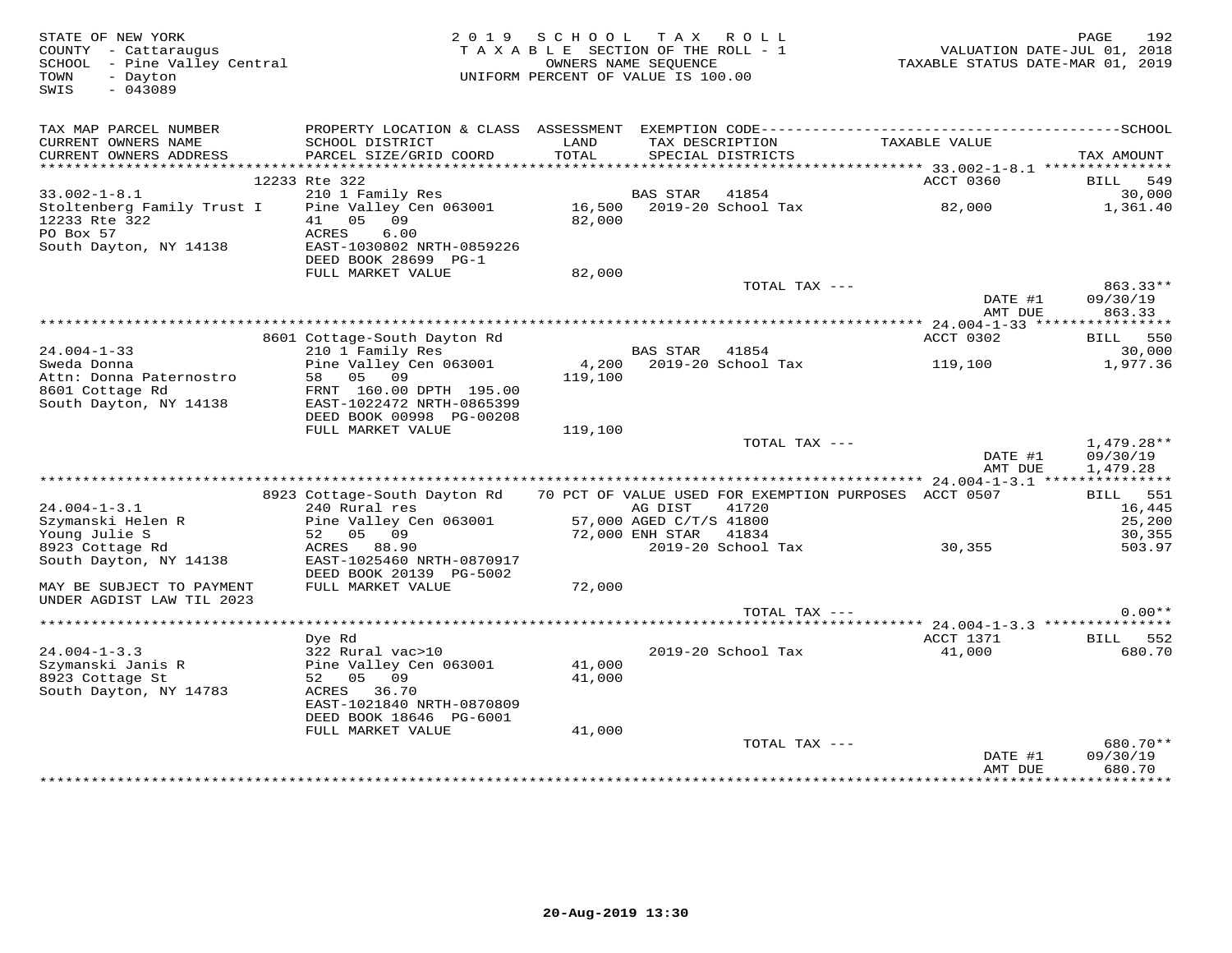| STATE OF NEW YORK<br>COUNTY - Cattaraugus<br>SCHOOL - Pine Valley Central<br>TOWN<br>- Dayton<br>SWIS<br>$-043089$ | 2 0 1 9                                                             | SCHOOL TAX    | R O L L<br>TAXABLE SECTION OF THE ROLL - 1<br>OWNERS NAME SEQUENCE<br>UNIFORM PERCENT OF VALUE IS 100.00 | TAXABLE STATUS DATE-MAR 01, 2019                                 | 193<br>PAGE<br>VALUATION DATE-JUL 01, 2018 |
|--------------------------------------------------------------------------------------------------------------------|---------------------------------------------------------------------|---------------|----------------------------------------------------------------------------------------------------------|------------------------------------------------------------------|--------------------------------------------|
| TAX MAP PARCEL NUMBER                                                                                              |                                                                     |               |                                                                                                          |                                                                  |                                            |
| CURRENT OWNERS NAME<br>CURRENT OWNERS ADDRESS                                                                      | SCHOOL DISTRICT<br>PARCEL SIZE/GRID COORD                           | LAND<br>TOTAL | TAX DESCRIPTION<br>SPECIAL DISTRICTS                                                                     | TAXABLE VALUE                                                    | TAX AMOUNT                                 |
|                                                                                                                    | 8143 Oaks Rd                                                        |               |                                                                                                          | ACCT 0145                                                        | <b>BILL</b><br>553                         |
| $33.002 - 1 - 18.1$                                                                                                | 112 Dairy farm                                                      |               | 41720<br>AG DIST                                                                                         |                                                                  | 135,117                                    |
| T & M Dye Family Trust I                                                                                           | Pine Valley Cen 063001                                              |               | 107,300 SILO T/C/S 42100                                                                                 |                                                                  | 5,000                                      |
| King, Rebecca & Jennifer Jo Dy 57 05 09<br>7 Allegany Rd                                                           | Life Use                                                            |               | 239,300 2019-20 School Tax                                                                               | 99,183                                                           | 1,646.69                                   |
| South Dayton, NY 14138                                                                                             | ACRES 82.75<br>EAST-1021262 NRTH-0857975<br>DEED BOOK 30518 PG-9001 |               |                                                                                                          |                                                                  |                                            |
| MAY BE SUBJECT TO PAYMENT<br>UNDER AGDIST LAW TIL 2023                                                             | FULL MARKET VALUE                                                   | 239,300       |                                                                                                          |                                                                  |                                            |
|                                                                                                                    |                                                                     |               | TOTAL TAX ---                                                                                            | DATE #1                                                          | $1,646.69**$<br>09/30/19                   |
|                                                                                                                    |                                                                     |               |                                                                                                          | AMT DUE                                                          | 1,646.69                                   |
|                                                                                                                    |                                                                     |               |                                                                                                          |                                                                  |                                            |
| $33.002 - 1 - 19.1$                                                                                                | Dredge Rd<br>105 Vac farmland                                       |               | AG DIST<br>41720                                                                                         | ACCT 0260                                                        | <b>BILL</b><br>554<br>48,219               |
| T & M Dye Family Trust I                                                                                           | Pine Valley Cen 063001                                              |               | 81,400 2019-20 School Tax                                                                                | 33,181                                                           | 550.89                                     |
| King, Rebecca & Jennifer Jo Dy 49/57                                                                               | 05 09                                                               | 81,400        |                                                                                                          |                                                                  |                                            |
| 7 Allegany Rd                                                                                                      | ACRES<br>56.45                                                      |               |                                                                                                          |                                                                  |                                            |
| South Dayton, NY 14138                                                                                             | EAST-1022048 NRTH-0856565                                           |               |                                                                                                          |                                                                  |                                            |
| MAY BE SUBJECT TO PAYMENT<br>UNDER AGDIST LAW TIL 2023                                                             | DEED BOOK 30518 PG-9001<br>FULL MARKET VALUE                        | 81,400        |                                                                                                          |                                                                  |                                            |
|                                                                                                                    |                                                                     |               | TOTAL TAX ---                                                                                            |                                                                  | 550.89**                                   |
|                                                                                                                    |                                                                     |               |                                                                                                          | DATE #1<br>AMT DUE                                               | 09/30/19<br>550.89                         |
|                                                                                                                    |                                                                     |               |                                                                                                          | ********************* 24.004-1-15 *****************<br>ACCT 0619 | <b>BILL</b><br>555                         |
| $24.004 - 1 - 15$                                                                                                  | 12411 Bentley Rd<br>240 Rural res                                   |               | <b>BAS STAR</b><br>41854                                                                                 |                                                                  | 30,000                                     |
| Thompson Mark                                                                                                      | Pine Valley Cen 063001                                              | 51,000        | 2019-20 School Tax                                                                                       | 78,000                                                           | 1,294.99                                   |
| 12411 Bentley Rd<br>South Dayton, NY 14138                                                                         | 44 05 09<br>ACRES 181.96<br>EAST-1030053 NRTH-0869492               | 78,000        |                                                                                                          |                                                                  |                                            |
|                                                                                                                    | DEED BOOK 00984 PG-00814                                            |               |                                                                                                          |                                                                  |                                            |
|                                                                                                                    | FULL MARKET VALUE                                                   | 78,000        |                                                                                                          |                                                                  |                                            |
|                                                                                                                    |                                                                     |               | TOTAL TAX ---                                                                                            | DATE #1                                                          | 796.92**<br>09/30/19                       |
|                                                                                                                    |                                                                     |               |                                                                                                          | AMT DUE                                                          | 796.92                                     |
|                                                                                                                    | 8052 Oaks Rd                                                        |               |                                                                                                          | ACCT 0463                                                        | 556<br><b>BILL</b>                         |
| $33.002 - 1 - 23$                                                                                                  | 270 Mfg housing                                                     |               | 41854<br>BAS STAR                                                                                        |                                                                  | 30,000                                     |
| Thuman Kim                                                                                                         | Pine Valley Cen 063001                                              | 14,400        | 2019-20 School Tax                                                                                       | 77,000                                                           | 1,278.39                                   |
| Thuman John<br>8052 Oaks Rd                                                                                        | 57 05<br>09<br>ACRES<br>4.61                                        | 77,000        |                                                                                                          |                                                                  |                                            |
| South Dayton, NY 14138                                                                                             | EAST-1020662 NRTH-0856934                                           |               |                                                                                                          |                                                                  |                                            |
|                                                                                                                    | DEED BOOK 01003 PG-00083                                            |               |                                                                                                          |                                                                  |                                            |
|                                                                                                                    | FULL MARKET VALUE                                                   | 77,000        |                                                                                                          |                                                                  |                                            |
|                                                                                                                    |                                                                     |               | TOTAL TAX ---                                                                                            | DATE #1                                                          | 780.32**<br>09/30/19                       |
|                                                                                                                    |                                                                     |               |                                                                                                          | AMT DUE                                                          | 780.32                                     |
|                                                                                                                    |                                                                     |               |                                                                                                          |                                                                  | ********                                   |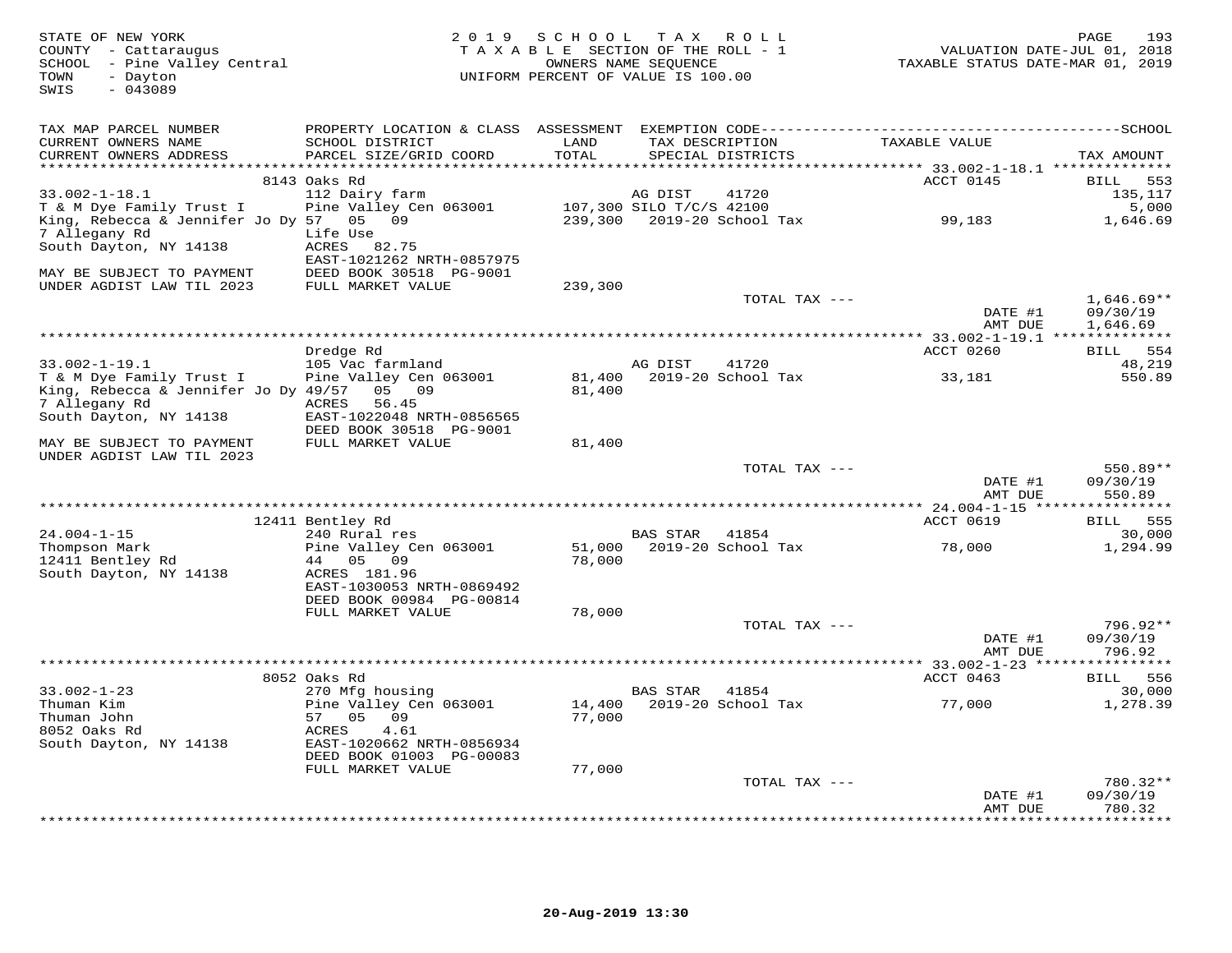| STATE OF NEW YORK<br>COUNTY - Cattaraugus<br>SCHOOL - Pine Valley Central<br>- Dayton<br>TOWN<br>$-043089$<br>SWIS | 2019                                                                                                                                             | SCHOOL                    | T A X<br>R O L L<br>TAXABLE SECTION OF THE ROLL - 1<br>OWNERS NAME SEQUENCE<br>UNIFORM PERCENT OF VALUE IS 100.00 | TAXABLE STATUS DATE-MAR 01, 2019    | 194<br>PAGE<br>VALUATION DATE-JUL 01, 2018 |
|--------------------------------------------------------------------------------------------------------------------|--------------------------------------------------------------------------------------------------------------------------------------------------|---------------------------|-------------------------------------------------------------------------------------------------------------------|-------------------------------------|--------------------------------------------|
| TAX MAP PARCEL NUMBER<br>CURRENT OWNERS NAME                                                                       | SCHOOL DISTRICT                                                                                                                                  | LAND                      | TAX DESCRIPTION                                                                                                   | TAXABLE VALUE                       |                                            |
| CURRENT OWNERS ADDRESS<br>***********************                                                                  | PARCEL SIZE/GRID COORD                                                                                                                           | TOTAL                     | SPECIAL DISTRICTS                                                                                                 |                                     | TAX AMOUNT                                 |
|                                                                                                                    | 9069 Cottage-South Dayton Rd                                                                                                                     |                           |                                                                                                                   | ACCT 0602                           | BILL<br>557                                |
| $24.002 - 1 - 23.1$<br>Trombley Carol A<br>9081 Cottage Rd<br>South Dayton, NY 14138                               | 312 Vac w/imprv<br>Pine Valley Cen 063001<br>53 05<br>09<br>6.31<br>ACRES<br>EAST-1023717 NRTH-0872789<br>DEED BOOK 00984 PG-00722               | 11,500<br>35,600          | 2019-20 School Tax                                                                                                | 35,600                              | 591.05                                     |
|                                                                                                                    | FULL MARKET VALUE                                                                                                                                | 35,600                    |                                                                                                                   |                                     |                                            |
|                                                                                                                    |                                                                                                                                                  |                           | TOTAL TAX ---                                                                                                     | DATE #1<br>AMT DUE                  | 591.05**<br>09/30/19<br>591.05             |
|                                                                                                                    |                                                                                                                                                  |                           |                                                                                                                   | ********** 24.002-1-22 *****        | ***********                                |
|                                                                                                                    | 9081 Cottage Rd                                                                                                                                  |                           |                                                                                                                   | ACCT 0599                           | BILL 558                                   |
| $24.002 - 1 - 22$                                                                                                  | 210 1 Family Res                                                                                                                                 |                           | <b>BAS STAR</b><br>41854                                                                                          |                                     | 30,000                                     |
| Trombley David<br>Trombley Carol<br>9081 Cottage Rd<br>South Dayton, NY 14138                                      | Pine Valley Cen 063001<br>45 05 09<br>ACRES<br>1.60<br>EAST-1024095 NRTH-0872999<br>DEED BOOK 617<br>PG-00285                                    | 8,800<br>115,000          | 2019-20 School Tax                                                                                                | 115,000                             | 1,909.29                                   |
|                                                                                                                    | FULL MARKET VALUE                                                                                                                                | 115,000                   |                                                                                                                   |                                     |                                            |
|                                                                                                                    |                                                                                                                                                  |                           | TOTAL TAX ---                                                                                                     | DATE #1<br>AMT DUE                  | $1,411.21**$<br>09/30/19<br>1,411.21       |
|                                                                                                                    | 9077 Merrill Dr                                                                                                                                  |                           |                                                                                                                   | ACCT 1157                           | <b>BILL</b> 559                            |
| $24.002 - 1 - 23.2$                                                                                                | 210 1 Family Res                                                                                                                                 |                           | BAS STAR<br>41854                                                                                                 |                                     | 30,000                                     |
| Trombley David<br>Trombley Amy<br>9077 Merrill Dr<br>South Dayton, NY 14138                                        | Pine Valley Cen 063001<br>53 05<br>09<br>ACRES<br>3.10<br>EAST-1023560 NRTH-0873019<br>DEED BOOK 00963 PG-00640                                  | 12,200<br>114,300         | 2019-20 School Tax                                                                                                | 114,300                             | 1,897.67                                   |
|                                                                                                                    | FULL MARKET VALUE                                                                                                                                | 114,300                   |                                                                                                                   |                                     |                                            |
|                                                                                                                    |                                                                                                                                                  |                           | TOTAL TAX ---                                                                                                     | DATE #1<br>AMT DUE                  | $1,399.59**$<br>09/30/19<br>1,399.59       |
|                                                                                                                    | 9062 Merrill Dr                                                                                                                                  |                           |                                                                                                                   | ACCT 0972                           | BILL<br>560                                |
| $24.002 - 1 - 21.3$                                                                                                | 271 Mfg housings                                                                                                                                 |                           | 2019-20 School Tax                                                                                                | 24,400                              | 405.10                                     |
| Trombley David A<br>Trombley Carol A<br>9081 Cottage Rd<br>South Dayton, NY 14138                                  | Pine Valley Cen 063001<br>53<br>05<br>09<br>FRNT 185.25 DPTH 225.00<br>EAST-1024187 NRTH-0873267<br>DEED BOOK 29077 PG-6002<br>FULL MARKET VALUE | 4,800<br>24,400<br>24,400 |                                                                                                                   |                                     |                                            |
|                                                                                                                    |                                                                                                                                                  |                           | TOTAL TAX ---                                                                                                     |                                     | 405.10**                                   |
|                                                                                                                    |                                                                                                                                                  |                           | ************************                                                                                          | DATE #1<br>AMT DUE<br>************* | 09/30/19<br>405.10<br>* * * * * * * * * *  |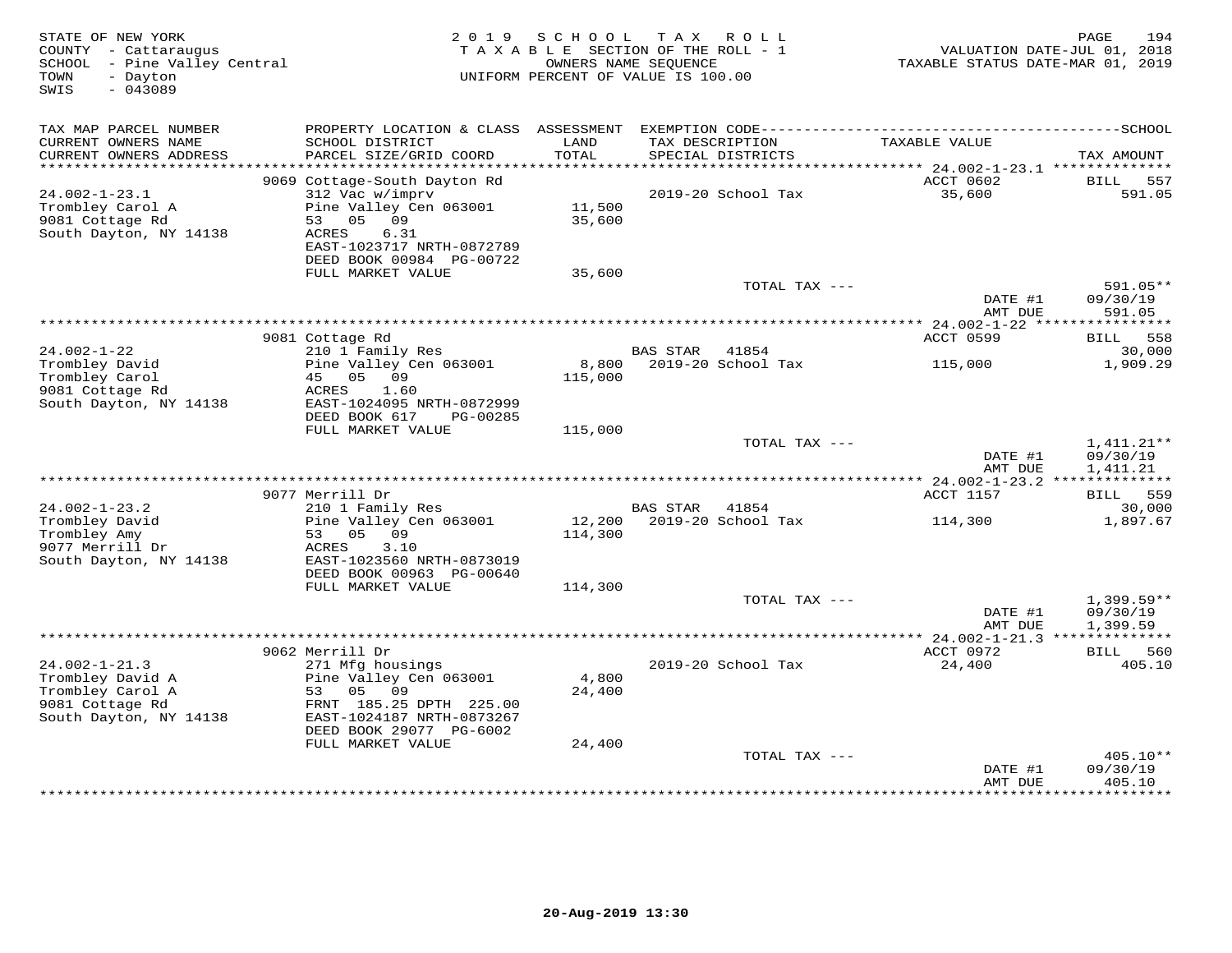| STATE OF NEW YORK<br>COUNTY - Cattaraugus<br>SCHOOL - Pine Valley Central<br>- Dayton<br>TOWN<br>$-043089$<br>SWIS |                                                                                                            | 2019 SCHOOL     | TAX ROLL<br>TAXABLE SECTION OF THE ROLL - 1<br>OWNERS NAME SEQUENCE<br>UNIFORM PERCENT OF VALUE IS 100.00 | VALUATION DATE-JUL 01, 2018<br>TAXABLE STATUS DATE-MAR 01, 2019 | 195<br>PAGE            |
|--------------------------------------------------------------------------------------------------------------------|------------------------------------------------------------------------------------------------------------|-----------------|-----------------------------------------------------------------------------------------------------------|-----------------------------------------------------------------|------------------------|
| TAX MAP PARCEL NUMBER                                                                                              |                                                                                                            |                 |                                                                                                           |                                                                 |                        |
| CURRENT OWNERS NAME<br>CURRENT OWNERS ADDRESS                                                                      | SCHOOL DISTRICT<br>PARCEL SIZE/GRID COORD                                                                  | LAND<br>TOTAL   | TAX DESCRIPTION<br>SPECIAL DISTRICTS                                                                      | TAXABLE VALUE                                                   | TAX AMOUNT             |
|                                                                                                                    | 9088 Merrill Dr                                                                                            |                 |                                                                                                           | ACCT 0973                                                       | 561<br>BILL            |
| $24.002 - 1 - 21.2$                                                                                                | 270 Mfg housing                                                                                            |                 | 2019-20 School Tax                                                                                        | 11,000                                                          | 182.63                 |
| Trombley David J<br>9077 Merrill Dr<br>S. Dayton, NY 14138                                                         | Pine Valley Cen 063001<br>53 05 09<br>ACRES<br>1.84<br>EAST-1023929 NRTH-0873280                           | 9,500<br>11,000 |                                                                                                           |                                                                 |                        |
|                                                                                                                    | DEED BOOK 14870 PG-5001                                                                                    |                 |                                                                                                           |                                                                 |                        |
|                                                                                                                    | FULL MARKET VALUE                                                                                          | 11,000          | TOTAL TAX ---                                                                                             |                                                                 | 182.63**               |
|                                                                                                                    |                                                                                                            |                 |                                                                                                           | DATE #1<br>AMT DUE                                              | 09/30/19<br>182.63     |
|                                                                                                                    |                                                                                                            |                 |                                                                                                           |                                                                 |                        |
|                                                                                                                    | 9209 Rte 62                                                                                                |                 |                                                                                                           | ACCT 0603                                                       | <b>BILL</b> 562        |
| $25.001 - 1 - 6.1$                                                                                                 | 241 Rural res&ag                                                                                           |                 | <b>BAS STAR</b><br>41854                                                                                  |                                                                 | 30,000                 |
| Troutman Raymond L<br>9209 Rte 62<br>Gowanda, NY 14070                                                             | Pine Valley Cen 063001<br>30 05 09<br>ACRES 41.88<br>EAST-1035853 NRTH-0876006<br>DEED BOOK 01013 PG-00047 | 90,000          | 36,000 2019-20 School Tax                                                                                 | 90,000                                                          | 1,494.22               |
|                                                                                                                    | FULL MARKET VALUE                                                                                          | 90,000          |                                                                                                           |                                                                 |                        |
|                                                                                                                    |                                                                                                            |                 | TOTAL TAX ---                                                                                             | DATE #1                                                         | 996.15**<br>09/30/19   |
|                                                                                                                    |                                                                                                            |                 |                                                                                                           | AMT DUE                                                         | 996.15                 |
|                                                                                                                    | 9191 Cottage-South Dayton Rd                                                                               |                 |                                                                                                           | ACCT 0605                                                       | <b>BILL</b> 563        |
| $24.002 - 1 - 18$                                                                                                  | 240 Rural res                                                                                              |                 | 2019-20 School Tax                                                                                        | 53,500                                                          | 888.23                 |
| Turnbull Jay E                                                                                                     | Pine Valley Cen 063001                                                                                     | 18,000          |                                                                                                           |                                                                 |                        |
| Turnbull Bruce<br>9191 Cottage Rd                                                                                  | 53 05 09<br>ACRES 15.32<br>EAST-1023754 NRTH-0874562                                                       | 53,500          |                                                                                                           |                                                                 |                        |
| South Dayton, NY 14138                                                                                             | DEED BOOK 00963 PG-00267                                                                                   |                 |                                                                                                           |                                                                 |                        |
|                                                                                                                    | FULL MARKET VALUE                                                                                          | 53,500          |                                                                                                           |                                                                 |                        |
|                                                                                                                    |                                                                                                            |                 | TOTAL TAX ---                                                                                             |                                                                 | 888.23**               |
|                                                                                                                    |                                                                                                            |                 |                                                                                                           | DATE #1<br>AMT DUE                                              | 09/30/19<br>888.23     |
|                                                                                                                    | 8514 White Rd                                                                                              |                 |                                                                                                           | ACCT 0552                                                       | BILL 564               |
| $24.004 - 1 - 18$                                                                                                  | 270 Mfg housing                                                                                            |                 | 2019-20 School Tax                                                                                        | 13,000                                                          | 215.83                 |
| Tyma Daniel J<br>8514 White Rd                                                                                     | Pine Valley Cen 063001<br>51 05 09                                                                         | 7,000<br>13,000 |                                                                                                           |                                                                 |                        |
| South Daytoin, NY 14138                                                                                            | ACRES<br>2.02<br>EAST-1026994 NRTH-0864883<br>DEED BOOK 3363 PG-4003                                       |                 |                                                                                                           |                                                                 |                        |
|                                                                                                                    | FULL MARKET VALUE                                                                                          | 13,000          |                                                                                                           |                                                                 |                        |
|                                                                                                                    |                                                                                                            |                 | TOTAL TAX ---                                                                                             | DATE #1                                                         | $215.83**$<br>09/30/19 |
|                                                                                                                    |                                                                                                            |                 |                                                                                                           | AMT DUE<br>****************                                     | 215.83<br>**********   |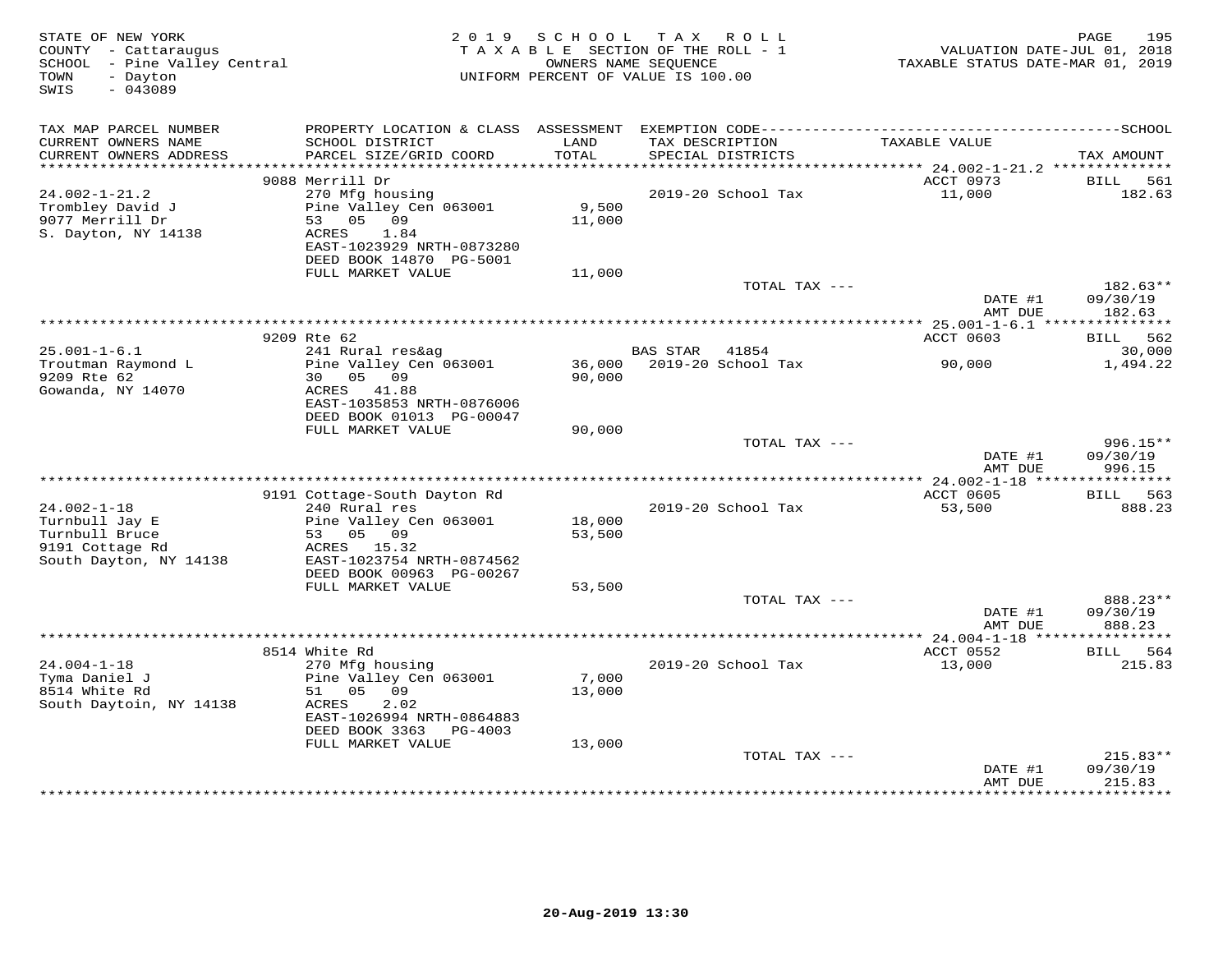| STATE OF NEW YORK<br>COUNTY - Cattaraugus<br>SCHOOL - Pine Valley Central<br>- Dayton<br>TOWN<br>SWIS<br>$-043089$ |                                                                                                                                                       | 2019 SCHOOL             | TAX ROLL<br>TAXABLE SECTION OF THE ROLL - 1<br>OWNERS NAME SEQUENCE<br>UNIFORM PERCENT OF VALUE IS 100.00 | TAXABLE STATUS DATE-MAR 01, 2019 | 196<br>PAGE<br>VALUATION DATE-JUL 01, 2018 |
|--------------------------------------------------------------------------------------------------------------------|-------------------------------------------------------------------------------------------------------------------------------------------------------|-------------------------|-----------------------------------------------------------------------------------------------------------|----------------------------------|--------------------------------------------|
| TAX MAP PARCEL NUMBER<br>CURRENT OWNERS NAME<br>CURRENT OWNERS ADDRESS<br>***********************                  | SCHOOL DISTRICT<br>PARCEL SIZE/GRID COORD                                                                                                             | LAND<br>TOTAL           | TAX DESCRIPTION<br>SPECIAL DISTRICTS                                                                      | TAXABLE VALUE                    | TAX AMOUNT                                 |
|                                                                                                                    | 8551 Rte 62                                                                                                                                           |                         |                                                                                                           | ACCT 1148                        | 565<br>BILL                                |
| $25.003 - 1 - 12.2$<br>Van Wormer Margaret A<br>PO Box 107<br>South Dayton, NY 14138                               | 312 Vac w/imprv<br>Pine Valley Cen 063001<br>35 05 09<br>1.05<br>ACRES<br>EAST-1034776 NRTH-0864927<br>DEED BOOK 858<br>PG-01013<br>FULL MARKET VALUE | 2,700<br>6,900<br>6,900 | 2019-20 School Tax                                                                                        | 6,900                            | 114.56                                     |
|                                                                                                                    |                                                                                                                                                       |                         | TOTAL TAX ---                                                                                             |                                  | $114.56**$                                 |
|                                                                                                                    |                                                                                                                                                       |                         |                                                                                                           | DATE #1<br>AMT DUE               | 09/30/19<br>114.56                         |
|                                                                                                                    | 9116 Merrill Dr                                                                                                                                       |                         |                                                                                                           | ACCT 0332                        | BILL 566                                   |
| $24.002 - 1 - 21.1$                                                                                                | 210 1 Family Res                                                                                                                                      |                         | BAS STAR 41854                                                                                            |                                  | 30,000                                     |
| Vanzile David J<br>Vanzile Cheryl A                                                                                | Pine Valley Cen 063001<br>53 05 09                                                                                                                    | 14,300<br>133,100       | 2019-20 School Tax                                                                                        | 133,100                          | 2,209.79                                   |
| 9116 Merrill Dr<br>South Dayton, NY 14138                                                                          | ACRES<br>4.56<br>EAST-1023467 NRTH-0873373<br>DEED BOOK 00925 PG-00690                                                                                |                         |                                                                                                           |                                  |                                            |
|                                                                                                                    | FULL MARKET VALUE                                                                                                                                     | 133,100                 | TOTAL TAX ---                                                                                             |                                  | $1,711.72**$                               |
|                                                                                                                    |                                                                                                                                                       |                         |                                                                                                           | DATE #1<br>AMT DUE               | 09/30/19<br>1,711.72                       |
|                                                                                                                    |                                                                                                                                                       |                         |                                                                                                           |                                  |                                            |
| $24.004 - 1 - 23.1$                                                                                                | 8738 Cottage-South Dayton Rd<br>120 Field crops                                                                                                       |                         | 2019-20 School Tax                                                                                        | ACCT 0622                        | BILL 567                                   |
| Volk Frederick A<br>Volk Joanne L<br>131 Frederick Dr<br>Lynchburg, VA 24502                                       | Pine Valley Cen 063001<br>51/52 05 09<br>split 2.8 acres 10/08-Koh<br>ACRES 109.10                                                                    | 134,400<br>162,400      |                                                                                                           | 162,400                          | 2,696.25                                   |
|                                                                                                                    | EAST-1025424 NRTH-0867394<br>DEED BOOK 1086    PG-6001                                                                                                |                         |                                                                                                           |                                  |                                            |
|                                                                                                                    | FULL MARKET VALUE                                                                                                                                     | 162,400                 |                                                                                                           |                                  |                                            |
|                                                                                                                    |                                                                                                                                                       |                         | TOTAL TAX ---                                                                                             | DATE #1<br>AMT DUE               | $2,696.25**$<br>09/30/19<br>2,696.25       |
|                                                                                                                    |                                                                                                                                                       |                         |                                                                                                           |                                  |                                            |
|                                                                                                                    | Bentley Rd                                                                                                                                            |                         |                                                                                                           | ACCT 1277                        | BILL 568                                   |
| $24.004 - 1 - 12.3$                                                                                                | 312 Vac w/imprv                                                                                                                                       |                         | 2019-20 School Tax                                                                                        | 22,700                           | 376.88                                     |
| Weber Jerod M<br>12507 Bentley Rd                                                                                  | Pine Valley Cen 063001<br>05 09<br>44                                                                                                                 | 5,200<br>22,700         |                                                                                                           |                                  |                                            |
| South Dayton, NY 14138                                                                                             | 1.90<br>ACRES<br>EAST-1027762 NRTH-0870226                                                                                                            |                         |                                                                                                           |                                  |                                            |
|                                                                                                                    | DEED BOOK 16062 PG-2001                                                                                                                               |                         |                                                                                                           |                                  |                                            |
|                                                                                                                    | FULL MARKET VALUE                                                                                                                                     | 22,700                  | TOTAL TAX ---                                                                                             |                                  | 376.88**                                   |
|                                                                                                                    |                                                                                                                                                       |                         |                                                                                                           | DATE #1                          | 09/30/19                                   |
|                                                                                                                    |                                                                                                                                                       |                         |                                                                                                           | AMT DUE                          | 376.88<br>*********                        |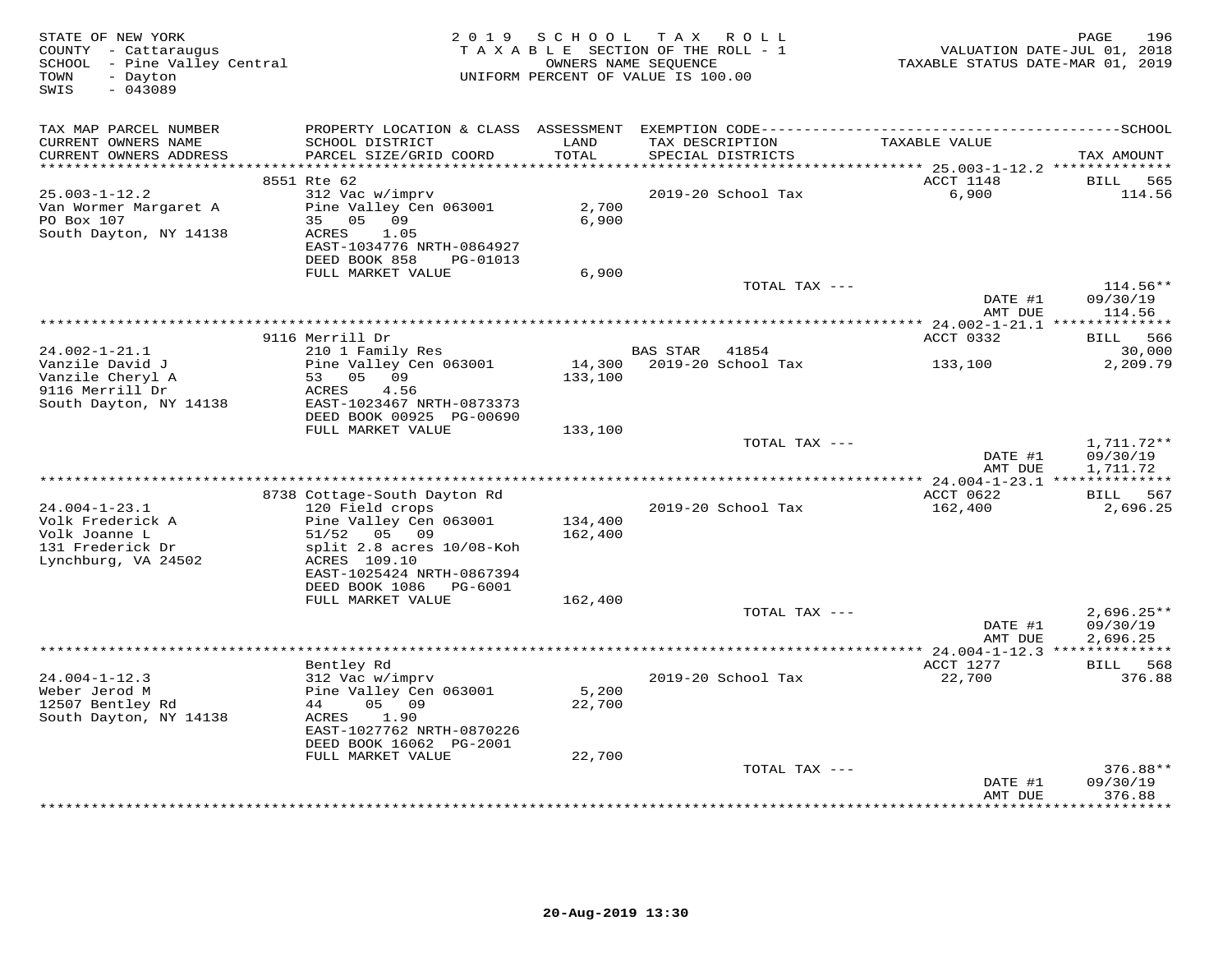| STATE OF NEW YORK<br>COUNTY - Cattaraugus<br>SCHOOL - Pine Valley Central<br>- Dayton<br>TOWN<br>$-043089$<br>SWIS | 2 0 1 9                                                                                                  | S C H O O L<br>TAXABLE SECTION OF THE ROLL - 1<br>UNIFORM PERCENT OF VALUE IS 100.00 | OWNERS NAME SEQUENCE | TAX ROLL                             | VALUATION DATE-JUL 01, 2018<br>TAXABLE STATUS DATE-MAR 01, 2019 | 197<br>PAGE                          |
|--------------------------------------------------------------------------------------------------------------------|----------------------------------------------------------------------------------------------------------|--------------------------------------------------------------------------------------|----------------------|--------------------------------------|-----------------------------------------------------------------|--------------------------------------|
| TAX MAP PARCEL NUMBER                                                                                              |                                                                                                          |                                                                                      |                      |                                      |                                                                 |                                      |
| CURRENT OWNERS NAME<br>CURRENT OWNERS ADDRESS<br>**********************                                            | SCHOOL DISTRICT<br>PARCEL SIZE/GRID COORD                                                                | LAND<br>TOTAL<br>********                                                            |                      | TAX DESCRIPTION<br>SPECIAL DISTRICTS | TAXABLE VALUE                                                   | TAX AMOUNT                           |
|                                                                                                                    | 12507 Bentley Rd                                                                                         |                                                                                      |                      |                                      | ******** 24.004-1-13 *****************<br>ACCT 0113             | <b>BILL</b><br>569                   |
| $24.004 - 1 - 13$<br>Weber Jerod M                                                                                 | 210 1 Family Res<br>Pine Valley Cen 063001                                                               | 2,100                                                                                | <b>BAS STAR</b>      | 41854<br>2019-20 School Tax          | 68,000                                                          | 30,000<br>1,128.97                   |
| 12507 Bentley Rd<br>South Dayton, NY 14138                                                                         | 05<br>44<br>09<br>81.00 DPTH 200.00<br>FRNT<br>EAST-1027751 NRTH-0870322<br>DEED BOOK 16062 PG-2001      | 68,000                                                                               |                      |                                      |                                                                 |                                      |
|                                                                                                                    | FULL MARKET VALUE                                                                                        | 68,000                                                                               |                      |                                      |                                                                 |                                      |
|                                                                                                                    |                                                                                                          |                                                                                      |                      | TOTAL TAX ---                        | DATE #1<br>AMT DUE                                              | $630.89**$<br>09/30/19<br>630.89     |
|                                                                                                                    |                                                                                                          |                                                                                      |                      |                                      |                                                                 |                                      |
|                                                                                                                    | 11939 Markham-Wesley Rd                                                                                  |                                                                                      |                      |                                      | ACCT 1524                                                       | 570<br>BILL                          |
| $25.001 - 2 - 23.2$                                                                                                | 210 1 Family Res                                                                                         |                                                                                      | ENH STAR             | 41834                                |                                                                 | 68,700                               |
| Wilbur David<br>70 Hill St<br>Tonawanda, NY 14150                                                                  | Pine Valley Cen 063001<br>$9/2008$ -split off $2-23$<br>ACRES<br>1.09<br>EAST-1035806 NRTH-0873379       | 7,300<br>75,000                                                                      |                      | 2019-20 School Tax                   | 75,000                                                          | 1,245.19                             |
|                                                                                                                    | DEED BOOK 10867 PG-8002<br>FULL MARKET VALUE                                                             | 75,000                                                                               |                      |                                      |                                                                 |                                      |
|                                                                                                                    |                                                                                                          |                                                                                      |                      | TOTAL TAX ---                        | DATE #1                                                         | $130.19**$<br>09/30/19               |
|                                                                                                                    |                                                                                                          |                                                                                      |                      |                                      | AMT DUE                                                         | 130.19<br>* * * * * * * * *          |
|                                                                                                                    | 8508 Cottage-South Dayton Rd                                                                             |                                                                                      |                      |                                      | $***$ 24.004-1-21 *****<br>ACCT 0630                            | 571<br><b>BILL</b>                   |
| $24.004 - 1 - 21$                                                                                                  | 280 Res Multiple                                                                                         |                                                                                      |                      | 2019-20 School Tax                   | 220,000                                                         | 3,652.55                             |
| Winship Don B<br>PO Box 271<br>South Dayton, NY 14138                                                              | Pine Valley Cen 063001<br>50/51/58/59<br>05 09<br>873/468,830/139<br>8570 also on site<br>ACRES<br>97.65 | 131,900<br>220,000                                                                   |                      |                                      |                                                                 |                                      |
|                                                                                                                    | EAST-1024076 NRTH-0864311<br>DEED BOOK 760<br>PG-00095                                                   |                                                                                      |                      |                                      |                                                                 |                                      |
|                                                                                                                    | FULL MARKET VALUE                                                                                        | 220,000                                                                              |                      |                                      |                                                                 |                                      |
|                                                                                                                    |                                                                                                          |                                                                                      |                      | TOTAL TAX ---                        | DATE #1<br>AMT DUE                                              | $3,652.55**$<br>09/30/19<br>3,652.55 |
|                                                                                                                    |                                                                                                          |                                                                                      |                      |                                      |                                                                 |                                      |
|                                                                                                                    | 12163 Cottage Markham Rd                                                                                 |                                                                                      |                      |                                      | ACCT 0634                                                       | BILL 572                             |
| $25.001 - 1 - 35$<br>Wood Robert H<br>Wood Joyce F                                                                 | 240 Rural res<br>Pine Valley Cen 063001<br>37<br>05<br>09                                                | 36,600<br>78,000                                                                     | BAS STAR             | 41854<br>2019-20 School Tax          | 78,000                                                          | 30,000<br>1,294.99                   |
| 12163 Cottage-Markhams Rd<br>South Dayton, NY 14138                                                                | ACRES 19.41<br>EAST-1032457 NRTH-0875295<br>DEED BOOK 744<br>PG-00317                                    |                                                                                      |                      |                                      |                                                                 |                                      |
|                                                                                                                    | FULL MARKET VALUE                                                                                        | 78,000                                                                               |                      |                                      |                                                                 |                                      |
|                                                                                                                    |                                                                                                          |                                                                                      |                      | TOTAL TAX ---                        | DATE #1                                                         | $796.92**$<br>09/30/19               |
|                                                                                                                    |                                                                                                          |                                                                                      |                      |                                      | AMT DUE                                                         | 796.92<br>* * * * * * * *            |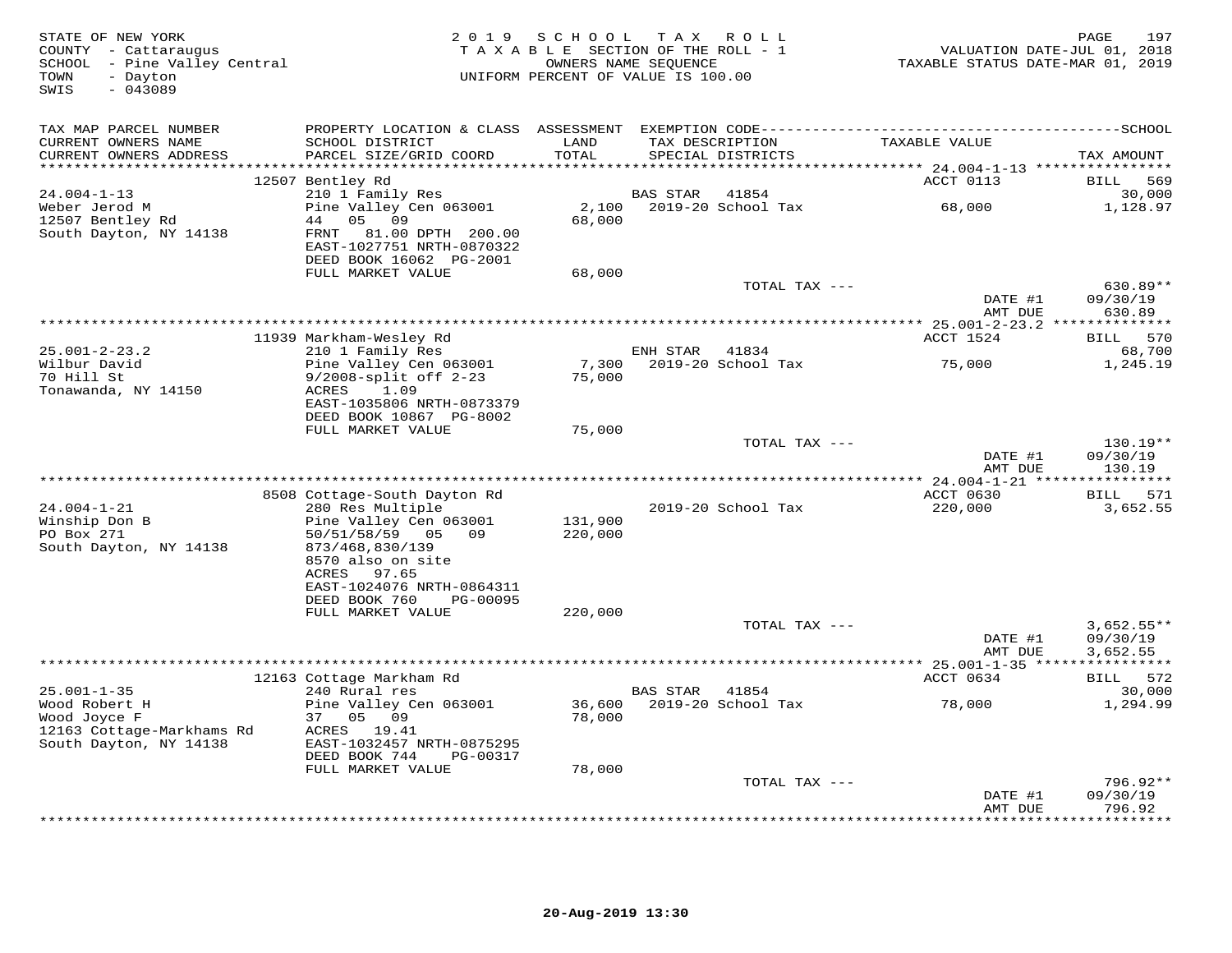| STATE OF NEW YORK<br>COUNTY - Cattaraugus<br>SCHOOL - Pine Valley Central<br>- Dayton<br>TOWN<br>SWIS<br>$-043089$ | 2 0 1 9                                                                        | S C H O O L<br>TAXABLE SECTION OF THE ROLL - 1<br>OWNERS NAME SEQUENCE<br>UNIFORM PERCENT OF VALUE IS 100.00 |                 | TAX ROLL                             | TAXABLE STATUS DATE-MAR 01, 2019 | 198<br>PAGE<br>VALUATION DATE-JUL 01, 2018 |
|--------------------------------------------------------------------------------------------------------------------|--------------------------------------------------------------------------------|--------------------------------------------------------------------------------------------------------------|-----------------|--------------------------------------|----------------------------------|--------------------------------------------|
| TAX MAP PARCEL NUMBER<br>CURRENT OWNERS NAME<br>CURRENT OWNERS ADDRESS                                             | SCHOOL DISTRICT<br>PARCEL SIZE/GRID COORD                                      | LAND<br>TOTAL                                                                                                |                 | TAX DESCRIPTION<br>SPECIAL DISTRICTS | TAXABLE VALUE                    | TAX AMOUNT                                 |
|                                                                                                                    |                                                                                |                                                                                                              |                 |                                      |                                  |                                            |
| $25.001 - 1 - 38$                                                                                                  | 12182 Cottage Markham Rd<br>210 1 Family Res                                   |                                                                                                              | <b>BAS STAR</b> | 41854                                | ACCT 1017                        | BILL<br>573<br>30,000                      |
| Wood Trevor R<br>12182 Cottage Markhams Rd                                                                         | Pine Valley Cen 063001<br>38 05<br>09                                          | 6,700<br>63,400                                                                                              |                 | 2019-20 School Tax                   | 63,400                           | 1,052.60                                   |
| South Dayton, NY 14138                                                                                             | FRNT 180.00 DPTH 215.00<br>EAST-1032540 NRTH-0875868<br>DEED BOOK 5623 PG-7001 |                                                                                                              |                 |                                      |                                  |                                            |
|                                                                                                                    | FULL MARKET VALUE                                                              | 63,400                                                                                                       |                 | TOTAL TAX ---                        |                                  | 554.52**                                   |
|                                                                                                                    |                                                                                |                                                                                                              |                 |                                      | DATE #1<br>AMT DUE               | 09/30/19<br>554.52                         |
|                                                                                                                    |                                                                                |                                                                                                              |                 |                                      |                                  |                                            |
| $25.001 - 1 - 39$<br>Wood Trevor R                                                                                 | 12182 Cottage Markham Rd<br>100 Agricultural<br>Pine Valley Cen 063001         | 31,200                                                                                                       |                 | 2019-20 School Tax                   | 31,200                           | BILL 574<br>518.00                         |
| Wood Jaclyn S                                                                                                      | 37/38/46 05<br>09                                                              | 31,200                                                                                                       |                 |                                      |                                  |                                            |
| 12182 Cottage Markhams Rd<br>South Dayton, NY 14138                                                                | ACRES<br>21.50<br>EAST-1032285 NRTH-0875682                                    |                                                                                                              |                 |                                      |                                  |                                            |
|                                                                                                                    | DEED BOOK 23165 PG-5003                                                        |                                                                                                              |                 |                                      |                                  |                                            |
|                                                                                                                    | FULL MARKET VALUE                                                              | 31,200                                                                                                       |                 | TOTAL TAX ---                        |                                  | 518.00**                                   |
|                                                                                                                    |                                                                                |                                                                                                              |                 |                                      | DATE #1<br>AMT DUE               | 09/30/19<br>518.00                         |
|                                                                                                                    |                                                                                |                                                                                                              |                 |                                      |                                  |                                            |
|                                                                                                                    | 8491 Rte 62                                                                    |                                                                                                              |                 |                                      | ACCT 1214                        | 575<br>BILL                                |
| $34.001 - 1 - 42.2$<br>Woodarek Ronda A                                                                            | 210 1 Family Res<br>Pine Valley Cen 063001                                     | 8,000                                                                                                        | <b>BAS STAR</b> | 41854<br>2019-20 School Tax          | 32,700                           | 30,000<br>542.90                           |
| 8491 Rte 62<br>South Dayton, NY 14138                                                                              | 34<br>05 09<br>ACRES<br>2.00                                                   | 32,700                                                                                                       |                 |                                      |                                  |                                            |
|                                                                                                                    | EAST-1034907 NRTH-0863746<br>DEED BOOK 10668 PG-6001                           |                                                                                                              |                 |                                      |                                  |                                            |
|                                                                                                                    | FULL MARKET VALUE                                                              | 32,700                                                                                                       |                 | TOTAL TAX ---                        |                                  | 44.83**                                    |
|                                                                                                                    |                                                                                |                                                                                                              |                 |                                      | DATE #1<br>AMT DUE               | 09/30/19<br>44.83                          |
|                                                                                                                    |                                                                                |                                                                                                              |                 |                                      |                                  |                                            |
| $24.004 - 1 - 11.8$                                                                                                | 12535 Bentley Rd<br>240 Rural res                                              |                                                                                                              | BAS STAR        | 41854                                | ACCT 1355                        | 576<br><b>BILL</b><br>30,000               |
| Yoder Benny J<br>Yoder Edna D                                                                                      | Pine Valley Cen 063001<br>Wengerd-12535 Bentley lan                            | 14,500<br>40,200                                                                                             |                 | 2019-20 School Tax                   | 40,200                           | 667.42                                     |
| 12535 Bentley Rd<br>South Dayton, NY 14138                                                                         | Split from 11.4<br>7.35<br>ACRES                                               |                                                                                                              |                 |                                      |                                  |                                            |
|                                                                                                                    | EAST-1026910 NRTH-0869653<br>DEED BOOK 26450 PG-9001<br>FULL MARKET VALUE      | 40,200                                                                                                       |                 |                                      |                                  |                                            |
|                                                                                                                    |                                                                                |                                                                                                              |                 | TOTAL TAX ---                        |                                  | $169.35**$                                 |
|                                                                                                                    |                                                                                |                                                                                                              |                 |                                      | DATE #1<br>AMT DUE               | 09/30/19<br>169.35                         |
|                                                                                                                    |                                                                                |                                                                                                              |                 |                                      |                                  | ********                                   |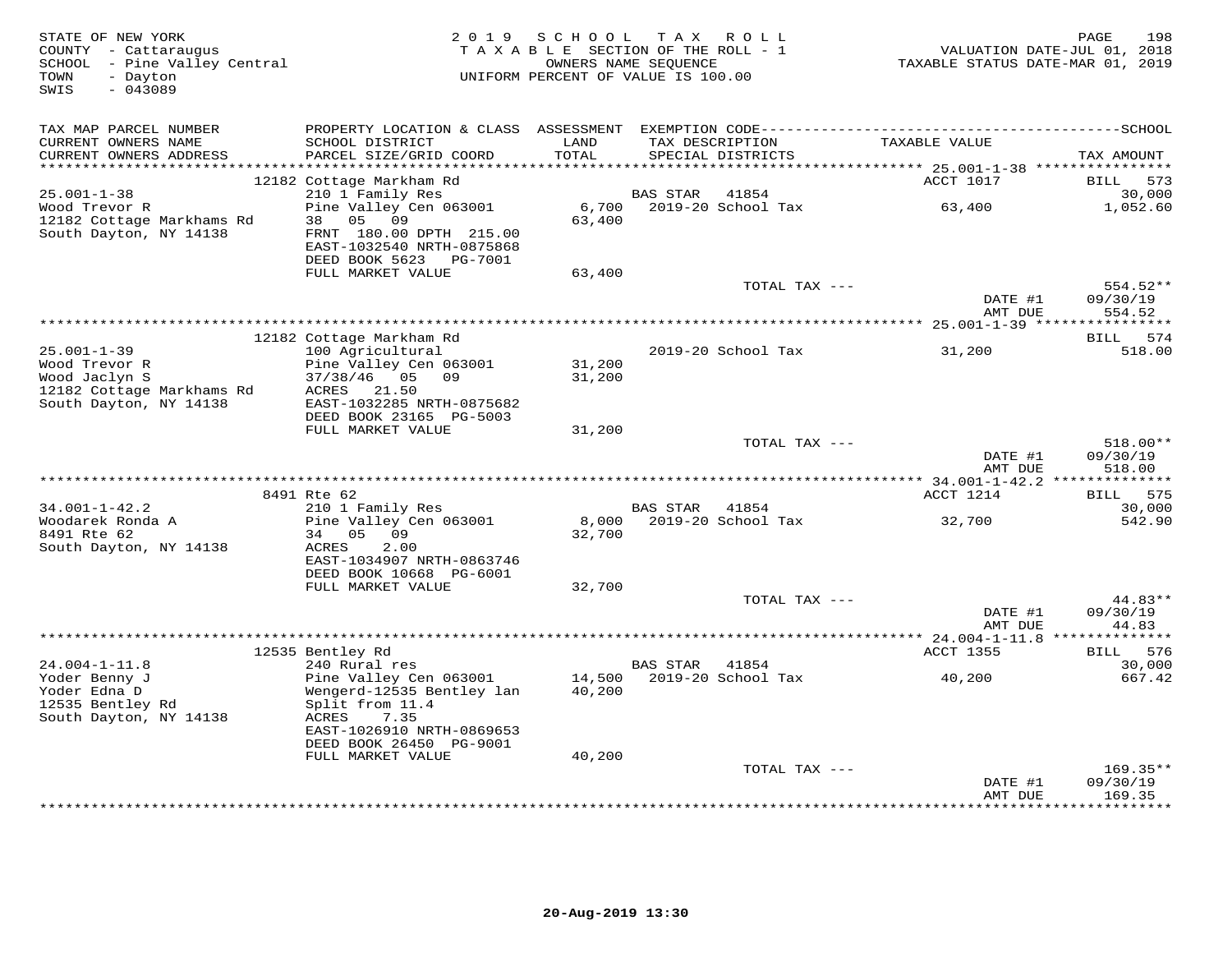| STATE OF NEW YORK<br>COUNTY<br>- Cattaraugus<br>SCHOOL<br>- Pine Valley Central<br>TOWN<br>- Dayton<br>$-043089$<br>SWIS | 2019<br>TAXABLE                      | SCHOOL<br>OWNERS NAME SEQUENCE | T A X<br>R O L L<br>SECTION OF THE ROLL - 1<br>UNIFORM PERCENT OF VALUE IS 100.00 |                           | 199<br>PAGE<br>VALUATION DATE-JUL 01,<br>2018<br>TAXABLE STATUS DATE-MAR 01, 2019 |
|--------------------------------------------------------------------------------------------------------------------------|--------------------------------------|--------------------------------|-----------------------------------------------------------------------------------|---------------------------|-----------------------------------------------------------------------------------|
| TAX MAP PARCEL NUMBER                                                                                                    | PROPERTY LOCATION & CLASS ASSESSMENT |                                | EXEMPTION CODE-                                                                   | -----------------         | ---------SCHOOL                                                                   |
| CURRENT OWNERS NAME                                                                                                      | SCHOOL DISTRICT                      | LAND                           | TAX DESCRIPTION                                                                   | TAXABLE VALUE             |                                                                                   |
| CURRENT OWNERS ADDRESS                                                                                                   | PARCEL SIZE/GRID COORD               | TOTAL                          | SPECIAL DISTRICTS                                                                 |                           | TAX AMOUNT                                                                        |
|                                                                                                                          |                                      |                                |                                                                                   | ************* 25.001-1-33 | * * * * * * * * * * * * * * * *                                                   |
|                                                                                                                          | 12154 Bentley Rd                     |                                |                                                                                   | ACCT 0217                 | 577<br>BILL                                                                       |
| $25.001 - 1 - 33$                                                                                                        | 240 Rural res                        |                                | $2019-20$ School Tax                                                              | 185,900                   | 3,086.40                                                                          |
| Ziolkowski Michael R                                                                                                     | Pine Valley Cen 063001               | 41,800                         |                                                                                   |                           |                                                                                   |
| 12154 Bentley Rd                                                                                                         | 37 05 09                             | 185,900                        |                                                                                   |                           |                                                                                   |
| South Dayton, NY 14138                                                                                                   | 30.03<br>ACRES                       |                                |                                                                                   |                           |                                                                                   |
|                                                                                                                          | EAST-1031843 NRTH-0873980            |                                |                                                                                   |                           |                                                                                   |
|                                                                                                                          | DEED BOOK 24831 PG-2                 |                                |                                                                                   |                           |                                                                                   |
|                                                                                                                          | FULL MARKET VALUE                    | 185,900                        |                                                                                   |                           |                                                                                   |
|                                                                                                                          |                                      |                                | TOTAL TAX ---                                                                     |                           | $3,086.40**$                                                                      |
|                                                                                                                          |                                      |                                |                                                                                   | DATE #1                   | 09/30/19                                                                          |
|                                                                                                                          |                                      |                                |                                                                                   | AMT DUE                   | 3,086.40                                                                          |
|                                                                                                                          |                                      |                                |                                                                                   |                           |                                                                                   |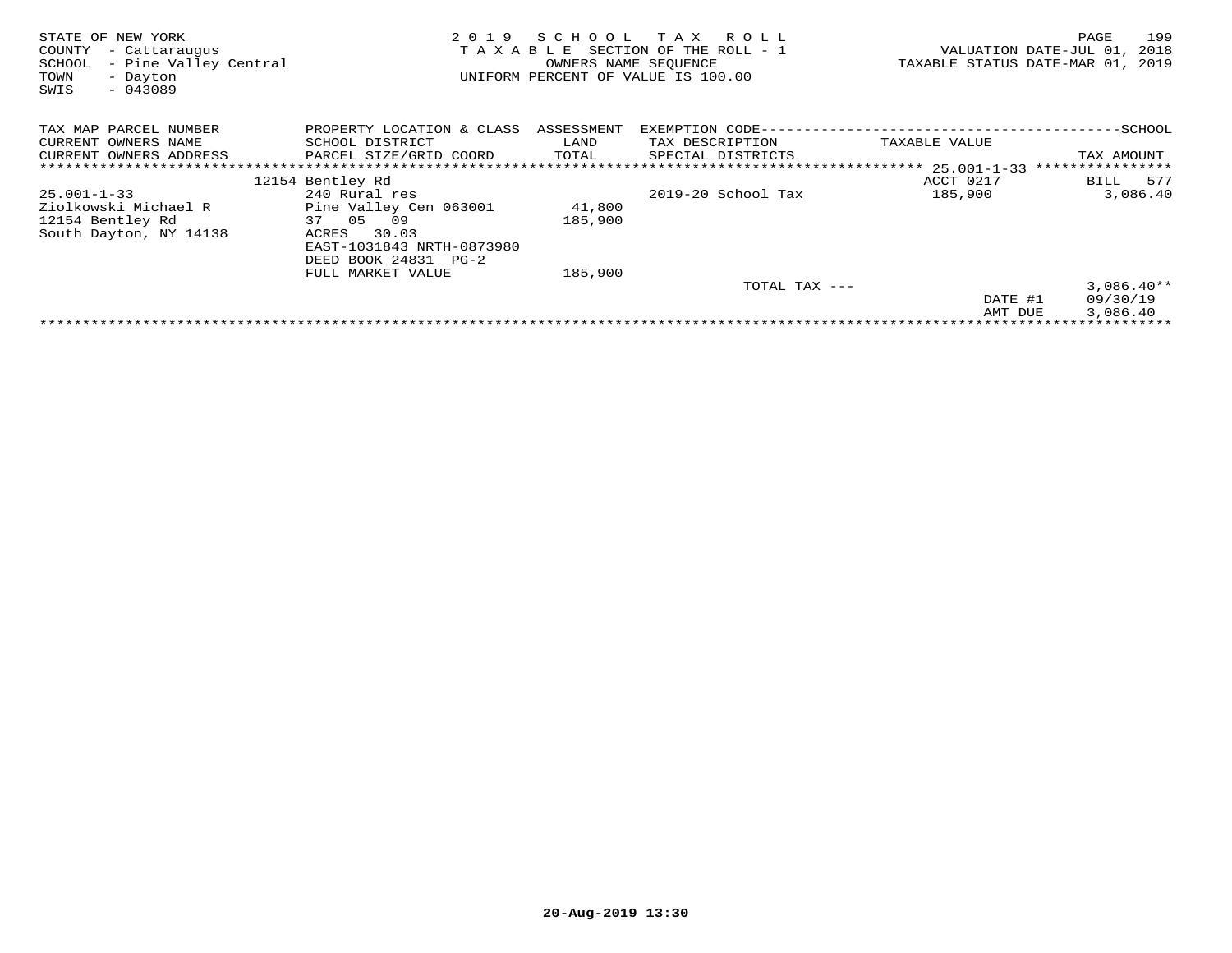| STATE OF NEW YORK<br>COUNTY - Cattaraugus        | 2019 SCHOOL TAX ROLL<br>T A X A B L E SECTION OF THE ROLL - 1 | 200<br>PAGE<br>VALUATION DATE-JUL 01, 2018          |
|--------------------------------------------------|---------------------------------------------------------------|-----------------------------------------------------|
| SCHOOL - Pine Valley Central<br>TOWN<br>- Dayton | UNIFORM PERCENT OF VALUE IS 100.00                            | TAXABLE STATUS DATE-MAR 01, 2019<br>RPS155/V04/L015 |
| SWIS<br>$-043089$                                |                                                               | CURRENT DATE 8/20/2019                              |
|                                                  | ROLL SUB SECTION- - TOTALS                                    |                                                     |

|      |                        | ጥ∩ጥአ<br>- UIAL | <b>DIZMONIC</b><br>ION | AD   | . ت س<br>⊐ויושב∠ |                                        |            |
|------|------------------------|----------------|------------------------|------|------------------|----------------------------------------|------------|
| CODE | <b>NTAMT</b><br>77 O L | PARO           | TVDF                   | ALUE | IMOUNT           | * * * * * * * *<br>$'$ ALUN $_{\rm L}$ | may<br>∸∽∸ |

#### NO SPECIAL DISTRICTS AT THIS LEVEL

\*\*\* S C H O O L D I S T R I C T S U M M A R Y \*\*\*

| DISTRICT NAME       | TOTAL<br>PARCELS          | ASSESSED<br>LAND                        | ASSESSED<br>TOTAL | EXEMPT<br>AMOUNT | TOTAL<br>TAXABLE     |                          |
|---------------------|---------------------------|-----------------------------------------|-------------------|------------------|----------------------|--------------------------|
|                     |                           |                                         |                   | STAR AMOUNT      | STAR TAXABLE         | TOTAL TAX                |
| Pine Valley Central | 237                       | 9191,800                                | 18058,400         | 2509,624         | 15,548,776           |                          |
|                     |                           |                                         |                   | 3392,172         | 12,156,604           | 201,829.92               |
| $SUB - TO TAL$      | 237                       | 9191,800                                | 18058,400         | 2509,624         | 15,548,776           |                          |
|                     |                           |                                         |                   | 3392,172         | 12,156,604           | 201,829.92               |
|                     |                           |                                         |                   |                  |                      |                          |
|                     |                           |                                         |                   |                  |                      | 201,829.92               |
|                     | TOTAL<br>T O T A L (CONT) | $S \cup B - T \cup T A L (CONT)$<br>237 | 9191,800          | 18058,400        | 2509,624<br>3392,172 | 15,548,776<br>12,156,604 |

# \*\*\* S Y S T E M C O D E S S U M M A R Y \*\*\*

#### NO SYSTEM EXEMPTIONS AT THIS LEVEL

#### \*\*\* E X E M P T I O N S U M M A R Y \*\*\*

| CODE  | DESCRIPTION  | TOTAL<br>PARCELS | SCHOOL   |
|-------|--------------|------------------|----------|
| 41700 | AG BLDG      | 4                | 164,200  |
| 41720 | AG DIST      | 44               | 2039,354 |
| 41730 | AG DISTOUT   | 5                | 173,002  |
| 41800 | AGED $C/T/S$ | 2                | 87,118   |
| 41834 | ENH STAR     | 25               | 1497,472 |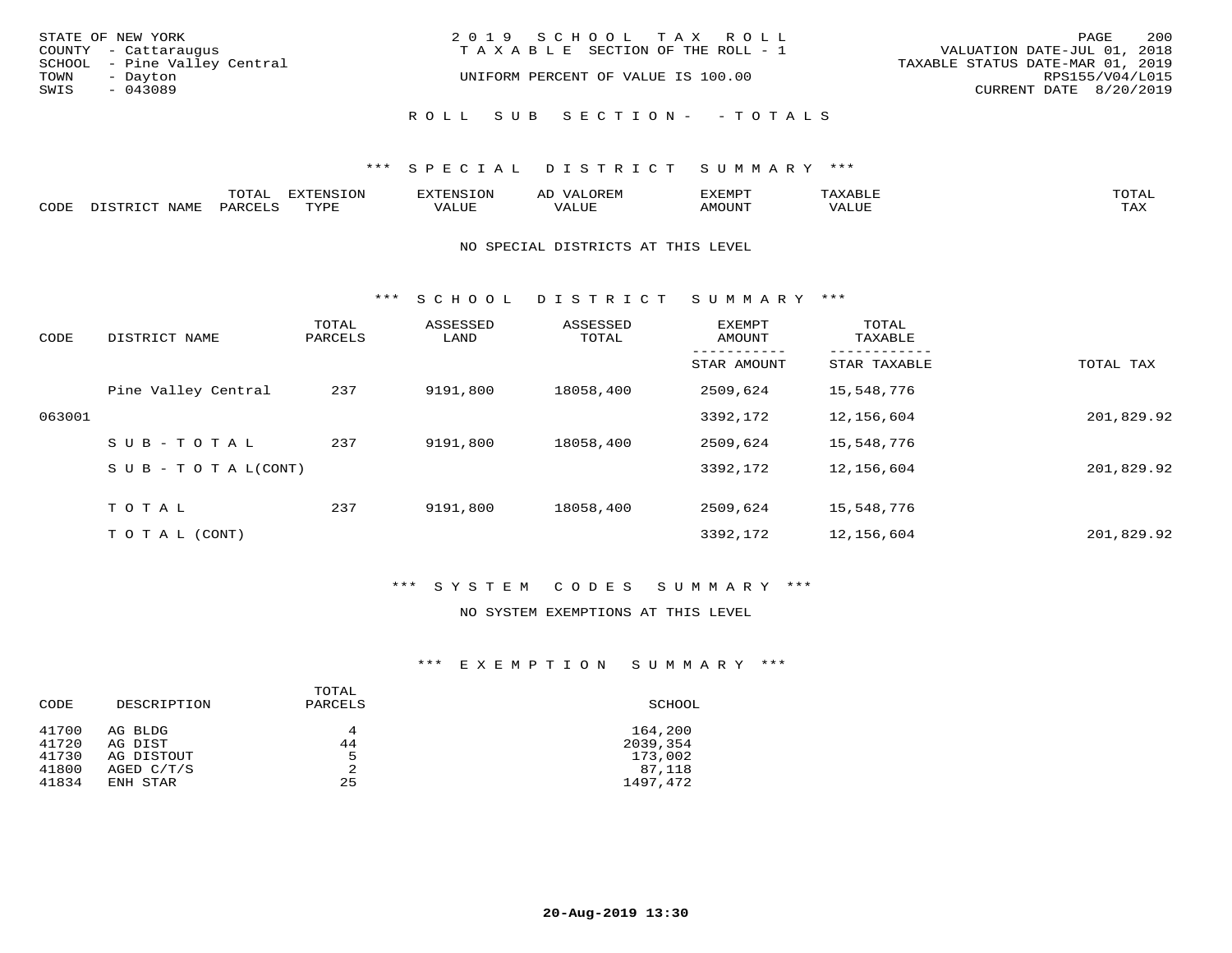| STATE OF NEW YORK            | 2019 SCHOOL TAX ROLL               | 201<br>PAGE                      |
|------------------------------|------------------------------------|----------------------------------|
| COUNTY - Cattaraugus         | TAXABLE SECTION OF THE ROLL - 1    | VALUATION DATE-JUL 01, 2018      |
| SCHOOL - Pine Valley Central |                                    | TAXABLE STATUS DATE-MAR 01, 2019 |
| TOWN<br>- Dayton             | UNIFORM PERCENT OF VALUE IS 100.00 | RPS155/V04/L015                  |
| SWIS<br>$-043089$            |                                    | CURRENT DATE 8/20/2019           |
|                              | ROLL SUB SECTION- - TOTALS         |                                  |

# \*\*\* E X E M P T I O N S U M M A R Y \*\*\*

| CODE                    | DESCRIPTION                         | TOTAL<br>PARCELS | SCHOOL                      |
|-------------------------|-------------------------------------|------------------|-----------------------------|
| 41844<br>41854<br>42100 | E STAR MH<br>BAS STAR<br>SILO T/C/S | 64<br>8          | 8,500<br>1886,200<br>39,950 |
| 42120                   | TMP GHOUSE<br>TOTAL                 | 154              | 6.000<br>5901,796           |

| ROLL<br><b>SEC</b> | DESCRIPTION                | TOTAL<br>PARCELS | ASSESSED<br>LAND | ASSESSED<br>TOTAL | <b>EXEMPT</b><br>AMOUNT<br>STAR AMOUNT | TOTAL<br>TAXABLE<br>------------<br>STAR TAXABLE | TAX<br>RATE | TOTAL<br>TAX |
|--------------------|----------------------------|------------------|------------------|-------------------|----------------------------------------|--------------------------------------------------|-------------|--------------|
|                    | 2019-20 School Tax         |                  | 9191,800         | 18058,400         | 2,509,624<br>3392,172                  | 15,548,776<br>12,156,604                         |             | 201,829.92   |
|                    | SPEC DIST TAXES<br>TAXABLE | 237              |                  |                   |                                        |                                                  |             | 201,829.92   |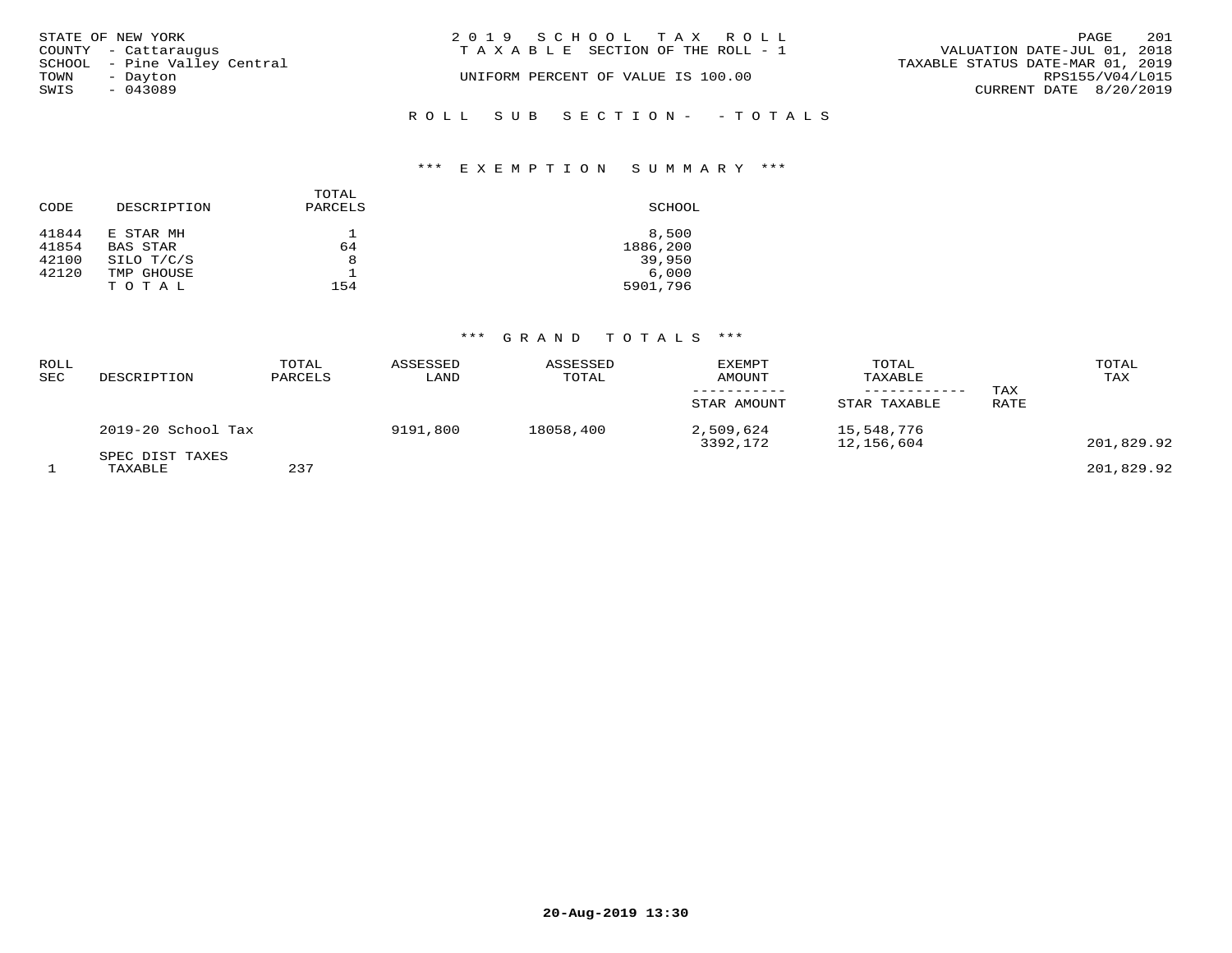| STATE OF NEW YORK<br>COUNTY - Cattaraugus<br>SCHOOL - Pine Valley Central<br>- Dayton<br>TOWN<br>SWIS<br>$-043089$ |                                                |                    | 2019 SCHOOL TAX ROLL<br>TAXABLE SECTION OF THE ROLL - 1<br>OWNERS NAME SEQUENCE<br>UNIFORM PERCENT OF VALUE IS 100.00 | SUB-SECT - 1 VALUATION DATE-JUL 01, 2018<br>TAXABLE STATUS DATE-MAR 01, 2019 | PAGE<br>202                   |
|--------------------------------------------------------------------------------------------------------------------|------------------------------------------------|--------------------|-----------------------------------------------------------------------------------------------------------------------|------------------------------------------------------------------------------|-------------------------------|
| TAX MAP PARCEL NUMBER                                                                                              |                                                |                    |                                                                                                                       |                                                                              |                               |
| CURRENT OWNERS NAME<br>CURRENT OWNERS ADDRESS                                                                      | SCHOOL DISTRICT<br>PARCEL SIZE/GRID COORD      | LAND<br>TOTAL      | TAX DESCRIPTION<br>SPECIAL DISTRICTS                                                                                  | TAXABLE VALUE                                                                | TAX AMOUNT                    |
|                                                                                                                    |                                                |                    |                                                                                                                       |                                                                              |                               |
|                                                                                                                    | Gas Well Nenno #1<br>733 Gas well              |                    | 2019-20 School Tax                                                                                                    | ACCT 1143<br>418                                                             | <b>BILL</b><br>578<br>6.94    |
| $24.002 - 1 - 11. / 1$<br>Chautauqua Energy Inc                                                                    | Pine Valley Cen 063001                         | $\overline{0}$     |                                                                                                                       |                                                                              |                               |
| PO Box 100                                                                                                         | 2018 MCF 200                                   | 418                |                                                                                                                       |                                                                              |                               |
| Westfield, NY 14787                                                                                                | $31 - 009 - 18605$                             |                    |                                                                                                                       |                                                                              |                               |
|                                                                                                                    | Nenno #1<br>ACRES<br>0.01                      |                    |                                                                                                                       |                                                                              |                               |
|                                                                                                                    | EAST-1026270 NRTH-0874195                      |                    |                                                                                                                       |                                                                              |                               |
|                                                                                                                    | FULL MARKET VALUE                              | 418                |                                                                                                                       |                                                                              |                               |
|                                                                                                                    |                                                |                    | TOTAL TAX ---                                                                                                         |                                                                              | $6.94**$                      |
|                                                                                                                    |                                                |                    |                                                                                                                       | DATE #1<br>AMT DUE                                                           | 09/30/19<br>6.94              |
|                                                                                                                    |                                                |                    |                                                                                                                       |                                                                              |                               |
|                                                                                                                    | Gas Well Nenno #2                              |                    |                                                                                                                       | ACCT 1144                                                                    | BILL 579                      |
| $24.002 - 1 - 11.72$                                                                                               | 733 Gas well                                   | $\Omega$           | 2019-20 School Tax                                                                                                    | 418                                                                          | 6.94                          |
| Chautauqua Energy Inc<br>8850 W 20 Rte                                                                             | Pine Valley Cen 063001<br>2018 MCF 200         | 418                |                                                                                                                       |                                                                              |                               |
| PO Box 100                                                                                                         | 31-009-19338                                   |                    |                                                                                                                       |                                                                              |                               |
| Westfield, NY 14787                                                                                                | Nenno #2                                       |                    |                                                                                                                       |                                                                              |                               |
|                                                                                                                    | ACRES<br>0.01<br>EAST-1026270 NRTH-0874195     |                    |                                                                                                                       |                                                                              |                               |
|                                                                                                                    | FULL MARKET VALUE                              | 418                |                                                                                                                       |                                                                              |                               |
|                                                                                                                    |                                                |                    | TOTAL TAX ---                                                                                                         |                                                                              | $6.94**$                      |
|                                                                                                                    |                                                |                    |                                                                                                                       | DATE #1                                                                      | 09/30/19<br>6.94              |
|                                                                                                                    |                                                |                    |                                                                                                                       | AMT DUE                                                                      |                               |
|                                                                                                                    | 25104 Well Country Side Fee 1                  |                    |                                                                                                                       |                                                                              | BILL 580                      |
| $34.001 - 1 - 1.71$                                                                                                | 733 Gas well                                   |                    | 2019-20 School Tax                                                                                                    | 10,816                                                                       | 179.57                        |
| Country Side Sand & Gravel<br>13870 Taylor Hollow Rd                                                               | Pine Valley Cen 063001<br>2018 MCF 5175        | $\Omega$<br>10,816 |                                                                                                                       |                                                                              |                               |
| Collins, NY 14034                                                                                                  | 31-009-05327                                   |                    |                                                                                                                       |                                                                              |                               |
|                                                                                                                    | Country Side Fee 1                             |                    |                                                                                                                       |                                                                              |                               |
|                                                                                                                    | FULL MARKET VALUE                              | 10,816             |                                                                                                                       |                                                                              |                               |
|                                                                                                                    |                                                |                    | TOTAL TAX ---                                                                                                         | DATE #1                                                                      | $179.57**$<br>09/30/19        |
|                                                                                                                    |                                                |                    |                                                                                                                       | AMT DUE                                                                      | 179.57                        |
|                                                                                                                    |                                                |                    |                                                                                                                       |                                                                              |                               |
| $34.001 - 1 - 36.1/1$                                                                                              | 25104 GasW-CountrysideS&G 2<br>733 Gas well    |                    | 2019-20 School Tax                                                                                                    | ACCT 1527<br>9,424                                                           | BILL 581<br>156.46            |
| Country Side Sand & Gravel                                                                                         | Pine Valley Cen 063001                         | $\overline{0}$     |                                                                                                                       |                                                                              |                               |
| 13870 Taylor Hollow Rd                                                                                             | 2018 MCF 4509                                  | 9,424              |                                                                                                                       |                                                                              |                               |
| Collins, NY 14034                                                                                                  | 31-009-25104                                   |                    |                                                                                                                       |                                                                              |                               |
|                                                                                                                    | Countryside Sand & Gravel<br>FULL MARKET VALUE | 9,424              |                                                                                                                       |                                                                              |                               |
|                                                                                                                    |                                                |                    | TOTAL TAX ---                                                                                                         |                                                                              | 156.46**                      |
|                                                                                                                    |                                                |                    |                                                                                                                       | DATE #1                                                                      | 09/30/19                      |
|                                                                                                                    |                                                |                    |                                                                                                                       | AMT DUE<br>***************                                                   | 156.46<br>* * * * * * * * * * |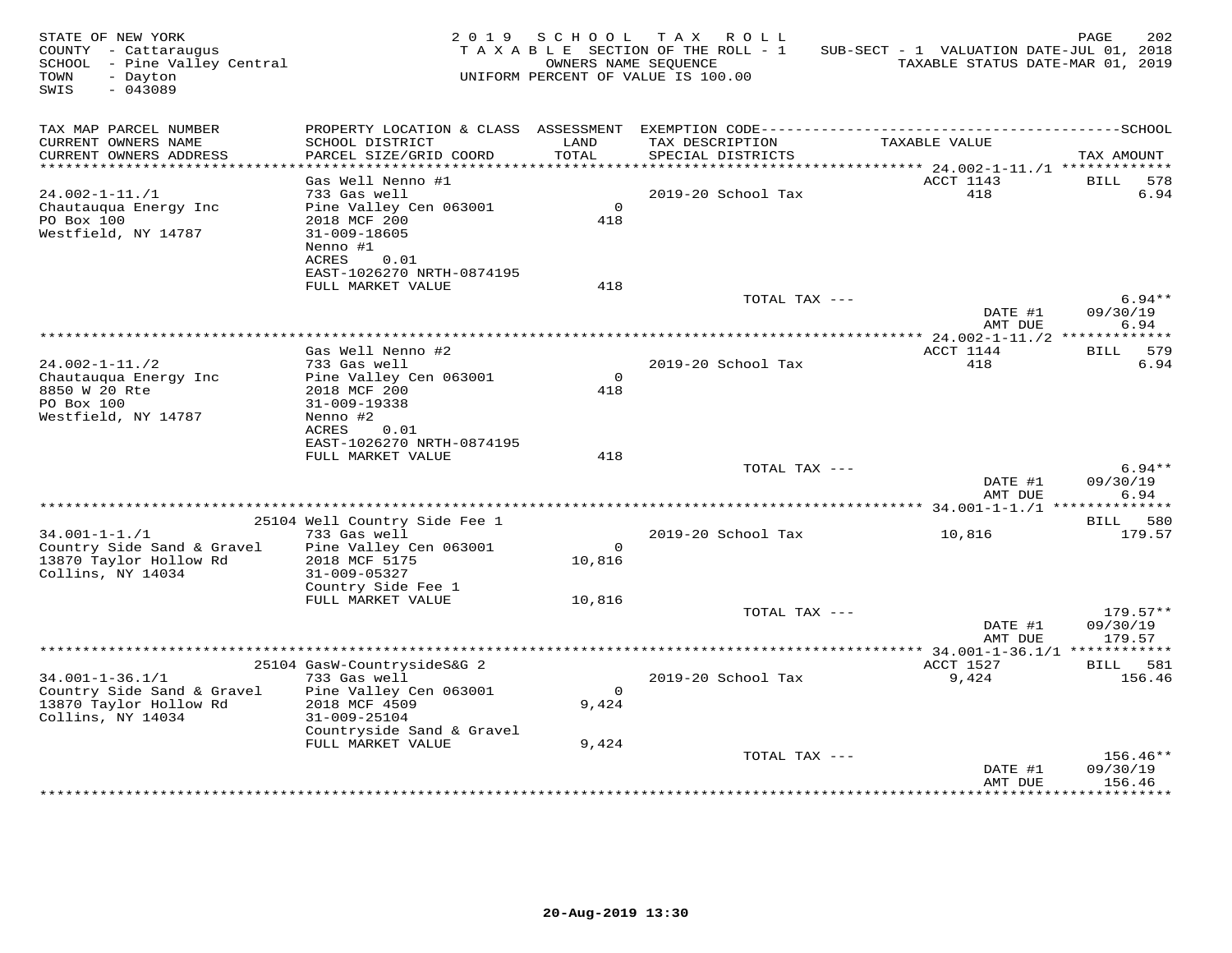| STATE OF NEW YORK<br>COUNTY - Cattaraugus<br>SCHOOL - Pine Valley Central<br>- Dayton<br>TOWN<br>SWIS<br>$-043089$ |                                                |                | 2019 SCHOOL TAX ROLL<br>TAXABLE SECTION OF THE ROLL - 1<br>OWNERS NAME SEQUENCE<br>UNIFORM PERCENT OF VALUE IS 100.00 | SUB-SECT - 1 VALUATION DATE-JUL 01, 2018<br>TAXABLE STATUS DATE-MAR 01, 2019 | 203<br>PAGE                 |
|--------------------------------------------------------------------------------------------------------------------|------------------------------------------------|----------------|-----------------------------------------------------------------------------------------------------------------------|------------------------------------------------------------------------------|-----------------------------|
| TAX MAP PARCEL NUMBER<br>CURRENT OWNERS NAME                                                                       | SCHOOL DISTRICT                                | LAND           | TAX DESCRIPTION                                                                                                       | TAXABLE VALUE                                                                |                             |
| CURRENT OWNERS ADDRESS<br>************************                                                                 | PARCEL SIZE/GRID COORD                         | TOTAL          | SPECIAL DISTRICTS                                                                                                     |                                                                              | TAX AMOUNT                  |
|                                                                                                                    | Gas Well Hills G #1                            |                |                                                                                                                       | ACCT 1088                                                                    | BILL<br>582                 |
| $25.003 - 1 - 19.71$                                                                                               | 733 Gas well                                   |                | 2019-20 School Tax                                                                                                    | 0.00                                                                         | 0.00                        |
| Energy Vest                                                                                                        | Pine Valley Cen 063001                         | $\overline{0}$ |                                                                                                                       |                                                                              |                             |
| Raymond Austin                                                                                                     | Mcf 3225                                       | $\Omega$       |                                                                                                                       |                                                                              |                             |
| 8643 Cottage Rd So. Dayton NY 31-009<br>South Dayton, NY 14138                                                     | ACRES<br>0.01                                  |                |                                                                                                                       |                                                                              |                             |
|                                                                                                                    | EAST-1032730 NRTH-0866295                      |                |                                                                                                                       |                                                                              |                             |
|                                                                                                                    | FULL MARKET VALUE                              | $\Omega$       |                                                                                                                       |                                                                              |                             |
|                                                                                                                    |                                                |                | TOTAL TAX ---                                                                                                         |                                                                              | $0.00**$                    |
|                                                                                                                    |                                                |                |                                                                                                                       |                                                                              |                             |
| $24.002 - 1 - 6.71$                                                                                                | Gas Well Milks, Jr #2 #63<br>733 Gas well      |                | 2019-20 School Tax                                                                                                    | ACCT 1108<br>2,941                                                           | <b>BILL</b><br>583<br>48.83 |
| Nucomer Energy LLC                                                                                                 | Pine Valley Cen 063001                         | $\overline{0}$ |                                                                                                                       |                                                                              |                             |
| 558 W 6 th St Ste 100                                                                                              | 2018 MCF 1407                                  | 2,941          |                                                                                                                       |                                                                              |                             |
| Erie, PA 16507                                                                                                     | 31-009-18801                                   |                |                                                                                                                       |                                                                              |                             |
|                                                                                                                    | Milks, C #6304                                 |                |                                                                                                                       |                                                                              |                             |
|                                                                                                                    | ACRES<br>0.01                                  |                |                                                                                                                       |                                                                              |                             |
|                                                                                                                    | EAST-1029200 NRTH-0877095<br>FULL MARKET VALUE | 2,941          |                                                                                                                       |                                                                              |                             |
|                                                                                                                    |                                                |                | TOTAL TAX ---                                                                                                         |                                                                              | 48.83**                     |
|                                                                                                                    |                                                |                |                                                                                                                       | DATE #1<br>AMT DUE                                                           | 09/30/19<br>48.83           |
|                                                                                                                    |                                                |                | **********************                                                                                                | * 25.001-1-32./1 *************                                               |                             |
|                                                                                                                    | Gas Well Cooper #225                           |                |                                                                                                                       | ACCT 1051                                                                    | BILL 584                    |
| $25.001 - 1 - 32.71$<br>Nucomer Energy LLC                                                                         | 733 Gas well<br>Pine Valley Cen 063001         | $\Omega$       | 2019-20 School Tax                                                                                                    | 247                                                                          | 4.10                        |
| 558 6 th St Ste 100                                                                                                | 2018 MCF 118                                   | 247            |                                                                                                                       |                                                                              |                             |
| Erie, PA 16507                                                                                                     | 31-009-17239                                   |                |                                                                                                                       |                                                                              |                             |
|                                                                                                                    | Cooper #225                                    |                |                                                                                                                       |                                                                              |                             |
|                                                                                                                    | ACRES<br>0.01                                  |                |                                                                                                                       |                                                                              |                             |
|                                                                                                                    | EAST-1032330 NRTH-0872705<br>FULL MARKET VALUE | 247            |                                                                                                                       |                                                                              |                             |
|                                                                                                                    |                                                |                | TOTAL TAX ---                                                                                                         |                                                                              | $4.10**$                    |
|                                                                                                                    |                                                |                |                                                                                                                       | DATE #1                                                                      | 09/30/19                    |
|                                                                                                                    |                                                |                |                                                                                                                       | AMT DUE                                                                      | 4.10                        |
|                                                                                                                    |                                                |                |                                                                                                                       |                                                                              |                             |
|                                                                                                                    | Gas Well Wile #237                             |                |                                                                                                                       | ACCT 1054                                                                    | BILL 585                    |
| $25.003 - 1 - 3.71$<br>Nucomer Energy LLC                                                                          | 733 Gas well<br>Pine Valley Cen 063001         | $\overline{0}$ | 2019-20 School Tax                                                                                                    | 963                                                                          | 15.99                       |
| 558 W 6 th St Ste 100                                                                                              | 2018 MCF 461                                   | 963            |                                                                                                                       |                                                                              |                             |
| Erie, PA 16507                                                                                                     | 31-009-17637                                   |                |                                                                                                                       |                                                                              |                             |
|                                                                                                                    | Wile #237                                      |                |                                                                                                                       |                                                                              |                             |
|                                                                                                                    | ACRES<br>0.01                                  |                |                                                                                                                       |                                                                              |                             |
|                                                                                                                    | EAST-1042090 NRTH-0868335                      |                |                                                                                                                       |                                                                              |                             |
|                                                                                                                    | FULL MARKET VALUE                              | 963            | TOTAL TAX ---                                                                                                         |                                                                              | $15.99**$                   |
|                                                                                                                    |                                                |                |                                                                                                                       | DATE #1                                                                      | 09/30/19                    |
|                                                                                                                    |                                                |                |                                                                                                                       | AMT DUE                                                                      | 15.99<br>*******            |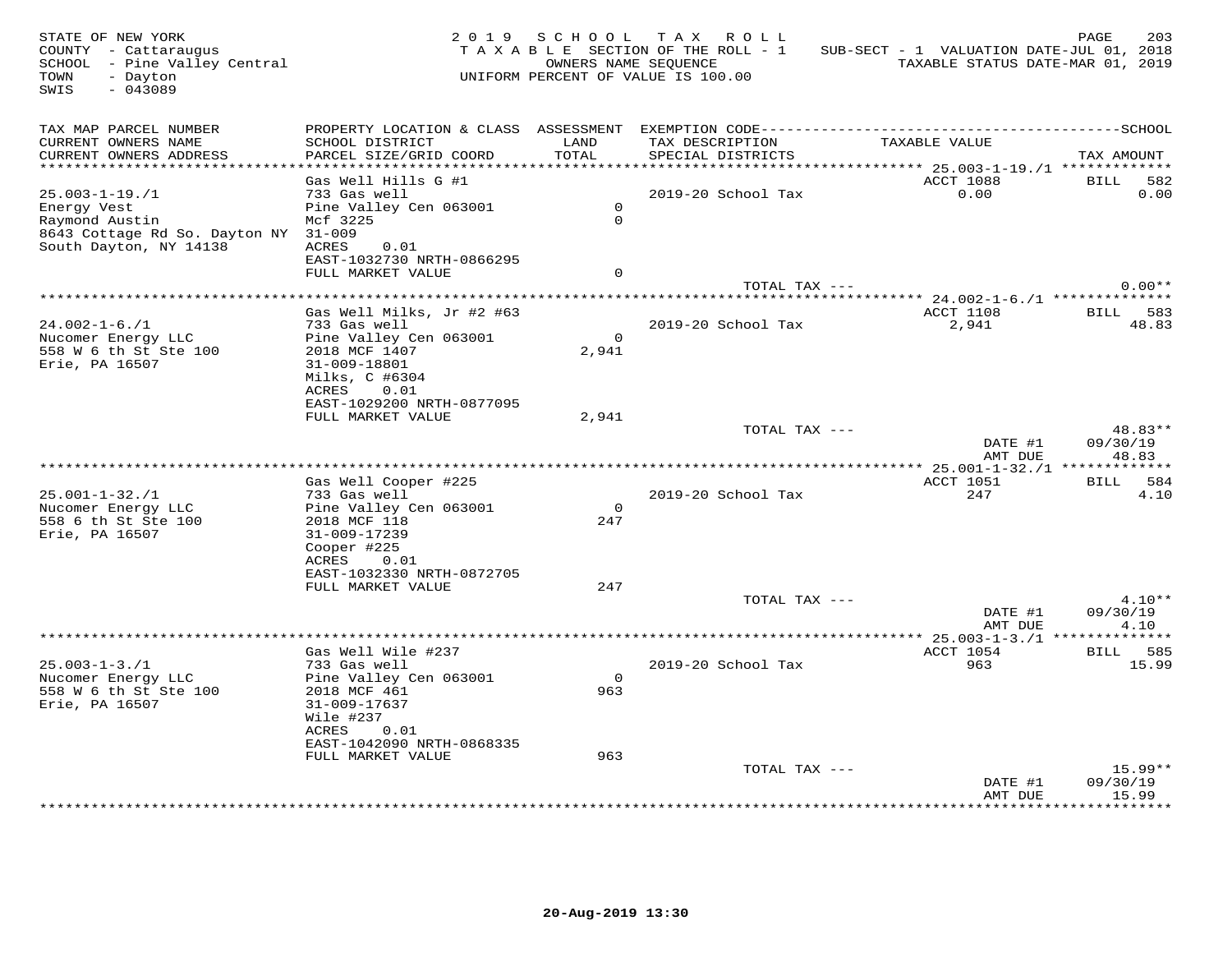| STATE OF NEW YORK<br>COUNTY - Cattaraugus<br>SCHOOL - Pine Valley Central<br>- Dayton<br>TOWN<br>$-043089$<br>SWIS |                                                                                                                                  | OWNERS NAME SEQUENCE    | 2019 SCHOOL TAX ROLL<br>TAXABLE SECTION OF THE ROLL - 1<br>UNIFORM PERCENT OF VALUE IS 100.00 | SUB-SECT - 1 VALUATION DATE-JUL 01, 2018<br>TAXABLE STATUS DATE-MAR 01, 2019 | 204<br>PAGE                    |
|--------------------------------------------------------------------------------------------------------------------|----------------------------------------------------------------------------------------------------------------------------------|-------------------------|-----------------------------------------------------------------------------------------------|------------------------------------------------------------------------------|--------------------------------|
| TAX MAP PARCEL NUMBER<br>CURRENT OWNERS NAME<br>CURRENT OWNERS ADDRESS                                             | SCHOOL DISTRICT<br>PARCEL SIZE/GRID COORD                                                                                        | LAND<br>TOTAL           | TAX DESCRIPTION<br>SPECIAL DISTRICTS                                                          | TAXABLE VALUE                                                                | TAX AMOUNT                     |
| **********************<br>$25.003 - 1 - 25.1/1$<br>Nucomer Energy LLC<br>558 W 6 th St Ste 100<br>Erie, PA 16507   | Gas Well P Pagett #224<br>733 Gas well<br>Pine Valley Cen 063001<br>2018 MCF 543<br>31-009-17180<br>Pagett #224<br>ACRES<br>0.01 | $\Omega$<br>1,135       | 2019-20 School Tax                                                                            | ACCT 1055<br>1,135                                                           | BILL<br>586<br>18.84           |
|                                                                                                                    | EAST-1033020 NRTH-0869225<br>FULL MARKET VALUE                                                                                   | 1,135                   | TOTAL TAX ---                                                                                 | DATE #1                                                                      | 18.84**<br>09/30/19            |
|                                                                                                                    |                                                                                                                                  |                         |                                                                                               | AMT DUE                                                                      | 18.84                          |
| $25.003 - 1 - 27.2/1$<br>Nucomer Energy LLC<br>558 W 6 th St Ste 100<br>Erie, PA 16507                             | Gas Well C Pagett #223<br>733 Gas well<br>Pine Valley Cen 063001<br>2018 MCF 825<br>31-009-17220<br>Pagett #223<br>ACRES<br>0.01 | $\overline{0}$<br>1,724 | 2019-20 School Tax                                                                            | ACCT 1056<br>1,724                                                           | 587<br><b>BILL</b><br>28.62    |
|                                                                                                                    | EAST-1035860 NRTH-0869905<br>FULL MARKET VALUE                                                                                   | 1,724                   | TOTAL TAX ---                                                                                 | DATE #1<br>AMT DUE                                                           | $28.62**$<br>09/30/19<br>28.62 |
|                                                                                                                    |                                                                                                                                  |                         |                                                                                               |                                                                              |                                |
| $34.001 - 1 - 20.1/1$<br>Nucomer Energy LLC<br>558 W 6 th St Ste 100<br>Erie, PA 16507                             | 20924 Wolfe Rd<br>733 Gas well<br>Pine Valley Cen 063001<br>2018 MCF 591<br>31-009-20924<br>Mecca #1                             | $\overline{0}$<br>1,235 | 2019-20 School Tax                                                                            | ACCT 1263<br>1,235                                                           | BILL 588<br>20.50              |
|                                                                                                                    | FULL MARKET VALUE                                                                                                                | 1,235                   | TOTAL TAX ---                                                                                 | DATE #1                                                                      | $20.50**$<br>09/30/19          |
|                                                                                                                    |                                                                                                                                  |                         |                                                                                               | AMT DUE                                                                      | 20.50                          |
| $34.001 - 1 - 22.1/1$<br>Nucomer Energy LLC<br>558 W 6 th St Ste 100                                               | 20840 Gas Well E Leon<br>733 Gas well<br>Pine Valley Cen 063001<br>2018 MCF 5452                                                 | $\circ$<br>11,395       | 2019-20 School Tax                                                                            | ACCT 1264<br>11,395                                                          | BILL 589<br>189.19             |
| Erie, PA 16507                                                                                                     | 31-009-20840<br>Berg #1<br>ACRES<br>0.01                                                                                         |                         |                                                                                               |                                                                              |                                |
|                                                                                                                    | FULL MARKET VALUE                                                                                                                | 11,395                  | TOTAL TAX ---                                                                                 | DATE #1                                                                      | 189.19**<br>09/30/19           |
|                                                                                                                    |                                                                                                                                  |                         |                                                                                               | AMT DUE                                                                      | 189.19<br>* * * * * * * * * *  |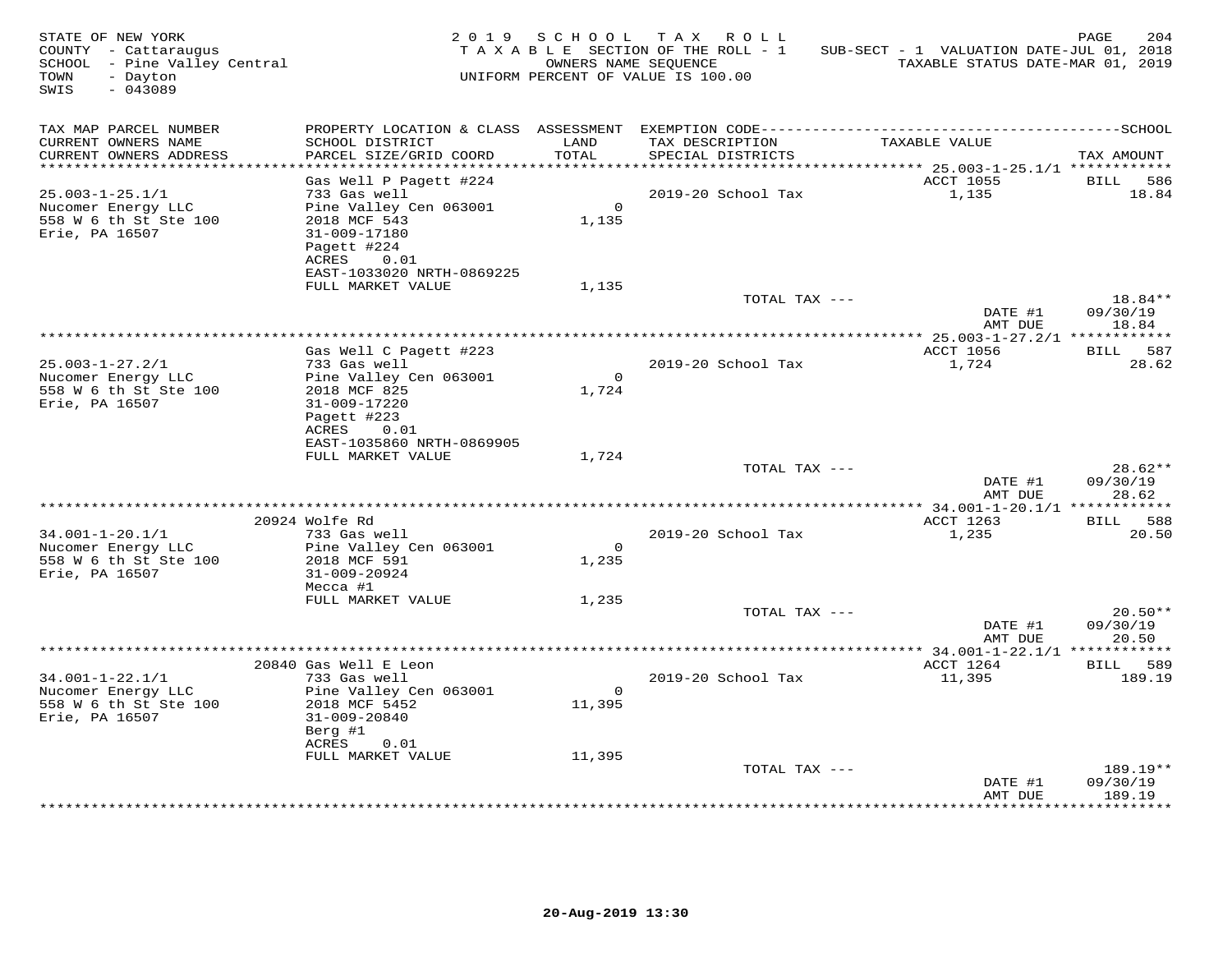| STATE OF NEW YORK<br>COUNTY - Cattaraugus<br>SCHOOL - Pine Valley Central<br>TOWN<br>- Dayton<br>$-043089$<br>SWIS |                                                                                                    |                       | 2019 SCHOOL TAX ROLL<br>TAXABLE SECTION OF THE ROLL - 1<br>OWNERS NAME SEQUENCE<br>UNIFORM PERCENT OF VALUE IS 100.00 | SUB-SECT - 1 VALUATION DATE-JUL 01, 2018<br>TAXABLE STATUS DATE-MAR 01, 2019 | PAGE<br>205                    |
|--------------------------------------------------------------------------------------------------------------------|----------------------------------------------------------------------------------------------------|-----------------------|-----------------------------------------------------------------------------------------------------------------------|------------------------------------------------------------------------------|--------------------------------|
| TAX MAP PARCEL NUMBER                                                                                              |                                                                                                    |                       |                                                                                                                       |                                                                              |                                |
| CURRENT OWNERS NAME<br>CURRENT OWNERS ADDRESS                                                                      | SCHOOL DISTRICT<br>PARCEL SIZE/GRID COORD                                                          | LAND<br>TOTAL         | TAX DESCRIPTION<br>SPECIAL DISTRICTS                                                                                  | TAXABLE VALUE                                                                | TAX AMOUNT                     |
|                                                                                                                    | 17210 Gas Well CountrysideGrave                                                                    |                       |                                                                                                                       | ACCT 1067                                                                    | <b>BILL</b><br>590             |
| $34.001 - 1 - 23.71$                                                                                               | 733 Gas well                                                                                       |                       | 2019-20 School Tax                                                                                                    | 1,908                                                                        | 31.68                          |
| Nucomer Energy LLC<br>558 W 6 th St Ste 100<br>Erie, PA 16507                                                      | Pine Valley Cen 063001<br>2018 MCF 913<br>31-009-17210<br>Countryside Gravel #231<br>ACRES<br>0.01 | $\mathsf{O}$<br>1,908 |                                                                                                                       |                                                                              |                                |
|                                                                                                                    | EAST-1037030 NRTH-0860815                                                                          |                       |                                                                                                                       |                                                                              |                                |
|                                                                                                                    | FULL MARKET VALUE                                                                                  | 1,908                 |                                                                                                                       |                                                                              |                                |
|                                                                                                                    |                                                                                                    |                       | TOTAL TAX ---                                                                                                         | DATE #1<br>AMT DUE                                                           | $31.68**$<br>09/30/19<br>31.68 |
|                                                                                                                    |                                                                                                    |                       |                                                                                                                       |                                                                              |                                |
|                                                                                                                    | 25499 Gas Well David #2                                                                            |                       |                                                                                                                       | ACCT 1528                                                                    | 591<br>BILL                    |
| $34.001 - 1 - 29.71$                                                                                               | 733 Gas well                                                                                       |                       | 2019-20 School Tax                                                                                                    | 0.00                                                                         | 0.00                           |
| Pan Energy Company Inc                                                                                             | Pine Valley Cen 063001                                                                             | $\mathsf{O}$          |                                                                                                                       |                                                                              |                                |
| 7301 Mile Strip Rd                                                                                                 | 2018 MCF 0                                                                                         | $\mathsf{O}$          |                                                                                                                       |                                                                              |                                |
| Orchard Park, NY 14127                                                                                             | $31 - 009 - 25500 - 00 - 01$<br>David #2                                                           |                       |                                                                                                                       |                                                                              |                                |
|                                                                                                                    | FULL MARKET VALUE                                                                                  | $\Omega$              |                                                                                                                       |                                                                              |                                |
|                                                                                                                    |                                                                                                    |                       | TOTAL TAX ---                                                                                                         |                                                                              | $0.00**$                       |
|                                                                                                                    |                                                                                                    |                       |                                                                                                                       | ******************************** 34.001-1-31.2/1 *************               |                                |
|                                                                                                                    | 25499 Gas Well David #4                                                                            |                       |                                                                                                                       | ACCT 1528                                                                    | 592<br>BILL                    |
| $34.001 - 1 - 31.2/1$                                                                                              | 733 Gas well                                                                                       |                       | 2019-20 School Tax                                                                                                    | 0.00                                                                         | 0.00                           |
| Pan Energy Company Inc                                                                                             | Pine Valley Cen 063001                                                                             | $\mathsf{O}$          |                                                                                                                       |                                                                              |                                |
| 7301 Mile Strip Rd                                                                                                 | 2018 MCF 0                                                                                         | $\mathsf{O}$          |                                                                                                                       |                                                                              |                                |
| Orchard Park, NY 14127                                                                                             | $31 - 009 - 27947$                                                                                 |                       |                                                                                                                       |                                                                              |                                |
|                                                                                                                    | David #4<br>FULL MARKET VALUE                                                                      | $\Omega$              |                                                                                                                       |                                                                              |                                |
|                                                                                                                    |                                                                                                    |                       | TOTAL TAX ---                                                                                                         |                                                                              | $0.00**$                       |
|                                                                                                                    | **************                                                                                     |                       |                                                                                                                       |                                                                              |                                |
|                                                                                                                    | Gas Well-Dye #1 Rd                                                                                 |                       |                                                                                                                       | ACCT 1364                                                                    | 593<br><b>BILL</b>             |
| $33.002 - 1 - 19.1$                                                                                                | 733 Gas well                                                                                       |                       | 2019-20 School Tax                                                                                                    | 5,146                                                                        | 85.44                          |
| PPP Future Development Inc                                                                                         | Pine Valley Cen 063001                                                                             | $\Omega$              |                                                                                                                       |                                                                              |                                |
| 9489 Alexander Rd                                                                                                  | 2018 MCF 2462                                                                                      | 5,146                 |                                                                                                                       |                                                                              |                                |
| Alexander, NY 14005                                                                                                | $31 - 009 - 24224$                                                                                 |                       |                                                                                                                       |                                                                              |                                |
|                                                                                                                    | Dye 1-445                                                                                          |                       |                                                                                                                       |                                                                              |                                |
|                                                                                                                    | ACRES<br>0.01<br>FULL MARKET VALUE                                                                 | 5,146                 |                                                                                                                       |                                                                              |                                |
|                                                                                                                    |                                                                                                    |                       | TOTAL TAX ---                                                                                                         |                                                                              | 85.44**                        |
|                                                                                                                    |                                                                                                    |                       |                                                                                                                       | DATE #1<br>AMT DUE                                                           | 09/30/19<br>85.44              |
|                                                                                                                    |                                                                                                    |                       |                                                                                                                       |                                                                              | ***********                    |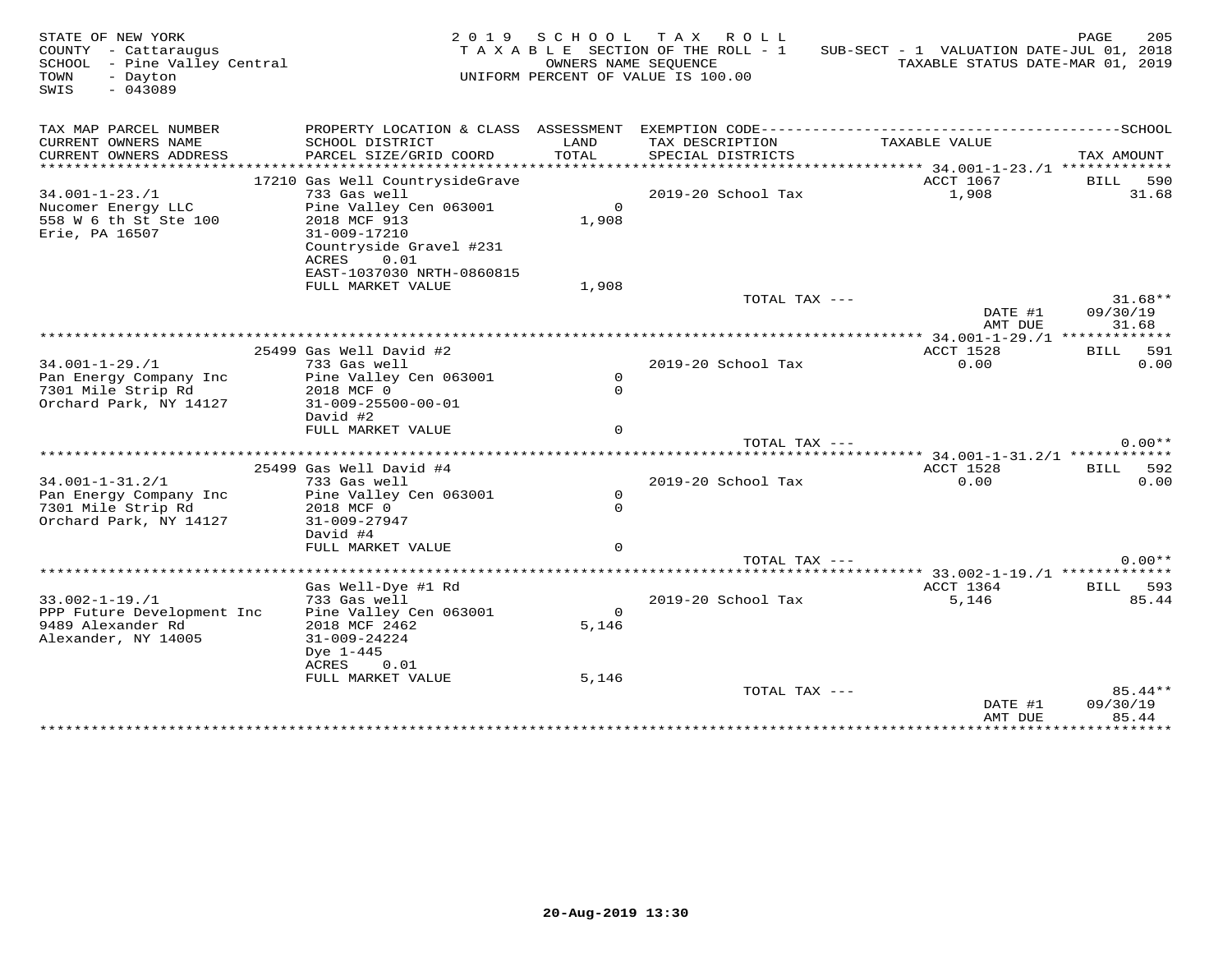| STATE OF NEW YORK<br>TOWN<br>SWIS | COUNTY - Cattaraugus<br>SCHOOL - Pine Valley Central<br>- Dayton<br>$-043089$ |  |  | 2019 SCHOOL TAX ROLL<br>T A X A B L E SECTION OF THE ROLL - 1 | SUB-SECT - 1 VALUATION DATE-JUL 01, 2018<br>TAXABLE STATUS DATE-MAR 01, 2019 | RPS155/V04/L015<br>CURRENT DATE 8/20/2019 | PAGE | 206 |
|-----------------------------------|-------------------------------------------------------------------------------|--|--|---------------------------------------------------------------|------------------------------------------------------------------------------|-------------------------------------------|------|-----|
|                                   |                                                                               |  |  | ROLL SUB SECTION-1-TOTALS                                     |                                                                              |                                           |      |     |

|      |                            | ----<br>$\overline{\phantom{a}}$ | EXTENSION | <b>ENS</b>         | AL<br>$\cdots$ | דסאים אי     |                       | momn. |
|------|----------------------------|----------------------------------|-----------|--------------------|----------------|--------------|-----------------------|-------|
| CODE | $ \sim$ $-$<br><b>NAMP</b> | $\Omega$<br>'ARI                 | TVDF      | <b><i>ALUE</i></b> | 'ALUE          | <b>MOUNT</b> | . <del>.</del><br>JUI | TAX   |

#### NO SPECIAL DISTRICTS AT THIS LEVEL

\*\*\* S C H O O L D I S T R I C T S U M M A R Y \*\*\*

| CODE   | DISTRICT NAME                    | TOTAL<br>PARCELS | ASSESSED<br>LAND | ASSESSED<br>TOTAL | EXEMPT<br>AMOUNT | TOTAL<br>TAXABLE |           |
|--------|----------------------------------|------------------|------------------|-------------------|------------------|------------------|-----------|
|        |                                  |                  |                  |                   | STAR AMOUNT      | STAR TAXABLE     | TOTAL TAX |
|        | Pine Valley Central              | 16               |                  | 47,770            |                  | 47,770           |           |
| 063001 |                                  |                  |                  |                   |                  | 47,770           | 793.10    |
|        | SUB-TOTAL                        | 16               |                  | 47,770            |                  | 47,770           |           |
|        | $S \cup B - T \cup T A L (CONT)$ |                  |                  |                   |                  | 47,770           | 793.10    |
|        | TOTAL                            | 16               |                  | 47,770            |                  | 47,770           |           |
|        | T O T A L (CONT)                 |                  |                  |                   |                  | 47,770           | 793.10    |

#### \*\*\* S Y S T E M C O D E S S U M M A R Y \*\*\*

NO SYSTEM EXEMPTIONS AT THIS LEVEL

\*\*\* E X E M P T I O N S U M M A R Y \*\*\*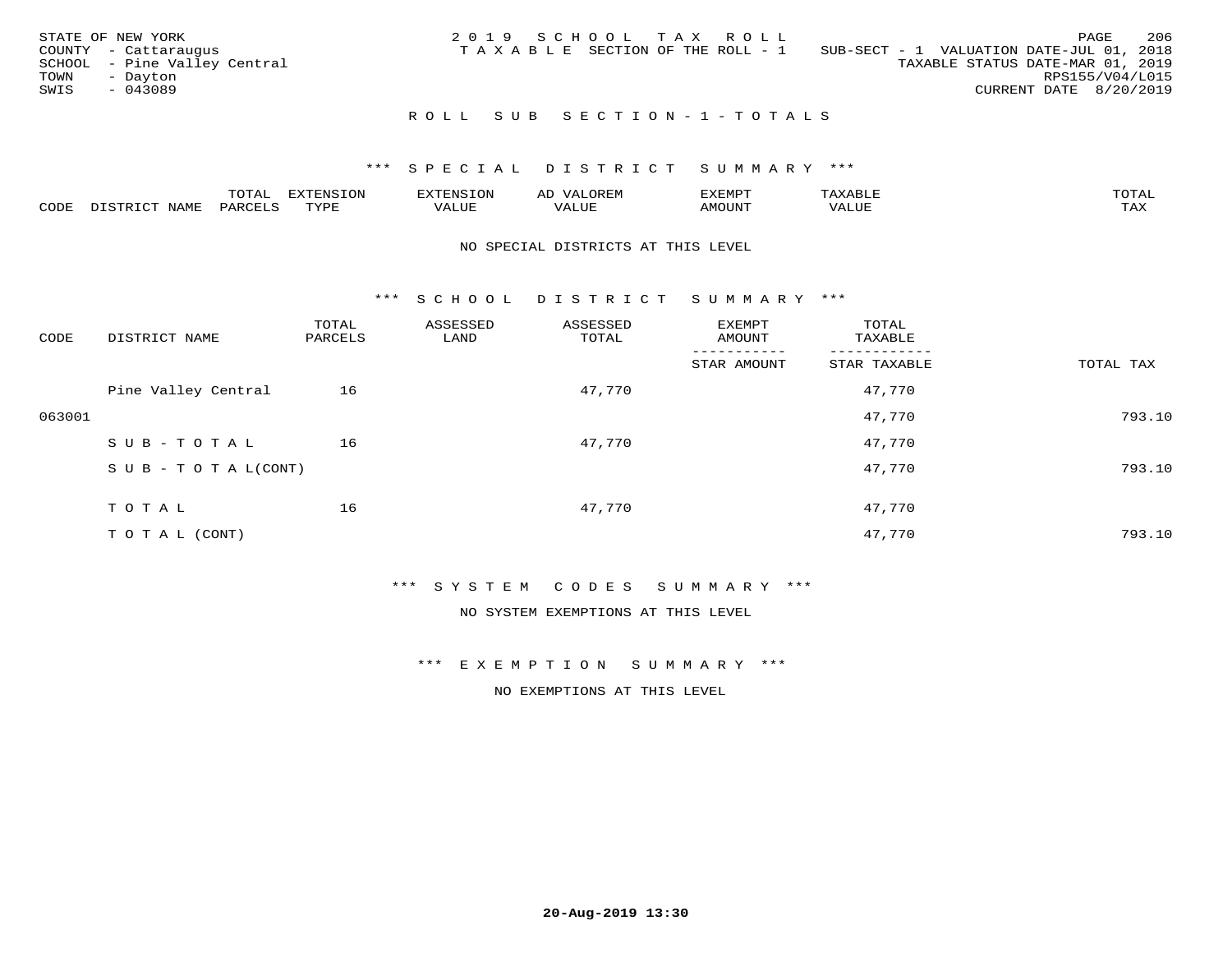|      | STATE OF NEW YORK            | 2019 SCHOOL TAX ROLL |  |                                       |                                          |                        | PAGE | 207 |
|------|------------------------------|----------------------|--|---------------------------------------|------------------------------------------|------------------------|------|-----|
|      | COUNTY - Cattaraugus         |                      |  | T A X A B L E SECTION OF THE ROLL - 1 | SUB-SECT - 1 VALUATION DATE-JUL 01, 2018 |                        |      |     |
|      | SCHOOL - Pine Valley Central |                      |  |                                       | TAXABLE STATUS DATE-MAR 01, 2019         |                        |      |     |
| TOWN | - Dayton                     |                      |  |                                       |                                          | RPS155/V04/L015        |      |     |
| SWIS | $-043089$                    |                      |  |                                       |                                          | CURRENT DATE 8/20/2019 |      |     |
|      |                              |                      |  |                                       |                                          |                        |      |     |

# R O L L S U B S E C T I O N - 1 - T O T A L S

# \*\*\* G R A N D T O T A L S \*\*\*

| ROLL<br>SEC | DESCRIPTION        | TOTAL<br>PARCELS | ASSESSED<br>LAND | ASSESSED<br>TOTAL | <b>EXEMPT</b><br><b>AMOUNT</b> | TOTAL<br>TAXABLE<br>------------ | TAX  | TOTAL<br>TAX |
|-------------|--------------------|------------------|------------------|-------------------|--------------------------------|----------------------------------|------|--------------|
|             |                    |                  |                  |                   | STAR AMOUNT                    | STAR TAXABLE                     | RATE |              |
|             | 2019-20 School Tax |                  |                  | 47,770            |                                | 47,770                           |      |              |
|             | SPEC DIST TAXES    |                  |                  |                   |                                | 47,770                           |      | 793.10       |
|             | TAXABLE            |                  |                  |                   |                                |                                  |      | 793.10       |

**20-Aug-2019 13:30**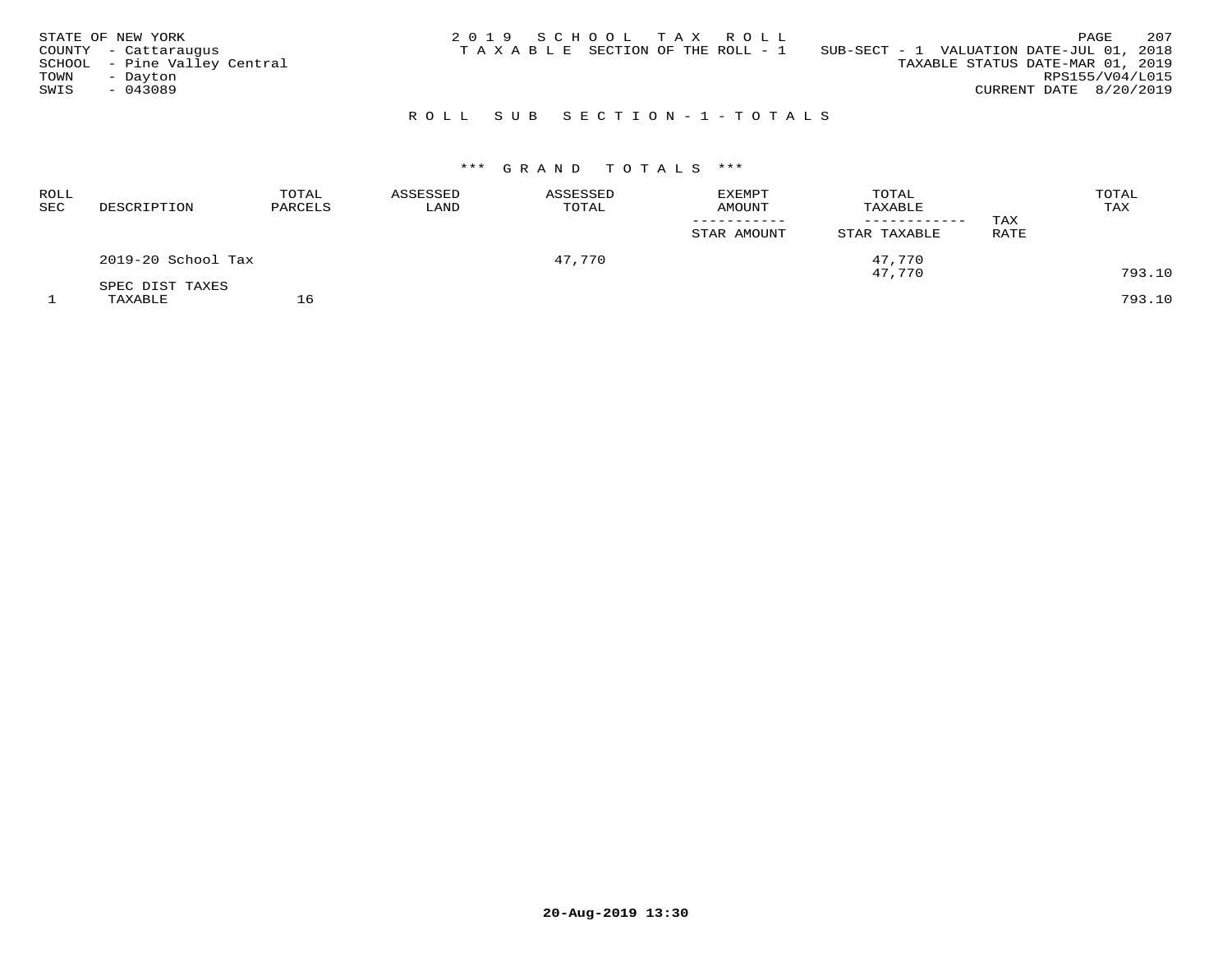| STATE OF NEW YORK<br>COUNTY<br>- Cattaraugus<br>- Pine Valley Central<br>SCHOOL<br>TOWN<br>- Dayton<br>SWIS<br>$-043089$    | TAXABLE                                                                                                                                      | OWNERS NAME SEQUENCE | 2019 SCHOOL TAX ROLL<br>SECTION OF THE ROLL - 1<br>UNIFORM PERCENT OF VALUE IS 100.00 | $SUB-SECTION - A$ VALUATION DATE-JUL 01, | 208<br>PAGE<br>2018<br>TAXABLE STATUS DATE-MAR 01, 2019 |
|-----------------------------------------------------------------------------------------------------------------------------|----------------------------------------------------------------------------------------------------------------------------------------------|----------------------|---------------------------------------------------------------------------------------|------------------------------------------|---------------------------------------------------------|
| TAX MAP PARCEL NUMBER<br>CURRENT OWNERS NAME<br>CURRENT OWNERS ADDRESS                                                      | PROPERTY LOCATION & CLASS ASSESSMENT<br>SCHOOL DISTRICT<br>PARCEL SIZE/GRID COORD                                                            | LAND<br>TOTAL        | TAX DESCRIPTION<br>SPECIAL DISTRICTS                                                  | TAXABLE VALUE                            | TAX AMOUNT                                              |
|                                                                                                                             |                                                                                                                                              |                      |                                                                                       | ACCT 0448                                |                                                         |
| 25.001-1-32<br>Peter Cooper Markhams, LLC<br>Michael P Joy, Esq.<br>Reed Smith Ctr<br>225 Fifth Ave<br>Pittsburgh, PA 15222 | Bentley Rd<br>321 Abandoned ag<br>Pine Valley Cen 063001<br>36 05 09<br>ACRES 106.24<br>EAST-1032045 NRTH-0872215<br>DEED BOOK 14034 PG-8002 | 102,000<br>102,000   | 2019-20 School Tax                                                                    | 102,000                                  | BILL 594<br>1,693.45                                    |
|                                                                                                                             | FULL MARKET VALUE                                                                                                                            | 102,000              |                                                                                       |                                          |                                                         |
|                                                                                                                             |                                                                                                                                              |                      | TOTAL TAX ---                                                                         |                                          | $1,693.45**$                                            |
|                                                                                                                             |                                                                                                                                              |                      |                                                                                       | DATE #1<br>AMT DUE                       | 09/30/19<br>1,693.45                                    |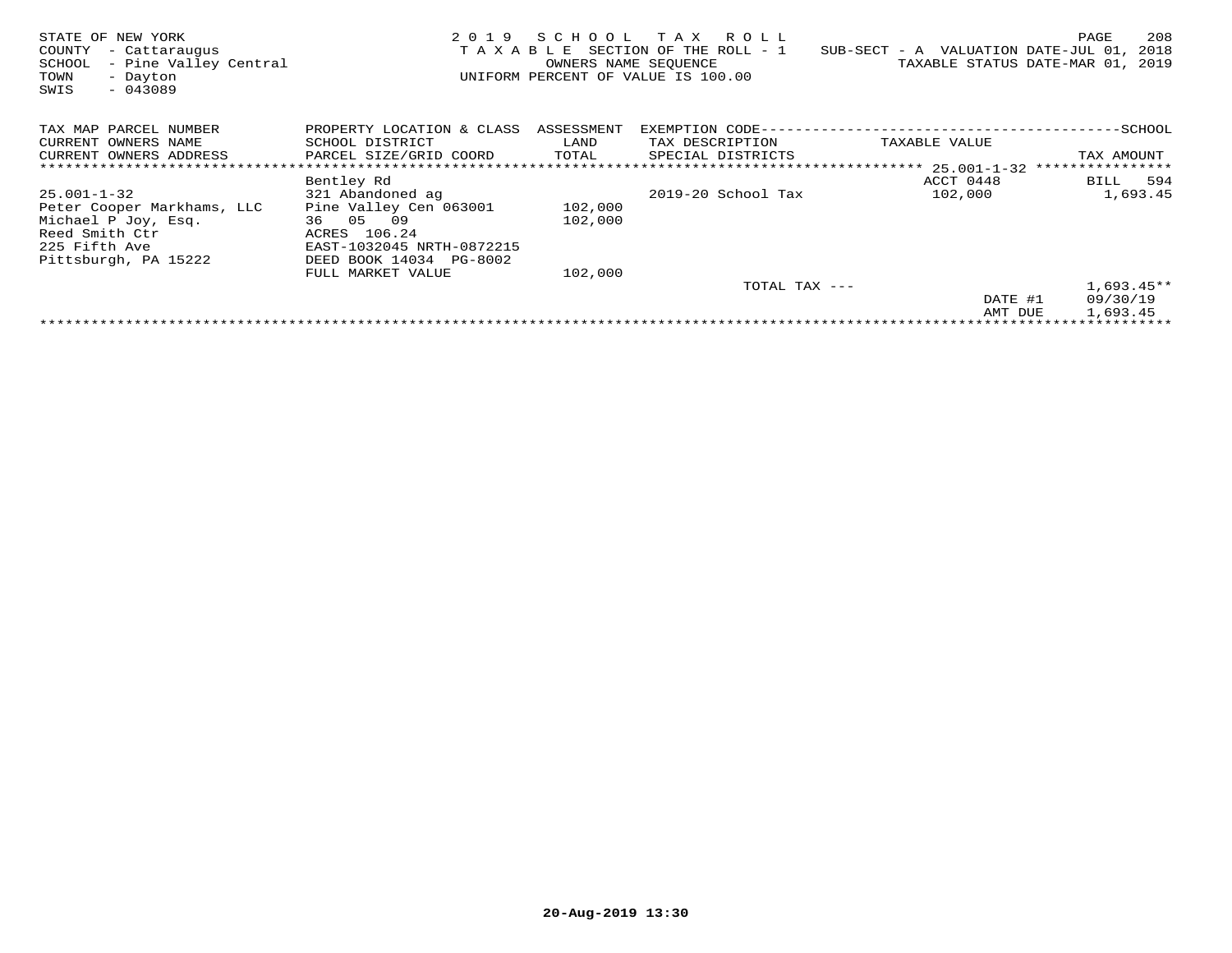| STATE OF NEW YORK<br>TOWN<br>SWIS | COUNTY - Cattaraugus<br>SCHOOL - Pine Valley Central<br>- Dayton<br>$-043089$ | 2019 SCHOOL TAX ROLL<br>TAXABLE SECTION OF THE ROLL - 1<br>UNIFORM PERCENT OF VALUE IS 100.00 | SUB-SECT - A VALUATION DATE-JUL 01, 2018<br>TAXABLE STATUS DATE-MAR 01, 2019 | PAGE<br>RPS155/V04/L015<br>CURRENT DATE 8/20/2019 | 209 |
|-----------------------------------|-------------------------------------------------------------------------------|-----------------------------------------------------------------------------------------------|------------------------------------------------------------------------------|---------------------------------------------------|-----|
|                                   |                                                                               | ROLL SUB SECTION-A-TOTALS                                                                     |                                                                              |                                                   |     |

|      |      | $n \wedge m \wedge n$<br>$\cdots$<br>◡⊥▱ |             | אים " | ΑL   | ے ا          |       |              |
|------|------|------------------------------------------|-------------|-------|------|--------------|-------|--------------|
| CODE | VAMF | <sup>3</sup> AR.                         | <b>TIVE</b> | ALUF  | ALUE | <b>MOUNT</b> | VALUE | max x<br>∸∽∽ |

#### NO SPECIAL DISTRICTS AT THIS LEVEL

\*\*\* S C H O O L D I S T R I C T S U M M A R Y \*\*\*

| CODE   | DISTRICT NAME                    | TOTAL<br>PARCELS | ASSESSED<br>LAND | ASSESSED<br>TOTAL | EXEMPT<br>AMOUNT | TOTAL<br>TAXABLE |           |
|--------|----------------------------------|------------------|------------------|-------------------|------------------|------------------|-----------|
|        |                                  |                  |                  |                   | STAR AMOUNT      | STAR TAXABLE     | TOTAL TAX |
|        | Pine Valley Central              |                  | 102,000          | 102,000           |                  | 102,000          |           |
| 063001 |                                  |                  |                  |                   |                  | 102,000          | 1,693.45  |
|        | SUB-TOTAL                        |                  | 102,000          | 102,000           |                  | 102,000          |           |
|        | $S \cup B - T \cup T A L (CONT)$ |                  |                  |                   |                  | 102,000          | 1,693.45  |
|        | T O T A L                        |                  | 102,000          | 102,000           |                  | 102,000          |           |
|        | T O T A L (CONT)                 |                  |                  |                   |                  | 102,000          | 1,693.45  |

# \*\*\* S Y S T E M C O D E S S U M M A R Y \*\*\*

NO SYSTEM EXEMPTIONS AT THIS LEVEL

\*\*\* E X E M P T I O N S U M M A R Y \*\*\*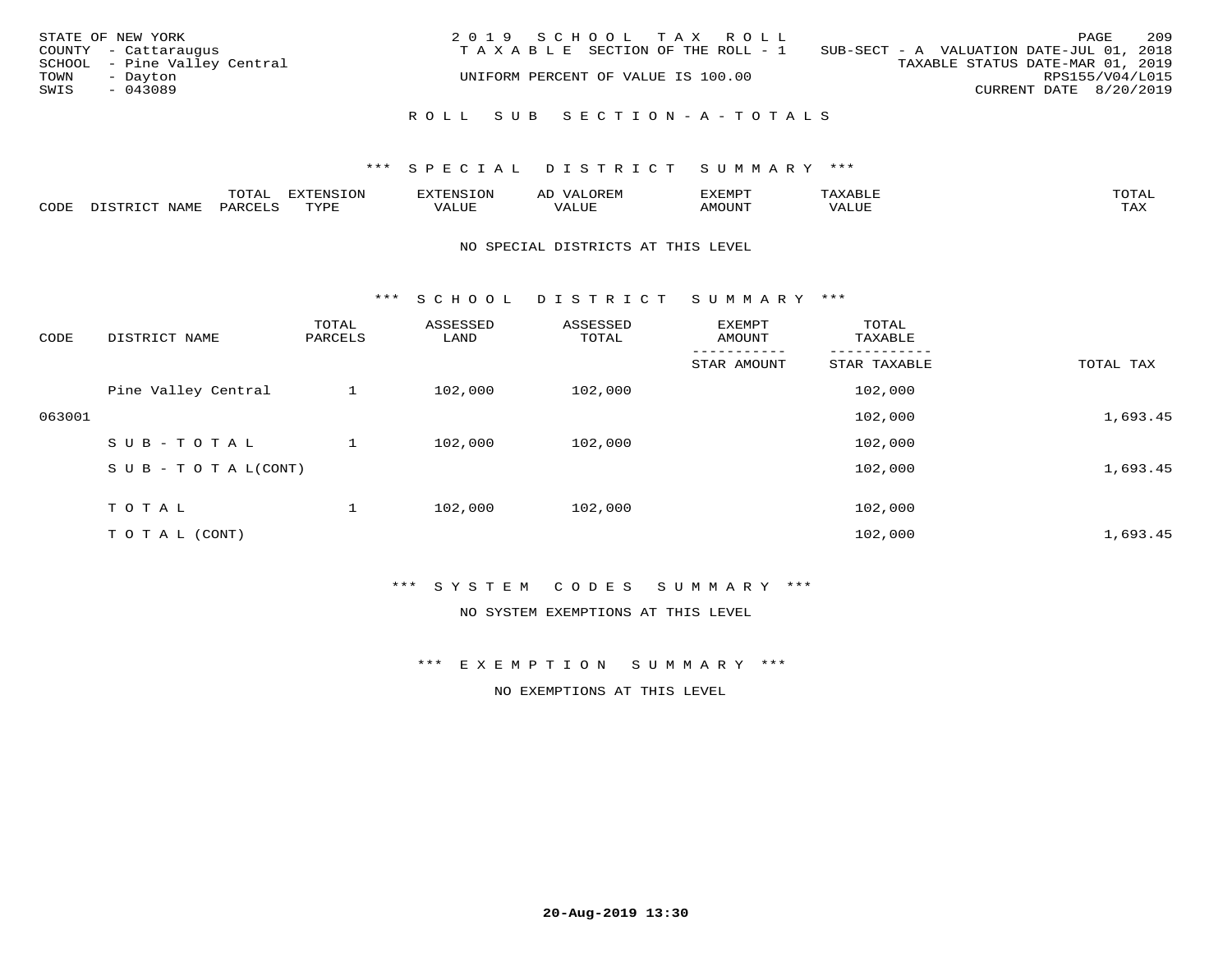|      | STATE OF NEW YORK            | 2019 SCHOOL TAX ROLL                                                           |                                  | PAGE | 210                    |
|------|------------------------------|--------------------------------------------------------------------------------|----------------------------------|------|------------------------|
|      | COUNTY - Cattaraugus         | T A X A B L E SECTION OF THE ROLL - 1 SUB-SECT - A VALUATION DATE-JUL 01, 2018 |                                  |      |                        |
|      | SCHOOL - Pine Valley Central |                                                                                | TAXABLE STATUS DATE-MAR 01, 2019 |      |                        |
| TOWN | - Dayton                     | UNIFORM PERCENT OF VALUE IS 100.00                                             |                                  |      | RPS155/V04/L015        |
| SWIS | $-043089$                    |                                                                                |                                  |      | CURRENT DATE 8/20/2019 |
|      |                              | ROLL SUB SECTION-A-TOTALS                                                      |                                  |      |                        |

| ROLL<br>SEC | DESCRIPTION                | TOTAL<br>PARCELS | ASSESSED<br>LAND | ASSESSED<br>TOTAL | <b>EXEMPT</b><br><b>AMOUNT</b><br>STAR AMOUNT | TOTAL<br>TAXABLE<br>----------<br>STAR TAXABLE | TAX<br>RATE | TOTAL<br>TAX |
|-------------|----------------------------|------------------|------------------|-------------------|-----------------------------------------------|------------------------------------------------|-------------|--------------|
|             | 2019-20 School Tax         |                  | 102,000          | 102,000           |                                               | 102,000<br>102,000                             |             | 1,693.45     |
|             | SPEC DIST TAXES<br>TAXABLE |                  |                  |                   |                                               |                                                |             | 1,693.45     |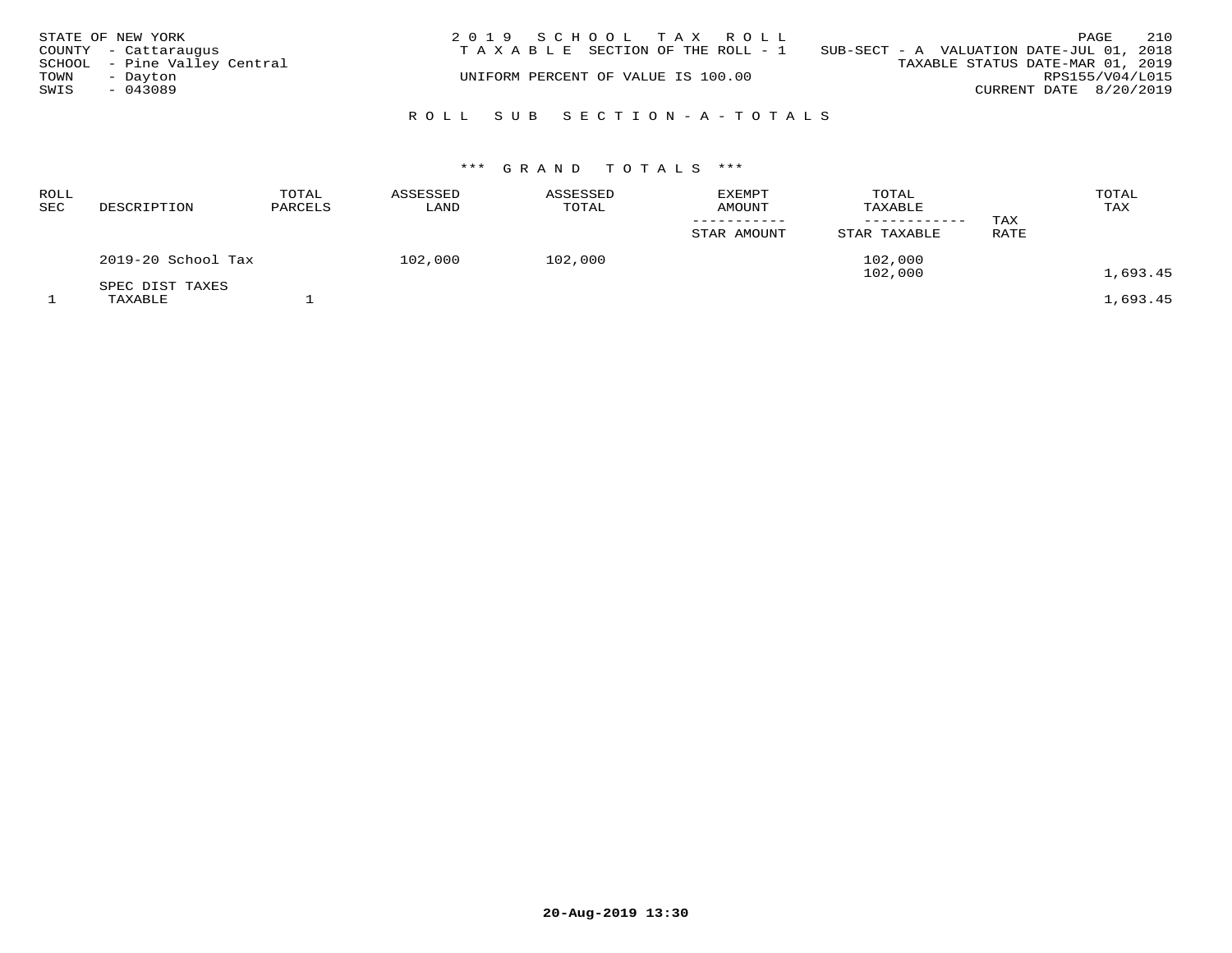| STATE OF NEW YORK            | 2019 SCHOOL TAX ROLL               | 211<br>PAGE                      |
|------------------------------|------------------------------------|----------------------------------|
| COUNTY - Cattaraugus         | TAXABLE SECTION OF THE ROLL - 1    | VALUATION DATE-JUL 01, 2018      |
| SCHOOL - Pine Valley Central |                                    | TAXABLE STATUS DATE-MAR 01, 2019 |
| TOWN<br>- Dayton             | UNIFORM PERCENT OF VALUE IS 100.00 | RPS155/V04/L015                  |
| SWIS<br>$-043089$            |                                    | CURRENT DATE 8/20/2019           |
|                              | ROLL SECTION TOTALS                |                                  |

|      | ◡∸ғ      | ---<br>$\tau$ on<br><b>L'VIC</b> |                           | ∽     |       | <b>TOTA</b>               |
|------|----------|----------------------------------|---------------------------|-------|-------|---------------------------|
| CODE | $\cdots$ | PVDI                             | $777$ $777$<br>$\sqrt{ }$ | T T T | MOUNT | $m \times r$<br>- - - - - |

#### NO SPECIAL DISTRICTS AT THIS LEVEL

\*\*\* S C H O O L D I S T R I C T S U M M A R Y \*\*\*

| CODE   | DISTRICT NAME                    | TOTAL<br>PARCELS | ASSESSED<br>LAND | ASSESSED<br>TOTAL | EXEMPT<br>AMOUNT | TOTAL<br>TAXABLE |             |
|--------|----------------------------------|------------------|------------------|-------------------|------------------|------------------|-------------|
|        |                                  |                  |                  |                   | STAR AMOUNT      | STAR TAXABLE     | TOTAL TAX   |
|        | Pine Valley Central              | 254              | 9293,800         | 18208,170         | 2509,624         | 15,698,546       |             |
| 063001 |                                  |                  |                  |                   | 3392,172         | 12,306,374       | 204, 316.47 |
|        | $SUB - TO TAL$                   | 254              | 9293,800         | 18208,170         | 2509,624         | 15,698,546       |             |
|        | $S \cup B - T \cup T A L (CONT)$ |                  |                  |                   | 3392,172         | 12,306,374       | 204, 316.47 |
|        | TOTAL                            | 254              | 9293,800         | 18208,170         | 2509,624         | 15,698,546       |             |
|        | T O T A L (CONT)                 |                  |                  |                   | 3392,172         | 12,306,374       | 204, 316.47 |

# \*\*\* S Y S T E M C O D E S S U M M A R Y \*\*\*

#### NO SYSTEM EXEMPTIONS AT THIS LEVEL

#### \*\*\* E X E M P T I O N S U M M A R Y \*\*\*

| CODE  | DESCRIPTION  | TOTAL<br>PARCELS | SCHOOL   |
|-------|--------------|------------------|----------|
| 41700 | AG BLDG      | 4                | 164,200  |
| 41720 | AG DIST      | 44               | 2039,354 |
| 41730 | AG DISTOUT   | 5                | 173,002  |
| 41800 | AGED $C/T/S$ | 2                | 87,118   |
| 41834 | ENH STAR     | 25               | 1497,472 |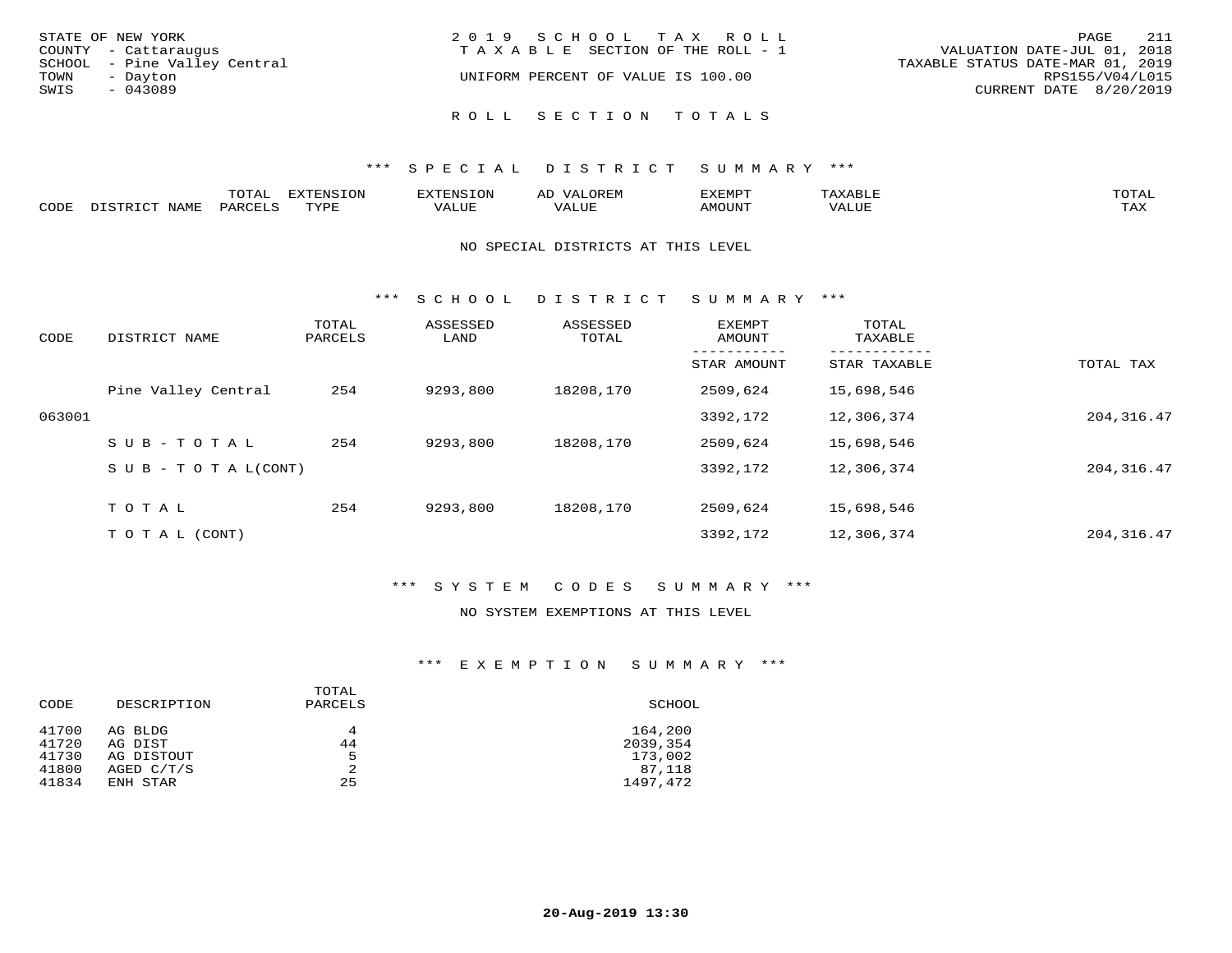| STATE OF NEW YORK            | 2019 SCHOOL TAX ROLL               | 212<br>PAGE                      |
|------------------------------|------------------------------------|----------------------------------|
| COUNTY - Cattaraugus         | TAXABLE SECTION OF THE ROLL - 1    | VALUATION DATE-JUL 01, 2018      |
| SCHOOL - Pine Valley Central |                                    | TAXABLE STATUS DATE-MAR 01, 2019 |
| TOWN<br>- Dayton             | UNIFORM PERCENT OF VALUE IS 100.00 | RPS155/V04/L015                  |
| SWIS<br>$-043089$            |                                    | CURRENT DATE 8/20/2019           |
|                              | ROLL SECTION TOTALS                |                                  |

# \*\*\* E X E M P T I O N S U M M A R Y \*\*\*

| CODE                    | DESCRIPTION                         | TOTAL<br>PARCELS | SCHOOL                      |
|-------------------------|-------------------------------------|------------------|-----------------------------|
| 41844<br>41854<br>42100 | E STAR MH<br>BAS STAR<br>SILO T/C/S | 64<br>8          | 8,500<br>1886,200<br>39,950 |
| 42120                   | TMP GHOUSE<br>TOTAL                 | 154              | 6,000<br>5901,796           |

| ROLL<br><b>SEC</b> | DESCRIPTION                | TOTAL<br>PARCELS | ASSESSED<br>LAND | ASSESSED<br>TOTAL | <b>EXEMPT</b><br>AMOUNT<br>-----------<br>STAR AMOUNT | TOTAL<br>TAXABLE<br>------------<br>STAR TAXABLE | TAX<br>RATE | TOTAL<br>TAX |
|--------------------|----------------------------|------------------|------------------|-------------------|-------------------------------------------------------|--------------------------------------------------|-------------|--------------|
|                    | 2019-20 School Tax         |                  | 9293,800         | 18208,170         | 2,509,624<br>3392,172                                 | 15,698,546<br>12,306,374                         |             | 204,316.47   |
|                    | SPEC DIST TAXES<br>TAXABLE | 254              |                  |                   |                                                       |                                                  |             | 204,316.47   |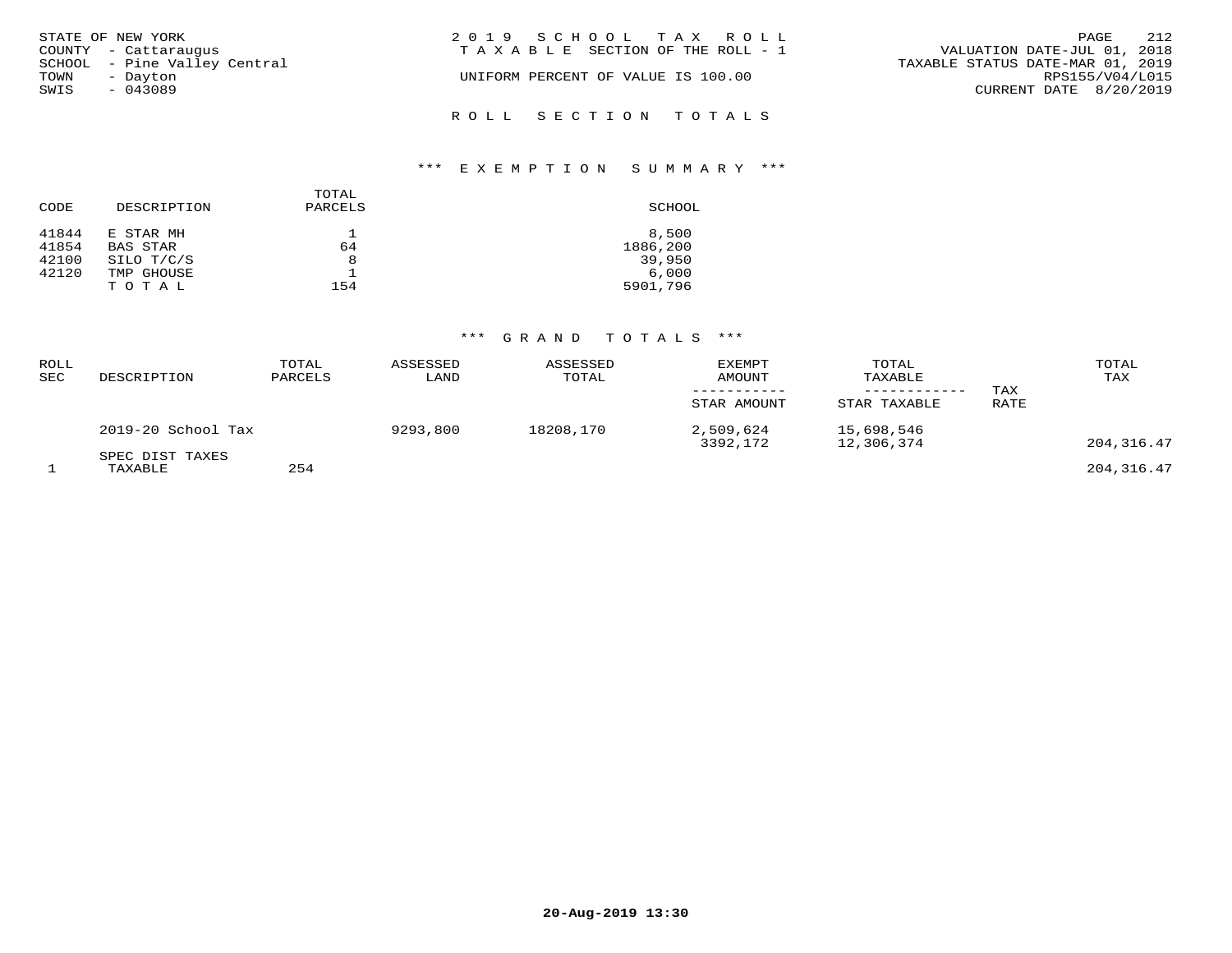| STATE OF NEW YORK<br>COUNTY - Cattaraugus<br>- Pine Valley Central<br>SCHOOL<br>TOWN<br>- Dayton<br>$-043089$<br>SWIS | 2 0 1 9                                   | SCHOOL<br>OWNERS NAME SEQUENCE | TAX ROLL<br>SPECIAL FRANCHISE SECTION OF THE ROLL - 5<br>UNIFORM PERCENT OF VALUE IS 100.00 | VALUATION DATE-JUL 01, 2018<br>TAXABLE STATUS DATE-MAR 01, 2019 | 213<br>PAGE  |
|-----------------------------------------------------------------------------------------------------------------------|-------------------------------------------|--------------------------------|---------------------------------------------------------------------------------------------|-----------------------------------------------------------------|--------------|
| TAX MAP PARCEL NUMBER                                                                                                 | PROPERTY LOCATION & CLASS ASSESSMENT      |                                |                                                                                             |                                                                 |              |
| CURRENT OWNERS NAME<br>CURRENT OWNERS ADDRESS                                                                         | SCHOOL DISTRICT<br>PARCEL SIZE/GRID COORD | LAND<br>TOTAL                  | TAX DESCRIPTION<br>SPECIAL DISTRICTS                                                        | TAXABLE VALUE                                                   | TAX AMOUNT   |
| *****************                                                                                                     |                                           |                                |                                                                                             | ****************** 530.089-9916-131.600/188 ***                 |              |
|                                                                                                                       | Special Franchise                         |                                |                                                                                             | <b>ACCT 1006</b>                                                | 595<br>BILL  |
| 530.089-9916-131.600/188                                                                                              | 861 Elec & gas                            |                                | 2019-20 School Tax                                                                          | 247,345                                                         | 4,106.54     |
| Nys Electric & Gas Corp                                                                                               | Pine Valley Cen 063001                    | $\Omega$                       |                                                                                             |                                                                 |              |
| Attn: Utility Shared Services                                                                                         | Town Of Dayton                            | 247,345                        |                                                                                             |                                                                 |              |
| Freeport Building                                                                                                     | 0.5700 Pine Valley                        |                                |                                                                                             |                                                                 |              |
| 70 Farm View Dr                                                                                                       | ACRES<br>0.01                             |                                |                                                                                             |                                                                 |              |
| New Gloucester, ME 14852-3287                                                                                         | FULL MARKET VALUE                         | 247,345                        |                                                                                             |                                                                 |              |
|                                                                                                                       |                                           |                                | TOTAL TAX ---                                                                               |                                                                 | $4,106.54**$ |
|                                                                                                                       |                                           |                                |                                                                                             | DATE #1                                                         | 09/30/19     |
| ******************************                                                                                        |                                           |                                |                                                                                             | AMT DUE                                                         | 4,106.54     |
|                                                                                                                       | Special Franchise                         |                                |                                                                                             | <b>ACCT 1365</b>                                                | BILL 596     |
| 530.089-9916-901.300/188                                                                                              | 869 Television                            |                                | 2019-20 School Tax                                                                          | 50,000                                                          | 830.12       |
| Time Warner Cable Tax Dept.                                                                                           | Pine Valley Cen 063001                    | $\Omega$                       |                                                                                             |                                                                 |              |
| PO Box 7467                                                                                                           | 8.6 miles of cable                        | 50,000                         |                                                                                             |                                                                 |              |
| Charlotte, NC 28241-7467                                                                                              | 0.01<br>ACRES                             |                                |                                                                                             |                                                                 |              |
|                                                                                                                       | FULL MARKET VALUE                         | 50,000                         |                                                                                             |                                                                 |              |
|                                                                                                                       |                                           |                                | TOTAL TAX ---                                                                               |                                                                 | 830.12**     |
|                                                                                                                       |                                           |                                |                                                                                             | DATE #1                                                         | 09/30/19     |
|                                                                                                                       |                                           |                                |                                                                                             | AMT DUE                                                         | 830.12       |
|                                                                                                                       |                                           |                                |                                                                                             |                                                                 |              |
|                                                                                                                       | Special Franchise                         |                                |                                                                                             | ACCT 1007                                                       | BILL 597     |
| 530.089-9916-631.900/188                                                                                              | 861 Elec & gas                            |                                | 2019-20 School Tax                                                                          | 46,256                                                          | 767.97       |
| Verizon New York Inc                                                                                                  | Pine Valley Cen 063001                    | $\Omega$                       |                                                                                             |                                                                 |              |
| $C/O$ Duff & Phelps                                                                                                   | Town Of Dayton                            | 46,256                         |                                                                                             |                                                                 |              |
| PO Box 2749                                                                                                           | 0.3900 Pine Valley                        |                                |                                                                                             |                                                                 |              |
| Addison, TX 75001                                                                                                     | 0.01<br>ACRES                             |                                |                                                                                             |                                                                 |              |
|                                                                                                                       | FULL MARKET VALUE                         | 46,256                         |                                                                                             |                                                                 |              |
|                                                                                                                       |                                           |                                | TOTAL TAX ---                                                                               |                                                                 | $767.97**$   |
|                                                                                                                       |                                           |                                |                                                                                             | DATE #1                                                         | 09/30/19     |
|                                                                                                                       |                                           |                                |                                                                                             | AMT DUE                                                         | 767.97       |
|                                                                                                                       |                                           |                                |                                                                                             |                                                                 |              |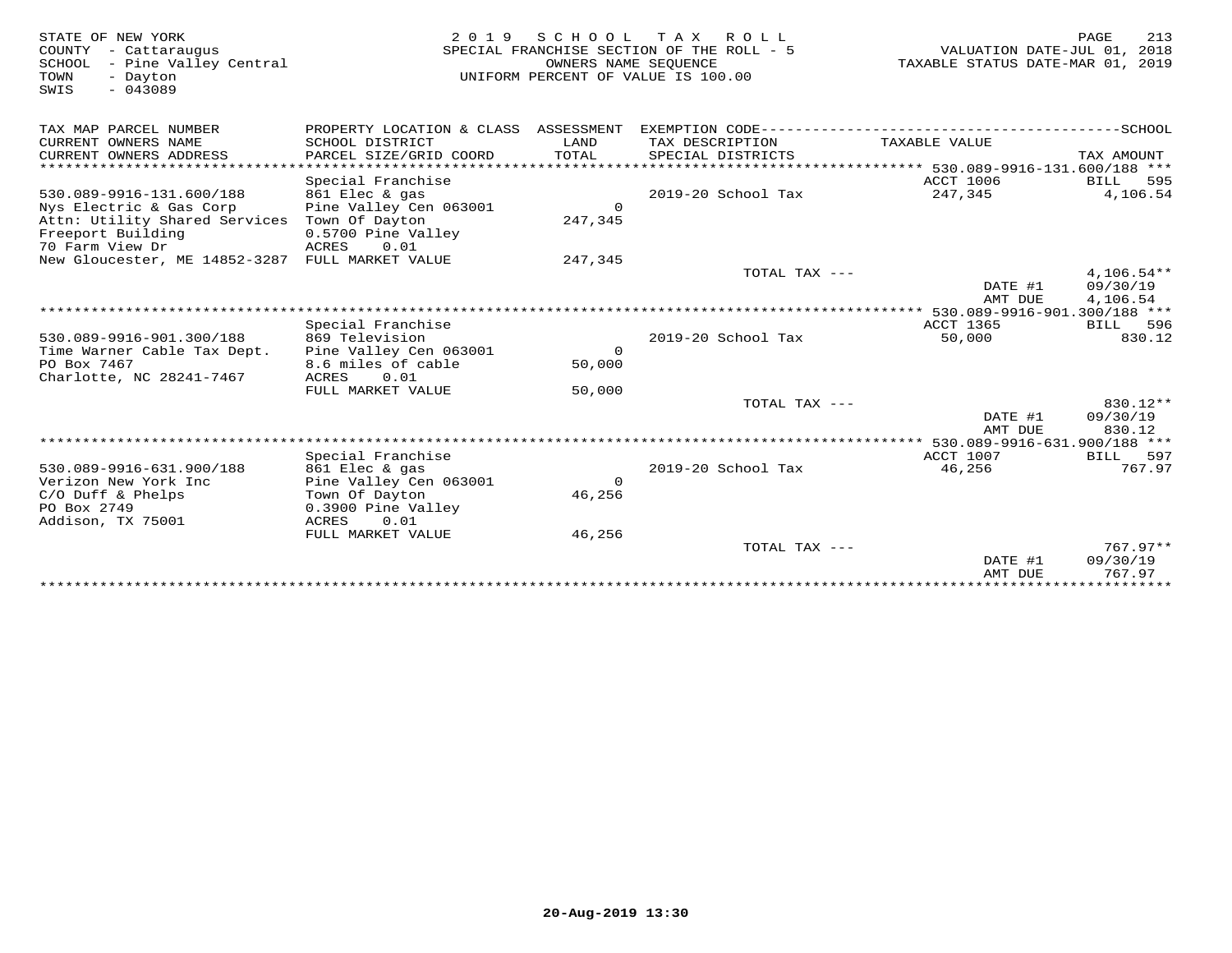|      | STATE OF NEW YORK            | 2019 SCHOOL TAX ROLL                                                     | PAGE            | 214 |
|------|------------------------------|--------------------------------------------------------------------------|-----------------|-----|
|      | COUNTY - Cattaraugus         | VALUATION DATE-JUL 01, 2018<br>SPECIAL FRANCHISE SECTION OF THE ROLL - 5 |                 |     |
|      | SCHOOL - Pine Valley Central | TAXABLE STATUS DATE-MAR 01, 2019                                         |                 |     |
| TOWN | - Davton                     |                                                                          | RPS155/V04/L015 |     |
| SWIS | $-043089$                    | CURRENT DATE 8/20/2019                                                   |                 |     |
|      |                              |                                                                          |                 |     |

# R O L L S U B S E C T I O N - - T O T A L S

### \*\*\* S P E C I A L D I S T R I C T S U M M A R Y \*\*\*

|      |                            | ----<br>$\overline{\phantom{a}}$ | EXTENSION | <b>ENS</b>         | AL<br>$\cdots$ | דסאים אי     |                       | momn. |
|------|----------------------------|----------------------------------|-----------|--------------------|----------------|--------------|-----------------------|-------|
| CODE | $ \sim$ $-$<br><b>NAMP</b> | $\Omega$<br>'ARI                 | TVDF      | <b><i>ALUE</i></b> | 'ALUE          | <b>MOUNT</b> | . <del>.</del><br>JUI | TAX   |

#### NO SPECIAL DISTRICTS AT THIS LEVEL

\*\*\* S C H O O L D I S T R I C T S U M M A R Y \*\*\*

| CODE   | DISTRICT NAME                    | TOTAL<br>PARCELS | ASSESSED<br>LAND | ASSESSED<br>TOTAL | EXEMPT<br>AMOUNT | TOTAL<br>TAXABLE |           |
|--------|----------------------------------|------------------|------------------|-------------------|------------------|------------------|-----------|
|        |                                  |                  |                  |                   | STAR AMOUNT      | STAR TAXABLE     | TOTAL TAX |
|        | Pine Valley Central              | 3                |                  | 343,601           |                  | 343,601          |           |
| 063001 |                                  |                  |                  |                   |                  | 343,601          | 5,704.63  |
|        | SUB-TOTAL                        | 3                |                  | 343,601           |                  | 343,601          |           |
|        | $S \cup B - T \cup T A L (CONT)$ |                  |                  |                   |                  | 343,601          | 5,704.63  |
|        | TOTAL                            | 3                |                  | 343,601           |                  | 343,601          |           |
|        | T O T A L (CONT)                 |                  |                  |                   |                  | 343,601          | 5,704.63  |

#### \*\*\* S Y S T E M C O D E S S U M M A R Y \*\*\*

NO SYSTEM EXEMPTIONS AT THIS LEVEL

\*\*\* E X E M P T I O N S U M M A R Y \*\*\*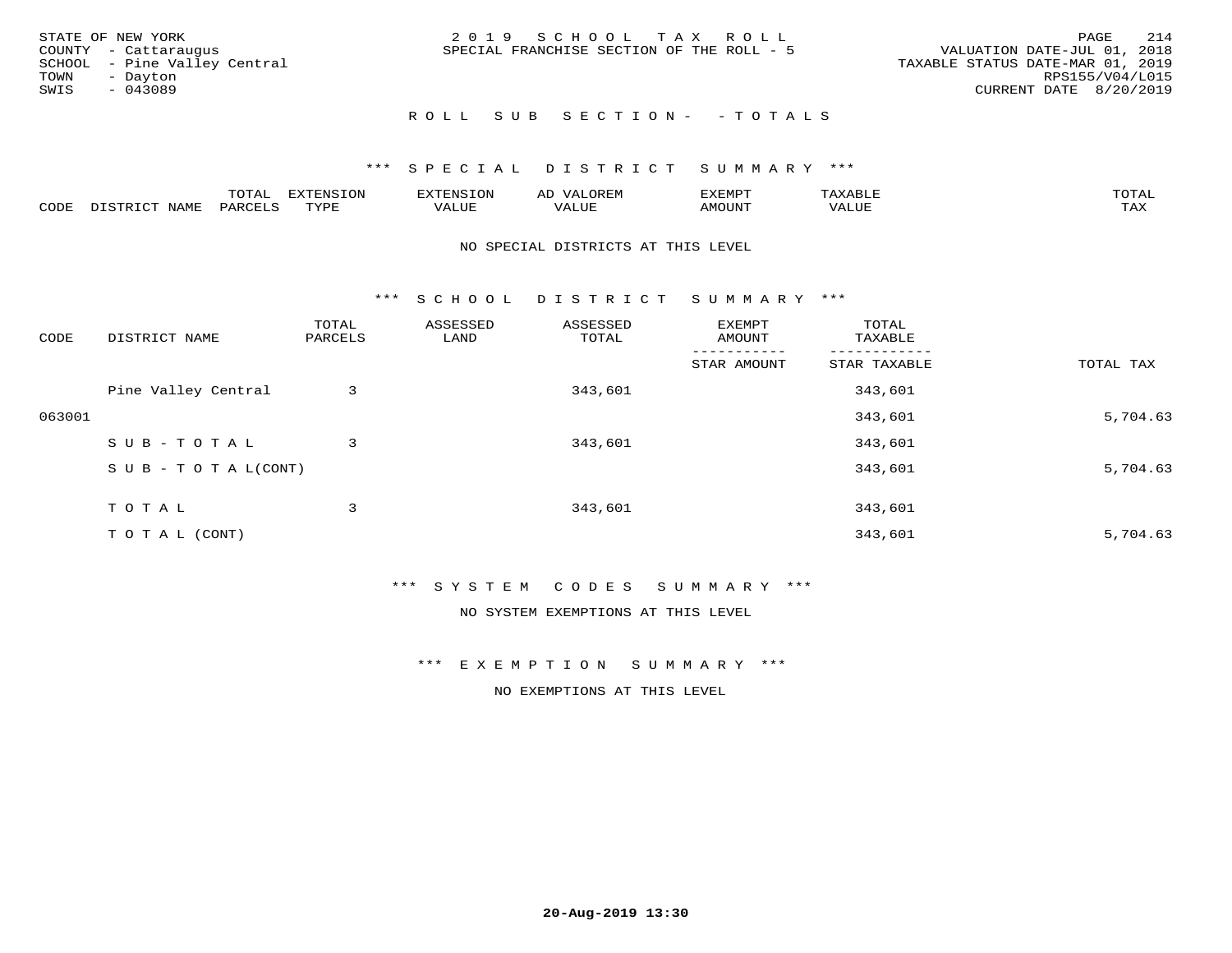| STATE OF NEW YORK<br>COUNTY - Cattaraugus<br>SCHOOL - Pine Valley Central<br>TOWN<br>- Dayton<br>SWIS<br>- 043089 | 2019 SCHOOL TAX ROLL<br>SPECIAL FRANCHISE SECTION OF THE ROLL - 5 | 215<br>PAGE<br>VALUATION DATE-JUL 01, 2018<br>TAXABLE STATUS DATE-MAR 01, 2019<br>RPS155/V04/L015<br>CURRENT DATE 8/20/2019 |
|-------------------------------------------------------------------------------------------------------------------|-------------------------------------------------------------------|-----------------------------------------------------------------------------------------------------------------------------|
|                                                                                                                   | ROLL SUB SECTION- - TOTALS                                        |                                                                                                                             |

| ROLL<br>SEC | DESCRIPTION                          | TOTAL<br>PARCELS | ASSESSED<br>LAND | ASSESSED<br>TOTAL | <b>EXEMPT</b><br>AMOUNT<br>STAR AMOUNT | TOTAL<br>TAXABLE<br>------------<br>STAR TAXABLE | TAX<br>RATE | TOTAL<br>TAX         |
|-------------|--------------------------------------|------------------|------------------|-------------------|----------------------------------------|--------------------------------------------------|-------------|----------------------|
|             | 2019-20 School Tax                   |                  |                  | 343,601           |                                        | 343,601                                          |             |                      |
|             | SPEC DIST TAXES<br>SPECIAL FRANCHISE |                  |                  |                   |                                        | 343,601                                          |             | 5,704.63<br>5,704.63 |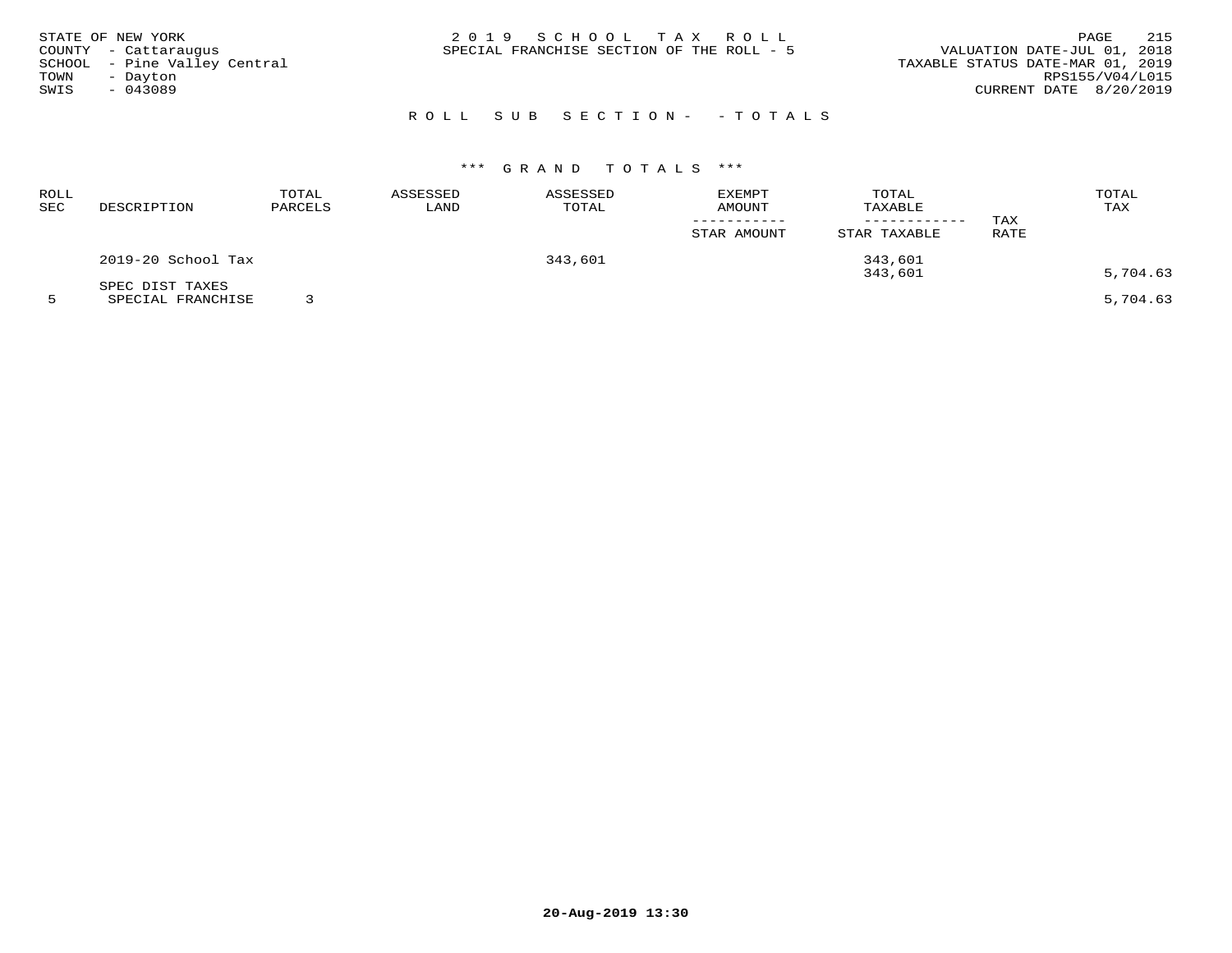| STATE OF NEW YORK            | 2019 SCHOOL TAX ROLL                      | 216<br>PAGE                      |
|------------------------------|-------------------------------------------|----------------------------------|
| COUNTY - Cattaraugus         | SPECIAL FRANCHISE SECTION OF THE ROLL - 5 | VALUATION DATE-JUL 01, 2018      |
| SCHOOL - Pine Valley Central |                                           | TAXABLE STATUS DATE-MAR 01, 2019 |
| TOWN<br>- Davton             |                                           | RPS155/V04/L015                  |
| SWIS<br>- 043089             |                                           | CURRENT DATE 8/20/2019           |
|                              |                                           |                                  |

# ROLL SECTION TOTALS

#### \*\*\* S P E C I A L D I S T R I C T S U M M A R Y \*\*\*

|      |                      | mom n | <b>ELIMENTO TONT</b><br>LUP | ALS.               | ΑL            | ,,, <del>,</del> ,,, <del>,</del><br>، ب<br>- ۱٬۱۳۰ نا ۱٬ |                         |                    |
|------|----------------------|-------|-----------------------------|--------------------|---------------|-----------------------------------------------------------|-------------------------|--------------------|
| CODE | <b>NAMT</b><br>11.17 | PARC  | TVDF                        | <b>TTT</b><br>ALUP | T T T<br>ALUE | TUUOMA                                                    | . <del>.</del><br>'ALUL | $m \times r$<br>∸⊷ |

#### NO SPECIAL DISTRICTS AT THIS LEVEL

\*\*\* S C H O O L D I S T R I C T S U M M A R Y \*\*\*

| CODE   | DISTRICT NAME                    | TOTAL<br>PARCELS | ASSESSED<br>LAND | ASSESSED<br>TOTAL | EXEMPT<br>AMOUNT | TOTAL<br>TAXABLE |           |
|--------|----------------------------------|------------------|------------------|-------------------|------------------|------------------|-----------|
|        |                                  |                  |                  |                   | STAR AMOUNT      | STAR TAXABLE     | TOTAL TAX |
|        | Pine Valley Central              | 3                |                  | 343,601           |                  | 343,601          |           |
| 063001 |                                  |                  |                  |                   |                  | 343,601          | 5,704.63  |
|        | SUB-TOTAL                        | 3                |                  | 343,601           |                  | 343,601          |           |
|        | $S \cup B - T \cup T A L (CONT)$ |                  |                  |                   |                  | 343,601          | 5,704.63  |
|        | TOTAL                            | 3                |                  | 343,601           |                  | 343,601          |           |
|        | T O T A L (CONT)                 |                  |                  |                   |                  | 343,601          | 5,704.63  |

#### \*\*\* S Y S T E M C O D E S S U M M A R Y \*\*\*

NO SYSTEM EXEMPTIONS AT THIS LEVEL

\*\*\* E X E M P T I O N S U M M A R Y \*\*\*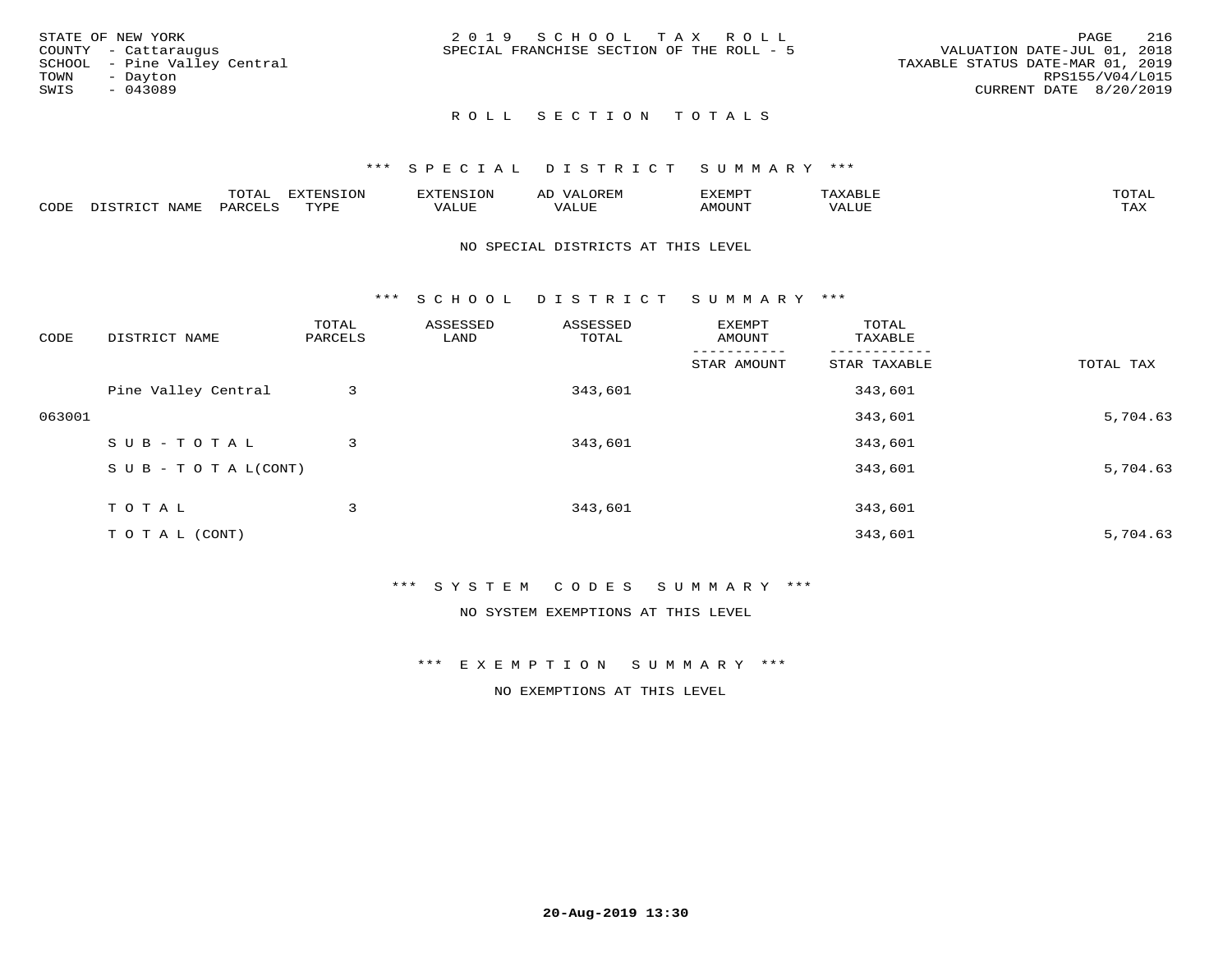|      | STATE OF NEW YORK<br>COUNTY - Cattaraugus | 2019 SCHOOL TAX ROLL<br>VALUATION DATE-JUL 01, 2018<br>SPECIAL FRANCHISE SECTION OF THE ROLL - 5 | PAGE            | 217 |
|------|-------------------------------------------|--------------------------------------------------------------------------------------------------|-----------------|-----|
|      | SCHOOL - Pine Valley Central              | TAXABLE STATUS DATE-MAR 01, 2019                                                                 |                 |     |
| TOWN | - Dayton                                  |                                                                                                  | RPS155/V04/L015 |     |
| SWIS | - 043089                                  | CURRENT DATE 8/20/2019                                                                           |                 |     |
|      |                                           |                                                                                                  |                 |     |

## ROLL SECTION TOTALS

## \*\*\* G R A N D T O T A L S \*\*\*

| ROLL<br>SEC | DESCRIPTION                          | TOTAL<br>PARCELS | ASSESSED<br>LAND | ASSESSED<br>TOTAL | EXEMPT<br><b>AMOUNT</b> | TOTAL<br>TAXABLE<br>--------- | TAX  | TOTAL<br>TAX |
|-------------|--------------------------------------|------------------|------------------|-------------------|-------------------------|-------------------------------|------|--------------|
|             |                                      |                  |                  |                   | STAR AMOUNT             | STAR TAXABLE                  | RATE |              |
|             | 2019-20 School Tax                   |                  |                  | 343,601           |                         | 343,601<br>343,601            |      | 5,704.63     |
|             | SPEC DIST TAXES<br>SPECIAL FRANCHISE |                  |                  |                   |                         |                               |      | 5,704.63     |

**20-Aug-2019 13:30**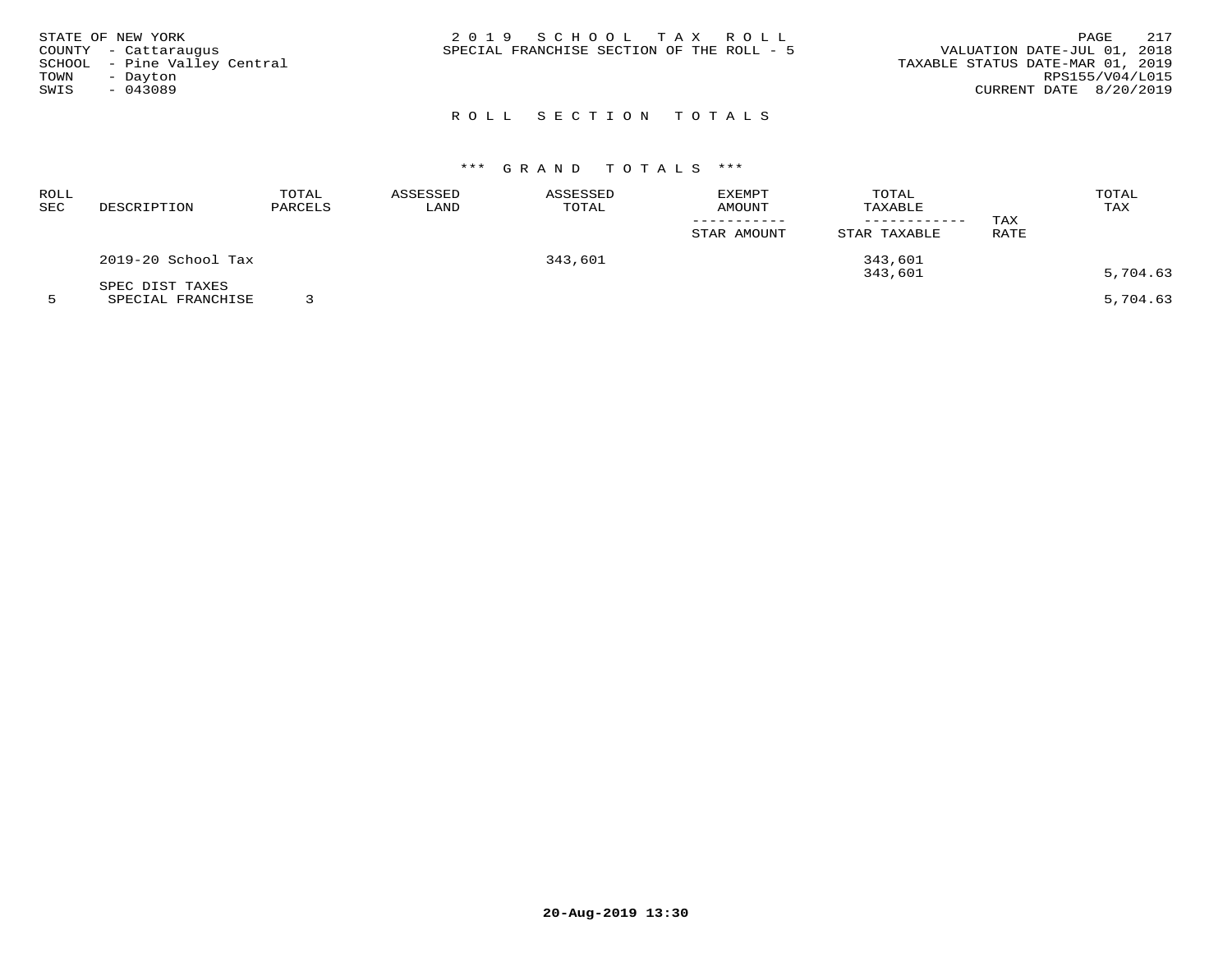| STATE OF NEW YORK<br>COUNTY - Cattaraugus<br>SCHOOL<br>- Pine Valley Central<br>TOWN<br>- Dayton<br>$-043089$<br>SWIS | 2 0 1 9                                                 | OWNERS NAME SEOUENCE | SCHOOL TAX ROLL<br>UTILITY & R.R. SECTION OF THE ROLL - 6<br>UNIFORM PERCENT OF VALUE IS 100.00 | VALUATION DATE-JUL 01, 2018<br>TAXABLE STATUS DATE-MAR 01, 2019 | PAGE<br>218              |
|-----------------------------------------------------------------------------------------------------------------------|---------------------------------------------------------|----------------------|-------------------------------------------------------------------------------------------------|-----------------------------------------------------------------|--------------------------|
| TAX MAP PARCEL NUMBER<br>CURRENT OWNERS NAME                                                                          | PROPERTY LOCATION & CLASS ASSESSMENT<br>SCHOOL DISTRICT | LAND                 | TAX DESCRIPTION                                                                                 | TAXABLE VALUE                                                   |                          |
| CURRENT OWNERS ADDRESS                                                                                                | PARCEL SIZE/GRID COORD                                  | TOTAL                | SPECIAL DISTRICTS                                                                               |                                                                 | TAX AMOUNT               |
| *************************                                                                                             |                                                         |                      |                                                                                                 |                                                                 |                          |
| 630.089-9916-830.000/200                                                                                              | Outside Plant<br>883 Gas Trans Impr                     |                      | 2019-20 School Tax                                                                              | ACCT 1100<br>204,783                                            | 598<br>BILL<br>3,399.91  |
| Emkey Gathering                                                                                                       | Pine Valley Cen 063001                                  | $\Omega$             |                                                                                                 |                                                                 |                          |
| 558 W 6 th St Ste 200                                                                                                 | Loc #888888                                             | 204,783              |                                                                                                 |                                                                 |                          |
| Erie, PA 16507                                                                                                        | 1.0000 Pine Valley                                      |                      |                                                                                                 |                                                                 |                          |
|                                                                                                                       | Gas Trans<br>ACRES<br>0.01                              |                      |                                                                                                 |                                                                 |                          |
|                                                                                                                       | FULL MARKET VALUE                                       | 204,783              |                                                                                                 |                                                                 |                          |
|                                                                                                                       |                                                         |                      | TOTAL TAX ---                                                                                   |                                                                 | $3,399.91**$             |
|                                                                                                                       |                                                         |                      |                                                                                                 | DATE #1                                                         | 09/30/19                 |
|                                                                                                                       |                                                         |                      |                                                                                                 | AMT DUE                                                         | 3,399.91                 |
|                                                                                                                       | Gas Supply                                              |                      |                                                                                                 | ACCT 1024                                                       | BILL<br>599              |
| 630.089-9916-131.600/188                                                                                              | 884 Elec Dist Out                                       |                      | 2019-20 School Tax                                                                              | 305,280                                                         | 5,068.41                 |
| Nys Electric & Gas Corp                                                                                               | Pine Valley Cen 063001                                  | $\Omega$             |                                                                                                 |                                                                 |                          |
| Attn: Utility Shared Services Loc #888888<br>Freeport Building                                                        | 0.5500 Pine Valley                                      | 305,280              |                                                                                                 |                                                                 |                          |
| 70 Farm View Dr                                                                                                       | Elec Dist                                               |                      |                                                                                                 |                                                                 |                          |
| New Gloucester, ME 04260                                                                                              | ACRES<br>0.01                                           |                      |                                                                                                 |                                                                 |                          |
|                                                                                                                       | FULL MARKET VALUE                                       | 305,280              |                                                                                                 |                                                                 |                          |
|                                                                                                                       |                                                         |                      | TOTAL TAX ---                                                                                   | DATE #1                                                         | $5.068.41**$<br>09/30/19 |
|                                                                                                                       |                                                         |                      |                                                                                                 | AMT DUE                                                         | 5,068.41                 |
|                                                                                                                       |                                                         |                      |                                                                                                 |                                                                 |                          |
|                                                                                                                       | Outside Plant                                           |                      |                                                                                                 | <b>ACCT 1021</b>                                                | BILL 600                 |
| 630.089-0000-631.900/1883<br>Verizon New York Inc                                                                     | 836 Telecom. eq.<br>Pine Valley Cen 063001              | $\Omega$             | Mass Telec 47100<br>2019-20 School Tax                                                          | 61,184                                                          | 92,037<br>1,015.81       |
| $C/O$ Duff & Phepls                                                                                                   | Loc #888888                                             | 153,221              |                                                                                                 |                                                                 |                          |
| PO Box 2749                                                                                                           | 0.5500 Pine Valley                                      |                      |                                                                                                 |                                                                 |                          |
| Addison, TX 75001                                                                                                     | Poles, Wire, Cable, Etc                                 |                      |                                                                                                 |                                                                 |                          |
|                                                                                                                       | ACRES<br>0.01<br>FULL MARKET VALUE                      | 153,221              |                                                                                                 |                                                                 |                          |
|                                                                                                                       |                                                         |                      | TOTAL TAX $---$                                                                                 |                                                                 | $1.015.81**$             |
|                                                                                                                       |                                                         |                      |                                                                                                 | DATE #1                                                         | 09/30/19                 |
|                                                                                                                       |                                                         |                      |                                                                                                 | AMT DUE                                                         | 1,015.81                 |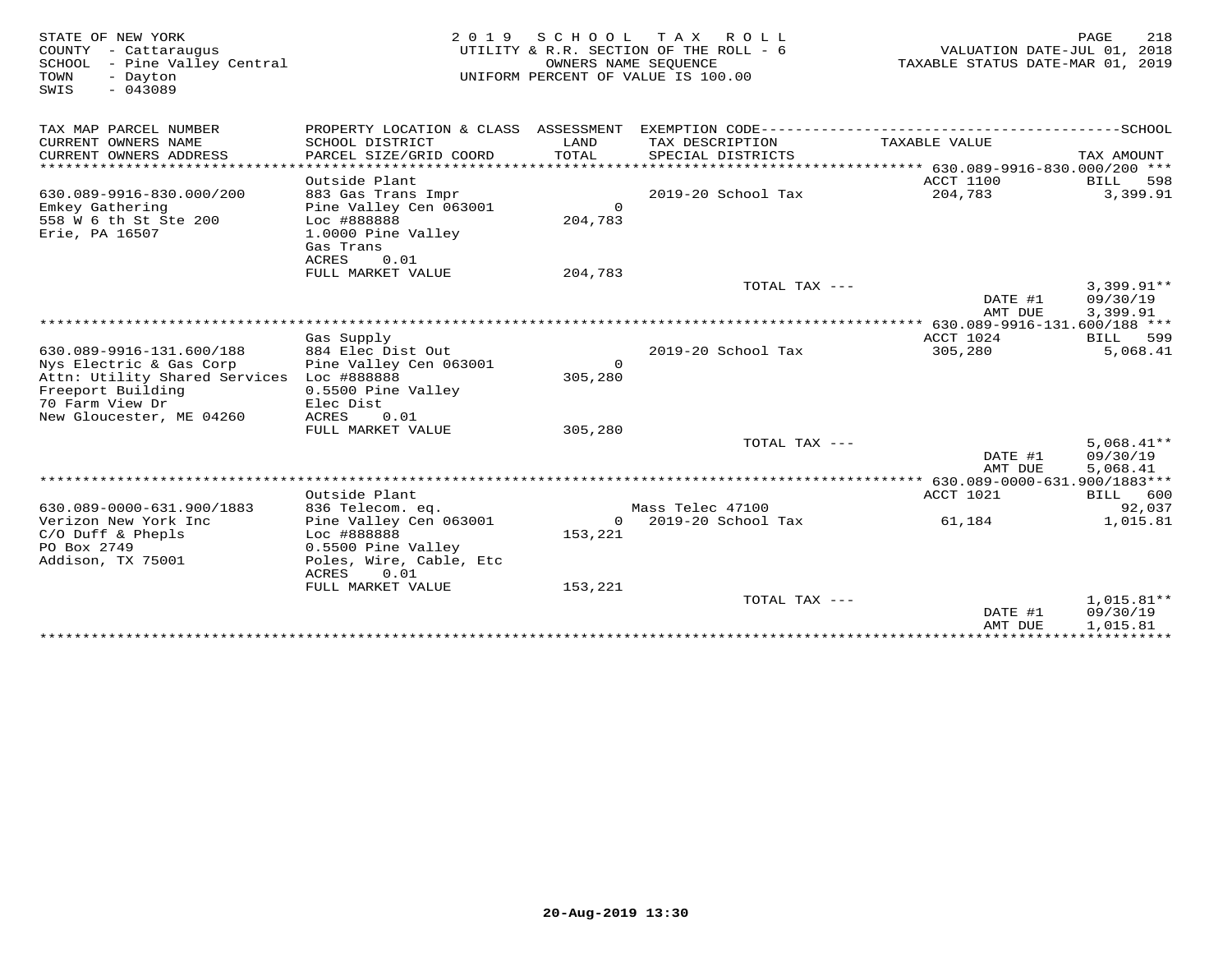| STATE OF NEW YORK<br>COUNTY - Cattaraugus<br>SCHOOL - Pine Valley Central<br>TOWN<br>- Dayton<br>SWIS<br>$-043089$ | 2019 SCHOOL TAX ROLL<br>UTILITY & R.R. SECTION OF THE ROLL - 6 | 219<br>PAGE<br>VALUATION DATE-JUL 01, 2018<br>TAXABLE STATUS DATE-MAR 01, 2019<br>RPS155/V04/L015<br>CURRENT DATE 8/20/2019 |
|--------------------------------------------------------------------------------------------------------------------|----------------------------------------------------------------|-----------------------------------------------------------------------------------------------------------------------------|
|                                                                                                                    | ROLL SUB SECTION- - TOTALS                                     |                                                                                                                             |

#### \*\*\* S P E C I A L D I S T R I C T S U M M A R Y \*\*\*

|      |      | $n \wedge m \wedge n$<br>$\cdots$<br>◡⊥▱ |               | אים " | ΑL   | ے ا          |       |              |
|------|------|------------------------------------------|---------------|-------|------|--------------|-------|--------------|
| CODE | VAMF | <sup>3</sup> AR.                         | <b>TIVATI</b> | ALUF  | ALUE | <b>MOUNT</b> | VALUE | max x<br>∸∽∽ |

#### NO SPECIAL DISTRICTS AT THIS LEVEL

\*\*\* S C H O O L D I S T R I C T S U M M A R Y \*\*\*

| CODE   | DISTRICT NAME                    | TOTAL<br>PARCELS | ASSESSED<br>LAND | ASSESSED<br>TOTAL | EXEMPT<br>AMOUNT | TOTAL<br>TAXABLE |           |
|--------|----------------------------------|------------------|------------------|-------------------|------------------|------------------|-----------|
|        |                                  |                  |                  |                   | STAR AMOUNT      | STAR TAXABLE     | TOTAL TAX |
|        | Pine Valley Central              | 3                |                  | 663,284           | 92,037           | 571,247          |           |
| 063001 |                                  |                  |                  |                   |                  | 571,247          | 9,484.13  |
|        | SUB-TOTAL                        | 3                |                  | 663,284           | 92,037           | 571,247          |           |
|        | $S \cup B - T \cup T A L (CONT)$ |                  |                  |                   |                  | 571,247          | 9,484.13  |
|        | T O T A L                        | 3                |                  | 663,284           | 92,037           | 571,247          |           |
|        | T O T A L (CONT)                 |                  |                  |                   |                  | 571,247          | 9,484.13  |

#### \*\*\* S Y S T E M C O D E S S U M M A R Y \*\*\*

#### NO SYSTEM EXEMPTIONS AT THIS LEVEL

| CODE  | DESCRIPTION         | TOTAL<br>PARCELS | SCHOOL           |
|-------|---------------------|------------------|------------------|
| 47100 | Mass Telec<br>TOTAL |                  | 92,037<br>92,037 |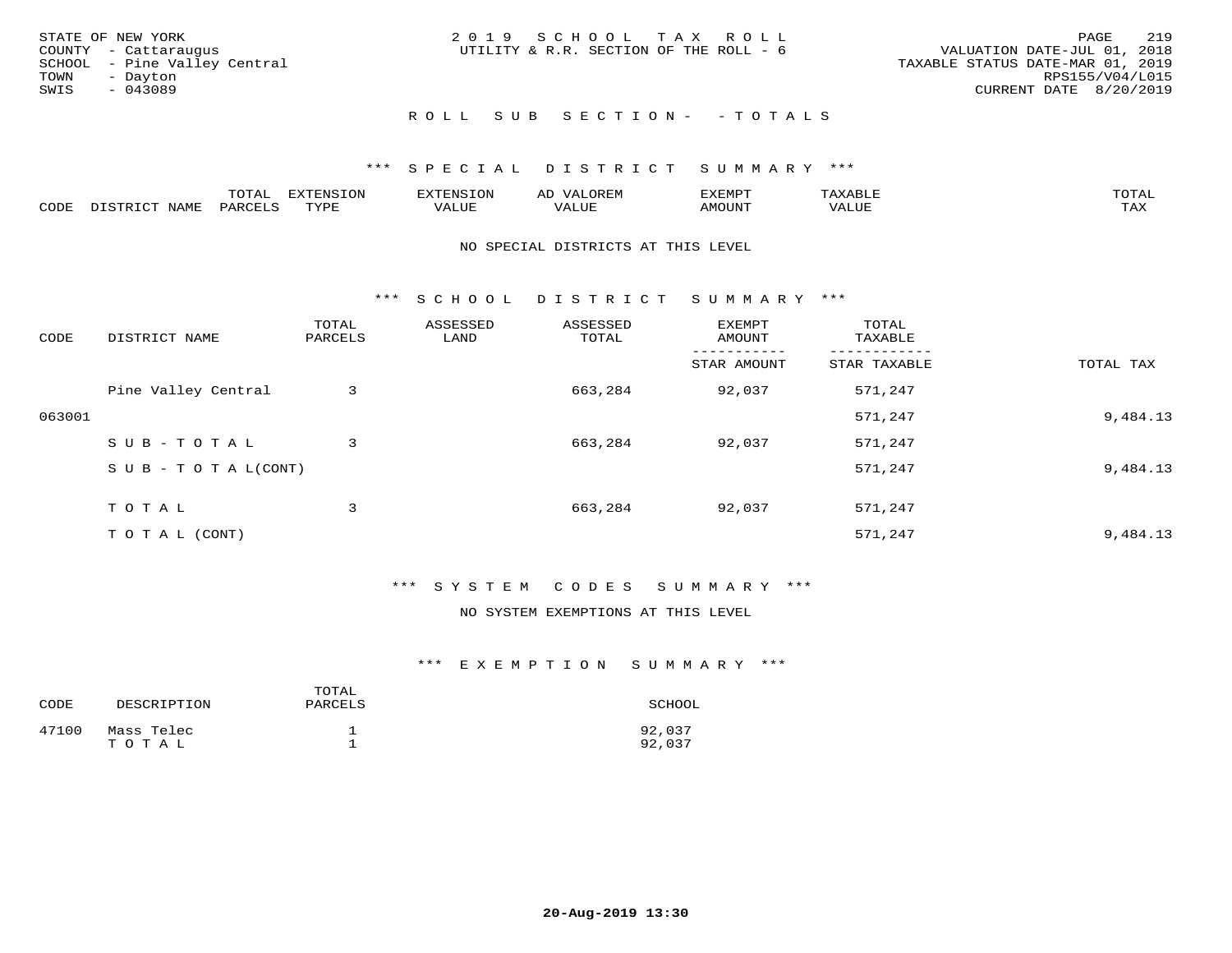| STATE OF NEW YORK<br>COUNTY - Cattaraugus<br>SCHOOL - Pine Valley Central<br>TOWN<br>- Dayton<br>SWIS<br>$-043089$ | 2019 SCHOOL TAX ROLL<br>UTILITY & R.R. SECTION OF THE ROLL - 6 | 2.2.0<br>PAGE<br>VALUATION DATE-JUL 01, 2018<br>TAXABLE STATUS DATE-MAR 01, 2019<br>RPS155/V04/L015<br>CURRENT DATE 8/20/2019 |
|--------------------------------------------------------------------------------------------------------------------|----------------------------------------------------------------|-------------------------------------------------------------------------------------------------------------------------------|
|                                                                                                                    | ROLL SUB SECTION- - TOTALS                                     |                                                                                                                               |

| ROLL<br>SEC | DESCRIPTION                         | TOTAL<br>PARCELS | ASSESSED<br>LAND | ASSESSED<br>TOTAL | <b>EXEMPT</b><br>AMOUNT | TOTAL<br>TAXABLE   | TAX  | TOTAL<br>TAX |
|-------------|-------------------------------------|------------------|------------------|-------------------|-------------------------|--------------------|------|--------------|
|             |                                     |                  |                  |                   | STAR AMOUNT             | STAR TAXABLE       | RATE |              |
|             | 2019-20 School Tax                  |                  |                  | 663,284           | 92,037                  | 571,247<br>571,247 |      | 9,484.13     |
|             | SPEC DIST TAXES<br>UTILITIES & N.C. |                  |                  |                   |                         |                    |      | 9,484.13     |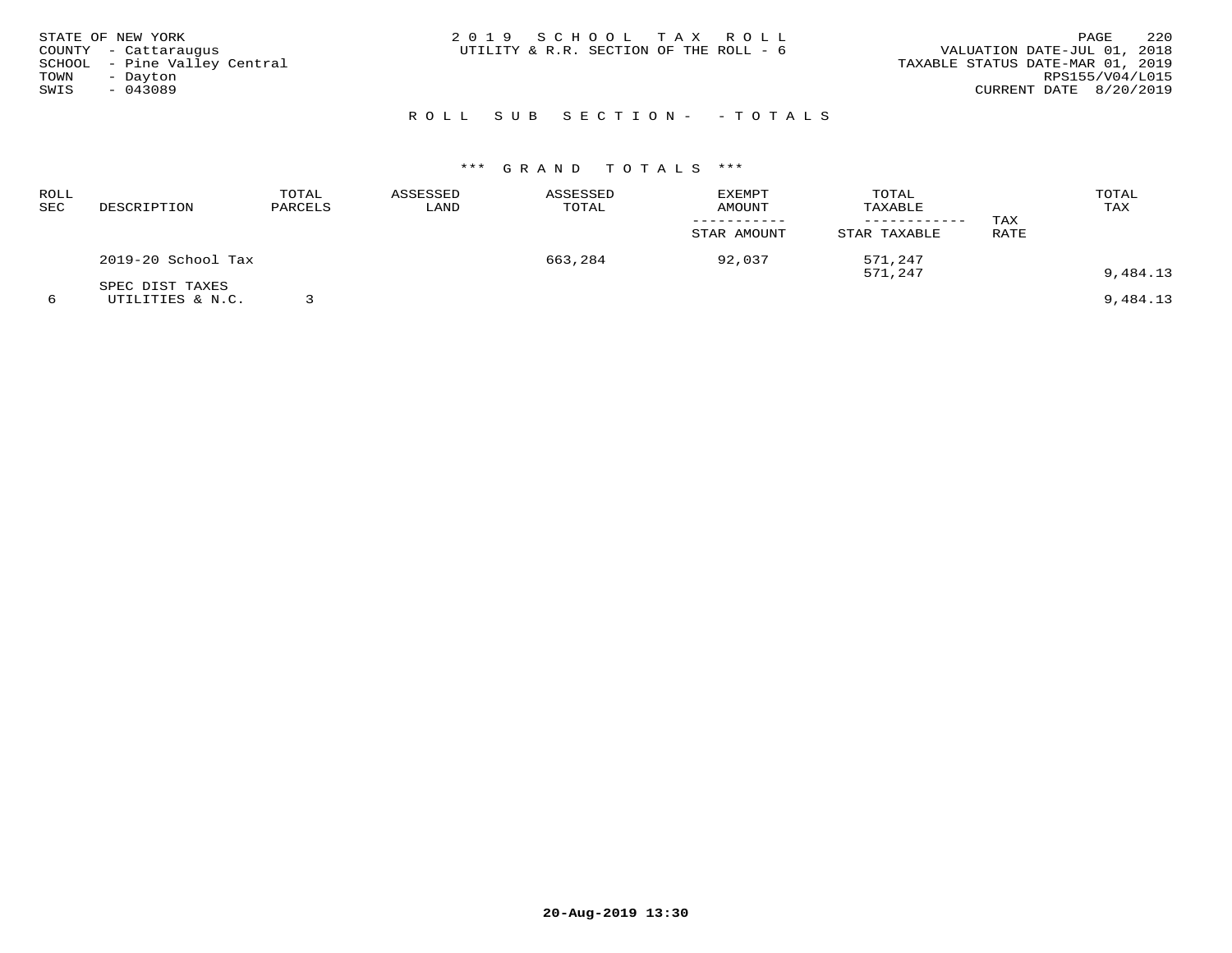|      | STATE OF NEW YORK            | 2019 SCHOOL TAX ROLL                   |  |  |                                  |                        | PAGE | - 221 |
|------|------------------------------|----------------------------------------|--|--|----------------------------------|------------------------|------|-------|
|      | COUNTY - Cattaraugus         | UTILITY & R.R. SECTION OF THE ROLL - 6 |  |  | VALUATION DATE-JUL 01, 2018      |                        |      |       |
|      | SCHOOL - Pine Valley Central |                                        |  |  | TAXABLE STATUS DATE-MAR 01, 2019 |                        |      |       |
| TOWN | - Davton                     |                                        |  |  |                                  | RPS155/V04/L015        |      |       |
| SWIS | - 043089                     |                                        |  |  |                                  | CURRENT DATE 8/20/2019 |      |       |
|      |                              |                                        |  |  |                                  |                        |      |       |

## ROLL SECTION TOTALS

#### \*\*\* S P E C I A L D I S T R I C T S U M M A R Y \*\*\*

|      |      | momn:<br>L∪⊥AL | $\pi$<br><b>1115</b><br>-UP | n.                | AD    | ∟∡EMP™ | ∙дх.  | $T^{\prime}$ |
|------|------|----------------|-----------------------------|-------------------|-------|--------|-------|--------------|
| CODE | NAME | 'ARC           | TVDI                        | $- - - -$<br>ᅩᆚᄓᇅ | VALUE | MOUN'. | VALUE | TAX          |

#### NO SPECIAL DISTRICTS AT THIS LEVEL

\*\*\* S C H O O L D I S T R I C T S U M M A R Y \*\*\*

| CODE   | DISTRICT NAME                    | TOTAL<br>PARCELS | ASSESSED<br>LAND | ASSESSED<br>TOTAL | EXEMPT<br>AMOUNT | TOTAL<br>TAXABLE |           |
|--------|----------------------------------|------------------|------------------|-------------------|------------------|------------------|-----------|
|        |                                  |                  |                  |                   | STAR AMOUNT      | STAR TAXABLE     | TOTAL TAX |
|        | Pine Valley Central              | 3                |                  | 663,284           | 92,037           | 571,247          |           |
| 063001 |                                  |                  |                  |                   |                  | 571,247          | 9,484.13  |
|        | SUB-TOTAL                        | 3                |                  | 663,284           | 92,037           | 571,247          |           |
|        | $S \cup B - T \cup T A L (CONT)$ |                  |                  |                   |                  | 571,247          | 9,484.13  |
|        | TOTAL                            | 3                |                  | 663,284           | 92,037           | 571,247          |           |
|        | T O T A L (CONT)                 |                  |                  |                   |                  | 571,247          | 9,484.13  |

#### \*\*\* S Y S T E M C O D E S S U M M A R Y \*\*\*

### NO SYSTEM EXEMPTIONS AT THIS LEVEL

| CODE  | DESCRIPTION         | TOTAL<br>PARCELS | SCHOOL           |
|-------|---------------------|------------------|------------------|
| 47100 | Mass Telec<br>тотаг |                  | 92,037<br>92,037 |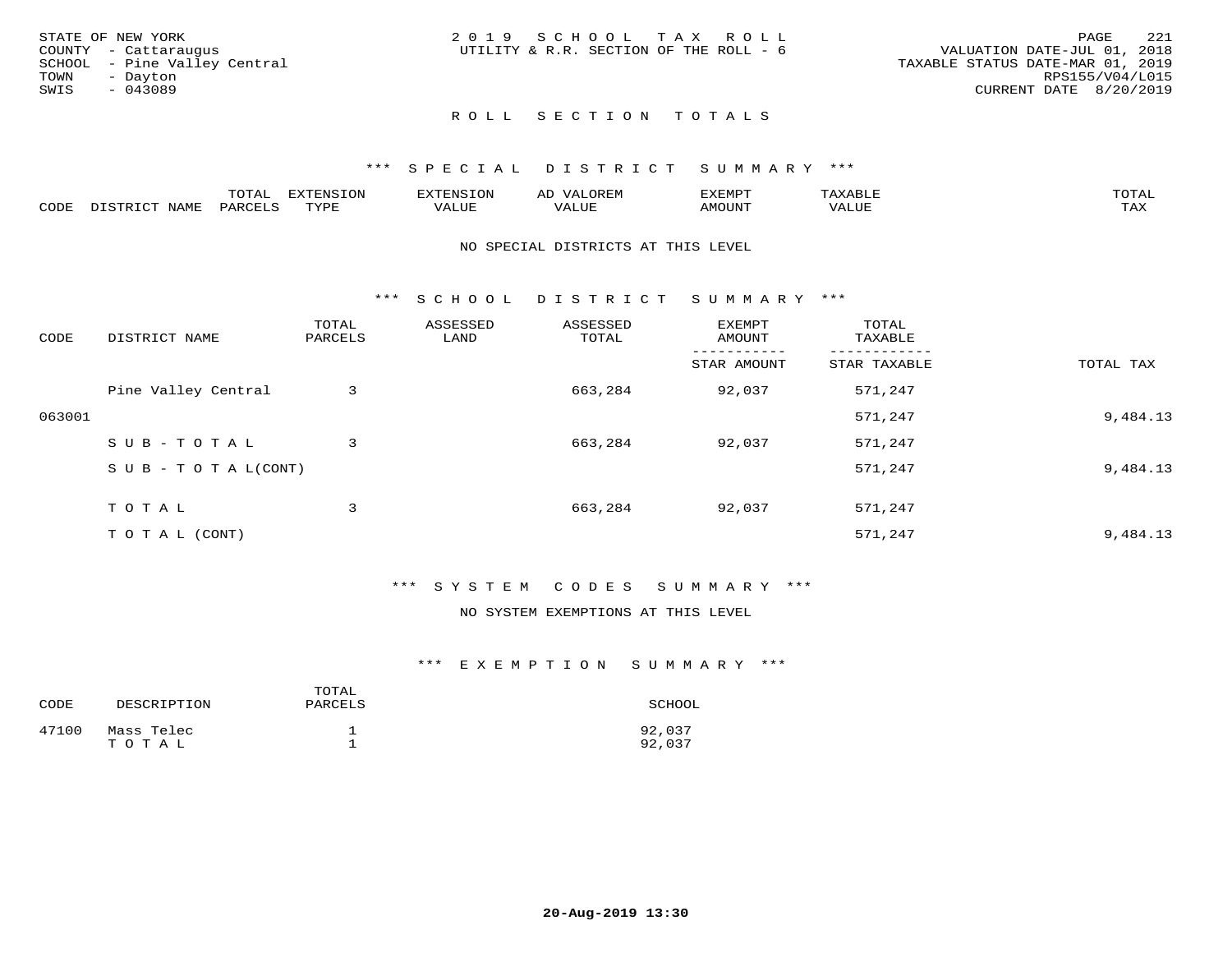| STATE OF NEW YORK<br>COUNTY - Cattaraugus<br>SCHOOL - Pine Valley Central<br>TOWN<br>- Dayton<br>SWIS<br>$-043089$ | 2019 SCHOOL TAX ROLL<br>UTILITY & R.R. SECTION OF THE ROLL - 6 | 2.2.2<br>PAGE<br>VALUATION DATE-JUL 01, 2018<br>TAXABLE STATUS DATE-MAR 01, 2019<br>RPS155/V04/L015<br>CURRENT DATE 8/20/2019 |
|--------------------------------------------------------------------------------------------------------------------|----------------------------------------------------------------|-------------------------------------------------------------------------------------------------------------------------------|
|                                                                                                                    | ROLL SECTION TOTALS                                            |                                                                                                                               |

## \*\*\* G R A N D T O T A L S \*\*\*

| ROLL<br>SEC | DESCRIPTION        | TOTAL<br>PARCELS | ASSESSED<br>LAND | ASSESSED<br>TOTAL | <b>EXEMPT</b><br>AMOUNT | TOTAL<br>TAXABLE<br>STAR TAXABLE | TAX  | TOTAL<br>TAX |
|-------------|--------------------|------------------|------------------|-------------------|-------------------------|----------------------------------|------|--------------|
|             | 2019-20 School Tax |                  |                  | 663,284           | STAR AMOUNT<br>92,037   | 571,247                          | RATE |              |
|             | SPEC DIST TAXES    |                  |                  |                   |                         | 571,247                          |      | 9,484.13     |
|             | UTILITIES & N.C.   |                  |                  |                   |                         |                                  |      | 9,484.13     |

**20-Aug-2019 13:30**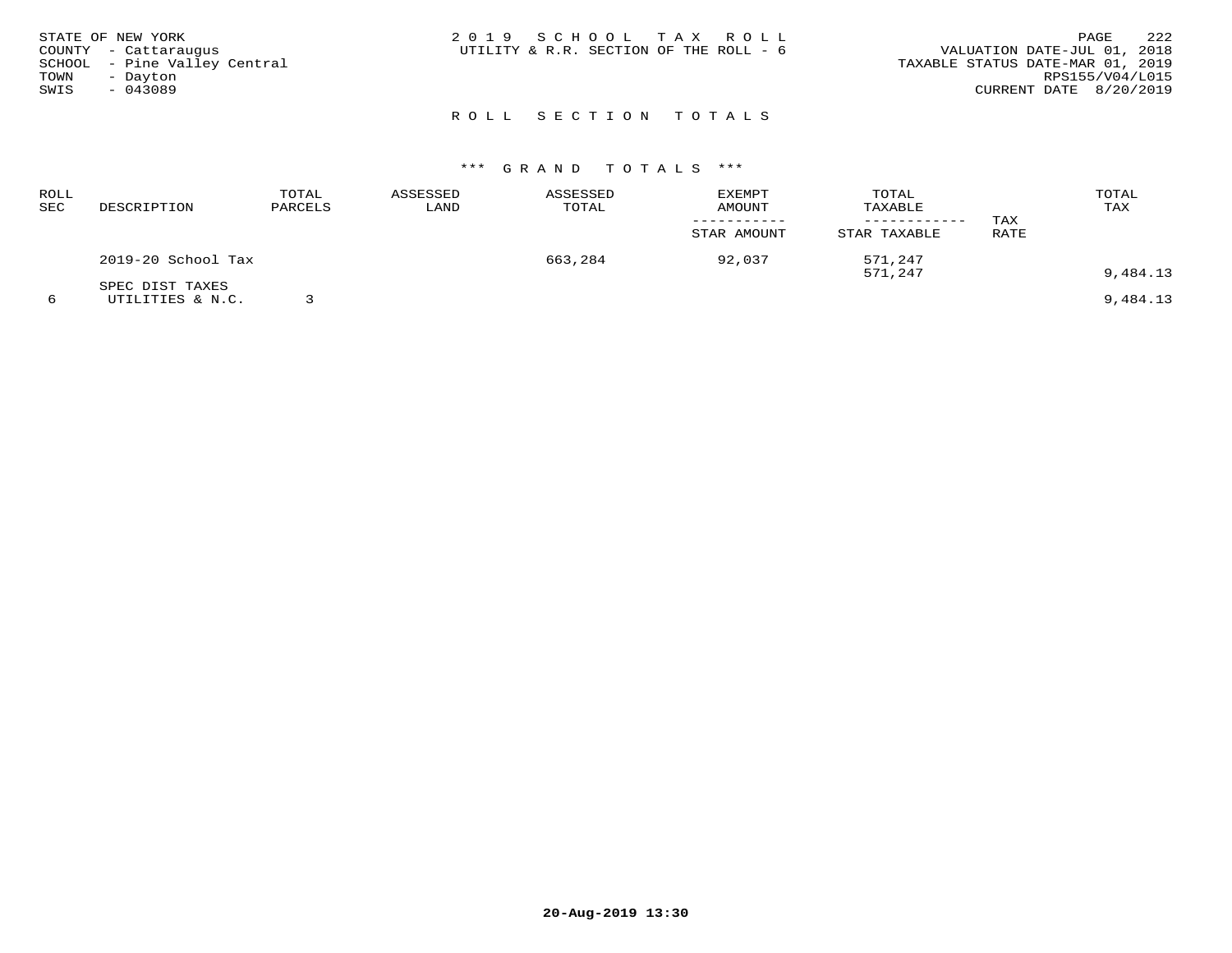STATE OF NEW YORK MORE 223<br>COUNTY - Cattaraugus (Altra County of The ROLL - 8 MACLLY EXEMPT SECTION OF THE ROLL - 8 MACLUATION DATE-JUL 01, 2018<br>SCHOOL - Pine Valley Central (Altra Commence of Mac Section Commence of The R SWIS - 043089TAX MAP PARCEL NUMBER PROPERTY LOCATION & CLASS ASSESSMENT EXEMPTION CODE------------------------------------------SCHOOL CURRENT OWNERS NAME SCHOOL DISTRICT LAND TAX DESCRIPTION TAXABLE VALUE CURRENT OWNERS ADDRESS PARCEL SIZE/GRID COORD TOTAL SPECIAL DISTRICTS TAX AMOUNT \*\*\*\*\*\*\*\*\*\*\*\*\*\*\*\*\*\*\*\*\*\*\*\*\*\*\*\*\*\*\*\*\*\*\*\*\*\*\*\*\*\*\*\*\*\*\*\*\*\*\*\*\*\*\*\*\*\*\*\*\*\*\*\*\*\*\*\*\*\*\*\*\*\*\*\*\*\*\*\*\*\*\*\*\*\*\*\*\*\*\*\*\*\*\*\*\*\*\*\*\*\*\* 25.001-2-24.2 \*\*\*\*\*\*\*\*\*\*\*\*\*\*Rte 62 ACCT 5000 ACCT 5000 ACCT 5000 ACCT 5000 ACCT 5000 ACCT 5000 ACCT 5000 ACCT 5000 ACCT 5000 ACCT 5000 ACCT 25.001-2-24.2 651 Highway gar COUNTY 13100 87,400 $\cap$   $\cap$ Cattaraugus County Pine Valley Cen 063001 7,000 2019-20 School Tax 0.00 0.00Little Valley, NY 14755 29 05 09 87,400 ACRES 2.21 EAST-1036823 NRTH-0875201 DEED BOOK 00541 PG-00278 FULL MARKET VALUE 87,400 TOTAL TAX --- 0.00\*\* \*\*\*\*\*\*\*\*\*\*\*\*\*\*\*\*\*\*\*\*\*\*\*\*\*\*\*\*\*\*\*\*\*\*\*\*\*\*\*\*\*\*\*\*\*\*\*\*\*\*\*\*\*\*\*\*\*\*\*\*\*\*\*\*\*\*\*\*\*\*\*\*\*\*\*\*\*\*\*\*\*\*\*\*\*\*\*\*\*\*\*\*\*\*\*\*\*\*\*\*\*\*\* 25.001-2-32.2 \*\*\*\*\*\*\*\*\*\*\*\*\*\*221,200 Rte 62 ACCT 1208 25.001-2-32.2 642 Health bldg NON-PROFIT 25300 221,200 $0.00$ Jn Adam Developmental Ctr Pine Valley Cen 063001 8,000 2019-20 School Tax 0.00 0.009262 Us Rte 62 30 05 09 221,200 Dayton, NY 14041 ACRES 3.30 EAST-1036976 NRTH-0876438 DEED BOOK 912 PG-01123 FULL MARKET VALUE 221,200TOTAL TAX  $---$  0.00\*\* \*\*\*\*\*\*\*\*\*\*\*\*\*\*\*\*\*\*\*\*\*\*\*\*\*\*\*\*\*\*\*\*\*\*\*\*\*\*\*\*\*\*\*\*\*\*\*\*\*\*\*\*\*\*\*\*\*\*\*\*\*\*\*\*\*\*\*\*\*\*\*\*\*\*\*\*\*\*\*\*\*\*\*\*\*\*\*\*\*\*\*\*\*\*\*\*\*\*\*\*\*\*\* 25.001-1-22 \*\*\*\*\*\*\*\*\*\*\*\*\*\*\*\*School St Accredit Superintensity of the School State Accredit Superintensity of the School State Accredit Superintensity of the Accredit Superintensity of the Accredit Superintensity of the Accredit Superintensity of the  $0.00$ 25.001-1-22 311 Res vac land CEMETERY 27350 2,500 $0.00$ Markams German Cemetery Pine Valley Cen 063001 2,500 2019-20 School Tax 0.00 0.009100 Route 62 30 05 09 2,500 South Dayton, NY 14138 FRNT 160.00 DPTH 165.00 EAST-1035443 NRTH-0873057 FULL MARKET VALUE 2,500 TOTAL TAX --- 0.00\*\* \*\*\*\*\*\*\*\*\*\*\*\*\*\*\*\*\*\*\*\*\*\*\*\*\*\*\*\*\*\*\*\*\*\*\*\*\*\*\*\*\*\*\*\*\*\*\*\*\*\*\*\*\*\*\*\*\*\*\*\*\*\*\*\*\*\*\*\*\*\*\*\*\*\*\*\*\*\*\*\*\*\*\*\*\*\*\*\*\*\*\*\*\*\*\*\*\*\*\*\*\*\*\* 25.001-1-6.2 \*\*\*\*\*\*\*\*\*\*\*\*\*\*\* Rte 62 ACCT 5021 25.001-1-6.2 311 Res vac land CEMETERY 27350 3,600 $0.00$ Markham Cemetery Pine Valley Cen 063001 3,600 2019-20 School Tax 0.00 0.00Joan Greenlee 30 05 09 3,600 10701 Markham Dr ACRES 1.67 Gowanda, NY 14070 EAST-1036466 NRTH-0876037 DEED BOOK 804 PG-01153FULL MARKET VALUE 3,600  $\begin{array}{ccc} {\rm TOTA} & {\rm TAX} & \text{---} & \end{array} \hspace{2cm} 0\ .\ 00***$  \*\*\*\*\*\*\*\*\*\*\*\*\*\*\*\*\*\*\*\*\*\*\*\*\*\*\*\*\*\*\*\*\*\*\*\*\*\*\*\*\*\*\*\*\*\*\*\*\*\*\*\*\*\*\*\*\*\*\*\*\*\*\*\*\*\*\*\*\*\*\*\*\*\*\*\*\*\*\*\*\*\*\*\*\*\*\*\*\*\*\*\*\*\*\*\*\*\*\*\*\*\*\* 34.001-1-21 \*\*\*\*\*\*\*\*\*\*\*\*\*\*\*\* 11920 E Leon Rd ACCT 0593 34.001-1-21 210 1 Family Res NYS OWNED 12100 92,600 $0.00$ State Of Ny Pine Valley Cen 063001 3,100 2019-20 School Tax 0.00 0.00Attn: Office Mental Retardatio 25 05 09 92,600 Developmental Disability ACRES 1.20 44 Holland Ave EAST-1036394 NRTH-0856101 Albany, NY 12212 DEED BOOK 00926 PG-00059 FULL MARKET VALUE 92,600 TOTAL TAX --- 0.00\*\*

\*\*\*\*\*\*\*\*\*\*\*\*\*\*\*\*\*\*\*\*\*\*\*\*\*\*\*\*\*\*\*\*\*\*\*\*\*\*\*\*\*\*\*\*\*\*\*\*\*\*\*\*\*\*\*\*\*\*\*\*\*\*\*\*\*\*\*\*\*\*\*\*\*\*\*\*\*\*\*\*\*\*\*\*\*\*\*\*\*\*\*\*\*\*\*\*\*\*\*\*\*\*\*\*\*\*\*\*\*\*\*\*\*\*\*\*\*\*\*\*\*\*\*\*\*\*\*\*\*\*\*\*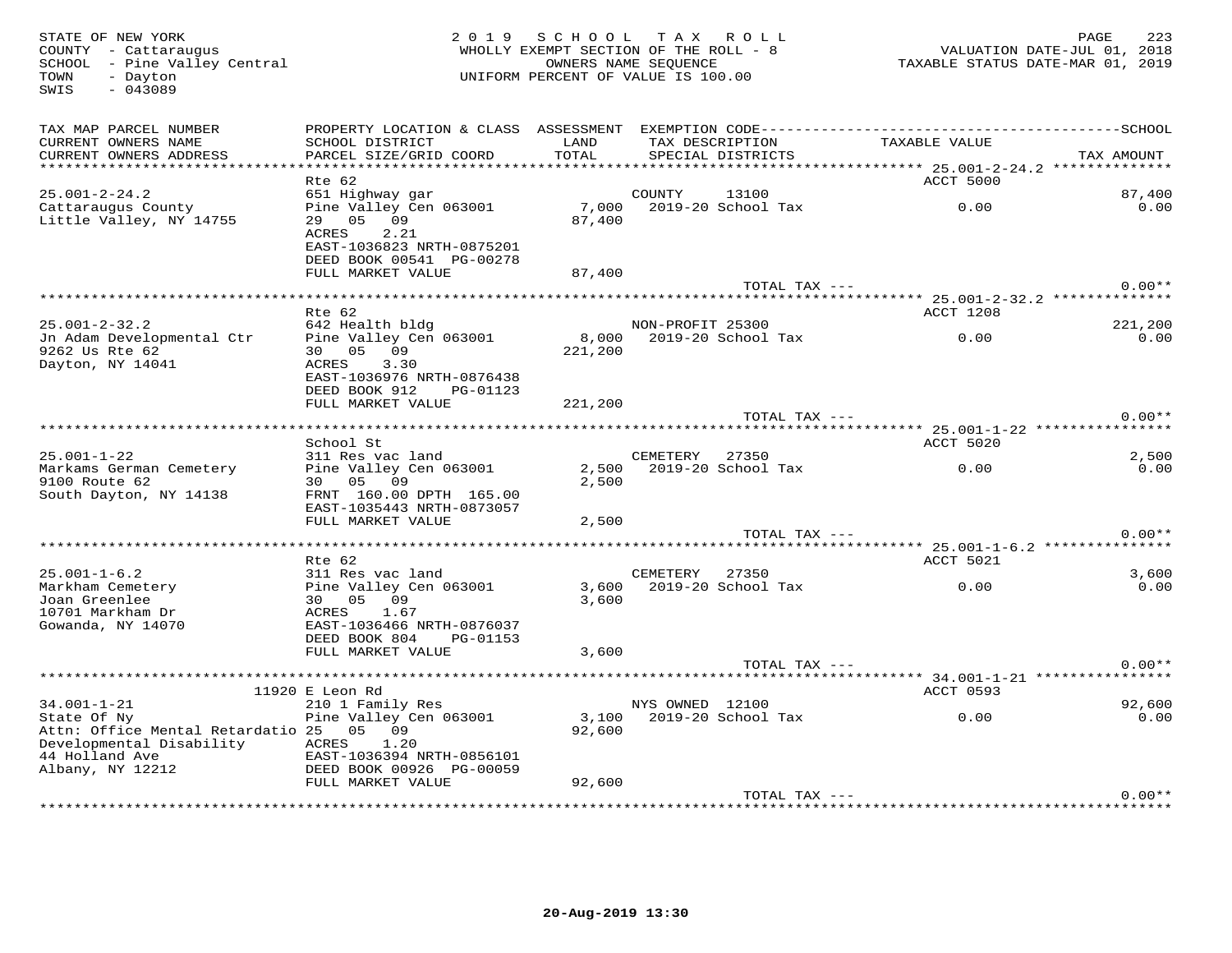SWIS - 043089

#### STATE OF NEW YORK PORT AND ROLL STATE OF NEW YORK 224 (224 ) 2019 SCHOOL TAX ROLL AND MENOLL STATE OF NEW YORK<br>COUNTY - Cattaraugus central WHOLLY EXEMPT SECTION OF THE ROLL - 8 (2010) VALUATION DATE-JUL 01, 2018<br>SCHOOL - WHOLLY EXEMPT SECTION OF THE ROLL - 8 SCHOOL – Pine Valley Central OWNERS NAME SEQUENCE TAXABLE STATUS DATE-MAR 01, 2019 TOWN - Dayton UNIFORM PERCENT OF VALUE IS 100.00

| TAX MAP PARCEL NUMBER<br>CURRENT OWNERS NAME      | PROPERTY LOCATION & CLASS ASSESSMENT<br>SCHOOL DISTRICT                             | LAND             | TAX DESCRIPTION   |                    | EXEMPTION CODE--------------------------<br>TAXABLE VALUE | ---------------SCHOOL |
|---------------------------------------------------|-------------------------------------------------------------------------------------|------------------|-------------------|--------------------|-----------------------------------------------------------|-----------------------|
| CURRENT OWNERS ADDRESS                            | PARCEL SIZE/GRID COORD<br>*************************                                 | TOTAL            | SPECIAL DISTRICTS |                    |                                                           | TAX AMOUNT            |
|                                                   | Rte 62                                                                              |                  |                   |                    | ACCT 0346                                                 |                       |
| $25.001 - 1 - 13$                                 | 651 Highway gar                                                                     |                  | TOWN-PROP 13500   |                    |                                                           | 230,000               |
| Town Of Dayton<br>South Dayton, NY 14138          | Pine Valley Cen 063001<br>09<br>29 05<br>2.90<br>ACRES<br>EAST-1035346 NRTH-0873692 | 7,900<br>230,000 |                   | 2019-20 School Tax | 0.00                                                      | 0.00                  |
|                                                   | DEED BOOK 767<br>PG-00828                                                           |                  |                   |                    |                                                           |                       |
|                                                   | FULL MARKET VALUE                                                                   | 230,000          |                   |                    |                                                           |                       |
|                                                   |                                                                                     |                  |                   | TOTAL TAX ---      |                                                           | $0.00**$              |
|                                                   |                                                                                     |                  |                   |                    |                                                           |                       |
|                                                   | Markhams Rd                                                                         |                  |                   |                    | ACCT 0084                                                 |                       |
| $25.001 - 1 - 17$<br>Town Of Dayton               | 311 Res vac land<br>Pine Valley Cen 063001                                          |                  | TOWN-PROP 13500   | 2019-20 School Tax | 0.00                                                      | 3,700<br>0.00         |
| South Dayton, NY 14138                            | 29 05 09<br>ACRES<br>1.71<br>EAST-1035644 NRTH-0873770<br>DEED BOOK 794<br>PG-00312 | 3,700<br>3,700   |                   |                    |                                                           |                       |
|                                                   | FULL MARKET VALUE                                                                   | 3,700            |                   |                    |                                                           |                       |
|                                                   |                                                                                     |                  |                   | TOTAL TAX ---      |                                                           | $0.00**$              |
|                                                   |                                                                                     |                  |                   |                    |                                                           |                       |
|                                                   | Oaks Rd                                                                             |                  |                   |                    | ACCT 1376                                                 |                       |
| $33.002 - 1 - 19.2$                               | 314 Rural vac<10                                                                    |                  | TOWN-PROP 13500   |                    |                                                           | 1,300                 |
| Town of Dayton                                    | Pine Valley Cen 063001                                                              | 1,300            |                   | 2019-20 School Tax | 0.00                                                      | 0.00                  |
| 9100 Route 62                                     | FRNT 200.00 DPTH 62.00                                                              | 1,300            |                   |                    |                                                           |                       |
| South Dayton, NY 14138                            | EAST-1020430 NRTH-0856249                                                           |                  |                   |                    |                                                           |                       |
|                                                   | FULL MARKET VALUE                                                                   | 1,300            |                   | TOTAL TAX ---      |                                                           | $0.00**$              |
|                                                   |                                                                                     |                  |                   |                    |                                                           |                       |
|                                                   | White Rd                                                                            |                  |                   |                    | ACCT 5029                                                 |                       |
| $24.004 - 1 - 17$                                 | 314 Rural vac<10                                                                    |                  | VG-OUTSIDE 13740  |                    |                                                           | 3,100                 |
| Village Of South Dayton<br>South Dayton, NY 14138 | Pine Valley Cen 063001<br>51 05 09                                                  | 3,100<br>3,100   |                   | 2019-20 School Tax | 0.00                                                      | 0.00                  |
|                                                   | ACRES<br>5.00<br>EAST-1026830 NRTH-0865104<br>DEED BOOK 696<br>PG-00527             |                  |                   |                    |                                                           |                       |
|                                                   | FULL MARKET VALUE                                                                   | 3,100            |                   |                    |                                                           |                       |
|                                                   |                                                                                     |                  |                   | TOTAL TAX ---      |                                                           | $0.00**$              |
|                                                   |                                                                                     |                  |                   |                    |                                                           |                       |
|                                                   | Oaks Rd                                                                             |                  |                   |                    | ACCT 1207                                                 |                       |
| $33.002 - 1 - 18.2$                               | 314 Rural vac<10                                                                    |                  | VG-OUTSIDE 13740  |                    |                                                           | 1,300                 |
| Village Of South Dayton                           | Pine Valley Cen 063001                                                              | 1,300            |                   | 2019-20 School Tax | 0.00                                                      | 0.00                  |
| Park St<br>South Dayton, NY 14138                 | 57 05 09<br>1.73<br>ACRES                                                           | 1,300            |                   |                    |                                                           |                       |
|                                                   | EAST-1021528 NRTH-0858417                                                           |                  |                   |                    |                                                           |                       |
|                                                   | DEED BOOK 911<br>PG-00357                                                           |                  |                   |                    |                                                           |                       |
|                                                   | FULL MARKET VALUE                                                                   | 1,300            |                   |                    |                                                           |                       |
|                                                   |                                                                                     |                  |                   | TOTAL TAX ---      |                                                           | $0.00**$              |
|                                                   |                                                                                     |                  |                   |                    |                                                           |                       |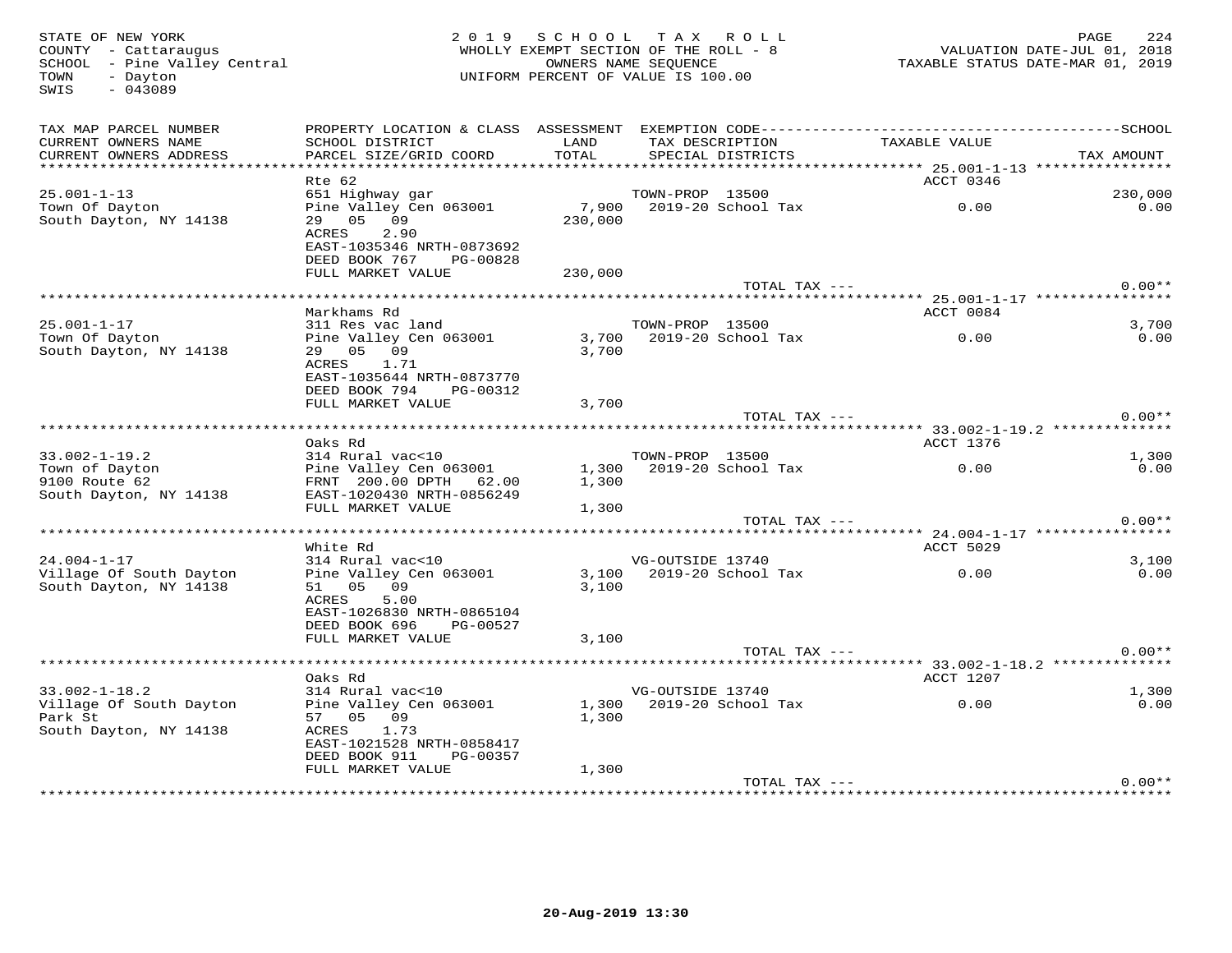| STATE OF NEW YORK<br>COUNTY - Cattaraugus<br>SCHOOL - Pine Valley Central<br>TOWN<br>- Dayton |  | 2019 SCHOOL TAX ROLL<br>WHOLLY EXEMPT SECTION OF THE ROLL - 8 |  | VALUATION DATE-JUL 01, 2018<br>TAXABLE STATUS DATE-MAR 01, 2019 | PAGE<br>RPS155/V04/L015 | 225 |
|-----------------------------------------------------------------------------------------------|--|---------------------------------------------------------------|--|-----------------------------------------------------------------|-------------------------|-----|
| SWIS<br>$-043089$                                                                             |  | ROLL SUB SECTION- - TOTALS                                    |  | CURRENT DATE 8/20/2019                                          |                         |     |

## \*\*\* S P E C I A L D I S T R I C T S U M M A R Y \*\*\*

|      |      | momn.<br>- JIAF | $\pi$<br>$\sim$ |       |       | ידס אידי | .     | momm <sup>.</sup><br>$\sim$ |
|------|------|-----------------|-----------------|-------|-------|----------|-------|-----------------------------|
| CODE | NAMF | PARO            | TVDI<br>.       | 'ALUE | - --- | AMOUNT   | 'ALUE | ma v<br>⊥ ∠∡∡               |

#### NO SPECIAL DISTRICTS AT THIS LEVEL

\*\*\* S C H O O L D I S T R I C T S U M M A R Y \*\*\*

| CODE   | DISTRICT NAME              | TOTAL<br>PARCELS | ASSESSED<br>LAND | ASSESSED<br>TOTAL | EXEMPT<br>AMOUNT | TOTAL<br>TAXABLE |           |
|--------|----------------------------|------------------|------------------|-------------------|------------------|------------------|-----------|
|        |                            |                  |                  |                   | STAR AMOUNT      | STAR TAXABLE     | TOTAL TAX |
|        | Pine Valley Central        | 10               | 41,500           | 646,700           | 646,700          |                  |           |
| 063001 |                            |                  |                  |                   |                  |                  |           |
|        | SUB-TOTAL                  | 10               | 41,500           | 646,700           | 646,700          |                  |           |
|        | S U B - T O T A $L$ (CONT) |                  |                  |                   |                  |                  |           |
|        | TOTAL                      | 10               | 41,500           | 646,700           | 646,700          |                  |           |

T O T A L (CONT)

#### \*\*\* S Y S T E M C O D E S S U M M A R Y \*\*\*

#### NO SYSTEM EXEMPTIONS AT THIS LEVEL

| CODE  | DESCRIPTION | TOTAL<br>PARCELS | SCHOOL  |
|-------|-------------|------------------|---------|
| 12100 | NYS OWNED   | 3                | 92,600  |
| 13100 | COUNTY      |                  | 87,400  |
| 13500 | TOWN-PROP   |                  | 235,000 |
| 13740 | VG-OUTSIDE  | 2                | 4,400   |
| 25300 | NON-PROFIT  |                  | 221,200 |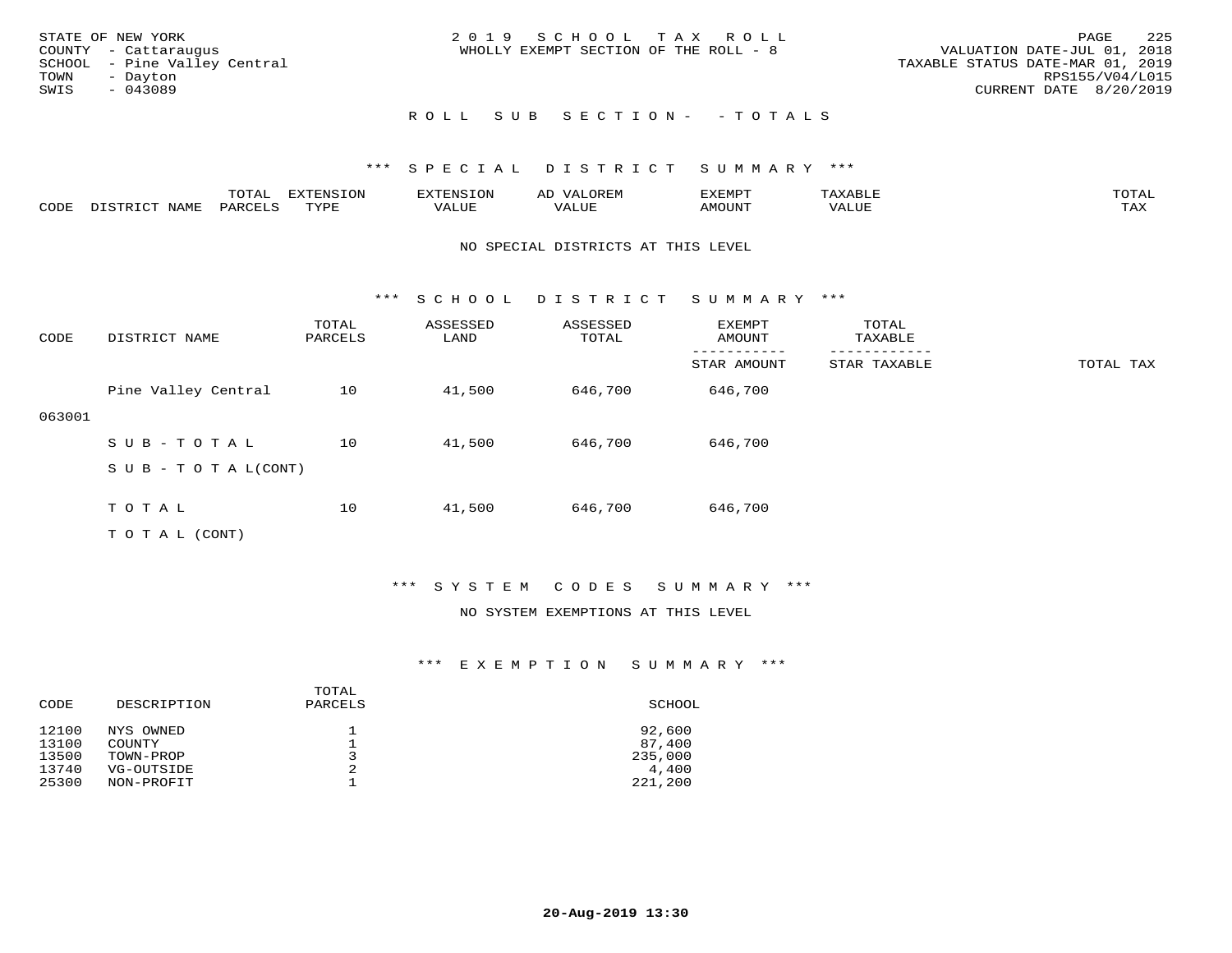| STATE OF NEW YORK<br>COUNTY - Cattaraugus<br>SCHOOL - Pine Valley Central<br>TOWN<br>- Dayton<br>SWIS<br>$-043089$ | 2019 SCHOOL TAX ROLL<br>WHOLLY EXEMPT SECTION OF THE ROLL - 8 | 226<br><b>PAGE</b><br>VALUATION DATE-JUL 01, 2018<br>TAXABLE STATUS DATE-MAR 01, 2019<br>RPS155/V04/L015<br>CURRENT DATE 8/20/2019 |
|--------------------------------------------------------------------------------------------------------------------|---------------------------------------------------------------|------------------------------------------------------------------------------------------------------------------------------------|
|                                                                                                                    | ROLL SUB SECTION- - TOTALS                                    |                                                                                                                                    |

#### \*\*\* E X E M P T I O N S U M M A R Y \*\*\*

| CODE  | DESCRIPTION       | TOTAL<br>PARCELS | SCHOOL           |
|-------|-------------------|------------------|------------------|
| 27350 | CEMETERY<br>TOTAL | 10               | 6,100<br>646,700 |

| ROLL<br>SEC | DESCRIPTION                                    | TOTAL<br>PARCELS | ASSESSED<br>LAND | ASSESSED<br>TOTAL | EXEMPT<br><b>AMOUNT</b> | TOTAL<br>TAXABLE | TAX  | TOTAL<br>TAX |
|-------------|------------------------------------------------|------------------|------------------|-------------------|-------------------------|------------------|------|--------------|
|             |                                                |                  |                  |                   | STAR AMOUNT             | STAR TAXABLE     | RATE |              |
|             | RS 8 TOTAL<br>SPEC DIST TAXES<br>WHOLLY EXEMPT | ΤU               | 41,500           | 646,700           | 646,700                 |                  |      |              |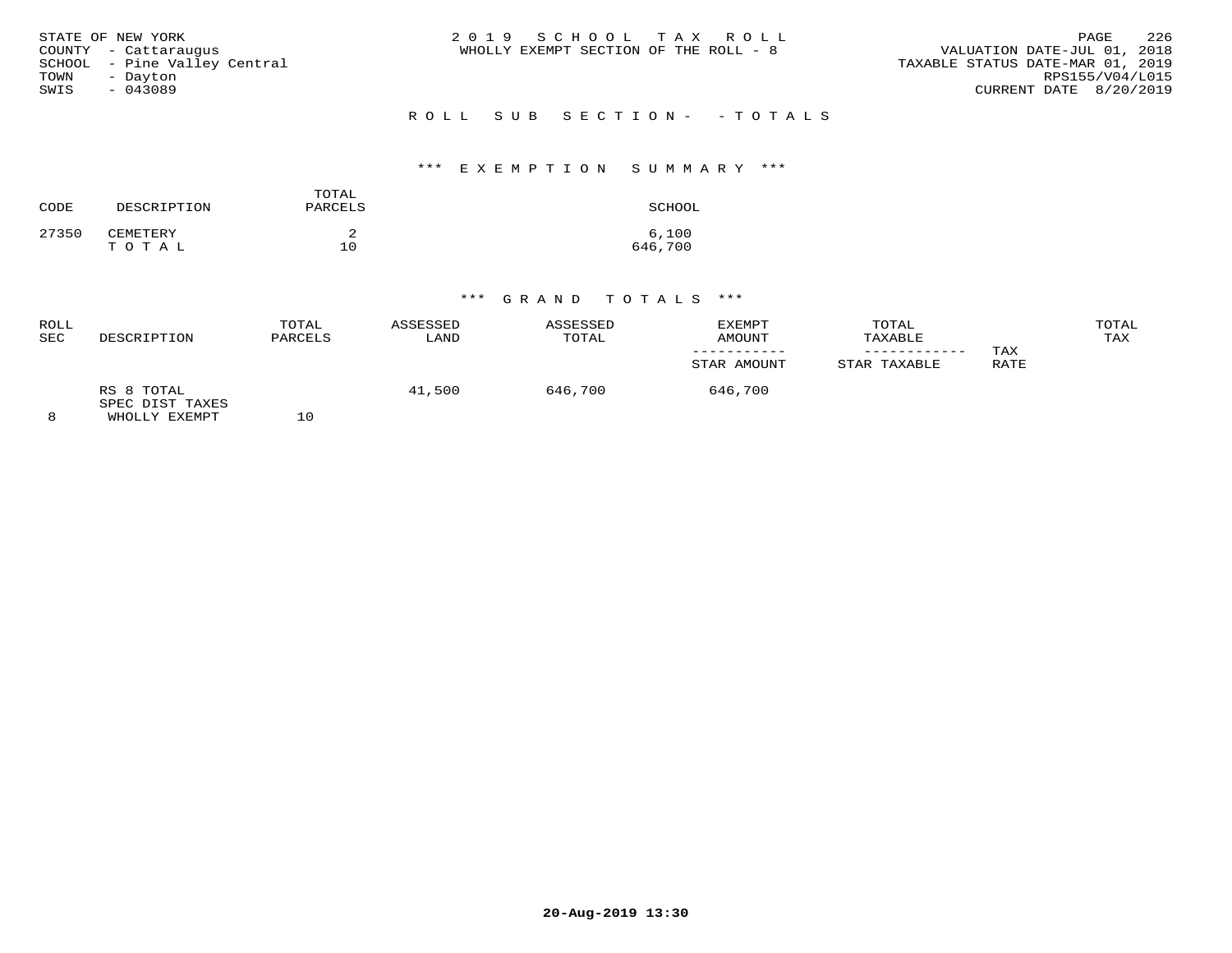|      | STATE OF NEW YORK            | 2019 SCHOOL TAX ROLL                                                 | PAGE                   | 2.27 |
|------|------------------------------|----------------------------------------------------------------------|------------------------|------|
|      | COUNTY - Cattaraugus         | VALUATION DATE-JUL 01, 2018<br>WHOLLY EXEMPT SECTION OF THE ROLL - 8 |                        |      |
|      | SCHOOL - Pine Valley Central | TAXABLE STATUS DATE-MAR 01, 2019                                     |                        |      |
| TOWN | - Davton                     |                                                                      | RPS155/V04/L015        |      |
| SWIS | - 043089                     |                                                                      | CURRENT DATE 8/20/2019 |      |
|      |                              |                                                                      |                        |      |

## ROLL SECTION TOTALS

#### \*\*\* S P E C I A L D I S T R I C T S U M M A R Y \*\*\*

|      | ----<br>◡∸ғ | ---<br>ENSION         |                            | AL'<br>∵⊔ت⊥د⊥ر |       | $m \wedge m$       |
|------|-------------|-----------------------|----------------------------|----------------|-------|--------------------|
| CODE |             | $m \times r \times r$ | , <del>,</del> , , , , , , |                | MOUN. | $- - - -$<br>. ris |

#### NO SPECIAL DISTRICTS AT THIS LEVEL

\*\*\* S C H O O L D I S T R I C T S U M M A R Y \*\*\*

| CODE   | DISTRICT NAME             | TOTAL<br>PARCELS | ASSESSED<br>LAND | ASSESSED<br>TOTAL | EXEMPT<br>AMOUNT | TOTAL<br>TAXABLE |           |
|--------|---------------------------|------------------|------------------|-------------------|------------------|------------------|-----------|
|        |                           |                  |                  |                   | STAR AMOUNT      | STAR TAXABLE     | TOTAL TAX |
|        | Pine Valley Central       | 10               | 41,500           | 646,700           | 646,700          |                  |           |
| 063001 |                           |                  |                  |                   |                  |                  |           |
|        | SUB-TOTAL                 | 10               | 41,500           | 646,700           | 646,700          |                  |           |
|        | S U B - T O T A $L(CONT)$ |                  |                  |                   |                  |                  |           |
|        | TOTAL                     | 10               | 41,500           | 646,700           | 646,700          |                  |           |

T O T A L (CONT)

#### \*\*\* S Y S T E M C O D E S S U M M A R Y \*\*\*

### NO SYSTEM EXEMPTIONS AT THIS LEVEL

| CODE  | DESCRIPTION | TOTAL<br>PARCELS | SCHOOL  |
|-------|-------------|------------------|---------|
| 12100 | NYS OWNED   |                  | 92,600  |
| 13100 | COUNTY      |                  | 87,400  |
| 13500 | TOWN-PROP   |                  | 235,000 |
| 13740 | VG-OUTSIDE  | 2                | 4,400   |
| 25300 | NON-PROFIT  |                  | 221,200 |
|       |             |                  |         |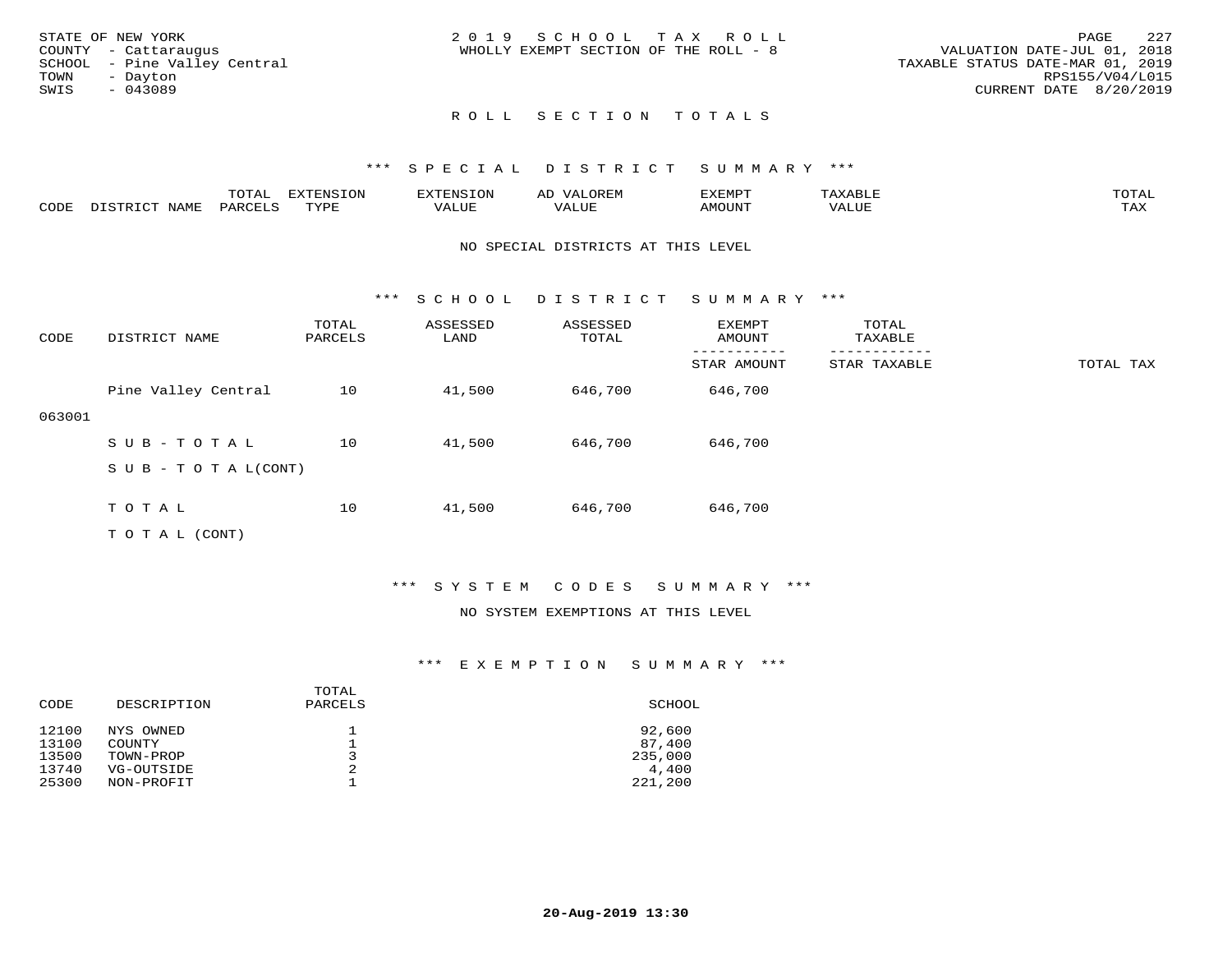|      | STATE OF NEW YORK            | 2019 SCHOOL TAX ROLL                                                 | PAGE                   | 2.2.8 |
|------|------------------------------|----------------------------------------------------------------------|------------------------|-------|
|      | COUNTY - Cattaraugus         | VALUATION DATE-JUL 01, 2018<br>WHOLLY EXEMPT SECTION OF THE ROLL - 8 |                        |       |
|      | SCHOOL - Pine Valley Central | TAXABLE STATUS DATE-MAR 01, 2019                                     |                        |       |
| TOWN | - Davton                     |                                                                      | RPS155/V04/L015        |       |
| SWIS | $-043089$                    |                                                                      | CURRENT DATE 8/20/2019 |       |
|      |                              |                                                                      |                        |       |

# R O L L S E C T I O N T O T A L S

#### \*\*\* E X E M P T I O N S U M M A R Y \*\*\*

| CODE  | DESCRIPTION       | TOTAL<br>PARCELS | SCHOOL           |
|-------|-------------------|------------------|------------------|
| 27350 | CEMETERY<br>TOTAL | 10               | 6,100<br>646,700 |

| ROLL<br>SEC | DESCRIPTION                                    | TOTAL<br>PARCELS | ASSESSED<br>LAND | ASSESSED<br>TOTAL | EXEMPT<br>AMOUNT | TOTAL<br>TAXABLE |             | TOTAL<br>TAX |
|-------------|------------------------------------------------|------------------|------------------|-------------------|------------------|------------------|-------------|--------------|
|             |                                                |                  |                  |                   | STAR AMOUNT      | STAR TAXABLE     | TAX<br>RATE |              |
|             | RS 8 TOTAL<br>SPEC DIST TAXES<br>WHOLLY EXEMPT | 10               | 41,500           | 646,700           | 646,700          |                  |             |              |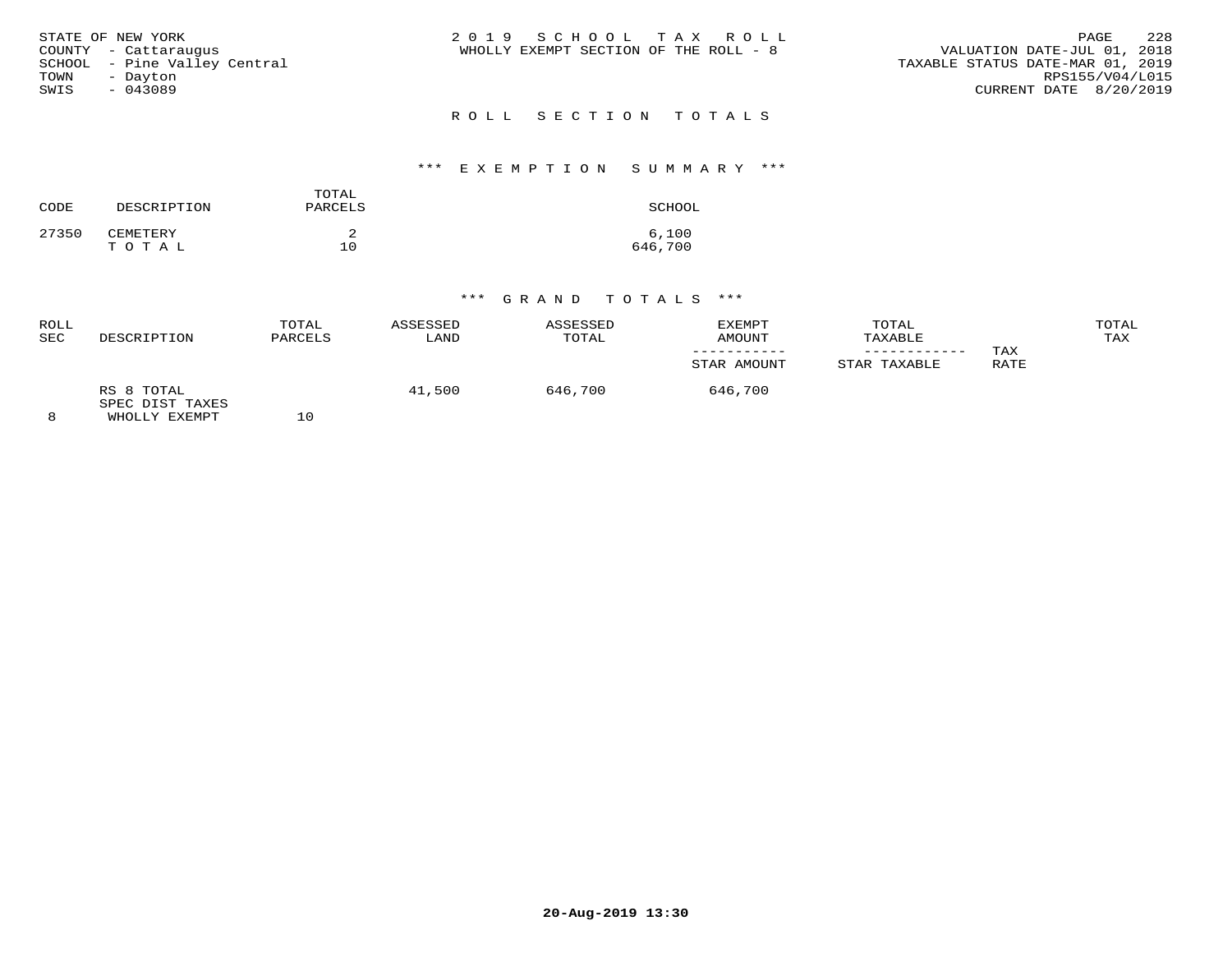| STATE OF NEW YORK            | 2019 SCHOOL TAX ROLL |             |  |                                  | PAGE                   | 229 |
|------------------------------|----------------------|-------------|--|----------------------------------|------------------------|-----|
| COUNTY - Cattaraugus         |                      |             |  | VALUATION DATE-JUL 01, 2018      |                        |     |
| SCHOOL - Pine Valley Central |                      | SWIS TOTALS |  | TAXABLE STATUS DATE-MAR 01, 2019 |                        |     |
| TOWN<br>- Davton             |                      |             |  |                                  | RPS155/V04/L015        |     |
| SWIS<br>- 043089             |                      |             |  |                                  | CURRENT DATE 8/20/2019 |     |
|                              |                      |             |  |                                  |                        |     |

### \*\*\* S P E C I A L D I S T R I C T S U M M A R Y \*\*\*

|      |            | ----- | n s   |  | א ועו | ᆠᅎᄼ                  | $m \wedge m \wedge n$ |
|------|------------|-------|-------|--|-------|----------------------|-----------------------|
| CODE | <b>BAT</b> |       | 757D1 |  |       | $\sim$ $\sim$ $\sim$ | ----<br>- 512         |

#### NO SPECIAL DISTRICTS AT THIS LEVEL

\*\*\* S C H O O L D I S T R I C T S U M M A R Y \*\*\*

| CODE   | DISTRICT NAME                    | TOTAL<br>PARCELS | ASSESSED<br>LAND | ASSESSED<br>TOTAL | <b>EXEMPT</b><br>AMOUNT | TOTAL<br>TAXABLE |           |            |
|--------|----------------------------------|------------------|------------------|-------------------|-------------------------|------------------|-----------|------------|
|        |                                  |                  |                  |                   | STAR AMOUNT             | STAR TAXABLE     | TAX RATE  | TOTAL TAX  |
|        | Pine Valley Central              | 270              | 9335,300         | 19861,755         | 3248,361                | 16,613,394       |           |            |
| 063001 |                                  |                  |                  |                   | 3392,172                | 13, 221, 222     | 16.602497 | 219,505.23 |
|        | SUB-TOTAL                        | 270              | 9335,300         | 19861,755         | 3248,361                | 16,613,394       |           |            |
|        | $S \cup B - T \cup T A L (CONT)$ |                  |                  |                   | 3392,172                | 13, 221, 222     |           | 219,505.23 |
|        |                                  |                  |                  |                   |                         |                  |           |            |
|        | TOTAL                            | 270              | 9335,300         | 19861,755         | 3248,361                | 16,613,394       |           |            |
|        | T O T A L (CONT)                 |                  |                  |                   | 3392,172                | 13, 221, 222     |           | 219,505.23 |

#### \*\*\* S Y S T E M C O D E S S U M M A R Y \*\*\*

#### NO SYSTEM EXEMPTIONS AT THIS LEVEL

| CODE  | DESCRIPTION | TOTAL<br>PARCELS | SCHOOL  |
|-------|-------------|------------------|---------|
| 12100 | NYS OWNED   |                  | 92,600  |
| 13100 | COUNTY      |                  | 87,400  |
| 13500 | TOWN-PROP   | 3                | 235,000 |
| 13740 | VG-OUTSIDE  | 2                | 4,400   |
| 25300 | NON-PROFIT  |                  | 221,200 |
|       |             |                  |         |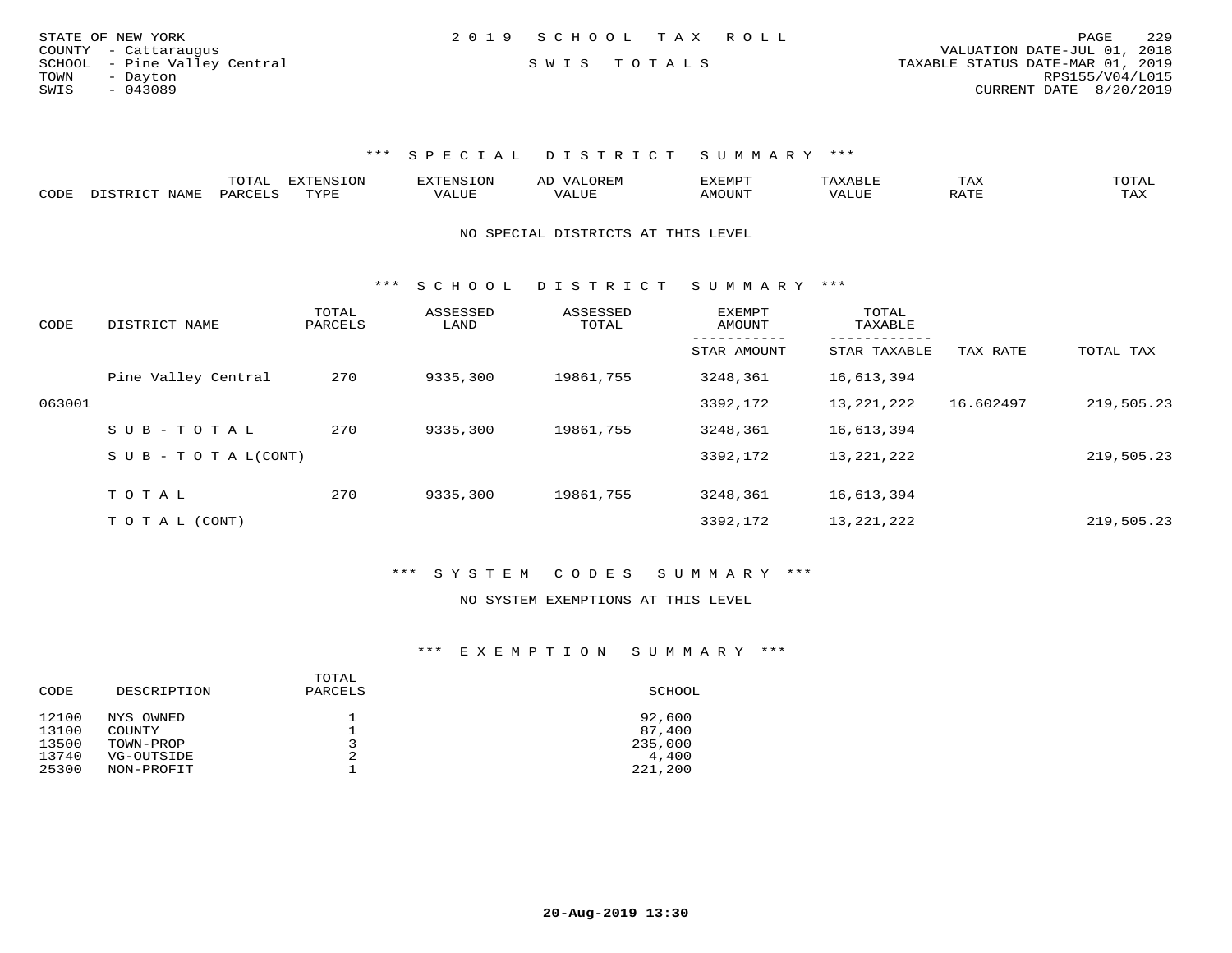#### \*\*\* E X E M P T I O N S U M M A R Y \*\*\*

|       |                 | TOTAL          |          |
|-------|-----------------|----------------|----------|
| CODE  | DESCRIPTION     | PARCELS        | SCHOOL   |
| 27350 | <b>CEMETERY</b> | 2              | 6.100    |
| 41700 | AG BLDG         | 4              | 164,200  |
| 41720 | AG DIST         | 44             | 2039,354 |
| 41730 | AG DISTOUT      | 5              | 173,002  |
| 41800 | AGED C/T/S      | $\mathfrak{D}$ | 87,118   |
| 41834 | ENH STAR        | 25             | 1497,472 |
| 41844 | E STAR MH       |                | 8,500    |
| 41854 | <b>BAS STAR</b> | 64             | 1886,200 |
| 42100 | SILO T/C/S      | 8              | 39,950   |
| 42120 | TMP GHOUSE      |                | 6.000    |
| 47100 | Mass Telec      |                | 92,037   |
|       | TOTAL           | 165            | 6640,533 |
|       |                 |                |          |

| <b>ROLL</b><br>SEC | DESCRIPTION                          | TOTAL<br>PARCELS | ASSESSED<br>LAND | ASSESSED<br>TOTAL | <b>EXEMPT</b><br>AMOUNT | TOTAL<br>TAXABLE<br>. _ _ _ _ _ _ _ _ _ | TAX       |             |
|--------------------|--------------------------------------|------------------|------------------|-------------------|-------------------------|-----------------------------------------|-----------|-------------|
|                    |                                      |                  |                  |                   | STAR AMOUNT             | STAR TAXABLE                            | RATE      |             |
|                    | $2019-20$ School Tax                 |                  | 9293,800         | 18208,170         | 2,509,624<br>3392,172   | 15,698,546<br>12,306,374                | 16.602497 | 204, 316.47 |
| $\mathbf{1}$       | SPEC DIST TAXES<br>TAXABLE           | 254              |                  |                   |                         |                                         |           | 204, 316.47 |
|                    | 2019-20 School Tax                   |                  |                  | 343,601           |                         | 343,601<br>343,601                      | 16.602497 | 5,704.63    |
| 5                  | SPEC DIST TAXES<br>SPECIAL FRANCHISE | 3                |                  |                   |                         |                                         |           | 5,704.63    |
|                    | 2019-20 School Tax                   |                  |                  | 663,284           | 92,037                  | 571,247<br>571,247                      | 16.602497 | 9,484.13    |
| 6                  | SPEC DIST TAXES<br>UTILITIES & N.C.  | 3                |                  |                   |                         |                                         |           | 9,484.13    |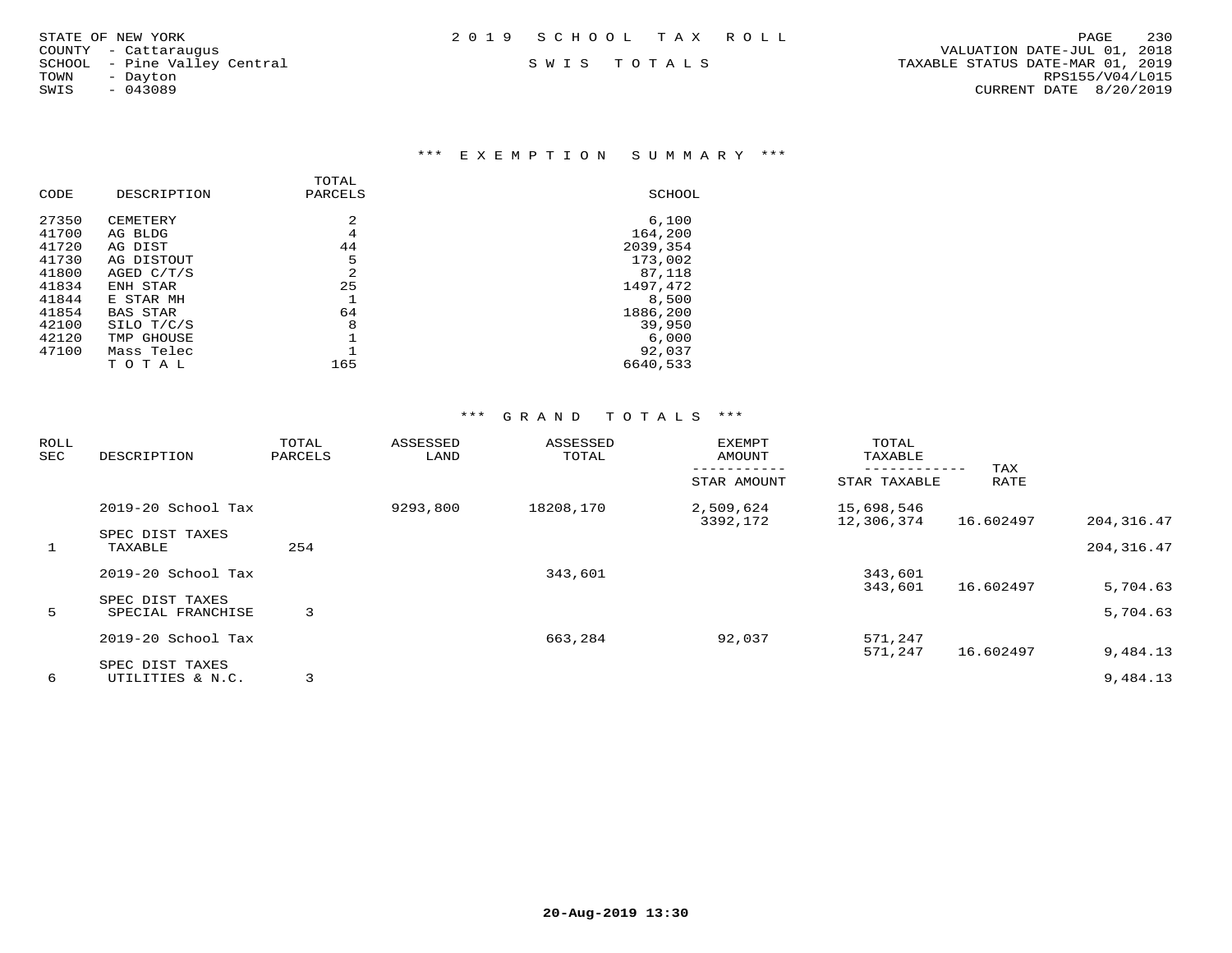| STATE OF NEW YORK            | 2019 SCHOOL TAX ROLL | 231<br>PAGE                      |  |
|------------------------------|----------------------|----------------------------------|--|
| COUNTY - Cattaraugus         |                      | VALUATION DATE-JUL 01, 2018      |  |
| SCHOOL - Pine Valley Central | SWIS TOTALS          | TAXABLE STATUS DATE-MAR 01, 2019 |  |
| TOWN<br>- Dayton             |                      | RPS155/V04/L015                  |  |
| SWIS<br>$-043089$            |                      | CURRENT DATE 8/20/2019           |  |
|                              |                      |                                  |  |

| <b>ROLL</b><br>SEC | DESCRIPTION                           | TOTAL<br>PARCELS | ASSESSED<br>LAND | ASSESSED<br>TOTAL | EXEMPT<br>AMOUNT      | TOTAL<br>TAXABLE           |             |            |
|--------------------|---------------------------------------|------------------|------------------|-------------------|-----------------------|----------------------------|-------------|------------|
|                    |                                       |                  |                  |                   | STAR AMOUNT           | ---------<br>STAR TAXABLE  | TAX<br>RATE |            |
| 8                  | SPEC DIST TAXES<br>WHOLLY EXEMPT      | 10               |                  |                   | 646,700               |                            |             |            |
|                    | 2019-20 School Tax<br>SPEC DIST TAXES |                  | 9335,300         | 19861,755         | 3,248,361<br>3392,172 | 16,613,394<br>13,221,222   | 16.602497   | 219,505.23 |
| $\star$            | TOTAL<br>SUB                          | 270              |                  |                   |                       |                            |             | 219,505.23 |
|                    | 2019-20 School Tax<br>SPEC DIST TAXES |                  | 9335,300         | 19861,755         | 3,248,361<br>3392,172 | 16,613,394<br>13, 221, 222 | 16.602497   | 219,505.23 |
| $* *$              | GRAND TOTAL                           | 270              |                  |                   |                       |                            |             | 219,505.23 |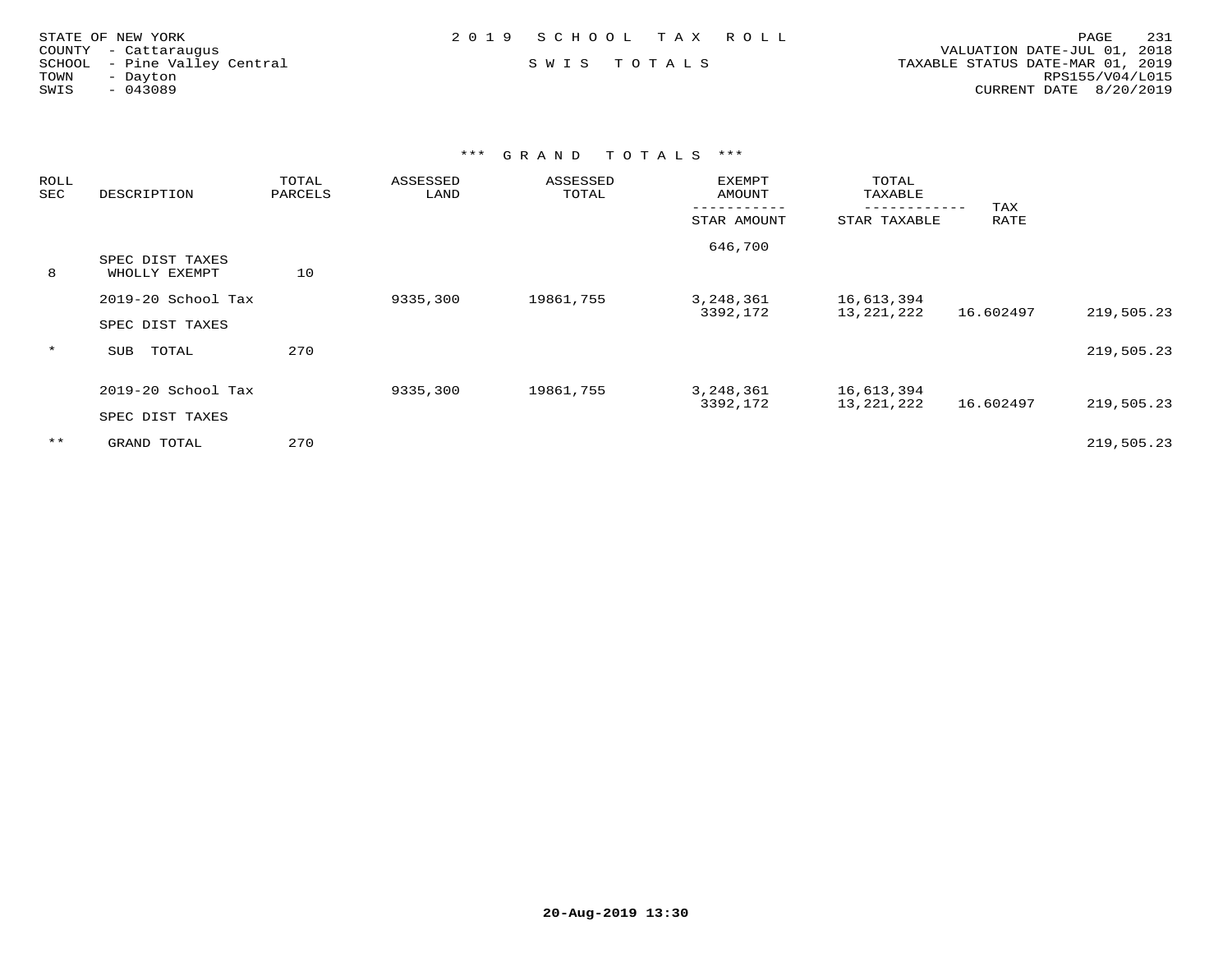| STATE OF NEW YORK<br>COUNTY - Cattaraugus<br>SCHOOL - Pine Valley Central<br>- Leon<br>TOWN<br>$-045200$<br>SWIS |                                             |               | 2019 SCHOOL TAX ROLL<br>TAXABLE SECTION OF THE ROLL - 1<br>OWNERS NAME SEOUENCE<br>UNIFORM PERCENT OF VALUE IS 091.00 | VALUATION DATE-JUL 01, 2018<br>TAXABLE STATUS DATE-MAR 01, 2019 | 232<br>PAGE          |
|------------------------------------------------------------------------------------------------------------------|---------------------------------------------|---------------|-----------------------------------------------------------------------------------------------------------------------|-----------------------------------------------------------------|----------------------|
| TAX MAP PARCEL NUMBER                                                                                            |                                             |               |                                                                                                                       |                                                                 |                      |
| CURRENT OWNERS NAME<br>CURRENT OWNERS ADDRESS                                                                    | SCHOOL DISTRICT<br>PARCEL SIZE/GRID COORD   | LAND<br>TOTAL | TAX DESCRIPTION<br>SPECIAL DISTRICTS                                                                                  | TAXABLE VALUE                                                   | TAX AMOUNT           |
|                                                                                                                  | 12565 Smith Rd                              |               |                                                                                                                       | ACCT 0262                                                       | BILL 601             |
| $33.004 - 1 - 16$                                                                                                | 120 Field crops                             |               | AG DIST<br>41720                                                                                                      |                                                                 | 32,108               |
| 12565 Swamp LLC                                                                                                  | Pine Valley Cen 063001                      |               | 127,800 2019-20 School Tax 179,092                                                                                    |                                                                 | 3,231.93             |
| 12727 Smith Road                                                                                                 | 47/54 04 09                                 | 211,200       |                                                                                                                       |                                                                 |                      |
| South Dayton, NY 14138                                                                                           | Ff 700.00                                   |               |                                                                                                                       |                                                                 |                      |
|                                                                                                                  | ACRES 164.25                                |               |                                                                                                                       |                                                                 |                      |
| MAY BE SUBJECT TO PAYMENT                                                                                        | EAST-1025498 NRTH-0847486                   |               |                                                                                                                       |                                                                 |                      |
| UNDER AGDIST LAW TIL 2023                                                                                        | DEED BOOK 27836 PG-7001                     |               |                                                                                                                       |                                                                 |                      |
|                                                                                                                  | FULL MARKET VALUE                           | 232,088       |                                                                                                                       |                                                                 |                      |
|                                                                                                                  |                                             |               | TOTAL TAX ---                                                                                                         |                                                                 | $3,231.93**$         |
|                                                                                                                  |                                             |               |                                                                                                                       | DATE #1<br>AMT DUE                                              | 09/30/19<br>3,231.93 |
|                                                                                                                  |                                             |               |                                                                                                                       |                                                                 |                      |
|                                                                                                                  | 12451 Eldredge Rd                           |               |                                                                                                                       | ACCT 0575                                                       | BILL 602             |
| $51.002 - 2 - 8.2$                                                                                               | 114 Sheep farm                              |               | NON-PROFIT 25130                                                                                                      | 0.00                                                            | 213,000              |
| 3G Charitable Foundation<br>64 Allen St.                                                                         | Pine Valley Cen 063001<br>$42/41/49$ 04 09  | 213,000       | 30,400 2019-20 School Tax                                                                                             |                                                                 | 0.00                 |
| Gowanda, NY 14070                                                                                                | Ff 1660.00 Eldredge<br>Ff 2370.00 Us Rte 62 |               |                                                                                                                       |                                                                 |                      |
|                                                                                                                  | ACRES 36.85<br>EAST-1027909 NRTH-0827928    |               |                                                                                                                       |                                                                 |                      |
|                                                                                                                  | DEED BOOK 29752 PG-5001                     |               |                                                                                                                       |                                                                 |                      |
|                                                                                                                  | FULL MARKET VALUE                           | 234,066       |                                                                                                                       |                                                                 |                      |
|                                                                                                                  |                                             |               | TOTAL TAX ---                                                                                                         |                                                                 | $0.00**$             |
|                                                                                                                  |                                             |               |                                                                                                                       |                                                                 |                      |
|                                                                                                                  | Cross Rd                                    |               |                                                                                                                       | ACCT 0052                                                       | BILL 603             |
| $33.004 - 2 - 12$                                                                                                | 322 Rural vac>10                            |               | 2019-20 School Tax                                                                                                    | 14,000                                                          | 252.65               |
| Abers Jerry D                                                                                                    | Pine Valley Cen 063001                      | 14,000        |                                                                                                                       |                                                                 |                      |
| Abers Holly M                                                                                                    | 47 04 07                                    | 14,000        |                                                                                                                       |                                                                 |                      |
| 12550 Smith Rd                                                                                                   | ACRES 14.00                                 |               |                                                                                                                       |                                                                 |                      |
| S. Dayton, NY 14138                                                                                              | EAST-1027743 NRTH-0847957                   |               |                                                                                                                       |                                                                 |                      |
|                                                                                                                  | DEED BOOK 24040 PG-2002                     |               |                                                                                                                       |                                                                 |                      |
|                                                                                                                  | FULL MARKET VALUE                           | 15,385        | TOTAL TAX ---                                                                                                         |                                                                 | $252.65**$           |
|                                                                                                                  |                                             |               |                                                                                                                       | DATE #1                                                         | 09/30/19             |
|                                                                                                                  |                                             |               |                                                                                                                       | AMT DUE                                                         | 252.65               |
|                                                                                                                  |                                             |               |                                                                                                                       |                                                                 |                      |
|                                                                                                                  | 12550 Smith Rd                              |               |                                                                                                                       | ACCT 0666                                                       | BILL 604             |
| $42.002 - 1 - 8.2$                                                                                               | 210 1 Family Res                            |               | BAS STAR 41854                                                                                                        |                                                                 | 27,600               |
|                                                                                                                  | Pine Valley Cen 063001                      |               | 13,300 2019-20 School Tax                                                                                             | 161,000                                                         | 2,905.44             |
| 42.002-1-0.2<br>Abers Jerry D<br>Abers Holly M<br>12550 Smith Rd                                                 | 46 04 09                                    | 161,000       |                                                                                                                       |                                                                 |                      |
| 12550 Smith Rd                                                                                                   | FRNT 750.00 DPTH                            |               |                                                                                                                       |                                                                 |                      |
| S. Dayton, NY 14138                                                                                              | ACRES<br>7.35                               |               |                                                                                                                       |                                                                 |                      |
|                                                                                                                  | EAST-1027539 NRTH-0847420                   |               |                                                                                                                       |                                                                 |                      |
|                                                                                                                  | DEED BOOK 24040 PG-2002                     |               |                                                                                                                       |                                                                 |                      |
|                                                                                                                  | FULL MARKET VALUE                           | 176,923       |                                                                                                                       |                                                                 |                      |
|                                                                                                                  |                                             |               | TOTAL TAX ---                                                                                                         |                                                                 | $2,410.44**$         |
|                                                                                                                  |                                             |               |                                                                                                                       | DATE #1                                                         | 09/30/19             |
|                                                                                                                  |                                             |               |                                                                                                                       | AMT DUE                                                         | 2,410.44             |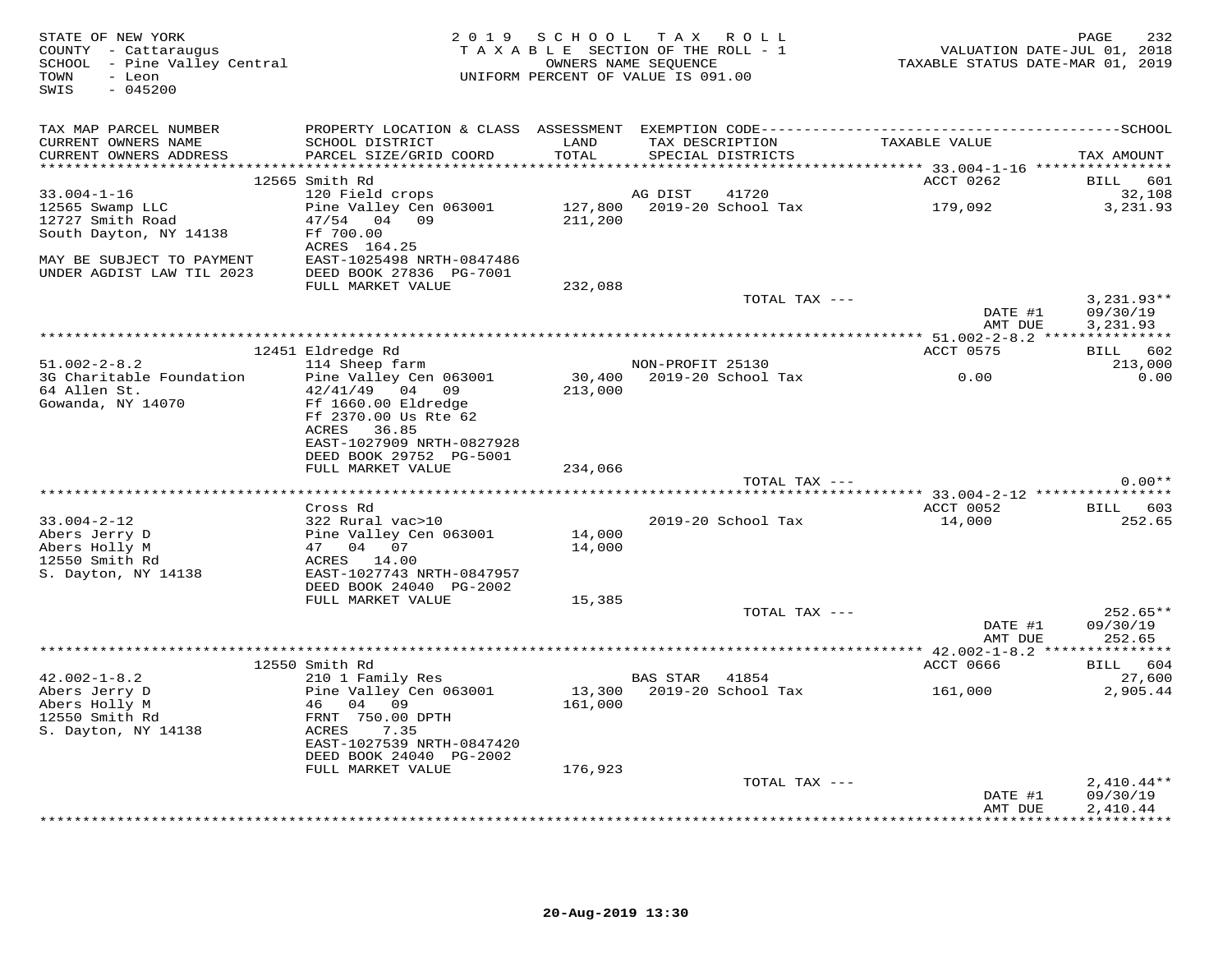| STATE OF NEW YORK<br>COUNTY - Cattaraugus<br>SCHOOL - Pine Valley Central<br>TOWN<br>- Leon<br>$-045200$<br>SWIS | 2 0 1 9                                     | SCHOOL TAX ROLL<br>TAXABLE SECTION OF THE ROLL - 1<br>OWNERS NAME SEQUENCE<br>UNIFORM PERCENT OF VALUE IS 091.00 |          |                                          | VALUATION DATE-JUL 01, 2018<br>TAXABLE STATUS DATE-MAR 01, 2019 | 233<br>PAGE              |
|------------------------------------------------------------------------------------------------------------------|---------------------------------------------|------------------------------------------------------------------------------------------------------------------|----------|------------------------------------------|-----------------------------------------------------------------|--------------------------|
| TAX MAP PARCEL NUMBER                                                                                            |                                             |                                                                                                                  |          |                                          |                                                                 |                          |
| CURRENT OWNERS NAME<br>CURRENT OWNERS ADDRESS                                                                    | SCHOOL DISTRICT<br>PARCEL SIZE/GRID COORD   | LAND<br>TOTAL                                                                                                    |          | TAX DESCRIPTION<br>SPECIAL DISTRICTS     | TAXABLE VALUE                                                   | TAX AMOUNT               |
|                                                                                                                  |                                             |                                                                                                                  |          |                                          |                                                                 |                          |
| $42.004 - 2 - 13$                                                                                                | 12385 Cherry Creek Hill Rd                  |                                                                                                                  |          |                                          | ACCT 0090                                                       | BILL 605                 |
| Ackley Gary I                                                                                                    | 210 1 Family Res<br>Pine Valley Cen 063001  |                                                                                                                  | ENH STAR | 41834<br>25,300    2019-20    School Tax | 122,000                                                         | 63,200<br>2,201.64       |
| Ackley Pamela M                                                                                                  | 43 04 09                                    | 122,000                                                                                                          |          |                                          |                                                                 |                          |
| 12385 Cherry Creek Hill Rd. St FRNT 275.00 DPTH                                                                  |                                             |                                                                                                                  |          |                                          |                                                                 |                          |
| Conewango Valley, NY 14726                                                                                       | ACRES 12.23<br>EAST-1029221 NRTH-0835232    |                                                                                                                  |          |                                          |                                                                 |                          |
|                                                                                                                  | DEED BOOK 1016 PG-165                       |                                                                                                                  |          |                                          |                                                                 |                          |
|                                                                                                                  | FULL MARKET VALUE                           | 134,066                                                                                                          |          |                                          |                                                                 |                          |
|                                                                                                                  |                                             |                                                                                                                  |          | TOTAL TAX ---                            |                                                                 | $1,098.64**$             |
|                                                                                                                  |                                             |                                                                                                                  |          |                                          | DATE #1<br>AMT DUE                                              | 09/30/19<br>1,098.64     |
|                                                                                                                  |                                             |                                                                                                                  |          |                                          |                                                                 |                          |
|                                                                                                                  | 11554 Youngs Rd                             |                                                                                                                  |          |                                          | ACCT 0106                                                       | BILL 606                 |
| $52.001 - 1 - 16$                                                                                                | 120 Field crops                             |                                                                                                                  | AG DIST  | 41720                                    |                                                                 | 18,807                   |
| Adams<br>Kenneth Revoc Trust                                                                                     | Pine Valley Cen 063001<br>17 04 09          | 28,500                                                                                                           |          | 2019-20 School Tax                       | 9,693                                                           | 174.92                   |
| 111292 Youngs Rd<br>Cattaraugus, NY 14719                                                                        | FRNT 1550.00 DPTH                           | 28,500                                                                                                           |          |                                          |                                                                 |                          |
|                                                                                                                  | ACRES<br>24.19                              |                                                                                                                  |          |                                          |                                                                 |                          |
| MAY BE SUBJECT TO PAYMENT                                                                                        | EAST-1042154 NRTH-0824530                   |                                                                                                                  |          |                                          |                                                                 |                          |
| UNDER AGDIST LAW TIL 2023                                                                                        | DEED BOOK 22592 PG-1                        |                                                                                                                  |          |                                          |                                                                 |                          |
|                                                                                                                  | FULL MARKET VALUE                           | 31,319                                                                                                           |          | TOTAL TAX ---                            |                                                                 | 174.92**                 |
|                                                                                                                  |                                             |                                                                                                                  |          |                                          | DATE #1                                                         | 09/30/19                 |
|                                                                                                                  |                                             |                                                                                                                  |          |                                          | AMT DUE                                                         | 174.92                   |
|                                                                                                                  |                                             |                                                                                                                  |          |                                          | ACCT 0008                                                       | BILL 607                 |
| $52.002 - 1 - 31$                                                                                                | Youngs Rd<br>120 Field crops                |                                                                                                                  | AG DIST  | 41720                                    |                                                                 | 9,830                    |
| Adams Kenneth Revoc Trust                                                                                        | Pine Valley Cen 063001                      | 34,500                                                                                                           |          | 2019-20 School Tax                       | 71,570                                                          | 1,291.57                 |
| 111292 Youngs Rd                                                                                                 | 09 04 09                                    | 81,400                                                                                                           |          |                                          |                                                                 |                          |
| Cattaraugus, NY 14719                                                                                            | Ff 3835.00                                  |                                                                                                                  |          |                                          |                                                                 |                          |
| MAY BE SUBJECT TO PAYMENT                                                                                        | ACRES 40.94<br>EAST-1044343 NRTH-0824050    |                                                                                                                  |          |                                          |                                                                 |                          |
| UNDER AGDIST LAW TIL 2023                                                                                        | DEED BOOK 22592 PG-1                        |                                                                                                                  |          |                                          |                                                                 |                          |
|                                                                                                                  | FULL MARKET VALUE                           | 89,451                                                                                                           |          |                                          |                                                                 |                          |
|                                                                                                                  |                                             |                                                                                                                  |          | TOTAL TAX ---                            | DATE #1                                                         | $1,291.57**$<br>09/30/19 |
|                                                                                                                  |                                             |                                                                                                                  |          |                                          | AMT DUE                                                         | 1,291.57                 |
|                                                                                                                  |                                             |                                                                                                                  |          |                                          |                                                                 |                          |
|                                                                                                                  | Adams Rd                                    |                                                                                                                  |          |                                          | ACCT 0012                                                       | BILL 608                 |
| $52.002 - 1 - 33$<br>Adams Kenneth Revoc Trust                                                                   | 105 Vac farmland                            |                                                                                                                  | AG DIST  | 41720<br>23,000 2019-20 School Tax       |                                                                 | 11,265<br>211.77         |
| 111292 Youngs Rd                                                                                                 | Pine Valley Cen 063001<br>01 04 09          | 23,000                                                                                                           |          |                                          | 11,735                                                          |                          |
| Cattaraugus, NY 14719                                                                                            | Ff 1200.00 Dugway Rd                        |                                                                                                                  |          |                                          |                                                                 |                          |
|                                                                                                                  | Ff 1050.00 Eldredge Rd                      |                                                                                                                  |          |                                          |                                                                 |                          |
| MAY BE SUBJECT TO PAYMENT<br>UNDER AGDIST LAW TIL 2023                                                           | ACRES<br>29.86<br>EAST-1047301 NRTH-0827170 |                                                                                                                  |          |                                          |                                                                 |                          |
|                                                                                                                  | DEED BOOK 22592 PG-1                        |                                                                                                                  |          |                                          |                                                                 |                          |
|                                                                                                                  | FULL MARKET VALUE                           | 25,275                                                                                                           |          |                                          |                                                                 |                          |
|                                                                                                                  |                                             |                                                                                                                  |          | TOTAL TAX ---                            |                                                                 | $211.77**$               |
|                                                                                                                  |                                             |                                                                                                                  |          |                                          | DATE #1                                                         | 09/30/19                 |
|                                                                                                                  |                                             |                                                                                                                  |          |                                          | AMT DUE                                                         | 211.77                   |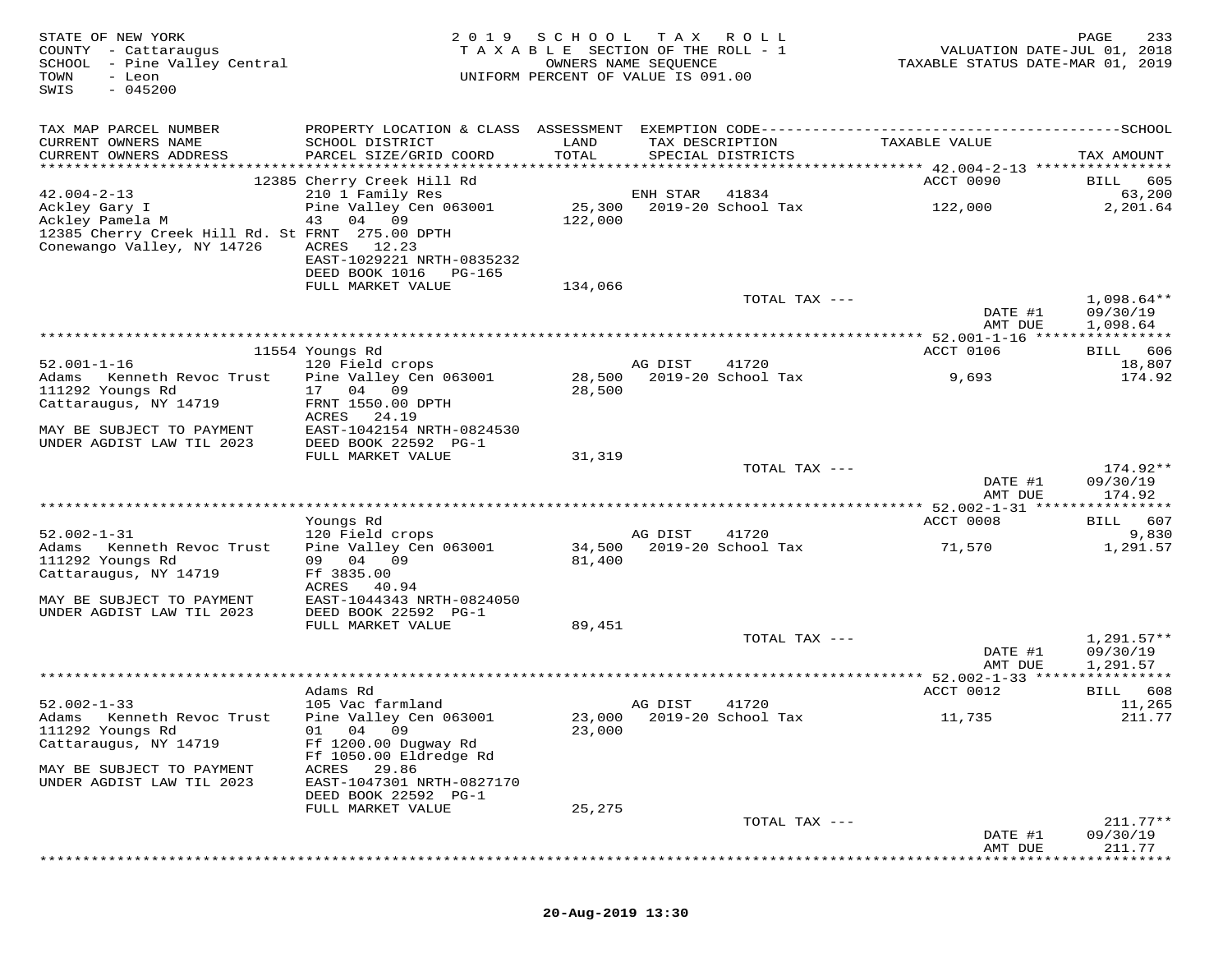| STATE OF NEW YORK<br>COUNTY - Cattaraugus<br>SCHOOL - Pine Valley Central<br>TOWN<br>- Leon<br>$-045200$<br>SWIS | 2 0 1 9                                           | SCHOOL           | T A X<br>R O L L<br>TAXABLE SECTION OF THE ROLL - 1<br>OWNERS NAME SEQUENCE<br>UNIFORM PERCENT OF VALUE IS 091.00 | VALUATION DATE-JUL 01, 2018<br>TAXABLE STATUS DATE-MAR 01, 2019 | 234<br>PAGE            |
|------------------------------------------------------------------------------------------------------------------|---------------------------------------------------|------------------|-------------------------------------------------------------------------------------------------------------------|-----------------------------------------------------------------|------------------------|
| TAX MAP PARCEL NUMBER                                                                                            |                                                   |                  |                                                                                                                   |                                                                 |                        |
| CURRENT OWNERS NAME<br>CURRENT OWNERS ADDRESS                                                                    | SCHOOL DISTRICT<br>PARCEL SIZE/GRID COORD         | LAND<br>TOTAL    | TAX DESCRIPTION<br>SPECIAL DISTRICTS                                                                              | TAXABLE VALUE                                                   | TAX AMOUNT             |
| ******************************                                                                                   |                                                   |                  |                                                                                                                   |                                                                 |                        |
| $52.002 - 1 - 39$                                                                                                | Fancher Rd                                        |                  |                                                                                                                   | ACCT 0610                                                       | BILL<br>609            |
| Adams<br>Kenneth Revoc Trust                                                                                     | 105 Vac farmland<br>Pine Valley Cen 063001        | 61,300           | AG DIST<br>41720<br>2019-20 School Tax                                                                            | 36,937                                                          | 24,363<br>666.57       |
| 111292 Youngs Rd                                                                                                 | 09<br>04<br>10                                    | 61,300           |                                                                                                                   |                                                                 |                        |
| Cattaraugus, NY 14719                                                                                            | Ff 1400.30 Eldredge Rd                            |                  |                                                                                                                   |                                                                 |                        |
|                                                                                                                  | Ff 1590.00 Fancher Rd                             |                  |                                                                                                                   |                                                                 |                        |
| MAY BE SUBJECT TO PAYMENT<br>UNDER AGDIST LAW TIL 2023                                                           | ACRES<br>86.30                                    |                  |                                                                                                                   |                                                                 |                        |
|                                                                                                                  | EAST-1044683 NRTH-0829199<br>DEED BOOK 22592 PG-1 |                  |                                                                                                                   |                                                                 |                        |
|                                                                                                                  | FULL MARKET VALUE                                 | 67,363           |                                                                                                                   |                                                                 |                        |
|                                                                                                                  |                                                   |                  | TOTAL TAX ---                                                                                                     |                                                                 | $666.57**$             |
|                                                                                                                  |                                                   |                  |                                                                                                                   | DATE #1                                                         | 09/30/19               |
|                                                                                                                  |                                                   |                  | ************************                                                                                          | AMT DUE<br>********* 33.004-1-23.2 **************               | 666.57                 |
|                                                                                                                  | 7829 Frog Valley Rd                               |                  |                                                                                                                   | ACCT 0743                                                       | BILL<br>610            |
| $33.004 - 1 - 23.2$                                                                                              | 322 Rural vac>10                                  |                  | AG DIST<br>41720                                                                                                  |                                                                 | 17,996                 |
| Adams David                                                                                                      | Pine Valley Cen 063001                            | 41,700           | 2019-20 School Tax                                                                                                | 23,704                                                          | 427.77                 |
| Adams Lisa<br>4284 Elm Creek Rd                                                                                  | 63<br>04<br>09                                    | 41,700           |                                                                                                                   |                                                                 |                        |
| Randolph, NY 14772                                                                                               | 49.15<br>ACRES<br>EAST-1019888 NRTH-0852868       |                  |                                                                                                                   |                                                                 |                        |
|                                                                                                                  | DEED BOOK 10414 PG-6003                           |                  |                                                                                                                   |                                                                 |                        |
| MAY BE SUBJECT TO PAYMENT                                                                                        | FULL MARKET VALUE                                 | 45,824           |                                                                                                                   |                                                                 |                        |
| UNDER AGDIST LAW TIL 2023                                                                                        |                                                   |                  |                                                                                                                   |                                                                 |                        |
|                                                                                                                  |                                                   |                  | TOTAL TAX ---                                                                                                     | DATE #1                                                         | $427.77**$<br>09/30/19 |
|                                                                                                                  |                                                   |                  |                                                                                                                   | AMT DUE                                                         | 427.77                 |
|                                                                                                                  |                                                   |                  |                                                                                                                   |                                                                 |                        |
|                                                                                                                  | Dredge Rd                                         |                  |                                                                                                                   | ACCT 0120                                                       | 611<br>BILL            |
| $33.004 - 2 - 1$                                                                                                 | 910 Priv forest                                   |                  | 2019-20 School Tax                                                                                                | 60,800                                                          | 1,097.21               |
| Adams David<br>4284 Elm Creek Rd                                                                                 | Pine Valley Cen 063001<br>48 04<br>- 09           | 60,800<br>60,800 |                                                                                                                   |                                                                 |                        |
| Randolph, NY 14772                                                                                               | ACRES 142.34                                      |                  |                                                                                                                   |                                                                 |                        |
|                                                                                                                  | EAST-1028157 NRTH-0855014                         |                  |                                                                                                                   |                                                                 |                        |
|                                                                                                                  | DEED BOOK 11828 PG-6006                           |                  |                                                                                                                   |                                                                 |                        |
|                                                                                                                  | FULL MARKET VALUE                                 | 66,813           | TOTAL TAX ---                                                                                                     |                                                                 | $1,097.21**$           |
|                                                                                                                  |                                                   |                  |                                                                                                                   | DATE #1                                                         | 09/30/19               |
|                                                                                                                  |                                                   |                  |                                                                                                                   | AMT DUE                                                         | 1,097.21               |
|                                                                                                                  |                                                   |                  |                                                                                                                   |                                                                 | * * * * * * * * * * *  |
|                                                                                                                  | Cross Rd                                          |                  |                                                                                                                   | ACCT 0313                                                       | 612<br>BILL            |
| $33.004 - 2 - 13$<br>Adams David                                                                                 | 105 Vac farmland<br>Pine Valley Cen 063001        |                  | AG DIST<br>41720<br>34,100 2019-20 School Tax                                                                     | 24,478                                                          | 9,622<br>441.73        |
| Adams Lisa A                                                                                                     | 47 04 09                                          | 34,100           |                                                                                                                   |                                                                 |                        |
| 4284 Elm Creek Rd                                                                                                | FRNT 1820.00 DPTH                                 |                  |                                                                                                                   |                                                                 |                        |
| Randolph, NY 14772                                                                                               | ACRES<br>49.26                                    |                  |                                                                                                                   |                                                                 |                        |
|                                                                                                                  | EAST-1026631 NRTH-0848539                         |                  |                                                                                                                   |                                                                 |                        |
| MAY BE SUBJECT TO PAYMENT<br>UNDER AGDIST LAW TIL 2023                                                           | DEED BOOK 6794<br>PG-3003<br>FULL MARKET VALUE    | 37,473           |                                                                                                                   |                                                                 |                        |
|                                                                                                                  |                                                   |                  | TOTAL TAX ---                                                                                                     |                                                                 | 441.73**               |
|                                                                                                                  |                                                   |                  |                                                                                                                   | DATE #1                                                         | 09/30/19               |
|                                                                                                                  |                                                   |                  |                                                                                                                   | AMT DUE                                                         | 441.73                 |

\*\*\*\*\*\*\*\*\*\*\*\*\*\*\*\*\*\*\*\*\*\*\*\*\*\*\*\*\*\*\*\*\*\*\*\*\*\*\*\*\*\*\*\*\*\*\*\*\*\*\*\*\*\*\*\*\*\*\*\*\*\*\*\*\*\*\*\*\*\*\*\*\*\*\*\*\*\*\*\*\*\*\*\*\*\*\*\*\*\*\*\*\*\*\*\*\*\*\*\*\*\*\*\*\*\*\*\*\*\*\*\*\*\*\*\*\*\*\*\*\*\*\*\*\*\*\*\*\*\*\*\*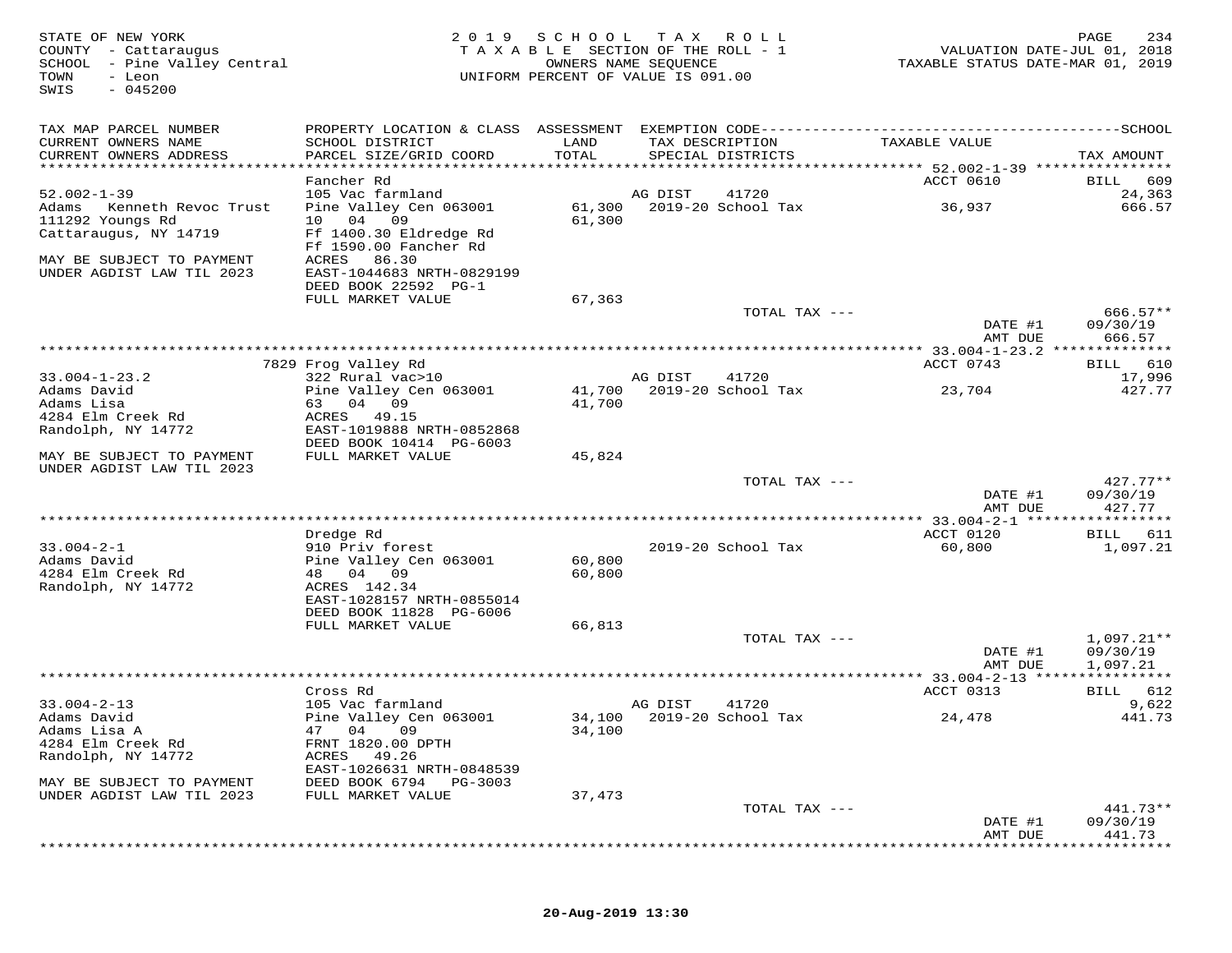| STATE OF NEW YORK<br>COUNTY - Cattaraugus<br>SCHOOL - Pine Valley Central<br>TOWN<br>- Leon<br>$-045200$<br>SWIS | 2 0 1 9                                     | S C H O O L | T A X<br>ROLL ROLL<br>TAXABLE SECTION OF THE ROLL - 1<br>OWNERS NAME SEQUENCE<br>UNIFORM PERCENT OF VALUE IS 091.00 |                                           | 235<br>PAGE<br>VALUATION DATE-JUL 01, 2018<br>TAXABLE STATUS DATE-MAR 01, 2019 |
|------------------------------------------------------------------------------------------------------------------|---------------------------------------------|-------------|---------------------------------------------------------------------------------------------------------------------|-------------------------------------------|--------------------------------------------------------------------------------|
| TAX MAP PARCEL NUMBER                                                                                            |                                             |             |                                                                                                                     |                                           |                                                                                |
| CURRENT OWNERS NAME                                                                                              | SCHOOL DISTRICT                             | LAND        | TAX DESCRIPTION                                                                                                     | TAXABLE VALUE                             |                                                                                |
| CURRENT OWNERS ADDRESS                                                                                           | PARCEL SIZE/GRID COORD                      | TOTAL       | SPECIAL DISTRICTS                                                                                                   |                                           | TAX AMOUNT                                                                     |
|                                                                                                                  | 7906 Rte 62                                 |             |                                                                                                                     | ACCT 0302                                 | BILL 613                                                                       |
| $34.003 - 1 - 1$                                                                                                 | 112 Dairy farm                              |             | AG DIST<br>41720                                                                                                    |                                           | 55,945                                                                         |
| Adams David                                                                                                      | Pine Valley Cen 063001                      |             | 245,800 2019-20 School Tax                                                                                          | 1081,855                                  | 19,523.36                                                                      |
| Adams Lisa A                                                                                                     | 48/40 04 09                                 | 1137,800    |                                                                                                                     |                                           |                                                                                |
| 4284 Elm Creek Rd                                                                                                | Ff 3850.00 Us Rte 62                        |             |                                                                                                                     |                                           |                                                                                |
| Randolph, NY 14772                                                                                               | Ff 495.00 Dredge Rd                         |             |                                                                                                                     |                                           |                                                                                |
|                                                                                                                  | ACRES 335.10                                |             |                                                                                                                     |                                           |                                                                                |
| MAY BE SUBJECT TO PAYMENT                                                                                        | EAST-1031168 NRTH-0853854                   |             |                                                                                                                     |                                           |                                                                                |
| UNDER AGDIST LAW TIL 2023                                                                                        | DEED BOOK 6794 PG-3003<br>FULL MARKET VALUE | 1250,330    |                                                                                                                     |                                           |                                                                                |
|                                                                                                                  |                                             |             |                                                                                                                     | TOTAL TAX ---                             | 19,523.36**                                                                    |
|                                                                                                                  |                                             |             |                                                                                                                     | DATE #1                                   | 09/30/19                                                                       |
|                                                                                                                  |                                             |             |                                                                                                                     | AMT DUE                                   | 19,523.36                                                                      |
|                                                                                                                  |                                             |             |                                                                                                                     | *********** 34.003-1-2 ****************** |                                                                                |
|                                                                                                                  | Rte 62                                      |             |                                                                                                                     | ACCT 0301                                 | BILL 614                                                                       |
| $34.003 - 1 - 2$                                                                                                 | 105 Vac farmland                            |             | AG DIST<br>41720                                                                                                    |                                           | 10,968                                                                         |
| Adams David<br>Adams Lisa A                                                                                      | Pine Valley Cen 063001<br>40 04 09          | 36,700      | 36,700 2019-20 School Tax                                                                                           | 25,732                                    | 464.36                                                                         |
| 4284 Elm Creek Rd                                                                                                | FRNT 200.00 DPTH                            |             |                                                                                                                     |                                           |                                                                                |
| Randolph, NY 14772                                                                                               | ACRES<br>55.60                              |             |                                                                                                                     |                                           |                                                                                |
|                                                                                                                  | EAST-1033983 NRTH-0852373                   |             |                                                                                                                     |                                           |                                                                                |
| MAY BE SUBJECT TO PAYMENT                                                                                        | DEED BOOK 6794 PG-3003                      |             |                                                                                                                     |                                           |                                                                                |
| UNDER AGDIST LAW TIL 2023                                                                                        | FULL MARKET VALUE                           | 40,330      |                                                                                                                     |                                           |                                                                                |
|                                                                                                                  |                                             |             |                                                                                                                     | TOTAL TAX ---                             | 464.36**                                                                       |
|                                                                                                                  |                                             |             |                                                                                                                     | DATE #1                                   | 09/30/19                                                                       |
|                                                                                                                  |                                             |             |                                                                                                                     | AMT DUE                                   | 464.36                                                                         |
|                                                                                                                  | 7906 Rte 62                                 |             |                                                                                                                     | ACCT 0304                                 | BILL 615                                                                       |
| $34.003 - 1 - 33.1$                                                                                              | 105 Vac farmland                            |             | AG DIST<br>41720                                                                                                    |                                           | 21,136                                                                         |
| Adams David                                                                                                      | Pine Valley Cen 063001                      |             | 73,700 2019-20 School Tax                                                                                           | 52,564                                    | 948.58                                                                         |
| Adams Lisa A                                                                                                     | 09<br>39<br>04                              | 73,700      |                                                                                                                     |                                           |                                                                                |
| 4284 Elm Creek Rd                                                                                                | FRNT 989.97 DPTH                            |             |                                                                                                                     |                                           |                                                                                |
| Randolph, NY 14772                                                                                               | ACRES<br>96.30                              |             |                                                                                                                     |                                           |                                                                                |
|                                                                                                                  | EAST-1033268 NRTH-0851147                   |             |                                                                                                                     |                                           |                                                                                |
| MAY BE SUBJECT TO PAYMENT<br>UNDER AGDIST LAW TIL 2023                                                           | DEED BOOK 6794<br>PG-3003                   | 80,989      |                                                                                                                     |                                           |                                                                                |
|                                                                                                                  | FULL MARKET VALUE                           |             |                                                                                                                     | TOTAL TAX $---$                           | 948.58**                                                                       |
|                                                                                                                  |                                             |             |                                                                                                                     | DATE #1                                   | 09/30/19                                                                       |
|                                                                                                                  |                                             |             |                                                                                                                     | AMT DUE                                   | 948.58                                                                         |
|                                                                                                                  |                                             |             | ******************************                                                                                      |                                           | *****************************                                                  |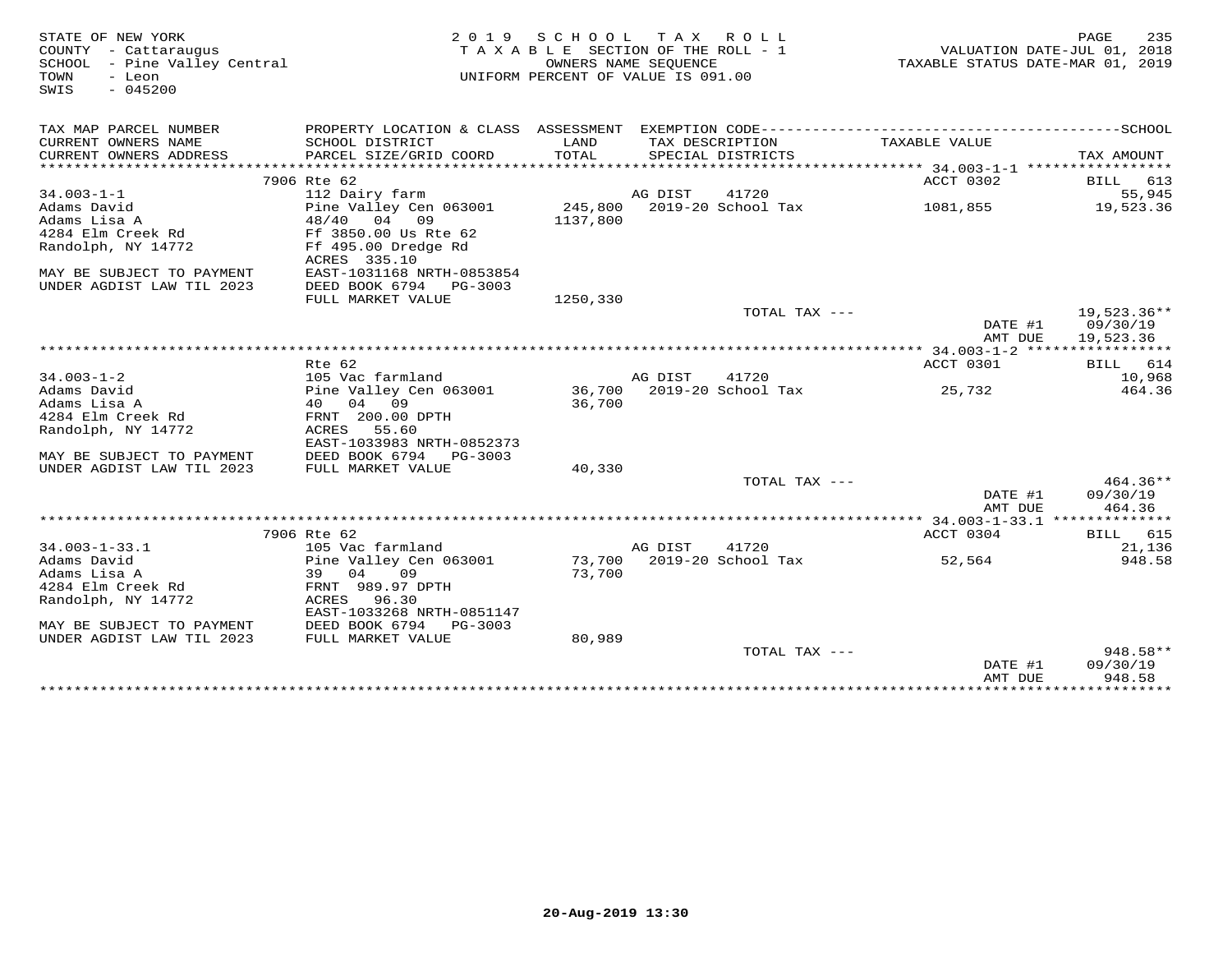STATE OF NEW YORK 2 0 1 9 S C H O O L T A X R O L L PAGE 236 COUNTY - Cattaraugus T A X A B L E SECTION OF THE ROLL - 1 VALUATION DATE-JUL 01, 2018 SCHOOL - Pine Valley Central OWNERS NAME SEQUENCE TAXABLE STATUS DATE-MAR 01, 2019 TOWN - Leon UNIFORM PERCENT OF VALUE IS 091.00 SWIS - 045200TAX MAP PARCEL NUMBER PROPERTY LOCATION & CLASS ASSESSMENT EXEMPTION CODE------------------------------------------SCHOOL CURRENT OWNERS NAME SCHOOL DISTRICT LAND TAX DESCRIPTION TAXABLE VALUE CURRENT OWNERS ADDRESS PARCEL SIZE/GRID COORD TOTAL SPECIAL DISTRICTS TAX AMOUNT \*\*\*\*\*\*\*\*\*\*\*\*\*\*\*\*\*\*\*\*\*\*\*\*\*\*\*\*\*\*\*\*\*\*\*\*\*\*\*\*\*\*\*\*\*\*\*\*\*\*\*\*\*\*\*\*\*\*\*\*\*\*\*\*\*\*\*\*\*\*\*\*\*\*\*\*\*\*\*\*\*\*\*\*\*\*\*\*\*\*\*\*\*\*\*\*\*\*\*\*\*\*\* 42.002-1-1.2 \*\*\*\*\*\*\*\*\*\*\*\*\*\*\* Kent Switch Rd ACCT 0726 BILL 616 42.002-1-1.2 105 Vac farmland AG DIST 41720 6,065 Adams David Pine Valley Cen 063001 54,500 2019-20 School Tax 48,435 874.07 Adams Lisa A 61/62 04 09 54,500 4284 Elm Creek Rd ACRES 101.25 Randolph, NY 14772 EAST-1020438 NRTH-0848638 DEED BOOK 6794 PG-3003 MAY BE SUBJECT TO PAYMENT FULL MARKET VALUE 59,890UNDER AGDIST LAW TIL 2023 TOTAL TAX --- 874.07\*\* DATE #1 09/30/19 AMT DUE 874.07 \*\*\*\*\*\*\*\*\*\*\*\*\*\*\*\*\*\*\*\*\*\*\*\*\*\*\*\*\*\*\*\*\*\*\*\*\*\*\*\*\*\*\*\*\*\*\*\*\*\*\*\*\*\*\*\*\*\*\*\*\*\*\*\*\*\*\*\*\*\*\*\*\*\*\*\*\*\*\*\*\*\*\*\*\*\*\*\*\*\*\*\*\*\*\*\*\*\*\*\*\*\*\* 42.002-1-6.1 \*\*\*\*\*\*\*\*\*\*\*\*\*\*\*42.002-1-6.1 Cross Rd<br>
Adams David DiS Vec farmland AG DIST 41720<br>
Adams Lisa A 54 04 09 4,200 2019-20 School Tax 4,200 75.79<br>
Adams Lisa A 54 04 09 4,200<br>
Randolph, NY 14772 ACRES 7.28<br>
MAY BE SUBJECT TO PAYMENT DEED BOO DATE #1 09/30/19 AMT DUE 75.79 \*\*\*\*\*\*\*\*\*\*\*\*\*\*\*\*\*\*\*\*\*\*\*\*\*\*\*\*\*\*\*\*\*\*\*\*\*\*\*\*\*\*\*\*\*\*\*\*\*\*\*\*\*\*\*\*\*\*\*\*\*\*\*\*\*\*\*\*\*\*\*\*\*\*\*\*\*\*\*\*\*\*\*\*\*\*\*\*\*\*\*\*\*\*\*\*\*\*\*\*\*\*\* 42.002-1-7 \*\*\*\*\*\*\*\*\*\*\*\*\*\*\*\*\*ACCT 0241 BILL 618 Chicken Rd ACCT 0241 BILL 61819,412 42.002-1-7 105 Vac farmland AG DIST 41720 19,412885.85 Adams David Pine Valley Cen 063001 68,500 2019-20 School Tax 49,088 885.85Adams Lisa A 54 04 09 68,500 4284 Elm Creek Rd FRNT 1955.00 DPTH Randolph, NY 14772 ACRES 101.42 EAST-1025994 NRTH-0844654 MAY BE SUBJECT TO PAYMENT DEED BOOK 6794 PG-3001 UNDER AGDIST LAW TIL 2023 FULL MARKET VALUE 75,275 TOTAL TAX --- 885.85\*\* DATE #1 09/30/19 AMT DUE 885.85 \*\*\*\*\*\*\*\*\*\*\*\*\*\*\*\*\*\*\*\*\*\*\*\*\*\*\*\*\*\*\*\*\*\*\*\*\*\*\*\*\*\*\*\*\*\*\*\*\*\*\*\*\*\*\*\*\*\*\*\*\*\*\*\*\*\*\*\*\*\*\*\*\*\*\*\*\*\*\*\*\*\*\*\*\*\*\*\*\*\*\*\*\*\*\*\*\*\*\*\*\*\*\* 42.002-1-8.1 \*\*\*\*\*\*\*\*\*\*\*\*\*\*\*ACCT 0303 BILL 619 Smith Rd ACCT 0303 BILL 619 $5,605$ 42.002-1-8.1 105 Vac farmland AG DIST 41720 5,605 472.72 Adams David Pine Valley Cen 063001 31,800 2019-20 School Tax 26,195 472.72Adams Lisa A 46 04 09 31,800 4284 Elm Creek Rd Chicken Rd Ff - 1015' Randolph, NY 14772 Gulf Rd Ff - 680' FRNT 1900.00 DPTH MAY BE SUBJECT TO PAYMENT ACRES 41.95 UNDER AGDIST LAW TIL 2023 EAST-1027985 NRTH-0846862 DEED BOOK 6795 PG-3003 FULL MARKET VALUE 34,945 TOTAL TAX --- 472.72\*\* DATE #1 09/30/19 AMT DUE 472.72\*\*\*\*\*\*\*\*\*\*\*\*\*\*\*\*\*\*\*\*\*\*\*\*\*\*\*\*\*\*\*\*\*\*\*\*\*\*\*\*\*\*\*\*\*\*\*\*\*\*\*\*\*\*\*\*\*\*\*\*\*\*\*\*\*\*\*\*\*\*\*\*\*\*\*\*\*\*\*\*\*\*\*\*\*\*\*\*\*\*\*\*\*\*\*\*\*\*\*\*\*\*\*\*\*\*\*\*\*\*\*\*\*\*\*\*\*\*\*\*\*\*\*\*\*\*\*\*\*\*\*\*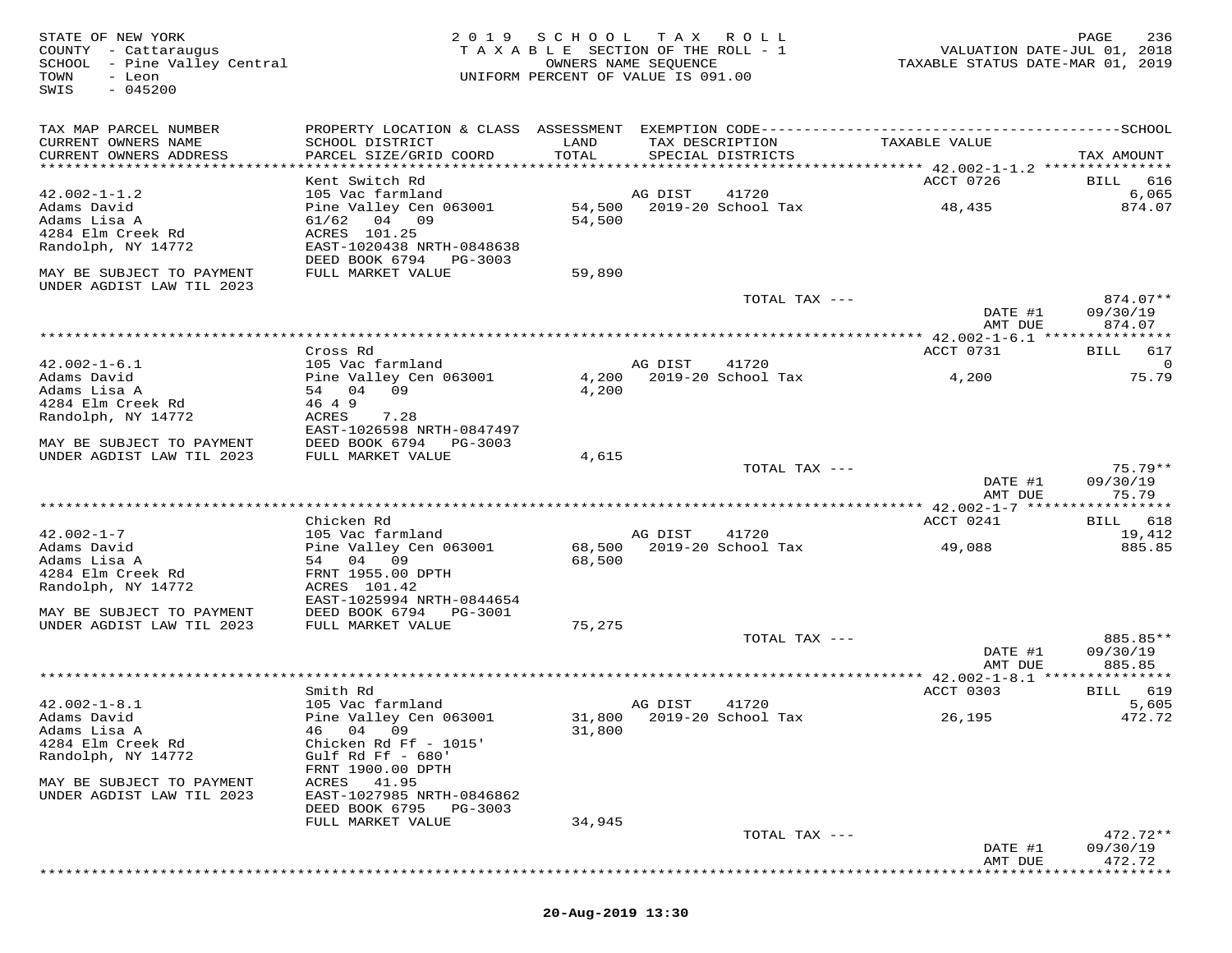| STATE OF NEW YORK<br>COUNTY - Cattaraugus<br>SCHOOL - Pine Valley Central<br>TOWN<br>- Leon<br>$-045200$<br>SWIS | 2 0 1 9                                                                                                                         | SCHOOL<br>TAXABLE SECTION OF THE ROLL - 1<br>OWNERS NAME SEQUENCE<br>UNIFORM PERCENT OF VALUE IS 091.00 | T A X           | R O L L                     | TAXABLE STATUS DATE-MAR 01, 2019          | 237<br>PAGE<br>VALUATION DATE-JUL 01, 2018 |
|------------------------------------------------------------------------------------------------------------------|---------------------------------------------------------------------------------------------------------------------------------|---------------------------------------------------------------------------------------------------------|-----------------|-----------------------------|-------------------------------------------|--------------------------------------------|
| TAX MAP PARCEL NUMBER<br>CURRENT OWNERS NAME<br>CURRENT OWNERS ADDRESS                                           | SCHOOL DISTRICT<br>PARCEL SIZE/GRID COORD                                                                                       | LAND<br>TOTAL                                                                                           | TAX DESCRIPTION | SPECIAL DISTRICTS           | TAXABLE VALUE                             | TAX AMOUNT                                 |
|                                                                                                                  | 7829 Frog Valley Rd                                                                                                             |                                                                                                         |                 |                             | ACCT 0744                                 | BILL<br>620                                |
| $33.004 - 1 - 23.3$<br>Adams David A.<br>Adams Lisa<br>4284 Elm Creek Road<br>Randolph, NY 14772                 | 240 Rural res<br>Pine Valley Cen 063001<br>63 04<br>09<br>ACRES<br>4.80<br>EAST-1020546 NRTH-0852594<br>DEED BOOK 23068 PG-7001 | 14,600<br>95,000                                                                                        | <b>BAS STAR</b> | 41854<br>2019-20 School Tax | 95,000                                    | 27,600<br>1,714.39                         |
|                                                                                                                  | FULL MARKET VALUE                                                                                                               | 104,396                                                                                                 |                 |                             |                                           |                                            |
|                                                                                                                  |                                                                                                                                 |                                                                                                         |                 | TOTAL TAX ---               | DATE #1                                   | $1,219.39**$<br>09/30/19                   |
|                                                                                                                  |                                                                                                                                 |                                                                                                         |                 |                             | AMT DUE                                   | 1,219.39                                   |
|                                                                                                                  | 12468 Youngs Rd                                                                                                                 |                                                                                                         |                 |                             | ACCT 0270                                 | BILL 621                                   |
| $51.002 - 2 - 13.1$                                                                                              | 105 Vac farmland                                                                                                                |                                                                                                         | AG DIST         | 41720                       |                                           | 39,333                                     |
| Adams Kenneth L<br>Adams Stephen L<br>11292 Youngs Rd<br>Cattaraugus, NY 14719                                   | Pine Valley Cen 063001<br>41 04 09<br>Ff 2598.00<br>ACRES 176.40                                                                | 119,200                                                                                                 |                 | 119,200 2019-20 School Tax  | 79,867                                    | 1,441.30                                   |
| MAY BE SUBJECT TO PAYMENT                                                                                        | EAST-1029218 NRTH-0825426<br>DEED BOOK 00970 PG-01017                                                                           |                                                                                                         |                 |                             |                                           |                                            |
| UNDER AGDIST LAW TIL 2023                                                                                        | FULL MARKET VALUE                                                                                                               | 130,989                                                                                                 |                 |                             |                                           |                                            |
|                                                                                                                  |                                                                                                                                 |                                                                                                         |                 | TOTAL TAX ---               | DATE #1<br>AMT DUE                        | $1,441.30**$<br>09/30/19<br>1,441.30       |
|                                                                                                                  |                                                                                                                                 |                                                                                                         |                 |                             | *********** 52.002-1-4 ****************** |                                            |
| $52.002 - 1 - 4$<br>Adams Kenneth L                                                                              | Dugway Rd<br>105 Vac farmland                                                                                                   | 85,800                                                                                                  |                 | 2019-20 School Tax          | ACCT 0233<br>85,800                       | BILL 622<br>1,548.36                       |
| Adams Stephen L<br>11292 Youngs Rd<br>Cattaraugus, NY 14719                                                      | Pine Valley Cen 063001<br>$02/03$ 04 09<br>Ff 4675.00 Dugway<br>Ff 1750.00 Co Rd 6<br>ACRES 212.70                              | 85,800                                                                                                  |                 |                             |                                           |                                            |
|                                                                                                                  | EAST-1047747 NRTH-0830375<br>DEED BOOK 4013<br>PG-952                                                                           |                                                                                                         |                 |                             |                                           |                                            |
|                                                                                                                  | FULL MARKET VALUE                                                                                                               | 94,286                                                                                                  |                 | TOTAL TAX ---               | DATE #1<br>AMT DUE                        | 1,548.36**<br>09/30/19<br>1,548.36         |
|                                                                                                                  |                                                                                                                                 |                                                                                                         |                 |                             |                                           | ********                                   |
| $52.002 - 1 - 36$<br>Adams Kenneth L                                                                             | 11343 Fancher Rd<br>240 Rural res<br>Pine Valley Cen 063001                                                                     | 25,700                                                                                                  |                 | 2019-20 School Tax          | ACCT 0028<br>74,500                       | BILL 623<br>1,344.44                       |
| Adams Stephen L<br>11292 Youngs Rd<br>Cattaraugus, NY 14719                                                      | 10 04 09<br>Ff 531.00 Eldredge Rd<br>FRNT 880.00 DPTH<br>24.32<br>ACRES                                                         | 74,500                                                                                                  |                 |                             |                                           |                                            |
|                                                                                                                  | EAST-1045661 NRTH-0828811<br>DEED BOOK 1021<br><b>PG-100</b>                                                                    |                                                                                                         |                 |                             |                                           |                                            |
|                                                                                                                  | FULL MARKET VALUE                                                                                                               | 81,868                                                                                                  |                 | TOTAL TAX ---               |                                           | $1,344.44**$                               |
|                                                                                                                  |                                                                                                                                 |                                                                                                         |                 |                             | DATE #1<br>AMT DUE                        | 09/30/19<br>1,344.44                       |

\*\*\*\*\*\*\*\*\*\*\*\*\*\*\*\*\*\*\*\*\*\*\*\*\*\*\*\*\*\*\*\*\*\*\*\*\*\*\*\*\*\*\*\*\*\*\*\*\*\*\*\*\*\*\*\*\*\*\*\*\*\*\*\*\*\*\*\*\*\*\*\*\*\*\*\*\*\*\*\*\*\*\*\*\*\*\*\*\*\*\*\*\*\*\*\*\*\*\*\*\*\*\*\*\*\*\*\*\*\*\*\*\*\*\*\*\*\*\*\*\*\*\*\*\*\*\*\*\*\*\*\*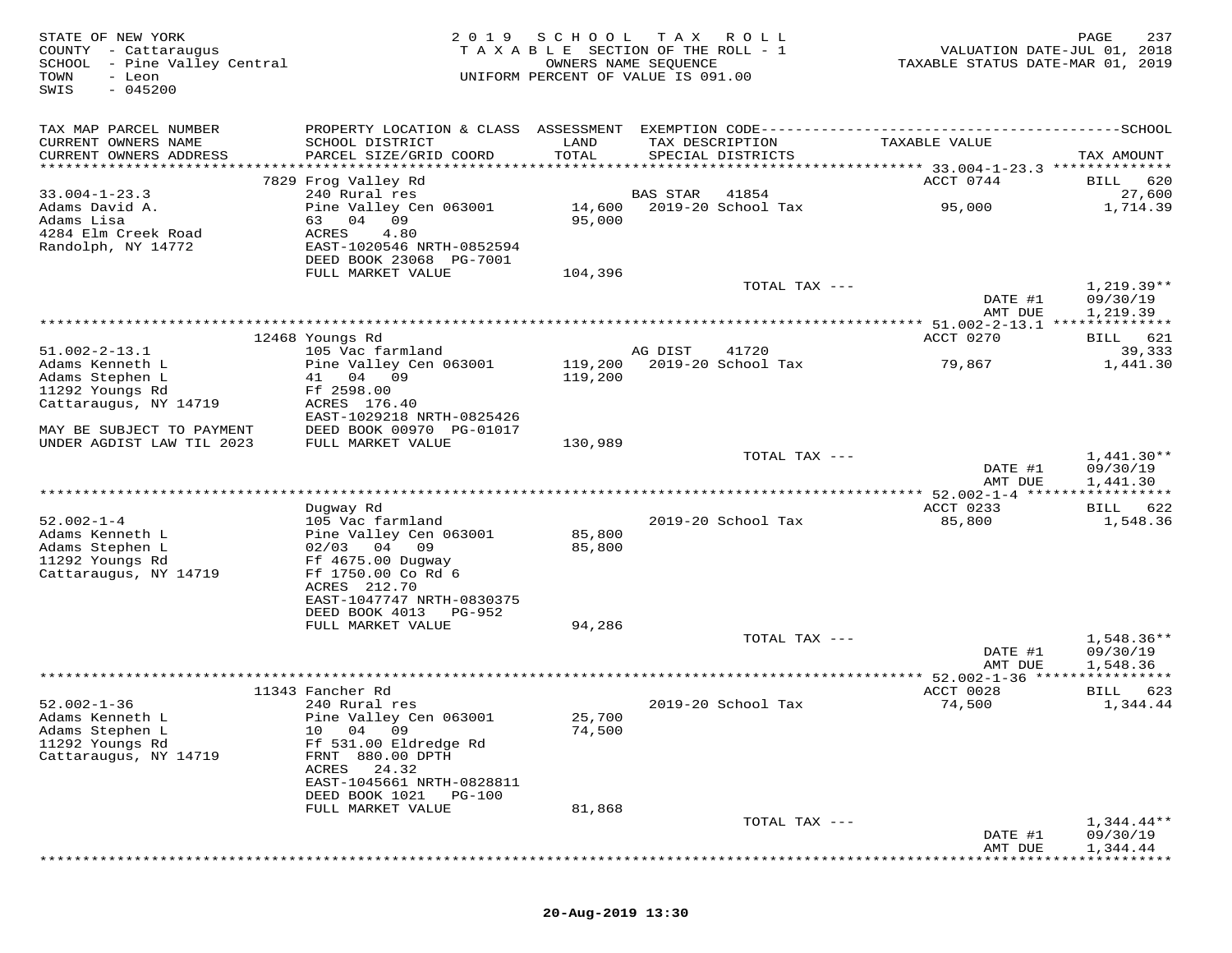| STATE OF NEW YORK<br>COUNTY - Cattaraugus<br>SCHOOL - Pine Valley Central<br>TOWN<br>- Leon<br>SWIS<br>$-045200$ | 2 0 1 9                                                | S C H O O L   | T A X<br>R O L L<br>TAXABLE SECTION OF THE ROLL - 1<br>OWNERS NAME SEQUENCE<br>UNIFORM PERCENT OF VALUE IS 091.00 | VALUATION DATE-JUL 01, 2018<br>TAXABLE STATUS DATE-MAR 01, 2019 | PAGE<br>238              |
|------------------------------------------------------------------------------------------------------------------|--------------------------------------------------------|---------------|-------------------------------------------------------------------------------------------------------------------|-----------------------------------------------------------------|--------------------------|
| TAX MAP PARCEL NUMBER                                                                                            |                                                        |               |                                                                                                                   |                                                                 |                          |
| CURRENT OWNERS NAME<br>CURRENT OWNERS ADDRESS                                                                    | SCHOOL DISTRICT<br>PARCEL SIZE/GRID COORD              | LAND<br>TOTAL | TAX DESCRIPTION<br>SPECIAL DISTRICTS                                                                              | TAXABLE VALUE                                                   | TAX AMOUNT               |
|                                                                                                                  | Fancher Rd                                             |               |                                                                                                                   | ACCT 0854                                                       | BILL<br>624              |
| $52.002 - 1 - 40$                                                                                                | 105 Vac farmland                                       |               | 41720<br>AG DIST                                                                                                  |                                                                 | 11,976                   |
| Adams Kenneth L                                                                                                  | Pine Valley Cen 063001                                 | 24,400        | 2019-20 School Tax                                                                                                | 12,424                                                          | 224.21                   |
| Adams Steven L                                                                                                   | $10 - 4 - 9$                                           | 24,400        |                                                                                                                   |                                                                 |                          |
| 11292` Youngs Rd                                                                                                 | ACRES<br>30.45                                         |               |                                                                                                                   |                                                                 |                          |
| Cattaraugus, NY 14719                                                                                            | EAST-1043735 NRTH-0829442<br>DEED BOOK 7381<br>PG-6003 |               |                                                                                                                   |                                                                 |                          |
| MAY BE SUBJECT TO PAYMENT                                                                                        | FULL MARKET VALUE                                      | 26,813        |                                                                                                                   |                                                                 |                          |
| UNDER AGDIST LAW TIL 2023                                                                                        |                                                        |               |                                                                                                                   |                                                                 |                          |
|                                                                                                                  |                                                        |               | TOTAL TAX ---                                                                                                     | DATE #1                                                         | $224.21**$<br>09/30/19   |
|                                                                                                                  |                                                        |               |                                                                                                                   | AMT DUE<br>**************** 43.003-1-12.1 **************        | 224.21                   |
|                                                                                                                  | Fancher Rd                                             |               |                                                                                                                   | ACCT 0378                                                       | 625<br>BILL              |
| $43.003 - 1 - 12.1$                                                                                              | 311 Res vac land                                       |               | 2019-20 School Tax                                                                                                | 63,900                                                          | 1,153.15                 |
| Adams Lumber Co Inc                                                                                              | Pine Valley Cen 063001                                 | 63,900        |                                                                                                                   |                                                                 |                          |
| 6052 Adams Rd                                                                                                    | 18/19<br>04 09                                         | 63,900        |                                                                                                                   |                                                                 |                          |
| Cattaraugus, NY 14719                                                                                            | Co Rd 6 Ff - 310'<br>FRNT 650.00 DPTH                  |               |                                                                                                                   |                                                                 |                          |
|                                                                                                                  | ACRES<br>94.15                                         |               |                                                                                                                   |                                                                 |                          |
|                                                                                                                  | EAST-1040333 NRTH-0831515                              |               |                                                                                                                   |                                                                 |                          |
|                                                                                                                  | DEED BOOK 327<br>PG-6002                               |               |                                                                                                                   |                                                                 |                          |
|                                                                                                                  | FULL MARKET VALUE                                      | 70,220        |                                                                                                                   |                                                                 |                          |
|                                                                                                                  |                                                        |               | TOTAL TAX ---                                                                                                     | DATE #1                                                         | $1,153.15**$<br>09/30/19 |
|                                                                                                                  |                                                        |               |                                                                                                                   | AMT DUE                                                         | 1,153.15                 |
|                                                                                                                  |                                                        |               |                                                                                                                   |                                                                 |                          |
| $52.001 - 1 - 12$                                                                                                | Eldredge Rd (Off)                                      |               |                                                                                                                   | ACCT 0188                                                       | BILL 626                 |
| Adams Lumber Co Inc                                                                                              | 910 Priv forest<br>Pine Valley Cen 063001              | 21,000        | 2019-20 School Tax                                                                                                | 21,000                                                          | 378.97                   |
| 6052 Adams Rd                                                                                                    | 18/26<br>04 09                                         | 21,000        |                                                                                                                   |                                                                 |                          |
| Cattaraugus, NY 14719                                                                                            | ACRES<br>27.00                                         |               |                                                                                                                   |                                                                 |                          |
|                                                                                                                  | EAST-1039236 NRTH-0831029                              |               |                                                                                                                   |                                                                 |                          |
|                                                                                                                  | DEED BOOK 767<br>PG-00775<br>FULL MARKET VALUE         | 23,077        |                                                                                                                   |                                                                 |                          |
|                                                                                                                  |                                                        |               | TOTAL TAX ---                                                                                                     |                                                                 | $378.97**$               |
|                                                                                                                  |                                                        |               |                                                                                                                   | DATE #1                                                         | 09/30/19                 |
|                                                                                                                  |                                                        |               |                                                                                                                   | AMT DUE                                                         | 378.97                   |
|                                                                                                                  |                                                        |               |                                                                                                                   |                                                                 | ********                 |
| $52.001 - 1 - 25$                                                                                                | 11867 Eldredge Rd<br>910 Priv forest                   |               | 2019-20 School Tax                                                                                                | ACCT 0205<br>68,000                                             | BILL 627<br>1,227.14     |
| Adams Lumber Co Inc                                                                                              | Pine Valley Cen 063001                                 | 68,000        |                                                                                                                   |                                                                 |                          |
| 6052 Adams Rd                                                                                                    | 25 04 09                                               | 68,000        |                                                                                                                   |                                                                 |                          |
| Cattaraugus, NY 14719                                                                                            | FRNT 1317.36 DPTH                                      |               |                                                                                                                   |                                                                 |                          |
|                                                                                                                  | ACRES<br>68.25<br>EAST-1038261 NRTH-0826659            |               |                                                                                                                   |                                                                 |                          |
|                                                                                                                  | DEED BOOK 00908 PG-01078                               |               |                                                                                                                   |                                                                 |                          |
|                                                                                                                  | FULL MARKET VALUE                                      | 74,725        |                                                                                                                   |                                                                 |                          |
|                                                                                                                  |                                                        |               | TOTAL TAX ---                                                                                                     |                                                                 | 1,227.14**               |
|                                                                                                                  |                                                        |               |                                                                                                                   | DATE #1<br>AMT DUE                                              | 09/30/19<br>1,227.14     |
|                                                                                                                  |                                                        |               |                                                                                                                   |                                                                 |                          |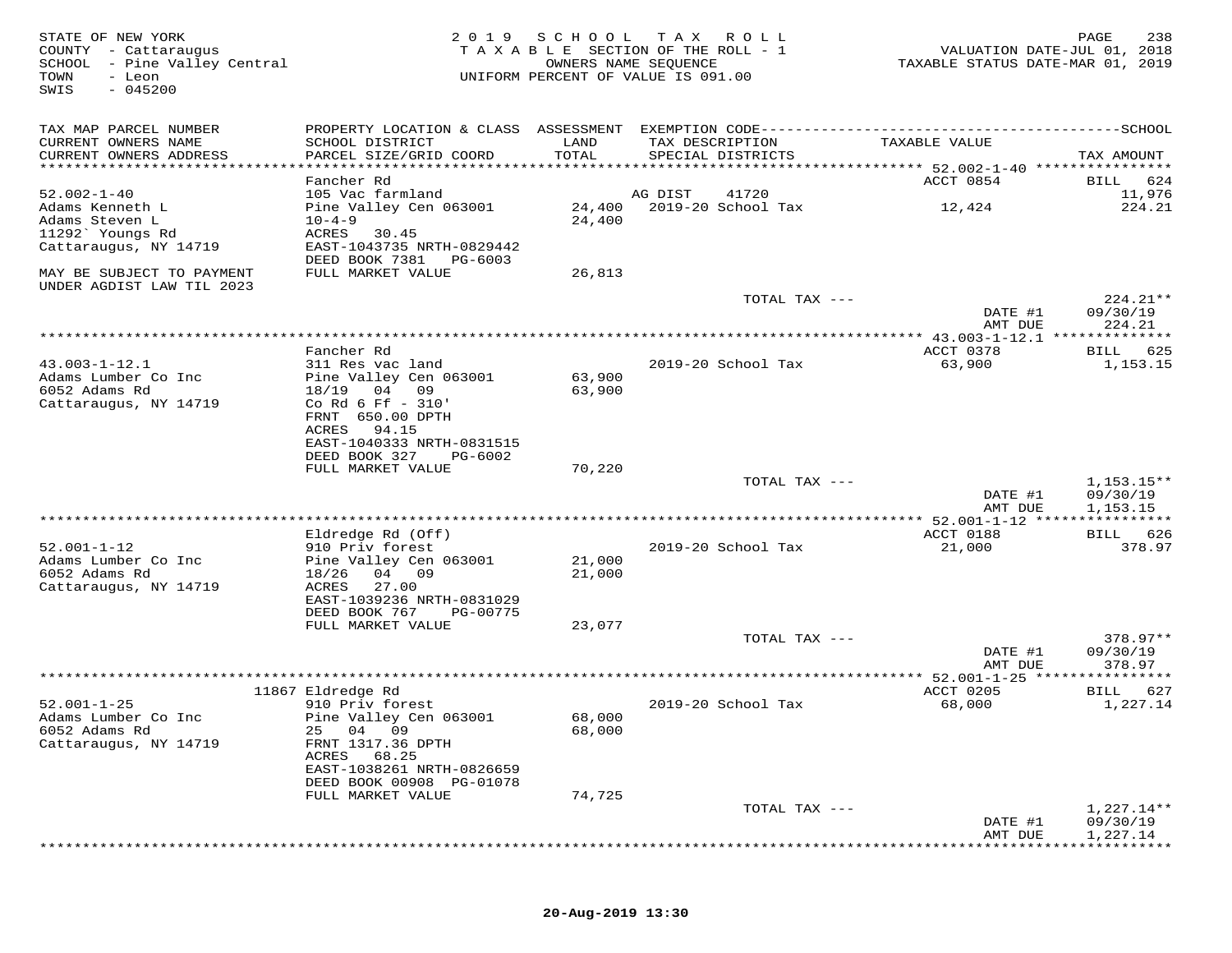| STATE OF NEW YORK<br>COUNTY - Cattaraugus<br>SCHOOL - Pine Valley Central<br>TOWN<br>- Leon<br>$-045200$<br>SWIS | 2 0 1 9                                                                                                                     | SCHOOL<br>OWNERS NAME SEQUENCE | T A X<br>R O L L<br>TAXABLE SECTION OF THE ROLL - 1<br>UNIFORM PERCENT OF VALUE IS 091.00 | VALUATION DATE-JUL 01, 2018<br>TAXABLE STATUS DATE-MAR 01, 2019             | 239<br>PAGE                        |
|------------------------------------------------------------------------------------------------------------------|-----------------------------------------------------------------------------------------------------------------------------|--------------------------------|-------------------------------------------------------------------------------------------|-----------------------------------------------------------------------------|------------------------------------|
| TAX MAP PARCEL NUMBER                                                                                            |                                                                                                                             |                                |                                                                                           |                                                                             |                                    |
| CURRENT OWNERS NAME<br>CURRENT OWNERS ADDRESS<br>**********************                                          | SCHOOL DISTRICT<br>PARCEL SIZE/GRID COORD                                                                                   | LAND<br>TOTAL                  | TAX DESCRIPTION<br>SPECIAL DISTRICTS                                                      | TAXABLE VALUE                                                               | TAX AMOUNT                         |
|                                                                                                                  | Peters Rd                                                                                                                   |                                |                                                                                           | ********************************* 52.002-1-27.1 **************<br>ACCT 0417 | 628<br>BILL                        |
| $52.002 - 1 - 27.1$<br>Adams Lumber Co Inc<br>6052 Adams Rd<br>Cattaraugus, NY 14719                             | 322 Rural vac>10<br>Pine Valley Cen 063001<br>04<br>09<br>01<br>Ff 350.00 Peters Rd<br>Ff 2885 Eldredge Rd<br>ACRES 107.75  | 64,600<br>64,600               | 2019-20 School Tax                                                                        | 64,600                                                                      | 1,165.78                           |
|                                                                                                                  | EAST-1049000 NRTH-0826060                                                                                                   |                                |                                                                                           |                                                                             |                                    |
|                                                                                                                  | DEED BOOK 00962 PG-00448<br>FULL MARKET VALUE                                                                               | 70,989                         |                                                                                           |                                                                             |                                    |
|                                                                                                                  |                                                                                                                             |                                | TOTAL TAX ---                                                                             | DATE #1                                                                     | 1,165.78**<br>09/30/19             |
|                                                                                                                  |                                                                                                                             |                                |                                                                                           | AMT DUE                                                                     | 1,165.78                           |
|                                                                                                                  | Peters Rd (Off)                                                                                                             |                                |                                                                                           |                                                                             |                                    |
| $52.002 - 1 - 27.4$<br>Adams Lumber Co Inc<br>6052 Adams Rd<br>Cattaraugus, NY 14719                             | 322 Rural vac>10<br>Pine Valley Cen 063001<br>04 09<br>01 —<br>ACRES<br>99.50                                               | 62,000<br>62,000               | 2019-20 School Tax                                                                        | ACCT 0725<br>62,000                                                         | 629<br><b>BILL</b><br>1,118.86     |
|                                                                                                                  | EAST-1049319 NRTH-0824482<br>DEED BOOK 00958 PG-00953                                                                       |                                |                                                                                           |                                                                             |                                    |
|                                                                                                                  | FULL MARKET VALUE                                                                                                           | 68,132                         |                                                                                           |                                                                             |                                    |
|                                                                                                                  |                                                                                                                             |                                | TOTAL TAX ---                                                                             | DATE #1<br>AMT DUE                                                          | 1,118.86**<br>09/30/19<br>1,118.86 |
|                                                                                                                  |                                                                                                                             |                                |                                                                                           |                                                                             |                                    |
|                                                                                                                  | Adams Rd                                                                                                                    |                                |                                                                                           | ACCT 0011                                                                   | 630<br>BILL                        |
| $52.002 - 1 - 29$<br>Adams Lumber Co Inc<br>6052 Adams Rd<br>Cattaraugus, NY 14719                               | 910 Priv forest<br>Pine Valley Cen 063001<br>01 04<br>09<br>FRNT 1500.00 DPTH                                               | 52,650<br>52,650               | 2019-20 School Tax                                                                        | 52,650                                                                      | 950.13                             |
|                                                                                                                  | ACRES<br>52.65<br>EAST-1047367 NRTH-0825420<br>DEED BOOK 894<br>PG-00207<br>FULL MARKET VALUE                               | 57,857                         |                                                                                           |                                                                             |                                    |
|                                                                                                                  |                                                                                                                             |                                | TOTAL TAX ---                                                                             |                                                                             | $950.13**$                         |
|                                                                                                                  |                                                                                                                             |                                |                                                                                           | DATE #1<br>AMT DUE                                                          | 09/30/19<br>950.13                 |
|                                                                                                                  |                                                                                                                             |                                |                                                                                           |                                                                             |                                    |
| $52.002 - 1 - 30$                                                                                                | 6052 Adams Rd<br>444 Lumber yd/ml                                                                                           |                                | 2019-20 School Tax                                                                        | ACCT 0014<br>289,800                                                        | 631<br>BILL<br>5,229.79            |
| Adams Lumber Co Inc<br>6052 Adams Rd<br>Cattaraugus, NY 14719                                                    | Pine Valley Cen 063001<br>01<br>04 09<br>Ff 200.00 Adams<br>Ff 910 Dugway Rd<br>19.50<br>ACRES<br>EAST-1047026 NRTH-0824416 | 29,700<br>289,800              |                                                                                           |                                                                             |                                    |
|                                                                                                                  | DEED BOOK 737<br>PG-00515                                                                                                   |                                |                                                                                           |                                                                             |                                    |
|                                                                                                                  | FULL MARKET VALUE                                                                                                           | 318,462                        |                                                                                           |                                                                             | $5,229.79**$                       |
|                                                                                                                  |                                                                                                                             |                                | TOTAL TAX ---                                                                             | DATE #1<br>AMT DUE                                                          | 09/30/19<br>5,229.79               |
|                                                                                                                  |                                                                                                                             |                                |                                                                                           |                                                                             |                                    |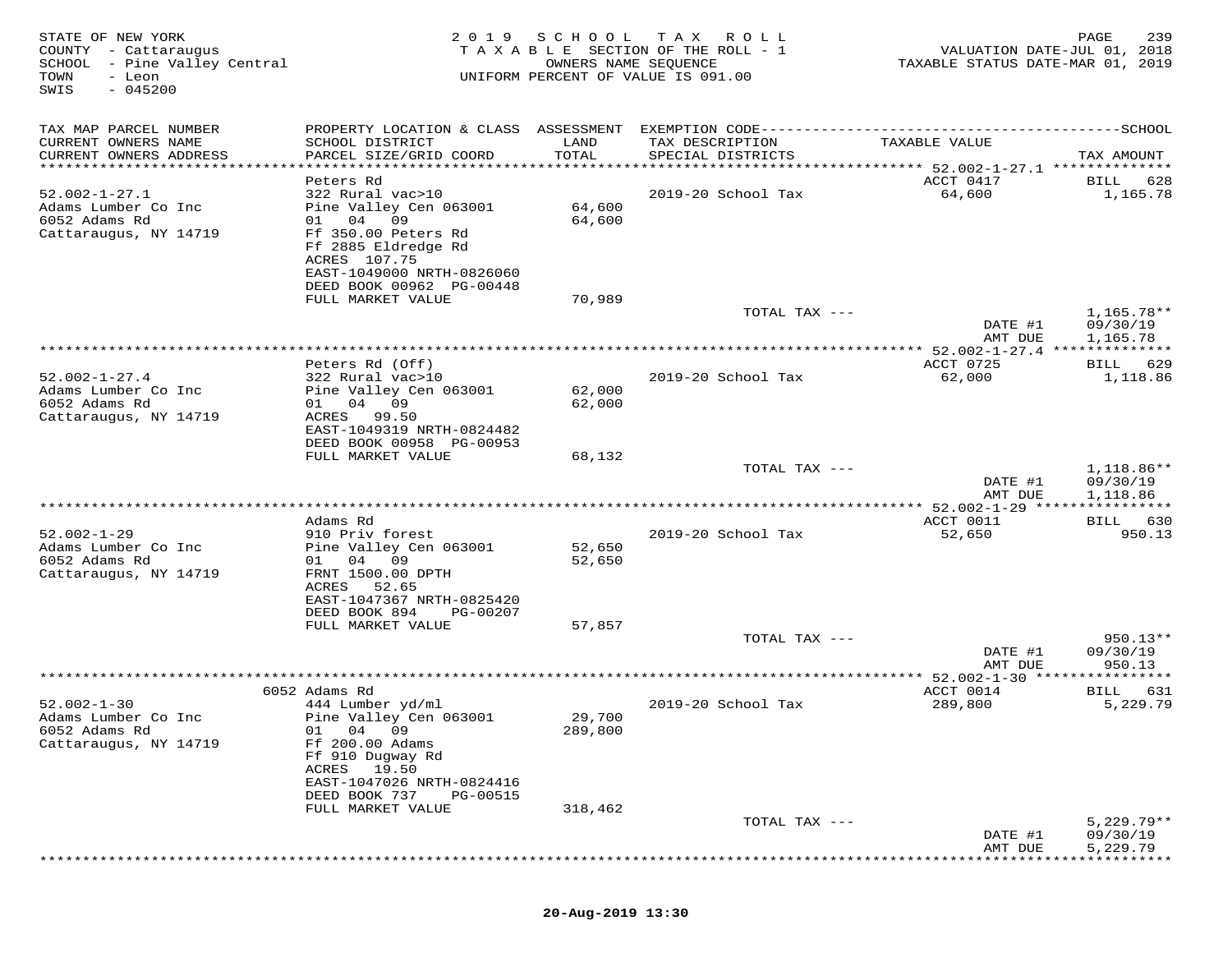| STATE OF NEW YORK<br>COUNTY - Cattaraugus<br>SCHOOL - Pine Valley Central<br>TOWN<br>- Leon<br>SWIS<br>$-045200$ | 2 0 1 9                                     | S C H O O L | TAX ROLL<br>TAXABLE SECTION OF THE ROLL - 1<br>OWNERS NAME SEQUENCE<br>UNIFORM PERCENT OF VALUE IS 091.00 | TAXABLE STATUS DATE-MAR 01, 2019                | 240<br>PAGE<br>VALUATION DATE-JUL 01, 2018 |
|------------------------------------------------------------------------------------------------------------------|---------------------------------------------|-------------|-----------------------------------------------------------------------------------------------------------|-------------------------------------------------|--------------------------------------------|
| TAX MAP PARCEL NUMBER                                                                                            | PROPERTY LOCATION & CLASS ASSESSMENT        |             |                                                                                                           |                                                 |                                            |
| CURRENT OWNERS NAME                                                                                              | SCHOOL DISTRICT                             | LAND        | TAX DESCRIPTION                                                                                           | TAXABLE VALUE                                   |                                            |
| CURRENT OWNERS ADDRESS<br>*************************                                                              | PARCEL SIZE/GRID COORD                      | TOTAL       | SPECIAL DISTRICTS                                                                                         |                                                 | TAX AMOUNT                                 |
|                                                                                                                  | 11583 Fancher Rd                            |             |                                                                                                           | ACCT 0321                                       | BILL<br>632                                |
| $52.001 - 1 - 13.1$                                                                                              | 210 1 Family Res                            |             | 2019-20 School Tax                                                                                        | 40,400                                          | 729.07                                     |
| Adams Lumber Co, Inc.                                                                                            | Pine Valley Cen 063001                      | 40,400      |                                                                                                           |                                                 |                                            |
| 6052 Adams Rd                                                                                                    | 18/19<br>04 09                              | 40,400      |                                                                                                           |                                                 |                                            |
| Cattaraugus, NY 14719                                                                                            | Ff 778.00                                   |             |                                                                                                           |                                                 |                                            |
|                                                                                                                  | ACRES<br>46.58<br>EAST-1041654 NRTH-0831821 |             |                                                                                                           |                                                 |                                            |
|                                                                                                                  | DEED BOOK 6536<br>PG-7002                   |             |                                                                                                           |                                                 |                                            |
|                                                                                                                  | FULL MARKET VALUE                           | 44,396      |                                                                                                           |                                                 |                                            |
|                                                                                                                  |                                             |             | TOTAL TAX ---                                                                                             |                                                 | $729.07**$                                 |
|                                                                                                                  |                                             |             |                                                                                                           | DATE #1                                         | 09/30/19<br>729.07                         |
|                                                                                                                  |                                             |             |                                                                                                           | AMT DUE<br>******* 52.002-1-27.8 ************** |                                            |
|                                                                                                                  | 11045 Eldredge Rd                           |             |                                                                                                           | ACCT 0748                                       | 633<br>BILL                                |
| $52.002 - 1 - 27.8$                                                                                              | 210 1 Family Res                            |             | 2019-20 School Tax                                                                                        | 80,600                                          | 1,454.52                                   |
| Adkins Josh                                                                                                      | Pine Valley Cen 063001                      | 10,600      |                                                                                                           |                                                 |                                            |
| Adkins Amanda<br>11045 Eldredge Rd                                                                               | 01 04 09<br>Lot $#3$                        | 80,600      |                                                                                                           |                                                 |                                            |
| Cattaraugus, NY 14719                                                                                            | Ff 330.00                                   |             |                                                                                                           |                                                 |                                            |
|                                                                                                                  | ACRES<br>4.80                               |             |                                                                                                           |                                                 |                                            |
|                                                                                                                  | EAST-1050148 NRTH-0827446                   |             |                                                                                                           |                                                 |                                            |
|                                                                                                                  | DEED BOOK 18451 PG-3002                     |             |                                                                                                           |                                                 |                                            |
|                                                                                                                  | FULL MARKET VALUE                           | 88,571      | TOTAL TAX ---                                                                                             |                                                 | $1,454.52**$                               |
|                                                                                                                  |                                             |             |                                                                                                           | DATE #1                                         | 09/30/19                                   |
|                                                                                                                  |                                             |             |                                                                                                           | AMT DUE                                         | 1,454.52                                   |
|                                                                                                                  |                                             |             |                                                                                                           | ******* 52.001-1-17 ****************            |                                            |
| $52.001 - 1 - 17$                                                                                                | 11642 Youngs Rd                             |             | <b>BAS STAR</b><br>41854                                                                                  | ACCT 0016                                       | 634<br>BILL                                |
| Alessi Mark                                                                                                      | 240 Rural res<br>Pine Valley Cen 063001     | 77,400      | 2019-20 School Tax                                                                                        | 87,400                                          | 27,600<br>1,577.24                         |
| 11642 Youngs Rd                                                                                                  | 17 04 09                                    | 87,400      |                                                                                                           |                                                 |                                            |
| Conewango Valley, NY 14726                                                                                       | Life Use                                    |             |                                                                                                           |                                                 |                                            |
|                                                                                                                  | Ff 1120 Youngs; 1750 Eldre                  |             |                                                                                                           |                                                 |                                            |
|                                                                                                                  | ACRES 137.03<br>EAST-1040757 NRTH-0825988   |             |                                                                                                           |                                                 |                                            |
|                                                                                                                  | DEED BOOK 00940 PG-00473                    |             |                                                                                                           |                                                 |                                            |
|                                                                                                                  | FULL MARKET VALUE                           | 96,044      |                                                                                                           |                                                 |                                            |
|                                                                                                                  |                                             |             | TOTAL TAX ---                                                                                             |                                                 | $1,082.24**$                               |
|                                                                                                                  |                                             |             |                                                                                                           | DATE #1                                         | 09/30/19                                   |
|                                                                                                                  |                                             |             |                                                                                                           | AMT DUE                                         | 1,082.24<br>***************************    |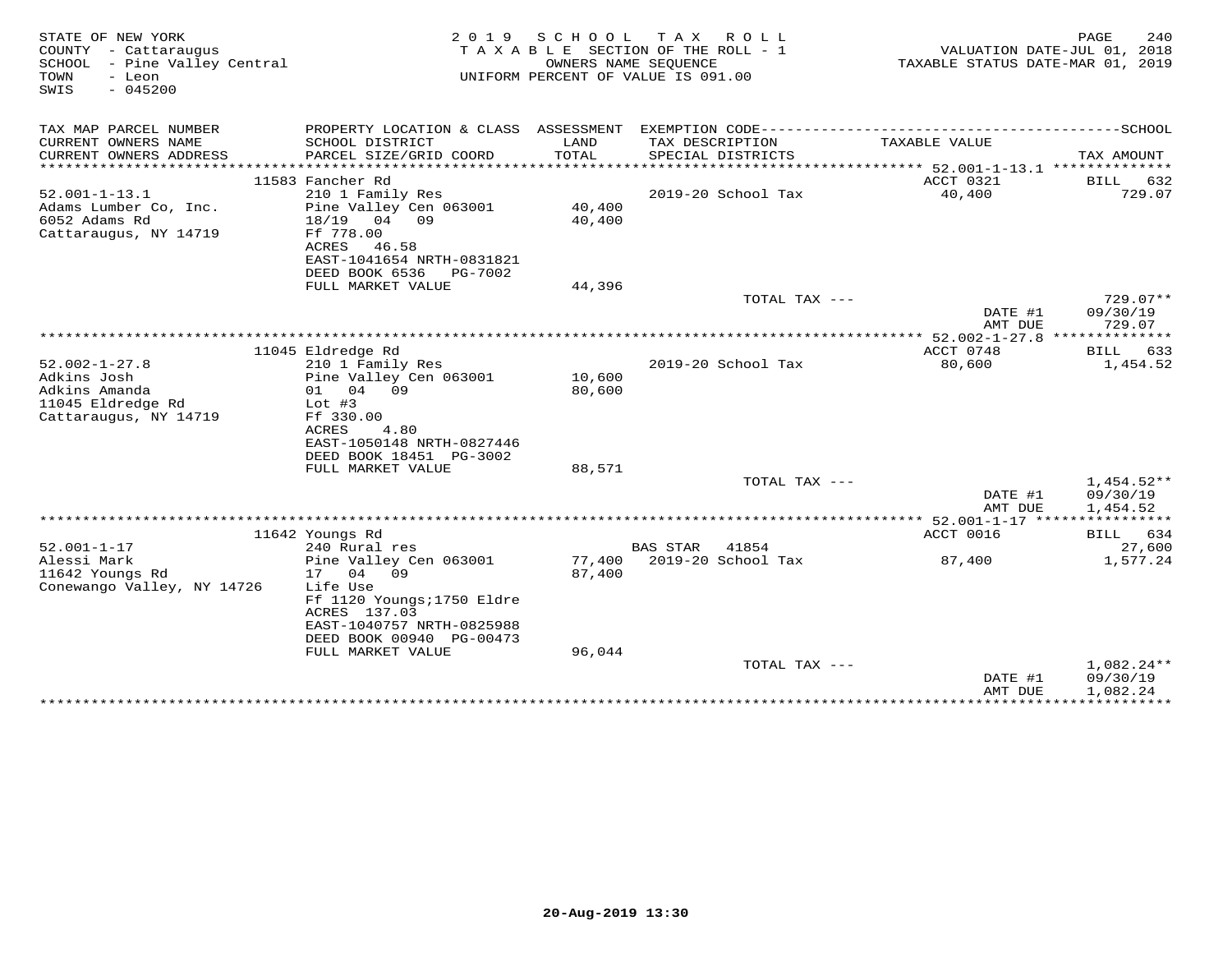| STATE OF NEW YORK<br>COUNTY - Cattaraugus<br>SCHOOL - Pine Valley Central<br>TOWN<br>- Leon<br>$-045200$<br>SWIS                   | 2 0 1 9                                                                                                                                         | SCHOOL<br>TAXABLE SECTION OF THE ROLL - 1<br>OWNERS NAME SEQUENCE<br>UNIFORM PERCENT OF VALUE IS 091.00 |                  | TAX ROLL                  | TAXABLE STATUS DATE-MAR 01, 2019                               | 241<br>PAGE<br>VALUATION DATE-JUL 01, 2018 |
|------------------------------------------------------------------------------------------------------------------------------------|-------------------------------------------------------------------------------------------------------------------------------------------------|---------------------------------------------------------------------------------------------------------|------------------|---------------------------|----------------------------------------------------------------|--------------------------------------------|
| TAX MAP PARCEL NUMBER                                                                                                              |                                                                                                                                                 |                                                                                                         |                  |                           |                                                                |                                            |
| CURRENT OWNERS NAME<br>CURRENT OWNERS ADDRESS                                                                                      | SCHOOL DISTRICT<br>PARCEL SIZE/GRID COORD                                                                                                       | LAND<br>TOTAL                                                                                           | TAX DESCRIPTION  | SPECIAL DISTRICTS         | TAXABLE VALUE                                                  | TAX AMOUNT                                 |
| *********************                                                                                                              |                                                                                                                                                 |                                                                                                         |                  |                           |                                                                |                                            |
| $42.020 - 1 - 24.1$                                                                                                                | 12124 Leon-New Albion Rd                                                                                                                        |                                                                                                         | ENH STAR         | 41834                     | ACCT 0162                                                      | <b>BILL</b><br>635                         |
| Allen Linda Lee<br>12124 Leon New Albion Rd                                                                                        | 210 1 Family Res<br>Pine Valley Cen 063001<br>36 04 09                                                                                          | 6,500<br>84,000                                                                                         |                  | 2019-20 School Tax        | 84,000                                                         | 63,200<br>1,515.88                         |
| Leon, NY 14751                                                                                                                     | Ff 370.00<br>FRNT<br>80.00 DPTH 215.80<br>EAST-1033113 NRTH-0835869<br>DEED BOOK 31172 PG-7004                                                  |                                                                                                         |                  |                           |                                                                |                                            |
|                                                                                                                                    | FULL MARKET VALUE                                                                                                                               | 92,308                                                                                                  |                  |                           |                                                                |                                            |
|                                                                                                                                    |                                                                                                                                                 |                                                                                                         |                  | TOTAL TAX ---             | DATE #1                                                        | 412.88**<br>09/30/19                       |
|                                                                                                                                    |                                                                                                                                                 |                                                                                                         |                  |                           | AMT DUE                                                        | 412.88                                     |
|                                                                                                                                    | 12727 Smith Rd                                                                                                                                  |                                                                                                         |                  |                           | ACCT 0503                                                      | 636<br>BILL                                |
| $42.002 - 1 - 3.2$                                                                                                                 | 210 1 Family Res                                                                                                                                |                                                                                                         | ENH STAR         | 41834                     |                                                                | 53,000                                     |
| Amanda Austin, Trustee N & K M Pine Valley Cen 063001<br>Trust I u/a dtd November __<br>12727 Smith Road<br>South Dayton, NY 14138 | 54 04 09<br>FRNT 500.00 DPTH<br>ACRES<br>4.73<br>EAST-1023568 NRTH-0847156                                                                      | 14,500<br>53,000                                                                                        |                  | 2019-20 School Tax        | 53,000                                                         | 956.45                                     |
|                                                                                                                                    | DEED BOOK 26672 PG-5001                                                                                                                         |                                                                                                         |                  |                           |                                                                |                                            |
|                                                                                                                                    | FULL MARKET VALUE                                                                                                                               | 58,242                                                                                                  |                  | TOTAL TAX ---             |                                                                | $0.00**$                                   |
|                                                                                                                                    |                                                                                                                                                 |                                                                                                         |                  |                           | ******************************** 42.002-1-9 ****************** |                                            |
|                                                                                                                                    | 7437 Smith Rd                                                                                                                                   |                                                                                                         |                  |                           | ACCT 0229                                                      | BILL 637                                   |
| $42.002 - 1 - 9$                                                                                                                   | 312 Vac w/imprv                                                                                                                                 |                                                                                                         |                  | 2019-20 School Tax        | 14,400                                                         | 259.87                                     |
| Amanda Austin, Trustee N & K M Pine Valley Cen 063001<br>Trust I u/a dtd November __<br>12727 Smith Road<br>South Dayton, NY 14138 | 46 04 09<br>Ff 535.00<br>ACRES 18.13<br>EAST-1027849 NRTH-0845891                                                                               | 14,000<br>14,400                                                                                        |                  |                           |                                                                |                                            |
|                                                                                                                                    | DEED BOOK 26672 PG-5001                                                                                                                         |                                                                                                         |                  |                           |                                                                |                                            |
|                                                                                                                                    | FULL MARKET VALUE                                                                                                                               | 15,824                                                                                                  |                  |                           |                                                                |                                            |
|                                                                                                                                    |                                                                                                                                                 |                                                                                                         |                  | TOTAL TAX ---             | DATE #1<br>AMT DUE                                             | 259.87**<br>09/30/19<br>259.87             |
|                                                                                                                                    |                                                                                                                                                 |                                                                                                         |                  |                           |                                                                | ***********                                |
|                                                                                                                                    | 11055 Leon-New Albion Rd (Co 6)                                                                                                                 |                                                                                                         |                  |                           | ACCT 0203                                                      | BILL 638                                   |
| $52.002 - 1 - 6$                                                                                                                   | 210 1 Family Res                                                                                                                                |                                                                                                         | AGED C/T/S 41800 |                           |                                                                | 25,850                                     |
| Anderson Christine                                                                                                                 | Pine Valley Cen 063001                                                                                                                          |                                                                                                         | 12,500 ENH STAR  | 41834                     |                                                                | 25,850                                     |
| 11055 Leon-New Albion Rd<br>Cattaraugus, NY 14719                                                                                  | $02/03$ 04 09<br>$L/u$ - Thomas Kelly<br>Ff 100.00<br><b>ACRES</b><br>3.75 BANK<br>017<br>EAST-1049761 NRTH-0831627<br>DEED BOOK 00993 PG-00731 |                                                                                                         |                  | 51,700 2019-20 School Tax | 25,850                                                         | 466.49                                     |
|                                                                                                                                    | FULL MARKET VALUE                                                                                                                               | 56,813                                                                                                  |                  | TOTAL TAX ---             |                                                                | $0.00**$                                   |
|                                                                                                                                    |                                                                                                                                                 |                                                                                                         |                  |                           |                                                                |                                            |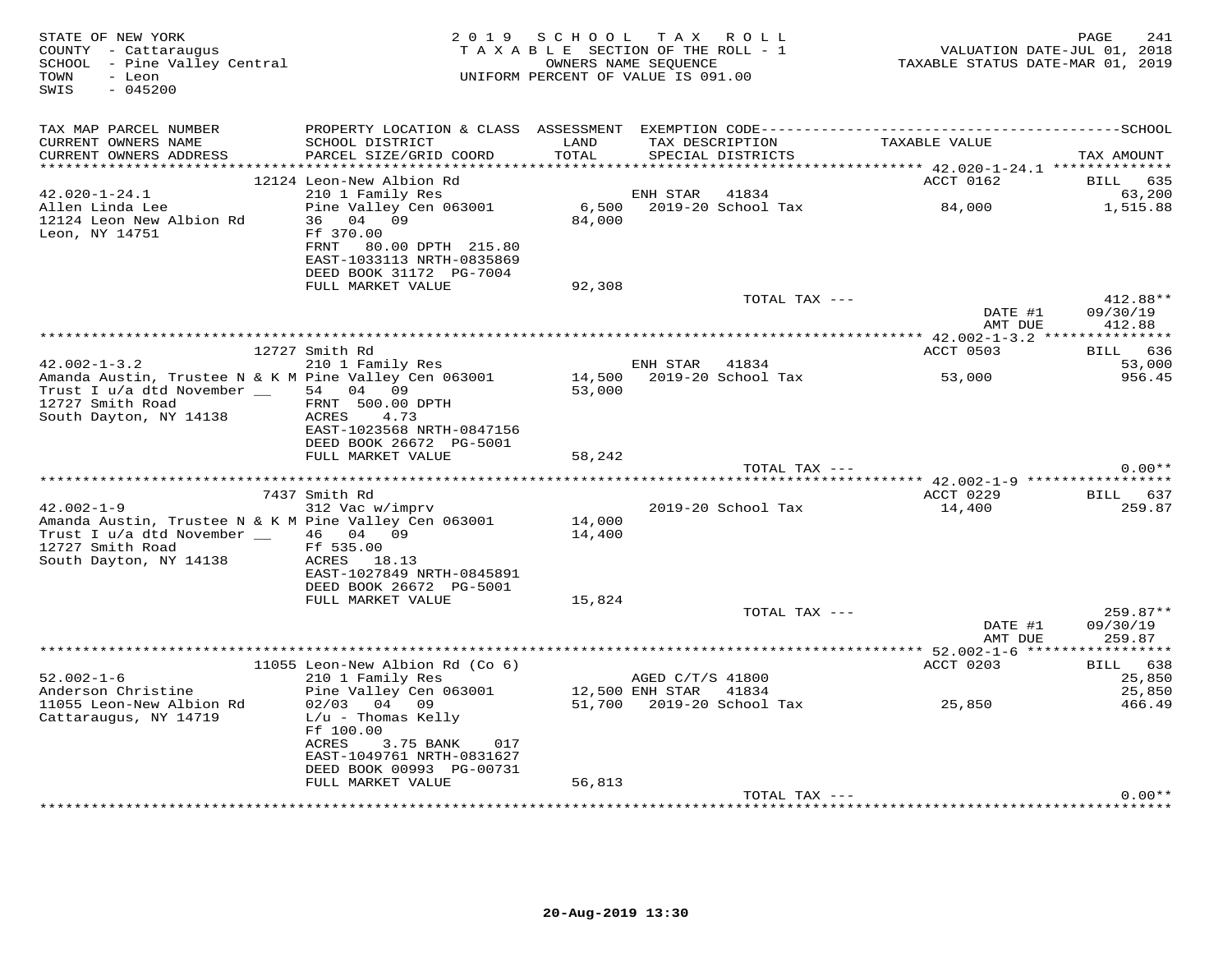| STATE OF NEW YORK<br>COUNTY - Cattaraugus<br>SCHOOL - Pine Valley Central<br>- Leon<br>TOWN<br>$-045200$<br>SWIS | 2 0 1 9                                                                                                                                                   | SCHOOL<br>TAXABLE SECTION OF THE ROLL - 1<br>UNIFORM PERCENT OF VALUE IS 091.00 | T A X<br>OWNERS NAME SEQUENCE | R O L L            | TAXABLE STATUS DATE-MAR 01, 2019                      | PAGE<br>242<br>VALUATION DATE-JUL 01, 2018 |
|------------------------------------------------------------------------------------------------------------------|-----------------------------------------------------------------------------------------------------------------------------------------------------------|---------------------------------------------------------------------------------|-------------------------------|--------------------|-------------------------------------------------------|--------------------------------------------|
| TAX MAP PARCEL NUMBER                                                                                            |                                                                                                                                                           |                                                                                 |                               |                    |                                                       |                                            |
| CURRENT OWNERS NAME<br>CURRENT OWNERS ADDRESS                                                                    | SCHOOL DISTRICT<br>PARCEL SIZE/GRID COORD                                                                                                                 | LAND<br>TOTAL                                                                   | TAX DESCRIPTION               | SPECIAL DISTRICTS  | TAXABLE VALUE                                         | TAX AMOUNT                                 |
|                                                                                                                  | 6742 Rte 62                                                                                                                                               |                                                                                 |                               |                    | ACCT 0007                                             | 639<br>BILL                                |
| $42.020 - 1 - 36$                                                                                                | 210 1 Family Res                                                                                                                                          |                                                                                 | <b>BAS STAR</b>               | 41854              |                                                       | 27,600                                     |
| Andula Linda<br>6742 Rte 62<br>Conewango Valley, NY 14726                                                        | Pine Valley Cen 063001<br>35<br>04<br>09<br>FRNT 136.00 DPTH<br>77.88<br>EAST-1031188 NRTH-0835473<br>DEED BOOK 10887 PG-7001                             | 6,100<br>38,600                                                                 |                               | 2019-20 School Tax | 38,600                                                | 696.58                                     |
|                                                                                                                  | FULL MARKET VALUE                                                                                                                                         | 42,418                                                                          |                               |                    |                                                       |                                            |
|                                                                                                                  |                                                                                                                                                           |                                                                                 |                               | TOTAL TAX ---      | DATE #1                                               | $201.58**$<br>09/30/19                     |
|                                                                                                                  |                                                                                                                                                           |                                                                                 |                               |                    | AMT DUE<br>********** 43.004-1-12 *****************   | 201.58                                     |
|                                                                                                                  | 6715 Bailey Hill Rd                                                                                                                                       |                                                                                 |                               |                    | ACCT 0029                                             | 640<br>BILL                                |
| $43.004 - 1 - 12$                                                                                                | 240 Rural res                                                                                                                                             |                                                                                 | BAS STAR                      | 41854              |                                                       | 27,600                                     |
| Bailey Chris A.<br>6715 Bailey Hill Rd<br>Cattaraugus, NY 14719                                                  | Pine Valley Cen 063001<br>09<br>03 04<br>Lee Bailey Jr has life us<br>Ff 1660.00<br>17.82 BANK<br>ACRES<br>007                                            | 28,700<br>117,400                                                               |                               | 2019-20 School Tax | 117,400                                               | 2,118.62                                   |
|                                                                                                                  | EAST-1048417 NRTH-0835205<br>DEED BOOK 28122 PG-8001                                                                                                      |                                                                                 |                               |                    |                                                       |                                            |
|                                                                                                                  | FULL MARKET VALUE                                                                                                                                         | 129,011                                                                         |                               |                    |                                                       |                                            |
|                                                                                                                  |                                                                                                                                                           |                                                                                 |                               | TOTAL TAX ---      | DATE #1<br>AMT DUE                                    | $1,623.62**$<br>09/30/19<br>1,623.62       |
|                                                                                                                  |                                                                                                                                                           |                                                                                 |                               |                    |                                                       |                                            |
|                                                                                                                  | 6918 Bailey Hill Rd                                                                                                                                       |                                                                                 |                               |                    | ACCT 0020                                             | 641<br>BILL                                |
| $43.004 - 1 - 4$<br>Bailey Joshua A.<br>Bailey Ashley M.<br>6918 Bailey Hill Road<br>Cattaraugus, NY 14719       | 210 1 Family Res<br>Pine Valley Cen 063001<br>04 09<br>04<br>Life Use<br>FRNT 132.00 DPTH 180.00<br>BANK<br>017<br>EAST-1049199 NRTH-0838660              | 6,600<br>56,400                                                                 |                               | 2019-20 School Tax | 56,400                                                | 1,017.81                                   |
|                                                                                                                  | DEED BOOK 19533 PG-3001<br>FULL MARKET VALUE                                                                                                              | 61,978                                                                          |                               |                    |                                                       |                                            |
|                                                                                                                  |                                                                                                                                                           |                                                                                 |                               | TOTAL TAX ---      | DATE #1                                               | 1,017.81**<br>09/30/19                     |
|                                                                                                                  |                                                                                                                                                           |                                                                                 |                               |                    | AMT DUE<br>************ 42.004-2-14 ***************** | 1,017.81                                   |
|                                                                                                                  | 12286 Cherry Creek Hill Rd                                                                                                                                |                                                                                 |                               |                    | ACCT 0087                                             | <b>BILL</b><br>642                         |
| $42.004 - 2 - 14$<br>Baker James A<br>Baker Diane E<br>12284 Cherry Creek Hill<br>Conewango Valley, NY 14726     | 210 1 Family Res<br>Pine Valley Cen 063001<br>04 09<br>44<br>FRNT 1300.00 DPTH<br>7.81<br>ACRES<br>EAST-1030030 NRTH-0835933<br>DEED BOOK 801<br>PG-00995 | 19,500<br>52,100                                                                |                               | 2019-20 School Tax | 52,100                                                | 940.21                                     |
|                                                                                                                  | FULL MARKET VALUE                                                                                                                                         | 57,253                                                                          |                               | TOTAL TAX ---      |                                                       | 940.21**                                   |
|                                                                                                                  |                                                                                                                                                           |                                                                                 |                               |                    | DATE #1<br>AMT DUE                                    | 09/30/19<br>940.21                         |
|                                                                                                                  |                                                                                                                                                           |                                                                                 |                               |                    |                                                       |                                            |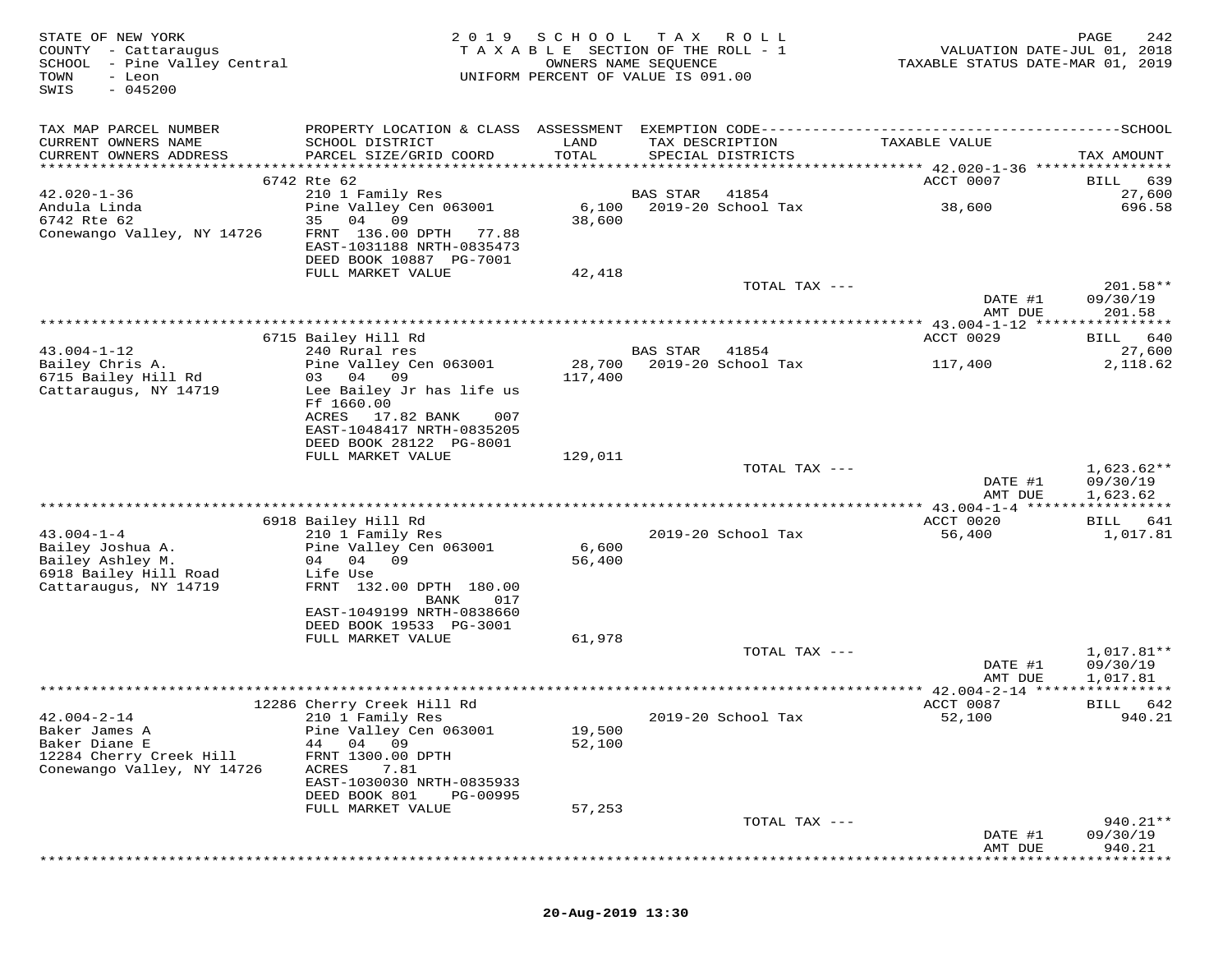| STATE OF NEW YORK<br>COUNTY - Cattaraugus<br>SCHOOL - Pine Valley Central<br>TOWN<br>- Leon<br>$-045200$<br>SWIS |                                                                                                                          | 2019 SCHOOL      | T A X<br>ROLL<br>TAXABLE SECTION OF THE ROLL - 1<br>OWNERS NAME SEQUENCE<br>UNIFORM PERCENT OF VALUE IS 091.00 | TAXABLE STATUS DATE-MAR 01, 2019            | PAGE<br>243<br>VALUATION DATE-JUL 01, 2018 |
|------------------------------------------------------------------------------------------------------------------|--------------------------------------------------------------------------------------------------------------------------|------------------|----------------------------------------------------------------------------------------------------------------|---------------------------------------------|--------------------------------------------|
| TAX MAP PARCEL NUMBER                                                                                            |                                                                                                                          |                  |                                                                                                                |                                             |                                            |
| CURRENT OWNERS NAME<br>CURRENT OWNERS ADDRESS                                                                    | SCHOOL DISTRICT<br>PARCEL SIZE/GRID COORD                                                                                | LAND<br>TOTAL    | TAX DESCRIPTION<br>SPECIAL DISTRICTS                                                                           | TAXABLE VALUE                               | TAX AMOUNT                                 |
| $42.020 - 1 - 1$                                                                                                 | 12284 Cherry Creek Hill Rd<br>210 1 Family Res                                                                           |                  | <b>BAS STAR</b><br>41854                                                                                       | ACCT 0091                                   | 643<br>BILL<br>27,600                      |
| Baker James A<br>Baker Diane E<br>12284 Cherry Creek Hill Rd<br>Conewango Valley, NY 14726                       | Pine Valley Cen 063001<br>04<br>44<br>09<br><b>FRNT</b><br>66.00 DPTH 290.00<br>BANK<br>017<br>EAST-1030567 NRTH-0835939 | 6,500<br>56,700  | 2019-20 School Tax                                                                                             | 56,700                                      | 1,023.22                                   |
|                                                                                                                  | DEED BOOK 896<br>PG-00011<br>FULL MARKET VALUE                                                                           | 62,308           |                                                                                                                |                                             |                                            |
|                                                                                                                  |                                                                                                                          |                  | TOTAL TAX ---                                                                                                  | DATE #1                                     | $528.22**$<br>09/30/19                     |
|                                                                                                                  |                                                                                                                          |                  |                                                                                                                | AMT DUE                                     | 528.22                                     |
|                                                                                                                  | 11583 Fancher Rd                                                                                                         |                  |                                                                                                                | ACCT 0957                                   | <b>BILL</b><br>644                         |
| $52.001 - 1 - 13.2$<br>Baker Pamela<br>11583 Fancher Rd                                                          | 210 1 Family Res<br>Pine Valley Cen 063001<br>04 09<br>18/19                                                             | 62,500           | ENH STAR<br>41834<br>15,000 2019-20 School Tax                                                                 | 62,500                                      | 62,500<br>1,127.89                         |
| Cattaraugus, NY 14719                                                                                            | Ff 778.00<br><b>ACRES</b><br>5.00 BANK<br>017<br>EAST-1041567 NRTH-0832932<br>DEED BOOK 24240 PG-9001                    |                  |                                                                                                                |                                             |                                            |
|                                                                                                                  | FULL MARKET VALUE                                                                                                        | 68,681           | TOTAL TAX ---                                                                                                  |                                             | 24.89**                                    |
|                                                                                                                  |                                                                                                                          |                  |                                                                                                                | DATE #1<br>AMT DUE                          | 09/30/19<br>24.89                          |
|                                                                                                                  |                                                                                                                          |                  |                                                                                                                | ************ 34.003-1-27.5 ***<br>ACCT 0728 | ********<br>BILL<br>645                    |
| $34.003 - 1 - 27.5$                                                                                              | 10291 Ruckh Hill Rd<br>260 Seasonal res                                                                                  |                  | 2019-20 School Tax                                                                                             | 22,700                                      | 409.65                                     |
| Bannister Thomas M<br>Bannister Laura<br>2707 Lakewood Ave<br>Hamburg, NY 14075                                  | Pine Valley Cen 063001<br>04 09<br>39<br>ACRES<br>3.85<br>EAST-1033906 NRTH-0847970<br>DEED BOOK 9905<br>PG-7001         | 12,700<br>22,700 |                                                                                                                |                                             |                                            |
|                                                                                                                  | FULL MARKET VALUE                                                                                                        | 24,945           |                                                                                                                |                                             |                                            |
|                                                                                                                  |                                                                                                                          |                  | TOTAL TAX ---                                                                                                  | DATE #1<br>AMT DUE                          | $409.65**$<br>09/30/19<br>409.65           |
|                                                                                                                  |                                                                                                                          |                  |                                                                                                                |                                             |                                            |
| $34.003 - 1 - 27.6$<br>Bannister Thomas M<br>Bannister Laura<br>2707 Lakewood Ave                                | 10291 Ruckh Hill Rd<br>314 Rural vac<10<br>Pine Valley Cen 063001<br>39/4/9<br>ACRES<br>3.95                             | 4,000<br>4,000   | 2019-20 School Tax                                                                                             | ACCT 0777<br>4,000                          | BILL 646<br>72.18                          |
| Hamburg, NY 14075                                                                                                | EAST-1033971 NRTH-0848363<br>DEED BOOK 9905<br>PG-7001                                                                   |                  |                                                                                                                |                                             |                                            |
|                                                                                                                  | FULL MARKET VALUE                                                                                                        | 4,396            |                                                                                                                |                                             |                                            |
|                                                                                                                  |                                                                                                                          |                  | TOTAL TAX ---                                                                                                  | DATE #1<br>AMT DUE                          | $72.18**$<br>09/30/19<br>72.18             |
|                                                                                                                  |                                                                                                                          |                  |                                                                                                                |                                             | .                                          |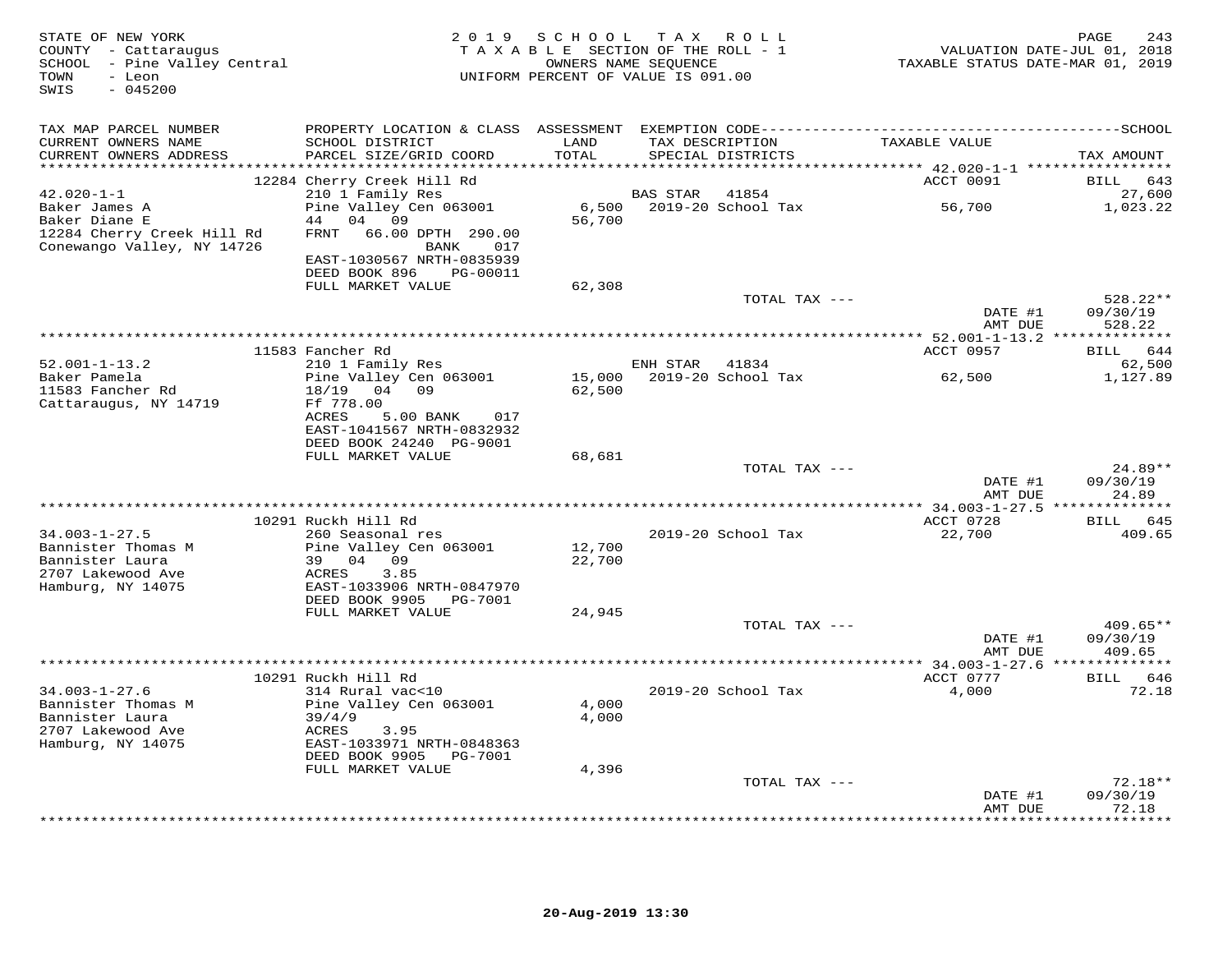| STATE OF NEW YORK<br>COUNTY - Cattaraugus<br>SCHOOL - Pine Valley Central<br>- Leon<br>TOWN<br>$-045200$<br>SWIS |                                              | 2019 SCHOOL       | TAX ROLL<br>TAXABLE SECTION OF THE ROLL - 1<br>OWNERS NAME SEQUENCE<br>UNIFORM PERCENT OF VALUE IS 091.00 | VALUATION DATE-JUL 01, 2018<br>TAXABLE STATUS DATE-MAR 01, 2019 | PAGE<br>244          |
|------------------------------------------------------------------------------------------------------------------|----------------------------------------------|-------------------|-----------------------------------------------------------------------------------------------------------|-----------------------------------------------------------------|----------------------|
| TAX MAP PARCEL NUMBER                                                                                            | PROPERTY LOCATION & CLASS ASSESSMENT         |                   |                                                                                                           |                                                                 |                      |
| CURRENT OWNERS NAME<br>CURRENT OWNERS ADDRESS<br>************************                                        | SCHOOL DISTRICT<br>PARCEL SIZE/GRID COORD    | LAND<br>TOTAL     | TAX DESCRIPTION<br>SPECIAL DISTRICTS                                                                      | TAXABLE VALUE                                                   | TAX AMOUNT           |
|                                                                                                                  | 12122 Ruckh Hill Rd                          |                   |                                                                                                           | ACCT 0729                                                       | BILL<br>647          |
| $34.003 - 1 - 29.8$                                                                                              | 314 Rural vac<10                             |                   | 2019-20 School Tax                                                                                        | 9,600                                                           | 173.24               |
| Barrett Zachery                                                                                                  | Pine Valley Cen 063001                       | 9,600             |                                                                                                           |                                                                 |                      |
| 12128 Ruckh Hill Rd                                                                                              | 39 04 09                                     | 9,600             |                                                                                                           |                                                                 |                      |
| South Dayton, NY 14138                                                                                           | ACRES<br>4.30                                |                   |                                                                                                           |                                                                 |                      |
|                                                                                                                  | EAST-1032782 NRTH-0848262                    |                   |                                                                                                           |                                                                 |                      |
|                                                                                                                  | DEED BOOK 26921 PG-5001<br>FULL MARKET VALUE |                   |                                                                                                           |                                                                 |                      |
|                                                                                                                  |                                              | 10,549            | TOTAL TAX ---                                                                                             |                                                                 | 173.24**             |
|                                                                                                                  |                                              |                   |                                                                                                           | DATE #1                                                         | 09/30/19             |
|                                                                                                                  |                                              |                   |                                                                                                           | AMT DUE                                                         | 173.24               |
|                                                                                                                  |                                              |                   |                                                                                                           |                                                                 |                      |
|                                                                                                                  | 12128 Ruckh Hill Rd                          |                   |                                                                                                           | ACCT 0740                                                       | BILL 648             |
| $34.003 - 1 - 29.9$                                                                                              | 210 1 Family Res                             |                   | 2019-20 School Tax                                                                                        | 58,600                                                          | 1,057.51             |
| Barrett Zachery<br>12128 Ruckh Hill Rd                                                                           | Pine Valley Cen 063001<br>39 04 09           | 7,900<br>58,600   |                                                                                                           |                                                                 |                      |
| South Dayton, NY 14138                                                                                           | 1.45<br>ACRES                                |                   |                                                                                                           |                                                                 |                      |
|                                                                                                                  | EAST-1033072 NRTH-0848073                    |                   |                                                                                                           |                                                                 |                      |
|                                                                                                                  | DEED BOOK 26921 PG-5001                      |                   |                                                                                                           |                                                                 |                      |
|                                                                                                                  | FULL MARKET VALUE                            | 64,396            |                                                                                                           |                                                                 |                      |
|                                                                                                                  |                                              |                   | TOTAL TAX ---                                                                                             |                                                                 | $1,057.51**$         |
|                                                                                                                  |                                              |                   |                                                                                                           | DATE #1                                                         | 09/30/19             |
|                                                                                                                  |                                              |                   |                                                                                                           | AMT DUE                                                         | 1,057.51             |
|                                                                                                                  | Ruckh Hill Rd                                |                   |                                                                                                           | ACCT 0741                                                       | BILL 649             |
| $34.003 - 1 - 29.10$                                                                                             | 314 Rural vac<10                             |                   | 2019-20 School Tax                                                                                        | 6,800                                                           | 122.71               |
| Barrett Zachery                                                                                                  | Pine Valley Cen 063001                       | 6,800             |                                                                                                           |                                                                 |                      |
| 12128 Ruckh Hill Rd                                                                                              | 39 04 09                                     | 6,800             |                                                                                                           |                                                                 |                      |
| South Dayton, NY 14138                                                                                           | ACRES<br>2.90                                |                   |                                                                                                           |                                                                 |                      |
|                                                                                                                  | EAST-1033013 NRTH-0848534                    |                   |                                                                                                           |                                                                 |                      |
|                                                                                                                  | DEED BOOK 26921 PG-5001<br>FULL MARKET VALUE | 7,473             |                                                                                                           |                                                                 |                      |
|                                                                                                                  |                                              |                   | TOTAL TAX ---                                                                                             |                                                                 | 122.71**             |
|                                                                                                                  |                                              |                   |                                                                                                           | DATE #1                                                         | 09/30/19             |
|                                                                                                                  |                                              |                   |                                                                                                           | AMT DUE                                                         | 122.71               |
|                                                                                                                  |                                              |                   |                                                                                                           |                                                                 |                      |
|                                                                                                                  | 7138 Kellogg Hill Rd                         |                   |                                                                                                           | ACCT 0171                                                       | BILL 650             |
| $43.001 - 1 - 22$<br>Barter Bradford G                                                                           | 240 Rural res<br>Pine Valley Cen 063001      |                   | ENH STAR 41834<br>2019-20 School Tax                                                                      |                                                                 | 63,200               |
| Barter Helen                                                                                                     | 21<br>04 09                                  | 66,300<br>140,000 |                                                                                                           | 140,000                                                         | 2,526.47             |
| 7138 Kellogg Hill Rd                                                                                             | Alderbottom Rd Ff - 290'                     |                   |                                                                                                           |                                                                 |                      |
| Conewango Valley, NY 14726                                                                                       | ACRES 100.36                                 |                   |                                                                                                           |                                                                 |                      |
|                                                                                                                  | EAST-1039624 NRTH-0841548                    |                   |                                                                                                           |                                                                 |                      |
|                                                                                                                  | DEED BOOK 787<br>PG-00766                    |                   |                                                                                                           |                                                                 |                      |
|                                                                                                                  | FULL MARKET VALUE                            | 153,846           |                                                                                                           |                                                                 |                      |
|                                                                                                                  |                                              |                   | TOTAL TAX ---                                                                                             |                                                                 | $1,423.47**$         |
|                                                                                                                  |                                              |                   |                                                                                                           | DATE #1<br>AMT DUE                                              | 09/30/19<br>1,423.47 |
|                                                                                                                  |                                              |                   |                                                                                                           |                                                                 | **********           |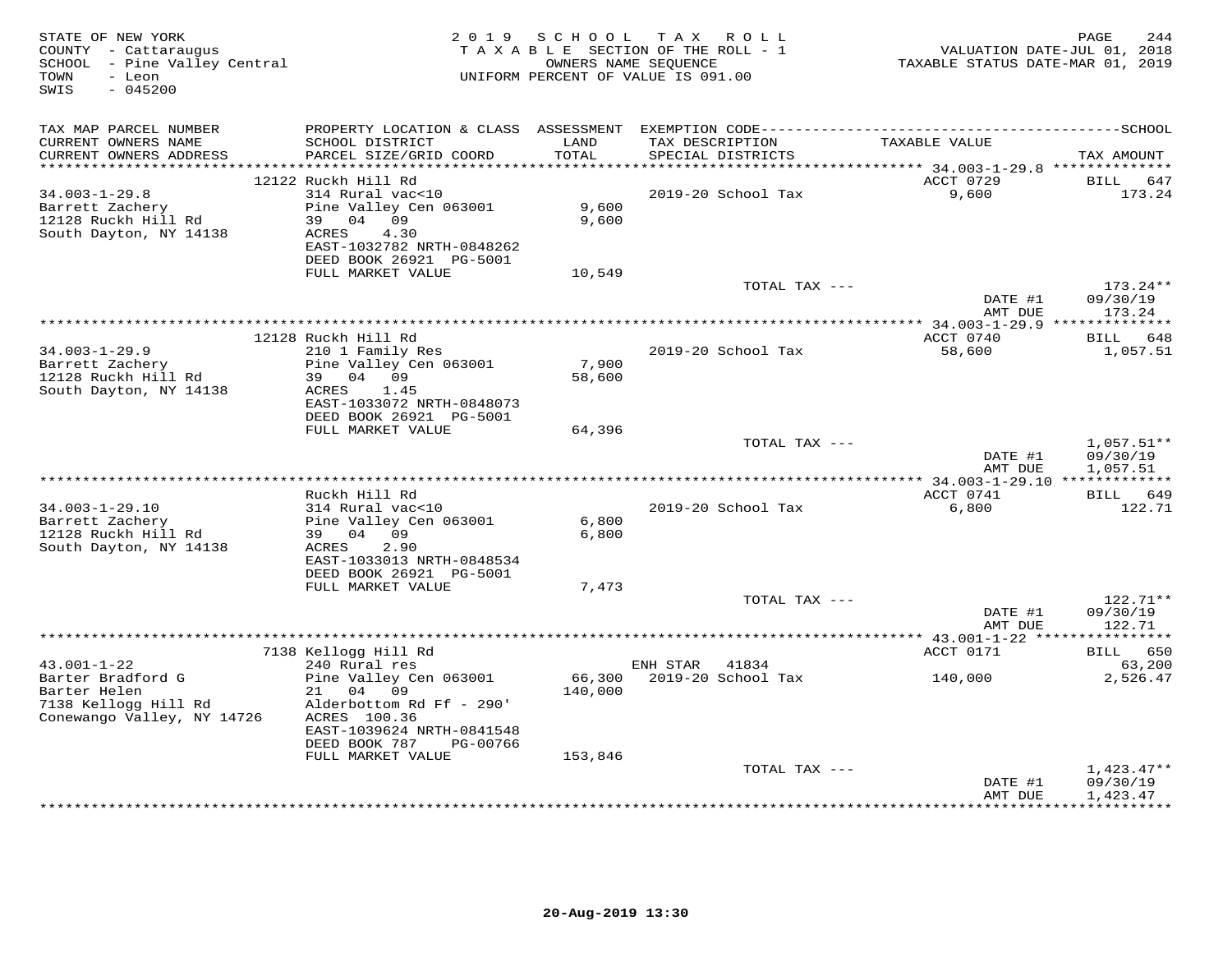| STATE OF NEW YORK<br>COUNTY - Cattaraugus<br>SCHOOL - Pine Valley Central<br>- Leon<br>TOWN<br>$-045200$<br>SWIS |                                                      | 2019 SCHOOL      | TAX ROLL<br>TAXABLE SECTION OF THE ROLL - 1<br>OWNERS NAME SEQUENCE<br>UNIFORM PERCENT OF VALUE IS 091.00 | VALUATION DATE-JUL 01, 2018<br>TAXABLE STATUS DATE-MAR 01, 2019 | PAGE<br>245          |
|------------------------------------------------------------------------------------------------------------------|------------------------------------------------------|------------------|-----------------------------------------------------------------------------------------------------------|-----------------------------------------------------------------|----------------------|
| TAX MAP PARCEL NUMBER                                                                                            |                                                      |                  |                                                                                                           |                                                                 |                      |
| CURRENT OWNERS NAME<br>CURRENT OWNERS ADDRESS                                                                    | SCHOOL DISTRICT<br>PARCEL SIZE/GRID COORD            | LAND<br>TOTAL    | TAX DESCRIPTION<br>SPECIAL DISTRICTS                                                                      | TAXABLE VALUE                                                   | TAX AMOUNT           |
| ***********************                                                                                          |                                                      |                  | *********************************                                                                         | *********** 43.004-1-8.3 ****************                       |                      |
|                                                                                                                  | 11027 Leon-New Albion Rd                             |                  |                                                                                                           | ACCT 0085                                                       | BILL 651             |
| $43.004 - 1 - 8.3$<br>Beck David E                                                                               | 240 Rural res<br>Pine Valley Cen 063001              |                  | BAS STAR<br>41854                                                                                         | 133,900                                                         | 27,600<br>2,416.39   |
| Beck Nancy M                                                                                                     | 03 04 09                                             | 133,900          |                                                                                                           |                                                                 |                      |
| 11027 Leon Rd                                                                                                    | David Beck House                                     |                  |                                                                                                           |                                                                 |                      |
| Cattaraugus, NY 14719                                                                                            | ACRES 33.04<br>EAST-1050482 NRTH-0833127             |                  |                                                                                                           |                                                                 |                      |
|                                                                                                                  | DEED BOOK 17565 PG-6002                              |                  |                                                                                                           |                                                                 |                      |
|                                                                                                                  | FULL MARKET VALUE                                    | 147,143          |                                                                                                           |                                                                 |                      |
|                                                                                                                  |                                                      |                  | TOTAL TAX ---                                                                                             |                                                                 | $1,921.39**$         |
|                                                                                                                  |                                                      |                  |                                                                                                           | DATE #1<br>AMT DUE                                              | 09/30/19<br>1,921.39 |
|                                                                                                                  |                                                      |                  |                                                                                                           | **************** 33.004-1-20 *****************                  |                      |
|                                                                                                                  | 7594 Frog Valley Rd                                  |                  |                                                                                                           | ACCT 0437                                                       | BILL 652             |
| $33.004 - 1 - 20$                                                                                                | 312 Vac w/imprv                                      |                  | 2019-20 School Tax                                                                                        | 39,200                                                          | 707.41               |
| Beck David P.<br>Beck Michele M.                                                                                 | Pine Valley Cen 063001<br>55 04 09                   | 24,300<br>39,200 |                                                                                                           |                                                                 |                      |
| 2891 Lockport Rd                                                                                                 | Life Use - Casimera                                  |                  |                                                                                                           |                                                                 |                      |
| Sanborn, NY 14132                                                                                                | FRNT 436.00 DPTH                                     |                  |                                                                                                           |                                                                 |                      |
|                                                                                                                  | ACRES 10.83<br>EAST-1022257 NRTH-0848702             |                  |                                                                                                           |                                                                 |                      |
|                                                                                                                  | DEED BOOK 24679 PG-4001                              |                  |                                                                                                           |                                                                 |                      |
|                                                                                                                  | FULL MARKET VALUE                                    | 43,077           |                                                                                                           |                                                                 |                      |
|                                                                                                                  |                                                      |                  | TOTAL TAX ---                                                                                             |                                                                 | 707.41**             |
|                                                                                                                  |                                                      |                  |                                                                                                           | DATE #1<br>AMT DUE                                              | 09/30/19<br>707.41   |
|                                                                                                                  |                                                      |                  |                                                                                                           |                                                                 |                      |
|                                                                                                                  | 7855 Frog Valley Rd                                  |                  |                                                                                                           | ACCT 0518                                                       | BILL 653             |
| $33.004 - 1 - 24.3$                                                                                              | 210 1 Family Res                                     |                  | 2019-20 School Tax                                                                                        | 53,000                                                          | 956.45               |
| Becker Michael E<br>12486 Cole Rd                                                                                | Pine Valley Cen 063001<br>64 04 09                   | 6,600<br>53,000  |                                                                                                           |                                                                 |                      |
| Perrysburg, NY 14129                                                                                             | FRNT 700.00 DPTH 30.00                               |                  |                                                                                                           |                                                                 |                      |
|                                                                                                                  | EAST-1020606 NRTH-0853329                            |                  |                                                                                                           |                                                                 |                      |
|                                                                                                                  | DEED BOOK 00964 PG-00997<br>FULL MARKET VALUE        |                  |                                                                                                           |                                                                 |                      |
|                                                                                                                  |                                                      | 58,242           | TOTAL TAX ---                                                                                             |                                                                 | $956.45**$           |
|                                                                                                                  |                                                      |                  |                                                                                                           | DATE #1                                                         | 09/30/19             |
|                                                                                                                  |                                                      |                  |                                                                                                           | AMT DUE                                                         | 956.45               |
|                                                                                                                  | Frog Valley                                          |                  |                                                                                                           | ACCT 0909                                                       | BILL 654             |
| $33.004 - 1 - 26$                                                                                                | 270 Mfg housing                                      |                  | 2019-20 School Tax                                                                                        | 18,300                                                          | 330.25               |
| Becker Michael E                                                                                                 | Pine Valley Cen 063001                               | 4,600            |                                                                                                           |                                                                 |                      |
| Becker Annmarie                                                                                                  | 1.90<br>ACRES                                        | 18,300           |                                                                                                           |                                                                 |                      |
| 12486 Cole Rd<br>Perrysburg, NY 14129                                                                            | EAST-1020495 NRTH-0854278<br>DEED BOOK 21893 PG-9001 |                  |                                                                                                           |                                                                 |                      |
|                                                                                                                  | FULL MARKET VALUE                                    | 20,110           |                                                                                                           |                                                                 |                      |
|                                                                                                                  |                                                      |                  | TOTAL TAX ---                                                                                             |                                                                 | $330.25**$           |
|                                                                                                                  |                                                      |                  |                                                                                                           | DATE #1                                                         | 09/30/19             |
|                                                                                                                  |                                                      |                  |                                                                                                           | AMT DUE                                                         | 330.25<br>********   |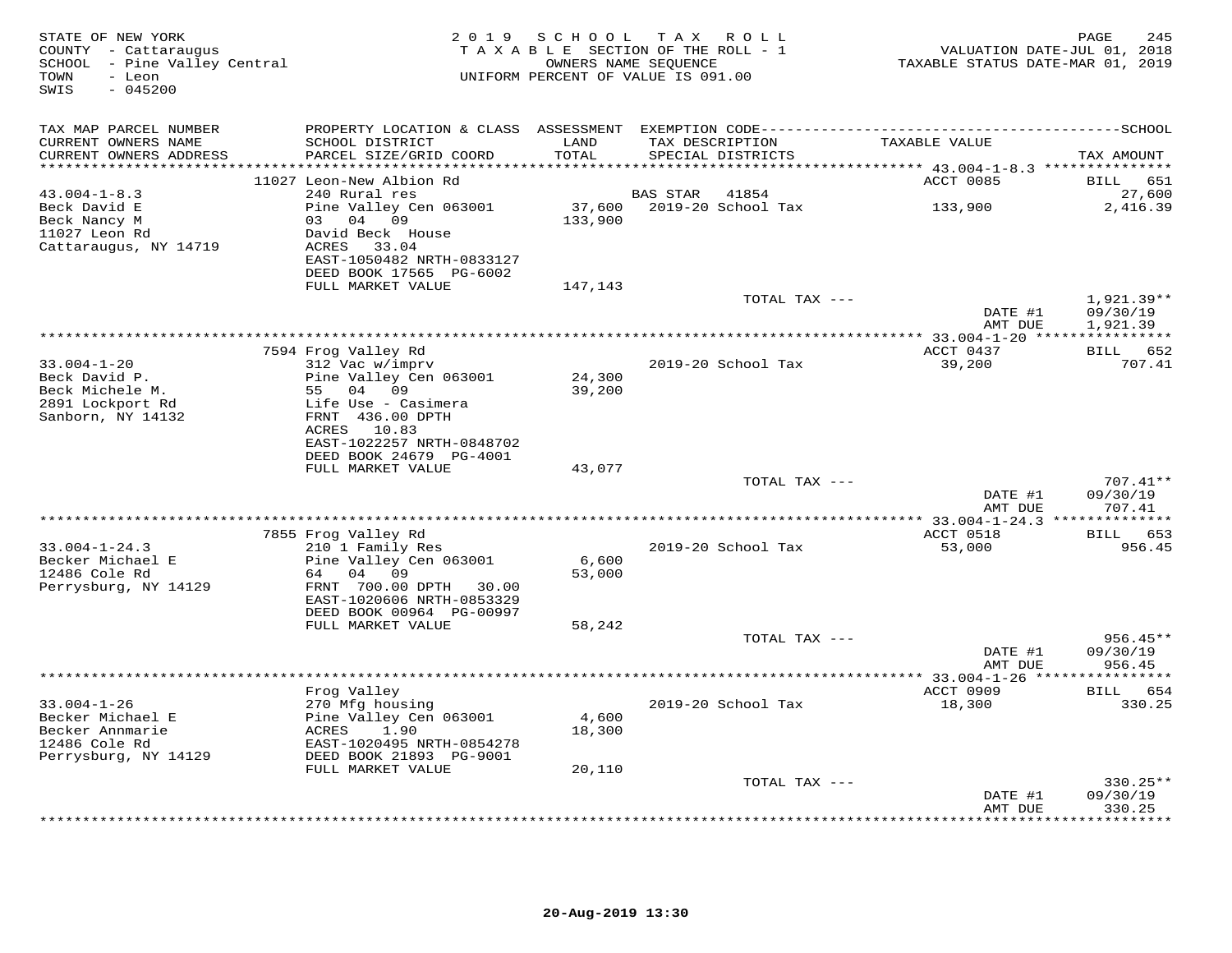| STATE OF NEW YORK<br>COUNTY - Cattaraugus<br>SCHOOL - Pine Valley Central<br>- Leon<br>TOWN<br>$-045200$<br>SWIS |                                                                                 | 2019 SCHOOL TAX ROLL<br>TAXABLE SECTION OF THE ROLL - 1 |                | OWNERS NAME SEQUENCE<br>UNIFORM PERCENT OF VALUE IS 091.00 | VALUATION DATE-JUL 01, 2018<br>TAXABLE STATUS DATE-MAR 01, 2019 | PAGE<br>246                          |
|------------------------------------------------------------------------------------------------------------------|---------------------------------------------------------------------------------|---------------------------------------------------------|----------------|------------------------------------------------------------|-----------------------------------------------------------------|--------------------------------------|
| TAX MAP PARCEL NUMBER                                                                                            |                                                                                 |                                                         |                |                                                            |                                                                 |                                      |
| CURRENT OWNERS NAME<br>CURRENT OWNERS ADDRESS                                                                    | SCHOOL DISTRICT<br>PARCEL SIZE/GRID COORD                                       | LAND<br>TOTAL                                           |                | TAX DESCRIPTION<br>SPECIAL DISTRICTS                       | TAXABLE VALUE                                                   | TAX AMOUNT                           |
|                                                                                                                  |                                                                                 |                                                         |                |                                                            |                                                                 |                                      |
|                                                                                                                  | 7559 Alderbottom Rd                                                             |                                                         |                |                                                            | ACCT 0340                                                       | BILL 655                             |
| $34.003 - 1 - 16$<br>Benes Rudolf E.                                                                             | 240 Rural res<br>Pine Valley Cen 063001                                         |                                                         | BAS STAR       | 41854<br>33,100 2019-20 School Tax                         | 55,000                                                          | 27,600<br>992.54                     |
| Benes Sally A.                                                                                                   | 23/22 04 09                                                                     | 55,000                                                  |                |                                                            |                                                                 |                                      |
| 4275 Zenner Road<br>Eden, NY 14057                                                                               | Alderbottom Rd Ff - 630'<br>FRNT 805.00 DPTH<br>ACRES 25.09                     |                                                         |                |                                                            |                                                                 |                                      |
|                                                                                                                  | EAST-1041467 NRTH-0848045<br>DEED BOOK 29719 PG-2001                            |                                                         |                |                                                            |                                                                 |                                      |
|                                                                                                                  | FULL MARKET VALUE                                                               | 60,440                                                  |                |                                                            |                                                                 |                                      |
|                                                                                                                  |                                                                                 |                                                         |                | TOTAL TAX ---                                              | DATE #1                                                         | 497.54**<br>09/30/19                 |
|                                                                                                                  |                                                                                 |                                                         |                |                                                            | AMT DUE                                                         | 497.54                               |
|                                                                                                                  | 7029 Rte 62                                                                     |                                                         |                |                                                            | ACCT 0718                                                       | BILL 656                             |
| $42.002 - 1 - 23.7$                                                                                              | 240 Rural res                                                                   |                                                         | BAS STAR 41854 |                                                            |                                                                 | 27,600                               |
| Berg Linda<br>7029 Rte 62<br>Conewango Valley, NY 14726                                                          | Pine Valley Cen 063001<br>45 04 09<br>Ff 704.00                                 | 98,400                                                  |                | 38,800 2019-20 School Tax                                  | 98,400                                                          | 1,775.75                             |
|                                                                                                                  | ACRES 35.40<br>EAST-1030002 NRTH-0840033<br>DEED BOOK 5688 PG-3001              |                                                         |                |                                                            |                                                                 |                                      |
|                                                                                                                  | FULL MARKET VALUE                                                               | 108,132                                                 |                |                                                            |                                                                 |                                      |
|                                                                                                                  |                                                                                 |                                                         |                | TOTAL TAX ---                                              | DATE #1<br>AMT DUE                                              | $1,280.75**$<br>09/30/19<br>1,280.75 |
|                                                                                                                  |                                                                                 |                                                         |                |                                                            |                                                                 |                                      |
|                                                                                                                  | 6528 Town Hill Rd                                                               |                                                         |                |                                                            | ACCT 0779                                                       | BILL 657                             |
| $43.003 - 1 - 18.3$                                                                                              | 120 Field crops                                                                 |                                                         | AG BLDG        | 41700                                                      |                                                                 | 21,000                               |
| Bobseine Katy-Jan                                                                                                | Pine Valley Cen 063001                                                          | 34,300 BAS STAR                                         |                | 41854                                                      | 99,000                                                          | 27,600                               |
| 6528 Town Hill Rd<br>Conewango Valley, NY 14726                                                                  | 27 4 9<br>ACRES 41.40                                                           |                                                         |                | 120,000 2019-20 School Tax                                 |                                                                 | 1,786.57                             |
|                                                                                                                  | EAST-1036107 NRTH-0832610<br>DEED BOOK 18352 PG-7001                            |                                                         |                |                                                            |                                                                 |                                      |
|                                                                                                                  | FULL MARKET VALUE                                                               | 131,868                                                 |                |                                                            |                                                                 |                                      |
|                                                                                                                  |                                                                                 |                                                         |                | TOTAL TAX ---                                              | DATE #1                                                         | $1,291.57**$<br>09/30/19             |
|                                                                                                                  |                                                                                 |                                                         |                |                                                            | AMT DUE<br>** 52.001-1-6 *****************                      | 1,291.57                             |
|                                                                                                                  | Town Hill Rd                                                                    |                                                         |                |                                                            | ACCT 0358                                                       | BILL 658                             |
| $52.001 - 1 - 6$                                                                                                 | 311 Res vac land                                                                |                                                         |                | 2019-20 School Tax                                         | 500                                                             | 9.02                                 |
| Bobseine Katy-Jan<br>Ouamme Jacob                                                                                | Pine Valley Cen 063001                                                          | 500                                                     |                |                                                            |                                                                 |                                      |
| guanne bacob<br>6528 Town Hill Road                                                                              | 26 04 09                                                                        | 500                                                     |                |                                                            |                                                                 |                                      |
| Conewango Valley, NY 14726                                                                                       | FRNT 150.00 DPTH 150.00<br>EAST-1035085 NRTH-0830756<br>DEED BOOK 24950 PG-8001 |                                                         |                |                                                            |                                                                 |                                      |
|                                                                                                                  | FULL MARKET VALUE                                                               | 549                                                     |                |                                                            |                                                                 |                                      |
|                                                                                                                  |                                                                                 |                                                         |                | TOTAL TAX ---                                              |                                                                 | $9.02**$                             |
|                                                                                                                  |                                                                                 |                                                         |                |                                                            | DATE #1                                                         | 09/30/19                             |
|                                                                                                                  |                                                                                 |                                                         |                |                                                            | AMT DUE                                                         | 9.02<br>* * * * * * *                |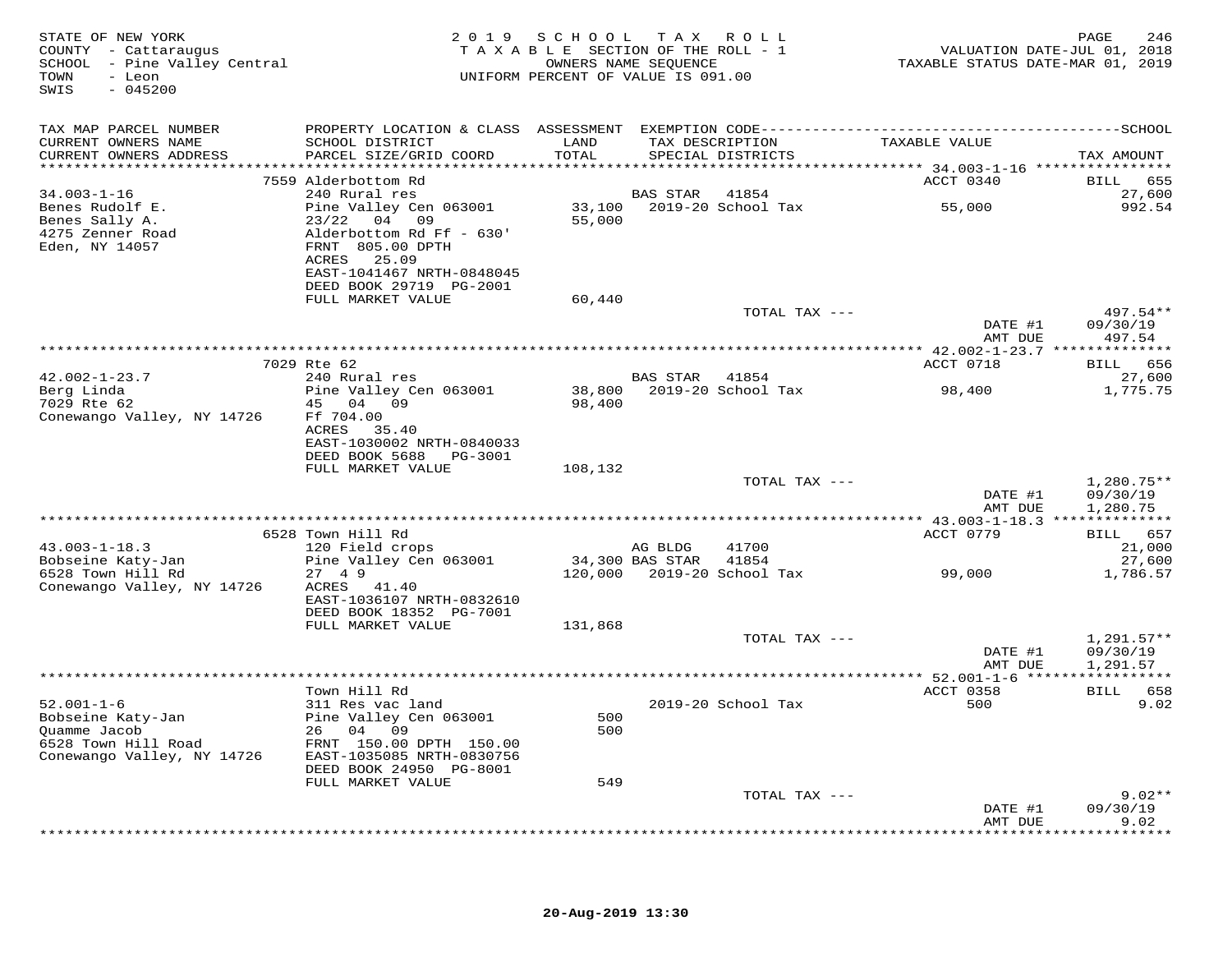| STATE OF NEW YORK<br>COUNTY - Cattaraugus<br>SCHOOL - Pine Valley Central<br>TOWN<br>- Leon<br>$-045200$<br>SWIS | 2 0 1 9                                                    |                | SCHOOL TAX ROLL<br>TAXABLE SECTION OF THE ROLL - 1<br>OWNERS NAME SEQUENCE<br>UNIFORM PERCENT OF VALUE IS 091.00 | VALUATION DATE-JUL 01, 2018<br>TAXABLE STATUS DATE-MAR 01, 2019 | PAGE<br>247              |
|------------------------------------------------------------------------------------------------------------------|------------------------------------------------------------|----------------|------------------------------------------------------------------------------------------------------------------|-----------------------------------------------------------------|--------------------------|
| TAX MAP PARCEL NUMBER<br>CURRENT OWNERS NAME                                                                     | SCHOOL DISTRICT                                            | LAND           | TAX DESCRIPTION                                                                                                  | TAXABLE VALUE                                                   |                          |
| CURRENT OWNERS ADDRESS                                                                                           | PARCEL SIZE/GRID COORD                                     | TOTAL          | SPECIAL DISTRICTS                                                                                                |                                                                 | TAX AMOUNT               |
|                                                                                                                  | 6440 Town Hill Rd                                          |                |                                                                                                                  | ACCT 0281                                                       | BILL 659                 |
| $52.001 - 1 - 7.1$                                                                                               | 112 Dairy farm                                             |                | AG DISTOUT 41730                                                                                                 |                                                                 | 8,605                    |
| Bobseine Katy-Jan                                                                                                | Pine Valley Cen 063001                                     |                | 30,800 2019-20 School Tax                                                                                        | 45,195                                                          | 815.60                   |
| Quamme Jacob                                                                                                     | 26 04 09                                                   | 53,800         |                                                                                                                  |                                                                 |                          |
| 6528 Town Hill Road                                                                                              | Ff 975.00                                                  |                |                                                                                                                  |                                                                 |                          |
| Conewango Valley, NY 14726                                                                                       | ACRES 48.80<br>EAST-1036408 NRTH-0831233                   |                |                                                                                                                  |                                                                 |                          |
| MAY BE SUBJECT TO PAYMENT                                                                                        | DEED BOOK 24950 PG-8001                                    |                |                                                                                                                  |                                                                 |                          |
| UNDER AGDIST LAW TIL 2026                                                                                        | FULL MARKET VALUE                                          | 59,121         |                                                                                                                  |                                                                 |                          |
|                                                                                                                  |                                                            |                | TOTAL TAX ---                                                                                                    |                                                                 | 815.60**                 |
|                                                                                                                  |                                                            |                |                                                                                                                  | DATE #1<br>AMT DUE                                              | 09/30/19<br>815.60       |
|                                                                                                                  |                                                            |                |                                                                                                                  |                                                                 |                          |
|                                                                                                                  | 6440 Town Hill Rd                                          |                |                                                                                                                  | ACCT 0950                                                       | BILL 660                 |
| $52.001 - 1 - 7.3$                                                                                               | 311 Res vac land                                           |                | 2019-20 School Tax                                                                                               | 2,800                                                           | 50.53                    |
| Bobseine Katy-Jan<br>Quamme Jacob                                                                                | Pine Valley Cen 063001<br>26 04 09                         | 2,800<br>2,800 |                                                                                                                  |                                                                 |                          |
| 6528 Town Hill Rd                                                                                                | Ff 975.00                                                  |                |                                                                                                                  |                                                                 |                          |
| Conewango Valley, NY 14726                                                                                       | ACRES<br>5.00                                              |                |                                                                                                                  |                                                                 |                          |
|                                                                                                                  | EAST-1036408 NRTH-0831233                                  |                |                                                                                                                  |                                                                 |                          |
| MAY BE SUBJECT TO PAYMENT<br>UNDER AGDIST LAW TIL 2019                                                           | DEED BOOK 29864 PG-8001<br>FULL MARKET VALUE               | 3,077          |                                                                                                                  |                                                                 |                          |
|                                                                                                                  |                                                            |                | TOTAL TAX ---                                                                                                    |                                                                 | $50.53**$                |
|                                                                                                                  |                                                            |                |                                                                                                                  | DATE #1                                                         | 09/30/19                 |
|                                                                                                                  |                                                            |                |                                                                                                                  | AMT DUE                                                         | 50.53                    |
|                                                                                                                  | Town Hill Rd (Off)                                         |                |                                                                                                                  | ACCT 0139                                                       | BILL 661                 |
| $52.001 - 1 - 8$                                                                                                 | 910 Priv forest                                            |                | 2019–20 School Tax                                                                                               | 16,000                                                          | 288.74                   |
| Bobseine Katy-Jan                                                                                                | Pine Valley Cen 063001                                     | 16,000         |                                                                                                                  |                                                                 |                          |
| Quamme Jacob<br>6528 Town Hill Rd                                                                                | 26 04 09<br>ACRES 29.06                                    | 16,000         |                                                                                                                  |                                                                 |                          |
| Conewango Valley, NY 14726                                                                                       | EAST-1038205 NRTH-0831237                                  |                |                                                                                                                  |                                                                 |                          |
|                                                                                                                  | DEED BOOK 24950 PG-8002                                    |                |                                                                                                                  |                                                                 |                          |
|                                                                                                                  | FULL MARKET VALUE                                          | 17,582         |                                                                                                                  |                                                                 |                          |
|                                                                                                                  |                                                            |                | TOTAL TAX ---                                                                                                    | DATE #1                                                         | 288.74**<br>09/30/19     |
|                                                                                                                  |                                                            |                |                                                                                                                  | AMT DUE                                                         | 288.74                   |
|                                                                                                                  |                                                            |                |                                                                                                                  |                                                                 |                          |
| $33.004 - 2 - 8$                                                                                                 | 7667 Rte 62                                                |                |                                                                                                                  | ACCT 0039                                                       | BILL 662<br>5,344        |
| Borda William                                                                                                    | 120 Field crops<br>Pine Valley Cen 063001 106,800 ENH STAR |                | AG DIST<br>41720<br>41834                                                                                        |                                                                 | 63,200                   |
| 7667 Rte 62                                                                                                      | 47 04 09                                                   |                | 142,000 2019-20 School Tax                                                                                       | 136,656                                                         | 2,466.12                 |
| South Dayton, NY 14138                                                                                           | Ff 2000.00 Us Rte 62                                       |                |                                                                                                                  |                                                                 |                          |
| MAY BE SUBJECT TO PAYMENT                                                                                        | Ff 2121.00 Dredge Rd<br>ACRES 186.71                       |                |                                                                                                                  |                                                                 |                          |
| UNDER AGDIST LAW TIL 2023                                                                                        | EAST-1029664 NRTH-0850149                                  |                |                                                                                                                  |                                                                 |                          |
|                                                                                                                  | DEED BOOK 719<br>PG-00146                                  |                |                                                                                                                  |                                                                 |                          |
|                                                                                                                  | FULL MARKET VALUE                                          | 156,044        |                                                                                                                  |                                                                 |                          |
|                                                                                                                  |                                                            |                | TOTAL TAX ---                                                                                                    | DATE #1                                                         | $1,363.12**$<br>09/30/19 |
|                                                                                                                  |                                                            |                |                                                                                                                  | AMT DUE                                                         | 1,363.12                 |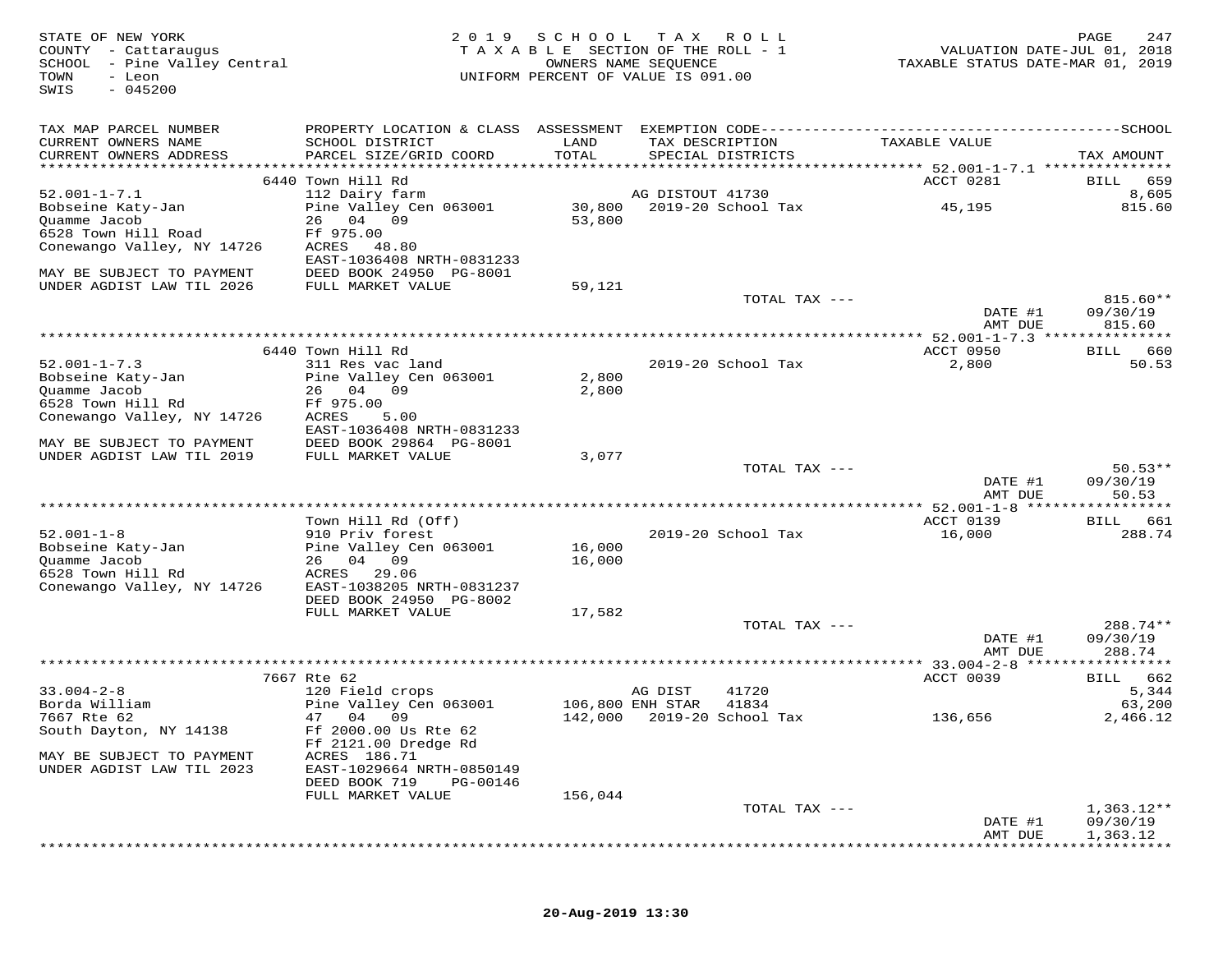| STATE OF NEW YORK<br>COUNTY - Cattaraugus<br>SCHOOL - Pine Valley Central<br>TOWN<br>- Leon<br>SWIS<br>$-045200$ |                                            | 2019 SCHOOL TAX ROLL<br>TAXABLE SECTION OF THE ROLL - 1<br>UNIFORM PERCENT OF VALUE IS 091.00 | OWNERS NAME SEQUENCE |                                      | VALUATION DATE-JUL 01, 2018<br>TAXABLE STATUS DATE-MAR 01, 2019 | 248<br>PAGE             |
|------------------------------------------------------------------------------------------------------------------|--------------------------------------------|-----------------------------------------------------------------------------------------------|----------------------|--------------------------------------|-----------------------------------------------------------------|-------------------------|
| TAX MAP PARCEL NUMBER                                                                                            |                                            |                                                                                               |                      |                                      |                                                                 |                         |
| CURRENT OWNERS NAME<br>CURRENT OWNERS ADDRESS                                                                    | SCHOOL DISTRICT<br>PARCEL SIZE/GRID COORD  | LAND<br>TOTAL                                                                                 |                      | TAX DESCRIPTION<br>SPECIAL DISTRICTS | TAXABLE VALUE                                                   | TAX AMOUNT              |
|                                                                                                                  |                                            |                                                                                               |                      |                                      |                                                                 |                         |
|                                                                                                                  | 11130 Eldredge Rd                          |                                                                                               |                      |                                      | ACCT 0557                                                       | 663<br>BILL             |
| $52.002 - 1 - 17.3$                                                                                              | 210 1 Family Res                           |                                                                                               | BAS STAR             | 41854                                |                                                                 | 27,600                  |
| Boskat Arthur                                                                                                    | Pine Valley Cen 063001                     | 8,900                                                                                         |                      | 2019-20 School Tax                   | 70,700                                                          | 1,275.87                |
| Boskat Anna L                                                                                                    | 02 04 09                                   | 70,700                                                                                        |                      |                                      |                                                                 |                         |
| 11130 Eldredge Rd                                                                                                | FRNT 200.00 DPTH                           |                                                                                               |                      |                                      |                                                                 |                         |
| Cattaraugus, NY 14719                                                                                            | ACRES<br>1.95<br>EAST-1048719 NRTH-0828038 |                                                                                               |                      |                                      |                                                                 |                         |
|                                                                                                                  | DEED BOOK 848<br>PG-00099                  |                                                                                               |                      |                                      |                                                                 |                         |
|                                                                                                                  | FULL MARKET VALUE                          | 77,692                                                                                        |                      |                                      |                                                                 |                         |
|                                                                                                                  |                                            |                                                                                               |                      | TOTAL TAX ---                        |                                                                 | 780.87**                |
|                                                                                                                  |                                            |                                                                                               |                      |                                      | DATE #1                                                         | 09/30/19                |
|                                                                                                                  |                                            |                                                                                               |                      |                                      | AMT DUE                                                         | 780.87                  |
|                                                                                                                  | 11880 Ruckh Hill Rd                        |                                                                                               |                      |                                      | ACCT 0800                                                       | BILL 664                |
| $34.003 - 1 - 26.2$                                                                                              | 210 1 Family Res                           |                                                                                               | BAS STAR             | 41854                                |                                                                 | 27,600                  |
| Bradigan Guglielmi Lori A                                                                                        | Pine Valley Cen 063001                     | 10,300                                                                                        |                      | 2019-20 School Tax                   | 50,000                                                          | 902.31                  |
| 11078 Peters Rd                                                                                                  | $31 - 4 - 9$                               | 50,000                                                                                        |                      |                                      |                                                                 |                         |
| Cattaraugus, NY 14719                                                                                            | ACRES<br>2.65 BANK<br>017                  |                                                                                               |                      |                                      |                                                                 |                         |
|                                                                                                                  | EAST-1036770 NRTH-0847795                  |                                                                                               |                      |                                      |                                                                 |                         |
|                                                                                                                  | DEED BOOK 1006 PG-857<br>FULL MARKET VALUE | 54,945                                                                                        |                      |                                      |                                                                 |                         |
|                                                                                                                  |                                            |                                                                                               |                      | TOTAL TAX ---                        |                                                                 | 407.31**                |
|                                                                                                                  |                                            |                                                                                               |                      |                                      | DATE #1                                                         | 09/30/19                |
|                                                                                                                  |                                            |                                                                                               |                      |                                      | AMT DUE                                                         | 407.31                  |
|                                                                                                                  |                                            |                                                                                               |                      |                                      |                                                                 | * * * * * * * * * * * * |
|                                                                                                                  | 6304 Riga Rd                               |                                                                                               |                      |                                      | ACCT 0473                                                       | BILL 665                |
| $51.002 - 2 - 24.2$<br>Bradigan David B                                                                          | 270 Mfg housing<br>Pine Valley Cen 063001  |                                                                                               | BAS STAR             | 41854<br>7,200 2019-20 School Tax    | 72,400                                                          | 27,600                  |
| Bradigan Tammy M                                                                                                 | 42 04<br>09                                | 72,400                                                                                        |                      |                                      |                                                                 | 1,306.54                |
| 6304 Riga Rd                                                                                                     | FRNT 196.80 DPTH 255.00                    |                                                                                               |                      |                                      |                                                                 |                         |
| Conewango Valley, NY 14726                                                                                       | EAST-1027281 NRTH-0829242                  |                                                                                               |                      |                                      |                                                                 |                         |
|                                                                                                                  | DEED BOOK 00948 PG-00873                   |                                                                                               |                      |                                      |                                                                 |                         |
|                                                                                                                  | FULL MARKET VALUE                          | 79,560                                                                                        |                      |                                      |                                                                 |                         |
|                                                                                                                  |                                            |                                                                                               |                      | TOTAL TAX ---                        |                                                                 | 811.54 **               |
|                                                                                                                  |                                            |                                                                                               |                      |                                      | DATE #1<br>AMT DUE                                              | 09/30/19<br>811.54      |
|                                                                                                                  |                                            |                                                                                               |                      |                                      |                                                                 |                         |
|                                                                                                                  | 11078 Peters Rd                            |                                                                                               |                      |                                      | ACCT 0755                                                       | BILL 666                |
| $52.002 - 1 - 27.15$                                                                                             | 210 1 Family Res                           |                                                                                               | AG BLDG              | 41700                                |                                                                 | 15,000                  |
| Bradigan Thomas R                                                                                                | Pine Valley Cen 063001                     | 14,800 BAS STAR                                                                               |                      | 41854                                |                                                                 | 27,600                  |
| 11078 Peters Rd                                                                                                  | 01 04 09                                   |                                                                                               |                      | 97,600 2019-20 School Tax            | 82,600                                                          | 1,490.62                |
| Cattaraugus, NY 14719                                                                                            | Lot $#11$                                  |                                                                                               |                      |                                      |                                                                 |                         |
| MAY BE SUBJECT TO PAYMENT                                                                                        | Ff 315.00<br>ACRES<br>4.90                 |                                                                                               |                      |                                      |                                                                 |                         |
| UNDER RPTL483 UNTIL 2020                                                                                         | EAST-1049571 NRTH-0826939                  |                                                                                               |                      |                                      |                                                                 |                         |
|                                                                                                                  | DEED BOOK 2720<br>PG-8005                  |                                                                                               |                      |                                      |                                                                 |                         |
|                                                                                                                  | FULL MARKET VALUE                          | 107,253                                                                                       |                      |                                      |                                                                 |                         |
|                                                                                                                  |                                            |                                                                                               |                      | TOTAL TAX ---                        |                                                                 | $995.62**$              |
|                                                                                                                  |                                            |                                                                                               |                      |                                      | DATE #1                                                         | 09/30/19                |
|                                                                                                                  |                                            |                                                                                               |                      |                                      | AMT DUE                                                         | 995.62<br>********      |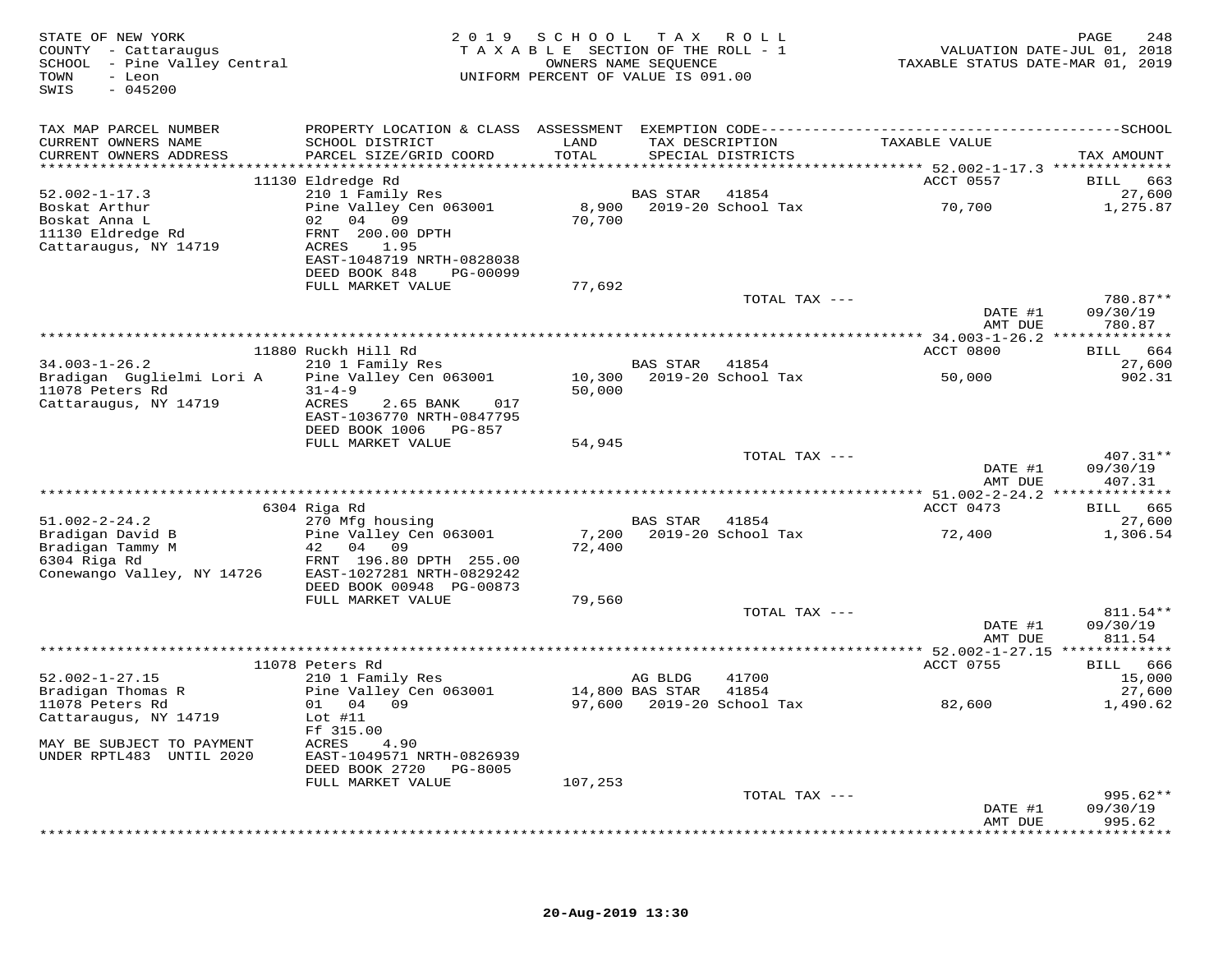| STATE OF NEW YORK                                | 2 0 1 9                              | S C H O O L | T A X<br>R O L L                                           |                                  | PAGE<br>249        |
|--------------------------------------------------|--------------------------------------|-------------|------------------------------------------------------------|----------------------------------|--------------------|
| COUNTY - Cattaraugus                             |                                      |             | T A X A B L E SECTION OF THE ROLL - 1                      | VALUATION DATE-JUL 01, 2018      |                    |
| SCHOOL - Pine Valley Central<br>- Leon<br>TOWN   |                                      |             | OWNERS NAME SEOUENCE<br>UNIFORM PERCENT OF VALUE IS 091.00 | TAXABLE STATUS DATE-MAR 01, 2019 |                    |
| SWIS<br>$-045200$                                |                                      |             |                                                            |                                  |                    |
|                                                  |                                      |             |                                                            |                                  |                    |
|                                                  |                                      |             |                                                            |                                  |                    |
| TAX MAP PARCEL NUMBER                            | PROPERTY LOCATION & CLASS ASSESSMENT |             |                                                            |                                  |                    |
| CURRENT OWNERS NAME                              | SCHOOL DISTRICT                      | LAND        | TAX DESCRIPTION                                            | TAXABLE VALUE                    |                    |
| CURRENT OWNERS ADDRESS<br>********************** | PARCEL SIZE/GRID COORD               | TOTAL       | SPECIAL DISTRICTS                                          |                                  | TAX AMOUNT         |
|                                                  |                                      |             |                                                            |                                  |                    |
| $42.020 - 1 - 25$                                | 12125 Leon-New Albion Rd             |             |                                                            | ACCT 0368                        | 667<br><b>BILL</b> |
|                                                  | 210 1 Family Res                     |             | ENH STAR<br>41834                                          |                                  | 56,000             |
| Bromley Carol B                                  | Pine Valley Cen 063001               | 7,900       | 2019-20 School Tax                                         | 56,000                           | 1,010.59           |
| Bromley Jeffery                                  | 04 09<br>35                          | 56,000      |                                                            |                                  |                    |
| 12125 Leon-New Albion Rd<br>PO Box 218           | Ff 400.00<br>ACRES<br>1.45           |             |                                                            |                                  |                    |
| Leon, NY 14726                                   | EAST-1033217 NRTH-0835642            |             |                                                            |                                  |                    |
|                                                  | DEED BOOK 17300 PG-8001              |             |                                                            |                                  |                    |
|                                                  | FULL MARKET VALUE                    | 61,538      |                                                            |                                  |                    |
|                                                  |                                      |             |                                                            |                                  | $0.00**$           |
|                                                  |                                      |             | TOTAL TAX ---                                              |                                  |                    |
|                                                  | 12091 Ruckh Hill Rd                  |             |                                                            | ACCT 0565                        | BILL<br>668        |
| $43.001 - 1 - 1.2$                               | 210 1 Family Res                     |             | ENH STAR<br>41834                                          |                                  | 63,200             |
| Bromley Jeffrey E                                | Pine Valley Cen 063001               | 12,000      | 2019-20 School Tax                                         | 105,840                          | 1,910.01           |
| Bromley Patricia L                               | 38 04 09                             | 105,840     |                                                            |                                  |                    |
| 12091 Ruckh Hill Rd                              | Life Use                             |             |                                                            |                                  |                    |
| S. Dayton, NY 14138                              | Ff 1966.14                           |             |                                                            |                                  |                    |
|                                                  | ACRES<br>3.50                        |             |                                                            |                                  |                    |
|                                                  | EAST-1033497 NRTH-0847475            |             |                                                            |                                  |                    |
|                                                  | DEED BOOK 15937 PG-8001              |             |                                                            |                                  |                    |
|                                                  | FULL MARKET VALUE                    | 116,308     |                                                            |                                  |                    |
|                                                  |                                      |             | TOTAL TAX ---                                              |                                  | 807.01**           |
|                                                  |                                      |             |                                                            | DATE #1                          | 09/30/19           |
|                                                  |                                      |             |                                                            | AMT DUE                          | 807.01             |
|                                                  |                                      |             |                                                            |                                  |                    |
|                                                  | Ruckh Hill Rd                        |             |                                                            | <b>ACCT 0960</b>                 | BILL 669           |
| $43.001 - 1 - 1.6$                               | 320 Rural vacant                     |             | 2019-20 School Tax                                         | 5,000                            | 90.23              |
| Bromley Jeffrey E                                | Pine Valley Cen 063001               | 5,000       |                                                            |                                  |                    |
| Bromley Patricia L                               | 04 09<br>38                          | 5,000       |                                                            |                                  |                    |
| 6924 Rt 62                                       | Life Use                             |             |                                                            |                                  |                    |
| Conewango Valley, NY 14726                       | Ff 1966.14                           |             |                                                            |                                  |                    |
|                                                  | ACRES 12.35                          |             |                                                            |                                  |                    |
|                                                  | EAST-1034852 NRTH-0845570            |             |                                                            |                                  |                    |
|                                                  | DEED BOOK 15937 PG-8001              |             |                                                            |                                  |                    |
|                                                  | FULL MARKET VALUE                    | 5,495       |                                                            |                                  |                    |
|                                                  |                                      |             | TOTAL TAX ---                                              |                                  | $90.23**$          |
|                                                  |                                      |             |                                                            | DATE #1                          | 09/30/19           |
|                                                  |                                      |             |                                                            | AMT DUE                          | 90.23              |
|                                                  |                                      |             |                                                            | ******************************   |                    |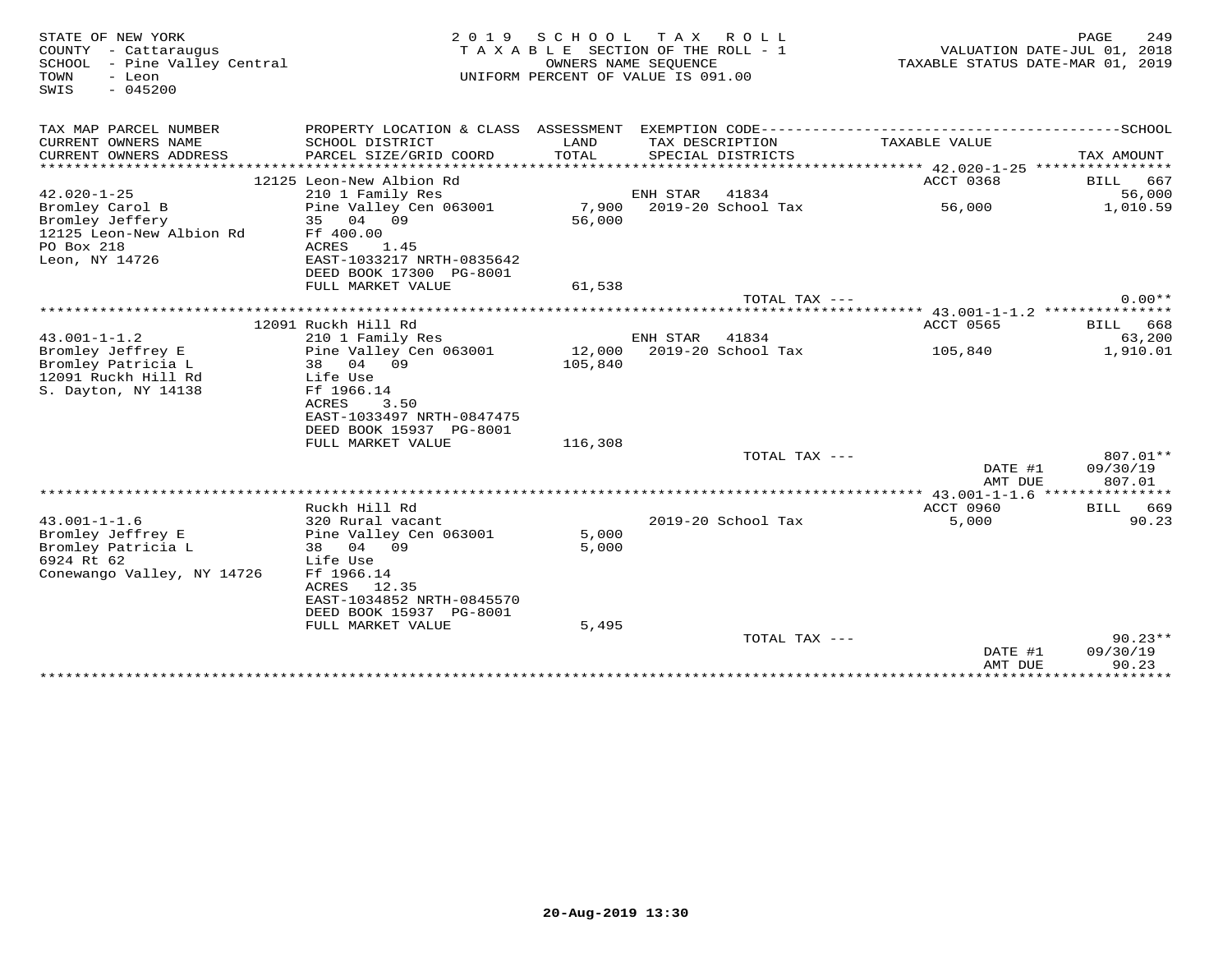| STATE OF NEW YORK<br>COUNTY - Cattaraugus<br>SCHOOL - Pine Valley Central<br>TOWN<br>- Leon | SCHOOL<br>T A X<br>2 0 1 9<br>R O L L<br>TAXABLE SECTION OF THE ROLL - 1<br>OWNERS NAME SEOUENCE<br>UNIFORM PERCENT OF VALUE IS 091.00 |                 |                 |                                      | VALUATION DATE-JUL 01, 2018<br>TAXABLE STATUS DATE-MAR 01, 2019 | PAGE<br>250 |
|---------------------------------------------------------------------------------------------|----------------------------------------------------------------------------------------------------------------------------------------|-----------------|-----------------|--------------------------------------|-----------------------------------------------------------------|-------------|
| $-045200$<br>SWIS                                                                           |                                                                                                                                        |                 |                 |                                      |                                                                 |             |
| TAX MAP PARCEL NUMBER                                                                       |                                                                                                                                        |                 |                 |                                      |                                                                 |             |
| CURRENT OWNERS NAME<br>CURRENT OWNERS ADDRESS                                               | SCHOOL DISTRICT<br>PARCEL SIZE/GRID COORD                                                                                              | LAND<br>TOTAL   |                 | TAX DESCRIPTION<br>SPECIAL DISTRICTS | TAXABLE VALUE                                                   | TAX AMOUNT  |
|                                                                                             |                                                                                                                                        |                 |                 |                                      |                                                                 |             |
|                                                                                             | 12569 Dredge Rd                                                                                                                        |                 |                 |                                      | ACCT 0045                                                       | BILL 670    |
| $33.004 - 2 - 14$                                                                           | 120 Field crops                                                                                                                        |                 | AG DIST         | 41720                                |                                                                 | 9,154       |
| Bromley Jerry L                                                                             | Pine Valley Cen 063001                                                                                                                 |                 | 52,000 BAS STAR | 41854                                |                                                                 | 27,600      |
| Bromley Tammy L                                                                             | 47 04 09                                                                                                                               |                 |                 | 132,000 2019-20 School Tax           | 122,846                                                         | 2,216.90    |
| 12569 Dredge Rd                                                                             | Ff 1190.00 Dredge Rd                                                                                                                   |                 |                 |                                      |                                                                 |             |
| South Dayton, NY 14138                                                                      | Ff 2175.00 Crossroad                                                                                                                   |                 |                 |                                      |                                                                 |             |
|                                                                                             | 62.86<br>ACRES                                                                                                                         |                 |                 |                                      |                                                                 |             |
| MAY BE SUBJECT TO PAYMENT<br>UNDER AGDIST LAW TIL 2023                                      | EAST-1026680 NRTH-0850548<br>DEED BOOK 429<br>PG-4003                                                                                  |                 |                 |                                      |                                                                 |             |
|                                                                                             | FULL MARKET VALUE                                                                                                                      | 145,055         |                 |                                      |                                                                 |             |
|                                                                                             |                                                                                                                                        |                 |                 | TOTAL TAX ---                        |                                                                 | 1,721.90**  |
|                                                                                             |                                                                                                                                        |                 |                 |                                      | DATE #1                                                         | 09/30/19    |
|                                                                                             |                                                                                                                                        |                 |                 |                                      | AMT DUE                                                         | 1,721.90    |
|                                                                                             |                                                                                                                                        |                 |                 |                                      |                                                                 |             |
|                                                                                             | Ruckh Hill Rd                                                                                                                          |                 |                 |                                      | ACCT 0050                                                       | BILL 671    |
| $43.001 - 1 - 1.1$                                                                          | 105 Vac farmland                                                                                                                       |                 | AG DIST         | 41720                                |                                                                 | 11,560      |
| BROMLEY JODI L.                                                                             | Pine Valley Cen 063001                                                                                                                 | 41,300          |                 | 2019-20 School Tax                   | 29,740                                                          | 536.69      |
| PO BOX 54                                                                                   | 38 04 09                                                                                                                               | 41,300          |                 |                                      |                                                                 |             |
| CATTARAUGUS, NY 14719                                                                       | Ff 750.00<br>ACRES<br>70.00                                                                                                            |                 |                 |                                      |                                                                 |             |
| MAY BE SUBJECT TO PAYMENT                                                                   | EAST-1033667 NRTH-0846535                                                                                                              |                 |                 |                                      |                                                                 |             |
| UNDER AGDIST LAW TIL 2023                                                                   | DEED BOOK 30675 PG-8001                                                                                                                |                 |                 |                                      |                                                                 |             |
|                                                                                             | FULL MARKET VALUE                                                                                                                      | 45,385          |                 |                                      |                                                                 |             |
|                                                                                             |                                                                                                                                        |                 |                 | TOTAL TAX ---                        |                                                                 | $536.69**$  |
|                                                                                             |                                                                                                                                        |                 |                 |                                      | DATE #1                                                         | 09/30/19    |
|                                                                                             |                                                                                                                                        |                 |                 |                                      | AMT DUE                                                         | 536.69      |
|                                                                                             |                                                                                                                                        |                 |                 |                                      |                                                                 |             |
|                                                                                             | 12169 Ruckh Hill Rd                                                                                                                    |                 |                 |                                      | ACCT 0809                                                       | BILL 672    |
| $43.001 - 1 - 1.4$                                                                          | 270 Mfg housing                                                                                                                        |                 |                 | 2019-20 School Tax                   | 21,000                                                          | 378.97      |
| Bromley Jodi L.<br>8228 Rt 353                                                              | Pine Valley Cen 063001<br>38/4/9                                                                                                       | 7,000<br>21,000 |                 |                                      |                                                                 |             |
| Cattaraugus, NY 14719                                                                       | ACRES<br>1.00                                                                                                                          |                 |                 |                                      |                                                                 |             |
|                                                                                             | EAST-1032495 NRTH-0847499                                                                                                              |                 |                 |                                      |                                                                 |             |
|                                                                                             | DEED BOOK 30342 PG-3001                                                                                                                |                 |                 |                                      |                                                                 |             |
|                                                                                             | FULL MARKET VALUE                                                                                                                      | 23,077          |                 |                                      |                                                                 |             |
|                                                                                             |                                                                                                                                        |                 |                 | TOTAL TAX ---                        |                                                                 | $378.97**$  |
|                                                                                             |                                                                                                                                        |                 |                 |                                      | DATE #1                                                         | 09/30/19    |
|                                                                                             |                                                                                                                                        |                 |                 |                                      | AMT DUE                                                         | 378.97      |
|                                                                                             |                                                                                                                                        |                 |                 |                                      |                                                                 |             |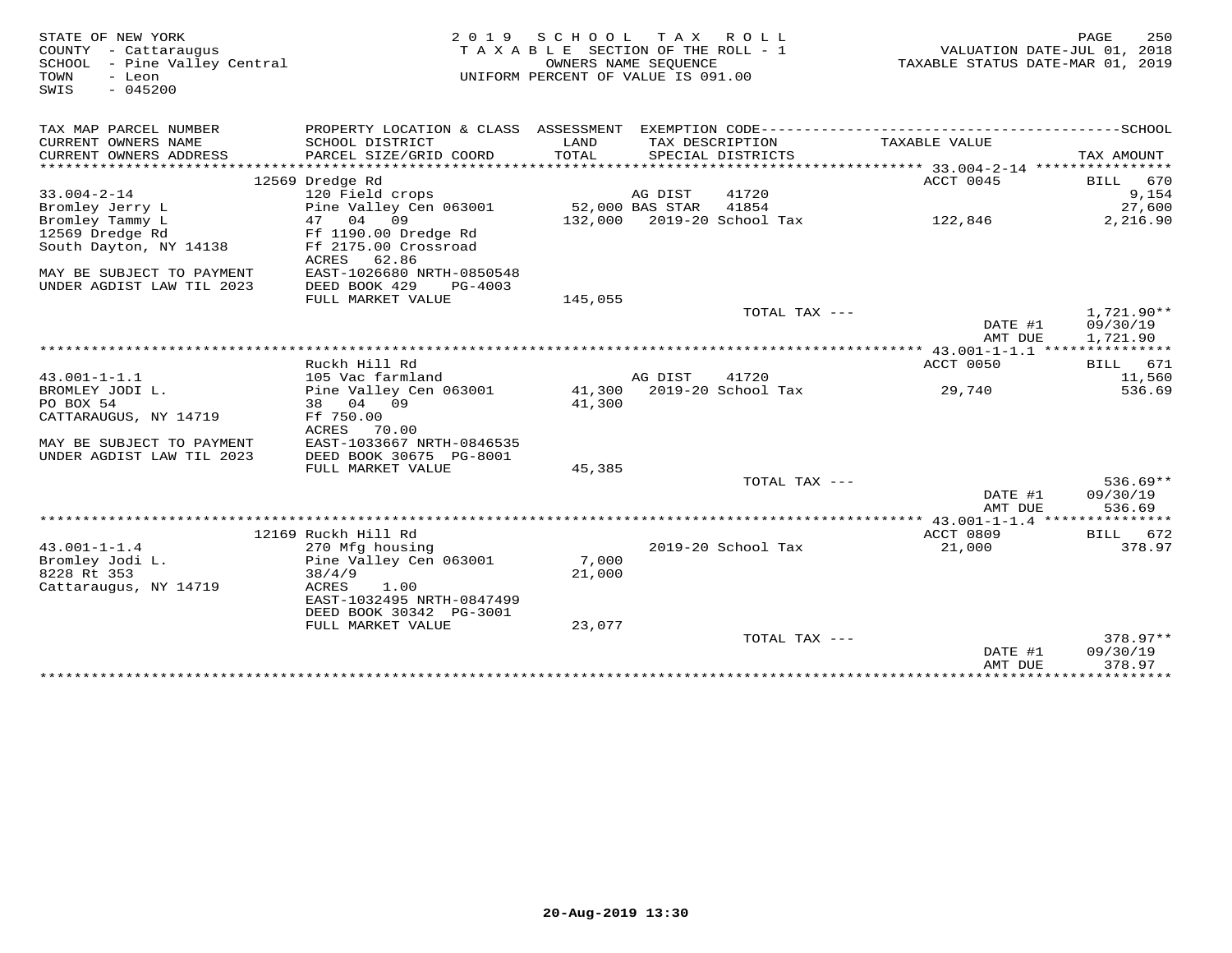| STATE OF NEW YORK<br>COUNTY - Cattaraugus<br>SCHOOL - Pine Valley Central<br>TOWN<br>- Leon<br>$-045200$<br>SWIS | 2 0 1 9                                                                           | SCHOOL TAX<br>TAXABLE SECTION OF THE ROLL - 1<br>UNIFORM PERCENT OF VALUE IS 091.00 | OWNERS NAME SEQUENCE       | R O L L                              | VALUATION DATE-JUL 01, 2018<br>TAXABLE STATUS DATE-MAR 01, 2019 | PAGE<br>251                        |
|------------------------------------------------------------------------------------------------------------------|-----------------------------------------------------------------------------------|-------------------------------------------------------------------------------------|----------------------------|--------------------------------------|-----------------------------------------------------------------|------------------------------------|
| TAX MAP PARCEL NUMBER<br>CURRENT OWNERS NAME<br>CURRENT OWNERS ADDRESS                                           | SCHOOL DISTRICT<br>PARCEL SIZE/GRID COORD                                         | LAND<br>TOTAL                                                                       |                            | TAX DESCRIPTION<br>SPECIAL DISTRICTS | TAXABLE VALUE                                                   | TAX AMOUNT                         |
|                                                                                                                  | 6903 Kellogg Hill Rd                                                              |                                                                                     |                            |                                      | ACCT 0727                                                       | 673<br><b>BILL</b>                 |
| $43.003 - 1 - 7.3$<br>Bromley John K                                                                             | 240 Rural res                                                                     |                                                                                     | AG DIST<br>24,600 BAS STAR | 41720<br>41854                       |                                                                 | 7,347<br>27,600                    |
| 6903 Kellogg Hill Rd<br>Conewango Valley, NY 14726                                                               | Pine Valley Cen 063001<br>28 04 09<br>ACRES<br>28.45<br>EAST-1037984 NRTH-0838325 | 96,400                                                                              |                            | 2019-20 School Tax                   | 89,053                                                          | 1,607.07                           |
| MAY BE SUBJECT TO PAYMENT<br>UNDER AGDIST LAW TIL 2023                                                           | DEED BOOK 12657 PG-7002<br>FULL MARKET VALUE                                      | 105,934                                                                             |                            |                                      |                                                                 |                                    |
|                                                                                                                  |                                                                                   |                                                                                     |                            | TOTAL TAX ---                        | DATE #1<br>AMT DUE                                              | 1,112.07**<br>09/30/19<br>1,112.07 |
|                                                                                                                  |                                                                                   |                                                                                     |                            |                                      | ************ 43.001-1-1.5 ****************                      |                                    |
|                                                                                                                  | 12091 Ruckh Hill Rd                                                               |                                                                                     |                            |                                      | ACCT 0959                                                       | 674<br>BILL                        |
| $43.001 - 1 - 1.5$                                                                                               | 320 Rural vacant                                                                  |                                                                                     | AG DIST                    | 41720<br>2019-20 School Tax          |                                                                 | 10,445                             |
| Bromley Katy Lane<br>PO Box 57<br>Conewango, NY 14726                                                            | Pine Valley Cen 063001<br>38 04 09<br>Life Use                                    | 20,160<br>20,160                                                                    |                            |                                      | 9,715                                                           | 175.32                             |
| MAY BE SUBJECT TO PAYMENT<br>UNDER AGDIST LAW TIL 2023                                                           | Ff 1966.14<br>ACRES<br>22.30<br>EAST-1034626 NRTH-0847180                         |                                                                                     |                            |                                      |                                                                 |                                    |
|                                                                                                                  | DEED BOOK 17589 PG-9001<br>FULL MARKET VALUE                                      | 22,154                                                                              |                            |                                      |                                                                 |                                    |
|                                                                                                                  |                                                                                   |                                                                                     |                            | TOTAL TAX ---                        | DATE #1                                                         | $175.32**$<br>09/30/19             |
|                                                                                                                  |                                                                                   |                                                                                     |                            |                                      | AMT DUE                                                         | 175.32                             |
|                                                                                                                  | 12121 Slew Rd                                                                     |                                                                                     |                            |                                      | ACCT 0297                                                       | 675<br>BILL                        |
| $43.003 - 1 - 3$                                                                                                 | 314 Rural vac<10                                                                  |                                                                                     |                            | 2019-20 School Tax                   | 4,900                                                           | 88.43                              |
| Bromley Londa C<br>6737 Alterbottom Rd<br>Conewango Valley, NY 14726                                             | Pine Valley Cen 063001<br>36/28<br>04 09<br>ACRES<br>4.87                         | 4,900<br>4,900                                                                      |                            |                                      |                                                                 |                                    |
|                                                                                                                  | EAST-1033782 NRTH-0839285<br>DEED BOOK 13693 PG-3001                              |                                                                                     |                            |                                      |                                                                 |                                    |
|                                                                                                                  | FULL MARKET VALUE                                                                 | 5,385                                                                               |                            | TOTAL TAX ---                        |                                                                 | 88.43**                            |
|                                                                                                                  |                                                                                   |                                                                                     |                            |                                      | DATE #1<br>AMT DUE                                              | 09/30/19<br>88.43                  |
|                                                                                                                  | * * * * * * * * * * * * * * * *                                                   |                                                                                     | *********************      |                                      | ** 52.002-1-7.1                                                 | * * * * * * * *                    |
| $52.002 - 1 - 7.1$                                                                                               | 6369 Canyon Dr<br>314 Rural vac<10                                                |                                                                                     |                            | 2019-20 School Tax                   | ACCT 0457<br>5,300                                              | 676<br>BILL<br>95.64               |
| Brown Gary P<br>12 Green St<br>Randolph, NY 14772                                                                | Pine Valley Cen 063001<br>02 04 09<br>$Lot-17$                                    | 5,300<br>5,300                                                                      |                            |                                      |                                                                 |                                    |
|                                                                                                                  | Ff 304.00<br>ACRES<br>2.16<br>EAST-1048791 NRTH-0830049                           |                                                                                     |                            |                                      |                                                                 |                                    |
|                                                                                                                  | DEED BOOK 00963 PG-00199                                                          |                                                                                     |                            |                                      |                                                                 |                                    |
|                                                                                                                  | FULL MARKET VALUE                                                                 | 5,824                                                                               |                            |                                      |                                                                 |                                    |
|                                                                                                                  |                                                                                   |                                                                                     |                            | TOTAL TAX ---                        | DATE #1                                                         | $95.64**$<br>09/30/19              |
|                                                                                                                  |                                                                                   |                                                                                     |                            |                                      | AMT DUE                                                         | 95.64                              |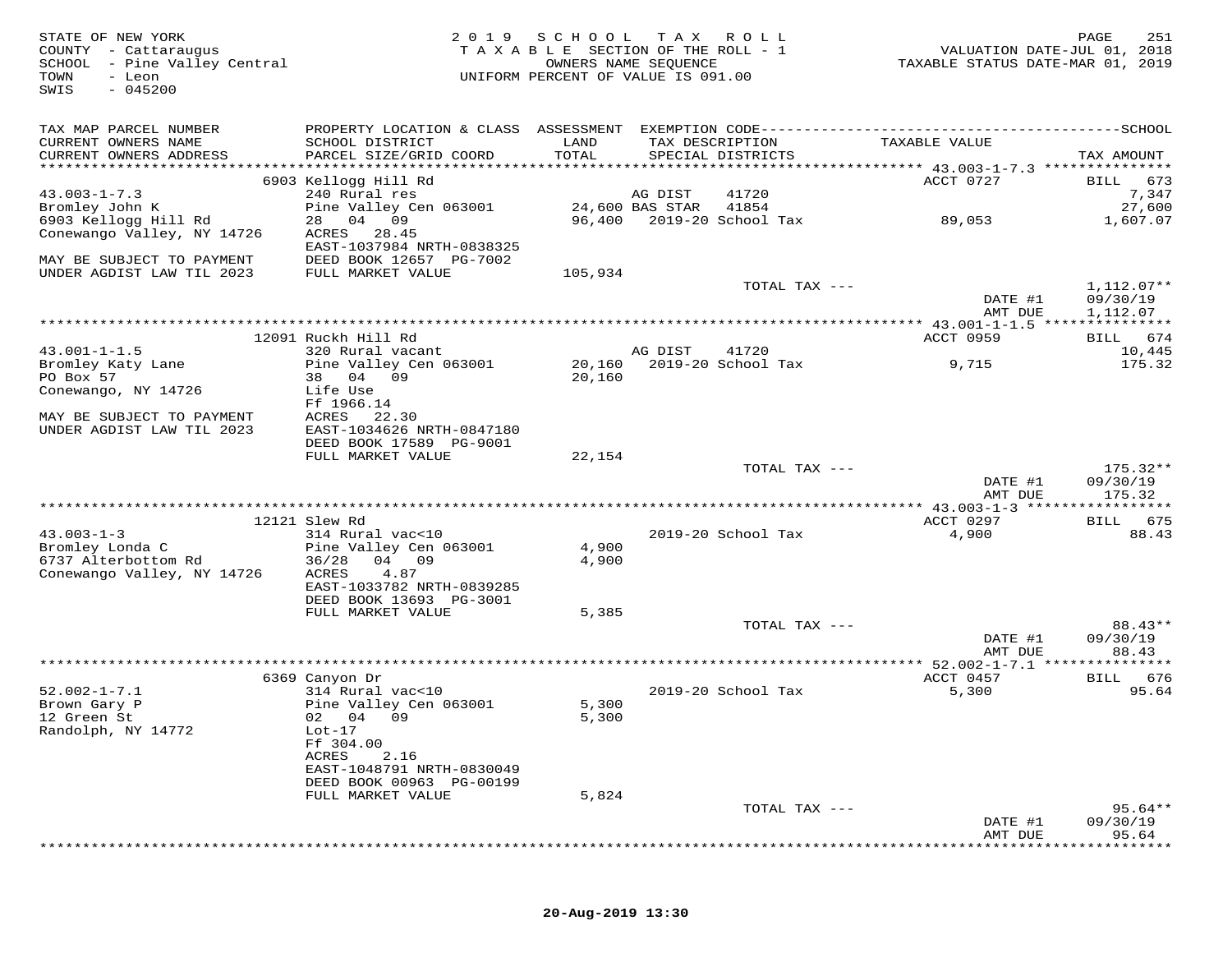| COUNTY - Cattaraugus<br>SCHOOL - Pine Valley Central<br>- Leon<br>TOWN<br>SWIS<br>$-045200$          |                                                                                                                                                                      | 2 0 1 9<br>SCHOOL          | TAX ROLL<br>TAXABLE SECTION OF THE ROLL - 1<br>OWNERS NAME SEQUENCE<br>UNIFORM PERCENT OF VALUE IS 091.00 | TAXABLE STATUS DATE-MAR 01, 2019 | PAGE<br>252<br>VALUATION DATE-JUL 01, 2018 |
|------------------------------------------------------------------------------------------------------|----------------------------------------------------------------------------------------------------------------------------------------------------------------------|----------------------------|-----------------------------------------------------------------------------------------------------------|----------------------------------|--------------------------------------------|
| TAX MAP PARCEL NUMBER                                                                                |                                                                                                                                                                      |                            |                                                                                                           |                                  |                                            |
| CURRENT OWNERS NAME<br>CURRENT OWNERS ADDRESS                                                        | SCHOOL DISTRICT<br>PARCEL SIZE/GRID COORD                                                                                                                            | LAND<br>TOTAL              | TAX DESCRIPTION<br>SPECIAL DISTRICTS                                                                      | TAXABLE VALUE                    | TAX AMOUNT                                 |
| ***********************                                                                              |                                                                                                                                                                      |                            |                                                                                                           |                                  |                                            |
|                                                                                                      | 6369 Canyon Dr                                                                                                                                                       |                            |                                                                                                           | ACCT 0569                        | BILL 677                                   |
| $52.002 - 1 - 7.2$<br>Brown Gary P<br>12 Green St<br>Randolph, NY 14772                              | 312 Vac w/imprv<br>Pine Valley Cen 063001<br>02 04 09<br>Ff 304.00<br>3.08<br>ACRES<br>EAST-1048780 NRTH-0829822                                                     | 11,200<br>20,000           | 2019-20 School Tax                                                                                        | 20,000                           | 360.92                                     |
|                                                                                                      | DEED BOOK 00963 PG-00199                                                                                                                                             |                            |                                                                                                           |                                  |                                            |
|                                                                                                      | FULL MARKET VALUE                                                                                                                                                    | 21,978                     |                                                                                                           |                                  |                                            |
|                                                                                                      |                                                                                                                                                                      |                            | TOTAL TAX ---                                                                                             | DATE #1                          | $360.92**$<br>09/30/19                     |
|                                                                                                      |                                                                                                                                                                      |                            |                                                                                                           | AMT DUE                          | 360.92                                     |
|                                                                                                      | 11224 Leon-New Albion Rd                                                                                                                                             |                            |                                                                                                           | ACCT 0178                        | BILL 678                                   |
| $43.004 - 1 - 18$<br>Brundage Melvin F<br>Brundage Jean M<br>181 Frederick Rd<br>Tonawanda, NY 14150 | 260 Seasonal res<br>Pine Valley Cen 063001<br>03 04 09<br>FRNT 99.00 DPTH 260.00<br>EAST-1046882 NRTH-0833253<br>DEED BOOK 00930 PG-00735                            | 6,700<br>21,900            | 2019-20 School Tax                                                                                        | 21,900                           | 395.21                                     |
|                                                                                                      | FULL MARKET VALUE                                                                                                                                                    | 24,066                     |                                                                                                           |                                  |                                            |
|                                                                                                      |                                                                                                                                                                      |                            | TOTAL TAX ---                                                                                             | DATE #1<br>AMT DUE               | 395.21**<br>09/30/19<br>395.21             |
|                                                                                                      |                                                                                                                                                                      |                            |                                                                                                           |                                  |                                            |
|                                                                                                      | Rte 62                                                                                                                                                               |                            |                                                                                                           | ACCT 0916                        | <b>BILL</b><br>679                         |
| $42.002 - 1 - 13.3$<br>Bugman Chad<br>14 Massachusetts St<br>PO Box 131<br>Dalton, NY 14836          | 322 Rural vac>10<br>Pine Valley Cen 063001<br>46 04 09<br>Ff 1625.00<br>ACRES 23.95<br>EAST-1030525 NRTH-0845664<br>DEED BOOK 794<br>PG-00308                        | 22,700<br>22,700           | 2019-20 School Tax                                                                                        | 22,700                           | 409.65                                     |
|                                                                                                      | FULL MARKET VALUE                                                                                                                                                    | 24,945                     |                                                                                                           |                                  |                                            |
|                                                                                                      |                                                                                                                                                                      |                            | TOTAL TAX ---                                                                                             | DATE #1<br>AMT DUE               | $409.65**$<br>09/30/19<br>409.65           |
|                                                                                                      |                                                                                                                                                                      |                            |                                                                                                           |                                  |                                            |
|                                                                                                      | Leon-New Albion Rd                                                                                                                                                   |                            |                                                                                                           | ACCT 0914                        | BILL 680                                   |
| $43.003 - 1 - 6.3$<br>Bugman Chad<br>PO Box 131<br>Dalton, NY 14836                                  | 312 Vac w/imprv<br>Pine Valley Cen 063001<br>28/27 04 09<br>Ff 460.00<br>ACRES<br>30.10<br>EAST-1035430 NRTH-0837881<br>DEED BOOK 12671 PG-3001<br>FULL MARKET VALUE | 21,100<br>31,100<br>34,176 | 2019-20 School Tax                                                                                        | 31,100                           | 561.24                                     |
|                                                                                                      |                                                                                                                                                                      |                            | TOTAL TAX ---                                                                                             |                                  | $561.24**$                                 |
|                                                                                                      |                                                                                                                                                                      |                            |                                                                                                           | DATE #1<br>AMT DUE               | 09/30/19<br>561.24<br>*******              |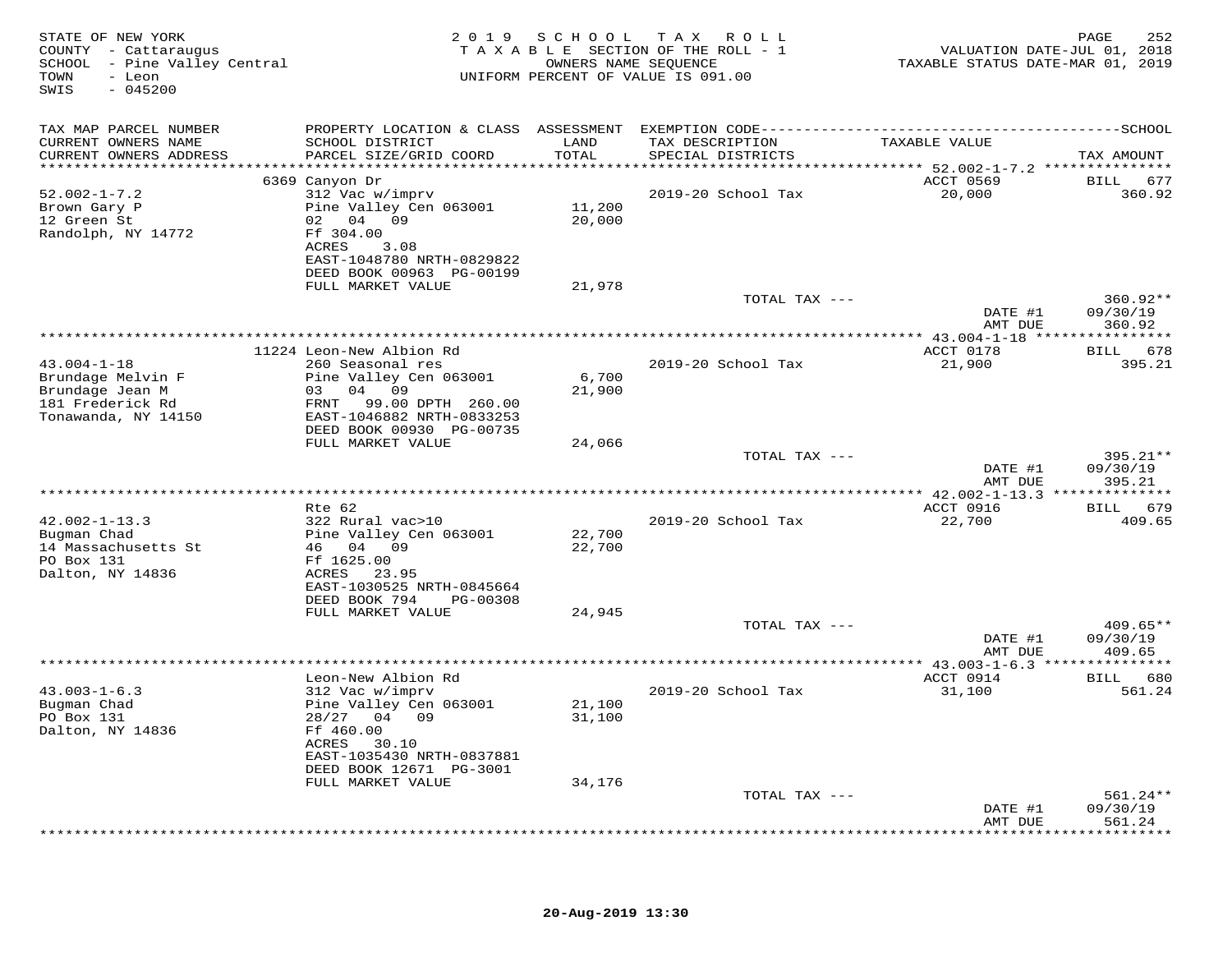| STATE OF NEW YORK<br>COUNTY - Cattaraugus<br>SCHOOL - Pine Valley Central<br>TOWN<br>- Leon<br>$-045200$<br>SWIS |                                                                                              | 2019 SCHOOL<br>TAXABLE SECTION OF THE ROLL - 1<br>UNIFORM PERCENT OF VALUE IS 091.00 | T A X<br>OWNERS NAME SEQUENCE | ROLL               | TAXABLE STATUS DATE-MAR 01, 2019 | 253<br>PAGE<br>VALUATION DATE-JUL 01, 2018 |
|------------------------------------------------------------------------------------------------------------------|----------------------------------------------------------------------------------------------|--------------------------------------------------------------------------------------|-------------------------------|--------------------|----------------------------------|--------------------------------------------|
| TAX MAP PARCEL NUMBER                                                                                            | PROPERTY LOCATION & CLASS ASSESSMENT EXEMPTION CODE-----------------------------------SCHOOL |                                                                                      |                               |                    |                                  |                                            |
| CURRENT OWNERS NAME<br>CURRENT OWNERS ADDRESS                                                                    | SCHOOL DISTRICT<br>PARCEL SIZE/GRID COORD                                                    | LAND<br>TOTAL                                                                        | TAX DESCRIPTION               | SPECIAL DISTRICTS  | TAXABLE VALUE                    | TAX AMOUNT                                 |
| ***********************                                                                                          | 11037 Leon-New Albion Rd                                                                     |                                                                                      |                               |                    | ACCT 0955                        | BILL<br>681                                |
| $43.004 - 1 - 8.2$                                                                                               | 240 Rural res                                                                                |                                                                                      | <b>BAS STAR</b>               | 41854              |                                  | 27,600                                     |
| Burdick Tammy J                                                                                                  | Pine Valley Cen 063001                                                                       | 37,600                                                                               |                               | 2019-20 School Tax | 113,800                          | 2,053.66                                   |
| 11037 Leon Rd                                                                                                    | 03 04 09                                                                                     | 113,800                                                                              |                               |                    |                                  |                                            |
| Cattaraugus, NY 14719                                                                                            | David Beck House<br>ACRES<br>33.05                                                           |                                                                                      |                               |                    |                                  |                                            |
|                                                                                                                  | EAST-1049999 NRTH-0833127                                                                    |                                                                                      |                               |                    |                                  |                                            |
|                                                                                                                  | DEED BOOK 17565 PG-6001<br>FULL MARKET VALUE                                                 |                                                                                      |                               |                    |                                  |                                            |
|                                                                                                                  |                                                                                              | 125,055                                                                              |                               | TOTAL TAX ---      |                                  | $1,558.66**$                               |
|                                                                                                                  |                                                                                              |                                                                                      |                               |                    | DATE #1<br>AMT DUE               | 09/30/19<br>1,558.66                       |
|                                                                                                                  |                                                                                              |                                                                                      |                               |                    |                                  |                                            |
|                                                                                                                  | Dredge Rd                                                                                    |                                                                                      |                               |                    | ACCT 0242                        | 682<br>BILL                                |
| $33.004 - 2 - 2$                                                                                                 | 120 Field crops                                                                              |                                                                                      |                               | 2019-20 School Tax | 11,400                           | 205.73                                     |
| Busch James E                                                                                                    | Pine Valley Cen 063001                                                                       | 11,400                                                                               |                               |                    |                                  |                                            |
| 18 East Main St<br>Hamburg, NY 14075                                                                             | 48 04 09<br>ACRES 14.30                                                                      | 11,400                                                                               |                               |                    |                                  |                                            |
|                                                                                                                  | EAST-1030913 NRTH-0855024                                                                    |                                                                                      |                               |                    |                                  |                                            |
|                                                                                                                  | DEED BOOK 22922 PG-6001                                                                      |                                                                                      |                               |                    |                                  |                                            |
|                                                                                                                  | FULL MARKET VALUE                                                                            | 12,527                                                                               |                               |                    |                                  |                                            |
|                                                                                                                  |                                                                                              |                                                                                      |                               | TOTAL TAX ---      |                                  | $205.73**$                                 |
|                                                                                                                  |                                                                                              |                                                                                      |                               |                    | DATE #1<br>AMT DUE               | 09/30/19<br>205.73                         |
|                                                                                                                  |                                                                                              |                                                                                      |                               |                    |                                  | ************                               |
| $42.004 - 2 - 3.2$                                                                                               | 12811 Cherry Creek Hill Rd                                                                   |                                                                                      |                               |                    | ACCT 0814                        | BILL 683                                   |
| Byler Andy L                                                                                                     | 240 Rural res<br>Pine Valley Cen 063001                                                      | 8,100                                                                                |                               | 2019-20 School Tax | 32,500                           | 586.50                                     |
| Byler Elizabeth J                                                                                                | 58/4/9                                                                                       | 32,500                                                                               |                               |                    |                                  |                                            |
| 12811 Cherry Creek-Leon RD                                                                                       | ACRES<br>1.55                                                                                |                                                                                      |                               |                    |                                  |                                            |
| Conewango Creek, NY 14726                                                                                        | EAST-1022496 NRTH-0835631                                                                    |                                                                                      |                               |                    |                                  |                                            |
|                                                                                                                  | DEED BOOK 24068 PG-6004                                                                      |                                                                                      |                               |                    |                                  |                                            |
|                                                                                                                  | FULL MARKET VALUE                                                                            | 35,714                                                                               |                               |                    |                                  |                                            |
|                                                                                                                  |                                                                                              |                                                                                      |                               | TOTAL TAX ---      |                                  | 586.50**<br>09/30/19                       |
|                                                                                                                  |                                                                                              |                                                                                      |                               |                    | DATE #1<br>AMT DUE               | 586.50                                     |
|                                                                                                                  |                                                                                              |                                                                                      |                               |                    |                                  |                                            |
|                                                                                                                  | 6733 West Road                                                                               |                                                                                      |                               |                    | ACCT 0810                        | BILL 684                                   |
| $42.004 - 2 - 3.3$                                                                                               | 314 Rural vac<10                                                                             |                                                                                      |                               | 2019-20 School Tax | 3,400                            | 61.36                                      |
| Byler Andy L                                                                                                     | Pine Valley Cen 063001                                                                       | 3,400                                                                                |                               |                    |                                  |                                            |
| Byler Elizabeth J                                                                                                | $58 - 4 - 9$                                                                                 | 3,400                                                                                |                               |                    |                                  |                                            |
| 12811 Cherry Creek-Leon RD<br>Conewango Creek, NY 14726                                                          | ACRES<br>1.20<br>EAST-1022234 NRTH-0835632                                                   |                                                                                      |                               |                    |                                  |                                            |
|                                                                                                                  | DEED BOOK 24068 PG-6004                                                                      |                                                                                      |                               |                    |                                  |                                            |
|                                                                                                                  | FULL MARKET VALUE                                                                            | 3,736                                                                                |                               |                    |                                  |                                            |
|                                                                                                                  |                                                                                              |                                                                                      |                               | TOTAL TAX ---      |                                  | $61.36**$                                  |
|                                                                                                                  |                                                                                              |                                                                                      |                               |                    | DATE #1                          | 09/30/19                                   |
|                                                                                                                  |                                                                                              |                                                                                      |                               |                    | AMT DUE<br>************          | 61.36<br>* * * * * * *                     |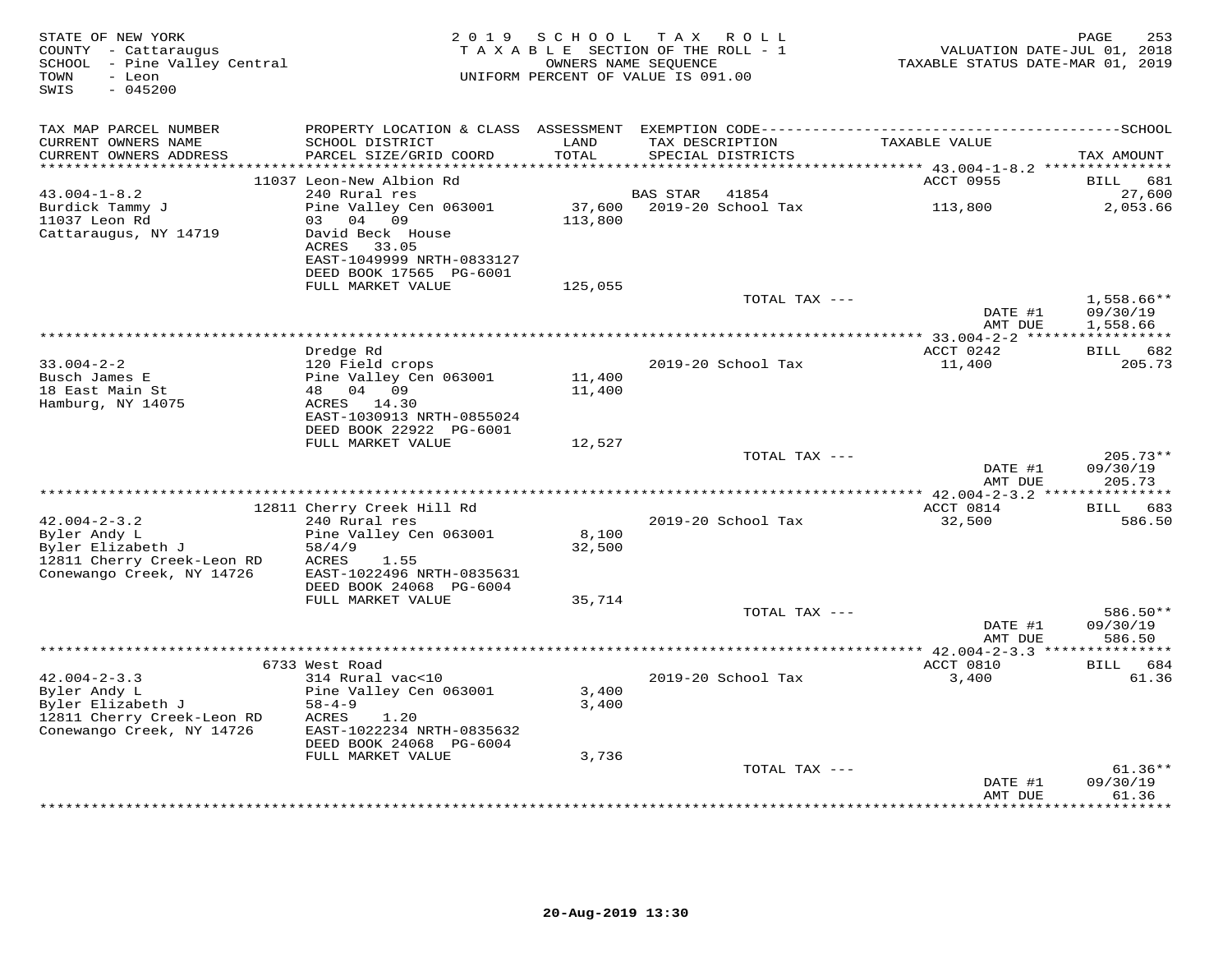| STATE OF NEW YORK<br>COUNTY - Cattaraugus<br>SCHOOL - Pine Valley Central<br>TOWN<br>- Leon<br>SWIS<br>$-045200$ |                                                                        | 2019 SCHOOL TAX ROLL<br>TAXABLE SECTION OF THE ROLL - 1<br>UNIFORM PERCENT OF VALUE IS 091.00 | OWNERS NAME SEQUENCE |                                      | VALUATION DATE-JUL 01, 2018<br>TAXABLE STATUS DATE-MAR 01, 2019 | 254<br>PAGE               |
|------------------------------------------------------------------------------------------------------------------|------------------------------------------------------------------------|-----------------------------------------------------------------------------------------------|----------------------|--------------------------------------|-----------------------------------------------------------------|---------------------------|
| TAX MAP PARCEL NUMBER                                                                                            |                                                                        |                                                                                               |                      |                                      |                                                                 |                           |
| CURRENT OWNERS NAME<br>CURRENT OWNERS ADDRESS                                                                    | SCHOOL DISTRICT<br>PARCEL SIZE/GRID COORD                              | LAND<br>TOTAL                                                                                 |                      | TAX DESCRIPTION<br>SPECIAL DISTRICTS | TAXABLE VALUE                                                   | TAX AMOUNT                |
| ********************                                                                                             |                                                                        | * * * * * * * * * * * *                                                                       |                      |                                      | ******** 52.001-1-26.2 **************                           |                           |
|                                                                                                                  | 11883 Eldredge Rd                                                      |                                                                                               |                      |                                      | ACCT 0858                                                       | BILL 685                  |
| $52.001 - 1 - 26.2$                                                                                              | 112 Dairy farm                                                         |                                                                                               | AG DIST              | 41720                                |                                                                 | 8,362                     |
| Byler Eli D                                                                                                      | Pine Valley Cen 063001                                                 |                                                                                               | 35,200 BAS STAR      | 41854                                |                                                                 | 27,600                    |
| Byler Mattie                                                                                                     | $25 - 4 - 9$                                                           |                                                                                               |                      | 127,600 2019-20 School Tax           | 119,238                                                         | 2,151.79                  |
| 11883 Eldredge Rd<br>Conewango Valley, NY 14726                                                                  | ACRES<br>44.14<br>EAST-1037130 NRTH-0826416<br>DEED BOOK 10155 PG-4001 |                                                                                               |                      |                                      |                                                                 |                           |
| MAY BE SUBJECT TO PAYMENT<br>UNDER AGDIST LAW TIL 2023                                                           | FULL MARKET VALUE                                                      | 140,220                                                                                       |                      |                                      |                                                                 |                           |
|                                                                                                                  |                                                                        |                                                                                               |                      | TOTAL TAX ---                        | DATE #1                                                         | $1,656.79**$<br>09/30/19  |
|                                                                                                                  |                                                                        |                                                                                               |                      |                                      | AMT DUE                                                         | 1,656.79                  |
|                                                                                                                  |                                                                        |                                                                                               |                      |                                      |                                                                 |                           |
|                                                                                                                  | 11883 Eldredge Rd                                                      |                                                                                               |                      |                                      | ACCT 0252                                                       | BILL 686                  |
| $52.001 - 1 - 26.1$                                                                                              | 270 Mfg housing                                                        |                                                                                               | ENH STAR 41834       |                                      |                                                                 | 50,000                    |
| Byler Eli D.                                                                                                     | Pine Valley Cen 063001                                                 | 16,000                                                                                        |                      | 2019-20 School Tax                   | 50,000                                                          | 902.31                    |
| Byler Mattie E.                                                                                                  | 25 04 09                                                               | 50,000                                                                                        |                      |                                      |                                                                 |                           |
| 11883 Eldredge Rd                                                                                                | Ff 960.00                                                              |                                                                                               |                      |                                      |                                                                 |                           |
| Conewango Valley, NY 14726                                                                                       | ACRES 10.00                                                            |                                                                                               |                      |                                      |                                                                 |                           |
|                                                                                                                  | EAST-1037122 NRTH-0826545                                              |                                                                                               |                      |                                      |                                                                 |                           |
|                                                                                                                  | DEED BOOK 26434 PG-2002<br>FULL MARKET VALUE                           | 54,945                                                                                        |                      |                                      |                                                                 |                           |
|                                                                                                                  |                                                                        |                                                                                               |                      | TOTAL TAX ---                        |                                                                 | $0.00**$                  |
|                                                                                                                  |                                                                        |                                                                                               |                      |                                      |                                                                 |                           |
|                                                                                                                  | 12270 Cherry Creek Hill Rd                                             |                                                                                               |                      |                                      | ACCT 0123                                                       | BILL 687                  |
| $42.020 - 1 - 3$                                                                                                 | 210 1 Family Res                                                       |                                                                                               | BAS STAR             | 41854                                |                                                                 | 27,600                    |
| Campbell Benjie J.                                                                                               | Pine Valley Cen 063001                                                 | 6,600                                                                                         |                      | 2019-20 School Tax                   | 64,300                                                          | 1,160.37                  |
| 1178 Lone Elm Rd                                                                                                 | 04 09<br>44                                                            | 64,300                                                                                        |                      |                                      |                                                                 |                           |
| Wakahachie, TX 75167                                                                                             | FRNT<br>82.00 DPTH 290.00                                              |                                                                                               |                      |                                      |                                                                 |                           |
|                                                                                                                  | EAST-1030797 NRTH-0835938                                              |                                                                                               |                      |                                      |                                                                 |                           |
|                                                                                                                  | DEED BOOK 22253 PG-5001                                                |                                                                                               |                      |                                      |                                                                 |                           |
|                                                                                                                  | FULL MARKET VALUE                                                      | 70,659                                                                                        |                      |                                      |                                                                 |                           |
|                                                                                                                  |                                                                        |                                                                                               |                      | TOTAL TAX ---                        | DATE #1                                                         | 665.37**<br>09/30/19      |
|                                                                                                                  |                                                                        |                                                                                               |                      |                                      | AMT DUE                                                         | 665.37                    |
|                                                                                                                  |                                                                        |                                                                                               |                      |                                      |                                                                 |                           |
|                                                                                                                  | 11466 Fancher Rd                                                       |                                                                                               |                      |                                      | ACCT 0605                                                       | BILL 688                  |
| $52.001 - 1 - 14.2$                                                                                              | 112 Dairy farm                                                         |                                                                                               |                      | 2019-20 School Tax                   | 324,000                                                         | 5,846.97                  |
| Carnrite Farms LLC                                                                                               | Pine Valley Cen 063001                                                 | 117,600                                                                                       |                      |                                      |                                                                 |                           |
| 5375 Lakeside Rd                                                                                                 | 10/11/18/19 04 09                                                      | 324,000                                                                                       |                      |                                      |                                                                 |                           |
| Dunkirk, NY 14048                                                                                                | Ff 6960.00                                                             |                                                                                               |                      |                                      |                                                                 |                           |
|                                                                                                                  | ACRES 184.60                                                           |                                                                                               |                      |                                      |                                                                 |                           |
|                                                                                                                  | EAST-1043441 NRTH-0830720                                              |                                                                                               |                      |                                      |                                                                 |                           |
|                                                                                                                  | DEED BOOK 24368 PG-6001                                                |                                                                                               |                      |                                      |                                                                 |                           |
|                                                                                                                  | FULL MARKET VALUE                                                      | 356,044                                                                                       |                      |                                      |                                                                 |                           |
|                                                                                                                  |                                                                        |                                                                                               |                      | TOTAL TAX ---                        |                                                                 | $5,846.97**$              |
|                                                                                                                  |                                                                        |                                                                                               |                      |                                      | DATE #1<br>AMT DUE                                              | 09/30/19<br>5,846.97      |
|                                                                                                                  |                                                                        |                                                                                               |                      |                                      |                                                                 | * * * * * * * * * * * * * |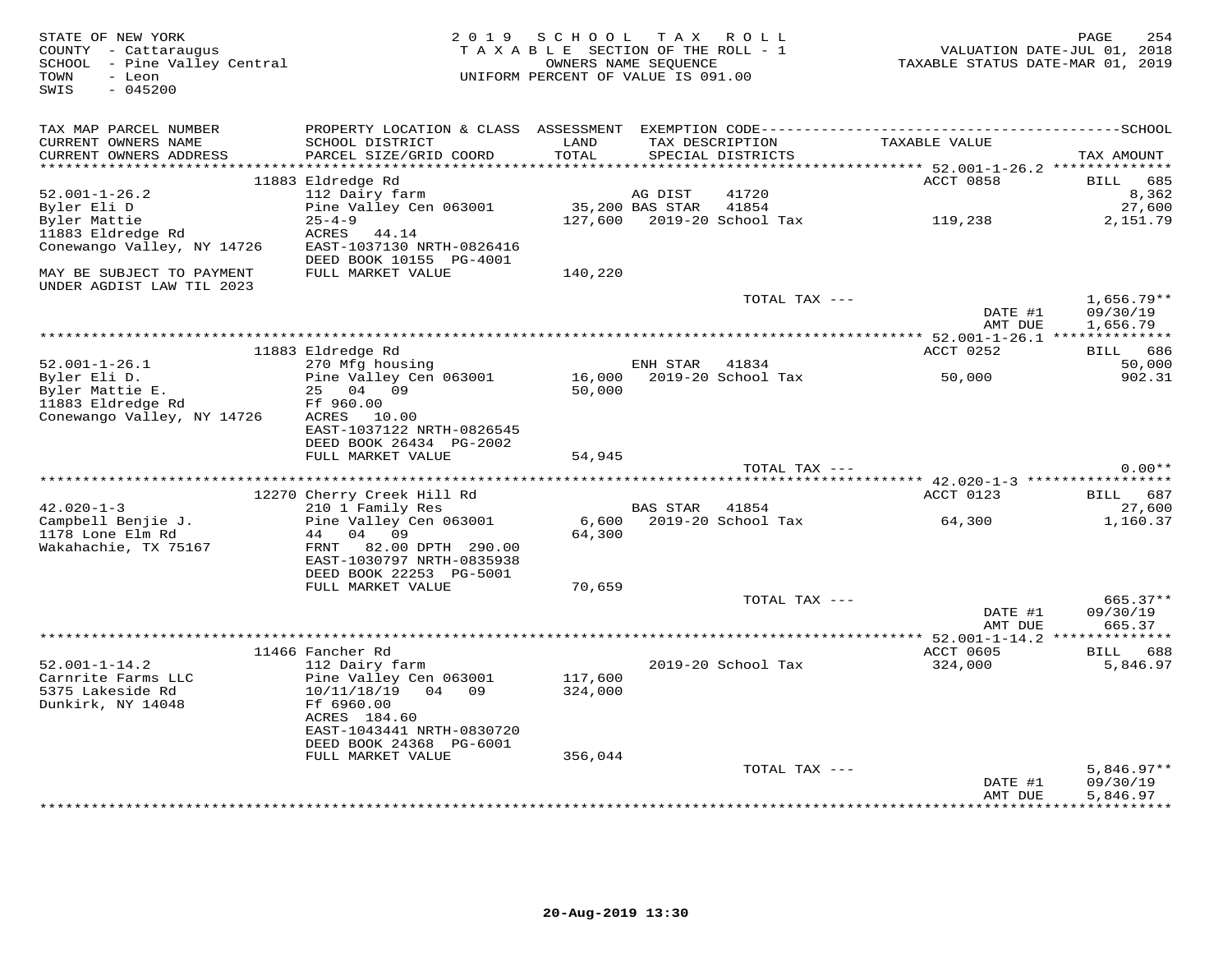| STATE OF NEW YORK<br>COUNTY - Cattaraugus<br>SCHOOL - Pine Valley Central<br>TOWN<br>- Leon<br>$-045200$<br>SWIS | 2 0 1 9                                                                                                                 | SCHOOL<br>TAXABLE SECTION OF THE ROLL - 1<br>UNIFORM PERCENT OF VALUE IS 091.00 | T A X<br>OWNERS NAME SEQUENCE | R O L L                              | VALUATION DATE-JUL 01, 2018<br>TAXABLE STATUS DATE-MAR 01, 2019 | PAGE<br>255            |
|------------------------------------------------------------------------------------------------------------------|-------------------------------------------------------------------------------------------------------------------------|---------------------------------------------------------------------------------|-------------------------------|--------------------------------------|-----------------------------------------------------------------|------------------------|
| TAX MAP PARCEL NUMBER                                                                                            |                                                                                                                         |                                                                                 |                               |                                      |                                                                 |                        |
| CURRENT OWNERS NAME<br>CURRENT OWNERS ADDRESS                                                                    | SCHOOL DISTRICT<br>PARCEL SIZE/GRID COORD                                                                               | LAND<br>TOTAL                                                                   |                               | TAX DESCRIPTION<br>SPECIAL DISTRICTS | TAXABLE VALUE                                                   | TAX AMOUNT             |
| **********************                                                                                           |                                                                                                                         |                                                                                 |                               |                                      |                                                                 |                        |
|                                                                                                                  | 11172 Leon-New Albion Rd                                                                                                |                                                                                 |                               |                                      | ACCT 0024                                                       | BILL<br>689            |
| $43.004 - 1 - 14$<br>Carter Michael Sr<br>Carter Susan<br>11172 Leon-New Albion Rd<br>Cattaraugus, NY 14719      | 210 1 Family Res<br>Pine Valley Cen 063001<br>04<br>09<br>03<br>Ff 203.00<br>ACRES<br>2.36<br>EAST-1047814 NRTH-0833334 | 9,700<br>95,000                                                                 | ENH STAR                      | 41834<br>2019-20 School Tax          | 95,000                                                          | 63,200<br>1,714.39     |
|                                                                                                                  | DEED BOOK 795<br>PG-00269                                                                                               |                                                                                 |                               |                                      |                                                                 |                        |
|                                                                                                                  | FULL MARKET VALUE                                                                                                       | 104,396                                                                         |                               |                                      |                                                                 |                        |
|                                                                                                                  |                                                                                                                         |                                                                                 |                               | TOTAL TAX ---                        | DATE #1                                                         | $611.39**$<br>09/30/19 |
|                                                                                                                  |                                                                                                                         |                                                                                 |                               |                                      | AMT DUE                                                         | 611.39                 |
|                                                                                                                  | 6720 Riga Rd                                                                                                            |                                                                                 |                               |                                      | ACCT 0351                                                       | 690<br>BILL            |
| $42.004 - 2 - 11$                                                                                                | 240 Rural res                                                                                                           |                                                                                 | ENH STAR                      | 41834                                |                                                                 | 63,200                 |
| Caughel David A                                                                                                  | Pine Valley Cen 063001                                                                                                  | 30,000                                                                          |                               | 2019-20 School Tax                   | 172,000                                                         | 3,103.95               |
| Caughel Martha C<br>6720 Riga Rd                                                                                 | 43 04<br>09<br>Raggie Rd Ff - 740'                                                                                      | 172,000                                                                         |                               |                                      |                                                                 |                        |
| Conewango Valley, NY 14726                                                                                       | FRNT 1153.10 DPTH                                                                                                       |                                                                                 |                               |                                      |                                                                 |                        |
|                                                                                                                  | ACRES<br>20.06                                                                                                          |                                                                                 |                               |                                      |                                                                 |                        |
|                                                                                                                  | EAST-1027754 NRTH-0835386                                                                                               |                                                                                 |                               |                                      |                                                                 |                        |
|                                                                                                                  | DEED BOOK 883<br>PG-01062<br>FULL MARKET VALUE                                                                          |                                                                                 |                               |                                      |                                                                 |                        |
|                                                                                                                  |                                                                                                                         | 189,011                                                                         |                               | TOTAL TAX ---                        |                                                                 | $2,000.95**$           |
|                                                                                                                  |                                                                                                                         |                                                                                 |                               |                                      | DATE #1                                                         | 09/30/19               |
|                                                                                                                  |                                                                                                                         |                                                                                 |                               |                                      | AMT DUE                                                         | 2,000.95               |
|                                                                                                                  |                                                                                                                         |                                                                                 |                               |                                      |                                                                 |                        |
| $33.004 - 1 - 9$                                                                                                 | Dredge Rd<br>322 Rural vac>10                                                                                           |                                                                                 |                               | 2019-20 School Tax                   | ACCT 0063<br>22,100                                             | BILL 691<br>398.82     |
| Chaffin Donald M Jr                                                                                              | Pine Valley Cen 063001                                                                                                  | 22,100                                                                          |                               |                                      |                                                                 |                        |
| Chaffin Michelle L                                                                                               | 64 04 09                                                                                                                | 22,100                                                                          |                               |                                      |                                                                 |                        |
| 148 Rte 62                                                                                                       | Ff 870.00<br>ACRES 13.50                                                                                                |                                                                                 |                               |                                      |                                                                 |                        |
| Conewango Valley, NY 14726                                                                                       | EAST-1024813 NRTH-0852635                                                                                               |                                                                                 |                               |                                      |                                                                 |                        |
|                                                                                                                  | DEED BOOK 7678<br>PG-5001                                                                                               |                                                                                 |                               |                                      |                                                                 |                        |
|                                                                                                                  | FULL MARKET VALUE                                                                                                       | 24,286                                                                          |                               |                                      |                                                                 |                        |
|                                                                                                                  |                                                                                                                         |                                                                                 |                               | TOTAL TAX ---                        | DATE #1                                                         | 398.82**<br>09/30/19   |
|                                                                                                                  |                                                                                                                         |                                                                                 |                               |                                      | AMT DUE                                                         | 398.82                 |
|                                                                                                                  |                                                                                                                         |                                                                                 |                               |                                      | ************ 33.004-1-5 ******************                      |                        |
|                                                                                                                  | 7982 Dredge Rd                                                                                                          |                                                                                 |                               |                                      | ACCT 0101                                                       | 692<br>BILL            |
| $33.004 - 1 - 5$<br>Checko Nicholas                                                                              | 312 Vac w/imprv<br>Pine Valley Cen 063001                                                                               | 26,900                                                                          |                               | 2019-20 School Tax                   | 34,700                                                          | 626.20                 |
| Checko Alan                                                                                                      | 04 09<br>64                                                                                                             | 34,700                                                                          |                               |                                      |                                                                 |                        |
| 45 Allegany                                                                                                      | Ff 435.00                                                                                                               |                                                                                 |                               |                                      |                                                                 |                        |
| Buffalo, NY 14220                                                                                                | ACRES<br>17.81<br>EAST-1025007 NRTH-0855484                                                                             |                                                                                 |                               |                                      |                                                                 |                        |
|                                                                                                                  | DEED BOOK 30811 PG-7001                                                                                                 |                                                                                 |                               |                                      |                                                                 |                        |
|                                                                                                                  | FULL MARKET VALUE                                                                                                       | 38,132                                                                          |                               |                                      |                                                                 |                        |
|                                                                                                                  |                                                                                                                         |                                                                                 |                               | TOTAL TAX ---                        | DATE #1                                                         | $626.20**$<br>09/30/19 |
|                                                                                                                  |                                                                                                                         |                                                                                 |                               |                                      | AMT DUE                                                         | 626.20                 |
|                                                                                                                  |                                                                                                                         |                                                                                 |                               |                                      |                                                                 |                        |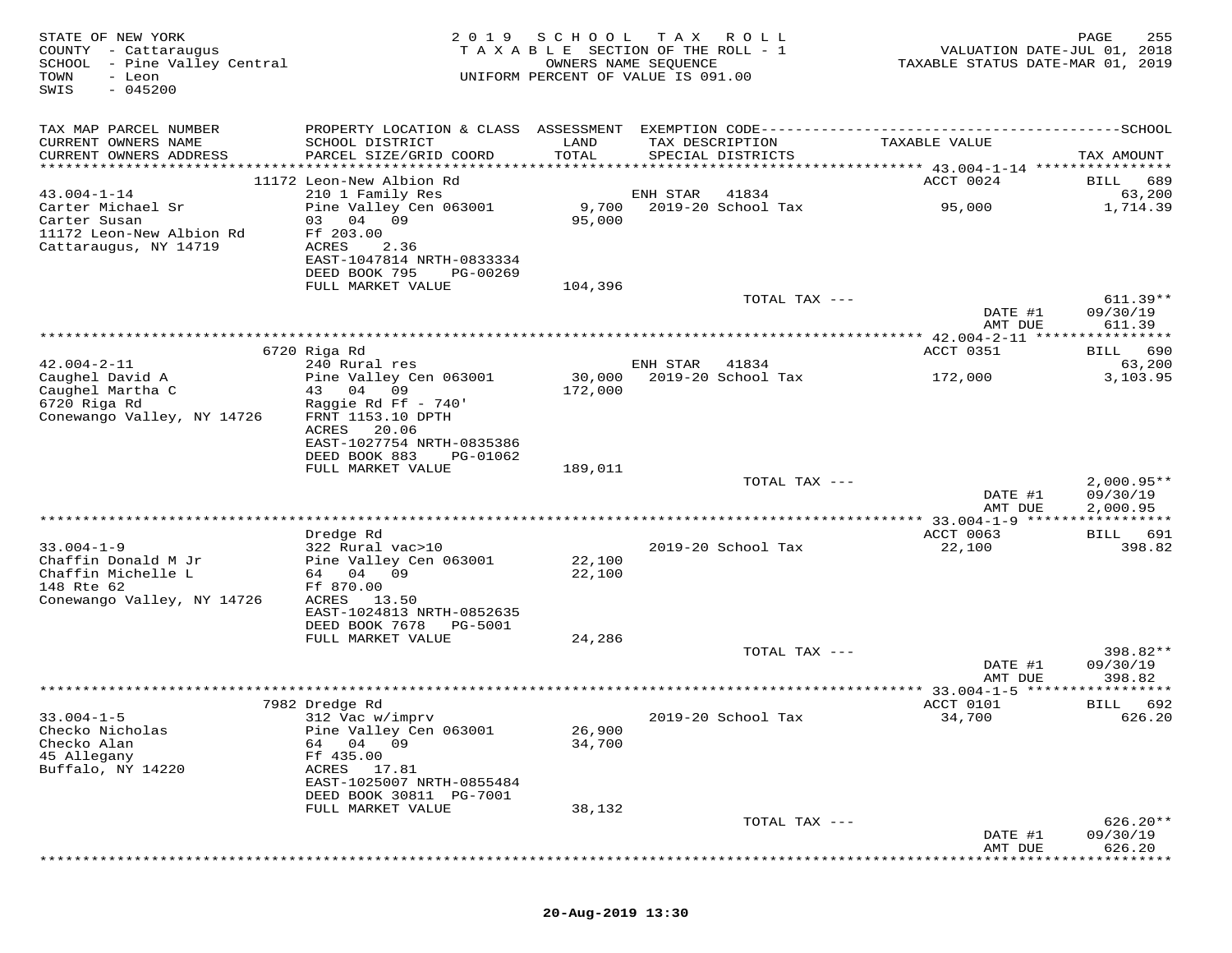| STATE OF NEW YORK<br>COUNTY - Cattaraugus<br>SCHOOL - Pine Valley Central<br>- Leon<br>TOWN<br>SWIS<br>$-045200$ |                                                                                              |               | 2019 SCHOOL TAX ROLL<br>TAXABLE SECTION OF THE ROLL - 1<br>OWNERS NAME SEQUENCE<br>UNIFORM PERCENT OF VALUE IS 091.00 | VALUATION DATE-JUL 01, 2018<br>TAXABLE STATUS DATE-MAR 01, 2019 | 256<br>PAGE          |
|------------------------------------------------------------------------------------------------------------------|----------------------------------------------------------------------------------------------|---------------|-----------------------------------------------------------------------------------------------------------------------|-----------------------------------------------------------------|----------------------|
| TAX MAP PARCEL NUMBER                                                                                            | PROPERTY LOCATION & CLASS ASSESSMENT EXEMPTION CODE-----------------------------------SCHOOL |               |                                                                                                                       |                                                                 |                      |
| CURRENT OWNERS NAME<br>CURRENT OWNERS ADDRESS                                                                    | SCHOOL DISTRICT<br>PARCEL SIZE/GRID COORD                                                    | LAND<br>TOTAL | TAX DESCRIPTION<br>SPECIAL DISTRICTS                                                                                  | TAXABLE VALUE                                                   | TAX AMOUNT           |
|                                                                                                                  |                                                                                              |               |                                                                                                                       |                                                                 |                      |
|                                                                                                                  | 6737 Alderbottom Rd                                                                          |               |                                                                                                                       | ACCT 0288                                                       | 693<br>BILL          |
| $43.003 - 1 - 16.1$                                                                                              | 270 Mfg housing                                                                              |               | BAS STAR<br>41854                                                                                                     |                                                                 | 27,600               |
| Clark James L                                                                                                    | Pine Valley Cen 063001                                                                       |               | 6,500 2019-20 School Tax                                                                                              | 42,000                                                          | 757.94               |
| 6737 Alderbottom Rd                                                                                              | 27 04 09                                                                                     | 42,000        |                                                                                                                       |                                                                 |                      |
| Leon, NY 14751                                                                                                   | FRNT 200.00 DPTH 100.00                                                                      |               |                                                                                                                       |                                                                 |                      |
|                                                                                                                  | EAST-1038450 NRTH-0835341                                                                    |               |                                                                                                                       |                                                                 |                      |
|                                                                                                                  | DEED BOOK 10096 PG-8002<br>FULL MARKET VALUE                                                 | 46,154        |                                                                                                                       |                                                                 |                      |
|                                                                                                                  |                                                                                              |               | TOTAL TAX ---                                                                                                         |                                                                 | 262.94**             |
|                                                                                                                  |                                                                                              |               |                                                                                                                       | DATE #1                                                         | 09/30/19             |
|                                                                                                                  |                                                                                              |               |                                                                                                                       | AMT DUE                                                         | 262.94               |
|                                                                                                                  |                                                                                              |               |                                                                                                                       |                                                                 |                      |
|                                                                                                                  | 7775 Kellogg Hill Rd                                                                         |               |                                                                                                                       | ACCT 0216                                                       | 694<br><b>BILL</b>   |
| $34.003 - 1 - 22$                                                                                                | 260 Seasonal res                                                                             |               | 2019-20 School Tax                                                                                                    | 40,300                                                          | 727.26               |
| Clemens Patrick D                                                                                                | Pine Valley Cen 063001                                                                       | 9,200         |                                                                                                                       |                                                                 |                      |
| 703 Montgomery Drive<br>Brunswick, OH 44212                                                                      | 31 04 09<br>FRNT 185.00 DPTH                                                                 | 40,300        |                                                                                                                       |                                                                 |                      |
|                                                                                                                  | ACRES<br>2.09                                                                                |               |                                                                                                                       |                                                                 |                      |
| PRIOR OWNER ON 3/01/2019                                                                                         | EAST-1038884 NRTH-0851638                                                                    |               |                                                                                                                       |                                                                 |                      |
| Clemens Patrick P                                                                                                | DEED BOOK 20190 PG-7507                                                                      |               |                                                                                                                       |                                                                 |                      |
|                                                                                                                  | FULL MARKET VALUE                                                                            | 44,286        |                                                                                                                       |                                                                 |                      |
|                                                                                                                  |                                                                                              |               | TOTAL TAX ---                                                                                                         |                                                                 | 727.26**             |
|                                                                                                                  |                                                                                              |               |                                                                                                                       | DATE #1                                                         | 09/30/19             |
|                                                                                                                  | ***********************************                                                          |               |                                                                                                                       | AMT DUE                                                         | 727.26               |
|                                                                                                                  |                                                                                              |               |                                                                                                                       | *********** 42.020-1-12 ****************                        |                      |
| $42.020 - 1 - 12$                                                                                                | 12232 Leon-New Albion Rd<br>210 1 Family Res                                                 |               | BAS STAR<br>41854                                                                                                     | ACCT 0069                                                       | BILL 695<br>27,600   |
| Cleveland June M                                                                                                 | Pine Valley Cen 063001                                                                       |               | 6,500 2019-20 School Tax                                                                                              | 45,400                                                          | 819.30               |
| 12232 Leon-New Abion Rd                                                                                          | 36 04 09                                                                                     | 45,400        |                                                                                                                       |                                                                 |                      |
| Conewango Valley, NY 14726                                                                                       | Life Use - Doris                                                                             |               |                                                                                                                       |                                                                 |                      |
|                                                                                                                  | 56.10 DPTH 332.72<br>FRNT                                                                    |               |                                                                                                                       |                                                                 |                      |
|                                                                                                                  | EAST-1031401 NRTH-0835949                                                                    |               |                                                                                                                       |                                                                 |                      |
|                                                                                                                  | DEED BOOK 00968 PG-01060                                                                     |               |                                                                                                                       |                                                                 |                      |
|                                                                                                                  | FULL MARKET VALUE                                                                            | 49,890        |                                                                                                                       |                                                                 |                      |
|                                                                                                                  |                                                                                              |               | TOTAL TAX ---                                                                                                         | DATE #1                                                         | 324.30**<br>09/30/19 |
|                                                                                                                  |                                                                                              |               |                                                                                                                       | AMT DUE                                                         | 324.30               |
|                                                                                                                  |                                                                                              |               |                                                                                                                       |                                                                 |                      |
|                                                                                                                  | 7364 Rte 62                                                                                  |               |                                                                                                                       | ACCT 0246                                                       | BILL 696             |
| $43.001 - 1 - 33$                                                                                                | 120 Field crops                                                                              |               | AG BLDG<br>41700                                                                                                      |                                                                 | 29,000               |
| Coblentz Crist B                                                                                                 | Pine Valley Cen 063001                                                                       |               | 32,900 2019-20 School Tax                                                                                             | 60,800                                                          | 1,097.21             |
| Coblentz Lizzie J                                                                                                | 38 04 09                                                                                     | 89,800        |                                                                                                                       |                                                                 |                      |
| 7364 Route 62                                                                                                    | FRNT 930.00 DPTH                                                                             |               |                                                                                                                       |                                                                 |                      |
| South Dayton, NY 14138                                                                                           | ACRES 60.63                                                                                  |               |                                                                                                                       |                                                                 |                      |
| MAY BE SUBJECT TO PAYMENT                                                                                        | EAST-1032645 NRTH-0844923<br>DEED BOOK 30189 PG-7001                                         |               |                                                                                                                       |                                                                 |                      |
| UNDER RPTL483 UNTIL 2020                                                                                         | FULL MARKET VALUE                                                                            | 98,681        |                                                                                                                       |                                                                 |                      |
|                                                                                                                  |                                                                                              |               | TOTAL TAX ---                                                                                                         |                                                                 | $1,097.21**$         |
|                                                                                                                  |                                                                                              |               |                                                                                                                       | DATE #1                                                         | 09/30/19             |
|                                                                                                                  |                                                                                              |               |                                                                                                                       | AMT DUE                                                         | 1,097.21             |
|                                                                                                                  |                                                                                              |               |                                                                                                                       |                                                                 |                      |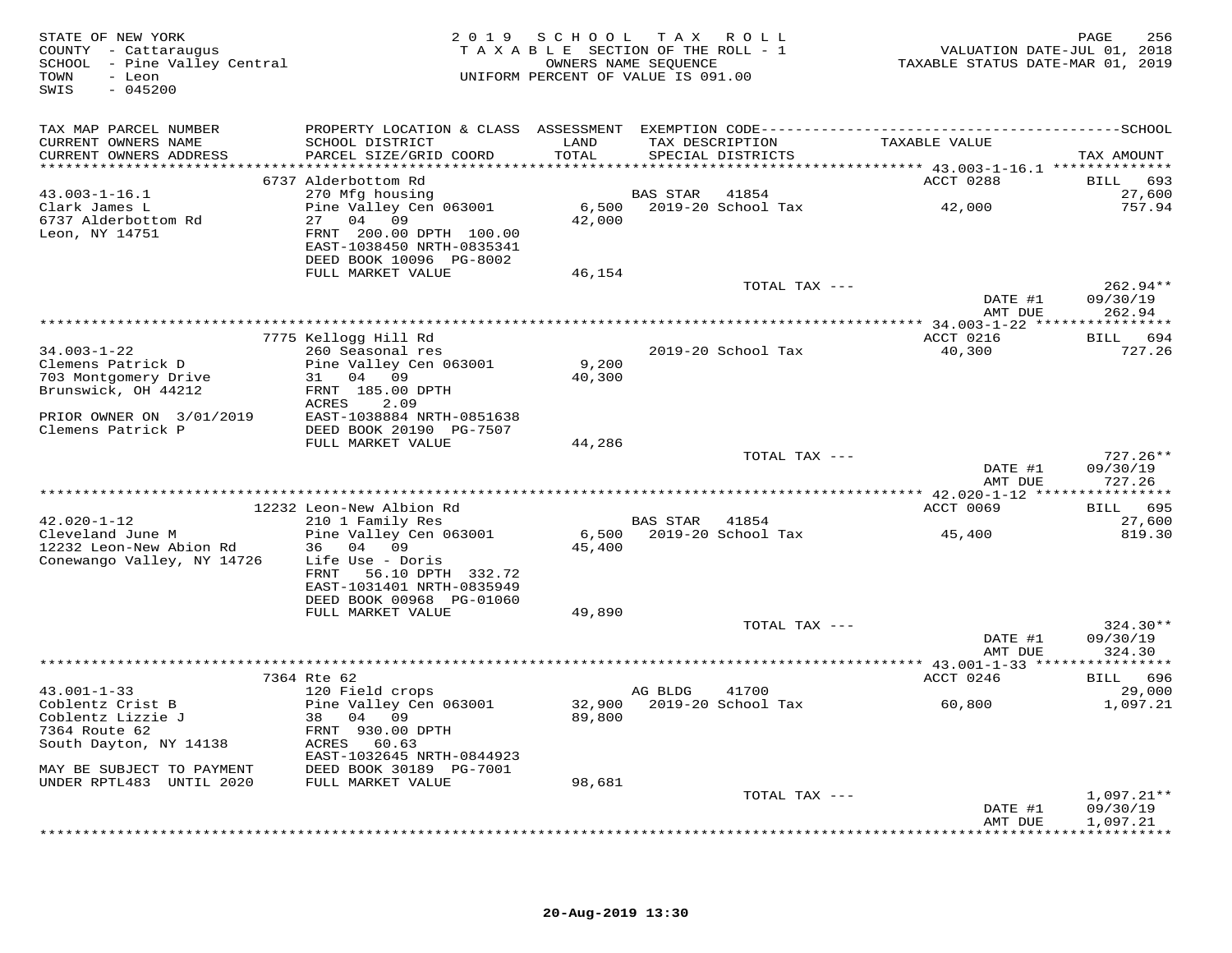| STATE OF NEW YORK<br>COUNTY - Cattaraugus<br>SCHOOL - Pine Valley Central<br>- Leon<br>TOWN<br>$-045200$<br>SWIS | 2 0 1 9                                                                                                                                                                           | SCHOOL<br>OWNERS NAME SEQUENCE | TAX ROLL<br>TAXABLE SECTION OF THE ROLL - 1<br>UNIFORM PERCENT OF VALUE IS 091.00 | TAXABLE STATUS DATE-MAR 01, 2019                          | PAGE<br>257<br>VALUATION DATE-JUL 01, 2018 |
|------------------------------------------------------------------------------------------------------------------|-----------------------------------------------------------------------------------------------------------------------------------------------------------------------------------|--------------------------------|-----------------------------------------------------------------------------------|-----------------------------------------------------------|--------------------------------------------|
| TAX MAP PARCEL NUMBER                                                                                            |                                                                                                                                                                                   |                                |                                                                                   |                                                           |                                            |
| CURRENT OWNERS NAME<br>CURRENT OWNERS ADDRESS                                                                    | SCHOOL DISTRICT<br>PARCEL SIZE/GRID COORD                                                                                                                                         | LAND<br><b>TOTAL</b>           | TAX DESCRIPTION<br>SPECIAL DISTRICTS                                              | TAXABLE VALUE                                             | TAX AMOUNT                                 |
|                                                                                                                  | 7120 Rte 62                                                                                                                                                                       |                                |                                                                                   | ACCT 0114                                                 |                                            |
| $43.001 - 1 - 28$<br>Coblentz Henry<br>Coblentz Tena<br>5464 Myers Rd                                            | 210 1 Family Res<br>Pine Valley Cen 063001<br>37<br>04 09<br>FRNT 482.00 DPTH                                                                                                     | 7,600<br>21,600                | 2019-20 School Tax                                                                | 21,600                                                    | BILL 697<br>389.80                         |
| Conewango Valley, NY 14726                                                                                       | 1.28<br>ACRES<br>EAST-1031240 NRTH-0841565<br>DEED BOOK 26414 PG-2001<br>FULL MARKET VALUE                                                                                        | 23,736                         |                                                                                   |                                                           |                                            |
|                                                                                                                  |                                                                                                                                                                                   |                                | TOTAL TAX ---                                                                     |                                                           | 389.80**                                   |
|                                                                                                                  |                                                                                                                                                                                   |                                |                                                                                   | DATE #1<br>AMT DUE                                        | 09/30/19<br>389.80                         |
|                                                                                                                  | 7250 Rte 62                                                                                                                                                                       |                                |                                                                                   | *************** 43.001-1-29.2 **************<br>ACCT 0558 | BILL 698                                   |
| $43.001 - 1 - 29.2$                                                                                              | 210 1 Family Res                                                                                                                                                                  |                                | <b>BAS STAR</b><br>41854                                                          |                                                           | 27,600                                     |
| Coblentz Henry<br>Coblentz Tena<br>7250 Rte 62<br>South Dayton, NY 14138                                         | Pine Valley Cen 063001<br>$37/38$ 04 09<br>FRNT 257.00 DPTH<br>8.00<br>ACRES<br>EAST-1031673 NRTH-0843618<br>DEED BOOK 24839 PG-4001                                              | 19,800<br>90,000               | 2019-20 School Tax                                                                | 90,000                                                    | 1,624.16                                   |
|                                                                                                                  | FULL MARKET VALUE                                                                                                                                                                 | 98,901                         |                                                                                   |                                                           |                                            |
|                                                                                                                  |                                                                                                                                                                                   |                                | TOTAL TAX ---                                                                     | DATE #1<br>AMT DUE                                        | 1,129.16**<br>09/30/19<br>1,129.16         |
|                                                                                                                  |                                                                                                                                                                                   |                                |                                                                                   |                                                           |                                            |
|                                                                                                                  | 7138 Rte 62                                                                                                                                                                       |                                |                                                                                   | ACCT 0022                                                 | BILL 699                                   |
| $43.001 - 1 - 29.4$<br>Coblentz Henry<br>Coblentz Tena<br>5464 Myers Rd<br>Conewango Valley, NY 14726            | 311 Res vac land<br>Pine Valley Cen 063001<br>$37/38$ 04 09<br>Ff 1600.00 Us Rte 62<br>Ff 170.00 Slew Rd<br>ACRES<br>1.00<br>EAST-1033144 NRTH-0842656<br>DEED BOOK 27662 PG-4001 | 2,000<br>2,000                 | 2019-20 School Tax                                                                | 2,000                                                     | 36.09                                      |
|                                                                                                                  | FULL MARKET VALUE                                                                                                                                                                 | 2,198                          |                                                                                   |                                                           |                                            |
|                                                                                                                  |                                                                                                                                                                                   |                                | TOTAL TAX ---                                                                     | DATE #1<br>AMT DUE                                        | $36.09**$<br>09/30/19<br>36.09             |
|                                                                                                                  | *******************************                                                                                                                                                   |                                |                                                                                   |                                                           | ***************************                |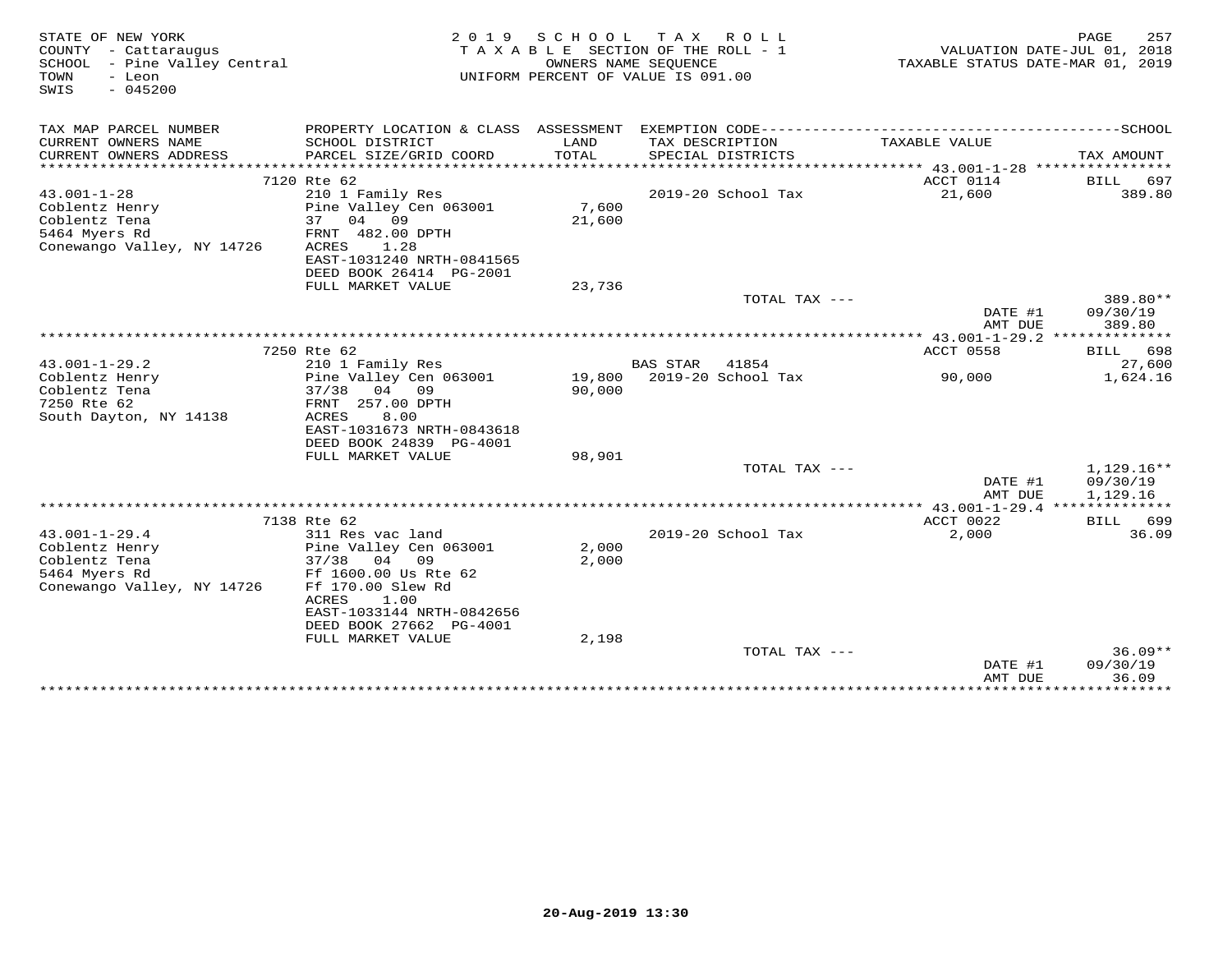| STATE OF NEW YORK<br>COUNTY - Cattaraugus<br>SCHOOL - Pine Valley Central<br>TOWN<br>- Leon<br>$-045200$<br>SWIS | 2 0 1 9                                                                                                                       | SCHOOL TAX ROLL<br>TAXABLE SECTION OF THE ROLL - 1<br>OWNERS NAME SEQUENCE<br>UNIFORM PERCENT OF VALUE IS 091.00 |                 |                                      | VALUATION DATE-JUL 01, 2018<br>TAXABLE STATUS DATE-MAR 01, 2019 | 258<br>PAGE                          |
|------------------------------------------------------------------------------------------------------------------|-------------------------------------------------------------------------------------------------------------------------------|------------------------------------------------------------------------------------------------------------------|-----------------|--------------------------------------|-----------------------------------------------------------------|--------------------------------------|
| TAX MAP PARCEL NUMBER<br>CURRENT OWNERS NAME<br>CURRENT OWNERS ADDRESS<br>***********************                | SCHOOL DISTRICT<br>PARCEL SIZE/GRID COORD                                                                                     | LAND<br>TOTAL                                                                                                    |                 | TAX DESCRIPTION<br>SPECIAL DISTRICTS | TAXABLE VALUE<br>*********** 42.020-1-52 *****************      | TAX AMOUNT                           |
|                                                                                                                  | 6728 Rte 62                                                                                                                   |                                                                                                                  |                 |                                      | ACCT 0400                                                       | BILL 700                             |
| $42.020 - 1 - 52$<br>Colburn Cheri L<br>6728 Rte 62<br>Conewango Valley, NY 14726                                | 210 1 Family Res<br>Pine Valley Cen 063001<br>35<br>04 09<br>99.00 DPTH 110.00<br>FRNT<br>EAST-1031172 NRTH-0835186           | 30,000                                                                                                           | <b>BAS STAR</b> | 41854<br>6,300 2019-20 School Tax    | 30,000                                                          | 27,600<br>541.39                     |
|                                                                                                                  | DEED BOOK 2576 PG-4001<br>FULL MARKET VALUE                                                                                   | 32,967                                                                                                           |                 |                                      |                                                                 |                                      |
|                                                                                                                  |                                                                                                                               |                                                                                                                  |                 | TOTAL TAX ---                        | DATE #1                                                         | $46.39**$<br>09/30/19                |
|                                                                                                                  |                                                                                                                               |                                                                                                                  |                 |                                      | AMT DUE                                                         | 46.39                                |
|                                                                                                                  | 6829 Rte 62                                                                                                                   |                                                                                                                  |                 |                                      | *********** 42.004-1-13.4 ***************<br>ACCT 0571          | BILL 701                             |
| $42.004 - 1 - 13.4$                                                                                              | 210 1 Family Res                                                                                                              |                                                                                                                  | BAS STAR 41854  |                                      |                                                                 | 27,600                               |
| The Colvin Kathryn<br>Conewango Valley, NY 14726                                                                 | Pine Valley Cen 063001<br>44 04 09<br>FRNT 173.53 DPTH 215.68<br>EAST-1030976 NRTH-0836817                                    | 98,100                                                                                                           |                 | 6,900 2019-20 School Tax             | 98,100                                                          | 1,770.33                             |
|                                                                                                                  | DEED BOOK 3186 PG-2002<br>FULL MARKET VALUE                                                                                   | 107,802                                                                                                          |                 |                                      |                                                                 |                                      |
|                                                                                                                  |                                                                                                                               |                                                                                                                  |                 | TOTAL TAX ---                        | DATE #1<br>AMT DUE                                              | $1,275.33**$<br>09/30/19<br>1,275.33 |
|                                                                                                                  |                                                                                                                               |                                                                                                                  |                 |                                      |                                                                 |                                      |
| $43.003 - 1 - 9$<br>Connelly Edith<br>Attn: David Snyder<br>12476 Leon-Cherry Creek Rd                           | Alderbottom Rd<br>323 Vacant rural<br>Pine Valley Cen 063001<br>20 04 09<br>5.00<br>ACRES                                     | 7,700<br>7,700                                                                                                   |                 | 2019-20 School Tax                   | ACCT 0073<br>7,700                                              | BILL 702<br>138.96                   |
| Conewango Valley, NY 14726                                                                                       | EAST-1040962 NRTH-0839146<br>DEED BOOK 616<br>PG-00103                                                                        |                                                                                                                  |                 |                                      |                                                                 |                                      |
|                                                                                                                  | FULL MARKET VALUE                                                                                                             | 8,462                                                                                                            |                 | TOTAL TAX ---                        |                                                                 | 138.96**                             |
|                                                                                                                  |                                                                                                                               |                                                                                                                  |                 |                                      | DATE #1<br>AMT DUE                                              | 09/30/19<br>138.96                   |
|                                                                                                                  | 7268 Rte 62                                                                                                                   |                                                                                                                  |                 |                                      | ACCT 0328                                                       | BILL 703                             |
| $43.001 - 1 - 30$<br>Cooper Robert Jr<br>Covert Sharon<br>7268 Rte 62<br>So. Dayton, NY 14138                    | 210 1 Family Res<br>Pine Valley Cen 063001<br>38 04 09<br>FRNT 185.00 DPTH 203.00<br>BANK<br>017<br>EAST-1031302 NRTH-0843748 | 6,900<br>68,500                                                                                                  | BAS STAR 41854  | 2019-20 School Tax                   | 68,500                                                          | 27,600<br>1,236.16                   |
|                                                                                                                  | DEED BOOK 6700 PG-6001                                                                                                        |                                                                                                                  |                 |                                      |                                                                 |                                      |
|                                                                                                                  | FULL MARKET VALUE                                                                                                             | 75,275                                                                                                           |                 | TOTAL TAX ---                        | DATE #1<br>AMT DUE                                              | $741.16**$<br>09/30/19<br>741.16     |
|                                                                                                                  |                                                                                                                               |                                                                                                                  |                 |                                      |                                                                 | * * * * * * * * * *                  |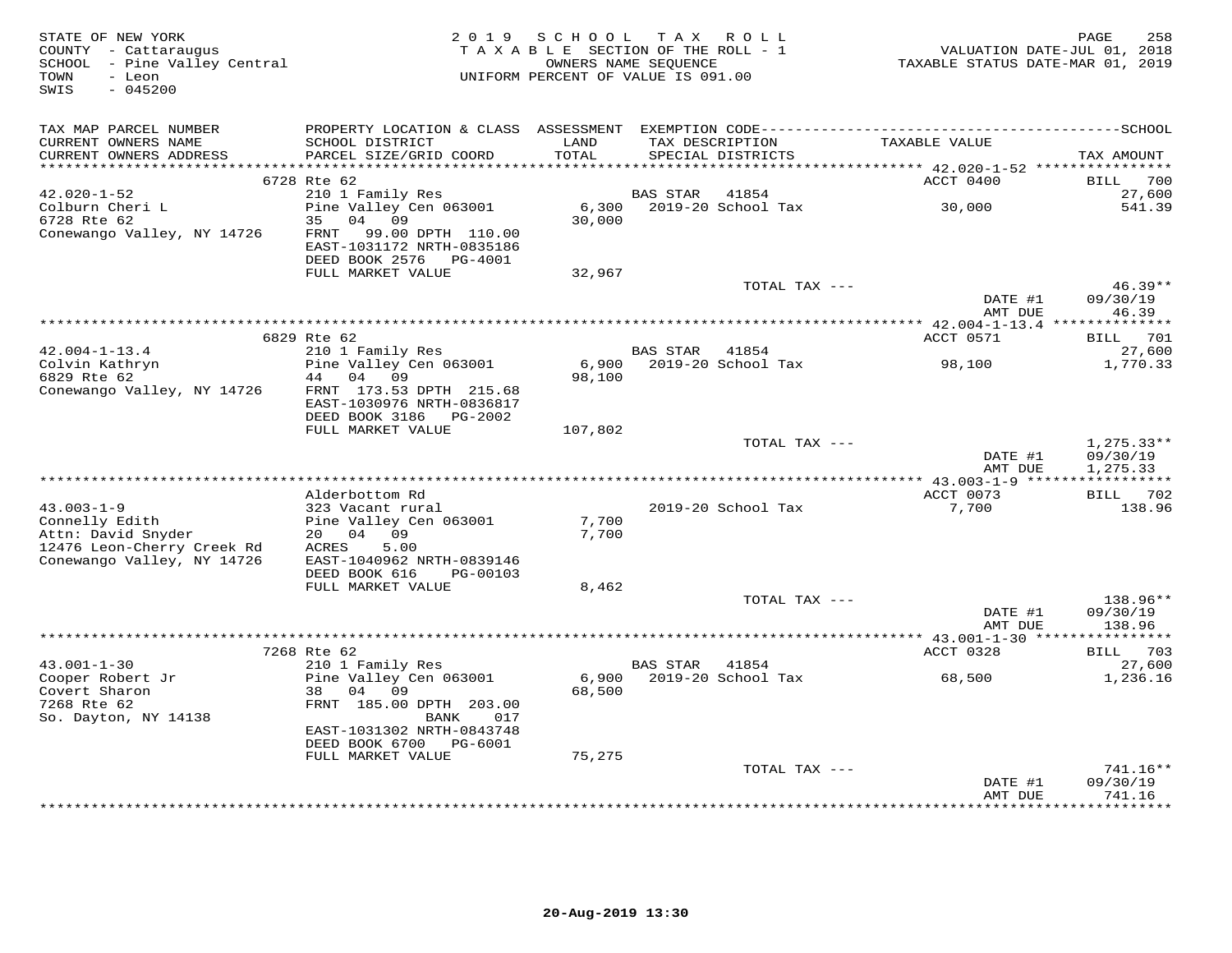| STATE OF NEW YORK<br>COUNTY - Cattaraugus<br>SCHOOL - Pine Valley Central<br>- Leon<br>TOWN<br>$-045200$<br>SWIS |                                                       | 2019 SCHOOL<br>TAXABLE SECTION OF THE ROLL - 1<br>OWNERS NAME SEOUENCE<br>UNIFORM PERCENT OF VALUE IS 091.00 | T A X    | R O L L                              | TAXABLE STATUS DATE-MAR 01, 2019 | 259<br>PAGE<br>VALUATION DATE-JUL 01, 2018 |
|------------------------------------------------------------------------------------------------------------------|-------------------------------------------------------|--------------------------------------------------------------------------------------------------------------|----------|--------------------------------------|----------------------------------|--------------------------------------------|
| TAX MAP PARCEL NUMBER                                                                                            |                                                       |                                                                                                              |          |                                      |                                  |                                            |
| CURRENT OWNERS NAME<br>CURRENT OWNERS ADDRESS                                                                    | SCHOOL DISTRICT<br>PARCEL SIZE/GRID COORD             | LAND<br>TOTAL                                                                                                |          | TAX DESCRIPTION<br>SPECIAL DISTRICTS | TAXABLE VALUE                    | TAX AMOUNT                                 |
|                                                                                                                  | 12222 Leon-New Albion Rd                              |                                                                                                              |          |                                      | ACCT 0342                        | BILL 704                                   |
| $42.020 - 1 - 14$                                                                                                | 312 Vac w/imprv                                       |                                                                                                              |          | 2019-20 School Tax                   | 1,400                            | 25.26                                      |
| Corson Timothy                                                                                                   | Pine Valley Cen 063001                                | 1,200                                                                                                        |          |                                      |                                  |                                            |
| Schmitt Joseph B                                                                                                 | 36 04 09                                              | 1,400                                                                                                        |          |                                      |                                  |                                            |
| PO Box 82                                                                                                        | FRNT 105.00 DPTH 120.00                               |                                                                                                              |          |                                      |                                  |                                            |
| Leon, NY 14751                                                                                                   | EAST-1031572 NRTH-0835825                             |                                                                                                              |          |                                      |                                  |                                            |
|                                                                                                                  | DEED BOOK 25265 PG-4001                               |                                                                                                              |          |                                      |                                  |                                            |
|                                                                                                                  | FULL MARKET VALUE                                     | 1,538                                                                                                        |          |                                      |                                  |                                            |
|                                                                                                                  |                                                       |                                                                                                              |          | TOTAL TAX ---                        |                                  | $25.26**$                                  |
|                                                                                                                  |                                                       |                                                                                                              |          |                                      | DATE #1<br>AMT DUE               | 09/30/19<br>25.26                          |
|                                                                                                                  |                                                       |                                                                                                              |          |                                      |                                  | ********                                   |
|                                                                                                                  | 12229 Leon-New Albion Rd                              |                                                                                                              |          |                                      | ACCT 0154                        | 705<br>BILL                                |
| $42.020 - 1 - 32$                                                                                                | 210 1 Family Res                                      |                                                                                                              | BAS STAR | 41854                                |                                  | 27,600                                     |
| Corson Timothy J                                                                                                 | Pine Valley Cen 063001                                | 6,800                                                                                                        |          | 2019-20 School Tax                   | 61,100                           | 1,102.62                                   |
| Schmitt Joseph B                                                                                                 | 04 09<br>35                                           | 61,100                                                                                                       |          |                                      |                                  |                                            |
| PO Box 82                                                                                                        | FRNT 263.00 DPTH 122.00                               |                                                                                                              |          |                                      |                                  |                                            |
| Leon, NY 14751                                                                                                   | EAST-1031509 NRTH-0835670                             |                                                                                                              |          |                                      |                                  |                                            |
|                                                                                                                  | DEED BOOK 19895 PG-6001                               |                                                                                                              |          |                                      |                                  |                                            |
|                                                                                                                  | FULL MARKET VALUE                                     | 67,143                                                                                                       |          |                                      |                                  |                                            |
|                                                                                                                  |                                                       |                                                                                                              |          | TOTAL TAX ---                        |                                  | $607.62**$                                 |
|                                                                                                                  |                                                       |                                                                                                              |          |                                      | DATE #1<br>AMT DUE               | 09/30/19<br>607.62                         |
|                                                                                                                  |                                                       |                                                                                                              |          |                                      |                                  |                                            |
|                                                                                                                  | Rte 62 & Youngs Rd                                    |                                                                                                              |          |                                      | ACCT 0719                        | BILL 706                                   |
| $51.002 - 2 - 16.2$                                                                                              | 721 Sand&gravel                                       |                                                                                                              | AG DIST  | 41720                                |                                  | 37,630                                     |
| Country Side Sand & Gravel Inc Pine Valley Cen 063001                                                            |                                                       | 180,000                                                                                                      |          | 2019-20 School Tax                   | 142,370                          | 2,569.24                                   |
| 13870 Taylor Hollow Rd                                                                                           | 49 04 09                                              | 180,000                                                                                                      |          |                                      |                                  |                                            |
| Collins, NY 14034                                                                                                | Ff 1665.00 Us Rte 62                                  |                                                                                                              |          |                                      |                                  |                                            |
|                                                                                                                  | Ff 1470.00 Youngs Rd                                  |                                                                                                              |          |                                      |                                  |                                            |
| MAY BE SUBJECT TO PAYMENT                                                                                        | <b>ACRES</b><br>39.00                                 |                                                                                                              |          |                                      |                                  |                                            |
| UNDER AGDIST LAW TIL 2023                                                                                        | EAST-1026172 NRTH-0824695<br>DEED BOOK 00950 PG-00283 |                                                                                                              |          |                                      |                                  |                                            |
|                                                                                                                  | FULL MARKET VALUE                                     | 197,802                                                                                                      |          |                                      |                                  |                                            |
|                                                                                                                  |                                                       |                                                                                                              |          | TOTAL TAX ---                        |                                  | $2,569.24**$                               |
|                                                                                                                  |                                                       |                                                                                                              |          |                                      | DATE #1                          | 09/30/19                                   |
|                                                                                                                  |                                                       |                                                                                                              |          |                                      | AMT DUE                          | 2,569.24                                   |
|                                                                                                                  |                                                       |                                                                                                              |          |                                      |                                  |                                            |
|                                                                                                                  | West Rd                                               |                                                                                                              |          |                                      | ACCT 0149                        | BILL 707                                   |
| $42.002 - 1 - 23.1$                                                                                              | 105 Vac farmland                                      |                                                                                                              | AG DIST  | 41720                                |                                  | 17,709                                     |
| Countryside Sand & Gravel Inc Pine Valley Cen 063001                                                             |                                                       | 62,100                                                                                                       |          | 2019-20 School Tax                   | 44,391                           | 801.09                                     |
| 13870 Taylor Hollow Rd                                                                                           | 45 04 09                                              | 62,100                                                                                                       |          |                                      |                                  |                                            |
| Collins, NY 14034                                                                                                | FRNT 1340.00 DPTH<br>ACRES<br>62.60                   |                                                                                                              |          |                                      |                                  |                                            |
| MAY BE SUBJECT TO PAYMENT                                                                                        | EAST-1028278 NRTH-0840634                             |                                                                                                              |          |                                      |                                  |                                            |
| UNDER AGDIST LAW TIL 2023                                                                                        | DEED BOOK 752<br>PG-00944                             |                                                                                                              |          |                                      |                                  |                                            |
|                                                                                                                  | FULL MARKET VALUE                                     | 68,242                                                                                                       |          |                                      |                                  |                                            |
|                                                                                                                  |                                                       |                                                                                                              |          | TOTAL TAX ---                        |                                  | 801.09**                                   |
|                                                                                                                  |                                                       |                                                                                                              |          |                                      | DATE #1                          | 09/30/19                                   |
|                                                                                                                  |                                                       |                                                                                                              |          |                                      | AMT DUE                          | 801.09                                     |
|                                                                                                                  |                                                       |                                                                                                              |          |                                      |                                  | * * * * * * * * * * *                      |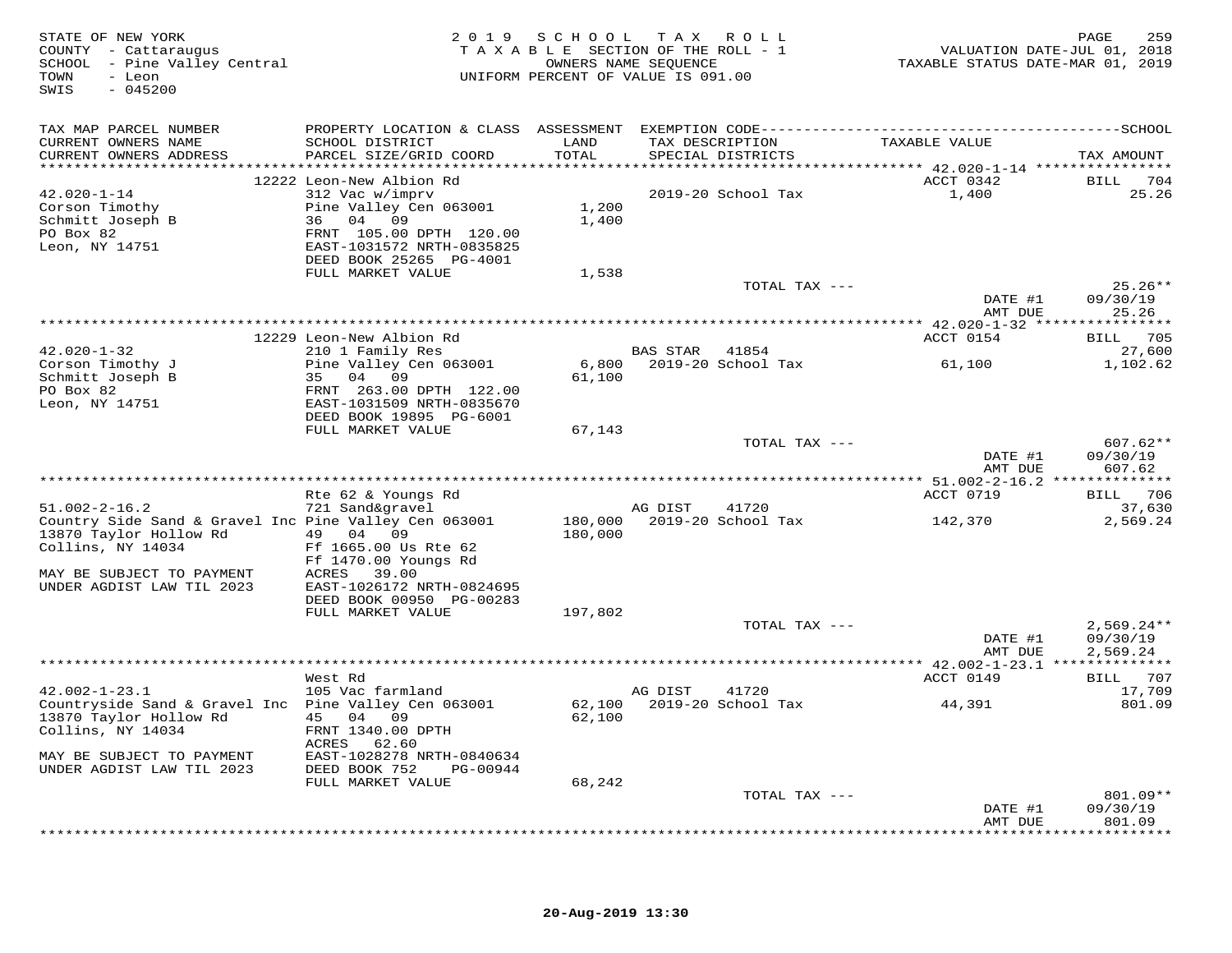| STATE OF NEW YORK<br>COUNTY - Cattaraugus<br>SCHOOL<br>- Pine Valley Central<br>TOWN<br>- Leon<br>SWIS<br>$-045200$ | 2 0 1 9                                                               | S C H O O L    | T A X<br>R O L L<br>TAXABLE SECTION OF THE ROLL - 1<br>OWNERS NAME SEQUENCE<br>UNIFORM PERCENT OF VALUE IS 091.00 | TAXABLE STATUS DATE-MAR 01, 2019           | PAGE<br>260<br>VALUATION DATE-JUL 01, 2018 |
|---------------------------------------------------------------------------------------------------------------------|-----------------------------------------------------------------------|----------------|-------------------------------------------------------------------------------------------------------------------|--------------------------------------------|--------------------------------------------|
| TAX MAP PARCEL NUMBER                                                                                               |                                                                       |                |                                                                                                                   |                                            |                                            |
| CURRENT OWNERS NAME<br>CURRENT OWNERS ADDRESS                                                                       | SCHOOL DISTRICT<br>PARCEL SIZE/GRID COORD                             | LAND<br>TOTAL  | TAX DESCRIPTION<br>SPECIAL DISTRICTS                                                                              | TAXABLE VALUE                              | TAX AMOUNT                                 |
| ***********************                                                                                             |                                                                       |                |                                                                                                                   |                                            |                                            |
| $52.002 - 1 - 21.4$<br>Cox Robert L                                                                                 | 11078 Eldredge Rd<br>210 1 Family Res<br>Pine Valley Cen 063001       | 7,800          | 2019-20 School Tax                                                                                                | ACCT 0664<br>37,600                        | BILL<br>708<br>678.54                      |
| Cox Donna L<br>11078 Eldredge Rd<br>Cattaraugus, NY 14719                                                           | 02 04 09<br>Ff 163.30<br>ACRES<br>1.40                                | 37,600         |                                                                                                                   |                                            |                                            |
|                                                                                                                     | EAST-1049581 NRTH-0828022<br>DEED BOOK 00929 PG-00592                 |                |                                                                                                                   |                                            |                                            |
|                                                                                                                     | FULL MARKET VALUE                                                     | 41,319         | TOTAL TAX ---                                                                                                     |                                            | 678.54**                                   |
|                                                                                                                     |                                                                       |                |                                                                                                                   | DATE #1<br>AMT DUE                         | 09/30/19<br>678.54                         |
|                                                                                                                     |                                                                       |                |                                                                                                                   |                                            |                                            |
|                                                                                                                     | 11100 Eldredge Rd &Blue Bird Ln                                       |                |                                                                                                                   | ACCT 0001                                  | 709<br><b>BILL</b>                         |
| $52.002 - 1 - 21.1$<br>Cox Robert L.                                                                                | 270 Mfg housing<br>Pine Valley Cen 063001                             | 11,900         | <b>BAS STAR</b><br>41854<br>2019-20 School Tax                                                                    | 53,100                                     | 27,600<br>958.25                           |
| 11078 Eldredge Road                                                                                                 | 04 09<br>02                                                           | 53,100         |                                                                                                                   |                                            |                                            |
| Cattaraugus, NY 14719                                                                                               | Ff 370 Blue Bird Lane<br>Ff 380 Eldredge Rd                           |                |                                                                                                                   |                                            |                                            |
|                                                                                                                     | 3.45<br>ACRES<br>EAST-1049335 NRTH-0828004<br>DEED BOOK 29832 PG-3002 |                |                                                                                                                   |                                            |                                            |
|                                                                                                                     | FULL MARKET VALUE                                                     | 58,352         |                                                                                                                   |                                            |                                            |
|                                                                                                                     |                                                                       |                | TOTAL TAX ---                                                                                                     | DATE #1                                    | $463.25**$<br>09/30/19                     |
|                                                                                                                     |                                                                       |                |                                                                                                                   | AMT DUE<br>** 52.002-1-20.2 ************** | 463.25                                     |
|                                                                                                                     | Bluebird Ln                                                           |                |                                                                                                                   | ACCT 0591                                  | BILL 710                                   |
| $52.002 - 1 - 20.2$<br>Cox Timothy L<br>Cox Susan L                                                                 | 314 Rural vac<10<br>Pine Valley Cen 063001<br>02 04 09                | 8,900<br>8,900 | 2019-20 School Tax                                                                                                | 8,900                                      | 160.61                                     |
| 11068 Eldredge Rd<br>Cattaraugus, NY 14719                                                                          | Ff 500.00<br>ACRES<br>3.95<br>EAST-1049705 NRTH-0828392               |                |                                                                                                                   |                                            |                                            |
|                                                                                                                     | DEED BOOK 880<br>PG-01147<br>FULL MARKET VALUE                        | 9,780          |                                                                                                                   |                                            |                                            |
|                                                                                                                     |                                                                       |                | TOTAL TAX ---                                                                                                     |                                            | $160.61**$                                 |
|                                                                                                                     |                                                                       |                |                                                                                                                   | DATE #1<br>AMT DUE                         | 09/30/19<br>160.61                         |
|                                                                                                                     | ******************************                                        |                |                                                                                                                   |                                            |                                            |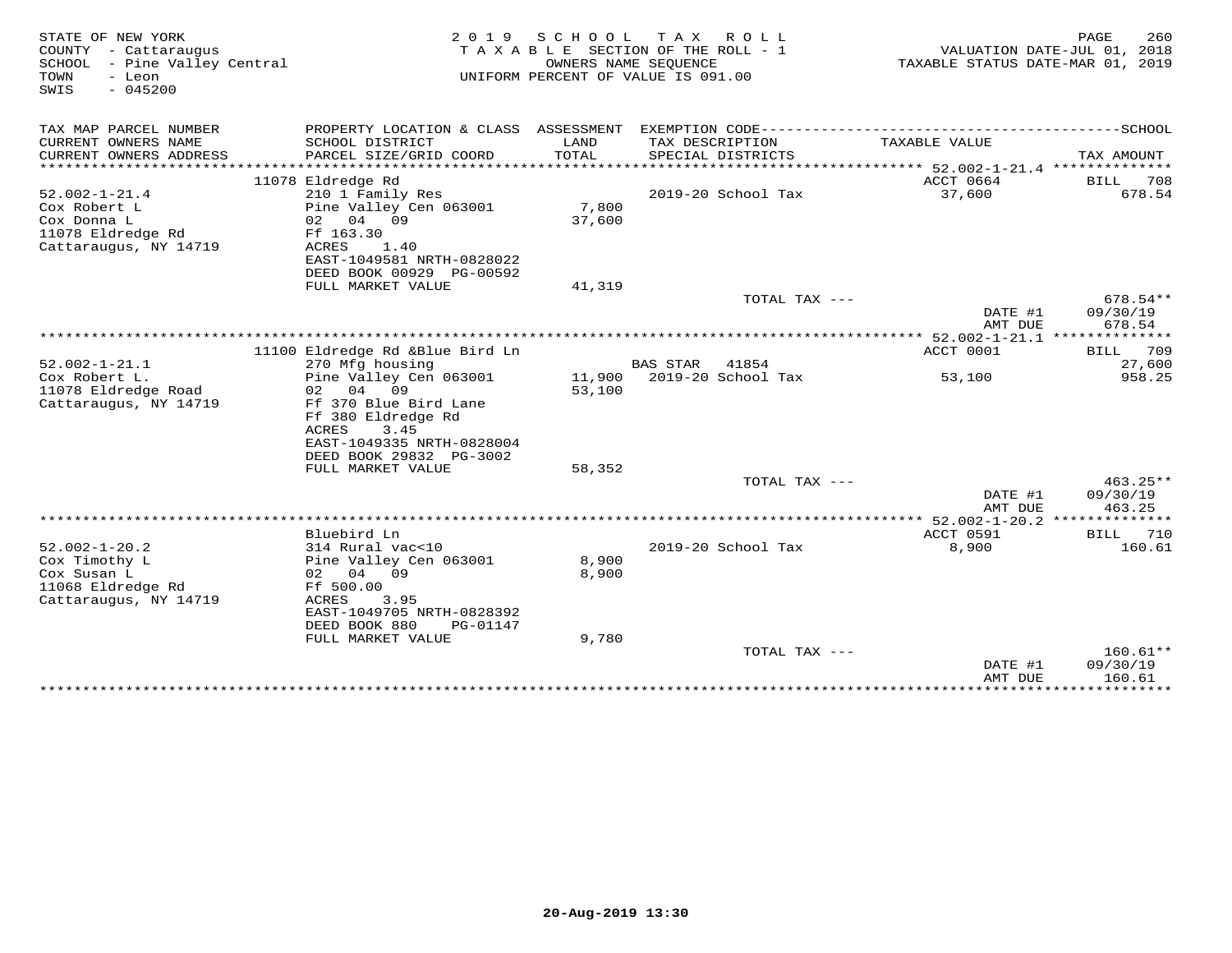| STATE OF NEW YORK<br>COUNTY - Cattaraugus<br>SCHOOL - Pine Valley Central<br>TOWN<br>- Leon<br>SWIS<br>$-045200$ | 2 0 1 9                                                                                            | SCHOOL<br>TAXABLE SECTION OF THE ROLL - 1<br>UNIFORM PERCENT OF VALUE IS 091.00 | T A X<br>OWNERS NAME SEQUENCE | R O L L                              | TAXABLE STATUS DATE-MAR 01, 2019      | PAGE<br>261<br>VALUATION DATE-JUL 01, 2018 |
|------------------------------------------------------------------------------------------------------------------|----------------------------------------------------------------------------------------------------|---------------------------------------------------------------------------------|-------------------------------|--------------------------------------|---------------------------------------|--------------------------------------------|
| TAX MAP PARCEL NUMBER                                                                                            |                                                                                                    |                                                                                 |                               |                                      |                                       |                                            |
| CURRENT OWNERS NAME<br>CURRENT OWNERS ADDRESS                                                                    | SCHOOL DISTRICT<br>PARCEL SIZE/GRID COORD                                                          | LAND<br>TOTAL                                                                   |                               | TAX DESCRIPTION<br>SPECIAL DISTRICTS | TAXABLE VALUE                         | TAX AMOUNT                                 |
| ***********************                                                                                          |                                                                                                    |                                                                                 |                               |                                      |                                       |                                            |
| $52.002 - 1 - 21.5$                                                                                              | 11068 Eldredge Rd<br>210 1 Family Res                                                              |                                                                                 | <b>BAS STAR</b>               | 41854                                | ACCT 0665                             | <b>BILL</b><br>711<br>27,600               |
| Cox Timothy L                                                                                                    | Pine Valley Cen 063001                                                                             | 7,800                                                                           |                               | 2019-20 School Tax                   | 35,400                                | 638.84                                     |
| Cox Susan L<br>11068 Eldredge Rd<br>Cattaraugus, NY 14719                                                        | 04<br>09<br>02<br>Ff 163.30<br>ACRES<br>1.40<br>EAST-1049747 NRTH-0828020                          | 35,400                                                                          |                               |                                      |                                       |                                            |
|                                                                                                                  | DEED BOOK 00929 PG-00594                                                                           | 38,901                                                                          |                               |                                      |                                       |                                            |
|                                                                                                                  | FULL MARKET VALUE                                                                                  |                                                                                 |                               | TOTAL TAX ---                        |                                       | 143.84**                                   |
|                                                                                                                  |                                                                                                    |                                                                                 |                               |                                      | DATE #1<br>AMT DUE                    | 09/30/19<br>143.84                         |
|                                                                                                                  |                                                                                                    |                                                                                 |                               |                                      |                                       |                                            |
|                                                                                                                  | 11156 Leon-New Albion Rd                                                                           |                                                                                 |                               |                                      | ACCT 0258                             | 712<br><b>BILL</b>                         |
| $43.004 - 1 - 11$                                                                                                | 240 Rural res                                                                                      |                                                                                 | <b>BAS STAR</b>               | 41854                                |                                       | 27,600                                     |
| Criss Monet L<br>Criss Mary S                                                                                    | Pine Valley Cen 063001<br>0.3<br>04<br>09                                                          | 11,800<br>37,800                                                                |                               | 2019-20 School Tax                   | 37,800                                | 682.15                                     |
| 67 Main St Apt 306                                                                                               | Ff 337.00                                                                                          |                                                                                 |                               |                                      |                                       |                                            |
| Salamanca, NY 14779                                                                                              | ACRES<br>3.42                                                                                      |                                                                                 |                               |                                      |                                       |                                            |
|                                                                                                                  | EAST-1048069 NRTH-0833285                                                                          |                                                                                 |                               |                                      |                                       |                                            |
|                                                                                                                  | FULL MARKET VALUE                                                                                  | 41,538                                                                          |                               |                                      |                                       |                                            |
|                                                                                                                  |                                                                                                    |                                                                                 |                               | TOTAL TAX ---                        |                                       | 187.15**                                   |
|                                                                                                                  | ********************                                                                               |                                                                                 | **********************        |                                      | DATE #1<br>AMT DUE                    | 09/30/19<br>187.15<br>*********            |
|                                                                                                                  | 12412 Cherry Creek Hill Rd                                                                         |                                                                                 |                               |                                      | * $42.004 - 1 - 17.2$ **<br>ACCT 0489 | 713<br>BILL                                |
| $42.004 - 1 - 17.2$                                                                                              | 210 1 Family Res                                                                                   |                                                                                 | <b>BAS STAR</b>               | 41854                                |                                       | 27,600                                     |
| Cross Margaret M                                                                                                 | Pine Valley Cen 063001                                                                             | 6,400                                                                           |                               | 2019-20 School Tax                   | 145,000                               | 2,616.70                                   |
| 12412 Cherry Creek Hill<br>Conewango Valley, NY 14726                                                            | 44<br>04<br>09<br>FRNT 130.00 DPTH 125.00<br>EAST-1028660 NRTH-0835859<br>DEED BOOK 00937 PG-00599 | 145,000                                                                         |                               |                                      |                                       |                                            |
|                                                                                                                  | FULL MARKET VALUE                                                                                  | 159,341                                                                         |                               |                                      |                                       |                                            |
|                                                                                                                  |                                                                                                    |                                                                                 |                               | TOTAL TAX $---$                      |                                       | $2,121.70**$                               |
|                                                                                                                  |                                                                                                    |                                                                                 |                               |                                      | DATE #1                               | 09/30/19                                   |
|                                                                                                                  |                                                                                                    |                                                                                 |                               |                                      | AMT DUE                               | 2,121.70                                   |
|                                                                                                                  |                                                                                                    |                                                                                 |                               |                                      | ACCT 0116                             | 714                                        |
| $42.004 - 1 - 17.1$                                                                                              | 12416 Cherry Creek Hill Rd<br>312 Vac w/imprv                                                      |                                                                                 |                               | 2019-20 School Tax                   | 9,600                                 | BILL<br>173.24                             |
| Cross Ralph                                                                                                      | Pine Valley Cen 063001                                                                             | 2,500                                                                           |                               |                                      |                                       |                                            |
| Cross Margaret                                                                                                   | 44<br>04<br>09                                                                                     | 9,600                                                                           |                               |                                      |                                       |                                            |
| 12412 Cherry Creek Hill Rd                                                                                       | FRNT 130.00 DPTH 125.00                                                                            |                                                                                 |                               |                                      |                                       |                                            |
| Conewango, NY 14726                                                                                              | EAST-1028534 NRTH-0835859<br>DEED BOOK 1109<br>PG-7001                                             |                                                                                 |                               |                                      |                                       |                                            |
|                                                                                                                  | FULL MARKET VALUE                                                                                  | 10,549                                                                          |                               |                                      |                                       |                                            |
|                                                                                                                  |                                                                                                    |                                                                                 |                               | TOTAL TAX ---                        |                                       | $173.24**$                                 |
|                                                                                                                  |                                                                                                    |                                                                                 |                               |                                      | DATE #1<br>AMT DUE                    | 09/30/19<br>173.24                         |
|                                                                                                                  |                                                                                                    |                                                                                 |                               |                                      |                                       | *********                                  |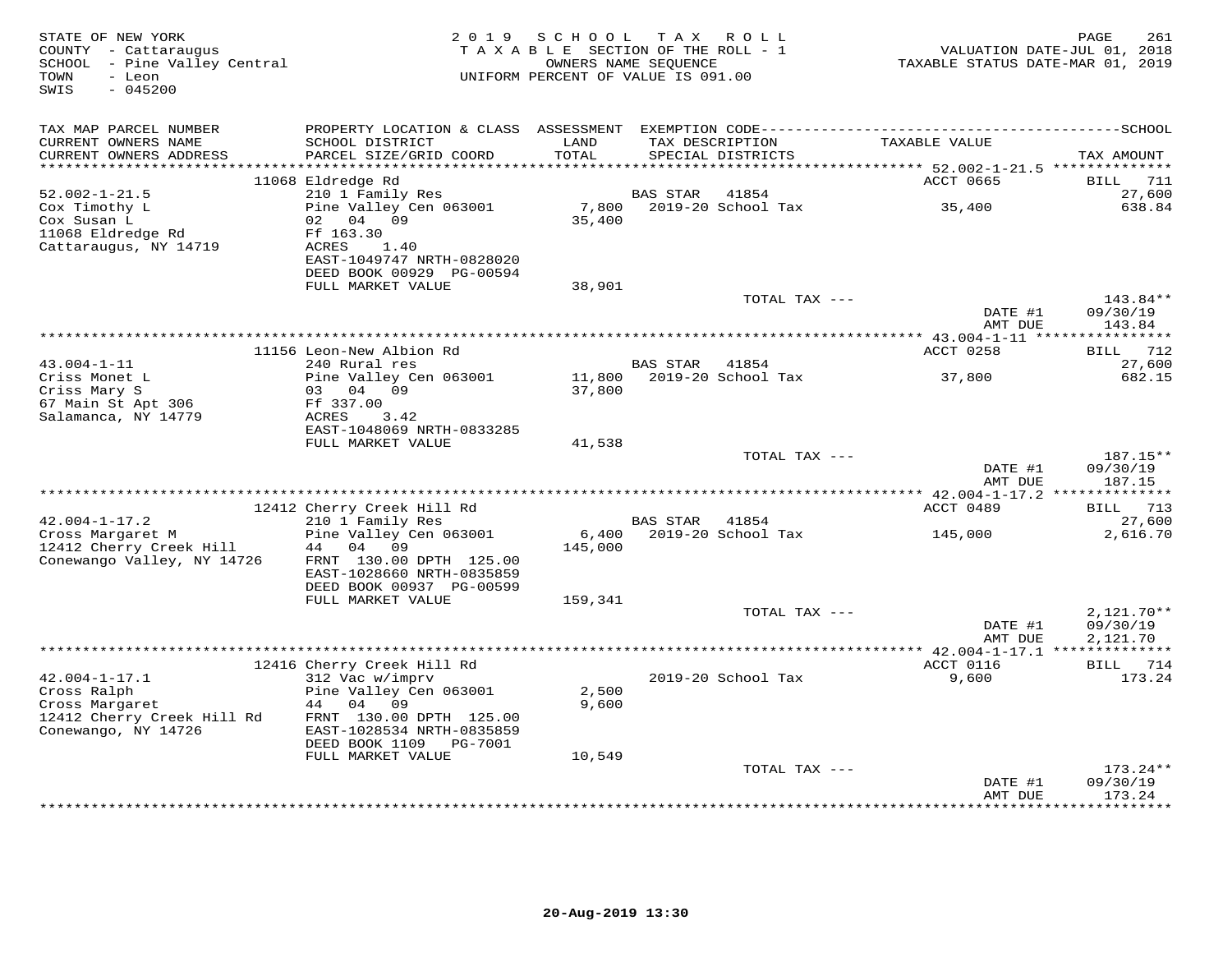| STATE OF NEW YORK<br>COUNTY - Cattaraugus<br>SCHOOL - Pine Valley Central<br>- Leon<br>TOWN<br>SWIS<br>$-045200$      |                                                                                                                                                                                 | 2019 SCHOOL                | TAX ROLL<br>TAXABLE SECTION OF THE ROLL - 1<br>OWNERS NAME SEQUENCE<br>UNIFORM PERCENT OF VALUE IS 091.00 | VALUATION DATE-JUL 01, 2018<br>TAXABLE STATUS DATE-MAR 01, 2019 | PAGE<br>262                      |
|-----------------------------------------------------------------------------------------------------------------------|---------------------------------------------------------------------------------------------------------------------------------------------------------------------------------|----------------------------|-----------------------------------------------------------------------------------------------------------|-----------------------------------------------------------------|----------------------------------|
| TAX MAP PARCEL NUMBER<br>CURRENT OWNERS NAME<br>CURRENT OWNERS ADDRESS                                                | SCHOOL DISTRICT<br>PARCEL SIZE/GRID COORD                                                                                                                                       | LAND<br>TOTAL              | TAX DESCRIPTION<br>SPECIAL DISTRICTS                                                                      | TAXABLE VALUE                                                   | TAX AMOUNT                       |
| $42.004 - 1 - 16.1$<br>Cross Ralph M<br>Cross Margaretq M<br>12412 Cherry Creek Hill Rd<br>Conewango Valley, NY 14726 | 12392 Cherry Creek Hill Rd<br>270 Mfg housing<br>Pine Valley Cen 063001<br>44/4/9<br>ACRES<br>8.95<br>EAST-1028912 NRTH-0836329<br>DEED BOOK 26904 PG-9002<br>FULL MARKET VALUE | 21,300<br>40,000<br>43,956 | 2019-20 School Tax                                                                                        | ACCT 0846<br>40,000                                             | BILL 715<br>721.85               |
|                                                                                                                       |                                                                                                                                                                                 |                            | TOTAL TAX ---                                                                                             | DATE #1                                                         | 721.85**<br>09/30/19             |
|                                                                                                                       |                                                                                                                                                                                 |                            |                                                                                                           | AMT DUE                                                         | 721.85                           |
| $42.004 - 1 - 16.2$<br>Cross Ralph M<br>Cross Margaret M<br>12412 Cherry Creek Hill Rd<br>Conewango Valley, NY 14726  | 12392 Cherry Creek Hill Rd<br>314 Rural vac<10<br>Pine Valley Cen 063001<br>44 04 09<br>FRNT<br>60.00 DPTH 125.00<br>EAST-1028748 NRTH-0835871                                  | 800<br>800                 | 2019-20 School Tax                                                                                        | ACCT 0830<br>800                                                | 716<br>BILL<br>14.44             |
|                                                                                                                       | DEED BOOK 808<br>PG-5001<br>FULL MARKET VALUE                                                                                                                                   | 879                        | TOTAL TAX ---                                                                                             | DATE #1<br>AMT DUE                                              | $14.44**$<br>09/30/19<br>14.44   |
|                                                                                                                       |                                                                                                                                                                                 |                            |                                                                                                           |                                                                 | *********                        |
| $34.003 - 1 - 6$<br>Crouse Family Trust I<br>Crouse (L/U) Dennis G Sr<br>7928 Route 62<br>S. Dayton, NY 14138         | 7968 Rte 62<br>210 1 Family Res<br>Pine Valley Cen 063001<br>40 04 09<br>FRNT 1050.00 DPTH<br>ACRES<br>7.95<br>EAST-1034881 NRTH-0854700                                        | 11,100<br>125,600          | ENH STAR<br>41834<br>2019-20 School Tax                                                                   | ACCT 0306<br>125,600                                            | BILL 717<br>63,200<br>2,266.60   |
|                                                                                                                       | DEED BOOK 15316 PG-7002<br>FULL MARKET VALUE                                                                                                                                    | 138,022                    | TOTAL TAX ---                                                                                             | DATE #1                                                         | $1,163.60**$<br>09/30/19         |
|                                                                                                                       |                                                                                                                                                                                 |                            |                                                                                                           | AMT DUE                                                         | 1,163.60                         |
|                                                                                                                       | 7928 Rte 62                                                                                                                                                                     |                            |                                                                                                           | ACCT 0305                                                       | BILL 718                         |
| $34.003 - 1 - 4$<br>Crouse Stephen R<br>PO Box 156<br>South Dayton, NY 14138                                          | 105 Vac farmland<br>Pine Valley Cen 063001<br>40 04 09<br>Ff 865.00<br>ACRES<br>26.39                                                                                           | 20,100<br>20,100           | AG DIST<br>41720<br>2019-20 School Tax                                                                    | 16,583                                                          | 3,517<br>299.26                  |
| MAY BE SUBJECT TO PAYMENT<br>UNDER AGDIST LAW TIL 2023                                                                | EAST-1034134 NRTH-0855215<br>DEED BOOK 1020 PG-648<br>FULL MARKET VALUE                                                                                                         | 22,088                     |                                                                                                           |                                                                 |                                  |
|                                                                                                                       |                                                                                                                                                                                 |                            | TOTAL TAX ---                                                                                             | DATE #1<br>AMT DUE                                              | $299.26**$<br>09/30/19<br>299.26 |
|                                                                                                                       |                                                                                                                                                                                 |                            |                                                                                                           |                                                                 | ********                         |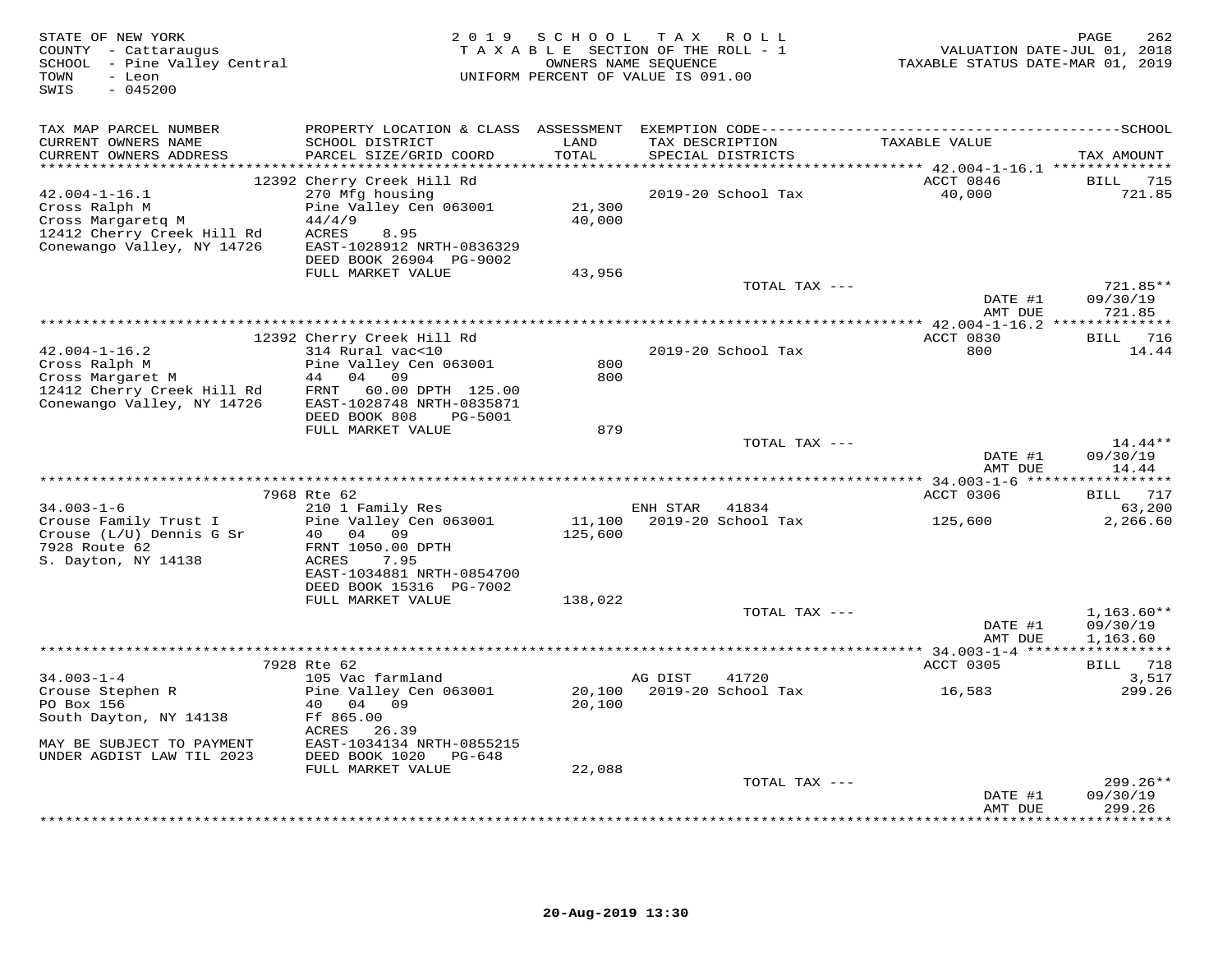| STATE OF NEW YORK<br>COUNTY - Cattaraugus<br>SCHOOL - Pine Valley Central<br>TOWN<br>- Leon<br>$-045200$<br>SWIS |                                              | 2019 SCHOOL TAX ROLL<br>TAXABLE SECTION OF THE ROLL - 1<br>UNIFORM PERCENT OF VALUE IS 091.00 | OWNERS NAME SEQUENCE |                            | TAXABLE STATUS DATE-MAR 01, 2019 | 263<br>PAGE<br>VALUATION DATE-JUL 01, 2018 |
|------------------------------------------------------------------------------------------------------------------|----------------------------------------------|-----------------------------------------------------------------------------------------------|----------------------|----------------------------|----------------------------------|--------------------------------------------|
| TAX MAP PARCEL NUMBER                                                                                            |                                              |                                                                                               |                      |                            |                                  |                                            |
| CURRENT OWNERS NAME<br>CURRENT OWNERS ADDRESS                                                                    | SCHOOL DISTRICT<br>PARCEL SIZE/GRID COORD    | LAND<br>TOTAL                                                                                 | TAX DESCRIPTION      | SPECIAL DISTRICTS          | TAXABLE VALUE                    | TAX AMOUNT                                 |
|                                                                                                                  | 7928 Rte 62                                  |                                                                                               |                      |                            | ACCT 0307                        | BILL 719                                   |
| $34.003 - 1 - 7$                                                                                                 | 120 Field crops                              |                                                                                               | AG DIST              | 41720                      |                                  | 4,205                                      |
| Crouse Stephen R                                                                                                 | Pine Valley Cen 063001 40,600 BAS STAR 41854 |                                                                                               |                      |                            |                                  | 27,600                                     |
| PO Box 156                                                                                                       | 40 04 09                                     |                                                                                               |                      | 141,000 2019-20 School Tax | 136,795                          | 2,468.63                                   |
| South Dayton, NY 14138                                                                                           | FRNT 700.00 DPTH<br>ACRES 56.24              |                                                                                               |                      |                            |                                  |                                            |
| MAY BE SUBJECT TO PAYMENT                                                                                        | EAST-1035261 NRTH-0853364                    |                                                                                               |                      |                            |                                  |                                            |
| UNDER AGDIST LAW TIL 2023                                                                                        | DEED BOOK 1020 PG-648                        |                                                                                               |                      |                            |                                  |                                            |
|                                                                                                                  | FULL MARKET VALUE                            | 154,945                                                                                       |                      |                            |                                  |                                            |
|                                                                                                                  |                                              |                                                                                               |                      | TOTAL TAX ---              |                                  | $1,973.63**$                               |
|                                                                                                                  |                                              |                                                                                               |                      |                            | DATE #1                          | 09/30/19                                   |
|                                                                                                                  |                                              |                                                                                               |                      |                            | AMT DUE                          | 1,973.63                                   |
|                                                                                                                  | Riga Rd                                      |                                                                                               |                      |                            | ACCT 0760                        | BILL 720                                   |
| $42.004 - 2 - 28.2$                                                                                              | 837 Cell Tower                               |                                                                                               | AG DIST              | 41720                      |                                  | 14,034                                     |
| Crown Atlantic Company Ll                                                                                        | Pine Valley Cen 063001                       |                                                                                               |                      | 32,300 2019-20 School Tax  | 360,266                          | 6,501.43                                   |
| 4017 Washington Rd                                                                                               | 43 04 09                                     | 374,300                                                                                       |                      |                            |                                  |                                            |
| Mc Murray, PA 15317                                                                                              | Ff 719.00<br>ACRES 23.85                     |                                                                                               |                      |                            |                                  |                                            |
| MAY BE SUBJECT TO PAYMENT                                                                                        | EAST-1027911 NRTH-0834649                    |                                                                                               |                      |                            |                                  |                                            |
| UNDER AGDIST LAW TIL 2023                                                                                        | DEED BOOK 999<br>PG-207                      |                                                                                               |                      |                            |                                  |                                            |
|                                                                                                                  | FULL MARKET VALUE                            | 411,319                                                                                       |                      |                            |                                  |                                            |
|                                                                                                                  |                                              |                                                                                               |                      | TOTAL TAX ---              |                                  | $6,501.43**$                               |
|                                                                                                                  |                                              |                                                                                               |                      |                            | DATE #1                          | 09/30/19                                   |
|                                                                                                                  |                                              |                                                                                               |                      |                            | AMT DUE                          | 6,501.43                                   |
|                                                                                                                  | 12166 Leon-New Albion Rd                     |                                                                                               |                      |                            | ACCT 0547                        | BILL 721                                   |
| $42.020 - 1 - 20.2$                                                                                              | 314 Rural vac<10                             |                                                                                               |                      | 2019-20 School Tax         | 2,300                            | 41.51                                      |
| Cullen Eugene                                                                                                    | Pine Valley Cen 063001                       | 2,300                                                                                         |                      |                            |                                  |                                            |
| 12148 Leon-New Albion Rd                                                                                         | 36 04 09<br>FRNT 106.90 DPTH 409.30          | 2,300                                                                                         |                      |                            |                                  |                                            |
| Conewango Valley, NY 14726                                                                                       | EAST-1032461 NRTH-0835971                    |                                                                                               |                      |                            |                                  |                                            |
|                                                                                                                  | DEED BOOK 00984 PG-01129                     |                                                                                               |                      |                            |                                  |                                            |
|                                                                                                                  | FULL MARKET VALUE                            | 2,527                                                                                         |                      |                            |                                  |                                            |
|                                                                                                                  |                                              |                                                                                               |                      | TOTAL TAX ---              |                                  | $41.51**$                                  |
|                                                                                                                  |                                              |                                                                                               |                      |                            | DATE #1                          | 09/30/19                                   |
|                                                                                                                  |                                              |                                                                                               |                      |                            | AMT DUE                          | 41.51                                      |
|                                                                                                                  | 6358 Riga Rd                                 |                                                                                               |                      |                            | ACCT 0739                        | BILL 722                                   |
| $51.002 - 2 - 24.3$                                                                                              | 312 Vac w/imprv                              |                                                                                               | BAS STAR             | 41854                      |                                  | 20,691                                     |
| Cullen Glenn E                                                                                                   | Pine Valley Cen 063001                       |                                                                                               |                      | 12,900 2019-20 School Tax  | 20,900                           | 377.17                                     |
| 6358 Riga Rd                                                                                                     | 42 04 09                                     | 20,900                                                                                        |                      |                            |                                  |                                            |
| Conewango Valley, NY 14726                                                                                       | FRNT 730.00 DPTH<br>ACRES<br>6.20            |                                                                                               |                      |                            |                                  |                                            |
|                                                                                                                  | EAST-0037923 NRTH-0082949                    |                                                                                               |                      |                            |                                  |                                            |
|                                                                                                                  | DEED BOOK 00975 PG-00562                     |                                                                                               |                      |                            |                                  |                                            |
|                                                                                                                  | FULL MARKET VALUE                            | 22,967                                                                                        |                      |                            |                                  |                                            |
|                                                                                                                  |                                              |                                                                                               |                      | TOTAL TAX ---              |                                  | $3.77**$                                   |
|                                                                                                                  |                                              |                                                                                               |                      |                            | DATE #1<br>AMT DUE               | 09/30/19<br>3.77                           |
|                                                                                                                  |                                              |                                                                                               |                      |                            |                                  |                                            |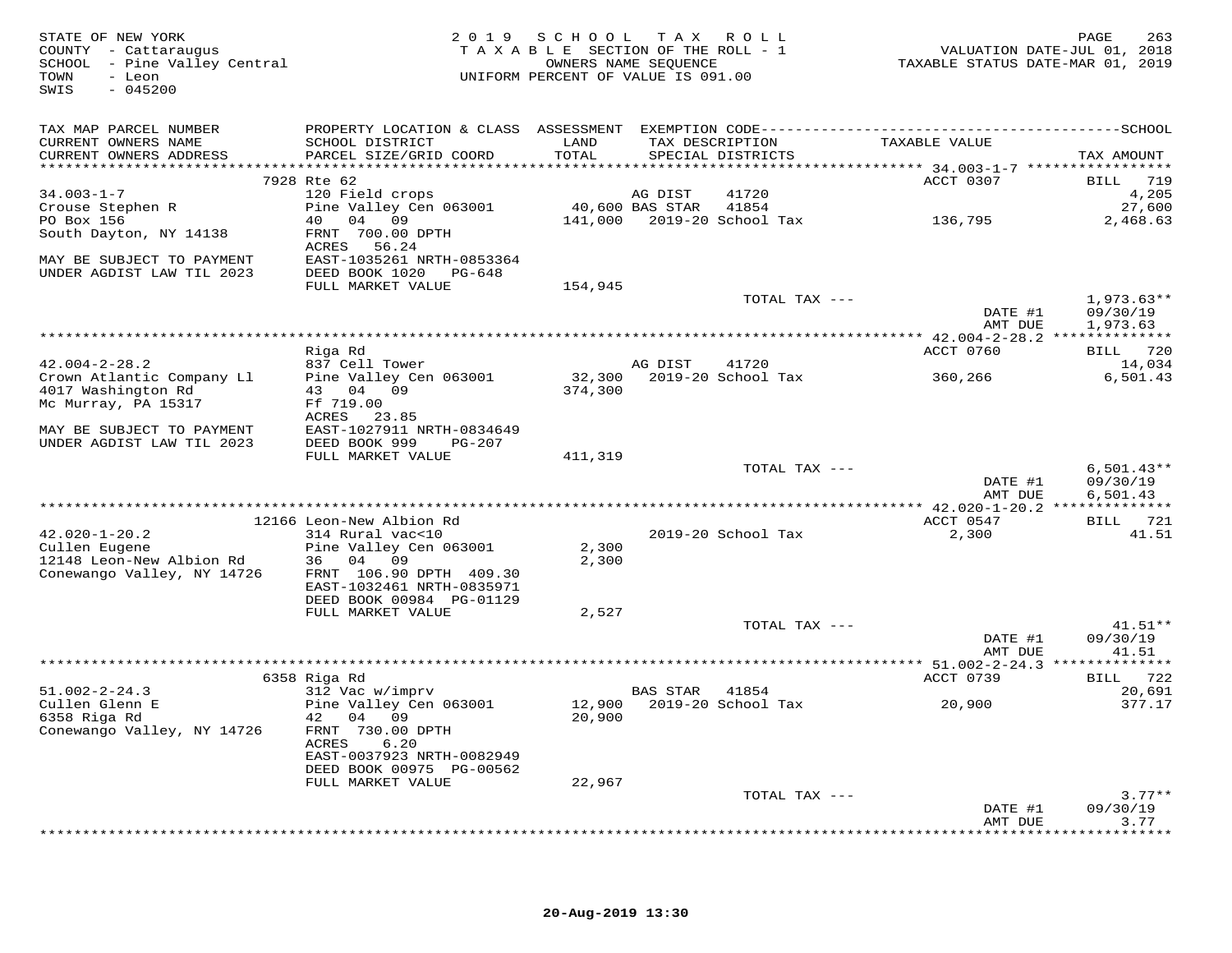| STATE OF NEW YORK<br>COUNTY - Cattaraugus<br>SCHOOL - Pine Valley Central<br>TOWN<br>- Leon<br>SWIS<br>$-045200$ | 2 0 1 9                                                | SCHOOL        | T A X<br>TAXABLE SECTION OF THE ROLL - 1<br>OWNERS NAME SEQUENCE<br>UNIFORM PERCENT OF VALUE IS 091.00 | R O L L       | TAXABLE STATUS DATE-MAR 01, 2019 | PAGE<br>264<br>VALUATION DATE-JUL 01, 2018 |
|------------------------------------------------------------------------------------------------------------------|--------------------------------------------------------|---------------|--------------------------------------------------------------------------------------------------------|---------------|----------------------------------|--------------------------------------------|
| TAX MAP PARCEL NUMBER                                                                                            |                                                        |               |                                                                                                        |               |                                  |                                            |
| CURRENT OWNERS NAME<br>CURRENT OWNERS ADDRESS                                                                    | SCHOOL DISTRICT<br>PARCEL SIZE/GRID COORD              | LAND<br>TOTAL | TAX DESCRIPTION<br>SPECIAL DISTRICTS                                                                   |               | TAXABLE VALUE                    | TAX AMOUNT                                 |
|                                                                                                                  |                                                        |               |                                                                                                        |               |                                  |                                            |
|                                                                                                                  | 11104 Leon-New Albion Rd                               |               |                                                                                                        |               | <b>ACCT 0369</b>                 | 723<br>BILL                                |
| $43.004 - 1 - 9$                                                                                                 | 270 Mfg housing                                        |               | AGED C/T/S 41800                                                                                       |               |                                  | 28,950                                     |
| Cullen Linda                                                                                                     | Pine Valley Cen 063001                                 |               | 17,400 BAS STAR<br>41854                                                                               |               |                                  | 27,600                                     |
| PO Box 476                                                                                                       | 03 04 09                                               | 57,900        | 2019-20 School Tax                                                                                     |               | 28,950                           | 522.44                                     |
| South Dayton, NY 14138                                                                                           | Ff 1035.00<br>ACRES<br>6.53                            |               |                                                                                                        |               |                                  |                                            |
|                                                                                                                  | EAST-1049282 NRTH-0832618                              |               |                                                                                                        |               |                                  |                                            |
|                                                                                                                  | DEED BOOK 896<br>PG-00485                              |               |                                                                                                        |               |                                  |                                            |
|                                                                                                                  | FULL MARKET VALUE                                      | 63,626        |                                                                                                        |               |                                  |                                            |
|                                                                                                                  |                                                        |               |                                                                                                        | TOTAL TAX --- |                                  | $27.44**$                                  |
|                                                                                                                  |                                                        |               |                                                                                                        |               | DATE #1<br>AMT DUE               | 09/30/19<br>27.44                          |
|                                                                                                                  |                                                        |               |                                                                                                        |               |                                  |                                            |
|                                                                                                                  | 12148 Leon-New Albion Rd                               |               |                                                                                                        |               | ACCT 0126                        | 724<br>BILL                                |
| $42.020 - 1 - 22$                                                                                                | 210 1 Family Res                                       |               | ENH STAR<br>41834                                                                                      |               |                                  | 63,200                                     |
| Cullen Mary G L/U                                                                                                | Pine Valley Cen 063001                                 | 7,800         | 2019-20 School Tax                                                                                     |               | 76,000                           | 1,371.51                                   |
| Eller Tanya<br>12148 Leon-New Albion Rd                                                                          | 36 04 09<br>Ff 170.00                                  | 76,000        |                                                                                                        |               |                                  |                                            |
| Leon, NY 14726                                                                                                   | <b>ACRES</b><br>1.38                                   |               |                                                                                                        |               |                                  |                                            |
|                                                                                                                  | EAST-1032819 NRTH-0835943                              |               |                                                                                                        |               |                                  |                                            |
|                                                                                                                  | DEED BOOK 28088 PG-8001                                |               |                                                                                                        |               |                                  |                                            |
|                                                                                                                  | FULL MARKET VALUE                                      | 83,516        |                                                                                                        |               |                                  | 268.51**                                   |
|                                                                                                                  |                                                        |               |                                                                                                        | TOTAL TAX --- | DATE #1                          | 09/30/19                                   |
|                                                                                                                  |                                                        |               |                                                                                                        |               | AMT DUE                          | 268.51                                     |
|                                                                                                                  |                                                        |               |                                                                                                        |               |                                  | * * * * * * * * *                          |
|                                                                                                                  | 12999 Cherry Creek Hill Rd                             |               |                                                                                                        |               | ACCT 0132                        | 725<br>BILL                                |
| $42.004 - 2 - 1$<br>Czajkowski Joanne                                                                            | 210 1 Family Res<br>Pine Valley Cen 063001             | 24,600        | 2019-20 School Tax                                                                                     |               | 88,000                           | 1,588.06                                   |
| 12999 Leon-Cherry Creek Hill R 58 04 09                                                                          |                                                        | 88,000        |                                                                                                        |               |                                  |                                            |
| Conewango Valley, NY 14726                                                                                       | Ff 1560.00                                             |               |                                                                                                        |               |                                  |                                            |
|                                                                                                                  | ACRES<br>42.19                                         |               |                                                                                                        |               |                                  |                                            |
|                                                                                                                  | EAST-1019973 NRTH-0835149                              |               |                                                                                                        |               |                                  |                                            |
|                                                                                                                  | DEED BOOK 00964 PG-00553<br>FULL MARKET VALUE          | 96,703        |                                                                                                        |               |                                  |                                            |
|                                                                                                                  |                                                        |               |                                                                                                        | TOTAL TAX --- |                                  | 1,588.06**                                 |
|                                                                                                                  |                                                        |               |                                                                                                        |               | DATE #1                          | 09/30/19                                   |
|                                                                                                                  |                                                        |               |                                                                                                        |               | AMT DUE                          | 1,588.06                                   |
|                                                                                                                  |                                                        |               |                                                                                                        |               | ********* 43.003-1-7.2 **        | * * * * * * * * * * *                      |
| $43.003 - 1 - 7.2$                                                                                               | Alderbottom Rd<br>910 Priv forest                      |               | 2019-20 School Tax                                                                                     |               | ACCT 0690<br>134,000             | BILL 726<br>2,418.19                       |
| Danzer Forestland Inc                                                                                            | Pine Valley Cen 063001                                 | 134,000       |                                                                                                        |               |                                  |                                            |
| 119 A.I.D. Dr                                                                                                    | 04 09<br>20/28                                         | 134,000       |                                                                                                        |               |                                  |                                            |
| Darlington, PA 16115                                                                                             | Alderbottom Rd Ff - 4150'                              |               |                                                                                                        |               |                                  |                                            |
|                                                                                                                  | ACRES 111.75                                           |               |                                                                                                        |               |                                  |                                            |
|                                                                                                                  | EAST-1038759 NRTH-0837804<br>DEED BOOK 9327<br>PG-3001 |               |                                                                                                        |               |                                  |                                            |
|                                                                                                                  | FULL MARKET VALUE                                      | 147,253       |                                                                                                        |               |                                  |                                            |
|                                                                                                                  |                                                        |               |                                                                                                        | TOTAL TAX --- |                                  | $2,418.19**$                               |
|                                                                                                                  |                                                        |               |                                                                                                        |               | DATE #1                          | 09/30/19                                   |
|                                                                                                                  |                                                        |               |                                                                                                        |               | AMT DUE                          | 2,418.19                                   |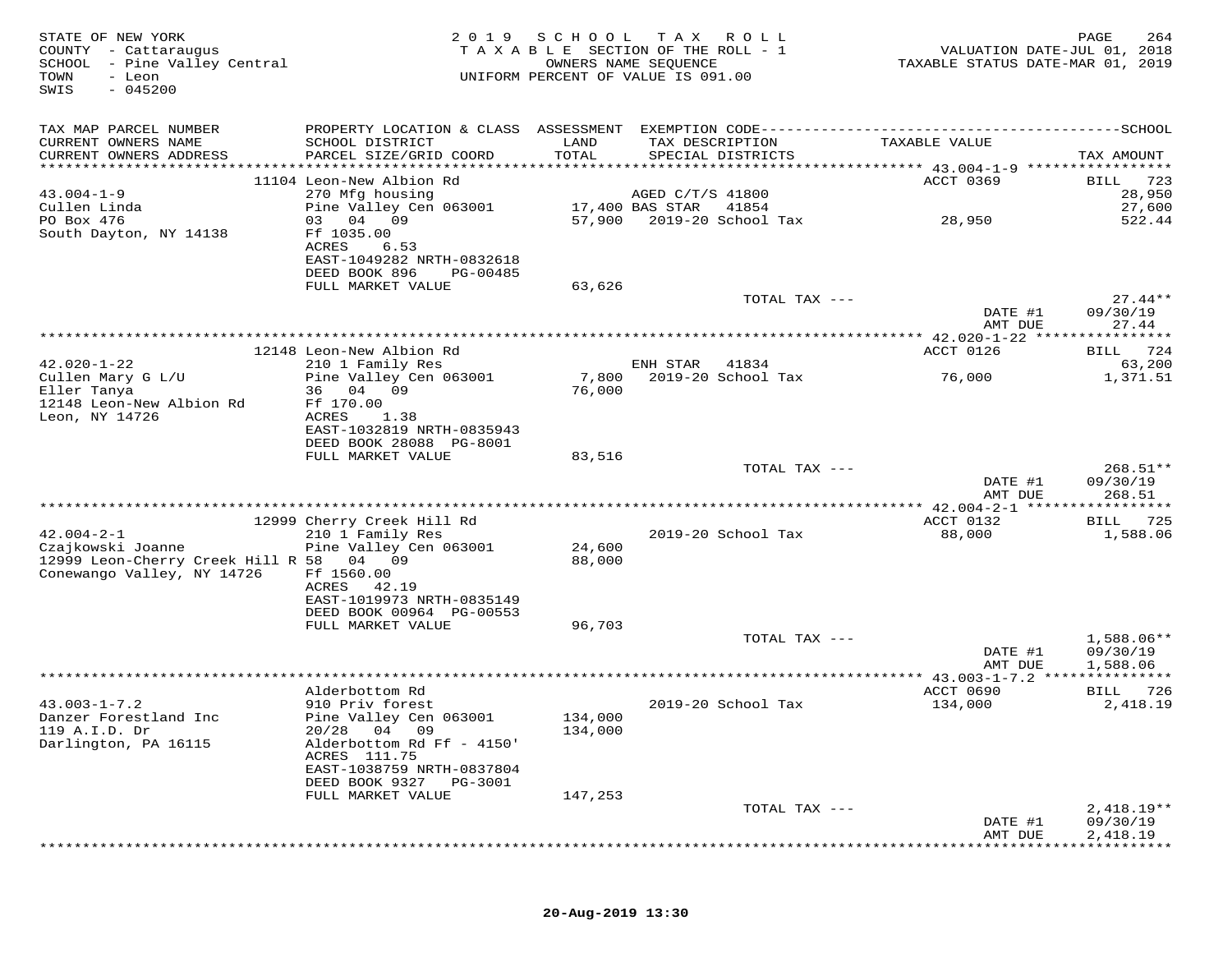| STATE OF NEW YORK<br>COUNTY - Cattaraugus<br>SCHOOL - Pine Valley Central<br>TOWN<br>- Leon<br>$-045200$<br>SWIS | 2 0 1 9                                                        | SCHOOL<br>TAXABLE SECTION OF THE ROLL - 1<br>UNIFORM PERCENT OF VALUE IS 091.00 | OWNERS NAME SEQUENCE      | TAX ROLL                             | VALUATION DATE-JUL 01, 2018<br>TAXABLE STATUS DATE-MAR 01, 2019 | 265<br>PAGE                          |
|------------------------------------------------------------------------------------------------------------------|----------------------------------------------------------------|---------------------------------------------------------------------------------|---------------------------|--------------------------------------|-----------------------------------------------------------------|--------------------------------------|
| TAX MAP PARCEL NUMBER                                                                                            |                                                                |                                                                                 |                           |                                      |                                                                 |                                      |
| CURRENT OWNERS NAME<br>CURRENT OWNERS ADDRESS                                                                    | SCHOOL DISTRICT<br>PARCEL SIZE/GRID COORD                      | LAND<br>TOTAL                                                                   |                           | TAX DESCRIPTION<br>SPECIAL DISTRICTS | TAXABLE VALUE                                                   | TAX AMOUNT                           |
|                                                                                                                  | 11804 Slew Rd                                                  |                                                                                 |                           |                                      | ACCT 0143                                                       | BILL 727                             |
| $43.001 - 1 - 24$                                                                                                | 210 1 Family Res                                               |                                                                                 | BAS STAR                  | 41854                                |                                                                 | 27,600                               |
| Davies Ralph<br>11804 Slew                                                                                       | Pine Valley Cen 063001<br>29<br>04<br>09                       | 15,800<br>45,000                                                                |                           | 2019-20 School Tax                   | 45,000                                                          | 812.08                               |
| Conewango Valley, NY 14726                                                                                       | FRNT 660.00 DPTH<br>ACRES<br>5.51<br>EAST-1037937 NRTH-0841753 |                                                                                 |                           |                                      |                                                                 |                                      |
|                                                                                                                  | DEED BOOK 830<br>PG-00934                                      |                                                                                 |                           |                                      |                                                                 |                                      |
|                                                                                                                  | FULL MARKET VALUE                                              | 49,451                                                                          |                           | TOTAL TAX ---                        |                                                                 | 317.08**                             |
|                                                                                                                  |                                                                |                                                                                 |                           |                                      | DATE #1<br>AMT DUE                                              | 09/30/19<br>317.08                   |
|                                                                                                                  |                                                                |                                                                                 |                           |                                      |                                                                 |                                      |
|                                                                                                                  | off US Route 62                                                |                                                                                 |                           |                                      | ACCT 0932                                                       | 728<br>BILL                          |
| $42.002 - 1 - 15.8$<br>Detweiler Benny<br>Detweiler Malinda                                                      | 105 Vac farmland<br>Pine Valley Cen 063001<br>6.96<br>ACRES    | 3,500<br>3,500                                                                  |                           | 2019-20 School Tax                   | 3,500                                                           | 63.16                                |
| 7363 Smith Rd<br>South Dayton, NY 14138                                                                          | EAST-1029666 NRTH-0844616<br>DEED BOOK 24206 PG-5001           |                                                                                 |                           |                                      |                                                                 |                                      |
|                                                                                                                  | FULL MARKET VALUE                                              | 3,846                                                                           |                           |                                      |                                                                 |                                      |
|                                                                                                                  |                                                                |                                                                                 |                           | TOTAL TAX ---                        |                                                                 | $63.16**$                            |
|                                                                                                                  |                                                                |                                                                                 |                           |                                      | DATE #1<br>AMT DUE                                              | 09/30/19<br>63.16                    |
|                                                                                                                  |                                                                |                                                                                 |                           |                                      | ************ 42.002-1-16.2 ***                                  | * * * * * * * *                      |
|                                                                                                                  | 7363 Smith Rd                                                  |                                                                                 |                           |                                      | ACCT 0831                                                       | 729<br>BILL                          |
| $42.002 - 1 - 16.2$<br>Detweiler Benny                                                                           | 112 Dairy farm<br>Pine Valley Cen 063001                       |                                                                                 | AG BLDG<br>61,400 AG DIST | 41700<br>41720                       |                                                                 | 46,000<br>23,476                     |
| Detweiler Malinda                                                                                                | 04 09<br>46                                                    |                                                                                 | 160,000 BAS STAR          | 41854                                |                                                                 | 27,600                               |
| 7363 Smith Rd                                                                                                    | Chicken Rd Ff - 1460'                                          |                                                                                 |                           | 2019-20 School Tax                   | 90,524                                                          | 1,633.61                             |
| South Dayton, NY 14138                                                                                           | ACRES<br>80.70<br>EAST-1028239 NRTH-0844729                    |                                                                                 |                           |                                      |                                                                 |                                      |
| MAY BE SUBJECT TO PAYMENT                                                                                        | DEED BOOK 24206 PG-5001                                        |                                                                                 |                           |                                      |                                                                 |                                      |
| UNDER AGDIST LAW TIL 2023                                                                                        | FULL MARKET VALUE                                              | 175,824                                                                         |                           |                                      |                                                                 |                                      |
|                                                                                                                  |                                                                |                                                                                 |                           | TOTAL TAX ---                        | DATE #1<br>AMT DUE                                              | $1,138.61**$<br>09/30/19<br>1,138.61 |
|                                                                                                                  |                                                                |                                                                                 |                           |                                      |                                                                 | * * * * * * * * * * * *              |
|                                                                                                                  | $Rte$ 62                                                       |                                                                                 |                           |                                      | ACCT 0848                                                       | BILL 730                             |
| $51.002 - 2 - 9.2$                                                                                               | 105 Vac farmland                                               |                                                                                 |                           | 2019-20 School Tax                   | 22,200                                                          | 400.63                               |
| Detweiler Emanuel<br>Detweiler Katie                                                                             | Pine Valley Cen 063001<br>41 49 4 9                            | 22,200<br>22,200                                                                |                           |                                      |                                                                 |                                      |
| 6141 Cooper Road                                                                                                 | ACRES<br>34.00                                                 |                                                                                 |                           |                                      |                                                                 |                                      |
| Conewango Valley, NY 14726                                                                                       | EAST-1029127 NRTH-9284130<br>DEED BOOK 27026 PG-2001           |                                                                                 |                           |                                      |                                                                 |                                      |
|                                                                                                                  | FULL MARKET VALUE                                              | 24,396                                                                          |                           |                                      |                                                                 |                                      |
|                                                                                                                  |                                                                |                                                                                 |                           | TOTAL TAX ---                        |                                                                 | $400.63**$                           |
|                                                                                                                  |                                                                |                                                                                 |                           |                                      | DATE #1<br>AMT DUE                                              | 09/30/19<br>400.63                   |
|                                                                                                                  |                                                                |                                                                                 |                           |                                      |                                                                 | *********                            |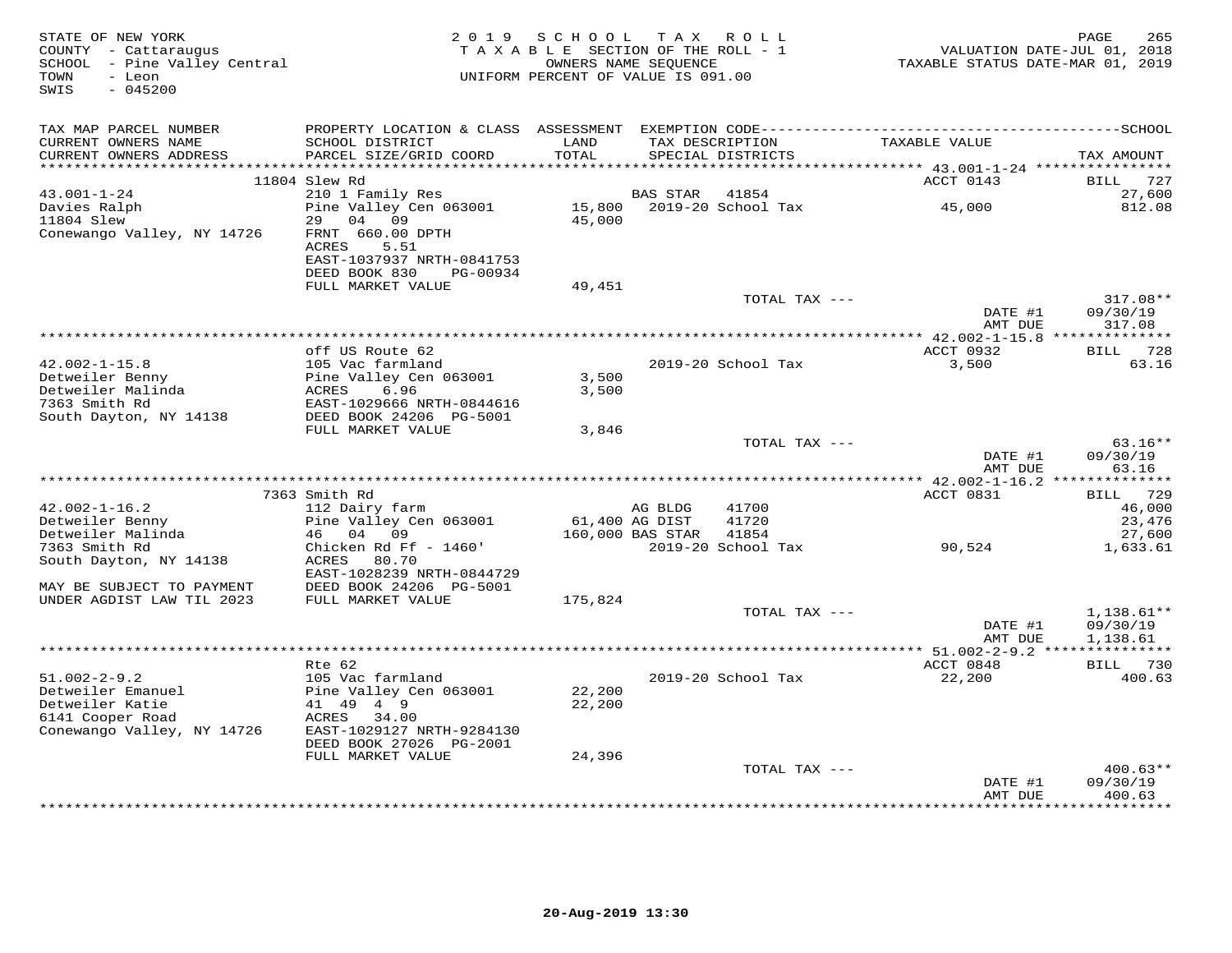| STATE OF NEW YORK<br>COUNTY - Cattaraugus<br>SCHOOL<br>- Pine Valley Central<br>TOWN<br>- Leon<br>$-045200$<br>SWIS | 2 0 1 9                                                                                                                                                                                                       | S C H O O L<br>OWNERS NAME SEQUENCE | T A X<br>R O L L<br>TAXABLE SECTION OF THE ROLL - 1<br>UNIFORM PERCENT OF VALUE IS 091.00 | TAXABLE STATUS DATE-MAR 01, 2019                          | PAGE<br>266<br>VALUATION DATE-JUL 01, 2018 |
|---------------------------------------------------------------------------------------------------------------------|---------------------------------------------------------------------------------------------------------------------------------------------------------------------------------------------------------------|-------------------------------------|-------------------------------------------------------------------------------------------|-----------------------------------------------------------|--------------------------------------------|
| TAX MAP PARCEL NUMBER                                                                                               |                                                                                                                                                                                                               |                                     |                                                                                           |                                                           |                                            |
| CURRENT OWNERS NAME<br>CURRENT OWNERS ADDRESS                                                                       | SCHOOL DISTRICT<br>PARCEL SIZE/GRID COORD                                                                                                                                                                     | LAND<br><b>TOTAL</b>                | TAX DESCRIPTION<br>SPECIAL DISTRICTS                                                      | TAXABLE VALUE                                             | TAX AMOUNT                                 |
|                                                                                                                     | 6143 Cooper Rd                                                                                                                                                                                                |                                     |                                                                                           | ACCT 0179                                                 | BILL                                       |
| $51.002 - 2 - 16.1$<br>Detweiler Emanuel<br>Detweiler Katie<br>6141 Cooper Road<br>Conewango Valley, NY 14726       | 112 Dairy farm<br>Pine Valley Cen 063001<br>49<br>04 09<br>Ff 1160.00 Cooper Rd<br>ACRES<br>41.30                                                                                                             | 38,100<br>158,800                   | 2019-20 School Tax                                                                        | 158,800                                                   | 731<br>2,865.74                            |
|                                                                                                                     | EAST-1026155 NRTH-0825951                                                                                                                                                                                     |                                     |                                                                                           |                                                           |                                            |
|                                                                                                                     | DEED BOOK 27026 PG-2001                                                                                                                                                                                       |                                     |                                                                                           |                                                           |                                            |
|                                                                                                                     | FULL MARKET VALUE                                                                                                                                                                                             | 174,505                             | TOTAL TAX ---                                                                             |                                                           | $2,865.74**$                               |
|                                                                                                                     |                                                                                                                                                                                                               |                                     |                                                                                           | DATE #1<br>AMT DUE                                        | 09/30/19<br>2,865.74                       |
|                                                                                                                     | 7163 Smith Rd                                                                                                                                                                                                 |                                     |                                                                                           | ************** 42.002-1-20.1 ***************<br>ACCT 0049 |                                            |
| $42.002 - 1 - 20.1$                                                                                                 | 105 Vac farmland                                                                                                                                                                                              |                                     | 2019-20 School Tax                                                                        | 4,000                                                     | BILL<br>732<br>72.18                       |
| Detweiler Emanuel N<br>Detweiler Katie J<br>7363 Smith Rd<br>South Dayton, NY 14738                                 | Pine Valley Cen 063001<br>45 04 09<br>Ff 330.00<br>ACRES<br>8.05 BANK<br>007<br>EAST-1030170 NRTH-0842807<br>DEED BOOK 16116 PG-6001                                                                          | 4,000<br>4,000                      |                                                                                           |                                                           |                                            |
|                                                                                                                     | FULL MARKET VALUE                                                                                                                                                                                             | 4,396                               |                                                                                           |                                                           |                                            |
|                                                                                                                     |                                                                                                                                                                                                               |                                     | TOTAL TAX ---                                                                             | DATE #1<br>AMT DUE                                        | $72.18**$<br>09/30/19<br>72.18             |
|                                                                                                                     |                                                                                                                                                                                                               |                                     |                                                                                           |                                                           |                                            |
|                                                                                                                     | 7163 West Rd                                                                                                                                                                                                  |                                     |                                                                                           | ACCT 0947                                                 | 733<br>BILL                                |
| $42.002 - 1 - 24.3$<br>Detweiler Emanuel N<br>Detweiler Katie J<br>7363 Smith Rd<br>South Dayton, NY 14738          | 120 Field crops<br>Pine Valley Cen 063001<br>45<br>04<br>09<br>Smith Ff 2080; West Ff<br>2785; Chicken Ff 1980<br>ACRES<br>19.10<br>EAST-1030261 NRTH-0842190<br>DEED BOOK 16116 PG-6001<br>FULL MARKET VALUE | 15,300<br>15,300<br>16,813          | 2019-20 School Tax                                                                        | 15,300                                                    | 276.11                                     |
|                                                                                                                     |                                                                                                                                                                                                               |                                     | TOTAL TAX ---                                                                             |                                                           | $276.11**$                                 |
|                                                                                                                     |                                                                                                                                                                                                               |                                     |                                                                                           | DATE #1<br>AMT DUE<br>************                        | 09/30/19<br>276.11<br>***********          |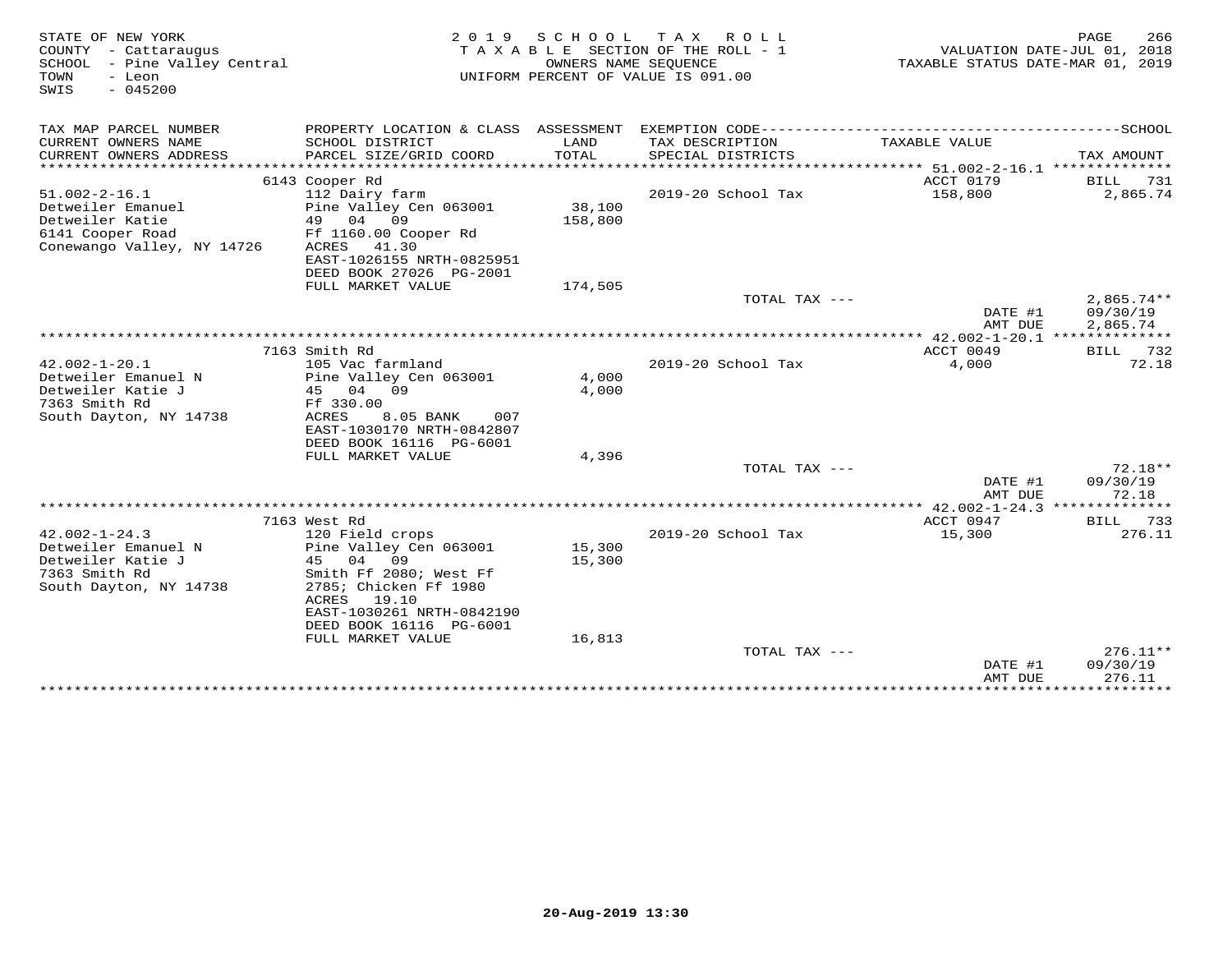| STATE OF NEW YORK<br>COUNTY - Cattaraugus<br>SCHOOL - Pine Valley Central<br>- Leon<br>TOWN<br>SWIS<br>$-045200$ |                                                      | 2019 SCHOOL    | TAX ROLL<br>TAXABLE SECTION OF THE ROLL - 1<br>OWNERS NAME SEOUENCE<br>UNIFORM PERCENT OF VALUE IS 091.00 | VALUATION DATE-JUL 01, 2018<br>TAXABLE STATUS DATE-MAR 01, 2019 | 267<br>PAGE                    |
|------------------------------------------------------------------------------------------------------------------|------------------------------------------------------|----------------|-----------------------------------------------------------------------------------------------------------|-----------------------------------------------------------------|--------------------------------|
| TAX MAP PARCEL NUMBER                                                                                            |                                                      |                |                                                                                                           |                                                                 |                                |
| CURRENT OWNERS NAME<br>CURRENT OWNERS ADDRESS                                                                    | SCHOOL DISTRICT<br>PARCEL SIZE/GRID COORD            | LAND<br>TOTAL  | TAX DESCRIPTION<br>SPECIAL DISTRICTS                                                                      | TAXABLE VALUE                                                   | TAX AMOUNT                     |
|                                                                                                                  | 12546 Flat Iron Rd                                   |                |                                                                                                           | ACCT 0207                                                       | 734<br>BILL                    |
| $51.002 - 2 - 18.3$                                                                                              | 105 Vac farmland                                     |                | AG DISTOUT 41730                                                                                          |                                                                 | 2,869                          |
| Detweiler Emanuel N                                                                                              | Pine Valley Cen 063001                               | 5,600          | 2019-20 School Tax                                                                                        | 2,731                                                           | 49.28                          |
| Detweiler Katie J                                                                                                | 49 04 09                                             | 5,600          |                                                                                                           |                                                                 |                                |
| 6141 Cooper Rd                                                                                                   | Life Use                                             |                |                                                                                                           |                                                                 |                                |
| Conewango Valley, NY 14726                                                                                       | Ff 1800 Flat Iron; 1260 Us<br><b>ACRES</b><br>5.20   |                |                                                                                                           |                                                                 |                                |
| MAY BE SUBJECT TO PAYMENT<br>UNDER AGDIST LAW TIL 2026                                                           | EAST-1026209 NRTH-0827033<br>DEED BOOK 27583 PG-8001 |                |                                                                                                           |                                                                 |                                |
|                                                                                                                  | FULL MARKET VALUE                                    | 6,154          |                                                                                                           |                                                                 |                                |
|                                                                                                                  |                                                      |                | TOTAL TAX ---                                                                                             | DATE #1                                                         | $49.28**$<br>09/30/19          |
|                                                                                                                  |                                                      |                |                                                                                                           | AMT DUE                                                         | 49.28                          |
|                                                                                                                  | west Rd                                              |                |                                                                                                           | ACCT 9000                                                       | 735<br>BILL                    |
| $42.004 - 1 - 6.1/3$                                                                                             | 210 1 Family Res                                     |                | BAS STAR<br>41854                                                                                         |                                                                 | 23,600                         |
| Detweiler Noah                                                                                                   | Pine Valley Cen 063001                               | $\overline{0}$ | 2019-20 School Tax                                                                                        | 23,600                                                          | 425.89                         |
| Hostetler Raymond                                                                                                | ACRES<br>0.01                                        | 23,600         |                                                                                                           |                                                                 |                                |
| west Rd                                                                                                          | FULL MARKET VALUE                                    | 25,934         |                                                                                                           |                                                                 |                                |
| Leon, NY                                                                                                         |                                                      |                | TOTAL TAX ---                                                                                             |                                                                 | $0.00**$                       |
|                                                                                                                  |                                                      |                |                                                                                                           |                                                                 |                                |
|                                                                                                                  | Alderbottom Rd                                       |                |                                                                                                           | ACCT 0098                                                       | BILL 736                       |
| $43.001 - 1 - 18$                                                                                                | 322 Rural vac>10                                     |                | 2019-20 School Tax                                                                                        | 21,000                                                          | 378.97                         |
| Dole John                                                                                                        | Pine Valley Cen 063001                               | 21,000         |                                                                                                           |                                                                 |                                |
| 15 Willard Ave<br>Phelps, NY 14532                                                                               | 21 04 09<br>Ff 300.00                                | 21,000         |                                                                                                           |                                                                 |                                |
|                                                                                                                  | 20.98<br>ACRES                                       |                |                                                                                                           |                                                                 |                                |
|                                                                                                                  | EAST-1041595 NRTH-0839742                            |                |                                                                                                           |                                                                 |                                |
|                                                                                                                  | DEED BOOK 21945 PG-9002                              |                |                                                                                                           |                                                                 |                                |
|                                                                                                                  | FULL MARKET VALUE                                    | 23,077         |                                                                                                           |                                                                 |                                |
|                                                                                                                  |                                                      |                | TOTAL TAX ---                                                                                             |                                                                 | $378.97**$                     |
|                                                                                                                  |                                                      |                |                                                                                                           | DATE #1<br>AMT DUE                                              | 09/30/19<br>378.97             |
|                                                                                                                  |                                                      |                | **********************                                                                                    | ***** 42.020-1-40 *****************                             |                                |
|                                                                                                                  | 6720 Fox Turn Rd                                     |                |                                                                                                           | ACCT 0165                                                       | BILL 737                       |
| $42.020 - 1 - 40$                                                                                                | 240 Rural res                                        |                | BAS STAR 41854                                                                                            |                                                                 | 27,600                         |
| Doner Sarah J                                                                                                    | Pine Valley Cen 063001                               |                | 29,300 2019-20 School Tax                                                                                 | 60,000                                                          | 1,082.77                       |
| 6720 Fox Turn Rd<br>Leon, NY 14751                                                                               | 35 04 09<br>FRNT 100.00 DPTH                         | 60,000         |                                                                                                           |                                                                 |                                |
|                                                                                                                  | ACRES<br>18.76                                       |                |                                                                                                           |                                                                 |                                |
|                                                                                                                  | EAST-1031720 NRTH-0834952                            |                |                                                                                                           |                                                                 |                                |
|                                                                                                                  | DEED BOOK 10262 PG-6004                              |                |                                                                                                           |                                                                 |                                |
|                                                                                                                  | FULL MARKET VALUE                                    | 65,934         |                                                                                                           |                                                                 |                                |
|                                                                                                                  |                                                      |                | TOTAL TAX ---                                                                                             |                                                                 | $587.77**$                     |
|                                                                                                                  |                                                      |                |                                                                                                           | DATE #1<br>AMT DUE                                              | 09/30/19<br>587.77             |
|                                                                                                                  |                                                      |                |                                                                                                           |                                                                 | للہ بلہ بلہ بلہ بلہ بلہ بلہ با |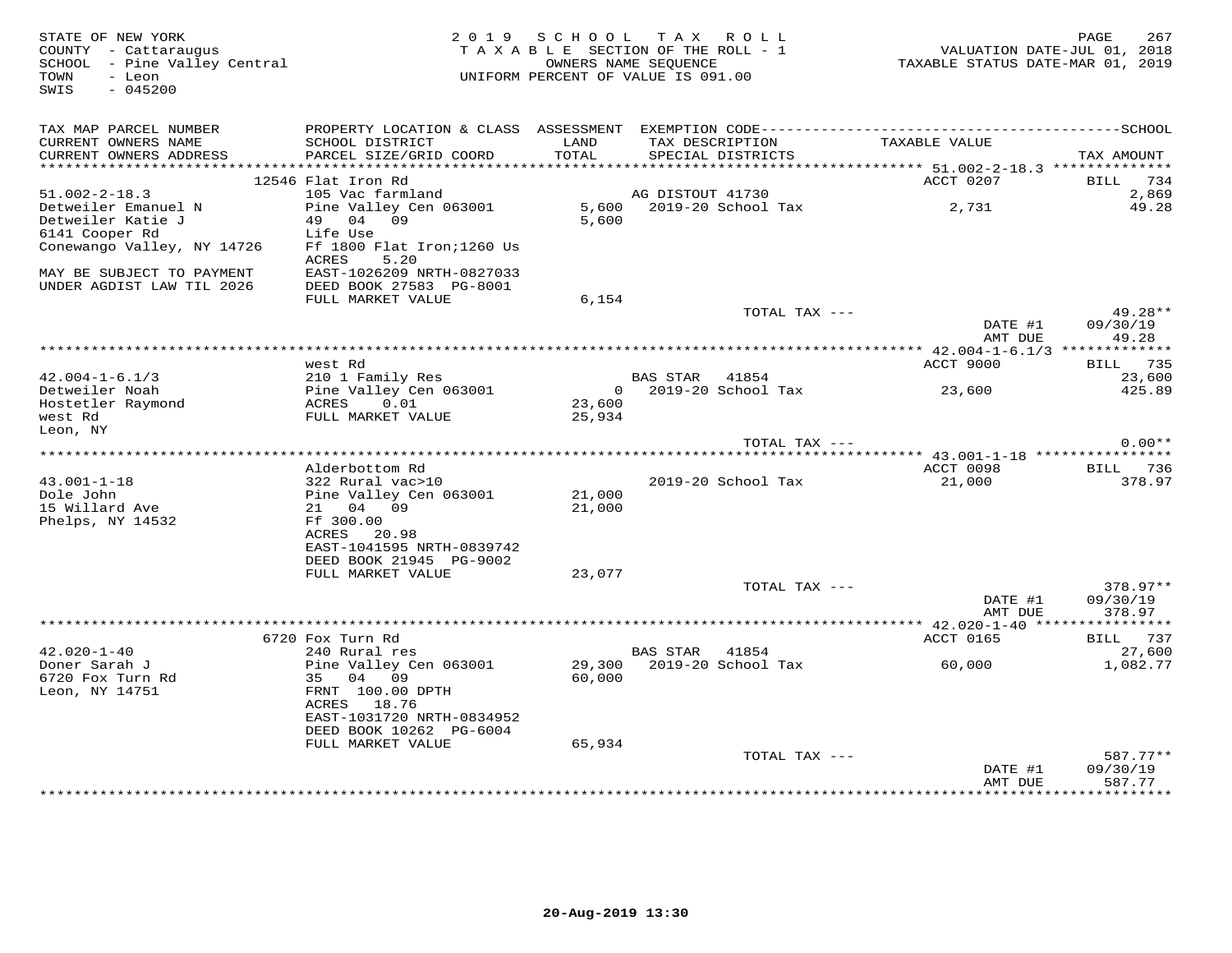| STATE OF NEW YORK<br>COUNTY - Cattaraugus<br>SCHOOL - Pine Valley Central<br>TOWN<br>- Leon<br>SWIS<br>$-045200$ | 2 0 1 9                                                                                                                                            | S C H O O L<br>TAXABLE SECTION OF THE ROLL - 1<br>OWNERS NAME SEQUENCE<br>UNIFORM PERCENT OF VALUE IS 091.00 | T A X                      | ROLL                              | VALUATION DATE-JUL 01, 2018<br>TAXABLE STATUS DATE-MAR 01, 2019 | PAGE<br>268                          |
|------------------------------------------------------------------------------------------------------------------|----------------------------------------------------------------------------------------------------------------------------------------------------|--------------------------------------------------------------------------------------------------------------|----------------------------|-----------------------------------|-----------------------------------------------------------------|--------------------------------------|
| TAX MAP PARCEL NUMBER<br>CURRENT OWNERS NAME                                                                     | SCHOOL DISTRICT                                                                                                                                    | LAND                                                                                                         |                            | TAX DESCRIPTION                   | TAXABLE VALUE                                                   |                                      |
| CURRENT OWNERS ADDRESS                                                                                           | PARCEL SIZE/GRID COORD                                                                                                                             | TOTAL                                                                                                        |                            | SPECIAL DISTRICTS                 |                                                                 | TAX AMOUNT                           |
|                                                                                                                  |                                                                                                                                                    |                                                                                                              |                            |                                   |                                                                 |                                      |
|                                                                                                                  | 11194 Leon-New Albion & Bailey                                                                                                                     |                                                                                                              |                            |                                   | ACCT 0231                                                       | BILL 738                             |
| $43.004 - 1 - 15$<br>Dorman David                                                                                | 210 1 Family Res<br>Pine Valley Cen 063001                                                                                                         |                                                                                                              | BAS STAR                   | 41854<br>7,000 2019-20 School Tax | 35,000                                                          | 27,600<br>631.62                     |
| 6583 Bailey Hill Rd<br>Cattaraugus, NY 14719                                                                     | 03 04 09<br>FRNT 100.00 DPTH 440.00<br>EAST-1047380 NRTH-0833298<br>DEED BOOK 1020 PG-1160                                                         | 35,000                                                                                                       |                            |                                   |                                                                 |                                      |
|                                                                                                                  | FULL MARKET VALUE                                                                                                                                  | 38,462                                                                                                       |                            |                                   |                                                                 |                                      |
|                                                                                                                  |                                                                                                                                                    |                                                                                                              |                            | TOTAL TAX ---                     |                                                                 | $136.62**$                           |
|                                                                                                                  |                                                                                                                                                    |                                                                                                              |                            |                                   | DATE #1<br>AMT DUE                                              | 09/30/19<br>136.62                   |
|                                                                                                                  |                                                                                                                                                    |                                                                                                              |                            |                                   |                                                                 |                                      |
| $43.004 - 1 - 19$                                                                                                | 11232 Leon-New Albion Rd                                                                                                                           |                                                                                                              | ENH STAR                   | 41834                             | ACCT 0102                                                       | BILL 739<br>55,700                   |
| Dorman Leo G                                                                                                     | 210 1 Family Res<br>Pine Valley Cen 063001                                                                                                         |                                                                                                              |                            | 8,400 2019-20 School Tax          | 55,700                                                          | 1,005.17                             |
| Dorman Louise B<br>11232 Leon-New Albion Rd<br>Cattaraugus, NY 14719                                             | 11 04<br>09<br>FRNT 200.00 DPTH 375.00<br>EAST-1046761 NRTH-0833229                                                                                | 55,700                                                                                                       |                            |                                   |                                                                 |                                      |
|                                                                                                                  | DEED BOOK 17285 PG-2002<br>FULL MARKET VALUE                                                                                                       | 61,209                                                                                                       |                            |                                   |                                                                 |                                      |
|                                                                                                                  |                                                                                                                                                    |                                                                                                              |                            | TOTAL TAX ---                     |                                                                 | $0.00**$                             |
|                                                                                                                  |                                                                                                                                                    |                                                                                                              |                            |                                   |                                                                 |                                      |
|                                                                                                                  | 7078 Rte 62                                                                                                                                        |                                                                                                              |                            |                                   | ACCT 0464                                                       | BILL 740                             |
| $43.001 - 1 - 26.2$<br>Durfey Jennifer<br>7078 Route 62<br>Conewango Valley, NY 14726                            | 270 Mfg housing<br>Pine Valley Cen 063001<br>37 04 09<br>FRNT 551.00 DPTH<br>ACRES<br>7.93<br>EAST-1031497 NRTH-0841042<br>DEED BOOK 25850 PG-3002 | 19,700<br>60,000                                                                                             |                            | 2019-20 School Tax                | 60,000                                                          | 1,082.77                             |
|                                                                                                                  | FULL MARKET VALUE                                                                                                                                  | 65,934                                                                                                       |                            |                                   |                                                                 |                                      |
|                                                                                                                  |                                                                                                                                                    |                                                                                                              |                            | TOTAL TAX ---                     | DATE #1<br>AMT DUE                                              | $1,082.77**$<br>09/30/19<br>1,082.77 |
|                                                                                                                  |                                                                                                                                                    |                                                                                                              | ************************** |                                   | ******* 42.002-1-14 *****************                           |                                      |
|                                                                                                                  | 7357 Rte 62                                                                                                                                        |                                                                                                              |                            |                                   | ACCT 0040                                                       | BILL 741                             |
| $42.002 - 1 - 14$<br>Durham Kenneth                                                                              | 270 Mfg housing<br>Pine Valley Cen 063001                                                                                                          | 7,200                                                                                                        | BAS STAR                   | 41854<br>2019-20 School Tax       |                                                                 | 25,000<br>451.15                     |
| 7357 Route 62<br>South Dayton, NY 14138                                                                          | 46 04<br>09<br>FRNT 264.00 DPTH<br>ACRES<br>1.08<br>EAST-1031052 NRTH-0844995<br>DEED BOOK 16071 PG-4002                                           | 25,000                                                                                                       |                            |                                   | 25,000                                                          |                                      |
|                                                                                                                  | FULL MARKET VALUE                                                                                                                                  | 27,473                                                                                                       |                            |                                   |                                                                 |                                      |
|                                                                                                                  |                                                                                                                                                    |                                                                                                              |                            | TOTAL TAX ---                     |                                                                 | $0.00**$                             |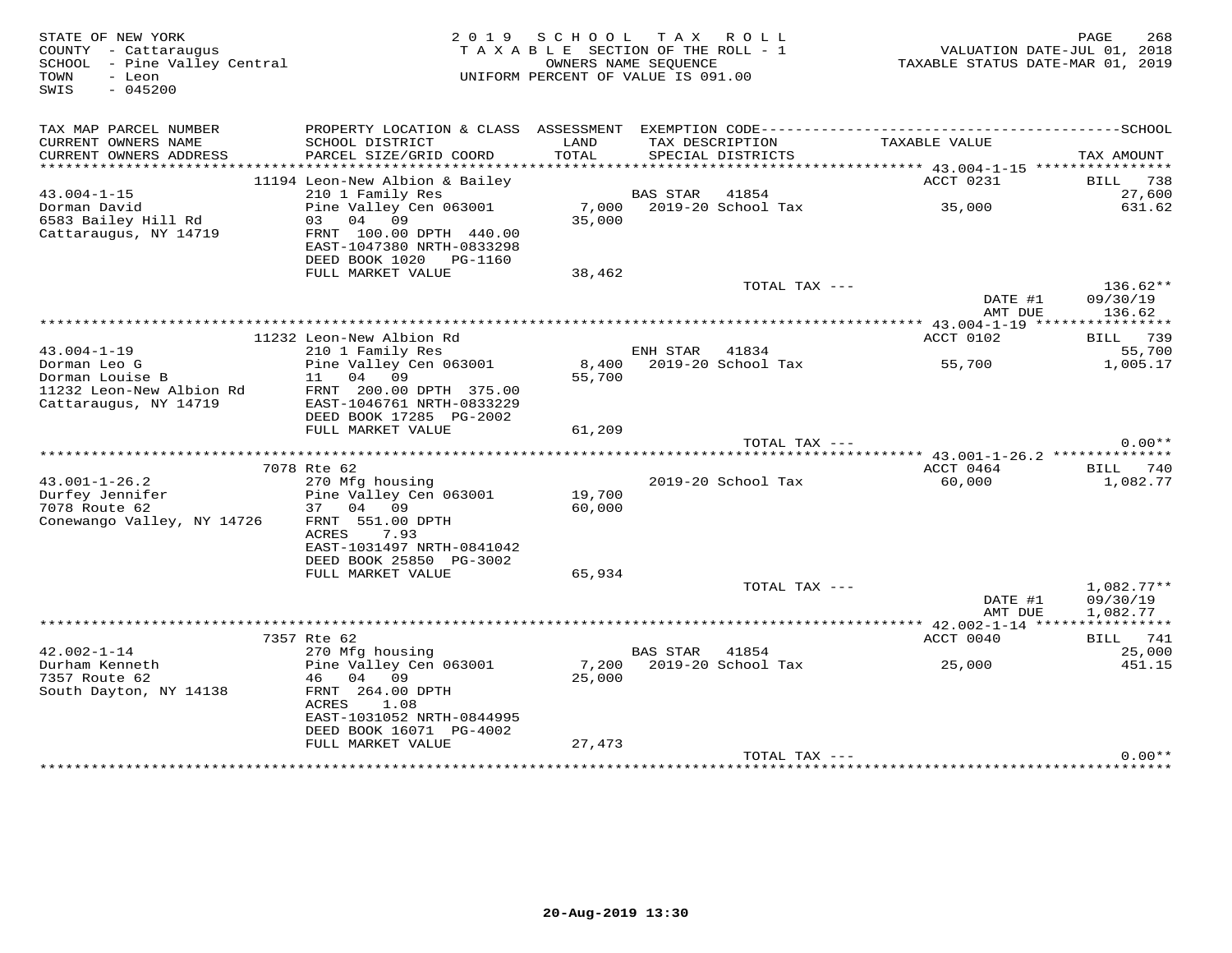| STATE OF NEW YORK<br>COUNTY - Cattaraugus<br>SCHOOL - Pine Valley Central<br>TOWN<br>- Leon<br>$-045200$<br>SWIS |                                                       |               | 2019 SCHOOL TAX ROLL<br>TAXABLE SECTION OF THE ROLL - 1<br>OWNERS NAME SEQUENCE<br>UNIFORM PERCENT OF VALUE IS 091.00 | VALUATION DATE-JUL 01, 2018<br>TAXABLE STATUS DATE-MAR 01, 2019 | 269<br>PAGE              |
|------------------------------------------------------------------------------------------------------------------|-------------------------------------------------------|---------------|-----------------------------------------------------------------------------------------------------------------------|-----------------------------------------------------------------|--------------------------|
| TAX MAP PARCEL NUMBER                                                                                            |                                                       |               |                                                                                                                       |                                                                 |                          |
| CURRENT OWNERS NAME<br>CURRENT OWNERS ADDRESS                                                                    | SCHOOL DISTRICT<br>PARCEL SIZE/GRID COORD             | LAND<br>TOTAL | TAX DESCRIPTION<br>SPECIAL DISTRICTS                                                                                  | TAXABLE VALUE                                                   | TAX AMOUNT               |
|                                                                                                                  |                                                       |               |                                                                                                                       |                                                                 |                          |
| $34.003 - 1 - 26.1$                                                                                              | 11876 Ruckh Hill Rd<br>210 1 Family Res               |               | 41834<br>ENH STAR                                                                                                     | ACCT 0349                                                       | BILL 742<br>51,000       |
| Durolek Stanley W                                                                                                | Pine Valley Cen 063001                                |               | 18,800 2019-20 School Tax                                                                                             | 51,000                                                          | 920.36                   |
| Durolek Marilyn                                                                                                  | 31 04 09                                              | 51,000        |                                                                                                                       |                                                                 |                          |
| 11876 Ruckh Hill Rd                                                                                              | FRNT 655.00 DPTH                                      |               |                                                                                                                       |                                                                 |                          |
| South Dayton, NY 14138                                                                                           | ACRES<br>7.35                                         |               |                                                                                                                       |                                                                 |                          |
|                                                                                                                  | EAST-1037020 NRTH-0847991                             |               |                                                                                                                       |                                                                 |                          |
|                                                                                                                  | DEED BOOK 858<br>PG-00830<br>FULL MARKET VALUE        | 56,044        |                                                                                                                       |                                                                 |                          |
|                                                                                                                  |                                                       |               | TOTAL TAX ---                                                                                                         |                                                                 | $0.00**$                 |
|                                                                                                                  |                                                       |               |                                                                                                                       |                                                                 |                          |
|                                                                                                                  | 6328 Canyon Dr                                        |               |                                                                                                                       | ACCT 0485                                                       | BILL 743                 |
| $52.002 - 1 - 15.2$                                                                                              | 260 Seasonal res                                      |               | 2019-20 School Tax                                                                                                    | 40,600                                                          | 732.68                   |
| DURRETT Gregory A.                                                                                               | Pine Valley Cen 063001                                | 9,300         |                                                                                                                       |                                                                 |                          |
| DURRETT ALBERT E.                                                                                                | 02 04 09                                              | 40,600        |                                                                                                                       |                                                                 |                          |
| 4385 ROBIN LANE<br>HAMBURG, NY 14075                                                                             | Larchmont<br>East-Lot 14<br>Ff 425 Canyon; bb Ln 520' |               |                                                                                                                       |                                                                 |                          |
|                                                                                                                  | 2.14<br>ACRES                                         |               |                                                                                                                       |                                                                 |                          |
|                                                                                                                  | EAST-1049393 NRTH-0829479                             |               |                                                                                                                       |                                                                 |                          |
|                                                                                                                  | DEED BOOK 26008 PG-5001                               |               |                                                                                                                       |                                                                 |                          |
|                                                                                                                  | FULL MARKET VALUE                                     | 44,615        |                                                                                                                       |                                                                 |                          |
|                                                                                                                  |                                                       |               | TOTAL TAX ---                                                                                                         | DATE #1                                                         | 732.68**<br>09/30/19     |
|                                                                                                                  |                                                       |               |                                                                                                                       | AMT DUE                                                         | 732.68                   |
|                                                                                                                  |                                                       |               |                                                                                                                       |                                                                 |                          |
|                                                                                                                  | 12008 Ruckh Hill Rd                                   |               |                                                                                                                       | ACCT 0107                                                       | BILL 744                 |
| 34.003-1-27.1                                                                                                    | 240 Rural res                                         |               | BAS STAR 41854                                                                                                        |                                                                 | 27,600                   |
| Dustin Est Alwood W                                                                                              | Pine Valley Cen 063001                                | 33,600        | 2019-20 School Tax                                                                                                    | 86,800                                                          | 1,566.41                 |
| Mary Ann Dustin<br>12008 Ruckh Hill Rd                                                                           | 39 04 09<br>Ff 938.13                                 | 86,800        |                                                                                                                       |                                                                 |                          |
| South Dayton, NY 14138                                                                                           | ACRES 26.05                                           |               |                                                                                                                       |                                                                 |                          |
|                                                                                                                  | EAST-1034607 NRTH-0848185                             |               |                                                                                                                       |                                                                 |                          |
|                                                                                                                  | DEED BOOK 726<br>PG-00241                             |               |                                                                                                                       |                                                                 |                          |
|                                                                                                                  | FULL MARKET VALUE                                     | 95,385        |                                                                                                                       |                                                                 |                          |
|                                                                                                                  |                                                       |               | TOTAL TAX ---                                                                                                         |                                                                 | $1,071.41**$             |
|                                                                                                                  |                                                       |               |                                                                                                                       | DATE #1<br>AMT DUE                                              | 09/30/19<br>1,071.41     |
|                                                                                                                  |                                                       |               |                                                                                                                       |                                                                 |                          |
|                                                                                                                  | Ruckh Hill Rd                                         |               |                                                                                                                       | ACCT 0545                                                       | BILL 745                 |
| $34.003 - 1 - 27.4$                                                                                              | 314 Rural vac<10                                      |               | 2019-20 School Tax                                                                                                    | 3,000                                                           | 54.14                    |
| Dustin Alwood                                                                                                    | Pine Valley Cen 063001                                | 3,000         |                                                                                                                       |                                                                 |                          |
| Dustin, Est                                                                                                      | 39 04 09                                              | 3,000         |                                                                                                                       |                                                                 |                          |
| 12008 Ruchk Hill Rd                                                                                              | FRNT 150.00 DPTH 266.00                               |               |                                                                                                                       |                                                                 |                          |
| South Dayton, NY 14138                                                                                           | EAST-1034634 NRTH-0847765<br>DEED BOOK 1016    PG-205 |               |                                                                                                                       |                                                                 |                          |
|                                                                                                                  | FULL MARKET VALUE                                     | 3,297         |                                                                                                                       |                                                                 |                          |
|                                                                                                                  |                                                       |               | TOTAL TAX ---                                                                                                         |                                                                 | $54.14**$                |
|                                                                                                                  |                                                       |               |                                                                                                                       | DATE #1                                                         | 09/30/19                 |
|                                                                                                                  |                                                       |               |                                                                                                                       | AMT DUE                                                         | 54.14<br>* * * * * * * * |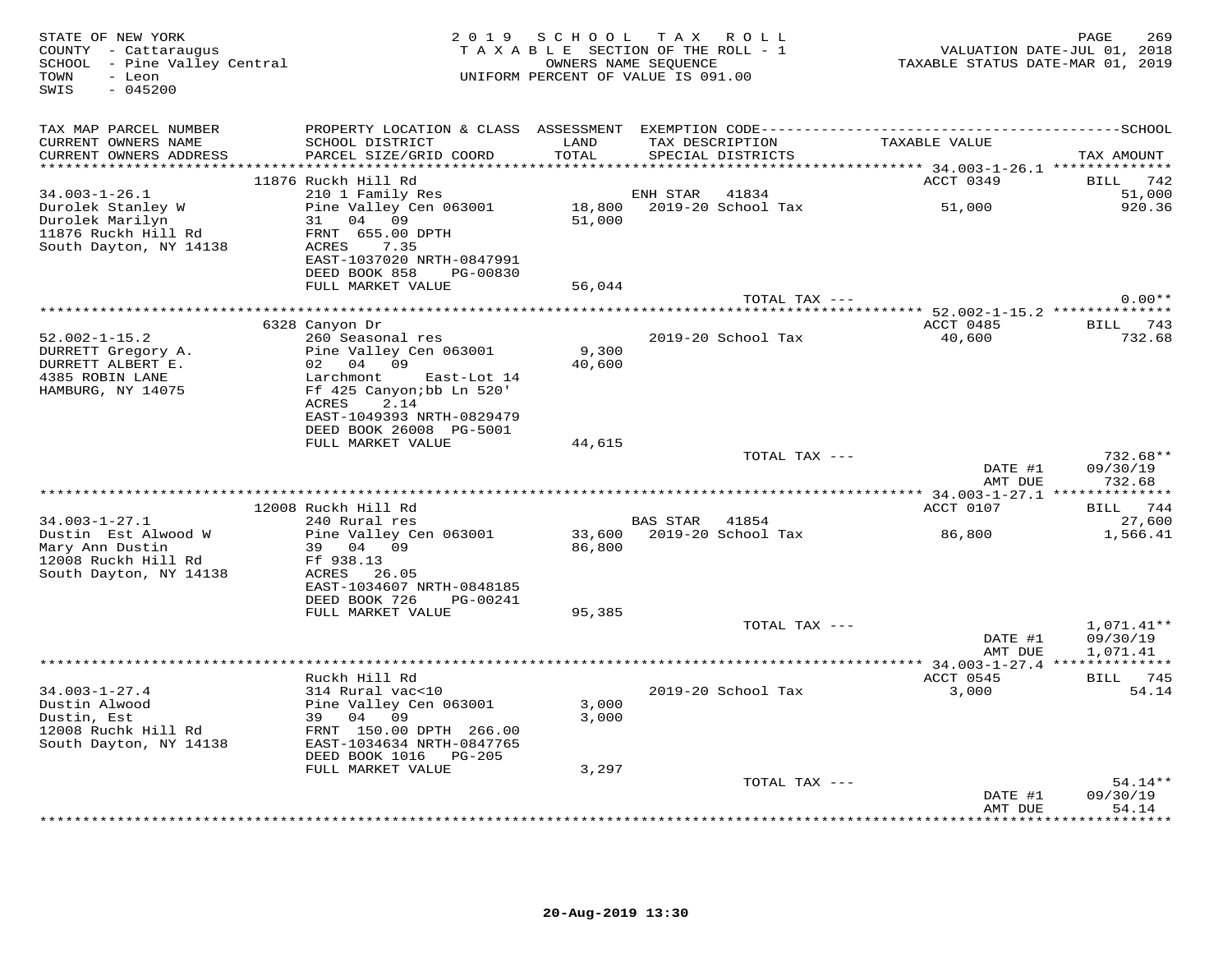| STATE OF NEW YORK<br>COUNTY - Cattaraugus<br>SCHOOL - Pine Valley Central<br>- Leon<br>TOWN<br>$-045200$<br>SWIS | 2019                                                 | SCHOOL           | T A X<br>R O L L<br>TAXABLE SECTION OF THE ROLL - 1<br>OWNERS NAME SEQUENCE<br>UNIFORM PERCENT OF VALUE IS 091.00 | VALUATION DATE-JUL 01, 2018<br>TAXABLE STATUS DATE-MAR 01, 2019 | 270<br>PAGE                 |
|------------------------------------------------------------------------------------------------------------------|------------------------------------------------------|------------------|-------------------------------------------------------------------------------------------------------------------|-----------------------------------------------------------------|-----------------------------|
| TAX MAP PARCEL NUMBER                                                                                            |                                                      |                  |                                                                                                                   |                                                                 |                             |
| CURRENT OWNERS NAME                                                                                              | SCHOOL DISTRICT                                      | LAND             | TAX DESCRIPTION                                                                                                   | TAXABLE VALUE                                                   |                             |
| CURRENT OWNERS ADDRESS<br>***********************                                                                | PARCEL SIZE/GRID COORD                               | TOTAL            | SPECIAL DISTRICTS                                                                                                 |                                                                 | TAX AMOUNT                  |
|                                                                                                                  | 7105 Alderbottom Rd                                  |                  |                                                                                                                   | ACCT 0237                                                       | BILL<br>746                 |
| $43.001 - 1 - 20$                                                                                                | 260 Seasonal res                                     |                  | 2019-20 School Tax                                                                                                | 26,300                                                          | 474.61                      |
| Dybalski Robert<br>McCarthy Yvonne                                                                               | Pine Valley Cen 063001<br>21<br>04 09                | 14,100<br>26,300 |                                                                                                                   |                                                                 |                             |
| 4 Drake Ave                                                                                                      | FRNT 345.00 DPTH                                     |                  |                                                                                                                   |                                                                 |                             |
| Silver Creek, NY 14136                                                                                           | ACRES<br>4.56                                        |                  |                                                                                                                   |                                                                 |                             |
|                                                                                                                  | EAST-1040492 NRTH-0840710                            |                  |                                                                                                                   |                                                                 |                             |
|                                                                                                                  | DEED BOOK 24700 PG-9001<br>FULL MARKET VALUE         | 28,901           |                                                                                                                   |                                                                 |                             |
|                                                                                                                  |                                                      |                  | TOTAL TAX ---                                                                                                     |                                                                 | $474.61**$                  |
|                                                                                                                  |                                                      |                  |                                                                                                                   | DATE #1                                                         | 09/30/19                    |
|                                                                                                                  |                                                      |                  |                                                                                                                   | AMT DUE<br>************ 34.003-1-8.1 *****                      | 474.61<br>* * * * * * * * * |
|                                                                                                                  | Kellogg Hill Rd                                      |                  |                                                                                                                   | ACCT 0109                                                       | 747<br>BILL                 |
| $34.003 - 1 - 8.1$                                                                                               | 322 Rural vac>10                                     |                  | AG DIST<br>41720                                                                                                  |                                                                 | 14,183                      |
| Dye James N.K.<br>Dye Jennifer J.                                                                                | Pine Valley Cen 063001<br>32 04 09                   | 40,100<br>40,100 | 2019-20 School Tax                                                                                                | 25,917                                                          | 467.70                      |
| 8568 Silver Creek Rd.                                                                                            | Ff 697.00                                            |                  |                                                                                                                   |                                                                 |                             |
| South Dayton, NY 14138                                                                                           | 45.90<br>ACRES                                       |                  |                                                                                                                   |                                                                 |                             |
| MAY BE SUBJECT TO PAYMENT                                                                                        | EAST-1037895 NRTH-0854051<br>DEED BOOK 26207 PG-3001 |                  |                                                                                                                   |                                                                 |                             |
| UNDER AGDIST LAW TIL 2023                                                                                        | FULL MARKET VALUE                                    | 44,066           |                                                                                                                   |                                                                 |                             |
|                                                                                                                  |                                                      |                  | TOTAL TAX ---                                                                                                     |                                                                 | $467.70**$                  |
|                                                                                                                  |                                                      |                  |                                                                                                                   | DATE #1                                                         | 09/30/19                    |
|                                                                                                                  |                                                      |                  |                                                                                                                   | AMT DUE<br>************* 52.002-1-17.2 *****                    | 467.70<br>* * * * * * * *   |
|                                                                                                                  | 6277 Canyon Dr                                       |                  |                                                                                                                   | ACCT 0541                                                       | 748<br>BILL                 |
| $52.002 - 1 - 17.2$                                                                                              | 260 Seasonal res                                     |                  | 2019-20 School Tax                                                                                                | 27,900                                                          | 503.49                      |
| Dziengielewski David F<br>260 Canton St                                                                          | Pine Valley Cen 063001<br>02 04 09                   | 20,900<br>27,900 |                                                                                                                   |                                                                 |                             |
| Depew, NY 14043                                                                                                  | Larchmont                                            |                  |                                                                                                                   |                                                                 |                             |
|                                                                                                                  | Ff 360.00                                            |                  |                                                                                                                   |                                                                 |                             |
|                                                                                                                  | ACRES<br>2.90<br>EAST-1048798 NRTH-0828733           |                  |                                                                                                                   |                                                                 |                             |
|                                                                                                                  | DEED BOOK 00982 PG-00790                             |                  |                                                                                                                   |                                                                 |                             |
|                                                                                                                  | FULL MARKET VALUE                                    | 30,659           |                                                                                                                   |                                                                 |                             |
|                                                                                                                  |                                                      |                  | TOTAL TAX ---                                                                                                     |                                                                 | $503.49**$                  |
|                                                                                                                  |                                                      |                  |                                                                                                                   | DATE #1<br>AMT DUE                                              | 09/30/19<br>503.49          |
|                                                                                                                  |                                                      |                  |                                                                                                                   | ************ 34.003-1-5 ******                                  | * * * * * * * * *           |
|                                                                                                                  | 8047 Rte 62                                          |                  |                                                                                                                   | ACCT 0375                                                       | BILL<br>749                 |
| $34.003 - 1 - 5$<br>Dzierzanowski Edward R. and Ma Pine Valley Cen 063001                                        | 314 Rural vac<10                                     | 6,300            | 2019-20 School Tax                                                                                                | 6,300                                                           | 113.69                      |
| Dzierzanowski Kenneth E. and K 32/40                                                                             | 09<br>04                                             | 6,300            |                                                                                                                   |                                                                 |                             |
| 8047 62 Rte                                                                                                      | Co Rd 35 Ff 400.00                                   |                  |                                                                                                                   |                                                                 |                             |
| Dayton, NY 14138                                                                                                 | FRNT 425.00 DPTH                                     |                  |                                                                                                                   |                                                                 |                             |
|                                                                                                                  | 2.67<br>ACRES<br>EAST-1035042 NRTH-0855458           |                  |                                                                                                                   |                                                                 |                             |
|                                                                                                                  | DEED BOOK 22453 PG-8001                              |                  |                                                                                                                   |                                                                 |                             |
|                                                                                                                  | FULL MARKET VALUE                                    | 6,923            |                                                                                                                   |                                                                 |                             |
|                                                                                                                  |                                                      |                  | TOTAL TAX ---                                                                                                     | DATE #1                                                         | $113.69**$<br>09/30/19      |
|                                                                                                                  |                                                      |                  |                                                                                                                   | AMT DUE                                                         | 113.69                      |
|                                                                                                                  |                                                      |                  |                                                                                                                   |                                                                 |                             |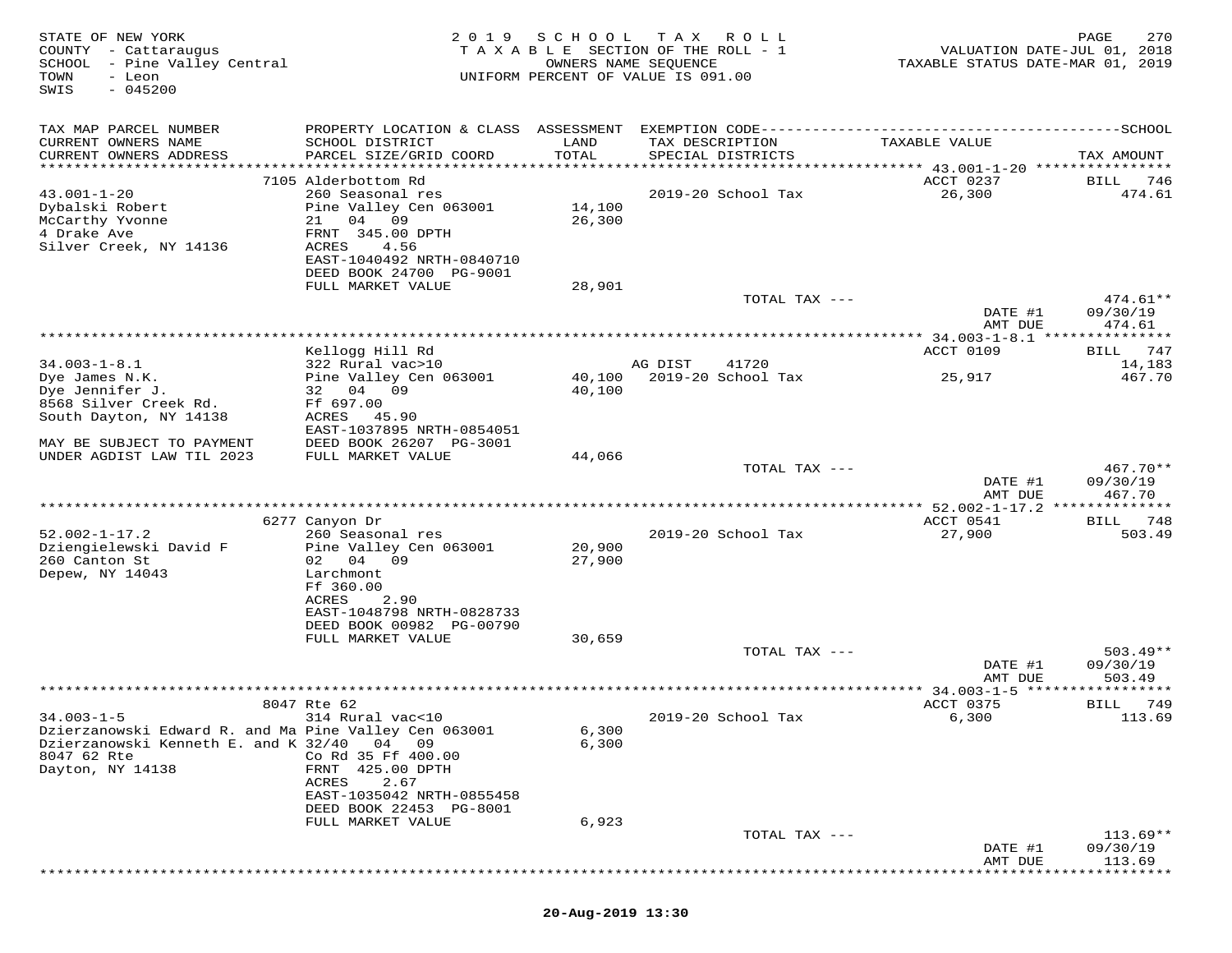| STATE OF NEW YORK<br>COUNTY - Cattaraugus<br>SCHOOL - Pine Valley Central<br>TOWN<br>- Leon<br>$-045200$<br>SWIS |                                                        |         | 2019 SCHOOL TAX ROLL<br>TAXABLE SECTION OF THE ROLL - 1<br>OWNERS NAME SEQUENCE<br>UNIFORM PERCENT OF VALUE IS 091.00 | VALUATION DATE-JUL 01, 2018<br>TAXABLE STATUS DATE-MAR 01, 2019 | PAGE<br>271                           |
|------------------------------------------------------------------------------------------------------------------|--------------------------------------------------------|---------|-----------------------------------------------------------------------------------------------------------------------|-----------------------------------------------------------------|---------------------------------------|
| TAX MAP PARCEL NUMBER                                                                                            |                                                        |         |                                                                                                                       |                                                                 |                                       |
| CURRENT OWNERS NAME                                                                                              | SCHOOL DISTRICT                                        | LAND    | TAX DESCRIPTION                                                                                                       | TAXABLE VALUE                                                   |                                       |
| CURRENT OWNERS ADDRESS                                                                                           | PARCEL SIZE/GRID COORD                                 | TOTAL   | SPECIAL DISTRICTS                                                                                                     |                                                                 | TAX AMOUNT                            |
|                                                                                                                  | 6651 Rte 62                                            |         |                                                                                                                       | ACCT 0111                                                       | <b>BILL</b> 750                       |
| $42.004 - 2 - 17.3$                                                                                              | 240 Rural res                                          |         | 2019-20 School Tax                                                                                                    | 32,000                                                          | 577.48                                |
| Ebel Gary M                                                                                                      | Pine Valley Cen 063001                                 | 7,000   |                                                                                                                       |                                                                 |                                       |
| Baker Katherine M                                                                                                | 43 04 09                                               | 32,000  |                                                                                                                       |                                                                 |                                       |
| 6623 Rte 62<br>Conewango Valley, NY 14726                                                                        | ACRES<br>1.00<br>EAST-1030256 NRTH-0834256             |         |                                                                                                                       |                                                                 |                                       |
|                                                                                                                  | DEED BOOK 26742 PG-2001                                |         |                                                                                                                       |                                                                 |                                       |
|                                                                                                                  | FULL MARKET VALUE                                      | 35,165  |                                                                                                                       |                                                                 |                                       |
|                                                                                                                  |                                                        |         | TOTAL TAX ---                                                                                                         |                                                                 | $577.48**$                            |
|                                                                                                                  |                                                        |         |                                                                                                                       | DATE #1                                                         | 09/30/19                              |
|                                                                                                                  |                                                        |         |                                                                                                                       | AMT DUE                                                         | 577.48                                |
|                                                                                                                  | 6623 Rte 62                                            |         |                                                                                                                       | ACCT 0053                                                       | BILL 751                              |
| $42.004 - 2 - 18$                                                                                                | 210 1 Family Res                                       |         | <b>BAS STAR 41854</b>                                                                                                 |                                                                 | 27,600                                |
| Ebel Gary M                                                                                                      | Pine Valley Cen 063001                                 |         | 37,400 2019-20 School Tax                                                                                             | 97,100                                                          | 1,752.29                              |
| EDEL Gair<br>Baker Katherine                                                                                     | 43 04 09<br>FRNT 210.00 DPTH                           | 97,100  |                                                                                                                       |                                                                 |                                       |
| Conewango Valley, NY 14726                                                                                       | ACRES 32.60                                            |         |                                                                                                                       |                                                                 |                                       |
|                                                                                                                  | EAST-1030017 NRTH-0834061                              |         |                                                                                                                       |                                                                 |                                       |
|                                                                                                                  | DEED BOOK 815<br>PG-00905                              |         |                                                                                                                       |                                                                 |                                       |
|                                                                                                                  | FULL MARKET VALUE                                      | 106,703 | TOTAL TAX ---                                                                                                         |                                                                 | $1,257.29**$                          |
|                                                                                                                  |                                                        |         |                                                                                                                       | DATE #1                                                         | 09/30/19                              |
|                                                                                                                  |                                                        |         |                                                                                                                       | AMT DUE                                                         | 1,257.29                              |
|                                                                                                                  |                                                        |         |                                                                                                                       |                                                                 |                                       |
|                                                                                                                  | 6793 Riga Rd<br>210 1 Family Res                       |         |                                                                                                                       | ACCT 0110                                                       | BILL 752                              |
| $42.004 - 1 - 9$<br>Ebel James                                                                                   | Pine Valley Cen 063001                                 | 8,000   | ENH STAR 41834<br>2019-20 School Tax                                                                                  | 75,000                                                          | 63,200<br>1,353.46                    |
| Ebel Barbara A<br>The Barbara A                                                                                  | 44 04 09                                               | 75,000  |                                                                                                                       |                                                                 |                                       |
| 6793 Riga Rd                                                                                                     | FRNT 222.00 DPTH                                       |         |                                                                                                                       |                                                                 |                                       |
| Conewango Valley, NY 14726                                                                                       | ACRES<br>1.49                                          |         |                                                                                                                       |                                                                 |                                       |
|                                                                                                                  | EAST-1026971 NRTH-0836342<br>DEED BOOK 838<br>PG-00616 |         |                                                                                                                       |                                                                 |                                       |
|                                                                                                                  | FULL MARKET VALUE                                      | 82,418  |                                                                                                                       |                                                                 |                                       |
|                                                                                                                  |                                                        |         | TOTAL TAX ---                                                                                                         |                                                                 | $250.46**$                            |
|                                                                                                                  |                                                        |         |                                                                                                                       | DATE #1                                                         | 09/30/19                              |
|                                                                                                                  |                                                        |         |                                                                                                                       | AMT DUE                                                         | 250.46                                |
|                                                                                                                  | 6661 Rte 62                                            |         |                                                                                                                       | ACCT 0175                                                       | BILL 753                              |
| $42.004 - 2 - 16$                                                                                                | 210 1 Family Res                                       |         | BAS STAR 41854                                                                                                        |                                                                 | 27,600                                |
| Ebel John A                                                                                                      | Pine Valley Cen 063001                                 |         |                                                                                                                       | 97,000                                                          | 1,750.48                              |
| Ebel Kelly J                                                                                                     | 43 04 09                                               | 97,000  |                                                                                                                       |                                                                 |                                       |
| 6661 Rte 62                                                                                                      | 8.80<br>ACRES<br>EAST-1030431 NRTH-0834576             |         |                                                                                                                       |                                                                 |                                       |
| Leon, NY 14751                                                                                                   | DEED BOOK 20549 PG-5001                                |         |                                                                                                                       |                                                                 |                                       |
|                                                                                                                  | FULL MARKET VALUE                                      | 106,593 |                                                                                                                       |                                                                 |                                       |
|                                                                                                                  |                                                        |         | TOTAL TAX ---                                                                                                         |                                                                 | $1,255.48**$                          |
|                                                                                                                  |                                                        |         |                                                                                                                       | DATE #1                                                         | 09/30/19                              |
|                                                                                                                  |                                                        |         |                                                                                                                       | AMT DUE<br>+ + + + + + + + + + + + +                            | 1,255.48<br>+ + + + + + + + + + + + + |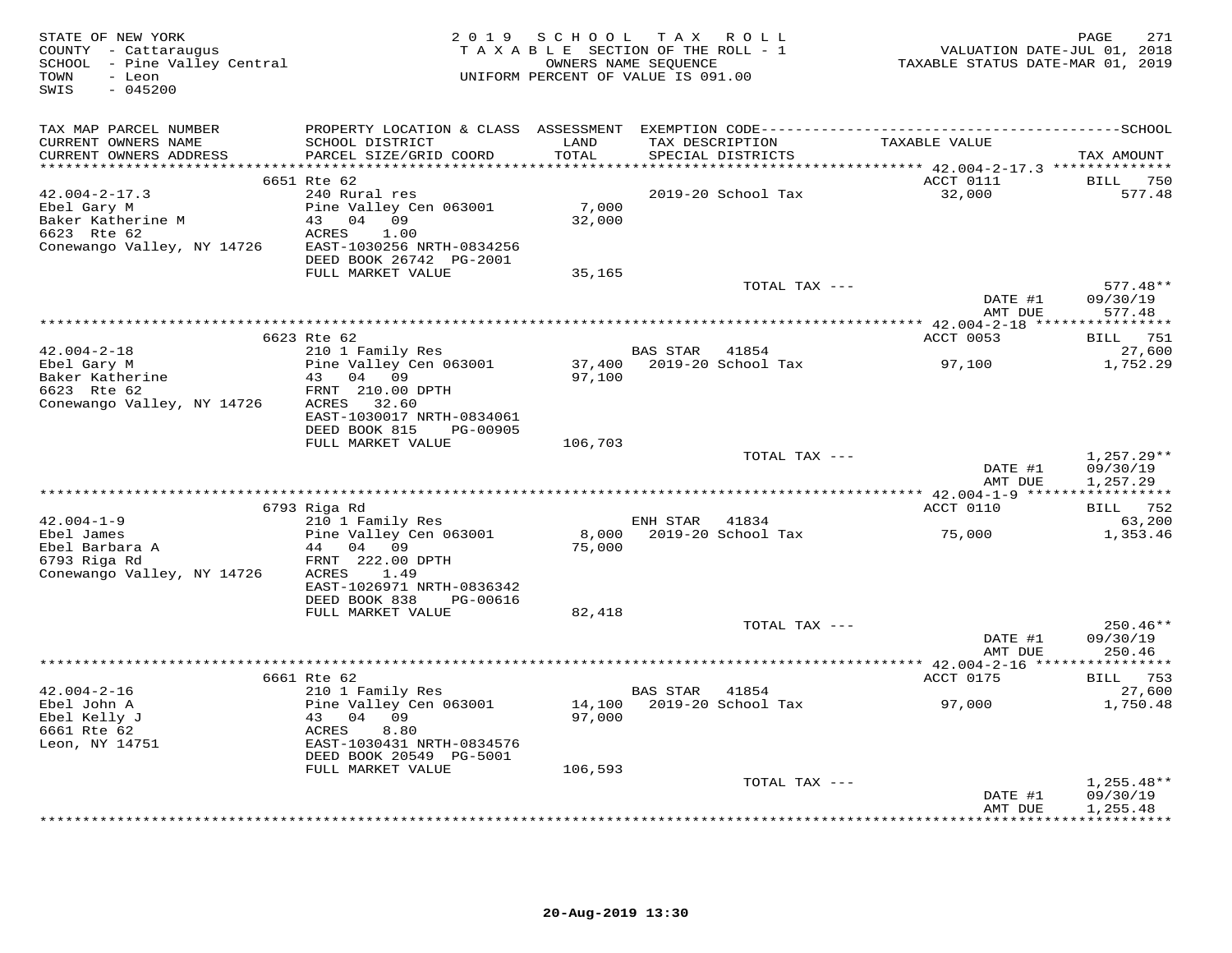| STATE OF NEW YORK<br>COUNTY - Cattaraugus<br>SCHOOL - Pine Valley Central<br>TOWN<br>- Leon<br>$-045200$<br>SWIS | 2 0 1 9                                               | TAXABLE SECTION OF THE ROLL - 1<br>UNIFORM PERCENT OF VALUE IS 091.00 | SCHOOL TAX ROLL<br>OWNERS NAME SEQUENCE |                    | VALUATION DATE-JUL 01, 2018<br>TAXABLE STATUS DATE-MAR 01, 2019 | PAGE<br>272  |
|------------------------------------------------------------------------------------------------------------------|-------------------------------------------------------|-----------------------------------------------------------------------|-----------------------------------------|--------------------|-----------------------------------------------------------------|--------------|
| TAX MAP PARCEL NUMBER                                                                                            |                                                       |                                                                       |                                         |                    |                                                                 |              |
| CURRENT OWNERS NAME                                                                                              | SCHOOL DISTRICT                                       | LAND                                                                  | TAX DESCRIPTION                         |                    | TAXABLE VALUE                                                   |              |
| CURRENT OWNERS ADDRESS                                                                                           | PARCEL SIZE/GRID COORD                                | TOTAL                                                                 |                                         | SPECIAL DISTRICTS  |                                                                 | TAX AMOUNT   |
|                                                                                                                  |                                                       |                                                                       |                                         |                    | ACCT 0027                                                       | 754<br>BILL  |
| $42.004 - 2 - 24$                                                                                                | 6576 Riga Rd<br>322 Rural vac>10                      |                                                                       |                                         | 2019-20 School Tax | 31,600                                                          | 570.26       |
| Ebel John A                                                                                                      | Pine Valley Cen 063001                                | 31,600                                                                |                                         |                    |                                                                 |              |
| Ebel James R                                                                                                     | 43 04 09                                              | 31,600                                                                |                                         |                    |                                                                 |              |
| 6793 Riga Rd                                                                                                     | FRNT 640.00 DPTH                                      |                                                                       |                                         |                    |                                                                 |              |
| Conewango Valley, NY 14726                                                                                       | ACRES<br>29.40                                        |                                                                       |                                         |                    |                                                                 |              |
|                                                                                                                  | EAST-1028178 NRTH-0832817<br>DEED BOOK 00980 PG-00890 |                                                                       |                                         |                    |                                                                 |              |
|                                                                                                                  | FULL MARKET VALUE                                     | 34,725                                                                |                                         |                    |                                                                 |              |
|                                                                                                                  |                                                       |                                                                       |                                         | TOTAL TAX ---      |                                                                 | $570.26**$   |
|                                                                                                                  |                                                       |                                                                       |                                         |                    | DATE #1                                                         | 09/30/19     |
|                                                                                                                  |                                                       |                                                                       |                                         |                    | AMT DUE                                                         | 570.26       |
|                                                                                                                  | Cross Rd                                              |                                                                       |                                         |                    | ACCT 0510                                                       | 755<br>BILL  |
| $33.004 - 1 - 15$                                                                                                | 105 Vac farmland                                      |                                                                       | AG DIST                                 | 41720              |                                                                 | 13,414       |
| Eden Valley Farm, LLC                                                                                            | Pine Valley Cen 063001                                | 42,100                                                                |                                         | 2019-20 School Tax | 28,686                                                          | 517.67       |
| 3940 Hardt Rd                                                                                                    | 47 04 09                                              | 42,100                                                                |                                         |                    |                                                                 |              |
| Eden, NY 14057                                                                                                   | FRNT 1115.00 DPTH                                     |                                                                       |                                         |                    |                                                                 |              |
|                                                                                                                  | ACRES 62.41                                           |                                                                       |                                         |                    |                                                                 |              |
| MAY BE SUBJECT TO PAYMENT<br>UNDER AGDIST LAW TIL 2023                                                           | EAST-1024814 NRTH-0849975<br>DEED BOOK 24591 PG-9001  |                                                                       |                                         |                    |                                                                 |              |
|                                                                                                                  | FULL MARKET VALUE                                     | 46,264                                                                |                                         |                    |                                                                 |              |
|                                                                                                                  |                                                       |                                                                       |                                         | TOTAL TAX ---      |                                                                 | $517.67**$   |
|                                                                                                                  |                                                       |                                                                       |                                         |                    | DATE #1                                                         | 09/30/19     |
|                                                                                                                  |                                                       |                                                                       |                                         |                    | AMT DUE                                                         | 517.67       |
|                                                                                                                  | Dredge Rd                                             |                                                                       |                                         |                    | ACCT 0377                                                       | 756<br>BILL  |
| $33.004 - 2 - 15.1$                                                                                              | 112 Dairy farm                                        |                                                                       | AG BLDG                                 | 41700              |                                                                 | 10,000       |
| Eden Valley Farm, LLC                                                                                            | Pine Valley Cen 063001                                |                                                                       | 61,300 AG DIST                          | 41720              |                                                                 | 9,059        |
| 3940 Hardt Rd                                                                                                    | 48,64/4/9                                             |                                                                       | 165,500 TMP GHOUSE 42120                |                    |                                                                 | 8,000        |
| Eden, NY 14057                                                                                                   | ACRES<br>90.80                                        |                                                                       | TMP GHOUSE 42120                        |                    |                                                                 | 10,000       |
| MAY BE SUBJECT TO PAYMENT                                                                                        | EAST-1026063 NRTH-0852701<br>DEED BOOK 24591 PG-9001  |                                                                       |                                         | 2019-20 School Tax | 128,441                                                         | 2,317.87     |
| UNDER AGDIST LAW TIL 2023                                                                                        | FULL MARKET VALUE                                     | 181,868                                                               |                                         |                    |                                                                 |              |
|                                                                                                                  |                                                       |                                                                       |                                         | TOTAL TAX ---      |                                                                 | $2,317.87**$ |
|                                                                                                                  |                                                       |                                                                       |                                         |                    | DATE #1                                                         | 09/30/19     |
|                                                                                                                  |                                                       |                                                                       |                                         |                    | AMT DUE                                                         | 2,317.87     |
|                                                                                                                  | 7138 Rte 62                                           |                                                                       |                                         |                    | ACCT 0022                                                       | BILL 757     |
| $43.001 - 1 - 29.1$                                                                                              | 112 Dairy farm                                        |                                                                       |                                         | 2019-20 School Tax | 159,000                                                         | 2,869.34     |
| Eden Valley Farm, LLC                                                                                            | Pine Valley Cen 063001                                | 100,000                                                               |                                         |                    |                                                                 |              |
| 3940 4930 Hardt Road                                                                                             | 37/38 04 09                                           | 159,000                                                               |                                         |                    |                                                                 |              |
| Eden, NY 14057                                                                                                   | Ff 1600.00 Us Rte 62                                  |                                                                       |                                         |                    |                                                                 |              |
|                                                                                                                  | Ff 170.00 Slew Rd<br>ACRES 176.19                     |                                                                       |                                         |                    |                                                                 |              |
|                                                                                                                  | EAST-1033144 NRTH-0842656                             |                                                                       |                                         |                    |                                                                 |              |
|                                                                                                                  | DEED BOOK 26093 PG-2001                               |                                                                       |                                         |                    |                                                                 |              |
|                                                                                                                  | FULL MARKET VALUE                                     | 174,725                                                               |                                         |                    |                                                                 |              |
|                                                                                                                  |                                                       |                                                                       |                                         | TOTAL TAX ---      |                                                                 | $2,869.34**$ |
|                                                                                                                  |                                                       |                                                                       |                                         |                    | DATE #1                                                         | 09/30/19     |
|                                                                                                                  |                                                       |                                                                       |                                         |                    | AMT DUE                                                         | 2,869.34     |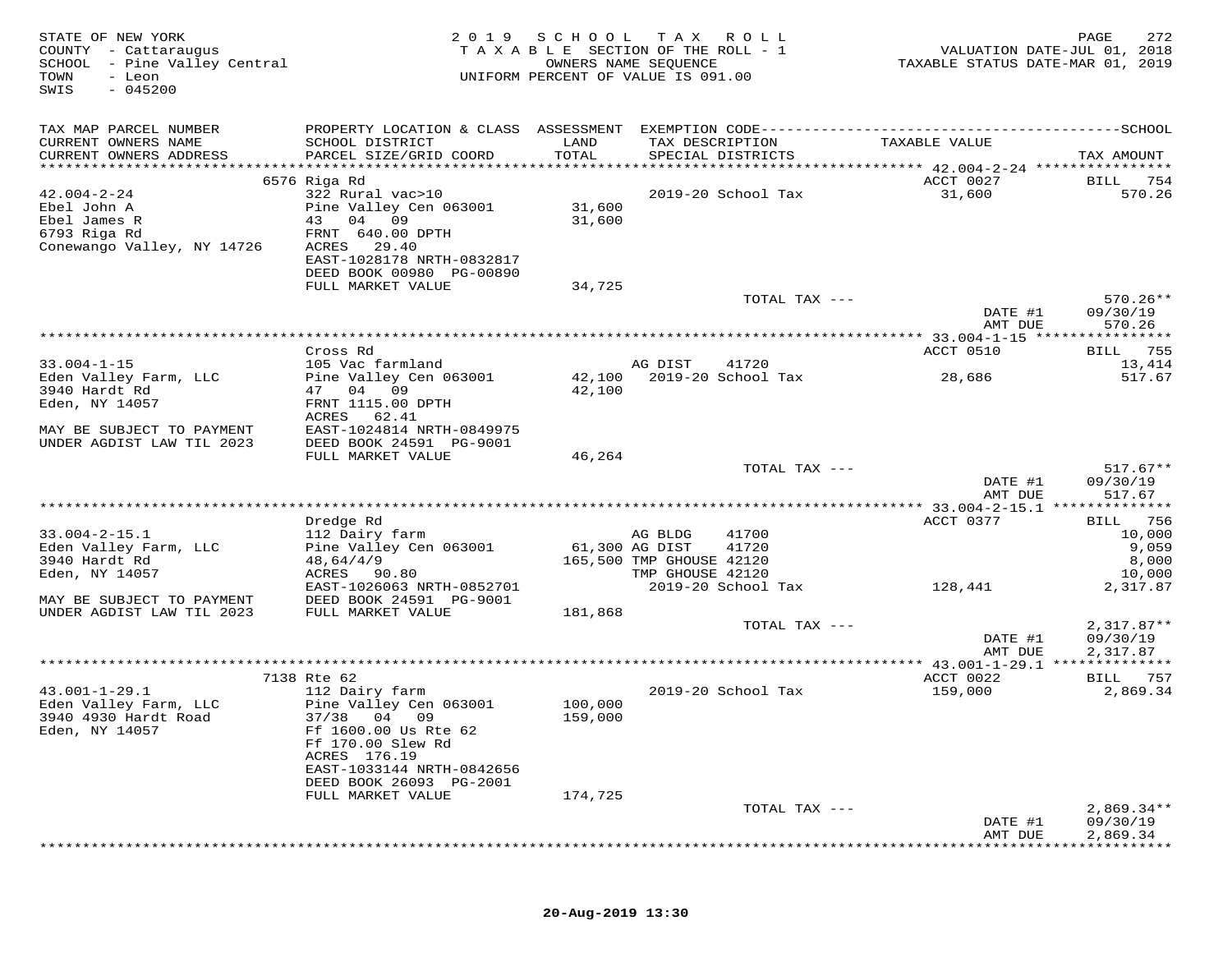| STATE OF NEW YORK<br>COUNTY - Cattaraugus<br>SCHOOL - Pine Valley Central<br>- Leon<br>TOWN<br>$-045200$<br>SWIS |                                                                                 |                                  | 2019 SCHOOL TAX ROLL<br>TAXABLE SECTION OF THE ROLL - 1<br>OWNERS NAME SEQUENCE<br>UNIFORM PERCENT OF VALUE IS 091.00 |                    | TAXABLE STATUS DATE-MAR 01, 2019 | 273<br>PAGE<br>VALUATION DATE-JUL 01, 2018 |
|------------------------------------------------------------------------------------------------------------------|---------------------------------------------------------------------------------|----------------------------------|-----------------------------------------------------------------------------------------------------------------------|--------------------|----------------------------------|--------------------------------------------|
| TAX MAP PARCEL NUMBER                                                                                            | PROPERTY LOCATION & CLASS ASSESSMENT EXEMPTION CODE---------------------------- |                                  |                                                                                                                       |                    |                                  | --------------SCHOOL                       |
| CURRENT OWNERS NAME<br>CURRENT OWNERS ADDRESS<br>***********************                                         | SCHOOL DISTRICT<br>PARCEL SIZE/GRID COORD<br>******************************     | LAND<br>TOTAL<br>*************** | TAX DESCRIPTION<br>SPECIAL DISTRICTS                                                                                  |                    | TAXABLE VALUE                    | TAX AMOUNT                                 |
|                                                                                                                  | 7923 Frog Valley Rd                                                             |                                  |                                                                                                                       |                    | ACCT 0190                        | <b>BILL</b> 758                            |
| $33.004 - 1 - 2.1$                                                                                               | 314 Rural vac<10                                                                |                                  |                                                                                                                       | 2019-20 School Tax | 1,000                            | 18.05                                      |
| Edwards Ronn J.                                                                                                  | Pine Valley Cen 063001                                                          | 1,000                            |                                                                                                                       |                    |                                  |                                            |
| 133 Cooper Rd                                                                                                    | 64 04 09                                                                        | 1,000                            |                                                                                                                       |                    |                                  |                                            |
| Rochester, NY 14617                                                                                              | 0.25<br>ACRES                                                                   |                                  |                                                                                                                       |                    |                                  |                                            |
|                                                                                                                  | EAST-1020621 NRTH-0855214<br>DEED BOOK 30042 PG-7010                            |                                  |                                                                                                                       |                    |                                  |                                            |
|                                                                                                                  | FULL MARKET VALUE                                                               | 1,099                            |                                                                                                                       |                    |                                  |                                            |
|                                                                                                                  |                                                                                 |                                  |                                                                                                                       | TOTAL TAX ---      |                                  | 18.05**                                    |
|                                                                                                                  |                                                                                 |                                  |                                                                                                                       |                    | DATE #1                          | 09/30/19                                   |
|                                                                                                                  |                                                                                 |                                  |                                                                                                                       |                    | AMT DUE                          | 18.05                                      |
|                                                                                                                  |                                                                                 |                                  |                                                                                                                       |                    |                                  |                                            |
| $43.003 - 1 - 11.2$                                                                                              | 11649 Leon-New Albion Rd<br>210 1 Family Res                                    |                                  | AGED S                                                                                                                | 41804              | ACCT 0602                        | 759<br>BILL<br>26,700                      |
| Eganski Herman                                                                                                   | Pine Valley Cen 063001                                                          |                                  | 9,600 BAS STAR                                                                                                        | 41854              |                                  | 26,700                                     |
| 11649 Leon-New Albion Rd                                                                                         | 04 09<br>19                                                                     | 53,400                           | 2019-20 School Tax                                                                                                    |                    | 26,700                           | 481.83                                     |
| Cattaraugus, NY 14719                                                                                            | Leon-New Albion Ff - 500'<br>FRNT 540.00 DPTH                                   |                                  |                                                                                                                       |                    |                                  |                                            |
|                                                                                                                  | ACRES<br>2.30<br>EAST-1040729 NRTH-0833862                                      |                                  |                                                                                                                       |                    |                                  |                                            |
|                                                                                                                  | DEED BOOK 901<br>PG-00992                                                       |                                  |                                                                                                                       |                    |                                  |                                            |
|                                                                                                                  | FULL MARKET VALUE                                                               | 58,681                           |                                                                                                                       |                    |                                  |                                            |
|                                                                                                                  |                                                                                 |                                  |                                                                                                                       | TOTAL TAX ---      |                                  | $0.00**$                                   |
|                                                                                                                  |                                                                                 |                                  |                                                                                                                       |                    |                                  |                                            |
|                                                                                                                  | 11634 Leon-New Albion Rd                                                        |                                  |                                                                                                                       |                    | ACCT 0604                        | BILL 760                                   |
| $43.003 - 1 - 11.3$<br>Eganski Herman                                                                            | 270 Mfg housing<br>Pine Valley Cen 063001                                       | 8,700                            |                                                                                                                       | 2019-20 School Tax | 18,800                           | 339.27                                     |
| 11649 Leon-New Albion Rd                                                                                         | 19 04 09                                                                        | 18,800                           |                                                                                                                       |                    |                                  |                                            |
| Cattaraugus, NY 14719                                                                                            | FRNT 280.00 DPTH                                                                |                                  |                                                                                                                       |                    |                                  |                                            |
|                                                                                                                  | ACRES<br>1.85                                                                   |                                  |                                                                                                                       |                    |                                  |                                            |
|                                                                                                                  | EAST-1040823 NRTH-0834142                                                       |                                  |                                                                                                                       |                    |                                  |                                            |
|                                                                                                                  | DEED BOOK 911<br>PG-00823                                                       |                                  |                                                                                                                       |                    |                                  |                                            |
|                                                                                                                  | FULL MARKET VALUE                                                               | 20,659                           |                                                                                                                       | TOTAL TAX ---      |                                  | 339.27**                                   |
|                                                                                                                  |                                                                                 |                                  |                                                                                                                       |                    | DATE #1                          | 09/30/19                                   |
|                                                                                                                  |                                                                                 |                                  |                                                                                                                       |                    | AMT DUE                          | 339.27                                     |
|                                                                                                                  |                                                                                 |                                  |                                                                                                                       |                    |                                  |                                            |
|                                                                                                                  | 12148 Leon-New Albion Rd                                                        |                                  |                                                                                                                       |                    | ACCT 0035                        | <b>BILL</b> 761                            |
| $42.020 - 1 - 21$<br>Eller Tanya E.                                                                              | 314 Rural vac<10                                                                |                                  |                                                                                                                       | 2019-20 School Tax | 4,200                            | 75.79                                      |
| 12148 Leon-New Albion Rd                                                                                         | Pine Valley Cen 063001<br>36 04 09                                              | 4,200<br>4,200                   |                                                                                                                       |                    |                                  |                                            |
| Leon, NY 14726                                                                                                   | Life Use                                                                        |                                  |                                                                                                                       |                    |                                  |                                            |
|                                                                                                                  | FRNT 161.40 DPTH                                                                |                                  |                                                                                                                       |                    |                                  |                                            |
|                                                                                                                  | 2.09<br>ACRES                                                                   |                                  |                                                                                                                       |                    |                                  |                                            |
|                                                                                                                  | EAST-1032637 NRTH-0835994                                                       |                                  |                                                                                                                       |                    |                                  |                                            |
|                                                                                                                  | DEED BOOK 28088 PG-8001<br>FULL MARKET VALUE                                    | 4,615                            |                                                                                                                       |                    |                                  |                                            |
|                                                                                                                  |                                                                                 |                                  |                                                                                                                       | TOTAL TAX ---      |                                  | $75.79**$                                  |
|                                                                                                                  |                                                                                 |                                  |                                                                                                                       |                    | DATE #1                          | 09/30/19                                   |
|                                                                                                                  |                                                                                 |                                  |                                                                                                                       |                    | AMT DUE                          | 75.79                                      |
|                                                                                                                  |                                                                                 |                                  |                                                                                                                       |                    |                                  | * * * * * *                                |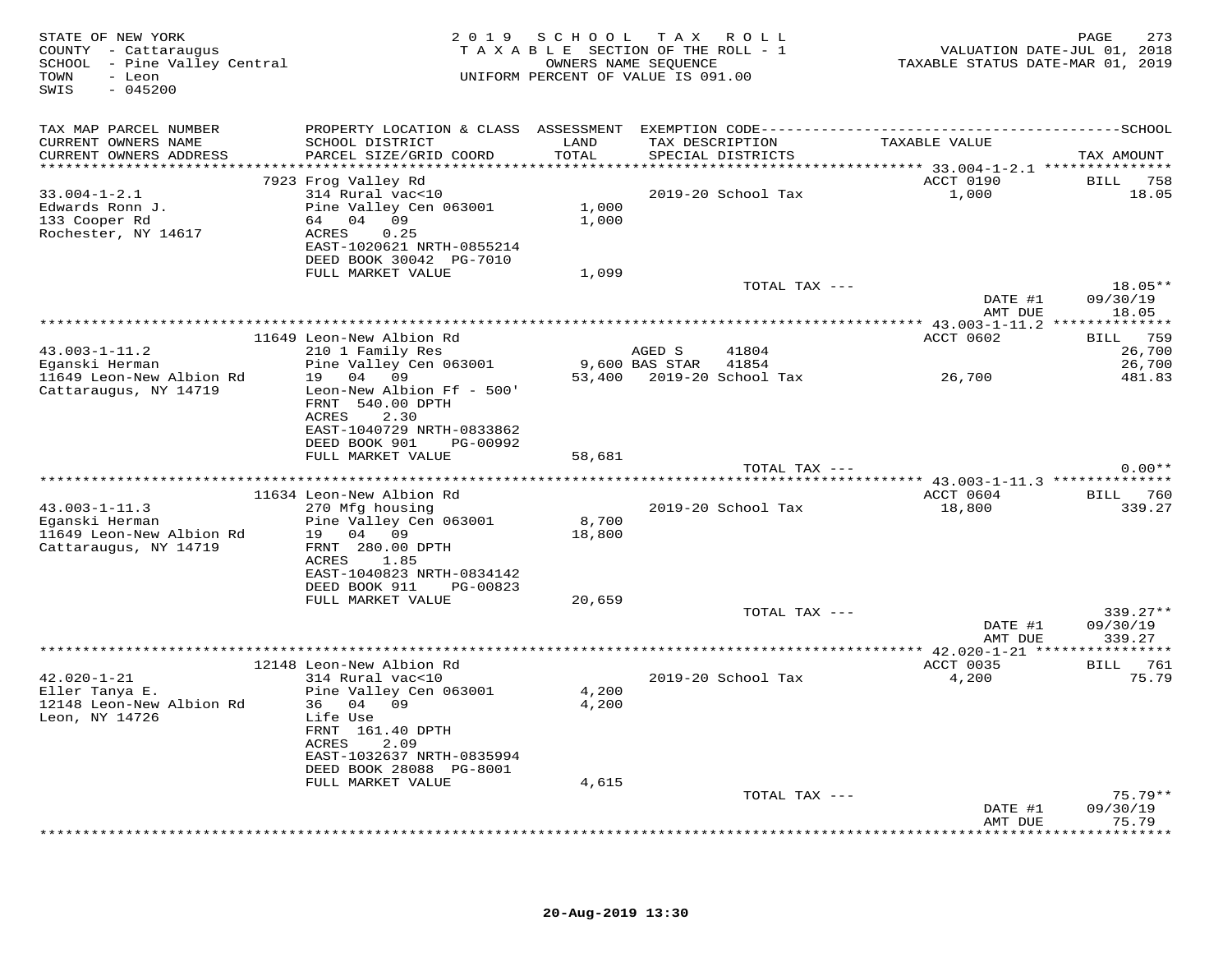| STATE OF NEW YORK<br>COUNTY - Cattaraugus<br>SCHOOL - Pine Valley Central<br>- Leon<br>TOWN<br>$-045200$<br>SWIS |                                                                                                                                                |                            | 2019 SCHOOL TAX ROLL<br>TAXABLE SECTION OF THE ROLL - 1<br>OWNERS NAME SEQUENCE<br>UNIFORM PERCENT OF VALUE IS 091.00 | VALUATION DATE-JUL 01, 2018<br>TAXABLE STATUS DATE-MAR 01, 2019 | 274<br>PAGE                      |
|------------------------------------------------------------------------------------------------------------------|------------------------------------------------------------------------------------------------------------------------------------------------|----------------------------|-----------------------------------------------------------------------------------------------------------------------|-----------------------------------------------------------------|----------------------------------|
| TAX MAP PARCEL NUMBER                                                                                            |                                                                                                                                                |                            |                                                                                                                       |                                                                 |                                  |
| CURRENT OWNERS NAME<br>CURRENT OWNERS ADDRESS<br>**********************                                          | SCHOOL DISTRICT<br>PARCEL SIZE/GRID COORD                                                                                                      | LAND<br>TOTAL<br>********* | TAX DESCRIPTION<br>SPECIAL DISTRICTS                                                                                  | TAXABLE VALUE                                                   | TAX AMOUNT                       |
|                                                                                                                  | 7209 Rte 62                                                                                                                                    |                            |                                                                                                                       | ******* 42.002-1-20.3 ***************<br>ACCT 0693              | BILL 762                         |
| $42.002 - 1 - 20.3$<br>Elliott Emily<br>7209 Rte 62<br>South Dayton, NY 14138                                    | 270 Mfg housing<br>Pine Valley Cen 063001<br>45<br>04<br>09<br>FRNT 150.00 DPTH 265.00<br>EAST-1030991 NRTH-0842705<br>DEED BOOK 30582 PG-5001 | 6,900<br>39,200            | 2019-20 School Tax                                                                                                    | 39,200                                                          | 707.41                           |
|                                                                                                                  | FULL MARKET VALUE                                                                                                                              | 43,077                     |                                                                                                                       |                                                                 |                                  |
|                                                                                                                  |                                                                                                                                                |                            | TOTAL TAX ---                                                                                                         | DATE #1<br>AMT DUE                                              | $707.41**$<br>09/30/19<br>707.41 |
|                                                                                                                  |                                                                                                                                                |                            |                                                                                                                       |                                                                 |                                  |
|                                                                                                                  | Rte 62                                                                                                                                         |                            |                                                                                                                       | ACCT 0912                                                       | BILL 763                         |
| $42.002 - 1 - 20.5$<br>Elliott Emily<br>7209 Rte 62<br>South Dayton, NY 14138                                    | 311 Res vac land<br>Pine Valley Cen 063001<br>45 04 09<br>Ff 360.30<br>FRNT 150.00 DPTH 147.70                                                 | 6,600<br>6,600             | 2019-20 School Tax                                                                                                    | 6,600                                                           | 119.10                           |
|                                                                                                                  | EAST-1030790 NRTH-0842709<br>DEED BOOK 30582 PG-5001                                                                                           |                            |                                                                                                                       |                                                                 |                                  |
|                                                                                                                  | FULL MARKET VALUE                                                                                                                              | 7,253                      |                                                                                                                       |                                                                 |                                  |
|                                                                                                                  |                                                                                                                                                |                            | TOTAL TAX ---                                                                                                         | DATE #1<br>AMT DUE                                              | $119.10**$<br>09/30/19<br>119.10 |
|                                                                                                                  |                                                                                                                                                |                            |                                                                                                                       |                                                                 |                                  |
| $42.002 - 1 - 19$                                                                                                | 7233 Rte 62<br>210 1 Family Res                                                                                                                |                            | ENH STAR 41834                                                                                                        | ACCT 0113                                                       | BILL 764<br>63,200               |
| Elliott Orlo & Elizabeth L/U<br>Brainard Cindy L                                                                 | Pine Valley Cen 063001<br>45 04 09                                                                                                             | 8,200<br>76,000            | 2019-20 School Tax                                                                                                    | 76,000                                                          | 1,371.51                         |
| 7233 Route 62<br>South Dayton, NY 14138                                                                          | 1.60<br>ACRES<br>EAST-1030924 NRTH-0843212<br>DEED BOOK 25725 PG-2001                                                                          |                            |                                                                                                                       |                                                                 |                                  |
|                                                                                                                  | FULL MARKET VALUE                                                                                                                              | 83,516                     |                                                                                                                       |                                                                 |                                  |
|                                                                                                                  |                                                                                                                                                |                            | TOTAL TAX ---                                                                                                         | DATE #1<br>AMT DUE                                              | $268.51**$<br>09/30/19<br>268.51 |
|                                                                                                                  | **************                                                                                                                                 |                            |                                                                                                                       |                                                                 |                                  |
| $42.002 - 1 - 20.2$<br>Elliott Orlo K L/U                                                                        | 7233 Rte 62<br>270 Mfg housing<br>Pine Valley Cen 063001                                                                                       | 6,900                      | 2019-20 School Tax                                                                                                    | ACCT 0692<br>25,700                                             | BILL 765<br>463.79               |
| Elliott Elizabeth L/U<br>7233 Route 62<br>South Dayton, NY 14138                                                 | 45 04 09<br>Ff 360.30<br>FRNT 150.00 DPTH 260.00<br>EAST-1030989 NRTH-0842862                                                                  | 25,700                     |                                                                                                                       |                                                                 |                                  |
|                                                                                                                  | DEED BOOK 25725 PG-2001                                                                                                                        |                            |                                                                                                                       |                                                                 |                                  |
|                                                                                                                  | FULL MARKET VALUE                                                                                                                              | 28,242                     | TOTAL TAX ---                                                                                                         |                                                                 | $463.79**$                       |
|                                                                                                                  |                                                                                                                                                |                            |                                                                                                                       | DATE #1<br>AMT DUE                                              | 09/30/19<br>463.79               |
|                                                                                                                  |                                                                                                                                                |                            |                                                                                                                       |                                                                 | + + + + + + + +                  |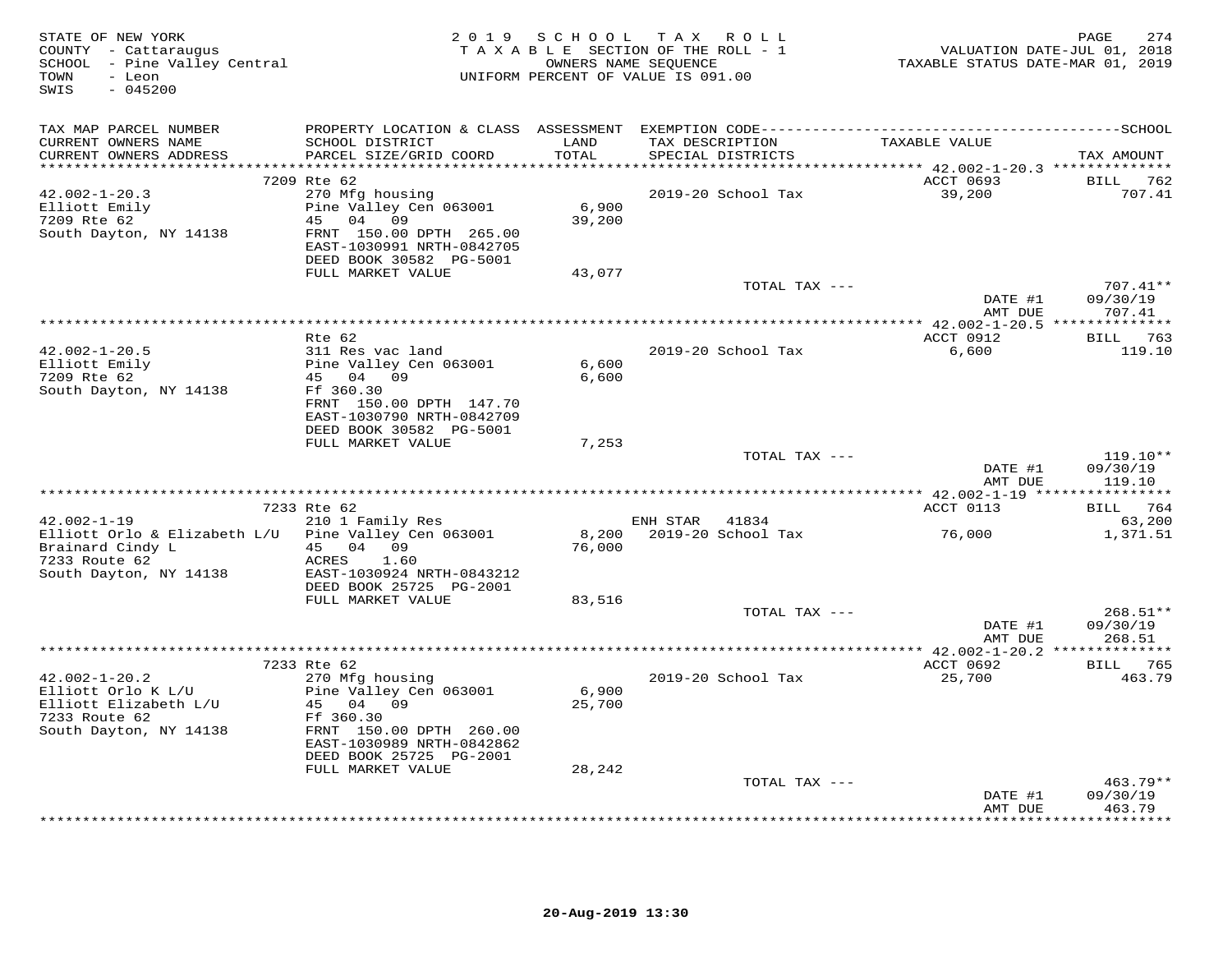| STATE OF NEW YORK<br>PAGE 275<br>COUNTY - Cattaraugus<br>SCHOOL - Pine Valley Central TAXABLE SECTION OF THE ROLL - 1<br>SCHOOL - Pine Valley Central MIFORM PERCENT OF VALUE IS 091.00<br>TOWN - Leon UNIFORM PERCENT OF VALUE IS 091.00<br>TOWN - Leon UNIF<br>$-045200$<br>SWIS |                                                                           | 2019 SCHOOL TAX ROLL |         |                                            |                            | PAGE<br>275                      |
|------------------------------------------------------------------------------------------------------------------------------------------------------------------------------------------------------------------------------------------------------------------------------------|---------------------------------------------------------------------------|----------------------|---------|--------------------------------------------|----------------------------|----------------------------------|
| TAX MAP PARCEL NUMBER<br>CURRENT OWNERS NAME                                                                                                                                                                                                                                       | SCHOOL DISTRICT                                                           | LAND                 |         | TAX DESCRIPTION                            | TAXABLE VALUE              |                                  |
| CURRENT OWNERS ADDRESS                                                                                                                                                                                                                                                             | PARCEL SIZE/GRID COORD                                                    | TOTAL                |         | SPECIAL DISTRICTS                          |                            | TAX AMOUNT                       |
|                                                                                                                                                                                                                                                                                    | 11969 Ruckh Hill Rd                                                       |                      |         |                                            |                            |                                  |
| $43.001 - 1 - 2.1$                                                                                                                                                                                                                                                                 | 240 Rural res                                                             |                      | AG BLDG | 41700                                      | ACCT 0125                  | BILL 766<br>15,000               |
| Ellis Carol                                                                                                                                                                                                                                                                        | Pine Valley Cen 063001                                                    | 78,300 AG DIST       |         | 41720                                      |                            | 21,493                           |
| PO Box 105                                                                                                                                                                                                                                                                         | 29/30 04 09 210,900 ENH STAR 41834                                        |                      |         |                                            |                            | 63,200                           |
| Leon, NY 14751                                                                                                                                                                                                                                                                     | ACRES 117.75<br>EAST-1035650 NRTH-0845636                                 |                      |         |                                            | 2019-20 School Tax 174,407 | 3,147.38                         |
| MAY BE SUBJECT TO PAYMENT DEED BOOK 735 PG-00521<br>UNDER AGDIST LAW TIL 2023 FULL MARKET VALUE 231,758                                                                                                                                                                            |                                                                           |                      |         |                                            |                            |                                  |
|                                                                                                                                                                                                                                                                                    |                                                                           |                      |         | TOTAL TAX ---                              | DATE #1                    | $2,044.38**$<br>09/30/19         |
|                                                                                                                                                                                                                                                                                    |                                                                           |                      |         |                                            | AMT DUE                    | 2,044.38                         |
|                                                                                                                                                                                                                                                                                    |                                                                           |                      |         |                                            |                            |                                  |
|                                                                                                                                                                                                                                                                                    | 6794 Rte 62                                                               |                      |         |                                            | ACCT 0326                  | BILL 767                         |
| $43.003 - 1 - 25$                                                                                                                                                                                                                                                                  | 210 1 Family Res                                                          |                      |         | BAS STAR 41854                             |                            | 27,600                           |
| Ellis Christopher P<br>PO Box 105<br>Leon, NY 14751                                                                                                                                                                                                                                | Pine Valley Cen 063001<br>36 04 09<br>Ff 299.00                           | 42,300               |         |                                            | 42,300                     | 763.35                           |
|                                                                                                                                                                                                                                                                                    | ACRES<br>4.47 BANK 017<br>EAST-1031491 NRTH-0836389                       |                      |         |                                            |                            |                                  |
|                                                                                                                                                                                                                                                                                    | DEED BOOK 8812    PG-7001                                                 |                      |         |                                            |                            |                                  |
|                                                                                                                                                                                                                                                                                    | FULL MARKET VALUE                                                         | 46,484               |         |                                            |                            |                                  |
|                                                                                                                                                                                                                                                                                    |                                                                           |                      |         | TOTAL TAX ---                              | DATE #1<br>AMT DUE         | $268.35**$<br>09/30/19<br>268.35 |
|                                                                                                                                                                                                                                                                                    |                                                                           |                      |         |                                            |                            |                                  |
|                                                                                                                                                                                                                                                                                    | 12204 Leon-New Albion Rd                                                  |                      |         |                                            | ACCT 0005                  | BILL 768                         |
| $42.020 - 1 - 16$                                                                                                                                                                                                                                                                  | 240 Rural res<br>Pine Valley Cen 063001                                   |                      |         | ENH STAR 41834<br>7,000 2019-20 School Tax | 83,250                     | 63,200<br>1,502.35               |
| $42.020 + -$<br>Ellis Diane M<br>$-1.42$                                                                                                                                                                                                                                           | 36 04 09                                                                  | 83,250               |         |                                            |                            |                                  |
| 12204 Leon-New Albion Rd<br>Conewango Valley, NY 14726 EAST-1031874 NRTH-0835959                                                                                                                                                                                                   | DEED BOOK 12115 PG-3001                                                   |                      |         |                                            |                            |                                  |
|                                                                                                                                                                                                                                                                                    | FULL MARKET VALUE                                                         | 91,484               |         |                                            |                            |                                  |
|                                                                                                                                                                                                                                                                                    |                                                                           |                      |         | TOTAL TAX ---                              |                            | $399.35**$                       |
|                                                                                                                                                                                                                                                                                    |                                                                           |                      |         |                                            | DATE #1                    | 09/30/19                         |
|                                                                                                                                                                                                                                                                                    |                                                                           |                      |         |                                            | AMT DUE                    | 399.35                           |
|                                                                                                                                                                                                                                                                                    | 6712 Fox Turn Rd                                                          |                      |         |                                            | ACCT 0619                  | BILL 769                         |
| $42.020 - 1 - 39$                                                                                                                                                                                                                                                                  | 312 Vac w/imprv                                                           |                      |         | 2019-20 School Tax                         | 4,100                      | 73.99                            |
| Ellis Ellicott J Jr<br>9979 New Albion Rd                                                                                                                                                                                                                                          | Pine Valley Cen 063001<br>35 04 09                                        | 3,800<br>4,100       |         |                                            |                            |                                  |
| Cattaraugus, NY 14719                                                                                                                                                                                                                                                              | Land Contract<br>FRNT 179.52 DPTH 198.00                                  |                      |         |                                            |                            |                                  |
|                                                                                                                                                                                                                                                                                    | EAST-1031206 NRTH-0834949<br>DEED BOOK 10689 PG-2001<br>FULL MARKET VALUE | 4,505                |         |                                            |                            |                                  |
|                                                                                                                                                                                                                                                                                    |                                                                           |                      |         | TOTAL TAX ---                              |                            | $73.99**$                        |
|                                                                                                                                                                                                                                                                                    |                                                                           |                      |         |                                            | DATE #1<br>AMT DUE         | 09/30/19<br>73.99                |
|                                                                                                                                                                                                                                                                                    |                                                                           |                      |         |                                            |                            | ********                         |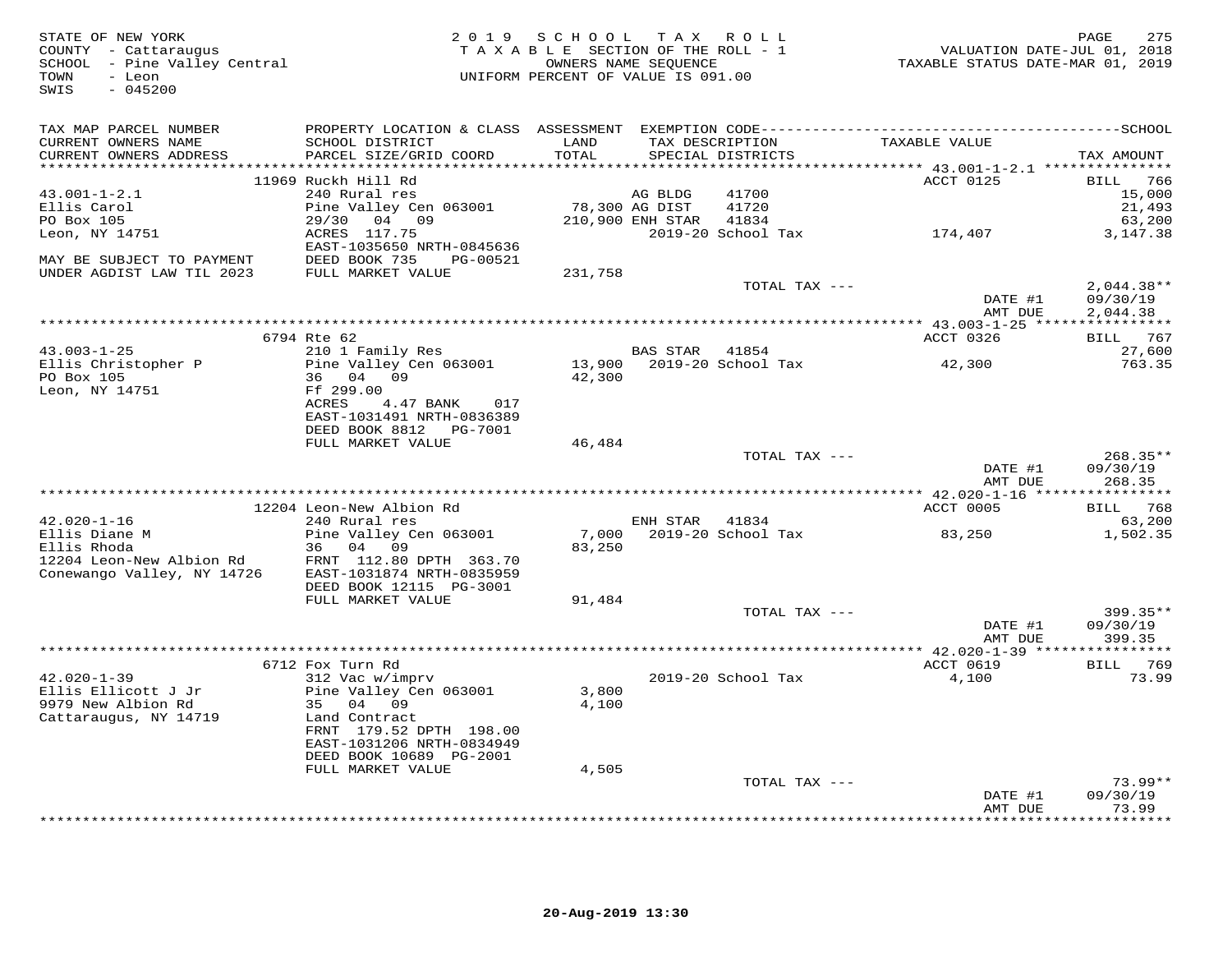| STATE OF NEW YORK<br>COUNTY - Cattaraugus<br>SCHOOL - Pine Valley Central<br>TOWN<br>- Leon<br>SWIS<br>$-045200$ |                                                                       |                 | 2019 SCHOOL TAX ROLL<br>TAXABLE SECTION OF THE ROLL - 1<br>OWNERS NAME SEQUENCE<br>UNIFORM PERCENT OF VALUE IS 091.00 | VALUATION DATE-JUL 01, 2018<br>TAXABLE STATUS DATE-MAR 01, 2019 | 276<br>PAGE        |
|------------------------------------------------------------------------------------------------------------------|-----------------------------------------------------------------------|-----------------|-----------------------------------------------------------------------------------------------------------------------|-----------------------------------------------------------------|--------------------|
| TAX MAP PARCEL NUMBER                                                                                            |                                                                       |                 |                                                                                                                       |                                                                 |                    |
| CURRENT OWNERS NAME<br>CURRENT OWNERS ADDRESS                                                                    | SCHOOL DISTRICT<br>PARCEL SIZE/GRID COORD                             | LAND<br>TOTAL   | TAX DESCRIPTION<br>SPECIAL DISTRICTS                                                                                  | TAXABLE VALUE                                                   | TAX AMOUNT         |
|                                                                                                                  | 12240 Leon-New Albion Rd                                              |                 |                                                                                                                       | ACCT 0068                                                       | BILL 770           |
| $42.020 - 1 - 10$                                                                                                | 210 1 Family Res                                                      |                 | 41854<br>BAS STAR                                                                                                     |                                                                 | 27,600             |
| Ellis Jerome C<br>Ellis Cheryl J                                                                                 | Pine Valley Cen 063001<br>36<br>04<br>09                              | 73,700          | 6,800 2019-20 School Tax                                                                                              | 73,700                                                          | 1,330.00           |
| PO Box 17<br>Leon, NY 14751                                                                                      | 87.00 DPTH 332.72<br>FRNT<br>BANK<br>017<br>EAST-1031274 NRTH-0835953 |                 |                                                                                                                       |                                                                 |                    |
|                                                                                                                  | DEED BOOK 890<br>PG-00655                                             |                 |                                                                                                                       |                                                                 |                    |
|                                                                                                                  | FULL MARKET VALUE                                                     | 80,989          | TOTAL TAX ---                                                                                                         |                                                                 | 835.00**           |
|                                                                                                                  |                                                                       |                 |                                                                                                                       | DATE #1<br>AMT DUE                                              | 09/30/19<br>835.00 |
|                                                                                                                  |                                                                       |                 |                                                                                                                       |                                                                 |                    |
|                                                                                                                  | 7961 Dredge Rd                                                        |                 |                                                                                                                       | ACCT 0842                                                       | BILL 771           |
| $33.004 - 1 - 3.3$<br>Ellis Rhoda A                                                                              | 240 Rural res<br>Pine Valley Cen 063001                               | 15,300          | 2019-20 School Tax                                                                                                    | 32,580                                                          | 587.94             |
| Snyder Talon L                                                                                                   | $64 - 4 - 9$                                                          | 32,580          |                                                                                                                       |                                                                 |                    |
| 19 First St                                                                                                      | ACRES 15.55                                                           |                 |                                                                                                                       |                                                                 |                    |
| South Dayton, NY 14138                                                                                           | EAST-1023041 NRTH-0855017                                             |                 |                                                                                                                       |                                                                 |                    |
|                                                                                                                  | DEED BOOK 18780 PG-9001<br>FULL MARKET VALUE                          | 35,802          |                                                                                                                       |                                                                 |                    |
|                                                                                                                  |                                                                       |                 | TOTAL TAX ---                                                                                                         |                                                                 | 587.94**           |
|                                                                                                                  |                                                                       |                 |                                                                                                                       | DATE #1<br>AMT DUE                                              | 09/30/19<br>587.94 |
|                                                                                                                  |                                                                       |                 |                                                                                                                       |                                                                 |                    |
| $33.004 - 1 - 4$                                                                                                 | Dredge Rd<br>105 Vac farmland                                         |                 | 2019-20 School Tax                                                                                                    | ACCT 0119<br>22,000                                             | BILL 772<br>397.02 |
| Ellis Rhoda A                                                                                                    | Pine Valley Cen 063001                                                | 22,000          |                                                                                                                       |                                                                 |                    |
| Snyder Talon L                                                                                                   | 64 04 09                                                              | 22,000          |                                                                                                                       |                                                                 |                    |
| 19 First Street                                                                                                  | FRNT 895.00 DPTH                                                      |                 |                                                                                                                       |                                                                 |                    |
| South Dayton, NY 14138                                                                                           | ACRES<br>37.26<br>EAST-1023312 NRTH-0854353                           |                 |                                                                                                                       |                                                                 |                    |
| PRIOR OWNER ON 3/01/2019                                                                                         | DEED BOOK 20190 PG-3934                                               |                 |                                                                                                                       |                                                                 |                    |
| Miller Henry E.                                                                                                  | FULL MARKET VALUE                                                     | 24,176          |                                                                                                                       |                                                                 |                    |
|                                                                                                                  |                                                                       |                 | TOTAL TAX ---                                                                                                         |                                                                 | 397.02**           |
|                                                                                                                  |                                                                       |                 |                                                                                                                       | DATE #1<br>AMT DUE                                              | 09/30/19<br>397.02 |
|                                                                                                                  |                                                                       |                 |                                                                                                                       |                                                                 |                    |
|                                                                                                                  | 12188 Leon-New Albion Rd                                              |                 |                                                                                                                       | ACCT 0330                                                       | BILL 773           |
| $42.020 - 1 - 18$                                                                                                | 210 1 Family Res                                                      |                 | BAS STAR<br>41854                                                                                                     |                                                                 | 27,600             |
| Ellis Robert<br>Ellis Jacqueline                                                                                 | Pine Valley Cen 063001<br>36 04<br>09                                 | 6,800<br>73,800 | 2019-20 School Tax                                                                                                    | 73,800                                                          | 1,331.81           |
| 12188 Leon-New Abion Rd                                                                                          | 82.50 DPTH 380.90<br>FRNT                                             |                 |                                                                                                                       |                                                                 |                    |
| Conewango Valley, NY 14726                                                                                       | EAST-1032145 NRTH-0835968                                             |                 |                                                                                                                       |                                                                 |                    |
|                                                                                                                  | DEED BOOK 874<br>PG-00965                                             |                 |                                                                                                                       |                                                                 |                    |
|                                                                                                                  | FULL MARKET VALUE                                                     | 81,099          | TOTAL TAX ---                                                                                                         |                                                                 | 836.81**           |
|                                                                                                                  |                                                                       |                 |                                                                                                                       | DATE #1                                                         | 09/30/19           |
|                                                                                                                  |                                                                       |                 |                                                                                                                       | AMT DUE                                                         | 836.81<br>******** |
|                                                                                                                  |                                                                       |                 |                                                                                                                       |                                                                 |                    |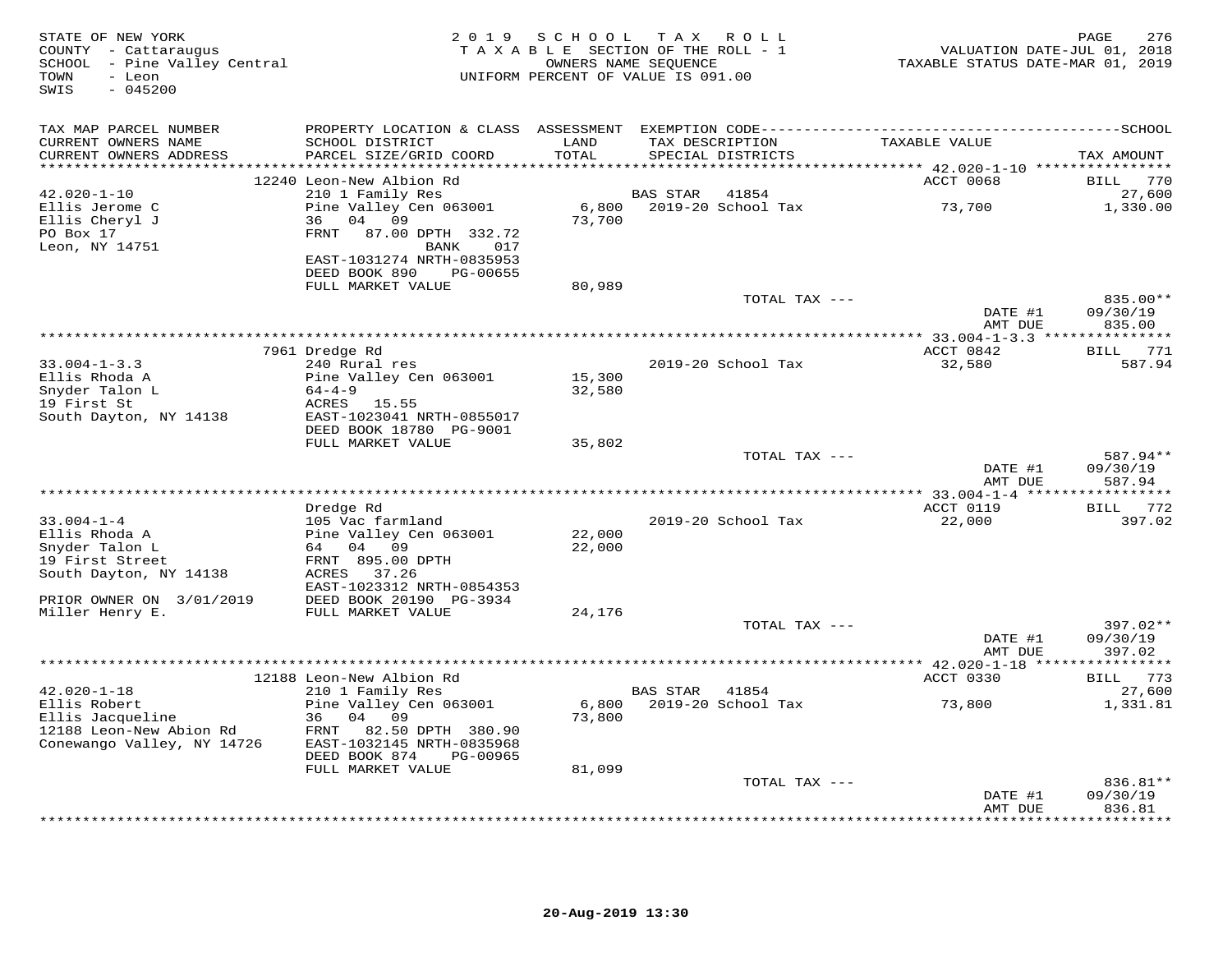| STATE OF NEW YORK<br>COUNTY - Cattaraugus<br>SCHOOL<br>- Pine Valley Central<br>TOWN<br>- Leon<br>$-045200$<br>SWIS | 2 0 1 9                                                                                             | SCHOOL<br>OWNERS NAME SEQUENCE | T A X<br>R O L L<br>TAXABLE SECTION OF THE ROLL - 1<br>UNIFORM PERCENT OF VALUE IS 091.00 | VALUATION DATE-JUL 01, 2018<br>TAXABLE STATUS DATE-MAR 01, 2019 | PAGE<br>277                      |
|---------------------------------------------------------------------------------------------------------------------|-----------------------------------------------------------------------------------------------------|--------------------------------|-------------------------------------------------------------------------------------------|-----------------------------------------------------------------|----------------------------------|
| TAX MAP PARCEL NUMBER                                                                                               |                                                                                                     |                                |                                                                                           |                                                                 |                                  |
| CURRENT OWNERS NAME<br>CURRENT OWNERS ADDRESS                                                                       | SCHOOL DISTRICT<br>PARCEL SIZE/GRID COORD                                                           | LAND<br>TOTAL                  | TAX DESCRIPTION<br>SPECIAL DISTRICTS                                                      | TAXABLE VALUE                                                   | TAX AMOUNT                       |
| ************************                                                                                            |                                                                                                     |                                |                                                                                           |                                                                 |                                  |
| $43.003 - 1 - 24.1$<br>Ellis Robert<br>12188 Leon-New Albion Rd<br>Conewango Valley, NY 14726                       | Leon-New Albion Rd<br>323 Vacant rural<br>Pine Valley Cen 063001<br>36 04<br>09<br>3.90<br>ACRES    | 6,800<br>6,800                 | 2019-20 School Tax                                                                        | ACCT 0004<br>6,800                                              | 774<br>BILL<br>122.71            |
|                                                                                                                     | EAST-1032037 NRTH-0836328<br>DEED BOOK 3233<br>PG-3001<br>FULL MARKET VALUE                         | 7,473                          |                                                                                           |                                                                 |                                  |
|                                                                                                                     |                                                                                                     |                                | TOTAL TAX ---                                                                             | DATE #1                                                         | 122.71**<br>09/30/19             |
|                                                                                                                     |                                                                                                     |                                | *********************************                                                         | AMT DUE<br>********** 52.002-1-27.3 **************              | 122.71                           |
| $52.002 - 1 - 27.3$                                                                                                 | Peters Rd<br>312 Vac w/imprv                                                                        |                                | 2019-20 School Tax                                                                        | ACCT 0724<br>11,400                                             | 775<br>BILL<br>205.73            |
| Emke Wendy<br>301 Allen St<br>Jamestown, NY 14701                                                                   | Pine Valley Cen 063001<br>01 04 09<br>$lot$ #7<br>Ff 440.00                                         | 11,000<br>11,400               |                                                                                           |                                                                 |                                  |
|                                                                                                                     | ACRES<br>3.00<br>EAST-1048389 NRTH-0827615<br>DEED BOOK 14423 PG-2001                               |                                |                                                                                           |                                                                 |                                  |
|                                                                                                                     | FULL MARKET VALUE                                                                                   | 12,527                         |                                                                                           |                                                                 |                                  |
|                                                                                                                     |                                                                                                     |                                | TOTAL TAX ---                                                                             | DATE #1<br>AMT DUE                                              | $205.73**$<br>09/30/19<br>205.73 |
|                                                                                                                     |                                                                                                     |                                |                                                                                           | ** 42.020-1-7.1 ***                                             | * * * * * * * *                  |
|                                                                                                                     | 6770 Rte 62                                                                                         |                                |                                                                                           | ACCT 0410                                                       | 776<br>BILL                      |
| $42.020 - 1 - 7.1$<br>Emmick Ryan<br>6786 62 Rte<br>Conewango Valley, NY 14751                                      | 210 1 Family Res<br>Pine Valley Cen 063001<br>36<br>04<br>09<br>65.66 DPTH<br>FRNT<br>ACRES<br>1.45 | 7,900<br>12,900                | 2019-20 School Tax                                                                        | 12,900                                                          | 232.80                           |
|                                                                                                                     | EAST-1031511 NRTH-0836167<br>DEED BOOK 16067 PG-7004                                                |                                |                                                                                           |                                                                 |                                  |
|                                                                                                                     | FULL MARKET VALUE                                                                                   | 14,176                         | TOTAL TAX ---                                                                             |                                                                 | 232.80**                         |
|                                                                                                                     |                                                                                                     |                                |                                                                                           | DATE #1<br>AMT DUE                                              | 09/30/19<br>232.80               |
|                                                                                                                     |                                                                                                     |                                |                                                                                           | *** $42.020 - 1 - 7.2$                                          |                                  |
| $42.020 - 1 - 7.2$                                                                                                  | 6786 Rte 62<br>210 1 Family Res                                                                     |                                | BAS STAR<br>41854                                                                         | ACCT 0483                                                       | 777<br>BILL<br>27,600            |
| Emmick Ryan<br>6786 Rte 62<br>Leon, NY 14751                                                                        | Pine Valley Cen 063001<br>36 04 09<br>FRNT<br>90.00 DPTH 142.00<br>BANK<br>017                      | 6,300<br>65,000                | 2019-20 School Tax                                                                        | 65,000                                                          | 1,173.00                         |
|                                                                                                                     | EAST-1031225 NRTH-0836182<br>DEED BOOK 6956<br>PG-3002                                              |                                |                                                                                           |                                                                 |                                  |
|                                                                                                                     | FULL MARKET VALUE                                                                                   | 71,429                         | TOTAL TAX ---                                                                             |                                                                 | 678.00**                         |
|                                                                                                                     |                                                                                                     |                                |                                                                                           | DATE #1<br>AMT DUE                                              | 09/30/19<br>678.00               |
|                                                                                                                     |                                                                                                     |                                |                                                                                           |                                                                 |                                  |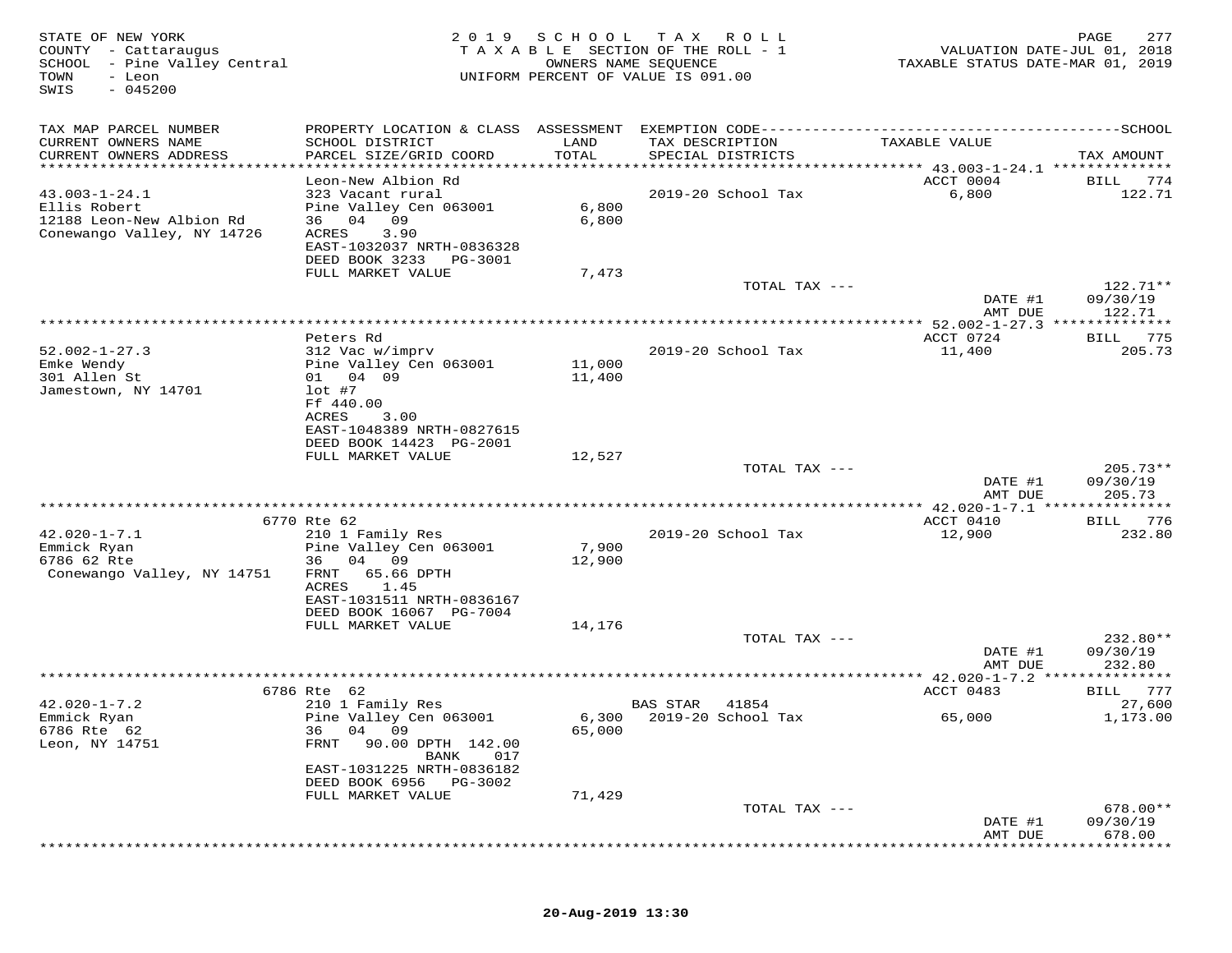| STATE OF NEW YORK<br>COUNTY - Cattaraugus<br>SCHOOL - Pine Valley Central<br>TOWN<br>- Leon<br>$-045200$<br>SWIS | 2 0 1 9                                                                                      | SCHOOL        | T A X<br>ROLL ROLL<br>TAXABLE SECTION OF THE ROLL - 1<br>OWNERS NAME SEQUENCE<br>UNIFORM PERCENT OF VALUE IS 091.00 | VALUATION DATE-JUL 01, 2018<br>TAXABLE STATUS DATE-MAR 01, 2019 | PAGE<br>278                      |
|------------------------------------------------------------------------------------------------------------------|----------------------------------------------------------------------------------------------|---------------|---------------------------------------------------------------------------------------------------------------------|-----------------------------------------------------------------|----------------------------------|
| TAX MAP PARCEL NUMBER                                                                                            |                                                                                              |               |                                                                                                                     |                                                                 |                                  |
| CURRENT OWNERS NAME<br>CURRENT OWNERS ADDRESS                                                                    | SCHOOL DISTRICT<br>PARCEL SIZE/GRID COORD                                                    | LAND<br>TOTAL | TAX DESCRIPTION<br>SPECIAL DISTRICTS                                                                                | TAXABLE VALUE                                                   | TAX AMOUNT                       |
|                                                                                                                  |                                                                                              |               |                                                                                                                     |                                                                 |                                  |
| $42.020 - 1 - 8$<br>Emmick Ryan                                                                                  | Rte 62<br>311 Res vac land<br>Pine Valley Cen 063001                                         | 1,100         | 2019-20 School Tax                                                                                                  | ACCT 0411<br>1,100                                              | 778<br>BILL<br>19.85             |
| 6786 62 Rte<br>Conewango Valley, NY 14751                                                                        | 36 04 09<br>73.85 DPTH 66.00<br>FRNT<br>EAST-1031188 NRTH-0836034<br>DEED BOOK 16067 PG-7004 | 1,100         |                                                                                                                     |                                                                 |                                  |
|                                                                                                                  | FULL MARKET VALUE                                                                            | 1,209         |                                                                                                                     |                                                                 |                                  |
|                                                                                                                  |                                                                                              |               | TOTAL TAX ---                                                                                                       | DATE #1                                                         | 19.85**<br>09/30/19              |
|                                                                                                                  |                                                                                              |               |                                                                                                                     | AMT DUE                                                         | 19.85                            |
|                                                                                                                  | 12722 Flat Iron Rd                                                                           |               |                                                                                                                     | ACCT 0130                                                       | BILL 779                         |
| $51.002 - 1 - 8$                                                                                                 | 210 1 Family Res                                                                             |               | BAS STAR<br>41854                                                                                                   |                                                                 | 27,600                           |
| Ennis Anne<br>12722 Flat Iron Rd<br>Conewango Valley, NY 14726                                                   | Pine Valley Cen 063001<br>49 04 09<br>Ff 471.00                                              | 65,000        | 11,300 2019-20 School Tax                                                                                           | 65,000                                                          | 1,173.00                         |
|                                                                                                                  | ACRES<br>3.15<br>EAST-1023666 NRTH-0827492<br>DEED BOOK 9615<br>PG-4001                      |               |                                                                                                                     |                                                                 |                                  |
|                                                                                                                  | FULL MARKET VALUE                                                                            | 71,429        |                                                                                                                     |                                                                 |                                  |
|                                                                                                                  |                                                                                              |               | TOTAL TAX ---                                                                                                       | DATE #1<br>AMT DUE                                              | $678.00**$<br>09/30/19<br>678.00 |
|                                                                                                                  |                                                                                              |               |                                                                                                                     |                                                                 |                                  |
| $51.002 - 1 - 4$                                                                                                 | 6312 West Rd<br>113 Cattle farm                                                              |               | BAS STAR<br>41854                                                                                                   | ACCT 0221                                                       | BILL 780<br>27,600               |
| Ennis Jason                                                                                                      | Pine Valley Cen 063001                                                                       | 45,500        | 2019-20 School Tax                                                                                                  | 132,300                                                         | 2,387.51                         |
| 6312 West Rd<br>Conewango Valley, NY 14726                                                                       | 50 04 09<br>Ff 520.00<br>ACRES<br>62.66                                                      | 132,300       |                                                                                                                     |                                                                 |                                  |
|                                                                                                                  | EAST-1024389 NRTH-0829461<br>DEED BOOK 9615<br>PG-2001                                       |               |                                                                                                                     |                                                                 |                                  |
|                                                                                                                  | FULL MARKET VALUE                                                                            | 145,385       | TOTAL TAX ---                                                                                                       |                                                                 | $1,892.51**$                     |
|                                                                                                                  |                                                                                              |               |                                                                                                                     | DATE #1<br>AMT DUE                                              | 09/30/19<br>1,892.51             |
|                                                                                                                  |                                                                                              |               | **********************************                                                                                  | ******** 42.020-1-51 ****                                       | * * * * * * * * * * *            |
| $42.020 - 1 - 51$                                                                                                | 6741 Rte 62<br>240 Rural res                                                                 |               | 41854                                                                                                               | ACCT 0361                                                       | BILL 781                         |
| Ennis Joshua G                                                                                                   | Pine Valley Cen 063001                                                                       | 35,700        | BAS STAR<br>2019-20 School Tax                                                                                      | 110,000                                                         | 27,600<br>1,985.08               |
| Ennis Nicole<br>Rte 62<br>PO Box 131                                                                             | 43 04 09<br>Co Rd 6 Ff 170.00<br>Ff 295.00                                                   | 110,000       |                                                                                                                     |                                                                 |                                  |
| Leon, NY 14751                                                                                                   | ACRES<br>29.50 BANK<br>017<br>EAST-1030177 NRTH-0835306<br>DEED BOOK 8341<br>PG-9005         |               |                                                                                                                     |                                                                 |                                  |
|                                                                                                                  | FULL MARKET VALUE                                                                            | 120,879       |                                                                                                                     |                                                                 |                                  |
|                                                                                                                  |                                                                                              |               | TOTAL TAX ---                                                                                                       | DATE #1                                                         | $1,490.08**$<br>09/30/19         |
|                                                                                                                  |                                                                                              |               |                                                                                                                     | AMT DUE                                                         | 1,490.08                         |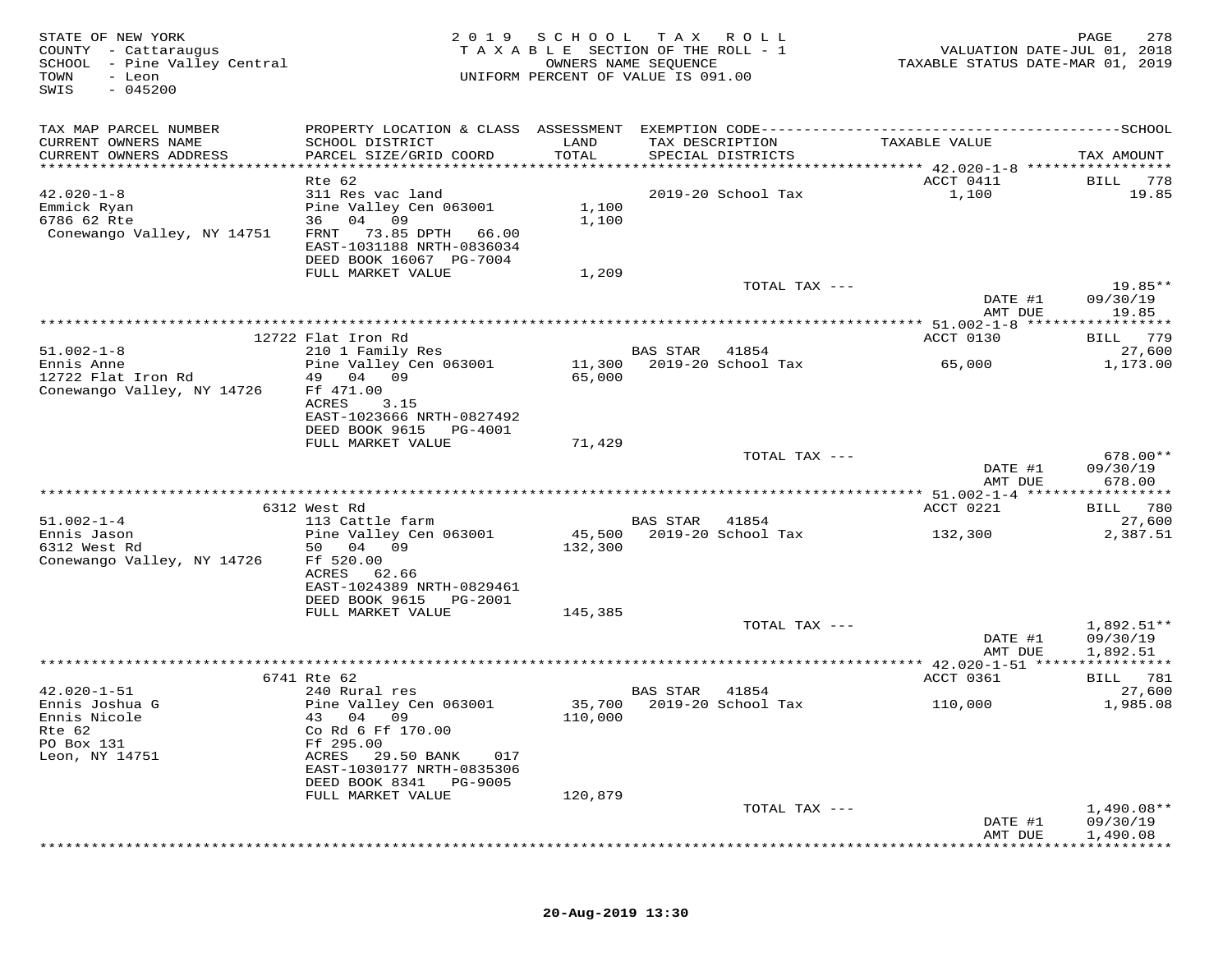| STATE OF NEW YORK<br>COUNTY - Cattaraugus<br>SCHOOL - Pine Valley Central<br>TOWN<br>- Leon<br>$-045200$<br>SWIS | 2 0 1 9                                                                                                     | SCHOOL        | T A X<br>R O L L<br>TAXABLE SECTION OF THE ROLL - 1<br>OWNERS NAME SEQUENCE<br>UNIFORM PERCENT OF VALUE IS 091.00 | VALUATION DATE-JUL 01, 2018<br>TAXABLE STATUS DATE-MAR 01, 2019 | 279<br>PAGE                  |
|------------------------------------------------------------------------------------------------------------------|-------------------------------------------------------------------------------------------------------------|---------------|-------------------------------------------------------------------------------------------------------------------|-----------------------------------------------------------------|------------------------------|
| TAX MAP PARCEL NUMBER                                                                                            |                                                                                                             |               |                                                                                                                   |                                                                 |                              |
| CURRENT OWNERS NAME<br>CURRENT OWNERS ADDRESS                                                                    | SCHOOL DISTRICT<br>PARCEL SIZE/GRID COORD                                                                   | LAND<br>TOTAL | TAX DESCRIPTION<br>SPECIAL DISTRICTS                                                                              | TAXABLE VALUE                                                   | TAX AMOUNT                   |
| ***********************                                                                                          |                                                                                                             |               |                                                                                                                   |                                                                 |                              |
| $43.003 - 1 - 19$                                                                                                | 11926 Leon-New Albion Rd                                                                                    |               | 41834                                                                                                             | ACCT 0134                                                       | BILL<br>782                  |
| Exford Linda                                                                                                     | 210 1 Family Res<br>Pine Valley Cen 063001                                                                  | 25,000        | ENH STAR<br>2019-20 School Tax                                                                                    | 78,000                                                          | 63,200<br>1,407.60           |
| 11926 Leon-New Albion Rd<br>Conewango Valley, NY 14726                                                           | 27<br>04 09<br>FRNT 940.00 DPTH<br>11.74<br>ACRES<br>EAST-1036320 NRTH-0835405<br>DEED BOOK 689<br>PG-00313 | 78,000        |                                                                                                                   |                                                                 |                              |
|                                                                                                                  | FULL MARKET VALUE                                                                                           | 85,714        |                                                                                                                   |                                                                 |                              |
|                                                                                                                  |                                                                                                             |               | TOTAL TAX ---                                                                                                     | DATE #1                                                         | $304.60**$<br>09/30/19       |
|                                                                                                                  |                                                                                                             |               |                                                                                                                   | AMT DUE                                                         | 304.60                       |
|                                                                                                                  |                                                                                                             |               |                                                                                                                   | ************ 42.004-1-1 ******************                      |                              |
| $42.004 - 1 - 1$                                                                                                 | 12950 Cherry Creek Hill Rd                                                                                  |               | 2019-20 School Tax                                                                                                | ACCT 0100<br>40,900                                             | 783<br><b>BILL</b><br>738.09 |
| Fair Michael                                                                                                     | 312 Vac w/imprv<br>Pine Valley Cen 063001                                                                   | 33,100        |                                                                                                                   |                                                                 |                              |
| 5670 Deer Creek Dr                                                                                               | 59<br>04<br>09                                                                                              | 40,900        |                                                                                                                   |                                                                 |                              |
| Willoughby, OH 44094                                                                                             | Ff 675.00                                                                                                   |               |                                                                                                                   |                                                                 |                              |
|                                                                                                                  | 25.11<br>ACRES                                                                                              |               |                                                                                                                   |                                                                 |                              |
|                                                                                                                  | EAST-1019536 NRTH-0836591                                                                                   |               |                                                                                                                   |                                                                 |                              |
|                                                                                                                  | DEED BOOK 00958 PG-01058                                                                                    |               |                                                                                                                   |                                                                 |                              |
|                                                                                                                  | FULL MARKET VALUE                                                                                           | 44,945        |                                                                                                                   |                                                                 | $738.09**$                   |
|                                                                                                                  |                                                                                                             |               | TOTAL TAX ---                                                                                                     | DATE #1                                                         | 09/30/19                     |
|                                                                                                                  |                                                                                                             |               |                                                                                                                   | AMT DUE                                                         | 738.09                       |
|                                                                                                                  | 7985 Kellogg Hill Rd                                                                                        |               |                                                                                                                   | ACCT 0567                                                       | 784<br>BILL                  |
| $34.003 - 1 - 8.3$                                                                                               | 120 Field crops                                                                                             |               | <b>BAS STAR</b><br>41854                                                                                          |                                                                 | 27,600                       |
| Farner Michael                                                                                                   | Pine Valley Cen 063001                                                                                      | 44,200        | 2019-20 School Tax                                                                                                | 107,400                                                         | 1,938.16                     |
| 7985 Kellogg Hill Rd                                                                                             | 32 04 09                                                                                                    | 107,400       |                                                                                                                   |                                                                 |                              |
| South Dayton, NY 14138                                                                                           | Ff 1078.00                                                                                                  |               |                                                                                                                   |                                                                 |                              |
|                                                                                                                  | ACRES<br>58.30                                                                                              |               |                                                                                                                   |                                                                 |                              |
|                                                                                                                  | EAST-1037911 NRTH-0854998<br>DEED BOOK 00981 PG-00355                                                       |               |                                                                                                                   |                                                                 |                              |
|                                                                                                                  | FULL MARKET VALUE                                                                                           | 118,022       |                                                                                                                   |                                                                 |                              |
|                                                                                                                  |                                                                                                             |               | TOTAL TAX ---                                                                                                     |                                                                 | $1,443.16**$                 |
|                                                                                                                  |                                                                                                             |               |                                                                                                                   | DATE #1                                                         | 09/30/19                     |
|                                                                                                                  |                                                                                                             |               |                                                                                                                   | AMT DUE                                                         | 1,443.16                     |
|                                                                                                                  |                                                                                                             |               |                                                                                                                   |                                                                 | ***********                  |
|                                                                                                                  | 6782 Alderbottom Rd                                                                                         |               | <b>BAS STAR</b>                                                                                                   | ACCT 0030                                                       | <b>BILL</b> 785              |
| $43.003 - 1 - 8$<br>Farnham Chris T                                                                              | 280 Res Multiple<br>Pine Valley Cen 063001                                                                  |               | 41854<br>55,400 2019-20 School Tax                                                                                | 85,400                                                          | 27,600<br>1,541.14           |
| 6782 Alderbottom Rd                                                                                              | 20/28<br>04 09                                                                                              | 85,400        |                                                                                                                   |                                                                 |                              |
| Conewango Valley, NY 14726                                                                                       | FRNT 2770.00 DPTH                                                                                           |               |                                                                                                                   |                                                                 |                              |
|                                                                                                                  | 73.40<br>ACRES                                                                                              |               |                                                                                                                   |                                                                 |                              |
|                                                                                                                  | EAST-1039775 NRTH-0836930                                                                                   |               |                                                                                                                   |                                                                 |                              |
|                                                                                                                  | DEED BOOK 7870<br><b>PG-7001</b>                                                                            |               |                                                                                                                   |                                                                 |                              |
|                                                                                                                  | FULL MARKET VALUE                                                                                           | 93,846        | TOTAL TAX ---                                                                                                     |                                                                 | $1,046.14**$                 |
|                                                                                                                  |                                                                                                             |               |                                                                                                                   | DATE #1                                                         | 09/30/19                     |
|                                                                                                                  |                                                                                                             |               |                                                                                                                   | AMT DUE                                                         | 1,046.14                     |
|                                                                                                                  |                                                                                                             |               |                                                                                                                   |                                                                 |                              |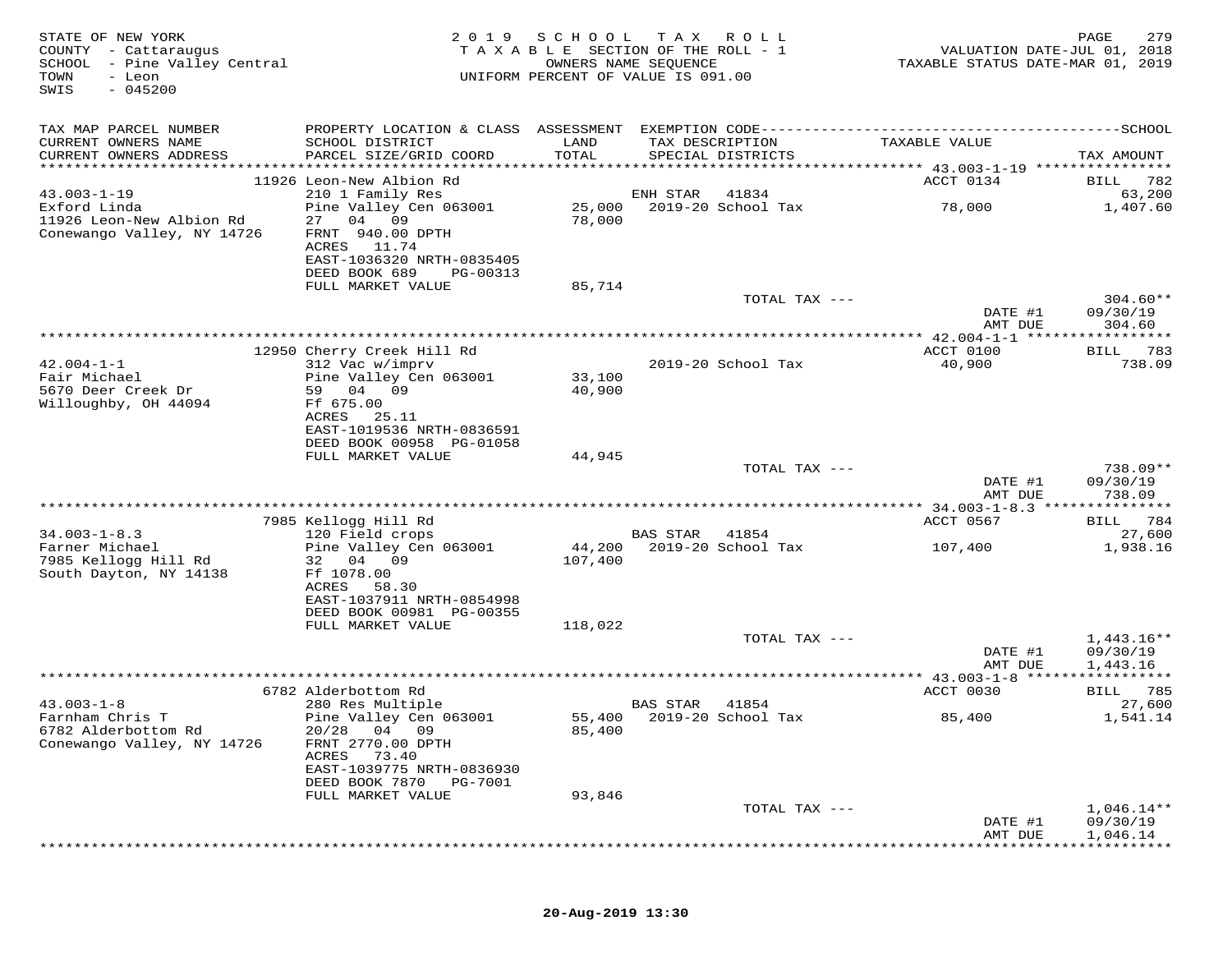| STATE OF NEW YORK<br>COUNTY - Cattaraugus<br>SCHOOL - Pine Valley Central<br>TOWN<br>- Leon<br>SWIS<br>$-045200$ | 2 0 1 9                                   | SCHOOL<br>TAXABLE SECTION OF THE ROLL - 1<br>UNIFORM PERCENT OF VALUE IS 091.00 | OWNERS NAME SEQUENCE | TAX ROLL                             | TAXABLE STATUS DATE-MAR 01, 2019    | 280<br>PAGE<br>VALUATION DATE-JUL 01, 2018 |
|------------------------------------------------------------------------------------------------------------------|-------------------------------------------|---------------------------------------------------------------------------------|----------------------|--------------------------------------|-------------------------------------|--------------------------------------------|
| TAX MAP PARCEL NUMBER                                                                                            |                                           |                                                                                 |                      |                                      |                                     |                                            |
| CURRENT OWNERS NAME<br>CURRENT OWNERS ADDRESS                                                                    | SCHOOL DISTRICT<br>PARCEL SIZE/GRID COORD | LAND<br>TOTAL                                                                   |                      | TAX DESCRIPTION<br>SPECIAL DISTRICTS | TAXABLE VALUE                       | TAX AMOUNT                                 |
|                                                                                                                  |                                           |                                                                                 |                      |                                      |                                     |                                            |
| $34.003 - 1 - 31$                                                                                                | 7640 Rte 62<br>112 Dairy farm             |                                                                                 | AG DIST              | 41720                                | ACCT 0348                           | BILL 786<br>15,734                         |
| Felton Kathleen                                                                                                  | Pine Valley Cen 063001                    |                                                                                 |                      | 65,100 2019-20 School Tax            | 69,366                              | 1,251.79                                   |
| 135 Richmond Rd                                                                                                  | 39 04 09                                  | 85,100                                                                          |                      |                                      |                                     |                                            |
| Warwick, MA 01378                                                                                                | Ff 946.60<br>ACRES 89.10                  |                                                                                 |                      |                                      |                                     |                                            |
| MAY BE SUBJECT TO PAYMENT                                                                                        | EAST-1033183 NRTH-0849209                 |                                                                                 |                      |                                      |                                     |                                            |
| UNDER AGDIST LAW TIL 2023                                                                                        | FULL MARKET VALUE                         | 93,516                                                                          |                      |                                      |                                     |                                            |
|                                                                                                                  |                                           |                                                                                 |                      | TOTAL TAX ---                        |                                     | 1,251.79**                                 |
|                                                                                                                  |                                           |                                                                                 |                      |                                      | DATE #1<br>AMT DUE                  | 09/30/19<br>1,251.79                       |
|                                                                                                                  |                                           |                                                                                 |                      |                                      |                                     |                                            |
|                                                                                                                  | 12180 Leon-New Albion Rd                  |                                                                                 |                      |                                      | ACCT 0033                           | BILL 787                                   |
| $42.020 - 1 - 19$                                                                                                | 210 1 Family Res                          |                                                                                 | AGED S               | 41804                                |                                     | 21,300                                     |
| Fiebelkorn Ida LU<br>Fiebelkorn Craig/Joel                                                                       | Pine Valley Cen 063001<br>36 04 09        |                                                                                 | 7,000 ENH STAR       | 41834<br>42,600 2019-20 School Tax   | 21,300                              | 21,300                                     |
| 12180 Leon-New Albion Rd                                                                                         | FRNT 107.00 DPTH 373.00                   |                                                                                 |                      |                                      |                                     | 384.38                                     |
| Conewango Valley, NY 14726                                                                                       | EAST-1032244 NRTH-0835964                 |                                                                                 |                      |                                      |                                     |                                            |
|                                                                                                                  | DEED BOOK 27722 PG-7001                   |                                                                                 |                      |                                      |                                     |                                            |
|                                                                                                                  | FULL MARKET VALUE                         | 46,813                                                                          |                      |                                      |                                     |                                            |
|                                                                                                                  |                                           |                                                                                 |                      | TOTAL TAX ---                        |                                     | $0.00**$                                   |
|                                                                                                                  |                                           |                                                                                 |                      |                                      | ****** 34.003-1-20 **************** |                                            |
|                                                                                                                  | Kellogg Hill Rd                           |                                                                                 |                      |                                      | ACCT 0374                           | BILL 788                                   |
| $34.003 - 1 - 20$                                                                                                | 322 Rural vac>10                          |                                                                                 | AG DIST              | 41720<br>51,700 2019-20 School Tax   |                                     | 12,573                                     |
| Fiebelkorn Joel<br>Fiebelkorn Sheila                                                                             | Pine Valley Cen 063001<br>31 04 09        | 51,700                                                                          |                      |                                      | 39,127                              | 706.09                                     |
| 7765 Kellogg Hill Rd                                                                                             | FRNT 645.00 DPTH                          |                                                                                 |                      |                                      |                                     |                                            |
| South Dayton, NY 14138                                                                                           | ACRES 73.72                               |                                                                                 |                      |                                      |                                     |                                            |
|                                                                                                                  | EAST-1037519 NRTH-0851140                 |                                                                                 |                      |                                      |                                     |                                            |
| MAY BE SUBJECT TO PAYMENT                                                                                        | DEED BOOK 23283 PG-9002                   |                                                                                 |                      |                                      |                                     |                                            |
| UNDER AGDIST LAW TIL 2023                                                                                        | FULL MARKET VALUE                         | 56,813                                                                          |                      |                                      |                                     |                                            |
|                                                                                                                  |                                           |                                                                                 |                      | TOTAL TAX ---                        |                                     | $706.09**$                                 |
|                                                                                                                  |                                           |                                                                                 |                      |                                      | DATE #1<br>AMT DUE                  | 09/30/19<br>706.09                         |
|                                                                                                                  |                                           |                                                                                 |                      |                                      |                                     |                                            |
| $42.020 - 1 - 35$                                                                                                | 6750 Rte 62<br>432 Gas station            |                                                                                 |                      | 2019-20 School Tax                   | ACCT 0092<br>64,300                 | BILL 789<br>1,160.37                       |
| Fiebelkorn Joel                                                                                                  | Pine Valley Cen 063001                    | 5,100                                                                           |                      |                                      |                                     |                                            |
| Fiebelkorn Sheila M                                                                                              | 35 04<br>09                               | 64,300                                                                          |                      |                                      |                                     |                                            |
| 7765 Kellogg Hill Rd                                                                                             | FRNT 104.00 DPTH 85.00                    |                                                                                 |                      |                                      |                                     |                                            |
| South Dayton, NY 14138                                                                                           | EAST-1031192 NRTH-0835590                 |                                                                                 |                      |                                      |                                     |                                            |
|                                                                                                                  | DEED BOOK 00967 PG-01017                  |                                                                                 |                      |                                      |                                     |                                            |
|                                                                                                                  | FULL MARKET VALUE                         | 70,659                                                                          |                      |                                      |                                     |                                            |
|                                                                                                                  |                                           |                                                                                 |                      | TOTAL TAX ---                        |                                     | $1,160.37**$                               |
|                                                                                                                  |                                           |                                                                                 |                      |                                      | DATE #1<br>AMT DUE                  | 09/30/19<br>1,160.37                       |
|                                                                                                                  |                                           |                                                                                 |                      |                                      |                                     |                                            |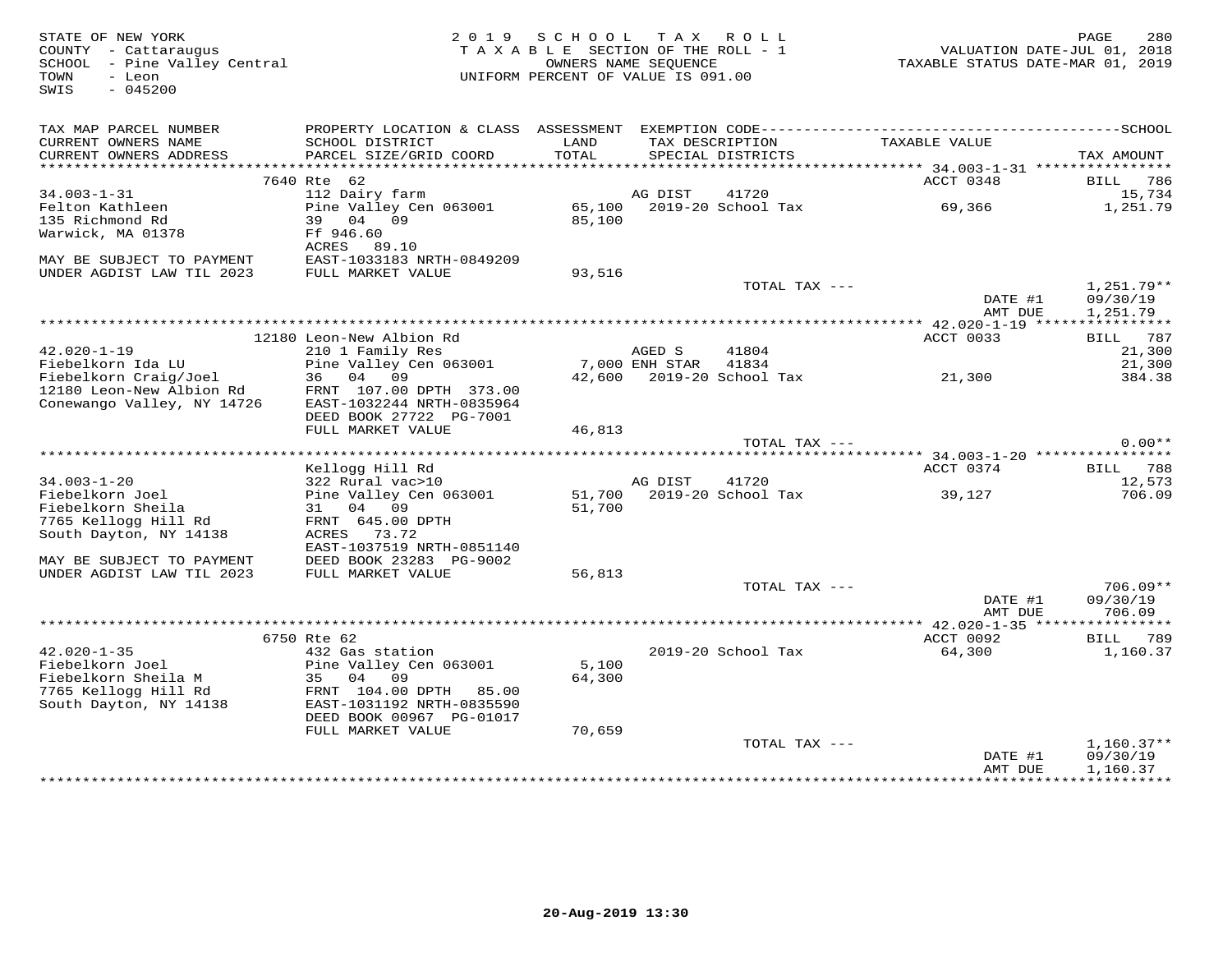| STATE OF NEW YORK<br>COUNTY - Cattaraugus<br>SCHOOL - Pine Valley Central<br>TOWN<br>- Leon<br>$-045200$<br>SWIS |                                                                        | 2019 SCHOOL      | T A X<br>ROLL<br>TAXABLE SECTION OF THE ROLL - 1<br>OWNERS NAME SEQUENCE<br>UNIFORM PERCENT OF VALUE IS 091.00 | VALUATION DATE-JUL 01, 2018<br>TAXABLE STATUS DATE-MAR 01, 2019 | 281<br>PAGE          |
|------------------------------------------------------------------------------------------------------------------|------------------------------------------------------------------------|------------------|----------------------------------------------------------------------------------------------------------------|-----------------------------------------------------------------|----------------------|
| TAX MAP PARCEL NUMBER                                                                                            |                                                                        |                  |                                                                                                                |                                                                 |                      |
| CURRENT OWNERS NAME<br>CURRENT OWNERS ADDRESS<br>***********************                                         | SCHOOL DISTRICT<br>PARCEL SIZE/GRID COORD<br>************************* | LAND<br>TOTAL    | TAX DESCRIPTION<br>SPECIAL DISTRICTS                                                                           | TAXABLE VALUE                                                   | TAX AMOUNT           |
|                                                                                                                  | 7765 Kellogg Hill Rd                                                   |                  |                                                                                                                | ACCT 0019                                                       | BILL<br>790          |
| $34.003 - 1 - 21$                                                                                                | 210 1 Family Res                                                       |                  | BAS STAR<br>41854                                                                                              |                                                                 | 27,600               |
| Fiebelkorn Joel A<br>Fiebelkorn Sheila M<br>7765 Kellogg Hill Rd                                                 | Pine Valley Cen 063001<br>31 04 09<br>FRNT 265.00 DPTH                 | 10,800<br>80,000 | 2019-20 School Tax                                                                                             | 80,000                                                          | 1,443.70             |
| South Dayton, NY 14138                                                                                           | ACRES<br>2.88<br>EAST-1038884 NRTH-0851408<br>PG-581                   |                  |                                                                                                                |                                                                 |                      |
|                                                                                                                  | DEED BOOK 995<br>FULL MARKET VALUE                                     | 87,912           |                                                                                                                |                                                                 |                      |
|                                                                                                                  |                                                                        |                  | TOTAL TAX ---                                                                                                  |                                                                 | 948.70**             |
|                                                                                                                  |                                                                        |                  |                                                                                                                | DATE #1<br>AMT DUE                                              | 09/30/19<br>948.70   |
|                                                                                                                  | 6435 Town Hill Rd                                                      |                  |                                                                                                                | ACCT 0071                                                       | BILL 791             |
| $52.001 - 1 - 3$                                                                                                 | 210 1 Family Res                                                       |                  | 2019-20 School Tax                                                                                             | 82,700                                                          | 1,492.42             |
| Filey Patrick J.                                                                                                 | Pine Valley Cen 063001                                                 | 17,700           |                                                                                                                |                                                                 |                      |
| Filey Jocelyn M.<br>292 Southwood Dr.                                                                            | 34 04 09<br>Ff 1275.00                                                 | 82,700           |                                                                                                                |                                                                 |                      |
| Buffalo, NY 14223                                                                                                | ACRES<br>9.90                                                          |                  |                                                                                                                |                                                                 |                      |
|                                                                                                                  | EAST-1034797 NRTH-0831251                                              |                  |                                                                                                                |                                                                 |                      |
|                                                                                                                  | DEED BOOK 20559 PG-8002<br>FULL MARKET VALUE                           | 90,879           |                                                                                                                |                                                                 |                      |
|                                                                                                                  |                                                                        |                  | TOTAL TAX ---                                                                                                  |                                                                 | $1,492.42**$         |
|                                                                                                                  |                                                                        |                  |                                                                                                                | DATE #1<br>AMT DUE                                              | 09/30/19<br>1,492.42 |
|                                                                                                                  |                                                                        |                  |                                                                                                                |                                                                 |                      |
| $42.020 - 1 - 20.1$                                                                                              | 12174 Leon-New Albion Rd<br>210 1 Family Res                           |                  | BAS STAR 41854                                                                                                 | ACCT 0399                                                       | BILL 792<br>27,600   |
| Filock Fredrick S                                                                                                | Pine Valley Cen 063001                                                 | 6,900            | 2019-20 School Tax                                                                                             | 70,000                                                          | 1,263.23             |
| Filock Margaret M                                                                                                | 36<br>04 09                                                            | 70,000           |                                                                                                                |                                                                 |                      |
| 12174 Leon-New Albion Rd<br>Conewango Valley, NY 14726                                                           | 92.00 DPTH 387.50<br>FRNT<br>EAST-1032352 NRTH-0835978                 |                  |                                                                                                                |                                                                 |                      |
|                                                                                                                  | DEED BOOK 10798 PG-7001                                                |                  |                                                                                                                |                                                                 |                      |
|                                                                                                                  | FULL MARKET VALUE                                                      | 76,923           |                                                                                                                |                                                                 |                      |
|                                                                                                                  |                                                                        |                  | TOTAL TAX ---                                                                                                  | DATE #1                                                         | 768.23**<br>09/30/19 |
|                                                                                                                  |                                                                        |                  |                                                                                                                | AMT DUE                                                         | 768.23               |
|                                                                                                                  |                                                                        |                  |                                                                                                                |                                                                 |                      |
| $43.001 - 1 - 13$                                                                                                | Alderbottom Rd<br>314 Rural vac<10                                     |                  | 2019-20 School Tax                                                                                             | ACCT 0435<br>7,200                                              | BILL 793<br>129.93   |
| Finiki Richard P                                                                                                 | Pine Valley Cen 063001                                                 | 7,200            |                                                                                                                |                                                                 |                      |
| 101 Wheatfield St                                                                                                | 21<br>04 09                                                            | 7,200            |                                                                                                                |                                                                 |                      |
| North Tonawanda, NY 14120-6826 FRNT 275.00 DPTH                                                                  | ACRES<br>3.12                                                          |                  |                                                                                                                |                                                                 |                      |
|                                                                                                                  | EAST-1041269 NRTH-0842182                                              |                  |                                                                                                                |                                                                 |                      |
|                                                                                                                  | DEED BOOK 901<br>PG-00179<br>FULL MARKET VALUE                         | 7,912            |                                                                                                                |                                                                 |                      |
|                                                                                                                  |                                                                        |                  | TOTAL TAX ---                                                                                                  |                                                                 | $129.93**$           |
|                                                                                                                  |                                                                        |                  |                                                                                                                | DATE #1                                                         | 09/30/19             |
|                                                                                                                  |                                                                        |                  |                                                                                                                | AMT DUE                                                         | 129.93               |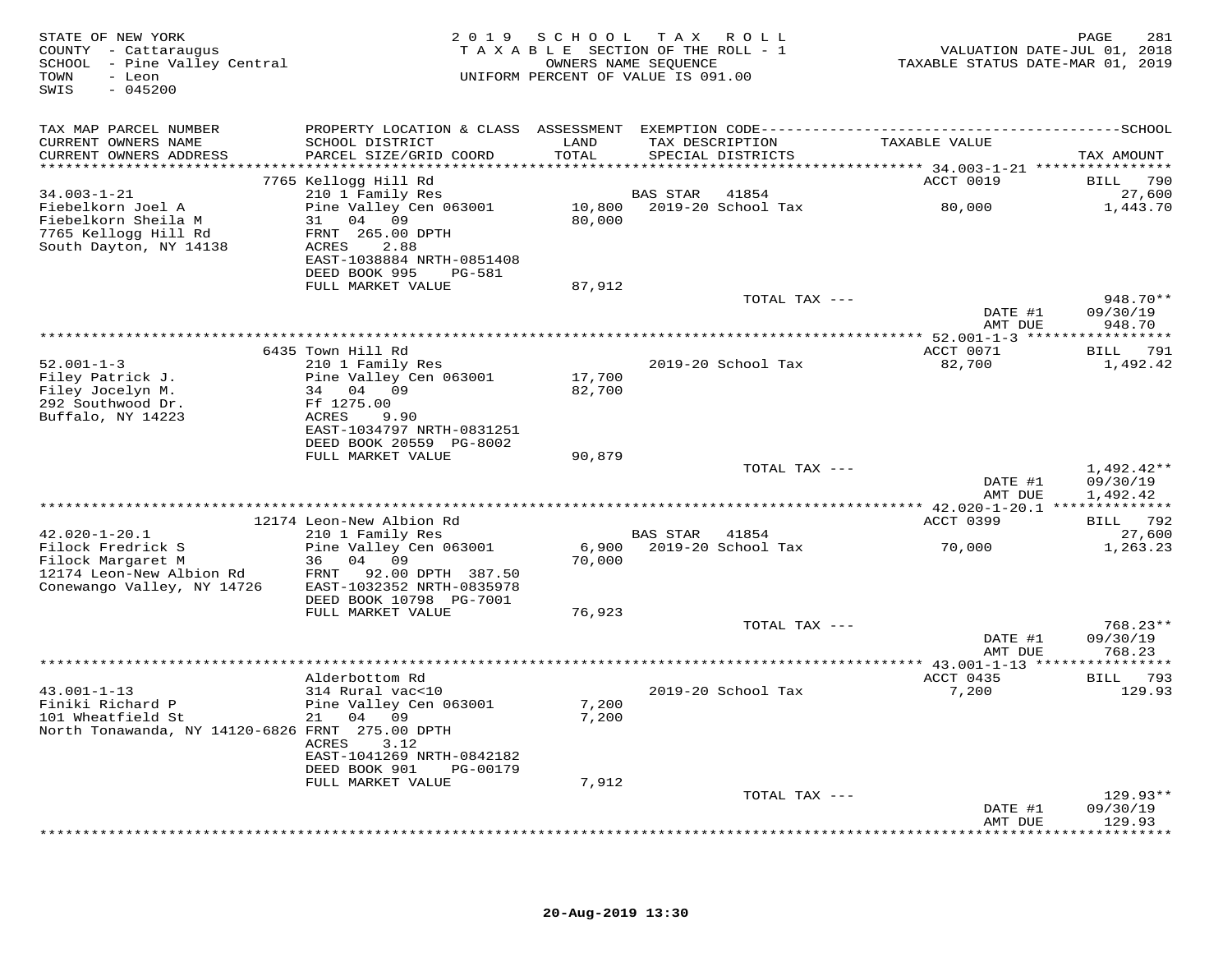| STATE OF NEW YORK<br>COUNTY - Cattaraugus<br>SCHOOL - Pine Valley Central<br>- Leon<br>TOWN<br>SWIS<br>$-045200$ |                                                                             | 2019 SCHOOL TAX ROLL<br>TAXABLE SECTION OF THE ROLL - 1<br>OWNERS NAME SEQUENCE<br>UNIFORM PERCENT OF VALUE IS 091.00 |                          |                                      | TAXABLE STATUS DATE-MAR 01, 2019 | 282<br>PAGE<br>VALUATION DATE-JUL 01, 2018 |
|------------------------------------------------------------------------------------------------------------------|-----------------------------------------------------------------------------|-----------------------------------------------------------------------------------------------------------------------|--------------------------|--------------------------------------|----------------------------------|--------------------------------------------|
| TAX MAP PARCEL NUMBER                                                                                            |                                                                             |                                                                                                                       |                          |                                      |                                  |                                            |
| CURRENT OWNERS NAME<br>CURRENT OWNERS ADDRESS                                                                    | SCHOOL DISTRICT<br>PARCEL SIZE/GRID COORD                                   | LAND<br>TOTAL                                                                                                         |                          | TAX DESCRIPTION<br>SPECIAL DISTRICTS | TAXABLE VALUE                    | TAX AMOUNT                                 |
|                                                                                                                  | 11899 Ruckh Hill Rd                                                         |                                                                                                                       |                          |                                      | ACCT 0137                        | BILL 794                                   |
| $43.001 - 1 - 3$                                                                                                 | 240 Rural res                                                               |                                                                                                                       | BAS STAR                 | 41854                                |                                  | 27,600                                     |
| Flagg Frances L/U B<br>Flagg Jacob<br>11899 Ruckh Hill Rd<br>South Dayton, NY 14138                              | Pine Valley Cen 063001<br>30 04 09<br>Ff 740.00<br>ACRES 72.09              | 55,000<br>89,000                                                                                                      |                          | 2019-20 School Tax                   | 89,000                           | 1,606.11                                   |
|                                                                                                                  | EAST-1036573 NRTH-0845556<br>DEED BOOK 22435 PG-9001                        |                                                                                                                       |                          |                                      |                                  |                                            |
|                                                                                                                  | FULL MARKET VALUE                                                           | 97,802                                                                                                                |                          |                                      |                                  |                                            |
|                                                                                                                  |                                                                             |                                                                                                                       |                          | TOTAL TAX ---                        | DATE #1<br>AMT DUE               | $1,111.11**$<br>09/30/19<br>1,111.11       |
|                                                                                                                  |                                                                             |                                                                                                                       |                          |                                      |                                  |                                            |
|                                                                                                                  | 12213 Leon-New Albion Rd                                                    |                                                                                                                       |                          |                                      | ACCT 0204                        | <b>BILL</b> 795                            |
| $42.020 - 1 - 15$<br>France Lloyd E<br>France Shawn P                                                            | 311 Res vac land<br>Pine Valley Cen 063001<br>36 04 09                      | 4,700<br>4,700                                                                                                        |                          | 2019-20 School Tax                   | 4,700                            | 84.82                                      |
| 12213 Leon-New Albion Rd<br>Leon, NY 14751                                                                       | FRNT 180.00 DPTH<br>ACRES<br>1.85<br>EAST-1031695 NRTH-0835962              |                                                                                                                       |                          |                                      |                                  |                                            |
|                                                                                                                  | DEED BOOK 1516 PG-8002                                                      |                                                                                                                       |                          |                                      |                                  |                                            |
|                                                                                                                  | FULL MARKET VALUE                                                           | 5,165                                                                                                                 |                          | TOTAL TAX ---                        |                                  | 84.82**                                    |
|                                                                                                                  |                                                                             |                                                                                                                       |                          |                                      | DATE #1<br>AMT DUE               | 09/30/19<br>84.82                          |
|                                                                                                                  |                                                                             |                                                                                                                       |                          |                                      |                                  |                                            |
|                                                                                                                  | 12213 Leon-New Albion Rd                                                    |                                                                                                                       |                          |                                      | ACCT 0037                        | BILL 796                                   |
| $42.020 - 1 - 31.1$<br>France Lloyd E                                                                            | 210 1 Family Res<br>Pine Valley Cen 063001                                  |                                                                                                                       | AGED S<br>7,000 BAS STAR | 41804<br>41854                       |                                  | 16,100<br>16,100                           |
| France Shawn P<br>12213 Leon-New Albion Rd                                                                       | 35 04 09<br>FRNT 145.00 DPTH 295.00                                         |                                                                                                                       |                          | 32,200 2019-20 School Tax            | 16,100                           | 290.54                                     |
| Conewango Valley, NY ` 14726                                                                                     | EAST-1031716 NRTH-0835590<br>DEED BOOK 1516    PG-8002<br>FULL MARKET VALUE | 35,385                                                                                                                |                          |                                      |                                  |                                            |
|                                                                                                                  |                                                                             |                                                                                                                       |                          | TOTAL TAX ---                        |                                  | $0.00**$                                   |
|                                                                                                                  |                                                                             |                                                                                                                       |                          |                                      |                                  |                                            |
|                                                                                                                  | 6658 West Rd                                                                |                                                                                                                       |                          |                                      | ACCT 0291                        | BILL 797                                   |
| $42.004 - 2 - 32$<br>Francis James                                                                               | 314 Rural vac<10<br>Pine Valley Cen 063001                                  | 4,700                                                                                                                 |                          | 2019-20 School Tax                   | 4,700                            | 84.82                                      |
| Francis Adrienne U                                                                                               | 51 04 09                                                                    | 4,700                                                                                                                 |                          |                                      |                                  |                                            |
| 4048 McLaughlin Dr                                                                                               | FRNT 250.00 DPTH                                                            |                                                                                                                       |                          |                                      |                                  |                                            |
| Tallahassee, FL 32309                                                                                            | ACRES<br>1.83<br>EAST-1023322 NRTH-0833748                                  |                                                                                                                       |                          |                                      |                                  |                                            |
|                                                                                                                  | DEED BOOK 7438 PG-7003                                                      |                                                                                                                       |                          |                                      |                                  |                                            |
|                                                                                                                  | FULL MARKET VALUE                                                           | 5,165                                                                                                                 |                          |                                      |                                  |                                            |
|                                                                                                                  |                                                                             |                                                                                                                       |                          | TOTAL TAX ---                        | DATE #1<br>AMT DUE               | 84.82**<br>09/30/19<br>84.82               |
|                                                                                                                  |                                                                             |                                                                                                                       |                          |                                      |                                  |                                            |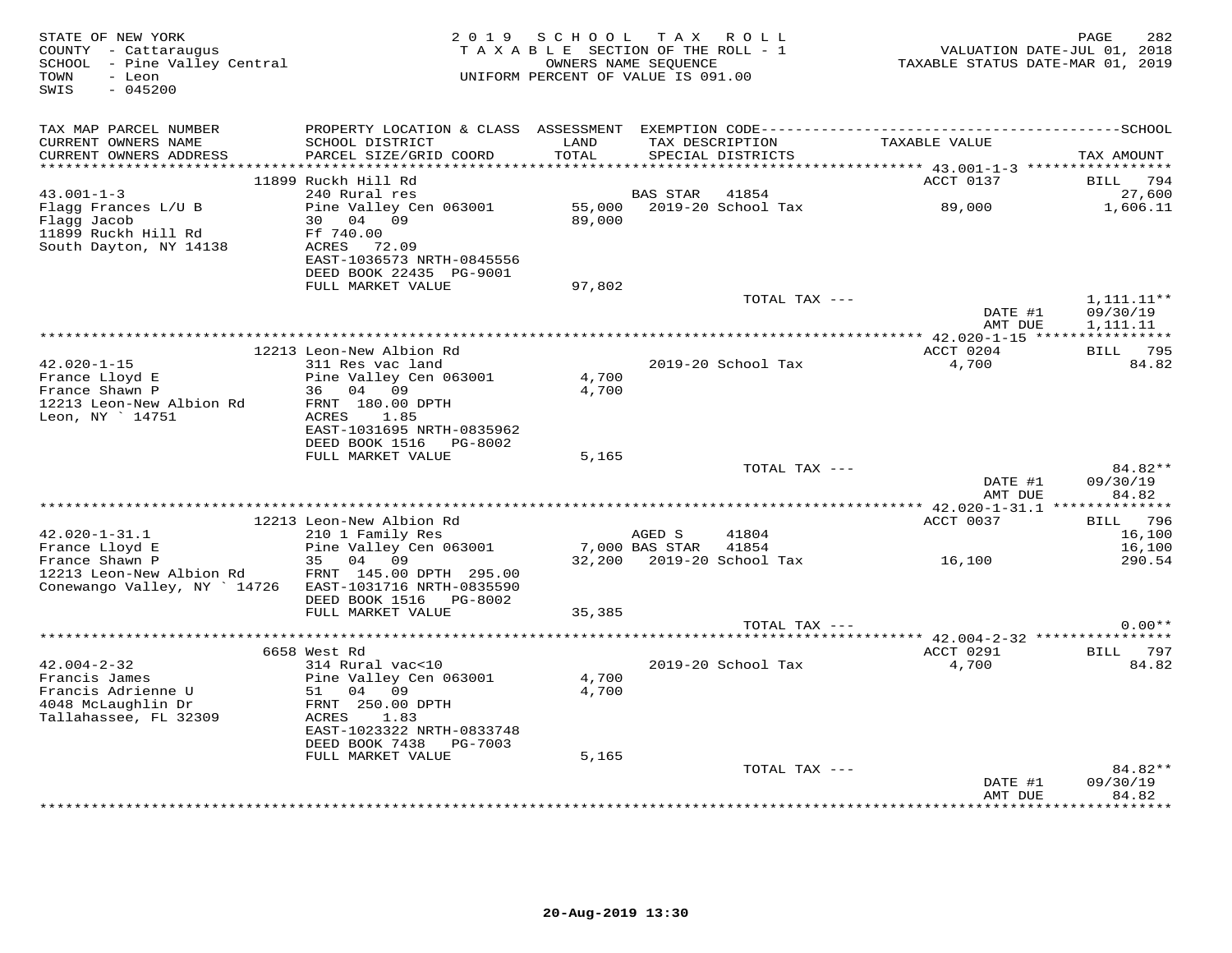| STATE OF NEW YORK<br>COUNTY - Cattaraugus<br>SCHOOL - Pine Valley Central<br>- Leon<br>TOWN<br>SWIS<br>$-045200$ |                                                                                                                                                                    |                  | 2019 SCHOOL TAX ROLL<br>TAXABLE SECTION OF THE ROLL - 1<br>OWNERS NAME SEQUENCE<br>UNIFORM PERCENT OF VALUE IS 091.00 | VALUATION DATE-JUL 01, 2018<br>TAXABLE STATUS DATE-MAR 01, 2019 | PAGE<br>283                                |
|------------------------------------------------------------------------------------------------------------------|--------------------------------------------------------------------------------------------------------------------------------------------------------------------|------------------|-----------------------------------------------------------------------------------------------------------------------|-----------------------------------------------------------------|--------------------------------------------|
| TAX MAP PARCEL NUMBER<br>CURRENT OWNERS NAME<br>CURRENT OWNERS ADDRESS                                           | SCHOOL DISTRICT<br>PARCEL SIZE/GRID COORD                                                                                                                          | LAND<br>TOTAL    | TAX DESCRIPTION<br>SPECIAL DISTRICTS                                                                                  | TAXABLE VALUE                                                   | TAX AMOUNT                                 |
| $42.004 - 2 - 33$<br>Francis James<br>Francis Adrienne U<br>4048 McLaughlin Dr<br>Tallahassee, FL 32309          | 6658 West Rd<br>210 1 Family Res<br>Pine Valley Cen 063001<br>51 04 09<br>FRNT 495.00 DPTH<br>ACRES<br>3.65<br>EAST-1023322 NRTH-0834096<br>DEED BOOK 7438 PG-7003 | 12,300<br>90,700 | 2019-20 School Tax                                                                                                    | ACCT 0289<br>90,700                                             | BILL 798<br>1,636.79                       |
|                                                                                                                  | FULL MARKET VALUE                                                                                                                                                  | 99,670           | TOTAL TAX ---                                                                                                         | DATE #1<br>AMT DUE                                              | $1,636.79**$<br>09/30/19<br>1,636.79       |
| $52.002 - 1 - 12$<br>Fronczak David C<br>Fronczak Margaret A<br>$11018$ Pine Dr<br>Cattaraugus, NY 14719         | $11018$ Pine Dr<br>210 1 Family Res<br>Pine Valley Cen 063001<br>02 04 09<br>$Lot-8$<br>FRNT 204.00 DPTH<br><b>ACRES</b><br>5.60<br>EAST-1050556 NRTH-0829586      | 120,200          | ENH STAR<br>41834<br>16,000 2019-20 School Tax                                                                        | ACCT 0453<br>120,200                                            | BILL 799<br>63,200<br>2,169.15             |
|                                                                                                                  | DEED BOOK 7957 PG-7001<br>FULL MARKET VALUE                                                                                                                        | 132,088          | TOTAL TAX ---                                                                                                         | DATE #1                                                         | $1,066.15**$<br>09/30/19                   |
|                                                                                                                  | 6843 Rte 62                                                                                                                                                        |                  |                                                                                                                       | AMT DUE<br>ACCT 0520                                            | 1,066.15<br>BILL 800                       |
| $42.004 - 1 - 13.2$<br>Frost Barry D<br>Frost Doreen<br>6843 Rte 62<br>Conewango Valley, NY 14726                | 210 1 Family Res<br>Pine Valley Cen 063001<br>44 04 09<br>FRNT 222.00 DPTH 222.00<br>EAST-1030977 NRTH-0836997<br>DEED BOOK 00936 PG-00163                         | 7,200<br>71,000  | BAS STAR 41854<br>2019-20 School Tax                                                                                  | 71,000                                                          | 27,600<br>1,281.28                         |
|                                                                                                                  | FULL MARKET VALUE                                                                                                                                                  | 78,022           | TOTAL TAX ---                                                                                                         | DATE #1<br>AMT DUE                                              | 786.28**<br>09/30/19<br>786.28             |
| $34.003 - 1 - 27.2$<br>Frost Phillip O<br>12618 Cottage Rd                                                       | Ruckh Hill Rd<br>312 Vac w/imprv<br>Pine Valley Cen 063001<br>09 04 09                                                                                             | 2,800<br>4,100   | ************************************<br>2019-20 School Tax                                                            | *** 34.003-1-27.2 **************<br>ACCT 0474<br>4,100          | BILL 801<br>73.99                          |
| South Dayton, NY 14138                                                                                           | FRNT 159.00 DPTH 175.00<br>EAST-1033680 NRTH-0847720<br>DEED BOOK 766<br>PG-00691<br>FULL MARKET VALUE                                                             | 4,505            |                                                                                                                       |                                                                 |                                            |
|                                                                                                                  |                                                                                                                                                                    |                  | TOTAL TAX ---                                                                                                         | DATE #1<br>AMT DUE<br>*************                             | $73.99**$<br>09/30/19<br>73.99<br>******** |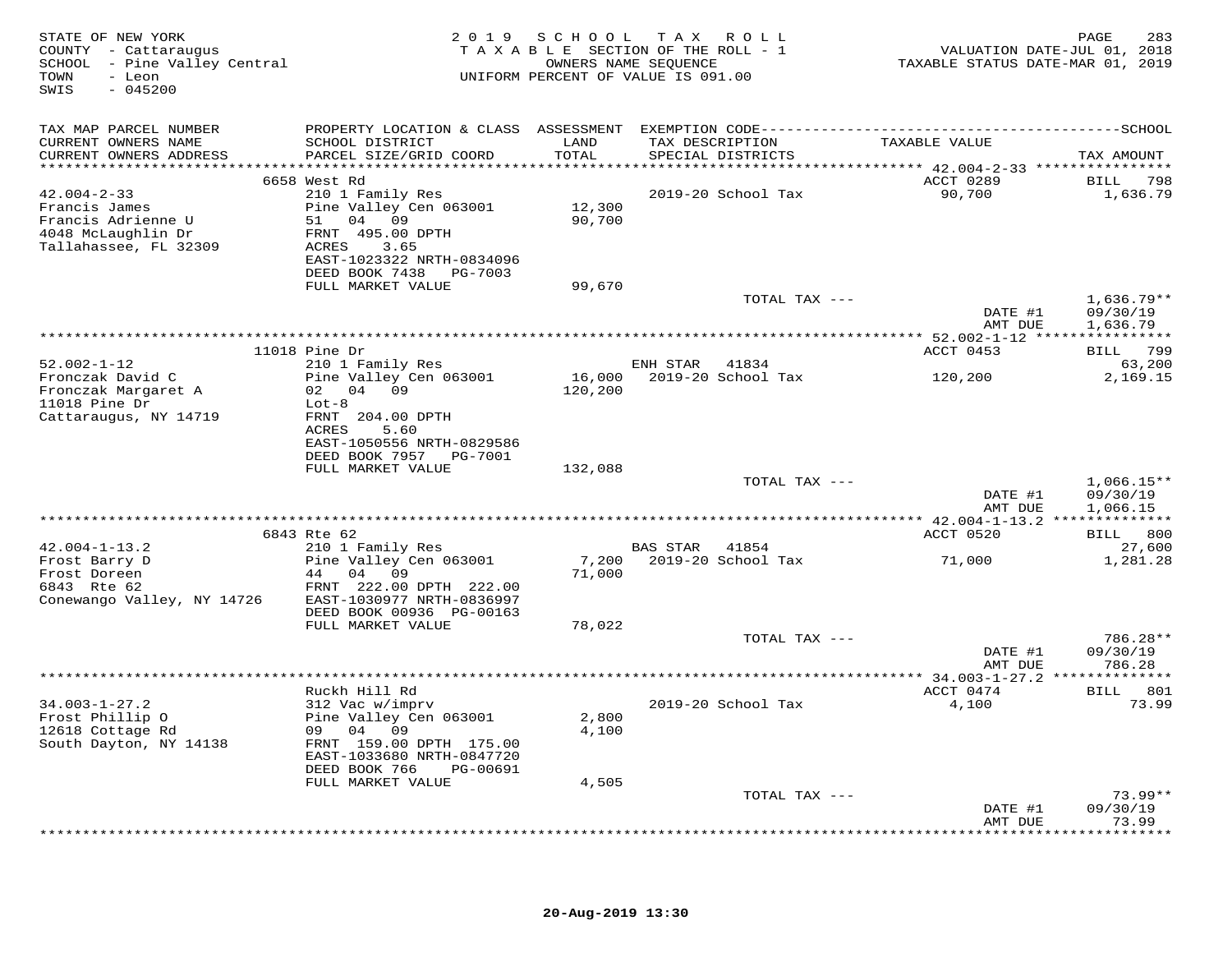| STATE OF NEW YORK<br>COUNTY - Cattaraugus<br>SCHOOL - Pine Valley Central<br>TOWN<br>- Leon<br>$-045200$<br>SWIS | 2 0 1 9                                                                                  | SCHOOL<br>OWNERS NAME SEQUENCE | T A X<br>ROLL<br>TAXABLE SECTION OF THE ROLL - 1<br>UNIFORM PERCENT OF VALUE IS 091.00 | VALUATION DATE-JUL 01, 2018<br>TAXABLE STATUS DATE-MAR 01, 2019 | PAGE<br>284          |
|------------------------------------------------------------------------------------------------------------------|------------------------------------------------------------------------------------------|--------------------------------|----------------------------------------------------------------------------------------|-----------------------------------------------------------------|----------------------|
| TAX MAP PARCEL NUMBER                                                                                            |                                                                                          |                                |                                                                                        |                                                                 |                      |
| CURRENT OWNERS NAME<br>CURRENT OWNERS ADDRESS                                                                    | SCHOOL DISTRICT<br>PARCEL SIZE/GRID COORD                                                | LAND<br>TOTAL                  | TAX DESCRIPTION<br>SPECIAL DISTRICTS                                                   | TAXABLE VALUE                                                   | TAX AMOUNT           |
|                                                                                                                  |                                                                                          |                                |                                                                                        |                                                                 |                      |
| $42.020 - 1 - 24.2$                                                                                              | 12132 Leon-New Albion Rd<br>210 1 Family Res                                             |                                | <b>BAS STAR</b><br>41854                                                               | ACCT 0821                                                       | BILL 802<br>27,600   |
| Gabel Michelle M                                                                                                 | Pine Valley Cen 063001                                                                   | 6,600                          | 2019-20 School Tax                                                                     | 69,600                                                          | 1,256.02             |
| 12132 Leon-New Albion<br>Conewango Valley, NY 14726                                                              | 36/4/9<br>FRNT 130.00 DPTH 165.00<br>EAST-1033210 NRTH-0835875<br>DEED BOOK 1184 PG-5001 | 69,600                         |                                                                                        |                                                                 |                      |
|                                                                                                                  | FULL MARKET VALUE                                                                        | 76,484                         |                                                                                        |                                                                 |                      |
|                                                                                                                  |                                                                                          |                                | TOTAL TAX ---                                                                          | DATE #1                                                         | 761.02**<br>09/30/19 |
|                                                                                                                  |                                                                                          |                                |                                                                                        | AMT DUE                                                         | 761.02               |
|                                                                                                                  |                                                                                          |                                |                                                                                        | ************* 52.002-1-20.1 ***************                     |                      |
|                                                                                                                  | 6266 Bluebird Ln                                                                         |                                |                                                                                        | ACCT 0458                                                       | BILL 803             |
| $52.002 - 1 - 20.1$                                                                                              | 260 Seasonal res                                                                         |                                | 2019-20 School Tax                                                                     | 23,900                                                          | 431.30               |
| Gaglani Rainy<br>Gaglani Judith                                                                                  | Pine Valley Cen 063001<br>02 04 09                                                       | 6,900<br>23,900                |                                                                                        |                                                                 |                      |
| RR 5 Hagersville Ont Can                                                                                         | FRNT 200.00 DPTH 190.00                                                                  |                                |                                                                                        |                                                                 |                      |
| NOA 1HO,                                                                                                         | EAST-1049401 NRTH-0828317                                                                |                                |                                                                                        |                                                                 |                      |
|                                                                                                                  | DEED BOOK 00917 PG-00224                                                                 |                                |                                                                                        |                                                                 |                      |
|                                                                                                                  | FULL MARKET VALUE                                                                        | 26,264                         |                                                                                        |                                                                 |                      |
|                                                                                                                  |                                                                                          |                                | TOTAL TAX ---                                                                          |                                                                 | $431.30**$           |
|                                                                                                                  |                                                                                          |                                |                                                                                        | DATE #1<br>AMT DUE                                              | 09/30/19<br>431.30   |
|                                                                                                                  |                                                                                          |                                |                                                                                        | ************ 52.002-1-23 *****************                      |                      |
|                                                                                                                  | 6257 Larch Ln                                                                            |                                |                                                                                        | ACCT 0441                                                       | BILL 804             |
| $52.002 - 1 - 23$                                                                                                | 210 1 Family Res                                                                         |                                | 2019-20 School Tax                                                                     | 44,500                                                          | 803.06               |
| Gailor Edward D                                                                                                  | Pine Valley Cen 063001                                                                   | 10,500                         |                                                                                        |                                                                 |                      |
| 61 Ardmore PL                                                                                                    | 04<br>02<br>09                                                                           | 44,500                         |                                                                                        |                                                                 |                      |
| Buffalo, NY 14213                                                                                                | $Lot-E18$                                                                                |                                |                                                                                        |                                                                 |                      |
|                                                                                                                  | FRNT 340.00 DPTH<br>ACRES<br>2.76                                                        |                                |                                                                                        |                                                                 |                      |
|                                                                                                                  | EAST-1050280 NRTH-0828387                                                                |                                |                                                                                        |                                                                 |                      |
|                                                                                                                  | DEED BOOK 28720 PG-5001                                                                  |                                |                                                                                        |                                                                 |                      |
|                                                                                                                  | FULL MARKET VALUE                                                                        | 48,901                         |                                                                                        |                                                                 |                      |
|                                                                                                                  |                                                                                          |                                | TOTAL TAX ---                                                                          |                                                                 | $803.06**$           |
|                                                                                                                  |                                                                                          |                                |                                                                                        | DATE #1                                                         | 09/30/19             |
|                                                                                                                  |                                                                                          |                                |                                                                                        | AMT DUE                                                         | 803.06               |
|                                                                                                                  |                                                                                          |                                |                                                                                        | ACCT 0145                                                       | 805                  |
| $34.003 - 1 - 17$                                                                                                | 7500 Kellogg Hill Rd<br>312 Vac w/imprv                                                  |                                | 2019-20 School Tax                                                                     | 99,900                                                          | BILL<br>1,802.81     |
| Gardner Donald J                                                                                                 | Pine Valley Cen 063001                                                                   | 92,400                         |                                                                                        |                                                                 |                      |
| Gardner Linda A                                                                                                  | 23/31 04 09                                                                              | 99,900                         |                                                                                        |                                                                 |                      |
| PO Box 128                                                                                                       | Kellogg Hill Ff - 2585'                                                                  |                                |                                                                                        |                                                                 |                      |
| Grand Island, NY 14072                                                                                           | Monkey-2020'; Ruckh-1100'                                                                |                                |                                                                                        |                                                                 |                      |
|                                                                                                                  | ACRES 200.32                                                                             |                                |                                                                                        |                                                                 |                      |
|                                                                                                                  | EAST-1039963 NRTH-0848914<br>DEED BOOK 16290 PG-4002                                     |                                |                                                                                        |                                                                 |                      |
|                                                                                                                  | FULL MARKET VALUE                                                                        | 109,780                        |                                                                                        |                                                                 |                      |
|                                                                                                                  |                                                                                          |                                | TOTAL TAX ---                                                                          |                                                                 | 1,802.81**           |
|                                                                                                                  |                                                                                          |                                |                                                                                        | DATE #1                                                         | 09/30/19             |
|                                                                                                                  |                                                                                          |                                |                                                                                        | AMT DUE                                                         | 1,802.81             |
|                                                                                                                  |                                                                                          |                                |                                                                                        |                                                                 |                      |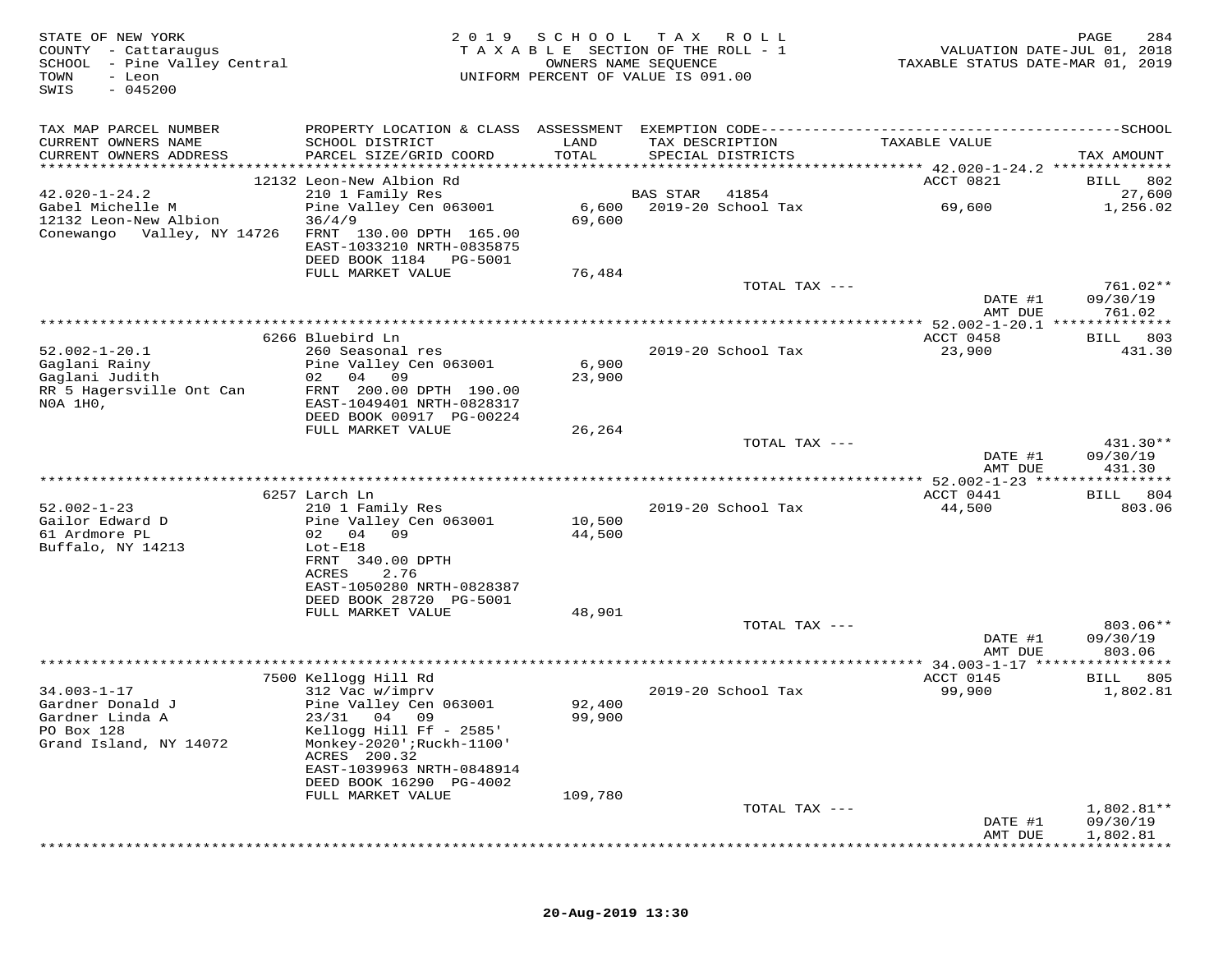| STATE OF NEW YORK<br>COUNTY - Cattaraugus<br>SCHOOL<br>- Pine Valley Central<br>TOWN<br>- Leon<br>$-045200$<br>SWIS | 2 0 1 9                                         | SCHOOL         | T A X<br>R O L L<br>TAXABLE SECTION OF THE ROLL - 1<br>OWNERS NAME SEQUENCE<br>UNIFORM PERCENT OF VALUE IS 091.00 | VALUATION DATE-JUL 01, 2018<br>TAXABLE STATUS DATE-MAR 01, 2019 | 285<br>PAGE            |
|---------------------------------------------------------------------------------------------------------------------|-------------------------------------------------|----------------|-------------------------------------------------------------------------------------------------------------------|-----------------------------------------------------------------|------------------------|
| TAX MAP PARCEL NUMBER                                                                                               | PROPERTY LOCATION & CLASS ASSESSMENT            |                |                                                                                                                   |                                                                 |                        |
| CURRENT OWNERS NAME<br>CURRENT OWNERS ADDRESS<br>**********************                                             | SCHOOL DISTRICT<br>PARCEL SIZE/GRID COORD       | LAND<br>TOTAL  | TAX DESCRIPTION<br>SPECIAL DISTRICTS                                                                              | TAXABLE VALUE                                                   | TAX AMOUNT             |
|                                                                                                                     | Kellogg Hill Rd                                 |                |                                                                                                                   | ACCT 0144                                                       | 806<br>BILL            |
| $43.001 - 1 - 7$                                                                                                    | 320 Rural vacant                                |                | 2019-20 School Tax                                                                                                | 51,700                                                          | 932.99                 |
| Gardner Donald J                                                                                                    | Pine Valley Cen 063001                          | 51,700         |                                                                                                                   |                                                                 |                        |
| Gardner Linda A                                                                                                     | 04 09<br>30                                     | 51,700         |                                                                                                                   |                                                                 |                        |
| PO Box 128                                                                                                          | Kellogg Hill Rd Ff 3020.0                       |                |                                                                                                                   |                                                                 |                        |
| Grand Island, NY 14072                                                                                              | 73.74<br>ACRES<br>EAST-1038546 NRTH-0845074     |                |                                                                                                                   |                                                                 |                        |
|                                                                                                                     | DEED BOOK 16290 PG-4002                         |                |                                                                                                                   |                                                                 |                        |
|                                                                                                                     | FULL MARKET VALUE                               | 56,813         |                                                                                                                   |                                                                 |                        |
|                                                                                                                     |                                                 |                | TOTAL TAX ---                                                                                                     |                                                                 | 932.99**               |
|                                                                                                                     |                                                 |                |                                                                                                                   | DATE #1                                                         | 09/30/19               |
|                                                                                                                     |                                                 |                |                                                                                                                   | AMT DUE<br>************ 43.001-1-8 *****                        | 932.99<br>********     |
|                                                                                                                     | Kellogg Hill Rd                                 |                |                                                                                                                   | ACCT 0146                                                       | 807<br>BILL            |
| $43.001 - 1 - 8$                                                                                                    | 321 Abandoned ag                                |                | 2019-20 School Tax                                                                                                | 81,400                                                          | 1,468.96               |
| Gardner Donald J                                                                                                    | Pine Valley Cen 063001                          | 81,400         |                                                                                                                   |                                                                 |                        |
| Gardner Linda A                                                                                                     | $22/29$ 04 09                                   | 81,400         |                                                                                                                   |                                                                 |                        |
| PO Box 128<br>Grand Island, NY 14072                                                                                | Kellogg Hill Rd Ff - 5925<br>Slew Rd Ff $-795'$ |                |                                                                                                                   |                                                                 |                        |
|                                                                                                                     | ACRES 163.52                                    |                |                                                                                                                   |                                                                 |                        |
|                                                                                                                     | EAST-1039182 NRTH-0844473                       |                |                                                                                                                   |                                                                 |                        |
|                                                                                                                     | DEED BOOK 16290 PG-4002                         |                |                                                                                                                   |                                                                 |                        |
|                                                                                                                     | FULL MARKET VALUE                               | 89,451         |                                                                                                                   |                                                                 |                        |
|                                                                                                                     |                                                 |                | TOTAL TAX ---                                                                                                     | DATE #1                                                         | 1,468.96**<br>09/30/19 |
|                                                                                                                     |                                                 |                |                                                                                                                   | AMT DUE                                                         | 1,468.96               |
|                                                                                                                     | · * * * * * * * * * * * * * * * * * *           |                |                                                                                                                   | ***** 43.002-1-11 *****************                             |                        |
|                                                                                                                     | Bailey Hill Rd                                  |                |                                                                                                                   | ACCT 0057                                                       | 808<br>BILL            |
| $43.002 - 1 - 11$                                                                                                   | 312 Vac w/imprv                                 |                | 2019-20 School Tax                                                                                                | 9,200                                                           | 166.02                 |
| Gorski Tammy L<br>1624 Olean Rd                                                                                     | Pine Valley Cen 063001<br>04 09<br>05           | 7,500<br>9,200 |                                                                                                                   |                                                                 |                        |
| South Wales, NY 14139                                                                                               | ACRES<br>1.25                                   |                |                                                                                                                   |                                                                 |                        |
|                                                                                                                     | EAST-1049002 NRTH-0839807                       |                |                                                                                                                   |                                                                 |                        |
|                                                                                                                     | DEED BOOK 1013<br>PG-118                        |                |                                                                                                                   |                                                                 |                        |
|                                                                                                                     | FULL MARKET VALUE                               | 10,110         |                                                                                                                   |                                                                 |                        |
|                                                                                                                     |                                                 |                | TOTAL TAX ---                                                                                                     | DATE #1                                                         | $166.02**$<br>09/30/19 |
|                                                                                                                     |                                                 |                |                                                                                                                   | AMT DUE                                                         | 166.02                 |
|                                                                                                                     |                                                 |                |                                                                                                                   |                                                                 |                        |
|                                                                                                                     | 7308 Rte 62                                     |                |                                                                                                                   | ACCT 0573                                                       | 809<br>BILL            |
| $43.001 - 1 - 31.2$                                                                                                 | 112 Dairy farm                                  |                | <b>BAS STAR</b><br>41854                                                                                          |                                                                 | 27,600                 |
| Green Christopher P.                                                                                                | Pine Valley Cen 063001<br>38 04 09              |                | 41,600 2019-20 School Tax                                                                                         | 133,700                                                         | 2,412.78               |
| 7308 Route 62<br>South Dayton, NY 14138                                                                             | Ff 270.00                                       | 133,700        |                                                                                                                   |                                                                 |                        |
|                                                                                                                     | ACRES<br>53.60                                  |                |                                                                                                                   |                                                                 |                        |
|                                                                                                                     | EAST-1033215 NRTH-0844142                       |                |                                                                                                                   |                                                                 |                        |
|                                                                                                                     | DEED BOOK 21570 PG-7001                         |                |                                                                                                                   |                                                                 |                        |
|                                                                                                                     | FULL MARKET VALUE                               | 146,923        |                                                                                                                   |                                                                 |                        |
|                                                                                                                     |                                                 |                | TOTAL TAX ---                                                                                                     | DATE #1                                                         | 1,917.78**<br>09/30/19 |
|                                                                                                                     |                                                 |                |                                                                                                                   | AMT DUE                                                         | 1,917.78               |
|                                                                                                                     |                                                 |                |                                                                                                                   |                                                                 |                        |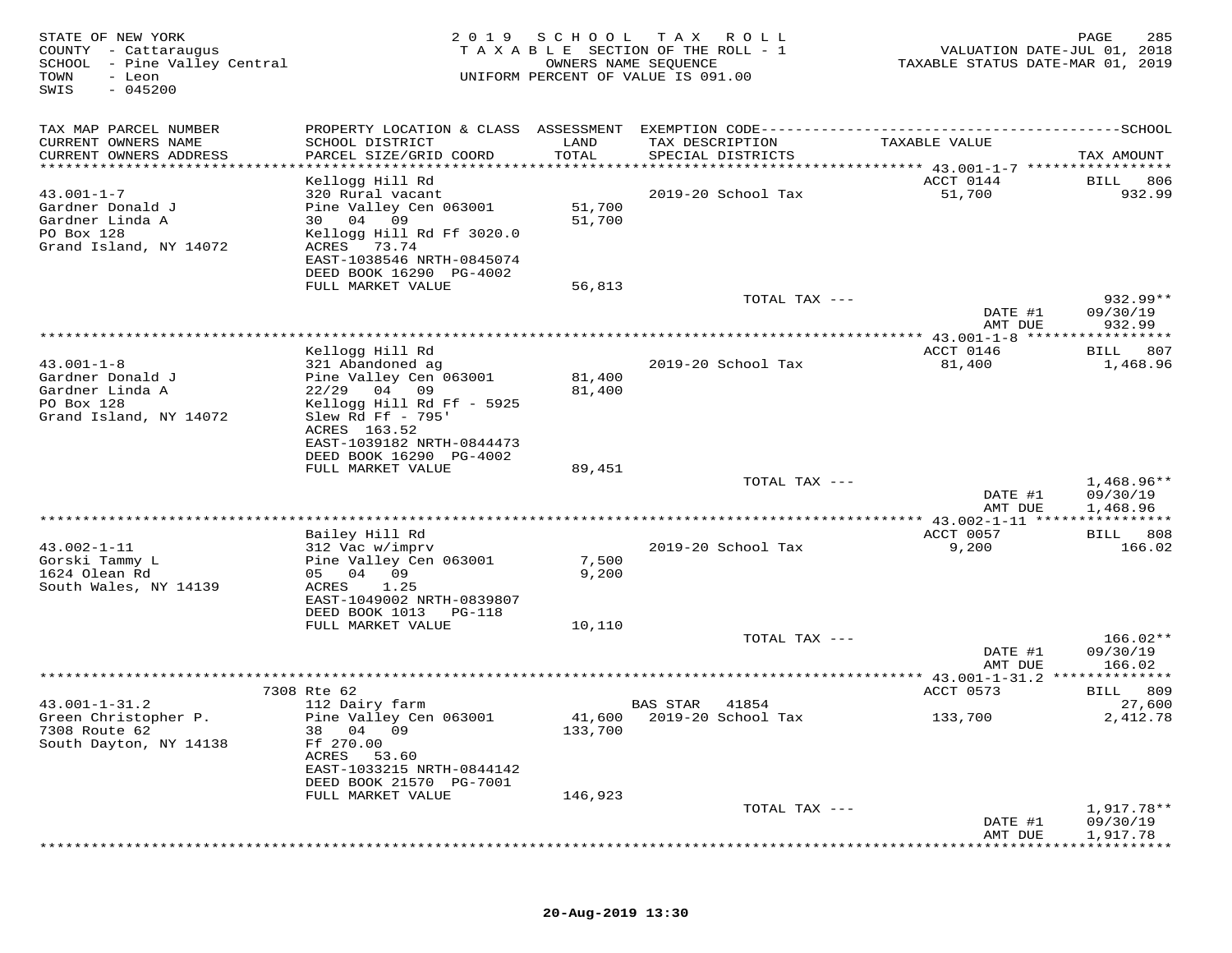| STATE OF NEW YORK<br>COUNTY - Cattaraugus<br>SCHOOL - Pine Valley Central<br>TOWN<br>- Leon<br>SWIS<br>$-045200$ |                                                                                                                                   | 2019 SCHOOL      | TAX ROLL<br>TAXABLE SECTION OF THE ROLL - 1<br>OWNERS NAME SEQUENCE<br>UNIFORM PERCENT OF VALUE IS 091.00 | VALUATION DATE-JUL 01, 2018<br>TAXABLE STATUS DATE-MAR 01, 2019 | PAGE<br>286                          |
|------------------------------------------------------------------------------------------------------------------|-----------------------------------------------------------------------------------------------------------------------------------|------------------|-----------------------------------------------------------------------------------------------------------|-----------------------------------------------------------------|--------------------------------------|
| TAX MAP PARCEL NUMBER<br>CURRENT OWNERS NAME                                                                     | SCHOOL DISTRICT                                                                                                                   | LAND             | TAX DESCRIPTION                                                                                           | TAXABLE VALUE                                                   |                                      |
| CURRENT OWNERS ADDRESS                                                                                           | PARCEL SIZE/GRID COORD                                                                                                            | TOTAL            | SPECIAL DISTRICTS                                                                                         |                                                                 | TAX AMOUNT                           |
|                                                                                                                  |                                                                                                                                   |                  |                                                                                                           |                                                                 |                                      |
| $43.001 - 1 - 31.1$                                                                                              | 7296 Rte 62<br>270 Mfg housing                                                                                                    |                  | 2019-20 School Tax                                                                                        | ACCT 0124<br>21,700                                             | <b>BILL 810</b><br>391.60            |
| Green Christopher Perry<br>7308 Rte 62<br>S. Dayton, NY 14138                                                    | Pine Valley Cen 063001<br>38 04 09<br>FRNT 357.00 DPTH<br>ACRES<br>1.85<br>EAST-1031311 NRTH-0844018<br>DEED BOOK 27281 PG-6001   | 8,700<br>21,700  |                                                                                                           |                                                                 |                                      |
|                                                                                                                  | FULL MARKET VALUE                                                                                                                 | 23,846           |                                                                                                           |                                                                 |                                      |
|                                                                                                                  |                                                                                                                                   |                  | TOTAL TAX ---                                                                                             | DATE #1<br>AMT DUE                                              | 391.60**<br>09/30/19<br>391.60       |
|                                                                                                                  |                                                                                                                                   |                  |                                                                                                           |                                                                 |                                      |
|                                                                                                                  | 6721 Riga Rd                                                                                                                      |                  |                                                                                                           | ACCT 0164                                                       | BILL 811                             |
| $42.004 - 2 - 9$                                                                                                 | 210 1 Family Res                                                                                                                  |                  | BAS STAR<br>41854                                                                                         |                                                                 | 18,400                               |
| Green Clarence<br>6721 Riga Rd<br>Conewango Valley, NY 14726                                                     | Pine Valley Cen 063001<br>51 04 09<br>FRNT 264.00 DPTH 135.00                                                                     | 18,400           | 6,900 2019-20 School Tax                                                                                  | 18,400                                                          | 332.05                               |
|                                                                                                                  | EAST-1027062 NRTH-0835260<br>DEED BOOK 536<br>PG-00032<br>FULL MARKET VALUE                                                       | 20,220           |                                                                                                           |                                                                 |                                      |
|                                                                                                                  |                                                                                                                                   |                  | TOTAL TAX ---                                                                                             |                                                                 | $0.00**$                             |
|                                                                                                                  |                                                                                                                                   |                  |                                                                                                           |                                                                 |                                      |
| $52.001 - 1 - 14.9$<br>Green Cole J.<br>Covert Alicia<br>11585 Fancher Hill Rd.<br>Cattaraugus, NY 14719         | 11585 Fancher Rd<br>220 2 Family Res<br>Pine Valley Cen 063001<br>10/11/18/19<br>04 09<br>Ff 6960.00<br>ACRES<br>017<br>2.15 BANK | 8,400<br>128,800 | 2019-20 School Tax                                                                                        | ACCT 0605 BILL 812<br>128,800                                   | 2,324.35                             |
|                                                                                                                  | EAST-1043441 NRTH-0830720<br>DEED BOOK 29033 PG-4001<br>FULL MARKET VALUE                                                         | 141,538          |                                                                                                           |                                                                 |                                      |
|                                                                                                                  |                                                                                                                                   |                  | TOTAL TAX ---                                                                                             | DATE #1<br>AMT DUE                                              | $2,324.35**$<br>09/30/19<br>2,324.35 |
|                                                                                                                  |                                                                                                                                   |                  |                                                                                                           |                                                                 |                                      |
| $42.020 - 1 - 50$<br>Green Janet E                                                                               | 12273 Cherry Creek Hill Rd<br>210 1 Family Res<br>Pine Valley Cen 063001                                                          |                  | 41804<br>AGED S<br>6,500 ENH STAR<br>41834                                                                | ACCT 0080                                                       | BILL 813<br>28,000<br>28,000         |
| 12273 Cherry Creek Hill<br>Conewango Valley, NY 14726                                                            | 43 04 09<br>FRNT 107.00 DPTH 175.00<br>EAST-1030702 NRTH-0835658<br>DEED BOOK 1004 PG-583                                         |                  | 56,000 2019-20 School Tax                                                                                 | 28,000                                                          | 505.29                               |
|                                                                                                                  | FULL MARKET VALUE                                                                                                                 | 61,538           |                                                                                                           |                                                                 |                                      |
|                                                                                                                  |                                                                                                                                   |                  | TOTAL TAX ---                                                                                             |                                                                 | $0.00**$                             |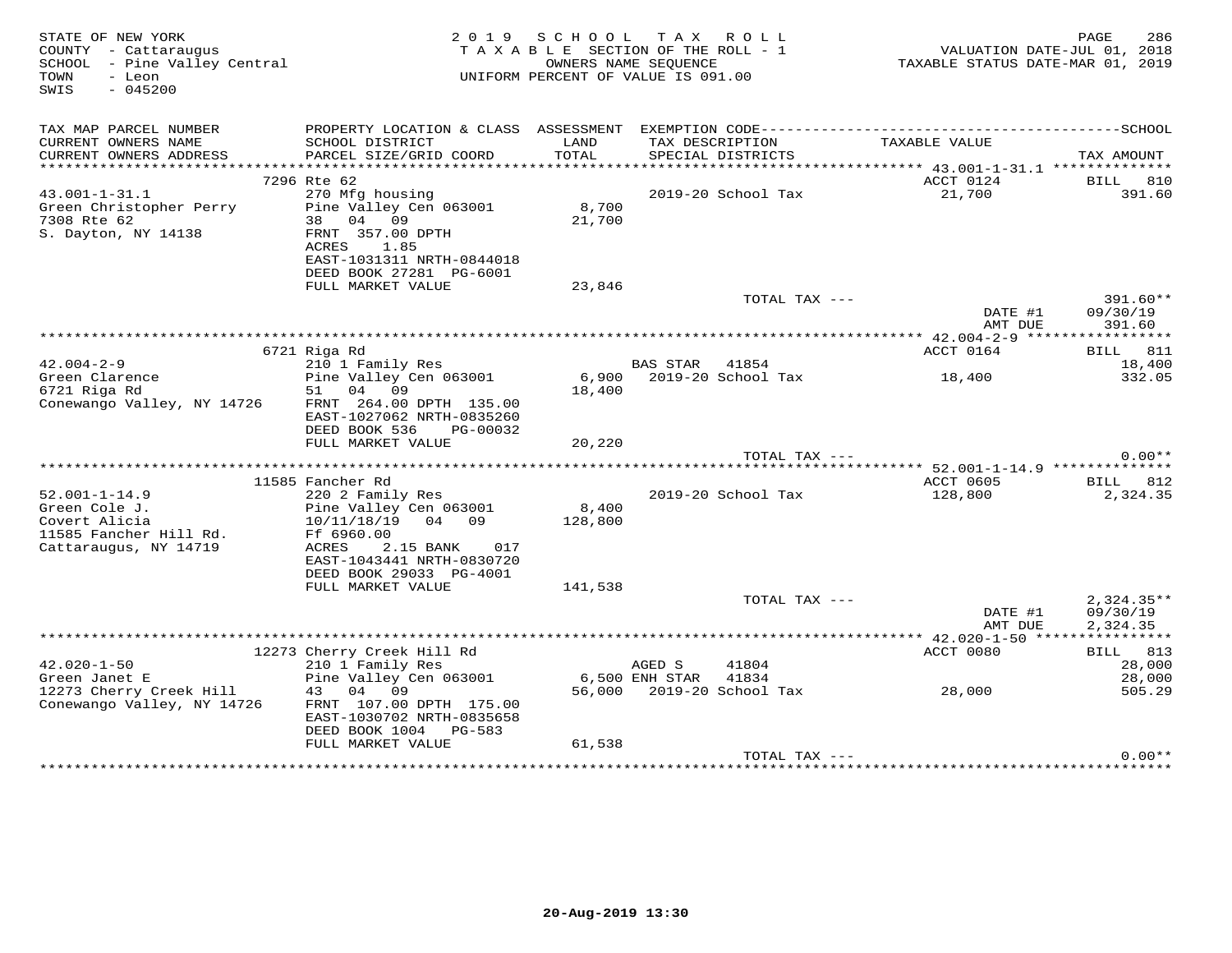| STATE OF NEW YORK<br>COUNTY - Cattaraugus<br>SCHOOL - Pine Valley Central<br>- Leon<br>TOWN<br>SWIS<br>$-045200$ |                                                                                                                                                      | 2019 SCHOOL<br>TAXABLE SECTION OF THE ROLL - 1<br>OWNERS NAME SEQUENCE<br>UNIFORM PERCENT OF VALUE IS 091.00 |                | TAX ROLL                             | TAXABLE STATUS DATE-MAR 01, 2019 | 287<br>PAGE<br>VALUATION DATE-JUL 01, 2018 |
|------------------------------------------------------------------------------------------------------------------|------------------------------------------------------------------------------------------------------------------------------------------------------|--------------------------------------------------------------------------------------------------------------|----------------|--------------------------------------|----------------------------------|--------------------------------------------|
| TAX MAP PARCEL NUMBER<br>CURRENT OWNERS NAME<br>CURRENT OWNERS ADDRESS                                           | SCHOOL DISTRICT<br>PARCEL SIZE/GRID COORD                                                                                                            | LAND<br>TOTAL                                                                                                |                | TAX DESCRIPTION<br>SPECIAL DISTRICTS | TAXABLE VALUE                    | TAX AMOUNT                                 |
|                                                                                                                  |                                                                                                                                                      |                                                                                                              |                |                                      |                                  |                                            |
|                                                                                                                  | 12269 Cherry Creek Hill Rd                                                                                                                           |                                                                                                              |                |                                      | ACCT 0169                        | BILL 814                                   |
| $42.020 - 1 - 49$<br>Grover Ruth E                                                                               | 210 1 Family Res<br>Pine Valley Cen 063001                                                                                                           |                                                                                                              | ENH STAR       | 41834<br>6,600 2019-20 School Tax    | 54,500                           | 54,500<br>983.52                           |
| Anderson Brenda J<br>12269 Cherry Creek Hill Rd<br>Conewango Valley, NY 14726                                    | 43 04 09<br>FRNT 116.00 DPTH 175.00<br>EAST-1030803 NRTH-0835670<br>DEED BOOK 18255 PG-8001                                                          | 54,500                                                                                                       |                |                                      |                                  |                                            |
|                                                                                                                  | FULL MARKET VALUE                                                                                                                                    | 59,890                                                                                                       |                |                                      |                                  |                                            |
|                                                                                                                  |                                                                                                                                                      |                                                                                                              |                | TOTAL TAX ---                        |                                  | $0.00**$                                   |
|                                                                                                                  |                                                                                                                                                      | ************************                                                                                     |                |                                      |                                  |                                            |
| $43.003 - 1 - 22.6$                                                                                              | 12041 Leon-New Albion Rd<br>210 1 Family Res                                                                                                         |                                                                                                              | BAS STAR       | 41854                                | ACCT 0801                        | BILL 815<br>27,600                         |
| Gugino Frank P<br>Gugino Deborah                                                                                 | Pine Valley Cen 063001<br>35/4/9                                                                                                                     | 7,000<br>80,000                                                                                              |                | 2019-20 School Tax                   | 80,000                           | 1,443.70                                   |
| 12041 Leon-New Albion Rd<br>Conewango Valley, NY 14726                                                           | ACRES<br>1.00 BANK<br>017<br>EAST-1034413 NRTH-0835618<br>DEED BOOK 1007 PG-329<br>FULL MARKET VALUE                                                 | 87,912                                                                                                       |                |                                      |                                  |                                            |
|                                                                                                                  |                                                                                                                                                      |                                                                                                              |                | TOTAL TAX ---                        |                                  | 948.70**                                   |
|                                                                                                                  |                                                                                                                                                      |                                                                                                              |                |                                      | DATE #1<br>AMT DUE               | 09/30/19<br>948.70                         |
|                                                                                                                  |                                                                                                                                                      |                                                                                                              |                |                                      |                                  |                                            |
|                                                                                                                  | Cherry Creek Hill Rd                                                                                                                                 |                                                                                                              |                |                                      | ACCT 0172                        | BILL 816                                   |
| $42.004 - 1 - 2$<br>Hackney John H<br>50 Hewitt Ave<br>Buffalo, NY 14215                                         | 323 Vacant rural<br>Pine Valley Cen 063001<br>59 04 09<br>FRNT 1330.00 DPTH<br>ACRES 50.35<br>EAST-1020528 NRTH-0836598<br>DEED BOOK 722<br>PG-00969 | 28,700<br>28,700                                                                                             |                | 2019-20 School Tax                   | 28,700                           | 517.93                                     |
|                                                                                                                  | FULL MARKET VALUE                                                                                                                                    | 31,538                                                                                                       |                |                                      |                                  |                                            |
|                                                                                                                  |                                                                                                                                                      |                                                                                                              |                | TOTAL TAX ---                        | DATE #1<br>AMT DUE               | $517.93**$<br>09/30/19<br>517.93           |
|                                                                                                                  |                                                                                                                                                      |                                                                                                              |                |                                      |                                  |                                            |
|                                                                                                                  | 12158 Ruckh Hill Rd                                                                                                                                  |                                                                                                              |                |                                      | ACCT 0194                        | BILL 817                                   |
| $34.003 - 1 - 29.1$                                                                                              | 210 1 Family Res                                                                                                                                     |                                                                                                              | ENH STAR 41834 |                                      |                                  | 39,300                                     |
| Haeberle James<br>Haeberle Gwendolyn<br>12158 Ruckh Hill Rd<br>South Dayton, NY 14138                            | Pine Valley Cen 063001<br>39<br>04 09<br>FRNT 330.00 DPTH<br>ACRES<br>4.90<br>EAST-1032750 NRTH-0847905<br>DEED BOOK 00925 PG-00152                  | 39,300                                                                                                       |                | 14,800 2019-20 School Tax            | 39,300                           | 709.22                                     |
|                                                                                                                  | FULL MARKET VALUE                                                                                                                                    | 43,187                                                                                                       |                |                                      |                                  |                                            |
|                                                                                                                  |                                                                                                                                                      |                                                                                                              |                | TOTAL TAX ---                        |                                  | $0.00**$                                   |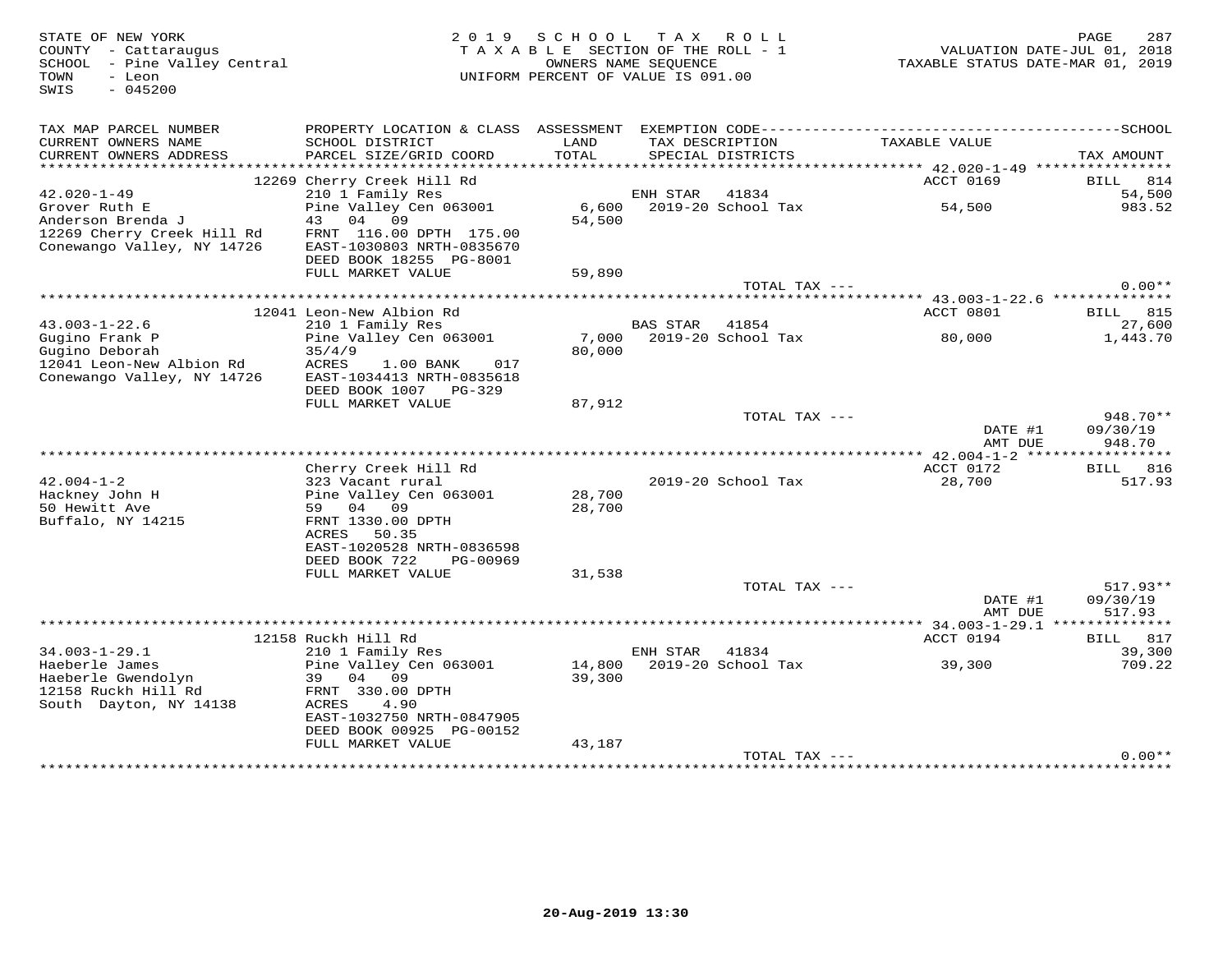| STATE OF NEW YORK<br>COUNTY - Cattaraugus<br>SCHOOL<br>- Pine Valley Central<br>TOWN<br>- Leon<br>$-045200$<br>SWIS | 2019                                                                                                                                      | SCHOOL<br>TAXABLE SECTION OF THE ROLL - 1<br>UNIFORM PERCENT OF VALUE IS 091.00 | T A X<br>OWNERS NAME SEQUENCE | R O L L            | VALUATION DATE-JUL 01, 2018<br>TAXABLE STATUS DATE-MAR 01, 2019 | PAGE<br>288           |
|---------------------------------------------------------------------------------------------------------------------|-------------------------------------------------------------------------------------------------------------------------------------------|---------------------------------------------------------------------------------|-------------------------------|--------------------|-----------------------------------------------------------------|-----------------------|
| TAX MAP PARCEL NUMBER<br>CURRENT OWNERS NAME<br>CURRENT OWNERS ADDRESS                                              | PROPERTY LOCATION & CLASS ASSESSMENT EXEMPTION CODE-----------------------------------SCHOOL<br>SCHOOL DISTRICT<br>PARCEL SIZE/GRID COORD | LAND<br>TOTAL                                                                   | TAX DESCRIPTION               | SPECIAL DISTRICTS  | TAXABLE VALUE                                                   | TAX AMOUNT            |
|                                                                                                                     |                                                                                                                                           |                                                                                 |                               |                    |                                                                 |                       |
|                                                                                                                     | 12012 Leon-New Albion Rd                                                                                                                  |                                                                                 |                               |                    | ACCT 0176                                                       | 818<br>BILL           |
| $43.003 - 1 - 4.1$                                                                                                  | 210 1 Family Res                                                                                                                          |                                                                                 | <b>BAS STAR</b>               | 41854              |                                                                 | 27,600                |
| Hallett Clyde III<br>Hallett Yvonne                                                                                 | Pine Valley Cen 063001<br>36<br>04 09                                                                                                     | 9,500<br>73,100                                                                 |                               | 2019-20 School Tax | 73,100                                                          | 1,319.18              |
| 12012 Leon-New Albion Rd                                                                                            | FRNT 440.00 DPTH                                                                                                                          |                                                                                 |                               |                    |                                                                 |                       |
| Conewango Valley, NY 14726                                                                                          | ACRES<br>2.25 BANK<br>017                                                                                                                 |                                                                                 |                               |                    |                                                                 |                       |
|                                                                                                                     | EAST-1034972 NRTH-0835862                                                                                                                 |                                                                                 |                               |                    |                                                                 |                       |
|                                                                                                                     | DEED BOOK 00929 PG-00798                                                                                                                  |                                                                                 |                               |                    |                                                                 |                       |
|                                                                                                                     | FULL MARKET VALUE                                                                                                                         | 80,330                                                                          |                               |                    |                                                                 | 824.18**              |
|                                                                                                                     |                                                                                                                                           |                                                                                 |                               | TOTAL TAX ---      | DATE #1                                                         | 09/30/19              |
|                                                                                                                     |                                                                                                                                           |                                                                                 |                               |                    | AMT DUE                                                         | 824.18                |
|                                                                                                                     |                                                                                                                                           | *************************************                                           |                               |                    | ********* 43.003-1-4.3 *****                                    | * * * * * * * * *     |
|                                                                                                                     | 12026 Leon-New Albion Rd                                                                                                                  |                                                                                 |                               |                    | ACCT 0611                                                       | 819<br>BILL           |
| $43.003 - 1 - 4.3$<br>Hallett Clyde III                                                                             | 314 Rural vac<10                                                                                                                          |                                                                                 |                               | 2019-20 School Tax | 2,300                                                           | 41.51                 |
| Hallett Yvonne                                                                                                      | Pine Valley Cen 063001<br>04 09<br>36                                                                                                     | 2,300<br>2,300                                                                  |                               |                    |                                                                 |                       |
| 12026 Leon-New Albion Rd                                                                                            | 46.20 DPTH 228.27<br>FRNT                                                                                                                 |                                                                                 |                               |                    |                                                                 |                       |
| Conewango Valley, NY 14726                                                                                          | BANK<br>017                                                                                                                               |                                                                                 |                               |                    |                                                                 |                       |
|                                                                                                                     | EAST-1034726 NRTH-0835886                                                                                                                 |                                                                                 |                               |                    |                                                                 |                       |
|                                                                                                                     | DEED BOOK 881<br>PG-01033                                                                                                                 |                                                                                 |                               |                    |                                                                 |                       |
|                                                                                                                     | FULL MARKET VALUE                                                                                                                         | 2,527                                                                           |                               | TOTAL TAX ---      |                                                                 | $41.51**$             |
|                                                                                                                     |                                                                                                                                           |                                                                                 |                               |                    | DATE #1                                                         | 09/30/19              |
|                                                                                                                     |                                                                                                                                           |                                                                                 |                               |                    | AMT DUE                                                         | 41.51                 |
|                                                                                                                     |                                                                                                                                           |                                                                                 |                               |                    |                                                                 | *******               |
| $52.002 - 1 - 27.6$                                                                                                 | 11101 Eldredge Rd<br>260 Seasonal res                                                                                                     |                                                                                 |                               | 2019-20 School Tax | ACCT 0746                                                       | 820<br>BILL<br>721.85 |
| Hart Aaron                                                                                                          | Pine Valley Cen 063001                                                                                                                    | 14,400                                                                          |                               |                    | 40,000                                                          |                       |
| Hart Lynnette                                                                                                       | 01 04 09                                                                                                                                  | 40,000                                                                          |                               |                    |                                                                 |                       |
| 11101 Eldredge Rd.                                                                                                  | $1$ ot #5                                                                                                                                 |                                                                                 |                               |                    |                                                                 |                       |
| Cattaraugus, NY 14719                                                                                               | Ff 515.00                                                                                                                                 |                                                                                 |                               |                    |                                                                 |                       |
|                                                                                                                     | ACRES<br>4.70<br>EAST-1049303 NRTH-0827574                                                                                                |                                                                                 |                               |                    |                                                                 |                       |
|                                                                                                                     | DEED BOOK 23021 PG-6002                                                                                                                   |                                                                                 |                               |                    |                                                                 |                       |
|                                                                                                                     | FULL MARKET VALUE                                                                                                                         | 43,956                                                                          |                               |                    |                                                                 |                       |
|                                                                                                                     |                                                                                                                                           |                                                                                 |                               | TOTAL TAX ---      |                                                                 | 721.85**              |
|                                                                                                                     |                                                                                                                                           |                                                                                 |                               |                    | DATE #1                                                         | 09/30/19              |
|                                                                                                                     |                                                                                                                                           |                                                                                 |                               |                    | AMT DUE                                                         | 721.85                |
|                                                                                                                     | Eldredge Rd                                                                                                                               |                                                                                 |                               |                    | ACCT 0747                                                       | 821<br>BILL           |
| $52.002 - 1 - 27.7$                                                                                                 | 314 Rural vac<10                                                                                                                          |                                                                                 |                               | 2019-20 School Tax | 10,500                                                          | 189.49                |
| Hart Aaron                                                                                                          | Pine Valley Cen 063001                                                                                                                    | 10,500                                                                          |                               |                    |                                                                 |                       |
| Hart Lynnette                                                                                                       | 04<br>- 09<br>01                                                                                                                          | 10,500                                                                          |                               |                    |                                                                 |                       |
| 11101 Eldredge Rd.                                                                                                  | $1$ ot #4                                                                                                                                 |                                                                                 |                               |                    |                                                                 |                       |
| Cattaraugus, NY 14719                                                                                               | Ff 425.00<br>4.75                                                                                                                         |                                                                                 |                               |                    |                                                                 |                       |
|                                                                                                                     | ACRES<br>EAST-1049788 NRTH-0827516                                                                                                        |                                                                                 |                               |                    |                                                                 |                       |
|                                                                                                                     | DEED BOOK 23021 PG-6002                                                                                                                   |                                                                                 |                               |                    |                                                                 |                       |
|                                                                                                                     | FULL MARKET VALUE                                                                                                                         | 11,538                                                                          |                               |                    |                                                                 |                       |
|                                                                                                                     |                                                                                                                                           |                                                                                 |                               | TOTAL TAX ---      |                                                                 | 189.49**              |
|                                                                                                                     |                                                                                                                                           |                                                                                 |                               |                    | DATE #1                                                         | 09/30/19              |
|                                                                                                                     |                                                                                                                                           |                                                                                 |                               |                    | AMT DUE                                                         | 189.49                |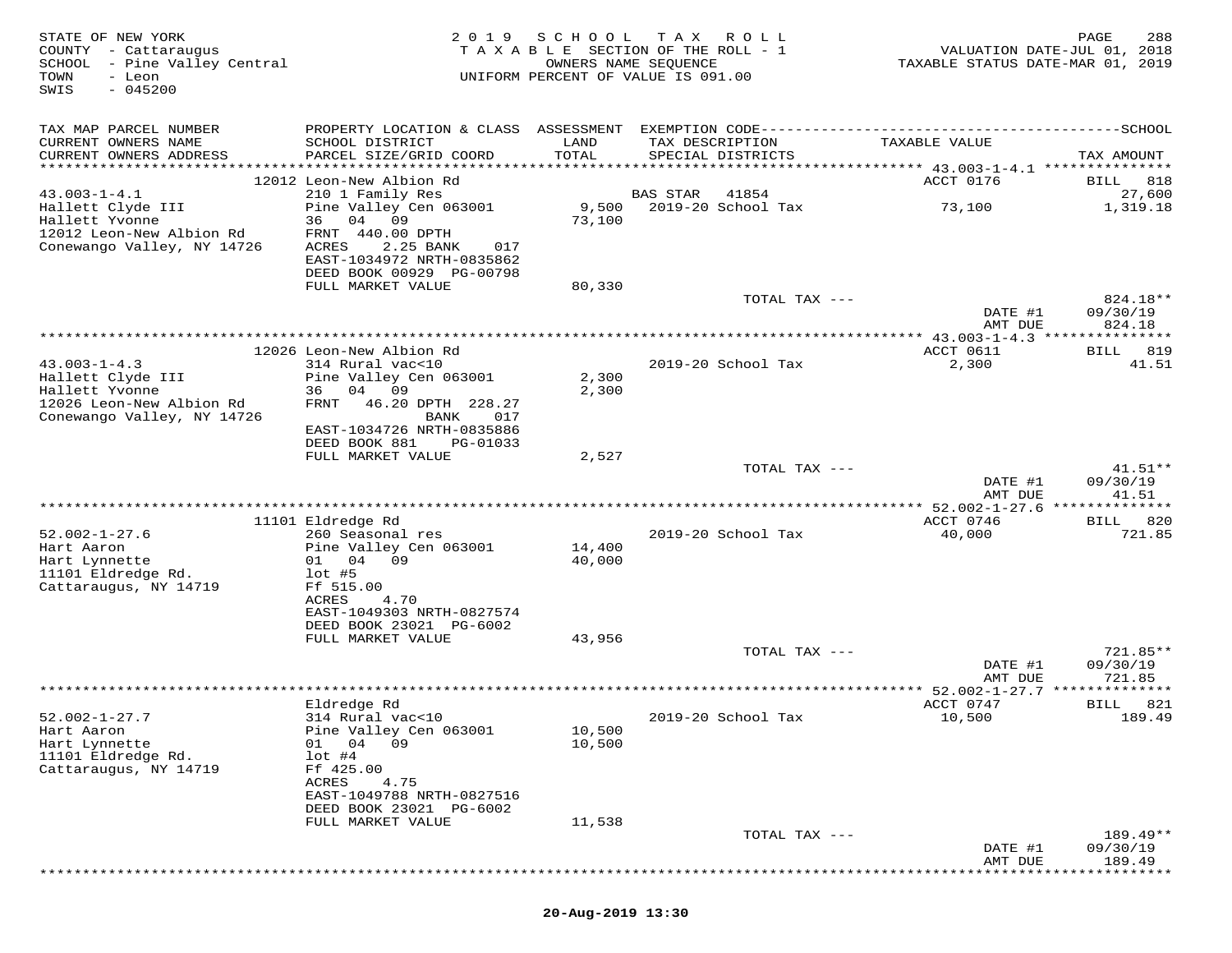| STATE OF NEW YORK<br>COUNTY - Cattaraugus<br>SCHOOL - Pine Valley Central<br>- Leon<br>TOWN<br>$-045200$<br>SWIS | 2 0 1 9                                                                                                                       | SCHOOL<br>TAXABLE SECTION OF THE ROLL - 1<br>OWNERS NAME SEQUENCE<br>UNIFORM PERCENT OF VALUE IS 091.00 |                 | TAX ROLL                             | VALUATION DATE-JUL 01, 2018<br>TAXABLE STATUS DATE-MAR 01, 2019 | 289<br>PAGE              |
|------------------------------------------------------------------------------------------------------------------|-------------------------------------------------------------------------------------------------------------------------------|---------------------------------------------------------------------------------------------------------|-----------------|--------------------------------------|-----------------------------------------------------------------|--------------------------|
| TAX MAP PARCEL NUMBER<br>CURRENT OWNERS NAME<br>CURRENT OWNERS ADDRESS                                           | SCHOOL DISTRICT<br>PARCEL SIZE/GRID COORD                                                                                     | LAND<br>TOTAL                                                                                           |                 | TAX DESCRIPTION<br>SPECIAL DISTRICTS | TAXABLE VALUE                                                   | TAX AMOUNT               |
|                                                                                                                  | 6773 Cherry Creek Hill Rd                                                                                                     |                                                                                                         |                 |                                      | ACCT 0780                                                       | BILL<br>822              |
| $42.004 - 1 - 5.2$<br>Hartwig Keith C.<br>6773 Cherry Creek Hill Road<br>Conewango Valley, NY 14726              | 210 1 Family Res<br>Pine Valley Cen 063001<br>04 09<br>59<br>West Rd Ff $-130'$<br>ACRES<br>9.75<br>EAST-1022919 NRTH-0837078 | 15,900<br>89,200                                                                                        |                 | 2019-20 School Tax                   | 89,200                                                          | 1,609.72                 |
|                                                                                                                  | DEED BOOK 29825 PG-6002                                                                                                       |                                                                                                         |                 |                                      |                                                                 |                          |
|                                                                                                                  | FULL MARKET VALUE                                                                                                             | 98,022                                                                                                  |                 | TOTAL TAX ---                        | DATE #1                                                         | $1,609.72**$<br>09/30/19 |
|                                                                                                                  |                                                                                                                               |                                                                                                         |                 |                                      | AMT DUE                                                         | 1,609.72                 |
|                                                                                                                  |                                                                                                                               |                                                                                                         |                 |                                      |                                                                 |                          |
|                                                                                                                  | 6749 Rte 62                                                                                                                   |                                                                                                         |                 |                                      | ACCT 0115                                                       | BILL 823                 |
| $42.020 - 1 - 47$                                                                                                | 210 1 Family Res                                                                                                              |                                                                                                         | BAS STAR        | 41854                                |                                                                 | 27,600                   |
| Haskins Scott T.<br>6749 Route 62                                                                                | Pine Valley Cen 063001<br>43 04 09                                                                                            | 6,400<br>42,000                                                                                         |                 | 2019-20 School Tax                   | 42,000                                                          | 757.94                   |
| Conewango Valley, NY 14726                                                                                       | 56.10 DPTH 263.90<br>FRNT<br>BANK<br>017                                                                                      |                                                                                                         |                 |                                      |                                                                 |                          |
|                                                                                                                  | EAST-1030951 NRTH-0835593<br>DEED BOOK 23904 PG-6001                                                                          |                                                                                                         |                 |                                      |                                                                 |                          |
|                                                                                                                  | FULL MARKET VALUE                                                                                                             | 46,154                                                                                                  |                 | TOTAL TAX ---                        |                                                                 | 262.94**                 |
|                                                                                                                  |                                                                                                                               |                                                                                                         |                 |                                      | DATE #1<br>AMT DUE                                              | 09/30/19<br>262.94       |
|                                                                                                                  |                                                                                                                               |                                                                                                         |                 |                                      |                                                                 |                          |
|                                                                                                                  | 12692 Flat Iron Rd                                                                                                            |                                                                                                         |                 |                                      | ACCT 0329                                                       | BILL 824                 |
| $51.002 - 1 - 9$                                                                                                 | 210 1 Family Res                                                                                                              |                                                                                                         | AGED S          | 41804                                |                                                                 | 29,400                   |
| Haynes Shirley M                                                                                                 | Pine Valley Cen 063001                                                                                                        |                                                                                                         | 16,400 ENH STAR | 41834                                |                                                                 | 29,400                   |
| 12692 Flat Iron Rd<br>Conewango Valley, NY 14726                                                                 | 49 04 09<br>FRNT 450.00 DPTH<br>ACRES<br>5.87<br>EAST-1024075 NRTH-0827577                                                    |                                                                                                         |                 | 58,800 2019-20 School Tax            | 29,400                                                          | 530.56                   |
|                                                                                                                  | DEED BOOK 2980 PG-7001                                                                                                        |                                                                                                         |                 |                                      |                                                                 |                          |
|                                                                                                                  | FULL MARKET VALUE                                                                                                             | 64,615                                                                                                  |                 |                                      |                                                                 |                          |
|                                                                                                                  |                                                                                                                               |                                                                                                         |                 | TOTAL TAX ---                        |                                                                 | $0.00**$                 |
|                                                                                                                  |                                                                                                                               |                                                                                                         |                 |                                      | *********** 42.002-1-16.3 ***************                       |                          |
|                                                                                                                  | 7396 Smith Rd                                                                                                                 |                                                                                                         |                 |                                      | ACCT 0834                                                       | BILL 825                 |
| $42.002 - 1 - 16.3$                                                                                              | 270 Mfg housing                                                                                                               |                                                                                                         | <b>BAS STAR</b> | 41854                                |                                                                 | 27,600                   |
| Herman Brian J                                                                                                   | Pine Valley Cen 063001                                                                                                        | 9,500                                                                                                   |                 | 2019-20 School Tax                   | 63,600                                                          | 1,147.74                 |
| 7396 Smith Rd<br>South Dayton, NY 14138                                                                          | 46 4 9<br>ACRES<br>2.25 BANK<br>089<br>EAST-1029018 NRTH-0845538<br>DEED BOOK 8994 PG-8001                                    | 63,600                                                                                                  |                 |                                      |                                                                 |                          |
|                                                                                                                  | FULL MARKET VALUE                                                                                                             | 69,890                                                                                                  |                 |                                      |                                                                 |                          |
|                                                                                                                  |                                                                                                                               |                                                                                                         |                 | TOTAL TAX ---                        |                                                                 | 652.74**                 |
|                                                                                                                  |                                                                                                                               |                                                                                                         |                 |                                      | DATE #1                                                         | 09/30/19                 |
|                                                                                                                  |                                                                                                                               |                                                                                                         |                 |                                      | AMT DUE<br>*************                                        | 652.74<br>*********      |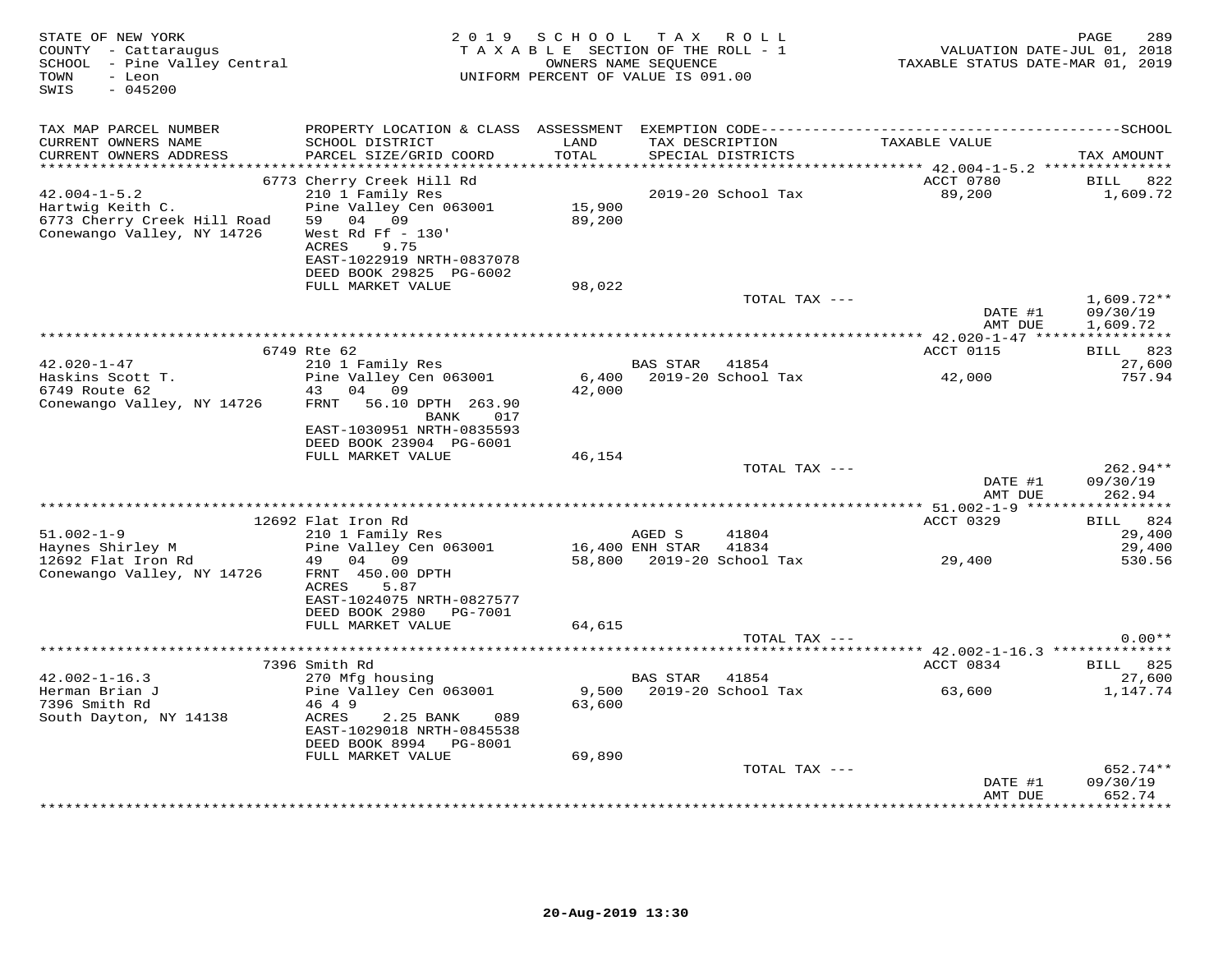| STATE OF NEW YORK<br>COUNTY - Cattaraugus<br>SCHOOL - Pine Valley Central<br>TOWN<br>- Leon<br>$-045200$<br>SWIS | 2 0 1 9                                    | SCHOOL<br>TAXABLE SECTION OF THE ROLL - 1<br>UNIFORM PERCENT OF VALUE IS 091.00 | T A X<br>OWNERS NAME SEQUENCE | ROLL                                 | VALUATION DATE-JUL 01, 2018<br>TAXABLE STATUS DATE-MAR 01, 2019 | PAGE<br>290        |
|------------------------------------------------------------------------------------------------------------------|--------------------------------------------|---------------------------------------------------------------------------------|-------------------------------|--------------------------------------|-----------------------------------------------------------------|--------------------|
| TAX MAP PARCEL NUMBER                                                                                            |                                            |                                                                                 |                               |                                      |                                                                 |                    |
| CURRENT OWNERS NAME<br>CURRENT OWNERS ADDRESS                                                                    | SCHOOL DISTRICT<br>PARCEL SIZE/GRID COORD  | LAND<br>TOTAL                                                                   |                               | TAX DESCRIPTION<br>SPECIAL DISTRICTS | TAXABLE VALUE                                                   | TAX AMOUNT         |
|                                                                                                                  |                                            |                                                                                 |                               |                                      |                                                                 |                    |
|                                                                                                                  | 7163 Smith Rd                              |                                                                                 |                               |                                      | ACCT 0048                                                       | 826<br>BILL        |
| $42.002 - 1 - 24.1$                                                                                              | 240 Rural res                              |                                                                                 | AG BLDG                       | 41700                                |                                                                 | 10,000             |
| Herman Kevin<br>Herman Jennifer                                                                                  | Pine Valley Cen 063001<br>09               | 17,200                                                                          |                               | 2019-20 School Tax                   | 120,000                                                         | 2,165.54           |
| 7163 Smith Rd                                                                                                    | 45<br>04<br>Smith Ff 2080; West Ff         | 130,000                                                                         |                               |                                      |                                                                 |                    |
| South Dayton, NY 14138                                                                                           | 2785; Chicken Ff 1980                      |                                                                                 |                               |                                      |                                                                 |                    |
|                                                                                                                  | ACRES<br>17.10                             |                                                                                 |                               |                                      |                                                                 |                    |
|                                                                                                                  | EAST-1028968 NRTH-0842197                  |                                                                                 |                               |                                      |                                                                 |                    |
|                                                                                                                  | DEED BOOK 25461 PG-7002                    |                                                                                 |                               |                                      |                                                                 |                    |
|                                                                                                                  | FULL MARKET VALUE                          | 142,857                                                                         |                               | TOTAL TAX ---                        |                                                                 | $2,165.54**$       |
|                                                                                                                  |                                            |                                                                                 |                               |                                      | DATE #1                                                         | 09/30/19           |
|                                                                                                                  |                                            |                                                                                 |                               |                                      | AMT DUE                                                         | 2,165.54           |
|                                                                                                                  |                                            |                                                                                 |                               |                                      | ************** 33.004-1-2.2 ***************                     |                    |
|                                                                                                                  | 7994 Frog Valley Rd                        |                                                                                 |                               |                                      | ACCT 0580                                                       | BILL 827           |
| $33.004 - 1 - 2.2$                                                                                               | 210 1 Family Res                           |                                                                                 | AG BLDG                       | 41700                                |                                                                 | 6,600              |
| HERSHBERGER ALVIN R.<br>HERSHBERGER ORRIE J.                                                                     | Pine Valley Cen 063001<br>04 09<br>63/64   | 130,000                                                                         | 20,500 AG DIST                | 41720<br>2019-20 School Tax          | 113,176                                                         | 10,224<br>2,042.40 |
| 7994 FROG VALLEY ROAD                                                                                            | Ff 435.00 Dredge Rd                        |                                                                                 |                               |                                      |                                                                 |                    |
| SOUTH DAYTON, NY 14138                                                                                           | ACRES<br>76.75                             |                                                                                 |                               |                                      |                                                                 |                    |
|                                                                                                                  | EAST-1020915 NRTH-0855000                  |                                                                                 |                               |                                      |                                                                 |                    |
| MAY BE SUBJECT TO PAYMENT                                                                                        | DEED BOOK 28512 PG-4001                    |                                                                                 |                               |                                      |                                                                 |                    |
| UNDER AGDIST LAW TIL 2023                                                                                        | FULL MARKET VALUE                          | 142,857                                                                         |                               | TOTAL TAX ---                        |                                                                 | $2,042.40**$       |
|                                                                                                                  |                                            |                                                                                 |                               |                                      | DATE #1                                                         | 09/30/19           |
|                                                                                                                  |                                            |                                                                                 |                               |                                      | AMT DUE                                                         | 2,042.40           |
|                                                                                                                  |                                            |                                                                                 |                               |                                      |                                                                 |                    |
|                                                                                                                  | Frog Valley Rd                             |                                                                                 |                               |                                      | ACCT 0317                                                       | BILL 828           |
| $33.004 - 1 - 1$<br>HERSHBERGER AMMON                                                                            | 314 Rural vac<10<br>Pine Valley Cen 063001 | 5,780                                                                           |                               | 2019-20 School Tax                   | 5,780                                                           | 104.31             |
| HERSHBERGER LYDIA                                                                                                | 63<br>04<br>09                             | 5,780                                                                           |                               |                                      |                                                                 |                    |
| 8110 MILESTRIP ROAD                                                                                              | ACRES<br>5.78                              |                                                                                 |                               |                                      |                                                                 |                    |
| S. DAYTON, NY 14138                                                                                              | EAST-1019432 NRTH-0855438                  |                                                                                 |                               |                                      |                                                                 |                    |
|                                                                                                                  | DEED BOOK 20494 PG-4002                    |                                                                                 |                               |                                      |                                                                 |                    |
|                                                                                                                  | FULL MARKET VALUE                          | 6,352                                                                           |                               | TOTAL TAX ---                        |                                                                 | $104.31**$         |
|                                                                                                                  |                                            |                                                                                 |                               |                                      | DATE #1                                                         | 09/30/19           |
|                                                                                                                  |                                            |                                                                                 |                               |                                      | AMT DUE                                                         | 104.31             |
|                                                                                                                  |                                            |                                                                                 |                               |                                      | ******** 52.001-1-31 *****                                      | * * * * * * * * *  |
|                                                                                                                  | 12083 Eldredge Rd                          |                                                                                 |                               |                                      | ACCT 0284                                                       | 829<br>BILL        |
| $52.001 - 1 - 31$<br>Hershberger Henry                                                                           | 112 Dairy farm<br>Pine Valley Cen 063001   |                                                                                 | <b>BAS STAR</b>               | 41854<br>66,500 2019-20 School Tax   | 164,900                                                         | 27,600             |
| Hershberger Malinda                                                                                              | 33 04 09                                   | 164,900                                                                         |                               |                                      |                                                                 | 2,975.82           |
| 12083 Eldredge Rd                                                                                                | Ff 1520.00                                 |                                                                                 |                               |                                      |                                                                 |                    |
| Conewango Valley, NY 14726                                                                                       | ACRES<br>99.97                             |                                                                                 |                               |                                      |                                                                 |                    |
|                                                                                                                  | EAST-1033459 NRTH-0826404                  |                                                                                 |                               |                                      |                                                                 |                    |
|                                                                                                                  | DEED BOOK 00956 PG-00032                   |                                                                                 |                               |                                      |                                                                 |                    |
|                                                                                                                  | FULL MARKET VALUE                          | 181,209                                                                         |                               | TOTAL TAX ---                        |                                                                 | $2,480.82**$       |
|                                                                                                                  |                                            |                                                                                 |                               |                                      | DATE #1                                                         | 09/30/19           |
|                                                                                                                  |                                            |                                                                                 |                               |                                      | AMT DUE                                                         | 2,480.82           |
|                                                                                                                  |                                            |                                                                                 |                               |                                      |                                                                 |                    |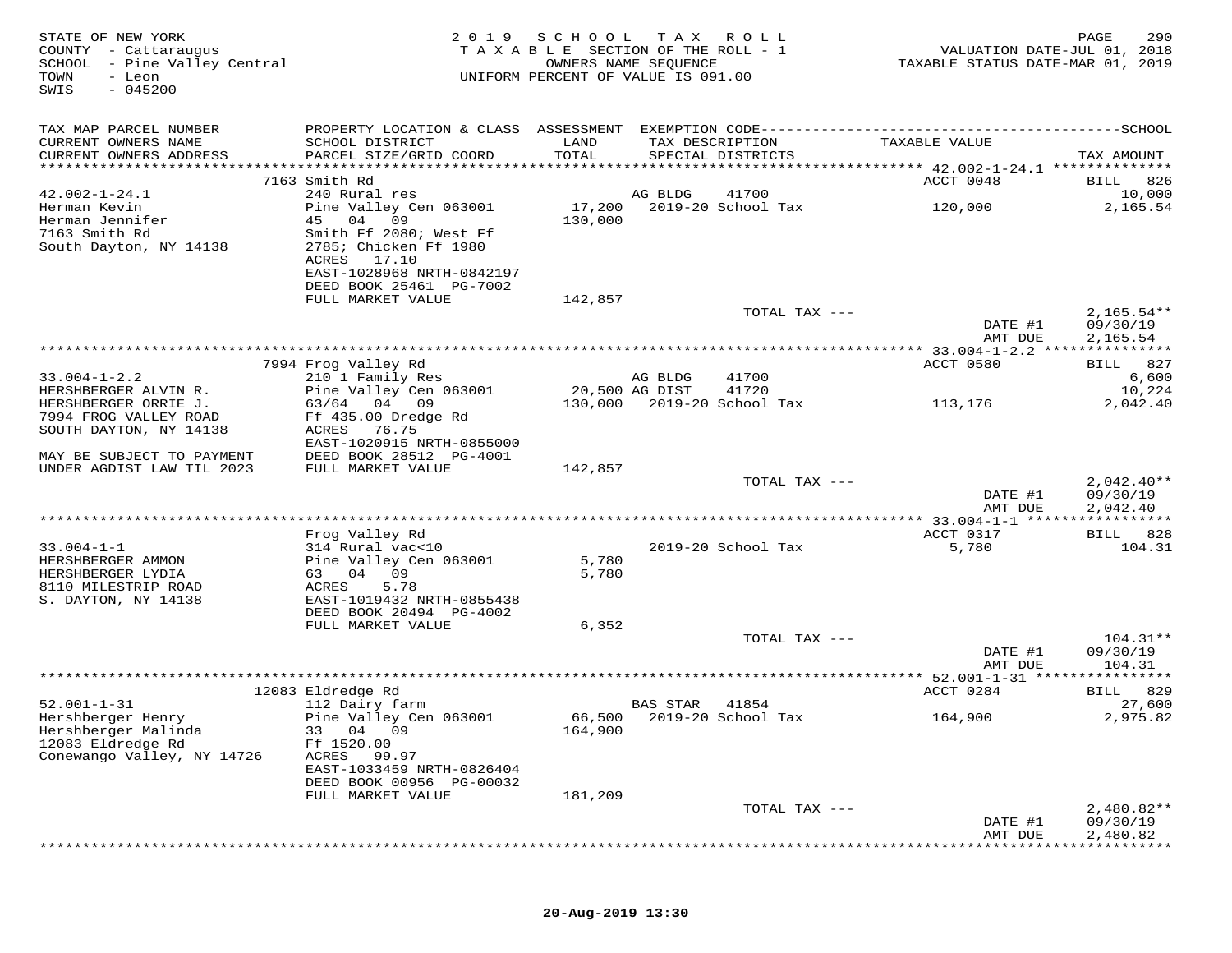| STATE OF NEW YORK<br>COUNTY - Cattaraugus<br>SCHOOL - Pine Valley Central<br>- Leon<br>TOWN<br>$-045200$<br>SWIS     |                                                                                                                                                                      |                  | 2019 SCHOOL TAX ROLL<br>TAXABLE SECTION OF THE ROLL - 1<br>OWNERS NAME SEQUENCE<br>UNIFORM PERCENT OF VALUE IS 091.00 | VALUATION DATE-JUL 01, 2018<br>TAXABLE STATUS DATE-MAR 01, 2019 | 291<br>PAGE                     |
|----------------------------------------------------------------------------------------------------------------------|----------------------------------------------------------------------------------------------------------------------------------------------------------------------|------------------|-----------------------------------------------------------------------------------------------------------------------|-----------------------------------------------------------------|---------------------------------|
| TAX MAP PARCEL NUMBER                                                                                                |                                                                                                                                                                      |                  |                                                                                                                       |                                                                 |                                 |
| CURRENT OWNERS NAME<br>CURRENT OWNERS ADDRESS                                                                        | SCHOOL DISTRICT<br>PARCEL SIZE/GRID COORD                                                                                                                            | LAND<br>TOTAL    | TAX DESCRIPTION<br>SPECIAL DISTRICTS                                                                                  | TAXABLE VALUE                                                   | TAX AMOUNT                      |
| $52.001 - 1 - 30.3$<br>Hershberger Henry R<br>Hershberger Malinda<br>12083 Eldridge Rd<br>Conewango Valley, NY 14726 | 11850 Eldredge Rd<br>210 1 Family Res<br>Pine Valley Cen 063001<br>33 04 09<br>Ff 314.00<br>ACRES<br>2.80                                                            | 10,600<br>38,600 | 2019-20 School Tax                                                                                                    | ACCT 0624<br>38,600                                             | BILL 830<br>696.58              |
|                                                                                                                      | EAST-1034373 NRTH-0827631<br>DEED BOOK 21298 PG-9002<br>FULL MARKET VALUE                                                                                            | 42,418           | TOTAL TAX ---                                                                                                         |                                                                 | 696.58**                        |
|                                                                                                                      |                                                                                                                                                                      |                  |                                                                                                                       | DATE #1<br>AMT DUE                                              | 09/30/19<br>696.58              |
|                                                                                                                      |                                                                                                                                                                      |                  |                                                                                                                       |                                                                 |                                 |
| $42.002 - 1 - 13.4$<br>Hershberger John<br>Hersheberger Edna<br>12636 Flat Iron<br>Conewango Valley, NY 14726        | Rte 62<br>322 Rural vac>10<br>Pine Valley Cen 063001<br>46 04 09<br>Ff 1625.00<br>ACRES 10.80<br>EAST-1030525 NRTH-0845664                                           | 10,000<br>10,000 | 2019-20 School Tax                                                                                                    | ACCT 0916<br>10,000                                             | BILL 831<br>180.46              |
|                                                                                                                      | DEED BOOK 25095 PG-7001<br>FULL MARKET VALUE                                                                                                                         | 10,989           | TOTAL TAX ---                                                                                                         | DATE #1                                                         | 180.46**<br>09/30/19            |
|                                                                                                                      |                                                                                                                                                                      |                  |                                                                                                                       | AMT DUE                                                         | 180.46                          |
|                                                                                                                      | 12620 Flat Iron Rd                                                                                                                                                   |                  |                                                                                                                       | ACCT 0388                                                       | BILL 832                        |
| $51.002 - 1 - 10$<br>Hershberger John R<br>Hershberger Edna<br>12620 Flat Iron Rd<br>Conewango Valley, NY 14726      | 311 Res vac land<br>Pine Valley Cen 063001<br>50 04 09<br>FRNT 270.00 DPTH 140.00<br>EAST-1025239 NRTH-0827114<br>DEED BOOK 00928 PG-00813                           | 6,900<br>6,900   | 2019-20 School Tax                                                                                                    | 6,900                                                           | 124.52                          |
|                                                                                                                      | FULL MARKET VALUE                                                                                                                                                    | 7,582            | TOTAL TAX ---                                                                                                         |                                                                 | $124.52**$                      |
|                                                                                                                      |                                                                                                                                                                      |                  |                                                                                                                       | DATE #1<br>AMT DUE                                              | 09/30/19<br>124.52              |
|                                                                                                                      |                                                                                                                                                                      |                  |                                                                                                                       |                                                                 |                                 |
| $51.002 - 1 - 11.2$<br>Hershberger John R<br>Hershberger Edna<br>12636 Flat Iron Rd<br>Conewango Valley, NY 14726    | 12636 Flat Iron Rd<br>210 1 Family Res<br>Pine Valley Cen 063001<br>49 04 09<br>Ff 105.00<br>2.11<br>ACRES<br>EAST-1025183 NRTH-0827269<br>DEED BOOK 891<br>PG-01199 | 9,200<br>49,300  | <b>BAS STAR</b><br>41854<br>2019-20 School Tax                                                                        | ACCT 0475<br>49,300                                             | BILL 833<br>27,600<br>889.68    |
|                                                                                                                      | FULL MARKET VALUE                                                                                                                                                    | 54,176           | TOTAL TAX ---                                                                                                         |                                                                 | $394.68**$                      |
|                                                                                                                      |                                                                                                                                                                      |                  |                                                                                                                       | DATE #1<br>AMT DUE                                              | 09/30/19<br>394.68<br>********* |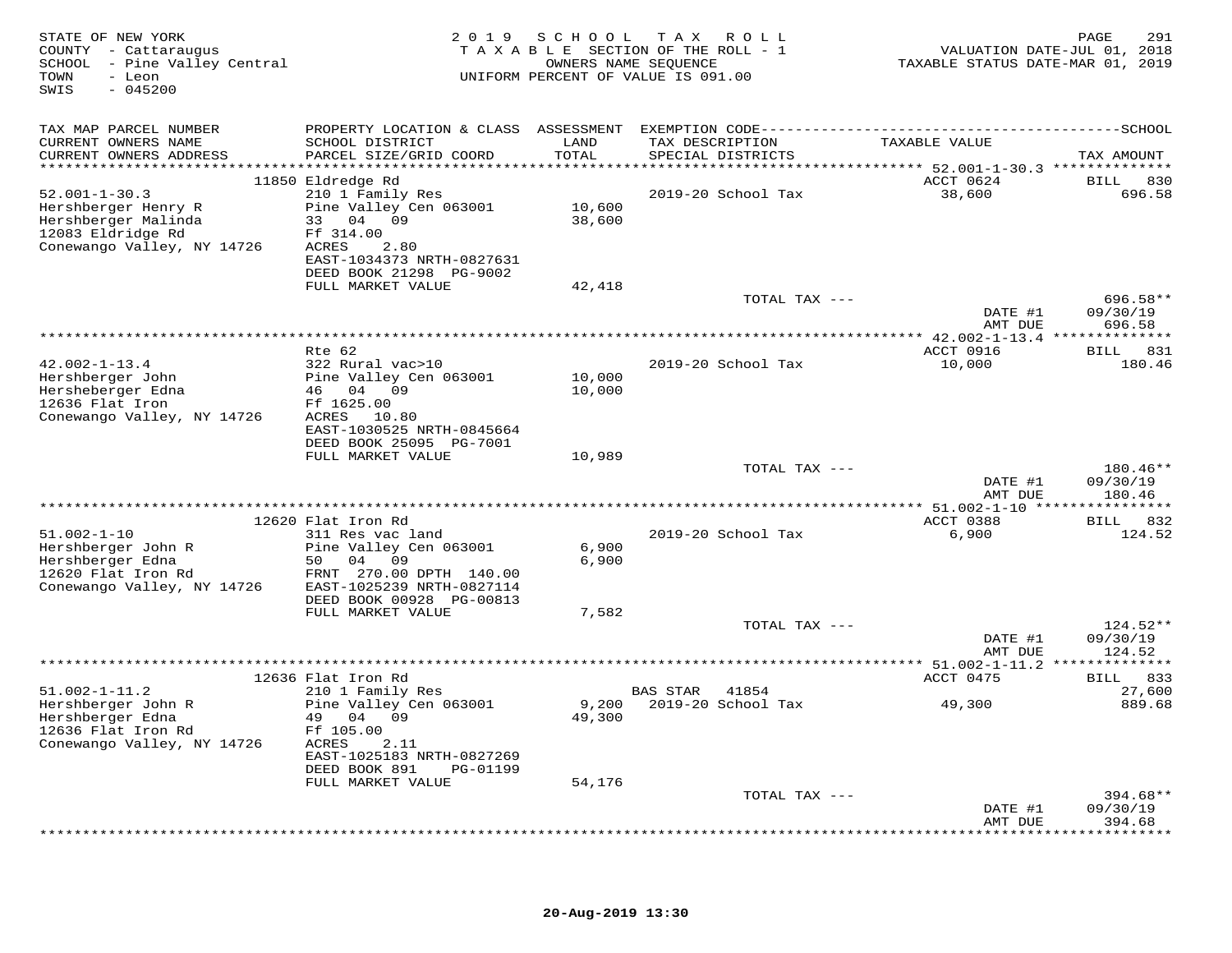| STATE OF NEW YORK<br>COUNTY - Cattaraugus<br>SCHOOL - Pine Valley Central<br>TOWN<br>- Leon<br>$-045200$<br>SWIS | 2 0 1 9<br>TAXABLE SECTION OF THE ROLL - 1<br>UNIFORM PERCENT OF VALUE IS 091.00 | 292<br>PAGE<br>VALUATION DATE-JUL 01, 2018<br>TAXABLE STATUS DATE-MAR 01, 2019 |                                         |               |                                                     |                       |
|------------------------------------------------------------------------------------------------------------------|----------------------------------------------------------------------------------|--------------------------------------------------------------------------------|-----------------------------------------|---------------|-----------------------------------------------------|-----------------------|
| TAX MAP PARCEL NUMBER                                                                                            |                                                                                  |                                                                                |                                         |               |                                                     |                       |
| CURRENT OWNERS NAME<br>CURRENT OWNERS ADDRESS                                                                    | SCHOOL DISTRICT<br>PARCEL SIZE/GRID COORD                                        | LAND<br>TOTAL                                                                  | TAX DESCRIPTION<br>SPECIAL DISTRICTS    |               | TAXABLE VALUE                                       | TAX AMOUNT            |
|                                                                                                                  |                                                                                  |                                                                                |                                         |               | ********************** 34.003-1-32.2 ************** |                       |
|                                                                                                                  | 7676 Rte 62                                                                      |                                                                                |                                         |               | ACCT 0824                                           | BILL<br>834           |
| $34.003 - 1 - 32.2$                                                                                              | 120 Field crops                                                                  | 46,000                                                                         | AG DISTOUT 41730<br>2019-20 School Tax  |               |                                                     | ∩<br>2,255.77         |
| Hershberger Raymond A.<br>Hershberger Ada E.                                                                     | Pine Valley Cen 063001<br>39 04 09                                               | 125,000                                                                        |                                         |               | 125,000                                             |                       |
| 7676 Route 62                                                                                                    | ACRES 69.50                                                                      |                                                                                |                                         |               |                                                     |                       |
| South Dayton, NY 14138                                                                                           | EAST-1033170 NRTH-0850152                                                        |                                                                                |                                         |               |                                                     |                       |
|                                                                                                                  | DEED BOOK 25986 PG-2001                                                          |                                                                                |                                         |               |                                                     |                       |
| MAY BE SUBJECT TO PAYMENT                                                                                        | FULL MARKET VALUE                                                                | 137,363                                                                        |                                         |               |                                                     |                       |
| UNDER AGDIST LAW TIL 2026                                                                                        |                                                                                  |                                                                                |                                         | TOTAL TAX --- |                                                     | $2.255.77**$          |
|                                                                                                                  |                                                                                  |                                                                                |                                         |               | DATE #1                                             | 09/30/19              |
|                                                                                                                  |                                                                                  |                                                                                |                                         |               | AMT DUE                                             | 2,255.77              |
|                                                                                                                  |                                                                                  |                                                                                |                                         |               |                                                     |                       |
|                                                                                                                  | 7323 Rte 62                                                                      |                                                                                |                                         |               | ACCT 0954                                           | BILL 835              |
| $42.002 - 1 - 15.10$<br>Hershberger Raymond J.                                                                   | 240 Rural res<br>Pine Valley Cen 063001                                          | 15,500                                                                         | BAS STAR 41854<br>2019-20 School Tax    |               | 65,000                                              | 27,600<br>1,173.00    |
| Hershberger Emma                                                                                                 | 46 04 09                                                                         | 65,000                                                                         |                                         |               |                                                     |                       |
| 7323 Route 62                                                                                                    | ACRES<br>8.65                                                                    |                                                                                |                                         |               |                                                     |                       |
| South Dayton, NY 14138                                                                                           | EAST-0103053 NRTH-0844564                                                        |                                                                                |                                         |               |                                                     |                       |
|                                                                                                                  | DEED BOOK 24298 PG-5001                                                          |                                                                                |                                         |               |                                                     |                       |
|                                                                                                                  | FULL MARKET VALUE                                                                | 71,429                                                                         |                                         | TOTAL TAX --- |                                                     | 678.00**              |
|                                                                                                                  |                                                                                  |                                                                                |                                         |               | DATE #1                                             | 09/30/19              |
|                                                                                                                  |                                                                                  |                                                                                |                                         |               | AMT DUE                                             | 678.00                |
|                                                                                                                  |                                                                                  |                                                                                |                                         |               |                                                     |                       |
|                                                                                                                  | 12189 Leon-New Albion Rd                                                         |                                                                                |                                         |               | ACCT 0082                                           | BILL 836              |
| $42.020 - 1 - 29$<br>Hill Adam P                                                                                 | 210 1 Family Res<br>Pine Valley Cen 063001                                       | 15,100                                                                         | 41854<br>BAS STAR<br>2019-20 School Tax |               | 78,600                                              | 27,600<br>1,418.43    |
| 12189 Leon-New Alboin Rd                                                                                         | 35 04 09                                                                         | 78,600                                                                         |                                         |               |                                                     |                       |
| Conewango Valley, NY 14726                                                                                       | Ff 151.10                                                                        |                                                                                |                                         |               |                                                     |                       |
|                                                                                                                  | ACRES<br>5.04                                                                    |                                                                                |                                         |               |                                                     |                       |
|                                                                                                                  | EAST-1032268 NRTH-0835390                                                        |                                                                                |                                         |               |                                                     |                       |
|                                                                                                                  | DEED BOOK 16757 PG-6001<br>FULL MARKET VALUE                                     | 86,374                                                                         |                                         |               |                                                     |                       |
|                                                                                                                  |                                                                                  |                                                                                |                                         | TOTAL TAX --- |                                                     | 923.43**              |
|                                                                                                                  |                                                                                  |                                                                                |                                         |               | DATE #1                                             | 09/30/19              |
|                                                                                                                  |                                                                                  |                                                                                |                                         |               | AMT DUE                                             | 923.43                |
|                                                                                                                  |                                                                                  |                                                                                |                                         |               |                                                     |                       |
| $42.020 - 1 - 28$                                                                                                | 12173 Leon-New Albion Rd<br>220 2 Family Res                                     |                                                                                | ENH STAR<br>41834                       |               | ACCT 0183                                           | BILL 837<br>63,200    |
| Hill Loris                                                                                                       | Pine Valley Cen 063001                                                           | 7,300                                                                          | 2019-20 School Tax                      |               | 82,900                                              | 1,496.03              |
| 12173 Leon-New Albion Rd                                                                                         | 35 04<br>09                                                                      | 82,900                                                                         |                                         |               |                                                     |                       |
| Conewango Valley, NY 14726                                                                                       | Ff 315.00                                                                        |                                                                                |                                         |               |                                                     |                       |
|                                                                                                                  | ACRES<br>1.17                                                                    |                                                                                |                                         |               |                                                     |                       |
|                                                                                                                  | EAST-1032364 NRTH-0835645<br>DEED BOOK 740<br>PG-00164                           |                                                                                |                                         |               |                                                     |                       |
|                                                                                                                  | FULL MARKET VALUE                                                                | 91,099                                                                         |                                         |               |                                                     |                       |
|                                                                                                                  |                                                                                  |                                                                                |                                         | TOTAL TAX --- |                                                     | $393.03**$            |
|                                                                                                                  |                                                                                  |                                                                                |                                         |               | DATE #1                                             | 09/30/19              |
|                                                                                                                  |                                                                                  |                                                                                |                                         |               | AMT DUE                                             | 393.03<br>*********** |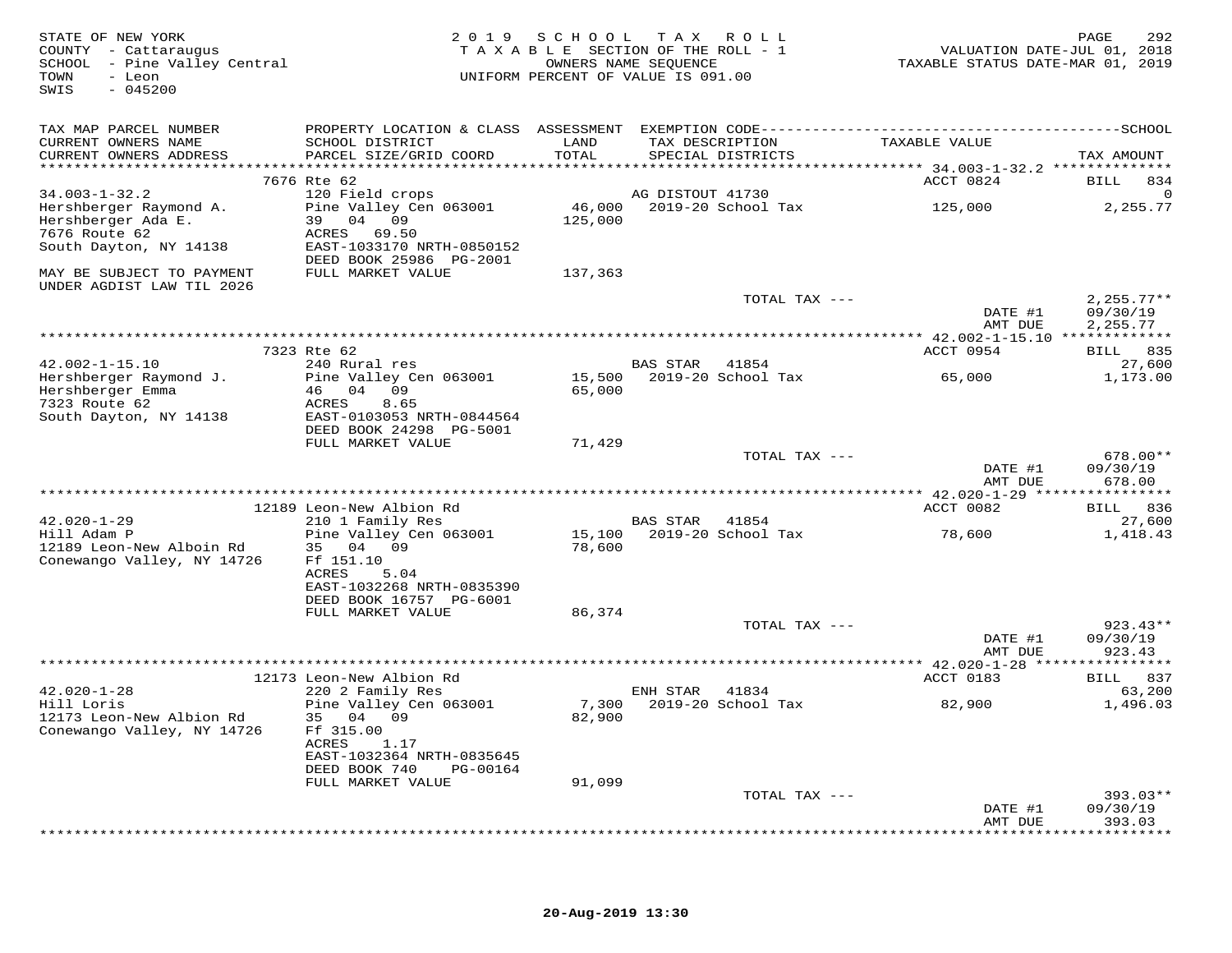| TAX MAP PARCEL NUMBER<br>PROPERTY LOCATION & CLASS ASSESSMENT<br>CURRENT OWNERS NAME<br>SCHOOL DISTRICT<br>LAND<br>TAX DESCRIPTION<br>TAXABLE VALUE<br>PARCEL SIZE/GRID COORD<br>TOTAL<br>CURRENT OWNERS ADDRESS<br>SPECIAL DISTRICTS<br>TAX AMOUNT<br>*************************<br>ACCT 0757<br>Peters Rd<br>BILL<br>838<br>$52.002 - 1 - 27.17$<br>7,100<br>128.13<br>314 Rural vac<10<br>2019-20 School Tax<br>Hiller Alexander<br>Pine Valley Cen 063001<br>7,100<br>451 Wildwood Ave<br>01 04 09<br>7,100<br>Salamanca, NY 14779<br>Ff 340.00<br>ACRES<br>3.05<br>EAST-1048984 NRTH-0827215<br>DEED BOOK 25784 PG-9005<br>FULL MARKET VALUE<br>7,802<br>$128.13**$<br>TOTAL TAX ---<br>DATE #1<br>09/30/19<br>AMT DUE<br>128.13<br>ACCT 0136<br>12854 Cherry Creek Hill Rd<br>839<br>BILL<br>$42.004 - 1 - 4$<br>210 1 Family Res<br><b>BAS STAR</b><br>41854<br>27,600<br>Hilton Timothy T<br>Pine Valley Cen 063001<br>23,400 2019-20 School Tax<br>1,059.31<br>58,700<br>Hilton Kathy L<br>59 04 09<br>58,700<br>12854 Leon-Cherry Creek Rd<br>Ff 263.00<br>Conewang Valley, NY 14726<br>10.22<br>ACRES<br>EAST-1021593 NRTH-0836607<br>DEED BOOK 00958 PG-00856<br>FULL MARKET VALUE<br>64,505<br>TOTAL TAX ---<br>$564.31**$<br>DATE #1<br>09/30/19<br>AMT DUE<br>564.31<br>ACCT 0521<br>6844 Rte 62<br>BILL<br>840<br>$43.003 - 1 - 28.2$<br>27,600<br>270 Mfg housing<br><b>BAS STAR</b><br>41854<br>7,500<br>2019-20 School Tax<br>Hinkley Karen M<br>Pine Valley Cen 063001<br>38,000<br>685.76<br>Hinkley Arthur H<br>04 09<br>38,000<br>36<br>PO Box 85<br>FRNT 200.00 DPTH<br>1.25<br>Leon, NY 14751<br>ACRES<br>EAST-1031293 NRTH-0837168<br>DEED BOOK 1017<br>PG-758<br>FULL MARKET VALUE<br>41,758<br>$190.76**$<br>TOTAL TAX $---$<br>09/30/19<br>DATE #1<br>AMT DUE<br>190.76 | STATE OF NEW YORK<br>COUNTY - Cattaraugus<br>SCHOOL - Pine Valley Central<br>- Leon<br>TOWN<br>$-045200$<br>SWIS | 2 0 1 9 | S C H O O L | TAX ROLL<br>TAXABLE SECTION OF THE ROLL - 1<br>OWNERS NAME SEQUENCE<br>UNIFORM PERCENT OF VALUE IS 091.00 | TAXABLE STATUS DATE-MAR 01, 2019 | PAGE<br>293<br>VALUATION DATE-JUL 01, 2018 |
|-----------------------------------------------------------------------------------------------------------------------------------------------------------------------------------------------------------------------------------------------------------------------------------------------------------------------------------------------------------------------------------------------------------------------------------------------------------------------------------------------------------------------------------------------------------------------------------------------------------------------------------------------------------------------------------------------------------------------------------------------------------------------------------------------------------------------------------------------------------------------------------------------------------------------------------------------------------------------------------------------------------------------------------------------------------------------------------------------------------------------------------------------------------------------------------------------------------------------------------------------------------------------------------------------------------------------------------------------------------------------------------------------------------------------------------------------------------------------------------------------------------------------------------------------------------------------------------------------------------------------------------------------------------------------------------------------------------------------------------------------------------------------------------------------------|------------------------------------------------------------------------------------------------------------------|---------|-------------|-----------------------------------------------------------------------------------------------------------|----------------------------------|--------------------------------------------|
|                                                                                                                                                                                                                                                                                                                                                                                                                                                                                                                                                                                                                                                                                                                                                                                                                                                                                                                                                                                                                                                                                                                                                                                                                                                                                                                                                                                                                                                                                                                                                                                                                                                                                                                                                                                                     |                                                                                                                  |         |             |                                                                                                           |                                  |                                            |
|                                                                                                                                                                                                                                                                                                                                                                                                                                                                                                                                                                                                                                                                                                                                                                                                                                                                                                                                                                                                                                                                                                                                                                                                                                                                                                                                                                                                                                                                                                                                                                                                                                                                                                                                                                                                     |                                                                                                                  |         |             |                                                                                                           |                                  |                                            |
|                                                                                                                                                                                                                                                                                                                                                                                                                                                                                                                                                                                                                                                                                                                                                                                                                                                                                                                                                                                                                                                                                                                                                                                                                                                                                                                                                                                                                                                                                                                                                                                                                                                                                                                                                                                                     |                                                                                                                  |         |             |                                                                                                           |                                  |                                            |
|                                                                                                                                                                                                                                                                                                                                                                                                                                                                                                                                                                                                                                                                                                                                                                                                                                                                                                                                                                                                                                                                                                                                                                                                                                                                                                                                                                                                                                                                                                                                                                                                                                                                                                                                                                                                     |                                                                                                                  |         |             |                                                                                                           |                                  |                                            |
|                                                                                                                                                                                                                                                                                                                                                                                                                                                                                                                                                                                                                                                                                                                                                                                                                                                                                                                                                                                                                                                                                                                                                                                                                                                                                                                                                                                                                                                                                                                                                                                                                                                                                                                                                                                                     |                                                                                                                  |         |             |                                                                                                           |                                  |                                            |
|                                                                                                                                                                                                                                                                                                                                                                                                                                                                                                                                                                                                                                                                                                                                                                                                                                                                                                                                                                                                                                                                                                                                                                                                                                                                                                                                                                                                                                                                                                                                                                                                                                                                                                                                                                                                     |                                                                                                                  |         |             |                                                                                                           |                                  |                                            |
|                                                                                                                                                                                                                                                                                                                                                                                                                                                                                                                                                                                                                                                                                                                                                                                                                                                                                                                                                                                                                                                                                                                                                                                                                                                                                                                                                                                                                                                                                                                                                                                                                                                                                                                                                                                                     |                                                                                                                  |         |             |                                                                                                           |                                  |                                            |
|                                                                                                                                                                                                                                                                                                                                                                                                                                                                                                                                                                                                                                                                                                                                                                                                                                                                                                                                                                                                                                                                                                                                                                                                                                                                                                                                                                                                                                                                                                                                                                                                                                                                                                                                                                                                     |                                                                                                                  |         |             |                                                                                                           |                                  |                                            |
|                                                                                                                                                                                                                                                                                                                                                                                                                                                                                                                                                                                                                                                                                                                                                                                                                                                                                                                                                                                                                                                                                                                                                                                                                                                                                                                                                                                                                                                                                                                                                                                                                                                                                                                                                                                                     |                                                                                                                  |         |             |                                                                                                           |                                  |                                            |
|                                                                                                                                                                                                                                                                                                                                                                                                                                                                                                                                                                                                                                                                                                                                                                                                                                                                                                                                                                                                                                                                                                                                                                                                                                                                                                                                                                                                                                                                                                                                                                                                                                                                                                                                                                                                     |                                                                                                                  |         |             |                                                                                                           |                                  |                                            |
|                                                                                                                                                                                                                                                                                                                                                                                                                                                                                                                                                                                                                                                                                                                                                                                                                                                                                                                                                                                                                                                                                                                                                                                                                                                                                                                                                                                                                                                                                                                                                                                                                                                                                                                                                                                                     |                                                                                                                  |         |             |                                                                                                           |                                  |                                            |
|                                                                                                                                                                                                                                                                                                                                                                                                                                                                                                                                                                                                                                                                                                                                                                                                                                                                                                                                                                                                                                                                                                                                                                                                                                                                                                                                                                                                                                                                                                                                                                                                                                                                                                                                                                                                     |                                                                                                                  |         |             |                                                                                                           |                                  |                                            |
|                                                                                                                                                                                                                                                                                                                                                                                                                                                                                                                                                                                                                                                                                                                                                                                                                                                                                                                                                                                                                                                                                                                                                                                                                                                                                                                                                                                                                                                                                                                                                                                                                                                                                                                                                                                                     |                                                                                                                  |         |             |                                                                                                           |                                  |                                            |
|                                                                                                                                                                                                                                                                                                                                                                                                                                                                                                                                                                                                                                                                                                                                                                                                                                                                                                                                                                                                                                                                                                                                                                                                                                                                                                                                                                                                                                                                                                                                                                                                                                                                                                                                                                                                     |                                                                                                                  |         |             |                                                                                                           |                                  |                                            |
|                                                                                                                                                                                                                                                                                                                                                                                                                                                                                                                                                                                                                                                                                                                                                                                                                                                                                                                                                                                                                                                                                                                                                                                                                                                                                                                                                                                                                                                                                                                                                                                                                                                                                                                                                                                                     |                                                                                                                  |         |             |                                                                                                           |                                  |                                            |
|                                                                                                                                                                                                                                                                                                                                                                                                                                                                                                                                                                                                                                                                                                                                                                                                                                                                                                                                                                                                                                                                                                                                                                                                                                                                                                                                                                                                                                                                                                                                                                                                                                                                                                                                                                                                     |                                                                                                                  |         |             |                                                                                                           |                                  |                                            |
|                                                                                                                                                                                                                                                                                                                                                                                                                                                                                                                                                                                                                                                                                                                                                                                                                                                                                                                                                                                                                                                                                                                                                                                                                                                                                                                                                                                                                                                                                                                                                                                                                                                                                                                                                                                                     |                                                                                                                  |         |             |                                                                                                           |                                  |                                            |
|                                                                                                                                                                                                                                                                                                                                                                                                                                                                                                                                                                                                                                                                                                                                                                                                                                                                                                                                                                                                                                                                                                                                                                                                                                                                                                                                                                                                                                                                                                                                                                                                                                                                                                                                                                                                     |                                                                                                                  |         |             |                                                                                                           |                                  |                                            |
|                                                                                                                                                                                                                                                                                                                                                                                                                                                                                                                                                                                                                                                                                                                                                                                                                                                                                                                                                                                                                                                                                                                                                                                                                                                                                                                                                                                                                                                                                                                                                                                                                                                                                                                                                                                                     |                                                                                                                  |         |             |                                                                                                           |                                  |                                            |
|                                                                                                                                                                                                                                                                                                                                                                                                                                                                                                                                                                                                                                                                                                                                                                                                                                                                                                                                                                                                                                                                                                                                                                                                                                                                                                                                                                                                                                                                                                                                                                                                                                                                                                                                                                                                     |                                                                                                                  |         |             |                                                                                                           |                                  |                                            |
|                                                                                                                                                                                                                                                                                                                                                                                                                                                                                                                                                                                                                                                                                                                                                                                                                                                                                                                                                                                                                                                                                                                                                                                                                                                                                                                                                                                                                                                                                                                                                                                                                                                                                                                                                                                                     |                                                                                                                  |         |             |                                                                                                           |                                  |                                            |
|                                                                                                                                                                                                                                                                                                                                                                                                                                                                                                                                                                                                                                                                                                                                                                                                                                                                                                                                                                                                                                                                                                                                                                                                                                                                                                                                                                                                                                                                                                                                                                                                                                                                                                                                                                                                     |                                                                                                                  |         |             |                                                                                                           |                                  |                                            |
|                                                                                                                                                                                                                                                                                                                                                                                                                                                                                                                                                                                                                                                                                                                                                                                                                                                                                                                                                                                                                                                                                                                                                                                                                                                                                                                                                                                                                                                                                                                                                                                                                                                                                                                                                                                                     |                                                                                                                  |         |             |                                                                                                           |                                  |                                            |
|                                                                                                                                                                                                                                                                                                                                                                                                                                                                                                                                                                                                                                                                                                                                                                                                                                                                                                                                                                                                                                                                                                                                                                                                                                                                                                                                                                                                                                                                                                                                                                                                                                                                                                                                                                                                     |                                                                                                                  |         |             |                                                                                                           |                                  |                                            |
|                                                                                                                                                                                                                                                                                                                                                                                                                                                                                                                                                                                                                                                                                                                                                                                                                                                                                                                                                                                                                                                                                                                                                                                                                                                                                                                                                                                                                                                                                                                                                                                                                                                                                                                                                                                                     |                                                                                                                  |         |             |                                                                                                           |                                  |                                            |
|                                                                                                                                                                                                                                                                                                                                                                                                                                                                                                                                                                                                                                                                                                                                                                                                                                                                                                                                                                                                                                                                                                                                                                                                                                                                                                                                                                                                                                                                                                                                                                                                                                                                                                                                                                                                     |                                                                                                                  |         |             |                                                                                                           |                                  |                                            |
|                                                                                                                                                                                                                                                                                                                                                                                                                                                                                                                                                                                                                                                                                                                                                                                                                                                                                                                                                                                                                                                                                                                                                                                                                                                                                                                                                                                                                                                                                                                                                                                                                                                                                                                                                                                                     |                                                                                                                  |         |             |                                                                                                           |                                  |                                            |
|                                                                                                                                                                                                                                                                                                                                                                                                                                                                                                                                                                                                                                                                                                                                                                                                                                                                                                                                                                                                                                                                                                                                                                                                                                                                                                                                                                                                                                                                                                                                                                                                                                                                                                                                                                                                     |                                                                                                                  |         |             |                                                                                                           |                                  |                                            |
|                                                                                                                                                                                                                                                                                                                                                                                                                                                                                                                                                                                                                                                                                                                                                                                                                                                                                                                                                                                                                                                                                                                                                                                                                                                                                                                                                                                                                                                                                                                                                                                                                                                                                                                                                                                                     |                                                                                                                  |         |             |                                                                                                           |                                  |                                            |
|                                                                                                                                                                                                                                                                                                                                                                                                                                                                                                                                                                                                                                                                                                                                                                                                                                                                                                                                                                                                                                                                                                                                                                                                                                                                                                                                                                                                                                                                                                                                                                                                                                                                                                                                                                                                     |                                                                                                                  |         |             |                                                                                                           |                                  |                                            |
|                                                                                                                                                                                                                                                                                                                                                                                                                                                                                                                                                                                                                                                                                                                                                                                                                                                                                                                                                                                                                                                                                                                                                                                                                                                                                                                                                                                                                                                                                                                                                                                                                                                                                                                                                                                                     |                                                                                                                  |         |             |                                                                                                           |                                  |                                            |
|                                                                                                                                                                                                                                                                                                                                                                                                                                                                                                                                                                                                                                                                                                                                                                                                                                                                                                                                                                                                                                                                                                                                                                                                                                                                                                                                                                                                                                                                                                                                                                                                                                                                                                                                                                                                     |                                                                                                                  |         |             |                                                                                                           |                                  |                                            |
|                                                                                                                                                                                                                                                                                                                                                                                                                                                                                                                                                                                                                                                                                                                                                                                                                                                                                                                                                                                                                                                                                                                                                                                                                                                                                                                                                                                                                                                                                                                                                                                                                                                                                                                                                                                                     |                                                                                                                  |         |             |                                                                                                           |                                  |                                            |
|                                                                                                                                                                                                                                                                                                                                                                                                                                                                                                                                                                                                                                                                                                                                                                                                                                                                                                                                                                                                                                                                                                                                                                                                                                                                                                                                                                                                                                                                                                                                                                                                                                                                                                                                                                                                     |                                                                                                                  |         |             |                                                                                                           |                                  |                                            |
|                                                                                                                                                                                                                                                                                                                                                                                                                                                                                                                                                                                                                                                                                                                                                                                                                                                                                                                                                                                                                                                                                                                                                                                                                                                                                                                                                                                                                                                                                                                                                                                                                                                                                                                                                                                                     |                                                                                                                  |         |             |                                                                                                           |                                  |                                            |
|                                                                                                                                                                                                                                                                                                                                                                                                                                                                                                                                                                                                                                                                                                                                                                                                                                                                                                                                                                                                                                                                                                                                                                                                                                                                                                                                                                                                                                                                                                                                                                                                                                                                                                                                                                                                     |                                                                                                                  |         |             |                                                                                                           |                                  |                                            |
|                                                                                                                                                                                                                                                                                                                                                                                                                                                                                                                                                                                                                                                                                                                                                                                                                                                                                                                                                                                                                                                                                                                                                                                                                                                                                                                                                                                                                                                                                                                                                                                                                                                                                                                                                                                                     |                                                                                                                  |         |             |                                                                                                           |                                  |                                            |
|                                                                                                                                                                                                                                                                                                                                                                                                                                                                                                                                                                                                                                                                                                                                                                                                                                                                                                                                                                                                                                                                                                                                                                                                                                                                                                                                                                                                                                                                                                                                                                                                                                                                                                                                                                                                     |                                                                                                                  |         |             |                                                                                                           |                                  |                                            |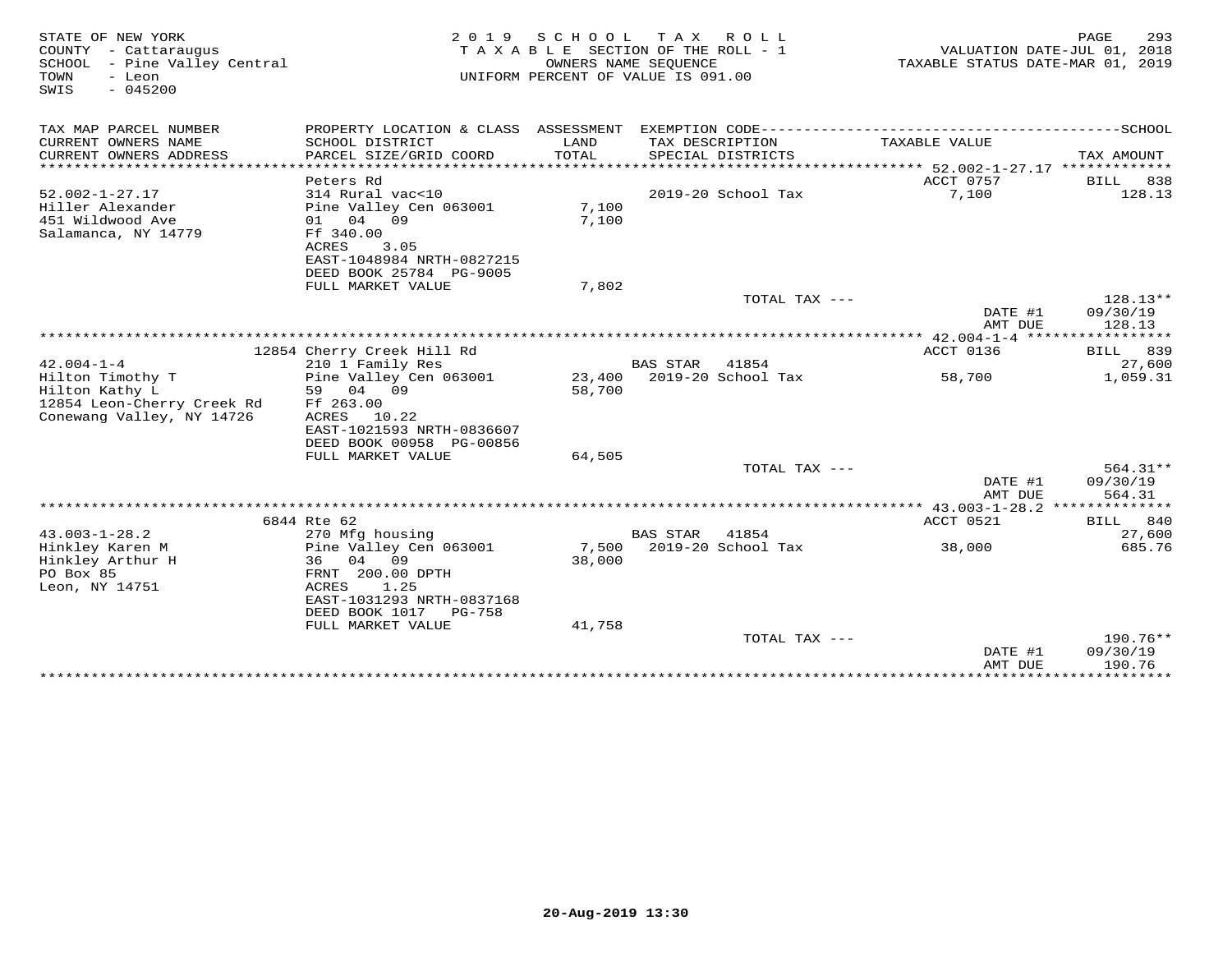| STATE OF NEW YORK<br>COUNTY - Cattaraugus<br>SCHOOL - Pine Valley Central<br>- Leon<br>TOWN<br>$-045200$<br>SWIS |                                                        | 2019 SCHOOL TAX ROLL<br>TAXABLE SECTION OF THE ROLL - 1<br>UNIFORM PERCENT OF VALUE IS 091.00 | OWNERS NAME SEQUENCE |                                      | TAXABLE STATUS DATE-MAR 01, 2019        | 294<br>PAGE<br>VALUATION DATE-JUL 01, 2018 |
|------------------------------------------------------------------------------------------------------------------|--------------------------------------------------------|-----------------------------------------------------------------------------------------------|----------------------|--------------------------------------|-----------------------------------------|--------------------------------------------|
| TAX MAP PARCEL NUMBER                                                                                            |                                                        |                                                                                               |                      |                                      |                                         |                                            |
| CURRENT OWNERS NAME<br>CURRENT OWNERS ADDRESS                                                                    | SCHOOL DISTRICT<br>PARCEL SIZE/GRID COORD              | LAND<br>TOTAL                                                                                 |                      | TAX DESCRIPTION<br>SPECIAL DISTRICTS | TAXABLE VALUE                           | TAX AMOUNT                                 |
|                                                                                                                  |                                                        |                                                                                               |                      |                                      |                                         |                                            |
| $52.001 - 1 - 4$                                                                                                 | 6317 Town Hill Rd<br>210 1 Family Res                  |                                                                                               | AG BLDG              | 41700                                | ACCT 0316                               | BILL<br>841<br>30,000                      |
| Hintermeier Ann L                                                                                                | Pine Valley Cen 063001                                 |                                                                                               | 10,300 ENH STAR      | 41834                                |                                         | 63,200                                     |
| 6317 Town Hill Rd                                                                                                | 34 04 09                                               |                                                                                               |                      | 133,000 2019-20 School Tax           | 103,000                                 | 1,858.76                                   |
| Conewango Valley, NY 14726                                                                                       | Ff 830.00                                              |                                                                                               |                      |                                      |                                         |                                            |
|                                                                                                                  | ACRES<br>089<br>2.65 BANK<br>EAST-1034807 NRTH-0829480 |                                                                                               |                      |                                      |                                         |                                            |
|                                                                                                                  | DEED BOOK 994<br>PG-369<br>FULL MARKET VALUE           | 146,154                                                                                       |                      |                                      |                                         |                                            |
|                                                                                                                  |                                                        |                                                                                               |                      | TOTAL TAX ---                        |                                         | 755.76**                                   |
|                                                                                                                  |                                                        |                                                                                               |                      |                                      | DATE #1<br>AMT DUE                      | 09/30/19<br>755.76                         |
|                                                                                                                  |                                                        |                                                                                               |                      |                                      |                                         |                                            |
|                                                                                                                  | Alderbottom Rd                                         |                                                                                               |                      |                                      | ACCT 0696                               | BILL 842                                   |
| $43.001 - 1 - 9.4$                                                                                               | 311 Res vac land                                       |                                                                                               |                      | 2019-20 School Tax                   | 20,700                                  | 373.56                                     |
| Hipp Jeffrey P                                                                                                   | Pine Valley Cen 063001                                 | 20,700                                                                                        |                      |                                      |                                         |                                            |
| 4240 Route 316 West<br>Ashville, OH 43103                                                                        | 22 04 09<br>ACRES 16.45                                | 20,700                                                                                        |                      |                                      |                                         |                                            |
|                                                                                                                  | EAST-1041352 NRTH-0845663                              |                                                                                               |                      |                                      |                                         |                                            |
|                                                                                                                  | DEED BOOK 14611 PG-6001                                |                                                                                               |                      |                                      |                                         |                                            |
|                                                                                                                  | FULL MARKET VALUE                                      | 22,747                                                                                        |                      |                                      |                                         |                                            |
|                                                                                                                  |                                                        |                                                                                               |                      | TOTAL TAX ---                        |                                         | 373.56**                                   |
|                                                                                                                  |                                                        |                                                                                               |                      |                                      | DATE #1<br>AMT DUE                      | 09/30/19<br>373.56                         |
|                                                                                                                  |                                                        | **************************************                                                        |                      |                                      | ********** 43.003-1-22.7 ************** |                                            |
|                                                                                                                  | 12025 Leon-New Albion Rd                               |                                                                                               |                      |                                      | ACCT 0856                               | BILL 843                                   |
| $43.003 - 1 - 22.7$                                                                                              | 449 Other Storag                                       |                                                                                               | BUS C/T/S 47610      |                                      |                                         | 5,556                                      |
| Hirschman Development LLC                                                                                        | Pine Valley Cen 063001                                 |                                                                                               |                      | 14,700 2019-20 School Tax            | 225,694                                 | 4,072.92                                   |
| 6585 Town Hill Rd<br>Conewango Valley, NY 14726                                                                  | 35 4 9<br>ACRES<br>4.85                                | 231,250                                                                                       |                      |                                      |                                         |                                            |
|                                                                                                                  | EAST-1034663 NRTH-0835455                              |                                                                                               |                      |                                      |                                         |                                            |
|                                                                                                                  | DEED BOOK 10346 PG-83545                               |                                                                                               |                      |                                      |                                         |                                            |
|                                                                                                                  | FULL MARKET VALUE                                      | 254,121                                                                                       |                      |                                      |                                         |                                            |
|                                                                                                                  |                                                        |                                                                                               |                      | TOTAL TAX ---                        |                                         | 4,072.92**                                 |
|                                                                                                                  |                                                        |                                                                                               |                      |                                      | DATE #1<br>AMT DUE                      | 09/30/19<br>4,072.92                       |
|                                                                                                                  |                                                        |                                                                                               |                      |                                      |                                         |                                            |
|                                                                                                                  | 12033 Leon-New Albion Rd                               |                                                                                               |                      |                                      | ACCT 0778                               | BILL 844                                   |
| $43.003 - 1 - 22.5$                                                                                              | 312 Vac w/imprv                                        |                                                                                               |                      | 2019-20 School Tax                   | 10,000                                  | 180.46                                     |
| Hirschman Development, Inc.                                                                                      | Pine Valley Cen 063001                                 | 7,000                                                                                         |                      |                                      |                                         |                                            |
| 6585 Town Hill Rd                                                                                                | 1.00<br>ACRES                                          | 10,000                                                                                        |                      |                                      |                                         |                                            |
| Conewango Valley, NY 14726                                                                                       | EAST-1034640 NRTH-0835613                              |                                                                                               |                      |                                      |                                         |                                            |
|                                                                                                                  | DEED BOOK 22816 PG-2001                                |                                                                                               |                      |                                      |                                         |                                            |
|                                                                                                                  | FULL MARKET VALUE                                      | 10,989                                                                                        |                      | TOTAL TAX ---                        |                                         | 180.46**                                   |
|                                                                                                                  |                                                        |                                                                                               |                      |                                      | DATE #1                                 | 09/30/19                                   |
|                                                                                                                  |                                                        |                                                                                               |                      |                                      | AMT DUE                                 | 180.46                                     |
|                                                                                                                  |                                                        |                                                                                               |                      |                                      |                                         |                                            |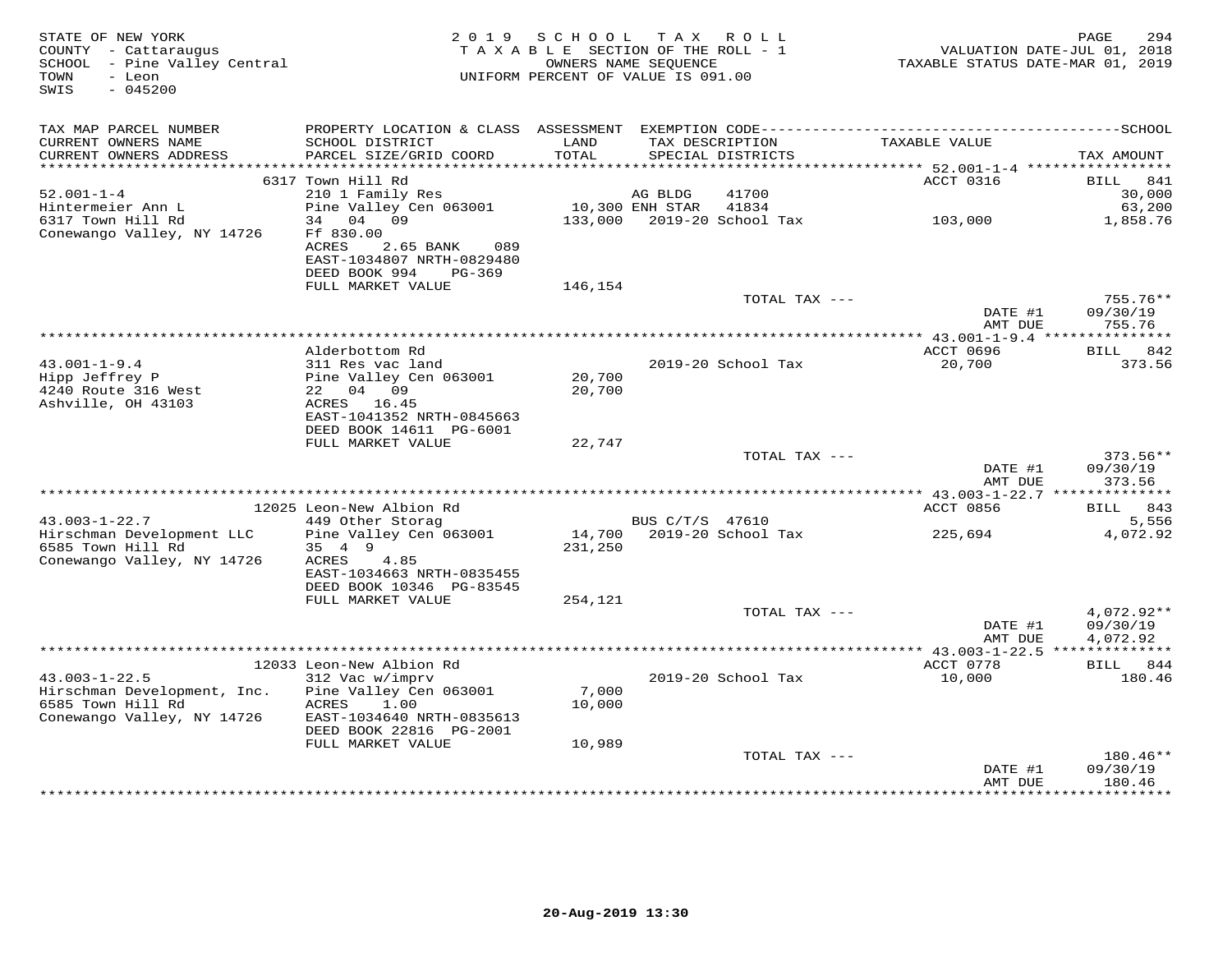| STATE OF NEW YORK<br>COUNTY - Cattaraugus<br>SCHOOL - Pine Valley Central<br>TOWN<br>- Leon<br>SWIS<br>$-045200$ | 2019 SCHOOL TAX ROLL<br>TAXABLE SECTION OF THE ROLL - 1<br>UNIFORM PERCENT OF VALUE IS 091.00                                                | PAGE<br>295<br>VALUATION DATE-JUL 01, 2018<br>TAXABLE STATUS DATE-MAR 01, 2019 |                |                                      |                    |                        |
|------------------------------------------------------------------------------------------------------------------|----------------------------------------------------------------------------------------------------------------------------------------------|--------------------------------------------------------------------------------|----------------|--------------------------------------|--------------------|------------------------|
| TAX MAP PARCEL NUMBER<br>CURRENT OWNERS NAME<br>CURRENT OWNERS ADDRESS                                           | SCHOOL DISTRICT<br>PARCEL SIZE/GRID COORD                                                                                                    | LAND<br>TOTAL                                                                  |                | TAX DESCRIPTION<br>SPECIAL DISTRICTS | TAXABLE VALUE      | TAX AMOUNT             |
|                                                                                                                  | 6732 Rte 62                                                                                                                                  |                                                                                |                |                                      | ACCT 0031          | <b>BILL</b><br>845     |
| $42.020 - 1 - 38$<br>Hitchcock Brenda L<br>50 Summervale Dr<br>Randolph, NY 14772                                | 210 1 Family Res<br>Pine Valley Cen 063001<br>35 04 09<br>FRNT<br>99.00 DPTH 92.00<br>EAST-1031183 NRTH-0835289<br>DEED BOOK 1187    PG-5001 | 5,200<br>36,200                                                                |                | 2019-20 School Tax                   | 36,200             | 653.27                 |
|                                                                                                                  | FULL MARKET VALUE                                                                                                                            | 39,780                                                                         |                |                                      |                    |                        |
|                                                                                                                  |                                                                                                                                              |                                                                                |                | TOTAL TAX ---                        | DATE #1            | $653.27**$<br>09/30/19 |
|                                                                                                                  |                                                                                                                                              |                                                                                |                |                                      | AMT DUE            | 653.27                 |
|                                                                                                                  | Pine Dr                                                                                                                                      |                                                                                |                |                                      | ACCT 0443          | BILL 846               |
| $52.002 - 1 - 24.1$                                                                                              | 314 Rural vac<10                                                                                                                             |                                                                                |                | 2019-20 School Tax                   | 11,700             | 211.14                 |
| Holevinski Richard A                                                                                             | Pine Valley Cen 063001                                                                                                                       | 11,700                                                                         |                |                                      |                    |                        |
| Holevinski Steven<br>174 Delaware St                                                                             | 02 04 09<br>Lot 6                                                                                                                            | 11,700                                                                         |                |                                      |                    |                        |
| Tonawanda, NY 14150                                                                                              | Ff 290 Larch; 410 Pike<br>ACRES<br>5.45<br>EAST-1050754 NRTH-0829577                                                                         |                                                                                |                |                                      |                    |                        |
|                                                                                                                  | DEED BOOK 00951 PG-00407<br>FULL MARKET VALUE                                                                                                | 12,857                                                                         |                |                                      |                    |                        |
|                                                                                                                  |                                                                                                                                              |                                                                                |                | TOTAL TAX ---                        |                    | $211.14**$             |
|                                                                                                                  |                                                                                                                                              |                                                                                |                |                                      | DATE #1<br>AMT DUE | 09/30/19<br>211.14     |
|                                                                                                                  |                                                                                                                                              |                                                                                |                |                                      |                    |                        |
|                                                                                                                  | 6704 Riga Rd                                                                                                                                 |                                                                                |                |                                      | ACCT 0170          | BILL 847               |
| $42.004 - 2 - 10$<br>Hornburg Elmer A                                                                            | 270 Mfg housing<br>Pine Valley Cen 063001                                                                                                    |                                                                                | ENH STAR 41834 | 7,800 2019-20 School Tax             | 23,600             | 23,600<br>425.89       |
| Green Marla J<br>Attn: Marla Green<br>PO Box 293                                                                 | 43 04 09<br>Ff 200.00<br>ACRES<br>1.38                                                                                                       | 23,600                                                                         |                |                                      |                    |                        |
| Cherry Creek, NY 14723                                                                                           | EAST-1027321 NRTH-0834914<br>DEED BOOK 882<br>PG-00836<br>FULL MARKET VALUE                                                                  | 25,934                                                                         |                |                                      |                    |                        |
|                                                                                                                  |                                                                                                                                              |                                                                                |                | TOTAL TAX ---                        |                    | $0.00**$               |
|                                                                                                                  |                                                                                                                                              |                                                                                |                |                                      |                    |                        |
|                                                                                                                  | 6440 Town Hill Rd                                                                                                                            |                                                                                |                |                                      | ACCT 0950          | BILL 848               |
| $52.001 - 1 - 7.2$<br>Hostetler Andy<br>Hostetler Ada<br>11739 Pope Rd<br>Randolph, NY 14772                     | 112 Dairy farm<br>Pine Valley Cen 063001<br>26 04 09<br>Ff 975.00<br>ACRES<br>9.55<br>EAST-1036408 NRTH-0831233                              | 11,400<br>78,200                                                               |                | 2019-20 School Tax                   | 78,200             | 1,411.21               |
| MAY BE SUBJECT TO PAYMENT                                                                                        | DEED BOOK 28919 PG-7002                                                                                                                      |                                                                                |                |                                      |                    |                        |
| UNDER AGDIST LAW TIL 2019                                                                                        | FULL MARKET VALUE                                                                                                                            | 85,934                                                                         |                | TOTAL TAX ---                        |                    | $1,411.21**$           |
|                                                                                                                  |                                                                                                                                              |                                                                                |                |                                      | DATE #1<br>AMT DUE | 09/30/19<br>1,411.21   |
|                                                                                                                  |                                                                                                                                              |                                                                                |                |                                      |                    | <b>++++++++++</b>      |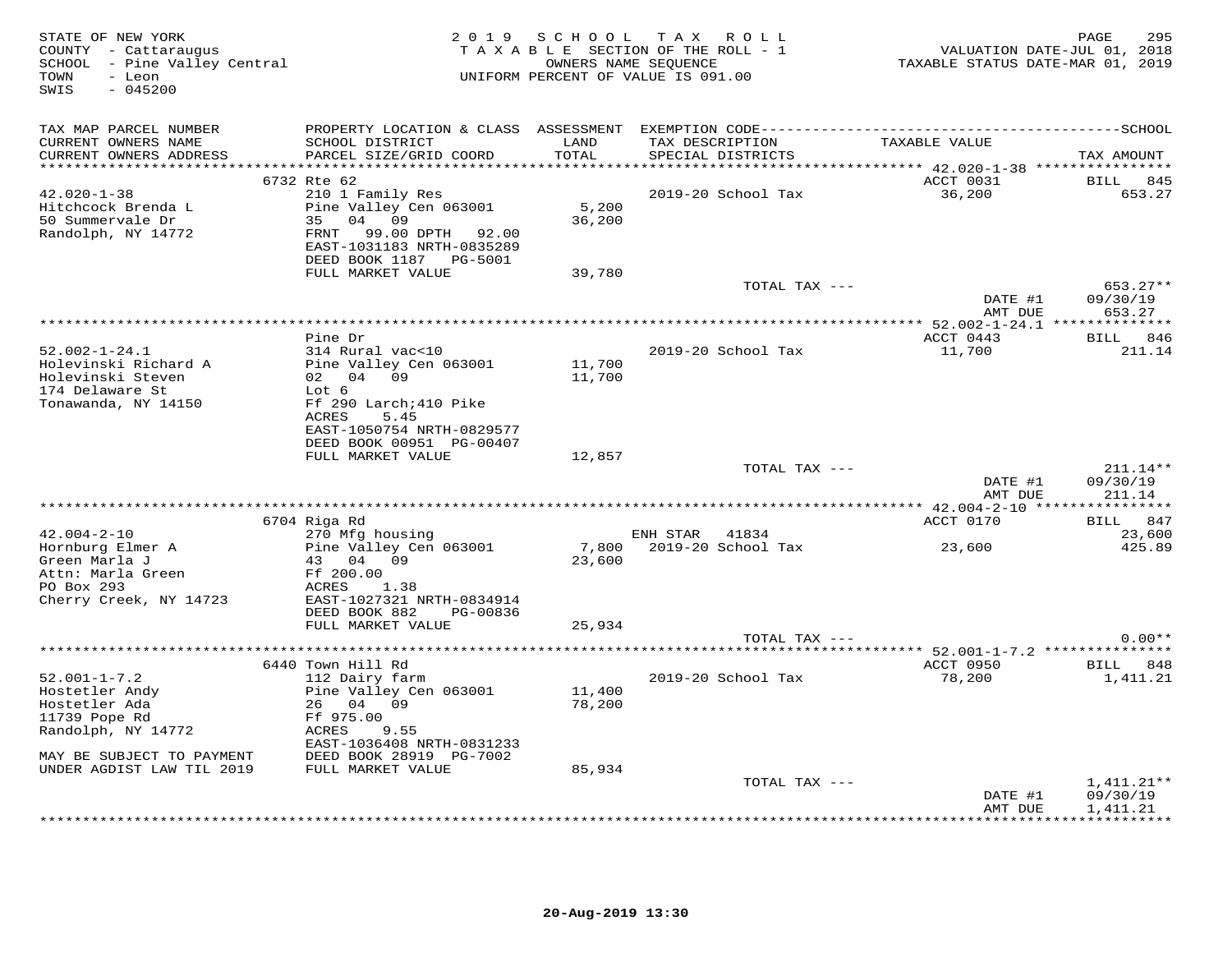| STATE OF NEW YORK<br>COUNTY - Cattaraugus<br>SCHOOL - Pine Valley Central<br>TOWN<br>- Leon<br>$-045200$<br>SWIS |                                                      | 2019 SCHOOL TAX ROLL<br>TAXABLE SECTION OF THE ROLL - 1<br>OWNERS NAME SEQUENCE<br>UNIFORM PERCENT OF VALUE IS 091.00 |                  |                                      | VALUATION DATE-JUL 01, 2018<br>TAXABLE STATUS DATE-MAR 01, 2019                              | PAGE<br>296     |
|------------------------------------------------------------------------------------------------------------------|------------------------------------------------------|-----------------------------------------------------------------------------------------------------------------------|------------------|--------------------------------------|----------------------------------------------------------------------------------------------|-----------------|
| TAX MAP PARCEL NUMBER                                                                                            |                                                      |                                                                                                                       |                  |                                      | PROPERTY LOCATION & CLASS ASSESSMENT EXEMPTION CODE-----------------------------------SCHOOL |                 |
| CURRENT OWNERS NAME<br>CURRENT OWNERS ADDRESS                                                                    | SCHOOL DISTRICT<br>PARCEL SIZE/GRID COORD            | LAND<br>TOTAL                                                                                                         |                  | TAX DESCRIPTION<br>SPECIAL DISTRICTS | TAXABLE VALUE                                                                                | TAX AMOUNT      |
|                                                                                                                  | 6427 West Rd                                         |                                                                                                                       |                  |                                      | ACCT 0607                                                                                    | BILL 849        |
| $51.002 - 1 - 1.3$                                                                                               | 112 Dairy farm                                       |                                                                                                                       | AG DIST          | 41720                                |                                                                                              | 13,446          |
| Hostetler Bennie B                                                                                               | Pine Valley Cen 063001                               | 54,100 BAS STAR                                                                                                       |                  | 41854                                |                                                                                              | 27,600          |
| Hostetler Sarah                                                                                                  | 57 04 09                                             |                                                                                                                       |                  | 138,100 2019-20 School Tax           | 124,654                                                                                      | 2,249.53        |
| 6427 West Rd                                                                                                     | Ff 675.00                                            |                                                                                                                       |                  |                                      |                                                                                              |                 |
| Conewango Valley, NY 14726                                                                                       | ACRES 76.07                                          |                                                                                                                       |                  |                                      |                                                                                              |                 |
|                                                                                                                  | EAST-1021840 NRTH-0830585                            |                                                                                                                       |                  |                                      |                                                                                              |                 |
| MAY BE SUBJECT TO PAYMENT                                                                                        | DEED BOOK 903<br>PG-00443                            |                                                                                                                       |                  |                                      |                                                                                              |                 |
| UNDER AGDIST LAW TIL 2023                                                                                        | FULL MARKET VALUE                                    | 151,758                                                                                                               |                  |                                      |                                                                                              |                 |
|                                                                                                                  |                                                      |                                                                                                                       |                  | TOTAL TAX ---                        |                                                                                              | $1.754.53**$    |
|                                                                                                                  |                                                      |                                                                                                                       |                  |                                      | DATE #1                                                                                      | 09/30/19        |
|                                                                                                                  |                                                      |                                                                                                                       |                  |                                      | AMT DUE                                                                                      | 1,754.53        |
|                                                                                                                  |                                                      |                                                                                                                       |                  |                                      |                                                                                              |                 |
|                                                                                                                  | 11030 Peters Rd                                      |                                                                                                                       |                  |                                      | ACCT 0752                                                                                    | BILL 850        |
| $52.002 - 1 - 27.12$                                                                                             | 210 1 Family Res                                     |                                                                                                                       | AG BLDG          | 41700                                |                                                                                              | 23,000          |
| Hostetler Crist                                                                                                  | Pine Valley Cen 063001                               | 29,000 BAS STAR                                                                                                       |                  | 41854                                |                                                                                              | 27,600          |
| Hostetler Susie                                                                                                  | 01 04 09                                             |                                                                                                                       |                  | 99,500 2019-20 School Tax            | 76,500                                                                                       | 1,380.53        |
| 11030 Peters Rd                                                                                                  | Lot #14                                              |                                                                                                                       |                  |                                      |                                                                                              |                 |
| Cattaraugus, NY 14719                                                                                            | Ff 340.00                                            |                                                                                                                       |                  |                                      |                                                                                              |                 |
|                                                                                                                  | ACRES 18.25                                          |                                                                                                                       |                  |                                      |                                                                                              |                 |
| MAY BE SUBJECT TO PAYMENT<br>UNDER RPTL483 UNTIL 2020                                                            | EAST-1050376 NRTH-0826592<br>DEED BOOK 11260 PG-3001 |                                                                                                                       |                  |                                      |                                                                                              |                 |
|                                                                                                                  | FULL MARKET VALUE                                    | 109,341                                                                                                               |                  |                                      |                                                                                              |                 |
|                                                                                                                  |                                                      |                                                                                                                       |                  | TOTAL TAX ---                        |                                                                                              | 885.53**        |
|                                                                                                                  |                                                      |                                                                                                                       |                  |                                      | DATE #1                                                                                      | 09/30/19        |
|                                                                                                                  |                                                      |                                                                                                                       |                  |                                      | AMT DUE                                                                                      | 885.53          |
|                                                                                                                  |                                                      |                                                                                                                       |                  |                                      |                                                                                              |                 |
|                                                                                                                  | 6533 West Rd                                         |                                                                                                                       |                  |                                      | ACCT 0405                                                                                    | <b>BILL</b> 851 |
| 42.004-2-34                                                                                                      | 112 Dairy farm                                       |                                                                                                                       | AG DISTOUT 41730 |                                      |                                                                                              | 18,363          |
| Hostetler Eli                                                                                                    | Pine Valley Cen 063001                               |                                                                                                                       | 85,100 BAS STAR  | 41854                                |                                                                                              | 27,600          |
| Hostetler Emma                                                                                                   | 58 04 09                                             |                                                                                                                       |                  | 138,000 2019-20 School Tax           | 119,637                                                                                      | 2,158.99        |
| 304 Kent Switch Rd                                                                                               | FRNT 1380.00 DPTH                                    |                                                                                                                       |                  |                                      |                                                                                              |                 |
| South Dayton, NY 14138                                                                                           | ACRES 121.80                                         |                                                                                                                       |                  |                                      |                                                                                              |                 |
|                                                                                                                  | EAST-1021177 NRTH-0832827                            |                                                                                                                       |                  |                                      |                                                                                              |                 |
| MAY BE SUBJECT TO PAYMENT                                                                                        | DEED BOOK 25743 PG-6001                              |                                                                                                                       |                  |                                      |                                                                                              |                 |
| UNDER AGDIST LAW TIL 2026                                                                                        | FULL MARKET VALUE                                    | 151,648                                                                                                               |                  |                                      |                                                                                              |                 |
|                                                                                                                  |                                                      |                                                                                                                       |                  | TOTAL TAX $---$                      |                                                                                              | $1,663.99**$    |
|                                                                                                                  |                                                      |                                                                                                                       |                  |                                      | DATE #1                                                                                      | 09/30/19        |
|                                                                                                                  |                                                      |                                                                                                                       |                  |                                      | AMT DUE                                                                                      | 1,663.99        |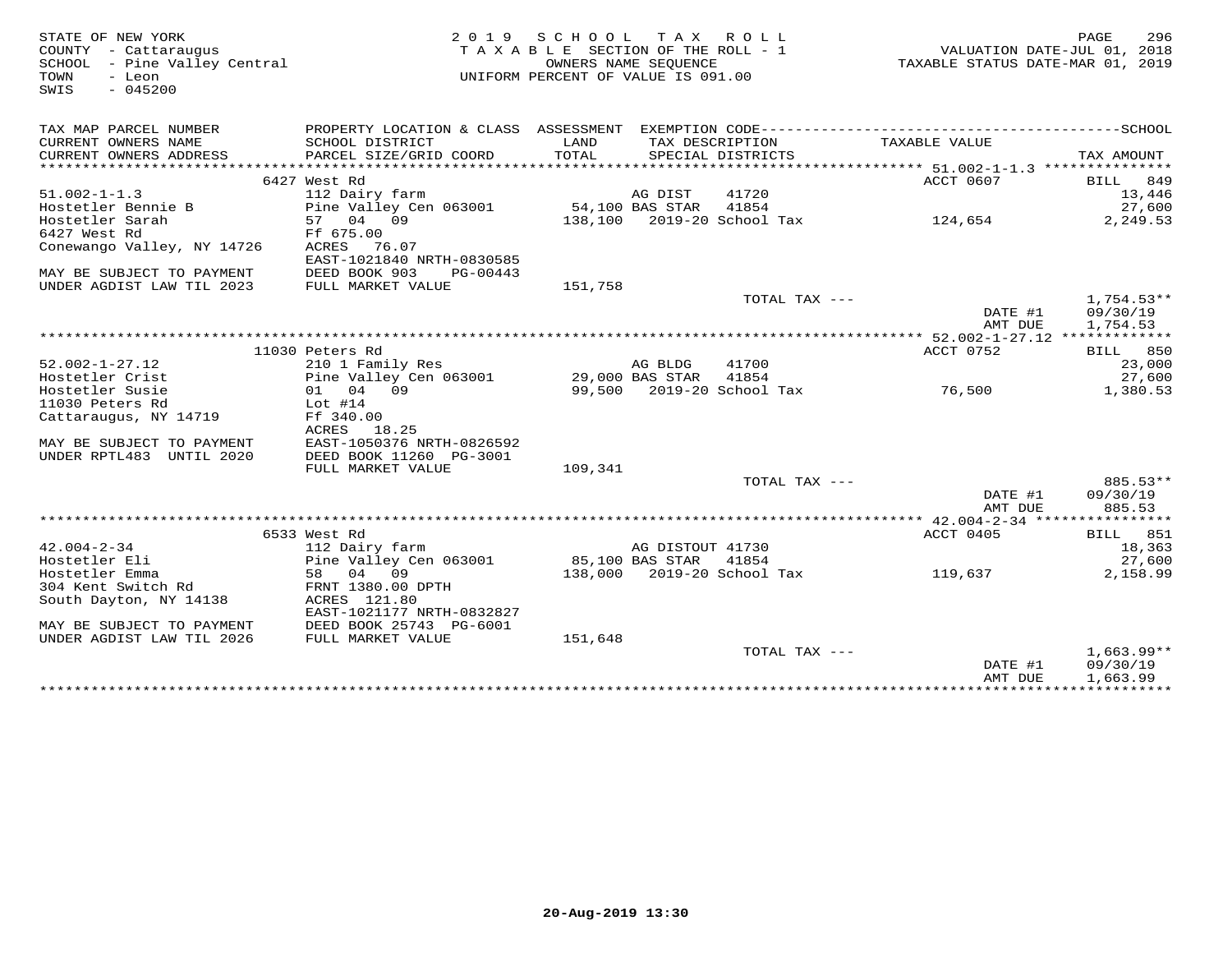FATE OF NEW YORK PAGE 297<br>COUNTY - Cattaraugus (2019) SCHOOL TAX ROLL - 1 (NALUATION DATE-JUL 01, 2018<br>SCHOOL - Pine Valley Central (2019) TAXABLE SECTION OF THE ROLL - 1<br>COWNERS NAME SEQUENCE (NAVABLE STATUS DATE-MAR 01, SWIS - 045200TAX MAP PARCEL NUMBER PROPERTY LOCATION & CLASS ASSESSMENT EXEMPTION CODE------------------------------------------SCHOOL CURRENT OWNERS NAME SCHOOL DISTRICT LAND TAX DESCRIPTION TAXABLE VALUE CURRENT OWNERS ADDRESS PARCEL SIZE/GRID COORD TOTAL SPECIAL DISTRICTS TAX AMOUNT \*\*\*\*\*\*\*\*\*\*\*\*\*\*\*\*\*\*\*\*\*\*\*\*\*\*\*\*\*\*\*\*\*\*\*\*\*\*\*\*\*\*\*\*\*\*\*\*\*\*\*\*\*\*\*\*\*\*\*\*\*\*\*\*\*\*\*\*\*\*\*\*\*\*\*\*\*\*\*\*\*\*\*\*\*\*\*\*\*\*\*\*\*\*\*\*\*\*\*\*\*\*\* 51.002-1-13 \*\*\*\*\*\*\*\*\*\*\*\*\*\*\*\* Flat Iron Rd ACCT 0192 BILL 852 51.002-1-13 105 Vac farmland AG DISTOUT 41730 477 Hostetler Eli Y Pine Valley Cen 063001 11,100 2019-20 School Tax 10,623 191.70 Hostetler Martha 49 04 09 11,100 Flat Iron Rd Life Use Conewango Valley, NY 14726 Ff 950.00 ACRES 22.15 MAY BE SUBJECT TO PAYMENT EAST-1023699 NRTH-0824366 UNDER AGDIST LAW TIL 2026 DEED BOOK 00926 PG-00518FULL MARKET VALUE 12,198 TOTAL TAX --- 191.70\*\*  $\frac{1}{2}$  DATE  $\frac{1}{2}$  09/30/19 amt due totale and the same of the same of the same of the same of  $191.70$  \*\*\*\*\*\*\*\*\*\*\*\*\*\*\*\*\*\*\*\*\*\*\*\*\*\*\*\*\*\*\*\*\*\*\*\*\*\*\*\*\*\*\*\*\*\*\*\*\*\*\*\*\*\*\*\*\*\*\*\*\*\*\*\*\*\*\*\*\*\*\*\*\*\*\*\*\*\*\*\*\*\*\*\*\*\*\*\*\*\*\*\*\*\*\*\*\*\*\*\*\*\*\* 51.002-1-12.3 \*\*\*\*\*\*\*\*\*\*\*\*\*\*ACCT 0808 BILL 853 12539 Youngs Rd ACCT 0808 BILL 85318.05 51.002-1-12.3 314 Rural vac<10 2019-20 School Tax 1,000 18.05Hostetler Harvey E Pine Valley Cen 063001 1,000<br>Hostetler Drusilla L 49/4/9 1,000<br>1,000 ACRES 2.45<br>Conewango Valley, NY 14726 EAST-1025965 NRTH-0823991<br>DEED BOOK 22116 PG-7002<br>FULL MARKET VALUE 1,099  $\begin{array}{ccc}\n\text{PEEL} & \text{LOOL} \\
\text{L0OL} & \text{L1.099}\n\end{array}$   $\begin{array}{ccc}\n1,099 \\
\text{TCTAL} & \text{T0TAL} & \text{TAX} & -- \\
\end{array}$  DATE #1 09/30/19 AMT DUE 18.05 \*\*\*\*\*\*\*\*\*\*\*\*\*\*\*\*\*\*\*\*\*\*\*\*\*\*\*\*\*\*\*\*\*\*\*\*\*\*\*\*\*\*\*\*\*\*\*\*\*\*\*\*\*\*\*\*\*\*\*\*\*\*\*\*\*\*\*\*\*\*\*\*\*\*\*\*\*\*\*\*\*\*\*\*\*\*\*\*\*\*\*\*\*\*\*\*\*\*\*\*\*\*\* 51.002-1-2 \*\*\*\*\*\*\*\*\*\*\*\*\*\*\*\*\*51.002-1-2 6514 West Rd<br>
Hostetler John Pine Valley Cen 063001 67,200 BAS STAR 41720 ACCT 0376 BILL 21,256<br>
Hostetler Elizabeth 50/51 04 09 120,000 2019-20 School Tax 27,600<br>
6514 West Rd<br>
CONEWARY BE SUBJECT TO PAYMENT BA AMT DUE 1.286.95 AMT DUE 1,286.95 \*\*\*\*\*\*\*\*\*\*\*\*\*\*\*\*\*\*\*\*\*\*\*\*\*\*\*\*\*\*\*\*\*\*\*\*\*\*\*\*\*\*\*\*\*\*\*\*\*\*\*\*\*\*\*\*\*\*\*\*\*\*\*\*\*\*\*\*\*\*\*\*\*\*\*\*\*\*\*\*\*\*\*\*\*\*\*\*\*\*\*\*\*\*\*\*\*\*\*\*\*\*\* 52.001-1-37 \*\*\*\*\*\*\*\*\*\*\*\*\*\*\*\*12166 Eldredge Rd<br>
12166 Eldredge Rd<br>
112 Dairy farm and the Valley Cen 063001 (1720 MG DIST 41720 (1793 MG DIST 41720 (1793 13,981<br>
Hostetler Elizabeth M 33 04 09 75,000 75,000 (19-20 School Tax 61,019 1,101.16<br>
12163 Eld EAST-1031994 NRTH-0826280<br>MAY BE SUBJECT TO PAYMENT DEED BOOK 15698 PG-2001<br>UNDER AGDIST LAW TIL 2023 FULL MARKET VALUE 82,418  ${\tt TOTAL\,\, TAX\,\,---}\qquad \qquad 1\, , 101\, .16***$  DATE #1 09/30/19AMT DUE 1,101.16 AMT DUE 1,101.16 \*\*\*\*\*\*\*\*\*\*\*\*\*\*\*\*\*\*\*\*\*\*\*\*\*\*\*\*\*\*\*\*\*\*\*\*\*\*\*\*\*\*\*\*\*\*\*\*\*\*\*\*\*\*\*\*\*\*\*\*\*\*\*\*\*\*\*\*\*\*\*\*\*\*\*\*\*\*\*\*\*\*\*\*\*\*\*\*\*\*\*\*\*\*\*\*\*\*\*\*\*\*\*\*\*\*\*\*\*\*\*\*\*\*\*\*\*\*\*\*\*\*\*\*\*\*\*\*\*\*\*\*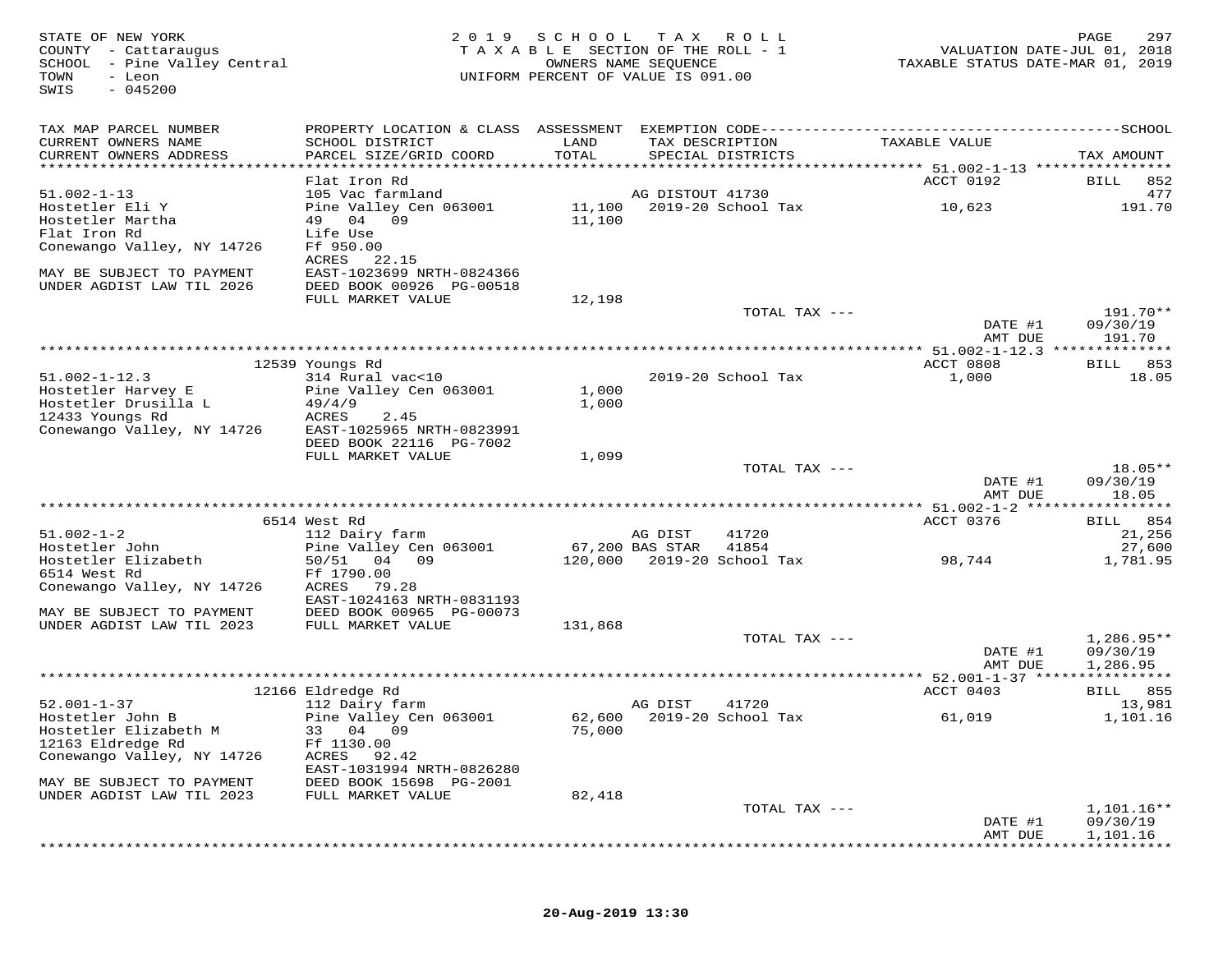| STATE OF NEW YORK            | 2 0 1 9                              | SCHOOL                             | T A X                            | R O L L                   |               | PAGE<br>298                                 |
|------------------------------|--------------------------------------|------------------------------------|----------------------------------|---------------------------|---------------|---------------------------------------------|
| COUNTY - Cattaraugus         | TAXABLE SECTION OF THE ROLL - 1      |                                    | VALUATION DATE-JUL 01, 2018      |                           |               |                                             |
| SCHOOL - Pine Valley Central |                                      |                                    | TAXABLE STATUS DATE-MAR 01, 2019 |                           |               |                                             |
| TOWN<br>- Leon<br>$-045200$  |                                      | UNIFORM PERCENT OF VALUE IS 091.00 |                                  |                           |               |                                             |
| SWIS                         |                                      |                                    |                                  |                           |               |                                             |
|                              |                                      |                                    |                                  |                           |               |                                             |
| TAX MAP PARCEL NUMBER        | PROPERTY LOCATION & CLASS ASSESSMENT |                                    |                                  |                           |               |                                             |
| CURRENT OWNERS NAME          | SCHOOL DISTRICT                      | LAND                               |                                  | TAX DESCRIPTION           | TAXABLE VALUE |                                             |
| CURRENT OWNERS ADDRESS       | PARCEL SIZE/GRID COORD               | TOTAL                              |                                  | SPECIAL DISTRICTS         |               | TAX AMOUNT                                  |
| **********************       |                                      |                                    |                                  |                           |               |                                             |
|                              | 12163 Eldredge Rd                    |                                    |                                  |                           | ACCT 0404     | BILL<br>856                                 |
| $52.001 - 1 - 38$            | 112 Dairy farm                       |                                    | AG DIST                          | 41720                     |               | 10,989                                      |
| Hostetler John B             | Pine Valley Cen 063001               |                                    | 46,000 BAS STAR                  | 41854                     |               | 27,600                                      |
| Hostetler Elizabeth M        | 34 04 09                             |                                    |                                  | 89,000 2019-20 School Tax | 78,011        | 1,407.80                                    |
| 12163 Eldredge Rd            | Ff 2140.00                           |                                    |                                  |                           |               |                                             |
| Conewango Valley, NY 14726   | ACRES<br>75.00                       |                                    |                                  |                           |               |                                             |
|                              | EAST-1032553 NRTH-0828716            |                                    |                                  |                           |               |                                             |
| MAY BE SUBJECT TO PAYMENT    | DEED BOOK 15698 PG-2001              |                                    |                                  |                           |               |                                             |
| UNDER AGDIST LAW TIL 2023    | FULL MARKET VALUE                    | 97,802                             |                                  |                           |               |                                             |
|                              |                                      |                                    |                                  | TOTAL TAX ---             |               | $912.80**$                                  |
|                              |                                      |                                    |                                  |                           | DATE #1       | 09/30/19                                    |
|                              |                                      |                                    |                                  |                           | AMT DUE       | 912.80                                      |
|                              |                                      |                                    |                                  |                           |               |                                             |
|                              | 7137 Rte 62                          |                                    |                                  |                           | ACCT 0389     | 857<br>BILL                                 |
| $42.002 - 1 - 21$            | 210 1 Family Res                     |                                    | BUS C/T/S 47610                  |                           |               | 1,500                                       |
| Hostetler Joseph C           | Pine Valley Cen 063001               |                                    | 18,600 BAS STAR                  | 41854                     |               | 27,600                                      |
| Hostetler Christ J           | 04<br>09<br>45                       |                                    |                                  | 80,000 2019-20 School Tax | 78,500        | 1,416.63                                    |
| 7137 Rte 62                  | West Rd Ff 410.00                    |                                    |                                  |                           |               |                                             |
| South Dayton, NY 14138       | Us Rte 62 Ff 990.00                  |                                    |                                  |                           |               |                                             |
|                              | ACRES<br>9.66                        |                                    |                                  |                           |               |                                             |
|                              | EAST-1030918 NRTH-0842139            |                                    |                                  |                           |               |                                             |
|                              | DEED BOOK 22178 PG-5001              |                                    |                                  |                           |               |                                             |
|                              | FULL MARKET VALUE                    | 87,912                             |                                  |                           |               |                                             |
|                              |                                      |                                    |                                  | TOTAL TAX ---             |               | $921.63**$                                  |
|                              |                                      |                                    |                                  |                           | DATE #1       | 09/30/19                                    |
|                              |                                      |                                    |                                  |                           | AMT DUE       | 921.63                                      |
|                              |                                      |                                    |                                  |                           |               |                                             |
|                              | 7638 Frog Valley Rd                  |                                    |                                  |                           | ACCT 0845     | BILL<br>858                                 |
| $33.004 - 1 - 22.5$          | 210 1 Family Res                     |                                    |                                  | 2019-20 School Tax        | 59,000        | 1,064.73                                    |
| Hostetler Lewis D.           | Pine Valley Cen 063001               | 14,700                             |                                  |                           |               |                                             |
| Hostetler Melinda            | $55 - 4 - 9$                         | 59,000                             |                                  |                           |               |                                             |
| 7638 Frog Valley Road        | 4.85<br>ACRES                        |                                    |                                  |                           |               |                                             |
| South Dayton, NY 14138       | EAST-1021992 NRTH-0850607            |                                    |                                  |                           |               |                                             |
|                              | DEED BOOK 30479 PG-8001              |                                    |                                  |                           |               |                                             |
|                              | FULL MARKET VALUE                    | 64,835                             |                                  |                           |               |                                             |
|                              |                                      |                                    |                                  | TOTAL TAX ---             |               | $1,064.73**$                                |
|                              |                                      |                                    |                                  |                           | DATE #1       | 09/30/19                                    |
|                              |                                      |                                    |                                  |                           | AMT DUE       | 1,064.73<br>******************************* |
|                              |                                      |                                    |                                  |                           |               |                                             |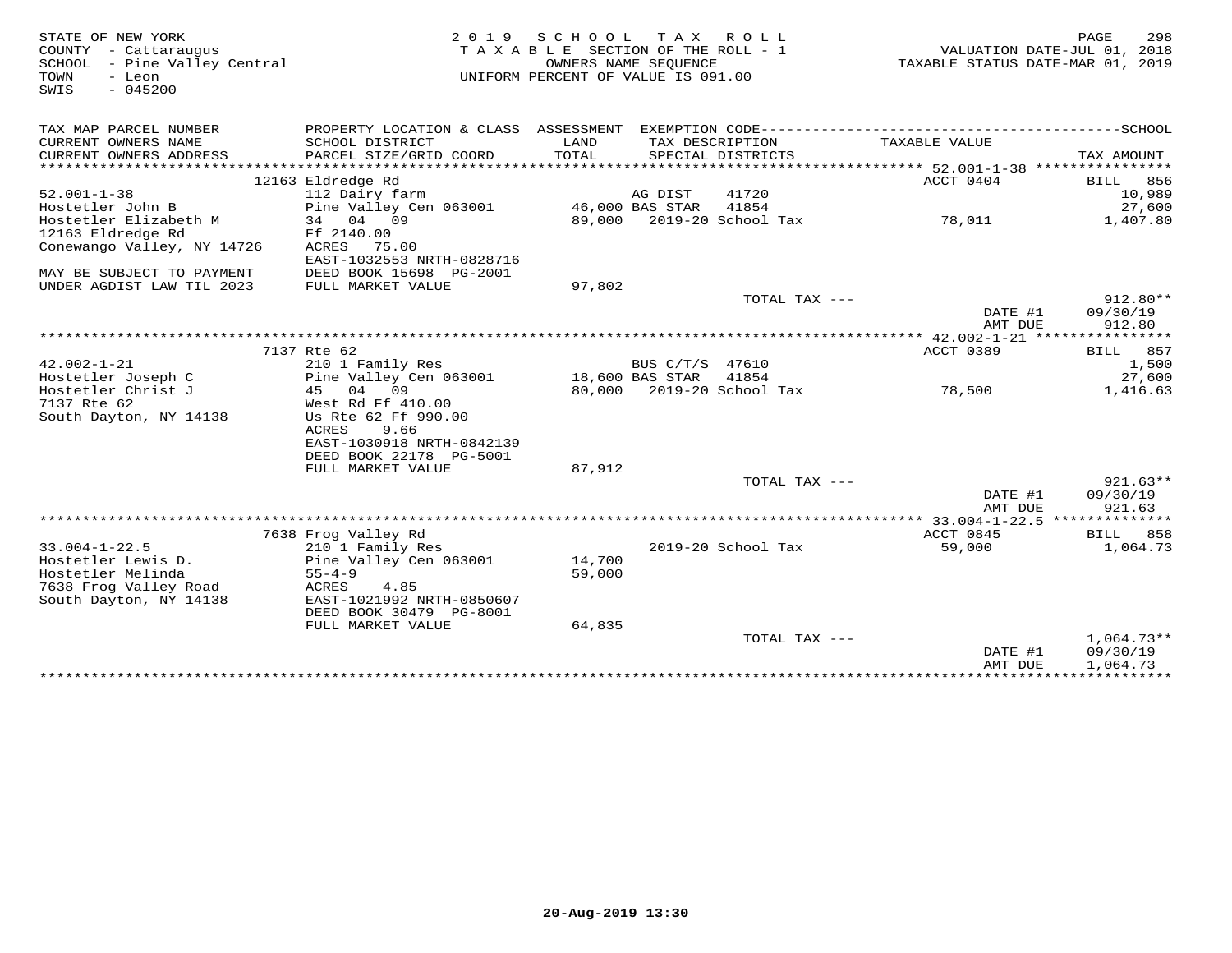| STATE OF NEW YORK<br>COUNTY - Cattaraugus<br>SCHOOL - Pine Valley Central<br>- Leon<br>TOWN<br>$-045200$<br>SWIS | 2 0 1 9                                      | SCHOOL<br>TAXABLE SECTION OF THE ROLL - 1<br>UNIFORM PERCENT OF VALUE IS 091.00 | T A X<br>OWNERS NAME SEQUENCE | ROLL               | VALUATION DATE-JUL 01, 2018<br>TAXABLE STATUS DATE-MAR 01, 2019 | PAGE<br>299              |
|------------------------------------------------------------------------------------------------------------------|----------------------------------------------|---------------------------------------------------------------------------------|-------------------------------|--------------------|-----------------------------------------------------------------|--------------------------|
| TAX MAP PARCEL NUMBER                                                                                            |                                              |                                                                                 |                               |                    |                                                                 |                          |
| CURRENT OWNERS NAME<br>CURRENT OWNERS ADDRESS<br>**********************                                          | SCHOOL DISTRICT<br>PARCEL SIZE/GRID COORD    | LAND<br>TOTAL<br>*******                                                        | TAX DESCRIPTION               | SPECIAL DISTRICTS  | TAXABLE VALUE                                                   | TAX AMOUNT               |
|                                                                                                                  | 6910 West Rd                                 |                                                                                 |                               |                    | ********* 42.004-1-6.1 ****************<br>ACCT 0097            | <b>BILL</b><br>859       |
| $42.004 - 1 - 6.1$                                                                                               | 112 Dairy farm                               |                                                                                 | AG DIST                       | 41720              |                                                                 | 27,277                   |
| Hostetler Raymond B                                                                                              | Pine Valley Cen 063001                       |                                                                                 | 125,400 BAS STAR              | 41854              |                                                                 | 27,600                   |
| Hostetler Mary N                                                                                                 | 52 04<br>09                                  | 164,600                                                                         |                               | 2019-20 School Tax | 137,323                                                         | 2,478.16                 |
| 6910 West Rd<br>Conewango Valley, NY 14726                                                                       | Raggie Rd Ff - 990'<br>FRNT 3100.00 DPTH     |                                                                                 |                               |                    |                                                                 |                          |
| MAY BE SUBJECT TO PAYMENT                                                                                        | ACRES 220.27<br>EAST-1024513 NRTH-0838970    |                                                                                 |                               |                    |                                                                 |                          |
| UNDER AGDIST LAW TIL 2023                                                                                        | DEED BOOK 996<br>PG-154<br>FULL MARKET VALUE | 180,879                                                                         |                               |                    |                                                                 |                          |
|                                                                                                                  |                                              |                                                                                 |                               | TOTAL TAX ---      |                                                                 | 1,983.16**               |
|                                                                                                                  |                                              |                                                                                 |                               |                    | DATE #1<br>AMT DUE                                              | 09/30/19<br>1,983.16     |
|                                                                                                                  |                                              |                                                                                 |                               |                    |                                                                 |                          |
|                                                                                                                  | West Rd                                      |                                                                                 |                               |                    | ACCT 0802                                                       | BILL 860                 |
| $42.004 - 1 - 37$                                                                                                | 105 Vac farmland                             | 7,600                                                                           |                               | 2019-20 School Tax | 7,600                                                           | 137.15                   |
| Hostetler Raymond B<br>6910 West Rd                                                                              | Pine Valley Cen 063001<br>ACRES<br>25.34     | 7,600                                                                           |                               |                    |                                                                 |                          |
| Conewango Valley, NY 14726                                                                                       | EAST-1022211 NRTH-0839402                    |                                                                                 |                               |                    |                                                                 |                          |
|                                                                                                                  | DEED BOOK 1004<br>PG-623                     |                                                                                 |                               |                    |                                                                 |                          |
|                                                                                                                  | FULL MARKET VALUE                            | 8,352                                                                           |                               |                    |                                                                 |                          |
|                                                                                                                  |                                              |                                                                                 |                               | TOTAL TAX ---      |                                                                 | $137.15**$               |
|                                                                                                                  |                                              |                                                                                 |                               |                    | DATE #1<br>AMT DUE                                              | 09/30/19<br>137.15       |
|                                                                                                                  |                                              |                                                                                 |                               |                    |                                                                 |                          |
|                                                                                                                  | 6491 West Rd                                 |                                                                                 |                               |                    | ACCT 0282                                                       | BILL 861                 |
| $51.002 - 1 - 1.1$                                                                                               | 112 Dairy farm                               |                                                                                 | AG BLDG                       | 41700              |                                                                 | 25,000                   |
| Hostetler Raymond B                                                                                              | Pine Valley Cen 063001                       | 38,100                                                                          |                               | 2019-20 School Tax | 95,600                                                          | 1,725.22                 |
| Hostetler Emma J<br>6491 West Rd                                                                                 | 57 04 09<br>Ff 500.00                        | 120,600                                                                         |                               |                    |                                                                 |                          |
| Conewango Valley, NY 14726                                                                                       | ACRES<br>49.15                               |                                                                                 |                               |                    |                                                                 |                          |
|                                                                                                                  | EAST-1021112 NRTH-0831893                    |                                                                                 |                               |                    |                                                                 |                          |
|                                                                                                                  | DEED BOOK 27038 PG-9001                      |                                                                                 |                               |                    |                                                                 |                          |
|                                                                                                                  | FULL MARKET VALUE                            | 132,527                                                                         |                               |                    |                                                                 |                          |
|                                                                                                                  |                                              |                                                                                 |                               | TOTAL TAX ---      | DATE #1                                                         | $1,725.22**$<br>09/30/19 |
|                                                                                                                  |                                              |                                                                                 |                               |                    | AMT DUE                                                         | 1,725.22                 |
|                                                                                                                  |                                              |                                                                                 |                               |                    |                                                                 |                          |
|                                                                                                                  | 12322 Cherry Creek Hill Rd                   |                                                                                 |                               |                    | ACCT 0833                                                       | BILL 862                 |
| $42.004 - 1 - 15.3$                                                                                              | 210 1 Family Res                             |                                                                                 | ENH STAR                      | 41834              |                                                                 | 63,200                   |
| Howard Alvin<br>Howard Lucy                                                                                      | Pine Valley Cen 063001<br>44/4/9             | 9,000<br>80,000                                                                 |                               | 2019-20 School Tax | 80,000                                                          | 1,443.70                 |
| 12322 Cherry Creek Hill Rd                                                                                       | ACRES<br>2.00                                |                                                                                 |                               |                    |                                                                 |                          |
| Conewango Valley, NY 14726                                                                                       | EAST-1030082 NRTH-0836330                    |                                                                                 |                               |                    |                                                                 |                          |
|                                                                                                                  | DEED BOOK 2154 PG-6001                       |                                                                                 |                               |                    |                                                                 |                          |
|                                                                                                                  | FULL MARKET VALUE                            | 87,912                                                                          |                               |                    |                                                                 |                          |
|                                                                                                                  |                                              |                                                                                 |                               | TOTAL TAX ---      |                                                                 | $340.70**$<br>09/30/19   |
|                                                                                                                  |                                              |                                                                                 |                               |                    | DATE #1<br>AMT DUE                                              | 340.70                   |
|                                                                                                                  |                                              |                                                                                 |                               |                    |                                                                 | ********                 |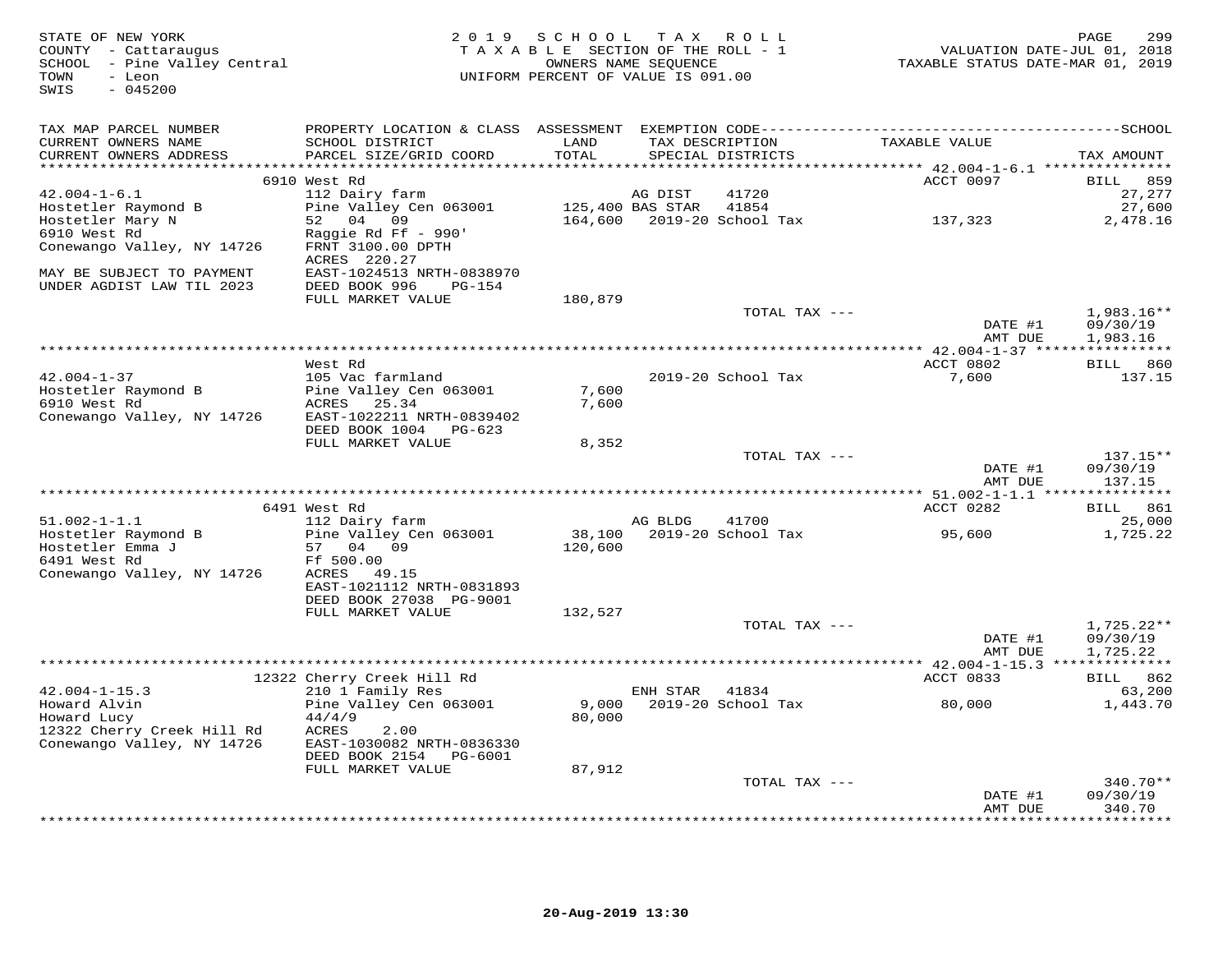| STATE OF NEW YORK<br>COUNTY - Cattaraugus<br>SCHOOL - Pine Valley Central<br>TOWN<br>- Leon<br>$-045200$<br>SWIS |                                                         |         | 2019 SCHOOL TAX ROLL<br>TAXABLE SECTION OF THE ROLL - 1<br>OWNERS NAME SEOUENCE<br>UNIFORM PERCENT OF VALUE IS 091.00 | VALUATION DATE-JUL 01, 2018<br>TAXABLE STATUS DATE-MAR 01, 2019 | 300<br>PAGE            |
|------------------------------------------------------------------------------------------------------------------|---------------------------------------------------------|---------|-----------------------------------------------------------------------------------------------------------------------|-----------------------------------------------------------------|------------------------|
| TAX MAP PARCEL NUMBER                                                                                            |                                                         |         |                                                                                                                       |                                                                 |                        |
| CURRENT OWNERS NAME                                                                                              | SCHOOL DISTRICT                                         | LAND    | TAX DESCRIPTION                                                                                                       | TAXABLE VALUE                                                   |                        |
| CURRENT OWNERS ADDRESS                                                                                           | PARCEL SIZE/GRID COORD                                  | TOTAL   | SPECIAL DISTRICTS                                                                                                     |                                                                 | TAX AMOUNT             |
|                                                                                                                  | 7280 Smith Rd                                           |         |                                                                                                                       | ACCT 0476                                                       | BILL 863               |
| $42.002 - 1 - 15.3$                                                                                              | 270 Mfg housing                                         |         | <b>BAS STAR</b><br>41854                                                                                              |                                                                 | 27,600                 |
| Howard Scott                                                                                                     | Pine Valley Cen 063001                                  | 8,700   | 2019-20 School Tax                                                                                                    | 66,000                                                          | 1,191.05               |
| Howard Leslie A                                                                                                  | 46 04 09                                                | 66,000  |                                                                                                                       |                                                                 |                        |
| 7280 Xura Smith Rd                                                                                               | Ff 305.00                                               |         |                                                                                                                       |                                                                 |                        |
| South Dayton, NY 14138                                                                                           | ACRES<br>1.87<br>EAST-1029361 NRTH-0843995              |         |                                                                                                                       |                                                                 |                        |
|                                                                                                                  | DEED BOOK 00980 PG-01157                                |         |                                                                                                                       |                                                                 |                        |
|                                                                                                                  | FULL MARKET VALUE                                       | 72,527  |                                                                                                                       |                                                                 |                        |
|                                                                                                                  |                                                         |         | TOTAL TAX ---                                                                                                         |                                                                 | 696.05**               |
|                                                                                                                  |                                                         |         |                                                                                                                       | DATE #1                                                         | 09/30/19               |
|                                                                                                                  |                                                         |         |                                                                                                                       | AMT DUE                                                         | 696.05                 |
|                                                                                                                  | off US Route 62                                         |         |                                                                                                                       | ACCT 0903                                                       | BILL 864               |
| $42.002 - 1 - 15.7$                                                                                              | 311 Res vac land                                        |         | 2019-20 School Tax                                                                                                    | 12,200                                                          | 220.16                 |
| Howard Scott C                                                                                                   | Pine Valley Cen 063001                                  | 12,200  |                                                                                                                       |                                                                 |                        |
| 7280 Smith Hill Rd                                                                                               | ACRES<br>5.72                                           | 12,200  |                                                                                                                       |                                                                 |                        |
| South Dayton, NY 14138                                                                                           | EAST-1029677 NRTH-0844123<br>DEED BOOK 12154 PG-5002    |         |                                                                                                                       |                                                                 |                        |
|                                                                                                                  | FULL MARKET VALUE                                       | 13,407  |                                                                                                                       |                                                                 |                        |
|                                                                                                                  |                                                         |         | TOTAL TAX ---                                                                                                         |                                                                 | $220.16**$             |
|                                                                                                                  |                                                         |         |                                                                                                                       | DATE #1                                                         | 09/30/19               |
|                                                                                                                  |                                                         |         |                                                                                                                       | AMT DUE                                                         | 220.16                 |
|                                                                                                                  | 7424 Rte 62                                             |         |                                                                                                                       | ACCT 0493                                                       | <b>BILL</b><br>865     |
| $43.001 - 1 - 35$                                                                                                | 210 1 Family Res                                        |         | CW_10_VET/ 41150                                                                                                      |                                                                 | $\Omega$               |
| Izzio Joseph E                                                                                                   | Pine Valley Cen 063001                                  |         | 52,200 AG DISTOUT 41730                                                                                               |                                                                 | 12,812                 |
| Rizzo Lisa C                                                                                                     | 38 04 09                                                |         | 173,200 BAS STAR<br>41854                                                                                             |                                                                 | 27,600                 |
| 7424 Rte 62                                                                                                      | Ff 885.00                                               |         | 2019-20 School Tax                                                                                                    | 160,388                                                         | 2,894.39               |
| South Dayton, NY 14138                                                                                           | ACRES<br>69.10 BANK<br>017<br>EAST-1032751 NRTH-0846130 |         |                                                                                                                       |                                                                 |                        |
| MAY BE SUBJECT TO PAYMENT                                                                                        | DEED BOOK 1016 PG-788                                   |         |                                                                                                                       |                                                                 |                        |
| UNDER AGDIST LAW TIL 2026                                                                                        | FULL MARKET VALUE                                       | 190,330 |                                                                                                                       |                                                                 |                        |
|                                                                                                                  |                                                         |         | TOTAL TAX ---                                                                                                         |                                                                 | $2,399.39**$           |
|                                                                                                                  |                                                         |         |                                                                                                                       | DATE #1                                                         | 09/30/19               |
|                                                                                                                  |                                                         |         |                                                                                                                       | AMT DUE                                                         | 2,399.39               |
|                                                                                                                  | 6520 Riga Rd                                            |         |                                                                                                                       | ACCT 0463                                                       | <b>BILL</b> 866        |
| $42.004 - 2 - 21$                                                                                                | 312 Vac w/imprv                                         |         | 2019-20 School Tax                                                                                                    | 20,900                                                          | 377.17                 |
| Jaworek David                                                                                                    | Pine Valley Cen 063001                                  | 18,200  |                                                                                                                       |                                                                 |                        |
| Jaworek Beverly A                                                                                                | 43 04 09                                                | 20,900  |                                                                                                                       |                                                                 |                        |
| PO Box 1288<br>Buffalo, NY 14226-7288                                                                            | Raggie Rd Ff $-160'$<br>FRNT 200.00 DPTH                |         |                                                                                                                       |                                                                 |                        |
|                                                                                                                  | ACRES<br>7.00                                           |         |                                                                                                                       |                                                                 |                        |
|                                                                                                                  | EAST-1028146 NRTH-0832247                               |         |                                                                                                                       |                                                                 |                        |
|                                                                                                                  | DEED BOOK 00935 PG-00628                                |         |                                                                                                                       |                                                                 |                        |
|                                                                                                                  | FULL MARKET VALUE                                       | 22,967  |                                                                                                                       |                                                                 |                        |
|                                                                                                                  |                                                         |         | TOTAL TAX ---                                                                                                         | DATE #1                                                         | $377.17**$<br>09/30/19 |
|                                                                                                                  |                                                         |         |                                                                                                                       | AMT DUE                                                         | 377.17                 |
|                                                                                                                  |                                                         |         |                                                                                                                       |                                                                 | * * * * * * * *        |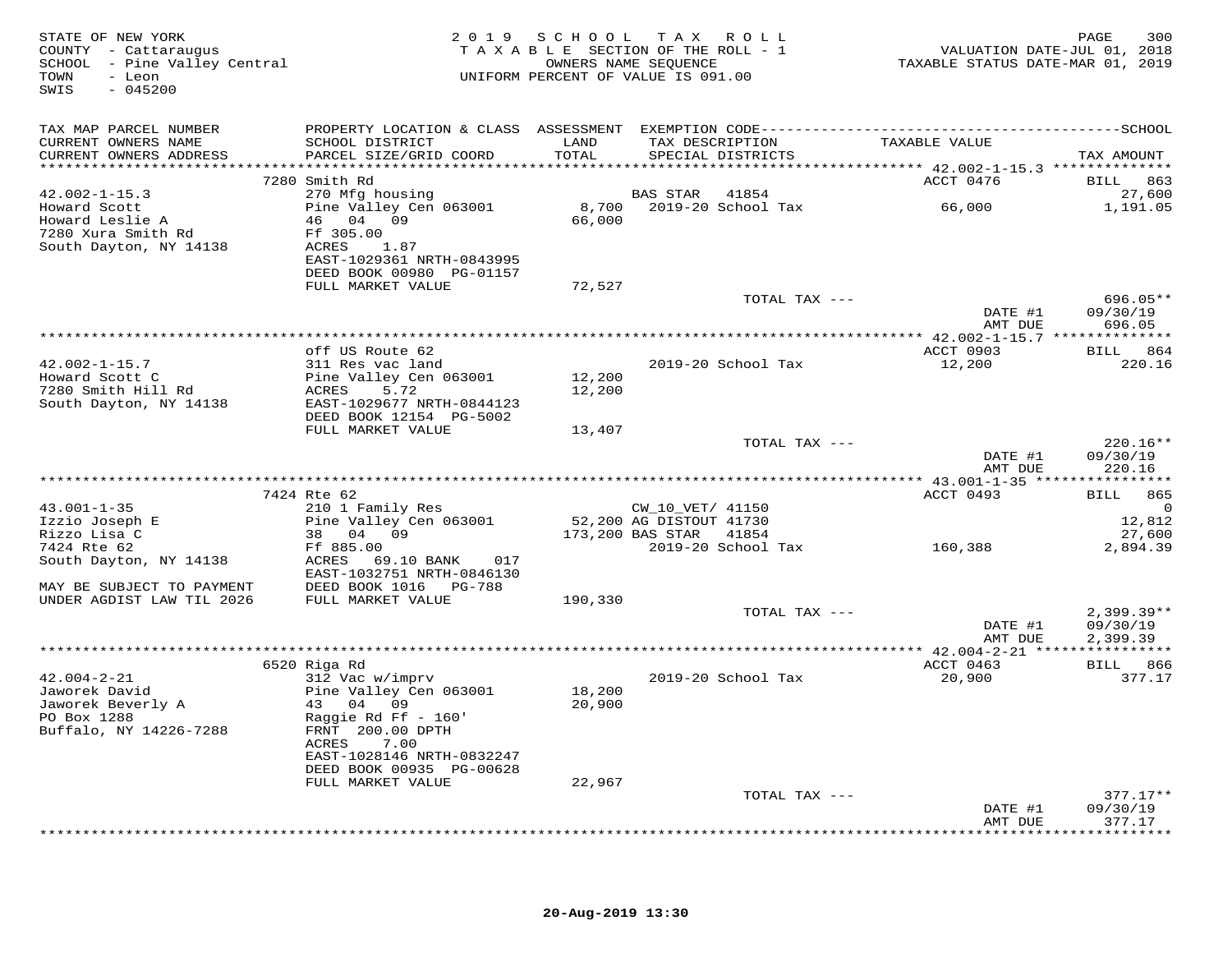| STATE OF NEW YORK<br>COUNTY - Cattaraugus<br>- Pine Valley Central<br>SCHOOL<br>TOWN<br>- Leon<br>$-045200$<br>SWIS | 2 0 1 9                                                                                                                                                                                          | SCHOOL                  | T A X<br>TAXABLE SECTION OF THE ROLL - 1<br>OWNERS NAME SEQUENCE<br>UNIFORM PERCENT OF VALUE IS 091.00 | R O L L       | VALUATION DATE-JUL 01, 2018<br>TAXABLE STATUS DATE-MAR 01, 2019 | 301<br>PAGE                          |
|---------------------------------------------------------------------------------------------------------------------|--------------------------------------------------------------------------------------------------------------------------------------------------------------------------------------------------|-------------------------|--------------------------------------------------------------------------------------------------------|---------------|-----------------------------------------------------------------|--------------------------------------|
| TAX MAP PARCEL NUMBER<br>CURRENT OWNERS NAME<br>CURRENT OWNERS ADDRESS<br>*****************************             | PROPERTY LOCATION & CLASS ASSESSMENT EXEMPTION CODE-----------------------------------SCHOOL<br>SCHOOL DISTRICT<br>PARCEL SIZE/GRID COORD                                                        | LAND<br>TOTAL           | TAX DESCRIPTION<br>SPECIAL DISTRICTS                                                                   |               | TAXABLE VALUE                                                   | TAX AMOUNT                           |
| $52.001 - 1 - 15.3$<br>Jennal John<br>Jennal Pamela J<br>6440 Stevens<br>Hamburg, NY 14075                          | Eldredge Rd<br>314 Rural vac<10<br>Pine Valley Cen 063001<br>17 04<br>09<br>Ff 582.00<br>ACRES<br>2.45<br>EAST-1042758 NRTH-0827635<br>DEED BOOK 00974 PG-00657<br>FULL MARKET VALUE             | 5,900<br>5,900<br>6,484 | 2019-20 School Tax                                                                                     |               | ACCT 0736<br>5,900                                              | <b>BILL</b><br>867<br>106.47         |
|                                                                                                                     |                                                                                                                                                                                                  |                         |                                                                                                        | TOTAL TAX --- | DATE #1<br>AMT DUE                                              | $106.47**$<br>09/30/19<br>106.47     |
|                                                                                                                     |                                                                                                                                                                                                  |                         |                                                                                                        |               |                                                                 |                                      |
| $33.004 - 1 - 19$<br>Johnson Charles M<br>Johnson Constance M<br>11578 Shaw Rd<br>Perrysburg, NY 14129              | 7548 Frog Valley Rd<br>311 Res vac land<br>Pine Valley Cen 063001<br>55 04 09<br>Xura Rd Ff - 215'<br>FRNT 700.00 DPTH<br>14.70<br>ACRES<br>EAST-1022181 NRTH-0848185<br>DEED BOOK 21438 PG-2001 | 10,500<br>10,500        | 2019-20 School Tax                                                                                     |               | ACCT 0439<br>10,500                                             | 868<br>BILL<br>189.49                |
|                                                                                                                     | FULL MARKET VALUE                                                                                                                                                                                | 11,538                  |                                                                                                        | TOTAL TAX --- |                                                                 | 189.49**                             |
|                                                                                                                     |                                                                                                                                                                                                  |                         |                                                                                                        |               | DATE #1<br>AMT DUE                                              | 09/30/19<br>189.49                   |
|                                                                                                                     | Alderbottom Rd                                                                                                                                                                                   |                         |                                                                                                        |               | ************* 43.001-1-9.2 ***************<br>ACCT 0694         | BILL 869                             |
| $43.001 - 1 - 9.2$<br>Johnson Sandra L<br>Harris Deborah<br>7529 Alderbottom Rd<br>Conewango Valley, NY 14726       | 240 Rural res<br>Pine Valley Cen 063001<br>22 04<br>09<br>ACRES<br>38.30 BANK<br>017<br>EAST-1040928 NRTH-0846884<br>DEED BOOK 00941 PG-00853                                                    | 28,000<br>118,300       | BAS STAR<br>2019-20 School Tax                                                                         | 41854         | 118,300                                                         | 27,600<br>2,134.86                   |
|                                                                                                                     | FULL MARKET VALUE                                                                                                                                                                                | 130,000                 |                                                                                                        | TOTAL TAX --- | DATE #1                                                         | 1,639.86**<br>09/30/19               |
|                                                                                                                     |                                                                                                                                                                                                  |                         |                                                                                                        |               | AMT DUE<br>******** 43.004-1-5 *****                            | 1,639.86                             |
| $43.004 - 1 - 5$                                                                                                    | 6896 Bailey Hill Rd<br>112 Dairy farm                                                                                                                                                            |                         | AG DIST                                                                                                | 41720         | ACCT 0021                                                       | 870<br>BILL<br>35,218                |
| Josh Bailey LLC<br>6896 Bailey Hill Rd<br>Cattaraugus, NY 14719                                                     | Pine Valley Cen 063001<br>04<br>09<br>04<br>Ff 3265 Bailey Hill Rd<br>Ff 1595 Tug Hill Rd                                                                                                        | 105,800<br>228,800      | 2019-20 School Tax                                                                                     |               | 193,582                                                         | 3,493.42                             |
| MAY BE SUBJECT TO PAYMENT<br>UNDER AGDIST LAW TIL 2023                                                              | ACRES 136.47<br>EAST-1049992 NRTH-0837338<br>DEED BOOK 27018 PG-7003<br>FULL MARKET VALUE                                                                                                        | 251,429                 |                                                                                                        |               |                                                                 |                                      |
|                                                                                                                     |                                                                                                                                                                                                  |                         |                                                                                                        | TOTAL TAX --- | DATE #1<br>AMT DUE                                              | $3,493.42**$<br>09/30/19<br>3,493.42 |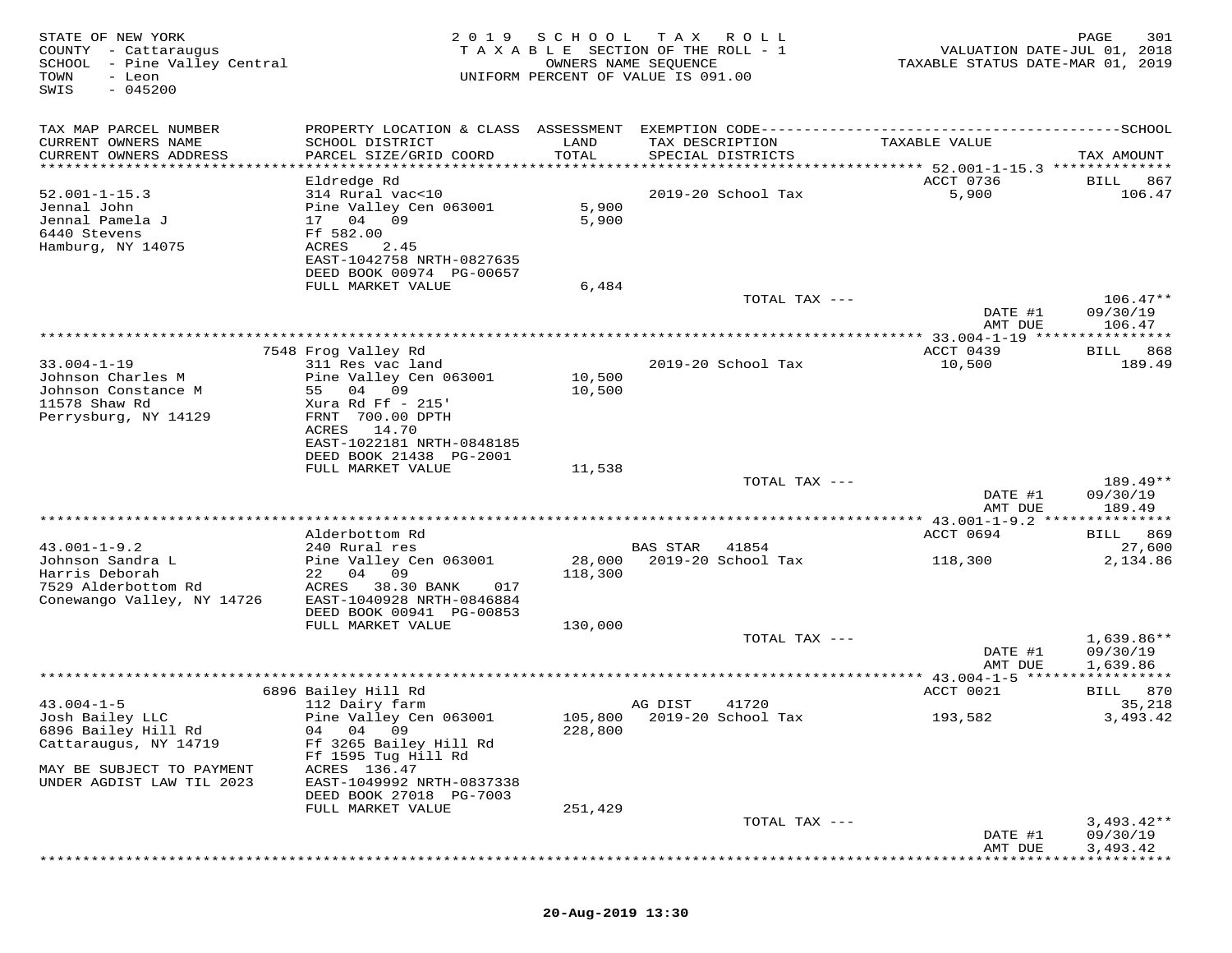| STATE OF NEW YORK<br>COUNTY - Cattaraugus<br>SCHOOL - Pine Valley Central<br>- Leon<br>TOWN<br>$-045200$<br>SWIS |                                              | OWNERS NAME SEQUENCE | 2019 SCHOOL TAX ROLL<br>TAXABLE SECTION OF THE ROLL - 1<br>UNIFORM PERCENT OF VALUE IS 091.00 | VALUATION DATE-JUL 01, 2018<br>TAXABLE STATUS DATE-MAR 01, 2019 | 302<br>PAGE        |
|------------------------------------------------------------------------------------------------------------------|----------------------------------------------|----------------------|-----------------------------------------------------------------------------------------------|-----------------------------------------------------------------|--------------------|
| TAX MAP PARCEL NUMBER                                                                                            |                                              |                      |                                                                                               |                                                                 |                    |
| CURRENT OWNERS NAME<br>CURRENT OWNERS ADDRESS                                                                    | SCHOOL DISTRICT<br>PARCEL SIZE/GRID COORD    | LAND<br>TOTAL        | TAX DESCRIPTION<br>SPECIAL DISTRICTS                                                          | TAXABLE VALUE                                                   | TAX AMOUNT         |
|                                                                                                                  | 11077 Leon-New Albion Rd                     |                      |                                                                                               | ACCT 0323                                                       | BILL 871           |
| $52.002 - 1 - 5$                                                                                                 | 270 Mfg housing                              |                      | FOREST/A74 47460                                                                              |                                                                 | 32,920             |
| Kashuba Daniel R. L/U                                                                                            | Pine Valley Cen 063001                       |                      | 50,700 2019-20 School Tax                                                                     | 44,080                                                          | 795.48             |
| Kashuba Keith M.                                                                                                 | 02/03 04 09                                  | 77,000               |                                                                                               |                                                                 |                    |
| 55 North Seine Drive                                                                                             | Ff 770.00 Co Rd 6<br>ACRES 100.51            |                      |                                                                                               |                                                                 |                    |
| Cheektowaga, NY 14227                                                                                            | EAST-1049750 NRTH-0831122                    |                      |                                                                                               |                                                                 |                    |
| MAY BE SUBJECT TO PAYMENT                                                                                        | DEED BOOK 23007 PG-7001                      |                      |                                                                                               |                                                                 |                    |
| UNDER RPTL480A UNTIL 2028                                                                                        | FULL MARKET VALUE                            | 84,615               |                                                                                               |                                                                 |                    |
|                                                                                                                  |                                              |                      | TOTAL TAX ---                                                                                 |                                                                 | 795.48**           |
|                                                                                                                  |                                              |                      |                                                                                               | DATE #1<br>AMT DUE                                              | 09/30/19<br>795.48 |
|                                                                                                                  |                                              |                      |                                                                                               |                                                                 |                    |
|                                                                                                                  | Town Hill Rd                                 |                      |                                                                                               | ACCT 0009                                                       | BILL 872           |
| $52.001 - 1 - 2$                                                                                                 | 322 Rural vac>10                             |                      | 2019-20 School Tax                                                                            | 57,800                                                          | 1,043.07           |
| Kenneth L. Adams, Trustee of t Pine Valley Cen 063001<br>Kenneth L.Adams Revocable Trus 34 04 09                 |                                              | 57,800<br>57,800     |                                                                                               |                                                                 |                    |
| 111292 Youngs Road                                                                                               | Ff 700.00                                    |                      |                                                                                               |                                                                 |                    |
| Cattaraugus, NY 14719                                                                                            | ACRES 88.95                                  |                      |                                                                                               |                                                                 |                    |
|                                                                                                                  | EAST-1033798 NRTH-0830779                    |                      |                                                                                               |                                                                 |                    |
|                                                                                                                  | DEED BOOK 22346 PG-7001<br>FULL MARKET VALUE | 63,516               |                                                                                               |                                                                 |                    |
|                                                                                                                  |                                              |                      | TOTAL TAX ---                                                                                 |                                                                 | $1,043.07**$       |
|                                                                                                                  |                                              |                      |                                                                                               | DATE #1                                                         | 09/30/19           |
|                                                                                                                  |                                              |                      |                                                                                               | AMT DUE                                                         | 1,043.07           |
|                                                                                                                  | Eldredge Rd                                  |                      |                                                                                               | ACCT 0010                                                       | BILL 873           |
| $52.001 - 1 - 40$                                                                                                | 910 Priv forest                              |                      | 2019-20 School Tax                                                                            | 18,500                                                          | 333.85             |
| Kenneth L. Adams, Trustee of t Pine Valley Cen 063001                                                            |                                              | 18,500               |                                                                                               |                                                                 |                    |
| Kenneth L.Adams Revocable Trus 34 04 09                                                                          |                                              | 18,500               |                                                                                               |                                                                 |                    |
| 111292 Youngs Road<br>Cattaraugus, NY 14719                                                                      | ACRES 22.07<br>EAST-1033250 NRTH-0829403     |                      |                                                                                               |                                                                 |                    |
|                                                                                                                  | DEED BOOK 22346 PG-7001                      |                      |                                                                                               |                                                                 |                    |
|                                                                                                                  | FULL MARKET VALUE                            | 20,330               |                                                                                               |                                                                 |                    |
|                                                                                                                  |                                              |                      | TOTAL TAX ---                                                                                 |                                                                 | 333.85**           |
|                                                                                                                  |                                              |                      |                                                                                               | DATE #1<br>AMT DUE                                              | 09/30/19<br>333.85 |
|                                                                                                                  |                                              |                      |                                                                                               |                                                                 |                    |
|                                                                                                                  | 12122 Ruckh Hill Rd                          |                      |                                                                                               | ACCT 0038                                                       | BILL 874           |
| $34.003 - 1 - 28$                                                                                                | 210 1 Family Res                             |                      | 2019-20 School Tax                                                                            | 176,900                                                         | 3,192.37           |
| Kennison John M<br>12122 Ruckh Hill Rd                                                                           | Pine Valley Cen 063001<br>39 04 09           | 12,500<br>176,900    |                                                                                               |                                                                 |                    |
| South Dayton, NY 14138                                                                                           | FRNT 417.50 DPTH                             |                      |                                                                                               |                                                                 |                    |
|                                                                                                                  | ACRES<br>3.76                                |                      |                                                                                               |                                                                 |                    |
|                                                                                                                  | EAST-1033387 NRTH-0847827                    |                      |                                                                                               |                                                                 |                    |
|                                                                                                                  | DEED BOOK 26966 PG-4001                      |                      |                                                                                               |                                                                 |                    |
|                                                                                                                  | FULL MARKET VALUE                            | 194,396              | TOTAL TAX ---                                                                                 |                                                                 | $3,192.37**$       |
|                                                                                                                  |                                              |                      |                                                                                               | DATE #1                                                         | 09/30/19           |
|                                                                                                                  |                                              |                      |                                                                                               | AMT DUE                                                         | 3,192.37           |
|                                                                                                                  |                                              |                      |                                                                                               |                                                                 |                    |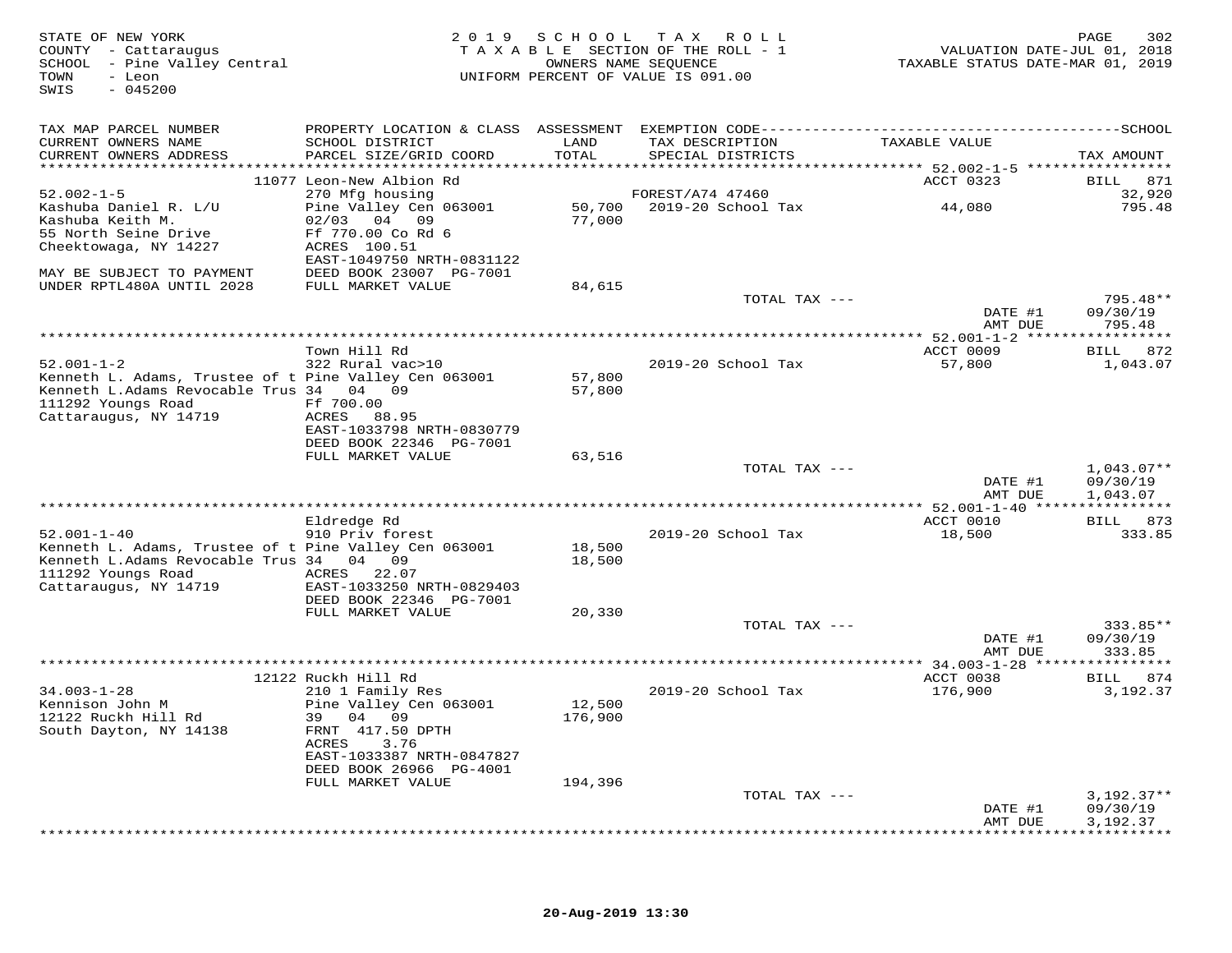| STATE OF NEW YORK<br>COUNTY - Cattaraugus<br>SCHOOL - Pine Valley Central<br>- Leon<br>TOWN<br>SWIS<br>$-045200$ |                                                      | 2019 SCHOOL TAX ROLL<br>TAXABLE SECTION OF THE ROLL - 1<br>UNIFORM PERCENT OF VALUE IS 091.00 | OWNERS NAME SEQUENCE |                                      | TAXABLE STATUS DATE-MAR 01, 2019 | PAGE<br>303<br>VALUATION DATE-JUL 01, 2018 |
|------------------------------------------------------------------------------------------------------------------|------------------------------------------------------|-----------------------------------------------------------------------------------------------|----------------------|--------------------------------------|----------------------------------|--------------------------------------------|
| TAX MAP PARCEL NUMBER                                                                                            |                                                      |                                                                                               |                      |                                      |                                  |                                            |
| CURRENT OWNERS NAME<br>CURRENT OWNERS ADDRESS                                                                    | SCHOOL DISTRICT<br>PARCEL SIZE/GRID COORD            | LAND<br>TOTAL                                                                                 |                      | TAX DESCRIPTION<br>SPECIAL DISTRICTS | TAXABLE VALUE                    | TAX AMOUNT                                 |
|                                                                                                                  | 12122 Ruckh Hill Rd                                  |                                                                                               |                      |                                      | ACCT 0617                        | BILL 875                                   |
| $34.003 - 1 - 29.6$                                                                                              | 314 Rural vac<10                                     |                                                                                               |                      | 2019-20 School Tax                   | 3,000                            | 54.14                                      |
| Kennison John M                                                                                                  | Pine Valley Cen 063001                               | 3,000                                                                                         |                      |                                      |                                  |                                            |
| 12122 Ruckh Hill Rd<br>South Dayton, NY 14138                                                                    | 39 04 09<br>1.10<br>ACRES                            | 3,000                                                                                         |                      |                                      |                                  |                                            |
|                                                                                                                  | EAST-1033108 NRTH-0847798                            |                                                                                               |                      |                                      |                                  |                                            |
|                                                                                                                  | DEED BOOK 26966 PG-4001                              |                                                                                               |                      |                                      |                                  |                                            |
|                                                                                                                  | FULL MARKET VALUE                                    | 3,297                                                                                         |                      |                                      |                                  |                                            |
|                                                                                                                  |                                                      |                                                                                               |                      | TOTAL TAX ---                        | DATE #1<br>AMT DUE               | 54.14**<br>09/30/19<br>54.14               |
|                                                                                                                  |                                                      |                                                                                               |                      |                                      |                                  | ********                                   |
|                                                                                                                  | 12148 Cherry Creek Hill Rd                           |                                                                                               |                      |                                      | ACCT 0574                        | 876<br>BILL                                |
| $42.004 - 1 - 18.2$                                                                                              | 210 1 Family Res                                     |                                                                                               | ENH STAR             | 41834                                |                                  | 63,200                                     |
| Keppel Douglas<br>PO Box 125                                                                                     | Pine Valley Cen 063001<br>04 09<br>44                | 6,500<br>79,000                                                                               |                      | 2019-20 School Tax                   | 79,000                           | 1,425.65                                   |
| Leon, NY 14751                                                                                                   | FRNT 152.00 DPTH 125.00                              |                                                                                               |                      |                                      |                                  |                                            |
|                                                                                                                  | EAST-1028393 NRTH-0835858                            |                                                                                               |                      |                                      |                                  |                                            |
|                                                                                                                  | DEED BOOK 00953 PG-00558                             |                                                                                               |                      |                                      |                                  |                                            |
|                                                                                                                  | FULL MARKET VALUE                                    | 86,813                                                                                        |                      | TOTAL TAX ---                        |                                  | $322.65**$                                 |
|                                                                                                                  |                                                      |                                                                                               |                      |                                      | DATE #1<br>AMT DUE               | 09/30/19<br>322.65                         |
|                                                                                                                  |                                                      |                                                                                               |                      |                                      |                                  |                                            |
|                                                                                                                  | 6345 Riga Rd                                         |                                                                                               |                      |                                      | ACCT 0491                        | BILL 877                                   |
| $51.002 - 2 - 25.3$<br>Kickbush Jean M                                                                           | 210 1 Family Res<br>Pine Valley Cen 063001           |                                                                                               | BAS STAR 41854       | 40,000 2019-20 School Tax            | 70,200                           | 27,600<br>1,266.84                         |
| 6345 Riga Rd<br>Conewango Valley, NY 14726                                                                       | 50 04 09<br>Ff 250.00<br>ACRES<br>51.96              | 70,200                                                                                        |                      |                                      |                                  |                                            |
|                                                                                                                  | EAST-1026193 NRTH-0829345                            |                                                                                               |                      |                                      |                                  |                                            |
|                                                                                                                  | DEED BOOK 17717 PG-5001                              |                                                                                               |                      |                                      |                                  |                                            |
|                                                                                                                  | FULL MARKET VALUE                                    | 77,143                                                                                        |                      |                                      |                                  |                                            |
|                                                                                                                  |                                                      |                                                                                               |                      | TOTAL TAX ---                        | DATE #1                          | $771.84**$<br>09/30/19                     |
|                                                                                                                  |                                                      |                                                                                               |                      |                                      | AMT DUE                          | 771.84                                     |
|                                                                                                                  |                                                      |                                                                                               |                      |                                      |                                  |                                            |
|                                                                                                                  | 12546 Flat Iron Rd                                   |                                                                                               |                      |                                      | ACCT 0207                        | BILL 878                                   |
| $51.002 - 2 - 18.1$                                                                                              | 312 Vac w/imprv                                      |                                                                                               | AG DISTOUT 41730     |                                      |                                  | 2,562                                      |
| Kickbush Stacy L<br>Kickbush Andrea G                                                                            | Pine Valley Cen 063001<br>49 04 09                   | 21,800<br>33,000                                                                              |                      | 2019-20 School Tax                   | 30,438                           | 549.29                                     |
| 12532 Flatiron Rd                                                                                                | Life Use                                             |                                                                                               |                      |                                      |                                  |                                            |
| Conewango Valley, NY 14726                                                                                       | Ff 1800 Flat Iron; 1260 Us<br>ACRES<br>25.94         |                                                                                               |                      |                                      |                                  |                                            |
| MAY BE SUBJECT TO PAYMENT<br>UNDER AGDIST LAW TIL 2026                                                           | EAST-1026209 NRTH-0827033<br>DEED BOOK 27583 PG-8001 |                                                                                               |                      |                                      |                                  |                                            |
|                                                                                                                  | FULL MARKET VALUE                                    | 36,264                                                                                        |                      |                                      |                                  |                                            |
|                                                                                                                  |                                                      |                                                                                               |                      | TOTAL TAX ---                        | DATE #1                          | 549.29**<br>09/30/19                       |
|                                                                                                                  |                                                      |                                                                                               |                      |                                      | AMT DUE                          | 549.29<br>* * * * * * * *                  |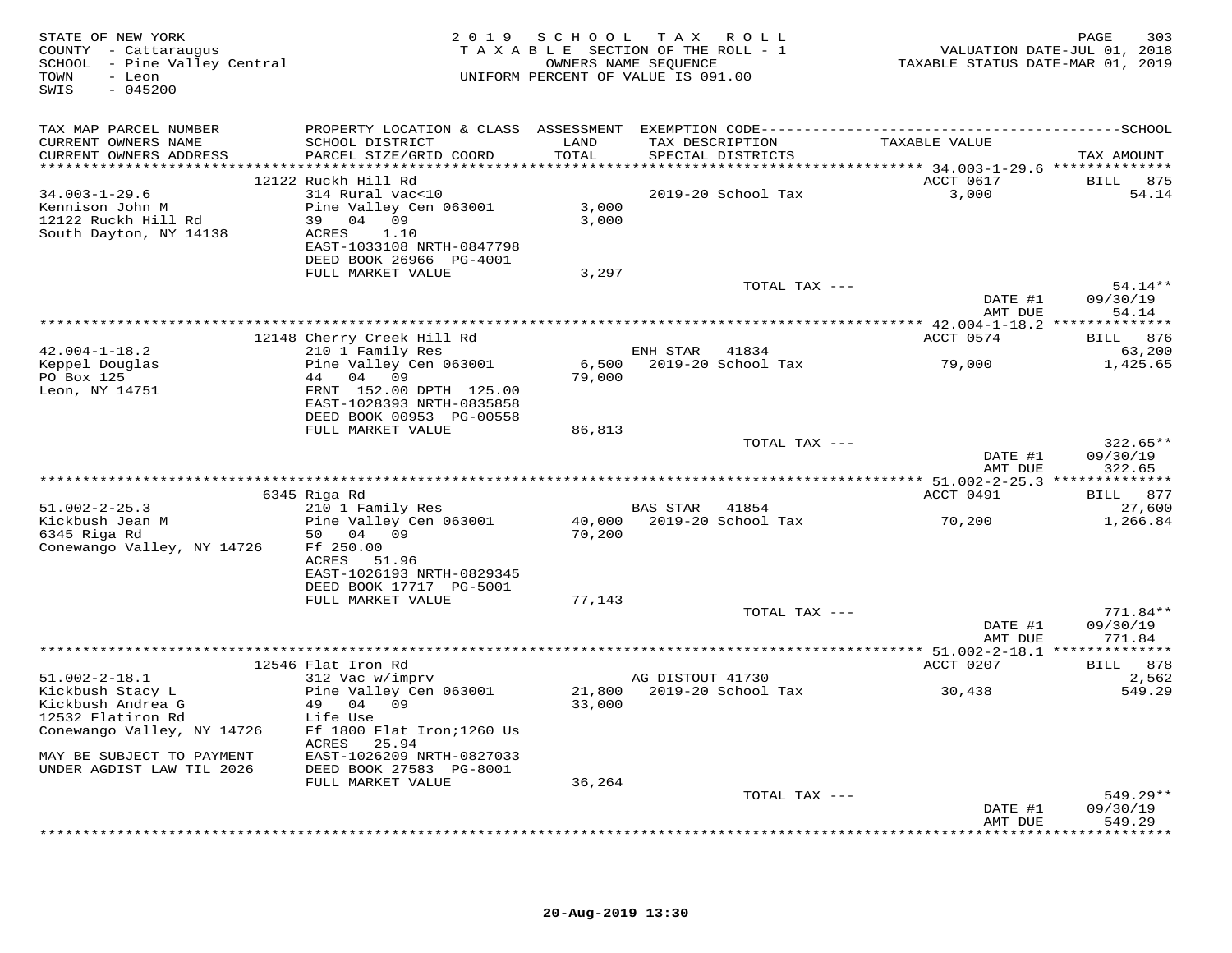| STATE OF NEW YORK<br>COUNTY - Cattaraugus<br>SCHOOL - Pine Valley Central<br>TOWN<br>- Leon<br>$-045200$<br>SWIS | 2 0 1 9                                                                                    | SCHOOL<br>OWNERS NAME SEQUENCE | TAX ROLL<br>TAXABLE SECTION OF THE ROLL - 1<br>UNIFORM PERCENT OF VALUE IS 091.00 | VALUATION DATE-JUL 01, 2018<br>TAXABLE STATUS DATE-MAR 01, 2019 | 304<br>PAGE        |
|------------------------------------------------------------------------------------------------------------------|--------------------------------------------------------------------------------------------|--------------------------------|-----------------------------------------------------------------------------------|-----------------------------------------------------------------|--------------------|
| TAX MAP PARCEL NUMBER<br>CURRENT OWNERS NAME                                                                     | SCHOOL DISTRICT                                                                            | LAND                           | TAX DESCRIPTION                                                                   | TAXABLE VALUE                                                   |                    |
| CURRENT OWNERS ADDRESS                                                                                           | PARCEL SIZE/GRID COORD                                                                     | TOTAL                          | SPECIAL DISTRICTS                                                                 |                                                                 | TAX AMOUNT         |
|                                                                                                                  | 12532 Flat Iron Rd                                                                         |                                |                                                                                   | ACCT 0467                                                       | BILL 879           |
| $51.002 - 2 - 18.2$                                                                                              | 210 1 Family Res                                                                           |                                | ENH STAR<br>41834                                                                 |                                                                 | 63,200             |
| Kickbush Stacy L<br>Kickbush Andrea<br>12532 Flat Iron Rd<br>Conewango Valley, NY 14726                          | Pine Valley Cen 063001<br>49 04 09<br>FRNT 160.00 DPTH 290.00<br>EAST-1026642 NRTH-0827666 | 7,100<br>93,800                | 2019-20 School Tax                                                                | 93,800                                                          | 1,692.73           |
|                                                                                                                  | DEED BOOK 760<br>PG-01067                                                                  |                                |                                                                                   |                                                                 |                    |
|                                                                                                                  | FULL MARKET VALUE                                                                          | 103,077                        | TOTAL TAX ---                                                                     |                                                                 | 589.73**           |
|                                                                                                                  |                                                                                            |                                |                                                                                   | DATE #1<br>AMT DUE                                              | 09/30/19<br>589.73 |
|                                                                                                                  |                                                                                            |                                |                                                                                   | *********** 52.002-1-8 ******                                   |                    |
|                                                                                                                  | 6360 Canyon Dr                                                                             |                                |                                                                                   | ACCT 0448                                                       | 880<br>BILL        |
| $52.002 - 1 - 8$                                                                                                 | 314 Rural vac<10                                                                           |                                | 2019-20 School Tax                                                                | 10,700                                                          | 193.09             |
| Kiendl Stephen R                                                                                                 | Pine Valley Cen 063001                                                                     | 10,700                         |                                                                                   |                                                                 |                    |
| Box 503<br>Ellington, NY 14732                                                                                   | 02 04 09<br>$Lot-13$                                                                       | 10,700                         |                                                                                   |                                                                 |                    |
|                                                                                                                  | Ff360 Canyon;80 Blue Bird                                                                  |                                |                                                                                   |                                                                 |                    |
|                                                                                                                  | 4.86<br>ACRES                                                                              |                                |                                                                                   |                                                                 |                    |
|                                                                                                                  | EAST-1049190 NRTH-0829993                                                                  |                                |                                                                                   |                                                                 |                    |
|                                                                                                                  | DEED BOOK 1016<br>PG-634                                                                   |                                |                                                                                   |                                                                 |                    |
|                                                                                                                  | FULL MARKET VALUE                                                                          | 11,758                         | TOTAL TAX ---                                                                     |                                                                 | $193.09**$         |
|                                                                                                                  |                                                                                            |                                |                                                                                   | DATE #1                                                         | 09/30/19           |
|                                                                                                                  |                                                                                            |                                |                                                                                   | AMT DUE                                                         | 193.09             |
|                                                                                                                  |                                                                                            |                                |                                                                                   |                                                                 |                    |
|                                                                                                                  | Alderbottom Rd                                                                             |                                |                                                                                   | ACCT 0695                                                       | 881<br>BILL        |
| $43.001 - 1 - 9.3$<br>KIFNER CHRISTOPHER P.                                                                      | 311 Res vac land<br>Pine Valley Cen 063001                                                 | 12,900                         | 2019-20 School Tax                                                                | 12,900                                                          | 232.80             |
| 101 Jamestown Street                                                                                             | 22 04 09                                                                                   | 12,900                         |                                                                                   |                                                                 |                    |
| Gowanda, NY 14070                                                                                                | ACRES 12.75                                                                                |                                |                                                                                   |                                                                 |                    |
|                                                                                                                  | EAST-1041639 NRTH-0846019                                                                  |                                |                                                                                   |                                                                 |                    |
|                                                                                                                  | DEED BOOK 27883 PG-6001<br>FULL MARKET VALUE                                               |                                |                                                                                   |                                                                 |                    |
|                                                                                                                  |                                                                                            | 14,176                         | TOTAL TAX ---                                                                     |                                                                 | 232.80**           |
|                                                                                                                  |                                                                                            |                                |                                                                                   | DATE #1                                                         | 09/30/19           |
|                                                                                                                  |                                                                                            |                                |                                                                                   | AMT DUE                                                         | 232.80             |
|                                                                                                                  |                                                                                            |                                | ********************                                                              | $** 51.002 - 2 - 21 *$                                          | * * * * * * * * *  |
|                                                                                                                  | 12512 Flat Iron Rd                                                                         |                                |                                                                                   | ACCT 0015                                                       | 882<br>BILL        |
| $51.002 - 2 - 21$<br>Kilmer Derek L                                                                              | 312 Vac w/imprv<br>Pine Valley Cen 063001                                                  | 4,200                          | 2019-20 School Tax                                                                | 9,000                                                           | 162.42             |
| 431 Arborshade Dr                                                                                                | 49 04 09                                                                                   | 9,000                          |                                                                                   |                                                                 |                    |
| Inwood, WV 25428                                                                                                 | Conewango Valley Plant                                                                     |                                |                                                                                   |                                                                 |                    |
|                                                                                                                  | Ff 440.00                                                                                  |                                |                                                                                   |                                                                 |                    |
|                                                                                                                  | ACRES<br>1.34<br>EAST-1026841 NRTH-0827757                                                 |                                |                                                                                   |                                                                 |                    |
|                                                                                                                  | DEED BOOK 22378 PG-8001                                                                    |                                |                                                                                   |                                                                 |                    |
|                                                                                                                  | FULL MARKET VALUE                                                                          | 9,890                          |                                                                                   |                                                                 |                    |
|                                                                                                                  |                                                                                            |                                | TOTAL TAX ---                                                                     |                                                                 | $162.42**$         |
|                                                                                                                  |                                                                                            |                                |                                                                                   | DATE #1                                                         | 09/30/19           |
|                                                                                                                  |                                                                                            |                                |                                                                                   | AMT DUE                                                         | 162.42             |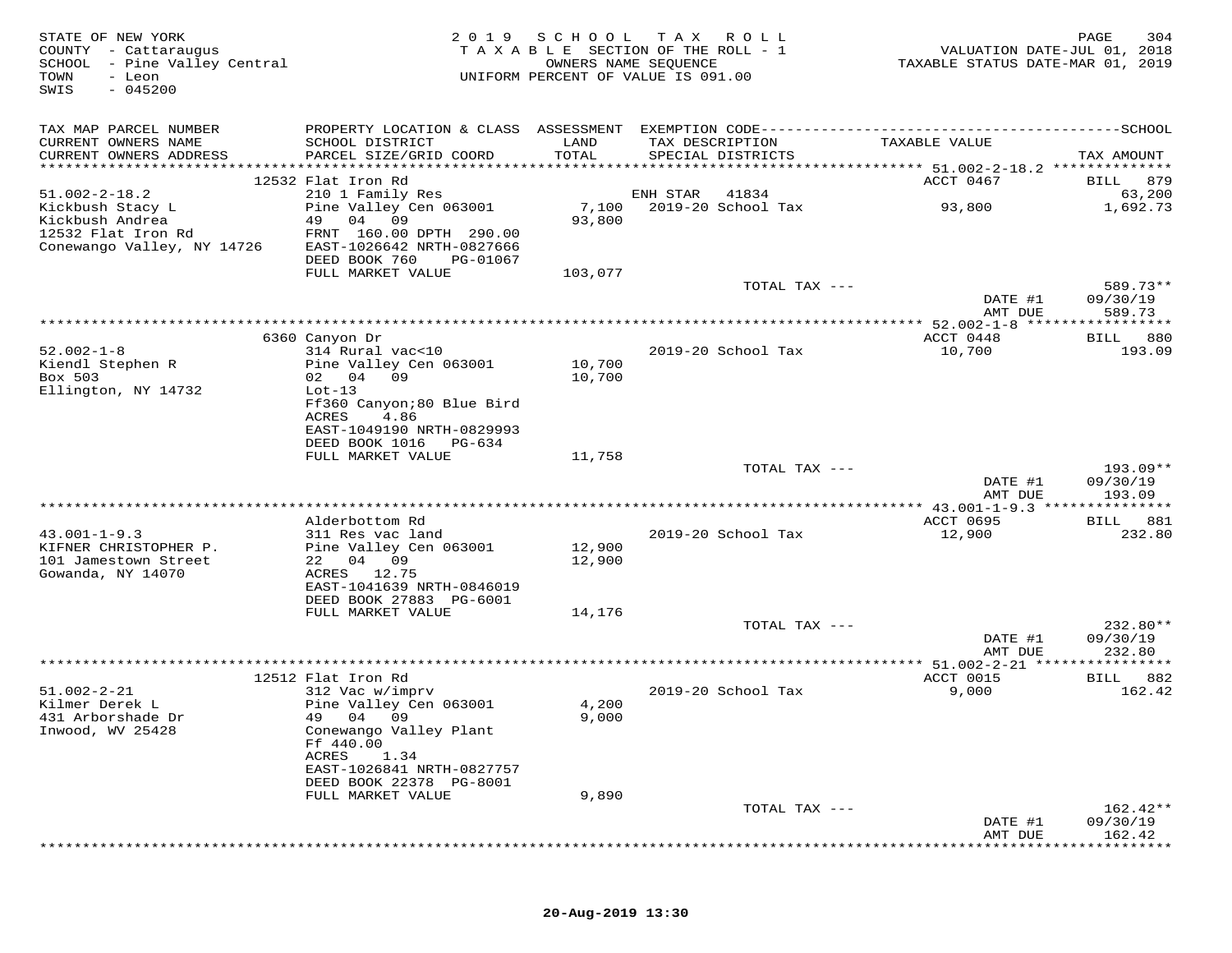| STATE OF NEW YORK<br>COUNTY - Cattaraugus<br>SCHOOL - Pine Valley Central<br>TOWN<br>- Leon<br>$-045200$<br>SWIS | 2 0 1 9                                              | SCHOOL        | TAX ROLL<br>TAXABLE SECTION OF THE ROLL - 1<br>OWNERS NAME SEQUENCE<br>UNIFORM PERCENT OF VALUE IS 091.00 | TAXABLE STATUS DATE-MAR 01, 2019 | PAGE<br>305<br>VALUATION DATE-JUL 01, 2018 |
|------------------------------------------------------------------------------------------------------------------|------------------------------------------------------|---------------|-----------------------------------------------------------------------------------------------------------|----------------------------------|--------------------------------------------|
| TAX MAP PARCEL NUMBER                                                                                            |                                                      |               |                                                                                                           |                                  |                                            |
| CURRENT OWNERS NAME<br>CURRENT OWNERS ADDRESS                                                                    | SCHOOL DISTRICT<br>PARCEL SIZE/GRID COORD            | LAND<br>TOTAL | TAX DESCRIPTION<br>SPECIAL DISTRICTS                                                                      | TAXABLE VALUE                    | TAX AMOUNT                                 |
|                                                                                                                  | 7920 Kellogg Hill Rd                                 |               |                                                                                                           | ACCT 0592                        | 883<br>BILL                                |
| $34.003 - 1 - 8.4$                                                                                               | 120 Field crops                                      |               | 41854<br>BAS STAR                                                                                         |                                  | 27,600                                     |
| Klaus Mary C                                                                                                     | Pine Valley Cen 063001                               | 36,100        | 2019-20 School Tax                                                                                        | 167,200                          | 3,017.32                                   |
| Slattery Kathleen<br>7920 Kellogg Hill Rd<br>South Dayton, NY 14138                                              | 24 04 09<br>Ff 1925.00<br>ACRES<br>48.15 BANK<br>055 | 167,200       |                                                                                                           |                                  |                                            |
|                                                                                                                  | EAST-1039689 NRTH-0854563                            |               |                                                                                                           |                                  |                                            |
|                                                                                                                  | DEED BOOK 00960 PG-00422                             |               |                                                                                                           |                                  |                                            |
|                                                                                                                  | FULL MARKET VALUE                                    | 183,736       |                                                                                                           |                                  |                                            |
|                                                                                                                  |                                                      |               | TOTAL TAX ---                                                                                             |                                  | $2,522.32**$                               |
|                                                                                                                  |                                                      |               |                                                                                                           | DATE #1                          | 09/30/19                                   |
|                                                                                                                  |                                                      |               |                                                                                                           | AMT DUE                          | 2,522.32                                   |
|                                                                                                                  |                                                      |               |                                                                                                           |                                  |                                            |
|                                                                                                                  | 11046 Eldredge Rd                                    |               |                                                                                                           | ACCT 0584                        | BILL<br>884                                |
| $52.002 - 1 - 21.2$                                                                                              | 210 1 Family Res                                     |               | 2019-20 School Tax                                                                                        | 94,400                           | 1,703.56                                   |
| Korzen David R                                                                                                   | Pine Valley Cen 063001                               | 11,000        |                                                                                                           |                                  |                                            |
| 11046 Eldredge Rd                                                                                                | 02 04 09                                             | 94,400        |                                                                                                           |                                  |                                            |
| Cattaraugus, NY 14719                                                                                            | Ff 350.00                                            |               |                                                                                                           |                                  |                                            |
|                                                                                                                  | ACRES<br>3.00<br>EAST-1050008 NRTH-0828018           |               |                                                                                                           |                                  |                                            |
|                                                                                                                  | DEED BOOK 883<br>PG-00514                            |               |                                                                                                           |                                  |                                            |
|                                                                                                                  | FULL MARKET VALUE                                    | 103,736       |                                                                                                           |                                  |                                            |
|                                                                                                                  |                                                      |               | TOTAL TAX ---                                                                                             |                                  | $1,703.56**$                               |
|                                                                                                                  |                                                      |               |                                                                                                           | DATE #1                          | 09/30/19                                   |
|                                                                                                                  |                                                      |               |                                                                                                           | AMT DUE                          | 1,703.56                                   |
|                                                                                                                  |                                                      |               |                                                                                                           |                                  |                                            |
|                                                                                                                  | 11484 Leon-New Albion Rd                             |               |                                                                                                           | ACCT 0215                        | 885<br>BILL                                |
| $43.004 - 1 - 22.1$                                                                                              | 260 Seasonal res                                     |               | 2019-20 School Tax                                                                                        | 92,300                           | 1,665.66                                   |
| Krysztof Rodney J                                                                                                | Pine Valley Cen 063001                               | 72,300        |                                                                                                           |                                  |                                            |
| Krysztof Cynthia                                                                                                 | 11/19 04 09                                          | 92,300        |                                                                                                           |                                  |                                            |
| 1841 N Forest Rd                                                                                                 | Ff 2875 Leon-New Albion                              |               |                                                                                                           |                                  |                                            |
| Williamsville, NY 14221                                                                                          | Ff 1580 Kysor Hill Rd                                |               |                                                                                                           |                                  |                                            |
|                                                                                                                  | ACRES 119.90                                         |               |                                                                                                           |                                  |                                            |
|                                                                                                                  | EAST-1043878 NRTH-0834235                            |               |                                                                                                           |                                  |                                            |
|                                                                                                                  | DEED BOOK 804<br>PG-01050                            |               |                                                                                                           |                                  |                                            |
|                                                                                                                  | FULL MARKET VALUE                                    | 101,429       |                                                                                                           |                                  |                                            |
|                                                                                                                  |                                                      |               | TOTAL TAX ---                                                                                             |                                  | $1,665.66**$                               |
|                                                                                                                  |                                                      |               |                                                                                                           | DATE #1                          | 09/30/19                                   |
|                                                                                                                  |                                                      |               |                                                                                                           | AMT DUE                          | 1,665.66<br>***************************    |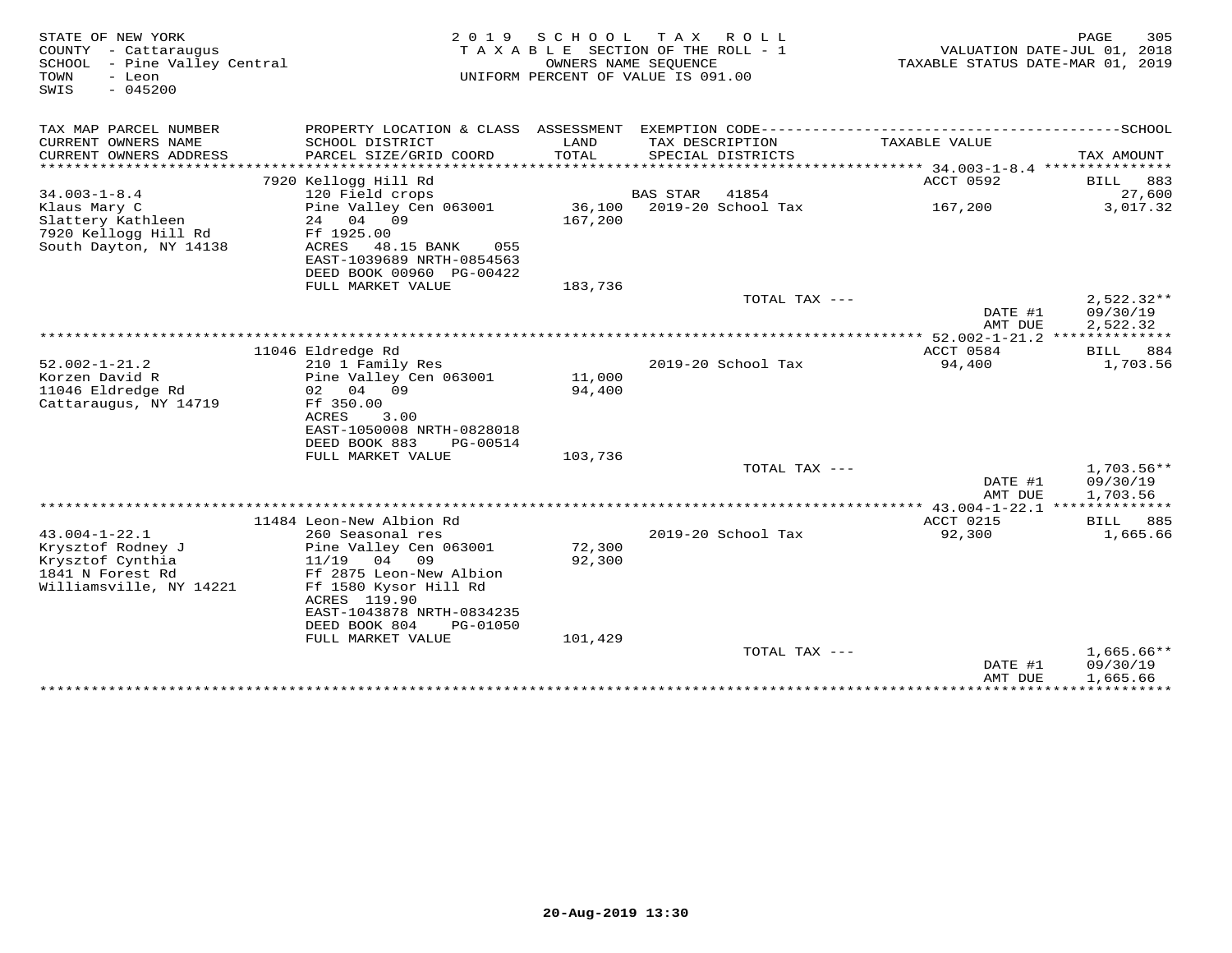| STATE OF NEW YORK<br>COUNTY - Cattaraugus<br>SCHOOL - Pine Valley Central<br>TOWN<br>- Leon<br>$-045200$<br>SWIS | 2 0 1 9                                                                                                            | S C H O O L<br>OWNERS NAME SEQUENCE | T A X<br>ROLL<br>TAXABLE SECTION OF THE ROLL - 1<br>UNIFORM PERCENT OF VALUE IS 091.00 | VALUATION DATE-JUL 01, 2018<br>TAXABLE STATUS DATE-MAR 01, 2019 | 306<br>PAGE                          |
|------------------------------------------------------------------------------------------------------------------|--------------------------------------------------------------------------------------------------------------------|-------------------------------------|----------------------------------------------------------------------------------------|-----------------------------------------------------------------|--------------------------------------|
| TAX MAP PARCEL NUMBER                                                                                            |                                                                                                                    |                                     |                                                                                        |                                                                 |                                      |
| CURRENT OWNERS NAME<br>CURRENT OWNERS ADDRESS                                                                    | SCHOOL DISTRICT<br>PARCEL SIZE/GRID COORD                                                                          | LAND<br>TOTAL                       | TAX DESCRIPTION<br>SPECIAL DISTRICTS                                                   | TAXABLE VALUE                                                   | TAX AMOUNT                           |
|                                                                                                                  |                                                                                                                    |                                     |                                                                                        |                                                                 |                                      |
| $43.001 - 1 - 6$                                                                                                 | 11763 Ruckh Hill Rd<br>210 1 Family Res                                                                            |                                     | ENH STAR<br>41834                                                                      | ACCT 0249                                                       | 886<br>BILL<br>63,200                |
| Krzanowicz Kathleen M<br>11763 Ruckh Hill Rd<br>South Dayton, NY 14138                                           | Pine Valley Cen 063001<br>30 04 09<br>FRNT 1845.00 DPTH<br>ACRES<br>20.81 BANK<br>084<br>EAST-1038640 NRTH-0847051 | 36,900<br>122,000                   | 2019-20 School Tax                                                                     | 122,000                                                         | 2,201.64                             |
|                                                                                                                  | DEED BOOK 00925 PG-00922                                                                                           |                                     |                                                                                        |                                                                 |                                      |
|                                                                                                                  | FULL MARKET VALUE                                                                                                  | 134,066                             |                                                                                        |                                                                 |                                      |
|                                                                                                                  |                                                                                                                    |                                     | TOTAL TAX ---                                                                          | DATE #1                                                         | $1,098.64**$<br>09/30/19             |
|                                                                                                                  |                                                                                                                    |                                     |                                                                                        | AMT DUE                                                         | 1,098.64                             |
|                                                                                                                  | Alderbottom Rd                                                                                                     |                                     |                                                                                        | ACCT 0238                                                       | 887<br>BILL                          |
| $43.001 - 1 - 12.1$<br>Kurdziel Carolyn                                                                          | 312 Vac w/imprv<br>Pine Valley Cen 063001                                                                          | 18,000                              | 2019-20 School Tax                                                                     | 27,000                                                          | 487.25                               |
| 7231 Alderbottom Rd<br>Conewango Valley, NY 14726                                                                | 21 04 09<br>Ff 690.00<br>ACRES 16.25<br>EAST-1042096 NRTH-0842363                                                  | 27,000                              |                                                                                        |                                                                 |                                      |
|                                                                                                                  | DEED BOOK 30142 PG-8001                                                                                            |                                     |                                                                                        |                                                                 |                                      |
|                                                                                                                  | FULL MARKET VALUE                                                                                                  | 29,670                              |                                                                                        |                                                                 |                                      |
|                                                                                                                  |                                                                                                                    |                                     | TOTAL TAX ---                                                                          | DATE #1<br>AMT DUE                                              | 487.25**<br>09/30/19<br>487.25       |
|                                                                                                                  |                                                                                                                    |                                     |                                                                                        | ********* 43.001-1-12.2 ***                                     | * * * * * * * * *                    |
|                                                                                                                  | 7231 Alderbottom Rd                                                                                                |                                     |                                                                                        | ACCT 0613                                                       | 888<br>BILL                          |
| $43.001 - 1 - 12.2$<br>Kurdziel Carolyn                                                                          | 240 Rural res<br>Pine Valley Cen 063001                                                                            | 25,700                              | 2019-20 School Tax                                                                     | 60,000                                                          | 1,082.77                             |
| 7231 Alderbottom Rd<br>Conewango Valley, NY 14726                                                                | 21 04 09<br>FRNT 675.00 DPTH<br>27.15<br>ACRES                                                                     | 60,000                              |                                                                                        |                                                                 |                                      |
|                                                                                                                  | EAST-1040794 NRTH-0842559<br>DEED BOOK 30142 PG-8001<br>FULL MARKET VALUE                                          | 65,934                              |                                                                                        |                                                                 |                                      |
|                                                                                                                  |                                                                                                                    |                                     | TOTAL TAX ---                                                                          |                                                                 | $1,082.77**$                         |
|                                                                                                                  |                                                                                                                    |                                     |                                                                                        | DATE #1<br>AMT DUE                                              | 09/30/19<br>1,082.77                 |
|                                                                                                                  |                                                                                                                    |                                     |                                                                                        | **** 42.004-2-7 ******************                              |                                      |
| $42.004 - 2 - 7$                                                                                                 | 12671 Cherry Creek Hill Rd<br>210 1 Family Res                                                                     |                                     | 2019-20 School Tax                                                                     | ACCT 0140                                                       | BILL 889                             |
| Lampack Matthew R.<br>Lampack Denise E.<br>12671 Cherry Creek Hill Road                                          | Pine Valley Cen 063001<br>51 04 09<br>Ff 270.00                                                                    | 19,500<br>197,800                   |                                                                                        | 197,800                                                         | 3,569.54                             |
| Conewango Valley (LeoNY 14726                                                                                    | ACRES<br>7.79<br>EAST-1024510 NRTH-0835355<br>DEED BOOK 27804 PG-6001                                              |                                     |                                                                                        |                                                                 |                                      |
|                                                                                                                  | FULL MARKET VALUE                                                                                                  | 217,363                             |                                                                                        |                                                                 |                                      |
|                                                                                                                  |                                                                                                                    |                                     | TOTAL TAX ---                                                                          | DATE #1<br>AMT DUE                                              | $3,569.54**$<br>09/30/19<br>3,569.54 |
|                                                                                                                  |                                                                                                                    |                                     |                                                                                        |                                                                 |                                      |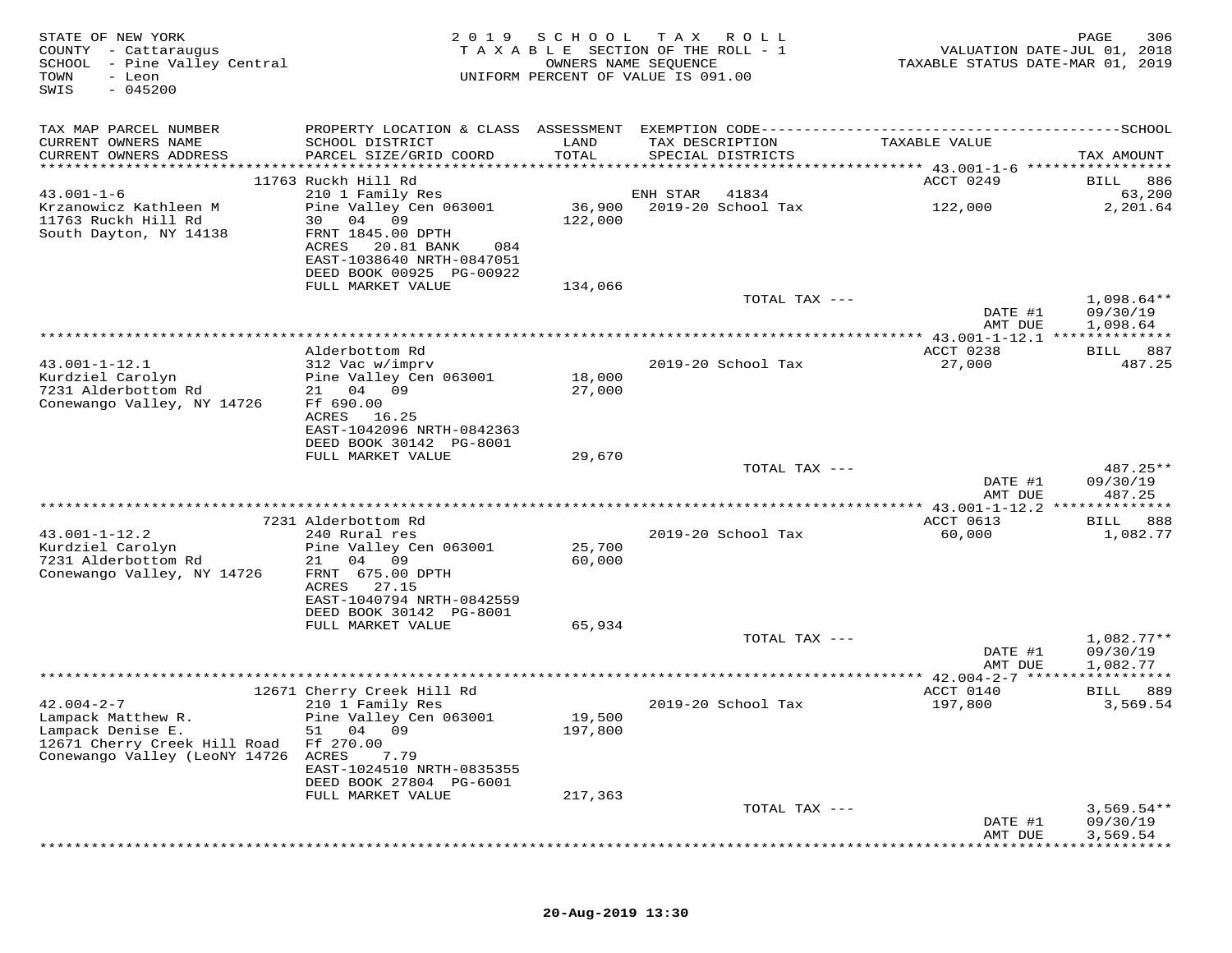| STATE OF NEW YORK<br>COUNTY - Cattaraugus<br>SCHOOL - Pine Valley Central<br>TOWN<br>- Leon<br>$-045200$<br>SWIS | 2 0 1 9                                                                                                                                                                       | SCHOOL                  | T A X<br>ROLL<br>T A X A B L E SECTION OF THE ROLL - 1<br>OWNERS NAME SEQUENCE<br>UNIFORM PERCENT OF VALUE IS 091.00 | VALUATION DATE-JUL 01, 2018<br>TAXABLE STATUS DATE-MAR 01, 2019 | 307<br>PAGE                          |
|------------------------------------------------------------------------------------------------------------------|-------------------------------------------------------------------------------------------------------------------------------------------------------------------------------|-------------------------|----------------------------------------------------------------------------------------------------------------------|-----------------------------------------------------------------|--------------------------------------|
| TAX MAP PARCEL NUMBER<br>CURRENT OWNERS NAME<br>CURRENT OWNERS ADDRESS<br>******************                     | PROPERTY LOCATION & CLASS ASSESSMENT<br>SCHOOL DISTRICT<br>PARCEL SIZE/GRID COORD                                                                                             | LAND<br>TOTAL<br>****** | TAX DESCRIPTION<br>SPECIAL DISTRICTS<br>***************                                                              | TAXABLE VALUE<br>******* 34.003-1-19 ****************           | TAX AMOUNT                           |
| $34.003 - 1 - 19$<br>Lamprecht James<br>Lamprecht Christine<br>7 Gregory Ct<br>Depew, NY 14043                   | 11850 Ruckh Hill Rd<br>240 Rural res<br>Pine Valley Cen 063001<br>04 09<br>31<br>FRNT 700.00 DPTH<br>ACRES<br>51.85<br>EAST-1037645 NRTH-0849120<br>DEED BOOK 793<br>PG-01066 | 46,900<br>116,900       | 2019-20 School Tax                                                                                                   | ACCT 0219<br>116,900                                            | BILL<br>890<br>2,109.60              |
|                                                                                                                  | FULL MARKET VALUE                                                                                                                                                             | 128,462                 | TOTAL TAX ---                                                                                                        | DATE #1<br>AMT DUE                                              | $2,109.60**$<br>09/30/19<br>2,109.60 |
|                                                                                                                  |                                                                                                                                                                               |                         |                                                                                                                      | *************** 34.003-1-25 *****************                   |                                      |
| $34.003 - 1 - 25$<br>Lamprecht James<br>Lamprecht Christine<br>7 Gregory Ct<br>Depew, NY 14043                   | 11926 Ruckh Hill Rd<br>312 Vac w/imprv<br>Pine Valley Cen 063001<br>31 04<br>09<br>FRNT 1515.00 DPTH<br>ACRES 140.10                                                          | 74,300<br>84,700        | 2019-20 School Tax                                                                                                   | ACCT 0333<br>84,700                                             | 891<br><b>BILL</b><br>1,528.51       |
|                                                                                                                  | EAST-1036146 NRTH-0849189<br>DEED BOOK 760<br>PG-00147<br>FULL MARKET VALUE                                                                                                   | 93,077                  |                                                                                                                      |                                                                 |                                      |
|                                                                                                                  |                                                                                                                                                                               |                         | TOTAL TAX ---                                                                                                        | DATE #1<br>AMT DUE                                              | $1,528.51**$<br>09/30/19<br>1,528.51 |
|                                                                                                                  |                                                                                                                                                                               |                         |                                                                                                                      |                                                                 |                                      |
| $42.004 - 2 - 28.1$<br>Lampson Louise H<br>12346 Eldredge Rd<br>Conewango Valley, NY 14726                       | Riga Rd<br>323 Vacant rural<br>Pine Valley Cen 063001<br>04 09<br>43<br>12.95<br>ACRES<br>EAST-1028557 NRTH-0834419                                                           | 9,200<br>9,200          | 2019-20 School Tax                                                                                                   | ACCT 0088<br>9,200                                              | 892<br><b>BILL</b><br>166.02         |
|                                                                                                                  | DEED BOOK 00962 PG-00918<br>FULL MARKET VALUE                                                                                                                                 | 10,110                  | TOTAL TAX ---                                                                                                        |                                                                 | 166.02**                             |
|                                                                                                                  |                                                                                                                                                                               |                         |                                                                                                                      | DATE #1<br>AMT DUE                                              | 09/30/19<br>166.02                   |
|                                                                                                                  | Eldredge Rd                                                                                                                                                                   |                         |                                                                                                                      | ******* 51.002-2-8.1 ***************<br>ACCT 0002               | 893<br>BILL                          |
| $51.002 - 2 - 8.1$<br>Lampson Louise H<br>12346 Eldridge Rd<br>Conewango Valley, NY 14726                        | 314 Rural vac<10<br>Pine Valley Cen 063001<br>42 04 09<br>Life Use<br>Ff 600.00                                                                                               | 8,000<br>8,000          | 2019-20 School Tax                                                                                                   | 8,000                                                           | 144.37                               |
|                                                                                                                  | ACRES<br>3.50<br>EAST-1029379 NRTH-0827981<br>DEED BOOK 843<br>PG-00398<br>FULL MARKET VALUE                                                                                  |                         |                                                                                                                      |                                                                 |                                      |
|                                                                                                                  |                                                                                                                                                                               | 8,791                   | TOTAL TAX ---                                                                                                        |                                                                 | $144.37**$                           |
|                                                                                                                  |                                                                                                                                                                               |                         |                                                                                                                      | DATE #1<br>AMT DUE                                              | 09/30/19<br>144.37                   |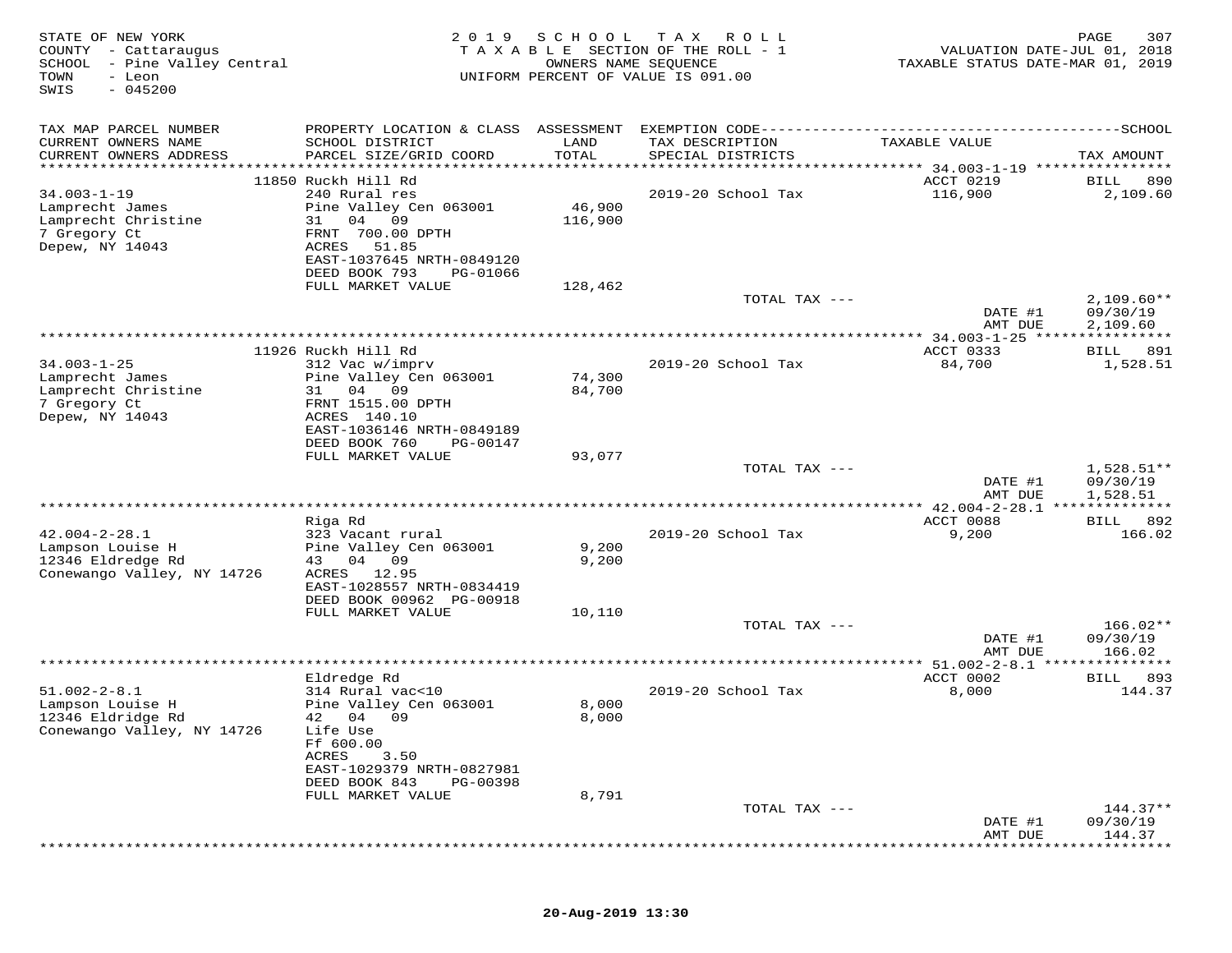| STATE OF NEW YORK<br>COUNTY - Cattaraugus<br>SCHOOL - Pine Valley Central<br>- Leon<br>TOWN<br>$-045200$<br>SWIS | 2 0 1 9                                       | S C H O O L      | TAX ROLL<br>TAXABLE SECTION OF THE ROLL - 1<br>OWNERS NAME SEQUENCE<br>UNIFORM PERCENT OF VALUE IS 091.00 | VALUATION DATE-JUL 01, 2018<br>TAXABLE STATUS DATE-MAR 01, 2019 | PAGE<br>308           |
|------------------------------------------------------------------------------------------------------------------|-----------------------------------------------|------------------|-----------------------------------------------------------------------------------------------------------|-----------------------------------------------------------------|-----------------------|
| TAX MAP PARCEL NUMBER                                                                                            | PROPERTY LOCATION & CLASS ASSESSMENT          |                  | EXEMPTION CODE----------------------------                                                                |                                                                 | -------------SCHOOL   |
| CURRENT OWNERS NAME                                                                                              | SCHOOL DISTRICT                               | LAND             | TAX DESCRIPTION                                                                                           | TAXABLE VALUE                                                   |                       |
| CURRENT OWNERS ADDRESS                                                                                           | PARCEL SIZE/GRID COORD                        | TOTAL            | SPECIAL DISTRICTS                                                                                         |                                                                 | TAX AMOUNT            |
| ***********************                                                                                          | 12346 Eldredge Rd                             |                  |                                                                                                           | ACCT 0583                                                       |                       |
| $51.002 - 2 - 8.6$                                                                                               | 240 Rural res                                 |                  | <b>BAS STAR</b><br>41854                                                                                  |                                                                 | 894<br>BILL<br>27,600 |
| Lampson Louise H                                                                                                 | Pine Valley Cen 063001                        |                  | 20,200 2019-20 School Tax                                                                                 | 116,300                                                         | 2,098.77              |
| Lampson Edmon D                                                                                                  | 42 04 09                                      | 116,300          |                                                                                                           |                                                                 |                       |
| 12346 Eldredge Rd                                                                                                | Ff 1100.00                                    |                  |                                                                                                           |                                                                 |                       |
| Conewango Valley, NY 14726                                                                                       | ACRES<br>27.33                                |                  |                                                                                                           |                                                                 |                       |
|                                                                                                                  | EAST-1029583 NRTH-0828716                     |                  |                                                                                                           |                                                                 |                       |
|                                                                                                                  | DEED BOOK 00962 PG-00918<br>FULL MARKET VALUE | 127,802          |                                                                                                           |                                                                 |                       |
|                                                                                                                  |                                               |                  | TOTAL TAX ---                                                                                             |                                                                 | $1,603.77**$          |
|                                                                                                                  |                                               |                  |                                                                                                           | DATE #1                                                         | 09/30/19              |
|                                                                                                                  |                                               |                  |                                                                                                           | AMT DUE                                                         | 1,603.77              |
|                                                                                                                  | ***************                               |                  |                                                                                                           | ******* 51.002-2-23 ****************                            |                       |
|                                                                                                                  | Riga Rd                                       |                  |                                                                                                           | ACCT 0222                                                       | 895<br>BILL           |
| $51.002 - 2 - 23$                                                                                                | 105 Vac farmland                              |                  | 2019-20 School Tax                                                                                        | 28,400                                                          | 512.51                |
| Lampson Louise H<br>12346 Eldredge Rd                                                                            | Pine Valley Cen 063001<br>50 04 09            | 28,400<br>28,400 |                                                                                                           |                                                                 |                       |
| Conewango Valley, NY 14726                                                                                       | Ff 680.00                                     |                  |                                                                                                           |                                                                 |                       |
|                                                                                                                  | ACRES<br>37.60                                |                  |                                                                                                           |                                                                 |                       |
|                                                                                                                  | EAST-1026148 NRTH-0828318                     |                  |                                                                                                           |                                                                 |                       |
|                                                                                                                  | DEED BOOK 00962 PG-00918                      |                  |                                                                                                           |                                                                 |                       |
|                                                                                                                  | FULL MARKET VALUE                             | 31,209           |                                                                                                           |                                                                 |                       |
|                                                                                                                  |                                               |                  | TOTAL TAX ---                                                                                             |                                                                 | $512.51**$            |
|                                                                                                                  |                                               |                  |                                                                                                           | DATE #1<br>AMT DUE                                              | 09/30/19<br>512.51    |
|                                                                                                                  |                                               |                  |                                                                                                           | *********** 42.020-1-46 *****************                       |                       |
|                                                                                                                  | 6747 Rte 62                                   |                  |                                                                                                           | <b>ACCT 0199</b>                                                | 896<br>BILL           |
| $42.020 - 1 - 46$                                                                                                | 220 2 Family Res                              |                  | 2019-20 School Tax                                                                                        | 40,000                                                          | 721.85                |
| Lange Kevin M                                                                                                    | Pine Valley Cen 063001                        | 5,200            |                                                                                                           |                                                                 |                       |
| 6747 Rte 62                                                                                                      | 43 04 09                                      | 40,000           |                                                                                                           |                                                                 |                       |
| Leon, NY 14751                                                                                                   | $L/p$ 986-1054                                |                  |                                                                                                           |                                                                 |                       |
|                                                                                                                  | 73.20 DPTH 122.70<br>FRNT<br>017<br>BANK      |                  |                                                                                                           |                                                                 |                       |
|                                                                                                                  | EAST-1031019 NRTH-0835531                     |                  |                                                                                                           |                                                                 |                       |
|                                                                                                                  | DEED BOOK 5108<br>PG-8002                     |                  |                                                                                                           |                                                                 |                       |
|                                                                                                                  | FULL MARKET VALUE                             | 43,956           |                                                                                                           |                                                                 |                       |
|                                                                                                                  |                                               |                  | TOTAL TAX ---                                                                                             |                                                                 | $721.85**$            |
|                                                                                                                  |                                               |                  |                                                                                                           | DATE #1                                                         | 09/30/19              |
|                                                                                                                  | ******************************                |                  |                                                                                                           | AMT DUE<br>*************                                        | 721.85<br>*********** |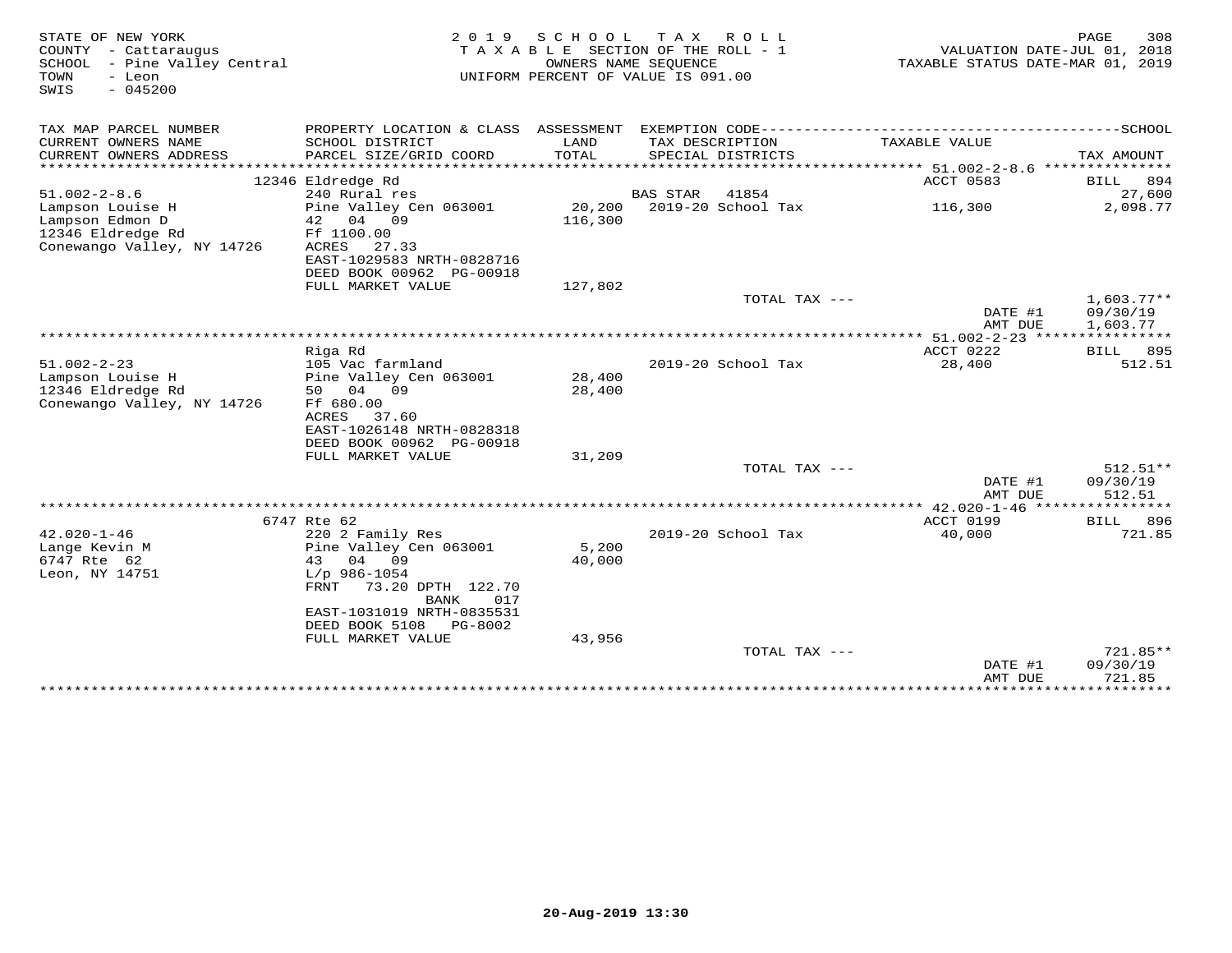| STATE OF NEW YORK<br>COUNTY - Cattaraugus<br>SCHOOL - Pine Valley Central<br>TOWN<br>- Leon<br>$-045200$<br>SWIS | 2 0 1 9                                      | S C H O O L<br>TAXABLE SECTION OF THE ROLL - 1<br>UNIFORM PERCENT OF VALUE IS 091.00 | T A X<br>OWNERS NAME SEQUENCE | R O L L              |                                                            | 309<br>PAGE<br>VALUATION DATE-JUL 01, 2018<br>TAXABLE STATUS DATE-MAR 01, 2019 |
|------------------------------------------------------------------------------------------------------------------|----------------------------------------------|--------------------------------------------------------------------------------------|-------------------------------|----------------------|------------------------------------------------------------|--------------------------------------------------------------------------------|
| TAX MAP PARCEL NUMBER                                                                                            | PROPERTY LOCATION & CLASS ASSESSMENT         |                                                                                      |                               |                      |                                                            |                                                                                |
| CURRENT OWNERS NAME<br>CURRENT OWNERS ADDRESS                                                                    | SCHOOL DISTRICT<br>PARCEL SIZE/GRID COORD    | LAND<br>TOTAL                                                                        | TAX DESCRIPTION               | SPECIAL DISTRICTS    | TAXABLE VALUE                                              | TAX AMOUNT                                                                     |
|                                                                                                                  |                                              |                                                                                      |                               |                      |                                                            |                                                                                |
|                                                                                                                  | 12778 Smith Rd                               |                                                                                      |                               |                      | ACCT 0367                                                  | 897<br>BILL                                                                    |
| $33.004 - 1 - 17.3$                                                                                              | 210 1 Family Res                             |                                                                                      | <b>BAS STAR</b>               | 41854                |                                                            | 27,600                                                                         |
| Langless Elizabeth M<br>12778 Smith Rd                                                                           | Pine Valley Cen 063001<br>54 04 09           | 5.300<br>69,700                                                                      |                               | $2019-20$ School Tax | 69,700                                                     | 1,257.82                                                                       |
| South Dayton, NY 14138                                                                                           | Ff 950.00<br>ACRES<br>1.15                   |                                                                                      |                               |                      |                                                            |                                                                                |
|                                                                                                                  | EAST-1022780 NRTH-0847569                    |                                                                                      |                               |                      |                                                            |                                                                                |
|                                                                                                                  | DEED BOOK 23412 PG-9001                      |                                                                                      |                               |                      |                                                            |                                                                                |
|                                                                                                                  | FULL MARKET VALUE                            | 76,593                                                                               |                               |                      |                                                            |                                                                                |
|                                                                                                                  |                                              |                                                                                      |                               | TOTAL TAX ---        |                                                            | $762.82**$                                                                     |
|                                                                                                                  |                                              |                                                                                      |                               |                      | DATE #1                                                    | 09/30/19                                                                       |
|                                                                                                                  |                                              |                                                                                      |                               |                      | AMT DUE                                                    | 762.82                                                                         |
|                                                                                                                  | Frog Valley Rd                               |                                                                                      |                               |                      | *************** 33.004-1-11 *****************<br>ACCT 0159 | BILL<br>898                                                                    |
| $33.004 - 1 - 11$                                                                                                | 322 Rural vac>10                             |                                                                                      | AG DIST                       | 41720                |                                                            | $\Omega$                                                                       |
| Legacy Acres, LLC                                                                                                | Pine Valley Cen 063001                       | 14,400                                                                               |                               | 2019-20 School Tax   | 14,400                                                     | 259.87                                                                         |
| 8568 Silver CreeK Rd                                                                                             | 64 04 09                                     | 14,400                                                                               |                               |                      |                                                            |                                                                                |
| South Dayton, NY 14138                                                                                           | Ff 455.00                                    |                                                                                      |                               |                      |                                                            |                                                                                |
|                                                                                                                  | ACRES<br>31.49                               |                                                                                      |                               |                      |                                                            |                                                                                |
| MAY BE SUBJECT TO PAYMENT                                                                                        | EAST-1022365 NRTH-0852810                    |                                                                                      |                               |                      |                                                            |                                                                                |
| UNDER AGDIST LAW TIL 2023                                                                                        | DEED BOOK 24310 PG-6002<br>FULL MARKET VALUE | 15,824                                                                               |                               |                      |                                                            |                                                                                |
|                                                                                                                  |                                              |                                                                                      |                               | TOTAL TAX ---        |                                                            | 259.87**                                                                       |
|                                                                                                                  |                                              |                                                                                      |                               |                      | DATE #1<br>AMT DUE                                         | 09/30/19<br>259.87                                                             |
|                                                                                                                  |                                              |                                                                                      |                               |                      |                                                            |                                                                                |
|                                                                                                                  | 7815 Dredge Rd                               |                                                                                      |                               |                      | ACCT 0160                                                  | BILL<br>899                                                                    |
| $33.004 - 1 - 12.1$                                                                                              | 105 Vac farmland                             |                                                                                      | AG DIST                       | 41720                |                                                            | $\Omega$                                                                       |
| Legacy Acres, LLC                                                                                                | Pine Valley Cen 063001                       | 36,200                                                                               |                               | 2019-20 School Tax   | 36,200                                                     | 653.27                                                                         |
| 8568 Silver CreeK Rd<br>South Dayton, NY 14138                                                                   | 64 04 09<br>Dredge Rd Ff 455.22              | 36,200                                                                               |                               |                      |                                                            |                                                                                |
|                                                                                                                  | Frog Valley Ff 470.00                        |                                                                                      |                               |                      |                                                            |                                                                                |
| MAY BE SUBJECT TO PAYMENT                                                                                        | ACRES<br>35.36                               |                                                                                      |                               |                      |                                                            |                                                                                |
| UNDER AGDIST LAW TIL 2023                                                                                        | EAST-1022576 NRTH-0852366                    |                                                                                      |                               |                      |                                                            |                                                                                |
|                                                                                                                  | DEED BOOK 24310 PG-6002                      |                                                                                      |                               |                      |                                                            |                                                                                |
|                                                                                                                  | FULL MARKET VALUE                            | 39,780                                                                               |                               |                      |                                                            |                                                                                |
|                                                                                                                  |                                              |                                                                                      |                               | TOTAL TAX ---        |                                                            | $653.27**$                                                                     |
|                                                                                                                  |                                              |                                                                                      |                               |                      | DATE #1<br>AMT DUE                                         | 09/30/19<br>653.27                                                             |
|                                                                                                                  | *******************************              |                                                                                      |                               |                      | ***************                                            | ************                                                                   |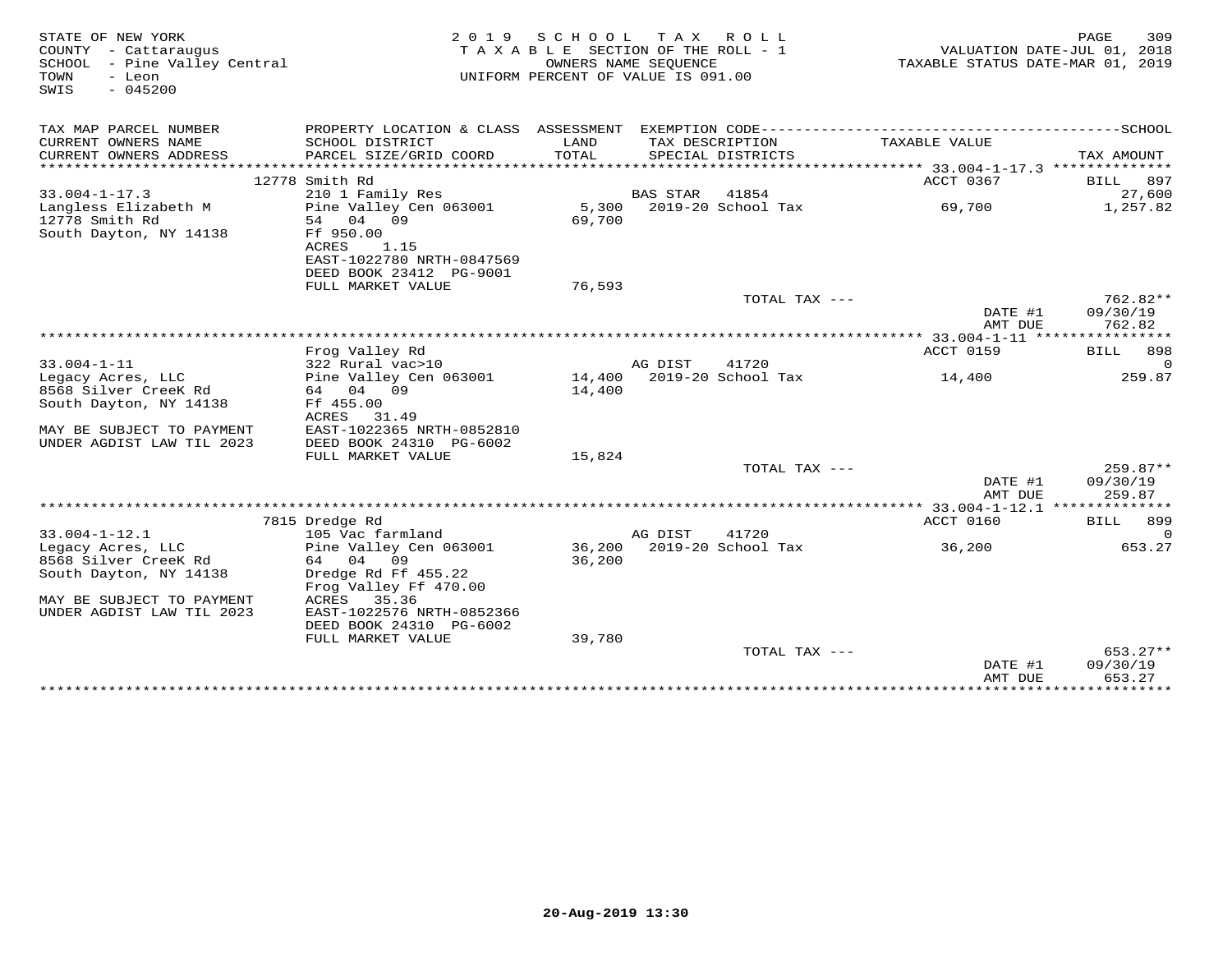| STATE OF NEW YORK<br>COUNTY - Cattaraugus<br>SCHOOL - Pine Valley Central<br>TOWN<br>- Leon<br>$-045200$<br>SWIS | 2 0 1 9                                                             | SCHOOL TAX ROLL<br>TAXABLE SECTION OF THE ROLL - 1<br>UNIFORM PERCENT OF VALUE IS 091.00 | OWNERS NAME SEQUENCE |                                      | VALUATION DATE-JUL 01, 2018<br>TAXABLE STATUS DATE-MAR 01, 2019 | 310<br>PAGE        |
|------------------------------------------------------------------------------------------------------------------|---------------------------------------------------------------------|------------------------------------------------------------------------------------------|----------------------|--------------------------------------|-----------------------------------------------------------------|--------------------|
| TAX MAP PARCEL NUMBER                                                                                            |                                                                     |                                                                                          |                      |                                      |                                                                 |                    |
| CURRENT OWNERS NAME<br>CURRENT OWNERS ADDRESS                                                                    | SCHOOL DISTRICT<br>PARCEL SIZE/GRID COORD                           | LAND<br>TOTAL                                                                            |                      | TAX DESCRIPTION<br>SPECIAL DISTRICTS | TAXABLE VALUE                                                   | TAX AMOUNT         |
|                                                                                                                  | 7784 Dredge Rd                                                      |                                                                                          |                      |                                      | ACCT 0108                                                       | 900<br>BILL        |
| $33.004 - 1 - 13.1$                                                                                              | 312 Vac w/imprv                                                     |                                                                                          | AG DIST              | 41720                                |                                                                 | 14,809             |
| Legacy Acres, LLC<br>8568 Silver Creek Rd<br>South Dayton, NY 14138                                              | Pine Valley Cen 063001<br>64 04 09<br>Ff 2750.00                    | 43,000                                                                                   |                      |                                      | 28,191                                                          | 508.74             |
| MAY BE SUBJECT TO PAYMENT<br>UNDER AGDIST LAW TIL 2023                                                           | ACRES 34.85<br>EAST-1022803 NRTH-0851874<br>DEED BOOK 20855 PG-3001 |                                                                                          |                      |                                      |                                                                 |                    |
|                                                                                                                  | FULL MARKET VALUE                                                   | 47,253                                                                                   |                      |                                      |                                                                 |                    |
|                                                                                                                  |                                                                     |                                                                                          |                      | TOTAL TAX ---                        |                                                                 | $508.74**$         |
|                                                                                                                  |                                                                     |                                                                                          |                      |                                      | DATE #1<br>AMT DUE                                              | 09/30/19<br>508.74 |
|                                                                                                                  |                                                                     |                                                                                          |                      |                                      |                                                                 |                    |
| $51.002 - 2 - 1.2$                                                                                               | 6531 Riga Rd<br>210 1 Family Res                                    |                                                                                          | AGED S               | 41804                                | ACCT 0572                                                       | BILL 901<br>34,850 |
| Lengerich Alta                                                                                                   | Pine Valley Cen 063001                                              |                                                                                          | 8,700 ENH STAR       | 41834                                |                                                                 | 34,850             |
| 6531 Riga Rd                                                                                                     | 51 04 09                                                            |                                                                                          |                      | 69,700 2019-20 School Tax            | 34,850                                                          | 628.91             |
| Conewango Valley, NY 14726                                                                                       | Ff 250.00                                                           |                                                                                          |                      |                                      |                                                                 |                    |
|                                                                                                                  | ACRES<br>1.85                                                       |                                                                                          |                      |                                      |                                                                 |                    |
|                                                                                                                  | EAST-1026978 NRTH-0832375<br>DEED BOOK 869<br>PG-00417              |                                                                                          |                      |                                      |                                                                 |                    |
|                                                                                                                  | FULL MARKET VALUE                                                   | 76,593                                                                                   |                      |                                      |                                                                 |                    |
|                                                                                                                  |                                                                     |                                                                                          |                      | TOTAL TAX ---                        |                                                                 | $0.00**$           |
|                                                                                                                  |                                                                     |                                                                                          |                      |                                      |                                                                 |                    |
| $52.002 - 1 - 16$                                                                                                | Bluebird Ln<br>314 Rural vac<10                                     |                                                                                          |                      | 2019-20 School Tax                   | ACCT 0450<br>13,700                                             | BILL 902<br>247.23 |
| Lewis Lale                                                                                                       | Pine Valley Cen 063001                                              | 13,700                                                                                   |                      |                                      |                                                                 |                    |
| 97 Elaine Court                                                                                                  | 02 04 09                                                            | 13,700                                                                                   |                      |                                      |                                                                 |                    |
| Cheektowaga, NY 14225                                                                                            | $Lot-11$                                                            |                                                                                          |                      |                                      |                                                                 |                    |
|                                                                                                                  | Ff 800 Bb Ln; 227 Pike Dr                                           |                                                                                          |                      |                                      |                                                                 |                    |
|                                                                                                                  | ACRES<br>6.68                                                       |                                                                                          |                      |                                      |                                                                 |                    |
|                                                                                                                  | EAST-1049845 NRTH-0829400<br>DEED BOOK 00930 PG-00001               |                                                                                          |                      |                                      |                                                                 |                    |
|                                                                                                                  | FULL MARKET VALUE                                                   | 15,055                                                                                   |                      |                                      |                                                                 |                    |
|                                                                                                                  |                                                                     |                                                                                          |                      | TOTAL TAX ---                        |                                                                 | $247.23**$         |
|                                                                                                                  |                                                                     |                                                                                          |                      |                                      | DATE #1                                                         | 09/30/19           |
|                                                                                                                  |                                                                     |                                                                                          |                      |                                      | AMT DUE                                                         | 247.23             |
|                                                                                                                  | 6329 Canyon Dr                                                      |                                                                                          |                      |                                      | ACCT 0454                                                       | BILL 903           |
| $52.002 - 1 - 15.1$                                                                                              | 260 Seasonal res                                                    |                                                                                          |                      | 2019-20 School Tax                   | 46,500                                                          | 839.15             |
| Lewis William                                                                                                    | Pine Valley Cen 063001                                              | 12,300                                                                                   |                      |                                      |                                                                 |                    |
| Lewis Joseph                                                                                                     | 02 04 09                                                            | 46,500                                                                                   |                      |                                      |                                                                 |                    |
| 97 Elaine Court<br>Cheektowaga, NY 14225                                                                         | $Lot-14$<br>Ff 675.00                                               |                                                                                          |                      |                                      |                                                                 |                    |
|                                                                                                                  | ACRES<br>2.88                                                       |                                                                                          |                      |                                      |                                                                 |                    |
|                                                                                                                  | EAST-1049065 NRTH-0829565                                           |                                                                                          |                      |                                      |                                                                 |                    |
|                                                                                                                  | DEED BOOK 997<br><b>PG-99</b>                                       |                                                                                          |                      |                                      |                                                                 |                    |
|                                                                                                                  | FULL MARKET VALUE                                                   | 51,099                                                                                   |                      |                                      |                                                                 |                    |
|                                                                                                                  |                                                                     |                                                                                          |                      | TOTAL TAX ---                        |                                                                 | 839.15**           |
|                                                                                                                  |                                                                     |                                                                                          |                      |                                      | DATE #1<br>AMT DUE                                              | 09/30/19<br>839.15 |
|                                                                                                                  |                                                                     |                                                                                          |                      |                                      |                                                                 |                    |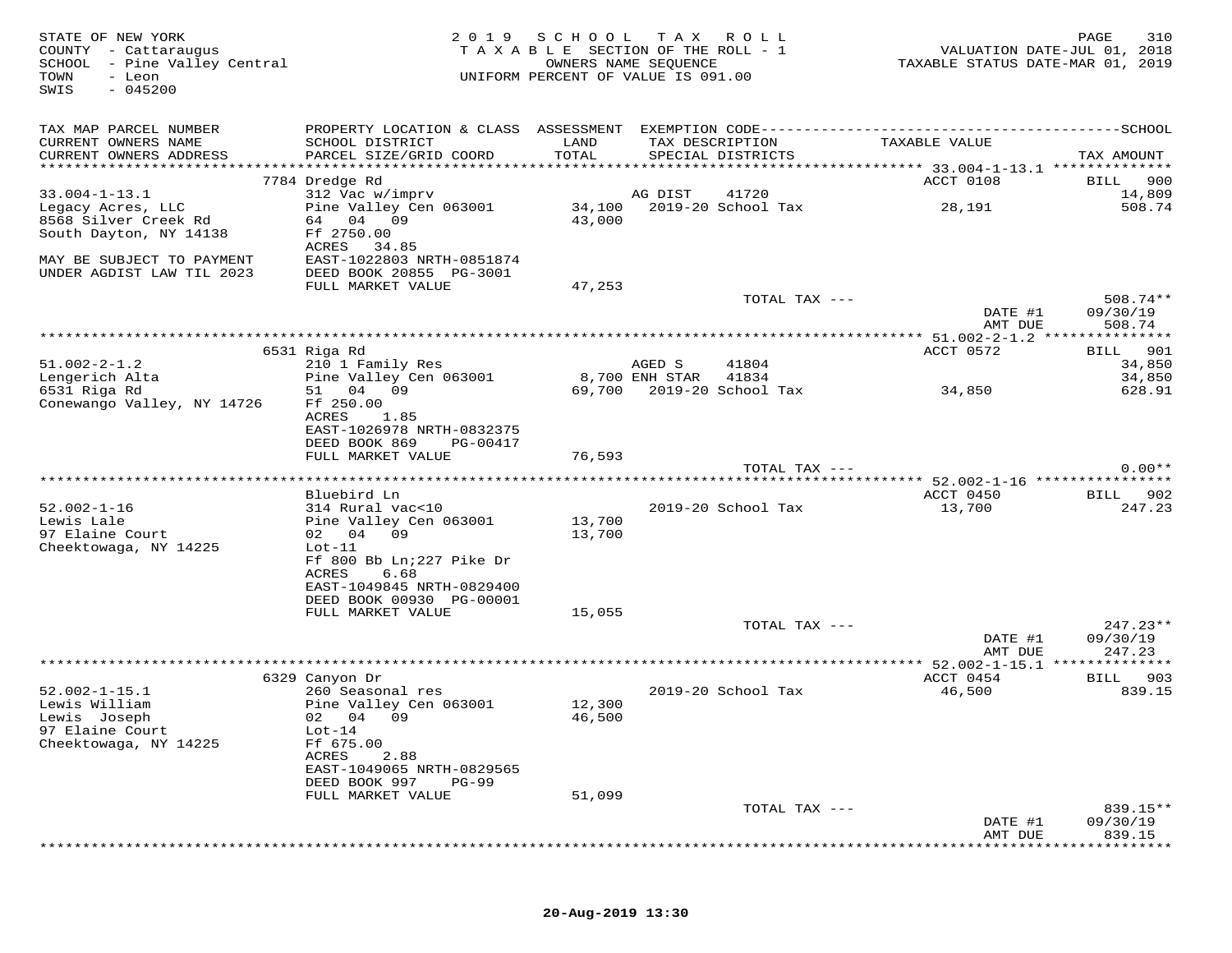| STATE OF NEW YORK<br>COUNTY - Cattaraugus<br>SCHOOL - Pine Valley Central<br>TOWN<br>- Leon<br>$-045200$<br>SWIS | 2 0 1 9                                                                                                                                                                                                                      | SCHOOL<br>OWNERS NAME SEQUENCE | T A X<br>R O L L<br>TAXABLE SECTION OF THE ROLL - 1<br>UNIFORM PERCENT OF VALUE IS 091.00 | VALUATION DATE-JUL 01, 2018<br>TAXABLE STATUS DATE-MAR 01, 2019 | 311<br>PAGE                      |
|------------------------------------------------------------------------------------------------------------------|------------------------------------------------------------------------------------------------------------------------------------------------------------------------------------------------------------------------------|--------------------------------|-------------------------------------------------------------------------------------------|-----------------------------------------------------------------|----------------------------------|
| TAX MAP PARCEL NUMBER<br>CURRENT OWNERS NAME<br>CURRENT OWNERS ADDRESS                                           | PROPERTY LOCATION & CLASS ASSESSMENT<br>SCHOOL DISTRICT<br>PARCEL SIZE/GRID COORD                                                                                                                                            | LAND<br>TOTAL                  | TAX DESCRIPTION<br>SPECIAL DISTRICTS                                                      | TAXABLE VALUE                                                   | TAX AMOUNT                       |
| **********************                                                                                           |                                                                                                                                                                                                                              |                                |                                                                                           |                                                                 |                                  |
| $43.001 - 1 - 19$<br>Liszkiewicz Michael<br>Laudisio Michael<br>9688 Dutch Hill Rd<br>West Valley, NY 14171      | Alderbottom Rd<br>312 Vac w/imprv<br>Pine Valley Cen 063001<br>21 04<br>09<br>FRNT 125.00 DPTH<br>ACRES<br>1.26<br>EAST-1040469 NRTH-0840200<br>DEED BOOK 26567 PG-6001                                                      | 5,200<br>15,000                | 2019-20 School Tax                                                                        | ACCT 0099<br>15,000                                             | <b>BILL</b><br>904<br>270.69     |
|                                                                                                                  | FULL MARKET VALUE                                                                                                                                                                                                            | 16,484                         |                                                                                           |                                                                 |                                  |
|                                                                                                                  |                                                                                                                                                                                                                              |                                | TOTAL TAX ---                                                                             | DATE #1                                                         | $270.69**$<br>09/30/19           |
|                                                                                                                  |                                                                                                                                                                                                                              |                                |                                                                                           | AMT DUE                                                         | 270.69<br>* * * * * * * * *      |
|                                                                                                                  | Alderbottom Rd                                                                                                                                                                                                               |                                |                                                                                           | ACCT 0341                                                       | 905<br>BILL                      |
| $43.001 - 1 - 14$<br>Liszkiewicz Michael P<br>Laudisio Michael<br>9688 Dutch Hill<br>West Valley, NY 14171       | 322 Rural vac>10<br>Pine Valley Cen 063001<br>21 04 09<br>Ff 975.00<br>ACRES<br>44.55<br>EAST-1041512 NRTH-0841639                                                                                                           | 39,400<br>39,400               | 2019-20 School Tax                                                                        | 39,400                                                          | 711.02                           |
|                                                                                                                  | DEED BOOK 12909 PG-2002<br>FULL MARKET VALUE                                                                                                                                                                                 | 43,297                         |                                                                                           |                                                                 |                                  |
|                                                                                                                  |                                                                                                                                                                                                                              |                                | TOTAL TAX ---                                                                             | DATE #1<br>AMT DUE                                              | $711.02**$<br>09/30/19<br>711.02 |
|                                                                                                                  |                                                                                                                                                                                                                              |                                |                                                                                           | *********** 42.004-2-19.5 ***                                   | *******                          |
|                                                                                                                  | 6608 Rte 62                                                                                                                                                                                                                  |                                |                                                                                           | ACCT 0601                                                       | 906<br>BILL                      |
| $42.004 - 2 - 19.5$<br>Lovallo Christopher<br>Mays Lauren A<br>46 Montfort Dr<br>Cheektowaga, NY 14225           | 260 Seasonal res<br>Pine Valley Cen 063001<br>43<br>04 09<br>Ff 200.00<br>ACRES<br>1.70<br>EAST-1029813 NRTH-0833045<br>DEED BOOK 12274 PG-8002<br>FULL MARKET VALUE                                                         | 4,900<br>18,700<br>20,549      | 2019-20 School Tax                                                                        | 18,700                                                          | 337.46                           |
|                                                                                                                  |                                                                                                                                                                                                                              |                                | TOTAL TAX ---                                                                             | DATE #1                                                         | $337.46**$<br>09/30/19           |
|                                                                                                                  |                                                                                                                                                                                                                              |                                |                                                                                           | AMT DUE                                                         | 337.46                           |
|                                                                                                                  |                                                                                                                                                                                                                              |                                | *************************************                                                     | ** 34.003-1-13                                                  |                                  |
| $34.003 - 1 - 13$<br>Luce Kale<br>Luce Christina<br>104 South St<br>Cattaraugus, NY 14719                        | 7760 Kellogg Hill Rd<br>240 Rural res<br>Pine Valley Cen 063001<br>23<br>04<br>09<br>Life Use<br>FRNT 785.00 DPTH<br>51.90 BANK<br>ACRES<br>017<br>EAST-1040592 NRTH-0851325<br>DEED BOOK 24399 PG-2002<br>FULL MARKET VALUE | 47,000<br>77,600<br>85,275     | 2019-20 School Tax                                                                        | ACCT 0373<br>77,600                                             | 907<br>BILL<br>1,400.38          |
|                                                                                                                  |                                                                                                                                                                                                                              |                                | TOTAL TAX ---                                                                             |                                                                 | $1,400.38**$                     |
|                                                                                                                  |                                                                                                                                                                                                                              |                                |                                                                                           | DATE #1<br>AMT DUE                                              | 09/30/19<br>1,400.38             |
|                                                                                                                  |                                                                                                                                                                                                                              |                                |                                                                                           |                                                                 |                                  |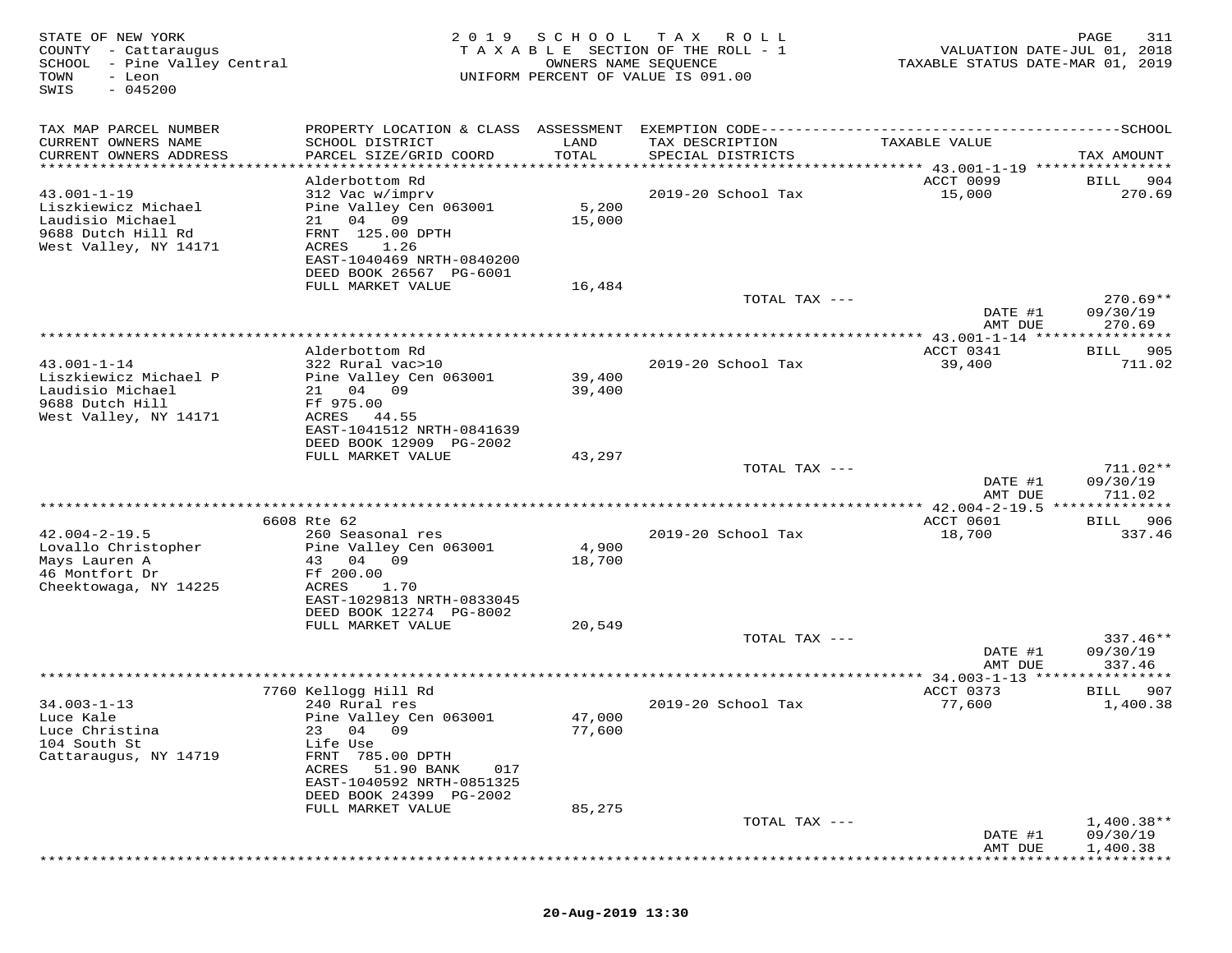| STATE OF NEW YORK<br>COUNTY - Cattaraugus<br>SCHOOL - Pine Valley Central<br>TOWN<br>- Leon<br>$-045200$<br>SWIS | 2 0 1 9                                                                        | SCHOOL TAX       | R O L L<br>TAXABLE SECTION OF THE ROLL - 1<br>OWNERS NAME SEQUENCE<br>UNIFORM PERCENT OF VALUE IS 091.00 |               | VALUATION DATE-JUL 01, 2018<br>TAXABLE STATUS DATE-MAR 01, 2019 | 312<br>PAGE                          |
|------------------------------------------------------------------------------------------------------------------|--------------------------------------------------------------------------------|------------------|----------------------------------------------------------------------------------------------------------|---------------|-----------------------------------------------------------------|--------------------------------------|
| TAX MAP PARCEL NUMBER                                                                                            |                                                                                |                  |                                                                                                          |               |                                                                 |                                      |
| CURRENT OWNERS NAME<br>CURRENT OWNERS ADDRESS                                                                    | SCHOOL DISTRICT<br>PARCEL SIZE/GRID COORD                                      | LAND<br>TOTAL    | TAX DESCRIPTION<br>SPECIAL DISTRICTS                                                                     |               | TAXABLE VALUE                                                   | TAX AMOUNT                           |
| ***********************                                                                                          | *******************************                                                |                  |                                                                                                          |               |                                                                 |                                      |
| $42.002 - 1 - 4$                                                                                                 | 12681 Smith Rd<br>105 Vac farmland                                             |                  | 2019-20 School Tax                                                                                       |               | ACCT 0240<br>28,800                                             | 908<br>BILL<br>519.73                |
| Lugowski Richard J<br>12681 Smith Rd                                                                             | Pine Valley Cen 063001<br>54 04 09                                             | 28,800<br>28,800 |                                                                                                          |               |                                                                 |                                      |
| South Dayton, NY 14138                                                                                           | Ff 550.00<br>ACRES<br>50.79<br>EAST-1024067 NRTH-0845639                       |                  |                                                                                                          |               |                                                                 |                                      |
|                                                                                                                  | DEED BOOK 16246 PG-4003<br>FULL MARKET VALUE                                   | 31,648           |                                                                                                          |               |                                                                 |                                      |
|                                                                                                                  |                                                                                |                  |                                                                                                          | TOTAL TAX --- |                                                                 | $519.73**$                           |
|                                                                                                                  |                                                                                |                  |                                                                                                          |               | DATE #1<br>AMT DUE                                              | 09/30/19<br>519.73                   |
|                                                                                                                  |                                                                                |                  |                                                                                                          |               |                                                                 |                                      |
| $42.002 - 1 - 5$                                                                                                 | 12681 Smith Rd<br>240 Rural res                                                |                  | ENH STAR<br>41834                                                                                        |               | ACCT 0239                                                       | 909<br>BILL<br>63,200                |
| Lugowski Richard J<br>12681 Smith Rd                                                                             | Pine Valley Cen 063001<br>54 04 09                                             | 47,100<br>63,200 | 2019-20 School Tax                                                                                       |               | 63,200                                                          | 1,140.52                             |
| South Dayton, NY 14138                                                                                           | Ff 555.00<br>ACRES<br>52.25                                                    |                  |                                                                                                          |               |                                                                 |                                      |
|                                                                                                                  | EAST-1024621 NRTH-0845629<br>DEED BOOK 16246 PG-4003<br>FULL MARKET VALUE      | 69,451           |                                                                                                          |               |                                                                 |                                      |
|                                                                                                                  |                                                                                |                  |                                                                                                          | TOTAL TAX --- |                                                                 | $37.52**$                            |
|                                                                                                                  |                                                                                |                  |                                                                                                          |               | DATE #1<br>AMT DUE                                              | 09/30/19<br>37.52                    |
|                                                                                                                  |                                                                                |                  |                                                                                                          |               |                                                                 |                                      |
| $42.020 - 1 - 9$                                                                                                 | 6762 Leon-New Albion Rd<br>485 >luse sm bld                                    |                  | BAS STAR<br>41854                                                                                        |               | ACCT 0086                                                       | BILL 910<br>27,600                   |
| Lulas Donald L                                                                                                   | Pine Valley Cen 063001                                                         |                  | 6,400 2019-20 School Tax                                                                                 |               | 78,500                                                          | 1,416.63                             |
| PO Box 42<br>Leon, NY 14751                                                                                      | 36 04 09<br>Co Rd 6 Ff $-72'$                                                  | 78,500           |                                                                                                          |               |                                                                 |                                      |
|                                                                                                                  | FRNT 207.01 DPTH 72.00<br>EAST-1031192 NRTH-0835887                            |                  |                                                                                                          |               |                                                                 |                                      |
|                                                                                                                  | DEED BOOK 2604<br>PG-8001                                                      |                  |                                                                                                          |               |                                                                 |                                      |
|                                                                                                                  | FULL MARKET VALUE                                                              | 86,264           |                                                                                                          |               |                                                                 |                                      |
|                                                                                                                  |                                                                                |                  |                                                                                                          | TOTAL TAX --- | DATE #1<br>AMT DUE                                              | $921.63**$<br>09/30/19<br>921.63     |
|                                                                                                                  |                                                                                |                  | **********************************                                                                       |               | **** 51.002-2-19 *****************                              |                                      |
| $51.002 - 2 - 19$                                                                                                | 12570 Flat Iron Rd<br>240 Rural res                                            |                  | 41854<br>BAS STAR                                                                                        |               | ACCT 0189                                                       | BILL 911<br>27,600                   |
| Lumia Apryl<br>Mansfield Melodee A<br>35 N Ralph Ave<br>Falconer, NY 14733                                       | Pine Valley Cen 063001<br>09<br>49<br>04<br>FRNT 870.00 DPTH<br>ACRES<br>11.87 | 99,600           | 25,100 2019-20 School Tax                                                                                |               | 99,600                                                          | 1,797.40                             |
|                                                                                                                  | EAST-1025745 NRTH-0827504<br>DEED BOOK 20737 PG-9001                           |                  |                                                                                                          |               |                                                                 |                                      |
|                                                                                                                  | FULL MARKET VALUE                                                              | 109,451          |                                                                                                          |               |                                                                 |                                      |
|                                                                                                                  |                                                                                |                  |                                                                                                          | TOTAL TAX --- | DATE #1<br>AMT DUE                                              | $1,302.40**$<br>09/30/19<br>1,302.40 |
|                                                                                                                  |                                                                                |                  |                                                                                                          |               |                                                                 |                                      |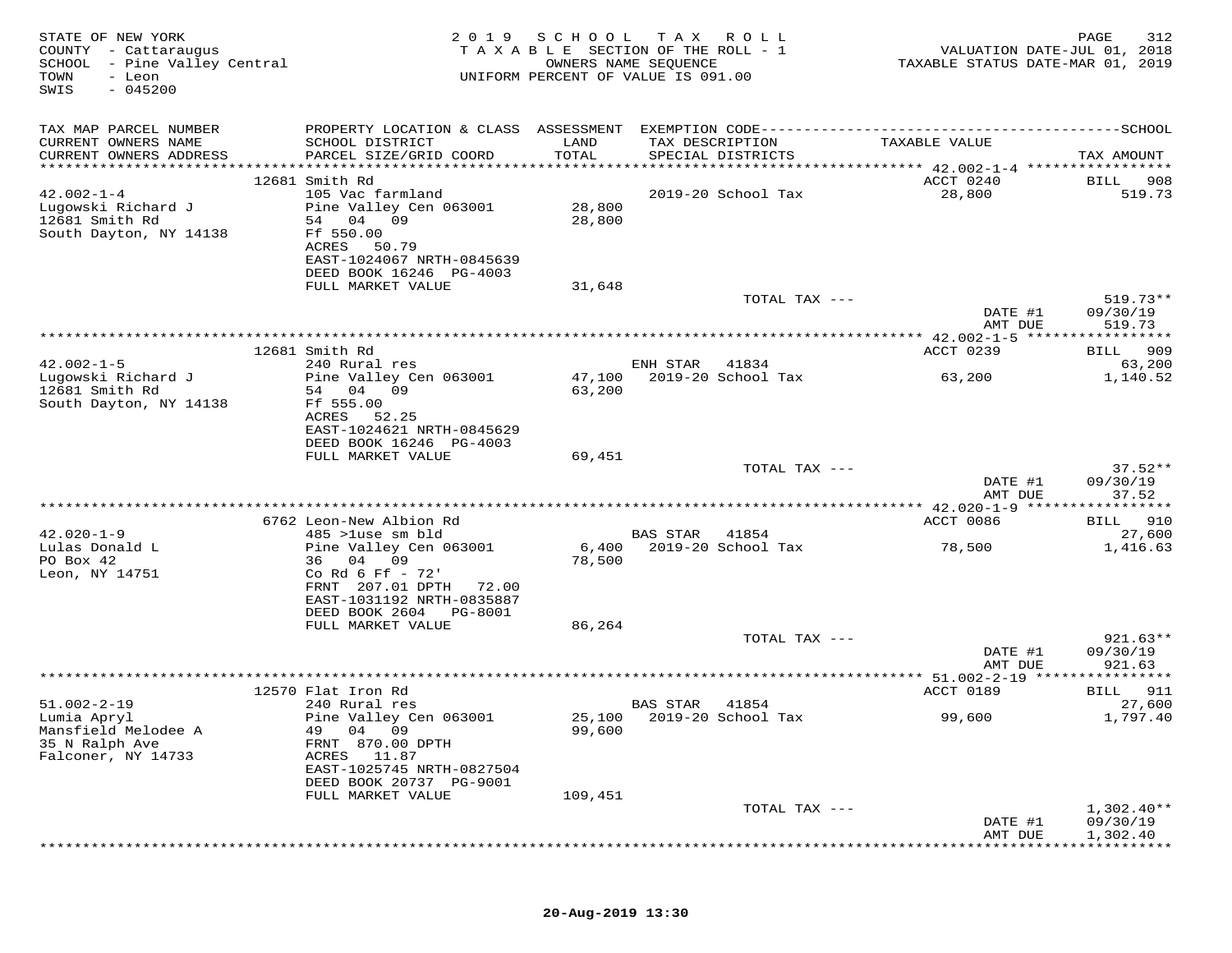| STATE OF NEW YORK<br>COUNTY - Cattaraugus<br>SCHOOL - Pine Valley Central<br>TOWN<br>- Leon<br>$-045200$<br>SWIS | 2 0 1 9                                                                                                                                                             | S C H O O L               | T A X<br>ROLL<br>TAXABLE SECTION OF THE ROLL - 1<br>OWNERS NAME SEQUENCE<br>UNIFORM PERCENT OF VALUE IS 091.00 | VALUATION DATE-JUL 01, 2018<br>TAXABLE STATUS DATE-MAR 01, 2019 | PAGE<br>313           |
|------------------------------------------------------------------------------------------------------------------|---------------------------------------------------------------------------------------------------------------------------------------------------------------------|---------------------------|----------------------------------------------------------------------------------------------------------------|-----------------------------------------------------------------|-----------------------|
| TAX MAP PARCEL NUMBER<br>CURRENT OWNERS NAME                                                                     | SCHOOL DISTRICT                                                                                                                                                     | LAND                      | TAX DESCRIPTION                                                                                                | TAXABLE VALUE                                                   |                       |
| CURRENT OWNERS ADDRESS                                                                                           | PARCEL SIZE/GRID COORD                                                                                                                                              | TOTAL                     | SPECIAL DISTRICTS                                                                                              |                                                                 | TAX AMOUNT            |
|                                                                                                                  | 12157 Leon-New Albion Rd                                                                                                                                            |                           |                                                                                                                | ACCT 0103                                                       | 912<br>BILL           |
| $42.020 - 1 - 27.1$                                                                                              | 210 1 Family Res                                                                                                                                                    |                           | <b>BAS STAR</b><br>41854                                                                                       |                                                                 | 27,600                |
| Lyndsley Christina L<br>12157 Leon New albion Rd<br>Leon, NY 14726                                               | Pine Valley Cen 063001<br>04 09<br>35<br>FRNT 305.00 DPTH<br>ACRES<br>1.39 BANK<br>017<br>EAST-1032685 NRTH-0835623<br>DEED BOOK 16165 PG-3001<br>FULL MARKET VALUE | 7,800<br>82,700<br>90,879 | 2019-20 School Tax                                                                                             | 82,700                                                          | 1,492.42              |
|                                                                                                                  |                                                                                                                                                                     |                           | TOTAL TAX ---                                                                                                  |                                                                 | $997.42**$            |
|                                                                                                                  |                                                                                                                                                                     |                           |                                                                                                                | DATE #1<br>AMT DUE                                              | 09/30/19<br>997.42    |
|                                                                                                                  |                                                                                                                                                                     |                           |                                                                                                                |                                                                 |                       |
| $42.020 - 1 - 4$                                                                                                 | 6771 Rte 62<br>210 1 Family Res                                                                                                                                     |                           | 2019-20 School Tax                                                                                             | ACCT 0243<br>42,600                                             | 913<br>BILL<br>768.77 |
| Lyons John K                                                                                                     | Pine Valley Cen 063001                                                                                                                                              | 7,600                     |                                                                                                                |                                                                 |                       |
| Lyons Kirk N                                                                                                     | 44 04 09                                                                                                                                                            | 42,600                    |                                                                                                                |                                                                 |                       |
| 9652 Rte 62<br>PO Box 124                                                                                        | FRNT 224.78 DPTH<br>ACRES<br>1.30                                                                                                                                   |                           |                                                                                                                |                                                                 |                       |
| Dayton, NY 14041                                                                                                 | EAST-1030964 NRTH-0835975                                                                                                                                           |                           |                                                                                                                |                                                                 |                       |
|                                                                                                                  | DEED BOOK 23084 PG-9001                                                                                                                                             |                           |                                                                                                                |                                                                 |                       |
|                                                                                                                  | FULL MARKET VALUE                                                                                                                                                   | 46,813                    | TOTAL TAX ---                                                                                                  |                                                                 | $768.77**$            |
|                                                                                                                  |                                                                                                                                                                     |                           |                                                                                                                | DATE #1<br>AMT DUE                                              | 09/30/19<br>768.77    |
|                                                                                                                  |                                                                                                                                                                     |                           |                                                                                                                | **** 33.004-1-3.1 ****                                          | * * * * * * * * *     |
| $33.004 - 1 - 3.1$                                                                                               | Dredge Rd<br>312 Vac w/imprv                                                                                                                                        |                           | 2019-20 School Tax                                                                                             | ACCT 0157<br>21,000                                             | BILL<br>914<br>378.97 |
| Machovina Timothy R                                                                                              | Pine Valley Cen 063001                                                                                                                                              | 16,100                    |                                                                                                                |                                                                 |                       |
| 4053 Saponac Dr                                                                                                  | 64 04 09                                                                                                                                                            | 21,000                    |                                                                                                                |                                                                 |                       |
| Crossville, TN 38572                                                                                             | Ff 480.00<br>ACRES<br>5.70                                                                                                                                          |                           |                                                                                                                |                                                                 |                       |
|                                                                                                                  | EAST-1023171 NRTH-0855047                                                                                                                                           |                           |                                                                                                                |                                                                 |                       |
|                                                                                                                  | DEED BOOK 3867<br>PG-3001                                                                                                                                           |                           |                                                                                                                |                                                                 |                       |
|                                                                                                                  | FULL MARKET VALUE                                                                                                                                                   | 23,077                    | TOTAL TAX ---                                                                                                  |                                                                 | $378.97**$            |
|                                                                                                                  |                                                                                                                                                                     |                           |                                                                                                                | DATE #1                                                         | 09/30/19              |
|                                                                                                                  |                                                                                                                                                                     |                           |                                                                                                                | AMT DUE                                                         | 378.97                |
|                                                                                                                  |                                                                                                                                                                     |                           |                                                                                                                | ** $52.002 - 1 - 27.5$ **                                       | * * * * * * * *       |
| $52.002 - 1 - 27.5$                                                                                              | 11133 Eldredge Rd<br>260 Seasonal res                                                                                                                               |                           | 2019-20 School Tax                                                                                             | ACCT 0745<br>40,700                                             | 915<br>BILL<br>734.48 |
| Maciuba Rodney R                                                                                                 | Pine Valley Cen 063001                                                                                                                                              | 11,600                    |                                                                                                                |                                                                 |                       |
| Maciuba Colleen M                                                                                                | 01 04 09                                                                                                                                                            | 40,700                    |                                                                                                                |                                                                 |                       |
| 190 Broadway St<br>West Seneca, NY 14224                                                                         | Lot #6<br>Ff 455.00                                                                                                                                                 |                           |                                                                                                                |                                                                 |                       |
|                                                                                                                  | 3.30<br>ACRES                                                                                                                                                       |                           |                                                                                                                |                                                                 |                       |
|                                                                                                                  | EAST-1048793 NRTH-0827620                                                                                                                                           |                           |                                                                                                                |                                                                 |                       |
|                                                                                                                  | DEED BOOK 1007<br>$PG-643$<br>FULL MARKET VALUE                                                                                                                     | 44,725                    |                                                                                                                |                                                                 |                       |
|                                                                                                                  |                                                                                                                                                                     |                           | TOTAL TAX ---                                                                                                  |                                                                 | $734.48**$            |
|                                                                                                                  |                                                                                                                                                                     |                           |                                                                                                                | DATE #1                                                         | 09/30/19              |
|                                                                                                                  |                                                                                                                                                                     |                           |                                                                                                                | AMT DUE                                                         | 734.48                |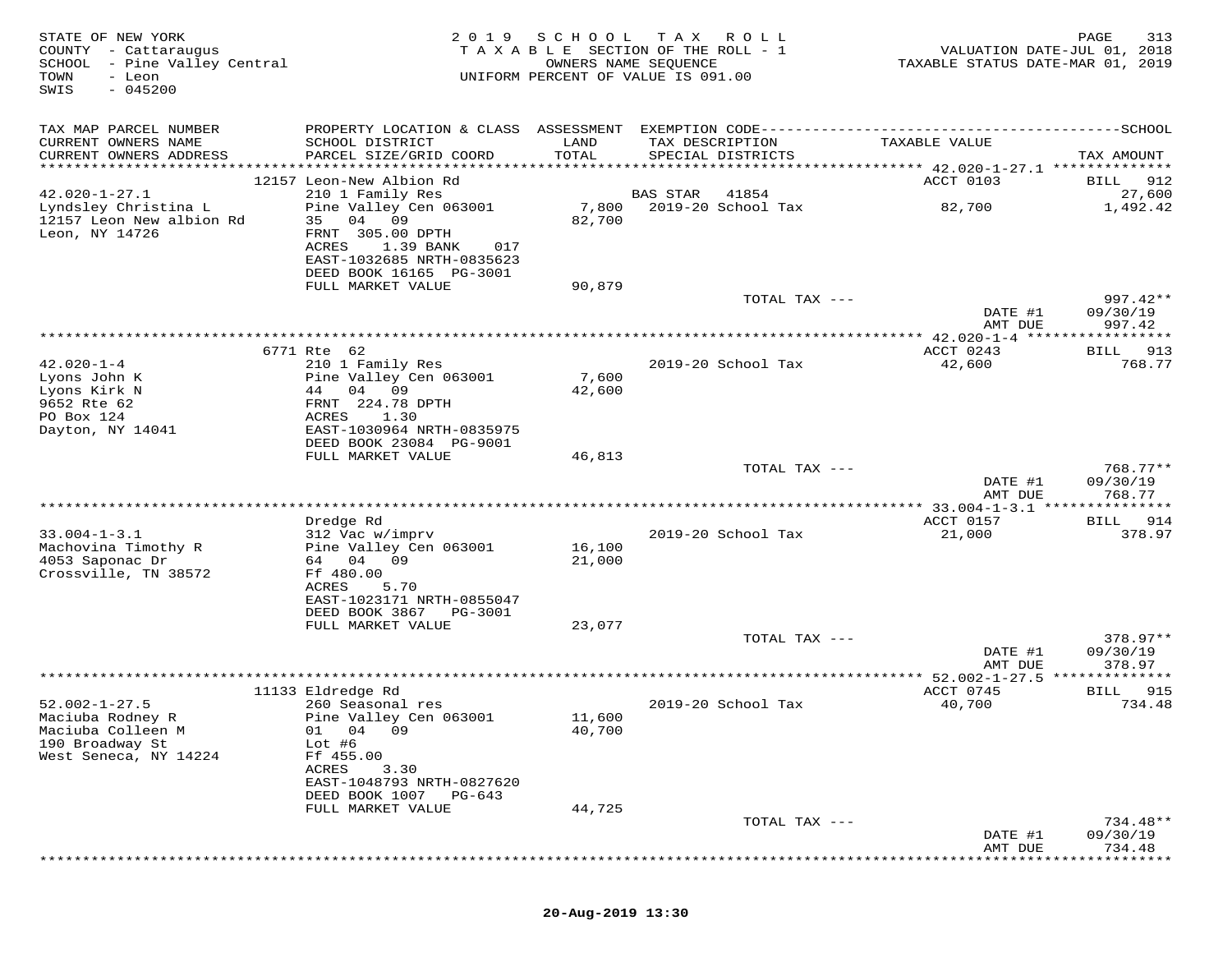| STATE OF NEW YORK<br>COUNTY - Cattaraugus<br>SCHOOL - Pine Valley Central<br>- Leon<br>TOWN<br>$-045200$<br>SWIS | 2 0 1 9                                                                                                                                                         | SCHOOL<br>TAXABLE SECTION OF THE ROLL - 1<br>UNIFORM PERCENT OF VALUE IS 091.00 | TAX ROLL<br>OWNERS NAME SEOUENCE     |                    | TAXABLE STATUS DATE-MAR 01, 2019 | PAGE<br>314<br>VALUATION DATE-JUL 01, 2018 |
|------------------------------------------------------------------------------------------------------------------|-----------------------------------------------------------------------------------------------------------------------------------------------------------------|---------------------------------------------------------------------------------|--------------------------------------|--------------------|----------------------------------|--------------------------------------------|
| TAX MAP PARCEL NUMBER<br>CURRENT OWNERS NAME<br>CURRENT OWNERS ADDRESS<br>***********************                | SCHOOL DISTRICT<br>PARCEL SIZE/GRID COORD                                                                                                                       | LAND<br>TOTAL                                                                   | TAX DESCRIPTION<br>SPECIAL DISTRICTS |                    | TAXABLE VALUE                    | TAX AMOUNT                                 |
|                                                                                                                  | 7323 Rte 62                                                                                                                                                     |                                                                                 |                                      |                    | ACCT 0949                        | 916<br>BILL                                |
| $42.002 - 1 - 15.9$                                                                                              | 120 Field crops                                                                                                                                                 |                                                                                 | AG DIST                              | 41720              |                                  | 4,811                                      |
| Mammoser Gerald<br>Mammoser Ronald<br>3940 Hardt Rd<br>Eden, NY 14057                                            | Pine Valley Cen 063001<br>46 04 09<br>ACRES 11.95<br>EAST-1030769 NRTH-0844256<br>DEED BOOK 16112 PG-4002                                                       | 12,000<br>12,000                                                                |                                      | 2019-20 School Tax | 7,189                            | 129.73                                     |
| MAY BE SUBJECT TO PAYMENT<br>UNDER AGDIST LAW TIL 2023                                                           | FULL MARKET VALUE                                                                                                                                               | 13,187                                                                          |                                      |                    |                                  |                                            |
|                                                                                                                  |                                                                                                                                                                 |                                                                                 |                                      | TOTAL TAX ---      | DATE #1<br>AMT DUE               | $129.73**$<br>09/30/19<br>129.73           |
|                                                                                                                  |                                                                                                                                                                 |                                                                                 |                                      |                    |                                  |                                            |
| $43.002 - 1 - 10.3$<br>Marquardt James R<br>9554 Keller Rd<br>PO Box 291                                         | 6960 Bailey Hill Rd<br>260 Seasonal res<br>Pine Valley Cen 063001<br>04 04<br>09<br>ACRES<br>8.90                                                               | 21,200<br>44,900                                                                | 2019-20 School Tax                   |                    | ACCT 0645<br>44,900              | BILL<br>917<br>810.27                      |
| Clarence, NY 14031                                                                                               | EAST-1049975 NRTH-0840496<br>DEED BOOK 4175<br>PG-7001<br>FULL MARKET VALUE                                                                                     | 49,341                                                                          |                                      |                    |                                  |                                            |
|                                                                                                                  |                                                                                                                                                                 |                                                                                 |                                      | TOTAL TAX ---      |                                  | $810.27**$                                 |
|                                                                                                                  |                                                                                                                                                                 |                                                                                 |                                      |                    | DATE #1<br>AMT DUE               | 09/30/19<br>810.27                         |
|                                                                                                                  | 6268 Canyon Dr & Blue Bird Ln                                                                                                                                   |                                                                                 |                                      |                    | ACCT 0440                        | *********<br>918<br>BILL                   |
| $52.002 - 1 - 19$<br>Martin Robert<br>6502 Omphalius Rd<br>Colden, NY 14033                                      | 260 Seasonal res<br>Pine Valley Cen 063001<br>02 04 09<br>Ff 720 Canyon; 760 Bb Lane<br>ACRES<br>4.38<br>EAST-1049140 NRTH-0828373<br>DEED BOOK 801<br>PG-01018 | 13,800<br>39,900                                                                | 2019-20 School Tax                   |                    | 39,900                           | 720.04                                     |
|                                                                                                                  | FULL MARKET VALUE                                                                                                                                               | 43,846                                                                          |                                      |                    |                                  |                                            |
|                                                                                                                  |                                                                                                                                                                 |                                                                                 |                                      | TOTAL TAX ---      | DATE #1<br>AMT DUE               | $720.04**$<br>09/30/19<br>720.04           |
|                                                                                                                  |                                                                                                                                                                 |                                                                                 |                                      |                    | ********** 52.002-1-25 ******    | **********                                 |
| $52.002 - 1 - 25$                                                                                                | 11032 Eldredge Rd<br>210 1 Family Res                                                                                                                           |                                                                                 | ENH STAR                             | 41834              | ACCT 0461                        | 919<br>BILL<br>60,000                      |
| Mazauski Stephen J<br>Mazauski Anne E<br>11032 Eldredge Rd<br>Cattaraugus, NY 14719                              | Pine Valley Cen 063001<br>02 04<br>09<br>$Lot-E19$<br>Ff 320 Eldredge; 415 Larch<br>8.04<br>ACRES<br>EAST-1050442 NRTH-0827670<br>DEED BOOK 00931 PG-00822      | 19,900<br>60,000                                                                | 2019-20 School Tax                   |                    | 60,000                           | 1,082.77                                   |
|                                                                                                                  | FULL MARKET VALUE                                                                                                                                               | 65,934                                                                          |                                      | TOTAL TAX ---      |                                  | $0.00**$                                   |
|                                                                                                                  |                                                                                                                                                                 |                                                                                 |                                      |                    |                                  |                                            |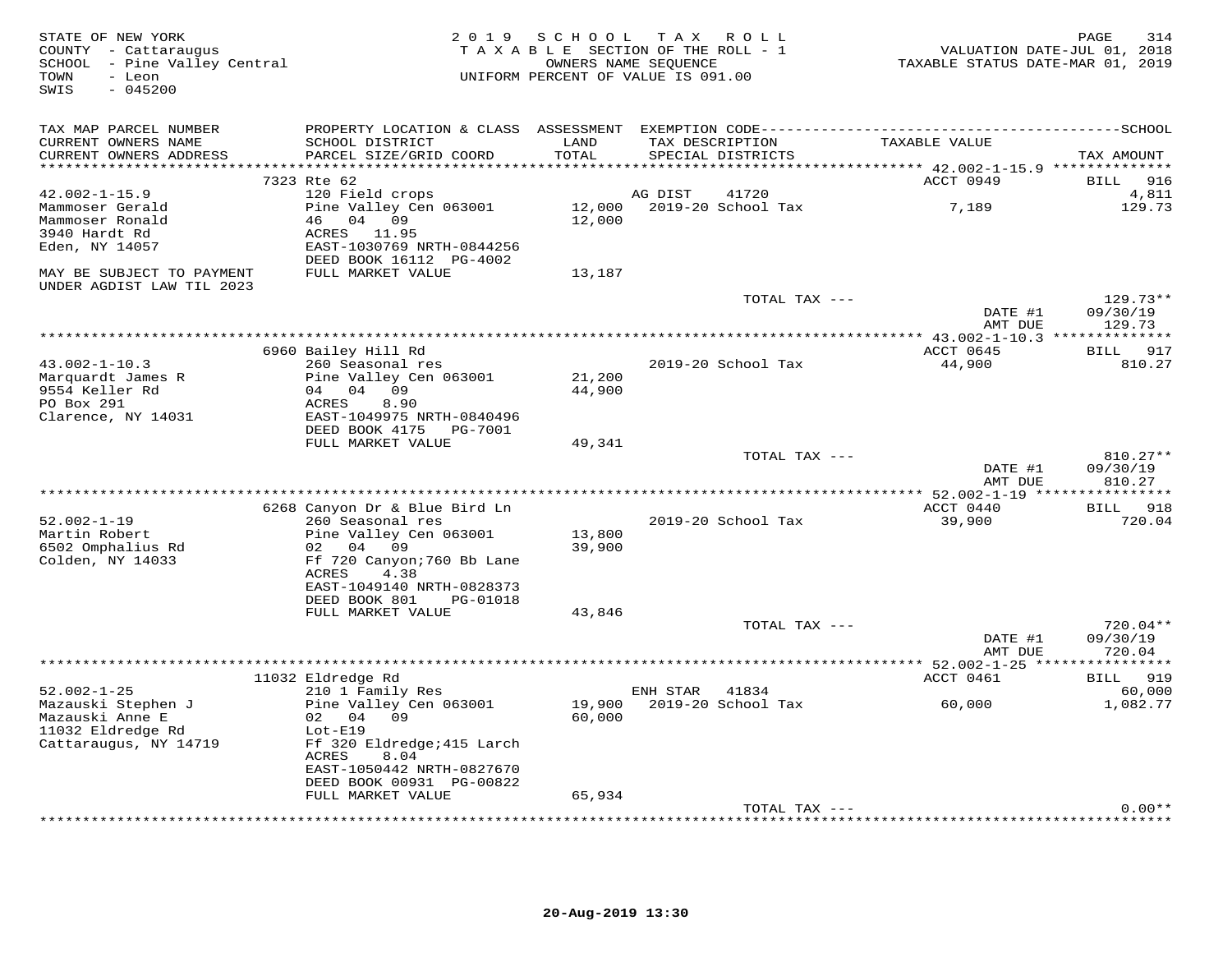| STATE OF NEW YORK<br>COUNTY - Cattaraugus<br>SCHOOL - Pine Valley Central<br>TOWN<br>- Leon<br>$-045200$<br>SWIS | 2 0 1 9                                                                                                                                                                 | SCHOOL            | T A X<br>R O L L<br>TAXABLE SECTION OF THE ROLL - 1<br>OWNERS NAME SEQUENCE<br>UNIFORM PERCENT OF VALUE IS 091.00 | VALUATION DATE-JUL 01, 2018<br>TAXABLE STATUS DATE-MAR 01, 2019 | 315<br>PAGE                          |
|------------------------------------------------------------------------------------------------------------------|-------------------------------------------------------------------------------------------------------------------------------------------------------------------------|-------------------|-------------------------------------------------------------------------------------------------------------------|-----------------------------------------------------------------|--------------------------------------|
| TAX MAP PARCEL NUMBER<br>CURRENT OWNERS NAME<br>CURRENT OWNERS ADDRESS                                           | SCHOOL DISTRICT<br>PARCEL SIZE/GRID COORD                                                                                                                               | LAND<br>TOTAL     | TAX DESCRIPTION<br>SPECIAL DISTRICTS                                                                              | TAXABLE VALUE                                                   | TAX AMOUNT                           |
|                                                                                                                  | 11529 Youngs Rd                                                                                                                                                         |                   |                                                                                                                   | ACCT 0589                                                       | 920<br>BILL                          |
| $52.001 - 1 - 15.2$<br>Mccroskey George<br>Mccroskey Barbara<br>6 Parkway<br>Silver Creek, NY 14136              | 312 Vac w/imprv<br>Pine Valley Cen 063001<br>09/17 04 09<br>FRNT 115.00 DPTH<br>ACRES 182.60<br>EAST-1042916 NRTH-0826070                                               | 87,100<br>109,100 | 2019-20 School Tax                                                                                                | 109,100                                                         | 1,968.84                             |
|                                                                                                                  | DEED BOOK 880<br>PG-00407<br>FULL MARKET VALUE                                                                                                                          | 119,890           |                                                                                                                   |                                                                 |                                      |
|                                                                                                                  |                                                                                                                                                                         |                   | TOTAL TAX ---                                                                                                     | DATE #1                                                         | $1,968.84**$<br>09/30/19             |
|                                                                                                                  |                                                                                                                                                                         |                   |                                                                                                                   | AMT DUE                                                         | 1,968.84                             |
| $34.003 - 1 - 27.3$<br>MCNERNEY JAIME L.<br>BUGMAN JAMES C., JR.                                                 | 12081 Ruckh Hill Rd<br>312 Vac w/imprv<br>Pine Valley Cen 063001<br>39 04 09                                                                                            | 22,900<br>24,900  | 2019-20 School Tax                                                                                                | ACCT 0544<br>24,900                                             | BILL 921<br>449.35                   |
| 163 MARIEMONT<br>BUFFALO, NY 14220                                                                               | FRNT<br>10.00 DPTH<br>ACRES<br>9.94<br>EAST-1033499 NRTH-0848319<br>DEED BOOK 30671 PG-8002<br>FULL MARKET VALUE                                                        | 27,363            |                                                                                                                   |                                                                 |                                      |
|                                                                                                                  |                                                                                                                                                                         |                   | TOTAL TAX ---                                                                                                     | DATE #1<br>AMT DUE                                              | 449.35**<br>09/30/19<br>449.35       |
|                                                                                                                  |                                                                                                                                                                         |                   |                                                                                                                   |                                                                 |                                      |
| $42.002 - 1 - 10$                                                                                                | 12043 Gulf Rd<br>281 Multiple res                                                                                                                                       |                   | <b>B STAR MH 41864</b>                                                                                            | ACCT 0161                                                       | BILL 922<br>27,300                   |
| Metzger David A<br>Metzger Carolanne<br>12403 Gulf Rd<br>South Dayton, NY 14138                                  | Pine Valley Cen 063001<br>46<br>04<br>09<br>Ff 1065 Zura Smith Rd<br>Ff 1335 Gulf Rd<br>ACRES<br>28.98 BANK<br>012<br>EAST-1029012 NRTH-0846417                         | 48,400<br>259,200 | 2019-20 School Tax                                                                                                | 259,200                                                         | 4,677.57                             |
|                                                                                                                  | DEED BOOK 16679 PG-6002<br>FULL MARKET VALUE                                                                                                                            | 284,835           | TOTAL TAX ---                                                                                                     | DATE #1                                                         | 4,184.91**<br>09/30/19               |
|                                                                                                                  |                                                                                                                                                                         |                   |                                                                                                                   | AMT DUE                                                         | 4,184.91                             |
| $42.002 - 1 - 12$                                                                                                | Rte 62<br>280 Res Multiple                                                                                                                                              |                   | 2019-20 School Tax                                                                                                | ACCT 0163<br>323,400                                            | 923<br>BILL<br>5,836.14              |
| Metzger David A<br>Metzger Carolanne<br>12403 Gulf Rd<br>South Dayton, NY 14138                                  | Pine Valley Cen 063001<br>04<br>46<br>09<br>Rte 62 Ff - 835'<br>FRNT 1750.00 DPTH<br>ACRES<br>34.64 BANK<br>012<br>EAST-1030284 NRTH-0847175<br>DEED BOOK 16679 PG-6002 | 44,900<br>323,400 |                                                                                                                   |                                                                 |                                      |
|                                                                                                                  | FULL MARKET VALUE                                                                                                                                                       | 355,385           |                                                                                                                   |                                                                 |                                      |
|                                                                                                                  |                                                                                                                                                                         |                   | TOTAL TAX ---                                                                                                     | DATE #1<br>AMT DUE                                              | $5,836.14**$<br>09/30/19<br>5,836.14 |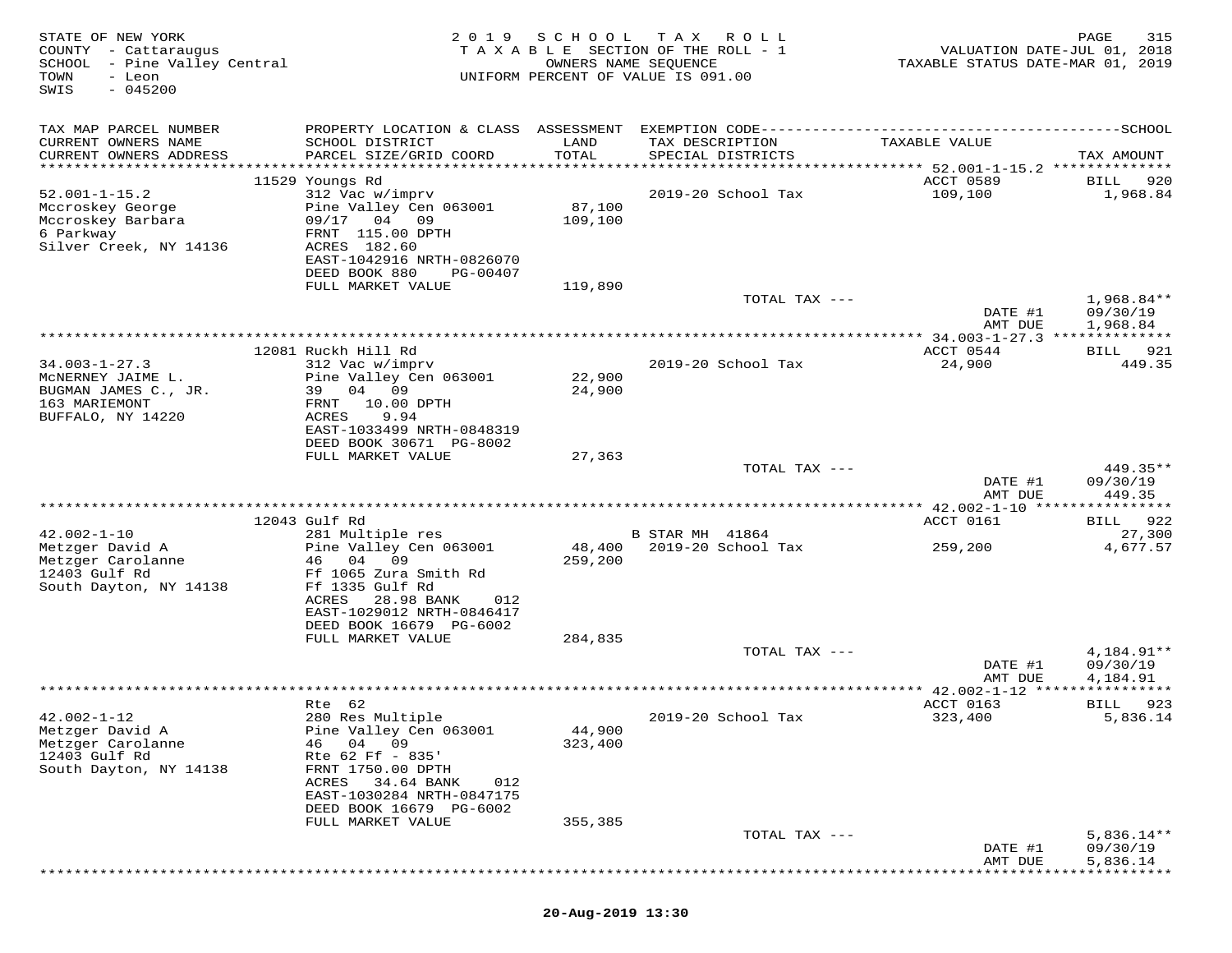| STATE OF NEW YORK<br>COUNTY - Cattaraugus<br>SCHOOL - Pine Valley Central<br>- Leon<br>TOWN<br>SWIS<br>$-045200$ |                                              |               | 2019 SCHOOL TAX ROLL<br>TAXABLE SECTION OF THE ROLL - 1<br>OWNERS NAME SEQUENCE<br>UNIFORM PERCENT OF VALUE IS 091.00 | TAXABLE STATUS DATE-MAR 01, 2019 | PAGE<br>316<br>VALUATION DATE-JUL 01, 2018 |
|------------------------------------------------------------------------------------------------------------------|----------------------------------------------|---------------|-----------------------------------------------------------------------------------------------------------------------|----------------------------------|--------------------------------------------|
| TAX MAP PARCEL NUMBER                                                                                            |                                              |               |                                                                                                                       |                                  |                                            |
| CURRENT OWNERS NAME<br>CURRENT OWNERS ADDRESS                                                                    | SCHOOL DISTRICT<br>PARCEL SIZE/GRID COORD    | LAND<br>TOTAL | TAX DESCRIPTION<br>SPECIAL DISTRICTS                                                                                  | TAXABLE VALUE                    | TAX AMOUNT                                 |
| ************************                                                                                         |                                              |               |                                                                                                                       |                                  |                                            |
|                                                                                                                  | Gulf Rd                                      |               |                                                                                                                       | ACCT 0646                        | 924<br>BILL                                |
| $42.002 - 1 - 13.2$                                                                                              | 330 Vacant comm                              |               | 2019-20 School Tax                                                                                                    | 26,100                           | 471.01                                     |
| Metzger David A                                                                                                  | Pine Valley Cen 063001                       | 26,100        |                                                                                                                       |                                  |                                            |
| Metzger Carolanne                                                                                                | 46 04 09                                     | 26,100        |                                                                                                                       |                                  |                                            |
| 12403 Gulf Rd                                                                                                    | ACRES 24.20 BANK<br>012                      |               |                                                                                                                       |                                  |                                            |
| South Dayton, NY 14138                                                                                           | EAST-1029694 NRTH-0845937                    |               |                                                                                                                       |                                  |                                            |
|                                                                                                                  | DEED BOOK 16679 PG-6002<br>FULL MARKET VALUE |               |                                                                                                                       |                                  |                                            |
|                                                                                                                  |                                              | 28,681        |                                                                                                                       | TOTAL TAX ---                    | 471.01**                                   |
|                                                                                                                  |                                              |               |                                                                                                                       | DATE #1                          | 09/30/19                                   |
|                                                                                                                  |                                              |               |                                                                                                                       | AMT DUE                          | 471.01                                     |
|                                                                                                                  |                                              |               |                                                                                                                       |                                  | ***********                                |
|                                                                                                                  | 12650 Smith Rd                               |               |                                                                                                                       | ACCT 0759                        | 925<br><b>BILL</b>                         |
| $42.002 - 1 - 34$                                                                                                | 270 Mfg housing                              |               | BAS STAR<br>41854                                                                                                     |                                  | 27,600                                     |
| Meyers Amy                                                                                                       | Pine Valley Cen 063001                       | 7,000         | 2019-20 School Tax                                                                                                    | 41,800                           | 754.33                                     |
| Granger Jason                                                                                                    | 54 04 09                                     | 41,800        |                                                                                                                       |                                  |                                            |
| 12650 Smith Rd                                                                                                   | Ff 300.00                                    |               |                                                                                                                       |                                  |                                            |
| South Dayton, NY 14138                                                                                           | ACRES<br>1.00                                |               |                                                                                                                       |                                  |                                            |
|                                                                                                                  | EAST-1025069 NRTH-0847495                    |               |                                                                                                                       |                                  |                                            |
|                                                                                                                  | DEED BOOK 00985 PG-00553                     |               |                                                                                                                       |                                  |                                            |
|                                                                                                                  | FULL MARKET VALUE                            | 45,934        |                                                                                                                       |                                  |                                            |
|                                                                                                                  |                                              |               |                                                                                                                       | TOTAL TAX ---                    | $259.33**$                                 |
|                                                                                                                  |                                              |               |                                                                                                                       | DATE #1                          | 09/30/19                                   |
|                                                                                                                  |                                              |               |                                                                                                                       | AMT DUE                          | 259.33<br>***********                      |
|                                                                                                                  | 12756 Smith Rd                               |               |                                                                                                                       | ACCT 0621                        | <b>BILL</b><br>926                         |
| $33.004 - 1 - 17.2$                                                                                              | 112 Dairy farm                               |               | 41720<br>AG DIST                                                                                                      |                                  | 17,189                                     |
| Meyers Matthew N.                                                                                                | Pine Valley Cen 063001                       |               | 61,850 BAS STAR<br>41854                                                                                              |                                  | 27,600                                     |
| 12756 Smith Rd                                                                                                   | 54/55/47<br>01 09                            | 200,750       | 2019-20 School Tax                                                                                                    | 183,561                          | 3,312.58                                   |
| South Dayton, NY 14138                                                                                           | Ff 690.00                                    |               |                                                                                                                       |                                  |                                            |
|                                                                                                                  | ACRES 83.53 BANK<br>017                      |               |                                                                                                                       |                                  |                                            |
| MAY BE SUBJECT TO PAYMENT                                                                                        | EAST-1023091 NRTH-0848743                    |               |                                                                                                                       |                                  |                                            |
| UNDER AGDIST LAW TIL 2023                                                                                        | DEED BOOK 21960 PG-2001                      |               |                                                                                                                       |                                  |                                            |
|                                                                                                                  | FULL MARKET VALUE                            | 220,604       |                                                                                                                       |                                  |                                            |
|                                                                                                                  |                                              |               |                                                                                                                       | TOTAL TAX ---                    | 2,817.58**                                 |
|                                                                                                                  |                                              |               |                                                                                                                       | DATE #1                          | 09/30/19                                   |
|                                                                                                                  |                                              |               |                                                                                                                       | AMT DUE                          | 2,817.58                                   |
|                                                                                                                  |                                              |               |                                                                                                                       |                                  |                                            |
|                                                                                                                  | Smith Rd                                     |               |                                                                                                                       | ACCT 0260                        | BILL 927                                   |
| $42.002 - 1 - 3.1$                                                                                               | 910 Priv forest                              |               | 2019-20 School Tax                                                                                                    | 75,300                           | 1,358.88                                   |
| Michael L Meyers, trustee J & Pine Valley Cen 063001                                                             |                                              | 75,300        |                                                                                                                       |                                  |                                            |
| Trust I u/a dtd 1-28-19                                                                                          | 54/60 04 09                                  | 75,300        |                                                                                                                       |                                  |                                            |
| 12615 Smith Road                                                                                                 | FRNT 440.00 DPTH                             |               |                                                                                                                       |                                  |                                            |
| South Dayton, NY 14138                                                                                           | ACRES 250.90<br>EAST-1022463 NRTH-0844202    |               |                                                                                                                       |                                  |                                            |
|                                                                                                                  | DEED BOOK 31083 PG-5001                      |               |                                                                                                                       |                                  |                                            |
|                                                                                                                  | FULL MARKET VALUE                            | 82,747        |                                                                                                                       |                                  |                                            |
|                                                                                                                  |                                              |               |                                                                                                                       | TOTAL TAX ---                    | 1,358.88**                                 |
|                                                                                                                  |                                              |               |                                                                                                                       | DATE #1                          | 09/30/19                                   |
|                                                                                                                  |                                              |               |                                                                                                                       | AMT DUE                          | 1,358.88                                   |
|                                                                                                                  |                                              |               |                                                                                                                       |                                  | * * * * * * * * * ·                        |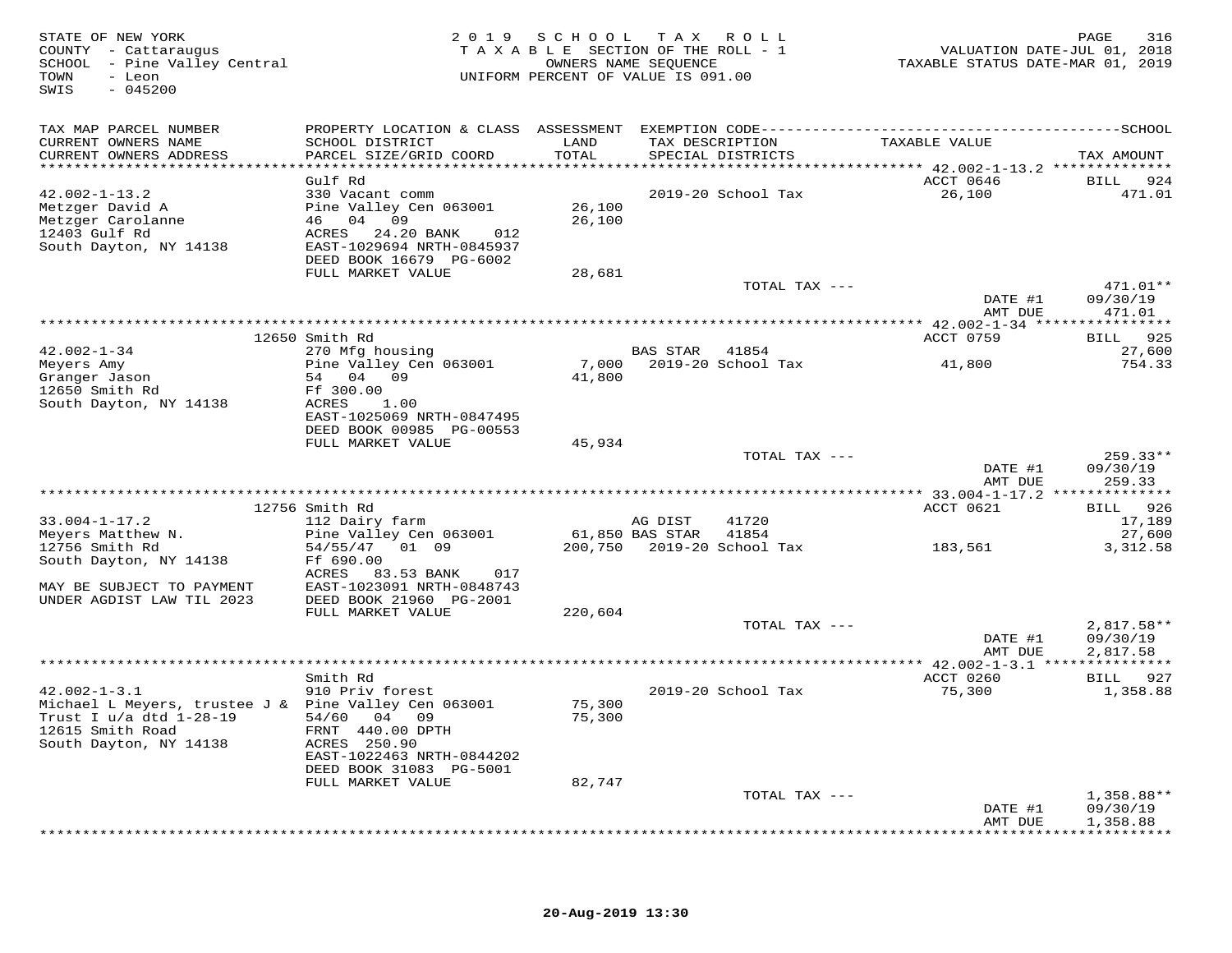| STATE OF NEW YORK<br>COUNTY - Cattaraugus<br>SCHOOL - Pine Valley Central<br>TOWN<br>- Leon<br>$-045200$<br>SWIS                             |                                                                                   |                  | 2019 SCHOOL TAX ROLL<br>TAXABLE SECTION OF THE ROLL - 1<br>OWNERS NAME SEQUENCE<br>UNIFORM PERCENT OF VALUE IS 091.00 | VALUATION DATE-JUL 01, 2018<br>TAXABLE STATUS DATE-MAR 01, 2019 | 317<br>PAGE                          |
|----------------------------------------------------------------------------------------------------------------------------------------------|-----------------------------------------------------------------------------------|------------------|-----------------------------------------------------------------------------------------------------------------------|-----------------------------------------------------------------|--------------------------------------|
| TAX MAP PARCEL NUMBER<br>CURRENT OWNERS NAME                                                                                                 | SCHOOL DISTRICT                                                                   | LAND             | TAX DESCRIPTION                                                                                                       | TAXABLE VALUE                                                   |                                      |
| CURRENT OWNERS ADDRESS                                                                                                                       | PARCEL SIZE/GRID COORD                                                            | TOTAL            | SPECIAL DISTRICTS                                                                                                     |                                                                 | TAX AMOUNT                           |
|                                                                                                                                              | 12615 Smith Rd                                                                    |                  |                                                                                                                       | ACCT 0603                                                       | 928<br>BILL                          |
| $42.002 - 1 - 33$                                                                                                                            | 210 1 Family Res                                                                  |                  | BAS STAR<br>41854                                                                                                     |                                                                 | 27,600                               |
| Michael L Meyers, trustee J & Pine Valley Cen 063001<br>Trust I u/a dtd January 28, L 54 04 09<br>12615 Smith Road<br>South Dayton, NY 14138 | FRNT 807.00 DPTH<br>ACRES<br>6.25<br>EAST-1025304 NRTH-0847201                    | 67,300           |                                                                                                                       |                                                                 | 1,214.51                             |
| PRIOR OWNER ON 3/01/2019 DEED BOOK 31083 PG-5001                                                                                             |                                                                                   |                  |                                                                                                                       |                                                                 |                                      |
| Michael L Meyers, trustee J & FULL MARKET VALUE                                                                                              |                                                                                   | 73,956           |                                                                                                                       |                                                                 |                                      |
|                                                                                                                                              |                                                                                   |                  | TOTAL TAX ---                                                                                                         | DATE #1<br>AMT DUE                                              | 719.51**<br>09/30/19<br>719.51       |
|                                                                                                                                              |                                                                                   |                  |                                                                                                                       |                                                                 |                                      |
|                                                                                                                                              | 11939 Ruckh Hill Rd                                                               |                  |                                                                                                                       | ACCT 0911                                                       | BILL 929                             |
| $43.001 - 1 - 2.2$<br>Mihalko Paul J.<br>Mihalko Kerry L.                                                                                    | 210 1 Family Res<br>Pine Valley Cen 063001<br>29/30 04 09                         | 8,800<br>161,600 | 2019-20 School Tax                                                                                                    | 161,600                                                         | 2,916.26                             |
| PO Box 174<br>Cherry Creek, NY 14723                                                                                                         | 1.90 BANK<br>ACRES<br>005<br>EAST-1036124 NRTH-0847331<br>DEED BOOK 20898 PG-4002 |                  |                                                                                                                       |                                                                 |                                      |
|                                                                                                                                              | FULL MARKET VALUE                                                                 | 177,582          |                                                                                                                       |                                                                 |                                      |
|                                                                                                                                              |                                                                                   |                  | TOTAL TAX ---                                                                                                         | DATE #1<br>AMT DUE                                              | $2,916.26**$<br>09/30/19<br>2,916.26 |
|                                                                                                                                              |                                                                                   |                  |                                                                                                                       |                                                                 |                                      |
| $43.001 - 1 - 29.3$                                                                                                                          | 7138 Rte 62<br>240 Rural res                                                      |                  | 2019-20 School Tax                                                                                                    | ACCT 0022<br>79,000                                             | BILL 930<br>1,425.65                 |
| Miller Adam J.<br>7138 Rte 62                                                                                                                | Pine Valley Cen 063001<br>37/38 04 09                                             | 17,700<br>79,000 |                                                                                                                       |                                                                 |                                      |
| South Dayton, NY                                                                                                                             | Ff 1600.00 Us Rte 62<br>Ff 170.00 Slew Rd<br>13.41<br>ACRES                       |                  |                                                                                                                       |                                                                 |                                      |
|                                                                                                                                              | EAST-1033144 NRTH-0842656<br>DEED BOOK 27589 PG-3002<br>FULL MARKET VALUE         | 86,813           |                                                                                                                       |                                                                 |                                      |
|                                                                                                                                              |                                                                                   |                  | TOTAL TAX ---                                                                                                         | DATE #1                                                         | $1,425.65**$<br>09/30/19             |
|                                                                                                                                              |                                                                                   |                  |                                                                                                                       | AMT DUE                                                         | 1,425.65                             |
|                                                                                                                                              | 12106 Leon-New Albion Rd                                                          |                  |                                                                                                                       | ACCT 0056                                                       | BILL 931                             |
| $43.003 - 1 - 2$                                                                                                                             | 112 Dairy farm                                                                    |                  | BAS STAR<br>41854                                                                                                     |                                                                 | 27,600                               |
| Miller Andrew D<br>Miller Elizabeth A<br>12106 Leon-New Albion Rd<br>Conewango Valley, NY 14726                                              | Pine Valley Cen 063001<br>36 04 09<br>Slew Rd Ff $-340'$<br>FRNT 610.00 DPTH      | 112,800          | 38,800 2019-20 School Tax                                                                                             | 112,800                                                         | 2,035.61                             |
|                                                                                                                                              | ACRES<br>56.04<br>EAST-1033544 NRTH-0837445<br>DEED BOOK 12148 PG-2001            |                  |                                                                                                                       |                                                                 |                                      |
|                                                                                                                                              | FULL MARKET VALUE                                                                 | 123,956          |                                                                                                                       |                                                                 |                                      |
|                                                                                                                                              |                                                                                   |                  | TOTAL TAX ---                                                                                                         | DATE #1<br>AMT DUE                                              | $1,540.61**$<br>09/30/19<br>1,540.61 |
|                                                                                                                                              |                                                                                   |                  |                                                                                                                       |                                                                 |                                      |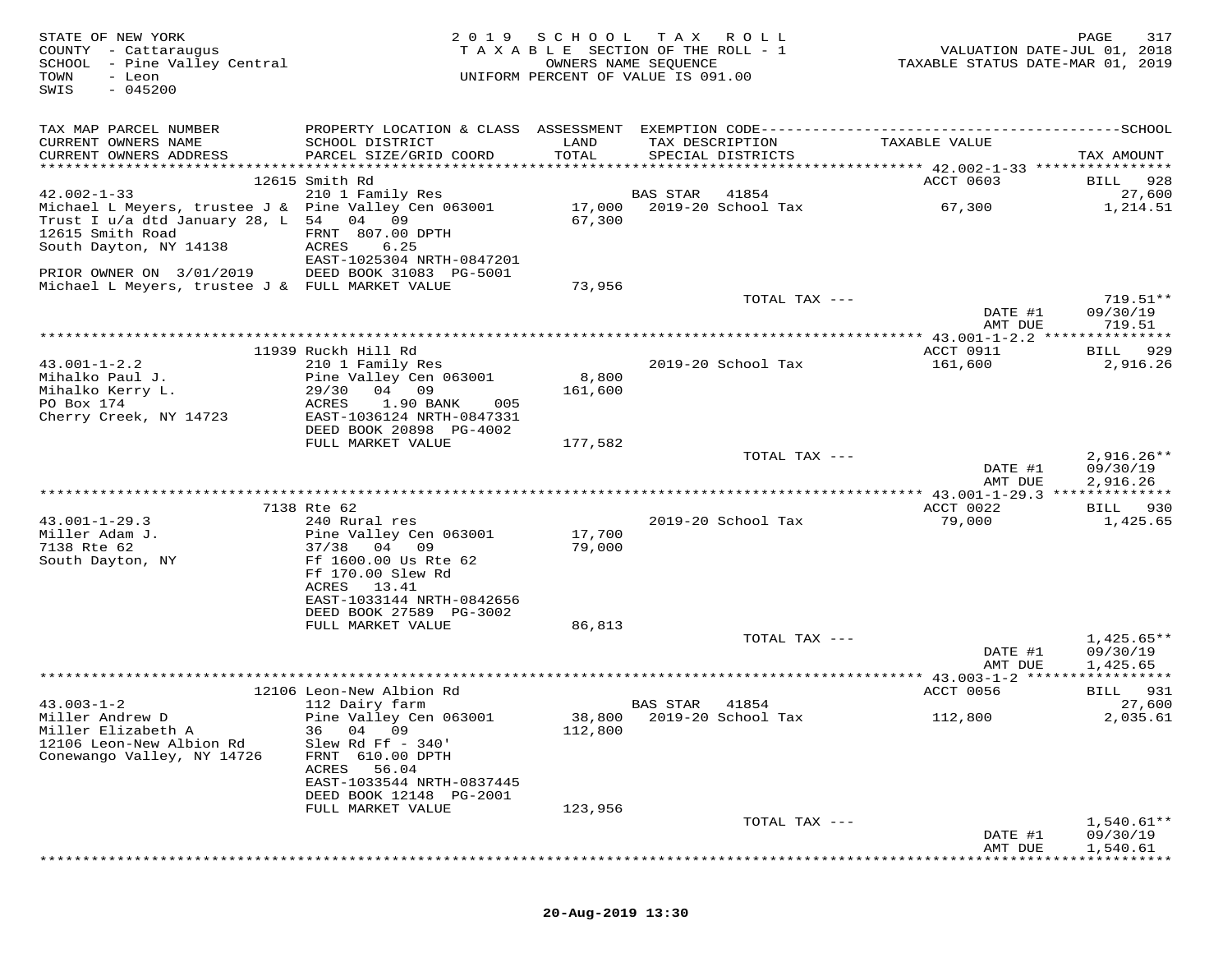| STATE OF NEW YORK<br>COUNTY - Cattaraugus<br>SCHOOL - Pine Valley Central<br>- Leon<br>TOWN<br>$-045200$<br>SWIS |                                           |                 | 2019 SCHOOL TAX ROLL<br>TAXABLE SECTION OF THE ROLL - 1<br>OWNERS NAME SEQUENCE<br>UNIFORM PERCENT OF VALUE IS 091.00 | VALUATION DATE-JUL 01, 2018<br>TAXABLE STATUS DATE-MAR 01, 2019 | 318<br>PAGE              |
|------------------------------------------------------------------------------------------------------------------|-------------------------------------------|-----------------|-----------------------------------------------------------------------------------------------------------------------|-----------------------------------------------------------------|--------------------------|
| TAX MAP PARCEL NUMBER                                                                                            |                                           |                 |                                                                                                                       |                                                                 |                          |
| CURRENT OWNERS NAME<br>CURRENT OWNERS ADDRESS                                                                    | SCHOOL DISTRICT<br>PARCEL SIZE/GRID COORD | LAND<br>TOTAL   | TAX DESCRIPTION<br>SPECIAL DISTRICTS                                                                                  | TAXABLE VALUE                                                   | TAX AMOUNT               |
|                                                                                                                  | 12106 Leon-New Albion Rd                  |                 |                                                                                                                       | ACCT 0512                                                       | BILL 932                 |
| $43.003 - 1 - 24.2$                                                                                              | 105 Vac farmland                          |                 | 2019-20 School Tax                                                                                                    | 14,900                                                          | 268.89                   |
| Miller Andrew D                                                                                                  | Pine Valley Cen 063001                    | 14,900          |                                                                                                                       |                                                                 |                          |
| Miller Elizabeth A<br>12106 Leon-New Albion Rd                                                                   | 36 04 09<br>ACRES 20.70                   | 14,900          |                                                                                                                       |                                                                 |                          |
| Conewango Valley, NY 14726                                                                                       | EAST-1032374 NRTH-0836705                 |                 |                                                                                                                       |                                                                 |                          |
|                                                                                                                  | DEED BOOK 12148 PG-2001                   |                 |                                                                                                                       |                                                                 |                          |
|                                                                                                                  | FULL MARKET VALUE                         | 16,374          |                                                                                                                       |                                                                 |                          |
|                                                                                                                  |                                           |                 | TOTAL TAX ---                                                                                                         |                                                                 | 268.89**                 |
|                                                                                                                  |                                           |                 |                                                                                                                       | DATE #1                                                         | 09/30/19                 |
|                                                                                                                  |                                           |                 |                                                                                                                       | AMT DUE                                                         | 268.89                   |
|                                                                                                                  | Dugway Rd                                 |                 |                                                                                                                       | ACCT 0089                                                       | <b>BILL</b><br>933       |
| $52.002 - 1 - 1$                                                                                                 | 322 Rural vac>10                          |                 | 2019-20 School Tax                                                                                                    | 25,000                                                          | 451.15                   |
| Miller Andy D                                                                                                    | Pine Valley Cen 063001                    | 25,000          |                                                                                                                       |                                                                 |                          |
| Miller Elizabeth A                                                                                               | 11 04 09                                  | 25,000          |                                                                                                                       |                                                                 |                          |
| 12106 Leon New Albion Road<br>Conewango Valley, NY 14726                                                         | Ff 970.00<br>ACRES 27.50                  |                 |                                                                                                                       |                                                                 |                          |
|                                                                                                                  | EAST-1046282 NRTH-0832277                 |                 |                                                                                                                       |                                                                 |                          |
|                                                                                                                  | DEED BOOK 22870 PG-3001                   |                 |                                                                                                                       |                                                                 |                          |
|                                                                                                                  | FULL MARKET VALUE                         | 27,473          |                                                                                                                       |                                                                 |                          |
|                                                                                                                  |                                           |                 | TOTAL TAX ---                                                                                                         |                                                                 | 451.15**                 |
|                                                                                                                  |                                           |                 |                                                                                                                       | DATE #1<br>AMT DUE                                              | 09/30/19<br>451.15       |
|                                                                                                                  |                                           |                 |                                                                                                                       |                                                                 |                          |
|                                                                                                                  | 12624 Youngs Rd                           |                 |                                                                                                                       | ACCT 0200                                                       | BILL 934                 |
| $51.002 - 1 - 12.4$                                                                                              | 210 1 Family Res                          |                 | 2019-20 School Tax                                                                                                    | 50,000                                                          | 902.31                   |
| Miller Clara J                                                                                                   | Pine Valley Cen 063001                    | 9,300           |                                                                                                                       |                                                                 |                          |
| Miller Abe J<br>12624 Youngs Rd                                                                                  | 49 04 09<br>Ff 3200.00                    | 50,000          |                                                                                                                       |                                                                 |                          |
| Conewango Valley, NY 14726                                                                                       | ACRES<br>4.85                             |                 |                                                                                                                       |                                                                 |                          |
|                                                                                                                  | EAST-1024755 NRTH-0824847                 |                 |                                                                                                                       |                                                                 |                          |
| MAY BE SUBJECT TO PAYMENT                                                                                        | DEED BOOK 27765 PG-3001                   |                 |                                                                                                                       |                                                                 |                          |
| UNDER AGDIST LAW TIL 2023                                                                                        | FULL MARKET VALUE                         | 54,945          |                                                                                                                       |                                                                 |                          |
|                                                                                                                  |                                           |                 | TOTAL TAX ---                                                                                                         |                                                                 | $902.31**$               |
|                                                                                                                  |                                           |                 |                                                                                                                       | DATE #1<br>AMT DUE                                              | 09/30/19<br>902.31       |
|                                                                                                                  |                                           |                 |                                                                                                                       |                                                                 |                          |
|                                                                                                                  | 11598 Eldredge Rd                         |                 |                                                                                                                       | ACCT 0608                                                       | BILL 935                 |
| $52.001 - 1 - 14.3$                                                                                              | 112 Dairy farm                            |                 | AG BLDG<br>41700                                                                                                      |                                                                 | 20,500                   |
| Miller Crist C<br>Miller Clara E                                                                                 | Pine Valley Cen 063001                    | 57,700 BAS STAR | 41854<br>154,500 2019-20 School Tax                                                                                   |                                                                 | 27,600                   |
| 11598 Eldredge Rd                                                                                                | 18 04 09<br>Ff 1145.00                    |                 |                                                                                                                       | 134,000                                                         | 2,418.19                 |
| Conewango Valley, NY 14726                                                                                       | ACRES 75.35                               |                 |                                                                                                                       |                                                                 |                          |
|                                                                                                                  | EAST-1041280 NRTH-0829216                 |                 |                                                                                                                       |                                                                 |                          |
|                                                                                                                  | DEED BOOK 903<br>PG-00001                 |                 |                                                                                                                       |                                                                 |                          |
|                                                                                                                  | FULL MARKET VALUE                         | 169,780         |                                                                                                                       |                                                                 |                          |
|                                                                                                                  |                                           |                 | TOTAL TAX ---                                                                                                         | DATE #1                                                         | $1,923.19**$<br>09/30/19 |
|                                                                                                                  |                                           |                 |                                                                                                                       | AMT DUE                                                         | 1,923.19                 |
|                                                                                                                  |                                           |                 |                                                                                                                       |                                                                 |                          |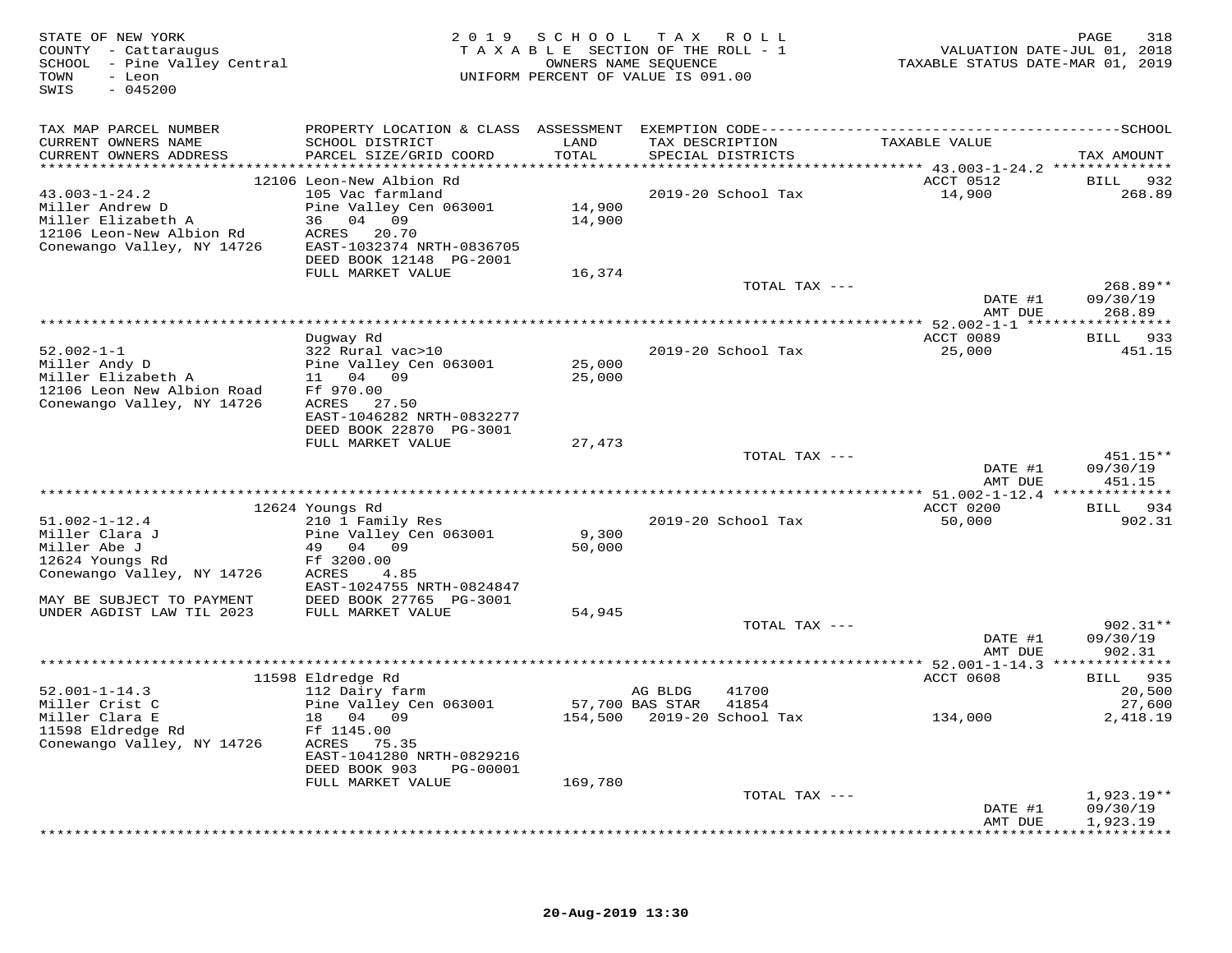| STATE OF NEW YORK<br>COUNTY - Cattaraugus | 2 0 1 9                             | SCHOOL TAX ROLL<br>TAXABLE SECTION OF THE ROLL - 1 |                         |                            |                                                       | VALUATION DATE-JUL 01, 2018 | PAGE         | 319        |
|-------------------------------------------|-------------------------------------|----------------------------------------------------|-------------------------|----------------------------|-------------------------------------------------------|-----------------------------|--------------|------------|
| SCHOOL - Pine Valley Central              |                                     |                                                    | OWNERS NAME SEQUENCE    |                            | TAXABLE STATUS DATE-MAR 01, 2019                      |                             |              |            |
| TOWN<br>- Leon                            |                                     | UNIFORM PERCENT OF VALUE IS 091.00                 |                         |                            |                                                       |                             |              |            |
| $-045200$<br>SWIS                         |                                     |                                                    |                         |                            |                                                       |                             |              |            |
|                                           |                                     |                                                    |                         |                            |                                                       |                             |              |            |
| TAX MAP PARCEL NUMBER                     |                                     |                                                    |                         |                            |                                                       |                             |              |            |
| CURRENT OWNERS NAME                       | SCHOOL DISTRICT                     | LAND                                               |                         | TAX DESCRIPTION            | TAXABLE VALUE                                         |                             |              |            |
| CURRENT OWNERS ADDRESS                    | PARCEL SIZE/GRID COORD              | TOTAL                                              |                         | SPECIAL DISTRICTS          |                                                       |                             | TAX AMOUNT   |            |
|                                           |                                     |                                                    |                         |                            |                                                       |                             |              |            |
|                                           | 11670 Eldredge Rd                   |                                                    |                         |                            | ACCT 0827                                             |                             | BILL 936     |            |
| $52.001 - 1 - 14.5$                       | 112 Dairy farm                      |                                                    | AG DIST                 | 41720                      |                                                       |                             |              | 11,200     |
| Miller Danny A                            | Pine Valley Cen 063001              | 51,600 BAS STAR                                    |                         | 41854                      |                                                       |                             |              | 27,600     |
| Miller Edne L                             | 18 04 09                            |                                                    |                         | 151,200 2019-20 School Tax | 140,000                                               |                             |              | 2,526.47   |
| 11670 Elredge Rd                          | Ff 1250.00                          |                                                    |                         |                            |                                                       |                             |              |            |
| Conewango Valley, NY 14726                | ACRES 61.98                         |                                                    |                         |                            |                                                       |                             |              |            |
|                                           | EAST-1039526 NRTH-0827279           |                                                    |                         |                            |                                                       |                             |              |            |
| MAY BE SUBJECT TO PAYMENT                 | DEED BOOK 12585 PG-7001             |                                                    |                         |                            |                                                       |                             |              |            |
| UNDER AGDIST LAW TIL 2023                 | FULL MARKET VALUE                   | 166,154                                            |                         |                            |                                                       |                             |              |            |
|                                           |                                     |                                                    |                         | TOTAL TAX ---              |                                                       |                             | $2.031.47**$ |            |
|                                           |                                     |                                                    |                         |                            |                                                       | DATE #1                     | 09/30/19     |            |
|                                           |                                     |                                                    |                         |                            |                                                       | AMT DUE                     | 2,031.47     |            |
|                                           | 6661 Riga Rd                        |                                                    |                         |                            | 17 PCT OF VALUE USED FOR EXEMPTION PURPOSES ACCT 0267 |                             | BILL         | 937        |
| $42.004 - 2 - 29$                         | 112 Dairy farm                      |                                                    | AG DIST                 | 41720                      |                                                       |                             |              | 15,373     |
| Miller Eli DE                             | Pine Valley Cen 063001              |                                                    | 73,200 AGED C/T/S 41800 |                            |                                                       |                             |              | 13,286     |
| Miller Mary                               | 51 04 09                            |                                                    | 156,300 ENH STAR        | 41834                      |                                                       |                             |              | 63,200     |
| 6661 Riga Rd                              | Ff 2335.00                          |                                                    | B STAR MH 41864         |                            |                                                       |                             |              | 27,300     |
| Conewango Valley, NY 14726                | ACRES 99.64                         |                                                    |                         | 2019-20 School Tax         | 127,641                                               |                             |              | 2,303.43   |
|                                           | EAST-1026202 NRTH-0833762           |                                                    |                         |                            |                                                       |                             |              |            |
| MAY BE SUBJECT TO PAYMENT                 | DEED BOOK 749<br>PG-3002            |                                                    |                         |                            |                                                       |                             |              |            |
| UNDER AGDIST LAW TIL 2023                 | FULL MARKET VALUE                   | 171,758                                            |                         |                            |                                                       |                             |              |            |
|                                           |                                     |                                                    |                         | TOTAL TAX ---              |                                                       |                             |              | $707.77**$ |
|                                           |                                     |                                                    |                         |                            |                                                       | DATE #1                     | 09/30/19     |            |
|                                           |                                     |                                                    |                         |                            |                                                       | AMT DUE                     |              | 707.77     |
|                                           |                                     |                                                    |                         |                            |                                                       |                             |              |            |
|                                           | 11935 Eldredge Rd                   |                                                    |                         |                            | ACCT 0643                                             |                             | BILL 938     |            |
| $52.001 - 1 - 27.2$                       | 112 Dairy farm                      |                                                    | AG DIST                 | 41720                      |                                                       |                             |              | 26,448     |
| Miller Eli E.E.                           | Pine Valley Cen 063001              | 76,200 BAS STAR                                    |                         | 41854                      |                                                       |                             |              | 27,600     |
| Miller Edna M                             | 25 04 09                            |                                                    |                         | 174,900 2019-20 School Tax | 148,452                                               |                             |              | 2,678.99   |
| 11935 Eldredge Rd                         | Ff 1400 Town Hill Rd                |                                                    |                         |                            |                                                       |                             |              |            |
| Conewango Valley, NY 14726                | FRNT 1640.00 DPTH<br>ACRES<br>93.40 |                                                    |                         |                            |                                                       |                             |              |            |
| MAY BE SUBJECT TO PAYMENT                 | EAST-1035896 NRTH-0826522           |                                                    |                         |                            |                                                       |                             |              |            |
| UNDER AGDIST LAW TIL 2023                 | DEED BOOK 00919 PG-00506            |                                                    |                         |                            |                                                       |                             |              |            |
|                                           | FULL MARKET VALUE                   | 192,198                                            |                         |                            |                                                       |                             |              |            |
|                                           |                                     |                                                    |                         | TOTAL TAX ---              |                                                       |                             | $2,183.99**$ |            |
|                                           |                                     |                                                    |                         |                            |                                                       | DATE #1                     | 09/30/19     |            |
|                                           |                                     |                                                    |                         |                            |                                                       | AMT DUE                     | 2,183.99     |            |
|                                           |                                     |                                                    |                         |                            |                                                       |                             |              |            |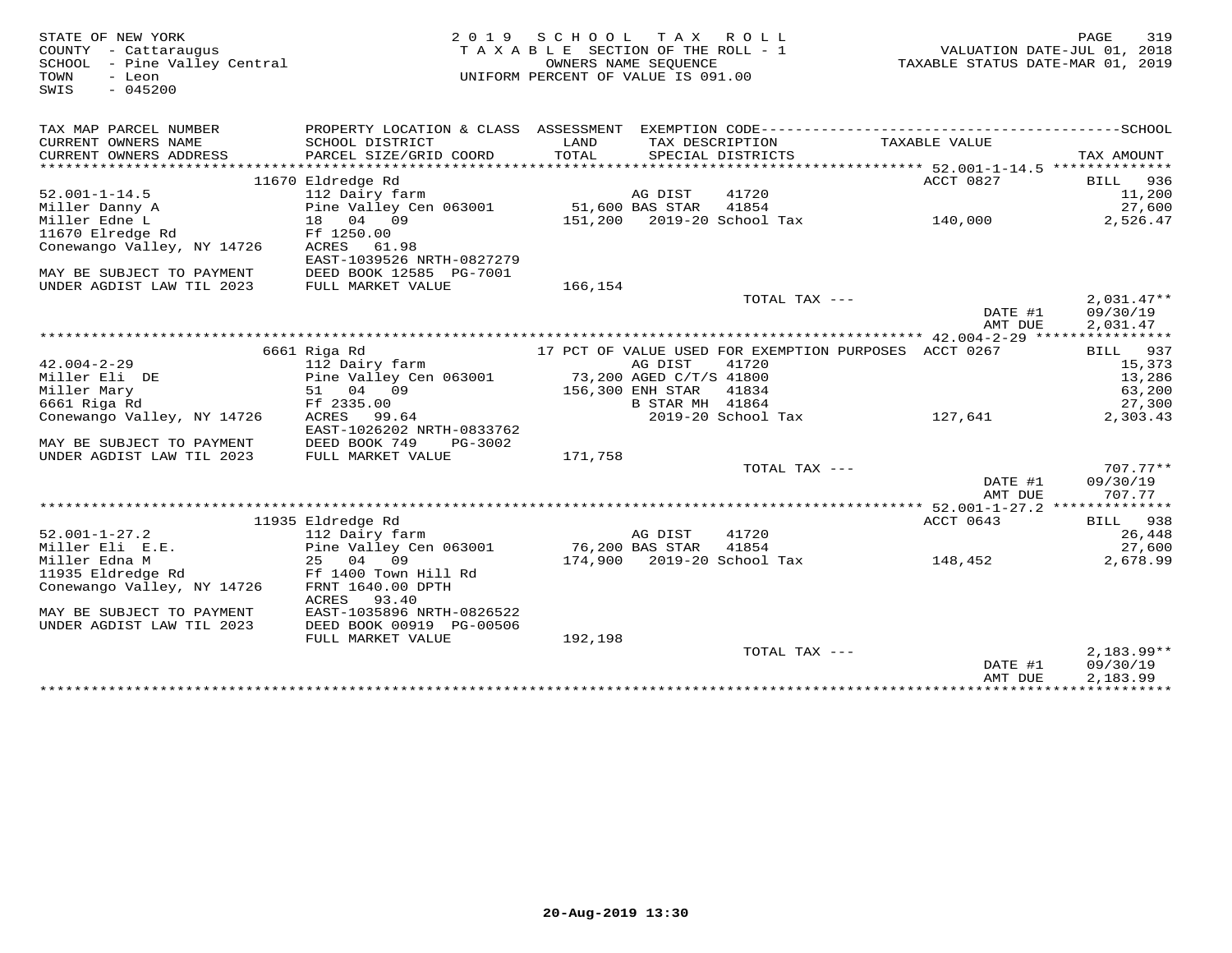| STATE OF NEW YORK<br>COUNTY - Cattaraugus<br>SCHOOL - Pine Valley Central<br>TOWN<br>- Leon<br>$-045200$<br>SWIS | 2 0 1 9                                                                                 | SCHOOL<br>T A X A B L E SECTION OF THE ROLL - 1<br>OWNERS NAME SEQUENCE<br>UNIFORM PERCENT OF VALUE IS 091.00 | T A X                  | R O L L                              |                                            | 320<br>PAGE<br>VALUATION DATE-JUL 01, 2018<br>TAXABLE STATUS DATE-MAR 01, 2019 |
|------------------------------------------------------------------------------------------------------------------|-----------------------------------------------------------------------------------------|---------------------------------------------------------------------------------------------------------------|------------------------|--------------------------------------|--------------------------------------------|--------------------------------------------------------------------------------|
| TAX MAP PARCEL NUMBER                                                                                            |                                                                                         |                                                                                                               |                        |                                      |                                            |                                                                                |
| CURRENT OWNERS NAME<br>CURRENT OWNERS ADDRESS                                                                    | SCHOOL DISTRICT<br>PARCEL SIZE/GRID COORD                                               | LAND<br>TOTAL                                                                                                 |                        | TAX DESCRIPTION<br>SPECIAL DISTRICTS | TAXABLE VALUE                              | TAX AMOUNT                                                                     |
|                                                                                                                  |                                                                                         |                                                                                                               |                        |                                      |                                            |                                                                                |
| $42.004 - 1 - 7$                                                                                                 | 6793 West Rd<br>112 Dairy farm                                                          |                                                                                                               | ENH STAR               | 41834                                | ACCT 0265                                  | 939<br>BILL<br>63,200                                                          |
| Miller Eli C                                                                                                     | Pine Valley Cen 063001                                                                  |                                                                                                               | 57,200 B STAR MH 41864 |                                      |                                            | 27,600                                                                         |
| Miller Mattie N                                                                                                  | 52<br>04<br>09                                                                          | 118,000                                                                                                       |                        | 2019-20 School Tax                   | 118,000                                    | 2,129.45                                                                       |
| 6793 West Rd<br>Conewango Valley, NY 14726                                                                       | Ff 1540.00 Co Rd 6<br>Ff 1830.00 West Rd<br>ACRES<br>79.33<br>EAST-1024304 NRTH-0836716 |                                                                                                               |                        |                                      |                                            |                                                                                |
|                                                                                                                  | DEED BOOK 3635<br>PG-4001                                                               |                                                                                                               |                        |                                      |                                            |                                                                                |
|                                                                                                                  | FULL MARKET VALUE                                                                       | 129,670                                                                                                       |                        |                                      |                                            |                                                                                |
|                                                                                                                  |                                                                                         |                                                                                                               |                        | TOTAL TAX ---                        |                                            | $531.45**$                                                                     |
|                                                                                                                  |                                                                                         |                                                                                                               |                        |                                      | DATE #1<br>AMT DUE                         | 09/30/19<br>531.45                                                             |
|                                                                                                                  |                                                                                         |                                                                                                               |                        |                                      |                                            |                                                                                |
|                                                                                                                  | 6773 Cherry Creek Hill Rd<br>321 Abandoned ag                                           |                                                                                                               |                        |                                      | ACCT 0780                                  | 940<br>BILL                                                                    |
| $42.004 - 1 - 5.4$<br>Miller Eli C.                                                                              | Pine Valley Cen 063001                                                                  | 20,000                                                                                                        |                        | 2019-20 School Tax                   | 20,000                                     | 360.92                                                                         |
| Miller Mattie N.                                                                                                 | 59 04 09                                                                                | 20,000                                                                                                        |                        |                                      |                                            |                                                                                |
| 6793 West Road                                                                                                   | West Rd Ff $-130'$                                                                      |                                                                                                               |                        |                                      |                                            |                                                                                |
| Conewango Valley, NY 14726                                                                                       | ACRES<br>20.00                                                                          |                                                                                                               |                        |                                      |                                            |                                                                                |
|                                                                                                                  | EAST-1022922 NRTH-0837515                                                               |                                                                                                               |                        |                                      |                                            |                                                                                |
|                                                                                                                  | DEED BOOK 20634 PG-7002                                                                 |                                                                                                               |                        |                                      |                                            |                                                                                |
|                                                                                                                  | FULL MARKET VALUE                                                                       | 21,978                                                                                                        |                        |                                      |                                            |                                                                                |
|                                                                                                                  |                                                                                         |                                                                                                               |                        | TOTAL TAX ---                        |                                            | $360.92**$                                                                     |
|                                                                                                                  |                                                                                         |                                                                                                               |                        |                                      | DATE #1<br>AMT DUE                         | 09/30/19<br>360.92                                                             |
|                                                                                                                  | **********************                                                                  | **********************************                                                                            |                        |                                      | ********** 34.003-1-33.2 **************    |                                                                                |
|                                                                                                                  | 7772 Rte 62                                                                             |                                                                                                               |                        |                                      | ACCT 0499                                  | 941<br>BILL                                                                    |
| $34.003 - 1 - 33.2$                                                                                              | 210 1 Family Res                                                                        |                                                                                                               | AG BLDG                | 41700                                |                                            | 60,000                                                                         |
| Miller Eli E                                                                                                     | Pine Valley Cen 063001                                                                  |                                                                                                               | 15,600 BAS STAR        | 41854                                |                                            | 27,600                                                                         |
| Miller Mary E                                                                                                    | 04<br>09<br>39                                                                          | 138,700                                                                                                       |                        | 2019-20 School Tax                   | 78,700                                     | 1,420.24                                                                       |
| 7772 Route 62                                                                                                    | FRNT 240.00 DPTH                                                                        |                                                                                                               |                        |                                      |                                            |                                                                                |
| S. Dayton, NY 14138                                                                                              | ACRES<br>5.38                                                                           |                                                                                                               |                        |                                      |                                            |                                                                                |
|                                                                                                                  | EAST-1032005 NRTH-0851536                                                               |                                                                                                               |                        |                                      |                                            |                                                                                |
| MAY BE SUBJECT TO PAYMENT<br>UNDER RPTL483 UNTIL 2028                                                            | DEED BOOK 15132 PG-9001<br>FULL MARKET VALUE                                            | 152,418                                                                                                       |                        |                                      |                                            |                                                                                |
|                                                                                                                  |                                                                                         |                                                                                                               |                        | TOTAL TAX ---                        |                                            | $925.24**$                                                                     |
|                                                                                                                  |                                                                                         |                                                                                                               |                        |                                      | DATE #1                                    | 09/30/19                                                                       |
|                                                                                                                  |                                                                                         |                                                                                                               |                        |                                      | AMT DUE                                    | 925.24                                                                         |
|                                                                                                                  |                                                                                         |                                                                                                               |                        |                                      | ************ 42.004-1-19 ***************** |                                                                                |
|                                                                                                                  | 12539 Cherry Creek Hill Rd                                                              |                                                                                                               |                        |                                      | ACCT 0095                                  | BILL<br>942                                                                    |
| $42.004 - 1 - 19$                                                                                                | 105 Vac farmland                                                                        |                                                                                                               |                        | 2019-20 School Tax                   | 19,000                                     | 342.88                                                                         |
| Miller Eli I<br>Miller Barbara Y                                                                                 | Pine Valley Cen 063001<br>04 09                                                         | 19,000                                                                                                        |                        |                                      |                                            |                                                                                |
| 12539 Leon-New Albion Rd                                                                                         | 44<br>400.00 DPTH<br>FRNT                                                               | 19,000                                                                                                        |                        |                                      |                                            |                                                                                |
| Conewango Valley, NY 14726                                                                                       | ACRES<br>23.71                                                                          |                                                                                                               |                        |                                      |                                            |                                                                                |
|                                                                                                                  | EAST-1028181 NRTH-0836364                                                               |                                                                                                               |                        |                                      |                                            |                                                                                |
|                                                                                                                  | DEED BOOK 761<br>PG-00248                                                               |                                                                                                               |                        |                                      |                                            |                                                                                |
|                                                                                                                  | FULL MARKET VALUE                                                                       | 20,879                                                                                                        |                        |                                      |                                            |                                                                                |
|                                                                                                                  |                                                                                         |                                                                                                               |                        | TOTAL TAX ---                        |                                            | 342.88**                                                                       |
|                                                                                                                  |                                                                                         |                                                                                                               |                        |                                      | DATE #1                                    | 09/30/19                                                                       |
|                                                                                                                  |                                                                                         |                                                                                                               |                        |                                      | AMT DUE                                    | 342.88                                                                         |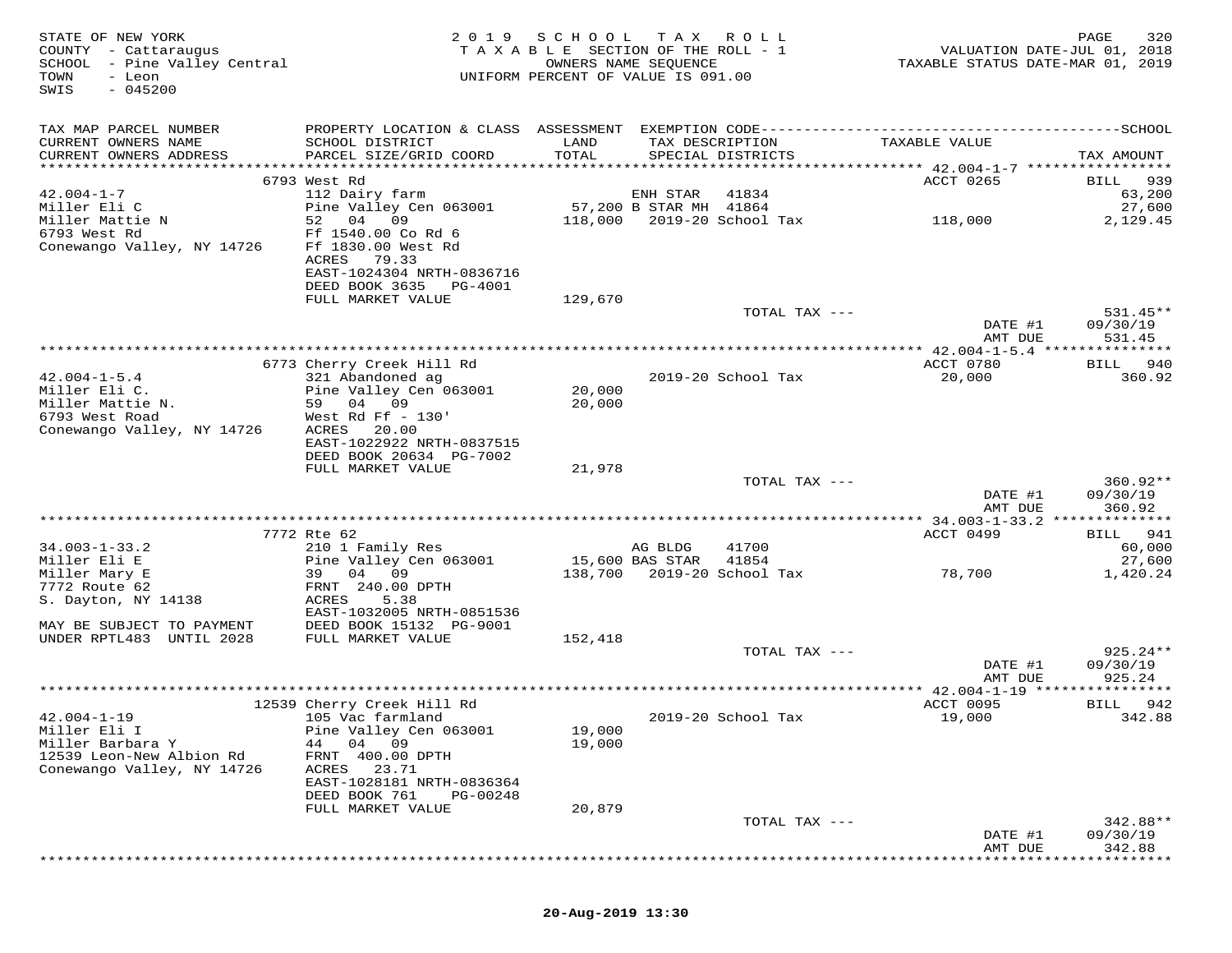| STATE OF NEW YORK<br>COUNTY - Cattaraugus<br>SCHOOL - Pine Valley Central<br>TOWN<br>- Leon<br>$-045200$<br>SWIS    |                                                                                                                                                                                                               | 2019 SCHOOL      | T A X<br>R O L L<br>TAXABLE SECTION OF THE ROLL - 1<br>OWNERS NAME SEQUENCE<br>UNIFORM PERCENT OF VALUE IS 091.00 | VALUATION DATE-JUL 01, 2018<br>TAXABLE STATUS DATE-MAR 01, 2019 | PAGE<br>321                       |
|---------------------------------------------------------------------------------------------------------------------|---------------------------------------------------------------------------------------------------------------------------------------------------------------------------------------------------------------|------------------|-------------------------------------------------------------------------------------------------------------------|-----------------------------------------------------------------|-----------------------------------|
| TAX MAP PARCEL NUMBER<br>CURRENT OWNERS NAME<br>CURRENT OWNERS ADDRESS<br>**********************                    | SCHOOL DISTRICT<br>PARCEL SIZE/GRID COORD                                                                                                                                                                     | LAND<br>TOTAL    | TAX DESCRIPTION<br>SPECIAL DISTRICTS                                                                              | TAXABLE VALUE                                                   | TAX AMOUNT                        |
| $42.004 - 1 - 21$<br>Miller Eli I<br>Miller Barbara Y<br>12539 Leon-New Albion Rd<br>Conewango Valley, NY 14726     | Cherry Creek Hill Rd<br>105 Vac farmland<br>Pine Valley Cen 063001<br>52<br>04<br>09<br>Raggie Rd Ff $-440'$<br>FRNT 2380.00 DPTH<br>ACRES<br>34.24<br>EAST-1025891 NRTH-0836114<br>DEED BOOK 785<br>PG-00478 | 20,300<br>20,300 | 2019-20 School Tax                                                                                                | ACCT 0393<br>20,300                                             | 943<br>BILL<br>366.34             |
|                                                                                                                     | FULL MARKET VALUE                                                                                                                                                                                             | 22,308           |                                                                                                                   |                                                                 | $366.34**$                        |
|                                                                                                                     |                                                                                                                                                                                                               |                  | TOTAL TAX ---                                                                                                     | DATE #1<br>AMT DUE                                              | 09/30/19<br>366.34                |
|                                                                                                                     | 12116 Leon-New Albion Rd                                                                                                                                                                                      |                  |                                                                                                                   | ********** 42.020-1-24.3 **************<br>ACCT 0835            | BILL<br>944                       |
| $42.020 - 1 - 24.3$<br>Miller Eli I<br>Miller Barbara Y<br>12539 Leon-Cherry Creek Rd<br>Conewango Valley, NY 14726 | 210 1 Family Res<br>Pine Valley Cen 063001<br>36 4 9<br>ACRES<br>1.00<br>EAST-1033247 NRTH-0835882<br>DEED BOOK 1476<br>PG-5003                                                                               | 7,000<br>52,000  | 2019-20 School Tax                                                                                                | 52,000                                                          | 938.40                            |
|                                                                                                                     | FULL MARKET VALUE                                                                                                                                                                                             | 57,143           |                                                                                                                   |                                                                 |                                   |
|                                                                                                                     |                                                                                                                                                                                                               |                  | TOTAL TAX ---                                                                                                     | DATE #1<br>AMT DUE                                              | $938.40**$<br>09/30/19<br>938.40  |
|                                                                                                                     |                                                                                                                                                                                                               |                  |                                                                                                                   |                                                                 |                                   |
| $51.002 - 1 - 14$                                                                                                   | 12684 Flat Iron Rd<br>105 Vac farmland                                                                                                                                                                        |                  | 2019-20 School Tax                                                                                                | ACCT 0402<br>4,600                                              | 945<br>BILL<br>83.01              |
| Miller Emanuel D<br>Miller Ada E<br>6063 Flatiron Rd<br>Conewango Valley, NY 14726                                  | Pine Valley Cen 063001<br>49 04<br>09<br>Ff 510.00 Youngs Rd<br>Ff 1000.00 West Rd<br>ACRES<br>9.15<br>EAST-1023393 NRTH-0825312<br>DEED BOOK 11498 PG-6001                                                   | 4,600<br>4,600   |                                                                                                                   |                                                                 |                                   |
|                                                                                                                     | FULL MARKET VALUE                                                                                                                                                                                             | 5,055            |                                                                                                                   |                                                                 |                                   |
|                                                                                                                     |                                                                                                                                                                                                               |                  | TOTAL TAX ---                                                                                                     | DATE #1<br>AMT DUE                                              | 83.01**<br>09/30/19<br>83.01      |
|                                                                                                                     |                                                                                                                                                                                                               |                  |                                                                                                                   | $***$ 51.002-1-15.1                                             | **************                    |
| $51.002 - 1 - 15.1$                                                                                                 | 12684 Youngs Rd<br>112 Dairy farm                                                                                                                                                                             |                  | 2019-20 School Tax                                                                                                | ACCT 0401<br>87,200                                             | 946<br>BILL<br>1,573.63           |
| Miller Emanuel D                                                                                                    | Pine Valley Cen 063001                                                                                                                                                                                        | 26,000           |                                                                                                                   |                                                                 |                                   |
| Miller Ada E<br>6063 Flatiron Rd<br>Conewango Valley, NY 14726                                                      | 04<br>09<br>49<br>Ff 215.00 West Rd<br>FRNT 1270.00 DPTH<br>ACRES<br>22.15<br>EAST-1023846 NRTH-0826018<br>DEED BOOK 11498 PG-6001<br>FULL MARKET VALUE                                                       | 87,200<br>95,824 |                                                                                                                   |                                                                 |                                   |
|                                                                                                                     |                                                                                                                                                                                                               |                  | TOTAL TAX ---                                                                                                     |                                                                 | $1,573.63**$<br>09/30/19          |
|                                                                                                                     |                                                                                                                                                                                                               |                  |                                                                                                                   | DATE #1<br>AMT DUE                                              | 1,573.63<br>* * * * * * * * * * * |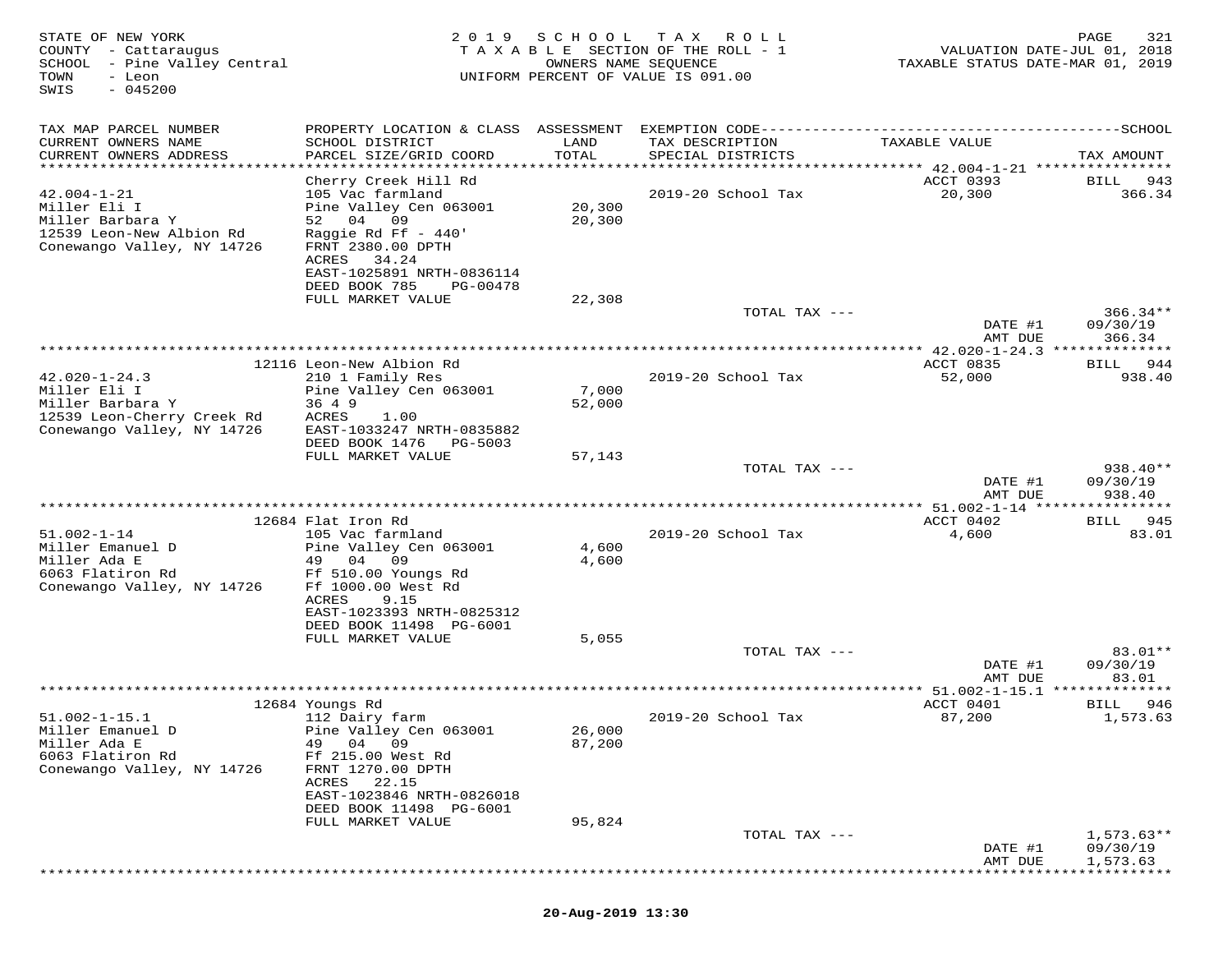| STATE OF NEW YORK<br>COUNTY - Cattaraugus<br>SCHOOL - Pine Valley Central<br>TOWN<br>- Leon<br>$-045200$<br>SWIS | 2019                                                 | SCHOOL TAX ROLL<br>TAXABLE SECTION OF THE ROLL - 1<br>UNIFORM PERCENT OF VALUE IS 091.00 | OWNERS NAME SEQUENCE |                                      | VALUATION DATE-JUL 01, 2018<br>TAXABLE STATUS DATE-MAR 01, 2019 | PAGE<br>322              |
|------------------------------------------------------------------------------------------------------------------|------------------------------------------------------|------------------------------------------------------------------------------------------|----------------------|--------------------------------------|-----------------------------------------------------------------|--------------------------|
| TAX MAP PARCEL NUMBER                                                                                            |                                                      |                                                                                          |                      |                                      |                                                                 |                          |
| CURRENT OWNERS NAME<br>CURRENT OWNERS ADDRESS                                                                    | SCHOOL DISTRICT<br>PARCEL SIZE/GRID COORD            | LAND<br>TOTAL                                                                            |                      | TAX DESCRIPTION<br>SPECIAL DISTRICTS | TAXABLE VALUE                                                   | TAX AMOUNT               |
|                                                                                                                  |                                                      |                                                                                          |                      |                                      |                                                                 |                          |
|                                                                                                                  | 6896 Riga Rd                                         |                                                                                          |                      |                                      | ACCT 0275                                                       | 947<br>BILL              |
| $42.004 - 1 - 10$<br>Miller Emanuel J                                                                            | 112 Dairy farm<br>Pine Valley Cen 063001             | 51,000                                                                                   | AG DIST              | 41720<br>2019-20 School Tax          | 113,328                                                         | 10,672<br>2,045.14       |
| Miller Elizabeth H                                                                                               | 44 04 09                                             | 124,000                                                                                  |                      |                                      |                                                                 |                          |
| 6896 Riga Rd                                                                                                     | FRNT 3450.00 DPTH                                    |                                                                                          |                      |                                      |                                                                 |                          |
| Conewango Valley, NY 14726                                                                                       | ACRES<br>72.20<br>EAST-1027394 NRTH-0838550          |                                                                                          |                      |                                      |                                                                 |                          |
| MAY BE SUBJECT TO PAYMENT<br>UNDER AGDIST LAW TIL 2023                                                           | DEED BOOK 31174 PG-6001<br>FULL MARKET VALUE         | 136,264                                                                                  |                      |                                      |                                                                 |                          |
|                                                                                                                  |                                                      |                                                                                          |                      | TOTAL TAX ---                        | DATE #1                                                         | $2,045.14**$<br>09/30/19 |
|                                                                                                                  |                                                      |                                                                                          |                      |                                      | AMT DUE                                                         | 2,045.14                 |
|                                                                                                                  | 12375 Dredge Rd                                      |                                                                                          |                      |                                      | ACCT 0047                                                       | BILL 948                 |
| $33.004 - 2 - 7$                                                                                                 | 113 Cattle farm                                      |                                                                                          | BAS STAR             | 41854                                |                                                                 | 27,600                   |
| Miller Emanuel L                                                                                                 | Pine Valley Cen 063001                               | 24,700                                                                                   |                      | 2019-20 School Tax                   | 98,700                                                          | 1,781.16                 |
| Miller Lizzie J                                                                                                  | 47 04 09                                             | 98,700                                                                                   |                      |                                      |                                                                 |                          |
| 12375 Dredge Rd                                                                                                  | FRNT 1750.00 DPTH                                    |                                                                                          |                      |                                      |                                                                 |                          |
| South Dayton, NY 14138                                                                                           | ACRES 47.47                                          |                                                                                          |                      |                                      |                                                                 |                          |
|                                                                                                                  | EAST-1028161 NRTH-0851081<br>DEED BOOK 18058 PG-5001 |                                                                                          |                      |                                      |                                                                 |                          |
|                                                                                                                  | FULL MARKET VALUE                                    | 108,462                                                                                  |                      |                                      |                                                                 |                          |
|                                                                                                                  |                                                      |                                                                                          |                      | TOTAL TAX ---                        |                                                                 | $1,286.16**$             |
|                                                                                                                  |                                                      |                                                                                          |                      |                                      | DATE #1                                                         | 09/30/19                 |
|                                                                                                                  |                                                      |                                                                                          |                      |                                      | AMT DUE                                                         | 1,286.16                 |
|                                                                                                                  | 6063 Flat Iron Rd                                    |                                                                                          |                      |                                      | ACCT 0286                                                       | 949<br>BILL              |
| $51.002 - 1 - 16$                                                                                                | 112 Dairy farm                                       |                                                                                          | AG DIST              | 41720                                |                                                                 | 6,554                    |
| MILLER EMMANUEL D. and ADA                                                                                       | Pine Valley Cen 063001                               | 111,600 BAS STAR                                                                         |                      | 41854                                |                                                                 | 27,600                   |
| MILLER DAVID E.                                                                                                  | 56 04 09                                             |                                                                                          |                      | 177,800 2019-20 School Tax           | 171,246                                                         | 3,090.34                 |
| 6063 FLAT IRON ROAD                                                                                              | Ff 1975.00                                           |                                                                                          |                      |                                      |                                                                 |                          |
| LEON, NY 14726                                                                                                   | ACRES 188.46                                         |                                                                                          |                      |                                      |                                                                 |                          |
|                                                                                                                  | EAST-1021129 NRTH-0824948<br>DEED BOOK 22379 PG-4001 |                                                                                          |                      |                                      |                                                                 |                          |
| MAY BE SUBJECT TO PAYMENT<br>UNDER AGDIST LAW TIL 2023                                                           | FULL MARKET VALUE                                    | 195,385                                                                                  |                      |                                      |                                                                 |                          |
|                                                                                                                  |                                                      |                                                                                          |                      | TOTAL TAX ---                        |                                                                 | $2,595.34**$             |
|                                                                                                                  |                                                      |                                                                                          |                      |                                      | DATE #1                                                         | 09/30/19                 |
|                                                                                                                  |                                                      |                                                                                          |                      |                                      | AMT DUE                                                         | 2,595.34                 |
|                                                                                                                  |                                                      |                                                                                          |                      |                                      |                                                                 |                          |
| $52.001 - 1 - 27.1$                                                                                              | 6257 Town Hill Rd<br>105 Vac farmland                |                                                                                          | AG DIST              | 41720                                | ACCT 0268                                                       | BILL 950<br>3,045        |
| Miller Enos E.E.                                                                                                 | Pine Valley Cen 063001                               |                                                                                          |                      | 9,600 2019-20 School Tax             | 6,555                                                           | 118.29                   |
| Miller Jemima D                                                                                                  | 25 04 09                                             | 9,600                                                                                    |                      |                                      |                                                                 |                          |
| 6257 Town Hill Rd                                                                                                | Ff 1462.00                                           |                                                                                          |                      |                                      |                                                                 |                          |
| Conewango Valley, NY 14726                                                                                       | ACRES<br>12.00                                       |                                                                                          |                      |                                      |                                                                 |                          |
|                                                                                                                  | EAST-1035186 NRTH-0825694                            |                                                                                          |                      |                                      |                                                                 |                          |
| MAY BE SUBJECT TO PAYMENT<br>UNDER AGDIST LAW TIL 2023                                                           | DEED BOOK 00919 PG-00504<br>FULL MARKET VALUE        |                                                                                          |                      |                                      |                                                                 |                          |
|                                                                                                                  |                                                      | 10,549                                                                                   |                      | TOTAL TAX ---                        |                                                                 | $118.29**$               |
|                                                                                                                  |                                                      |                                                                                          |                      |                                      | DATE #1                                                         | 09/30/19                 |
|                                                                                                                  |                                                      |                                                                                          |                      |                                      | AMT DUE                                                         | 118.29                   |
|                                                                                                                  |                                                      |                                                                                          |                      |                                      |                                                                 |                          |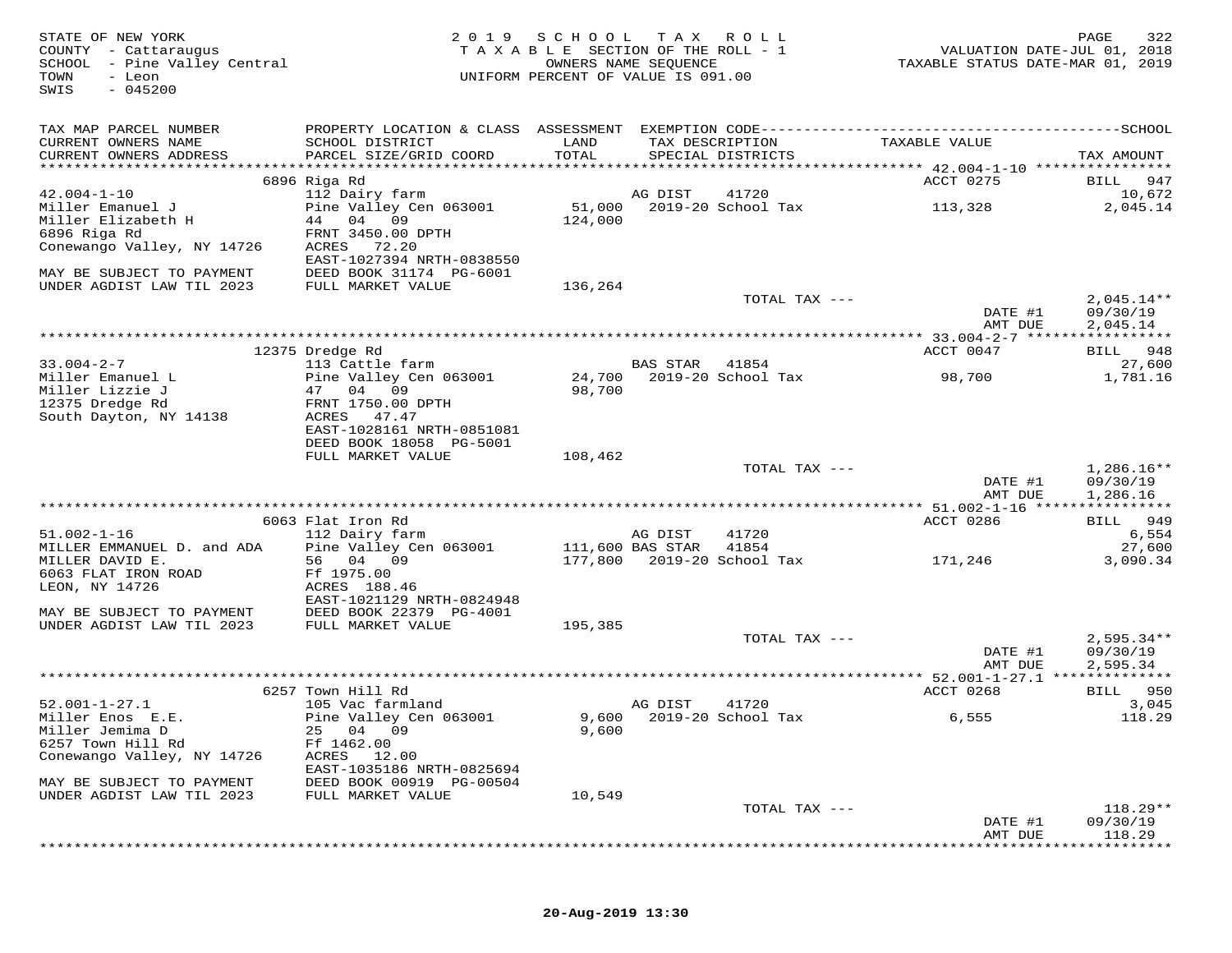| STATE OF NEW YORK<br>COUNTY - Cattaraugus<br>SCHOOL - Pine Valley Central<br>$-$ Leon<br>TOWN<br>$-045200$<br>SWIS |                                               | 2019 SCHOOL TAX ROLL<br>TAXABLE SECTION OF THE ROLL - 1<br>OWNERS NAME SEQUENCE<br>UNIFORM PERCENT OF VALUE IS 091.00 |                  |                            | VALUATION DATE-JUL 01, 2018<br>TAXABLE STATUS DATE-MAR 01, 2019 | 323<br>PAGE                 |
|--------------------------------------------------------------------------------------------------------------------|-----------------------------------------------|-----------------------------------------------------------------------------------------------------------------------|------------------|----------------------------|-----------------------------------------------------------------|-----------------------------|
| TAX MAP PARCEL NUMBER                                                                                              |                                               |                                                                                                                       |                  |                            |                                                                 |                             |
| CURRENT OWNERS NAME                                                                                                | SCHOOL DISTRICT                               | LAND                                                                                                                  |                  | TAX DESCRIPTION            | TAXABLE VALUE                                                   |                             |
| CURRENT OWNERS ADDRESS                                                                                             | PARCEL SIZE/GRID COORD                        | TOTAL                                                                                                                 |                  | SPECIAL DISTRICTS          |                                                                 | TAX AMOUNT                  |
| ***********************                                                                                            |                                               |                                                                                                                       |                  |                            |                                                                 | *****                       |
| $52.001 - 1 - 10$                                                                                                  | 11883 Eldredge Rd<br>105 Vac farmland         |                                                                                                                       | AG DIST          | 41720                      | ACCT 0253                                                       | 951<br><b>BILL</b><br>6,118 |
| Miller Enos E.E.                                                                                                   | Pine Valley Cen 063001                        |                                                                                                                       |                  | 33,000 2019-20 School Tax  | 26,882                                                          | 485.12                      |
| Miller Jemima D                                                                                                    | 26 04 09                                      | 33,000                                                                                                                |                  |                            |                                                                 |                             |
| 6257 Town Hill Rd                                                                                                  | Ff 1235.00                                    |                                                                                                                       |                  |                            |                                                                 |                             |
| Conewango Valley, NY 14726                                                                                         | 52.25<br>ACRES                                |                                                                                                                       |                  |                            |                                                                 |                             |
|                                                                                                                    | EAST-1037021 NRTH-0828843                     |                                                                                                                       |                  |                            |                                                                 |                             |
| MAY BE SUBJECT TO PAYMENT                                                                                          | DEED BOOK 3834<br>PG-9001                     |                                                                                                                       |                  |                            |                                                                 |                             |
| UNDER AGDIST LAW TIL 2023                                                                                          | FULL MARKET VALUE                             | 36,264                                                                                                                |                  |                            |                                                                 |                             |
|                                                                                                                    |                                               |                                                                                                                       |                  | TOTAL TAX ---              |                                                                 | 485.12**                    |
|                                                                                                                    |                                               |                                                                                                                       |                  |                            | DATE #1                                                         | 09/30/19                    |
|                                                                                                                    |                                               |                                                                                                                       |                  |                            | AMT DUE<br>************* 52.001-1-39 *****************          | 485.12                      |
|                                                                                                                    | 6257 Town Hill Rd                             |                                                                                                                       |                  |                            | ACCT 0269                                                       | BILL 952                    |
| $52.001 - 1 - 39$                                                                                                  | 112 Dairy farm                                |                                                                                                                       | AG DIST          | 41720                      |                                                                 | 7,897                       |
| Miller Enos E.E.                                                                                                   | Pine Valley Cen 063001                        | 35,700 BAS STAR                                                                                                       |                  | 41854                      |                                                                 | 27,600                      |
| Miller Jemima D                                                                                                    | 34 04 09                                      |                                                                                                                       |                  | 127,900 2019-20 School Tax | 120,003                                                         | 2,165.60                    |
| 6257 Town Hill Rd                                                                                                  | Ff 1140.00 Town Hill Rd                       |                                                                                                                       |                  |                            |                                                                 |                             |
| Conewango Valley, NY 14726                                                                                         | Ff 1205.00 Eldredge Rd                        |                                                                                                                       |                  |                            |                                                                 |                             |
|                                                                                                                    | ACRES<br>49.39                                |                                                                                                                       |                  |                            |                                                                 |                             |
| MAY BE SUBJECT TO PAYMENT                                                                                          | EAST-1034315 NRTH-0828785                     |                                                                                                                       |                  |                            |                                                                 |                             |
| UNDER AGDIST LAW TIL 2023                                                                                          | DEED BOOK 00919 PG-00504                      |                                                                                                                       |                  |                            |                                                                 |                             |
|                                                                                                                    | FULL MARKET VALUE                             | 140,549                                                                                                               |                  |                            |                                                                 |                             |
|                                                                                                                    |                                               |                                                                                                                       |                  | TOTAL TAX ---              | DATE #1                                                         | $1,670.60**$<br>09/30/19    |
|                                                                                                                    |                                               |                                                                                                                       |                  |                            | AMT DUE                                                         | 1,670.60                    |
|                                                                                                                    |                                               |                                                                                                                       |                  |                            |                                                                 |                             |
|                                                                                                                    | 6846 Riga Rd                                  |                                                                                                                       |                  |                            | ACCT 0278                                                       | BILL 953                    |
| $42.004 - 1 - 8$                                                                                                   | 112 Dairy farm                                |                                                                                                                       | AG DISTOUT 41730 |                            |                                                                 | 15,256                      |
| Miller Enos I                                                                                                      | Pine Valley Cen 063001                        |                                                                                                                       | 58,500 BAS STAR  | 41854                      |                                                                 | 27,600                      |
| Miller Rebecca M                                                                                                   | 52 04 09                                      |                                                                                                                       |                  | 145,200 2019-20 School Tax | 129,944                                                         | 2,344.99                    |
| 6846 Riga Rd                                                                                                       | FRNT 1975.00 DPTH                             |                                                                                                                       |                  |                            |                                                                 |                             |
| Conewango Valley, NY 14726                                                                                         | ACRES<br>75.30                                |                                                                                                                       |                  |                            |                                                                 |                             |
|                                                                                                                    | EAST-1027002 NRTH-0837124                     |                                                                                                                       |                  |                            |                                                                 |                             |
| MAY BE SUBJECT TO PAYMENT<br>UNDER AGDIST LAW TIL 2026                                                             | DEED BOOK 00930 PG-01151<br>FULL MARKET VALUE | 159,560                                                                                                               |                  |                            |                                                                 |                             |
|                                                                                                                    |                                               |                                                                                                                       |                  | TOTAL TAX ---              |                                                                 | 1,849.99**                  |
|                                                                                                                    |                                               |                                                                                                                       |                  |                            | DATE #1                                                         | 09/30/19                    |
|                                                                                                                    |                                               |                                                                                                                       |                  |                            | AMT DUE                                                         | 1,849.99                    |
|                                                                                                                    |                                               |                                                                                                                       |                  |                            |                                                                 |                             |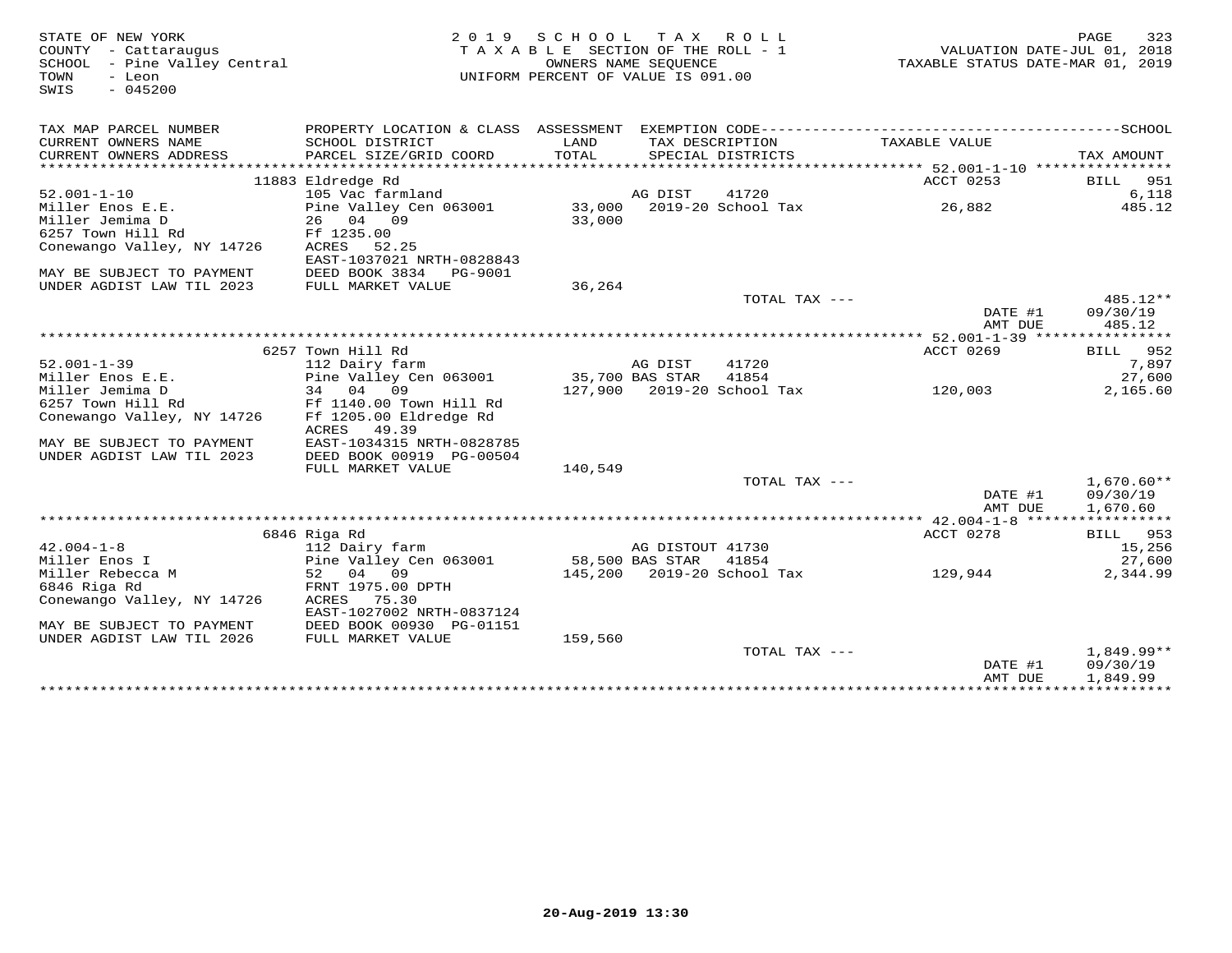| STATE OF NEW YORK<br>COUNTY - Cattaraugus<br>SCHOOL - Pine Valley Central<br>- Leon<br>TOWN<br>$-045200$<br>SWIS | 2 0 1 9                                      | S C H O O L<br>TAXABLE SECTION OF THE ROLL - 1<br>UNIFORM PERCENT OF VALUE IS 091.00 | T A X<br>OWNERS NAME SEQUENCE | R O L L                            | VALUATION DATE-JUL 01, 2018<br>TAXABLE STATUS DATE-MAR 01, 2019 | PAGE<br>324              |
|------------------------------------------------------------------------------------------------------------------|----------------------------------------------|--------------------------------------------------------------------------------------|-------------------------------|------------------------------------|-----------------------------------------------------------------|--------------------------|
| TAX MAP PARCEL NUMBER                                                                                            |                                              |                                                                                      |                               |                                    |                                                                 |                          |
| CURRENT OWNERS NAME<br>CURRENT OWNERS ADDRESS                                                                    | SCHOOL DISTRICT<br>PARCEL SIZE/GRID COORD    | LAND<br>TOTAL                                                                        | TAX DESCRIPTION               | SPECIAL DISTRICTS                  | TAXABLE VALUE                                                   | TAX AMOUNT               |
|                                                                                                                  |                                              |                                                                                      |                               |                                    |                                                                 |                          |
| $51.002 - 1 - 1.2$                                                                                               | 6455 West Rd                                 |                                                                                      |                               |                                    | ACCT 0606                                                       | BILL 954                 |
| Miller Ervin                                                                                                     | 112 Dairy farm<br>Pine Valley Cen 063001     |                                                                                      | AG DIST                       | 41720<br>42,500 2019-20 School Tax | 90,497                                                          | 8,803<br>1,633.13        |
| Miller Lovina                                                                                                    | 57 04 09                                     | 99,300                                                                               |                               |                                    |                                                                 |                          |
| 6455 West Road                                                                                                   | Ff 615.00                                    |                                                                                      |                               |                                    |                                                                 |                          |
| Conewango Valley, NY 14726                                                                                       | ACRES<br>55.50<br>EAST-1021148 NRTH-0831288  |                                                                                      |                               |                                    |                                                                 |                          |
| MAY BE SUBJECT TO PAYMENT<br>UNDER AGDIST LAW TIL 2023                                                           | DEED BOOK 26406 PG-3001<br>FULL MARKET VALUE | 109,121                                                                              |                               |                                    |                                                                 |                          |
|                                                                                                                  |                                              |                                                                                      |                               | TOTAL TAX ---                      |                                                                 | $1,633.13**$             |
|                                                                                                                  |                                              |                                                                                      |                               |                                    | DATE #1<br>AMT DUE                                              | 09/30/19<br>1,633.13     |
|                                                                                                                  |                                              |                                                                                      |                               |                                    |                                                                 |                          |
|                                                                                                                  | 6227 Riga Rd                                 |                                                                                      |                               |                                    | ACCT 0285                                                       | BILL 955                 |
| $51.002 - 2 - 22$                                                                                                | 210 1 Family Res                             |                                                                                      | BAS STAR                      | 41854                              | 93,000                                                          | 27,600                   |
| Miller Ervin J<br>Miller Iva E                                                                                   | Pine Valley Cen 063001<br>50 04 09           | 10,100<br>93,000                                                                     |                               | 2019-20 School Tax                 |                                                                 | 1,678.30                 |
| 6227 Riga Rd                                                                                                     | Ff 200.00                                    |                                                                                      |                               |                                    |                                                                 |                          |
| Conewango Valley, NY 14726                                                                                       | ACRES<br>2.57                                |                                                                                      |                               |                                    |                                                                 |                          |
|                                                                                                                  | EAST-1026898 NRTH-0827952                    |                                                                                      |                               |                                    |                                                                 |                          |
|                                                                                                                  | DEED BOOK 27014 PG-5001                      |                                                                                      |                               |                                    |                                                                 |                          |
|                                                                                                                  | FULL MARKET VALUE                            | 102,198                                                                              |                               |                                    |                                                                 |                          |
|                                                                                                                  |                                              |                                                                                      |                               | TOTAL TAX ---                      | DATE #1                                                         | $1.183.30**$<br>09/30/19 |
|                                                                                                                  |                                              |                                                                                      |                               |                                    | AMT DUE                                                         | 1,183.30                 |
|                                                                                                                  |                                              |                                                                                      |                               |                                    | *********** 52.001-1-14.6 **************                        |                          |
|                                                                                                                  | 11644 Eldredge Rd                            |                                                                                      |                               |                                    | ACCT 0828                                                       | BILL 956                 |
| $52.001 - 1 - 14.6$                                                                                              | 210 1 Family Res                             |                                                                                      | <b>BAS STAR</b>               | 41854                              |                                                                 | 27,600                   |
| Miller Henry E<br>Miller Rachel L                                                                                | Pine Valley Cen 063001<br>18 04 09           | 70,000                                                                               |                               | 13,400 2019-20 School Tax          | 70,000                                                          | 1,263.23                 |
| 11644 Eldredge Rd                                                                                                | Ff 1250.00                                   |                                                                                      |                               |                                    |                                                                 |                          |
| Conewango Valley, NY 14726                                                                                       | ACRES 13.85                                  |                                                                                      |                               |                                    |                                                                 |                          |
|                                                                                                                  | EAST-1040564 NRTH-0828895                    |                                                                                      |                               |                                    |                                                                 |                          |
|                                                                                                                  | DEED BOOK 23235 PG-6001                      |                                                                                      |                               |                                    |                                                                 |                          |
|                                                                                                                  | FULL MARKET VALUE                            | 76,923                                                                               |                               |                                    |                                                                 |                          |
|                                                                                                                  |                                              |                                                                                      |                               | TOTAL TAX ---                      | DATE #1                                                         | $768.23**$<br>09/30/19   |
|                                                                                                                  |                                              |                                                                                      |                               |                                    | AMT DUE                                                         | 768.23                   |
|                                                                                                                  |                                              |                                                                                      |                               |                                    | ********* 33.004-1-6 ******************                         |                          |
|                                                                                                                  | Dredge Rd                                    |                                                                                      |                               |                                    | ACCT 0118                                                       | BILL 957                 |
| $33.004 - 1 - 6$                                                                                                 | 105 Vac farmland                             |                                                                                      |                               | 2019-20 School Tax                 | 32,500                                                          | 586.50                   |
| Miller Henry E.                                                                                                  | Pine Valley Cen 063001                       | 32,500                                                                               |                               |                                    |                                                                 |                          |
| Miller Franey N.                                                                                                 | 64 04 09                                     | 32,500                                                                               |                               |                                    |                                                                 |                          |
| 12641 Dredge Rd                                                                                                  | FRNT 2225.00 DPTH                            |                                                                                      |                               |                                    |                                                                 |                          |
| South Dayton, NY 14138                                                                                           | 53.99<br>ACRES<br>EAST-1024810 NRTH-0854309  |                                                                                      |                               |                                    |                                                                 |                          |
|                                                                                                                  | DEED BOOK 23941 PG-4001                      |                                                                                      |                               |                                    |                                                                 |                          |
|                                                                                                                  | FULL MARKET VALUE                            | 35,714                                                                               |                               |                                    |                                                                 |                          |
|                                                                                                                  |                                              |                                                                                      |                               | TOTAL TAX ---                      |                                                                 | 586.50**                 |
|                                                                                                                  |                                              |                                                                                      |                               |                                    | DATE #1                                                         | 09/30/19                 |
|                                                                                                                  |                                              |                                                                                      |                               |                                    | AMT DUE                                                         | 586.50                   |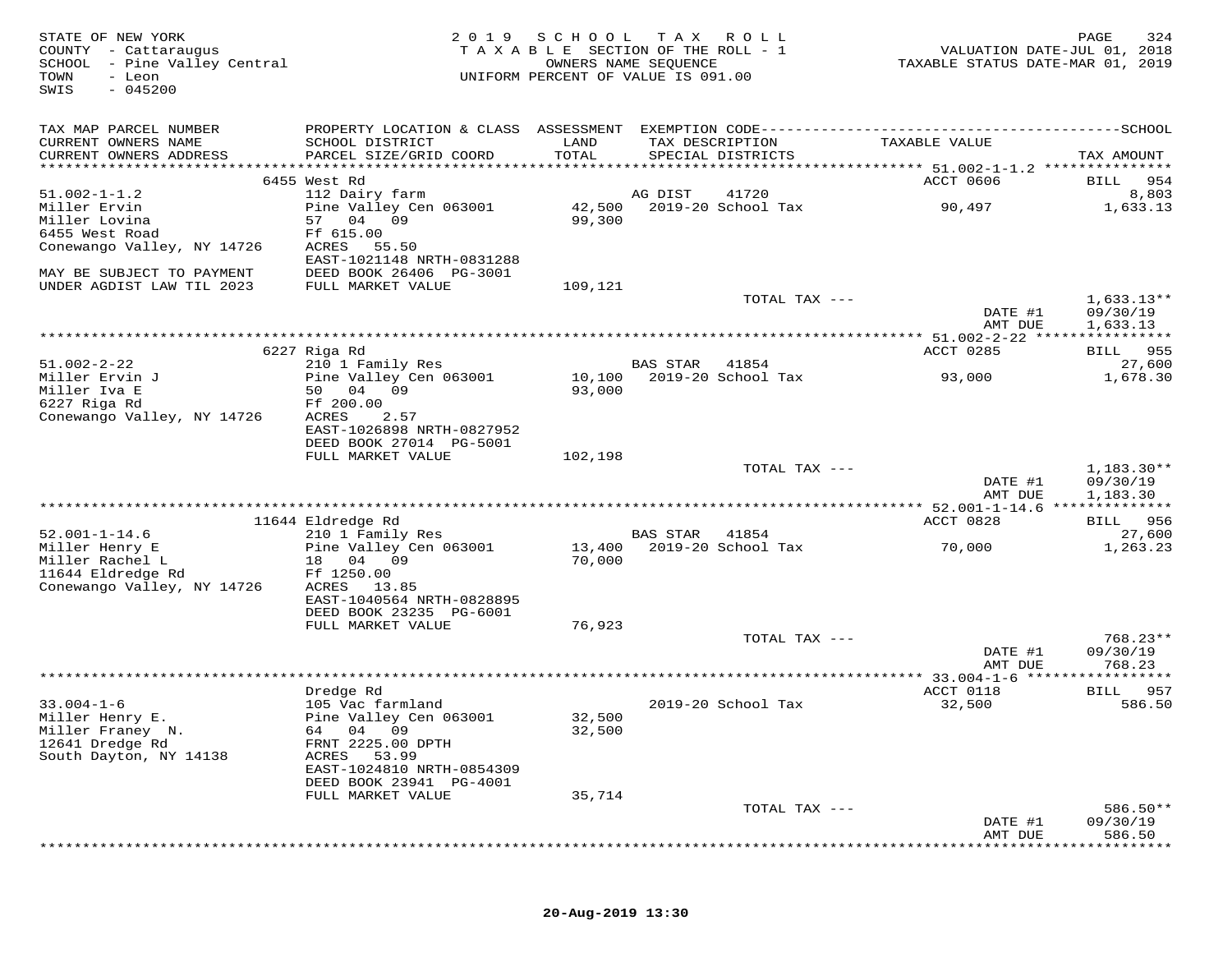| STATE OF NEW YORK<br>COUNTY - Cattaraugus<br>SCHOOL - Pine Valley Central<br>- Leon<br>TOWN<br>$-045200$<br>SWIS |                                                                                                                   |         | 2019 SCHOOL TAX ROLL<br>TAXABLE SECTION OF THE ROLL - 1<br>OWNERS NAME SEQUENCE<br>UNIFORM PERCENT OF VALUE IS 091.00 | TAXABLE STATUS DATE-MAR 01, 2019 | PAGE<br>325<br>VALUATION DATE-JUL 01, 2018 |
|------------------------------------------------------------------------------------------------------------------|-------------------------------------------------------------------------------------------------------------------|---------|-----------------------------------------------------------------------------------------------------------------------|----------------------------------|--------------------------------------------|
| TAX MAP PARCEL NUMBER                                                                                            |                                                                                                                   |         |                                                                                                                       |                                  |                                            |
| CURRENT OWNERS NAME                                                                                              | SCHOOL DISTRICT                                                                                                   | LAND    | TAX DESCRIPTION                                                                                                       | TAXABLE VALUE                    |                                            |
| CURRENT OWNERS ADDRESS                                                                                           | PARCEL SIZE/GRID COORD                                                                                            | TOTAL   | SPECIAL DISTRICTS                                                                                                     |                                  | TAX AMOUNT                                 |
|                                                                                                                  | 12641 Dredge Rd                                                                                                   |         |                                                                                                                       | ACCT 0117                        | 958<br>BILL                                |
| $33.004 - 1 - 14$                                                                                                | 112 Dairy farm                                                                                                    |         | 2019-20 School Tax                                                                                                    | 117,800                          | 2,125.84                                   |
| Miller Henry E.                                                                                                  | Pine Valley Cen 063001                                                                                            | 37,900  |                                                                                                                       |                                  |                                            |
| Miller Franey N.                                                                                                 | 47 04 09                                                                                                          | 117,800 |                                                                                                                       |                                  |                                            |
| 12641 Dredge Rd<br>South Dayton, NY 14138                                                                        | Deed Includes Parcel 4&6<br>Crossroad Ff - 1090'<br>FRNT 1440.00 DPTH<br>ACRES 49.91<br>EAST-1025036 NRTH-0851048 |         |                                                                                                                       |                                  |                                            |
|                                                                                                                  | DEED BOOK 23941 PG-4001                                                                                           |         |                                                                                                                       |                                  |                                            |
|                                                                                                                  | FULL MARKET VALUE                                                                                                 | 129,451 | TOTAL TAX ---                                                                                                         |                                  | $2,125.84**$                               |
|                                                                                                                  |                                                                                                                   |         |                                                                                                                       | DATE #1                          | 09/30/19                                   |
|                                                                                                                  |                                                                                                                   |         |                                                                                                                       | AMT DUE                          | 2,125.84                                   |
|                                                                                                                  |                                                                                                                   |         |                                                                                                                       |                                  |                                            |
| $33.004 - 2 - 15.2$                                                                                              | Dredge Rd<br>105 Vac farmland                                                                                     |         | 2019-20 School Tax                                                                                                    | ACCT 0804<br>6,200               | BILL 959<br>111.89                         |
| Miller Henry E.                                                                                                  | Pine Valley Cen 063001                                                                                            | 6,200   |                                                                                                                       |                                  |                                            |
| Miller Franey N.                                                                                                 | ACRES 7.80                                                                                                        | 6,200   |                                                                                                                       |                                  |                                            |
| 12641 Dredge Rd                                                                                                  | EAST-1025232 NRTH-0851836                                                                                         |         |                                                                                                                       |                                  |                                            |
| South Dayton, NY 14138                                                                                           | DEED BOOK 23941 PG-4001<br>FULL MARKET VALUE                                                                      | 6,813   |                                                                                                                       |                                  |                                            |
|                                                                                                                  |                                                                                                                   |         | TOTAL TAX ---                                                                                                         |                                  | 111.89**                                   |
|                                                                                                                  |                                                                                                                   |         |                                                                                                                       | DATE #1                          | 09/30/19                                   |
|                                                                                                                  |                                                                                                                   |         |                                                                                                                       | AMT DUE                          | 111.89                                     |
|                                                                                                                  | 7402 Rte 62                                                                                                       |         |                                                                                                                       | ACCT 0852                        | BILL 960                                   |
| $43.001 - 1 - 34.2$                                                                                              | 210 1 Family Res                                                                                                  |         | BAS STAR 41854                                                                                                        |                                  | 27,600                                     |
| Miller Jacob J                                                                                                   | Pine Valley Cen 063001                                                                                            | 26,600  | 2019-20 School Tax                                                                                                    | 77,400                           | 1,396.78                                   |
| Miller Anna J.                                                                                                   | $38 - 3 - 4$                                                                                                      | 77,400  |                                                                                                                       |                                  |                                            |
| 7402 Rte 62                                                                                                      | ACRES 14.40                                                                                                       |         |                                                                                                                       |                                  |                                            |
| South Dayton, NY 14138                                                                                           | EAST-1031953 NRTH-0845611<br>DEED BOOK 29941 PG-6001                                                              |         |                                                                                                                       |                                  |                                            |
|                                                                                                                  | FULL MARKET VALUE                                                                                                 | 85,055  |                                                                                                                       |                                  |                                            |
|                                                                                                                  |                                                                                                                   |         | TOTAL TAX ---                                                                                                         |                                  | 901.78**                                   |
|                                                                                                                  |                                                                                                                   |         |                                                                                                                       | DATE #1                          | 09/30/19                                   |
|                                                                                                                  |                                                                                                                   |         |                                                                                                                       | AMT DUE                          | 901.78                                     |
|                                                                                                                  | 6584 Riga Rd                                                                                                      |         |                                                                                                                       | ACCT 0498                        | BILL 961                                   |
| $42.004 - 2 - 25.2$                                                                                              | 240 Rural res                                                                                                     |         | BAS STAR<br>41854                                                                                                     |                                  | 27,600                                     |
| Miller John D<br>Miller Katie J                                                                                  | Pine Valley Cen 063001<br>43 04 09                                                                                | 91,800  | 26,300 2019-20 School Tax                                                                                             | 91,800                           | 1,656.64                                   |
| 6584 Riga Rd                                                                                                     | Ff 240.00                                                                                                         |         |                                                                                                                       |                                  |                                            |
| Conewango Valley, NY 14726                                                                                       | ACRES 10.88                                                                                                       |         |                                                                                                                       |                                  |                                            |
|                                                                                                                  | EAST-1028181 NRTH-0833262                                                                                         |         |                                                                                                                       |                                  |                                            |
|                                                                                                                  | DEED BOOK 25912 PG-7001                                                                                           |         |                                                                                                                       |                                  |                                            |
|                                                                                                                  | FULL MARKET VALUE                                                                                                 | 100,879 | TOTAL TAX ---                                                                                                         |                                  | 1,161.64**                                 |
|                                                                                                                  |                                                                                                                   |         |                                                                                                                       | DATE #1                          | 09/30/19                                   |
|                                                                                                                  |                                                                                                                   |         |                                                                                                                       | AMT DUE                          | 1,161.64                                   |
|                                                                                                                  |                                                                                                                   |         |                                                                                                                       | *****************************    |                                            |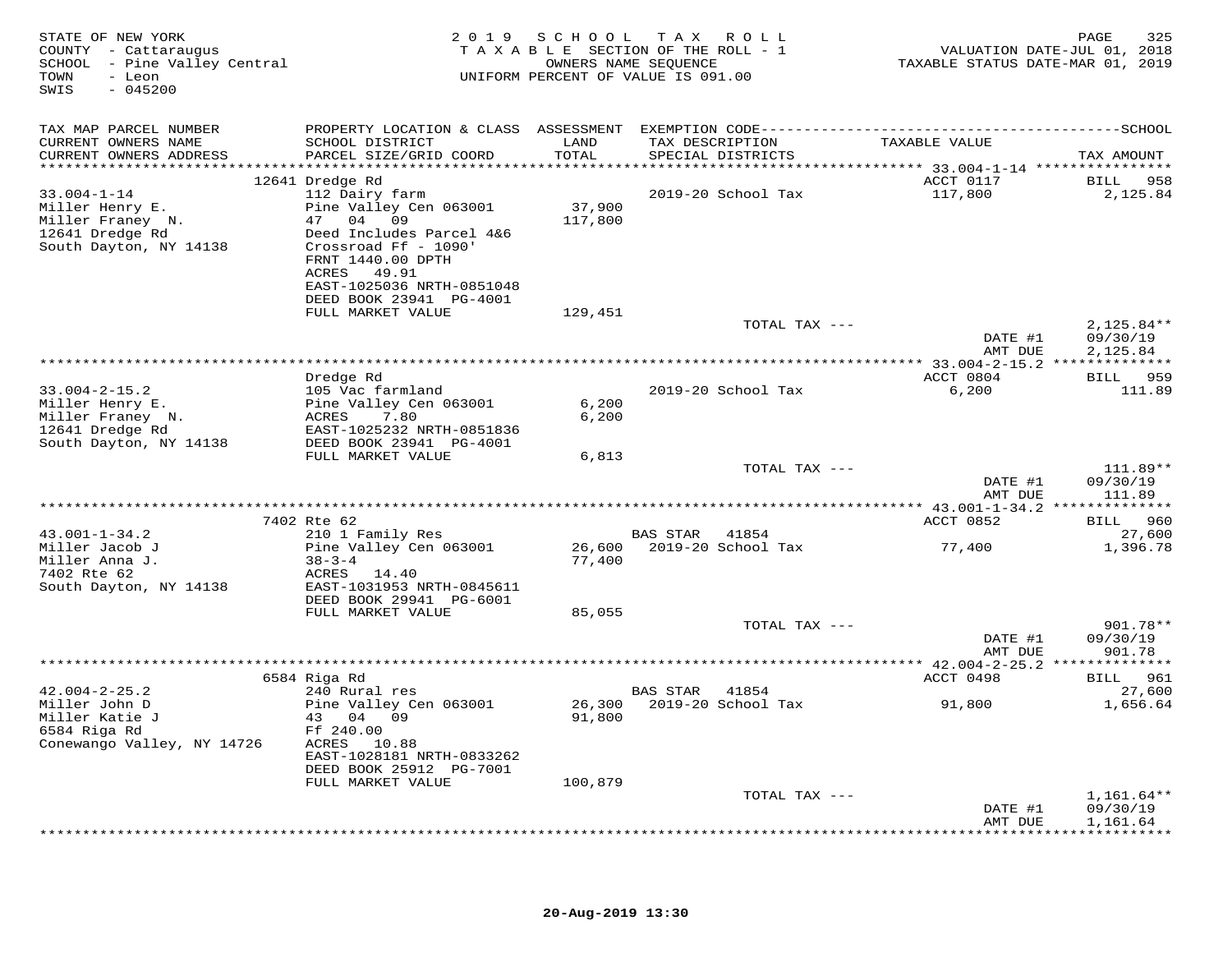| STATE OF NEW YORK<br>COUNTY - Cattaraugus<br>SCHOOL - Pine Valley Central<br>TOWN<br>- Leon<br>$-045200$<br>SWIS | 2 0 1 9                                                                | SCHOOL TAX<br>TAXABLE SECTION OF THE ROLL - 1<br>UNIFORM PERCENT OF VALUE IS 091.00 | OWNERS NAME SEQUENCE   | R O L L                     | TAXABLE STATUS DATE-MAR 01, 2019 | 326<br>PAGE<br>VALUATION DATE-JUL 01, 2018 |
|------------------------------------------------------------------------------------------------------------------|------------------------------------------------------------------------|-------------------------------------------------------------------------------------|------------------------|-----------------------------|----------------------------------|--------------------------------------------|
| TAX MAP PARCEL NUMBER<br>CURRENT OWNERS NAME<br>CURRENT OWNERS ADDRESS                                           | SCHOOL DISTRICT<br>PARCEL SIZE/GRID COORD                              | LAND<br>TOTAL                                                                       | TAX DESCRIPTION        | SPECIAL DISTRICTS           | TAXABLE VALUE                    | TAX AMOUNT                                 |
|                                                                                                                  |                                                                        |                                                                                     |                        |                             |                                  |                                            |
|                                                                                                                  | 6124 Flat Iron Rd                                                      |                                                                                     |                        |                             | ACCT 0523                        | 962<br>BILL                                |
| $51.002 - 1 - 15.3$                                                                                              | 210 1 Family Res                                                       |                                                                                     | CLERGY                 | 41400                       |                                  | 1,500                                      |
| Miller John M                                                                                                    | Pine Valley Cen 063001<br>49 04 09                                     | 7,300 AGED S                                                                        |                        | 41804                       |                                  | 22,250                                     |
| Miller Gertrude J<br>6124 Flat Iron Rd                                                                           | Ff 140.00                                                              |                                                                                     | 46,000 ENH STAR 41834  | 2019-20 School Tax          | 22,250                           | 22,250<br>401.53                           |
| Conewango Valley, NY 14726                                                                                       | 1.15<br>ACRES                                                          |                                                                                     |                        |                             |                                  |                                            |
|                                                                                                                  | EAST-1023306 NRTH-0826253<br>DEED BOOK 00956 PG-00733                  |                                                                                     |                        |                             |                                  |                                            |
|                                                                                                                  | FULL MARKET VALUE                                                      | 50,549                                                                              |                        |                             |                                  |                                            |
|                                                                                                                  |                                                                        |                                                                                     |                        | TOTAL TAX ---               |                                  | $0.00**$                                   |
|                                                                                                                  | 6173 Flat Iron Rd                                                      |                                                                                     |                        |                             | ACCT 0280                        | 963<br>BILL                                |
| $51.002 - 1 - 18$                                                                                                | 112 Dairy farm                                                         |                                                                                     | TMP GHOUSE 42120       |                             |                                  | 30,000                                     |
| Miller John M                                                                                                    | Pine Valley Cen 063001                                                 |                                                                                     | 35,800 BUS C/T/S 47610 |                             |                                  | 625                                        |
| Miller Gertrude J                                                                                                | 56 04 09                                                               |                                                                                     | 124,200 BAS STAR       | 41854                       |                                  | 27,600                                     |
| 6124 Flat Iron Rd<br>Conewango Valley, NY 14726                                                                  | Rabers buying land contra<br>Ff 660.00                                 |                                                                                     |                        | 2019-20 School Tax          | 93,575                           | 1,688.67                                   |
|                                                                                                                  | ACRES<br>60.53<br>EAST-1021169 NRTH-0827134<br>DEED BOOK 17855 PG-3001 |                                                                                     |                        |                             |                                  |                                            |
|                                                                                                                  | FULL MARKET VALUE                                                      | 136,484                                                                             |                        |                             |                                  |                                            |
|                                                                                                                  |                                                                        |                                                                                     |                        | TOTAL TAX ---               | DATE #1                          | $1,193.67**$<br>09/30/19                   |
|                                                                                                                  |                                                                        |                                                                                     |                        |                             | AMT DUE                          | 1,193.67                                   |
|                                                                                                                  | 6630 Riga Rd                                                           |                                                                                     |                        |                             | ACCT 0447                        | BILL 964                                   |
| $42.004 - 2 - 26$                                                                                                | 210 1 Family Res                                                       |                                                                                     | BAS STAR 41854         |                             |                                  | 27,600                                     |
| Miller Joseph                                                                                                    | Pine Valley Cen 063001                                                 |                                                                                     |                        | 20,400 2019-20 School Tax   | 70,400                           | 1,270.45                                   |
| Miller Mattie                                                                                                    | 43 04 09                                                               | 70,400                                                                              |                        |                             |                                  |                                            |
| 6630 Riga Rd<br>Conewango Valley, NY 14726                                                                       | Ff 232.60<br>ACRES<br>21.85                                            |                                                                                     |                        |                             |                                  |                                            |
|                                                                                                                  | EAST-1028139 NRTH-0833856                                              |                                                                                     |                        |                             |                                  |                                            |
|                                                                                                                  | DEED BOOK 1817 PG-5001                                                 |                                                                                     |                        |                             |                                  |                                            |
|                                                                                                                  | FULL MARKET VALUE                                                      | 77,363                                                                              |                        |                             |                                  |                                            |
|                                                                                                                  |                                                                        |                                                                                     |                        | TOTAL TAX ---               |                                  | $775.45**$                                 |
|                                                                                                                  |                                                                        |                                                                                     |                        |                             | DATE #1<br>AMT DUE               | 09/30/19<br>775.45                         |
|                                                                                                                  |                                                                        |                                                                                     |                        |                             | *********** $42.004-2-5.2$       | *********                                  |
|                                                                                                                  | 6678 West Rd                                                           |                                                                                     |                        |                             | ACCT 0472                        | <b>BILL</b> 965                            |
| $42.004 - 2 - 5.2$                                                                                               | 112 Dairy farm<br>Pine Valley Cen 063001                               |                                                                                     | BAS STAR               | 41854<br>2019-20 School Tax |                                  | 27,600                                     |
| Miller Joseph C<br>Miller Edna J                                                                                 | 51 04 09                                                               | 31,100<br>88,600                                                                    |                        |                             | 88,600                           | 1,598.89                                   |
| 6678 West Rd                                                                                                     | L/p 735-1058 Ff 1390 West                                              |                                                                                     |                        |                             |                                  |                                            |
| Conewango Valley, NY 14726                                                                                       | Ff 1155 Co Rd 6                                                        |                                                                                     |                        |                             |                                  |                                            |
|                                                                                                                  | ACRES<br>34.85                                                         |                                                                                     |                        |                             |                                  |                                            |
|                                                                                                                  | EAST-1023735 NRTH-0835110<br>DEED BOOK 487<br>PG-9001                  |                                                                                     |                        |                             |                                  |                                            |
|                                                                                                                  | FULL MARKET VALUE                                                      | 97,363                                                                              |                        |                             |                                  |                                            |
|                                                                                                                  |                                                                        |                                                                                     |                        | TOTAL TAX ---               |                                  | $1,103.89**$                               |
|                                                                                                                  |                                                                        |                                                                                     |                        |                             | DATE #1                          | 09/30/19                                   |
|                                                                                                                  |                                                                        |                                                                                     |                        |                             | AMT DUE                          | 1,103.89                                   |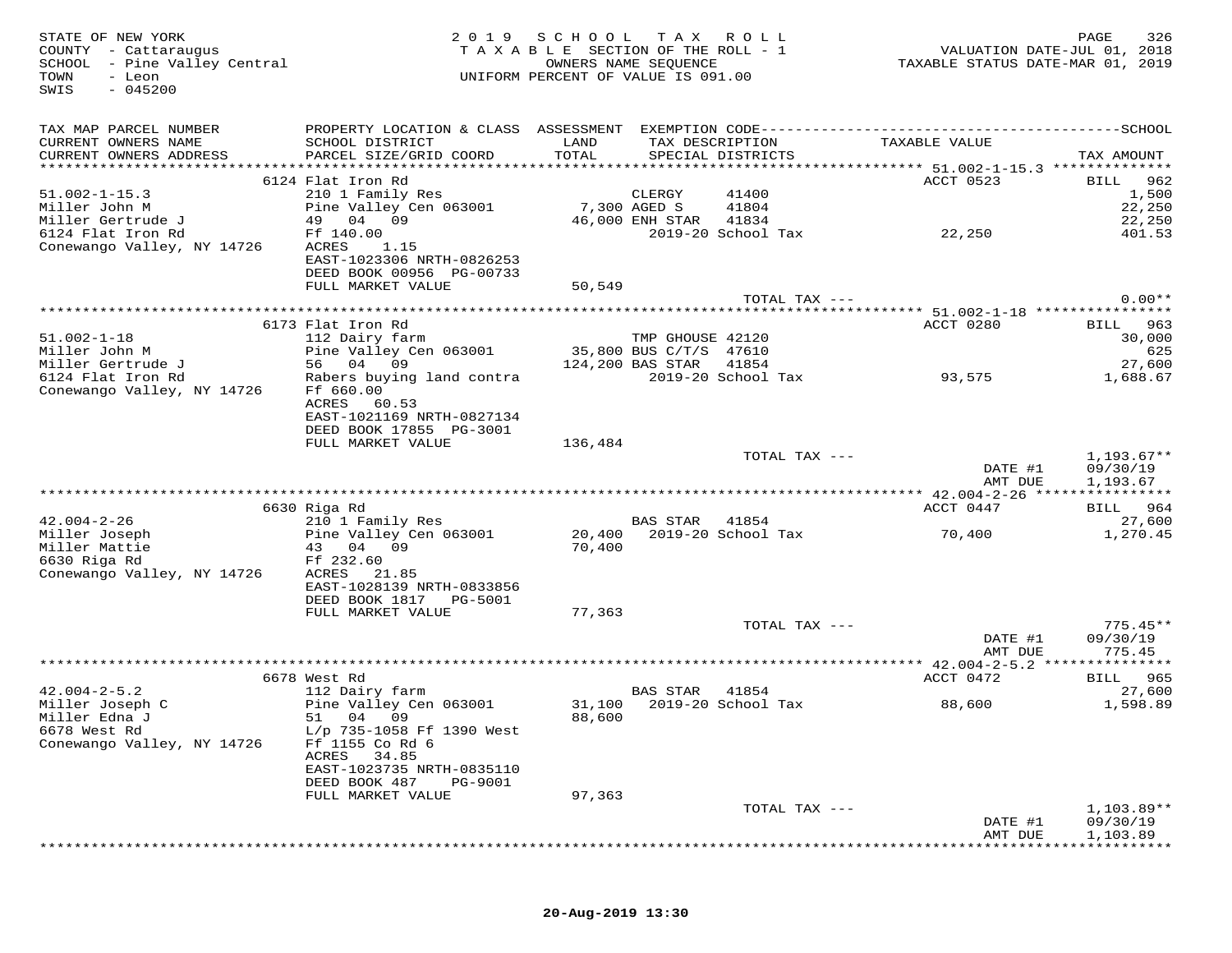| STATE OF NEW YORK<br>COUNTY - Cattaraugus<br>SCHOOL - Pine Valley Central<br>TOWN<br>- Leon<br>$-045200$<br>SWIS |                                               | 2019 SCHOOL TAX ROLL<br>TAXABLE SECTION OF THE ROLL - 1<br>UNIFORM PERCENT OF VALUE IS 091.00 | OWNERS NAME SEQUENCE |                                      | VALUATION DATE-JUL 01, 2018<br>TAXABLE STATUS DATE-MAR 01, 2019 | 327<br>PAGE          |
|------------------------------------------------------------------------------------------------------------------|-----------------------------------------------|-----------------------------------------------------------------------------------------------|----------------------|--------------------------------------|-----------------------------------------------------------------|----------------------|
| TAX MAP PARCEL NUMBER                                                                                            |                                               |                                                                                               |                      |                                      |                                                                 |                      |
| CURRENT OWNERS NAME<br>CURRENT OWNERS ADDRESS                                                                    | SCHOOL DISTRICT<br>PARCEL SIZE/GRID COORD     | LAND<br>TOTAL                                                                                 |                      | TAX DESCRIPTION<br>SPECIAL DISTRICTS | TAXABLE VALUE                                                   | TAX AMOUNT           |
|                                                                                                                  |                                               |                                                                                               |                      |                                      |                                                                 |                      |
|                                                                                                                  | 7024 West Rd                                  |                                                                                               |                      |                                      | ACCT 5005                                                       | BILL 966             |
| $42.002 - 1 - 32$                                                                                                | 210 1 Family Res                              |                                                                                               | BAS STAR             | 41854                                |                                                                 | 27,600               |
| Miller Levi                                                                                                      | Pine Valley Cen 063001                        | 7,000                                                                                         |                      |                                      | 2019-20 School Tax 60,000                                       | 1,082.77             |
| Miller Edna<br>7047 West Rd                                                                                      | 53 04 09<br>Ff 330.00                         | 60,000                                                                                        |                      |                                      |                                                                 |                      |
| Conewango Valley, NY 14726                                                                                       | ACRES<br>1.15                                 |                                                                                               |                      |                                      |                                                                 |                      |
|                                                                                                                  | EAST-1025612 NRTH-0840706                     |                                                                                               |                      |                                      |                                                                 |                      |
|                                                                                                                  | DEED BOOK 29518 PG-5001                       |                                                                                               |                      |                                      |                                                                 |                      |
|                                                                                                                  | FULL MARKET VALUE                             | 65,934                                                                                        |                      |                                      |                                                                 |                      |
|                                                                                                                  |                                               |                                                                                               |                      | TOTAL TAX ---                        | DATE #1                                                         | 587.77**<br>09/30/19 |
|                                                                                                                  |                                               |                                                                                               |                      |                                      | AMT DUE                                                         | 587.77               |
|                                                                                                                  |                                               |                                                                                               |                      |                                      |                                                                 |                      |
|                                                                                                                  | 6602 Riga Rd                                  |                                                                                               |                      |                                      | ACCT 0459                                                       | BILL 967             |
| $42.004 - 2 - 25.1$                                                                                              | 210 1 Family Res                              |                                                                                               | TMP GHOUSE 42120     |                                      |                                                                 | 25,000               |
| Miller Levi D<br>Miller Mary D                                                                                   | Pine Valley Cen 063001<br>43 04 09            | 24,400 BAS STAR 41854                                                                         |                      | 101,600 2019-20 School Tax 76,600    |                                                                 | 27,600               |
| 6602 Riga Rd                                                                                                     | FRNT 240.00 DPTH                              |                                                                                               |                      |                                      |                                                                 | 1,382.34             |
| Conewango Valley, NY 14726                                                                                       | ACRES 10.88                                   |                                                                                               |                      |                                      |                                                                 |                      |
|                                                                                                                  | EAST-1028162 NRTH-0833501                     |                                                                                               |                      |                                      |                                                                 |                      |
|                                                                                                                  | DEED BOOK 26955 PG-3001                       |                                                                                               |                      |                                      |                                                                 |                      |
|                                                                                                                  | FULL MARKET VALUE                             | 111,648                                                                                       |                      | TOTAL TAX ---                        |                                                                 | 887.34**             |
|                                                                                                                  |                                               |                                                                                               |                      |                                      | DATE #1                                                         | 09/30/19             |
|                                                                                                                  |                                               |                                                                                               |                      |                                      | AMT DUE                                                         | 887.34               |
|                                                                                                                  |                                               |                                                                                               |                      |                                      |                                                                 |                      |
|                                                                                                                  | 6413 Riga Rd                                  |                                                                                               |                      |                                      | ACCT 0003                                                       | BILL 968             |
| $51.002 - 2 - 1.1$<br>Miller Levi E                                                                              | 112 Dairy farm<br>Pine Valley Cen 063001      | 75,300 AG DIST                                                                                | AG BLDG              | 41700<br>41720                       |                                                                 | 21,600<br>17,855     |
| Miller Sarah N                                                                                                   | $186,500$ BAS STAR                            |                                                                                               |                      | 41854                                |                                                                 | 27,600               |
| 6413 Riga Rd                                                                                                     | Ff 2280.00                                    |                                                                                               |                      | 2019-20 School Tax                   | 147,045                                                         | 2,653.60             |
| Conewango Valley, NY 14726                                                                                       | ACRES 106.10                                  |                                                                                               |                      |                                      |                                                                 |                      |
|                                                                                                                  | EAST-1026218 NRTH-0831162                     |                                                                                               |                      |                                      |                                                                 |                      |
| MAY BE SUBJECT TO PAYMENT<br>UNDER AGDIST LAW TIL 2023                                                           | DEED BOOK 877 PG-01014<br>FULL MARKET VALUE   | 204,945                                                                                       |                      |                                      |                                                                 |                      |
|                                                                                                                  |                                               |                                                                                               |                      | TOTAL TAX ---                        |                                                                 | $2,158.60**$         |
|                                                                                                                  |                                               |                                                                                               |                      |                                      | DATE #1                                                         | 09/30/19             |
|                                                                                                                  |                                               |                                                                                               |                      |                                      | AMT DUE                                                         | 2,158.60             |
|                                                                                                                  |                                               |                                                                                               |                      |                                      |                                                                 |                      |
| $42.002 - 1 - 23.3$                                                                                              | 12369 West Rd<br>210 1 Family Res             |                                                                                               | BAS STAR 41854       |                                      | ACCT 0495                                                       | BILL 969<br>27,600   |
| Miller Menno EE                                                                                                  | Pine Valley Cen 063001                        |                                                                                               |                      | 11,500 2019-20 School Tax            | 60,000                                                          | 1,082.77             |
| Miller Martha H                                                                                                  | 45 04 09                                      | 60,000                                                                                        |                      |                                      |                                                                 |                      |
| 12369 West Rd                                                                                                    | ACRES 10.40                                   |                                                                                               |                      |                                      |                                                                 |                      |
| Conewango Valley, NY 14726                                                                                       | EAST-1029555 NRTH-0840618                     |                                                                                               |                      |                                      |                                                                 |                      |
|                                                                                                                  | DEED BOOK 00949 PG-01119<br>FULL MARKET VALUE | 65,934                                                                                        |                      |                                      |                                                                 |                      |
|                                                                                                                  |                                               |                                                                                               |                      | TOTAL TAX ---                        |                                                                 | $587.77**$           |
|                                                                                                                  |                                               |                                                                                               |                      |                                      | DATE #1                                                         | 09/30/19             |
|                                                                                                                  |                                               |                                                                                               |                      |                                      | AMT DUE                                                         | 587.77               |
|                                                                                                                  |                                               |                                                                                               |                      |                                      |                                                                 | ***********          |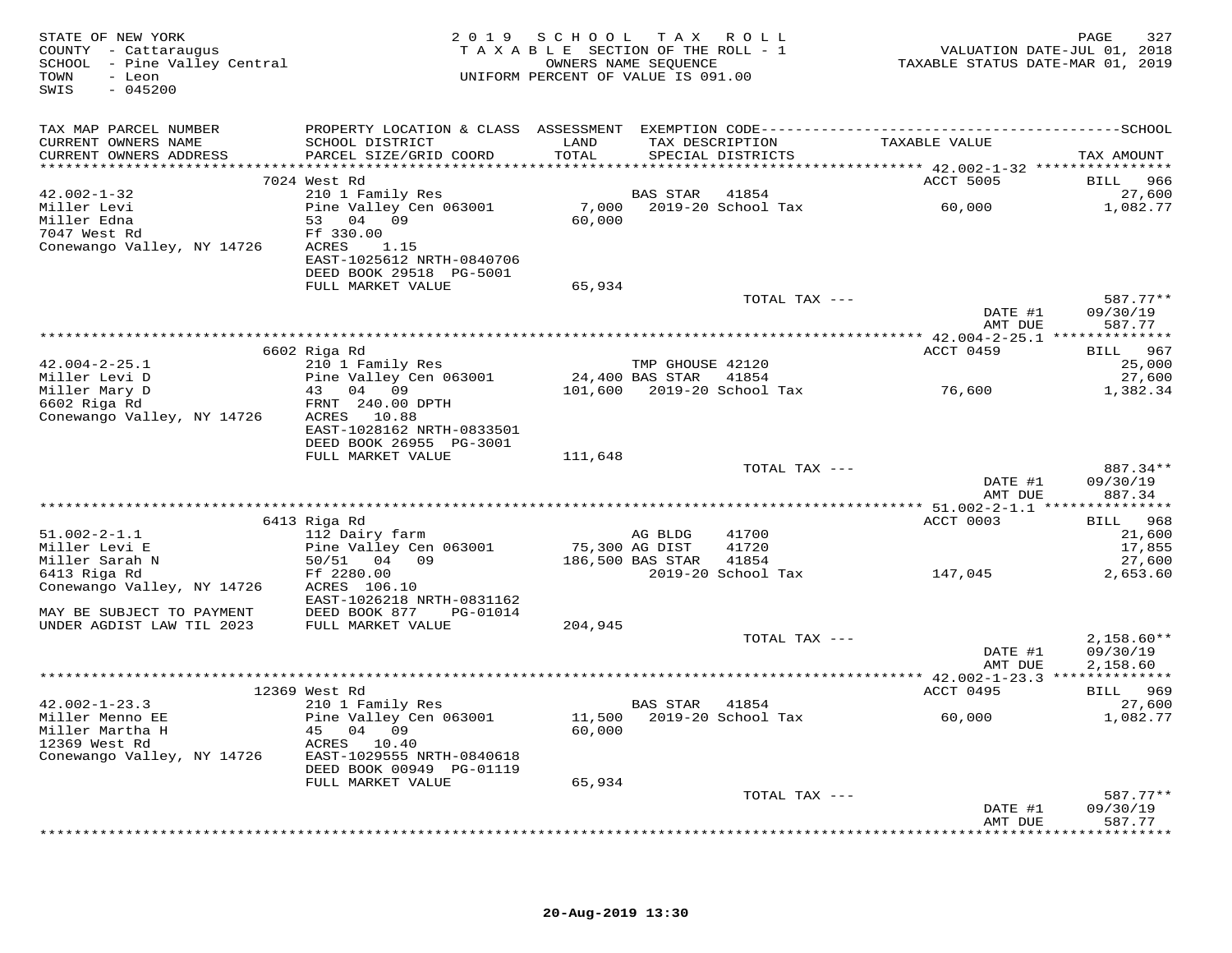| STATE OF NEW YORK<br>COUNTY - Cattaraugus<br>SCHOOL - Pine Valley Central<br>- Leon<br>TOWN<br>$-045200$<br>SWIS |                                                                    | 2019 SCHOOL TAX ROLL<br>TAXABLE SECTION OF THE ROLL - 1<br>UNIFORM PERCENT OF VALUE IS 091.00 | OWNERS NAME SEQUENCE |                                                       | VALUATION DATE-JUL 01, 2018<br>TAXABLE STATUS DATE-MAR 01, 2019 | 328<br>PAGE        |
|------------------------------------------------------------------------------------------------------------------|--------------------------------------------------------------------|-----------------------------------------------------------------------------------------------|----------------------|-------------------------------------------------------|-----------------------------------------------------------------|--------------------|
| TAX MAP PARCEL NUMBER                                                                                            |                                                                    |                                                                                               |                      |                                                       |                                                                 |                    |
| CURRENT OWNERS NAME<br>CURRENT OWNERS ADDRESS                                                                    | SCHOOL DISTRICT<br>PARCEL SIZE/GRID COORD                          | LAND<br>TOTAL                                                                                 |                      | TAX DESCRIPTION<br>SPECIAL DISTRICTS                  | TAXABLE VALUE                                                   | TAX AMOUNT         |
|                                                                                                                  |                                                                    |                                                                                               |                      |                                                       |                                                                 |                    |
| $52.002 - 1 - 3$                                                                                                 | 11201 Leon-New Albion Rd<br>210 1 Family Res                       |                                                                                               | BAS STAR             | 41854                                                 | ACCT 0345                                                       | BILL 970<br>27,600 |
| Miller Michelle                                                                                                  | Pine Valley Cen 063001 18,800 2019-20 School Tax                   |                                                                                               |                      |                                                       | 58,000                                                          | 1,046.68           |
| Rowland Genevieve<br>11201 Leon-New Albion Rd<br>Cattaraugus, NY 14719                                           | 03 04 09<br>Life Use<br>ACRES<br>7.35<br>EAST-1047005 NRTH-0832817 | 58,000                                                                                        |                      |                                                       |                                                                 |                    |
|                                                                                                                  | DEED BOOK 1984 PG-4002<br>FULL MARKET VALUE                        | 63,736                                                                                        |                      |                                                       |                                                                 |                    |
|                                                                                                                  |                                                                    |                                                                                               |                      | TOTAL TAX ---                                         |                                                                 | 551.68**           |
|                                                                                                                  |                                                                    |                                                                                               |                      |                                                       | DATE #1                                                         | 09/30/19           |
|                                                                                                                  |                                                                    |                                                                                               |                      |                                                       | AMT DUE                                                         | 551.68             |
|                                                                                                                  | 11792 Eldredge Rd                                                  |                                                                                               |                      |                                                       | ACCT 0096                                                       | BILL 971           |
| $52.001 - 1 - 11$                                                                                                | 112 Dairy farm                                                     |                                                                                               | AG BLDG              | 41700                                                 |                                                                 | 35,400             |
| Miller Roman D                                                                                                   | Pine Valley Cen 063001                                             | 93,300 AG DISTOUT 41730                                                                       |                      |                                                       |                                                                 | 38,705             |
| Miller Sarah D<br>11806 Eldredge Rd                                                                              | 26 04 09<br>Ff 1360.00                                             |                                                                                               |                      | 155,300 2019-20 School Tax                            | 81,195                                                          | 1,465.26           |
| Conewango Valley, NY 14726                                                                                       | ACRES 118.70                                                       |                                                                                               |                      |                                                       |                                                                 |                    |
|                                                                                                                  | EAST-1038969 NRTH-0829000                                          |                                                                                               |                      |                                                       |                                                                 |                    |
| MAY BE SUBJECT TO PAYMENT<br>UNDER AGDIST LAW TIL 2026                                                           | DEED BOOK 26022 PG-7001<br>FULL MARKET VALUE                       | 170,659                                                                                       |                      |                                                       |                                                                 |                    |
|                                                                                                                  |                                                                    |                                                                                               |                      | TOTAL TAX ---                                         |                                                                 | $1,465.26**$       |
|                                                                                                                  |                                                                    |                                                                                               |                      |                                                       | DATE #1                                                         | 09/30/19           |
|                                                                                                                  |                                                                    |                                                                                               |                      |                                                       | AMT DUE                                                         | 1,465.26           |
|                                                                                                                  | 12654 Youngs Rd                                                    |                                                                                               |                      | 40 PCT OF VALUE USED FOR EXEMPTION PURPOSES ACCT 0200 |                                                                 | BILL 972           |
| $51.002 - 1 - 12.1$                                                                                              | 112 Dairy farm                                                     |                                                                                               | AG DIST              | 41720                                                 |                                                                 | 3,143              |
| Miller Samuel D                                                                                                  | Pine Valley Cen 063001 46,000 AGED C/T/S 41800                     |                                                                                               |                      |                                                       |                                                                 | 31,960             |
| Miller Naomi                                                                                                     | 49 04 09                                                           |                                                                                               | 159,800 ENH STAR     | 41834<br>2019-20 School Tax                           |                                                                 | 63,200             |
| 12654 Youngs Rd<br>Conewango Valley, NY 14726                                                                    | Ff 3200.00<br>ACRES 56.60                                          |                                                                                               |                      |                                                       | 124,697                                                         | 2,250.31           |
|                                                                                                                  | EAST-1024755 NRTH-0824847                                          |                                                                                               |                      |                                                       |                                                                 |                    |
| MAY BE SUBJECT TO PAYMENT                                                                                        | DEED BOOK 1011    PG-1041                                          |                                                                                               |                      |                                                       |                                                                 |                    |
| UNDER AGDIST LAW TIL 2023                                                                                        | FULL MARKET VALUE                                                  | 175,604                                                                                       |                      | TOTAL TAX ---                                         |                                                                 | 1,147.31**         |
|                                                                                                                  |                                                                    |                                                                                               |                      |                                                       | DATE #1                                                         | 09/30/19           |
|                                                                                                                  |                                                                    |                                                                                               |                      |                                                       | AMT DUE                                                         | 1,147.31           |
|                                                                                                                  |                                                                    |                                                                                               |                      |                                                       |                                                                 |                    |
| $43.003 - 1 - 16.3$                                                                                              | 11884 Leon-New Albion Rd<br>113 Cattle farm                        |                                                                                               |                      | 2019-20 School Tax                                    | ACCT 0497<br>9,000                                              | BILL 973<br>162.42 |
| Milliman Calvin                                                                                                  | Pine Valley Cen 063001                                             | 9,000                                                                                         |                      |                                                       |                                                                 |                    |
| Milliman Ashley                                                                                                  | 27 04 09                                                           | 9,000                                                                                         |                      |                                                       |                                                                 |                    |
| 6666 Town Hill Rd<br>Conewango Valley, NY 14726                                                                  | Leon-New Albion Ff - 320'<br>FRNT 800.00 DPTH                      |                                                                                               |                      |                                                       |                                                                 |                    |
|                                                                                                                  | ACRES 15.30                                                        |                                                                                               |                      |                                                       |                                                                 |                    |
| MAY BE SUBJECT TO PAYMENT                                                                                        | EAST-1036901 NRTH-0835064                                          |                                                                                               |                      |                                                       |                                                                 |                    |
| UNDER AGDIST LAW TIL 2026                                                                                        | DEED BOOK 30192 PG-6001                                            |                                                                                               |                      |                                                       |                                                                 |                    |
|                                                                                                                  | FULL MARKET VALUE                                                  | 9,890                                                                                         |                      | TOTAL TAX ---                                         |                                                                 | $162.42**$         |
|                                                                                                                  |                                                                    |                                                                                               |                      |                                                       | DATE #1                                                         | 09/30/19           |
|                                                                                                                  |                                                                    |                                                                                               |                      |                                                       | AMT DUE                                                         | 162.42             |
|                                                                                                                  |                                                                    |                                                                                               |                      |                                                       |                                                                 |                    |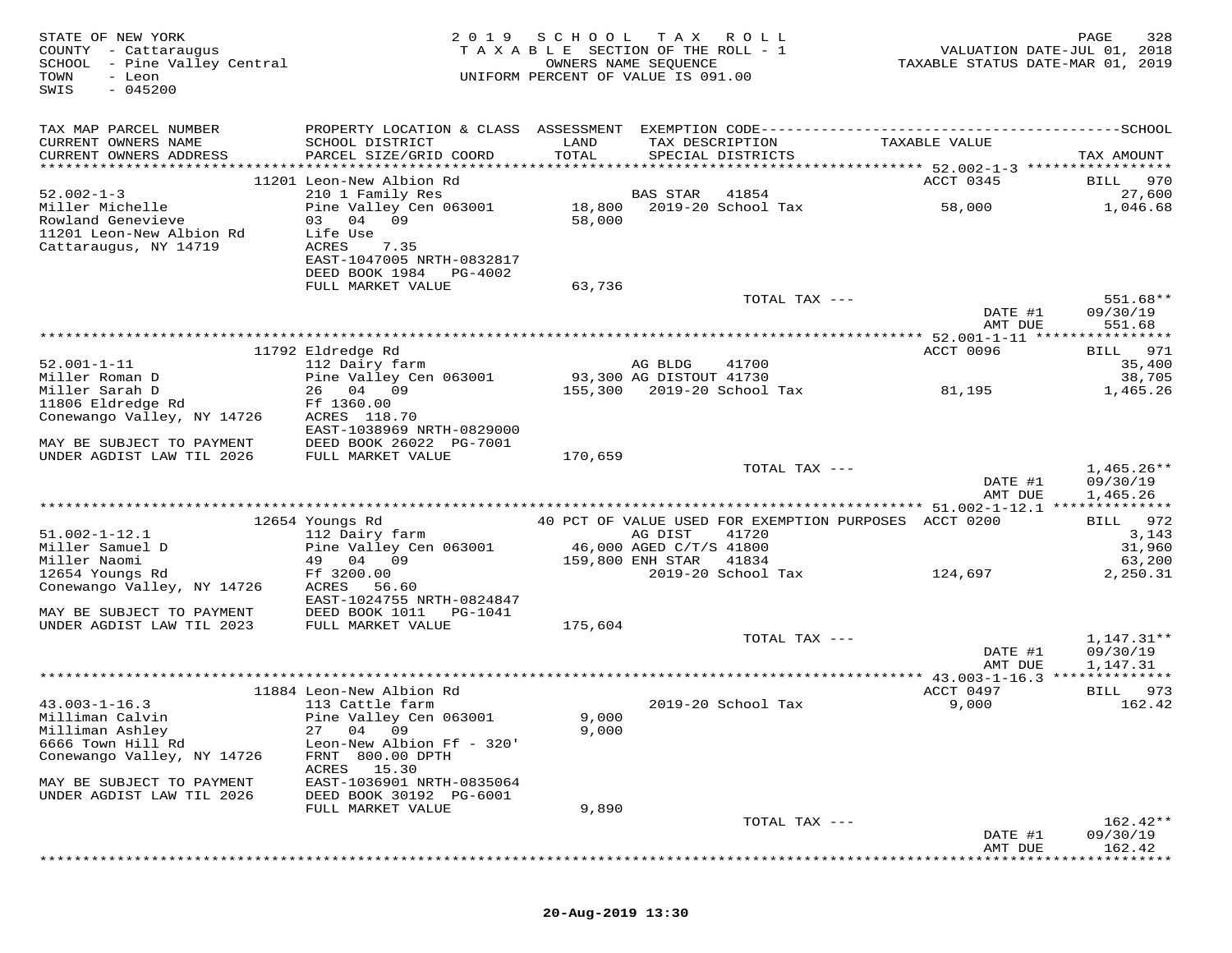| STATE OF NEW YORK<br>COUNTY - Cattaraugus<br>SCHOOL - Pine Valley Central<br>TOWN<br>- Leon<br>SWIS<br>$-045200$ | 2 0 1 9<br>TAXABLE SECTION OF THE ROLL - 1<br>UNIFORM PERCENT OF VALUE IS 091.00 | 329<br>PAGE<br>VALUATION DATE-JUL 01, 2018<br>TAXABLE STATUS DATE-MAR 01, 2019 |                                      |                                           |                     |
|------------------------------------------------------------------------------------------------------------------|----------------------------------------------------------------------------------|--------------------------------------------------------------------------------|--------------------------------------|-------------------------------------------|---------------------|
| TAX MAP PARCEL NUMBER                                                                                            |                                                                                  |                                                                                |                                      |                                           |                     |
| CURRENT OWNERS NAME<br>CURRENT OWNERS ADDRESS                                                                    | SCHOOL DISTRICT<br>PARCEL SIZE/GRID COORD                                        | LAND<br>TOTAL                                                                  | TAX DESCRIPTION<br>SPECIAL DISTRICTS | TAXABLE VALUE                             | TAX AMOUNT          |
| ******************                                                                                               |                                                                                  | ***********                                                                    |                                      | *********** 42.020-1-54 ***************** |                     |
|                                                                                                                  | $Rte$ 62 (Off)                                                                   |                                                                                |                                      | ACCT 0121                                 | <b>BILL</b><br>974  |
| $42.020 - 1 - 54$                                                                                                | 314 Rural vac<10                                                                 |                                                                                | 2019-20 School Tax                   | 4,900                                     | 88.43               |
| Milliman Calvin M                                                                                                | Pine Valley Cen 063001                                                           | 4,900                                                                          |                                      |                                           |                     |
| 6666 Town Hill Rd                                                                                                | 35 04 09                                                                         | 4,900                                                                          |                                      |                                           |                     |
| Conewango VAlley, NY 14726                                                                                       | 5.15<br>ACRES<br>EAST-1031262 NRTH-0834153                                       |                                                                                |                                      |                                           |                     |
|                                                                                                                  | DEED BOOK 43<br>PG-1001                                                          |                                                                                |                                      |                                           |                     |
|                                                                                                                  | FULL MARKET VALUE                                                                | 5,385                                                                          |                                      |                                           |                     |
|                                                                                                                  |                                                                                  |                                                                                | TOTAL TAX ---                        |                                           | 88.43**             |
|                                                                                                                  |                                                                                  |                                                                                |                                      | DATE #1                                   | 09/30/19            |
|                                                                                                                  |                                                                                  |                                                                                |                                      | AMT DUE                                   | 88.43               |
|                                                                                                                  |                                                                                  |                                                                                |                                      |                                           |                     |
|                                                                                                                  | 6756 Co Rd 6 & Us Rte 62<br>425 Bar                                              |                                                                                |                                      | ACCT 0167                                 | 975<br>BILL         |
| $42.020 - 1 - 34$<br>Milliman Calvin M.                                                                          | Pine Valley Cen 063001                                                           | 3,900                                                                          | 2019-20 School Tax                   | 32,500                                    | 586.50              |
| Milliman Ashley E.                                                                                               | 35 04 09                                                                         | 32,500                                                                         |                                      |                                           |                     |
| 6666 Town Hill Rd                                                                                                | FRNT<br>84.48 DPTH<br>80.22                                                      |                                                                                |                                      |                                           |                     |
| Conewango Valley, NY 14726                                                                                       | 0.56<br>ACRES                                                                    |                                                                                |                                      |                                           |                     |
|                                                                                                                  | EAST-1031193 NRTH-0835688                                                        |                                                                                |                                      |                                           |                     |
|                                                                                                                  | DEED BOOK 30136 PG-9008                                                          |                                                                                |                                      |                                           |                     |
|                                                                                                                  | FULL MARKET VALUE                                                                | 35,714                                                                         | TOTAL TAX ---                        |                                           | $586.50**$          |
|                                                                                                                  |                                                                                  |                                                                                |                                      | DATE #1                                   | 09/30/19            |
|                                                                                                                  |                                                                                  |                                                                                |                                      | AMT DUE                                   | 586.50              |
|                                                                                                                  |                                                                                  |                                                                                |                                      |                                           |                     |
|                                                                                                                  | 6666 Town Hill Rd                                                                |                                                                                |                                      | ACCT 0862                                 | BILL 976            |
| $43.003 - 1 - 18.6$                                                                                              | 210 1 Family Res                                                                 |                                                                                | 41854<br>BAS STAR                    |                                           | 27,600              |
| Milliman Calvin M.<br>Milliman Ashley E.                                                                         | Pine Valley Cen 063001<br>$27 - 4 - 9$                                           | 17,200<br>154,600                                                              | 2019-20 School Tax                   | 154,600                                   | 2,789.94            |
| 6666 Town Hill Road                                                                                              | ACRES 13.75                                                                      |                                                                                |                                      |                                           |                     |
| Conewango Valley, NY 14726                                                                                       | EAST-1036525 NRTH-0834285                                                        |                                                                                |                                      |                                           |                     |
|                                                                                                                  | DEED BOOK 23276 PG-2001                                                          |                                                                                |                                      |                                           |                     |
|                                                                                                                  | FULL MARKET VALUE                                                                | 169,890                                                                        |                                      |                                           |                     |
|                                                                                                                  |                                                                                  |                                                                                | TOTAL TAX ---                        |                                           | $2.294.94**$        |
|                                                                                                                  |                                                                                  |                                                                                |                                      | DATE #1                                   | 09/30/19            |
|                                                                                                                  |                                                                                  |                                                                                |                                      | AMT DUE                                   | 2,294.94            |
|                                                                                                                  | 6627 Kysor Hill Rd                                                               |                                                                                |                                      | ACCT 0668                                 | BILL 977            |
| $43.003 - 1 - 11.5$                                                                                              | 240 Rural res                                                                    |                                                                                | BAS STAR<br>41854                    |                                           | 27,600              |
| Milliman Lane C                                                                                                  | Pine Valley Cen 063001                                                           | 24,800                                                                         | 2019-20 School Tax                   | 109,000                                   | 1,967.04            |
| 6627 Kysor Hill Rd                                                                                               | 19 04 09                                                                         | 109,000                                                                        |                                      |                                           |                     |
| Cattaraugus, NY 14719                                                                                            | Ff 1625.00                                                                       |                                                                                |                                      |                                           |                     |
|                                                                                                                  | ACRES 18.10                                                                      |                                                                                |                                      |                                           |                     |
|                                                                                                                  | EAST-1042466 NRTH-0834928<br>DEED BOOK 00953 PG-00071                            |                                                                                |                                      |                                           |                     |
|                                                                                                                  | FULL MARKET VALUE                                                                | 119,780                                                                        |                                      |                                           |                     |
|                                                                                                                  |                                                                                  |                                                                                | TOTAL TAX ---                        |                                           | $1,472.04**$        |
|                                                                                                                  |                                                                                  |                                                                                |                                      | DATE #1                                   | 09/30/19            |
|                                                                                                                  |                                                                                  |                                                                                |                                      | AMT DUE                                   | 1,472.04            |
|                                                                                                                  |                                                                                  |                                                                                |                                      |                                           | + + + + + + + + + + |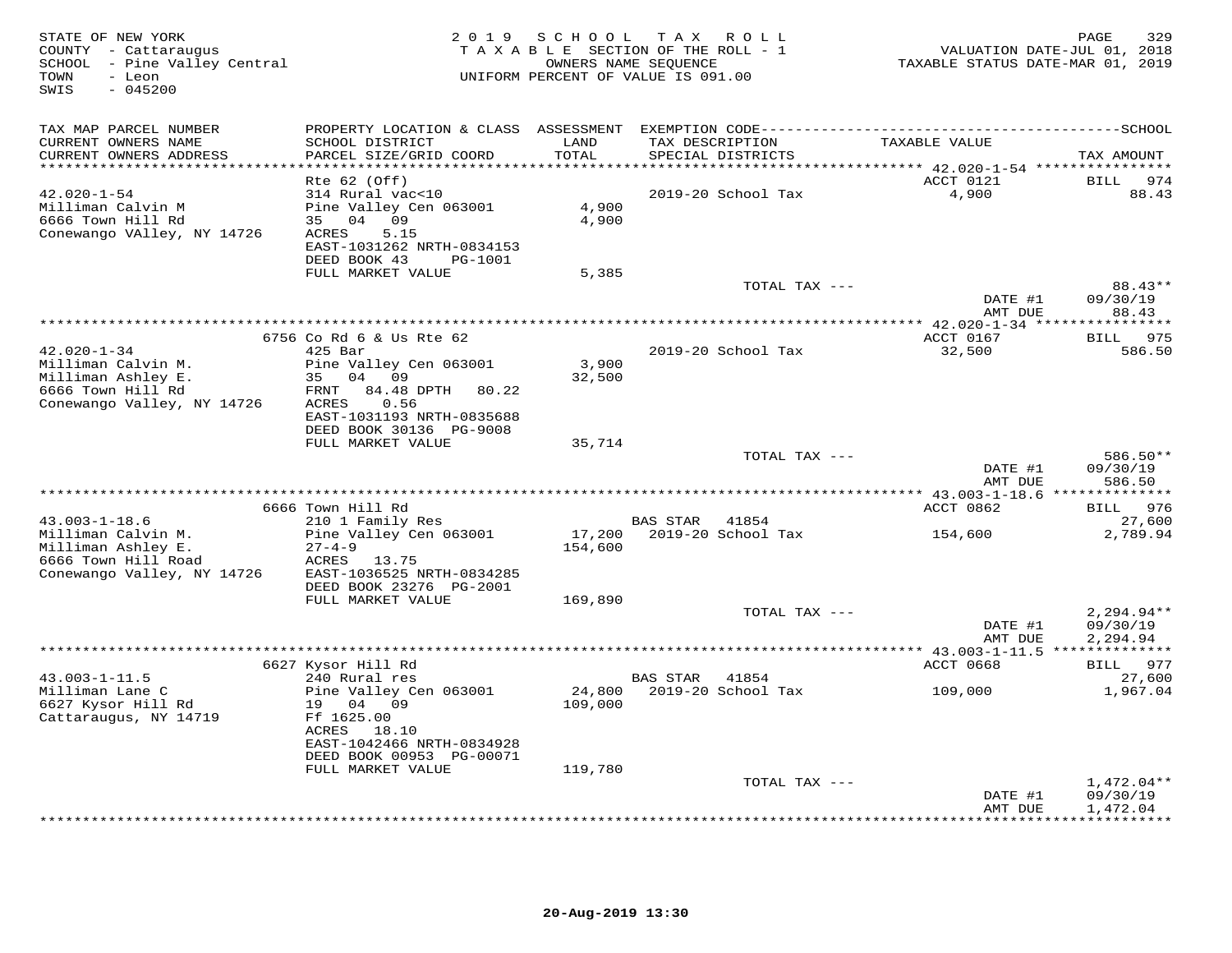| STATE OF NEW YORK<br>COUNTY - Cattaraugus<br>SCHOOL - Pine Valley Central<br>TOWN<br>- Leon<br>$-045200$<br>SWIS | 2 0 1 9                                                                                                          | SCHOOL<br>TAXABLE SECTION OF THE ROLL - 1<br>UNIFORM PERCENT OF VALUE IS 091.00 | T A X<br>OWNERS NAME SEQUENCE | ROLL                        | VALUATION DATE-JUL 01, 2018<br>TAXABLE STATUS DATE-MAR 01, 2019 | PAGE<br>330                      |
|------------------------------------------------------------------------------------------------------------------|------------------------------------------------------------------------------------------------------------------|---------------------------------------------------------------------------------|-------------------------------|-----------------------------|-----------------------------------------------------------------|----------------------------------|
| TAX MAP PARCEL NUMBER<br>CURRENT OWNERS NAME                                                                     | SCHOOL DISTRICT                                                                                                  | LAND                                                                            | TAX DESCRIPTION               |                             | TAXABLE VALUE                                                   |                                  |
| CURRENT OWNERS ADDRESS                                                                                           | PARCEL SIZE/GRID COORD                                                                                           | TOTAL                                                                           |                               | SPECIAL DISTRICTS           |                                                                 | TAX AMOUNT                       |
|                                                                                                                  | 11664 Leon-New Albion Rd                                                                                         |                                                                                 |                               |                             | ACCT 0054                                                       | BILL<br>978                      |
| $43.003 - 1 - 14$<br>MILLIMAN LEE<br>MILLIMAN DEBORA<br>11720 LEON-NEW ABLION ROAD<br>LEON, NY 14751             | 312 Vac w/imprv<br>Pine Valley Cen 063001<br>19 04 09<br>Ff 196.00<br>ACRES<br>1.00<br>EAST-1040289 NRTH-0834043 | 3,000<br>38,500                                                                 |                               | 2019-20 School Tax          | 38,500                                                          | 694.78                           |
|                                                                                                                  | DEED BOOK 26552 PG-9002<br>FULL MARKET VALUE                                                                     | 42,308                                                                          |                               |                             |                                                                 |                                  |
|                                                                                                                  |                                                                                                                  |                                                                                 |                               | TOTAL TAX ---               | DATE #1<br>AMT DUE                                              | 694.78**<br>09/30/19<br>694.78   |
|                                                                                                                  |                                                                                                                  |                                                                                 |                               |                             |                                                                 |                                  |
|                                                                                                                  | 11720 Leon-New Albion Rd                                                                                         |                                                                                 |                               |                             | ACCT 0412                                                       | 979<br>BILL                      |
| $43.003 - 1 - 11.1$<br>Milliman Lee C<br>Milliman Debora A                                                       | 105 Vac farmland<br>Pine Valley Cen 063001                                                                       | 59,100                                                                          | AG DIST                       | 41720<br>2019-20 School Tax | 38,775                                                          | 20,325<br>699.74                 |
| 11720 Leon-New Albion Rd<br>Cattaraugus, NY 14719                                                                | 04 09<br>19/20<br>Ff 1520'<br>ACRES<br>90.45<br>EAST-1041436 NRTH-0835035                                        | 59,100                                                                          |                               |                             |                                                                 |                                  |
| MAY BE SUBJECT TO PAYMENT                                                                                        | DEED BOOK 00932 PG-00751                                                                                         |                                                                                 |                               |                             |                                                                 |                                  |
| UNDER AGDIST LAW TIL 2023                                                                                        | FULL MARKET VALUE                                                                                                | 64,945                                                                          |                               |                             |                                                                 |                                  |
|                                                                                                                  |                                                                                                                  |                                                                                 |                               | TOTAL TAX ---               | DATE #1<br>AMT DUE                                              | $699.74**$<br>09/30/19<br>699.74 |
|                                                                                                                  |                                                                                                                  |                                                                                 |                               |                             | *********** 43.003-1-13 ****                                    | * * * * * * * * * *              |
|                                                                                                                  | 11720 Leon-New Albion Rd                                                                                         |                                                                                 |                               |                             | ACCT 0186                                                       | 980<br><b>BILL</b>               |
| $43.003 - 1 - 13$<br>Milliman Lee C                                                                              | 120 Field crops<br>Pine Valley Cen 063001                                                                        |                                                                                 | AG DIST<br>88,200 BAS STAR    | 41720<br>41854              |                                                                 | 9,833<br>27,600                  |
| Milliman Debora<br>11720 Leon-New Albion Rd<br>Cattaraugus, NY 14719                                             | 19 04 09<br>FRNT 1300.00 DPTH<br>ACRES 123.65                                                                    |                                                                                 |                               | 220,000 2019-20 School Tax  | 210,167                                                         | 3,792.71                         |
| MAY BE SUBJECT TO PAYMENT                                                                                        | EAST-1039672 NRTH-0833738<br>DEED BOOK 846<br>PG-00499                                                           |                                                                                 |                               |                             |                                                                 |                                  |
| UNDER AGDIST LAW TIL 2023                                                                                        | FULL MARKET VALUE                                                                                                | 241,758                                                                         |                               |                             |                                                                 |                                  |
|                                                                                                                  |                                                                                                                  |                                                                                 |                               | TOTAL TAX ---               |                                                                 | $3,297.71**$                     |
|                                                                                                                  |                                                                                                                  |                                                                                 |                               |                             | DATE #1<br>AMT DUE                                              | 09/30/19<br>3,297.71             |
|                                                                                                                  | 11720 Leon-New Albion Rd                                                                                         |                                                                                 |                               |                             | ACCT 0187                                                       | 981<br><b>BILL</b>               |
| $43.003 - 1 - 18.1$                                                                                              | 120 Field crops                                                                                                  |                                                                                 | AG DIST                       | 41720                       |                                                                 | 29,806                           |
| Milliman Lee C                                                                                                   | Pine Valley Cen 063001                                                                                           |                                                                                 | 107,400 2019-20 School Tax    |                             | 77,594                                                          | 1,400.28                         |
| Milliman Debora A<br>11720 Leon-New Albion Rd                                                                    | 27 04 09<br>Alderbottom Rd Ff - 1350'                                                                            | 107,400                                                                         |                               |                             |                                                                 |                                  |
| Cattaraugus, NY 14719                                                                                            | Town Hill Rd Ff - 3320'<br>FRNT 2880.00 DPTH                                                                     |                                                                                 |                               |                             |                                                                 |                                  |
| MAY BE SUBJECT TO PAYMENT<br>UNDER AGDIST LAW TIL 2023                                                           | ACRES 161.45<br>EAST-1037711 NRTH-0833298<br>DEED BOOK 846<br>PG-00499                                           |                                                                                 |                               |                             |                                                                 |                                  |
|                                                                                                                  | FULL MARKET VALUE                                                                                                | 118,022                                                                         |                               |                             |                                                                 |                                  |
|                                                                                                                  |                                                                                                                  |                                                                                 |                               | TOTAL TAX ---               | DATE #1                                                         | $1,400.28**$<br>09/30/19         |
|                                                                                                                  |                                                                                                                  |                                                                                 |                               |                             | AMT DUE                                                         | 1,400.28                         |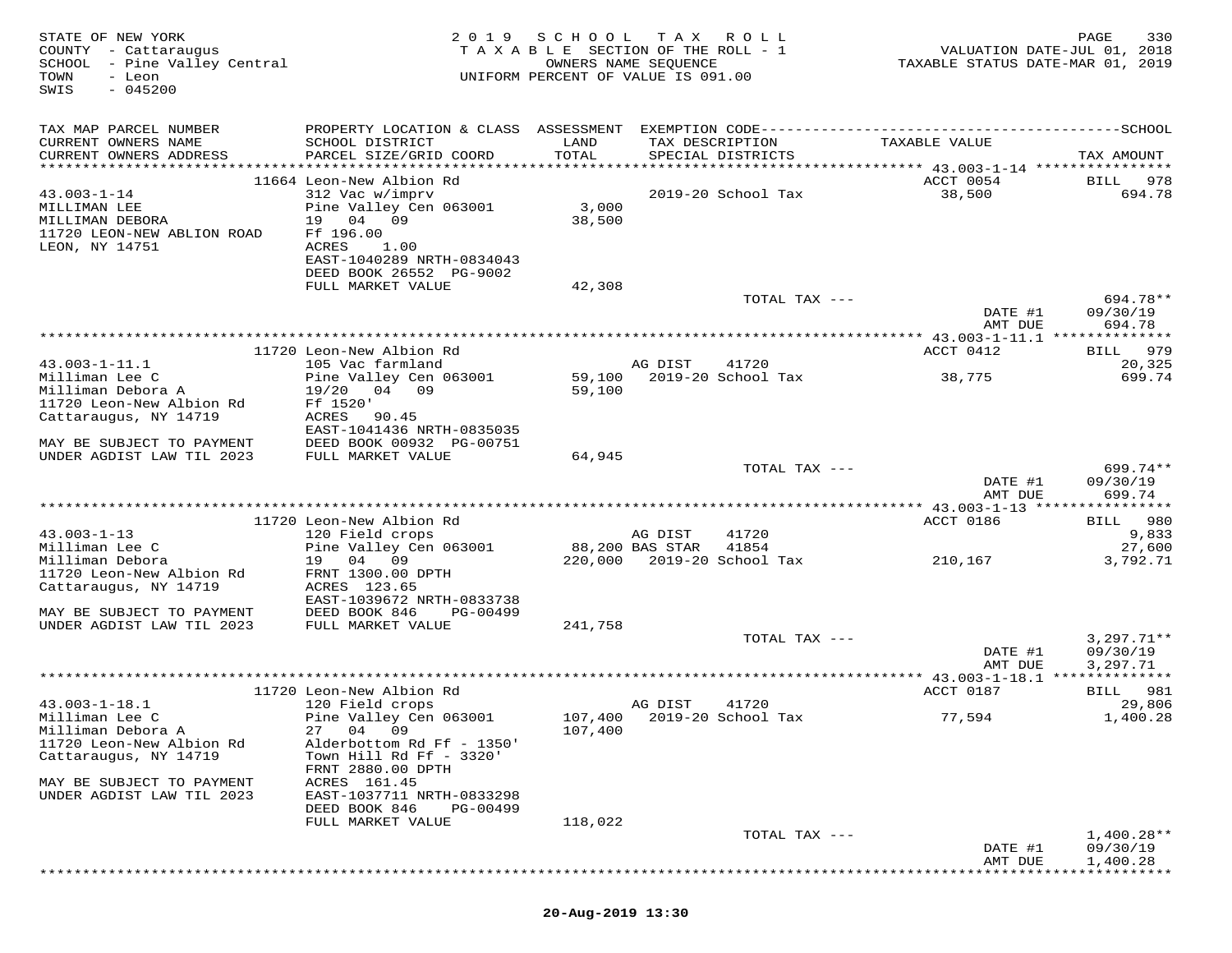| STATE OF NEW YORK<br>2019 SCHOOL TAX ROLL<br>COUNTY - Cattaraugus<br>TAXABLE SECTION OF THE ROLL - 1<br>SCHOOL - Pine Valley Central<br>OWNERS NAME SEQUENCE<br>- Leon<br>UNIFORM PERCENT OF VALUE IS 091.00<br>TOWN<br>$-045200$<br>SWIS |                                                                                                                           |                   |          |                                      | PAGE<br>VALUATION DATE-JUL 01, 2018<br>TAXABLE STATUS DATE-MAR 01, 2019 |                                    |  |
|-------------------------------------------------------------------------------------------------------------------------------------------------------------------------------------------------------------------------------------------|---------------------------------------------------------------------------------------------------------------------------|-------------------|----------|--------------------------------------|-------------------------------------------------------------------------|------------------------------------|--|
| TAX MAP PARCEL NUMBER<br>CURRENT OWNERS NAME<br>CURRENT OWNERS ADDRESS                                                                                                                                                                    | SCHOOL DISTRICT<br>PARCEL SIZE/GRID COORD                                                                                 | LAND<br>TOTAL     |          | TAX DESCRIPTION<br>SPECIAL DISTRICTS | TAXABLE VALUE                                                           | TAX AMOUNT                         |  |
| ******************                                                                                                                                                                                                                        |                                                                                                                           | *********         |          |                                      | ******************************** 43.001-1-1.3 *************             |                                    |  |
|                                                                                                                                                                                                                                           | 7494 Rte 62                                                                                                               |                   |          |                                      | ACCT 0595                                                               | BILL<br>982                        |  |
| $43.001 - 1 - 1.3$                                                                                                                                                                                                                        | 240 Rural res                                                                                                             |                   | BAS STAR | 41854                                |                                                                         | 27,600                             |  |
| Milliman Lyle C<br>Milliman Leslie J<br>7494 Rte 62<br>South Dayton, NY 14138                                                                                                                                                             | Pine Valley Cen 063001<br>38 04 09<br>Ff 1990.00<br>ACRES 22.25<br>EAST-1031793 NRTH-0847171<br>DEED BOOK 895<br>PG-00730 | 31,400<br>120,000 |          | 2019-20 School Tax                   | 120,000                                                                 | 2,165.54                           |  |
|                                                                                                                                                                                                                                           | FULL MARKET VALUE                                                                                                         | 131,868           |          |                                      |                                                                         |                                    |  |
|                                                                                                                                                                                                                                           |                                                                                                                           |                   |          | TOTAL TAX ---                        | DATE #1                                                                 | $1,670.54**$<br>09/30/19           |  |
|                                                                                                                                                                                                                                           |                                                                                                                           |                   |          |                                      | AMT DUE                                                                 | 1,670.54                           |  |
|                                                                                                                                                                                                                                           | Alderbottom Rd                                                                                                            |                   |          |                                      | ACCT 0217                                                               | BILL 983                           |  |
| $43.003 - 1 - 10$                                                                                                                                                                                                                         | 323 Vacant rural                                                                                                          |                   |          | 2019-20 School Tax                   | 6,120                                                                   | 110.44                             |  |
| Milliman Lyle C<br>Milliman Leslie J                                                                                                                                                                                                      | Pine Valley Cen 063001<br>20 04 09                                                                                        | 6,120<br>6,120    |          |                                      |                                                                         |                                    |  |
| 7494 Rte 62<br>South Dayton, NY 14138                                                                                                                                                                                                     | ACRES 15.00<br>EAST-1041480 NRTH-0839050<br>DEED BOOK 897<br>PG-00898                                                     |                   |          |                                      |                                                                         |                                    |  |
|                                                                                                                                                                                                                                           | FULL MARKET VALUE                                                                                                         | 6,725             |          |                                      |                                                                         |                                    |  |
|                                                                                                                                                                                                                                           |                                                                                                                           |                   |          | TOTAL TAX ---                        | DATE #1                                                                 | $110.44**$<br>09/30/19             |  |
|                                                                                                                                                                                                                                           |                                                                                                                           |                   |          |                                      | AMT DUE                                                                 | 110.44<br>***********              |  |
|                                                                                                                                                                                                                                           | Kysor Hill Rd                                                                                                             |                   |          |                                      | ACCT 0551                                                               | BILL 984                           |  |
| $43.003 - 1 - 30$                                                                                                                                                                                                                         | 105 Vac farmland                                                                                                          |                   |          | 2019-20 School Tax                   | 65,280                                                                  | 1,178.06                           |  |
| Milliman Lyle C<br>Milliman Leslie J<br>7494 Rte 62                                                                                                                                                                                       | Pine Valley Cen 063001<br>20  04  09<br>ACRES 160.00                                                                      | 65,280<br>65,280  |          |                                      |                                                                         |                                    |  |
| South Dayton, NY 14138                                                                                                                                                                                                                    | EAST-1041990 NRTH-0837573<br>DEED BOOK 897<br>PG-00898                                                                    |                   |          |                                      |                                                                         |                                    |  |
|                                                                                                                                                                                                                                           | FULL MARKET VALUE                                                                                                         | 71,736            |          |                                      |                                                                         |                                    |  |
|                                                                                                                                                                                                                                           |                                                                                                                           |                   |          | TOTAL TAX ---                        | DATE #1<br>AMT DUE                                                      | 1,178.06**<br>09/30/19<br>1,178.06 |  |
|                                                                                                                                                                                                                                           |                                                                                                                           |                   |          |                                      | ******** 43.003-1-31 ****                                               |                                    |  |
|                                                                                                                                                                                                                                           | Kysor Hill Rd                                                                                                             |                   |          |                                      | ACCT 0552                                                               | BILL 985                           |  |
| $43.003 - 1 - 31$                                                                                                                                                                                                                         | 323 Vacant rural                                                                                                          |                   |          | 2019-20 School Tax                   | 9,120                                                                   | 164.58                             |  |
| Milliman Lyle C                                                                                                                                                                                                                           | Pine Valley Cen 063001                                                                                                    | 9,120             |          |                                      |                                                                         |                                    |  |
| Milliman Leslie J<br>7494 Rte 62                                                                                                                                                                                                          | 20  04  09<br>ACRES 22.35                                                                                                 | 9,120             |          |                                      |                                                                         |                                    |  |
| South Dayton, NY 14138                                                                                                                                                                                                                    | EAST-1040618 NRTH-0837151<br>DEED BOOK 897<br>PG-00898                                                                    |                   |          |                                      |                                                                         |                                    |  |
|                                                                                                                                                                                                                                           | FULL MARKET VALUE                                                                                                         | 10,022            |          |                                      |                                                                         |                                    |  |
|                                                                                                                                                                                                                                           |                                                                                                                           |                   |          | TOTAL TAX ---                        |                                                                         | $164.58**$                         |  |
|                                                                                                                                                                                                                                           |                                                                                                                           |                   |          |                                      | DATE #1<br>AMT DUE                                                      | 09/30/19<br>164.58<br>*********    |  |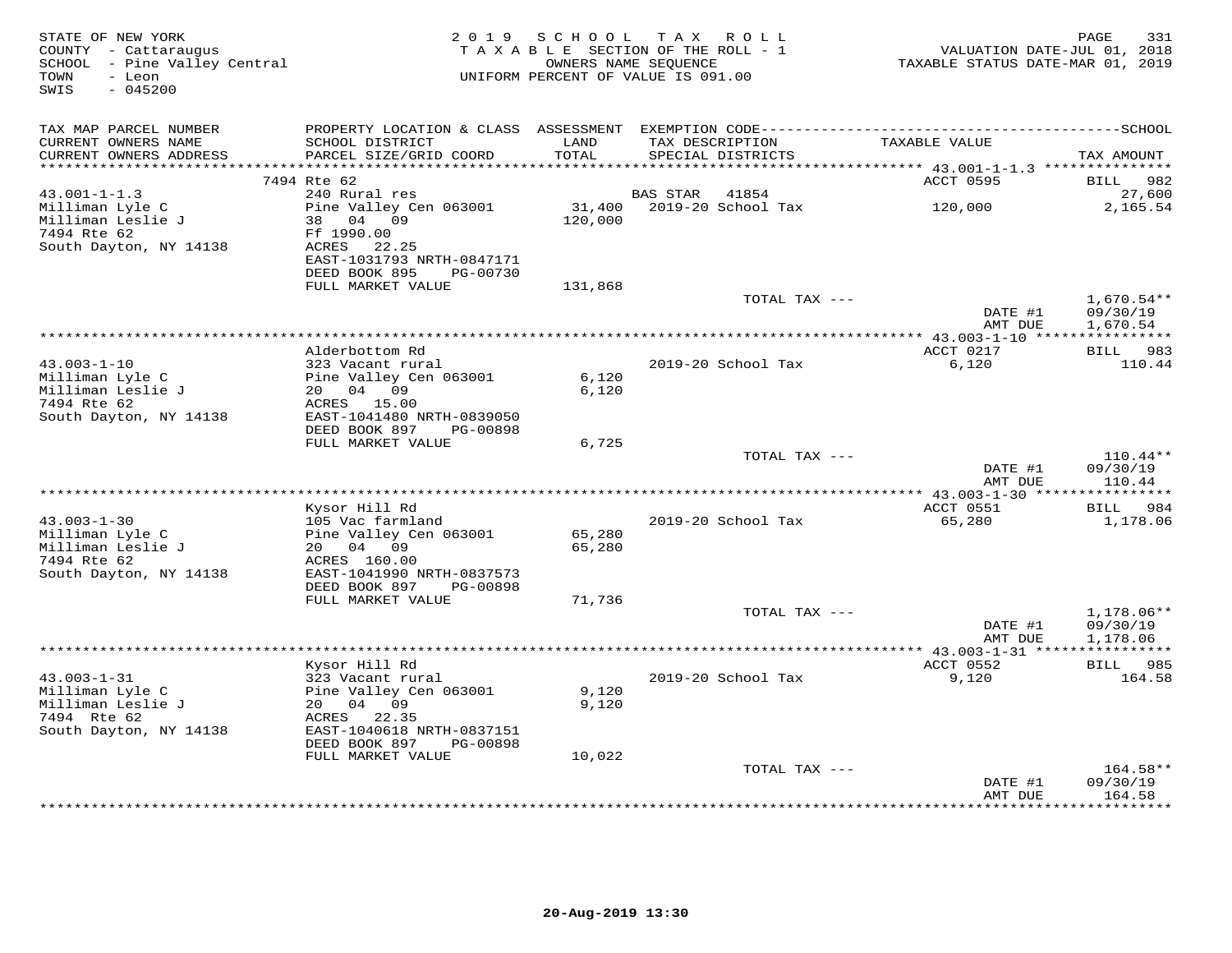| STATE OF NEW YORK<br>COUNTY - Cattaraugus<br>SCHOOL - Pine Valley Central<br>TOWN<br>- Leon<br>$-045200$<br>SWIS | 2 0 1 9                                                                                          | SCHOOL<br>T A X<br>R O L L<br>TAXABLE SECTION OF THE ROLL - 1<br>OWNERS NAME SEOUENCE<br>UNIFORM PERCENT OF VALUE IS 091.00 |                 |                                      |                                               | 332<br>PAGE<br>VALUATION DATE-JUL 01, 2018<br>TAXABLE STATUS DATE-MAR 01, 2019 |  |
|------------------------------------------------------------------------------------------------------------------|--------------------------------------------------------------------------------------------------|-----------------------------------------------------------------------------------------------------------------------------|-----------------|--------------------------------------|-----------------------------------------------|--------------------------------------------------------------------------------|--|
| TAX MAP PARCEL NUMBER                                                                                            | PROPERTY LOCATION & CLASS ASSESSMENT EXEMPTION CODE-----------------------------------SCHOOL     |                                                                                                                             |                 |                                      |                                               |                                                                                |  |
| CURRENT OWNERS NAME<br>CURRENT OWNERS ADDRESS<br>************************                                        | SCHOOL DISTRICT<br>PARCEL SIZE/GRID COORD                                                        | LAND<br>TOTAL                                                                                                               |                 | TAX DESCRIPTION<br>SPECIAL DISTRICTS | TAXABLE VALUE                                 | TAX AMOUNT                                                                     |  |
|                                                                                                                  | 11600 Fancher Rd                                                                                 |                                                                                                                             |                 |                                      | ACCT 0667                                     | 986<br><b>BILL</b>                                                             |  |
| $43.003 - 1 - 11.4$                                                                                              | 240 Rural res                                                                                    |                                                                                                                             | <b>BAS STAR</b> | 41854                                |                                               | 27,600                                                                         |  |
| Milliman Lynn<br>Milliman Lisa<br>11600 Fancher Hill                                                             | Pine Valley Cen 063001<br>04<br>09<br>19<br>Ff 2100.00 Leon-New Albio                            | 37,000<br>135,000                                                                                                           |                 | 2019-20 School Tax                   | 135,000                                       | 2,436.24                                                                       |  |
| Cattaraugus, NY 14719                                                                                            | Ff 1230.00 Fancher Rd<br>ACRES<br>31.75<br>EAST-1042100 NRTH-0833390<br>DEED BOOK 00932 PG-00753 |                                                                                                                             |                 |                                      |                                               |                                                                                |  |
|                                                                                                                  | FULL MARKET VALUE                                                                                | 148,352                                                                                                                     |                 |                                      |                                               |                                                                                |  |
|                                                                                                                  |                                                                                                  |                                                                                                                             |                 | TOTAL TAX ---                        | DATE #1<br>AMT DUE                            | $1,941.24**$<br>09/30/19<br>1,941.24                                           |  |
|                                                                                                                  |                                                                                                  |                                                                                                                             |                 |                                      |                                               |                                                                                |  |
|                                                                                                                  | Fancher Rd                                                                                       |                                                                                                                             |                 |                                      | ACCT 0112                                     | 987<br>BILL                                                                    |  |
| $52.001 - 1 - 14.1$                                                                                              | 314 Rural vac<10                                                                                 |                                                                                                                             |                 | 2019-20 School Tax                   | 2,400                                         | 43.31                                                                          |  |
| Milliman Lynn                                                                                                    | Pine Valley Cen 063001                                                                           | 2,400                                                                                                                       |                 |                                      |                                               |                                                                                |  |
| Milliman Lisa                                                                                                    | 19 04<br>09                                                                                      | 2,400                                                                                                                       |                 |                                      |                                               |                                                                                |  |
| 11600 Fancher Hill Rd                                                                                            | Ff 640.00<br>4.75                                                                                |                                                                                                                             |                 |                                      |                                               |                                                                                |  |
| Cattaraugus, NY 14719                                                                                            | <b>ACRES</b><br>EAST-1042349 NRTH-0832768                                                        |                                                                                                                             |                 |                                      |                                               |                                                                                |  |
|                                                                                                                  | DEED BOOK 26640 PG-6001                                                                          |                                                                                                                             |                 |                                      |                                               |                                                                                |  |
|                                                                                                                  | FULL MARKET VALUE                                                                                | 2,637                                                                                                                       |                 |                                      |                                               |                                                                                |  |
|                                                                                                                  |                                                                                                  |                                                                                                                             |                 | TOTAL TAX ---                        |                                               | $43.31**$                                                                      |  |
|                                                                                                                  |                                                                                                  |                                                                                                                             |                 |                                      | DATE #1<br>AMT DUE                            | 09/30/19<br>43.31                                                              |  |
|                                                                                                                  |                                                                                                  |                                                                                                                             |                 |                                      | *************** 34.003-1-14 ***************** |                                                                                |  |
| $34.003 - 1 - 14$                                                                                                | 7702 Kellogg Hill Rd<br>240 Rural res                                                            |                                                                                                                             | <b>BAS STAR</b> | 41854                                | ACCT 0293                                     | BILL 988<br>27,600                                                             |  |
| Moffit Eric L                                                                                                    | Pine Valley Cen 063001                                                                           | 45,500                                                                                                                      |                 | 2019-20 School Tax                   | 86,100                                        | 1,553.78                                                                       |  |
| Moffit Richard C                                                                                                 | 23<br>04<br>09                                                                                   | 86,100                                                                                                                      |                 |                                      |                                               |                                                                                |  |
| 7702 Kellogg Hill Rd                                                                                             | Life Use                                                                                         |                                                                                                                             |                 |                                      |                                               |                                                                                |  |
| South Dayton, NY 14138                                                                                           | FRNT 750.00 DPTH<br>48.89<br>ACRES                                                               |                                                                                                                             |                 |                                      |                                               |                                                                                |  |
|                                                                                                                  | EAST-1040587 NRTH-0850558<br>DEED BOOK 910<br>PG-00939                                           |                                                                                                                             |                 |                                      |                                               |                                                                                |  |
|                                                                                                                  | FULL MARKET VALUE                                                                                | 94,615                                                                                                                      |                 |                                      |                                               |                                                                                |  |
|                                                                                                                  |                                                                                                  |                                                                                                                             |                 | TOTAL TAX ---                        | DATE #1                                       | 1,058.78**<br>09/30/19                                                         |  |
|                                                                                                                  |                                                                                                  |                                                                                                                             |                 |                                      | AMT DUE<br>****************************       | 1,058.78                                                                       |  |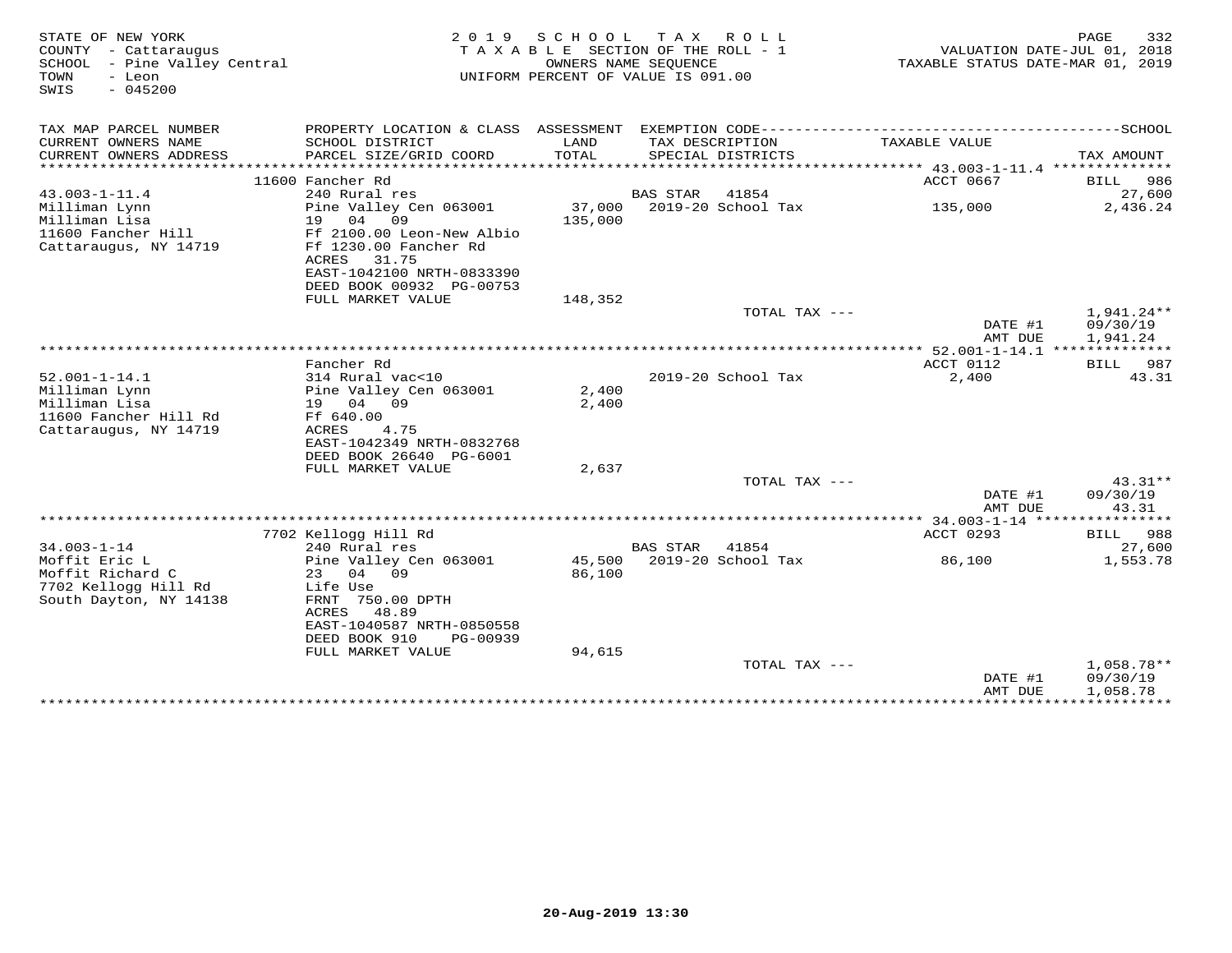| STATE OF NEW YORK<br>COUNTY - Cattaraugus<br>SCHOOL - Pine Valley Central<br>TOWN<br>- Leon<br>$-045200$<br>SWIS | 2019 SCHOOL<br>TAXABLE SECTION OF THE ROLL - 1<br>UNIFORM PERCENT OF VALUE IS 091.00 | TAXABLE STATUS DATE-MAR 01, 2019 | 333<br>PAGE<br>VALUATION DATE-JUL 01, 2018 |               |               |                      |
|------------------------------------------------------------------------------------------------------------------|--------------------------------------------------------------------------------------|----------------------------------|--------------------------------------------|---------------|---------------|----------------------|
| TAX MAP PARCEL NUMBER                                                                                            |                                                                                      |                                  |                                            |               |               |                      |
| CURRENT OWNERS NAME                                                                                              | SCHOOL DISTRICT                                                                      | LAND                             | TAX DESCRIPTION                            |               | TAXABLE VALUE |                      |
| CURRENT OWNERS ADDRESS                                                                                           | PARCEL SIZE/GRID COORD                                                               | TOTAL                            | SPECIAL DISTRICTS                          |               |               | TAX AMOUNT           |
|                                                                                                                  | 6612 Rte 62                                                                          |                                  |                                            |               | ACCT 0344     |                      |
| $42.004 - 2 - 19.1$                                                                                              | 105 Vac farmland                                                                     |                                  | 2019-20 School Tax                         |               | 61,360        | BILL 989<br>1,107.31 |
| Moffit Richard C Jr                                                                                              | Pine Valley Cen 063001                                                               | 61,360                           |                                            |               |               |                      |
| 6608 Rte 62                                                                                                      | $35/43$ 04 09                                                                        | 61,360                           |                                            |               |               |                      |
| Conewango Valley, NY 14726                                                                                       | Life Use - Genevieve                                                                 |                                  |                                            |               |               |                      |
|                                                                                                                  | FRNT 760.00 DPTH                                                                     |                                  |                                            |               |               |                      |
|                                                                                                                  | ACRES 121.80                                                                         |                                  |                                            |               |               |                      |
|                                                                                                                  | EAST-1030995 NRTH-0832858                                                            |                                  |                                            |               |               |                      |
|                                                                                                                  | DEED BOOK 00949 PG-00031<br>FULL MARKET VALUE                                        | 67,429                           |                                            |               |               |                      |
|                                                                                                                  |                                                                                      |                                  |                                            | TOTAL TAX --- |               | $1,107.31**$         |
|                                                                                                                  |                                                                                      |                                  |                                            |               | DATE #1       | 09/30/19             |
|                                                                                                                  |                                                                                      |                                  |                                            |               | AMT DUE       | 1,107.31             |
|                                                                                                                  |                                                                                      |                                  |                                            |               |               |                      |
|                                                                                                                  | 6608 Rte 62                                                                          |                                  |                                            |               | ACCT 0735     | BILL 990             |
| $42.004 - 2 - 19.6$                                                                                              | 210 1 Family Res                                                                     |                                  | <b>BAS STAR</b><br>41854                   |               |               | 27,600               |
| Moffit Richard C Jr<br>6608 Rte 62                                                                               | Pine Valley Cen 063001<br>04<br>43<br>09                                             | 62,700                           | 17,000 2019-20 School Tax                  |               | 62,700        | 1,131.50             |
| Conewango Valley, NY 14726                                                                                       | Ff 800.00                                                                            |                                  |                                            |               |               |                      |
|                                                                                                                  | <b>ACRES</b><br>6.70                                                                 |                                  |                                            |               |               |                      |
|                                                                                                                  | EAST-1030066 NRTH-0833478                                                            |                                  |                                            |               |               |                      |
|                                                                                                                  | DEED BOOK 00973 PG-00998                                                             |                                  |                                            |               |               |                      |
|                                                                                                                  | FULL MARKET VALUE                                                                    | 68,901                           |                                            |               |               |                      |
|                                                                                                                  |                                                                                      |                                  |                                            | TOTAL TAX --- |               | $636.50**$           |
|                                                                                                                  |                                                                                      |                                  |                                            |               | DATE #1       | 09/30/19             |
|                                                                                                                  |                                                                                      |                                  |                                            |               | AMT DUE       | 636.50               |
|                                                                                                                  | Kellogg Hill Rd                                                                      |                                  |                                            |               | ACCT 0294     | BILL 991             |
| $34.003 - 1 - 18$                                                                                                | 270 Mfg housing                                                                      |                                  | BAS STAR<br>41854                          |               |               | 27,600               |
| Moffitt Richard L/U                                                                                              | Pine Valley Cen 063001                                                               |                                  | 33,400 2019-20 School Tax                  |               | 77,000        | 1,389.56             |
| Miller Michelle                                                                                                  | 04 09<br>31                                                                          | 77,000                           |                                            |               |               |                      |
| 7585 Kellog Hill Rd                                                                                              | FRNT 1000.00 DPTH                                                                    |                                  |                                            |               |               |                      |
| South Dayton, NY 14138                                                                                           | ACRES<br>25.63                                                                       |                                  |                                            |               |               |                      |
|                                                                                                                  | EAST-1038566 NRTH-0850129<br>DEED BOOK 22263 PG-9001                                 |                                  |                                            |               |               |                      |
|                                                                                                                  | FULL MARKET VALUE                                                                    | 84,615                           |                                            |               |               |                      |
|                                                                                                                  |                                                                                      |                                  |                                            | TOTAL TAX --- |               | 894.56**             |
|                                                                                                                  |                                                                                      |                                  |                                            |               | DATE #1       | 09/30/19             |
|                                                                                                                  |                                                                                      |                                  |                                            |               | AMT DUE       | 894.56               |
|                                                                                                                  |                                                                                      |                                  |                                            |               |               |                      |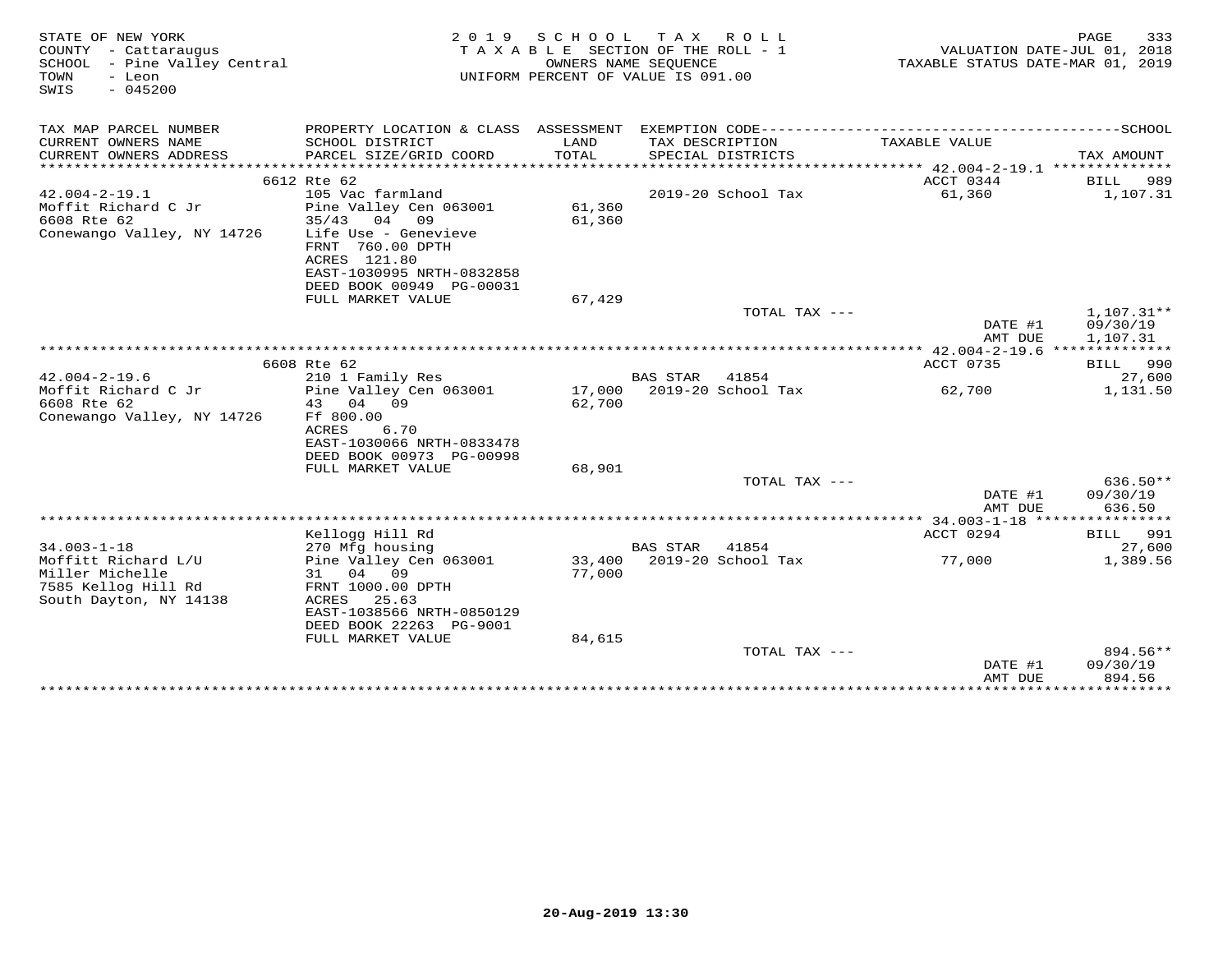| COUNTY - Cattaraugus<br>SCHOOL - Pine Valley Central<br>TOWN<br>- Leon<br>$-045200$<br>SWIS          | 2 0 1 9                                                                                                                                                                                          | SCHOOL                    | T A X<br>R O L L<br>T A X A B L E SECTION OF THE ROLL - 1<br>OWNERS NAME SEQUENCE<br>UNIFORM PERCENT OF VALUE IS 091.00 | VALUATION DATE-JUL 01, 2018<br>TAXABLE STATUS DATE-MAR 01, 2019 | 334<br>PAGE                                       |
|------------------------------------------------------------------------------------------------------|--------------------------------------------------------------------------------------------------------------------------------------------------------------------------------------------------|---------------------------|-------------------------------------------------------------------------------------------------------------------------|-----------------------------------------------------------------|---------------------------------------------------|
| TAX MAP PARCEL NUMBER<br>CURRENT OWNERS NAME<br>CURRENT OWNERS ADDRESS<br>***********************    | PROPERTY LOCATION & CLASS ASSESSMENT<br>SCHOOL DISTRICT<br>PARCEL SIZE/GRID COORD                                                                                                                | LAND<br>TOTAL             | TAX DESCRIPTION<br>SPECIAL DISTRICTS                                                                                    | TAXABLE VALUE                                                   | TAX AMOUNT                                        |
| $43.004 - 1 - 20$<br>Morgan Tricia E<br>11276 Leon Rd<br>Cattaraugus, NY 14719                       | 11276 Leon-New Albion Rd<br>210 1 Family Res<br>Pine Valley Cen 063001<br>11<br>04 09<br>Ff 480.00<br>ACRES<br>1.35<br>EAST-1046167 NRTH-0832982<br>DEED BOOK 24549 PG-2001<br>FULL MARKET VALUE | 7,700<br>37,000<br>40,659 | 2019-20 School Tax                                                                                                      | ACCT 0355<br>37,000                                             | BILL<br>992<br>667.71                             |
|                                                                                                      |                                                                                                                                                                                                  |                           | TOTAL TAX ---                                                                                                           | DATE #1<br>AMT DUE                                              | 667.71**<br>09/30/19<br>667.71                    |
| $43.001 - 1 - 21$<br>Mortellaro Paul F<br>Mortellaro Sheila<br>5081 Stewart Rd<br>Blasdell, NY 14219 | Alderbottom Rd<br>260 Seasonal res<br>Pine Valley Cen 063001<br>21 04 09<br>Ff 720.00<br>ACRES<br>14.40                                                                                          | 26,600<br>54,400          | 2019-20 School Tax                                                                                                      | ************* 43.001-1-21 ******<br>ACCT 0236<br>54,400         | * * * * * * * * *<br>993<br><b>BILL</b><br>981.71 |
|                                                                                                      | EAST-1040627 NRTH-0841190<br>DEED BOOK 00991 PG-00205<br>FULL MARKET VALUE                                                                                                                       | 59,780                    | TOTAL TAX ---                                                                                                           | DATE #1<br>AMT DUE                                              | 981.71**<br>09/30/19<br>981.71                    |
|                                                                                                      |                                                                                                                                                                                                  |                           |                                                                                                                         |                                                                 |                                                   |
| $33.004 - 2 - 10.2$<br>Mosher Diana L<br>12330 Gulf Rd<br>South Dayton, NY 14138                     | 12330 Gulf Rd<br>210 1 Family Res<br>Pine Valley Cen 063001<br>47 04 09<br>Ff 630.00<br>ACRES<br>2.70<br>EAST-1029826 NRTH-0847739                                                               | 10,400<br>106,000         | <b>BAS STAR</b><br>41854<br>2019-20 School Tax                                                                          | ACCT 0543<br>106,000                                            | 994<br>BILL<br>27,600<br>1,912.90                 |
|                                                                                                      | DEED BOOK 00982 PG-00344<br>FULL MARKET VALUE                                                                                                                                                    | 116,484                   | TOTAL TAX ---                                                                                                           | DATE #1                                                         | $1,417.90**$<br>09/30/19                          |
|                                                                                                      |                                                                                                                                                                                                  |                           |                                                                                                                         | AMT DUE                                                         | 1,417.90                                          |
|                                                                                                      | 12270 Dredge Rd                                                                                                                                                                                  |                           |                                                                                                                         | ACCT 0046                                                       | BILL 995                                          |
| $33.004 - 2 - 4.1$<br>Mosher Elizabeth O<br>12296 Gulf Rd<br>S. Dayton, NY 14138                     | 112 Dairy farm<br>Pine Valley Cen 063001<br>48 04<br>09<br>Bromley<br>FRNT 2214.40 DPTH                                                                                                          | 129,900                   | AG DIST<br>41720<br>90,000 2019-20 School Tax                                                                           | 103,649                                                         | 26,251<br>1,870.47                                |
| MAY BE SUBJECT TO PAYMENT<br>UNDER AGDIST LAW TIL 2023                                               | ACRES 104.40<br>EAST-1030011 NRTH-0852704<br>DEED BOOK 8152<br>PG-9004<br>FULL MARKET VALUE                                                                                                      | 142,747                   |                                                                                                                         |                                                                 |                                                   |
|                                                                                                      |                                                                                                                                                                                                  |                           | TOTAL TAX ---                                                                                                           | DATE #1<br>AMT DUE                                              | $1,870.47**$<br>09/30/19<br>1,870.47              |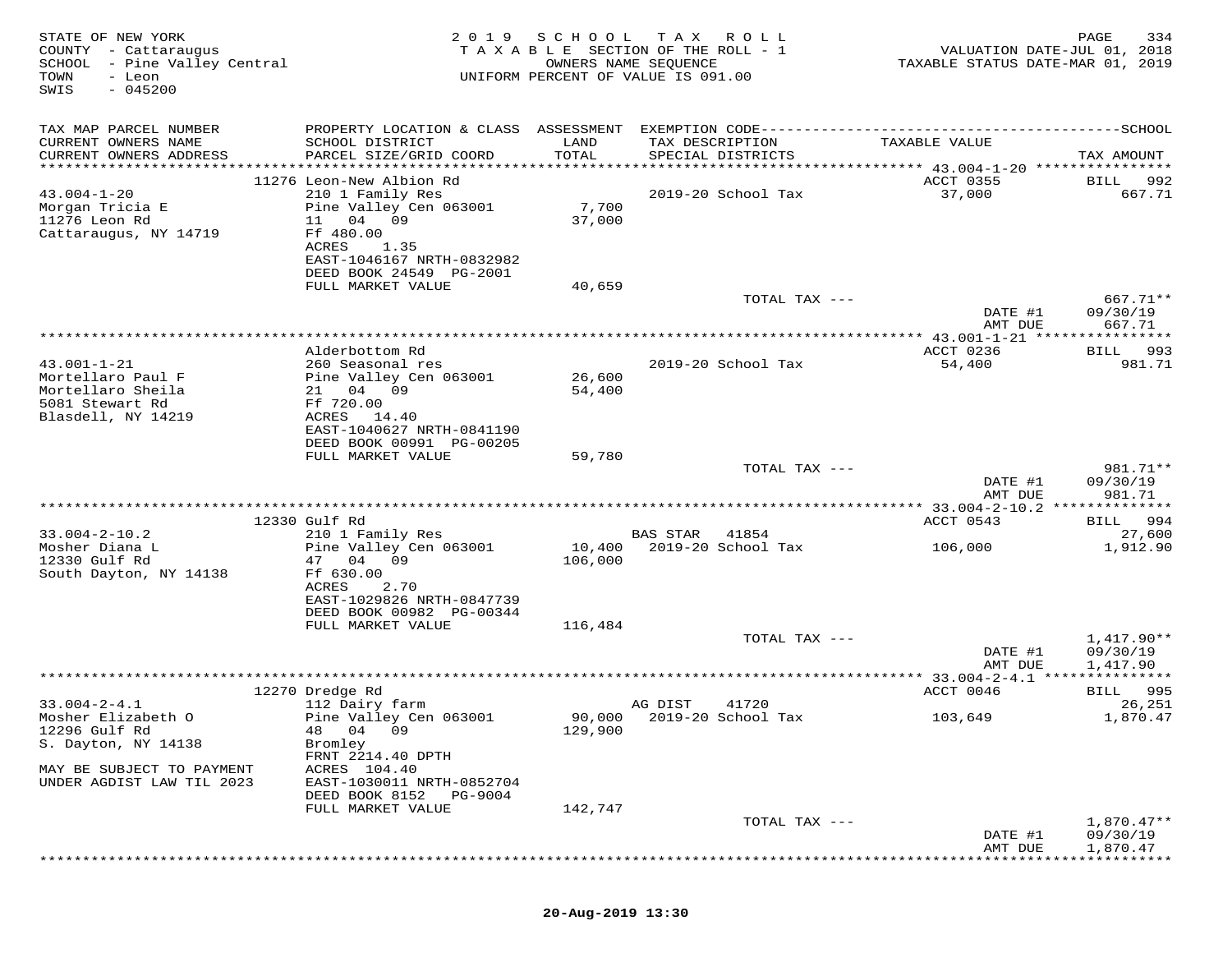| STATE OF NEW YORK<br>COUNTY - Cattaraugus<br>SCHOOL - Pine Valley Central<br>TOWN<br>- Leon<br>$-045200$<br>SWIS |                                                                                              | 2019 SCHOOL TAX ROLL<br>TAXABLE SECTION OF THE ROLL - 1<br>OWNERS NAME SEQUENCE<br>UNIFORM PERCENT OF VALUE IS 091.00 |          |                                      | TAXABLE STATUS DATE-MAR 01, 2019 | 335<br>PAGE<br>VALUATION DATE-JUL 01, 2018 |
|------------------------------------------------------------------------------------------------------------------|----------------------------------------------------------------------------------------------|-----------------------------------------------------------------------------------------------------------------------|----------|--------------------------------------|----------------------------------|--------------------------------------------|
| TAX MAP PARCEL NUMBER                                                                                            | PROPERTY LOCATION & CLASS ASSESSMENT EXEMPTION CODE-----------------------------------SCHOOL |                                                                                                                       |          |                                      |                                  |                                            |
| CURRENT OWNERS NAME<br>CURRENT OWNERS ADDRESS                                                                    | SCHOOL DISTRICT<br>PARCEL SIZE/GRID COORD                                                    | LAND<br>TOTAL                                                                                                         |          | TAX DESCRIPTION<br>SPECIAL DISTRICTS | TAXABLE VALUE                    | TAX AMOUNT                                 |
|                                                                                                                  |                                                                                              |                                                                                                                       |          |                                      |                                  |                                            |
|                                                                                                                  | 12296 Rte 62                                                                                 |                                                                                                                       |          |                                      | ACCT 0332                        | 996<br>BILL                                |
| $33.004 - 2 - 10.1$                                                                                              | 105 Vac farmland                                                                             |                                                                                                                       | AG DIST  | 41720                                |                                  | 19,711                                     |
| Mosher Elizabeth O                                                                                               | Pine Valley Cen 063001                                                                       |                                                                                                                       |          | 61,100 2019-20 School Tax            | 41,389                           | 746.91                                     |
| 12296 Gulf Rd                                                                                                    | 04 09<br>47                                                                                  | 61,100                                                                                                                |          |                                      |                                  |                                            |
| South Dayton, NY 14138                                                                                           | Rte 62 Rr - 1000'<br>$Ff - 1035'$                                                            |                                                                                                                       |          |                                      |                                  |                                            |
| MAY BE SUBJECT TO PAYMENT<br>UNDER AGDIST LAW TIL 2023                                                           | ACRES 99.85<br>EAST-1029036 NRTH-0848509                                                     |                                                                                                                       |          |                                      |                                  |                                            |
|                                                                                                                  | DEED BOOK 18324 PG-9001                                                                      |                                                                                                                       |          |                                      |                                  |                                            |
|                                                                                                                  | FULL MARKET VALUE                                                                            | 67,143                                                                                                                |          |                                      |                                  |                                            |
|                                                                                                                  |                                                                                              |                                                                                                                       |          | TOTAL TAX ---                        |                                  | 746.91**                                   |
|                                                                                                                  |                                                                                              |                                                                                                                       |          |                                      | DATE #1                          | 09/30/19                                   |
|                                                                                                                  |                                                                                              |                                                                                                                       |          |                                      | AMT DUE                          | 746.91                                     |
|                                                                                                                  | 12296 Gulf Rd                                                                                |                                                                                                                       |          |                                      | ACCT 0837                        | BILL 997                                   |
| $33.004 - 2 - 10.3$                                                                                              | 210 1 Family Res                                                                             |                                                                                                                       | BAS STAR | 41854                                |                                  | 27,600                                     |
| Mosher Everett N                                                                                                 | Pine Valley Cen 063001                                                                       |                                                                                                                       |          | 7,700 2019-20 School Tax             | 104,800                          | 1,891.24                                   |
| Mosher Elizabeth O                                                                                               | $047 - 04 - 09$                                                                              | 104,800                                                                                                               |          |                                      |                                  |                                            |
| 12296 Gulf Rd                                                                                                    | split from 10.1 11/2000                                                                      |                                                                                                                       |          |                                      |                                  |                                            |
| South Dayton, NY 14138                                                                                           | ACRES<br>1.35                                                                                |                                                                                                                       |          |                                      |                                  |                                            |
|                                                                                                                  | EAST-0381938 NRTH-0847683                                                                    |                                                                                                                       |          |                                      |                                  |                                            |
|                                                                                                                  | DEED BOOK 00998 PG-00255                                                                     |                                                                                                                       |          |                                      |                                  |                                            |
|                                                                                                                  | FULL MARKET VALUE                                                                            | 115,165                                                                                                               |          |                                      |                                  |                                            |
|                                                                                                                  |                                                                                              |                                                                                                                       |          | TOTAL TAX ---                        |                                  | $1,396.24**$                               |
|                                                                                                                  |                                                                                              |                                                                                                                       |          |                                      | DATE #1                          | 09/30/19                                   |
|                                                                                                                  |                                                                                              |                                                                                                                       |          |                                      | AMT DUE                          | 1,396.24                                   |
|                                                                                                                  | 12504 Dredge Rd                                                                              |                                                                                                                       |          |                                      | ACCT 0244                        | BILL 998                                   |
| $33.004 - 2 - 5$                                                                                                 | 105 Vac farmland                                                                             |                                                                                                                       | AG DIST  | 41720                                |                                  | 4,070                                      |
| Mosher Everett N Jr                                                                                              | Pine Valley Cen 063001                                                                       |                                                                                                                       |          | 23,900 2019-20 School Tax            | 19,830                           | 357.86                                     |
| 12504 Dredge Rd                                                                                                  | 48 04 09                                                                                     | 23,900                                                                                                                |          |                                      |                                  |                                            |
| S. Dayton, NY 14138                                                                                              | FRNT 655.00 DPTH                                                                             |                                                                                                                       |          |                                      |                                  |                                            |
|                                                                                                                  | 29.90<br>ACRES                                                                               |                                                                                                                       |          |                                      |                                  |                                            |
| MAY BE SUBJECT TO PAYMENT                                                                                        | EAST-1028521 NRTH-0852692                                                                    |                                                                                                                       |          |                                      |                                  |                                            |
| UNDER AGDIST LAW TIL 2023                                                                                        | DEED BOOK 8152<br>PG-9003                                                                    |                                                                                                                       |          |                                      |                                  |                                            |
|                                                                                                                  | FULL MARKET VALUE                                                                            | 26,264                                                                                                                |          |                                      |                                  |                                            |
|                                                                                                                  |                                                                                              |                                                                                                                       |          | TOTAL TAX $---$                      |                                  | 357.86**                                   |
|                                                                                                                  |                                                                                              |                                                                                                                       |          |                                      | DATE #1                          | 09/30/19                                   |
|                                                                                                                  |                                                                                              |                                                                                                                       |          |                                      | AMT DUE                          | 357.86                                     |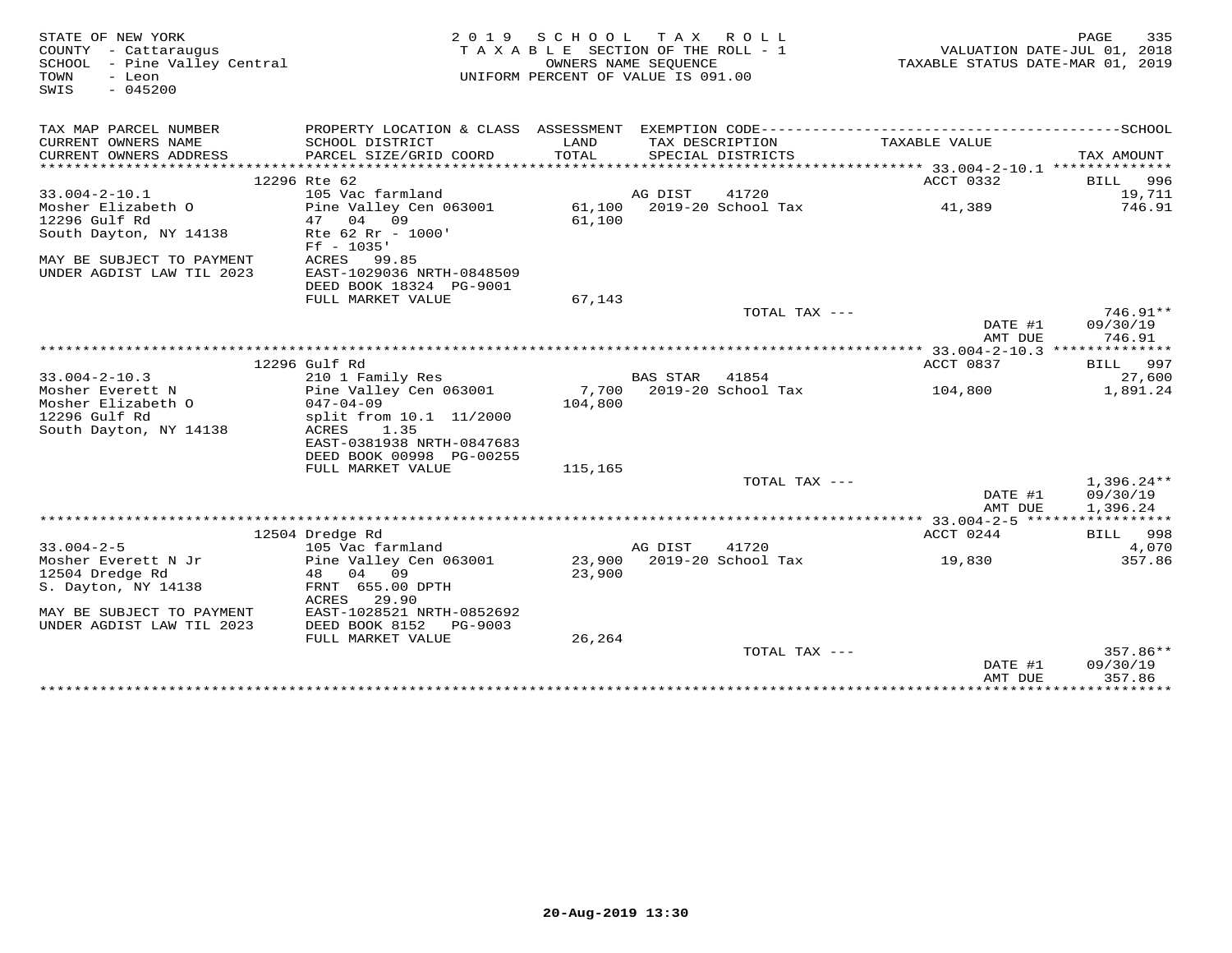| STATE OF NEW YORK<br>COUNTY - Cattaraugus<br>SCHOOL - Pine Valley Central<br>TOWN<br>- Leon<br>$-045200$<br>SWIS | 2 0 1 9                                                | SCHOOL TAX<br>TAXABLE SECTION OF THE ROLL - 1<br>OWNERS NAME SEQUENCE<br>UNIFORM PERCENT OF VALUE IS 091.00 |                 | R O L L                              | TAXABLE STATUS DATE-MAR 01, 2019 | PAGE<br>336<br>VALUATION DATE-JUL 01, 2018 |
|------------------------------------------------------------------------------------------------------------------|--------------------------------------------------------|-------------------------------------------------------------------------------------------------------------|-----------------|--------------------------------------|----------------------------------|--------------------------------------------|
| TAX MAP PARCEL NUMBER                                                                                            |                                                        |                                                                                                             |                 |                                      |                                  |                                            |
| CURRENT OWNERS NAME<br>CURRENT OWNERS ADDRESS                                                                    | SCHOOL DISTRICT<br>PARCEL SIZE/GRID COORD              | LAND<br>TOTAL                                                                                               |                 | TAX DESCRIPTION<br>SPECIAL DISTRICTS | TAXABLE VALUE                    | TAX AMOUNT                                 |
|                                                                                                                  | 12504 Dredge Rd                                        |                                                                                                             |                 |                                      | ACCT 0245                        | 999<br><b>BILL</b>                         |
| $33.004 - 2 - 6$                                                                                                 | 112 Dairy farm                                         |                                                                                                             | AG DIST         | 41720                                |                                  | 3,572                                      |
| Mosher Everett N Jr                                                                                              | Pine Valley Cen 063001                                 |                                                                                                             | 38,300 BAS STAR | 41854                                |                                  | 27,600                                     |
| 12504 Dredge Rd<br>S. Dayton, NY 14138                                                                           | 48 04 09<br>Ff 880.00                                  | 117,200                                                                                                     |                 | 2019-20 School Tax                   | 113,628                          | 2,050.55                                   |
|                                                                                                                  | ACRES<br>40.17                                         |                                                                                                             |                 |                                      |                                  |                                            |
| MAY BE SUBJECT TO PAYMENT<br>UNDER AGDIST LAW TIL 2023                                                           | EAST-1027755 NRTH-0852687<br>DEED BOOK 8152<br>PG-9003 |                                                                                                             |                 |                                      |                                  |                                            |
|                                                                                                                  | FULL MARKET VALUE                                      | 128,791                                                                                                     |                 |                                      |                                  |                                            |
|                                                                                                                  |                                                        |                                                                                                             |                 | TOTAL TAX ---                        | DATE #1                          | $1,555.55**$<br>09/30/19                   |
|                                                                                                                  |                                                        |                                                                                                             |                 |                                      | AMT DUE                          | 1,555.55                                   |
|                                                                                                                  | 12042 Leon-New Albion Rd                               |                                                                                                             |                 |                                      | ACCT 0511                        | <b>BILL</b> 1000                           |
| $43.003 - 1 - 4.2$                                                                                               | 117 Horse farm                                         |                                                                                                             | BAS STAR        | 41854                                |                                  | 27,600                                     |
| Mosher Mark K                                                                                                    | Pine Valley Cen 063001                                 | 61,800                                                                                                      |                 | 2019-20 School Tax                   | 145,800                          | 2,631.13                                   |
| Mosher Anita L<br>12042 Leon-New Albion Rd                                                                       | 36 04 09<br>Ff 750.00                                  | 145,800                                                                                                     |                 |                                      |                                  |                                            |
| Conewango Valley, NY 14726                                                                                       | ACRES<br>99.61                                         |                                                                                                             |                 |                                      |                                  |                                            |
|                                                                                                                  | EAST-1034472 NRTH-0837669                              |                                                                                                             |                 |                                      |                                  |                                            |
|                                                                                                                  | DEED BOOK 00961 PG-00354<br>FULL MARKET VALUE          | 160,220                                                                                                     |                 |                                      |                                  |                                            |
|                                                                                                                  |                                                        |                                                                                                             |                 | TOTAL TAX ---                        |                                  | $2,136.13**$                               |
|                                                                                                                  |                                                        |                                                                                                             |                 |                                      | DATE #1                          | 09/30/19                                   |
|                                                                                                                  |                                                        |                                                                                                             |                 |                                      | AMT DUE                          | 2,136.13                                   |
|                                                                                                                  | 11753 Eldredge Rd                                      |                                                                                                             |                 |                                      | ACCT 0254                        | <b>BILL</b> 1001                           |
| $52.001 - 1 - 18.1$                                                                                              | 210 1 Family Res                                       |                                                                                                             |                 | 2019-20 School Tax                   | 38,000                           | 685.76                                     |
| Mosher Tammy M.                                                                                                  | Pine Valley Cen 063001                                 | 8,500                                                                                                       |                 |                                      |                                  |                                            |
| 12504 Dredge Rd                                                                                                  | 17/18 04 09                                            | 38,000                                                                                                      |                 |                                      |                                  |                                            |
| South Dayton, NY 14138                                                                                           | Ff 855.00<br>ACRES<br>1.75                             |                                                                                                             |                 |                                      |                                  |                                            |
|                                                                                                                  | EAST-1039370 NRTH-0826609                              |                                                                                                             |                 |                                      |                                  |                                            |
|                                                                                                                  | DEED BOOK 19796 PG-4006                                |                                                                                                             |                 |                                      |                                  |                                            |
|                                                                                                                  | FULL MARKET VALUE                                      | 41,758                                                                                                      |                 |                                      |                                  | 685.76**                                   |
|                                                                                                                  |                                                        |                                                                                                             |                 | TOTAL TAX ---                        | DATE #1                          | 09/30/19                                   |
|                                                                                                                  |                                                        |                                                                                                             |                 |                                      | AMT DUE                          | 685.76                                     |
|                                                                                                                  |                                                        |                                                                                                             |                 |                                      |                                  |                                            |
| $43.001 - 1 - 9.5$                                                                                               | Alderbottom Rd<br>311 Res vac land                     |                                                                                                             |                 | 2019-20 School Tax                   | ACCT 0738<br>26,000              | BILL 1002<br>469.20                        |
| Mossop Lucas A                                                                                                   | Pine Valley Cen 063001                                 | 26,000                                                                                                      |                 |                                      |                                  |                                            |
| 8374 Southwestern Blvd                                                                                           | 22 04 09                                               | 26,000                                                                                                      |                 |                                      |                                  |                                            |
| Angola, NY 14006                                                                                                 | FRNT 130.00 DPTH                                       |                                                                                                             |                 |                                      |                                  |                                            |
|                                                                                                                  | ACRES<br>42.75<br>EAST-1042359 NRTH-0846859            |                                                                                                             |                 |                                      |                                  |                                            |
|                                                                                                                  | DEED BOOK 25584 PG-9002                                |                                                                                                             |                 |                                      |                                  |                                            |
|                                                                                                                  | FULL MARKET VALUE                                      | 28,571                                                                                                      |                 |                                      |                                  |                                            |
|                                                                                                                  |                                                        |                                                                                                             |                 | TOTAL TAX ---                        |                                  | $469.20**$                                 |
|                                                                                                                  |                                                        |                                                                                                             |                 |                                      | DATE #1<br>AMT DUE               | 09/30/19<br>469.20                         |
|                                                                                                                  |                                                        |                                                                                                             |                 |                                      |                                  |                                            |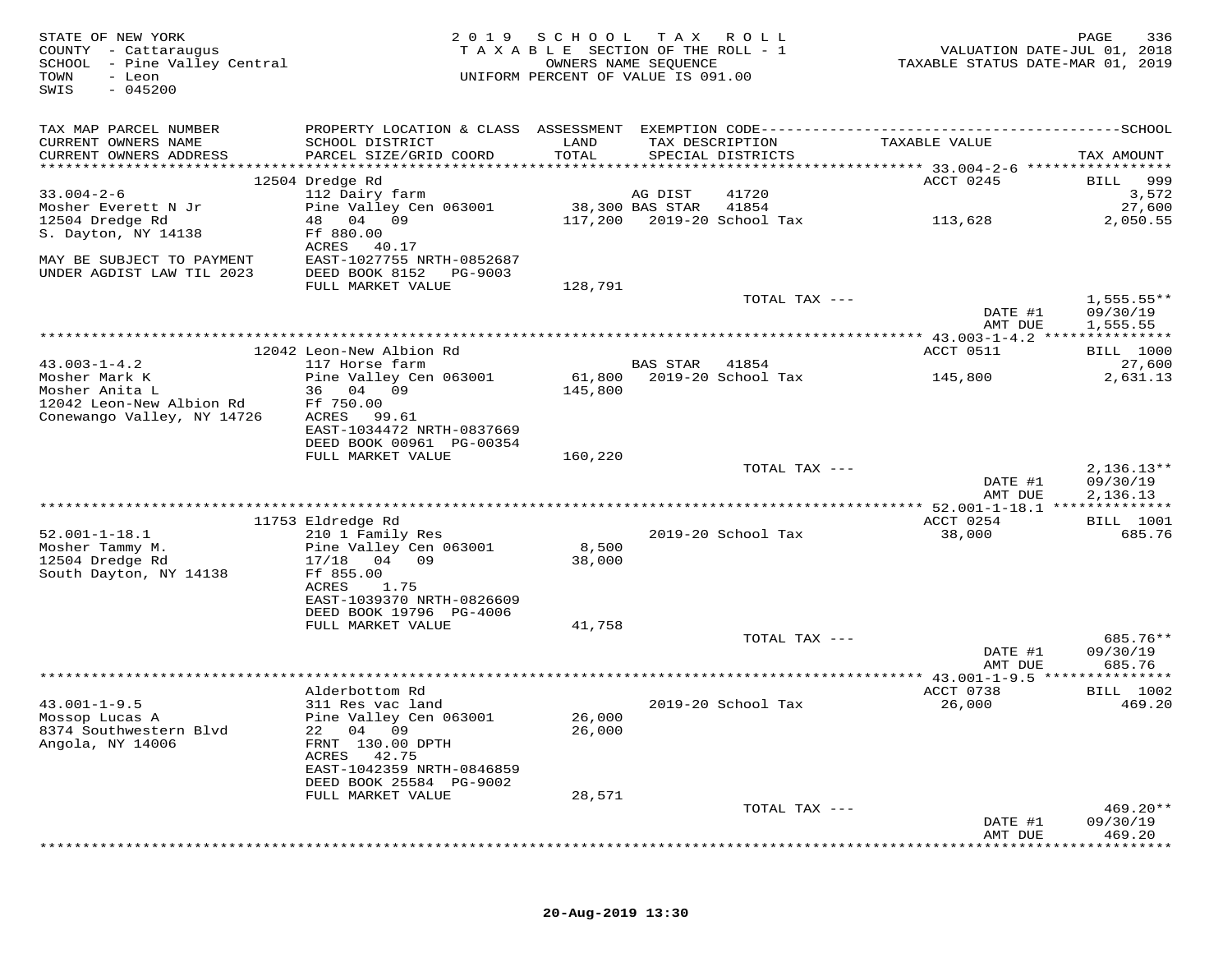| STATE OF NEW YORK<br>COUNTY - Cattaraugus<br>SCHOOL - Pine Valley Central<br>TOWN<br>- Leon<br>$-045200$<br>SWIS | 2 0 1 9                                                                                                                                                             | S C H O O L<br>TAXABLE SECTION OF THE ROLL - 1<br>UNIFORM PERCENT OF VALUE IS 091.00 | T A X<br>OWNERS NAME SEQUENCE | ROLL                    | TAXABLE STATUS DATE-MAR 01, 2019         | 337<br>PAGE<br>VALUATION DATE-JUL 01, 2018  |
|------------------------------------------------------------------------------------------------------------------|---------------------------------------------------------------------------------------------------------------------------------------------------------------------|--------------------------------------------------------------------------------------|-------------------------------|-------------------------|------------------------------------------|---------------------------------------------|
| TAX MAP PARCEL NUMBER<br>CURRENT OWNERS NAME<br>CURRENT OWNERS ADDRESS                                           | SCHOOL DISTRICT<br>PARCEL SIZE/GRID COORD                                                                                                                           | LAND<br>TOTAL                                                                        | TAX DESCRIPTION               | SPECIAL DISTRICTS       | TAXABLE VALUE                            | TAX AMOUNT                                  |
| ***********************                                                                                          |                                                                                                                                                                     |                                                                                      |                               |                         |                                          |                                             |
| $43.001 - 1 - 9.6$<br>Mossop Lucas A<br>8374 Southwestern Blvd<br>Angola, NY 14006                               | Alderbottom Rd<br>311 Res vac land<br>Pine Valley Cen 063001<br>22 04 09<br>FRNT 130.00 DPTH<br>ACRES 11.75<br>EAST-1042359 NRTH-0846859<br>DEED BOOK 25584 PG-9002 | 13,100<br>13,100                                                                     |                               | 2019-20 School Tax      | ACCT 0738<br>13,100                      | <b>BILL</b> 1003<br>236.41                  |
|                                                                                                                  | FULL MARKET VALUE                                                                                                                                                   | 14,396                                                                               |                               |                         |                                          |                                             |
|                                                                                                                  |                                                                                                                                                                     |                                                                                      |                               | TOTAL TAX ---           | DATE #1<br>AMT DUE                       | 236.41**<br>09/30/19<br>236.41              |
|                                                                                                                  |                                                                                                                                                                     |                                                                                      |                               |                         |                                          | * * * * * * * * * * * *                     |
| $43.002 - 1 - 10.4$<br>Nadler Charles B<br>12710 Brucker Rd                                                      | Bailey Hill Rd<br>322 Rural vac>10<br>Pine Valley Cen 063001<br>05 04 09                                                                                            | 21,500<br>21,500                                                                     |                               | 2019-20 School Tax      | ACCT 0687<br>21,500                      | <b>BILL</b> 1004<br>387.99                  |
| Akron, NY 14001                                                                                                  | ACRES 12.50<br>EAST-1050077 NRTH-0840225<br>DEED BOOK 00936 PG-00036<br>FULL MARKET VALUE                                                                           | 23,626                                                                               |                               |                         |                                          |                                             |
|                                                                                                                  |                                                                                                                                                                     |                                                                                      |                               | TOTAL TAX ---           | DATE #1<br>AMT DUE                       | 387.99**<br>09/30/19<br>387.99              |
|                                                                                                                  |                                                                                                                                                                     |                                                                                      |                               |                         | *** 43.004-1-3.2 ***************         |                                             |
|                                                                                                                  | 6929 Bailey Hill Rd                                                                                                                                                 |                                                                                      |                               |                         | ACCT 0720                                | <b>BILL</b> 1005                            |
| $43.004 - 1 - 3.2$<br>Nagle Farm Lp<br>6929 Bailey Hill Rd<br>Cattaraugus, NY 14719                              | 105 Vac farmland<br>Pine Valley Cen 063001<br>04 04 09<br>ACRES 190.45<br>EAST-1047954 NRTH-0837536<br>DEED BOOK 00951 PG-00308                                     | 83,600<br>83,600                                                                     |                               | 2019-20 School Tax      | 83,600                                   | 1,508.66                                    |
|                                                                                                                  | FULL MARKET VALUE                                                                                                                                                   | 91,868                                                                               |                               |                         |                                          |                                             |
|                                                                                                                  |                                                                                                                                                                     |                                                                                      |                               | TOTAL TAX ---           | DATE #1<br>AMT DUE                       | $1,508.66**$<br>09/30/19<br>1,508.66        |
|                                                                                                                  | 6929 Bailey Hill Rd                                                                                                                                                 |                                                                                      |                               |                         | **** $43.004 - 1 - 3.1$ ***<br>ACCT 0314 | * * * * * * * * * * * *<br><b>BILL</b> 1006 |
| $43.004 - 1 - 3.1$                                                                                               | 210 1 Family Res                                                                                                                                                    |                                                                                      | ENH STAR                      | 41834                   |                                          | 63,200                                      |
| Nagle Helen S<br>6929 Bailey Hill Rd<br>Cattaraugus, NY 14719                                                    | Pine Valley Cen 063001<br>04 04 09<br>2.75<br>ACRES<br>EAST-1048926 NRTH-0838857<br>DEED BOOK 886<br>PG-00711<br>FULL MARKET VALUE                                  | 10,500<br>105,900                                                                    |                               | 2019-20 School Tax      | 105,900                                  | 1,911.09                                    |
|                                                                                                                  |                                                                                                                                                                     | 116,374                                                                              |                               | TOTAL TAX ---           |                                          | 808.09**                                    |
|                                                                                                                  |                                                                                                                                                                     |                                                                                      |                               | *********************** | DATE #1<br>AMT DUE<br>*********          | 09/30/19<br>808.09<br>*********             |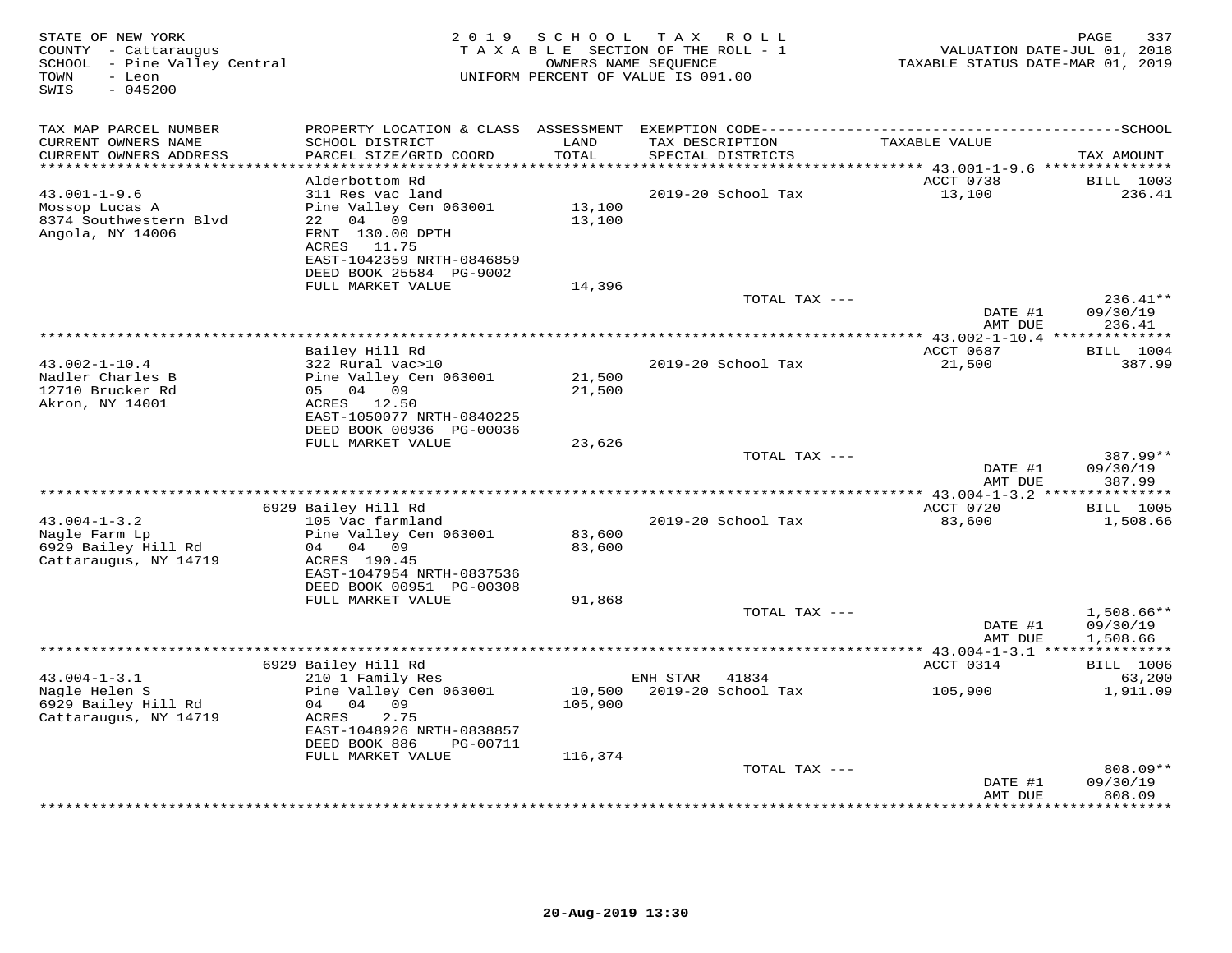| STATE OF NEW YORK<br>COUNTY - Cattaraugus<br>SCHOOL - Pine Valley Central<br>TOWN<br>- Leon<br>$-045200$<br>SWIS |                                                                                              | 2019 SCHOOL TAX ROLL<br>TAXABLE SECTION OF THE ROLL - 1<br>UNIFORM PERCENT OF VALUE IS 091.00 | OWNERS NAME SEQUENCE |                           | TAXABLE STATUS DATE-MAR 01, 2019         | 338<br>PAGE<br>VALUATION DATE-JUL 01, 2018 |
|------------------------------------------------------------------------------------------------------------------|----------------------------------------------------------------------------------------------|-----------------------------------------------------------------------------------------------|----------------------|---------------------------|------------------------------------------|--------------------------------------------|
| TAX MAP PARCEL NUMBER                                                                                            | PROPERTY LOCATION & CLASS ASSESSMENT EXEMPTION CODE-----------------------------------SCHOOL |                                                                                               |                      |                           |                                          |                                            |
| CURRENT OWNERS NAME                                                                                              | SCHOOL DISTRICT                                                                              | LAND                                                                                          |                      | TAX DESCRIPTION           | TAXABLE VALUE                            |                                            |
| CURRENT OWNERS ADDRESS                                                                                           | PARCEL SIZE/GRID COORD                                                                       | TOTAL                                                                                         |                      | SPECIAL DISTRICTS         |                                          | TAX AMOUNT                                 |
|                                                                                                                  | 6983 Bailey Hill Rd                                                                          |                                                                                               |                      |                           | ACCT 0142                                | BILL 1007                                  |
| $43.002 - 1 - 10.1$                                                                                              | 240 Rural res                                                                                |                                                                                               |                      | 2019-20 School Tax        | 210,100                                  | 3,791.51                                   |
| Nicholas John E<br>6940 Bailey Hill Rd                                                                           | Pine Valley Cen 063001<br>04/05<br>04 09                                                     | 42,900<br>210,100                                                                             |                      |                           |                                          |                                            |
| Cattaraugus, NY 14719-9546                                                                                       | ACRES<br>43.60                                                                               |                                                                                               |                      |                           |                                          |                                            |
|                                                                                                                  | EAST-1050017 NRTH-0839543                                                                    |                                                                                               |                      |                           |                                          |                                            |
|                                                                                                                  | DEED BOOK 00921 PG-01135<br>FULL MARKET VALUE                                                | 230,879                                                                                       |                      |                           |                                          |                                            |
|                                                                                                                  |                                                                                              |                                                                                               |                      | TOTAL TAX ---             |                                          | $3,791.51**$                               |
|                                                                                                                  |                                                                                              |                                                                                               |                      |                           | DATE #1                                  | 09/30/19                                   |
|                                                                                                                  |                                                                                              |                                                                                               |                      |                           | AMT DUE                                  | 3,791.51                                   |
|                                                                                                                  | 6281 Riga Rd                                                                                 |                                                                                               |                      |                           | ACCT 0480                                | <b>BILL</b> 1008                           |
| $51.002 - 2 - 25.2$                                                                                              | 314 Rural vac<10                                                                             |                                                                                               |                      | 2019-20 School Tax        | 4,000                                    | 72.18                                      |
| Niedbalski Carol                                                                                                 | Pine Valley Cen 063001                                                                       | 4,000                                                                                         |                      |                           |                                          |                                            |
| 662 Taunton Pl<br>Buffalo, NY 14216                                                                              | 50 04 09<br>Ff 270.00                                                                        | 4,000                                                                                         |                      |                           |                                          |                                            |
|                                                                                                                  | ACRES<br>1.52                                                                                |                                                                                               |                      |                           |                                          |                                            |
|                                                                                                                  | EAST-1027022 NRTH-0828893                                                                    |                                                                                               |                      |                           |                                          |                                            |
|                                                                                                                  | DEED BOOK 767<br>PG-01041<br>FULL MARKET VALUE                                               | 4,396                                                                                         |                      |                           |                                          |                                            |
|                                                                                                                  |                                                                                              |                                                                                               |                      | TOTAL TAX ---             |                                          | $72.18**$                                  |
|                                                                                                                  |                                                                                              |                                                                                               |                      |                           | DATE #1                                  | 09/30/19                                   |
|                                                                                                                  |                                                                                              | ********************************                                                              |                      |                           | AMT DUE                                  | 72.18<br>********                          |
|                                                                                                                  | Frog Valley Rd                                                                               |                                                                                               |                      |                           | ********** 33.004-1-22.2 **<br>ACCT 0494 | <b>BILL</b> 1009                           |
| $33.004 - 1 - 22.2$                                                                                              | 105 Vac farmland                                                                             |                                                                                               | AG DIST              | 41720                     |                                          | 15,104                                     |
| Nobles Nelson B                                                                                                  | Pine Valley Cen 063001                                                                       |                                                                                               |                      | 47,800 2019-20 School Tax | 32,696                                   | 590.04                                     |
| 7690 Rte 83<br>South Dayton, NY 14138                                                                            | 62 04 09<br>ACRES 62.90                                                                      | 47,800                                                                                        |                      |                           |                                          |                                            |
|                                                                                                                  | EAST-1020259 NRTH-0850259                                                                    |                                                                                               |                      |                           |                                          |                                            |
| MAY BE SUBJECT TO PAYMENT                                                                                        | DEED BOOK 10050 PG-3001                                                                      |                                                                                               |                      |                           |                                          |                                            |
| UNDER AGDIST LAW TIL 2023                                                                                        | FULL MARKET VALUE                                                                            | 52,527                                                                                        |                      | TOTAL TAX ---             |                                          | 590.04**                                   |
|                                                                                                                  |                                                                                              |                                                                                               |                      |                           | DATE #1                                  | 09/30/19                                   |
|                                                                                                                  |                                                                                              |                                                                                               |                      |                           | AMT DUE                                  | 590.04                                     |
|                                                                                                                  |                                                                                              |                                                                                               |                      |                           |                                          |                                            |
| $42.002 - 1 - 23.2$                                                                                              | 7029 West Rd<br>105 Vac farmland                                                             |                                                                                               | AG DIST              | 41720                     | ACCT 0484                                | <b>BILL</b> 1010<br>13,617                 |
| Nobles Nelson B                                                                                                  | Pine Valley Cen 063001                                                                       | 38,700                                                                                        |                      | 2019-20 School Tax        | 25,083                                   | 452.65                                     |
| 7724 83 Rte                                                                                                      | 45 04 09                                                                                     | 38,700                                                                                        |                      |                           |                                          |                                            |
| South Dayton, NY 14138                                                                                           | Ff 2165.00 West Rd<br>Ff 1250.00 Us Rte 62                                                   |                                                                                               |                      |                           |                                          |                                            |
| MAY BE SUBJECT TO PAYMENT                                                                                        | ACRES<br>52.00                                                                               |                                                                                               |                      |                           |                                          |                                            |
| UNDER AGDIST LAW TIL 2023                                                                                        | EAST-1030145 NRTH-0841099                                                                    |                                                                                               |                      |                           |                                          |                                            |
|                                                                                                                  | DEED BOOK 25688 PG-9002<br>FULL MARKET VALUE                                                 | 42,527                                                                                        |                      |                           |                                          |                                            |
|                                                                                                                  |                                                                                              |                                                                                               |                      | TOTAL TAX ---             |                                          | 452.65**                                   |
|                                                                                                                  |                                                                                              |                                                                                               |                      |                           | DATE #1                                  | 09/30/19                                   |
|                                                                                                                  |                                                                                              |                                                                                               |                      |                           | AMT DUE                                  | 452.65<br>* * * * * * * *                  |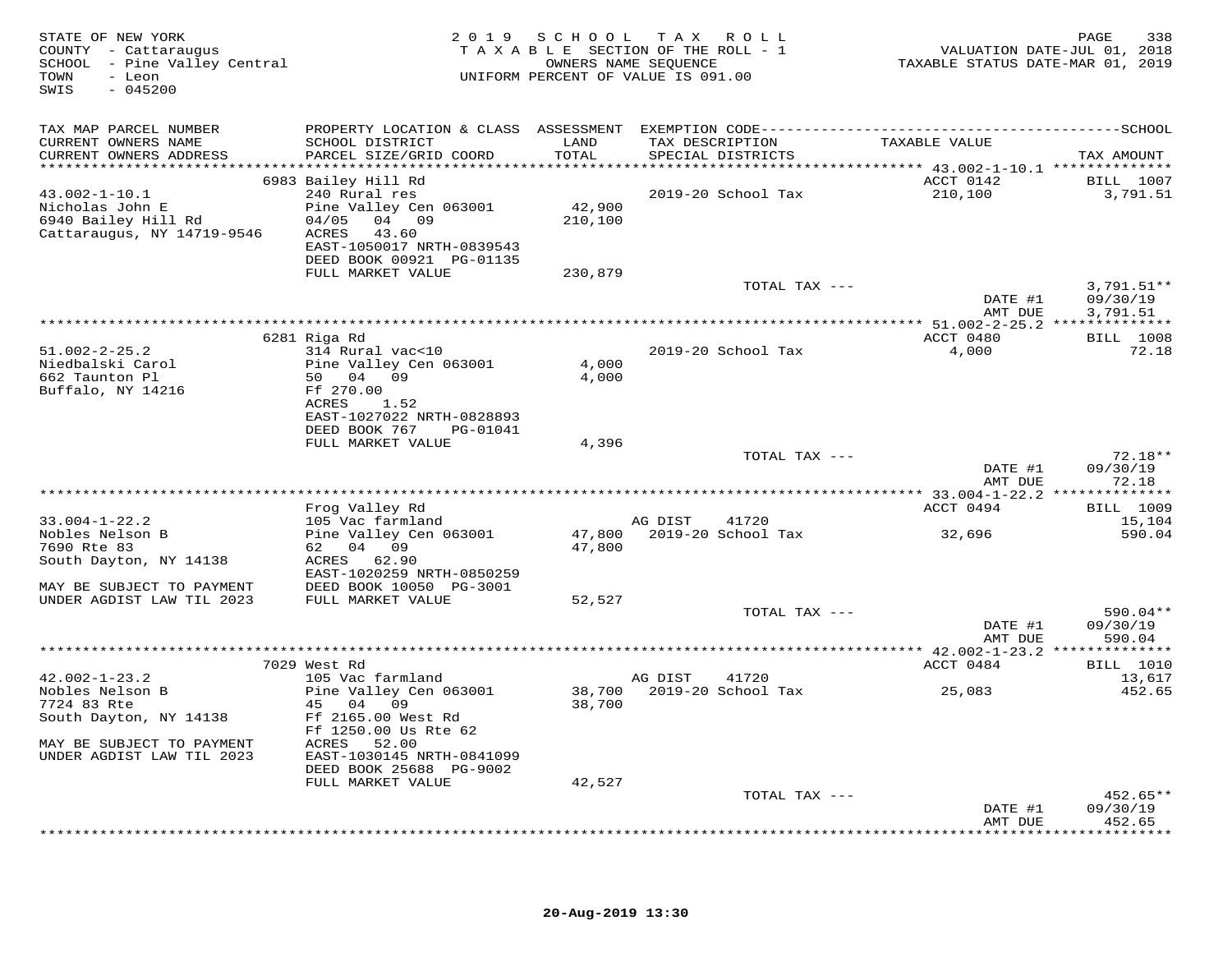| STATE OF NEW YORK<br>COUNTY - Cattaraugus<br>SCHOOL - Pine Valley Central<br>- Leon<br>TOWN<br>SWIS<br>$-045200$ |                                                      |                  | 2019 SCHOOL TAX ROLL<br>TAXABLE SECTION OF THE ROLL - 1<br>OWNERS NAME SEQUENCE<br>UNIFORM PERCENT OF VALUE IS 091.00 | VALUATION DATE-JUL 01, 2018<br>TAXABLE STATUS DATE-MAR 01, 2019                              | PAGE<br>339              |
|------------------------------------------------------------------------------------------------------------------|------------------------------------------------------|------------------|-----------------------------------------------------------------------------------------------------------------------|----------------------------------------------------------------------------------------------|--------------------------|
| TAX MAP PARCEL NUMBER                                                                                            |                                                      |                  |                                                                                                                       | PROPERTY LOCATION & CLASS ASSESSMENT EXEMPTION CODE-----------------------------------SCHOOL |                          |
| CURRENT OWNERS NAME<br>CURRENT OWNERS ADDRESS                                                                    | SCHOOL DISTRICT<br>PARCEL SIZE/GRID COORD            | LAND<br>TOTAL    | TAX DESCRIPTION<br>SPECIAL DISTRICTS                                                                                  | TAXABLE VALUE                                                                                | TAX AMOUNT               |
| ************************                                                                                         | West Rd                                              |                  |                                                                                                                       | ACCT 0951                                                                                    | BILL 1011                |
| $42.002 - 1 - 24.4$                                                                                              | 120 Field crops                                      |                  | AG DIST<br>41720                                                                                                      |                                                                                              | 34,805                   |
| Nobles Nelson B                                                                                                  | Pine Valley Cen 063001                               |                  | 65,400 2019-20 School Tax                                                                                             | 30,595                                                                                       | 552.12                   |
| 7690 Rt 83                                                                                                       | 45 04 09                                             | 65,400           |                                                                                                                       |                                                                                              |                          |
| South Dayton, NY 14738                                                                                           | Smith Ff 2080; West Ff                               |                  |                                                                                                                       |                                                                                              |                          |
| MAY BE SUBJECT TO PAYMENT                                                                                        | 2785; Chicken Ff 1980<br>ACRES<br>60.00              |                  |                                                                                                                       |                                                                                              |                          |
| UNDER AGDIST LAW TIL 2023                                                                                        | EAST-1028555 NRTH-0842673                            |                  |                                                                                                                       |                                                                                              |                          |
|                                                                                                                  | DEED BOOK 16129 PG-5002                              |                  |                                                                                                                       |                                                                                              |                          |
|                                                                                                                  | FULL MARKET VALUE                                    | 71,868           |                                                                                                                       |                                                                                              |                          |
|                                                                                                                  |                                                      |                  | TOTAL TAX ---                                                                                                         | DATE #1                                                                                      | 552.12**<br>09/30/19     |
|                                                                                                                  |                                                      |                  |                                                                                                                       | AMT DUE                                                                                      | 552.12                   |
|                                                                                                                  |                                                      |                  |                                                                                                                       |                                                                                              |                          |
| $42.004 - 1 - 11$                                                                                                | 6861 Rte 62<br>112 Dairy farm                        |                  | AG BLDG<br>41700                                                                                                      | ACCT 0336                                                                                    | BILL 1012                |
| Nobles Nelson B                                                                                                  | Pine Valley Cen 063001                               | 110,800 AG DIST  | 41720                                                                                                                 |                                                                                              | 50,000<br>27,171         |
| 7724 83 Rte                                                                                                      | 44 04 09                                             |                  | 363,800 TMP GHOUSE 42120                                                                                              |                                                                                              | 35,000                   |
| South Dayton, NY 14138                                                                                           | Ff 2325.00                                           |                  | BAS STAR<br>41854                                                                                                     |                                                                                              | 27,600                   |
|                                                                                                                  | ACRES 152.53                                         |                  | 2019-20 School Tax                                                                                                    | 251,629                                                                                      | 4,540.95                 |
| MAY BE SUBJECT TO PAYMENT<br>UNDER AGDIST LAW TIL 2023                                                           | EAST-1029695 NRTH-0838432<br>DEED BOOK 25688 PG-9002 |                  |                                                                                                                       |                                                                                              |                          |
|                                                                                                                  | FULL MARKET VALUE                                    | 399,780          |                                                                                                                       |                                                                                              |                          |
|                                                                                                                  |                                                      |                  | TOTAL TAX ---                                                                                                         |                                                                                              | $4,045.95**$             |
|                                                                                                                  |                                                      |                  |                                                                                                                       | DATE #1                                                                                      | 09/30/19                 |
|                                                                                                                  |                                                      |                  |                                                                                                                       | AMT DUE                                                                                      | 4,045.95                 |
|                                                                                                                  | 7118 Alderbottom Rd                                  |                  |                                                                                                                       | ACCT 0070                                                                                    | BILL 1013                |
| $43.001 - 1 - 15$                                                                                                | 312 Vac w/imprv                                      |                  | 2019-20 School Tax                                                                                                    | 52,300                                                                                       | 943.82                   |
| O'Connor Thomas (L/U)<br>$O'Connor$ Jean $(L/U)$                                                                 | Pine Valley Cen 063001<br>21 04 09                   | 32,300<br>52,300 |                                                                                                                       |                                                                                              |                          |
| 387 Wardman Rd                                                                                                   | FRNT 700.00 DPTH                                     |                  |                                                                                                                       |                                                                                              |                          |
| Kenmore, NY 14217                                                                                                | ACRES 23.80                                          |                  |                                                                                                                       |                                                                                              |                          |
|                                                                                                                  | EAST-1041784 NRTH-0840820                            |                  |                                                                                                                       |                                                                                              |                          |
|                                                                                                                  | DEED BOOK 20533 PG-2001<br>FULL MARKET VALUE         | 57,473           |                                                                                                                       |                                                                                              |                          |
|                                                                                                                  |                                                      |                  | TOTAL TAX ---                                                                                                         |                                                                                              | 943.82**                 |
|                                                                                                                  |                                                      |                  |                                                                                                                       | DATE #1                                                                                      | 09/30/19                 |
|                                                                                                                  | ***********************                              |                  |                                                                                                                       | AMT DUE                                                                                      | 943.82                   |
|                                                                                                                  | 7225 Rte 62                                          |                  |                                                                                                                       | ***************** 42.002-1-20.6 **************<br>ACCT 0937                                  | BILL 1014                |
| $42.002 - 1 - 20.6$                                                                                              | 210 1 Family Res                                     |                  | 2019-20 School Tax                                                                                                    | 89,200                                                                                       | 1,609.72                 |
| O'Leary Mary                                                                                                     | Pine Valley Cen 063001                               | 9,600            |                                                                                                                       |                                                                                              |                          |
| 7225 Route 62 RR                                                                                                 | 45 04 09                                             | 89,200           |                                                                                                                       |                                                                                              |                          |
| South Dayton, NY 14138                                                                                           | Ff 360.30<br>ACRES<br>2.30 BANK<br>032               |                  |                                                                                                                       |                                                                                              |                          |
|                                                                                                                  | EAST-1030888 NRTH-0843032                            |                  |                                                                                                                       |                                                                                              |                          |
|                                                                                                                  | DEED BOOK 24773 PG-5001                              |                  |                                                                                                                       |                                                                                              |                          |
|                                                                                                                  | FULL MARKET VALUE                                    | 98,022           |                                                                                                                       |                                                                                              |                          |
|                                                                                                                  |                                                      |                  | TOTAL TAX ---                                                                                                         | DATE #1                                                                                      | $1,609.72**$<br>09/30/19 |
|                                                                                                                  |                                                      |                  |                                                                                                                       | AMT DUE                                                                                      | 1,609.72                 |

\*\*\*\*\*\*\*\*\*\*\*\*\*\*\*\*\*\*\*\*\*\*\*\*\*\*\*\*\*\*\*\*\*\*\*\*\*\*\*\*\*\*\*\*\*\*\*\*\*\*\*\*\*\*\*\*\*\*\*\*\*\*\*\*\*\*\*\*\*\*\*\*\*\*\*\*\*\*\*\*\*\*\*\*\*\*\*\*\*\*\*\*\*\*\*\*\*\*\*\*\*\*\*\*\*\*\*\*\*\*\*\*\*\*\*\*\*\*\*\*\*\*\*\*\*\*\*\*\*\*\*\*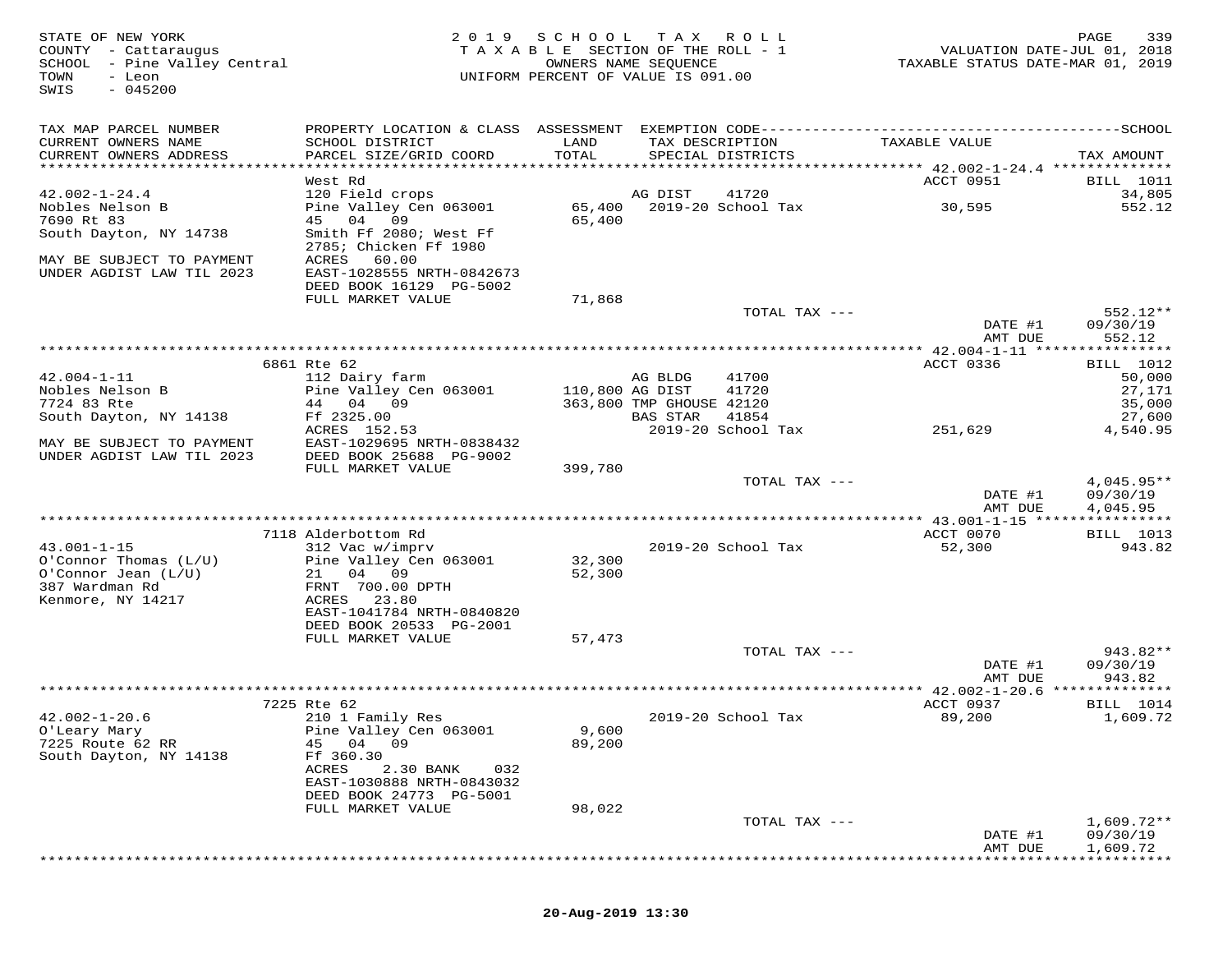| STATE OF NEW YORK<br>COUNTY - Cattaraugus<br>SCHOOL - Pine Valley Central<br>TOWN<br>- Leon<br>SWIS<br>$-045200$ |                                                                                                                                                                  |                   | 2019 SCHOOL TAX ROLL<br>TAXABLE SECTION OF THE ROLL - 1<br>OWNERS NAME SEQUENCE<br>UNIFORM PERCENT OF VALUE IS 091.00 | VALUATION DATE-JUL 01, 2018<br>TAXABLE STATUS DATE-MAR 01, 2019 | PAGE<br>340                            |
|------------------------------------------------------------------------------------------------------------------|------------------------------------------------------------------------------------------------------------------------------------------------------------------|-------------------|-----------------------------------------------------------------------------------------------------------------------|-----------------------------------------------------------------|----------------------------------------|
| TAX MAP PARCEL NUMBER                                                                                            |                                                                                                                                                                  |                   |                                                                                                                       |                                                                 |                                        |
| CURRENT OWNERS NAME<br>CURRENT OWNERS ADDRESS                                                                    | SCHOOL DISTRICT<br>PARCEL SIZE/GRID COORD                                                                                                                        | LAND<br>TOTAL     | TAX DESCRIPTION<br>SPECIAL DISTRICTS                                                                                  | TAXABLE VALUE                                                   | TAX AMOUNT                             |
|                                                                                                                  |                                                                                                                                                                  |                   |                                                                                                                       |                                                                 |                                        |
| $43.001 - 1 - 5$<br>Osswald Irene E L/U<br>40 Huth Rd<br>Cheektawaga, NY 14225                                   | 11823 Ruckh Hill Rd<br>240 Rural res<br>Pine Valley Cen 063001<br>30 04 09<br>Ff 935.00<br>ACRES 83.99<br>EAST-1037603 NRTH-0845457<br>DEED BOOK 1032    PG-1107 | 59,800<br>105,600 | 2019-20 School Tax                                                                                                    | <b>ACCT 0320</b><br>105,600                                     | <b>BILL</b> 1015<br>1,905.68           |
|                                                                                                                  | FULL MARKET VALUE                                                                                                                                                | 116,044           |                                                                                                                       |                                                                 |                                        |
|                                                                                                                  |                                                                                                                                                                  |                   | TOTAL TAX ---                                                                                                         | DATE #1<br>AMT DUE                                              | $1,905.68**$<br>09/30/19<br>1,905.68   |
|                                                                                                                  |                                                                                                                                                                  |                   |                                                                                                                       |                                                                 |                                        |
|                                                                                                                  | 7265 Rte 62                                                                                                                                                      |                   |                                                                                                                       | ACCT 0298                                                       | BILL 1016                              |
| $42.002 - 1 - 15.2$<br>Overturf Rodney A<br>Overturf Roxanne<br>7265 Rte 62<br>South Dayton, NY 14138            | 240 Rural res<br>Pine Valley Cen 063001<br>45/46 04 09<br>Smith Rd Ff $-$ 315'<br>ACRES<br>31.30                                                                 | 117,600           | BAS STAR 41854                                                                                                        |                                                                 | 27,600<br>2,122.23                     |
|                                                                                                                  | EAST-1030258 NRTH-0843436<br>DEED BOOK 305 PG-7002<br>FULL MARKET VALUE                                                                                          | 129,231           |                                                                                                                       |                                                                 |                                        |
|                                                                                                                  |                                                                                                                                                                  |                   | TOTAL TAX ---                                                                                                         | DATE #1<br>AMT DUE                                              | $1,627.23**$<br>09/30/19<br>1,627.23   |
|                                                                                                                  |                                                                                                                                                                  |                   |                                                                                                                       |                                                                 |                                        |
| $34.003 - 1 - 12$<br>Pagett Clarence G                                                                           | 7839 Kellogg Hill Rd<br>120 Field crops<br>Pine Valley Cen 063001                                                                                                |                   | AG DISTOUT 41730<br>115,900 2019-20 School Tax                                                                        | ACCT 0346<br>110,458                                            | <b>BILL</b> 1017<br>12,142<br>1,993.35 |
| Snyder Hill Rd<br>Cattaraugus, NY 14719<br>MAY BE SUBJECT TO PAYMENT                                             | $24/32$ 04 09<br>FRNT 1900.00 DPTH<br>ACRES 232.13<br>EAST-1038973 NRTH-0852683                                                                                  | 122,600           |                                                                                                                       |                                                                 |                                        |
| UNDER AGDIST LAW TIL 2026                                                                                        | DEED BOOK 904<br>PG-00454<br>FULL MARKET VALUE                                                                                                                   | 134,725           |                                                                                                                       |                                                                 |                                        |
|                                                                                                                  |                                                                                                                                                                  |                   | TOTAL TAX ---                                                                                                         | DATE #1<br>AMT DUE                                              | $1,993.35**$<br>09/30/19<br>1,993.35   |
|                                                                                                                  |                                                                                                                                                                  |                   |                                                                                                                       |                                                                 |                                        |
| $34.003 - 1 - 23$<br>Pagett Clarence G<br>Snyder Hill Rd<br>Cattaraugus, NY 14719                                | Kellogg Hill Rd (Off)<br>322 Rural vac>10<br>Pine Valley Cen 063001<br>32 04 09<br>ACRES 23.52                                                                   | 12,800<br>12,800  | 2019-20 School Tax                                                                                                    | ACCT 0147<br>12,800                                             | <b>BILL</b> 1018<br>230.99             |
|                                                                                                                  | EAST-1035717 NRTH-0852163<br>DEED BOOK 904 PG-00454<br>FULL MARKET VALUE                                                                                         | 14,066            |                                                                                                                       |                                                                 |                                        |
|                                                                                                                  |                                                                                                                                                                  |                   | TOTAL TAX ---                                                                                                         | DATE #1                                                         | $230.99**$<br>09/30/19                 |
|                                                                                                                  |                                                                                                                                                                  |                   |                                                                                                                       | AMT DUE                                                         | 230.99<br>* * * * * * * * *            |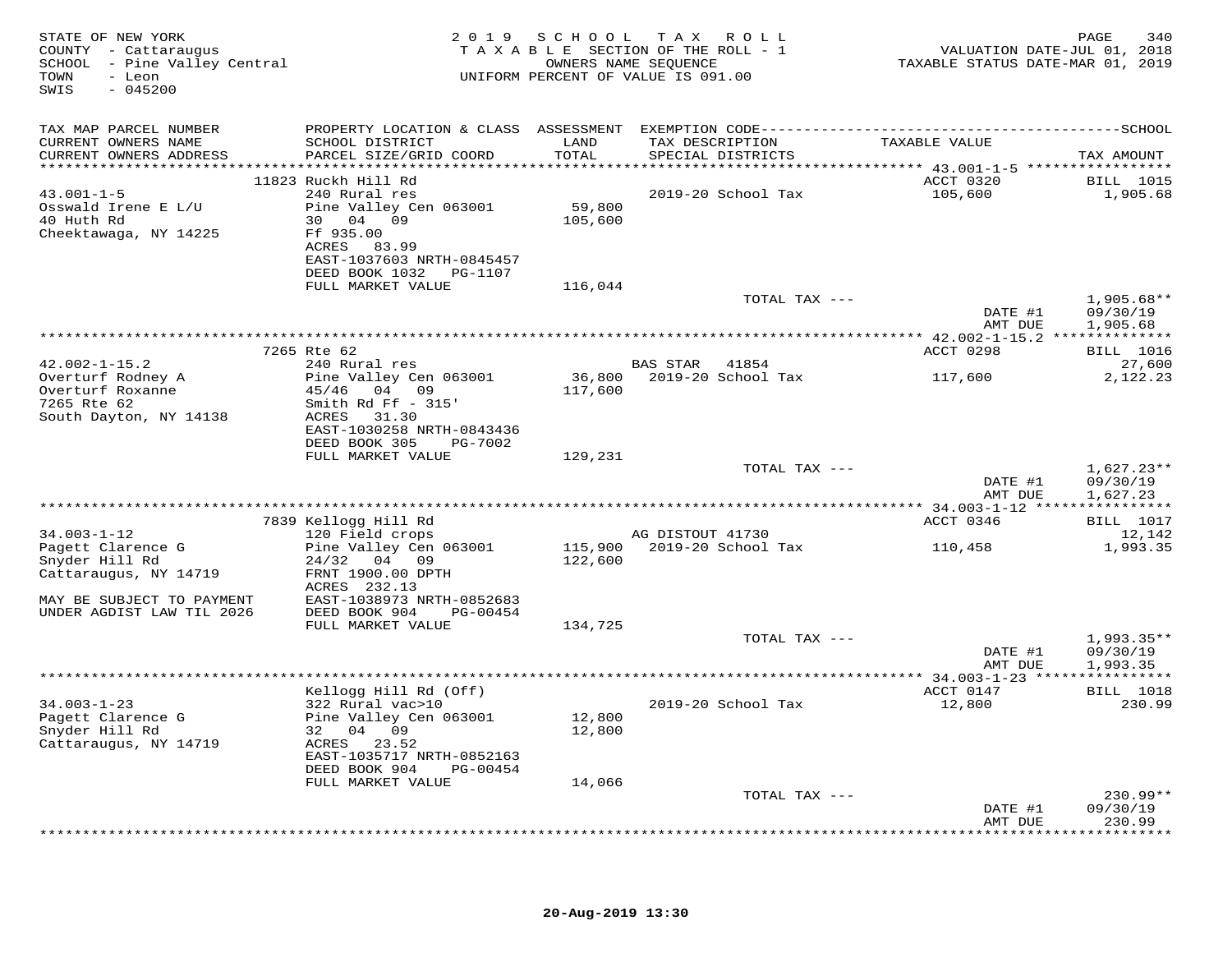| STATE OF NEW YORK<br>COUNTY - Cattaraugus<br>SCHOOL - Pine Valley Central<br>TOWN<br>- Leon<br>$-045200$<br>SWIS |                                                                                                                                                      |                  | 2019 SCHOOL TAX ROLL<br>TAXABLE SECTION OF THE ROLL - 1<br>OWNERS NAME SEQUENCE<br>UNIFORM PERCENT OF VALUE IS 091.00 |               | TAXABLE STATUS DATE-MAR 01, 2019 | 341<br>PAGE<br>VALUATION DATE-JUL 01, 2018 |
|------------------------------------------------------------------------------------------------------------------|------------------------------------------------------------------------------------------------------------------------------------------------------|------------------|-----------------------------------------------------------------------------------------------------------------------|---------------|----------------------------------|--------------------------------------------|
| TAX MAP PARCEL NUMBER<br>CURRENT OWNERS NAME<br>CURRENT OWNERS ADDRESS<br>**********************                 | PROPERTY LOCATION & CLASS ASSESSMENT EXEMPTION CODE-----------------------------------SCHOOL<br>SCHOOL DISTRICT<br>PARCEL SIZE/GRID COORD            | LAND<br>TOTAL    | TAX DESCRIPTION<br>SPECIAL DISTRICTS                                                                                  |               | TAXABLE VALUE                    | TAX AMOUNT                                 |
|                                                                                                                  | Kellogg Hill Rd                                                                                                                                      |                  |                                                                                                                       |               | ACCT 0148                        | <b>BILL</b> 1019                           |
| $34.003 - 1 - 24$<br>Pagett Clarence G<br>Snyder Hill Rd<br>Cattaraugus, NY 14719                                | 322 Rural vac>10<br>Pine Valley Cen 063001<br>31 04 09<br>ACRES 26.60<br>EAST-1035631 NRTH-0851207<br>DEED BOOK 904<br>PG-00454<br>FULL MARKET VALUE | 14,300<br>14,300 | 2019-20 School Tax                                                                                                    |               | 14,300                           | 258.06                                     |
|                                                                                                                  |                                                                                                                                                      | 15,714           |                                                                                                                       | TOTAL TAX --- |                                  | 258.06**                                   |
|                                                                                                                  |                                                                                                                                                      |                  |                                                                                                                       |               | DATE #1<br>AMT DUE               | 09/30/19<br>258.06                         |
|                                                                                                                  | 7609 Rte 62                                                                                                                                          |                  |                                                                                                                       |               | ACCT 0362                        | <b>BILL</b> 1020                           |
| $33.004 - 2 - 9$                                                                                                 | 210 1 Family Res                                                                                                                                     |                  | ENH STAR 41834                                                                                                        |               |                                  | 55,000                                     |
| Palmer Robert D<br>7609 Rte 62<br>South Dayton, NY 14138-9746                                                    | Pine Valley Cen 063001<br>47 04 09<br>330.00 Ff                                                                                                      | 55,000           |                                                                                                                       |               | 55,000                           | 992.54                                     |
|                                                                                                                  | 2.81<br>ACRES<br>EAST-1030973 NRTH-0848812<br>DEED BOOK 00944 PG-00851                                                                               |                  |                                                                                                                       |               |                                  |                                            |
|                                                                                                                  | FULL MARKET VALUE                                                                                                                                    | 60,440           |                                                                                                                       | TOTAL TAX --- |                                  | $0.00**$                                   |
|                                                                                                                  |                                                                                                                                                      |                  |                                                                                                                       |               |                                  |                                            |
|                                                                                                                  | 7750 Frog Valley Rd                                                                                                                                  |                  |                                                                                                                       |               | ACCT 0616                        | BILL 1021                                  |
| $33.004 - 1 - 22.3$<br>Pannella Georgio<br>7301 Milestrip Rd                                                     | 112 Dairy farm<br>Pine Valley Cen 063001<br>55 04 09                                                                                                 | 77,700           | 2019-20 School Tax                                                                                                    |               | 94,700                           | 1,708.97                                   |
| Orchard Park, NY 14127                                                                                           | Ff 1455.00<br>ACRES 98.35                                                                                                                            | 94,700           |                                                                                                                       |               |                                  |                                            |
|                                                                                                                  | EAST-1022748 NRTH-0850815<br>DEED BOOK 00947 PG-00641<br>FULL MARKET VALUE                                                                           | 104,066          |                                                                                                                       |               |                                  |                                            |
|                                                                                                                  |                                                                                                                                                      |                  |                                                                                                                       | TOTAL TAX --- | DATE #1                          | $1,708.97**$<br>09/30/19                   |
|                                                                                                                  |                                                                                                                                                      |                  |                                                                                                                       |               | AMT DUE                          | 1,708.97                                   |
|                                                                                                                  | 7900 Frog Valley Rd                                                                                                                                  |                  |                                                                                                                       |               | ACCT 0471                        | <b>BILL</b> 1022                           |
| $33.004 - 1 - 24.1$<br>Peterson Klayton B<br>PO Box 1093<br>Buffalo, NY 14207                                    | 210 1 Family Res<br>Pine Valley Cen 063001<br>64 04 09<br>Ff 250.00<br>ACRES<br>9.85                                                                 | 39,000           | BAS STAR 41854<br>17,760    2019-20    School Tax                                                                     |               | 39,000                           | 27,600<br>703.80                           |
|                                                                                                                  | EAST-1021380 NRTH-0853344<br>DEED BOOK 1008 PG-513                                                                                                   |                  |                                                                                                                       |               |                                  |                                            |
|                                                                                                                  | FULL MARKET VALUE                                                                                                                                    | 42,857           |                                                                                                                       |               |                                  |                                            |
|                                                                                                                  |                                                                                                                                                      |                  |                                                                                                                       | TOTAL TAX --- | DATE #1<br>AMT DUE               | 208.80**<br>09/30/19<br>208.80             |
|                                                                                                                  |                                                                                                                                                      |                  |                                                                                                                       |               |                                  | ********                                   |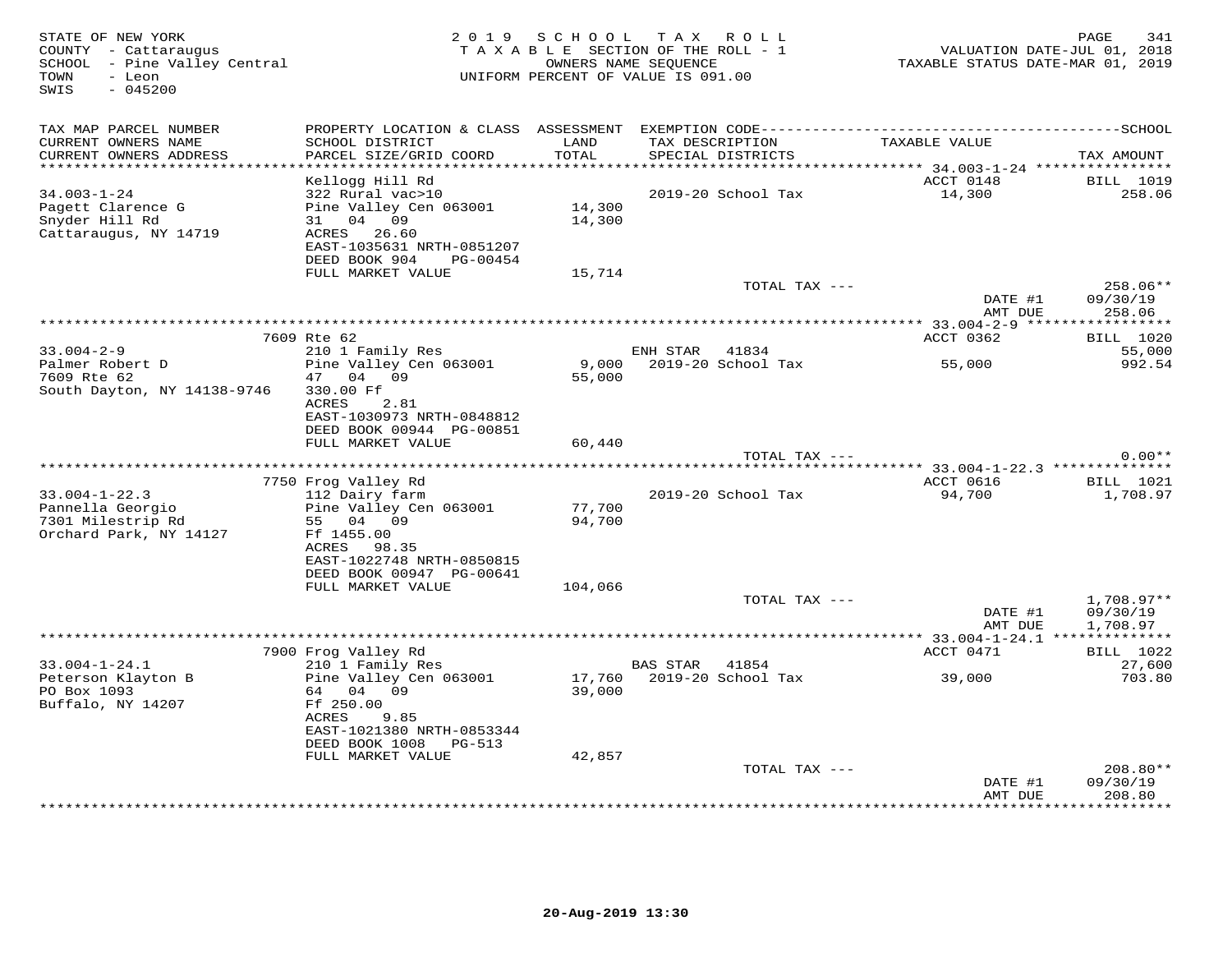| TAX MAP PARCEL NUMBER<br>TAXABLE VALUE<br>CURRENT OWNERS NAME<br>SCHOOL DISTRICT<br>LAND<br>TAX DESCRIPTION<br>PARCEL SIZE/GRID COORD<br>TOTAL<br>CURRENT OWNERS ADDRESS<br>SPECIAL DISTRICTS<br>TAX AMOUNT<br>ACCT 0182<br>12276 Cherry Creek Hill Rd<br>BILL 1023<br>$42.020 - 1 - 2.1$<br>210 1 Family Res<br>BAS STAR 41854<br>27,600<br>7,100<br>2019-20 School Tax 60,500<br>Pickup Charles R<br>Pine Valley Cen 063001<br>1,091.79<br>Pickup Marilyn J<br>44 04 09<br>60,500<br>PO Box 48<br>FRNT 156.00 DPTH 290.00<br>Leon, NY 14751<br>BANK 017<br>EAST-1030679 NRTH-0835937<br>DEED BOOK 1007 PG-968<br>66,484<br>FULL MARKET VALUE<br>TOTAL TAX ---<br>$596.79**$<br>DATE #1<br>09/30/19<br>AMT DUE<br>596.79<br>ACCT 0838<br><b>BILL</b> 1024<br>6266 West Rd<br>$51.002 - 1 - 5.2$<br>41700<br>240 Rural res<br>11,100<br>AG BLDG<br>Pine Valley Cen 063001<br>Pimm Adelia<br>6,500 BAS STAR<br>41854<br>27,600<br>56,000 2019-20 School Tax 44,900<br>6266 West Rd<br>$50 - 4 - 9$<br>810.27<br>Conewango Valley, NY 14726<br>FRNT 55.00 DPTH 313.20<br>EAST-0374983 NRTH-0828259<br>DEED BOOK 9427 PG-8001<br>MAY BE SUBJECT TO PAYMENT<br>UNDER RPTL483 UNTIL 2027<br>FULL MARKET VALUE<br>61,538<br>TOTAL TAX ---<br>$315.27**$<br>DATE #1<br>09/30/19<br>AMT DUE<br>315.27<br>ACCT 0839<br><b>BILL</b> 1025<br>6309 West Rd<br>210 1 Family Res<br>$51.002 - 1 - 21.2$<br>41720<br>AG DIST<br>4,170<br>12,800 ENH STAR<br>Pimm Fred E<br>Pine Valley Cen 063001<br>41834<br>63,200<br>115,830<br>$57 - 4 - 9$<br>120,000 2019-20 School Tax<br>Pimm Alta A<br>2,090.29<br>6309 West Rd<br>ACRES<br>3.90<br>Conewango Valley, NY 14726<br>EAST-1022908 NRTH-0828767<br>DEED BOOK 3048 PG-4001<br>FULL MARKET VALUE<br>131,868<br>MAY BE SUBJECT TO PAYMENT<br>UNDER AGDIST LAW TIL 2023<br>987.29**<br>TOTAL TAX ---<br>DATE #1<br>09/30/19<br>AMT DUE<br>987.29<br>ACCT 0128<br><b>BILL</b> 1026<br>6204 West Rd<br>$51.002 - 1 - 5.1$<br>112 Dairy farm<br>2,000<br>AG BLDG<br>41700<br>24,700 AG DIST<br>Pimmsview Holdings LLC<br>Pine Valley Cen 063001<br>41720<br>0<br>476,400<br>478,400    2019-20    School Tax<br>8,597.21<br>6266 West Rd<br>50 04 09<br>Ff 870.00<br>Conewango Valley, NY 14726<br>ACRES 41.65<br>EAST-1024231 NRTH-0828283<br>MAY BE SUBJECT TO PAYMENT<br>DEED BOOK 2969    PG-7001<br>UNDER AGDIST LAW TIL 2023<br>FULL MARKET VALUE<br>525,714<br>TOTAL TAX ---<br>$8,597.21**$<br>DATE #1<br>09/30/19<br>8,597.21<br>AMT DUE | STATE OF NEW YORK<br>COUNTY - Cattaraugus<br>SCHOOL - Pine Valley Central<br>TOWN - Leon<br>TOWN<br>- Leon<br>$-045200$<br>SWIS | 2019 SCHOOL TAX ROLL<br>TAXABLE SECTION OF THE ROLL - 1<br>OWNERS NAME SEQUENCE<br>UNIFORM PERCENT OF VALUE IS 091.00 |  | VALUATION DATE-JUL 01, 2018<br>TAXABLE STATUS DATE-MAR 01, 2019 | PAGE<br>342 |
|----------------------------------------------------------------------------------------------------------------------------------------------------------------------------------------------------------------------------------------------------------------------------------------------------------------------------------------------------------------------------------------------------------------------------------------------------------------------------------------------------------------------------------------------------------------------------------------------------------------------------------------------------------------------------------------------------------------------------------------------------------------------------------------------------------------------------------------------------------------------------------------------------------------------------------------------------------------------------------------------------------------------------------------------------------------------------------------------------------------------------------------------------------------------------------------------------------------------------------------------------------------------------------------------------------------------------------------------------------------------------------------------------------------------------------------------------------------------------------------------------------------------------------------------------------------------------------------------------------------------------------------------------------------------------------------------------------------------------------------------------------------------------------------------------------------------------------------------------------------------------------------------------------------------------------------------------------------------------------------------------------------------------------------------------------------------------------------------------------------------------------------------------------------------------------------------------------------------------------------------------------------------------------------------------------------------------------------------------------------------------------------------------------------------------------------------------------------------------------|---------------------------------------------------------------------------------------------------------------------------------|-----------------------------------------------------------------------------------------------------------------------|--|-----------------------------------------------------------------|-------------|
|                                                                                                                                                                                                                                                                                                                                                                                                                                                                                                                                                                                                                                                                                                                                                                                                                                                                                                                                                                                                                                                                                                                                                                                                                                                                                                                                                                                                                                                                                                                                                                                                                                                                                                                                                                                                                                                                                                                                                                                                                                                                                                                                                                                                                                                                                                                                                                                                                                                                                  |                                                                                                                                 |                                                                                                                       |  |                                                                 |             |
|                                                                                                                                                                                                                                                                                                                                                                                                                                                                                                                                                                                                                                                                                                                                                                                                                                                                                                                                                                                                                                                                                                                                                                                                                                                                                                                                                                                                                                                                                                                                                                                                                                                                                                                                                                                                                                                                                                                                                                                                                                                                                                                                                                                                                                                                                                                                                                                                                                                                                  |                                                                                                                                 |                                                                                                                       |  |                                                                 |             |
|                                                                                                                                                                                                                                                                                                                                                                                                                                                                                                                                                                                                                                                                                                                                                                                                                                                                                                                                                                                                                                                                                                                                                                                                                                                                                                                                                                                                                                                                                                                                                                                                                                                                                                                                                                                                                                                                                                                                                                                                                                                                                                                                                                                                                                                                                                                                                                                                                                                                                  |                                                                                                                                 |                                                                                                                       |  |                                                                 |             |
|                                                                                                                                                                                                                                                                                                                                                                                                                                                                                                                                                                                                                                                                                                                                                                                                                                                                                                                                                                                                                                                                                                                                                                                                                                                                                                                                                                                                                                                                                                                                                                                                                                                                                                                                                                                                                                                                                                                                                                                                                                                                                                                                                                                                                                                                                                                                                                                                                                                                                  |                                                                                                                                 |                                                                                                                       |  |                                                                 |             |
|                                                                                                                                                                                                                                                                                                                                                                                                                                                                                                                                                                                                                                                                                                                                                                                                                                                                                                                                                                                                                                                                                                                                                                                                                                                                                                                                                                                                                                                                                                                                                                                                                                                                                                                                                                                                                                                                                                                                                                                                                                                                                                                                                                                                                                                                                                                                                                                                                                                                                  |                                                                                                                                 |                                                                                                                       |  |                                                                 |             |
|                                                                                                                                                                                                                                                                                                                                                                                                                                                                                                                                                                                                                                                                                                                                                                                                                                                                                                                                                                                                                                                                                                                                                                                                                                                                                                                                                                                                                                                                                                                                                                                                                                                                                                                                                                                                                                                                                                                                                                                                                                                                                                                                                                                                                                                                                                                                                                                                                                                                                  |                                                                                                                                 |                                                                                                                       |  |                                                                 |             |
|                                                                                                                                                                                                                                                                                                                                                                                                                                                                                                                                                                                                                                                                                                                                                                                                                                                                                                                                                                                                                                                                                                                                                                                                                                                                                                                                                                                                                                                                                                                                                                                                                                                                                                                                                                                                                                                                                                                                                                                                                                                                                                                                                                                                                                                                                                                                                                                                                                                                                  |                                                                                                                                 |                                                                                                                       |  |                                                                 |             |
|                                                                                                                                                                                                                                                                                                                                                                                                                                                                                                                                                                                                                                                                                                                                                                                                                                                                                                                                                                                                                                                                                                                                                                                                                                                                                                                                                                                                                                                                                                                                                                                                                                                                                                                                                                                                                                                                                                                                                                                                                                                                                                                                                                                                                                                                                                                                                                                                                                                                                  |                                                                                                                                 |                                                                                                                       |  |                                                                 |             |
|                                                                                                                                                                                                                                                                                                                                                                                                                                                                                                                                                                                                                                                                                                                                                                                                                                                                                                                                                                                                                                                                                                                                                                                                                                                                                                                                                                                                                                                                                                                                                                                                                                                                                                                                                                                                                                                                                                                                                                                                                                                                                                                                                                                                                                                                                                                                                                                                                                                                                  |                                                                                                                                 |                                                                                                                       |  |                                                                 |             |
|                                                                                                                                                                                                                                                                                                                                                                                                                                                                                                                                                                                                                                                                                                                                                                                                                                                                                                                                                                                                                                                                                                                                                                                                                                                                                                                                                                                                                                                                                                                                                                                                                                                                                                                                                                                                                                                                                                                                                                                                                                                                                                                                                                                                                                                                                                                                                                                                                                                                                  |                                                                                                                                 |                                                                                                                       |  |                                                                 |             |
|                                                                                                                                                                                                                                                                                                                                                                                                                                                                                                                                                                                                                                                                                                                                                                                                                                                                                                                                                                                                                                                                                                                                                                                                                                                                                                                                                                                                                                                                                                                                                                                                                                                                                                                                                                                                                                                                                                                                                                                                                                                                                                                                                                                                                                                                                                                                                                                                                                                                                  |                                                                                                                                 |                                                                                                                       |  |                                                                 |             |
|                                                                                                                                                                                                                                                                                                                                                                                                                                                                                                                                                                                                                                                                                                                                                                                                                                                                                                                                                                                                                                                                                                                                                                                                                                                                                                                                                                                                                                                                                                                                                                                                                                                                                                                                                                                                                                                                                                                                                                                                                                                                                                                                                                                                                                                                                                                                                                                                                                                                                  |                                                                                                                                 |                                                                                                                       |  |                                                                 |             |
|                                                                                                                                                                                                                                                                                                                                                                                                                                                                                                                                                                                                                                                                                                                                                                                                                                                                                                                                                                                                                                                                                                                                                                                                                                                                                                                                                                                                                                                                                                                                                                                                                                                                                                                                                                                                                                                                                                                                                                                                                                                                                                                                                                                                                                                                                                                                                                                                                                                                                  |                                                                                                                                 |                                                                                                                       |  |                                                                 |             |
|                                                                                                                                                                                                                                                                                                                                                                                                                                                                                                                                                                                                                                                                                                                                                                                                                                                                                                                                                                                                                                                                                                                                                                                                                                                                                                                                                                                                                                                                                                                                                                                                                                                                                                                                                                                                                                                                                                                                                                                                                                                                                                                                                                                                                                                                                                                                                                                                                                                                                  |                                                                                                                                 |                                                                                                                       |  |                                                                 |             |
|                                                                                                                                                                                                                                                                                                                                                                                                                                                                                                                                                                                                                                                                                                                                                                                                                                                                                                                                                                                                                                                                                                                                                                                                                                                                                                                                                                                                                                                                                                                                                                                                                                                                                                                                                                                                                                                                                                                                                                                                                                                                                                                                                                                                                                                                                                                                                                                                                                                                                  |                                                                                                                                 |                                                                                                                       |  |                                                                 |             |
|                                                                                                                                                                                                                                                                                                                                                                                                                                                                                                                                                                                                                                                                                                                                                                                                                                                                                                                                                                                                                                                                                                                                                                                                                                                                                                                                                                                                                                                                                                                                                                                                                                                                                                                                                                                                                                                                                                                                                                                                                                                                                                                                                                                                                                                                                                                                                                                                                                                                                  |                                                                                                                                 |                                                                                                                       |  |                                                                 |             |
|                                                                                                                                                                                                                                                                                                                                                                                                                                                                                                                                                                                                                                                                                                                                                                                                                                                                                                                                                                                                                                                                                                                                                                                                                                                                                                                                                                                                                                                                                                                                                                                                                                                                                                                                                                                                                                                                                                                                                                                                                                                                                                                                                                                                                                                                                                                                                                                                                                                                                  |                                                                                                                                 |                                                                                                                       |  |                                                                 |             |
|                                                                                                                                                                                                                                                                                                                                                                                                                                                                                                                                                                                                                                                                                                                                                                                                                                                                                                                                                                                                                                                                                                                                                                                                                                                                                                                                                                                                                                                                                                                                                                                                                                                                                                                                                                                                                                                                                                                                                                                                                                                                                                                                                                                                                                                                                                                                                                                                                                                                                  |                                                                                                                                 |                                                                                                                       |  |                                                                 |             |
|                                                                                                                                                                                                                                                                                                                                                                                                                                                                                                                                                                                                                                                                                                                                                                                                                                                                                                                                                                                                                                                                                                                                                                                                                                                                                                                                                                                                                                                                                                                                                                                                                                                                                                                                                                                                                                                                                                                                                                                                                                                                                                                                                                                                                                                                                                                                                                                                                                                                                  |                                                                                                                                 |                                                                                                                       |  |                                                                 |             |
|                                                                                                                                                                                                                                                                                                                                                                                                                                                                                                                                                                                                                                                                                                                                                                                                                                                                                                                                                                                                                                                                                                                                                                                                                                                                                                                                                                                                                                                                                                                                                                                                                                                                                                                                                                                                                                                                                                                                                                                                                                                                                                                                                                                                                                                                                                                                                                                                                                                                                  |                                                                                                                                 |                                                                                                                       |  |                                                                 |             |
|                                                                                                                                                                                                                                                                                                                                                                                                                                                                                                                                                                                                                                                                                                                                                                                                                                                                                                                                                                                                                                                                                                                                                                                                                                                                                                                                                                                                                                                                                                                                                                                                                                                                                                                                                                                                                                                                                                                                                                                                                                                                                                                                                                                                                                                                                                                                                                                                                                                                                  |                                                                                                                                 |                                                                                                                       |  |                                                                 |             |
|                                                                                                                                                                                                                                                                                                                                                                                                                                                                                                                                                                                                                                                                                                                                                                                                                                                                                                                                                                                                                                                                                                                                                                                                                                                                                                                                                                                                                                                                                                                                                                                                                                                                                                                                                                                                                                                                                                                                                                                                                                                                                                                                                                                                                                                                                                                                                                                                                                                                                  |                                                                                                                                 |                                                                                                                       |  |                                                                 |             |
|                                                                                                                                                                                                                                                                                                                                                                                                                                                                                                                                                                                                                                                                                                                                                                                                                                                                                                                                                                                                                                                                                                                                                                                                                                                                                                                                                                                                                                                                                                                                                                                                                                                                                                                                                                                                                                                                                                                                                                                                                                                                                                                                                                                                                                                                                                                                                                                                                                                                                  |                                                                                                                                 |                                                                                                                       |  |                                                                 |             |
|                                                                                                                                                                                                                                                                                                                                                                                                                                                                                                                                                                                                                                                                                                                                                                                                                                                                                                                                                                                                                                                                                                                                                                                                                                                                                                                                                                                                                                                                                                                                                                                                                                                                                                                                                                                                                                                                                                                                                                                                                                                                                                                                                                                                                                                                                                                                                                                                                                                                                  |                                                                                                                                 |                                                                                                                       |  |                                                                 |             |
|                                                                                                                                                                                                                                                                                                                                                                                                                                                                                                                                                                                                                                                                                                                                                                                                                                                                                                                                                                                                                                                                                                                                                                                                                                                                                                                                                                                                                                                                                                                                                                                                                                                                                                                                                                                                                                                                                                                                                                                                                                                                                                                                                                                                                                                                                                                                                                                                                                                                                  |                                                                                                                                 |                                                                                                                       |  |                                                                 |             |
|                                                                                                                                                                                                                                                                                                                                                                                                                                                                                                                                                                                                                                                                                                                                                                                                                                                                                                                                                                                                                                                                                                                                                                                                                                                                                                                                                                                                                                                                                                                                                                                                                                                                                                                                                                                                                                                                                                                                                                                                                                                                                                                                                                                                                                                                                                                                                                                                                                                                                  |                                                                                                                                 |                                                                                                                       |  |                                                                 |             |
|                                                                                                                                                                                                                                                                                                                                                                                                                                                                                                                                                                                                                                                                                                                                                                                                                                                                                                                                                                                                                                                                                                                                                                                                                                                                                                                                                                                                                                                                                                                                                                                                                                                                                                                                                                                                                                                                                                                                                                                                                                                                                                                                                                                                                                                                                                                                                                                                                                                                                  |                                                                                                                                 |                                                                                                                       |  |                                                                 |             |
|                                                                                                                                                                                                                                                                                                                                                                                                                                                                                                                                                                                                                                                                                                                                                                                                                                                                                                                                                                                                                                                                                                                                                                                                                                                                                                                                                                                                                                                                                                                                                                                                                                                                                                                                                                                                                                                                                                                                                                                                                                                                                                                                                                                                                                                                                                                                                                                                                                                                                  |                                                                                                                                 |                                                                                                                       |  |                                                                 |             |
|                                                                                                                                                                                                                                                                                                                                                                                                                                                                                                                                                                                                                                                                                                                                                                                                                                                                                                                                                                                                                                                                                                                                                                                                                                                                                                                                                                                                                                                                                                                                                                                                                                                                                                                                                                                                                                                                                                                                                                                                                                                                                                                                                                                                                                                                                                                                                                                                                                                                                  |                                                                                                                                 |                                                                                                                       |  |                                                                 |             |
|                                                                                                                                                                                                                                                                                                                                                                                                                                                                                                                                                                                                                                                                                                                                                                                                                                                                                                                                                                                                                                                                                                                                                                                                                                                                                                                                                                                                                                                                                                                                                                                                                                                                                                                                                                                                                                                                                                                                                                                                                                                                                                                                                                                                                                                                                                                                                                                                                                                                                  |                                                                                                                                 |                                                                                                                       |  |                                                                 |             |
|                                                                                                                                                                                                                                                                                                                                                                                                                                                                                                                                                                                                                                                                                                                                                                                                                                                                                                                                                                                                                                                                                                                                                                                                                                                                                                                                                                                                                                                                                                                                                                                                                                                                                                                                                                                                                                                                                                                                                                                                                                                                                                                                                                                                                                                                                                                                                                                                                                                                                  |                                                                                                                                 |                                                                                                                       |  |                                                                 |             |
|                                                                                                                                                                                                                                                                                                                                                                                                                                                                                                                                                                                                                                                                                                                                                                                                                                                                                                                                                                                                                                                                                                                                                                                                                                                                                                                                                                                                                                                                                                                                                                                                                                                                                                                                                                                                                                                                                                                                                                                                                                                                                                                                                                                                                                                                                                                                                                                                                                                                                  |                                                                                                                                 |                                                                                                                       |  |                                                                 |             |
|                                                                                                                                                                                                                                                                                                                                                                                                                                                                                                                                                                                                                                                                                                                                                                                                                                                                                                                                                                                                                                                                                                                                                                                                                                                                                                                                                                                                                                                                                                                                                                                                                                                                                                                                                                                                                                                                                                                                                                                                                                                                                                                                                                                                                                                                                                                                                                                                                                                                                  |                                                                                                                                 |                                                                                                                       |  |                                                                 |             |
|                                                                                                                                                                                                                                                                                                                                                                                                                                                                                                                                                                                                                                                                                                                                                                                                                                                                                                                                                                                                                                                                                                                                                                                                                                                                                                                                                                                                                                                                                                                                                                                                                                                                                                                                                                                                                                                                                                                                                                                                                                                                                                                                                                                                                                                                                                                                                                                                                                                                                  |                                                                                                                                 |                                                                                                                       |  |                                                                 |             |
|                                                                                                                                                                                                                                                                                                                                                                                                                                                                                                                                                                                                                                                                                                                                                                                                                                                                                                                                                                                                                                                                                                                                                                                                                                                                                                                                                                                                                                                                                                                                                                                                                                                                                                                                                                                                                                                                                                                                                                                                                                                                                                                                                                                                                                                                                                                                                                                                                                                                                  |                                                                                                                                 |                                                                                                                       |  |                                                                 |             |
|                                                                                                                                                                                                                                                                                                                                                                                                                                                                                                                                                                                                                                                                                                                                                                                                                                                                                                                                                                                                                                                                                                                                                                                                                                                                                                                                                                                                                                                                                                                                                                                                                                                                                                                                                                                                                                                                                                                                                                                                                                                                                                                                                                                                                                                                                                                                                                                                                                                                                  |                                                                                                                                 |                                                                                                                       |  |                                                                 |             |
|                                                                                                                                                                                                                                                                                                                                                                                                                                                                                                                                                                                                                                                                                                                                                                                                                                                                                                                                                                                                                                                                                                                                                                                                                                                                                                                                                                                                                                                                                                                                                                                                                                                                                                                                                                                                                                                                                                                                                                                                                                                                                                                                                                                                                                                                                                                                                                                                                                                                                  |                                                                                                                                 |                                                                                                                       |  |                                                                 |             |
|                                                                                                                                                                                                                                                                                                                                                                                                                                                                                                                                                                                                                                                                                                                                                                                                                                                                                                                                                                                                                                                                                                                                                                                                                                                                                                                                                                                                                                                                                                                                                                                                                                                                                                                                                                                                                                                                                                                                                                                                                                                                                                                                                                                                                                                                                                                                                                                                                                                                                  |                                                                                                                                 |                                                                                                                       |  |                                                                 |             |
|                                                                                                                                                                                                                                                                                                                                                                                                                                                                                                                                                                                                                                                                                                                                                                                                                                                                                                                                                                                                                                                                                                                                                                                                                                                                                                                                                                                                                                                                                                                                                                                                                                                                                                                                                                                                                                                                                                                                                                                                                                                                                                                                                                                                                                                                                                                                                                                                                                                                                  |                                                                                                                                 |                                                                                                                       |  |                                                                 |             |
|                                                                                                                                                                                                                                                                                                                                                                                                                                                                                                                                                                                                                                                                                                                                                                                                                                                                                                                                                                                                                                                                                                                                                                                                                                                                                                                                                                                                                                                                                                                                                                                                                                                                                                                                                                                                                                                                                                                                                                                                                                                                                                                                                                                                                                                                                                                                                                                                                                                                                  |                                                                                                                                 |                                                                                                                       |  |                                                                 |             |
|                                                                                                                                                                                                                                                                                                                                                                                                                                                                                                                                                                                                                                                                                                                                                                                                                                                                                                                                                                                                                                                                                                                                                                                                                                                                                                                                                                                                                                                                                                                                                                                                                                                                                                                                                                                                                                                                                                                                                                                                                                                                                                                                                                                                                                                                                                                                                                                                                                                                                  |                                                                                                                                 |                                                                                                                       |  |                                                                 |             |
|                                                                                                                                                                                                                                                                                                                                                                                                                                                                                                                                                                                                                                                                                                                                                                                                                                                                                                                                                                                                                                                                                                                                                                                                                                                                                                                                                                                                                                                                                                                                                                                                                                                                                                                                                                                                                                                                                                                                                                                                                                                                                                                                                                                                                                                                                                                                                                                                                                                                                  |                                                                                                                                 |                                                                                                                       |  |                                                                 |             |
|                                                                                                                                                                                                                                                                                                                                                                                                                                                                                                                                                                                                                                                                                                                                                                                                                                                                                                                                                                                                                                                                                                                                                                                                                                                                                                                                                                                                                                                                                                                                                                                                                                                                                                                                                                                                                                                                                                                                                                                                                                                                                                                                                                                                                                                                                                                                                                                                                                                                                  |                                                                                                                                 |                                                                                                                       |  |                                                                 |             |
|                                                                                                                                                                                                                                                                                                                                                                                                                                                                                                                                                                                                                                                                                                                                                                                                                                                                                                                                                                                                                                                                                                                                                                                                                                                                                                                                                                                                                                                                                                                                                                                                                                                                                                                                                                                                                                                                                                                                                                                                                                                                                                                                                                                                                                                                                                                                                                                                                                                                                  |                                                                                                                                 |                                                                                                                       |  |                                                                 |             |
|                                                                                                                                                                                                                                                                                                                                                                                                                                                                                                                                                                                                                                                                                                                                                                                                                                                                                                                                                                                                                                                                                                                                                                                                                                                                                                                                                                                                                                                                                                                                                                                                                                                                                                                                                                                                                                                                                                                                                                                                                                                                                                                                                                                                                                                                                                                                                                                                                                                                                  |                                                                                                                                 |                                                                                                                       |  |                                                                 |             |
|                                                                                                                                                                                                                                                                                                                                                                                                                                                                                                                                                                                                                                                                                                                                                                                                                                                                                                                                                                                                                                                                                                                                                                                                                                                                                                                                                                                                                                                                                                                                                                                                                                                                                                                                                                                                                                                                                                                                                                                                                                                                                                                                                                                                                                                                                                                                                                                                                                                                                  |                                                                                                                                 |                                                                                                                       |  |                                                                 |             |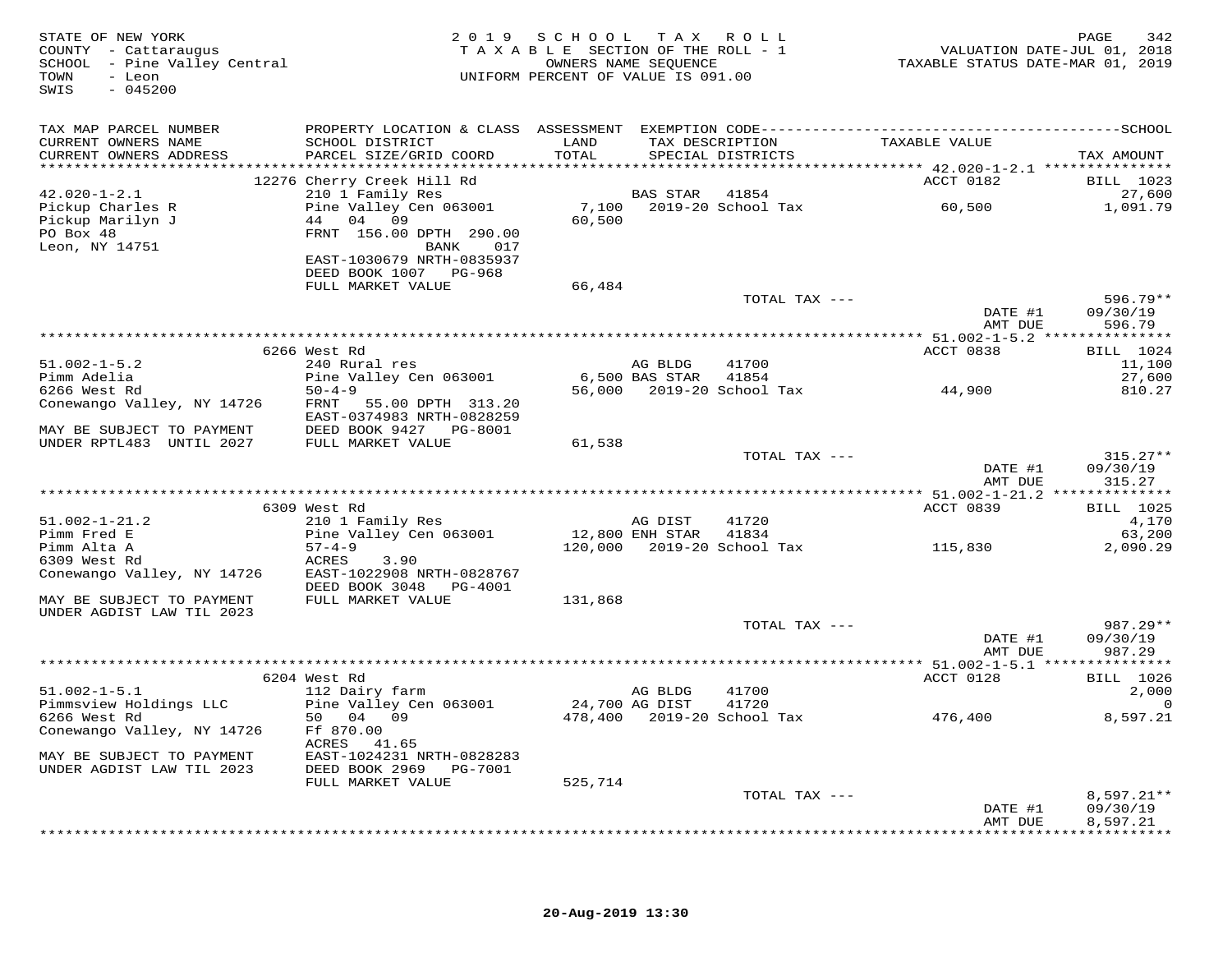| STATE OF NEW YORK<br>COUNTY - Cattaraugus<br>SCHOOL - Pine Valley Central<br>- Leon<br>TOWN<br>$-045200$<br>SWIS |                                           | 2019 SCHOOL<br>TAXABLE SECTION OF THE ROLL - 1<br>UNIFORM PERCENT OF VALUE IS 091.00 | OWNERS NAME SEQUENCE | TAX ROLL                           | TAXABLE STATUS DATE-MAR 01, 2019 | 343<br>PAGE<br>VALUATION DATE-JUL 01, 2018 |
|------------------------------------------------------------------------------------------------------------------|-------------------------------------------|--------------------------------------------------------------------------------------|----------------------|------------------------------------|----------------------------------|--------------------------------------------|
| TAX MAP PARCEL NUMBER                                                                                            |                                           |                                                                                      |                      |                                    |                                  |                                            |
| CURRENT OWNERS NAME                                                                                              | SCHOOL DISTRICT                           | LAND                                                                                 | TAX DESCRIPTION      |                                    | TAXABLE VALUE                    |                                            |
| CURRENT OWNERS ADDRESS                                                                                           | PARCEL SIZE/GRID COORD                    | TOTAL                                                                                |                      | SPECIAL DISTRICTS                  |                                  | TAX AMOUNT                                 |
|                                                                                                                  | 6309 West Rd                              |                                                                                      |                      |                                    | ACCT 0762                        | BILL 1027                                  |
| $51.002 - 1 - 6.2$                                                                                               | 105 Vac farmland                          |                                                                                      | AG DIST              | 41720                              |                                  |                                            |
| Pimmsview Holdings LLC                                                                                           | Pine Valley Cen 063001                    |                                                                                      |                      | 3,800 2019-20 School Tax           | 3,800                            | 68.58                                      |
| 6266 West Rd                                                                                                     | 57 04 09                                  | 3,800                                                                                |                      |                                    |                                  |                                            |
| Conewango Valley, NY 14726                                                                                       | Ff 420.00<br>4.75                         |                                                                                      |                      |                                    |                                  |                                            |
| MAY BE SUBJECT TO PAYMENT                                                                                        | ACRES<br>EAST-1023426 NRTH-0827650        |                                                                                      |                      |                                    |                                  |                                            |
| UNDER AGDIST LAW TIL 2023                                                                                        | DEED BOOK 2969 PG-7001                    |                                                                                      |                      |                                    |                                  |                                            |
|                                                                                                                  | FULL MARKET VALUE                         | 4,176                                                                                |                      |                                    |                                  |                                            |
|                                                                                                                  |                                           |                                                                                      |                      | TOTAL TAX ---                      |                                  | 68.58**                                    |
|                                                                                                                  |                                           |                                                                                      |                      |                                    | DATE #1<br>AMT DUE               | 09/30/19<br>68.58                          |
|                                                                                                                  |                                           |                                                                                      |                      |                                    |                                  |                                            |
|                                                                                                                  | 6167 Flat Iron Rd                         |                                                                                      |                      |                                    | ACCT 0225                        | <b>BILL</b> 1028                           |
| $51.002 - 1 - 17.1$                                                                                              | 270 Mfg housing<br>Pine Valley Cen 063001 |                                                                                      | AG DIST              | 41720<br>10,900 2019-20 School Tax | 34,210                           | 1,690<br>617.36                            |
| Pimmsview Holdings LLC<br>6266 West Rd                                                                           | $56 - 04 - 09$                            | 35,900                                                                               |                      |                                    |                                  |                                            |
| Conewango Valley, NY 14726                                                                                       | ACRES<br>5.85                             |                                                                                      |                      |                                    |                                  |                                            |
|                                                                                                                  | EAST-1023001 NRTH-0826351                 |                                                                                      |                      |                                    |                                  |                                            |
| MAY BE SUBJECT TO PAYMENT                                                                                        | DEED BOOK 2969 PG-7001                    |                                                                                      |                      |                                    |                                  |                                            |
| UNDER AGDIST LAW TIL 2023                                                                                        | FULL MARKET VALUE                         | 39,451                                                                               |                      |                                    |                                  |                                            |
|                                                                                                                  |                                           |                                                                                      |                      | TOTAL TAX ---                      | DATE #1                          | $617.36**$<br>09/30/19                     |
|                                                                                                                  |                                           |                                                                                      |                      |                                    | AMT DUE                          | 617.36                                     |
|                                                                                                                  |                                           |                                                                                      |                      |                                    |                                  |                                            |
|                                                                                                                  | 6167 Flat Iron Rd                         |                                                                                      |                      |                                    | ACCT 0772                        | <b>BILL</b> 1029                           |
| $51.002 - 1 - 17.2$                                                                                              | 105 Vac farmland                          |                                                                                      | AG DIST              | 41720                              |                                  | 11,511                                     |
| Pimmsview Holdings LLC                                                                                           | Pine Valley Cen 063001                    |                                                                                      |                      | 50,300 2019-20 School Tax          | 38,789                           | 699.99                                     |
| 6266 West Rd<br>Conewango Valley, NY 14726                                                                       | ACRES 68.50<br>EAST-1021171 NRTH-0826386  | 50,300                                                                               |                      |                                    |                                  |                                            |
|                                                                                                                  | DEED BOOK 2969<br>PG-7001                 |                                                                                      |                      |                                    |                                  |                                            |
| MAY BE SUBJECT TO PAYMENT                                                                                        | FULL MARKET VALUE                         | 55,275                                                                               |                      |                                    |                                  |                                            |
| UNDER AGDIST LAW TIL 2023                                                                                        |                                           |                                                                                      |                      |                                    |                                  |                                            |
|                                                                                                                  |                                           |                                                                                      |                      | TOTAL TAX ---                      |                                  | 699.99**                                   |
|                                                                                                                  |                                           |                                                                                      |                      |                                    | DATE #1                          | 09/30/19<br>699.99                         |
|                                                                                                                  |                                           |                                                                                      |                      |                                    | AMT DUE                          |                                            |
|                                                                                                                  | 6204 West Rd                              |                                                                                      |                      |                                    | ACCT 0224                        | <b>BILL</b> 1030                           |
| $51.002 - 1 - 19$                                                                                                | 105 Vac farmland                          |                                                                                      | AG DIST              | 41720                              |                                  | 2,494                                      |
| Pimmsview Holdings LLC                                                                                           | Pine Valley Cen 063001                    |                                                                                      |                      | 14,500    2019-20    School Tax    | 12,006                           | 216.66                                     |
| 6266 West Rd                                                                                                     | 56 04 09                                  | 14,500                                                                               |                      |                                    |                                  |                                            |
| Conewango Valley, NY 14726                                                                                       | Ff 365.00<br>ACRES 19.18                  |                                                                                      |                      |                                    |                                  |                                            |
| MAY BE SUBJECT TO PAYMENT                                                                                        | EAST-1022051 NRTH-0827651                 |                                                                                      |                      |                                    |                                  |                                            |
| UNDER AGDIST LAW TIL 2023                                                                                        | DEED BOOK 2969 PG-7001                    |                                                                                      |                      |                                    |                                  |                                            |
|                                                                                                                  | FULL MARKET VALUE                         | 15,934                                                                               |                      |                                    |                                  |                                            |
|                                                                                                                  |                                           |                                                                                      |                      | TOTAL TAX ---                      |                                  | $216.66**$                                 |
|                                                                                                                  |                                           |                                                                                      |                      |                                    | DATE #1                          | 09/30/19                                   |
|                                                                                                                  |                                           |                                                                                      |                      |                                    | AMT DUE                          | 216.66<br>.                                |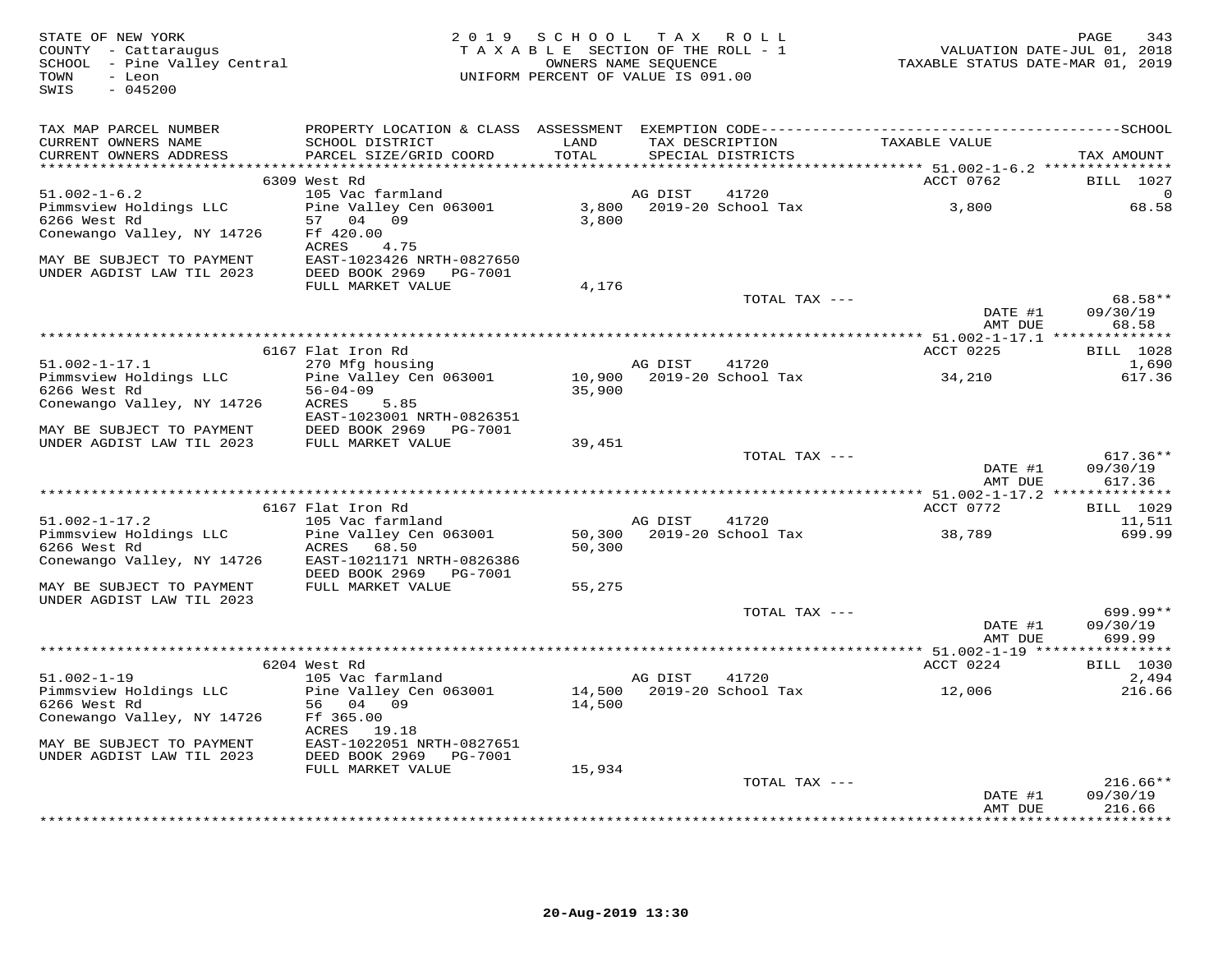FATE OF NEW YORK AND RAGE 344 A SOLUTE OF NEW YORK AND RAGE 344<br>COUNTY - Cattaraugus and the section of the section of the ROLL - 1 when the VALUATION DATE-JUL 01, 2018<br>SCHOOL - Pine Valley Central and the section of VALUE SWIS - 045200TAX MAP PARCEL NUMBER PROPERTY LOCATION & CLASS ASSESSMENT EXEMPTION CODE------------------------------------------SCHOOL CURRENT OWNERS NAME SCHOOL DISTRICT LAND TAX DESCRIPTION TAXABLE VALUE CURRENT OWNERS ADDRESS PARCEL SIZE/GRID COORD TOTAL SPECIAL DISTRICTS TAX AMOUNT \*\*\*\*\*\*\*\*\*\*\*\*\*\*\*\*\*\*\*\*\*\*\*\*\*\*\*\*\*\*\*\*\*\*\*\*\*\*\*\*\*\*\*\*\*\*\*\*\*\*\*\*\*\*\*\*\*\*\*\*\*\*\*\*\*\*\*\*\*\*\*\*\*\*\*\*\*\*\*\*\*\*\*\*\*\*\*\*\*\*\*\*\*\*\*\*\*\*\*\*\*\*\* 51.002-1-20 \*\*\*\*\*\*\*\*\*\*\*\*\*\*\*\*West Rd (Off) (Co Rd 44)<br>105 Vac farmland and Months and DIST 41720<br>105 Vac farmland and Mongo and Hand and AG DIST 41720<br>6,572 118.60<br>11,400 11,400 11,400 11,400 11,400 11,400 11,400 11,400<br>Conewango Valley, NY 14726 ACRE EAST-1020082 NRTH-0827655<br>MAY BE SUBJECT TO PAYMENT DEED BOOK 2969 PG-7001<br>UNDER AGDIST LAW TIL 2023 FULL MARKET VALUE 12,527 TOTAL TAX --- 118.60\*\* DATE #1 09/30/19<br>3 MT DIE 11960 AMT DUE 118.60 \*\*\*\*\*\*\*\*\*\*\*\*\*\*\*\*\*\*\*\*\*\*\*\*\*\*\*\*\*\*\*\*\*\*\*\*\*\*\*\*\*\*\*\*\*\*\*\*\*\*\*\*\*\*\*\*\*\*\*\*\*\*\*\*\*\*\*\*\*\*\*\*\*\*\*\*\*\*\*\*\*\*\*\*\*\*\*\*\*\*\*\*\*\*\*\*\*\*\*\*\*\*\* 51.002-1-21.1 \*\*\*\*\*\*\*\*\*\*\*\*\*\*ACCT 0129 BILL 1032 6309 West Rd ACCT 0129 BILL 103230,228 51.002-1-21.1 105 Vac farmland AG DIST 41720 30,228 1,513.57 Pimmsview Holdings LLC Pine Valley Cen 063001 114,100 2019-20 School Tax 83,872 1,513.576266 West Rd 57 04 09 114,100 Conewango Valley, NY 14726 Ff 2390.00<br>
ACRES 177.37<br>
MAY BE SUBJECT TO PAYMENT EAST-1021493 NRTH-0828789<br>
DINDER AGDIST LAW TIL 2023 DEED BOOK 2969 PG-7001 125,385<br>
FULL MARKET VALUE 125,385 TOTAL TAX --- 1,513.57\*\* DATE #1 09/30/19AMT DUE 1,513.57 AMT DUE 1,513.57 \*\*\*\*\*\*\*\*\*\*\*\*\*\*\*\*\*\*\*\*\*\*\*\*\*\*\*\*\*\*\*\*\*\*\*\*\*\*\*\*\*\*\*\*\*\*\*\*\*\*\*\*\*\*\*\*\*\*\*\*\*\*\*\*\*\*\*\*\*\*\*\*\*\*\*\*\*\*\*\*\*\*\*\*\*\*\*\*\*\*\*\*\*\*\*\*\*\*\*\*\*\*\* 51.002-1-22 \*\*\*\*\*\*\*\*\*\*\*\*\*\*\*\*ACCT 0223 BILL 1033 6204 West Rd ACCT 0223 BILL 10339,726 51.002-1-22 105 Vac farmland AG DIST 41720 9,726322.56 Pimmsview Holdings LLC Pine Valley Cen 063001 27,600 2019-20 School Tax 17,874 322.566266 West Rd 57 04 09 27,600 Conewango Valley, NY 14726 Ff 50.00 West Rd Ff 200.00 Raggie Rd<br>MAY BE SUBJECT TO PAYMENT ACRES 41.39<br>UNDER AGDIST LAW TIL 2023 EAST-1020661 NRTH-0829976 DEED BOOK 2969 PG-7001 FULL MARKET VALUE 30,330TOTAL TAX  $---$  322.56\*\* DATE #1 09/30/19 AMT DUE 322.56 \*\*\*\*\*\*\*\*\*\*\*\*\*\*\*\*\*\*\*\*\*\*\*\*\*\*\*\*\*\*\*\*\*\*\*\*\*\*\*\*\*\*\*\*\*\*\*\*\*\*\*\*\*\*\*\*\*\*\*\*\*\*\*\*\*\*\*\*\*\*\*\*\*\*\*\*\*\*\*\*\*\*\*\*\*\*\*\*\*\*\*\*\*\*\*\*\*\*\*\*\*\*\* 51.002-2-7 \*\*\*\*\*\*\*\*\*\*\*\*\*\*\*\*\*ACCT 0255 BILL 1034 11883 Eldredge Rd ACCT 0255 BILL 103421,947 51.002-2-7 105 Vac farmland AG DIST 41720 21,947569.41 Pimmsview Holdings LLC Pine Valley Cen 063001 53,500 2019-20 School Tax 31,553 569.416266 West Rd 34/42 04 09 53,500 Conewango Valley, NY 14726 Ff 1610.00 ACRES 73.10 MAY BE SUBJECT TO PAYMENT EAST-1030832 NRTH-0828895 UNDER AGDIST LAW TIL 2023 DEED BOOK 2969 PG-7001 FULL MARKET VALUE 58,791 TOTAL TAX --- 569.41\*\* DATE #1 09/30/19AMT DUE 569.41 AMT DUE 569.41 \*\*\*\*\*\*\*\*\*\*\*\*\*\*\*\*\*\*\*\*\*\*\*\*\*\*\*\*\*\*\*\*\*\*\*\*\*\*\*\*\*\*\*\*\*\*\*\*\*\*\*\*\*\*\*\*\*\*\*\*\*\*\*\*\*\*\*\*\*\*\*\*\*\*\*\*\*\*\*\*\*\*\*\*\*\*\*\*\*\*\*\*\*\*\*\*\*\*\*\*\*\*\*\*\*\*\*\*\*\*\*\*\*\*\*\*\*\*\*\*\*\*\*\*\*\*\*\*\*\*\*\*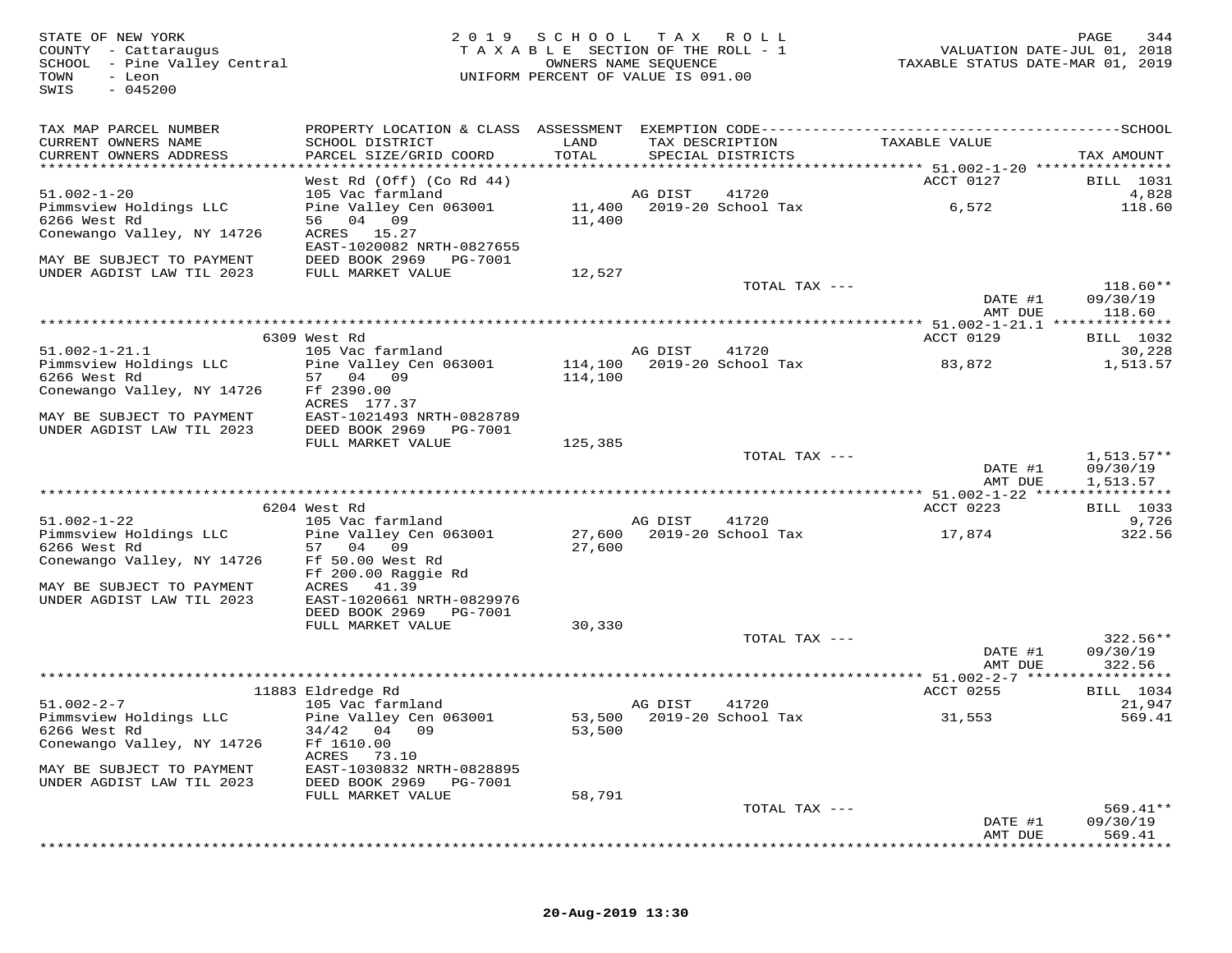| STATE OF NEW YORK<br>COUNTY - Cattaraugus<br>SCHOOL - Pine Valley Central<br>- Leon<br>TOWN<br>$-045200$<br>SWIS | 2 0 1 9                                                       |                  | SCHOOL TAX ROLL<br>TAXABLE SECTION OF THE ROLL - 1<br>OWNERS NAME SEQUENCE<br>UNIFORM PERCENT OF VALUE IS 091.00 | VALUATION DATE-JUL 01, 2018<br>TAXABLE STATUS DATE-MAR 01, 2019 | PAGE<br>345        |
|------------------------------------------------------------------------------------------------------------------|---------------------------------------------------------------|------------------|------------------------------------------------------------------------------------------------------------------|-----------------------------------------------------------------|--------------------|
| TAX MAP PARCEL NUMBER<br>CURRENT OWNERS NAME                                                                     | SCHOOL DISTRICT                                               | LAND             | TAX DESCRIPTION                                                                                                  | TAXABLE VALUE                                                   |                    |
| CURRENT OWNERS ADDRESS<br>***********************                                                                | PARCEL SIZE/GRID COORD                                        | TOTAL            | SPECIAL DISTRICTS                                                                                                |                                                                 | TAX AMOUNT         |
|                                                                                                                  | 7752 Frog Valley Rd                                           |                  |                                                                                                                  | ACCT 0064                                                       | <b>BILL</b> 1035   |
| $33.004 - 1 - 22.1$                                                                                              | 210 1 Family Res                                              |                  | ENH STAR<br>41834                                                                                                |                                                                 | 63,200             |
| Pionack Gerald M<br>7752 Frog Valley Rd<br>South Dayton, NY 14138                                                | Pine Valley Cen 063001<br>55 04 09<br>FRNT 349.00 DPTH 117.00 | 65,200           |                                                                                                                  |                                                                 | 1,176.61           |
|                                                                                                                  | EAST-1021211 NRTH-0851448<br>DEED BOOK 6687 PG-2003           |                  |                                                                                                                  |                                                                 |                    |
|                                                                                                                  | FULL MARKET VALUE                                             | 71,648           |                                                                                                                  |                                                                 |                    |
|                                                                                                                  |                                                               |                  | TOTAL TAX ---                                                                                                    |                                                                 | $73.61**$          |
|                                                                                                                  |                                                               |                  |                                                                                                                  | DATE #1                                                         | 09/30/19           |
|                                                                                                                  |                                                               |                  |                                                                                                                  | AMT DUE                                                         | 73.61              |
|                                                                                                                  | 12366 Gulf Rd                                                 |                  |                                                                                                                  | ACCT 0251                                                       | <b>BILL</b> 1036   |
| 42.002-1-11                                                                                                      | 270 Mfg housing                                               |                  | 2019-20 School Tax                                                                                               | 29,600                                                          | 534.17             |
| Prior George<br>12346 Gulf Rd                                                                                    | Pine Valley Cen 063001<br>46 04 09                            | 11,600           |                                                                                                                  |                                                                 |                    |
| South Dayton, NY 14138                                                                                           | FRNT 780.00 DPTH                                              | 29,600           |                                                                                                                  |                                                                 |                    |
|                                                                                                                  | <b>ACRES</b><br>3.29                                          |                  |                                                                                                                  |                                                                 |                    |
|                                                                                                                  | EAST-1029086 NRTH-0847452                                     |                  |                                                                                                                  |                                                                 |                    |
|                                                                                                                  | DEED BOOK 1014 PG-760<br>FULL MARKET VALUE                    | 32,527           |                                                                                                                  |                                                                 |                    |
|                                                                                                                  |                                                               |                  | TOTAL TAX ---                                                                                                    |                                                                 | $534.17**$         |
|                                                                                                                  |                                                               |                  |                                                                                                                  | DATE #1<br>AMT DUE                                              | 09/30/19<br>534.17 |
|                                                                                                                  | 12346 Gulf Rd                                                 |                  |                                                                                                                  | ACCT 0353                                                       | <b>BILL</b> 1037   |
| $33.004 - 2 - 11$                                                                                                | 240 Rural res                                                 |                  | ENH STAR 41834                                                                                                   |                                                                 | 63,200             |
| Prior George T                                                                                                   | Pine Valley Cen 063001                                        | 15,000           | 2019-20 School Tax                                                                                               | 78,600                                                          | 1,418.43           |
| Prior Sandra                                                                                                     | 47 04 09                                                      | 78,600           |                                                                                                                  |                                                                 |                    |
| 12346 Gulf Rd<br>South Dayton, NY 14138                                                                          | ACRES<br>5.02<br>EAST-1029134 NRTH-0847773                    |                  |                                                                                                                  |                                                                 |                    |
|                                                                                                                  | DEED BOOK 00984 PG-00518                                      |                  |                                                                                                                  |                                                                 |                    |
|                                                                                                                  | FULL MARKET VALUE                                             | 86,374           |                                                                                                                  |                                                                 |                    |
|                                                                                                                  |                                                               |                  | TOTAL TAX ---                                                                                                    |                                                                 | $315.43**$         |
|                                                                                                                  |                                                               |                  |                                                                                                                  | DATE #1<br>AMT DUE                                              | 09/30/19<br>315.43 |
|                                                                                                                  |                                                               |                  |                                                                                                                  |                                                                 |                    |
|                                                                                                                  | 7060 Riga Rd                                                  |                  |                                                                                                                  | ACCT 0553                                                       | <b>BILL</b> 1038   |
| $42.002 - 1 - 23.6$                                                                                              | 270 Mfg housing                                               |                  | 2019-20 School Tax                                                                                               | 42,000                                                          | 757.94             |
| Pritchard Susan<br>7060 Riga Rd                                                                                  | Pine Valley Cen 063001<br>45 04 09                            | 20,000<br>42,000 |                                                                                                                  |                                                                 |                    |
| Conewango Valley, NY 14726                                                                                       | FRNT 780.58 DPTH<br>ACRES<br>8.15                             |                  |                                                                                                                  |                                                                 |                    |
|                                                                                                                  | EAST-1027397 NRTH-0840369                                     |                  |                                                                                                                  |                                                                 |                    |
|                                                                                                                  | DEED BOOK 00923 PG-00410<br>FULL MARKET VALUE                 | 46,154           |                                                                                                                  |                                                                 |                    |
|                                                                                                                  |                                                               |                  | TOTAL TAX ---                                                                                                    |                                                                 | $757.94**$         |
|                                                                                                                  |                                                               |                  |                                                                                                                  | DATE #1                                                         | 09/30/19           |
|                                                                                                                  |                                                               |                  |                                                                                                                  | AMT DUE                                                         | 757.94<br>.        |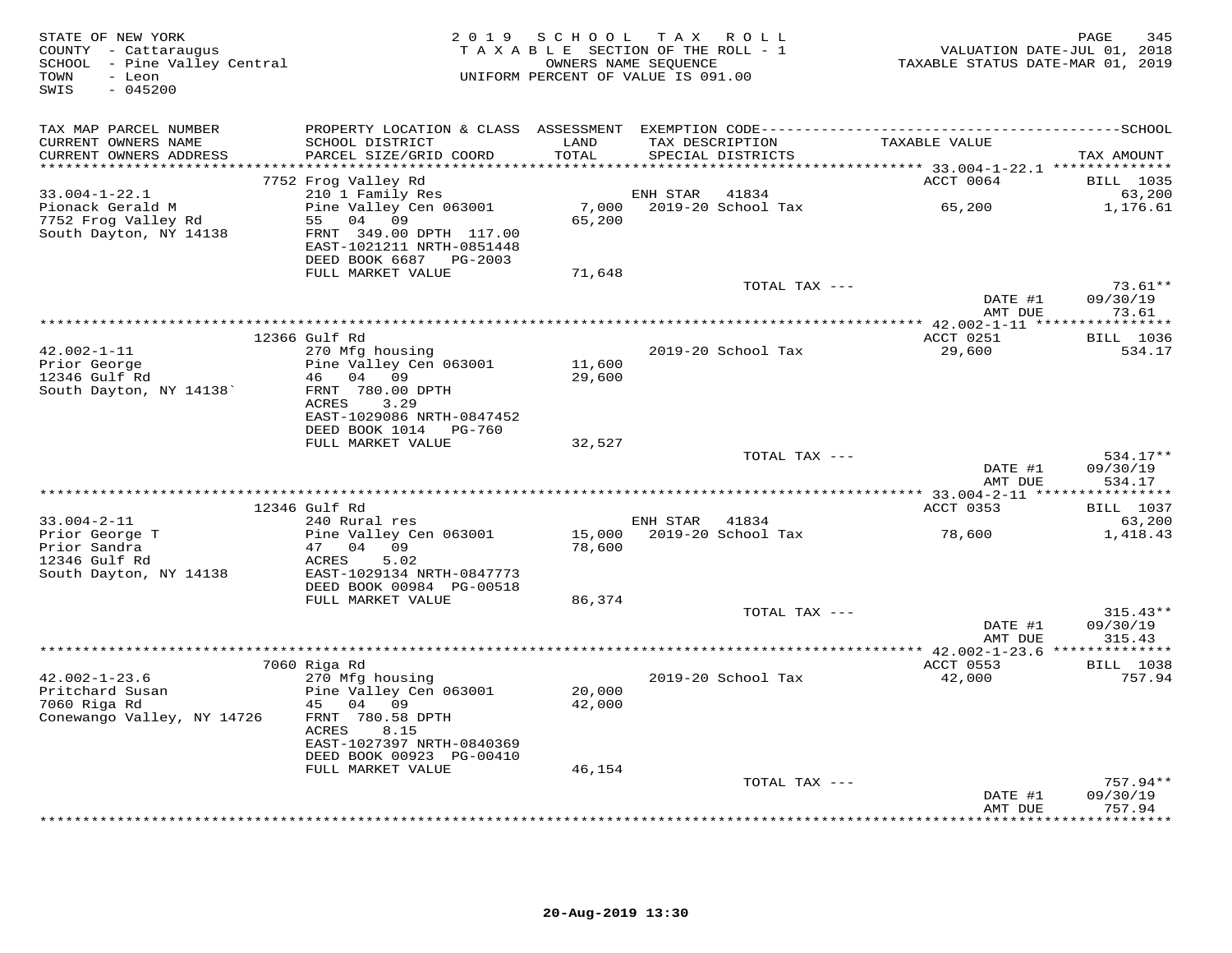| STATE OF NEW YORK<br>COUNTY - Cattaraugus<br>SCHOOL - Pine Valley Central<br>TOWN<br>- Leon<br>$-045200$<br>SWIS | 2 0 1 9                                                                            | SCHOOL           | T A X<br>R O L L<br>TAXABLE SECTION OF THE ROLL - 1<br>OWNERS NAME SEQUENCE<br>UNIFORM PERCENT OF VALUE IS 091.00 | VALUATION DATE-JUL 01, 2018<br>TAXABLE STATUS DATE-MAR 01, 2019 | PAGE<br>346                |
|------------------------------------------------------------------------------------------------------------------|------------------------------------------------------------------------------------|------------------|-------------------------------------------------------------------------------------------------------------------|-----------------------------------------------------------------|----------------------------|
| TAX MAP PARCEL NUMBER                                                                                            | PROPERTY LOCATION & CLASS ASSESSMENT                                               |                  |                                                                                                                   |                                                                 |                            |
| CURRENT OWNERS NAME<br>CURRENT OWNERS ADDRESS                                                                    | SCHOOL DISTRICT<br>PARCEL SIZE/GRID COORD                                          | LAND<br>TOTAL    | TAX DESCRIPTION<br>SPECIAL DISTRICTS                                                                              | TAXABLE VALUE                                                   | TAX AMOUNT                 |
| ***********************                                                                                          |                                                                                    |                  |                                                                                                                   |                                                                 |                            |
| $52.002 - 1 - 14$                                                                                                | 6295 Canyon Dr<br>270 Mfg housing                                                  |                  | 2019-20 School Tax                                                                                                | ACCT 0456<br>19,700                                             | <b>BILL</b> 1039<br>355.51 |
| Probst Mark D<br>Probst Sarah R<br>122 Lemoine Ave                                                               | Pine Valley Cen 063001<br>02 04 09<br>$Lot-16$                                     | 17,700<br>19,700 |                                                                                                                   |                                                                 |                            |
| Cheektowaga, NY 14227                                                                                            | Ff 426.00<br>ACRES<br>5.61<br>EAST-1048863 NRTH-0829172<br>DEED BOOK 16014 PG-7001 |                  |                                                                                                                   |                                                                 |                            |
|                                                                                                                  | FULL MARKET VALUE                                                                  | 21,648           |                                                                                                                   |                                                                 |                            |
|                                                                                                                  |                                                                                    |                  | TOTAL TAX ---                                                                                                     | DATE #1                                                         | $355.51**$<br>09/30/19     |
|                                                                                                                  |                                                                                    |                  |                                                                                                                   | AMT DUE                                                         | 355.51                     |
|                                                                                                                  |                                                                                    |                  |                                                                                                                   |                                                                 |                            |
| $43.003 - 1 - 1.6$                                                                                               | Rte 62                                                                             |                  | AG DISTOUT 41730                                                                                                  | ACCT 0337                                                       | <b>BILL</b> 1040<br>4,922  |
| Proefrock Kari                                                                                                   | 105 Vac farmland<br>Pine Valley Cen 063001                                         | 27,200           | 2019-20 School Tax                                                                                                | 22,278                                                          | 402.03                     |
| Proefrock Matthew                                                                                                | 36 04 09                                                                           | 27,200           |                                                                                                                   |                                                                 |                            |
| 6924 Rt 62                                                                                                       | ACRES<br>45.40                                                                     |                  |                                                                                                                   |                                                                 |                            |
| Conewango Valley, NY 14726                                                                                       | EAST-1032206 NRTH-0838226                                                          |                  |                                                                                                                   |                                                                 |                            |
| MAY BE SUBJECT TO PAYMENT                                                                                        | DEED BOOK 23979 PG-4001<br>FULL MARKET VALUE                                       | 29,890           |                                                                                                                   |                                                                 |                            |
| UNDER AGDIST LAW TIL 2026                                                                                        |                                                                                    |                  | TOTAL TAX ---                                                                                                     |                                                                 | $402.03**$                 |
|                                                                                                                  |                                                                                    |                  |                                                                                                                   | DATE #1                                                         | 09/30/19                   |
|                                                                                                                  |                                                                                    |                  | ****************************                                                                                      | AMT DUE<br>********* 43.001-1-9.7 ***************               | 402.03                     |
|                                                                                                                  | Alderbottom Rd                                                                     |                  |                                                                                                                   | ACCT 0694                                                       | <b>BILL</b> 1041           |
| $43.001 - 1 - 9.7$                                                                                               | 314 Rural vac<10                                                                   |                  | 2019-20 School Tax                                                                                                | 12,300                                                          | 221.97                     |
| Puleff Annette                                                                                                   | Pine Valley Cen 063001                                                             | 12,300           |                                                                                                                   |                                                                 |                            |
| Harris Emily<br>315 Pine Str                                                                                     | 09<br>22 04<br>ACRES<br>6.60 BANK<br>017                                           | 12,300           |                                                                                                                   |                                                                 |                            |
| South Dayton, NY 14138                                                                                           | EAST-1040928 NRTH-0846884                                                          |                  |                                                                                                                   |                                                                 |                            |
|                                                                                                                  | DEED BOOK 28956 PG-4001                                                            |                  |                                                                                                                   |                                                                 |                            |
|                                                                                                                  | FULL MARKET VALUE                                                                  | 13,516           |                                                                                                                   |                                                                 |                            |
|                                                                                                                  |                                                                                    |                  | TOTAL TAX ---                                                                                                     |                                                                 | $221.97**$                 |
|                                                                                                                  |                                                                                    |                  |                                                                                                                   | DATE #1                                                         | 09/30/19<br>221.97         |
|                                                                                                                  |                                                                                    |                  |                                                                                                                   | AMT DUE                                                         |                            |
|                                                                                                                  | Cherry Creek Hill Rd                                                               |                  |                                                                                                                   | ACCT 0017                                                       | <b>BILL</b> 1042           |
| $42.004 - 1 - 15.1$                                                                                              | 314 Rural vac<10                                                                   |                  | 2019-20 School Tax                                                                                                | 23,000                                                          | 415.06                     |
| Raber Adam                                                                                                       | Pine Valley Cen 063001                                                             | 23,000           |                                                                                                                   |                                                                 |                            |
| Raber Sarah                                                                                                      | 04 09<br>44<br>Ff 1325.00                                                          | 23,000           |                                                                                                                   |                                                                 |                            |
| 6370 Rte 62<br>Conewango Valley, NY 14726                                                                        | ACRES<br>44.05                                                                     |                  |                                                                                                                   |                                                                 |                            |
|                                                                                                                  | EAST-1029869 NRTH-0836809                                                          |                  |                                                                                                                   |                                                                 |                            |
|                                                                                                                  | DEED BOOK 2345<br>PG-3001                                                          |                  |                                                                                                                   |                                                                 |                            |
|                                                                                                                  | FULL MARKET VALUE                                                                  | 25,275           |                                                                                                                   |                                                                 |                            |
|                                                                                                                  |                                                                                    |                  | TOTAL TAX ---                                                                                                     |                                                                 | 415.06**                   |
|                                                                                                                  |                                                                                    |                  |                                                                                                                   | DATE #1<br>AMT DUE                                              | 09/30/19<br>415.06         |
|                                                                                                                  |                                                                                    |                  |                                                                                                                   |                                                                 |                            |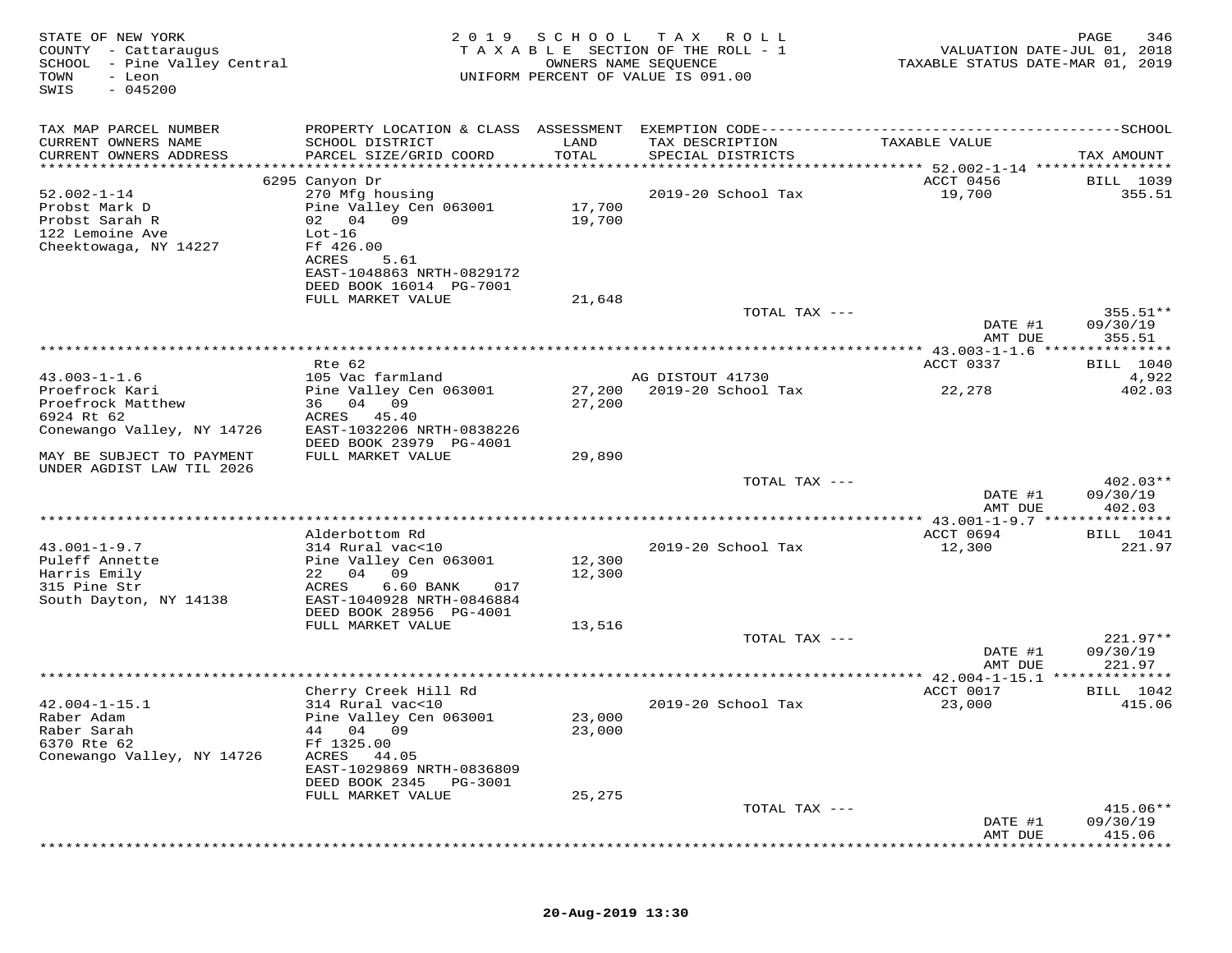| STATE OF NEW YORK<br>COUNTY - Cattaraugus<br>SCHOOL - Pine Valley Central<br>TOWN<br>- Leon<br>$-045200$<br>SWIS |                                                                                                |                 | 2019 SCHOOL TAX ROLL<br>TAXABLE SECTION OF THE ROLL - 1<br>OWNERS NAME SEQUENCE<br>UNIFORM PERCENT OF VALUE IS 091.00 | VALUATION DATE-JUL 01, 2018<br>TAXABLE STATUS DATE-MAR 01, 2019 | PAGE<br>347                          |
|------------------------------------------------------------------------------------------------------------------|------------------------------------------------------------------------------------------------|-----------------|-----------------------------------------------------------------------------------------------------------------------|-----------------------------------------------------------------|--------------------------------------|
| TAX MAP PARCEL NUMBER                                                                                            |                                                                                                |                 |                                                                                                                       |                                                                 |                                      |
| CURRENT OWNERS NAME<br>CURRENT OWNERS ADDRESS                                                                    | SCHOOL DISTRICT<br>PARCEL SIZE/GRID COORD                                                      | LAND<br>TOTAL   | TAX DESCRIPTION<br>SPECIAL DISTRICTS                                                                                  | TAXABLE VALUE                                                   | TAX AMOUNT                           |
|                                                                                                                  |                                                                                                |                 |                                                                                                                       |                                                                 |                                      |
|                                                                                                                  | 6742 Kellogg Hill Rd                                                                           |                 |                                                                                                                       | ACCT 0496                                                       | BILL 1043                            |
| $43.003 - 1 - 16.2$                                                                                              | 112 Dairy farm                                                                                 |                 | AG DISTOUT 41730                                                                                                      |                                                                 | 5,023                                |
| Raber Adam                                                                                                       | Pine Valley Cen 063001                                                                         |                 | 24,100 2019-20 School Tax                                                                                             | 69,277                                                          | 1,250.19                             |
| Raber Mary                                                                                                       | 27 04 09                                                                                       | 74,300          |                                                                                                                       |                                                                 |                                      |
| 6742 Kellogg Hill Rd<br>Conewango Valley, NY 14726                                                               | Alderbottom Rd Ff - 430'<br>Kellogg Hill Rd Ff - 690'<br>FRNT 1155.00 DPTH                     |                 |                                                                                                                       |                                                                 |                                      |
| MAY BE SUBJECT TO PAYMENT<br>UNDER AGDIST LAW TIL 2026                                                           | ACRES<br>25.34<br>EAST-1037813 NRTH-0835315<br>DEED BOOK 30193 PG-2001                         |                 |                                                                                                                       |                                                                 |                                      |
|                                                                                                                  | FULL MARKET VALUE                                                                              | 81,648          |                                                                                                                       |                                                                 |                                      |
|                                                                                                                  |                                                                                                |                 | TOTAL TAX ---                                                                                                         | DATE #1<br>AMT DUE                                              | $1,250.19**$<br>09/30/19<br>1,250.19 |
|                                                                                                                  |                                                                                                |                 |                                                                                                                       |                                                                 |                                      |
|                                                                                                                  | 6370 Rte 62 S Rd                                                                               |                 |                                                                                                                       | ACCT 0469                                                       | BILL 1044                            |
| $51.002 - 2 - 6$                                                                                                 | 240 Rural res                                                                                  |                 | AGED C/T/S 41810                                                                                                      |                                                                 | 54,000                               |
| Raber Adam                                                                                                       | Pine Valley Cen 063001                                                                         | 35,700 BAS STAR | 41854                                                                                                                 |                                                                 | 27,600                               |
| Raber Sarah H                                                                                                    | 42 04 09                                                                                       |                 | 108,000 2019-20 School Tax                                                                                            | 54,000                                                          | 974.49                               |
| 6370 Rte 62<br>Conewango Valley, NY 14726                                                                        | Cp 240-Blacksmith Shop<br>Ff 820.00<br>ACRES<br>58.35<br>EAST-1028693 NRTH-0829326             |                 |                                                                                                                       |                                                                 |                                      |
|                                                                                                                  |                                                                                                |                 |                                                                                                                       |                                                                 |                                      |
|                                                                                                                  | DEED BOOK 970<br>PG-1044                                                                       |                 |                                                                                                                       |                                                                 |                                      |
|                                                                                                                  | FULL MARKET VALUE                                                                              | 118,681         | TOTAL TAX ---                                                                                                         | DATE #1                                                         | $479.49**$<br>09/30/19               |
|                                                                                                                  |                                                                                                |                 |                                                                                                                       | AMT DUE                                                         | 479.49                               |
|                                                                                                                  |                                                                                                |                 |                                                                                                                       |                                                                 |                                      |
|                                                                                                                  | 12367 Eldredge Rd                                                                              |                 |                                                                                                                       | ACCT 0859                                                       | BILL 1045                            |
| $51.002 - 2 - 8.7$                                                                                               | 210 1 Family Res                                                                               |                 | <b>BAS STAR</b><br>41854                                                                                              |                                                                 | 27,600                               |
| Raber Andy A<br>Raber Malinda J<br>12367 Eldredge Rd<br>Conewangao Valley, NY 14726                              | Pine Valley Cen 063001<br>$41$ $42$ $49 - 4 - 9$<br>ACRES<br>3.15<br>EAST-1028967 NRTH-0828097 | 78,000          | 11,300 2019-20 School Tax                                                                                             | 78,000                                                          | 1,407.60                             |
|                                                                                                                  | DEED BOOK 20051 PG-2001                                                                        |                 |                                                                                                                       |                                                                 |                                      |
|                                                                                                                  | FULL MARKET VALUE                                                                              | 85,714          |                                                                                                                       |                                                                 |                                      |
|                                                                                                                  |                                                                                                |                 | TOTAL TAX ---                                                                                                         | DATE #1<br>AMT DUE                                              | $912.60**$<br>09/30/19<br>912.60     |
|                                                                                                                  |                                                                                                |                 |                                                                                                                       | ******************************                                  |                                      |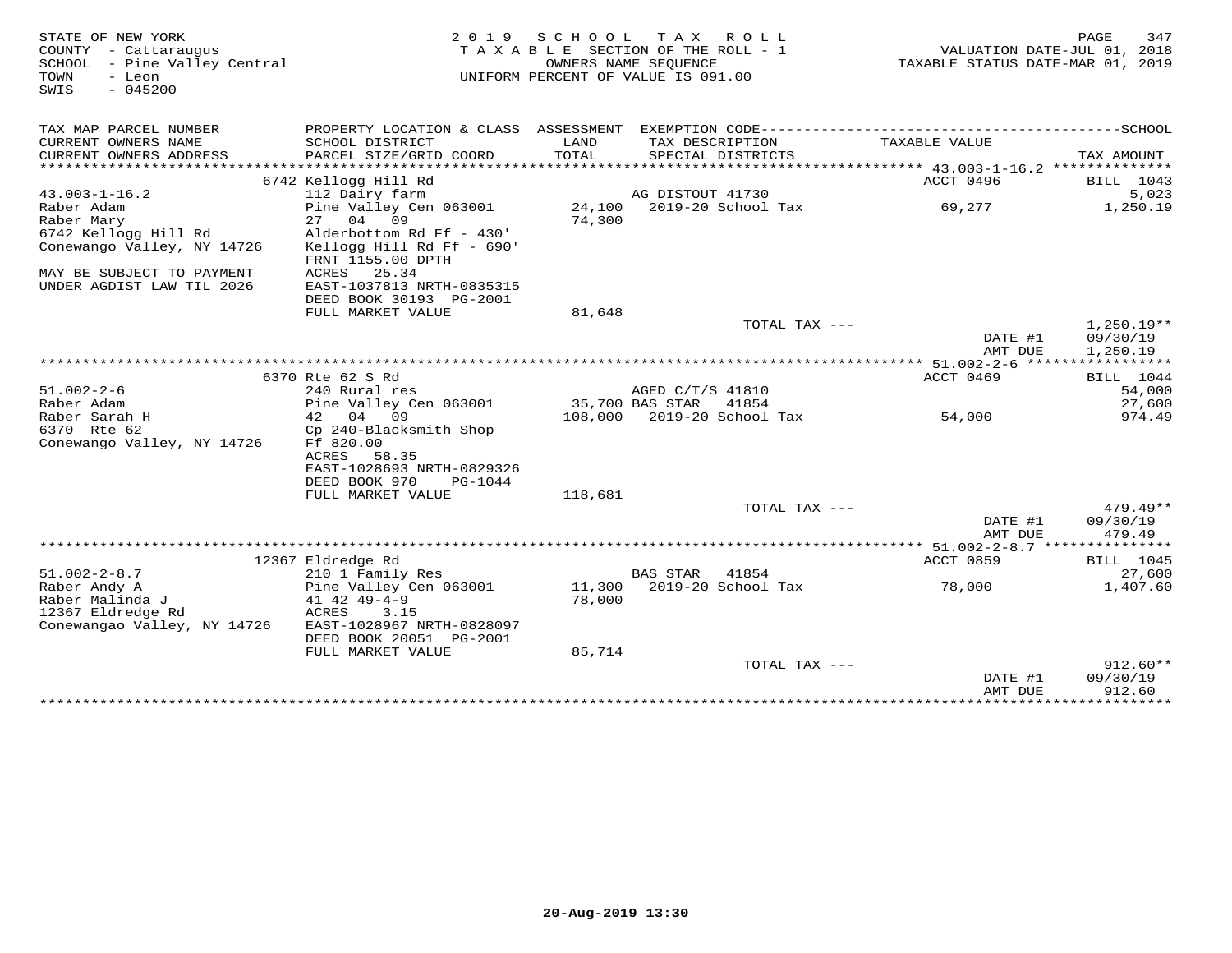| STATE OF NEW YORK<br>COUNTY - Cattaraugus<br>SCHOOL - Pine Valley Central<br>- Leon<br>TOWN<br>$-045200$<br>SWIS |                                              | 2019 SCHOOL<br>TAXABLE SECTION OF THE ROLL - 1<br>OWNERS NAME SEQUENCE<br>UNIFORM PERCENT OF VALUE IS 091.00 |                  | TAX ROLL                   | VALUATION DATE-JUL 01, 2018<br>TAXABLE STATUS DATE-MAR 01, 2019 | PAGE<br>348              |
|------------------------------------------------------------------------------------------------------------------|----------------------------------------------|--------------------------------------------------------------------------------------------------------------|------------------|----------------------------|-----------------------------------------------------------------|--------------------------|
| TAX MAP PARCEL NUMBER<br>CURRENT OWNERS NAME                                                                     | SCHOOL DISTRICT                              | LAND                                                                                                         |                  | TAX DESCRIPTION            | TAXABLE VALUE                                                   |                          |
| CURRENT OWNERS ADDRESS                                                                                           | PARCEL SIZE/GRID COORD                       | TOTAL                                                                                                        |                  | SPECIAL DISTRICTS          |                                                                 | TAX AMOUNT               |
|                                                                                                                  | 11490 Eldredge Rd                            |                                                                                                              |                  |                            | ACCT 0853                                                       | <b>BILL</b> 1046         |
| $52.001 - 1 - 14.7$                                                                                              | 112 Dairy farm                               |                                                                                                              | AG DIST          | 41720                      |                                                                 | 31,116                   |
| Raber Andy A.                                                                                                    | Pine Valley Cen 063001                       | 81,900 BAS STAR                                                                                              |                  | 41854                      |                                                                 | 27,600                   |
| Raber Malinda J.                                                                                                 | $10 - 11 - 18$ , $19 - 4 - 9$                |                                                                                                              |                  | 220,000 2019-20 School Tax | 188,884                                                         | 3,408.64                 |
| 11490 Eldredge Rd.                                                                                               | ACRES 109.80                                 |                                                                                                              |                  |                            |                                                                 |                          |
| Conewango Valley, NY 14726                                                                                       | EAST-1042735 NRTH-0829263                    |                                                                                                              |                  |                            |                                                                 |                          |
| PRIOR OWNER ON 3/01/2019<br>Gingerich Dannie D Jr                                                                | DEED BOOK 20190 PG-5936<br>FULL MARKET VALUE | 241,758                                                                                                      |                  |                            |                                                                 |                          |
| MAY BE SUBJECT TO PAYMENT<br>UNDER AGDIST LAW TIL 2023                                                           |                                              |                                                                                                              |                  |                            |                                                                 |                          |
|                                                                                                                  |                                              |                                                                                                              |                  | TOTAL TAX ---              | DATE #1                                                         | $2,913.64**$<br>09/30/19 |
|                                                                                                                  |                                              |                                                                                                              |                  |                            | AMT DUE                                                         | 2,913.64                 |
|                                                                                                                  |                                              |                                                                                                              |                  |                            |                                                                 |                          |
|                                                                                                                  | 6151 Town Hill Rd                            |                                                                                                              |                  |                            | ACCT 0273                                                       | <b>BILL</b> 1047         |
| $52.001 - 1 - 30.1$                                                                                              | 280 Res Multiple                             |                                                                                                              | AG DISTOUT 41730 |                            |                                                                 | 4,173                    |
| Raber Bennie A                                                                                                   | Pine Valley Cen 063001                       | 36,700 2019-20 School Tax                                                                                    |                  |                            | 117,827                                                         | 2,126.33                 |
| Raber Ada                                                                                                        | 33 04 09                                     | 122,000                                                                                                      |                  |                            |                                                                 |                          |
| 6151 Town Hill Rd<br>Conewango Valley, NY 14726                                                                  | Ff 1400.00 Town Hill Rd                      |                                                                                                              |                  |                            |                                                                 |                          |
| Conewango Valley, NY 14726                                                                                       | Ff 425.00 Eldredge Rd                        |                                                                                                              |                  |                            |                                                                 |                          |
|                                                                                                                  | ACRES 20.95                                  |                                                                                                              |                  |                            |                                                                 |                          |
| MAY BE SUBJECT TO PAYMENT                                                                                        | EAST-1034615 NRTH-0827049                    |                                                                                                              |                  |                            |                                                                 |                          |
| UNDER AGDIST LAW TIL 2026                                                                                        | DEED BOOK 30935 PG-4001<br>FULL MARKET VALUE | 134,066                                                                                                      |                  |                            |                                                                 |                          |
|                                                                                                                  |                                              |                                                                                                              |                  | TOTAL TAX ---              |                                                                 | $2,126.33**$             |
|                                                                                                                  |                                              |                                                                                                              |                  |                            | DATE #1                                                         | 09/30/19                 |
|                                                                                                                  |                                              |                                                                                                              |                  |                            | AMT DUE                                                         | 2,126.33                 |
|                                                                                                                  |                                              |                                                                                                              |                  |                            |                                                                 |                          |
|                                                                                                                  | 6156 Rte 62                                  |                                                                                                              |                  |                            | ACCT 0201                                                       | <b>BILL</b> 1048         |
| $51.002 - 2 - 9.1$                                                                                               | 112 Dairy farm                               |                                                                                                              | BAS STAR         | 41854                      |                                                                 | 27,600                   |
| Raber Crist A                                                                                                    | Pine Valley Cen 063001                       |                                                                                                              |                  | 44,500 2019-20 School Tax  | 118,100                                                         | 2,131.26                 |
| Raber Mattie L                                                                                                   | 41/49<br>04 09                               | 118,100                                                                                                      |                  |                            |                                                                 |                          |
| 6156 Route 62                                                                                                    | Ff 80.00                                     |                                                                                                              |                  |                            |                                                                 |                          |
| Conewango Valley, NY 14726                                                                                       | ACRES<br>62.50<br>EAST-1028012 NRTH-0826581  |                                                                                                              |                  |                            |                                                                 |                          |
|                                                                                                                  | DEED BOOK 15461 PG-5001                      |                                                                                                              |                  |                            |                                                                 |                          |
|                                                                                                                  | FULL MARKET VALUE                            | 129,780                                                                                                      |                  |                            |                                                                 |                          |
|                                                                                                                  |                                              |                                                                                                              |                  | TOTAL TAX ---              |                                                                 | $1,636.26**$             |
|                                                                                                                  |                                              |                                                                                                              |                  |                            | DATE #1                                                         | 09/30/19                 |
|                                                                                                                  |                                              |                                                                                                              |                  |                            | AMT DUE                                                         | 1,636.26                 |
|                                                                                                                  |                                              |                                                                                                              |                  |                            |                                                                 |                          |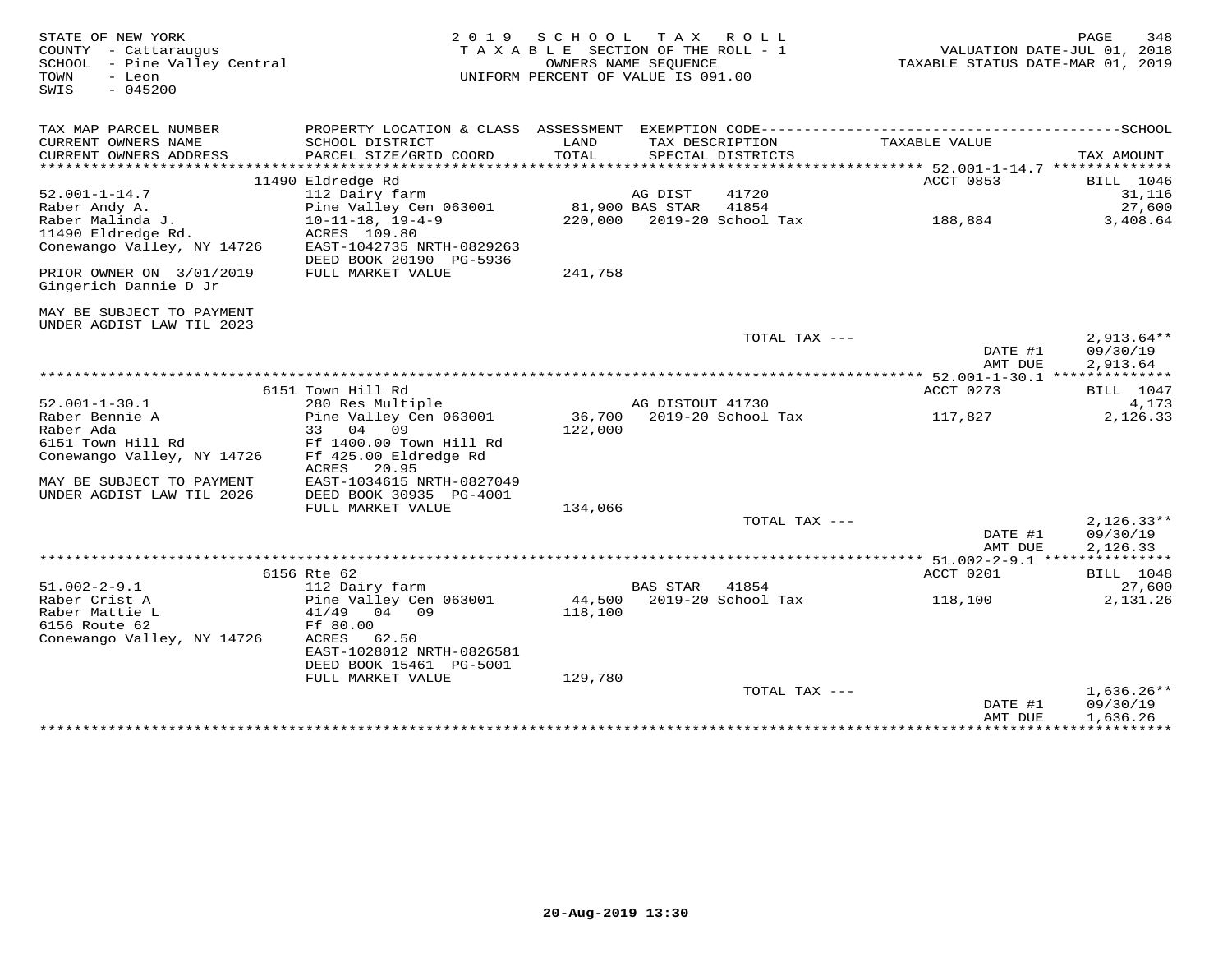| STATE OF NEW YORK<br>COUNTY - Cattaraugus<br>SCHOOL - Pine Valley Central<br>- Leon<br>TOWN<br>$-045200$<br>SWIS | 2 0 1 9                                                                                                                               | SCHOOL<br>TAXABLE SECTION OF THE ROLL - 1<br>OWNERS NAME SEQUENCE<br>UNIFORM PERCENT OF VALUE IS 091.00 |                 | TAX ROLL                             | VALUATION DATE-JUL 01, 2018<br>TAXABLE STATUS DATE-MAR 01, 2019 | 349<br>PAGE                      |
|------------------------------------------------------------------------------------------------------------------|---------------------------------------------------------------------------------------------------------------------------------------|---------------------------------------------------------------------------------------------------------|-----------------|--------------------------------------|-----------------------------------------------------------------|----------------------------------|
| TAX MAP PARCEL NUMBER                                                                                            |                                                                                                                                       |                                                                                                         |                 |                                      |                                                                 |                                  |
| CURRENT OWNERS NAME<br>CURRENT OWNERS ADDRESS                                                                    | SCHOOL DISTRICT<br>PARCEL SIZE/GRID COORD                                                                                             | LAND<br>TOTAL                                                                                           |                 | TAX DESCRIPTION<br>SPECIAL DISTRICTS | TAXABLE VALUE                                                   | TAX AMOUNT                       |
|                                                                                                                  | 6241 Kelly Rd                                                                                                                         |                                                                                                         |                 |                                      | ACCT 0081                                                       | <b>BILL</b> 1049                 |
| $51.002 - 2 - 24.1$                                                                                              | 210 1 Family Res                                                                                                                      |                                                                                                         | BUS C/T/S 47610 |                                      |                                                                 | 1,500                            |
| Raber Dan                                                                                                        | Pine Valley Cen 063001                                                                                                                |                                                                                                         | 21,100 BAS STAR | 41854                                |                                                                 | 27,600                           |
| Raber Lizzie Ann                                                                                                 | 42 04 09                                                                                                                              | 61,700                                                                                                  |                 | 2019-20 School Tax                   | 60,200                                                          | 1,086.38                         |
| 6241 Kelly Rd<br>Conewango Valley, NY 14726                                                                      | Ff 290.00 Us Rte 62<br>Ff 1260 Raggie Rd<br>8.80<br>ACRES<br>EAST-1027391 NRTH-0828800<br>DEED BOOK 20831 PG-9001                     |                                                                                                         |                 |                                      |                                                                 |                                  |
|                                                                                                                  | FULL MARKET VALUE                                                                                                                     | 67,802                                                                                                  |                 |                                      |                                                                 |                                  |
|                                                                                                                  |                                                                                                                                       |                                                                                                         |                 | TOTAL TAX ---                        | DATE #1<br>AMT DUE                                              | 591.38**<br>09/30/19<br>591.38   |
|                                                                                                                  |                                                                                                                                       |                                                                                                         |                 |                                      |                                                                 |                                  |
|                                                                                                                  | 6535 Town Hill Rd                                                                                                                     |                                                                                                         |                 |                                      | ACCT 0168                                                       | <b>BILL</b> 1050                 |
| $43.003 - 1 - 23$                                                                                                | 112 Dairy farm                                                                                                                        |                                                                                                         | <b>BAS STAR</b> | 41854                                |                                                                 | 27,600                           |
| Raber Emanuel E                                                                                                  | Pine Valley Cen 063001                                                                                                                |                                                                                                         |                 | 53,100 2019-20 School Tax            | 97,600                                                          | 1,761.31                         |
| Raber Emma A<br>6535 Town Hill Rd<br>Conewango Valley, NY 14726                                                  | 27/35<br>04 09<br>FRNT 1360.00 DPTH<br>ACRES<br>82.84<br>EAST-1034062 NRTH-0832616<br>DEED BOOK 00980 PG-01170                        | 97,600                                                                                                  |                 |                                      |                                                                 |                                  |
|                                                                                                                  | FULL MARKET VALUE                                                                                                                     | 107,253                                                                                                 |                 |                                      |                                                                 |                                  |
|                                                                                                                  |                                                                                                                                       |                                                                                                         |                 | TOTAL TAX ---                        |                                                                 | $1,266.31**$                     |
|                                                                                                                  |                                                                                                                                       |                                                                                                         |                 |                                      | DATE #1<br>AMT DUE                                              | 09/30/19<br>1,266.31             |
|                                                                                                                  |                                                                                                                                       |                                                                                                         |                 |                                      | ACCT 0564                                                       |                                  |
| $42.002 - 1 - 6.3$                                                                                               | 12580 Smith Rd<br>210 1 Family Res                                                                                                    |                                                                                                         |                 | 2019-20 School Tax                   | 40,100                                                          | <b>BILL</b> 1051<br>723.65       |
| Raber Stephen N.<br>Raber Sarah D.<br>12580 Smith Hill Road<br>South Dayton, NY 14138                            | Pine Valley Cen 063001<br>54 04<br>09<br>Xura Smith Rd Ff-1160.00<br>Crossroad Ff - 85'<br>ACRES<br>1.35<br>EAST-1026462 NRTH-0847352 | 7,700<br>40,100                                                                                         |                 |                                      |                                                                 |                                  |
|                                                                                                                  | DEED BOOK 30948 PG-5001                                                                                                               |                                                                                                         |                 |                                      |                                                                 |                                  |
|                                                                                                                  | FULL MARKET VALUE                                                                                                                     | 44,066                                                                                                  |                 |                                      |                                                                 |                                  |
|                                                                                                                  |                                                                                                                                       |                                                                                                         |                 | TOTAL TAX ---                        | DATE #1                                                         | $723.65**$<br>09/30/19<br>723.65 |
|                                                                                                                  |                                                                                                                                       |                                                                                                         |                 |                                      | AMT DUE                                                         |                                  |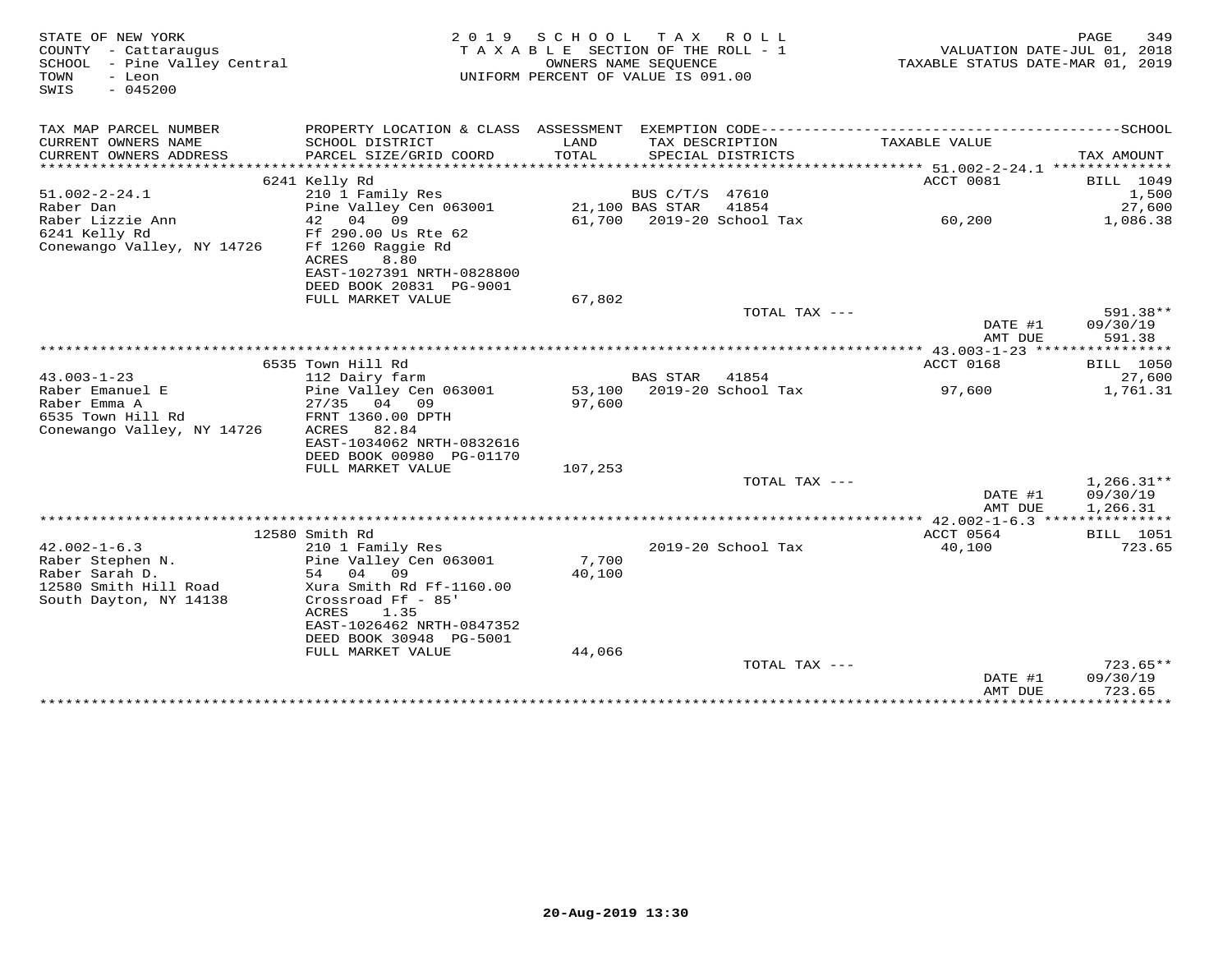| STATE OF NEW YORK<br>COUNTY - Cattaraugus<br>SCHOOL - Pine Valley Central<br>TOWN<br>- Leon<br>SWIS<br>$-045200$ | 2 0 1 9                                                                                                                                                                                    | SCHOOL<br>OWNERS NAME SEQUENCE | TAX ROLL<br>TAXABLE SECTION OF THE ROLL - 1<br>UNIFORM PERCENT OF VALUE IS 091.00 | VALUATION DATE-JUL 01, 2018<br>TAXABLE STATUS DATE-MAR 01, 2019 | 350<br>PAGE                          |
|------------------------------------------------------------------------------------------------------------------|--------------------------------------------------------------------------------------------------------------------------------------------------------------------------------------------|--------------------------------|-----------------------------------------------------------------------------------|-----------------------------------------------------------------|--------------------------------------|
| TAX MAP PARCEL NUMBER<br>CURRENT OWNERS NAME<br>CURRENT OWNERS ADDRESS<br>************************               | SCHOOL DISTRICT<br>PARCEL SIZE/GRID COORD                                                                                                                                                  | LAND<br>TOTAL                  | TAX DESCRIPTION<br>SPECIAL DISTRICTS                                              | TAXABLE VALUE                                                   | TAX AMOUNT                           |
| $43.001 - 1 - 11.3$<br>RANKUS LUCAS A.<br>1631 PONTIAC ROAD<br>ANGOLA, NY 14063                                  | Alderbottom Rd<br>322 Rural vac>10<br>Pine Valley Cen 063001<br>$21/22$ 04 09<br>Ff 1080.00<br>ACRES<br>20.00<br>EAST-1040831 NRTH-0843369<br>DEED BOOK 29208 PG-7001<br>FULL MARKET VALUE | 26,000<br>26,000<br>28,571     | 2019-20 School Tax                                                                | <b>ACCT 0958</b><br>26,000                                      | BILL 1052<br>469.20                  |
|                                                                                                                  |                                                                                                                                                                                            |                                | TOTAL TAX ---                                                                     | DATE #1<br>AMT DUE                                              | $469.20**$<br>09/30/19<br>469.20     |
|                                                                                                                  |                                                                                                                                                                                            |                                |                                                                                   |                                                                 |                                      |
| $43.001 - 1 - 11.2$<br>Rankus Lukas<br>1631 Pontiac Rd                                                           | 7252 Alderbottom Rd<br>260 Seasonal res<br>Pine Valley Cen 063001<br>21/22<br>04 09                                                                                                        | 55,300<br>114,400              | 2019-20 School Tax                                                                | ACCT 0540<br>114,400                                            | <b>BILL</b> 1053<br>2,064.48         |
| Angola, NY 14006                                                                                                 | Ff 1080.00<br>ACRES<br>36.30<br>EAST-1042122 NRTH-0843213<br>DEED BOOK 30360 PG-6001                                                                                                       |                                |                                                                                   |                                                                 |                                      |
|                                                                                                                  | FULL MARKET VALUE                                                                                                                                                                          | 125,714                        | TOTAL TAX ---                                                                     | DATE #1<br>AMT DUE                                              | $2,064.48**$<br>09/30/19<br>2,064.48 |
|                                                                                                                  |                                                                                                                                                                                            |                                |                                                                                   | **** 52.002-1-10 *****************                              |                                      |
|                                                                                                                  | $11024$ Pine Dr                                                                                                                                                                            |                                |                                                                                   | ACCT 0451                                                       | <b>BILL</b> 1054                     |
| $52.002 - 1 - 10$<br>Reagle Stephen Lee<br>1532 Brant-N.Collins Rd<br>North Colllins, NY 14111                   | 314 Rural vac<10<br>Pine Valley Cen 063001<br>02 04 09<br>$Lot-10$<br>FRNT 200.00 DPTH<br>ACRES<br>6.04                                                                                    | 12,700<br>12,700               | 2019-20 School Tax                                                                | 12,700                                                          | 229.19                               |
|                                                                                                                  | EAST-1050157 NRTH-0829593<br>DEED BOOK 00979 PG-00955<br>FULL MARKET VALUE                                                                                                                 | 13,956                         | TOTAL TAX ---                                                                     |                                                                 | $229.19**$                           |
|                                                                                                                  |                                                                                                                                                                                            |                                |                                                                                   | DATE #1                                                         | 09/30/19                             |
|                                                                                                                  |                                                                                                                                                                                            |                                |                                                                                   | AMT DUE                                                         | 229.19<br>*********                  |
|                                                                                                                  | 12483 Riga Rd                                                                                                                                                                              |                                |                                                                                   | ACCT 0579                                                       | BILL 1055                            |
| $42.002 - 1 - 23.5$<br>Rebmann James D<br>Rebmann Patricia<br>13957 Taylor Hollow Rd<br>Gowanda, NY 14070        | 312 Vac w/imprv<br>Pine Valley Cen 063001<br>09<br>45<br>04<br>West Rd Ff $-455$ '<br>FRNT 883.00 DPTH<br>ACRES<br>9.20                                                                    | 17,700<br>35,300               | 2019-20 School Tax                                                                | 35,300                                                          | 637.03                               |
|                                                                                                                  | EAST-1027398 NRTH-0841202<br>DEED BOOK 841<br>PG-00284                                                                                                                                     |                                |                                                                                   |                                                                 |                                      |
|                                                                                                                  | FULL MARKET VALUE                                                                                                                                                                          | 38,791                         |                                                                                   |                                                                 |                                      |
|                                                                                                                  |                                                                                                                                                                                            |                                | TOTAL TAX ---                                                                     | DATE #1<br>AMT DUE                                              | 637.03**<br>09/30/19<br>637.03       |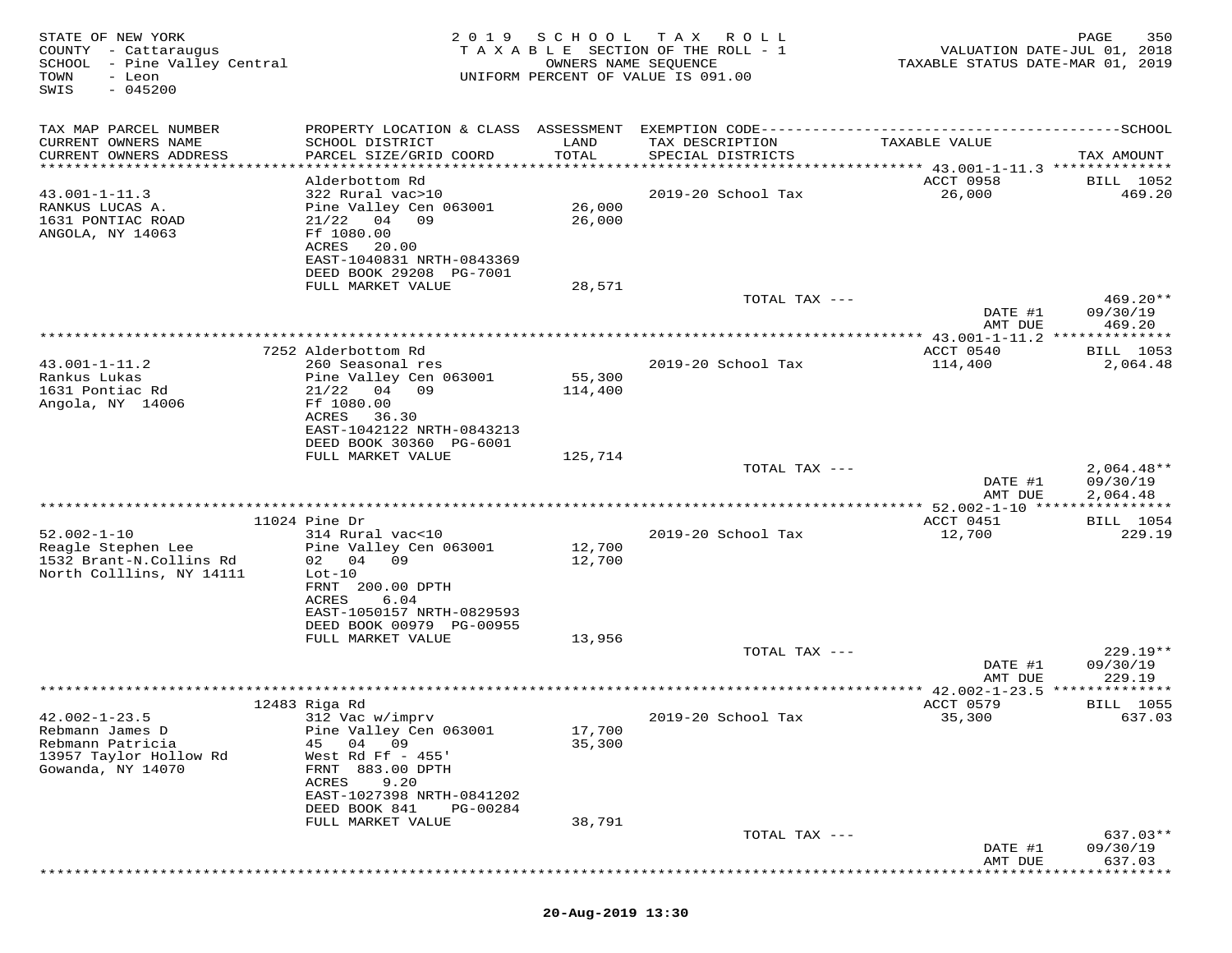| STATE OF NEW YORK<br>COUNTY - Cattaraugus<br>SCHOOL - Pine Valley Central<br>- Leon<br>TOWN<br>$-045200$<br>SWIS | 2 0 1 9                                                                                             | S C H O O L<br>TAXABLE SECTION OF THE ROLL - 1<br>UNIFORM PERCENT OF VALUE IS 091.00 | OWNERS NAME SEQUENCE | TAX ROLL                              | TAXABLE STATUS DATE-MAR 01, 2019         | 351<br>PAGE<br>VALUATION DATE-JUL 01, 2018 |
|------------------------------------------------------------------------------------------------------------------|-----------------------------------------------------------------------------------------------------|--------------------------------------------------------------------------------------|----------------------|---------------------------------------|------------------------------------------|--------------------------------------------|
| TAX MAP PARCEL NUMBER<br>CURRENT OWNERS NAME<br>CURRENT OWNERS ADDRESS                                           | SCHOOL DISTRICT<br>PARCEL SIZE/GRID COORD                                                           | LAND<br>TOTAL                                                                        |                      | TAX DESCRIPTION<br>SPECIAL DISTRICTS  | TAXABLE VALUE                            | TAX AMOUNT                                 |
| *******************                                                                                              |                                                                                                     |                                                                                      |                      | ************************************* | *********** 34.003-1-32.1 ************** |                                            |
|                                                                                                                  | 7662 Rte 62                                                                                         |                                                                                      |                      |                                       | ACCT 0235                                | BILL 1056                                  |
| $34.003 - 1 - 32.1$                                                                                              | 240 Rural res                                                                                       |                                                                                      | <b>BAS STAR</b>      | 41854                                 |                                          | 27,600                                     |
| Rebmann Joseph Scott<br>7662 Rte 62                                                                              | Pine Valley Cen 063001<br>39 04 09                                                                  | 23,400<br>98,000                                                                     |                      | 2019-20 School Tax                    | 98,000                                   | 1,768.53                                   |
| South Dayton, NY 14138                                                                                           | ACRES 10.25<br>EAST-1031766 NRTH-0849914<br>DEED BOOK 23242 PG-4002                                 |                                                                                      |                      |                                       |                                          |                                            |
|                                                                                                                  | FULL MARKET VALUE                                                                                   | 107,692                                                                              |                      |                                       |                                          |                                            |
|                                                                                                                  |                                                                                                     |                                                                                      |                      | TOTAL TAX ---                         | DATE #1                                  | $1,273.53**$<br>09/30/19                   |
|                                                                                                                  |                                                                                                     | ****************************                                                         |                      |                                       | AMT DUE                                  | 1,273.53<br>***********                    |
|                                                                                                                  | 11082 Tug Hill Rd                                                                                   |                                                                                      |                      |                                       | ********* 43.004-1-6 ******<br>ACCT 0436 | <b>BILL</b> 1057                           |
| $43.004 - 1 - 6$                                                                                                 | 210 1 Family Res                                                                                    |                                                                                      | <b>BAS STAR</b>      | 41854                                 |                                          | 27,600                                     |
| Reger Aaron J                                                                                                    | Pine Valley Cen 063001                                                                              | 6,500                                                                                |                      | 2019-20 School Tax                    | 82,000                                   | 1,479.79                                   |
| 11082 Tug Hill Rd<br>Cattaraugus, NY 14719                                                                       | 04<br>04<br>09<br>FRNT 150.00 DPTH 125.00<br>EAST-1049375 NRTH-0835717<br>DEED BOOK 1001    PG-1194 | 82,000                                                                               |                      |                                       |                                          |                                            |
|                                                                                                                  | FULL MARKET VALUE                                                                                   | 90,110                                                                               |                      |                                       |                                          |                                            |
|                                                                                                                  |                                                                                                     |                                                                                      |                      | TOTAL TAX ---                         | DATE #1                                  | 984.79**<br>09/30/19                       |
|                                                                                                                  |                                                                                                     |                                                                                      |                      |                                       | AMT DUE                                  | 984.79                                     |
|                                                                                                                  |                                                                                                     |                                                                                      |                      |                                       |                                          |                                            |
| $43.004 - 1 - 7.2$                                                                                               | Bailey Hill Rd<br>321 Abandoned ag                                                                  |                                                                                      |                      | 2019-20 School Tax                    | 32,000                                   | BILL 1058<br>577.48                        |
| Reger Aaron J                                                                                                    | Pine Valley Cen 063001                                                                              | 32,000                                                                               |                      |                                       |                                          |                                            |
| Reger Robyn                                                                                                      | ACRES 40.00                                                                                         | 32,000                                                                               |                      |                                       |                                          |                                            |
| 11082 Tug Hill Rd<br>Cattaraugus, NY 14719                                                                       | FULL MARKET VALUE                                                                                   | 35,165                                                                               |                      |                                       |                                          |                                            |
|                                                                                                                  |                                                                                                     |                                                                                      |                      | TOTAL TAX ---                         |                                          | $577.48**$                                 |
|                                                                                                                  |                                                                                                     |                                                                                      |                      |                                       | DATE #1<br>AMT DUE                       | 09/30/19<br>577.48                         |
|                                                                                                                  |                                                                                                     |                                                                                      |                      |                                       | ** $43.001 - 1 - 16$ ****                | * * * * * * * * * * *                      |
| $43.001 - 1 - 16$                                                                                                | 7094 Alderbottom Rd                                                                                 |                                                                                      |                      |                                       | ACCT 0180                                | <b>BILL</b> 1059                           |
| Rejewski Michael F<br>Rejewski Janice                                                                            | 312 Vac w/imprv<br>Pine Valley Cen 063001<br>04<br>09<br>21                                         | 28,000<br>53,000                                                                     |                      | 2019-20 School Tax                    | 53,000                                   | 956.45                                     |
| 1241 Wisconsin Rd<br>Derby, NY 14047                                                                             | FRNT 350.00 DPTH<br>16.74<br>ACRES<br>EAST-1041408 NRTH-0840384<br>DEED BOOK 00929 PG-00118         |                                                                                      |                      |                                       |                                          |                                            |
|                                                                                                                  | FULL MARKET VALUE                                                                                   | 58,242                                                                               |                      |                                       |                                          |                                            |
|                                                                                                                  |                                                                                                     |                                                                                      |                      | TOTAL TAX ---                         | DATE #1                                  | $956.45**$<br>09/30/19                     |
|                                                                                                                  |                                                                                                     |                                                                                      |                      |                                       | AMT DUE                                  | 956.45                                     |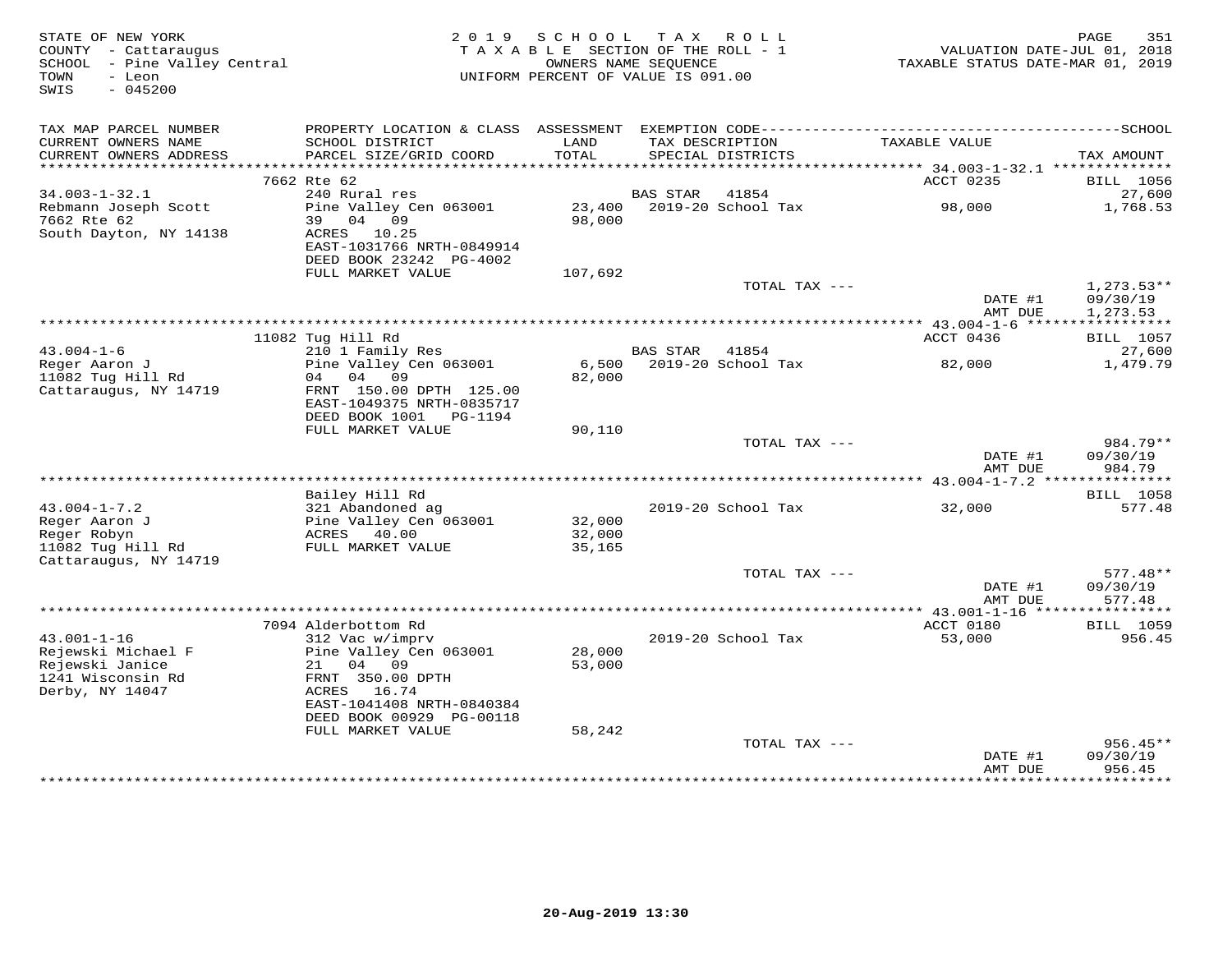| STATE OF NEW YORK<br>COUNTY - Cattaraugus<br>SCHOOL - Pine Valley Central<br>TOWN<br>- Leon<br>SWIS<br>$-045200$         |                                                                                                                                             | 2019 SCHOOL TAX ROLL<br>TAXABLE SECTION OF THE ROLL - 1<br>OWNERS NAME SEQUENCE<br>UNIFORM PERCENT OF VALUE IS 091.00 |                 |                          | VALUATION DATE-JUL 01, 2018<br>TAXABLE STATUS DATE-MAR 01, 2019 | 352<br>PAGE                          |
|--------------------------------------------------------------------------------------------------------------------------|---------------------------------------------------------------------------------------------------------------------------------------------|-----------------------------------------------------------------------------------------------------------------------|-----------------|--------------------------|-----------------------------------------------------------------|--------------------------------------|
| TAX MAP PARCEL NUMBER<br>CURRENT OWNERS NAME<br>CURRENT OWNERS ADDRESS                                                   | SCHOOL DISTRICT<br>PARCEL SIZE/GRID COORD                                                                                                   | LAND<br>TOTAL                                                                                                         | TAX DESCRIPTION | SPECIAL DISTRICTS        | TAXABLE VALUE                                                   | TAX AMOUNT                           |
|                                                                                                                          | 6705 Rte 62                                                                                                                                 |                                                                                                                       |                 |                          | ACCT 5009                                                       | <b>BILL</b> 1060                     |
| 42.020-1-43<br>Reukauf John<br>Reukauf Alicia<br>6708 Rte 62<br>Conewango Valley, NY 14726                               | 312 Vac w/imprv<br>Pine Valley Cen 063001<br>43 04 09<br>FRNT<br>66.00 DPTH 140.00<br>EAST-1030866 NRTH-0834942<br>DEED BOOK 00932 PG-00599 | 2,000<br>9,000                                                                                                        |                 | 2019-20 School Tax       | 9,000                                                           | 162.42                               |
|                                                                                                                          | FULL MARKET VALUE                                                                                                                           | 9,890                                                                                                                 |                 |                          |                                                                 |                                      |
|                                                                                                                          |                                                                                                                                             |                                                                                                                       |                 | TOTAL TAX ---            | DATE #1<br>AMT DUE                                              | $162.42**$<br>09/30/19<br>162.42     |
|                                                                                                                          |                                                                                                                                             |                                                                                                                       |                 |                          |                                                                 |                                      |
|                                                                                                                          | 6708 Rte 62                                                                                                                                 |                                                                                                                       |                 |                          | ACCT 0138                                                       | <b>BILL</b> 1061                     |
| $42.020 - 1 - 44$<br>Reukauf John<br>Reukauf Alicia<br>Reukauf Alicia                                                    | 210 1 Family Res<br>Pine Valley Cen 063001<br>43 04 09<br>ACRES<br>1.01                                                                     | 92,000                                                                                                                | BAS STAR 41854  | 7,000 2019-20 School Tax | 92,000                                                          | 27,600<br>1,660.25                   |
| Conewango Valley, NY 14726                                                                                               | EAST-1030922 NRTH-0835076<br>DEED BOOK 00932 PG-00599<br>FULL MARKET VALUE                                                                  | 101,099                                                                                                               |                 |                          |                                                                 |                                      |
|                                                                                                                          |                                                                                                                                             |                                                                                                                       |                 | TOTAL TAX ---            | DATE #1<br>AMT DUE                                              | $1,165.25**$<br>09/30/19<br>1,165.25 |
|                                                                                                                          |                                                                                                                                             |                                                                                                                       |                 |                          |                                                                 |                                      |
| $42.020 - 1 - 42$<br>Reukauf John P<br>Reukauf Alicia A<br>Reukauf Alicia A<br>6708 Rte 62<br>Conewango Valley, NY 14726 | 6703 Rte 62<br>311 Res vac land<br>Pine Valley Cen 063001<br>43 04 09<br>FRNT 430.00 DPTH<br>ACRES<br>1.27<br>EAST-1030696 NRTH-0834798     | 3,500<br>3,500                                                                                                        |                 | 2019-20 School Tax       | ACCT 0025<br>3,500                                              | BILL 1062<br>63.16                   |
|                                                                                                                          | DEED BOOK 878<br>PG-00219                                                                                                                   |                                                                                                                       |                 |                          |                                                                 |                                      |
|                                                                                                                          | FULL MARKET VALUE                                                                                                                           | 3,846                                                                                                                 |                 | TOTAL TAX ---            |                                                                 | $63.16**$                            |
|                                                                                                                          |                                                                                                                                             |                                                                                                                       |                 |                          | DATE #1<br>AMT DUE                                              | 09/30/19<br>63.16                    |
|                                                                                                                          | 6882 Rte 62                                                                                                                                 |                                                                                                                       |                 |                          | ACCT 0034                                                       | BILL 1063                            |
| $43.003 - 1 - 29$<br>AS. $003 + 1$<br>Richter Andrew P.<br>Conewango Valley, NY 14726                                    | 210 1 Family Res<br>Pine Valley Cen 063001<br>36 04 09<br>Ff 250.00<br>ACRES<br>1.70<br>EAST-1031305 NRTH-0837704                           | 8,400<br>73,100                                                                                                       |                 | 2019-20 School Tax       | 73,100                                                          | 1,319.18                             |
|                                                                                                                          | DEED BOOK 26115 PG-5002<br>FULL MARKET VALUE                                                                                                | 80,330                                                                                                                |                 |                          |                                                                 |                                      |
|                                                                                                                          |                                                                                                                                             |                                                                                                                       |                 | TOTAL TAX ---            | DATE #1<br>AMT DUE                                              | $1,319.18**$<br>09/30/19<br>1,319.18 |
|                                                                                                                          |                                                                                                                                             |                                                                                                                       |                 |                          |                                                                 | + + + + + + + + + + + +              |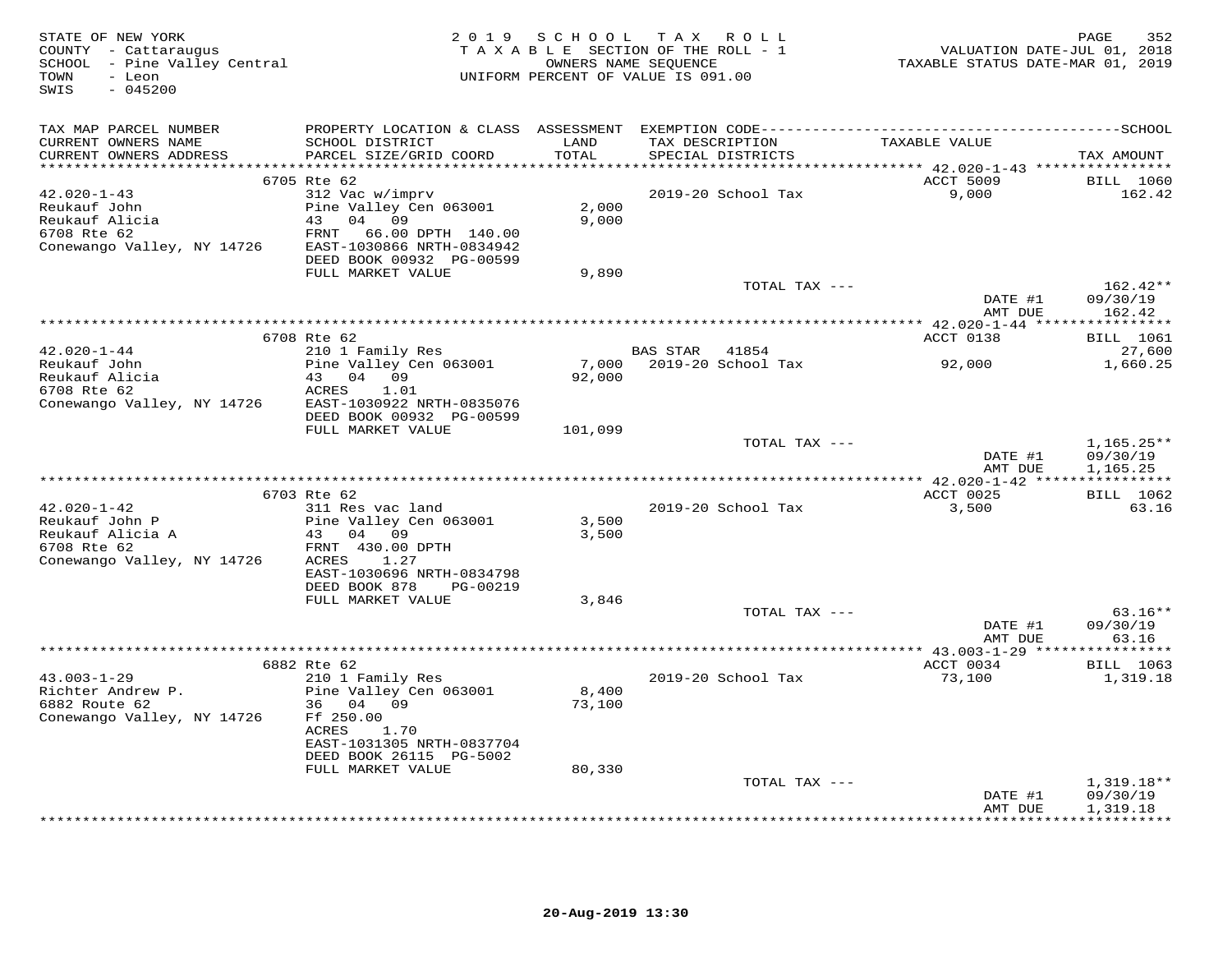| STATE OF NEW YORK<br>COUNTY - Cattaraugus<br>SCHOOL - Pine Valley Central<br>TOWN<br>- Leon<br>$-045200$<br>SWIS | 2 0 1 9                                                                                      | SCHOOL<br>TAXABLE SECTION OF THE ROLL - 1<br>UNIFORM PERCENT OF VALUE IS 091.00 | T A X<br>OWNERS NAME SEQUENCE | R O L L                              | VALUATION DATE-JUL 01, 2018<br>TAXABLE STATUS DATE-MAR 01, 2019 | 353<br>PAGE      |
|------------------------------------------------------------------------------------------------------------------|----------------------------------------------------------------------------------------------|---------------------------------------------------------------------------------|-------------------------------|--------------------------------------|-----------------------------------------------------------------|------------------|
| TAX MAP PARCEL NUMBER                                                                                            | PROPERTY LOCATION & CLASS ASSESSMENT EXEMPTION CODE-----------------------------------SCHOOL |                                                                                 |                               |                                      |                                                                 |                  |
| CURRENT OWNERS NAME<br>CURRENT OWNERS ADDRESS                                                                    | SCHOOL DISTRICT<br>PARCEL SIZE/GRID COORD                                                    | LAND<br>TOTAL                                                                   |                               | TAX DESCRIPTION<br>SPECIAL DISTRICTS | TAXABLE VALUE                                                   | TAX AMOUNT       |
|                                                                                                                  | 12218 Ruckh                                                                                  |                                                                                 |                               |                                      | ACCT 0486                                                       | BILL 1064        |
| $34.003 - 1 - 29.2$                                                                                              | 270 Mfg housing                                                                              |                                                                                 | AG DIST                       | 41720                                |                                                                 | 9,219            |
| Richter Patrick H.                                                                                               | Pine Valley Cen 063001                                                                       | 29,600                                                                          |                               | 2019-20 School Tax                   | 89,881                                                          | 1,622.01         |
| Richter Fatima                                                                                                   | 39<br>04<br>09                                                                               | 99,100                                                                          |                               |                                      |                                                                 |                  |
| 12218 Ruckh Hill Road                                                                                            | Ff 895.00 Us Rte 62                                                                          |                                                                                 |                               |                                      |                                                                 |                  |
| South Dayton, NY 14138                                                                                           | Ff 898.00 Ruckh Rd                                                                           |                                                                                 |                               |                                      |                                                                 |                  |
|                                                                                                                  | ACRES<br>30.60                                                                               |                                                                                 |                               |                                      |                                                                 |                  |
| MAY BE SUBJECT TO PAYMENT                                                                                        | EAST-1031912 NRTH-0848216                                                                    |                                                                                 |                               |                                      |                                                                 |                  |
| UNDER AGDIST LAW TIL 2023                                                                                        | DEED BOOK 26115 PG-5001                                                                      |                                                                                 |                               |                                      |                                                                 |                  |
|                                                                                                                  | FULL MARKET VALUE                                                                            | 108,901                                                                         |                               | TOTAL TAX ---                        |                                                                 | $1,622.01**$     |
|                                                                                                                  |                                                                                              |                                                                                 |                               |                                      | DATE #1                                                         | 09/30/19         |
|                                                                                                                  |                                                                                              |                                                                                 |                               |                                      | AMT DUE                                                         | 1,622.01         |
|                                                                                                                  |                                                                                              |                                                                                 |                               |                                      |                                                                 |                  |
|                                                                                                                  | 11003 Eldredge Rd                                                                            |                                                                                 |                               |                                      | ACCT 0750                                                       | BILL 1065        |
| $52.002 - 1 - 27.10$                                                                                             | 210 1 Family Res                                                                             |                                                                                 | <b>BAS STAR</b>               | 41854                                |                                                                 | 27,600           |
| Riddle James P                                                                                                   | Pine Valley Cen 063001                                                                       |                                                                                 |                               | 14,700 2019-20 School Tax            | 65,500                                                          | 1,182.03         |
| 11003 Eldredge Rd                                                                                                | 04 09<br>01                                                                                  | 65,500                                                                          |                               |                                      |                                                                 |                  |
| Cattaraugus, NY 14719                                                                                            | $Lot$ #1<br>Ff 250.00                                                                        |                                                                                 |                               |                                      |                                                                 |                  |
|                                                                                                                  | ACRES<br>4.85                                                                                |                                                                                 |                               |                                      |                                                                 |                  |
|                                                                                                                  | EAST-1050715 NRTH-0827334                                                                    |                                                                                 |                               |                                      |                                                                 |                  |
|                                                                                                                  | DEED BOOK 17434 PG-3001                                                                      |                                                                                 |                               |                                      |                                                                 |                  |
|                                                                                                                  | FULL MARKET VALUE                                                                            | 71,978                                                                          |                               |                                      |                                                                 |                  |
|                                                                                                                  |                                                                                              |                                                                                 |                               | TOTAL TAX ---                        |                                                                 | 687.03**         |
|                                                                                                                  |                                                                                              |                                                                                 |                               |                                      | DATE #1                                                         | 09/30/19         |
|                                                                                                                  |                                                                                              |                                                                                 |                               |                                      | AMT DUE                                                         | 687.03           |
|                                                                                                                  |                                                                                              |                                                                                 |                               |                                      | ************ 43.003-1-1.1 ****************                      |                  |
|                                                                                                                  | 6954 Rte 62                                                                                  |                                                                                 |                               |                                      | ACCT 0934                                                       | <b>BILL</b> 1066 |
| $43.003 - 1 - 1.1$<br>Riley Danny                                                                                | 210 1 Family Res<br>Pine Valley Cen 063001                                                   | 9,900                                                                           | BAS STAR                      | 41854<br>2019-20 School Tax          | 54,800                                                          | 27,600<br>988.93 |
| 6954 Rte 62                                                                                                      | 36 04<br>09                                                                                  | 54,800                                                                          |                               |                                      |                                                                 |                  |
| Conewango Valley, NY 14726                                                                                       | 2.45<br>ACRES                                                                                |                                                                                 |                               |                                      |                                                                 |                  |
|                                                                                                                  | EAST-1031301 NRTH-0838980                                                                    |                                                                                 |                               |                                      |                                                                 |                  |
|                                                                                                                  | DEED BOOK 13497 PG-3003                                                                      |                                                                                 |                               |                                      |                                                                 |                  |
|                                                                                                                  | FULL MARKET VALUE                                                                            | 60,220                                                                          |                               |                                      |                                                                 |                  |
|                                                                                                                  |                                                                                              |                                                                                 |                               | TOTAL TAX ---                        |                                                                 | 493.93**         |
|                                                                                                                  |                                                                                              |                                                                                 |                               |                                      | DATE #1                                                         | 09/30/19         |
|                                                                                                                  |                                                                                              |                                                                                 |                               |                                      | AMT DUE                                                         | 493.93           |
|                                                                                                                  | 6996 Slew Rd                                                                                 |                                                                                 |                               |                                      | ACCT 0585                                                       | <b>BILL</b> 1067 |
| $43.003 - 1 - 1.2$                                                                                               | 210 1 Family Res                                                                             |                                                                                 |                               | 2019-20 School Tax                   | 66,900                                                          | 1,207.29         |
| Riley Danny O                                                                                                    | Pine Valley Cen 063001                                                                       | 6,900                                                                           |                               |                                      |                                                                 |                  |
| Riley Catherine                                                                                                  | 04 09<br>36                                                                                  | 66,900                                                                          |                               |                                      |                                                                 |                  |
| 6954 Rt 62                                                                                                       | FRNT 123.20 DPTH 293.92                                                                      |                                                                                 |                               |                                      |                                                                 |                  |
| Conewango Valley, NY 14726                                                                                       | EAST-1031314 NRTH-0839565                                                                    |                                                                                 |                               |                                      |                                                                 |                  |
|                                                                                                                  | DEED BOOK 886<br>PG-00069                                                                    |                                                                                 |                               |                                      |                                                                 |                  |
|                                                                                                                  | FULL MARKET VALUE                                                                            | 73,516                                                                          |                               |                                      |                                                                 |                  |
|                                                                                                                  |                                                                                              |                                                                                 |                               | TOTAL TAX ---                        |                                                                 | $1,207.29**$     |
|                                                                                                                  |                                                                                              |                                                                                 |                               |                                      | DATE #1                                                         | 09/30/19         |
|                                                                                                                  |                                                                                              |                                                                                 |                               |                                      | AMT DUE                                                         | 1,207.29         |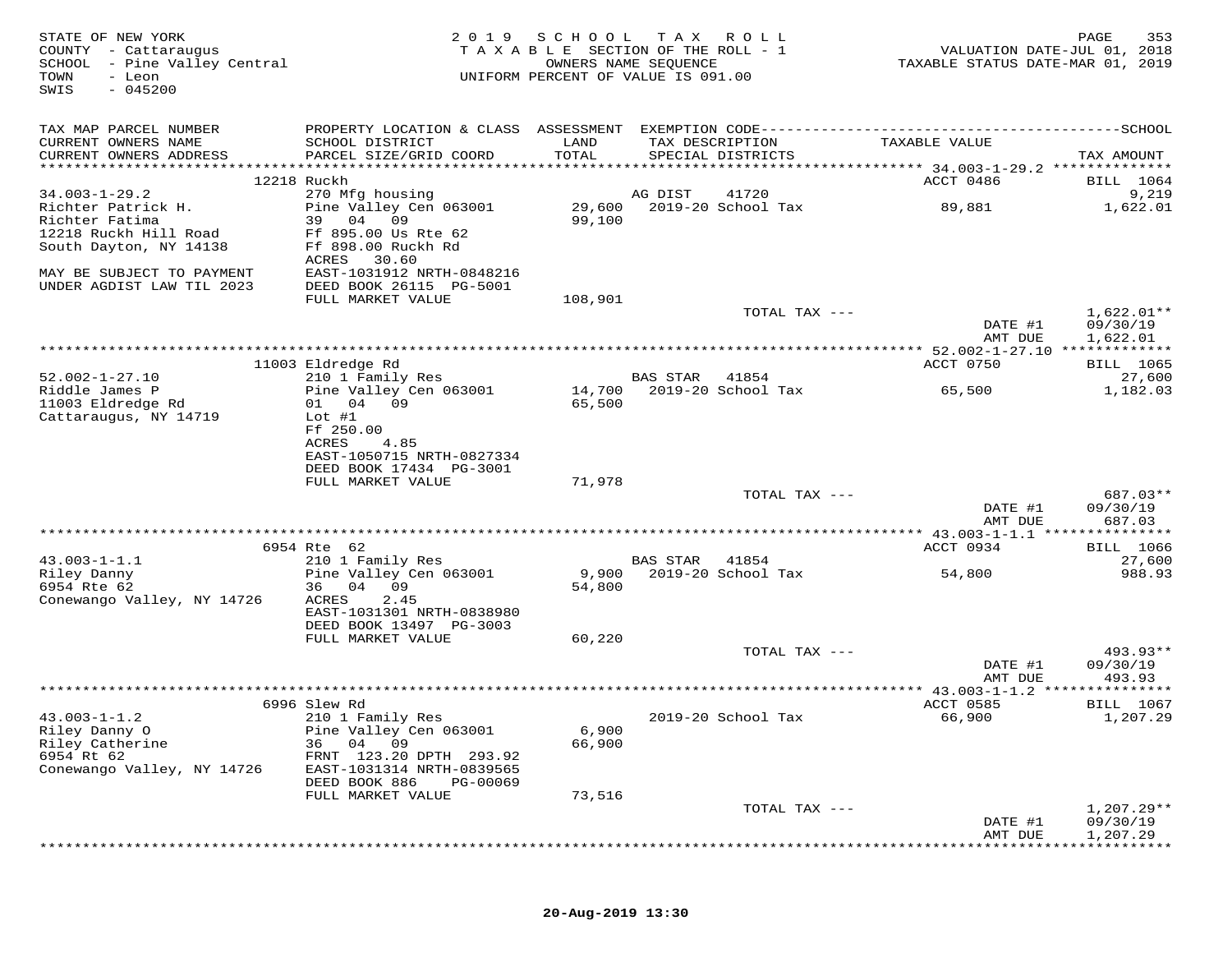| STATE OF NEW YORK<br>COUNTY - Cattaraugus<br>SCHOOL - Pine Valley Central<br>TOWN<br>- Leon<br>$-045200$<br>SWIS |                                                                                                                                 | 2019 SCHOOL     | TAX ROLL<br>TAXABLE SECTION OF THE ROLL - 1<br>OWNERS NAME SEQUENCE<br>UNIFORM PERCENT OF VALUE IS 091.00 | VALUATION DATE-JUL 01, 2018<br>TAXABLE STATUS DATE-MAR 01, 2019 | PAGE<br>354                          |
|------------------------------------------------------------------------------------------------------------------|---------------------------------------------------------------------------------------------------------------------------------|-----------------|-----------------------------------------------------------------------------------------------------------|-----------------------------------------------------------------|--------------------------------------|
| TAX MAP PARCEL NUMBER                                                                                            |                                                                                                                                 |                 |                                                                                                           |                                                                 |                                      |
| CURRENT OWNERS NAME<br>CURRENT OWNERS ADDRESS                                                                    | SCHOOL DISTRICT<br>PARCEL SIZE/GRID COORD                                                                                       | LAND<br>TOTAL   | TAX DESCRIPTION<br>SPECIAL DISTRICTS                                                                      | TAXABLE VALUE                                                   | TAX AMOUNT                           |
| ***********************                                                                                          |                                                                                                                                 | ***********     |                                                                                                           | ********** 43.003-1-1.3 ****************                        |                                      |
| $43.003 - 1 - 1.3$<br>Riley Danny O<br>6996 Rte 62<br>Conewango Valley, NY 14726                                 | Rte 62<br>314 Rural vac<10<br>Pine Valley Cen 063001<br>36 04 09<br>FRNT 207.02 DPTH<br>ACRES 1.26<br>EAST-1031304 NRTH-0839412 | 3,500<br>3,500  | 2019-20 School Tax                                                                                        | ACCT 0614<br>3,500                                              | <b>BILL</b> 1068<br>63.16            |
|                                                                                                                  | DEED BOOK 13497 PG-3003<br>FULL MARKET VALUE                                                                                    | 3,846           |                                                                                                           |                                                                 |                                      |
|                                                                                                                  |                                                                                                                                 |                 | TOTAL TAX ---                                                                                             |                                                                 | $63.16**$                            |
|                                                                                                                  |                                                                                                                                 |                 |                                                                                                           | DATE #1<br>AMT DUE                                              | 09/30/19<br>63.16                    |
|                                                                                                                  |                                                                                                                                 |                 |                                                                                                           | *********** 43.003-1-1.4 ****                                   | ***********                          |
| $43.003 - 1 - 1.4$                                                                                               | Rte 62<br>314 Rural vac<10                                                                                                      |                 | 2019-20 School Tax                                                                                        | ACCT 0615<br>3,500                                              | <b>BILL</b> 1069<br>63.16            |
| Riley Danny O<br>6996 Rte 62                                                                                     | Pine Valley Cen 063001<br>36 04 09                                                                                              | 3,500<br>3,500  |                                                                                                           |                                                                 |                                      |
| Conewango Valley, NY 14726                                                                                       | FRNT 207.02 DPTH<br>ACRES 1.26<br>EAST-1031308 NRTH-0839224<br>DEED BOOK 13497 PG-3003                                          |                 |                                                                                                           |                                                                 |                                      |
|                                                                                                                  | FULL MARKET VALUE                                                                                                               | 3,846           |                                                                                                           |                                                                 |                                      |
|                                                                                                                  |                                                                                                                                 |                 | TOTAL TAX ---                                                                                             | DATE #1                                                         | $63.16**$<br>09/30/19                |
|                                                                                                                  |                                                                                                                                 |                 |                                                                                                           | AMT DUE                                                         | 63.16                                |
|                                                                                                                  | 12201 Slew Rd                                                                                                                   |                 |                                                                                                           | *********** 43.003-1-1.5 ****<br>ACCT 0803                      | ***********<br><b>BILL</b> 1070      |
| $43.003 - 1 - 1.5$                                                                                               | 210 1 Family Res                                                                                                                |                 | AG DISTOUT 41730                                                                                          |                                                                 | 6,259                                |
| Riley Michael J                                                                                                  | Pine Valley Cen 063001                                                                                                          |                 | 37,700 ENH STAR 41834                                                                                     |                                                                 | 63,200                               |
| PO Box 104<br>South Dayton, NY 14138                                                                             | ACRES 45.00<br>EAST-1032394 NRTH-0083908<br>DEED BOOK 1003    PG-851                                                            |                 | 150,800 2019-20 School Tax 144,541                                                                        |                                                                 | 2,608.41                             |
| MAY BE SUBJECT TO PAYMENT<br>UNDER AGDIST LAW TIL 2026                                                           | FULL MARKET VALUE                                                                                                               | 165,714         |                                                                                                           |                                                                 |                                      |
|                                                                                                                  |                                                                                                                                 |                 | TOTAL TAX ---                                                                                             | DATE #1<br>AMT DUE                                              | $1,505.41**$<br>09/30/19<br>1,505.41 |
|                                                                                                                  |                                                                                                                                 |                 |                                                                                                           |                                                                 |                                      |
|                                                                                                                  | 6736 Rte 62                                                                                                                     |                 |                                                                                                           | ACCT 0093                                                       | <b>BILL</b> 1071                     |
| $42.020 - 1 - 37$                                                                                                | 210 1 Family Res<br>Pine Valley Cen 063001<br>35 04 09                                                                          | 3,000<br>35,000 | 2019-20 School Tax                                                                                        | 35,000                                                          | 631.62                               |
| Cherry Creek, N 14723                                                                                            | 62.00 DPTH 84.00<br>FRNT<br>EAST-1031190 NRTH-0835374<br>DEED BOOK 24801 PG-9001                                                |                 |                                                                                                           |                                                                 |                                      |
|                                                                                                                  | FULL MARKET VALUE                                                                                                               | 38,462          | TOTAL TAX ---                                                                                             |                                                                 | $631.62**$                           |
|                                                                                                                  |                                                                                                                                 |                 |                                                                                                           | DATE #1<br>AMT DUE                                              | 09/30/19<br>631.62                   |
|                                                                                                                  |                                                                                                                                 |                 |                                                                                                           |                                                                 | <b>+++++++++</b>                     |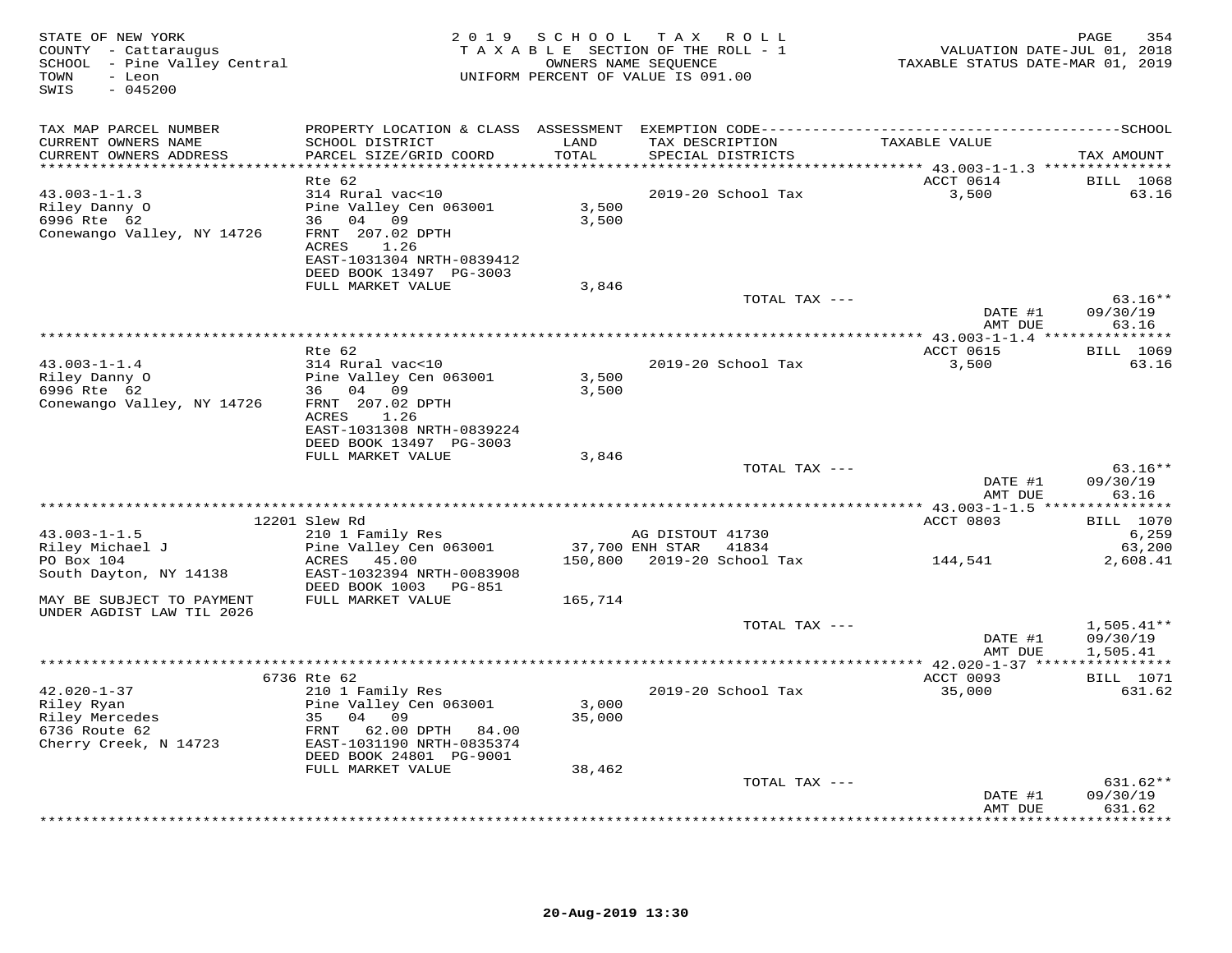| STATE OF NEW YORK<br>COUNTY - Cattaraugus<br>SCHOOL - Pine Valley Central<br>- Leon<br>TOWN<br>$-045200$<br>SWIS | 2 0 1 9<br>TAXABLE SECTION OF THE ROLL - 1<br>UNIFORM PERCENT OF VALUE IS 091.00 | PAGE<br>355<br>VALUATION DATE-JUL 01, 2018<br>TAXABLE STATUS DATE-MAR 01, 2019 |                    |                    |                    |
|------------------------------------------------------------------------------------------------------------------|----------------------------------------------------------------------------------|--------------------------------------------------------------------------------|--------------------|--------------------|--------------------|
| TAX MAP PARCEL NUMBER                                                                                            | PROPERTY LOCATION & CLASS ASSESSMENT                                             |                                                                                |                    |                    |                    |
| CURRENT OWNERS NAME                                                                                              | SCHOOL DISTRICT                                                                  | LAND                                                                           | TAX DESCRIPTION    | TAXABLE VALUE      |                    |
| CURRENT OWNERS ADDRESS<br>********************                                                                   | PARCEL SIZE/GRID COORD                                                           | TOTAL                                                                          | SPECIAL DISTRICTS  |                    | TAX AMOUNT         |
|                                                                                                                  | Slew Rd                                                                          |                                                                                |                    | ACCT 0387          | BILL 1072          |
| $43.001 - 1 - 23$                                                                                                | 910 Priv forest                                                                  |                                                                                | FOREST/A74 47460   |                    | 243,840            |
| Ro Von Ltd                                                                                                       | Pine Valley Cen 063001                                                           | 304,800                                                                        | 2019-20 School Tax | 60,960             | 1,100.10           |
| R. Volgenau                                                                                                      | 29/37 04<br>09                                                                   | 304,800                                                                        |                    |                    |                    |
| 2867 Five Mile                                                                                                   | FRNT 5430.00 DPTH                                                                |                                                                                |                    |                    |                    |
| Allegany, NY 14706                                                                                               | ACRES 268.92                                                                     |                                                                                |                    |                    |                    |
|                                                                                                                  | EAST-1036201 NRTH-0841232                                                        |                                                                                |                    |                    |                    |
| MAY BE SUBJECT TO PAYMENT                                                                                        | DEED BOOK 859<br>PG-00607                                                        |                                                                                |                    |                    |                    |
| UNDER RPTL480A UNTIL 2028                                                                                        | FULL MARKET VALUE                                                                | 334,945                                                                        | TOTAL TAX ---      |                    | $1.100.10**$       |
|                                                                                                                  |                                                                                  |                                                                                |                    | DATE #1            | 09/30/19           |
|                                                                                                                  |                                                                                  |                                                                                |                    | AMT DUE            | 1,100.10           |
|                                                                                                                  |                                                                                  |                                                                                |                    |                    |                    |
|                                                                                                                  | Kysor Hill Rd                                                                    |                                                                                |                    | ACCT 0774          | <b>BILL</b> 1073   |
| $43.002 - 1 - 13$                                                                                                | 910 Priv forest                                                                  |                                                                                | FOREST/A74 47460   |                    | 209,600            |
| Ro Von Ltd                                                                                                       | Pine Valley Cen 063001                                                           | 262,000                                                                        | 2019-20 School Tax | 52,400             | 945.62             |
| R Volegnau<br>2867 Five Mile Rd                                                                                  | ACRES 305.29<br>EAST-1044503 NRTH-0841490                                        | 262,000                                                                        |                    |                    |                    |
| Allegany, NY 14706                                                                                               | FULL MARKET VALUE                                                                | 287,912                                                                        |                    |                    |                    |
|                                                                                                                  |                                                                                  |                                                                                |                    |                    |                    |
| MAY BE SUBJECT TO PAYMENT                                                                                        |                                                                                  |                                                                                |                    |                    |                    |
| UNDER RPTL480A UNTIL 2028                                                                                        |                                                                                  |                                                                                |                    |                    |                    |
|                                                                                                                  |                                                                                  |                                                                                | TOTAL TAX ---      |                    | $945.62**$         |
|                                                                                                                  |                                                                                  |                                                                                |                    | DATE #1<br>AMT DUE | 09/30/19<br>945.62 |
| ******************************                                                                                   |                                                                                  |                                                                                |                    |                    |                    |
|                                                                                                                  | Kellogg Hill Rd                                                                  |                                                                                |                    | ACCT 0386          | BILL 1074          |
| $43.003 - 1 - 7.1$                                                                                               | 910 Priv forest                                                                  |                                                                                | FOREST/A74 47460   |                    | 124,240            |
| Ro Von Ltd                                                                                                       | Pine Valley Cen 063001                                                           | 155,300                                                                        | 2019-20 School Tax | 31,060             | 560.51             |
| R Volgenau                                                                                                       | 28/29 04 09                                                                      | 155,300                                                                        |                    |                    |                    |
| 2867 Five Mile Rd                                                                                                | Slew Rd Ff $-790$                                                                |                                                                                |                    |                    |                    |
| Allegany, NY 14706                                                                                               | FRNT 6210.00 DPTH<br>ACRES 146.00                                                |                                                                                |                    |                    |                    |
| MAY BE SUBJECT TO PAYMENT                                                                                        | EAST-1037714 NRTH-0838857                                                        |                                                                                |                    |                    |                    |
| UNDER RPTL480A UNTIL 2028                                                                                        | DEED BOOK 859<br>PG-00603                                                        |                                                                                |                    |                    |                    |
|                                                                                                                  | FULL MARKET VALUE                                                                | 170,659                                                                        |                    |                    |                    |
|                                                                                                                  |                                                                                  |                                                                                | TOTAL TAX $---$    |                    | 560.51**           |
|                                                                                                                  |                                                                                  |                                                                                |                    | DATE #1            | 09/30/19           |
|                                                                                                                  |                                                                                  |                                                                                |                    | AMT DUE            | 560.51             |
|                                                                                                                  |                                                                                  |                                                                                |                    |                    |                    |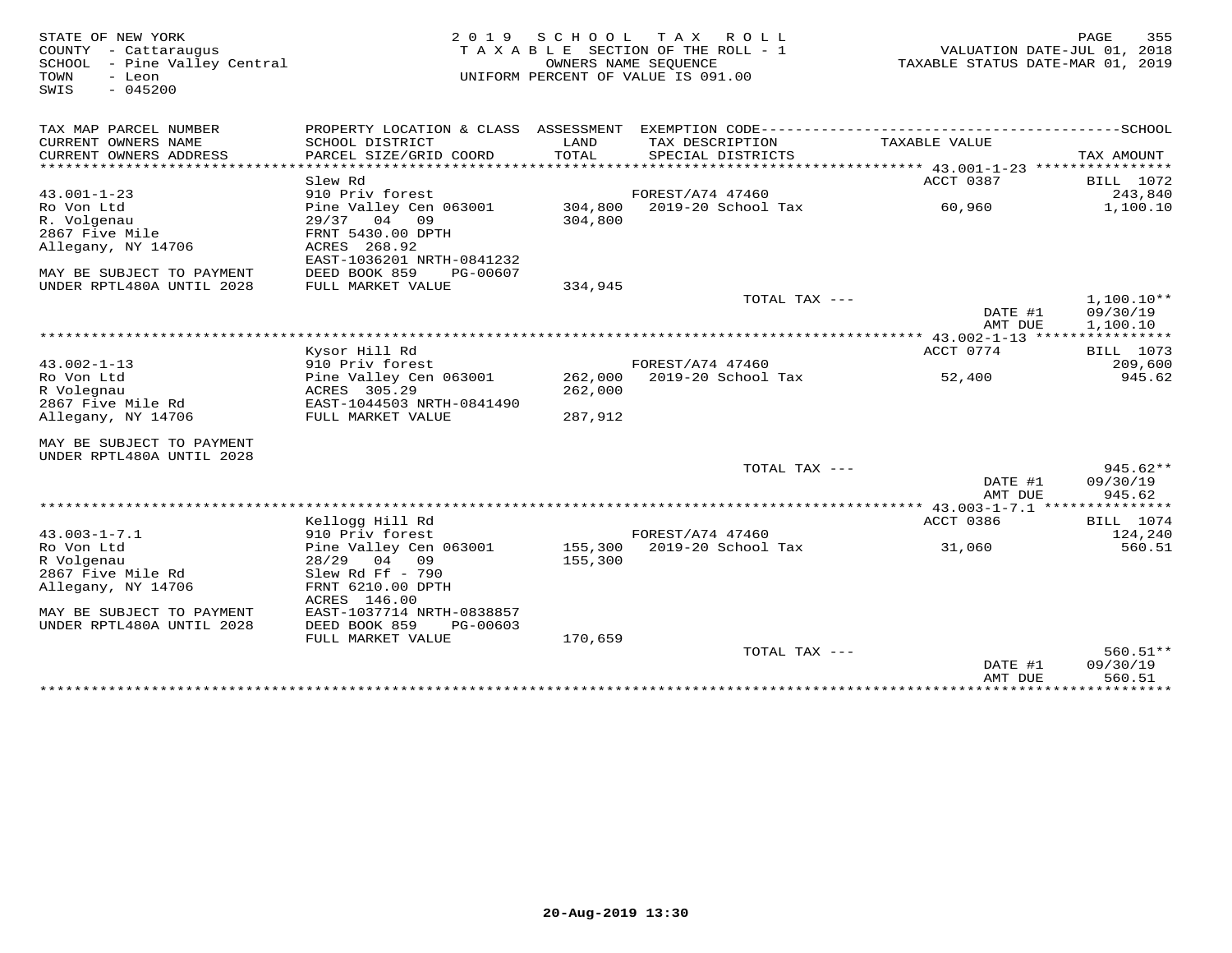| STATE OF NEW YORK<br>COUNTY - Cattaraugus<br>SCHOOL - Pine Valley Central<br>TOWN<br>- Leon<br>SWIS<br>$-045200$ | 2 0 1 9                                     | SCHOOL  | TAX ROLL<br>TAXABLE SECTION OF THE ROLL - 1<br>OWNERS NAME SEQUENCE<br>UNIFORM PERCENT OF VALUE IS 091.00 | VALUATION DATE-JUL 01, 2018<br>TAXABLE STATUS DATE-MAR 01, 2019 | PAGE<br>356               |
|------------------------------------------------------------------------------------------------------------------|---------------------------------------------|---------|-----------------------------------------------------------------------------------------------------------|-----------------------------------------------------------------|---------------------------|
| TAX MAP PARCEL NUMBER<br>CURRENT OWNERS NAME                                                                     | SCHOOL DISTRICT                             | LAND    | TAX DESCRIPTION                                                                                           | TAXABLE VALUE                                                   |                           |
| CURRENT OWNERS ADDRESS<br>************************                                                               | PARCEL SIZE/GRID COORD                      | TOTAL   | SPECIAL DISTRICTS                                                                                         |                                                                 | TAX AMOUNT                |
|                                                                                                                  | Kysor Hill Rd                               |         |                                                                                                           | ACCT 0382                                                       | <b>BILL</b> 1075          |
| $43.004 - 1 - 1$                                                                                                 | 910 Priv forest                             |         | FOREST/A74 47460                                                                                          |                                                                 | 82,400                    |
| Ro Von Ltd                                                                                                       | Pine Valley Cen 063001                      | 103,000 | 2019-20 School Tax                                                                                        | 20,600                                                          | 371.75                    |
| R Volgenau                                                                                                       | 12/13<br>04 09                              | 103,000 |                                                                                                           |                                                                 |                           |
| 2867 Five Mile Rd                                                                                                | FRNT 2665.00 DPTH                           |         |                                                                                                           |                                                                 |                           |
| Allegany, NY 14706                                                                                               | ACRES<br>93.94<br>EAST-1045812 NRTH-0839395 |         |                                                                                                           |                                                                 |                           |
| MAY BE SUBJECT TO PAYMENT                                                                                        | DEED BOOK 859<br>PG-00605                   |         |                                                                                                           |                                                                 |                           |
| UNDER RPTL480A UNTIL 2028                                                                                        | FULL MARKET VALUE                           | 113,187 |                                                                                                           |                                                                 |                           |
|                                                                                                                  |                                             |         | TOTAL TAX ---                                                                                             |                                                                 | $371.75**$                |
|                                                                                                                  |                                             |         |                                                                                                           | DATE #1                                                         | 09/30/19                  |
|                                                                                                                  |                                             |         |                                                                                                           | AMT DUE                                                         | 371.75                    |
|                                                                                                                  | Kysor Hill Rd                               |         |                                                                                                           | ACCT 0383                                                       | <b>BILL</b> 1076          |
| $43.004 - 1 - 23$                                                                                                | 910 Priv forest                             |         | FOREST/A74 47460                                                                                          |                                                                 | 129,440                   |
| Ro Von Ltd                                                                                                       | Pine Valley Cen 063001                      | 161,800 | 2019-20 School Tax                                                                                        | 32,360                                                          | 583.97                    |
| R Volgenau                                                                                                       | 12 04 09                                    | 161,800 |                                                                                                           |                                                                 |                           |
| 2867 Five Mile Rd                                                                                                | FRNT 4805.00 DPTH                           |         |                                                                                                           |                                                                 |                           |
| Allegany, NY 14706                                                                                               | ACRES 161.41<br>EAST-1043941 NRTH-0837572   |         |                                                                                                           |                                                                 |                           |
| MAY BE SUBJECT TO PAYMENT                                                                                        | DEED BOOK 859<br>PG-00605                   |         |                                                                                                           |                                                                 |                           |
| UNDER RPTL480A UNTIL 2028                                                                                        | FULL MARKET VALUE                           | 177,802 |                                                                                                           |                                                                 |                           |
|                                                                                                                  |                                             |         | TOTAL TAX ---                                                                                             |                                                                 | 583.97**                  |
|                                                                                                                  |                                             |         |                                                                                                           | DATE #1                                                         | 09/30/19                  |
|                                                                                                                  |                                             |         |                                                                                                           | AMT DUE                                                         | 583.97                    |
|                                                                                                                  | 12161 Leon-New Albion Rd                    |         |                                                                                                           | ACCT 0177                                                       | <b>BILL</b> 1077          |
| $42.020 - 1 - 26$                                                                                                | 210 1 Family Res                            |         | ENH STAR 41834                                                                                            |                                                                 | 61,000                    |
| Rolfe Harold R                                                                                                   | Pine Valley Cen 063001                      | 8,800   | 2019-20 School Tax                                                                                        | 61,000                                                          | 1,100.82                  |
| Rolfe Carol                                                                                                      | 35 04 09                                    | 61,000  |                                                                                                           |                                                                 |                           |
| 12161 Leon Rd                                                                                                    | Ff 15.00                                    |         |                                                                                                           |                                                                 |                           |
| Conewango Valley, NY 14726                                                                                       | 1.92<br>ACRES<br>EAST-1032756 NRTH-0835448  |         |                                                                                                           |                                                                 |                           |
|                                                                                                                  | DEED BOOK 00953 PG-00326                    |         |                                                                                                           |                                                                 |                           |
|                                                                                                                  | FULL MARKET VALUE                           | 67,033  |                                                                                                           |                                                                 |                           |
|                                                                                                                  |                                             |         | TOTAL TAX ---                                                                                             |                                                                 | $0.00**$                  |
|                                                                                                                  | *******************                         |         |                                                                                                           | **** 42.020-1-53 *****************                              |                           |
| $42.020 - 1 - 53$                                                                                                | Fox Turn Rd<br>311 Res vac land             |         | 2019-20 School Tax                                                                                        | ACCT 0620<br>600                                                | <b>BILL</b> 1078<br>10.83 |
| Rowland Genevieve                                                                                                | Pine Valley Cen 063001                      | 600     |                                                                                                           |                                                                 |                           |
| Mofitt Richard                                                                                                   | 35 04 09                                    | 600     |                                                                                                           |                                                                 |                           |
| Ellis Elliott Sr & Jr                                                                                            | FRNT 33.00 DPTH 428.34                      |         |                                                                                                           |                                                                 |                           |
| 6612 Rte 62                                                                                                      | EAST-1031123 NRTH-0834650                   |         |                                                                                                           |                                                                 |                           |
| Conewango Valley, NY 14726                                                                                       | DEED BOOK 813<br><b>PG-159</b>              |         |                                                                                                           |                                                                 |                           |
|                                                                                                                  | FULL MARKET VALUE                           | 659     | TOTAL TAX ---                                                                                             |                                                                 | $10.83**$                 |
|                                                                                                                  |                                             |         |                                                                                                           | DATE #1                                                         | 09/30/19                  |
|                                                                                                                  |                                             |         |                                                                                                           | AMT DUE                                                         | 10.83                     |
|                                                                                                                  |                                             |         |                                                                                                           | *************                                                   | * * * * * * * *           |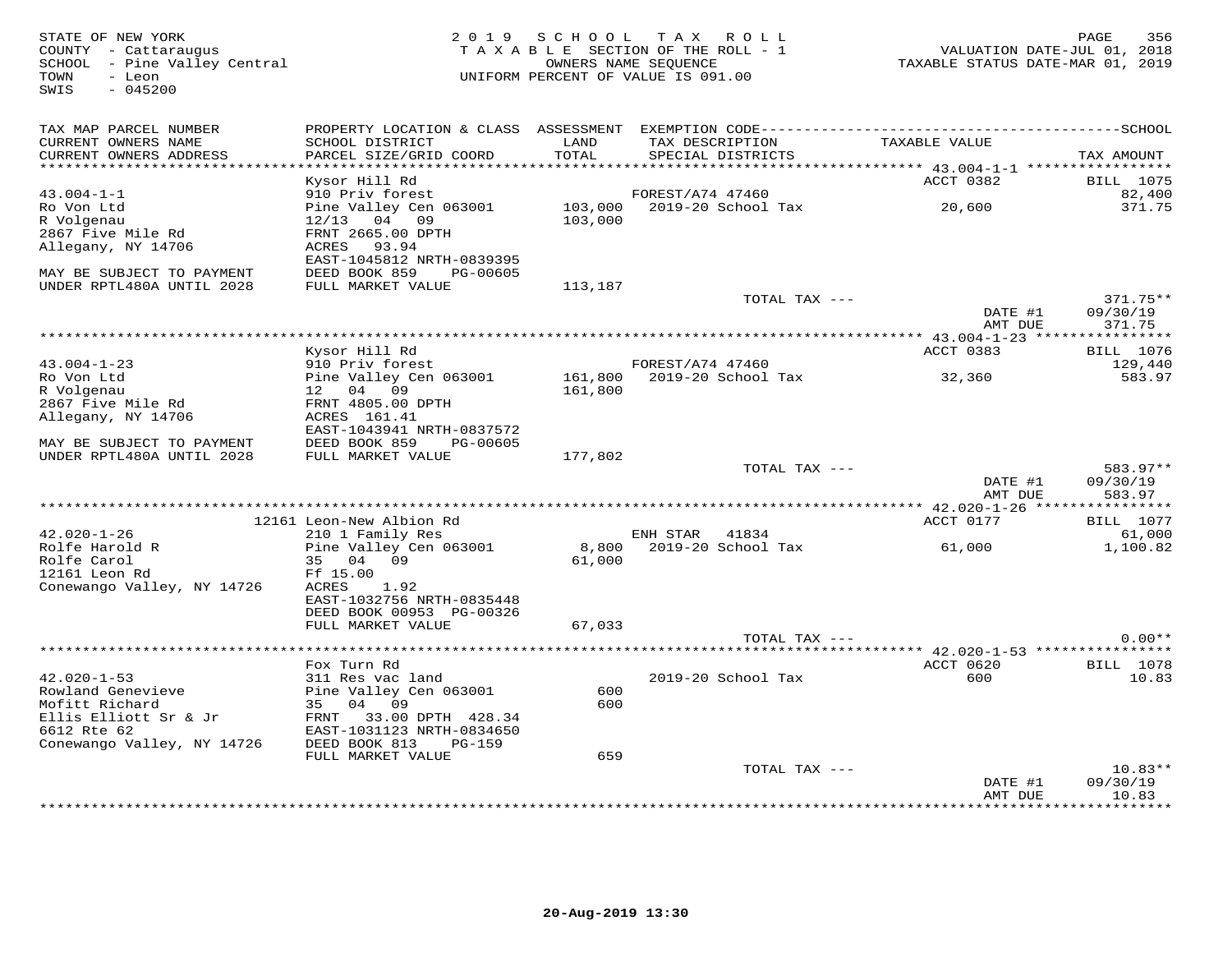| STATE OF NEW YORK<br>COUNTY - Cattaraugus<br>SCHOOL - Pine Valley Central<br>TOWN<br>- Leon<br>SWIS<br>$-045200$                             |                                                                                            |                  | 2019 SCHOOL TAX ROLL<br>TAXABLE SECTION OF THE ROLL - 1<br>OWNERS NAME SEQUENCE<br>UNIFORM PERCENT OF VALUE IS 091.00 | VALUATION DATE-JUL 01, 2018<br>TAXABLE STATUS DATE-MAR 01, 2019 | 357<br>PAGE                      |
|----------------------------------------------------------------------------------------------------------------------------------------------|--------------------------------------------------------------------------------------------|------------------|-----------------------------------------------------------------------------------------------------------------------|-----------------------------------------------------------------|----------------------------------|
| TAX MAP PARCEL NUMBER                                                                                                                        |                                                                                            |                  |                                                                                                                       |                                                                 |                                  |
| CURRENT OWNERS NAME<br>CURRENT OWNERS ADDRESS                                                                                                | SCHOOL DISTRICT<br>PARCEL SIZE/GRID COORD                                                  | LAND<br>TOTAL    | TAX DESCRIPTION<br>SPECIAL DISTRICTS                                                                                  | TAXABLE VALUE                                                   | TAX AMOUNT                       |
|                                                                                                                                              | 7385 Xura Smith Rd                                                                         |                  |                                                                                                                       | ******************** 42.002-1-16.1 ***************<br>ACCT 0363 | BILL 1079                        |
| $42.002 - 1 - 16.1$                                                                                                                          | 210 1 Family Res                                                                           |                  | ENH STAR 41834                                                                                                        |                                                                 | 63,200                           |
| Roxanne Schell & Eric Herman, Pine Valley Cen 063001<br>Herman Family Trust I u/a Octo 46 04 09<br>7385 Smith Road<br>South Dayton, NY 14783 | FRNT 2060.00 DPTH<br>ACRES<br>5.00<br>EAST-1028830 NRTH-0845446<br>DEED BOOK 28567 PG-8001 | 178,800          | 15,000 2019-20 School Tax                                                                                             | 178,800                                                         | 3,226.66                         |
|                                                                                                                                              | FULL MARKET VALUE                                                                          | 196,484          |                                                                                                                       |                                                                 |                                  |
|                                                                                                                                              |                                                                                            |                  | TOTAL TAX ---                                                                                                         | DATE #1                                                         | $2,123.66**$<br>09/30/19         |
|                                                                                                                                              |                                                                                            |                  |                                                                                                                       | AMT DUE                                                         | 2,123.66                         |
|                                                                                                                                              | Rte 62                                                                                     |                  |                                                                                                                       | ACCT 0133                                                       | <b>BILL</b> 1080                 |
| $42.004 - 2 - 20$<br>Rublee Dale A<br>345 W 88th. St. 8th Floor Apt 43 04 09                                                                 | 312 Vac w/imprv<br>Pine Valley Cen 063001                                                  | 29,500<br>46,700 | 2019-20 School Tax                                                                                                    | 46,700                                                          | 842.76                           |
| New York, NY 10024                                                                                                                           | Ff 1750.00<br>ACRES 19.10<br>EAST-1029388 NRTH-0833526                                     |                  |                                                                                                                       |                                                                 |                                  |
|                                                                                                                                              | DEED BOOK 903<br>PG-00701<br>FULL MARKET VALUE                                             | 51,319           |                                                                                                                       |                                                                 |                                  |
|                                                                                                                                              |                                                                                            |                  | TOTAL TAX ---                                                                                                         | DATE #1                                                         | 842.76**<br>09/30/19             |
|                                                                                                                                              |                                                                                            |                  |                                                                                                                       | AMT DUE                                                         | 842.76                           |
|                                                                                                                                              | Rte 62                                                                                     |                  |                                                                                                                       | ACCT 0587                                                       | <b>BILL</b> 1081                 |
| $42.004 - 2 - 36$                                                                                                                            | 314 Rural vac<10                                                                           |                  | 2019-20 School Tax                                                                                                    | 3,600                                                           | 64.97                            |
| Rublee Dale A<br>345 W 88 St. 8th Floor Apt 8F 43 04 09<br>New York, NY 10024                                                                | Pine Valley Cen 063001<br>Ff 370.00                                                        | 3,600<br>3,600   |                                                                                                                       |                                                                 |                                  |
|                                                                                                                                              | ACRES<br>1.30<br>EAST-1029054 NRTH-0831952<br>DEED BOOK 903<br>PG-00701                    |                  |                                                                                                                       |                                                                 |                                  |
|                                                                                                                                              | FULL MARKET VALUE                                                                          | 3,956            |                                                                                                                       |                                                                 |                                  |
|                                                                                                                                              |                                                                                            |                  | TOTAL TAX ---                                                                                                         | DATE #1<br>AMT DUE                                              | 64.97**<br>09/30/19<br>64.97     |
|                                                                                                                                              |                                                                                            |                  |                                                                                                                       |                                                                 |                                  |
|                                                                                                                                              | 12566 Dredge Rd                                                                            |                  |                                                                                                                       | ACCT 0962                                                       | <b>BILL</b> 1082                 |
| $33.004 - 2 - 15.3$<br>Ruszkowski Brian R.<br>12566 Dredge Rd                                                                                | 210 1 Family Res<br>Pine Valley Cen 063001<br>48,64/4/9                                    | 73,300           | BAS STAR 41854<br>8,000 2019-20 School Tax                                                                            | 73,300                                                          | 27,600<br>1,322.79               |
| South Dayton, NY 14138                                                                                                                       | ACRES<br>1.50 BANK<br>017<br>EAST-1026703 NRTH-0851782<br>DEED BOOK 22581 PG-7001          |                  |                                                                                                                       |                                                                 |                                  |
|                                                                                                                                              | FULL MARKET VALUE                                                                          | 80,549           |                                                                                                                       |                                                                 |                                  |
|                                                                                                                                              |                                                                                            |                  | TOTAL TAX ---                                                                                                         | DATE #1<br>AMT DUE                                              | $827.79**$<br>09/30/19<br>827.79 |
|                                                                                                                                              |                                                                                            |                  |                                                                                                                       |                                                                 | **********                       |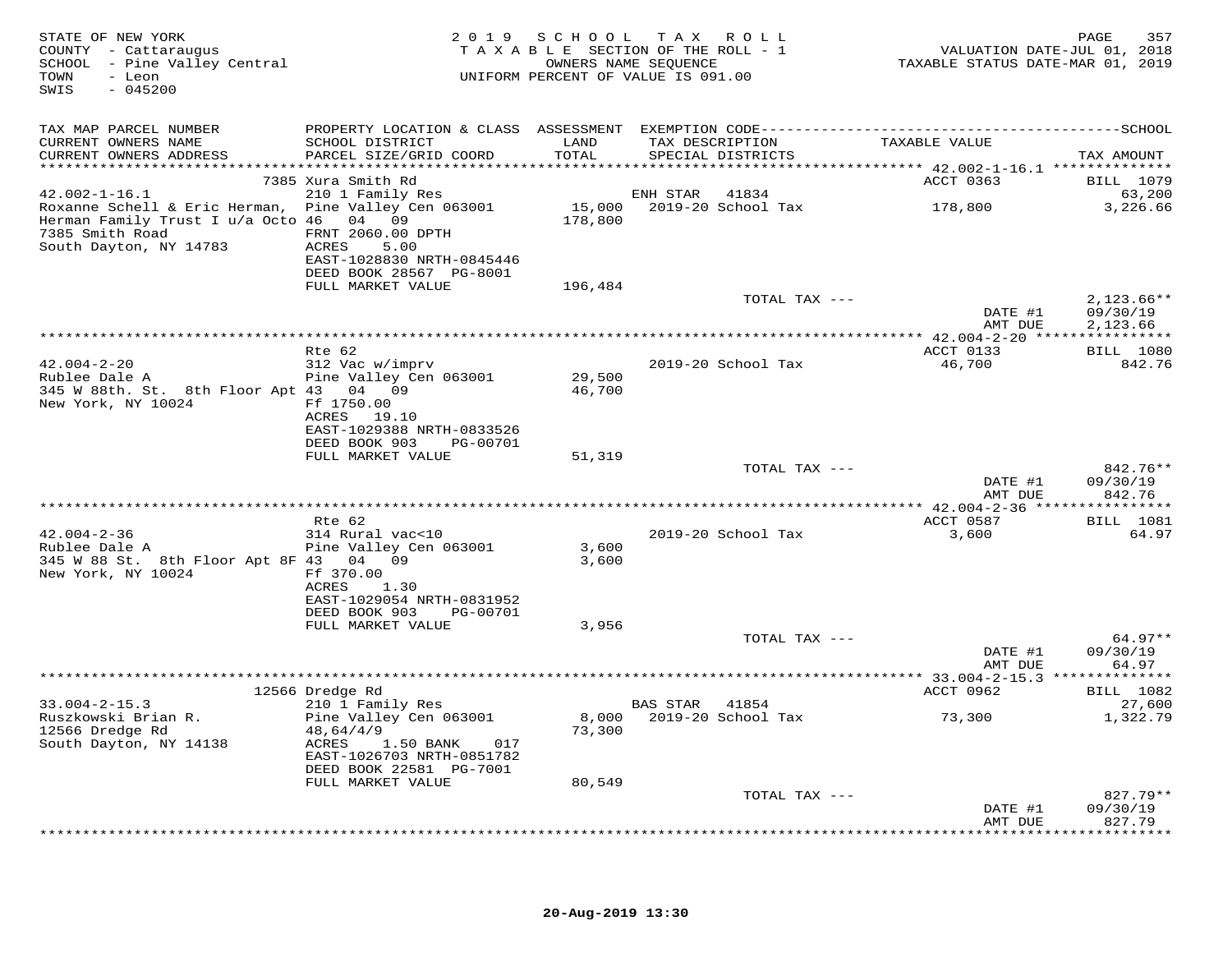| STATE OF NEW YORK<br>COUNTY - Cattaraugus<br>SCHOOL - Pine Valley Central<br>TOWN<br>- Leon<br>$-045200$<br>SWIS |                                                                                                                                   | 2019 SCHOOL TAX ROLL<br>TAXABLE SECTION OF THE ROLL - 1<br>UNIFORM PERCENT OF VALUE IS 091.00 | OWNERS NAME SEQUENCE |                           | TAXABLE STATUS DATE-MAR 01, 2019 | 358<br>PAGE<br>VALUATION DATE-JUL 01, 2018 |
|------------------------------------------------------------------------------------------------------------------|-----------------------------------------------------------------------------------------------------------------------------------|-----------------------------------------------------------------------------------------------|----------------------|---------------------------|----------------------------------|--------------------------------------------|
| TAX MAP PARCEL NUMBER                                                                                            |                                                                                                                                   |                                                                                               |                      |                           |                                  |                                            |
| CURRENT OWNERS NAME                                                                                              | SCHOOL DISTRICT                                                                                                                   | LAND                                                                                          |                      | TAX DESCRIPTION           | TAXABLE VALUE                    |                                            |
| CURRENT OWNERS ADDRESS                                                                                           | PARCEL SIZE/GRID COORD                                                                                                            | TOTAL                                                                                         |                      | SPECIAL DISTRICTS         |                                  | TAX AMOUNT                                 |
|                                                                                                                  | 12427 Cherry Creek Hill Rd                                                                                                        |                                                                                               |                      |                           | <b>ACCT 0380</b>                 | BILL 1083                                  |
| $42.004 - 2 - 12$                                                                                                | 210 1 Family Res                                                                                                                  |                                                                                               | ENH STAR             | 41834                     |                                  | 40,000                                     |
| Ruth Deryl J                                                                                                     | Pine Valley Cen 063001                                                                                                            |                                                                                               |                      | 22,200 2019-20 School Tax | 40,000                           | 721.85                                     |
| 12427 Cherry Creek Hill Rd<br>Conewango Valley, NY 14726                                                         | 43 04 09<br>Ff 639.54<br>ACRES<br>9.50<br>EAST-1028634 NRTH-0835415<br>DEED BOOK 00990 PG-01114                                   | 40,000                                                                                        |                      |                           |                                  |                                            |
|                                                                                                                  | FULL MARKET VALUE                                                                                                                 | 43,956                                                                                        |                      |                           |                                  |                                            |
|                                                                                                                  |                                                                                                                                   |                                                                                               |                      | TOTAL TAX ---             |                                  | $0.00**$                                   |
|                                                                                                                  |                                                                                                                                   |                                                                                               |                      |                           |                                  |                                            |
|                                                                                                                  | 7950 Rte 62                                                                                                                       |                                                                                               |                      |                           | ACCT 0153                        | <b>BILL</b> 1084                           |
| $34.003 - 1 - 3$<br>Sadovsky Denice M                                                                            | 210 1 Family Res<br>Pine Valley Cen 063001                                                                                        |                                                                                               | BAS STAR 41854       |                           |                                  | 27,600<br>1,017.81                         |
| 7950 Route 62                                                                                                    | 40 04 09                                                                                                                          | 56,400                                                                                        |                      |                           |                                  |                                            |
| S. Dayton, NY 14138                                                                                              | FRNT 121.00 DPTH 144.00<br>EAST-1034307 NRTH-0854299<br>DEED BOOK 14429 PG-7001                                                   |                                                                                               |                      |                           |                                  |                                            |
|                                                                                                                  | FULL MARKET VALUE                                                                                                                 | 61,978                                                                                        |                      |                           |                                  |                                            |
|                                                                                                                  |                                                                                                                                   |                                                                                               |                      | TOTAL TAX ---             | DATE #1<br>AMT DUE               | 522.81**<br>09/30/19<br>522.81             |
|                                                                                                                  |                                                                                                                                   |                                                                                               |                      |                           |                                  |                                            |
|                                                                                                                  | 6849 Rte 62                                                                                                                       |                                                                                               |                      |                           | ACCT 0141                        | <b>BILL</b> 1085                           |
| $42.004 - 1 - 12$                                                                                                | 210 1 Family Res                                                                                                                  |                                                                                               | BAS STAR             | 41854                     |                                  | 27,600                                     |
| Samuelson Michael<br>6849 Rte 62                                                                                 | Pine Valley Cen 063001<br>44 04 09                                                                                                | 69,200                                                                                        |                      | 6,800 2019-20 School Tax  | 69,200                           | 1,248.80                                   |
| Conewango Valley, NY 14726                                                                                       | FRNT 220.00 DPTH 140.00<br>BANK<br>084                                                                                            |                                                                                               |                      |                           |                                  |                                            |
|                                                                                                                  | EAST-1031021 NRTH-0837238<br>DEED BOOK 183<br>PG-6001                                                                             |                                                                                               |                      |                           |                                  |                                            |
|                                                                                                                  | FULL MARKET VALUE                                                                                                                 | 76,044                                                                                        |                      |                           |                                  |                                            |
|                                                                                                                  |                                                                                                                                   |                                                                                               |                      | TOTAL TAX ---             |                                  | 753.80**                                   |
|                                                                                                                  |                                                                                                                                   |                                                                                               |                      |                           | DATE #1                          | 09/30/19                                   |
|                                                                                                                  |                                                                                                                                   |                                                                                               |                      |                           | AMT DUE                          | 753.80                                     |
|                                                                                                                  | Riga Rd                                                                                                                           |                                                                                               |                      |                           | ACCT 0445                        | <b>BILL</b> 1086                           |
| $42.004 - 2 - 22$                                                                                                | 312 Vac w/imprv                                                                                                                   |                                                                                               |                      | 2019-20 School Tax        | 29,800                           | 537.78                                     |
| Sawyer Edward N<br>6531 Riga Rd<br>Conewango Valley, NY 14726                                                    | Pine Valley Cen 063001<br>43 04<br>09<br>Ff 160.00 Raggie Rd<br>Ff 100.00 Us Rte 62<br>ACRES<br>7.32<br>EAST-1028174 NRTH-0832415 | 18,700<br>29,800                                                                              |                      |                           |                                  |                                            |
|                                                                                                                  | DEED BOOK 00961 PG-00281                                                                                                          |                                                                                               |                      |                           |                                  |                                            |
|                                                                                                                  | FULL MARKET VALUE                                                                                                                 | 32,747                                                                                        |                      |                           |                                  |                                            |
|                                                                                                                  |                                                                                                                                   |                                                                                               |                      | TOTAL TAX ---             |                                  | 537.78**                                   |
|                                                                                                                  |                                                                                                                                   |                                                                                               |                      |                           | DATE #1<br>AMT DUE               | 09/30/19<br>537.78                         |
|                                                                                                                  |                                                                                                                                   |                                                                                               |                      |                           |                                  | * * * * * * * *                            |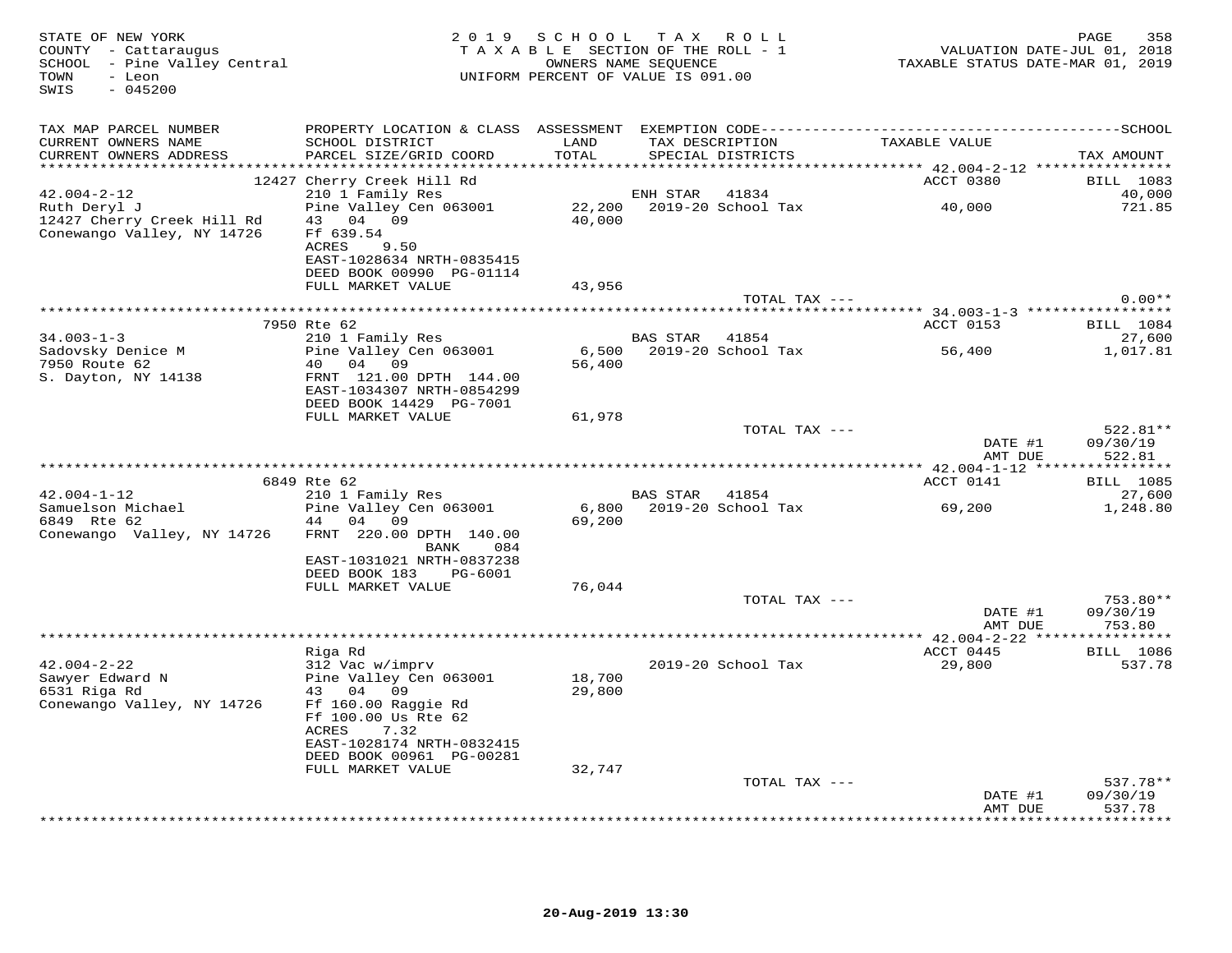| STATE OF NEW YORK<br>COUNTY - Cattaraugus<br>SCHOOL - Pine Valley Central<br>TOWN<br>- Leon<br>$-045200$<br>SWIS |                                                                                                  | 2019 SCHOOL TAX ROLL<br>TAXABLE SECTION OF THE ROLL - 1<br>OWNERS NAME SEQUENCE<br>UNIFORM PERCENT OF VALUE IS 091.00 |                |                                      | VALUATION DATE-JUL 01, 2018<br>TAXABLE STATUS DATE-MAR 01, 2019 | 359<br>PAGE                      |
|------------------------------------------------------------------------------------------------------------------|--------------------------------------------------------------------------------------------------|-----------------------------------------------------------------------------------------------------------------------|----------------|--------------------------------------|-----------------------------------------------------------------|----------------------------------|
| TAX MAP PARCEL NUMBER                                                                                            |                                                                                                  |                                                                                                                       |                |                                      |                                                                 |                                  |
| CURRENT OWNERS NAME<br>CURRENT OWNERS ADDRESS                                                                    | SCHOOL DISTRICT<br>PARCEL SIZE/GRID COORD                                                        | LAND<br>TOTAL                                                                                                         |                | TAX DESCRIPTION<br>SPECIAL DISTRICTS | TAXABLE VALUE                                                   | TAX AMOUNT                       |
| $42.004 - 1 - 18.1$<br>Scanlon Samantha K<br>12440 Cherry Creek Hill Rd                                          | 12440 Cherry Creek Hill Rd<br>270 Mfg housing<br>Pine Valley Cen 063001<br>44 04 09              | 6,800<br>33,900                                                                                                       |                | 2019-20 School Tax                   | ACCT 0407<br>33,900                                             | <b>BILL</b> 1087<br>611.77       |
| Conewango Valley, NY 14726                                                                                       | FRNT 238.00 DPTH 125.00<br>EAST-1028197 NRTH-0835857<br>DEED BOOK 25232 PG-6001                  |                                                                                                                       |                |                                      |                                                                 |                                  |
|                                                                                                                  | FULL MARKET VALUE                                                                                | 37,253                                                                                                                |                | TOTAL TAX ---                        | DATE #1<br>AMT DUE                                              | $611.77**$<br>09/30/19<br>611.77 |
|                                                                                                                  |                                                                                                  |                                                                                                                       |                |                                      |                                                                 |                                  |
|                                                                                                                  | 7895 Kellogg Hill Rd                                                                             |                                                                                                                       |                |                                      | ACCT 0322                                                       | <b>BILL</b> 1088                 |
| $34.003 - 1 - 10$<br>Scharf Lloyd P                                                                              | 210 1 Family Res<br>Pine Valley Cen 063001                                                       |                                                                                                                       | BAS STAR       | 41854<br>6,600 2019-20 School Tax    | 40,800                                                          | 27,600<br>736.28                 |
| Scharf Susan E<br>7895 Kellogg Hill Rd<br>South Dayton, NY 14138-9730                                            | 32 04 09<br>FRNT 150.00 DPTH 140.00<br>EAST-1039038 NRTH-0853694<br>DEED BOOK 00983 PG-01137     | 40,800                                                                                                                |                |                                      |                                                                 |                                  |
|                                                                                                                  | FULL MARKET VALUE                                                                                | 44,835                                                                                                                |                |                                      |                                                                 |                                  |
|                                                                                                                  |                                                                                                  |                                                                                                                       |                | TOTAL TAX ---                        | DATE #1<br>AMT DUE                                              | 241.28**<br>09/30/19<br>241.28   |
|                                                                                                                  |                                                                                                  |                                                                                                                       |                |                                      |                                                                 |                                  |
|                                                                                                                  | 7111 West Rd                                                                                     |                                                                                                                       |                |                                      | ACCT 0191                                                       | <b>BILL</b> 1089                 |
| $42.002 - 1 - 25$<br>Scherman William Charles                                                                    | 240 Rural res<br>Pine Valley Cen 063001                                                          | 35,200                                                                                                                | ENH STAR 41834 | 2019-20 School Tax                   | 120,600                                                         | 63,200<br>2,176.37               |
| 7111 West Rd<br>Conewango Valley, NY 14726                                                                       | 53 04 09<br>West $Rd - 625'$<br>FRNT 1980.00 DPTH<br>ACRES<br>28.72                              | 120,600                                                                                                               |                |                                      |                                                                 |                                  |
|                                                                                                                  | EAST-1026802 NRTH-0842679<br>DEED BOOK 811<br>PG-00567                                           |                                                                                                                       |                |                                      |                                                                 |                                  |
|                                                                                                                  | FULL MARKET VALUE                                                                                | 132,527                                                                                                               |                |                                      |                                                                 |                                  |
|                                                                                                                  |                                                                                                  |                                                                                                                       |                | TOTAL TAX ---                        |                                                                 | $1,073.37**$                     |
|                                                                                                                  |                                                                                                  |                                                                                                                       |                |                                      | DATE #1<br>AMT DUE                                              | 09/30/19<br>1,073.37             |
|                                                                                                                  | 12135 Leon-New Albion Rd                                                                         |                                                                                                                       |                |                                      | ACCT 0477                                                       | <b>BILL</b> 1090                 |
| $42.020 - 1 - 27.2$                                                                                              | 270 Mfg housing                                                                                  |                                                                                                                       |                | 2019-20 School Tax                   | 21,400                                                          | 386.19                           |
| SCHULTZ ERIC<br>SCHULTZ LISA                                                                                     | Pine Valley Cen 063001<br>35 04 09                                                               | 6,900<br>21,400                                                                                                       |                |                                      |                                                                 |                                  |
| 11962 LEON-NEW ALBION ROAD<br>CONEWANGO VALLEY, NY 14726                                                         | rents trailer<br>FRNT 194.00 DPTH 200.00<br>EAST-1032939 NRTH-0835623<br>DEED BOOK 30365 PG-9002 |                                                                                                                       |                |                                      |                                                                 |                                  |
|                                                                                                                  | FULL MARKET VALUE                                                                                | 23,516                                                                                                                |                |                                      |                                                                 |                                  |
|                                                                                                                  |                                                                                                  |                                                                                                                       |                | TOTAL TAX ---                        | DATE #1<br>AMT DUE                                              | $386.19**$<br>09/30/19<br>386.19 |
|                                                                                                                  |                                                                                                  |                                                                                                                       |                |                                      |                                                                 | *********                        |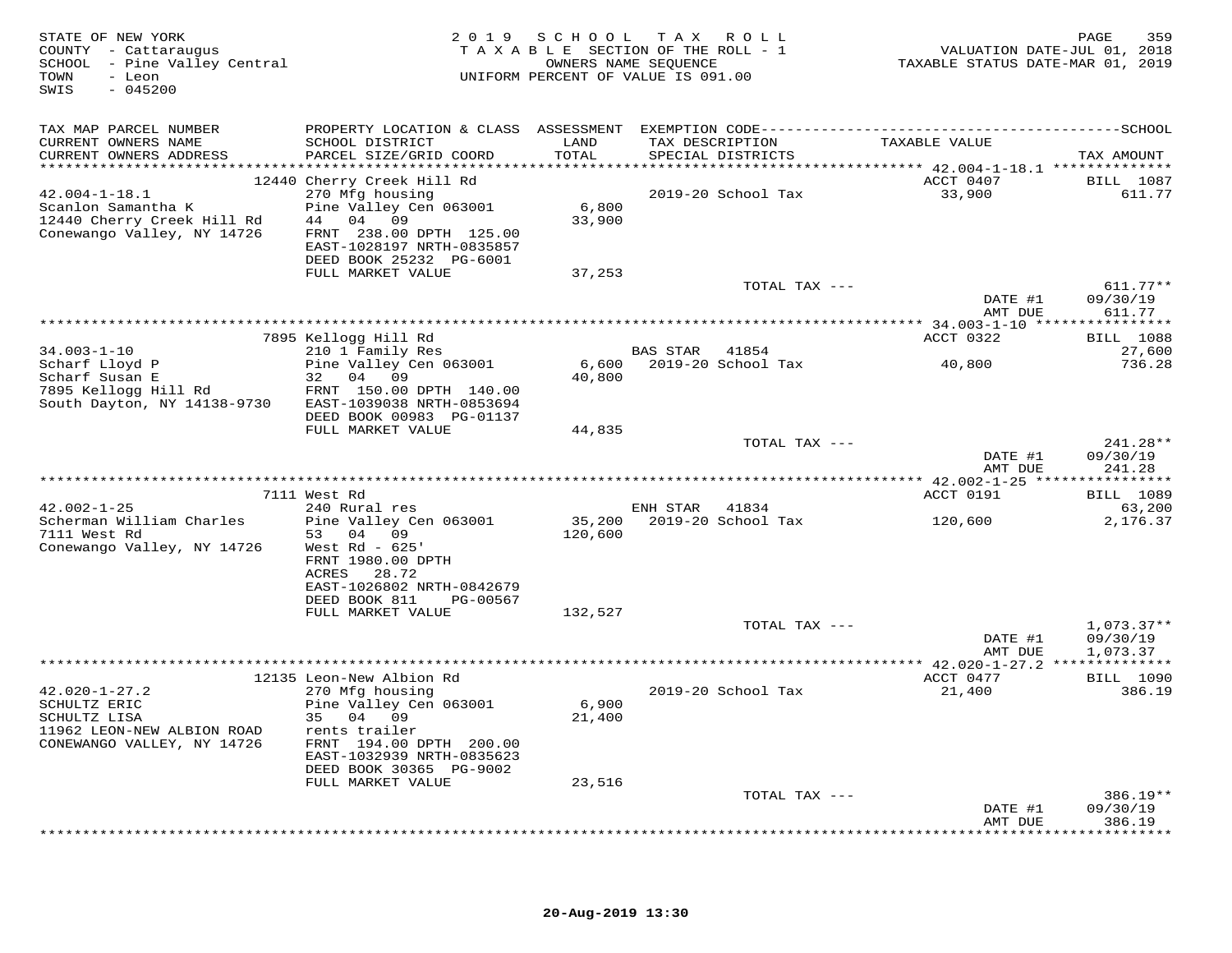| STATE OF NEW YORK<br>COUNTY - Cattaraugus<br>- Pine Valley Central<br>SCHOOL<br>TOWN<br>- Leon<br>$-045200$<br>SWIS | 2 0 1 9                                                                                                                                                                            | SCHOOL<br>TAXABLE SECTION OF THE ROLL - 1<br>OWNERS NAME SEQUENCE<br>UNIFORM PERCENT OF VALUE IS 091.00 | T A X           | R O L L            | VALUATION DATE-JUL 01, 2018<br>TAXABLE STATUS DATE-MAR 01, 2019 | PAGE<br>360                  |
|---------------------------------------------------------------------------------------------------------------------|------------------------------------------------------------------------------------------------------------------------------------------------------------------------------------|---------------------------------------------------------------------------------------------------------|-----------------|--------------------|-----------------------------------------------------------------|------------------------------|
| TAX MAP PARCEL NUMBER<br>CURRENT OWNERS NAME<br>CURRENT OWNERS ADDRESS                                              | PROPERTY LOCATION & CLASS ASSESSMENT EXEMPTION CODE-----------------------------------SCHOOL<br>SCHOOL DISTRICT<br>PARCEL SIZE/GRID COORD                                          | LAND<br>TOTAL                                                                                           | TAX DESCRIPTION | SPECIAL DISTRICTS  | TAXABLE VALUE                                                   | TAX AMOUNT                   |
|                                                                                                                     |                                                                                                                                                                                    |                                                                                                         |                 |                    |                                                                 |                              |
| $43.003 - 1 - 21$<br>Schultz Eric E<br>Schultz Lisa M<br>11962 Leon-New Albion Rd<br>Conewango Valley, NY 14726     | 11962 Leon-New Albion Rd<br>210 1 Family Res<br>Pine Valley Cen 063001<br>27 04<br>09<br>FRNT 320.00 DPTH<br>ACRES<br>2.24<br>EAST-1035757 NRTH-0835588<br>DEED BOOK 23198 PG-6002 | 9,500<br>60,000                                                                                         |                 | 2019-20 School Tax | ACCT 0356<br>60,000                                             | <b>BILL</b> 1091<br>1,082.77 |
|                                                                                                                     | FULL MARKET VALUE                                                                                                                                                                  | 65,934                                                                                                  |                 |                    |                                                                 |                              |
|                                                                                                                     |                                                                                                                                                                                    |                                                                                                         |                 | TOTAL TAX ---      | DATE #1                                                         | $1,082.77**$<br>09/30/19     |
|                                                                                                                     |                                                                                                                                                                                    |                                                                                                         |                 |                    | AMT DUE                                                         | 1,082.77                     |
|                                                                                                                     | 7396 Rte 62                                                                                                                                                                        |                                                                                                         |                 |                    | ACCT 0295                                                       | <b>BILL</b> 1092             |
| $43.001 - 1 - 34.1$                                                                                                 | 240 Rural res                                                                                                                                                                      |                                                                                                         | <b>BAS STAR</b> | 41854              |                                                                 | 27,600                       |
| Scriven Janice M.                                                                                                   | Pine Valley Cen 063001                                                                                                                                                             | 9,000                                                                                                   |                 | 2019-20 School Tax | 69,000                                                          | 1,245.19                     |
| 7396 Route 62<br>South Dayton, NY 14138                                                                             | 03<br>04<br>38<br>FRNT 465.00 DPTH<br>ACRES<br>2.00 BANK<br>017<br>EAST-1031344 NRTH-0845527<br>DEED BOOK 27938 PG-2002                                                            | 69,000                                                                                                  |                 |                    |                                                                 |                              |
|                                                                                                                     | FULL MARKET VALUE                                                                                                                                                                  | 75,824                                                                                                  |                 |                    |                                                                 |                              |
|                                                                                                                     |                                                                                                                                                                                    |                                                                                                         |                 | TOTAL TAX ---      | DATE #1                                                         | $750.19**$<br>09/30/19       |
|                                                                                                                     |                                                                                                                                                                                    |                                                                                                         |                 |                    | AMT DUE                                                         | 750.19<br>* * * * * * * * *  |
|                                                                                                                     | 11465 Fancher Rd                                                                                                                                                                   |                                                                                                         |                 |                    | ACCT 0605                                                       | <b>BILL</b> 1093             |
| $52.002 - 1 - 41$                                                                                                   | 210 1 Family Res                                                                                                                                                                   |                                                                                                         |                 | 2019-20 School Tax | 87,000                                                          | 1,570.02                     |
| Searles Margit J.<br>11465 Fancher Hill Rd                                                                          | Pine Valley Cen 063001<br>04<br>10/11/18/19<br>09                                                                                                                                  | 10,400<br>87,000                                                                                        |                 |                    |                                                                 |                              |
| Cattaraugus, NY 14719                                                                                               | Ff 6960.00<br>ACRES<br>4.90 BANK<br>017<br>EAST-1043441 NRTH-0830720<br>DEED BOOK 28160 PG-5002                                                                                    |                                                                                                         |                 |                    |                                                                 |                              |
|                                                                                                                     | FULL MARKET VALUE                                                                                                                                                                  | 95,604                                                                                                  |                 |                    |                                                                 |                              |
|                                                                                                                     |                                                                                                                                                                                    |                                                                                                         |                 | TOTAL TAX ---      | DATE #1                                                         | $1,570.02**$<br>09/30/19     |
|                                                                                                                     |                                                                                                                                                                                    |                                                                                                         |                 |                    | AMT DUE<br>** 52.002-1-35                                       | 1,570.02                     |
|                                                                                                                     | 11268 Fancher Rd                                                                                                                                                                   |                                                                                                         |                 |                    | ACCT 0226                                                       | BILL 1094                    |
| $52.002 - 1 - 35$                                                                                                   | 270 Mfg housing                                                                                                                                                                    |                                                                                                         |                 | 2019-20 School Tax | 38,800                                                          | 700.19                       |
| Senn Michael P                                                                                                      | Pine Valley Cen 063001                                                                                                                                                             | 31,100                                                                                                  |                 |                    |                                                                 |                              |
| Senn Mary E                                                                                                         | 04<br>09<br>10                                                                                                                                                                     | 38,800                                                                                                  |                 |                    |                                                                 |                              |
| 5676 Ellis Rd<br>Orchard Park, NY 14127                                                                             | Ff 410.00 Eldredge Rd<br>Ff 980 Dugway; 1000 Fanche<br>21.85<br>ACRES                                                                                                              |                                                                                                         |                 |                    |                                                                 |                              |
|                                                                                                                     | EAST-1046334 NRTH-0828554<br>DEED BOOK 00960 PG-01179                                                                                                                              |                                                                                                         |                 |                    |                                                                 |                              |
|                                                                                                                     | FULL MARKET VALUE                                                                                                                                                                  | 42,637                                                                                                  |                 |                    |                                                                 |                              |
|                                                                                                                     |                                                                                                                                                                                    |                                                                                                         |                 | TOTAL TAX ---      | DATE #1                                                         | $700.19**$<br>09/30/19       |
|                                                                                                                     |                                                                                                                                                                                    |                                                                                                         |                 |                    | AMT DUE                                                         | 700.19                       |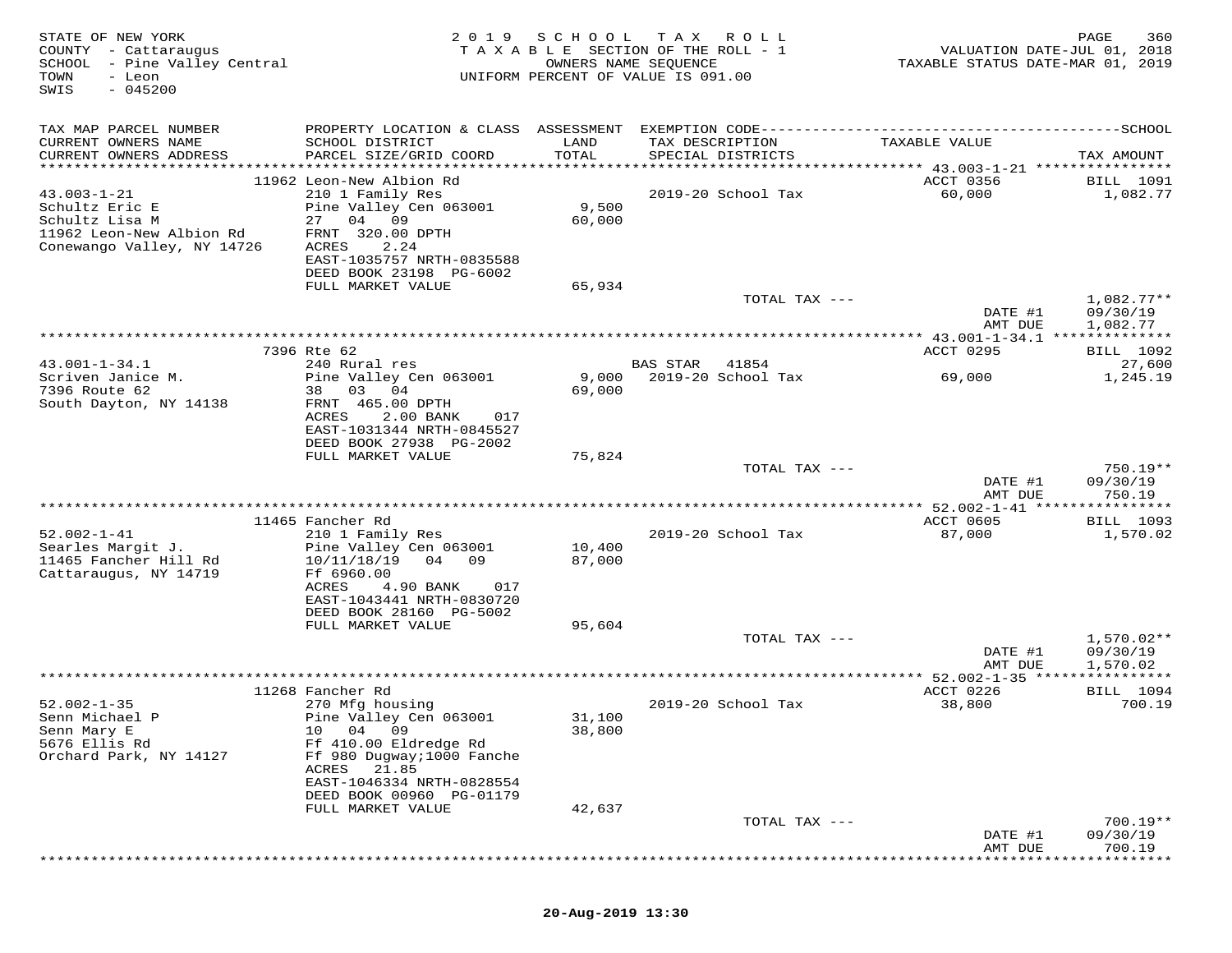| STATE OF NEW YORK<br>COUNTY - Cattaraugus<br>SCHOOL - Pine Valley Central<br>- Leon<br>TOWN<br>$-045200$<br>SWIS |                                              | 2019 SCHOOL TAX ROLL<br>TAXABLE SECTION OF THE ROLL - 1<br>OWNERS NAME SEQUENCE<br>UNIFORM PERCENT OF VALUE IS 091.00 |                 |                    | VALUATION DATE-JUL 01, 2018<br>TAXABLE STATUS DATE-MAR 01, 2019 | 361<br>PAGE                |
|------------------------------------------------------------------------------------------------------------------|----------------------------------------------|-----------------------------------------------------------------------------------------------------------------------|-----------------|--------------------|-----------------------------------------------------------------|----------------------------|
| TAX MAP PARCEL NUMBER                                                                                            |                                              |                                                                                                                       |                 |                    |                                                                 |                            |
| CURRENT OWNERS NAME                                                                                              | SCHOOL DISTRICT                              | LAND                                                                                                                  | TAX DESCRIPTION |                    | TAXABLE VALUE                                                   |                            |
| CURRENT OWNERS ADDRESS                                                                                           | PARCEL SIZE/GRID COORD                       | TOTAL                                                                                                                 |                 | SPECIAL DISTRICTS  |                                                                 | TAX AMOUNT                 |
|                                                                                                                  | 7857 Dredge Rd                               |                                                                                                                       |                 |                    | ACCT 0352                                                       | <b>BILL</b> 1095           |
| $33.004 - 1 - 7$                                                                                                 | 240 Rural res                                |                                                                                                                       | ENH STAR 41834  |                    |                                                                 | 63,200                     |
| Sercu Carol A                                                                                                    | Pine Valley Cen 063001                       |                                                                                                                       |                 |                    |                                                                 | 1,468.96                   |
| 7841 Dredge Rd<br>South Dayton, NY 14138                                                                         | 64 04 09<br>FRNT 895.00 DPTH                 | 81,400                                                                                                                |                 |                    |                                                                 |                            |
|                                                                                                                  | ACRES 39.81                                  |                                                                                                                       |                 |                    |                                                                 |                            |
|                                                                                                                  | EAST-1023380 NRTH-0853462                    |                                                                                                                       |                 |                    |                                                                 |                            |
|                                                                                                                  | DEED BOOK 731 PG-00730                       |                                                                                                                       |                 |                    |                                                                 |                            |
|                                                                                                                  | FULL MARKET VALUE                            | 89,451                                                                                                                |                 | TOTAL TAX ---      |                                                                 | $365.96**$                 |
|                                                                                                                  |                                              |                                                                                                                       |                 |                    | DATE #1                                                         | 09/30/19                   |
|                                                                                                                  |                                              |                                                                                                                       |                 |                    | AMT DUE                                                         | 365.96                     |
|                                                                                                                  |                                              |                                                                                                                       |                 |                    |                                                                 |                            |
| $33.004 - 1 - 10$                                                                                                | 7841 Dredge Rd<br>312 Vac w/imprv            |                                                                                                                       |                 | 2019-20 School Tax | ACCT 0072<br>11,000                                             | <b>BILL</b> 1096<br>198.51 |
| Sercu Carol A                                                                                                    | Pine Valley Cen 063001                       | 9,400                                                                                                                 |                 |                    |                                                                 |                            |
| 7841 Dredge Rd                                                                                                   | 64 04 09                                     | 11,000                                                                                                                |                 |                    |                                                                 |                            |
| South Dayton, NY 14138                                                                                           | 420.00                                       |                                                                                                                       |                 |                    |                                                                 |                            |
|                                                                                                                  | ACRES<br>4.02<br>EAST-1024197 NRTH-0852802   |                                                                                                                       |                 |                    |                                                                 |                            |
|                                                                                                                  | DEED BOOK 00975 PG-00658                     |                                                                                                                       |                 |                    |                                                                 |                            |
|                                                                                                                  | FULL MARKET VALUE                            | 12,088                                                                                                                |                 |                    |                                                                 |                            |
|                                                                                                                  |                                              |                                                                                                                       |                 | TOTAL TAX ---      | DATE #1                                                         | 198.51**<br>09/30/19       |
|                                                                                                                  |                                              |                                                                                                                       |                 |                    | AMT DUE                                                         | 198.51                     |
|                                                                                                                  |                                              |                                                                                                                       |                 |                    |                                                                 |                            |
|                                                                                                                  | Rte 62                                       |                                                                                                                       |                 |                    | ACCT 0296                                                       | <b>BILL</b> 1097           |
| $42.002 - 1 - 15.1$<br>Serwon Michael                                                                            | 105 Vac farmland<br>Pine Valley Cen 063001   | 5,000                                                                                                                 |                 | 2019-20 School Tax | 5,000                                                           | 90.23                      |
| 4 Creekside Dr                                                                                                   | 46 04 09                                     | 5,000                                                                                                                 |                 |                    |                                                                 |                            |
| Lackawanna, NY 14218                                                                                             | 7.78<br>ACRES                                |                                                                                                                       |                 |                    |                                                                 |                            |
|                                                                                                                  | EAST-1030250 NRTH-0844182                    |                                                                                                                       |                 |                    |                                                                 |                            |
|                                                                                                                  | DEED BOOK 18922 PG-5004<br>FULL MARKET VALUE | 5,495                                                                                                                 |                 |                    |                                                                 |                            |
|                                                                                                                  |                                              |                                                                                                                       |                 | TOTAL TAX ---      |                                                                 | $90.23**$                  |
|                                                                                                                  |                                              |                                                                                                                       |                 |                    | DATE #1                                                         | 09/30/19                   |
|                                                                                                                  |                                              |                                                                                                                       |                 |                    | AMT DUE                                                         | 90.23                      |
|                                                                                                                  | 7388 Alderbottom Rd                          |                                                                                                                       |                 |                    | ACCT 0354                                                       | <b>BILL</b> 1098           |
| $43.001 - 1 - 10$                                                                                                | 312 Vac w/imprv                              |                                                                                                                       |                 | 2019-20 School Tax | 62,800                                                          | 1,133.30                   |
| SHERER BARRY A.                                                                                                  | Pine Valley Cen 063001                       | 57,800                                                                                                                |                 |                    |                                                                 |                            |
| SHERER-YOUNG CHRISTINE A.                                                                                        | 22 04 09                                     | 62,800                                                                                                                |                 |                    |                                                                 |                            |
| 11430 HIVIEW COURT<br>MARILLA, NY 14102                                                                          | FRNT 1445.00 DPTH<br>ACRES 79.02             |                                                                                                                       |                 |                    |                                                                 |                            |
|                                                                                                                  | EAST-1041544 NRTH-0844683                    |                                                                                                                       |                 |                    |                                                                 |                            |
|                                                                                                                  | DEED BOOK 27083 PG-9001                      |                                                                                                                       |                 |                    |                                                                 |                            |
|                                                                                                                  | FULL MARKET VALUE                            | 69,011                                                                                                                |                 |                    |                                                                 |                            |
|                                                                                                                  |                                              |                                                                                                                       |                 | TOTAL TAX ---      | DATE #1                                                         | $1,133.30**$<br>09/30/19   |
|                                                                                                                  |                                              |                                                                                                                       |                 |                    | AMT DUE                                                         | 1,133.30                   |
|                                                                                                                  |                                              |                                                                                                                       |                 |                    |                                                                 |                            |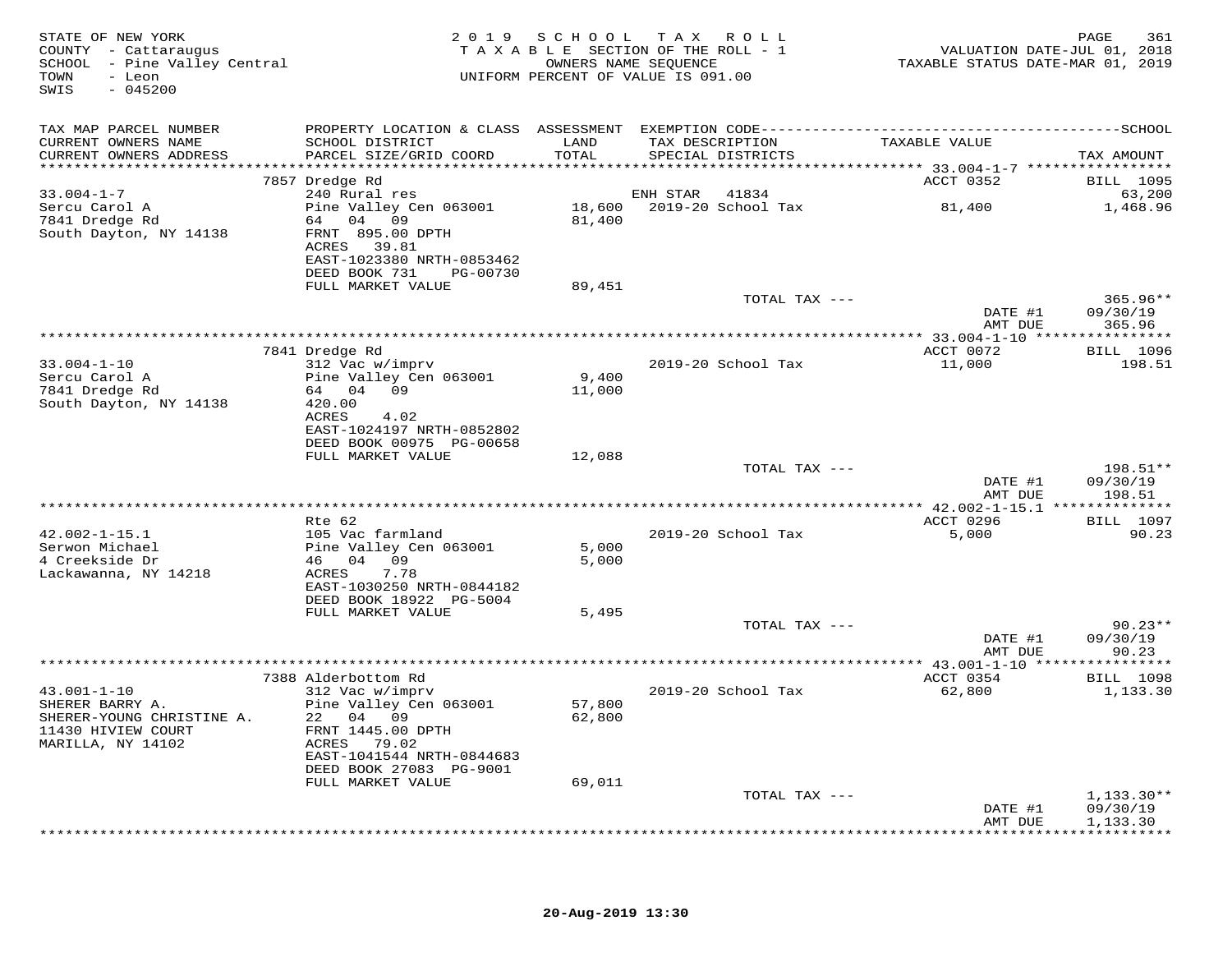| STATE OF NEW YORK<br>COUNTY - Cattaraugus<br>SCHOOL - Pine Valley Central<br>TOWN<br>- Leon<br>$-045200$<br>SWIS |                                                      | 2019 SCHOOL | T A X<br>TAXABLE SECTION OF THE ROLL - 1<br>OWNERS NAME SEQUENCE<br>UNIFORM PERCENT OF VALUE IS 091.00 | R O L L       | VALUATION DATE-JUL 01, 2018<br>TAXABLE STATUS DATE-MAR 01, 2019 | PAGE<br>362          |
|------------------------------------------------------------------------------------------------------------------|------------------------------------------------------|-------------|--------------------------------------------------------------------------------------------------------|---------------|-----------------------------------------------------------------|----------------------|
| TAX MAP PARCEL NUMBER                                                                                            |                                                      |             |                                                                                                        |               |                                                                 |                      |
| CURRENT OWNERS NAME                                                                                              | SCHOOL DISTRICT                                      | LAND        | TAX DESCRIPTION                                                                                        |               | TAXABLE VALUE                                                   |                      |
| CURRENT OWNERS ADDRESS                                                                                           | PARCEL SIZE/GRID COORD                               | TOTAL       | SPECIAL DISTRICTS                                                                                      |               |                                                                 | TAX AMOUNT           |
|                                                                                                                  | 6370 Town Hill Rd                                    |             |                                                                                                        |               | ACCT 0279                                                       | <b>BILL</b> 1099     |
| $52.001 - 1 - 9.1$                                                                                               | 112 Dairy farm                                       |             | AG BLDG                                                                                                | 41700         |                                                                 | 20,000               |
| Shetler Dannie I                                                                                                 | Pine Valley Cen 063001                               |             | 110,400 AG DIST                                                                                        | 41720         |                                                                 | 50,602               |
| Shetler Elizabeth D                                                                                              | 26 04 09                                             |             | 206,800 BAS STAR                                                                                       | 41854         |                                                                 | 27,600               |
| 6370 Town Hill Rd                                                                                                | FRNT 4170.00 DPTH                                    |             | 2019-20 School Tax                                                                                     |               | 136,198                                                         | 2,457.86             |
| Conewango Valley, NY 14726                                                                                       | ACRES 135.85                                         |             |                                                                                                        |               |                                                                 |                      |
| MAY BE SUBJECT TO PAYMENT                                                                                        | EAST-1036173 NRTH-0830125<br>DEED BOOK 27671 PG-6004 |             |                                                                                                        |               |                                                                 |                      |
| UNDER AGDIST LAW TIL 2023                                                                                        | FULL MARKET VALUE                                    | 227,253     |                                                                                                        |               |                                                                 |                      |
|                                                                                                                  |                                                      |             |                                                                                                        | TOTAL TAX --- |                                                                 | 1,962.86**           |
|                                                                                                                  |                                                      |             |                                                                                                        |               | DATE #1                                                         | 09/30/19             |
|                                                                                                                  |                                                      |             |                                                                                                        |               | AMT DUE                                                         | 1,962.86             |
|                                                                                                                  | Earl Hill Rd (Co Rd 35)                              |             |                                                                                                        |               | ACCT 0562                                                       | <b>BILL</b> 1100     |
| $34.003 - 1 - 8.2$                                                                                               | 322 Rural vac>10                                     |             | 2019-20 School Tax                                                                                     |               | 45,900                                                          | 828.32               |
| Silleman Charles L                                                                                               | Pine Valley Cen 063001                               | 45,900      |                                                                                                        |               |                                                                 |                      |
| Silleman Joan                                                                                                    | 32 04 09                                             | 45,900      |                                                                                                        |               |                                                                 |                      |
| 11923 E Leon Rd                                                                                                  | FRNT 610.00 DPTH                                     |             |                                                                                                        |               |                                                                 |                      |
| South Dayton, NY 14138                                                                                           | 65.85<br>ACRES<br>EAST-1035960 NRTH-0854601          |             |                                                                                                        |               |                                                                 |                      |
|                                                                                                                  | DEED BOOK 863<br>PG-00592                            |             |                                                                                                        |               |                                                                 |                      |
|                                                                                                                  | FULL MARKET VALUE                                    | 50,440      |                                                                                                        |               |                                                                 |                      |
|                                                                                                                  |                                                      |             |                                                                                                        | TOTAL TAX --- |                                                                 | 828.32**             |
|                                                                                                                  |                                                      |             |                                                                                                        |               | DATE #1                                                         | 09/30/19             |
|                                                                                                                  |                                                      |             |                                                                                                        |               | AMT DUE                                                         | 828.32               |
|                                                                                                                  | 11621 Fancher Rd                                     |             |                                                                                                        |               | ACCT 0556                                                       | BILL 1101            |
| $43.003 - 1 - 12.2$                                                                                              | 210 1 Family Res                                     |             | <b>BAS STAR</b>                                                                                        | 41854         |                                                                 | 27,600               |
| Silleman Drew C                                                                                                  | Pine Valley Cen 063001                               | 11,700      | 2019-20 School Tax                                                                                     |               | 114,500                                                         | 2,066.29             |
| Pfaffenbach Darlene D                                                                                            | 19 04 09                                             | 114,500     |                                                                                                        |               |                                                                 |                      |
| 11621 Fancher Rd<br>Cattaraugus, NY 14719                                                                        | Ff 450.00<br>ACRES<br>3.35 BANK<br>017               |             |                                                                                                        |               |                                                                 |                      |
|                                                                                                                  | EAST-1041031 NRTH-0833345                            |             |                                                                                                        |               |                                                                 |                      |
|                                                                                                                  | DEED BOOK 13090 PG-9001                              |             |                                                                                                        |               |                                                                 |                      |
|                                                                                                                  | FULL MARKET VALUE                                    | 125,824     |                                                                                                        |               |                                                                 |                      |
|                                                                                                                  |                                                      |             |                                                                                                        | TOTAL TAX --- |                                                                 | 1,571.29**           |
|                                                                                                                  |                                                      |             |                                                                                                        |               | DATE #1<br>AMT DUE                                              | 09/30/19<br>1,571.29 |
|                                                                                                                  |                                                      |             |                                                                                                        |               |                                                                 |                      |
|                                                                                                                  | 7990 Rte 62                                          |             |                                                                                                        |               | ACCT 0776                                                       | <b>BILL</b> 1102     |
| $34.003 - 1 - 8.6$                                                                                               | 240 Rural res                                        |             | BAS STAR                                                                                               | 41854         |                                                                 | 27,600               |
| Silleman Joshua D.                                                                                               | Pine Valley Cen 063001                               |             | 12,100 2019-20 School Tax                                                                              |               | 120,000                                                         | 2,165.54             |
| 7990 Route 62                                                                                                    | 04 09<br>32                                          | 120,000     |                                                                                                        |               |                                                                 |                      |
| South Dayton, NY 14138                                                                                           | off Earl hill Rd<br>3.55 BANK<br>ACRES<br>017        |             |                                                                                                        |               |                                                                 |                      |
|                                                                                                                  | EAST-1035398 NRTH-0855237                            |             |                                                                                                        |               |                                                                 |                      |
|                                                                                                                  | DEED BOOK 19265 PG-6001                              |             |                                                                                                        |               |                                                                 |                      |
|                                                                                                                  | FULL MARKET VALUE                                    | 131,868     |                                                                                                        |               |                                                                 |                      |
|                                                                                                                  |                                                      |             |                                                                                                        | TOTAL TAX --- |                                                                 | $1,670.54**$         |
|                                                                                                                  |                                                      |             |                                                                                                        |               | DATE #1<br>AMT DUE                                              | 09/30/19<br>1,670.54 |
|                                                                                                                  |                                                      |             |                                                                                                        |               |                                                                 |                      |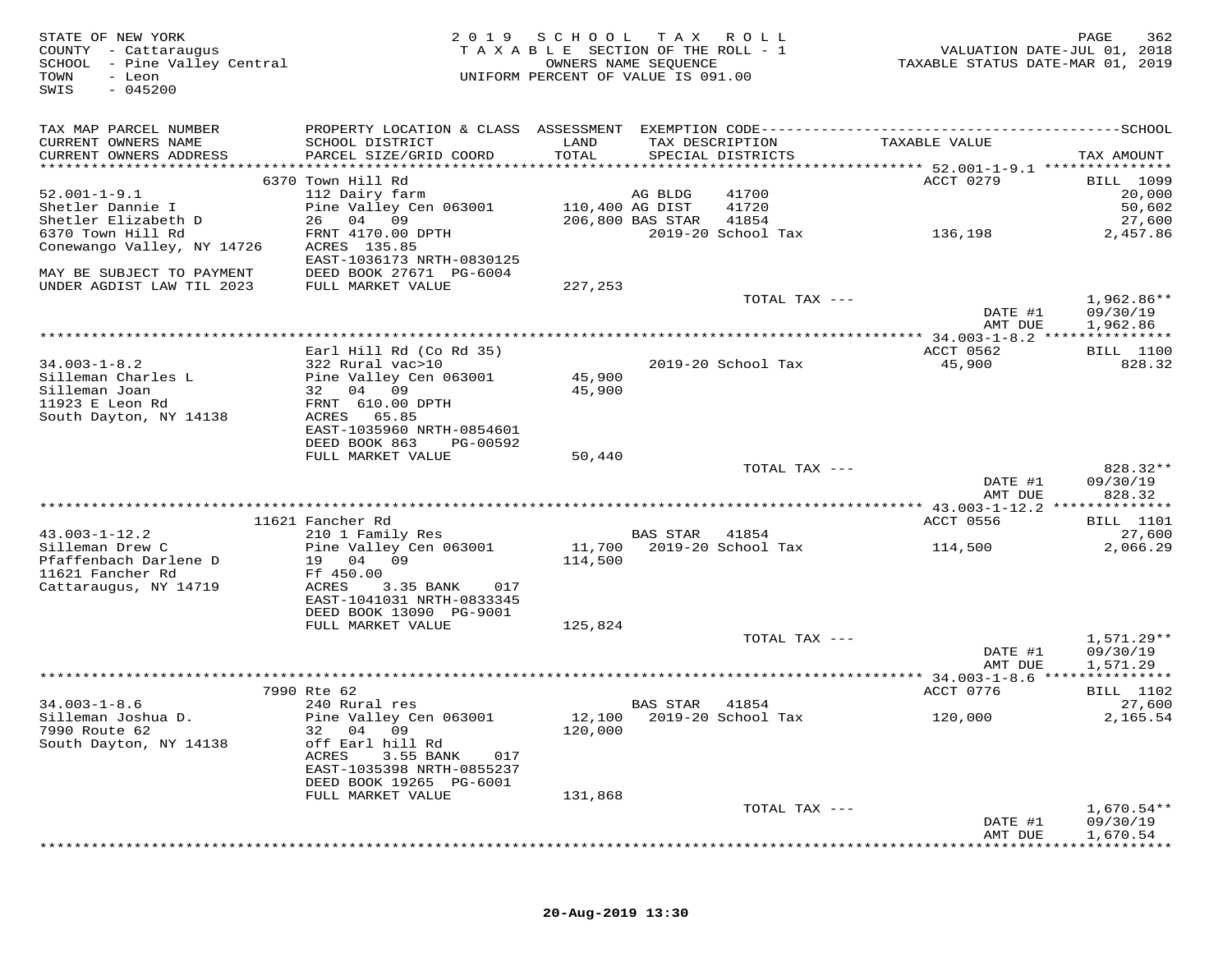| STATE OF NEW YORK<br>COUNTY - Cattaraugus<br>SCHOOL - Pine Valley Central<br>- Leon<br>TOWN<br>$-045200$<br>SWIS | 2019                                                 | SCHOOL        | T A X<br>TAXABLE SECTION OF THE ROLL - 1<br>OWNERS NAME SEQUENCE<br>UNIFORM PERCENT OF VALUE IS 091.00 | R O L L       | TAXABLE STATUS DATE-MAR 01, 2019               | PAGE<br>363<br>VALUATION DATE-JUL 01, 2018 |
|------------------------------------------------------------------------------------------------------------------|------------------------------------------------------|---------------|--------------------------------------------------------------------------------------------------------|---------------|------------------------------------------------|--------------------------------------------|
| TAX MAP PARCEL NUMBER                                                                                            |                                                      |               |                                                                                                        |               |                                                |                                            |
| CURRENT OWNERS NAME                                                                                              | SCHOOL DISTRICT<br>PARCEL SIZE/GRID COORD            | LAND<br>TOTAL | TAX DESCRIPTION                                                                                        |               | TAXABLE VALUE                                  |                                            |
| CURRENT OWNERS ADDRESS<br>***********************                                                                |                                                      |               | SPECIAL DISTRICTS                                                                                      |               |                                                | TAX AMOUNT                                 |
|                                                                                                                  | 7308 Alderbottom Rd                                  |               |                                                                                                        |               | ACCT 0152                                      | BILL 1103                                  |
| $43.001 - 1 - 11.1$<br>Sim William G                                                                             | 322 Rural vac>10<br>Pine Valley Cen 063001           | 26,000        | 2019-20 School Tax                                                                                     |               | 26,000                                         | 469.20                                     |
| 4307 Camp Rd                                                                                                     | 22<br>04 09                                          | 26,000        |                                                                                                        |               |                                                |                                            |
| Hamburg, NY 14075                                                                                                | FRNT 340.00 DPTH                                     |               |                                                                                                        |               |                                                |                                            |
|                                                                                                                  | ACRES<br>20.00<br>EAST-1041630 NRTH-0843886          |               |                                                                                                        |               |                                                |                                            |
|                                                                                                                  | DEED BOOK 00939 PG-01180                             |               |                                                                                                        |               |                                                |                                            |
|                                                                                                                  | FULL MARKET VALUE                                    | 28,571        |                                                                                                        |               |                                                |                                            |
|                                                                                                                  |                                                      |               |                                                                                                        | TOTAL TAX --- | DATE #1                                        | $469.20**$<br>09/30/19                     |
|                                                                                                                  |                                                      |               |                                                                                                        |               | AMT DUE                                        | 469.20                                     |
|                                                                                                                  | ************************************                 |               |                                                                                                        |               | ************* 42.002-1-28 *****                | * * * * * * * * *                          |
| $42.002 - 1 - 28$                                                                                                | 7051 West Rd<br>112 Dairy farm                       |               | AG DISTOUT 41730                                                                                       |               | ACCT 0359                                      | BILL 1104<br>27,918                        |
| Slabaugh David D                                                                                                 | Pine Valley Cen 063001                               |               | 132,300 BUS C/T/S 47610                                                                                |               |                                                | 1,250                                      |
| Slabaugh Verba A                                                                                                 | 53 04 09                                             |               | 175,000 BAS STAR<br>41854                                                                              |               |                                                | 27,600                                     |
| 7051 West Rd<br>Conewango Valley, NY 14726                                                                       | ACRES 230.39<br>EAST-1024714 NRTH-0842109            |               | 2019-20 School Tax                                                                                     |               | 145,832                                        | 2,631.71                                   |
|                                                                                                                  | DEED BOOK 11263 PG-7001                              |               |                                                                                                        |               |                                                |                                            |
| MAY BE SUBJECT TO PAYMENT                                                                                        | FULL MARKET VALUE                                    | 192,308       |                                                                                                        |               |                                                |                                            |
| UNDER AGDIST LAW TIL 2026                                                                                        |                                                      |               |                                                                                                        | TOTAL TAX --- |                                                | $2,136.71**$                               |
|                                                                                                                  |                                                      |               |                                                                                                        |               | DATE #1                                        | 09/30/19                                   |
|                                                                                                                  |                                                      |               |                                                                                                        |               |                                                |                                            |
|                                                                                                                  |                                                      |               |                                                                                                        |               | AMT DUE                                        | 2,136.71                                   |
|                                                                                                                  |                                                      |               |                                                                                                        |               |                                                |                                            |
| $43.003 - 1 - 20$                                                                                                | 11925 Leon-New Albion Rd<br>210 1 Family Res         |               | <b>BAS STAR</b><br>41854                                                                               |               | ACCT 0193                                      | <b>BILL</b> 1105<br>27,600                 |
| Slabaugh Samuel A                                                                                                | Pine Valley Cen 063001                               | 6,800         | 2019-20 School Tax                                                                                     |               | 70,000                                         | 1,263.23                                   |
| Slabaugh Ella B                                                                                                  | 04<br>09<br>27                                       | 70,000        |                                                                                                        |               |                                                |                                            |
| 11926 Leon-New Ablion Rd<br>Conewango Valley, NY 14726                                                           | Slabaugh Land Contract<br>Town Hill Rd Ff - 125'     |               |                                                                                                        |               |                                                |                                            |
|                                                                                                                  | FRNT 253.00 DPTH 125.00                              |               |                                                                                                        |               |                                                |                                            |
|                                                                                                                  | EAST-1036082 NRTH-0835037<br>DEED BOOK 16960 PG-4004 |               |                                                                                                        |               |                                                |                                            |
|                                                                                                                  | FULL MARKET VALUE                                    | 76,923        |                                                                                                        |               |                                                |                                            |
|                                                                                                                  |                                                      |               |                                                                                                        | TOTAL TAX --- |                                                | $768.23**$                                 |
|                                                                                                                  |                                                      |               |                                                                                                        |               | DATE #1<br>AMT DUE                             | 09/30/19<br>768.23                         |
|                                                                                                                  |                                                      |               |                                                                                                        |               | **************** 43.003-1-22.4 *************** |                                            |
|                                                                                                                  | 11925 Leon-New Albion Rd                             |               |                                                                                                        |               | ACCT 0581                                      | <b>BILL</b> 1106                           |
| $43.003 - 1 - 22.4$<br>Slabaugh Samuel A                                                                         | 105 Vac farmland<br>Pine Valley Cen 063001           | 6,200         | 2019-20 School Tax                                                                                     |               | 6,200                                          | 111.89                                     |
| Slabaugh Ella B                                                                                                  | 27<br>04<br>- 09                                     | 6,200         |                                                                                                        |               |                                                |                                            |
| 11926 Leon-New Ablion Rd                                                                                         | Slabaugh buying land cont                            |               |                                                                                                        |               |                                                |                                            |
| Conewango Valley, NY 14726                                                                                       | Co Rd 6 Ff - 700'<br>FRNT 140.00 DPTH                |               |                                                                                                        |               |                                                |                                            |
|                                                                                                                  | ACRES<br>7.70                                        |               |                                                                                                        |               |                                                |                                            |
|                                                                                                                  | EAST-1035709 NRTH-0835103                            |               |                                                                                                        |               |                                                |                                            |
|                                                                                                                  | DEED BOOK 16960 PG-4004<br>FULL MARKET VALUE         | 6,813         |                                                                                                        |               |                                                |                                            |
|                                                                                                                  |                                                      |               |                                                                                                        | TOTAL TAX --- |                                                | 111.89**                                   |
|                                                                                                                  |                                                      |               |                                                                                                        |               | DATE #1<br>AMT DUE                             | 09/30/19<br>111.89                         |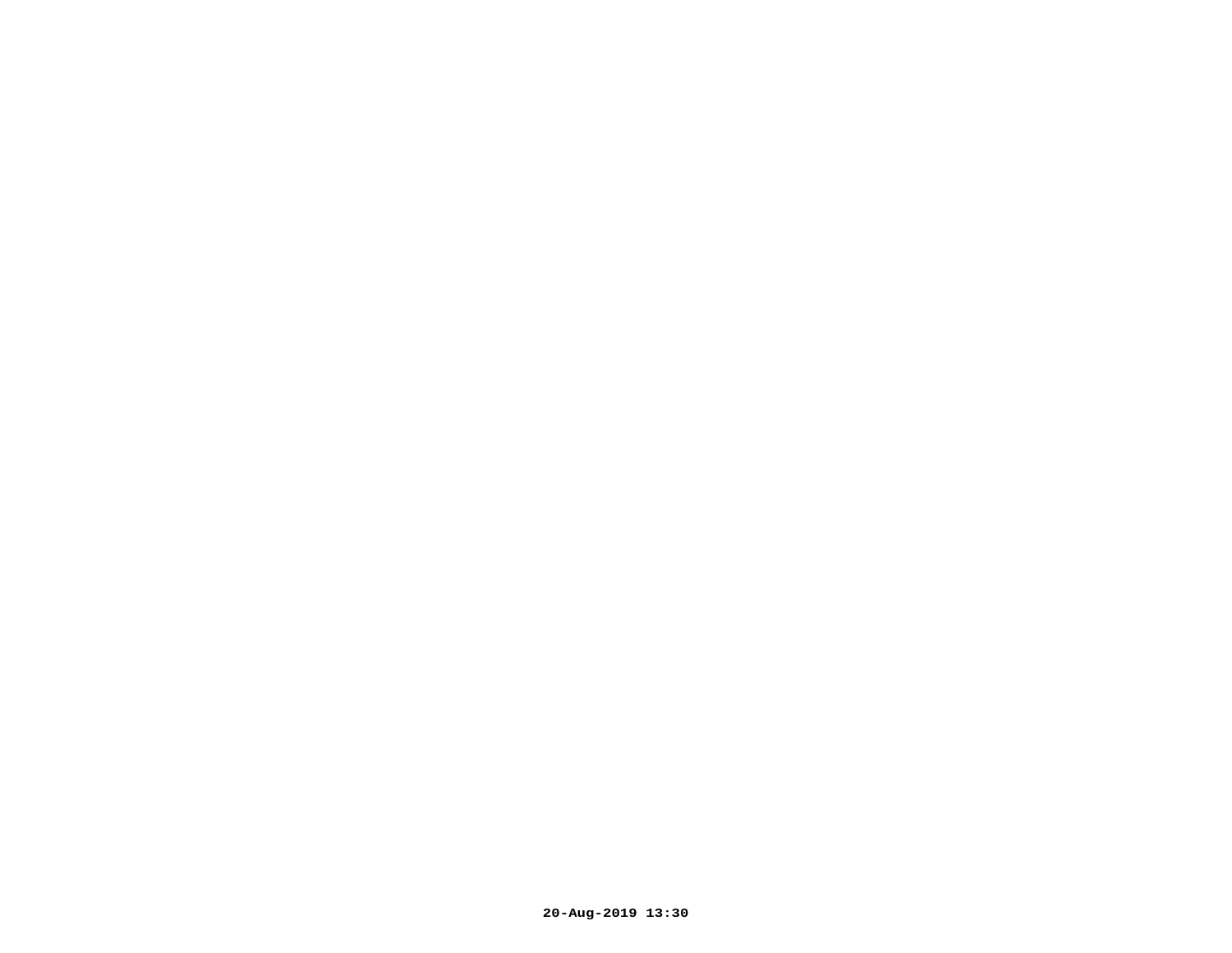| STATE OF NEW YORK<br>COUNTY - Cattaraugus<br>SCHOOL - Pine Valley Central<br>TOWN<br>- Leon<br>$-045200$<br>SWIS        | 2 0 1 9<br>TAXABLE                                                                                                                                                                                   | S C H O O L      | T A X<br>R O L L<br>SECTION OF THE ROLL - 1<br>OWNERS NAME SEOUENCE<br>UNIFORM PERCENT OF VALUE IS 091.00 | VALUATION DATE-JUL 01, 2018<br>TAXABLE STATUS DATE-MAR 01, 2019 | 364<br>PAGE                    |
|-------------------------------------------------------------------------------------------------------------------------|------------------------------------------------------------------------------------------------------------------------------------------------------------------------------------------------------|------------------|-----------------------------------------------------------------------------------------------------------|-----------------------------------------------------------------|--------------------------------|
| TAX MAP PARCEL NUMBER                                                                                                   | PROPERTY LOCATION & CLASS ASSESSMENT EXEMPTION CODE-----------------------------------SCHOOL                                                                                                         |                  |                                                                                                           |                                                                 |                                |
| CURRENT OWNERS NAME<br>CURRENT OWNERS ADDRESS<br>***********************                                                | SCHOOL DISTRICT<br>PARCEL SIZE/GRID COORD                                                                                                                                                            | LAND<br>TOTAL    | TAX DESCRIPTION<br>SPECIAL DISTRICTS                                                                      | TAXABLE VALUE                                                   | TAX AMOUNT                     |
|                                                                                                                         | 11098 Peters Rd                                                                                                                                                                                      |                  |                                                                                                           | ACCT 0756                                                       | <b>BILL</b> 1107               |
| $52.002 - 1 - 27.16$                                                                                                    | 210 1 Family Res                                                                                                                                                                                     |                  | <b>BAS STAR</b><br>41854                                                                                  |                                                                 | 27,600                         |
| Slavey Sherry<br>11098 Peters Rd<br>Cattaraugus, NY 14719                                                               | Pine Valley Cen 063001<br>04<br>09<br>01<br>$Lot$ #10<br>Ff 400.00<br>ACRES<br>4.80<br>EAST-1049285 NRTH-0827082<br>DEED BOOK 998<br>$PG-103$                                                        | 14,600<br>61,600 | 2019-20 School Tax                                                                                        | 61,600                                                          | 1,111.65                       |
|                                                                                                                         | FULL MARKET VALUE                                                                                                                                                                                    | 67,692           | TOTAL TAX ---                                                                                             |                                                                 | $616.65**$                     |
|                                                                                                                         |                                                                                                                                                                                                      |                  |                                                                                                           | DATE #1<br>AMT DUE                                              | 09/30/19<br>616.65             |
|                                                                                                                         |                                                                                                                                                                                                      |                  |                                                                                                           | ACCT 0460                                                       | <b>BILL</b> 1108               |
| $52.002 - 1 - 22$<br>Slavinski Charles F<br>Slavinski Sharon L<br>11022 Eldredge Rd/Larch Lane<br>Cattaraugus, NY 14719 | 11022 Eldredge /Larch Lane Dr R<br>260 Seasonal res<br>Pine Valley Cen 063001<br>02 04<br>09<br>$Lot-5$<br>Ff 370 Larch Ln<br>Ff 550 Pike; 350 Bb Lane<br>ACRES<br>6.09<br>EAST-1050092 NRTH-0828686 | 16,700<br>45,000 | 2019-20 School Tax                                                                                        | 45,000                                                          | 812.08                         |
|                                                                                                                         | DEED BOOK 4516<br>PG-5001<br>FULL MARKET VALUE                                                                                                                                                       | 49,451           |                                                                                                           |                                                                 |                                |
|                                                                                                                         |                                                                                                                                                                                                      |                  | TOTAL TAX ---                                                                                             | DATE #1<br>AMT DUE                                              | 812.08**<br>09/30/19<br>812.08 |
|                                                                                                                         |                                                                                                                                                                                                      |                  |                                                                                                           | **** 43.003-1-6.5 ****************                              |                                |
| $43.003 - 1 - 6.5$<br>Slawek Mark<br>Slawek Laura A.<br>9 Princess Drive<br>Cheektowaga, NY 14225                       | Leon-New Albion Rd<br>312 Vac w/imprv<br>Pine Valley Cen 063001<br>$28/27$ 04 09<br>Ff 460.00<br>ACRES<br>28.15<br>EAST-1035430 NRTH-0837881                                                         | 30,000<br>30,000 | 2019-20 School Tax                                                                                        | ACCT 0914<br>30,000                                             | <b>BILL</b> 1109<br>541.39     |
|                                                                                                                         | DEED BOOK 21714 PG-5001<br>FULL MARKET VALUE                                                                                                                                                         | 32,967           |                                                                                                           |                                                                 |                                |
|                                                                                                                         |                                                                                                                                                                                                      |                  | TOTAL TAX ---                                                                                             | DATE #1<br>AMT DUE                                              | 541.39**<br>09/30/19<br>541.39 |
|                                                                                                                         |                                                                                                                                                                                                      |                  |                                                                                                           | ***************                                                 | *********                      |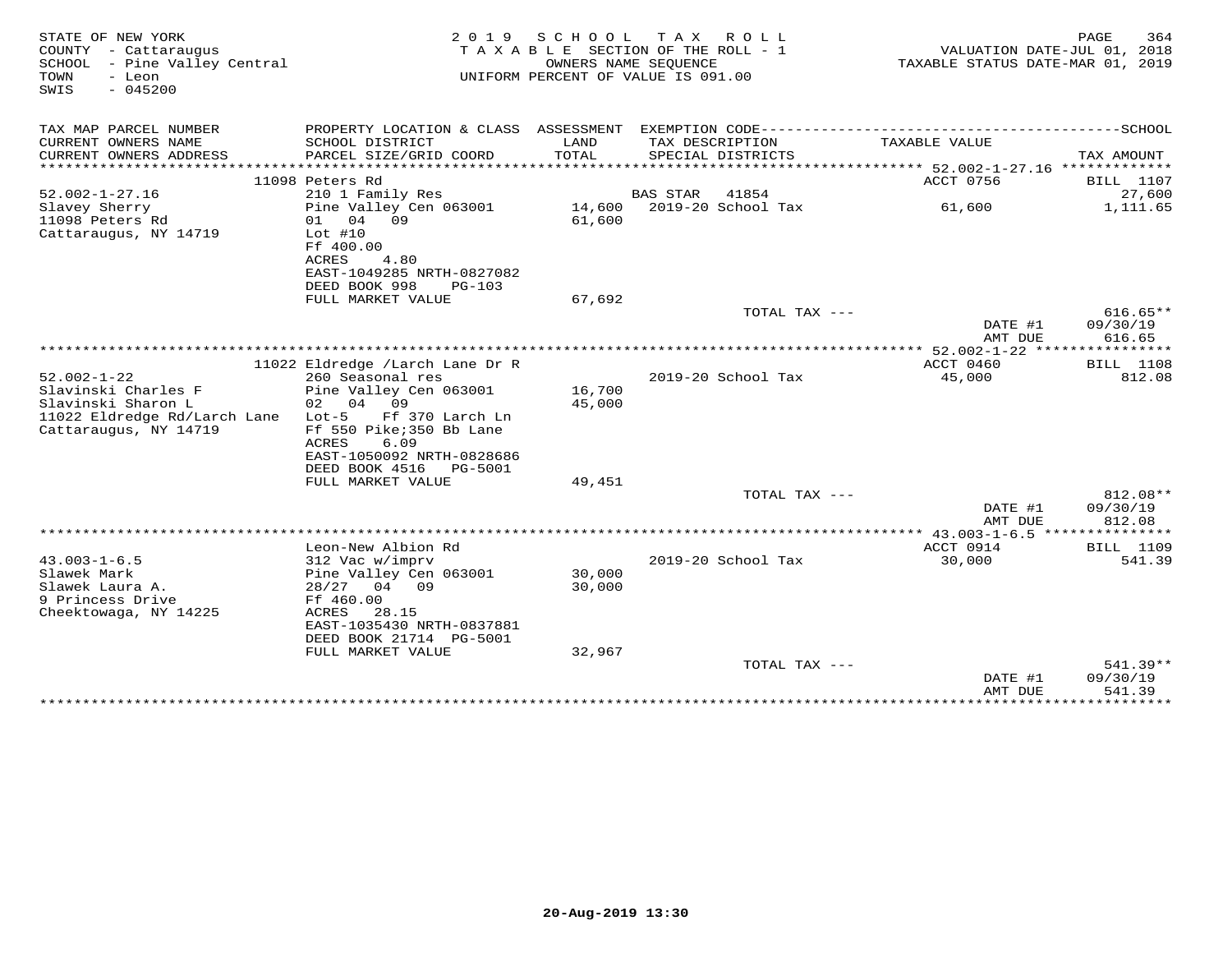| STATE OF NEW YORK<br>COUNTY - Cattaraugus<br>SCHOOL - Pine Valley Central<br>TOWN<br>- Leon<br>$-045200$<br>SWIS | 2 0 1 9                                                                            | SCHOOL<br>TAXABLE SECTION OF THE ROLL - 1<br>UNIFORM PERCENT OF VALUE IS 091.00 | T A X<br>OWNERS NAME SEQUENCE | ROLL ROLL                        | VALUATION DATE-JUL 01, 2018<br>TAXABLE STATUS DATE-MAR 01, 2019 | PAGE<br>365                          |
|------------------------------------------------------------------------------------------------------------------|------------------------------------------------------------------------------------|---------------------------------------------------------------------------------|-------------------------------|----------------------------------|-----------------------------------------------------------------|--------------------------------------|
| TAX MAP PARCEL NUMBER                                                                                            |                                                                                    |                                                                                 |                               |                                  |                                                                 |                                      |
| CURRENT OWNERS NAME<br>CURRENT OWNERS ADDRESS                                                                    | SCHOOL DISTRICT<br>PARCEL SIZE/GRID COORD                                          | LAND<br>TOTAL                                                                   | TAX DESCRIPTION               | SPECIAL DISTRICTS                | TAXABLE VALUE                                                   | TAX AMOUNT                           |
|                                                                                                                  | 11356 Leon-New Albion Rd                                                           |                                                                                 |                               |                                  | ACCT 0360                                                       | <b>BILL</b> 1110                     |
| $43.004 - 1 - 21$<br>Sloan Family Trust<br>55 W Royal Pky<br>Williamsville, NY 14221                             | 260 Seasonal res<br>Pine Valley Cen 063001<br>11 04 09<br>Ff 820.00<br>ACRES 48.86 | 45,500<br>57,000                                                                |                               | 2019-20 School Tax               | 57,000                                                          | 1,028.63                             |
|                                                                                                                  | EAST-1045370 NRTH-0834330<br>DEED BOOK 6180 PG-5001                                |                                                                                 |                               |                                  |                                                                 |                                      |
|                                                                                                                  | FULL MARKET VALUE                                                                  | 62,637                                                                          |                               |                                  |                                                                 |                                      |
|                                                                                                                  |                                                                                    |                                                                                 |                               | TOTAL TAX ---                    | DATE #1<br>AMT DUE                                              | $1,028.63**$<br>09/30/19<br>1,028.63 |
|                                                                                                                  |                                                                                    |                                                                                 |                               |                                  | *************** 43.001-1-17 *****************                   |                                      |
| $43.001 - 1 - 17$                                                                                                | Alderbottom Rd<br>322 Rural vac>10                                                 |                                                                                 |                               | 2019-20 School Tax               | ACCT 0214<br>23,500                                             | BILL 1111<br>424.09                  |
| Smith Alice Kraus                                                                                                | Pine Valley Cen 063001                                                             | 23,500                                                                          |                               |                                  |                                                                 |                                      |
| PO Box 1030                                                                                                      | 21 04 09                                                                           | 23,500                                                                          |                               |                                  |                                                                 |                                      |
| Lehigh Acres, FL 33970                                                                                           | FRNT 265.00 DPTH<br>ACRES 15.85                                                    |                                                                                 |                               |                                  |                                                                 |                                      |
|                                                                                                                  | EAST-1041525 NRTH-0840069                                                          |                                                                                 |                               |                                  |                                                                 |                                      |
|                                                                                                                  | DEED BOOK 00943 PG-00487                                                           |                                                                                 |                               |                                  |                                                                 |                                      |
|                                                                                                                  | FULL MARKET VALUE                                                                  | 25,824                                                                          |                               | TOTAL TAX ---                    |                                                                 | 424.09**                             |
|                                                                                                                  |                                                                                    |                                                                                 |                               |                                  | DATE #1<br>AMT DUE                                              | 09/30/19<br>424.09                   |
|                                                                                                                  |                                                                                    |                                                                                 |                               |                                  |                                                                 |                                      |
| $42.002 - 1 - 1.1$                                                                                               | 12929 Kent Switch Rd<br>112 Dairy farm                                             |                                                                                 | AG BLDG                       | 41700                            | ACCT 0044                                                       | BILL 1112<br>25,000                  |
| Smith Larry                                                                                                      | Pine Valley Cen 063001                                                             |                                                                                 | 80,600 AG DISTOUT 41730       |                                  |                                                                 | 17,416                               |
| 12929 Kent Switch Rd<br>South Dayton, NY 14138                                                                   | 61/62<br>04 09<br>ACRES 110.55<br>EAST-1020055 NRTH-0846311                        |                                                                                 |                               | 174,600    2019-20    School Tax | 132,184                                                         | 2,385.42                             |
| MAY BE SUBJECT TO PAYMENT                                                                                        | DEED BOOK 1017    PG-1181                                                          |                                                                                 |                               |                                  |                                                                 |                                      |
| UNDER AGDIST LAW TIL 2026                                                                                        | FULL MARKET VALUE                                                                  | 191,868                                                                         |                               | TOTAL TAX ---                    |                                                                 | $2,385.42**$                         |
|                                                                                                                  |                                                                                    |                                                                                 |                               |                                  | DATE #1                                                         | 09/30/19                             |
|                                                                                                                  |                                                                                    |                                                                                 |                               |                                  | AMT DUE                                                         | 2,385.42                             |
|                                                                                                                  | 11116 Eldredge Rd & Canyon Dr                                                      |                                                                                 |                               |                                  | ACCT 0444                                                       | BILL 1113                            |
| $52.002 - 1 - 17.1$<br>Smith Ralph                                                                               | 210 1 Family Res<br>Pine Valley Cen 063001                                         | 12,100                                                                          | ENH STAR                      | 41834<br>2019-20 School Tax      | 72,100                                                          | 63,200<br>1,301.13                   |
| Smith Anne E<br>11116 Eldredge Rd                                                                                | 02 04 09<br>Ff 240.00 Eldredge Rd                                                  | 72,100                                                                          |                               |                                  |                                                                 |                                      |
| Cattaraugus, NY 14719                                                                                            | Ff 840.00 Canyon Dr<br>3.55 BANK<br>ACRES<br>017<br>EAST-1048826 NRTH-0828225      |                                                                                 |                               |                                  |                                                                 |                                      |
|                                                                                                                  | DEED BOOK 864<br>PG-01095<br>FULL MARKET VALUE                                     | 79,231                                                                          |                               |                                  |                                                                 |                                      |
|                                                                                                                  |                                                                                    |                                                                                 |                               | TOTAL TAX ---                    |                                                                 | 198.13**                             |
|                                                                                                                  |                                                                                    |                                                                                 |                               |                                  | DATE #1<br>AMT DUE                                              | 09/30/19<br>198.13                   |
|                                                                                                                  |                                                                                    |                                                                                 |                               |                                  |                                                                 |                                      |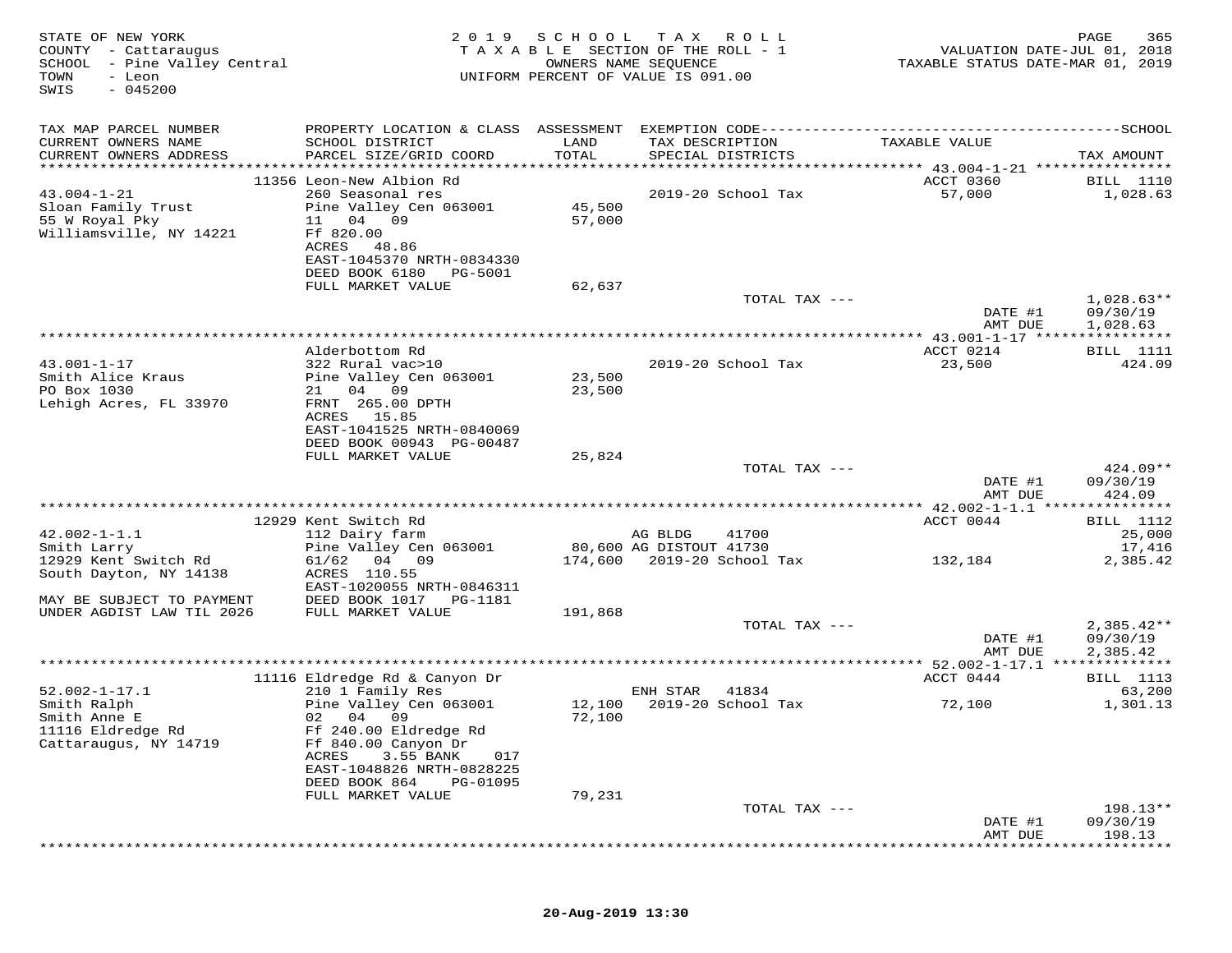| STATE OF NEW YORK<br>COUNTY - Cattaraugus<br>SCHOOL - Pine Valley Central<br>TOWN<br>- Leon<br>$-045200$<br>SWIS | 2 0 1 9                                                                                                                                                                  | SCHOOL           | T A X<br>ROLL<br>TAXABLE SECTION OF THE ROLL - 1<br>OWNERS NAME SEQUENCE<br>UNIFORM PERCENT OF VALUE IS 091.00 | VALUATION DATE-JUL 01, 2018<br>TAXABLE STATUS DATE-MAR 01, 2019 | PAGE<br>366                          |
|------------------------------------------------------------------------------------------------------------------|--------------------------------------------------------------------------------------------------------------------------------------------------------------------------|------------------|----------------------------------------------------------------------------------------------------------------|-----------------------------------------------------------------|--------------------------------------|
| TAX MAP PARCEL NUMBER                                                                                            |                                                                                                                                                                          |                  |                                                                                                                |                                                                 |                                      |
| CURRENT OWNERS NAME<br>CURRENT OWNERS ADDRESS                                                                    | SCHOOL DISTRICT<br>PARCEL SIZE/GRID COORD                                                                                                                                | LAND<br>TOTAL    | TAX DESCRIPTION<br>SPECIAL DISTRICTS                                                                           | TAXABLE VALUE                                                   | TAX AMOUNT                           |
| ************************                                                                                         |                                                                                                                                                                          |                  |                                                                                                                |                                                                 |                                      |
| $43.003 - 1 - 15$<br>Snyder Daniel<br>2756 Brady Way<br>Layton, UT 84041                                         | 6717 Alderbottom Rd<br>260 Seasonal res<br>Pine Valley Cen 063001<br>27 04<br>09<br>FRNT 200.00 DPTH 100.00<br>EAST-1038286 NRTH-0835215<br>DEED BOOK 8049<br>PG-5001    | 6,500<br>38,000  | 2019-20 School Tax                                                                                             | ACCT 0409<br>38,000                                             | BILL 1114<br>685.76                  |
|                                                                                                                  | FULL MARKET VALUE                                                                                                                                                        | 41,758           |                                                                                                                |                                                                 |                                      |
|                                                                                                                  |                                                                                                                                                                          |                  | TOTAL TAX ---                                                                                                  | DATE #1                                                         | 685.76**<br>09/30/19                 |
|                                                                                                                  |                                                                                                                                                                          |                  |                                                                                                                | AMT DUE                                                         | 685.76                               |
|                                                                                                                  |                                                                                                                                                                          |                  |                                                                                                                |                                                                 |                                      |
|                                                                                                                  | 12476 Cherry Creek Hill Rd                                                                                                                                               |                  |                                                                                                                | ACCT 0364                                                       | <b>BILL</b> 1115                     |
| $42.004 - 1 - 20$<br>Snyder David L                                                                              | 210 1 Family Res<br>Pine Valley Cen 063001                                                                                                                               | 14,700           | ENH STAR<br>41834<br>2019-20 School Tax                                                                        |                                                                 | 63,200<br>1,703.56                   |
| Snyder Judith A                                                                                                  | 44 04<br>09                                                                                                                                                              | 94,400           |                                                                                                                | 94,400                                                          |                                      |
| 12476 Cherry Creek Hill Rd<br>Conewango Valley, NY 14726                                                         | Ff 490.00 Leon-Cherry Cr<br>Ff 420.00 Raggie Rd<br>ACRES<br>4.85<br>EAST-1027420 NRTH-0836013<br>DEED BOOK 14169 PG-3001<br>FULL MARKET VALUE                            | 103,736          |                                                                                                                |                                                                 |                                      |
|                                                                                                                  |                                                                                                                                                                          |                  | TOTAL TAX ---                                                                                                  |                                                                 | $600.56**$                           |
|                                                                                                                  |                                                                                                                                                                          |                  |                                                                                                                | DATE #1<br>AMT DUE                                              | 09/30/19<br>600.56                   |
|                                                                                                                  |                                                                                                                                                                          |                  |                                                                                                                |                                                                 |                                      |
|                                                                                                                  | Riga Rd                                                                                                                                                                  |                  |                                                                                                                | ACCT 0365                                                       | <b>BILL</b> 1116                     |
| $51.002 - 2 - 2$<br>Sobieraj Edward<br>Sobieraj Leona<br>127 Fieldcrest Ct<br>West Seneca, NY 14224              | 270 Mfg housing<br>Pine Valley Cen 063001<br>$42/43$ 04 09<br>Ff 2360.00 Raggie Rd<br>Ff 2650 Us Rte 62<br>ACRES<br>71.56<br>EAST-1027870 NRTH-0831138                   | 54,800<br>77,900 | 2019-20 School Tax                                                                                             | 77,900                                                          | 1,405.80                             |
|                                                                                                                  | DEED BOOK 14236 PG-7001<br>FULL MARKET VALUE                                                                                                                             | 85,604           |                                                                                                                |                                                                 |                                      |
|                                                                                                                  |                                                                                                                                                                          |                  | TOTAL TAX $---$                                                                                                |                                                                 | $1,405.80**$                         |
|                                                                                                                  |                                                                                                                                                                          |                  |                                                                                                                | DATE #1<br>AMT DUE                                              | 09/30/19<br>1,405.80                 |
|                                                                                                                  |                                                                                                                                                                          |                  |                                                                                                                |                                                                 |                                      |
| $42.020 - 1 - 48$<br>SPILLER BRIAN<br>6757 Route 62<br>Leon, NY 14726                                            | 6757 Co Rd 6 & Rte 62<br>210 1 Family Res<br>Pine Valley Cen 063001<br>04<br>09<br>43<br>FRNT 214.00 DPTH 118.80<br>EAST-1030967 NRTH-0835676<br>DEED BOOK 30802 PG-5001 | 6,700<br>96,000  | 2019-20 School Tax                                                                                             | ACCT 0135<br>96,000                                             | BILL 1117<br>1,732.43                |
|                                                                                                                  | FULL MARKET VALUE                                                                                                                                                        | 105,495          |                                                                                                                |                                                                 |                                      |
|                                                                                                                  |                                                                                                                                                                          |                  | TOTAL TAX ---                                                                                                  | DATE #1<br>AMT DUE                                              | $1,732.43**$<br>09/30/19<br>1,732.43 |
|                                                                                                                  |                                                                                                                                                                          |                  |                                                                                                                |                                                                 |                                      |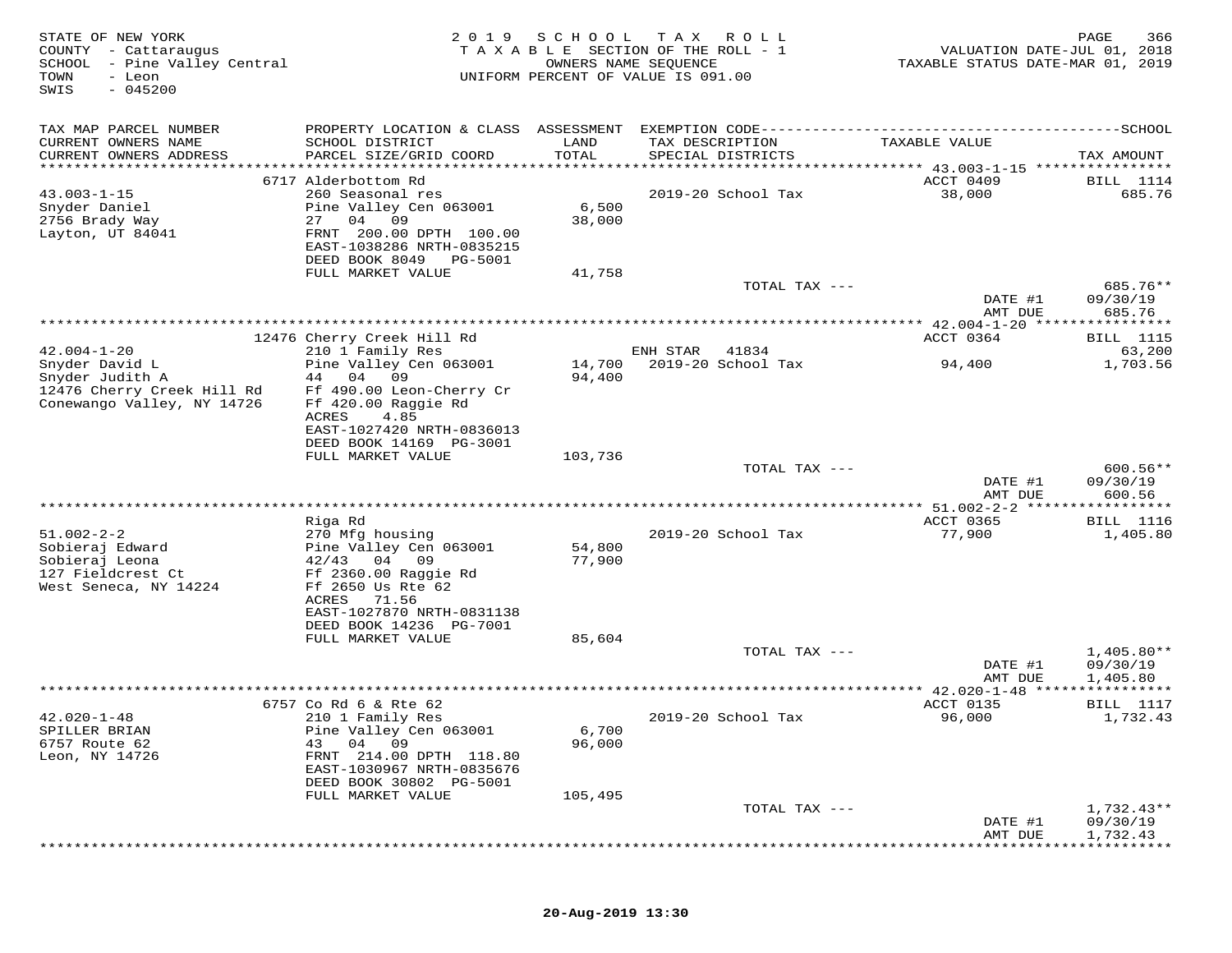| STATE OF NEW YORK<br>COUNTY - Cattaraugus<br>SCHOOL - Pine Valley Central<br>TOWN<br>- Leon<br>$-045200$<br>SWIS |                                                | 2019 SCHOOL TAX ROLL<br>TAXABLE SECTION OF THE ROLL - 1<br>UNIFORM PERCENT OF VALUE IS 091.00 | OWNERS NAME SEQUENCE |                                      | VALUATION DATE-JUL 01, 2018<br>TAXABLE STATUS DATE-MAR 01, 2019 | PAGE<br>367        |
|------------------------------------------------------------------------------------------------------------------|------------------------------------------------|-----------------------------------------------------------------------------------------------|----------------------|--------------------------------------|-----------------------------------------------------------------|--------------------|
| TAX MAP PARCEL NUMBER                                                                                            |                                                |                                                                                               |                      |                                      |                                                                 |                    |
| CURRENT OWNERS NAME<br>CURRENT OWNERS ADDRESS                                                                    | SCHOOL DISTRICT<br>PARCEL SIZE/GRID COORD      | LAND<br>TOTAL                                                                                 |                      | TAX DESCRIPTION<br>SPECIAL DISTRICTS | TAXABLE VALUE                                                   |                    |
|                                                                                                                  |                                                |                                                                                               |                      |                                      |                                                                 | TAX AMOUNT         |
|                                                                                                                  | 6585 Town Hill Rd                              |                                                                                               |                      |                                      | ACCT 0501                                                       | <b>BILL</b> 1118   |
| $43.003 - 1 - 22.2$                                                                                              | 120 Field crops                                |                                                                                               | AG BLDG              | 41700                                |                                                                 | 35,000             |
| Stankey Kathy A                                                                                                  | Pine Valley Cen 063001 153,600 AG DIST         |                                                                                               |                      | 41720                                |                                                                 | 48,430             |
| 6585 Town Hill Rd                                                                                                | 27/35 04 09                                    |                                                                                               | 350,000 BAS STAR     | 41854                                |                                                                 | 27,600             |
| Conewango Valley, NY 14726                                                                                       | Ff 450.00                                      |                                                                                               |                      | 2019-20 School Tax                   | 266,570                                                         | 4,810.57           |
|                                                                                                                  | ACRES 216.60                                   |                                                                                               |                      |                                      |                                                                 |                    |
| MAY BE SUBJECT TO PAYMENT                                                                                        | EAST-1033950 NRTH-0834102                      |                                                                                               |                      |                                      |                                                                 |                    |
| UNDER AGDIST LAW TIL 2023                                                                                        | DEED BOOK 822<br>PG-00876<br>FULL MARKET VALUE | 384,615                                                                                       |                      |                                      |                                                                 |                    |
|                                                                                                                  |                                                |                                                                                               |                      | TOTAL TAX ---                        |                                                                 | $4,315.57**$       |
|                                                                                                                  |                                                |                                                                                               |                      |                                      | DATE #1                                                         | 09/30/19           |
|                                                                                                                  |                                                |                                                                                               |                      |                                      | AMT DUE                                                         | 4,315.57           |
|                                                                                                                  |                                                |                                                                                               |                      |                                      |                                                                 |                    |
|                                                                                                                  | Rte 62                                         |                                                                                               |                      |                                      | ACCT 0940                                                       | <b>BILL</b> 1119   |
| $51.002 - 2 - 9.3$                                                                                               | 105 Vac farmland                               |                                                                                               |                      | 2019-20 School Tax                   | 1,200                                                           | 21.66              |
| Stankey Randy<br>12293 Eldredge Rd                                                                               | Pine Valley Cen 063001<br>41 49 4 9            | 1,200<br>1,200                                                                                |                      |                                      |                                                                 |                    |
| Conewango Valley, NY 14726                                                                                       | ACRES<br>1.50                                  |                                                                                               |                      |                                      |                                                                 |                    |
|                                                                                                                  | EAST-1029861 NRTH-0827740                      |                                                                                               |                      |                                      |                                                                 |                    |
|                                                                                                                  | DEED BOOK 14613 PG-2001                        |                                                                                               |                      |                                      |                                                                 |                    |
|                                                                                                                  | FULL MARKET VALUE                              | 1,319                                                                                         |                      |                                      |                                                                 |                    |
|                                                                                                                  |                                                |                                                                                               |                      | TOTAL TAX ---                        |                                                                 | $21.66**$          |
|                                                                                                                  |                                                |                                                                                               |                      |                                      | DATE #1                                                         | 09/30/19           |
|                                                                                                                  |                                                |                                                                                               |                      |                                      | AMT DUE                                                         | 21.66              |
|                                                                                                                  | 12293 Eldredge Rd                              |                                                                                               |                      |                                      | ACCT 0287                                                       | <b>BILL</b> 1120   |
| $51.002 - 2 - 10$                                                                                                | 240 Rural res                                  |                                                                                               | ENH STAR             | 41834                                |                                                                 | 63,200             |
| Stankey Randy                                                                                                    | Pine Valley Cen 063001                         |                                                                                               |                      | 43,300 2019-20 School Tax            | 153,600                                                         | 2,771.90           |
| 12293 Eldredge Rd                                                                                                | 33/41/42 04 09                                 | 153,600                                                                                       |                      |                                      |                                                                 |                    |
| Conewango Valley, NY 14726                                                                                       | Ff 1400.00                                     |                                                                                               |                      |                                      |                                                                 |                    |
|                                                                                                                  | ACRES 44.33                                    |                                                                                               |                      |                                      |                                                                 |                    |
|                                                                                                                  | EAST-1030815 NRTH-0827277                      |                                                                                               |                      |                                      |                                                                 |                    |
|                                                                                                                  | DEED BOOK 764<br>PG-00541<br>FULL MARKET VALUE | 168,791                                                                                       |                      |                                      |                                                                 |                    |
|                                                                                                                  |                                                |                                                                                               |                      | TOTAL TAX ---                        |                                                                 | $1,668.90**$       |
|                                                                                                                  |                                                |                                                                                               |                      |                                      | DATE #1                                                         | 09/30/19           |
|                                                                                                                  |                                                |                                                                                               |                      |                                      | AMT DUE                                                         | 1,668.90           |
|                                                                                                                  |                                                |                                                                                               |                      |                                      |                                                                 |                    |
|                                                                                                                  | 7544 Rte 62                                    |                                                                                               |                      |                                      | ACCT 0371                                                       | <b>BILL</b> 1121   |
| $34.003 - 1 - 30$                                                                                                | 210 1 Family Res                               |                                                                                               | BAS STAR 41854       |                                      |                                                                 | 27,600             |
| Stefanik Ryan<br>Stefanik Lynn                                                                                   | Pine Valley Cen 063001<br>39 04 09             | 7,500<br>78,900                                                                               |                      | 2019-20 School Tax                   | 78,900                                                          | 1,423.84           |
| 7544 Rte 62                                                                                                      | FRNT 180.00 DPTH 300.00                        |                                                                                               |                      |                                      |                                                                 |                    |
| South Dayton, NY 14138                                                                                           | ACRES<br>1.24                                  |                                                                                               |                      |                                      |                                                                 |                    |
|                                                                                                                  | EAST-1031376 NRTH-0847735                      |                                                                                               |                      |                                      |                                                                 |                    |
|                                                                                                                  | DEED BOOK 00936 PG-00034                       |                                                                                               |                      |                                      |                                                                 |                    |
|                                                                                                                  | FULL MARKET VALUE                              | 86,703                                                                                        |                      |                                      |                                                                 |                    |
|                                                                                                                  |                                                |                                                                                               |                      | TOTAL TAX ---                        |                                                                 | 928.84**           |
|                                                                                                                  |                                                |                                                                                               |                      |                                      | DATE #1                                                         | 09/30/19<br>928.84 |
|                                                                                                                  |                                                |                                                                                               |                      |                                      | AMT DUE                                                         | ***********        |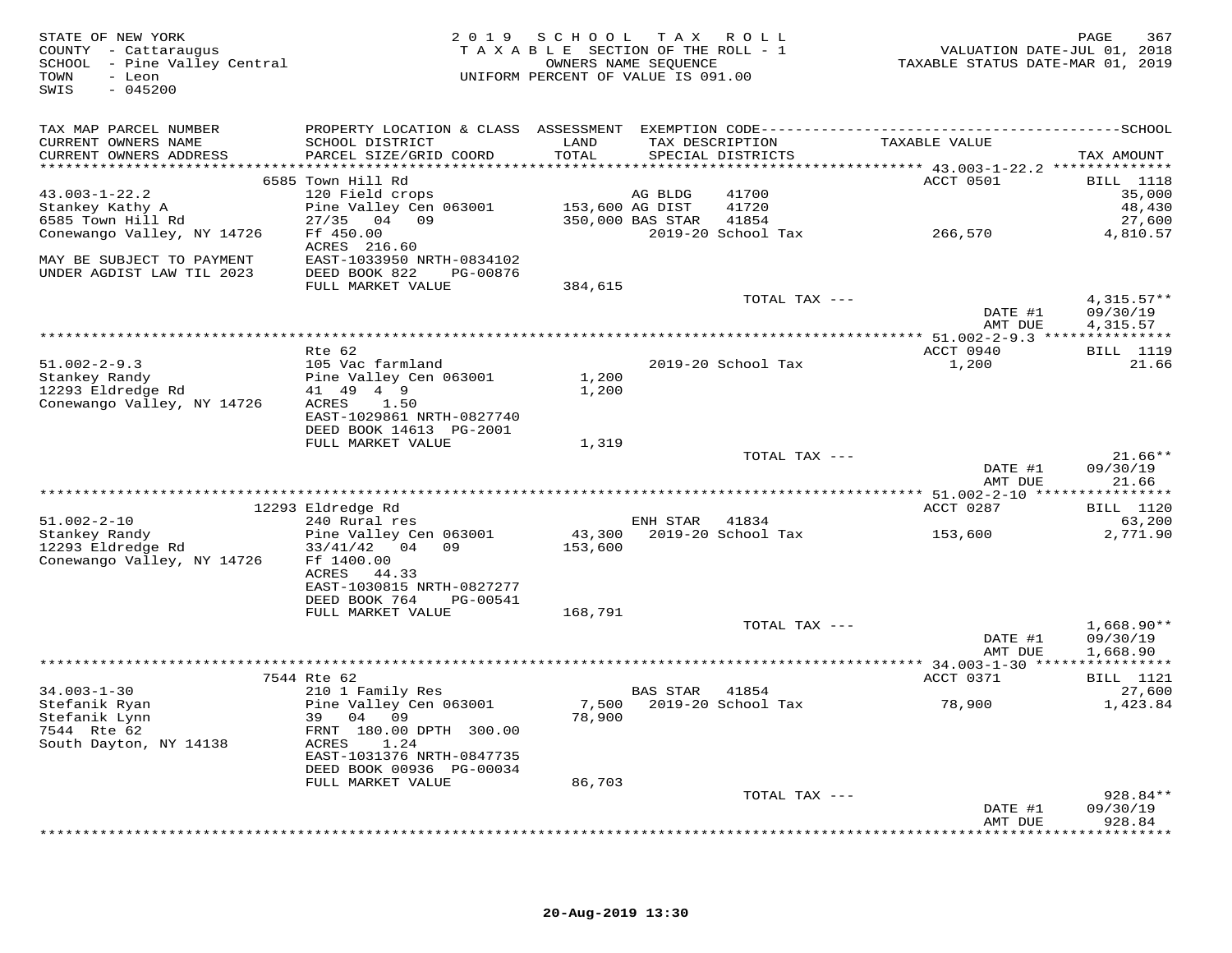| STATE OF NEW YORK<br>COUNTY - Cattaraugus<br>SCHOOL - Pine Valley Central<br>- Leon<br>TOWN<br>$-045200$<br>SWIS | 2 0 1 9                                                                | SCHOOL                       | TAX ROLL<br>TAXABLE SECTION OF THE ROLL - 1<br>OWNERS NAME SEQUENCE<br>UNIFORM PERCENT OF VALUE IS 091.00 | VALUATION DATE-JUL 01, 2018<br>TAXABLE STATUS DATE-MAR 01, 2019 | PAGE<br>368                |
|------------------------------------------------------------------------------------------------------------------|------------------------------------------------------------------------|------------------------------|-----------------------------------------------------------------------------------------------------------|-----------------------------------------------------------------|----------------------------|
| TAX MAP PARCEL NUMBER                                                                                            |                                                                        |                              |                                                                                                           |                                                                 |                            |
| CURRENT OWNERS NAME<br>CURRENT OWNERS ADDRESS<br>**********************                                          | SCHOOL DISTRICT<br>PARCEL SIZE/GRID COORD                              | LAND<br>TOTAL<br>*********** | TAX DESCRIPTION<br>SPECIAL DISTRICTS                                                                      | TAXABLE VALUE                                                   | TAX AMOUNT                 |
|                                                                                                                  | 11027 Leon-New Albion Rd                                               |                              |                                                                                                           | ACCT 0085                                                       | <b>BILL</b> 1122           |
| $43.004 - 1 - 8.1$<br>Sterling Joan E<br>Sterling Misty L                                                        | 320 Rural vacant<br>Pine Valley Cen 063001<br>03 04 09                 | 17,200<br>17,200             | 2019-20 School Tax                                                                                        | 17,200                                                          | 310.39                     |
| 11027 Leon-New Albion Rd<br>Cattaraugus, NY 14719                                                                | David Beck House<br>ACRES 10.85<br>EAST-1050805 NRTH-0833127           |                              |                                                                                                           |                                                                 |                            |
|                                                                                                                  | DEED BOOK 1765 PG-6003<br>FULL MARKET VALUE                            | 18,901                       |                                                                                                           |                                                                 |                            |
|                                                                                                                  |                                                                        |                              | TOTAL TAX ---                                                                                             |                                                                 | $310.39**$                 |
|                                                                                                                  |                                                                        |                              |                                                                                                           | DATE #1<br>AMT DUE                                              | 09/30/19<br>310.39         |
|                                                                                                                  | 6696 Rte 62                                                            |                              |                                                                                                           | **************** 42.004-2-15 *****************                  | <b>BILL</b> 1123           |
| $42.004 - 2 - 15$                                                                                                | 270 Mfg housing                                                        |                              | 2019-20 School Tax                                                                                        | ACCT 0350<br>21,300                                             | 384.38                     |
| Sterling Kevin<br>10999 Leon Rd.                                                                                 | Pine Valley Cen 063001<br>43<br>04 09                                  | 7,100<br>21,300              |                                                                                                           |                                                                 |                            |
| Cattaraugus, NY 14719                                                                                            | FRNT 175.00 DPTH<br>ACRES<br>1.03<br>EAST-1030966 NRTH-0834660         |                              |                                                                                                           |                                                                 |                            |
|                                                                                                                  | DEED BOOK 30415 PG-8001                                                |                              |                                                                                                           |                                                                 |                            |
|                                                                                                                  | FULL MARKET VALUE                                                      | 23,407                       | TOTAL TAX ---                                                                                             |                                                                 | 384.38**                   |
|                                                                                                                  |                                                                        |                              |                                                                                                           | DATE #1<br>AMT DUE                                              | 09/30/19<br>384.38         |
|                                                                                                                  |                                                                        |                              |                                                                                                           | ************ 42.004-2-19.4 ***************                      |                            |
| $42.004 - 2 - 19.4$                                                                                              | 6702 Rte 62<br>270 Mfg housing                                         |                              | 2019-20 School Tax                                                                                        | ACCT 0479<br>21,100                                             | <b>BILL</b> 1124<br>380.77 |
| Sterling Kevin                                                                                                   | Pine Valley Cen 063001                                                 | 8,100                        |                                                                                                           |                                                                 |                            |
| 10999 Leon Rd.<br>Cattaraugus, NY 14719                                                                          | 43<br>04 09<br>FRNT 295.00 DPTH 230.00<br>EAST-1031025 NRTH-0834839    | 21,100                       |                                                                                                           |                                                                 |                            |
|                                                                                                                  | DEED BOOK 30415 PG-8001                                                |                              |                                                                                                           |                                                                 |                            |
|                                                                                                                  | FULL MARKET VALUE                                                      | 23,187                       | TOTAL TAX ---                                                                                             |                                                                 | 380.77**                   |
|                                                                                                                  |                                                                        |                              |                                                                                                           | DATE #1<br>AMT DUE                                              | 09/30/19<br>380.77         |
|                                                                                                                  |                                                                        |                              |                                                                                                           |                                                                 |                            |
| $42.020 - 1 - 13$<br>Sterling Michelle M.                                                                        | 12228 Leon-New Albion Rd<br>210 1 Family Res<br>Pine Valley Cen 063001 | 6,800                        | 2019-20 School Tax                                                                                        | ACCT 0083<br>30,000                                             | <b>BILL</b> 1125<br>541.39 |
| 12228 Leon Rd.<br>Conewango Valley, NY 14726                                                                     | 04<br>09<br>36<br>95.70 DPTH 332.72<br>FRNT                            | 30,000                       |                                                                                                           |                                                                 |                            |
|                                                                                                                  | EAST-1031495 NRTH-0835966<br>DEED BOOK 30415 PG-8002                   |                              |                                                                                                           |                                                                 |                            |
|                                                                                                                  | FULL MARKET VALUE                                                      | 32,967                       | TOTAL TAX ---                                                                                             |                                                                 | $541.39**$                 |
|                                                                                                                  |                                                                        |                              |                                                                                                           | DATE #1<br>AMT DUE                                              | 09/30/19<br>541.39         |
|                                                                                                                  |                                                                        |                              |                                                                                                           |                                                                 | * * * * * * * *            |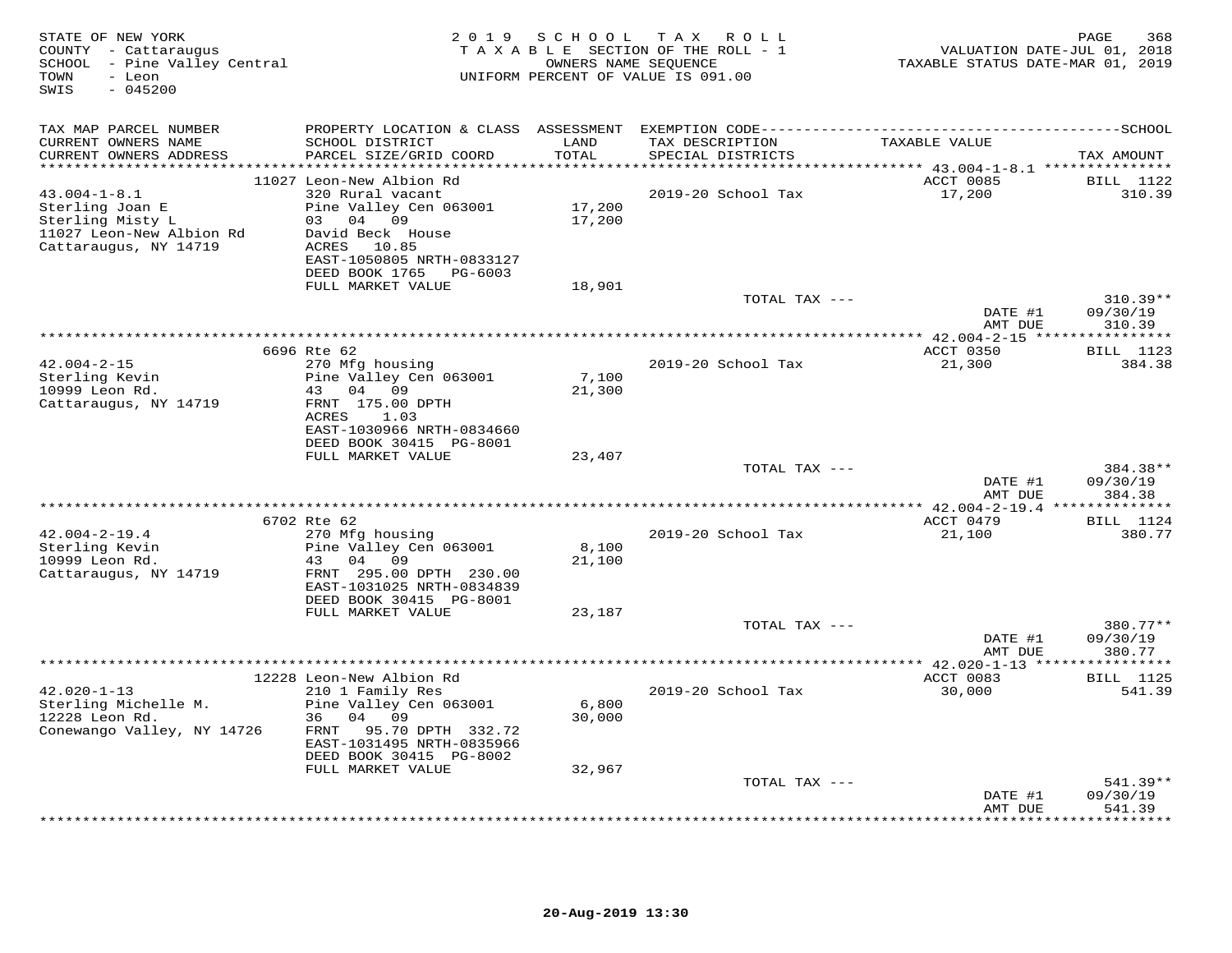| STATE OF NEW YORK<br>COUNTY - Cattaraugus<br>SCHOOL - Pine Valley Central<br>TOWN<br>- Leon<br>$-045200$<br>SWIS | 2 0 1 9                                                              | SCHOOL<br>OWNERS NAME SEQUENCE | T A X<br>R O L L<br>TAXABLE SECTION OF THE ROLL - 1<br>UNIFORM PERCENT OF VALUE IS 091.00 | VALUATION DATE-JUL 01, 2018<br>TAXABLE STATUS DATE-MAR 01, 2019 | PAGE<br>369            |
|------------------------------------------------------------------------------------------------------------------|----------------------------------------------------------------------|--------------------------------|-------------------------------------------------------------------------------------------|-----------------------------------------------------------------|------------------------|
| TAX MAP PARCEL NUMBER                                                                                            | PROPERTY LOCATION & CLASS ASSESSMENT                                 |                                | EXEMPTION CODE----------------------------                                                |                                                                 | ------------SCHOOL     |
| CURRENT OWNERS NAME<br>CURRENT OWNERS ADDRESS<br>*********************                                           | SCHOOL DISTRICT<br>PARCEL SIZE/GRID COORD<br>*********************** | LAND<br>TOTAL                  | TAX DESCRIPTION<br>SPECIAL DISTRICTS<br>********************************                  | TAXABLE VALUE                                                   | TAX AMOUNT             |
|                                                                                                                  | 6868 Rte 62                                                          |                                |                                                                                           | ******** 43.003-1-28.1 **************<br>ACCT 0418              | BILL 1126              |
| $43.003 - 1 - 28.1$                                                                                              | 210 1 Family Res                                                     |                                | 2019-20 School Tax                                                                        | 20,000                                                          | 360.92                 |
| Stockman Troy J                                                                                                  | Pine Valley Cen 063001                                               | 9,900                          |                                                                                           |                                                                 |                        |
| PO Box 195                                                                                                       | 36 04 09                                                             | 20,000                         |                                                                                           |                                                                 |                        |
| Collins, NY 14034                                                                                                | FRNT 320.00 DPTH<br>ACRES<br>2.45                                    |                                |                                                                                           |                                                                 |                        |
|                                                                                                                  | EAST-1031591 NRTH-0837621                                            |                                |                                                                                           |                                                                 |                        |
|                                                                                                                  | DEED BOOK 25180 PG-6003                                              |                                |                                                                                           |                                                                 |                        |
|                                                                                                                  | FULL MARKET VALUE                                                    | 21,978                         |                                                                                           |                                                                 |                        |
|                                                                                                                  |                                                                      |                                | TOTAL TAX ---                                                                             | DATE #1                                                         | $360.92**$<br>09/30/19 |
|                                                                                                                  |                                                                      |                                |                                                                                           | AMT DUE                                                         | 360.92                 |
|                                                                                                                  |                                                                      |                                |                                                                                           |                                                                 |                        |
|                                                                                                                  | 6868 Rte 62                                                          |                                |                                                                                           | ACCT 0904                                                       | <b>BILL</b> 1127       |
| $43.003 - 1 - 28.3$<br>Stockman Troy J                                                                           | 312 Vac w/imprv<br>Pine Valley Cen 063001                            | 29,700                         | 2019-20 School Tax                                                                        | 35,000                                                          | 631.62                 |
| PO Box 195                                                                                                       | 04 09<br>36                                                          | 35,000                         |                                                                                           |                                                                 |                        |
| Collins, NY 14034                                                                                                | FRNT 320.00 DPTH                                                     |                                |                                                                                           |                                                                 |                        |
|                                                                                                                  | ACRES<br>26.20                                                       |                                |                                                                                           |                                                                 |                        |
|                                                                                                                  | EAST-1032233 NRTH-0837380<br>DEED BOOK 11458 PG-6002                 |                                |                                                                                           |                                                                 |                        |
|                                                                                                                  | FULL MARKET VALUE                                                    | 38,462                         |                                                                                           |                                                                 |                        |
|                                                                                                                  |                                                                      |                                | TOTAL TAX ---                                                                             |                                                                 | $631.62**$             |
|                                                                                                                  |                                                                      |                                |                                                                                           | DATE #1                                                         | 09/30/19               |
|                                                                                                                  |                                                                      |                                |                                                                                           | AMT DUE                                                         | 631.62                 |
|                                                                                                                  | Alderbottom Rd                                                       |                                |                                                                                           | ACCT 0915                                                       | <b>BILL</b> 1128       |
| $43.003 - 1 - 7.4$                                                                                               | 311 Res vac land                                                     |                                | 2019-20 School Tax                                                                        | 32,600                                                          | 588.31                 |
| Stone Michael C                                                                                                  | Pine Valley Cen 063001                                               | 32,600                         |                                                                                           |                                                                 |                        |
| Stone Dianne L<br>2613 Stright Rd                                                                                | 20/28<br>04<br>09<br>Alderbottom Rd Ff - 4150'                       | 32,600                         |                                                                                           |                                                                 |                        |
| Fredonia, NY 14063                                                                                               | ACRES<br>31.00                                                       |                                |                                                                                           |                                                                 |                        |
|                                                                                                                  | EAST-1040331 NRTH-0838917                                            |                                |                                                                                           |                                                                 |                        |
|                                                                                                                  | DEED BOOK 13385 PG-5004                                              |                                |                                                                                           |                                                                 |                        |
|                                                                                                                  | FULL MARKET VALUE                                                    | 35,824                         | TOTAL TAX ---                                                                             |                                                                 | 588.31**               |
|                                                                                                                  |                                                                      |                                |                                                                                           | DATE #1                                                         | 09/30/19               |
|                                                                                                                  |                                                                      |                                |                                                                                           | AMT DUE                                                         | 588.31                 |
|                                                                                                                  |                                                                      |                                |                                                                                           | $* 52.002 - 1 - 34$ ***<br>ACCT 0372                            | * * * * * * * * *      |
| $52.002 - 1 - 34$                                                                                                | Eldredge Rd<br>314 Rural vac<10                                      |                                | 2019-20 School Tax                                                                        | 6,700                                                           | BILL 1129<br>120.91    |
| Sturm William F                                                                                                  | Pine Valley Cen 063001                                               | 6,700                          |                                                                                           |                                                                 |                        |
| 7298 Erie Rd                                                                                                     | 10 04<br>09                                                          | 6,700                          |                                                                                           |                                                                 |                        |
| Derby, NY 14047                                                                                                  | Ff 409.50<br>ACRES                                                   |                                |                                                                                           |                                                                 |                        |
|                                                                                                                  | 2.86<br>EAST-1046128 NRTH-0827976                                    |                                |                                                                                           |                                                                 |                        |
|                                                                                                                  | DEED BOOK 910<br>PG-00142                                            |                                |                                                                                           |                                                                 |                        |
|                                                                                                                  | FULL MARKET VALUE                                                    | 7,363                          |                                                                                           |                                                                 |                        |
|                                                                                                                  |                                                                      |                                | TOTAL TAX ---                                                                             | DATE #1                                                         | 120.91**<br>09/30/19   |
|                                                                                                                  |                                                                      |                                |                                                                                           | AMT DUE                                                         | 120.91                 |
|                                                                                                                  |                                                                      |                                |                                                                                           |                                                                 |                        |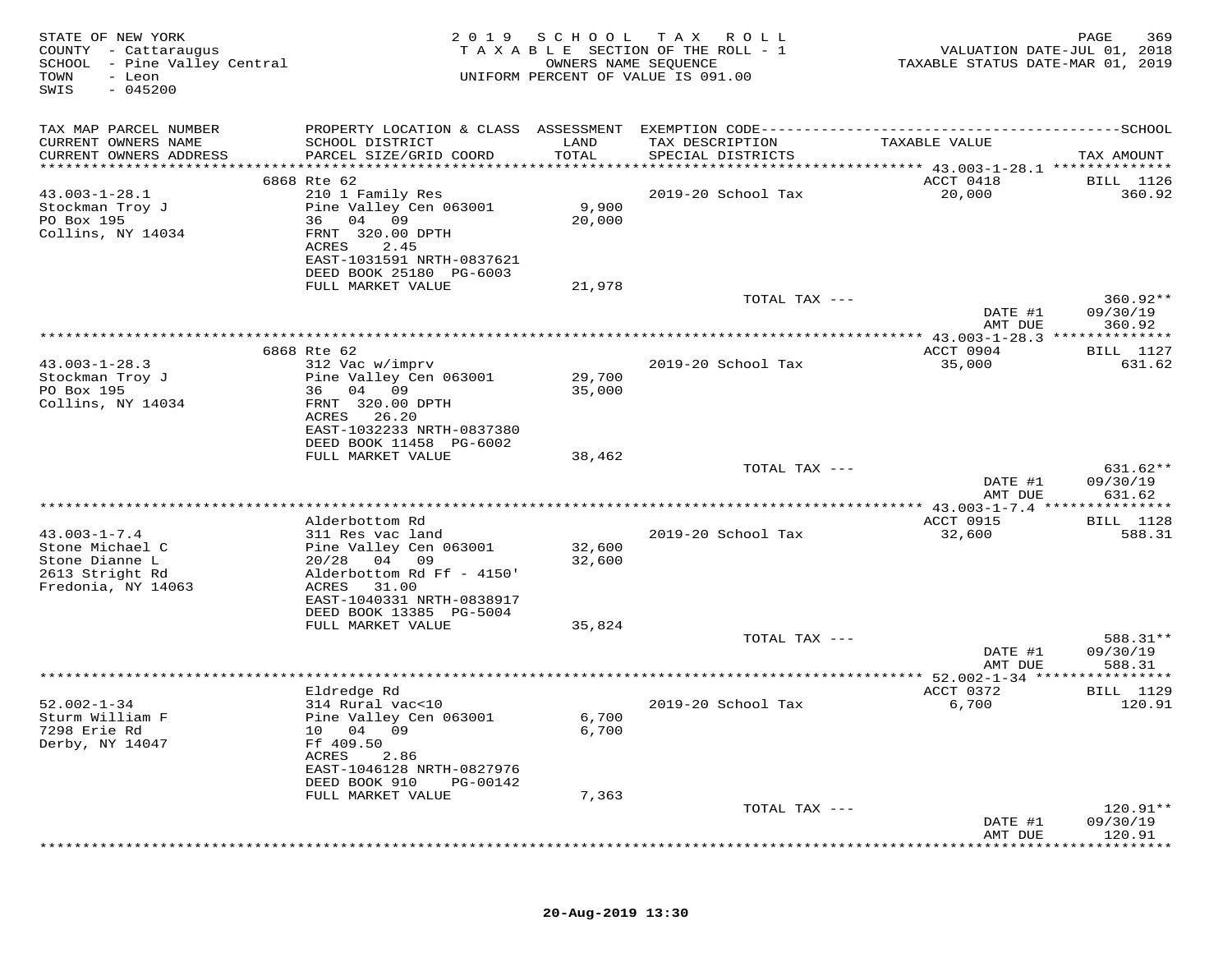| STATE OF NEW YORK<br>COUNTY - Cattaraugus<br>SCHOOL<br>- Pine Valley Central<br>TOWN<br>- Leon<br>$-045200$<br>SWIS | 2 0 1 9                                                                                                                                                                   | SCHOOL                            | T A X<br>ROLL<br>T A X A B L E SECTION OF THE ROLL - 1<br>OWNERS NAME SEOUENCE<br>UNIFORM PERCENT OF VALUE IS 091.00 | TAXABLE STATUS DATE-MAR 01, 2019                                                | 370<br>PAGE<br>VALUATION DATE-JUL 01, 2018 |
|---------------------------------------------------------------------------------------------------------------------|---------------------------------------------------------------------------------------------------------------------------------------------------------------------------|-----------------------------------|----------------------------------------------------------------------------------------------------------------------|---------------------------------------------------------------------------------|--------------------------------------------|
| TAX MAP PARCEL NUMBER                                                                                               | PROPERTY LOCATION & CLASS ASSESSMENT                                                                                                                                      |                                   | EXEMPTION CODE----------                                                                                             |                                                                                 | -----------SCHOOL                          |
| CURRENT OWNERS NAME<br>CURRENT OWNERS ADDRESS<br>*******************                                                | SCHOOL DISTRICT<br>PARCEL SIZE/GRID COORD<br>***********************                                                                                                      | LAND<br>TOTAL<br>**************** | TAX DESCRIPTION<br>SPECIAL DISTRICTS                                                                                 | TAXABLE VALUE                                                                   | TAX AMOUNT                                 |
| $52.002 - 1 - 37$<br>Sturm William F<br>Sturm Carol A.<br>7298 Erie Road<br>Derby, NY 14047                         | Dugway Rd<br>314 Rural vac<10<br>Pine Valley Cen 063001<br>04<br>10<br>09<br>Ff 535.00 Fancher Rd<br>Ff 500.00 Dugway Rd<br>2.83<br>ACRES<br>EAST-1046603 NRTH-0829174    | 6,700<br>6,700                    | 2019-20 School Tax                                                                                                   | **************************** 52.002-1-37 ****************<br>ACCT 0470<br>6,700 | BILL 1130<br>120.91                        |
|                                                                                                                     | DEED BOOK 22331 PG-3001<br>FULL MARKET VALUE                                                                                                                              | 7,363                             |                                                                                                                      |                                                                                 |                                            |
|                                                                                                                     |                                                                                                                                                                           |                                   | TOTAL TAX ---                                                                                                        | DATE #1<br>AMT DUE                                                              | $120.91**$<br>09/30/19<br>120.91           |
|                                                                                                                     |                                                                                                                                                                           |                                   |                                                                                                                      | $52.002 - 1 - 38$ ***                                                           | ********                                   |
| $52.002 - 1 - 38$<br>Sturm William F<br>Sturm Carol A.<br>7298 Erie Road<br>Derby, NY 14047                         | Duqway Rd<br>322 Rural vac>10<br>Pine Valley Cen 063001<br>04<br>09<br>10<br>Ff 1425.00 Fancher Rd<br>Ff 2350.00 Dugway Rd<br>ACRES<br>65.20<br>EAST-1046157 NRTH-0830616 | 48,300<br>48,300                  | 2019-20 School Tax                                                                                                   | ACCT 0227<br>48,300                                                             | <b>BILL</b> 1131<br>871.63                 |
|                                                                                                                     | DEED BOOK 22331 PG-3001<br>FULL MARKET VALUE                                                                                                                              | 53,077                            |                                                                                                                      |                                                                                 |                                            |
|                                                                                                                     |                                                                                                                                                                           |                                   | TOTAL TAX $---$                                                                                                      | DATE #1                                                                         | 871.63**<br>09/30/19                       |
|                                                                                                                     |                                                                                                                                                                           |                                   | **********************                                                                                               | AMT DUE<br>* 52.001-1-15.1                                                      | 871.63<br>*********                        |
|                                                                                                                     | 11545 Eldredge Rd                                                                                                                                                         |                                   |                                                                                                                      | ACCT 0196                                                                       | <b>BILL</b> 1132                           |
| $52.001 - 1 - 15.1$<br>Stutzman Andy<br>Stutzman Ella<br>11545 Eldredge Road<br>Conewango Valley, NY 14726          | 210 1 Family Res<br>Pine Valley Cen 063001<br>04<br>17<br>09<br>Ff 166.00<br>ACRES<br>1.20<br>EAST-1042255 NRTH-0827625<br>DEED BOOK 26093 PG-6001                        | 7,400<br>84,400                   | 2019-20 School Tax                                                                                                   | 84,400                                                                          | 1,523.10                                   |
|                                                                                                                     | FULL MARKET VALUE                                                                                                                                                         | 92,747                            | TOTAL TAX ---                                                                                                        | DATE #1                                                                         | $1,523.10**$<br>09/30/19                   |
|                                                                                                                     |                                                                                                                                                                           |                                   |                                                                                                                      | AMT DUE<br>*************                                                        | 1,523.10<br>* * * * * * * * * * * *        |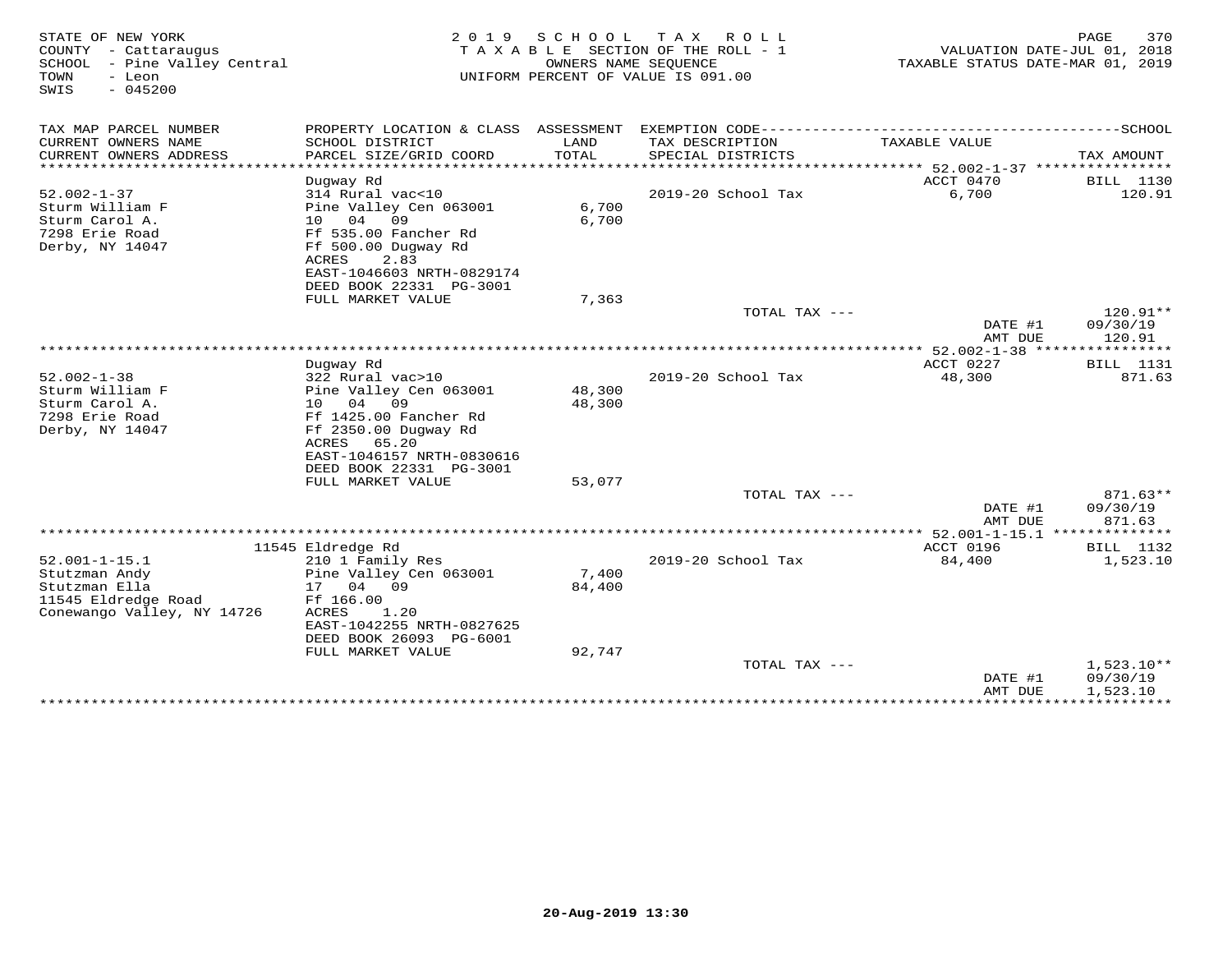| STATE OF NEW YORK<br>COUNTY - Cattaraugus<br>SCHOOL - Pine Valley Central<br>TOWN<br>- Leon<br>$-045200$<br>SWIS | 2 0 1 9                                              | SCHOOL TAX ROLL<br>TAXABLE SECTION OF THE ROLL - 1<br>OWNERS NAME SEQUENCE<br>UNIFORM PERCENT OF VALUE IS 091.00 |                 |                                    | VALUATION DATE-JUL 01, 2018<br>TAXABLE STATUS DATE-MAR 01, 2019 | 371<br>PAGE       |
|------------------------------------------------------------------------------------------------------------------|------------------------------------------------------|------------------------------------------------------------------------------------------------------------------|-----------------|------------------------------------|-----------------------------------------------------------------|-------------------|
| TAX MAP PARCEL NUMBER                                                                                            |                                                      |                                                                                                                  |                 |                                    |                                                                 |                   |
| CURRENT OWNERS NAME                                                                                              | SCHOOL DISTRICT                                      | LAND                                                                                                             | TAX DESCRIPTION |                                    | TAXABLE VALUE                                                   |                   |
| CURRENT OWNERS ADDRESS<br>*****************************                                                          | PARCEL SIZE/GRID COORD                               | TOTAL                                                                                                            |                 | SPECIAL DISTRICTS                  |                                                                 | TAX AMOUNT        |
|                                                                                                                  | Eldredge Rd                                          |                                                                                                                  |                 |                                    | ACCT 0737                                                       | <b>BILL</b> 1133  |
| $52.001 - 1 - 15.4$                                                                                              | 314 Rural vac<10                                     |                                                                                                                  |                 | 2019-20 School Tax                 | 7,400                                                           | 133.54            |
| Stutzman Andy                                                                                                    | Pine Valley Cen 063001                               | 7,400                                                                                                            |                 |                                    |                                                                 |                   |
| Stutzman Ella                                                                                                    | 17 04 09                                             | 7,400                                                                                                            |                 |                                    |                                                                 |                   |
| 11545 Eldredge Road                                                                                              | Ff 509.20                                            |                                                                                                                  |                 |                                    |                                                                 |                   |
| Conewango Valley, NY 14726                                                                                       | ACRES<br>3.70                                        |                                                                                                                  |                 |                                    |                                                                 |                   |
|                                                                                                                  | EAST-1041915 NRTH-0827626<br>DEED BOOK 26093 PG-6001 |                                                                                                                  |                 |                                    |                                                                 |                   |
|                                                                                                                  | FULL MARKET VALUE                                    | 8,132                                                                                                            |                 |                                    |                                                                 |                   |
|                                                                                                                  |                                                      |                                                                                                                  |                 | TOTAL TAX ---                      |                                                                 | $133.54**$        |
|                                                                                                                  |                                                      |                                                                                                                  |                 |                                    | DATE #1                                                         | 09/30/19          |
|                                                                                                                  |                                                      |                                                                                                                  |                 |                                    | AMT DUE                                                         | 133.54            |
|                                                                                                                  |                                                      |                                                                                                                  |                 |                                    | ACCT 0900                                                       | <b>BILL</b> 1134  |
| $52.001 - 1 - 15.5$                                                                                              | Eldredge Rd<br>311 Res vac land                      |                                                                                                                  |                 | 2019-20 School Tax                 | 3,500                                                           | 63.16             |
| Stutzman Andy                                                                                                    | Pine Valley Cen 063001                               | 3,500                                                                                                            |                 |                                    |                                                                 |                   |
| Stutzman Ella                                                                                                    | ACRES<br>1.75                                        | 3,500                                                                                                            |                 |                                    |                                                                 |                   |
| 11545 Eldredge Road<br>Conewango Valley, NY 14726                                                                | EAST-1042788 NRTH-0827623                            |                                                                                                                  |                 |                                    |                                                                 |                   |
|                                                                                                                  | DEED BOOK 26093 PG-6001                              |                                                                                                                  |                 |                                    |                                                                 |                   |
|                                                                                                                  | FULL MARKET VALUE                                    | 3,846                                                                                                            |                 | TOTAL TAX ---                      |                                                                 | $63.16**$         |
|                                                                                                                  |                                                      |                                                                                                                  |                 |                                    | DATE #1                                                         | 09/30/19          |
|                                                                                                                  |                                                      |                                                                                                                  |                 |                                    | AMT DUE                                                         | 63.16             |
|                                                                                                                  |                                                      |                                                                                                                  |                 |                                    |                                                                 |                   |
|                                                                                                                  | 6627 West Rd                                         |                                                                                                                  |                 |                                    | ACCT 0272                                                       | <b>BILL</b> 1135  |
| $42.004 - 2 - 31$<br>Stutzman Noah                                                                               | 105 Vac farmland<br>Pine Valley Cen 063001           |                                                                                                                  | AG DIST         | 41720<br>20,300 2019-20 School Tax | 16,239                                                          | 4,061<br>293.05   |
| 6627 West Rd                                                                                                     | 51 04 09                                             | 20,300                                                                                                           |                 |                                    |                                                                 |                   |
| Conewango Valley, NY 14726                                                                                       | has no frontage                                      |                                                                                                                  |                 |                                    |                                                                 |                   |
|                                                                                                                  | ACRES<br>34.20                                       |                                                                                                                  |                 |                                    |                                                                 |                   |
| MAY BE SUBJECT TO PAYMENT                                                                                        | EAST-1024300 NRTH-0834138                            |                                                                                                                  |                 |                                    |                                                                 |                   |
| UNDER AGDIST LAW TIL 2023                                                                                        | DEED BOOK 13559 PG-2004                              |                                                                                                                  |                 |                                    |                                                                 |                   |
|                                                                                                                  | FULL MARKET VALUE                                    | 22,308                                                                                                           |                 | TOTAL TAX ---                      |                                                                 | $293.05**$        |
|                                                                                                                  |                                                      |                                                                                                                  |                 |                                    | DATE #1                                                         | 09/30/19          |
|                                                                                                                  |                                                      |                                                                                                                  |                 |                                    | AMT DUE                                                         | 293.05            |
|                                                                                                                  |                                                      |                                                                                                                  |                 |                                    |                                                                 |                   |
|                                                                                                                  | 6627 West Rd                                         |                                                                                                                  |                 |                                    | ACCT 0274                                                       | <b>BILL</b> 1136  |
| $42.004 - 2 - 35$<br>Stutzman Noah                                                                               | 112 Dairy farm<br>Pine Valley Cen 063001             | 63,900 BAS STAR                                                                                                  | AG DIST         | 41720<br>41854                     |                                                                 | 16,916<br>27,600  |
| 6627 West Rd                                                                                                     | 58 04 09                                             |                                                                                                                  |                 |                                    | 89,184                                                          | 1,609.43          |
| Conewango Valley, NY 14726                                                                                       | Ff 1045.00                                           |                                                                                                                  |                 |                                    |                                                                 |                   |
|                                                                                                                  | ACRES 95.94                                          |                                                                                                                  |                 |                                    |                                                                 |                   |
| MAY BE SUBJECT TO PAYMENT                                                                                        | EAST-1021144 NRTH-0834035                            |                                                                                                                  |                 |                                    |                                                                 |                   |
| UNDER AGDIST LAW TIL 2023                                                                                        | DEED BOOK 13559 PG-2004                              |                                                                                                                  |                 |                                    |                                                                 |                   |
|                                                                                                                  | FULL MARKET VALUE                                    | 116,593                                                                                                          |                 | TOTAL TAX ---                      |                                                                 | $1,114.43**$      |
|                                                                                                                  |                                                      |                                                                                                                  |                 |                                    | DATE #1                                                         | 09/30/19          |
|                                                                                                                  |                                                      |                                                                                                                  |                 |                                    | AMT DUE                                                         | 1,114.43          |
|                                                                                                                  |                                                      |                                                                                                                  |                 |                                    |                                                                 | <b>++++++++++</b> |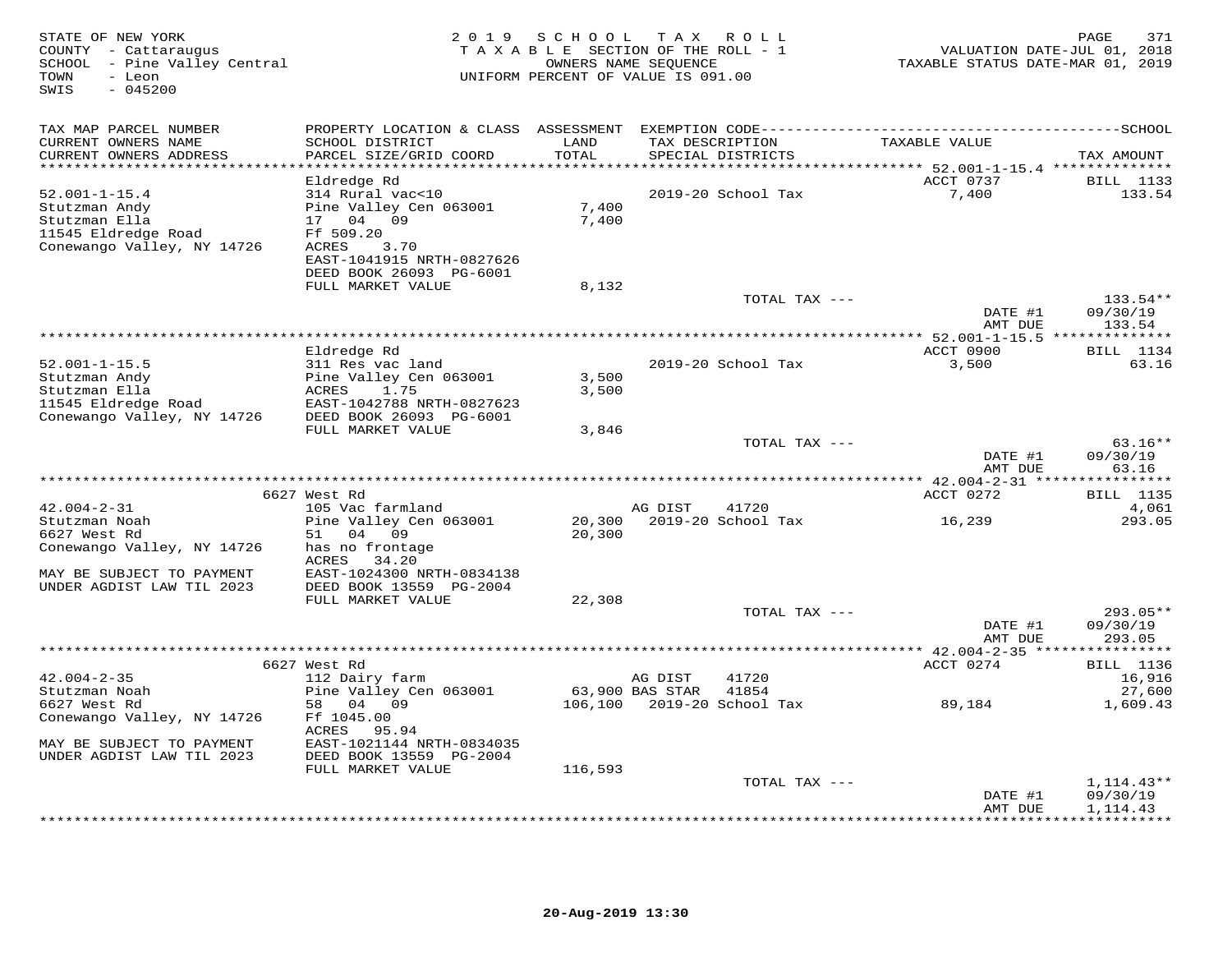| STATE OF NEW YORK<br>COUNTY - Cattaraugus<br>SCHOOL - Pine Valley Central<br>TOWN<br>- Leon<br>$-045200$<br>SWIS | 2 0 1 9                                                                                                                                                        | SCHOOL TAX                   | ROLL<br>T A X A B L E SECTION OF THE ROLL - 1<br>OWNERS NAME SEQUENCE<br>UNIFORM PERCENT OF VALUE IS 091.00 | VALUATION DATE-JUL 01, 2018<br>TAXABLE STATUS DATE-MAR 01, 2019 | PAGE<br>372                    |
|------------------------------------------------------------------------------------------------------------------|----------------------------------------------------------------------------------------------------------------------------------------------------------------|------------------------------|-------------------------------------------------------------------------------------------------------------|-----------------------------------------------------------------|--------------------------------|
| TAX MAP PARCEL NUMBER<br>CURRENT OWNERS NAME<br>CURRENT OWNERS ADDRESS                                           | SCHOOL DISTRICT<br>PARCEL SIZE/GRID COORD                                                                                                                      | LAND<br>TOTAL                | TAX DESCRIPTION<br>SPECIAL DISTRICTS                                                                        | TAXABLE VALUE                                                   | TAX AMOUNT                     |
| *************************                                                                                        |                                                                                                                                                                |                              |                                                                                                             |                                                                 |                                |
| $43.004 - 1 - 7.3$<br>Sudbrook Larry D<br>Sudbrook Beverly A<br>419 Langmaid Ln<br>Bradford, PA 16701            | Bailey Hill Rd<br>260 Seasonal res<br>Pine Valley Cen 063001<br>03 04 09<br>Ff 1240 Bailey Hill Rd<br>Ff 1735 Tug Hill Rd<br>ACRES<br>2.40                     | 8,800<br>10,000              | 2019-20 School Tax                                                                                          | ACCT 0381<br>10,000                                             | <b>BILL</b> 1137<br>180.46     |
|                                                                                                                  | EAST-1049820 NRTH-0835071<br>DEED BOOK 30840 PG-2002                                                                                                           |                              |                                                                                                             |                                                                 |                                |
|                                                                                                                  | FULL MARKET VALUE                                                                                                                                              | 10,989                       |                                                                                                             |                                                                 |                                |
|                                                                                                                  |                                                                                                                                                                |                              | TOTAL TAX ---                                                                                               | DATE #1<br>AMT DUE                                              | 180.46**<br>09/30/19<br>180.46 |
|                                                                                                                  | 6544 West Rd                                                                                                                                                   |                              |                                                                                                             | ACCT 0910                                                       |                                |
| $51.002 - 1 - 2.72$                                                                                              | 210 1 Family Res                                                                                                                                               |                              | BAS STAR 41854                                                                                              |                                                                 | <b>BILL</b> 1138<br>27,600     |
| Swartzentruber Joseph E<br>6544 West Rd<br>Conewango Valley, NY 14726                                            | Pine Valley Cen 063001<br>ACRES<br>0.50<br>FULL MARKET VALUE                                                                                                   | 41,800<br>45,934             | 3,500 2019-20 School Tax                                                                                    | 41,800                                                          | 754.33                         |
|                                                                                                                  |                                                                                                                                                                |                              | TOTAL TAX ---                                                                                               |                                                                 | $259.33**$                     |
|                                                                                                                  |                                                                                                                                                                |                              |                                                                                                             | DATE #1<br>AMT DUE                                              | 09/30/19<br>259.33             |
|                                                                                                                  | 12140 Ruckh Hill Rd                                                                                                                                            |                              |                                                                                                             | ACCT 0623                                                       | <b>BILL</b> 1139               |
| $34.003 - 1 - 29.7$<br>Szabo Peter<br>Szabo Barbara A<br>5465 Mapleton Rd<br>Lockport, NY 14094                  | 312 Vac w/imprv<br>Pine Valley Cen 063001<br>39 04 09<br>FRNT 200.00 DPTH 175.00<br>EAST-1032568 NRTH-0847734<br>DEED BOOK 00985 PG-01004<br>FULL MARKET VALUE | 6,900<br>17,000<br>18,681    | 2019-20 School Tax                                                                                          | 17,000                                                          | 306.79                         |
|                                                                                                                  |                                                                                                                                                                |                              | TOTAL TAX ---                                                                                               |                                                                 | $306.79**$                     |
|                                                                                                                  |                                                                                                                                                                |                              |                                                                                                             | DATE #1<br>AMT DUE                                              | 09/30/19<br>306.79             |
|                                                                                                                  | 6715 Bailey Hill Rd                                                                                                                                            |                              |                                                                                                             | ACCT 0935                                                       | <b>BILL</b> 1140               |
| $43.004 - 1 - 12.71$<br>Tower Associates, LLC<br>700 Universe Blvd<br>Juno Beach, FL 33408                       | 871 Elec-Gas Fac<br>Pine Valley Cen 063001<br>03 04 09<br>ACRES<br>0.01<br>EAST-1048417 NRTH-0835205<br>DEED BOOK 1481 PG-8001<br>FULL MARKET VALUE            | $\Omega$<br>29,500<br>32,418 | 2019-20 School Tax                                                                                          | 29,500                                                          | 532.36                         |
|                                                                                                                  |                                                                                                                                                                |                              | TOTAL TAX ---                                                                                               |                                                                 | $532.36**$                     |
|                                                                                                                  |                                                                                                                                                                |                              |                                                                                                             | DATE #1<br>AMT DUE                                              | 09/30/19<br>532.36             |
|                                                                                                                  |                                                                                                                                                                |                              |                                                                                                             | ***************                                                 | *********                      |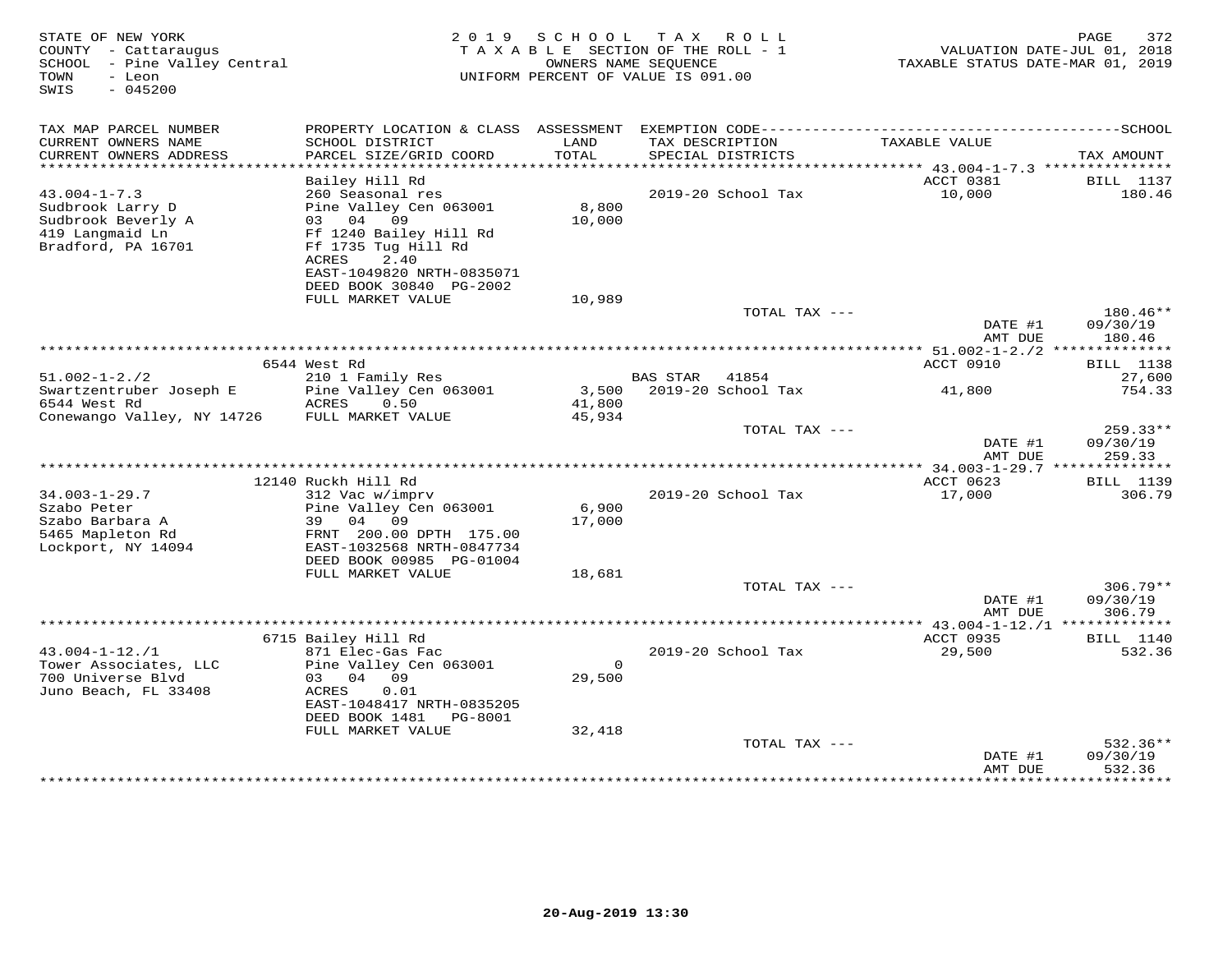| PROPERTY LOCATION & CLASS ASSESSMENT EXEMPTION CODE-----------------------------------SCHOOL<br>TAX MAP PARCEL NUMBER<br>TAXABLE VALUE<br>CURRENT OWNERS NAME<br>SCHOOL DISTRICT<br>LAND<br>TAX DESCRIPTION<br>CURRENT OWNERS ADDRESS<br>PARCEL SIZE/GRID COORD<br>TOTAL<br>SPECIAL DISTRICTS<br>ACCT 0481<br>6927 Riga Rd<br>$42.004 - 1 - 6.2$<br>210 1 Family Res<br>2019-20 School Tax<br>108,500<br>8,700<br>Traber Daniel A<br>Pine Valley Cen 063001<br>18914 2nd St<br>52 04 09<br>108,500<br>Eagle River, AK 99577<br>FRNT 270.00 DPTH<br>ACRES<br>1.84<br>EAST-1026973 NRTH-0838549<br>DEED BOOK 766 PG-00242<br>FULL MARKET VALUE<br>119,231<br>TOTAL TAX ---<br>DATE #1<br>AMT DUE<br>ACCT 0379<br><b>BILL</b> 1142<br>12138 Leon-New Albion Rd<br>$42.020 - 1 - 23$<br>210 1 Family Res<br>ENH STAR<br>41834<br>9,600<br>Traber Richard<br>2019-20 School Tax<br>Pine Valley Cen 063001<br>75,800<br>1,367.90<br>Traber Joan<br>36 04 09<br>75,800<br>12138 Leon-New Albion Rd<br>FRNT 95.00 DPTH<br>Conewango Valley, NY 14726<br>2.30<br>ACRES<br>EAST-1032987 NRTH-0836103<br>DEED BOOK 771 PG-00165<br>FULL MARKET VALUE<br>83,297<br>TOTAL TAX ---<br>DATE #1<br>264.90<br>AMT DUE<br>7004 Riga Rd<br>ACCT 0514<br>$42.002 - 1 - 23.4$<br>210 1 Family Res<br>BAS STAR 41854<br>8,800 2019-20 School Tax<br>Pine Valley Cen 063001<br>Traber Robert E<br>90,800<br>Traber Phyllis<br>45 04 09<br>90,800<br>7004 Riga Rd<br>Ff 300.00<br>Conewango Valley, NY 14726<br>ACRES<br>1.90<br>EAST-1027310 NRTH-0839817<br>DEED BOOK 899<br>PG-00288<br>FULL MARKET VALUE<br>99,780<br>TOTAL TAX ---<br>DATE #1<br>AMT DUE<br>1,143.59<br>ACCT 0335<br>West Rd<br>$42.002 - 1 - 29$<br>2019-20 School Tax<br>147,200<br>910 Priv forest<br>Two Dog Ranch LLC<br>Pine Valley Cen 063001<br>147,200<br>1540 Towerwood Rd<br>59/60<br>04 09<br>147,200<br>Grand Island, NY 14072<br>ACRES 284.17<br>EAST-1020499 NRTH-0839839<br>DEED BOOK 27916 PG-5002<br>FULL MARKET VALUE<br>161,758 | STATE OF NEW YORK<br>COUNTY - Cattaraugus<br>SCHOOL - Pine Valley Central<br>- Leon<br>TOWN<br>$-045200$<br>SWIS | 2019 SCHOOL | TAX ROLL<br>TAXABLE SECTION OF THE ROLL - 1<br>OWNERS NAME SEQUENCE<br>UNIFORM PERCENT OF VALUE IS 091.00 | VALUATION DATE-JUL 01, 2018<br>TAXABLE STATUS DATE-MAR 01, 2019 | PAGE<br>373                          |
|--------------------------------------------------------------------------------------------------------------------------------------------------------------------------------------------------------------------------------------------------------------------------------------------------------------------------------------------------------------------------------------------------------------------------------------------------------------------------------------------------------------------------------------------------------------------------------------------------------------------------------------------------------------------------------------------------------------------------------------------------------------------------------------------------------------------------------------------------------------------------------------------------------------------------------------------------------------------------------------------------------------------------------------------------------------------------------------------------------------------------------------------------------------------------------------------------------------------------------------------------------------------------------------------------------------------------------------------------------------------------------------------------------------------------------------------------------------------------------------------------------------------------------------------------------------------------------------------------------------------------------------------------------------------------------------------------------------------------------------------------------------------------------------------------------------------------------------------------------------------------------------------------------------------------------------------------------------------------------------------------|------------------------------------------------------------------------------------------------------------------|-------------|-----------------------------------------------------------------------------------------------------------|-----------------------------------------------------------------|--------------------------------------|
|                                                                                                                                                                                                                                                                                                                                                                                                                                                                                                                                                                                                                                                                                                                                                                                                                                                                                                                                                                                                                                                                                                                                                                                                                                                                                                                                                                                                                                                                                                                                                                                                                                                                                                                                                                                                                                                                                                                                                                                                  |                                                                                                                  |             |                                                                                                           |                                                                 | TAX AMOUNT                           |
|                                                                                                                                                                                                                                                                                                                                                                                                                                                                                                                                                                                                                                                                                                                                                                                                                                                                                                                                                                                                                                                                                                                                                                                                                                                                                                                                                                                                                                                                                                                                                                                                                                                                                                                                                                                                                                                                                                                                                                                                  |                                                                                                                  |             |                                                                                                           |                                                                 |                                      |
|                                                                                                                                                                                                                                                                                                                                                                                                                                                                                                                                                                                                                                                                                                                                                                                                                                                                                                                                                                                                                                                                                                                                                                                                                                                                                                                                                                                                                                                                                                                                                                                                                                                                                                                                                                                                                                                                                                                                                                                                  |                                                                                                                  |             |                                                                                                           |                                                                 | <b>BILL</b> 1141<br>1,958.01         |
|                                                                                                                                                                                                                                                                                                                                                                                                                                                                                                                                                                                                                                                                                                                                                                                                                                                                                                                                                                                                                                                                                                                                                                                                                                                                                                                                                                                                                                                                                                                                                                                                                                                                                                                                                                                                                                                                                                                                                                                                  |                                                                                                                  |             |                                                                                                           |                                                                 |                                      |
|                                                                                                                                                                                                                                                                                                                                                                                                                                                                                                                                                                                                                                                                                                                                                                                                                                                                                                                                                                                                                                                                                                                                                                                                                                                                                                                                                                                                                                                                                                                                                                                                                                                                                                                                                                                                                                                                                                                                                                                                  |                                                                                                                  |             |                                                                                                           |                                                                 | 1,958.01**<br>09/30/19<br>1,958.01   |
|                                                                                                                                                                                                                                                                                                                                                                                                                                                                                                                                                                                                                                                                                                                                                                                                                                                                                                                                                                                                                                                                                                                                                                                                                                                                                                                                                                                                                                                                                                                                                                                                                                                                                                                                                                                                                                                                                                                                                                                                  |                                                                                                                  |             |                                                                                                           |                                                                 |                                      |
|                                                                                                                                                                                                                                                                                                                                                                                                                                                                                                                                                                                                                                                                                                                                                                                                                                                                                                                                                                                                                                                                                                                                                                                                                                                                                                                                                                                                                                                                                                                                                                                                                                                                                                                                                                                                                                                                                                                                                                                                  |                                                                                                                  |             |                                                                                                           |                                                                 | 63,200                               |
|                                                                                                                                                                                                                                                                                                                                                                                                                                                                                                                                                                                                                                                                                                                                                                                                                                                                                                                                                                                                                                                                                                                                                                                                                                                                                                                                                                                                                                                                                                                                                                                                                                                                                                                                                                                                                                                                                                                                                                                                  |                                                                                                                  |             |                                                                                                           |                                                                 |                                      |
|                                                                                                                                                                                                                                                                                                                                                                                                                                                                                                                                                                                                                                                                                                                                                                                                                                                                                                                                                                                                                                                                                                                                                                                                                                                                                                                                                                                                                                                                                                                                                                                                                                                                                                                                                                                                                                                                                                                                                                                                  |                                                                                                                  |             |                                                                                                           |                                                                 |                                      |
|                                                                                                                                                                                                                                                                                                                                                                                                                                                                                                                                                                                                                                                                                                                                                                                                                                                                                                                                                                                                                                                                                                                                                                                                                                                                                                                                                                                                                                                                                                                                                                                                                                                                                                                                                                                                                                                                                                                                                                                                  |                                                                                                                  |             |                                                                                                           |                                                                 | $264.90**$<br>09/30/19               |
|                                                                                                                                                                                                                                                                                                                                                                                                                                                                                                                                                                                                                                                                                                                                                                                                                                                                                                                                                                                                                                                                                                                                                                                                                                                                                                                                                                                                                                                                                                                                                                                                                                                                                                                                                                                                                                                                                                                                                                                                  |                                                                                                                  |             |                                                                                                           |                                                                 |                                      |
|                                                                                                                                                                                                                                                                                                                                                                                                                                                                                                                                                                                                                                                                                                                                                                                                                                                                                                                                                                                                                                                                                                                                                                                                                                                                                                                                                                                                                                                                                                                                                                                                                                                                                                                                                                                                                                                                                                                                                                                                  |                                                                                                                  |             |                                                                                                           |                                                                 | <b>BILL</b> 1143                     |
|                                                                                                                                                                                                                                                                                                                                                                                                                                                                                                                                                                                                                                                                                                                                                                                                                                                                                                                                                                                                                                                                                                                                                                                                                                                                                                                                                                                                                                                                                                                                                                                                                                                                                                                                                                                                                                                                                                                                                                                                  |                                                                                                                  |             |                                                                                                           |                                                                 | 27,600<br>1,638.59                   |
|                                                                                                                                                                                                                                                                                                                                                                                                                                                                                                                                                                                                                                                                                                                                                                                                                                                                                                                                                                                                                                                                                                                                                                                                                                                                                                                                                                                                                                                                                                                                                                                                                                                                                                                                                                                                                                                                                                                                                                                                  |                                                                                                                  |             |                                                                                                           |                                                                 |                                      |
|                                                                                                                                                                                                                                                                                                                                                                                                                                                                                                                                                                                                                                                                                                                                                                                                                                                                                                                                                                                                                                                                                                                                                                                                                                                                                                                                                                                                                                                                                                                                                                                                                                                                                                                                                                                                                                                                                                                                                                                                  |                                                                                                                  |             |                                                                                                           |                                                                 | $1,143.59**$<br>09/30/19             |
|                                                                                                                                                                                                                                                                                                                                                                                                                                                                                                                                                                                                                                                                                                                                                                                                                                                                                                                                                                                                                                                                                                                                                                                                                                                                                                                                                                                                                                                                                                                                                                                                                                                                                                                                                                                                                                                                                                                                                                                                  |                                                                                                                  |             |                                                                                                           |                                                                 |                                      |
|                                                                                                                                                                                                                                                                                                                                                                                                                                                                                                                                                                                                                                                                                                                                                                                                                                                                                                                                                                                                                                                                                                                                                                                                                                                                                                                                                                                                                                                                                                                                                                                                                                                                                                                                                                                                                                                                                                                                                                                                  |                                                                                                                  |             |                                                                                                           |                                                                 | <b>BILL</b> 1144<br>2,656.40         |
|                                                                                                                                                                                                                                                                                                                                                                                                                                                                                                                                                                                                                                                                                                                                                                                                                                                                                                                                                                                                                                                                                                                                                                                                                                                                                                                                                                                                                                                                                                                                                                                                                                                                                                                                                                                                                                                                                                                                                                                                  |                                                                                                                  |             |                                                                                                           |                                                                 |                                      |
|                                                                                                                                                                                                                                                                                                                                                                                                                                                                                                                                                                                                                                                                                                                                                                                                                                                                                                                                                                                                                                                                                                                                                                                                                                                                                                                                                                                                                                                                                                                                                                                                                                                                                                                                                                                                                                                                                                                                                                                                  |                                                                                                                  |             |                                                                                                           |                                                                 |                                      |
| DATE #1<br>AMT DUE                                                                                                                                                                                                                                                                                                                                                                                                                                                                                                                                                                                                                                                                                                                                                                                                                                                                                                                                                                                                                                                                                                                                                                                                                                                                                                                                                                                                                                                                                                                                                                                                                                                                                                                                                                                                                                                                                                                                                                               |                                                                                                                  |             | TOTAL TAX ---                                                                                             |                                                                 | $2,656.40**$<br>09/30/19<br>2,656.40 |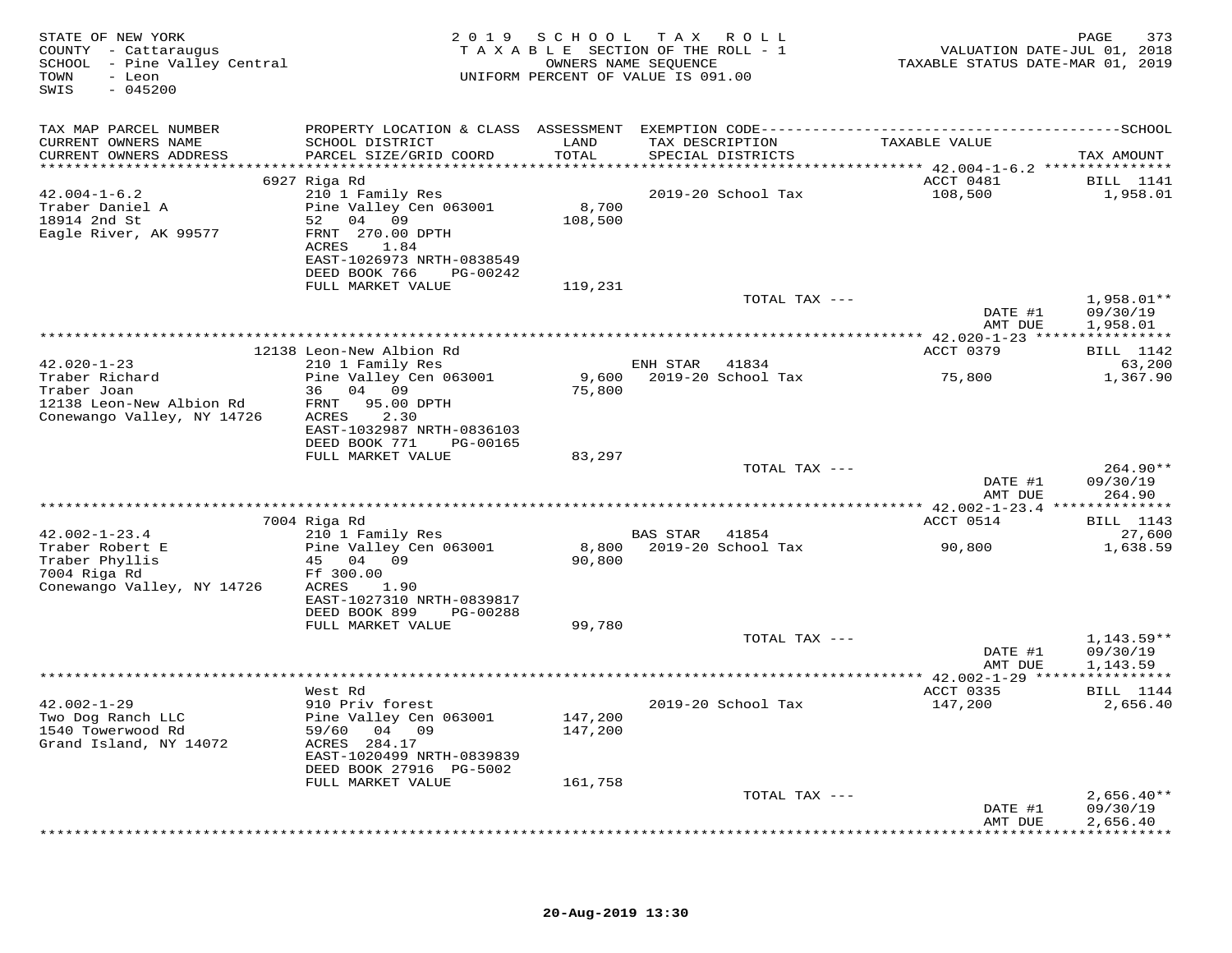| STATE OF NEW YORK<br>COUNTY - Cattaraugus<br>SCHOOL - Pine Valley Central<br>- Leon<br>TOWN<br>$-045200$<br>SWIS |                                                                                                                              | 2019 SCHOOL           | TAX ROLL<br>TAXABLE SECTION OF THE ROLL - 1<br>OWNERS NAME SEOUENCE<br>UNIFORM PERCENT OF VALUE IS 091.00 | TAXABLE STATUS DATE-MAR 01, 2019             | 374<br>PAGE<br>VALUATION DATE-JUL 01, 2018 |
|------------------------------------------------------------------------------------------------------------------|------------------------------------------------------------------------------------------------------------------------------|-----------------------|-----------------------------------------------------------------------------------------------------------|----------------------------------------------|--------------------------------------------|
| TAX MAP PARCEL NUMBER<br>CURRENT OWNERS NAME                                                                     | SCHOOL DISTRICT                                                                                                              | LAND                  | TAX DESCRIPTION                                                                                           | TAXABLE VALUE                                |                                            |
| CURRENT OWNERS ADDRESS                                                                                           | PARCEL SIZE/GRID COORD                                                                                                       | TOTAL                 | SPECIAL DISTRICTS                                                                                         |                                              | TAX AMOUNT                                 |
|                                                                                                                  | 11988 Leon-New Albion Rd                                                                                                     |                       |                                                                                                           | ACCT 0913                                    | BILL 1145                                  |
| $43.003 - 1 - 6.2$                                                                                               | 312 Vac w/imprv                                                                                                              |                       | 2019-20 School Tax                                                                                        | 139,800                                      | 2,522.86                                   |
| Tyers Phil<br>831 Partridge Dr<br>Burlington, Ont. Canada<br>L7T2Z6                                              | Pine Valley Cen 063001<br>28/27 04 09<br>Ff 460.00<br>65.55<br>ACRES<br>EAST-1035561 NRTH-0838103<br>DEED BOOK 12828 PG-3002 | 50,000<br>139,800     |                                                                                                           |                                              |                                            |
|                                                                                                                  | FULL MARKET VALUE                                                                                                            | 153,626               |                                                                                                           |                                              |                                            |
|                                                                                                                  |                                                                                                                              |                       | TOTAL TAX ---                                                                                             | DATE #1<br>AMT DUE                           | 2,522.86**<br>09/30/19<br>2,522.86         |
|                                                                                                                  |                                                                                                                              |                       |                                                                                                           | ******* $42.002 - 1 - 2$ . /1 ************** |                                            |
| $42.002 - 1 - 2.71$                                                                                              | 25237 Wutz 3<br>733 Gas well                                                                                                 |                       | 2019-20 School Tax                                                                                        | ACCT 0942<br>2,239                           | <b>BILL</b> 1146<br>40.41                  |
| US Energy Development Corp<br>2350 Forest Rd                                                                     | Pine Valley Cen 063001<br>ACRES<br>0.01                                                                                      | $\mathsf{O}$<br>2,239 |                                                                                                           |                                              |                                            |
| Getzfille, NY 14068                                                                                              | FULL MARKET VALUE                                                                                                            | 2,460                 |                                                                                                           |                                              |                                            |
|                                                                                                                  |                                                                                                                              |                       | TOTAL TAX ---                                                                                             | DATE #1<br>AMT DUE                           | 40.41**<br>09/30/19<br>40.41               |
|                                                                                                                  |                                                                                                                              |                       |                                                                                                           |                                              |                                            |
| $51.002 - 2 - 14.1$                                                                                              | 6016 Rte 62<br>210 1 Family Res                                                                                              |                       | 2019-20 School Tax                                                                                        | ACCT 0312<br>75,000                          | <b>BILL</b> 1147<br>1,353.46               |
| Valley View Cheese Fund<br>6028 Rte 62                                                                           | Pine Valley Cen 063001<br>49<br>04<br>09                                                                                     | 6,300<br>75,000       |                                                                                                           |                                              |                                            |
| Conewango Valley, NY 14726                                                                                       | FRNT 410.00 DPTH<br>30.00<br>EAST-1027090 NRTH-0824162<br>DEED BOOK 738<br>PG-00362                                          |                       |                                                                                                           |                                              |                                            |
|                                                                                                                  | FULL MARKET VALUE                                                                                                            | 82,418                |                                                                                                           |                                              |                                            |
|                                                                                                                  |                                                                                                                              |                       | TOTAL TAX ---                                                                                             | DATE #1                                      | $1,353.46**$<br>09/30/19                   |
|                                                                                                                  |                                                                                                                              |                       |                                                                                                           | AMT DUE<br>*************** 51.002-2-14.2     | 1,353.46<br>***********                    |
|                                                                                                                  | 6028 Rte 62                                                                                                                  |                       |                                                                                                           | ACCT 0517                                    | <b>BILL</b> 1148                           |
| $51.002 - 2 - 14.2$<br>Valley View Cheese Fund<br>6016 Rte 62                                                    | 710 Manufacture<br>Pine Valley Cen 063001<br>49<br>04<br>09                                                                  | 20,800<br>300,000     | 2019-20 School Tax                                                                                        | 300,000                                      | 5,413.86                                   |
| Conewango Valley, NY 14726                                                                                       | Ff 1080.00<br>ACRES<br>8.65<br>EAST-1026958 NRTH-0825031<br>DEED BOOK 00978 PG-00799                                         |                       |                                                                                                           |                                              |                                            |
|                                                                                                                  | FULL MARKET VALUE                                                                                                            | 329,670               |                                                                                                           |                                              |                                            |
|                                                                                                                  |                                                                                                                              |                       | TOTAL TAX ---                                                                                             | DATE #1<br>AMT DUE                           | $5,413.86**$<br>09/30/19<br>5,413.86       |
|                                                                                                                  |                                                                                                                              |                       |                                                                                                           |                                              |                                            |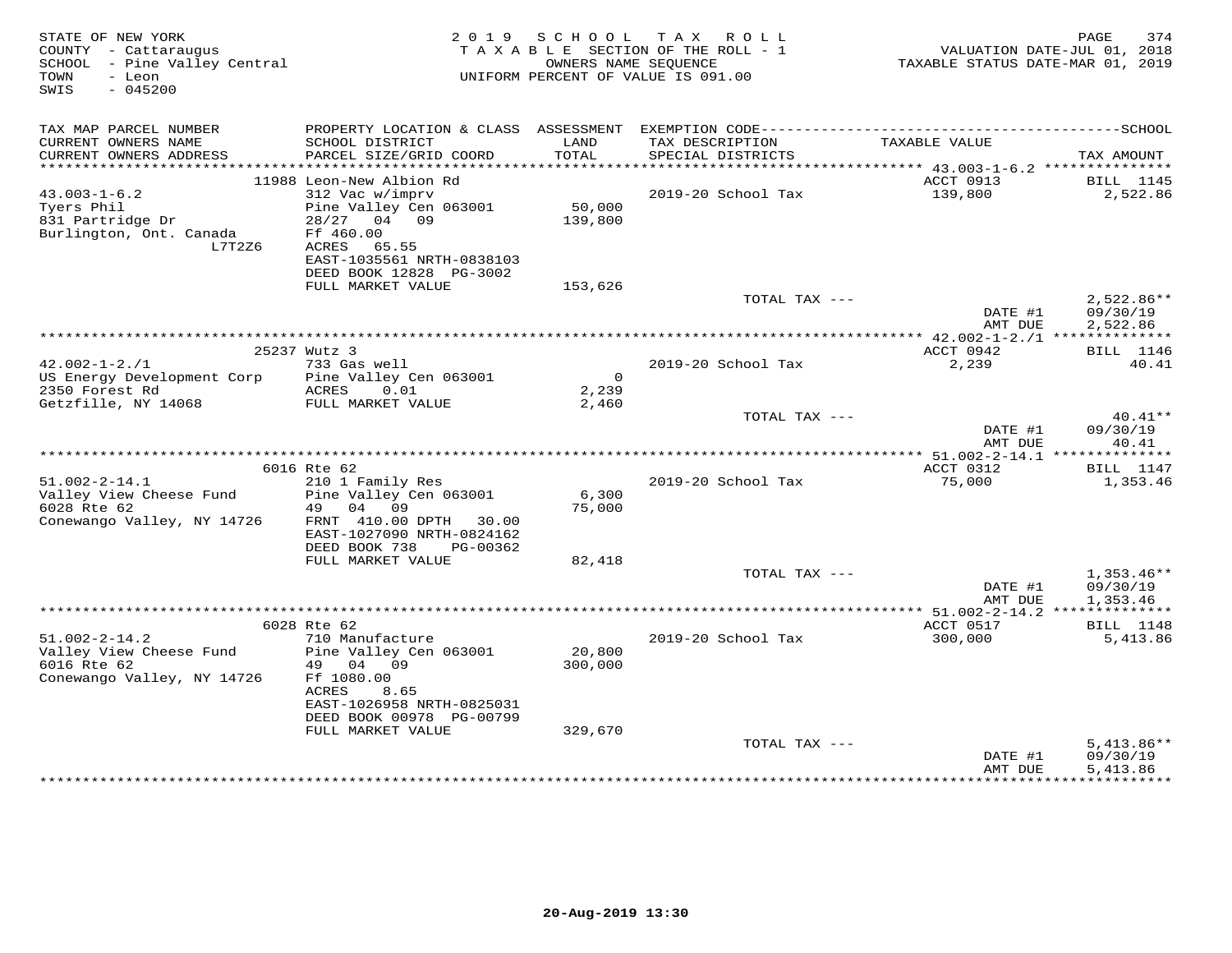| STATE OF NEW YORK<br>COUNTY - Cattaraugus<br>SCHOOL - Pine Valley Central<br>TOWN<br>- Leon<br>$-045200$<br>SWIS | 2 0 1 9                                                                                                     | SCHOOL           | T A X<br>R O L L<br>TAXABLE SECTION OF THE ROLL - 1<br>OWNERS NAME SEQUENCE<br>UNIFORM PERCENT OF VALUE IS 091.00 | VALUATION DATE-JUL 01, 2018<br>TAXABLE STATUS DATE-MAR 01, 2019 | 375<br>PAGE                          |
|------------------------------------------------------------------------------------------------------------------|-------------------------------------------------------------------------------------------------------------|------------------|-------------------------------------------------------------------------------------------------------------------|-----------------------------------------------------------------|--------------------------------------|
| TAX MAP PARCEL NUMBER                                                                                            |                                                                                                             |                  |                                                                                                                   |                                                                 |                                      |
| CURRENT OWNERS NAME<br>CURRENT OWNERS ADDRESS                                                                    | SCHOOL DISTRICT<br>PARCEL SIZE/GRID COORD                                                                   | LAND<br>TOTAL    | TAX DESCRIPTION<br>SPECIAL DISTRICTS                                                                              | TAXABLE VALUE                                                   | TAX AMOUNT                           |
| ***********************                                                                                          |                                                                                                             |                  |                                                                                                                   |                                                                 |                                      |
| $52.002 - 1 - 27.18$<br>Van Wie Michael                                                                          | Peters Rd<br>270 Mfg housing<br>Pine Valley Cen 063001                                                      | 9,900            | 2019-20 School Tax                                                                                                | ACCT 0758<br>9,900                                              | <b>BILL</b> 1149<br>178.66           |
| Van Wie Jean<br>2261 Oakley Pl<br>Lakeview, NY 14085                                                             | 01 04 09<br>$1$ ot #8<br>Ff 340.00<br>ACRES<br>2.45<br>EAST-1048701 NRTH-0827357<br>DEED BOOK 14186 PG-4001 | 9,900            |                                                                                                                   |                                                                 |                                      |
|                                                                                                                  | FULL MARKET VALUE                                                                                           | 10,879           |                                                                                                                   |                                                                 |                                      |
|                                                                                                                  |                                                                                                             |                  | TOTAL TAX ---                                                                                                     | DATE #1                                                         | $178.66**$<br>09/30/19               |
|                                                                                                                  |                                                                                                             |                  |                                                                                                                   | AMT DUE                                                         | 178.66                               |
|                                                                                                                  |                                                                                                             |                  |                                                                                                                   | ** 43.002-1-1 *****                                             | * * * * * * * * *                    |
| $43.002 - 1 - 1$                                                                                                 | Alderbottom Rd<br>312 Vac w/imprv                                                                           |                  | 2019-20 School Tax                                                                                                | ACCT 0155<br>95,700                                             | <b>BILL</b> 1150<br>1,727.02         |
| Vanhorn Mark<br>110 Royal Parkway East                                                                           | Pine Valley Cen 063001<br>13/14/22<br>04<br>09                                                              | 68,000<br>95,700 |                                                                                                                   |                                                                 |                                      |
| Williamsville, NY 14221                                                                                          | ACRES 158.55<br>EAST-1043857 NRTH-0844904<br>DEED BOOK 00960 PG-00652                                       |                  |                                                                                                                   |                                                                 |                                      |
|                                                                                                                  | FULL MARKET VALUE                                                                                           | 105,165          |                                                                                                                   |                                                                 |                                      |
|                                                                                                                  |                                                                                                             |                  | TOTAL TAX ---                                                                                                     | DATE #1<br>AMT DUE                                              | $1,727.02**$<br>09/30/19<br>1,727.02 |
|                                                                                                                  |                                                                                                             |                  |                                                                                                                   |                                                                 | *******                              |
| $33.004 - 1 - 23.1$                                                                                              | 7829 Frog Valley Rd<br>312 Vac w/imprv                                                                      |                  | 2019-20 School Tax                                                                                                | ACCT 0158<br>29,800                                             | <b>BILL</b> 1151<br>537.78           |
| Velasquez James J                                                                                                | Pine Valley Cen 063001                                                                                      | 24,300           |                                                                                                                   |                                                                 |                                      |
| Velasquez James R<br>23 Colton<br>Lackawanna, NY 14218                                                           | $62,63-4-9$<br>ACRES<br>42.80<br>EAST-1020097 NRTH-0851493                                                  | 29,800           |                                                                                                                   |                                                                 |                                      |
|                                                                                                                  | DEED BOOK 5136<br>PG-6002<br>FULL MARKET VALUE                                                              | 32,747           |                                                                                                                   |                                                                 |                                      |
|                                                                                                                  |                                                                                                             |                  | TOTAL TAX ---                                                                                                     |                                                                 | 537.78**                             |
|                                                                                                                  |                                                                                                             |                  |                                                                                                                   | DATE #1<br>AMT DUE                                              | 09/30/19<br>537.78                   |
|                                                                                                                  |                                                                                                             |                  | **********************                                                                                            | ***** 52.002-1-26 ****                                          | * * * * * * * * * * *                |
|                                                                                                                  | 11004 Eldredge Rd                                                                                           |                  |                                                                                                                   | ACCT 0462                                                       | BILL 1152                            |
| $52.002 - 1 - 26$<br>Vicaretti Dominic G Sr                                                                      | 312 Vac w/imprv<br>Pine Valley Cen 063001                                                                   | 22,200           | 2019-20 School Tax                                                                                                | 24,200                                                          | 436.72                               |
| 4222 Abbott Pkwy<br>Blasdell, NY 14219                                                                           | 02 04 09<br>$Lot-E20$<br>Ff 270 Eldredge; 460 Larch<br>ACRES<br>8.67                                        | 24,200           |                                                                                                                   |                                                                 |                                      |
|                                                                                                                  | EAST-1050708 NRTH-0828042<br>DEED BOOK 16975 PG-7001                                                        |                  |                                                                                                                   |                                                                 |                                      |
|                                                                                                                  | FULL MARKET VALUE                                                                                           | 26,593           |                                                                                                                   |                                                                 |                                      |
|                                                                                                                  |                                                                                                             |                  | TOTAL TAX ---                                                                                                     |                                                                 | 436.72**                             |
|                                                                                                                  |                                                                                                             |                  |                                                                                                                   | DATE #1<br>AMT DUE                                              | 09/30/19<br>436.72                   |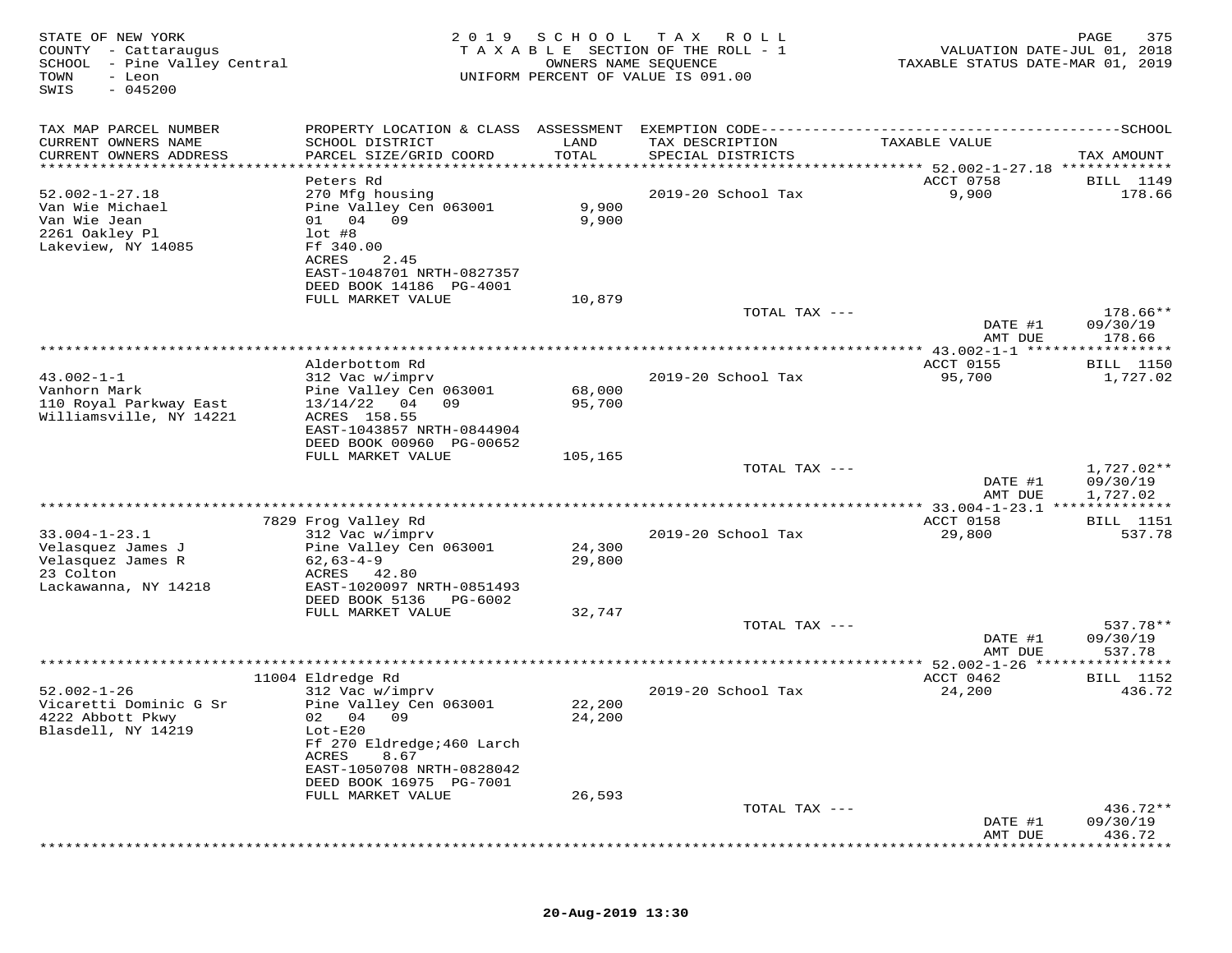| STATE OF NEW YORK<br>COUNTY - Cattaraugus<br>SCHOOL<br>- Pine Valley Central<br>- Leon<br>TOWN<br>$-045200$<br>SWIS | 2 0 1 9                                                                                                                                                                          | SCHOOL           | T A X<br>R O L L<br>TAXABLE SECTION OF THE ROLL - 1<br>OWNERS NAME SEQUENCE<br>UNIFORM PERCENT OF VALUE IS 091.00 | TAXABLE STATUS DATE-MAR 01, 2019           | 376<br>PAGE<br>VALUATION DATE-JUL 01, 2018 |
|---------------------------------------------------------------------------------------------------------------------|----------------------------------------------------------------------------------------------------------------------------------------------------------------------------------|------------------|-------------------------------------------------------------------------------------------------------------------|--------------------------------------------|--------------------------------------------|
| TAX MAP PARCEL NUMBER<br>CURRENT OWNERS NAME<br>CURRENT OWNERS ADDRESS                                              | SCHOOL DISTRICT<br>PARCEL SIZE/GRID COORD                                                                                                                                        | LAND<br>TOTAL    | TAX DESCRIPTION<br>SPECIAL DISTRICTS                                                                              | TAXABLE VALUE                              | TAX AMOUNT                                 |
| ***********************                                                                                             | 6708 Bailey Hill Rd                                                                                                                                                              |                  |                                                                                                                   |                                            |                                            |
| $43.004 - 1 - 7.1$                                                                                                  | 210 1 Family Res                                                                                                                                                                 |                  | 41834<br>ENH STAR                                                                                                 | ACCT 0381                                  | BILL 1153<br>63,200                        |
| Villa Edgar T II<br>6708 Bailey Hill Rd<br>Cattaraugus, NY 14719                                                    | Pine Valley Cen 063001<br>04<br>09<br>03<br>Ff 1240 Bailey Hill Rd<br>Ff 1735 Tug Hill Rd<br>ACRES<br>3.40 BANK<br>017<br>EAST-1049820 NRTH-0835071<br>DEED BOOK 888<br>PG-01001 | 10,000<br>68,000 | 2019-20 School Tax                                                                                                | 68,000                                     | 1,227.14                                   |
|                                                                                                                     | FULL MARKET VALUE                                                                                                                                                                | 74,725           |                                                                                                                   |                                            |                                            |
|                                                                                                                     |                                                                                                                                                                                  |                  | TOTAL TAX ---                                                                                                     | DATE #1<br>AMT DUE                         | 124.14**<br>09/30/19<br>124.14             |
|                                                                                                                     |                                                                                                                                                                                  |                  |                                                                                                                   |                                            |                                            |
| $33.004 - 1 - 22.4$<br>Vogel Frederick Michael                                                                      | 7616 Frog Valley Rd<br>312 Vac w/imprv<br>Pine Valley Cen 063001                                                                                                                 | 13,200           | 2019-20 School Tax                                                                                                | ACCT 0716<br>28,000                        | <b>BILL</b> 1154<br>505.29                 |
| Vogel Jacqueline M.<br>948 W. Alaura<br>Alden, NY 14004                                                             | 55<br>04<br>09<br>Life Use<br>FRNT 300.00 DPTH<br>ACRES<br>13.90<br>EAST-1022550 NRTH-0849784<br>DEED BOOK 29414 PG-2002                                                         | 28,000           |                                                                                                                   |                                            |                                            |
|                                                                                                                     | FULL MARKET VALUE                                                                                                                                                                | 30,769           | TOTAL TAX ---                                                                                                     |                                            | $505.29**$                                 |
|                                                                                                                     |                                                                                                                                                                                  |                  |                                                                                                                   | DATE #1<br>AMT DUE                         | 09/30/19<br>505.29                         |
|                                                                                                                     | ********************************<br>12236 Leon-New Albion Rd                                                                                                                     |                  | ************************                                                                                          | ********* 42.020-1-11 *******<br>ACCT 0334 | *********<br>BILL 1155                     |
| $42.020 - 1 - 11$                                                                                                   | 210 1 Family Res                                                                                                                                                                 |                  | <b>BAS STAR</b><br>41854                                                                                          |                                            | 27,600                                     |
| Waite Timothy L<br>10 Coldspring Rd<br>Randolph, NY 14772                                                           | Pine Valley Cen 063001<br>04 09<br>36<br>56.10 DPTH 332.72<br>FRNT                                                                                                               | 6,500<br>42,700  | 2019-20 School Tax                                                                                                | 42,700                                     | 770.57                                     |
|                                                                                                                     | EAST-1031348 NRTH-0835952<br>DEED BOOK 30034 PG-4001<br>FULL MARKET VALUE                                                                                                        | 46,923           |                                                                                                                   |                                            |                                            |
|                                                                                                                     |                                                                                                                                                                                  |                  | TOTAL TAX ---                                                                                                     | DATE #1<br>AMT DUE                         | $275.57**$<br>09/30/19<br>275.57           |
|                                                                                                                     |                                                                                                                                                                                  |                  |                                                                                                                   | ************ 43.002-1-10.2 **************  |                                            |
|                                                                                                                     | Bailey Hill Rd                                                                                                                                                                   |                  |                                                                                                                   | ACCT 0644                                  | BILL 1156                                  |
| $43.002 - 1 - 10.2$<br>Walters James<br>Walters Patricia<br>105 October LN<br>Amherst, NY 14228                     | 322 Rural vac>10<br>Pine Valley Cen 063001<br>04 09<br>05<br>ACRES<br>45.80<br>EAST-1047999 NRTH-0840062<br>DEED BOOK 25451 PG-7001                                              | 20,500<br>20,500 | 2019-20 School Tax                                                                                                | 20,500                                     | 369.95                                     |
|                                                                                                                     | FULL MARKET VALUE                                                                                                                                                                | 22,527           | TOTAL TAX ---                                                                                                     |                                            | $369.95**$                                 |
|                                                                                                                     |                                                                                                                                                                                  |                  |                                                                                                                   | DATE #1<br>AMT DUE                         | 09/30/19<br>369.95                         |
|                                                                                                                     |                                                                                                                                                                                  |                  |                                                                                                                   |                                            |                                            |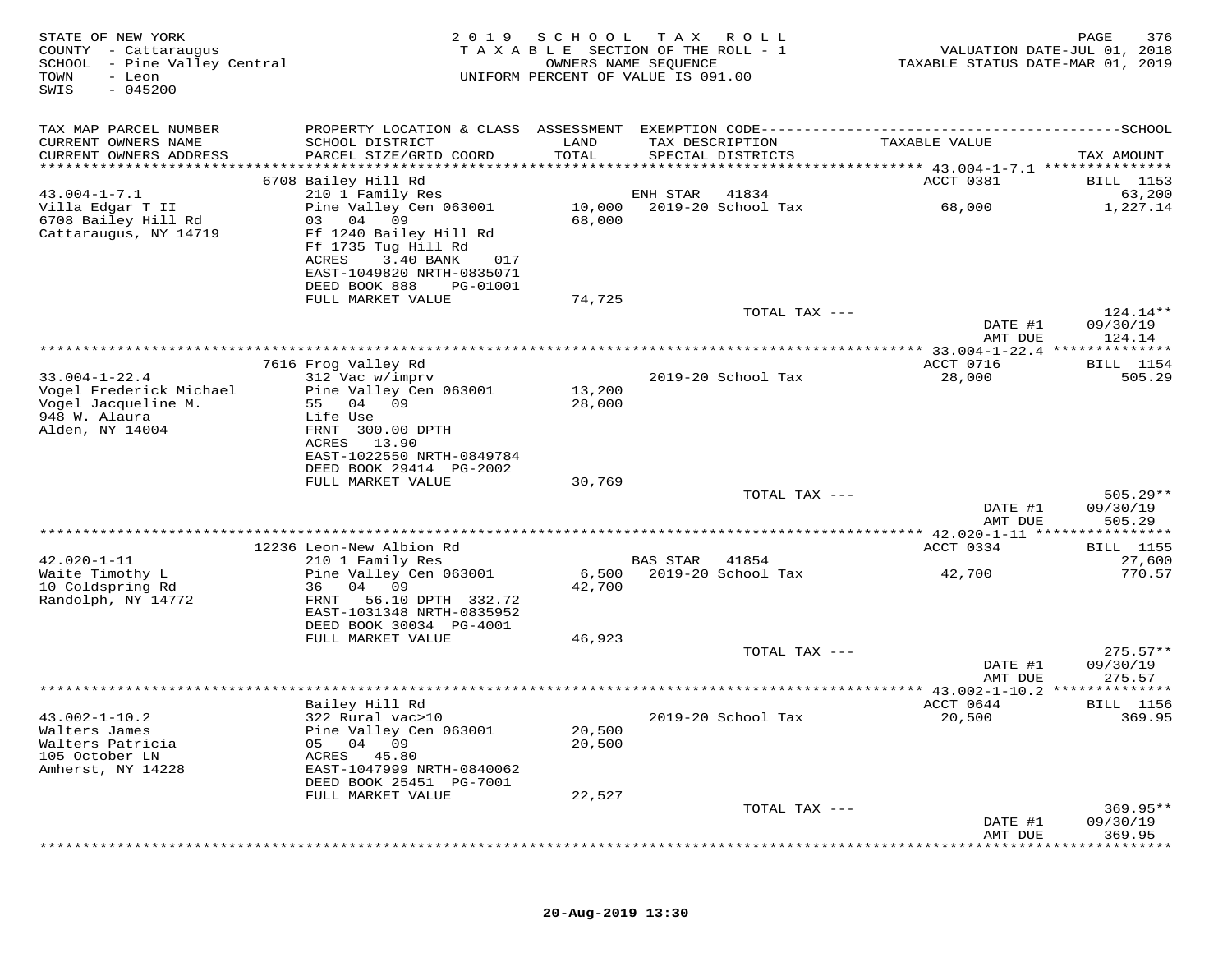| STATE OF NEW YORK<br>COUNTY - Cattaraugus<br>SCHOOL - Pine Valley Central<br>TOWN<br>- Leon<br>$-045200$<br>SWIS | 2 0 1 9                                      | SCHOOL<br>OWNERS NAME SEQUENCE | T A X<br>R O L L<br>TAXABLE SECTION OF THE ROLL - 1<br>UNIFORM PERCENT OF VALUE IS 091.00 | VALUATION DATE-JUL 01, 2018<br>TAXABLE STATUS DATE-MAR 01, 2019 | 377<br>PAGE          |
|------------------------------------------------------------------------------------------------------------------|----------------------------------------------|--------------------------------|-------------------------------------------------------------------------------------------|-----------------------------------------------------------------|----------------------|
| TAX MAP PARCEL NUMBER<br>CURRENT OWNERS NAME                                                                     | SCHOOL DISTRICT                              | LAND                           | TAX DESCRIPTION                                                                           | TAXABLE VALUE                                                   |                      |
| CURRENT OWNERS ADDRESS                                                                                           | PARCEL SIZE/GRID COORD                       | TOTAL                          | SPECIAL DISTRICTS                                                                         |                                                                 | TAX AMOUNT           |
|                                                                                                                  | 6983 Bailey Hill Rd                          |                                |                                                                                           | ACCT 0644                                                       | <b>BILL</b> 1157     |
| $43.002 - 1 - 10.5$                                                                                              | 240 Rural res                                |                                | 2019-20 School Tax                                                                        | 179,500                                                         | 3,239.29             |
| Walters James J.                                                                                                 | Pine Valley Cen 063001                       | 10,500                         |                                                                                           |                                                                 |                      |
| Walters Patricia L.                                                                                              | 05 04<br>09                                  | 179,500                        |                                                                                           |                                                                 |                      |
| 105 October Lane                                                                                                 | ACRES<br>8.00 BANK<br>032                    |                                |                                                                                           |                                                                 |                      |
| Amherst, NY 14228                                                                                                | EAST-1047999 NRTH-0840062                    |                                |                                                                                           |                                                                 |                      |
|                                                                                                                  | DEED BOOK 22480 PG-8003                      |                                |                                                                                           |                                                                 |                      |
|                                                                                                                  | FULL MARKET VALUE                            | 197,253                        | TOTAL TAX ---                                                                             |                                                                 | $3,239.29**$         |
|                                                                                                                  |                                              |                                |                                                                                           | DATE #1                                                         | 09/30/19             |
|                                                                                                                  |                                              |                                |                                                                                           | AMT DUE                                                         | 3,239.29             |
|                                                                                                                  |                                              |                                |                                                                                           | ************ 51.002-2-11 *****************                      |                      |
|                                                                                                                  | Youngs Rd                                    |                                |                                                                                           | ACCT 0392                                                       | BILL 1158            |
| $51.002 - 2 - 11$                                                                                                | 105 Vac farmland                             |                                | 2019-20 School Tax                                                                        | 19,600                                                          | 353.71               |
| Wawrzyniak Thomas J                                                                                              | Pine Valley Cen 063001                       | 19,600                         |                                                                                           |                                                                 |                      |
| Wawrzyniak Mary                                                                                                  | 41 04 09                                     | 19,600                         |                                                                                           |                                                                 |                      |
| 145 Robert Dr<br>Lancaster, NY 14086                                                                             | Ff 600.00<br>ACRES<br>30.10                  |                                |                                                                                           |                                                                 |                      |
|                                                                                                                  | EAST-1030813 NRTH-0824999                    |                                |                                                                                           |                                                                 |                      |
|                                                                                                                  | DEED BOOK 870<br>PG-01005                    |                                |                                                                                           |                                                                 |                      |
|                                                                                                                  | FULL MARKET VALUE                            | 21,538                         |                                                                                           |                                                                 |                      |
|                                                                                                                  |                                              |                                | TOTAL TAX ---                                                                             |                                                                 | 353.71**             |
|                                                                                                                  |                                              |                                |                                                                                           | DATE #1                                                         | 09/30/19             |
|                                                                                                                  |                                              |                                |                                                                                           | AMT DUE                                                         | 353.71               |
|                                                                                                                  | $11016$ Pine Dr                              |                                |                                                                                           | ACCT 0452                                                       | <b>BILL</b> 1159     |
| $52.002 - 1 - 11$                                                                                                | 311 Res vac land                             |                                | 2019-20 School Tax                                                                        | 12,600                                                          | 227.38               |
| Webb Kevin                                                                                                       | Pine Valley Cen 063001                       | 12,600                         |                                                                                           |                                                                 |                      |
| 519 Sweet Home Road                                                                                              | 02<br>04<br>09                               | 12,600                         |                                                                                           |                                                                 |                      |
| Amherst, NY                                                                                                      | Ff 200.00                                    |                                |                                                                                           |                                                                 |                      |
|                                                                                                                  | 6.03<br>ACRES                                |                                |                                                                                           |                                                                 |                      |
|                                                                                                                  | EAST-1050358 NRTH-0829591                    |                                |                                                                                           |                                                                 |                      |
|                                                                                                                  | DEED BOOK 27642 PG-2001<br>FULL MARKET VALUE |                                |                                                                                           |                                                                 |                      |
|                                                                                                                  |                                              | 13,846                         | TOTAL TAX ---                                                                             |                                                                 | $227.38**$           |
|                                                                                                                  |                                              |                                |                                                                                           | DATE #1                                                         | 09/30/19             |
|                                                                                                                  |                                              |                                |                                                                                           | AMT DUE                                                         | 227.38               |
|                                                                                                                  |                                              |                                | ***********************                                                                   | ********* 43.003-1-16.5 ***                                     | *********            |
|                                                                                                                  | 11884 Leon-New Albion Rd                     |                                |                                                                                           | ACCT 0497                                                       | <b>BILL</b> 1160     |
| $43.003 - 1 - 16.5$                                                                                              | 113 Cattle farm                              |                                | 41700<br>AG BLDG                                                                          |                                                                 | 5,000                |
| Wengerd Daniel N                                                                                                 | Pine Valley Cen 063001<br>27 04 09           |                                | 13,000 AG DISTOUT 41730                                                                   |                                                                 |                      |
| 11884 Leon-New Albion Rd<br>Conewango Valley, NY 14726                                                           | Leon-New Albion Ff - 320'                    | 73,000                         | 2019-20 School Tax                                                                        | 68,000                                                          | 1,227.14             |
|                                                                                                                  | FRNT 800.00 DPTH                             |                                |                                                                                           |                                                                 |                      |
| MAY BE SUBJECT TO PAYMENT                                                                                        | ACRES<br>7.50                                |                                |                                                                                           |                                                                 |                      |
| UNDER AGDIST LAW TIL 2026                                                                                        | EAST-1036901 NRTH-0835064                    |                                |                                                                                           |                                                                 |                      |
|                                                                                                                  | DEED BOOK 30192 PG-6001                      |                                |                                                                                           |                                                                 |                      |
|                                                                                                                  | FULL MARKET VALUE                            | 80,220                         |                                                                                           |                                                                 |                      |
|                                                                                                                  |                                              |                                | TOTAL TAX ---                                                                             |                                                                 | 1,227.14**           |
|                                                                                                                  |                                              |                                |                                                                                           | DATE #1                                                         | 09/30/19<br>1,227.14 |
|                                                                                                                  |                                              |                                |                                                                                           | AMT DUE                                                         |                      |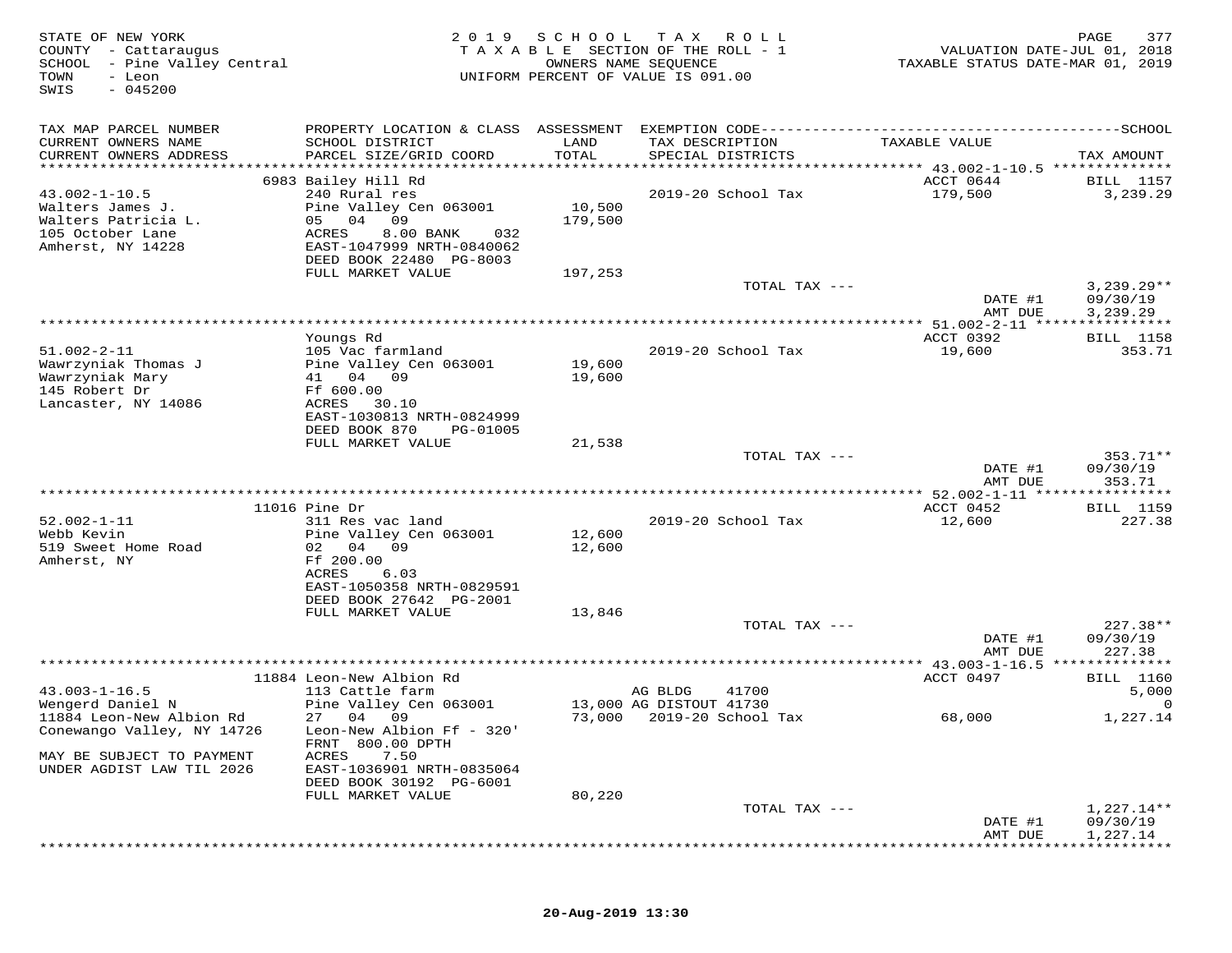| STATE OF NEW YORK<br>COUNTY - Cattaraugus<br>SCHOOL - Pine Valley Central<br>TOWN<br>- Leon<br>SWIS<br>$-045200$ |                                                                                                                   | 2019 SCHOOL TAX ROLL<br>TAXABLE SECTION OF THE ROLL - 1<br>UNIFORM PERCENT OF VALUE IS 091.00 | OWNERS NAME SEQUENCE       |                                      | VALUATION DATE-JUL 01, 2018<br>TAXABLE STATUS DATE-MAR 01, 2019             | PAGE<br>378                          |
|------------------------------------------------------------------------------------------------------------------|-------------------------------------------------------------------------------------------------------------------|-----------------------------------------------------------------------------------------------|----------------------------|--------------------------------------|-----------------------------------------------------------------------------|--------------------------------------|
| TAX MAP PARCEL NUMBER<br>CURRENT OWNERS NAME<br>CURRENT OWNERS ADDRESS                                           | SCHOOL DISTRICT<br>PARCEL SIZE/GRID COORD                                                                         | LAND<br>TOTAL                                                                                 |                            | TAX DESCRIPTION<br>SPECIAL DISTRICTS | TAXABLE VALUE                                                               | TAX AMOUNT                           |
| **********************                                                                                           | 12176 Slew Rd                                                                                                     | **********                                                                                    |                            |                                      | ******************************** 43.001-1-25.2 ***************<br>ACCT 0849 | BILL 1161                            |
| $43.001 - 1 - 25.2$<br>Wengerd David N<br>Wengerd Ada L<br>12176 Slew Rd<br>Conewango Valley, NY 14726           | 113 Cattle farm<br>Pine Valley Cen 063001<br>37 04 09<br>ACRES<br>20.85<br>EAST-1032805 NRTH-0840166              | 90,300                                                                                        | AG DIST<br>20,400 BAS STAR | 41720<br>41854<br>2019-20 School Tax | 84,472                                                                      | 5,828<br>27,600<br>1,524.40          |
| MAY BE SUBJECT TO PAYMENT<br>UNDER AGDIST LAW TIL 2023                                                           | DEED BOOK 23184 PG-6001<br>FULL MARKET VALUE                                                                      | 99,231                                                                                        |                            |                                      |                                                                             |                                      |
|                                                                                                                  |                                                                                                                   |                                                                                               |                            | TOTAL TAX ---                        | DATE #1<br>AMT DUE                                                          | $1,029.40**$<br>09/30/19<br>1,029.40 |
|                                                                                                                  |                                                                                                                   |                                                                                               |                            |                                      |                                                                             |                                      |
|                                                                                                                  | Frog Valley Rd                                                                                                    |                                                                                               |                            |                                      | ACCT 0723                                                                   | <b>BILL</b> 1162                     |
| $33.004 - 1 - 13.2$<br>Wengerd Eli W<br>8555 Mill Str<br>South Dayton, NY 14138                                  | 314 Rural vac<10<br>Pine Valley Cen 063001<br>64 04 09<br>Ff 290.00<br>3.00<br>ACRES<br>EAST-1021177 NRTH-0852008 | 7,000<br>7,000                                                                                |                            | 2019-20 School Tax                   | 7,000                                                                       | 126.32                               |
|                                                                                                                  | DEED BOOK 30989 PG-6001                                                                                           |                                                                                               |                            |                                      |                                                                             |                                      |
|                                                                                                                  | FULL MARKET VALUE                                                                                                 | 7,692                                                                                         |                            | TOTAL TAX ---                        | DATE #1                                                                     | $126.32**$<br>09/30/19               |
|                                                                                                                  |                                                                                                                   |                                                                                               |                            |                                      | AMT DUE                                                                     | 126.32                               |
|                                                                                                                  | 7088 West Rd                                                                                                      |                                                                                               |                            |                                      | ACCT 0263                                                                   | <b>BILL</b> 1163                     |
| $42.002 - 1 - 26$<br>Wengerd Jacob N<br>Wengerd Mary D<br>7088 West Rd<br>Conewango Valley, NY 14726             | 112 Dairy farm<br>Pine Valley Cen 063001<br>53 04 09<br>Raggie Rd Ff - 890'<br>FRNT 1930.00 DPTH                  | 21,800<br>80,800                                                                              | BAS STAR                   | 41854<br>2019-20 School Tax          | 80,800                                                                      | 27,600<br>1,458.13                   |
|                                                                                                                  | 27.05<br>ACRES<br>EAST-1026460 NRTH-0841164<br>DEED BOOK 899<br>PG-00135<br>FULL MARKET VALUE                     | 88,791                                                                                        |                            | TOTAL TAX ---                        |                                                                             | $963.13**$                           |
|                                                                                                                  |                                                                                                                   |                                                                                               |                            |                                      | DATE #1<br>AMT DUE                                                          | 09/30/19<br>963.13                   |
|                                                                                                                  |                                                                                                                   |                                                                                               |                            |                                      |                                                                             |                                      |
| $51.002 - 2 - 13.2$<br>Wengerd Levi<br>12449 Youngs Rd<br>Conewango Ny, NY 14726                                 | Youngs Rd<br>105 Vac farmland<br>Pine Valley Cen 063001<br>ACRES 17.75<br>FULL MARKET VALUE                       | 14,200<br>14,200<br>15,604                                                                    |                            | 2019-20 School Tax                   | ACCT 0817<br>14,200                                                         | BILL 1164<br>256.26                  |
|                                                                                                                  |                                                                                                                   |                                                                                               |                            | TOTAL TAX ---                        | DATE #1<br>AMT DUE                                                          | 256.26**<br>09/30/19<br>256.26       |
|                                                                                                                  |                                                                                                                   |                                                                                               |                            |                                      |                                                                             |                                      |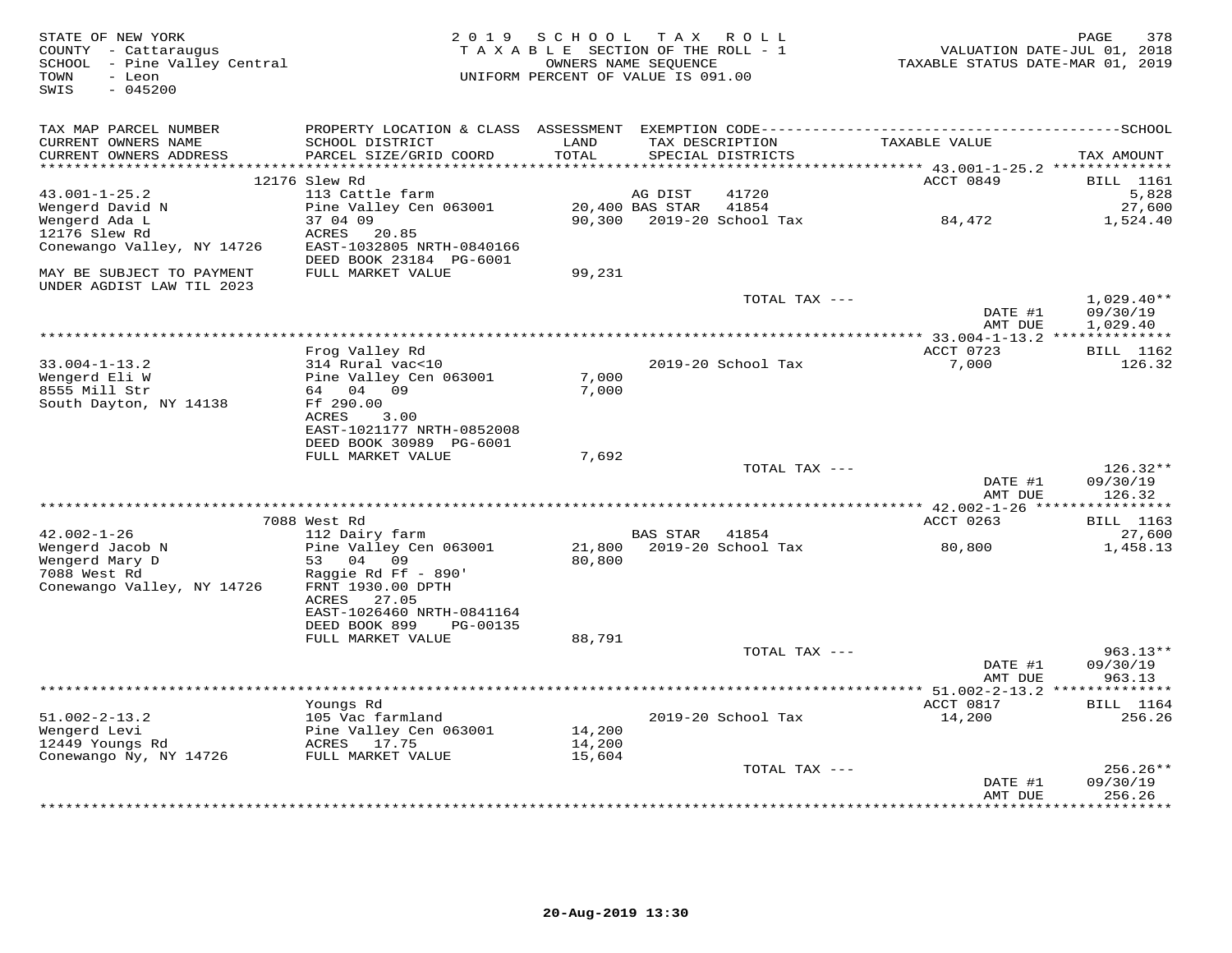| STATE OF NEW YORK<br>COUNTY - Cattaraugus<br>SCHOOL - Pine Valley Central<br>- Leon<br>TOWN<br>SWIS<br>$-045200$   | 2 0 1 9                                                                                    | SCHOOL           | T A X<br>R O L L<br>TAXABLE SECTION OF THE ROLL - 1<br>OWNERS NAME SEQUENCE<br>UNIFORM PERCENT OF VALUE IS 091.00 | TAXABLE STATUS DATE-MAR 01, 2019                           | 379<br>PAGE<br>VALUATION DATE-JUL 01, 2018 |
|--------------------------------------------------------------------------------------------------------------------|--------------------------------------------------------------------------------------------|------------------|-------------------------------------------------------------------------------------------------------------------|------------------------------------------------------------|--------------------------------------------|
| TAX MAP PARCEL NUMBER                                                                                              |                                                                                            |                  |                                                                                                                   |                                                            |                                            |
| CURRENT OWNERS NAME<br>CURRENT OWNERS ADDRESS                                                                      | SCHOOL DISTRICT<br>PARCEL SIZE/GRID COORD                                                  | LAND<br>TOTAL    | TAX DESCRIPTION<br>SPECIAL DISTRICTS                                                                              | TAXABLE VALUE                                              | TAX AMOUNT                                 |
|                                                                                                                    | 11988 Leon-New Albion Rd                                                                   |                  |                                                                                                                   | ACCT 0105                                                  | <b>BILL</b> 1165                           |
| $43.003 - 1 - 6.1$<br>Wengerd Levi N<br>Wengerd Lizzle A                                                           | 112 Dairy farm<br>Pine Valley Cen 063001<br>04 09<br>28/27                                 | 18,400<br>70,000 | 41854<br><b>BAS STAR</b><br>2019-20 School Tax                                                                    | 70,000                                                     | 27,600<br>1,263.23                         |
| 11988 Leon-New Albion Rd<br>Conewango Valley, NY 14726                                                             | Ff 460.00<br>ACRES<br>19.40<br>EAST-1036024 NRTH-0836028                                   |                  |                                                                                                                   |                                                            |                                            |
|                                                                                                                    | DEED BOOK 14006 PG-5002<br>FULL MARKET VALUE                                               | 76,923           |                                                                                                                   |                                                            |                                            |
|                                                                                                                    |                                                                                            |                  | TOTAL TAX ---                                                                                                     | DATE #1                                                    | $768.23**$<br>09/30/19                     |
|                                                                                                                    |                                                                                            |                  |                                                                                                                   | AMT DUE<br>***************** 43.003-1-6.4 **************** | 768.23                                     |
|                                                                                                                    | Leon-New Albion Rd                                                                         |                  |                                                                                                                   | ACCT 0927                                                  | <b>BILL</b> 1166                           |
| $43.003 - 1 - 6.4$<br>Wengerd Levi N<br>Wengerd Lizzle A<br>11988 Leon-New Albion Rd<br>Conewango Valley, NY 14726 | 105 Vac farmland<br>Pine Valley Cen 063001<br>04 09<br>28/27<br>Ff 460.00<br>5.17<br>ACRES | 3,100<br>3,100   | 2019-20 School Tax                                                                                                | 3,100                                                      | 55.94                                      |
|                                                                                                                    | EAST-1035768 NRTH-0837746<br>DEED BOOK 14006 PG-5002                                       |                  |                                                                                                                   |                                                            |                                            |
|                                                                                                                    | FULL MARKET VALUE                                                                          | 3,407            | TOTAL TAX ---                                                                                                     |                                                            | $55.94**$                                  |
|                                                                                                                    |                                                                                            |                  |                                                                                                                   | DATE #1<br>AMT DUE                                         | 09/30/19<br>55.94                          |
|                                                                                                                    | Youngs Rd                                                                                  |                  |                                                                                                                   | ************* 51.002-2-12.1 ****<br>ACCT 0264              | * * * * * * * *<br><b>BILL</b> 1167        |
| $51.002 - 2 - 12.1$<br>Wengerd Levi N                                                                              | 105 Vac farmland<br>Pine Valley Cen 063001                                                 | 2,600            | 2019-20 School Tax                                                                                                | 2,600                                                      | 46.92                                      |
| Wengerd Amanda L<br>Youngs Rd<br>Conewango Valley, NY 14726                                                        | 41 04<br>09<br>Ff 680.50<br>ACRES<br>3.30                                                  | 2,600            |                                                                                                                   |                                                            |                                            |
|                                                                                                                    | EAST-1028838 NRTH-0824383<br>DEED BOOK 820<br>$PG-71$<br>FULL MARKET VALUE                 | 2,857            |                                                                                                                   |                                                            |                                            |
|                                                                                                                    |                                                                                            |                  | TOTAL TAX ---                                                                                                     | DATE #1                                                    | $46.92**$<br>09/30/19                      |
|                                                                                                                    |                                                                                            |                  |                                                                                                                   | AMT DUE<br>**** $51.002 - 2 - 13.4$                        | 46.92<br>* * * * * * * *                   |
|                                                                                                                    | 12468 Youngs Rd                                                                            |                  |                                                                                                                   | ACCT 0818                                                  | <b>BILL</b> 1168                           |
| $51.002 - 2 - 13.4$<br>Wengerd Levi N<br>Wengerd Amanda<br>12449 Youngs Rd                                         | 210 1 Family Res<br>Pine Valley Cen 063001<br>1.85<br>ACRES<br>EAST-1027639 NRTH-0824061   | 8,700<br>48,000  | 2019-20 School Tax                                                                                                | 48,000                                                     | 866.22                                     |
| Conewango Valley, NY 14726                                                                                         | DEED BOOK 29419 PG-5001<br>FULL MARKET VALUE                                               | 52,747           |                                                                                                                   |                                                            |                                            |
|                                                                                                                    |                                                                                            |                  | TOTAL TAX ---                                                                                                     | DATE #1                                                    | $866.22**$<br>09/30/19                     |
|                                                                                                                    |                                                                                            |                  |                                                                                                                   | AMT DUE                                                    | 866.22<br>.                                |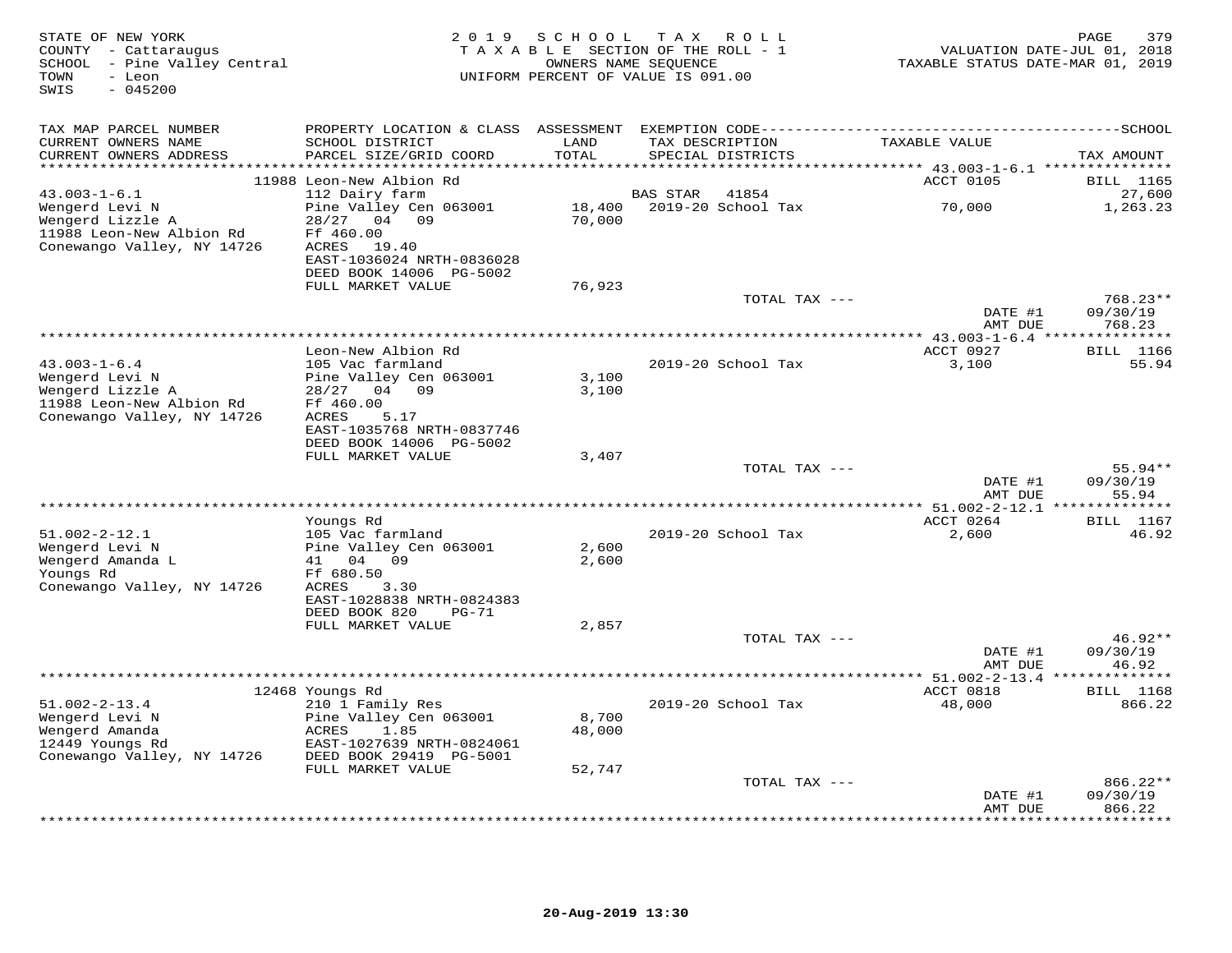| STATE OF NEW YORK<br>COUNTY - Cattaraugus<br>SCHOOL - Pine Valley Central<br>TOWN<br>- Leon<br>$-045200$<br>SWIS | 2 0 1 9                                                 | SCHOOL<br>TAXABLE SECTION OF THE ROLL - 1<br>OWNERS NAME SEOUENCE<br>UNIFORM PERCENT OF VALUE IS 091.00 | T A X            | ROLL               | VALUATION DATE-JUL 01, 2018<br>TAXABLE STATUS DATE-MAR 01, 2019 | 380<br>PAGE           |
|------------------------------------------------------------------------------------------------------------------|---------------------------------------------------------|---------------------------------------------------------------------------------------------------------|------------------|--------------------|-----------------------------------------------------------------|-----------------------|
| TAX MAP PARCEL NUMBER<br>CURRENT OWNERS NAME                                                                     | PROPERTY LOCATION & CLASS ASSESSMENT<br>SCHOOL DISTRICT | LAND                                                                                                    |                  | TAX DESCRIPTION    | TAXABLE VALUE                                                   |                       |
| CURRENT OWNERS ADDRESS                                                                                           | PARCEL SIZE/GRID COORD                                  | TOTAL                                                                                                   |                  | SPECIAL DISTRICTS  |                                                                 | TAX AMOUNT            |
| ************************                                                                                         |                                                         |                                                                                                         |                  |                    |                                                                 |                       |
| $42.004 - 2 - 8.4$                                                                                               | 12539 Cherry Creek Hill Rd<br>112 Dairy farm            |                                                                                                         |                  | 2019-20 School Tax | ACCT 0094<br>62,500                                             | BILL 1169<br>1,127.89 |
| Wengerd Lewis                                                                                                    | Pine Valley Cen 063001                                  | 7,300                                                                                                   |                  |                    |                                                                 |                       |
| Wengerd Amanda L                                                                                                 | 51<br>04<br>09                                          | 62,500                                                                                                  |                  |                    |                                                                 |                       |
| 12539 Cherry Creek Hill Rd                                                                                       | Ff 655.00 Raggie Rd                                     |                                                                                                         |                  |                    |                                                                 |                       |
| Leon, NY                                                                                                         | Ff 1675.00 Leon-Cherry Cr                               |                                                                                                         |                  |                    |                                                                 |                       |
|                                                                                                                  | 1.40<br>ACRES                                           |                                                                                                         |                  |                    |                                                                 |                       |
|                                                                                                                  | EAST-1025915 NRTH-0835261                               |                                                                                                         |                  |                    |                                                                 |                       |
|                                                                                                                  | DEED BOOK 29942 PG-1                                    |                                                                                                         |                  |                    |                                                                 |                       |
|                                                                                                                  | FULL MARKET VALUE                                       | 68,681                                                                                                  |                  |                    |                                                                 |                       |
|                                                                                                                  |                                                         |                                                                                                         |                  | TOTAL TAX ---      |                                                                 | $1.127.89**$          |
|                                                                                                                  |                                                         |                                                                                                         |                  |                    | DATE #1                                                         | 09/30/19              |
|                                                                                                                  |                                                         |                                                                                                         |                  |                    | AMT DUE                                                         | 1,127.89              |
|                                                                                                                  |                                                         |                                                                                                         |                  |                    |                                                                 |                       |
|                                                                                                                  | 6988 West Rd                                            |                                                                                                         |                  |                    | ACCT 0208                                                       | <b>BILL</b> 1170      |
| $42.002 - 1 - 27$                                                                                                | 210 1 Family Res                                        |                                                                                                         | AG BLDG          | 41700              |                                                                 | 2,100                 |
| Wengerd Noah E                                                                                                   | Pine Valley Cen 063001                                  |                                                                                                         | 30,900 AG BLDG   | 41700              |                                                                 | 25,000                |
| Wengerd Edna A                                                                                                   | 04<br>09<br>53                                          |                                                                                                         | 129,100 BAS STAR | 41854              |                                                                 | 27,600                |
| 6988 West Rd                                                                                                     | FRNT 1090.00 DPTH                                       |                                                                                                         |                  | 2019-20 School Tax | 102,000                                                         | 1,840.71              |
| Conewango Valley, NY 14726                                                                                       | 46.75<br>ACRES                                          |                                                                                                         |                  |                    |                                                                 |                       |
|                                                                                                                  | EAST-1026171 NRTH-0840165                               |                                                                                                         |                  |                    |                                                                 |                       |
| MAY BE SUBJECT TO PAYMENT                                                                                        | DEED BOOK 1005<br>PG-615                                |                                                                                                         |                  |                    |                                                                 |                       |
| UNDER RPTL483 UNTIL 2020                                                                                         | FULL MARKET VALUE                                       | 141,868                                                                                                 |                  |                    |                                                                 |                       |
|                                                                                                                  |                                                         |                                                                                                         |                  | TOTAL TAX ---      |                                                                 | $1,345.71**$          |
|                                                                                                                  |                                                         |                                                                                                         |                  |                    | DATE #1<br>AMT DUE                                              | 09/30/19<br>1,345.71  |
|                                                                                                                  |                                                         |                                                                                                         |                  |                    |                                                                 |                       |
|                                                                                                                  | 11858 Leon-New Albion Rd                                |                                                                                                         |                  |                    | ACCT 0497                                                       | <b>BILL</b> 1171      |
| $43.003 - 1 - 16.4$                                                                                              | 210 1 Family Res                                        |                                                                                                         | <b>BAS STAR</b>  | 41854              |                                                                 | 27,600                |
| Wengerd Noah N                                                                                                   | Pine Valley Cen 063001                                  | 7,000                                                                                                   |                  | 2019-20 School Tax | 28,000                                                          | 505.29                |
| Miller Levi D                                                                                                    | 27<br>04<br>09                                          | 28,000                                                                                                  |                  |                    |                                                                 |                       |
| 6491 West Rd                                                                                                     | Leon-New Albion Ff - 320'                               |                                                                                                         |                  |                    |                                                                 |                       |
| Conewango Valley, NY 14776                                                                                       | FRNT 800.00 DPTH                                        |                                                                                                         |                  |                    |                                                                 |                       |
|                                                                                                                  | ACRES<br>0.86                                           |                                                                                                         |                  |                    |                                                                 |                       |
| MAY BE SUBJECT TO PAYMENT                                                                                        | EAST-1037149 NRTH-0834981                               |                                                                                                         |                  |                    |                                                                 |                       |
| UNDER AGDIST LAW TIL 2023                                                                                        | DEED BOOK 24544 PG-7001                                 |                                                                                                         |                  |                    |                                                                 |                       |
|                                                                                                                  | FULL MARKET VALUE                                       | 30,769                                                                                                  |                  |                    |                                                                 |                       |
|                                                                                                                  |                                                         |                                                                                                         |                  | TOTAL TAX ---      |                                                                 | $10.29**$             |
|                                                                                                                  |                                                         |                                                                                                         |                  |                    | DATE #1                                                         | 09/30/19              |
|                                                                                                                  |                                                         |                                                                                                         |                  |                    | AMT DUE                                                         | 10.29                 |
|                                                                                                                  |                                                         |                                                                                                         |                  |                    | ****************                                                | **********            |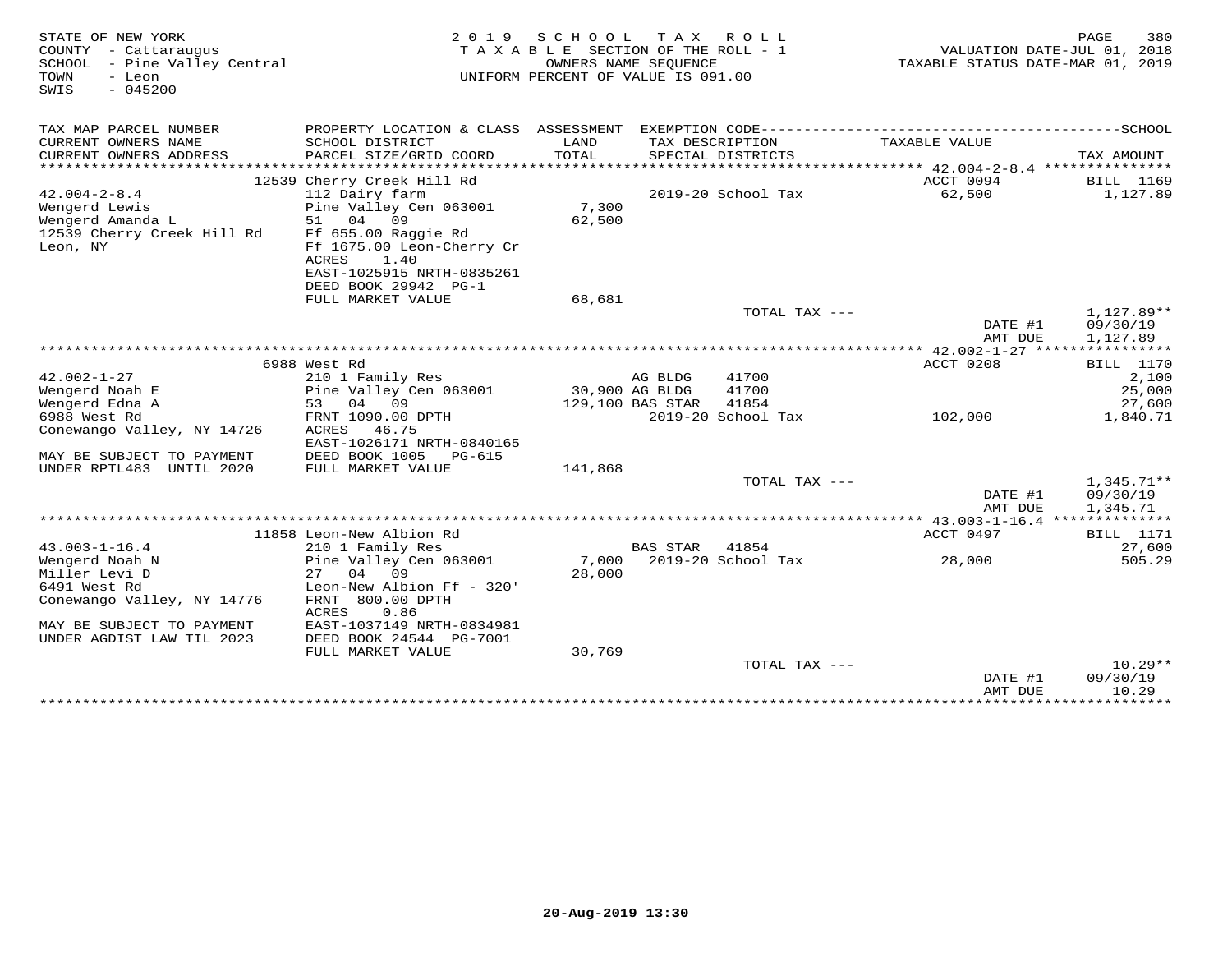| STATE OF NEW YORK<br>COUNTY - Cattaraugus<br>SCHOOL - Pine Valley Central<br>- Leon<br>TOWN<br>$-045200$<br>SWIS | 2 0 1 9                                                                                            | SCHOOL           | T A X<br>R O L L<br>TAXABLE SECTION OF THE ROLL - 1<br>OWNERS NAME SEOUENCE<br>UNIFORM PERCENT OF VALUE IS 091.00 | VALUATION DATE-JUL 01, 2018<br>TAXABLE STATUS DATE-MAR 01, 2019     | 381<br>PAGE          |
|------------------------------------------------------------------------------------------------------------------|----------------------------------------------------------------------------------------------------|------------------|-------------------------------------------------------------------------------------------------------------------|---------------------------------------------------------------------|----------------------|
| TAX MAP PARCEL NUMBER                                                                                            |                                                                                                    |                  |                                                                                                                   |                                                                     |                      |
| CURRENT OWNERS NAME<br>CURRENT OWNERS ADDRESS<br>**********************                                          | SCHOOL DISTRICT<br>PARCEL SIZE/GRID COORD                                                          | LAND<br>TOTAL    | TAX DESCRIPTION<br>SPECIAL DISTRICTS                                                                              | TAXABLE VALUE                                                       | TAX AMOUNT           |
|                                                                                                                  | Leon-New Albion Rd/bailey                                                                          |                  |                                                                                                                   | ACCT 0259                                                           | <b>BILL</b> 1172     |
| $43.004 - 1 - 10$                                                                                                | 321 Abandoned ag                                                                                   |                  | 2019-20 School Tax                                                                                                | 34,500                                                              | 622.59               |
| West Daniel E<br>West Stephanie                                                                                  | Pine Valley Cen 063001<br>03 04 09                                                                 | 34,500<br>34,500 |                                                                                                                   |                                                                     |                      |
| 6588 Bailey Hill Rd<br>Cattaraugus, NY 14719                                                                     | Ff 700 Leon-New Albion Rd<br>Ff 350 Bailey Hill Rd<br>68.54<br>ACRES                               |                  |                                                                                                                   |                                                                     |                      |
|                                                                                                                  | EAST-1048961 NRTH-0833713<br>DEED BOOK 16305 PG-7001                                               |                  |                                                                                                                   |                                                                     |                      |
|                                                                                                                  | FULL MARKET VALUE                                                                                  | 37,912           |                                                                                                                   |                                                                     |                      |
|                                                                                                                  |                                                                                                    |                  | TOTAL TAX ---                                                                                                     |                                                                     | $622.59**$           |
|                                                                                                                  |                                                                                                    |                  |                                                                                                                   | DATE #1<br>AMT DUE<br>*************** 43.004-1-13.1 *************** | 09/30/19<br>622.59   |
|                                                                                                                  | 6588 Bailey Hill Rd                                                                                |                  |                                                                                                                   | ACCT 0319                                                           | <b>BILL</b> 1173     |
| $43.004 - 1 - 13.1$                                                                                              | 210 1 Family Res                                                                                   |                  | <b>BAS STAR</b><br>41854                                                                                          |                                                                     | 27,600               |
| West Daniel E                                                                                                    | Pine Valley Cen 063001<br>03 04<br>09                                                              | 9,900            | 2019-20 School Tax                                                                                                | 120,000                                                             | 2,165.54             |
| West Stephanie<br>6588 Bailey Hill Rd                                                                            | Life Use Ff 240 Co Rd 6                                                                            | 120,000          |                                                                                                                   |                                                                     |                      |
| Cattaraugus, NY 14719                                                                                            | Ff 443.00 Bailey Rd                                                                                |                  |                                                                                                                   |                                                                     |                      |
|                                                                                                                  | ACRES<br>2.44                                                                                      |                  |                                                                                                                   |                                                                     |                      |
|                                                                                                                  | EAST-1047591 NRTH-0833330<br>DEED BOOK 16303 PG-2001                                               |                  |                                                                                                                   |                                                                     |                      |
|                                                                                                                  | FULL MARKET VALUE                                                                                  | 131,868          |                                                                                                                   |                                                                     |                      |
|                                                                                                                  |                                                                                                    |                  | TOTAL TAX ---                                                                                                     |                                                                     | $1,670.54**$         |
|                                                                                                                  |                                                                                                    |                  |                                                                                                                   | DATE #1<br>AMT DUE                                                  | 09/30/19<br>1,670.54 |
|                                                                                                                  |                                                                                                    |                  |                                                                                                                   |                                                                     |                      |
|                                                                                                                  | Leon-New Albion Rd                                                                                 |                  |                                                                                                                   | ACCT 0232                                                           | <b>BILL</b> 1174     |
| $43.004 - 1 - 17$                                                                                                | 321 Abandoned ag                                                                                   |                  | 2019-20 School Tax                                                                                                | 24,700                                                              | 445.74               |
| West Daniel E<br>6588 Bailey Hill Rd                                                                             | Pine Valley Cen 063001<br>03<br>04 09                                                              | 24,700<br>24,700 |                                                                                                                   |                                                                     |                      |
| Cattaraugus, NY 14719                                                                                            | Ff 230 Leon-New Albion Rd<br>Ff 1030 Bailey Hill Rd<br>ACRES<br>53.60<br>EAST-1047356 NRTH-0834612 |                  |                                                                                                                   |                                                                     |                      |
|                                                                                                                  | DEED BOOK 1012<br>PG-452                                                                           |                  |                                                                                                                   |                                                                     |                      |
|                                                                                                                  | FULL MARKET VALUE                                                                                  | 27,143           |                                                                                                                   |                                                                     |                      |
|                                                                                                                  |                                                                                                    |                  | TOTAL TAX ---                                                                                                     | DATE #1                                                             | 445.74**<br>09/30/19 |
|                                                                                                                  |                                                                                                    |                  |                                                                                                                   | AMT DUE                                                             | 445.74               |
|                                                                                                                  |                                                                                                    |                  |                                                                                                                   | ***************                                                     | *********            |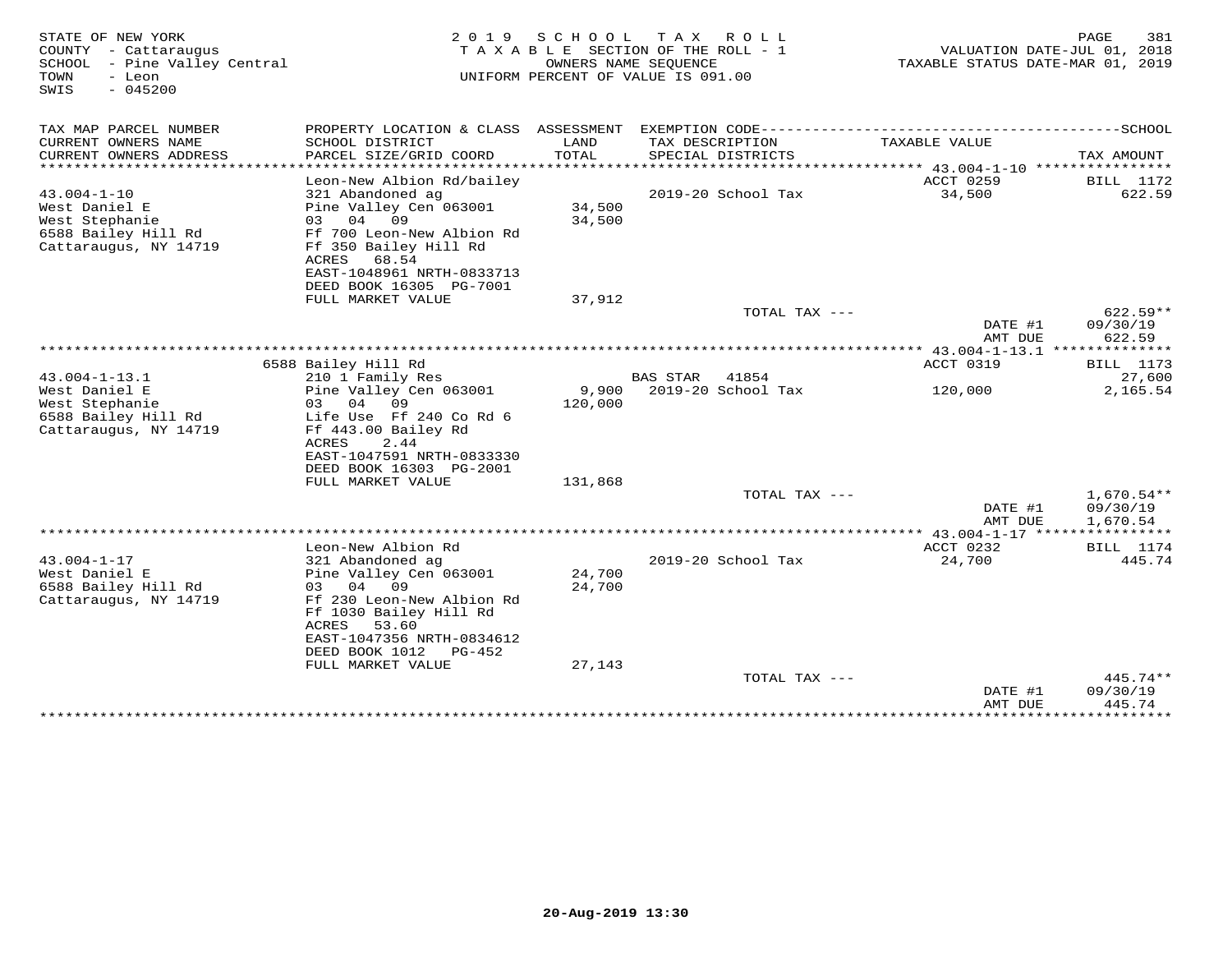| STATE OF NEW YORK<br>COUNTY - Cattaraugus<br>SCHOOL - Pine Valley Central<br>TOWN<br>- Leon<br>$-045200$<br>SWIS | 2 0 1 9                                                                                                                                                                     | SCHOOL            | T A X<br>ROLL<br>TAXABLE SECTION OF THE ROLL - 1<br>OWNERS NAME SEQUENCE<br>UNIFORM PERCENT OF VALUE IS 091.00 | VALUATION DATE-JUL 01, 2018<br>TAXABLE STATUS DATE-MAR 01, 2019 | PAGE<br>382                          |
|------------------------------------------------------------------------------------------------------------------|-----------------------------------------------------------------------------------------------------------------------------------------------------------------------------|-------------------|----------------------------------------------------------------------------------------------------------------|-----------------------------------------------------------------|--------------------------------------|
| TAX MAP PARCEL NUMBER<br>CURRENT OWNERS NAME<br>CURRENT OWNERS ADDRESS<br>***********************                | PROPERTY LOCATION & CLASS ASSESSMENT EXEMPTION CODE-----------------------------------SCHOOL<br>SCHOOL DISTRICT<br>PARCEL SIZE/GRID COORD                                   | LAND<br>TOTAL     | TAX DESCRIPTION<br>SPECIAL DISTRICTS                                                                           | TAXABLE VALUE                                                   | TAX AMOUNT                           |
| $43.004 - 1 - 16$<br>West Diane<br>Buckhardt Cindy<br>6606 Bailey Hill Rd<br>Cattaraugus, NY 14719               | 11210 Leon-New Albion Rd Rd<br>210 1 Family Res<br>Pine Valley Cen 063001<br>04 09<br>03<br>FRNT 124.99 DPTH 200.00<br>EAST-1047243 NRTH-0833228<br>DEED BOOK 18343 PG-2001 | 6,700<br>62,100   | 2019-20 School Tax                                                                                             | ACCT 0055<br>62,100                                             | BILL 1175<br>1,120.67                |
|                                                                                                                  | FULL MARKET VALUE                                                                                                                                                           | 68,242            | TOTAL TAX ---                                                                                                  | DATE #1<br>AMT DUE                                              | $1,120.67**$<br>09/30/19<br>1,120.67 |
|                                                                                                                  |                                                                                                                                                                             |                   |                                                                                                                | ************ 43.004-1-13.2 ***************                      |                                      |
|                                                                                                                  | 6606 Bailey Hill Rd                                                                                                                                                         |                   |                                                                                                                | ACCT 0500                                                       | BILL 1176                            |
| $43.004 - 1 - 13.2$<br>West Randall R<br>West Diane E<br>6606 Bailey Hill Rd                                     | 210 1 Family Res<br>Pine Valley Cen 063001<br>03 04 09<br>Ff 1070.00                                                                                                        | 16,700<br>113,300 | <b>BAS STAR</b><br>41854<br>2019-20 School Tax                                                                 | 113,300                                                         | 27,600<br>2,044.63                   |
| Cattaraugus, NY 14719                                                                                            | ACRES<br>6.04<br>EAST-1047811 NRTH-0833881<br>DEED BOOK 794<br>PG-01121                                                                                                     |                   |                                                                                                                |                                                                 |                                      |
|                                                                                                                  | FULL MARKET VALUE                                                                                                                                                           | 124,505           | TOTAL TAX ---                                                                                                  |                                                                 | $1,549.63**$                         |
|                                                                                                                  |                                                                                                                                                                             |                   |                                                                                                                | DATE #1<br>AMT DUE                                              | 09/30/19<br>1,549.63                 |
|                                                                                                                  |                                                                                                                                                                             |                   |                                                                                                                |                                                                 |                                      |
| $43.004 - 1 - 2$                                                                                                 | 11246 Leon-New Albion Rd<br>120 Field crops                                                                                                                                 |                   | AG DISTOUT 41730                                                                                               | ACCT 0416                                                       | <b>BILL</b> 1177<br>7,457            |
| Wickmark Bradley                                                                                                 | Pine Valley Cen 063001                                                                                                                                                      |                   | 97,300 ENH STAR<br>41834                                                                                       |                                                                 | 63,200                               |
| Wickmark Janet<br>11246 Leon-New Albion Rd<br>Cattaraugus, NY 14719                                              | 11/12<br>04 09<br>Ff 1970 Kysor Hill Rd<br>FRNT 1970.00 DPTH                                                                                                                | 160,000           | 2019-20 School Tax                                                                                             | 152,543                                                         | 2,752.82                             |
| MAY BE SUBJECT TO PAYMENT<br>UNDER AGDIST LAW TIL 2026                                                           | ACRES 191.95<br>EAST-1046036 NRTH-0836122<br>DEED BOOK 760<br>PG-1984<br>FULL MARKET VALUE                                                                                  | 175,824           |                                                                                                                |                                                                 |                                      |
|                                                                                                                  |                                                                                                                                                                             |                   | TOTAL TAX ---                                                                                                  | DATE #1<br>AMT DUE                                              | 1,649.82**<br>09/30/19<br>1,649.82   |
|                                                                                                                  |                                                                                                                                                                             |                   |                                                                                                                |                                                                 | * * * * * * * * * * *                |
|                                                                                                                  | 7815 Dredge Rd                                                                                                                                                              |                   |                                                                                                                | ACCT 0160                                                       | <b>BILL</b> 1178                     |
| $33.004 - 1 - 12.2$<br>Wightman Rebecca J.<br>7815 Dredge Rd.<br>S. Dayton, NY 14138                             | 240 Rural res<br>Pine Valley Cen 063001<br>64 04 09<br>Dredge Rd Ff 455.22<br>Frog Valley Ff 470.00                                                                         | 8,400<br>74,400   | 2019-20 School Tax                                                                                             | 74,400                                                          | 1,342.64                             |
| MAY BE SUBJECT TO PAYMENT<br>UNDER AGDIST LAW TIL 2020                                                           | 4.25<br>ACRES<br>EAST-1022576 NRTH-0852366<br>DEED BOOK 24926 PG-7001<br>FULL MARKET VALUE                                                                                  | 81,758            |                                                                                                                |                                                                 |                                      |
|                                                                                                                  |                                                                                                                                                                             |                   | TOTAL TAX ---                                                                                                  |                                                                 | 1,342.64**                           |
|                                                                                                                  |                                                                                                                                                                             |                   |                                                                                                                | DATE #1<br>AMT DUE                                              | 09/30/19<br>1,342.64                 |

\*\*\*\*\*\*\*\*\*\*\*\*\*\*\*\*\*\*\*\*\*\*\*\*\*\*\*\*\*\*\*\*\*\*\*\*\*\*\*\*\*\*\*\*\*\*\*\*\*\*\*\*\*\*\*\*\*\*\*\*\*\*\*\*\*\*\*\*\*\*\*\*\*\*\*\*\*\*\*\*\*\*\*\*\*\*\*\*\*\*\*\*\*\*\*\*\*\*\*\*\*\*\*\*\*\*\*\*\*\*\*\*\*\*\*\*\*\*\*\*\*\*\*\*\*\*\*\*\*\*\*\*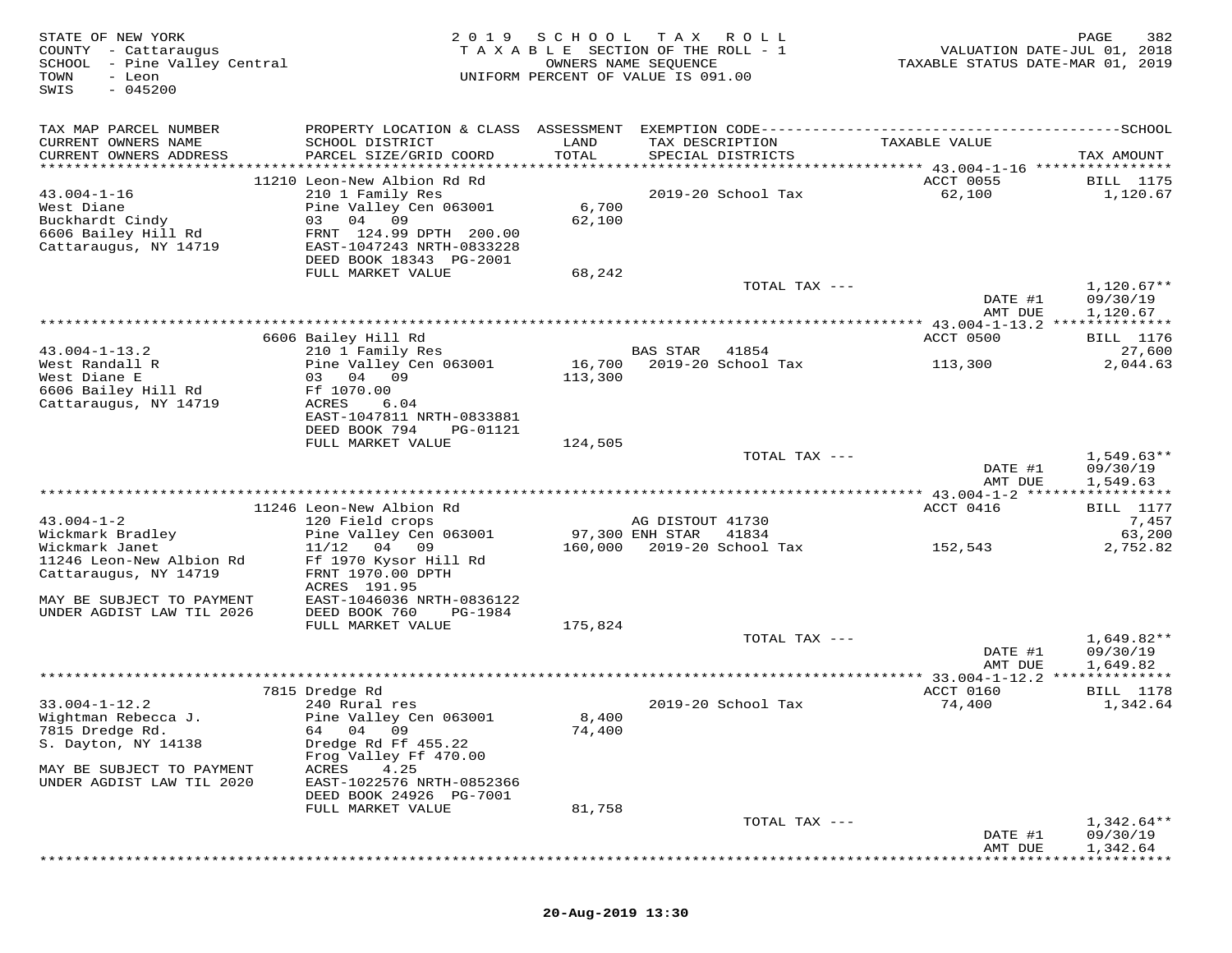| STATE OF NEW YORK<br>COUNTY - Cattaraugus<br>SCHOOL - Pine Valley Central<br>TOWN<br>- Leon<br>$-045200$<br>SWIS |                                                                                                     |        | 2019 SCHOOL TAX ROLL<br>TAXABLE SECTION OF THE ROLL - 1<br>OWNERS NAME SEQUENCE<br>UNIFORM PERCENT OF VALUE IS 091.00 |               | 283 PAGE<br>2018 VALUATION DATE-JUL<br>2019 TAXABLE STATUS DATE-MAR |                                 |
|------------------------------------------------------------------------------------------------------------------|-----------------------------------------------------------------------------------------------------|--------|-----------------------------------------------------------------------------------------------------------------------|---------------|---------------------------------------------------------------------|---------------------------------|
| TAX MAP PARCEL NUMBER                                                                                            |                                                                                                     |        |                                                                                                                       |               |                                                                     |                                 |
| CURRENT OWNERS NAME                                                                                              | SCHOOL DISTRICT                                                                                     | LAND   | TAX DESCRIPTION                                                                                                       |               | TAXABLE VALUE                                                       |                                 |
| CURRENT OWNERS ADDRESS                                                                                           | PARCEL SIZE/GRID COORD                                                                              | TOTAL  | SPECIAL DISTRICTS                                                                                                     |               |                                                                     | TAX AMOUNT                      |
|                                                                                                                  | 6793 Rte 62                                                                                         |        |                                                                                                                       |               | ACCT 0546                                                           | BILL 1179                       |
| $42.004 - 1 - 15.2$                                                                                              | 210 1 Family Res                                                                                    |        | ENH STAR 41834                                                                                                        |               |                                                                     | 55,000                          |
| Will Robert L                                                                                                    | Pine Valley Cen 063001                                                                              |        |                                                                                                                       |               | 22,500 2019-20 School Tax 55,000                                    | 992.54                          |
| Will Bernice M<br>6793 Rte 62                                                                                    | 44 04 09                                                                                            | 55,000 |                                                                                                                       |               |                                                                     |                                 |
| 6793 Rte 62<br>Conewango Valley, NY 14726 ACRES 9.70                                                             | FRNT 622.38 DPTH                                                                                    |        |                                                                                                                       |               |                                                                     |                                 |
|                                                                                                                  | EAST-1030851 NRTH-0836623                                                                           |        |                                                                                                                       |               |                                                                     |                                 |
|                                                                                                                  | DEED BOOK 837 PG-00985                                                                              |        |                                                                                                                       |               |                                                                     |                                 |
|                                                                                                                  | FULL MARKET VALUE                                                                                   | 60,440 |                                                                                                                       |               |                                                                     |                                 |
|                                                                                                                  |                                                                                                     |        |                                                                                                                       | TOTAL TAX --- |                                                                     | $0.00**$                        |
|                                                                                                                  | 11062 Peters Rd                                                                                     |        |                                                                                                                       |               | *********** 52.002-1-27.14 **************<br>ACCT 0754 BILL 1180    |                                 |
| $52.002 - 1 - 27.14$                                                                                             | 270 Mfg housing                                                                                     |        | 2019-20 School Tax                                                                                                    |               | 16,000                                                              | 288.74                          |
| Williams Mark A.                                                                                                 | Pine Valley Cen 063001                                                                              | 15,200 |                                                                                                                       |               |                                                                     |                                 |
| Williams Brenda K.                                                                                               | 01 04 09                                                                                            | 16,000 |                                                                                                                       |               |                                                                     |                                 |
| 3043 Lebanon Rd                                                                                                  | Olrogg buying on cont fr                                                                            |        |                                                                                                                       |               |                                                                     |                                 |
| Randolph, NY 14772                                                                                               | Ff 300.00<br>ACRES<br>5.10                                                                          |        |                                                                                                                       |               |                                                                     |                                 |
|                                                                                                                  | EAST-1049825 NRTH-0826809                                                                           |        |                                                                                                                       |               |                                                                     |                                 |
|                                                                                                                  | DEED BOOK 23942 PG-5009                                                                             |        |                                                                                                                       |               |                                                                     |                                 |
|                                                                                                                  | FULL MARKET VALUE                                                                                   | 17,582 |                                                                                                                       |               |                                                                     |                                 |
|                                                                                                                  |                                                                                                     |        |                                                                                                                       | TOTAL TAX --- | DATE #1                                                             | 288.74**<br>09/30/19            |
|                                                                                                                  |                                                                                                     |        |                                                                                                                       |               | AMT DUE                                                             | 288.74                          |
|                                                                                                                  |                                                                                                     |        |                                                                                                                       |               |                                                                     |                                 |
|                                                                                                                  | 11877 Ruckh Hill Rd                                                                                 |        |                                                                                                                       |               | ACCT 0357                                                           | <b>BILL</b> 1181                |
| $43.001 - 1 - 4$                                                                                                 | 240 Rural res                                                                                       |        | ENH STAR 41834                                                                                                        |               |                                                                     | 63,200                          |
| Williams William<br>Williams Katrina                                                                             | Pine Valley Cen 063001<br>Pine $\begin{array}{ccc} 0 & 0 & 0 \\ 0 & 0 & 0 \\ 0 & 0 & 0 \end{array}$ | 86,300 | 30,000 2019-20 School Tax                                                                                             |               | 86,300                                                              | 1,557.39                        |
| 11877 Ruckh Hill Rd                                                                                              |                                                                                                     |        |                                                                                                                       |               |                                                                     |                                 |
| South Dayton, NY 14138                                                                                           | FRNT 350.00 DPTH<br>ACRES 20.06                                                                     |        |                                                                                                                       |               |                                                                     |                                 |
|                                                                                                                  | EAST-1037127 NRTH-0846364                                                                           |        |                                                                                                                       |               |                                                                     |                                 |
|                                                                                                                  | DEED BOOK 803 PG-00343                                                                              |        |                                                                                                                       |               |                                                                     |                                 |
|                                                                                                                  | FULL MARKET VALUE                                                                                   | 94,835 |                                                                                                                       | TOTAL TAX --- |                                                                     | 454.39**                        |
|                                                                                                                  |                                                                                                     |        |                                                                                                                       |               | DATE #1                                                             | 09/30/19                        |
|                                                                                                                  |                                                                                                     |        |                                                                                                                       |               | AMT DUE                                                             | 454.39                          |
|                                                                                                                  |                                                                                                     |        |                                                                                                                       |               |                                                                     |                                 |
|                                                                                                                  | 7016 Slew Rd                                                                                        |        |                                                                                                                       |               | ACCT 0847                                                           | BILL 1182                       |
| $43.001 - 1 - 25.3$<br>Williams William C                                                                        | 105 Vac farmland<br>Pine Valley Cen 063001                                                          | 6,800  | 2019-20 School Tax                                                                                                    |               | 6,800                                                               | 122.71                          |
| William Katrina A                                                                                                | 37 4 9                                                                                              | 6,800  |                                                                                                                       |               |                                                                     |                                 |
| 11877 Ruckh Hill Road                                                                                            | ACRES 8.45                                                                                          |        |                                                                                                                       |               |                                                                     |                                 |
| South Dayton, NY 14138                                                                                           | EAST-1033783 NRTH-0840255                                                                           |        |                                                                                                                       |               |                                                                     |                                 |
|                                                                                                                  | DEED BOOK 24872 PG-9001                                                                             |        |                                                                                                                       |               |                                                                     |                                 |
| MAY BE SUBJECT TO PAYMENT<br>UNDER AGDIST LAW TIL 2022                                                           | FULL MARKET VALUE                                                                                   | 7,473  |                                                                                                                       |               |                                                                     |                                 |
|                                                                                                                  |                                                                                                     |        |                                                                                                                       | TOTAL TAX --- |                                                                     | $122.71**$                      |
|                                                                                                                  |                                                                                                     |        |                                                                                                                       |               | DATE #1                                                             | 09/30/19                        |
|                                                                                                                  |                                                                                                     |        |                                                                                                                       |               | AMT DUE                                                             | 122.71<br>* * * * * * * * * * * |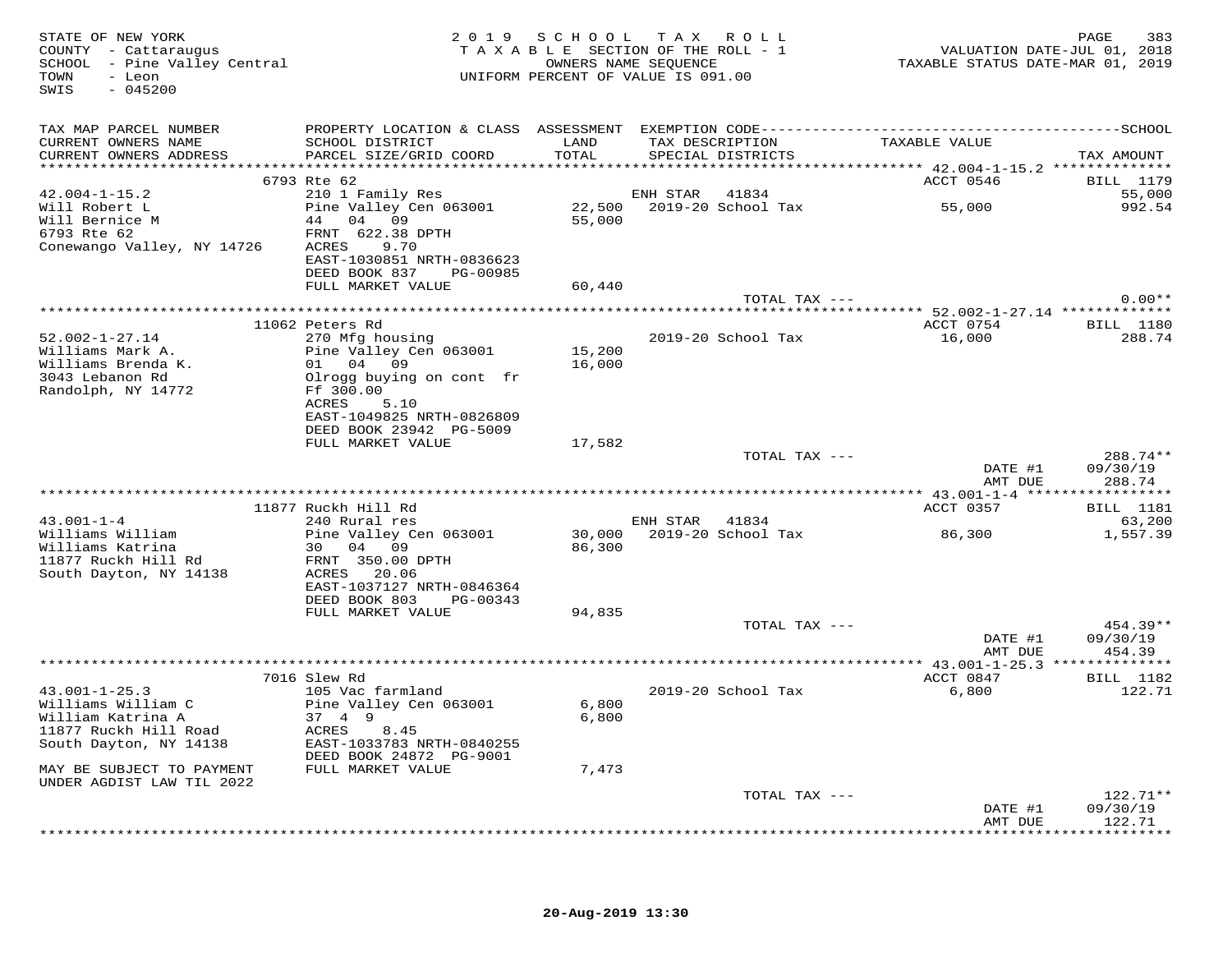| STATE OF NEW YORK<br>COUNTY - Cattaraugus<br>SCHOOL - Pine Valley Central<br>TOWN<br>- Leon<br>$-045200$<br>SWIS |                                                             | 2019 SCHOOL   | T A X<br>R O L L<br>TAXABLE SECTION OF THE ROLL - 1<br>OWNERS NAME SEQUENCE<br>UNIFORM PERCENT OF VALUE IS 091.00 | VALUATION DATE-JUL 01, 2018<br>TAXABLE STATUS DATE-MAR 01, 2019 | PAGE<br>384                  |
|------------------------------------------------------------------------------------------------------------------|-------------------------------------------------------------|---------------|-------------------------------------------------------------------------------------------------------------------|-----------------------------------------------------------------|------------------------------|
| TAX MAP PARCEL NUMBER                                                                                            |                                                             |               | PROPERTY LOCATION & CLASS ASSESSMENT EXEMPTION CODE-----------------------------------SCHOOL                      |                                                                 |                              |
| CURRENT OWNERS NAME<br>CURRENT OWNERS ADDRESS                                                                    | SCHOOL DISTRICT<br>PARCEL SIZE/GRID COORD                   | LAND<br>TOTAL | TAX DESCRIPTION<br>SPECIAL DISTRICTS                                                                              | TAXABLE VALUE                                                   | TAX AMOUNT                   |
| *****************************                                                                                    |                                                             |               |                                                                                                                   |                                                                 |                              |
|                                                                                                                  | Slew Rd                                                     |               |                                                                                                                   | ACCT 0861                                                       | <b>BILL</b> 1183             |
| $43.001 - 1 - 25.4$<br>Williams William C                                                                        | 314 Rural vac<10<br>Pine Valley Cen 063001                  | 16,800        | 2019-20 School Tax                                                                                                | 16,800                                                          | 303.18                       |
| Williams Katrina A<br>11877 Ruckh Hill Rd<br>South Dayton, NY 14138                                              | $37 - 4 - 9$<br>ACRES<br>33.45<br>EAST-1033648 NRTH-0840917 | 16,800        |                                                                                                                   |                                                                 |                              |
|                                                                                                                  | DEED BOOK 12731 PG-6001                                     |               |                                                                                                                   |                                                                 |                              |
|                                                                                                                  | FULL MARKET VALUE                                           | 18,462        |                                                                                                                   |                                                                 |                              |
|                                                                                                                  |                                                             |               | TOTAL TAX ---                                                                                                     | DATE #1                                                         | $303.18**$<br>09/30/19       |
|                                                                                                                  |                                                             |               |                                                                                                                   | AMT DUE                                                         | 303.18                       |
|                                                                                                                  |                                                             |               |                                                                                                                   |                                                                 |                              |
| $52.002 - 1 - 18$                                                                                                | 6284 Canyon Dr<br>210 1 Family Res                          |               | BAS STAR<br>41854                                                                                                 | ACCT 0455                                                       | BILL 1184<br>27,600          |
| Wilson Leo E                                                                                                     | Pine Valley Cen 063001                                      | 22,500        | 2019-20 School Tax                                                                                                | 40,000                                                          | 721.85                       |
| PO Box 245                                                                                                       | 02 04 09                                                    | 40,000        |                                                                                                                   |                                                                 |                              |
| CATTARAUGUS, NY 14719                                                                                            | $Lot-15$                                                    |               |                                                                                                                   |                                                                 |                              |
|                                                                                                                  | Ff 750 Canyon; 1050 Bb Ln                                   |               |                                                                                                                   |                                                                 |                              |
|                                                                                                                  | ACRES<br>9.71 BANK<br>017                                   |               |                                                                                                                   |                                                                 |                              |
|                                                                                                                  | EAST-1049414 NRTH-0828953                                   |               |                                                                                                                   |                                                                 |                              |
|                                                                                                                  | DEED BOOK 1017 PG-812<br>FULL MARKET VALUE                  | 43,956        |                                                                                                                   |                                                                 |                              |
|                                                                                                                  |                                                             |               | TOTAL TAX ---                                                                                                     |                                                                 | 226.85**                     |
|                                                                                                                  |                                                             |               |                                                                                                                   | DATE #1                                                         | 09/30/19                     |
|                                                                                                                  |                                                             |               |                                                                                                                   | AMT DUE                                                         | 226.85                       |
|                                                                                                                  | Cherry Creek Hill Rd                                        |               |                                                                                                                   | ACCT 0277                                                       | * * * * * * * *<br>BILL 1185 |
| $42.004 - 1 - 5.3$                                                                                               | 321 Abandoned ag                                            |               | 2019-20 School Tax                                                                                                | 46,300                                                          | 835.54                       |
| Wittmer Perry                                                                                                    | Pine Valley Cen 063001                                      | 46,300        |                                                                                                                   |                                                                 |                              |
| Wittmer Gail                                                                                                     | 59<br>04 09                                                 | 46,300        |                                                                                                                   |                                                                 |                              |
| 31 Roland Ave                                                                                                    | West Rd Ff $-130'$                                          |               |                                                                                                                   |                                                                 |                              |
| Lackawanna, NY 14218                                                                                             | 80.00<br>ACRES                                              |               |                                                                                                                   |                                                                 |                              |
|                                                                                                                  | EAST-1022164 NRTH-0837458<br>DEED BOOK 19720 PG-2001        |               |                                                                                                                   |                                                                 |                              |
|                                                                                                                  | FULL MARKET VALUE                                           | 50,879        |                                                                                                                   |                                                                 |                              |
|                                                                                                                  |                                                             |               | TOTAL TAX ---                                                                                                     |                                                                 | 835.54**                     |
|                                                                                                                  |                                                             |               |                                                                                                                   | DATE #1                                                         | 09/30/19                     |
|                                                                                                                  |                                                             |               | **********************************                                                                                | AMT DUE<br>** 42.004-1-5.1                                      | 835.54                       |
|                                                                                                                  | Cherry Creek Hill Rd                                        |               |                                                                                                                   | ACCT 0277                                                       | <b>BILL</b> 1186             |
| $42.004 - 1 - 5.1$                                                                                               | 321 Abandoned ag                                            |               | 2019-20 School Tax                                                                                                | 14,700                                                          | 265.28                       |
| Wittmer Perry C.                                                                                                 | Pine Valley Cen 063001                                      | 14,700        |                                                                                                                   |                                                                 |                              |
| Wittmer Gail E.                                                                                                  | 04 09<br>59                                                 | 14,700        |                                                                                                                   |                                                                 |                              |
| 31 Roland Avenue<br>Lackawanna, NY 14218                                                                         | West Rd Ff - 130'<br>ACRES<br>25.40                         |               |                                                                                                                   |                                                                 |                              |
|                                                                                                                  | EAST-1022164 NRTH-0837458                                   |               |                                                                                                                   |                                                                 |                              |
|                                                                                                                  | DEED BOOK 23413 PG-4003                                     |               |                                                                                                                   |                                                                 |                              |
|                                                                                                                  | FULL MARKET VALUE                                           | 16,154        |                                                                                                                   |                                                                 |                              |
|                                                                                                                  |                                                             |               | TOTAL TAX ---                                                                                                     |                                                                 | $265.28**$                   |
|                                                                                                                  |                                                             |               |                                                                                                                   | DATE #1                                                         | 09/30/19                     |
|                                                                                                                  |                                                             |               |                                                                                                                   | AMT DUE                                                         | 265.28                       |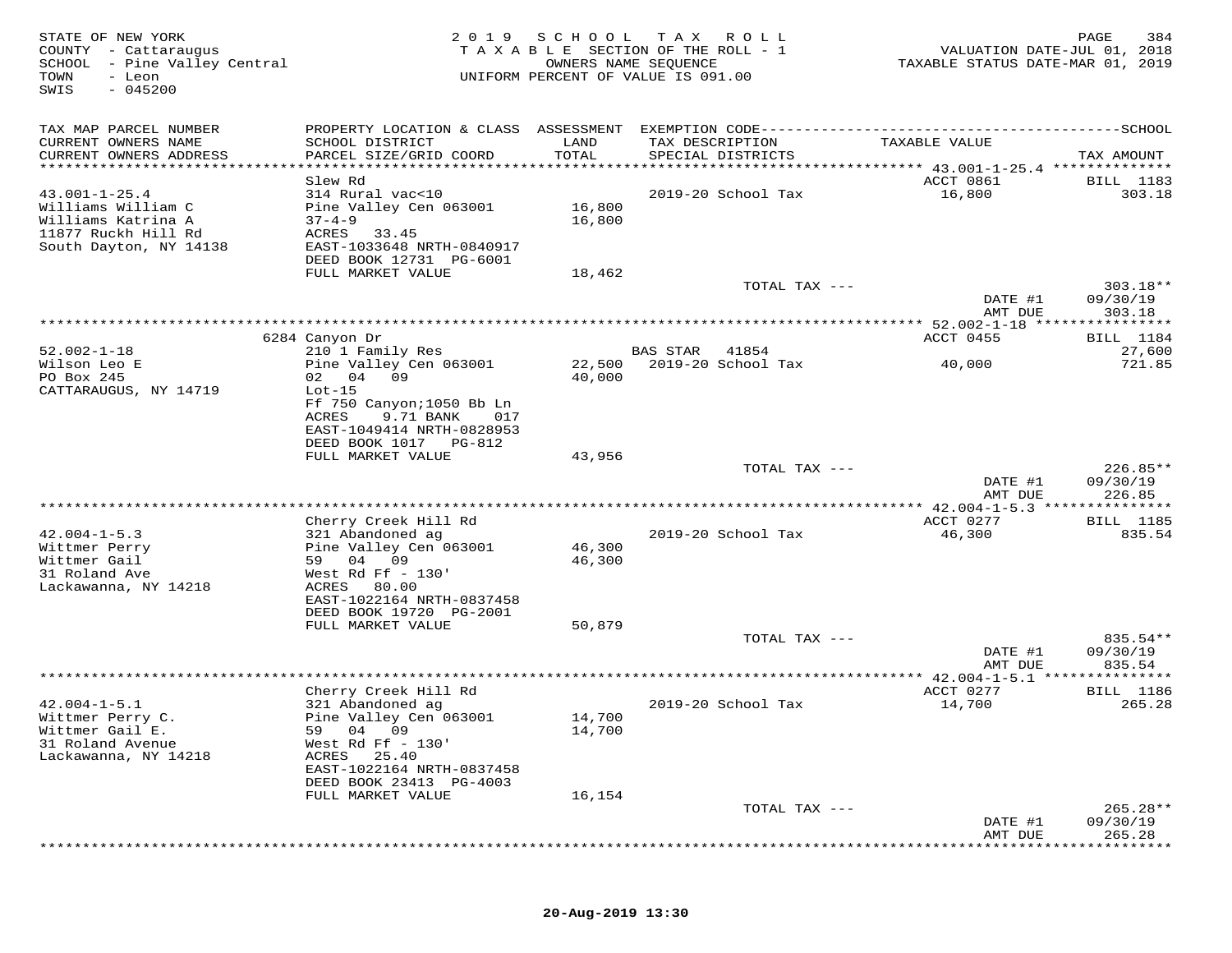| STATE OF NEW YORK<br>COUNTY - Cattaraugus<br>SCHOOL - Pine Valley Central<br>TOWN<br>- Leon<br>$-045200$<br>SWIS |                                                      | 2019 SCHOOL TAX ROLL<br>TAXABLE SECTION OF THE ROLL - 1<br>OWNERS NAME SEQUENCE<br>UNIFORM PERCENT OF VALUE IS 091.00 |          |                                      | VALUATION DATE-JUL 01, 2018<br>TAXABLE STATUS DATE-MAR 01, 2019 | PAGE<br>385                |
|------------------------------------------------------------------------------------------------------------------|------------------------------------------------------|-----------------------------------------------------------------------------------------------------------------------|----------|--------------------------------------|-----------------------------------------------------------------|----------------------------|
| TAX MAP PARCEL NUMBER                                                                                            |                                                      |                                                                                                                       |          |                                      |                                                                 |                            |
| CURRENT OWNERS NAME<br>CURRENT OWNERS ADDRESS                                                                    | SCHOOL DISTRICT<br>PARCEL SIZE/GRID COORD            | LAND<br>TOTAL                                                                                                         |          | TAX DESCRIPTION<br>SPECIAL DISTRICTS | TAXABLE VALUE                                                   | TAX AMOUNT                 |
|                                                                                                                  |                                                      |                                                                                                                       |          |                                      |                                                                 |                            |
|                                                                                                                  | 12864 Cherry Creek Hill Rd                           |                                                                                                                       |          |                                      | ACCT 0026                                                       | BILL 1187                  |
| $42.004 - 1 - 3$                                                                                                 | 210 1 Family Res                                     |                                                                                                                       | BAS STAR | 41854                                |                                                                 | 27,600                     |
| Wright Vern                                                                                                      | Pine Valley Cen 063001                               |                                                                                                                       |          |                                      | 62,700                                                          | 1,131.50                   |
| Wright Tracie<br>12864 Cherry Creek Hill Rd                                                                      | 59 04 09<br>FRNT 263.00 DPTH                         | 62,700                                                                                                                |          |                                      |                                                                 |                            |
| Conewango Valley, NY 14726                                                                                       | ACRES 10.45                                          |                                                                                                                       |          |                                      |                                                                 |                            |
|                                                                                                                  | EAST-1021328 NRTH-0836604                            |                                                                                                                       |          |                                      |                                                                 |                            |
|                                                                                                                  | DEED BOOK 856<br>PG-00766                            |                                                                                                                       |          |                                      |                                                                 |                            |
|                                                                                                                  | FULL MARKET VALUE                                    | 68,901                                                                                                                |          |                                      |                                                                 |                            |
|                                                                                                                  |                                                      |                                                                                                                       |          | TOTAL TAX ---                        | DATE #1                                                         | $636.50**$<br>09/30/19     |
|                                                                                                                  |                                                      |                                                                                                                       |          |                                      | AMT DUE                                                         | 636.50                     |
|                                                                                                                  |                                                      |                                                                                                                       |          |                                      |                                                                 |                            |
|                                                                                                                  | Smith Rd                                             |                                                                                                                       |          |                                      | ACCT 0419                                                       | BILL 1188                  |
| $42.002 - 1 - 2$                                                                                                 | 312 Vac w/imprv                                      |                                                                                                                       |          | 2019-20 School Tax                   | 64,000                                                          | 1,154.96                   |
| Wutz David 1/4 int<br>Wutz Daniel 3/4 int                                                                        | Pine Valley Cen 063001<br>54 04 09                   | 61,000<br>64,000                                                                                                      |          |                                      |                                                                 |                            |
| 5029 Fairgrounds Rd                                                                                              | Ff 930.00                                            |                                                                                                                       |          |                                      |                                                                 |                            |
| Hamburg, NY 14075                                                                                                | ACRES 142.20                                         |                                                                                                                       |          |                                      |                                                                 |                            |
|                                                                                                                  | EAST-1021125 NRTH-0845453                            |                                                                                                                       |          |                                      |                                                                 |                            |
|                                                                                                                  | DEED BOOK 23406 PG-4001<br>FULL MARKET VALUE         | 70,330                                                                                                                |          |                                      |                                                                 |                            |
|                                                                                                                  |                                                      |                                                                                                                       |          | TOTAL TAX ---                        |                                                                 | 1,154.96**                 |
|                                                                                                                  |                                                      |                                                                                                                       |          |                                      | DATE #1                                                         | 09/30/19                   |
|                                                                                                                  |                                                      |                                                                                                                       |          |                                      | AMT DUE                                                         | 1,154.96                   |
|                                                                                                                  |                                                      |                                                                                                                       |          |                                      |                                                                 |                            |
| $42.002 - 1 - 31$                                                                                                | Xura Smith Rd (Off)<br>323 Vacant rural              |                                                                                                                       |          | 2019-20 School Tax                   | ACCT 0420<br>33,200                                             | <b>BILL</b> 1189<br>599.13 |
| Wutz David 1/4 int                                                                                               | Pine Valley Cen 063001                               | 33,200                                                                                                                |          |                                      |                                                                 |                            |
| Wutz Daniel 3/4 int                                                                                              | 60 04 09                                             | 33,200                                                                                                                |          |                                      |                                                                 |                            |
| 5029 Fairgrounds Rd                                                                                              | ACRES 52.50                                          |                                                                                                                       |          |                                      |                                                                 |                            |
| Hamburg, NY 14075                                                                                                | EAST-1020085 NRTH-0842854<br>DEED BOOK 23406 PG-4001 |                                                                                                                       |          |                                      |                                                                 |                            |
|                                                                                                                  | FULL MARKET VALUE                                    | 36,484                                                                                                                |          |                                      |                                                                 |                            |
|                                                                                                                  |                                                      |                                                                                                                       |          | TOTAL TAX ---                        |                                                                 | 599.13**                   |
|                                                                                                                  |                                                      |                                                                                                                       |          |                                      | DATE #1                                                         | 09/30/19                   |
|                                                                                                                  |                                                      |                                                                                                                       |          |                                      | AMT DUE                                                         | 599.13                     |
|                                                                                                                  | 7016 Rte 62                                          |                                                                                                                       |          |                                      | ACCT 0066                                                       | BILL 1190                  |
| $43.001 - 1 - 25.1$                                                                                              | 120 Field crops                                      |                                                                                                                       | AG BLDG  | 41700                                |                                                                 | 6,800                      |
| Yoder David J                                                                                                    | Pine Valley Cen 063001                               | 39,800 AG DIST                                                                                                        |          | 41720                                |                                                                 | 7,125                      |
| Yoder Elizabeth A                                                                                                | 37 04 09                                             | 125,000 BAS STAR                                                                                                      |          | 41854                                |                                                                 | 27,600                     |
| 7016 Route 62                                                                                                    | Ff 2635.00 Slew Rd                                   |                                                                                                                       |          | 2019-20 School Tax                   | 111,075                                                         | 2,004.48                   |
| Conewango Valley, NY 14726                                                                                       | Ff 965.00 Us Rte 62<br>ACRES 58.25                   |                                                                                                                       |          |                                      |                                                                 |                            |
| MAY BE SUBJECT TO PAYMENT                                                                                        | EAST-1032152 NRTH-0840748                            |                                                                                                                       |          |                                      |                                                                 |                            |
| UNDER AGDIST LAW TIL 2027                                                                                        | DEED BOOK 16616 PG-7001                              |                                                                                                                       |          |                                      |                                                                 |                            |
|                                                                                                                  | FULL MARKET VALUE                                    | 137,363                                                                                                               |          |                                      |                                                                 |                            |
|                                                                                                                  |                                                      |                                                                                                                       |          | TOTAL TAX ---                        | DATE #1                                                         | $1,509.48**$<br>09/30/19   |
|                                                                                                                  |                                                      |                                                                                                                       |          |                                      | AMT DUE                                                         | 1,509.48                   |
|                                                                                                                  |                                                      |                                                                                                                       |          |                                      |                                                                 |                            |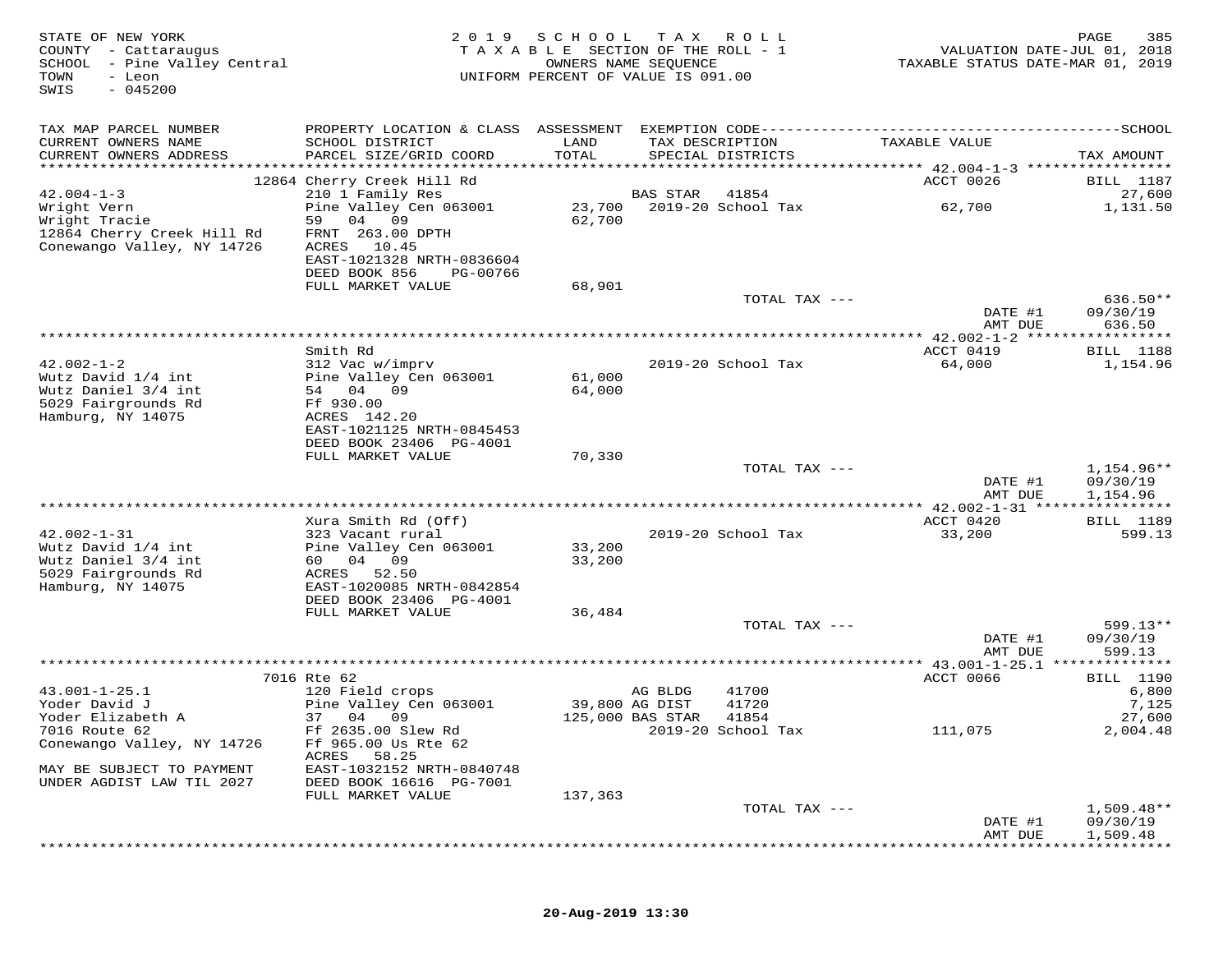| STATE OF NEW YORK<br>COUNTY - Cattaraugus<br>SCHOOL - Pine Valley Central<br>- Leon<br>TOWN<br>$-045200$<br>SWIS |                                                                             |                 | 2019 SCHOOL TAX ROLL<br>TAXABLE SECTION OF THE ROLL - 1<br>OWNERS NAME SEOUENCE<br>UNIFORM PERCENT OF VALUE IS 091.00 |               | VALUATION DATE-JUL 01, 2018<br>TAXABLE STATUS DATE-MAR 01, 2019 | PAGE<br>386                          |
|------------------------------------------------------------------------------------------------------------------|-----------------------------------------------------------------------------|-----------------|-----------------------------------------------------------------------------------------------------------------------|---------------|-----------------------------------------------------------------|--------------------------------------|
| TAX MAP PARCEL NUMBER                                                                                            |                                                                             |                 |                                                                                                                       |               |                                                                 |                                      |
| CURRENT OWNERS NAME<br>CURRENT OWNERS ADDRESS                                                                    | SCHOOL DISTRICT<br>PARCEL SIZE/GRID COORD                                   | LAND<br>TOTAL   | TAX DESCRIPTION<br>SPECIAL DISTRICTS                                                                                  |               | TAXABLE VALUE                                                   | TAX AMOUNT                           |
| **********************                                                                                           |                                                                             |                 |                                                                                                                       |               |                                                                 |                                      |
|                                                                                                                  | 12745 Flat Iron Rd                                                          |                 |                                                                                                                       |               | ACCT 0421                                                       | <b>BILL</b> 1191                     |
| $51.002 - 1 - 11.1$                                                                                              | 112 Dairy farm                                                              |                 | AG DISTOUT 41730                                                                                                      |               |                                                                 | 6,189                                |
| Yoder Ella                                                                                                       | Pine Valley Cen 063001                                                      | 52,500 BAS STAR |                                                                                                                       | 41854         |                                                                 | 27,600                               |
| 12745 Flat Iron Rd<br>Conewango Valley, NY 14726<br>MAY BE SUBJECT TO PAYMENT                                    | 49 04 09<br>Ff 2200 Flat Iron Rd<br>Ff 980 West Rd<br>65.15<br>ACRES        |                 |                                                                                                                       |               | 230,611                                                         | 4,161.65                             |
| UNDER AGDIST LAW TIL 2026                                                                                        | EAST-1024491 NRTH-0826835<br>DEED BOOK 827<br>PG-00543<br>FULL MARKET VALUE | 260,220         |                                                                                                                       |               |                                                                 |                                      |
|                                                                                                                  |                                                                             |                 |                                                                                                                       | TOTAL TAX --- |                                                                 | $3,666.65**$                         |
|                                                                                                                  |                                                                             |                 |                                                                                                                       |               | DATE #1<br>AMT DUE                                              | 09/30/19<br>3,666.65                 |
|                                                                                                                  |                                                                             |                 |                                                                                                                       |               |                                                                 |                                      |
|                                                                                                                  | Cherry Creek Hill Rd                                                        |                 |                                                                                                                       |               | ACCT 0220                                                       | <b>BILL</b> 1192                     |
| $42.004 - 2 - 2$                                                                                                 | 105 Vac farmland                                                            |                 | AG DISTOUT 41730                                                                                                      |               |                                                                 | 475                                  |
| Yoder Harvey A                                                                                                   | Pine Valley Cen 063001                                                      |                 | 6,800 2019-20 School Tax                                                                                              |               | 6,325                                                           | 114.14                               |
| Yoder Anna D                                                                                                     | 58 04 09<br>Ff 500.00                                                       | 6,800           |                                                                                                                       |               |                                                                 |                                      |
| 6733 West & county Rd 6<br>Conewango Valley, NY 14726                                                            | ACRES 13.81<br>EAST-1021003 NRTH-0835148                                    |                 |                                                                                                                       |               |                                                                 |                                      |
| MAY BE SUBJECT TO PAYMENT                                                                                        | DEED BOOK 1019 PG-148                                                       |                 |                                                                                                                       |               |                                                                 |                                      |
| UNDER AGDIST LAW TIL 2026                                                                                        | FULL MARKET VALUE                                                           | 7,473           |                                                                                                                       |               |                                                                 |                                      |
|                                                                                                                  |                                                                             |                 |                                                                                                                       | TOTAL TAX --- |                                                                 | $114.14**$                           |
|                                                                                                                  |                                                                             |                 |                                                                                                                       |               | DATE #1<br>AMT DUE                                              | 09/30/19<br>114.14                   |
|                                                                                                                  |                                                                             |                 |                                                                                                                       |               |                                                                 |                                      |
|                                                                                                                  | 6733 West Rd                                                                |                 |                                                                                                                       |               | ACCT 0041                                                       | <b>BILL</b> 1193                     |
| $42.004 - 2 - 3.1$                                                                                               | 112 Dairy farm                                                              |                 | AG DISTOUT 41730                                                                                                      |               |                                                                 | 461                                  |
| Yoder Harvey A<br>Yoder Anna D                                                                                   | Pine Valley Cen 063001<br>58 04 09                                          |                 | 29,600 BUS C/T/S 47610<br>91,600 BAS STAR                                                                             | 41854         |                                                                 | 701<br>27,600                        |
| 6733 West Rd & Co Rd 6                                                                                           | West Rd Ff $-$ 925'                                                         |                 | 2019–20 School Tax                                                                                                    |               | 90,438                                                          | 1,632.06                             |
| Conewango Valley, NY 14726                                                                                       | FRNT 1590.00 DPTH<br>49.75<br>ACRES                                         |                 |                                                                                                                       |               |                                                                 |                                      |
| MAY BE SUBJECT TO PAYMENT<br>UNDER AGDIST LAW TIL 2026                                                           | EAST-1022188 NRTH-0835193<br>DEED BOOK 1019<br>PG-148                       |                 |                                                                                                                       |               |                                                                 |                                      |
|                                                                                                                  | FULL MARKET VALUE                                                           | 100,659         |                                                                                                                       |               |                                                                 |                                      |
|                                                                                                                  |                                                                             |                 |                                                                                                                       | TOTAL TAX --- | DATE #1<br>AMT DUE                                              | $1,137.06**$<br>09/30/19<br>1,137.06 |
|                                                                                                                  |                                                                             |                 |                                                                                                                       |               |                                                                 |                                      |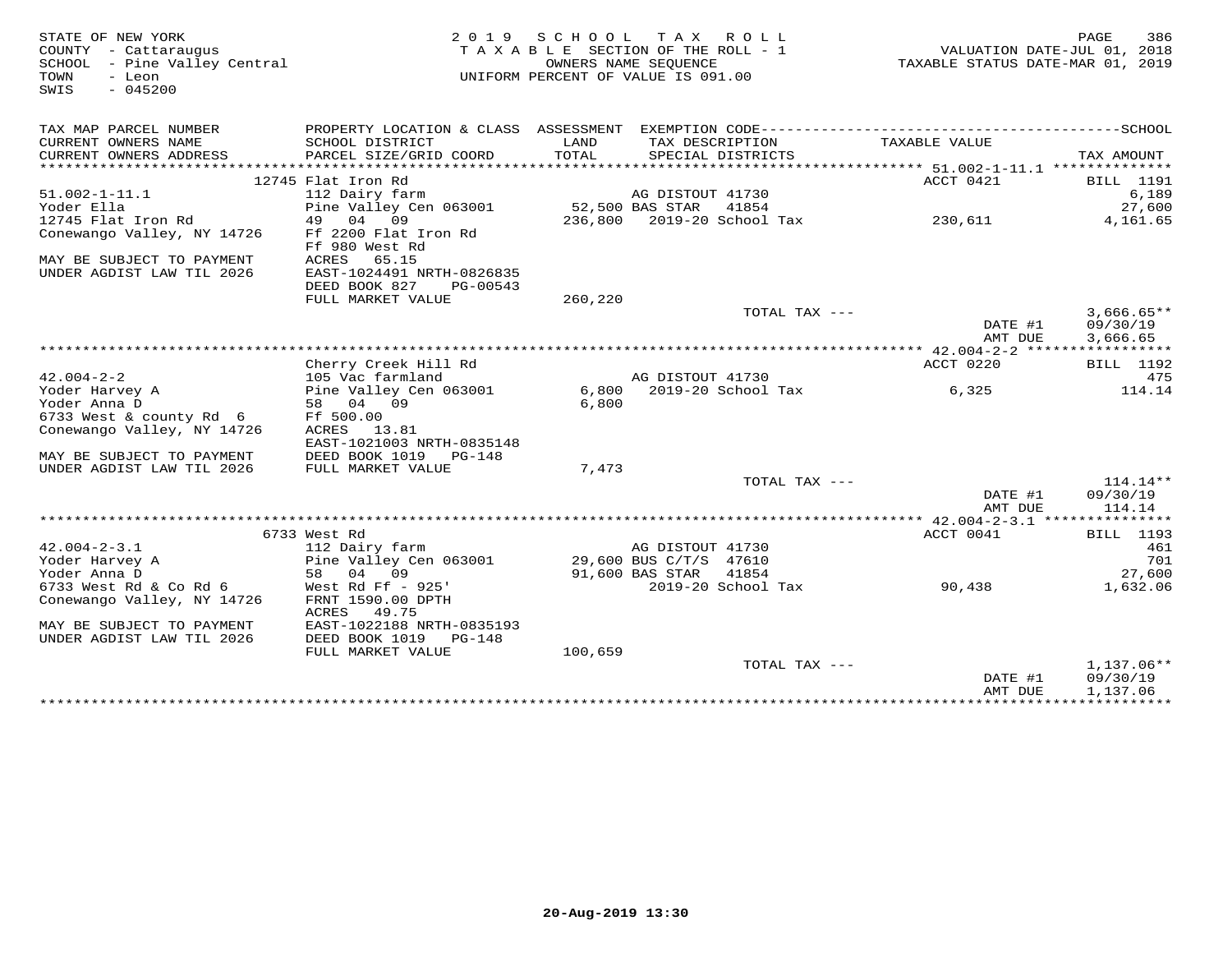| STATE OF NEW YORK<br>COUNTY - Cattaraugus<br>SCHOOL - Pine Valley Central<br>- Leon<br>TOWN<br>$-045200$<br>SWIS |                                           | 2019 SCHOOL      | TAX ROLL<br>TAXABLE SECTION OF THE ROLL - 1<br>OWNERS NAME SEOUENCE<br>UNIFORM PERCENT OF VALUE IS 091.00 | VALUATION DATE-JUL 01, 2018<br>TAXABLE STATUS DATE-MAR 01, 2019 | 387<br>PAGE              |
|------------------------------------------------------------------------------------------------------------------|-------------------------------------------|------------------|-----------------------------------------------------------------------------------------------------------|-----------------------------------------------------------------|--------------------------|
| TAX MAP PARCEL NUMBER                                                                                            |                                           |                  |                                                                                                           |                                                                 |                          |
| CURRENT OWNERS NAME<br>CURRENT OWNERS ADDRESS                                                                    | SCHOOL DISTRICT<br>PARCEL SIZE/GRID COORD | LAND<br>TOTAL    | TAX DESCRIPTION<br>SPECIAL DISTRICTS                                                                      | TAXABLE VALUE                                                   | TAX AMOUNT               |
| ***********************                                                                                          |                                           |                  |                                                                                                           |                                                                 |                          |
|                                                                                                                  | Town Hill Rd                              |                  |                                                                                                           | ACCT 0577                                                       | BILL 1194                |
| $52.001 - 1 - 30.2$                                                                                              | 105 Vac farmland                          |                  | $2019-20$ School Tax                                                                                      | 16,700                                                          | 301.37                   |
| Yoder John J<br>Yoder Elizabeth E                                                                                | Pine Valley Cen 063001<br>33 04 09        | 16,700<br>16,700 |                                                                                                           |                                                                 |                          |
| 12060 Youngs Rd                                                                                                  | Ff 1428.00                                |                  |                                                                                                           |                                                                 |                          |
| Conewango Valley, NY 14726                                                                                       | ACRES<br>24.20                            |                  |                                                                                                           |                                                                 |                          |
|                                                                                                                  | EAST-1034586 NRTH-0825686                 |                  |                                                                                                           |                                                                 |                          |
|                                                                                                                  | DEED BOOK 873<br>PG-00661                 |                  |                                                                                                           |                                                                 |                          |
|                                                                                                                  | FULL MARKET VALUE                         | 18,352           |                                                                                                           |                                                                 |                          |
|                                                                                                                  |                                           |                  | TOTAL TAX ---                                                                                             |                                                                 | $301.37**$               |
|                                                                                                                  |                                           |                  |                                                                                                           | DATE #1                                                         | 09/30/19                 |
|                                                                                                                  |                                           |                  |                                                                                                           | AMT DUE                                                         | 301.37                   |
|                                                                                                                  |                                           |                  |                                                                                                           | ************* 42.002-1-13.5 **************                      |                          |
|                                                                                                                  | Rte 62                                    |                  |                                                                                                           | ACCT 0916                                                       | BILL 1195                |
| $42.002 - 1 - 13.5$                                                                                              | 322 Rural vac>10                          |                  | 2019-20 School Tax                                                                                        | 12,000                                                          | 216.55                   |
| Yoder John J.<br>Yoder Mosie J.                                                                                  | Pine Valley Cen 063001<br>46 04 09        | 12,000<br>12,000 |                                                                                                           |                                                                 |                          |
| 12060 Youngs Rd                                                                                                  | Ff 1625.00                                |                  |                                                                                                           |                                                                 |                          |
| Conewango Valley, NY 14726                                                                                       | ACRES 12.45                               |                  |                                                                                                           |                                                                 |                          |
|                                                                                                                  | EAST-1030525 NRTH-0845664                 |                  |                                                                                                           |                                                                 |                          |
|                                                                                                                  | DEED BOOK 25095 PG-5001                   |                  |                                                                                                           |                                                                 |                          |
|                                                                                                                  | FULL MARKET VALUE                         | 13,187           |                                                                                                           |                                                                 |                          |
|                                                                                                                  |                                           |                  | TOTAL TAX ---                                                                                             |                                                                 | $216.55**$               |
|                                                                                                                  |                                           |                  |                                                                                                           | DATE #1                                                         | 09/30/19                 |
|                                                                                                                  |                                           |                  |                                                                                                           | AMT DUE                                                         | 216.55                   |
|                                                                                                                  |                                           |                  |                                                                                                           | ** $52.001 - 1 - 1$ ******************                          |                          |
|                                                                                                                  | 12326 Marsh Rd                            |                  |                                                                                                           | ACCT 0276                                                       | BILL 1196                |
| $52.001 - 1 - 1$                                                                                                 | 112 Dairy farm                            |                  | AG DISTOUT 41730                                                                                          |                                                                 | 25,683                   |
| Yoder Levi A                                                                                                     | Pine Valley Cen 063001                    |                  | 108,300 TMP GHOUSE 42120                                                                                  |                                                                 | 12,000                   |
| Yoder Rachel E<br>12326 Marsh Road                                                                               | 34/42<br>04 09<br>Ff 1520.00              |                  | 191,000 BAS STAR<br>41854<br>2019-20 School Tax                                                           | 153,317                                                         | 27,600<br>2,766.79       |
| Conewango Valley, NY 14726                                                                                       | ACRES 195.43                              |                  |                                                                                                           |                                                                 |                          |
|                                                                                                                  | EAST-1030718 NRTH-0830835                 |                  |                                                                                                           |                                                                 |                          |
| PRIOR OWNER ON 3/01/2019                                                                                         | DEED BOOK 20190 PG-3919                   |                  |                                                                                                           |                                                                 |                          |
| Yoder Amos J                                                                                                     | FULL MARKET VALUE                         | 209,890          |                                                                                                           |                                                                 |                          |
|                                                                                                                  |                                           |                  |                                                                                                           |                                                                 |                          |
| MAY BE SUBJECT TO PAYMENT                                                                                        |                                           |                  |                                                                                                           |                                                                 |                          |
| UNDER AGDIST LAW TIL 2026                                                                                        |                                           |                  |                                                                                                           |                                                                 |                          |
|                                                                                                                  |                                           |                  | TOTAL TAX ---                                                                                             |                                                                 | $2,271.79**$             |
|                                                                                                                  |                                           |                  |                                                                                                           | DATE #1                                                         | 09/30/19                 |
|                                                                                                                  |                                           |                  |                                                                                                           | AMT DUE<br>***************                                      | 2,271.79<br>************ |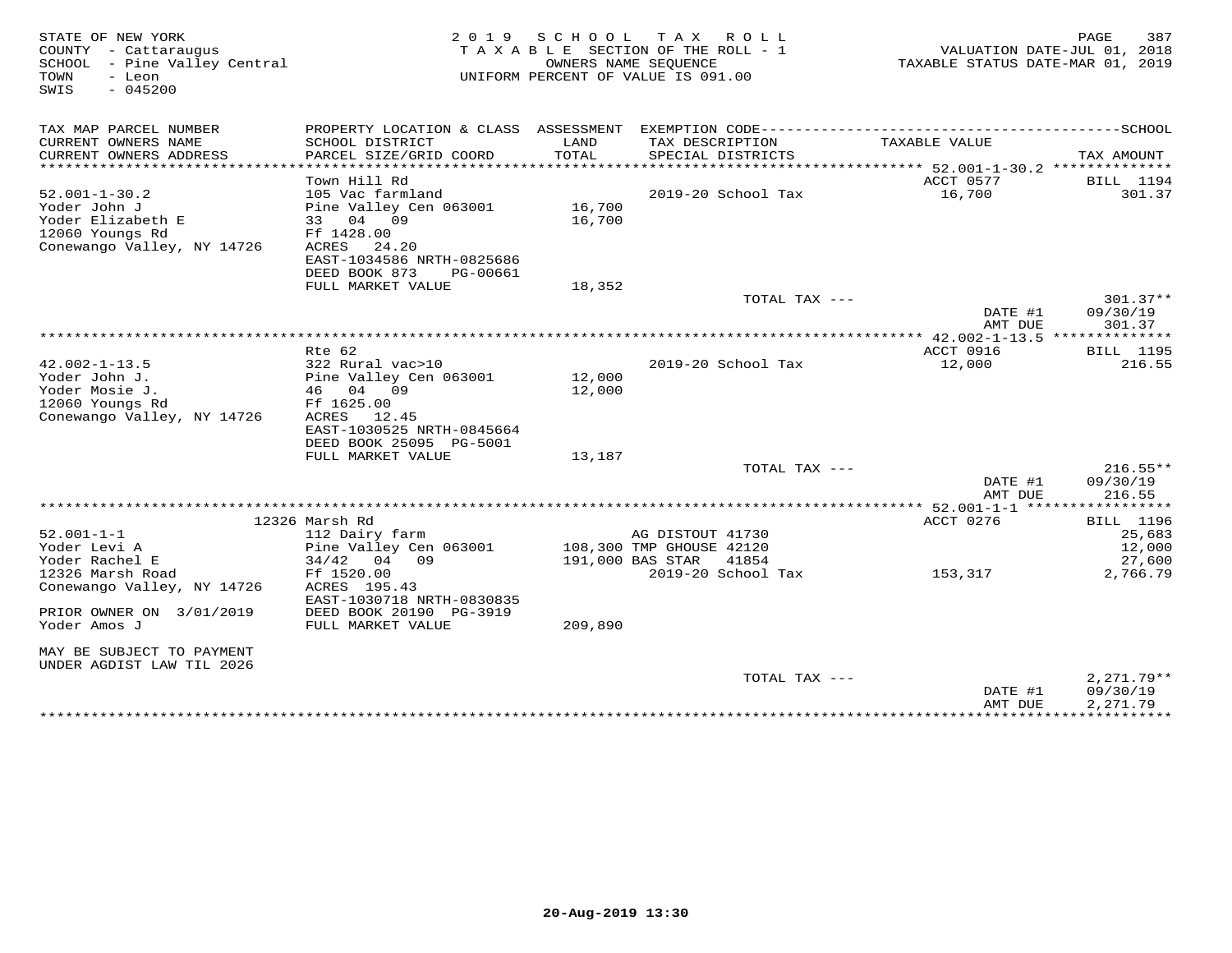| STATE OF NEW YORK<br>COUNTY - Cattaraugus<br>SCHOOL - Pine Valley Central<br>TOWN<br>- Leon<br>$-045200$<br>SWIS |                                                                  | 2019 SCHOOL<br>TAXABLE SECTION OF THE ROLL - 1<br>OWNERS NAME SEQUENCE<br>UNIFORM PERCENT OF VALUE IS 091.00 | T A X           | R O L L            | VALUATION DATE-JUL 01, 2018<br>TAXABLE STATUS DATE-MAR 01, 2019 | PAGE<br>388          |
|------------------------------------------------------------------------------------------------------------------|------------------------------------------------------------------|--------------------------------------------------------------------------------------------------------------|-----------------|--------------------|-----------------------------------------------------------------|----------------------|
| TAX MAP PARCEL NUMBER<br>CURRENT OWNERS NAME                                                                     | SCHOOL DISTRICT                                                  | LAND                                                                                                         |                 | TAX DESCRIPTION    | TAXABLE VALUE                                                   |                      |
| CURRENT OWNERS ADDRESS<br>*********************                                                                  | PARCEL SIZE/GRID COORD<br>***************************            | TOTAL                                                                                                        |                 | SPECIAL DISTRICTS  |                                                                 | TAX AMOUNT           |
|                                                                                                                  | 6580 West Rd                                                     |                                                                                                              |                 |                    | ACCT 0250                                                       | <b>BILL</b> 1197     |
| $42.004 - 2 - 30$                                                                                                | 112 Dairy farm                                                   |                                                                                                              | AG DIST         | 41720              |                                                                 | 28,924               |
| Yoder Levi J                                                                                                     | Pine Valley Cen 063001                                           |                                                                                                              | 81,000 ENH STAR | 41834              |                                                                 | 63,200               |
| Yoder Sarah                                                                                                      | 51<br>04<br>09                                                   | 167,500                                                                                                      |                 | 2019-20 School Tax | 138,576                                                         | 2,500.77             |
| 6580 West Rd<br>Conewango Valley, NY 14726                                                                       | FRNT 1500.00 DPTH<br>ACRES<br>95.04<br>EAST-1024447 NRTH-0832832 |                                                                                                              |                 |                    |                                                                 |                      |
| MAY BE SUBJECT TO PAYMENT                                                                                        | DEED BOOK 763<br>PG-00895                                        |                                                                                                              |                 |                    |                                                                 |                      |
| UNDER AGDIST LAW TIL 2023                                                                                        | FULL MARKET VALUE                                                | 184,066                                                                                                      |                 |                    |                                                                 |                      |
|                                                                                                                  |                                                                  |                                                                                                              |                 | TOTAL TAX ---      |                                                                 | $1,397.77**$         |
|                                                                                                                  |                                                                  |                                                                                                              |                 |                    | DATE #1<br>AMT DUE                                              | 09/30/19<br>1,397.77 |
|                                                                                                                  |                                                                  |                                                                                                              |                 |                    |                                                                 |                      |
|                                                                                                                  | 12539 Cherry Creek Hill Rd                                       |                                                                                                              |                 |                    | ACCT 0094                                                       | <b>BILL</b> 1198     |
| $42.004 - 2 - 8.1$                                                                                               | 112 Dairy farm                                                   |                                                                                                              |                 | 2019-20 School Tax | 27,000                                                          | 487.25               |
| Yoder Levi J.                                                                                                    | Pine Valley Cen 063001                                           | 27,000                                                                                                       |                 |                    |                                                                 |                      |
| Yoder Barbara E.                                                                                                 | 51 04<br>09                                                      | 27,000                                                                                                       |                 |                    |                                                                 |                      |
| 12609 Cherry Creek Hill                                                                                          | Ff 655.00 Raggie Rd                                              |                                                                                                              |                 |                    |                                                                 |                      |
| Conewango Valley, NY 14726                                                                                       | Ff 1675.00 Leon-Cherry Cr<br>ACRES<br>47.15                      |                                                                                                              |                 |                    |                                                                 |                      |
|                                                                                                                  | EAST-1025915 NRTH-0835261                                        |                                                                                                              |                 |                    |                                                                 |                      |
|                                                                                                                  | DEED BOOK 29942 PG-9002                                          |                                                                                                              |                 |                    |                                                                 |                      |
|                                                                                                                  | FULL MARKET VALUE                                                | 29,670                                                                                                       |                 |                    |                                                                 |                      |
|                                                                                                                  |                                                                  |                                                                                                              |                 | TOTAL TAX ---      |                                                                 | 487.25**             |
|                                                                                                                  |                                                                  |                                                                                                              |                 |                    | DATE #1                                                         | 09/30/19             |
|                                                                                                                  |                                                                  |                                                                                                              |                 |                    | AMT DUE                                                         | 487.25               |
|                                                                                                                  |                                                                  |                                                                                                              |                 |                    |                                                                 |                      |
|                                                                                                                  | 12609 Cherry Creek Hill Rd                                       |                                                                                                              |                 |                    | ACCT 0468                                                       | BILL 1199            |
| $42.004 - 2 - 8.2$                                                                                               | 210 1 Family Res                                                 |                                                                                                              | <b>BAS STAR</b> | 41854              |                                                                 | 27,600               |
| Yoder Levi J.                                                                                                    | Pine Valley Cen 063001                                           | 8,600                                                                                                        |                 | 2019-20 School Tax | 50,000                                                          | 902.31               |
| Yoder Barbara E.<br>12609 Cherry Creek Hill                                                                      | 51<br>04 09<br>$Cp-210$                                          | 50,000                                                                                                       |                 |                    |                                                                 |                      |
| Conewango Valley, NY 14726                                                                                       | FRNT 520.00 DPTH                                                 |                                                                                                              |                 |                    |                                                                 |                      |
|                                                                                                                  | ACRES<br>1.78                                                    |                                                                                                              |                 |                    |                                                                 |                      |
|                                                                                                                  | EAST-1025635 NRTH-0835675                                        |                                                                                                              |                 |                    |                                                                 |                      |
|                                                                                                                  | DEED BOOK 29942 PG-9002                                          |                                                                                                              |                 |                    |                                                                 |                      |
|                                                                                                                  | FULL MARKET VALUE                                                | 54,945                                                                                                       |                 |                    |                                                                 |                      |
|                                                                                                                  |                                                                  |                                                                                                              |                 | TOTAL TAX ---      |                                                                 | $407.31**$           |
|                                                                                                                  |                                                                  |                                                                                                              |                 |                    | DATE #1                                                         | 09/30/19             |
|                                                                                                                  |                                                                  |                                                                                                              |                 |                    | AMT DUE                                                         | 407.31               |
|                                                                                                                  |                                                                  |                                                                                                              |                 |                    | ****************************                                    |                      |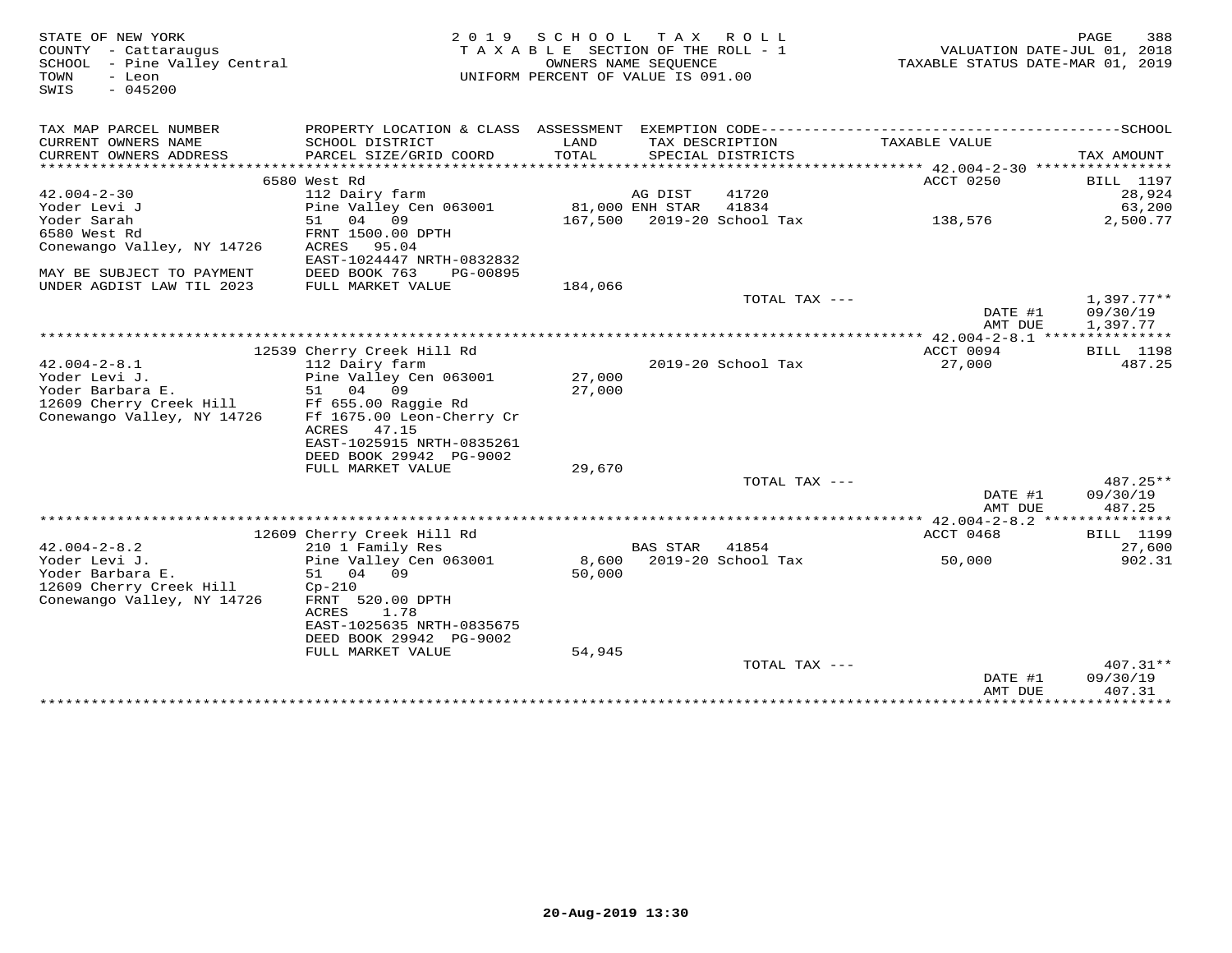| STATE OF NEW YORK<br>COUNTY - Cattaraugus<br>SCHOOL - Pine Valley Central<br>- Leon<br>TOWN<br>$-045200$<br>SWIS       |                                                                                                                                                    |                          | 2019 SCHOOL TAX ROLL<br>TAXABLE SECTION OF THE ROLL - 1<br>OWNERS NAME SEOUENCE<br>UNIFORM PERCENT OF VALUE IS 091.00 | VALUATION DATE-JUL 01, 2018<br>TAXABLE STATUS DATE-MAR 01, 2019 | 389<br>PAGE                          |
|------------------------------------------------------------------------------------------------------------------------|----------------------------------------------------------------------------------------------------------------------------------------------------|--------------------------|-----------------------------------------------------------------------------------------------------------------------|-----------------------------------------------------------------|--------------------------------------|
| TAX MAP PARCEL NUMBER                                                                                                  |                                                                                                                                                    |                          |                                                                                                                       |                                                                 |                                      |
| CURRENT OWNERS NAME<br>CURRENT OWNERS ADDRESS                                                                          | SCHOOL DISTRICT<br>PARCEL SIZE/GRID COORD                                                                                                          | LAND<br>TOTAL            | TAX DESCRIPTION<br>SPECIAL DISTRICTS                                                                                  | TAXABLE VALUE                                                   | TAX AMOUNT                           |
|                                                                                                                        | 6092 Rte 62                                                                                                                                        |                          |                                                                                                                       | ACCT 0438                                                       | <b>BILL</b> 1200                     |
| $51.002 - 2 - 17$                                                                                                      | 210 1 Family Res                                                                                                                                   |                          | <b>BAS STAR</b><br>41854                                                                                              |                                                                 | 27,600                               |
| Yoder Lewis A<br>Yoder Emma E<br>6092 Route 62<br>Conewango Valley, NY 14726                                           | Pine Valley Cen 063001<br>49 04 09<br>Ff 440.00<br>ACRES<br>4.00                                                                                   | 85,500                   | 15,500 2019-20 School Tax                                                                                             | 85,500                                                          | 1,542.95                             |
|                                                                                                                        | EAST-1026796 NRTH-0825678<br>DEED BOOK 15742 PG-8001                                                                                               |                          |                                                                                                                       |                                                                 |                                      |
|                                                                                                                        | FULL MARKET VALUE                                                                                                                                  | 93,956                   |                                                                                                                       |                                                                 |                                      |
|                                                                                                                        |                                                                                                                                                    |                          | TOTAL TAX ---                                                                                                         | DATE #1<br>AMT DUE                                              | $1,047.95**$<br>09/30/19<br>1,047.95 |
|                                                                                                                        |                                                                                                                                                    |                          |                                                                                                                       |                                                                 |                                      |
|                                                                                                                        | 7457 Rte 62                                                                                                                                        |                          |                                                                                                                       | ACCT 0197                                                       | <b>BILL</b> 1201                     |
| $42.002 - 1 - 13.1$                                                                                                    | 210 1 Family Res                                                                                                                                   |                          | BAS STAR<br>41854                                                                                                     |                                                                 | 27,600                               |
| Yoder Mosie J. & John J.<br>12060 Youngs Rd<br>Conewango, NY 14726                                                     | Pine Valley Cen 063001<br>46 04 09<br>Ff 1625.00<br>ACRES<br>4.70<br>EAST-1030958 NRTH-0846273<br>DEED BOOK 24299 PG-6001                          | 14,400<br>62,000         | 2019-20 School Tax                                                                                                    | 62,000                                                          | 1,118.86                             |
|                                                                                                                        | FULL MARKET VALUE                                                                                                                                  | 68,132                   |                                                                                                                       |                                                                 |                                      |
|                                                                                                                        |                                                                                                                                                    |                          | TOTAL TAX ---                                                                                                         | DATE #1                                                         | $623.86**$<br>09/30/19               |
|                                                                                                                        |                                                                                                                                                    |                          |                                                                                                                       | AMT DUE                                                         | 623.86                               |
|                                                                                                                        | 7288 Chicken Rd                                                                                                                                    |                          |                                                                                                                       | ACCT 0292                                                       | <b>BILL</b> 1202                     |
| $42.002 - 1 - 17$                                                                                                      | 240 Rural res                                                                                                                                      |                          | BAS STAR 41854                                                                                                        |                                                                 | 27,600                               |
| Yoder Sam A<br>Yoder Rachel J<br>7288 Chicken Rd<br>South Dayton, NY 14138                                             | Pine Valley Cen 063001<br>46 04 09<br>FRNT 500.00 DPTH<br>ACRES 37.04<br>EAST-1027603 NRTH-0843367                                                 | 30,800<br>105,000        | 2019-20 School Tax                                                                                                    | 105,000                                                         | 1,894.85                             |
|                                                                                                                        | DEED BOOK 12358 PG-3001<br>FULL MARKET VALUE                                                                                                       | 115,385                  |                                                                                                                       |                                                                 |                                      |
|                                                                                                                        |                                                                                                                                                    |                          | TOTAL TAX ---                                                                                                         | DATE #1<br>AMT DUE                                              | $1,399.85**$<br>09/30/19<br>1,399.85 |
|                                                                                                                        | ***********                                                                                                                                        |                          |                                                                                                                       | ** $33.004 - 1 - 3.2$ ***************                           |                                      |
|                                                                                                                        | Frog Valley Rd                                                                                                                                     |                          |                                                                                                                       | ACCT 0730                                                       | <b>BILL</b> 1203                     |
| $33.004 - 1 - 3.2$<br>Zollinger Lawrence A<br>Zollinger Ehrich R<br>4 Maple St<br>PO Box 123<br>South Dayton, NY 14138 | 105 Vac farmland<br>Pine Valley Cen 063001<br>64 04 09<br>ACRES 17.80<br>EAST-0383090 NRTH-0855030<br>DEED BOOK 17501 PG-9001<br>FULL MARKET VALUE | 9,600<br>9,600<br>10,549 | 2019-20 School Tax                                                                                                    | 9,600                                                           | 173.24                               |
|                                                                                                                        |                                                                                                                                                    |                          | TOTAL TAX ---                                                                                                         |                                                                 | $173.24**$                           |
|                                                                                                                        |                                                                                                                                                    |                          |                                                                                                                       | DATE #1<br>AMT DUE                                              | 09/30/19<br>173.24                   |
|                                                                                                                        |                                                                                                                                                    |                          |                                                                                                                       |                                                                 | * * * * * * * * * *                  |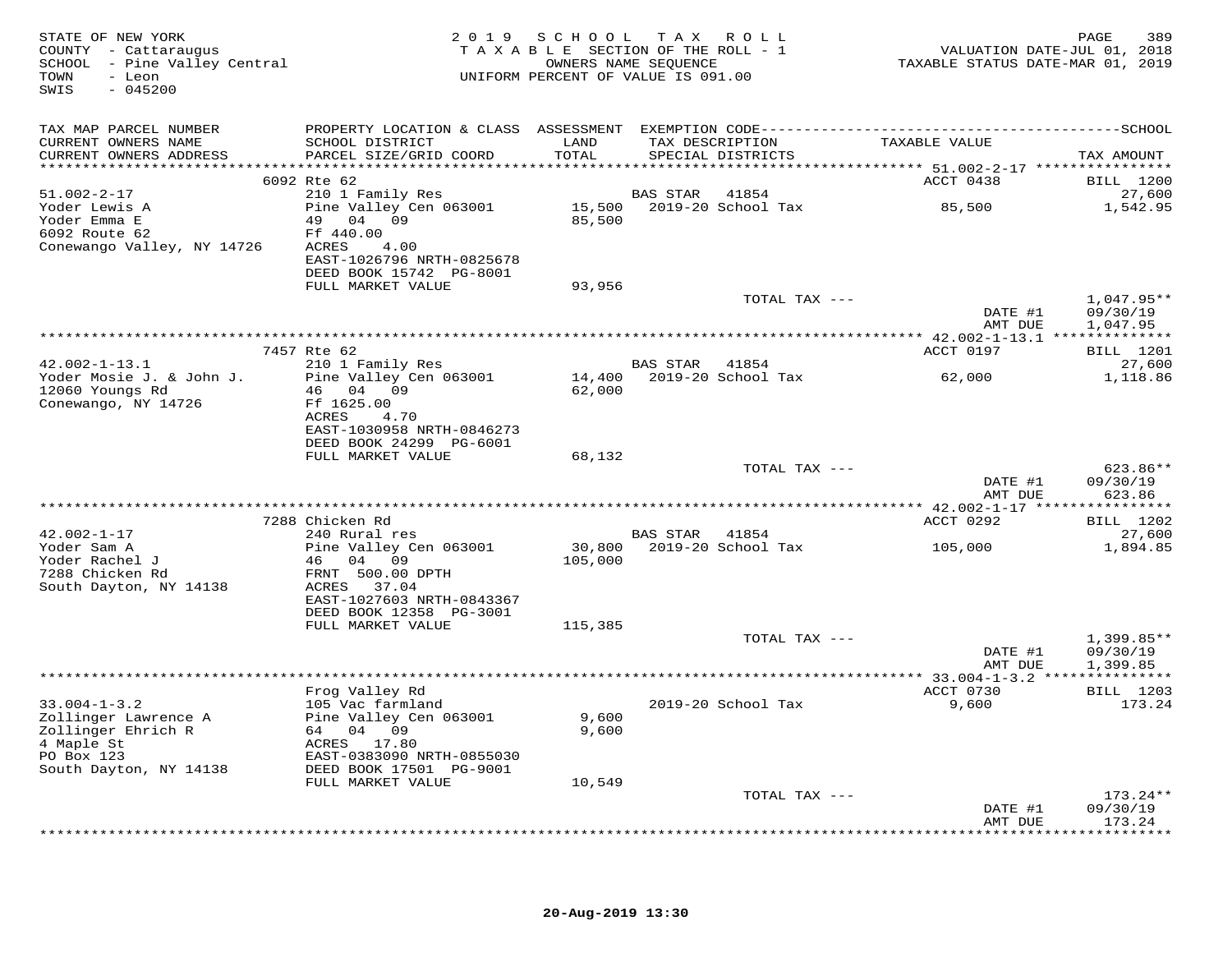| NEW YORK<br>STATE OF<br>COUNTY<br>- Cattaraugus<br>- Pine Valley Central<br>SCHOOL<br>TOWN<br>- Leon<br>SWIS<br>$-045200$ | 2 0 1 9<br>TAXABLE        | SCHOOL<br>OWNERS NAME SEQUENCE | T A X<br>R O L L<br>SECTION OF THE ROLL - 1<br>UNIFORM PERCENT OF VALUE IS 091.00 | TAXABLE STATUS DATE-MAR 01, | 390<br>PAGE<br>VALUATION DATE-JUL 01,<br>2018<br>2019 |
|---------------------------------------------------------------------------------------------------------------------------|---------------------------|--------------------------------|-----------------------------------------------------------------------------------|-----------------------------|-------------------------------------------------------|
| TAX MAP PARCEL NUMBER                                                                                                     | PROPERTY LOCATION & CLASS | ASSESSMENT                     | EXEMPTION CODE--                                                                  |                             | --SCHOOL                                              |
| CURRENT OWNERS NAME                                                                                                       | SCHOOL DISTRICT           | LAND                           | TAX DESCRIPTION                                                                   | TAXABLE VALUE               |                                                       |
| CURRENT OWNERS ADDRESS                                                                                                    | PARCEL SIZE/GRID COORD    | TOTAL                          | SPECIAL DISTRICTS                                                                 |                             | TAX AMOUNT                                            |
|                                                                                                                           |                           |                                |                                                                                   |                             | **************                                        |
|                                                                                                                           | Frog Valley Rd            |                                |                                                                                   | ACCT 0173                   | BILL 1204                                             |
| $33.004 - 1 - 24.2$                                                                                                       | 105 Vac farmland          |                                | 2019-20 School Tax                                                                | 18,700                      | 337.46                                                |
| Zollinger Lawrence A                                                                                                      | Pine Valley Cen 063001    | 17,200                         |                                                                                   |                             |                                                       |
| Zolllinger Ehrich R                                                                                                       | 04 09<br>64               | 18,700                         |                                                                                   |                             |                                                       |
| 4 Maple St                                                                                                                | 470.00 DPTH<br>FRNT       |                                |                                                                                   |                             |                                                       |
| PO Box 123                                                                                                                | 19.31<br>ACRES            |                                |                                                                                   |                             |                                                       |
| South Dayton, NY 14138                                                                                                    | EAST-1021489 NRTH-0854590 |                                |                                                                                   |                             |                                                       |
|                                                                                                                           | DEED BOOK 17779 PG-9001   |                                |                                                                                   |                             |                                                       |
|                                                                                                                           | FULL MARKET VALUE         | 20,549                         |                                                                                   |                             |                                                       |
|                                                                                                                           |                           |                                | TOTAL TAX ---                                                                     |                             | $337.46**$                                            |
|                                                                                                                           |                           |                                |                                                                                   | DATE #1                     | 09/30/19                                              |
|                                                                                                                           |                           |                                |                                                                                   | AMT DUE                     | 337.46                                                |
|                                                                                                                           |                           |                                |                                                                                   |                             |                                                       |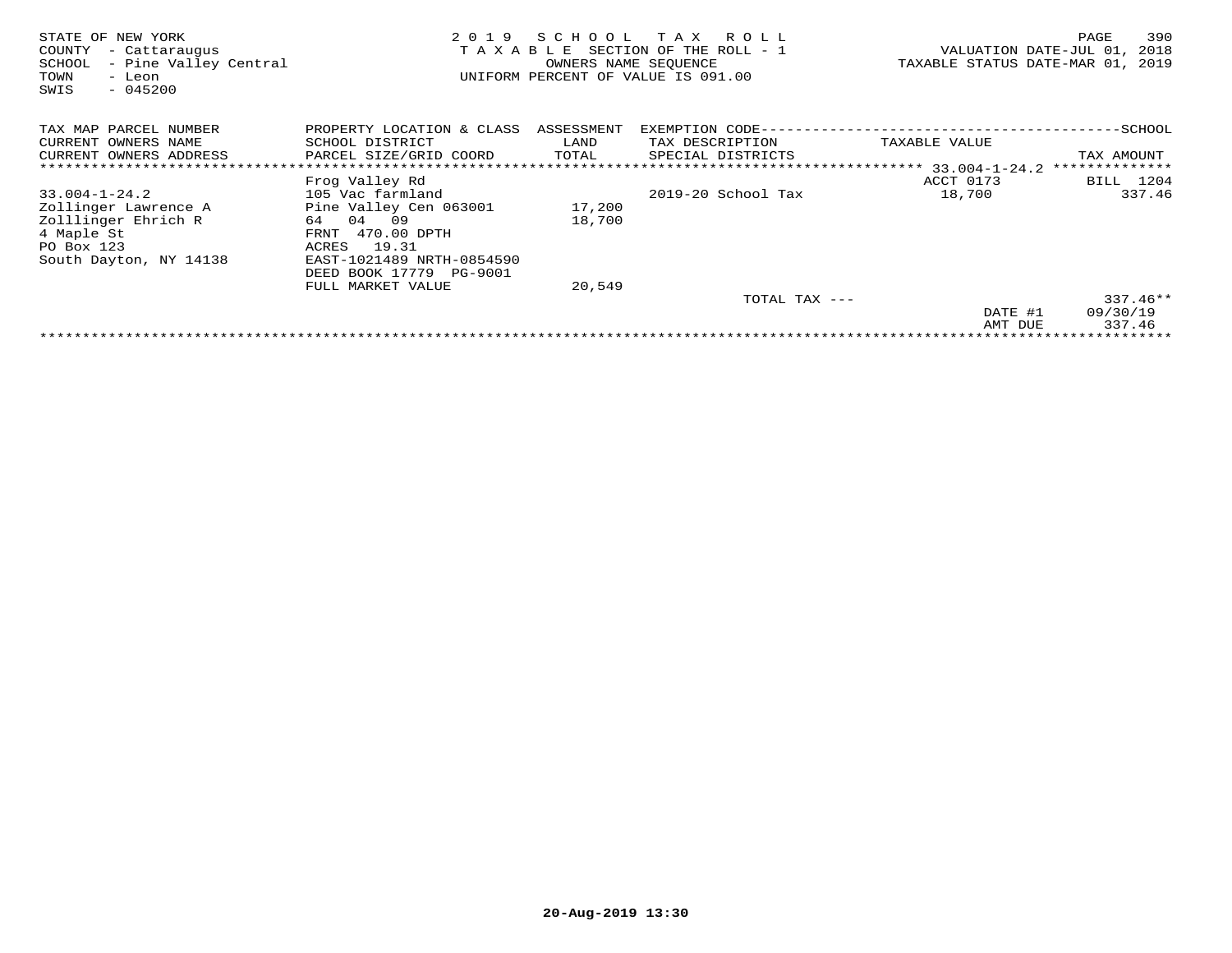| STATE OF NEW YORK<br>COUNTY - Cattaraugus      | 2019 SCHOOL TAX ROLL<br>T A X A B L E SECTION OF THE ROLL - 1 | 391<br>PAGE<br>VALUATION DATE-JUL 01, 2018          |
|------------------------------------------------|---------------------------------------------------------------|-----------------------------------------------------|
| SCHOOL - Pine Valley Central<br>TOWN<br>- Leon | UNIFORM PERCENT OF VALUE IS 091.00                            | TAXABLE STATUS DATE-MAR 01, 2019<br>RPS155/V04/L015 |
| SWIS<br>$-045200$                              |                                                               | CURRENT DATE 8/20/2019                              |
|                                                | ROLL SUB SECTION- - TOTALS                                    |                                                     |

#### \*\*\* S P E C I A L D I S T R I C T S U M M A R Y \*\*\*

|      |                        | ͲႶͲϪ<br>LUIAL | EXTENSION | $\sim$ | AD   | ,,, <del>,</del> ,,,,,<br>ivi D'<br>יום ∆נ | $m \times r \times r$ | momn "      |
|------|------------------------|---------------|-----------|--------|------|--------------------------------------------|-----------------------|-------------|
| CODE | NAMT<br>ּ זה קידי אדרי | PARCFT        | TVDF      | VALUL  | ALUE | <b>IMOUNT</b>                              | VALUE                 | TA Y<br>⊥⇔∆ |

#### NO SPECIAL DISTRICTS AT THIS LEVEL

\*\*\* S C H O O L D I S T R I C T S U M M A R Y \*\*\*

| CODE   | DISTRICT NAME                    | TOTAL<br>PARCELS | ASSESSED<br>LAND | ASSESSED<br>TOTAL | EXEMPT<br>AMOUNT | TOTAL<br>TAXABLE |            |
|--------|----------------------------------|------------------|------------------|-------------------|------------------|------------------|------------|
|        |                                  |                  |                  |                   | STAR AMOUNT      | STAR TAXABLE     | TOTAL TAX  |
|        | Pine Valley Central              | 604              | 16716,580        | 42489,179         | 3581,643         | 38,907,536       |            |
| 063001 |                                  |                  |                  |                   | 8291,341         | 30,616,195       | 552,505.84 |
|        | SUB-TOTAL                        | 604              | 16716,580        | 42489,179         | 3581,643         | 38,907,536       |            |
|        | $S \cup B - T \cup T A L (CONT)$ |                  |                  |                   | 8291,341         | 30,616,195       | 552,505.84 |
|        | TOTAL                            | 604              | 16716,580        | 42489,179         | 3581,643         | 38,907,536       |            |
|        | T O T A L (CONT)                 |                  |                  |                   | 8291,341         | 30,616,195       | 552,505.84 |

## \*\*\* S Y S T E M C O D E S S U M M A R Y \*\*\*

#### NO SYSTEM EXEMPTIONS AT THIS LEVEL

### \*\*\* E X E M P T I O N S U M M A R Y \*\*\*

| CODE                    | DESCRIPTION                  | TOTAL<br>PARCELS | SCHOOL                       |
|-------------------------|------------------------------|------------------|------------------------------|
| 25130<br>41150          | NON-PROFIT<br>CW 10 VET/     |                  | 213,000                      |
| 41400<br>41700<br>41720 | CLERGY<br>AG BLDG<br>AG DIST | 24<br>87         | 1,500<br>550,100<br>1313,058 |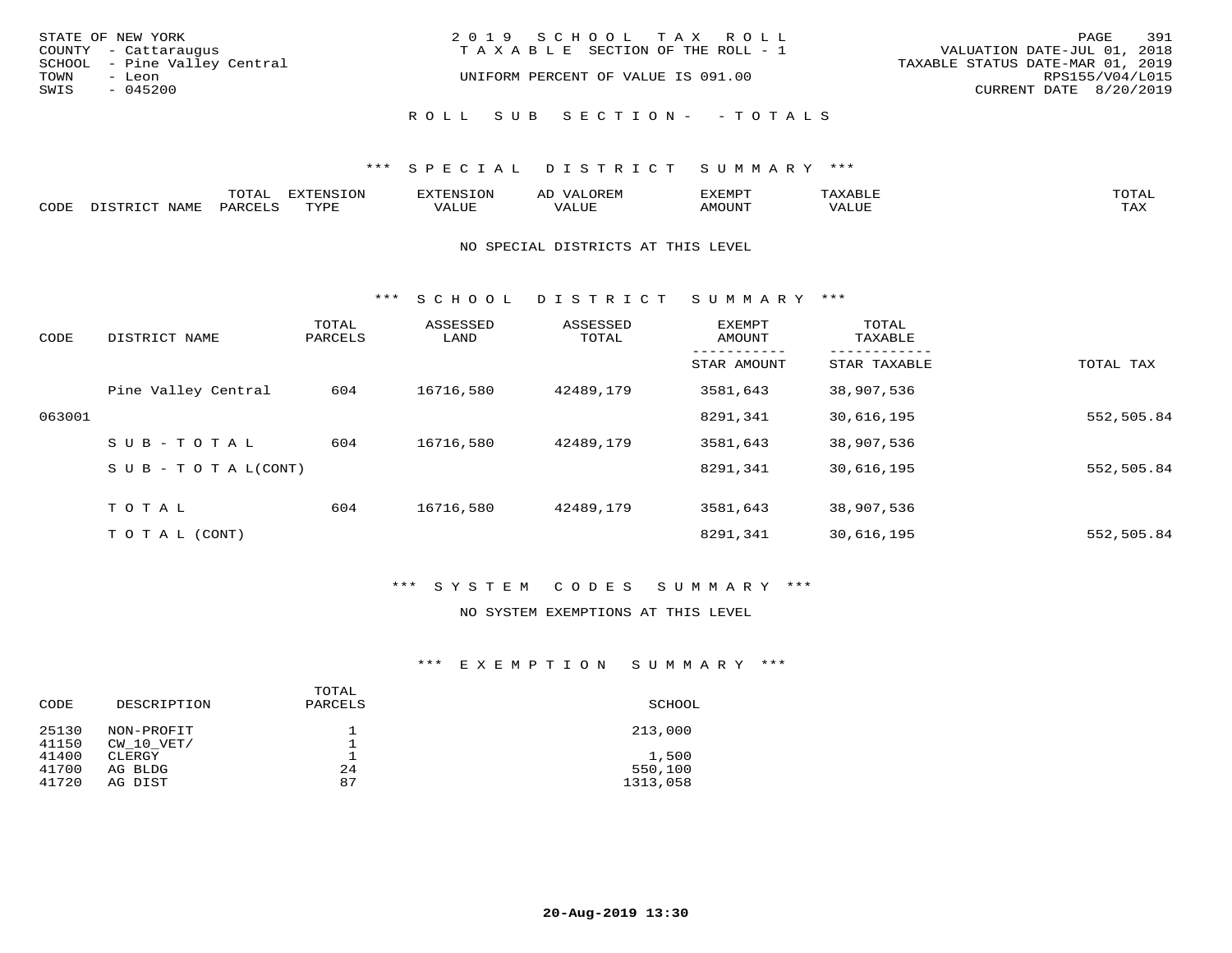| STATE OF NEW YORK<br>COUNTY - Cattaraugus      | 2019 SCHOOL TAX ROLL<br>TAXABLE SECTION OF THE ROLL - 1 | 392<br>PAGE<br>VALUATION DATE-JUL 01, 2018          |
|------------------------------------------------|---------------------------------------------------------|-----------------------------------------------------|
| SCHOOL - Pine Valley Central<br>TOWN<br>- Leon | UNIFORM PERCENT OF VALUE IS 091.00                      | TAXABLE STATUS DATE-MAR 01, 2019<br>RPS155/V04/L015 |
| SWIS<br>$-045200$                              |                                                         | CURRENT DATE 8/20/2019                              |
|                                                | ROLL SUB SECTION- - TOTALS                              |                                                     |

## \*\*\* E X E M P T I O N S U M M A R Y \*\*\*

| CODE  | DESCRIPTION      | TOTAL<br>PARCELS | SCHOOL    |
|-------|------------------|------------------|-----------|
| 41730 | AG DISTOUT       | 22               | 217,767   |
| 41800 | AGED C/T/S       | 4                | 100,046   |
| 41804 | AGED S           | 7                | 178,600   |
| 41810 | AGED C/T/S       |                  | 54,000    |
| 41834 | ENH STAR         | 61               | 3469,450  |
| 41854 | BAS STAR         | 173              | 4739,691  |
| 41864 | <b>B STAR MH</b> | 3                | 82,200    |
| 42120 | TMP GHOUSE       | 5                | 120,000   |
| 47460 | FOREST/A74       | 6                | 822,440   |
| 47610 | BUS C/T/S        | 6                | 11,132    |
|       | T O T A L        | 402              | 11872,984 |

# \*\*\* G R A N D T O T A L S \*\*\*

| <b>ROLL</b><br>SEC | DESCRIPTION                | TOTAL<br>PARCELS | ASSESSED<br>LAND | ASSESSED<br>TOTAL | <b>EXEMPT</b><br>AMOUNT<br>STAR AMOUNT | TOTAL<br>TAXABLE<br>STAR TAXABLE | TAX<br>RATE | TOTAL<br>TAX |
|--------------------|----------------------------|------------------|------------------|-------------------|----------------------------------------|----------------------------------|-------------|--------------|
|                    | 2019-20 School Tax         |                  | 16716,580        | 42489,179         | 3,581,643<br>8291,341                  | 38,907,536<br>30,616,195         |             | 552,505.84   |
|                    | SPEC DIST TAXES<br>TAXABLE | 604              |                  |                   |                                        |                                  |             | 552,505.84   |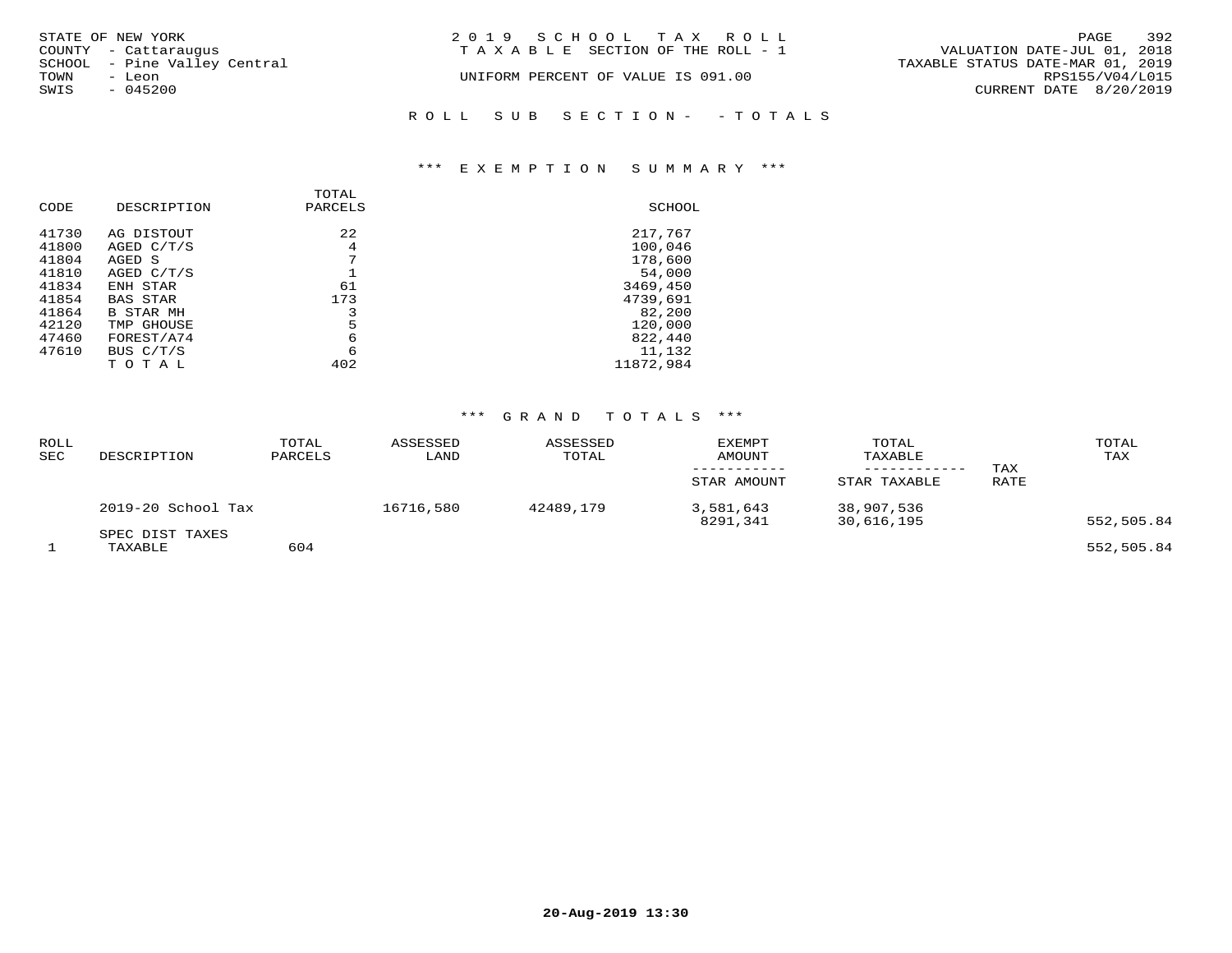| STATE OF NEW YORK<br>COUNTY - Cattaraugus<br>SCHOOL - Pine Valley Central<br>TOWN<br>- Leon<br>SWIS<br>$-045200$ |                                                       |                     | 2019 SCHOOL TAX ROLL<br>TAXABLE SECTION OF THE ROLL - 1<br>OWNERS NAME SEQUENCE<br>UNIFORM PERCENT OF VALUE IS 091.00 | SUB-SECT - 1 VALUATION DATE-JUL 01, 2018<br>TAXABLE STATUS DATE-MAR 01, 2019 | 393<br>PAGE            |
|------------------------------------------------------------------------------------------------------------------|-------------------------------------------------------|---------------------|-----------------------------------------------------------------------------------------------------------------------|------------------------------------------------------------------------------|------------------------|
| TAX MAP PARCEL NUMBER<br>CURRENT OWNERS NAME<br>CURRENT OWNERS ADDRESS                                           | SCHOOL DISTRICT<br>PARCEL SIZE/GRID COORD             | LAND<br>TOTAL       | TAX DESCRIPTION<br>SPECIAL DISTRICTS                                                                                  | TAXABLE VALUE                                                                | TAX AMOUNT             |
|                                                                                                                  |                                                       |                     |                                                                                                                       |                                                                              |                        |
|                                                                                                                  | 21789 Miller #1                                       |                     |                                                                                                                       | ACCT 0656                                                                    | BILL 1205              |
| $51.002 - 1 - 1.1/1$<br>Empire Energy E&P LLC                                                                    | 733 Gas well<br>Pine Valley Cen 063001                | $\overline{0}$      | 2019-20 School Tax                                                                                                    | 8,439                                                                        | 152.29                 |
| 100 East Chautauqua St                                                                                           | 2188 Mcf                                              | 8,439               |                                                                                                                       |                                                                              |                        |
| PO Box 187                                                                                                       | $31 - 009$                                            |                     |                                                                                                                       |                                                                              |                        |
| Mayville, NY 14757                                                                                               | ACRES<br>0.01                                         |                     |                                                                                                                       |                                                                              |                        |
|                                                                                                                  | EAST-1021190 NRTH-0831765                             |                     |                                                                                                                       |                                                                              |                        |
|                                                                                                                  | FULL MARKET VALUE                                     | 9,274               |                                                                                                                       |                                                                              |                        |
|                                                                                                                  |                                                       |                     | TOTAL TAX ---                                                                                                         | DATE #1                                                                      | $152.29**$<br>09/30/19 |
|                                                                                                                  |                                                       |                     |                                                                                                                       | AMT DUE                                                                      | 152.29                 |
|                                                                                                                  |                                                       |                     |                                                                                                                       |                                                                              |                        |
|                                                                                                                  | 21965 Miller S Unit #3                                |                     |                                                                                                                       | ACCT 0534                                                                    | <b>BILL</b> 1206       |
| $43.003 - 1 - 11. / 1$                                                                                           | 733 Gas well                                          |                     | 2019-20 School Tax                                                                                                    | 0.00                                                                         | 0.00                   |
| Great Lakes Energy Partners<br>PO Box 550                                                                        | Pine Valley Cen 063001<br>4942 Mcf                    | $\circ$<br>$\Omega$ |                                                                                                                       |                                                                              |                        |
| Hartville, OH 44632                                                                                              | $31 - 009$                                            |                     |                                                                                                                       |                                                                              |                        |
|                                                                                                                  | 0.01<br>ACRES                                         |                     |                                                                                                                       |                                                                              |                        |
|                                                                                                                  | EAST-1041749 NRTH-0836365                             |                     |                                                                                                                       |                                                                              |                        |
|                                                                                                                  | FULL MARKET VALUE                                     | $\Omega$            |                                                                                                                       |                                                                              |                        |
|                                                                                                                  |                                                       |                     | TOTAL TAX ---                                                                                                         |                                                                              | $0.00**$               |
|                                                                                                                  | 22443 Yoder, amos #3                                  |                     |                                                                                                                       | ACCT 0701                                                                    | <b>BILL</b> 1207       |
| $52.001 - 1 - 1.71$                                                                                              | 733 Gas well                                          |                     | 2019-20 School Tax                                                                                                    | 365                                                                          | 6.59                   |
| Masoodi Ghulam S                                                                                                 | Pine Valley Cen 063001                                | $\Omega$            |                                                                                                                       |                                                                              |                        |
| PO Box 2136                                                                                                      | 6206 Mcf                                              | 365                 |                                                                                                                       |                                                                              |                        |
| Buffalo, NY 14240                                                                                                | $31 - 009$                                            |                     |                                                                                                                       |                                                                              |                        |
|                                                                                                                  | ACRES<br>0.01<br>EAST-1032199 NRTH-0830835            |                     |                                                                                                                       |                                                                              |                        |
|                                                                                                                  | DEED BOOK 00986 PG-00678                              |                     |                                                                                                                       |                                                                              |                        |
|                                                                                                                  | FULL MARKET VALUE                                     | 401                 |                                                                                                                       |                                                                              |                        |
|                                                                                                                  |                                                       |                     | TOTAL TAX ---                                                                                                         |                                                                              | $6.59**$               |
|                                                                                                                  |                                                       |                     |                                                                                                                       | DATE #1                                                                      | 09/30/19               |
|                                                                                                                  |                                                       |                     |                                                                                                                       | AMT DUE                                                                      | 6.59                   |
|                                                                                                                  | $22427$ Yoder, amos #2                                |                     |                                                                                                                       | ACCT 0702                                                                    | BILL 1208              |
| $52.001 - 1 - 1.72$                                                                                              | 733 Gas well                                          |                     | 2019-20 School Tax                                                                                                    | 331                                                                          | 5.97                   |
| Masoodi Ghulam S                                                                                                 | Pine Valley Cen 063001                                | $\Omega$            |                                                                                                                       |                                                                              |                        |
| PO Box 2136                                                                                                      | 4146 Mcf                                              | 331                 |                                                                                                                       |                                                                              |                        |
| Buffalo, NY 14240                                                                                                | $31 - 009$                                            |                     |                                                                                                                       |                                                                              |                        |
|                                                                                                                  | ACRES<br>0.01                                         |                     |                                                                                                                       |                                                                              |                        |
|                                                                                                                  | EAST-1032199 NRTH-0830835<br>DEED BOOK 00986 PG-00678 |                     |                                                                                                                       |                                                                              |                        |
|                                                                                                                  | FULL MARKET VALUE                                     | 364                 |                                                                                                                       |                                                                              |                        |
|                                                                                                                  |                                                       |                     | TOTAL TAX ---                                                                                                         |                                                                              | $5.97**$               |
|                                                                                                                  |                                                       |                     |                                                                                                                       | DATE #1                                                                      | 09/30/19               |
|                                                                                                                  |                                                       |                     |                                                                                                                       | AMT DUE                                                                      | 5.97                   |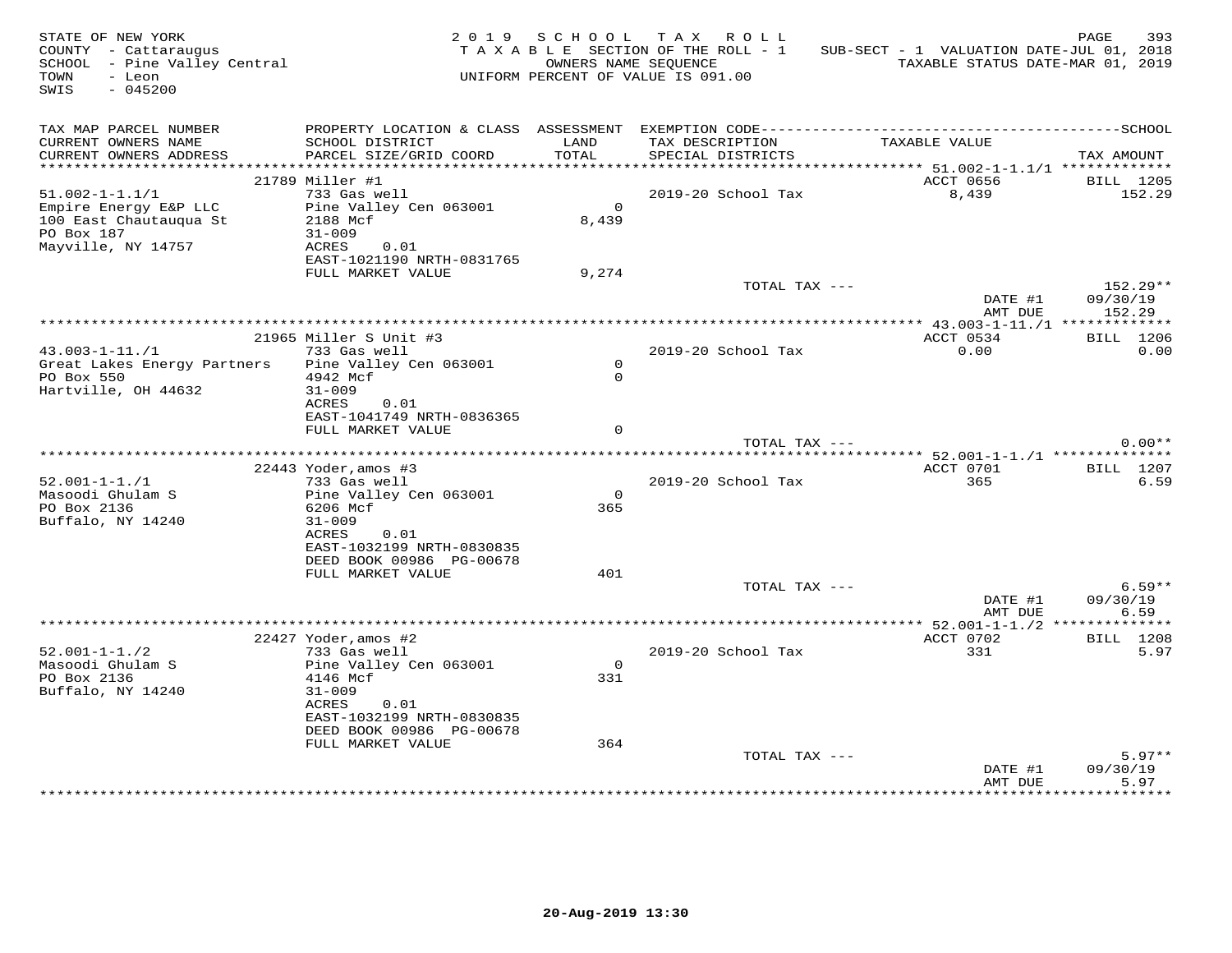| STATE OF NEW YORK<br>COUNTY - Cattaraugus<br>SCHOOL - Pine Valley Central<br>TOWN<br>- Leon<br>$-045200$<br>SWIS |                                               | 2019 SCHOOL     | TAX ROLL<br>TAXABLE SECTION OF THE ROLL - 1<br>OWNERS NAME SEQUENCE<br>UNIFORM PERCENT OF VALUE IS 091.00 | SUB-SECT - 1 VALUATION DATE-JUL 01, 2018<br>TAXABLE STATUS DATE-MAR 01, 2019 | PAGE<br>394          |
|------------------------------------------------------------------------------------------------------------------|-----------------------------------------------|-----------------|-----------------------------------------------------------------------------------------------------------|------------------------------------------------------------------------------|----------------------|
| TAX MAP PARCEL NUMBER<br>CURRENT OWNERS NAME<br>CURRENT OWNERS ADDRESS                                           | SCHOOL DISTRICT<br>PARCEL SIZE/GRID COORD     | LAND<br>TOTAL   | TAX DESCRIPTION<br>SPECIAL DISTRICTS                                                                      | TAXABLE VALUE                                                                | TAX AMOUNT           |
|                                                                                                                  |                                               |                 |                                                                                                           |                                                                              |                      |
|                                                                                                                  | 22304 Miller, alvin #1                        |                 |                                                                                                           | ACCT 0703                                                                    | <b>BILL</b> 1209     |
| $52.001 - 1 - 9.1/1$                                                                                             | 733 Gas well                                  | $\Omega$        | 2019-20 School Tax                                                                                        | 147                                                                          | 2.65                 |
| Masoodi Ghulam S<br>PO Box 2136                                                                                  | Pine Valley Cen 063001<br>1342 Mcf            | 147             |                                                                                                           |                                                                              |                      |
| Buffalo, NY 14240                                                                                                | $31 - 009$                                    |                 |                                                                                                           |                                                                              |                      |
|                                                                                                                  | ACRES<br>0.01                                 |                 |                                                                                                           |                                                                              |                      |
|                                                                                                                  | EAST-1036289 NRTH-0830125                     |                 |                                                                                                           |                                                                              |                      |
|                                                                                                                  | DEED BOOK 00986 PG-00678<br>FULL MARKET VALUE | 162             |                                                                                                           |                                                                              |                      |
|                                                                                                                  |                                               |                 | TOTAL TAX ---                                                                                             |                                                                              | $2.65**$             |
|                                                                                                                  |                                               |                 |                                                                                                           | DATE #1                                                                      | 09/30/19             |
|                                                                                                                  |                                               |                 |                                                                                                           | AMT DUE                                                                      | 2.65                 |
|                                                                                                                  | 22301 Lamprecht #1                            |                 |                                                                                                           | ACCT 0670                                                                    | <b>BILL</b> 1210     |
| $34.003 - 1 - 19. / 1$                                                                                           | 733 Gas well                                  |                 | 2019-20 School Tax                                                                                        | 80                                                                           | 1.44                 |
| Masoodi Mini Ventures Inc                                                                                        | Pine Valley Cen 063001                        | $\Omega$        |                                                                                                           |                                                                              |                      |
| PO Box 2136                                                                                                      | 1139 Mcf                                      | 80              |                                                                                                           |                                                                              |                      |
| Buffalo, NY 14240                                                                                                | $31 - 009$<br>ACRES<br>0.01                   |                 |                                                                                                           |                                                                              |                      |
|                                                                                                                  | EAST-1037680 NRTH-0849145                     |                 |                                                                                                           |                                                                              |                      |
|                                                                                                                  | FULL MARKET VALUE                             | 88              |                                                                                                           |                                                                              |                      |
|                                                                                                                  |                                               |                 | TOTAL TAX ---                                                                                             |                                                                              | $1.44**$             |
|                                                                                                                  |                                               |                 |                                                                                                           | DATE #1                                                                      | 09/30/19             |
|                                                                                                                  |                                               |                 |                                                                                                           | AMT DUE                                                                      | 1.44                 |
|                                                                                                                  | 22336 Lamprecht #3                            |                 |                                                                                                           | ACCT 0671                                                                    | <b>BILL</b> 1211     |
| $34.003 - 1 - 19.72$                                                                                             | 733 Gas well                                  |                 | 2019-20 School Tax                                                                                        | 264                                                                          | 4.76                 |
| Masoodi Mini Ventures Inc                                                                                        | Pine Valley Cen 063001                        | $\Omega$        |                                                                                                           |                                                                              |                      |
| PO Box 2136<br>Buffalo, NY 14240                                                                                 | 6782 Mcf<br>$31 - 009$                        | 264             |                                                                                                           |                                                                              |                      |
|                                                                                                                  | ACRES<br>0.01                                 |                 |                                                                                                           |                                                                              |                      |
|                                                                                                                  | EAST-1037680 NRTH-0849145                     |                 |                                                                                                           |                                                                              |                      |
|                                                                                                                  | FULL MARKET VALUE                             | 290             |                                                                                                           |                                                                              |                      |
|                                                                                                                  |                                               |                 | TOTAL TAX ---                                                                                             |                                                                              | $4.76**$<br>09/30/19 |
|                                                                                                                  |                                               |                 |                                                                                                           | DATE #1<br>AMT DUE                                                           | 4.76                 |
|                                                                                                                  |                                               |                 |                                                                                                           |                                                                              |                      |
|                                                                                                                  | 22335 Lamprecht #2                            |                 |                                                                                                           | ACCT 0672                                                                    | <b>BILL</b> 1212     |
| $34.003 - 1 - 25. / 1$                                                                                           | 733 Gas well                                  |                 | 2019-20 School Tax                                                                                        | 223                                                                          | 4.02                 |
| Masoodi Mini Ventures Inc<br>PO Box 2136                                                                         | Pine Valley Cen 063001<br>3428 Mcf            | $\Omega$<br>223 |                                                                                                           |                                                                              |                      |
| Buffalo, NY 14240                                                                                                | $31 - 009$                                    |                 |                                                                                                           |                                                                              |                      |
|                                                                                                                  | ACRES<br>0.01                                 |                 |                                                                                                           |                                                                              |                      |
|                                                                                                                  | EAST-1036210 NRTH-0849205                     |                 |                                                                                                           |                                                                              |                      |
|                                                                                                                  | FULL MARKET VALUE                             | 245             | TOTAL TAX ---                                                                                             |                                                                              | $4.02**$             |
|                                                                                                                  |                                               |                 |                                                                                                           | DATE #1                                                                      | 09/30/19             |
|                                                                                                                  |                                               |                 |                                                                                                           | AMT DUE                                                                      | 4.02                 |
|                                                                                                                  |                                               |                 |                                                                                                           |                                                                              | *******              |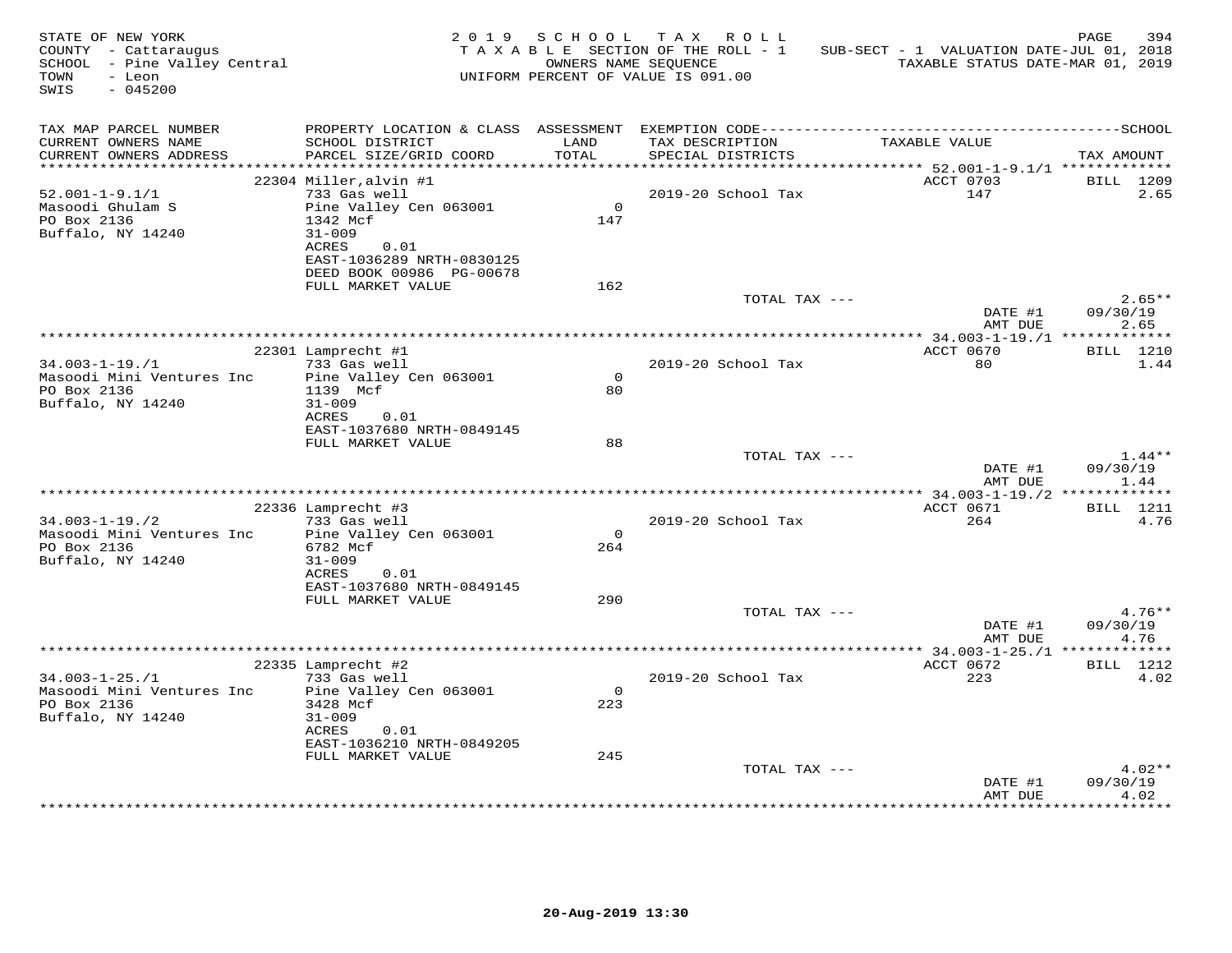| TAX MAP PARCEL NUMBER<br>TAX DESCRIPTION<br>SCHOOL DISTRICT<br>TAXABLE VALUE<br>CURRENT OWNERS NAME<br>LAND<br>PARCEL SIZE/GRID COORD<br>TOTAL<br>CURRENT OWNERS ADDRESS<br>SPECIAL DISTRICTS<br>TAX AMOUNT<br>22315 Dustin #1<br>ACCT 0673<br>BILL 1213<br>$34.003 - 1 - 27.1/1$<br>733 Gas well<br>2019-20 School Tax<br>56<br>1.01<br>Masoodi Mini Ventures Inc<br>Pine Valley Cen 063001<br>$\Omega$<br>PO Box 2136<br>625 Mcf<br>56<br>Buffalo, NY 14240<br>$31 - 009$<br>ACRES<br>0.01<br>EAST-1034310 NRTH-0848185<br>62<br>FULL MARKET VALUE<br>TOTAL TAX ---<br>$1.01**$<br>DATE #1<br>09/30/19<br>AMT DUE<br>1.01<br>ACCT 0674<br>22316 Seeloff #1<br><b>BILL</b> 1214<br>2019-20 School Tax<br>$34.003 - 1 - 29.1/1$<br>733 Gas well<br>86<br>1.55<br>Pine Valley Cen 063001<br>$\Omega$<br>Masoodi Mini Ventures Inc<br>PO Box 2136<br>997 Mcf<br>86<br>Buffalo, NY 14240<br>31-009<br>ACRES<br>0.01<br>EAST-1032740 NRTH-0848055<br>FULL MARKET VALUE<br>95<br>TOTAL TAX ---<br>$1.55***$<br>DATE #1<br>09/30/19<br>1.55<br>AMT DUE<br><b>BILL</b> 1215<br>22160 Richter #1<br>ACCT 0648<br>5<br>$42.004 - 1 - 11./1$<br>733 Gas well<br>2019-20 School Tax<br>0.09<br>$\Omega$<br>Masoodi Mini Ventures Inc Pine Valley Cen 063001<br>$5^{\circ}$<br>PO Box 2136<br>1494 Mcf<br>Buffalo, NY 14240<br>$31 - 009$<br>ACRES<br>0.01<br>EAST-1029700 NRTH-0838645<br>FULL MARKET VALUE<br>5<br>$0.09**$<br>TOTAL TAX ---<br>DATE #1<br>09/30/19<br>0.09<br>AMT DUE<br>ACCT 0649<br>BILL 1216<br>22166 Bromley K Unit #1<br>43.001-1-1.1/1 733 Gas well<br>2019-20 School Tax<br>622<br>11.22<br>$\Omega$<br>Masoodi Mini Ventures Inc Pine Valley Cen 063001<br>PO Box 2136<br>2124Mcf<br>622<br>Buffalo, NY 14240<br>$31 - 009$<br>ACRES 0.01<br>EAST-1033480 NRTH-0847115<br>FULL MARKET VALUE<br>684<br>$11.22**$<br>TOTAL TAX ---<br>09/30/19<br>DATE #1<br>11.22<br>AMT DUE<br>******** | STATE OF NEW YORK<br>STATE OF NEW YORK<br>COUNTY  – Cattaraugus<br>SCHOOL  – Pine Valley Central<br>TOWN<br>- Leon<br>SWIS<br>$-045200$ |  | 2019 SCHOOL TAX ROLL<br>TAXABLE SECTION OF THE ROLL - 1<br>UNIFORM PERCENT OF VALUE IS 091.00 | SUB-SECT - 1 VALUATION DATE-JUL 01, 2018<br>OWNERS NAME SEQUENCE TAXABLE STATUS DATE-MAR 01, 2019 | 395<br>PAGE |
|--------------------------------------------------------------------------------------------------------------------------------------------------------------------------------------------------------------------------------------------------------------------------------------------------------------------------------------------------------------------------------------------------------------------------------------------------------------------------------------------------------------------------------------------------------------------------------------------------------------------------------------------------------------------------------------------------------------------------------------------------------------------------------------------------------------------------------------------------------------------------------------------------------------------------------------------------------------------------------------------------------------------------------------------------------------------------------------------------------------------------------------------------------------------------------------------------------------------------------------------------------------------------------------------------------------------------------------------------------------------------------------------------------------------------------------------------------------------------------------------------------------------------------------------------------------------------------------------------------------------------------------------------------------------------------------------------------------------------------------------------------------------------------------------------------------------------------------------------------------------------------------------------------|-----------------------------------------------------------------------------------------------------------------------------------------|--|-----------------------------------------------------------------------------------------------|---------------------------------------------------------------------------------------------------|-------------|
|                                                                                                                                                                                                                                                                                                                                                                                                                                                                                                                                                                                                                                                                                                                                                                                                                                                                                                                                                                                                                                                                                                                                                                                                                                                                                                                                                                                                                                                                                                                                                                                                                                                                                                                                                                                                                                                                                                        |                                                                                                                                         |  |                                                                                               |                                                                                                   |             |
|                                                                                                                                                                                                                                                                                                                                                                                                                                                                                                                                                                                                                                                                                                                                                                                                                                                                                                                                                                                                                                                                                                                                                                                                                                                                                                                                                                                                                                                                                                                                                                                                                                                                                                                                                                                                                                                                                                        |                                                                                                                                         |  |                                                                                               |                                                                                                   |             |
|                                                                                                                                                                                                                                                                                                                                                                                                                                                                                                                                                                                                                                                                                                                                                                                                                                                                                                                                                                                                                                                                                                                                                                                                                                                                                                                                                                                                                                                                                                                                                                                                                                                                                                                                                                                                                                                                                                        |                                                                                                                                         |  |                                                                                               |                                                                                                   |             |
|                                                                                                                                                                                                                                                                                                                                                                                                                                                                                                                                                                                                                                                                                                                                                                                                                                                                                                                                                                                                                                                                                                                                                                                                                                                                                                                                                                                                                                                                                                                                                                                                                                                                                                                                                                                                                                                                                                        |                                                                                                                                         |  |                                                                                               |                                                                                                   |             |
|                                                                                                                                                                                                                                                                                                                                                                                                                                                                                                                                                                                                                                                                                                                                                                                                                                                                                                                                                                                                                                                                                                                                                                                                                                                                                                                                                                                                                                                                                                                                                                                                                                                                                                                                                                                                                                                                                                        |                                                                                                                                         |  |                                                                                               |                                                                                                   |             |
|                                                                                                                                                                                                                                                                                                                                                                                                                                                                                                                                                                                                                                                                                                                                                                                                                                                                                                                                                                                                                                                                                                                                                                                                                                                                                                                                                                                                                                                                                                                                                                                                                                                                                                                                                                                                                                                                                                        |                                                                                                                                         |  |                                                                                               |                                                                                                   |             |
|                                                                                                                                                                                                                                                                                                                                                                                                                                                                                                                                                                                                                                                                                                                                                                                                                                                                                                                                                                                                                                                                                                                                                                                                                                                                                                                                                                                                                                                                                                                                                                                                                                                                                                                                                                                                                                                                                                        |                                                                                                                                         |  |                                                                                               |                                                                                                   |             |
|                                                                                                                                                                                                                                                                                                                                                                                                                                                                                                                                                                                                                                                                                                                                                                                                                                                                                                                                                                                                                                                                                                                                                                                                                                                                                                                                                                                                                                                                                                                                                                                                                                                                                                                                                                                                                                                                                                        |                                                                                                                                         |  |                                                                                               |                                                                                                   |             |
|                                                                                                                                                                                                                                                                                                                                                                                                                                                                                                                                                                                                                                                                                                                                                                                                                                                                                                                                                                                                                                                                                                                                                                                                                                                                                                                                                                                                                                                                                                                                                                                                                                                                                                                                                                                                                                                                                                        |                                                                                                                                         |  |                                                                                               |                                                                                                   |             |
|                                                                                                                                                                                                                                                                                                                                                                                                                                                                                                                                                                                                                                                                                                                                                                                                                                                                                                                                                                                                                                                                                                                                                                                                                                                                                                                                                                                                                                                                                                                                                                                                                                                                                                                                                                                                                                                                                                        |                                                                                                                                         |  |                                                                                               |                                                                                                   |             |
|                                                                                                                                                                                                                                                                                                                                                                                                                                                                                                                                                                                                                                                                                                                                                                                                                                                                                                                                                                                                                                                                                                                                                                                                                                                                                                                                                                                                                                                                                                                                                                                                                                                                                                                                                                                                                                                                                                        |                                                                                                                                         |  |                                                                                               |                                                                                                   |             |
|                                                                                                                                                                                                                                                                                                                                                                                                                                                                                                                                                                                                                                                                                                                                                                                                                                                                                                                                                                                                                                                                                                                                                                                                                                                                                                                                                                                                                                                                                                                                                                                                                                                                                                                                                                                                                                                                                                        |                                                                                                                                         |  |                                                                                               |                                                                                                   |             |
|                                                                                                                                                                                                                                                                                                                                                                                                                                                                                                                                                                                                                                                                                                                                                                                                                                                                                                                                                                                                                                                                                                                                                                                                                                                                                                                                                                                                                                                                                                                                                                                                                                                                                                                                                                                                                                                                                                        |                                                                                                                                         |  |                                                                                               |                                                                                                   |             |
|                                                                                                                                                                                                                                                                                                                                                                                                                                                                                                                                                                                                                                                                                                                                                                                                                                                                                                                                                                                                                                                                                                                                                                                                                                                                                                                                                                                                                                                                                                                                                                                                                                                                                                                                                                                                                                                                                                        |                                                                                                                                         |  |                                                                                               |                                                                                                   |             |
|                                                                                                                                                                                                                                                                                                                                                                                                                                                                                                                                                                                                                                                                                                                                                                                                                                                                                                                                                                                                                                                                                                                                                                                                                                                                                                                                                                                                                                                                                                                                                                                                                                                                                                                                                                                                                                                                                                        |                                                                                                                                         |  |                                                                                               |                                                                                                   |             |
|                                                                                                                                                                                                                                                                                                                                                                                                                                                                                                                                                                                                                                                                                                                                                                                                                                                                                                                                                                                                                                                                                                                                                                                                                                                                                                                                                                                                                                                                                                                                                                                                                                                                                                                                                                                                                                                                                                        |                                                                                                                                         |  |                                                                                               |                                                                                                   |             |
|                                                                                                                                                                                                                                                                                                                                                                                                                                                                                                                                                                                                                                                                                                                                                                                                                                                                                                                                                                                                                                                                                                                                                                                                                                                                                                                                                                                                                                                                                                                                                                                                                                                                                                                                                                                                                                                                                                        |                                                                                                                                         |  |                                                                                               |                                                                                                   |             |
|                                                                                                                                                                                                                                                                                                                                                                                                                                                                                                                                                                                                                                                                                                                                                                                                                                                                                                                                                                                                                                                                                                                                                                                                                                                                                                                                                                                                                                                                                                                                                                                                                                                                                                                                                                                                                                                                                                        |                                                                                                                                         |  |                                                                                               |                                                                                                   |             |
|                                                                                                                                                                                                                                                                                                                                                                                                                                                                                                                                                                                                                                                                                                                                                                                                                                                                                                                                                                                                                                                                                                                                                                                                                                                                                                                                                                                                                                                                                                                                                                                                                                                                                                                                                                                                                                                                                                        |                                                                                                                                         |  |                                                                                               |                                                                                                   |             |
|                                                                                                                                                                                                                                                                                                                                                                                                                                                                                                                                                                                                                                                                                                                                                                                                                                                                                                                                                                                                                                                                                                                                                                                                                                                                                                                                                                                                                                                                                                                                                                                                                                                                                                                                                                                                                                                                                                        |                                                                                                                                         |  |                                                                                               |                                                                                                   |             |
|                                                                                                                                                                                                                                                                                                                                                                                                                                                                                                                                                                                                                                                                                                                                                                                                                                                                                                                                                                                                                                                                                                                                                                                                                                                                                                                                                                                                                                                                                                                                                                                                                                                                                                                                                                                                                                                                                                        |                                                                                                                                         |  |                                                                                               |                                                                                                   |             |
|                                                                                                                                                                                                                                                                                                                                                                                                                                                                                                                                                                                                                                                                                                                                                                                                                                                                                                                                                                                                                                                                                                                                                                                                                                                                                                                                                                                                                                                                                                                                                                                                                                                                                                                                                                                                                                                                                                        |                                                                                                                                         |  |                                                                                               |                                                                                                   |             |
|                                                                                                                                                                                                                                                                                                                                                                                                                                                                                                                                                                                                                                                                                                                                                                                                                                                                                                                                                                                                                                                                                                                                                                                                                                                                                                                                                                                                                                                                                                                                                                                                                                                                                                                                                                                                                                                                                                        |                                                                                                                                         |  |                                                                                               |                                                                                                   |             |
|                                                                                                                                                                                                                                                                                                                                                                                                                                                                                                                                                                                                                                                                                                                                                                                                                                                                                                                                                                                                                                                                                                                                                                                                                                                                                                                                                                                                                                                                                                                                                                                                                                                                                                                                                                                                                                                                                                        |                                                                                                                                         |  |                                                                                               |                                                                                                   |             |
|                                                                                                                                                                                                                                                                                                                                                                                                                                                                                                                                                                                                                                                                                                                                                                                                                                                                                                                                                                                                                                                                                                                                                                                                                                                                                                                                                                                                                                                                                                                                                                                                                                                                                                                                                                                                                                                                                                        |                                                                                                                                         |  |                                                                                               |                                                                                                   |             |
|                                                                                                                                                                                                                                                                                                                                                                                                                                                                                                                                                                                                                                                                                                                                                                                                                                                                                                                                                                                                                                                                                                                                                                                                                                                                                                                                                                                                                                                                                                                                                                                                                                                                                                                                                                                                                                                                                                        |                                                                                                                                         |  |                                                                                               |                                                                                                   |             |
|                                                                                                                                                                                                                                                                                                                                                                                                                                                                                                                                                                                                                                                                                                                                                                                                                                                                                                                                                                                                                                                                                                                                                                                                                                                                                                                                                                                                                                                                                                                                                                                                                                                                                                                                                                                                                                                                                                        |                                                                                                                                         |  |                                                                                               |                                                                                                   |             |
|                                                                                                                                                                                                                                                                                                                                                                                                                                                                                                                                                                                                                                                                                                                                                                                                                                                                                                                                                                                                                                                                                                                                                                                                                                                                                                                                                                                                                                                                                                                                                                                                                                                                                                                                                                                                                                                                                                        |                                                                                                                                         |  |                                                                                               |                                                                                                   |             |
|                                                                                                                                                                                                                                                                                                                                                                                                                                                                                                                                                                                                                                                                                                                                                                                                                                                                                                                                                                                                                                                                                                                                                                                                                                                                                                                                                                                                                                                                                                                                                                                                                                                                                                                                                                                                                                                                                                        |                                                                                                                                         |  |                                                                                               |                                                                                                   |             |
|                                                                                                                                                                                                                                                                                                                                                                                                                                                                                                                                                                                                                                                                                                                                                                                                                                                                                                                                                                                                                                                                                                                                                                                                                                                                                                                                                                                                                                                                                                                                                                                                                                                                                                                                                                                                                                                                                                        |                                                                                                                                         |  |                                                                                               |                                                                                                   |             |
|                                                                                                                                                                                                                                                                                                                                                                                                                                                                                                                                                                                                                                                                                                                                                                                                                                                                                                                                                                                                                                                                                                                                                                                                                                                                                                                                                                                                                                                                                                                                                                                                                                                                                                                                                                                                                                                                                                        |                                                                                                                                         |  |                                                                                               |                                                                                                   |             |
|                                                                                                                                                                                                                                                                                                                                                                                                                                                                                                                                                                                                                                                                                                                                                                                                                                                                                                                                                                                                                                                                                                                                                                                                                                                                                                                                                                                                                                                                                                                                                                                                                                                                                                                                                                                                                                                                                                        |                                                                                                                                         |  |                                                                                               |                                                                                                   |             |
|                                                                                                                                                                                                                                                                                                                                                                                                                                                                                                                                                                                                                                                                                                                                                                                                                                                                                                                                                                                                                                                                                                                                                                                                                                                                                                                                                                                                                                                                                                                                                                                                                                                                                                                                                                                                                                                                                                        |                                                                                                                                         |  |                                                                                               |                                                                                                   |             |
|                                                                                                                                                                                                                                                                                                                                                                                                                                                                                                                                                                                                                                                                                                                                                                                                                                                                                                                                                                                                                                                                                                                                                                                                                                                                                                                                                                                                                                                                                                                                                                                                                                                                                                                                                                                                                                                                                                        |                                                                                                                                         |  |                                                                                               |                                                                                                   |             |
|                                                                                                                                                                                                                                                                                                                                                                                                                                                                                                                                                                                                                                                                                                                                                                                                                                                                                                                                                                                                                                                                                                                                                                                                                                                                                                                                                                                                                                                                                                                                                                                                                                                                                                                                                                                                                                                                                                        |                                                                                                                                         |  |                                                                                               |                                                                                                   |             |
|                                                                                                                                                                                                                                                                                                                                                                                                                                                                                                                                                                                                                                                                                                                                                                                                                                                                                                                                                                                                                                                                                                                                                                                                                                                                                                                                                                                                                                                                                                                                                                                                                                                                                                                                                                                                                                                                                                        |                                                                                                                                         |  |                                                                                               |                                                                                                   |             |
|                                                                                                                                                                                                                                                                                                                                                                                                                                                                                                                                                                                                                                                                                                                                                                                                                                                                                                                                                                                                                                                                                                                                                                                                                                                                                                                                                                                                                                                                                                                                                                                                                                                                                                                                                                                                                                                                                                        |                                                                                                                                         |  |                                                                                               |                                                                                                   |             |
|                                                                                                                                                                                                                                                                                                                                                                                                                                                                                                                                                                                                                                                                                                                                                                                                                                                                                                                                                                                                                                                                                                                                                                                                                                                                                                                                                                                                                                                                                                                                                                                                                                                                                                                                                                                                                                                                                                        |                                                                                                                                         |  |                                                                                               |                                                                                                   |             |
|                                                                                                                                                                                                                                                                                                                                                                                                                                                                                                                                                                                                                                                                                                                                                                                                                                                                                                                                                                                                                                                                                                                                                                                                                                                                                                                                                                                                                                                                                                                                                                                                                                                                                                                                                                                                                                                                                                        |                                                                                                                                         |  |                                                                                               |                                                                                                   |             |
|                                                                                                                                                                                                                                                                                                                                                                                                                                                                                                                                                                                                                                                                                                                                                                                                                                                                                                                                                                                                                                                                                                                                                                                                                                                                                                                                                                                                                                                                                                                                                                                                                                                                                                                                                                                                                                                                                                        |                                                                                                                                         |  |                                                                                               |                                                                                                   |             |
|                                                                                                                                                                                                                                                                                                                                                                                                                                                                                                                                                                                                                                                                                                                                                                                                                                                                                                                                                                                                                                                                                                                                                                                                                                                                                                                                                                                                                                                                                                                                                                                                                                                                                                                                                                                                                                                                                                        |                                                                                                                                         |  |                                                                                               |                                                                                                   |             |
|                                                                                                                                                                                                                                                                                                                                                                                                                                                                                                                                                                                                                                                                                                                                                                                                                                                                                                                                                                                                                                                                                                                                                                                                                                                                                                                                                                                                                                                                                                                                                                                                                                                                                                                                                                                                                                                                                                        |                                                                                                                                         |  |                                                                                               |                                                                                                   |             |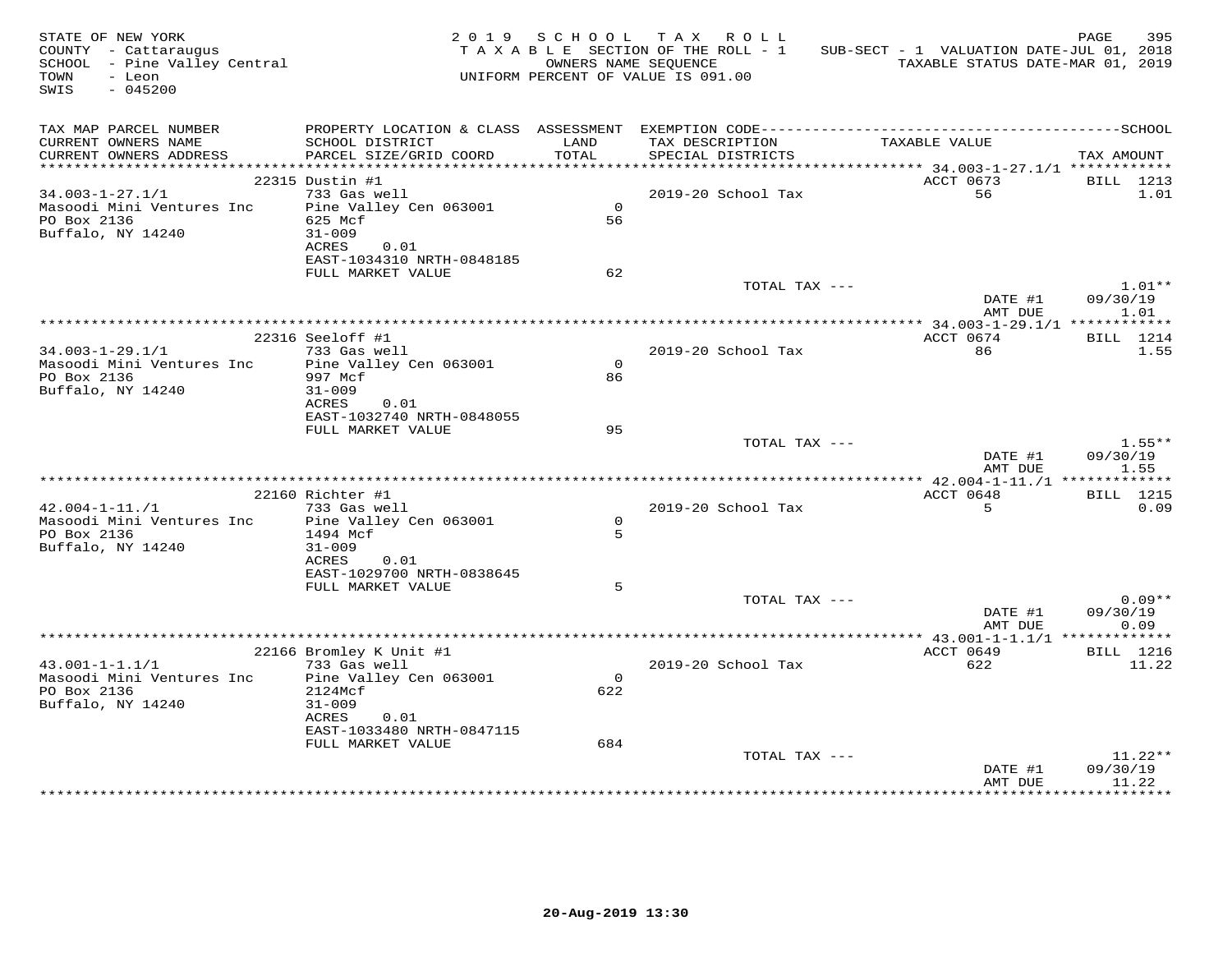| STATE OF NEW YORK<br>COUNTY - Cattaraugus<br>SCHOOL - Pine Valley Central<br>TOWN<br>- Leon<br>SWIS<br>$-045200$ |                                                |                      | 2019 SCHOOL TAX ROLL<br>TAXABLE SECTION OF THE ROLL - 1<br>OWNERS NAME SEOUENCE<br>UNIFORM PERCENT OF VALUE IS 091.00 | SUB-SECT - 1 VALUATION DATE-JUL 01, 2018<br>TAXABLE STATUS DATE-MAR 01, 2019 | 396<br>PAGE              |
|------------------------------------------------------------------------------------------------------------------|------------------------------------------------|----------------------|-----------------------------------------------------------------------------------------------------------------------|------------------------------------------------------------------------------|--------------------------|
| TAX MAP PARCEL NUMBER<br>CURRENT OWNERS NAME<br>CURRENT OWNERS ADDRESS                                           | SCHOOL DISTRICT<br>PARCEL SIZE/GRID COORD      | LAND<br><b>TOTAL</b> | TAX DESCRIPTION<br>SPECIAL DISTRICTS                                                                                  | TAXABLE VALUE                                                                | TAX AMOUNT               |
|                                                                                                                  |                                                |                      |                                                                                                                       |                                                                              |                          |
|                                                                                                                  | 22229 Milliman #1                              |                      |                                                                                                                       | ACCT 0650                                                                    | BILL 1217                |
| $43.001 - 1 - 1.3/1$                                                                                             | 733 Gas well                                   |                      | 2019-20 School Tax                                                                                                    | 99                                                                           | 1.79                     |
| Masoodi Mini Ventures Inc                                                                                        | Pine Valley Cen 063001                         | $\overline{0}$       |                                                                                                                       |                                                                              |                          |
| PO Box 2136                                                                                                      | 23 Mcf                                         | 99                   |                                                                                                                       |                                                                              |                          |
| Buffalo, NY 14240                                                                                                | $31 - 009$<br>ACRES<br>0.01                    |                      |                                                                                                                       |                                                                              |                          |
|                                                                                                                  | EAST-1031780 NRTH-0847135                      |                      |                                                                                                                       |                                                                              |                          |
|                                                                                                                  | FULL MARKET VALUE                              | 109                  |                                                                                                                       |                                                                              |                          |
|                                                                                                                  |                                                |                      | TOTAL TAX ---                                                                                                         |                                                                              | $1.79**$                 |
|                                                                                                                  |                                                |                      |                                                                                                                       | DATE #1                                                                      | 09/30/19                 |
|                                                                                                                  |                                                |                      |                                                                                                                       | AMT DUE                                                                      | 1.79                     |
|                                                                                                                  | 22230 Ellis Unit #1                            |                      |                                                                                                                       | ACCT 0651                                                                    | BILL 1218                |
| $43.001 - 1 - 2.71$                                                                                              | 733 Gas well                                   |                      | 2019-20 School Tax                                                                                                    | 133                                                                          | 2.40                     |
| Masoodi Mini Ventures Inc                                                                                        | Pine Valley Cen 063001                         | $\Omega$             |                                                                                                                       |                                                                              |                          |
| PO Box 2136                                                                                                      | 1941Mcf                                        | 133                  |                                                                                                                       |                                                                              |                          |
| Buffalo, NY 14240                                                                                                | $31 - 009$                                     |                      |                                                                                                                       |                                                                              |                          |
|                                                                                                                  | ACRES<br>0.01                                  |                      |                                                                                                                       |                                                                              |                          |
|                                                                                                                  | EAST-1035680 NRTH-0845215<br>FULL MARKET VALUE | 146                  |                                                                                                                       |                                                                              |                          |
|                                                                                                                  |                                                |                      | TOTAL TAX ---                                                                                                         |                                                                              | $2.40**$                 |
|                                                                                                                  |                                                |                      |                                                                                                                       | DATE #1                                                                      | 09/30/19                 |
|                                                                                                                  |                                                |                      |                                                                                                                       | AMT DUE                                                                      | 2.40                     |
|                                                                                                                  |                                                |                      |                                                                                                                       |                                                                              |                          |
| $43.001 - 1 - 2.72$                                                                                              | 22237 Ellis #2<br>733 Gas well                 |                      | 2019-20 School Tax                                                                                                    | ACCT 0652<br>241                                                             | <b>BILL</b> 1219<br>4.35 |
| Masoodi Mini Ventures Inc                                                                                        | Pine Valley Cen 063001                         | $\circ$              |                                                                                                                       |                                                                              |                          |
| PO Box 2136                                                                                                      | 1393 Mcf                                       | 241                  |                                                                                                                       |                                                                              |                          |
| Buffalo, NY 14240                                                                                                | $31 - 009$                                     |                      |                                                                                                                       |                                                                              |                          |
|                                                                                                                  | ACRES<br>0.01                                  |                      |                                                                                                                       |                                                                              |                          |
|                                                                                                                  | EAST-1035680 NRTH-0845215                      |                      |                                                                                                                       |                                                                              |                          |
|                                                                                                                  | FULL MARKET VALUE                              | 265                  | TOTAL TAX ---                                                                                                         |                                                                              | $4.35**$                 |
|                                                                                                                  |                                                |                      |                                                                                                                       | DATE #1                                                                      | 09/30/19                 |
|                                                                                                                  |                                                |                      |                                                                                                                       | AMT DUE                                                                      | 4.35                     |
|                                                                                                                  |                                                |                      |                                                                                                                       |                                                                              |                          |
|                                                                                                                  | 22303 Flagg #1                                 |                      |                                                                                                                       | ACCT 0697                                                                    | BILL 1220                |
| $43.001 - 1 - 3.71$                                                                                              | 733 Gas well                                   |                      | 2019-20 School Tax                                                                                                    | 381                                                                          | 6.88                     |
| Masoodi Mini Ventures Inc<br>PO Box 2136                                                                         | Pine Valley Cen 063001<br>4466 Mcf             | $\Omega$<br>381      |                                                                                                                       |                                                                              |                          |
| Buffalo, NY 14227                                                                                                | $31 - 009$                                     |                      |                                                                                                                       |                                                                              |                          |
|                                                                                                                  | ACRES<br>0.01                                  |                      |                                                                                                                       |                                                                              |                          |
|                                                                                                                  | EAST-1036630 NRTH-0845565                      |                      |                                                                                                                       |                                                                              |                          |
|                                                                                                                  | FULL MARKET VALUE                              | 419                  |                                                                                                                       |                                                                              |                          |
|                                                                                                                  |                                                |                      | TOTAL TAX ---                                                                                                         |                                                                              | $6.88**$                 |
|                                                                                                                  |                                                |                      |                                                                                                                       | DATE #1<br>AMT DUE                                                           | 09/30/19<br>6.88         |
|                                                                                                                  |                                                |                      |                                                                                                                       |                                                                              |                          |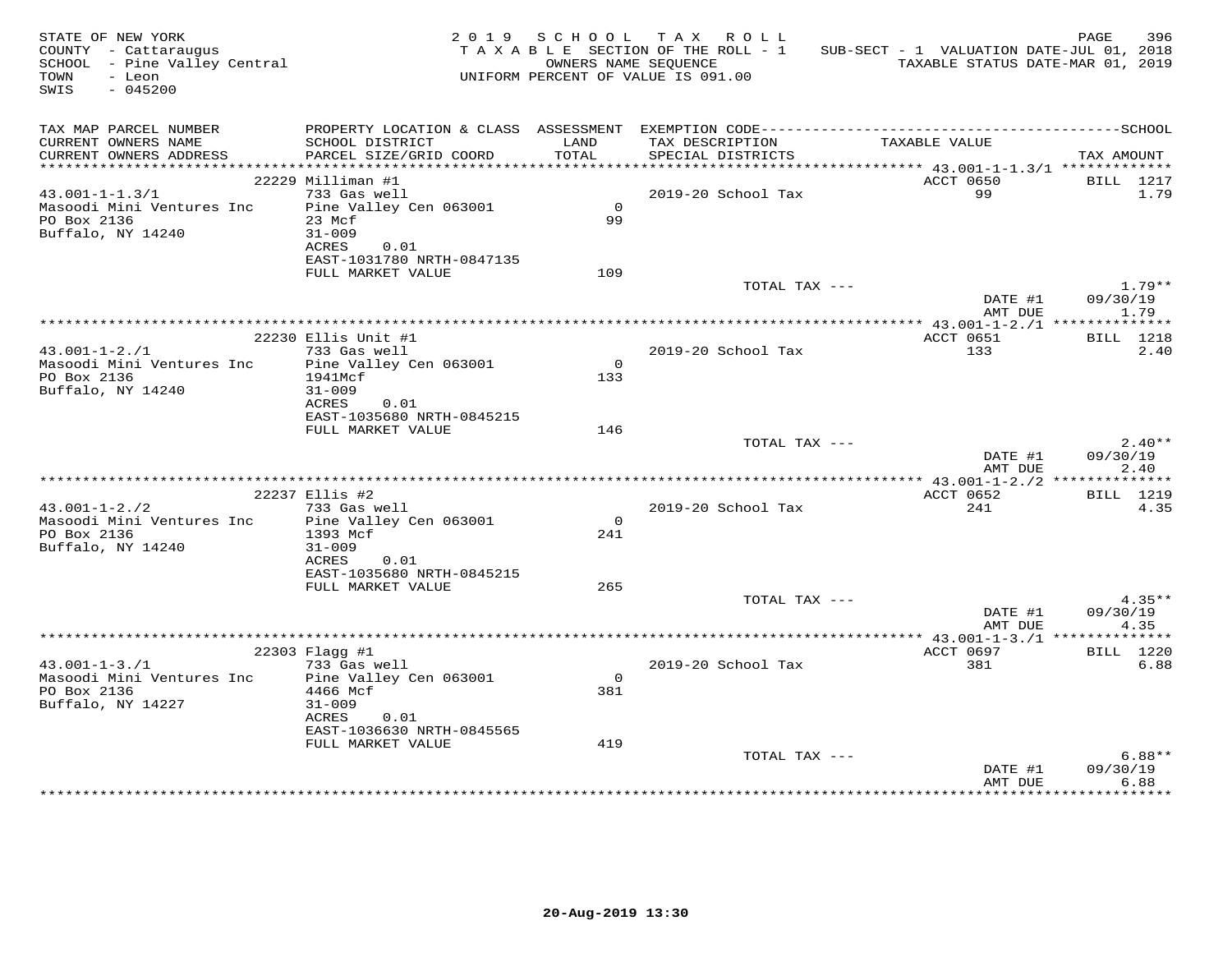| STATE OF NEW YORK<br>COUNTY - Cattaraugus<br>SCHOOL - Pine Valley Central<br>TOWN<br>- Leon<br>$-045200$<br>SWIS |                                           |                | 2019 SCHOOL TAX ROLL<br>TAXABLE SECTION OF THE ROLL - 1<br>OWNERS NAME SEQUENCE<br>UNIFORM PERCENT OF VALUE IS 091.00 | SUB-SECT - 1 VALUATION DATE-JUL 01, 2018<br>TAXABLE STATUS DATE-MAR 01, 2019 | 397<br>PAGE          |
|------------------------------------------------------------------------------------------------------------------|-------------------------------------------|----------------|-----------------------------------------------------------------------------------------------------------------------|------------------------------------------------------------------------------|----------------------|
| TAX MAP PARCEL NUMBER<br>CURRENT OWNERS NAME<br>CURRENT OWNERS ADDRESS                                           | SCHOOL DISTRICT<br>PARCEL SIZE/GRID COORD | LAND<br>TOTAL  | TAX DESCRIPTION<br>SPECIAL DISTRICTS                                                                                  | TAXABLE VALUE                                                                | TAX AMOUNT           |
|                                                                                                                  |                                           |                |                                                                                                                       |                                                                              |                      |
| $43.001 - 1 - 3.72$                                                                                              | 22309 Flagg #2<br>733 Gas well            |                | 2019-20 School Tax                                                                                                    | ACCT 0679<br>44                                                              | BILL 1221<br>0.79    |
| Masoodi Mini Ventures Inc                                                                                        | Pine Valley Cen 063001                    | $\Omega$       |                                                                                                                       |                                                                              |                      |
| PO Box 2136                                                                                                      | 504 Mcf                                   | 44             |                                                                                                                       |                                                                              |                      |
| Buffalo, NY 14240                                                                                                | $31 - 009$                                |                |                                                                                                                       |                                                                              |                      |
|                                                                                                                  | ACRES<br>0.01                             |                |                                                                                                                       |                                                                              |                      |
|                                                                                                                  | EAST-1036630 NRTH-0845565                 |                |                                                                                                                       |                                                                              |                      |
|                                                                                                                  | FULL MARKET VALUE                         | 48             | TOTAL TAX ---                                                                                                         |                                                                              | $0.79**$             |
|                                                                                                                  |                                           |                |                                                                                                                       | DATE #1                                                                      | 09/30/19             |
|                                                                                                                  |                                           |                |                                                                                                                       | AMT DUE                                                                      | 0.79                 |
|                                                                                                                  |                                           |                |                                                                                                                       |                                                                              |                      |
|                                                                                                                  | 22334 Osswald #1                          |                |                                                                                                                       | ACCT 0680                                                                    | BILL 1222            |
| $43.001 - 1 - 5.71$<br>Masoodi Mini Ventures Inc                                                                 | 733 Gas well<br>Pine Valley Cen 063001    | $\Omega$       | 2019-20 School Tax                                                                                                    | 65                                                                           | 1.17                 |
| PO Box 2136                                                                                                      | 755 Mcf                                   | 65             |                                                                                                                       |                                                                              |                      |
| Buffalo, NY 14240                                                                                                | $31 - 009$                                |                |                                                                                                                       |                                                                              |                      |
|                                                                                                                  | ACRES<br>0.01                             |                |                                                                                                                       |                                                                              |                      |
|                                                                                                                  | EAST-1037660 NRTH-0845255                 |                |                                                                                                                       |                                                                              |                      |
|                                                                                                                  | FULL MARKET VALUE                         | 71             | TOTAL TAX ---                                                                                                         |                                                                              | $1.17**$             |
|                                                                                                                  |                                           |                |                                                                                                                       | DATE #1                                                                      | 09/30/19             |
|                                                                                                                  |                                           |                |                                                                                                                       | AMT DUE                                                                      | 1.17                 |
|                                                                                                                  |                                           |                |                                                                                                                       |                                                                              |                      |
|                                                                                                                  | 22346 Charles #1                          |                |                                                                                                                       | ACCT 0698                                                                    | BILL 1223            |
| $43.001 - 1 - 25.71$                                                                                             | 733 Gas well                              | $\circ$        | 2019-20 School Tax                                                                                                    | 65                                                                           | 1.17                 |
| Masoodi Mini Ventures Inc<br>PO Box 2136                                                                         | Pine Valley Cen 063001<br>825 Mcf         | 65             |                                                                                                                       |                                                                              |                      |
| Buffalo, NY 14240                                                                                                | $31 - 009$                                |                |                                                                                                                       |                                                                              |                      |
|                                                                                                                  | ACRES<br>0.01                             |                |                                                                                                                       |                                                                              |                      |
|                                                                                                                  | EAST-1031480 NRTH-0836425                 |                |                                                                                                                       |                                                                              |                      |
|                                                                                                                  | FULL MARKET VALUE                         | 71             |                                                                                                                       |                                                                              |                      |
|                                                                                                                  |                                           |                | TOTAL TAX ---                                                                                                         | DATE #1                                                                      | $1.17**$<br>09/30/19 |
|                                                                                                                  |                                           |                |                                                                                                                       | AMT DUE                                                                      | 1.17                 |
|                                                                                                                  |                                           |                |                                                                                                                       |                                                                              |                      |
|                                                                                                                  | 22470 Hochstetler, jacob #1               |                |                                                                                                                       | ACCT 0699                                                                    | <b>BILL</b> 1224     |
| $43.001 - 1 - 29.1/1$                                                                                            | 733 Gas well                              |                | 2019-20 School Tax                                                                                                    | 214                                                                          | 3.86                 |
| Masoodi Mini Ventures Inc<br>PO Box 2136                                                                         | Pine Valley Cen 063001<br>2005 Mcf        | $\circ$<br>214 |                                                                                                                       |                                                                              |                      |
| Buffalo, NY 14240                                                                                                | $31 - 009$                                |                |                                                                                                                       |                                                                              |                      |
|                                                                                                                  | ACRES<br>0.01                             |                |                                                                                                                       |                                                                              |                      |
|                                                                                                                  | EAST-1031290 NRTH-0837715                 |                |                                                                                                                       |                                                                              |                      |
|                                                                                                                  | FULL MARKET VALUE                         | 235            |                                                                                                                       |                                                                              |                      |
|                                                                                                                  |                                           |                | TOTAL TAX ---                                                                                                         | DATE #1                                                                      | $3.86**$<br>09/30/19 |
|                                                                                                                  |                                           |                |                                                                                                                       | AMT DUE                                                                      | 3.86                 |
|                                                                                                                  |                                           |                |                                                                                                                       |                                                                              |                      |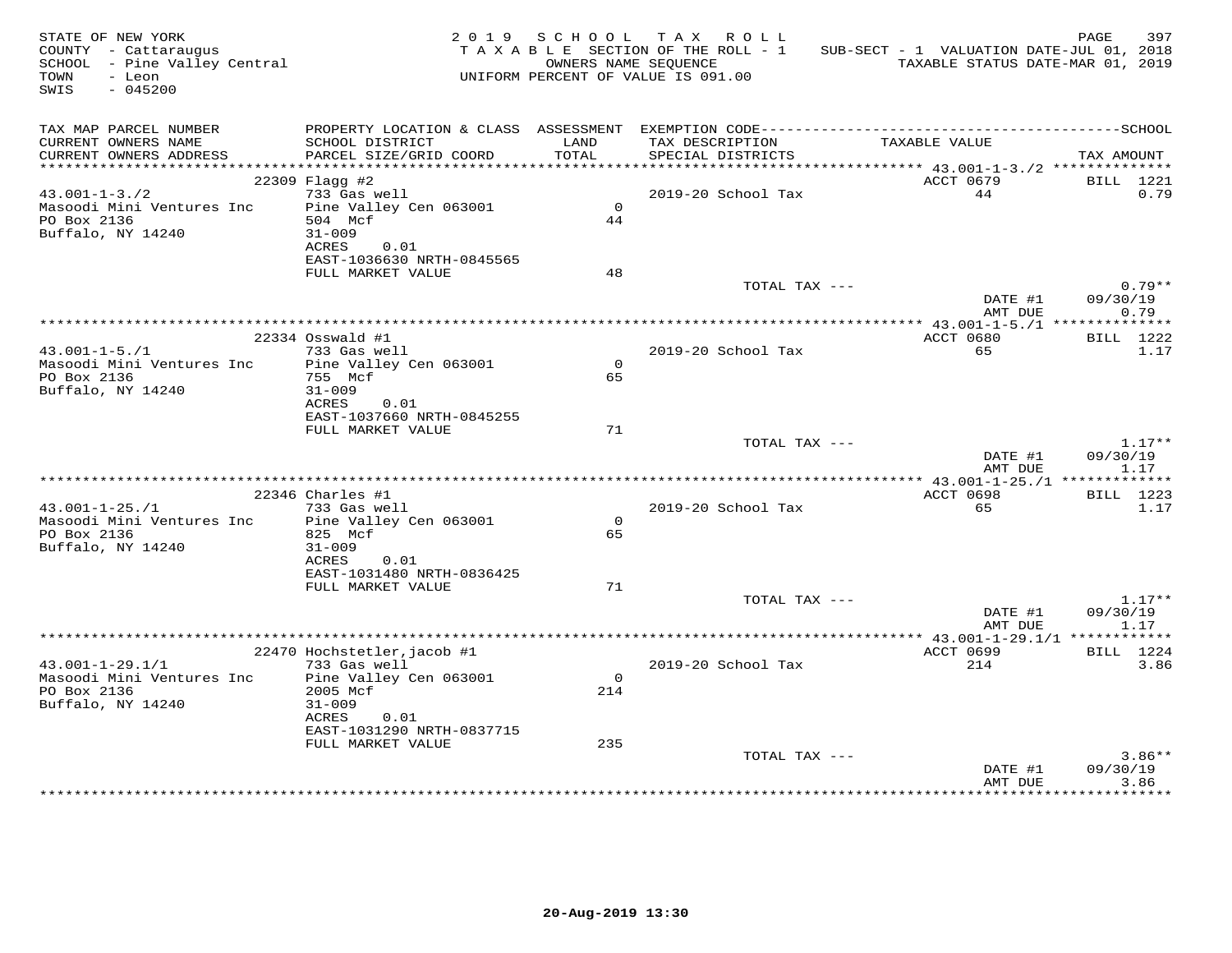| STATE OF NEW YORK<br>COUNTY - Cattaraugus<br>SCHOOL - Pine Valley Central |                                   |                     | 2019 SCHOOL TAX ROLL<br>TAXABLE SECTION OF THE ROLL - 1<br>OWNERS NAME SEOUENCE | SUB-SECT - 1 VALUATION DATE-JUL 01, 2018         | PAGE<br>398<br>TAXABLE STATUS DATE-MAR 01, 2019 |
|---------------------------------------------------------------------------|-----------------------------------|---------------------|---------------------------------------------------------------------------------|--------------------------------------------------|-------------------------------------------------|
| - Leon<br>TOWN<br>SWIS<br>$-045200$                                       |                                   |                     | UNIFORM PERCENT OF VALUE IS 091.00                                              |                                                  |                                                 |
| TAX MAP PARCEL NUMBER                                                     |                                   |                     |                                                                                 |                                                  |                                                 |
| CURRENT OWNERS NAME                                                       | SCHOOL DISTRICT                   | LAND                | TAX DESCRIPTION                                                                 | TAXABLE VALUE                                    |                                                 |
| CURRENT OWNERS ADDRESS                                                    | PARCEL SIZE/GRID COORD            | TOTAL               | SPECIAL DISTRICTS                                                               | ****************** 43.001-1-32./1 ************** | TAX AMOUNT                                      |
| 22272 Ruckh #1                                                            |                                   |                     |                                                                                 | ACCT 0700                                        | BILL 1225                                       |
| $43.001 - 1 - 32.71$                                                      | 733 Gas well                      |                     | 2019-20 School Tax                                                              | 0.00                                             | 0.00                                            |
| Masoodi Mini Ventures Inc Pine Valley Cen 063001                          |                                   | $\overline{0}$      |                                                                                 |                                                  |                                                 |
| PO Box 2136<br>$0$ Mcf                                                    |                                   | $\Omega$            |                                                                                 |                                                  |                                                 |
| Buffalo, NY 14240<br>$31 - 009$                                           |                                   |                     |                                                                                 |                                                  |                                                 |
| ACRES                                                                     | 0.01<br>EAST-1034660 NRTH-0844935 |                     |                                                                                 |                                                  |                                                 |
|                                                                           | FULL MARKET VALUE                 | $\Omega$            |                                                                                 |                                                  |                                                 |
|                                                                           |                                   |                     | TOTAL TAX ---                                                                   |                                                  | $0.00**$                                        |
|                                                                           |                                   |                     |                                                                                 |                                                  |                                                 |
| 22268 Bell #2                                                             |                                   |                     |                                                                                 | ACCT 0653                                        | BILL 1226                                       |
| $43.001 - 1 - 33. / 1$                                                    | 733 Gas well                      |                     | 2019-20 School Tax                                                              | 0.00                                             | 0.00                                            |
| Masoodi Mini Ventures Inc<br>PO Box 2136                                  | Pine Valley Cen 063001<br>Mcf     | $\circ$<br>$\Omega$ |                                                                                 |                                                  |                                                 |
| Buffalo, NY 14240<br>$31 - 009$                                           |                                   |                     |                                                                                 |                                                  |                                                 |
| ACRES                                                                     | 0.01                              |                     |                                                                                 |                                                  |                                                 |
|                                                                           | EAST-1032600 NRTH-0844985         |                     |                                                                                 |                                                  |                                                 |
|                                                                           | FULL MARKET VALUE                 | $\Omega$            |                                                                                 |                                                  |                                                 |
|                                                                           |                                   |                     | TOTAL TAX ---                                                                   |                                                  | $0.00**$                                        |
|                                                                           |                                   |                     |                                                                                 |                                                  |                                                 |
| 22271 Bell #1<br>$43.001 - 1 - 35.71$                                     | 733 Gas well                      |                     | 2019-20 School Tax                                                              | ACCT 0654<br>164                                 | BILL 1227<br>2.96                               |
| Masoodi Mini Ventures Inc                                                 | Pine Valley Cen 063001            | $\Omega$            |                                                                                 |                                                  |                                                 |
| PO Box 2136<br>1577 Mcf                                                   |                                   | 164                 |                                                                                 |                                                  |                                                 |
| Buffalo, NY 14240<br>$31 - 009$                                           |                                   |                     |                                                                                 |                                                  |                                                 |
| ACRES                                                                     | 0.01                              |                     |                                                                                 |                                                  |                                                 |
|                                                                           | EAST-1032580 NRTH-0845975         |                     |                                                                                 |                                                  |                                                 |
|                                                                           | FULL MARKET VALUE                 | 180                 |                                                                                 |                                                  | $2.96**$                                        |
|                                                                           |                                   |                     | TOTAL TAX ---                                                                   | DATE #1                                          | 09/30/19                                        |
|                                                                           |                                   |                     |                                                                                 | AMT DUE                                          | 2.96                                            |
|                                                                           |                                   |                     |                                                                                 |                                                  | ***** $43.003 - 1 - 1.1/1$ *************        |
| 22159 Riley #1                                                            |                                   |                     |                                                                                 | ACCT 0655                                        | BILL 1228                                       |
| $43.003 - 1 - 1.1/1$                                                      | 733 Gas well                      |                     | 2019-20 School Tax                                                              | 529                                              | 9.55                                            |
| Masoodi Mini Ventures Inc                                                 | Pine Valley Cen 063001            | $\overline{0}$      |                                                                                 |                                                  |                                                 |
| PO Box 2136<br>Buffalo, NY 14240<br>$31 - 009$                            | 4504 Mcf                          | 529                 |                                                                                 |                                                  |                                                 |
| ACRES                                                                     | 0.01                              |                     |                                                                                 |                                                  |                                                 |
|                                                                           | EAST-1032310 NRTH-0838745         |                     |                                                                                 |                                                  |                                                 |
|                                                                           | FULL MARKET VALUE                 | 581                 |                                                                                 |                                                  |                                                 |
|                                                                           |                                   |                     | TOTAL TAX ---                                                                   |                                                  | $9.55**$                                        |
|                                                                           |                                   |                     |                                                                                 | DATE #1                                          | 09/30/19                                        |
|                                                                           |                                   |                     |                                                                                 | AMT DUE                                          | 9.55<br>**********                              |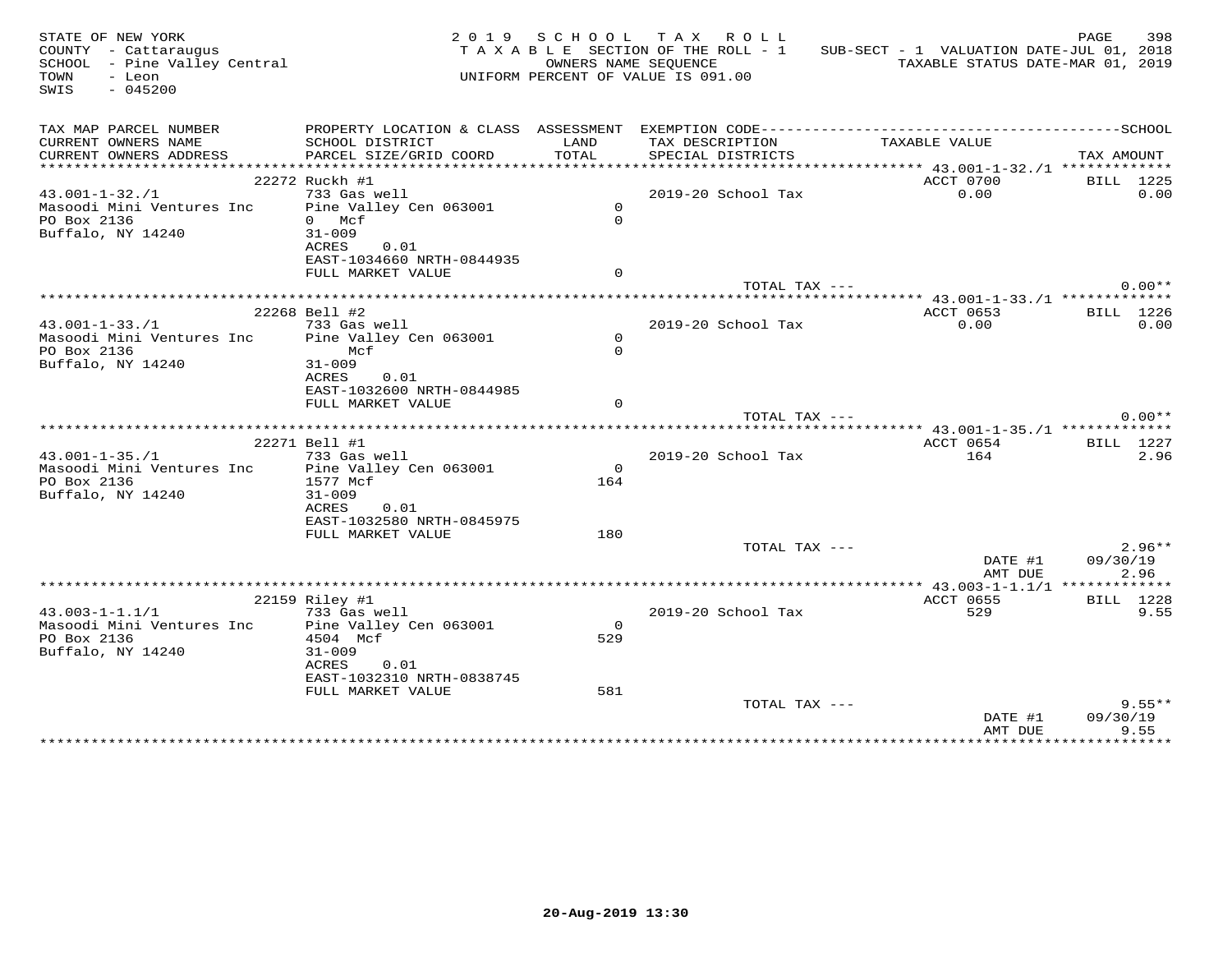| STATE OF NEW YORK<br>COUNTY - Cattaraugus<br>SCHOOL - Pine Valley Central<br>- Leon<br>TOWN<br>$-045200$<br>SWIS |                                                                                                            |                         | 2019 SCHOOL TAX ROLL<br>TAXABLE SECTION OF THE ROLL - 1<br>OWNERS NAME SEQUENCE<br>UNIFORM PERCENT OF VALUE IS 091.00 | SUB-SECT - 1 VALUATION DATE-JUL 01, 2018<br>TAXABLE STATUS DATE-MAR 01, 2019 | PAGE<br>399                    |
|------------------------------------------------------------------------------------------------------------------|------------------------------------------------------------------------------------------------------------|-------------------------|-----------------------------------------------------------------------------------------------------------------------|------------------------------------------------------------------------------|--------------------------------|
| TAX MAP PARCEL NUMBER<br>CURRENT OWNERS NAME<br>CURRENT OWNERS ADDRESS                                           | SCHOOL DISTRICT<br>PARCEL SIZE/GRID COORD                                                                  | LAND<br>TOTAL           | TAX DESCRIPTION<br>SPECIAL DISTRICTS                                                                                  | TAXABLE VALUE                                                                | TAX AMOUNT                     |
|                                                                                                                  |                                                                                                            |                         |                                                                                                                       |                                                                              |                                |
| $43.003 - 1 - 18.1/1$<br>Milliman Lee<br>Milliman Debora A<br>11720 Leon-New Albion Rd<br>Cattaraugus, NY 14719  | 16717 Hochstetler M #1<br>733 Gas well<br>Pine Valley Cen 063001<br>587 Mcf<br>$31 - 009$<br>ACRES<br>0.01 | $\overline{0}$<br>1,741 | 2019-20 School Tax                                                                                                    | ACCT 0535<br>1,741                                                           | BILL 1229<br>31.42             |
|                                                                                                                  | EAST-1037639 NRTH-0833575<br>FULL MARKET VALUE                                                             | 1,913                   | TOTAL TAX ---                                                                                                         | DATE #1                                                                      | $31.42**$<br>09/30/19          |
|                                                                                                                  |                                                                                                            |                         |                                                                                                                       | AMT DUE                                                                      | 31.42                          |
|                                                                                                                  |                                                                                                            |                         |                                                                                                                       |                                                                              |                                |
| $33.004 - 1 - 24.1/1$                                                                                            | 22675 Shetler, m #1<br>733 Gas well                                                                        |                         | 2019-20 School Tax                                                                                                    | ACCT 0765<br>8,905                                                           | BILL 1230<br>160.70            |
| Nornew Inc<br>300 Capital St Ste 200<br>Charleston, WV 25301                                                     | Pine Valley Cen 063001<br>12946 Mcf<br>$31 - 009$                                                          | $\Omega$<br>8,905       |                                                                                                                       |                                                                              |                                |
|                                                                                                                  | ACRES<br>0.01<br>FULL MARKET VALUE                                                                         | 9,786                   |                                                                                                                       |                                                                              |                                |
|                                                                                                                  |                                                                                                            |                         | TOTAL TAX ---                                                                                                         | DATE #1<br>AMT DUE                                                           | 160.70**<br>09/30/19<br>160.70 |
|                                                                                                                  |                                                                                                            |                         |                                                                                                                       |                                                                              |                                |
|                                                                                                                  | 23320 Shetler, m #2A                                                                                       |                         |                                                                                                                       | ACCT 0769                                                                    | <b>BILL</b> 1231               |
| $33.004 - 1 - 24.1/2$<br>Nornew Inc<br>300 Capital St Ste 200<br>Charleston, WV 25301                            | 733 Gas well<br>Pine Valley Cen 063001<br>6775 Mcf<br>$31 - 009$<br>ACRES<br>0.01                          | $\Omega$<br>4,979       | 2019-20 School Tax                                                                                                    | 4,979                                                                        | 89.85                          |
|                                                                                                                  | EAST-1021541 NRTH-0853163<br>FULL MARKET VALUE                                                             | 5,471                   |                                                                                                                       |                                                                              |                                |
|                                                                                                                  |                                                                                                            |                         | TOTAL TAX ---                                                                                                         | DATE #1<br>AMT DUE                                                           | 89.85**<br>09/30/19<br>89.85   |
|                                                                                                                  |                                                                                                            |                         |                                                                                                                       |                                                                              |                                |
| $42.002 - 1 - 1.2/1$<br>Nornew Inc<br>300 Capital St Ste 200<br>Charleston, WV 25301                             | 23388 Mosher #1<br>733 Gas well<br>Pine Valley Cen 063001<br>898 —<br>Mcf<br>$31 - 009$                    | $\overline{0}$<br>7,300 | 2019-20 School Tax                                                                                                    | ACCT 0770<br>7,300                                                           | BILL 1232<br>131.74            |
|                                                                                                                  | ACRES<br>0.01<br>EAST-1020560 NRTH-0848675<br>FULL MARKET VALUE                                            | 8,022                   | TOTAL TAX ---                                                                                                         |                                                                              | 131.74**                       |
|                                                                                                                  |                                                                                                            |                         |                                                                                                                       | DATE #1<br>AMT DUE                                                           | 09/30/19<br>131.74             |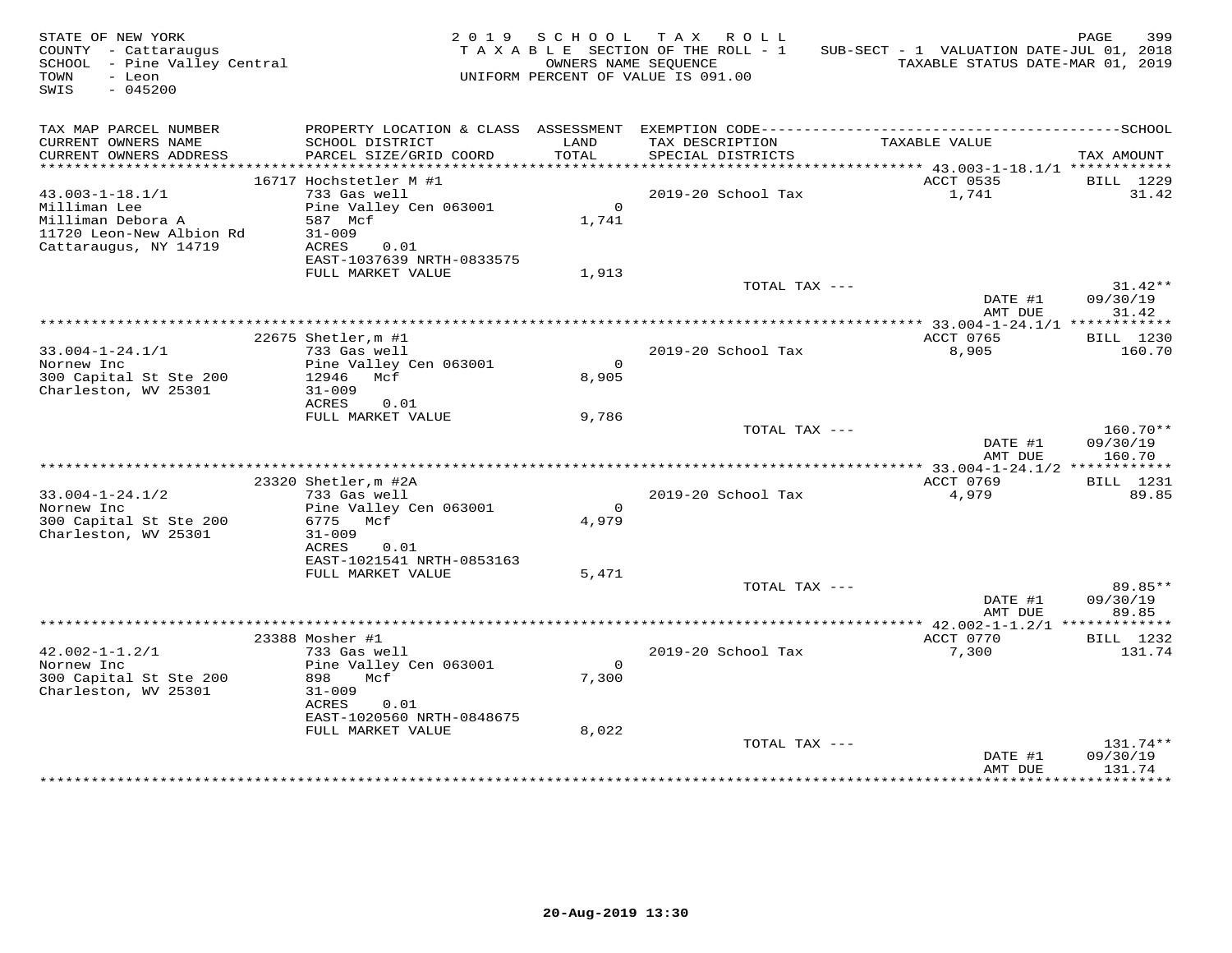| STATE OF NEW YORK<br>COUNTY - Cattaraugus<br>SCHOOL - Pine Valley Central<br>TOWN<br>- Leon<br>SWIS<br>$-045200$ |                                                                                                                                                           | OWNERS NAME SEQUENCE                 | 2019 SCHOOL TAX ROLL<br>TAXABLE SECTION OF THE ROLL - 1<br>UNIFORM PERCENT OF VALUE IS 091.00 | SUB-SECT - 1 VALUATION DATE-JUL 01, 2018<br>TAXABLE STATUS DATE-MAR 01, 2019 | PAGE<br>400                    |
|------------------------------------------------------------------------------------------------------------------|-----------------------------------------------------------------------------------------------------------------------------------------------------------|--------------------------------------|-----------------------------------------------------------------------------------------------|------------------------------------------------------------------------------|--------------------------------|
| TAX MAP PARCEL NUMBER<br>CURRENT OWNERS NAME<br>CURRENT OWNERS ADDRESS                                           | PROPERTY LOCATION & CLASS ASSESSMENT<br>SCHOOL DISTRICT<br>PARCEL SIZE/GRID COORD                                                                         | LAND<br>TOTAL                        | TAX DESCRIPTION<br>SPECIAL DISTRICTS                                                          | TAXABLE VALUE                                                                | TAX AMOUNT                     |
| ***********************<br>$52.001 - 1 - 38. / 1$<br>Nornew Inc.<br>Wengerd N.<br>300 Capitol St Ste 200         | *****************************<br>23381 N.Wengerd Eldredge Rd<br>733 Gas well<br>Pine Valley Cen 063001<br>#1<br>ACRES<br>0.01                             | $\Omega$<br>15,627                   | 2019-20 School Tax                                                                            | ACCT 0806<br>15,627                                                          | BILL 1233<br>282.01            |
| Charleston, WV 25301                                                                                             | FULL MARKET VALUE                                                                                                                                         | 17,173                               | TOTAL TAX ---                                                                                 | DATE #1<br>AMT DUE                                                           | 282.01**<br>09/30/19<br>282.01 |
| $34.003 - 1 - 8.2/1$<br>Nucomer Energy LLC<br>558 West 6th St Ste 100<br>Erie, PA 16507                          | 21777 Silleman #1<br>733 Gas well<br>Pine Valley Cen 063001<br>2689<br>Mcf<br>$31 - 009$<br>ACRES<br>0.01                                                 | $\Omega$<br>1,296                    | 2019-20 School Tax                                                                            | ACCT 0598<br>1,296                                                           | BILL 1234<br>23.39             |
|                                                                                                                  | EAST-1035930 NRTH-0854685<br>FULL MARKET VALUE                                                                                                            | 1,424                                | TOTAL TAX ---                                                                                 | DATE #1<br>AMT DUE                                                           | $23.39**$<br>09/30/19<br>23.39 |
|                                                                                                                  |                                                                                                                                                           |                                      |                                                                                               |                                                                              |                                |
| $34.003 - 1 - 8.3/1$<br>Nucomer Energy LLC<br>558 West 6th St Ste 100<br>Erie, PA 16507                          | 21193 Shetler E #1<br>733 Gas well<br>Pine Valley Cen 063001<br>1327 mcf<br>$31 - 009$<br>ACRES<br>0.01<br>EAST-1038380 NRTH-0854705<br>FULL MARKET VALUE | $\mathsf{O}$<br>$\Omega$<br>$\Omega$ | 2019-20 School Tax                                                                            | ACCT 0590<br>0.00                                                            | <b>BILL</b> 1235<br>0.00       |
|                                                                                                                  |                                                                                                                                                           |                                      | TOTAL TAX ---                                                                                 |                                                                              | $0.00**$                       |
| $34.003 - 1 - 8.3/2$<br>Nucomer Energy LLC<br>558 West 6th St Ste 100<br>Erie, PA 16507                          | 21138 Shelter E #2<br>733 Gas well<br>Pine Valley Cen 063001<br>863 Mcf<br>$31 - 009$<br>ACRES<br>0.01<br>EAST-1038380 NRTH-0854705<br>FULL MARKET VALUE  | $\circ$<br>$\Omega$<br>$\mathbf{0}$  | 2019-20 School Tax                                                                            | ACCT 0618<br>0.00                                                            | BILL 1236<br>0.00              |
|                                                                                                                  |                                                                                                                                                           |                                      | TOTAL TAX ---                                                                                 |                                                                              | $0.00**$                       |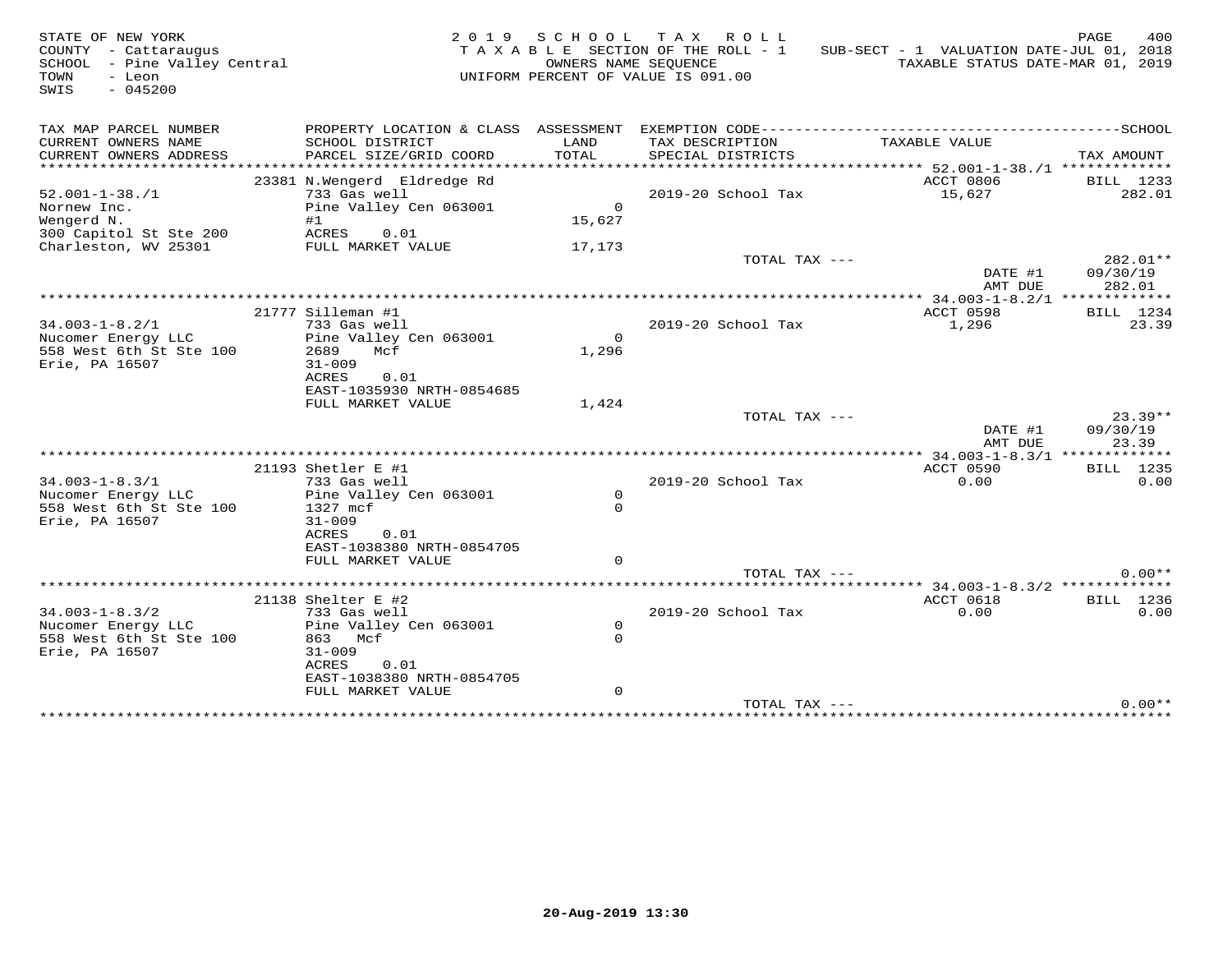| STATE OF NEW YORK<br>COUNTY - Cattaraugus<br>COUNIY - Cattaraugus<br>SCHOOL - Pine Valley Central<br>TOWN<br>- Leon<br>$-045200$<br>SWIS |                                                                                                                                                    |                                    | 2019 SCHOOL TAX ROLL<br>TAXABLE SECTION OF THE ROLL - 1<br>OWNERS NAME SEQUENCE<br>UNIFORM PERCENT OF VALUE IS 091.00 | SUB-SECT - 1 VALUATION DATE-JUL 01, 2018<br>TAXABLE STATUS DATE-MAR 01, 2019 | PAGE<br>401                      |
|------------------------------------------------------------------------------------------------------------------------------------------|----------------------------------------------------------------------------------------------------------------------------------------------------|------------------------------------|-----------------------------------------------------------------------------------------------------------------------|------------------------------------------------------------------------------|----------------------------------|
| TAX MAP PARCEL NUMBER<br>CURRENT OWNERS NAME<br>CURRENT OWNERS ADDRESS                                                                   | SCHOOL DISTRICT<br>PARCEL SIZE/GRID COORD                                                                                                          | LAND<br>TOTAL                      | TAX DESCRIPTION<br>SPECIAL DISTRICTS                                                                                  | TAXABLE VALUE                                                                | TAX AMOUNT                       |
|                                                                                                                                          | 21194 Shetler E #4                                                                                                                                 |                                    |                                                                                                                       | ACCT 0599                                                                    | BILL 1237                        |
| $34.003 - 1 - 12$ ./1<br>Nucomer Energy LLC<br>558 West 6th St Ste 100<br>Erie, PA 16507                                                 | 733 Gas well<br>Pine Valley Cen 063001<br>1392 Mcf<br>$31 - 009$<br>ACRES<br>0.01<br>EAST-1039070 NRTH-0852705                                     | $\overline{0}$<br>143              | 2019-20 School Tax                                                                                                    | 143                                                                          | 2.58                             |
|                                                                                                                                          | FULL MARKET VALUE                                                                                                                                  | 157                                |                                                                                                                       |                                                                              |                                  |
|                                                                                                                                          |                                                                                                                                                    |                                    | TOTAL TAX ---                                                                                                         | DATE #1<br>AMT DUE                                                           | $2.58**$<br>09/30/19<br>2.58     |
|                                                                                                                                          |                                                                                                                                                    |                                    |                                                                                                                       |                                                                              |                                  |
| $34.003 - 1 - 12./2$<br>Nucomer Energy LLC<br>558 West 6th St Ste 100<br>Erie, PA 16507                                                  | 21173 Pagett #1<br>733 Gas well<br>Pine Valley Cen 063001<br>1729 Mcf<br>$31 - 009$                                                                | $\overline{0}$<br>$\Omega$         | 2019-20 School Tax                                                                                                    | ACCT 0600<br>0.00                                                            | BILL 1238<br>0.00                |
|                                                                                                                                          | ACRES<br>0.01<br>EAST-1039070 NRTH-0852705<br>FULL MARKET VALUE                                                                                    | $\Omega$                           |                                                                                                                       |                                                                              |                                  |
|                                                                                                                                          |                                                                                                                                                    |                                    |                                                                                                                       | TOTAL TAX ---                                                                | $0.00**$                         |
|                                                                                                                                          | 21926 Mosher                                                                                                                                       |                                    |                                                                                                                       | ACCT 0634                                                                    | BILL 1239                        |
| $34.003 - 1 - 1.71$<br>Pan Energy Co.<br>7301 Mile Strip Rd<br>Orchard Park, NY 14127                                                    | 733 Gas well<br>Pine Valley Cen 063001<br>0 Mcf<br>$31 - 009$<br>ACRES<br>0.01<br>EAST-1030110 NRTH-0852675                                        | $\overline{0}$<br>152              | 2019-20 School Tax                                                                                                    | 152                                                                          | 2.74                             |
|                                                                                                                                          | FULL MARKET VALUE                                                                                                                                  | 167                                |                                                                                                                       |                                                                              |                                  |
|                                                                                                                                          |                                                                                                                                                    |                                    | TOTAL TAX ---                                                                                                         | DATE #1<br>AMT DUE                                                           | $2.74**$<br>09/30/19<br>2.74     |
|                                                                                                                                          |                                                                                                                                                    |                                    |                                                                                                                       |                                                                              |                                  |
| $34.003 - 1 - 2.72$<br>Pan Energy Company Inc.<br>7301 Mile Strip Rd<br>Orchard, NY 14127                                                | 25501 Rte 62<br>733 Gas well<br>Pine Valley Cen 063001<br>31-009-25501<br>Adams #3<br>ACRES 0.01<br>EAST-1033983 NRTH-0852373<br>FULL MARKET VALUE | $\overline{0}$<br>39,734<br>43,664 | 2019-20 School Tax                                                                                                    | ACCT 0905<br>39,734                                                          | BILL 1240<br>717.05              |
|                                                                                                                                          |                                                                                                                                                    |                                    | TOTAL TAX ---                                                                                                         | DATE #1<br>AMT DUE                                                           | $717.05**$<br>09/30/19<br>717.05 |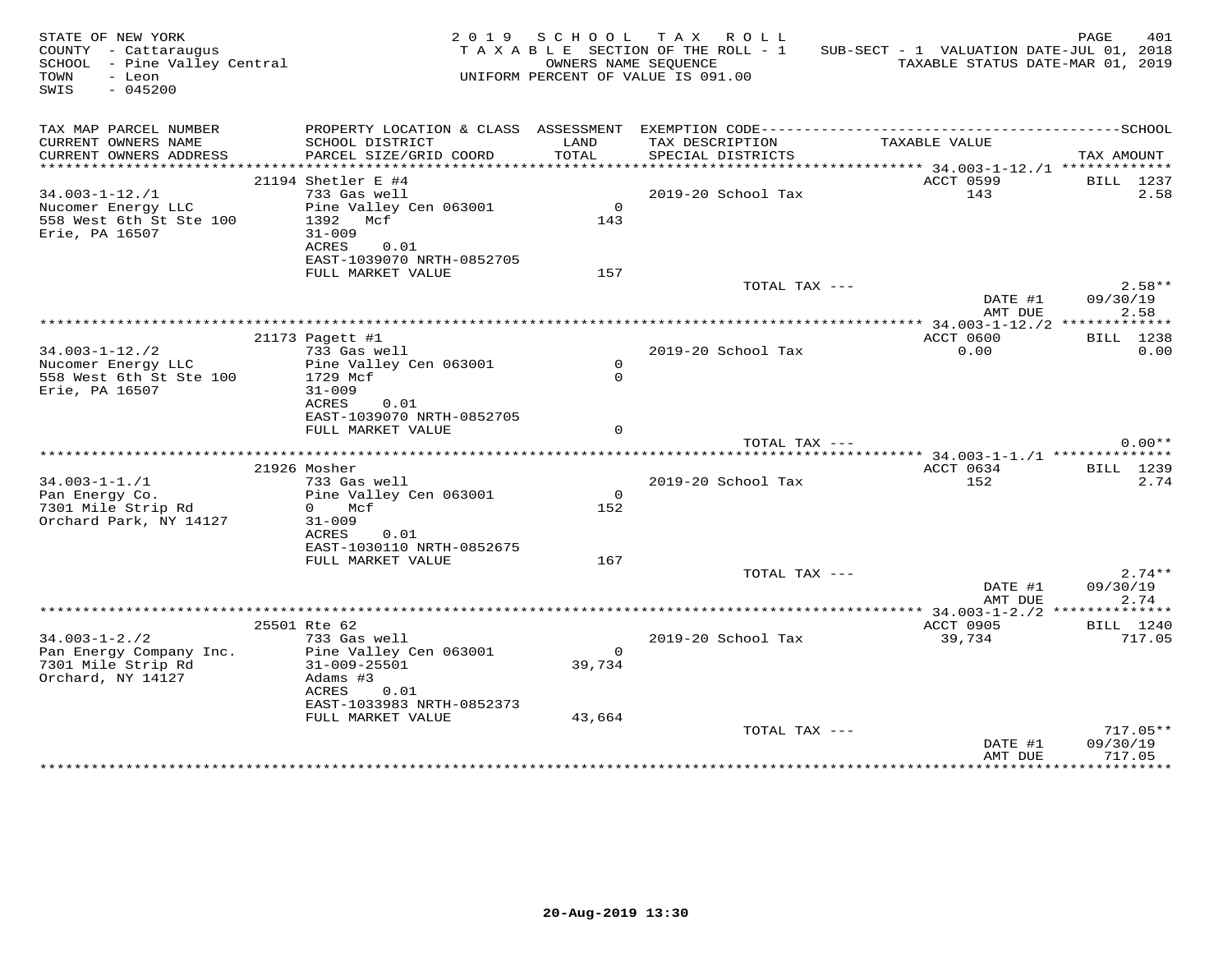| STATE OF NEW YORK<br>COUNTY - Cattaraugus<br>SCHOOL - Pine Valley Central<br>TOWN<br>- Leon<br>SWIS<br>$-045200$ |                                                | 2019 SCHOOL    | TAX ROLL<br>TAXABLE SECTION OF THE ROLL - 1<br>OWNERS NAME SEQUENCE<br>UNIFORM PERCENT OF VALUE IS 091.00 | SUB-SECT - 1 VALUATION DATE-JUL 01, 2018<br>TAXABLE STATUS DATE-MAR 01, 2019 | PAGE<br>402         |
|------------------------------------------------------------------------------------------------------------------|------------------------------------------------|----------------|-----------------------------------------------------------------------------------------------------------|------------------------------------------------------------------------------|---------------------|
| TAX MAP PARCEL NUMBER<br>CURRENT OWNERS NAME                                                                     | SCHOOL DISTRICT                                | LAND           | TAX DESCRIPTION                                                                                           | TAXABLE VALUE                                                                |                     |
| CURRENT OWNERS ADDRESS                                                                                           | PARCEL SIZE/GRID COORD                         | TOTAL          | SPECIAL DISTRICTS                                                                                         |                                                                              | TAX AMOUNT          |
| ************************                                                                                         |                                                |                |                                                                                                           |                                                                              |                     |
| $34.003 - 1 - 33.1/1$                                                                                            | Rte 62<br>733 Gas well                         |                | 2019-20 School Tax                                                                                        | ACCT 0906<br>8,672                                                           | BILL 1241<br>156.50 |
| Pan Energy Company Inc.                                                                                          | Pine Valley Cen 063001                         | $\Omega$       |                                                                                                           |                                                                              |                     |
| 7301 Mile Strip Rd                                                                                               | David #1                                       | 8,672          |                                                                                                           |                                                                              |                     |
| Orchard Park, NY 14127                                                                                           | $31 - 009 - 25499$                             |                |                                                                                                           |                                                                              |                     |
|                                                                                                                  | ACRES<br>0.01                                  |                |                                                                                                           |                                                                              |                     |
|                                                                                                                  | EAST-0006794 NRTH-0003003<br>FULL MARKET VALUE | 9.530          |                                                                                                           |                                                                              |                     |
|                                                                                                                  |                                                |                | TOTAL TAX ---                                                                                             |                                                                              | $156.50**$          |
|                                                                                                                  |                                                |                |                                                                                                           | DATE #1                                                                      | 09/30/19            |
|                                                                                                                  |                                                |                |                                                                                                           | AMT DUE                                                                      | 156.50              |
|                                                                                                                  | 16716 Meyers B #1                              |                |                                                                                                           | ACCT 0528                                                                    | BILL 1242           |
| $33.004 - 1 - 16. / 1$                                                                                           | 733 Gas well                                   |                | 2019-20 School Tax                                                                                        | 2,718                                                                        | 49.05               |
| Range Resources Appalachia                                                                                       | Pine Valley Cen 063001                         | $\overline{0}$ |                                                                                                           |                                                                              |                     |
| <b>KE</b> Andrews                                                                                                | 1856 Mcf                                       | 2,718          |                                                                                                           |                                                                              |                     |
| PO Box 870849                                                                                                    | $31 - 009$                                     |                |                                                                                                           |                                                                              |                     |
| Mesquite, TX 75187                                                                                               | ACRES<br>0.01<br>EAST-1025010 NRTH-0848375     |                |                                                                                                           |                                                                              |                     |
|                                                                                                                  | FULL MARKET VALUE                              | 2,987          |                                                                                                           |                                                                              |                     |
|                                                                                                                  |                                                |                | TOTAL TAX ---                                                                                             |                                                                              | 49.05**             |
|                                                                                                                  |                                                |                |                                                                                                           | DATE #1                                                                      | 09/30/19            |
|                                                                                                                  |                                                |                |                                                                                                           | AMT DUE                                                                      | 49.05               |
|                                                                                                                  | 21935 Bell F                                   |                |                                                                                                           | ACCT 0635                                                                    | BILL 1243           |
| $33.004 - 2 - 6.71$                                                                                              | 733 Gas well                                   |                | 2019-20 School Tax                                                                                        | 5,581                                                                        | 100.72              |
| Range Resources Appalachia bine Valley Cen 063001                                                                |                                                | $\Omega$       |                                                                                                           |                                                                              |                     |
| <b>KE Andrews</b>                                                                                                | 1243 Mcf                                       | 5,581          |                                                                                                           |                                                                              |                     |
| PO Box 870849<br>Mesquite, TX 75187                                                                              | $31 - 009$<br>ACRES<br>0.01                    |                |                                                                                                           |                                                                              |                     |
|                                                                                                                  | EAST-1027790 NRTH-0852695                      |                |                                                                                                           |                                                                              |                     |
|                                                                                                                  | FULL MARKET VALUE                              | 6,133          |                                                                                                           |                                                                              |                     |
|                                                                                                                  |                                                |                | TOTAL TAX ---                                                                                             |                                                                              | 100.72**            |
|                                                                                                                  |                                                |                |                                                                                                           | DATE #1                                                                      | 09/30/19            |
|                                                                                                                  |                                                |                |                                                                                                           | AMT DUE                                                                      | 100.72              |
|                                                                                                                  | 21919 Bromley/lux #1                           |                |                                                                                                           | ACCT 0636                                                                    | BILL 1244           |
| $33.004 - 2 - 14.71$                                                                                             | 733 Gas well                                   |                | 2019-20 School Tax                                                                                        | 1,626                                                                        | 29.34               |
| Range Resources Appalachia                                                                                       | Pine Valley Cen 063001                         | $\Omega$       |                                                                                                           |                                                                              |                     |
| <b>KE Andrews</b>                                                                                                | 2070 Mcf                                       | 1,626          |                                                                                                           |                                                                              |                     |
| PO Box 870849<br>Mesquite, TX 75187                                                                              | $31 - 009$<br>0.01<br>ACRES                    |                |                                                                                                           |                                                                              |                     |
|                                                                                                                  | EAST-1026680 NRTH-0850605                      |                |                                                                                                           |                                                                              |                     |
|                                                                                                                  | FULL MARKET VALUE                              | 1,787          |                                                                                                           |                                                                              |                     |
|                                                                                                                  |                                                |                | TOTAL TAX ---                                                                                             |                                                                              | $29.34**$           |
|                                                                                                                  |                                                |                |                                                                                                           | DATE #1<br>AMT DUE                                                           | 09/30/19<br>29.34   |
|                                                                                                                  |                                                |                |                                                                                                           |                                                                              |                     |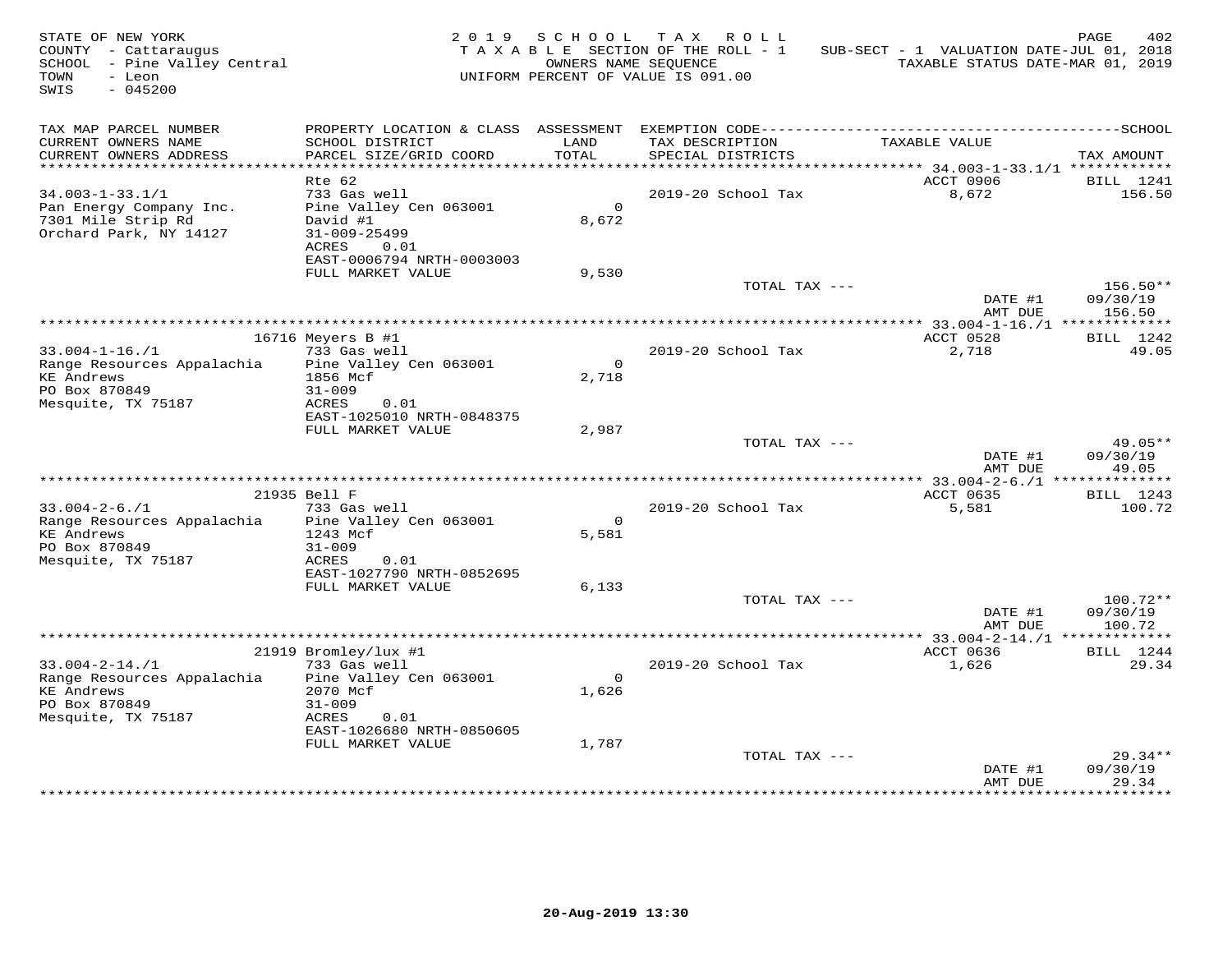| STATE OF NEW YORK<br>COUNTY - Cattaraugus<br>SCHOOL - Pine Valley Central<br>TOWN<br>- Leon<br>$-045200$<br>SWIS |                                                  | 2019 SCHOOL      | TAX ROLL<br>TAXABLE SECTION OF THE ROLL - 1<br>OWNERS NAME SEOUENCE<br>UNIFORM PERCENT OF VALUE IS 091.00 | SUB-SECT - 1 VALUATION DATE-JUL 01, 2018<br>TAXABLE STATUS DATE-MAR 01, 2019 | 403<br>PAGE                    |
|------------------------------------------------------------------------------------------------------------------|--------------------------------------------------|------------------|-----------------------------------------------------------------------------------------------------------|------------------------------------------------------------------------------|--------------------------------|
| TAX MAP PARCEL NUMBER<br>CURRENT OWNERS NAME<br>CURRENT OWNERS ADDRESS                                           | SCHOOL DISTRICT<br>PARCEL SIZE/GRID COORD        | LAND<br>TOTAL    | TAX DESCRIPTION<br>SPECIAL DISTRICTS                                                                      | TAXABLE VALUE                                                                | TAX AMOUNT                     |
| **********************                                                                                           |                                                  |                  |                                                                                                           |                                                                              |                                |
|                                                                                                                  | 16849 Meyers B #2                                |                  |                                                                                                           | ACCT 0530                                                                    | BILL 1245                      |
| $42.002 - 1 - 3.1/1$                                                                                             | 733 Gas well                                     |                  | 2019-20 School Tax                                                                                        | 4,659                                                                        | 84.08                          |
| Range Resources Appalachia<br><b>KE</b> Andrews<br>PO Box 870849                                                 | Pine Valley Cen 063001<br>3383 Mcf<br>$31 - 009$ | $\circ$<br>4,659 |                                                                                                           |                                                                              |                                |
| Mesquite, TX 75187                                                                                               | ACRES<br>0.01<br>EAST-1022990 NRTH-0845345       |                  |                                                                                                           |                                                                              |                                |
|                                                                                                                  | FULL MARKET VALUE                                | 5,120            | TOTAL TAX ---                                                                                             |                                                                              | 84.08**                        |
|                                                                                                                  |                                                  |                  |                                                                                                           | DATE #1<br>AMT DUE                                                           | 09/30/19<br>84.08              |
|                                                                                                                  |                                                  |                  |                                                                                                           |                                                                              |                                |
|                                                                                                                  | 22322-23 Countryside S&q #1 & #2                 |                  |                                                                                                           | ACCT 0675                                                                    | BILL 1246                      |
| $42.002 - 1 - 23.1/1$                                                                                            | 733 Gas well<br>Pine Valley Cen 063001           | $\Omega$         | 2019-20 School Tax                                                                                        | 4,465                                                                        | 80.58                          |
| Range Resources Appalachia<br><b>KE Andrews</b><br>PO Box 870849                                                 | 1826 Mcf<br>$31 - 009$                           | 4,465            |                                                                                                           |                                                                              |                                |
| Mesquite, TX 75187                                                                                               | ACRES<br>0.01<br>EAST-1028260 NRTH-0840675       |                  |                                                                                                           |                                                                              |                                |
|                                                                                                                  | FULL MARKET VALUE                                | 4,907            |                                                                                                           |                                                                              |                                |
|                                                                                                                  |                                                  |                  | TOTAL TAX ---                                                                                             | DATE #1<br>AMT DUE                                                           | 80.58**<br>09/30/19<br>80.58   |
|                                                                                                                  |                                                  |                  |                                                                                                           |                                                                              |                                |
|                                                                                                                  | 16782 Bromley J #1                               |                  |                                                                                                           | ACCT 0531                                                                    | BILL 1247                      |
| $42.002 - 1 - 24.71$                                                                                             | 733 Gas well                                     |                  | 2019-20 School Tax                                                                                        | 3,498                                                                        | 63.13                          |
| Range Resources Appalachia                                                                                       | Pine Valley Cen 063001                           | $\circ$          |                                                                                                           |                                                                              |                                |
| <b>KE Andrews</b><br>PO Box 870849                                                                               | 2870 Mcf<br>$31 - 009$                           | 3,498            |                                                                                                           |                                                                              |                                |
| Mesquite, TX 75187                                                                                               | ACRES<br>0.01                                    |                  |                                                                                                           |                                                                              |                                |
|                                                                                                                  | EAST-1030370 NRTH-0842985                        |                  |                                                                                                           |                                                                              |                                |
|                                                                                                                  | FULL MARKET VALUE                                | 3,844            |                                                                                                           |                                                                              |                                |
|                                                                                                                  |                                                  |                  | TOTAL TAX ---                                                                                             | DATE #1<br>AMT DUE                                                           | $63.13**$<br>09/30/19<br>63.13 |
|                                                                                                                  |                                                  |                  |                                                                                                           | ************** 42.002-1-26./1 **************                                 |                                |
|                                                                                                                  | 22228 Wengerd #1                                 |                  |                                                                                                           | ACCT 0647                                                                    | BILL 1248                      |
| $42.002 - 1 - 26. / 1$<br>Range Resources Appalachia                                                             | 733 Gas well<br>Pine Valley Cen 063001           | $\Omega$         | 2019-20 School Tax                                                                                        | 8,966                                                                        | 161.80                         |
| <b>KE Andrews</b>                                                                                                | 16353Mcf                                         | 8,966            |                                                                                                           |                                                                              |                                |
| PO Box 870849                                                                                                    | $31 - 009$                                       |                  |                                                                                                           |                                                                              |                                |
| Mesquite, TX 75187                                                                                               | 0.01<br>ACRES<br>EAST-1026490 NRTH-0841225       |                  |                                                                                                           |                                                                              |                                |
|                                                                                                                  | FULL MARKET VALUE                                | 9,853            |                                                                                                           |                                                                              |                                |
|                                                                                                                  |                                                  |                  | TOTAL TAX ---                                                                                             | DATE #1<br>AMT DUE                                                           | 161.80**<br>09/30/19<br>161.80 |
|                                                                                                                  |                                                  |                  |                                                                                                           |                                                                              |                                |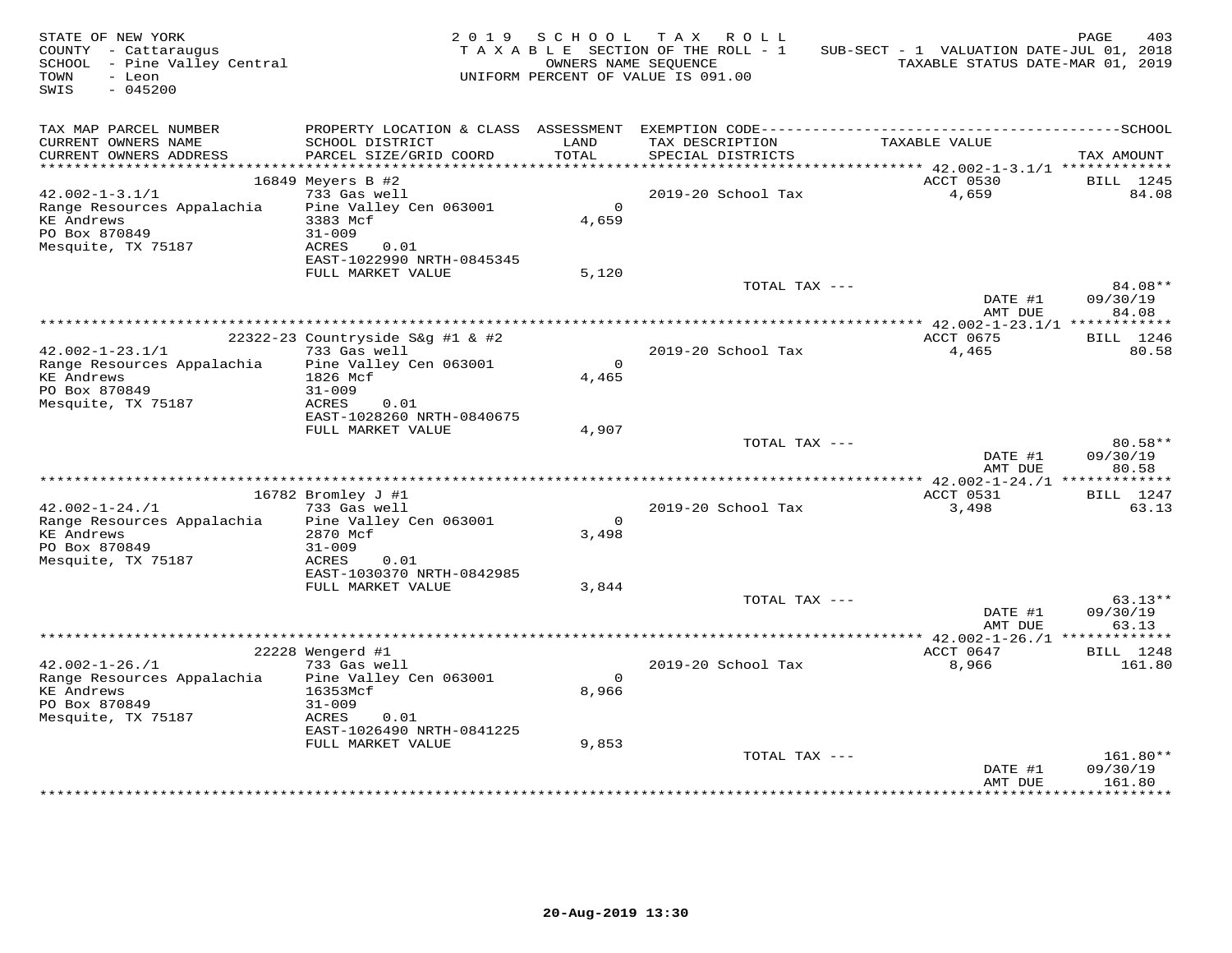| STATE OF NEW YORK<br>COUNTY - Cattaraugus<br>SCHOOL - Pine Valley Central<br>- Leon<br>TOWN<br>$-045200$<br>SWIS |                                                                                                           |                         | 2019 SCHOOL TAX ROLL<br>TAXABLE SECTION OF THE ROLL - 1<br>OWNERS NAME SEQUENCE<br>UNIFORM PERCENT OF VALUE IS 091.00 | SUB-SECT - 1 VALUATION DATE-JUL 01, 2018<br>TAXABLE STATUS DATE-MAR 01, 2019 | PAGE<br>404                    |
|------------------------------------------------------------------------------------------------------------------|-----------------------------------------------------------------------------------------------------------|-------------------------|-----------------------------------------------------------------------------------------------------------------------|------------------------------------------------------------------------------|--------------------------------|
| TAX MAP PARCEL NUMBER<br>CURRENT OWNERS NAME<br>CURRENT OWNERS ADDRESS                                           | SCHOOL DISTRICT<br>PARCEL SIZE/GRID COORD                                                                 | LAND<br>TOTAL           | TAX DESCRIPTION<br>SPECIAL DISTRICTS                                                                                  | TAXABLE VALUE                                                                | TAX AMOUNT                     |
|                                                                                                                  |                                                                                                           |                         |                                                                                                                       |                                                                              |                                |
| $42.004 - 1 - 6.1/1$<br>Range Resources Appalachia<br>KE Andrews<br>PO Box 870849<br>Mesquite, TX 75187          | 22319 Detweiler N #1<br>733 Gas well<br>Pine Valley Cen 063001<br>2436 Mcf<br>$31 - 009$<br>ACRES<br>0.01 | $\overline{0}$<br>2,903 | 2019-20 School Tax                                                                                                    | ACCT 0677<br>2,903                                                           | BILL 1249<br>52.39             |
|                                                                                                                  | EAST-1024950 NRTH-0838665<br>FULL MARKET VALUE                                                            | 3,190                   |                                                                                                                       |                                                                              |                                |
|                                                                                                                  |                                                                                                           |                         | TOTAL TAX ---                                                                                                         | DATE #1<br>AMT DUE                                                           | $52.39**$<br>09/30/19<br>52.39 |
|                                                                                                                  |                                                                                                           |                         |                                                                                                                       | ********** $42.004 - 1 - 10$ . $/1$ *************                            |                                |
| $42.004 - 1 - 10.71$                                                                                             | 16784 Miller I #1<br>733 Gas well                                                                         |                         | 2019-20 School Tax                                                                                                    | ACCT 0532<br>8,556                                                           | BILL 1250<br>154.40            |
| Range Resources Appalachia Pine Valley Cen 063001<br><b>KE</b> Andrews<br>PO Box 870849                          | $31 - 009$<br>ACRES<br>0.01                                                                               | $\Omega$<br>8,556       |                                                                                                                       |                                                                              |                                |
| Mesquite, TX 75187                                                                                               | EAST-1027850 NRTH-0838115<br>FULL MARKET VALUE                                                            | 9,402                   |                                                                                                                       |                                                                              |                                |
|                                                                                                                  |                                                                                                           |                         | TOTAL TAX ---                                                                                                         | DATE #1<br>AMT DUE                                                           | 154.40**<br>09/30/19<br>154.40 |
|                                                                                                                  |                                                                                                           |                         |                                                                                                                       |                                                                              |                                |
| $42.004 - 1 - 21. / 1$                                                                                           | 22452 Miller Eli #2<br>733 Gas well                                                                       |                         | 2019-20 School Tax                                                                                                    | ACCT 0704<br>2,545                                                           | BILL 1251<br>45.93             |
| Range Resources Appalachia<br><b>KE Andrews</b><br>PO Box 870849<br>Mesquite, TX 75187                           | Pine Valley Cen 063001<br>1715 Mcf<br>$31 - 009$<br>ACRES<br>0.01                                         | $\Omega$<br>2,545       |                                                                                                                       |                                                                              |                                |
|                                                                                                                  | EAST-1025890 NRTH-0836085                                                                                 |                         |                                                                                                                       |                                                                              |                                |
|                                                                                                                  | FULL MARKET VALUE                                                                                         | 2,797                   | TOTAL TAX ---                                                                                                         | DATE #1<br>AMT DUE                                                           | $45.93**$<br>09/30/19<br>45.93 |
|                                                                                                                  |                                                                                                           |                         |                                                                                                                       |                                                                              |                                |
|                                                                                                                  | 22449 Miller Eli #1                                                                                       |                         |                                                                                                                       | ACCT 0705                                                                    | BILL 1252                      |
| $42.004 - 2 - 8.1/1$<br>Range Resources Appalachia<br><b>KE Andrews</b><br>PO Box 870849<br>Mesquite, TX 75187   | 733 Gas well<br>Pine Valley Cen 063001<br>4787 Mcf<br>$31 - 009$<br>ACRES<br>0.01                         | $\overline{0}$<br>2,787 | 2019-20 School Tax                                                                                                    | 2,787                                                                        | 50.29                          |
|                                                                                                                  | EAST-1025880 NRTH-0835325<br>FULL MARKET VALUE                                                            | 3,063                   |                                                                                                                       |                                                                              |                                |
|                                                                                                                  |                                                                                                           |                         | TOTAL TAX ---                                                                                                         | DATE #1<br>AMT DUE                                                           | $50.29**$<br>09/30/19<br>50.29 |
|                                                                                                                  |                                                                                                           |                         |                                                                                                                       |                                                                              |                                |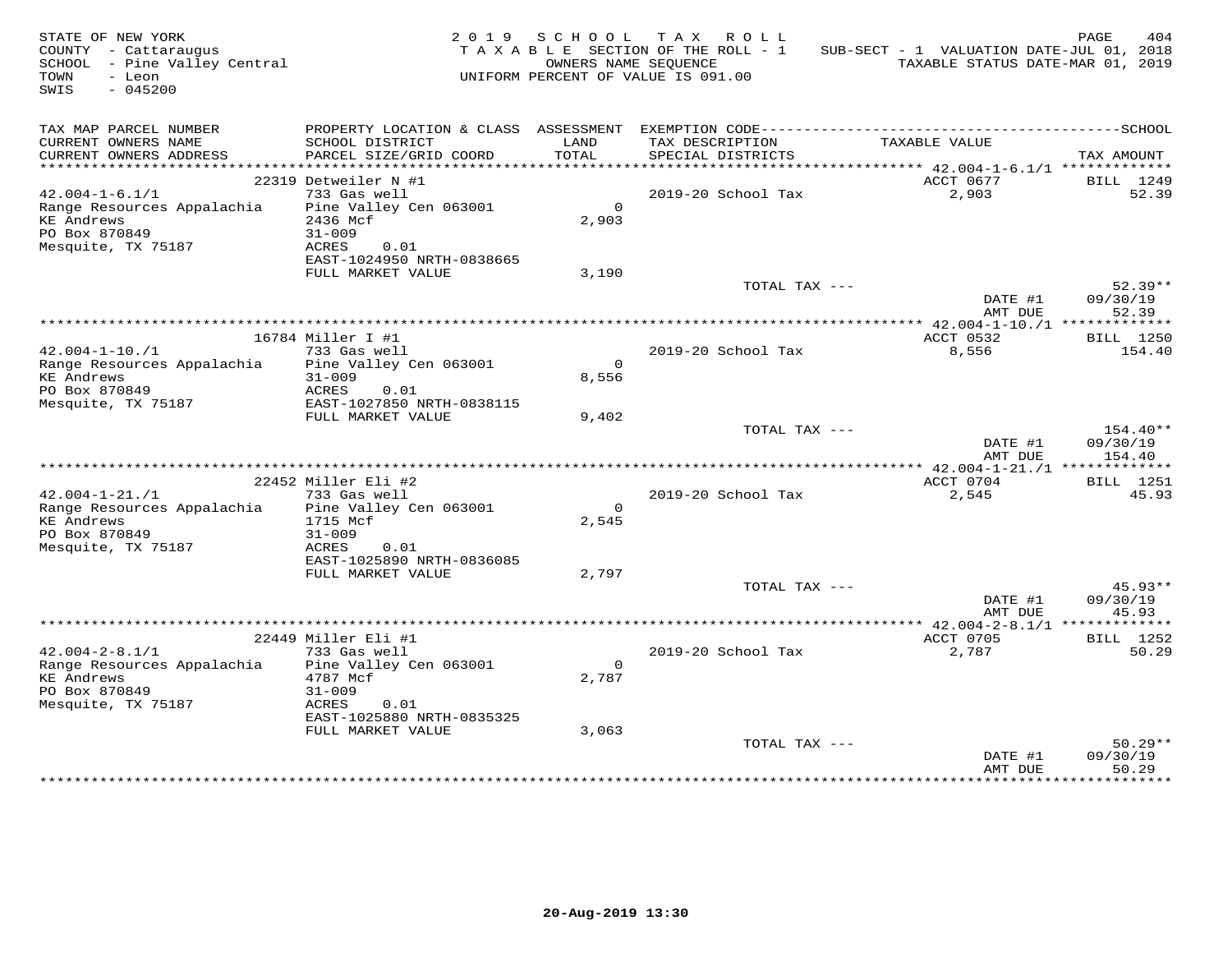| STATE OF NEW YORK<br>COUNTY - Cattaraugus<br>SCHOOL - Pine Valley Central<br>- Leon<br>TOWN<br>SWIS<br>$-045200$ |                                                                                                 | 2019 SCHOOL             | TAX ROLL<br>TAXABLE SECTION OF THE ROLL - 1<br>OWNERS NAME SEQUENCE<br>UNIFORM PERCENT OF VALUE IS 091.00 | SUB-SECT - 1 VALUATION DATE-JUL 01, 2018<br>TAXABLE STATUS DATE-MAR 01, 2019                                  | PAGE<br>405                      |
|------------------------------------------------------------------------------------------------------------------|-------------------------------------------------------------------------------------------------|-------------------------|-----------------------------------------------------------------------------------------------------------|---------------------------------------------------------------------------------------------------------------|----------------------------------|
| TAX MAP PARCEL NUMBER<br>CURRENT OWNERS NAME<br>CURRENT OWNERS ADDRESS                                           | SCHOOL DISTRICT<br>PARCEL SIZE/GRID COORD                                                       | LAND<br>TOTAL           | TAX DESCRIPTION<br>SPECIAL DISTRICTS                                                                      | PROPERTY LOCATION & CLASS ASSESSMENT EXEMPTION CODE-----------------------------------SCHOOL<br>TAXABLE VALUE | TAX AMOUNT                       |
|                                                                                                                  | 22433-34 Moffitt/stankey #1 & #2                                                                |                         |                                                                                                           | ACCT 0706                                                                                                     | BILL 1253                        |
| $42.004 - 2 - 19.1/1$                                                                                            | 733 Gas well                                                                                    |                         | 2019-20 School Tax                                                                                        | 7,906                                                                                                         | 142.67                           |
| Range Resources Appalachia<br><b>KE Andrews</b><br>PO Box 870849<br>Mesquite, TX 75187                           | Pine Valley Cen 063001<br>13603 Mcf<br>$31 - 009$<br>ACRES<br>0.01<br>EAST-1030769 NRTH-0832925 | $\Omega$<br>7,906       |                                                                                                           |                                                                                                               |                                  |
|                                                                                                                  | FULL MARKET VALUE                                                                               | 8,688                   |                                                                                                           |                                                                                                               |                                  |
|                                                                                                                  |                                                                                                 |                         | TOTAL TAX ---                                                                                             | DATE #1<br>AMT DUE                                                                                            | $142.67**$<br>09/30/19<br>142.67 |
|                                                                                                                  | * * * * * * * * * * * * * * * * *                                                               |                         | **************************************                                                                    | *********** 42.004-2-30./1 **************                                                                     |                                  |
| $42.004 - 2 - 30.71$                                                                                             | 22269 Levi Yoder #1<br>733 Gas well                                                             |                         |                                                                                                           | ACCT 0678                                                                                                     | BILL 1254                        |
| Range Resources Appalachia<br><b>KE</b> Andrews<br>PO Box 870849<br>Mesquite, TX 75187                           | Pine Valley Cen 063001<br>6096 Mcf<br>$31 - 009$<br>ACRES<br>0.01                               | $\overline{0}$<br>6,809 | 2019-20 School Tax                                                                                        | 6,809                                                                                                         | 122.88                           |
|                                                                                                                  | EAST-1024500 NRTH-0832945<br>FULL MARKET VALUE                                                  | 7,482                   |                                                                                                           |                                                                                                               |                                  |
|                                                                                                                  |                                                                                                 |                         | TOTAL TAX ---                                                                                             | DATE #1<br>AMT DUE                                                                                            | 122.88**<br>09/30/19<br>122.88   |
|                                                                                                                  |                                                                                                 |                         |                                                                                                           |                                                                                                               |                                  |
| $43.003 - 1 - 4.2/1$                                                                                             | 21949 Hostetler                                                                                 |                         |                                                                                                           | ACCT 0637                                                                                                     | BILL 1255<br>71.59               |
| Range Resources Appalachia                                                                                       | 733 Gas well<br>Pine Valley Cen 063001                                                          | $\Omega$                | 2019-20 School Tax                                                                                        | 3,967                                                                                                         |                                  |
| <b>KE Andrews</b><br>PO Box 870849                                                                               | 5101 Mcf<br>$31 - 009$                                                                          | 3,967                   |                                                                                                           |                                                                                                               |                                  |
| Mesquite, TX 75187                                                                                               | ACRES<br>0.01<br>EAST-1034560 NRTH-0837655                                                      |                         |                                                                                                           |                                                                                                               |                                  |
|                                                                                                                  | FULL MARKET VALUE                                                                               | 4,359                   |                                                                                                           |                                                                                                               |                                  |
|                                                                                                                  |                                                                                                 |                         | TOTAL TAX ---                                                                                             | DATE #1<br>AMT DUE                                                                                            | $71.59**$<br>09/30/19<br>71.59   |
|                                                                                                                  |                                                                                                 |                         |                                                                                                           |                                                                                                               |                                  |
|                                                                                                                  | $22448$ Hostetler J #2                                                                          |                         |                                                                                                           | ACCT 0707                                                                                                     | BILL 1256                        |
| $43.003 - 1 - 4.2/2$<br>Range Resources Appalachia                                                               | 733 Gas well<br>Pine Valley Cen 063001                                                          | $\Omega$                | 2019-20 School Tax                                                                                        | 1,813                                                                                                         | 32.72                            |
| KEAndrews<br>PO Box 870849<br>Mesquite, TX 75187                                                                 | 2327 Mcf<br>$31 - 009$<br>0.01<br>ACRES<br>EAST-1034560 NRTH-0837655                            | 1,813                   |                                                                                                           |                                                                                                               |                                  |
|                                                                                                                  | FULL MARKET VALUE                                                                               | 1,992                   |                                                                                                           |                                                                                                               |                                  |
|                                                                                                                  |                                                                                                 |                         | TOTAL TAX ---                                                                                             | DATE #1<br>AMT DUE                                                                                            | $32.72**$<br>09/30/19<br>32.72   |
|                                                                                                                  |                                                                                                 |                         |                                                                                                           |                                                                                                               | ************                     |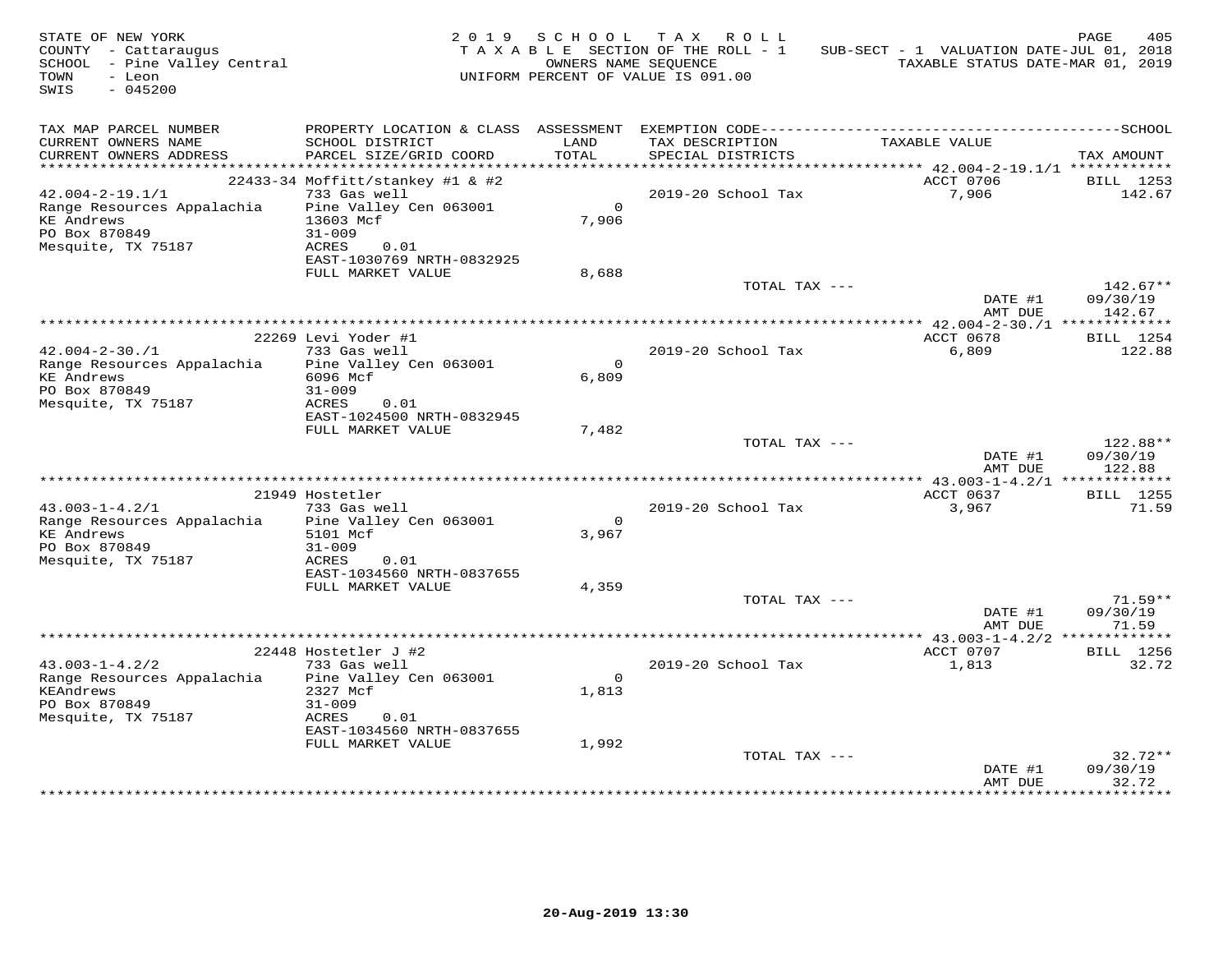| STATE OF NEW YORK<br>COUNTY - Cattaraugus<br>SCHOOL - Pine Valley Central<br>- Leon<br>TOWN<br>$-045200$<br>SWIS |                                                                                                            | OWNERS NAME SEOUENCE    | 2019 SCHOOL TAX ROLL<br>TAXABLE SECTION OF THE ROLL - 1<br>UNIFORM PERCENT OF VALUE IS 091.00 | SUB-SECT - 1 VALUATION DATE-JUL 01, 2018                | PAGE<br>406<br>TAXABLE STATUS DATE-MAR 01, 2019 |
|------------------------------------------------------------------------------------------------------------------|------------------------------------------------------------------------------------------------------------|-------------------------|-----------------------------------------------------------------------------------------------|---------------------------------------------------------|-------------------------------------------------|
| TAX MAP PARCEL NUMBER<br>CURRENT OWNERS NAME<br>CURRENT OWNERS ADDRESS                                           | SCHOOL DISTRICT<br>PARCEL SIZE/GRID COORD                                                                  | LAND<br>TOTAL           | TAX DESCRIPTION<br>SPECIAL DISTRICTS                                                          | TAXABLE VALUE                                           | TAX AMOUNT                                      |
|                                                                                                                  |                                                                                                            |                         |                                                                                               |                                                         |                                                 |
| $43.003 - 1 - 6.71$<br>Range Resources Appalachia<br><b>KE</b> Andrews<br>PO Box 870849<br>Mesquite, TX 75187    | $22308$ Slabaugh A #1<br>733 Gas well<br>Pine Valley Cen 063001<br>1632 Mcf<br>$31 - 009$<br>ACRES<br>0.01 | $\overline{0}$<br>3,441 | 2019-20 School Tax                                                                            | ACCT 0681<br>3,441                                      | BILL 1257<br>62.10                              |
|                                                                                                                  | EAST-1035929 NRTH-0837655<br>FULL MARKET VALUE                                                             | 3,781                   |                                                                                               |                                                         |                                                 |
|                                                                                                                  |                                                                                                            |                         | TOTAL TAX ---                                                                                 | DATE #1<br>AMT DUE                                      | $62.10**$<br>09/30/19<br>62.10                  |
|                                                                                                                  |                                                                                                            |                         |                                                                                               | ************** 43.003-1-6./2 ***************            |                                                 |
| $43.003 - 1 - 6.72$                                                                                              | 22444 Slabaugh A #2<br>733 Gas well                                                                        |                         | 2019-20 School Tax                                                                            | ACCT 0708<br>2,256                                      | <b>BILL</b> 1258<br>40.71                       |
| Range Resources Appalachia<br><b>KE</b> Andrews<br>PO Box 870849                                                 | Pine Valley Cen 063001<br>1391 Mcf<br>$31 - 009$                                                           | $\Omega$<br>2,256       |                                                                                               |                                                         |                                                 |
| Mesquite, TX 75187                                                                                               | EAST-1035929 NRTH-0837655                                                                                  |                         |                                                                                               |                                                         |                                                 |
|                                                                                                                  | FULL MARKET VALUE                                                                                          | 2,479                   | TOTAL TAX ---                                                                                 | DATE #1<br>AMT DUE                                      | $40.71**$<br>09/30/19<br>40.71                  |
|                                                                                                                  |                                                                                                            |                         |                                                                                               |                                                         |                                                 |
|                                                                                                                  | 16718 Miller D Lp-1                                                                                        |                         | 2019-20 School Tax                                                                            | ACCT 0537                                               | <b>BILL</b> 1259                                |
| $43.004 - 1 - 8.71$<br>Range Resources Appalachia<br><b>KE</b> Andrews<br>PO Box 870849<br>Mesquite, TX 75187    | 733 Gas well<br>Pine Valley Cen 063001<br>4047 Mcf<br>$31 - 009$<br>ACRES<br>0.01                          | $\Omega$<br>2,766       |                                                                                               | 2,766                                                   | 49.92                                           |
|                                                                                                                  | EAST-1050309 NRTH-0833235                                                                                  |                         |                                                                                               |                                                         |                                                 |
|                                                                                                                  | FULL MARKET VALUE                                                                                          | 3,040                   | TOTAL TAX ---                                                                                 | DATE #1                                                 | $49.92**$<br>09/30/19                           |
|                                                                                                                  |                                                                                                            |                         |                                                                                               | AMT DUE<br>************** 51.002-1-1.2/1 ************** | 49.92                                           |
|                                                                                                                  | 21967 Miller E #3                                                                                          |                         |                                                                                               | ACCT 0657                                               | BILL 1260                                       |
| $51.002 - 1 - 1.2/1$<br>Range Resources Appalachia<br><b>KE</b> Andrews<br>PO Box 870849<br>Mesquite, TX 75187   | 733 Gas well<br>Pine Valley Cen 063001<br>2078<br>$31 - 009$<br>ACRES<br>0.01                              | $\overline{0}$<br>3,836 | 2019-20 School Tax                                                                            | 3,836                                                   | 69.23                                           |
|                                                                                                                  | EAST-1021190 NRTH-0831315<br>FULL MARKET VALUE                                                             | 4,215                   |                                                                                               |                                                         |                                                 |
|                                                                                                                  |                                                                                                            |                         | TOTAL TAX ---                                                                                 | DATE #1<br>AMT DUE                                      | $69.23**$<br>09/30/19<br>69.23                  |
|                                                                                                                  |                                                                                                            |                         |                                                                                               |                                                         |                                                 |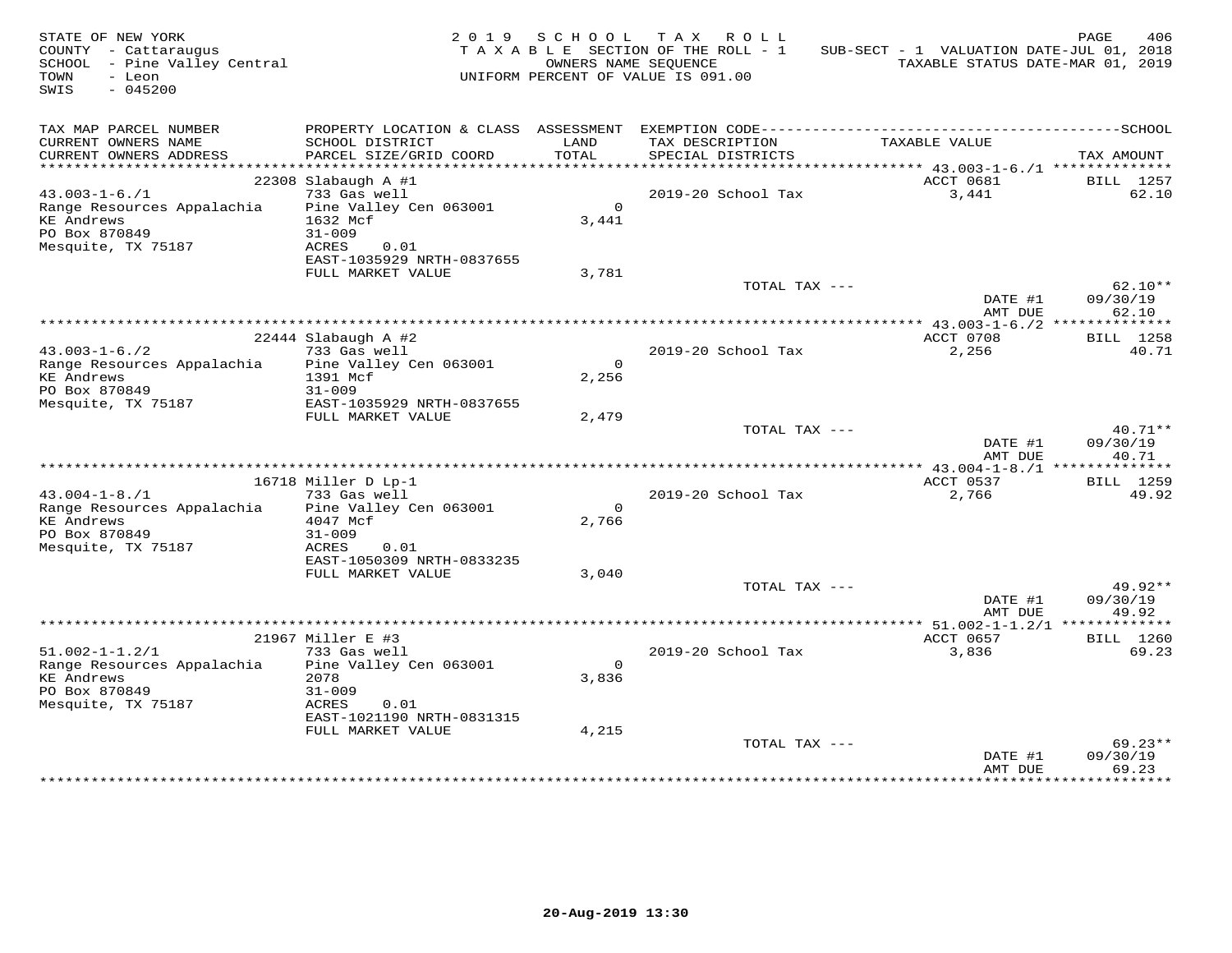| STATE OF NEW YORK<br>COUNTY - Cattaraugus<br>SCHOOL - Pine Valley Central<br>TOWN<br>- Leon<br>$-045200$<br>SWIS |                                                  | 2019 SCHOOL       | TAX ROLL<br>T A X A B L E SECTION OF THE ROLL - 1<br>OWNERS NAME SEQUENCE<br>UNIFORM PERCENT OF VALUE IS 091.00 | SUB-SECT - 1 VALUATION DATE-JUL 01, 2018<br>TAXABLE STATUS DATE-MAR 01, 2019 | PAGE<br>407           |
|------------------------------------------------------------------------------------------------------------------|--------------------------------------------------|-------------------|-----------------------------------------------------------------------------------------------------------------|------------------------------------------------------------------------------|-----------------------|
| TAX MAP PARCEL NUMBER<br>CURRENT OWNERS NAME                                                                     | SCHOOL DISTRICT                                  | LAND              | TAX DESCRIPTION                                                                                                 | TAXABLE VALUE                                                                |                       |
| CURRENT OWNERS ADDRESS                                                                                           | PARCEL SIZE/GRID COORD                           | TOTAL             | SPECIAL DISTRICTS                                                                                               |                                                                              | TAX AMOUNT            |
|                                                                                                                  | 22270 Swartzentruber #1                          |                   |                                                                                                                 | ACCT 0682                                                                    | BILL 1261             |
| $51.002 - 1 - 2.71$                                                                                              | 733 Gas well                                     |                   | 2019-20 School Tax                                                                                              | 3,394                                                                        | 61.25                 |
| Range Resources Appalachia<br><b>KE</b> Andrews<br>PO Box 870849                                                 | Pine Valley Cen 063001<br>3272 Mcf<br>$31 - 009$ | $\Omega$<br>3,394 |                                                                                                                 |                                                                              |                       |
| Mesquite, TX 75187                                                                                               | ACRES<br>0.01<br>EAST-1024250 NRTH-0831145       |                   |                                                                                                                 |                                                                              |                       |
|                                                                                                                  | FULL MARKET VALUE                                | 3,730             | TOTAL TAX ---                                                                                                   |                                                                              | $61.25**$             |
|                                                                                                                  |                                                  |                   |                                                                                                                 | DATE #1<br>AMT DUE                                                           | 09/30/19<br>61.25     |
|                                                                                                                  | ***************                                  |                   | **********************************                                                                              | ************* 51.002-1-5./1 ***************                                  |                       |
| $51.002 - 1 - 5.71$                                                                                              | 22065 Ennis G #1<br>733 Gas well                 |                   | 2019-20 School Tax                                                                                              | ACCT 0625<br>5,100                                                           | BILL 1262<br>92.04    |
| Range Resources Appalachia                                                                                       | Pine Valley Cen 063001                           | $\Omega$          |                                                                                                                 |                                                                              |                       |
| <b>KE Andrews</b>                                                                                                | 1948 Mcf                                         | 5,100             |                                                                                                                 |                                                                              |                       |
| PO Box 870849                                                                                                    | $31 - 009$                                       |                   |                                                                                                                 |                                                                              |                       |
| Mesquite, TX 75187                                                                                               | ACRES<br>0.01                                    |                   |                                                                                                                 |                                                                              |                       |
|                                                                                                                  | EAST-1024209 NRTH-0828295<br>FULL MARKET VALUE   | 5,604             |                                                                                                                 |                                                                              |                       |
|                                                                                                                  |                                                  |                   | TOTAL TAX ---                                                                                                   |                                                                              | $92.04**$             |
|                                                                                                                  |                                                  |                   |                                                                                                                 | DATE #1<br>AMT DUE                                                           | 09/30/19<br>92.04     |
|                                                                                                                  | 22171 Yoder E Unit #1                            |                   |                                                                                                                 | ACCT 0658                                                                    | BILL 1263             |
| $51.002 - 1 - 11.1/1$                                                                                            | 733 Gas well                                     |                   | 2019-20 School Tax                                                                                              | 5,690                                                                        | 102.68                |
| Range Resources Appalachia                                                                                       | Pine Valley Cen 063001                           | $\Omega$          |                                                                                                                 |                                                                              |                       |
| <b>KE</b> Andrews                                                                                                | 8703 Mcf                                         | 5,690             |                                                                                                                 |                                                                              |                       |
| PO Box 870849                                                                                                    | $31 - 009$                                       |                   |                                                                                                                 |                                                                              |                       |
| Mesquite, TX 75187                                                                                               | ACRES<br>0.01<br>EAST-1024639 NRTH-0826755       |                   |                                                                                                                 |                                                                              |                       |
|                                                                                                                  | FULL MARKET VALUE                                | 6,253             |                                                                                                                 |                                                                              |                       |
|                                                                                                                  |                                                  |                   | TOTAL TAX ---                                                                                                   |                                                                              | $102.68**$            |
|                                                                                                                  |                                                  |                   |                                                                                                                 | DATE #1                                                                      | 09/30/19              |
|                                                                                                                  |                                                  |                   |                                                                                                                 | AMT DUE<br>********* 51.002-1-16./1 **                                       | 102.68<br>*********** |
|                                                                                                                  | 21953 Miller P #2                                |                   |                                                                                                                 | ACCT 0631                                                                    | BILL 1264             |
| $51.002 - 1 - 16. / 1$                                                                                           | 733 Gas well                                     |                   | 2019-20 School Tax                                                                                              | 4,088                                                                        | 73.77                 |
| Range Resources Appalachia                                                                                       | Pine Valley Cen 063001                           | $\circ$           |                                                                                                                 |                                                                              |                       |
| <b>KE Andrews</b>                                                                                                | 3889 Mcf                                         | 4,088             |                                                                                                                 |                                                                              |                       |
| PO Box 870849<br>Mesquite, TX 75187                                                                              | $31 - 009$<br>ACRES<br>0.01                      |                   |                                                                                                                 |                                                                              |                       |
|                                                                                                                  | EAST-1021169 NRTH-0824974                        |                   |                                                                                                                 |                                                                              |                       |
|                                                                                                                  | FULL MARKET VALUE                                | 4,492             |                                                                                                                 |                                                                              |                       |
|                                                                                                                  |                                                  |                   | TOTAL TAX ---                                                                                                   |                                                                              | $73.77**$             |
|                                                                                                                  |                                                  |                   |                                                                                                                 | DATE #1                                                                      | 09/30/19              |
|                                                                                                                  |                                                  |                   |                                                                                                                 | AMT DUE                                                                      | 73.77                 |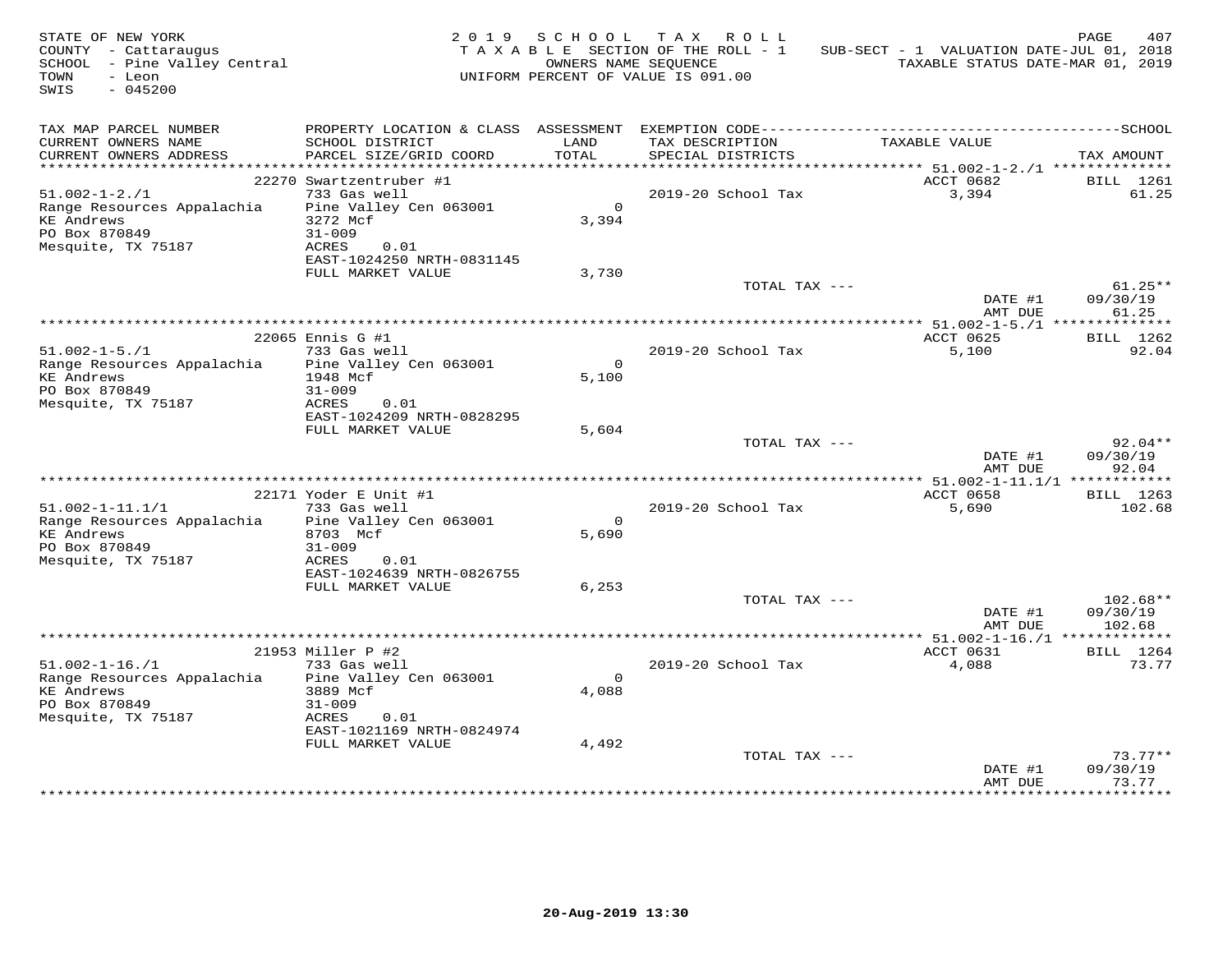| STATE OF NEW YORK<br>COUNTY - Cattaraugus<br>SCHOOL - Pine Valley Central<br>TOWN<br>- Leon<br>SWIS<br>$-045200$ |                                                                               | 2019 SCHOOL       | TAX ROLL<br>TAXABLE SECTION OF THE ROLL - 1<br>OWNERS NAME SEQUENCE<br>UNIFORM PERCENT OF VALUE IS 091.00 | SUB-SECT - 1 VALUATION DATE-JUL 01, 2018<br>TAXABLE STATUS DATE-MAR 01, 2019 | PAGE<br>408                      |
|------------------------------------------------------------------------------------------------------------------|-------------------------------------------------------------------------------|-------------------|-----------------------------------------------------------------------------------------------------------|------------------------------------------------------------------------------|----------------------------------|
| TAX MAP PARCEL NUMBER<br>CURRENT OWNERS NAME<br>CURRENT OWNERS ADDRESS                                           | SCHOOL DISTRICT<br>PARCEL SIZE/GRID COORD                                     | LAND<br>TOTAL     | TAX DESCRIPTION<br>SPECIAL DISTRICTS                                                                      | TAXABLE VALUE                                                                | TAX AMOUNT                       |
| *************************                                                                                        |                                                                               |                   |                                                                                                           |                                                                              |                                  |
| $51.002 - 1 - 17.71$<br>Range Resources Appalachia<br>PO Box 550                                                 | $21940$ Lampson E #1<br>733 Gas well<br>Pine Valley Cen 063001<br>6129 Mcf    | $\Omega$<br>7,826 | 2019-20 School Tax                                                                                        | ACCT 0626<br>7,826                                                           | BILL 1265<br>141.23              |
| Hartville, OH 44632                                                                                              | $31 - 009$<br>ACRES<br>0.01<br>EAST-1021249 NRTH-0826404<br>FULL MARKET VALUE | 8,600             |                                                                                                           |                                                                              |                                  |
|                                                                                                                  |                                                                               |                   | TOTAL TAX ---                                                                                             | DATE #1<br>AMT DUE                                                           | $141.23**$<br>09/30/19<br>141.23 |
|                                                                                                                  |                                                                               |                   |                                                                                                           |                                                                              |                                  |
| $51.002 - 1 - 17.72$                                                                                             | 22045 Lampson/empire<br>733 Gas well                                          | $\overline{0}$    | 2019-20 School Tax                                                                                        | ACCT 0627<br>3,655                                                           | BILL 1266<br>65.96               |
| Range Resources Appalachia<br>KE Andrews<br>PO Box 870849<br>Mesquite, TX 75187                                  | Pine Valley Cen 063001<br>6277 Mcf<br>$31 - 009$<br>0.01<br>ACRES             | 3,655             |                                                                                                           |                                                                              |                                  |
|                                                                                                                  | EAST-1028099 NRTH-0828985<br>FULL MARKET VALUE                                | 4,016             |                                                                                                           |                                                                              |                                  |
|                                                                                                                  |                                                                               |                   | TOTAL TAX ---                                                                                             | DATE #1<br>AMT DUE                                                           | 65.96**<br>09/30/19<br>65.96     |
|                                                                                                                  |                                                                               |                   |                                                                                                           |                                                                              |                                  |
| $51.002 - 1 - 21. / 1$<br>Range Resources Appalachia                                                             | 21933 Ennis G #2 & 3<br>733 Gas well<br>Pine Valley Cen 063001                | $\overline{0}$    | 2019-20 School Tax                                                                                        | ACCT 0630<br>8,508                                                           | BILL 1267<br>153.54              |
| KE Andrews<br>PO Box 870849<br>Mesquite, TX 75187                                                                | 3196 Mcf<br>$31 - 009$<br>ACRES<br>0.01                                       | 8,508             |                                                                                                           |                                                                              |                                  |
|                                                                                                                  | EAST-1021320 NRTH-0828824<br>FULL MARKET VALUE                                | 9,349             |                                                                                                           |                                                                              |                                  |
|                                                                                                                  |                                                                               |                   | TOTAL TAX ---                                                                                             | DATE #1<br>AMT DUE                                                           | 153.54**<br>09/30/19<br>153.54   |
|                                                                                                                  |                                                                               |                   |                                                                                                           | *************** 51.002-2-1.1/1 **************                                |                                  |
| $51.002 - 2 - 1.1/1$<br>Range Resources Appalachia                                                               | 21986 Miller-L #1<br>733 Gas well<br>Pine Valley Cen 063001                   | $\Omega$          | 2019-20 School Tax                                                                                        | ACCT 0638<br>4,145                                                           | BILL 1268<br>74.80               |
| <b>KE Andrews</b><br>PO Box 870849<br>Mesquite, TX 75187                                                         | 12957 Mcf<br>$31 - 009$<br>ACRES<br>0.01<br>EAST-1026320 NRTH-0830965         | 4,145             |                                                                                                           |                                                                              |                                  |
|                                                                                                                  | FULL MARKET VALUE                                                             | 4,555             |                                                                                                           |                                                                              |                                  |
|                                                                                                                  |                                                                               |                   | TOTAL TAX ---                                                                                             | DATE #1<br>AMT DUE                                                           | 74.80**<br>09/30/19<br>74.80     |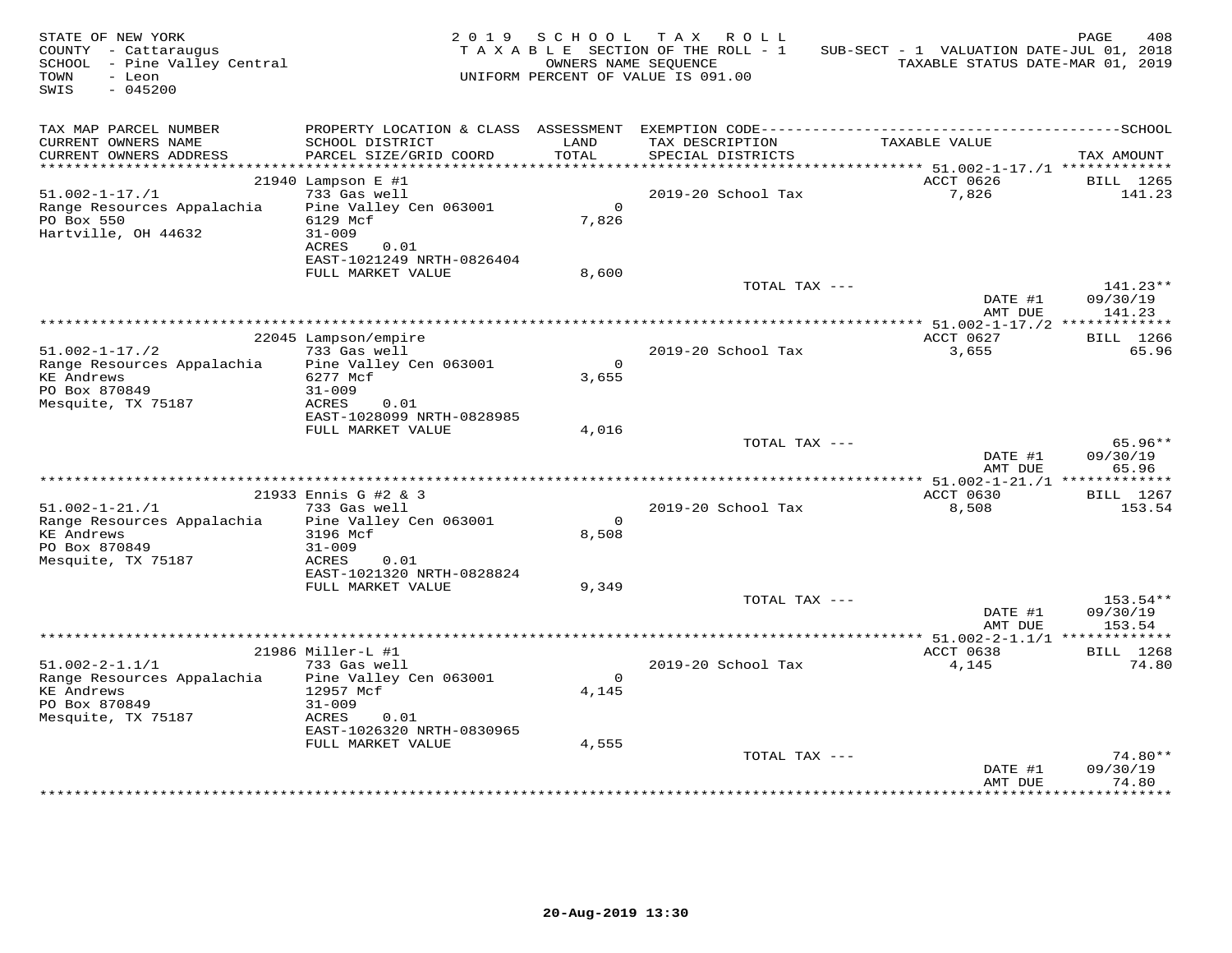| STATE OF NEW YORK<br>COUNTY - Cattaraugus<br>SCHOOL - Pine Valley Central<br>TOWN<br>- Leon<br>SWIS<br>$-045200$ |                                                                                                                                                             | 2019 SCHOOL                | TAX ROLL<br>TAXABLE SECTION OF THE ROLL - 1<br>OWNERS NAME SEQUENCE<br>UNIFORM PERCENT OF VALUE IS 091.00 | SUB-SECT - 1 VALUATION DATE-JUL 01, 2018<br>TAXABLE STATUS DATE-MAR 01, 2019 | PAGE<br>409                      |
|------------------------------------------------------------------------------------------------------------------|-------------------------------------------------------------------------------------------------------------------------------------------------------------|----------------------------|-----------------------------------------------------------------------------------------------------------|------------------------------------------------------------------------------|----------------------------------|
| TAX MAP PARCEL NUMBER<br>CURRENT OWNERS NAME<br>CURRENT OWNERS ADDRESS                                           | SCHOOL DISTRICT<br>PARCEL SIZE/GRID COORD                                                                                                                   | LAND<br>TOTAL              | TAX DESCRIPTION<br>SPECIAL DISTRICTS                                                                      | TAXABLE VALUE                                                                | TAX AMOUNT                       |
|                                                                                                                  |                                                                                                                                                             |                            |                                                                                                           |                                                                              |                                  |
| $51.002 - 2 - 2.71$<br>Range Resources Appalachia<br><b>KE Andrews</b><br>PO Box 870849<br>Mesquite, TX 75187    | 22342 Sobieraj E #1<br>733 Gas well<br>Pine Valley Cen 063001<br>1112 Mcf<br>$31 - 009$<br>ACRES<br>0.01<br>EAST-1027849 NRTH-0831135                       | $\Omega$<br>3,062          | 2019-20 School Tax                                                                                        | ACCT 0683<br>3,062                                                           | BILL 1269<br>55.26               |
|                                                                                                                  | FULL MARKET VALUE                                                                                                                                           | 3,365                      |                                                                                                           |                                                                              |                                  |
|                                                                                                                  |                                                                                                                                                             |                            | TOTAL TAX ---                                                                                             | DATE #1<br>AMT DUE                                                           | $55.26**$<br>09/30/19<br>55.26   |
|                                                                                                                  |                                                                                                                                                             |                            |                                                                                                           |                                                                              |                                  |
| $51.002 - 2 - 8.1/1$<br>Range Resources Appalachia<br><b>KE Andrews</b><br>PO Box 870849<br>Mssquite, TX 75187   | 22318 Lampson/mckay #1<br>733 Gas well<br>Pine Valley Cen 063001<br>1876 mcf<br>$31 - 009$<br>ACRES<br>0.01                                                 | $\overline{0}$<br>5,899    | 2019-20 School Tax                                                                                        | ACCT 0684<br>5,899                                                           | BILL 1270<br>106.45              |
|                                                                                                                  | EAST-1029659 NRTH-0828085                                                                                                                                   |                            |                                                                                                           |                                                                              |                                  |
|                                                                                                                  | FULL MARKET VALUE                                                                                                                                           | 6,482                      | TOTAL TAX ---                                                                                             | DATE #1<br>AMT DUE                                                           | $106.45**$<br>09/30/19<br>106.45 |
|                                                                                                                  |                                                                                                                                                             |                            |                                                                                                           |                                                                              |                                  |
| $51.002 - 2 - 8.2/1$<br>Range Resources Appalachia<br>K.E. Andrews<br>PO Box 870849<br>Mesquite, TX 75187        | 22003 Ghent #1<br>733 Gas well<br>Pine Valley Cen 063001<br>5565Mcf<br>$31 - 009$<br>ACRES<br>0.01                                                          | $\Omega$<br>8,030          | 2019-20 School Tax                                                                                        | ACCT 0629<br>8,030                                                           | BILL 1271<br>144.91              |
|                                                                                                                  | EAST-1027529 NRTH-0828635<br>FULL MARKET VALUE                                                                                                              | 8,824                      |                                                                                                           |                                                                              |                                  |
|                                                                                                                  |                                                                                                                                                             |                            | TOTAL TAX ---                                                                                             | DATE #1<br>AMT DUE                                                           | 144.91**<br>09/30/19<br>144.91   |
|                                                                                                                  |                                                                                                                                                             |                            |                                                                                                           |                                                                              |                                  |
| $51.002 - 2 - 8.6/1$<br>Range Resources Appalachia<br><b>KE Andrews</b><br>PO Box 870849<br>Mesquite, TX 75187   | $22232$ Lampson E #2<br>733 Gas well<br>Pine Valley Cen 063001<br>4535 Mcf<br>$31 - 009$<br>ACRES<br>0.01<br>EAST-1029619 NRTH-0828755<br>FULL MARKET VALUE | $\Omega$<br>7,932<br>8,716 | 2019-20 School Tax                                                                                        | ACCT 0660<br>7,932                                                           | <b>BILL</b> 1272<br>143.14       |
|                                                                                                                  |                                                                                                                                                             |                            | TOTAL TAX ---                                                                                             | DATE #1<br>AMT DUE                                                           | $143.14**$<br>09/30/19<br>143.14 |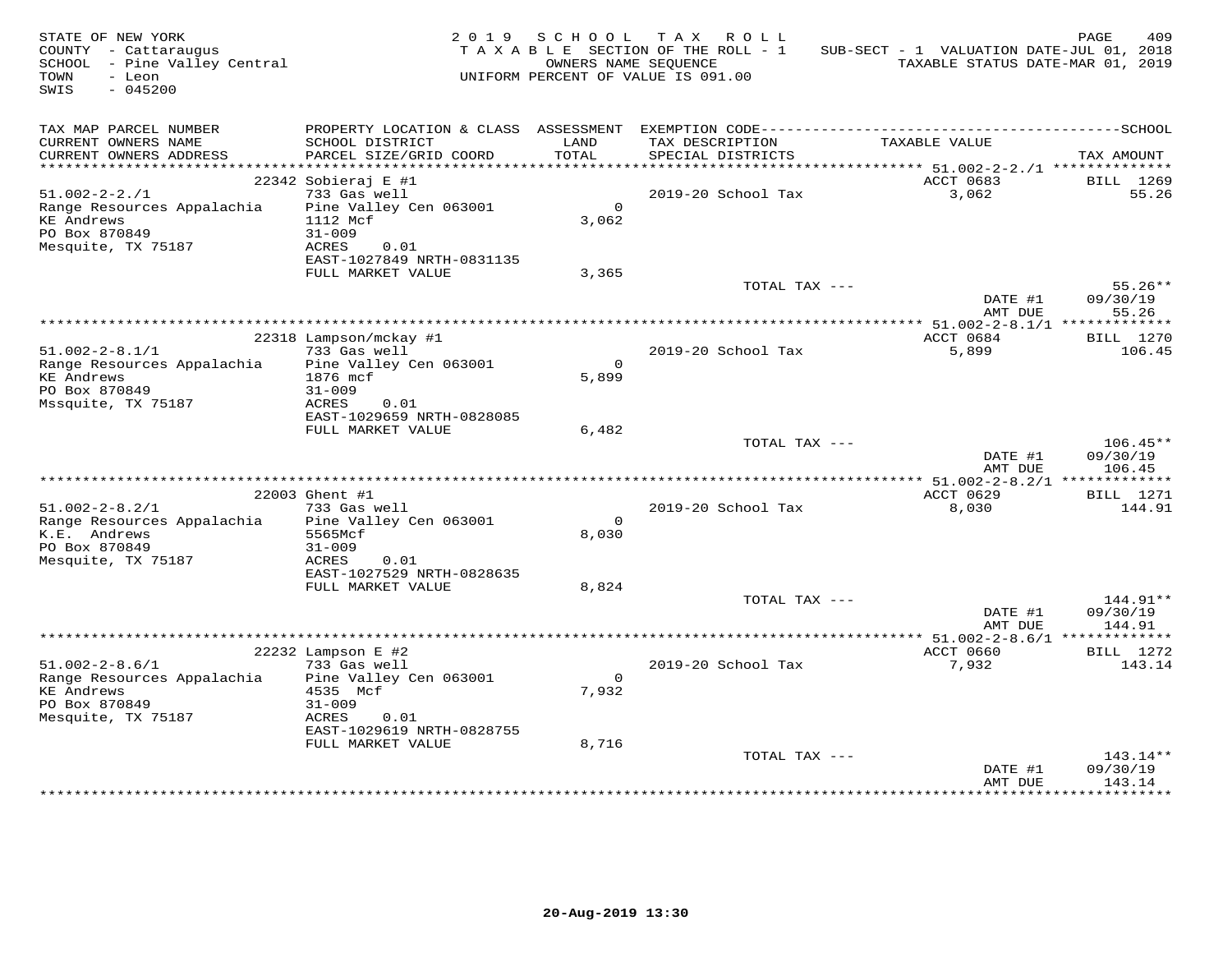| STATE OF NEW YORK<br>COUNTY - Cattaraugus<br>SCHOOL - Pine Valley Central<br>TOWN<br>- Leon<br>$-045200$<br>SWIS |                                                                                                |                    | 2019 SCHOOL TAX ROLL<br>TAXABLE SECTION OF THE ROLL - 1<br>OWNERS NAME SEQUENCE<br>UNIFORM PERCENT OF VALUE IS 091.00 | SUB-SECT - 1 VALUATION DATE-JUL 01, 2018<br>TAXABLE STATUS DATE-MAR 01, 2019 | PAGE<br>410                    |
|------------------------------------------------------------------------------------------------------------------|------------------------------------------------------------------------------------------------|--------------------|-----------------------------------------------------------------------------------------------------------------------|------------------------------------------------------------------------------|--------------------------------|
| TAX MAP PARCEL NUMBER<br>CURRENT OWNERS NAME<br>CURRENT OWNERS ADDRESS                                           | SCHOOL DISTRICT<br>PARCEL SIZE/GRID COORD                                                      | LAND<br>TOTAL      | TAX DESCRIPTION<br>SPECIAL DISTRICTS                                                                                  | TAXABLE VALUE                                                                | TAX AMOUNT                     |
|                                                                                                                  |                                                                                                |                    |                                                                                                                       |                                                                              |                                |
| $51.002 - 2 - 9.1$<br>Range Resources Appalachia<br><b>KE Andrews</b><br>PO Box 870849                           | 22235 Kauffman #1<br>733 Gas well<br>Pine Valley Cen 063001<br>1362 Mcf<br>$31 - 009$          | $\Omega$<br>13,561 | 2019-20 School Tax                                                                                                    | ACCT 0661<br>13,561                                                          | BILL 1273<br>244.72            |
| Mesquite, TX 75187                                                                                               | EAST-1028159 NRTH-0827235                                                                      |                    |                                                                                                                       |                                                                              |                                |
|                                                                                                                  | FULL MARKET VALUE                                                                              | 14,902             | TOTAL TAX ---                                                                                                         | DATE #1<br>AMT DUE                                                           | 244.72**<br>09/30/19<br>244.72 |
|                                                                                                                  |                                                                                                |                    |                                                                                                                       |                                                                              |                                |
| $51.002 - 2 - 10.71$                                                                                             | 22445 Stankey R #1<br>733 Gas well                                                             |                    | 2019-20 School Tax                                                                                                    | ACCT 0709<br>1,697                                                           | BILL 1274<br>30.62             |
| Range Resources Appalachia<br><b>KE Andrews</b><br>PO Box 870849<br>Mesquite, TX 75187                           | Pine Valley Cen 063001<br>1505 Mcf<br>$31 - 009$<br>ACRES<br>0.01<br>EAST-1030809 NRTH-0827415 | $\Omega$<br>1,697  |                                                                                                                       |                                                                              |                                |
|                                                                                                                  | FULL MARKET VALUE                                                                              | 1,865              | TOTAL TAX ---                                                                                                         |                                                                              | $30.62**$                      |
|                                                                                                                  |                                                                                                |                    |                                                                                                                       | DATE #1<br>AMT DUE                                                           | 09/30/19<br>30.62              |
|                                                                                                                  |                                                                                                |                    |                                                                                                                       |                                                                              |                                |
|                                                                                                                  | 21966 Miller E Unit #1                                                                         |                    |                                                                                                                       | ACCT 0632                                                                    | <b>BILL</b> 1275               |
| $51.002 - 2 - 13.71$<br>Range Resources Appalachia<br><b>KE</b> Andrews<br>PO Box 870849<br>Mesquite, TX 75187   | 733 Gas well<br>Pine Valley Cen 063001<br>2785 Mcf<br>$31 - 009$<br>ACRES<br>0.01              | $\Omega$<br>2,057  | 2019-20 School Tax                                                                                                    | 2,057                                                                        | 37.12                          |
|                                                                                                                  | EAST-1029099 NRTH-0825695<br>FULL MARKET VALUE                                                 | 2,260              |                                                                                                                       |                                                                              |                                |
|                                                                                                                  |                                                                                                |                    | TOTAL TAX ---                                                                                                         | DATE #1<br>AMT DUE                                                           | $37.12**$<br>09/30/19<br>37.12 |
|                                                                                                                  |                                                                                                |                    |                                                                                                                       |                                                                              |                                |
|                                                                                                                  | 22278 Miller E #1                                                                              |                    |                                                                                                                       | ACCT 0685                                                                    | BILL 1276                      |
| $51.002 - 2 - 13.72$<br>Range Resources Appalachia<br><b>KE</b> Andrews<br>PO Box 870849<br>Mesquite, TX 75187   | 733 Gas well<br>Pine Valley Cen 063001<br>2381Mcf<br>$31 - 009$<br>ACRES<br>0.01               | $\Omega$<br>4,261  | 2019-20 School Tax                                                                                                    | 4,261                                                                        | 76.89                          |
|                                                                                                                  | EAST-1029099 NRTH-0825695                                                                      |                    |                                                                                                                       |                                                                              |                                |
|                                                                                                                  | FULL MARKET VALUE                                                                              | 4,682              | TOTAL TAX ---                                                                                                         | DATE #1                                                                      | 76.89**<br>09/30/19            |
|                                                                                                                  |                                                                                                |                    |                                                                                                                       | AMT DUE                                                                      | 76.89                          |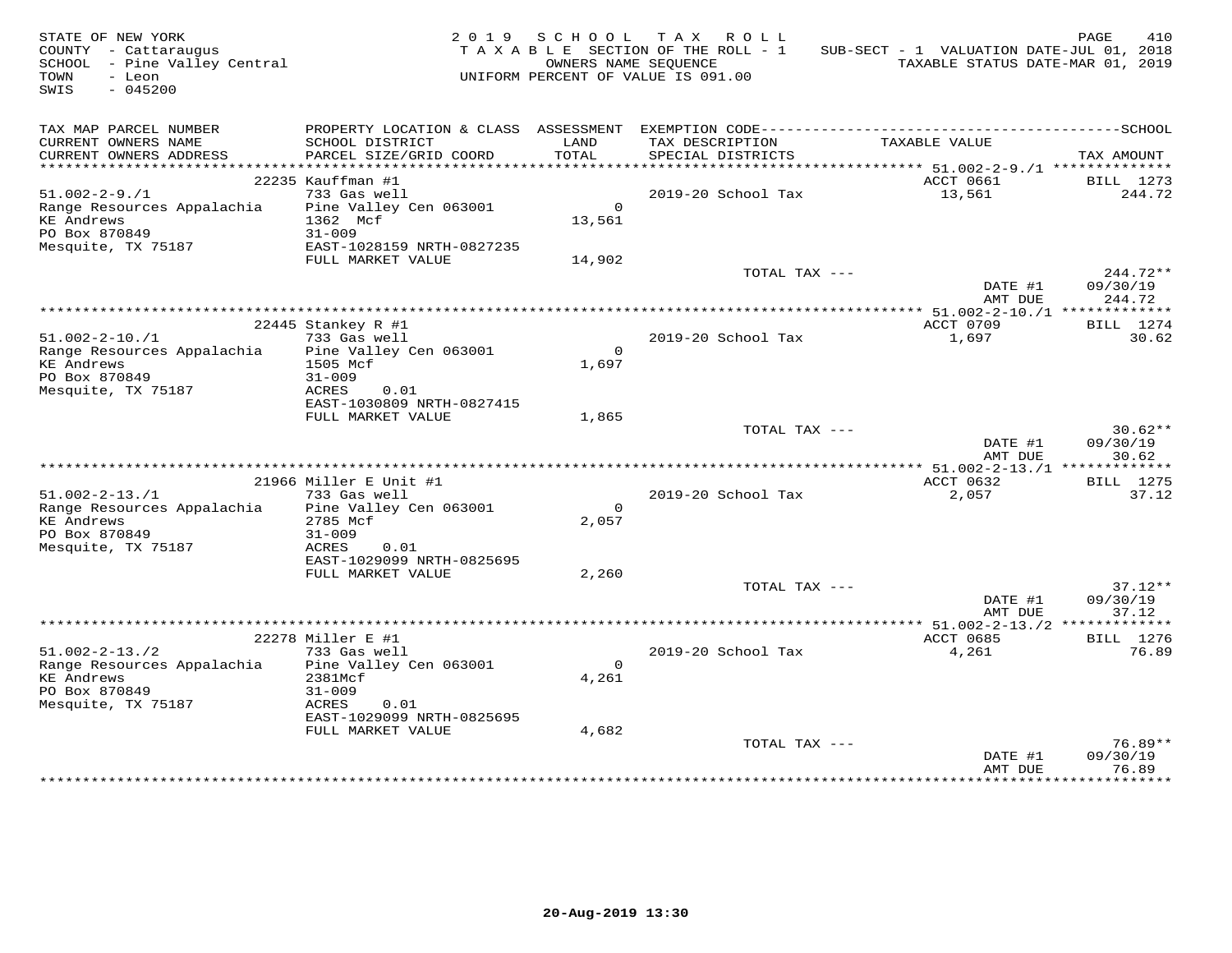| STATE OF NEW YORK<br>COUNTY - Cattaraugus<br>SCHOOL - Pine Valley Central<br>TOWN<br>- Leon<br>SWIS<br>$-045200$ |                                                | 2019 SCHOOL      | TAX ROLL<br>TAXABLE SECTION OF THE ROLL - 1<br>OWNERS NAME SEQUENCE<br>UNIFORM PERCENT OF VALUE IS 091.00 | SUB-SECT - 1 VALUATION DATE-JUL 01, 2018<br>TAXABLE STATUS DATE-MAR 01, 2019 | PAGE<br>411          |
|------------------------------------------------------------------------------------------------------------------|------------------------------------------------|------------------|-----------------------------------------------------------------------------------------------------------|------------------------------------------------------------------------------|----------------------|
| TAX MAP PARCEL NUMBER<br>CURRENT OWNERS NAME                                                                     | SCHOOL DISTRICT                                | LAND             | TAX DESCRIPTION                                                                                           | TAXABLE VALUE                                                                |                      |
| CURRENT OWNERS ADDRESS                                                                                           | PARCEL SIZE/GRID COORD                         | TOTAL            | SPECIAL DISTRICTS                                                                                         |                                                                              | TAX AMOUNT           |
|                                                                                                                  |                                                |                  |                                                                                                           |                                                                              |                      |
| $51.002 - 2 - 16. / 1$                                                                                           | 22064 Hershberger #1<br>733 Gas well           |                  | 2019-20 School Tax                                                                                        | ACCT 0633<br>6,219                                                           | BILL 1277<br>112.23  |
| Range Resources Appalachia                                                                                       | Pine Valley Cen 063001                         | $\Omega$         |                                                                                                           |                                                                              |                      |
| KE Andrews                                                                                                       | 6923 Mcf                                       | 6,219            |                                                                                                           |                                                                              |                      |
| PO Box 870849                                                                                                    | $31 - 009$                                     |                  |                                                                                                           |                                                                              |                      |
| Mesquite, TX 75187                                                                                               | ACRES<br>0.01<br>EAST-1025999 NRTH-0825265     |                  |                                                                                                           |                                                                              |                      |
|                                                                                                                  | FULL MARKET VALUE                              | 6,834            |                                                                                                           |                                                                              |                      |
|                                                                                                                  |                                                |                  | TOTAL TAX ---                                                                                             |                                                                              | $112.23**$           |
|                                                                                                                  |                                                |                  |                                                                                                           | DATE #1<br>AMT DUE                                                           | 09/30/19<br>112.23   |
|                                                                                                                  | 21932 Kickbush #2                              |                  |                                                                                                           | ACCT 0628                                                                    | BILL 1278            |
| $51.002 - 2 - 18.1/1$                                                                                            | 733 Gas well                                   |                  | 2019-20 School Tax                                                                                        | 5,633                                                                        | 101.65               |
| Range Resources Appalachia                                                                                       | Pine Valley Cen 063001                         | $\overline{0}$   |                                                                                                           |                                                                              |                      |
| KE Andrews                                                                                                       | 4544 Mcf                                       | 5,633            |                                                                                                           |                                                                              |                      |
| PO Box 870849<br>Mesquite, TX 75187                                                                              | $31 - 009$<br>0.01<br>ACRES                    |                  |                                                                                                           |                                                                              |                      |
|                                                                                                                  | EAST-1026219 NRTH-0829325                      |                  |                                                                                                           |                                                                              |                      |
|                                                                                                                  | FULL MARKET VALUE                              | 6,190            |                                                                                                           |                                                                              |                      |
|                                                                                                                  |                                                |                  | TOTAL TAX ---                                                                                             |                                                                              | 101.65**             |
|                                                                                                                  |                                                |                  |                                                                                                           | DATE #1<br>AMT DUE                                                           | 09/30/19<br>101.65   |
|                                                                                                                  |                                                |                  |                                                                                                           |                                                                              |                      |
|                                                                                                                  | 22172 Kickbush #1                              |                  |                                                                                                           | ACCT 0662                                                                    | <b>BILL</b> 1279     |
| $51.002 - 2 - 25.1/1$                                                                                            | 733 Gas well                                   |                  | 2019-20 School Tax                                                                                        | 7,191                                                                        | 129.77               |
| Range Resources Appalachia Pine Valley Cen 063001<br><b>KE Andrews</b>                                           | 4079 Mcf                                       | $\circ$<br>7.191 |                                                                                                           |                                                                              |                      |
| PO Box 870849                                                                                                    | $31 - 009$                                     |                  |                                                                                                           |                                                                              |                      |
| Mesquite, TX 75187                                                                                               | ACRES<br>0.01                                  |                  |                                                                                                           |                                                                              |                      |
|                                                                                                                  | EAST-1026219 NRTH-0829325                      |                  |                                                                                                           |                                                                              |                      |
|                                                                                                                  | FULL MARKET VALUE                              | 7,902            |                                                                                                           |                                                                              |                      |
|                                                                                                                  |                                                |                  | TOTAL TAX ---                                                                                             | DATE #1                                                                      | 129.77**<br>09/30/19 |
|                                                                                                                  |                                                |                  |                                                                                                           | AMT DUE                                                                      | 129.77               |
|                                                                                                                  |                                                |                  |                                                                                                           |                                                                              |                      |
|                                                                                                                  | 21934 Miller E 1241                            |                  |                                                                                                           | ACCT 0639                                                                    | BILL 1280            |
| $52.001 - 1 - 27.72$<br>Range Resources Appalachia Pine Valley Cen 063001                                        | 733 Gas well                                   | $\Omega$         | 2019-20 School Tax                                                                                        | 4,017                                                                        | 72.49                |
| <b>KE Andrews</b>                                                                                                | 3561 Mcf                                       | 4,017            |                                                                                                           |                                                                              |                      |
| PO Box 870849                                                                                                    | $31 - 009$                                     |                  |                                                                                                           |                                                                              |                      |
| Mesquite, TX 75187                                                                                               | ACRES<br>0.01                                  |                  |                                                                                                           |                                                                              |                      |
|                                                                                                                  | EAST-1035849 NRTH-0826485<br>FULL MARKET VALUE | 4,414            |                                                                                                           |                                                                              |                      |
|                                                                                                                  |                                                |                  | TOTAL TAX ---                                                                                             |                                                                              | $72.49**$            |
|                                                                                                                  |                                                |                  |                                                                                                           | DATE #1                                                                      | 09/30/19             |
|                                                                                                                  |                                                |                  |                                                                                                           | AMT DUE                                                                      | 72.49                |
|                                                                                                                  |                                                |                  |                                                                                                           |                                                                              |                      |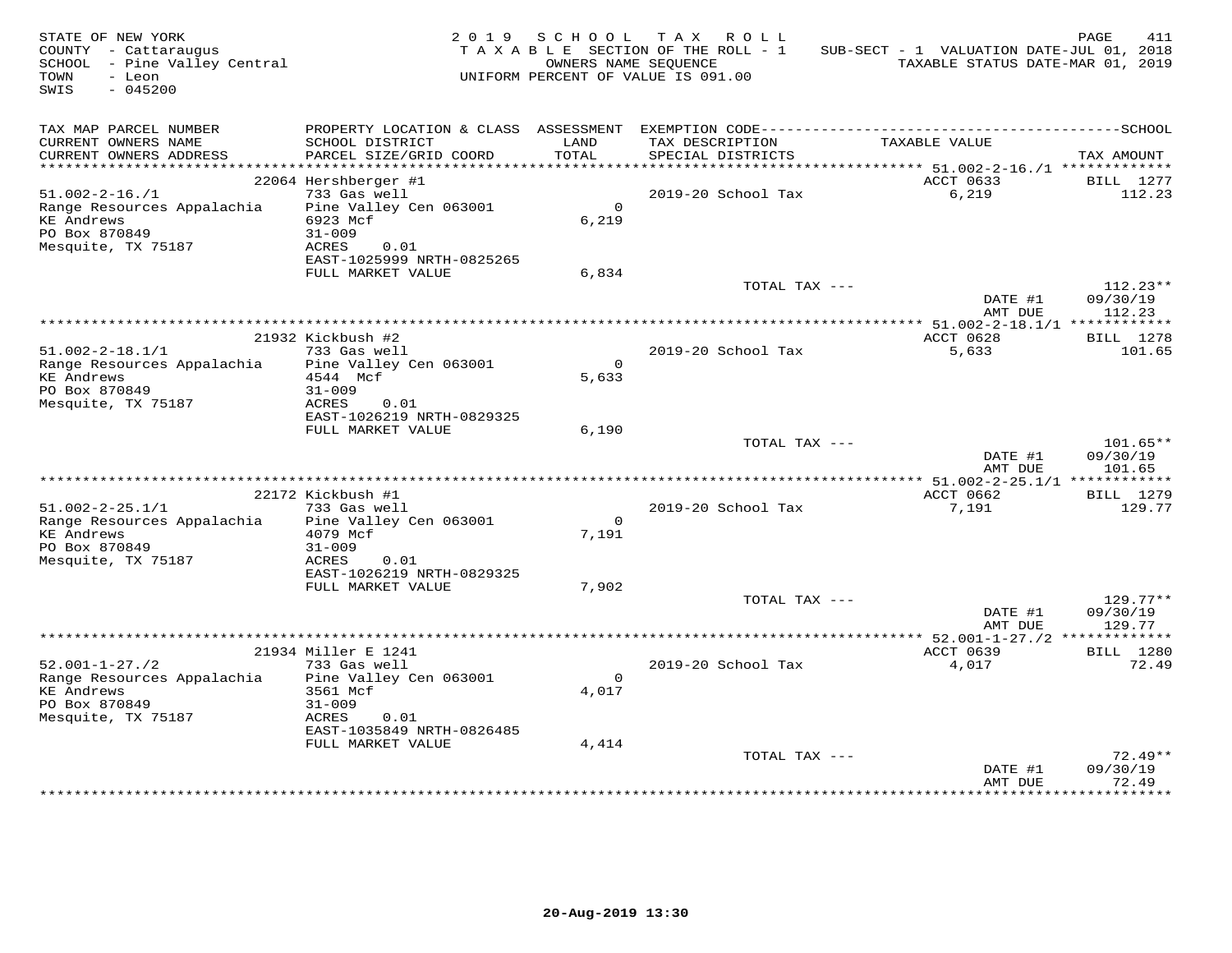| STATE OF NEW YORK<br>COUNTY - Cattaraugus<br>SCHOOL - Pine Valley Central<br>TOWN<br>- Leon<br>SWIS<br>$-045200$ |                                                          | 2019 SCHOOL             | TAX ROLL<br>TAXABLE SECTION OF THE ROLL - 1<br>OWNERS NAME SEOUENCE<br>UNIFORM PERCENT OF VALUE IS 091.00 | SUB-SECT - 1 VALUATION DATE-JUL 01, 2018<br>TAXABLE STATUS DATE-MAR 01, 2019 | PAGE<br>412                    |
|------------------------------------------------------------------------------------------------------------------|----------------------------------------------------------|-------------------------|-----------------------------------------------------------------------------------------------------------|------------------------------------------------------------------------------|--------------------------------|
| TAX MAP PARCEL NUMBER<br>CURRENT OWNERS NAME                                                                     | SCHOOL DISTRICT                                          | LAND                    | TAX DESCRIPTION                                                                                           | TAXABLE VALUE                                                                |                                |
| CURRENT OWNERS ADDRESS<br>***********************                                                                | PARCEL SIZE/GRID COORD                                   | TOTAL                   | SPECIAL DISTRICTS                                                                                         |                                                                              | TAX AMOUNT                     |
|                                                                                                                  | 22307 Miller M #1                                        |                         |                                                                                                           | ACCT 0686                                                                    | BILL 1281                      |
| $52.001 - 1 - 31. / 1$                                                                                           | 733 Gas well                                             |                         | 2019-20 School Tax                                                                                        | 6,072                                                                        | 109.58                         |
| Range Resources Appalachia<br><b>KE</b> Andrews                                                                  | Pine Valley Cen 063001<br>3687 Mcf                       | $\circ$<br>6,072        |                                                                                                           |                                                                              |                                |
| PO Box 870849<br>Mesquite, TX 75187                                                                              | $31 - 009$<br>ACRES<br>0.01<br>EAST-1033489 NRTH-0826405 |                         |                                                                                                           |                                                                              |                                |
|                                                                                                                  | FULL MARKET VALUE                                        | 6,673                   |                                                                                                           |                                                                              |                                |
|                                                                                                                  |                                                          |                         | TOTAL TAX ---                                                                                             | DATE #1<br>AMT DUE                                                           | 109.58**<br>09/30/19<br>109.58 |
|                                                                                                                  |                                                          |                         |                                                                                                           |                                                                              |                                |
|                                                                                                                  | 16850 Grapka E #1                                        |                         |                                                                                                           | ACCT 0527                                                                    | BILL 1282                      |
| $33.004 - 1 - 11.71$                                                                                             | 733 Gas well                                             |                         | 2019-20 School Tax                                                                                        | 3,877                                                                        | 69.97                          |
| Range Resources- Appalachia<br>K.E. Andrews<br>PO Box 870849                                                     | Pine Valley Cen 063001<br>4797 Mcf<br>$31 - 009$         | $\overline{0}$<br>3,877 |                                                                                                           |                                                                              |                                |
| Msequite, TX 44632                                                                                               | ACRES<br>0.01<br>EAST-1022410 NRTH-0852825               |                         |                                                                                                           |                                                                              |                                |
|                                                                                                                  | FULL MARKET VALUE                                        | 4,260                   |                                                                                                           |                                                                              |                                |
|                                                                                                                  |                                                          |                         | TOTAL TAX ---                                                                                             | DATE #1<br>AMT DUE                                                           | $69.97**$<br>09/30/19<br>69.97 |
|                                                                                                                  |                                                          |                         |                                                                                                           |                                                                              |                                |
|                                                                                                                  | 16718 Miller, dan #1                                     |                         |                                                                                                           | ACCT 0533                                                                    | BILL 1283                      |
| $42.004 - 2 - 29.71$                                                                                             | 733 Gas well                                             |                         | 2019-20 School Tax                                                                                        | 2,766                                                                        | 49.92                          |
| Range Resources- Appalachia                                                                                      | Pine Valley Cen 063001                                   | $\circ$                 |                                                                                                           |                                                                              |                                |
| <b>KE Andrews</b><br>PO Box 870849                                                                               | 3827 Mcf<br>$31 - 009$                                   | 2,766                   |                                                                                                           |                                                                              |                                |
| Mesquite, TX 75187                                                                                               | ACRES<br>0.01                                            |                         |                                                                                                           |                                                                              |                                |
|                                                                                                                  | EAST-1026420 NRTH-0833885<br>FULL MARKET VALUE           | 3,040                   |                                                                                                           |                                                                              |                                |
|                                                                                                                  |                                                          |                         | TOTAL TAX ---                                                                                             |                                                                              | 49.92**                        |
|                                                                                                                  |                                                          |                         |                                                                                                           | DATE #1<br>AMT DUE                                                           | 09/30/19<br>49.92              |
|                                                                                                                  |                                                          |                         |                                                                                                           | *************** 43.003-1-22./1 **************                                |                                |
|                                                                                                                  | 16719 Stankey V Lp-9                                     |                         |                                                                                                           | ACCT 0536                                                                    | BILL 1284                      |
| $43.003 - 1 - 22.71$<br>Range Resources- Appalachia                                                              | 733 Gas well<br>Pine Valley Cen 063001                   | $\Omega$                | 2019-20 School Tax                                                                                        | 5,425                                                                        | 97.90                          |
| <b>KE Andrews</b><br>PO Box 870849<br>Mesquite, TX 75187                                                         | 6903 Mcf<br>$31 - 009$<br>ACRES<br>0.01                  | 5,425                   |                                                                                                           |                                                                              |                                |
|                                                                                                                  | EAST-1034659 NRTH-0834535<br>FULL MARKET VALUE           | 5,962                   |                                                                                                           |                                                                              |                                |
|                                                                                                                  |                                                          |                         | TOTAL TAX ---                                                                                             |                                                                              | $97.90**$                      |
|                                                                                                                  |                                                          |                         |                                                                                                           | DATE #1<br>AMT DUE                                                           | 09/30/19<br>97.90              |
|                                                                                                                  |                                                          |                         |                                                                                                           |                                                                              |                                |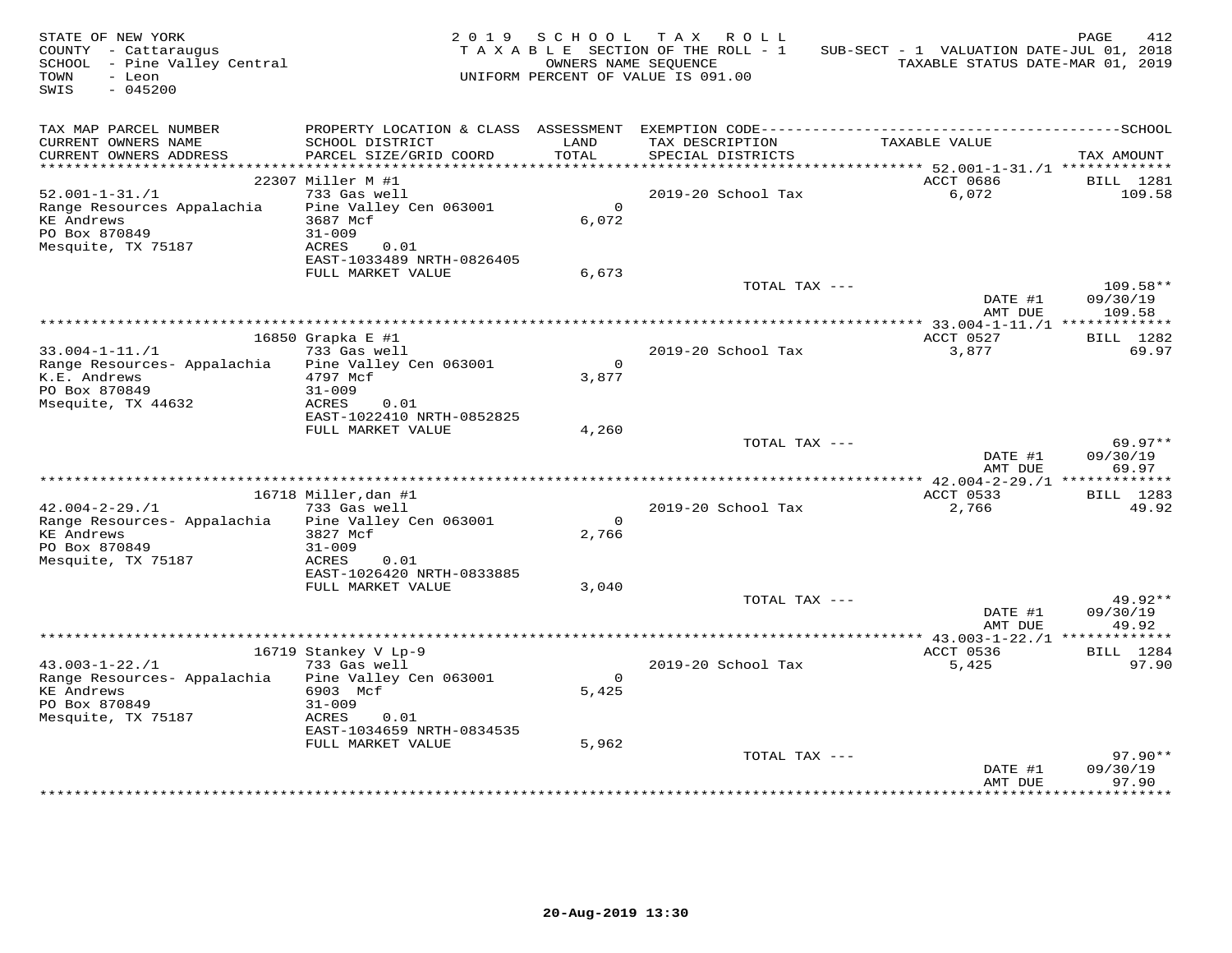| STATE OF NEW YORK<br>COUNTY - Cattaraugus<br>SCHOOL - Pine Valley Central<br>TOWN<br>- Leon<br>SWIS<br>$-045200$                                                    |                                                                                                                                     | OWNERS NAME SEQUENCE            | 2019 SCHOOL TAX ROLL<br>TAXABLE SECTION OF THE ROLL - 1<br>UNIFORM PERCENT OF VALUE IS 091.00 | SUB-SECT - 1 VALUATION DATE-JUL 01, 2018<br>TAXABLE STATUS DATE-MAR 01, 2019 | PAGE<br>413                      |
|---------------------------------------------------------------------------------------------------------------------------------------------------------------------|-------------------------------------------------------------------------------------------------------------------------------------|---------------------------------|-----------------------------------------------------------------------------------------------|------------------------------------------------------------------------------|----------------------------------|
| TAX MAP PARCEL NUMBER<br>CURRENT OWNERS NAME<br>CURRENT OWNERS ADDRESS<br>**********************                                                                    | PROPERTY LOCATION & CLASS ASSESSMENT<br>SCHOOL DISTRICT<br>PARCEL SIZE/GRID COORD                                                   | LAND<br>TOTAL                   | TAX DESCRIPTION<br>SPECIAL DISTRICTS                                                          | TAXABLE VALUE                                                                | TAX AMOUNT                       |
| $33.004 - 1 - 11.72$<br>Range Resources-Appalachia<br>K.E. Andrews<br>PO Box 870849<br>Mesquite, TX 75187                                                           | 23376 Grapka E #2<br>733 Gas well<br>Pine Valley Cen 063001<br>23376 Grapka E. #2<br>0.01<br>ACRES<br>EAST-1022410 NRTH-0852825     | $\mathsf{O}$<br>6,330           | 2019-20 School Tax                                                                            | ACCT 0857<br>6,330                                                           | BILL 1285<br>114.23              |
|                                                                                                                                                                     | FULL MARKET VALUE                                                                                                                   | 6,956                           | TOTAL TAX ---                                                                                 | DATE #1<br>AMT DUE                                                           | $114.23**$<br>09/30/19<br>114.23 |
|                                                                                                                                                                     |                                                                                                                                     |                                 |                                                                                               |                                                                              |                                  |
| $33.004 - 2 - 22.3/1$<br>Seneca Resources Company, LLC Pine Valley Cen 063001<br>5800 Corporate Dr Ste 300<br>Pittsburgh, PA 15237                                  | 23331 Panella, giorgio<br>733 Gas well<br>28973 Mcf<br>$31 - 009$<br><b>ACRES</b><br>0.01                                           | $\Omega$<br>12,749              | 2019-20 School Tax                                                                            | ACCT 0836<br>12,749                                                          | BILL 1286<br>230.07              |
|                                                                                                                                                                     | EAST-1023730 NRTH-0850755<br>FULL MARKET VALUE                                                                                      | 14,010                          |                                                                                               |                                                                              |                                  |
|                                                                                                                                                                     |                                                                                                                                     |                                 | TOTAL TAX ---                                                                                 | DATE #1<br>AMT DUE                                                           | $230.07**$<br>09/30/19<br>230.07 |
|                                                                                                                                                                     |                                                                                                                                     |                                 |                                                                                               | ***** 52.001-1-2./1 **************                                           |                                  |
| $52.001 - 1 - 2.71$<br>Seneca Resources Company, LLC Pine Valley Cen 063001<br>Seneca Resources Company, LLC<br>5800 Corporate Dr Suite 300<br>Pittsburg, PA 152347 | 22163 Adams, b #2<br>733 Gas well<br>0 Mcf<br>$31 - 009$<br>7355<br>ACRES<br>0.01<br>EAST-1034079 NRTH-0830805<br>FULL MARKET VALUE | $\circ$<br>$\Omega$<br>$\Omega$ | 2019-20 School Tax                                                                            | ACCT 0669<br>0.00                                                            | BILL 1287<br>0.00                |
|                                                                                                                                                                     |                                                                                                                                     |                                 | TOTAL TAX $---$                                                                               |                                                                              | $0.00**$                         |
|                                                                                                                                                                     |                                                                                                                                     |                                 |                                                                                               |                                                                              |                                  |
|                                                                                                                                                                     | 92530 Borda                                                                                                                         |                                 |                                                                                               | ACCT 0922<br>743                                                             | BILL 1288                        |
| $34.004 - 2 - 8.71$<br>US Energy Development Corp<br>2350 Forest Rd<br>Getzville, NY 14068                                                                          | 733 Gas well<br>Pine Valley Cen 063001<br>ACRES<br>0.01<br>FULL MARKET VALUE                                                        | $\Omega$<br>743<br>816          | 2019-20 School Tax                                                                            |                                                                              | 13.41                            |
|                                                                                                                                                                     |                                                                                                                                     |                                 | TOTAL TAX ---                                                                                 | DATE #1                                                                      | $13.41**$<br>09/30/19            |
|                                                                                                                                                                     |                                                                                                                                     |                                 |                                                                                               | AMT DUE<br>*****************                                                 | 13.41<br>***********             |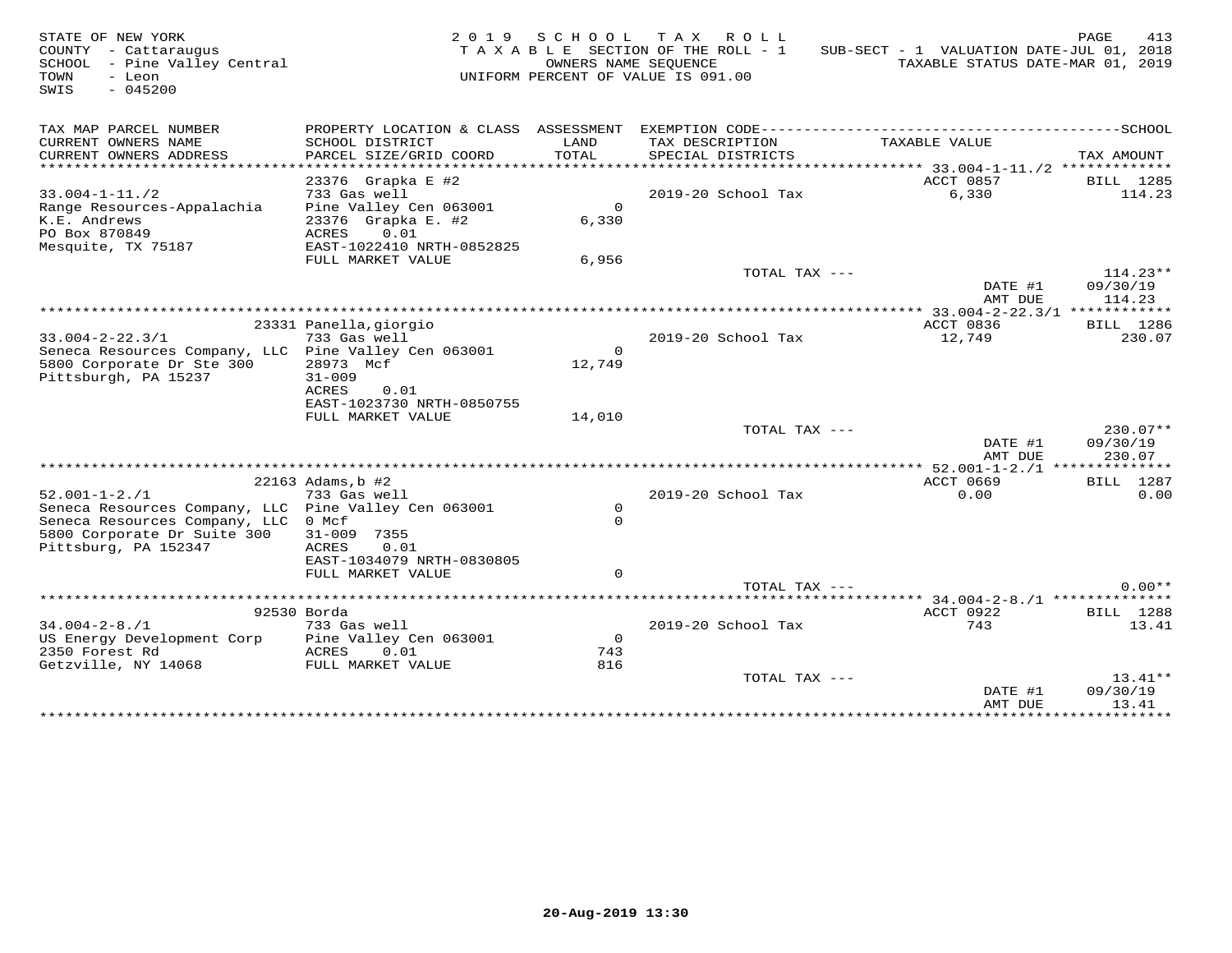| STATE OF NEW YORK<br>COUNTY - Cattaraugus<br>SCHOOL - Pine Valley Central<br>TOWN<br>- Leon<br>$-045200$<br>SWIS |                        |                | 2019 SCHOOL TAX ROLL<br>TAXABLE SECTION OF THE ROLL - 1<br>OWNERS NAME SEOUENCE<br>UNIFORM PERCENT OF VALUE IS 091.00 | SUB-SECT - 1 VALUATION DATE-JUL 01, 2018<br>TAXABLE STATUS DATE-MAR 01, 2019 | PAGE<br>414           |
|------------------------------------------------------------------------------------------------------------------|------------------------|----------------|-----------------------------------------------------------------------------------------------------------------------|------------------------------------------------------------------------------|-----------------------|
| TAX MAP PARCEL NUMBER                                                                                            |                        |                |                                                                                                                       |                                                                              |                       |
| CURRENT OWNERS NAME                                                                                              | SCHOOL DISTRICT        | LAND           | TAX DESCRIPTION                                                                                                       | TAXABLE VALUE                                                                |                       |
| CURRENT OWNERS ADDRESS<br>***********************                                                                | PARCEL SIZE/GRID COORD | TOTAL          | SPECIAL DISTRICTS                                                                                                     |                                                                              | TAX AMOUNT            |
|                                                                                                                  | 925301 Bordea #2A      |                |                                                                                                                       | ACCT 0919                                                                    | BILL 1289             |
| $34.004 - 2 - 8.72$                                                                                              | 733 Gas well           |                | 2019-20 School Tax                                                                                                    | 661                                                                          | 11.93                 |
| US Energy Development Corp Pine Valley Cen 063001                                                                |                        | $\overline{0}$ |                                                                                                                       |                                                                              |                       |
| 2350 Forest Rd                                                                                                   | ACRES 0.01             | 661            |                                                                                                                       |                                                                              |                       |
| Getzville, NY 14068                                                                                              | FULL MARKET VALUE      | 726            |                                                                                                                       |                                                                              |                       |
|                                                                                                                  |                        |                | TOTAL TAX ---                                                                                                         |                                                                              | $11.93**$             |
|                                                                                                                  |                        |                |                                                                                                                       | DATE #1                                                                      | 09/30/19              |
|                                                                                                                  |                        |                |                                                                                                                       | AMT DUE                                                                      | 11.93                 |
|                                                                                                                  |                        |                |                                                                                                                       |                                                                              |                       |
| $42.002 - 1 - 1.1/1$                                                                                             | 27740 Smith 9          |                |                                                                                                                       | ACCT 0943                                                                    | BILL 1290             |
| US Energy development Corp Pine Valley Cen 063001                                                                | 733 Gas well           | $\overline{0}$ | 2019-20 School Tax                                                                                                    | 3,964                                                                        | 71.54                 |
| 2350 Forest Rd                                                                                                   | ACRES 0.01             | 3,964          |                                                                                                                       |                                                                              |                       |
| Getzville, NY 14068 FULL MARKET VALUE                                                                            |                        | 4,356          |                                                                                                                       |                                                                              |                       |
|                                                                                                                  |                        |                | TOTAL TAX ---                                                                                                         |                                                                              | $71.54**$             |
|                                                                                                                  |                        |                |                                                                                                                       | DATE #1<br>AMT DUE                                                           | 09/30/19<br>71.54     |
|                                                                                                                  |                        |                |                                                                                                                       |                                                                              |                       |
|                                                                                                                  | 25074 Detweiler #2     |                |                                                                                                                       | ACCT 0917                                                                    | BILL 1291             |
| $42.002 - 1 - 16.2/1$                                                                                            | 733 Gas well           |                | 2019-20 School Tax                                                                                                    | 819                                                                          | 14.78                 |
| US Energy Development Corp Pine Valley Cen 063001                                                                |                        | $\overline{0}$ |                                                                                                                       |                                                                              |                       |
| 2350 N Forest Rd                                                                                                 | ACRES 0.01             | 819            |                                                                                                                       |                                                                              |                       |
| Getzville, NY 14060                                                                                              | FULL MARKET VALUE      | 900            | TOTAL TAX ---                                                                                                         |                                                                              | $14.78**$             |
|                                                                                                                  |                        |                |                                                                                                                       | DATE #1                                                                      | 09/30/19              |
|                                                                                                                  |                        |                |                                                                                                                       | AMT DUE                                                                      | 14.78                 |
|                                                                                                                  |                        |                |                                                                                                                       |                                                                              |                       |
|                                                                                                                  | 25090 Detweiler #1     |                |                                                                                                                       | ACCT 0923                                                                    | BILL 1292             |
| $42.002 - 1 - 16.2/2$                                                                                            | 733 Gas well           |                | $2019-20$ School Tax                                                                                                  | 1,165                                                                        | 21.02                 |
| US Energy Development Corp                                                                                       | Pine Valley Cen 063001 | $\overline{0}$ |                                                                                                                       |                                                                              |                       |
| 2350 N Forest Rd                                                                                                 | ACRES 0.01             | 1,165          |                                                                                                                       |                                                                              |                       |
| Getzville, NY 14060                                                                                              | FULL MARKET VALUE      | 1,280          |                                                                                                                       |                                                                              |                       |
|                                                                                                                  |                        |                | TOTAL TAX ---                                                                                                         | DATE #1                                                                      | $21.02**$<br>09/30/19 |
|                                                                                                                  |                        |                |                                                                                                                       | AMT DUE                                                                      | 21.02                 |
|                                                                                                                  |                        |                |                                                                                                                       |                                                                              |                       |
|                                                                                                                  | 27681 Wengerd 2        |                |                                                                                                                       | ACCT 0953                                                                    | BILL 1293             |
| $42.002 - 1 - 27.71$                                                                                             | 733 Gas well           |                | 2019-20 School Tax                                                                                                    | 4,436                                                                        | 80.05                 |
| US Energy development Corp Pine Valley Cen 063001                                                                |                        | $\overline{0}$ |                                                                                                                       |                                                                              |                       |
| 2350 Forest Rd                                                                                                   | ACRES 0.01             | 4,436          |                                                                                                                       |                                                                              |                       |
| Getzville, NY 14068                                                                                              | FULL MARKET VALUE      | 4,875          |                                                                                                                       |                                                                              |                       |
|                                                                                                                  |                        |                | TOTAL TAX ---                                                                                                         |                                                                              | $80.05**$             |
|                                                                                                                  |                        |                |                                                                                                                       | DATE #1                                                                      | 09/30/19              |
|                                                                                                                  |                        |                |                                                                                                                       | AMT DUE<br>* * * * * * * * * * * * * * *                                     | 80.05<br>.            |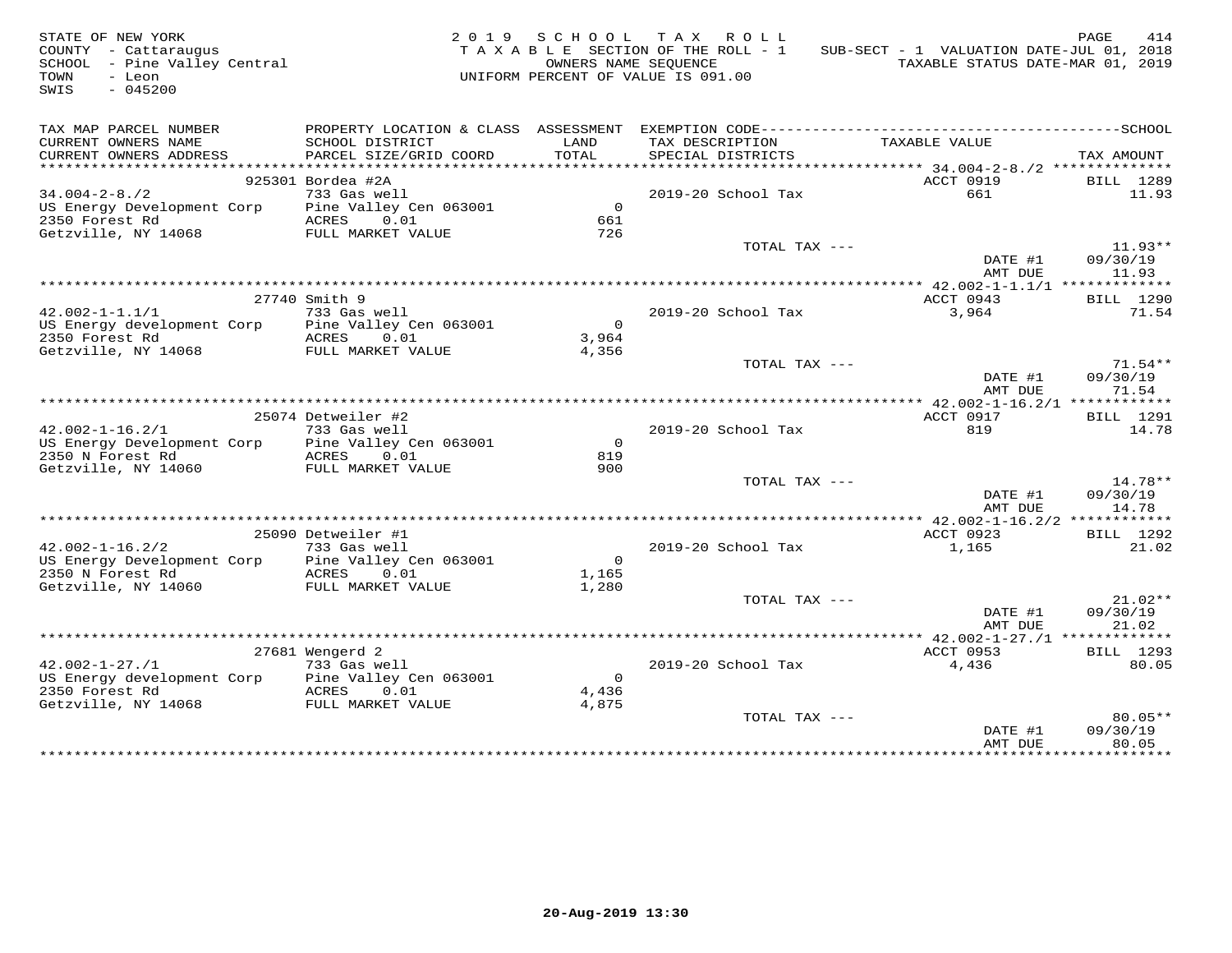| STATE OF NEW YORK<br>COUNTY - Cattaraugus<br>SCHOOL - Pine Valley Central<br>TOWN<br>- Leon<br>$-045200$<br>SWIS |                                      |                         | 2019 SCHOOL TAX ROLL<br>TAXABLE SECTION OF THE ROLL - 1<br>OWNERS NAME SEQUENCE<br>UNIFORM PERCENT OF VALUE IS 091.00 | SUB-SECT - 1 VALUATION DATE-JUL 01, 2018<br>TAXABLE STATUS DATE-MAR 01, 2019 | PAGE<br>415           |
|------------------------------------------------------------------------------------------------------------------|--------------------------------------|-------------------------|-----------------------------------------------------------------------------------------------------------------------|------------------------------------------------------------------------------|-----------------------|
| TAX MAP PARCEL NUMBER                                                                                            | PROPERTY LOCATION & CLASS ASSESSMENT |                         |                                                                                                                       |                                                                              |                       |
| CURRENT OWNERS NAME                                                                                              | SCHOOL DISTRICT                      | LAND                    | TAX DESCRIPTION                                                                                                       | TAXABLE VALUE                                                                |                       |
| CURRENT OWNERS ADDRESS                                                                                           | PARCEL SIZE/GRID COORD               | TOTAL                   | SPECIAL DISTRICTS                                                                                                     |                                                                              | TAX AMOUNT            |
| ***********************                                                                                          |                                      |                         |                                                                                                                       | ACCT 0918                                                                    |                       |
| $42.002 - 1 - 28.71$                                                                                             | 25076 Slabaugh #1<br>733 Gas well    |                         | 2019-20 School Tax                                                                                                    | 1,341                                                                        | BILL 1294<br>24.20    |
| US Energy Development Corp Pine Valley Cen 063001                                                                |                                      | $\overline{0}$          |                                                                                                                       |                                                                              |                       |
| 2350 Forest Rd                                                                                                   | ACRES 0.01                           | 1,341                   |                                                                                                                       |                                                                              |                       |
| Getzville, NY 14068                                                                                              | FULL MARKET VALUE                    | 1,474                   |                                                                                                                       |                                                                              |                       |
|                                                                                                                  |                                      |                         | TOTAL TAX ---                                                                                                         |                                                                              | $24.20**$             |
|                                                                                                                  |                                      |                         |                                                                                                                       | DATE #1                                                                      | 09/30/19              |
|                                                                                                                  |                                      |                         |                                                                                                                       | AMT DUE                                                                      | 24.20                 |
|                                                                                                                  |                                      |                         |                                                                                                                       | ACCT 0920                                                                    |                       |
| $42.002 - 1 - 28.72$                                                                                             | 25077 Slabaugh #2<br>733 Gas well    |                         | 2019-20 School Tax                                                                                                    | 2,943                                                                        | BILL 1295<br>53.11    |
| US Energy Development Corp                                                                                       | Pine Valley Cen 063001               | $\overline{0}$          |                                                                                                                       |                                                                              |                       |
| 2350 Forest Rd                                                                                                   | ACRES 0.01                           | 2,943                   |                                                                                                                       |                                                                              |                       |
| Getzville, NY 14068                                                                                              | FULL MARKET VALUE                    | 3,234                   |                                                                                                                       |                                                                              |                       |
|                                                                                                                  |                                      |                         | TOTAL TAX ---                                                                                                         |                                                                              | $53.11**$             |
|                                                                                                                  |                                      |                         |                                                                                                                       | DATE #1<br>AMT DUE                                                           | 09/30/19<br>53.11     |
|                                                                                                                  |                                      |                         |                                                                                                                       |                                                                              |                       |
|                                                                                                                  | 25078 Slabaugh #3                    |                         |                                                                                                                       | ACCT 0921                                                                    | BILL 1296             |
| $42.002 - 1 - 28.73$                                                                                             | 733 Gas well                         |                         | 2019-20 School Tax                                                                                                    | 6,151                                                                        | 111.00                |
| US Energy Development Corp<br>2350 Forest Rd                                                                     | Pine Valley Cen 063001<br>ACRES 0.01 | $\overline{0}$<br>6,151 |                                                                                                                       |                                                                              |                       |
| Getzville, NY 14068                                                                                              | FULL MARKET VALUE                    | 6,759                   |                                                                                                                       |                                                                              |                       |
|                                                                                                                  |                                      |                         | TOTAL TAX ---                                                                                                         |                                                                              | $111.00**$            |
|                                                                                                                  |                                      |                         |                                                                                                                       | DATE #1                                                                      | 09/30/19              |
|                                                                                                                  |                                      |                         |                                                                                                                       | AMT DUE                                                                      | 111.00                |
|                                                                                                                  |                                      |                         |                                                                                                                       |                                                                              |                       |
|                                                                                                                  | 25015 Hackney #1                     |                         |                                                                                                                       | ACCT 0926                                                                    | <b>BILL</b> 1297      |
| $42.004 - 1 - 2.71$                                                                                              | 733 Gas well                         |                         | $2019-20$ School Tax                                                                                                  | 4,779                                                                        | 86.24                 |
| US Energy Development Corp                                                                                       | Pine Valley Cen 063001               | $\overline{0}$          |                                                                                                                       |                                                                              |                       |
| 2350 Forest Rd<br>Getzville, NY 14068                                                                            | ACRES 0.01<br>FULL MARKET VALUE      | 4,779<br>5,252          |                                                                                                                       |                                                                              |                       |
|                                                                                                                  |                                      |                         | TOTAL TAX ---                                                                                                         |                                                                              | 86.24**               |
|                                                                                                                  |                                      |                         |                                                                                                                       | DATE #1                                                                      | 09/30/19              |
|                                                                                                                  |                                      |                         |                                                                                                                       | AMT DUE                                                                      | 86.24                 |
|                                                                                                                  |                                      |                         |                                                                                                                       |                                                                              |                       |
|                                                                                                                  | 25092 Miller #1                      |                         |                                                                                                                       | ACCT 0925                                                                    | <b>BILL</b> 1298      |
| $42.004 - 1 - 5.71$                                                                                              | 733 Gas well                         |                         | 2019-20 School Tax                                                                                                    | 2,672                                                                        | 48.22                 |
| US Energy Development Corp                                                                                       | Pine Valley Cen 063001               | $\overline{0}$          |                                                                                                                       |                                                                              |                       |
| 2350 Forest Rd<br>Getzville, NY 14068                                                                            | ACRES 0.01<br>FULL MARKET VALUE      | 2,672                   |                                                                                                                       |                                                                              |                       |
|                                                                                                                  |                                      | 2,936                   | TOTAL TAX ---                                                                                                         |                                                                              | $48.22**$             |
|                                                                                                                  |                                      |                         |                                                                                                                       | DATE #1                                                                      | 09/30/19              |
|                                                                                                                  |                                      |                         |                                                                                                                       | AMT DUE                                                                      | 48.22                 |
|                                                                                                                  |                                      |                         |                                                                                                                       | + + + + + + + + + + + + + + +                                                | * * * * * * * * * * * |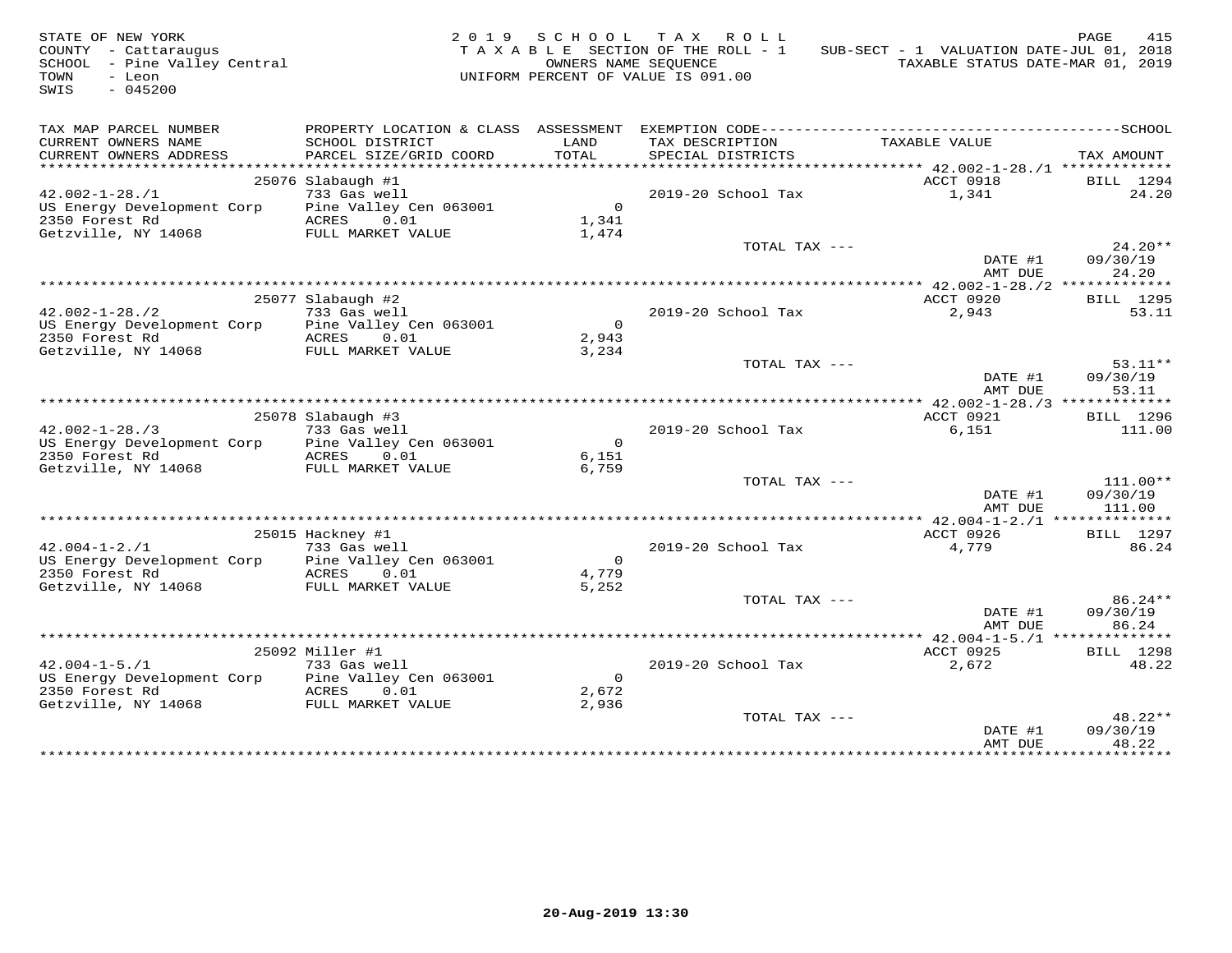| STATE OF NEW YORK<br>COUNTY - Cattaraugus<br>SCHOOL - Pine Valley Central<br>- Leon<br>TOWN<br>$-045200$<br>SWIS |                                                |                      | 2019 SCHOOL TAX ROLL<br>TAXABLE SECTION OF THE ROLL - 1<br>OWNERS NAME SEQUENCE<br>UNIFORM PERCENT OF VALUE IS 091.00 | SUB-SECT - 1 VALUATION DATE-JUL 01, 2018<br>TAXABLE STATUS DATE-MAR 01, 2019 | PAGE<br>416           |
|------------------------------------------------------------------------------------------------------------------|------------------------------------------------|----------------------|-----------------------------------------------------------------------------------------------------------------------|------------------------------------------------------------------------------|-----------------------|
| TAX MAP PARCEL NUMBER                                                                                            |                                                |                      |                                                                                                                       |                                                                              |                       |
| CURRENT OWNERS NAME<br>CURRENT OWNERS ADDRESS                                                                    | SCHOOL DISTRICT<br>PARCEL SIZE/GRID COORD      | LAND<br><b>TOTAL</b> | TAX DESCRIPTION<br>SPECIAL DISTRICTS                                                                                  | TAXABLE VALUE                                                                | TAX AMOUNT            |
|                                                                                                                  | 25091 Yoder #!                                 |                      |                                                                                                                       | ACCT 0924                                                                    | <b>BILL</b> 1299      |
| $42.004 - 2 - 3.1/1$                                                                                             | 733 Gas well                                   |                      | 2019-20 School Tax                                                                                                    | 5.192                                                                        | 93.70                 |
| US Energy Development Corp                                                                                       | Pine Valley Cen 063001                         | $\overline{0}$       |                                                                                                                       |                                                                              |                       |
| 2350 Forest Rd                                                                                                   | ACRES<br>0.01                                  | 5,192                |                                                                                                                       |                                                                              |                       |
| Getzville, NY 14068                                                                                              | FULL MARKET VALUE                              | 5,705                |                                                                                                                       |                                                                              |                       |
|                                                                                                                  |                                                |                      | TOTAL TAX ---                                                                                                         | DATE #1                                                                      | $93.70**$<br>09/30/19 |
|                                                                                                                  |                                                |                      |                                                                                                                       | AMT DUE                                                                      | 93.70                 |
|                                                                                                                  | 25079 wengard#1                                |                      |                                                                                                                       | ACCT 0907                                                                    | BILL 1300             |
| $42.002 - 1 - 13.1/1$                                                                                            | 733 Gas well                                   |                      | 2019-20 School Tax                                                                                                    | 1,318                                                                        | 23.78                 |
| US Energy Development Corp.                                                                                      | Pine Valley Cen 063001                         | $\overline{0}$       |                                                                                                                       |                                                                              |                       |
| 2350 N Forest Rd                                                                                                 | 31009250790000                                 | 1,318                |                                                                                                                       |                                                                              |                       |
| Getzville, NY 14068                                                                                              | ACRES<br>0.01                                  |                      |                                                                                                                       |                                                                              |                       |
|                                                                                                                  | EAST-1030517 NRTH-0845765                      |                      |                                                                                                                       |                                                                              |                       |
|                                                                                                                  | FULL MARKET VALUE                              | 1,448                |                                                                                                                       |                                                                              |                       |
|                                                                                                                  |                                                |                      | TOTAL TAX ---                                                                                                         |                                                                              | $23.78**$             |
|                                                                                                                  |                                                |                      |                                                                                                                       | DATE #1                                                                      | 09/30/19              |
|                                                                                                                  |                                                |                      |                                                                                                                       | AMT DUE                                                                      | 23.78                 |
|                                                                                                                  |                                                |                      |                                                                                                                       |                                                                              |                       |
| $42.002 - 1 - 15.1/1$                                                                                            | 25075 hershberger #1<br>733 Gas well           |                      | 2019-20 School Tax                                                                                                    | ACCT 0908<br>2,187                                                           | BILL 1301<br>39.47    |
| US Energy Development Corp.                                                                                      | Pine Valley Cen 063001                         | $\mathsf{O}$         |                                                                                                                       |                                                                              |                       |
| 2350 N Forest Rd                                                                                                 | 31009250750000                                 | 2,187                |                                                                                                                       |                                                                              |                       |
| Getzville, NY 14068                                                                                              | ACRES<br>0.01                                  |                      |                                                                                                                       |                                                                              |                       |
|                                                                                                                  | EAST-1030269 NRTH-0844362                      |                      |                                                                                                                       |                                                                              |                       |
|                                                                                                                  | FULL MARKET VALUE                              | 2,403                |                                                                                                                       |                                                                              |                       |
|                                                                                                                  |                                                |                      | TOTAL TAX ---                                                                                                         |                                                                              | $39.47**$             |
|                                                                                                                  |                                                |                      |                                                                                                                       | DATE #1                                                                      | 09/30/19              |
|                                                                                                                  |                                                |                      |                                                                                                                       | AMT DUE                                                                      | 39.47                 |
|                                                                                                                  |                                                |                      |                                                                                                                       |                                                                              |                       |
|                                                                                                                  | 22653 Moffitt #1                               |                      |                                                                                                                       | ACCT 0734                                                                    | BILL 1302             |
| $34.003 - 1 - 18. / 1$                                                                                           | 733 Gas well                                   |                      | 2019-20 School Tax                                                                                                    | 91                                                                           | 1.64                  |
| Wilkes Energy Inc                                                                                                | Pine Valley Cen 063001                         | $\circ$              |                                                                                                                       |                                                                              |                       |
| 17 S Main St 101A                                                                                                | 2395mcf                                        | 91                   |                                                                                                                       |                                                                              |                       |
| Akron, OH 44308                                                                                                  | $31 - 009$                                     |                      |                                                                                                                       |                                                                              |                       |
|                                                                                                                  | ACRES<br>0.01                                  |                      |                                                                                                                       |                                                                              |                       |
|                                                                                                                  | EAST-1038590 NRTH-0850195<br>FULL MARKET VALUE | 100                  |                                                                                                                       |                                                                              |                       |
|                                                                                                                  |                                                |                      | TOTAL TAX ---                                                                                                         |                                                                              | $1.64**$              |
|                                                                                                                  |                                                |                      |                                                                                                                       | DATE #1<br>AMT DUE                                                           | 09/30/19<br>1.64      |
|                                                                                                                  |                                                |                      |                                                                                                                       | + + + + + + + + + + + + + + +                                                | .                     |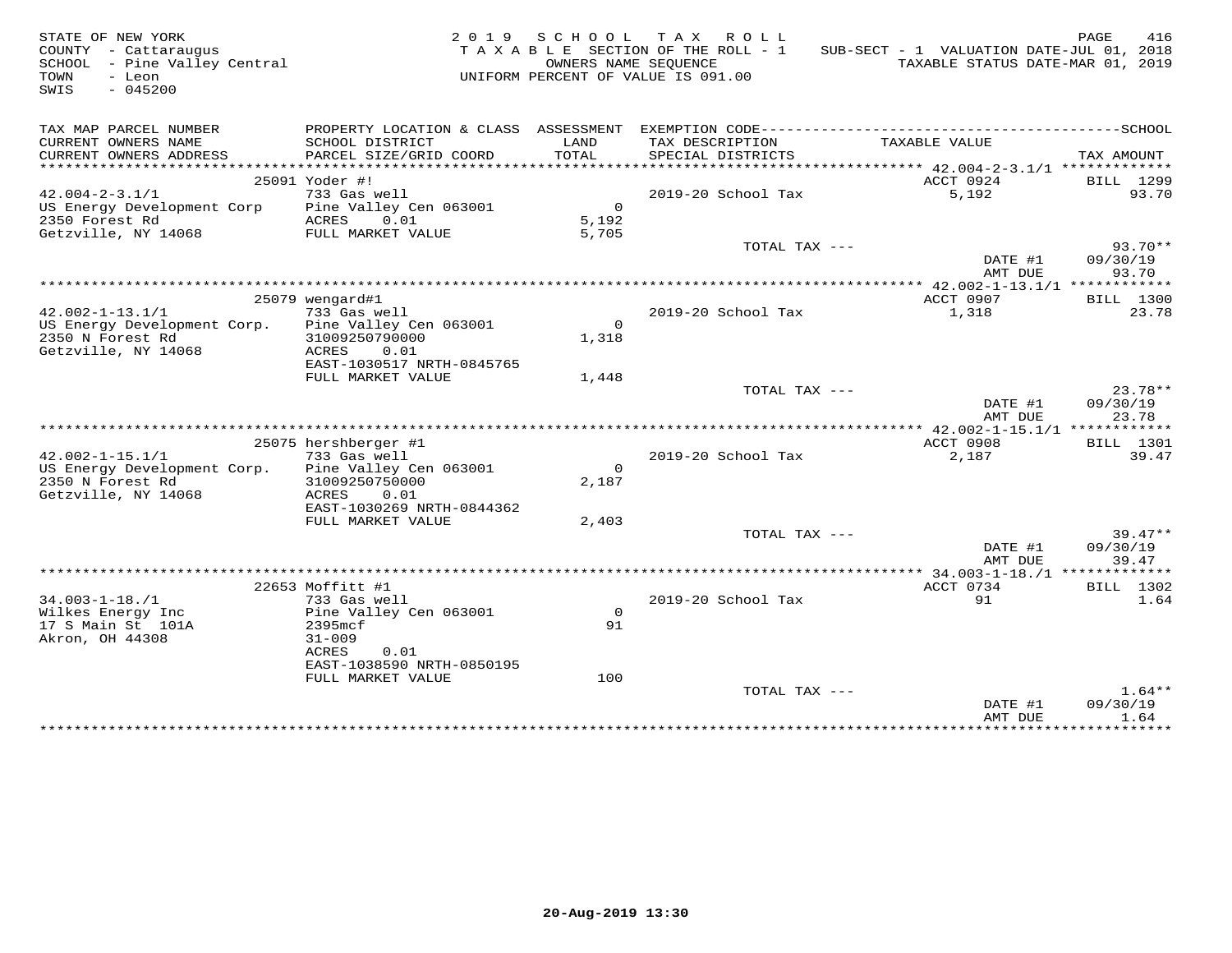| STATE OF NEW YORK<br>COUNTY<br>- Cattaraugus<br>- Pine Valley Central<br>SCHOOL<br>TOWN<br>- Leon<br>$-045200$<br>SWIS |                                                | 2019 SCHOOL<br>OWNERS NAME SEQUENCE | TAX ROLL<br>TAXABLE SECTION OF THE ROLL - 1<br>UNIFORM PERCENT OF VALUE IS 091.00 | SUB-SECT - 1 VALUATION DATE-JUL 01, 2018<br>TAXABLE STATUS DATE-MAR 01, 2019 | 417<br>PAGE          |
|------------------------------------------------------------------------------------------------------------------------|------------------------------------------------|-------------------------------------|-----------------------------------------------------------------------------------|------------------------------------------------------------------------------|----------------------|
| TAX MAP PARCEL NUMBER                                                                                                  | PROPERTY LOCATION & CLASS ASSESSMENT           |                                     |                                                                                   |                                                                              |                      |
| CURRENT OWNERS NAME                                                                                                    | SCHOOL DISTRICT                                | LAND                                | TAX DESCRIPTION                                                                   | TAXABLE VALUE                                                                |                      |
| CURRENT OWNERS ADDRESS                                                                                                 | PARCEL SIZE/GRID COORD                         | TOTAL                               | SPECIAL DISTRICTS                                                                 |                                                                              | TAX AMOUNT           |
|                                                                                                                        |                                                |                                     |                                                                                   |                                                                              |                      |
|                                                                                                                        | $22612$ Gardner #1                             |                                     |                                                                                   | ACCT 0732                                                                    | BILL 1303            |
| $43.001 - 1 - 8.71$                                                                                                    | 733 Gas well                                   |                                     | $2019-20$ School Tax                                                              | 183                                                                          | 3.30                 |
| Wilkes Energy Inc                                                                                                      | Pine Valley Cen 063001                         | $\mathbf 0$                         |                                                                                   |                                                                              |                      |
| 17 S Main St 101A                                                                                                      | 1398 Mcf                                       | 183                                 |                                                                                   |                                                                              |                      |
| Akron, OH 44308                                                                                                        | $31 - 009$                                     |                                     |                                                                                   |                                                                              |                      |
|                                                                                                                        | ACRES<br>0.01                                  |                                     |                                                                                   |                                                                              |                      |
|                                                                                                                        | EAST-1039580 NRTH-0844385<br>FULL MARKET VALUE | 201                                 |                                                                                   |                                                                              |                      |
|                                                                                                                        |                                                |                                     | TOTAL TAX ---                                                                     |                                                                              | $3.30**$             |
|                                                                                                                        |                                                |                                     |                                                                                   | DATE #1                                                                      | 09/30/19             |
|                                                                                                                        |                                                |                                     |                                                                                   | AMT DUE                                                                      | 3.30                 |
|                                                                                                                        |                                                |                                     |                                                                                   |                                                                              |                      |
|                                                                                                                        | $22649$ Gardner #2                             |                                     |                                                                                   | ACCT 0733                                                                    | BILL 1304            |
| $43.001 - 1 - 8.72$                                                                                                    | 733 Gas well                                   |                                     | 2019-20 School Tax                                                                | 336                                                                          | 6.06                 |
| Wilkes Energy Inc                                                                                                      | Pine Valley Cen 063001                         | $\mathbf 0$                         |                                                                                   |                                                                              |                      |
| 17 S Main St 101A                                                                                                      | 9183 Mcf                                       | 336                                 |                                                                                   |                                                                              |                      |
| Akron, OH 44308                                                                                                        | $31 - 009$                                     |                                     |                                                                                   |                                                                              |                      |
|                                                                                                                        | ACRES<br>0.01                                  |                                     |                                                                                   |                                                                              |                      |
|                                                                                                                        | EAST-1039580 NRTH-0844385                      |                                     |                                                                                   |                                                                              |                      |
|                                                                                                                        | FULL MARKET VALUE                              | 369                                 |                                                                                   |                                                                              |                      |
|                                                                                                                        |                                                |                                     | TOTAL TAX ---                                                                     | DATE #1                                                                      | $6.06**$<br>09/30/19 |
|                                                                                                                        |                                                |                                     |                                                                                   | AMT DUE                                                                      | 6.06                 |
|                                                                                                                        |                                                |                                     |                                                                                   |                                                                              | **********           |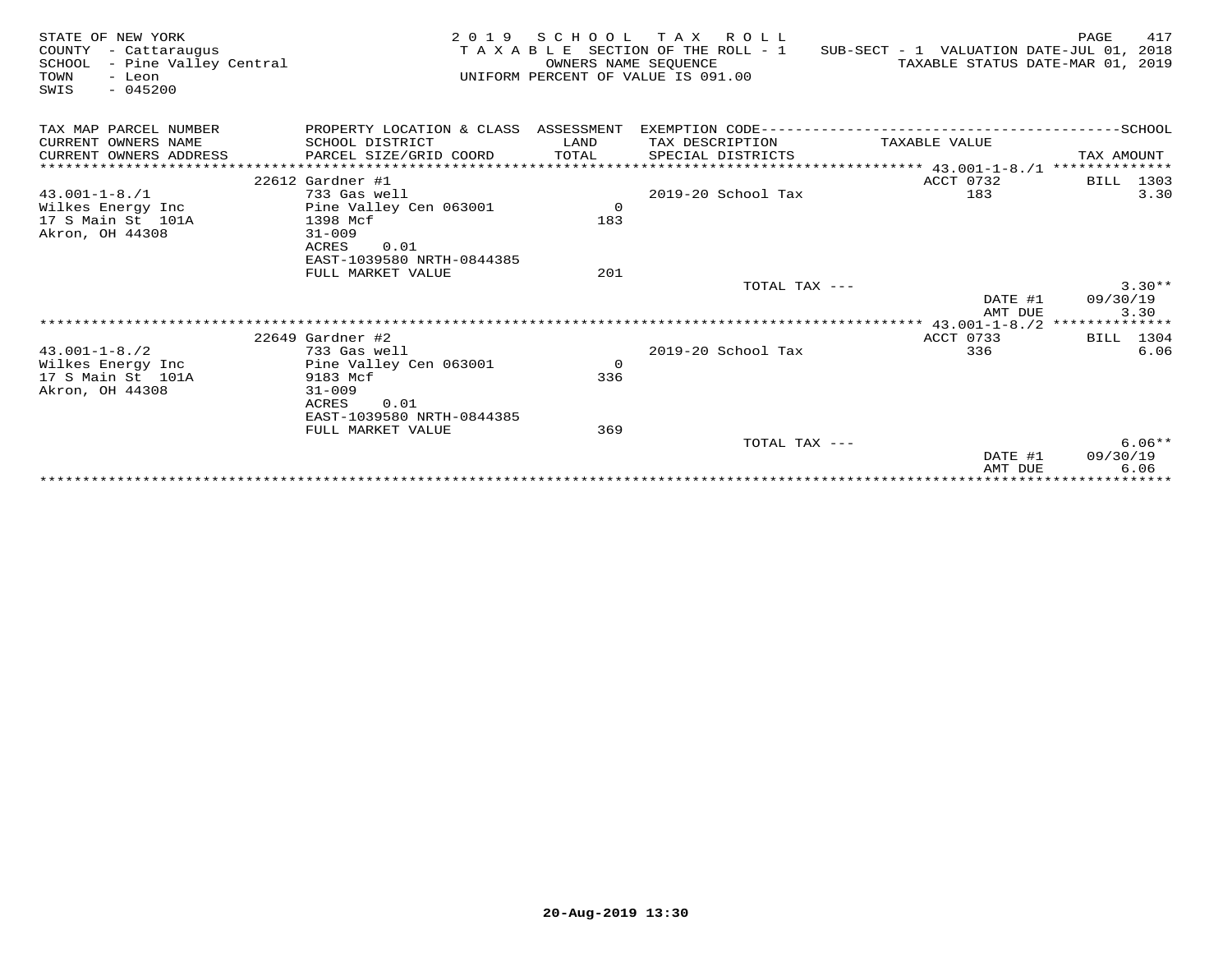| STATE OF NEW YORK<br>COUNTY - Cattaraugus<br>SCHOOL - Pine Valley Central<br>TOWN<br>- Leon<br>SWIS<br>$-045200$ | 2019 SCHOOL TAX ROLL<br>TAXABLE SECTION OF THE ROLL - 1<br>UNIFORM PERCENT OF VALUE IS 091.00 | PAGE<br>SUB-SECT - 1 VALUATION DATE-JUL 01, 2018<br>TAXABLE STATUS DATE-MAR 01, 2019<br>RPS155/V04/L015<br>CURRENT DATE 8/20/2019 | 418 |
|------------------------------------------------------------------------------------------------------------------|-----------------------------------------------------------------------------------------------|-----------------------------------------------------------------------------------------------------------------------------------|-----|
|                                                                                                                  | ROLL SUB SECTION-1-TOTALS                                                                     |                                                                                                                                   |     |

|      |      | $m \wedge m \wedge n$<br>◡∸ғ | TON                              | . HUNY              | AĽ                  | ے ا      |       | $m \wedge m \wedge n$ |
|------|------|------------------------------|----------------------------------|---------------------|---------------------|----------|-------|-----------------------|
| CODE | NAMF | 'AK                          | $m \times r \times r$<br>- - - - | T T T<br>اللالمستحم | - ---<br>اللالمستعم | 57077375 | VALUF | $m \times r$<br>- −-  |

#### NO SPECIAL DISTRICTS AT THIS LEVEL

\*\*\* S C H O O L D I S T R I C T S U M M A R Y \*\*\*

| CODE   | DISTRICT NAME                    | TOTAL<br>PARCELS | ASSESSED<br>LAND | ASSESSED<br>TOTAL | EXEMPT<br>AMOUNT | TOTAL<br>TAXABLE |           |
|--------|----------------------------------|------------------|------------------|-------------------|------------------|------------------|-----------|
|        |                                  |                  |                  |                   | STAR AMOUNT      | STAR TAXABLE     | TOTAL TAX |
|        | Pine Valley Central              | 100              |                  | 370,365           |                  | 370,365          |           |
| 063001 |                                  |                  |                  |                   |                  | 370,365          | 6,683.66  |
|        | SUB-TOTAL                        | 100              |                  | 370,365           |                  | 370,365          |           |
|        | $S \cup B - T \cup T A L (CONT)$ |                  |                  |                   |                  | 370,365          | 6,683.66  |
|        | TOTAL                            | 100              |                  | 370,365           |                  | 370,365          |           |
|        |                                  |                  |                  |                   |                  |                  |           |
|        | T O T A L (CONT)                 |                  |                  |                   |                  | 370,365          | 6,683.66  |

\*\*\* S Y S T E M C O D E S S U M M A R Y \*\*\*

NO SYSTEM EXEMPTIONS AT THIS LEVEL

\*\*\* E X E M P T I O N S U M M A R Y \*\*\*

NO EXEMPTIONS AT THIS LEVEL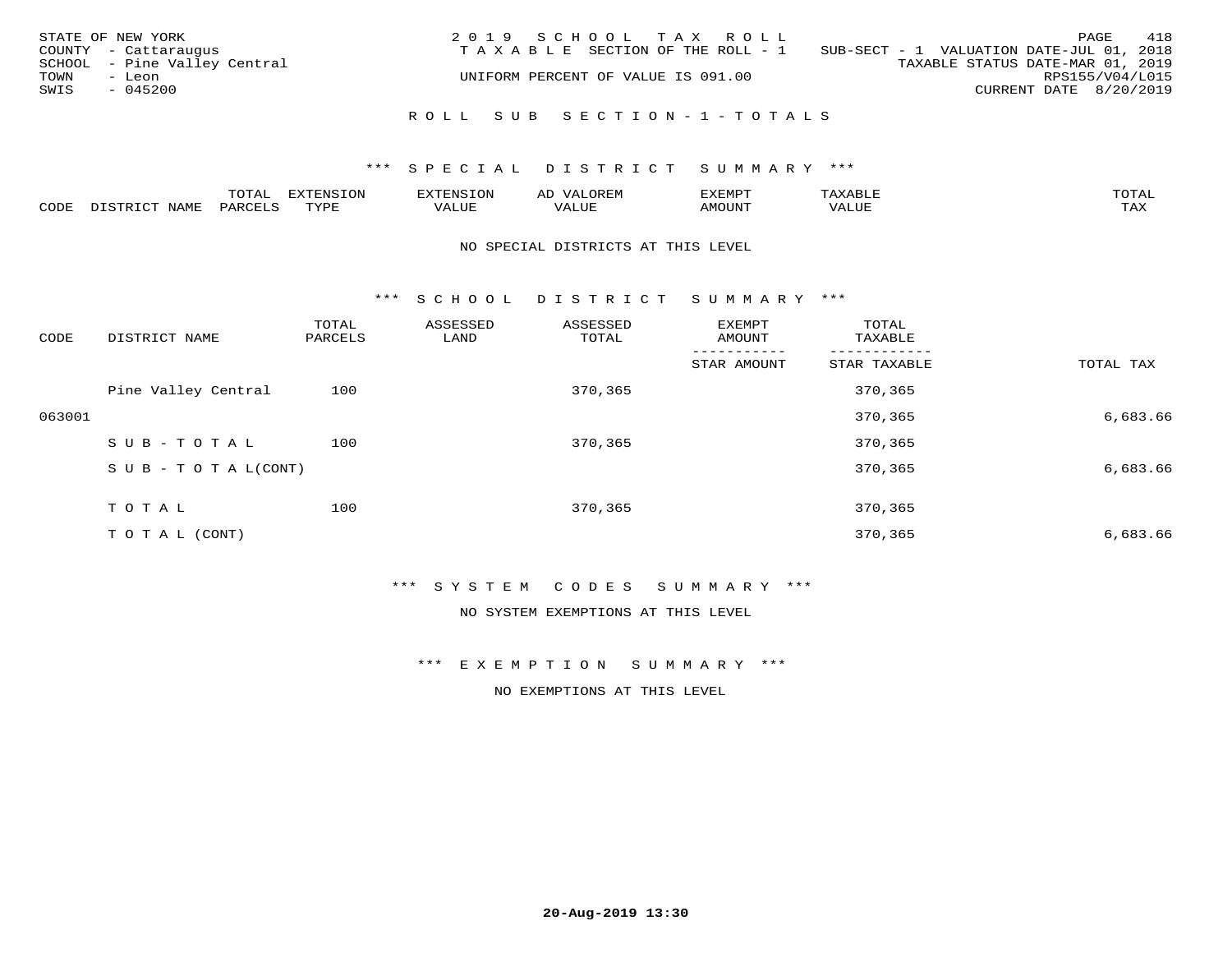|      | STATE OF NEW YORK            | 2019 SCHOOL TAX ROLL                                                           |                        | PAGE            | 419 |
|------|------------------------------|--------------------------------------------------------------------------------|------------------------|-----------------|-----|
|      | COUNTY - Cattaraugus         | T A X A B L E SECTION OF THE ROLL - 1 SUB-SECT - 1 VALUATION DATE-JUL 01, 2018 |                        |                 |     |
|      | SCHOOL - Pine Valley Central | TAXABLE STATUS DATE-MAR 01, 2019                                               |                        |                 |     |
| TOWN | - Leon                       | UNIFORM PERCENT OF VALUE IS 091.00                                             |                        | RPS155/V04/L015 |     |
| SWIS | $-045200$                    |                                                                                | CURRENT DATE 8/20/2019 |                 |     |
|      |                              |                                                                                |                        |                 |     |
|      |                              | ROLL SUB SECTION-1-TOTALS                                                      |                        |                 |     |

# \*\*\* G R A N D T O T A L S \*\*\*

| <b>ROLL</b><br>SEC | DESCRIPTION                | TOTAL<br>PARCELS | ASSESSED<br>LAND | ASSESSED<br>TOTAL | <b>EXEMPT</b><br><b>AMOUNT</b><br>STAR AMOUNT | TOTAL<br>TAXABLE<br>----------<br>STAR TAXABLE | TAX<br>RATE | TOTAL<br>TAX |
|--------------------|----------------------------|------------------|------------------|-------------------|-----------------------------------------------|------------------------------------------------|-------------|--------------|
|                    | 2019-20 School Tax         |                  |                  | 370,365           |                                               | 370,365<br>370,365                             |             | 6,683.66     |
|                    | SPEC DIST TAXES<br>TAXABLE | 100              |                  |                   |                                               |                                                |             | 6,683.66     |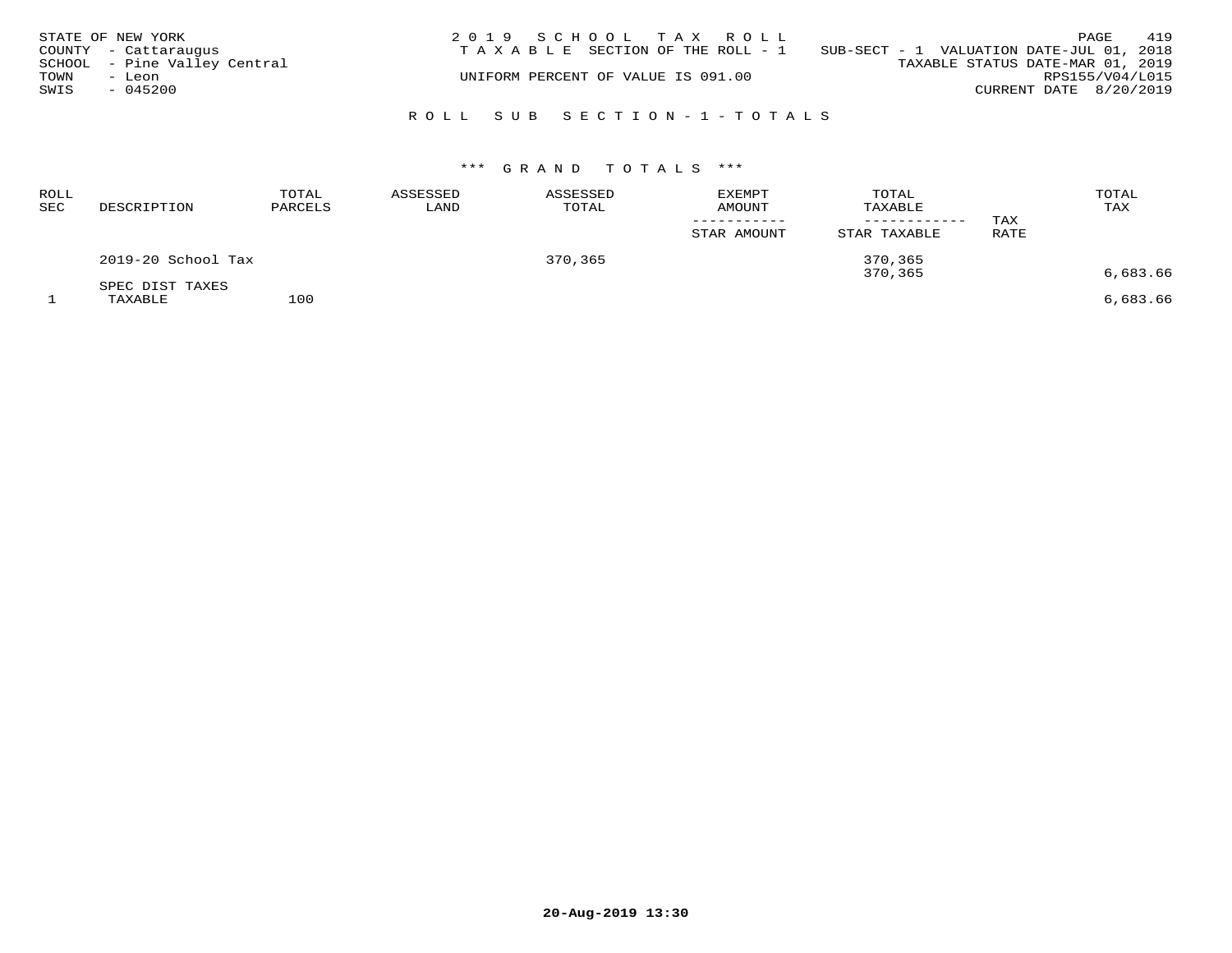| STATE OF NEW YORK            | 2019 SCHOOL TAX ROLL                  | 420<br>PAGE                      |
|------------------------------|---------------------------------------|----------------------------------|
| COUNTY - Cattaraugus         | T A X A B L E SECTION OF THE ROLL - 1 | VALUATION DATE-JUL 01, 2018      |
| SCHOOL - Pine Valley Central |                                       | TAXABLE STATUS DATE-MAR 01, 2019 |
| TOWN<br>- Leon               | UNIFORM PERCENT OF VALUE IS 091.00    | RPS155/V04/L015                  |
| SWIS<br>$-045200$            |                                       | CURRENT DATE 8/20/2019           |
|                              | ROLL SECTION TOTALS                   |                                  |

|      |              | UIAI          | ਸ∨ਰਸਾਮ⊂ T∩N    |        | ╌     | 'XEMP' | $\mathbf{x}$ . | TOTAL |
|------|--------------|---------------|----------------|--------|-------|--------|----------------|-------|
| CODE |              |               |                |        |       |        |                |       |
|      | <b>NTAME</b> | <b>DARCET</b> | <b>EXZIDIT</b> | '/ALUL | VALUF | AMOUNT | <b>7ALUE</b>   | TAX   |
|      |              |               |                |        |       |        |                |       |

### NO SPECIAL DISTRICTS AT THIS LEVEL

\*\*\* S C H O O L D I S T R I C T S U M M A R Y \*\*\*

| CODE   | DISTRICT NAME                    | TOTAL<br>PARCELS | ASSESSED<br>LAND | ASSESSED<br>TOTAL | EXEMPT<br>AMOUNT | TOTAL<br>TAXABLE |            |
|--------|----------------------------------|------------------|------------------|-------------------|------------------|------------------|------------|
|        |                                  |                  |                  |                   | STAR AMOUNT      | STAR TAXABLE     | TOTAL TAX  |
|        | Pine Valley Central              | 704              | 16716,580        | 42859,544         | 3581,643         | 39,277,901       |            |
| 063001 |                                  |                  |                  |                   | 8291,341         | 30,986,560       | 559,189.50 |
|        | SUB-TOTAL                        | 704              | 16716,580        | 42859,544         | 3581,643         | 39, 277, 901     |            |
|        | $S \cup B - T \cup T A L (CONT)$ |                  |                  |                   | 8291,341         | 30,986,560       | 559,189.50 |
|        | T O T A L                        | 704              | 16716,580        | 42859,544         | 3581,643         | 39,277,901       |            |
|        | T O T A L (CONT)                 |                  |                  |                   | 8291,341         | 30,986,560       | 559,189.50 |

# \*\*\* S Y S T E M C O D E S S U M M A R Y \*\*\*

#### NO SYSTEM EXEMPTIONS AT THIS LEVEL

## \*\*\* E X E M P T I O N S U M M A R Y \*\*\*

| CODE                    | DESCRIPTION                  | TOTAL<br>PARCELS | SCHOOL                       |
|-------------------------|------------------------------|------------------|------------------------------|
| 25130<br>41150          | NON-PROFIT<br>CW 10 VET/     |                  | 213,000                      |
| 41400<br>41700<br>41720 | CLERGY<br>AG BLDG<br>AG DIST | 24<br>87         | 1,500<br>550,100<br>1313,058 |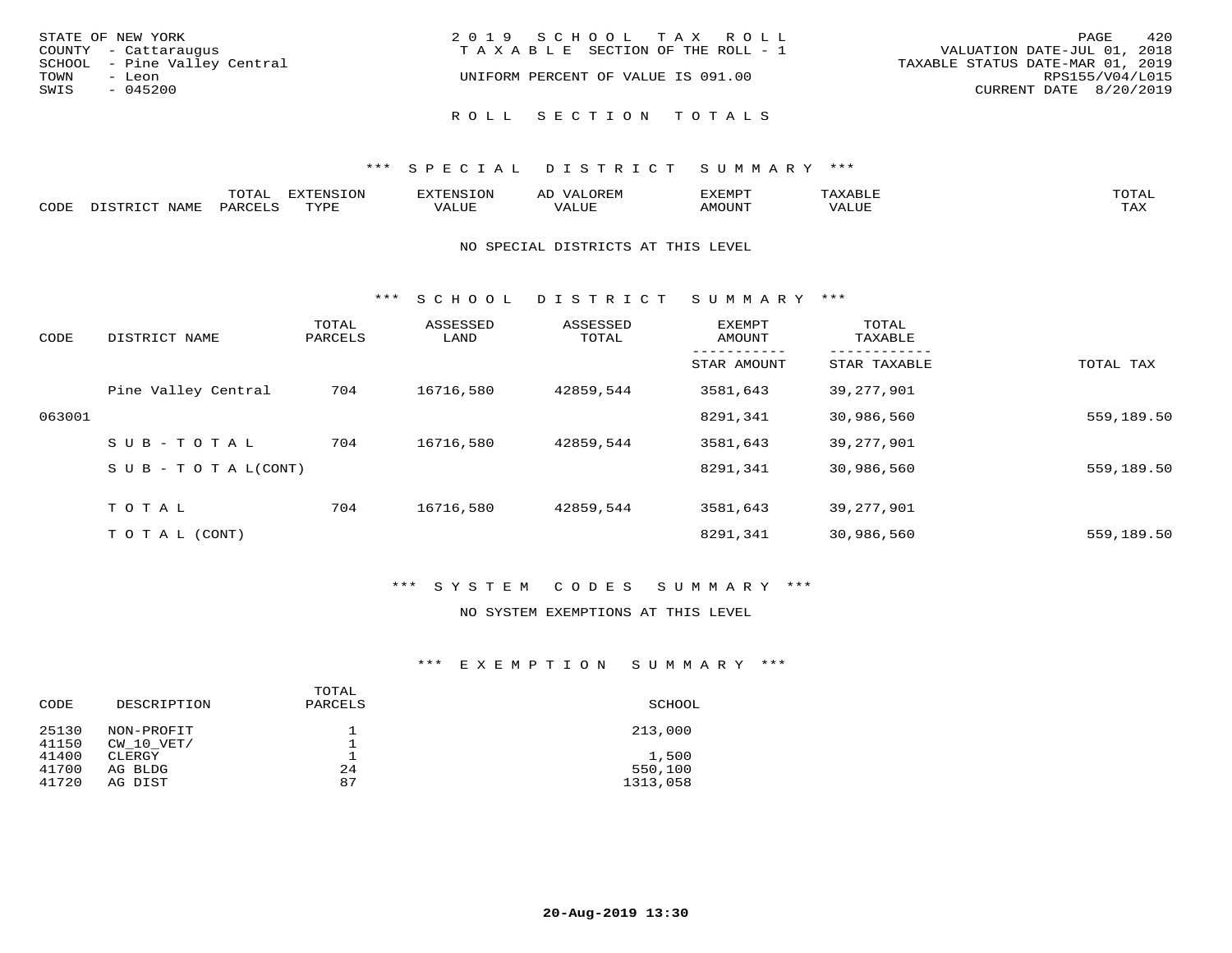| STATE OF NEW YORK            | 2019 SCHOOL TAX ROLL               | 421<br>PAGE                      |
|------------------------------|------------------------------------|----------------------------------|
| COUNTY - Cattaraugus         | TAXABLE SECTION OF THE ROLL - 1    | VALUATION DATE-JUL 01, 2018      |
| SCHOOL - Pine Valley Central |                                    | TAXABLE STATUS DATE-MAR 01, 2019 |
| TOWN<br>- Leon               | UNIFORM PERCENT OF VALUE IS 091.00 | RPS155/V04/L015                  |
| SWIS<br>$-045200$            |                                    | CURRENT DATE 8/20/2019           |
|                              | ROLL SECTION TOTALS                |                                  |

# \*\*\* E X E M P T I O N S U M M A R Y \*\*\*

| CODE  | DESCRIPTION      | <b>TOTAL</b><br>PARCELS | SCHOOL    |
|-------|------------------|-------------------------|-----------|
| 41730 | AG DISTOUT       | 2.2.                    | 217,767   |
| 41800 | AGED C/T/S       | 4                       | 100,046   |
| 41804 | AGED S           | 7                       | 178,600   |
| 41810 | AGED $C/T/S$     |                         | 54,000    |
| 41834 | ENH STAR         | 61                      | 3469,450  |
| 41854 | <b>BAS STAR</b>  | 173                     | 4739,691  |
| 41864 | <b>B STAR MH</b> |                         | 82,200    |
| 42120 | TMP GHOUSE       | 5                       | 120,000   |
| 47460 | FOREST/A74       | 6                       | 822,440   |
| 47610 | BUS C/T/S        | 6                       | 11,132    |
|       | тотаг            | 402                     | 11872,984 |

# \*\*\* G R A N D T O T A L S \*\*\*

| <b>ROLL</b><br>SEC | DESCRIPTION                | TOTAL<br>PARCELS | ASSESSED<br>LAND | ASSESSED<br>TOTAL | <b>EXEMPT</b><br><b>AMOUNT</b><br>STAR AMOUNT | TOTAL<br>TAXABLE<br>STAR TAXABLE | TAX<br>RATE | TOTAL<br>TAX |
|--------------------|----------------------------|------------------|------------------|-------------------|-----------------------------------------------|----------------------------------|-------------|--------------|
|                    | 2019-20 School Tax         |                  | 16716,580        | 42859,544         | 3,581,643<br>8291,341                         | 39,277,901<br>30,986,560         |             | 559,189.50   |
|                    | SPEC DIST TAXES<br>TAXABLE | 704              |                  |                   |                                               |                                  |             | 559,189.50   |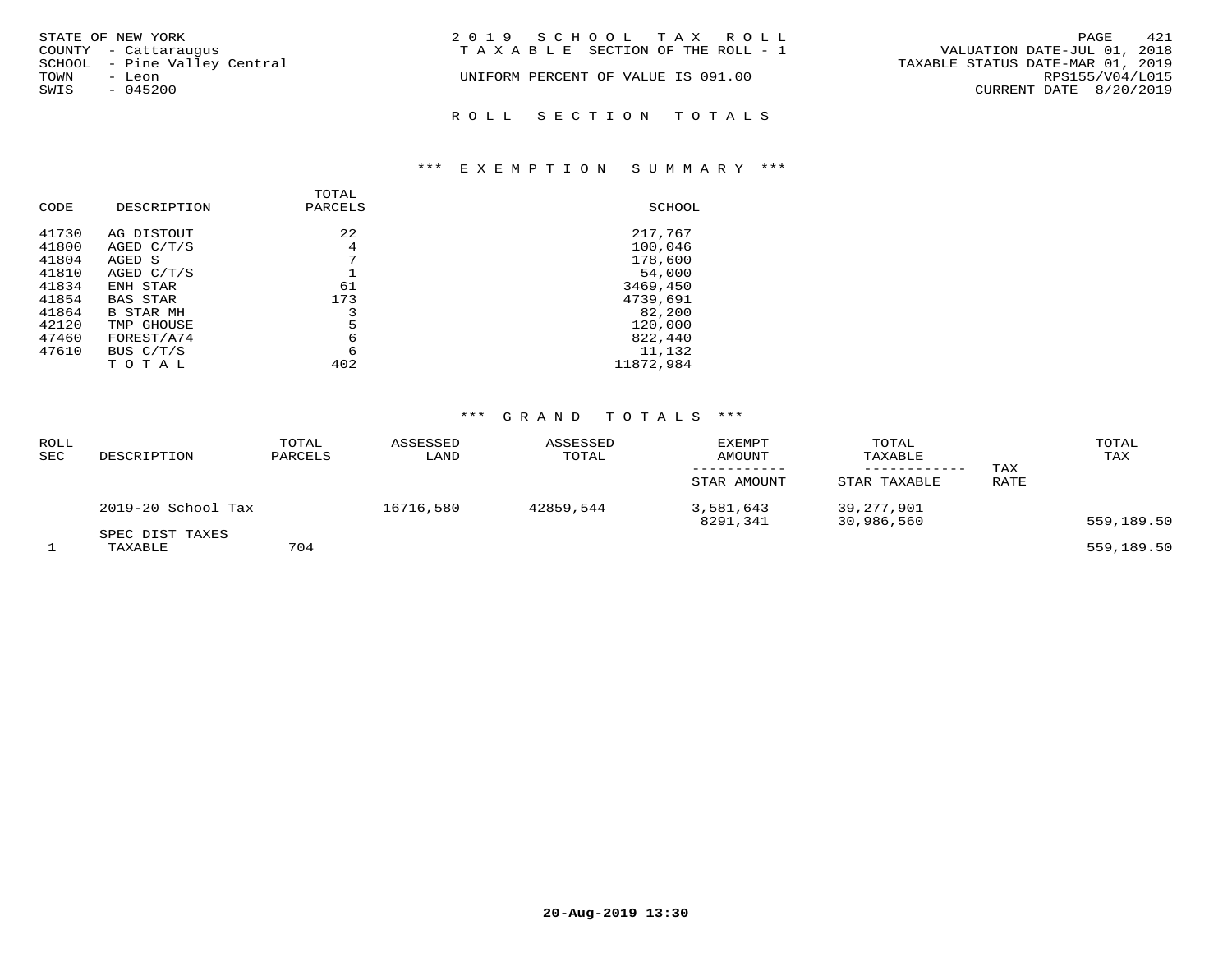| STATE OF NEW YORK<br>COUNTY<br>- Cattaraugus<br>- Pine Valley Central<br>SCHOOL<br>TOWN<br>- Leon<br>$-045200$<br>SWIS | 2 0 1 9                              | SCHOOL<br>OWNERS NAME SEQUENCE | T A X<br>R O L L<br>SPECIAL FRANCHISE SECTION OF THE ROLL - 5<br>UNIFORM PERCENT OF VALUE IS 091.00 | VALUATION DATE-JUL 01,<br>TAXABLE STATUS DATE-MAR 01, | 422<br>PAGE<br>2018<br>2019 |
|------------------------------------------------------------------------------------------------------------------------|--------------------------------------|--------------------------------|-----------------------------------------------------------------------------------------------------|-------------------------------------------------------|-----------------------------|
| TAX MAP PARCEL NUMBER                                                                                                  | PROPERTY LOCATION & CLASS ASSESSMENT |                                | EXEMPTION CODE------------------------                                                              |                                                       | ------SCHOOL                |
| CURRENT OWNERS NAME                                                                                                    | SCHOOL DISTRICT                      | LAND                           | TAX DESCRIPTION                                                                                     | TAXABLE VALUE                                         |                             |
| CURRENT OWNERS ADDRESS                                                                                                 | PARCEL SIZE/GRID COORD               | TOTAL                          | SPECIAL DISTRICTS                                                                                   |                                                       | TAX AMOUNT                  |
|                                                                                                                        |                                      |                                |                                                                                                     | **************** 552.000-9910-131.600/188 ***         |                             |
|                                                                                                                        | Special Franchise                    |                                |                                                                                                     | ACCT 0433                                             | BILL 1305                   |
| 552.000-9910-131.600/188                                                                                               | 861 Elec & gas                       |                                | 2019-20 School Tax                                                                                  | 366,126                                               | 6,607.18                    |
| Nys Electric & Gas Corp                                                                                                | Pine Valley Cen 063001               | $\Omega$                       |                                                                                                     |                                                       |                             |
| 70 Farm View Dr                                                                                                        | Town Of Leon                         | 366,126                        |                                                                                                     |                                                       |                             |
| New Gloucester, ME 04260                                                                                               | 1.0000 Pine Valley                   |                                |                                                                                                     |                                                       |                             |
|                                                                                                                        | 0.01<br>ACRES                        |                                |                                                                                                     |                                                       |                             |
|                                                                                                                        | FULL MARKET VALUE                    | 402,336                        | TOTAL TAX ---                                                                                       |                                                       | $6,607.18**$                |
|                                                                                                                        |                                      |                                |                                                                                                     | DATE #1                                               | 09/30/19                    |
|                                                                                                                        |                                      |                                |                                                                                                     | AMT DUE                                               | 6.607.18                    |
|                                                                                                                        |                                      |                                |                                                                                                     |                                                       |                             |
|                                                                                                                        | Special Franchise                    |                                |                                                                                                     | ACCT 0502                                             | BILL 1306                   |
| 552.000-9916-631.900/188                                                                                               | 866 Telephone                        |                                | 2019-20 School Tax                                                                                  | 30,311                                                | 547.00                      |
| Verizon New York Inc                                                                                                   | Pine Valley Cen 063001               | $\mathbf 0$                    |                                                                                                     |                                                       |                             |
| PO Box 152206                                                                                                          | Town Of Leon                         | 30,311                         |                                                                                                     |                                                       |                             |
| Irving, TX 75015-2206                                                                                                  | 0.4100 Pine Valley                   |                                |                                                                                                     |                                                       |                             |
|                                                                                                                        | ACRES<br>0.01                        |                                |                                                                                                     |                                                       |                             |
|                                                                                                                        | FULL MARKET VALUE                    | 33,309                         |                                                                                                     |                                                       |                             |
|                                                                                                                        |                                      |                                | TOTAL TAX ---                                                                                       |                                                       | $547.00**$                  |
|                                                                                                                        |                                      |                                |                                                                                                     | DATE #1                                               | 09/30/19                    |
|                                                                                                                        |                                      |                                |                                                                                                     | AMT DUE                                               | 547.00                      |
|                                                                                                                        |                                      |                                |                                                                                                     |                                                       |                             |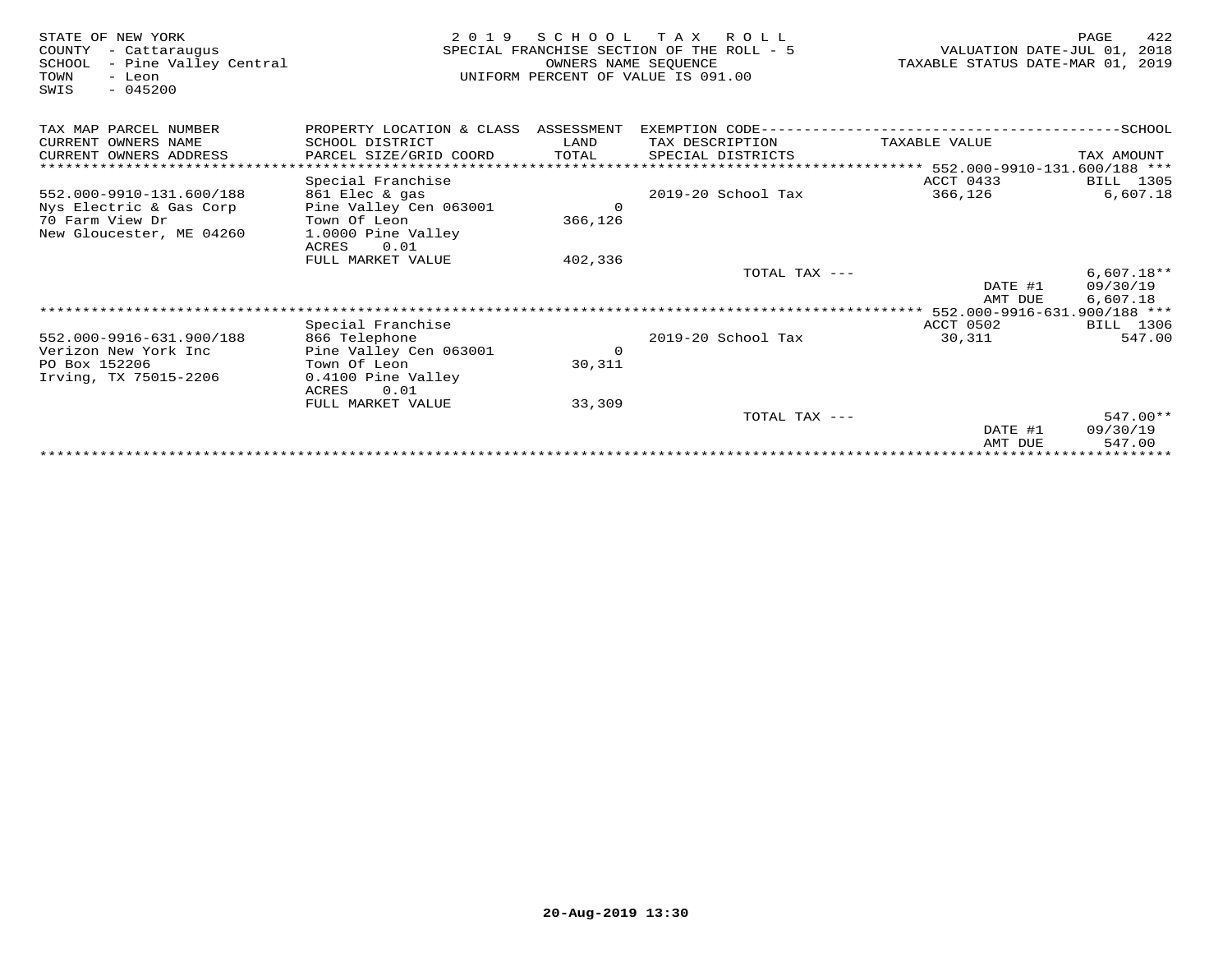| STATE OF NEW YORK                                    | 2019 SCHOOL TAX ROLL                      | 423<br>PAGE                                                     |
|------------------------------------------------------|-------------------------------------------|-----------------------------------------------------------------|
| COUNTY - Cattaraugus<br>SCHOOL - Pine Valley Central | SPECIAL FRANCHISE SECTION OF THE ROLL - 5 | VALUATION DATE-JUL 01, 2018<br>TAXABLE STATUS DATE-MAR 01, 2019 |
| TOWN<br>- Leon                                       |                                           | RPS155/V04/L015                                                 |
| SWIS<br>$-045200$                                    |                                           | CURRENT DATE 8/20/2019                                          |
|                                                      | ROLL SUB SECTION- - TOTALS                |                                                                 |

|      |                      | ----<br><u>UIAI</u> | <b>FYTFNSION</b><br>- 75 | <b>FNC</b>     | ᅺᅜᄓ                      | SXEMPT | $\Delta$<br>.                  | $m \wedge m \wedge n$ |
|------|----------------------|---------------------|--------------------------|----------------|--------------------------|--------|--------------------------------|-----------------------|
| CODE | <b>NTAMT</b><br>⊥∙⊥⊥ | D.ODT.<br>PARL      | $m \tau \tau m$<br>.     | T T T<br>ALUF: | , <del>,</del> , , , , , | MOUN.  | , 77 T TT <del>D</del><br>ALUE | TAX                   |

#### NO SPECIAL DISTRICTS AT THIS LEVEL

\*\*\* S C H O O L D I S T R I C T S U M M A R Y \*\*\*

| CODE   | DISTRICT NAME                    | TOTAL<br>PARCELS | ASSESSED<br>LAND | ASSESSED<br>TOTAL | EXEMPT<br>AMOUNT | TOTAL<br>TAXABLE |           |
|--------|----------------------------------|------------------|------------------|-------------------|------------------|------------------|-----------|
|        |                                  |                  |                  |                   | STAR AMOUNT      | STAR TAXABLE     | TOTAL TAX |
|        | Pine Valley Central              | 2                |                  | 396,437           |                  | 396,437          |           |
| 063001 |                                  |                  |                  |                   |                  | 396,437          | 7,154.18  |
|        | SUB-TOTAL                        | 2                |                  | 396,437           |                  | 396,437          |           |
|        | $S \cup B - T \cup T A L (CONT)$ |                  |                  |                   |                  | 396,437          | 7,154.18  |
|        | T O T A L                        | 2                |                  | 396,437           |                  | 396,437          |           |
|        | TO TAL (CONT)                    |                  |                  |                   |                  | 396,437          | 7,154.18  |

### \*\*\* S Y S T E M C O D E S S U M M A R Y \*\*\*

NO SYSTEM EXEMPTIONS AT THIS LEVEL

\*\*\* E X E M P T I O N S U M M A R Y \*\*\*

NO EXEMPTIONS AT THIS LEVEL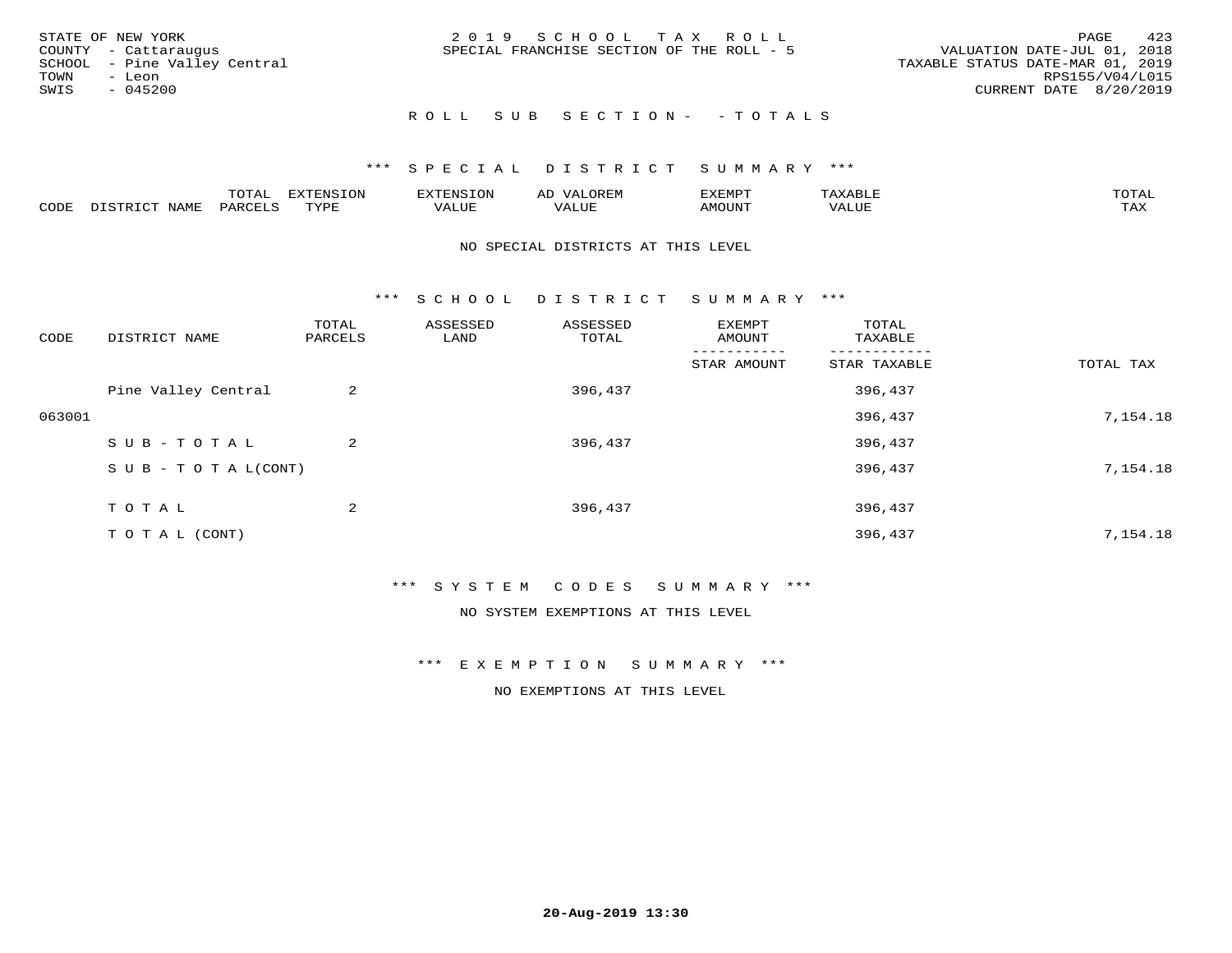| STATE OF NEW YORK<br>COUNTY - Cattaraugus<br>SCHOOL - Pine Valley Central<br>TOWN<br>– Leon<br>SWIS<br>$-045200$ | 2019 SCHOOL TAX ROLL<br>SPECIAL FRANCHISE SECTION OF THE ROLL - 5 | 424<br>PAGE<br>VALUATION DATE-JUL 01, 2018<br>TAXABLE STATUS DATE-MAR 01, 2019<br>RPS155/V04/L015<br>CURRENT DATE 8/20/2019 |
|------------------------------------------------------------------------------------------------------------------|-------------------------------------------------------------------|-----------------------------------------------------------------------------------------------------------------------------|
|                                                                                                                  | ROLL SUB SECTION- - TOTALS                                        |                                                                                                                             |

# \*\*\* G R A N D T O T A L S \*\*\*

| ROLL<br>SEC | DESCRIPTION        | TOTAL<br>PARCELS | ASSESSED<br>LAND | ASSESSED<br>TOTAL | <b>EXEMPT</b><br>AMOUNT | TOTAL<br>TAXABLE | TAX  | TOTAL<br>TAX |
|-------------|--------------------|------------------|------------------|-------------------|-------------------------|------------------|------|--------------|
|             |                    |                  |                  |                   | STAR AMOUNT             | STAR TAXABLE     | RATE |              |
|             | 2019-20 School Tax |                  |                  | 396,437           |                         | 396,437          |      |              |
|             | SPEC DIST TAXES    |                  |                  |                   |                         | 396,437          |      | 7,154.18     |
|             | SPECIAL FRANCHISE  |                  |                  |                   |                         |                  |      | 7,154.18     |

**20-Aug-2019 13:30**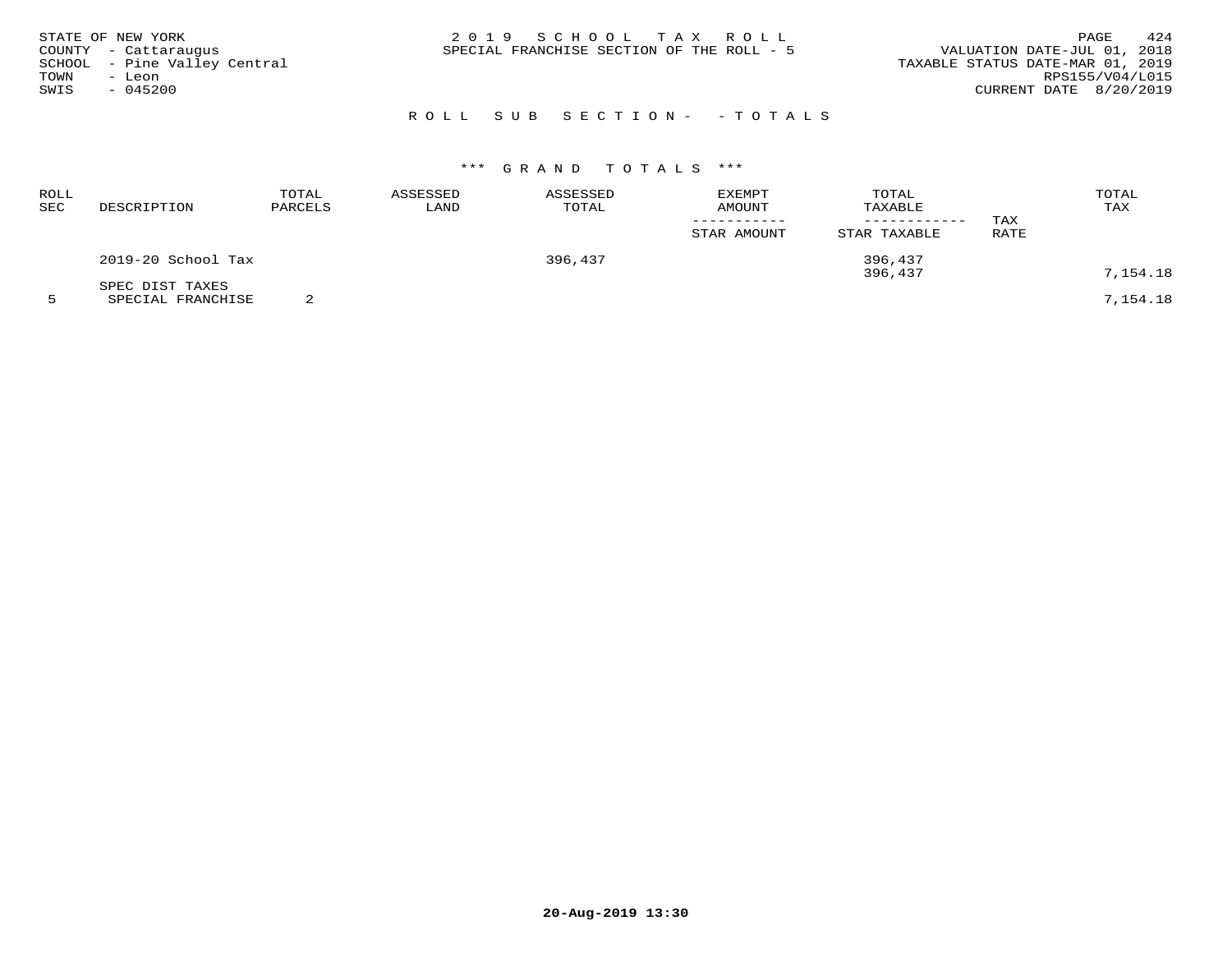| STATE OF NEW YORK            | 2019 SCHOOL TAX ROLL                      | 425<br>PAGE                      |
|------------------------------|-------------------------------------------|----------------------------------|
| COUNTY - Cattaraugus         | SPECIAL FRANCHISE SECTION OF THE ROLL - 5 | VALUATION DATE-JUL 01, 2018      |
| SCHOOL - Pine Valley Central |                                           | TAXABLE STATUS DATE-MAR 01, 2019 |
| TOWN<br>- Leon               |                                           | RPS155/V04/L015                  |
| SWIS<br>$-045200$            |                                           | CURRENT DATE 8/20/2019           |
|                              |                                           |                                  |

# ROLL SECTION TOTALS

#### \*\*\* S P E C I A L D I S T R I C T S U M M A R Y \*\*\*

|      |      | m^m*<br>- ∪ + <del>∩ +</del> | -------<br><del>.</del> |                      |            | 37778577<br>. ب<br>חויום בגי |       |                 |
|------|------|------------------------------|-------------------------|----------------------|------------|------------------------------|-------|-----------------|
| CODE | NAMF |                              | <b>TVDL</b><br>.        | <b>TITT</b><br>'ALUE | .<br>'Alui | TUUONA                       | 'ALUL | max x<br>- ⊥777 |

#### NO SPECIAL DISTRICTS AT THIS LEVEL

\*\*\* S C H O O L D I S T R I C T S U M M A R Y \*\*\*

| CODE   | DISTRICT NAME                    | TOTAL<br>PARCELS | ASSESSED<br>LAND | ASSESSED<br>TOTAL | EXEMPT<br>AMOUNT | TOTAL<br>TAXABLE |           |
|--------|----------------------------------|------------------|------------------|-------------------|------------------|------------------|-----------|
|        |                                  |                  |                  |                   | STAR AMOUNT      | STAR TAXABLE     | TOTAL TAX |
|        | Pine Valley Central              | 2                |                  | 396,437           |                  | 396,437          |           |
| 063001 |                                  |                  |                  |                   |                  | 396,437          | 7,154.18  |
|        | SUB-TOTAL                        | $\overline{a}$   |                  | 396,437           |                  | 396,437          |           |
|        | $S \cup B - T \cup T A L (CONT)$ |                  |                  |                   |                  | 396,437          | 7,154.18  |
|        | T O T A L                        | 2                |                  | 396,437           |                  | 396,437          |           |
|        | T O T A L (CONT)                 |                  |                  |                   |                  | 396,437          | 7,154.18  |

### \*\*\* S Y S T E M C O D E S S U M M A R Y \*\*\*

NO SYSTEM EXEMPTIONS AT THIS LEVEL

\*\*\* E X E M P T I O N S U M M A R Y \*\*\*

NO EXEMPTIONS AT THIS LEVEL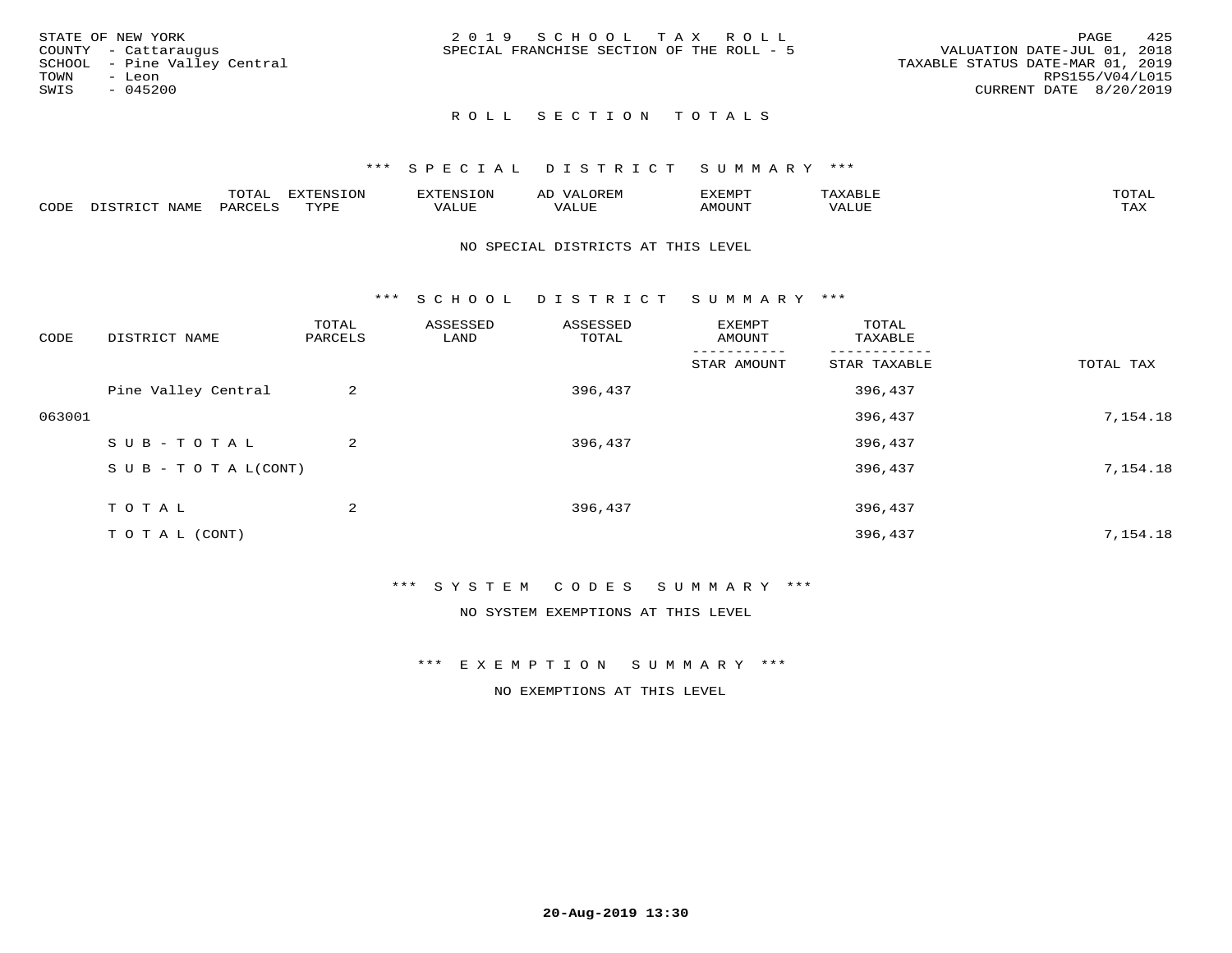|      | STATE OF NEW YORK            | 2019 SCHOOL TAX ROLL                      | 426<br>PAGE                      |
|------|------------------------------|-------------------------------------------|----------------------------------|
|      | COUNTY - Cattaraugus         | SPECIAL FRANCHISE SECTION OF THE ROLL - 5 | VALUATION DATE-JUL 01, 2018      |
|      | SCHOOL - Pine Valley Central |                                           | TAXABLE STATUS DATE-MAR 01, 2019 |
| TOWN | - Leon                       |                                           | RPS155/V04/L015                  |
| SWIS | $-045200$                    |                                           | CURRENT DATE 8/20/2019           |
|      |                              |                                           |                                  |

# ROLL SECTION TOTALS

# \*\*\* G R A N D T O T A L S \*\*\*

| ROLL<br>SEC | DESCRIPTION                          | TOTAL<br>PARCELS | ASSESSED<br>LAND | ASSESSED<br>TOTAL | EXEMPT<br><b>AMOUNT</b> | TOTAL<br>TAXABLE<br>--------- | TAX  | TOTAL<br>TAX |
|-------------|--------------------------------------|------------------|------------------|-------------------|-------------------------|-------------------------------|------|--------------|
|             |                                      |                  |                  |                   | STAR AMOUNT             | STAR TAXABLE                  | RATE |              |
|             | 2019-20 School Tax                   |                  |                  | 396,437           |                         | 396,437<br>396,437            |      | 7,154.18     |
|             | SPEC DIST TAXES<br>SPECIAL FRANCHISE |                  |                  |                   |                         |                               |      | 7,154.18     |

**20-Aug-2019 13:30**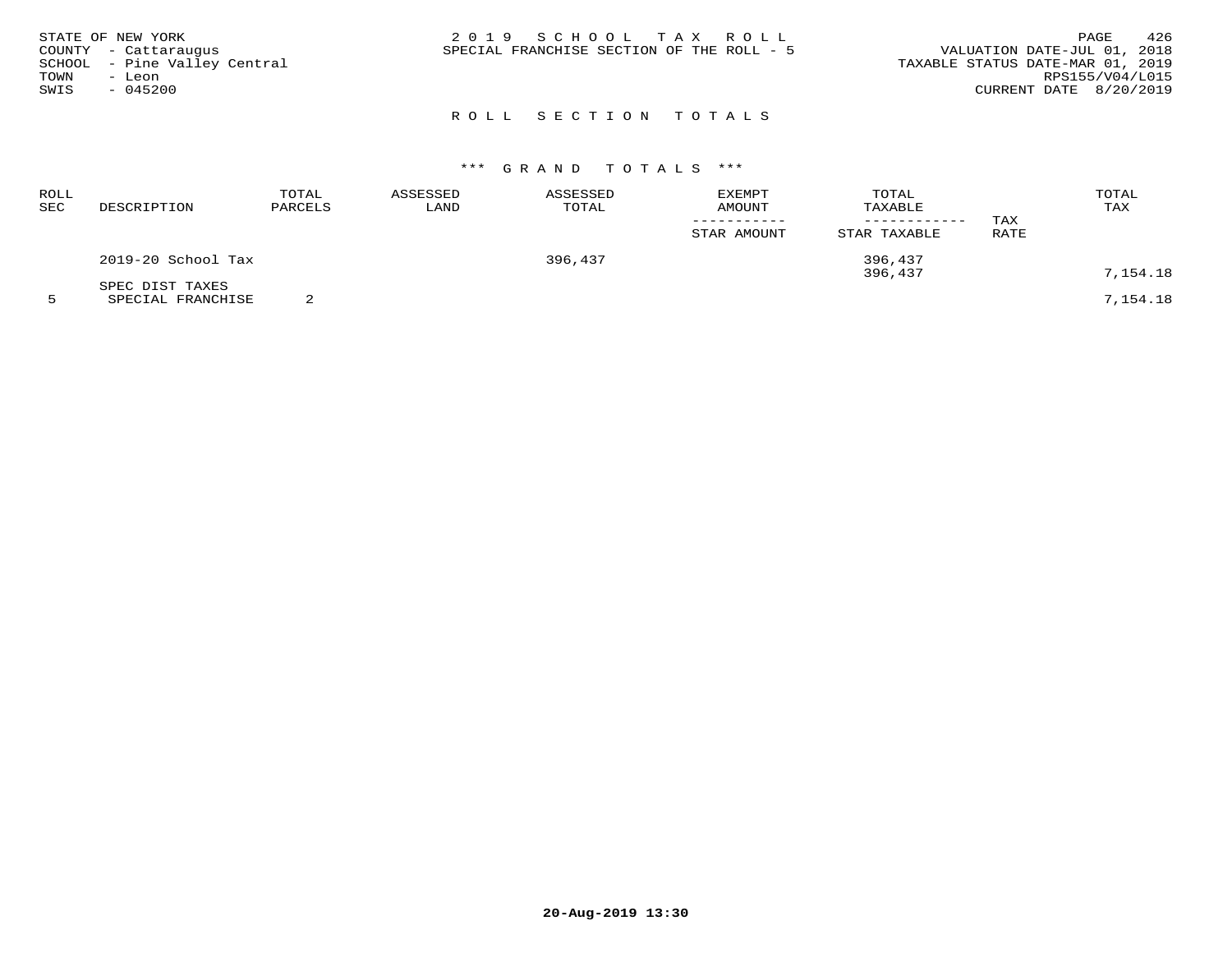| STATE OF NEW YORK<br>COUNTY - Cattaraugus<br>SCHOOL - Pine Valley Central<br>TOWN<br>- Leon<br>$-045200$<br>SWIS | 2 0 1 9                                      | OWNERS NAME SEQUENCE    | SCHOOL TAX ROLL<br>UTILITY & R.R. SECTION OF THE ROLL - 6<br>UNIFORM PERCENT OF VALUE IS 091.00 | VALUATION DATE-JUL 01, 2018<br>TAXABLE STATUS DATE-MAR 01, 2019 | PAGE<br>427              |
|------------------------------------------------------------------------------------------------------------------|----------------------------------------------|-------------------------|-------------------------------------------------------------------------------------------------|-----------------------------------------------------------------|--------------------------|
| TAX MAP PARCEL NUMBER<br>CURRENT OWNERS NAME                                                                     | SCHOOL DISTRICT                              | LAND                    | TAX DESCRIPTION                                                                                 | TAXABLE VALUE                                                   |                          |
| CURRENT OWNERS ADDRESS<br>*************************                                                              | PARCEL SIZE/GRID COORD                       | TOTAL                   | SPECIAL DISTRICTS                                                                               |                                                                 | TAX AMOUNT               |
|                                                                                                                  | Meas. & Reg. Station                         |                         |                                                                                                 | ACCT 0946                                                       | BILL 1307                |
| 652.000-9916-830.000/203                                                                                         | 873 Gas Meas Sta                             |                         | 2019-20 School Tax                                                                              | 2,560                                                           | 46.20                    |
| EmKey Gathering<br>558 W 6th St Ste 200                                                                          | Pine Valley Cen 063001<br>ACRES<br>0.01      | $\overline{0}$<br>2,560 |                                                                                                 |                                                                 |                          |
| Erie, PA 16507                                                                                                   | FULL MARKET VALUE                            | 2,813                   |                                                                                                 |                                                                 |                          |
|                                                                                                                  |                                              |                         | TOTAL TAX ---                                                                                   |                                                                 | $46.20**$                |
|                                                                                                                  |                                              |                         |                                                                                                 | DATE #1                                                         | 09/30/19                 |
|                                                                                                                  |                                              |                         |                                                                                                 | AMT DUE                                                         | 46.20                    |
|                                                                                                                  | Op & Mrs Equip                               |                         |                                                                                                 | ACCT 0550                                                       | BILL 1308                |
| 652.000-9916-830.000/200                                                                                         | 741 Gas pipeline                             |                         | 2019-20 School Tax                                                                              | 70,376                                                          | 1,270.02                 |
| EmKey Gathering LLC                                                                                              | Pine Valley Cen 063001                       | $\overline{0}$          |                                                                                                 |                                                                 |                          |
| 558 W 6th St Ste 200<br>Erie, PA 16507                                                                           | Loc #888888 & 29600<br>1.0000 Pine Valley    | 70,376                  |                                                                                                 |                                                                 |                          |
|                                                                                                                  | Gas Trans (95000-97000)                      |                         |                                                                                                 |                                                                 |                          |
|                                                                                                                  | 0.01<br>ACRES                                |                         |                                                                                                 |                                                                 |                          |
|                                                                                                                  | FULL MARKET VALUE                            | 77,336                  |                                                                                                 |                                                                 |                          |
|                                                                                                                  |                                              |                         | TOTAL TAX ---                                                                                   | DATE #1                                                         | $1,270.02**$<br>09/30/19 |
|                                                                                                                  |                                              |                         |                                                                                                 | AMT DUE                                                         | 1,270.02                 |
|                                                                                                                  |                                              |                         |                                                                                                 |                                                                 |                          |
|                                                                                                                  | op & mis equip                               |                         |                                                                                                 | ACCT 0944                                                       | BILL 1309                |
| 652.000-9916-830.000/201<br>EmKey Gathering LLC                                                                  | 873 Gas Meas Sta<br>Pine Valley Cen 063001   | $\overline{0}$          | 2019-20 School Tax                                                                              | 2,668                                                           | 48.15                    |
| 558 W 6th St Ste 200                                                                                             | ACRES<br>0.01                                | 2,668                   |                                                                                                 |                                                                 |                          |
| Erie, PA 16507                                                                                                   | FULL MARKET VALUE                            | 2,932                   |                                                                                                 |                                                                 |                          |
|                                                                                                                  |                                              |                         | TOTAL TAX ---                                                                                   | DATE #1                                                         | $48.15**$<br>09/30/19    |
|                                                                                                                  |                                              |                         |                                                                                                 | AMT DUE                                                         | 48.15                    |
|                                                                                                                  |                                              |                         |                                                                                                 |                                                                 |                          |
|                                                                                                                  | Meas & req. station                          |                         |                                                                                                 | ACCT 0945                                                       | <b>BILL</b> 1310         |
| 652.000-9916-830.000/202<br>EmKey Gathering LLC                                                                  | 873 Gas Meas Sta<br>Pine Valley Cen 063001   | $\overline{0}$          | 2019-20 School Tax                                                                              | 1,596                                                           | 28.80                    |
| 558 W 6th St Ste 200                                                                                             | ACRES<br>0.01                                | 1,596                   |                                                                                                 |                                                                 |                          |
| Erie, PA 16507                                                                                                   | FULL MARKET VALUE                            | 1,754                   |                                                                                                 |                                                                 |                          |
|                                                                                                                  |                                              |                         | TOTAL TAX ---                                                                                   | DATE #1                                                         | $28.80**$<br>09/30/19    |
|                                                                                                                  |                                              |                         |                                                                                                 | AMT DUE                                                         | 28.80                    |
|                                                                                                                  |                                              |                         |                                                                                                 | *** 650.000-9916-825.150/288 ***                                |                          |
|                                                                                                                  | Outside Plant                                |                         |                                                                                                 | ACCT 0430                                                       | <b>BILL</b> 1311         |
| 650.000-9916-825.150/288<br>Kiantone Pipeline Corp                                                               | 883 Gas Trans Impr<br>Pine Valley Cen 063001 | $\overline{0}$          | 2019-20 School Tax                                                                              | 197,356                                                         | 3,561.52                 |
| Attn: United Refining Co Of Pa Loc #888888                                                                       |                                              | 197,356                 |                                                                                                 |                                                                 |                          |
| PO Box 599                                                                                                       | 0.6667 Pine Valley                           |                         |                                                                                                 |                                                                 |                          |
| Warren, PA 16365                                                                                                 | Gas Trans - Pipeline                         |                         |                                                                                                 |                                                                 |                          |
|                                                                                                                  | ACRES<br>0.01<br>FULL MARKET VALUE           | 216,875                 |                                                                                                 |                                                                 |                          |
|                                                                                                                  |                                              |                         | TOTAL TAX ---                                                                                   |                                                                 | $3,561.52**$             |
|                                                                                                                  |                                              |                         |                                                                                                 | DATE #1                                                         | 09/30/19                 |
|                                                                                                                  |                                              |                         |                                                                                                 | AMT DUE                                                         | 3,561.52                 |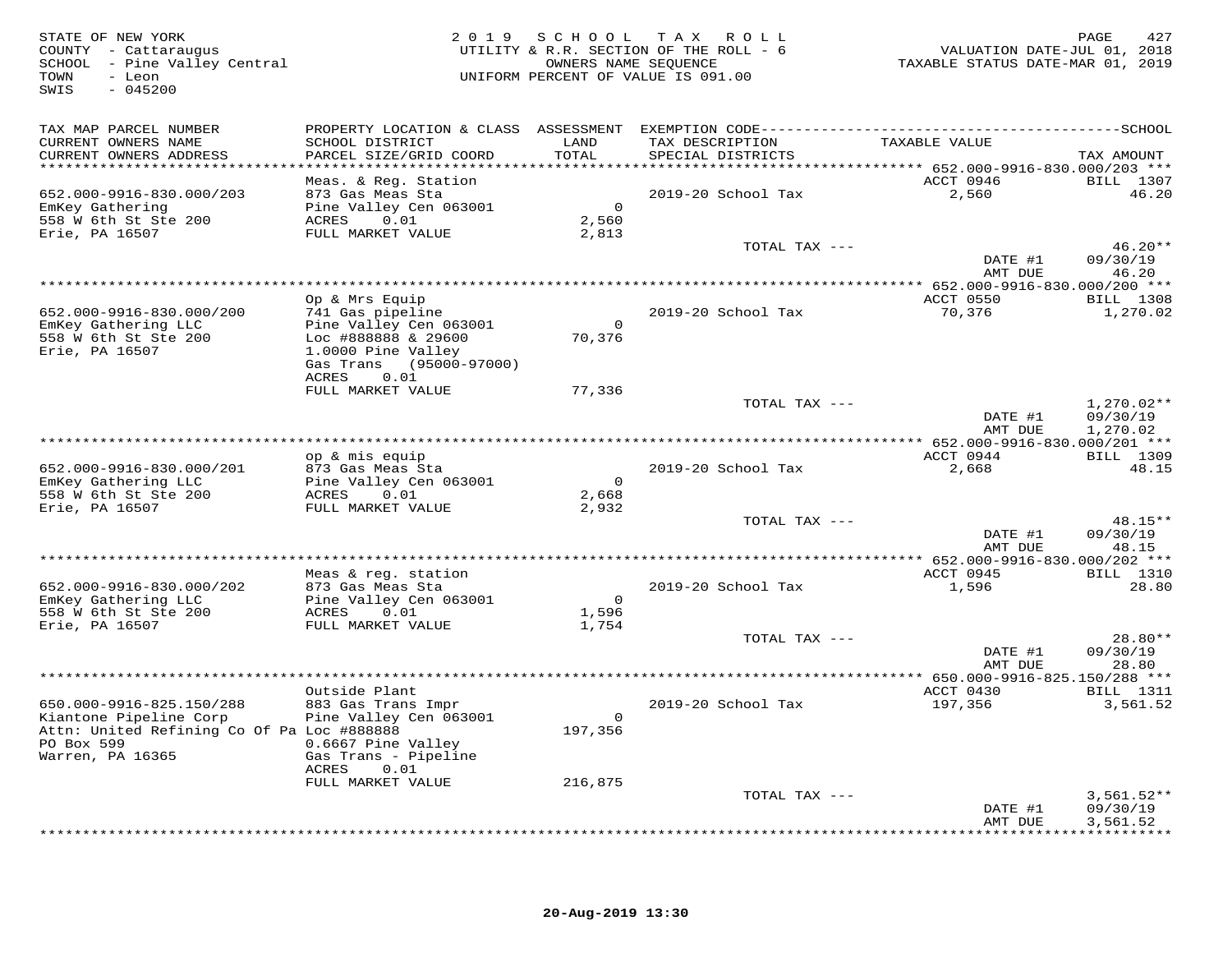| STATE OF NEW YORK<br>COUNTY - Cattaraugus<br>SCHOOL - Pine Valley Central<br>TOWN<br>- Leon<br>$-045200$<br>SWIS |                                                                                                         | 2019 SCHOOL               | TAX ROLL<br>UTILITY & R.R. SECTION OF THE ROLL - 6<br>OWNERS NAME SEQUENCE<br>UNIFORM PERCENT OF VALUE IS 091.00 | VALUATION DATE-JUL 01, 2018<br>TAXABLE STATUS DATE-MAR 01, 2019 | PAGE<br>428                                   |
|------------------------------------------------------------------------------------------------------------------|---------------------------------------------------------------------------------------------------------|---------------------------|------------------------------------------------------------------------------------------------------------------|-----------------------------------------------------------------|-----------------------------------------------|
| TAX MAP PARCEL NUMBER<br>CURRENT OWNERS NAME                                                                     | SCHOOL DISTRICT                                                                                         | LAND                      | TAX DESCRIPTION                                                                                                  | TAXABLE VALUE                                                   |                                               |
| CURRENT OWNERS ADDRESS                                                                                           | PARCEL SIZE/GRID COORD                                                                                  | TOTAL                     | SPECIAL DISTRICTS                                                                                                |                                                                 | TAX AMOUNT                                    |
| ******************************                                                                                   |                                                                                                         |                           |                                                                                                                  |                                                                 |                                               |
| 652.000-9916-131.600/188                                                                                         | Outside Plant<br>884 Elec Dist Out                                                                      |                           | 2019-20 School Tax                                                                                               | ACCT 0427<br>311,522                                            | BILL 1312<br>5,621.79                         |
| Nys Electric & Gas Corp<br>70 Farmview Dr<br>New Gloucester, ME 04260                                            | Pine Valley Cen 063001<br>Loc #888888<br>0.7400 Pine Valley<br>Elec Dist<br>ACRES<br>0.01               | $\overline{0}$<br>311,522 |                                                                                                                  |                                                                 |                                               |
|                                                                                                                  | FULL MARKET VALUE                                                                                       | 342,332                   |                                                                                                                  |                                                                 |                                               |
|                                                                                                                  |                                                                                                         |                           | TOTAL TAX ---                                                                                                    |                                                                 | $5,621.79**$                                  |
|                                                                                                                  |                                                                                                         |                           |                                                                                                                  | DATE #1<br>AMT DUE                                              | 09/30/19<br>5,621.79                          |
|                                                                                                                  |                                                                                                         |                           |                                                                                                                  |                                                                 |                                               |
| 652.000-9916-143.800                                                                                             | Special Franchise<br>861 Elec & gas                                                                     |                           | 2019-20 School Tax                                                                                               | ACCT 0764<br>1,394                                              | BILL 1313<br>25.16                            |
| Steuben Rural Elec Coop<br>9 Wilson Ave<br>Bath, NY 14810                                                        | Pine Valley Cen 063001<br>Town Of Leon<br>1.0000 Pine Valley<br>ACRES<br>0.01                           | $\circ$<br>1,394          |                                                                                                                  |                                                                 |                                               |
|                                                                                                                  | FULL MARKET VALUE                                                                                       | 1,532                     |                                                                                                                  |                                                                 |                                               |
|                                                                                                                  |                                                                                                         |                           | TOTAL TAX ---                                                                                                    | DATE #1<br>AMT DUE                                              | $25.16**$<br>09/30/19<br>25.16                |
|                                                                                                                  |                                                                                                         |                           |                                                                                                                  |                                                                 |                                               |
|                                                                                                                  | Outside Plant                                                                                           |                           |                                                                                                                  | ACCT 0424                                                       | BILL 1314                                     |
| 652.000-9916-143.800/188<br>Steuben Rural Electric Co<br>9 Wilson Ave<br>Bath, NY 14810                          | 884 Elec Dist Out<br>Pine Valley Cen 063001<br>Loc #888888<br>0.9740 Pine Valley                        | $\circ$<br>1153,377       | 2019-20 School Tax                                                                                               | 1153,377                                                        | 20,814.06                                     |
|                                                                                                                  | Elec Dist<br>ACRES<br>0.01                                                                              |                           |                                                                                                                  |                                                                 |                                               |
|                                                                                                                  | FULL MARKET VALUE                                                                                       | 1267,447                  |                                                                                                                  |                                                                 |                                               |
|                                                                                                                  |                                                                                                         |                           | TOTAL TAX ---                                                                                                    |                                                                 | 20,814.06**                                   |
|                                                                                                                  |                                                                                                         |                           |                                                                                                                  | DATE #1<br>AMT DUE                                              | 09/30/19<br>20,814.06                         |
|                                                                                                                  |                                                                                                         |                           |                                                                                                                  |                                                                 |                                               |
| 652.000-0000-631.900/1883                                                                                        | Outside Plant<br>836 Telecom. eq.                                                                       |                           | Mass Telec 47100                                                                                                 | ACCT 0426                                                       | <b>BILL</b> 1315<br>52,577                    |
| Verizon New York Inc<br>PO Box 152206<br>Irving, TX 75015-2206                                                   | Pine Valley Cen 063001<br>Loc #888888<br>0.9130 Pine Valley<br>Poles, Wire, Cable, Etc<br>0.01<br>ACRES | 99,457                    | 0 2019-20 School Tax                                                                                             | 46,880                                                          | 846.01                                        |
|                                                                                                                  | FULL MARKET VALUE                                                                                       | 109,293                   |                                                                                                                  |                                                                 |                                               |
|                                                                                                                  |                                                                                                         |                           | TOTAL TAX ---                                                                                                    | DATE #1<br>AMT DUE                                              | 846.01**<br>09/30/19<br>846.01<br>*********** |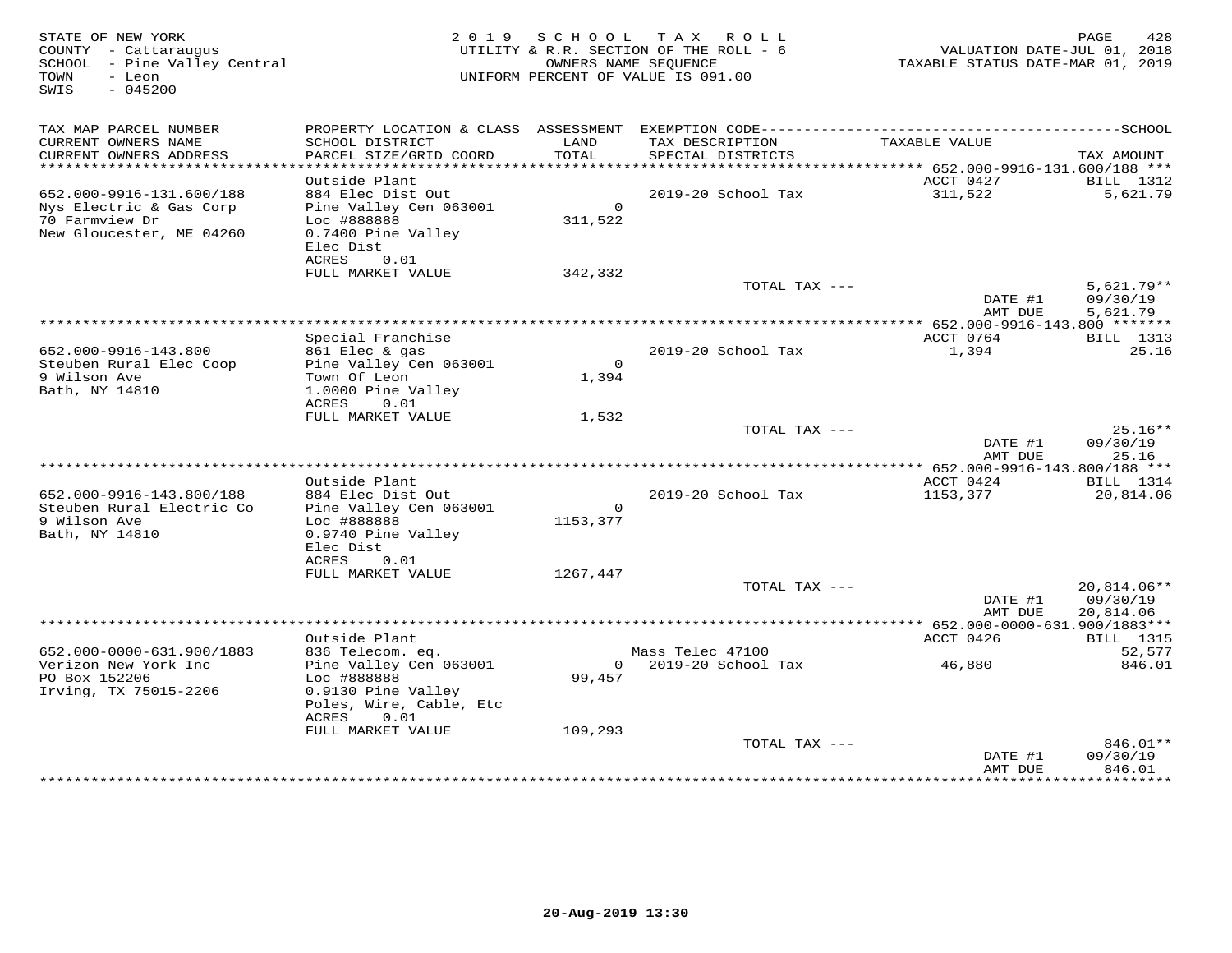| STATE OF NEW YORK            | 2019 SCHOOL TAX ROLL                   | 429<br>PAGE                      |
|------------------------------|----------------------------------------|----------------------------------|
| COUNTY - Cattaraugus         | UTILITY & R.R. SECTION OF THE ROLL - 6 | VALUATION DATE-JUL 01, 2018      |
| SCHOOL - Pine Valley Central |                                        | TAXABLE STATUS DATE-MAR 01, 2019 |
| TOWN<br>- Leon               |                                        | RPS155/V04/L015                  |
| SWIS<br>$-045200$            |                                        | CURRENT DATE 8/20/2019           |
|                              | ROLL SUB SECTION- - TOTALS             |                                  |

|      |      | momn.<br>.UIAL | <b>DIZODALO TOM</b><br><b>1115</b><br>LUP | ר את דר            | ΑL<br>$\cdots$      | EXEMPT        | 'ΔΧΔ<br>AAABLE | momn. |
|------|------|----------------|-------------------------------------------|--------------------|---------------------|---------------|----------------|-------|
| CODE | NAME | 'ARC           | TVDF<br>د د د                             | <b>TTT</b><br>ALUM | <b>TTT</b><br>7ALUE | <b>TNUOMA</b> | . ALUE         | TAX   |

#### NO SPECIAL DISTRICTS AT THIS LEVEL

\*\*\* S C H O O L D I S T R I C T S U M M A R Y \*\*\*

| CODE   | DISTRICT NAME                    | TOTAL<br>PARCELS | ASSESSED<br>LAND | ASSESSED<br>TOTAL | EXEMPT<br>AMOUNT | TOTAL<br>TAXABLE |             |
|--------|----------------------------------|------------------|------------------|-------------------|------------------|------------------|-------------|
|        |                                  |                  |                  |                   | STAR AMOUNT      | STAR TAXABLE     | TOTAL TAX   |
|        | Pine Valley Central              | 9                |                  | 1840,306          | 52,577           | 1,787,729        |             |
| 063001 |                                  |                  |                  |                   |                  | 1,787,729        | 32, 261. 71 |
|        | SUB-TOTAL                        | 9                |                  | 1840,306          | 52,577           | 1,787,729        |             |
|        | $S \cup B - T \cup T A L (CONT)$ |                  |                  |                   |                  | 1,787,729        | 32, 261. 71 |
|        | TOTAL                            | 9                |                  | 1840,306          | 52,577           | 1,787,729        |             |
|        | T O T A L (CONT)                 |                  |                  |                   |                  | 1,787,729        | 32, 261. 71 |

# \*\*\* S Y S T E M C O D E S S U M M A R Y \*\*\*

#### NO SYSTEM EXEMPTIONS AT THIS LEVEL

## \*\*\* E X E M P T I O N S U M M A R Y \*\*\*

| CODE  | DESCRIPTION         | TOTAL<br>PARCELS | SCHOOL           |
|-------|---------------------|------------------|------------------|
| 47100 | Mass Telec<br>тотаь |                  | 52,577<br>52,577 |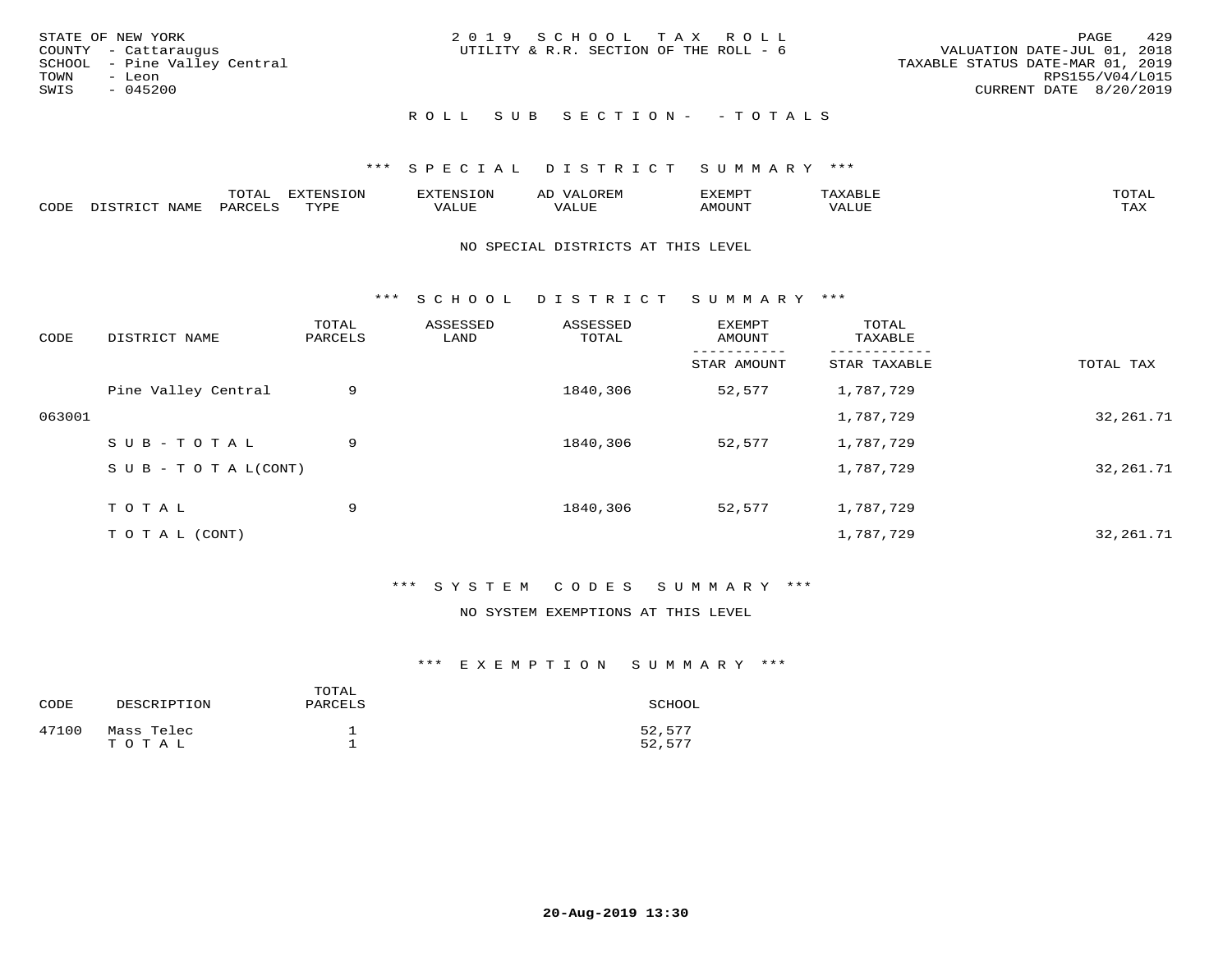| STATE OF NEW YORK<br>COUNTY - Cattaraugus<br>SCHOOL - Pine Valley Central<br>TOWN<br>- Leon<br>SWIS<br>$-045200$ | 2019 SCHOOL TAX ROLL<br>UTILITY & R.R. SECTION OF THE ROLL - 6 | 430<br>PAGE<br>VALUATION DATE-JUL 01, 2018<br>TAXABLE STATUS DATE-MAR 01, 2019<br>RPS155/V04/L015<br>CURRENT DATE 8/20/2019 |
|------------------------------------------------------------------------------------------------------------------|----------------------------------------------------------------|-----------------------------------------------------------------------------------------------------------------------------|
|                                                                                                                  | ROLL SUB SECTION- - TOTALS                                     |                                                                                                                             |

# \*\*\* G R A N D T O T A L S \*\*\*

| ROLL<br>SEC | DESCRIPTION                         | TOTAL<br>PARCELS | ASSESSED<br>LAND | ASSESSED<br>TOTAL | <b>EXEMPT</b><br>AMOUNT<br>STAR AMOUNT | TOTAL<br>TAXABLE<br>STAR TAXABLE | TAX<br>RATE | TOTAL<br>TAX |
|-------------|-------------------------------------|------------------|------------------|-------------------|----------------------------------------|----------------------------------|-------------|--------------|
|             | 2019-20 School Tax                  |                  |                  | 1840,306          | 52,577                                 | 1,787,729<br>1,787,729           |             | 32,261.71    |
|             | SPEC DIST TAXES<br>UTILITIES & N.C. |                  |                  |                   |                                        |                                  |             | 32,261.71    |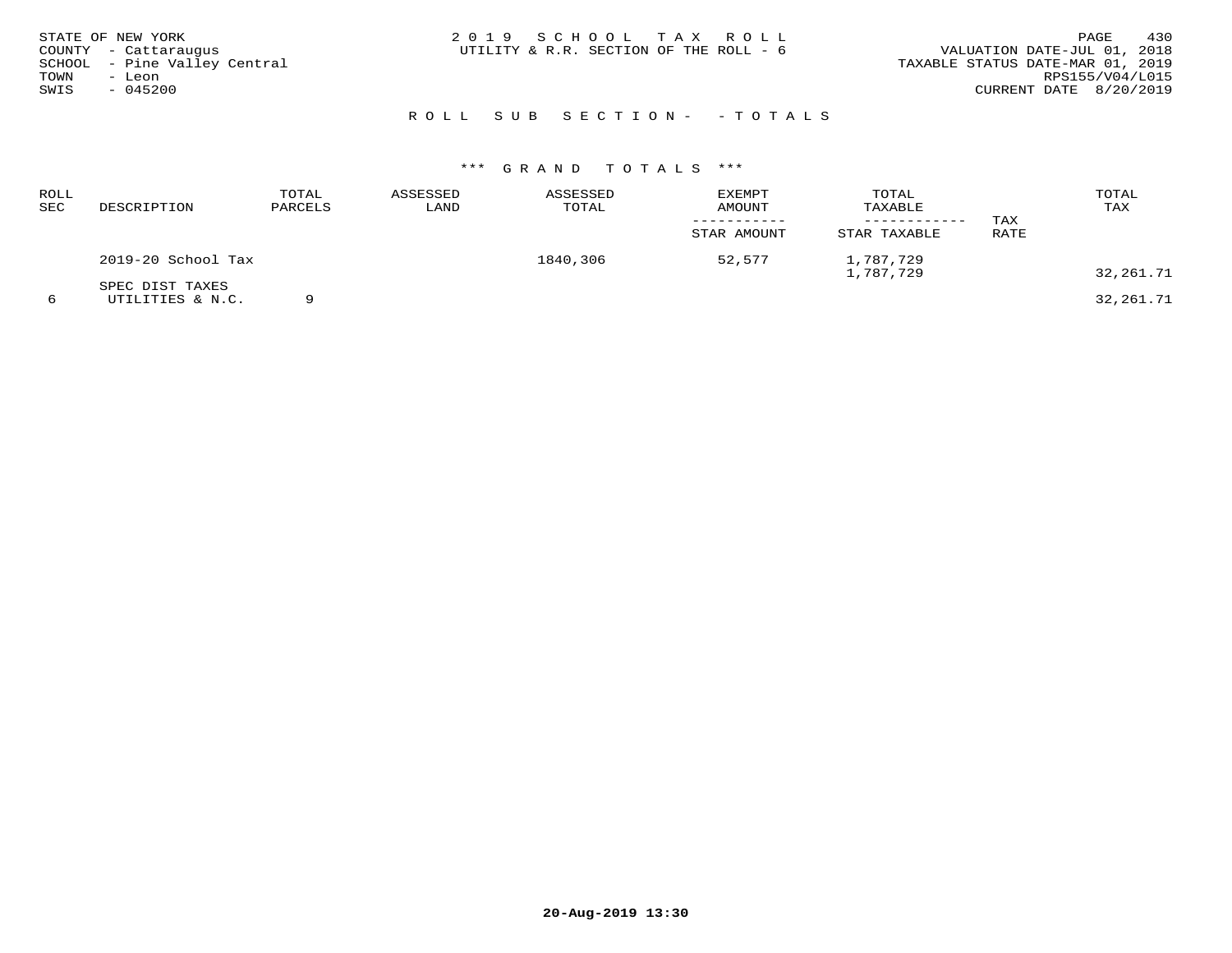| STATE OF NEW YORK            | 2019 SCHOOL TAX ROLL                   |                                  | 431<br>PAGE     |
|------------------------------|----------------------------------------|----------------------------------|-----------------|
| COUNTY - Cattaraugus         | UTILITY & R.R. SECTION OF THE ROLL - 6 | VALUATION DATE-JUL 01, 2018      |                 |
| SCHOOL - Pine Valley Central |                                        | TAXABLE STATUS DATE-MAR 01, 2019 |                 |
| TOWN<br>- Leon               |                                        |                                  | RPS155/V04/L015 |
| SWIS<br>- 045200             |                                        | CURRENT DATE 8/20/2019           |                 |
|                              |                                        |                                  |                 |

# ROLL SECTION TOTALS

#### \*\*\* S P E C I A L D I S T R I C T S U M M A R Y \*\*\*

|       |                  | m^m*<br>∸ ∪ ⊥ <del>⊓</del> | $T \cap N$<br>--- |                 | ىت | YFMDT   |        | $m \wedge m \wedge n$ |
|-------|------------------|----------------------------|-------------------|-----------------|----|---------|--------|-----------------------|
| JODE: | $M^{\mathsf{A}}$ |                            | $m \tau \tau n$   | $-$ - $-$ - $-$ |    | 1077777 | 1 U P. | $m \times r$<br>- ⊷∡  |

#### NO SPECIAL DISTRICTS AT THIS LEVEL

\*\*\* S C H O O L D I S T R I C T S U M M A R Y \*\*\*

| CODE   | DISTRICT NAME                    | TOTAL<br>PARCELS | ASSESSED<br>LAND | ASSESSED<br>TOTAL | EXEMPT<br>AMOUNT | TOTAL<br>TAXABLE |             |
|--------|----------------------------------|------------------|------------------|-------------------|------------------|------------------|-------------|
|        |                                  |                  |                  |                   | STAR AMOUNT      | STAR TAXABLE     | TOTAL TAX   |
|        | Pine Valley Central              | 9                |                  | 1840,306          | 52,577           | 1,787,729        |             |
| 063001 |                                  |                  |                  |                   |                  | 1,787,729        | 32, 261. 71 |
|        | SUB-TOTAL                        | 9                |                  | 1840,306          | 52,577           | 1,787,729        |             |
|        | $S \cup B - T \cup T A L (CONT)$ |                  |                  |                   |                  | 1,787,729        | 32, 261.71  |
|        | TOTAL                            | 9                |                  | 1840,306          | 52,577           | 1,787,729        |             |
|        |                                  |                  |                  |                   |                  |                  |             |
|        | T O T A L (CONT)                 |                  |                  |                   |                  | 1,787,729        | 32, 261. 71 |

### \*\*\* S Y S T E M C O D E S S U M M A R Y \*\*\*

## NO SYSTEM EXEMPTIONS AT THIS LEVEL

#### \*\*\* E X E M P T I O N S U M M A R Y \*\*\*

| CODE  | DESCRIPTION         | TOTAL<br>PARCELS | SCHOOL           |
|-------|---------------------|------------------|------------------|
| 47100 | Mass Telec<br>TOTAL |                  | 52,577<br>52,577 |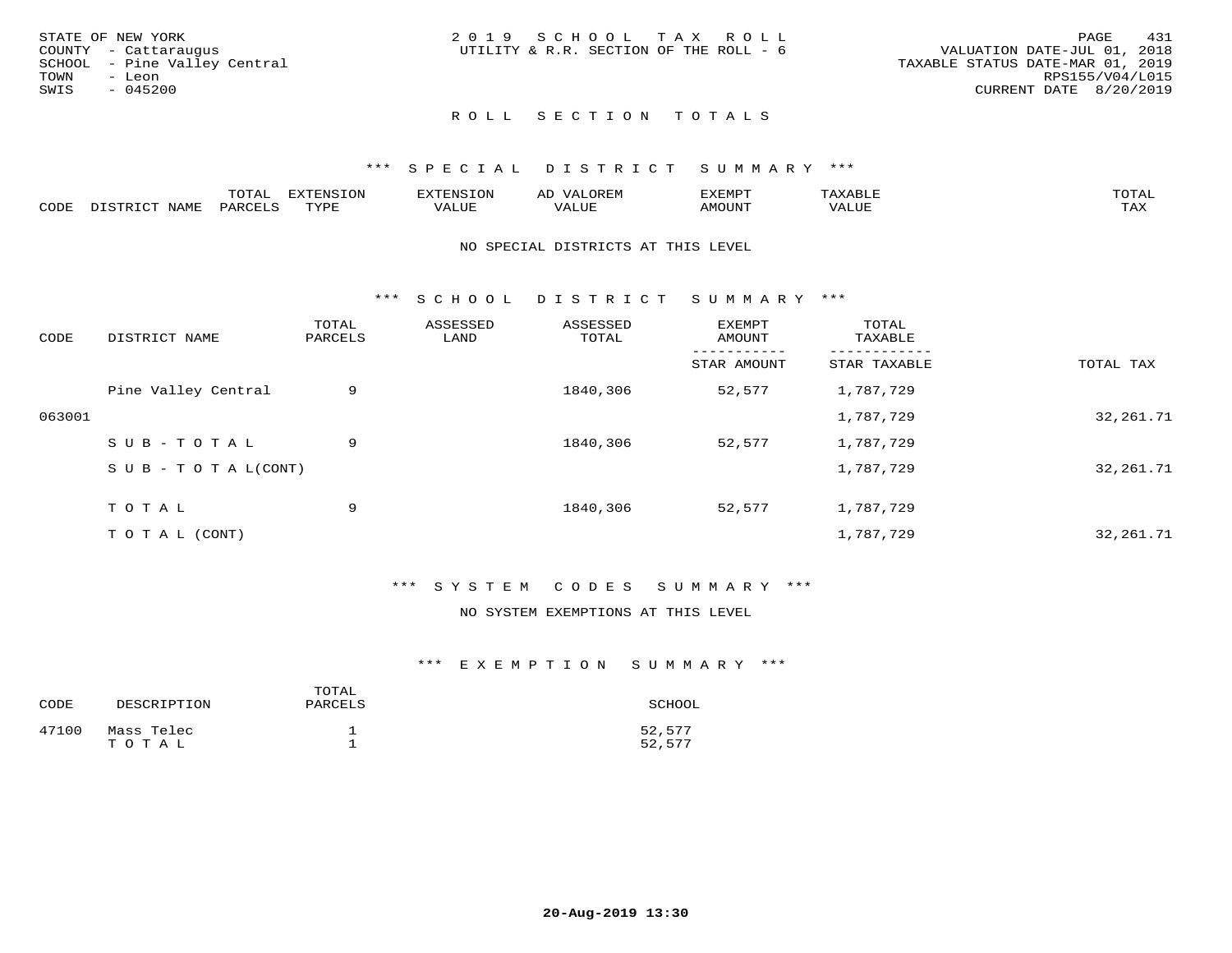| STATE OF NEW YORK<br>COUNTY - Cattaraugus<br>SCHOOL - Pine Valley Central<br>TOWN<br>- Leon<br>SWIS<br>$-045200$ | 2019 SCHOOL TAX ROLL<br>UTILITY & R.R. SECTION OF THE ROLL - 6 | 432<br>PAGE<br>VALUATION DATE-JUL 01, 2018<br>TAXABLE STATUS DATE-MAR 01, 2019<br>RPS155/V04/L015<br>CURRENT DATE 8/20/2019 |
|------------------------------------------------------------------------------------------------------------------|----------------------------------------------------------------|-----------------------------------------------------------------------------------------------------------------------------|
|                                                                                                                  | ROLL SECTION TOTALS                                            |                                                                                                                             |

| ROLL<br>SEC | DESCRIPTION                         | TOTAL<br>PARCELS | ASSESSED<br>LAND | ASSESSED<br>TOTAL | EXEMPT<br>AMOUNT<br>STAR AMOUNT | TOTAL<br>TAXABLE<br>STAR TAXABLE | TAX<br>RATE | TOTAL<br>TAX |
|-------------|-------------------------------------|------------------|------------------|-------------------|---------------------------------|----------------------------------|-------------|--------------|
|             | 2019-20 School Tax                  |                  |                  | 1840,306          | 52,577                          | 1,787,729<br>1,787,729           |             | 32,261.71    |
|             | SPEC DIST TAXES<br>UTILITIES & N.C. |                  |                  |                   |                                 |                                  |             | 32,261.71    |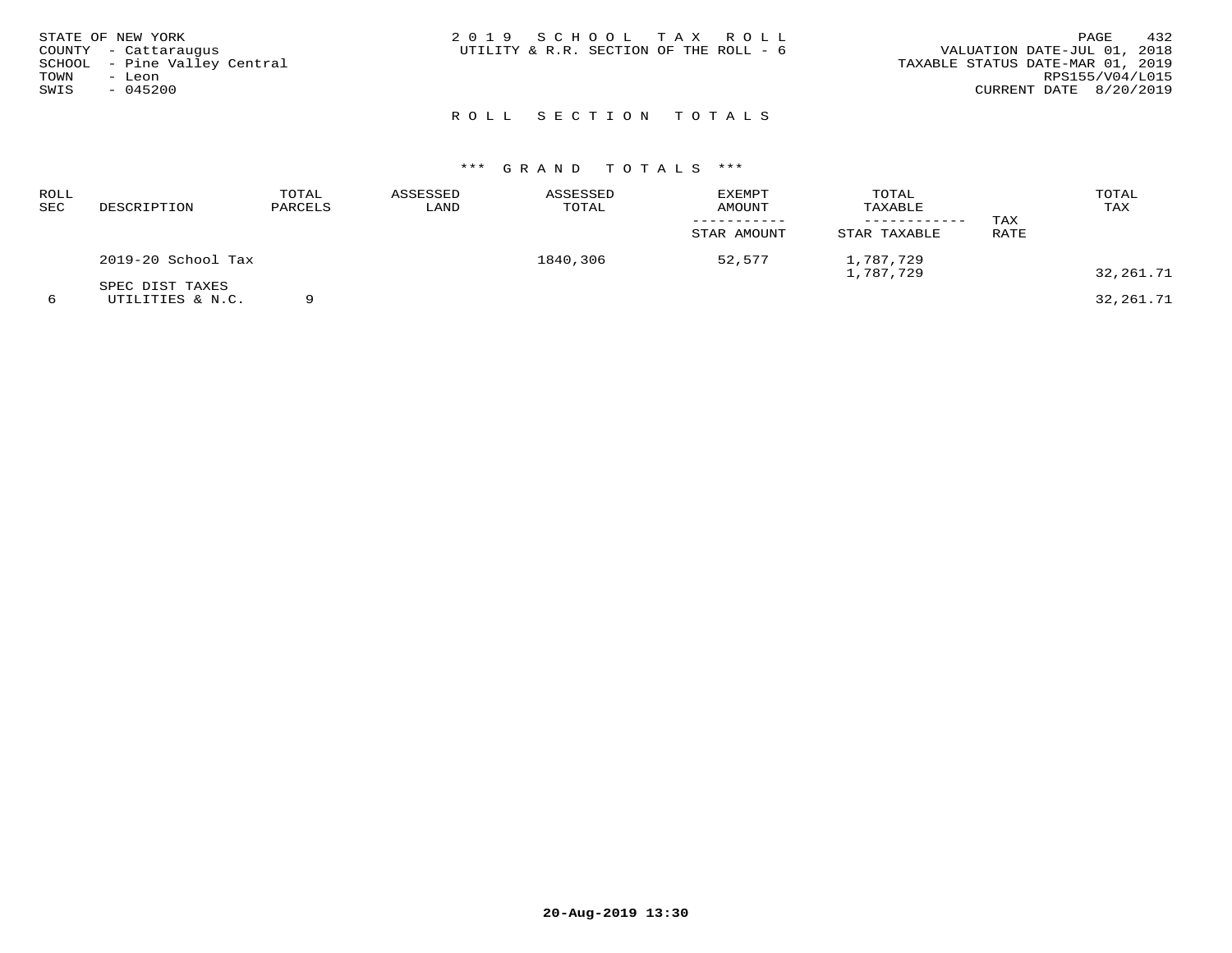SWIS - 045200

# PAGE 433 STATE OF NEW YORK PAGE 433 (2019 SCHOOL TAX ROLL) PAGE 433 (2008)<br>2008 WHOLLY EXEMPT SECTION OF THE ROLL - 8 [2018 VALUATION DATE-JUL 01, 2018<br>2019 SCHOOL - Pine Valley Central TOWN - Leon UNIFORM PERCENT OF VALUE IS 091.00

| TAX MAP PARCEL NUMBER<br>CURRENT OWNERS NAME         | PROPERTY LOCATION & CLASS ASSESSMENT<br>SCHOOL DISTRICT | LAND    |                 | TAX DESCRIPTION    | TAXABLE VALUE                                         |            |
|------------------------------------------------------|---------------------------------------------------------|---------|-----------------|--------------------|-------------------------------------------------------|------------|
| CURRENT OWNERS ADDRESS                               | PARCEL SIZE/GRID COORD                                  | TOTAL   |                 | SPECIAL DISTRICTS  |                                                       | TAX AMOUNT |
| ****************                                     |                                                         |         |                 |                    |                                                       |            |
|                                                      | Frog Valley Rd                                          |         |                 |                    | ACCT 0429                                             |            |
| $33.004 - 1 - 25$                                    | 340 Vacant indus                                        |         | IND DEV         | 18020              |                                                       | 6,700      |
| Catt Co Ida                                          | Pine Valley Cen 063001                                  | 6,700   |                 | 2019-20 School Tax | 0.00                                                  | 0.00       |
| PO Box 1749                                          | Sch Dist 063001 100%                                    | 6,700   |                 |                    |                                                       |            |
| Ellicottville, NY 14731                              | Gravel-Slag Base Ceme                                   |         |                 |                    |                                                       |            |
|                                                      | ACRES<br>2.86                                           |         |                 |                    |                                                       |            |
|                                                      | EAST-1019542 NRTH-0855214                               |         |                 |                    |                                                       |            |
|                                                      | DEED BOOK 823<br>PG-00486                               |         |                 |                    |                                                       |            |
|                                                      | FULL MARKET VALUE                                       | 7,363   |                 |                    |                                                       |            |
|                                                      |                                                         |         |                 | TOTAL TAX ---      |                                                       | $0.00**$   |
|                                                      |                                                         |         |                 |                    | ****** 42.004-1-6.1/2 *************                   |            |
|                                                      | West Rd                                                 |         |                 |                    | ACCT 0742                                             |            |
| $42.004 - 1 - 6.1/2$                                 | 612 School                                              |         | SCH-DIST        | 13800              |                                                       | 26,000     |
| Conewango Valley Amish School Pine Valley Cen 063001 |                                                         | 6,000   |                 | 2019-20 School Tax | 0.00                                                  | 0.00       |
| West Rd                                              | 09<br>52 04                                             | 26,000  |                 |                    |                                                       |            |
| Conewango Valley, NY 14726                           | 0.01<br>ACRES<br>EAST-1024950 NRTH-0838665              |         |                 |                    |                                                       |            |
|                                                      | FULL MARKET VALUE                                       | 28,571  |                 |                    |                                                       |            |
|                                                      |                                                         |         |                 | TOTAL TAX ---      |                                                       | $0.00**$   |
|                                                      |                                                         |         |                 |                    | ************************ 42.020-1-17 **************** |            |
|                                                      | Leon-New Albion Rd                                      |         |                 |                    | ACCT 5001                                             |            |
| $42.020 - 1 - 17$                                    | 662 Police/fire                                         |         | FIRE-DEPT 26400 |                    |                                                       | 345,200    |
| Leon Fire Company #1 Inc                             | Pine Valley Cen 063001                                  | 7,600   |                 | 2019-20 School Tax | 0.00                                                  | 0.00       |
| Leon, NY 14751                                       | 36 04 09                                                | 345,200 |                 |                    |                                                       |            |
|                                                      | FRNT 165.00 DPTH                                        |         |                 |                    |                                                       |            |
|                                                      | 1.38<br>ACRES                                           |         |                 |                    |                                                       |            |
|                                                      | EAST-1032019 NRTH-0835961                               |         |                 |                    |                                                       |            |
|                                                      | DEED BOOK 742<br>PG-00449                               |         |                 |                    |                                                       |            |
|                                                      | FULL MARKET VALUE                                       | 379,341 |                 |                    |                                                       |            |
|                                                      |                                                         |         |                 | TOTAL TAX ---      |                                                       | $0.00**$   |
|                                                      |                                                         |         |                 |                    | **** 42.020-1-31.2 **************                     |            |
|                                                      | 12209 Leon-New Albion Rd                                |         |                 |                    | <b>ACCT 0596</b>                                      |            |
| $42.020 - 1 - 31.2$                                  | 311 Res vac land                                        |         | FIRE-DEPT 26400 |                    |                                                       | 7,000      |
| Leon Fire Company #1, Inc                            | Pine Valley Cen 063001                                  | 7,000   |                 | 2019-20 School Tax | 0.00                                                  | 0.00       |
| 12194 Leon New Albion Rd                             | 35 04 09                                                | 7,000   |                 |                    |                                                       |            |
|                                                      |                                                         |         |                 |                    |                                                       |            |
| Conewango Valley, NY 14726                           | FRNT 145.00 DPTH 307.50                                 |         |                 |                    |                                                       |            |
|                                                      | EAST-1031712 NRTH-0835297                               |         |                 |                    |                                                       |            |
|                                                      | DEED BOOK 30134 PG-8001                                 |         |                 |                    |                                                       |            |
|                                                      | FULL MARKET VALUE                                       | 7,692   |                 | TOTAL TAX ---      |                                                       | $0.00**$   |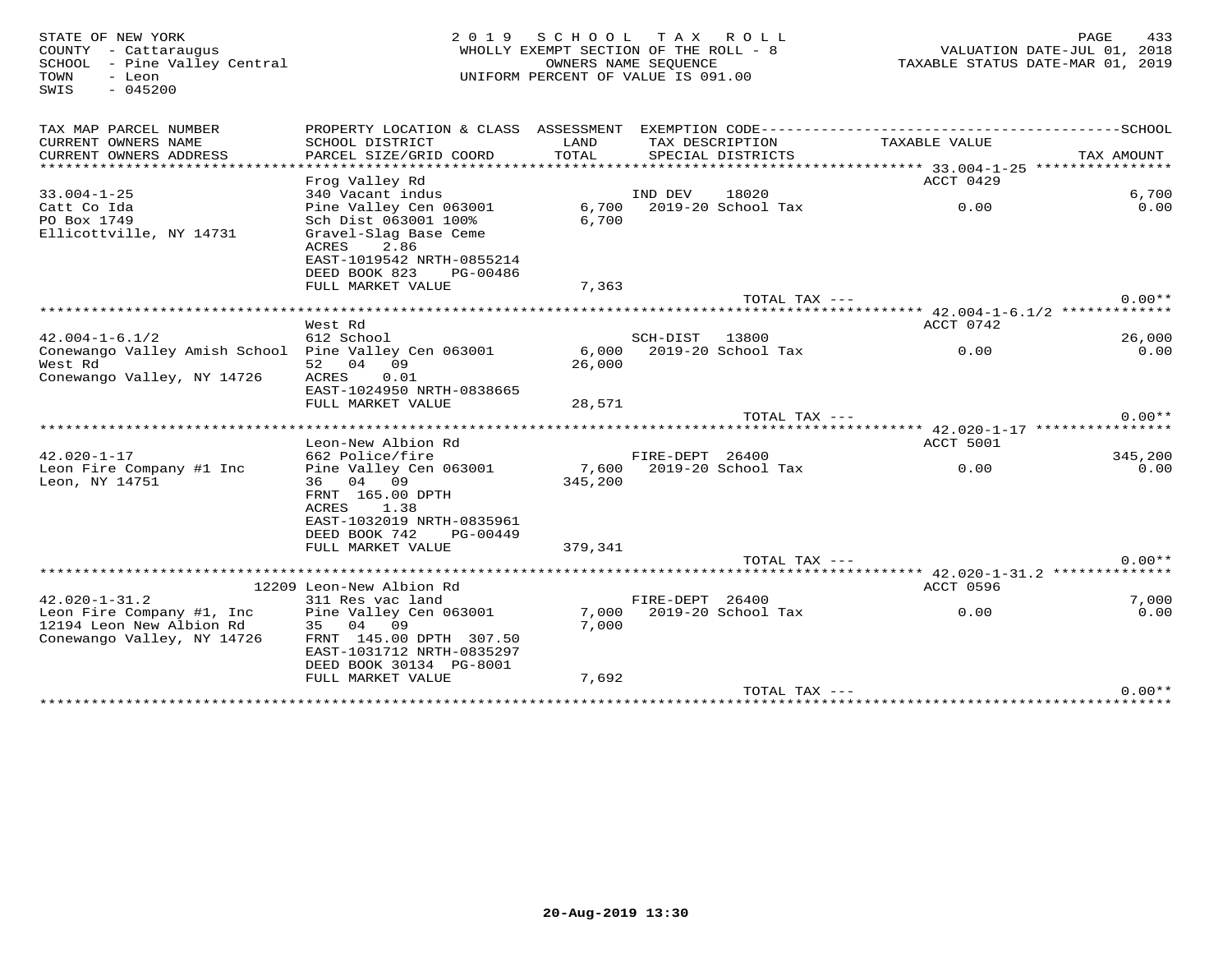| STATE OF NEW YORK<br>COUNTY - Cattaraugus<br>SCHOOL - Pine Valley Central<br>- Leon<br>TOWN<br>$-045200$<br>SWIS |                                               | 2019 SCHOOL   | TAX ROLL<br>WHOLLY EXEMPT SECTION OF THE ROLL - 8<br>OWNERS NAME SEQUENCE<br>UNIFORM PERCENT OF VALUE IS 091.00 | VALUATION DATE-JUL 01, 2018<br>TAXABLE STATUS DATE-MAR 01, 2019 | PAGE<br>434 |
|------------------------------------------------------------------------------------------------------------------|-----------------------------------------------|---------------|-----------------------------------------------------------------------------------------------------------------|-----------------------------------------------------------------|-------------|
| TAX MAP PARCEL NUMBER                                                                                            |                                               |               |                                                                                                                 |                                                                 |             |
| CURRENT OWNERS NAME<br>CURRENT OWNERS ADDRESS                                                                    | SCHOOL DISTRICT<br>PARCEL SIZE/GRID COORD     | LAND<br>TOTAL | TAX DESCRIPTION<br>SPECIAL DISTRICTS                                                                            | TAXABLE VALUE                                                   | TAX AMOUNT  |
|                                                                                                                  |                                               |               |                                                                                                                 |                                                                 |             |
|                                                                                                                  | 12264 Cherry Creek Hill Rd                    |               |                                                                                                                 | ACCT 5010                                                       |             |
| $42.020 - 1 - 5$                                                                                                 | 620 Religious                                 |               | NON-PROFIT 25300                                                                                                |                                                                 | 164,500     |
| Leon Historical Society                                                                                          | Pine Valley Cen 063001                        |               | 7,600 2019-20 School Tax                                                                                        | 0.00                                                            | 0.00        |
| PO Box 133                                                                                                       | 44 04 09                                      | 164,500       |                                                                                                                 |                                                                 |             |
| Leon, NY 14751                                                                                                   | Rte 62 Ff - 80.27'<br>FRNT 247.50 DPTH 247.50 |               |                                                                                                                 |                                                                 |             |
|                                                                                                                  | EAST-1030961 NRTH-0835830                     |               |                                                                                                                 |                                                                 |             |
|                                                                                                                  | DEED BOOK 00993 PG-00803                      |               |                                                                                                                 |                                                                 |             |
|                                                                                                                  | FULL MARKET VALUE                             | 180,769       |                                                                                                                 |                                                                 |             |
|                                                                                                                  |                                               |               | TOTAL TAX ---                                                                                                   |                                                                 | $0.00**$    |
|                                                                                                                  |                                               |               |                                                                                                                 |                                                                 |             |
| $42.020 - 1 - 6$                                                                                                 | Rte 62<br>534 Social org.                     |               |                                                                                                                 | ACCT 0156                                                       | 104,700     |
| Leon Historical Society                                                                                          | Pine Valley Cen 063001                        |               | NON-PROFIT 25300<br>900    2019-20 School Tax                                                                   | 0.00                                                            | 0.00        |
| PO Box 133                                                                                                       | 44 04 09                                      | 104,700       |                                                                                                                 |                                                                 |             |
| Leon, NY 14751                                                                                                   | 10 Sq Rd                                      |               |                                                                                                                 |                                                                 |             |
|                                                                                                                  | FRNT 33.00 DPTH 47.00                         |               |                                                                                                                 |                                                                 |             |
|                                                                                                                  | EAST-1031065 NRTH-0836099                     |               |                                                                                                                 |                                                                 |             |
|                                                                                                                  | DEED BOOK 00993 PG-00803                      |               |                                                                                                                 |                                                                 |             |
|                                                                                                                  | FULL MARKET VALUE                             | 115,055       |                                                                                                                 |                                                                 |             |
|                                                                                                                  |                                               |               | TOTAL TAX ---                                                                                                   |                                                                 | $0.00**$    |
|                                                                                                                  | 6144 Town Hill Rd                             |               |                                                                                                                 | ACCT 0597                                                       |             |
| $52.001 - 1 - 27. / 1$                                                                                           | 612 School                                    |               | SCH-DIST 13800                                                                                                  |                                                                 | 15,900      |
| Miller Eli E                                                                                                     | Pine Valley Cen 063001                        |               | 0 2019-20 School Tax                                                                                            | 0.00                                                            | 0.00        |
| Attn: Enos E Miller                                                                                              | 21 04 09                                      | 15,900        |                                                                                                                 |                                                                 |             |
| RD 1                                                                                                             | ACRES<br>0.01                                 |               |                                                                                                                 |                                                                 |             |
| Conewango Valley, NY 14726                                                                                       | EAST-1035849 NRTH-0826485                     |               |                                                                                                                 |                                                                 |             |
|                                                                                                                  | DEED BOOK 579<br>PG-00166                     |               |                                                                                                                 |                                                                 |             |
|                                                                                                                  | FULL MARKET VALUE                             | 17,473        |                                                                                                                 |                                                                 | $0.00**$    |
|                                                                                                                  |                                               |               | TOTAL TAX ---                                                                                                   |                                                                 |             |
|                                                                                                                  | Cherry Creek Hill Rd                          |               |                                                                                                                 | ACCT 0554                                                       |             |
| $42.004 - 2 - 8.3$                                                                                               | 612 School                                    |               | SCH-DIST 13800                                                                                                  |                                                                 | 27,900      |
| Miller Enos E                                                                                                    | Pine Valley Cen 063001                        |               | 6,600 2019-20 School Tax                                                                                        | 0.00                                                            | 0.00        |
| Rfd 1                                                                                                            | 51 04 09                                      | 27,900        |                                                                                                                 |                                                                 |             |
| Conewango Valley, NY 14726                                                                                       | School                                        |               |                                                                                                                 |                                                                 |             |
|                                                                                                                  | FRNT 130.00 DPTH 325.00                       |               |                                                                                                                 |                                                                 |             |
|                                                                                                                  | ACRES<br>0.48                                 |               |                                                                                                                 |                                                                 |             |
|                                                                                                                  | EAST-1024854 NRTH-0835582<br>DEED BOOK 846    |               |                                                                                                                 |                                                                 |             |
|                                                                                                                  | PG-00547<br>FULL MARKET VALUE                 | 30,659        |                                                                                                                 |                                                                 |             |
|                                                                                                                  |                                               |               | TOTAL TAX ---                                                                                                   |                                                                 | $0.00**$    |
|                                                                                                                  |                                               |               |                                                                                                                 |                                                                 |             |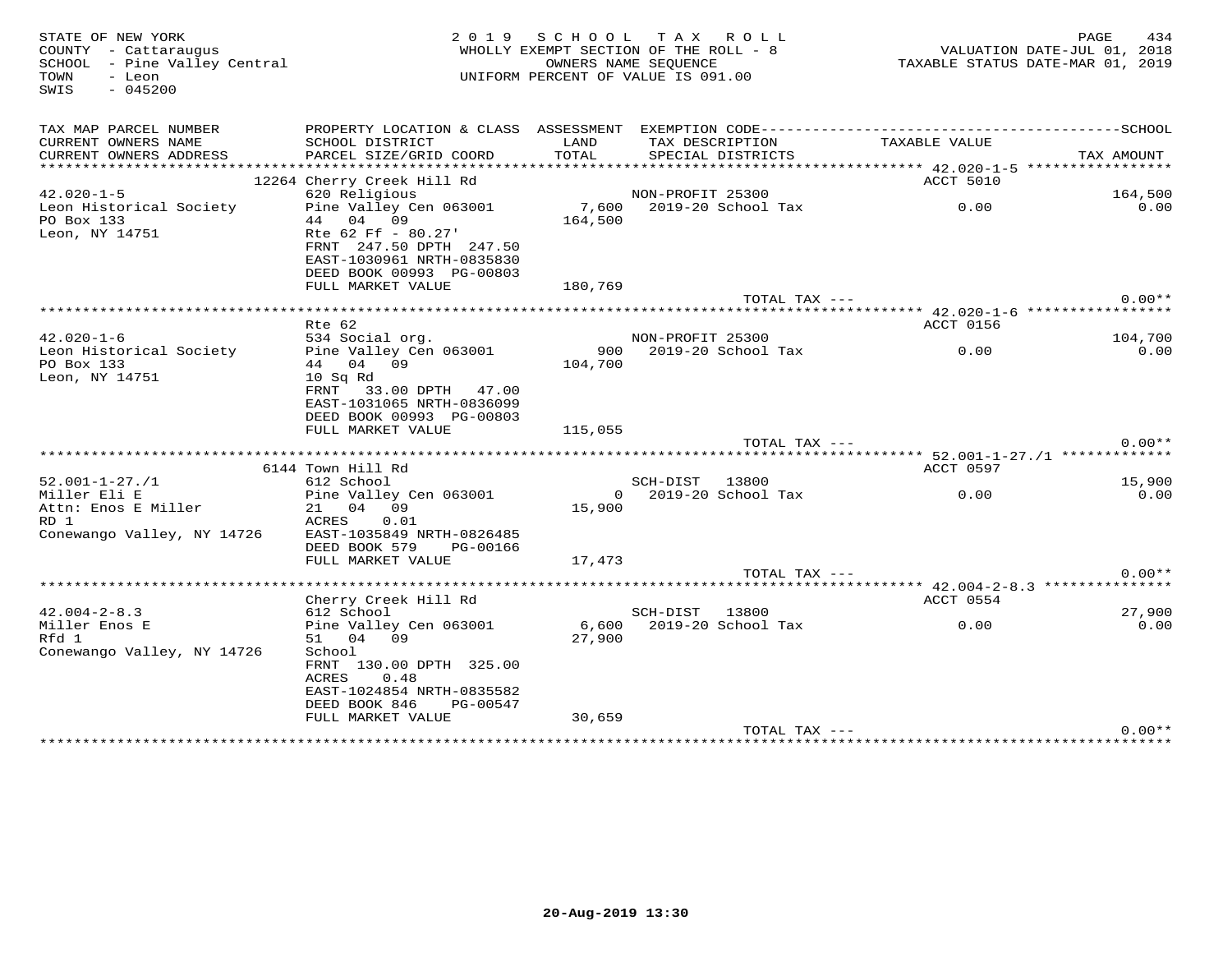SWIS - 045200

# 935 PAGE لـ PAGE 135<br>2018 COUNTY - Cattaraugus<br>2018 SCHOOL - Pine Valley Central (Patral MHOLLY EXEMPT SECTION OF THE ROLL - 8<br>2019 SCHOOL - Pine Valley Central (Patral MHOLLY EXEMPT SECTION OF THE ROLL - 8 TOWN - Leon UNIFORM PERCENT OF VALUE IS 091.00

| TAX MAP PARCEL NUMBER<br>CURRENT OWNERS NAME | PROPERTY LOCATION & CLASS ASSESSMENT EXEMPTION CODE-----------------------------------SCHOOL | LAND   |                  |                    |                                           |            |
|----------------------------------------------|----------------------------------------------------------------------------------------------|--------|------------------|--------------------|-------------------------------------------|------------|
| CURRENT OWNERS ADDRESS                       | SCHOOL DISTRICT<br>PARCEL SIZE/GRID COORD                                                    | TOTAL  | TAX DESCRIPTION  | SPECIAL DISTRICTS  | TAXABLE VALUE                             | TAX AMOUNT |
|                                              |                                                                                              |        |                  |                    |                                           |            |
|                                              | Town Hill Rd                                                                                 |        |                  |                    | ACCT 0524                                 |            |
| $43.003 - 1 - 18.2$                          | 612 School                                                                                   |        | SCH-DIST         | 13800              |                                           | 19,700     |
| Miller Enos E                                | Pine Valley Cen 063001                                                                       | 6,800  |                  | 2019-20 School Tax | 0.00                                      | 0.00       |
| Miller Enos J                                | 27 04 09                                                                                     | 19,700 |                  |                    |                                           |            |
| RD 1                                         | FRNT 125.00 DPTH 245.00                                                                      |        |                  |                    |                                           |            |
| Conewango Valley, NY 14726                   | EAST-1036333 NRTH-0834403                                                                    |        |                  |                    |                                           |            |
|                                              | DEED BOOK 828<br>PG-01016                                                                    |        |                  |                    |                                           |            |
|                                              | FULL MARKET VALUE                                                                            | 21,648 |                  |                    |                                           |            |
|                                              |                                                                                              |        |                  | TOTAL TAX ---      |                                           | $0.00**$   |
|                                              |                                                                                              |        |                  |                    |                                           |            |
|                                              | Youngs Rd                                                                                    |        |                  |                    | ACCT 0548                                 |            |
| $51.002 - 1 - 12.2$                          | 612 School                                                                                   |        | SCH-DIST 13800   |                    |                                           | 21,700     |
| Miller Enos J                                | Pine Valley Cen 063001                                                                       | 7,200  |                  | 2019-20 School Tax | 0.00                                      | 0.00       |
| Miller Enos E                                | 49 04 09                                                                                     | 21,700 |                  |                    |                                           |            |
| RD 1 Chautauqua Rd                           | ACRES<br>1.10                                                                                |        |                  |                    |                                           |            |
| Conewango Valley, NY 14726                   | EAST-1024144 NRTH-0824787                                                                    |        |                  |                    |                                           |            |
|                                              | DEED BOOK 837<br>PG-00931                                                                    |        |                  |                    |                                           |            |
|                                              | FULL MARKET VALUE                                                                            | 23,846 |                  | TOTAL TAX ---      |                                           | $0.00**$   |
|                                              |                                                                                              |        |                  |                    |                                           |            |
|                                              | West Rd                                                                                      |        |                  |                    | ACCT 5004                                 |            |
| $51.002 - 1 - 7$                             | 612 School                                                                                   |        | SCH-DIST 13800   |                    |                                           | 36,700     |
| Miller John J                                | Pine Valley Cen 063001                                                                       | 6,600  |                  | 2019-20 School Tax | 0.00                                      | 0.00       |
| Box 188A                                     | 49 04 09                                                                                     | 36,700 |                  |                    |                                           |            |
| Conewango Valley, NY 14726                   | Amish School                                                                                 |        |                  |                    |                                           |            |
|                                              | Ff West 100, Co Rd 44 480                                                                    |        |                  |                    |                                           |            |
|                                              | FRNT 111.00 DPTH 187.00                                                                      |        |                  |                    |                                           |            |
|                                              | EAST-1023278 NRTH-0827358                                                                    |        |                  |                    |                                           |            |
|                                              | FULL MARKET VALUE                                                                            | 40,330 |                  |                    |                                           |            |
|                                              |                                                                                              |        |                  | TOTAL TAX ---      |                                           | $0.00**$   |
|                                              |                                                                                              |        |                  |                    | *********** 33.004-1-24.4 *************** |            |
|                                              | Frog Valley Rd                                                                               |        |                  |                    | ACCT 0763                                 |            |
| $33.004 - 1 - 24.4$                          | 322 Rural vac>10                                                                             |        | NON-PROFIT 25300 |                    |                                           | 42,800     |
| Nature Sanctuary Soc WNY Inc                 | Pine Valley Cen 063001                                                                       | 42,800 |                  | 2019-20 School Tax | 0.00                                      | 0.00       |
| St                                           | 64 04 09                                                                                     | 42,800 |                  |                    |                                           |            |
| PO Box 828<br>West Seneca, NY 14224          | Ff 1085.00<br>43.30<br>ACRES                                                                 |        |                  |                    |                                           |            |
|                                              | EAST-1021544 NRTH-0853829                                                                    |        |                  |                    |                                           |            |
|                                              | DEED BOOK 13661 PG-5001                                                                      |        |                  |                    |                                           |            |
|                                              | FULL MARKET VALUE                                                                            | 47,033 |                  |                    |                                           |            |
|                                              |                                                                                              |        |                  | TOTAL TAX ---      |                                           | $0.00**$   |
|                                              |                                                                                              |        |                  |                    | ******************************            |            |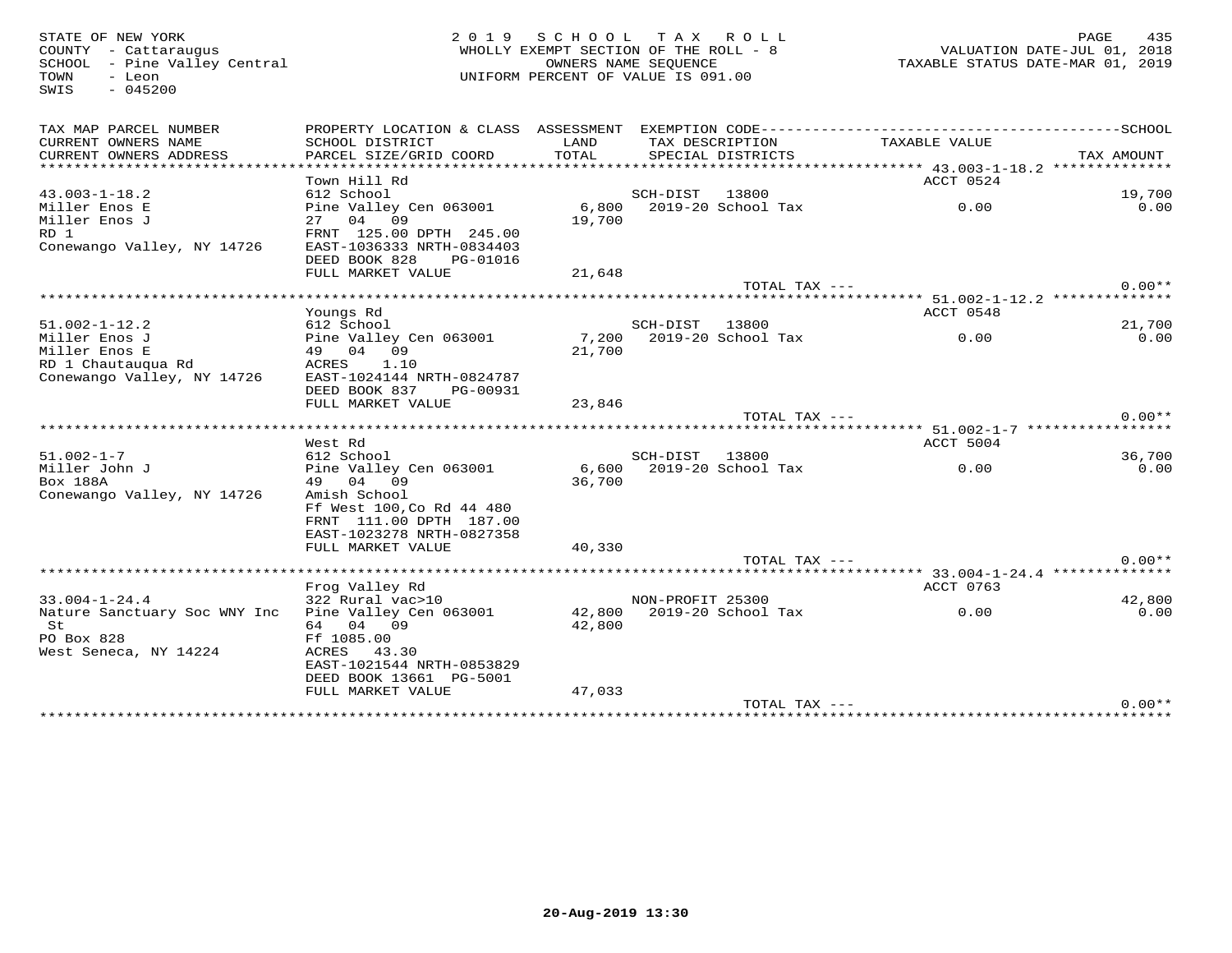| STATE OF NEW YORK<br>COUNTY - Cattaraugus<br>SCHOOL - Pine Valley Central<br>- Leon<br>TOWN<br>$-045200$<br>SWIS | 2 0 1 9<br>WHOLLY EXEMPT SECTION OF THE ROLL - 8<br>UNIFORM PERCENT OF VALUE IS 091.00                                                           |                   | 436<br>PAGE<br>VALUATION DATE-JUL 01, 2018<br>TAXABLE STATUS DATE-MAR 01, 2019 |                          |                                        |               |
|------------------------------------------------------------------------------------------------------------------|--------------------------------------------------------------------------------------------------------------------------------------------------|-------------------|--------------------------------------------------------------------------------|--------------------------|----------------------------------------|---------------|
| TAX MAP PARCEL NUMBER                                                                                            | PROPERTY LOCATION & CLASS ASSESSMENT                                                                                                             |                   |                                                                                |                          |                                        |               |
| CURRENT OWNERS NAME<br>CURRENT OWNERS ADDRESS                                                                    | SCHOOL DISTRICT<br>PARCEL SIZE/GRID COORD                                                                                                        | LAND<br>TOTAL     | TAX DESCRIPTION                                                                | SPECIAL DISTRICTS        | TAXABLE VALUE                          | TAX AMOUNT    |
|                                                                                                                  | Youngs Rd                                                                                                                                        |                   |                                                                                |                          | ACCT 0715                              |               |
| $51.002 - 2 - 26$                                                                                                | 695 Cemetery                                                                                                                                     |                   | CEMETERY                                                                       | 27350                    |                                        | 6,900         |
| Old Order Amish Church<br>Attn: West Amish Cemetery<br>Youngs Rd<br>Conewango Valley, NY 14726                   | Pine Valley Cen 063001<br>49 04 09<br>Hershberger Farm<br>FRNT 330.00 DPTH 107.00<br>EAST-1026156 NRTH-0824129<br>DEED BOOK 725<br><b>PG-889</b> | 6,900<br>6,900    |                                                                                | $2019-20$ School Tax     | 0.00                                   | 0.00          |
|                                                                                                                  | FULL MARKET VALUE                                                                                                                                | 7,582             |                                                                                |                          |                                        |               |
|                                                                                                                  |                                                                                                                                                  |                   |                                                                                | TOTAL TAX ---            |                                        | $0.00**$      |
|                                                                                                                  |                                                                                                                                                  |                   |                                                                                |                          | ********* 33.004-1-8 ***************** |               |
|                                                                                                                  | Dredge Rd                                                                                                                                        |                   |                                                                                |                          | ACCT 5003                              |               |
| $33.004 - 1 - 8$<br>Town Of Leon<br>Leon, NY 14751                                                               | 323 Vacant rural<br>Pine Valley Cen 063001<br>08 04 09                                                                                           | 2,100             | TOWN-PROP 13500                                                                | 2,100 2019-20 School Tax | 0.00                                   | 2,100<br>0.00 |
|                                                                                                                  | FRNT 66.00 DPTH 145.00<br>EAST-1024509 NRTH-0853048<br>FULL MARKET VALUE                                                                         | 2,308             |                                                                                |                          |                                        |               |
|                                                                                                                  |                                                                                                                                                  |                   |                                                                                | TOTAL TAX ---            |                                        | $0.00**$      |
|                                                                                                                  | Rte 62                                                                                                                                           |                   |                                                                                |                          | ACCT 5014                              |               |
| $42.004 - 1 - 14$                                                                                                | 695 Cemetery                                                                                                                                     |                   | CEMETERY                                                                       | 27350                    |                                        | 9,200         |
| Town Of Leon<br>Box 102<br>Leon, NY 14751                                                                        | Pine Valley Cen 063001<br>44 04 09<br>Fairview Cemetery                                                                                          | 9,200<br>9,200    |                                                                                | 2019-20 School Tax       | 0.00                                   | 0.00          |
|                                                                                                                  | <b>ACRES</b><br>2.08<br>EAST-1030294 NRTH-0836815<br>DEED BOOK 00979 PG-01052<br>FULL MARKET VALUE                                               | 10,110            |                                                                                |                          |                                        |               |
|                                                                                                                  |                                                                                                                                                  |                   |                                                                                | TOTAL TAX ---            |                                        | $0.00**$      |
|                                                                                                                  |                                                                                                                                                  |                   |                                                                                |                          |                                        |               |
|                                                                                                                  | Leon-New Albion Rd                                                                                                                               |                   |                                                                                |                          | ACCT 5002                              |               |
| $42.020 - 1 - 30$                                                                                                | 651 Highway gar                                                                                                                                  |                   | TOWN-PROP 13500                                                                |                          |                                        | 378,400       |
| Town Of Leon<br>Leon, NY 14751                                                                                   | Pine Valley Cen 063001<br>35<br>04 09<br>FRNT 266.00 DPTH<br>ACRES<br>3.55<br>EAST-1031922 NRTH-0835434<br>DEED BOOK 00654 PG-00509              | 11,800<br>378,400 |                                                                                | 2019-20 School Tax       | 0.00                                   | 0.00          |
|                                                                                                                  | FULL MARKET VALUE                                                                                                                                | 415,824           |                                                                                |                          |                                        |               |
|                                                                                                                  |                                                                                                                                                  |                   |                                                                                | TOTAL TAX ---            |                                        | $0.00**$      |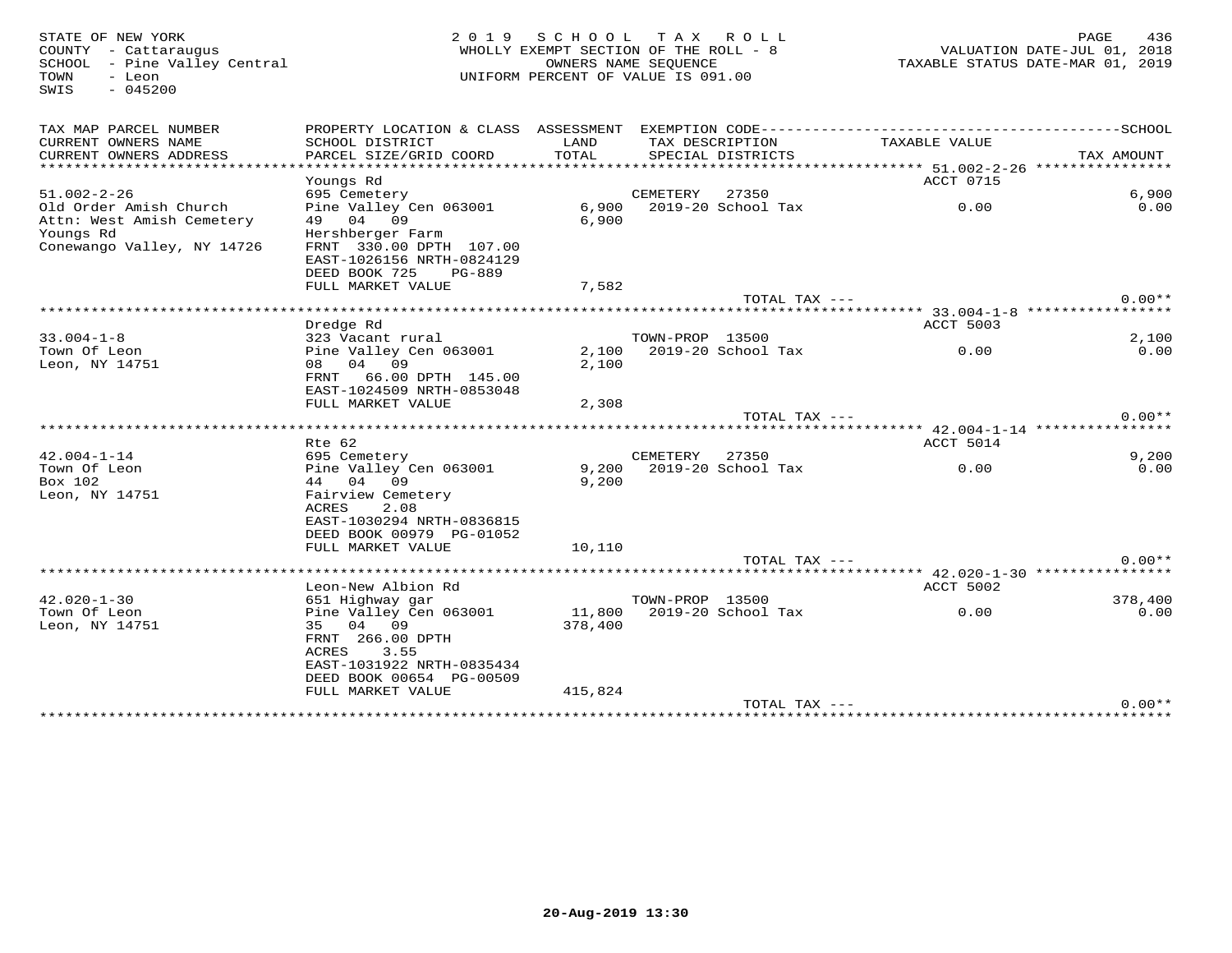| STATE OF NEW YORK<br>COUNTY<br>- Cattarauqus<br>- Pine Valley Central<br>SCHOOL<br>TOWN<br>- Leon<br>$-045200$<br>SWIS | 2 0 1 9                                                                                                             | SCHOOL<br>WHOLLY EXEMPT SECTION OF THE ROLL - 8<br>UNIFORM PERCENT OF VALUE IS 091.00 | TAX ROLL<br>OWNERS NAME SEOUENCE |                    |                 | TAXABLE STATUS DATE-MAR 01, 2019 | PAGE<br>VALUATION DATE-JUL 01, | 437<br>2018 |
|------------------------------------------------------------------------------------------------------------------------|---------------------------------------------------------------------------------------------------------------------|---------------------------------------------------------------------------------------|----------------------------------|--------------------|-----------------|----------------------------------|--------------------------------|-------------|
| TAX MAP PARCEL NUMBER                                                                                                  | PROPERTY LOCATION & CLASS ASSESSMENT                                                                                |                                                                                       |                                  |                    |                 |                                  |                                |             |
| CURRENT OWNERS NAME                                                                                                    | SCHOOL DISTRICT                                                                                                     | LAND                                                                                  |                                  | TAX DESCRIPTION    |                 | TAXABLE VALUE                    |                                |             |
| CURRENT OWNERS ADDRESS                                                                                                 | PARCEL SIZE/GRID COORD                                                                                              | TOTAL                                                                                 |                                  | SPECIAL DISTRICTS  |                 |                                  | TAX AMOUNT                     |             |
|                                                                                                                        |                                                                                                                     |                                                                                       |                                  |                    |                 |                                  |                                |             |
|                                                                                                                        | Rte 62                                                                                                              |                                                                                       |                                  |                    |                 | ACCT 5012                        |                                |             |
| $43.003 - 1 - 27$                                                                                                      | 695 Cemetery                                                                                                        |                                                                                       | CEMETERY                         | 27350              |                 |                                  |                                | 16,700      |
| Town Of Leon                                                                                                           | Pine Valley Cen 063001                                                                                              |                                                                                       | 16,700 2019-20 School Tax        |                    |                 | 0.00                             |                                | 0.00        |
| Box 102                                                                                                                | 36 04 09                                                                                                            | 16,700                                                                                |                                  |                    |                 |                                  |                                |             |
| Leon, NY 14751                                                                                                         | Treat Cemetery<br>FRNT 515.00 DPTH<br>6.04<br>ACRES<br>EAST-1031444 NRTH-0836756<br>DEED BOOK 00979 PG-01052        |                                                                                       |                                  |                    |                 |                                  |                                |             |
|                                                                                                                        | FULL MARKET VALUE                                                                                                   | 18,352                                                                                |                                  |                    |                 |                                  |                                |             |
|                                                                                                                        |                                                                                                                     |                                                                                       |                                  |                    | TOTAL TAX $---$ |                                  |                                | $0.00**$    |
|                                                                                                                        |                                                                                                                     |                                                                                       |                                  |                    |                 |                                  |                                |             |
|                                                                                                                        | Eganski & Adams                                                                                                     |                                                                                       |                                  |                    |                 | <b>ACCT 0555</b>                 |                                |             |
| $52.002 - 1 - 39.71$                                                                                                   | 695 Cemetery                                                                                                        |                                                                                       | CEMETERY                         | 27350              |                 |                                  |                                | 900         |
| Town Of Leon                                                                                                           | Pine Valley Cen 063001                                                                                              | 900                                                                                   |                                  | 2019-20 School Tax |                 | 0.00                             |                                | 0.00        |
| Box 102                                                                                                                | $11/12$ 04 09                                                                                                       | 900                                                                                   |                                  |                    |                 |                                  |                                |             |
| Leon, NY 14751                                                                                                         | Eldredge Rd Cemetery<br>0.01<br>ACRES<br>EAST-1041839 NRTH-0829895<br>DEED BOOK 00979 PG-01052<br>FULL MARKET VALUE | 989                                                                                   |                                  |                    |                 |                                  |                                |             |
|                                                                                                                        |                                                                                                                     |                                                                                       |                                  |                    | TOTAL TAX ---   |                                  |                                | $0.00**$    |
|                                                                                                                        |                                                                                                                     |                                                                                       |                                  |                    |                 |                                  |                                |             |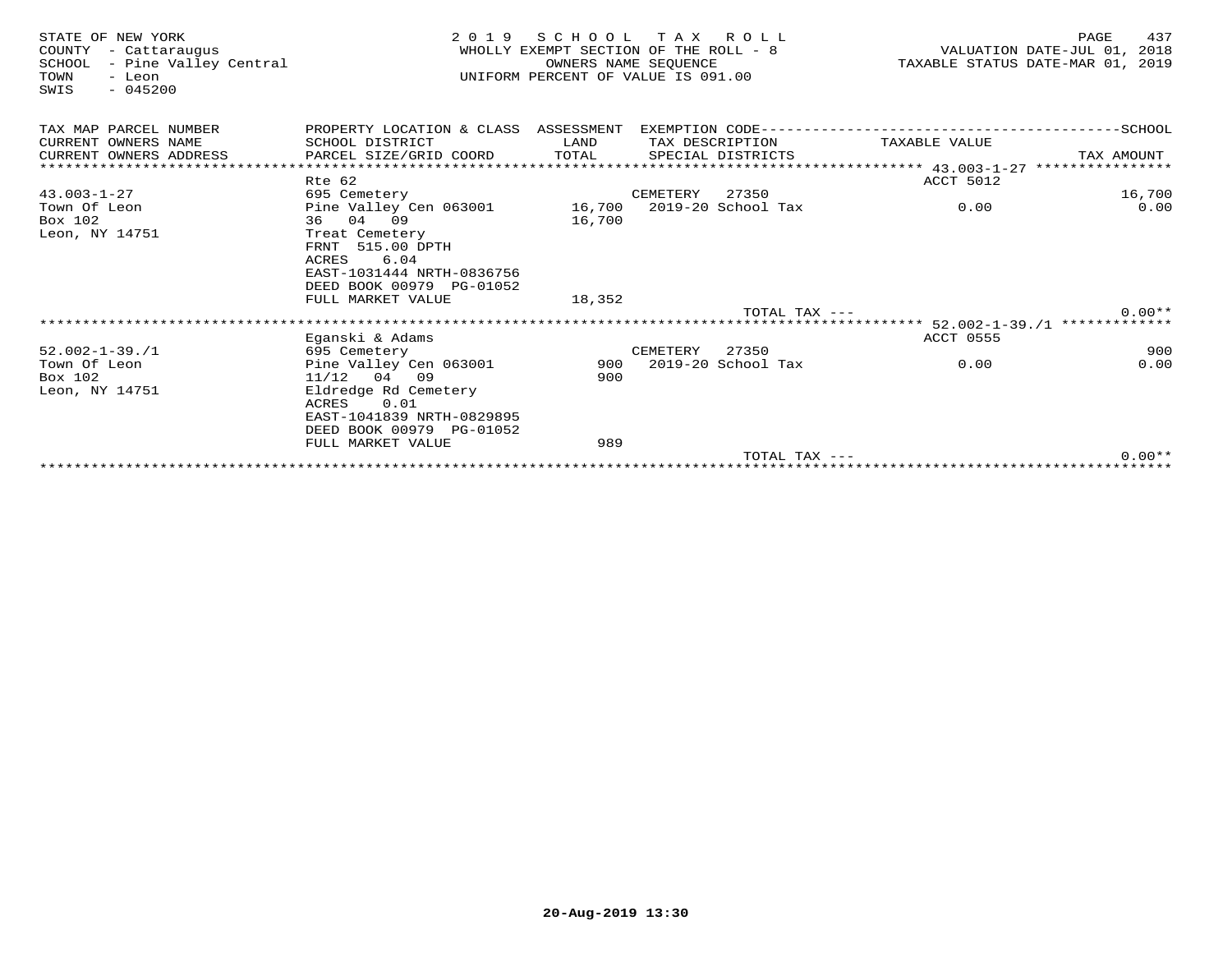| STATE OF NEW YORK<br>COUNTY - Cattaraugus      | 2019 SCHOOL TAX ROLL<br>WHOLLY EXEMPT SECTION OF THE ROLL - 8 | VALUATION DATE-JUL 01, 2018      | PAGE            | 438 |
|------------------------------------------------|---------------------------------------------------------------|----------------------------------|-----------------|-----|
| SCHOOL - Pine Valley Central<br>TOWN<br>- Leon | UNIFORM PERCENT OF VALUE IS 091.00                            | TAXABLE STATUS DATE-MAR 01, 2019 | RPS155/V04/L015 |     |
| SWIS<br>$-045200$                              |                                                               | CURRENT DATE 8/20/2019           |                 |     |
|                                                | ROLL SUB SECTION- - TOTALS                                    |                                  |                 |     |

|      |      | $m \wedge m \wedge n$<br>$\sim$ 1<br>∸ ∪ ⊥ <del>⊓</del> ⊥⊥ | $T \cap N$<br>----<br>ᄗᄭ | . | ∼ | YFMDT<br>⊐∡⊾⊥⊥∙ı⊥ |       | $m \wedge m \wedge$<br>$\cdot$ $\Delta$ |
|------|------|------------------------------------------------------------|--------------------------|---|---|-------------------|-------|-----------------------------------------|
| CODE | NAME | $PARTF^T$                                                  | $m \tau \tau n$          |   |   | <b>MOTTNTO</b>    | VALUE | ma v<br>⊥ ∠~∡∡                          |

#### NO SPECIAL DISTRICTS AT THIS LEVEL

\*\*\* S C H O O L D I S T R I C T S U M M A R Y \*\*\*

| CODE   | DISTRICT NAME              | TOTAL<br>PARCELS | ASSESSED<br>LAND | ASSESSED<br>TOTAL | EXEMPT<br>AMOUNT | TOTAL<br>TAXABLE |           |
|--------|----------------------------|------------------|------------------|-------------------|------------------|------------------|-----------|
|        |                            |                  |                  |                   | STAR AMOUNT      | STAR TAXABLE     | TOTAL TAX |
|        | Pine Valley Central        | 18               | 153,400          | 1233,000          | 1233,000         |                  |           |
| 063001 |                            |                  |                  |                   |                  |                  |           |
|        | SUB-TOTAL                  | 18               | 153,400          | 1233,000          | 1233,000         |                  |           |
|        | S U B - T O T A $L$ (CONT) |                  |                  |                   |                  |                  |           |
|        |                            |                  |                  |                   |                  |                  |           |
|        | TOTAL                      | 18               | 153,400          | 1233,000          | 1233,000         |                  |           |
|        | T O T A L (CONT)           |                  |                  |                   |                  |                  |           |

## \*\*\* S Y S T E M C O D E S S U M M A R Y \*\*\*

#### NO SYSTEM EXEMPTIONS AT THIS LEVEL

| CODE                             | DESCRIPTION                                    | TOTAL<br>PARCELS | SCHOOL                                 |
|----------------------------------|------------------------------------------------|------------------|----------------------------------------|
| 13500<br>13800<br>18020<br>25300 | TOWN-PROP<br>SCH-DIST<br>IND DEV<br>NON-PROFIT | 2<br>6<br>っ      | 380,500<br>147,900<br>6,700<br>312,000 |
| 26400                            | FIRE-DEPT                                      | 2                | 352,200                                |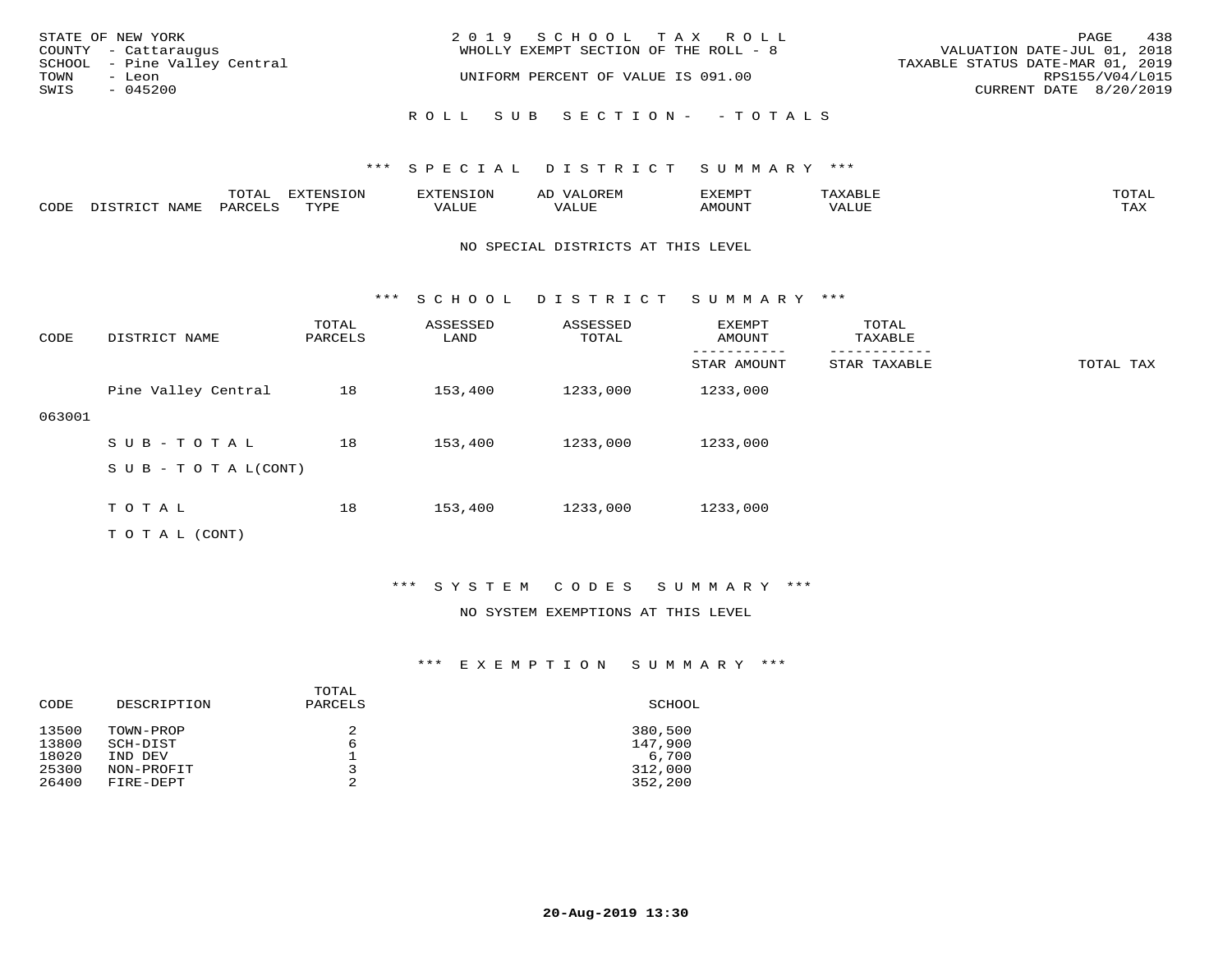|      | STATE OF NEW YORK<br>COUNTY - Cattaraugus | 2019 SCHOOL TAX ROLL<br>WHOLLY EXEMPT SECTION OF THE ROLL - 8 | PAGE<br>VALUATION DATE-JUL 01, 2018                 | 439 |
|------|-------------------------------------------|---------------------------------------------------------------|-----------------------------------------------------|-----|
| TOWN | SCHOOL - Pine Valley Central<br>- Leon    | UNIFORM PERCENT OF VALUE IS 091.00                            | TAXABLE STATUS DATE-MAR 01, 2019<br>RPS155/V04/L015 |     |
| SWIS | $-045200$                                 |                                                               | CURRENT DATE 8/20/2019                              |     |
|      |                                           | ROLL SUB SECTION- - TOTALS                                    |                                                     |     |

#### \*\*\* E X E M P T I O N S U M M A R Y \*\*\*

| CODE  | DESCRIPTION | TOTAL<br>PARCELS | SCHOOL   |
|-------|-------------|------------------|----------|
| 27350 | CEMETERY    | Δ                | 33,700   |
|       | TOTAL       | 18               | 1233,000 |

| ROLL<br><b>SEC</b> | DESCRIPTION                                    | TOTAL<br>PARCELS | ASSESSED<br>LAND | ASSESSED<br>TOTAL | EXEMPT<br>AMOUNT<br>STAR AMOUNT | TOTAL<br>TAXABLE<br>STAR TAXABLE | TAX<br>RATE | TOTAL<br>TAX |
|--------------------|------------------------------------------------|------------------|------------------|-------------------|---------------------------------|----------------------------------|-------------|--------------|
| 8                  | RS 8 TOTAL<br>SPEC DIST TAXES<br>WHOLLY EXEMPT | 18               | 153,400          | 1233,000          | 1,233,000                       |                                  |             |              |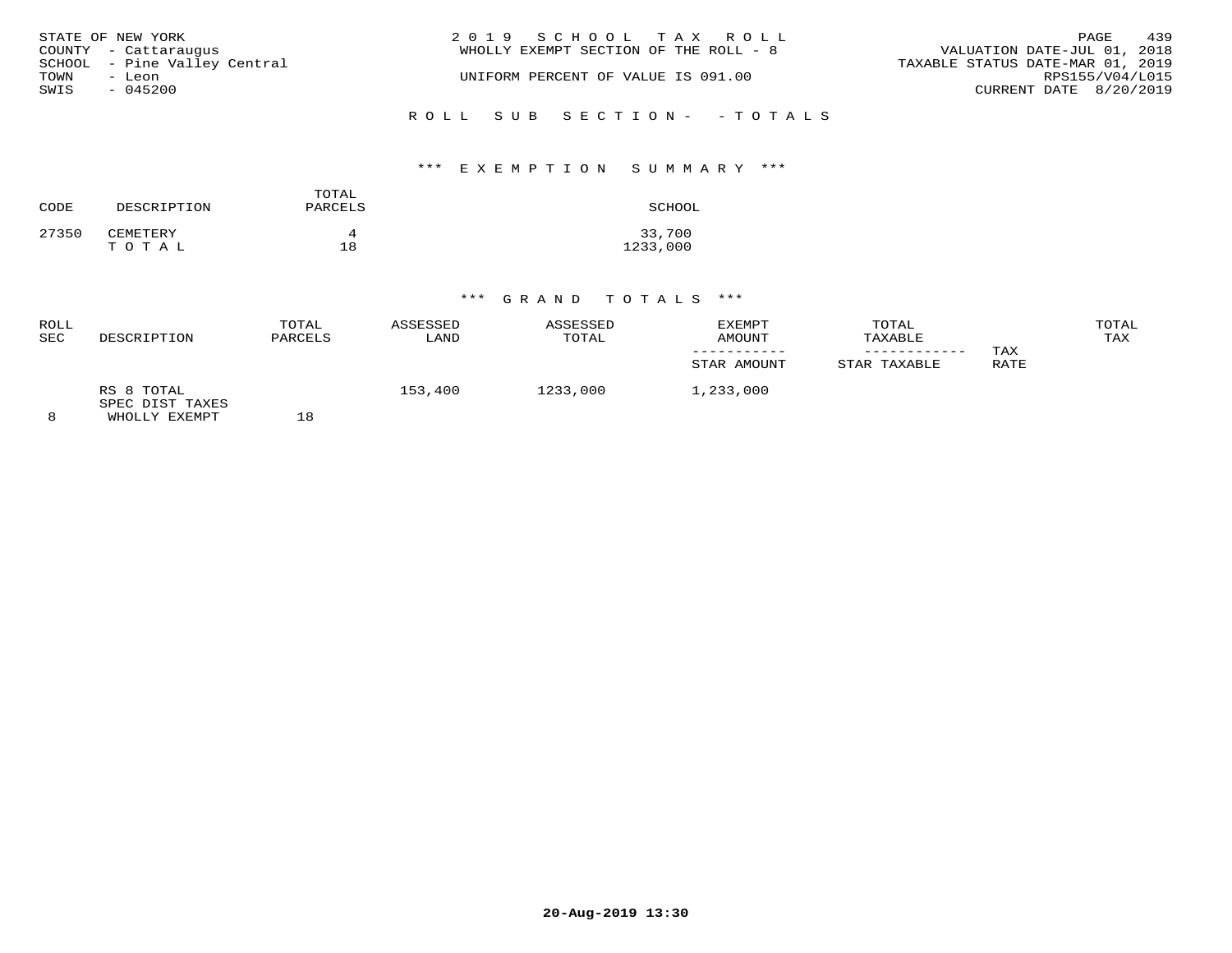| STATE OF NEW YORK<br>COUNTY - Cattaraugus<br>SCHOOL - Pine Valley Central<br>TOWN<br>- Leon<br>SWIS<br>$-045200$ | 2019 SCHOOL TAX ROLL<br>WHOLLY EXEMPT SECTION OF THE ROLL - 8<br>UNIFORM PERCENT OF VALUE IS 091.00 | 440<br>PAGE<br>VALUATION DATE-JUL 01, 2018<br>TAXABLE STATUS DATE-MAR 01, 2019<br>RPS155/V04/L015<br>CURRENT DATE 8/20/2019 |
|------------------------------------------------------------------------------------------------------------------|-----------------------------------------------------------------------------------------------------|-----------------------------------------------------------------------------------------------------------------------------|
|                                                                                                                  | ROLL SECTION TOTALS                                                                                 |                                                                                                                             |

|      |             | ----<br>TOTAT      | $TNTC TON^*$<br>-----<br>- UIV - | 8. IN 2                  | ∼     | דסאתי          |      | $m \wedge m \wedge$<br>$\overline{a}$ |
|------|-------------|--------------------|----------------------------------|--------------------------|-------|----------------|------|---------------------------------------|
| 70DE | <b>NAME</b> | PARCE <sup>-</sup> | $m \tau \tau n \tau$             | , <del>,</del> , , , , , | T T T | <b>MOTTNTH</b> | JJE. | $m \times r$<br>- ∠∡∡                 |

#### NO SPECIAL DISTRICTS AT THIS LEVEL

\*\*\* S C H O O L D I S T R I C T S U M M A R Y \*\*\*

| CODE   | DISTRICT NAME                    | TOTAL<br>PARCELS | ASSESSED<br>LAND | ASSESSED<br>TOTAL | EXEMPT<br>AMOUNT | TOTAL<br>TAXABLE |           |
|--------|----------------------------------|------------------|------------------|-------------------|------------------|------------------|-----------|
|        |                                  |                  |                  |                   | STAR AMOUNT      | STAR TAXABLE     | TOTAL TAX |
|        | Pine Valley Central              | 18               | 153,400          | 1233,000          | 1233,000         |                  |           |
| 063001 |                                  |                  |                  |                   |                  |                  |           |
|        | SUB-TOTAL                        | 18               | 153,400          | 1233,000          | 1233,000         |                  |           |
|        | $S \cup B - T \cup T A L (CONT)$ |                  |                  |                   |                  |                  |           |
|        |                                  |                  |                  |                   |                  |                  |           |
|        | TOTAL                            | 18               | 153,400          | 1233,000          | 1233,000         |                  |           |
|        | T O T A L (CONT)                 |                  |                  |                   |                  |                  |           |

## \*\*\* S Y S T E M C O D E S S U M M A R Y \*\*\*

#### NO SYSTEM EXEMPTIONS AT THIS LEVEL

| CODE                             | DESCRIPTION                                    | TOTAL<br>PARCELS | SCHOOL                                 |
|----------------------------------|------------------------------------------------|------------------|----------------------------------------|
| 13500<br>13800<br>18020<br>25300 | TOWN-PROP<br>SCH-DIST<br>IND DEV<br>NON-PROFIT | 2<br>6<br>っ      | 380,500<br>147,900<br>6,700<br>312,000 |
| 26400                            | FIRE-DEPT                                      | 2                | 352,200                                |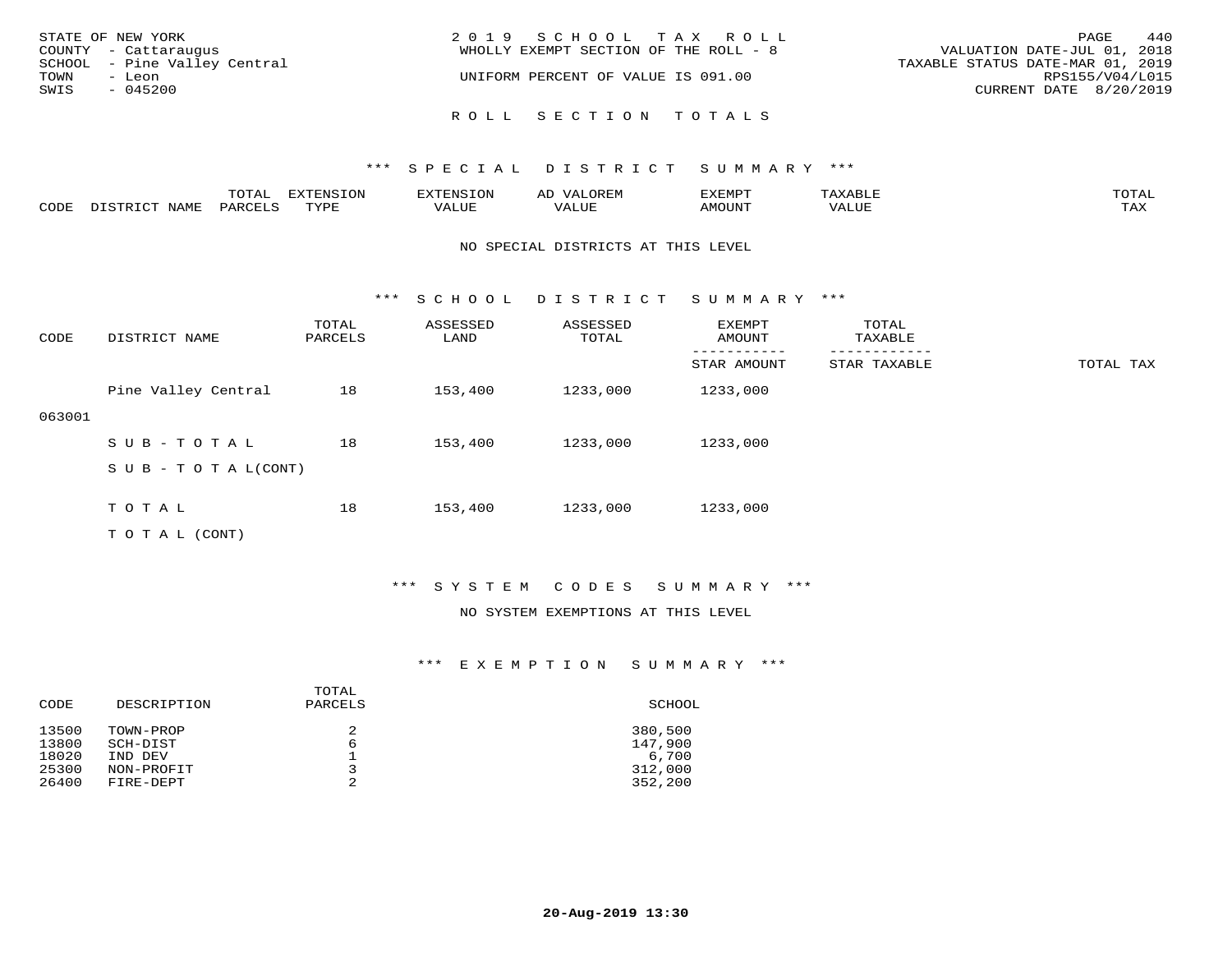| STATE OF NEW YORK            | 2019 SCHOOL TAX ROLL                  | 441<br>PAGE                      |
|------------------------------|---------------------------------------|----------------------------------|
| COUNTY - Cattaraugus         | WHOLLY EXEMPT SECTION OF THE ROLL - 8 | VALUATION DATE-JUL 01, 2018      |
| SCHOOL - Pine Valley Central |                                       | TAXABLE STATUS DATE-MAR 01, 2019 |
| TOWN<br>- Leon               | UNIFORM PERCENT OF VALUE IS 091.00    | RPS155/V04/L015                  |
| SWIS<br>$-045200$            |                                       | CURRENT DATE 8/20/2019           |
|                              |                                       |                                  |
|                              | ROLL SECTION TOTALS                   |                                  |

### \*\*\* E X E M P T I O N S U M M A R Y \*\*\*

| CODE  | DESCRIPTION       | TOTAL<br>PARCELS | SCHOOL             |
|-------|-------------------|------------------|--------------------|
| 27350 | CEMETERY<br>TOTAL | 18               | 33,700<br>1233,000 |

| ROLL<br><b>SEC</b> | DESCRIPTION                                    | TOTAL<br>PARCELS | ASSESSED<br>LAND | ASSESSED<br>TOTAL | EXEMPT<br>AMOUNT<br>STAR AMOUNT | TOTAL<br>TAXABLE<br>STAR TAXABLE | TAX<br>RATE | TOTAL<br>TAX |
|--------------------|------------------------------------------------|------------------|------------------|-------------------|---------------------------------|----------------------------------|-------------|--------------|
| 8                  | RS 8 TOTAL<br>SPEC DIST TAXES<br>WHOLLY EXEMPT | 18               | 153,400          | 1233,000          | 1,233,000                       |                                  |             |              |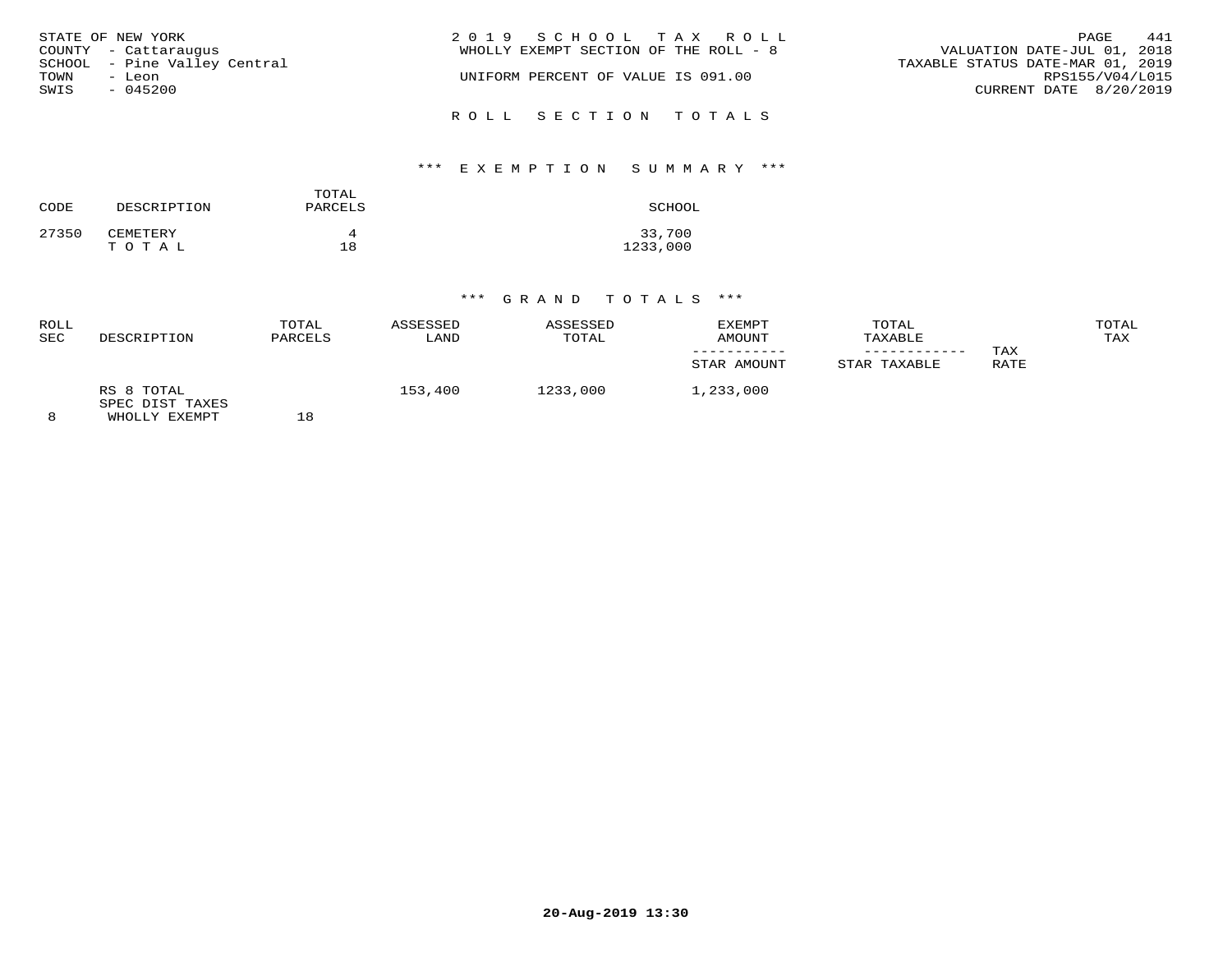| STATE OF NEW YORK            | 2019 SCHOOL TAX ROLL | PAGE                             | 442 |
|------------------------------|----------------------|----------------------------------|-----|
| COUNTY - Cattaraugus         |                      | VALUATION DATE-JUL 01, 2018      |     |
| SCHOOL - Pine Valley Central | SWIS TOTALS          | TAXABLE STATUS DATE-MAR 01, 2019 |     |
| TOWN<br>- Leon               |                      | RPS155/V04/L015                  |     |
| $-045200$<br>SWIS            |                      | CURRENT DATE 8/20/2019           |     |
|                              |                      |                                  |     |

|      |                                                 |         | <b>EXTENSION</b> |        | A <sub>1</sub> | EXEMP.          |       | 1 A A                              |                     |
|------|-------------------------------------------------|---------|------------------|--------|----------------|-----------------|-------|------------------------------------|---------------------|
| CODE | NAME.<br>$T$ $\cap$ $\cap$ $\cap$ $\cap$ $\cap$ | DARCTIC | rvdf             | 1.111P | ALUI           | MOUN.<br>ו טו ב | VALUL | סידי ג<br>$\overline{\phantom{a}}$ | $m \times r$<br>TAX |

#### NO SPECIAL DISTRICTS AT THIS LEVEL

\*\*\* S C H O O L D I S T R I C T S U M M A R Y \*\*\*

| CODE   | DISTRICT NAME                    | TOTAL<br>PARCELS | ASSESSED<br>LAND | ASSESSED<br>TOTAL | <b>EXEMPT</b><br>AMOUNT | TOTAL<br>TAXABLE |           |            |
|--------|----------------------------------|------------------|------------------|-------------------|-------------------------|------------------|-----------|------------|
|        |                                  |                  |                  |                   | STAR AMOUNT             | STAR TAXABLE     | TAX RATE  | TOTAL TAX  |
|        | Pine Valley Central              | 733              | 16869,980        | 46329,287         | 4867,220                | 41,462,067       |           |            |
| 063001 |                                  |                  |                  |                   | 8291,341                | 33,170,726       | 18.046193 | 598,605.39 |
|        | SUB-TOTAL                        | 733              | 16869,980        | 46329,287         | 4867,220                | 41,462,067       |           |            |
|        | $S \cup B - T \cup T A L (CONT)$ |                  |                  |                   | 8291,341                | 33,170,726       |           | 598,605.39 |
|        | TOTAL                            | 733              | 16869,980        | 46329,287         | 4867,220                | 41,462,067       |           |            |
|        |                                  |                  |                  |                   |                         |                  |           |            |
|        | T O T A L (CONT)                 |                  |                  |                   | 8291,341                | 33,170,726       |           | 598,605.39 |

## \*\*\* S Y S T E M C O D E S S U M M A R Y \*\*\*

#### NO SYSTEM EXEMPTIONS AT THIS LEVEL

| CODE  | DESCRIPTION | TOTAL<br>PARCELS | SCHOOL  |
|-------|-------------|------------------|---------|
| 13500 | TOWN-PROP   | 2                | 380,500 |
| 13800 | SCH-DIST    | 6                | 147,900 |
| 18020 | IND DEV     | ᅩ                | 6,700   |
| 25130 | NON-PROFIT  | ᅩ                | 213,000 |
| 25300 | NON-PROFIT  | 3                | 312,000 |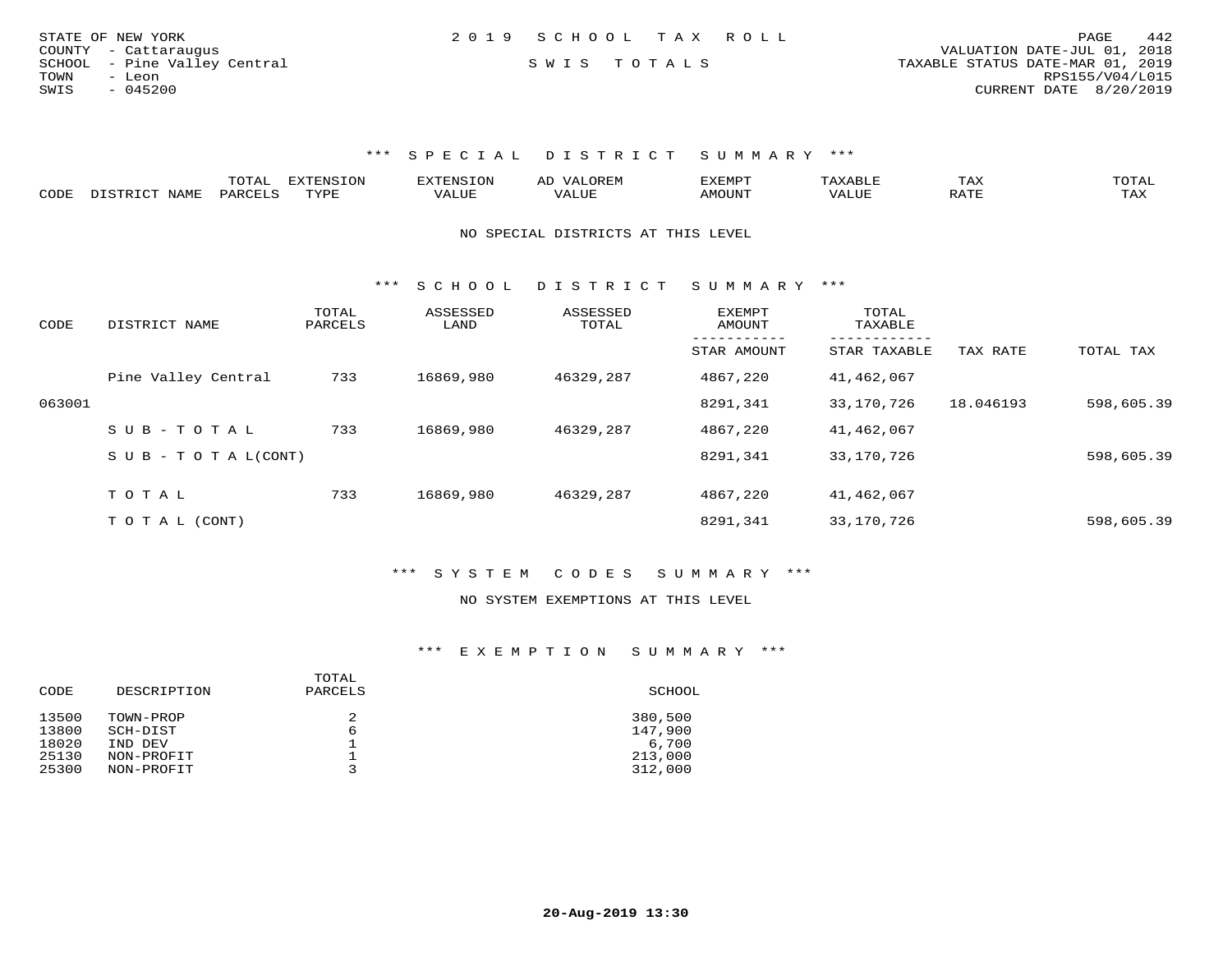\*\*\* E X E M P T I O N S U M M A R Y \*\*\*

|       |                  | TOTAL   |               |
|-------|------------------|---------|---------------|
| CODE  | DESCRIPTION      | PARCELS | <b>SCHOOL</b> |
| 26400 | FIRE-DEPT        | 2       | 352,200       |
| 27350 | CEMETERY         | 4       | 33,700        |
| 41150 | $CW$ 10 $VET/$   |         |               |
| 41400 | CLERGY           |         | 1,500         |
| 41700 | AG BLDG          | 24      | 550,100       |
| 41720 | AG DIST          | 87      | 1313,058      |
| 41730 | AG DISTOUT       | 22      | 217,767       |
| 41800 | AGED $C/T/S$     | 4       | 100,046       |
| 41804 | AGED S           | 7       | 178,600       |
| 41810 | AGED C/T/S       |         | 54,000        |
| 41834 | ENH STAR         | 61      | 3469,450      |
| 41854 | <b>BAS STAR</b>  | 173     | 4739,691      |
| 41864 | <b>B STAR MH</b> | 3       | 82,200        |
| 42120 | TMP GHOUSE       | 5       | 120,000       |
| 47100 | Mass Telec       |         | 52,577        |
| 47460 | FOREST/A74       | 6       | 822,440       |
| 47610 | BUS C/T/S        | 6       | 11,132        |
|       | тотаь            | 421     | 13158,561     |

| ROLL<br><b>SEC</b> | DESCRIPTION                | TOTAL<br>PARCELS | ASSESSED<br>LAND | ASSESSED<br>TOTAL | EXEMPT<br>AMOUNT<br>STAR AMOUNT | TOTAL<br>TAXABLE<br>------------<br>STAR TAXABLE | TAX<br>RATE |            |
|--------------------|----------------------------|------------------|------------------|-------------------|---------------------------------|--------------------------------------------------|-------------|------------|
|                    | 2019-20 School Tax         |                  | 16716,580        | 42859,544         | 3,581,643                       | 39,277,901                                       |             | 559,189.50 |
| 1                  | SPEC DIST TAXES<br>TAXABLE | 704              |                  |                   | 8291,341                        | 30,986,560                                       | 18.046193   | 559,189.50 |
|                    | 2019-20 School Tax         |                  |                  | 396,437           |                                 | 396,437<br>396,437                               | 18.046193   | 7,154.18   |
|                    | SPEC DIST TAXES            | 2                |                  |                   |                                 |                                                  |             | 7,154.18   |
| 5                  | SPECIAL FRANCHISE          |                  |                  |                   |                                 |                                                  |             |            |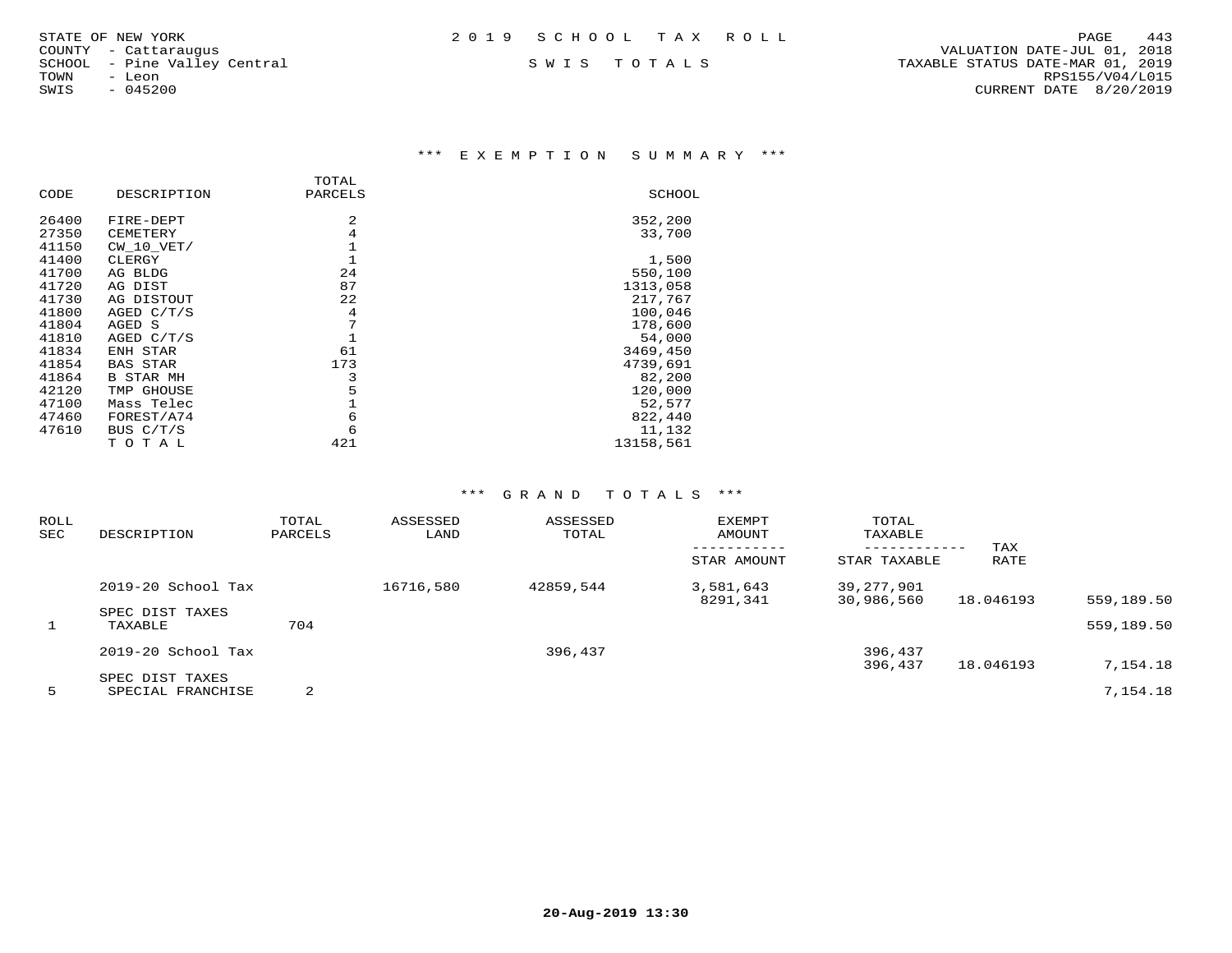| STATE OF NEW YORK            | 2019 SCHOOL TAX ROLL | 444<br>PAGE                      |
|------------------------------|----------------------|----------------------------------|
| COUNTY - Cattaraugus         |                      | VALUATION DATE-JUL 01, 2018      |
| SCHOOL - Pine Valley Central | SWIS TOTALS          | TAXABLE STATUS DATE-MAR 01, 2019 |
| TOWN<br>- Leon               |                      | RPS155/V04/L015                  |
| $-045200$<br>SWIS            |                      | CURRENT DATE $8/20/2019$         |
|                              |                      |                                  |

| ROLL<br>SEC | DESCRIPTION                         | TOTAL<br>PARCELS | ASSESSED<br>LAND | ASSESSED<br>TOTAL | EXEMPT<br>AMOUNT | TOTAL<br>TAXABLE       |             |            |
|-------------|-------------------------------------|------------------|------------------|-------------------|------------------|------------------------|-------------|------------|
|             |                                     |                  |                  |                   | STAR AMOUNT      | STAR TAXABLE           | TAX<br>RATE |            |
|             | 2019-20 School Tax                  |                  |                  | 1840,306          | 52,577           | 1,787,729<br>1,787,729 | 18.046193   | 32,261.71  |
| 6           | SPEC DIST TAXES<br>UTILITIES & N.C. | 9                |                  |                   |                  |                        |             | 32,261.71  |
|             |                                     |                  |                  |                   | 1233,000         |                        |             |            |
| 8           | SPEC DIST TAXES<br>WHOLLY EXEMPT    | 18               |                  |                   |                  |                        |             |            |
|             | 2019-20 School Tax                  |                  | 16869,980        | 46329,287         | 4,867,220        | 41,462,067             |             |            |
|             | SPEC DIST TAXES                     |                  |                  |                   | 8291,341         | 33,170,726             | 18.046193   | 598,605.39 |
| $\star$     | TOTAL<br>SUB                        | 733              |                  |                   |                  |                        |             | 598,605.39 |
|             | 2019-20 School Tax                  |                  | 16869,980        | 46329,287         | 4,867,220        | 41,462,067             |             |            |
|             | SPEC DIST TAXES                     |                  |                  |                   | 8291,341         | 33,170,726             | 18.046193   | 598,605.39 |
| $***$       | GRAND TOTAL                         | 733              |                  |                   |                  |                        |             | 598,605.39 |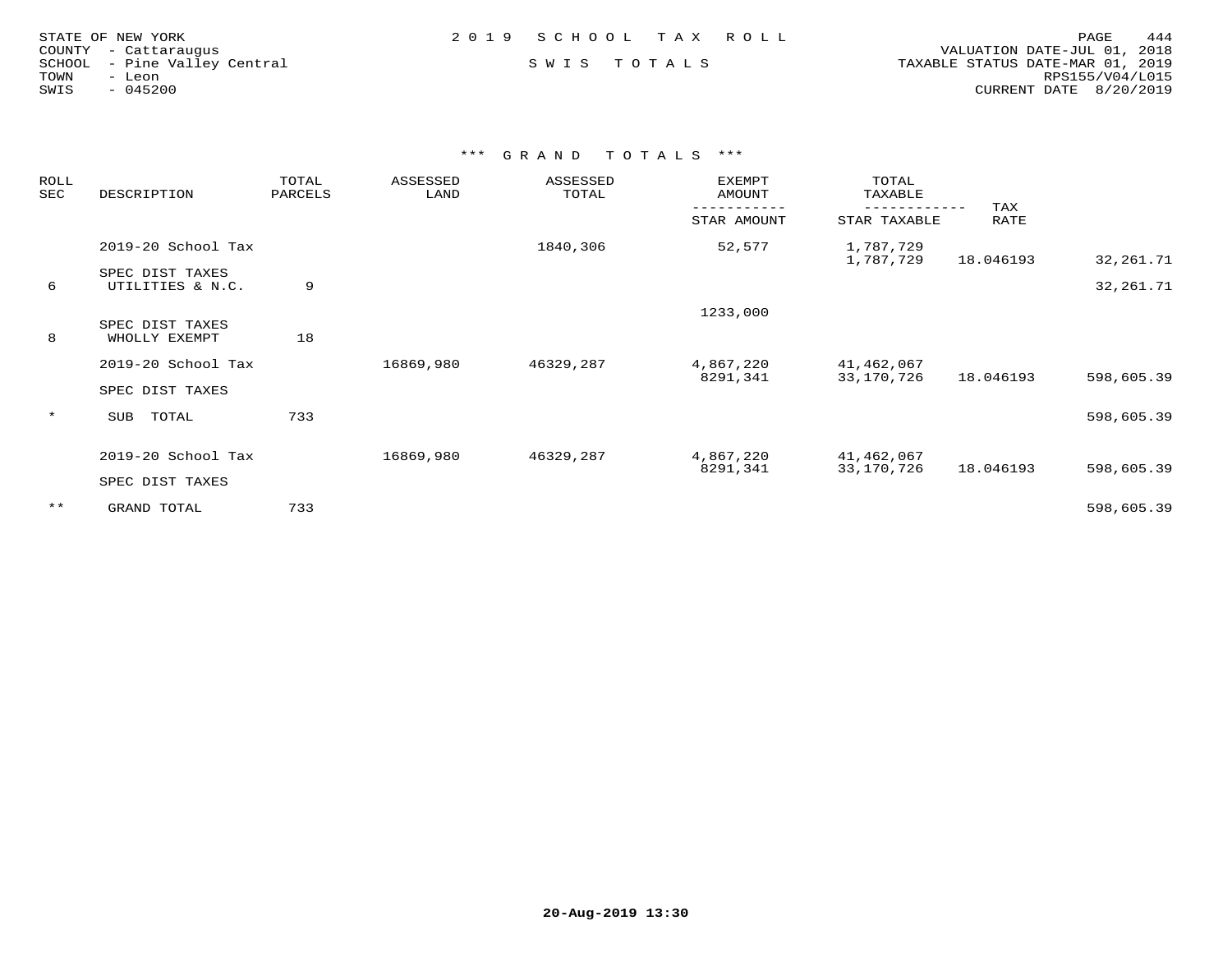| TAX MAP PARCEL NUMBER<br>CURRENT OWNERS NAME<br>TAX DESCRIPTION<br>TAXABLE VALUE<br>SCHOOL DISTRICT<br>LAND<br>CURRENT OWNERS ADDRESS<br>PARCEL SIZE/GRID COORD<br>TOTAL<br>SPECIAL DISTRICTS<br>TAX AMOUNT<br>ACCT 1192<br>Kickbush Rd<br>BILL 1316<br>$43.004 - 2 - 8.2$<br>322 Rural vac>10<br>2019-20 School Tax<br>17,100<br>457.91<br>Colvin Marie D<br>Pine Valley Cen 063001<br>17,100<br>1270 Youngs Rd H<br>59 04 08<br>17,100<br>Williamsvillew, NY 14221<br>ACRES 62.10<br>EAST-1052802 NRTH-0833709<br>DEED BOOK 18930 PG-7001<br>FULL MARKET VALUE<br>28,983<br>457.91**<br>TOTAL TAX ---<br>09/30/19<br>DATE #1<br>AMT DUE<br>457.91<br>10813 Leon Rd<br>ACCT 1469<br><b>BILL</b> 1317<br>$52.002 - 2 - 3.2$<br>270 Mfg housing<br>BAS STAR<br>41854<br>18,600<br>Exford Brian<br>Pine Valley Cen 063001<br>2019-20 School Tax<br>28,100<br>68,100<br>1,823.60<br>10813 Leon Rd<br>ACRES<br>52.60<br>68,100<br>Cattaraugus, NY 14719<br>EAST-1053367 NRTH-0831256<br>DEED BOOK 998<br>PG-197<br>FULL MARKET VALUE<br>115,424<br>$1,325.52**$<br>TOTAL TAX ---<br>DATE #1<br>09/30/19<br>AMT DUE<br>1,325.52<br>10953 Leon Rd<br>ACCT 0170<br><b>BILL</b> 1318<br>$52.002 - 2 - 1$<br>270 Mfg housing<br>2019-20 School Tax<br>56,200<br>1,504.94<br>Pine Valley Cen 063001<br>33,800<br>Frentz Kyle<br>10953 Leon Road<br>58 04 08<br>56,200<br>Cattaraugus, NY 14719<br>ACRES 68.50<br>EAST-1051642 NRTH-0830579<br>PRIOR OWNER ON 3/01/2019<br>DEED BOOK 20190 PG-7830<br>Frentz Jsoeph M<br>FULL MARKET VALUE<br>95,254<br>1,504.94**<br>TOTAL TAX ---<br>09/30/19<br>DATE #1<br>AMT DUE<br>1,504.94<br>10807 Scott Peddler Rd<br>ACCT 0057<br><b>BILL</b> 1319<br>$52.002 - 2 - 4$<br>240 Rural res<br>ENH STAR<br>41834<br>42,590<br>Huber D & B Family Trust I<br>Pine Valley Cen 063001<br>32,800 2019-20 School Tax<br>52,500<br>1,405.86<br>10807 Scott Peddler Rd<br>58 04 08<br>52,500<br>Cattaraugus, NY 14719<br>ACRES 65.43<br>EAST-1054099 NRTH-0828790<br>DEED BOOK 31062 PG-3001<br>FULL MARKET VALUE<br>88,983<br>TOTAL TAX ---<br>$265.37**$<br>DATE #1<br>09/30/19<br>AMT DUE<br>265.37 | STATE OF NEW YORK<br>COUNTY - Cattaraugus<br>SCHOOL - Pine Valley Central<br>- New Albion<br>TOWN<br>SWIS<br>$-046489$ | 2019 SCHOOL<br>TAXABLE SECTION OF THE ROLL - 1<br>OWNERS NAME SEOUENCE<br>UNIFORM PERCENT OF VALUE IS 059.00 | TAX ROLL | VALUATION DATE-JUL 01, 2018<br>TAXABLE STATUS DATE-MAR 01, 2019 | 445<br>PAGE |
|----------------------------------------------------------------------------------------------------------------------------------------------------------------------------------------------------------------------------------------------------------------------------------------------------------------------------------------------------------------------------------------------------------------------------------------------------------------------------------------------------------------------------------------------------------------------------------------------------------------------------------------------------------------------------------------------------------------------------------------------------------------------------------------------------------------------------------------------------------------------------------------------------------------------------------------------------------------------------------------------------------------------------------------------------------------------------------------------------------------------------------------------------------------------------------------------------------------------------------------------------------------------------------------------------------------------------------------------------------------------------------------------------------------------------------------------------------------------------------------------------------------------------------------------------------------------------------------------------------------------------------------------------------------------------------------------------------------------------------------------------------------------------------------------------------------------------------------------------------------------------------------------------------------------------------------------------------------------------------------------------------------------------------------------------------------------------------------------------------------------------|------------------------------------------------------------------------------------------------------------------------|--------------------------------------------------------------------------------------------------------------|----------|-----------------------------------------------------------------|-------------|
|                                                                                                                                                                                                                                                                                                                                                                                                                                                                                                                                                                                                                                                                                                                                                                                                                                                                                                                                                                                                                                                                                                                                                                                                                                                                                                                                                                                                                                                                                                                                                                                                                                                                                                                                                                                                                                                                                                                                                                                                                                                                                                                            |                                                                                                                        |                                                                                                              |          |                                                                 |             |
|                                                                                                                                                                                                                                                                                                                                                                                                                                                                                                                                                                                                                                                                                                                                                                                                                                                                                                                                                                                                                                                                                                                                                                                                                                                                                                                                                                                                                                                                                                                                                                                                                                                                                                                                                                                                                                                                                                                                                                                                                                                                                                                            |                                                                                                                        |                                                                                                              |          |                                                                 |             |
|                                                                                                                                                                                                                                                                                                                                                                                                                                                                                                                                                                                                                                                                                                                                                                                                                                                                                                                                                                                                                                                                                                                                                                                                                                                                                                                                                                                                                                                                                                                                                                                                                                                                                                                                                                                                                                                                                                                                                                                                                                                                                                                            |                                                                                                                        |                                                                                                              |          |                                                                 |             |
|                                                                                                                                                                                                                                                                                                                                                                                                                                                                                                                                                                                                                                                                                                                                                                                                                                                                                                                                                                                                                                                                                                                                                                                                                                                                                                                                                                                                                                                                                                                                                                                                                                                                                                                                                                                                                                                                                                                                                                                                                                                                                                                            |                                                                                                                        |                                                                                                              |          |                                                                 |             |
|                                                                                                                                                                                                                                                                                                                                                                                                                                                                                                                                                                                                                                                                                                                                                                                                                                                                                                                                                                                                                                                                                                                                                                                                                                                                                                                                                                                                                                                                                                                                                                                                                                                                                                                                                                                                                                                                                                                                                                                                                                                                                                                            |                                                                                                                        |                                                                                                              |          |                                                                 |             |
|                                                                                                                                                                                                                                                                                                                                                                                                                                                                                                                                                                                                                                                                                                                                                                                                                                                                                                                                                                                                                                                                                                                                                                                                                                                                                                                                                                                                                                                                                                                                                                                                                                                                                                                                                                                                                                                                                                                                                                                                                                                                                                                            |                                                                                                                        |                                                                                                              |          |                                                                 |             |
|                                                                                                                                                                                                                                                                                                                                                                                                                                                                                                                                                                                                                                                                                                                                                                                                                                                                                                                                                                                                                                                                                                                                                                                                                                                                                                                                                                                                                                                                                                                                                                                                                                                                                                                                                                                                                                                                                                                                                                                                                                                                                                                            |                                                                                                                        |                                                                                                              |          |                                                                 |             |
|                                                                                                                                                                                                                                                                                                                                                                                                                                                                                                                                                                                                                                                                                                                                                                                                                                                                                                                                                                                                                                                                                                                                                                                                                                                                                                                                                                                                                                                                                                                                                                                                                                                                                                                                                                                                                                                                                                                                                                                                                                                                                                                            |                                                                                                                        |                                                                                                              |          |                                                                 |             |
|                                                                                                                                                                                                                                                                                                                                                                                                                                                                                                                                                                                                                                                                                                                                                                                                                                                                                                                                                                                                                                                                                                                                                                                                                                                                                                                                                                                                                                                                                                                                                                                                                                                                                                                                                                                                                                                                                                                                                                                                                                                                                                                            |                                                                                                                        |                                                                                                              |          |                                                                 |             |
|                                                                                                                                                                                                                                                                                                                                                                                                                                                                                                                                                                                                                                                                                                                                                                                                                                                                                                                                                                                                                                                                                                                                                                                                                                                                                                                                                                                                                                                                                                                                                                                                                                                                                                                                                                                                                                                                                                                                                                                                                                                                                                                            |                                                                                                                        |                                                                                                              |          |                                                                 |             |
|                                                                                                                                                                                                                                                                                                                                                                                                                                                                                                                                                                                                                                                                                                                                                                                                                                                                                                                                                                                                                                                                                                                                                                                                                                                                                                                                                                                                                                                                                                                                                                                                                                                                                                                                                                                                                                                                                                                                                                                                                                                                                                                            |                                                                                                                        |                                                                                                              |          |                                                                 |             |
|                                                                                                                                                                                                                                                                                                                                                                                                                                                                                                                                                                                                                                                                                                                                                                                                                                                                                                                                                                                                                                                                                                                                                                                                                                                                                                                                                                                                                                                                                                                                                                                                                                                                                                                                                                                                                                                                                                                                                                                                                                                                                                                            |                                                                                                                        |                                                                                                              |          |                                                                 |             |
|                                                                                                                                                                                                                                                                                                                                                                                                                                                                                                                                                                                                                                                                                                                                                                                                                                                                                                                                                                                                                                                                                                                                                                                                                                                                                                                                                                                                                                                                                                                                                                                                                                                                                                                                                                                                                                                                                                                                                                                                                                                                                                                            |                                                                                                                        |                                                                                                              |          |                                                                 |             |
|                                                                                                                                                                                                                                                                                                                                                                                                                                                                                                                                                                                                                                                                                                                                                                                                                                                                                                                                                                                                                                                                                                                                                                                                                                                                                                                                                                                                                                                                                                                                                                                                                                                                                                                                                                                                                                                                                                                                                                                                                                                                                                                            |                                                                                                                        |                                                                                                              |          |                                                                 |             |
|                                                                                                                                                                                                                                                                                                                                                                                                                                                                                                                                                                                                                                                                                                                                                                                                                                                                                                                                                                                                                                                                                                                                                                                                                                                                                                                                                                                                                                                                                                                                                                                                                                                                                                                                                                                                                                                                                                                                                                                                                                                                                                                            |                                                                                                                        |                                                                                                              |          |                                                                 |             |
|                                                                                                                                                                                                                                                                                                                                                                                                                                                                                                                                                                                                                                                                                                                                                                                                                                                                                                                                                                                                                                                                                                                                                                                                                                                                                                                                                                                                                                                                                                                                                                                                                                                                                                                                                                                                                                                                                                                                                                                                                                                                                                                            |                                                                                                                        |                                                                                                              |          |                                                                 |             |
|                                                                                                                                                                                                                                                                                                                                                                                                                                                                                                                                                                                                                                                                                                                                                                                                                                                                                                                                                                                                                                                                                                                                                                                                                                                                                                                                                                                                                                                                                                                                                                                                                                                                                                                                                                                                                                                                                                                                                                                                                                                                                                                            |                                                                                                                        |                                                                                                              |          |                                                                 |             |
|                                                                                                                                                                                                                                                                                                                                                                                                                                                                                                                                                                                                                                                                                                                                                                                                                                                                                                                                                                                                                                                                                                                                                                                                                                                                                                                                                                                                                                                                                                                                                                                                                                                                                                                                                                                                                                                                                                                                                                                                                                                                                                                            |                                                                                                                        |                                                                                                              |          |                                                                 |             |
|                                                                                                                                                                                                                                                                                                                                                                                                                                                                                                                                                                                                                                                                                                                                                                                                                                                                                                                                                                                                                                                                                                                                                                                                                                                                                                                                                                                                                                                                                                                                                                                                                                                                                                                                                                                                                                                                                                                                                                                                                                                                                                                            |                                                                                                                        |                                                                                                              |          |                                                                 |             |
|                                                                                                                                                                                                                                                                                                                                                                                                                                                                                                                                                                                                                                                                                                                                                                                                                                                                                                                                                                                                                                                                                                                                                                                                                                                                                                                                                                                                                                                                                                                                                                                                                                                                                                                                                                                                                                                                                                                                                                                                                                                                                                                            |                                                                                                                        |                                                                                                              |          |                                                                 |             |
|                                                                                                                                                                                                                                                                                                                                                                                                                                                                                                                                                                                                                                                                                                                                                                                                                                                                                                                                                                                                                                                                                                                                                                                                                                                                                                                                                                                                                                                                                                                                                                                                                                                                                                                                                                                                                                                                                                                                                                                                                                                                                                                            |                                                                                                                        |                                                                                                              |          |                                                                 |             |
|                                                                                                                                                                                                                                                                                                                                                                                                                                                                                                                                                                                                                                                                                                                                                                                                                                                                                                                                                                                                                                                                                                                                                                                                                                                                                                                                                                                                                                                                                                                                                                                                                                                                                                                                                                                                                                                                                                                                                                                                                                                                                                                            |                                                                                                                        |                                                                                                              |          |                                                                 |             |
|                                                                                                                                                                                                                                                                                                                                                                                                                                                                                                                                                                                                                                                                                                                                                                                                                                                                                                                                                                                                                                                                                                                                                                                                                                                                                                                                                                                                                                                                                                                                                                                                                                                                                                                                                                                                                                                                                                                                                                                                                                                                                                                            |                                                                                                                        |                                                                                                              |          |                                                                 |             |
|                                                                                                                                                                                                                                                                                                                                                                                                                                                                                                                                                                                                                                                                                                                                                                                                                                                                                                                                                                                                                                                                                                                                                                                                                                                                                                                                                                                                                                                                                                                                                                                                                                                                                                                                                                                                                                                                                                                                                                                                                                                                                                                            |                                                                                                                        |                                                                                                              |          |                                                                 |             |
|                                                                                                                                                                                                                                                                                                                                                                                                                                                                                                                                                                                                                                                                                                                                                                                                                                                                                                                                                                                                                                                                                                                                                                                                                                                                                                                                                                                                                                                                                                                                                                                                                                                                                                                                                                                                                                                                                                                                                                                                                                                                                                                            |                                                                                                                        |                                                                                                              |          |                                                                 |             |
|                                                                                                                                                                                                                                                                                                                                                                                                                                                                                                                                                                                                                                                                                                                                                                                                                                                                                                                                                                                                                                                                                                                                                                                                                                                                                                                                                                                                                                                                                                                                                                                                                                                                                                                                                                                                                                                                                                                                                                                                                                                                                                                            |                                                                                                                        |                                                                                                              |          |                                                                 |             |
|                                                                                                                                                                                                                                                                                                                                                                                                                                                                                                                                                                                                                                                                                                                                                                                                                                                                                                                                                                                                                                                                                                                                                                                                                                                                                                                                                                                                                                                                                                                                                                                                                                                                                                                                                                                                                                                                                                                                                                                                                                                                                                                            |                                                                                                                        |                                                                                                              |          |                                                                 |             |
|                                                                                                                                                                                                                                                                                                                                                                                                                                                                                                                                                                                                                                                                                                                                                                                                                                                                                                                                                                                                                                                                                                                                                                                                                                                                                                                                                                                                                                                                                                                                                                                                                                                                                                                                                                                                                                                                                                                                                                                                                                                                                                                            |                                                                                                                        |                                                                                                              |          |                                                                 |             |
|                                                                                                                                                                                                                                                                                                                                                                                                                                                                                                                                                                                                                                                                                                                                                                                                                                                                                                                                                                                                                                                                                                                                                                                                                                                                                                                                                                                                                                                                                                                                                                                                                                                                                                                                                                                                                                                                                                                                                                                                                                                                                                                            |                                                                                                                        |                                                                                                              |          |                                                                 |             |
|                                                                                                                                                                                                                                                                                                                                                                                                                                                                                                                                                                                                                                                                                                                                                                                                                                                                                                                                                                                                                                                                                                                                                                                                                                                                                                                                                                                                                                                                                                                                                                                                                                                                                                                                                                                                                                                                                                                                                                                                                                                                                                                            |                                                                                                                        |                                                                                                              |          |                                                                 |             |
|                                                                                                                                                                                                                                                                                                                                                                                                                                                                                                                                                                                                                                                                                                                                                                                                                                                                                                                                                                                                                                                                                                                                                                                                                                                                                                                                                                                                                                                                                                                                                                                                                                                                                                                                                                                                                                                                                                                                                                                                                                                                                                                            |                                                                                                                        |                                                                                                              |          |                                                                 |             |
|                                                                                                                                                                                                                                                                                                                                                                                                                                                                                                                                                                                                                                                                                                                                                                                                                                                                                                                                                                                                                                                                                                                                                                                                                                                                                                                                                                                                                                                                                                                                                                                                                                                                                                                                                                                                                                                                                                                                                                                                                                                                                                                            |                                                                                                                        |                                                                                                              |          |                                                                 |             |
|                                                                                                                                                                                                                                                                                                                                                                                                                                                                                                                                                                                                                                                                                                                                                                                                                                                                                                                                                                                                                                                                                                                                                                                                                                                                                                                                                                                                                                                                                                                                                                                                                                                                                                                                                                                                                                                                                                                                                                                                                                                                                                                            |                                                                                                                        |                                                                                                              |          |                                                                 |             |
|                                                                                                                                                                                                                                                                                                                                                                                                                                                                                                                                                                                                                                                                                                                                                                                                                                                                                                                                                                                                                                                                                                                                                                                                                                                                                                                                                                                                                                                                                                                                                                                                                                                                                                                                                                                                                                                                                                                                                                                                                                                                                                                            |                                                                                                                        |                                                                                                              |          |                                                                 |             |
|                                                                                                                                                                                                                                                                                                                                                                                                                                                                                                                                                                                                                                                                                                                                                                                                                                                                                                                                                                                                                                                                                                                                                                                                                                                                                                                                                                                                                                                                                                                                                                                                                                                                                                                                                                                                                                                                                                                                                                                                                                                                                                                            |                                                                                                                        |                                                                                                              |          |                                                                 |             |
|                                                                                                                                                                                                                                                                                                                                                                                                                                                                                                                                                                                                                                                                                                                                                                                                                                                                                                                                                                                                                                                                                                                                                                                                                                                                                                                                                                                                                                                                                                                                                                                                                                                                                                                                                                                                                                                                                                                                                                                                                                                                                                                            |                                                                                                                        |                                                                                                              |          |                                                                 |             |
|                                                                                                                                                                                                                                                                                                                                                                                                                                                                                                                                                                                                                                                                                                                                                                                                                                                                                                                                                                                                                                                                                                                                                                                                                                                                                                                                                                                                                                                                                                                                                                                                                                                                                                                                                                                                                                                                                                                                                                                                                                                                                                                            |                                                                                                                        |                                                                                                              |          |                                                                 |             |
|                                                                                                                                                                                                                                                                                                                                                                                                                                                                                                                                                                                                                                                                                                                                                                                                                                                                                                                                                                                                                                                                                                                                                                                                                                                                                                                                                                                                                                                                                                                                                                                                                                                                                                                                                                                                                                                                                                                                                                                                                                                                                                                            |                                                                                                                        |                                                                                                              |          |                                                                 |             |
|                                                                                                                                                                                                                                                                                                                                                                                                                                                                                                                                                                                                                                                                                                                                                                                                                                                                                                                                                                                                                                                                                                                                                                                                                                                                                                                                                                                                                                                                                                                                                                                                                                                                                                                                                                                                                                                                                                                                                                                                                                                                                                                            |                                                                                                                        |                                                                                                              |          |                                                                 |             |
|                                                                                                                                                                                                                                                                                                                                                                                                                                                                                                                                                                                                                                                                                                                                                                                                                                                                                                                                                                                                                                                                                                                                                                                                                                                                                                                                                                                                                                                                                                                                                                                                                                                                                                                                                                                                                                                                                                                                                                                                                                                                                                                            |                                                                                                                        |                                                                                                              |          |                                                                 |             |
|                                                                                                                                                                                                                                                                                                                                                                                                                                                                                                                                                                                                                                                                                                                                                                                                                                                                                                                                                                                                                                                                                                                                                                                                                                                                                                                                                                                                                                                                                                                                                                                                                                                                                                                                                                                                                                                                                                                                                                                                                                                                                                                            |                                                                                                                        |                                                                                                              |          |                                                                 |             |
|                                                                                                                                                                                                                                                                                                                                                                                                                                                                                                                                                                                                                                                                                                                                                                                                                                                                                                                                                                                                                                                                                                                                                                                                                                                                                                                                                                                                                                                                                                                                                                                                                                                                                                                                                                                                                                                                                                                                                                                                                                                                                                                            |                                                                                                                        |                                                                                                              |          |                                                                 |             |
|                                                                                                                                                                                                                                                                                                                                                                                                                                                                                                                                                                                                                                                                                                                                                                                                                                                                                                                                                                                                                                                                                                                                                                                                                                                                                                                                                                                                                                                                                                                                                                                                                                                                                                                                                                                                                                                                                                                                                                                                                                                                                                                            |                                                                                                                        |                                                                                                              |          |                                                                 |             |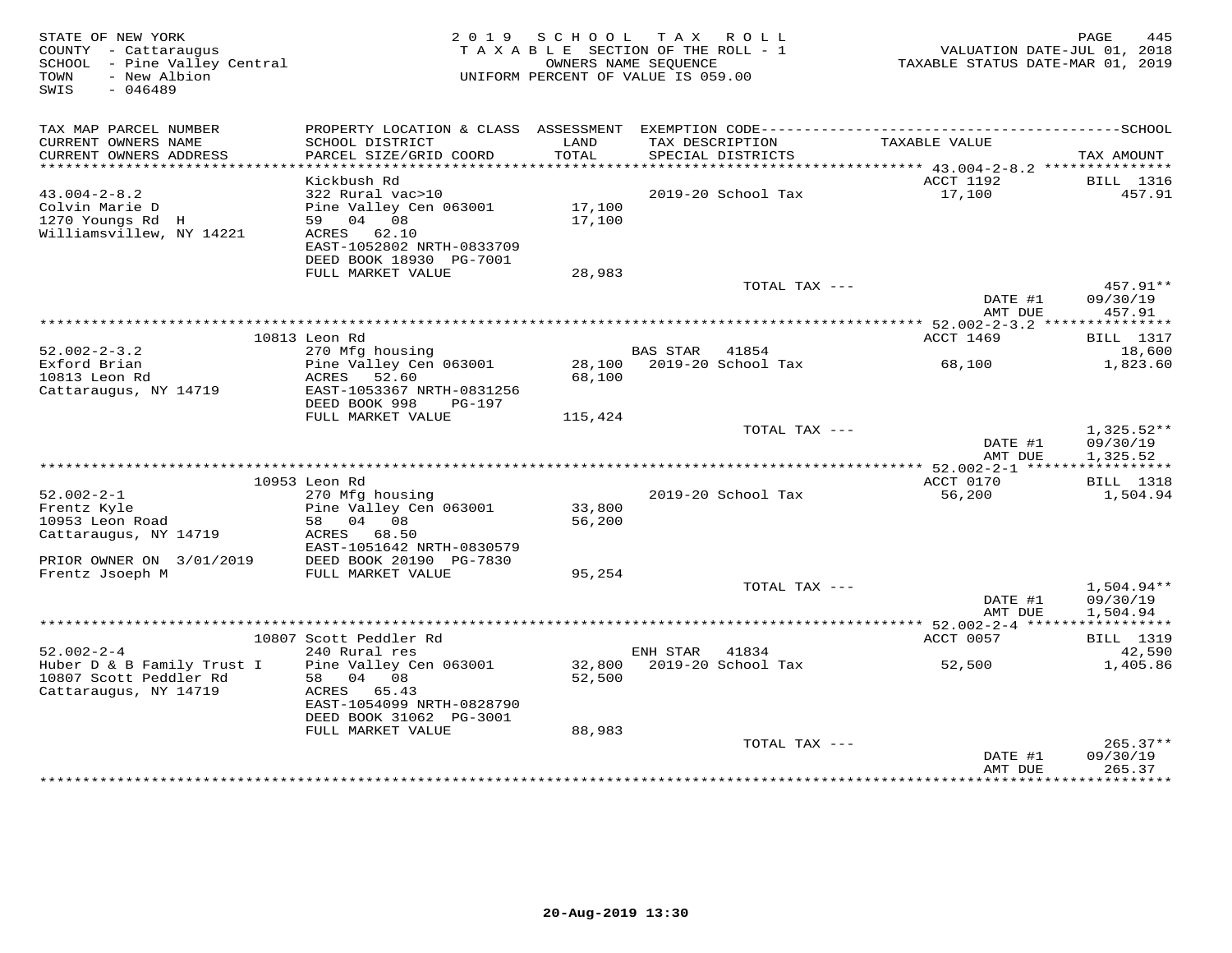| STATE OF NEW YORK<br>COUNTY - Cattaraugus<br>SCHOOL - Pine Valley Central<br>TOWN<br>- New Albion<br>SWIS<br>$-046489$ | 2 0 1 9                                              | SCHOOL TAX ROLL<br>TAXABLE SECTION OF THE ROLL - 1<br>OWNERS NAME SEQUENCE<br>UNIFORM PERCENT OF VALUE IS 059.00 |                 |                           | TAXABLE STATUS DATE-MAR 01, 2019      | PAGE<br>446<br>VALUATION DATE-JUL 01, 2018 |
|------------------------------------------------------------------------------------------------------------------------|------------------------------------------------------|------------------------------------------------------------------------------------------------------------------|-----------------|---------------------------|---------------------------------------|--------------------------------------------|
|                                                                                                                        |                                                      |                                                                                                                  |                 |                           |                                       |                                            |
| TAX MAP PARCEL NUMBER                                                                                                  |                                                      |                                                                                                                  |                 |                           |                                       |                                            |
| CURRENT OWNERS NAME<br>CURRENT OWNERS ADDRESS                                                                          | SCHOOL DISTRICT<br>PARCEL SIZE/GRID COORD            | LAND<br>TOTAL                                                                                                    | TAX DESCRIPTION | SPECIAL DISTRICTS         | TAXABLE VALUE                         | TAX AMOUNT                                 |
| ********************                                                                                                   |                                                      | *******                                                                                                          |                 |                           | ******** 43.004-2-1 ***************** |                                            |
|                                                                                                                        | Tug Hill Rd                                          |                                                                                                                  |                 |                           | ACCT 0025                             | <b>BILL</b> 1320                           |
| $43.004 - 2 - 1$                                                                                                       | 105 Vac farmland                                     |                                                                                                                  | AG DIST         | 41720                     |                                       | 10,635                                     |
| Josh Bailey LLC                                                                                                        | Pine Valley Cen 063001                               |                                                                                                                  |                 | 54,600 2019-20 School Tax | 43,965                                | 1,177.30                                   |
| 6896 Bailey Hill Rd                                                                                                    | 61 04 08                                             | 54,600                                                                                                           |                 |                           |                                       |                                            |
| Cattaraugus, NY 14719                                                                                                  | ACRES 156.53                                         |                                                                                                                  |                 |                           |                                       |                                            |
| MAY BE SUBJECT TO PAYMENT                                                                                              | EAST-1052476 NRTH-0838316<br>DEED BOOK 27018 PG-7003 |                                                                                                                  |                 |                           |                                       |                                            |
| UNDER AGDIST LAW TIL 2023                                                                                              | FULL MARKET VALUE                                    | 92,542                                                                                                           |                 |                           |                                       |                                            |
|                                                                                                                        |                                                      |                                                                                                                  |                 | TOTAL TAX ---             |                                       | $1,177.30**$                               |
|                                                                                                                        |                                                      |                                                                                                                  |                 |                           | DATE #1                               | 09/30/19                                   |
|                                                                                                                        |                                                      |                                                                                                                  |                 |                           | AMT DUE                               | 1,177.30                                   |
|                                                                                                                        |                                                      |                                                                                                                  |                 |                           | *** 43.004-2-9 ******************     |                                            |
|                                                                                                                        | 10970 Leon Rd                                        |                                                                                                                  |                 |                           | ACCT 0262                             | <b>BILL</b> 1321                           |
| $43.004 - 2 - 9$<br>Kilburn Thomas M                                                                                   | 210 1 Family Res                                     |                                                                                                                  |                 | 2019-20 School Tax        | 9,400                                 | 251.72                                     |
| 63 Hastings Rd                                                                                                         | Pine Valley Cen 063001<br>59 04 08                   | 5,900<br>9,400                                                                                                   |                 |                           |                                       |                                            |
| Fredericktown, PA 15333                                                                                                | $3/09$ -merged $2-10.2$ into p                       |                                                                                                                  |                 |                           |                                       |                                            |
|                                                                                                                        | 1.35<br>ACRES                                        |                                                                                                                  |                 |                           |                                       |                                            |
|                                                                                                                        | EAST-1051390 NRTH-0831859                            |                                                                                                                  |                 |                           |                                       |                                            |
|                                                                                                                        | DEED BOOK 24440 PG-6001                              |                                                                                                                  |                 |                           |                                       |                                            |
|                                                                                                                        | FULL MARKET VALUE                                    | 15,932                                                                                                           |                 |                           |                                       |                                            |
|                                                                                                                        |                                                      |                                                                                                                  |                 | TOTAL TAX ---             |                                       | $251.72**$                                 |
|                                                                                                                        |                                                      |                                                                                                                  |                 |                           | DATE #1<br>AMT DUE                    | 09/30/19<br>251.72                         |
|                                                                                                                        |                                                      |                                                                                                                  |                 |                           |                                       |                                            |
|                                                                                                                        | Mosher Hollow Rd                                     |                                                                                                                  |                 |                           | ACCT 1380                             | <b>BILL</b> 1322                           |
| $43.002 - 2 - 8.2$                                                                                                     | 314 Rural vac<10                                     |                                                                                                                  |                 | 2019-20 School Tax        | 4,400                                 | 117.82                                     |
| Marquardt James R                                                                                                      | Pine Valley Cen 063001                               | 4,400                                                                                                            |                 |                           |                                       |                                            |
| Robert Marquardt                                                                                                       | 61 04 08                                             | 4,400                                                                                                            |                 |                           |                                       |                                            |
| PO Box 291                                                                                                             | ACRES 14.65                                          |                                                                                                                  |                 |                           |                                       |                                            |
| Clarence, NY 14031                                                                                                     | EAST-1051194 NRTH-0840882<br>DEED BOOK 4175 PG-7001  |                                                                                                                  |                 |                           |                                       |                                            |
|                                                                                                                        | FULL MARKET VALUE                                    | 7,458                                                                                                            |                 |                           |                                       |                                            |
|                                                                                                                        |                                                      |                                                                                                                  |                 | TOTAL TAX ---             |                                       | $117.82**$                                 |
|                                                                                                                        |                                                      |                                                                                                                  |                 |                           | DATE #1                               | 09/30/19                                   |
|                                                                                                                        |                                                      |                                                                                                                  |                 |                           | AMT DUE                               | 117.82                                     |
|                                                                                                                        |                                                      |                                                                                                                  |                 |                           |                                       | * * * * * * * * * * *                      |
|                                                                                                                        | Kysor Hill Rd                                        |                                                                                                                  |                 |                           | ACCT 1402                             | <b>BILL</b> 1323                           |
| $43.002 - 2 - 8.3$                                                                                                     | 314 Rural vac<10                                     |                                                                                                                  |                 | 2019-20 School Tax        | 2,200                                 | 58.91                                      |
| Nadler Charles B<br>630 Casey Rd                                                                                       | Pine Valley Cen 063001<br>61 04 08                   | 2,200<br>2,200                                                                                                   |                 |                           |                                       |                                            |
| East Amerst, NY 14051                                                                                                  | 7.25<br>ACRES                                        |                                                                                                                  |                 |                           |                                       |                                            |
|                                                                                                                        | EAST-1051330 NRTH-0840221                            |                                                                                                                  |                 |                           |                                       |                                            |
|                                                                                                                        | DEED BOOK 00936 PG-00036                             |                                                                                                                  |                 |                           |                                       |                                            |
|                                                                                                                        | FULL MARKET VALUE                                    | 3,729                                                                                                            |                 |                           |                                       |                                            |
|                                                                                                                        |                                                      |                                                                                                                  |                 | TOTAL TAX ---             |                                       | 58.91**                                    |
|                                                                                                                        |                                                      |                                                                                                                  |                 |                           | DATE #1                               | 09/30/19                                   |
|                                                                                                                        |                                                      |                                                                                                                  |                 |                           | AMT DUE<br>*************              | 58.91<br>* * * * * * * *                   |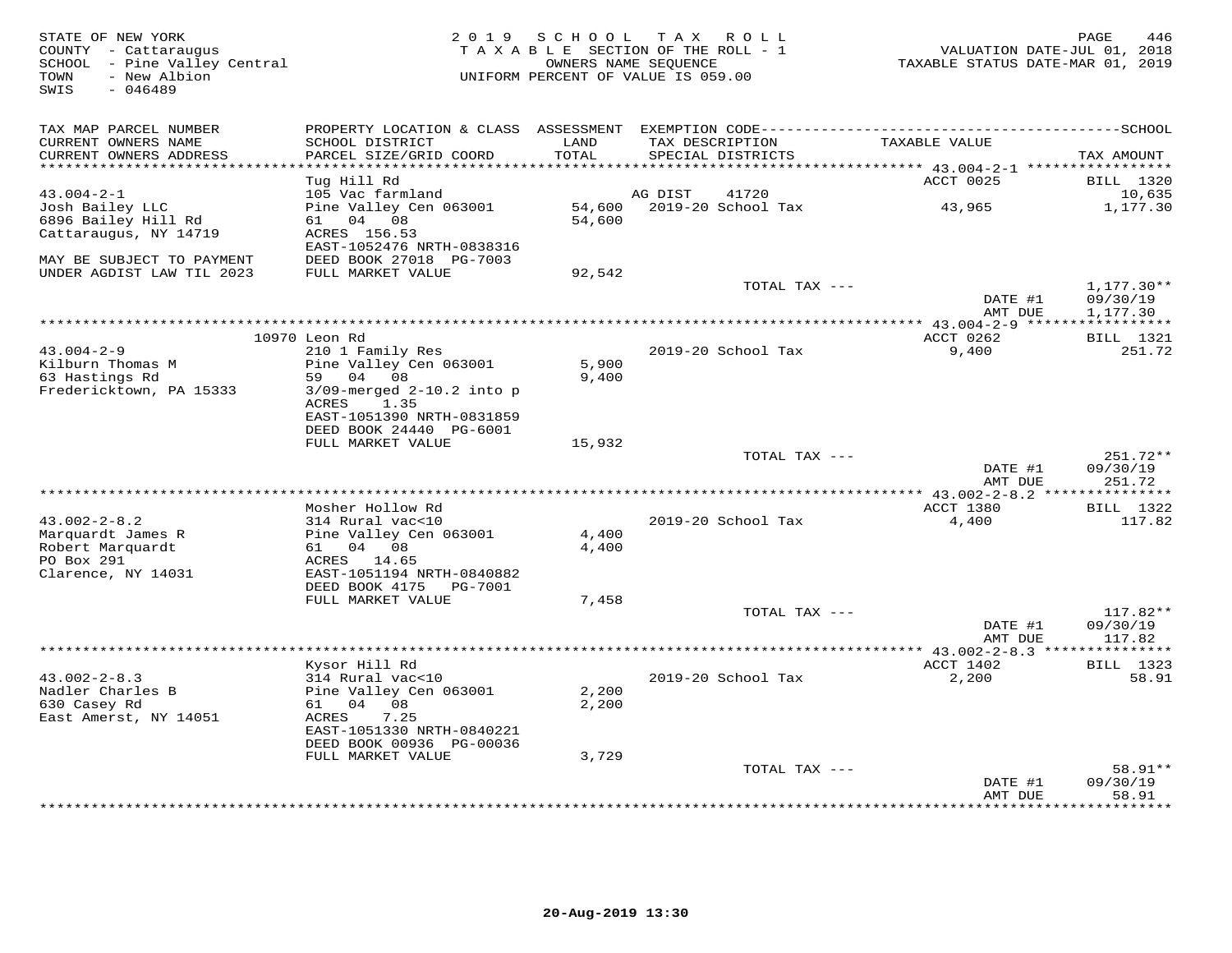| COUNTY - Cattaraugus<br>SCHOOL - Pine Valley Central<br>- New Albion<br>TOWN<br>$-046489$<br>SWIS             |                                                                                                                                                                                 | 2 0 1 9<br>SCHOOL<br>OWNERS NAME SEQUENCE | TAX ROLL<br>TAXABLE SECTION OF THE ROLL - 1<br>UNIFORM PERCENT OF VALUE IS 059.00 |               | TAXABLE STATUS DATE-MAR 01, 2019          | 447<br>PAGE<br>VALUATION DATE-JUL 01, 2018  |
|---------------------------------------------------------------------------------------------------------------|---------------------------------------------------------------------------------------------------------------------------------------------------------------------------------|-------------------------------------------|-----------------------------------------------------------------------------------|---------------|-------------------------------------------|---------------------------------------------|
| TAX MAP PARCEL NUMBER<br>CURRENT OWNERS NAME<br>CURRENT OWNERS ADDRESS                                        | SCHOOL DISTRICT<br>PARCEL SIZE/GRID COORD                                                                                                                                       | LAND<br>TOTAL                             | TAX DESCRIPTION<br>SPECIAL DISTRICTS                                              |               | TAXABLE VALUE                             | TAX AMOUNT                                  |
|                                                                                                               |                                                                                                                                                                                 | ******                                    |                                                                                   |               | *********** 43.002-2-8.1 **************** |                                             |
| $43.002 - 2 - 8.1$<br>Nicholas John E<br>6940 Bailey Hill Rd<br>Cattaraugus, NY 14719                         | Mosher Hollow Rd<br>322 Rural vac>10<br>Pine Valley Cen 063001<br>04 08<br>61 —<br>ACRES<br>23.25<br>EAST-1051374 NRTH-0839570<br>DEED BOOK 00921 PG-01135<br>FULL MARKET VALUE | 7,000<br>7,000                            | 2019-20 School Tax                                                                |               | ACCT 0173<br>7,000                        | BILL 1324<br>187.45                         |
|                                                                                                               |                                                                                                                                                                                 | 11,864                                    |                                                                                   | TOTAL TAX --- |                                           | 187.45**                                    |
|                                                                                                               |                                                                                                                                                                                 |                                           |                                                                                   |               | DATE #1<br>AMT DUE                        | 09/30/19<br>187.45                          |
|                                                                                                               |                                                                                                                                                                                 |                                           | ******************************                                                    |               | **** 52.002-2-3.1 ****************        |                                             |
| $52.002 - 2 - 3.1$<br>Oakes Daryl S<br>6570 Kickbush Hill Rd<br>Cattaraugus, NY 14719                         | Leon Rd<br>322 Rural vac>10<br>Pine Valley Cen 063001<br>58 04 08<br>$L/p$ 657-401<br>ACRES<br>32.70<br>EAST-1054147 NRTH-0830341                                               | 20,000<br>20,000                          | 2019-20 School Tax                                                                |               | ACCT 0058<br>20,000                       | <b>BILL</b> 1325<br>535.56                  |
|                                                                                                               | DEED BOOK 00982 PG-01003                                                                                                                                                        |                                           |                                                                                   |               |                                           |                                             |
|                                                                                                               | FULL MARKET VALUE                                                                                                                                                               | 33,898                                    |                                                                                   | TOTAL TAX --- | DATE #1                                   | $535.56**$<br>09/30/19                      |
|                                                                                                               |                                                                                                                                                                                 |                                           |                                                                                   |               | AMT DUE                                   | 535.56                                      |
|                                                                                                               | ********                                                                                                                                                                        |                                           | **********************                                                            |               | ** $43.004 - 2 - 8.1$ ***                 | * * * * * * * * * * * *                     |
| $43.004 - 2 - 8.1$<br>Schoonmaker Larry J<br>Schoonmaker James D<br>14 Pleasant Ave<br>Orchard Park, NY 14127 | Leon Rd<br>240 Rural res<br>Pine Valley Cen 063001<br>59 04 08<br>ACRES 121.60<br>EAST-1053130 NRTH-0832551                                                                     | 48,700<br>69,700                          | 2019-20 School Tax                                                                |               | ACCT 0351<br>69,700                       | <b>BILL</b> 1326<br>1,866.44                |
|                                                                                                               | DEED BOOK 22479 PG-2001                                                                                                                                                         |                                           |                                                                                   |               |                                           |                                             |
|                                                                                                               | FULL MARKET VALUE                                                                                                                                                               | 118,136                                   |                                                                                   | TOTAL TAX --- | DATE #1<br>AMT DUE                        | $1,866.44**$<br>09/30/19<br>1,866.44        |
|                                                                                                               | ********************                                                                                                                                                            |                                           | *************************                                                         |               | ********* 43.004-2-10.1 **                |                                             |
| $43.004 - 2 - 10.1$                                                                                           | 11027 Leon Rd<br>240 Rural res                                                                                                                                                  |                                           | <b>BAS STAR</b><br>41854                                                          |               | ACCT 0116                                 | <b>BILL</b> 1327<br>18,600                  |
| Sterling Joan E<br>Sterling Misty L<br>11027 Leon-New Albion Rd<br>Cattaraugus, NY 14719                      | Pine Valley Cen 063001<br>59 04 08<br>ACRES 24.15<br>EAST-1051181 NRTH-0832620<br>DEED BOOK 1765<br>PG-6003                                                                     | 16,100<br>88,400                          | 2019-20 School Tax                                                                |               | 88,400                                    | 2,367.19                                    |
|                                                                                                               | FULL MARKET VALUE                                                                                                                                                               | 149,831                                   |                                                                                   | TOTAL TAX --- |                                           | $1,869.12**$                                |
|                                                                                                               |                                                                                                                                                                                 |                                           |                                                                                   |               | DATE #1<br>AMT DUE                        | 09/30/19<br>1,869.12<br>* * * * * * * * * * |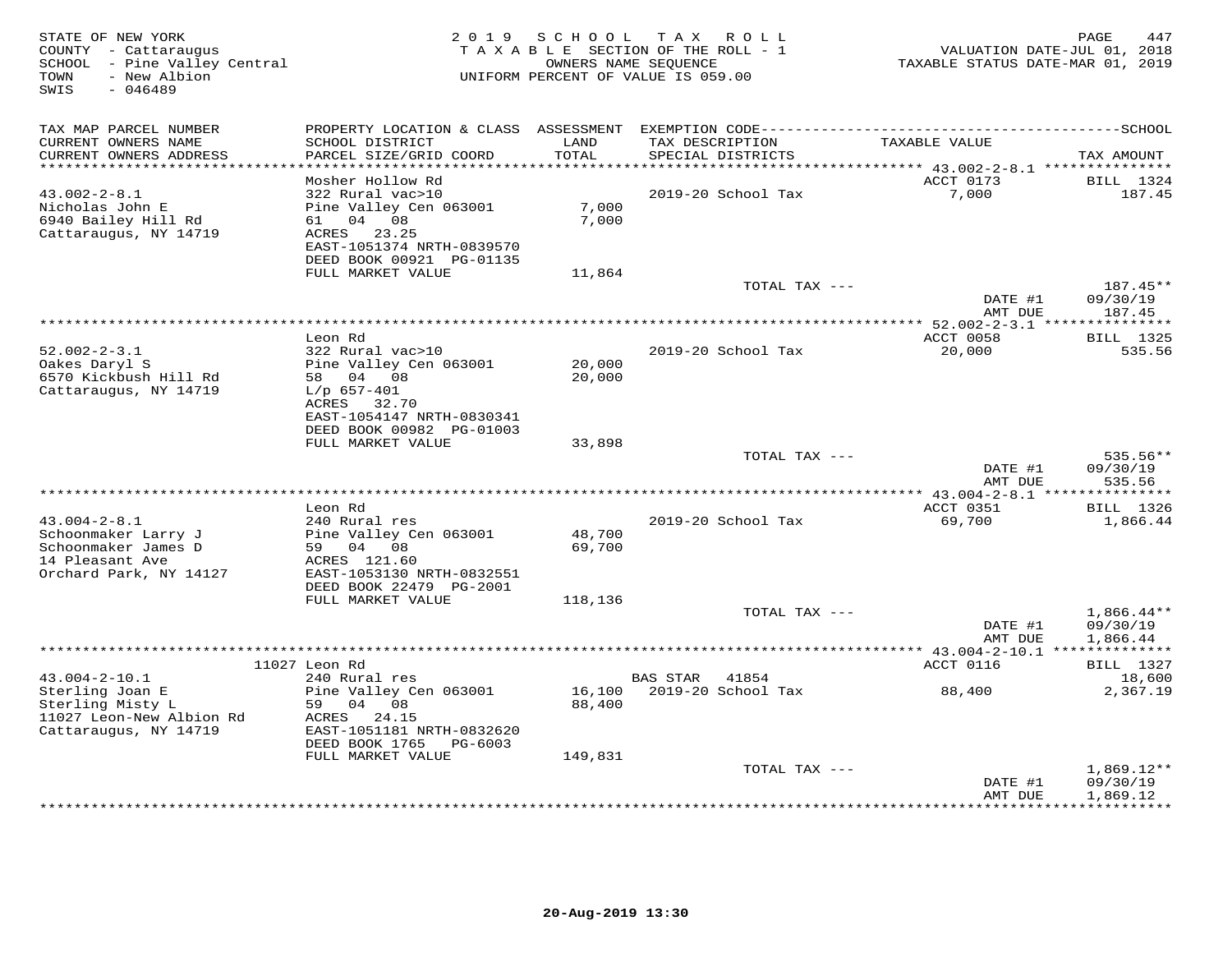| STATE OF NEW YORK<br>COUNTY - Cattaraugus<br>SCHOOL - Pine Valley Central<br>TOWN<br>- New Albion<br>SWIS<br>- 046489 | 2019 SCHOOL TAX ROLL<br>T A X A B L E SECTION OF THE ROLL - 1 | 448<br>PAGE<br>VALUATION DATE-JUL 01, 2018<br>TAXABLE STATUS DATE-MAR 01, 2019<br>RPS155/V04/L015<br>CURRENT DATE 8/20/2019 |
|-----------------------------------------------------------------------------------------------------------------------|---------------------------------------------------------------|-----------------------------------------------------------------------------------------------------------------------------|
|                                                                                                                       | ROLL SUB SECTION- - TOTALS                                    |                                                                                                                             |

|      |                      | ----           | <b>FYTFNSION</b><br>- 75 | <b>FNC</b>     | ᅺᅜᄓ                      | SXEMPT | $\Delta$<br>.                  | $m \wedge m \wedge n$ |
|------|----------------------|----------------|--------------------------|----------------|--------------------------|--------|--------------------------------|-----------------------|
| CODE | <b>NTAMT</b><br>⊥∙⊥⊥ | D.ODT.<br>PARL | $m \tau \tau m$<br>.     | T T T<br>ALUF: | , <del>,</del> , , , , , | MOUN.  | , 77 T TT <del>D</del><br>ALUE | TAX                   |

#### NO SPECIAL DISTRICTS AT THIS LEVEL

\*\*\* S C H O O L D I S T R I C T S U M M A R Y \*\*\*

| CODE   | DISTRICT NAME                    | TOTAL<br>PARCELS | ASSESSED<br>LAND | ASSESSED<br>TOTAL | EXEMPT<br>AMOUNT | TOTAL<br>TAXABLE |           |
|--------|----------------------------------|------------------|------------------|-------------------|------------------|------------------|-----------|
|        |                                  |                  |                  |                   | STAR AMOUNT      | STAR TAXABLE     | TOTAL TAX |
|        | Pine Valley Central              | 12               | 270,700          | 449,600           | 10,635           | 438,965          |           |
| 063001 |                                  |                  |                  |                   | 79,790           | 359,175          | 9,618.06  |
|        | SUB-TOTAL                        | 12               | 270,700          | 449,600           | 10,635           | 438,965          |           |
|        | $S \cup B - T \cup T A L (CONT)$ |                  |                  |                   | 79,790           | 359,175          | 9,618.06  |
|        | TOTAL                            | 12               | 270,700          | 449,600           | 10,635           | 438,965          |           |
|        | T O T A L (CONT)                 |                  |                  |                   | 79,790           | 359,175          | 9,618.06  |

## \*\*\* S Y S T E M C O D E S S U M M A R Y \*\*\*

#### NO SYSTEM EXEMPTIONS AT THIS LEVEL

| CODE  | DESCRIPTION | TOTAL<br>PARCELS | SCHOOL |
|-------|-------------|------------------|--------|
| 41720 | AG DIST     |                  | 10,635 |
| 41834 | ENH STAR    |                  | 42,590 |
| 41854 | BAS STAR    | 2                | 37,200 |
|       | TOTAL       | 4                | 90,425 |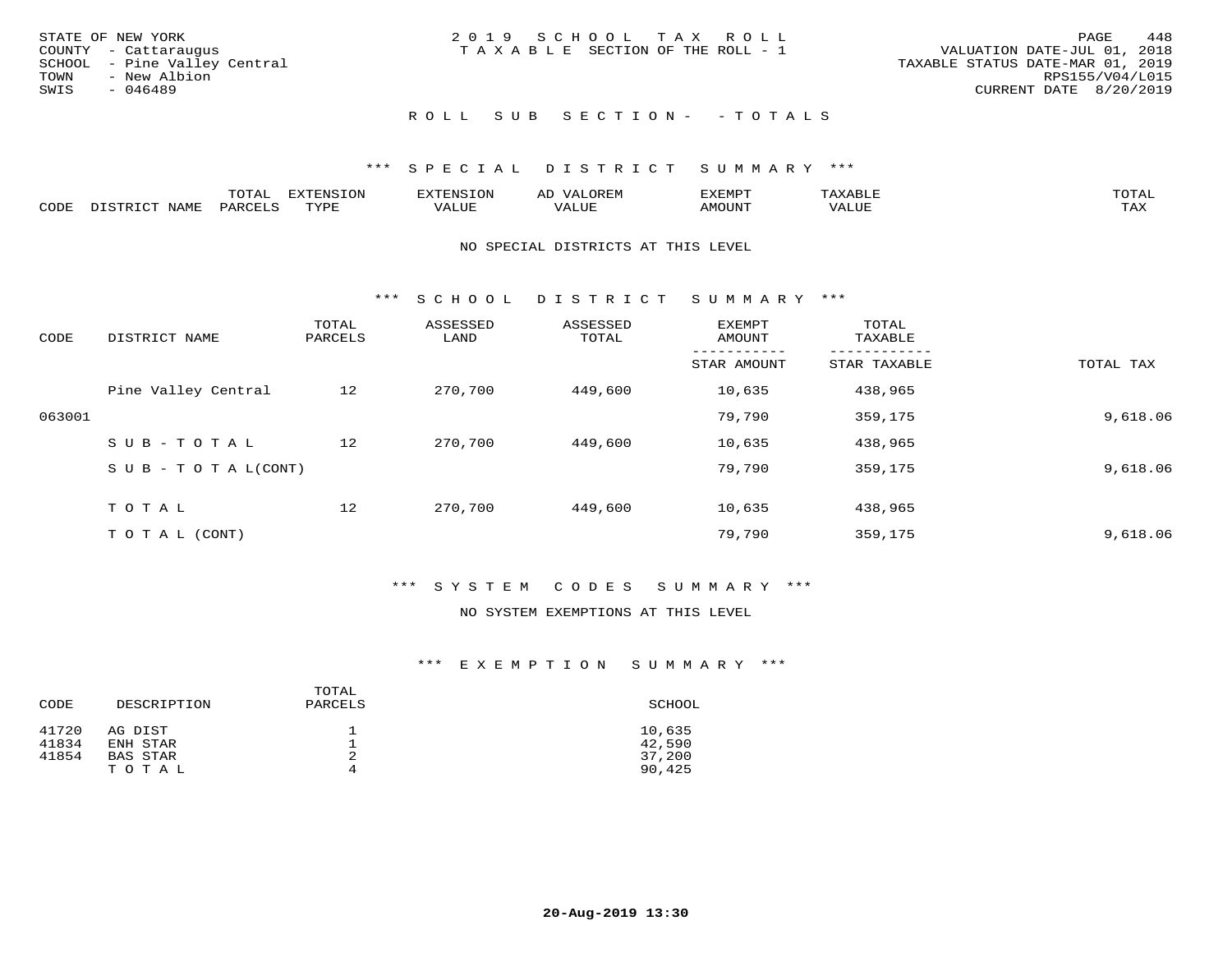## ROLL SUB SECTION - - TOTALS

| <b>ROLL</b><br>SEC | DESCRIPTION                | TOTAL<br>PARCELS | ASSESSED<br>LAND | ASSESSED<br>TOTAL | <b>EXEMPT</b><br><b>AMOUNT</b><br>STAR AMOUNT | TOTAL<br>TAXABLE<br>STAR TAXABLE | TAX<br>RATE | TOTAL<br>TAX |
|--------------------|----------------------------|------------------|------------------|-------------------|-----------------------------------------------|----------------------------------|-------------|--------------|
|                    | 2019-20 School Tax         |                  | 270,700          | 449,600           | 10,635<br>79,790                              | 438,965<br>359,175               |             | 9,618.06     |
|                    | SPEC DIST TAXES<br>TAXABLE | 12               |                  |                   |                                               |                                  |             | 9,618.06     |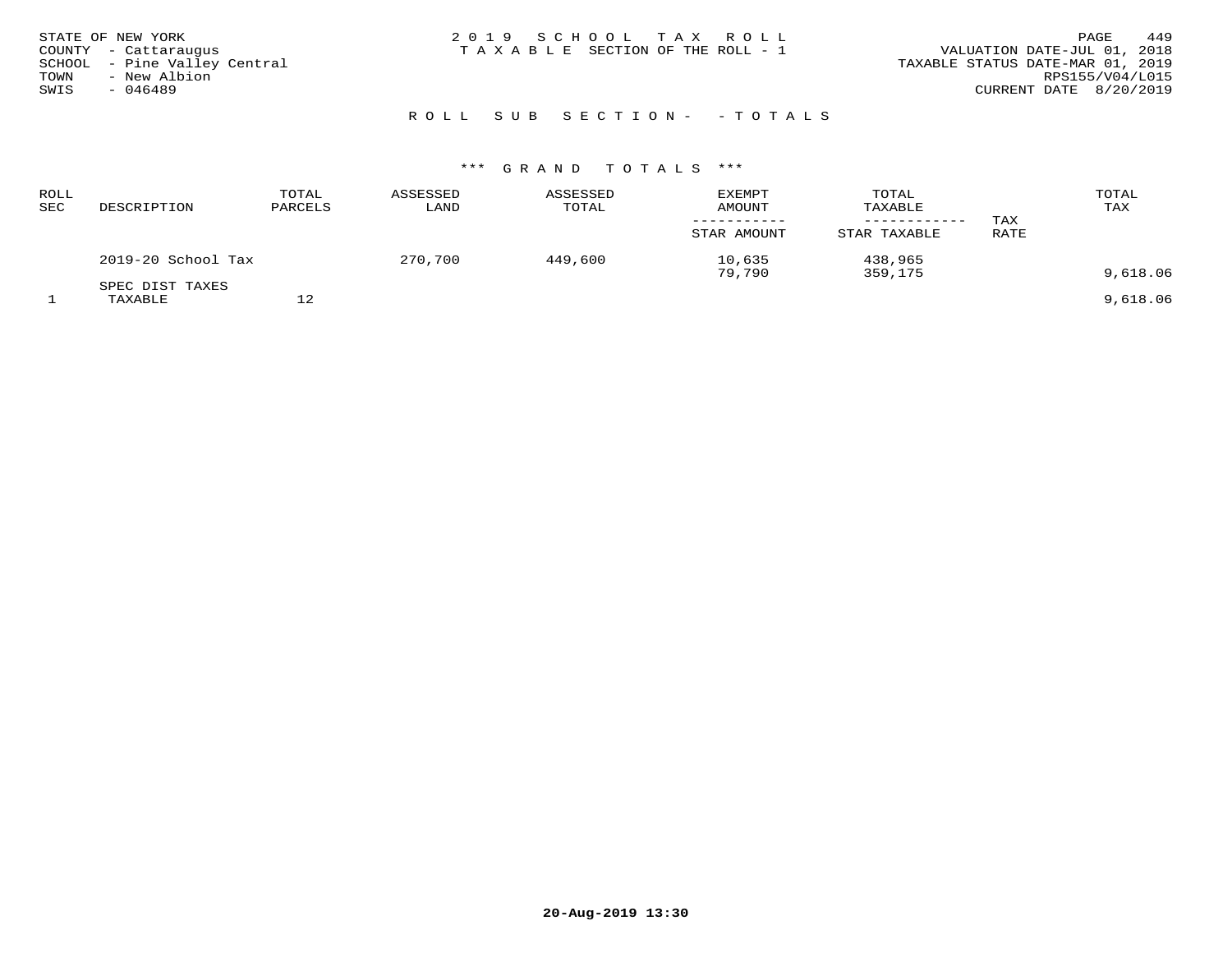|      | STATE OF NEW YORK            | 2019 SCHOOL TAX ROLL                  | 450<br>PAGE                      |
|------|------------------------------|---------------------------------------|----------------------------------|
|      | COUNTY - Cattaraugus         | T A X A B L E SECTION OF THE ROLL - 1 | VALUATION DATE-JUL 01, 2018      |
|      | SCHOOL - Pine Valley Central |                                       | TAXABLE STATUS DATE-MAR 01, 2019 |
| TOWN | - New Albion                 |                                       | RPS155/V04/L015                  |
| SWIS | - 046489                     |                                       | CURRENT DATE 8/20/2019           |
|      |                              |                                       |                                  |

## ROLL SECTION TOTALS

### \*\*\* S P E C I A L D I S T R I C T S U M M A R Y \*\*\*

|      |                      | mom n | <b>ELIMENT CLOSE</b><br>LUP | ALS.               | ΑL            | ,,, <del>,</del> ,,, <del>,</del><br>، ب<br>- ۱٬۱۳۰ نالاند |                         |                    |
|------|----------------------|-------|-----------------------------|--------------------|---------------|------------------------------------------------------------|-------------------------|--------------------|
| CODE | <b>NAMT</b><br>11.17 | PARC  | TVDF                        | <b>TTT</b><br>ALUR | T T T<br>ALUE | TUUOMA                                                     | . <del>.</del><br>'ALUL | $m \times r$<br>∸⊷ |

#### NO SPECIAL DISTRICTS AT THIS LEVEL

\*\*\* S C H O O L D I S T R I C T S U M M A R Y \*\*\*

| CODE   | DISTRICT NAME                    | TOTAL<br>PARCELS | ASSESSED<br>LAND | ASSESSED<br>TOTAL | EXEMPT<br>AMOUNT | TOTAL<br>TAXABLE |           |
|--------|----------------------------------|------------------|------------------|-------------------|------------------|------------------|-----------|
|        |                                  |                  |                  |                   | STAR AMOUNT      | STAR TAXABLE     | TOTAL TAX |
|        | Pine Valley Central              | 12               | 270,700          | 449,600           | 10,635           | 438,965          |           |
| 063001 |                                  |                  |                  |                   | 79,790           | 359,175          | 9,618.06  |
|        | SUB-TOTAL                        | 12               | 270,700          | 449,600           | 10,635           | 438,965          |           |
|        | $S \cup B - T \cup T A L (CONT)$ |                  |                  |                   | 79,790           | 359,175          | 9,618.06  |
|        | TOTAL                            | 12               | 270,700          | 449,600           | 10,635           | 438,965          |           |
|        | T O T A L (CONT)                 |                  |                  |                   | 79,790           | 359,175          | 9,618.06  |

## \*\*\* S Y S T E M C O D E S S U M M A R Y \*\*\*

## NO SYSTEM EXEMPTIONS AT THIS LEVEL

| CODE  | DESCRIPTION | TOTAL<br>PARCELS | SCHOOL |
|-------|-------------|------------------|--------|
| 41720 | AG DIST     |                  | 10,635 |
| 41834 | ENH STAR    |                  | 42,590 |
| 41854 | BAS STAR    | 2                | 37,200 |
|       | TOTAL       | 4                | 90,425 |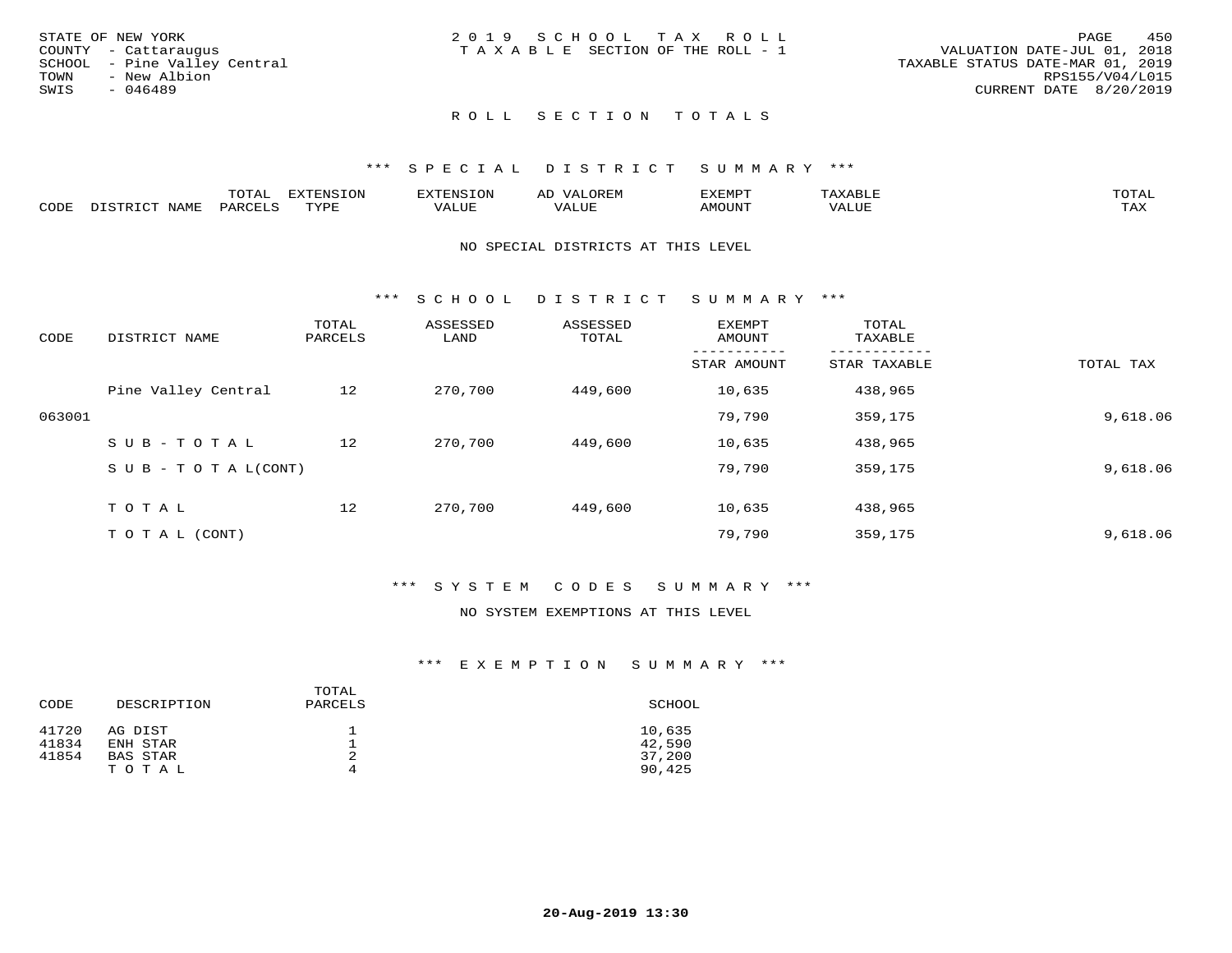| STATE OF NEW YORK<br>COUNTY - Cattaraugus<br>SCHOOL - Pine Valley Central | 2019 SCHOOL TAX ROLL<br>TAXABLE SECTION OF THE ROLL - 1 | 451<br>PAGE<br>VALUATION DATE-JUL 01, 2018<br>TAXABLE STATUS DATE-MAR 01, 2019 |
|---------------------------------------------------------------------------|---------------------------------------------------------|--------------------------------------------------------------------------------|
| TOWN<br>- New Albion<br>SWIS<br>$-046489$                                 |                                                         | RPS155/V04/L015<br>CURRENT DATE 8/20/2019                                      |
|                                                                           |                                                         |                                                                                |

## ROLL SECTION TOTALS

| <b>ROLL</b><br>SEC | DESCRIPTION                | TOTAL<br>PARCELS | ASSESSED<br>LAND | ASSESSED<br>TOTAL | <b>EXEMPT</b><br><b>AMOUNT</b><br>STAR AMOUNT | TOTAL<br>TAXABLE<br>STAR TAXABLE | TAX<br>RATE | TOTAL<br>TAX |
|--------------------|----------------------------|------------------|------------------|-------------------|-----------------------------------------------|----------------------------------|-------------|--------------|
|                    | 2019-20 School Tax         |                  | 270,700          | 449,600           | 10,635<br>79,790                              | 438,965<br>359,175               |             | 9,618.06     |
|                    | SPEC DIST TAXES<br>TAXABLE | 12               |                  |                   |                                               |                                  |             | 9,618.06     |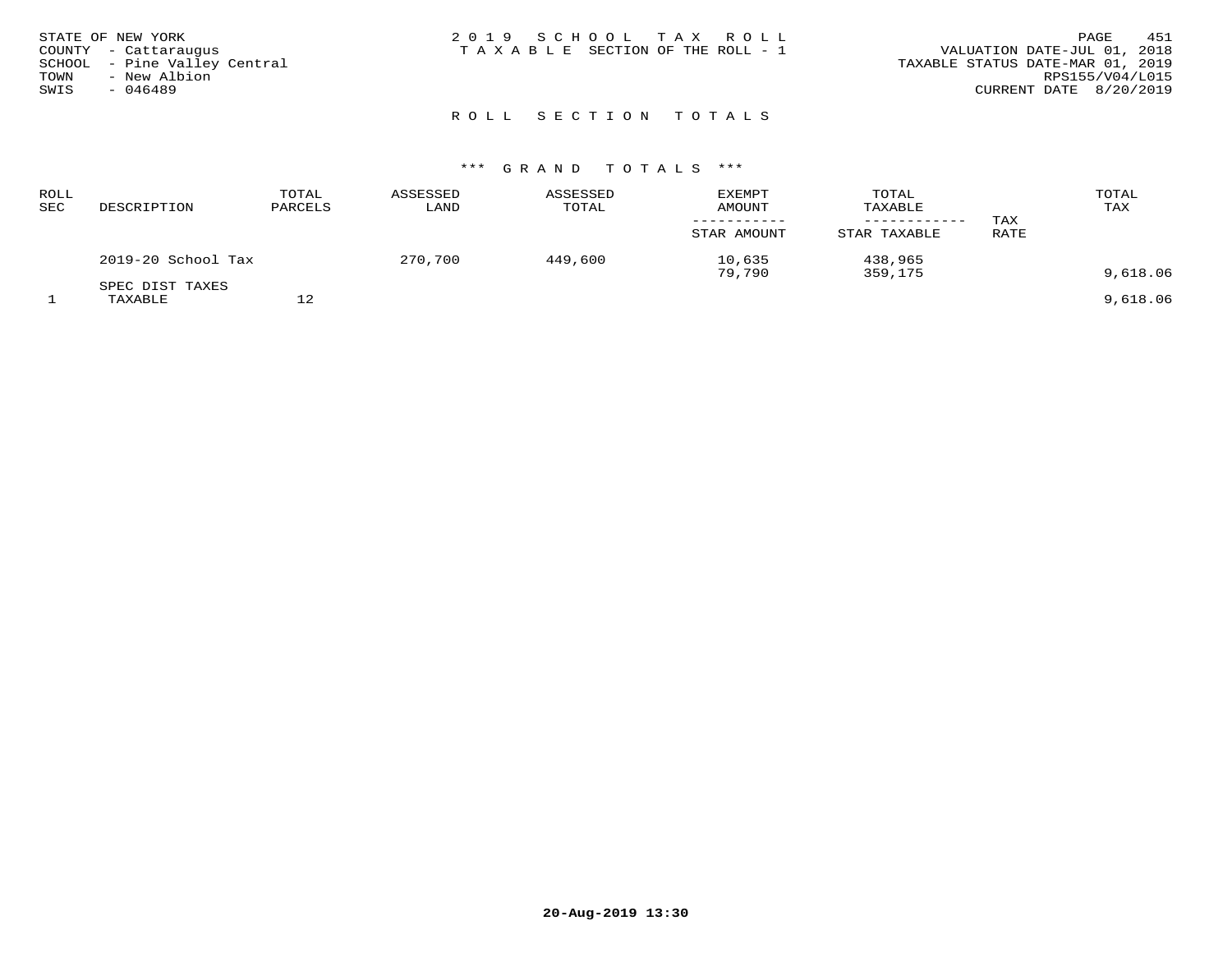| STATE OF NEW YORK<br>COUNTY<br>- Cattaraugus<br>- Pine Valley Central<br>SCHOOL<br>- New Albion<br>TOWN<br>SWIS<br>$-046489$ | 2019                      | SCHOOL TAX | R O L L<br>SPECIAL FRANCHISE SECTION OF THE ROLL - 5<br>OWNERS NAME SEOUENCE<br>UNIFORM PERCENT OF VALUE IS 059.00 | VALUATION DATE-JUL 01,<br>TAXABLE STATUS DATE-MAR 01,  | 452<br>PAGE<br>2018<br>2019 |
|------------------------------------------------------------------------------------------------------------------------------|---------------------------|------------|--------------------------------------------------------------------------------------------------------------------|--------------------------------------------------------|-----------------------------|
| TAX MAP PARCEL NUMBER                                                                                                        | PROPERTY LOCATION & CLASS | ASSESSMENT | EXEMPTION CODE-                                                                                                    |                                                        | -SCHOOL                     |
| OWNERS NAME<br>CURRENT                                                                                                       | SCHOOL DISTRICT           | LAND       | TAX DESCRIPTION                                                                                                    | TAXABLE VALUE                                          |                             |
| CURRENT OWNERS ADDRESS                                                                                                       | PARCEL SIZE/GRID COORD    | TOTAL      | SPECIAL DISTRICTS                                                                                                  |                                                        | TAX AMOUNT                  |
|                                                                                                                              |                           |            |                                                                                                                    | ************************* 564.089-9916-631.900/188 *** |                             |
|                                                                                                                              | Special Franchise         |            |                                                                                                                    | ACCT 1145                                              | 1328<br>BILL                |
| 564.089-9916-631.900/188                                                                                                     | 866 Telephone             |            | $2019-20$ School Tax                                                                                               | 1,807                                                  | 48.39                       |
| Verizon                                                                                                                      | Pine Valley Cen 063001    | $\circ$    |                                                                                                                    |                                                        |                             |
| Duff & Phelps                                                                                                                | Town Of New Albion        | 1,807      |                                                                                                                    |                                                        |                             |
| PO Box 2749                                                                                                                  | 2% PINE VALLEY            |            |                                                                                                                    |                                                        |                             |
| Addison, TX 75001                                                                                                            | 0.01<br>ACRES             |            |                                                                                                                    |                                                        |                             |
|                                                                                                                              | FULL MARKET VALUE         | 3,063      |                                                                                                                    |                                                        |                             |
|                                                                                                                              |                           |            | TOTAL TAX ---                                                                                                      |                                                        | $48.39**$                   |
|                                                                                                                              |                           |            |                                                                                                                    | DATE #1                                                | 09/30/19                    |
|                                                                                                                              |                           |            |                                                                                                                    | AMT DUE                                                | 48.39                       |
|                                                                                                                              |                           |            |                                                                                                                    |                                                        |                             |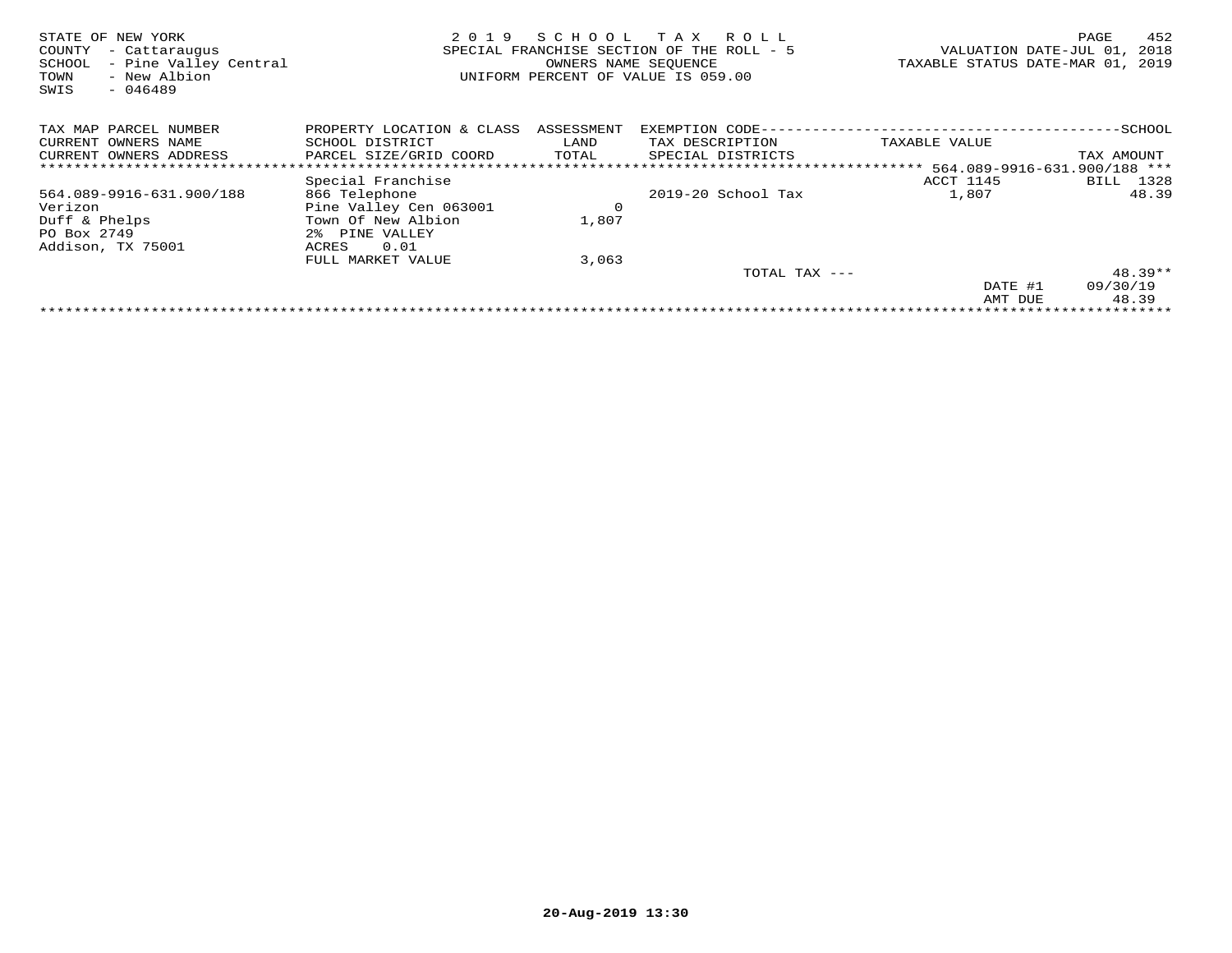|      | STATE OF NEW YORK<br>COUNTY - Cattaraugus    | 2019 SCHOOL TAX ROLL<br>SPECIAL FRANCHISE SECTION OF THE ROLL - 5      | VALUATION DATE-JUL 01, 2018 | PAGE | 453 |
|------|----------------------------------------------|------------------------------------------------------------------------|-----------------------------|------|-----|
| TOWN | SCHOOL - Pine Valley Central<br>- New Albion | TAXABLE STATUS DATE-MAR 01, 2019<br>UNIFORM PERCENT OF VALUE IS 059.00 | RPS155/V04/L015             |      |     |
| SWIS | - 046489                                     |                                                                        | CURRENT DATE 8/20/2019      |      |     |
|      |                                              | ROLL SUB SECTION- -TOTALS                                              |                             |      |     |

### \*\*\* SPECIAL DISTRICT SUMMARY \*\*\*

|                  |      | ----          |                 | <b>MARINE</b> | AL          | ם כדי ארד לצו |           | $m \wedge m \wedge n$<br>$\cdots$ |
|------------------|------|---------------|-----------------|---------------|-------------|---------------|-----------|-----------------------------------|
| C <sub>CDI</sub> | NAME | דיהר מ<br>'AK | TVDF<br>- - - - | $- - - -$     | ۳۰ تا سلامہ | LUIIONA       | $- - - -$ | $m \times r$<br>- ∠∡∡             |

#### NO SPECIAL DISTRICTS AT THIS LEVEL

\*\*\* S C H O O L D I S T R I C T S U M M A R Y \*\*\*

| CODE   | DISTRICT NAME                    | TOTAL<br>PARCELS | ASSESSED<br>LAND | ASSESSED<br>TOTAL | EXEMPT<br>AMOUNT      | TOTAL<br>TAXABLE         |           |
|--------|----------------------------------|------------------|------------------|-------------------|-----------------------|--------------------------|-----------|
|        |                                  |                  |                  |                   | ------<br>STAR AMOUNT | --------<br>STAR TAXABLE | TOTAL TAX |
|        | Pine Valley Central              |                  |                  | 1,807             |                       | 1,807                    |           |
| 063001 |                                  |                  |                  |                   |                       | 1,807                    | 48.39     |
|        | SUB-TOTAL                        |                  |                  | 1,807             |                       | 1,807                    |           |
|        | $S \cup B - T \cup T A L (CONT)$ |                  |                  |                   |                       | 1,807                    | 48.39     |
|        | TOTAL                            |                  |                  | 1,807             |                       | 1,807                    |           |
|        |                                  |                  |                  |                   |                       |                          |           |
|        | T O T A L (CONT)                 |                  |                  |                   |                       | 1,807                    | 48.39     |

\*\*\* S Y S T E M C O D E S S U M M A R Y \*\*\*

NO SYSTEM EXEMPTIONS AT THIS LEVEL

\*\*\* E X E M P T I O N S U M M A R Y \*\*\*

NO EXEMPTIONS AT THIS LEVEL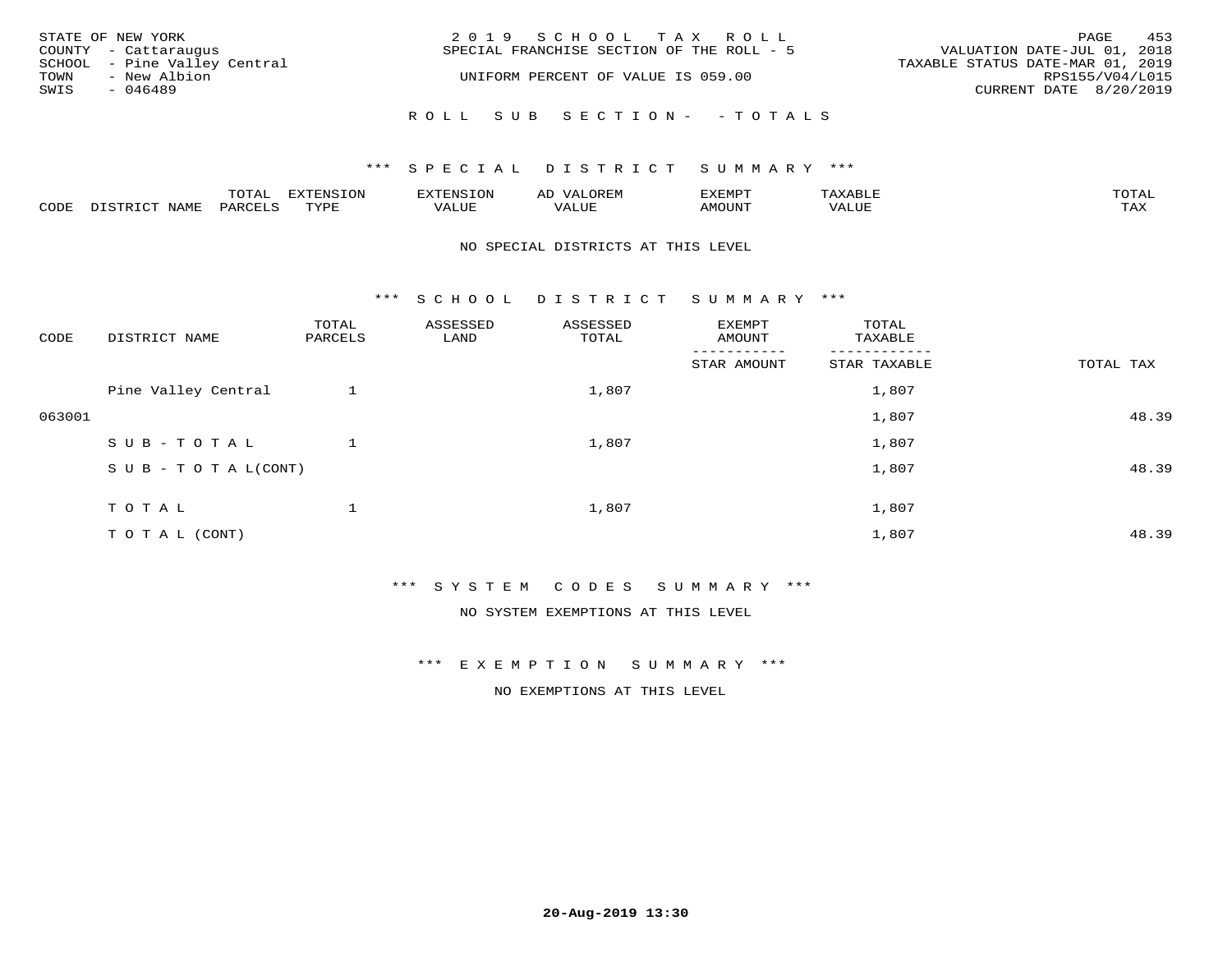| STATE OF NEW YORK            | 2019 SCHOOL TAX ROLL                      | 454<br>PAGE                      |
|------------------------------|-------------------------------------------|----------------------------------|
| COUNTY - Cattaraugus         | SPECIAL FRANCHISE SECTION OF THE ROLL - 5 | VALUATION DATE-JUL 01, 2018      |
| SCHOOL - Pine Valley Central |                                           | TAXABLE STATUS DATE-MAR 01, 2019 |
| - New Albion<br>TOWN         | UNIFORM PERCENT OF VALUE IS 059.00        | RPS155/V04/L015                  |
| SWIS<br>- 046489             |                                           | CURRENT DATE 8/20/2019           |
|                              | ROLL SUB SECTION- - TOTALS                |                                  |

| ROLL<br>SEC | DESCRIPTION        | TOTAL<br>PARCELS | ASSESSED<br>LAND | ASSESSED<br>TOTAL | <b>EXEMPT</b><br>AMOUNT<br>STAR AMOUNT | TOTAL<br>TAXABLE<br>STAR TAXABLE | TAX<br><b>RATE</b> | TOTAL<br>TAX |
|-------------|--------------------|------------------|------------------|-------------------|----------------------------------------|----------------------------------|--------------------|--------------|
|             | 2019-20 School Tax |                  |                  | 1,807             |                                        | 1,807                            |                    |              |
|             | SPEC DIST TAXES    |                  |                  |                   |                                        | 1,807                            |                    | 48.39        |

5 SPECIAL FRANCHISE 1 48.39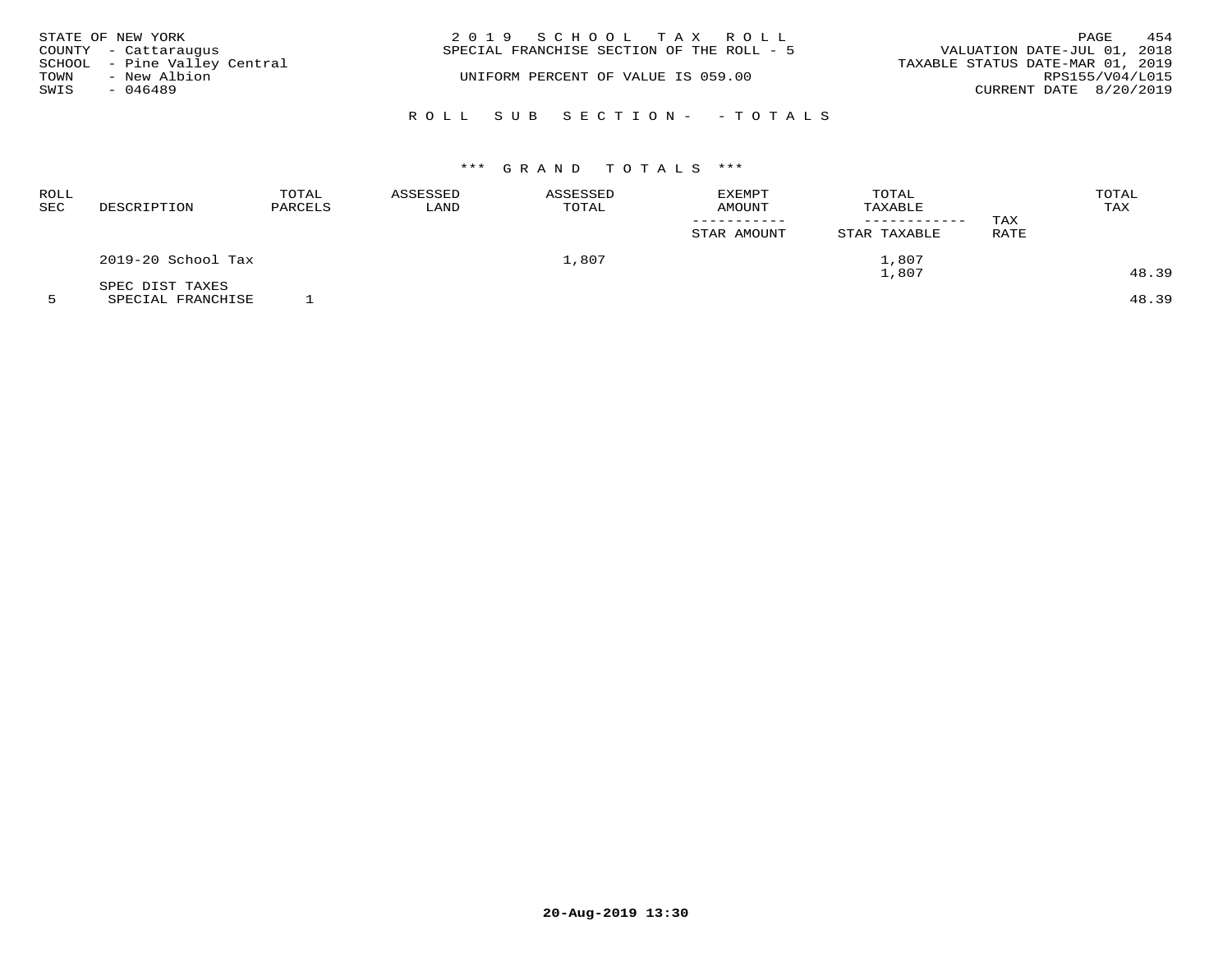| STATE OF NEW YORK<br>COUNTY - Cattaraugus                                 | 2019 SCHOOL TAX ROLL<br>SPECIAL FRANCHISE SECTION OF THE ROLL - 5 | 455<br>PAGE<br>VALUATION DATE-JUL 01, 2018                                    |
|---------------------------------------------------------------------------|-------------------------------------------------------------------|-------------------------------------------------------------------------------|
| SCHOOL - Pine Valley Central<br>- New Albion<br>TOWN<br>SWIS<br>$-046489$ | UNIFORM PERCENT OF VALUE IS 059.00                                | TAXABLE STATUS DATE-MAR 01, 2019<br>RPS155/V04/L015<br>CURRENT DATE 8/20/2019 |
|                                                                           | ROLL SECTION TOTALS                                               |                                                                               |

|      |      | $m \wedge m \wedge n$<br>◡∸ғ | TON                              | . HUNY              | AĽ                  | ے ا      |       | $m \wedge m \wedge n$ |
|------|------|------------------------------|----------------------------------|---------------------|---------------------|----------|-------|-----------------------|
| CODE | NAMF | 'AK                          | $m \times r \times r$<br>- - - - | T T T<br>اللالمستحم | - ---<br>اللالمستعم | 57077375 | VALUF | $m \times r$<br>- −-  |

#### NO SPECIAL DISTRICTS AT THIS LEVEL

\*\*\* S C H O O L D I S T R I C T S U M M A R Y \*\*\*

| CODE   | DISTRICT NAME                    | TOTAL<br>PARCELS | ASSESSED<br>LAND | ASSESSED<br>TOTAL | EXEMPT<br>AMOUNT | TOTAL<br>TAXABLE |           |
|--------|----------------------------------|------------------|------------------|-------------------|------------------|------------------|-----------|
|        |                                  |                  |                  |                   | STAR AMOUNT      | STAR TAXABLE     | TOTAL TAX |
|        | Pine Valley Central              |                  |                  | 1,807             |                  | 1,807            |           |
| 063001 |                                  |                  |                  |                   |                  | 1,807            | 48.39     |
|        | SUB-TOTAL                        |                  |                  | 1,807             |                  | 1,807            |           |
|        | $S \cup B - T \cup T A L (CONT)$ |                  |                  |                   |                  | 1,807            | 48.39     |
|        | TOTAL                            |                  |                  | 1,807             |                  | 1,807            |           |
|        |                                  |                  |                  |                   |                  |                  |           |
|        | T O T A L (CONT)                 |                  |                  |                   |                  | 1,807            | 48.39     |

\*\*\* S Y S T E M C O D E S S U M M A R Y \*\*\*

NO SYSTEM EXEMPTIONS AT THIS LEVEL

\*\*\* E X E M P T I O N S U M M A R Y \*\*\*

NO EXEMPTIONS AT THIS LEVEL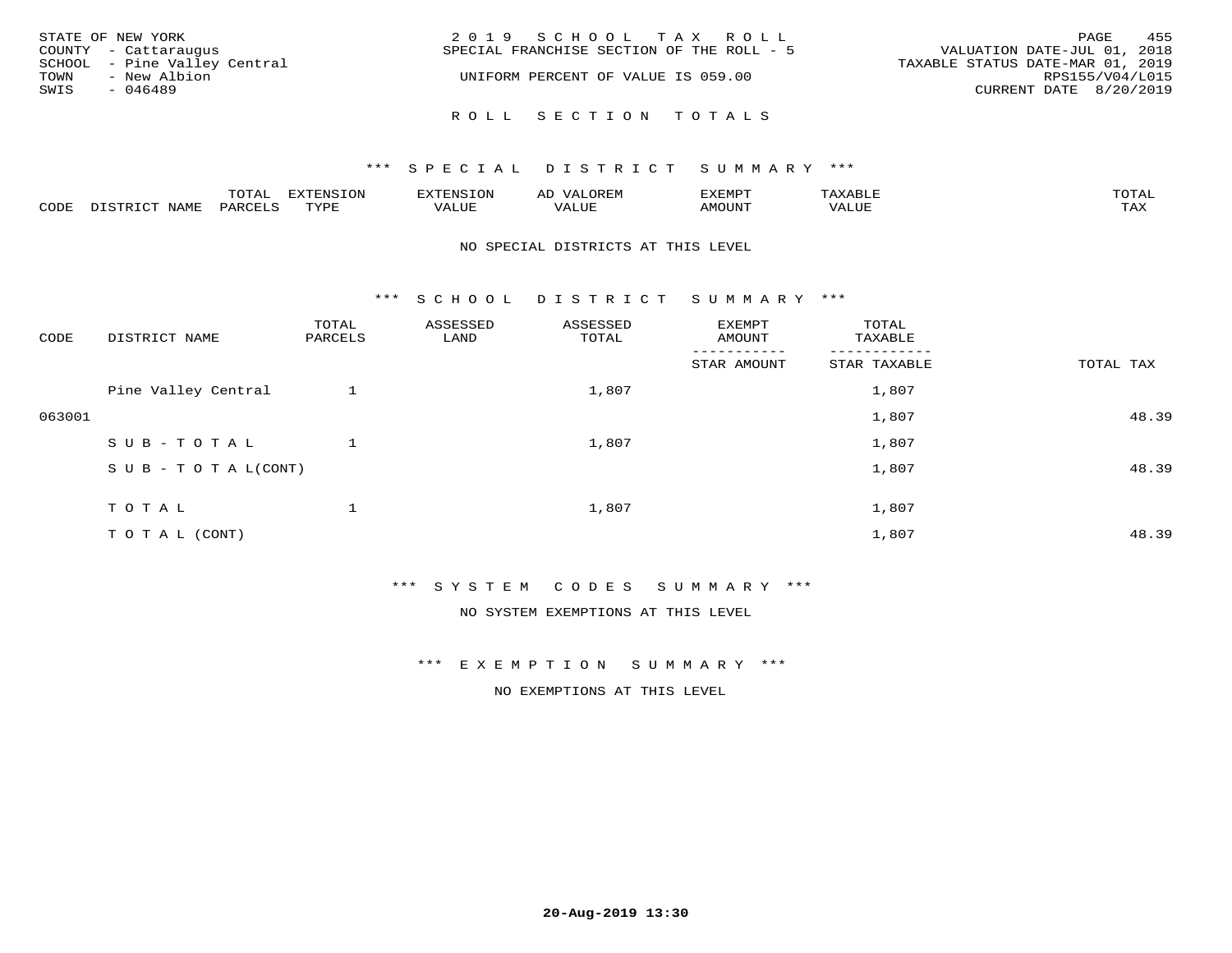| TOWN<br>SWIS | STATE OF NEW YORK<br>COUNTY - Cattaraugus<br>SCHOOL - Pine Valley Central<br>- New Albion<br>$-046489$ | 2019 SCHOOL TAX ROLL<br>SPECIAL FRANCHISE SECTION OF THE ROLL - 5<br>UNIFORM PERCENT OF VALUE IS 059.00 | 456<br>PAGE<br>VALUATION DATE-JUL 01, 2018<br>TAXABLE STATUS DATE-MAR 01, 2019<br>RPS155/V04/L015<br>CURRENT DATE 8/20/2019 |
|--------------|--------------------------------------------------------------------------------------------------------|---------------------------------------------------------------------------------------------------------|-----------------------------------------------------------------------------------------------------------------------------|
|              |                                                                                                        | ROLL SECTION TOTALS                                                                                     |                                                                                                                             |

| ROLL<br><b>SEC</b> | DESCRIPTION        | TOTAL<br>PARCELS | ASSESSED<br>LAND | ASSESSED<br>TOTAL | <b>EXEMPT</b><br><b>AMOUNT</b><br>STAR AMOUNT | TOTAL<br>TAXABLE<br>STAR TAXABLE | TAX<br>RATE | TOTAL<br>TAX |
|--------------------|--------------------|------------------|------------------|-------------------|-----------------------------------------------|----------------------------------|-------------|--------------|
|                    | 2019-20 School Tax |                  |                  | 1,807             |                                               | 1,807                            |             |              |
|                    | SPEC DIST TAXES    |                  |                  |                   |                                               | 1,807                            |             | 48.39        |

5 SPECIAL FRANCHISE 1 48.39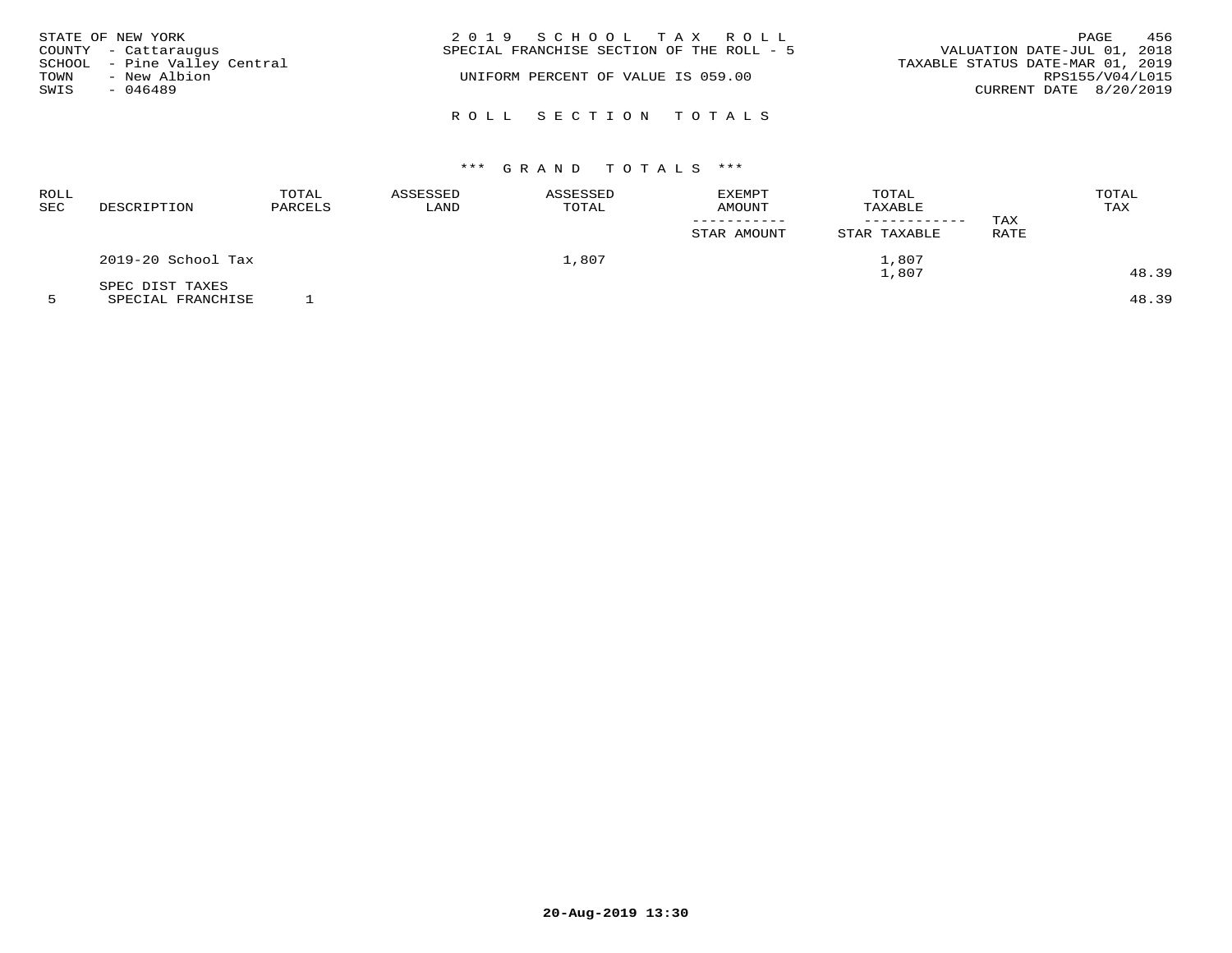| STATE OF NEW YORK<br>COUNTY<br>- Cattaraugus<br>SCHOOL<br>- Pine Valley Central<br>TOWN<br>- New Albion<br>$-046489$<br>SWIS | 2 0 1 9                                  | SCHOOL<br>OWNERS NAME SEOUENCE | TAX ROLL<br>UTILITY & R.R. SECTION OF THE ROLL - 6<br>UNIFORM PERCENT OF VALUE IS 059.00 | VALUATION DATE-JUL 01, 2018<br>TAXABLE STATUS DATE-MAR 01, 2019 | 457<br>PAGE   |
|------------------------------------------------------------------------------------------------------------------------------|------------------------------------------|--------------------------------|------------------------------------------------------------------------------------------|-----------------------------------------------------------------|---------------|
| TAX MAP PARCEL NUMBER                                                                                                        | PROPERTY LOCATION & CLASS ASSESSMENT     |                                | EXEMPTION CODE-----------                                                                |                                                                 | -------SCHOOL |
| CURRENT OWNERS NAME                                                                                                          | SCHOOL DISTRICT                          | LAND                           | TAX DESCRIPTION                                                                          | TAXABLE VALUE                                                   |               |
| CURRENT OWNERS ADDRESS                                                                                                       | PARCEL SIZE/GRID COORD                   | TOTAL                          | SPECIAL DISTRICTS                                                                        |                                                                 | TAX AMOUNT    |
| ***********************                                                                                                      |                                          |                                |                                                                                          |                                                                 |               |
|                                                                                                                              | Outside Plant                            |                                |                                                                                          | <b>ACCT 1169</b>                                                | BILL 1329     |
| 664.089-9916-143.800/188                                                                                                     | 884 Elec Dist Out                        |                                | 2019-20 School Tax                                                                       | 76,010                                                          | 2,035.41      |
| Steuben Rural Electric Co                                                                                                    | Pine Valley Cen 063001                   | $\Omega$                       |                                                                                          |                                                                 |               |
| 9 Wilson Ave                                                                                                                 | Loc #888888                              | 76,010                         |                                                                                          |                                                                 |               |
| Bath, NY 14810                                                                                                               | $0.1000 -$ Pine Valley                   |                                |                                                                                          |                                                                 |               |
|                                                                                                                              | Elec Dist<br>0.01<br>ACRES               |                                |                                                                                          |                                                                 |               |
|                                                                                                                              | FULL MARKET VALUE                        | 128,831                        |                                                                                          |                                                                 |               |
|                                                                                                                              |                                          |                                | TOTAL TAX ---                                                                            |                                                                 | $2,035.41**$  |
|                                                                                                                              |                                          |                                |                                                                                          | DATE #1                                                         | 09/30/19      |
|                                                                                                                              |                                          |                                |                                                                                          | AMT DUE                                                         | 2,035.41      |
|                                                                                                                              | **********************************       |                                |                                                                                          | ********************* 664.089-0000-631.900/1882***              |               |
|                                                                                                                              | Telecommunications equip                 |                                |                                                                                          | ACCT 1155                                                       | BILL 1330     |
| 664.089-0000-631.900/1882                                                                                                    | 836 Telecom. eq.                         |                                | 2019-20 School Tax                                                                       | 1,616                                                           | 43.27         |
| Verizon                                                                                                                      | Pine Valley Cen 063001                   | $\overline{0}$                 |                                                                                          |                                                                 |               |
| Duff & Phelps                                                                                                                | Loc #888888                              | 1,616                          |                                                                                          |                                                                 |               |
| PO Box 2749                                                                                                                  | 0.0100 - Little Valley                   |                                |                                                                                          |                                                                 |               |
| Addison, TX 75001                                                                                                            | Poles, Wire, Cable, Etc<br>ACRES<br>0.01 |                                |                                                                                          |                                                                 |               |
|                                                                                                                              | FULL MARKET VALUE                        | 2,739                          |                                                                                          |                                                                 |               |
|                                                                                                                              |                                          |                                | TOTAL TAX ---                                                                            |                                                                 | $43.27**$     |
|                                                                                                                              |                                          |                                |                                                                                          | DATE #1                                                         | 09/30/19      |
|                                                                                                                              |                                          |                                |                                                                                          | AMT DUE                                                         | 43.27         |
|                                                                                                                              |                                          |                                |                                                                                          |                                                                 |               |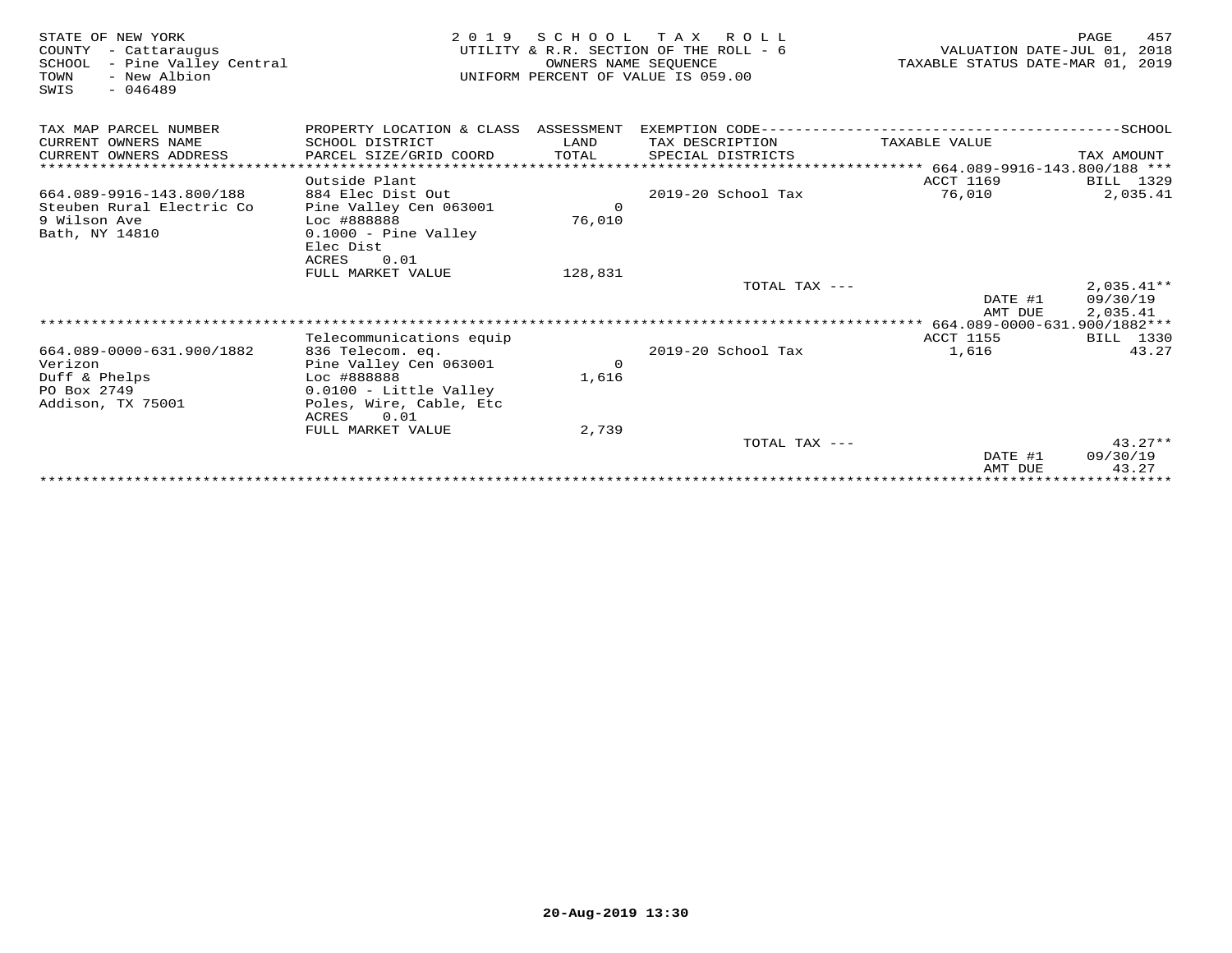| STATE OF NEW YORK<br>COUNTY - Cattaraugus<br>SCHOOL - Pine Valley Central<br>TOWN<br>- New Albion<br>SWIS<br>- 046489 | 2019 SCHOOL TAX ROLL<br>UTILITY & R.R. SECTION OF THE ROLL - 6 | 458<br>PAGE<br>VALUATION DATE-JUL 01, 2018<br>TAXABLE STATUS DATE-MAR 01, 2019<br>RPS155/V04/L015<br>CURRENT DATE 8/20/2019 |
|-----------------------------------------------------------------------------------------------------------------------|----------------------------------------------------------------|-----------------------------------------------------------------------------------------------------------------------------|
|                                                                                                                       | ROLL SUB SECTION- - TOTALS                                     |                                                                                                                             |

|                         |      | m^m |      | 'NT C     |           | ∟ו∨ו          |              |                             |
|-------------------------|------|-----|------|-----------|-----------|---------------|--------------|-----------------------------|
| $\bigcap_{\Pi}$<br>◡◡◡ュ | мдмь |     | TVDF | ۳۰ تاللاد | $- - - -$ | 550T<br>IUUN. | ALUE<br>77 T | $m \times r$<br>- - - - - - |

#### NO SPECIAL DISTRICTS AT THIS LEVEL

\*\*\* S C H O O L D I S T R I C T S U M M A R Y \*\*\*

| CODE   | DISTRICT NAME                    | TOTAL<br>PARCELS | ASSESSED<br>LAND | ASSESSED<br>TOTAL | EXEMPT<br>AMOUNT | TOTAL<br>TAXABLE |           |
|--------|----------------------------------|------------------|------------------|-------------------|------------------|------------------|-----------|
|        |                                  |                  |                  |                   | STAR AMOUNT      | STAR TAXABLE     | TOTAL TAX |
|        | Pine Valley Central              | 2                |                  | 77,626            |                  | 77,626           |           |
| 063001 |                                  |                  |                  |                   |                  | 77,626           | 2,078.68  |
|        | SUB-TOTAL                        | 2                |                  | 77,626            |                  | 77,626           |           |
|        | $S \cup B - T \cup T A L (CONT)$ |                  |                  |                   |                  | 77,626           | 2,078.68  |
|        | T O T A L                        | 2                |                  | 77,626            |                  | 77,626           |           |
|        | T O T A L (CONT)                 |                  |                  |                   |                  | 77,626           | 2,078.68  |

## \*\*\* S Y S T E M C O D E S S U M M A R Y \*\*\*

NO SYSTEM EXEMPTIONS AT THIS LEVEL

\*\*\* E X E M P T I O N S U M M A R Y \*\*\*

NO EXEMPTIONS AT THIS LEVEL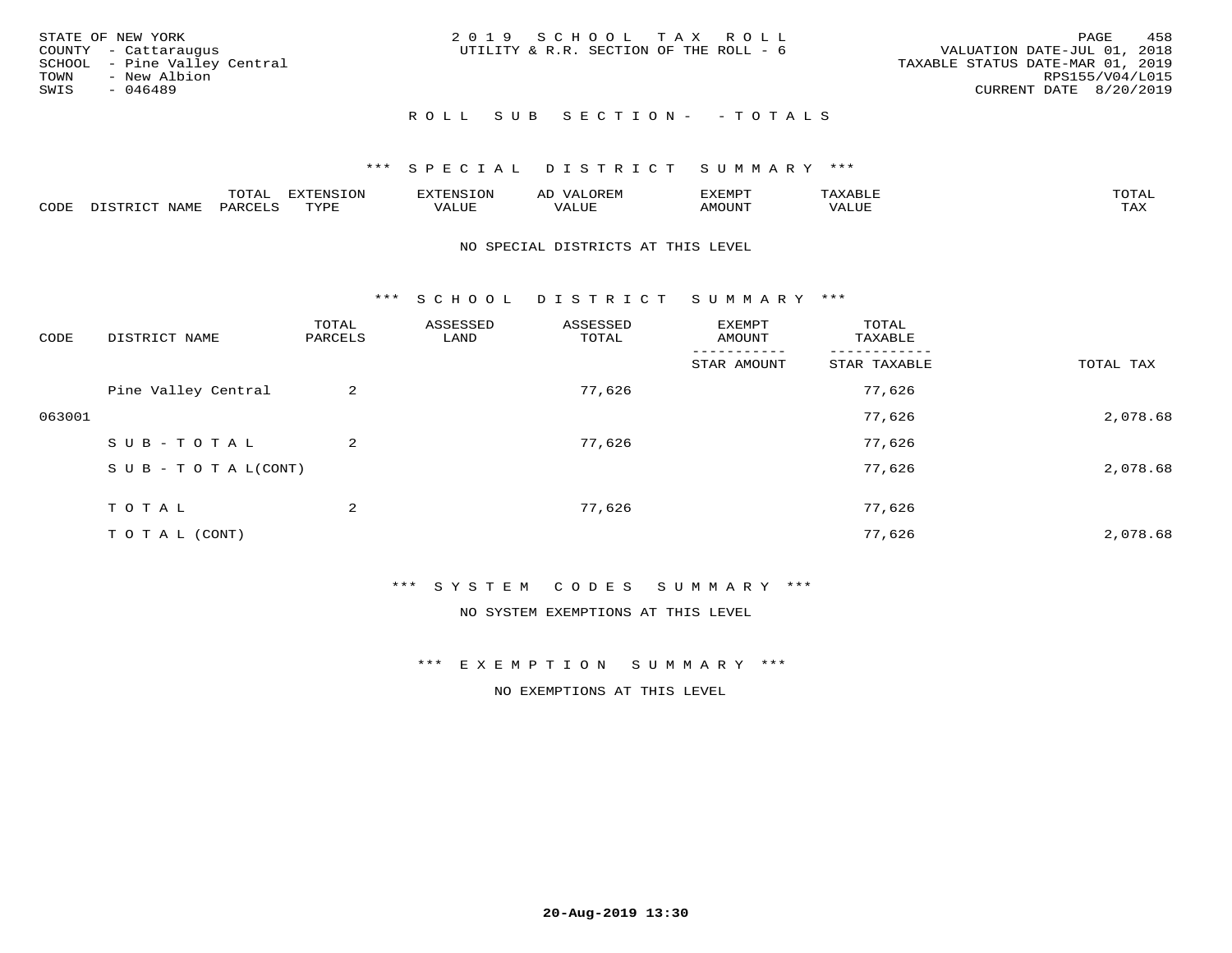| STATE OF NEW YORK<br>COUNTY - Cattaraugus<br>SCHOOL - Pine Valley Central<br>TOWN<br>- New Albion<br>SWIS<br>- 046489 | 2019 SCHOOL TAX ROLL<br>UTILITY & R.R. SECTION OF THE ROLL - 6 | 459<br>PAGE<br>VALUATION DATE-JUL 01, 2018<br>TAXABLE STATUS DATE-MAR 01, 2019<br>RPS155/V04/L015<br>CURRENT DATE 8/20/2019 |
|-----------------------------------------------------------------------------------------------------------------------|----------------------------------------------------------------|-----------------------------------------------------------------------------------------------------------------------------|
|                                                                                                                       | ROLL SUB SECTION- - TOTALS                                     |                                                                                                                             |

| ROLL<br><b>SEC</b> | DESCRIPTION                         | TOTAL<br>PARCELS | ASSESSED<br>LAND | ASSESSED<br>TOTAL | <b>EXEMPT</b><br>AMOUNT<br>STAR AMOUNT | TOTAL<br>TAXABLE<br>STAR TAXABLE | TAX<br>RATE | TOTAL<br>TAX |
|--------------------|-------------------------------------|------------------|------------------|-------------------|----------------------------------------|----------------------------------|-------------|--------------|
|                    | 2019-20 School Tax                  |                  |                  | 77,626            |                                        | 77,626<br>77,626                 |             | 2,078.68     |
|                    | SPEC DIST TAXES<br>UTILITIES & N.C. |                  |                  |                   |                                        |                                  |             | 2,078.68     |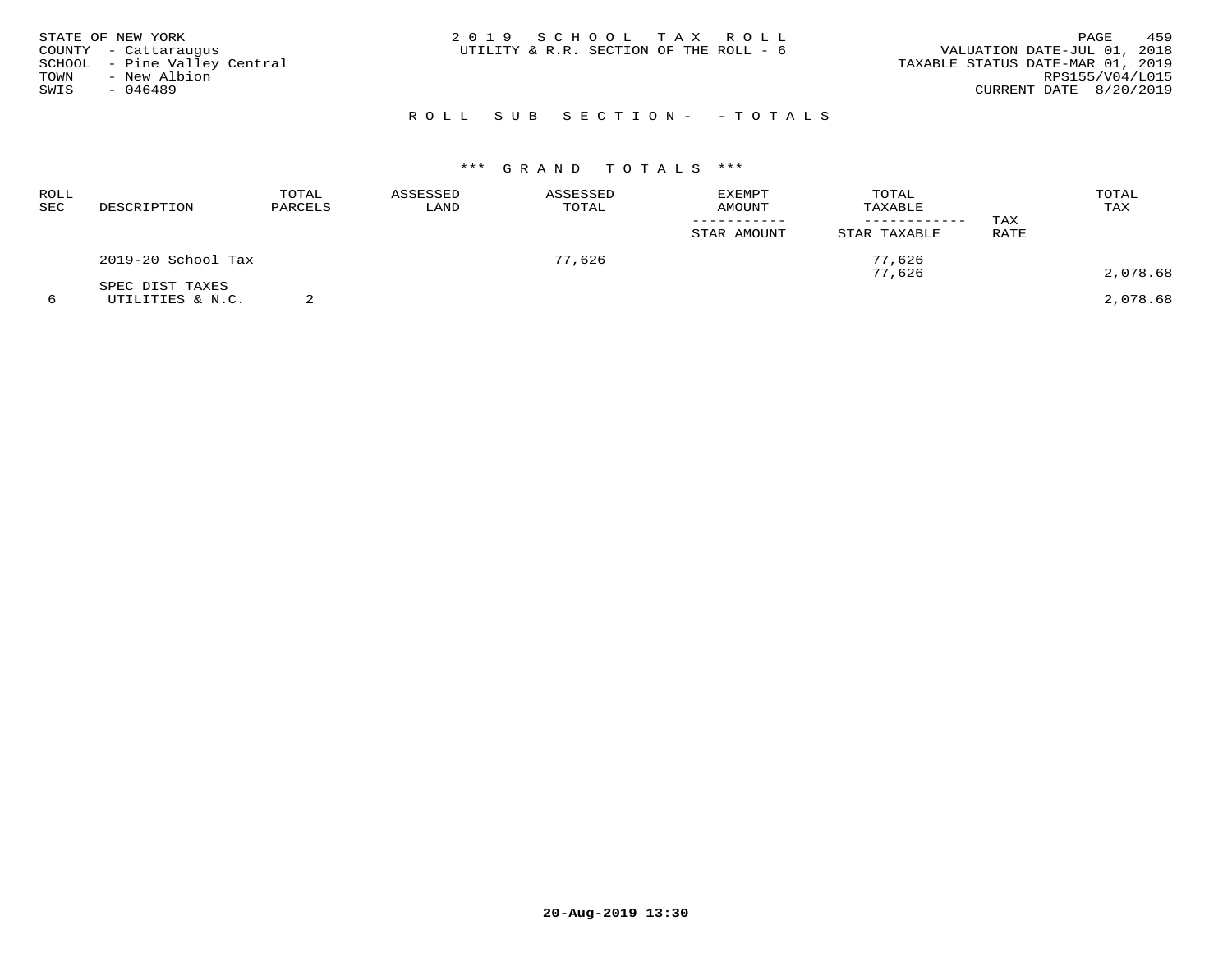|      | STATE OF NEW YORK            | 2019 SCHOOL TAX ROLL                   |  |                                  |                        | PAGE | 460 |
|------|------------------------------|----------------------------------------|--|----------------------------------|------------------------|------|-----|
|      | COUNTY - Cattaraugus         | UTILITY & R.R. SECTION OF THE ROLL - 6 |  | VALUATION DATE-JUL 01, 2018      |                        |      |     |
|      | SCHOOL - Pine Valley Central |                                        |  | TAXABLE STATUS DATE-MAR 01, 2019 |                        |      |     |
| TOWN | - New Albion                 |                                        |  |                                  | RPS155/V04/L015        |      |     |
| SWIS | - 046489                     |                                        |  |                                  | CURRENT DATE 8/20/2019 |      |     |
|      |                              |                                        |  |                                  |                        |      |     |

## ROLL SECTION TOTALS

#### \*\*\* S P E C I A L D I S T R I C T S U M M A R Y \*\*\*

|      |                          | momz.<br>.UIAL               | <b>EXTENSION</b> | 'XTENSION      | $T$ $\cap$ $\cap$ $\cap$ $\wedge$ $\wedge$<br>ΑIJ<br>OR EI <sup>w</sup> | EXEMPT        | $\pi$ $\pi$ $\pi$ $\pi$ $\pi$<br>ΆXΔ<br>$A\Lambda A B \cup B$ | $m \wedge m \wedge n$<br>1 A L |
|------|--------------------------|------------------------------|------------------|----------------|-------------------------------------------------------------------------|---------------|---------------------------------------------------------------|--------------------------------|
| CODE | DISTO TOT<br><b>NAME</b> | PARCELS<br>$\cdot$ . $\cdot$ | TVDF<br>.        | 77777<br>VALUE | VALUE                                                                   | <b>TNUOMA</b> | VALUE                                                         | $m \times r$<br>⊥⇔∆            |

#### NO SPECIAL DISTRICTS AT THIS LEVEL

\*\*\* S C H O O L D I S T R I C T S U M M A R Y \*\*\*

| CODE   | DISTRICT NAME                    | TOTAL<br>PARCELS | ASSESSED<br>LAND | ASSESSED<br>TOTAL | EXEMPT<br>AMOUNT | TOTAL<br>TAXABLE |           |
|--------|----------------------------------|------------------|------------------|-------------------|------------------|------------------|-----------|
|        |                                  |                  |                  |                   | STAR AMOUNT      | STAR TAXABLE     | TOTAL TAX |
|        | Pine Valley Central              | 2                |                  | 77,626            |                  | 77,626           |           |
| 063001 |                                  |                  |                  |                   |                  | 77,626           | 2,078.68  |
|        | SUB-TOTAL                        | $\overline{a}$   |                  | 77,626            |                  | 77,626           |           |
|        | $S \cup B - T \cup T A L (CONT)$ |                  |                  |                   |                  | 77,626           | 2,078.68  |
|        | TOTAL                            | 2                |                  | 77,626            |                  | 77,626           |           |
|        | T O T A L (CONT)                 |                  |                  |                   |                  | 77,626           | 2,078.68  |

#### \*\*\* S Y S T E M C O D E S S U M M A R Y \*\*\*

NO SYSTEM EXEMPTIONS AT THIS LEVEL

\*\*\* E X E M P T I O N S U M M A R Y \*\*\*

NO EXEMPTIONS AT THIS LEVEL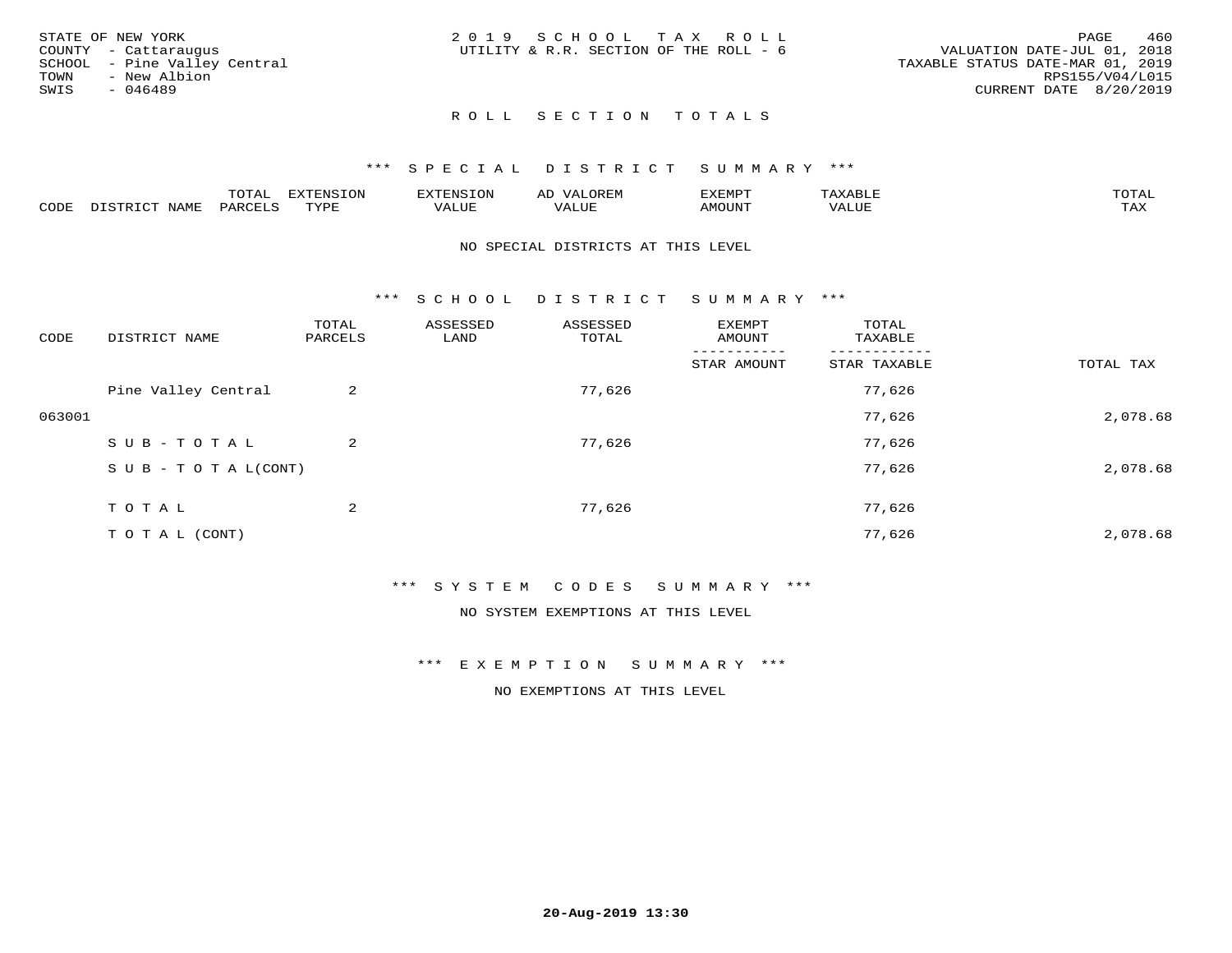| STATE OF NEW YORK<br>COUNTY - Cattaraugus<br>SCHOOL - Pine Valley Central<br>TOWN<br>- New Albion<br>SWIS<br>$-046489$ | 2019 SCHOOL TAX ROLL<br>UTILITY & R.R. SECTION OF THE ROLL - 6 | 461<br>PAGE<br>VALUATION DATE-JUL 01, 2018<br>TAXABLE STATUS DATE-MAR 01, 2019<br>RPS155/V04/L015<br>CURRENT DATE 8/20/2019 |
|------------------------------------------------------------------------------------------------------------------------|----------------------------------------------------------------|-----------------------------------------------------------------------------------------------------------------------------|
|                                                                                                                        | ROLL SECTION TOTALS                                            |                                                                                                                             |

| <b>ROLL</b><br>SEC | DESCRIPTION                         | TOTAL<br>PARCELS | ASSESSED<br>LAND | ASSESSED<br>TOTAL | <b>EXEMPT</b><br>AMOUNT<br>STAR AMOUNT | TOTAL<br>TAXABLE<br>STAR TAXABLE | TAX<br>RATE | TOTAL<br>TAX |
|--------------------|-------------------------------------|------------------|------------------|-------------------|----------------------------------------|----------------------------------|-------------|--------------|
|                    | 2019-20 School Tax                  |                  |                  | 77,626            |                                        | 77.626<br>77,626                 |             | 2,078.68     |
| 6                  | SPEC DIST TAXES<br>UTILITIES & N.C. |                  |                  |                   |                                        |                                  |             | 2,078.68     |

**20-Aug-2019 13:30**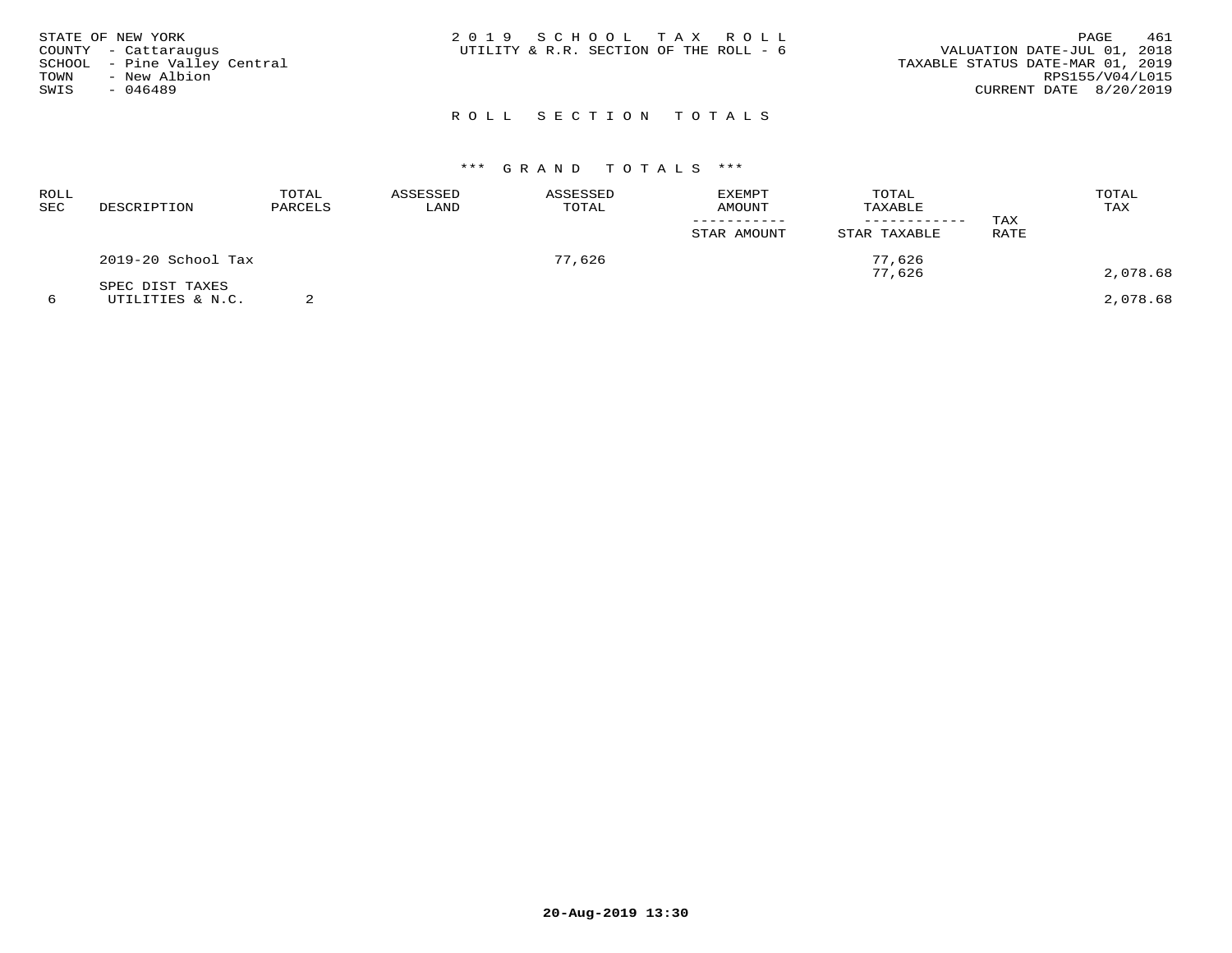| STATE OF NEW YORK            | 2019 SCHOOL TAX ROLL | 462<br>PAGE                      |
|------------------------------|----------------------|----------------------------------|
| COUNTY - Cattaraugus         |                      | VALUATION DATE-JUL 01, 2018      |
| SCHOOL - Pine Valley Central | SWIS TOTALS          | TAXABLE STATUS DATE-MAR 01, 2019 |
| - New Albion<br>TOWN         |                      | RPS155/V04/L015                  |
| SWIS<br>- 046489             |                      | CURRENT DATE 8/20/2019           |

|      |                       | UIAL     | <b>EXTENSION</b> |               | A <sub>1</sub> | 'XEMP'        |                          | ⊥AA   | TOTAL |
|------|-----------------------|----------|------------------|---------------|----------------|---------------|--------------------------|-------|-------|
| CODE | <b>NLAME</b><br>comp: | DAPCFT.C | TVDF             | <i>J</i> ALUE |                | <b>AMOUNT</b> | , 7 7 T T T T T<br>VALUE | יחת ה | TAX   |

NO SPECIAL DISTRICTS AT THIS LEVEL

\*\*\* S C H O O L D I S T R I C T S U M M A R Y \*\*\*

| CODE   | DISTRICT NAME                    | TOTAL<br>PARCELS | ASSESSED<br>LAND | ASSESSED<br>TOTAL | <b>EXEMPT</b><br>AMOUNT | TOTAL<br>TAXABLE |           |           |
|--------|----------------------------------|------------------|------------------|-------------------|-------------------------|------------------|-----------|-----------|
|        |                                  |                  |                  |                   | STAR AMOUNT             | STAR TAXABLE     | TAX RATE  | TOTAL TAX |
|        | Pine Valley Central              | 15               | 270,700          | 529,033           | 10,635                  | 518,398          |           |           |
| 063001 |                                  |                  |                  |                   | 79,790                  | 438,608          | 26.778221 | 11,745.13 |
|        | SUB-TOTAL                        | 15               | 270,700          | 529,033           | 10,635                  | 518,398          |           |           |
|        | $S \cup B - T \cup T A L (CONT)$ |                  |                  |                   | 79,790                  | 438,608          |           | 11,745.13 |
|        | TOTAL                            | 15               | 270,700          | 529,033           | 10,635                  | 518,398          |           |           |
|        |                                  |                  |                  |                   |                         |                  |           |           |
|        | T O T A L (CONT)                 |                  |                  |                   | 79,790                  | 438,608          |           | 11,745.13 |

\*\*\* S Y S T E M C O D E S S U M M A R Y \*\*\*

#### NO SYSTEM EXEMPTIONS AT THIS LEVEL

| CODE           | DESCRIPTION         | TOTAL<br>PARCELS | SCHOOL           |
|----------------|---------------------|------------------|------------------|
| 41720<br>41834 | AG DIST<br>ENH STAR |                  | 10,635<br>42,590 |
| 41854          | BAS STAR<br>TOTAL   | 2                | 37,200<br>90,425 |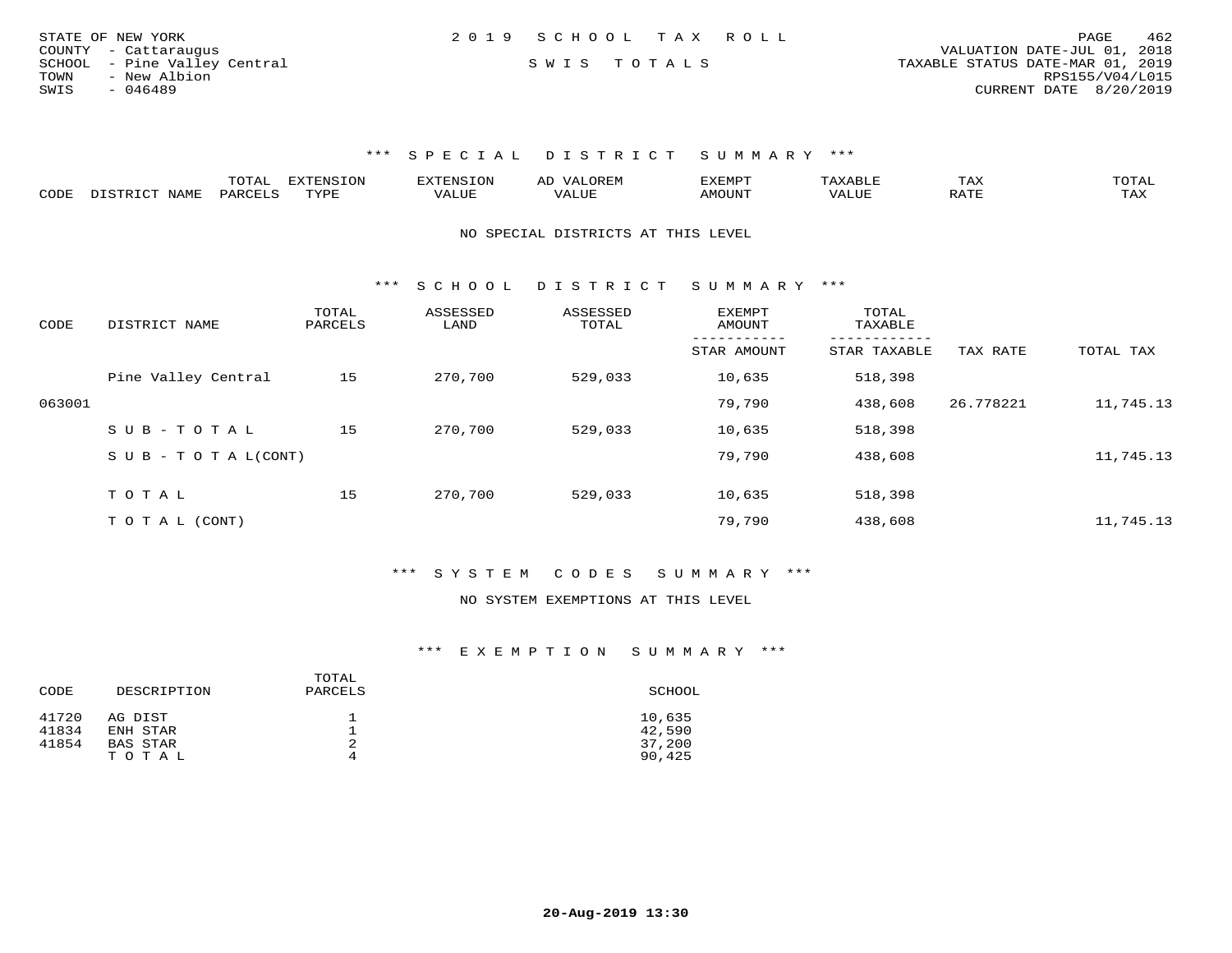| STATE OF NEW YORK    |           |                       |  |
|----------------------|-----------|-----------------------|--|
| COUNTY - Cattaraugus |           |                       |  |
| SCHOOL               |           | - Pine Valley Central |  |
| TOWN                 |           | - New Albion          |  |
| SWIS                 | $-046489$ |                       |  |

 COUNTY - Cattaraugus VALUATION DATE-JUL 01, 2018 SCHOOL - Pine Valley Central S W I S T O T A L S TAXABLE STATUS DATE-MAR 01, 2019 TOWN - New Albion RPS155/V04/L015SWIS - 046489 CURRENT DATE 8/20/2019

| ROLL<br><b>SEC</b> | DESCRIPTION                          | TOTAL<br>PARCELS | ASSESSED<br>LAND | ASSESSED<br>TOTAL | EXEMPT<br><b>AMOUNT</b> | TOTAL<br>TAXABLE   |                    |           |
|--------------------|--------------------------------------|------------------|------------------|-------------------|-------------------------|--------------------|--------------------|-----------|
|                    |                                      |                  |                  |                   | STAR AMOUNT             | STAR TAXABLE       | TAX<br><b>RATE</b> |           |
|                    | 2019-20 School Tax                   |                  | 270,700          | 449,600           | 10,635<br>79,790        | 438,965<br>359,175 | 26.778221          | 9,618.06  |
| 1                  | SPEC DIST TAXES<br>TAXABLE           | 12               |                  |                   |                         |                    |                    | 9,618.06  |
|                    | 2019-20 School Tax                   |                  |                  | 1,807             |                         | 1,807<br>1,807     | 26.778221          | 48.39     |
| 5                  | SPEC DIST TAXES<br>SPECIAL FRANCHISE | 1                |                  |                   |                         |                    |                    | 48.39     |
|                    | 2019-20 School Tax                   |                  |                  | 77,626            |                         | 77,626<br>77,626   | 26.778221          | 2,078.68  |
| 6                  | SPEC DIST TAXES<br>UTILITIES & N.C.  | 2                |                  |                   |                         |                    |                    | 2,078.68  |
|                    | 2019-20 School Tax                   |                  | 270,700          | 529,033           | 10,635<br>79,790        | 518,398<br>438,608 | 26.778221          | 11,745.13 |
|                    | SPEC DIST TAXES                      |                  |                  |                   |                         |                    |                    |           |
| $\star$            | TOTAL<br>SUB                         | 15               |                  |                   |                         |                    |                    | 11,745.13 |
|                    | 2019-20 School Tax                   |                  | 270,700          | 529,033           | 10,635                  | 518,398            |                    |           |
|                    | SPEC DIST TAXES                      |                  |                  |                   | 79,790                  | 438,608            | 26.778221          | 11,745.13 |
| $***$              | GRAND TOTAL                          | 15               |                  |                   |                         |                    |                    | 11,745.13 |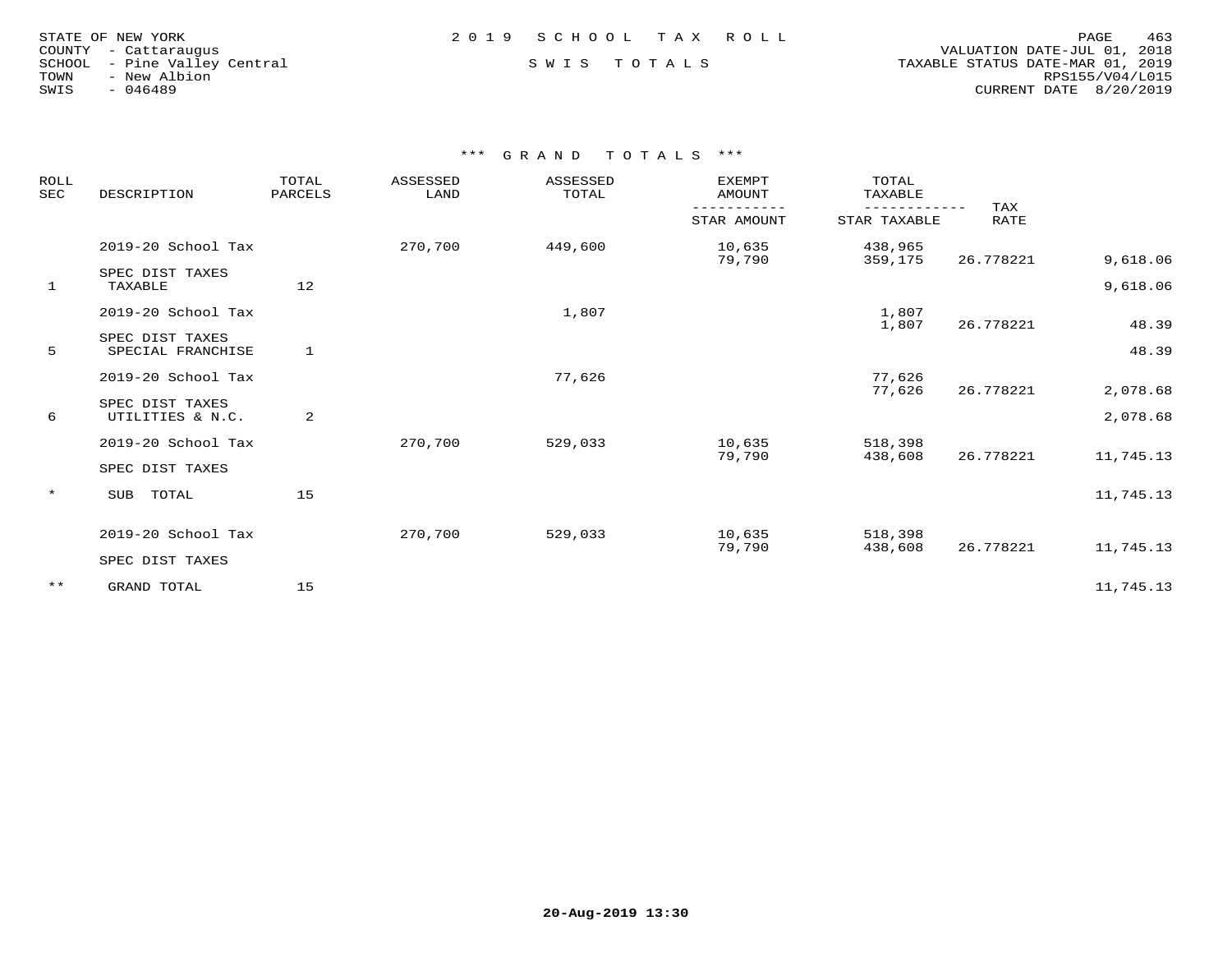|      |                  | TOTAL   | <b>EXTENSION</b> | <b>EXTENSION</b> | <b>OREM</b><br>AL    | <b>תרואה לי</b><br>שש∆באב |        | TOTAL |
|------|------------------|---------|------------------|------------------|----------------------|---------------------------|--------|-------|
| CODE | DISTRICT<br>NAME | PARCELS | TVDF             |                  | $\Delta$<br>ن ۱ سالۍ | <b>MOTINT</b><br>UUN      | VALUE. | -∽∡   |

#### NO SPECIAL DISTRICTS AT THIS LEVEL

\*\*\* S C H O O L D I S T R I C T S U M M A R Y \*\*\*

| CODE   | DISTRICT NAME                    | TOTAL<br>PARCELS | ASSESSED<br>LAND | ASSESSED<br>TOTAL | <b>EXEMPT</b><br>AMOUNT | TOTAL<br>TAXABLE |          |              |
|--------|----------------------------------|------------------|------------------|-------------------|-------------------------|------------------|----------|--------------|
|        |                                  |                  |                  |                   | STAR AMOUNT             | STAR TAXABLE     | TAX RATE | TOTAL TAX    |
|        | Pine Valley Central              | 1394             | 28352,971        | 86465,451         | 10618,023               | 75,847,428       |          |              |
| 063001 |                                  |                  |                  |                   | 16324,423               | 59,523,005       |          | 1,050,731.84 |
|        | SUB-TOTAL                        | 1394             | 28352,971        | 86465,451         | 10618,023               | 75,847,428       |          |              |
|        | $S \cup B - T \cup T A L (CONT)$ |                  |                  |                   | 16324,423               | 59,523,005       |          | 1,050,731.84 |
|        | TOTAL                            | 1394             | 28352,971        | 86465,451         | 10618,023               | 75,847,428       |          |              |
|        |                                  |                  |                  |                   |                         |                  |          |              |
|        | T O T A L (CONT)                 |                  |                  |                   | 16324,423               | 59,523,005       |          | 1,050,731.84 |

#### \*\*\* S Y S T E M C O D E S S U M M A R Y \*\*\*

| CODE  | DESCRIPTION        | TOTAL<br>PARCELS | SCHOOL             |
|-------|--------------------|------------------|--------------------|
| 50000 | WHOLLY EX<br>тотаь |                  | 200,300<br>200,300 |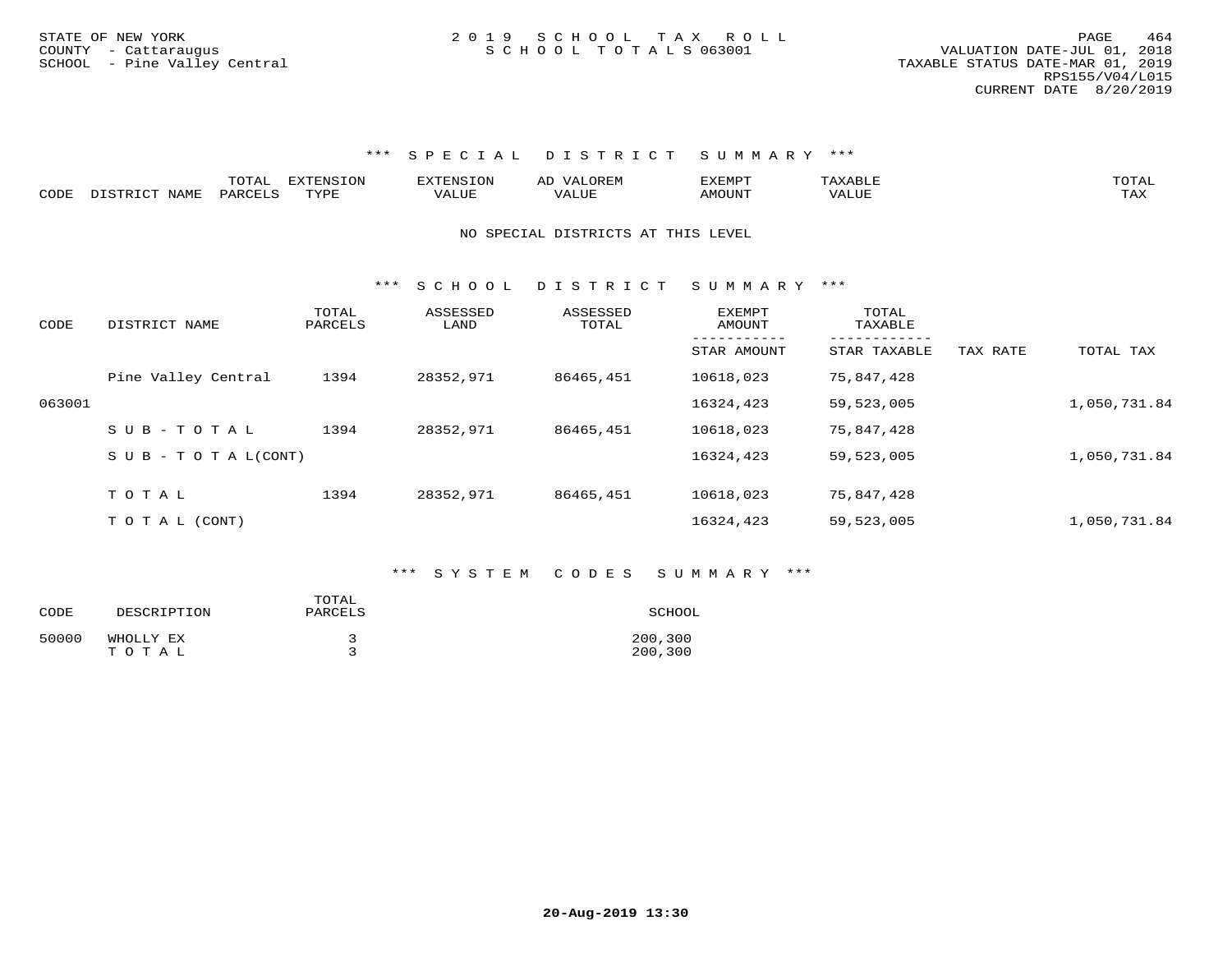|       |                  | TOTAL                                 |           |
|-------|------------------|---------------------------------------|-----------|
| CODE  | DESCRIPTION      | PARCELS                               | SCHOOL    |
| 12100 | NYS OWNED        | 1                                     | 92,600    |
| 13100 | COUNTY           | $\mathbf{1}$                          | 87,400    |
| 13500 | TOWN-PROP        | 5                                     | 615,500   |
| 13650 | VG-INSIDE        | 16                                    | 913,300   |
| 13740 | VG-OUTSIDE       | 2                                     | 4,400     |
| 13800 | SCH-DIST         | 7                                     | 166,900   |
| 18020 | IND DEV          | 3                                     | 101,833   |
| 25110 | RELIGIOUS        | 7                                     | 421,000   |
| 25130 | NON-PROFIT       | $\overline{2}$                        | 392,300   |
| 25300 | NON-PROFIT       | $\sqrt{4}$                            | 533,200   |
| 26100 | VETORG CTS       | $\mathbf{1}$                          | 70,000    |
| 26400 | FIRE-DEPT        | $\overline{4}$                        | 657,600   |
| 27350 | CEMETERY         | $\begin{array}{c} 6 \\ 3 \end{array}$ | 39,800    |
| 29700 | Withdrawal       |                                       | 122,000   |
| 41150 | $CW_10_VET/$     | $\mathbf 1$                           |           |
| 41400 | CLERGY           | $\mathbf{1}$                          | 1,500     |
| 41700 | AG BLDG          | 29                                    | 724,300   |
| 41720 | AG DIST          | 141                                   | 3431,361  |
| 41730 | AG DISTOUT       | 28                                    | 390,769   |
| 41800 | AGED C/T/S       | 9                                     | 268,324   |
| 41804 | AGED S           | 7                                     | 178,600   |
| 41810 | AGED C/T/S       | $\mathbf{1}$                          | 54,000    |
| 41834 | ENH STAR         | 121                                   | 6703,132  |
| 41844 | E STAR MH        | $\mathbf{1}$                          | 8,500     |
| 41854 | <b>BAS STAR</b>  | 339                                   | 9530,591  |
| 41864 | <b>B STAR MH</b> | 3                                     | 82,200    |
| 42100 | SILO T/C/S       | 12                                    | 46,850    |
| 42120 | TMP GHOUSE       | 6                                     | 126,000   |
| 47100 | Mass Telec       | $\overline{2}$                        | 144,614   |
| 47460 | FOREST/A74       | 6                                     | 822,440   |
| 47610 | BUS C/T/S        | 6                                     | 11,132    |
|       | TOTAL            | 775                                   | 26742,146 |